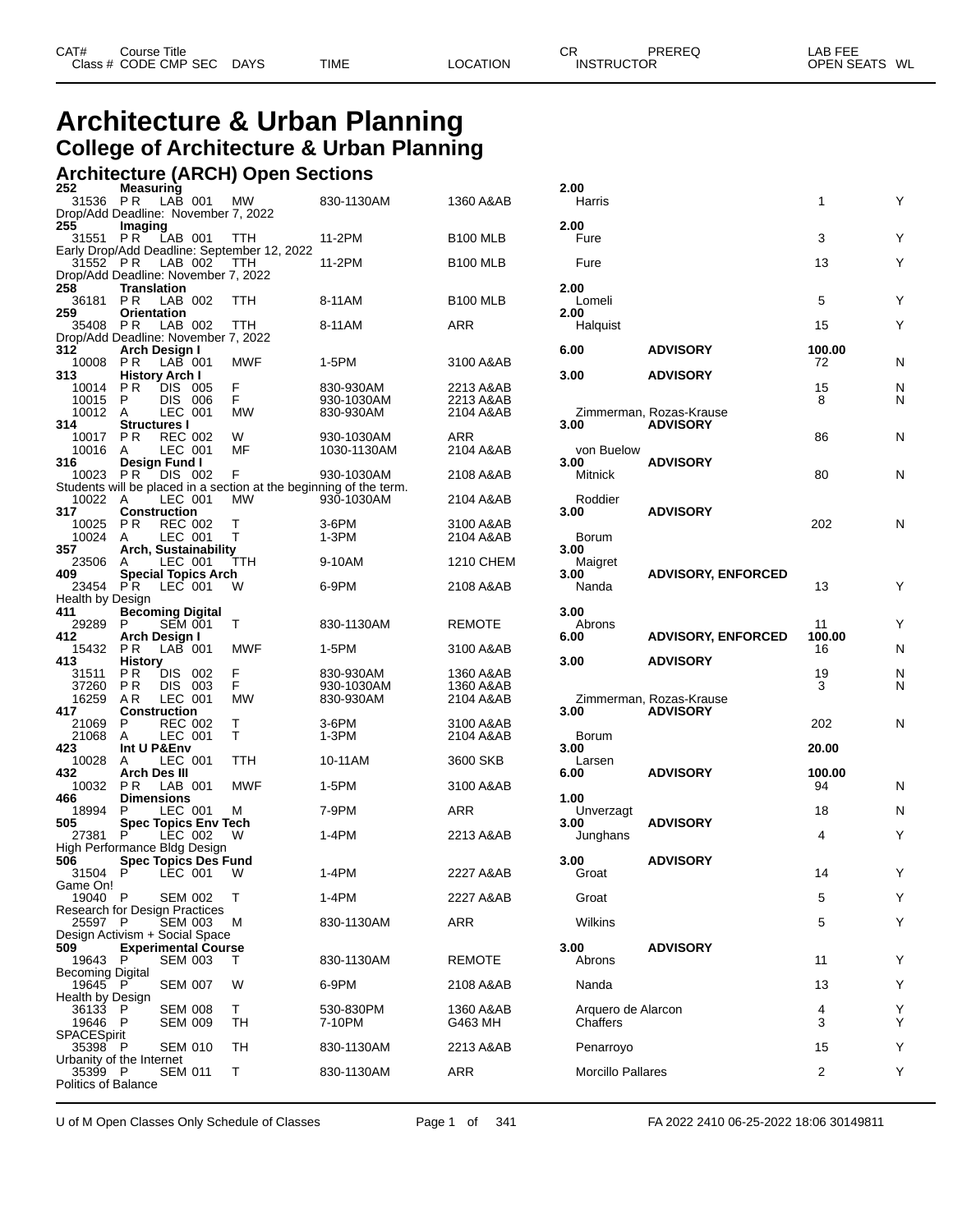| CAT#<br>Class # CODE CMP SEC DAYS                | Course Title                  |                                  |                               |                                                    | TIME                                                                                                                            | <b>LOCATION</b>        | CR<br><b>INSTRUCTOR</b> | PREREQ                                           | LAB FEE<br>OPEN SEATS WL |        |
|--------------------------------------------------|-------------------------------|----------------------------------|-------------------------------|----------------------------------------------------|---------------------------------------------------------------------------------------------------------------------------------|------------------------|-------------------------|--------------------------------------------------|--------------------------|--------|
| 36266 P                                          |                               | <b>SEM 013</b>                   |                               | W                                                  | 4-7PM                                                                                                                           | 2222 A&AB              | Herscher                |                                                  | 19                       | Y      |
| Design Justice<br>38323 P                        |                               | <b>SEM 015</b>                   |                               | F                                                  | 830-1130AM                                                                                                                      | 2222 A&AB              | Pivo                    |                                                  | 19                       | Y      |
| Infrastructure and Power<br>515                  |                               |                                  | <b>Sustainable Systems</b>    |                                                    |                                                                                                                                 |                        | 3.00                    |                                                  |                          |        |
| 22939 PR                                         |                               | DIS 002                          |                               | F                                                  | 1030-1130AM<br>Please do not schedule any course between 1:00pm and 4:00pm. You will be placed in a discussion section at the   | ARR                    |                         |                                                  | 23                       | N      |
| beginning of the fall term.<br>22938 A           |                               | LEC 001                          |                               | F                                                  | 830-1030AM                                                                                                                      | 2104 A&AB              | Maigret                 |                                                  |                          |        |
| 523<br>18916                                     | <b>Hist Urban Form</b><br>P   | LEC 001                          |                               | TTH                                                | 830-10AM                                                                                                                        | 2108 A&AB              | 3.00<br>Mascorella      |                                                  | 25                       | Y      |
| 527<br>35921                                     | <b>PR LEC 001</b>             |                                  | <b>Integrative Systems</b>    | TН                                                 | 830-1130AM                                                                                                                      | ARR                    | 1.50                    | <b>ADVISORY</b><br>Kennedy, von Buelow, Junghans | 14                       | N      |
|                                                  |                               |                                  |                               |                                                    | Arch 527-001 will meet with Arch 527-002 for the first 7 weeks of the term.                                                     |                        |                         |                                                  |                          |        |
| Details will be shared by the instructor.        |                               |                                  |                               |                                                    |                                                                                                                                 |                        |                         |                                                  |                          |        |
| 23587 PR LEC 002<br>sequence.                    |                               |                                  |                               | Early drop/add deadline: September 12, 2022<br>TH. | 830-1130AM<br>This course is taught in conjunction with Arch 672, Systems Studio, and may not be completed prior to this studio | 2104 A&AB              |                         | Kennedy, von Buelow, Junghans                    | 2                        | N      |
| Details will be shared by the instructor.<br>537 | <b>Fabrication</b>            |                                  |                               |                                                    |                                                                                                                                 |                        | 3.00                    |                                                  | 50.00                    |        |
| 22955                                            | P R                           | <b>SEM 001</b>                   |                               | W                                                  | 2-5PM                                                                                                                           | 1360 A&AB              | Ng                      |                                                  | 9                        | N      |
| 551<br>24688                                     | Revealing Data<br>P           | <b>SEM 001</b>                   |                               | Τ                                                  | 830-1130AM                                                                                                                      | ARR                    | 3.00<br>McCullough      |                                                  | 7                        | Y      |
| 552<br>10036                                     | Arch Design V<br>P R          | $LAB$ 001                        |                               | MTH                                                | 1-6PM                                                                                                                           | 3100 A&AB              | 6.00                    | <b>ADVISORY</b>                                  | 100.00<br>71             | N      |
| 565<br>29503                                     | P                             | LEC 001                          | <b>Res Environ Tech</b>       | м                                                  | 830-1130AM                                                                                                                      | 2227 A&AB              | 3.00<br>Navvab          | <b>ADVISORY</b>                                  | 3                        | Y      |
| 571<br>37610                                     | Adv Digital Fab<br>P R        | LAB 001                          |                               | т                                                  | 230-530PM                                                                                                                       | 2213 A&AB              | 3.00<br>Wilcox          | <b>ENFORCED</b>                                  | 100.00<br>13             | Y      |
| 603<br>31363                                     | P                             | <b>SEM 001</b>                   | <b>Sem Arch History</b>       | т                                                  | 3-6PM                                                                                                                           | 2210 A&AB              | 3.00<br>Herscher        | <b>ADVISORY</b>                                  | 16                       | Y      |
| <b>Future Past</b><br>660                        |                               |                                  | <b>Thesis Res&amp;Dev Sem</b> |                                                    |                                                                                                                                 |                        | 3.00                    | <b>ADVISORY</b>                                  | 600.00                   |        |
| 10044<br>672                                     | P R<br><b>Arch Design VII</b> | <b>SEM 001</b>                   |                               | F                                                  | 1-4PM                                                                                                                           | 2222 A&AB              | 6.00                    | <b>ADVISORY</b>                                  | 58<br>45.00              | N      |
| 10045<br>701                                     | P R                           | LAB 001                          | <b>Theories in Dig Tech</b>   | MTH                                                | 1-6PM                                                                                                                           | 3100 A&AB              | 3.00                    | <b>ADVISORY</b>                                  | 59                       | N      |
| 22929<br>702                                     | <b>PR</b>                     | <b>SEM 001</b>                   | <b>Robotic Engagement</b>     | W                                                  | 830-1130AM                                                                                                                      | 2213 A&AB              | Velikov<br>3.00         | <b>ADVISORY</b>                                  | 3                        | Y      |
| 31506<br>703                                     | P R                           | <b>SEM 001</b>                   | <b>Virtual Engagement</b>     | TTH                                                | 830-10AM                                                                                                                        | 2222 A&AB              | Mcgee<br>3.00           | <b>ADVISORY</b>                                  | 1                        | Y      |
| 37549                                            | PDR SEM 002                   |                                  |                               | TTH                                                | 10-1130AM                                                                                                                       | 2222 A&AB              | Wilcox                  |                                                  | $\overline{2}$           | Y      |
| 707<br>31567                                     | PDR SEM 001                   |                                  | <b>Material Engagement</b>    | ТH                                                 | 1-4PM                                                                                                                           | 2210 A&AB              | 3.00<br>Newell          | <b>ADVISORY</b>                                  | $\overline{c}$           | Y      |
| 708<br>37658                                     | P <sub>R</sub>                | <b>SEM 002</b>                   | Systems Engagement            | м                                                  | 1-4PM                                                                                                                           | ARR                    | 3.00<br>Ahlquist        | <b>ADVISORY</b>                                  | 3                        | Y      |
| 801<br>22108 PR SEM 001 T                        |                               |                                  | Collo Ethics Doc Res          |                                                    | 2-4PM                                                                                                                           | ARR                    | 1.00<br>Adel            |                                                  | 4                        | N      |
| This course will meet every other week.<br>813   | <b>Res&amp;Meth Arch</b>      |                                  |                               |                                                    |                                                                                                                                 |                        | 3.00                    | <b>ADVISORY</b>                                  |                          |        |
| 27389 PR<br>824                                  |                               | SEM 002                          | <b>Sem Design Studies</b>     | TH                                                 | 1-4PM                                                                                                                           | 2227 A&AB              | Knoblauch<br>3.00       | <b>ADVISORY</b>                                  | 8                        | N      |
| 26105 P<br>Architecture and Psychology           |                               | <b>SEM 001</b>                   |                               | w                                                  | 830-1130AM                                                                                                                      | ARR                    | Knoblauch               |                                                  | 3                        | Y      |
| 38320 P<br>Research for Design Practices         |                               | <b>SEM 002</b>                   |                               | $\top$                                             | 1-4PM                                                                                                                           | 2227 A&AB              | Groat                   |                                                  | 5                        | Y      |
| 38321 P<br>Game On!                              |                               | SEM 003                          |                               | <b>W</b>                                           | 1-4PM                                                                                                                           | 2227 A&AB              | Groat                   |                                                  | 14                       | Y      |
| 825                                              |                               |                                  | <b>Sem Bidg Technology</b>    |                                                    |                                                                                                                                 |                        | 3.00                    | <b>ADVISORY</b>                                  |                          |        |
| 27578 P<br>38324 P                               |                               | <b>SEM 001</b><br><b>SEM 002</b> |                               | М                                                  | 10-1PM<br>830-1130AM                                                                                                            | 2210 A&AB<br>2213 A&AB | Adel<br>Aghaei Meibodi  |                                                  | 2<br>3                   | Y<br>Y |
| Adv Computational Design<br>993                  | <b>Teach Meth Gsi</b>         |                                  |                               |                                                    |                                                                                                                                 |                        | 1.00                    | <b>ADVISORY</b>                                  |                          |        |
| 10055 P                                          |                               | <b>SEM 001</b>                   |                               |                                                    | <b>ARR</b><br>This is for GSI's teaching in Taubman College of Architecture and Urban Planning.                                 | ARR                    | Clutter, Larsen         |                                                  | 34                       | N      |
| 995                                              | Diss-Cand<br>R.               | $IND +$                          |                               |                                                    | ARR                                                                                                                             | ARR                    | 8.00                    | <b>ENFORCED</b>                                  | 25                       | N      |
|                                                  |                               |                                  |                               | <b>Urban Design (UD) Open Sections</b>             |                                                                                                                                 |                        |                         |                                                  |                          |        |
| 712<br>26013 PR LAB 001                          | UD Studio I                   |                                  |                               | MTH                                                | 1-6PM                                                                                                                           | 3100 A&AB              | 6.00<br>Clutter         |                                                  | 600.00<br>11             | N      |
| 713<br>18917                                     | P R                           | LEC 001                          | <b>Hist of Urban Form</b>     | TTH                                                | 830-10AM                                                                                                                        | 2108 A&AB              | 3.00<br>Mascorella      | <b>ADVISORY</b>                                  | 25                       | Y      |
| 714<br>26014 PR SEM 001                          | Representation                |                                  |                               | T.                                                 | 230-530PM                                                                                                                       | 2222 A&AB              | 3.00<br>Penarroyo       |                                                  | 6                        | N      |
|                                                  |                               |                                  |                               |                                                    |                                                                                                                                 |                        |                         |                                                  |                          |        |

U of M Open Classes Only Schedule of Classes Page 2 of 341 FA 2022 2410 06-25-2022 18:06 30149811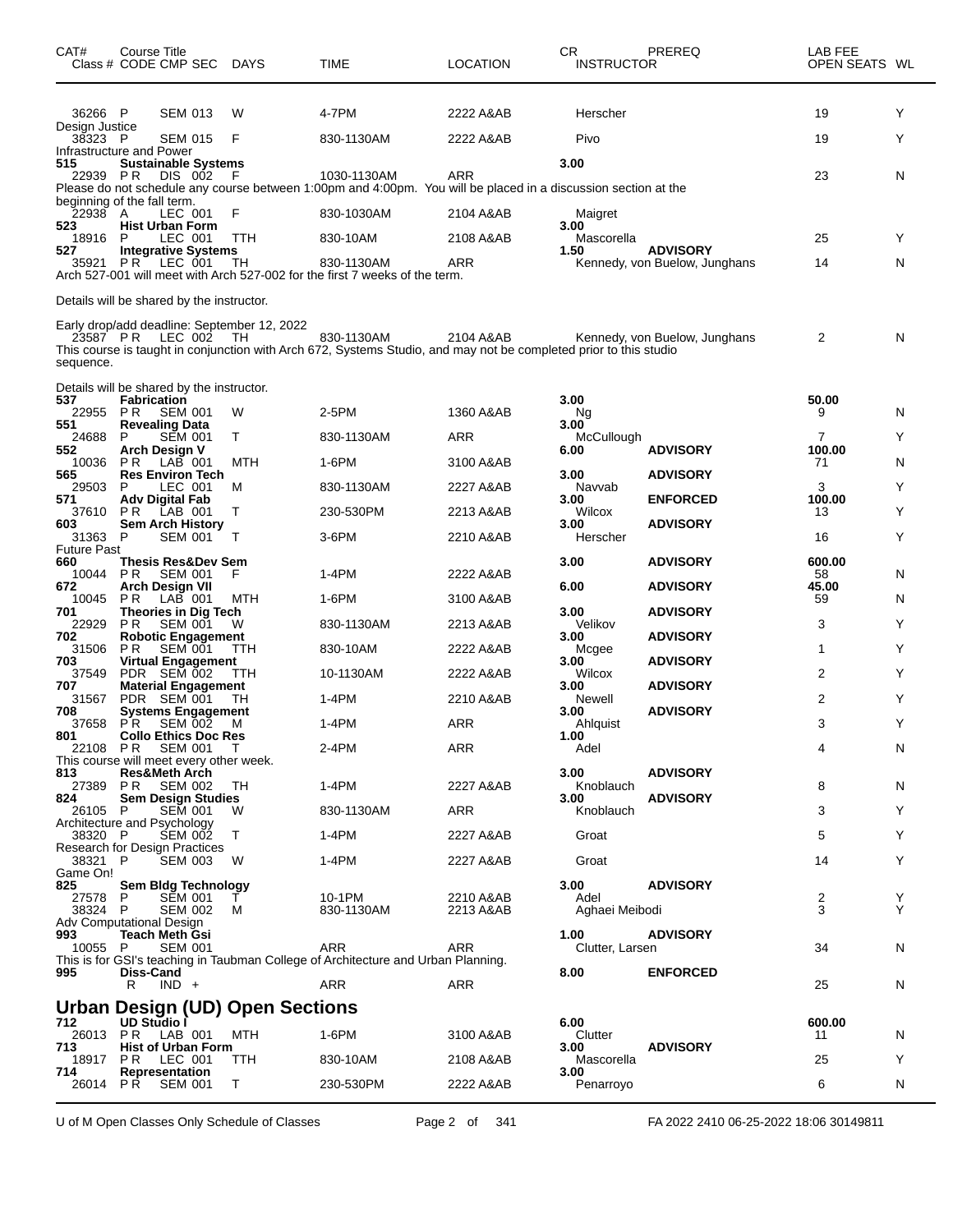| CAT#                  | <b>Course Title</b><br>Class # CODE CMP SEC                                              | <b>DAYS</b>             | <b>TIME</b>                                     | <b>LOCATION</b>              | CR.<br><b>INSTRUCTOR</b>                   | PREREQ                             | <b>LAB FEE</b><br>OPEN SEATS WL |        |
|-----------------------|------------------------------------------------------------------------------------------|-------------------------|-------------------------------------------------|------------------------------|--------------------------------------------|------------------------------------|---------------------------------|--------|
| 717<br>27306<br>732   | City as Thesis<br><b>PR</b><br><b>SEM 001</b><br><b>UD Studio III</b>                    | W                       | 230-530PM                                       | 2104 A&AB                    | 3.00<br>McMorrough<br>6.00                 | <b>ADVISORY</b><br><b>ADVISORY</b> | 11<br>600.00                    | N      |
| 27291<br>742          | P<br>LAB 001<br><b>Urban Design Thesis</b><br>$IND^{-}+$                                 | <b>MTH</b>              | 1-6PM<br><b>ARR</b>                             | 3100 A&AB<br><b>ARR</b>      | Jazairy<br>6.00                            |                                    | 13<br>100.00<br>24              | N<br>N |
| 357                   | Arch, Sustainability                                                                     |                         | Urban and Regional Planning (URP) Open Sections |                              | 3.00                                       |                                    |                                 |        |
| 23518<br>423<br>10057 | LEC 001<br>A<br>Int U P&Env<br>LEC 001<br>A                                              | TTH<br>TTH              | 9-10AM<br>10-11AM                               | <b>1210 CHEM</b><br>3600 SKB | Maigret<br>3.00<br>Larsen                  |                                    | 20.00                           |        |
| 500<br>23498<br>29507 | <b>Ping Thry Policy</b><br>PR<br>LEC 001<br><b>PR</b><br>LEC 002                         | <b>MW</b><br><b>MW</b>  | 10-1130AM<br>10-1130AM                          | 2108 A&AB<br>2210 A&AB       | 3.00<br>Campbell, Steiff<br>Kinder, Steiff |                                    | 15<br>15                        | N<br>N |
| 506<br>29612<br>509   | <b>Ping Mthds Quant</b><br>PR<br>LEC 001<br><b>Public Economics</b>                      | <b>TTH</b>              | 230-4PM                                         | 2108 A&AB                    | 3.00<br>Goodspeed<br>2.00-3.00             |                                    | 27                              | N      |
| 10061<br>520<br>21071 | <b>PR</b><br>LEC 001<br>Intro to GIS<br>LEC 001<br>A                                     | <b>MW</b><br><b>TTH</b> | 1-230PM<br>4-5PM                                | 2108 A&AB<br>2104 A&AB       | Levine<br>3.00<br>Bedogne                  | <b>ADVISORY</b>                    | 12                              | Y      |
| 529<br>18919<br>586   | <b>Hist Urban Form</b><br><b>PR</b><br>LEC 001<br><b>Skil&amp;Strat Comm Chan</b>        | TTH                     | 830-10AM                                        | 2108 A&AB                    | 3.00<br>Mascorella<br>3.00                 | <b>ADVISORY</b>                    | 25                              | Y      |
| 29120<br>600<br>10062 | LEC 001<br>P<br><b>Expanded Horizons</b><br><b>PR</b><br>LAB 001                         | F                       | 2-5PM<br><b>ARR</b>                             | B760 SSWB<br><b>ARR</b>      | Kattari<br>1.00                            | <b>ADVISORY</b>                    | 3<br>160.00<br>29               | N<br>N |
| 610<br>31269 P        | This course will be September 8-11, 2022.<br><b>URP Grad Exper Cse</b><br><b>SEM 001</b> | MW                      | 4-530PM                                         | 2213 A&AB                    | 1.00-3.00<br>Norton                        |                                    | 10                              | Y      |
| 700<br>35165          | <b>Climate Adaptation Planning</b><br><b>Adv Urban Theory</b><br>P<br><b>SEM 001</b>     | F                       | $1-4PM$                                         | 2227 A&AB                    | 3.00<br>Campbell                           | <b>ADVISORY</b>                    | 5                               | Y      |
| 993<br>10064<br>995   | <b>Teach Meth Gsi</b><br>P<br><b>SEM 001</b><br><b>PhD Diss-Cand</b>                     |                         | <b>ARR</b>                                      | <b>ARR</b>                   | 1.00<br>Clutter, Larsen<br>8.00            | <b>ADVISORY</b><br><b>ENFORCED</b> | 34                              | N      |
|                       | $IND +$<br>R                                                                             |                         | <b>ARR</b>                                      | <b>ARR</b>                   |                                            |                                    | 25                              | N      |

**Urban Technology (UT) Open Sections**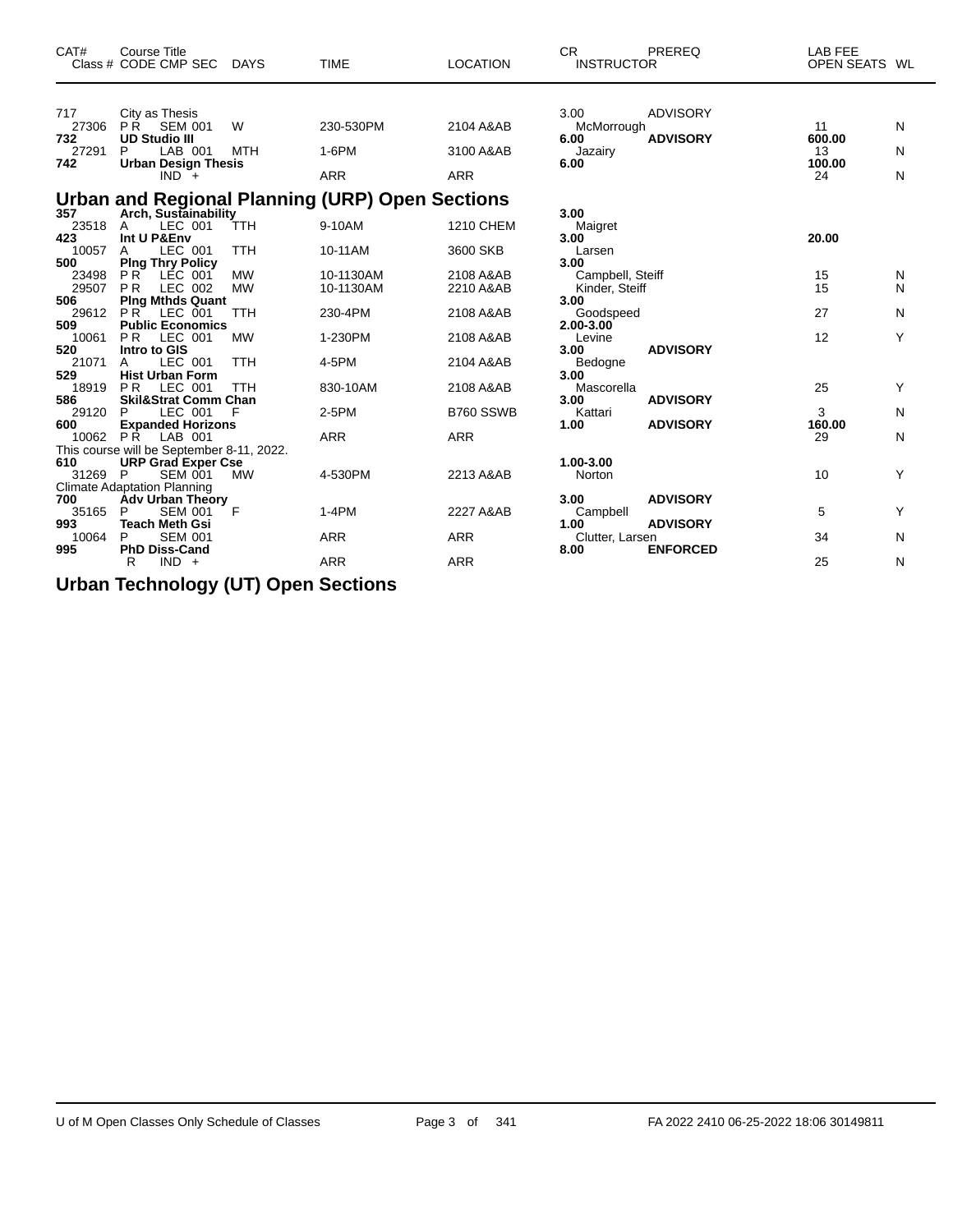| CAT# | Course Title         |             |             |          | СR                | PREREQ | LAB FEE       |  |
|------|----------------------|-------------|-------------|----------|-------------------|--------|---------------|--|
|      | Class # CODE CMP SEC | <b>DAYS</b> | <b>TIME</b> | LOCATION | <b>INSTRUCTOR</b> |        | OPEN SEATS WL |  |

## **Dental Hygiene Dental Hygiene-Dentistry Dental Hygiene (DENTHYG) Open Sections**

| 252          | Behavioral Sci I                                                   |            |            | 2.00                                |    |   |
|--------------|--------------------------------------------------------------------|------------|------------|-------------------------------------|----|---|
| 10138        | P<br>LEC 001<br>W                                                  | 8-10AM     | <b>ARR</b> | Inglehart                           | 25 | N |
| 291          | <b>Oral Histol &amp; Embry</b>                                     |            |            | 2.00                                |    |   |
| 10139        | LEC 001<br>P<br>МW                                                 | $1-2PM$    | G550 DENT  | Chiego Jr                           | 25 | N |
| 310<br>10140 | Radiograph Interpr<br>LEC 001<br>P<br>т                            | $1-2PM$    | G550 DENT  | 1.00<br>Soki, Benavides             | 34 | N |
| 344          | <b>Community Dentistry</b>                                         |            |            | 2.00                                |    |   |
| 10141        | P<br>LEC 001<br>M                                                  | 10-12PM    | G550 DENT  | Jones                               | 25 | N |
| 382          | <b>Nutrition</b>                                                   |            |            | 2.00                                |    |   |
| 10142        | LEC 001<br>P<br>Т                                                  | 10-12PM    | ARR        | Nieto                               | 40 | N |
| 401          | <b>Emrg Educat Ace Dent</b>                                        | ARR        | ARR        | 1.00-3.00                           | 25 | N |
| 24825<br>414 | P<br><b>SEM 001</b><br><b>Clinical Dent Hyg</b>                    |            |            | Richards<br><b>ENFORCED</b><br>5.00 |    |   |
| 10143        | LEC 001<br>P R<br>Τ                                                | 10-12PM    | G550 DENT  | Nieto                               | 34 | N |
| 416          | <b>Intraprof Education</b>                                         |            |            | 1.00                                |    |   |
| 22776        | P<br>LEC 001                                                       | 8-9AM      | G550 DENT  |                                     | 26 | N |
| 422          | <b>Pain Control</b>                                                |            |            | 3.00                                |    |   |
| 16772<br>425 | LEC 001<br>P<br>т<br><b>Periodontics III</b>                       | 8-10AM     | ARR        | McComas<br>2.00                     | 36 | N |
| 10144        | LEC 001<br>P<br>м                                                  | 1-2PM      | G322 DENT  | Duff                                | 40 | N |
| 429          | <b>Dental Pharmacology</b>                                         |            |            | 2.00                                |    |   |
| 16771        | P<br>LEC 001<br>MW                                                 | $1-2PM$    | <b>ARR</b> | Travan                              | 50 | N |
| 434          | Dent Hyg Field Exp                                                 |            |            | 2.00                                |    |   |
| 10145        | LEC 001<br>P                                                       | <b>ARR</b> | <b>ARR</b> |                                     | 30 | N |
| 444<br>10146 | <b>Comm Prac:Hd Start</b><br>P<br>LEC 001<br>м                     | 8-9AM      | ARR        | 1.00                                | 30 | N |
| 445          | Research II                                                        |            |            | 2.00-4.00                           |    |   |
| 10147        | P<br>LEC 001                                                       | ARR        | ARR        |                                     | 30 | N |
| 446          | <b>Scientific Writing</b>                                          |            |            | 3.00                                |    |   |
| 10148        | P<br>LEC 001<br>TН                                                 | 9-12PM     | G550 DENT  | VanDuine                            | 34 | N |
| 28182<br>450 | P<br>LEC 002                                                       | <b>ARR</b> | ARR        | 2.00                                | 40 | N |
| 10149        | <b>Service Learning</b><br>P<br>LEC 001                            | ARR        | <b>ARR</b> |                                     | 36 | N |
| 466          | <b>Select Teach Exper</b>                                          |            |            | 1.00-6.00                           |    |   |
| 10150        | P<br>LEC 001                                                       | 2-4PM      | <b>ARR</b> |                                     | 10 | N |
| 466          | <b>Select Teach Exper</b>                                          |            |            | 1.00-6.00                           |    |   |
|              | LEC 001<br>M                                                       | 12-1PM     | <b>ARR</b> | Eagle                               | 10 | N |
| 475<br>17502 | <b>Mentored Prof Exp</b><br>P<br>LEC 001                           | ARR        | ARR        | <b>ADVISORY</b><br>3.00-4.00        | 25 | N |
| 19268        | P<br>LEC 002                                                       | <b>ARR</b> | <b>ARR</b> |                                     | 25 | N |
| 503          | <b>SkIs Ptnt-Fam-Cent</b>                                          |            |            | 2.00                                |    |   |
| 26372        | P<br>LEC 001<br>W                                                  | 2-5PM      | G550 DENT  |                                     | 26 | N |
| 503          | <b>SkIs Ptnt-Fam-Cent</b>                                          |            |            | 2.00                                |    |   |
|              | P<br>LEC 001<br>- T                                                | 3-5PM      | G550 DENT  | Solway                              | 26 | N |
|              | Dental Hygiene Degree Completion E-Learning (HYGDCE) Open Sections |            |            |                                     |    |   |
| 481          | Leadrship&Prof Dev                                                 |            |            | 3.00                                |    |   |
| 18507        | P<br>LEC 001                                                       | <b>ARR</b> | <b>ARR</b> | Grzesikowski, Cullen                | 25 | N |
| 482          | <b>Oral Diseases: P&amp;M</b>                                      |            |            | 3.00                                |    |   |
| 18509<br>486 | P<br>LEC 001                                                       | <b>ARR</b> | <b>ARR</b> | Riaz, Cullen                        | 25 | N |
| 18912        | <b>Community II</b><br>P<br>LEC 001                                | ARR        | ARR        | 3.00<br>Cullen                      | 18 | N |
| 488          | Dent Hyg Education                                                 |            |            | 3.00                                |    |   |
| 18913        | P<br>LEC 001                                                       | ARR        | <b>ARR</b> | VanDuine, Cullen                    | 18 | N |
|              |                                                                    |            |            |                                     |    |   |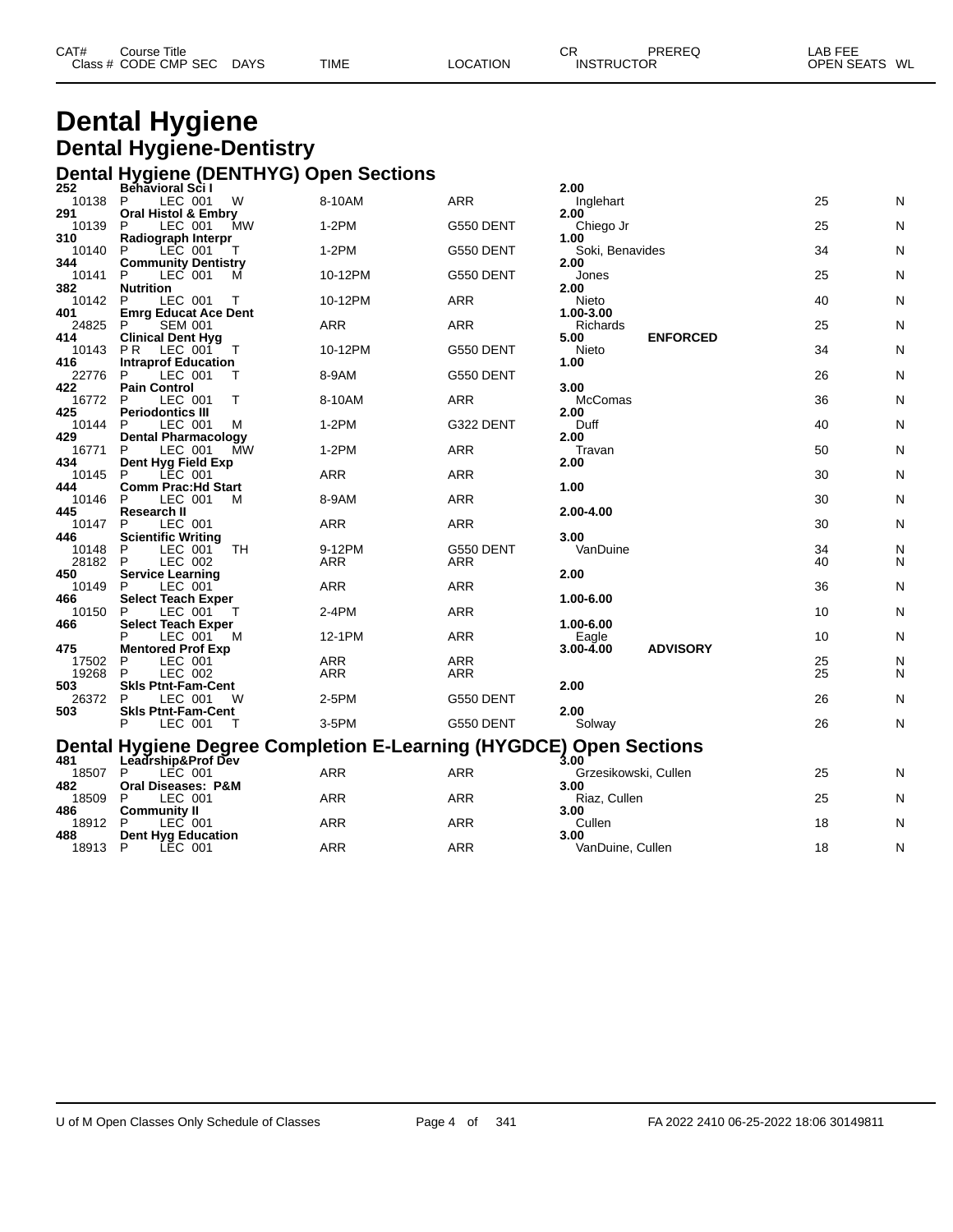| CAT# | Course Title         |             |             |          | ⌒冖<br>◡┍          | PREREQ | LAB FEE       |  |
|------|----------------------|-------------|-------------|----------|-------------------|--------|---------------|--|
|      | Class # CODE CMP SEC | <b>DAYS</b> | <b>TIME</b> | LOCATION | <b>INSTRUCTOR</b> |        | OPEN SEATS WL |  |
|      |                      |             |             |          |                   |        |               |  |

## **Dentistry School Of Dentistry**

# **Biomaterials (BIOMATLS) Open Sections 577 Mech of Ortho Matrl 1.00**

| .<br>21367 P  | <b>HUGHT OF OTHER HIGHT</b><br>SEM 001 F                                | 8-10AM          | 1033 DENT  | vv<br>Haerian                                                   | 15            | N      |
|---------------|-------------------------------------------------------------------------|-----------------|------------|-----------------------------------------------------------------|---------------|--------|
|               | <b>Dentistry (DENT) Open Sections</b>                                   |                 |            |                                                                 |               |        |
| 502           | Evidenced-Based Dent                                                    |                 |            | 1.00<br><b>ENFORCED</b>                                         |               |        |
| 19640<br>515  | <b>PR LEC 001</b><br><b>Grand Rounds</b>                                | ARR             | ARR        | $0.00 - 3.00$<br><b>ENFORCED</b>                                | 115           | N      |
| 19636         | SEM 001<br>P R<br>TH                                                    | 8-10AM          | ARR        | Holland                                                         | 115           | N      |
| 521B<br>20195 | <b>Dental Anatomy &amp; Occlusion</b><br>PR.<br>LAB 001<br>T            | 2-5PM           | G360 DENT  | $1.00 - 3.00$<br><b>ENFORCED</b><br>Karl, Duddanahalli Siddanna | 195.00<br>110 | N      |
| 522           | <b>Comp Care Clinic</b>                                                 |                 |            | 1.00-10.00<br><b>ENFORCED</b>                                   |               |        |
| 19682<br>522  | LAB 001<br>PR.<br>TH<br><b>Comp Care Clinic</b>                         | 2-5PM           | G340 DENT  | 1.00-10.00<br><b>ENFORCED</b>                                   | 115           | N      |
|               | РR<br>LAB 001<br>Τ<br>LAB 001<br>P R<br>T.                              | 8-9AM<br>9-12PM | G378 DENT  |                                                                 | 115<br>115    | N<br>N |
| 524           | <b>Pathways Program</b>                                                 |                 | G360 DENT  | Fitzgerald, Nalliah<br>$0.00 - 5.00$<br><b>ENFORCED</b>         |               |        |
| 19639<br>524  | DIS 001<br>P R<br>W<br><b>Pathways Program</b>                          | $1-3PM$         | ARR        | <b>ENFORCED</b><br>$0.00 - 5.00$                                | 115           | N      |
|               | PR.<br>DIS 001<br>м                                                     | 8-11AM          | G378 DENT  | Van Tubergen                                                    | 115           | N      |
| 529<br>25240  | Oral Health Promo<br>P R<br>LEC 001<br>W                                | 10-11AM         | G378 DENT  | <b>ENFORCED</b><br>$0.00 - 1.00$<br>Fitzgerald                  | 110           | N      |
| 532           | Cariology I<br>P R LEC 001                                              |                 |            | $0.00 - 10.00$<br><b>ENFORCED</b>                               |               |        |
| 19638<br>533  | F<br><b>Infection &amp; Immun</b>                                       | 8-11AM          | G378 DENT  | Fontana, Gonzalez<br><b>ENFORCED</b><br>3.00                    | 115           | N      |
| 19637         | PR.<br>LEC 001<br>MWF                                                   | 11-12PM         | G005 DENT  | Fenno, Fuller, Nabeshima,                                       |               |        |
| 539           | Dev, Regen&Genetics                                                     |                 |            | Sasaki, Aslam, Lei<br>$0.00 - 10.00$<br><b>ENFORCED</b>         | 115           | N      |
| 20757<br>539  | PR LEC 001<br>- TH<br>Dev, Regen&Genetics                               | 8-10AM          | ARR        | Hu, Kaartinen<br>$0.00 - 10.00$                                 | 110           | N      |
|               | <b>PR</b> LEC 001<br>- M                                                | $1-2PM$         | ARR        | <b>ENFORCED</b>                                                 | 110           | N      |
| 551<br>17496  | <b>DSR II: Research Pres</b><br>LEC 001<br>P                            | ARR             | ARR        | 4.00                                                            | 25            | N      |
| 609B          | <b>Periodontology II</b>                                                |                 |            | <b>ENFORCED</b><br>1.00                                         |               |        |
| 20188<br>616  | PR LEC 001 T<br><b>Grand Rounds - D2</b>                                | 9-10AM          | G390 DENT  | Richards, Fenno<br><b>ENFORCED</b><br>$0.00 - 3.00$             | 110           | N      |
| 20185 PR      | SEM 001<br>- TH                                                         | 8-10AM          | ARR        | Murdoch-Kinch, Holland                                          | 115           | N      |
| 617<br>20192  | <b>Principles of Endodontics I</b><br>$LEC$ 001<br>P R<br>E             | 8-9AM           | G390 DENT  | 1.00<br><b>ENFORCED</b><br>Botero, Cavalcanti                   | 110           | N      |
| 617           | <b>Principles of Endodontics I</b>                                      |                 |            | <b>ENFORCED</b><br>1.00                                         |               |        |
| 623A          | PR LEC 001<br>TH<br><b>Diag Sciences II</b>                             | 1-2PM           | G390 DENT  | 1.00<br><b>ENFORCED</b>                                         | 110           | N      |
| 625           | 20187 PR LEC 001<br>T<br><b>Selectives Pathway</b>                      | $1-2PM$         | ARR        | Soki, Benavides<br>$0.00 - 5.00$<br><b>ENFORCED</b>             | 110           | N      |
| 24316 PR      | LEC 002                                                                 | 8-12PM          | ARR        | Van Tubergen, Hamerink                                          | 200           | N      |
| 27501 PR      | Supplemental Prof. Learning<br>LEC 004                                  | ARR             | ARR        | Inglehart                                                       | 200           | N      |
| Survey Design |                                                                         |                 |            |                                                                 |               |        |
|               | 24317 PR LEC 006<br>On Campus Mini Rotations                            | <b>ARR</b>      | ARR        | Hamerink, Hamerink                                              | 200           | N      |
| 24318 PR      | LEC 008                                                                 | ARR             | <b>ARR</b> | Hamerink, Hamerink                                              | 200           | N      |
| 25349 PR      | Off Campus Mini Rotations<br>LEC 012                                    | ARR             | ARR        | Sweier                                                          | 200           | N      |
| $24319$ PR    | Leadership in Dentistry<br>LEC 014                                      | <b>ARR</b>      | ARR        |                                                                 |               |        |
|               | Constructing Effective Lit Rev                                          |                 |            | Sweier                                                          | 200           | N      |
| 24320 PR      | LEC 016<br>27502 PR LEC 026                                             | ARR<br>ARR      | ARR<br>ARR |                                                                 | 200<br>200    | N      |
| 27546         | LEC 028<br>P R                                                          | ARR             | ARR        |                                                                 | 200           | N<br>N |
| 625A<br>20183 | <b>Pathways - HC Delivery</b><br><b>SEM 001</b><br>P R                  | 8-12PM          | <b>ARR</b> | <b>ENFORCED</b><br>$0.00 - 3.00$<br>Hamerink, Hamerink          | 110           | N      |
| 625B          | Pathways - Research                                                     |                 |            | $0.00 - 5.00$<br><b>ENFORCED</b>                                |               |        |
| 20196<br>625C | <b>SEM 001</b><br>P <sub>R</sub><br>T<br>Pathways - Leadership          | 8-12PM          | ARR        | Chiego Jr<br>$0.00 - 3.00$                                      | 35            | N      |
| 20197         | P<br>SEM 001<br>$\top$                                                  | 8-12PM          | ARR        | Sweier, Pinsky                                                  | 48            | N      |
| 6251<br>24879 | D2 Pathways Immersion<br>P R<br><b>PSI 001</b><br>T                     | 8-12PM          | <b>ARR</b> | <b>ÉNFORCED</b><br>$0.00 - 2.00$                                | 75            | N      |
| 631           | <b>Clinical Foundations II</b>                                          |                 |            | $0.00 - 10.00$<br><b>ENFORCED</b>                               | 236.00        |        |
| 13721<br>632  | P <sub>R</sub><br>LAB 001<br>MW<br><b>Clinical Found II/Rem Prostho</b> | 2-5PM           | ARR        | Mendonca, Jin<br>2.00<br><b>ENFORCED</b>                        | 150<br>160.00 | N      |
| 18165         | PR.<br>LAB 001<br>F                                                     | 9-12PM          | G322 DENT  | Bak, Gerigk, Hill, May, Lee<br>Oh, Gordon, Faria Moura,         |               |        |
| 632           | <b>Clinical Found II/Rem Prostho</b>                                    |                 |            | Guitana Carracho, Mendonca<br>2.00<br><b>ENFORCED</b>           | 115<br>160.00 | N      |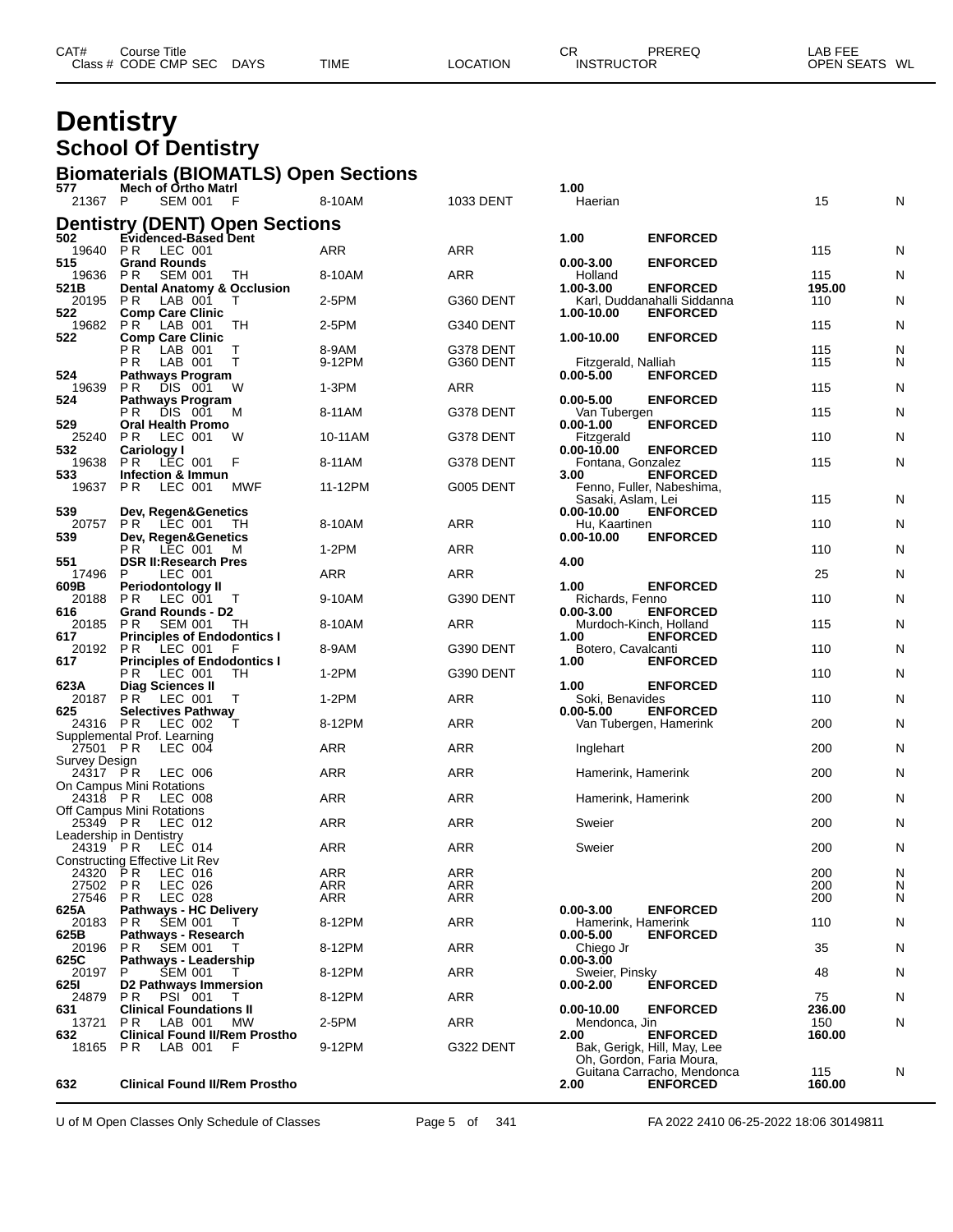| CAT#                                   | <b>Course Title</b><br>Class # CODE CMP SEC<br>DAYS           | TIME              | LOCATION          | CR<br><b>INSTRUCTOR</b>           | PREREQ                                      | LAB FEE<br>OPEN SEATS WL |        |
|----------------------------------------|---------------------------------------------------------------|-------------------|-------------------|-----------------------------------|---------------------------------------------|--------------------------|--------|
|                                        | LAB 001<br>P R<br>F                                           | 9-12PM            | G360 DENT         |                                   |                                             | 115                      | N      |
| 633<br>20189                           | <b>Clinical Applications</b><br>P R LEC 001 F                 | 8-9AM             | ARR               | 0.50<br>Hoelscher                 | <b>ENFORCED</b>                             | 110                      | N      |
| 636<br>20190                           | <b>Periodontal Therapy I</b><br>P R<br>LEC 001                | 8-9AM             | G322 DENT         | $0.00 - 10.00$                    | <b>ENFORCED</b>                             | 110                      | N      |
| 636                                    | <b>Periodontal Therapy I</b>                                  |                   |                   | $0.00 - 10.00$                    | <b>ENFORCED</b>                             |                          |        |
| 640                                    | LEC 001<br>P R<br>т<br><b>GI System</b>                       | 4-5PM             | G322 DENT         | Richards, Travan<br>2.00-3.00     | <b>ENFORCED</b>                             | 110                      | N      |
| 20184<br>641                           | LEC 001<br>P R<br><b>MTTH</b><br><b>Orthodontic Diagnosis</b> | 10-12PM           | ARR               | Carver<br>1.00-10.00              | <b>ENFORCED</b>                             | 110<br>81.00             | N      |
| 21330<br>641                           | P R<br>LAB 001<br>TН<br><b>Orthodontic Diagnosis</b>          | 8-10AM            | G322 DENT         | 1.00-10.00                        | Cevidanes, McClatchey<br><b>ENFORCED</b>    | 115<br>81.00             | N      |
|                                        | LAB 001<br>ΡR<br>TН                                           | 8-10AM            | G360 DENT         |                                   |                                             | 115                      | N      |
| 643<br>20130                           | <b>Phys Biomech Tooth</b><br>LAB 001<br>P R<br>TН             | 10-11AM           | ARR               | 1.00-2.00                         | <b>ENFORCED</b>                             | 81.00<br>110             | N      |
| 643                                    | <b>Phys Biomech Tooth</b><br>PR LAB 001<br>TН                 | 10-12PM           | ARR               | 1.00-2.00<br>Berkman              | <b>ENFORCED</b>                             | 81.00<br>110             | N      |
| 644<br>20186                           | <b>GU System</b><br><b>PR</b><br>LEC 001<br>TH                | 10-12PM           | G005 DENT         | 2.00-4.00                         | <b>ENFORCED</b>                             | 110                      | N      |
| 644                                    | <b>GU System</b><br>РR<br>LEC 001<br>Т                        | 1-3PM             | G005 DENT         | 2.00-4.00                         | <b>ENFORCED</b>                             | 110                      | N      |
|                                        | LEC 001<br>P R<br>M                                           | 1-3PM             | G005 DENT         | Edwards, Aronovich                |                                             | 110                      | N      |
| 660<br>24941                           | <b>IPE Collaboration Seminar</b><br><b>SEM 001</b><br>P       | ARR               | ARR               | 2.00                              |                                             | 5                        | N      |
| 676A<br>24863                          | <b>EE Educational Theory</b><br>PR.<br>LEC 001                | <b>ARR</b>        | <b>ARR</b>        | 0.75<br>Richards                  | <b>ENFORCED</b>                             | 25                       | N      |
| 676B<br>24864                          | <b>EE Part B: Lecture</b><br>P <sub>R</sub><br>LEC 001        | <b>ARR</b>        | <b>ARR</b>        | 0.25<br>Richards                  | <b>ENFORCED</b>                             | 25                       | N      |
| 711<br>18597                           | <b>Diagnostic Sciences IV</b><br>P<br>LEC 001<br>W            | 12-1PM            | 3420 CCCB         | 1.00<br>Danciu, Benavides         |                                             | 130                      | N      |
| 718<br>37822                           | Adv Prostho (Removable)                                       | 8-9AM             | G390 DENT         | 1.00                              | <b>ENFORCED</b>                             | 110                      | N      |
| 725                                    | P R<br>LEC 001<br>W<br><b>Selectives Pathway</b>              |                   |                   | Oh<br>$0.00 - 5.00$               | <b>ENFORCED</b>                             |                          |        |
| 28696<br>28695                         | P <sub>R</sub><br>LEC 019<br><b>PR</b><br>LEC 020             | <b>ARR</b><br>ARR | ARR<br><b>ARR</b> |                                   |                                             | 250<br>250               | N<br>Ν |
| 28697                                  | LEC 024<br>P R                                                | <b>ARR</b>        | ARR               |                                   |                                             | 250                      | N      |
| 25342                                  | P R<br>LEC 002<br>Complete Denture Lab                        | <b>ARR</b>        | ARR               |                                   |                                             | 250                      | N      |
| 25343 PR<br><b>Dental Ceramics Lab</b> | LEC 004                                                       | ARR               | <b>ARR</b>        | Hamerink, Hamerink                |                                             | 250                      | N      |
| 25344 PR                               | LEC 006<br>Implant Planning and Fab Lab                       | <b>ARR</b>        | <b>ARR</b>        | Hamerink, Hamerink                |                                             | 250                      | N      |
| 25345 PR                               | <b>LEC 008</b><br>Inter-Prof Ed in Anatomical Sc              | ARR               | <b>ARR</b>        | de Peralta, Fitzgerald            |                                             | 250                      | N      |
| 25346                                  | P R<br>LEC 012                                                | ARR               | <b>ARR</b>        | Hamerink                          |                                             | 250                      | N      |
| 25347 PR                               | D3 Special Projects in CBCE<br>LEC 014                        | <b>ARR</b>        | <b>ARR</b>        |                                   |                                             | 250                      | N      |
| 25348                                  | P R<br>LEC 016<br>Intermaxillary Fixation Appl                | ARR               | ARR               | Marti                             |                                             | 250                      | N      |
| 27503 PR                               | LEC 018<br>TMD, Sleep Bruxism and Occ                         | <b>ARR</b>        | <b>ARR</b>        | Gerstner                          |                                             | 250                      | N      |
| 725A                                   | <b>Pathways-HCD</b>                                           | ARR               | ARR               | 1.00-3.00                         | <b>ENFORCED</b>                             | 110                      |        |
| 20804<br>725B                          | PR.<br>SEM 001<br>Pathways-Reseaarch                          |                   |                   | de Peralta, Hamerink<br>1.00-3.00 | <b>ENFORCED</b>                             |                          | N      |
| 20805<br>725C                          | <b>SEM 001</b><br>PR.<br>Pathways-Leadership                  | ARR               | ARR               | Chiego Jr<br>1.00-3.00            | <b>ENFORCED</b>                             | 110                      | N      |
| 20806<br>725I                          | <b>PR SEM 001</b><br><b>Immersion Pathway</b>                 | ARR               | ARR               | Sweier, Pinsky<br>$0.00 - 2.00$   | <b>ENFORCED</b>                             | 110                      | N      |
| 25341<br>727                           | <b>PR LEC 001</b><br><b>Principles of Endodontics II</b>      | <b>ARR</b>        | <b>ARR</b>        | de Peralta, Chiego Jr<br>1.00     | <b>ENFORCED</b>                             | 100                      | N      |
| 20193                                  | LEC 001<br>PR.<br>F                                           | 8-9AM             | G005 DENT         | Cavalcanti<br>1.00                | <b>ENFORCED</b>                             | 130                      | N      |
| 732<br>20680                           | <b>Adv. Operative Dent</b><br>PR LEC 001<br>TН                | 8-9AM             | G005 DENT         | Fasbinder                         |                                             | 130                      | N      |
| 741<br>22343                           | <b>Clinical Rotation - OMFS/HD</b><br>P R<br>LAB 002          | ARR               | <b>ARR</b>        | $0.00 - 10.00$                    | <b>ENFORCED</b>                             | 110                      | N      |
| 750<br>37823                           | <b>Interdisci Perio Therapy</b><br>LEC 001<br>PR.<br>w        | 9-10AM            | G390 DENT         | 1.00<br>Oh                        | <b>ENFORCED</b>                             | 115                      | N      |
| 753<br>19898                           | <b>Dental Student Teaching I</b><br>PR.<br>LEC 001<br>SA      | 9-1230PM          | ARR               | 1.00-3.00<br>Inglehart            | <b>ENFORCED</b>                             | 110                      | N      |
| 755A<br>20679                          | <b>Profession &amp; Practice</b><br>PR.<br>LEC 001<br>W       | 10-12PM           | G390 DENT         | 2.00                              | <b>ENFORCED</b>                             | 130                      | N      |
| 755A                                   | <b>Profession &amp; Practice</b>                              |                   |                   | 2.00                              | Fitzgerald, Van Tubergen<br><b>ENFORCED</b> |                          |        |
| 756                                    | LEC 001<br>P R<br>W<br><b>Pract Mgmt: Bus. Plans</b>          | 3-4PM             | G005 DENT         | 1.00                              | <b>ENFORCED</b>                             | 130                      | N      |
| 23026<br>757                           | PR.<br>LEC 001<br>Intro to CBCCE                              | ARR               | ARR               | Fitzgerald<br>$0.50 - 3.00$       | <b>ENFORCED</b>                             | 120                      | N      |
| 23056<br>776C                          | <b>PR CLN 001</b><br><b>EE Part C: Preclinic</b>              | ARR               | ARR               | 0.25                              | Hamerink, Piskorowski<br><b>ENFORCED</b>    | 120                      | N      |
| 24865                                  | <b>PR</b><br>LEC 001                                          | ARR               | ARR               | Richards                          |                                             | 25                       | N      |

U of M Open Classes Only Schedule of Classes Page 6 of 341 FA 2022 2410 06-25-2022 18:06 30149811

 $\overline{\phantom{0}}$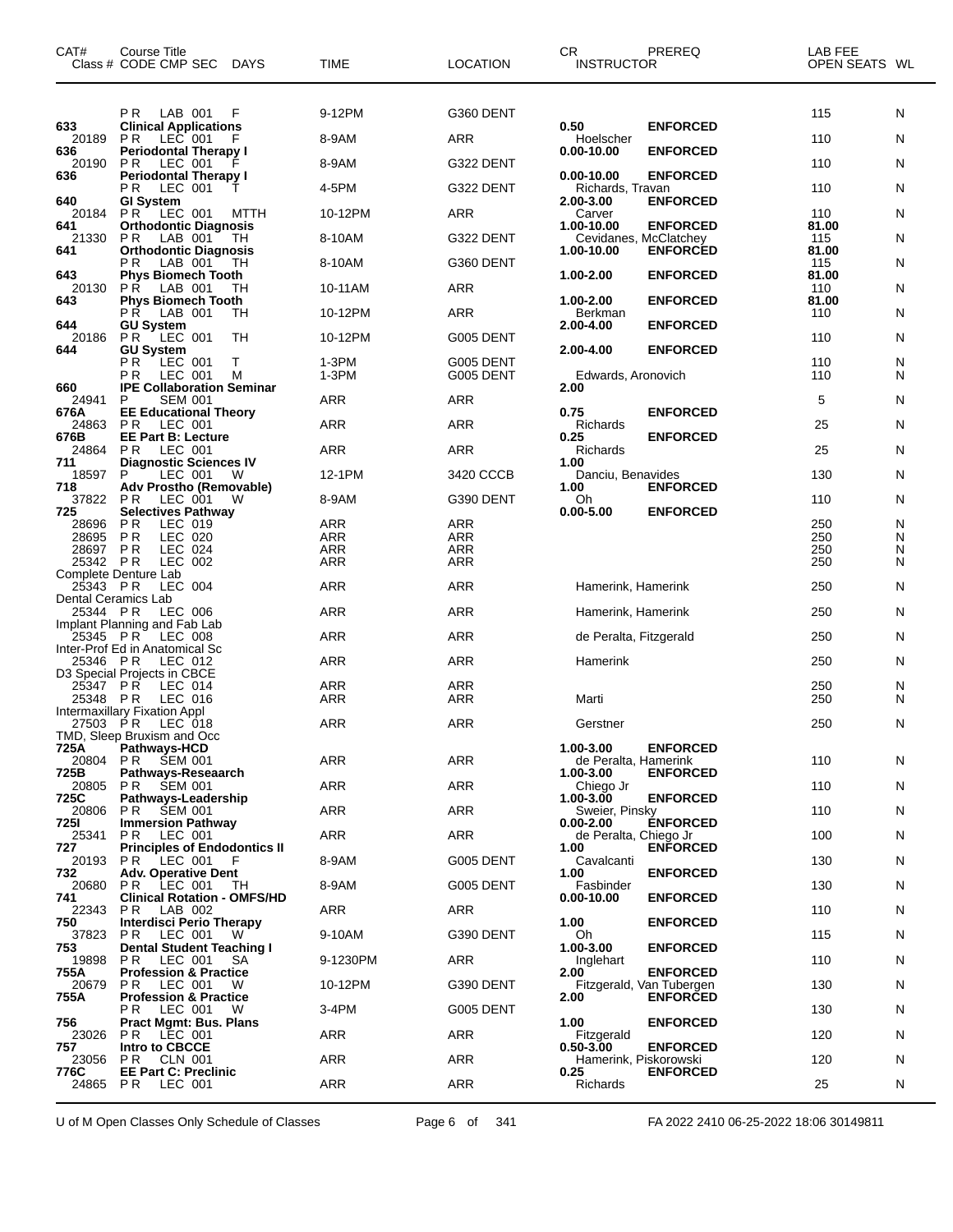| CAT#            | Course Title<br>Class # CODE CMP SEC                                     | <b>DAYS</b>   | TIME                                           | <b>LOCATION</b>   | CR<br><b>INSTRUCTOR</b>                | PREREQ                                            | LAB FEE<br>OPEN SEATS WL |        |
|-----------------|--------------------------------------------------------------------------|---------------|------------------------------------------------|-------------------|----------------------------------------|---------------------------------------------------|--------------------------|--------|
| 801             | Emerging Educators in Academic Dentistry (elective                       |               |                                                |                   | 1.00                                   | <b>ENFORCED</b>                                   |                          |        |
| 21379           | <b>PR SEM 001</b>                                                        |               | ARR                                            | ARR               |                                        |                                                   | 110                      | N      |
| 807A<br>23168   | <b>Applied Head and Neck Anatomy</b><br>P R<br>LEC 001                   |               | ARR                                            | ARR               | $0.00 - 10.00$<br>Brzezinski           | <b>ENFORCED</b>                                   | 110                      | N      |
| 820             | <b>Comprehensive Care Clinic</b>                                         |               |                                                |                   | 0.00-10.00                             | <b>ENFORCED</b>                                   | 210.00                   |        |
| 26074 PR        | LAB 003<br>Dual Degree Clinical Dentistry                                |               | ARR                                            | <b>ARR</b>        | Doerr                                  |                                                   | 110                      | N      |
| 825             | <b>Selectives Pathway</b>                                                |               |                                                |                   | $0.00 - 5.00$                          | <b>ENFORCED</b>                                   |                          |        |
| 26468<br>28694  | P R<br>CLN 002<br><b>PR</b><br>CLN 004                                   |               | ARR<br><b>ARR</b>                              | ARR<br><b>ARR</b> | de Peralta, Sweier<br>de Peralta       |                                                   | 25<br>25                 | N<br>N |
| 34806 PR        | CLN 015                                                                  |               | ARR                                            | ARR               |                                        |                                                   | 25                       | N      |
| 825A<br>21383   | Pathways-HCD<br><b>PR</b><br><b>SEM 001</b>                              |               | ARR                                            | <b>ARR</b>        | $0.00 - 2.00$<br>de Peralta, Hamerink  | <b>ENFORCED</b>                                   | 100                      | N      |
| 825B            | <b>Pathways-Research</b>                                                 |               |                                                |                   | $0.00 - 2.00$                          | <b>ENFORCED</b>                                   |                          |        |
| 21384<br>825C   | P R<br><b>SEM 001</b><br>Pathways-Leadership                             |               | ARR                                            | <b>ARR</b>        | Chiego Jr<br>$0.00 - 2.00$             | <b>ENFORCED</b>                                   | 100                      | N      |
| 21385           | P R<br><b>SEM 001</b>                                                    |               | ARR                                            | <b>ARR</b>        | Sweier, Pinsky                         |                                                   | 100                      | N      |
| 8251<br>26469   | <b>Immersion Pathway</b><br><b>PR</b><br><b>RES 001</b>                  |               | <b>ARR</b>                                     | ARR               | $0.00 - 2.00$<br>de Peralta, Chiego Jr | <b>ENFORCED</b>                                   | 100                      | N      |
| 27746 PR        | <b>RES 003</b>                                                           |               | ARR                                            | ARR               | de Peralta                             |                                                   | 3                        | N      |
| 840             | Pathways Immersion Dual Degree<br><b>Oral Surgery</b>                    |               |                                                |                   | 1.00                                   |                                                   |                          |        |
| 19686           | P<br>LAB 001                                                             |               | ARR                                            | <b>ARR</b>        |                                        |                                                   | 25                       | N      |
| 851<br>24885    | <b>Oral Surgery Elective II</b><br>P R<br>CLN 001                        |               | ARR                                            | <b>ARR</b>        | 1.00-2.00                              | <b>ENFORCED</b><br>Sung, Ward, Aronovich, Edwards | 25                       | N      |
| 853             | Dental Student Teaching I                                                |               |                                                |                   | 1.00-3.00                              | <b>ENFORCED</b>                                   |                          |        |
| 19899<br>855    | P R<br>LEC 001<br><b>Professionalism &amp; Practice</b>                  |               | ARR                                            | <b>ARR</b>        | Inglehart<br>0.00                      | <b>ENFORCED</b>                                   | 110                      | N      |
| 20776           | P R<br>SEM 001                                                           |               | ARR                                            | <b>ARR</b>        | Fitzgerald                             |                                                   | 115                      | N      |
| 857<br>19685    | <b>CBCCE</b><br><b>PR</b><br>LAB 001                                     |               | ARR                                            | ARR               | 3.00-5.00                              | <b>ENFORCED</b>                                   | 118                      | N      |
| 998             | <b>Curr Practical Prict</b>                                              |               |                                                |                   | 1.00                                   |                                                   |                          |        |
| 18306           | P<br><b>SEM 001</b>                                                      |               | ARR                                            | <b>ARR</b>        | Woolfolk                               |                                                   | 2                        | N      |
|                 |                                                                          |               | <b>Dental Education (DENTED) Open Sections</b> |                   |                                        |                                                   |                          |        |
| 610<br>10137    | <b>Research Methods</b><br>P<br>LEC 001                                  | Т             | 8-10AM                                         | 1033 DENT         | 1.00-2.00<br>Jin, Kaigler              |                                                   | 35                       | N      |
| 613             | <b>Head &amp; Neck Anatomy</b>                                           |               |                                                |                   | 1.00                                   | <b>ADVISORY</b>                                   | 230.00                   |        |
| 21347<br>21346  | LAB 002<br>P<br>S<br>LEC 001                                             | <b>MTWTHF</b> | 8-12PM<br>ARR                                  | ARR<br><b>ARR</b> | Brzezinski<br><b>Brzezinski</b>        |                                                   | 27                       | N      |
| 614             | <b>Clin Orl&amp;Max Path</b>                                             |               |                                                |                   | 1.00                                   |                                                   |                          |        |
| 21637<br>630    | P<br>LEC 001<br><b>Practicum Clin Teach</b>                              | Т             | 8-9AM                                          | G390 DENT         | Castilho<br>1.00-3.00                  | <b>ENFORCED</b>                                   | 35                       | N      |
| 10136           | P R<br>SEM 001                                                           |               | ARR                                            | <b>ARR</b>        |                                        |                                                   | 12                       | N      |
|                 |                                                                          |               | Dental Hygiene (DHYGRACK) Open Sections        |                   |                                        |                                                   |                          |        |
| 684             | Write Oral Heal Sci                                                      |               |                                                |                   | 1.00-3.00                              |                                                   |                          |        |
| 26126<br>38427  | P<br><b>SEM 001</b><br>P<br><b>SEM 002</b>                               |               | ARR<br><b>ARR</b>                              | ARR<br><b>ARR</b> | Haddlesey, Kiser<br>Kinney             |                                                   | 25<br>25                 | N<br>N |
| 38428           | P<br><b>SEM 003</b>                                                      |               | ARR                                            | ARR               | Rulli                                  |                                                   | 25                       | N      |
| 685             | <b>Fndt Oral Hith Serv</b><br>21241 PR LEC 101                           |               | <b>ARR</b>                                     | <b>ARR</b>        | 1.00-3.00                              | <b>ENFORCED</b>                                   | 25                       | N      |
| 695             | <b>Adv Non-surg Perio</b>                                                |               |                                                |                   | Farrell<br>1.00-3.00                   |                                                   |                          |        |
| 26097           | P<br><b>SEM 001</b>                                                      | т             | 11-12PM                                        | G524 DENT         | Rulli                                  |                                                   | 25                       | N      |
|                 | <b>Endodontics (ENDODONT) Open Sections</b>                              |               |                                                |                   |                                        |                                                   |                          |        |
| 651<br>10152 P  | <b>Preclin Grad Endo</b><br>LAB 001                                      |               | ARR                                            | ARR               | 5.00                                   |                                                   | 12                       | N      |
| 652             | <b>Clin Endodontics</b>                                                  |               |                                                |                   | 1.00-3.00                              |                                                   |                          |        |
| 10153           | PD.<br>LAB 001                                                           |               | ARR                                            | ARR               |                                        | McDonald, Botero, Bauer,                          |                          |        |
| 653             | <b>Sem-Endodontics</b>                                                   |               |                                                |                   | 1.00-2.00                              | Michaelson, Carr, Gardner                         | 15                       | N      |
| 24396           | PD<br><b>SEM 001</b>                                                     |               | ARR                                            | ARR               |                                        |                                                   | 20                       | N      |
| 654<br>19701    | <b>Biol Basis for Endo</b><br><b>SEM 001</b><br>P.                       | ТH            | 1-4PM                                          | 1033 DENT         | 1.00-2.00<br>McDonald                  |                                                   | 12                       | N      |
| 655             | <b>Endo Research</b>                                                     |               |                                                |                   | 1.00-3.00                              |                                                   |                          |        |
| 658             | $IND +$<br>D<br><b>CBCT</b>                                              |               | ARR                                            | ARR               | 1.00-3.00                              |                                                   | 25                       | N      |
| 27538           | P<br>SEM 01                                                              | F             | 8-9AM                                          | G580 DENT         | McDonald                               |                                                   | 25                       | N      |
| 660<br>10155    | Case Pres & Treat<br>PD<br>SEM 001                                       |               | 1-3PM                                          | G311 DENT         | 1.00<br>McDonald                       |                                                   | 12                       | N      |
| 661<br>10156 PD | Pharmacology&Medicn<br><b>SEM 001</b>                                    | м             | 10-12PM                                        | G536 DENT         | 1.00<br>McDonald                       |                                                   | 12                       | N      |
|                 |                                                                          |               |                                                |                   |                                        |                                                   |                          |        |
| 670             | <b>Oral Biology (ORALBIOL) Open Sections</b><br><b>Biol Oral Tissues</b> |               |                                                |                   | 2.00                                   |                                                   |                          |        |
| 10157           | P<br>LEC 001                                                             |               | <b>ARR</b>                                     | ARR               |                                        |                                                   | 50                       | N      |
| 672<br>10158 P  | <b>Orientat Research</b><br>LEC 001                                      |               | ARR                                            | ARR               | 1.00-2.00                              |                                                   | 50                       | N      |
|                 |                                                                          |               |                                                |                   |                                        |                                                   |                          |        |

U of M Open Classes Only Schedule of Classes Page 7 of 341 FA 2022 2410 06-25-2022 18:06 30149811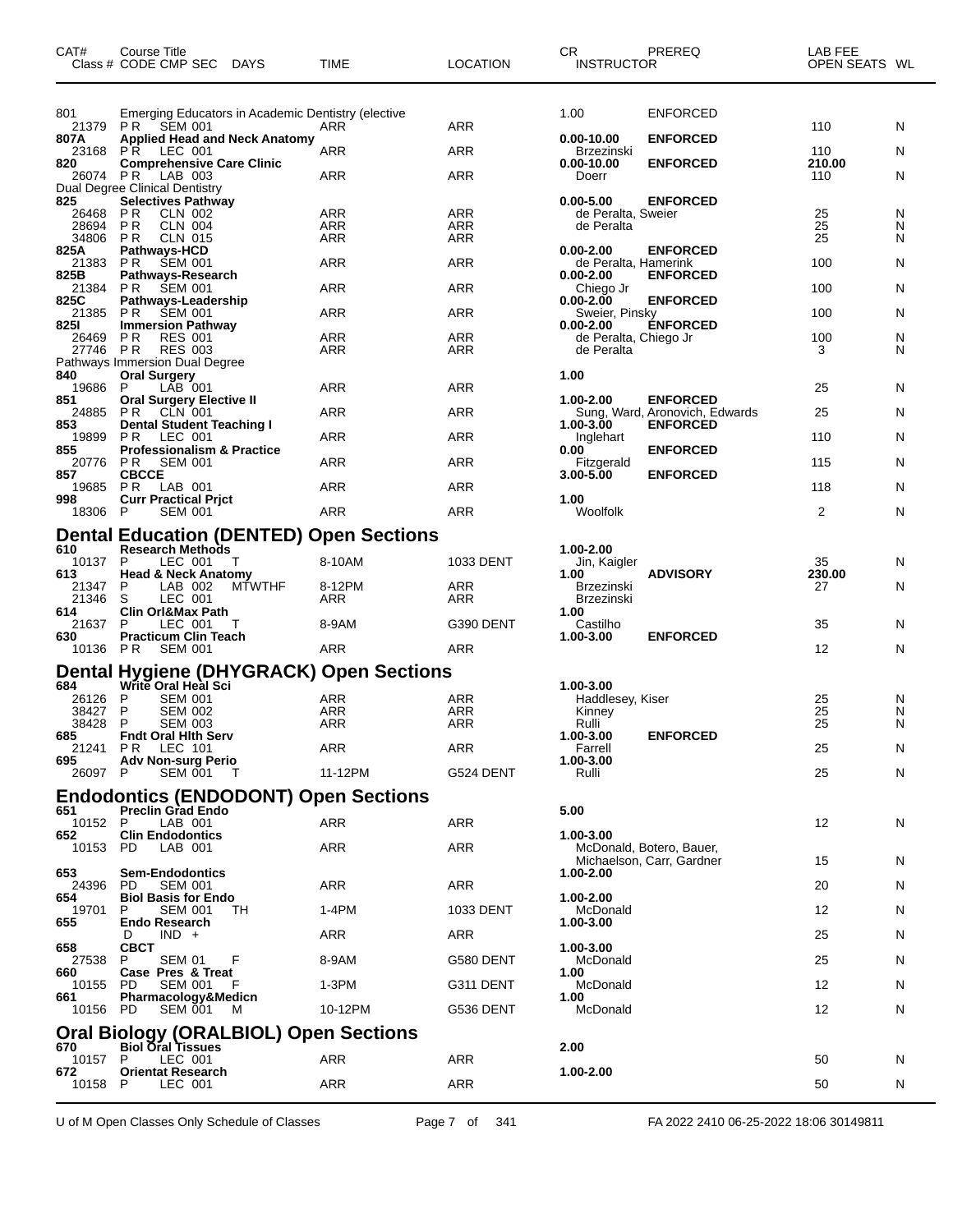| CAT#         | Course Title<br>Class # CODE CMP SEC DAYS          |     | <b>TIME</b>                                          | <b>LOCATION</b>  | CR.<br><b>INSTRUCTOR</b>   | PREREQ          | LAB FEE<br>OPEN SEATS WL |   |
|--------------|----------------------------------------------------|-----|------------------------------------------------------|------------------|----------------------------|-----------------|--------------------------|---|
| 676          | Clin Dental Pharm                                  |     |                                                      |                  | 1.00                       |                 |                          |   |
| 10159<br>678 | P<br><b>SEM 001</b><br><b>Stat Meth Oral Biol</b>  |     | ARR                                                  | <b>ARR</b>       | 1.00-3.00                  | <b>ADVISORY</b> | 10                       | N |
| 10160<br>773 | P<br>LEC 001<br><b>Directed Research</b>           |     | ARR                                                  | <b>ARR</b>       | 1.00-4.00                  |                 | 50                       | N |
| 10161<br>774 | <b>SEM 001</b><br>P<br><b>Oral Sensations</b>      |     | ARR                                                  | <b>ARR</b>       | 1.00                       | <b>ADVISORY</b> | 15                       | N |
| 10162<br>779 | P<br>LEC 001                                       |     | ARR                                                  | ARR              | 1.00                       |                 | 50                       | N |
| 10163        | Prin Immun Gr Dent<br>P<br><b>SEM 001</b>          |     | ARR                                                  | <b>ARR</b>       |                            |                 | 30                       | N |
| 852<br>10164 | <b>Prenat Fac Gro</b><br><b>SEM 001</b><br>P       | TН  | 8-9AM                                                | <b>1018 DENT</b> | 1.00-2.00                  | <b>ADVISORY</b> | 20                       | N |
| 853<br>10165 | Design&Analysis<br>P<br><b>SEM 001</b>             |     | ARR                                                  | ARR              | 2.00                       |                 | 50                       | N |
| 855<br>10166 | <b>Conscious Sedation</b><br>P<br>LEC 001          |     | ARR                                                  | <b>ARR</b>       | 1.00                       |                 | 15                       | N |
| 855          | <b>Conscious Sedation</b><br>LEC 001<br>Р          |     | ARR                                                  | <b>ARR</b>       | 1.00                       |                 | 15                       | N |
| 856<br>10167 | <b>Clin Consc Sedation</b><br>P<br>LAB 001         |     | ARR                                                  | ARR              | 1.00                       | <b>ADVISORY</b> | 25                       | N |
| 857<br>10168 | <b>Topc Oral Histology</b><br>P<br>LEC 001         |     | ARR                                                  | ARR              | 1.00                       | <b>ADVISORY</b> | 50                       | Y |
| 859<br>10169 | <b>Seminar in Oral Bio</b><br><b>SEM 001</b><br>P  |     | <b>ARR</b>                                           | <b>ARR</b>       | 1.00                       |                 | 20                       | N |
|              |                                                    |     | <b>Oral Diagnosis (ORALDIAG) Open Sections</b>       |                  |                            |                 |                          |   |
| 662          | Radiology                                          |     |                                                      |                  | 2.00                       |                 |                          |   |
| 10173 P      | <b>SEM 001</b>                                     | W   | 10-12PM                                              | 1033 DENT        | Benavides, Soki            |                 | 12                       | N |
| 603          | <b>Craniofac Dev&amp;Grow</b>                      |     | <b>Oral Health Sciences (ORALHEAL) Open Sections</b> |                  | 1.00                       |                 |                          |   |
| 21389<br>606 | P<br><b>SEM 001</b><br><b>Mineralized Tissues</b>  | Τ   | 8-10AM                                               | ARR              | Berkman<br>1.00            |                 | 50                       | N |
| 21390<br>811 | P<br><b>SEM 001</b><br><b>OHS PhD Journal Club</b> |     | 8-10AM                                               | ARR              | Ritchie<br>1.00            |                 | 25                       | N |
| 10174<br>990 | <b>SEM 001</b><br>P<br><b>Dissertatn-Precand</b>   | ттн | 12-1PM                                               | G550 DENT        | Kaartinen, Li<br>1.00-8.00 | <b>ADVISORY</b> | 22                       | N |
| 995          | $IND +$<br><b>Dissertation-Cand</b>                |     | ARR                                                  | <b>ARR</b>       | 8.00                       | <b>ENFORCED</b> | 25                       | N |
|              | R<br>$IND +$                                       |     | ARR                                                  | <b>ARR</b>       |                            |                 | 24                       | N |
| 601          | Oral Path Lit Review                               |     | Oral Pathology (ORALPATH) Open Sections              |                  | 1.00                       |                 |                          |   |
| 20838        | P<br><b>SEM 001</b>                                |     | ARR                                                  | <b>ARR</b>       | Danciu                     |                 | 25                       | N |
| 611<br>20833 | <b>Clinical Oral Path</b><br>P<br>LAB 001          |     | ARR                                                  | <b>ARR</b>       | 1.00-2.00<br>Danciu        |                 | 25                       | N |
| 621<br>20834 | <b>General Pathology</b><br><b>SEM 001</b><br>P    |     | ARR                                                  | <b>ARR</b>       | 2.00-4.00<br>Danciu        |                 | 25                       | N |
| 631<br>20835 | <b>Microscopic OralPath</b><br>P<br>LAB 001        |     | ARR                                                  | <b>ARR</b>       | 2.00-4.00<br>Danciu        |                 | 25                       | N |
| 692<br>10177 | Surgical Oral Path<br>P.<br><b>SEM 001</b>         |     | <b>ARR</b>                                           | ARR              | 1.00-8.00                  | <b>ADVISORY</b> | 12                       | N |
| 693<br>10178 | <b>Clinical Oral Path</b><br>LAB 001<br>P          |     | ARR                                                  | ARR              | 1.00-4.00                  | <b>ADVISORY</b> | 12                       | N |
| 694<br>10179 | <b>Oral Path&amp;Diag Lect</b><br>P<br>LEC 001     |     | ARR                                                  | ARR              | 2.00                       |                 | 12                       | N |
| 698<br>10180 | <b>Adv Oral Path Sem</b><br>P<br><b>SEM 001</b>    |     | ARR                                                  | ARR              | 1.00-6.00                  | <b>ADVISORY</b> | 12                       | N |
| 699          | Journal Club                                       |     |                                                      |                  | 1.00-4.00                  | <b>ADVISORY</b> |                          |   |
| 10181<br>701 | <b>SEM 001</b><br>P<br><b>Oral Path Lit Review</b> |     | ARR                                                  | ARR              | 1.00                       |                 | 12                       | N |
| 21369<br>711 | P<br><b>SEM 001</b><br><b>Clinical Oral Path</b>   |     | ARR                                                  | ARR              | Danciu<br>1.00-2.00        |                 | 25                       | N |
| 21370<br>721 | LAB 001<br>P<br><b>General Pathology</b>           |     | ARR                                                  | ARR              | Danciu<br>2.00-4.00        |                 | 25                       | N |
| 21378<br>731 | LAB 001<br>P<br><b>Microscopic OralPath</b>        |     | <b>ARR</b>                                           | ARR              | Danciu<br>1.00-4.00        |                 | 25                       | N |
| 21380<br>741 | LAB 001<br>P<br><b>Cone Beam CT Interp</b>         |     | ARR                                                  | ARR              | Danciu<br>1.00             |                 | 25                       | N |
| 21386 P      | LAB 001                                            |     | ARR                                                  | ARR              | <b>Benavides</b>           |                 | 25                       | N |
|              | <b>Orthodontics (ORTHO) Open Sections</b>          |     |                                                      |                  |                            |                 |                          |   |
| 700<br>27623 | <b>Biomaterials</b><br>P<br>LEC 01                 |     | ARR                                                  | ARR              | 1.00-2.00                  |                 | 25                       | N |
| 753<br>22969 | <b>Principles in Ortho</b><br>P<br><b>SEM 001</b>  |     | ARR                                                  | ARR              | 1.00-3.00<br>Kim-Berman    |                 | 25                       | N |
| 755<br>22970 | <b>Intro Master's Thesis</b><br>LEC 004<br>P       |     | ARR                                                  | ARR              | 1.00-2.00<br>Hatch         |                 | 25                       | N |
| 27518 P      | <b>LEC 006</b>                                     |     | ARR                                                  | ARR              | Ono                        |                 | 25                       | N |

U of M Open Classes Only Schedule of Classes Page 8 of 341 FA 2022 2410 06-25-2022 18:06 30149811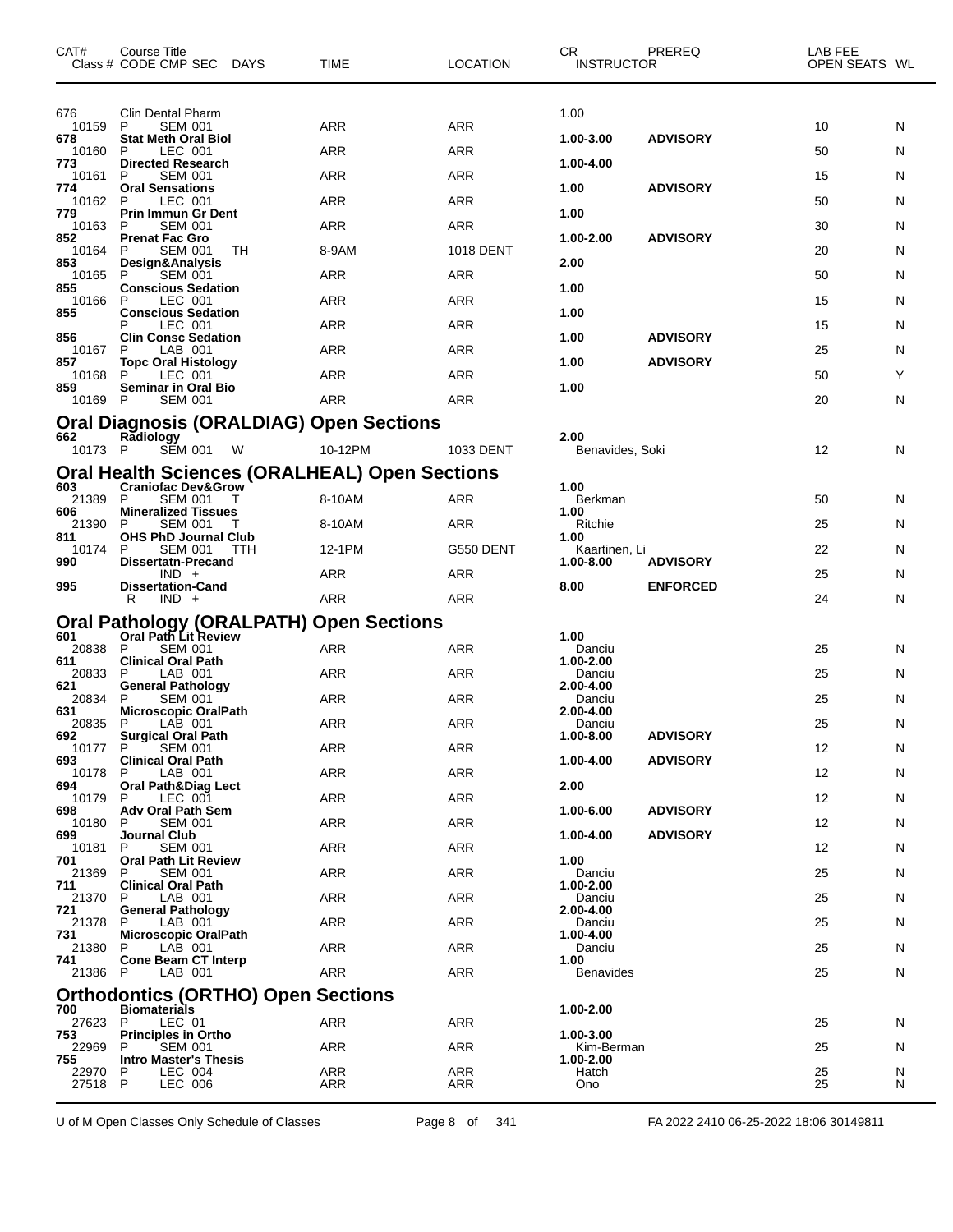| CAT#         | Course Title<br>Class # CODE CMP SEC                         | DAYS | TIME                                               | <b>LOCATION</b>  | CR.<br><b>INSTRUCTOR</b>       | PREREQ          | LAB FEE<br>OPEN SEATS WL |   |
|--------------|--------------------------------------------------------------|------|----------------------------------------------------|------------------|--------------------------------|-----------------|--------------------------|---|
| 756          | History of Ortho                                             |      |                                                    |                  | 1.00-2.00                      |                 |                          |   |
| 22915<br>757 | PD.<br>LEC 001<br><b>Foundations I</b>                       | W    | 11-12PM                                            | <b>ARR</b>       | Kim-Berman, Hatch<br>1.00-2.00 |                 | 25                       | N |
| 22914<br>759 | PD<br><b>SEM 001</b><br><b>Tooth Movement</b>                | W    | 8-10AM                                             | G580 DENT        | Yatabe Ioshida<br>1.00         |                 | 25                       | N |
| 18815<br>760 | P<br>LEC 001<br><b>Clinical Orthodon</b>                     | Т    | 10-12PM                                            | G580 DENT        | Hatch<br>1.00-5.00             |                 | 12                       | N |
| 10182        | <b>PD</b><br>LAB 001                                         |      | ARR                                                | <b>ARR</b>       | Kim-Berman                     |                 | 30                       | N |
| 761<br>22217 | <b>Ortho Techniques</b><br><b>PD</b><br><b>SEM 001</b>       | M    | 9-12PM                                             | <b>1528 DENT</b> | 1.00-3.00<br>McClatchey        |                 | 15                       | N |
| 763<br>10183 | <b>Ortho Pediat Dent</b><br>P<br>LAB 001                     |      | <b>ARR</b>                                         | <b>ARR</b>       | 1.00-4.00<br>Pinzon            |                 | 12                       | N |
| 764<br>10184 | <b>Trtmnt Comp Patnt</b><br>PD<br><b>SEM 001</b>             | W    | 8-10AM                                             | G311 DENT        | 1.00-2.00<br>Kim-Berman        |                 | 25                       | N |
| 765<br>23713 | <b>Review Curr Lit</b><br><b>PD</b><br><b>SEM 001</b>        | Т    | 10-12PM                                            | <b>1528 DENT</b> | 1.00<br>Kim-Berman, Shoukri    |                 | 18                       | N |
| 766          | <b>Research-Thesis</b><br>$IND +$                            |      | ARR                                                | <b>ARR</b>       | 1.00-2.00                      |                 | 25                       | N |
| 768<br>10185 | <b>Intro Ortho Tech</b><br>P<br>LAB 001                      |      | <b>ARR</b>                                         | <b>ARR</b>       | 1.00<br>Arruda                 |                 | 12                       | N |
| 770<br>10186 | <b>Occlusal Developmnt</b><br><b>SEM 001</b><br>PD           | тн   | 10-12PM                                            | 1033 DENT        | 1.00<br>Yatabe Ioshida         |                 | 12                       | N |
| 772          | <b>Intro Cephalometric</b>                                   |      |                                                    |                  | 1.00                           |                 |                          |   |
| 10187<br>773 | P<br><b>SEM 001</b><br><b>Adv Diagn&amp;Trtment</b>          | TН   | 10-12PM                                            | <b>1528 DENT</b> | Cevidanes<br>1.00-2.00         |                 | 25                       | N |
| 22099<br>775 | PD<br><b>SEM 001</b><br><b>Clin Ped Ortho</b>                | W    | 10-12PM                                            | <b>1528 DENT</b> | Kim-Berman<br>1.00-3.00        |                 | 20                       | N |
| 10188<br>777 | <b>PD</b><br><b>SEM 001</b><br><b>Meth&amp;Prob Clin Res</b> |      | ARR                                                | <b>ARR</b>       | Pinzon<br>1.00-16.00           | <b>ADVISORY</b> | 12                       | N |
| 10189<br>778 | PD<br><b>SEM 001</b><br>Mg Chl Craniofac                     |      | ARR                                                | <b>ARR</b>       | 1.00                           |                 | 12                       | N |
| 10190<br>779 | РĎ<br><b>SEM 001</b><br><b>Ortho Pract Mgment</b>            | F    | 8-10AM                                             | G550 DENT        | Yatabe loshida<br>1.00-2.00    |                 | 12                       | N |
| 18168<br>781 | <b>PD</b><br><b>SEM 001</b><br><b>Treatment in Prog</b>      | м    | 10-12PM                                            | G311 DENT        | Roberts<br>1.00                |                 | 12                       | N |
| 23712 PD     | LEC 001                                                      | TН   | 8-9AM                                              | G311 DENT        | Kim-Berman                     |                 | 25                       | N |
| 591          | <b>Clinical Ped Dent</b>                                     |      | <b>Pediatric Dentistry (PEDDENT) Open Sections</b> |                  | 1.00-6.00                      |                 |                          |   |
| 10191        | <b>PD</b><br>LAB 001                                         |      | ARR                                                | <b>ARR</b>       | <b>Boynton</b>                 |                 | 20                       | N |
| 592<br>10192 | <b>Sem Pediatric Dent</b><br>PD<br><b>SEM 001</b>            |      | 10-12PM                                            | <b>ARR</b>       | 4.00                           |                 | 12                       | N |
| 592          | <b>Sem Pediatric Dent</b><br>Р<br>SEM 001                    |      | 1-5PM                                              | G311 DENT        | 4.00<br><b>Boynton</b>         |                 | 12                       | N |
| 594          | <b>Investigatn-Thesis</b><br>$IND +$                         |      | <b>ARR</b>                                         | <b>ARR</b>       | $1.00 - 3.00$                  |                 | 25                       | N |
| 598<br>18675 | <b>Stan Care of Ped Den</b><br>PD<br><b>SEM 001</b>          | т    | 12-1PM                                             | G311 DENT        | 1.00-2.00<br><b>Boynton</b>    |                 | 12                       | N |
| 599<br>10193 | <b>Pd Anes Rotatn</b><br>P<br><b>SEM 001</b>                 |      | <b>ARR</b>                                         | <b>ARR</b>       | 1.00-3.00                      | <b>ADVISORY</b> | 15                       | N |
|              | <b>Periodontics (PERIODON) Open Sections</b>                 |      |                                                    |                  |                                |                 |                          |   |
| 780<br>10194 | <b>Periodontic Clinic</b><br>PD<br>LAB 001                   |      | <b>ARR</b>                                         | ARR              | 1.00-6.00<br>Wang              |                 | 20                       | N |
| 782<br>10195 | <b>Sem in Periodontics</b><br>PD<br>SEM 001                  | M    | 9-12PM                                             | 1033 DENT        | 1.00<br>Chan, Wang             |                 | 20                       | N |
| 786<br>10196 | <b>Periodontal Therapy</b><br>LAB 001<br>P                   | м    | 2-4PM                                              | G390 DENT        | 1.00-2.00                      |                 | 12                       | N |
| 786          | <b>Periodontal Therapy</b><br>LAB 001                        | MW   | $1-2PM$                                            | G390 DENT        | 1.00-2.00<br>Wang              |                 | 12                       | N |
| 787<br>22898 | Intro Cons I.V. Sed<br>LEC 001<br>P                          |      | ARR                                                | <b>ARR</b>       | 1.00                           |                 | 25                       | N |
| 788          | <b>Patient Mgt Perio</b>                                     |      |                                                    |                  | 1.00                           |                 |                          |   |
| 10197<br>789 | <b>SEM 001</b><br>PD<br>Patient&Prac Mgt                     | м    | 8-9AM                                              | 1033 DENT        | Wang<br>1.00                   |                 | 12                       | N |
| 10198<br>790 | <b>SEM 001</b><br>PD<br>Thesis Investigatn                   | W    | 530-730PM                                          | G580 DENT        | Wang<br>1.00-3.00              |                 | 12                       | N |
| 793          | $IND +$<br><b>Current Lit-Perio</b>                          |      | ARR                                                | <b>ARR</b>       | 1.00                           |                 | 25                       | N |
| 10199<br>794 | <b>SEM 001</b><br>PD<br>Implants                             | W    | 10-11AM                                            | G311 DENT        | Wang<br>1.00                   |                 | 12                       | N |
| 10200        | PD<br><b>SEM 001</b>                                         | W    | 11-12PM                                            | G311 DENT        | Wang                           |                 | 12                       | N |
| 583          | <b>Independent Study</b>                                     |      | <b>Prosthodontics (PROSTHOD) Open Sections</b>     |                  | 1.00-2.00                      | <b>ADVISORY</b> |                          |   |
| 13980<br>634 | <b>REC 001</b><br>PD<br><b>Prin Compl Dent Pro</b>           | W    | 10-12PM                                            | G580 DENT        | Liu, Saglik<br>1.00            |                 | 12                       | N |
| 10201<br>638 | PD<br><b>SEM 001</b><br><b>Partial Dent Theory</b>           | F    | 8-9AM                                              | G311 DENT        | May<br>1.00                    |                 | 12                       | N |

U of M Open Classes Only Schedule of Classes Page 9 of 341 FA 2022 2410 06-25-2022 18:06 30149811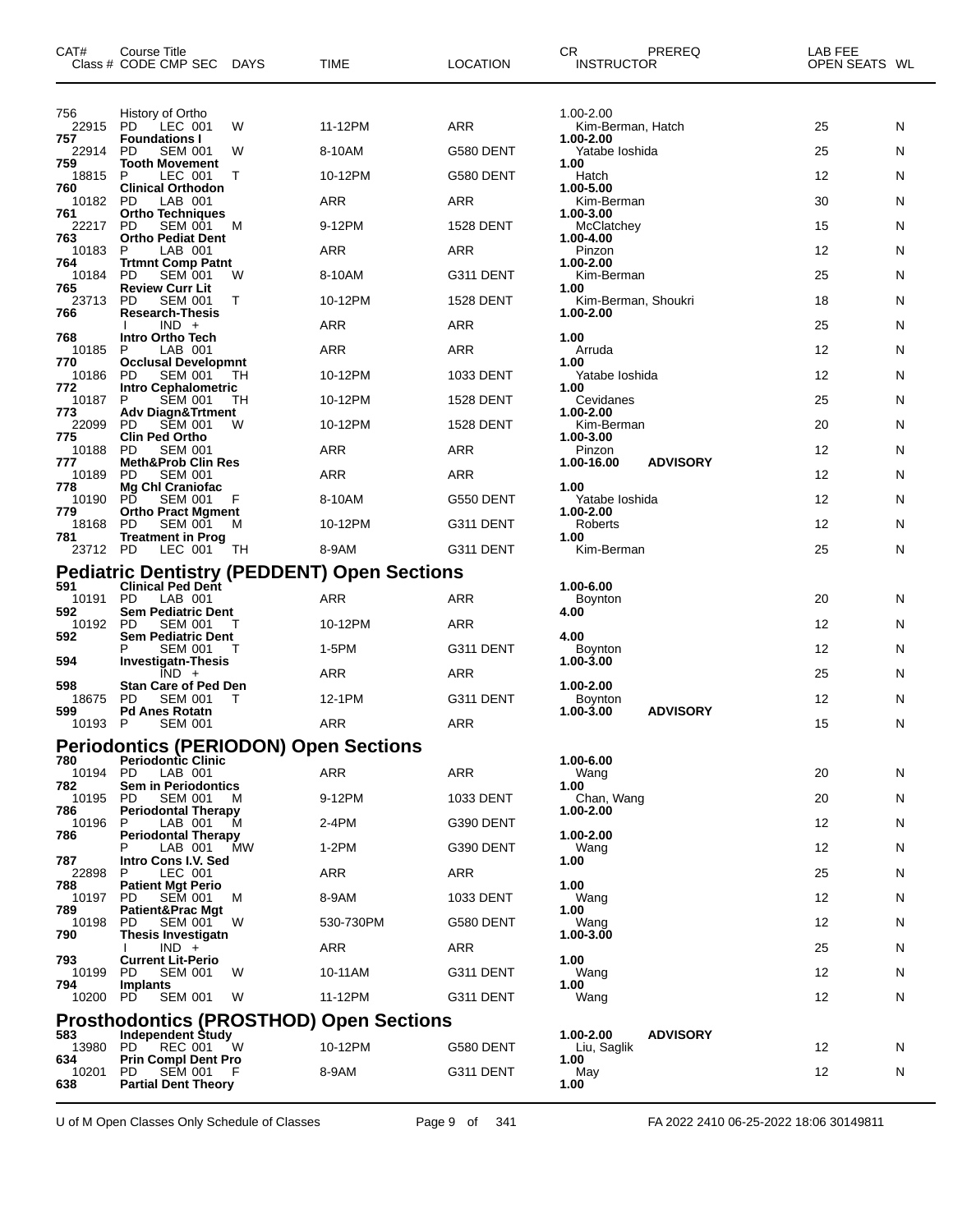| CAT#         | <b>Course Title</b><br>Class # CODE CMP SEC<br>DAYS                 | <b>TIME</b> | <b>LOCATION</b> | <b>CR</b><br><b>PREREQ</b><br><b>INSTRUCTOR</b> | <b>LAB FEE</b><br>OPEN SEATS WL |
|--------------|---------------------------------------------------------------------|-------------|-----------------|-------------------------------------------------|---------------------------------|
| 10202<br>643 | <b>PD</b><br><b>SEM 001</b><br>M<br><b>Clin Prosthodontics</b>      | 8-9AM       | G311 DENT       | Oh<br>1.00-6.00                                 | 12<br>N                         |
| 10203        | <b>PD</b><br>LAB 001                                                | <b>ARR</b>  | <b>ARR</b>      | Liu, Saglik                                     | 20<br>N                         |
| 645          | <b>Thesis Investigatn</b><br>$IND +$                                | <b>ARR</b>  | <b>ARR</b>      | 1.00-3.00                                       | 25<br>N                         |
| 646<br>10204 | <b>Maxillofac Prac Sem</b><br><b>SEM 001</b><br>F<br>P              | 1-5PM       | 2310D DENT      | 1.00                                            | 12<br>N                         |
| 650<br>16292 | <b>Adv Tx Planning</b><br>LEC 001<br>TН<br>PD.                      | 12-1PM      | 1033 DENT       | <b>ADVISORY</b><br>1.00<br>Liu, Saglik          | 25<br>N                         |
| 739<br>10205 | <b>Clin Crown&amp;Bridge</b><br><b>PD</b><br><b>SEM 001</b><br>TН   | 8-10AM      | G580 DENT       | 1.00-2.00<br>Beard                              | 12<br>N                         |
| 800<br>25593 | <b>Teaching Pract</b><br>P<br>LAB 001                               | <b>ARR</b>  | <b>ARR</b>      | 1.00-2.00<br>Liu, Saglik                        | 25<br>N                         |
| 876<br>10206 | <b>Adv Clin Crown&amp;Brid</b><br><b>SEM 001</b><br><b>PD</b><br>ТH | 10-12PM     | G580 DENT       | <b>ADVISORY</b><br>1.00-2.00<br>Beard           | 12<br>N                         |
|              | <b>Restorative (RESTORA) Open Sections</b>                          |             |                 |                                                 |                                 |
| 510<br>33998 | <b>Basic Photography</b><br>LEC 001<br>P<br>W                       | 1-5PM       | <b>ARR</b>      | 1.00<br>Rocha Maia                              | 25<br>N                         |
| 570<br>23727 | <b>Princ of Occlusion</b><br>LEC 001<br><b>PD</b><br>W              | 8-10AM      | 1033 DENT       | 2.00<br>Valcanaia                               | 25<br>N                         |
| 575<br>23728 | <b>Dig Ceramic Dent</b><br>PD<br>LEC 001<br>Т                       | 1-5PM       | 1033 DENT       | 2.00<br>Fasbinder                               | 25<br>N                         |
| 619<br>27734 | <b>Pre-clinic for Grad</b><br>LAB 001<br>P<br>т                     | 1-5PM       | G524 DENT       | 1.00<br>Karl                                    | 25<br>N                         |
| 656<br>26089 | <b>Biomat Sci</b><br>P<br>LEC 001<br>W                              | 10-12PM     | G524 DENT       | 2.00<br><b>Bottino</b>                          | 25<br>N                         |
| 680<br>24515 | <b>Adv ChairsideCAD/CAM</b><br>LEC 001<br>M<br>P                    | 1-5PM       | <b>ARR</b>      | 2.00<br>Neiva, Fasbinder                        | 25<br>N                         |
| 690          | <b>Adv Cariology Sem</b>                                            |             |                 | 1.00                                            |                                 |
| 24738<br>695 | <b>PD</b><br><b>SEM 001</b><br>TН<br><b>Compreh Rest Concpts</b>    | $1-2PM$     | G524 DENT       | Gonzalez<br>2.00                                | 25<br>N                         |
| 24739<br>719 | <b>PD</b><br>LEC 001<br>М<br><b>Pre-clinic for Grad</b>             | 1-5PM       | G524 DENT       | Fasbinder, Neiva<br>1.00                        | 25<br>N                         |
| 27735<br>741 | P<br>LAB 001<br>F<br><b>Data Management</b>                         | 1-5PM       | <b>ARR</b>      | Karl<br><b>ADVISORY</b><br>1.00-2.00            | 25<br>N                         |
| 21451<br>742 | P<br>LEC 001<br><b>Clin Restor Dent</b>                             | <b>ARR</b>  | <b>ARR</b>      | <b>Benavides</b><br>1.00-8.00                   | 25<br>N                         |
| 10208<br>743 | LAB 001<br>P<br><b>Thesis Investigatn</b>                           | <b>ARR</b>  | <b>ARR</b>      | Neiva<br>1.00-4.00                              | 25<br>N                         |
|              | $IND +$                                                             | <b>ARR</b>  | <b>ARR</b>      |                                                 | 25<br>N                         |
| 746<br>10209 | <b>Prin Operative Dent</b><br>P<br><b>SEM 001</b>                   | $1-1AM$     | <b>ARR</b>      | 1.00-2.00<br>Dennison                           | 12<br>N                         |
| 747<br>20809 | <b>Clinical Evaluation</b><br><b>PD</b><br><b>SEM 001</b><br>F      | 10-12PM     | G311 DENT       | 2.00<br>Neiva                                   | 12<br>N                         |
| 883<br>10211 | <b>Restora Materials</b><br>P<br><b>SEM 001</b>                     | <b>ARR</b>  | <b>ARR</b>      | <b>ADVISORY</b><br>1.00-2.00<br>Yaman           | 12<br>N                         |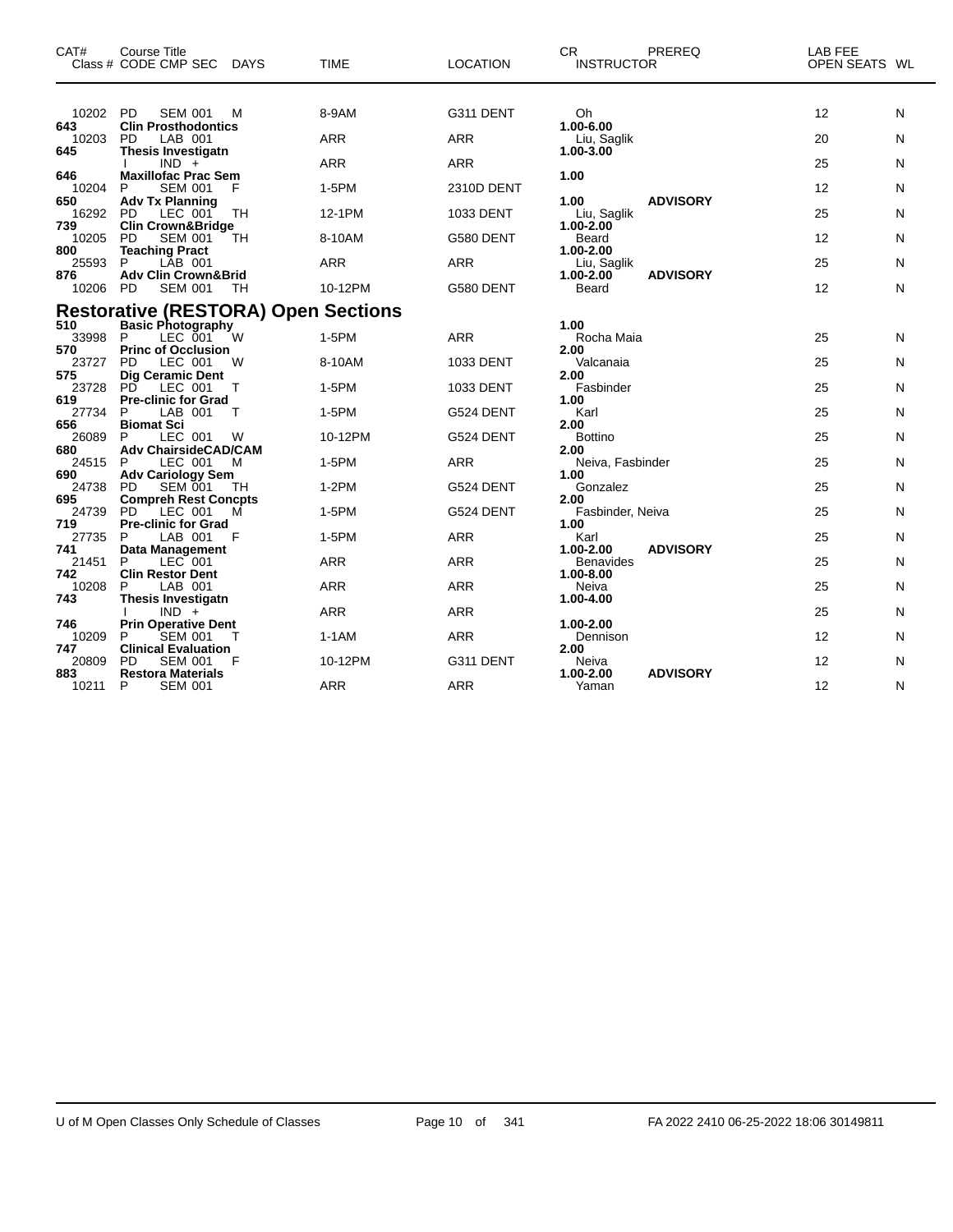# **Education**

--MOST SCHOOL OF EDUCATION COURSES ARE LISTED UNDER EDUCATION. SOME ADDITIONAL COURSES ARE LISTED UNDER EDUCATION C AND D.

--UNDERGRADUATE STUDENTS MUST HAVE ATTAINED JUNIOR STANDING COMPLETION OF AT LEAST 54 SEMESTER HOURS OR MUST BE SCHOOL OF EDUCATION SPECIAL STUDENTS BEFORE THEY MAY ELECT 300 OR 400 LEVEL COURSES --TEACHER CERTIFICATION COURSES: ENROLLMENT PREFERENCE WILL BE GIVEN TO STUDENTS PREVIOUSLY ADMITTED TO AN APPROVED TEACHER CERTIFICATION PROGRAM: OTHERS MAY BE REQUIRED TO WITHDRAW. --UNLESS OTHERWISE INDICATED, CLASS PERMISSION (OVERRIDES) ARE AVAILABLE IN 1033 SEB (734-764-7563).

#### **School Of Education**

## **Education C Behavioral Sciences In Education (EDBEHAVR) Open Sections**

| 800                                             | Sem Ed Psych             |                                               |                                                            |                                                                                                                                                                                                                                       |               | $3.00^{\circ}$          | <b>ADVISORY</b> |     |   |
|-------------------------------------------------|--------------------------|-----------------------------------------------|------------------------------------------------------------|---------------------------------------------------------------------------------------------------------------------------------------------------------------------------------------------------------------------------------------|---------------|-------------------------|-----------------|-----|---|
| 19327 P<br>Crosslisted with Psych 861-001.      |                          | <b>SEM 001</b>                                | W                                                          | $1-4PM$                                                                                                                                                                                                                               | 2346 SEB      | Kovelman                |                 | 7   | N |
|                                                 |                          |                                               |                                                            | <b>Education D Curriculum and Instruction (EDCURINS) Open Sections</b>                                                                                                                                                                |               |                         |                 |     |   |
| 421<br>21235                                    | <b>Teach Latin</b><br>PI | <b>REC 001</b>                                | F                                                          | 130-3PM                                                                                                                                                                                                                               | ARR           | 3.00<br>3.00            | <b>ADVISORY</b> | 8   | Y |
| 421                                             | <b>Teach Latin</b><br>P  | <b>REC 001</b>                                | W                                                          | 10-1130AM                                                                                                                                                                                                                             | <b>ARR</b>    | Tohm                    | <b>ADVISORY</b> | 8   | Υ |
| 431<br>22606                                    | <b>Teach Meth</b><br>P   | <b>REC 001</b>                                | F                                                          | 9-12PM                                                                                                                                                                                                                                | 3217 MLB      | 3.00<br>Rastalsky       | <b>ADVISORY</b> | 10  | Υ |
|                                                 |                          | Intr Ed:Sch Mcul Soc                          | <b>Education (EDUC) Open Sections</b>                      |                                                                                                                                                                                                                                       |               | 3.00                    |                 |     |   |
| 118<br>17456                                    | P                        | <b>REC 001</b>                                | MW                                                         | 10-1130AM                                                                                                                                                                                                                             | 1315 SEB      | 3.00                    |                 | 4   | Υ |
| 200<br>27072                                    | P                        | <b>Learn for Social Chg</b><br><b>REC 001</b> | w                                                          | $1-4PM$                                                                                                                                                                                                                               | 2340 SEB      | Riter                   |                 | 15  | N |
| 206<br>31173                                    | - P                      | <b>Fund of Tutoring</b><br><b>SEM 001</b>     | Т                                                          | 10-12PM                                                                                                                                                                                                                               | <b>REMOTE</b> | 1.00<br>Katz            |                 | 24  | N |
| <b>Fundamentals of Tutoring</b><br>212          |                          | <b>Hist College Athlet</b>                    |                                                            |                                                                                                                                                                                                                                       |               | 3.00                    |                 |     |   |
| 23332                                           | P                        | DIS 002                                       | TH                                                         | 10-11AM<br>After the class is full, we will not be taking students off the wait list until the class starts in the fall, based                                                                                                        | 2218 SEB      |                         |                 | 13  | N |
|                                                 |                          |                                               |                                                            | on attendance and lottery. Thus, your place on the wait list has no bearing on your chances of getting in.<br>Students should be certain to show up to first class day or won't be allowed to register/stay in class, or remain       |               |                         |                 |     |   |
| on the wait list.<br>27839 P                    |                          | DIS 003                                       | T                                                          | 12-1PM                                                                                                                                                                                                                                | 2340 SEB      |                         |                 | 23  | N |
|                                                 |                          |                                               |                                                            | After the class is full, we will not be taking students off the wait list until the class starts in the fall, based<br>on attendance and lottery. Thus, your place on the wait list has no bearing on your chances of getting in.     |               |                         |                 |     |   |
| on the wait list.                               |                          |                                               |                                                            | Students should be certain to show up to first class day or won't be allowed to register/stay in class, or remain                                                                                                                     |               |                         |                 |     |   |
| 23331 A                                         |                          | LEC 001                                       | <b>MW</b>                                                  | 1130-1PM<br>After the class is full, we will not be taking students off the wait list until the class starts in the fall, based                                                                                                       | 1315 SEB      | Dooley                  |                 |     |   |
|                                                 |                          |                                               |                                                            | on attendance and lottery. Thus, your place on the wait list has no bearing on your chances of getting in.<br>Students should be certain to show up to first class day or won't be allowed to register/stay in class, or remain       |               |                         |                 |     |   |
| on the wait list.                               |                          |                                               |                                                            |                                                                                                                                                                                                                                       |               |                         |                 |     |   |
| 225<br>35318 PI                                 |                          | ED & SD of SoC<br>LAB 002                     | TH.                                                        | 215-430PM                                                                                                                                                                                                                             | ARR           | 4.00<br><b>Matthews</b> |                 | 14  | N |
|                                                 |                          |                                               | Field Work at Scarlett Middle School, Ann Arbor, MI        |                                                                                                                                                                                                                                       |               |                         |                 |     |   |
| 35148 AI                                        |                          | LEC 001                                       | $\top$                                                     | 2-4PM                                                                                                                                                                                                                                 | 2346 SEB      | <b>Matthews</b>         |                 |     |   |
|                                                 |                          |                                               | kboomhow@umich.edu to arrange a brief 20 min interview.    | A brief interview and instructor permission are required to complete course registration, Please email                                                                                                                                |               |                         |                 |     |   |
| 240                                             |                          | <b>Coaching as Leading</b>                    |                                                            |                                                                                                                                                                                                                                       |               | 3.00                    |                 |     |   |
| 27231 P                                         |                          | <b>REC 001</b>                                | MW                                                         | 1-230PM                                                                                                                                                                                                                               | 1202 SEB      | Dooley                  |                 | 113 | N |
|                                                 |                          |                                               |                                                            | After the class is full, we will not be taking students off the wait list until the class starts in the fall, based                                                                                                                   |               |                         |                 |     |   |
|                                                 |                          |                                               |                                                            | on attendance and lottery. Thus, your place on the wait list has no bearing on your chances of getting in Students<br>should be certain to show up to first class day or won't be allowed to register/stay in class, or remain on the |               |                         |                 |     |   |
| wait list.                                      |                          |                                               |                                                            |                                                                                                                                                                                                                                       |               |                         |                 |     |   |
| 250                                             |                          | Global Ed & Devl                              |                                                            |                                                                                                                                                                                                                                       |               | 3.00                    |                 |     |   |
| 30305 P                                         |                          | LEC 001                                       | $\mathsf T$                                                | 9-12PM                                                                                                                                                                                                                                | 2229 SEB      | Miller                  |                 | 16  | N |
|                                                 |                          |                                               |                                                            | Growing up in School - Education and human development from a global perspective.                                                                                                                                                     |               |                         |                 |     |   |
| Meets with EDUC 547-003<br>261                  |                          | Earth Odysseys Nubia                          |                                                            |                                                                                                                                                                                                                                       |               | 3.00                    |                 |     |   |
| 35319                                           | P R                      | SEM 001                                       | МW                                                         | 230-4PM                                                                                                                                                                                                                               | 2310 SEB      | Stanzler                |                 | 25  | N |
| 307                                             | Practicum                |                                               |                                                            |                                                                                                                                                                                                                                       |               | 1.00-2.00               | <b>ADVISORY</b> |     |   |
| 16936 PR<br>ELUG Year 1 students only. ELUG2022 |                          | LAB 001                                       | <b>TTH</b>                                                 | 10-12PM                                                                                                                                                                                                                               | 2328 SEB      | Klingelhofer            |                 | 6   | N |
| 10212 PR                                        |                          | LAB 002                                       | TTH<br>1st semester Elem students only (Cohort 2.) Year 1. | 10-12PM                                                                                                                                                                                                                               | 2340 SEB      | Klingelhofer            |                 | 22  | N |
| 25366                                           | PR                       | LAB 003                                       | TH                                                         | 8-4PM                                                                                                                                                                                                                                 | ARR           |                         |                 | 28  | N |
| ELUG Year 2 students only. ELUG2021             | P <sub>R</sub>           | LAB 003                                       | w                                                          | 10-12PM                                                                                                                                                                                                                               | ARR           |                         |                 | 28  | N |
| 25367 PR                                        |                          | LAB 004                                       | TН                                                         | 8-4PM                                                                                                                                                                                                                                 | ARR           |                         |                 | 17  | N |
|                                                 | P R                      | LAB 004                                       | W                                                          | 10-12PM                                                                                                                                                                                                                               | 2229 SEB      | <b>Bruder</b>           |                 | 17  | N |
|                                                 |                          |                                               |                                                            |                                                                                                                                                                                                                                       |               |                         |                 |     |   |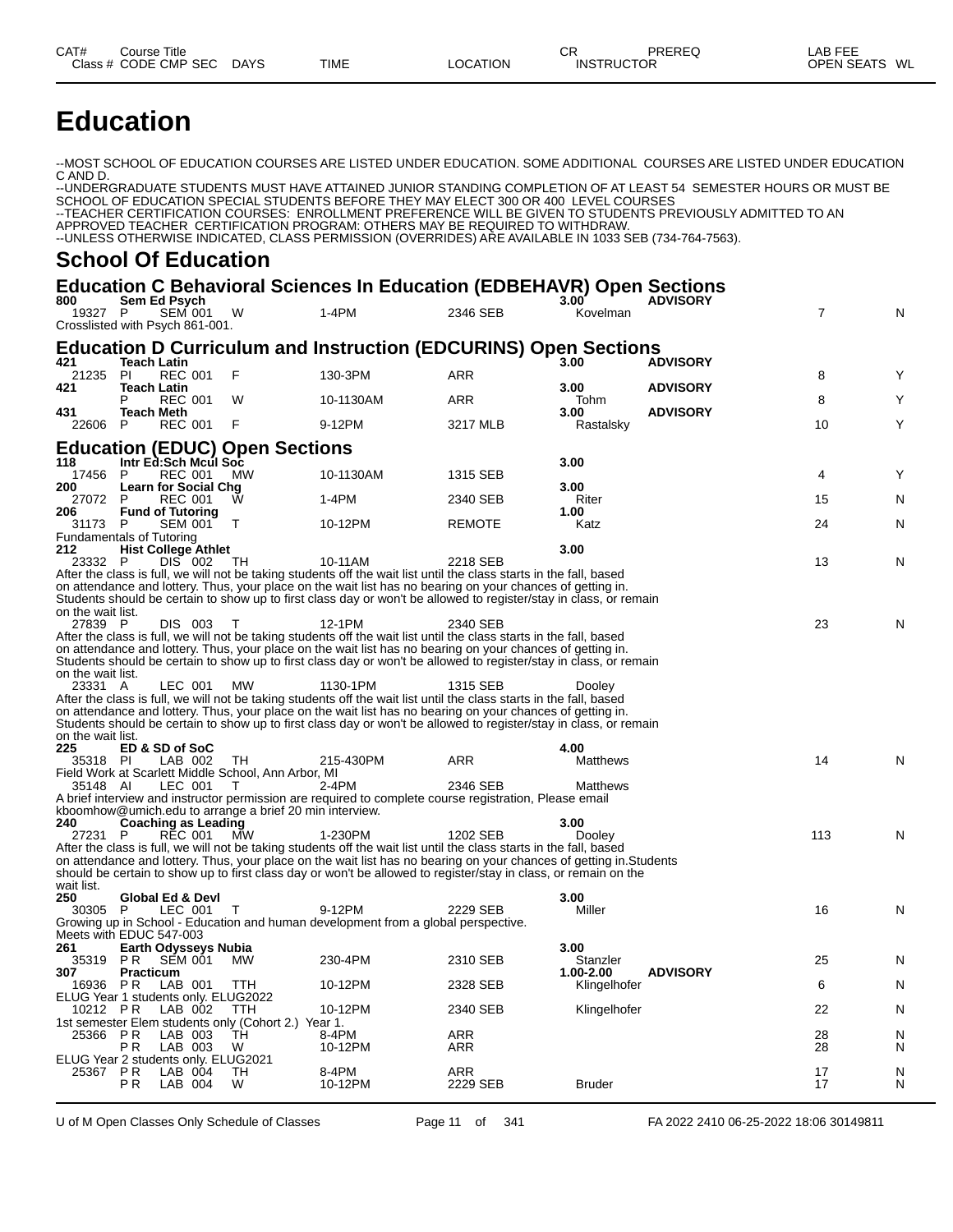| CAT#                            | Course Title<br>Class # CODE CMP SEC                                               |                    | DAYS                                                          | TIME                                                                                                                                                                                                                                                                                                                                  | LOCATION                 | CR<br><b>INSTRUCTOR</b> | PREREQ          | LAB FEE<br>OPEN SEATS WL |        |
|---------------------------------|------------------------------------------------------------------------------------|--------------------|---------------------------------------------------------------|---------------------------------------------------------------------------------------------------------------------------------------------------------------------------------------------------------------------------------------------------------------------------------------------------------------------------------------|--------------------------|-------------------------|-----------------|--------------------------|--------|
| 21610 PR                        | ELUG Year 2 students only. ELUG2021<br>P R                                         | LAB 005<br>LAB 005 | TН<br>W                                                       | 8-4PM<br>10-12PM                                                                                                                                                                                                                                                                                                                      | ARR<br>ARR               | Stull                   |                 | 18<br>18                 | N<br>N |
| 21611                           | ELUG Year 2 students only. ELUG2021<br>P R<br>РR                                   | LAB 006<br>LAB 006 | TН<br>W                                                       | 8-4PM<br>10-12PM                                                                                                                                                                                                                                                                                                                      | <b>ARR</b><br>ARR        | <b>Blunk</b>            |                 | 18<br>18                 | N<br>N |
| 16942 PR                        | ELUG Year 2 students only. ELUG2021<br>РR                                          | LAB 008<br>LAB 008 | TН<br>W                                                       | 8-4PM<br>10-12PM                                                                                                                                                                                                                                                                                                                      | ARR<br>ARR               | Kennison                |                 | 18<br>18                 | N<br>N |
| 10213 PR                        | ELUG Year 2 students only. ELUG2021<br>РR<br>ELUG Year 2 students only. ELUG2021   | LAB 010<br>LAB 010 | TН<br>W                                                       | 8-4PM<br>10-12PM                                                                                                                                                                                                                                                                                                                      | <b>ARR</b><br>ARR        | Fortini                 |                 | 16<br>16                 | N<br>N |
| 21621 PR                        | P R                                                                                | LAB 019<br>LAB 019 | TTH                                                           | 8-10AM<br>7-12PM<br>Sec undergraduate MATH students only. Concur reg in EDUC 402-004 and EDUC 413-001.                                                                                                                                                                                                                                | <b>ARR</b><br><b>ARR</b> |                         |                 | 2<br>2                   | N<br>N |
|                                 |                                                                                    |                    |                                                               |                                                                                                                                                                                                                                                                                                                                       |                          |                         |                 |                          |        |
| Meets with 650-009.<br>21622 PR | РR                                                                                 | LAB 020<br>LAB 020 | ТH<br>TTH                                                     | 4-6PM<br>7-12PM<br>Sec undergraduate SCIENCE students only. Concur reg in EDUC 402-005 and EDUC 422-001.                                                                                                                                                                                                                              | 2241 SEB<br>ARR          |                         |                 | 5<br>5                   | N<br>N |
| 21623 PR                        | P R                                                                                | LAB 021<br>LAB 021 | TH<br>TTH                                                     | 4-6PM<br>7-12PM<br>Sec undergraduate HISTORY/SOCIAL SCIENCE students only. Concur reg in EDUC 402-002 and EDUC 432-001.                                                                                                                                                                                                               | 2320 SEB<br>ARR          |                         |                 | 3<br>3                   | N<br>N |
| 21396 PR                        | P R                                                                                | LAB 022<br>LAB 022 | T.<br><b>TTH</b>                                              | 4-6PM<br>7-12PM<br>Sec undergraduate ENGLISH students only. Concur reg in EDUC 402-001 and EDUC 440-001.                                                                                                                                                                                                                              | 2225 SEB<br>ARR          |                         |                 | 3<br>3                   | N<br>N |
| 21395 PR                        | P R                                                                                | LAB 023<br>LAB 023 | F<br>TTH                                                      | 4-6PM<br>7-12PM<br>Sec undergraduate WORLD LANGUAGES students only. Concur reg in EDUC 402-006 and EDUC 420-001. If fieldwork days                                                                                                                                                                                                    | ARR<br>ARR               |                         |                 | 3<br>3                   | N<br>N |
| 27198 PR                        |                                                                                    | LAB 024            | TH                                                            | (T/Th) cause schedule restrictions, please contact Maria Coolican at mariajc@umich.edu.<br>12-230PM<br>Secondary UG students only. Required for unaligned additional endorsements in HISTORY/SOCIAL SCIENCES. Field                                                                                                                   | ARR                      |                         |                 | 3                        | N      |
| 28339 PR                        | day/time will be arranged by program.                                              | LAB 026            | TН                                                            | 12-230PM<br>Secondary UG students only. Required for unaligned additional endorsements in WORLD LANGUAGES. Field day/time                                                                                                                                                                                                             | ARR                      |                         |                 | 1                        | N      |
| 28340 PR                        | will be arranged by program.<br>arranged by program.                               | LAB 027            | TH                                                            | 12-230PM<br>Secondary UG students only. Required for unaligned additional endorsements in SCIENCE. Field day/time will be                                                                                                                                                                                                             | ARR                      |                         |                 | 2                        | N      |
| 330<br>26347                    | <b>ED Empwrmt Internshp</b><br>-PI                                                 | LAB 001            |                                                               | ARR                                                                                                                                                                                                                                                                                                                                   | ARR                      | 1.00-2.00               | <b>ADVISORY</b> | 21                       | N      |
| 332<br>28181                    | Coach Soc Chg<br>P                                                                 | <b>REC 001</b>     | TH.                                                           | 530-830PM                                                                                                                                                                                                                                                                                                                             | 2340 SEB                 | 3.00<br>Weiskopf        |                 | 14                       | N      |
| 360                             | <b>Partners in Learning</b>                                                        |                    |                                                               |                                                                                                                                                                                                                                                                                                                                       |                          | 2.00                    |                 |                          |        |
| 26617 P<br>390                  | <b>Comm Learn in ESL</b>                                                           | <b>SEM 001</b>     |                                                               | 10-12PM<br>Meets with EDUC 547-001. Please contact czigulis@umich.edu for registration questions. Students required to meet<br>one additional hour each week on-site tutoring and mentoring middle school students enrolled at partner schools.<br>The instructor and GSI will coordinate and support tutoring/mentoring experiences. | 4212 SEB                 | 3.00                    |                 | 24                       | N      |
| 16625                           | P                                                                                  | SEM 001 MW         | Community Service and Language, Education and                 | 230-4PM                                                                                                                                                                                                                                                                                                                               | 3088 EH                  | Romano Gillette         |                 | 1                        | Y      |
| Culture<br>391                  | Ed Psych-Human Dev<br>33695 PR REC 001 T                                           |                    |                                                               | 9-12PM                                                                                                                                                                                                                                                                                                                                | 1315 SEB                 | 2.00                    | <b>ADVISORY</b> | 11                       | N      |
| 392.                            | ELUG Year 2 students only. ELUG2021<br><b>Educ Multicult Soc</b>                   |                    |                                                               |                                                                                                                                                                                                                                                                                                                                       |                          | 1.00-3.00               |                 |                          |        |
|                                 | 21038 PR LEC 001 M<br>ELUG Year 1 students only. ELUG2022                          |                    |                                                               | 9-12PM                                                                                                                                                                                                                                                                                                                                | 2340 SEB                 | Stull                   |                 | 14                       | N      |
| 20473 PR<br>401                 | Secondary MUSIC students only.<br><b>Lit 1 DevFound Skill</b>                      | LEC 005            | $\top$                                                        | 430-730PM                                                                                                                                                                                                                                                                                                                             | 2228 SEB                 | 3.00                    |                 | 14                       | N      |
| 402                             | 16953 PR LEC 001<br>ELUG Year 1 students only. ELUG2022<br><b>Rdg Wrtg Content</b> |                    | - тн                                                          | 12-4PM                                                                                                                                                                                                                                                                                                                                | 2340 SEB                 | Duke<br>3.00            |                 | 14                       | N      |
|                                 | 21054 PR LEC 001                                                                   |                    | - W<br>Secondary MAC and undergraduate ENGLISH students only. | 9-12PM                                                                                                                                                                                                                                                                                                                                | 2340 SEB                 | Moje                    |                 | 14                       | N      |
|                                 | 10218 PR LEC 002 W                                                                 |                    |                                                               | 9-12PM<br>Secondary MAC and undergraduate HISTORY/SOCIAL SCIENCE students only.                                                                                                                                                                                                                                                       | 2218 SEB                 |                         |                 | 16                       | N      |
|                                 | 19311 PR LEC 003<br>Secondary MUSIC students only.                                 |                    | TH                                                            | 430-730PM                                                                                                                                                                                                                                                                                                                             | 2346 SEB                 |                         |                 | 15                       | N      |
| 21203 PR                        |                                                                                    | LEC 004            | W<br>Secondary MAC and undergraduate MATH students only.      | 9-12PM                                                                                                                                                                                                                                                                                                                                | 2228 SEB                 |                         |                 | 9                        | N      |
|                                 | 21315 PR LEC 005 M                                                                 |                    | Secondary MAC and undergraduate SCIENCE students only.        | 4-7PM                                                                                                                                                                                                                                                                                                                                 | 2241 SEB                 |                         |                 | 11                       | N      |
|                                 | 24328 PR LEC 006                                                                   |                    | W                                                             | 1-4PM<br>Secondary MAC and undergraduate WORLD LANGUAGES students only.                                                                                                                                                                                                                                                               | 2225 SEB                 |                         |                 | 11                       | N      |
| 403.                            | Lit 2 Dev Comp Mot<br>19062 PR REC 001 TH                                          |                    |                                                               | 1-4PM                                                                                                                                                                                                                                                                                                                                 | 1315 SEB                 | 3.00<br>Atkins          |                 | 30                       | N.     |

U of M Open Classes Only Schedule of Classes Page 12 of 341 FA 2022 2410 06-25-2022 18:06 30149811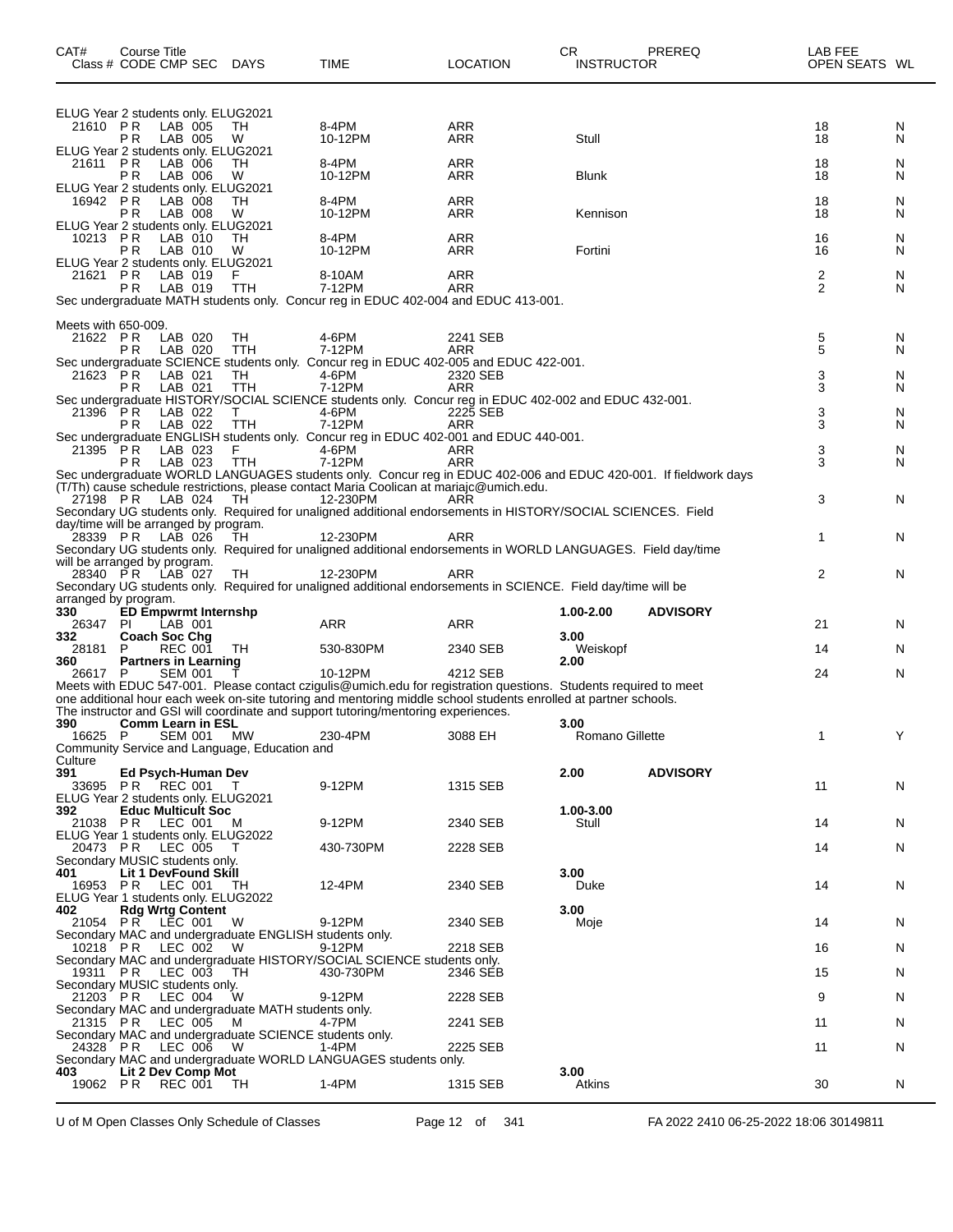| CAT#            | Course Title<br>Class # CODE CMP SEC DAYS                                        |           | <b>TIME</b>                                                                                                        | <b>LOCATION</b> | CR.<br><b>INSTRUCTOR</b> | PREREQ          | LAB FEE<br>OPEN SEATS WL |   |
|-----------------|----------------------------------------------------------------------------------|-----------|--------------------------------------------------------------------------------------------------------------------|-----------------|--------------------------|-----------------|--------------------------|---|
|                 | ELMAC25 students only.                                                           |           |                                                                                                                    |                 |                          |                 |                          |   |
| 405             | Lit 3 Dev Lang Comp<br>33576 PR REC 001                                          | M         | 1-4PM                                                                                                              | 1315 SEB        | 2.00-3.00                |                 | 30                       | N |
| 33577 PR        | ELMAC25 students only.<br><b>REC 002</b>                                         | M         | 9-12PM                                                                                                             | 2328 SEB        |                          |                 | 3                        | N |
|                 | ELUG Year 2 students only. ELUG2021                                              |           |                                                                                                                    |                 |                          |                 |                          |   |
| 411<br>17376 PR | Teach PK 6 Math<br><b>REC 001</b>                                                | F         | 9-12PM                                                                                                             | 4212 SEB        | 4.00                     |                 | 11                       | N |
| 411             | Teach PK 6 Math<br>P <sub>R</sub><br><b>REC 001</b>                              |           | 1-3PM                                                                                                              | 4212 SEB        | 4.00<br>Ball             |                 | 11                       | N |
|                 | ELUG Year 2 students only. ELUG2021                                              |           |                                                                                                                    |                 |                          |                 |                          |   |
| 412<br>26001 P  | <b>Math Instr Mid Sch</b><br><b>REC 001</b>                                      | M         | 9-12PM                                                                                                             | 2228 SEB        | 3.00                     |                 | 4                        | N |
| 413             | Secondary MAC and undergraduate MATH students only.<br><b>Teach Sec Sch Math</b> |           |                                                                                                                    |                 | 3.00                     | <b>ADVISORY</b> |                          |   |
| 10219 PR        | REC 001                                                                          | M         | 4-7PM                                                                                                              | 2225 SEB        |                          |                 | 10                       | N |
| 415             | Sec MAC and undergraduate MATH students.<br><b>Children Sensemakers</b>          |           |                                                                                                                    |                 | 4.00                     |                 |                          |   |
|                 | 21893 PR LEC 001<br>ELUG Year 1 students only. ELUG2022                          | <b>MW</b> | $1-4PM$                                                                                                            | 4212 SEB        | Ball                     |                 | 14                       | N |
| 417             | Imagin Whole Child                                                               |           |                                                                                                                    |                 | 1.00                     |                 |                          |   |
|                 | 33730 PR REC 001<br>ELMAC25 students only.                                       | т         | 9-12PM                                                                                                             | 2218 SEB        | Robertson                |                 | 30                       | N |
| 33733 PR        | REC 002<br>ELUG Year 2 students only. ELUG2021                                   | $\top$    | 9-12PM                                                                                                             | ARR             | Robertson                |                 | 16                       | N |
| 419.            | Methods WL Ad End                                                                |           |                                                                                                                    |                 | 2.00                     | <b>ADVISORY</b> |                          |   |
|                 | 28348 PR SEM 001                                                                 | - W       | 4-6PM<br>Required for Secondary TE students with WORLD LANGUAGES additional endorsements not enrolled in EDUC 420. | 2320 SEB        |                          |                 | 4                        | N |
| 420             | <b>Tchg Wid Lang Sec Sc</b><br>17197 PR REC 001 M                                |           | 1-4PM                                                                                                              | 2228 SEB        | 3.00<br>Coolican         |                 | 11                       | N |
|                 |                                                                                  |           | Sec MAC and undergraduate WORLD LANG students only. If fieldwork days (T/Th) cause schedule restrictions, please   |                 |                          |                 |                          |   |
| 421             | contact Maria Coolican at mariajc@umich.edu.<br>Teach PK-6 Sci                   |           |                                                                                                                    |                 | 3.00                     |                 |                          |   |
|                 | 17377 PR REC 001                                                                 | M         | 1-4PM                                                                                                              | 2241 SEB        | Davis                    |                 | 11                       | N |
| 422             | ELUG Year 2 students only. ELUG2021<br><b>Tch Science Sec Sch</b>                |           |                                                                                                                    |                 | 3.00                     |                 |                          |   |
|                 | 10220 PR REC 001<br>Sec MAC and undergraduate SCIENCE students only.             | $\top$    | 430-730PM                                                                                                          | 2241 SEB        |                          |                 | $12 \overline{ }$        | N |
| 423             | Methods Sci Ad End                                                               |           |                                                                                                                    |                 | 2.00                     |                 | 14                       |   |
| 29160 PR        | REC 001                                                                          | W         | 4-6PM<br>Required for Secondary TE students with SCIENCE additional endorsements not enrolled in EDUC 422.         | 2241 SEB        |                          |                 |                          | N |
| 430             | <b>Teachg to Transgress</b><br>33578 PR LEC 001 W                                |           | 9-12PM                                                                                                             | 2310 SEB        | 3.00                     |                 | 14                       | N |
|                 | ELUG Year 1 students only. ELUG2022                                              |           |                                                                                                                    |                 | 3.00                     |                 |                          |   |
| 431<br>19063 PR | Teach PK-6 Soc St<br>REC 001                                                     | F         | 9-12PM                                                                                                             | 2218 SEB        | Monte-Sano               |                 | 30                       | N |
| 33579 PR        | ELMAC25 students only.<br>REC 002                                                | - W       | 1-4PM                                                                                                              | 2218 SEB        |                          |                 | 16                       | N |
|                 | ELUG Year 2 students only. ELUG2021                                              |           |                                                                                                                    |                 |                          |                 |                          |   |
| 432             | <b>Tch Sec Soc Studies</b><br>10221 PR REC 001 M                                 |           | 9-12PM                                                                                                             | 2310 SEB        | 3.00                     |                 | 16                       | N |
| 433             | Methods SocSt Ad End                                                             |           | Sec MAC and undergraduate HISTORY/SOCIAL SCIENCE students only.                                                    |                 | 2.00                     | <b>ADVISORY</b> |                          |   |
|                 | 29161 PR REC 001 W                                                               |           | 4-6PM                                                                                                              | 2225 SEB        |                          |                 | 10                       | N |
| 440             | <b>Teaching of English</b>                                                       |           | Required for Secondary TE students with HISTORY/SOCIAL SCIENCE additional endorsements not enrolled in EDUC 432.   |                 | 3.00                     |                 |                          |   |
|                 | 10222 PR LEC 001<br>Sec MAC and undergraduate ENGLISH cohort students only.      | M         | 9-12PM                                                                                                             | 2218 SEB        |                          |                 | 15                       | N |
| 441             | <b>Methods Eng Ad End</b>                                                        |           |                                                                                                                    |                 | 2.00                     | <b>ADVISORY</b> |                          |   |
|                 | 29162 PR REC 001                                                                 | <b>W</b>  | 4-6PM<br>Required for Secondary TE students with ENGLISH additional endorsements not enrolled in EDUC 440.         | 2228 SEB        |                          |                 | 6                        | N |
| 443             | <b>Exceptionalities</b><br>21359 PR LEC 001                                      | F         | 830-12PM                                                                                                           | 2340 SEB        | 1.00<br>Fortini          |                 | 15                       | N |
|                 | ELUG Year 1 students only. ELUG2022                                              |           |                                                                                                                    |                 |                          |                 |                          |   |
| 444             | <b>Tchg with Tech</b><br>21309 PR LEC 002                                        | - F       | 830-12PM                                                                                                           | ARR             | 1.00-2.00<br>Keren-Kolb  |                 | 15                       | N |
|                 | ELUG Year 1 students only. ELUG2022                                              |           |                                                                                                                    |                 |                          |                 |                          |   |
|                 | 22543 PR LEC 003<br>ELMAC25 students only.                                       | - F       | 1-4PM                                                                                                              | 2310 SEB        | Keren-Kolb               |                 | 30                       | N |
| 446             | Tchg with Tech 6-12<br>30223 PR LEC 001 F                                        |           | 1-330PM                                                                                                            | 2229 SEB        | 1.00<br>Keren-Kolb       |                 | 7                        | N |
|                 |                                                                                  |           | For Secondary Undergrad PRACTICUM II students only. Class meets on seven Fridays: TBD                              |                 |                          |                 |                          |   |
|                 | 31462 PR LEC 002                                                                 | - F       | 1-330PM<br>For Secondary Undergrad PRACTICUM II students only. Class meets on seven Fridays: TBD                   | 2340 SEB        | Pasque, Upton            |                 | 8                        | N |
| 461<br>19381 PR | <b>Earth Odysseys</b><br>SEM 001                                                 | MW        | 230-4PM                                                                                                            | 2310 SEB        | 3.00<br>Stanzler         |                 | 30.00<br>25              | N |
|                 | Web-Based Mentorship: Earth Odyssey Nubia                                        |           |                                                                                                                    |                 |                          |                 |                          |   |

Crosslisted with MENAS 461-001.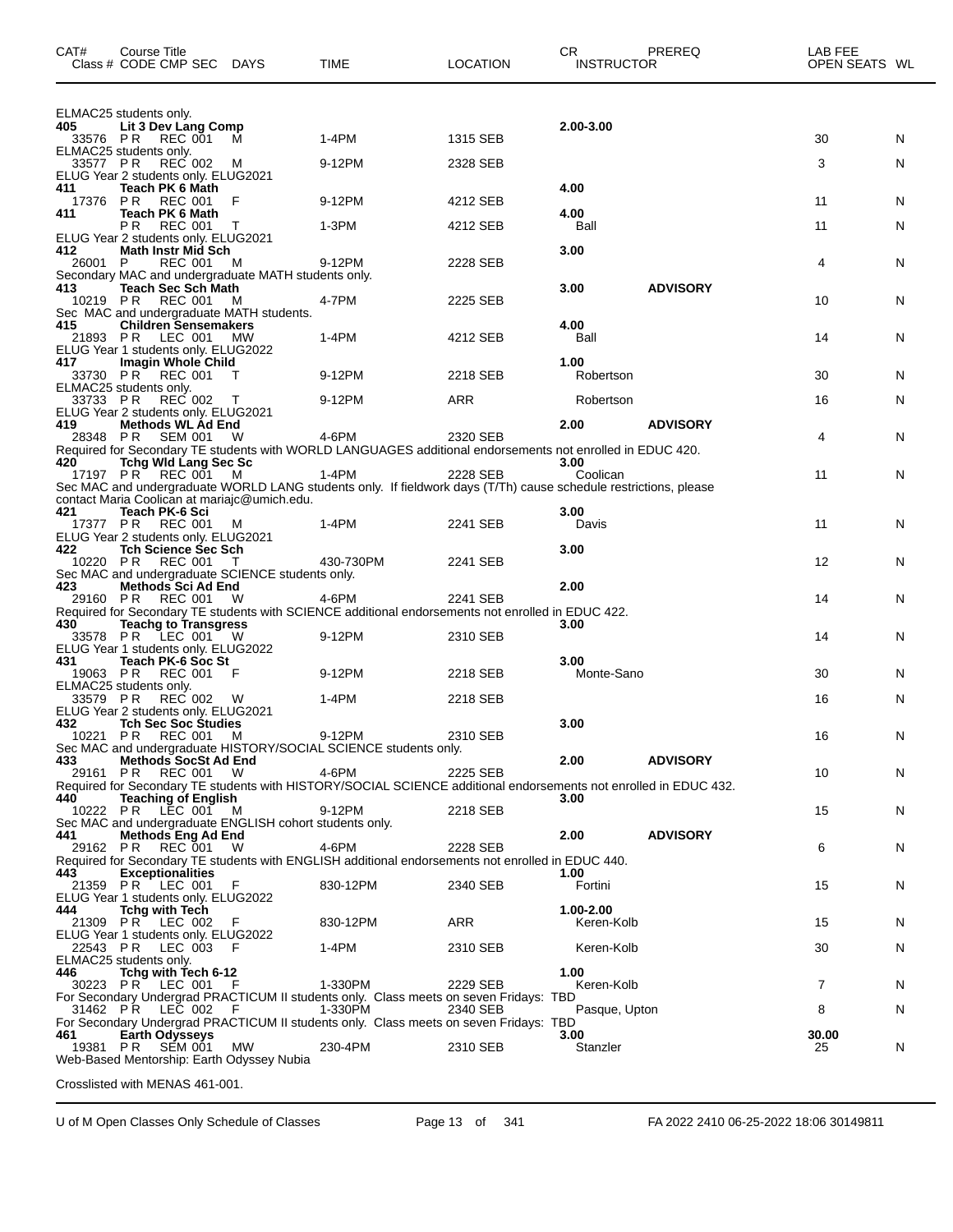| CAT#                                           | Course Title<br>Class # CODE CMP SEC DAYS                                                                                                                            |               | TIME                                                                                                                                                                                                                                                                                                                           | <b>LOCATION</b>      | CR<br><b>INSTRUCTOR</b>   | PREREQ          | LAB FEE<br>OPEN SEATS WL |        |
|------------------------------------------------|----------------------------------------------------------------------------------------------------------------------------------------------------------------------|---------------|--------------------------------------------------------------------------------------------------------------------------------------------------------------------------------------------------------------------------------------------------------------------------------------------------------------------------------|----------------------|---------------------------|-----------------|--------------------------|--------|
| 462<br>14264 P                                 | Lrn Character Play<br>LAB 001<br>Web-Based Mentorship: Learning Through Character Play                                                                               | TTH           | 1-230PM                                                                                                                                                                                                                                                                                                                        | 2320 SEB             | 3.00<br>Stanzler          |                 | 30.00<br>15              | N      |
| 463<br>20182 P                                 | Crosslisted with MENAS 462-001.<br>Arab-Israeli Conflic<br>LAB 001                                                                                                   | WF            | 1030-12PM<br>Web-Based Mentorship: Arab Israeli Conflict SimulationCrosslisted with MENAS 463-001.                                                                                                                                                                                                                             | 2334 SEB             | 3.00<br>Stanzler          |                 | 30.00<br>13              | N      |
| 469<br>35309 PD                                | <b>DSIP</b><br><b>SEM 001</b><br>Enrollment requires participation in D-SIP program                                                                                  |               | ARR                                                                                                                                                                                                                                                                                                                            | ARR                  | 3.00<br>Lattuca           |                 | 60                       | N      |
| 471<br>18528 PD                                | <b>Topics in HE&amp;PSE</b><br><b>SEM 001</b><br>Departmental Consent Required                                                                                       |               | ARR                                                                                                                                                                                                                                                                                                                            | ARR                  | 1.00-3.00<br>Lattuca      | <b>ADVISORY</b> | 25                       | N      |
| 480<br>26962 P                                 | <b>ED Empwrmt Capstone</b><br>SEM 001<br>For student in Education Minor or Major only                                                                                | - M           | 3-5PM                                                                                                                                                                                                                                                                                                                          | 2340 SEB             | 1.00<br>Hearn             | <b>ADVISORY</b> | 24                       | N      |
| 504                                            | <b>Teach with Tech</b><br>20170 PR SEM 001                                                                                                                           | TН            | 4-7PM<br>Secondary MAC Cohort 1 (Maize) students. Course meets on six occasions: TBD                                                                                                                                                                                                                                           | 1315 SEB             | 1.00<br>Stanzler          |                 | 28                       | N      |
| 518                                            | Teach PK 6 Math<br>10223 PR SEM 001<br>ELMAC25 students only.                                                                                                        | м             | $1-4PM$                                                                                                                                                                                                                                                                                                                        | 2328 SEB             | 4.00<br><b>Boerst</b>     |                 | 30                       | N      |
| 524<br>23374<br>528                            | <b>Inquiry Educ Issues</b><br>P.<br><b>SEM 001</b>                                                                                                                   | M             | 1-4PM                                                                                                                                                                                                                                                                                                                          | 2320 SEB             | 3.00<br>Drake             |                 | 5                        | N      |
|                                                | Teach PK 6 Sci<br>30745 PR LEC 001<br>ELMAC25 students only.                                                                                                         | м             | 9-12PM                                                                                                                                                                                                                                                                                                                         | 2241 SEB             | 3.00<br>Davis             |                 | 30                       | N      |
| 540<br>27202 P                                 | <b>Trauma Basics</b><br><b>SEM 001</b>                                                                                                                               |               | ARR<br>This course is available only to Social Work, Nursing, and Education students. SW students must enroll under SW<br>540. Nursing students under HS 540; Education students under EDUC 540.                                                                                                                               | <b>REMOTE</b>        | 1.00<br>Sherman           |                 | 42                       | N      |
|                                                | Outside of Class Pre-learning work begins: September 6<br>All Day Workshop: October 15<br>Final Assignment: October 22<br>completed outside of the all day workshop. |               | Please refer to Canvas or contact the course instructor for the additional required class assignments that must be                                                                                                                                                                                                             |                      |                           |                 |                          |        |
| 541                                            | <b>Trauma Practice</b><br>26963 PR SEM 001<br>Workshop day 12/3/2022                                                                                                 |               | <b>ARR</b>                                                                                                                                                                                                                                                                                                                     | <b>ARR</b>           | 1.00<br>Do                | <b>ENFORCED</b> | 18                       | N      |
| 547<br>26635 P                                 | <b>Current Iss Ed Stds</b><br>LEC 001<br>Partners in Authentic Learning                                                                                              | Т             | 10-12PM                                                                                                                                                                                                                                                                                                                        | 4212 SEB             | 2.00-3.00                 |                 | 24                       | N      |
|                                                |                                                                                                                                                                      |               | Meets with EDUC 360-001. Please contact czigulis@umich.edu for registration questions. Students are required to<br>meet one additional hour each week on-site tutoring and mentoring middle school students enrolled at partner<br>schools. The instructor and GSI will coordinate and support tutoring/mentoring experiences. |                      |                           |                 |                          |        |
| 31174 P<br><b>History at Scales</b><br>28347 P | LEC 002<br>LEC 003                                                                                                                                                   | - W<br>$\top$ | 4-7PM<br>9-12PM                                                                                                                                                                                                                                                                                                                | 2218 SEB<br>2229 SEB | Bain<br>Miller            |                 | 13<br>16                 | Y<br>N |
| 554<br>30808                                   | <b>Chemistry Education</b><br>P.<br>LEC 100                                                                                                                          | ттн           | Growing up in School - Education and human development from a global perspective. Meets with EDUC 250-001.<br>1-230PM                                                                                                                                                                                                          | A859 CHEM-TBLC       | 3.00-4.00<br>Shultz       | <b>ADVISORY</b> | 22                       | N      |
| 561                                            | <b>Intro Higher Educ</b><br>10224 PDR LEC 001<br>Priority to Higher Ed MA students.                                                                                  | $\top$        | 4-7PM                                                                                                                                                                                                                                                                                                                          | 1315 SEB             | 3.00<br>Wright            |                 | 8                        | Y      |
| 570<br>23617 PD<br>DATL students only          | <b>Prof Dev Sem in Educ</b><br><b>SEM 001</b>                                                                                                                        | F             | $1-3PM$                                                                                                                                                                                                                                                                                                                        | <b>R1240 BUS</b>     | 1.00<br>Drake             |                 | 22                       | N      |
| 26964 PD                                       | SEM 002<br>PEIR students only. Meets every other Friday beginning 9/9.                                                                                               | - F           | $1-3PM$                                                                                                                                                                                                                                                                                                                        | 2334 SEB             | Peurach                   |                 | 29                       | N      |
| 35320 PD                                       | meet together with EDUC 737-002<br>SEM 003 F<br>EEJST students only Meets every other Friday beginning 9/2.                                                          |               | 1-3PM                                                                                                                                                                                                                                                                                                                          | 2218 SEB             | Wilson                    |                 | 14                       | N      |
| 27022 PD<br>571                                | <b>SEM 004</b><br>ELP New Cohort Only.<br><b>Prof Sem in Tch Edu</b>                                                                                                 |               | ARR                                                                                                                                                                                                                                                                                                                            | ARR                  | Coolican<br>0.50          | <b>ADVISORY</b> | 15                       | N      |
| 28378 PR<br>24554 PR                           | SEM 001 TH<br>SEM 002 TH                                                                                                                                             |               | 4-6PM<br>Secondary MAC students only. Course meets on four occasions: TBD<br>4-6PM                                                                                                                                                                                                                                             | ARR<br>ARR           | Stanzler<br>Stanzler      |                 | 29<br>29                 | N<br>N |
|                                                | 24555 PDR SEM 003 TH                                                                                                                                                 |               | Secondary MAC students only. Course meets on four occasions: TBD<br>4-6PM                                                                                                                                                                                                                                                      | ARR                  | Stanzler                  |                 | 15                       | N      |
| 572<br>35154 PD                                | <b>ELP Capstone</b><br>ŠEM 001                                                                                                                                       |               | Secondary MAC students only. Course meets on four occasions: TBD<br><b>ARR</b><br>Required for ELP. Meets in person the following Fridays: 9/30, 10/21, 11/4, and 12/2 from 2:00-5:00 PM.                                                                                                                                      | <b>ARR</b>           | 2.00<br>Coolican          |                 | 18                       | N      |
| 575<br>35155 PD                                | Intro to Leader Dev<br>SEM 001                                                                                                                                       |               | ARR<br>Required for new ELP. Open to all MAs. Asynchronous and team work. Meets four Saturdays including: 10/1, 10/22,                                                                                                                                                                                                         | <b>ARR</b>           | 3.00<br>Coolican, Oberman |                 | 16                       | N      |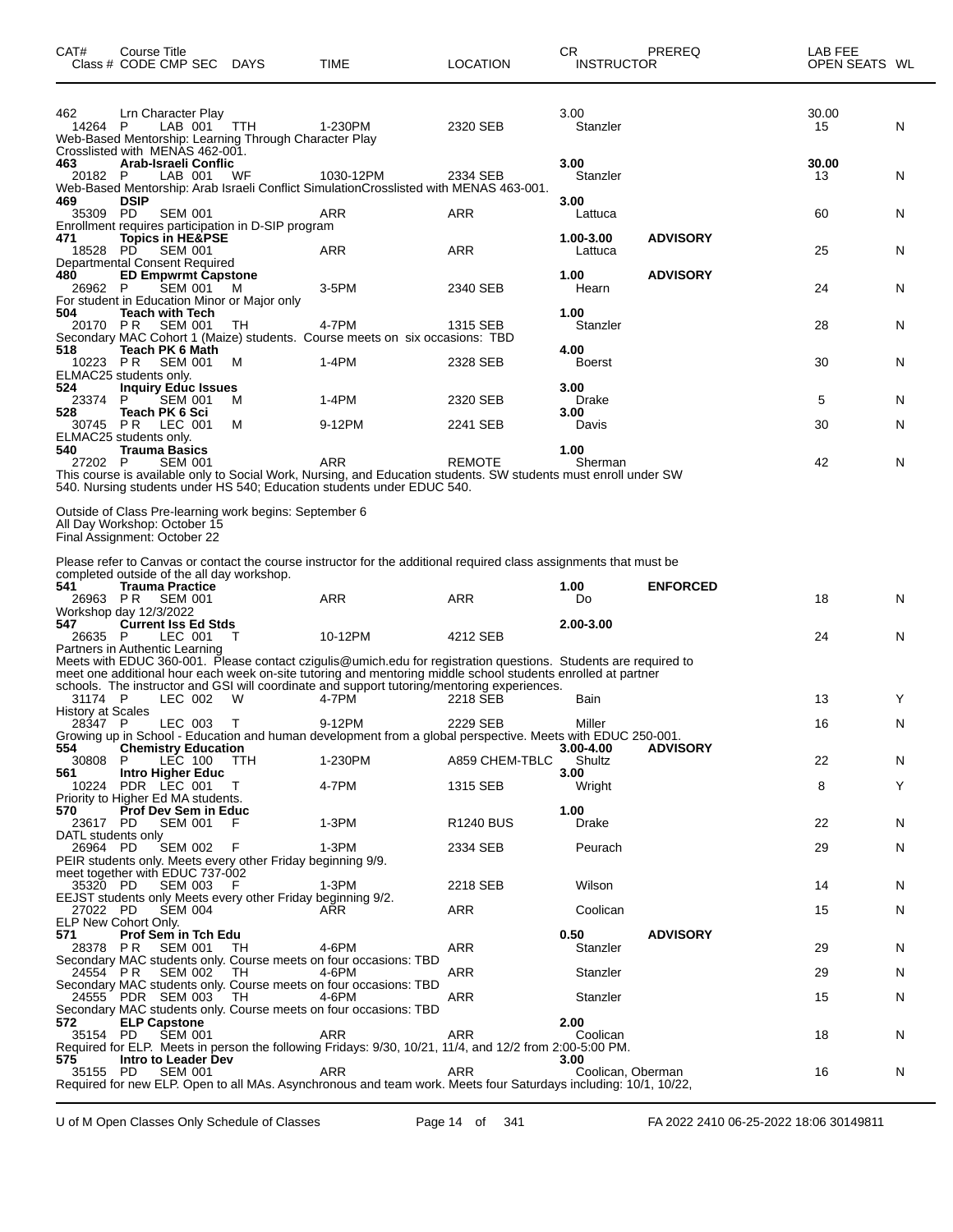| CAT#                              | Course Title<br>Class # CODE CMP SEC DAYS                                           |                | <b>TIME</b>                                                                                                               | <b>LOCATION</b>          | CR.<br><b>INSTRUCTOR</b>    | PREREQ          | LAB FEE<br>OPEN SEATS WL |        |
|-----------------------------------|-------------------------------------------------------------------------------------|----------------|---------------------------------------------------------------------------------------------------------------------------|--------------------------|-----------------------------|-----------------|--------------------------|--------|
| 591                               | 11/5, 12/3 from 12:00-3:30PM.<br><b>How People Learn</b>                            |                |                                                                                                                           |                          | 3.00                        |                 |                          |        |
| 23415 PD                          | <b>SEM 001</b>                                                                      | W              | 9-12PM                                                                                                                    | 4212 SEB                 | Narwani                     |                 | 19                       | Y      |
| 37720 PD                          | <b>SEM 002</b>                                                                      | TH             | DATL and LXD students have priority. All others contact soe.registrar@umich.edu after August 1st for permission.<br>4-7PM | 2218 SEB                 | Silver                      |                 | 27                       | N      |
| 593                               | <b>Lang Development</b><br>24499 PR LEC 002                                         | - F            | 10-1PM                                                                                                                    | 2310 SEB                 | 3.00                        | <b>ADVISORY</b> | 30                       | N      |
|                                   |                                                                                     |                | Secondary MAC and UG students only. Crosslisted with ELI 593.                                                             |                          |                             |                 |                          |        |
| 601<br>10225 PR                   | <b>Trfrm Lrng Tchg Tech</b><br>SEM 001                                              | M              | 830-1130AM                                                                                                                | 2185 NQ                  | 3.00<br>Fishman             |                 | 5                        | Y      |
| Crosslisted with SI<br>603        | <b>Res Assess Lrng Env</b>                                                          |                |                                                                                                                           |                          | 3.00                        | <b>ADVISORY</b> |                          |        |
| 35325<br>616                      | <b>SEM 001</b><br>PD.<br>Learn Exp Design                                           | - W            | 2-5PM                                                                                                                     | B684 SSWB                | Freeman<br>4.00             |                 | 12                       | N      |
| 27598 PD                          | LAB 001                                                                             | - F            | 9-12PM                                                                                                                    | 2228 SEB                 | Quintana, Quintana          |                 | 10                       | N      |
| 621                               | For students planning to complete the LXD Certificate<br><b>Tch Writ Elesec Sch</b> |                |                                                                                                                           |                          | 3.00                        |                 |                          |        |
| 28254 P                           | LEC 001<br>Meets with English 630.                                                  | - Т            | 4-7PM                                                                                                                     | 4212 SEB                 | Gere                        |                 | 5                        | N      |
| 622                               | <b>Higher Ed Proseminar</b>                                                         |                | 9-12PM                                                                                                                    |                          | 3.00                        |                 |                          |        |
| 21653 P                           | <b>SEM 001</b><br>Higher Education doctoral students only                           | M              |                                                                                                                           | ARR                      | Lattuca                     |                 | 10                       | N      |
| 630<br>35157                      | <b>Pursuing DIJE</b><br>SEM 001<br>P                                                | - TH           | 1-4PM                                                                                                                     | 2218 SEB                 | 3.00                        |                 | 18                       | N      |
| 638<br>27454 P                    | Intrn&Dir Field Exp<br>LAB 001                                                      |                | 1-3PM                                                                                                                     | 2320 SEB                 | 1.00-3.00<br><b>Bigelow</b> | <b>ADVISORY</b> | 14                       | N      |
|                                   | PEIR MA Students and by permission.                                                 |                |                                                                                                                           |                          |                             |                 |                          |        |
| 28133 PI                          | LAB 002<br>For M-ARC students only.                                                 |                | ARR                                                                                                                       | <b>ARR</b>               | Hearn                       |                 | 5                        | N      |
| 640                               | Ind Study Ed Stdy<br>$IND +$                                                        |                | ARR                                                                                                                       | <b>ARR</b>               | 1.00-6.00                   | <b>ADVISORY</b> | 24                       | N      |
| 644<br>35158                      | <b>Compar&amp;Internati Ed</b><br>P<br>REC 001                                      | TH             | 1-4PM                                                                                                                     | 2328 SEB                 | 3.00<br><b>Bellino</b>      |                 | 11                       | N      |
| 645                               | <b>Educ&amp;Cult Studies</b>                                                        |                |                                                                                                                           |                          | 3.00                        |                 |                          |        |
| 26965<br>649                      | <b>REC 001</b><br>P<br><b>Found Persp Ed Rfrm</b>                                   | T              | 9-12PM                                                                                                                    | 2310 SEB                 | Calabrese Barton<br>3.00    |                 | 1                        | N      |
| 35321 PD<br><b>US Perspective</b> | <b>REC 003</b>                                                                      | T              | 5-8PM                                                                                                                     | 2229 SEB                 | Ball                        |                 | 8                        | N      |
| 24401 PD                          | <b>REC 002</b>                                                                      | W              | 9-12PM                                                                                                                    | ARR                      |                             |                 | 21                       | N      |
| <b>Global Perspective</b>         | Global Found Persp Ed Rfrm                                                          |                |                                                                                                                           |                          |                             |                 |                          |        |
| 23476 PR                          | REC 001<br>ELMAC25 students only.                                                   | F              | 9-12PM                                                                                                                    | 2229 SEB                 |                             |                 | 30                       | Y      |
| 650<br>10227                      | <b>Refl Teach Fld Exp</b><br>PR.<br>LAB 001                                         | W              | 8-4PM                                                                                                                     | ARR                      | 1.00-2.00                   | <b>ADVISORY</b> | 12                       | N      |
| 650                               | <b>Refl Teach Fld Exp</b>                                                           |                |                                                                                                                           |                          | 1.00-2.00                   | <b>ADVISORY</b> |                          |        |
|                                   | P R<br>LAB 001<br>P R<br>LAB 001                                                    | TW             | 1-4PM<br>4-6PM                                                                                                            | <b>ARR</b><br>ARR        | Coultas                     |                 | 12<br>12                 | N<br>N |
|                                   | <b>Elementary Practicum</b><br>ELMAC25 students only.                               |                |                                                                                                                           |                          |                             |                 |                          |        |
| 650<br>20423                      | <b>Refl Teach Fld Exp</b><br>PR LAB 002 W                                           |                | 8-4PM                                                                                                                     | ARR                      | 1.00-2.00                   | <b>ADVISORY</b> | 12                       | N      |
| 650                               | Refl Teach Fld Exp                                                                  |                |                                                                                                                           |                          | 1.00-2.00                   | <b>ADVISORY</b> |                          |        |
|                                   | P R<br>LAB 002<br>PR.<br>LAB 002                                                    | T.<br>TW       | 1-4PM<br>4-6PM                                                                                                            | <b>ARR</b><br>ARR        | Klingelhofer                |                 | 12<br>12                 | N<br>N |
|                                   | <b>Elementary Practicum</b><br>Elmac 25 students only.                              |                |                                                                                                                           |                          |                             |                 |                          |        |
| 650<br>20424                      | Refl Teach Fld Exp                                                                  | W              | 8-4PM                                                                                                                     | ARR                      | 1.00-2.00                   | <b>ADVISORY</b> | 12                       |        |
| 650                               | PR LAB 003<br><b>Refl Teach Fld Exp</b>                                             |                |                                                                                                                           |                          | 1.00-2.00                   | <b>ADVISORY</b> |                          | N      |
|                                   | P R<br>LAB 003<br>PR.<br>LAB 003                                                    | т<br><b>TW</b> | 1-4PM<br>4-6PM                                                                                                            | <b>ARR</b><br>ARR        | Madden                      |                 | 12<br>12                 | N<br>N |
|                                   | <b>Elementary Practicum</b><br>Elmac 25 students only.                              |                |                                                                                                                           |                          |                             |                 |                          |        |
| 650                               | Refl Teach Fld Exp                                                                  |                |                                                                                                                           |                          | 1.00-2.00                   | <b>ADVISORY</b> |                          |        |
| 650                               | 20497 PR LAB 004<br><b>Refl Teach Fld Exp</b>                                       | W              | 8-4PM                                                                                                                     | <b>ARR</b>               | $1.00 - 2.00$               | <b>ADVISORY</b> | 12                       | N      |
|                                   | LAB 004<br>PR.<br><b>PR</b> LAB 004                                                 | Т<br>TW        | 1-4PM<br>4-6PM                                                                                                            | <b>ARR</b><br>ARR        | Robertson                   |                 | 12<br>12                 | N<br>N |
|                                   | <b>Elementary Practicum</b><br>Elmac 25 students only.                              |                |                                                                                                                           |                          |                             |                 |                          |        |
| 650                               | <b>Refl Teach Fld Exp</b>                                                           |                |                                                                                                                           |                          | $1.00 - 2.00$               | <b>ADVISORY</b> |                          |        |
| 26095<br>650                      | <b>PR</b> LAB 005<br><b>Refl Teach Fld Exp</b>                                      | W              | 8-4PM                                                                                                                     | ARR                      | $1.00 - 2.00$               | <b>ADVISORY</b> | 12                       | N      |
|                                   | PR.<br>LAB 005<br>P <sub>R</sub><br>LAB 005                                         | т<br>TW        | 1-4PM<br>4-6PM                                                                                                            | <b>ARR</b><br><b>ARR</b> | Kademian                    |                 | 12<br>12                 | N<br>N |
|                                   | <b>Elementary Practicum</b>                                                         |                |                                                                                                                           |                          |                             |                 |                          |        |
| 650                               | Elmac 25 students only.<br><b>Refl Teach Fld Exp</b>                                |                |                                                                                                                           |                          | 1.00-2.00                   | <b>ADVISORY</b> |                          |        |
|                                   | 20498 PR LAB 006 F                                                                  |                | 8-10AM                                                                                                                    | 2320 SEB                 |                             |                 | 20                       | N      |

U of M Open Classes Only Schedule of Classes Page 15 of 341 FA 2022 2410 06-25-2022 18:06 30149811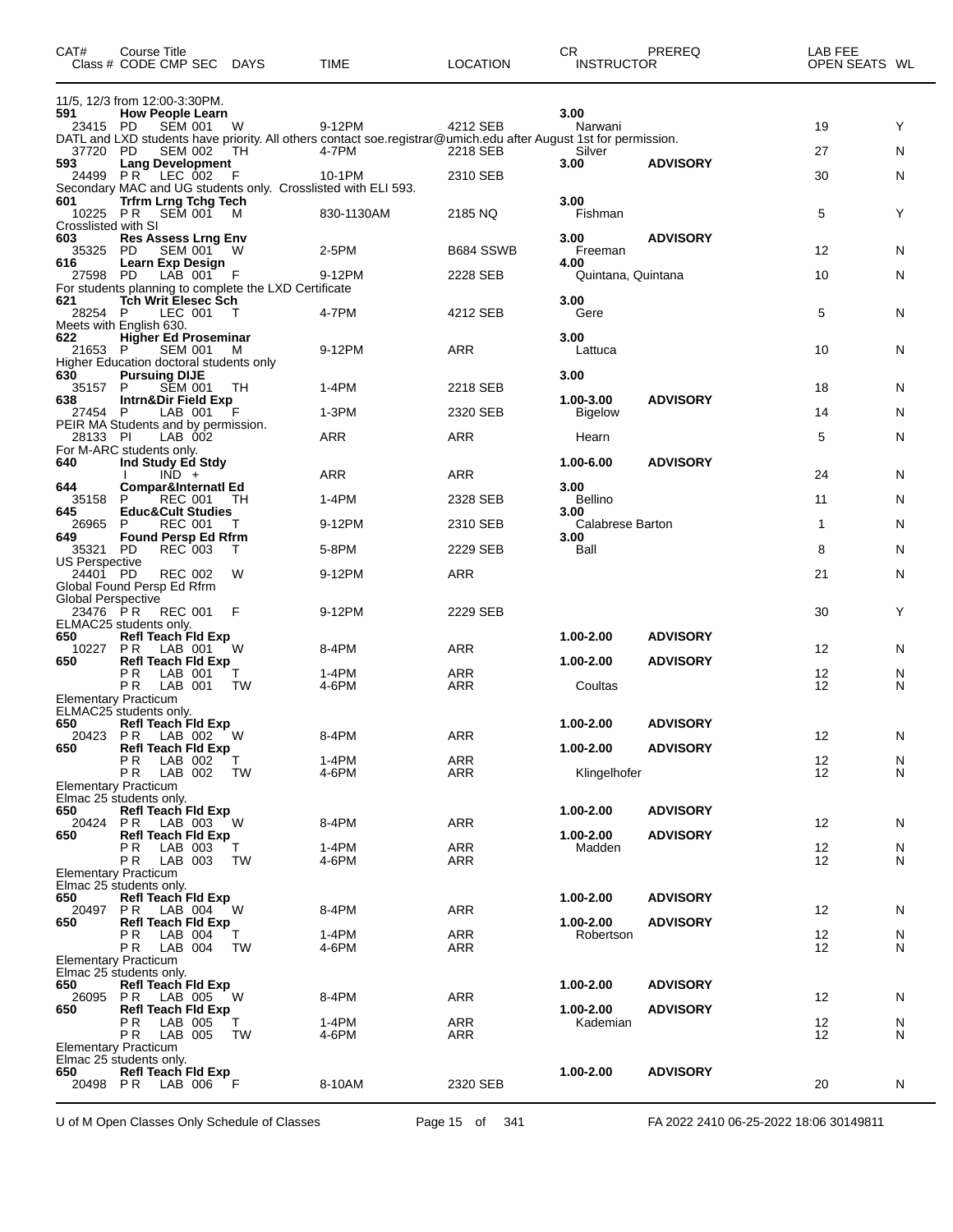| CAT#                        | Course Title<br>Class # CODE CMP SEC DAYS                                        |            | TIME                                                                                                                        | <b>LOCATION</b>   | CR.<br><b>INSTRUCTOR</b>         | PREREQ                    | LAB FEE<br>OPEN SEATS WL |   |
|-----------------------------|----------------------------------------------------------------------------------|------------|-----------------------------------------------------------------------------------------------------------------------------|-------------------|----------------------------------|---------------------------|--------------------------|---|
| 650<br><b>MAC Practicum</b> | Refl Teach Fld Exp<br>PR.<br>LAB 006 TTH                                         |            | 7-4PM                                                                                                                       | <b>ARR</b>        | 1.00-2.00                        | <b>ADVISORY</b>           | 20                       | N |
| 650                         | Refl Teach Fld Exp                                                               |            | Secondary MAC HISTORY/SOCIAL SCIENCE students only. Topic: Secondary Practicum.                                             |                   | 1.00-2.00                        | <b>ADVISORY</b>           |                          |   |
| 20499 PR                    | LAB 007                                                                          | - F        | 8-10AM                                                                                                                      | 1315 SEB          |                                  |                           | $12 \overline{ }$        | N |
| 650                         | <b>Refl Teach Fld Exp</b><br>LAB 007 TTH<br>P R                                  |            | 7-4PM                                                                                                                       | <b>ARR</b>        | $1.00 - 2.00$<br>Aretz, Carduner | <b>ADVISORY</b>           | $12 \overline{ }$        | N |
| <b>MAC Practicum</b>        | Secondary MAC WORLD LANGUAGE students only.                                      |            |                                                                                                                             |                   |                                  |                           |                          |   |
| 650<br>20500 PR             | Refl Teach Fld Exp<br>LAB 008                                                    | -F         | 8-10AM                                                                                                                      | 2241 SEB          | 1.00-2.00                        | <b>ADVISORY</b>           | 10                       | N |
| 650                         | <b>Refl Teach Fld Exp</b><br>LAB 008<br>P R                                      | TTH        | 7-4PM                                                                                                                       | ARR               | $1.00 - 2.00$                    | <b>ADVISORY</b>           | 10                       | N |
| <b>MAC Practicum</b>        |                                                                                  |            | Secondary MAC SCIENCE students only. Topic: Secondary Practicum.                                                            |                   |                                  |                           |                          |   |
| 650                         | <b>Refl Teach Fld Exp</b><br>20501 PR LAB 009                                    | -F         | 8-10AM                                                                                                                      | 2310 SEB          | 1.00-2.00                        | <b>ADVISORY</b>           | 15                       | N |
| 650                         | <b>Refl Teach Fld Exp</b><br>P R<br>LAB 009                                      | TTH        | 7-4PM                                                                                                                       | <b>ARR</b>        | $1.00 - 2.00$                    | <b>ADVISORY</b>           | 15                       | N |
| <b>MAC Practicum</b>        |                                                                                  |            |                                                                                                                             |                   |                                  |                           |                          |   |
| 650                         | Refl Teach Fld Exp                                                               |            | Secondary MAC MATH students only. Topic: Secondary Practicum.                                                               |                   | 1.00-2.00                        | <b>ADVISORY</b>           |                          |   |
| 21185 PR<br>650             | LAB 010<br><b>Refl Teach Fld Exp</b>                                             | - F        | 8-10AM                                                                                                                      | 2225 SEB          | $1.00 - 2.00$                    | <b>ADVISORY</b>           | 15                       | N |
| <b>MAC Practicum</b>        | PR.<br>LAB 010                                                                   | $\top$ TTH | 7-4PM                                                                                                                       | <b>ARR</b>        |                                  |                           | 15                       | N |
| 650                         | <b>Refl Teach Fld Exp</b>                                                        |            | Secondary MAC English students only. Topic: Secondary Practicum.                                                            |                   | $1.00 - 2.00$                    | <b>ADVISORY</b>           |                          |   |
| 27199 PR                    | LAB 011                                                                          | TH         | 12-230PM<br>Secondary MAC students only. Required for unaligned additional endorsements in ENGLISH. Field day/time will be  | ARR               |                                  |                           | 4                        | N |
| $28379$ PR                  | arranged by program.<br>LAB 012                                                  | TH         | 12-230PM                                                                                                                    | ARR               |                                  |                           | 5                        | N |
|                             | 28383 PR LAB 014                                                                 | TH         | 12-230PM<br>Secondary MAC students only. Required for unaligned additional endorsements in SCIENCE. Field day/time will be  | <b>ARR</b>        |                                  |                           | 5                        | N |
| 28384 PR                    | arranged by program.<br>LAB 015                                                  | TH         | 12-230PM                                                                                                                    | <b>ARR</b>        |                                  |                           | 5                        | N |
|                             | will be arranged by program.                                                     |            | Secondary MAC students only. Required for unalighned additional endorsements in WORLD LANGUAGES. Field day/time             |                   |                                  |                           |                          |   |
| 659                         | MA Res Pract in HE<br>$IND +$                                                    |            | ARR                                                                                                                         | ARR               | 1.50-3.00                        | <b>ADVISORY</b>           | 24                       | N |
| 662                         | Lrng&Dev Higher Ed                                                               |            |                                                                                                                             |                   | 3.00                             | <b>ADVISORY</b>           |                          |   |
| 29214 P                     | LEC 001<br>Prereq: Graduate Standing                                             | M          | 1-4PM                                                                                                                       | 2229 SEB          | Perez                            |                           | $\mathbf{1}$             | N |
| 672<br>35189 PD             | Power, Priv & Pol HE<br>LEC 001                                                  | TH         | 1-4PM                                                                                                                       | 2229 SEB          | 3.00<br>Davis III                | <b>ADVISORY</b>           | $\mathbf{1}$             | N |
| 695<br>26851 PD             | <b>Res Educ Practice</b><br>LEC 001                                              | M          | 5-8PM                                                                                                                       | 2229 SEB          | 3.00                             |                           | 24                       | Y |
| 35164 PD                    | Open to all ES MA students.<br>LEC 002                                           | T          | 1-4PM                                                                                                                       | 2218 SEB          | Ronfeldt                         |                           | 9                        | Υ |
|                             | Open to all ES MA students.<br>35163 PD LEC 003                                  | W          | 4-7PM                                                                                                                       | 2229 SEB          | Matney                           |                           | 8                        | N |
| 708                         | Reserved for Higher Education master's students<br><b>Cogn&amp;Instr Classrm</b> |            |                                                                                                                             |                   | 3.00                             | <b>ADVISORY, ENFORCED</b> |                          |   |
|                             | 26610 PR REC 001<br>Crosslisted with Psych 708.                                  | M          | 9-12PM                                                                                                                      | 2334 SEB          | Miller                           |                           | 13                       | N |
| 709<br>28931                | <b>Motiv in the Classrm</b><br>PR.<br><b>SEM 001</b>                             | TН         | 1-4PM                                                                                                                       | 2346 SEB          | 3.00<br>Matthews                 | <b>ADVISORY, ENFORCED</b> | 11                       | N |
| 712                         | <b>Causal Infer Ed K-12</b>                                                      |            |                                                                                                                             |                   | 3.00                             | <b>ADVISORY</b>           |                          |   |
| 31258<br>716                | P<br>SEM 001<br>Ed Psych Adv Prosem                                              | МW         | 10-1120AM                                                                                                                   | <b>1220 WEILL</b> | Weiland<br>2.00-3.00             | <b>ADVISORY, ENFORCED</b> | 11                       | Υ |
| 717                         | 28932 PR SEM 001<br><b>Interdisc Prob Solv</b>                                   | T          | 1-4PM                                                                                                                       | 2225 SEB          | Cortina<br>3.00                  | <b>ADVISORY</b>           | 13                       | N |
| 34870                       | PD.<br>LAB 003                                                                   | W          | 315-630PM<br>This class is an interdisciplinary problem solving class offered at the Law School through the Problem Solving | 0225 JEFFRIES     | CdeBaca                          |                           | 4                        | N |

Initiative (PSI). The built environment bears the stamp of slavery supported by new forms of forced labor. Starting with an understanding that architecture isn't value-neutral and that racism intersects with urban planning, land use, and environmental problems, this class will confront such issues through a U-M/Yale partnership. Students will create a framework for the National Slavery Memorial in Washington, D.C., as multidisciplinary teams from law, planning, history, and other fields learn problem-solving skills, conduct research, and approach the politics, ethics, and mechanics of construction holistically.

This class is open to all University of Michigan graduate and professional students. Please note: Non-Law students are responsible for checking with their own schools, colleges, or units to learn if a PSI class will count toward graduation or other departmental requirements.

Non-law graduate/professional students may apply for the course using the PSI application system (https://problemsolving.law.umich.edu/) March 14-28, 2022. After the initial application period, students seeking to apply can contact problemsolving@umich.edu.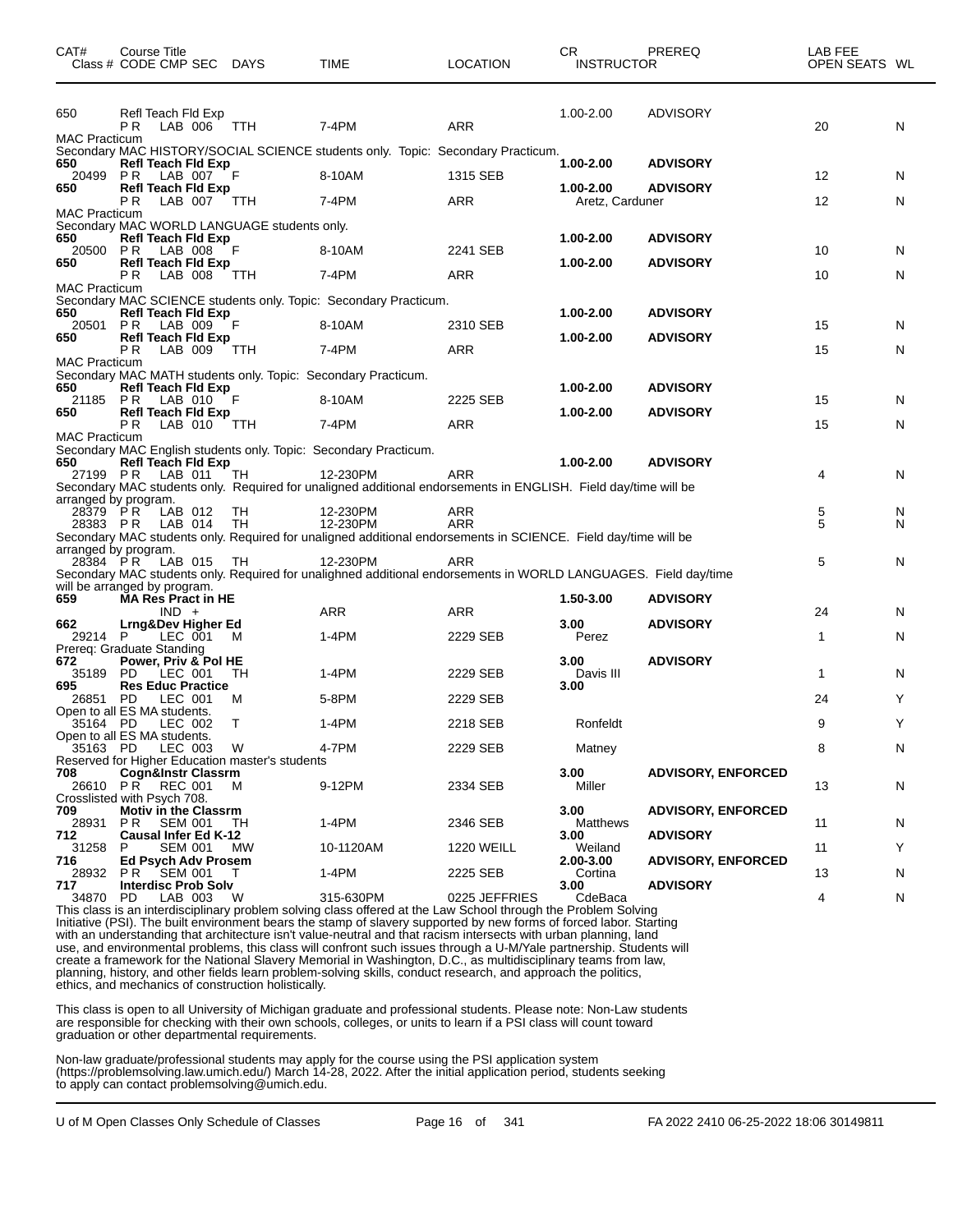| CAT#                                 | Course Title<br>Class # CODE CMP SEC DAYS                                                                                   |              | TIME                                                                                            | <b>LOCATION</b>        | CR<br><b>INSTRUCTOR</b>          | <b>PREREQ</b>                      | LAB FEE<br>OPEN SEATS WL |        |
|--------------------------------------|-----------------------------------------------------------------------------------------------------------------------------|--------------|-------------------------------------------------------------------------------------------------|------------------------|----------------------------------|------------------------------------|--------------------------|--------|
| 737<br>28629 PI                      | <b>Topics Educ Studies</b><br>SEM 001 TH                                                                                    |              | 9-12PM                                                                                          | 2228 SEB               | 1.00-3.00<br>Freeman             | <b>ADVISORY</b>                    | 13                       | N      |
| 24501 PI                             | Tchr Irng & Sociomtrity<br><b>TOPIC: Teacher Learning and Sociomateriality</b><br>SEM 002<br>Contemp Iss in Ed&Eval Imprvmt | - F          | $1-3PM$                                                                                         | 2334 SEB               | Peurach                          |                                    | 29                       | N      |
| 28730 P                              | TOPIC: Contemp Iss in Ed&Eval Imprymt<br>Meets with EDUC 570-002.<br><b>SEM 003</b><br>Conn-Oriented Math Thnkng            | W            | 9-12PM                                                                                          | 2346 SEB               | Bass                             |                                    | 15                       | N      |
| 29293 P                              | Topic: Connection-Oriented Mathematical Thinking<br><b>SEM 004</b><br>Ldrshp through Literature                             | - TH         | 1-4PM                                                                                           | 2310 SEB               | Oberman                          |                                    | 25                       | N      |
| 35182 P                              | TOPIC: Leadership through Literature<br>SEM 006<br>Lang. in Ed: Critical Persp                                              | M            | 1-4PM                                                                                           | 2334 SEB               | Schleppegrell                    |                                    | 20                       | N      |
| 761<br>35187 PD                      | TOPIC: Language in Education: Critical Perspectives<br>P S E Complex Org<br><b>SEM 001</b>                                  | $\top$       | 4-7PM                                                                                           | 2310 SEB               | 3.00<br>Bastedo                  | <b>ADVISORY</b>                    | 1                        | N      |
| 767                                  | <b>Res Pract in HE</b>                                                                                                      |              | prereq: Higher Education doctoral or 2nd-year master's student, or with instructor's permission |                        | 1.00-3.00                        | <b>ADVISORY</b>                    |                          |        |
| 768                                  | $IND +$<br><b>Econ of Education</b>                                                                                         |              | ARR                                                                                             | <b>ARR</b>             | 3.00                             |                                    | 23<br>14                 | N      |
| 33627 P<br>graduate standing         | SEM 001                                                                                                                     | M            | 9-12PM                                                                                          | 4212 SEB               | <b>McCall</b>                    |                                    |                          | N      |
| 770<br>771                           | Ind St High&Cont Ed<br>$IND +$<br><b>Topics High&amp;Cont Ed</b>                                                            |              | <b>ARR</b>                                                                                      | ARR                    | 1.00-3.00<br>1.50-3.00           | <b>ADVISORY</b><br><b>ADVISORY</b> | 25                       | N      |
| 26685 PD<br>LGBTQ+ in HE<br>30042 PD | <b>SEM 001</b><br><b>SEM 002</b>                                                                                            | M<br>W       | 530-830PM<br>1-4PM                                                                              | <b>ARR</b><br>1315 SEB | Wright                           |                                    | 23<br>16                 | Y<br>Y |
| 30043 PD                             | Fin&Res Alloc in PostSecEd<br><b>SEM 003</b>                                                                                | W            | $1-4PM$                                                                                         | 1315 SEB               |                                  |                                    | 20                       | Y      |
| 789                                  | Feminist Pedagogies Across<br><b>Rsrch Apprenticeship</b><br>$IND +$                                                        |              | <b>ARR</b>                                                                                      | ARR                    | 1.00-3.00                        |                                    | 25                       | N      |
| 790<br>35322 PD                      | <b>Found of Sching</b><br>LEC 001<br>preference given to ES PhD students.                                                   | W            | 1-4PM                                                                                           | 1804 SSWB              | 3.00<br>Wilson                   |                                    | 24                       | N      |
| 793<br>17379 PD                      | Intr Quant Meth Res<br>LAB 002                                                                                              | TH.          | 9-11AM<br>Students are auto-enrolled in Lec 001 when they elect Lab 002 or Lab 003.             | ARR                    | 5.00<br>Bahr                     | <b>ADVISORY</b>                    | 15                       | Y      |
| 17470 PD<br>17378 AD                 | LAB 003<br>LEC 001                                                                                                          | TH<br>$\top$ | 1-3PM<br>Students are auto-enrolled in Lec 001 when they elect Lab 002 or Lab 003.<br>1-4PM     | 2302 SEB<br>2229 SEB   | Bahr<br>Bahr                     |                                    | 15                       | Y      |
| 798                                  | <b>Tchg Apprenticeship</b><br>$IND +$                                                                                       |              | Students are auto-enrolled in Lec 001 when they elect Lab 002 or Lab 003.<br>ARR                | ARR                    | 1.00-3.00                        |                                    |                          |        |
| 799<br>25483 PR<br>25409 AR          | <b>Cat&amp;Ltd Depndt Var</b><br>LAB 002<br>SEM 001 T                                                                       | F            | 10-12PM<br>$1-4PM$                                                                              | ARR<br>2328 SEB        | 5.00<br>DesJardins<br>DesJardins | <b>ADVISORY, ENFORCED</b>          | 24<br>21                 | N<br>N |
| Graduate standing<br>835             | <b>Independent Study</b><br>$IND +$                                                                                         |              | ARR                                                                                             | ARR                    | 1.00-3.00                        |                                    | 24                       | N      |
| 873<br>30045<br>897                  | Race, Eth& Gend Hi Ed<br>PD.<br>SEM 001 W<br>Race SJ Inst                                                                   |              | 1-4PM                                                                                           | 2320 SEB               | 3.00<br>Bowman<br>1.00-3.00      | <b>ADVISORY</b>                    | 2                        | N      |
| 35324<br>898                         | <b>SEM 001</b><br>PD.<br><b>ProfessionI Dev Sem</b>                                                                         |              | ARR                                                                                             | ARR                    | Gholson<br>1.00                  |                                    | 20                       | N      |
| 10230 P                              | <b>SEM 001</b><br>First year ES PhD students only (meets every other week)                                                  | W            | 4-6PM                                                                                           | 4212 SEB               | Cervetti                         |                                    | 10                       | N      |
| 35640 P                              | <b>SEM 002</b><br>Third year ES PhD students only (meets every other week                                                   | T            | 4-6PM                                                                                           | 2320 SEB               | Calabrese Barton                 |                                    | 7                        | N      |
| 899<br>990                           | <b>PhD Qualifying Paper</b><br>$IND +$<br><b>Diss-Precand</b>                                                               |              | ARR                                                                                             | ARR                    | 3.00<br>1.00-8.00                | <b>ADVISORY</b>                    | 24                       | N      |
|                                      | $IND +$                                                                                                                     |              | ARR                                                                                             | ARR                    |                                  |                                    | 24                       | N      |
| 991                                  | <b>Prelims Part A</b><br>$IND +$                                                                                            |              | ARR                                                                                             | ARR                    | 1.00-3.00                        |                                    | 24                       | N      |
| 992                                  | <b>Prelims Part B</b><br>$IND +$                                                                                            |              | ARR                                                                                             | ARR                    | 1.00-3.00                        |                                    | 24                       | N      |
| 995                                  | Diss-Cand<br>R<br>$IND +$                                                                                                   |              | <b>ARR</b>                                                                                      | ARR                    | 8.00                             | <b>ENFORCED</b>                    | 22                       | N      |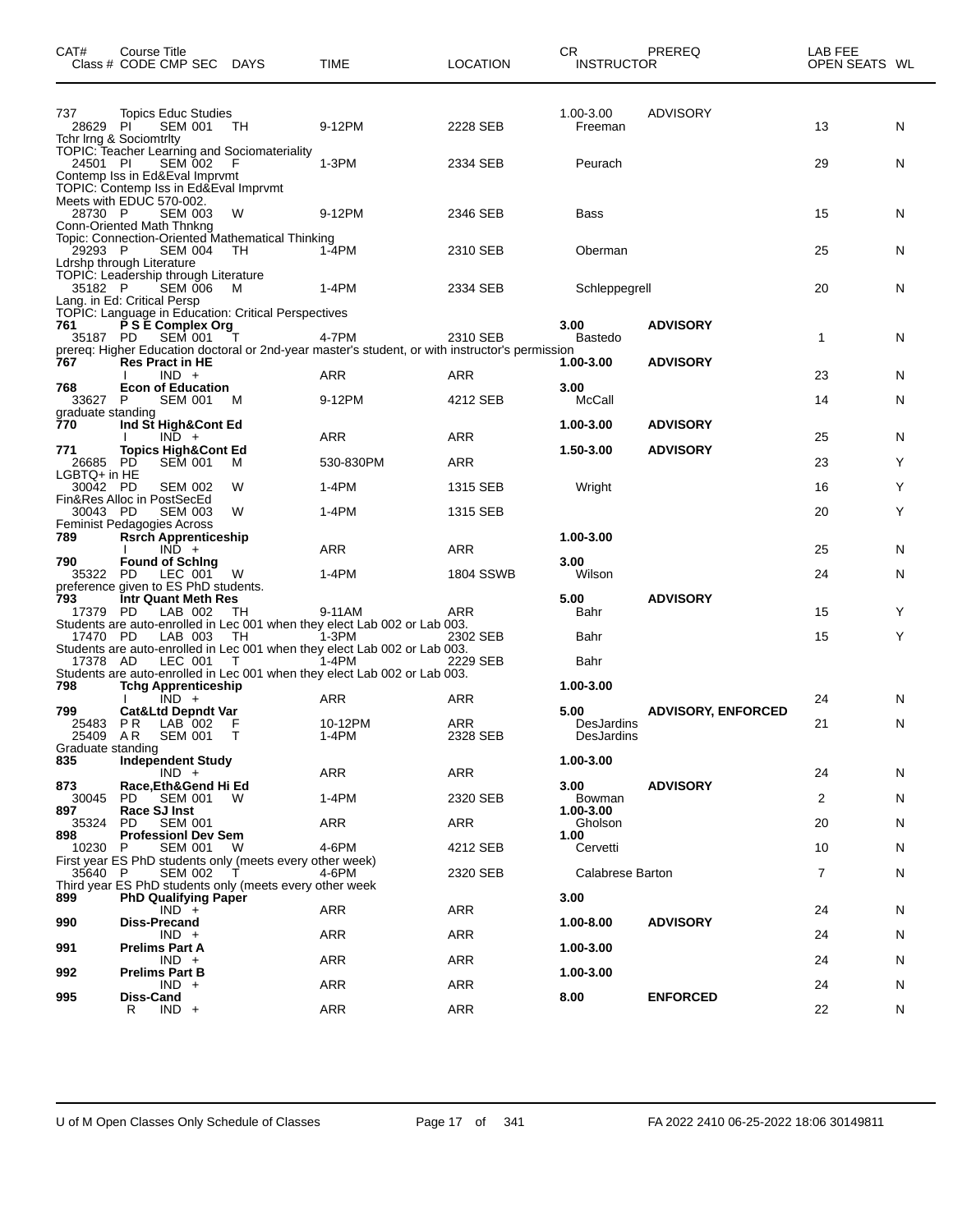| CAT# | Title<br>ڪourse      |             |             |          | СR                | PREREQ | _AB FEE           |    |
|------|----------------------|-------------|-------------|----------|-------------------|--------|-------------------|----|
|      | Class # CODE CMP SEC | <b>DAYS</b> | <b>TIME</b> | ∟OCATION | <b>INSTRUCTOR</b> |        | <b>OPEN SEATS</b> | WL |

# **Engineering**

NOTE: THE PHRASES 'OR EQUIVALENT,' 'PERMISSION OF INSTRUCTOR,' OR 'PERMISSION OF DEPARTMENT' MAY BE CONSIDERED AN IMPLICIT PART OF THE PREREQUISITE FOR ALL COURSES IN THE COLLEGE OF ENGINEERING.

## **Aerospace Engineering**

## **Aerospace Engineering (AEROSP) Open Sections**

| 200                | <b>Intro Aero Entrprs</b>                 |            |                                                                        |                            | 2.00                |                           |                         |   |
|--------------------|-------------------------------------------|------------|------------------------------------------------------------------------|----------------------------|---------------------|---------------------------|-------------------------|---|
| 30705 P            | <b>REC 002</b>                            | W          | 3-430PM                                                                | 1109 FXB                   | Halow               |                           | 54                      | N |
| 30703              | LEC 001<br>A                              | F          | 130-3PM                                                                | 1109 FXB                   | Halow               |                           |                         |   |
| 205                | Intr Aero Eng Sys                         |            |                                                                        |                            | 3.00                | <b>ENFORCED</b>           |                         |   |
| 21144              | AR.<br>LEC 010                            | TTH        | 830-930AM                                                              | 1008 FXB                   | Washabaugh          |                           |                         |   |
| 225                | <b>Intro Gas Dynamics</b>                 |            |                                                                        |                            | 3.00                | <b>ENFORCED</b>           |                         |   |
| 10231              | P R<br>LEC 001                            | MW.        | 9-1030AM                                                               | 1109 FXB                   | Gamba               |                           | 95                      | Υ |
| 290                | <b>Directed Study</b>                     |            |                                                                        |                            | 1.00-3.00           |                           |                         |   |
|                    | $IND +$                                   |            | ARR                                                                    | ARR                        |                     |                           | 25                      | N |
| 305                | Aero Eng Lab I                            |            | Please contact the instructor for consent to enroll (cesnik@umich.edu) |                            | 4.00                | <b>ADVISORY</b>           |                         |   |
| 31225              | P<br>LAB 004                              | W          | 12-3PM                                                                 | 2221 FXB                   |                     |                           | 4                       | Υ |
| 10237              | P<br>LAB 006                              | <b>TH</b>  | 12-3PM                                                                 | 2221 FXB                   |                     |                           | 3                       | Υ |
| 23639              | P<br>LAB 008                              | F.         | 12-3PM                                                                 | 2221 FXB                   |                     |                           | $\overline{\mathbf{c}}$ | Υ |
| 25630              | LAB 009<br>P                              | F          | 330-630PM                                                              | 2221 FXB                   |                     |                           | 8                       | Υ |
| 10233              | LEC 001<br>A                              | TTH        | 9-1030AM                                                               | 1012 FXB                   | Smith               |                           |                         |   |
| 335                | <b>Aerospace Propulsn</b>                 |            |                                                                        |                            | 3.00                | <b>ADVISORY</b>           |                         |   |
| 10247              | LEC 001<br>P                              | MWF        | 830-930AM                                                              | 2246 CSRB                  | Smith               |                           | 3                       | Υ |
| 350                | <b>Fund Aero Computing</b>                |            |                                                                        |                            | 3.00                | <b>ADVISORY</b>           |                         |   |
| 30732              | LEC 001<br>P                              | TTH        | 1030-12PM                                                              | 1008 FXB                   | Atkins              |                           | $\overline{7}$          | Υ |
| 390                | <b>Directed Study</b>                     |            |                                                                        |                            | 1.00-3.00           |                           |                         |   |
|                    | $IND +$                                   |            | ARR                                                                    | ARR                        |                     |                           | 24                      | N |
| 405                | Aero Eng Lab II                           |            |                                                                        |                            | 4.00                | <b>ADVISORY</b>           |                         |   |
| 10240              | P<br>LAB 002                              | Т          | 2-4PM                                                                  | 1016 AE TUNNEL             |                     |                           | 4                       | Υ |
| 17757              | P<br>LAB 003                              | W          | 1030-1230PM                                                            | 1016 AE TUNNEL             |                     |                           | $\mathbf{1}$            | Υ |
| 10241              | P<br>LAB 004                              | W          | 1-3PM                                                                  | 1016 AE TUNNEL             |                     |                           | $\overline{\mathbf{c}}$ | Υ |
| 10243              | P<br>LAB 006                              | TН         | 2-4PM                                                                  | 1016 AE TUNNEL             |                     |                           | 8<br>9                  | Υ |
| 10244<br>10239     | P<br>LAB 007<br>LEC 001<br>A              | TН<br>TTH  | 430-630PM<br>12-130PM                                                  | 1016 AE TUNNEL<br>1008 FXB | Miller              |                           |                         | Υ |
| 470                | <b>Control of Aero Veh</b>                |            |                                                                        |                            | 3.00                | <b>ADVISORY</b>           |                         |   |
| 26961              | P<br>LEC 001                              | TTH.       | 430-6PM                                                                | 2505 GGBL                  | Panagou             |                           | 53                      | Υ |
| 481                | <b>Aircraft Design</b>                    |            |                                                                        |                            | 4.00                | <b>ADVISORY, ENFORCED</b> |                         |   |
| 10250              | PR.<br>LEC 001                            | MWF        | 330-530PM                                                              | 107 GFL                    | Cinar               |                           | 24                      | Υ |
| 490                | <b>Directed Study</b>                     |            |                                                                        |                            | 1.00-3.00           | <b>ADVISORY</b>           |                         |   |
|                    | $IND +$                                   |            | ARR                                                                    | <b>ARR</b>                 |                     |                           | 25                      | N |
| 495                | <b>Spec Top Aero Eng</b>                  |            |                                                                        |                            | 1.00-4.00           | <b>ADVISORY</b>           |                         |   |
| 25647              | LEC 001                                   | TН         | 130-330PM                                                              | 2238 CSRB                  |                     |                           | 9                       | Υ |
| 495                | <b>Spec Top Aero Eng</b>                  |            |                                                                        |                            | 1.00-4.00           | <b>ADVISORY</b>           |                         |   |
|                    | LEC 001                                   |            | 130-330PM                                                              | 1012 FXB                   | Cutler              |                           | 9                       | Υ |
| Cubesat Flight Lab |                                           |            |                                                                        |                            |                     |                           |                         |   |
| 495                |                                           |            |                                                                        |                            |                     |                           |                         |   |
| 38407 PI           | <b>Spec Top Aero Eng</b>                  |            |                                                                        |                            | 1.00-4.00           | <b>ADVISORY</b>           |                         |   |
|                    | LEC 070                                   | F          | 1030-1130AM                                                            | 3433 EECS                  |                     |                           | 20                      | N |
|                    | <b>ENGR Considerations &amp; Research</b> |            |                                                                        |                            |                     |                           |                         |   |
| 516                | <b>Mech Composites</b>                    |            |                                                                        |                            | 3.00                | <b>ADVISORY</b>           |                         |   |
| 21094              | LEC 001<br>P                              | TTH        | 1030-12PM                                                              | 2238 CSRB                  | Sodano              |                           | 6                       | N |
| 521                | <b>Exptl Fluid Mech</b>                   |            |                                                                        |                            | 3.00                | <b>ADVISORY</b>           |                         |   |
| 35625              | PI<br>LEC 001                             | TTH        | 9-1030AM                                                               | 2238 CSRB                  | Gamba               |                           | 10                      | N |
| 545                | <b>Rotary Wing Vehicles</b>               |            |                                                                        |                            | 3.00                | <b>ADVISORY</b>           |                         |   |
| 33057              | LEC 001<br>P                              | MW         | 3-430PM                                                                | 1012 FXB                   | Friedmann           |                           | 25                      | N |
| 575                | Flight&Traj Opt<br>P                      |            |                                                                        |                            | 3.00                | <b>ADVISORY</b>           |                         |   |
| 33058<br>582       | LEC 001<br><b>Spacecraft Tech</b>         | МW         | 430-6PM                                                                | 1109 FXB                   | Kolmanovsky<br>4.00 |                           | 29                      | Υ |
| 10257              | P<br>LEC 001                              | <b>MWF</b> | 230-430PM                                                              | 2246 CSRB                  | Renno               | <b>ADVISORY</b>           | 10                      | Υ |
| 585                | <b>Aerospace Sem</b>                      |            |                                                                        |                            | 1.00                | <b>ADVISORY</b>           |                         |   |
| 15813              | <b>SEM 001</b><br>P                       | TН         | 3-430PM                                                                | 1109 FXB                   | Waas                |                           | 16                      | Υ |
| 590                | <b>Directed Study</b>                     |            |                                                                        |                            | 1.00-6.00           | <b>ADVISORY</b>           |                         |   |
|                    | $IND +$                                   |            | ARR                                                                    | ARR                        |                     |                           | 10                      | N |
| 740                | Spec Top Fitdyn Con                       |            |                                                                        |                            | 3.00-4.00           |                           |                         |   |
| 25588              | LEC 001<br>-P                             | <b>MW</b>  | 3-430PM                                                                | 1008 FXB                   | Li                  |                           | 27                      | Υ |
|                    | Air Transportation Systems                |            |                                                                        |                            |                     |                           |                         |   |
| 35323 P            | LEC 002                                   | TTH        | 130-330PM                                                              | <b>104 EWRE</b>            | Cutler              |                           | 25                      | N |
| Adv CubeSat Design |                                           |            |                                                                        |                            |                     |                           |                         |   |
| 990                | Diss-Precand                              |            |                                                                        |                            | 1.00-8.00           | <b>ADVISORY</b>           |                         |   |
|                    | $IND +$                                   |            | <b>ARR</b>                                                             | ARR                        |                     |                           | 25                      | N |
| 995                | Diss-Cand<br>R<br>$IND +$                 |            | <b>ARR</b>                                                             | ARR                        | 8.00                | <b>ENFORCED</b>           | 24                      | N |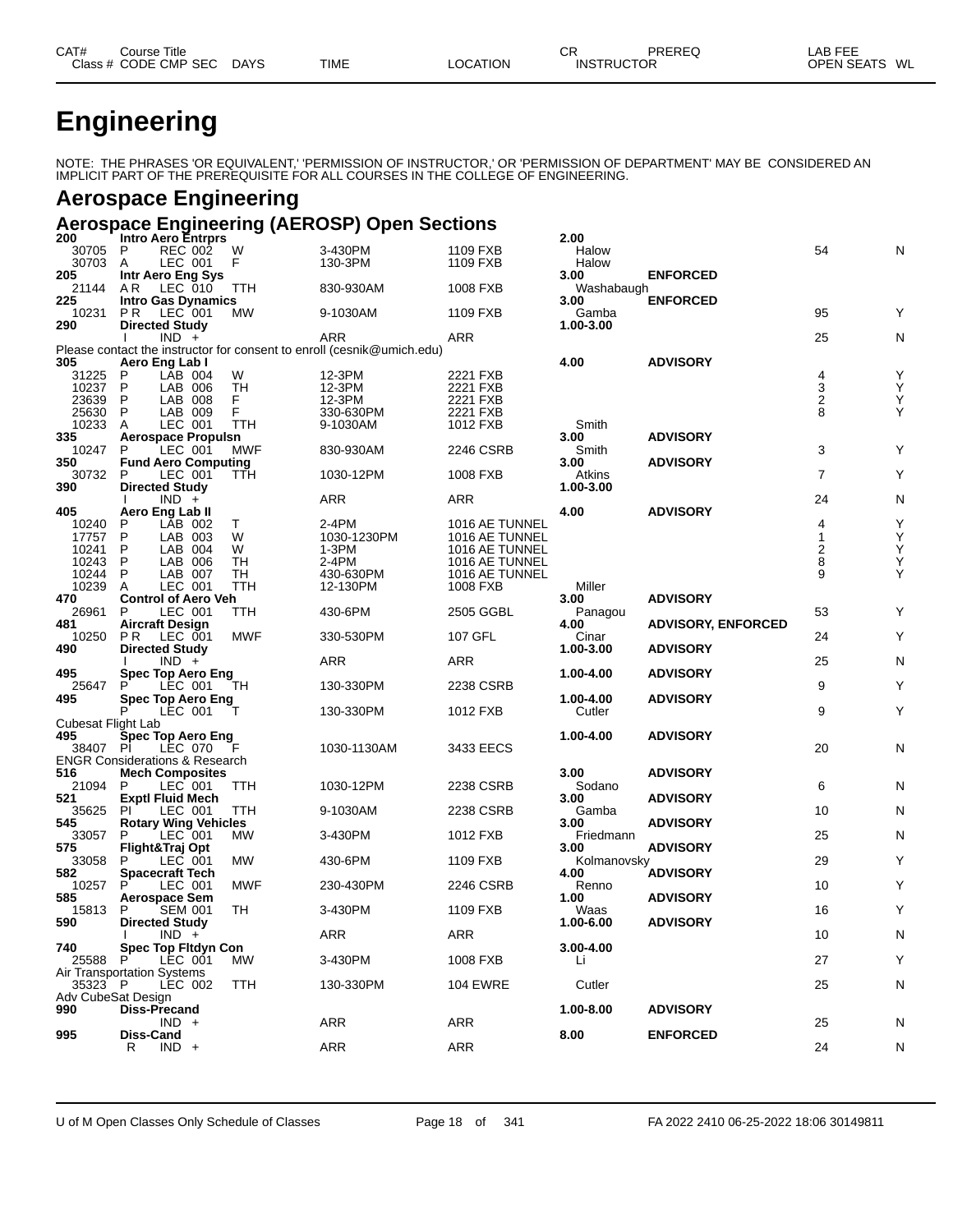| 211                                                                                                | <b>Biomedical Engineering (BIOMEDE) Open Sections</b><br><b>Circuits and Systems</b><br>This lab will only meet four times throughout the semester TBD with the professor. Lab dates will be assigned on<br>the first day of class.                                                                                                                  |             |                  | 4.00                       | <b>ADVISORY, ENFORCED</b>          |     |    |
|----------------------------------------------------------------------------------------------------|------------------------------------------------------------------------------------------------------------------------------------------------------------------------------------------------------------------------------------------------------------------------------------------------------------------------------------------------------|-------------|------------------|----------------------------|------------------------------------|-----|----|
|                                                                                                    | The labs are also designed to be taken with BME 221 or 231 if a student wishes to enroll in one of these other<br>courses concurrently. While the labs are scheduled on the same days and times, they do not actually conflict with                                                                                                                  |             |                  |                            |                                    |     |    |
| each other.<br>29276 PR                                                                            | LAB 003<br>W<br>This lab will only meet four times throughout the semester TBD with the professor. Lab dates will be assigned on<br>the first day of class.                                                                                                                                                                                          | 1130-230PM  | <b>1150 LBME</b> | Claflin                    |                                    | 3   | Y  |
|                                                                                                    | The labs are also designed to be taken with BME 221 or 231 if a student wishes to enroll in one of these other<br>courses concurrently. While the labs are scheduled on the same days and times, they do not actually conflict with                                                                                                                  |             |                  |                            |                                    |     |    |
| each other.<br>17337 AR                                                                            | LEC 001<br><b>TTH</b>                                                                                                                                                                                                                                                                                                                                | 1230-230PM  | 1109 FXB         | Weiland, Claflin           |                                    |     |    |
| 331<br>17338                                                                                       | <b>Intro Biofluid Mech</b><br>LEC 001<br>P R<br>TTH                                                                                                                                                                                                                                                                                                  | 1030-1230PM | 1109 FXB         | 4.00<br>Grotberg           | <b>ENFORCED</b>                    | 30  | Υ  |
| 350<br>32890                                                                                       | <b>Intro BME Design</b><br>PR LEC 002<br>TTH                                                                                                                                                                                                                                                                                                         | 130-330PM   | G906 COOL        | 4.00<br>Louttit            | <b>ADVISORY, ENFORCED</b>          | 11  | Y  |
| 417<br>23237 PR                                                                                    | <b>Electrical Biophys</b><br>LEC 001<br><b>TTH</b>                                                                                                                                                                                                                                                                                                   | 1030-1230PM | 1130 LBME        | 4.00<br>Lempka             | <b>ADVISORY, ENFORCED</b>          | 6   | Υ  |
| 418<br>19388                                                                                       | <b>Quant Cell Biology</b><br>LEC 001<br>PR.<br>TTH                                                                                                                                                                                                                                                                                                   | 9-1030AM    | G906 COOL        | 3.00<br>Morris             | <b>ADVISORY, ENFORCED</b>          | 4   | Y  |
| 419                                                                                                | <b>Quant Physiology</b>                                                                                                                                                                                                                                                                                                                              |             |                  | 4.00                       | <b>ENFORCED</b>                    |     |    |
| 15693<br>458                                                                                       | MW<br>PR.<br>LEC 001<br><b>Biomed Instrum Des</b><br>STUDENTS MAY BE DROPPED FOR NOT ATTENDING LECTURE OR LAB DURING THE FIRST WEEK OF CLASS.                                                                                                                                                                                                        | 330-530PM   | 220 CHRYS        | Shikanov. Coronel<br>4.00  | <b>ENFORCED</b>                    | 110 | Y  |
| 18547 PR<br>override.                                                                              | LAB 005<br>MW<br>STUDENTS MAY BE DROPPED FOR NOT ATTENDING LECTURE OR LAB DURING THE FIRST WEEK OF CLASS.<br>In order to enroll in this course, students must place themself on the waitlist. Overrides will be issued based on<br>the waitlist. Once you are issued an override, please drop yourself from the course and then re-enroll using your | 6-9PM       | <b>1150 LBME</b> | Claflin, Opri              |                                    | 1   | Y  |
|                                                                                                    | AR.<br>LEC 001<br>W                                                                                                                                                                                                                                                                                                                                  | 230-430PM   | 1010 DOW         | Claflin, Opri              |                                    |     |    |
| 10271                                                                                              |                                                                                                                                                                                                                                                                                                                                                      |             |                  |                            |                                    |     |    |
| 10274                                                                                              | <b>RHE Fundamentals</b><br><b>PR LEC 001</b><br>F                                                                                                                                                                                                                                                                                                    | 930-1030AM  | ARR              | 4.00                       | <b>ENFORCED</b>                    | 20  | N  |
|                                                                                                    | <b>RHE Fundamentals</b><br>P R<br>LEC 001<br>MW                                                                                                                                                                                                                                                                                                      | 1030-12PM   | <b>ARR</b>       | 4.00<br>Whitman            | <b>ENFORCED</b>                    | 20  | N. |
|                                                                                                    | <b>Directed Research</b><br>$IND +$                                                                                                                                                                                                                                                                                                                  | <b>ARR</b>  | <b>ARR</b>       | 1.00-4.00                  |                                    | 24  | N  |
| 16682                                                                                              | <b>Special Topics</b><br>PI<br>LEC 098                                                                                                                                                                                                                                                                                                               | ARR         | ARR              | 2.00-3.00<br>Jonides, Noll |                                    | 18  | N  |
|                                                                                                    | Intro to Functional MRI<br>Please note this is a 3 credit hour course.<br>Cross listed with Psych 808.005.                                                                                                                                                                                                                                           |             |                  | 1.00                       |                                    |     |    |
| 10276                                                                                              | <b>Biomed Engr Sem</b><br>Attendance in this course is required. The lectures will not be recorded.<br><b>SEM 001</b><br>TH<br>P                                                                                                                                                                                                                     | 430-6PM     | <b>1500 EECS</b> | Chandrasekaran             |                                    | 65  | Y  |
|                                                                                                    | <b>Quantitative Physiol</b>                                                                                                                                                                                                                                                                                                                          |             |                  | 4.00                       | <b>ADVISORY</b>                    |     | Y  |
| 10278                                                                                              | PR.<br>LEC 001<br><b>MW</b><br>Ethics&Enterprise                                                                                                                                                                                                                                                                                                     | 330-530PM   | 220 CHRYS        | Shikanov, Coronel<br>1.00  |                                    | 110 |    |
| 10279                                                                                              | LEC 001<br>F<br>P<br><b>Biomole Interfaces</b>                                                                                                                                                                                                                                                                                                       | 1030-12PM   | 1610 IOE         | Sept<br>3.00               | <b>ADVISORY</b>                    | 56  | Y  |
| 35062                                                                                              | LEC 001<br><b>MW</b><br><b>Directed Research</b>                                                                                                                                                                                                                                                                                                     | 130-3PM     | 224 GFL          | Lahann<br>1.00-16.00       | <b>ADVISORY</b>                    | 17  | N  |
|                                                                                                    | $IND +$<br><b>Special Topics</b>                                                                                                                                                                                                                                                                                                                     | ARR         | ARR              | 1.00-6.00                  |                                    | 24  | N. |
|                                                                                                    | 17442 PDR LEC 002<br>TTH<br>BME Grad Innov Design Team I                                                                                                                                                                                                                                                                                             | 330-530PM   | 1130 LBME        | Stegemann                  |                                    | 21  | N  |
|                                                                                                    | PLEASE NOTE that this year-long (Fall and Winter) class is required for the Medical Product Development                                                                                                                                                                                                                                              |             |                  |                            |                                    |     |    |
| 484<br>484<br>490<br>499<br>500<br>519<br>550<br>563<br>590<br>599<br>concentration.<br>990<br>995 | <b>Diss-Precand</b><br>$IND +$<br>D<br>Diss-Cand                                                                                                                                                                                                                                                                                                     | ARR         | ARR              | 1.00-8.00<br>8.00          | <b>ADVISORY</b><br><b>ENFORCED</b> | 25  | N  |

CAT# Course Title Case CR PREREQ LAB FEE

Class # CODE CMP SEC DAYS TIME LOCATION INSTRUCTOR OPEN SEATS WL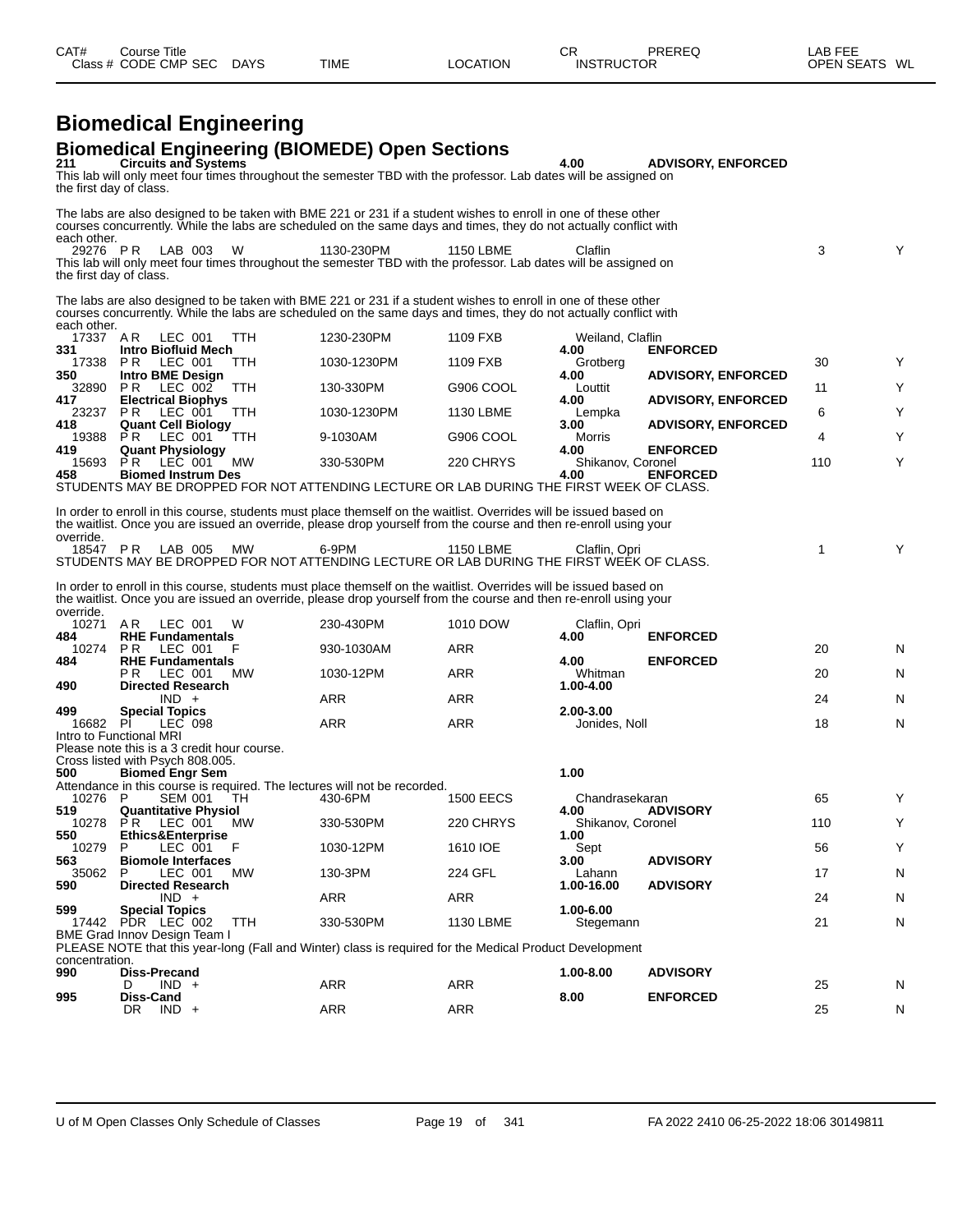| CAT# | Course Title         |             |             |                 | СR                | PREREQ | ∟AB FEE       |  |
|------|----------------------|-------------|-------------|-----------------|-------------------|--------|---------------|--|
|      | Class # CODE CMP SEC | <b>DAYS</b> | <b>TIME</b> | <b>LOCATION</b> | <b>INSTRUCTOR</b> |        | OPEN SEATS WL |  |

# **Climate and Space Sciences Engineering Climate and Meteorology (CLIMATE) Open Sections 102 Extreme Weather 3.00**

| 102                          | <b>Extreme Weather</b>                                                  |            |                                                     |            | 3.00                           |                 |                |   |
|------------------------------|-------------------------------------------------------------------------|------------|-----------------------------------------------------|------------|--------------------------------|-----------------|----------------|---|
| 16552 P<br>320               | LEC 001<br><b>Earth Sys Evolution</b>                                   | <b>MWF</b> | 10-11AM                                             | AUD C AH   | Samson<br>3.00                 | <b>ADVISORY</b> | 146            | N |
| 16553                        | LEC 001<br>P                                                            | <b>TTH</b> | 130-3PM                                             | 2246 CSRB  | Kort                           |                 | 5              | N |
| 324<br>26949                 | <b>Instruments Atm Spa</b><br>LEC 001<br>P                              | МW         | 1030-1230PM                                         | 429 CSRB   | 4.00<br>De Roo                 |                 | 10             | N |
| 381<br>17079                 | <b>Ugrad Res Exper II</b><br>PR.<br>LAB 001                             |            | ARR                                                 | ARR        | 1.00-4.00<br>Slavin, Gilchrist | <b>ENFORCED</b> | 25             | N |
| 401<br>10262 P               | <b>Geophys Fluid Dyn</b><br>LEC 001                                     | TTH        | 130-330PM                                           | 3433 EECS  | 3.00<br>Jablonowski            | <b>ADVISORY</b> | 10             | Υ |
| 405<br>27425 P               | <b>Special Topics</b><br>LEC 005                                        | TTH        | 930-1130AM                                          | 2236 CSRB  | 4.00<br>Livi                   |                 | 9              | N |
| 440                          | Adv. Space Instrumentation Lab<br><b>Meteor Analysis Lab</b>            |            |                                                     |            | 4.00                           | <b>ADVISORY</b> |                |   |
| 17341<br>473                 | P.<br>LEC 001<br><b>Climate Physics</b>                                 | MWF        | 130-330PM                                           | 2236 CSRB  | Marsik<br>3.00                 | <b>ADVISORY</b> | 9              | N |
| 24128<br>499                 | P<br>LEC 001                                                            | <b>MWF</b> | 130-230PM                                           | 2918 COOL  | Flanner<br>1.00-16.00          |                 | $\mathbf{1}$   | N |
|                              | <b>Directed Study</b><br>$IND +$                                        |            | ARR                                                 | ARR        |                                |                 | 25             | N |
| 501<br>22110 PR              | Climate, Atmos&Sp Sci<br><b>SEM 001</b>                                 | T          | 12-1PM                                              | 2422 CSRB  | 1.00<br>Slavin, Raines         | <b>ENFORCED</b> | $\overline{7}$ | N |
| 22197 PR                     | Planetary Magenospheres<br>SEM 002                                      | м          | 12-1PM                                              | 2424 CSRB  | Moldwin                        |                 | 8              | N |
| 551                          | Space Group Seminar<br><b>Adv Fluid Dynamics</b>                        |            |                                                     |            | 4.00                           | <b>ADVISORY</b> |                |   |
| 17455 P<br>565               | LEC 001<br><b>Planet Sci</b>                                            | <b>MWF</b> | 1030-1230PM                                         | 2238 CSRB  | Liemohn<br>4.00                | <b>ADVISORY</b> | 5              | N |
| 32911<br>586                 | P<br>LEC 001<br><b>Adv Data Analysis</b>                                | МW         | 930-1130AM                                          | 1024 FXB   | Li<br>3.00                     | <b>ADVISORY</b> | 25             | N |
| 31340                        | LEC 001<br>P                                                            | MF         | 230-430PM                                           | 2238 CSRB  | Huang                          |                 | 2              | N |
| 588<br>31342                 | <b>Region Scale Climate</b><br>LEC 001<br>P                             | TTH        | 1130-130PM                                          | 2230 CSRB  | 4.00<br>Steiner                | <b>ADVISORY</b> | 16             | N |
| 591<br>20102                 | <b>Climate Practicum I</b><br>P<br>LEC 001                              |            | ARR                                                 | ARR        | 4.00<br>Rood                   | <b>ADVISORY</b> | 5              | N |
| 20240<br>690                 | S<br>LAB 002<br>Thesis/M.S.                                             |            | ARR                                                 | ARR        | Rood<br>2.00-6.00              | <b>ENFORCED</b> |                |   |
|                              | $IND +$<br>IR.                                                          |            | ARR                                                 | ARR        |                                |                 | 25             | N |
| 701                          | <b>Special Problems</b><br>$IND +$                                      |            | ARR                                                 | <b>ARR</b> | 1.00-16.00                     |                 | 25             | N |
| 747<br>16170                 | <b>Proposal Development</b><br>LEC 001<br>P                             | <b>W</b>   | 930-1030AM                                          | 2238 CSRB  | 1.00<br>Landi                  |                 | 5              | Υ |
| 990                          | Diss-Precand<br>$IND +$                                                 |            | <b>ARR</b>                                          | ARR        | 1.00-8.00                      | <b>ADVISORY</b> | 25             | N |
| 995                          | Diss-Cand<br>R<br>$IND +$                                               |            | ARR                                                 | <b>ARR</b> | 8.00                           | <b>ENFORCED</b> | 25             | N |
|                              |                                                                         |            | Space Science and Engineering (SPACE) Open Sections |            |                                |                 |                |   |
| 310                          | Intro to Sat Design                                                     |            |                                                     |            | 3.00                           | <b>ADVISORY</b> |                |   |
| 25903 P<br>320               | LEC 001<br><b>Earth Sys Evolution</b>                                   | TTH        | 12-130PM                                            | 2424 CSRB  | 3.00                           | <b>ADVISORY</b> | 8              | N |
| 23653<br>324                 | P<br>LEC 001<br><b>Instruments Atm Spa</b>                              | TTH        | 130-3PM                                             | 2246 CSRB  | Kort<br>4.00                   |                 | 5              | N |
| 26950<br>370                 | LEC 001<br>P<br><b>Solar Terrestrial</b>                                | MW.        | 1030-1230PM                                         | 429 CSRB   | De Roo<br>4.00                 | <b>ADVISORY</b> | 10             | N |
| 18927 P                      | LEC 001                                                                 | МW         | $1-3PM$                                             | 2424 CSRB  | Zou                            |                 | 3              | N |
| 381<br>$23436$ $P^{\bullet}$ | <b>Ugrad Res Exper II</b><br>LAB 001                                    |            | ARR                                                 | ARR        | 1.00-4.00<br>Slavin, Gilchrist |                 | 25             | N |
| 405<br>27426 P               | <b>Special Topics</b><br>LEC 005                                        | <b>TTH</b> | 930-1130AM                                          | 2236 CSRB  | 4.00<br>Livi                   |                 | 9              | N |
| 478                          | Adv. Space Instrumentation Lab<br><b>Engin for Space Env</b>            |            |                                                     |            | 4.00                           | <b>ADVISORY</b> |                |   |
| 22803<br>499                 | P.<br>LEC 001<br><b>Directed Study</b>                                  | <b>TTH</b> | 1130-130PM                                          | 2246 CSRB  | Lepri<br>1.00-16.00            |                 | 4              | N |
| 501                          | $IND +$<br>Climate, Atmos&Sp Sci                                        |            | ARR                                                 | ARR        | 1.00                           |                 | 25             | N |
| 23678 P                      | <b>SEM 001</b>                                                          | T.         | 12-1PM                                              | 2422 CSRB  | Slavin, Raines                 |                 | 7              | N |
| 23679 P                      | <b>Planetary Magenospheres</b><br><b>SEM 002</b><br>Space Group Seminar | м          | 12-1PM                                              | 2424 CSRB  | <b>Moldwin</b>                 |                 | 8              | N |
| 551                          | <b>Adv Fluid Dynamics</b>                                               |            |                                                     |            | 4.00                           | <b>ADVISORY</b> |                |   |
| 23434<br>565                 | P<br>LEC 001<br><b>Planet Sci</b>                                       | MWF        | 1030-1230PM                                         | 2238 CSRB  | Liemohn<br>4.00                | <b>ADVISORY</b> | 5              | N |
| 32925<br>582                 | LEC 001<br>P<br><b>Spacecraft Tech</b>                                  | МW         | 930-1130AM                                          | 1024 FXB   | Li<br>4.00                     | <b>ADVISORY</b> | 25             | N |
| 10266                        | P<br>LEC 001                                                            | MWF        | 230-430PM                                           | 2246 CSRB  | Renno                          |                 | 10             | Y |
|                              |                                                                         |            |                                                     |            |                                |                 |                |   |

U of M Open Classes Only Schedule of Classes Page 20 of 341 FA 2022 2410 06-25-2022 18:06 30149811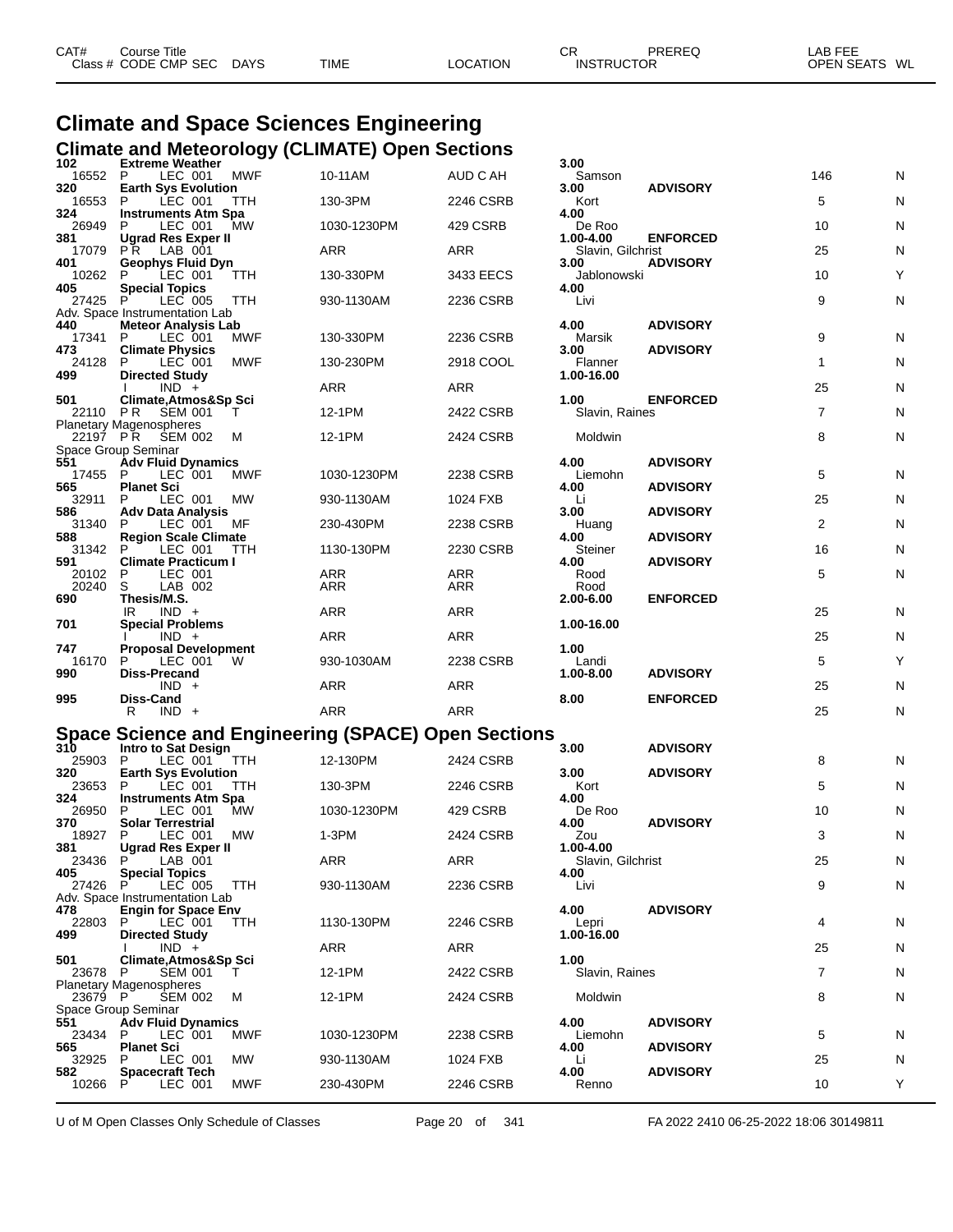| CAT#                                                                                               | Course Title<br>Class # CODE CMP SEC                                                                                                                                                                                                        | <b>DAYS</b> | <b>TIME</b>                                                                                          | <b>LOCATION</b>                                                                                                   | <b>CR</b><br><b>INSTRUCTOR</b>                                                                                               | PREREQ                             | LAB FEE<br>OPEN SEATS WL                         |                                      |
|----------------------------------------------------------------------------------------------------|---------------------------------------------------------------------------------------------------------------------------------------------------------------------------------------------------------------------------------------------|-------------|------------------------------------------------------------------------------------------------------|-------------------------------------------------------------------------------------------------------------------|------------------------------------------------------------------------------------------------------------------------------|------------------------------------|--------------------------------------------------|--------------------------------------|
| 586<br>31348<br>590<br>17060<br>20973<br>21492<br>22067<br>26103<br>26017<br>28019<br>747<br>23418 | Adv Data Analysis<br>LEC 001<br>P<br><b>Space Systems Proj</b><br><b>LEC 001</b><br>PI<br>LEC 002<br>ΡI<br>LEC 003<br>PI<br>LEC 015<br>PI<br>LEC 019<br>PI<br>LEC 020<br>PI<br>LEC 021<br>ΡI<br><b>Proposal Development</b><br>LEC 001<br>P | MF<br>W     | 230-430PM<br>ARR<br><b>ARR</b><br><b>ARR</b><br>ARR<br><b>ARR</b><br>ARR<br><b>ARR</b><br>930-1030AM | 2238 CSRB<br><b>ARR</b><br><b>ARR</b><br><b>ARR</b><br><b>ARR</b><br><b>ARR</b><br><b>ARR</b><br>ARR<br>2238 CSRB | 3.00<br>Huang<br>$1.00 - 4.00$<br>Kasper<br>Ridley<br>Gilchrist<br>Renno<br>Keppel-Aleks<br>Raines<br>Lepri<br>1.00<br>Landi | <b>ADVISORY</b><br><b>ADVISORY</b> | າ<br>20<br>20<br>20<br>15<br>20<br>20<br>20<br>5 | N<br>N<br>N<br>Ν<br>N<br>N<br>N<br>N |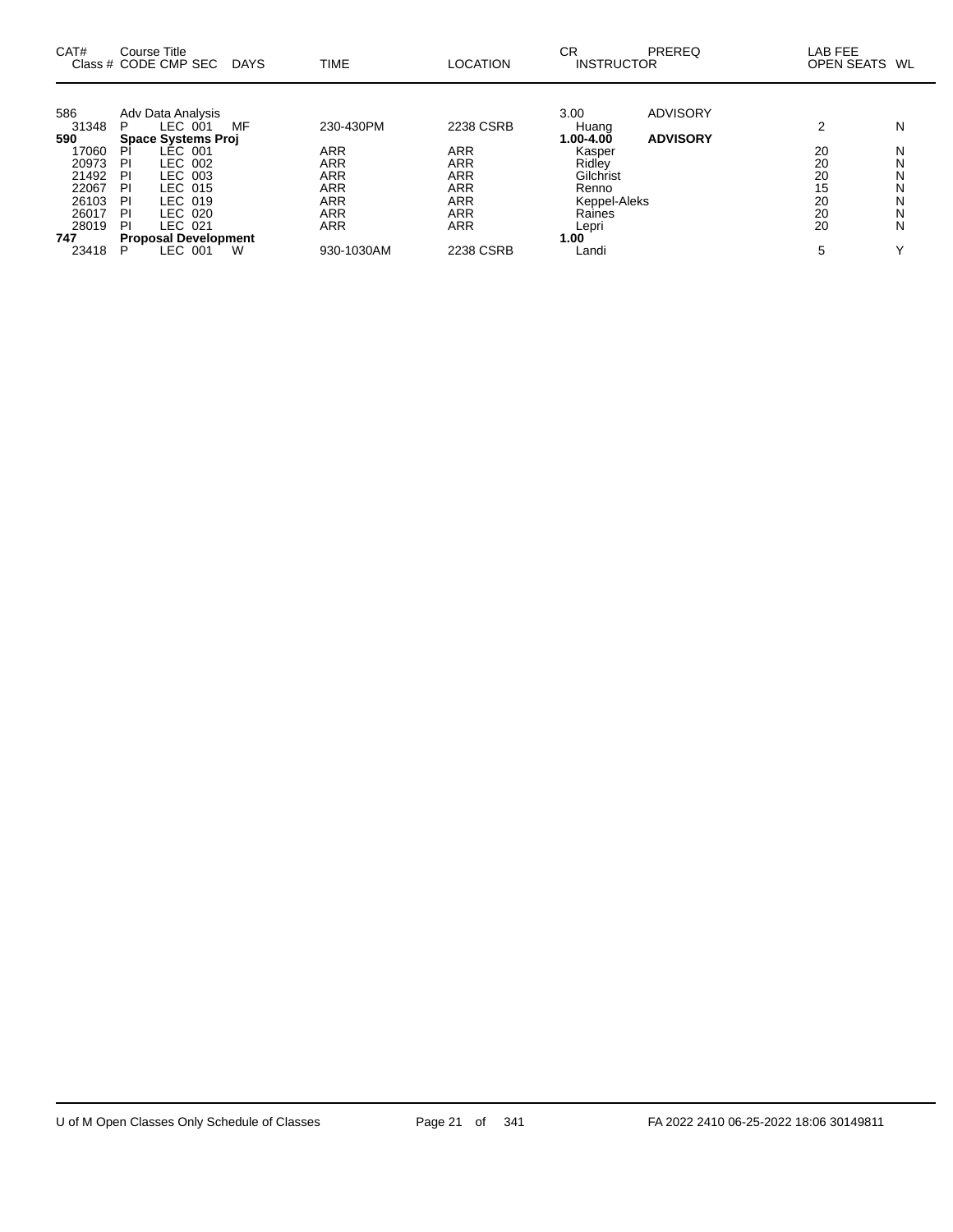### **Chemical Engineering Department Chemical Engineering (CHE) Open Sections**

--MANY COLLEGE OF ENGINEERING COURSES REQUIRE STUDENTS NOT ENROLLED IN BUSINESS ADMINISTRATION OR ENGINEERING (INCLUDING CCS MAJORS) TO PAY A \$115-207 COMPUTER USER FEE. THIS IS A SPECIAL FEE, TO BE PAID ONLY ONCE EACH TERM, AND IS IN ADDITION TO THE INFORMATION TECHNOLOGY ACCESS FEE PAID BY FULL TIME STUDENTS AS PART OF THEIR REGULAR FEE ASSESSMENT. YOU WILL BE INFORMED ON THE FIRST DAY OF CLASS WHETHER OR NOT YOUR CLASS IS SUBJECT TO THIS FEE.

| 230                        |                                     | <b>Mat&amp;Energy Balances</b>                     |                                                              |                                                                                                                  |                      | 4.00            | <b>ENFORCED</b>           |         |        |
|----------------------------|-------------------------------------|----------------------------------------------------|--------------------------------------------------------------|------------------------------------------------------------------------------------------------------------------|----------------------|-----------------|---------------------------|---------|--------|
| 16522                      | P R                                 | DIS 002                                            | TН                                                           | 230-330PM                                                                                                        | 3427 EECS            |                 |                           | 7       | N      |
| 33128                      | P <sub>R</sub><br>P <sub>R</sub>    | DIS 003<br>DIS.<br>006                             | TH<br>TН                                                     | 1030-1130AM                                                                                                      | 1008 EECS            |                 |                           | 1<br>4  | N      |
| 17070<br>19318             | P R                                 | <b>DIS 007</b>                                     | TH                                                           | 930-1030AM<br>130-230PM                                                                                          | 1018 DOW<br>134 NAME |                 |                           | 5       | N<br>N |
| 10284                      | SR.                                 | LEC 001                                            | <b>MWF</b>                                                   | 1030-1130AM                                                                                                      | 1013 DOW             | Min             |                           |         |        |
|                            |                                     |                                                    |                                                              | Students are auto-enrolled in lecture when they elect a discussion.                                              |                      |                 |                           |         |        |
| 290                        |                                     | <b>Res&amp;Spec Problems</b>                       |                                                              |                                                                                                                  |                      | 1.00-4.00       | <b>ADVISORY</b>           |         |        |
|                            |                                     | $IND +$                                            |                                                              | ARR                                                                                                              | ARR                  |                 |                           | 25      | N      |
| 296                        |                                     | <b>Spec ChE Topics</b>                             |                                                              |                                                                                                                  |                      | 1.00            |                           |         |        |
| 29610 P                    |                                     | LEC 001                                            | M                                                            | 1130-1230PM                                                                                                      | 1018 DOW             | Wen             |                           | 20      | Y      |
|                            |                                     | Chemical Engrg: What, Why, How                     |                                                              |                                                                                                                  |                      |                 |                           |         |        |
| 342                        |                                     | <b>Mass&amp;Heat Transfer</b>                      |                                                              |                                                                                                                  |                      | 4.00            | <b>ENFORCED</b>           |         |        |
| 10286<br>10287             | <b>PR</b><br><b>PR</b>              | DIS 002<br>DIS 003                                 | т<br>т                                                       | 930-1030AM<br>1030-1130AM                                                                                        | 2150 DOW<br>2166 DOW |                 |                           | 6<br>11 | N<br>N |
| 30263                      | P <sub>R</sub>                      | DIS.<br>004                                        | т                                                            | 1030-1130AM                                                                                                      | 1014 DOW             |                 |                           | 6       | N      |
| 17931                      | P R                                 | DIS 005                                            | т                                                            | 1130-1230PM                                                                                                      | 2166 DOW             |                 |                           | 1       | N      |
| 15687 AR                   |                                     | LEC 001                                            | <b>MWF</b>                                                   | 1230-130PM                                                                                                       | 1013 DOW             | Liu, Kamcev     |                           |         |        |
|                            |                                     |                                                    |                                                              | Students are auto-enrolled in Lecture when they elect a discussion.                                              |                      |                 |                           |         |        |
| 343                        |                                     | <b>Separ Processes</b>                             |                                                              |                                                                                                                  |                      | 4.00            | <b>ENFORCED</b>           |         |        |
| 18935                      | <b>PR</b>                           | DIS 002                                            | TH                                                           | 930-1030AM                                                                                                       | 3150 DOW             |                 |                           | 4       | N      |
| 18936                      | P R                                 | DIS 003                                            | TН                                                           | 1030-1130AM                                                                                                      | 2166 DOW             |                 |                           | 4       | N      |
| 30264                      | <b>PR</b>                           | DIS 004                                            | TH                                                           | 1030-1130AM                                                                                                      | 138 NAME             |                 |                           | 8       | N      |
| 18937                      | P R                                 | DIS 005                                            | TH                                                           | 1130-1230PM                                                                                                      | 3427 EECS            |                 |                           | 7       | N      |
| 10288 AR                   |                                     | LEC 001                                            | <b>MWF</b>                                                   | 130-230PM<br>Students are auto-enrolled in Lecture when they elect a discussion.                                 | 220 CHRYS            | Tadd            |                           |         |        |
| 360                        |                                     | Chem Engr Lab I                                    |                                                              |                                                                                                                  |                      | 4.00            | <b>ENFORCED</b>           |         |        |
| 10289 AR                   |                                     | LEC 001                                            | MW                                                           | 1230-130PM                                                                                                       | 2166 DOW             | Lesher-Perez    |                           |         |        |
|                            |                                     |                                                    | Students are auto-enrolled in lecture when they elect a lab. |                                                                                                                  |                      |                 |                           |         |        |
| 407                        |                                     | <b>Proc Safety Risk Mgt</b>                        |                                                              |                                                                                                                  |                      | 2.00            | <b>ADVISORY</b>           |         |        |
| 27085                      | P                                   | LEC 001                                            |                                                              | 430-630PM                                                                                                        | 1032 FXB             | First           |                           | 15      | Y      |
| 412                        |                                     | <b>Polymeric Materials</b>                         |                                                              |                                                                                                                  |                      | 3.00            | <b>ENFORCED</b>           |         |        |
| 10292                      | PR.                                 | LEC 001                                            | TTH                                                          | 9-1030AM                                                                                                         | 1130 LBME            | Love            |                           | 31      | N      |
| 460                        |                                     | Chem Eng Lab II                                    |                                                              |                                                                                                                  |                      | 4.00            | <b>ENFORCED</b>           |         |        |
| 10293                      | AR                                  | LEC 001                                            | MW                                                           | 1130-1230PM                                                                                                      | 1130 LBME            | Albayrak Guralp |                           |         |        |
| 466                        |                                     |                                                    | Students are auto-enrolled in lecture when they elect a lab. |                                                                                                                  |                      | 3.00            |                           |         |        |
| 10296                      |                                     | <b>Proc Dyn &amp; Control</b><br><b>PR LEC 001</b> | <b>TTH</b>                                                   | 9-1030AM                                                                                                         | 1670 BEYSTER         | Allman          | <b>ENFORCED</b>           | 6       | N      |
| 487                        |                                     | Proc Sim & Design                                  |                                                              |                                                                                                                  |                      | 5.00            | <b>ADVISORY, ENFORCED</b> |         |        |
| 10297                      | <b>PR</b>                           | LEC 001                                            | МW                                                           | 1030-1130AM                                                                                                      | 1017 DOW             | Wang            |                           | 26      | Y      |
| 10298                      | AR.                                 | DIS 002                                            | F                                                            | 1030-130PM                                                                                                       | 1005 DOW             | Wang            |                           |         |        |
| 488                        |                                     | Chem Prod Design I                                 |                                                              |                                                                                                                  |                      | 2.00            | <b>ENFORCED</b>           |         |        |
| 21146                      | <b>PR</b>                           | LEC 001                                            | МW                                                           | 1030-1130AM                                                                                                      | 1018 DOW             | Hirshfield, Lin |                           |         |        |
| 490                        |                                     |                                                    |                                                              |                                                                                                                  |                      |                 |                           | 5       | Y      |
|                            |                                     | <b>Adv Res&amp;Spec Problem</b>                    |                                                              |                                                                                                                  |                      | 1.00-4.00       | <b>ADVISORY, ENFORCED</b> |         |        |
|                            | R                                   | $IND +$                                            |                                                              | ARR                                                                                                              | <b>ARR</b>           |                 |                           | 25      | N      |
| 496                        |                                     | <b>Adv Sp Topic CHE</b>                            |                                                              |                                                                                                                  |                      | 3.00            | <b>ADVISORY, ENFORCED</b> |         |        |
| 37047 PR                   |                                     | LEC 002                                            | МW                                                           | 9-1030AM                                                                                                         | 2918 COOL            | Antoniewicz     |                           | 19      | N      |
|                            |                                     | Metabolic & Microbiome Engrg                       |                                                              |                                                                                                                  |                      |                 |                           |         |        |
| 29475 PR                   |                                     | LEC 003                                            | МW                                                           | 12-130PM                                                                                                         | 1940 COOL            | Singh           |                           | 17      | Y      |
| 27070 PR                   |                                     | Electrochemistry Apps & Engrg<br>LEC 005           | T                                                            | 3-6PM                                                                                                            | 2918 COOL            | Kotov           |                           | 16      | N      |
|                            |                                     | Molecular Eng of Nanomaterials                     |                                                              |                                                                                                                  |                      |                 |                           |         |        |
| 497                        |                                     | <b>Spec Topic ChE</b>                              |                                                              |                                                                                                                  |                      | 3.00            | <b>ADVISORY, ENFORCED</b> |         |        |
| 31190 PR                   |                                     | LEC 001                                            | <b>MW</b>                                                    | 3-430PM                                                                                                          | <b>1012 EECS</b>     | Jacob           |                           | 20      | N      |
| Intro to Solids Processing |                                     |                                                    |                                                              |                                                                                                                  |                      |                 |                           |         |        |
|                            |                                     |                                                    |                                                              | JUNIORS may also take this class - contact ChEUGAdvising@umich.edu for an override. FYI:The optional textbook is |                      |                 |                           |         |        |
|                            |                                     | available through U of M libraries.                |                                                              |                                                                                                                  |                      |                 |                           |         |        |
| 505                        | <b>Math for ChE</b>                 |                                                    |                                                              |                                                                                                                  |                      | 3.00            | <b>ADVISORY</b>           |         |        |
| 20597                      | PR.                                 | LEC 001                                            | MWF                                                          | 1030-12PM                                                                                                        | 3150 DOW             | Nagrath         |                           | 36      | N      |
| 527<br>20175               | <b>Fluid Flow</b><br>P <sub>R</sub> |                                                    | TTH                                                          | 830-1030AM                                                                                                       | <b>1200 EECS</b>     | 3.00<br>Larson  | <b>ADVISORY</b>           | 30      | N      |
| 538                        |                                     | LEC 001<br><b>Stat&amp;Irrev Thermo</b>            |                                                              |                                                                                                                  |                      | 3.00            | <b>ADVISORY</b>           |         |        |
| 20598                      | P R                                 | LEC 001                                            | MW                                                           | 130-3PM                                                                                                          | 2150 DOW             | Ziff            |                           | 34      | N      |
| 563                        |                                     | <b>Biomole Interfaces</b>                          |                                                              |                                                                                                                  |                      | 3.00            | <b>ADVISORY</b>           |         |        |
| 35043                      | P                                   | LEC 001                                            | МW                                                           | 130-3PM                                                                                                          | 224 GFL              | Lahann          |                           | 17      | N      |
| 590                        |                                     | <b>Sustain Finance</b>                             |                                                              |                                                                                                                  |                      | 3.00            | <b>ADVISORY</b>           |         |        |
| 22779                      | P                                   | LEC 001                                            | МW                                                           | 430-6PM                                                                                                          | <b>1200 EECS</b>     | Adriaens        |                           | 33      | Y      |
| 595                        |                                     | <b>Chem E Res Surv</b>                             |                                                              |                                                                                                                  |                      | 2.00            |                           |         |        |
| 10300<br>601               | PR.                                 | LEC 001<br><b>Chem Engr Sem</b>                    | TTH                                                          | 1030-12PM                                                                                                        | 1024 FXB             | Thurber<br>1.00 | <b>ENFORCED</b>           | 40      | N      |

U of M Open Classes Only Schedule of Classes Page 22 of 341 FA 2022 2410 06-25-2022 18:06 30149811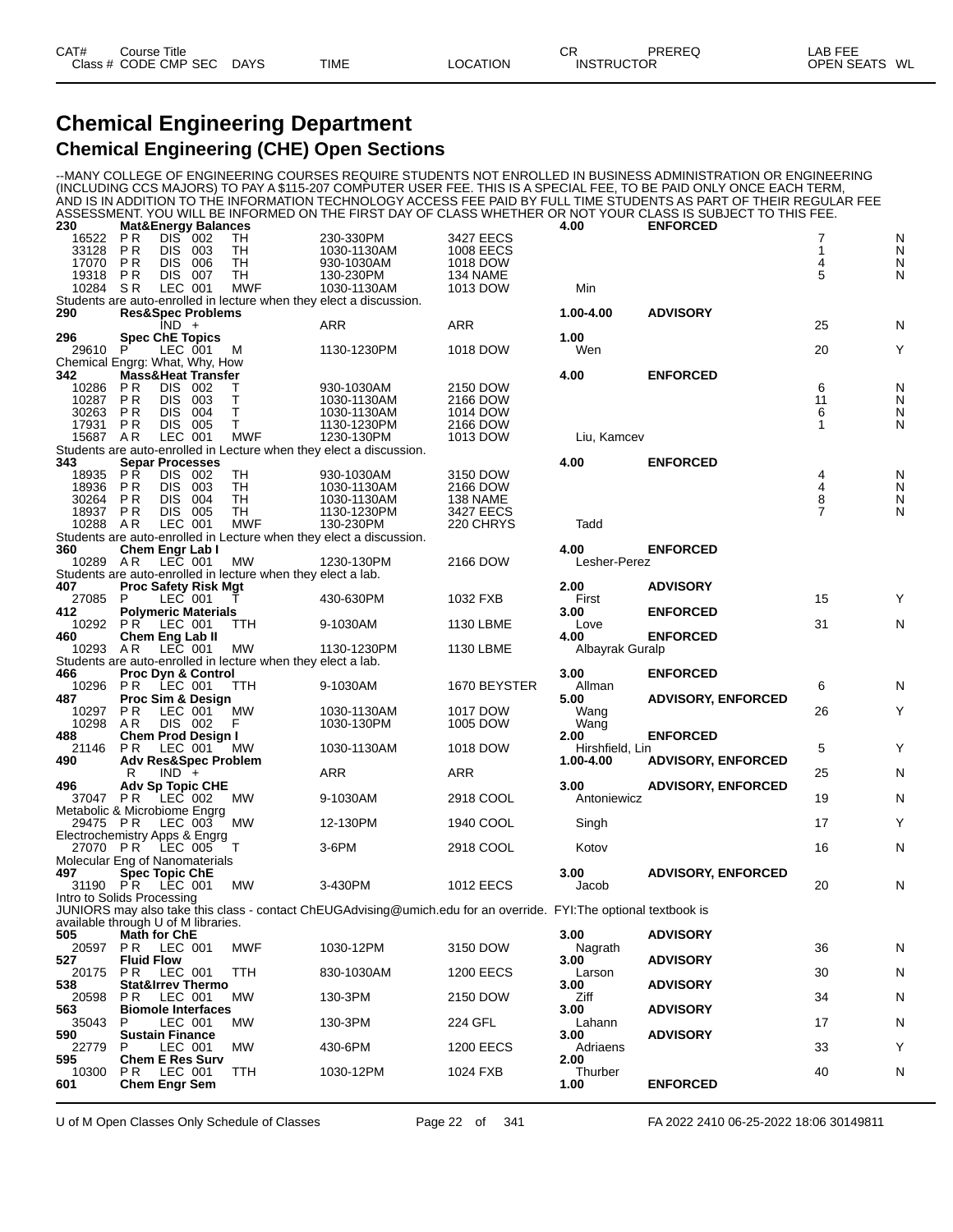| CAT#                      | Course Title<br>Class # CODE CMP SEC DAYS |            | <b>TIME</b> | <b>LOCATION</b> | CR.<br><b>INSTRUCTOR</b> | <b>PREREQ</b>   | LAB FEE<br>OPEN SEATS WL |              |
|---------------------------|-------------------------------------------|------------|-------------|-----------------|--------------------------|-----------------|--------------------------|--------------|
|                           |                                           |            |             |                 |                          |                 |                          |              |
| 19620                     | <b>SEM 001</b><br>PR.                     | <b>TTH</b> | 130-3PM     | 1017 DOW        | Glotzer                  |                 | 40                       | N            |
| 695                       | <b>Research Problems</b><br>$IND +$       |            | <b>ARR</b>  | <b>ARR</b>      | 1.00-16.00               | <b>ADVISORY</b> | 25                       | N            |
| 696                       | <b>Selected Topics</b>                    |            |             |                 | 1.00-3.00                |                 |                          |              |
| 29450                     | LEC 001<br>P                              | <b>MW</b>  | 9-1030AM    | 4440 EECS       | Gong                     |                 | 4                        | N            |
|                           | <b>Solution Proc Optoelectronics</b>      |            |             |                 |                          |                 |                          | $\checkmark$ |
| 24686 P                   | LEC 003<br>Electrochemistry Apps & Engrg  | <b>MW</b>  | 12-130PM    | 1940 COOL       | Singh                    |                 | 17                       |              |
| 27069 P                   | LEC 005                                   |            | $3-6$ PM    | 2918 COOL       | Kotov                    |                 | 16                       | N            |
|                           | Molecular Eng of Nanomaterials            |            |             |                 |                          |                 |                          |              |
|                           | 24826 PR LEC 006                          | <b>MW</b>  | 430-6PM     | 2153 GGBL       | Thurber                  |                 | 33                       | N            |
| <b>ChE Mentor Seminar</b> |                                           |            |             |                 |                          |                 |                          |              |
| 34791 PR                  | LEC 009                                   | E          | 930-1230PM  | 165 CHRYS       | Linic                    |                 | 47                       | N            |
|                           | Fuel Cells and Processing                 |            |             |                 |                          |                 |                          |              |
| 698                       | <b>Directed Study</b>                     |            |             |                 | 1.00-16.00               |                 |                          |              |
|                           | $IND +$                                   |            | <b>ARR</b>  | <b>ARR</b>      |                          |                 | 25                       | N            |
| 990                       | Diss-Precand<br>$IND +$                   |            | <b>ARR</b>  | <b>ARR</b>      | 1.00-8.00                | <b>ADVISORY</b> | 25                       | N            |
| 995                       | Diss-Cand                                 |            |             |                 | 8.00                     | <b>ENFORCED</b> |                          |              |
|                           | $IND +$<br>R                              |            | ARR         | <b>ARR</b>      |                          |                 | 25                       | N            |

 $\overline{\phantom{0}}$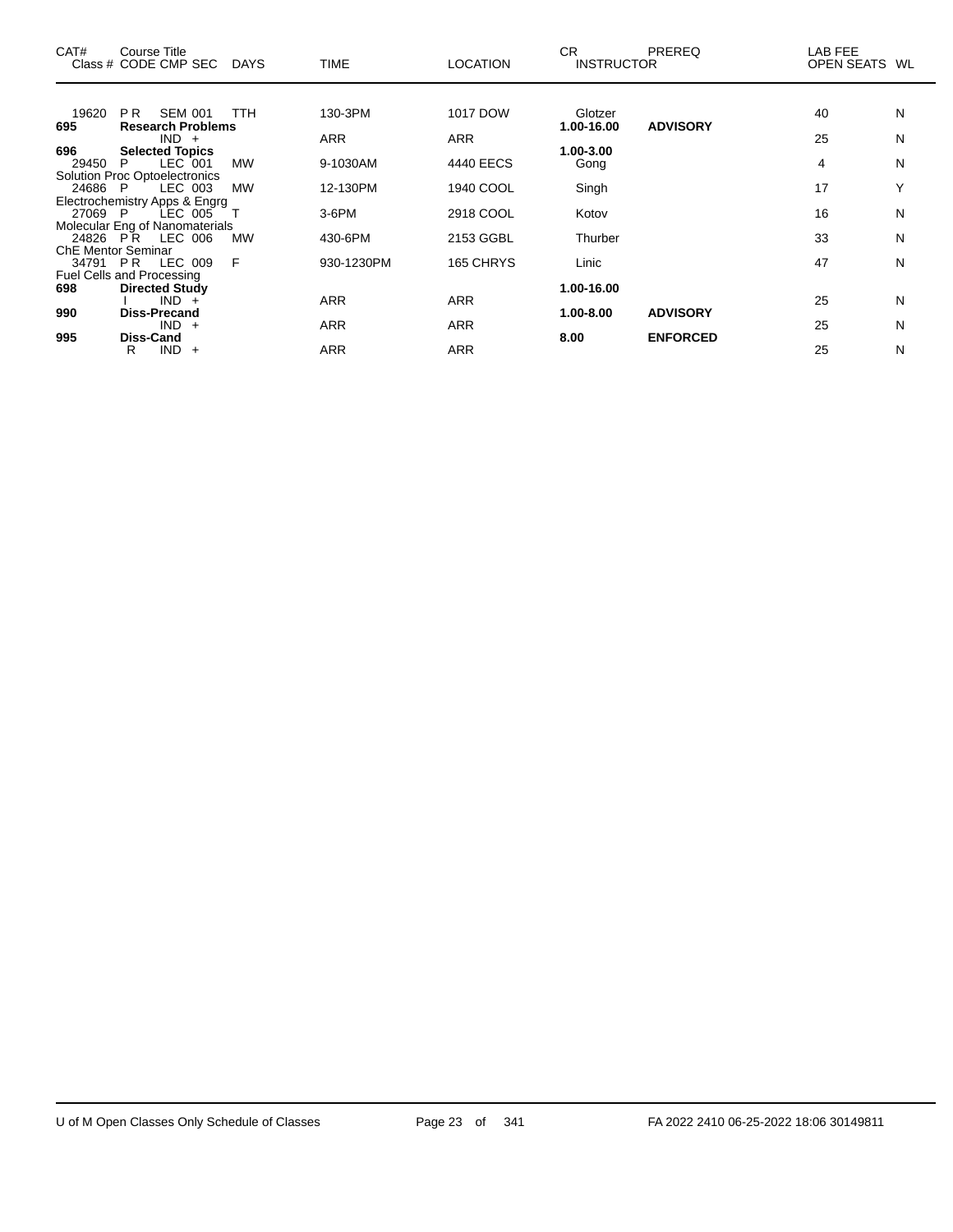| CAT# | Course Title         |             |             |          | СR                | PREREQ | AB FEE            |    |
|------|----------------------|-------------|-------------|----------|-------------------|--------|-------------------|----|
|      | Class # CODE CMP SEC | <b>DAYS</b> | <b>TIME</b> | LOCATION | <b>INSTRUCTOR</b> |        | <b>OPEN SEATS</b> | WL |

## **Civil & Environmental Engr Civil And Environmental Engineering (CEE) Open Sections**

| 200                 | Intro to CEE                                                       |                 |                                                                                                                                                                                                                                 |                                                                                                                 | 1.00                  |                 |        |        |
|---------------------|--------------------------------------------------------------------|-----------------|---------------------------------------------------------------------------------------------------------------------------------------------------------------------------------------------------------------------------------|-----------------------------------------------------------------------------------------------------------------|-----------------------|-----------------|--------|--------|
| 22636               | <b>SEM 001</b><br>P                                                | TH              | 330-430PM                                                                                                                                                                                                                       | 2153 GGBL                                                                                                       | Lastoskie             |                 | 20     | Y      |
| 211<br>10304        | <b>Statics &amp; Dynamics</b><br>LEC 001<br>P                      | <b>MTWTH</b>    | 830-930AM                                                                                                                                                                                                                       | <b>1060 FMCRB</b>                                                                                               | 4.00<br>Bernardini    | <b>ADVISORY</b> | 71     | Y      |
| 212                 | Solid&Struct Mech                                                  |                 |                                                                                                                                                                                                                                 |                                                                                                                 | 3.00                  | <b>ADVISORY</b> |        |        |
| 21810<br>230        | P<br>LEC 001<br>Thermo & Env                                       | MWF             | 1130-1230PM                                                                                                                                                                                                                     | 1045 GGBL                                                                                                       | Jeffers<br>3.00       | <b>ADVISORY</b> | 8      | Y      |
| 16505               | LEC 001<br>P                                                       | <b>MWF</b>      | 930-1030AM                                                                                                                                                                                                                      | 2246 CSRB                                                                                                       | Clack                 |                 | 23     | Υ      |
| 265                 | <b>Sus Engr Prin</b>                                               |                 |                                                                                                                                                                                                                                 |                                                                                                                 | 3.00                  | <b>ADVISORY</b> |        |        |
| 15696<br>312        | LEC 001<br>P<br><b>Structural Engr</b>                             | TTH             | 1030-12PM                                                                                                                                                                                                                       | 1670 BEYSTER                                                                                                    | Ellis<br>4.00         | <b>ADVISORY</b> | 44     | Y      |
| 10308               | P<br>LAB 003                                                       | Τ               | 330-530PM                                                                                                                                                                                                                       | 2331 EECS                                                                                                       |                       |                 | 1      | Υ      |
| 32726<br>10307      | P<br>LAB 004<br>A<br>LEC 001                                       | W<br><b>MWF</b> | 330-530PM<br>930-1030AM                                                                                                                                                                                                         | G610 IOE<br>1303 EECS                                                                                           | El-Tawil              |                 | 6      | Y      |
| 325                 | <b>Fluid Mechanics</b>                                             |                 |                                                                                                                                                                                                                                 |                                                                                                                 | 4.00                  | <b>ENFORCED</b> |        |        |
| 32727               | LAB 003<br>P R                                                     | Τ               | 330-530PM                                                                                                                                                                                                                       | 1045 GGBL                                                                                                       |                       |                 | 5      | Y<br>Y |
| 17448<br>10305      | <b>PR</b><br>LAB 004<br>LEC 001<br>AR                              | W<br><b>MWF</b> | 330-530PM<br>130-230PM                                                                                                                                                                                                          | 1025 GGBL<br>1008 FXB                                                                                           | Cotel                 |                 | 8      |        |
| 345                 | Geotech Engr                                                       |                 |                                                                                                                                                                                                                                 |                                                                                                                 | 4.00                  | <b>ADVISORY</b> |        |        |
| 10317<br>15702      | P<br>LAB 004<br>P                                                  | W<br>TH         | 330-530PM                                                                                                                                                                                                                       | 1021 GGBL<br>1021 GGBL                                                                                          |                       |                 | 6<br>3 | Y<br>Y |
| 10316               | LAB 005<br>LEC 001<br>A                                            | <b>MWF</b>      | 330-530PM<br>830-930AM                                                                                                                                                                                                          | 2147 GGBL                                                                                                       | Garcia                |                 |        |        |
| 373                 | <b>Statistical Methods</b>                                         |                 |                                                                                                                                                                                                                                 |                                                                                                                 | 3.00                  | <b>ENFORCED</b> |        |        |
| 17402<br>412        | <b>PR</b><br>LEC 001<br><b>Matrix Struct Ana</b>                   | <b>MWF</b>      | 1030-1130AM                                                                                                                                                                                                                     | 133 CHRYS                                                                                                       | Kerkez<br>3.00        | <b>ADVISORY</b> | 27     | Y      |
| 22004               | LEC 001<br>P                                                       | TTH             | 12-130PM                                                                                                                                                                                                                        | 2918 COOL                                                                                                       | Spence                |                 | 5      | Y      |
| 413                 | <b>Design Metal Struct</b>                                         |                 |                                                                                                                                                                                                                                 |                                                                                                                 | 3.00                  | <b>ADVISORY</b> |        |        |
| 10309<br>10310      | LEC 001<br>P<br>LAB 002<br>A                                       | МW<br>TH        | 130-230PM<br>330-530PM                                                                                                                                                                                                          | 2246 CSRB<br><b>104 EWRE</b>                                                                                    | McCormick             |                 | 9      | Y      |
| 421                 | Hydro-Hydraulics                                                   |                 |                                                                                                                                                                                                                                 |                                                                                                                 | 4.00                  | <b>ADVISORY</b> |        |        |
| 10313               | LAB 004<br>P                                                       | W               | 330-530PM                                                                                                                                                                                                                       | 1680 IOE                                                                                                        |                       |                 | 17     | Y      |
| 10311<br>480        | LEC 001<br>A<br>Des Env Engr Sys                                   | TTH             | 12-130PM                                                                                                                                                                                                                        | <b>1311 EECS</b>                                                                                                | Ivanov<br>3.00        | <b>ADVISORY</b> |        |        |
| 10318               | LEC 001<br>P                                                       | МW              | 12-130PM                                                                                                                                                                                                                        | 2147 GGBL                                                                                                       | Szczuka               |                 | 41     | Y      |
| 482<br>20475 P      | <b>Env Microbiology</b><br>LEC 001                                 | <b>TTH</b>      | 130-3PM                                                                                                                                                                                                                         | 107 GFL                                                                                                         | 3.00<br>Raskin        | <b>ADVISORY</b> | 14     | Y      |
|                     |                                                                    |                 |                                                                                                                                                                                                                                 | CEE 482 lecture should be taken by undergraduate students with no intention of pursuing graduate school at U-M. |                       |                 |        |        |
|                     |                                                                    |                 |                                                                                                                                                                                                                                 |                                                                                                                 |                       |                 |        |        |
|                     |                                                                    |                 | CEE 582 - both lecture and lab - should be taken by students interested in pursuing graduate school at U-M (e.g.,                                                                                                               |                                                                                                                 |                       |                 |        |        |
| SUGS).              |                                                                    |                 |                                                                                                                                                                                                                                 |                                                                                                                 |                       |                 |        |        |
| 490                 | Independent Study<br>$IND +$                                       |                 | ARR                                                                                                                                                                                                                             | <b>ARR</b>                                                                                                      | 1.00-4.00             | <b>ADVISORY</b> | 25     | N      |
| 501                 | <b>Special Topics CEE</b>                                          |                 |                                                                                                                                                                                                                                 |                                                                                                                 | 1.00-3.00             |                 |        |        |
| 33826               | LEC 047                                                            | -F              | 2-5PM                                                                                                                                                                                                                           | 3433 EECS                                                                                                       | Lee, Kelly            |                 | 14     | Y      |
|                     | <b>Modern Construction Management</b>                              |                 | This course aims to develop the students' fundamental understanding of modern construction management in the US,                                                                                                                |                                                                                                                 |                       |                 |        |        |
|                     |                                                                    |                 | which will also be a basis for other CEM graduate courses. Topics include how to organize, estimate, and manage a                                                                                                               |                                                                                                                 |                       |                 |        |        |
| 34437 P             | construction project as well as dispute resolution and leadership. | MW              |                                                                                                                                                                                                                                 |                                                                                                                 |                       |                 | 14     |        |
|                     | LEC 062<br>Flood, Tsunami, Hurricane                               |                 | 9-1030AM                                                                                                                                                                                                                        | 134 NAME                                                                                                        | <b>Bricker</b>        |                 |        | Y      |
|                     |                                                                    |                 | This course introduces physical principles, modeling methods, and hydraulic design tools for flood risk reduction                                                                                                               |                                                                                                                 |                       |                 |        |        |
|                     |                                                                    |                 | against rainfall, hurricane storm surge and waves, and tsunami hazards. Homework sets and design projects apply<br>analytical, empirical, and numerical methods to design protective hydraulic structures to reduce flood risk. |                                                                                                                 |                       |                 |        |        |
| 24880 P             | <b>SEM 850</b>                                                     | TH.             | 3-430PM                                                                                                                                                                                                                         | <b>136 EWRE</b>                                                                                                 | Yin                   |                 | 17     | Y      |
|                     | Next Gen Transpo Sys Seminar                                       |                 |                                                                                                                                                                                                                                 |                                                                                                                 |                       |                 |        |        |
| and guest lectures. |                                                                    |                 | Presentation and discussion of selected topics related to transportation systems engineering. Student participation                                                                                                             |                                                                                                                 |                       |                 |        |        |
| 510                 | Fem Sol&Str                                                        |                 |                                                                                                                                                                                                                                 |                                                                                                                 | 3.00                  | <b>ADVISORY</b> |        |        |
| 20486<br>511        | LEC 001<br>P.<br><b>Dynamics of Struct</b>                         | TTH             | 130-3PM                                                                                                                                                                                                                         | 1003 EECS                                                                                                       | Jeffers<br>3.00       |                 | 28     | Υ      |
| 24561               | P<br>LEC 001                                                       | МW              | 3-430PM                                                                                                                                                                                                                         | 3427 EECS                                                                                                       | Filipov               | <b>ADVISORY</b> | 20     | Y      |
| 514                 | <b>Prestressd Concrete</b>                                         |                 |                                                                                                                                                                                                                                 |                                                                                                                 | 3.00                  | <b>ADVISORY</b> |        |        |
| 31101<br>521        | P<br>LEC 001<br><b>Flow Open Channels</b>                          | MWF             | 1130-1230PM                                                                                                                                                                                                                     | 1012 EECS                                                                                                       | Bernardini<br>3.00    | <b>ADVISORY</b> | 15     | Y      |
| 23534               | REC 001<br>P                                                       | <b>TTH</b>      | 12-130PM                                                                                                                                                                                                                        | 2238 CSRB                                                                                                       | MacVean               |                 | 9      | Y      |
| 536                 | Proj Pln Sched&Cntrl                                               |                 |                                                                                                                                                                                                                                 |                                                                                                                 | 3.00                  | <b>ADVISORY</b> |        |        |
| 10320<br>537        | LEC 001<br>P<br><b>Building Construct</b>                          | TTH             | 1030-12PM                                                                                                                                                                                                                       | 2153 GGBL                                                                                                       | Ioannou<br>3.00       | <b>ADVISORY</b> | 34     | Y      |
| 37348               | P<br>LEC 001                                                       | <b>TTH</b>      | 430-6PM                                                                                                                                                                                                                         | 1012 EECS                                                                                                       |                       |                 | 17     | Y      |
| 538<br>26966        | <b>Comp Aid Proj Mgmt</b><br>P<br>LEC 001                          | <b>TTH</b>      | 230-330PM                                                                                                                                                                                                                       | 1045 GGBL                                                                                                       | 2.00<br>Ioannou       |                 | 17     | Y      |
| 542                 | Soil-Site Improve                                                  |                 |                                                                                                                                                                                                                                 |                                                                                                                 | 3.00                  | <b>ADVISORY</b> |        |        |
| 34897               | LEC 001<br>P                                                       | TTH             | 12-130PM                                                                                                                                                                                                                        | 2236 CSRB                                                                                                       | Ventola               |                 | 5      | Y      |
| 545<br>10321        | <b>Foundation Engr</b><br>P<br>LEC 001                             | <b>TTH</b>      | 1030-12PM                                                                                                                                                                                                                       | 2147 GGBL                                                                                                       | 3.00<br><b>Hryciw</b> | <b>ADVISORY</b> | 41     | Y      |
| 547                 | Soil Eng & Pavement                                                |                 |                                                                                                                                                                                                                                 |                                                                                                                 | 3.00                  | <b>ADVISORY</b> |        |        |

U of M Open Classes Only Schedule of Classes Page 24 of 341 FA 2022 2410 06-25-2022 18:06 30149811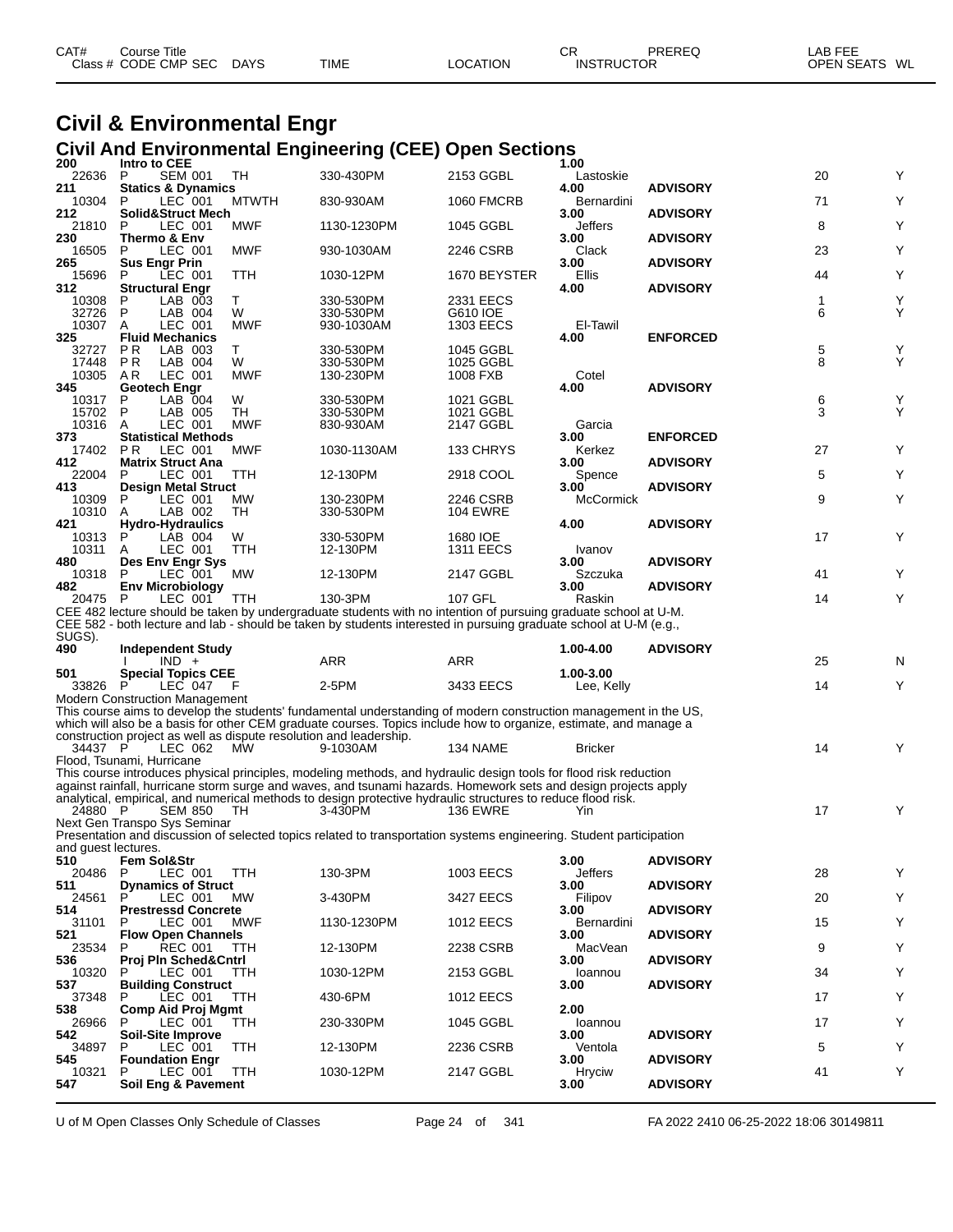| CAT#                  | Course Title<br>Class # CODE CMP SEC                                        | DAYS                   | <b>TIME</b>                                                                                                                                                                                                                          | <b>LOCATION</b>            | CR.<br>INSTRUCTOR              | PREREQ          | LAB FEE<br>OPEN SEATS WL |        |
|-----------------------|-----------------------------------------------------------------------------|------------------------|--------------------------------------------------------------------------------------------------------------------------------------------------------------------------------------------------------------------------------------|----------------------------|--------------------------------|-----------------|--------------------------|--------|
| 10322 P<br>551        | LEC 001<br><b>Traffic Science</b>                                           | <b>TTH</b>             | 130-3PM                                                                                                                                                                                                                              | 2918 COOL                  | Hansen<br>3.00                 | <b>ENFORCED</b> | 8                        | Y      |
| 27491                 | <b>PR</b><br>LEC 001                                                        | TTH                    | 9-1030AM                                                                                                                                                                                                                             | <b>136 EWRE</b>            | Liu                            |                 | 11                       | Y      |
| 564<br>31324<br>37229 | <b>Greenhouse Gas Contr</b><br><b>PR</b><br>LEC 001<br><b>LEC 881</b><br>PR | <b>MW</b><br><b>MW</b> | 1030-12PM<br>1030-12PM                                                                                                                                                                                                               | 151 CHRYS<br><b>REMOTE</b> | 3.00<br>Lastoskie<br>Lastoskie | <b>ADVISORY</b> | 19<br>24                 | Y<br>Υ |
| 565<br>18960          | Sem Energy Tech Pol<br><b>SEM 001</b><br><b>PR</b>                          | W                      | 530-830PM                                                                                                                                                                                                                            | 165 CHRYS                  | 3.00<br>Linic                  | <b>ADVISORY</b> | 50                       | Y      |
| 567<br>29383          | <b>Energy Infrastr Sys</b><br>P <sub>R</sub><br>LEC 881                     | <b>MW</b>              | 130-3PM                                                                                                                                                                                                                              | <b>REMOTE</b>              | 3.00<br>Lastoskie              | <b>ADVISORY</b> | 47                       | Y      |
| 568<br>34555          | <b>Decentralized Water</b><br>LEC 001<br>P                                  | <b>MW</b>              | 9-1030AM                                                                                                                                                                                                                             | 1045 GGBL                  | 3.00<br>Love                   | <b>ADVISORY</b> | 13                       | Y      |
| 572<br>22818          | <b>Dynamic Infr Sys</b><br>LEC 001<br>P                                     | TTH                    | 9-1030AM                                                                                                                                                                                                                             | 1045 GGBL                  | 3.00<br>Scruggs                | <b>ADVISORY</b> | 22                       | Y      |
| 582<br>27756          | <b>Env Microbiology</b><br>P<br>LAB 002                                     | W                      | 830-1030AM                                                                                                                                                                                                                           | 113 GFL                    | 3.00                           | <b>ADVISORY</b> | $\overline{7}$           | Y      |
| 582                   | <b>Env Microbiology</b><br>LAB 002                                          | - W                    | 830-1030AM                                                                                                                                                                                                                           | 115 GFL                    | 3.00                           | <b>ADVISORY</b> | $\overline{7}$           | Y      |
| 582<br>10323          | <b>Env Microbiology</b><br>LEC 001<br>A                                     | <b>TTH</b>             | 130-3PM                                                                                                                                                                                                                              | 107 GFL                    | 3.00<br>Raskin                 | <b>ADVISORY</b> |                          |        |
|                       |                                                                             |                        | CEE 482 lecture should be taken by undergraduate students with no intention of pursuing graduate school at U-M.<br>CEE 582 - both lecture and lab - should be taken by students interested in pursuing graduate school at U-M (e.g., |                            |                                |                 |                          |        |
| SUGS).<br>588         | <b>Sustain Finance</b>                                                      |                        |                                                                                                                                                                                                                                      |                            | 3.00                           | <b>ADVISORY</b> |                          |        |
| 22778<br>591          | LEC 001<br>P<br><b>Env Fluid Mechanics</b>                                  | MW                     | 430-6PM                                                                                                                                                                                                                              | <b>1200 EECS</b>           | Adriaens<br>3.00               | <b>ADVISORY</b> | 33                       | Y      |
| 18962<br>630          | LEC 001<br>P<br><b>Dir Study Const Eng</b>                                  | <b>TTH</b>             | 3-430PM                                                                                                                                                                                                                              | 107 GFL                    | MacVean<br>1.00-3.00           | <b>ADVISORY</b> | 46                       | Y      |
| 830                   | $IND +$<br><b>Constr Engr Mgt Sem</b>                                       |                        | ARR                                                                                                                                                                                                                                  | <b>ARR</b>                 | 1.00                           |                 | 25                       | N      |
| 24752 P               | <b>SEM 001</b>                                                              | - F                    | 1130-1230PM<br>Presentation and discussion of selected topics relating to construction engineering and management practice and                                                                                                       | 3433 EECS                  | Lee                            |                 | 18                       | Y      |
| 881                   | research by invited lecturers.<br><b>EWRE Grad Sem</b>                      |                        |                                                                                                                                                                                                                                      |                            | 1.00                           | <b>ADVISORY</b> |                          |        |
| 34552<br>910          | <b>SEM 001</b><br>P<br><b>Struct Engr Res</b>                               | $\top$                 | 430-6PM                                                                                                                                                                                                                              | 1025 GGBL                  | Ellis<br>1.00-16.00            |                 | 14                       | Y      |
| 921                   | $IND +$<br>Hydra&Hydro Eng Res                                              |                        | <b>ARR</b>                                                                                                                                                                                                                           | <b>ARR</b>                 | 1.00-16.00                     | <b>ADVISORY</b> | 25                       | N      |
| 930                   | $IND +$<br><b>Constr Engr Res</b>                                           |                        | <b>ARR</b>                                                                                                                                                                                                                           | ARR                        |                                |                 | 25                       | N      |
|                       | $IND^-$ +                                                                   |                        | ARR                                                                                                                                                                                                                                  | ARR                        | 1.00-16.00                     |                 | 25                       | N      |
| 955                   | <b>Trans Sys Engr Res</b><br>$IND +$                                        |                        | <b>ARR</b>                                                                                                                                                                                                                           | <b>ARR</b>                 | 1.00-16.00                     |                 | 25                       | N      |
| 970                   | <b>Infr Sys Engr Res</b><br>$IND +$                                         |                        | ARR                                                                                                                                                                                                                                  | ARR                        | 1.00-16.00                     |                 | 25                       | N      |
| 980                   | <b>Res in Envir Engr</b><br>$IND +$                                         |                        | <b>ARR</b>                                                                                                                                                                                                                           | ARR                        | 1.00-16.00                     | <b>ADVISORY</b> | 25                       | N      |
| 990                   | Diss-Precand<br>$IND +$                                                     |                        | ARR                                                                                                                                                                                                                                  | <b>ARR</b>                 | 1.00-8.00                      | <b>ADVISORY</b> | 25                       | N      |
| 995                   | Diss-Cand<br>R<br>$IND +$                                                   |                        | <b>ARR</b>                                                                                                                                                                                                                           | <b>ARR</b>                 | 8.00                           | <b>ENFORCED</b> | 24                       | N      |

 $\overline{\phantom{0}}$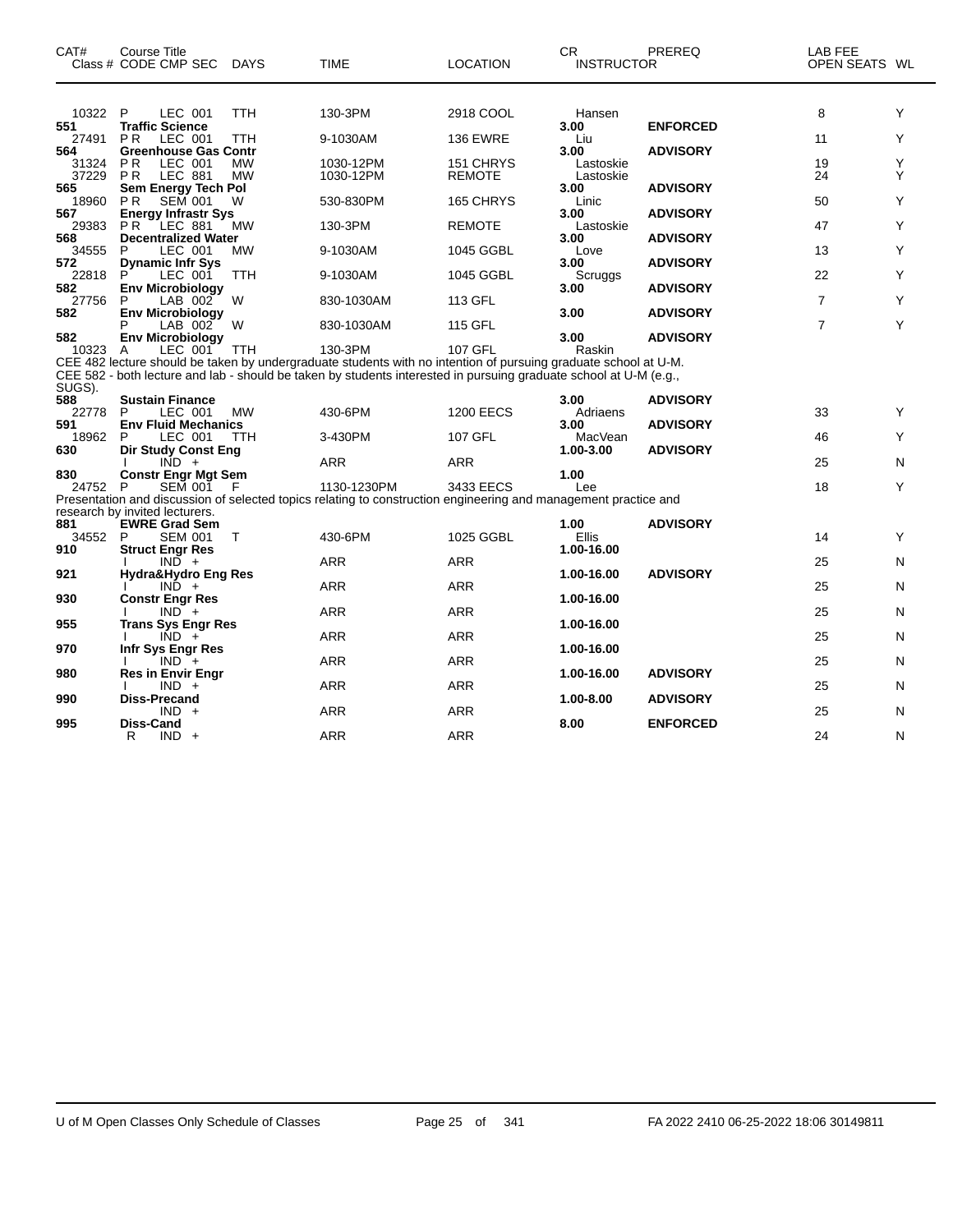| CAT# | Course Title         |             |             |          | СR                | PREREQ | LAB FEE       |  |
|------|----------------------|-------------|-------------|----------|-------------------|--------|---------------|--|
|      | Class # CODE CMP SEC | <b>DAYS</b> | <b>TIME</b> | LOCATION | <b>INSTRUCTOR</b> |        | OPEN SEATS WL |  |

## **CoE Robotics Institute Robotics (ROB) Open Sections**

| 101          |                  | Comp Lin Alg                         |            |                                                              |                   | 4.00                     |                                                                                                                |                |           |
|--------------|------------------|--------------------------------------|------------|--------------------------------------------------------------|-------------------|--------------------------|----------------------------------------------------------------------------------------------------------------|----------------|-----------|
| 37830        | <b>PR</b>        | $LAB$ $012$                          | W          | 430-630PM                                                    | <b>1060 FMCRB</b> | Grizzle                  |                                                                                                                | 20             | Y         |
| 37831        | <b>PR</b>        | LAB 883                              | W          | 430-630PM                                                    | <b>REMOTE</b>     | Grizzle                  |                                                                                                                | 15             | Y         |
| 29615 A      |                  | LEC 001                              | <b>TTH</b> | 1030-12PM                                                    | <b>1060 FMCRB</b> | Grizzle                  |                                                                                                                |                |           |
|              |                  | <b>Computational Linear Algebra</b>  |            |                                                              |                   |                          |                                                                                                                |                |           |
| 33025        | A                | <b>LEC 881</b>                       | <b>TTH</b> | 1030-12PM                                                    | <b>REMOTE</b>     | Grizzle                  |                                                                                                                |                |           |
| 102          |                  | <b>Intro Al Prog</b>                 |            |                                                              |                   | 4.00                     | <b>ADVISORY</b>                                                                                                |                |           |
| 31547        | P                | LAB 011                              | F          | 1030-1230PM                                                  | <b>1060 FMCRB</b> | Jenkins                  |                                                                                                                | 22             | Y         |
| 33024        | P                | LAB 012                              |            | 1230-230PM                                                   | <b>1060 FMCRB</b> | Jenkins                  |                                                                                                                | 19             | Y         |
| 33254        | P.               | LAB 013                              |            | 230-430PM                                                    | <b>1060 FMCRB</b> | Jenkins                  |                                                                                                                | 20             | Y         |
| 31546        | A                | LEC 001                              | <b>TTH</b> | 3-430PM                                                      | <b>1060 FMCRB</b> | Jenkins                  |                                                                                                                |                |           |
| 103          |                  | <b>Robotics Mechanisms</b>           |            |                                                              |                   | 4.00                     | <b>ADVISORY</b>                                                                                                |                |           |
|              |                  |                                      |            | STUDENTS ARE AUTO-ENROLLED IN LECTURE WHEN THEY ELECT A LAB. |                   |                          |                                                                                                                |                |           |
| 32933 P      |                  | LAB 011                              | <b>TH</b>  | 1030-1230PM                                                  | 107 GFL           |                          |                                                                                                                | 3              | Y         |
|              |                  |                                      |            | STUDENTS ARE AUTO-ENROLLED IN LECTURE WHEN THEY ELECT A LAB. |                   |                          |                                                                                                                |                |           |
| 32934 P      |                  | LAB 012                              | TH         | 1230-230PM                                                   | <b>1050 FMCRB</b> |                          |                                                                                                                | $\overline{2}$ | Y         |
|              |                  |                                      |            | STUDENTS ARE AUTO-ENROLLED IN LECTURE WHEN THEY ELECT A LAB. |                   |                          |                                                                                                                |                |           |
| 32935 P      |                  | LAB 013                              | F          | 1030-1230PM                                                  | 3427 EECS         |                          |                                                                                                                | 1              | Y         |
|              |                  |                                      |            | STUDENTS ARE AUTO-ENROLLED IN LECTURE WHEN THEY ELECT A LAB. |                   |                          |                                                                                                                |                |           |
| 32932        | A                | LEC 001                              | <b>MW</b>  | 12-130PM                                                     | 2246 CSRB         |                          |                                                                                                                |                |           |
| 311          |                  | <b>How to Make Robots</b>            |            |                                                              |                   | 4.00                     | <b>ADVISORY, ENFORCED</b>                                                                                      |                |           |
| 33329        | <b>PR</b>        | LAB 011                              | W          | 1230-230PM                                                   | <b>ARR</b>        | Rouse                    |                                                                                                                | 18             | Y         |
| 33328        | AR               | LEC 001                              | <b>TTH</b> | 12-130PM                                                     | <b>1200 EECS</b>  | Rouse                    |                                                                                                                |                |           |
| 330          |                  | <b>SLAM &amp; Navigation</b>         |            |                                                              |                   | 4.00                     | <b>ADVISORY, ENFORCED</b>                                                                                      |                |           |
| 33327        | P <sub>R</sub>   | LAB 011                              | W          | 1030-1230PM                                                  | <b>1050 FMCRB</b> | Skinner, Ghaffari Jadidi |                                                                                                                | 26             | Y         |
| 33326        | A <sub>R</sub>   | LEC 001                              | <b>TTH</b> | 1030-12PM                                                    | <b>1050 FMCRB</b> | Skinner, Ghaffari Jadidi |                                                                                                                |                |           |
| 490          |                  | <b>Directed Study</b>                |            |                                                              |                   | 1.00-6.00                |                                                                                                                |                |           |
|              |                  | $IND +$                              |            | <b>ARR</b>                                                   | <b>ARR</b>        |                          |                                                                                                                | 25             | N         |
| 550          |                  | <b>Robotic Sys Lab</b>               |            |                                                              |                   | 4.00                     | <b>ENFORCED</b>                                                                                                |                |           |
| consent.     |                  |                                      |            |                                                              |                   |                          | STUDENTS ARE AUTO-ENROLLED IN LECTURE WHEN THEY ELECT A DISCUSSION. Enrollment in this course is by department |                |           |
| 22046<br>590 |                  | ADR LEC 001<br><b>Directed Study</b> | <b>TTH</b> | 930-1030AM                                                   | <b>1060 FMCRB</b> | Gaskell<br>1.00-6.00     |                                                                                                                |                |           |
|              |                  | $IND +$                              |            | <b>ARR</b>                                                   | <b>ARR</b>        |                          |                                                                                                                | 25             | N         |
| 690          |                  | <b>Masters Adv Research</b>          |            |                                                              |                   | 1.50-3.00                | <b>ENFORCED</b>                                                                                                |                |           |
|              | IR.              | $IND +$                              |            | <b>ARR</b>                                                   | <b>ARR</b>        |                          |                                                                                                                | $\mathbf{1}$   | ${\sf N}$ |
| 990          |                  | <b>DIss-Precand</b>                  |            |                                                              |                   | 1.00-8.00                |                                                                                                                |                |           |
|              |                  | $IND +$                              |            | <b>ARR</b>                                                   | <b>ARR</b>        |                          |                                                                                                                | 24             | N         |
| 995          | <b>Diss-Cand</b> |                                      |            |                                                              |                   | 8.00                     | <b>ENFORCED</b>                                                                                                |                |           |
|              | R                | $IND +$                              |            | <b>ARR</b>                                                   | <b>ARR</b>        |                          |                                                                                                                | 22             | N         |
|              |                  |                                      |            |                                                              |                   |                          |                                                                                                                |                |           |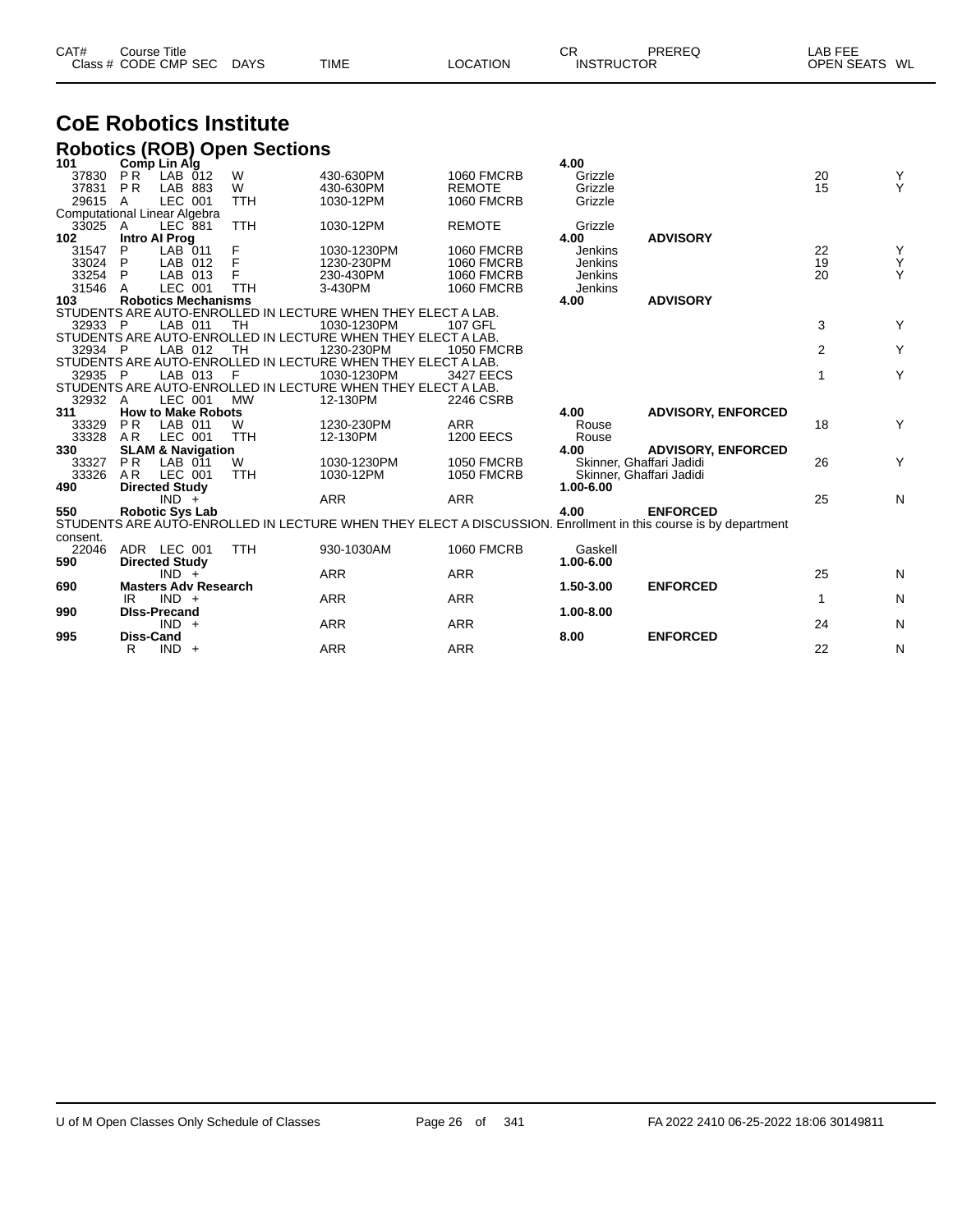| CAT# | $\mathop{\mathsf{course}}$ Title |             |             |          | СR                | PREREG | LAB FEE           |    |
|------|----------------------------------|-------------|-------------|----------|-------------------|--------|-------------------|----|
|      | Class # CODE CMP SEC             | <b>DAYS</b> | <b>TIME</b> | LOCATION | <b>INSTRUCTOR</b> |        | <b>OPEN SEATS</b> | WL |

## **Design Science Program Design Science (DESCI) Open Sections**

| -- -<br>503 | Design Practicum                                                                       |            |            | $3.00 - 6.00$    | <b>ENFORCED</b>           |    |   |
|-------------|----------------------------------------------------------------------------------------|------------|------------|------------------|---------------------------|----|---|
|             | $IND +$<br>IR                                                                          | ARR        | ARR        |                  |                           | 25 | N |
| 590         | <b>Directed Design Res</b>                                                             |            |            | $3.00 - 6.00$    | <b>ENFORCED</b>           |    |   |
|             | $IND +$<br>IR                                                                          | <b>ARR</b> | ARR        |                  |                           | 25 | N |
| 790         | Des Sci Colloguium                                                                     |            |            | 1.00-2.00        | <b>ADVISORY</b>           |    |   |
| 17513       | SEM 001<br>PD.                                                                         | 1030-12PM  | 151 CHRYS  | Sienko, Melville |                           |    |   |
|             | Class will meet in 165 CHRYSLER.                                                       |            |            |                  |                           |    |   |
|             | First-yr students: 1 credit; Second-yr students: 2 credits; Third-yr+: 1 or 2 credits. |            |            |                  |                           |    |   |
| 990         | <b>Diss Pre-Cand</b>                                                                   |            |            | 1.00-8.00        | <b>ADVISORY</b>           |    |   |
|             | $IND +$                                                                                | ARR        | ARR        |                  |                           | 25 | N |
| 995         | Diss-Cand                                                                              |            |            | 8.00             | <b>ADVISORY, ENFORCED</b> |    |   |
|             | $IND +$                                                                                | ARR        | <b>ARR</b> |                  |                           | 25 | N |
|             |                                                                                        |            |            |                  |                           |    |   |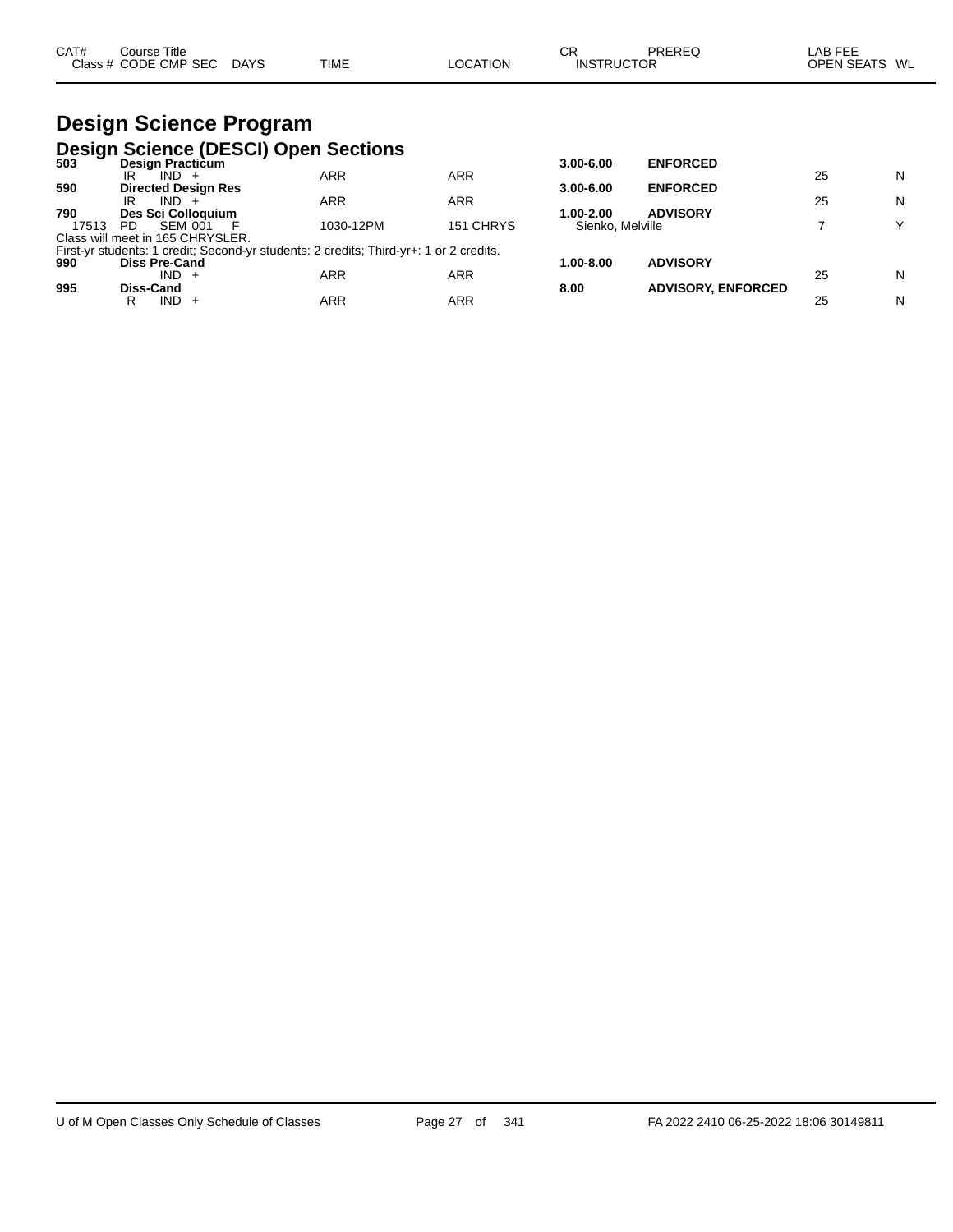| CAT#<br>Class $#$ | Title<br>Jourse,<br><b>CODE CMP SEC</b> | <b>DAYS</b><br>$\sim$ | <b>TIME</b> | <b>OCATION</b> | СF<br>RUCT .<br>INS | PREREC<br>"OR<br>$\sim$ $\sim$ $\sim$ $\sim$ $\sim$ $\sim$ $\sim$ | ---<br>_AE<br>---<br><b>OPEN SEATS</b><br>WL |
|-------------------|-----------------------------------------|-----------------------|-------------|----------------|---------------------|-------------------------------------------------------------------|----------------------------------------------|
|-------------------|-----------------------------------------|-----------------------|-------------|----------------|---------------------|-------------------------------------------------------------------|----------------------------------------------|

#### **EER-Engineering Education Research Engineering Education Research (EER) Open Sections**

|       | 21 Ugrd Ind Study<br>Ugrd Ind Study |            |            | 1.00-4.00     | <b>ENFORCED</b> |    |        |
|-------|-------------------------------------|------------|------------|---------------|-----------------|----|--------|
|       | IND.<br>IR                          | ARR        | ARR        |               |                 | 25 | N      |
| 490   | <b>Ugrd Adv Ind Study</b>           |            |            | 1.00-4.00     | <b>ENFORCED</b> |    |        |
| 601   | IND.<br><b>Foundations EER</b>      | <b>ARR</b> | ARR        | 3.00          |                 | 25 | N      |
| 37614 | WF<br>LEC 001<br>P                  | 12-130PM   | 1025 GGBL  | Johnson       |                 | 18 | $\vee$ |
| 690   | <b>Grad Ind Study</b>               |            |            | 1.00-4.00     | <b>ENFORCED</b> |    |        |
| 990   | $IND +$<br>R<br>Diss/Pre-Cand       | ARR        | <b>ARR</b> | $1.00 - 8.00$ | <b>ADVISORY</b> | 25 | N      |
|       | $IND +$                             | ARR        | ARR        |               |                 | 25 | N      |
| 995   | Diss-Cand                           |            |            | 8.00          | <b>ENFORCED</b> |    |        |
|       | IND.<br>R                           | ARR        | ARR        |               |                 | 25 | N      |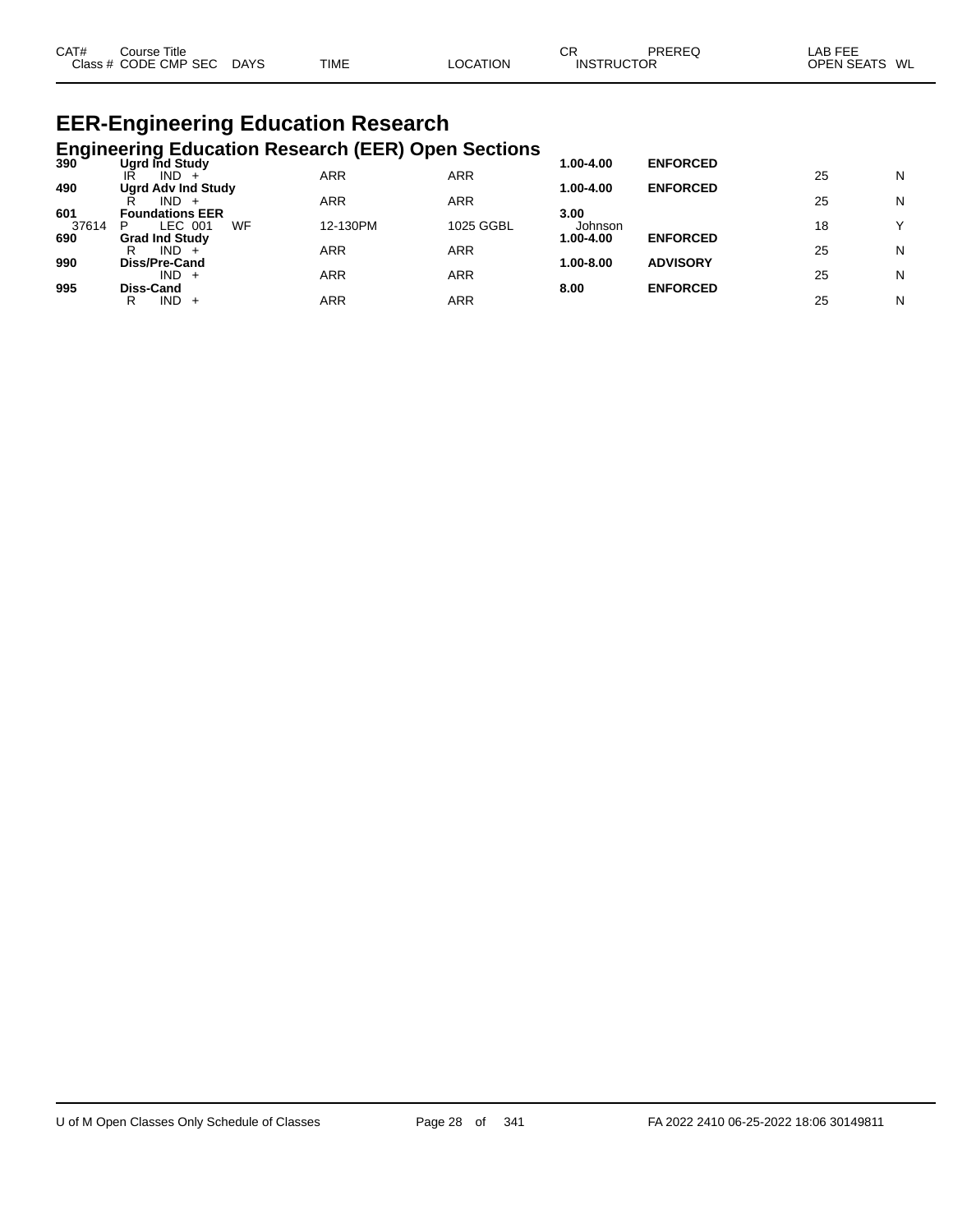# **Environmental Sciences and Engineering Environmental Sciences and Engineering (ENSCEN) Open Sections 211 Intro to Nucl Eng 4.00**

| 211   | Intro to Nucl Eng |           |             | 4.00      |                 |  |   |  |
|-------|-------------------|-----------|-------------|-----------|-----------------|--|---|--|
| 15340 | DIS<br>201        |           | 930-1030AM  | 1940 COOL | Thomas, Chen    |  | N |  |
| 20478 | DIS<br>202        |           | 1130-1230PM | 134 NAME  | Thomas          |  | N |  |
| 15339 | FC.<br>001        | <b>MW</b> | '030-12PM   | 1303 EECS | Thomas.<br>Chen |  |   |  |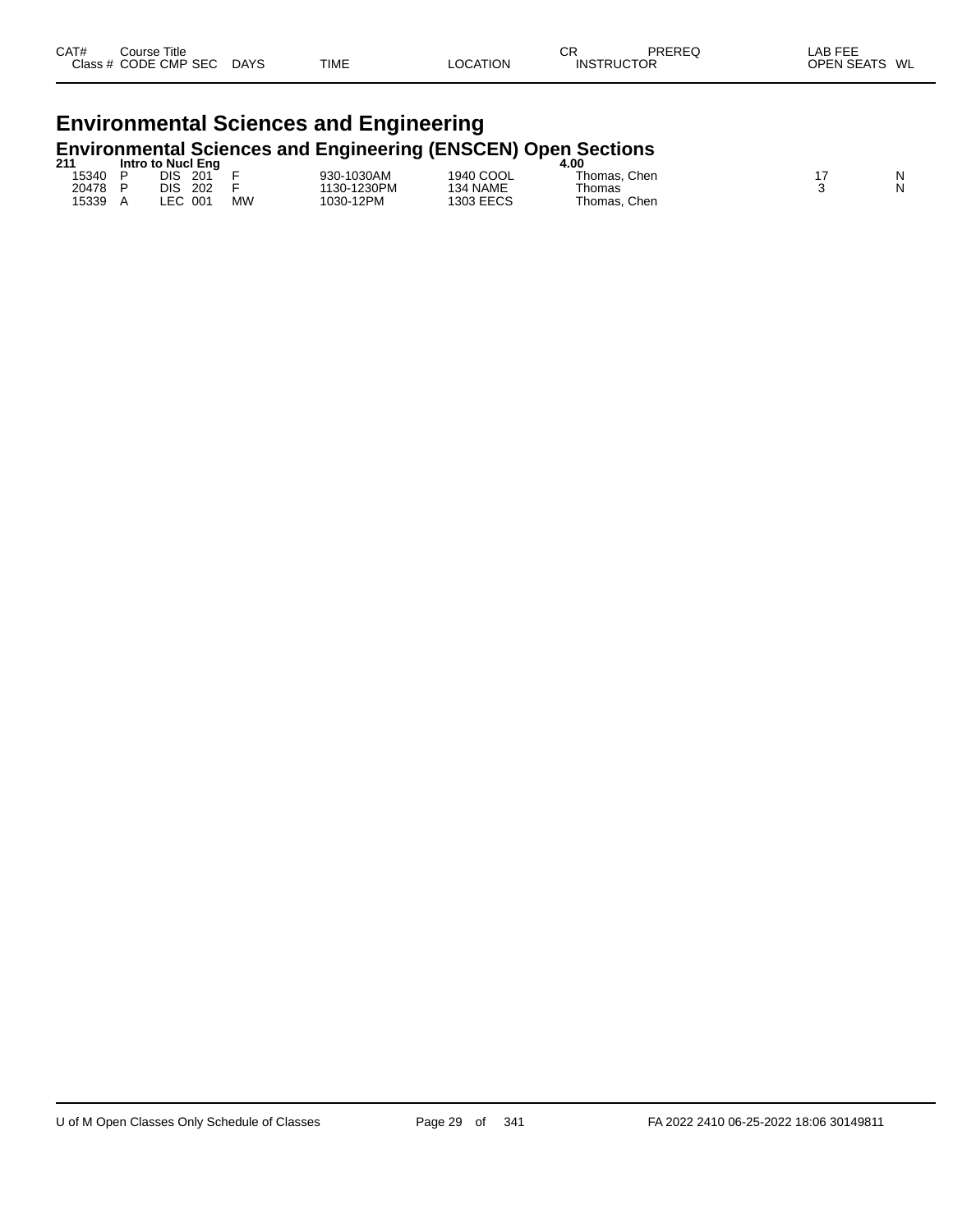| CAT#<br>Title<br>Course∴<br><b>CMP</b><br><b>SEC</b><br>$\bigcap$ acc $\bigcup$<br>CODE:<br>__ | DAYS<br>$\sim$ | <b>TIME</b> | TION.<br>∩∩ | СF<br>IN! | --<br>ЮR<br>___ | ---<br>LAB<br>OPF<br>WL |
|------------------------------------------------------------------------------------------------|----------------|-------------|-------------|-----------|-----------------|-------------------------|
|                                                                                                |                |             |             |           |                 |                         |

## **Electrical Engr & Computer Sci**

### **Electrical Engineering And Computer Science (EECS) Open Sections**

| 110            | Discover CS                   |     |                                               |                                                                                                                     |                        | 2.00           |                                                                                                                  |                |        |
|----------------|-------------------------------|-----|-----------------------------------------------|---------------------------------------------------------------------------------------------------------------------|------------------------|----------------|------------------------------------------------------------------------------------------------------------------|----------------|--------|
| 35193          | P<br>LEC 001                  |     | т                                             | 330-530PM                                                                                                           | 1018 DOW               | Mayo           |                                                                                                                  | 9              | Y      |
| 183            | <b>Elem Prog Concepts</b>     |     |                                               |                                                                                                                     |                        | 4.00           |                                                                                                                  |                |        |
|                |                               |     |                                               | This section (021) is reserved for CSP students. Waitlisted students should attend the first class meeting for      |                        |                |                                                                                                                  |                |        |
|                |                               |     |                                               | override consideration. ATTENDANCE AT YOUR REGISTERED LECTURE AND LAB IS REQUIRED.                                  |                        |                |                                                                                                                  |                |        |
| 20272 PR       | LAB 021                       |     | TTH                                           | 530-7PM                                                                                                             | 2600 SKB               |                |                                                                                                                  | 15             | Y      |
|                |                               |     |                                               | This section (022) is reserved for CSP students. Waitlisted students should attend the first class meeting for      |                        |                |                                                                                                                  |                |        |
|                |                               |     |                                               | override consideration. ATTENDANCE AT YOUR REGISTERED LECTURE AND LAB IS REQUIRED.                                  |                        |                |                                                                                                                  |                |        |
| 21167 PR       | LAB 022                       |     | <b>MW</b>                                     | 230-4PM                                                                                                             | 4152 USB               |                |                                                                                                                  | 11             | Y      |
|                |                               |     |                                               | ATTENDANCE AT YOUR REGISTERED LECTURE AND LAB IS REQUIRED.                                                          |                        |                |                                                                                                                  |                |        |
| 21271 P        | LAB 024                       |     | T                                             | 4-6PM                                                                                                               | A859 CHEM-TBLC         |                |                                                                                                                  | $\overline{7}$ | Y      |
|                |                               |     |                                               | LAB 031: Less comfortable with computing. ATTENDANCE AT YOUR REGISTERED LECTURE AND LAB IS REQUIRED.                |                        |                |                                                                                                                  |                |        |
| 22265 P        | LAB 031                       |     | F.                                            | 2-4PM                                                                                                               | 2245 NQ                |                |                                                                                                                  | 13             | Y      |
|                |                               |     |                                               | ATTENDANCE AT YOUR REGISTERED LECTURE AND LAB IS REQUIRED.                                                          |                        |                |                                                                                                                  |                |        |
| 24670 PR       | LAB 034                       |     | Т                                             | 4-6PM                                                                                                               | 1401 MH                |                |                                                                                                                  | 21             | Y      |
|                |                               |     |                                               | ATTENDANCE AT YOUR REGISTERED LECTURE AND LAB IS REQUIRED.                                                          |                        |                |                                                                                                                  |                |        |
| 24671 P        | LAB 035                       |     | - F                                           | 2-4PM                                                                                                               | B852 EQ                |                |                                                                                                                  | 17             | Y      |
|                |                               |     |                                               | ATTENDANCE AT YOUR REGISTERED LECTURE AND LAB IS REQUIRED.                                                          |                        |                |                                                                                                                  |                |        |
| 24673 P        | LAB 037                       |     | TH.                                           | 4-6PM                                                                                                               | 1105 NQ                |                |                                                                                                                  | 25             | Y      |
|                |                               |     |                                               | ATTENDANCE AT YOUR REGISTERED LECTURE AND LAB IS REQUIRED.                                                          |                        |                |                                                                                                                  |                |        |
| 24674 PR       | LAB 038                       |     | W                                             | 5-7PM                                                                                                               | G115 AH                |                |                                                                                                                  | 12             | Y      |
|                |                               |     |                                               | ATTENDANCE AT YOUR REGISTERED LECTURE AND LAB IS REQUIRED.                                                          |                        |                |                                                                                                                  |                |        |
| 24937 P        | LAB 039                       |     | - F                                           | 3-5PM                                                                                                               | 2200 SKB               |                |                                                                                                                  | 23             | Y      |
|                |                               |     |                                               | ATTENDANCE AT YOUR REGISTERED LECTURE AND LAB IS REQUIRED.                                                          |                        |                |                                                                                                                  |                |        |
| 29179 P        | LAB 041                       |     | W                                             | 8-10AM                                                                                                              | 1567 NUB               |                |                                                                                                                  | 25             | Y      |
|                |                               |     |                                               | ATTENDANCE AT YOUR REGISTERED LECTURE AND LAB IS REQUIRED.                                                          |                        |                |                                                                                                                  |                |        |
| 33261 P        | LAB 042                       |     | $\top$                                        | 4-6PM                                                                                                               | 2306 MH                |                |                                                                                                                  | 32             | Y      |
|                |                               |     |                                               | ATTENDANCE AT YOUR REGISTERED LECTURE AND LAB IS REQUIRED.                                                          |                        |                |                                                                                                                  |                |        |
| 33262 P        | LAB 043                       |     | $\top$                                        | 10-12PM                                                                                                             | ARR                    |                |                                                                                                                  | 5              | Y      |
|                |                               |     |                                               | ATTENDANCE AT YOUR REGISTERED LECTURE AND LAB IS REQUIRED.                                                          |                        |                |                                                                                                                  |                |        |
| 33263 P        | LAB 044                       |     | TH                                            | 4-6PM                                                                                                               | A859 CHEM-TBLC         |                |                                                                                                                  | 24             | Y      |
|                |                               |     |                                               | ATTENDANCE AT YOUR REGISTERED LECTURE AND LAB IS REQUIRED.                                                          |                        |                |                                                                                                                  |                |        |
| 33264 P        | LAB 045                       |     | ТH                                            | 10-12PM                                                                                                             | 1112 SPH2              |                |                                                                                                                  | 12             | Y      |
|                |                               |     |                                               | ATTENDANCE AT YOUR REGISTERED LECTURE AND LAB IS REQUIRED.                                                          |                        |                |                                                                                                                  |                |        |
| 33265 P        | LAB 046                       |     | - F                                           | $1-3PM$                                                                                                             | 2255 NQ                |                |                                                                                                                  | 23             | Υ      |
|                |                               |     |                                               |                                                                                                                     |                        |                | STUDENTS MUST ELECT LAB AND LECTURE SECTIONS. ATTENDANCE AT YOUR REGISTERED LECTURE AND LAB IS REQUIRED.         |                |        |
| 10335 S        | LEC 001                       |     | TTH                                           | 830-10AM                                                                                                            | AUD 4 MLB              | Torralva       |                                                                                                                  |                |        |
|                |                               |     |                                               |                                                                                                                     |                        |                |                                                                                                                  |                |        |
|                |                               |     |                                               |                                                                                                                     |                        |                | STUDENTS MUST ELECT LAB AND LECTURE SECTIONS. ATTENDANCE AT YOUR REGISTERED LECTURE AND LAB IS REQUIRED.         |                |        |
| 21166          | LEC 005<br>-S                 |     | <b>TTH</b>                                    | 4-530PM                                                                                                             | 1800 CHEM              | Arthur         |                                                                                                                  |                |        |
| 200            | Elec Eng Sys Des I            |     |                                               |                                                                                                                     |                        | 2.00           | <b>ADVISORY</b>                                                                                                  |                |        |
| 26821          | $LAB$ 011<br>P                |     | W                                             | 9-12PM                                                                                                              | <b>1230 EECS</b>       |                |                                                                                                                  | 1              | Y      |
| 203            | <b>Discrete Math</b>          |     |                                               |                                                                                                                     |                        | 4.00           | <b>ENFORCED</b>                                                                                                  |                |        |
|                |                               |     |                                               | Attendance is REQUIRED for this discussion (Dis 022) section. The "Focus on Fundamentals" discussions will meet     |                        |                |                                                                                                                  |                |        |
|                |                               |     |                                               | for two hours each week instead of one to provide additional time to review and solidify concepts from the week,    |                        |                |                                                                                                                  |                |        |
|                |                               |     |                                               | and apply these concepts to practice problems. The additional time and higher instructor-to-student ratio will      |                        |                |                                                                                                                  |                |        |
|                |                               |     |                                               | allow for more discussion, working through practice problems at a slower pace, and more time for student questions. |                        |                |                                                                                                                  |                |        |
|                |                               |     |                                               | There will be a focus on working through practice problems in small groups.                                         |                        |                |                                                                                                                  |                |        |
| 24978 PR       | DIS 022                       |     | F                                             | 2-4PM                                                                                                               | 1230 USB               |                |                                                                                                                  | 1              | Y      |
| 21829          | DIS 025<br>P <sub>R</sub>     |     | F                                             | 10-11AM                                                                                                             | 1230 USB               |                |                                                                                                                  | 1              | Υ      |
| 24977          | P R<br><b>DIS 028</b>         |     | F                                             | 3-4PM                                                                                                               | 1250 USB               |                |                                                                                                                  | 21             | Υ      |
| 21260          | P <sub>R</sub><br>DIS.        | 029 | F                                             | 1230-130PM                                                                                                          | 1008 FXB               |                |                                                                                                                  | 12             | Υ      |
| 24979          | P R<br><b>DIS</b>             | 030 | М                                             | 1130-1230PM                                                                                                         | 1024 FXB               |                |                                                                                                                  | 1              | Υ      |
| 29116          | P R<br>DIS.                   | 032 | M                                             | 130-230PM                                                                                                           | 2147 GGBL              |                |                                                                                                                  | 6              | Υ      |
| 29117          | P R<br>DIS.                   | 033 | F                                             | 1130-1230PM                                                                                                         | 1024 FXB               |                |                                                                                                                  | 7              | Υ      |
| 30665          | P R<br>DIS 034                |     | M                                             | 930-1030AM                                                                                                          | 1018 DOW               |                |                                                                                                                  | 4              | Υ      |
|                |                               |     |                                               | STUDENTS MUST ELECT DISCUSSION AND LECTURE SECTIONS.                                                                |                        |                |                                                                                                                  |                |        |
| 28618          | SR.<br>LEC 006                |     | ттн                                           | 430-6PM                                                                                                             | 1013 DOW               | Bodwin         |                                                                                                                  |                |        |
| 216            | <b>Intro Signals&amp;Syst</b> |     |                                               |                                                                                                                     |                        | 4.00           | <b>ADVISORY, ENFORCED</b>                                                                                        |                |        |
| 17730          | LAB 024<br>P R                |     | TН                                            | 3-6PM                                                                                                               | <b>1016 EECS</b>       |                |                                                                                                                  | 1              | Υ      |
| 20046          | P R<br>LAB 026                |     | W                                             | 9-12PM                                                                                                              | <b>1016 EECS</b>       |                |                                                                                                                  | 1              | Y      |
|                |                               |     |                                               |                                                                                                                     |                        |                | STUDENTS MUST ELECT LAB, DISCUSSION AND LECTURE SECTIONS. (Department endeavors to admit all students on the 216 |                |        |
| waitlist.)     |                               |     |                                               |                                                                                                                     |                        |                |                                                                                                                  |                |        |
| 17723          | S R<br>LEC 002                |     | TTH                                           | 3-430PM                                                                                                             | <b>1500 EECS</b>       | Anastasopoulos |                                                                                                                  |                |        |
| 17724          | S R<br>DIS 011                |     | TH                                            | 330-430PM                                                                                                           | 1012 FXB               |                |                                                                                                                  |                |        |
| 230            | <b>Engineering EM</b>         |     |                                               |                                                                                                                     |                        | 4.00           | <b>ENFORCED</b>                                                                                                  |                |        |
| 19769<br>270   | P R<br>LAB 025                |     | TH                                            | 3-6PM                                                                                                               | 4334 EECS              |                |                                                                                                                  | 3              | Υ      |
|                | Intro Logic Design<br>LAB 014 |     |                                               | 130-430PM                                                                                                           |                        | 4.00           | <b>ENFORCED</b>                                                                                                  | 1              |        |
| 10346<br>10347 | P R<br>LAB 015                |     | Т<br>T                                        | 430-730PM                                                                                                           | 2322 EECS<br>2322 EECS |                |                                                                                                                  | 1              | Υ<br>Υ |
| 280            | P R                           |     |                                               |                                                                                                                     |                        |                |                                                                                                                  |                |        |
|                | Prog&Data Struct              |     | ATTENDANCE AT YOUR REGISTERED LAB IS REQUIRED |                                                                                                                     |                        | 4.00           | <b>ADVISORY, ENFORCED</b>                                                                                        |                |        |
| 10349 PR       | LAB 014                       |     | F                                             | 830-1030AM                                                                                                          | 1024 FXB               |                |                                                                                                                  | 1              | Υ      |
|                |                               |     |                                               | ATTENDANCE AT YOUR REGISTERED LAB IS REQUIRED. This section (021) is reserved for CSP students during the early     |                        |                |                                                                                                                  |                |        |
|                |                               |     |                                               | registration period. Any undergraduate student may join the waitlist once the section is closed. Given the          |                        |                |                                                                                                                  |                |        |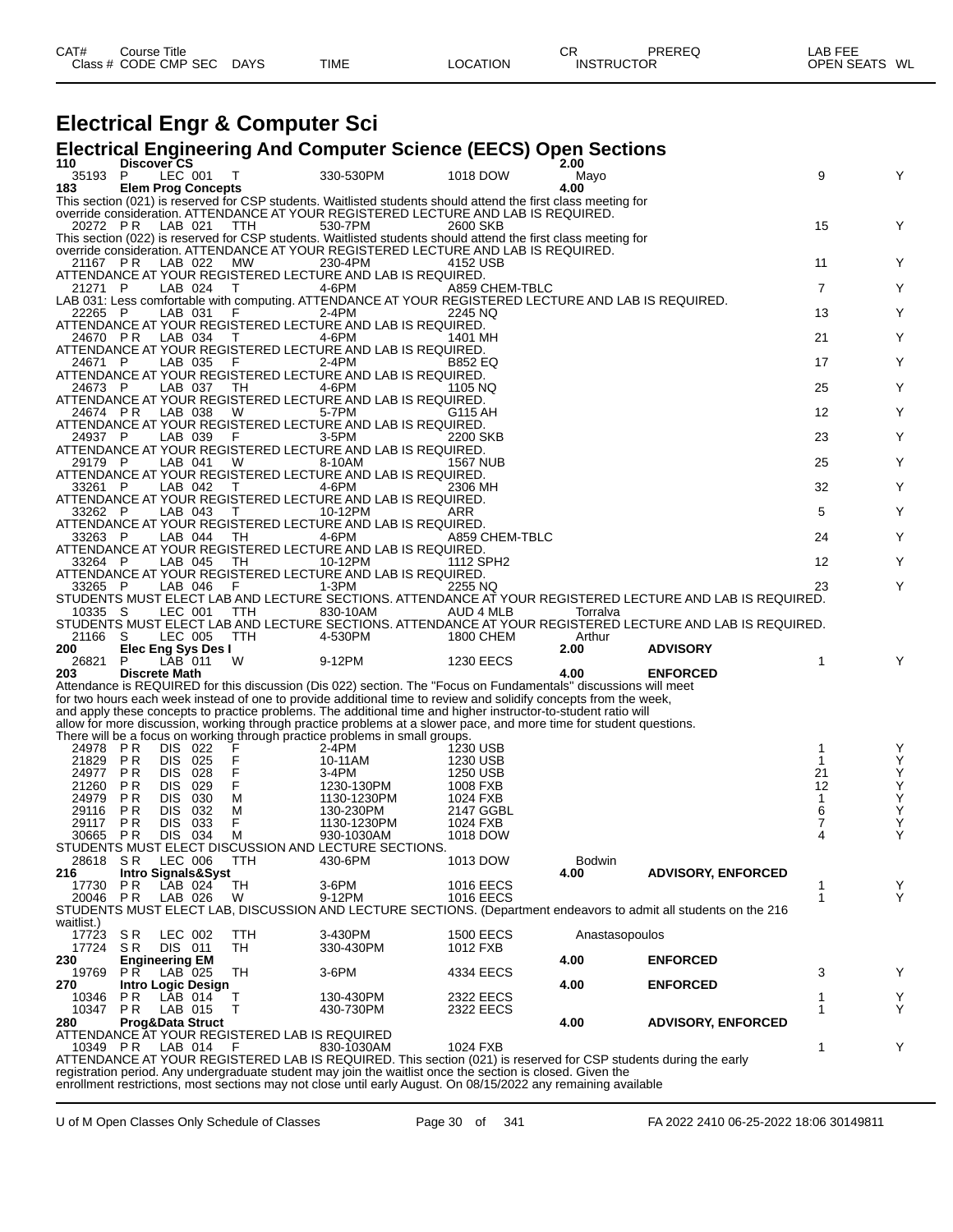| CAT#             | Course Title<br>Class # CODE CMP SEC                     | DAYS       | <b>TIME</b>                                                                                                                                                                                                                       | LOCATION          | CR<br><b>INSTRUCTOR</b> | PREREQ                                                                                                            | LAB FEE<br>OPEN SEATS WL |   |
|------------------|----------------------------------------------------------|------------|-----------------------------------------------------------------------------------------------------------------------------------------------------------------------------------------------------------------------------------|-------------------|-------------------------|-------------------------------------------------------------------------------------------------------------------|--------------------------|---|
|                  |                                                          |            | seats will be released for any undergraduates who wish to register. Waitlisted students should attend the first                                                                                                                   |                   |                         |                                                                                                                   |                          |   |
| 23529 PR         | class meeting for override consideration.<br>LAB 021     |            | 330-530PM                                                                                                                                                                                                                         | 1003 EECS         |                         |                                                                                                                   | 18                       | Y |
|                  |                                                          |            | ATTENDANCE AT YOUR REGISTERED LAB IS REQUIRED. This section (022) is reserved for CSP students during the early                                                                                                                   |                   |                         |                                                                                                                   |                          |   |
|                  |                                                          |            | registration period. Any undergraduate student may join the waitlist once the section is closed. Given the                                                                                                                        |                   |                         |                                                                                                                   |                          |   |
|                  |                                                          |            | enrollment restrictions, most sections may not close until early August. On 08/15/2022 any remaining available<br>seats will be released for any undergraduates who wish to register. Waitlisted students should attend the first |                   |                         |                                                                                                                   |                          |   |
|                  | class meeting for override consideration.                |            |                                                                                                                                                                                                                                   |                   |                         |                                                                                                                   |                          |   |
| 23569 PR         | LAB 022                                                  |            | 2-4PM                                                                                                                                                                                                                             | 2185 NO           |                         |                                                                                                                   | 24                       | Y |
| 23567 PR         | ATTENDANCE AT YOUR REGISTERED LAB IS REQUIRED<br>LAB 032 | F          | 830-1030AM                                                                                                                                                                                                                        | 3427 EECS         |                         |                                                                                                                   | 2                        | Y |
|                  | ATTENDANCE AT YOUR REGISTERED LAB IS REQUIRED            |            |                                                                                                                                                                                                                                   |                   |                         |                                                                                                                   |                          |   |
| 24676 PR         | LAB 035                                                  | W          | 430-630PM                                                                                                                                                                                                                         | <b>185 EWRE</b>   |                         |                                                                                                                   | 14                       | Y |
| 10348 SR         | STUDENTS MUST ELECT LAB AND LECTURE SECTIONS.<br>LEC 003 | МW         | 130-3PM                                                                                                                                                                                                                           | <b>STAMPS</b>     | <b>Beaumont</b>         |                                                                                                                   |                          |   |
|                  | STUDENTS MUST ELECT LAB AND LECTURE SECTIONS.            |            |                                                                                                                                                                                                                                   |                   |                         |                                                                                                                   |                          |   |
| 23429 SR         | LEC 005                                                  | MW         | 4-530PM                                                                                                                                                                                                                           | 1210 CHEM         | Kumar                   |                                                                                                                   |                          |   |
| 281              | Data Struct&Algor                                        |            | STUDENTS MUST ELECT LAB AND LECTURE SECTIONS. The remote section is being offered to handle anticipated extra                                                                                                                     |                   | 4.00                    | <b>ADVISORY, ENFORCED</b>                                                                                         |                          |   |
|                  |                                                          |            | demand beyond the in-person sections. Students in all lecture sections, including remote, will have access to                                                                                                                     |                   |                         |                                                                                                                   |                          |   |
|                  |                                                          |            | lecture recordings. Students in the remote section can also attend the in-person lectures, space permitting on the                                                                                                                |                   |                         |                                                                                                                   |                          |   |
|                  |                                                          |            | day of the attendance. Usually, enough students consume material remotely that we don't anticipate in-person<br>space to be a bottleneck for anyone wishing to attend the class in-person. Lab and exams are in-person.           |                   |                         |                                                                                                                   |                          |   |
| 29485 SR         | <b>LEC 006</b>                                           |            | ARR                                                                                                                                                                                                                               | REMOTE            | Paoletti                |                                                                                                                   |                          |   |
| 300              | Elec Eng Sys Des II                                      |            |                                                                                                                                                                                                                                   |                   | 3.00                    | <b>ENFORCED</b>                                                                                                   |                          |   |
| 30280 PR         | LAB 012                                                  | M          | 9-12PM                                                                                                                                                                                                                            | <b>1230 EECS</b>  | Gilchrist               | STUDENTS ARE AUTO-ENROLLED IN LECTURE WHEN THEY ELECT A LAB. An override can be approved waiving EECS 200; and/or | 7                        | Y |
|                  |                                                          |            | only 2 of 4 core courses (EECS 215/216/230/280) completed and last 2 courses taken concurrently; else, special                                                                                                                    |                   |                         |                                                                                                                   |                          |   |
|                  |                                                          |            | permission of instructor (Contact Prof. Gilchrist, gilchrst@umich.edu).                                                                                                                                                           |                   |                         |                                                                                                                   |                          |   |
| 28820 AR         | LEC 001                                                  | TH         | 330-530PM                                                                                                                                                                                                                         | 1005 DOW          | Gilchrist<br>4.00       | <b>ENFORCED</b>                                                                                                   |                          |   |
| 311<br>10354     | <b>Analog Circuits</b><br>P R<br>LAB 011                 | Т          | 3-6PM                                                                                                                                                                                                                             | 2336 EECS         |                         |                                                                                                                   | 2                        | Y |
| 10355 PR         | LAB 012                                                  | Τ          | 6-9PM                                                                                                                                                                                                                             | 2336 EECS         |                         |                                                                                                                   | 11                       | Y |
|                  |                                                          |            | STUDENTS ARE AUTO-ENROLLED IN LECTURE WHEN THEY ELECT A LAB.                                                                                                                                                                      |                   |                         |                                                                                                                   |                          |   |
| 10353 A R<br>312 | LEC 001<br><b>Digit Integrat Circ</b>                    | <b>TTH</b> | 9-1030AM                                                                                                                                                                                                                          | <b>1005 EECS</b>  | Flynn<br>4.00           | <b>ENFORCED</b>                                                                                                   |                          |   |
| 16127 PR         | <b>DIS 011</b>                                           | F          | 1230-130PM                                                                                                                                                                                                                        | 3150 DOW          |                         |                                                                                                                   | 2                        | Υ |
| 16126 AR         | LEC 001                                                  | MW         | STUDENTS ARE AUTO-ENROLLED IN LECTURE WHEN THEY ELECT A DISCUSSION.<br>130-3PM                                                                                                                                                    |                   |                         |                                                                                                                   |                          |   |
| 320              | <b>Intr Semicon Devices</b>                              |            |                                                                                                                                                                                                                                   | 1690 BEYSTER      | Garmire<br>4.00         | <b>ENFORCED</b>                                                                                                   |                          |   |
| 23463 PR         | DIS 011                                                  | F          | 130-230PM                                                                                                                                                                                                                         | 2246 CSRB         |                         |                                                                                                                   | 24                       | Y |
| 23462 AR         | LEC 001                                                  | <b>MW</b>  | STUDENTS ARE AUTO-ENROLLED IN LECTURE WHEN THEY ELECT A DISCUSSION.<br>1030-12PM                                                                                                                                                  | 2246 CSRB         | Forrest                 |                                                                                                                   |                          |   |
| 330              | <b>Intro to Ants</b>                                     |            |                                                                                                                                                                                                                                   |                   | 4.00                    | <b>ENFORCED</b>                                                                                                   |                          |   |
|                  |                                                          |            | STUDENTS ARE AUTO-ENROLLED IN LECTURE AND DISCUSSION WHEN THEY ELECT A LAB.                                                                                                                                                       |                   |                         |                                                                                                                   |                          |   |
| 10359 AR<br>334  | LEC 001<br><b>Prin of Optics</b>                         | TTH        | 12-130PM                                                                                                                                                                                                                          | 2150 DOW          | Tsang<br>4.00           | <b>ENFORCED</b>                                                                                                   |                          |   |
| 18478            | DIS 011<br>PR.                                           | WF         | 12-1230PM                                                                                                                                                                                                                         | 1032 FXB          |                         |                                                                                                                   | 2                        | Υ |
|                  |                                                          |            | STUDENTS ARE AUTO-ENROLLED IN LECTURE WHEN THEY ELECT A DISCUSSION.                                                                                                                                                               |                   |                         |                                                                                                                   |                          |   |
| 18477<br>351     | A R<br>LEC 001<br>Intro Dig Sig Proc                     | WF         | 1030-12PM                                                                                                                                                                                                                         | 1032 FXB          | Deotare<br>4.00         | <b>ENFORCED</b>                                                                                                   |                          |   |
| 10386 PR         | DIS 011                                                  | TН         | 130-230PM                                                                                                                                                                                                                         | <b>1311 EECS</b>  |                         |                                                                                                                   | 38                       | Y |
|                  |                                                          |            | STUDENTS ARE AUTO-ENROLLED IN LECTURE WHEN THEY ELECT A DISCUSSION.                                                                                                                                                               |                   |                         |                                                                                                                   |                          |   |
| 370              | 10385 AR LEC 001 MW<br><b>Intro Computer Org</b>         |            | 12-130PM                                                                                                                                                                                                                          | 1014 DOW          | Ali<br>4.00             | <b>ENFORCED</b>                                                                                                   |                          |   |
|                  |                                                          |            | STUDENTS MUST ELECT DISCUSSION AND LECTURE SECTIONS.                                                                                                                                                                              |                   |                         |                                                                                                                   |                          |   |
|                  | 30181 SR LEC 002 TTH                                     |            | 12-130PM                                                                                                                                                                                                                          | <b>1060 FMCRB</b> | Tang                    |                                                                                                                   |                          |   |
| 10362 SR         | LEC 004 TTH                                              |            | STUDENTS MUST ELECT DISCUSSION AND LECTURE SECTIONS.<br>3-430PM                                                                                                                                                                   | 220 CHRYS         | Manerkar                |                                                                                                                   |                          |   |
| 373              | <b>Intro Embed Sys Des</b>                               |            |                                                                                                                                                                                                                                   |                   | 4.00                    | <b>ENFORCED</b>                                                                                                   |                          |   |
| 10373 PR         | LAB 013                                                  | $\top$     | 630-930PM                                                                                                                                                                                                                         | 2334 EECS         |                         |                                                                                                                   | $\mathbf{1}$             | Y |
| 10370 AR         | LEC 001 MW                                               |            | STUDENTS ARE AUTO-ENROLLED IN LECTURE WHEN THEY ELECT A LAB.<br>130-3PM                                                                                                                                                           | 1017 DOW          | Sample                  |                                                                                                                   |                          |   |
| 376              | <b>Foundatns Comp Sci</b>                                |            |                                                                                                                                                                                                                                   |                   | 4.00                    | <b>ENFORCED</b>                                                                                                   |                          |   |
|                  |                                                          |            | STUDENTS MUST ELECT DISCUSSION AND LECTURE SECTIONS.                                                                                                                                                                              |                   |                         |                                                                                                                   |                          |   |
|                  | 22398 SR LEC 002                                         | MW         | 12-130PM<br>STUDENTS MUST ELECT DISCUSSION AND LECTURE SECTIONS.                                                                                                                                                                  | <b>STAMPS</b>     | Kamil                   |                                                                                                                   |                          |   |
|                  | 24408 SR LEC 003                                         | МW         | 12-130PM                                                                                                                                                                                                                          | <b>STAMPS</b>     | Kamil                   |                                                                                                                   |                          |   |
| 399              | <b>Directed Study</b>                                    |            |                                                                                                                                                                                                                                   |                   | 1.00-4.00               | <b>ADVISORY</b>                                                                                                   |                          |   |
| 411              | $IND +$<br><b>M-Wave Circ I</b>                          |            | ARR                                                                                                                                                                                                                               | ARR               | 4.00                    | <b>ENFORCED</b>                                                                                                   | 25                       | N |
|                  | 17058 PR LAB 013                                         | TH.        | 530-830PM                                                                                                                                                                                                                         | 3341 EECS         |                         |                                                                                                                   | $\mathbf{1}$             | Y |
|                  |                                                          |            | STUDENTS ARE AUTO-ENROLLED IN LECTURE WHEN THEY ELECT A LAB.                                                                                                                                                                      |                   |                         |                                                                                                                   |                          |   |
| 10378 AR<br>414  | LEC 001<br>Intro to MEMS                                 | <b>TTH</b> | 3-430PM                                                                                                                                                                                                                           | 3150 DOW          | Mortazawi<br>4.00       | <b>ENFORCED</b>                                                                                                   |                          |   |
| 15763 PR         | DIS 011                                                  | F          | 130-230PM                                                                                                                                                                                                                         | 151 CHRYS         |                         |                                                                                                                   | 9                        | Y |
|                  |                                                          |            | STUDENTS ARE AUTO-ENROLLED IN LECTURE WHEN THEY ELECT A DISCUSSION.                                                                                                                                                               |                   |                         |                                                                                                                   |                          |   |
| 15762 AR<br>417  | LEC 001<br><b>Electrical Biophys</b>                     | <b>TTH</b> | 130-3PM                                                                                                                                                                                                                           | 151 CHRYS         | Najafi<br>4.00          | <b>ADVISORY, ENFORCED</b>                                                                                         |                          |   |
| 23252 PR         | LEC 001 TTH                                              |            | 1030-1230PM                                                                                                                                                                                                                       | 1130 LBME         | Lempka                  |                                                                                                                   | 6                        | Y |
|                  |                                                          |            |                                                                                                                                                                                                                                   |                   |                         |                                                                                                                   |                          |   |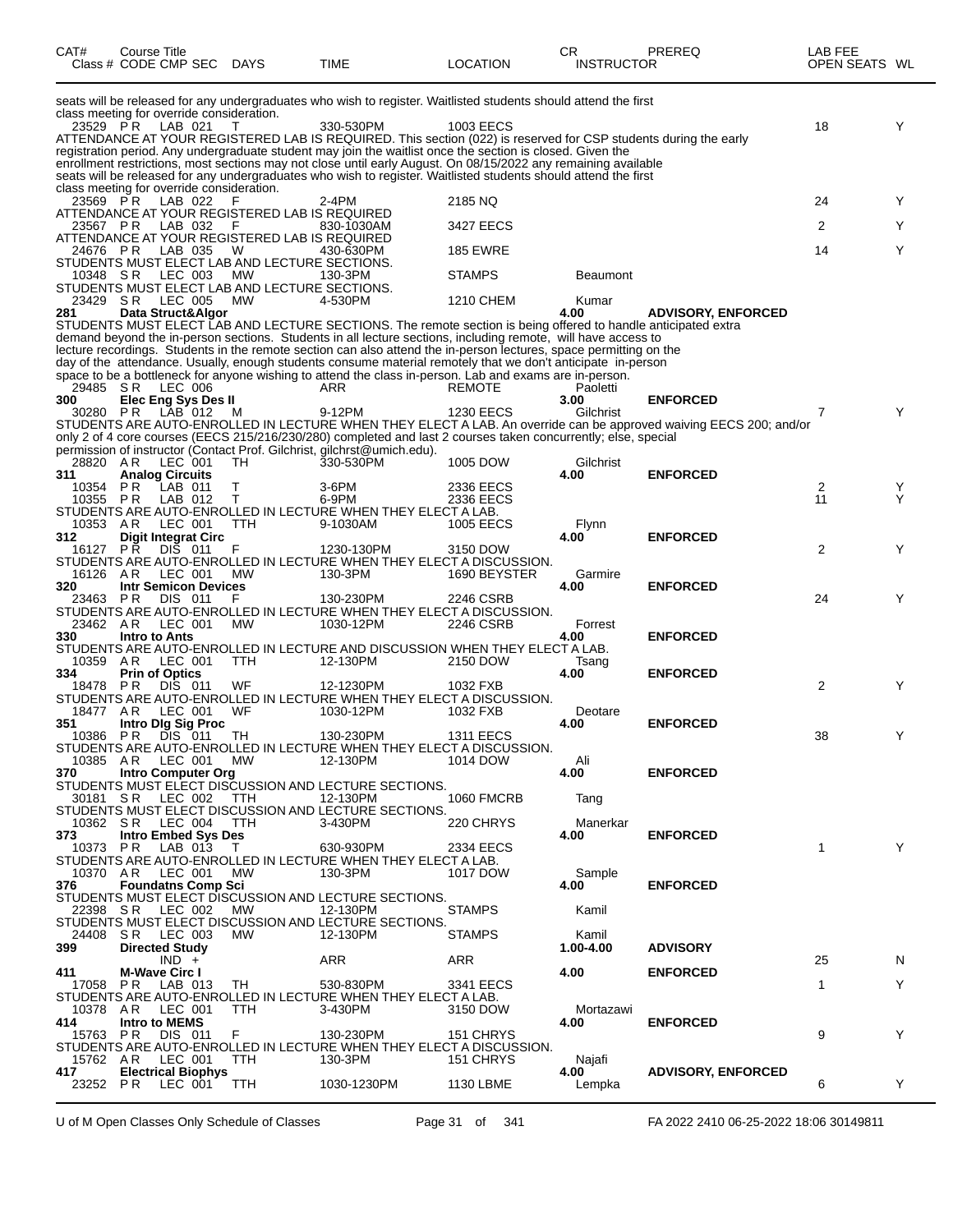| CAT#                             | Course Title<br>Class # CODE CMP SEC                                               | <b>DAYS</b>                                                  | <b>TIME</b>                                                                                                                                                                                                                                                                                                                                           | LOCATION                                         | CR<br><b>INSTRUCTOR</b>                | PREREQ                                                                                                                       | LAB FEE<br>OPEN SEATS WL |             |
|----------------------------------|------------------------------------------------------------------------------------|--------------------------------------------------------------|-------------------------------------------------------------------------------------------------------------------------------------------------------------------------------------------------------------------------------------------------------------------------------------------------------------------------------------------------------|--------------------------------------------------|----------------------------------------|------------------------------------------------------------------------------------------------------------------------------|--------------------------|-------------|
| 421<br>17390<br>10382 AR         | Prop of Transistors<br>P R<br>DIS 011<br>LEC 001                                   | МW<br>MW                                                     | 1030-11AM<br>STUDENTS ARE AUTO-ENROLLED IN LECTURE WHEN THEY ELECT A DISCUSSION.<br>9-1030AM                                                                                                                                                                                                                                                          | <b>1005 EECS</b><br><b>1005 EECS</b>             | 4.00<br>Lu                             | ADVISORY, ENFORCED                                                                                                           | 5                        | Y           |
| 428<br>26055                     | <b>Quant Nano Tech</b><br>P<br>LEC 001                                             | <b>TTH</b>                                                   | 9-1030AM                                                                                                                                                                                                                                                                                                                                              | <b>1303 EECS</b>                                 | 3.00<br>Guo                            | <b>ADVISORY</b>                                                                                                              | 13                       | Y           |
| 434<br>21679                     | <b>Princ of Photonics</b><br>PR<br>DIS 011                                         | МW                                                           | 430-5PM                                                                                                                                                                                                                                                                                                                                               | 1008 EECS                                        | 4.00                                   | <b>ENFORCED</b>                                                                                                              | 1                        | Y           |
| 21678 AR                         | LEC 001                                                                            | MW                                                           | STUDENTS ARE AUTO-ENROLLED IN LECTURE WHEN THEY ELECT A DISCUSSION.<br>3-430PM                                                                                                                                                                                                                                                                        | <b>1008 EECS</b>                                 | Islam                                  |                                                                                                                              |                          |             |
| 443                              | <b>Senior Thesis</b><br>IR<br>$IND +$                                              |                                                              | ARR                                                                                                                                                                                                                                                                                                                                                   | ARR                                              | 3.00                                   | <b>ENFORCED</b>                                                                                                              | 25                       | N           |
| 445<br>27020 SR                  | <b>Intro Machine Learn</b><br>LEC 001                                              | MW                                                           | STUDENTS MUST ELECT DISCUSSION AND LECTURE SECTIONS. EECS Undergrad Majors.<br>12-130PM<br>STUDENTS MUST ELECT DISCUSSION AND LECTURE SECTIONS. EECS Undergrad Majors.                                                                                                                                                                                | 220 CHRYS                                        | 4.00<br>Kutty                          | <b>ADVISORY, ENFORCED</b>                                                                                                    |                          |             |
| 30990 SR<br>455                  | LEC 002<br><b>Wireless Comm Sys</b>                                                | МW                                                           | 12-130PM                                                                                                                                                                                                                                                                                                                                              | 220 CHRYS                                        | Kutty<br>4.00                          | <b>ENFORCED</b>                                                                                                              |                          |             |
| 18472 PR<br>10390 AR             | <b>DIS 011</b><br>LEC 001                                                          | F<br>MW                                                      | 930-1030AM<br>STUDENTS ARE AUTO-ENROLLED IN LECTURE WHEN THEY ELECT A DISCUSSION.<br>9-1030AM                                                                                                                                                                                                                                                         | 1003 EECS<br>3150 DOW                            | Stark                                  |                                                                                                                              | $\overline{7}$           | Υ           |
| 458<br>18551<br>10391            | <b>Biomed Instrum Des</b><br>P R<br>LAB 005<br>LEC 001<br>AR.                      | <b>MW</b><br>W                                               | 6-9PM<br>230-430PM                                                                                                                                                                                                                                                                                                                                    | <b>1150 LBME</b><br>1010 DOW                     | 4.00<br>Claflin, Opri<br>Claflin, Opri | <b>ENFORCED</b>                                                                                                              | 1                        | Y           |
| 463<br>22712                     | <b>Power Sys Deg&amp;Oper</b><br>P R<br>LEC 001                                    | TTH                                                          | 830-1030AM                                                                                                                                                                                                                                                                                                                                            | 1940 COOL                                        | 4.00<br>Hiskens                        | <b>ENFORCED</b>                                                                                                              | 6                        | Y           |
| 471<br>33658<br>33657 AR         | <b>Applied GPU Prog</b><br>P R<br>DIS 011<br>LEC 001                               | F<br>МW                                                      | 1030-1130AM<br>12-130PM                                                                                                                                                                                                                                                                                                                               | 1109 FXB<br>1670 BEYSTER                         | 4.00<br>Das                            | <b>ENFORCED</b>                                                                                                              | 42                       | Y           |
|                                  | Advising Office with questions.                                                    |                                                              |                                                                                                                                                                                                                                                                                                                                                       |                                                  |                                        | STUDENTS ARE AUTO-ENROLLED IN LECTURE WHEN THEY ELECT A DISCUSSION. EECS majors only. Contact the CSE Undergraduate          |                          |             |
| 481                              | <b>Software Engin</b>                                                              |                                                              | STUDENTS MUST ELECT DISCUSSION AND LECTURE SECTIONS. Students in Section 001 will be required to attend lectures<br>and to complete graded Participation activities in person. Homeworks, Quizzes and Exams are identical between<br>Sections 001 and 002 and can be completed remotely. CSE Undergrad and Grad students only. Course will open to EE |                                                  | 4.00                                   | <b>ENFORCED</b>                                                                                                              |                          |             |
| 26762 SR                         | LEC 001                                                                            | Grad who meet course prerequisites on April 16, 2022.<br>ттн | 130-3PM                                                                                                                                                                                                                                                                                                                                               | 1571 GGBL                                        | Weimer                                 |                                                                                                                              |                          |             |
| 482<br>10399<br>21840            | <b>Intro Oper System</b><br>LAB 011<br>P <sub>R</sub><br>P R<br>LAB 012<br>LAB 013 | F<br>F                                                       | 930-1030AM<br>1030-1130AM                                                                                                                                                                                                                                                                                                                             | 1690 BEYSTER<br><b>1005 EECS</b>                 | 4.00                                   | <b>ENFORCED</b>                                                                                                              | 4<br>7                   | Y<br>Υ<br>Υ |
| 10400<br>20210<br>21282<br>22913 | P R<br>P R<br>LAB 014<br>P <sub>R</sub><br>LAB 016<br>P R<br>LAB 017               | F<br>F<br>F<br>F                                             | 1130-1230PM<br>1230-130PM<br>230-330PM<br>330-430PM                                                                                                                                                                                                                                                                                                   | 2153 GGBL<br>1940 COOL<br>2147 GGBL<br>1003 EECS |                                        |                                                                                                                              | 3<br>3<br>$\overline{2}$ | Υ<br>Υ<br>Υ |
| 30184<br>31009 PR                | <b>PR</b><br>LAB 018<br>LAB 019                                                    | F<br>F                                                       | 430-530PM<br>530-630PM<br>STUDENTS MUST ELECT LAB AND LECTURE SECTIONS. CSE Undergrad and Grad students only.                                                                                                                                                                                                                                         | <b>1005 EECS</b><br>1005 EECS                    |                                        |                                                                                                                              | 13<br>9                  | Υ<br>Υ      |
| 30823<br>33673                   | -S R<br>LEC 002<br>LEC 003<br>S R                                                  | МW<br>МW                                                     | 1030-12PM<br>STUDENTS MUST ELECT LAB AND LECTURE SECTIONS. CSE Undergrad and Grad students only.<br>1030-12PM                                                                                                                                                                                                                                         | <b>STAMPS</b><br>STAMPS                          | Noble<br><b>Noble</b>                  |                                                                                                                              |                          |             |
| 485<br>21150 SR                  | <b>Web Systems</b><br>LEC 002                                                      | ттн                                                          | STUDENTS MUST ELECT LAB AND LECTURE SECTIONS. CSE Undergrad and Grad students only.<br>430-6PM                                                                                                                                                                                                                                                        | 1670 BEYSTER                                     | 4.00<br>Almomani                       | <b>ENFORCED</b>                                                                                                              |                          |             |
| 34553 SR<br>490                  | LEC 003                                                                            | TTH                                                          | STUDENTS MUST ELECT LAB AND LECTURE SECTIONS. CSE Undergrad and Grad students only.<br>6-730PM                                                                                                                                                                                                                                                        | 1670 BEYSTER                                     | Almomani<br>4.00                       | <b>ENFORCED</b>                                                                                                              |                          |             |
| 23446<br>24630                   | <b>Prog Lang</b><br>P R DIS<br>P R<br>011<br><b>DIS</b><br>P R<br>012              | F<br>F                                                       | 1230-130PM<br>130-230PM                                                                                                                                                                                                                                                                                                                               | <b>1200 EECS</b><br>2166 DOW                     |                                        |                                                                                                                              | 10<br>16                 | Y<br>Y      |
| 27473 PR<br>35168 PR             | DIS 013<br>DIS 014                                                                 | F<br>F                                                       | 1130-1230PM<br>930-1030AM                                                                                                                                                                                                                                                                                                                             | 1130 LBME<br>2150 DOW                            |                                        |                                                                                                                              | 32<br>31                 | Y<br>Υ      |
| 23444 AR<br>493                  | LEC 001<br><b>User Interface Dev</b>                                               | <b>TTH</b>                                                   | 430-6PM                                                                                                                                                                                                                                                                                                                                               | 220 CHRYS                                        | Omar<br>4.00                           | STUDENTS ARE AUTO-ENROLLED IN LECTURE WHEN THEY ELECT A DISCUSSION. CSE Undergrad and Grad students only.<br><b>ENFORCED</b> |                          |             |
| 28814 SR                         | LEC 001                                                                            | Undergraduate Advising Office with questions.<br>ттн         | 1030-12PM                                                                                                                                                                                                                                                                                                                                             | 1610 IOE                                         | Molaei, Wang, Guo                      | STUDENTS MUST ELECT DISCUSSION AND LECTURE SECTIONS. EECS undergraduate majors and minors only. Contact the CSE              |                          |             |
| 35077 SR<br>495                  | LEC 002<br><b>Software for Access</b>                                              | TTH                                                          | STUDENTS MUST ELECT DISCUSSION AND LECTURE SECTIONS. CSE Undergrad and Grad students only.<br>3-430PM                                                                                                                                                                                                                                                 | 1571 GGBL                                        | Guo, Wang, Molaei<br>4.00              | <b>ENFORCED</b>                                                                                                              |                          |             |
| 25673 PR<br>25672 AR             | DIS 011                                                                            | F<br>МW                                                      | 1030-1130AM<br>12-130PM                                                                                                                                                                                                                                                                                                                               | 1014 DOW<br>2150 DOW                             |                                        | STUDENTS ARE AUTO-ENROLLED IN LECTURE WHEN THEY ELECT A DISCUSSION. Undergraduate CS-LSA and CS-Eng students only.           |                          | Y           |
| 497                              | LEC 001<br><b>Human-Centered SW</b>                                                |                                                              | Students in Section 002 will be given access to lecture recordings and, if technology in the classroom permits,                                                                                                                                                                                                                                       |                                                  | Chesney<br>4.00                        | <b>ENFORCED</b>                                                                                                              |                          |             |
|                                  |                                                                                    |                                                              | remote access to live lectures of section 001 with Q&A. The students in section 002 are welcome to attend lectures<br>in-person with lecture 001 students, but subject to classroom space constraints. Students enrolling in section 002                                                                                                              |                                                  |                                        |                                                                                                                              |                          |             |
|                                  | CS-Eng students only.                                                              |                                                              | section should expect exams and most of the office hours to be the same as for section 001. Undergraduate CS-LSA and                                                                                                                                                                                                                                  |                                                  |                                        |                                                                                                                              |                          |             |
| 34792 PR                         | LÉC 002                                                                            | МW                                                           | 1130-130PM                                                                                                                                                                                                                                                                                                                                            | ARR                                              | Ringenberg                             |                                                                                                                              | 67                       | Y           |

U of M Open Classes Only Schedule of Classes Page 32 of 341 FA 2022 2410 06-25-2022 18:06 30149811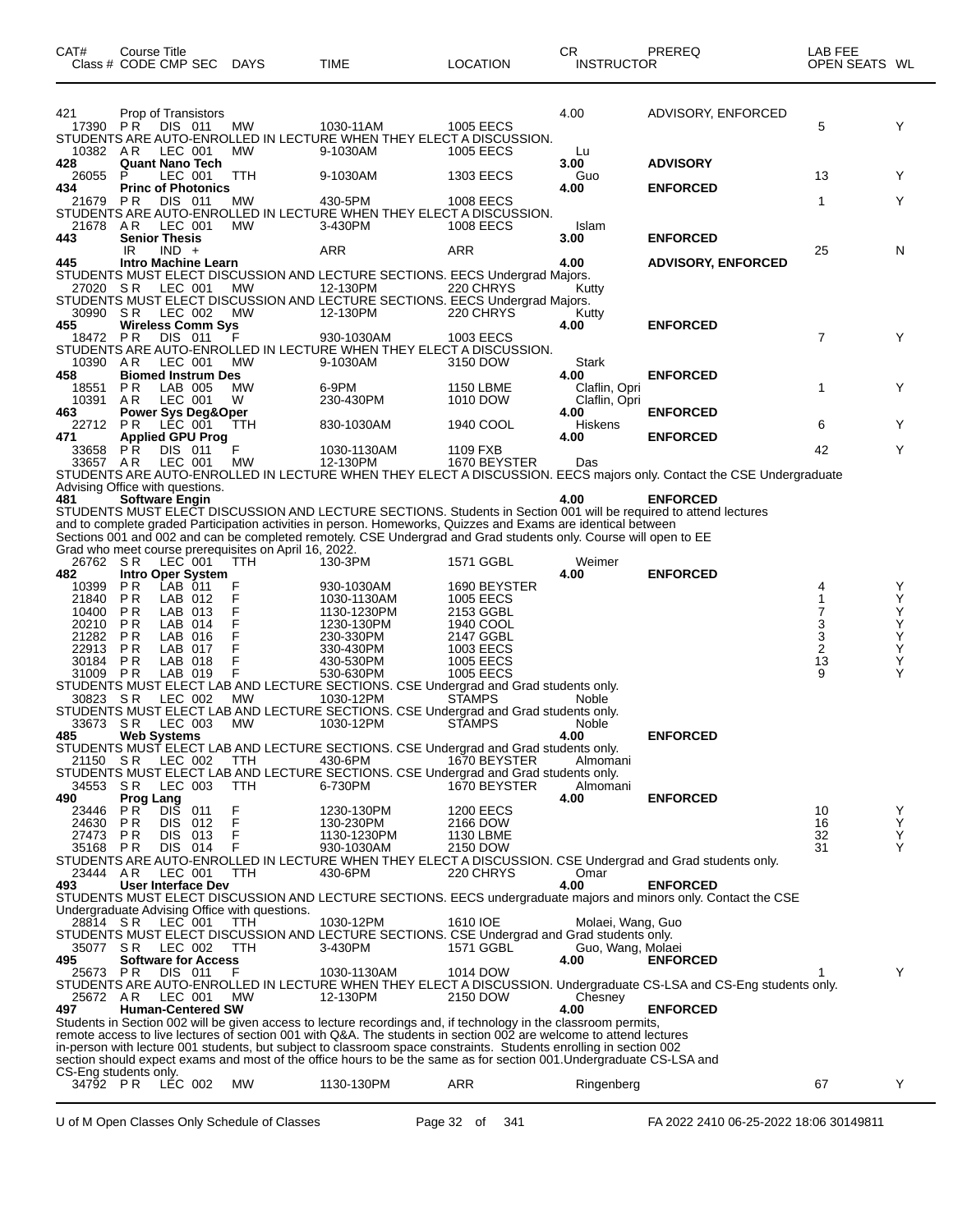| CAT#<br>Class # CODE CMP SEC DAYS                            | Course Title           |                    |                             |                                                          | TIME                                                                                                                      | <b>LOCATION</b>        | CR.<br><b>INSTRUCTOR</b>     | PREREQ                    | LAB FEE<br>OPEN SEATS WL |        |
|--------------------------------------------------------------|------------------------|--------------------|-----------------------------|----------------------------------------------------------|---------------------------------------------------------------------------------------------------------------------------|------------------------|------------------------------|---------------------------|--------------------------|--------|
| 498<br>27119 AR<br><b>Quantum Computing</b>                  | Special Topics         | LEC 001            |                             | TTH                                                      | 130-3PM<br>"4 CREDITS for Lec 001 and Lab 011"; Prerequisites for Lec 001 and Lab 011: EECS 203, EECS 370, EECS 281. EECS | 1303 EECS              | 1.00-4.00<br><b>Beaumont</b> | ADVISORY                  |                          |        |
| Majors.                                                      |                        |                    |                             |                                                          |                                                                                                                           |                        |                              |                           |                          |        |
| 25677 PR LEC 002<br><b>Advanced OS Projects</b>              |                        |                    |                             |                                                          | ARR<br>"2 CREDITS for Lec 002"; Prerequisites for Lec 002: EECS 281, EECS, 370, and concurrent enrollment in EECS 482.    | <b>ARR</b>             | Noble                        |                           | 132                      | Y      |
| CSE Undergrad and Grad students only                         |                        |                    | 34712 PR LEC 004 MW         |                                                          | 430-6PM                                                                                                                   | <b>STAMPS</b>          | Johnson                      |                           | 12                       | Y      |
| Deep Learning for Vision<br>prerequisites on April 16, 2022. |                        |                    |                             |                                                          | "4 CREDITS for Sec 004", Prerequisites for LEC 004: EECS 445. Course will open to EE Grad who meet course                 |                        |                              |                           |                          |        |
| 31189 P<br><b>Power Electronics Lectures</b>                 |                        | LEC 005            |                             | MW                                                       | 1030-12PM                                                                                                                 | 3427 EECS              | Avestruz                     |                           | 4                        | Y      |
|                                                              |                        |                    |                             |                                                          | "3 CREDITS for Lec 005", Prerequisites for LEC 005:EECS 215 and 216 are required or graduate standing.                    |                        |                              |                           |                          |        |
| 24724 P<br>Power Elec Labs and Proj                          |                        |                    | LAB 006<br>LAB 006          | F<br>M                                                   | 330-430PM<br>1-4PM                                                                                                        | 1025 GGBL<br>3437 EECS | Avestruz                     |                           | 6<br>6                   | Y<br>Υ |
| Lectures concurrently                                        |                        |                    |                             |                                                          | "2 CREDITS for Lab 006", Prerequisites Lab 006:EECS 215, 216; must be taking EECS 498-005 Power Electronics               |                        |                              |                           |                          |        |
| 31192 P<br>Power Elec Labs and Proj                          |                        |                    | LAB 007                     | M                                                        | 1-4PM                                                                                                                     | ARR                    | Avestruz                     |                           | 3                        | Y      |
|                                                              |                        |                    |                             | Lectures concurrently. Lab 007 will meet in EECS 3437.   | "1 CREDIT for Lab 007", Prerequisites Lab 007: Grad Standing only; must be taking EECS 498-005 Power Electronics          |                        |                              |                           |                          |        |
| 24632 A<br>Formal Verif. of Systems S/W                      |                        |                    | LEC 008                     | MW                                                       | 3-430PM<br>"4 CREDITS for Lec 008 and Lab 081"; Prerequisites for Lec 008 and Lab 081:EECS 482                            | 1017 DOW               | Kapritsos                    |                           |                          |        |
|                                                              |                        |                    |                             |                                                          |                                                                                                                           |                        |                              |                           |                          |        |
| 499                                                          | R                      | $IND +$            | <b>Adv Directed Study</b>   |                                                          | ARR                                                                                                                       | ARR                    | 1.00-4.00                    | <b>ADVISORY, ENFORCED</b> | 25                       | N      |
| 520<br>18585 P                                               |                        | DIS 011            | <b>Solid State Physics</b>  | T.                                                       | 1230-130PM                                                                                                                | <b>185 EWRE</b>        | 4.00                         | <b>ADVISORY</b>           | 1                        | Y      |
| 18584 A<br>537                                               | <b>Class Optics</b>    | LEC 001            |                             | MW.                                                      | STUDENTS ARE AUTO-ENROLLED IN LECTURE WHEN THEY ELECT A DISCUSSION.<br>12-130PM                                           | 1003 EECS              | Zhong<br>3.00                | <b>ADVISORY</b>           |                          |        |
| 10410<br>548                                                 | P                      | LEC 001            |                             | MWF                                                      | 1030-1130AM                                                                                                               | 1680 IOE               | Norris                       | <b>ADVISORY, ENFORCED</b> | 10                       | Y      |
| 23169                                                        | A R                    | LEC 001            | <b>Info Visualization</b>   | M                                                        | 10-1130AM                                                                                                                 | 1255 NQ                | 3.00<br>Adar                 |                           |                          |        |
| 549<br>30339                                                 | P R                    | DIS 003            | <b>Informatn Retrieval</b>  | W                                                        | 6-7PM                                                                                                                     | 1110 NQ                | 3.00<br>Jurgens              | <b>ENFORCED</b>           | 4                        | Y      |
| 33784 PR                                                     |                        | DIS 004            |                             | W                                                        | 5-6PM                                                                                                                     | G168 AH                | Jurgens                      |                           | 7                        | Y      |
| 33785 PR<br>24602 AR                                         |                        | DIS 005<br>LEC 001 |                             | TH<br>W                                                  | 6-7PM<br>1-3PM                                                                                                            | 1110 NO<br>3420 CCCB   | Jurgens<br>Jurgens           |                           | $\overline{7}$           | Υ      |
| 27383 AR LEC 101                                             |                        |                    |                             | м                                                        | 1-3PM                                                                                                                     | ARR                    | Jurgens                      |                           |                          |        |
| 551                                                          |                        |                    | <b>Matrix Meth Sig Proc</b> | This class will be meeting in SPH2 M1020                 |                                                                                                                           |                        | 4.00                         | <b>ADVISORY</b>           |                          |        |
| 16526 A                                                      |                        |                    | LEC 001 TTH                 |                                                          | STUDENTS MUST ELECT DISCUSSION AND LECTURE SECTIONS.<br>9-1030AM                                                          | 1109 FXB               | Liu                          |                           |                          |        |
| 598                                                          | <b>Special Topics</b>  |                    |                             |                                                          |                                                                                                                           |                        | 1.00-4.00                    | <b>ADVISORY</b>           |                          |        |
| 34751 P<br>Electromagnetic Metamaterials                     |                        |                    | LEC 002 TTH                 |                                                          | 9-1030AM<br>"3 CREDITS for LEC 002", Prerequisites for LEC 002: EECS 330                                                  | 1008 EECS              | Grbic                        |                           | 1                        | Y      |
| 34912 A                                                      |                        |                    | LEC 005                     | MW                                                       | 130-3PM                                                                                                                   | 2166 DOW               | Peterson                     |                           |                          |        |
| <b>Power Semiconductor Devices</b><br>or instructor approval |                        |                    |                             |                                                          | "4 CREDITS for Lec 005 and Dis 051"; Prerequisites for Lec 005 and Dis 051: EECS 320 or 421 or graduate standing          |                        |                              |                           |                          |        |
| 38460 P                                                      |                        | LEC 011            |                             | <br>MW.                                                  | 9-1030AM                                                                                                                  | ARR                    | Gong                         |                           | 10                       | Y      |
| <b>Solution Proc Optoelectronics</b>                         |                        |                    |                             | "3 CREDITS for Lec 011"; Prerequisites for Lec 011: None |                                                                                                                           |                        |                              |                           |                          |        |
| 37767 P<br><b>Success Skills Grad Studies</b>                |                        |                    | LEC 013 W                   |                                                          | 430-530PM                                                                                                                 | 1010 DOW               | Hofmann, Liu                 |                           | 23                       | Y      |
|                                                              |                        |                    |                             | --------------------------------------                   | "1 CREDIT for Lec 013", Prerequisites for Lec 013: Grad standing                                                          |                        |                              |                           |                          |        |
| 599                                                          | <b>Directed Study</b>  | $IND +$            |                             |                                                          | ARR                                                                                                                       | ARR                    | 1.00-4.00                    | <b>ADVISORY</b>           | 25                       | N      |
| 698                                                          | <b>Master's Thesis</b> | $IND +$            |                             |                                                          | ARR                                                                                                                       | ARR                    | 1.00-6.00                    | <b>ADVISORY</b>           | 25                       | N      |
| 699                                                          |                        |                    | <b>Research Work EECS</b>   |                                                          |                                                                                                                           |                        | 1.00-6.00                    | <b>ADVISORY</b>           |                          |        |
|                                                              |                        | $IND +$            |                             |                                                          | ARR                                                                                                                       | ARR                    |                              |                           | 25                       | N      |

U of M Open Classes Only Schedule of Classes Page 33 of 341 FA 2022 2410 06-25-2022 18:06 30149811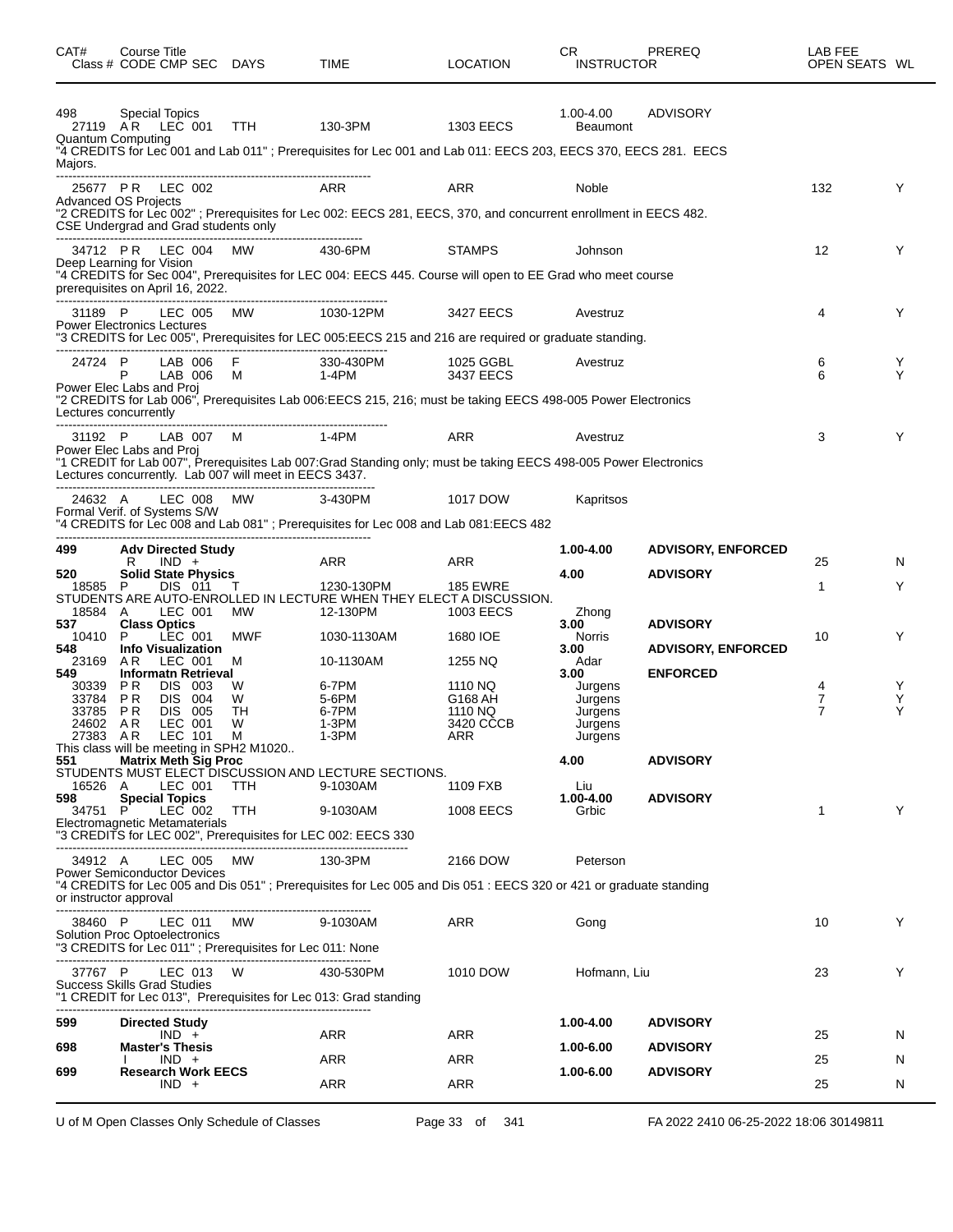| CAT#       | Course Title<br>Class # CODE CMP SEC DAYS            | TIME       | <b>LOCATION</b> | СR<br><b>INSTRUCTOR</b> | PREREQ                             | LAB FEE<br>OPEN SEATS WL |        |
|------------|------------------------------------------------------|------------|-----------------|-------------------------|------------------------------------|--------------------------|--------|
| 990<br>995 | Diss-Precand<br>$IND +$<br>Diss-Cand<br>$IND +$<br>R | ARR<br>ARR | ARR<br>ARR      | 1.00-8.00<br>8.00       | <b>ADVISORY</b><br><b>ENFORCED</b> | 25<br>22                 | N<br>N |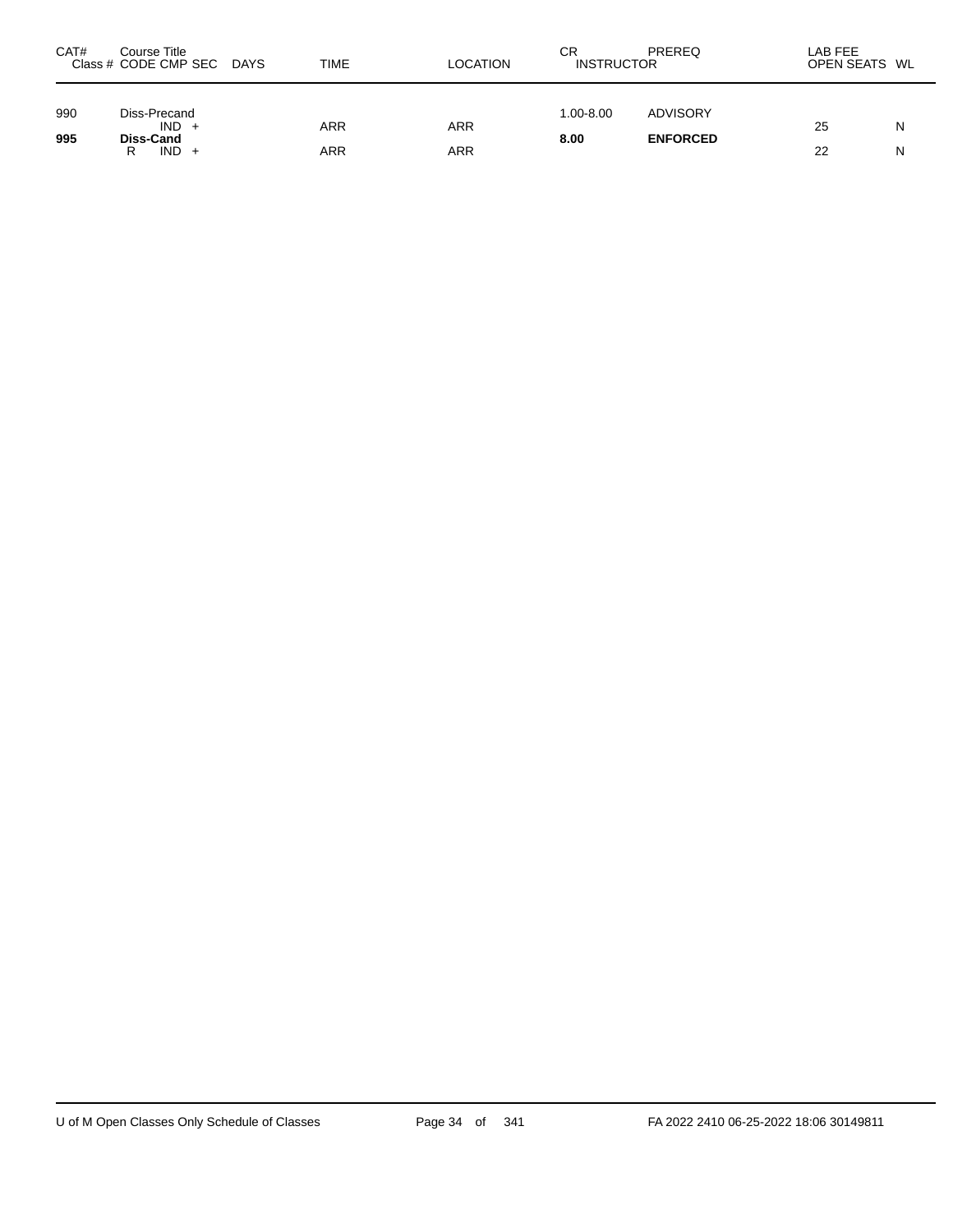| CAT# | ourse Titleٽ         |             |             |          | СR                | PREREQ | ∟AB FEE       |
|------|----------------------|-------------|-------------|----------|-------------------|--------|---------------|
|      | Class # CODE CMP SEC | <b>DAYS</b> | <b>TIME</b> | LOCATION | <b>INSTRUCTOR</b> |        | OPEN SEATS WL |

# **Engineering Undergraduate Educ**

|                                            |                        |                           |            | Engineering (ENGR) Open Sections<br>100 Intro Engineering |                                                                                                           |                                      |                            |                                |                  |                |
|--------------------------------------------|------------------------|---------------------------|------------|-----------------------------------------------------------|-----------------------------------------------------------------------------------------------------------|--------------------------------------|----------------------------|--------------------------------|------------------|----------------|
| 10426                                      | PR                     | DIS 302                   |            | TH                                                        | 130-230PM                                                                                                 | <b>185 EWRE</b>                      | 4.00<br>Grimble            | <b>ADVISORY</b>                | 12               | N              |
| 23398                                      | P R                    | <b>DIS</b>                | 304        | TН                                                        | 230-330PM                                                                                                 | <b>185 EWRE</b>                      | Grimble                    |                                | 4                | N              |
| 23400                                      | P R                    | <b>DIS</b>                | 306        | TН                                                        | 130-230PM                                                                                                 | 1012 FXB                             |                            |                                | 3                | N              |
| 10424 AR                                   |                        | <b>LEC 300</b>            |            | TTH                                                       | 1030-12PM                                                                                                 | 133 CHRYS                            | Hirshfield, Grimble        |                                |                  |                |
| Food Science and Engineering               |                        |                           |            |                                                           | STUDENTS ELECTING DIS (302-306) WILL BE AUTO-ENROLLED IN LEC 300 AND THE CORRESPONDING LAB.               |                                      |                            |                                |                  |                |
| 10425 AR                                   |                        | LAB 301                   |            | TН                                                        | 830-1030AM                                                                                                | ARR                                  |                            |                                |                  |                |
| THIS LAB IS HELD IN 3001 DOW               |                        |                           |            |                                                           |                                                                                                           |                                      |                            |                                |                  |                |
| 23397 AR                                   |                        | LAB 303                   |            | TН                                                        | 1230-230PM                                                                                                | ARR                                  |                            |                                |                  |                |
| THIS LAB IS HELD IN 3001 DOW<br>23399 AR   |                        | LAB 305                   |            | т                                                         | 1230-230PM                                                                                                | ARR                                  |                            |                                |                  |                |
| THIS LAB IS HELD IN 3001 DOW               |                        |                           |            |                                                           |                                                                                                           |                                      |                            |                                |                  |                |
| 21805                                      | P R                    | DIS.                      | 402        | W                                                         | 930-1030AM                                                                                                | <b>1012 EECS</b>                     | Getsoian                   |                                | 3                | N              |
| 21855                                      | P R                    | DIS 406                   |            | W                                                         | 1230-130PM                                                                                                | 1018 DOW                             | McLendon                   |                                | 3                | ${\sf N}$      |
| 21803 AR<br>Self Driving Car Drones Beyond |                        | <b>LEC 400</b>            |            | <b>TTH</b>                                                | 12-130PM                                                                                                  | 133 CHRYS                            | Ku. McLendon               |                                |                  |                |
|                                            |                        |                           |            |                                                           | STUDENTS ELECTING DIS (402-408) WILL BE AUTO-ENROLLED IN LEC 400 AND THE CORRESPONDING LAB.               |                                      |                            |                                |                  |                |
| 21804 AR                                   |                        | LAB 401                   |            |                                                           | 830-1030AM                                                                                                | 108 GFL                              |                            |                                |                  |                |
| 21854                                      | AR                     | LAB 405                   |            | F<br>F                                                    | 130-330PM                                                                                                 | 108 GFL                              |                            |                                |                  |                |
| 10428                                      | P <sub>R</sub>         | DIS.                      | 501        | TTH                                                       | 1130-1230PM                                                                                               | <b>185 EWRE</b>                      | Sulewski                   |                                | 1                | N              |
| 24635<br>10429                             | <b>PR</b><br><b>PR</b> | DIS.<br>DIS.              | 502<br>503 | TTH<br>TTH                                                | 1030-1130AM<br>1130-1230PM                                                                                | <b>185 EWRE</b><br>224 GFL           | Sulewski<br>Roberson       |                                | 3<br>$\mathbf 2$ | ${\sf N}$<br>N |
| 10430                                      | P R                    | DIS 504                   |            | TTH                                                       | 1030-1130AM                                                                                               | <b>224 GFL</b>                       | Roberson                   |                                | 4                | N              |
| 10427 AR                                   |                        | <b>LEC 500</b>            |            | <b>MW</b>                                                 | 430-6PM                                                                                                   | 1017 DOW                             | Jensen, Sulewski           |                                |                  |                |
| <b>Biomedical Engr Human Values</b>        |                        |                           |            |                                                           |                                                                                                           |                                      |                            |                                |                  |                |
| 31459 PR                                   |                        | DIS 902                   |            |                                                           | STUDENTS ELECTING DIS (501-504) WILL BE AUTO-ENROLLED IN LEC 500.<br>1230-130PM                           | 4440 EECS                            | Snyder                     |                                | 15               | N              |
| 31461 PR                                   |                        | <b>DIS</b>                | 904        | F<br>F                                                    | 130-230PM                                                                                                 | 4440 EECS                            | Snyder                     |                                | 5                | N              |
| 33051                                      | P R                    | <b>DIS 906</b>            |            | F                                                         | 230-330PM                                                                                                 | 4440 EECS                            | Moore                      |                                | 5                | N              |
| 31457 AR                                   |                        | <b>LEC 900</b>            |            | <b>MW</b>                                                 | 3-430PM                                                                                                   | G906 COOL                            | Kearfott, Snyder           |                                |                  |                |
| DIY Geiger Muller Counter                  |                        |                           |            |                                                           | STUDENTS ELECTING DIS (902-906) WILL BE AUTO-ENROLLED IN LEC 900 AND THE CORRESPONDING LAB.               |                                      |                            |                                |                  |                |
| 31458 AR                                   |                        | LAB 901                   |            | W                                                         | 930-1130AM                                                                                                | 108 GFL                              | Kim                        |                                |                  |                |
| 31460                                      | AR                     | LAB 903                   |            | W                                                         | 1230-230PM                                                                                                | 108 GFL                              | Kent                       |                                |                  |                |
| 33050                                      | A R                    | LAB 905                   |            | TH                                                        | 230-430PM                                                                                                 | 108 GFL                              | Rosenberg                  |                                |                  |                |
| 29479                                      | <b>PR</b><br><b>PR</b> | DIS.<br><b>DIS</b>        | 122        | W<br>W                                                    | 230-330PM                                                                                                 | 107 GFL                              | Alfano<br>Alfano           |                                | 11<br>4          | N<br>N         |
| 29481<br>31112                             | <b>PR</b>              | DIS.                      | 124<br>126 | W                                                         | 230-330PM<br>330-430PM                                                                                    | ARR<br>224 GFL                       | Alfano                     |                                | 11               | N              |
| 33590                                      | PR                     | <b>DIS</b>                | 128        | W                                                         | 330-430PM                                                                                                 | <b>ARR</b>                           | Alfano                     |                                | 8                | N              |
| 29477 AR                                   |                        | <b>LEC 120</b>            |            | TTH                                                       | 9-1030AM                                                                                                  | <b>1311 EECS</b>                     |                            | Chambers, Alfano, Shtein       |                  |                |
| <b>Greatest Material Civilization</b>      |                        |                           |            |                                                           |                                                                                                           |                                      |                            |                                |                  |                |
| 29478 AR                                   |                        | LAB 121                   |            | M                                                         | STUDENTS ELECTING DIS (122-128) WILL BE AUTO-ENROLLED IN LEC 120 AND THE CORRESPONDING LAB.<br>930-1130AM | 2224 DOW                             | Chambers                   |                                |                  |                |
| 29480                                      | AR                     | LAB 123                   |            | M                                                         | 230-430PM                                                                                                 | 2224 DOW                             | Chambers                   |                                |                  |                |
| 29540                                      | A R                    | LAB 125                   |            | F<br>F                                                    | 930-1130AM                                                                                                | 2224 DOW                             | Chambers                   |                                |                  |                |
| 33589                                      | AR.                    | LAB 127                   |            |                                                           | 230-430PM                                                                                                 | 2224 DOW                             | Chambers                   |                                |                  |                |
| 34923                                      | <b>PDR</b>             | LAB 210                   |            | TTH                                                       | 430-6PM                                                                                                   | ARR                                  | Hirsch                     | Edwards, Clegg, Yarger, Sturt, | 49               | N              |
| Intro to Creative Process                  |                        |                           |            |                                                           |                                                                                                           |                                      |                            |                                |                  |                |
| 29512                                      | P R                    | DIS 312                   |            | F                                                         | 1230-130PM                                                                                                | <b>136 EWRE</b>                      | Delong                     |                                | 3                | N              |
| 29514                                      | <b>PR</b>              | DIS.                      | 314        | .<br>F                                                    | 130-230PM                                                                                                 | <b>136 EWRE</b>                      | Delong                     |                                | 4                | N              |
| 29516<br>33813                             | PR<br>PR               | <b>DIS</b><br>DIS .       | 316<br>318 | F                                                         | 930-1030AM<br>1030-1130AM                                                                                 | <b>1008 EECS</b><br><b>1012 EECS</b> | Springsteen<br>Springsteen |                                | 2<br>3           | N<br>N         |
| 29510 AR                                   |                        | LEC 310                   |            | <b>TTH</b>                                                | 430-6PM                                                                                                   | 133 CHRYS                            | Schwank, Springsteen       |                                |                  |                |
| Recycling Repurposing Plastics             |                        |                           |            |                                                           |                                                                                                           |                                      |                            |                                |                  |                |
|                                            |                        |                           |            |                                                           | STUDENTS ELECTING DIS (312-318) WILL BE AUTO-ENROLLED IN LEC 310 AND THE CORRESPONDING LAB.               |                                      |                            |                                |                  |                |
| 29511 AR<br>THIS LAB IS HELD IN 3229 DOW   |                        | LAB 311                   |            | М                                                         | 430-530PM                                                                                                 | ARR                                  |                            |                                |                  |                |
| 29513 AR                                   |                        | LAB 313                   |            | т                                                         | 330-430PM                                                                                                 | <b>ARR</b>                           |                            |                                |                  |                |
| THIS LAB IS HELD IN 3229 DOW               |                        |                           |            |                                                           |                                                                                                           |                                      |                            |                                |                  |                |
| 29515 AR                                   |                        | LAB 315                   |            | TН                                                        | 330-430PM                                                                                                 | <b>ARR</b>                           |                            |                                |                  |                |
| THIS LAB IS HELD IN 3229 DOW               |                        |                           |            |                                                           |                                                                                                           |                                      |                            |                                |                  |                |
| 33812<br>37183                             | AR<br>P R              | LAB 317<br>DIS 422        |            | F                                                         | 330-430PM<br>930-1030AM                                                                                   | <b>ARR</b><br>2918 COOL              |                            |                                |                  | N              |
| 37185                                      | <b>PR</b>              | DIS 424                   |            | F                                                         | 1030-1130AM                                                                                               | 2918 COOL                            |                            |                                | $\frac{2}{3}$    | N              |
| 37187 PR                                   |                        | DIS 426                   |            | F                                                         | 1130-1230PM                                                                                               | 2918 COOL                            |                            |                                |                  | N              |
| 36016 AR                                   |                        | <b>LEC 420</b>            |            | <b>MW</b>                                                 | 9-1030AM                                                                                                  | <b>1050 FMCRB</b>                    | Zhong                      |                                |                  |                |
| Solar Energy SelfPwr Wireless              |                        |                           |            |                                                           | 1030-1230PM                                                                                               | 108 GFL                              |                            |                                |                  |                |
| 37182<br>37184                             | AR<br>AR               | LAB 421<br>LAB 423        |            | М<br>М                                                    | 130-330PM                                                                                                 | 108 GFL                              |                            |                                |                  |                |
| 37186                                      | AR                     | LAB 425                   |            | M                                                         | 330-530PM                                                                                                 | 108 GFL                              |                            |                                |                  |                |
| 31282                                      | PR                     | <b>DIS</b>                | 582        | W                                                         | 1130-1230PM                                                                                               | <b>1008 EECS</b>                     | Lewis                      |                                | 4                | N              |
| 33828                                      | P R                    | DIS 586<br><b>LEC 580</b> |            | W                                                         | 1230-130PM                                                                                                | 2238 CSRB<br>1014 DOW                | Merryman                   |                                | 5                | $\mathsf{N}$   |
| 31280                                      | A R                    |                           |            | TTH                                                       | 12-130PM                                                                                                  |                                      | Moore, Lewis               |                                |                  |                |

U of M Open Classes Only Schedule of Classes Page 35 of 341 FA 2022 2410 06-25-2022 18:06 30149811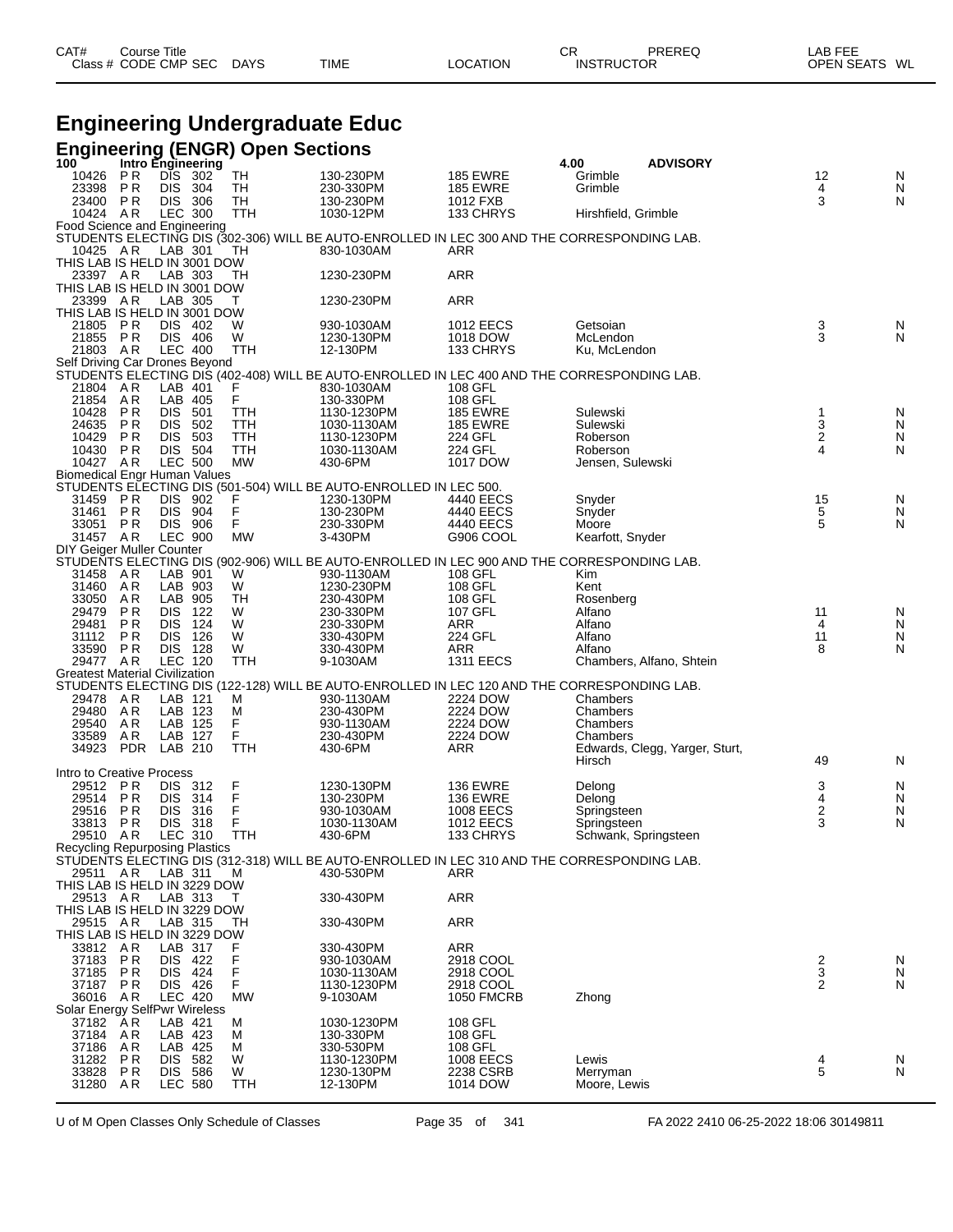| CAT#                  | Course Title<br>Class # CODE CMP SEC              |                              | <b>DAYS</b> | TIME                                                                                                               | <b>LOCATION</b>                      | CR<br><b>INSTRUCTOR</b> | PREREQ                   | LAB FEE<br>OPEN SEATS WL |        |
|-----------------------|---------------------------------------------------|------------------------------|-------------|--------------------------------------------------------------------------------------------------------------------|--------------------------------------|-------------------------|--------------------------|--------------------------|--------|
| <b>BioDesign</b>      |                                                   |                              |             |                                                                                                                    |                                      |                         |                          |                          |        |
| 31281 AR              |                                                   | LAB 581                      | т           | STUDENTS ELECTING DIS (582-586) WILL BE AUTO-ENROLLED IN LEC 580 AND THE CORRESPONDING LAB.<br>930-1130AM          | 108 GFL                              |                         |                          |                          |        |
| 33827 AR<br>37604 P   |                                                   | LAB 585<br>DIS 752           | $\top$<br>W | 330-530PM<br>930-1030AM                                                                                            | 108 GFL<br>ARR                       | Derbesy                 |                          | 5                        | N      |
|                       | DISC WILL BE HELD IN 3360GGBL                     |                              |             |                                                                                                                    |                                      |                         |                          |                          |        |
| 37606                 | - P<br>DISC WILL BE HELD IN 3360GGBL              | DIS 754                      | W           | 130-230PM                                                                                                          | <b>ARR</b>                           | Derbesy                 |                          | 4                        | N      |
| 37601 A               |                                                   | <b>LEC 750</b>               | TTH         | 130-3PM                                                                                                            | 133 CHRYS                            |                         | Austin-Breneman, Derbesy |                          |        |
| 37603 A               | LAB WILL BE HELD IN 3360GGBL                      | LAB 751                      | W           | Engineering for Social Impact<br>STUDENTS ELECTING DIS 752 OR 754 WILL BE AUTO-ENROLLED IN LEC 750.<br>1030-1230PM | ARR                                  |                         |                          |                          |        |
| 37605                 | - A<br>LAB WILL BE HELD IN 3360GGBL               | LAB 753                      | W           | 230-430PM                                                                                                          | <b>ARR</b>                           |                         |                          |                          |        |
| 33642<br>33643        | P R<br><b>PR</b>                                  | DIS.<br>-811<br>DIS 812      | МW<br>MW    | 1230-130PM<br>130-230PM                                                                                            | 1008 EECS<br>1008 EECS               | Walker<br>Walker        |                          | $\frac{3}{6}$            | N<br>N |
| 33644                 | P R                                               | DIS 813                      | MW          | 330-430PM                                                                                                          | 1032 FXB                             | Roberson                |                          | 4                        | N      |
| 33641 AR              | Continuous Improve & Ops Mgt                      | LEC 810                      | <b>MW</b>   | 1030-12PM                                                                                                          | <b>1200 EECS</b>                     |                         | Levantrosser, Walker     |                          |        |
|                       |                                                   |                              |             | STUDENTS ELECTING DIS (811-813) WILL BE AUTO-ENROLLED IN LEC 810.                                                  |                                      |                         |                          |                          |        |
| 31383 PR<br>33836 PR  | <b>DIS</b>                                        | 852<br><b>DIS</b><br>858     | TН<br>F.    | 930-1030AM<br>130-230PM                                                                                            | <b>1012 EECS</b><br>1025 GGBL        | Fowler<br><b>Bowker</b> |                          | 1<br>1                   | N<br>N |
| 31381 AR              | Robotics Mechanisms                               | <b>LEC 850</b>               | МW          | 3-430PM                                                                                                            | 1130 LBME                            | Yeo, Fowler             |                          |                          |        |
|                       |                                                   |                              |             | STUDENTS ELECTING DIS (852-858) WILL BE AUTO-ENROLLED IN LEC 850 AND THE CORRESPONDING LAB.                        |                                      |                         |                          |                          |        |
| 31382 AR              | LAB IN 1150/1250 FMCRB                            | LAB 851                      | TH          | 1030-1230PM                                                                                                        | ARR                                  |                         |                          |                          |        |
| 33835 AR              | LAB IN 1150/1250 FMCRB                            | LAB 857                      | F           | 230-430PM                                                                                                          | <b>ARR</b>                           |                         |                          |                          |        |
| 31452                 | PR<br>DIS.                                        | 984                          | т           | 330-430PM                                                                                                          | 2238 CSRB                            | Merryman                |                          | $\frac{2}{4}$            | N      |
| 33053<br>33650        | <b>DIS</b><br><b>PR</b><br>P R                    | 986<br>DIS.<br>988           | W<br>М      | 1030-1130AM<br>330-430PM                                                                                           | 4440 EECS<br>4440 EECS               | Merryman<br>Hogg        |                          | $\overline{2}$           | N<br>N |
| 31448                 | AR                                                | <b>LEC 980</b>               | <b>MW</b>   | 130-3PM                                                                                                            | 1130 LBME                            | Ridley, Hogg            |                          |                          |        |
| <b>Rocket Science</b> |                                                   |                              |             | STUDENTS ELECTING DIS (982-988) WILL BE AUTO-ENROLLED IN LEC 980 AND THE CORRESPONDING LAB.                        |                                      |                         |                          |                          |        |
| 31451<br>33052        | AR<br>AR                                          | LAB 983<br>LAB 985           | Τ<br>W      | 430-630PM<br>1130-130PM                                                                                            | 2230 CSRB<br>G610 IOE                |                         |                          |                          |        |
| 33649                 | A R                                               | LAB 987                      | м           | 430-630PM                                                                                                          | 4440 EECS                            |                         |                          |                          |        |
| 101<br>25922          | P R                                               | Intro Comp & Prog<br>LAB 010 | W           | 830-1030AM                                                                                                         | <b>B505 PIER</b>                     | 4.00                    | <b>ADVISORY</b>          | 13                       | N      |
| 10432                 | P R                                               | LAB 011                      | W           | 930-1130AM                                                                                                         | B507 PIER                            |                         |                          | 9                        | N      |
| 10433<br>10434        | <b>PR</b><br>P R                                  | LAB 012<br>LAB 013           | W<br>W      | 1030-1230PM<br>1130-130PM                                                                                          | <b>B505 PIER</b><br>B507 PIER        |                         |                          | 3                        | N<br>N |
| 10435<br>10436        | P R<br><b>PR</b>                                  | LAB 014<br>LAB 015           | W<br>W      | 1230-230PM<br>130-330PM                                                                                            | <b>B505 PIER</b><br>B507 PIER        |                         |                          | 4                        | N<br>N |
| 10437                 | P R                                               | LAB 016                      | W           | 230-430PM                                                                                                          | <b>B505 PIER</b>                     |                         |                          | 6<br>3                   | N      |
| 10439<br>10440        | P R<br>P <sub>R</sub>                             | LAB 020<br>LAB 021           | W<br>W      | 330-530PM<br>430-630PM                                                                                             | B507 PIER<br><b>B505 PIER</b>        |                         |                          | 5<br>12                  | N<br>N |
| 10441                 | P R                                               | LAB 022                      | W           | 530-730PM                                                                                                          | B507 PIER                            |                         |                          | 14                       | N      |
| 10442 PR<br>10447 PR  |                                                   | LAB 023<br>LAB 024           | W<br>TH     | 630-830PM<br>830-1030AM                                                                                            | B505 PIER<br>B507 PIER               |                         |                          | 14<br>18                 | N<br>N |
| 10444                 | PR                                                | LAB 025                      | TН          | 930-1130AM                                                                                                         | <b>B505 PIER</b>                     |                         |                          | 15                       | N      |
| 10445<br>10431        | PR<br>AR                                          | LAB 026<br>LEC 001           | TН<br>T     | 1030-1230PM<br>1030-12PM                                                                                           | <b>B507 PIER</b><br><b>STAMPS</b>    | Alford                  |                          | 6                        | N      |
|                       | Intro Computers & Programming                     |                              |             | STUDENTS ELECTING LAB (010-026) WILL BE AUTO-ENROLLED IN LEC 001.                                                  |                                      |                         |                          |                          |        |
| 31353 PR              |                                                   | LAB 032                      | TН          | 130-330PM                                                                                                          | <b>B505 PIER</b>                     |                         |                          | 3                        | N      |
| 31354<br>10448        | PR<br>P R                                         | LAB 033<br>LAB 034           | TH<br>TН    | 230-430PM<br>330-530PM                                                                                             | B507 PIER<br><b>B505 PIER</b>        |                         |                          | 4<br>5                   | N<br>N |
| 10449                 | P <sub>R</sub>                                    | LAB 035                      | TH          | 430-630PM                                                                                                          | B507 PIER                            |                         |                          | 5                        | N      |
| 18915<br>29273        | P R<br>P R                                        | LAB 036<br>LAB 040           | TН<br>TН    | 530-730PM<br>630-830PM                                                                                             | <b>B505 PIER</b><br>B507 PIER        |                         |                          | 7<br>7                   | N<br>N |
| 29274                 | P <sub>R</sub>                                    | LAB 042                      | F           | 1230-230PM                                                                                                         | B507 PIER                            |                         |                          | 6                        | N      |
| 25925<br>10443        | P R<br>P R                                        | LAB 043<br>LAB 044           | F<br>F      | 130-330PM<br>230-430PM                                                                                             | <b>B505 PIER</b><br><b>B507 PIER</b> |                         |                          | 7<br>6                   | N<br>N |
| 18512<br>10446        | P R<br>AR                                         | LAB 045<br>LEC 003           | т           | 330-530PM<br>3-430PM                                                                                               | <b>B505 PIER</b><br><b>STAMPS</b>    |                         |                          | 6                        | N      |
|                       |                                                   |                              |             | STUDENTS ELECTING LAB (030-045) WILL BE AUTO-ENROLLED IN LEC 003.                                                  |                                      |                         |                          |                          |        |
| 110<br>24804          | Des Your Engr Exp<br>PR                           | T04<br><b>DIS</b>            | F           | 930-1030AM                                                                                                         | <b>104 EWRE</b>                      | 2.00<br>Marsik          |                          | 11                       | N      |
| 24805                 | P R                                               | DIS.<br>105                  | F           | 930-1030AM                                                                                                         | 3433 EECS                            | Marsik                  |                          | 12                       | N      |
| 29000<br>29001        | <b>DIS</b><br>P R<br><b>DIS</b><br>P R            | 110<br>115                   | F           | 1030-1130AM<br>1130-1230PM                                                                                         | <b>136 EWRE</b><br><b>1008 EECS</b>  | Marsik<br>Marsik        |                          | 2<br>3                   | N<br>N |
| 24800                 | P R<br><b>DIS</b>                                 | 118                          |             | 1130-1230PM                                                                                                        | 1690 BEYSTER                         | Marsik                  |                          | 4                        | N      |
| 24801<br>24802        | P <sub>R</sub><br><b>DIS</b><br><b>DIS</b><br>P R | 119<br>120                   | F           | 1130-1230PM<br>1230-130PM                                                                                          | 1008 FXB<br>2166 DOW                 | Marsik<br>Marsik        |                          | 3                        | N<br>N |
| 29565<br>29566        | P R<br>DIS.<br>PR                                 | 121<br>DIS 122               | F<br>F      | 1230-130PM<br>1230-130PM                                                                                           | 1045 GGBL<br>107 GFL                 | Marsik                  |                          | $\frac{5}{5}$<br>4       | N<br>N |
|                       |                                                   |                              |             |                                                                                                                    |                                      | Marsik                  |                          |                          |        |

U of M Open Classes Only Schedule of Classes Page 36 of 341 FA 2022 2410 06-25-2022 18:06 30149811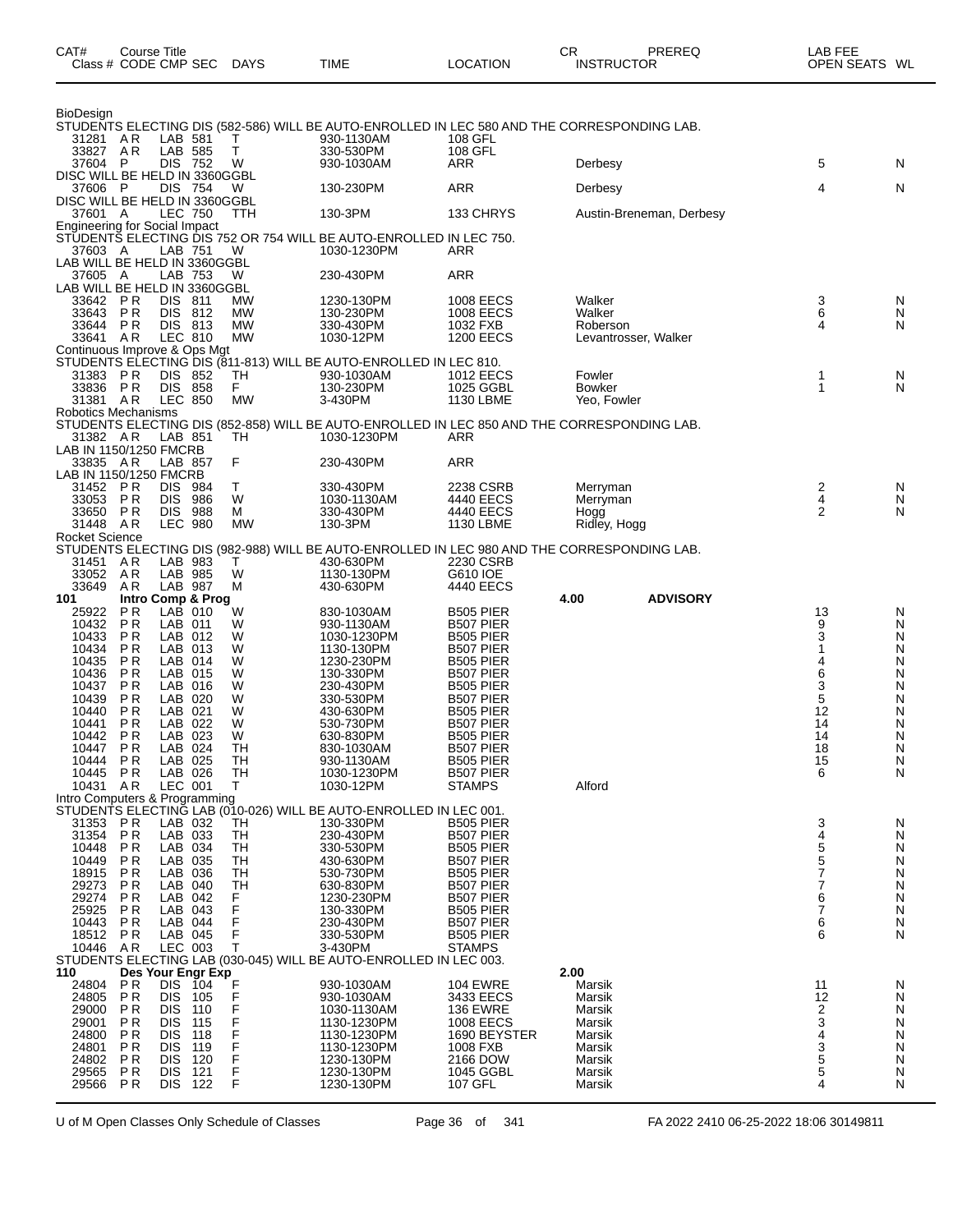| 29567<br><b>PR</b><br><b>DIS</b><br>123<br>F<br>1230-130PM<br>2918 COOL<br>Marsik<br>12<br>N<br>F<br>29568<br>ΡR<br><b>DIS</b><br>124<br>15<br>1230-130PM<br>2238 CSRB<br>Marsik<br>N<br>F<br>29569<br>P <sub>R</sub><br><b>DIS</b><br>125<br>1230-130PM<br>1032 FXB<br>15<br>Marsik<br>N<br>F<br>29570<br>P <sub>R</sub><br><b>DIS</b><br>126<br>1230-130PM<br>1008 EECS<br>Marsik<br>11<br>N<br>F<br>9<br>29571<br>ΡR<br><b>DIS</b><br>127<br>1230-130PM<br><b>185 EWRE</b><br>Marsik, Terry Jr<br>N<br>F<br>4<br>29572<br>ΡR<br><b>DIS</b><br>128<br>1008 EECS<br>130-230PM<br>Marsik, Terry Jr<br>N<br>F<br>29573<br>9<br>ΡR<br><b>DIS</b><br>129<br>130-230PM<br><b>1012 EECS</b><br>Marsik, Terry Jr<br>N<br>F<br>29574<br>P R<br><b>DIS</b><br>130<br>130-230PM<br>1032 FXB<br>Marsik, Terry Jr<br>13<br>N<br>F<br>29575<br>ΡR<br><b>DIS</b><br>131<br>107 GFL<br>130-230PM<br>Marsik, Terry Jr<br>14<br>N<br>F<br>29576<br>ΡR<br>132<br><b>DIS</b><br>130-230PM<br>1045 GGBL<br>14<br>N<br>Marsik, Terry Jr<br>F<br>29577<br>ΡR<br><b>DIS</b><br>133<br>130-230PM<br>2238 CSRB<br>Marsik, Terry Jr<br>12<br>N<br>F<br>29578<br>ΡR<br><b>DIS</b><br>134<br>107 GFL<br>230-330PM<br>1<br>N<br>Marsik, Terry Jr<br>F<br>29579<br>P <sub>R</sub><br>135<br>6<br><b>DIS</b><br>230-330PM<br>1024 FXB<br>Marsik, Terry Jr<br>N<br>F<br>29580<br>P R<br><b>DIS</b><br>136<br>230-330PM<br><b>185 EWRE</b><br>Marsik, Terry Jr<br>13<br>N<br>F<br>29581<br>P <sub>R</sub><br><b>DIS</b><br>137<br>14<br>230-330PM<br>1032 FXB<br>Marsik, Terry Jr<br>N<br>F<br>9<br>29582<br>P <sub>R</sub><br>138<br><b>DIS</b><br>230-330PM<br><b>136 EWRE</b><br>N<br>Marsik, Terry Jr<br>$\frac{9}{7}$<br>29583<br>F<br>P <sub>R</sub><br><b>DIS</b><br>139<br>230-330PM<br><b>1008 EECS</b><br>Marsik, Terry Jr<br>N<br>F<br>29584<br>P <sub>R</sub><br><b>DIS</b><br>140<br>330-430PM<br><b>185 EWRE</b><br>Marsik, Terry Jr<br>N<br>F<br>29585<br>9<br>P <sub>R</sub><br>141<br><b>DIS</b><br>330-430PM<br>1032 FXB<br>N<br>Marsik, Terry Jr<br>29586<br>F<br>P R<br><b>DIS</b><br>142<br>330-430PM<br>1008 EECS<br>Marsik, Terry Jr<br>14<br>N<br>F<br>29587<br>ΡR<br><b>DIS</b><br>143<br>330-430PM<br><b>136 EWRE</b><br>Marsik, Terry Jr<br>14<br>N<br>F<br>29588<br>P <sub>R</sub><br>15<br><b>DIS</b><br>144<br>330-430PM<br>1018 DOW<br>N<br>Marsik<br>F<br>33216<br>ΡR<br>DIS.<br>145<br>330-430PM<br>1024 FXB<br>Marsik<br>15<br>N<br>F<br>33217<br>P <sub>R</sub><br><b>DIS</b><br>146<br>330-430PM<br>1008 FXB<br>Marsik<br>11<br>N<br>F<br>33218<br>P <sub>R</sub><br><b>DIS</b><br>147<br>12<br>330-430PM<br>1012 FXB<br>Marsik<br>N<br>F<br>P <sub>R</sub><br>33250<br>DIS.<br>148<br>330-430PM<br>1045 GGBL<br>11<br>N<br>LEC 001<br>33015<br>ARR<br><b>REMOTE</b><br>A R<br>Marsik<br><b>ADVISORY</b><br>151<br><b>Accel Intro Prog</b><br>4.00<br>B507 PIER<br>15<br>18967<br>P R<br>LAB<br>101<br>т<br>430-630PM<br>Hickmott<br>N<br>18969<br><b>PR</b><br>LAB<br>1130-130PM<br><b>B505 PIER</b><br>4<br>103<br>M<br>Shaw<br>N<br>4<br>22105<br>P <sub>R</sub><br>LAB<br>104<br>M<br>1230-230PM<br>B507 PIER<br>Najarian<br>N<br>3<br>т<br>27627<br>P R<br>LAB<br>105<br>130-330PM<br><b>B505 PIER</b><br>N<br>Aatresh<br>6<br>27642<br><b>PR</b><br>LAB<br>Т<br>330-530PM<br><b>B505 PIER</b><br>106<br>N<br>Aatresh<br>F<br>27673<br><b>PR</b><br>10<br>LAB<br>107<br>930-1130AM<br>B507 PIER<br>Rajasekar<br>N<br>T<br>P <sub>R</sub><br>7<br>27675<br>LAB<br>108<br>930-1130AM<br>B507 PIER<br>Schneider<br>N<br>27727<br>P <sub>R</sub><br>LAB<br>B507 PIER<br>109<br>М<br>530-730PM<br>6<br>N<br>Rajasekar<br>F<br>P <sub>R</sub><br>31349<br>LAB 110<br>930-1130AM<br><b>B505 PIER</b><br>Schneider<br>10<br>N<br>F<br>31350<br>P <sub>R</sub><br>LAB 111<br>430-630PM<br>B507 PIER<br>Rajasekar<br>10<br>N<br>LEC 100<br>18966<br>AR<br>TTH<br>12-130PM<br>220 CHRYS<br>Accel Intro Comp & Prog<br>STUDENTS ELECTING LAB (101-109) WILL BE AUTO-ENROLLED IN LEC 100.<br>2.00<br><b>Selected Topics</b><br>LEC 002<br>18<br>P<br>330-530PM<br>1008 FXB<br>Torralva<br>34548<br>Т<br>N<br><b>MATLAB Applications Engineers</b><br>1.00<br><b>Outreach Internship</b><br><b>ARR</b><br><b>ARR</b><br>25<br>PD<br>LAB 002<br>19195<br>Millunchick, Boivin<br>N<br><b>Fall Outreach Internship</b><br>27428<br>LAB 003<br><b>ARR</b><br><b>ARR</b><br>PD<br>Millunchick, Boivin<br>25<br>N<br>Spr/Sum Outreach Internship<br><b>ENFORCED</b><br><b>Honors Seminar I</b><br>1.00<br><b>ARR</b><br>25853<br><b>PR LEC 001</b><br>530-730PM<br>Taylor, Edington<br>6<br>M<br>N<br>Honors Seminar I<br>Class meets on the following dates: 8/29, 9/19, 9/26, 10/10, 11/7, 11/21, and 12/5. Class will meet in 133<br>Chrysler.<br>1.00-3.00<br><b>Multidis Eng Pro I</b><br>ARR<br>75<br>22717 PI<br>LAB 001<br>ARR<br>Maki<br>N<br>UM::Autonomy Project Team<br>ARR<br>ARR<br><b>Bell IV</b><br>72<br>21258 PI<br>LAB 002<br>N<br>Baja Racing Project Team<br><b>ARR</b><br>ARR<br><b>Skerlos</b><br>21516 PI<br>75<br>LAB 003<br>N<br><b>BLUElab Project Team</b><br>ARR<br>ARR<br><b>Bell IV</b><br>21956 PI<br>LAB 006<br>75<br>N<br>HPH Project Team<br>ARR<br>21957 PI<br>LAB 007<br>ARR<br>Pan<br>75<br>N<br><b>HPS Project Team</b><br><b>ARR</b><br>ARR<br>Sheehan<br>21958 PI<br>LAB 008<br>75<br>N<br><b>MASA Project Team</b><br>ARR<br>ARR<br>21959 PI<br>LAB 009<br>Ridley<br>75<br>N<br><b>MBuRST Project Team</b><br>ARR<br>ARR<br>21960 PI<br>LAB 011<br>Cesnik<br>75<br>N<br>M-FLY Project Team<br><b>ARR</b><br>ARR<br>21961 PI<br>LAB 012<br>Alfano<br>75<br>N<br>M-HEAL Project Team<br>ARR<br>ARR<br>26808 PI<br>LAB 013<br>Wrobel<br>75<br>N<br>M-Heal II Project Team<br>ARR<br>21962 PI<br>ARR<br>Hofmann<br>75<br>LAB 014<br>N<br><b>MER Project Team</b><br><b>ARR</b><br>ARR<br>Martz<br>21963 PI<br>LAB 015<br>50<br>N<br><b>MRacing Project Team</b> | CAT# | Course Title<br>Class # CODE CMP SEC |  | <b>DAYS</b> | TIME | <b>LOCATION</b> | СR<br><b>INSTRUCTOR</b> | PREREQ | LAB FEE<br>OPEN SEATS WL |  |
|--------------------------------------------------------------------------------------------------------------------------------------------------------------------------------------------------------------------------------------------------------------------------------------------------------------------------------------------------------------------------------------------------------------------------------------------------------------------------------------------------------------------------------------------------------------------------------------------------------------------------------------------------------------------------------------------------------------------------------------------------------------------------------------------------------------------------------------------------------------------------------------------------------------------------------------------------------------------------------------------------------------------------------------------------------------------------------------------------------------------------------------------------------------------------------------------------------------------------------------------------------------------------------------------------------------------------------------------------------------------------------------------------------------------------------------------------------------------------------------------------------------------------------------------------------------------------------------------------------------------------------------------------------------------------------------------------------------------------------------------------------------------------------------------------------------------------------------------------------------------------------------------------------------------------------------------------------------------------------------------------------------------------------------------------------------------------------------------------------------------------------------------------------------------------------------------------------------------------------------------------------------------------------------------------------------------------------------------------------------------------------------------------------------------------------------------------------------------------------------------------------------------------------------------------------------------------------------------------------------------------------------------------------------------------------------------------------------------------------------------------------------------------------------------------------------------------------------------------------------------------------------------------------------------------------------------------------------------------------------------------------------------------------------------------------------------------------------------------------------------------------------------------------------------------------------------------------------------------------------------------------------------------------------------------------------------------------------------------------------------------------------------------------------------------------------------------------------------------------------------------------------------------------------------------------------------------------------------------------------------------------------------------------------------------------------------------------------------------------------------------------------------------------------------------------------------------------------------------------------------------------------------------------------------------------------------------------------------------------------------------------------------------------------------------------------------------------------------------------------------------------------------------------------------------------------------------------------------------------------------------------------------------------------------------------------------------------------------------------------------------------------------------------------------------------------------------------------------------------------------------------------------------------------------------------------------------------------------------------------------------------------------------------------------------------------------------------------------------------------------------------------------------------------------------------------------------------------------------------------------------------------------------------------------------------------------------------------------------------------------------------------------------------------------------------------------------------------------------------------------------------------------------------------------------------------------------------------------------------------------------------------------------------------------------------------------------------------------------------------------------------------------------------------------------------------------------------------------------------------------------------------------------------------------------------------------------------------------------------------------------------------------------------------------------------------------------------------------------------------------------------------------------------------------------------------------------------------------------------------------------------------------|------|--------------------------------------|--|-------------|------|-----------------|-------------------------|--------|--------------------------|--|
|                                                                                                                                                                                                                                                                                                                                                                                                                                                                                                                                                                                                                                                                                                                                                                                                                                                                                                                                                                                                                                                                                                                                                                                                                                                                                                                                                                                                                                                                                                                                                                                                                                                                                                                                                                                                                                                                                                                                                                                                                                                                                                                                                                                                                                                                                                                                                                                                                                                                                                                                                                                                                                                                                                                                                                                                                                                                                                                                                                                                                                                                                                                                                                                                                                                                                                                                                                                                                                                                                                                                                                                                                                                                                                                                                                                                                                                                                                                                                                                                                                                                                                                                                                                                                                                                                                                                                                                                                                                                                                                                                                                                                                                                                                                                                                                                                                                                                                                                                                                                                                                                                                                                                                                                                                                                                                                                                                                                                                                                                                                                                                                                                                                                                                                                                                                                                                                                                            |      |                                      |  |             |      |                 |                         |        |                          |  |
|                                                                                                                                                                                                                                                                                                                                                                                                                                                                                                                                                                                                                                                                                                                                                                                                                                                                                                                                                                                                                                                                                                                                                                                                                                                                                                                                                                                                                                                                                                                                                                                                                                                                                                                                                                                                                                                                                                                                                                                                                                                                                                                                                                                                                                                                                                                                                                                                                                                                                                                                                                                                                                                                                                                                                                                                                                                                                                                                                                                                                                                                                                                                                                                                                                                                                                                                                                                                                                                                                                                                                                                                                                                                                                                                                                                                                                                                                                                                                                                                                                                                                                                                                                                                                                                                                                                                                                                                                                                                                                                                                                                                                                                                                                                                                                                                                                                                                                                                                                                                                                                                                                                                                                                                                                                                                                                                                                                                                                                                                                                                                                                                                                                                                                                                                                                                                                                                                            |      |                                      |  |             |      |                 |                         |        |                          |  |
|                                                                                                                                                                                                                                                                                                                                                                                                                                                                                                                                                                                                                                                                                                                                                                                                                                                                                                                                                                                                                                                                                                                                                                                                                                                                                                                                                                                                                                                                                                                                                                                                                                                                                                                                                                                                                                                                                                                                                                                                                                                                                                                                                                                                                                                                                                                                                                                                                                                                                                                                                                                                                                                                                                                                                                                                                                                                                                                                                                                                                                                                                                                                                                                                                                                                                                                                                                                                                                                                                                                                                                                                                                                                                                                                                                                                                                                                                                                                                                                                                                                                                                                                                                                                                                                                                                                                                                                                                                                                                                                                                                                                                                                                                                                                                                                                                                                                                                                                                                                                                                                                                                                                                                                                                                                                                                                                                                                                                                                                                                                                                                                                                                                                                                                                                                                                                                                                                            |      |                                      |  |             |      |                 |                         |        |                          |  |
|                                                                                                                                                                                                                                                                                                                                                                                                                                                                                                                                                                                                                                                                                                                                                                                                                                                                                                                                                                                                                                                                                                                                                                                                                                                                                                                                                                                                                                                                                                                                                                                                                                                                                                                                                                                                                                                                                                                                                                                                                                                                                                                                                                                                                                                                                                                                                                                                                                                                                                                                                                                                                                                                                                                                                                                                                                                                                                                                                                                                                                                                                                                                                                                                                                                                                                                                                                                                                                                                                                                                                                                                                                                                                                                                                                                                                                                                                                                                                                                                                                                                                                                                                                                                                                                                                                                                                                                                                                                                                                                                                                                                                                                                                                                                                                                                                                                                                                                                                                                                                                                                                                                                                                                                                                                                                                                                                                                                                                                                                                                                                                                                                                                                                                                                                                                                                                                                                            |      |                                      |  |             |      |                 |                         |        |                          |  |
|                                                                                                                                                                                                                                                                                                                                                                                                                                                                                                                                                                                                                                                                                                                                                                                                                                                                                                                                                                                                                                                                                                                                                                                                                                                                                                                                                                                                                                                                                                                                                                                                                                                                                                                                                                                                                                                                                                                                                                                                                                                                                                                                                                                                                                                                                                                                                                                                                                                                                                                                                                                                                                                                                                                                                                                                                                                                                                                                                                                                                                                                                                                                                                                                                                                                                                                                                                                                                                                                                                                                                                                                                                                                                                                                                                                                                                                                                                                                                                                                                                                                                                                                                                                                                                                                                                                                                                                                                                                                                                                                                                                                                                                                                                                                                                                                                                                                                                                                                                                                                                                                                                                                                                                                                                                                                                                                                                                                                                                                                                                                                                                                                                                                                                                                                                                                                                                                                            |      |                                      |  |             |      |                 |                         |        |                          |  |
|                                                                                                                                                                                                                                                                                                                                                                                                                                                                                                                                                                                                                                                                                                                                                                                                                                                                                                                                                                                                                                                                                                                                                                                                                                                                                                                                                                                                                                                                                                                                                                                                                                                                                                                                                                                                                                                                                                                                                                                                                                                                                                                                                                                                                                                                                                                                                                                                                                                                                                                                                                                                                                                                                                                                                                                                                                                                                                                                                                                                                                                                                                                                                                                                                                                                                                                                                                                                                                                                                                                                                                                                                                                                                                                                                                                                                                                                                                                                                                                                                                                                                                                                                                                                                                                                                                                                                                                                                                                                                                                                                                                                                                                                                                                                                                                                                                                                                                                                                                                                                                                                                                                                                                                                                                                                                                                                                                                                                                                                                                                                                                                                                                                                                                                                                                                                                                                                                            |      |                                      |  |             |      |                 |                         |        |                          |  |
|                                                                                                                                                                                                                                                                                                                                                                                                                                                                                                                                                                                                                                                                                                                                                                                                                                                                                                                                                                                                                                                                                                                                                                                                                                                                                                                                                                                                                                                                                                                                                                                                                                                                                                                                                                                                                                                                                                                                                                                                                                                                                                                                                                                                                                                                                                                                                                                                                                                                                                                                                                                                                                                                                                                                                                                                                                                                                                                                                                                                                                                                                                                                                                                                                                                                                                                                                                                                                                                                                                                                                                                                                                                                                                                                                                                                                                                                                                                                                                                                                                                                                                                                                                                                                                                                                                                                                                                                                                                                                                                                                                                                                                                                                                                                                                                                                                                                                                                                                                                                                                                                                                                                                                                                                                                                                                                                                                                                                                                                                                                                                                                                                                                                                                                                                                                                                                                                                            |      |                                      |  |             |      |                 |                         |        |                          |  |
|                                                                                                                                                                                                                                                                                                                                                                                                                                                                                                                                                                                                                                                                                                                                                                                                                                                                                                                                                                                                                                                                                                                                                                                                                                                                                                                                                                                                                                                                                                                                                                                                                                                                                                                                                                                                                                                                                                                                                                                                                                                                                                                                                                                                                                                                                                                                                                                                                                                                                                                                                                                                                                                                                                                                                                                                                                                                                                                                                                                                                                                                                                                                                                                                                                                                                                                                                                                                                                                                                                                                                                                                                                                                                                                                                                                                                                                                                                                                                                                                                                                                                                                                                                                                                                                                                                                                                                                                                                                                                                                                                                                                                                                                                                                                                                                                                                                                                                                                                                                                                                                                                                                                                                                                                                                                                                                                                                                                                                                                                                                                                                                                                                                                                                                                                                                                                                                                                            |      |                                      |  |             |      |                 |                         |        |                          |  |
|                                                                                                                                                                                                                                                                                                                                                                                                                                                                                                                                                                                                                                                                                                                                                                                                                                                                                                                                                                                                                                                                                                                                                                                                                                                                                                                                                                                                                                                                                                                                                                                                                                                                                                                                                                                                                                                                                                                                                                                                                                                                                                                                                                                                                                                                                                                                                                                                                                                                                                                                                                                                                                                                                                                                                                                                                                                                                                                                                                                                                                                                                                                                                                                                                                                                                                                                                                                                                                                                                                                                                                                                                                                                                                                                                                                                                                                                                                                                                                                                                                                                                                                                                                                                                                                                                                                                                                                                                                                                                                                                                                                                                                                                                                                                                                                                                                                                                                                                                                                                                                                                                                                                                                                                                                                                                                                                                                                                                                                                                                                                                                                                                                                                                                                                                                                                                                                                                            |      |                                      |  |             |      |                 |                         |        |                          |  |
|                                                                                                                                                                                                                                                                                                                                                                                                                                                                                                                                                                                                                                                                                                                                                                                                                                                                                                                                                                                                                                                                                                                                                                                                                                                                                                                                                                                                                                                                                                                                                                                                                                                                                                                                                                                                                                                                                                                                                                                                                                                                                                                                                                                                                                                                                                                                                                                                                                                                                                                                                                                                                                                                                                                                                                                                                                                                                                                                                                                                                                                                                                                                                                                                                                                                                                                                                                                                                                                                                                                                                                                                                                                                                                                                                                                                                                                                                                                                                                                                                                                                                                                                                                                                                                                                                                                                                                                                                                                                                                                                                                                                                                                                                                                                                                                                                                                                                                                                                                                                                                                                                                                                                                                                                                                                                                                                                                                                                                                                                                                                                                                                                                                                                                                                                                                                                                                                                            |      |                                      |  |             |      |                 |                         |        |                          |  |
|                                                                                                                                                                                                                                                                                                                                                                                                                                                                                                                                                                                                                                                                                                                                                                                                                                                                                                                                                                                                                                                                                                                                                                                                                                                                                                                                                                                                                                                                                                                                                                                                                                                                                                                                                                                                                                                                                                                                                                                                                                                                                                                                                                                                                                                                                                                                                                                                                                                                                                                                                                                                                                                                                                                                                                                                                                                                                                                                                                                                                                                                                                                                                                                                                                                                                                                                                                                                                                                                                                                                                                                                                                                                                                                                                                                                                                                                                                                                                                                                                                                                                                                                                                                                                                                                                                                                                                                                                                                                                                                                                                                                                                                                                                                                                                                                                                                                                                                                                                                                                                                                                                                                                                                                                                                                                                                                                                                                                                                                                                                                                                                                                                                                                                                                                                                                                                                                                            |      |                                      |  |             |      |                 |                         |        |                          |  |
|                                                                                                                                                                                                                                                                                                                                                                                                                                                                                                                                                                                                                                                                                                                                                                                                                                                                                                                                                                                                                                                                                                                                                                                                                                                                                                                                                                                                                                                                                                                                                                                                                                                                                                                                                                                                                                                                                                                                                                                                                                                                                                                                                                                                                                                                                                                                                                                                                                                                                                                                                                                                                                                                                                                                                                                                                                                                                                                                                                                                                                                                                                                                                                                                                                                                                                                                                                                                                                                                                                                                                                                                                                                                                                                                                                                                                                                                                                                                                                                                                                                                                                                                                                                                                                                                                                                                                                                                                                                                                                                                                                                                                                                                                                                                                                                                                                                                                                                                                                                                                                                                                                                                                                                                                                                                                                                                                                                                                                                                                                                                                                                                                                                                                                                                                                                                                                                                                            |      |                                      |  |             |      |                 |                         |        |                          |  |
|                                                                                                                                                                                                                                                                                                                                                                                                                                                                                                                                                                                                                                                                                                                                                                                                                                                                                                                                                                                                                                                                                                                                                                                                                                                                                                                                                                                                                                                                                                                                                                                                                                                                                                                                                                                                                                                                                                                                                                                                                                                                                                                                                                                                                                                                                                                                                                                                                                                                                                                                                                                                                                                                                                                                                                                                                                                                                                                                                                                                                                                                                                                                                                                                                                                                                                                                                                                                                                                                                                                                                                                                                                                                                                                                                                                                                                                                                                                                                                                                                                                                                                                                                                                                                                                                                                                                                                                                                                                                                                                                                                                                                                                                                                                                                                                                                                                                                                                                                                                                                                                                                                                                                                                                                                                                                                                                                                                                                                                                                                                                                                                                                                                                                                                                                                                                                                                                                            |      |                                      |  |             |      |                 |                         |        |                          |  |
|                                                                                                                                                                                                                                                                                                                                                                                                                                                                                                                                                                                                                                                                                                                                                                                                                                                                                                                                                                                                                                                                                                                                                                                                                                                                                                                                                                                                                                                                                                                                                                                                                                                                                                                                                                                                                                                                                                                                                                                                                                                                                                                                                                                                                                                                                                                                                                                                                                                                                                                                                                                                                                                                                                                                                                                                                                                                                                                                                                                                                                                                                                                                                                                                                                                                                                                                                                                                                                                                                                                                                                                                                                                                                                                                                                                                                                                                                                                                                                                                                                                                                                                                                                                                                                                                                                                                                                                                                                                                                                                                                                                                                                                                                                                                                                                                                                                                                                                                                                                                                                                                                                                                                                                                                                                                                                                                                                                                                                                                                                                                                                                                                                                                                                                                                                                                                                                                                            |      |                                      |  |             |      |                 |                         |        |                          |  |
|                                                                                                                                                                                                                                                                                                                                                                                                                                                                                                                                                                                                                                                                                                                                                                                                                                                                                                                                                                                                                                                                                                                                                                                                                                                                                                                                                                                                                                                                                                                                                                                                                                                                                                                                                                                                                                                                                                                                                                                                                                                                                                                                                                                                                                                                                                                                                                                                                                                                                                                                                                                                                                                                                                                                                                                                                                                                                                                                                                                                                                                                                                                                                                                                                                                                                                                                                                                                                                                                                                                                                                                                                                                                                                                                                                                                                                                                                                                                                                                                                                                                                                                                                                                                                                                                                                                                                                                                                                                                                                                                                                                                                                                                                                                                                                                                                                                                                                                                                                                                                                                                                                                                                                                                                                                                                                                                                                                                                                                                                                                                                                                                                                                                                                                                                                                                                                                                                            |      |                                      |  |             |      |                 |                         |        |                          |  |
|                                                                                                                                                                                                                                                                                                                                                                                                                                                                                                                                                                                                                                                                                                                                                                                                                                                                                                                                                                                                                                                                                                                                                                                                                                                                                                                                                                                                                                                                                                                                                                                                                                                                                                                                                                                                                                                                                                                                                                                                                                                                                                                                                                                                                                                                                                                                                                                                                                                                                                                                                                                                                                                                                                                                                                                                                                                                                                                                                                                                                                                                                                                                                                                                                                                                                                                                                                                                                                                                                                                                                                                                                                                                                                                                                                                                                                                                                                                                                                                                                                                                                                                                                                                                                                                                                                                                                                                                                                                                                                                                                                                                                                                                                                                                                                                                                                                                                                                                                                                                                                                                                                                                                                                                                                                                                                                                                                                                                                                                                                                                                                                                                                                                                                                                                                                                                                                                                            |      |                                      |  |             |      |                 |                         |        |                          |  |
|                                                                                                                                                                                                                                                                                                                                                                                                                                                                                                                                                                                                                                                                                                                                                                                                                                                                                                                                                                                                                                                                                                                                                                                                                                                                                                                                                                                                                                                                                                                                                                                                                                                                                                                                                                                                                                                                                                                                                                                                                                                                                                                                                                                                                                                                                                                                                                                                                                                                                                                                                                                                                                                                                                                                                                                                                                                                                                                                                                                                                                                                                                                                                                                                                                                                                                                                                                                                                                                                                                                                                                                                                                                                                                                                                                                                                                                                                                                                                                                                                                                                                                                                                                                                                                                                                                                                                                                                                                                                                                                                                                                                                                                                                                                                                                                                                                                                                                                                                                                                                                                                                                                                                                                                                                                                                                                                                                                                                                                                                                                                                                                                                                                                                                                                                                                                                                                                                            |      |                                      |  |             |      |                 |                         |        |                          |  |
|                                                                                                                                                                                                                                                                                                                                                                                                                                                                                                                                                                                                                                                                                                                                                                                                                                                                                                                                                                                                                                                                                                                                                                                                                                                                                                                                                                                                                                                                                                                                                                                                                                                                                                                                                                                                                                                                                                                                                                                                                                                                                                                                                                                                                                                                                                                                                                                                                                                                                                                                                                                                                                                                                                                                                                                                                                                                                                                                                                                                                                                                                                                                                                                                                                                                                                                                                                                                                                                                                                                                                                                                                                                                                                                                                                                                                                                                                                                                                                                                                                                                                                                                                                                                                                                                                                                                                                                                                                                                                                                                                                                                                                                                                                                                                                                                                                                                                                                                                                                                                                                                                                                                                                                                                                                                                                                                                                                                                                                                                                                                                                                                                                                                                                                                                                                                                                                                                            |      |                                      |  |             |      |                 |                         |        |                          |  |
|                                                                                                                                                                                                                                                                                                                                                                                                                                                                                                                                                                                                                                                                                                                                                                                                                                                                                                                                                                                                                                                                                                                                                                                                                                                                                                                                                                                                                                                                                                                                                                                                                                                                                                                                                                                                                                                                                                                                                                                                                                                                                                                                                                                                                                                                                                                                                                                                                                                                                                                                                                                                                                                                                                                                                                                                                                                                                                                                                                                                                                                                                                                                                                                                                                                                                                                                                                                                                                                                                                                                                                                                                                                                                                                                                                                                                                                                                                                                                                                                                                                                                                                                                                                                                                                                                                                                                                                                                                                                                                                                                                                                                                                                                                                                                                                                                                                                                                                                                                                                                                                                                                                                                                                                                                                                                                                                                                                                                                                                                                                                                                                                                                                                                                                                                                                                                                                                                            |      |                                      |  |             |      |                 |                         |        |                          |  |
|                                                                                                                                                                                                                                                                                                                                                                                                                                                                                                                                                                                                                                                                                                                                                                                                                                                                                                                                                                                                                                                                                                                                                                                                                                                                                                                                                                                                                                                                                                                                                                                                                                                                                                                                                                                                                                                                                                                                                                                                                                                                                                                                                                                                                                                                                                                                                                                                                                                                                                                                                                                                                                                                                                                                                                                                                                                                                                                                                                                                                                                                                                                                                                                                                                                                                                                                                                                                                                                                                                                                                                                                                                                                                                                                                                                                                                                                                                                                                                                                                                                                                                                                                                                                                                                                                                                                                                                                                                                                                                                                                                                                                                                                                                                                                                                                                                                                                                                                                                                                                                                                                                                                                                                                                                                                                                                                                                                                                                                                                                                                                                                                                                                                                                                                                                                                                                                                                            |      |                                      |  |             |      |                 |                         |        |                          |  |
|                                                                                                                                                                                                                                                                                                                                                                                                                                                                                                                                                                                                                                                                                                                                                                                                                                                                                                                                                                                                                                                                                                                                                                                                                                                                                                                                                                                                                                                                                                                                                                                                                                                                                                                                                                                                                                                                                                                                                                                                                                                                                                                                                                                                                                                                                                                                                                                                                                                                                                                                                                                                                                                                                                                                                                                                                                                                                                                                                                                                                                                                                                                                                                                                                                                                                                                                                                                                                                                                                                                                                                                                                                                                                                                                                                                                                                                                                                                                                                                                                                                                                                                                                                                                                                                                                                                                                                                                                                                                                                                                                                                                                                                                                                                                                                                                                                                                                                                                                                                                                                                                                                                                                                                                                                                                                                                                                                                                                                                                                                                                                                                                                                                                                                                                                                                                                                                                                            |      |                                      |  |             |      |                 |                         |        |                          |  |
|                                                                                                                                                                                                                                                                                                                                                                                                                                                                                                                                                                                                                                                                                                                                                                                                                                                                                                                                                                                                                                                                                                                                                                                                                                                                                                                                                                                                                                                                                                                                                                                                                                                                                                                                                                                                                                                                                                                                                                                                                                                                                                                                                                                                                                                                                                                                                                                                                                                                                                                                                                                                                                                                                                                                                                                                                                                                                                                                                                                                                                                                                                                                                                                                                                                                                                                                                                                                                                                                                                                                                                                                                                                                                                                                                                                                                                                                                                                                                                                                                                                                                                                                                                                                                                                                                                                                                                                                                                                                                                                                                                                                                                                                                                                                                                                                                                                                                                                                                                                                                                                                                                                                                                                                                                                                                                                                                                                                                                                                                                                                                                                                                                                                                                                                                                                                                                                                                            |      |                                      |  |             |      |                 |                         |        |                          |  |
|                                                                                                                                                                                                                                                                                                                                                                                                                                                                                                                                                                                                                                                                                                                                                                                                                                                                                                                                                                                                                                                                                                                                                                                                                                                                                                                                                                                                                                                                                                                                                                                                                                                                                                                                                                                                                                                                                                                                                                                                                                                                                                                                                                                                                                                                                                                                                                                                                                                                                                                                                                                                                                                                                                                                                                                                                                                                                                                                                                                                                                                                                                                                                                                                                                                                                                                                                                                                                                                                                                                                                                                                                                                                                                                                                                                                                                                                                                                                                                                                                                                                                                                                                                                                                                                                                                                                                                                                                                                                                                                                                                                                                                                                                                                                                                                                                                                                                                                                                                                                                                                                                                                                                                                                                                                                                                                                                                                                                                                                                                                                                                                                                                                                                                                                                                                                                                                                                            |      |                                      |  |             |      |                 |                         |        |                          |  |
|                                                                                                                                                                                                                                                                                                                                                                                                                                                                                                                                                                                                                                                                                                                                                                                                                                                                                                                                                                                                                                                                                                                                                                                                                                                                                                                                                                                                                                                                                                                                                                                                                                                                                                                                                                                                                                                                                                                                                                                                                                                                                                                                                                                                                                                                                                                                                                                                                                                                                                                                                                                                                                                                                                                                                                                                                                                                                                                                                                                                                                                                                                                                                                                                                                                                                                                                                                                                                                                                                                                                                                                                                                                                                                                                                                                                                                                                                                                                                                                                                                                                                                                                                                                                                                                                                                                                                                                                                                                                                                                                                                                                                                                                                                                                                                                                                                                                                                                                                                                                                                                                                                                                                                                                                                                                                                                                                                                                                                                                                                                                                                                                                                                                                                                                                                                                                                                                                            |      |                                      |  |             |      |                 |                         |        |                          |  |
|                                                                                                                                                                                                                                                                                                                                                                                                                                                                                                                                                                                                                                                                                                                                                                                                                                                                                                                                                                                                                                                                                                                                                                                                                                                                                                                                                                                                                                                                                                                                                                                                                                                                                                                                                                                                                                                                                                                                                                                                                                                                                                                                                                                                                                                                                                                                                                                                                                                                                                                                                                                                                                                                                                                                                                                                                                                                                                                                                                                                                                                                                                                                                                                                                                                                                                                                                                                                                                                                                                                                                                                                                                                                                                                                                                                                                                                                                                                                                                                                                                                                                                                                                                                                                                                                                                                                                                                                                                                                                                                                                                                                                                                                                                                                                                                                                                                                                                                                                                                                                                                                                                                                                                                                                                                                                                                                                                                                                                                                                                                                                                                                                                                                                                                                                                                                                                                                                            |      |                                      |  |             |      |                 |                         |        |                          |  |
|                                                                                                                                                                                                                                                                                                                                                                                                                                                                                                                                                                                                                                                                                                                                                                                                                                                                                                                                                                                                                                                                                                                                                                                                                                                                                                                                                                                                                                                                                                                                                                                                                                                                                                                                                                                                                                                                                                                                                                                                                                                                                                                                                                                                                                                                                                                                                                                                                                                                                                                                                                                                                                                                                                                                                                                                                                                                                                                                                                                                                                                                                                                                                                                                                                                                                                                                                                                                                                                                                                                                                                                                                                                                                                                                                                                                                                                                                                                                                                                                                                                                                                                                                                                                                                                                                                                                                                                                                                                                                                                                                                                                                                                                                                                                                                                                                                                                                                                                                                                                                                                                                                                                                                                                                                                                                                                                                                                                                                                                                                                                                                                                                                                                                                                                                                                                                                                                                            |      |                                      |  |             |      |                 |                         |        |                          |  |
|                                                                                                                                                                                                                                                                                                                                                                                                                                                                                                                                                                                                                                                                                                                                                                                                                                                                                                                                                                                                                                                                                                                                                                                                                                                                                                                                                                                                                                                                                                                                                                                                                                                                                                                                                                                                                                                                                                                                                                                                                                                                                                                                                                                                                                                                                                                                                                                                                                                                                                                                                                                                                                                                                                                                                                                                                                                                                                                                                                                                                                                                                                                                                                                                                                                                                                                                                                                                                                                                                                                                                                                                                                                                                                                                                                                                                                                                                                                                                                                                                                                                                                                                                                                                                                                                                                                                                                                                                                                                                                                                                                                                                                                                                                                                                                                                                                                                                                                                                                                                                                                                                                                                                                                                                                                                                                                                                                                                                                                                                                                                                                                                                                                                                                                                                                                                                                                                                            |      |                                      |  |             |      |                 |                         |        |                          |  |
|                                                                                                                                                                                                                                                                                                                                                                                                                                                                                                                                                                                                                                                                                                                                                                                                                                                                                                                                                                                                                                                                                                                                                                                                                                                                                                                                                                                                                                                                                                                                                                                                                                                                                                                                                                                                                                                                                                                                                                                                                                                                                                                                                                                                                                                                                                                                                                                                                                                                                                                                                                                                                                                                                                                                                                                                                                                                                                                                                                                                                                                                                                                                                                                                                                                                                                                                                                                                                                                                                                                                                                                                                                                                                                                                                                                                                                                                                                                                                                                                                                                                                                                                                                                                                                                                                                                                                                                                                                                                                                                                                                                                                                                                                                                                                                                                                                                                                                                                                                                                                                                                                                                                                                                                                                                                                                                                                                                                                                                                                                                                                                                                                                                                                                                                                                                                                                                                                            | 190  |                                      |  |             |      |                 |                         |        |                          |  |
|                                                                                                                                                                                                                                                                                                                                                                                                                                                                                                                                                                                                                                                                                                                                                                                                                                                                                                                                                                                                                                                                                                                                                                                                                                                                                                                                                                                                                                                                                                                                                                                                                                                                                                                                                                                                                                                                                                                                                                                                                                                                                                                                                                                                                                                                                                                                                                                                                                                                                                                                                                                                                                                                                                                                                                                                                                                                                                                                                                                                                                                                                                                                                                                                                                                                                                                                                                                                                                                                                                                                                                                                                                                                                                                                                                                                                                                                                                                                                                                                                                                                                                                                                                                                                                                                                                                                                                                                                                                                                                                                                                                                                                                                                                                                                                                                                                                                                                                                                                                                                                                                                                                                                                                                                                                                                                                                                                                                                                                                                                                                                                                                                                                                                                                                                                                                                                                                                            |      |                                      |  |             |      |                 |                         |        |                          |  |
|                                                                                                                                                                                                                                                                                                                                                                                                                                                                                                                                                                                                                                                                                                                                                                                                                                                                                                                                                                                                                                                                                                                                                                                                                                                                                                                                                                                                                                                                                                                                                                                                                                                                                                                                                                                                                                                                                                                                                                                                                                                                                                                                                                                                                                                                                                                                                                                                                                                                                                                                                                                                                                                                                                                                                                                                                                                                                                                                                                                                                                                                                                                                                                                                                                                                                                                                                                                                                                                                                                                                                                                                                                                                                                                                                                                                                                                                                                                                                                                                                                                                                                                                                                                                                                                                                                                                                                                                                                                                                                                                                                                                                                                                                                                                                                                                                                                                                                                                                                                                                                                                                                                                                                                                                                                                                                                                                                                                                                                                                                                                                                                                                                                                                                                                                                                                                                                                                            | 196  |                                      |  |             |      |                 |                         |        |                          |  |
|                                                                                                                                                                                                                                                                                                                                                                                                                                                                                                                                                                                                                                                                                                                                                                                                                                                                                                                                                                                                                                                                                                                                                                                                                                                                                                                                                                                                                                                                                                                                                                                                                                                                                                                                                                                                                                                                                                                                                                                                                                                                                                                                                                                                                                                                                                                                                                                                                                                                                                                                                                                                                                                                                                                                                                                                                                                                                                                                                                                                                                                                                                                                                                                                                                                                                                                                                                                                                                                                                                                                                                                                                                                                                                                                                                                                                                                                                                                                                                                                                                                                                                                                                                                                                                                                                                                                                                                                                                                                                                                                                                                                                                                                                                                                                                                                                                                                                                                                                                                                                                                                                                                                                                                                                                                                                                                                                                                                                                                                                                                                                                                                                                                                                                                                                                                                                                                                                            |      |                                      |  |             |      |                 |                         |        |                          |  |
|                                                                                                                                                                                                                                                                                                                                                                                                                                                                                                                                                                                                                                                                                                                                                                                                                                                                                                                                                                                                                                                                                                                                                                                                                                                                                                                                                                                                                                                                                                                                                                                                                                                                                                                                                                                                                                                                                                                                                                                                                                                                                                                                                                                                                                                                                                                                                                                                                                                                                                                                                                                                                                                                                                                                                                                                                                                                                                                                                                                                                                                                                                                                                                                                                                                                                                                                                                                                                                                                                                                                                                                                                                                                                                                                                                                                                                                                                                                                                                                                                                                                                                                                                                                                                                                                                                                                                                                                                                                                                                                                                                                                                                                                                                                                                                                                                                                                                                                                                                                                                                                                                                                                                                                                                                                                                                                                                                                                                                                                                                                                                                                                                                                                                                                                                                                                                                                                                            |      |                                      |  |             |      |                 |                         |        |                          |  |
|                                                                                                                                                                                                                                                                                                                                                                                                                                                                                                                                                                                                                                                                                                                                                                                                                                                                                                                                                                                                                                                                                                                                                                                                                                                                                                                                                                                                                                                                                                                                                                                                                                                                                                                                                                                                                                                                                                                                                                                                                                                                                                                                                                                                                                                                                                                                                                                                                                                                                                                                                                                                                                                                                                                                                                                                                                                                                                                                                                                                                                                                                                                                                                                                                                                                                                                                                                                                                                                                                                                                                                                                                                                                                                                                                                                                                                                                                                                                                                                                                                                                                                                                                                                                                                                                                                                                                                                                                                                                                                                                                                                                                                                                                                                                                                                                                                                                                                                                                                                                                                                                                                                                                                                                                                                                                                                                                                                                                                                                                                                                                                                                                                                                                                                                                                                                                                                                                            |      |                                      |  |             |      |                 |                         |        |                          |  |
|                                                                                                                                                                                                                                                                                                                                                                                                                                                                                                                                                                                                                                                                                                                                                                                                                                                                                                                                                                                                                                                                                                                                                                                                                                                                                                                                                                                                                                                                                                                                                                                                                                                                                                                                                                                                                                                                                                                                                                                                                                                                                                                                                                                                                                                                                                                                                                                                                                                                                                                                                                                                                                                                                                                                                                                                                                                                                                                                                                                                                                                                                                                                                                                                                                                                                                                                                                                                                                                                                                                                                                                                                                                                                                                                                                                                                                                                                                                                                                                                                                                                                                                                                                                                                                                                                                                                                                                                                                                                                                                                                                                                                                                                                                                                                                                                                                                                                                                                                                                                                                                                                                                                                                                                                                                                                                                                                                                                                                                                                                                                                                                                                                                                                                                                                                                                                                                                                            | 230  |                                      |  |             |      |                 |                         |        |                          |  |
|                                                                                                                                                                                                                                                                                                                                                                                                                                                                                                                                                                                                                                                                                                                                                                                                                                                                                                                                                                                                                                                                                                                                                                                                                                                                                                                                                                                                                                                                                                                                                                                                                                                                                                                                                                                                                                                                                                                                                                                                                                                                                                                                                                                                                                                                                                                                                                                                                                                                                                                                                                                                                                                                                                                                                                                                                                                                                                                                                                                                                                                                                                                                                                                                                                                                                                                                                                                                                                                                                                                                                                                                                                                                                                                                                                                                                                                                                                                                                                                                                                                                                                                                                                                                                                                                                                                                                                                                                                                                                                                                                                                                                                                                                                                                                                                                                                                                                                                                                                                                                                                                                                                                                                                                                                                                                                                                                                                                                                                                                                                                                                                                                                                                                                                                                                                                                                                                                            |      |                                      |  |             |      |                 |                         |        |                          |  |
|                                                                                                                                                                                                                                                                                                                                                                                                                                                                                                                                                                                                                                                                                                                                                                                                                                                                                                                                                                                                                                                                                                                                                                                                                                                                                                                                                                                                                                                                                                                                                                                                                                                                                                                                                                                                                                                                                                                                                                                                                                                                                                                                                                                                                                                                                                                                                                                                                                                                                                                                                                                                                                                                                                                                                                                                                                                                                                                                                                                                                                                                                                                                                                                                                                                                                                                                                                                                                                                                                                                                                                                                                                                                                                                                                                                                                                                                                                                                                                                                                                                                                                                                                                                                                                                                                                                                                                                                                                                                                                                                                                                                                                                                                                                                                                                                                                                                                                                                                                                                                                                                                                                                                                                                                                                                                                                                                                                                                                                                                                                                                                                                                                                                                                                                                                                                                                                                                            |      |                                      |  |             |      |                 |                         |        |                          |  |
|                                                                                                                                                                                                                                                                                                                                                                                                                                                                                                                                                                                                                                                                                                                                                                                                                                                                                                                                                                                                                                                                                                                                                                                                                                                                                                                                                                                                                                                                                                                                                                                                                                                                                                                                                                                                                                                                                                                                                                                                                                                                                                                                                                                                                                                                                                                                                                                                                                                                                                                                                                                                                                                                                                                                                                                                                                                                                                                                                                                                                                                                                                                                                                                                                                                                                                                                                                                                                                                                                                                                                                                                                                                                                                                                                                                                                                                                                                                                                                                                                                                                                                                                                                                                                                                                                                                                                                                                                                                                                                                                                                                                                                                                                                                                                                                                                                                                                                                                                                                                                                                                                                                                                                                                                                                                                                                                                                                                                                                                                                                                                                                                                                                                                                                                                                                                                                                                                            | 255  |                                      |  |             |      |                 |                         |        |                          |  |
|                                                                                                                                                                                                                                                                                                                                                                                                                                                                                                                                                                                                                                                                                                                                                                                                                                                                                                                                                                                                                                                                                                                                                                                                                                                                                                                                                                                                                                                                                                                                                                                                                                                                                                                                                                                                                                                                                                                                                                                                                                                                                                                                                                                                                                                                                                                                                                                                                                                                                                                                                                                                                                                                                                                                                                                                                                                                                                                                                                                                                                                                                                                                                                                                                                                                                                                                                                                                                                                                                                                                                                                                                                                                                                                                                                                                                                                                                                                                                                                                                                                                                                                                                                                                                                                                                                                                                                                                                                                                                                                                                                                                                                                                                                                                                                                                                                                                                                                                                                                                                                                                                                                                                                                                                                                                                                                                                                                                                                                                                                                                                                                                                                                                                                                                                                                                                                                                                            |      |                                      |  |             |      |                 |                         |        |                          |  |
|                                                                                                                                                                                                                                                                                                                                                                                                                                                                                                                                                                                                                                                                                                                                                                                                                                                                                                                                                                                                                                                                                                                                                                                                                                                                                                                                                                                                                                                                                                                                                                                                                                                                                                                                                                                                                                                                                                                                                                                                                                                                                                                                                                                                                                                                                                                                                                                                                                                                                                                                                                                                                                                                                                                                                                                                                                                                                                                                                                                                                                                                                                                                                                                                                                                                                                                                                                                                                                                                                                                                                                                                                                                                                                                                                                                                                                                                                                                                                                                                                                                                                                                                                                                                                                                                                                                                                                                                                                                                                                                                                                                                                                                                                                                                                                                                                                                                                                                                                                                                                                                                                                                                                                                                                                                                                                                                                                                                                                                                                                                                                                                                                                                                                                                                                                                                                                                                                            |      |                                      |  |             |      |                 |                         |        |                          |  |
|                                                                                                                                                                                                                                                                                                                                                                                                                                                                                                                                                                                                                                                                                                                                                                                                                                                                                                                                                                                                                                                                                                                                                                                                                                                                                                                                                                                                                                                                                                                                                                                                                                                                                                                                                                                                                                                                                                                                                                                                                                                                                                                                                                                                                                                                                                                                                                                                                                                                                                                                                                                                                                                                                                                                                                                                                                                                                                                                                                                                                                                                                                                                                                                                                                                                                                                                                                                                                                                                                                                                                                                                                                                                                                                                                                                                                                                                                                                                                                                                                                                                                                                                                                                                                                                                                                                                                                                                                                                                                                                                                                                                                                                                                                                                                                                                                                                                                                                                                                                                                                                                                                                                                                                                                                                                                                                                                                                                                                                                                                                                                                                                                                                                                                                                                                                                                                                                                            |      |                                      |  |             |      |                 |                         |        |                          |  |
|                                                                                                                                                                                                                                                                                                                                                                                                                                                                                                                                                                                                                                                                                                                                                                                                                                                                                                                                                                                                                                                                                                                                                                                                                                                                                                                                                                                                                                                                                                                                                                                                                                                                                                                                                                                                                                                                                                                                                                                                                                                                                                                                                                                                                                                                                                                                                                                                                                                                                                                                                                                                                                                                                                                                                                                                                                                                                                                                                                                                                                                                                                                                                                                                                                                                                                                                                                                                                                                                                                                                                                                                                                                                                                                                                                                                                                                                                                                                                                                                                                                                                                                                                                                                                                                                                                                                                                                                                                                                                                                                                                                                                                                                                                                                                                                                                                                                                                                                                                                                                                                                                                                                                                                                                                                                                                                                                                                                                                                                                                                                                                                                                                                                                                                                                                                                                                                                                            |      |                                      |  |             |      |                 |                         |        |                          |  |
|                                                                                                                                                                                                                                                                                                                                                                                                                                                                                                                                                                                                                                                                                                                                                                                                                                                                                                                                                                                                                                                                                                                                                                                                                                                                                                                                                                                                                                                                                                                                                                                                                                                                                                                                                                                                                                                                                                                                                                                                                                                                                                                                                                                                                                                                                                                                                                                                                                                                                                                                                                                                                                                                                                                                                                                                                                                                                                                                                                                                                                                                                                                                                                                                                                                                                                                                                                                                                                                                                                                                                                                                                                                                                                                                                                                                                                                                                                                                                                                                                                                                                                                                                                                                                                                                                                                                                                                                                                                                                                                                                                                                                                                                                                                                                                                                                                                                                                                                                                                                                                                                                                                                                                                                                                                                                                                                                                                                                                                                                                                                                                                                                                                                                                                                                                                                                                                                                            |      |                                      |  |             |      |                 |                         |        |                          |  |
|                                                                                                                                                                                                                                                                                                                                                                                                                                                                                                                                                                                                                                                                                                                                                                                                                                                                                                                                                                                                                                                                                                                                                                                                                                                                                                                                                                                                                                                                                                                                                                                                                                                                                                                                                                                                                                                                                                                                                                                                                                                                                                                                                                                                                                                                                                                                                                                                                                                                                                                                                                                                                                                                                                                                                                                                                                                                                                                                                                                                                                                                                                                                                                                                                                                                                                                                                                                                                                                                                                                                                                                                                                                                                                                                                                                                                                                                                                                                                                                                                                                                                                                                                                                                                                                                                                                                                                                                                                                                                                                                                                                                                                                                                                                                                                                                                                                                                                                                                                                                                                                                                                                                                                                                                                                                                                                                                                                                                                                                                                                                                                                                                                                                                                                                                                                                                                                                                            |      |                                      |  |             |      |                 |                         |        |                          |  |
|                                                                                                                                                                                                                                                                                                                                                                                                                                                                                                                                                                                                                                                                                                                                                                                                                                                                                                                                                                                                                                                                                                                                                                                                                                                                                                                                                                                                                                                                                                                                                                                                                                                                                                                                                                                                                                                                                                                                                                                                                                                                                                                                                                                                                                                                                                                                                                                                                                                                                                                                                                                                                                                                                                                                                                                                                                                                                                                                                                                                                                                                                                                                                                                                                                                                                                                                                                                                                                                                                                                                                                                                                                                                                                                                                                                                                                                                                                                                                                                                                                                                                                                                                                                                                                                                                                                                                                                                                                                                                                                                                                                                                                                                                                                                                                                                                                                                                                                                                                                                                                                                                                                                                                                                                                                                                                                                                                                                                                                                                                                                                                                                                                                                                                                                                                                                                                                                                            |      |                                      |  |             |      |                 |                         |        |                          |  |
|                                                                                                                                                                                                                                                                                                                                                                                                                                                                                                                                                                                                                                                                                                                                                                                                                                                                                                                                                                                                                                                                                                                                                                                                                                                                                                                                                                                                                                                                                                                                                                                                                                                                                                                                                                                                                                                                                                                                                                                                                                                                                                                                                                                                                                                                                                                                                                                                                                                                                                                                                                                                                                                                                                                                                                                                                                                                                                                                                                                                                                                                                                                                                                                                                                                                                                                                                                                                                                                                                                                                                                                                                                                                                                                                                                                                                                                                                                                                                                                                                                                                                                                                                                                                                                                                                                                                                                                                                                                                                                                                                                                                                                                                                                                                                                                                                                                                                                                                                                                                                                                                                                                                                                                                                                                                                                                                                                                                                                                                                                                                                                                                                                                                                                                                                                                                                                                                                            |      |                                      |  |             |      |                 |                         |        |                          |  |
|                                                                                                                                                                                                                                                                                                                                                                                                                                                                                                                                                                                                                                                                                                                                                                                                                                                                                                                                                                                                                                                                                                                                                                                                                                                                                                                                                                                                                                                                                                                                                                                                                                                                                                                                                                                                                                                                                                                                                                                                                                                                                                                                                                                                                                                                                                                                                                                                                                                                                                                                                                                                                                                                                                                                                                                                                                                                                                                                                                                                                                                                                                                                                                                                                                                                                                                                                                                                                                                                                                                                                                                                                                                                                                                                                                                                                                                                                                                                                                                                                                                                                                                                                                                                                                                                                                                                                                                                                                                                                                                                                                                                                                                                                                                                                                                                                                                                                                                                                                                                                                                                                                                                                                                                                                                                                                                                                                                                                                                                                                                                                                                                                                                                                                                                                                                                                                                                                            |      |                                      |  |             |      |                 |                         |        |                          |  |
|                                                                                                                                                                                                                                                                                                                                                                                                                                                                                                                                                                                                                                                                                                                                                                                                                                                                                                                                                                                                                                                                                                                                                                                                                                                                                                                                                                                                                                                                                                                                                                                                                                                                                                                                                                                                                                                                                                                                                                                                                                                                                                                                                                                                                                                                                                                                                                                                                                                                                                                                                                                                                                                                                                                                                                                                                                                                                                                                                                                                                                                                                                                                                                                                                                                                                                                                                                                                                                                                                                                                                                                                                                                                                                                                                                                                                                                                                                                                                                                                                                                                                                                                                                                                                                                                                                                                                                                                                                                                                                                                                                                                                                                                                                                                                                                                                                                                                                                                                                                                                                                                                                                                                                                                                                                                                                                                                                                                                                                                                                                                                                                                                                                                                                                                                                                                                                                                                            |      |                                      |  |             |      |                 |                         |        |                          |  |
|                                                                                                                                                                                                                                                                                                                                                                                                                                                                                                                                                                                                                                                                                                                                                                                                                                                                                                                                                                                                                                                                                                                                                                                                                                                                                                                                                                                                                                                                                                                                                                                                                                                                                                                                                                                                                                                                                                                                                                                                                                                                                                                                                                                                                                                                                                                                                                                                                                                                                                                                                                                                                                                                                                                                                                                                                                                                                                                                                                                                                                                                                                                                                                                                                                                                                                                                                                                                                                                                                                                                                                                                                                                                                                                                                                                                                                                                                                                                                                                                                                                                                                                                                                                                                                                                                                                                                                                                                                                                                                                                                                                                                                                                                                                                                                                                                                                                                                                                                                                                                                                                                                                                                                                                                                                                                                                                                                                                                                                                                                                                                                                                                                                                                                                                                                                                                                                                                            |      |                                      |  |             |      |                 |                         |        |                          |  |
|                                                                                                                                                                                                                                                                                                                                                                                                                                                                                                                                                                                                                                                                                                                                                                                                                                                                                                                                                                                                                                                                                                                                                                                                                                                                                                                                                                                                                                                                                                                                                                                                                                                                                                                                                                                                                                                                                                                                                                                                                                                                                                                                                                                                                                                                                                                                                                                                                                                                                                                                                                                                                                                                                                                                                                                                                                                                                                                                                                                                                                                                                                                                                                                                                                                                                                                                                                                                                                                                                                                                                                                                                                                                                                                                                                                                                                                                                                                                                                                                                                                                                                                                                                                                                                                                                                                                                                                                                                                                                                                                                                                                                                                                                                                                                                                                                                                                                                                                                                                                                                                                                                                                                                                                                                                                                                                                                                                                                                                                                                                                                                                                                                                                                                                                                                                                                                                                                            |      |                                      |  |             |      |                 |                         |        |                          |  |
|                                                                                                                                                                                                                                                                                                                                                                                                                                                                                                                                                                                                                                                                                                                                                                                                                                                                                                                                                                                                                                                                                                                                                                                                                                                                                                                                                                                                                                                                                                                                                                                                                                                                                                                                                                                                                                                                                                                                                                                                                                                                                                                                                                                                                                                                                                                                                                                                                                                                                                                                                                                                                                                                                                                                                                                                                                                                                                                                                                                                                                                                                                                                                                                                                                                                                                                                                                                                                                                                                                                                                                                                                                                                                                                                                                                                                                                                                                                                                                                                                                                                                                                                                                                                                                                                                                                                                                                                                                                                                                                                                                                                                                                                                                                                                                                                                                                                                                                                                                                                                                                                                                                                                                                                                                                                                                                                                                                                                                                                                                                                                                                                                                                                                                                                                                                                                                                                                            |      |                                      |  |             |      |                 |                         |        |                          |  |
|                                                                                                                                                                                                                                                                                                                                                                                                                                                                                                                                                                                                                                                                                                                                                                                                                                                                                                                                                                                                                                                                                                                                                                                                                                                                                                                                                                                                                                                                                                                                                                                                                                                                                                                                                                                                                                                                                                                                                                                                                                                                                                                                                                                                                                                                                                                                                                                                                                                                                                                                                                                                                                                                                                                                                                                                                                                                                                                                                                                                                                                                                                                                                                                                                                                                                                                                                                                                                                                                                                                                                                                                                                                                                                                                                                                                                                                                                                                                                                                                                                                                                                                                                                                                                                                                                                                                                                                                                                                                                                                                                                                                                                                                                                                                                                                                                                                                                                                                                                                                                                                                                                                                                                                                                                                                                                                                                                                                                                                                                                                                                                                                                                                                                                                                                                                                                                                                                            |      |                                      |  |             |      |                 |                         |        |                          |  |
|                                                                                                                                                                                                                                                                                                                                                                                                                                                                                                                                                                                                                                                                                                                                                                                                                                                                                                                                                                                                                                                                                                                                                                                                                                                                                                                                                                                                                                                                                                                                                                                                                                                                                                                                                                                                                                                                                                                                                                                                                                                                                                                                                                                                                                                                                                                                                                                                                                                                                                                                                                                                                                                                                                                                                                                                                                                                                                                                                                                                                                                                                                                                                                                                                                                                                                                                                                                                                                                                                                                                                                                                                                                                                                                                                                                                                                                                                                                                                                                                                                                                                                                                                                                                                                                                                                                                                                                                                                                                                                                                                                                                                                                                                                                                                                                                                                                                                                                                                                                                                                                                                                                                                                                                                                                                                                                                                                                                                                                                                                                                                                                                                                                                                                                                                                                                                                                                                            |      |                                      |  |             |      |                 |                         |        |                          |  |
|                                                                                                                                                                                                                                                                                                                                                                                                                                                                                                                                                                                                                                                                                                                                                                                                                                                                                                                                                                                                                                                                                                                                                                                                                                                                                                                                                                                                                                                                                                                                                                                                                                                                                                                                                                                                                                                                                                                                                                                                                                                                                                                                                                                                                                                                                                                                                                                                                                                                                                                                                                                                                                                                                                                                                                                                                                                                                                                                                                                                                                                                                                                                                                                                                                                                                                                                                                                                                                                                                                                                                                                                                                                                                                                                                                                                                                                                                                                                                                                                                                                                                                                                                                                                                                                                                                                                                                                                                                                                                                                                                                                                                                                                                                                                                                                                                                                                                                                                                                                                                                                                                                                                                                                                                                                                                                                                                                                                                                                                                                                                                                                                                                                                                                                                                                                                                                                                                            |      |                                      |  |             |      |                 |                         |        |                          |  |
|                                                                                                                                                                                                                                                                                                                                                                                                                                                                                                                                                                                                                                                                                                                                                                                                                                                                                                                                                                                                                                                                                                                                                                                                                                                                                                                                                                                                                                                                                                                                                                                                                                                                                                                                                                                                                                                                                                                                                                                                                                                                                                                                                                                                                                                                                                                                                                                                                                                                                                                                                                                                                                                                                                                                                                                                                                                                                                                                                                                                                                                                                                                                                                                                                                                                                                                                                                                                                                                                                                                                                                                                                                                                                                                                                                                                                                                                                                                                                                                                                                                                                                                                                                                                                                                                                                                                                                                                                                                                                                                                                                                                                                                                                                                                                                                                                                                                                                                                                                                                                                                                                                                                                                                                                                                                                                                                                                                                                                                                                                                                                                                                                                                                                                                                                                                                                                                                                            |      |                                      |  |             |      |                 |                         |        |                          |  |

U of M Open Classes Only Schedule of Classes Page 37 of 341 FA 2022 2410 06-25-2022 18:06 30149811

 $\overline{\phantom{0}}$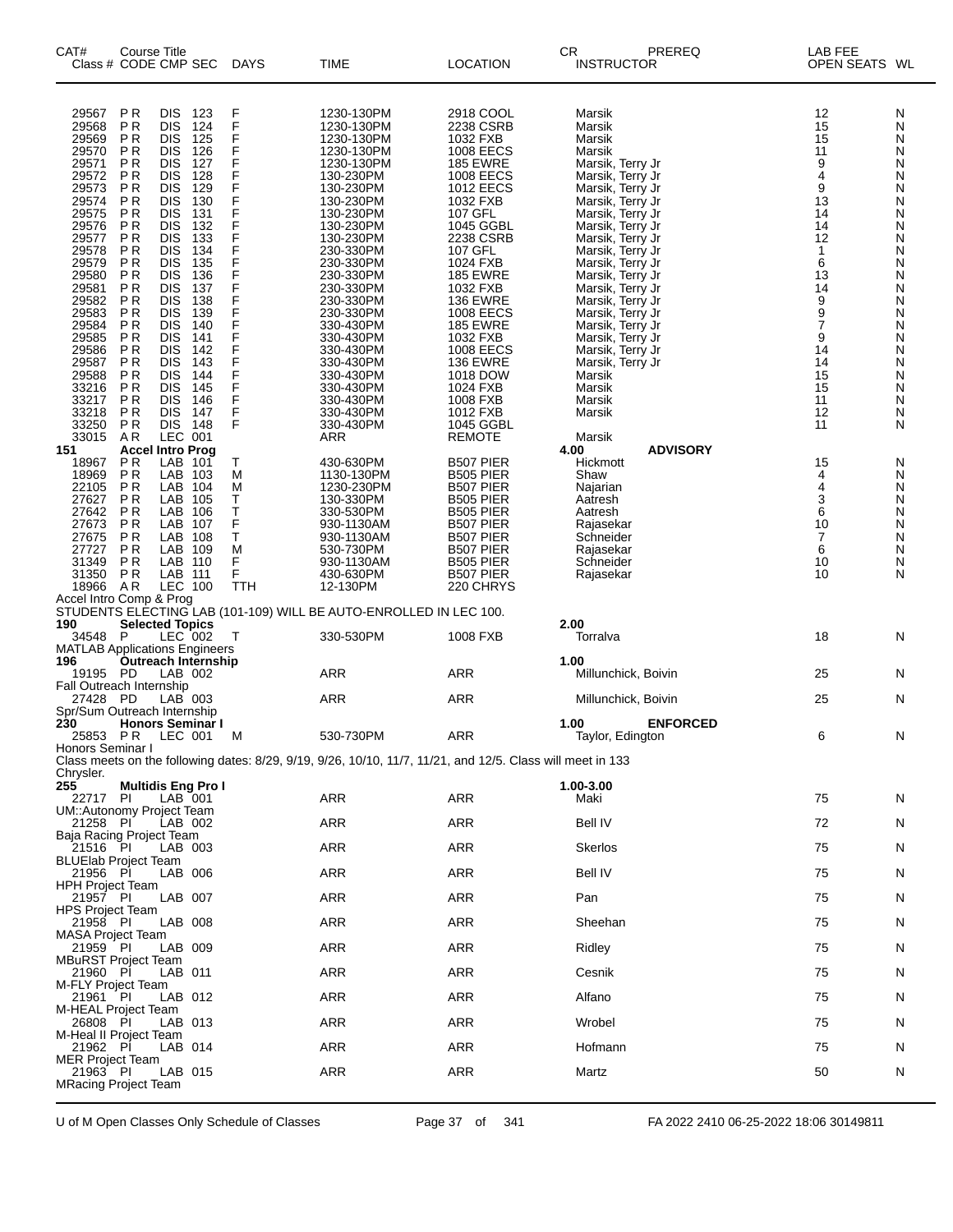| CAT#<br>Course Title<br>Class # CODE CMP SEC DAYS         | <b>TIME</b> | <b>LOCATION</b> | CR<br>PREREQ<br><b>INSTRUCTOR</b> | LAB FEE<br>OPEN SEATS WL |   |
|-----------------------------------------------------------|-------------|-----------------|-----------------------------------|--------------------------|---|
| 21964 PI<br>LAB 016                                       | ARR         | <b>ARR</b>      | Wright                            | 75                       | N |
| Pantanal Project Team<br>28122 PI<br>LAB 017              | ARR         | <b>ARR</b>      | Louttit                           | 75                       | N |
| M-HEAL III Project Team<br>21965 PI<br>LAB 018            | ARR         | <b>ARR</b>      | <b>Bell IV</b>                    | 73                       | N |
| Solar Car Project Team<br>21966 PI<br>LAB 019             | ARR         | <b>ARR</b>      | McCormick                         | 75                       | N |
| Steel Bridge Project Team<br>21967 PI<br>LAB 020          | ARR         | <b>ARR</b>      | <b>Bell IV</b>                    | 75                       | N |
| Supermileage Project Team<br>20968 PI<br>LAB 021          | <b>ARR</b>  | <b>ARR</b>      | <b>Bell IV</b>                    | 75                       | N |
| Woven Wind Project Team<br>21968 PI<br>LAB 022            | ARR         | <b>ARR</b>      | Hansen                            | 75                       | N |
| Concrete Canoe Project Team<br>24008 PI<br>LAB 023        | ARR         | <b>ARR</b>      | Rouse                             | 75                       | N |
| <b>STARX Project Team</b><br>LAB 024<br>23132 PI          | <b>ARR</b>  | <b>ARR</b>      | Bell IV, Hofmann                  | 75                       | N |
| <b>MRacing Project Team</b><br>23658 PI<br>LAB 025        | ARR         | <b>ARR</b>      | Sheehan                           | 75                       | N |
| SmallSat Water Tank Proj Team<br>24009 PI<br>LAB 026      | ARR         | <b>ARR</b>      | Siegel                            | 75                       | N |
| <b>SPARK Project Team</b><br>23695 PI<br>LAB 028          | <b>ARR</b>  | <b>ARR</b>      | Ridley                            | 75                       | N |
| <b>REST Project Team</b><br>24137 PI<br>LAB 029           | ARR         | <b>ARR</b>      | Ridley                            | 75                       | N |
| <b>CanSat Project Team</b><br>25228 PI<br>LAB 030         | ARR         | <b>ARR</b>      | <b>Bell IV</b>                    | 74                       | N |
| <b>MRover Project Team</b><br>25244 PI<br>LAB 031         | ARR         | <b>ARR</b>      | Du                                | 75                       | N |
| <b>UMARV Project Team</b><br>25928 PI<br>LAB 032          | ARR         | <b>ARR</b>      | Gulari                            | 75                       | N |
| Aquador Project Team<br>28092 PI<br>LAB 033               | ARR         | <b>ARR</b>      | Yarger                            | 75                       | N |
| WolverineSoft Studio Proj Team<br>30977 PI<br>LAB 037     | <b>ARR</b>  | <b>ARR</b>      | Stirling                          | 25                       | N |
| <b>CLAWS Project Team</b><br>29768 PI<br>LAB 038          | ARR         | <b>ARR</b>      | Skinner                           | 25                       | N |
| RoboSub Project Team<br>29769 PI<br>LAB 039               | ARR         | <b>ARR</b>      | Fidkowski                         | 25                       | N |
| MI Solar Sea Project Team                                 |             |                 |                                   |                          |   |
| 24012 PI<br>LAB 100<br>Alps Alpine Project                | ARR         | <b>ARR</b>      | Hortop                            | 25                       | N |
| 24010 PI<br>LAB 101<br><b>Aptiv Project</b>               | ARR         | <b>ARR</b>      | Nashashibi                        | 28                       | N |
| LAB 102<br>24011 PI<br><b>Arriver Project</b>             | ARR         | <b>ARR</b>      | Nebeling                          | 26                       | N |
| LAB 103<br>24013 PI<br><b>ASML Project</b>                | ARR         | <b>ARR</b>      | Lu                                | 28                       | N |
| LAB 104<br>24014 PI<br>Cat Digital Project                | ARR         | <b>ARR</b>      | Kamat                             | 26                       | N |
| LAB 105<br>24015 PI<br>Clarios Project                    | ARR         | ARR             | Siegel                            | 28                       | N |
| 24016 PI<br>LAB 106<br>Collins Cabin Awareness Projec     | <b>ARR</b>  | <b>ARR</b>      | Menassa                           | 25                       | N |
| 24017 PI<br>LAB 107<br>Collins Wi-Fi Project              | <b>ARR</b>  | ARR             | <b>Stark</b>                      | 28                       | N |
| LAB 108<br>24018 PI<br>Denso Project                      | <b>ARR</b>  | <b>ARR</b>      | Hess                              | 26                       | N |
| LAB 109<br>24019 PI<br><b>FlashParking Project</b>        | <b>ARR</b>  | <b>ARR</b>      | Ringenberg                        | 26                       | N |
| 24020 PI<br>LAB 110<br><b>General Motors Project</b>      | ARR         | ARR             | Hulbert                           | 28                       | N |
| LAB 111<br>24021 PI<br>Honda Project                      | <b>ARR</b>  | <b>ARR</b>      | Gorodetsky                        | 25                       | N |
| 24022 PI<br>LAB 112<br>JPMorgan Chase Project             | <b>ARR</b>  | ARR             | Najarian                          | 27                       | N |
| 24023 PI<br>LAB 113<br>Keurig Project                     | ARR         | ARR             | Kruger                            | 24                       | N |
| LAB 114<br>24024 PI<br>Lear Project                       | <b>ARR</b>  | <b>ARR</b>      | Schwank                           | 28                       | N |
| 24025 PI<br>LAB 115<br>MotorCity Casino Project           | <b>ARR</b>  | <b>ARR</b>      | Ringenberg                        | 25                       | N |
| 24026 PI<br>LAB 116<br>NG Lunar Project                   | ARR         | ARR             | Yalisove                          | 21                       | N |
| 24027 PI<br>LAB 117                                       | <b>ARR</b>  | <b>ARR</b>      | Renno                             | 25                       | N |
| <b>NG Orbital Debris Project</b><br>LAB 118<br>24028 PI   | <b>ARR</b>  | <b>ARR</b>      | Moore                             | 27                       | N |
| <b>Principal Financial Project</b><br>24029 PI<br>LAB 119 | <b>ARR</b>  | ARR             | Chen                              | 23                       | N |

U of M Open Classes Only Schedule of Classes Page 38 of 341 FA 2022 2410 06-25-2022 18:06 30149811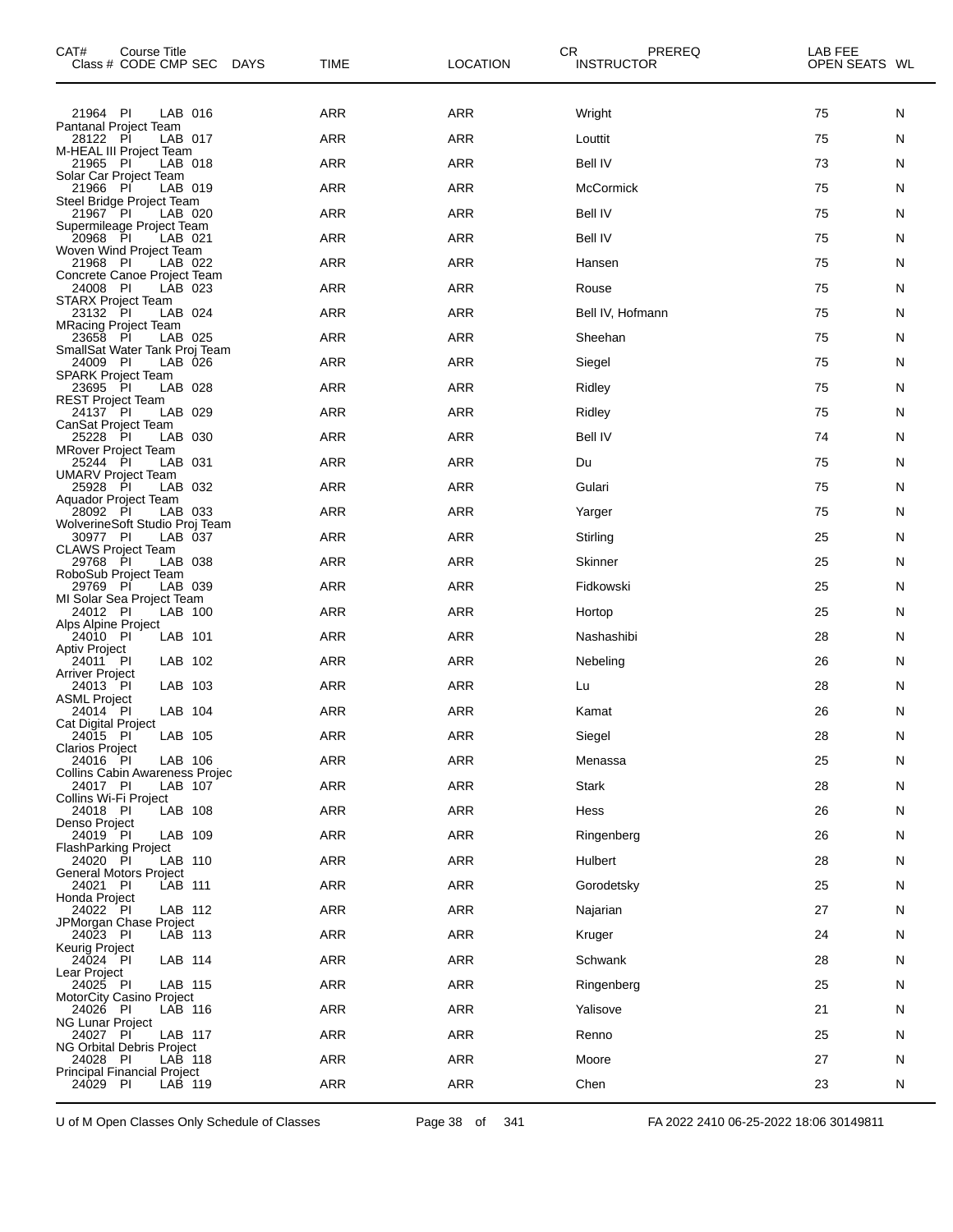| CAT#                                 | Course Title<br>Class # CODE CMP SEC                               | DAYS | TIME                                                                                   | <b>LOCATION</b> | CR.<br><b>INSTRUCTOR</b> | PREREQ          | LAB FEE<br>OPEN SEATS WL |    |
|--------------------------------------|--------------------------------------------------------------------|------|----------------------------------------------------------------------------------------|-----------------|--------------------------|-----------------|--------------------------|----|
|                                      | Procter & Gamble Project Team                                      |      |                                                                                        |                 |                          |                 |                          |    |
| 26356 PI<br><b>ProQuest Project</b>  | LAB 120                                                            |      | ARR                                                                                    | <b>ARR</b>      | Kutty                    |                 | 25                       | N  |
| 26357 PI                             | LAB 121<br>Subaru EV Comfort Project                               |      | <b>ARR</b>                                                                             | <b>ARR</b>      | Ku                       |                 | 28                       | N. |
| 26358 PI                             | LAB 122<br>Subaru Naturalistic Project                             |      | <b>ARR</b>                                                                             | <b>ARR</b>      | Kasikci                  |                 | 24                       | N  |
| 26359 PI                             | LAB 123<br>Union Pacific Project                                   |      | ARR                                                                                    | <b>ARR</b>      | Arthur                   |                 | 27                       | N  |
| 28653 PI<br><b>Whirlpool Project</b> | LAB 124                                                            |      | <b>ARR</b>                                                                             | <b>ARR</b>      |                          |                 | 28                       | N. |
| 28654 PI                             | LAB 125<br>Yazaki Smart Harness Project                            |      | <b>ARR</b>                                                                             | <b>ARR</b>      | Revzen                   |                 | 26                       | N  |
| 28716 PI                             | LAB 126                                                            |      | ARR                                                                                    | <b>ARR</b>      |                          |                 | 28                       | N  |
| 22718 PI                             | Yazaki Wireless Door Project<br>LAB 209                            |      | <b>ARR</b>                                                                             | <b>ARR</b>      | Sienko                   |                 | 100                      | N. |
| 26121 PI                             | Global Health Design Proj Team<br>LAB 221                          |      | <b>ARR</b>                                                                             | <b>ARR</b>      | Barton, Mao              |                 | 94                       | N  |
| 24030 PI                             | Secure Cloud Mfg Research Team<br>LAB 222                          |      | ARR                                                                                    | <b>ARR</b>      | Dinov, Marino            |                 | 79                       | N  |
| 24031 PI                             | SOCR Research Team<br>LAB 223                                      |      | <b>ARR</b>                                                                             | <b>ARR</b>      | Flannagan, Klinich       |                 | 88                       | N. |
| 24032 PI                             | DEVIATE Research Team<br>LAB 224                                   |      | <b>ARR</b>                                                                             | <b>ARR</b>      | Gilchrist                |                 | 82                       | N  |
| 24033 PI                             | MITEE Research Team<br>LAB 225                                     |      | ARR                                                                                    | <b>ARR</b>      | Green                    |                 | 90                       | N  |
| SIM Research Team<br>24034 PI        | LAB 226                                                            |      | <b>ARR</b>                                                                             | <b>ARR</b>      | Hu, Jones                |                 | 91                       | N. |
|                                      | Adaptive Design Research Team<br>LAB 227                           |      | ARR                                                                                    | <b>ARR</b>      | Kasper, Hegedus          |                 | 94                       | N  |
| 24035 PI                             | <b>HELIO Research Team</b>                                         |      |                                                                                        |                 |                          |                 |                          |    |
| 33844 PI                             | LAB 228<br>Micro Drone Sensors Research T                          |      | ARR                                                                                    | <b>ARR</b>      | Liang                    |                 | 90                       | N  |
| 24036 PI                             | LAB 229<br>DIAG Health Research Team                               |      | <b>ARR</b>                                                                             | <b>ARR</b>      | Rao, Maddox              |                 | 88                       | N. |
| 24037 PI                             | LAB 230<br>Mu-RoAM Robotics Research Team                          |      | ARR                                                                                    | <b>ARR</b>      | Revzen                   |                 | 90                       | N  |
| 25692 PI                             | LAB 500<br>Socially Engaged Design Proj                            |      | ARR                                                                                    | <b>ARR</b>      | <b>Skerlos</b>           |                 | 40                       | N  |
| 256                                  | <b>Peer Mentrsp Eng Des</b><br>$IND +$                             |      | ARR                                                                                    | ARR             | 1.00-2.00                |                 | 25                       | N  |
| 301<br>22825                         | <b>Engr Ugrad Stdy Abrd</b><br>PD.<br>LEC 139                      |      | <b>ARR</b>                                                                             | <b>ARR</b>      | 1.00-16.00               | <b>ADVISORY</b> | 25                       | N. |
| 330<br>25854 PR                      | <b>Honors Seminar II</b><br>LEC 001                                | T    |                                                                                        | 1690 BEYSTER    | 1.00<br>Swain            | <b>ENFORCED</b> | 1                        | N  |
| Honors Seminar II                    |                                                                    |      | 330-530PM                                                                              |                 |                          |                 |                          |    |
| 354                                  | <b>Engr Design Practice</b>                                        |      | Class meets on the following dates: 9/6, 9/20, 9/27, 10/11, 10/25, 11/1, 11/15, 11/29. |                 | 1.00                     |                 |                          |    |
| 19026 PI                             | LEC 001<br><b>Engr Design Practice</b>                             |      | ARR                                                                                    | <b>ARR</b>      |                          |                 | 25                       | N. |
| 355<br>22728 PI                      | <b>Multidis Eng Pro 2</b><br>LAB 001                               |      | <b>ARR</b>                                                                             | <b>ARR</b>      | 1.00-4.00<br>Maki        |                 | 75                       | N  |
| 20895 PI                             | UM::Autonomy Project Team<br>LAB 002                               |      | <b>ARR</b>                                                                             | <b>ARR</b>      | <b>Bell IV</b>           |                 | 72                       | N  |
| 19042 PI                             | Baja Racing Project Team<br>LAB 003                                |      | ARR                                                                                    | <b>ARR</b>      | <b>Skerlos</b>           |                 | 75                       | N  |
| 20896 PI                             | <b>BLUElab Project Team</b><br>LAB 006                             |      | <b>ARR</b>                                                                             | <b>ARR</b>      | <b>Bell IV</b>           |                 | 75                       | N  |
| <b>HPH Project Team</b><br>19047 PI  | LAB 007                                                            |      | <b>ARR</b>                                                                             | <b>ARR</b>      | Pan                      |                 | 75                       | N  |
| <b>HPS Project Team</b>              |                                                                    |      |                                                                                        |                 |                          |                 |                          |    |
| 19185 PI<br><b>MASA Project Team</b> | LAB 008                                                            |      | ARR                                                                                    | <b>ARR</b>      | Sheehan                  |                 | 75                       | N  |
| 19591 PI                             | LAB 009<br><b>MBuRST Project Team</b>                              |      | <b>ARR</b>                                                                             | <b>ARR</b>      | Ridley                   |                 | 75                       | N  |
| 19592 PI<br>M-FLY Project Team       | LAB 011                                                            |      | <b>ARR</b>                                                                             | <b>ARR</b>      | Cesnik                   |                 | 75                       | N  |
| 19307 PI                             | LAB 012<br>M-HEAL Project Team                                     |      | ARR                                                                                    | <b>ARR</b>      | Alfano                   |                 | 75                       | N  |
| 26842 PI                             | LAB 013<br>M-HEAL II Project Team                                  |      | <b>ARR</b>                                                                             | <b>ARR</b>      | Wrobel                   |                 | 75                       | N  |
| 19588 PI<br><b>MER Project Team</b>  | LAB 014                                                            |      | <b>ARR</b>                                                                             | <b>ARR</b>      | Hofmann                  |                 | 75                       | N  |
| 19826 PI                             | LAB 015<br><b>MRacing Project Team</b>                             |      | ARR                                                                                    | <b>ARR</b>      | Martz                    |                 | 50                       | N  |
| 20958 PI                             | LAB 016                                                            |      | <b>ARR</b>                                                                             | <b>ARR</b>      | Wright                   |                 | 75                       | N. |
| 28123 PI                             | <b>Pantanal Project Team</b><br>LAB 017<br>M-HEAL III Project Team |      | <b>ARR</b>                                                                             | <b>ARR</b>      | Louttit                  |                 | 75                       | N  |

U of M Open Classes Only Schedule of Classes Page 39 of 341 FA 2022 2410 06-25-2022 18:06 30149811

 $\overline{\phantom{0}}$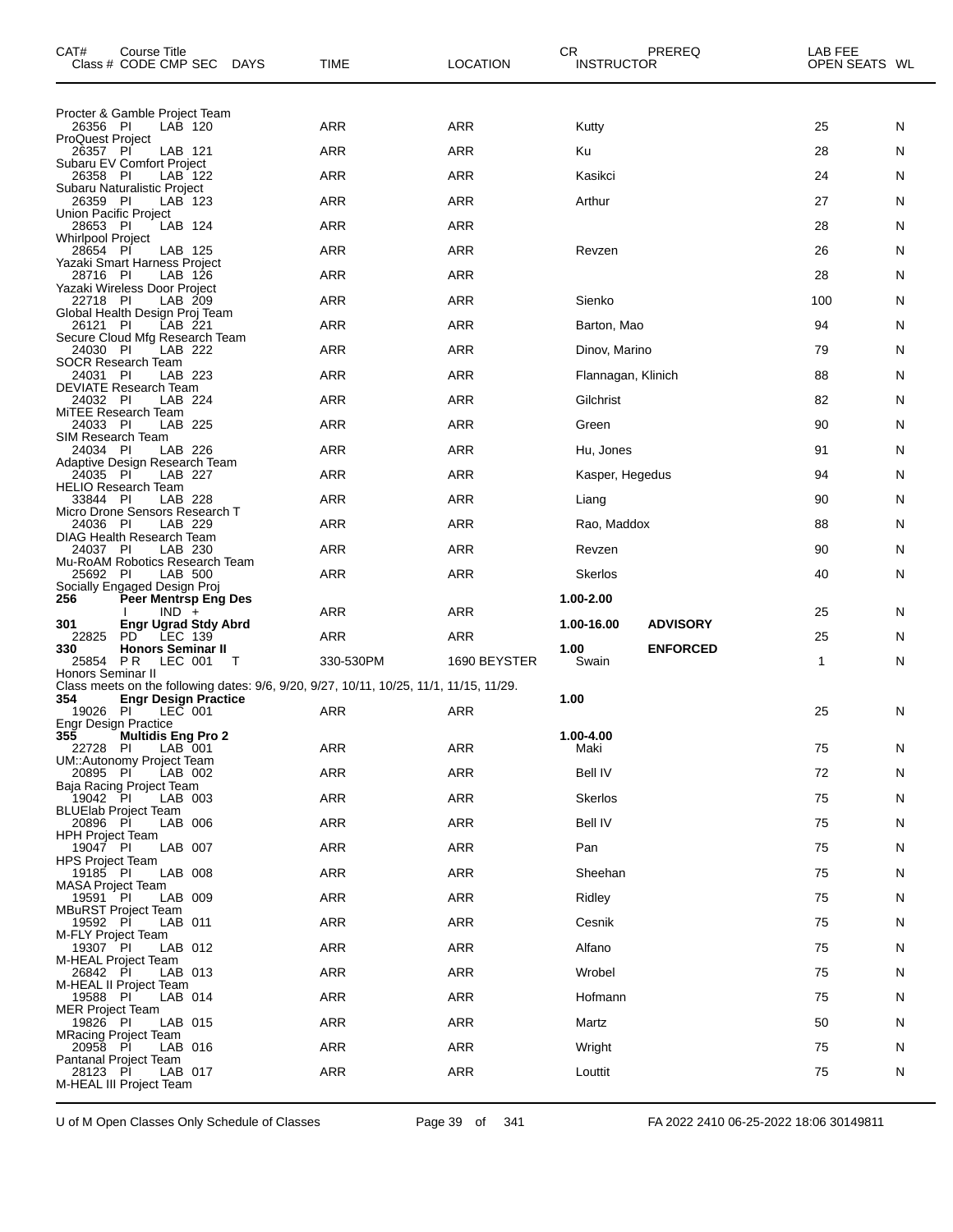| CAT#<br>Course Title<br>Class # CODE CMP SEC DAYS              | TIME       | <b>LOCATION</b> | CR.<br>PREREQ<br><b>INSTRUCTOR</b> | LAB FEE<br>OPEN SEATS WL |        |
|----------------------------------------------------------------|------------|-----------------|------------------------------------|--------------------------|--------|
| 21528 PI<br>LAB 018                                            | ARR        | <b>ARR</b>      | <b>Bell IV</b>                     | 73                       | N      |
| Solar Car Project Team<br>21532 PI<br>LAB 019                  | ARR        | <b>ARR</b>      | McCormick                          | 75                       | N      |
| Steel Bridge Project Team<br>21886 PI<br>LAB 020               | <b>ARR</b> | <b>ARR</b>      | <b>Bell IV</b>                     | 75                       | N      |
| Supermileage Project Team<br>20270 PI<br>LAB 021               | ARR        | <b>ARR</b>      | <b>Bell IV</b>                     | 75                       | N      |
| Woven Wind Project Team<br>23064 PI<br>LAB 022                 | ARR        | <b>ARR</b>      | Hansen                             | 75                       | N      |
| Concrete Canoe Project Team<br>22834 PI<br>LAB 023             | <b>ARR</b> | <b>ARR</b>      | Rouse                              | 75                       | N      |
| <b>STARX Project Team</b><br>23120 PI<br>LAB 024               | ARR        | <b>ARR</b>      | Bell IV, Hofmann                   | 75                       | N      |
| <b>MRacing Project Team</b><br>23460 PI<br>LAB 025             | ARR        | <b>ARR</b>      | Sheehan                            | 75                       | N      |
| SmallSat Water Tank Proj Team<br>24040 PI<br>LAB 026           | <b>ARR</b> | ARR             | Siegel                             | 75                       | N      |
| <b>SPARK Project Team</b><br>LAB 028<br>23461 PI               | ARR        | <b>ARR</b>      | Ridley                             | 75                       | N      |
| <b>REST Project Team</b><br>24138 PI<br>LAB 029                | ARR        | <b>ARR</b>      | Ridley                             | 75                       | N      |
| CanSat Project Team<br>25229 PI<br>LAB 030                     | <b>ARR</b> | <b>ARR</b>      | <b>Bell IV</b>                     | 74                       | N      |
| <b>MRover Project Team</b><br>25245 PI<br>LAB 031              | ARR        | <b>ARR</b>      | Du                                 | 75                       | N      |
| <b>UMARV Project Team</b><br>25930 PI<br>LAB 032               | ARR        | <b>ARR</b>      | Gulari                             | 75                       | N      |
| Aquador Project Team<br>LAB 033<br>28078 PI                    | <b>ARR</b> | ARR             | Yarger                             | 75                       | N      |
| WolverineSoft Studio Proj Team<br>30978 PI<br>LAB 037          | ARR        | <b>ARR</b>      | Stirling                           | 25                       | N      |
| <b>CLAWS Project Team</b><br>30874 PI<br>LAB 038               | ARR        | <b>ARR</b>      | Skinner                            | 25                       | N      |
| RoboSub Project Team<br>29770 PI<br>LAB 039                    | <b>ARR</b> | ARR             | Fidkowski                          | 25                       | N      |
| MI Solar Sea Project Tea<br>LAB 100<br>24042 PI                | ARR        | <b>ARR</b>      | Hortop                             | 25                       | N      |
| Alps Alpine Project<br>23464 PI<br>LAB 101                     | ARR        | <b>ARR</b>      | Nashashibi                         | 28                       | N      |
| <b>Aptiv Project</b><br>LAB 102<br>24041 PI                    | ARR        | ARR             | Nebeling                           | 26                       | N      |
| Arriver Project<br>LAB 103<br>24043 PI                         | ARR        | <b>ARR</b>      | Lu                                 | 28                       | N      |
| <b>ASML Project</b><br>LAB 104<br>24044 PI                     | ARR        | <b>ARR</b>      | Kamat                              | 26                       | N      |
| <b>Cat Digital Project</b><br>LAB 105<br>24045 PI              | ARR        | <b>ARR</b>      | Siegel                             | 28                       | N      |
| <b>Clarios Project</b><br>24046 PI<br>LAB 106                  | <b>ARR</b> | ARR             | Menassa                            | 25                       | N      |
| <b>Collins Cabin Awareness Projec</b><br>LAB 107<br>24047 PI   | $\sf{ARR}$ | $\sf{ARR}$      | Stark                              | 28                       | N      |
| Collins Wi-Fi Project<br>LAB 108<br>24048 PI                   | ARR        | ARR             | Hess                               | 26                       | N      |
| Denso Project<br>LAB 109                                       | ARR        | ARR             |                                    | 26                       |        |
| 24049 PI<br><b>FlashParking Project</b><br>24050 PI<br>LAB 110 | ARR        | ARR             | Ringenberg<br>Hulbert              | 28                       | N<br>N |
| <b>General Motors Project</b>                                  | ARR        | ARR             |                                    | 25                       |        |
| 24051 PI<br>LAB 111<br>Honda Project                           |            |                 | Gorodetsky                         |                          | N      |
| 24052 PI<br>LAB 112<br>JPMorgan Chase Project Team             | ARR        | ARR             | Najarian                           | 27                       | N      |
| 24053 PI<br>LAB 113<br>Keurig Project                          | <b>ARR</b> | ARR             | Kruger                             | 24                       | N      |
| LAB 114<br>24054 PI<br>Lear Project                            | ARR        | ARR             | Schwank                            | 28                       | N      |
| 24055 PI<br>LAB 115<br>MotorCity Casino Project                | ARR        | ARR             | Ringenberg                         | 25                       | N      |
| 24056 PI<br>LAB 116<br><b>NG Lunar Project</b>                 | <b>ARR</b> | ARR             | Yalisove                           | 21                       | N      |
| 24057 PI<br>LAB 117<br>NG Orbital Debris Project               | ARR        | ARR             | Renno                              | 25                       | N      |
| 24058 PI<br>LAB 118<br><b>Principal Financial Project</b>      | ARR        | ARR             | Moore                              | 27                       | N      |
| 24059 PI<br>LAB 119<br>Procter & Gamble Project Team           | <b>ARR</b> | ARR             | Chen                               | 23                       | N      |
| 26788 PI<br>LAB 120<br><b>ProQuest Project</b>                 | ARR        | ARR             | Kutty                              | 25                       | N      |
| 26792 PI<br>LAB 121                                            | ARR        | ARR             | Ku                                 | 28                       | N.     |

U of M Open Classes Only Schedule of Classes Page 40 of 341 FA 2022 2410 06-25-2022 18:06 30149811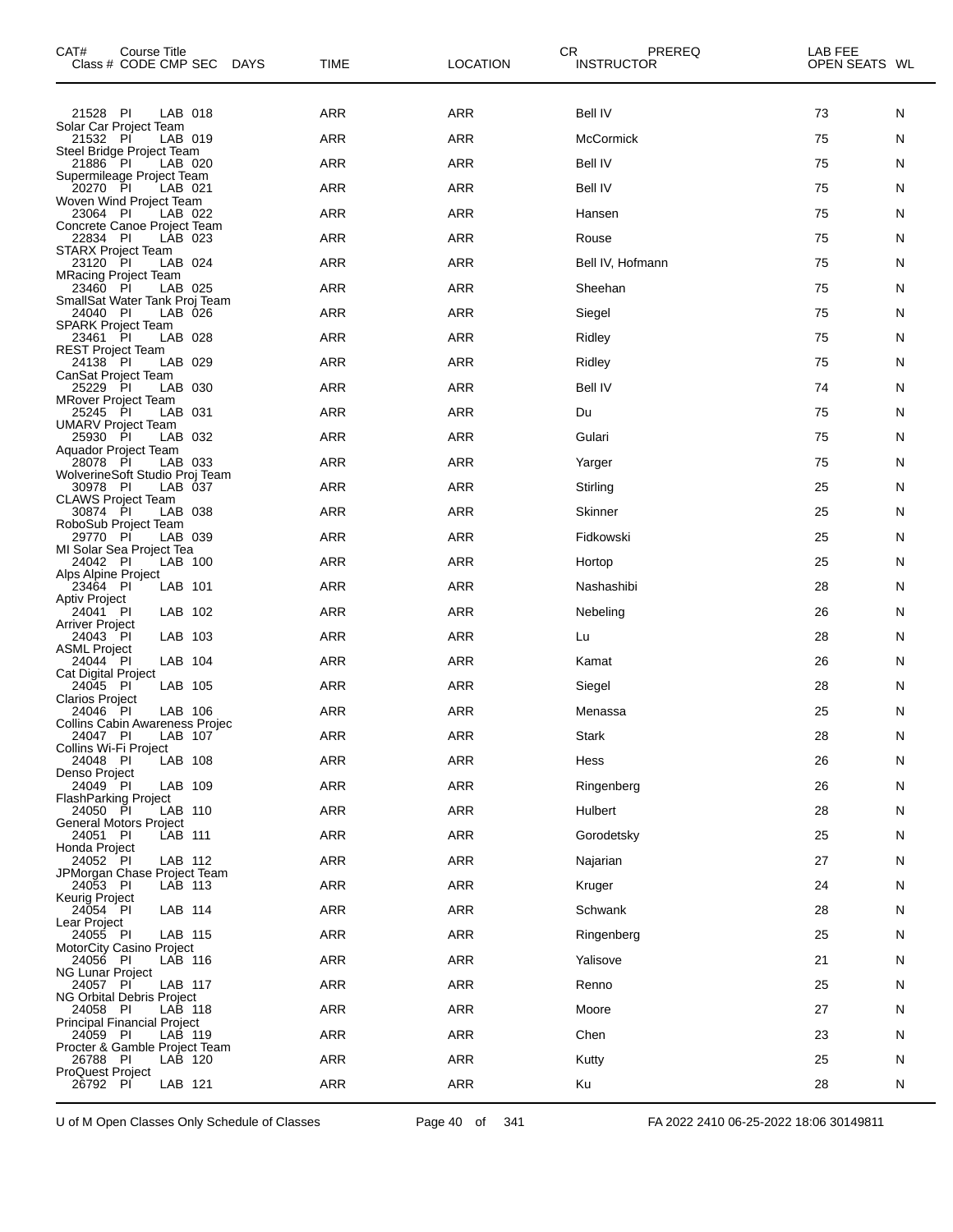| CAT#                                 | Course Title<br>Class # CODE CMP SEC DAYS              |     | <b>TIME</b>                                                                                | <b>LOCATION</b> | CR<br>PREREQ<br><b>INSTRUCTOR</b>              | LAB FEE<br>OPEN SEATS WL |   |
|--------------------------------------|--------------------------------------------------------|-----|--------------------------------------------------------------------------------------------|-----------------|------------------------------------------------|--------------------------|---|
| 26793 PI                             | Subaru EV Comfort Project<br>LAB 122                   |     | <b>ARR</b>                                                                                 | <b>ARR</b>      | Kasikci                                        | 24                       | N |
|                                      | Subaru Naturalistic Project<br>LAB 123                 |     | <b>ARR</b>                                                                                 | <b>ARR</b>      | Arthur                                         | 27                       | N |
| 26796 PI<br>Union Pacific Project    |                                                        |     |                                                                                            |                 |                                                |                          |   |
| 28720 PI<br><b>Whirlpool Project</b> | LAB 124                                                |     | <b>ARR</b>                                                                                 | <b>ARR</b>      |                                                | 28                       | N |
| 28721 PI                             | LAB 125<br>Yazaki Smart Harness Project                |     | <b>ARR</b>                                                                                 | <b>ARR</b>      | Revzen                                         | 26                       | N |
| 28722 PI                             | LAB 126<br>Yazaki Wireless Door Project                |     | <b>ARR</b>                                                                                 | <b>ARR</b>      |                                                | 28                       | N |
| 22737 PI                             | LAB 209<br>Global Health Design Proj Team              |     | <b>ARR</b>                                                                                 | <b>ARR</b>      | Sienko                                         | 100                      | N |
| 26122 PI                             | LAB 221<br>Secure Cloud Mfg Research Team              |     | <b>ARR</b>                                                                                 | <b>ARR</b>      | Barton, Mao                                    | 94                       | N |
| 24060 PI                             | LAB 222<br>SOCR Research Team                          |     | <b>ARR</b>                                                                                 | <b>ARR</b>      | Dinov, Marino                                  | 79                       | N |
| 24061 PI                             | LAB 223<br><b>DEVIATE Research Team</b>                |     | <b>ARR</b>                                                                                 | <b>ARR</b>      | Flannagan, Klinich                             | 88                       | N |
| 24062 PI                             | LAB 224<br>MiTEE Research Team                         |     | <b>ARR</b>                                                                                 | <b>ARR</b>      | Gilchrist                                      | 82                       | N |
| 24063 PI                             | LAB 225                                                |     | <b>ARR</b>                                                                                 | <b>ARR</b>      | Green                                          | 90                       | N |
| SIM Research Team<br>24064 PI        | LAB 226                                                |     | <b>ARR</b>                                                                                 | <b>ARR</b>      | Hu, Jones                                      | 91                       | N |
| 24065 PI                             | Adaptive Design Research Team<br>LAB 227               |     | ARR                                                                                        | <b>ARR</b>      | Kasper, Hegedus                                | 94                       | N |
| 33740 PI                             | <b>HELIO Research Team</b><br>LAB 228                  |     | <b>ARR</b>                                                                                 | <b>ARR</b>      | Liang                                          | 90                       | N |
| 24066 PI                             | Micro Drone Sensors Research T<br>LAB 229              |     | <b>ARR</b>                                                                                 | <b>ARR</b>      | Rao, Maddox                                    | 88                       | N |
| 24067 PI                             | <b>DIAG Health Research Team</b><br>LAB 230            |     | ARR                                                                                        | <b>ARR</b>      | Revzen                                         | 90                       | N |
| 25693 PI                             | Mu-RoAM Robotics Research Team<br>LAB 500              |     | <b>ARR</b>                                                                                 | <b>ARR</b>      | <b>Skerlos</b>                                 | 40                       | N |
| 400                                  | Socially Engaged Design Proj<br><b>Co-Op Educ Engr</b> |     |                                                                                            |                 | 0.00<br><b>ADVISORY</b>                        | 9.19                     |   |
| 10451 PD<br>430                      | DIS 001<br><b>Honors Seminar III</b>                   |     | <b>ARR</b>                                                                                 | <b>ARR</b>      | Millunchick, Boivin<br><b>ENFORCED</b><br>1.00 | 150                      | N |
| 33410 PR                             | LEC 002                                                | м   | 3-6PM<br>Class meets on the following dates: 8/29 (Monday), 10/1 (Saturday), 12/5 (Monday) | <b>ARR</b>      | Armstrong-Ceron, McCormick                     | 3                        | N |
| 450<br>23626 PI                      | <b>Multidisc Design</b><br>LEC 209                     | TTH | 12-4PM                                                                                     | ARR             | 4.00<br><b>ADVISORY</b><br>Sienko, Hulbert     | 21                       | N |
| Global Health Design<br>455          | <b>Multidis Eng Pro 3</b>                              |     |                                                                                            |                 | 2.00-5.00                                      |                          |   |
| 22742 PI                             | LAB 001                                                |     | ARR                                                                                        | <b>ARR</b>      | Maki                                           | 75                       | N |
| 18965 PI                             | UM::Autonomy Project Team<br>LAB 002                   |     | <b>ARR</b>                                                                                 | <b>ARR</b>      | Bell IV                                        | 72                       | N |
| 19043 PI                             | Baja Racing Project Team<br>LAB 003                    |     | ARR                                                                                        | <b>ARR</b>      | Skerlos                                        | 75                       | N |
| 20590 PI                             | <b>BLUElab Project Team</b><br>LAB 006                 |     | ARR                                                                                        | ARR             | Bell IV                                        | 75                       | N |
| <b>HPH Project Team</b><br>19046 PI  | LAB 007                                                |     | <b>ARR</b>                                                                                 | <b>ARR</b>      | Pan                                            | 75                       | N |
| <b>HPS Project Team</b><br>19184 PI  | LAB 008                                                |     | ARR                                                                                        | ARR             | Sheehan                                        | 75                       | N |
| <b>MASA Project Team</b><br>19593 PI | LAB 009                                                |     | ARR                                                                                        | <b>ARR</b>      | Ridley                                         | 75                       | N |
| 19406 PI                             | <b>MBuRST Project Team</b><br>LAB 011                  |     | ARR                                                                                        | <b>ARR</b>      | Cesnik                                         | 75                       | N |
| M-FLY Project Team<br>19594 PI       | LAB 012                                                |     | ARR                                                                                        | ARR             | Alfano                                         | 75                       | N |
| M-HEAL Project Team<br>26844 PI      | LAB 013                                                |     | <b>ARR</b>                                                                                 | ARR             | Wrobel                                         | 75                       | N |
| 19306 PI                             | M-HEAL II Project Team<br>LAB 014                      |     | ARR                                                                                        | <b>ARR</b>      | Hofmann                                        | 75                       | N |
| <b>MER Project Team</b><br>19587 PI  | LAB 016                                                |     | ARR                                                                                        | ARR             | Wright                                         | 75                       | N |
| 28124 PI                             | Pantanal Project Team<br>LAB 017                       |     | ARR                                                                                        | ARR             | Louttit                                        | 75                       | N |
| 19831 PI                             | M-HEAL III Project Team<br>LAB 018                     |     | ARR                                                                                        | <b>ARR</b>      | <b>Bell IV</b>                                 | 73                       | N |
|                                      | Solar Car Project Team                                 |     |                                                                                            |                 |                                                |                          |   |
| 19861 PI                             | LAB 019<br>Steel Bridge Project Team                   |     | ARR                                                                                        | ARR             | <b>McCormick</b>                               | 75                       | N |
| 20206 PI                             | LAB 020<br>Supermileage Project Team                   |     | ARR                                                                                        | ARR             | <b>Bell IV</b>                                 | 75                       | N |
| 20107 PI                             | LAB 021<br>Woven Wind Project Team                     |     | ARR                                                                                        | <b>ARR</b>      | <b>Bell IV</b>                                 | 75                       | N |
| 20271 PI                             | LAB 022                                                |     | ARR                                                                                        | ARR             | Hansen                                         | 75                       | N |

U of M Open Classes Only Schedule of Classes Page 41 of 341 FA 2022 2410 06-25-2022 18:06 30149811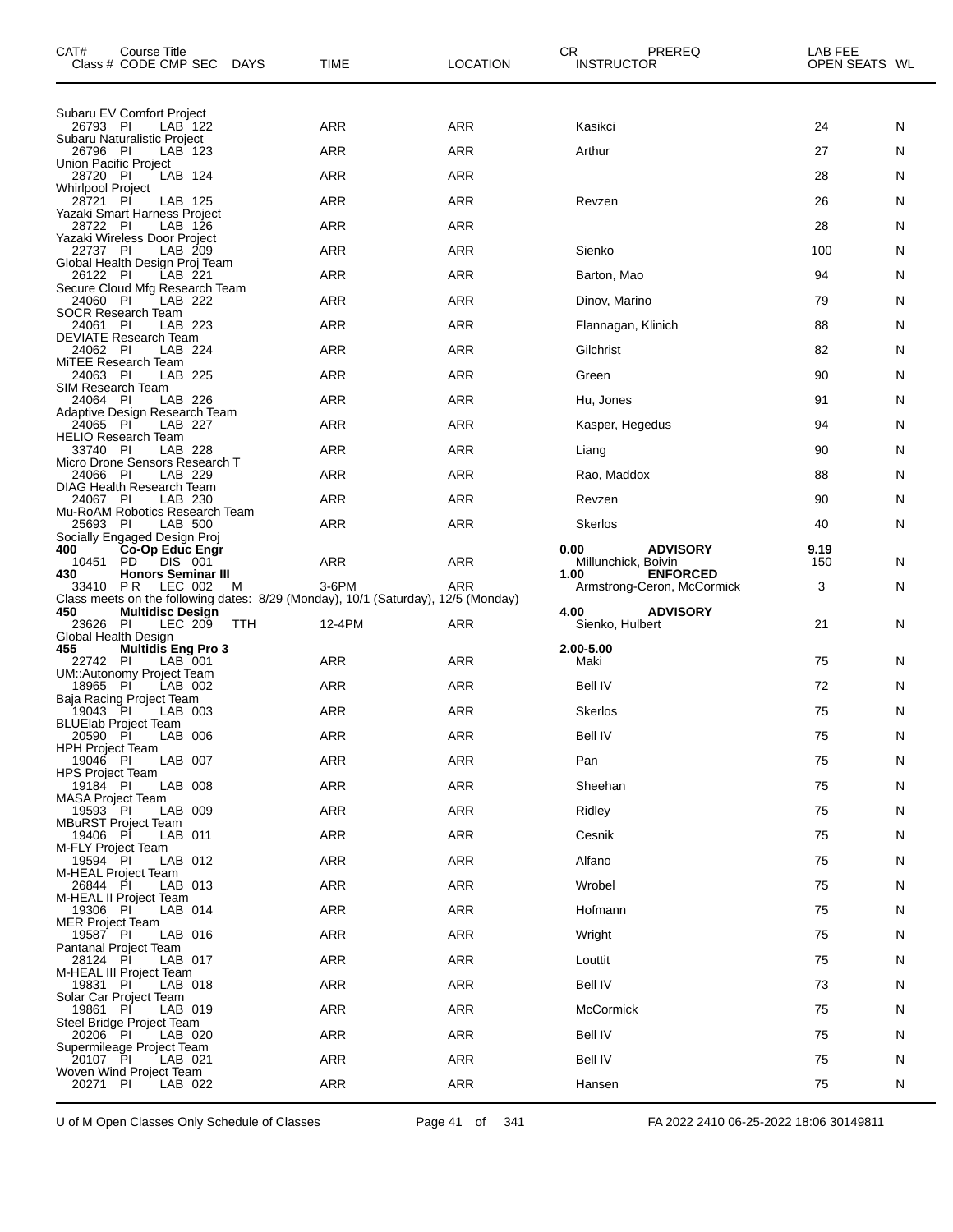| CAT#<br>Course Title<br>Class # CODE CMP SEC<br>DAYS       | TIME       | <b>LOCATION</b> | CR<br>PREREQ<br><b>INSTRUCTOR</b> | LAB FEE<br>OPEN SEATS WL |
|------------------------------------------------------------|------------|-----------------|-----------------------------------|--------------------------|
| Concrete Canoe Project Team                                |            |                 |                                   |                          |
| 23697 PI<br>LAB 023<br><b>STARX Project Team</b>           | <b>ARR</b> | <b>ARR</b>      | Rouse                             | 75<br>N                  |
| 23133 PI<br>LAB 024<br><b>MRacing Project Team</b>         | <b>ARR</b> | <b>ARR</b>      | Bell IV, Hofmann                  | 75<br>N                  |
| LAB 025<br>23472 PI                                        | <b>ARR</b> | <b>ARR</b>      | Sheehan                           | 75<br>N                  |
| SmallSat Water Tank Proj Team<br>23874 PI<br>LAB 026       | <b>ARR</b> | <b>ARR</b>      | Siegel                            | 75<br>N                  |
| <b>SPARK Project Team</b><br>LAB 028<br>23473 PI           | <b>ARR</b> | <b>ARR</b>      | Ridley                            | 75<br>N                  |
| <b>REST Project Team</b><br>LAB 029<br>24139 PI            | <b>ARR</b> | <b>ARR</b>      | Ridley                            | 75<br>N                  |
| CanSat Project Team<br>25230 PI<br>LAB 030                 | <b>ARR</b> | <b>ARR</b>      | <b>Bell IV</b>                    | 74<br>N                  |
| <b>MRover Project Team</b><br>25246 PI<br>LAB 031          | <b>ARR</b> | <b>ARR</b>      | Du                                | 75<br>N                  |
| UMARV Project Team<br>LAB 032<br>25931 PI                  | <b>ARR</b> | <b>ARR</b>      | Gulari                            | 75<br>N                  |
| Aquador Project Team<br>28038 PI<br>LAB 033                | <b>ARR</b> | <b>ARR</b>      | Yarger                            | 75<br>N                  |
| WolverineSoft Studio Proj Team<br>LAB 037<br>30979 PI      | <b>ARR</b> | <b>ARR</b>      | Stirling                          | 25<br>N                  |
| <b>CLAWS Project Team</b><br>LAB 038<br>29771<br><b>PI</b> | <b>ARR</b> | <b>ARR</b>      | Skinner                           | 25<br>N                  |
| RoboSub Project Team<br>29772 PI<br>LAB 039                | <b>ARR</b> | <b>ARR</b>      | Fidkowski                         | 25<br>N                  |
| MI Solar Sea Project Team<br>LAB 100<br>24071 PI           | <b>ARR</b> | <b>ARR</b>      | Hortop                            | 25<br>N                  |
| Alps Alpine Project<br>LAB 101<br>23474 PI                 | <b>ARR</b> | <b>ARR</b>      | Nashashibi                        | 28<br>N                  |
| <b>Aptiv Project</b><br>LAB 102<br>24070 PI                | <b>ARR</b> | <b>ARR</b>      | Nebeling                          | 26<br>N                  |
| Arriver Project<br>LAB 103<br>24072 PI                     | <b>ARR</b> | <b>ARR</b>      | Lu                                | 28<br>N                  |
| <b>ASML Project</b><br>LAB 104<br>24073 PI                 | <b>ARR</b> | <b>ARR</b>      | Kamat                             | 26<br>N                  |
| Cat Digital Project<br>LAB 105<br>24074 PI                 | <b>ARR</b> | <b>ARR</b>      | Siegel                            | 28<br>N                  |
| <b>Clarios Project</b><br>24075 PI<br>LAB 106              | <b>ARR</b> | <b>ARR</b>      | Menassa                           | 25<br>N                  |
| Collins Cabin Awareness Projec<br>24076 PI<br>LAB 107      | <b>ARR</b> | <b>ARR</b>      | Stark                             | 28<br>N                  |
| Collins Wi-Fi Project<br>LAB 108<br>24077 PI               | <b>ARR</b> | <b>ARR</b>      | Hess                              | 26<br>N                  |
| Denso Project<br>24078 PI<br>LAB 109                       | <b>ARR</b> | <b>ARR</b>      | Ringenberg                        | 26<br>N                  |
| <b>FlashParking Project</b><br>24079<br>- PI<br>LAB 110    | <b>ARR</b> | <b>ARR</b>      | Hulbert                           | 28<br>N                  |
| General Motors Project Team<br>LAB 111<br>24080 PI         | <b>ARR</b> | <b>ARR</b>      | Gorodetsky                        | 25<br>N                  |
| Honda Project<br>24081 PI<br>LAB 112                       | ARR        | <b>ARR</b>      | Najarian                          | 27<br>N                  |
| JPMorgan Chase Project Team<br>24082 PI<br>LAB 113         | <b>ARR</b> | ARR             | Kruger                            | 24<br>N                  |
| Keurig Project<br>24084 PI<br>LAB 115                      | ARR        | <b>ARR</b>      | Ringenberg                        | 25<br>N                  |
| MotorCity Casino Project<br>24085 PI<br>LAB 116            | <b>ARR</b> | <b>ARR</b>      | Yalisove                          | 21<br>N                  |
| NG Lunar Project<br>LAB 117<br>24086 PI                    | <b>ARR</b> | <b>ARR</b>      | Renno                             | 25<br>N                  |
| NG Orbital Debris Project<br>24087 PI<br>LAB 118           | ARR        | <b>ARR</b>      | Moore                             | 27<br>N                  |
| <b>Principal Financial Project</b><br>24088 PI<br>LAB 119  | <b>ARR</b> | <b>ARR</b>      | Chen                              | 23<br>N                  |
| Procter & Gamble Project<br>LAB 120<br>26816 PI            | <b>ARR</b> | <b>ARR</b>      | Kutty                             | 25<br>N                  |
| <b>ProQuest Project Team</b><br>26817 PI<br>LAB 121        | ARR        | <b>ARR</b>      | Ku                                | 28<br>N                  |
| Subaru EV Comfort Project<br>26818 PI<br>LAB 122           | <b>ARR</b> | <b>ARR</b>      | Kasikci                           | 24<br>N                  |
| Subaru Naturalistic Project<br>LAB 123<br>26819 PI         | <b>ARR</b> | <b>ARR</b>      | Arthur                            | 27<br>N                  |
| Union Pacific Project Team<br>28727 PI<br>LAB 124          | ARR        | <b>ARR</b>      |                                   | 28<br>N                  |
| <b>Whirlpool Project</b><br>28728 PI<br>LAB 125            | <b>ARR</b> | <b>ARR</b>      | Revzen                            | 26<br>N                  |
| Yazaki Smart Harness Project<br>28729 PI<br>LAB 126        | <b>ARR</b> | ARR             |                                   | 28<br>N                  |
| Yazaki Wireless Door Project                               |            |                 |                                   |                          |

U of M Open Classes Only Schedule of Classes Page 42 of 341 FA 2022 2410 06-25-2022 18:06 30149811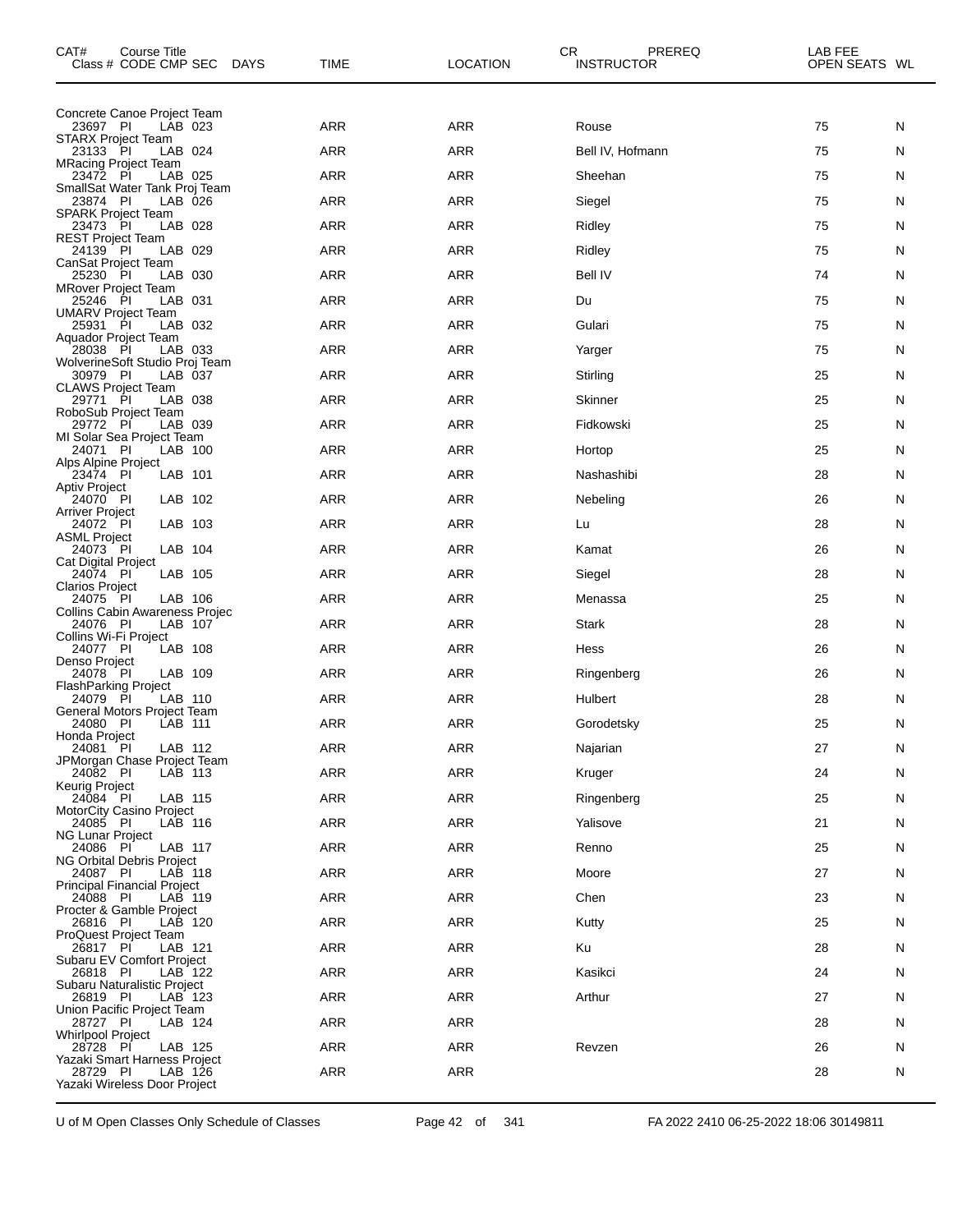| CAT#                                         | <b>Course Title</b> | Class # CODE CMP SEC DAYS                      |                                                   | TIME                                                                                                             | <b>LOCATION</b> | CR.<br><b>INSTRUCTOR</b> | PREREQ                    | LAB FEE<br>OPEN SEATS WL |   |
|----------------------------------------------|---------------------|------------------------------------------------|---------------------------------------------------|------------------------------------------------------------------------------------------------------------------|-----------------|--------------------------|---------------------------|--------------------------|---|
| 24083 PI<br>Lear Project                     |                     | LAB 114                                        |                                                   | ARR                                                                                                              | ARR             | Schwank                  |                           | 28                       | N |
| 22745 PI                                     |                     | LAB 209                                        |                                                   | ARR                                                                                                              | <b>ARR</b>      | Sienko                   |                           | 100                      | N |
| Global Health Design Proj Team<br>26123 PI   |                     | LAB 221                                        |                                                   | ARR                                                                                                              | ARR             | Barton, Mao              |                           | 94                       | N |
| Secure Cloud Research Team<br>24089 PI       |                     | LAB 222                                        |                                                   | ARR                                                                                                              | ARR             | Dinov, Marino            |                           | 79                       | N |
| <b>SOCR Research Team</b><br>24090 PI        |                     | LAB 223                                        |                                                   | ARR                                                                                                              | <b>ARR</b>      | Flannagan, Klinich       |                           | 88                       | N |
| <b>DEVIATE Research Team</b><br>24091 PI     |                     | LAB 224                                        |                                                   | <b>ARR</b>                                                                                                       | ARR             | Gilchrist                |                           | 82                       | N |
| MiTEE Research Team<br>24092 PI              |                     | LAB 225                                        |                                                   | ARR                                                                                                              | ARR             | Green                    |                           | 90                       | N |
| SIM Research Team<br>24093 PI                |                     | LAB 226                                        |                                                   | ARR                                                                                                              | <b>ARR</b>      | Hu, Jones                |                           | 91                       | N |
| Adaptive Design Research Team<br>24094 PI    |                     | LAB 227                                        |                                                   | <b>ARR</b>                                                                                                       | ARR             | Kasper, Hegedus          |                           | 94                       | N |
| <b>HELIO Research Team</b><br>33840 PI       |                     | LAB 228                                        |                                                   | ARR                                                                                                              | ARR             | Liang                    |                           | 90                       | N |
| Microdrones Research Team<br>24095 PI        |                     | LAB 229                                        |                                                   | ARR                                                                                                              | <b>ARR</b>      | Rao, Maddox              |                           | 88                       | N |
| DIAG Health Research Team<br>24096 PI        |                     | LAB 230                                        |                                                   | <b>ARR</b>                                                                                                       | ARR             | Revzen                   |                           | 90                       | N |
| Mu-RoAM Research Team<br>29177 PI            |                     | LAB 404                                        | МW                                                | 3-430PM                                                                                                          | 3150 DOW        | Ringenberg               |                           | 15                       | N |
| Multidiscip Software Dev 2<br>25694 PI       |                     | LAB 500                                        |                                                   | ARR                                                                                                              | <b>ARR</b>      | <b>Skerlos</b>           |                           | 40                       | N |
| Socially Engaged Design Proj<br>456          |                     | Mentr-Ldr Mitdis Des                           |                                                   |                                                                                                                  |                 | 2.00                     |                           |                          |   |
| 22752 PI                                     |                     | DIS 231                                        | W                                                 | 630-830PM                                                                                                        | 224 GFL         | Hohner                   |                           | 8                        | N |
| Peer Mentorship/Leadership                   |                     |                                                |                                                   | **Please note: this class meets ONLY on the following dates: August 31, September 7, September 14, September 21, |                 |                          |                           |                          |   |
| 460                                          |                     | <b>Eng Acr Cultures II</b>                     | October 12, November 30. Mark your calendars now. |                                                                                                                  |                 | 1.00                     | <b>ENFORCED</b>           |                          |   |
| 33494<br>480                                 |                     | <b>PR LEC 001</b><br><b>Global Syn Project</b> | w                                                 | 3-430PM                                                                                                          | <b>136 EWRE</b> | Cotel<br>4.00            | <b>ADVISORY</b>           | 34                       | N |
| 490                                          |                     | $IND +$<br><b>Spec Top Engin</b>               |                                                   | ARR                                                                                                              | ARR             | 1.00                     |                           | 25                       | N |
| 29459<br>Design Your Engr Future             | P                   | LEC 004                                        | W                                                 | 330-530PM                                                                                                        | <b>ARR</b>      | Millunchick, Dailey      |                           | $\overline{7}$           | Y |
| This course will meet in 1690 Beyster<br>580 |                     | <b>Teaching Engin</b>                          |                                                   |                                                                                                                  |                 | 3.00                     | <b>ADVISORY, ENFORCED</b> |                          |   |
| 17373<br>590                                 | PR LEC 001          | <b>International Eng</b>                       | МW                                                | 1030-12PM                                                                                                        | 2150 DOW        | Finelli<br>2.00-8.00     | <b>ADVISORY</b>           | 20                       | Y |
| 599                                          |                     | $IND +$<br><b>Spec Topics Engr</b>             |                                                   | ARR                                                                                                              | ARR             | 1.00-4.00                | <b>ADVISORY</b>           | 25                       | N |
| 24100<br>Alps Alpine Project                 | Pİ                  | LEC 100                                        |                                                   | ARR                                                                                                              | ARR             | Hortop                   |                           | 25                       | N |
| 23475 PI<br>Aptiv Project                    |                     | LEC 101                                        |                                                   | ARR                                                                                                              | ARR             | Nashashibi               |                           | 28                       | N |
| 24099 PI                                     |                     | LEC 102                                        |                                                   | $\sf{ARR}$                                                                                                       | $\sf{ARR}$      | Nebeling                 |                           | 26                       | N |
| <b>Arriver Project</b><br>24101 PI           |                     | LEC 103                                        |                                                   | <b>ARR</b>                                                                                                       | ARR             | Lu                       |                           | 28                       | N |
| <b>ASML Project</b><br>24102 PI              |                     | <b>LEC 104</b>                                 |                                                   | ARR                                                                                                              | ARR             | Kamat                    |                           | 26                       | N |
| Cat Digital Project<br>24103 PI              |                     | LEC 105                                        |                                                   | <b>ARR</b>                                                                                                       | ARR             | Siegel                   |                           | 28                       | N |
| <b>Clarios Project</b><br>24104 PI           |                     | LEC 106                                        |                                                   | ARR                                                                                                              | ARR             | Menassa                  |                           | 25                       | N |
| Collins Cabin Awareness Projec<br>24105 PI   |                     | LEC 107                                        |                                                   | ARR                                                                                                              | ARR             | <b>Stark</b>             |                           | 28                       | N |
| Collins Wi-Fi Project<br>24106 PI            |                     | LEC 108                                        |                                                   | <b>ARR</b>                                                                                                       | ARR             | Hess                     |                           | 26                       | N |
| Denso Project<br>24107 PI                    |                     | LEC 109                                        |                                                   | ARR                                                                                                              | ARR             | Ringenberg               |                           | 26                       | N |
| <b>FlashParking Project</b><br>24108 PI      |                     | LEC 110                                        |                                                   | ARR                                                                                                              | ARR             | Hulbert                  |                           | 28                       | N |
| General Motors Project Team<br>24109 PI      |                     | LEC 111                                        |                                                   | <b>ARR</b>                                                                                                       | ARR             | Gorodetsky               |                           | 25                       | N |
| Honda Project<br>24110 PI                    |                     | LEC 112                                        |                                                   | ARR                                                                                                              | ARR             | Najarian                 |                           | 27                       | N |
| JPMorgan Chase Project Team<br>24111         | - PI                | LEC 113                                        |                                                   | ARR                                                                                                              | ARR             | Kruger                   |                           | 24                       | N |
| Keurig Project<br>24112 PI                   |                     | LEC 114                                        |                                                   | ARR                                                                                                              | ARR             | Schwank                  |                           | 28                       | N |
| Lear Project                                 |                     |                                                |                                                   |                                                                                                                  |                 |                          |                           |                          |   |
| 24113<br><b>MotorCity Casino Project</b>     | - PI                | <b>LEC 115</b>                                 |                                                   | ARR                                                                                                              | ARR             | Ringenberg               |                           | 25                       | N |
| 24114 PI                                     |                     | <b>LEC 116</b>                                 |                                                   | ARR                                                                                                              | ARR             | Yalisove                 |                           | 21                       | N |

U of M Open Classes Only Schedule of Classes Page 43 of 341 FA 2022 2410 06-25-2022 18:06 30149811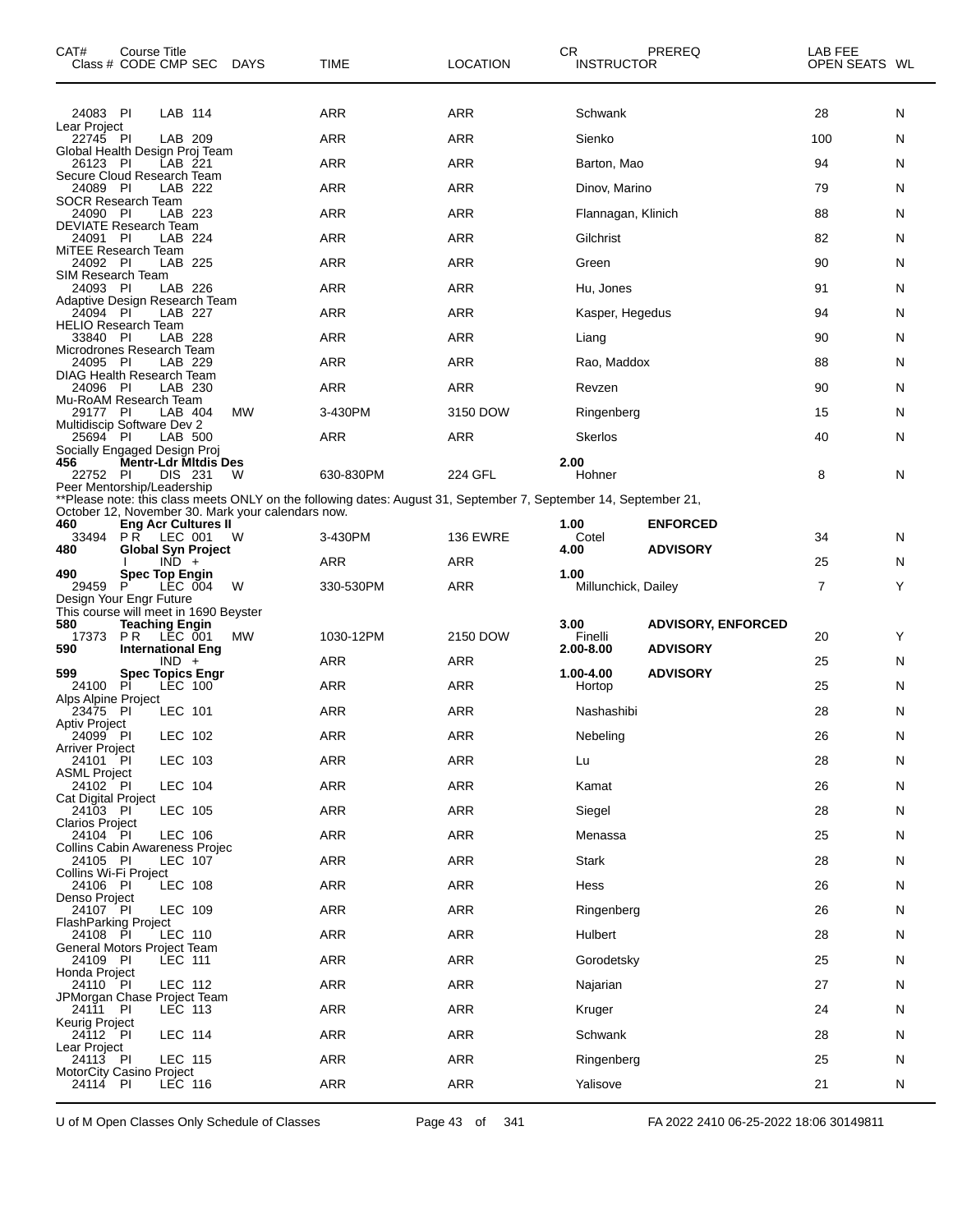| CAT#                              | Course Title<br>Class # CODE CMP SEC DAYS                                                                                          | <b>TIME</b> | <b>LOCATION</b>  | CR.<br><b>INSTRUCTOR</b> | PREREQ          | LAB FEE<br>OPEN SEATS WL |   |
|-----------------------------------|------------------------------------------------------------------------------------------------------------------------------------|-------------|------------------|--------------------------|-----------------|--------------------------|---|
| <b>NG Lunar Project</b>           |                                                                                                                                    |             |                  |                          |                 |                          |   |
| 24115 PI                          | <b>LEC 117</b><br>NG Orbital Debris Project                                                                                        | ARR         | <b>ARR</b>       | Renno                    |                 | 25                       | N |
| 24116 PI                          | LEC 118<br>Principal Financial Project                                                                                             | ARR         | <b>ARR</b>       | Moore                    |                 | 27                       | N |
| 24117 PI                          | LEC 119<br>Procter & Gamble Project                                                                                                | ARR         | <b>ARR</b>       | Chen                     |                 | 23                       | N |
| 26827 PI<br>ProQuest Project      | LEC 120                                                                                                                            | ARR         | <b>ARR</b>       | Kutty                    |                 | 25                       | N |
| 26828 PI                          | LEC 121                                                                                                                            | ARR         | <b>ARR</b>       | Ku                       |                 | 28                       | N |
| 26829 PI                          | Subaru EV Comfort Project<br>LEC 122                                                                                               | ARR         | ARR              | Kasikci                  |                 | 24                       | N |
| 26830 PI                          | Subaru Naturalistic Project<br>LEC 123                                                                                             | ARR         | ARR              | Arthur                   |                 | 27                       | N |
| Union Pacific Project<br>28731 PI | <b>LEC 124</b>                                                                                                                     | <b>ARR</b>  | <b>ARR</b>       |                          |                 | 28                       | N |
| Whirlpool Project<br>28733 PI     | LEC 125                                                                                                                            | ARR         | ARR              | Revzen                   |                 | 26                       | N |
| 28734 PI                          | Yazaki Smart Harness Project<br>LEC 126                                                                                            | ARR         | <b>ARR</b>       |                          |                 | 28                       | N |
| 22747 PI                          | Yazaki Wireless Door Project<br>LEC 209                                                                                            | <b>ARR</b>  | ARR              | Sienko                   |                 | 100                      | N |
| 26124 PI                          | Global Health Design Proj Team<br>$LEC$ 221                                                                                        | ARR         | ARR              | Barton, Mao              |                 | 94                       | N |
| 24118 PI                          | Secure Cloud Research Team<br>LEC 222                                                                                              | ARR         | <b>ARR</b>       | Dinov, Marino            |                 | 79                       | N |
| 24119 PI                          | <b>SOCR Research Team</b><br>LEC 223                                                                                               | <b>ARR</b>  | ARR              | Flannagan, Klinich       |                 | 88                       | N |
| 24120 PI                          | DEVIATE Research Team<br><b>LEC 224</b>                                                                                            | ARR         | ARR              | Gilchrist                |                 | 82                       | N |
| 24121 PI                          | MiTEE Research Team<br><b>LEC 225</b>                                                                                              | ARR         | <b>ARR</b>       | Green                    |                 | 90                       | N |
| SIM Research Team                 |                                                                                                                                    |             |                  |                          |                 |                          |   |
| 24122 PI                          | <b>LEC 226</b><br>Adaptive Design Research Team                                                                                    | <b>ARR</b>  | ARR              | Hu, Jones                |                 | 91                       | N |
| 24123 PI                          | <b>LEC 227</b><br><b>HELIO Research Team</b>                                                                                       | ARR         | ARR              | Kasper, Hegedus          |                 | 94                       | N |
| 33843 PI                          | LAB 228<br>Micro Drone Sensors Research T                                                                                          | ARR         | <b>ARR</b>       | Liang                    |                 | 90                       | N |
| 24124 PI                          | <b>LEC 229</b><br>DIAG Health Research Team                                                                                        | <b>ARR</b>  | ARR              | Rao, Maddox              |                 | 88                       | N |
| 24125 PI                          | LEC 230<br>Mu-RoAM Robotics Research Team                                                                                          | ARR         | ARR              | Revzen                   |                 | 90                       | N |
| 25695 PI                          | <b>LEC 500</b><br>Socially Engaged Design Proj                                                                                     | <b>ARR</b>  | ARR              | <b>Skerlos</b>           |                 | 40                       | N |
| 600                               | Eng Practicum Proj<br>$IND +$<br>D                                                                                                 | ARR         | ARR              | 1.00-8.00                | <b>ADVISORY</b> | 25                       | N |
| 998<br>29374                      | <b>Curr Prac Proj</b><br>PD<br>LAB 001                                                                                             | <b>ARR</b>  | ARR              | 1.00<br>Pipe, Boivin     |                 | 48                       | N |
|                                   | Fall Outreach Internship                                                                                                           |             |                  |                          |                 |                          |   |
| 390                               | <b>Entrepreneurship (ENTR) Open Sections</b><br><b>Spec Topics Entr</b>                                                            |             |                  | 2.00-3.00                |                 |                          |   |
| 31615<br><b>Virtual Reality</b>   | F<br>LAB 010                                                                                                                       | $1-4PM$     | <b>ARR</b>       |                          |                 | 9                        | Y |
|                                   | LAB: Virtual Reality. Student will be automatically enrolled in ENTR Design Lecture. LEC+LAB=3cr total.                            |             |                  |                          |                 |                          |   |
|                                   | Location- Visualization Studio (DUDE 1401)<br>w                                                                                    | 430-530PM   | 133 CHRYS        |                          |                 |                          |   |
| 31612 S                           | LEC 005<br>Intro to Entrepreneurial Des                                                                                            |             |                  |                          |                 |                          |   |
| 23692 PI                          | LEC: Entrepreneurial Design. Student's choice of LAB will auto-enroll in this lecture, for a total of 3cr LEC+LAB.<br>LEC 013<br>T | 430-630PM   | <b>185 EWRE</b>  |                          |                 | 14                       | N |
| TechLab MCity                     | * Students from ALL schools and colleges may take this course.                                                                     |             |                  |                          |                 |                          |   |
|                                   | * Syllabi and workload information and other ENTR courses can be found at cfe.umich.edu/courses                                    |             |                  |                          |                 |                          |   |
| 25968 P                           | * Information about the Minor in Entrepreneurship can be found at: ent-minor.umich.edu/<br>LEC 050<br>м                            | 4-6PM       | <b>R0420 BUS</b> | Bailey                   |                 | 6                        | Y |
|                                   | Org. Values & Ethics Startups<br>* Students from ALL schools and colleges may take this course.                                    |             |                  |                          |                 |                          |   |
|                                   | * Syllabi and workload information and other ENTR courses can be found at cfe.umich.edu/courses                                    |             |                  |                          |                 |                          |   |
|                                   | * Information about the Minor in Entrepreneurship can be found at: ent-minor.umich.edu/                                            |             |                  |                          |                 |                          |   |
| 407<br>18921                      | <b>Entrepreneurship Hr</b><br>P<br><b>SEM 001</b><br>* Students from ALL schools and colleges may take this course.                | 1230-130PM  | <b>STAMPS</b>    | 1.00                     |                 | 184                      | Y |
|                                   |                                                                                                                                    |             |                  |                          |                 |                          |   |

 $\overline{\phantom{0}}$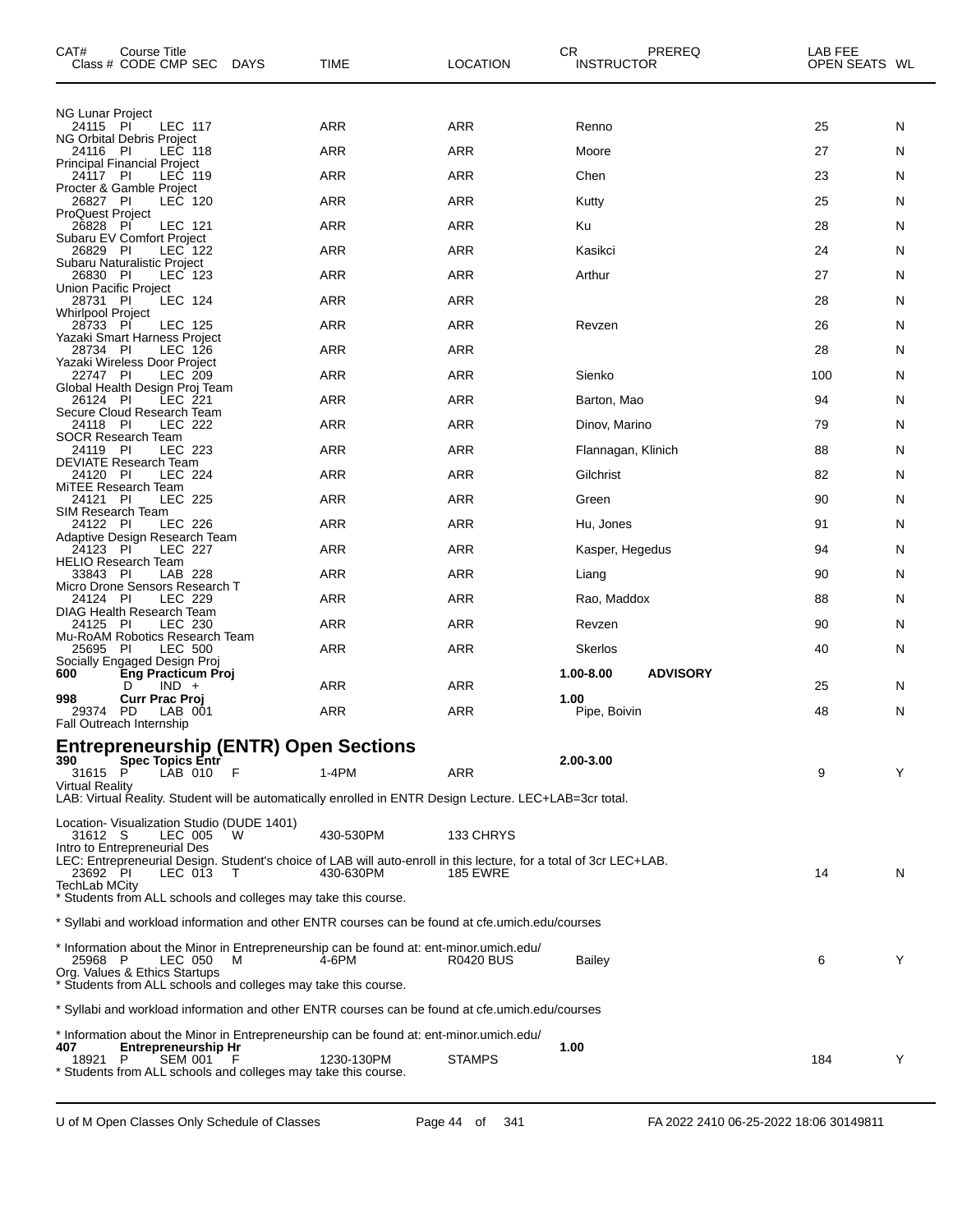| CAT#                        | Course Title<br>Class # CODE CMP SEC DAYS |                                       |            | <b>TIME</b>                                                                                                                                                            | <b>LOCATION</b>  | CR<br><b>INSTRUCTOR</b>    | <b>PREREQ</b>                                     | LAB FEE<br>OPEN SEATS WL |   |
|-----------------------------|-------------------------------------------|---------------------------------------|------------|------------------------------------------------------------------------------------------------------------------------------------------------------------------------|------------------|----------------------------|---------------------------------------------------|--------------------------|---|
|                             |                                           |                                       |            | * Syllabi and workload information and other ENTR courses can be found at cfe.umich.edu/courses                                                                        |                  |                            |                                                   |                          |   |
| 417<br>19334 P              |                                           | <b>Entr Hr Dis Session</b><br>DIS 001 |            | * Information about the Minor in Entrepreneurship can be found at: ent-minor.umich.edu/<br>130-230PM<br>* Students from ALL schools and colleges may take this course. | 1610 IOE         | 1.00<br>Gordon             | <b>ADVISORY</b>                                   | 5                        | Y |
|                             |                                           |                                       |            | Syllabi and workload information and other ENTR courses can be found at: cfe.umich.edu/courses * *                                                                     |                  |                            |                                                   |                          |   |
|                             |                                           |                                       |            | * Information about the Minor in Entrepreneurship can be found at: ent-minor.umich.edu/                                                                                |                  |                            |                                                   |                          |   |
| 490<br>24692 P              |                                           | <b>Spec Topics Entr</b><br>LEC 014    | F          | 9-11AM                                                                                                                                                                 | <b>R2240 BUS</b> | 2.00-3.00<br>Dacko         |                                                   | 6                        | Y |
|                             | Leadership in Startups                    |                                       |            | * Students from ALL schools and colleges may take this course.                                                                                                         |                  |                            |                                                   |                          |   |
|                             |                                           |                                       |            | Syllabi and workload information and other ENTR courses can be found at: cfe.umich.edu/courses ***                                                                     |                  |                            |                                                   |                          |   |
| 23452 PI                    | Entrepreneurial Action&Vision             | LEC 015                               | <b>TTH</b> | * Information about the Minor in Entrepreneurship can be found at: ent-minor.umich.edu/<br>130-3PM                                                                     | ARR              |                            |                                                   | 10                       | N |
|                             |                                           |                                       |            | * Students from ALL schools and colleges may take this course.<br>Syllabi and workload information and other ENTR courses can be found at: cfe.umich.edu/courses * *   |                  |                            |                                                   |                          |   |
|                             |                                           |                                       |            |                                                                                                                                                                        |                  |                            |                                                   |                          |   |
| 28272 PI<br>Climate Change  |                                           | LEC 263                               | м          | * Information about the Minor in Entrepreneurship can be found at: ent-minor.umich.edu/<br>3-6PM<br>* Students from ALL schools and colleges may take this course.     | ARR              | Sick                       |                                                   | 11                       | N |
|                             |                                           |                                       |            | Syllabi and workload information and other ENTR courses can be found at: cfe.umich.edu/courses ***                                                                     |                  |                            |                                                   |                          |   |
|                             |                                           |                                       |            | * Information about the Minor in Entrepreneurship can be found at: ent-minor.umich.edu/                                                                                |                  |                            |                                                   |                          |   |
| 599                         | 24693 PR LEC 050                          | <b>Spec Topics Entr</b>               | м          | 4-6PM                                                                                                                                                                  | <b>R0420 BUS</b> | 1.00-3.00<br><b>Bailey</b> |                                                   | 6                        | Y |
|                             | Org. Values & Ethics Startups             |                                       |            | * Students from ALL schools and colleges with senior standing and above may take this course.                                                                          |                  |                            |                                                   |                          |   |
|                             |                                           |                                       |            | Syllabi and workload information and other ENTR courses can be found at: cfe.umich.edu/courses * *                                                                     |                  |                            |                                                   |                          |   |
|                             |                                           |                                       |            | * Questions as to whether this course will count toward your degree should be directed to your home department.                                                        |                  |                            |                                                   |                          |   |
| 28273 PIR<br>Climate Change | * By instructor consent.                  | LEC 263                               | м          | * FMI about pursuing pursuing the Grad Certificate in Innovation and Entrepreneurship: cfe.umich.edu/certificate/<br>3-6PM                                             | ARR              | Sick                       |                                                   | 11                       | N |
|                             |                                           |                                       |            | Syllabi and workload information and other ENTR courses can be found at: cfe.umich.edu/courses * *                                                                     |                  |                            |                                                   |                          |   |
|                             |                                           |                                       |            | * Questions as to whether this course will count toward your degree should be directed to your home department.                                                        |                  |                            |                                                   |                          |   |
|                             |                                           |                                       |            | * FMI about pursuing pursuing the Grad Certificate in Innovation and Entrepreneurship: cfe.umich.edu/certificate/                                                      |                  |                            |                                                   |                          |   |
|                             |                                           |                                       |            | <b>University Arts (UARTS) Open Sections</b>                                                                                                                           |                  |                            |                                                   |                          |   |
| 150                         | 21290 PR LAB 001 TTH                      | <b>Wrt&amp;Intrd Collab Des</b>       |            | 430-6PM                                                                                                                                                                | <b>ARR</b>       | 4.00<br>Hirsch             | <b>ENFORCED</b><br>Edwards, Clegg, Yarger, Sturt, | 60.00<br>49              | N |
| 260                         | Intro to Creative Process                 | Intro ArtsEng Proj                    |            |                                                                                                                                                                        |                  | 1.00-5.00                  |                                                   |                          |   |
| 36025 PD                    |                                           | LAB 104                               |            | <b>ARR</b>                                                                                                                                                             | <b>ARR</b>       | Gilpin                     |                                                   | 17                       | N |
| 36027 PD                    | Spatial Ideas and Storytelling            | LAB 106                               |            | ARR                                                                                                                                                                    | <b>ARR</b>       | Gurevich                   | Albert he-him, Granzow,                           | 19                       | N |
| 36029 PD                    | Visualizing Telematic Music               | LAB 108                               |            | ARR                                                                                                                                                                    | <b>ARR</b>       | Moldwin                    |                                                   | 18                       | N |
| 36031 PD                    | Space Weather Sensor Packages             | LAB 110                               |            | ARR                                                                                                                                                                    | ARR              | Poskovic                   |                                                   | 19                       | N |
| 36033 PD                    | Animation and Storytelling                | LAB 112                               |            | <b>ARR</b>                                                                                                                                                             | <b>ARR</b>       | Thompson                   |                                                   | 19                       | N |
| 36036 PD                    | Accessing Korean Art Song                 | LAB 115                               |            | ARR                                                                                                                                                                    | <b>ARR</b>       | <b>Brueckner</b>           |                                                   | 18                       | N |
| HAPLAB<br>36037             | PD.                                       | LAB 116                               |            | ARR                                                                                                                                                                    | ARR              | Graf, Nebeling, Kim        |                                                   | 16                       | N |
| Air Play<br>36038 PD        |                                           | LAB 117                               |            | <b>ARR</b>                                                                                                                                                             | <b>ARR</b>       | Hannaford                  | he-him                                            | 19                       | N |
| 36039 PD                    | Improv across Disciplines                 | LAB 118                               |            | ARR                                                                                                                                                                    | <b>ARR</b>       | Kerkez                     |                                                   | 19                       | N |
| Open Storm UX<br>36042 PD   |                                           | LAB 121                               |            | ARR                                                                                                                                                                    | ARR              | Porter                     |                                                   | 18                       | N |
| 36043 PD                    | Anatomy of Sound VoiceBox                 | LAB 122                               |            | <b>ARR</b>                                                                                                                                                             | ARR              | Rowden, Smotrich           |                                                   | 19                       | N |

U of M Open Classes Only Schedule of Classes Page 45 of 341 FA 2022 2410 06-25-2022 18:06 30149811

ARR ARR Rowden, Smotrich 19 N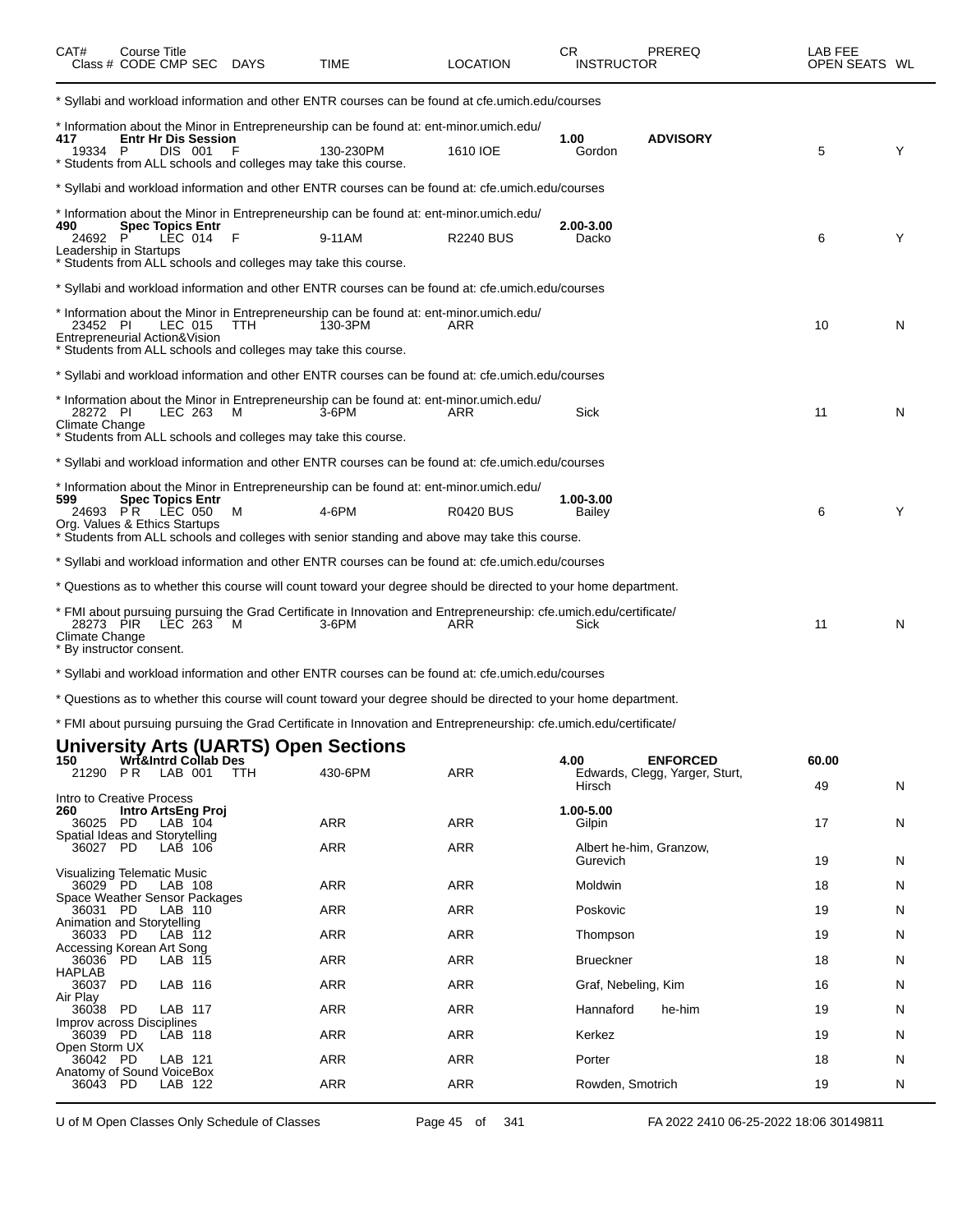| CAT#<br>Course Title<br>Class # CODE CMP SEC<br><b>DAYS</b>                        | TIME       | <b>LOCATION</b> | CR<br>PREREQ<br><b>INSTRUCTOR</b>   | LAB FEE<br>OPEN SEATS WL |
|------------------------------------------------------------------------------------|------------|-----------------|-------------------------------------|--------------------------|
| Creative Campus Voting Project                                                     |            |                 |                                     |                          |
| 36023 PD<br>LAB 102<br>Design for Participation                                    | <b>ARR</b> | <b>ARR</b>      | Besprozvany                         | 20<br>N                  |
| 36024 PD<br>LAB 103<br>Shape & Flow of Languages                                   | <b>ARR</b> | ARR             | Chavasse she-her-they               | 20<br>N                  |
| 36026 PD<br>LAB 105<br>LuCelegans                                                  | <b>ARR</b> | <b>ARR</b>      | Gourgou                             | 20<br>N                  |
| 36032 PD<br>LAB 111<br>Sonification of Sleep Data                                  | <b>ARR</b> | <b>ARR</b>      | Rush                                | 20<br>N                  |
| 36034 PD<br>LAB 113                                                                | <b>ARR</b> | ARR             | Tobier                              | 20<br>N                  |
| <b>Socially Connected Structures</b><br>PD<br>36040<br>LAB 119                     | <b>ARR</b> | <b>ARR</b>      | Murdoch-Kitt                        | 20<br>N                  |
| The ORBIT Lab<br>36041 PD<br>LAB 120                                               | <b>ARR</b> | <b>ARR</b>      | Pachikara                           | 20<br>N                  |
| Shadow Catching<br>36044 PD<br>LAB 123                                             | <b>ARR</b> | ARR             | <b>VANKY</b>                        | 20<br>N                  |
| Digital Cities + Connected Cit<br>360<br>Inter ArtsEng Proj<br>36045 PI<br>LAB 102 | <b>ARR</b> | ARR             | 1.00-5.00<br>Besprozvany            | 20<br>N                  |
| Design for Participation<br>LAB 103<br>36046<br>PI                                 | <b>ARR</b> | <b>ARR</b>      | Chavasse she-her-they               | 19<br>N                  |
| Shape & Flow of Languages<br>36047 PI<br>LAB 104                                   | <b>ARR</b> | ARR             | Gilpin                              | 19<br>N                  |
| Spatial Ideas and Storytelling<br>36048 PI<br>LAB 105                              | <b>ARR</b> | ARR             | Gourgou                             | 18<br>N                  |
| LuCelegans<br>36049 PI<br>LAB 106                                                  | ARR        | <b>ARR</b>      | Albert he-him, Gurevich,<br>Granzow | 20<br>N                  |
| Visualizing Telematic Music<br>36051 PI<br>LAB 108                                 | <b>ARR</b> | <b>ARR</b>      | Moldwin                             | 20<br>N                  |
| Space Weather Sensor Packages<br>36053 PI<br>LAB 110                               | <b>ARR</b> | <b>ARR</b>      | Poskovic                            | 20<br>N                  |
| Animation and Storytelling<br>36054 PI<br>LAB 111                                  | <b>ARR</b> | ARR             | Rush                                | 20<br>N                  |
| Sonification of Sleep Data<br>- PI<br>36055<br>LAB 112                             | <b>ARR</b> | <b>ARR</b>      | Thompson                            | 20<br>N                  |
| Accessing Korean Art Song<br>36056 PI<br>LAB 113                                   | <b>ARR</b> | <b>ARR</b>      | Tobier                              | 20<br>N                  |
| <b>Socially Connected Structures</b><br>36058<br>- PI<br>LAB 115                   | <b>ARR</b> | ARR             | <b>Brueckner</b>                    | 18<br>N                  |
| HAPLAB<br>PI<br>36059<br>LAB 116                                                   | <b>ARR</b> | <b>ARR</b>      | Graf, Nebeling, Kim                 | 20<br>N                  |
| Air Play<br>36060<br>PI<br>LAB 117                                                 | <b>ARR</b> | ARR             | Hannaford<br>he-him                 | 19<br>N                  |
| Improv across Disciplines<br>LAB 118                                               |            |                 |                                     |                          |
| 36061 PI<br>Open Storm UX                                                          | <b>ARR</b> | ARR             | Kerkez                              | 18<br>N                  |
| LAB 119<br>PI<br>36062<br>The ORBIT Lab                                            | ARR        | <b>ARR</b>      | Murdoch-Kitt                        | 20<br>N                  |
| 36063 PI<br>LAB 120<br>Shadow Catching                                             | <b>ARR</b> | ARR             | Pachikara                           | 18<br>N                  |
| 36064 PI<br>LAB 121<br>Anatomy of Sound VoiceBox                                   | ARR        | ARR             | Porter                              | 20<br>N                  |
| 36065 PI<br>LAB 122<br>Creative Campus Voting Project                              | <b>ARR</b> | ARR             | Rowden, Smotrich                    | 20<br>N                  |
| 36066 PI<br>LAB 123<br>Digital Cities + Connected Cit                              | <b>ARR</b> | ARR             | <b>VANKY</b>                        | 19<br>N                  |
| 460<br><b>Adv ArtsEng Proj</b><br>36078 PI<br>LAB 113                              | <b>ARR</b> | ARR             | 1.00-5.00<br>Tobier                 | 19<br>N                  |
| <b>Socially Connected Structures</b><br>36083 PI<br>LAB 118                        | <b>ARR</b> | ARR             | Kerkez                              | 19<br>N                  |
| Open Storm UX<br>LAB 120<br>36085 PI                                               | <b>ARR</b> | ARR             | Pachikara                           | 19<br>N                  |
| Shadow Catching<br>36067 PI                                                        | <b>ARR</b> | ARR             | Besprozvany                         | 20<br>N                  |
| LAB 102<br>Design for Participation                                                |            |                 |                                     |                          |
| 36068 PI<br>LAB 103<br>Shape & Flow of Languages                                   | <b>ARR</b> | ARR             | Chavasse she-her-they               | 20<br>N                  |
| LAB 104<br>36069 PI<br>Spatial Ideas and Storytelling                              | <b>ARR</b> | ARR             | Gilpin                              | 20<br>N                  |
| 36070 PI<br>LAB 105<br>LuCelegans                                                  | <b>ARR</b> | ARR             | Gourgou                             | 20<br>N                  |
| 36071 PI<br>LAB 106<br>Visualizing Telematic Music                                 | <b>ARR</b> | ARR             | Albert he-him, Granzow,<br>Gurevich | 20<br>N                  |
| LAB 108<br>36073 PI                                                                | ARR        | ARR             | Moldwin                             | 20<br>N                  |
| Space Weather Sensor Packages<br>LAB 110<br>36075 PI<br>Animation and Storytelling | <b>ARR</b> | ARR             | Poskovic                            | 20<br>N                  |

U of M Open Classes Only Schedule of Classes Page 46 of 341 FA 2022 2410 06-25-2022 18:06 30149811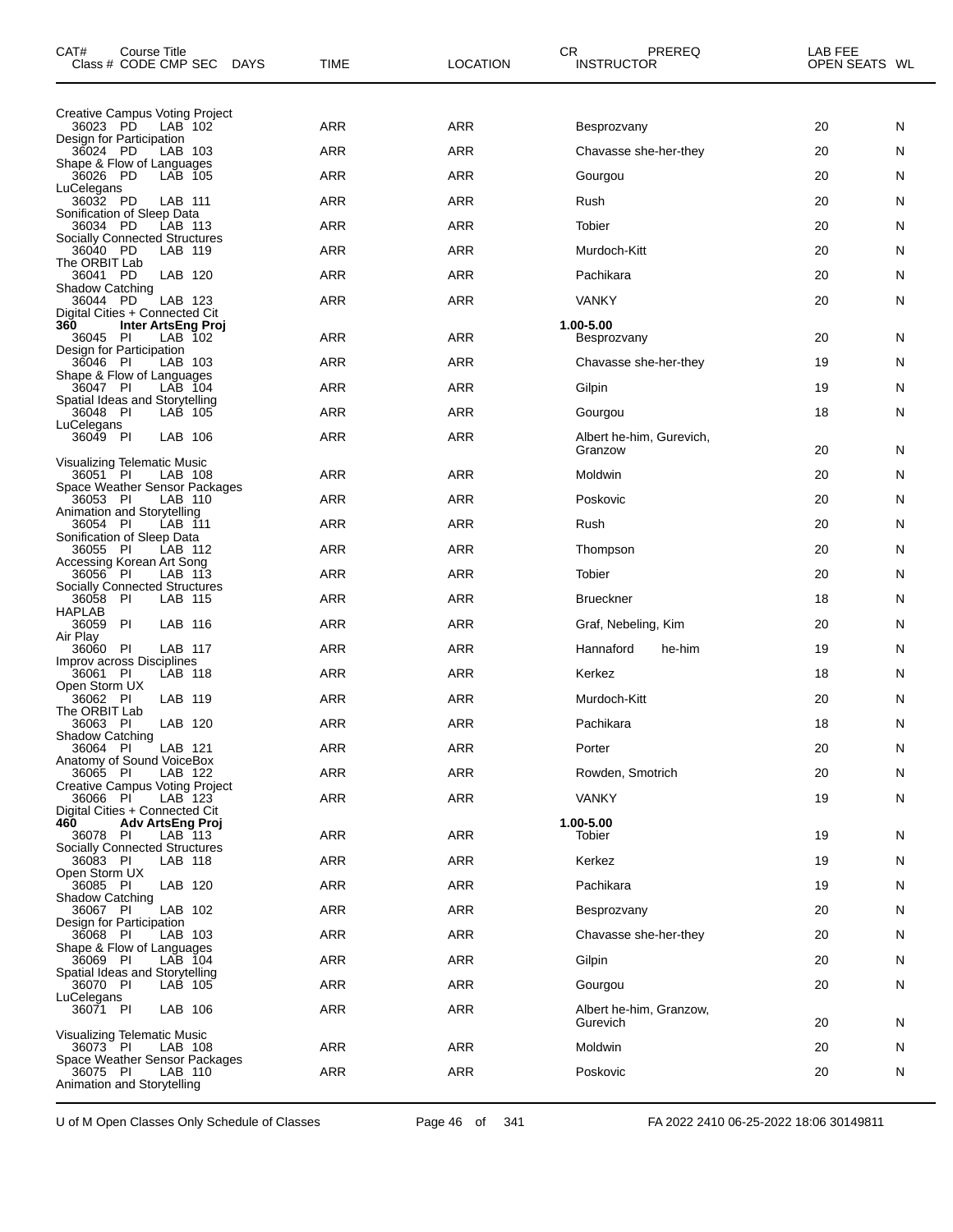| CAT#<br>Course Title<br>Class # CODE CMP SEC<br><b>DAYS</b>                                | <b>TIME</b> | <b>LOCATION</b> | СR<br>PREREQ<br><b>INSTRUCTOR</b>   | LAB FEE<br>OPEN SEATS WL |
|--------------------------------------------------------------------------------------------|-------------|-----------------|-------------------------------------|--------------------------|
| 36076 PI<br>LAB 111                                                                        | <b>ARR</b>  | <b>ARR</b>      | Rush                                | 20<br>N                  |
| Sonification of Sleep Data                                                                 |             |                 |                                     |                          |
| 36077 PI<br>LAB 112<br>Accessing Korean Art Song                                           | <b>ARR</b>  | <b>ARR</b>      | Thompson                            | 20<br>N                  |
| PI<br>36080<br>LAB 115<br><b>HAPLAB</b>                                                    | <b>ARR</b>  | <b>ARR</b>      | <b>Brueckner</b>                    | 20<br>N                  |
| PI<br>LAB 116<br>36081<br>Air Play                                                         | <b>ARR</b>  | <b>ARR</b>      | Graf, Kim, Nebeling                 | 20<br>N                  |
| 36082<br>-PI<br>LAB 117                                                                    | <b>ARR</b>  | <b>ARR</b>      | Hannaford<br>he-him                 | 20<br>N                  |
| Improv across Disciplines<br>36084 PI<br>LAB 119                                           | <b>ARR</b>  | <b>ARR</b>      | Murdoch-Kitt                        | 20<br>N                  |
| The ORBIT Lab<br>36086 PI<br>LAB 121                                                       | ARR         | <b>ARR</b>      | Porter                              | 20<br>N                  |
| Anatomy of Sound VoiceBox                                                                  |             |                 |                                     |                          |
| 36087 PI<br>LAB 122<br><b>Creative Campus Voting Project</b>                               | <b>ARR</b>  | <b>ARR</b>      | Rowden, Smotrich                    | 20<br>Ν                  |
| 36088 PI<br>LAB 123<br>Digital Cities + Connected Cit                                      | ARR         | <b>ARR</b>      | <b>VANKY</b>                        | 20<br>N                  |
| 560<br><b>Grad ArtsEng Proj</b><br>36090 PI<br>LAB 103                                     | ARR         | <b>ARR</b>      | 1.00-5.00<br>Chavasse she-her-they  | 19<br>N                  |
| Shape & Flow of Languages<br>$LAB$ 104<br>36091 PI                                         | <b>ARR</b>  | <b>ARR</b>      | Gilpin                              | 17<br>N                  |
| Spatial Ideas and Storytelling<br>36092 PI<br>LAB 105                                      | <b>ARR</b>  | <b>ARR</b>      | Gourgou                             | 19<br>Ν                  |
| LuCelegans<br>LAB 118<br>36105 PI                                                          | <b>ARR</b>  | <b>ARR</b>      | Kerkez                              | 19<br>N                  |
| Open Storm UX<br>36107 PI<br>LAB 120                                                       | <b>ARR</b>  | <b>ARR</b>      | Pachikara                           | 19<br>N                  |
| <b>Shadow Catching</b>                                                                     |             |                 |                                     |                          |
| LAB 102<br>36089 PI<br>Design for Participation                                            | <b>ARR</b>  | <b>ARR</b>      | Besprozvany                         | 20<br>N                  |
| 36093 PI<br>LAB 106                                                                        | <b>ARR</b>  | <b>ARR</b>      | Gurevich, Granzow, Albert<br>he-him | 20<br>N                  |
| Visualizing Telematic Music<br>36095 PI<br>LAB 108                                         | ARR         | <b>ARR</b>      | Moldwin                             | 20<br>N                  |
| Space Weather Sensor Packages<br>36097 PI<br>LAB 110                                       | <b>ARR</b>  | <b>ARR</b>      | Poskovic                            | 20<br>N                  |
| Animation and Storytelling                                                                 | <b>ARR</b>  | <b>ARR</b>      |                                     |                          |
| 36098<br>- PI<br>LAB 111<br>Sonification of Sleep Data                                     |             |                 | Rush                                | 20<br>N                  |
| 36099 PI<br>LAB 112<br>Accessing Korean Art Song                                           | <b>ARR</b>  | <b>ARR</b>      | Thompson                            | 20<br>N                  |
| LAB 113<br>36100 PI<br><b>Socially Connected Structures</b>                                | ARR         | <b>ARR</b>      | Tobier                              | 20<br>N                  |
| 36102 PI<br>LAB 115                                                                        | ARR         | <b>ARR</b>      | <b>Brueckner</b>                    | 20<br>N                  |
| <b>HAPLAB</b><br>- PI<br>36103<br>LAB 116                                                  | <b>ARR</b>  | <b>ARR</b>      | Graf, Nebeling, Kim                 | 20<br>N                  |
| Air Play<br>PI<br>LAB 117<br>36104                                                         | <b>ARR</b>  | <b>ARR</b>      | Hannaford<br>he-him                 | 20<br>N                  |
| Improv across Disciplines                                                                  |             |                 |                                     |                          |
| 36106 PI<br>LAB 119<br>The ORBIT Lab                                                       | <b>ARR</b>  | <b>ARR</b>      | Murdoch-Kitt                        | 20<br>N                  |
| 36108 PI<br>LAB 121<br>Anatomy of Sound VoiceBox                                           | <b>ARR</b>  | <b>ARR</b>      | Porter                              | 20<br>N                  |
| P<br>LAB 122<br>36109                                                                      | <b>ARR</b>  | <b>ARR</b>      | Rowden, Smotrich                    | 20<br>N                  |
| Creative Campus Voting Project<br>PI<br>LAB 123<br>36110<br>Digital Cities + Connected Cit | <b>ARR</b>  | <b>ARR</b>      | <b>VANKY</b>                        | 20<br>N                  |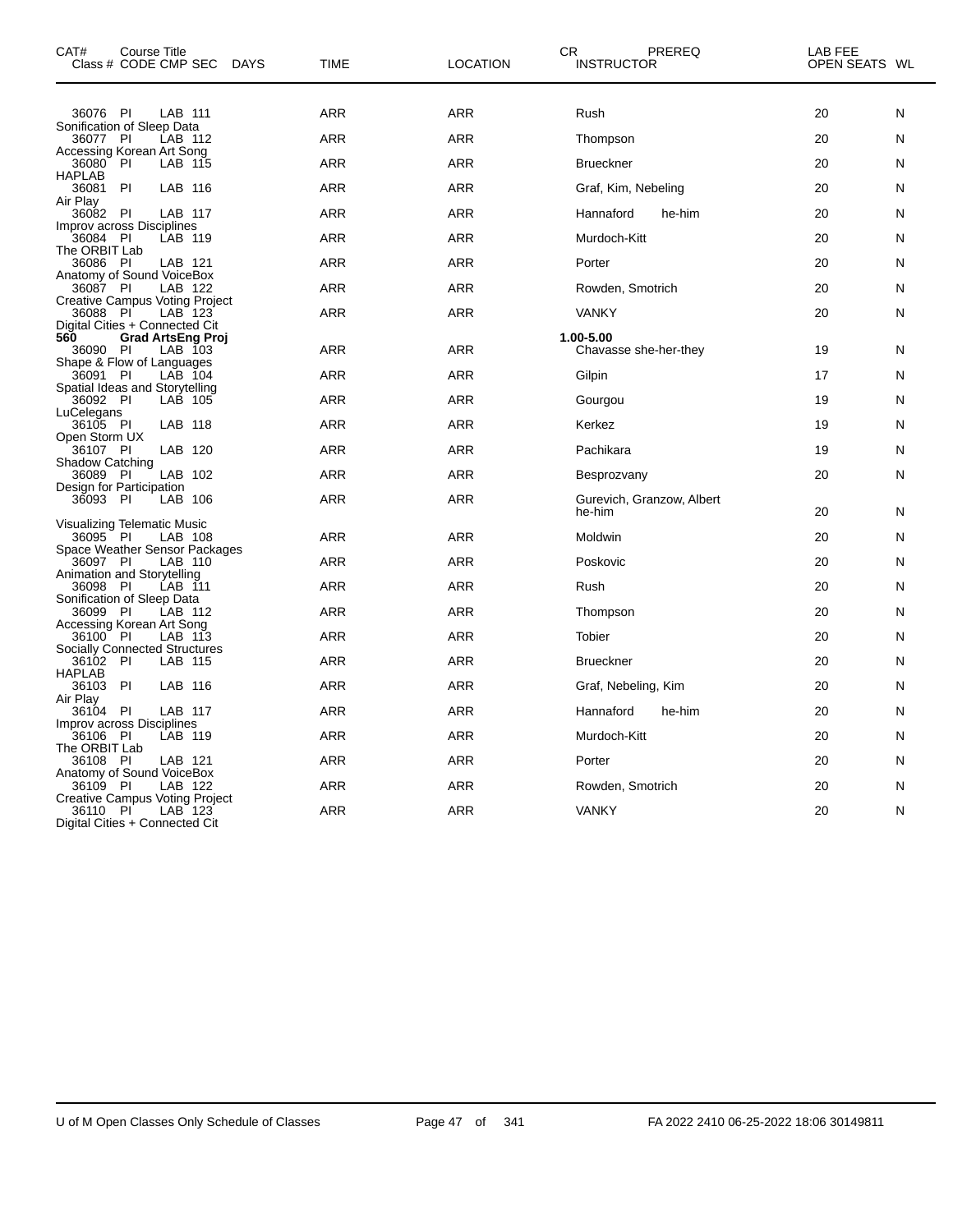| CAT# | Course Title         |             |             |          | СR                | PREREQ | LAB FEF                 |
|------|----------------------|-------------|-------------|----------|-------------------|--------|-------------------------|
|      | Class # CODE CMP SEC | <b>DAYS</b> | <b>TIME</b> | LOCATION | <b>INSTRUCTOR</b> |        | <b>OPEN SEATS</b><br>WL |
|      |                      |             |             |          |                   |        |                         |

# **Industrial-Operations Engr Dep**

### **Industrial And Operations Engineering (IOE) Open Sections**

| 101             | <b>IOE Careers</b>                                               |                                                                          |                      | 1.00                     |                           |                |        |
|-----------------|------------------------------------------------------------------|--------------------------------------------------------------------------|----------------------|--------------------------|---------------------------|----------------|--------|
| 34921           | P<br><b>SEM 001</b><br>F                                         | 12-130PM                                                                 | 1610 IOE             | Denton                   |                           | 118            | Y      |
| 201<br>10454 PR | <b>Econ Dec Making</b><br>LEC 001<br>MW                          | 830-1030AM                                                               | 1610 IOE             | 2.00<br>Seiford          | <b>ENFORCED</b>           | 22             | Υ      |
|                 | IOE 201 MEETS FIRST HALF OF TERM.                                |                                                                          |                      |                          |                           |                |        |
| 202             | <b>Ops Eng &amp; Analytics</b>                                   |                                                                          |                      | 2.00                     | <b>ENFORCED</b>           |                |        |
| 10455           | <b>PR</b><br>LEC 001<br>МW                                       | 830-1030AM                                                               | 1610 IOE             | Daskin                   |                           | 22             | Y      |
|                 | IOE 202 MEETS SECOND HALF OF TERM.                               |                                                                          |                      |                          |                           |                |        |
| 310             | <b>Optim and Comp Meth</b>                                       |                                                                          |                      | 3.00                     | <b>ENFORCED</b>           |                |        |
| 10457 PR        | LEC 001<br>МW                                                    | STUDENTS ARE AUTO-ENROLLED IN LECTURE WHEN THEY ELECT A LAB.<br>12-130PM | 1610 IOE             | Berahas                  |                           | 72             | Υ      |
| 316             | <b>Intro Markov Proc</b>                                         |                                                                          |                      | 3.00                     | <b>ENFORCED</b>           |                |        |
| 10458           | PR.<br>LEC 001<br>TTH                                            | 9-1030AM                                                                 | 1610 IOE             | Lavieri                  |                           | 69             | Υ      |
| 333             | <b>Human Factors Ergo</b>                                        |                                                                          |                      | 3.00                     | <b>ADVISORY</b>           |                |        |
| 10459           | LEC 001<br>P R<br>MW                                             | 1030-12PM                                                                | 1610 IOE             | Liu                      |                           | 67             | Υ      |
|                 | Pre- or co-requisitie of IOE 265 enforced                        |                                                                          |                      |                          |                           |                |        |
| 366             | <b>Intro Eng Data Analy</b>                                      |                                                                          |                      | 3.00                     | <b>ENFORCED</b>           |                |        |
| 10466<br>373    | LEC 001<br>P R<br>TTH<br>Data Analyt TIs&Tecn                    | 3-430PM                                                                  | 2505 GGBL            | Byon<br>4.00             | <b>ADVISORY, ENFORCED</b> | 42             | Υ      |
| 10470           | P R<br>LAB 004<br>F                                              | 1130-1230PM                                                              | G610 IOE             |                          |                           | 1              | N      |
| 10472           | P <sub>R</sub><br>F<br>LAB 006                                   | 130-230PM                                                                | G610 IOE             |                          |                           | 6              | N      |
| 10473           | F<br>P R<br>LAB 007                                              | 230-330PM                                                                | G610 IOE             |                          |                           | $\overline{7}$ | N      |
| 413             | <b>Optim Mod Hith Care</b>                                       |                                                                          |                      | 3.00                     | <b>ADVISORY</b>           |                |        |
| 19968           | P R<br>LEC 001<br><b>TTH</b>                                     | 130-3PM                                                                  | 1680 IOE             | Hughes                   |                           | 15             | Υ      |
| 416<br>30681    | <b>Queueing Systems</b><br>LEC 001<br>P R<br>ттн                 | 330-530PM                                                                | <b>1005 EECS</b>     | 2.00<br>Alden            | <b>ADVISORY, ENFORCED</b> | 22             | Υ      |
| 421             | <b>Work Organizations</b>                                        |                                                                          |                      | 3.00                     | <b>ADVISORY, ENFORCED</b> |                |        |
| 10474           | P R<br>MW<br>LEC 001                                             | 9-1030AM                                                                 | G906 COOL            | Levantrosser             |                           | 28             | Υ      |
| 425             | <b>Lean Mfg&amp;Services</b>                                     |                                                                          |                      | 2.00                     | <b>ENFORCED</b>           |                |        |
| 10476           | LEC 001<br>P R<br>МW                                             | 430-630PM                                                                | 1008 FXB             | Levantrosser             |                           | 15             | Υ      |
|                 | SECTION 001 - MEETS FIRST HALF OF THE TERM.                      |                                                                          |                      |                          |                           |                |        |
| 447             | <b>Facility Planning</b>                                         |                                                                          |                      | 3.00                     | <b>ADVISORY, ENFORCED</b> |                |        |
| 19970<br>453    | <b>PR</b><br>LEC 001<br>МW<br><b>Derivative Instrumts</b>        | 130-3PM                                                                  | 1680 IOE             | Bozer<br>3.00            | <b>ENFORCED</b>           | $\mathbf{1}$   | Υ      |
| 33360           | P R<br>LEC 001<br>TTH                                            | 9-1030AM                                                                 | <b>185 EWRE</b>      | Saigal                   |                           | 27             | Υ      |
| 461             | <b>Quality Engin Prin</b>                                        |                                                                          |                      | 3.00                     | <b>ADVISORY, ENFORCED</b> |                |        |
| 16180           | P R<br>MW<br>LEC 001                                             | 12-130PM                                                                 | 165 CHRYS            | Hammett                  |                           | 30             | Υ      |
| 16461           | <b>MW</b><br>P R<br><b>LEC 881</b>                               | 1030-12PM                                                                | <b>REMOTE</b>        | Hammett                  |                           | 40             | N      |
|                 | Section 881 for online students only                             |                                                                          |                      |                          |                           |                |        |
| 466<br>10478    | <b>Stat Quality Control</b>                                      |                                                                          |                      | 3.00                     | <b>ENFORCED</b>           |                |        |
|                 |                                                                  |                                                                          |                      |                          |                           |                |        |
|                 | P R<br>LEC 001<br>ттн                                            | 130-3PM                                                                  | 2150 DOW             | Jin                      |                           | 6              | Υ      |
| 474             | <b>Simulation</b>                                                |                                                                          |                      | 4.00                     | <b>ADVISORY, ENFORCED</b> | 7              |        |
| 10481<br>10483  | LAB 003<br>Т<br>P R<br>P R<br>LAB 005<br>Т                       | 10-11AM<br>130-230PM                                                     | G610 IOE<br>G610 IOE |                          |                           | 4              | N<br>N |
| 18121           | Т<br>P R<br>LAB 006                                              | 230-330PM                                                                | G610 IOE             |                          |                           | 3              | N      |
| 21240           | LAB 007<br>P R<br>Т                                              | 9-10AM                                                                   | G610 IOE             |                          |                           | 14             | N      |
|                 |                                                                  | STUDENTS ARE AUTO-ENROLLED IN LECTURE WHEN THEY ELECT A LAB.             |                      |                          |                           |                |        |
| 10479           | A R<br>LEC 001<br>MW                                             | 430-6PM                                                                  | 2505 GGBL            | Garcia-Guzman            |                           |                |        |
| 481             | <b>Practicum Hosp Sys</b><br>Т                                   |                                                                          |                      | 4.00                     | <b>ENFORCED</b>           |                |        |
| 10484           | P R<br>LEC 001                                                   | 430-630PM                                                                | <b>1060 FMCRB</b>    | Van Oyen                 |                           | 28             | Y      |
| 491             | TC 380 is a pre- or co-requisite to IOE 481<br>Spec Top Ind Engr |                                                                          |                      | 3.00                     |                           |                |        |
| 33446 PR        | LEC 011<br><b>MW</b>                                             | 12-130PM                                                                 | 1680 IOE             | Stirling                 |                           | 14             | Y      |
|                 | Quant Hum Mot-Wearable Sensors                                   |                                                                          |                      |                          |                           |                |        |
| 500             | <b>IOE MS Seminar</b>                                            |                                                                          |                      | 1.00                     | <b>ADVISORY</b>           |                |        |
| 34922 P         | <b>SEM 001</b><br>M                                              | 330-430PM                                                                | 2147 GGBL            | Bozer                    |                           | 23             | Υ      |
| 590             | <b>Masters Direct Study</b><br>$IND +$                           | ARR                                                                      | ARR                  | 2.00-4.00                | <b>ADVISORY</b>           | 24             | N      |
| 593             | <b>Ergonomics Project</b>                                        |                                                                          |                      | 2.00-4.00                | <b>ADVISORY</b>           |                |        |
|                 | $IND +$                                                          | ARR                                                                      | ARR                  |                          |                           | 25             | N      |
| 610             | <b>Linear Prog II</b>                                            |                                                                          |                      | 3.00                     | <b>ADVISORY</b>           |                |        |
| 20068           | LEC 001<br>P<br>МW                                               | 9-1030AM                                                                 | 1680 IOE             | Lee                      |                           | 14             | Υ      |
| 800<br>10491    | <b>First Year Doc Sem</b><br><b>SEM 001</b><br>М<br>PI.          |                                                                          |                      | 1.00                     | <b>ADVISORY</b>           |                |        |
| 801             | <b>First Yr Doc Dir Res</b>                                      | 3-430PM                                                                  | 1680 IOE             | Epelman<br>$1.00 - 3.00$ | <b>ADVISORY</b>           | 6              | N      |
|                 | $IND +$                                                          | ARR                                                                      | ARR                  |                          |                           | 25             | N      |
| 813             | <b>Health Eng Seminars</b>                                       |                                                                          |                      | 2.00                     | <b>ENFORCED</b>           |                |        |
| 21280           | P R<br><b>SEM 001</b><br>M                                       | 430-630PM                                                                | 1680 IOE             | Cohn                     |                           | 29             | Υ      |
| 899             | loe Seminar                                                      |                                                                          |                      | 1.00                     | <b>ADVISORY</b>           |                |        |
| 10493<br>990    | P R<br><b>SEM 001</b><br>TН<br><b>Diss Pre-Candidate</b>         | 3-430PM                                                                  | 1680 IOE             | Fattahi<br>2.00-8.00     | <b>ADVISORY</b>           | 31             | Υ      |
|                 | $IND +$                                                          | <b>ARR</b>                                                               | ARR                  |                          |                           | 25             | N      |
| 995             | <b>Dissertation Cand</b><br>$IND +$<br>R                         | <b>ARR</b>                                                               | ARR                  | 8.00                     | <b>ENFORCED</b>           | 25             | N      |

U of M Open Classes Only Schedule of Classes Page 48 of 341 FA 2022 2410 06-25-2022 18:06 30149811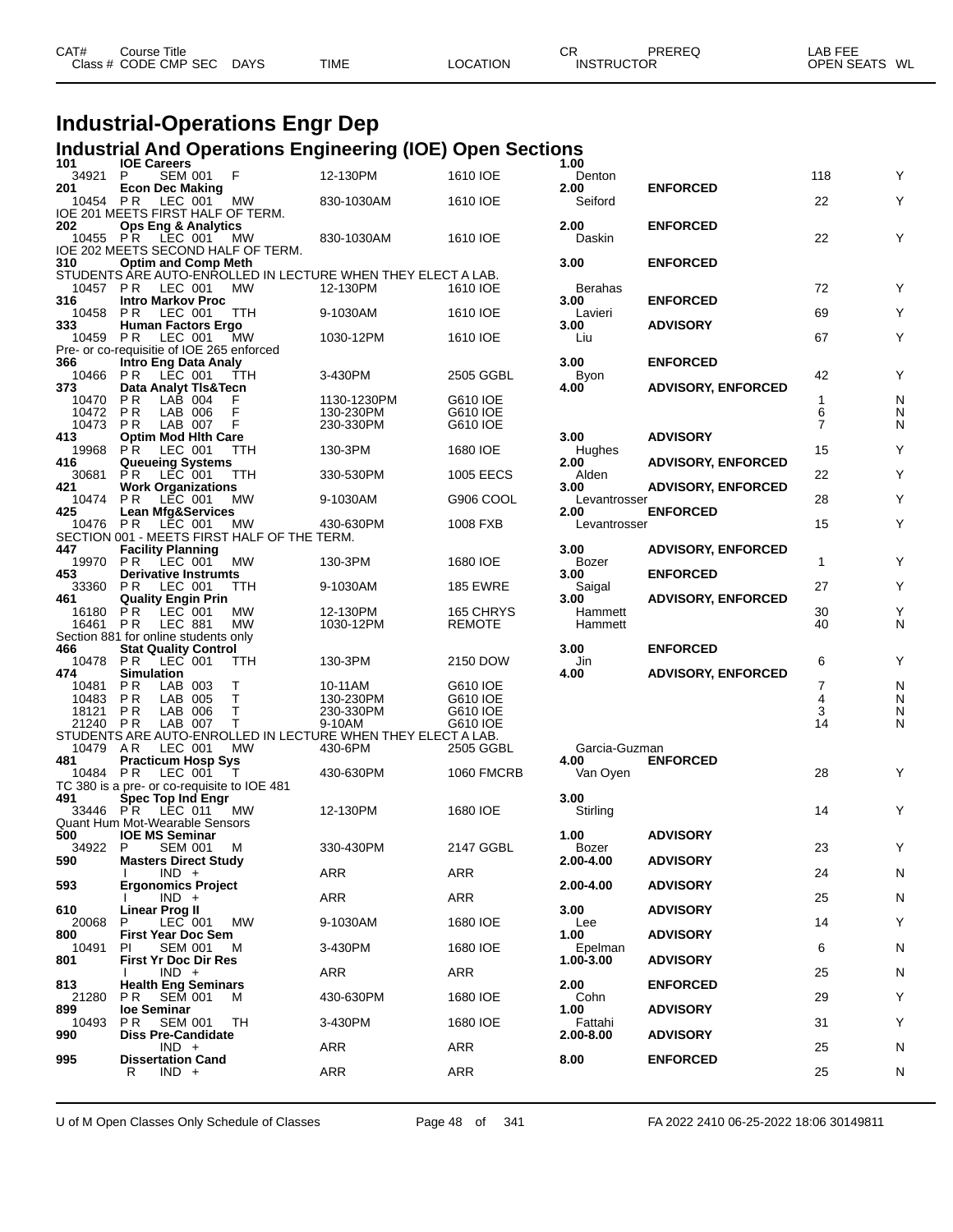| CAT# | Course Title         |        |             |          | СR                | PREREO | LAB FEE       |  |
|------|----------------------|--------|-------------|----------|-------------------|--------|---------------|--|
|      | Class # CODE CMP SEC | C DAYS | <b>TIME</b> | LOCATION | <b>INSTRUCTOR</b> |        | OPEN SEATS WL |  |

#### **Integrative Systems and Design**

#### **Automotive Engineering Program (AUTO) Open Sections**

| 501                            |     | Integ Veh Syst Dsgn                             |            | Adiomotive Engineering Program (AOTO) Open Sections                                                               |                            | 3.00                             | <b>ADVISORY</b>           |          |        |
|--------------------------------|-----|-------------------------------------------------|------------|-------------------------------------------------------------------------------------------------------------------|----------------------------|----------------------------------|---------------------------|----------|--------|
|                                |     | 17000 PR LEC 001                                |            | 1230-330PM                                                                                                        | 165 CHRYS                  | Hyde, Tao                        |                           | 26       | N      |
|                                |     | 15834 PR LEC 881                                | F          | 1230-330PM                                                                                                        | <b>REMOTE</b>              | Hyde, Tao                        |                           | 47       | N      |
|                                |     |                                                 |            | The day/time is for the on-campus section of the course. Online students are able to access the recorded lectures |                            |                                  |                           |          |        |
| 503                            |     | <b>Auto Eng Project</b>                         |            | asynchronously and are not required to be present on the days/times listed.                                       |                            | $3.00 - 4.00$                    | <b>ADVISORY</b>           |          |        |
|                                | D   | $IND +$                                         |            | ARR                                                                                                               | ARR                        |                                  |                           | 25       | N      |
| 513                            |     | <b>Autobody Structures</b>                      |            |                                                                                                                   |                            | 3.00                             | <b>ADVISORY</b>           |          |        |
| 35667<br>514.                  | P   | <b>LEC 881</b>                                  |            | ARR                                                                                                               | ARR                        | Malen                            | <b>ADVISORY</b>           | 19       | Υ      |
|                                |     | Veh Crash & Occup Pr<br>31577 PR LEC 881        | MW.        | 12-130PM                                                                                                          | ARR                        | 3.00<br>Hu                       |                           | 49       | N      |
|                                |     |                                                 |            | The day/time is for the on-campus section of the course. Online students are able to access the recorded lectures |                            |                                  |                           |          |        |
|                                |     |                                                 |            | asynchronously and are not required to be present on the days/times listed.                                       |                            |                                  |                           |          |        |
| 533                            |     | <b>Adv Energy Solutions</b><br>33118 PR LEC 002 | TTH        | 1030-12PM                                                                                                         | 1017 DOW                   | 3.00 <sub>1</sub><br>Dasgupta    | <b>ADVISORY</b>           | 19       | Υ      |
| 590                            |     | <b>Directed Study&amp;Res</b>                   |            |                                                                                                                   |                            | 1.00-3.00                        |                           |          |        |
|                                |     | $IND +$                                         |            | ARR                                                                                                               | ARR                        |                                  |                           | 25       | N      |
| 599<br>31393 PR                |     | <b>Spec Topics Auto Eng</b><br>LEC 883          |            | ARR                                                                                                               | ARR                        | 3.00                             | <b>ADVISORY</b>           | 19       | N      |
| Fund Veh Dyn                   |     |                                                 |            |                                                                                                                   |                            | Hyde, Heider                     |                           |          |        |
| 22787 PD                       |     | LEC 001                                         |            | ARR                                                                                                               | <b>ARR</b>                 |                                  |                           | 25       | N      |
|                                |     |                                                 |            | <b>Energy Systems Engineering Program (ESENG) Open Sections</b>                                                   |                            |                                  |                           |          |        |
| 501                            |     | Sem Energy Tech Pol                             |            |                                                                                                                   |                            | 3.00                             | <b>ADVISORY</b>           |          |        |
| 18545                          | PR  | SEM 001                                         | W          | 530-830PM                                                                                                         | 165 CHRYS                  | Linic                            |                           | 50       | Y      |
| 503                            |     | <b>Energy Systems Proj</b>                      |            |                                                                                                                   |                            | 3.00                             | <b>ADVISORY</b>           |          |        |
| 532                            | D   | $IND +$<br><b>Sus Energy Sys</b>                |            | <b>ARR</b>                                                                                                        | <b>ARR</b>                 | 3.00                             | <b>ADVISORY</b>           | 25       | N      |
| 30502 PR                       |     | LEC 881                                         | ттн        | 230-4PM                                                                                                           | <b>REMOTE</b>              | Keoleian                         |                           | 22       | N      |
| 535                            |     | <b>Greenhouse Gas Contr</b>                     |            |                                                                                                                   |                            | 3.00                             | <b>ADVISORY</b>           |          |        |
| 31578                          | PR. | LEC 001                                         | MW.        | 1030-12PM                                                                                                         | 151 CHRYS                  | Lastoskie                        |                           | 19       | Υ      |
| 37235<br>567                   | PR  | LEC 881                                         | МW         | 1030-12PM                                                                                                         | <b>REMOTE</b>              | Lastoskie<br>3.00                | <b>ADVISORY</b>           | 24       | Y      |
| 29424 PR                       |     | <b>Energy Infrastr Sys</b><br>LEC 881           | MW         | 130-3PM                                                                                                           | <b>REMOTE</b>              | Lastoskie                        |                           | 47       | Y      |
|                                |     |                                                 |            |                                                                                                                   |                            |                                  |                           |          |        |
|                                |     |                                                 |            | <b>Financial Engineering Program (FINENG) Open Sections</b>                                                       |                            |                                  |                           |          |        |
| 590.                           |     | Ind St or Research<br>$IND +$                   |            | ARR                                                                                                               | ARR                        | 1.00-3.00                        | <b>ADVISORY</b>           |          |        |
|                                |     |                                                 |            |                                                                                                                   |                            |                                  |                           |          |        |
|                                |     |                                                 |            |                                                                                                                   |                            |                                  |                           | 25       | N      |
|                                |     |                                                 |            | <b>Integrative Systems and Design (ISD) Open Sections</b>                                                         |                            |                                  |                           |          |        |
| 503                            |     | <b>ISD Practicum</b>                            |            |                                                                                                                   |                            | $3.00 - 9.00$                    | <b>ENFORCED</b>           |          |        |
|                                |     | DR $\ln D +$                                    |            | ARR                                                                                                               | ARR                        |                                  |                           | 25       | N      |
| 514                            |     | Veh Crash & Occup Pr<br>30361 PR LEC 881 MW     |            | 12-130PM                                                                                                          | ARR                        | 3.00<br>Hu                       | <b>ADVISORY</b>           | 49       | N      |
|                                |     |                                                 |            | The day/time is for the on-campus section of the course. Online students are able to access the recorded lectures |                            |                                  |                           |          |        |
|                                |     |                                                 |            | asynchronously and are not required to be present on the days/times listed.                                       |                            |                                  |                           |          |        |
| 520                            |     | Intr to Systems Engr<br>21318 PR LEC 881        | TTH        | 12-130PM                                                                                                          | <b>REMOTE</b>              | 3.00                             | <b>ADVISORY, ENFORCED</b> | 38       | Y      |
|                                |     |                                                 |            | The day/time is for the on-campus section of the course. Online students are able to access the recorded lectures |                            |                                  |                           |          |        |
|                                |     |                                                 |            | asynchronously and are not required to be present on the days/times listed.                                       |                            |                                  |                           |          |        |
| 521                            |     | Dev&Verif of Sys Des                            |            |                                                                                                                   |                            | 3.00                             | <b>ADVISORY</b>           |          |        |
| 30289 PR<br>30290 PR           |     | LEC 001<br>LEC 881                              | TTH<br>TTH | 430-6PM<br>430-6PM                                                                                                | 165 CHRYS<br><b>REMOTE</b> | <b>Bordley</b><br><b>Bordley</b> |                           | 22<br>32 | N<br>N |
|                                |     |                                                 |            | The day/time is for the on-campus section of the course. Online students are able to access the recorded lectures |                            |                                  |                           |          |        |
|                                |     |                                                 |            | asynchronously and are not required to be present on the days/times listed.                                       |                            |                                  |                           |          |        |
| 532                            |     | Sus Energy Sys<br>30501 PR LEC 881              |            | 230-4PM                                                                                                           |                            | 3.00<br>Keoleian                 | <b>ADVISORY</b>           |          |        |
| 535                            |     | <b>Greenhouse Gas Contr</b>                     | <b>TTH</b> |                                                                                                                   | <b>REMOTE</b>              | 3.00                             | <b>ADVISORY</b>           | 22       | N      |
| 31579                          | P R | LEC 001                                         | МW         | 1030-12PM                                                                                                         | 151 CHRYS                  | Lastoskie                        |                           | 19       | Υ      |
| 37236                          | P R | <b>LEC 881</b>                                  | МW         | 1030-12PM                                                                                                         | REMOTE                     | Lastoskie                        |                           | 24       | Y      |
| 590                            | D   | <b>Directed Study&amp;Res</b><br>$IND +$        |            | ARR                                                                                                               | ARR                        | 1.00-3.00                        |                           | 25       | N      |
| 599                            |     | <b>Spc Topics in ISD</b>                        |            |                                                                                                                   |                            | 3.00-4.00                        |                           |          |        |
| 29595 PR                       |     | LEC 082                                         | TTH        | 130-3PM                                                                                                           | 151 CHRYS                  | Najafi                           |                           | 2        | N      |
| Intro to MEMS                  |     |                                                 |            |                                                                                                                   |                            |                                  |                           |          |        |
| 29596 PR<br>Intro to Photonics |     | LEC 083                                         | MW         | 3-430PM                                                                                                           | 151 CHRYS                  | Islam                            |                           | 5        | N      |
| 29560 PR                       |     | LEC 084                                         | MW         | 330-530PM                                                                                                         | 165 CHRYS                  | Boehman                          |                           | 12       | Υ      |
| Intrnl Comb Eng I              |     |                                                 |            |                                                                                                                   |                            |                                  |                           |          |        |
| 29561 PR<br>Sustainable Eng    |     | LEC 085                                         | TTH        | 9-1030AM                                                                                                          | 165 CHRYS                  | Syal                             |                           | 6        | Υ      |
| 29562 PR                       |     | <b>LEC 086</b>                                  | MW         | 9-1030AM                                                                                                          | 151 CHRYS                  | Stefanopoulou                    |                           | 10       | Υ      |
| <b>Adv Powertrain Sys</b>      |     |                                                 |            |                                                                                                                   |                            |                                  |                           |          |        |
| 31390 PR<br>Fund Veh Dyn       |     | LEC 089                                         | т          | 630-930PM                                                                                                         | 165 CHRYS                  | Hyde, Heider                     |                           | 36       | Υ      |

U of M Open Classes Only Schedule of Classes Page 49 of 341 FA 2022 2410 06-25-2022 18:06 30149811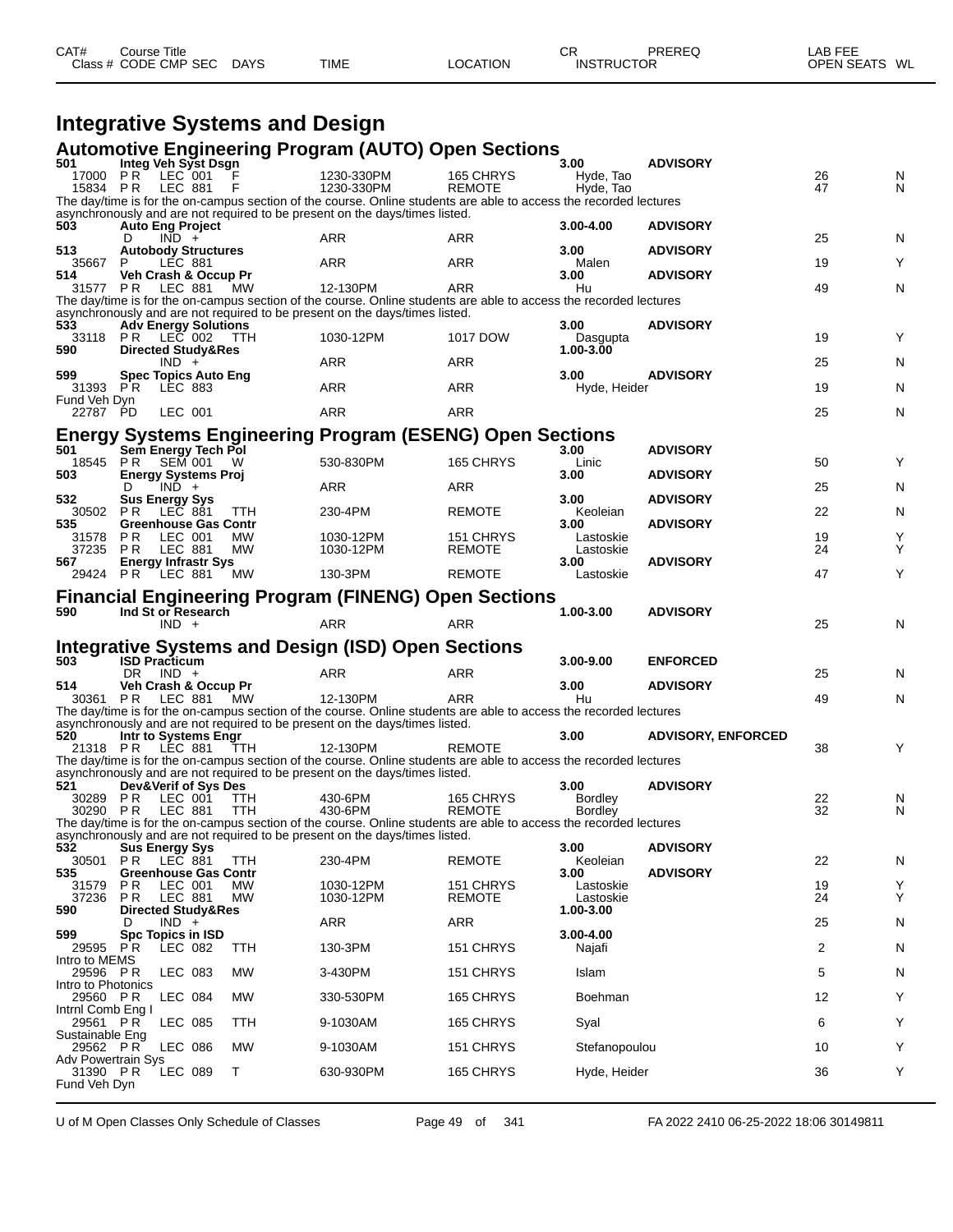| CAT#                      | Course Title<br>Class # CODE CMP SEC |                | DAYS       | <b>TIME</b>                                                     | <b>LOCATION</b> | СR<br><b>INSTRUCTOR</b> | PREREQ | LAB FEE<br>OPEN SEATS WL |   |
|---------------------------|--------------------------------------|----------------|------------|-----------------------------------------------------------------|-----------------|-------------------------|--------|--------------------------|---|
|                           |                                      |                |            |                                                                 |                 |                         |        |                          |   |
| 29529 PR                  |                                      | LEC 982        | <b>TTH</b> | 130-3PM                                                         | <b>REMOTE</b>   | Najafi                  |        | 49                       | N |
| Intro to MEMS             |                                      |                |            |                                                                 |                 |                         |        |                          |   |
| 29530 PR                  |                                      | LEC 983        | <b>MW</b>  | 330-5PM                                                         | <b>REMOTE</b>   | <b>Islam</b>            |        | 50                       | N |
| Intro to Photonics        |                                      |                |            |                                                                 |                 |                         |        |                          |   |
| 29531 PR                  |                                      | <b>LEC 984</b> |            | ARR                                                             | <b>ARR</b>      |                         |        | 47                       | N |
| Intrnl Comb Eng I         |                                      |                |            |                                                                 |                 |                         |        |                          |   |
| 29532 PR                  |                                      | LEC 985        | <b>MW</b>  | 9-1030AM                                                        | <b>REMOTE</b>   |                         |        | 61                       | N |
| Sustainable Eng           |                                      |                |            |                                                                 |                 |                         |        |                          |   |
| 29533 PR                  |                                      | LEC 986        | <b>MW</b>  | 9-1030AM                                                        | <b>REMOTE</b>   |                         |        | 74                       | N |
| <b>Adv Powertrain Sys</b> |                                      |                |            |                                                                 |                 |                         |        |                          |   |
| 31391 PR                  |                                      | LEC 989        |            | 630-930PM                                                       | 165 CHRYS       | Hyde, Heider            |        | 36                       |   |
| Fund Veh Dyn              |                                      |                |            |                                                                 |                 |                         |        |                          |   |
|                           |                                      |                |            |                                                                 |                 |                         |        |                          |   |
|                           |                                      |                |            | Robotics and Autonomous Vehicle Engineering (RAV) Open Sections |                 |                         |        |                          |   |

| 503 | $RAV \cap$<br><b>Project</b><br>Capstone ' |     |                  | 3.00 |             |
|-----|--------------------------------------------|-----|------------------|------|-------------|
|     | IND                                        | ARR | <b>DC</b><br>ARN |      | $\sim$<br>w |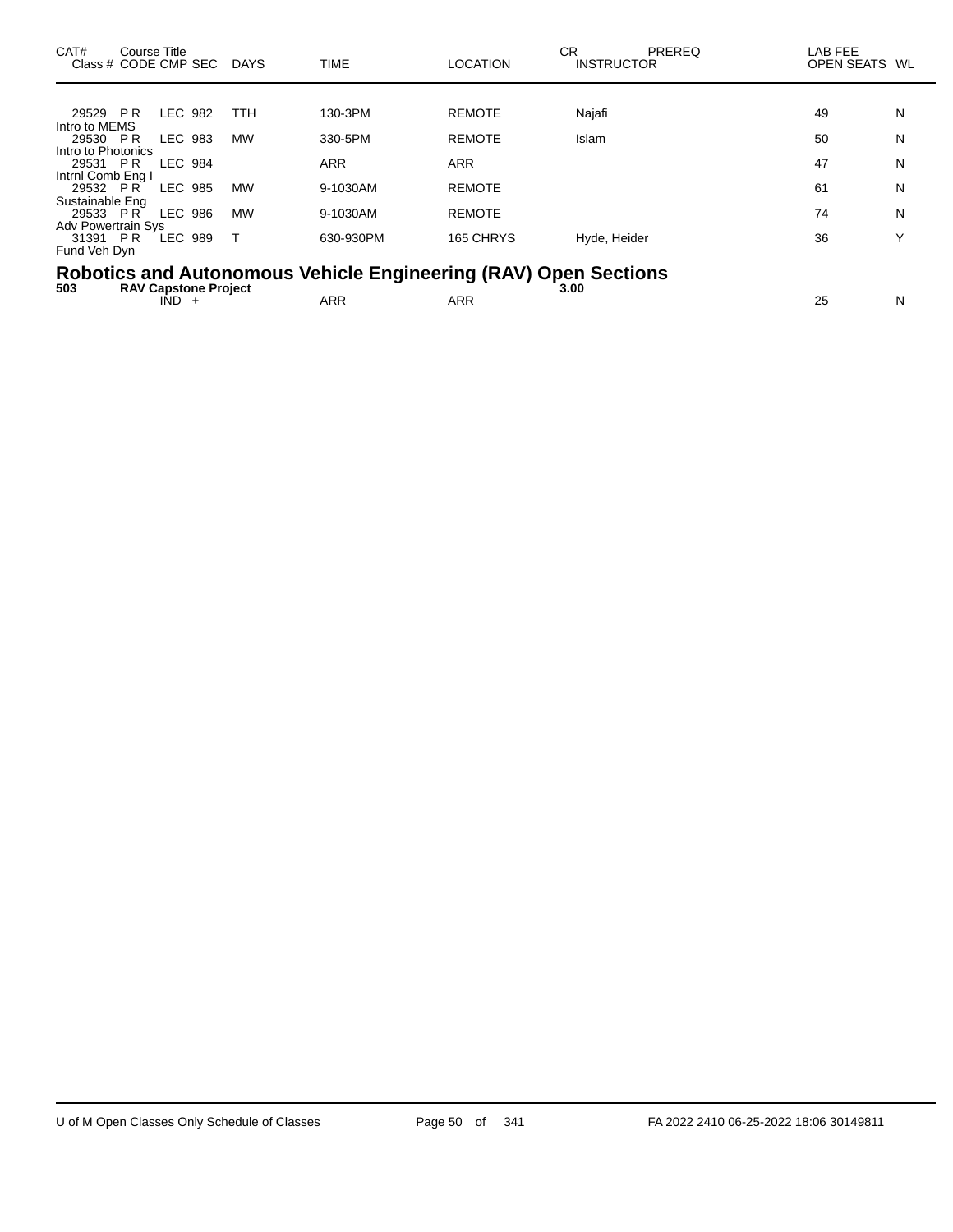| CAT# | Course Title<br>Class # CODE CMP SEC | <b>DAYS</b> | <b>TIME</b> | <b>LOCATION</b> | ∼⊏<br>◡┍<br><b>INSTRUCTOR</b> | PREREQ | LAB FEE<br>OPEN SEATS WL |  |
|------|--------------------------------------|-------------|-------------|-----------------|-------------------------------|--------|--------------------------|--|
|      |                                      |             |             |                 |                               |        |                          |  |

# **Program In Manufacturing**

|              | <b>Manufacturing (MFG) Open Sections</b><br><sup>410</sup> Marine Str II |              |             |                 |                        |                           |                |           |
|--------------|--------------------------------------------------------------------------|--------------|-------------|-----------------|------------------------|---------------------------|----------------|-----------|
|              |                                                                          |              |             |                 | 4.00                   | <b>ADVISORY</b>           |                |           |
| 17370<br>410 | LEC 001<br>P<br><b>Marine Str II</b>                                     | $\mathsf{F}$ | 330-430PM   | 134 NAME        | 4.00                   | <b>ADVISORY</b>           | 18             | N         |
|              | LEC 001                                                                  | <b>MW</b>    | 3-430PM     | 134 NAME        | Wei                    |                           | 18             | N         |
| 426          | <b>Lean Mfg&amp;Services</b>                                             |              |             |                 | 2.00                   | <b>ENFORCED</b>           |                |           |
| 17960        | P <sub>R</sub><br>LEC 001                                                | <b>MW</b>    | 430-630PM   | 1008 FXB        | Levantrosser           |                           | 15             | Υ         |
|              | SECTION 001 - MEETS FIRST HALF OF THE TERM.                              |              |             |                 |                        |                           |                |           |
| 447          | <b>Facility Planning</b><br>19976 PR LEC 001                             | <b>MW</b>    | 130-3PM     | 1680 IOE        | 3.00<br><b>Bozer</b>   | <b>ADVISORY, ENFORCED</b> | 1              | Υ         |
| 452          | Design for Mfg                                                           |              |             |                 | 3.00                   | <b>ADVISORY</b>           |                |           |
| 17855        | <b>PR</b> LEC 001                                                        | <b>MW</b>    | 1030-12PM   | 165 CHRYS       | Saitou                 |                           | 39             | Υ         |
| 456          | <b>Derivative Instrumts</b>                                              |              |             |                 | 3.00                   | <b>ENFORCED</b>           |                |           |
| 33404        | LEC 001<br>P <sub>R</sub>                                                | <b>TTH</b>   | 9-1030AM    | <b>185 EWRE</b> | Saigal                 |                           | 27             | Υ         |
| 461          | <b>Quality Engin Prin</b>                                                |              |             |                 | 3.00                   | <b>ADVISORY, ENFORCED</b> |                |           |
| 16181<br>466 | PR LEC 001<br><b>Stat Quality Control</b>                                | <b>MW</b>    | 12-130PM    | 165 CHRYS       | Hammett<br>3.00        | <b>ENFORCED</b>           | 30             | Υ         |
| 10497        | <b>PR</b><br>LEC 001                                                     | <b>TTH</b>   | 130-3PM     | 2150 DOW        | Jin                    |                           | 6              | Υ         |
| 470          | <b>Fnd Ship Design</b>                                                   |              |             |                 | 4.00                   | <b>ADVISORY</b>           |                |           |
| 17397        | P<br>LAB 002                                                             | F            | 9-10AM      | 244 NAME        | Vlahopoulos            |                           | $\overline{7}$ | ${\sf N}$ |
| 10498        | A<br>LEC 001                                                             | <b>MW</b>    | 9-1030AM    | 138 NAME        | Vlahopoulos, Vigiletti |                           |                |           |
| 489          | Design Sustain Prod                                                      |              |             |                 | 3.00                   | <b>ENFORCED</b>           |                |           |
| 28947        | <b>PR</b> LEC 001                                                        | <b>MW</b>    | 3-430PM     | 133 CHRYS       | Pena-Francesch         |                           | 17             | N         |
| 501<br>18506 | <b>Topics Global Opns</b><br><b>SEM 001</b><br><b>PD</b>                 | <b>TW</b>    | 630-930PM   | <b>ARR</b>      | 1.50<br>Ahn            | <b>ADVISORY</b>           | 31             | Y         |
|              | TO 701 meets with MFG 501.                                               |              |             |                 |                        |                           |                |           |
| 503          | <b>Mfg Project</b>                                                       |              |             |                 | 3.00                   | <b>ADVISORY</b>           |                |           |
|              | $IND +$<br>$\mathsf{D}$                                                  |              | <b>ARR</b>  | <b>ARR</b>      |                        |                           | 25             | N         |
| 504          | <b>Tauber Inst Project</b>                                               |              |             |                 | 3.00                   | <b>ADVISORY</b>           |                |           |
|              | $IND +$<br>D.                                                            |              | <b>ARR</b>  | <b>ARR</b>      |                        |                           | 25             | N         |
| 513          | <b>Autobody Structures</b>                                               |              |             |                 | 3.00                   | <b>ADVISORY</b>           | 19             | Υ         |
| 35668<br>536 | <b>LÉC 881</b><br>P<br>Proj Pln Sched&Cntrl                              |              | <b>ARR</b>  | <b>ARR</b>      | Malen<br>3.00          | <b>ADVISORY</b>           |                |           |
| 10500        | PR LEC 001                                                               | <b>TTH</b>   | 1030-12PM   | 2153 GGBL       | Ioannou                |                           | 34             | Υ         |
| 563          | <b>Marine Sys Productn</b>                                               |              |             |                 | 3.00                   | <b>ADVISORY</b>           |                |           |
| 24269        | P<br>LEC 001                                                             | <b>MWF</b>   | 1030-1130AM | 1008 FXB        | Singer                 |                           | 27             | N         |
| 587          | <b>Global Mfg</b>                                                        |              |             |                 | 3.00                   | <b>ADVISORY</b>           |                |           |
| 35664        | LEC 881<br>P                                                             |              | <b>ARR</b>  | <b>ARR</b>      |                        |                           | 45             | Y         |
| 590          | <b>Directed Stdy&amp;Res</b><br>$IND +$                                  |              | <b>ARR</b>  | <b>ARR</b>      | 1.00-3.00              | <b>ADVISORY</b>           | 25             | N         |
| 990          | <b>Dissertat Pre-Cand</b>                                                |              |             |                 | 2.00-8.00              | <b>ADVISORY</b>           |                |           |
|              | $IND +$<br>D                                                             |              | <b>ARR</b>  | <b>ARR</b>      |                        |                           | $\mathbf{1}$   | N         |
| 995          | <b>Dissertation-Cand</b>                                                 |              |             |                 | 8.00                   | <b>ENFORCED</b>           |                |           |
|              | $IND +$<br>R                                                             |              | <b>ARR</b>  | <b>ARR</b>      |                        |                           | 25             | N         |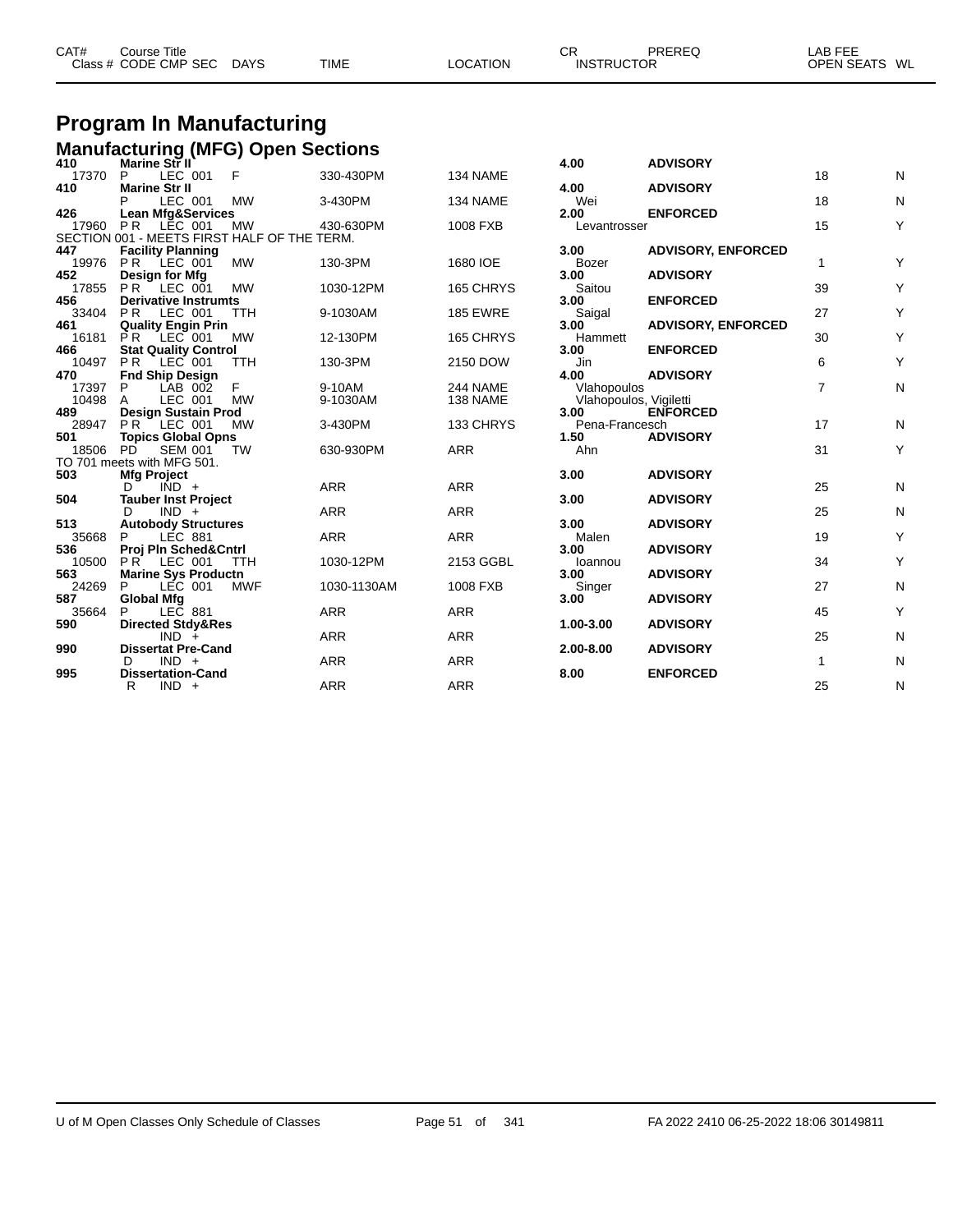| Class # CODE CMP SEC<br><b>DAYS</b><br><b>TIME</b><br><b>LOCATION</b><br><b>INSTRUCTOR</b> | CAT# | Course Title |  | СR | PREREQ | _AB FEE       |
|--------------------------------------------------------------------------------------------|------|--------------|--|----|--------|---------------|
|                                                                                            |      |              |  |    |        | OPEN SEATS WL |

### **Materials Science & Engineering**

#### **Materials Science Engineering (MATSCIE) Open Sections**

| 250                           |                         | <b>Prin Engr Matl</b>                          |            |                                                                                                                     |                  | 4.00             | <b>ENFORCED</b>           |    |   |
|-------------------------------|-------------------------|------------------------------------------------|------------|---------------------------------------------------------------------------------------------------------------------|------------------|------------------|---------------------------|----|---|
| 10545                         | P R                     | DIS 101                                        | TH         | 1130-1230PM                                                                                                         | 138 NAME         |                  |                           | 14 | Y |
| 18903                         | <b>PR</b>               | DIS 102                                        | TH         | 130-230PM                                                                                                           | <b>1005 EECS</b> |                  |                           | 10 | Y |
| 18981                         | P R                     | DIS 103                                        | TН         | 1030-1130AM                                                                                                         | <b>1005 EECS</b> |                  |                           | 11 | Y |
| 10544                         | AR                      | LEC 100                                        | <b>MWF</b> | 930-1030AM                                                                                                          | 1571 GGBL        | Wynarsky         |                           |    |   |
|                               |                         |                                                |            | Structure, properties, and processing relationships in engineering materials with applications to biomaterials.     |                  |                  |                           |    |   |
| 280                           |                         | <b>MSE Ugrad Res Opp</b><br>$\overline{IND}$ + |            | <b>ARR</b>                                                                                                          | <b>ARR</b>       | 1.00-3.00        | <b>ADVISORY</b>           | 25 | N |
| 330                           |                         | <b>Thermo of Matls</b>                         |            |                                                                                                                     |                  | 4.00             | <b>ENFORCED</b>           |    |   |
| 10551                         | P <sub>R</sub>          | LEC 001                                        | F          | 1230-130PM                                                                                                          | 1303 EECS        |                  |                           | 29 | N |
| 330                           |                         | <b>Thermo of Matis</b>                         |            |                                                                                                                     |                  | 4.00             | <b>ENFORCED</b>           |    |   |
|                               | P <sub>R</sub>          | LEC 001                                        | <b>MW</b>  | 12-130PM                                                                                                            | 1303 EECS        | Marquis          |                           | 29 | N |
| 350                           |                         | <b>Structures of Matls</b>                     |            |                                                                                                                     |                  | 4.00             | <b>ENFORCED</b>           |    |   |
| 10546                         | <b>PR</b>               | LEC 001                                        | F          | 130-230PM                                                                                                           | <b>1500 EECS</b> |                  |                           | 39 | Y |
| 350                           |                         | <b>Structures of Matls</b>                     |            |                                                                                                                     |                  | 4.00             | <b>ENFORCED</b>           |    |   |
| 360                           | P R                     | LEC 001<br>Materials Lab I                     | MW         | 1030-12PM                                                                                                           | 1670 BEYSTER     | Qi<br>3.00       | <b>ADVISORY, ENFORCED</b> | 39 | Y |
| 10548                         | <b>PR</b>               | LAB 002                                        | т          | 130-530PM                                                                                                           | <b>ARR</b>       |                  |                           | 8  | Y |
| 13974                         | <b>PR</b>               | LAB 003                                        | W          | 130-530PM                                                                                                           | <b>ARR</b>       | Casper           |                           | 2  | Y |
| 10549                         | <b>PR</b>               | LAB 004                                        | TH         | 12-4PM                                                                                                              | <b>ARR</b>       |                  |                           | 8  | Y |
| 10547                         | SR                      | LEC 001                                        | м          | 130-230PM                                                                                                           | 1010 DOW         | Chambers, Casper |                           |    |   |
|                               |                         |                                                |            | Labs for MSE 360 are held in the Van Vlack Undergraduate Lab, second floor of the H.H. Dow building                 |                  |                  |                           |    |   |
| 400                           |                         | <b>EMO Mod Dev Tech</b>                        |            |                                                                                                                     |                  | 3.00             | <b>ENFORCED</b>           |    |   |
| 28355                         | <b>PR</b>               | LEC 001                                        | TTH        | 3-430PM                                                                                                             | 2150 DOW         | Heron            |                           | 18 | N |
| 412                           | PR                      | <b>Polymeric Materials</b><br>LEC 001          | TTH        | 9-1030AM                                                                                                            | 1130 LBME        | 3.00             | <b>ENFORCED</b>           | 31 |   |
| 10550<br>420                  |                         | <b>Mech Behavior Matris</b>                    |            |                                                                                                                     |                  | Love<br>3.00     | <b>ADVISORY, ENFORCED</b> |    | N |
| 14377                         | <b>PR</b>               | LEC 001                                        | <b>TTH</b> | 130-3PM                                                                                                             | 3150 DOW         | Sevener          |                           | 5  | N |
| 454                           |                         | <b>Comp Approaches MSE</b>                     |            |                                                                                                                     |                  | 3.00             | <b>ENFORCED</b>           |    |   |
| 27004                         | <b>PR</b>               | LEC 001                                        | F          | 130-3PM                                                                                                             | <b>ARR</b>       |                  |                           | 13 | N |
| 454                           |                         | <b>Comp Approaches MSE</b>                     |            |                                                                                                                     |                  | 3.00             | <b>ENFORCED</b>           |    |   |
|                               | P R                     | LEC 001                                        | W          | 12-130PM                                                                                                            | <b>ARR</b>       | Thornton         |                           | 13 | N |
| 481                           |                         |                                                |            | This class will be held in the Van Vlack Undergraduate Lab, second floor of the H.H. Dow building.                  |                  | 3.00             | <b>ENFORCED</b>           |    |   |
| 28944                         | <b>PR</b>               | Design Sustain Prod<br>$\overline{ }$ LEC 001  | MW         | 3-430PM                                                                                                             | 133 CHRYS        | Pena-Francesch   |                           | 17 | N |
| 490                           |                         | <b>Research Problems</b>                       |            |                                                                                                                     |                  | 1.00-3.00        | <b>ENFORCED</b>           |    |   |
|                               | R                       | $IND +$                                        |            | <b>ARR</b>                                                                                                          | <b>ARR</b>       |                  |                           | 25 | N |
| 510                           |                         | <b>Materials Chem</b>                          |            |                                                                                                                     |                  | 3.00             | <b>ADVISORY</b>           |    |   |
| 29092                         | P                       | <b>LEC 100</b>                                 | <b>TTH</b> | 830-10AM                                                                                                            | 1300 CHEM        | Bol              |                           | 17 | N |
| 515<br>28443                  | <b>Poly Matris</b><br>P | LEC 001                                        | TTH        | 3-430PM                                                                                                             | <b>1012 EECS</b> | 3.00             | <b>ADVISORY</b>           | 17 |   |
| 517                           |                         | <b>Adv Function Poly</b>                       |            |                                                                                                                     |                  | Tuteja<br>3.00   | <b>ENFORCED</b>           |    | N |
| 19299                         | <b>PR</b>               | LEC 001                                        | TTH        | 430-6PM                                                                                                             | 2166 DOW         | Kim              |                           | 28 | Y |
| 532                           |                         | <b>Adv Therm Matris</b>                        |            |                                                                                                                     |                  | 3.00             | <b>ADVISORY</b>           |    |   |
| 15703                         | P                       | LEC 001                                        | <b>MW</b>  | 1030-12PM                                                                                                           | 1003 EECS        | Kioupakis        |                           | 9  | Y |
| 545                           |                         | <b>Fund of Battery Des</b>                     |            |                                                                                                                     |                  | 3.00             | <b>ADVISORY</b>           |    |   |
| 35951                         | P                       | LEC 001                                        | MW         | 12-130PM                                                                                                            | 3433 EECS        | Laine            |                           | 12 | N |
| 550<br>22937                  | P                       | Fund Mat Sci & Eng<br>LEC 001                  | TTH        | 1030-12PM                                                                                                           | 1018 DOW         | 3.00<br>Li       | <b>ADVISORY</b>           | 18 | Y |
| 555                           |                         | <b>Mat Energy Conv</b>                         |            |                                                                                                                     |                  | 3.00             | <b>ENFORCED</b>           |    |   |
| 28452                         | <b>PR</b>               | LEC 001                                        | TTH        | 9-1030AM                                                                                                            | 1690 BEYSTER     |                  |                           | 11 | N |
| 562                           |                         | <b>Electron Microspy I</b>                     |            |                                                                                                                     |                  | 4.00             | <b>ADVISORY</b>           |    |   |
| 26208 S                       |                         | LEC 001                                        | MW         | 130-3PM                                                                                                             | 3433 EECS        | Hovden           |                           |    |   |
|                               |                         |                                                |            | Lab for MSE 562 will be held in the MC@ Center of NCRC North Campus Research Center Building 22                     |                  |                  |                           |    |   |
| 563<br>35063 P                |                         | <b>Biomole Interfaces</b><br>LEC 001           | <b>MW</b>  | 130-3PM                                                                                                             | 224 GFL          | 3.00<br>Lahann   | <b>ADVISORY</b>           | 17 | N |
| 593                           |                         | <b>MSE Special Topics</b>                      |            |                                                                                                                     |                  | 3.00             | <b>ADVISORY</b>           |    |   |
| 31473 P                       |                         | LEC 001                                        | <b>MW</b>  | 12-130PM                                                                                                            | 1940 COOL        | Singh            |                           | 17 | Y |
| Electrochemistry Apps & Engrg |                         |                                                |            |                                                                                                                     |                  |                  |                           |    |   |
|                               |                         |                                                |            | This course will serve to give students exposure to applications of electrochemistry in the production of chemicals |                  |                  |                           |    |   |

and metals, energy storage, sensors, and material protection (i.e., controlling corrosion). Part of the course will discuss basic electrochemistry concepts, so a background in electrochemistry is not required, but a majority of the course will focus on applications, and electrochemical techniques, e.g., electrochemical impedance spectroscopy, which can be used to understand charge transfer, double layer formation and capacitance, and solution resistances. In addition, some of the practical aspects of research electrochemistry will be discussed, including applying fundamental concepts to research. The engineering behind electrochemical reactor design will also be covered, including touching on the economics and performance metrics for industrial systems, and future avenues in electrochemical processes.

 P LEC 002 MW 9-1030AM ARR Gong 20 N Solution Processed Optoelectro

This course will cover nanomaterials and nanotechnology, light-matter interaction, solution-processed optoelectronic materials and device, and their biomedical applications. We will discuss the optical and electronic properties of a wide range of solution-processed semiconductors, including inorganic nanomaterials, and hybrid organic-inorganic metal halide perovskite. Topics of particular interest to a broad range of engineering students, and Applied physics will include thin-film optoelectronic devices made from these next-generation semiconducting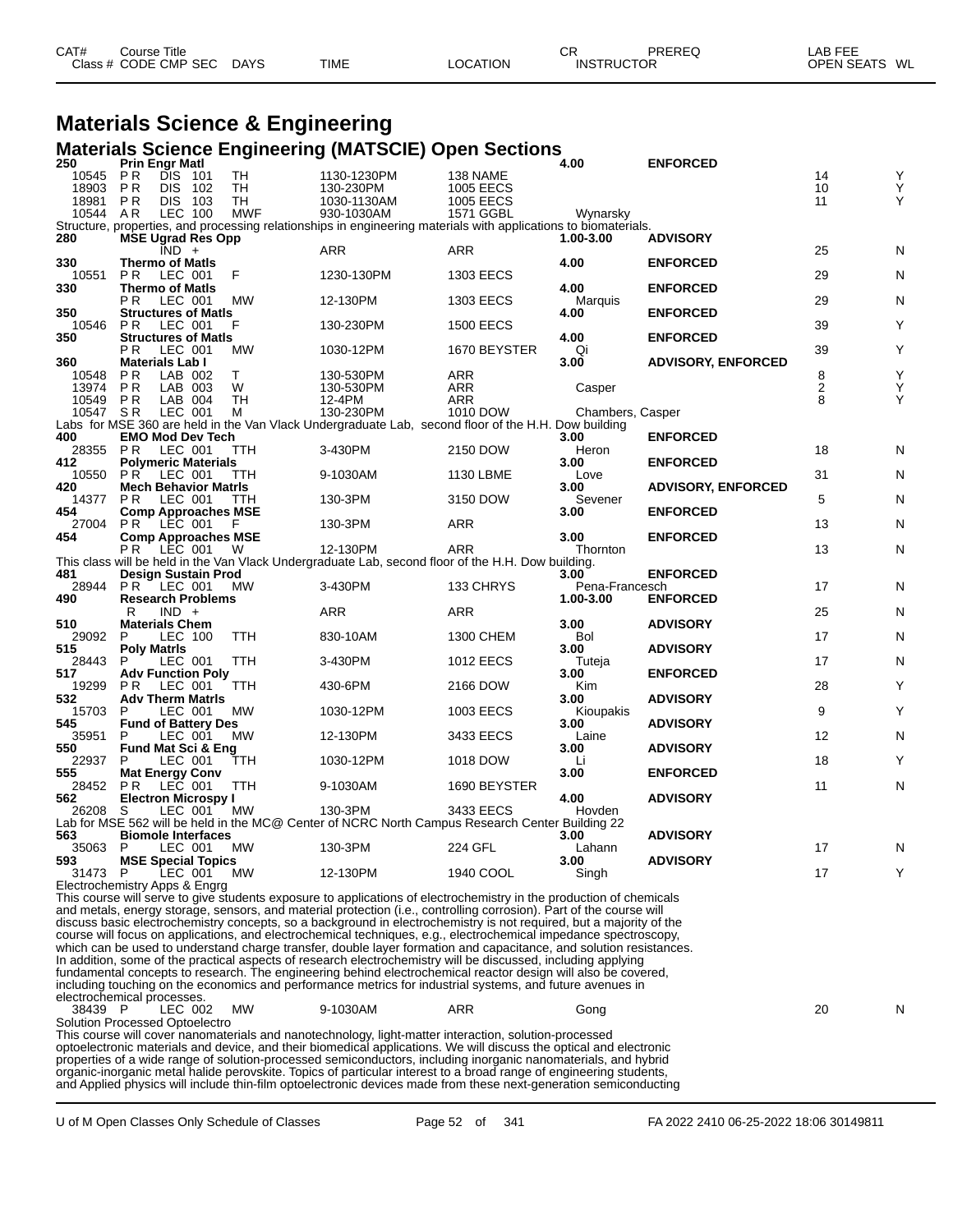| CAT# | Course Title         |             |             |          | СR                | PREREQ | LAB FEE       |  |
|------|----------------------|-------------|-------------|----------|-------------------|--------|---------------|--|
|      | Class # CODE CMP SEC | <b>DAYS</b> | <b>TIME</b> | LOCATION | <b>INSTRUCTOR</b> |        | OPEN SEATS WL |  |

materials will be discussed. Specifically, we will learn the device physics of solar cells, light emission diodes, and photodetectors. Biomedical applications of the flexible and wearable optoelectronics."

| 690   | <b>Research Problems</b>         |             |              | 1.00-16.00                                 |    |   |
|-------|----------------------------------|-------------|--------------|--------------------------------------------|----|---|
|       | IND.                             | ARR         | ARR          |                                            | 25 | N |
| 890   | Collog in Mat Sci                |             |              | 1.00                                       |    |   |
| 18429 | <b>SEM 001</b><br>P <sub>R</sub> | 1030-1130AM | 1670 BEYSTER | Hovden, Loebel, Li, Sun,<br>Pena-Francesch | 95 | N |
| 990   | <b>Diss-Precand</b>              |             |              | <b>ADVISORY</b><br>1.00-8.00               |    |   |
|       | $IND +$                          | ARR         | <b>ARR</b>   |                                            | 25 | N |
| 995   | Diss-Cand                        |             |              | <b>ENFORCED</b><br>8.00                    |    |   |
|       | IND.<br>R                        | ARR         | ARR          |                                            | 25 | N |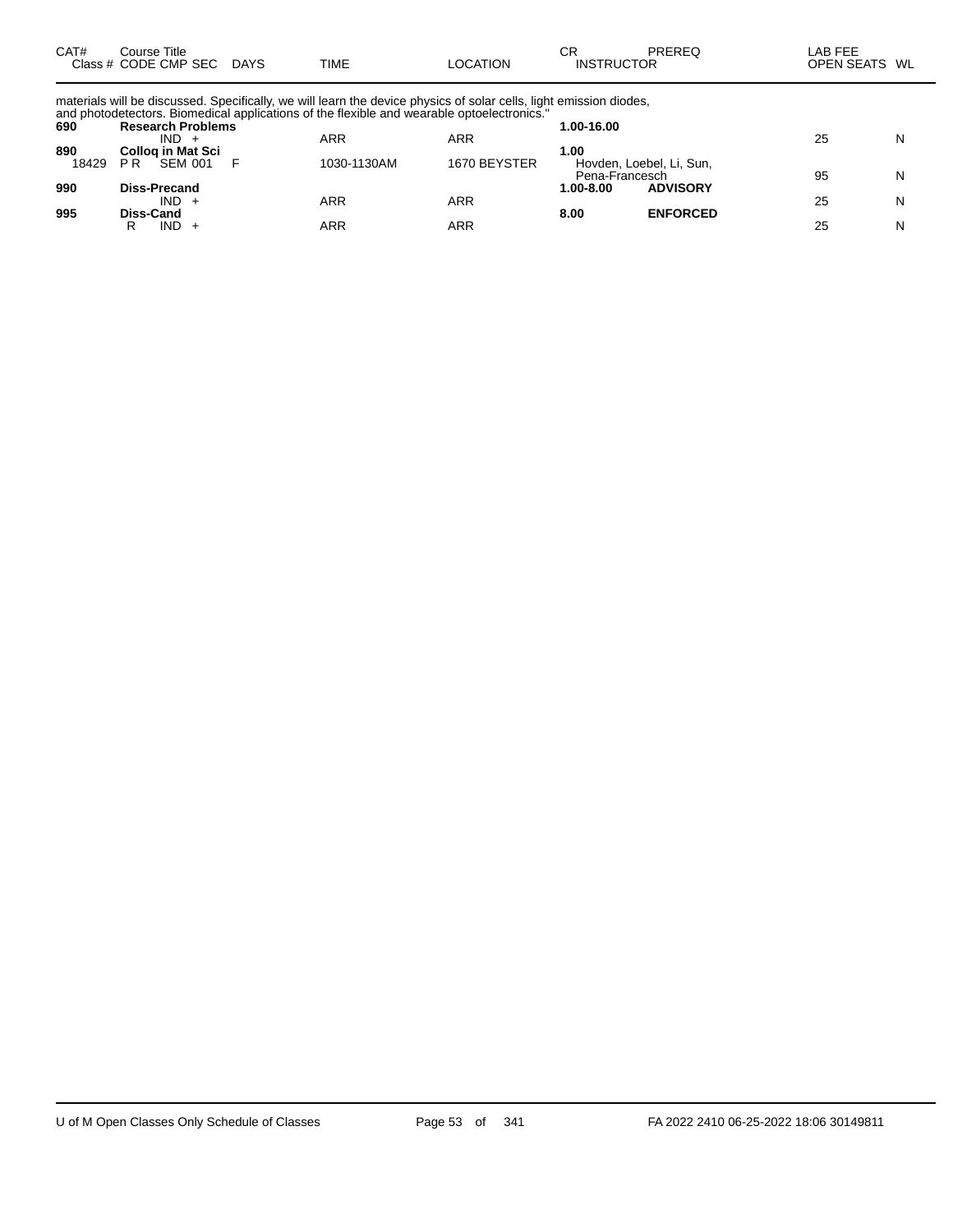| CAT# | ourse Titleٽ         |             |             |          | ⌒冖<br>◡┍          | PREREQ | LAB FEE    |      |
|------|----------------------|-------------|-------------|----------|-------------------|--------|------------|------|
|      | Class # CODE CMP SEC | <b>DAYS</b> | <b>TIME</b> | LOCATION | <b>INSTRUCTOR</b> |        | OPEN SEATS | : WL |

# **Mech Eng & Applied Mech Dept**

| 211                         |                            |                    | Intro to Solid Mech            |                                                      | <b>Mechanical Engineering (MECHENG) Open Sections</b>                          |                                      | 4.00                         | <b>ENFORCED</b>                                                                                                                    |                |        |
|-----------------------------|----------------------------|--------------------|--------------------------------|------------------------------------------------------|--------------------------------------------------------------------------------|--------------------------------------|------------------------------|------------------------------------------------------------------------------------------------------------------------------------|----------------|--------|
| 24308<br>15747 SR           | S R                        | LEC 001<br>LEC 002 |                                | <b>MWF</b><br><b>MWF</b>                             | 930-1030AM<br>1230-130PM                                                       | <b>1500 EECS</b><br><b>1500 EECS</b> | Barber<br>Liu                |                                                                                                                                    |                |        |
| 240                         |                            |                    | <b>Dynamics&amp;Vibrations</b> |                                                      | MUST ENROLL IN ONE LECTURE *AND* ONE DISCUSSION OF ME211.                      |                                      | 4.00                         | <b>ENFORCED</b>                                                                                                                    |                |        |
| 10504                       | PR.                        | LEC 001            |                                | MWF                                                  | 9-1030AM                                                                       | 1013 DOW                             | Shorter                      |                                                                                                                                    | $\overline{7}$ | Υ      |
| 250<br>PASS/FAIL.           | Des & Mfg I                |                    |                                |                                                      |                                                                                |                                      | 4.00                         | <b>ENFORCED</b><br>STUDENTS ARE AUTO-ENROLLED IN THE LECTURE WHEN THEY ELECT A LAB. STUDENTS ARE NOT PERMITTED TO TAKE THIS COURSE |                |        |
| 10505 AR<br>290             | <b>RISE 2</b>              | LEC 001            |                                | <b>TTH</b>                                           | 9-1030AM                                                                       | 220 CHRYS                            | Umbriac, Cooper<br>1.00-3.00 |                                                                                                                                    |                |        |
|                             |                            | $IND +$            |                                |                                                      | ARR                                                                            | ARR                                  |                              |                                                                                                                                    | 25             | N      |
| 311<br>10512 P              |                            | LEC 001            | <b>Strength-Materials</b>      | <b>MWF</b>                                           | 930-1030AM                                                                     | 1014 DOW                             | 3.00<br>Lu                   | <b>ADVISORY</b>                                                                                                                    | 8              | Y      |
| 350<br>10513 AR LEC 001     | Des & Mfg II               |                    |                                | <b>TTH</b>                                           | 130-3PM                                                                        | 220 CHRYS                            | 4.00<br>Umbriac, Gordon      | <b>ENFORCED</b>                                                                                                                    |                |        |
| PASS/FAIL.                  |                            |                    |                                |                                                      |                                                                                |                                      |                              | STUDENTS ARE AUTO-ENROLLED IN LECTURE WHEN THEY ELECT A LAB. STUDENTS ARE NOT PERMITTED TO TAKE THIS COURSE                        |                |        |
| 360<br>10516 PR LEC 001     |                            |                    | <b>Mod&amp;Cntrl Dyn Sys</b>   | TTH                                                  | 830-1030AM                                                                     | 1017 DOW                             | 4.00<br>Orosz                | <b>ENFORCED</b>                                                                                                                    | 33             | Y      |
| 390                         | <b>RISE 3</b>              | $IND +$            |                                |                                                      | ARR                                                                            | ARR                                  | 2.00-3.00                    |                                                                                                                                    | 25             | N      |
| 395<br>22025                | Lab I<br><b>PR</b>         | LAB 007            |                                | W                                                    | 830-1130AM                                                                     | 2351 GGBL                            | 4.00                         | <b>ENFORCED</b>                                                                                                                    | 4              | Y      |
| PASS/FAIL.                  |                            |                    |                                |                                                      |                                                                                |                                      |                              | STUDENTS ARE AUTO-ENROLLED IN LECTURE WHEN THEY ELECT A LAB. STUDENTS ARE NOT PERMITTED TO TAKE THIS COURSE                        |                |        |
| 10520 AR<br>433             |                            | LEC 001            | <b>Adv Energy Solutions</b>    | MF                                                   | 130-3PM                                                                        | 1571 GGBL                            | Sick, Gillespie<br>3.00      | <b>ADVISORY</b>                                                                                                                    |                |        |
| 33092<br>438                | P R                        | LEC 002            | Intrnl Comb Eng I              | TTH                                                  | 1030-12PM                                                                      | 1017 DOW                             | Dasgupta<br>4.00             | <b>ADVISORY, ENFORCED</b>                                                                                                          | 19             | Y      |
| 19980<br>450                | P R<br>Des & Mfg III       | LEC 001            |                                | МW                                                   | 330-530PM                                                                      | 165 CHRYS                            | Boehman<br>4.00              | <b>ENFORCED</b>                                                                                                                    | 12             | Y      |
| 10526<br>450                | <b>PR</b><br>Des & Mfg III | DIS 004            |                                | <b>TTH</b>                                           | 12-130PM                                                                       | 2153 GGBL                            | 4.00                         | <b>ENFORCED</b>                                                                                                                    | 2              | Y      |
|                             | P R                        | DIS 004            |                                | TTH                                                  | 130-3PM                                                                        | 2153 GGBL                            |                              |                                                                                                                                    | $\overline{2}$ | Υ      |
| 450<br>20469                | Des & Mfg III<br>P R       | DIS 005            |                                | <b>TTH</b>                                           | 12-130PM                                                                       | <b>136 EWRE</b>                      | 4.00                         | <b>ENFORCED</b>                                                                                                                    | 19             | Y      |
| 450                         | Des & Mfg III<br>P R       | DIS 005            |                                | <b>TTH</b>                                           | 130-3PM                                                                        | <b>136 EWRE</b>                      | 4.00                         | <b>ENFORCED</b>                                                                                                                    | 19             | Y      |
| 450<br>20202                | Des & Mfg III<br>P R       | DIS 006            |                                | TTH                                                  | 12-130PM                                                                       | 1008 EECS                            | 4.00                         | <b>ENFORCED</b>                                                                                                                    | 12             | Υ      |
| 450                         | Des & Mfg III<br>P R       | DIS 006            |                                | TTH                                                  | 130-3PM                                                                        | <b>1008 EECS</b>                     | 4.00                         | <b>ENFORCED</b>                                                                                                                    | 12             | Y      |
| 450<br>21129                | Des & Mfg III<br><b>PR</b> | <b>DIS 007</b>     |                                | <b>TTH</b>                                           | 12-130PM                                                                       | 1018 DOW                             | 4.00                         | <b>ENFORCED</b>                                                                                                                    | 11             | Y      |
| 450                         | Des & Mfg III<br>P R       | DIS 007            |                                | TTH                                                  | 130-3PM                                                                        | 1018 DOW                             | 4.00                         | <b>ENFORCED</b>                                                                                                                    | 11             | Y      |
| 450<br>10523                | Des & Mfg III<br>AR.       | <b>REC 001</b>     |                                | TTH                                                  | 3-4PM                                                                          | 1540 GGBL                            | 4.00                         | <b>ENFORCED</b><br>Hulbert, Schwemmin, Tan,                                                                                        |                |        |
|                             |                            |                    |                                |                                                      |                                                                                |                                      | Oldham, Luntz, Fu            | ENROLLMENT IN A DISCUSSION SECTION WILL AUTO-ENROLL YOU IN THE RECITATION. PROJECTS VARY FOR DISCUSSION SECTIONS.                  |                |        |
|                             |                            |                    |                                |                                                      | TERM. STUDENTS ARE NOT PERMITTED TO TAKE THIS COURSE PASS/FAIL.                |                                      |                              | ONCE CLASSES BEGIN, STUDENTS WILL DROP/ADD TO THE APPROPRIATE PROJECT-RELATED SECTION. MUST BE DONE BY 3RD WEEK OF                 |                |        |
| 455<br>19277 PR LEC 001 TTH |                            |                    | <b>Analyt Product Des</b>      |                                                      | 130-330PM                                                                      | 165 CHRYS                            | $3.00 - 4.00$                | <b>ADVISORY</b>                                                                                                                    |                |        |
| 490                         | <b>RISE 4</b>              |                    |                                |                                                      |                                                                                |                                      | Brei, Hortop<br>3.00         |                                                                                                                                    | 3              |        |
|                             |                            | $IND +$            |                                |                                                      | ARR                                                                            | ARR                                  |                              | STUDENTS MUST ALSO SUBMIT A PROPOSAL AND REPORT ONLINE. ADDITIONAL INFORMATION IS AVAILABLE AT THE FOLLOWING LINK:                 | 25             | N      |
| 491                         |                            |                    | <b>Independent Study</b>       | http://me.engin.umich.edu/academics/courses/research |                                                                                |                                      | 1.00-3.00                    | <b>ADVISORY</b>                                                                                                                    |                |        |
|                             |                            | $IND +$            |                                |                                                      | ARR                                                                            | ARR                                  |                              | STUDENTS MUST ALSO SUBMIT A PROPOSAL AND REPORT ONLINE. ADDITIONAL INFORMATION IS AVAILABLE AT THE FOLLOWING LINK:                 | 25             | N      |
| 495                         | Lab I I                    |                    |                                | http://me.engin.umich.edu/academics/courses/research |                                                                                |                                      | 4.00                         | <b>ENFORCED</b>                                                                                                                    |                |        |
| 20470<br>22894              | <b>PR</b><br>P R           | LAB 002<br>LAB 009 |                                | W                                                    | 830-1130AM<br>830-1130AM                                                       | 2541 GGBL<br>2541 GGBL               |                              |                                                                                                                                    | 2<br>5         | Υ<br>Υ |
| 10527                       | AR<br>A R                  | LEC 001<br>LEC 001 |                                | F<br>м                                               | 130-3PM<br>130-3PM                                                             | 1013 DOW<br>1013 DOW                 | Meyhofer, Sangi Reddy        |                                                                                                                                    |                |        |
|                             |                            |                    |                                |                                                      | PASS/FAIL. PREREQUISITES ARE ENFORCED AND MUST BE MET TO ENROLL IN THIS CLASS. |                                      |                              | STUDENTS ARE AUTO-ENROLLED IN LECTURE WHEN THEY ELECT A LAB. STUDENTS ARE NOT PERMITTED TO TAKE THIS COURSE                        |                |        |
| 499                         |                            |                    | Spec Topics in M E             |                                                      |                                                                                |                                      | 1.00-3.00                    | <b>ADVISORY</b>                                                                                                                    |                |        |
| 23702 P<br>Shop Training    |                            | LEC 102            |                                |                                                      | ARR                                                                            | ARR                                  | Umbriac                      |                                                                                                                                    | 10             | N      |
| 29360 P                     |                            | LEC 111            |                                |                                                      | This section of Shop Training is for students who took ME 250 at SJTU.<br>ARR  | ARR                                  | Shorter                      |                                                                                                                                    | 7              | N      |
|                             |                            |                    |                                |                                                      |                                                                                |                                      |                              |                                                                                                                                    |                |        |

U of M Open Classes Only Schedule of Classes Page 54 of 341 FA 2022 2410 06-25-2022 18:06 30149811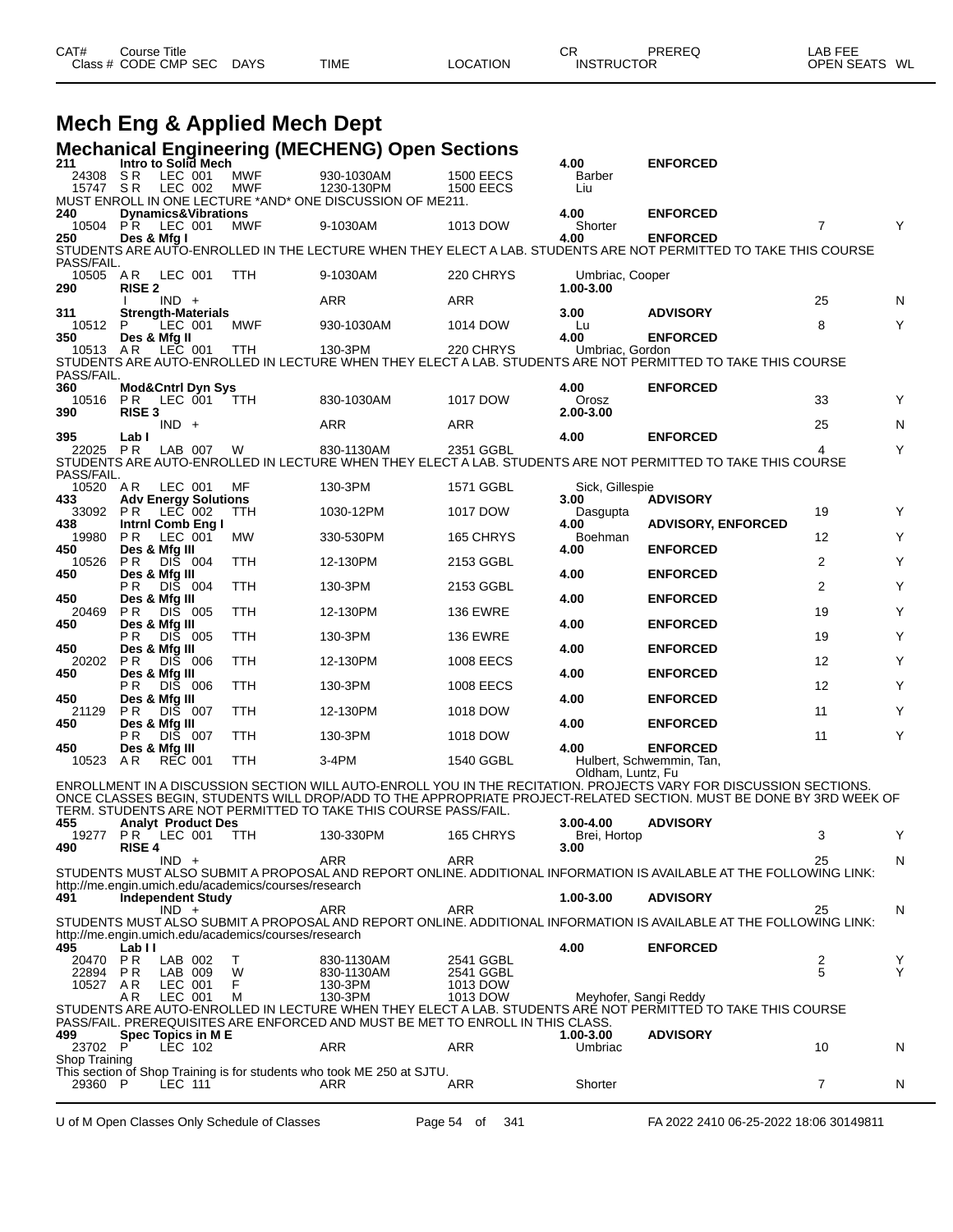| CAT#       | <b>Course Title</b><br>Class # CODE CMP SEC | <b>DAYS</b> | <b>TIME</b>                                                                                                        | <b>LOCATION</b> | CR.<br><b>INSTRUCTOR</b> | PREREQ          | LAB FEE<br>OPEN SEATS WL |   |
|------------|---------------------------------------------|-------------|--------------------------------------------------------------------------------------------------------------------|-----------------|--------------------------|-----------------|--------------------------|---|
| Vibrations |                                             |             |                                                                                                                    |                 |                          |                 |                          |   |
| 500        | <b>Skills for Grad Stdn</b>                 |             |                                                                                                                    |                 | 1.00                     |                 |                          |   |
| 33167      | LEC 001<br>P                                | F           | 130-3PM                                                                                                            | 2505 GGBL       | Saitou                   |                 | 11                       | Y |
| 513        | <b>Autobody Structures</b>                  |             |                                                                                                                    |                 | 3.00                     | <b>ADVISORY</b> |                          |   |
| 35656      | <b>PR</b><br><b>LÉC 881</b>                 |             | <b>ARR</b>                                                                                                         | <b>ARR</b>      | Malen                    |                 | 19                       | Υ |
| 569        | <b>Adv Powertrain Sys</b>                   |             |                                                                                                                    |                 | 3.00                     | <b>ADVISORY</b> |                          |   |
| 21808      | <b>PR</b><br>LEC 001                        | <b>MW</b>   | 9-1030AM                                                                                                           | 151 CHRYS       | Stefanopoulou            |                 | 10                       | Υ |
| 587        | <b>Global Mfg</b><br>P <sub>R</sub>         |             |                                                                                                                    |                 | 3.00                     | <b>ADVISORY</b> | 45                       | Y |
| 35658      | LEC 881                                     |             | <b>ARR</b>                                                                                                         | <b>ARR</b>      |                          |                 |                          |   |
| 590        | <b>Res Sel M E Topics</b><br>$IND +$        |             | <b>ARR</b>                                                                                                         | <b>ARR</b>      | $3.00 - 6.00$            | <b>ADVISORY</b> | 25                       | N |
|            |                                             |             | STUDENTS MUST ALSO SUBMIT A PROPOSAL AND REPORT ONLINE. ADDITIONAL INFORMATION IS AVAILABLE AT THE FOLLOWING LINK: |                 |                          |                 |                          |   |
|            |                                             |             | https://deptapps.engin.umich.edu/rise/student/newproposal?dept=222500&type=ME%20590                                |                 |                          |                 |                          |   |
| 599        | Spec Topics in ME                           |             |                                                                                                                    |                 | 3.00                     | <b>ADVISORY</b> |                          |   |
| 24706      | LEC 002                                     | <b>MW</b>   | 9-1030AM                                                                                                           | 3427 EECS       | Liang                    |                 | 4                        | Y |
|            | Intro to Nanfab Nanmn Sci Tech              |             |                                                                                                                    |                 |                          |                 |                          |   |
| 25741 PR   | LEC 003                                     | <b>MW</b>   | 430-6PM                                                                                                            | 151 CHRYS       | Dong                     |                 | 46                       | Y |
|            | <b>RES STRESS &amp; DISTORT</b>             |             |                                                                                                                    |                 |                          |                 |                          |   |
| 37455      | LEC 006<br>- P                              | <b>MW</b>   | 12-130PM                                                                                                           | 1940 COOL       | Singh                    |                 | 17                       | Y |
|            | Electrochemistry Apps & Engrg               |             |                                                                                                                    |                 |                          |                 |                          |   |
| 645        | <b>Wave Prop Elas Sol</b>                   |             |                                                                                                                    |                 | 3.00                     | <b>ADVISORY</b> |                          |   |
| 33164      | LEC 001<br>P                                | <b>TTH</b>  | 12-130PM                                                                                                           | 1024 FXB        | Tol                      |                 | 13                       | Y |
| 695        | <b>Master Thesis Res</b>                    |             |                                                                                                                    |                 | $3.00 - 6.00$            | <b>ADVISORY</b> |                          |   |
|            | $IND +$                                     |             | <b>ARR</b>                                                                                                         | <b>ARR</b>      |                          |                 | 25                       | N |
| 990        | <b>Diss-Precand</b>                         |             |                                                                                                                    |                 | 1.00-8.00                | <b>ADVISORY</b> |                          |   |
|            | $IND +$                                     |             | ARR                                                                                                                | <b>ARR</b>      |                          |                 | 25                       | N |
| 995        | <b>Diss-Cand</b>                            |             |                                                                                                                    |                 | 8.00                     | <b>ENFORCED</b> |                          |   |
|            | $IND +$<br>R                                |             | <b>ARR</b>                                                                                                         | <b>ARR</b>      |                          |                 | 25                       | N |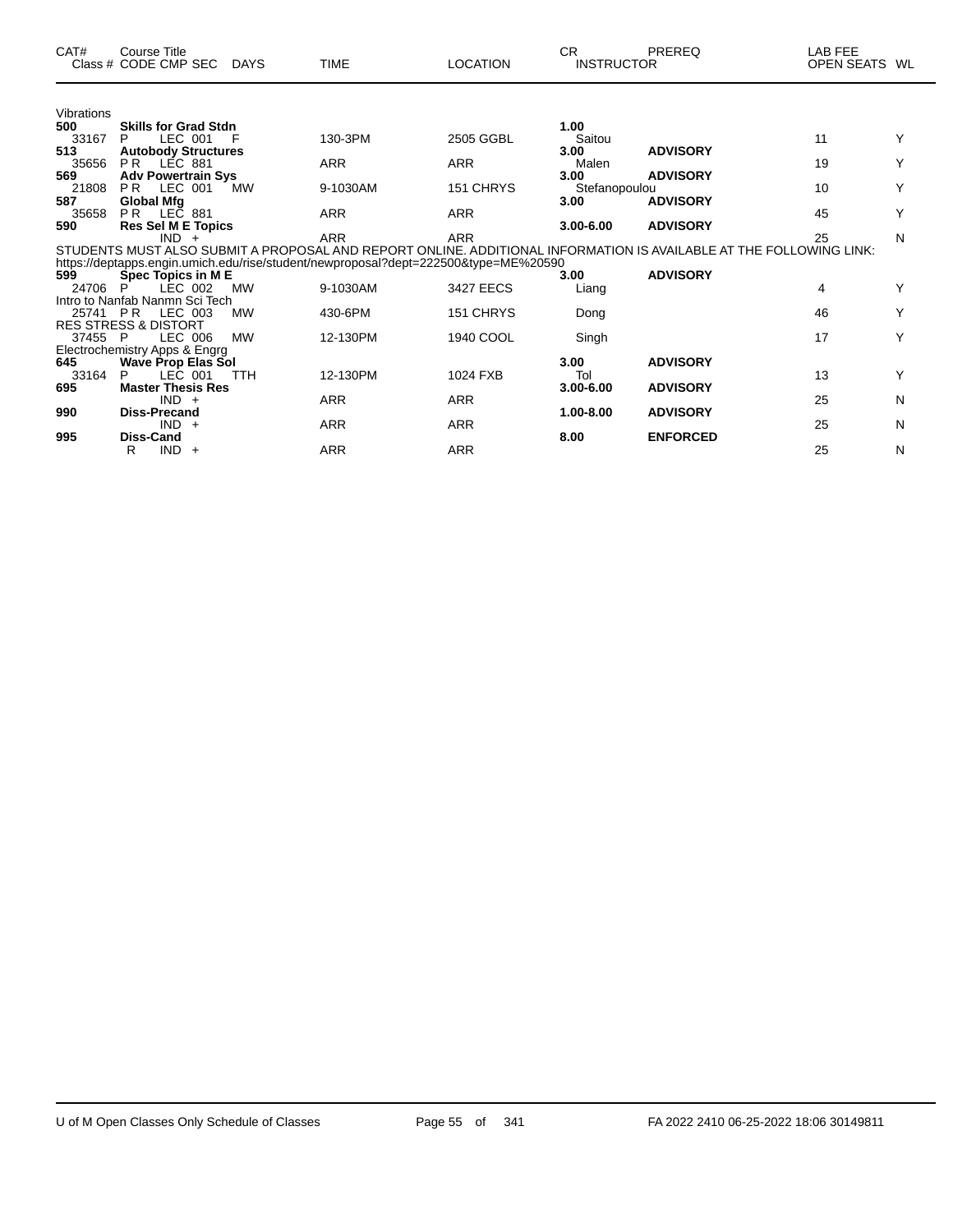#### **Naval Arch & Marine Engr Dept Naval Architecture And Marine Engineering (NAVARCH) Open Sections**

--MANY COLLEGE OF ENGINEERING COURSES REQUIRE STUDENTS NOT ENROLLED IN BUSINESS ADMINISTRATION OR ENGINEERING (INCLUDING CCS MAJORS) TO PAY A \$115-207 COMPUTER USER FEE. THIS IS A SPECIAL FEE, TO BE PAID ONLY ONCE EACH TERM, AND IS IN ADDITION TO THE INFORMATION TECHNOLOGY ACCESS FEE PAID BY FULL TIME STUDENTS AS PART OF THEIR REGULAR FEE ASSESSMENT. YOU WILL BE INFORMED ON THE FIRST DAY OF CLASS WHETHER OR NOT YOUR CLASS IS SUBJECT TO THIS FEE.

| 102          | Int Ship Sys                                       |            |             |               | 3.00                   |                 |                |              |
|--------------|----------------------------------------------------|------------|-------------|---------------|------------------------|-----------------|----------------|--------------|
| 17368        | P<br>LEC 001                                       | <b>MW</b>  | 1-230PM     | LEC RM 1 MLB  | Dyer                   |                 | 15             | N            |
| 17369        | S<br>LAB 002                                       | т          | 4-6PM       | <b>ARR</b>    | Dyer                   |                 |                |              |
| 270          | Vessel/Platfrm Desig                               |            |             |               | 4.00                   | <b>ADVISORY</b> |                |              |
| 10556        | P<br>LEC 001                                       |            | 130-230PM   | 138 NAME      |                        |                 | 11             | N            |
| 270          | <b>Vessel/Platfrm Desig</b>                        |            |             |               | 4.00                   | <b>ADVISORY</b> |                |              |
|              | P<br>LEC 001                                       | <b>MW</b>  | 130-3PM     | 138 NAME      | Collette               |                 | 11             | N            |
| 320          | <b>Marine Hydro I</b>                              |            |             |               | 4.00                   | <b>ADVISORY</b> |                |              |
| 10557        | LEC 001<br>P                                       | F          | 1030-1130AM | 138 NAME      |                        |                 | 12             | N            |
| 320          | Marine Hydro I                                     |            |             |               | 4.00                   | <b>ADVISORY</b> |                |              |
|              | LEC 001                                            | MW         | 1030-12PM   | 138 NAME      | Knight, Ganesh         |                 | 12             | N            |
| 340          | <b>Marine Dynamics I</b>                           |            |             |               | 4.00                   | <b>ADVISORY</b> |                |              |
| 25415        | LEC 001<br>P                                       | F          | 930-1030AM  | 138 NAME      |                        |                 | 13             | N            |
| 340          | <b>Marine Dynamics I</b><br>P<br>LEC 001           | MW         | 9-1030AM    | 107 GFL       | 4.00<br>Knight         | <b>ADVISORY</b> | 13             | N            |
| 410          | <b>Marine Str II</b>                               |            |             |               | 4.00                   | <b>ADVISORY</b> |                |              |
| 17359        | P<br>LEC 001                                       | F          | 330-430PM   | 134 NAME      |                        |                 | 18             | N            |
| 410          | <b>Marine Str II</b>                               |            |             |               | 4.00                   | <b>ADVISORY</b> |                |              |
|              | P<br>LEC 001                                       | <b>MW</b>  | 3-430PM     | 134 NAME      | Wei                    |                 | 18             | N            |
| 431          | <b>Mar Engineering II</b>                          |            |             |               | 3.00                   | <b>ADVISORY</b> |                |              |
| 29829        | LEC 001<br>P                                       | <b>MW</b>  | 12-130PM    | 134 NAME      | Lee                    |                 | 9              | N            |
| 470          | <b>Fnd Ship Design</b>                             |            |             |               | 4.00                   | <b>ADVISORY</b> |                |              |
| 17396        | P<br>LAB 002                                       | F          | 9-10AM      | 244 NAME      | Vlahopoulos            |                 | $\overline{7}$ | ${\sf N}$    |
| 10558        | LEC 001<br>A                                       | MW         | 9-1030AM    | 138 NAME      | Vlahopoulos, Vigiletti |                 |                |              |
| 490          | Dir Std, Res&Sp Prob                               |            |             |               | 1.00-16.00             | <b>ADVISORY</b> |                |              |
|              | D<br>$IND +$                                       | т          | 1230-130PM  | 138 NAME      |                        |                 | 45             | N            |
| 492          | <b>Marine Engin Lab</b>                            |            |             |               | 3.00                   | <b>ADVISORY</b> |                |              |
| 24245        | $LAB$ 004<br>P                                     | <b>TH</b>  | 130-330PM   | <b>ARR</b>    | Maki, Bundoff          |                 | $\mathbf{1}$   | $\mathsf{N}$ |
| 24243        | S<br>LEC 001                                       | Τ          | 1030-1230PM | 138 NAME      | Maki, Khan             |                 |                |              |
| 500          | <b>Math for Naval Arch</b>                         |            |             |               | 3.00                   | <b>ADVISORY</b> |                |              |
| 26360        | LEC 001<br>P                                       | ттн        | 130-3PM     | 138 NAME      | <b>Bernitsas</b>       |                 | 9              | N            |
|              | Class will meet in 236 NAME Building.              |            |             |               |                        |                 |                |              |
| 512          | Fem Sol&Str                                        |            |             |               | 3.00                   | <b>ADVISORY</b> |                |              |
| 20488        | LEC 001<br>P                                       | TTH        | 130-3PM     | 1003 EECS     | Jeffers                |                 | 28             | Υ            |
| 515          | <b>Res Stress &amp; Distort</b>                    |            |             |               | 3.00                   | <b>ADVISORY</b> |                |              |
| 34373        | LEC 001<br>P R                                     | МW         | 430-6PM     | 151 CHRYS     | Dong                   |                 | 46             | Υ            |
| 34374        | PR.<br>LEC 881                                     | <b>MW</b>  | 430-6PM     | <b>REMOTE</b> | Dong                   |                 | 39             | N            |
| 540          | Marine Dyn III                                     |            |             |               | 4.00                   | <b>ADVISORY</b> |                |              |
| 10559        | LEC 001<br>P                                       | F          | 1230-130PM  | 134 NAME      |                        |                 | 9              | N            |
| 540          | <b>Marine Dyn III</b>                              |            |             |               | 4.00                   | <b>ADVISORY</b> |                |              |
|              | P<br>LEC 001                                       | <b>MW</b>  | 12-130PM    | 138 NAME      | Pan                    |                 | 9              | N            |
| 551          | <b>Offshore Engin I</b>                            |            |             |               | 3.00                   | <b>ENFORCED</b> |                |              |
| 22838        | LEC 001<br><b>PR</b>                               | <b>TTH</b> | 9-1030AM    | 134 NAME      | <b>Bernitsas</b>       |                 | 10             | N            |
|              | Class will meet in Room 236 NAME (Rosenblatt Room) |            |             |               |                        |                 |                |              |
| 562          | <b>Marine Sys Productn</b>                         |            |             |               | 3.00                   | <b>ADVISORY</b> |                |              |
| 24252        | LEC 001<br>P                                       | <b>MWF</b> | 1030-1130AM | 1008 FXB      | Singer                 |                 | 27             | N            |
| 583<br>32815 | <b>Adaptive Control</b><br><b>PI</b><br>LEC 001    | <b>MW</b>  | 3-430PM     | 138 NAME      | 3.00<br>Sun            | <b>ADVISORY</b> | $\mathbf{1}$   | Y            |
| 592          |                                                    |            |             |               | 1.00-6.00              | <b>ADVISORY</b> |                |              |
|              | <b>Masters Thesis</b><br>$IND +$                   |            | <b>ARR</b>  | <b>ARR</b>    |                        |                 | 25             | $\mathsf{N}$ |
| 792          | <b>Prof Degree Thesis</b>                          |            |             |               | 1.00-8.00              |                 |                |              |
|              | $\overline{IND}$ +                                 |            | <b>ARR</b>  | <b>ARR</b>    |                        |                 | 25             | $\mathsf{N}$ |
| 990          | Diss-Precand                                       |            |             |               | 1.00-8.00              | <b>ADVISORY</b> |                |              |
|              | $IND +$                                            |            | <b>ARR</b>  | <b>ARR</b>    |                        |                 | 25             | N            |
| 995          | Diss-Cand                                          |            |             |               | 8.00                   | <b>ENFORCED</b> |                |              |
|              | $IND +$<br>R                                       |            | <b>ARR</b>  | ARR           |                        |                 | 25             | $\mathsf{N}$ |
|              |                                                    |            |             |               |                        |                 |                |              |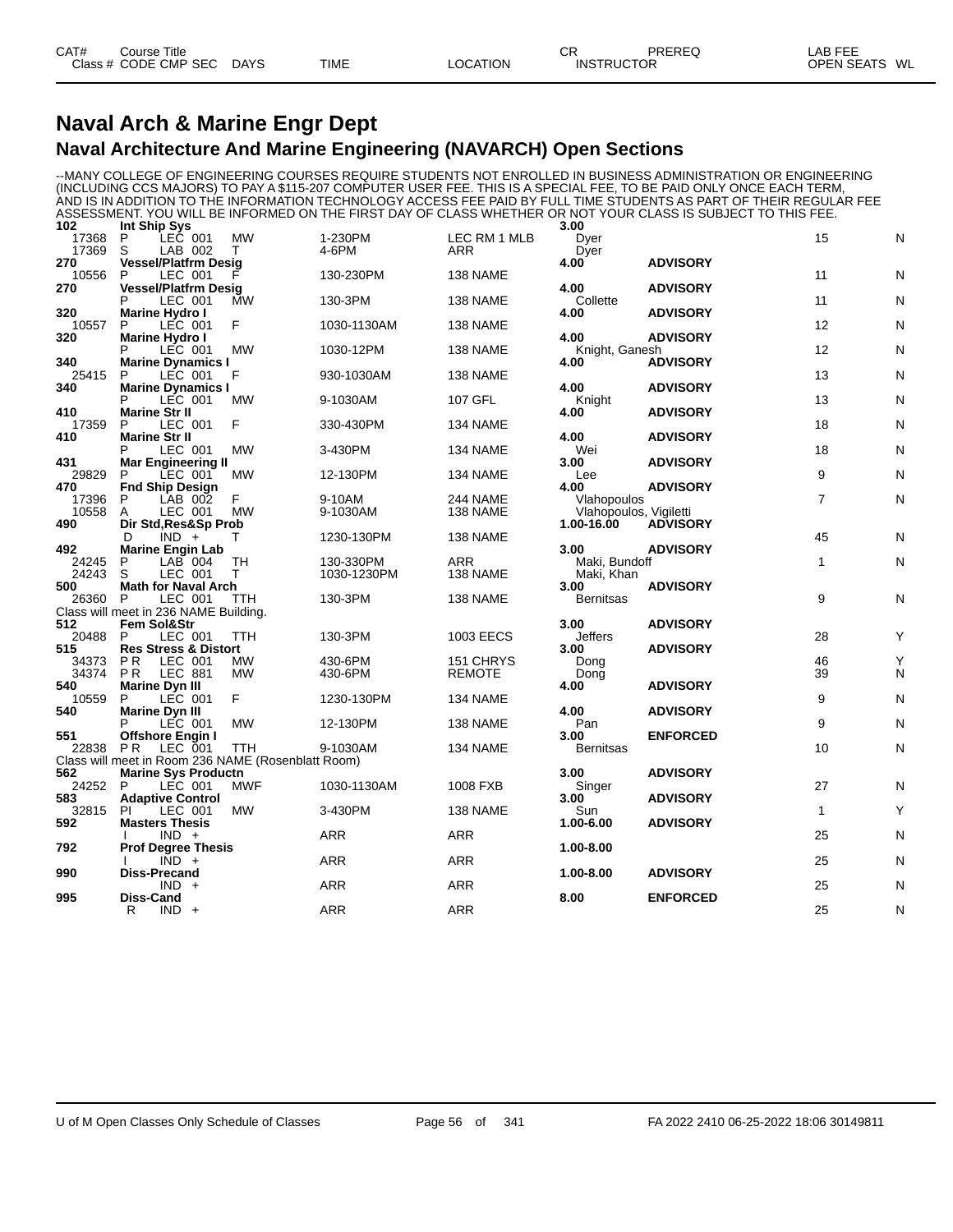| CAT#<br>Course Title |             |             |          | СF | PREREQ            | LAB FEE       |
|----------------------|-------------|-------------|----------|----|-------------------|---------------|
| Class # CODE CMP SEC | <b>DAYS</b> | <b>TIME</b> | LOCATION |    | <b>INSTRUCTOR</b> | OPEN SEATS WL |

# **Nuclear Engr & Radiological Sci Nuclear Engineering And Radiological Sciences (NERS) Open Sections 211 Intro to Nucl Eng 4.00**

| 211<br>14268<br>20476<br>14267  | Intro tō Nucl Eng<br>P<br>DIS 201<br>P<br>DIS 202<br>LEC 001<br>A             | F<br>F<br><b>MW</b> | 930-1030AM<br>1130-1230PM<br>1030-12PM                                                                         | 1940 COOL<br>134 NAME<br>1303 EECS | 4.00<br>Thomas, Chen<br>Thomas<br>Thomas, Chen |                           | 17<br>3        | N<br>N |
|---------------------------------|-------------------------------------------------------------------------------|---------------------|----------------------------------------------------------------------------------------------------------------|------------------------------------|------------------------------------------------|---------------------------|----------------|--------|
| 299                             | <b>Directed Study NERS</b><br>$IND +$                                         |                     | ARR                                                                                                            | ARR                                | 1.00-3.00                                      |                           | 25             | N      |
| 311<br>10565                    | NE & Rad Scil<br>P R<br>LEC 001                                               | МW                  | 1030-12PM                                                                                                      | 1940 COOL                          | 3.00<br>He                                     | <b>ADVISORY, ENFORCED</b> | 15             | N      |
| 320<br>21252                    | <b>Applied Mathematics</b><br><b>PR</b><br>LEC 001                            | F                   | 1030-1130AM                                                                                                    | 1130 LBME                          | 4.00                                           | <b>ADVISORY</b>           | 18             | Y      |
| 320                             | <b>Applied Mathematics</b><br>LEC 001<br>P R                                  | <b>TTH</b>          | 1030-12PM                                                                                                      | 1940 COOL                          | 4.00<br>Kiedrowski, Panter                     | <b>ADVISORY</b>           | 18             | Y      |
| 421<br>16607                    | <b>Nucl Engr Materials</b><br>P<br>LEC 001                                    | MW                  | 130-3PM                                                                                                        | <b>1012 EECS</b>                   | 3.00<br>Atzmon hehim                           | <b>ADVISORY</b>           | 16             | N      |
| 441<br>10566                    | <b>Nucl React Theo I</b><br>LEC 001<br>P                                      | F                   | 1030-1130AM                                                                                                    | 1940 COOL                          | 4.00                                           | <b>ADVISORY</b>           | 6              | N      |
| 441                             | <b>Nucl React Theo I</b><br>LEC 001                                           | <b>MW</b>           | 9-1030AM                                                                                                       | 1940 COOL                          | 4.00<br>Yang                                   | <b>ADVISORY</b>           | 6              | N      |
| 444                             | <b>Fund Heat/Mass Trans</b>                                                   |                     | An electronic copy of both required textbooks are also available at the UM Library.                            |                                    | 3.00                                           | <b>ENFORCED</b>           |                |        |
| 21830 PR                        | LEC 001<br>This class will be meeting in 2906 Cooley (Baer Room).             | ттн                 | 130-3PM                                                                                                        | 1940 COOL                          | Sun                                            |                           | 10             | Y      |
| 462<br>10567                    | <b>React Safety Analys</b><br>P.<br>LEC 001                                   | TH                  | 4-7PM                                                                                                          | 2918 COOL                          | 3.00<br>Talabi                                 | <b>ADVISORY</b>           | 8              | N      |
| 471<br>10568                    | <b>Intr Plasmas-Fusion</b><br>P<br>LEC 001                                    | TTH                 | 1030-12PM                                                                                                      | G906 COOL                          | 3.00<br>Gilgenbach                             | <b>ADVISORY</b>           | $\overline{7}$ | N      |
| 484<br>10569                    | <b>RHE Fundamentals</b><br><b>PR</b><br>LEC 001                               | F                   | 930-1030AM                                                                                                     | ARR                                | 4.00                                           | <b>ENFORCED</b>           | 20             | N      |
| 484                             | <b>RHE Fundamentals</b><br>P R<br>LEC 001                                     | MW                  | 1030-12PM                                                                                                      | ARR                                | 4.00<br>Whitman                                | <b>ENFORCED</b>           | 20             | N      |
| 491<br>28240                    | <b>NERS Design I</b><br>P R<br>LEC 001                                        | F                   | 1230-130PM                                                                                                     | 1690 BEYSTER                       | 1.00<br>Kuranz, Sheffield                      | <b>ENFORCED</b>           | 5              | N      |
| 499                             | <b>Res Nur Eng/Rad Sci</b><br>$IND +$<br>R                                    |                     | ARR                                                                                                            | ARR                                | 1.00-3.00                                      | <b>ADVISORY, ENFORCED</b> | 25             | N      |
| 515<br>10572                    | <b>Nuclear Measure Lab</b><br>LAB 002<br>P                                    |                     | <b>ARR</b>                                                                                                     | ARR                                | 4.00<br>Wehe                                   | <b>ADVISORY</b>           | 5              | Y      |
|                                 |                                                                               |                     |                                                                                                                |                                    |                                                |                           |                |        |
| 10571 A                         | STUDENTS MUST ELECT LAB AND LECTURE SECTIONS.<br>LEC 001                      | TTH                 | 1230-230PM                                                                                                     | 1045 GGBL                          | Wehe                                           |                           |                |        |
|                                 |                                                                               |                     | There there will be additional lectures for the first 3 weeks of classes. These lectures will be scheduled for |                                    |                                                |                           |                |        |
| 521                             | Rad Mat Scil<br>LEC 001<br>P                                                  | <b>TTH</b>          | Thursdays from 12:30-2:30 pm. Location will be announced in 1st regular class.<br>1030-12PM                    | 2918 COOL                          | 3.00<br>Field                                  | <b>ADVISORY</b>           | 3              | Y      |
| 17050<br>543<br>17049           | <b>Nucl React Theo II</b><br>P<br>LEC 001                                     | TTH                 | 9-1030AM                                                                                                       | 2918 COOL                          | 3.00<br>Kiedrowski                             | <b>ADVISORY</b>           | 11             | N      |
| 571<br>10573                    | Inter Plas-Phys I<br>LEC 001<br>P                                             | TTH                 | 12-130PM                                                                                                       | 1940 COOL                          | 3.00<br>Baalrud                                | <b>ADVISORY</b>           | 2              | N      |
| 574                             | Intr Comp Plas Phys<br>P <sub>R</sub><br>LEC 001                              | TTH                 | 1030-12PM                                                                                                      | 134 NAME                           | 3.00<br>Thomas                                 | <b>ENFORCED</b>           | $\overline{7}$ | N      |
| 31608<br>579<br>31609           | <b>Space Nuclear Power</b><br>P<br>LEC 001                                    | TTH                 | 3-430PM                                                                                                        | 1025 GGBL                          | 3.00<br>Foster                                 |                           | 5              | N      |
| 585<br>29859                    | <b>Phys Med Imaging</b><br>LEC 001                                            | TH                  | 430-730PM                                                                                                      | 2236 CSRB                          | 3.00<br>West                                   |                           | $\overline{7}$ | N      |
| 588                             | Rad Safe&Md Phy Prac<br>$IND +$                                               |                     | ARR                                                                                                            | ARR                                | 1.00-12.00                                     | <b>ADVISORY</b>           | 25             | N      |
| 590<br>24763                    | Special Topics II<br>P<br>LEC 001                                             | МW                  | 9-1030AM                                                                                                       | 2236 CSRB                          | 3.00<br>Wang                                   | <b>ADVISORY</b>           | 3              | N      |
|                                 | Trans Electron Microscopy Lab                                                 |                     |                                                                                                                |                                    |                                                |                           |                |        |
| 28242 P                         | Advanced linear and non-linear solvers for nuclear applications<br>LEC 002    | MW                  | 130-3PM                                                                                                        | <b>136 EWRE</b>                    | McBride                                        |                           | 16             | N      |
| <b>Pulsed Power</b><br>29767 PD | Thermodynamics, kinetics and properties of amorphous solids<br>LEC 003        | M                   | 12-130PM                                                                                                       | 2918 COOL                          | Pozzi                                          |                           | 5              | Y      |
| <b>New Scintillators</b>        |                                                                               |                     |                                                                                                                |                                    |                                                |                           |                |        |
| 599                             | Plasma based accelerators/photon sources<br><b>Masters Project</b><br>$IND +$ |                     | ARR                                                                                                            | <b>ARR</b>                         | 1.00-3.00                                      | <b>ADVISORY</b>           | 25             | N      |
| 799                             | <b>Special Project</b><br>$IND +$                                             |                     | ARR                                                                                                            | ARR                                | 1.00-6.00                                      |                           | 25             | N      |
| 990                             | <b>Diss-Precand</b><br>$IND +$                                                |                     |                                                                                                                |                                    | 1.00-8.00                                      | <b>ADVISORY</b>           |                |        |
| 995                             | Diss-Cand<br>$IND +$<br>R                                                     |                     | <b>ARR</b><br><b>ARR</b>                                                                                       | ARR<br>ARR                         | 8.00                                           | <b>ENFORCED</b>           | 25<br>25       | N<br>N |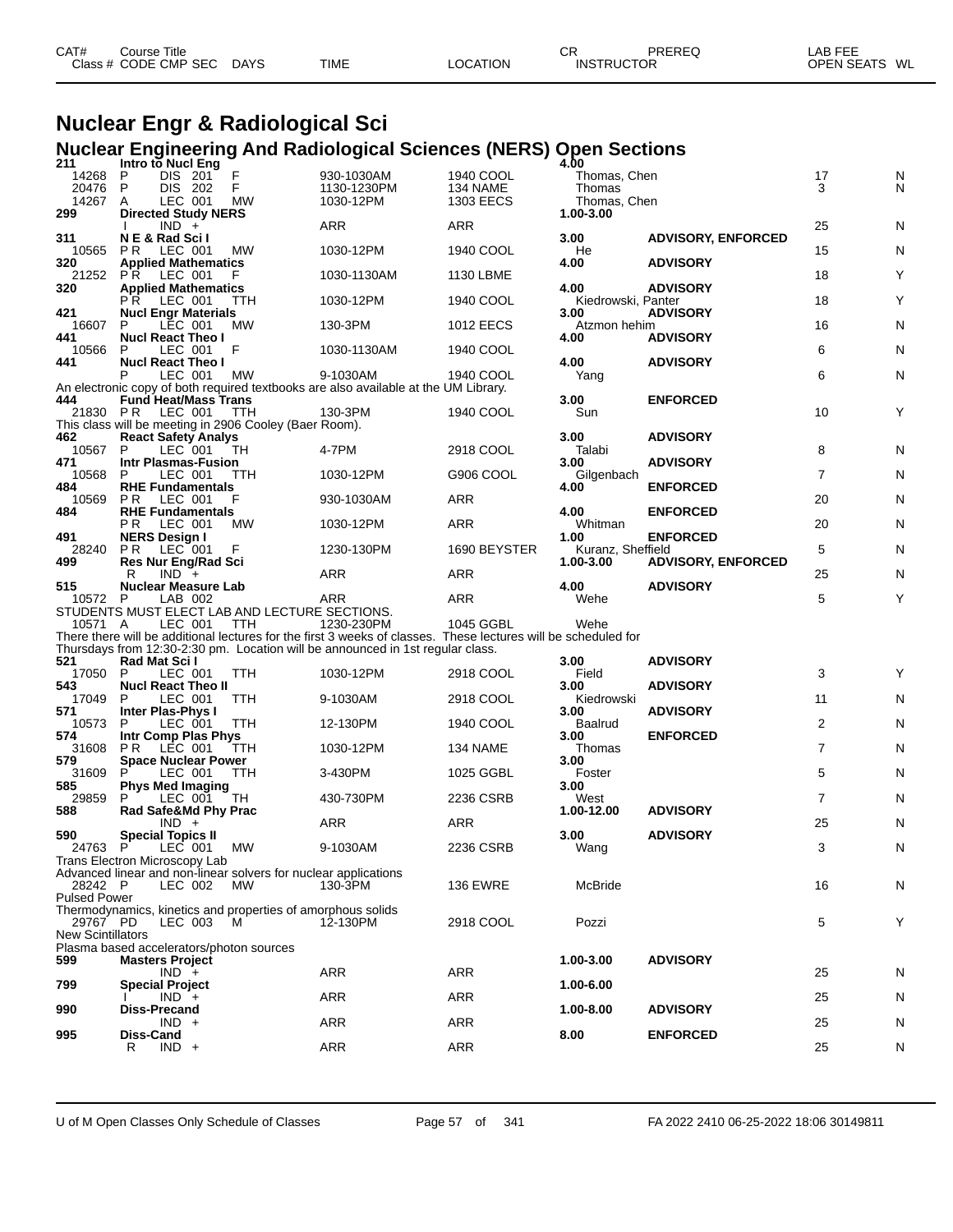## **Technical Communication Technical Communication (TCHNCLCM) Open Sections**

|       |                                     |                                                                            |                                                                                                                                                                                                                                         |           | IN ORDER FOR STUDENTS TO MAINTAIN THEIR PLACE IN CLASS, THEY MUST EITHER ATTEND ONE OF THE FIRST TWO CLASS MEETINGS |    |   |
|-------|-------------------------------------|----------------------------------------------------------------------------|-----------------------------------------------------------------------------------------------------------------------------------------------------------------------------------------------------------------------------------------|-----------|---------------------------------------------------------------------------------------------------------------------|----|---|
|       |                                     |                                                                            | OR NOTIFY THE DEPARTMENT OF THEIR INTENDED ABSENCE PRIOR TO THE FIRST DAY OF CLASS.                                                                                                                                                     |           |                                                                                                                     |    |   |
| 380   | Tech Comm in IOE                    |                                                                            |                                                                                                                                                                                                                                         | 2.00      | <b>ADVISORY</b>                                                                                                     |    |   |
| 16551 | PR LEC 002 TTH                      | 930-1030AM                                                                 | 2147 GGBL                                                                                                                                                                                                                               | Lewis     |                                                                                                                     | 10 | Y |
| 496   | <b>Adv TchCom for EE/CE</b>         |                                                                            |                                                                                                                                                                                                                                         | 2.00      | <b>ENFORCED</b>                                                                                                     | 2  | Y |
| 15685 | PR LEC 003 TTH                      | 930-1030AM                                                                 | 4440 EECS                                                                                                                                                                                                                               | McLendon  |                                                                                                                     |    |   |
|       |                                     |                                                                            | Students are encouraged to enroll in TCHNCLCM 496 (2 credits) at the same time as their MDE. The technical writing<br>requirement (TCHNCLCM 496) must be taken in the same or later semester as the MDE (preferably the same semester). |           |                                                                                                                     |    |   |
|       |                                     | If you have questions about this, please speak with your academic advisor. |                                                                                                                                                                                                                                         |           |                                                                                                                     |    |   |
|       |                                     |                                                                            |                                                                                                                                                                                                                                         |           |                                                                                                                     |    |   |
|       |                                     |                                                                            | If you already have selected team members for your EECS design project, you are encouraged to register for the same                                                                                                                     |           |                                                                                                                     |    |   |
|       | section of TC496 with those members |                                                                            |                                                                                                                                                                                                                                         |           |                                                                                                                     |    |   |
|       | 21870 PR LEC 008 F                  | 1030-1230PM                                                                | 4440 EECS                                                                                                                                                                                                                               | Fowler    |                                                                                                                     | 4  | Υ |
|       |                                     |                                                                            | Students are encouraged to enroll in TCHNCLCM 496 (2 credits) at the same time as their MDE. The technical writing                                                                                                                      |           |                                                                                                                     |    |   |
|       |                                     |                                                                            | requirement (TCHNCLCM 496) must be taken in the same or later semester as the MDE (preferably the same semester).                                                                                                                       |           |                                                                                                                     |    |   |
|       |                                     | If you have questions about this, please speak with your academic advisor. |                                                                                                                                                                                                                                         |           |                                                                                                                     |    |   |
|       |                                     |                                                                            |                                                                                                                                                                                                                                         |           |                                                                                                                     |    |   |
|       | section of TC496 with those members |                                                                            | If you already have selected team members for your EECS design project, you are encouraged to register for the same                                                                                                                     |           |                                                                                                                     |    |   |
| 497   | Adv Tch Com for CS                  |                                                                            |                                                                                                                                                                                                                                         | 2.00      | <b>ADVISORY, ENFORCED</b>                                                                                           |    |   |
|       | 18446 PR LEC 002 MW                 | 1130-1230PM                                                                | 2153 GGBL                                                                                                                                                                                                                               | Alfano    |                                                                                                                     |    | Y |
|       |                                     |                                                                            | Students are encouraged to enroll in TCHNCLCM 497 (2 credits) at the same time as their MDE. The technical writing                                                                                                                      |           |                                                                                                                     |    |   |
|       |                                     |                                                                            | requirement (TCHNCLCM 497) must be taken in the same or later semester as the MDE (preferably the same semester).                                                                                                                       |           |                                                                                                                     |    |   |
|       |                                     | If you have questions about this, please speak with your academic advisor. |                                                                                                                                                                                                                                         |           |                                                                                                                     |    |   |
|       | 30699 PR LEC 013 MW                 | 1130-1230PM                                                                | 4440 EECS                                                                                                                                                                                                                               | Getsoian  |                                                                                                                     |    | Y |
|       |                                     |                                                                            | Students are encouraged to enroll in TCHNCLCM 497 (2 credits) at the same time as their MDE. The technical writing                                                                                                                      |           |                                                                                                                     |    |   |
|       |                                     |                                                                            | requirement (TCHNCLCM 497) must be taken in the same or later semester as the MDE (preferably the same semester).                                                                                                                       |           |                                                                                                                     |    |   |
|       |                                     | If you have questions about this, please speak with your academic advisor. |                                                                                                                                                                                                                                         |           |                                                                                                                     |    |   |
|       | <b>Directed Study</b>               |                                                                            |                                                                                                                                                                                                                                         |           |                                                                                                                     |    |   |
| 575   | $IND +$                             | ARR                                                                        | <b>ARR</b>                                                                                                                                                                                                                              | 1.00-4.00 | <b>ADVISORY</b>                                                                                                     | 25 | N |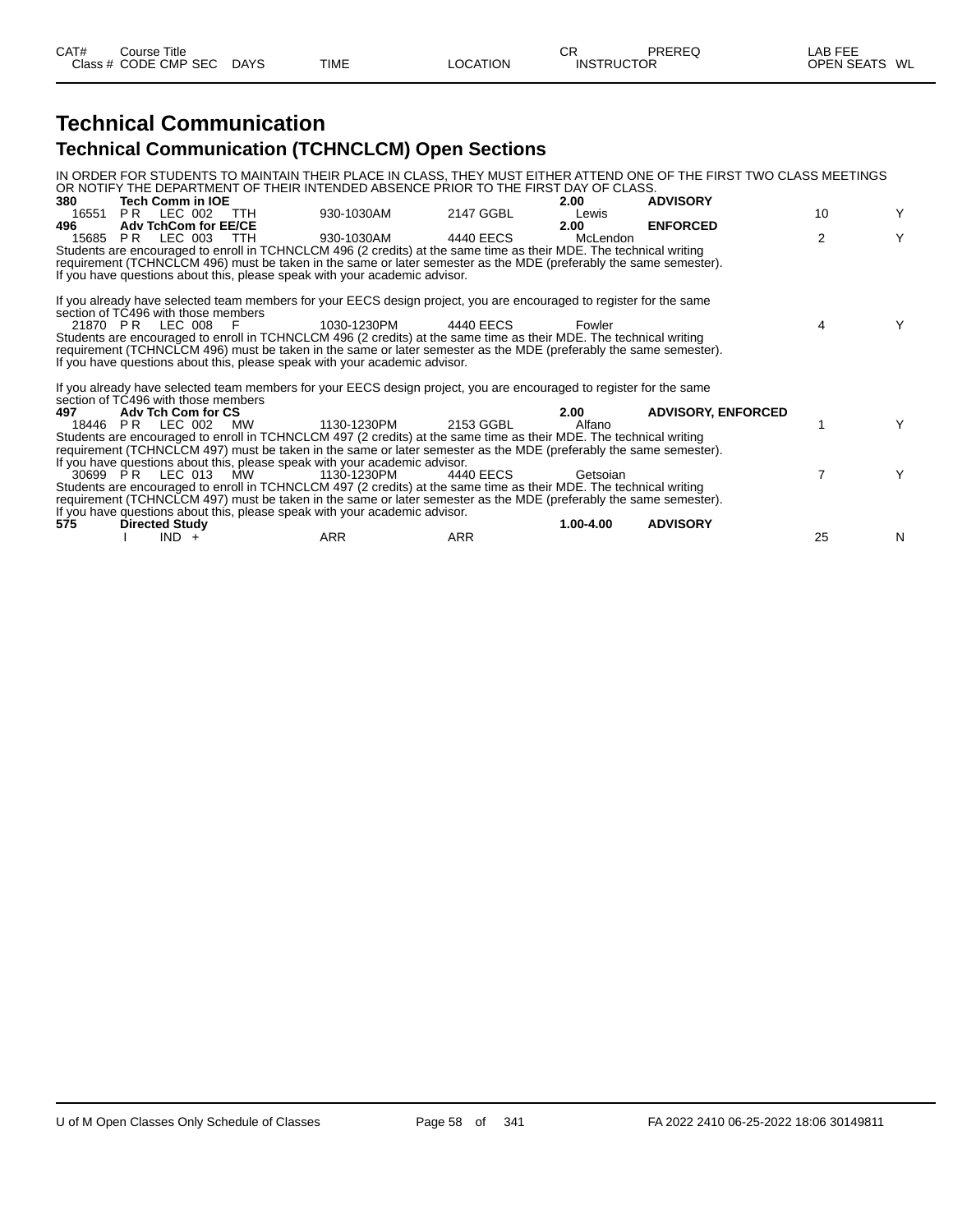# **Environment and Sustainability Biology Department**

# **Biology (BIOLOGY) Open Sections 110 GC: Sustain Science 4.00**

| 11 U  | GC: | Sustain Science |            |       |           | 4.UU              |  |
|-------|-----|-----------------|------------|-------|-----------|-------------------|--|
| 26899 |     | 003<br>_AB      | м          | -3PM  | 3325 DANA | Kling             |  |
| 26907 | D   | 005<br>_AB      |            | 3-5PM | 3325 DANA | Klinğ             |  |
| 26891 |     | LEC<br>001      | <b>MWF</b> | 1PM   | AUD C AH  | Kling,<br>Badgley |  |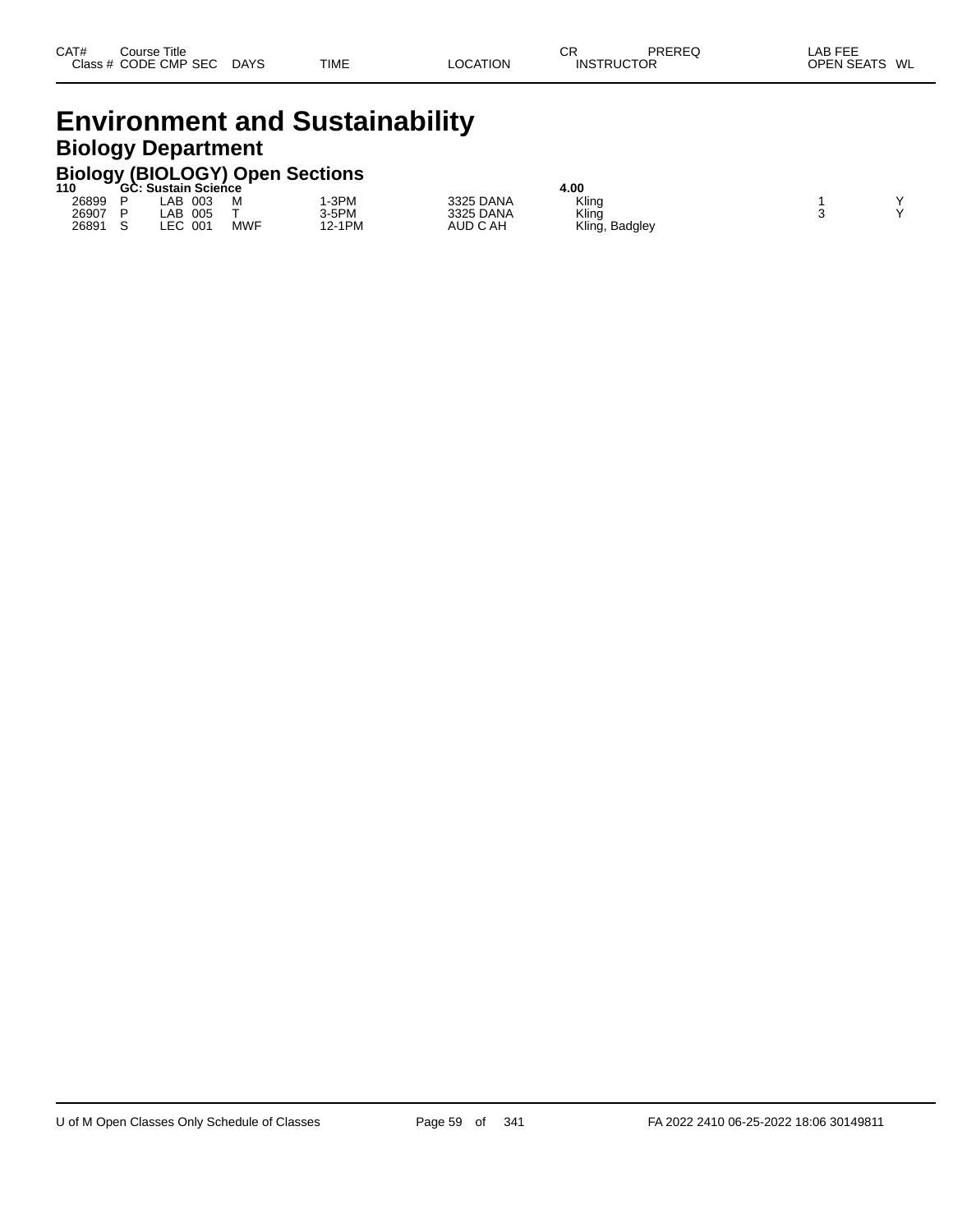# **Climate and Space Sciences Engineering Climate and Meteorology (CLIMATE) Open Sections 171 GC: Sustain Science 4.00**

| 171   | . JU | c: Sustain Science . |            |        |           | 4.UU                |  |
|-------|------|----------------------|------------|--------|-----------|---------------------|--|
| 26898 |      | 003<br>.AB           | м          | -3PM   | 3325 DANA | Kling               |  |
| 26906 |      | _AB<br>005           |            | 3-5PM  | 3325 DANA | Kling               |  |
| 26890 |      | ∟EC<br>001           | <b>MWF</b> | 12-1PM | AUD C AH  | Kling,<br>, Badgley |  |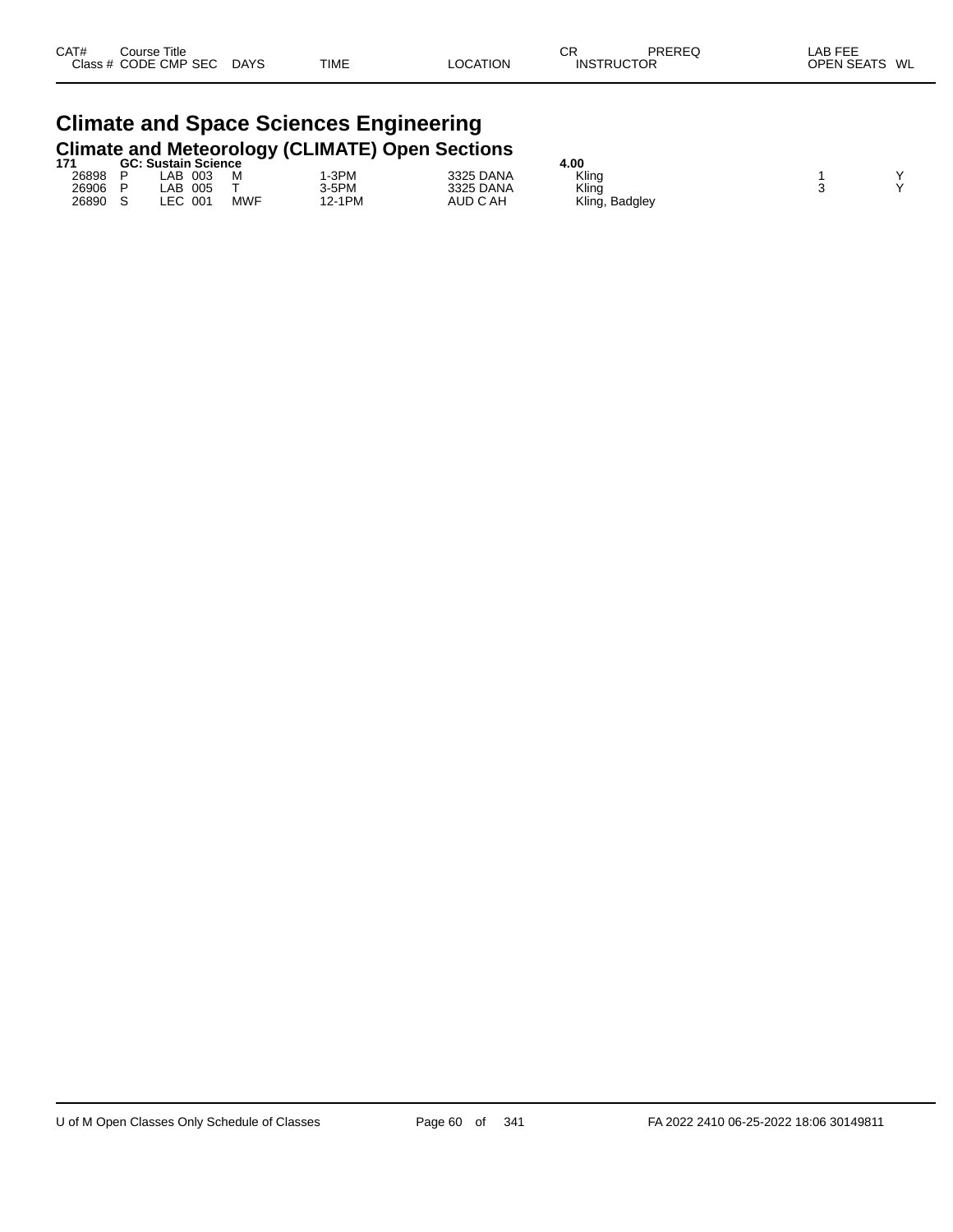| CAT# | Course Title         |             |             |          | СR                | PREREQ | _AB FEE       |
|------|----------------------|-------------|-------------|----------|-------------------|--------|---------------|
|      | Class # CODE CMP SEC | <b>DAYS</b> | <b>TIME</b> | LOCATION | <b>INSTRUCTOR</b> |        | OPEN SEATS WL |
|      |                      |             |             |          |                   |        |               |

### **Earth and Environmental Sciences Earth and Environmental Sciences (EARTH) Open Sections**

| 171   | <b>GC: Sustain Science</b> |     |        |           | 4.00              |  |
|-------|----------------------------|-----|--------|-----------|-------------------|--|
| 26900 | .AB<br>003                 | M   | -3PM   | 3325 DANA | Kling             |  |
| 26908 | .AB<br>005                 |     | 3-5PM  | 3325 DANA | Kling             |  |
| 26892 | LEC<br>001                 | MWF | 12-1PM | AUD C AH  | Kling,<br>Badgley |  |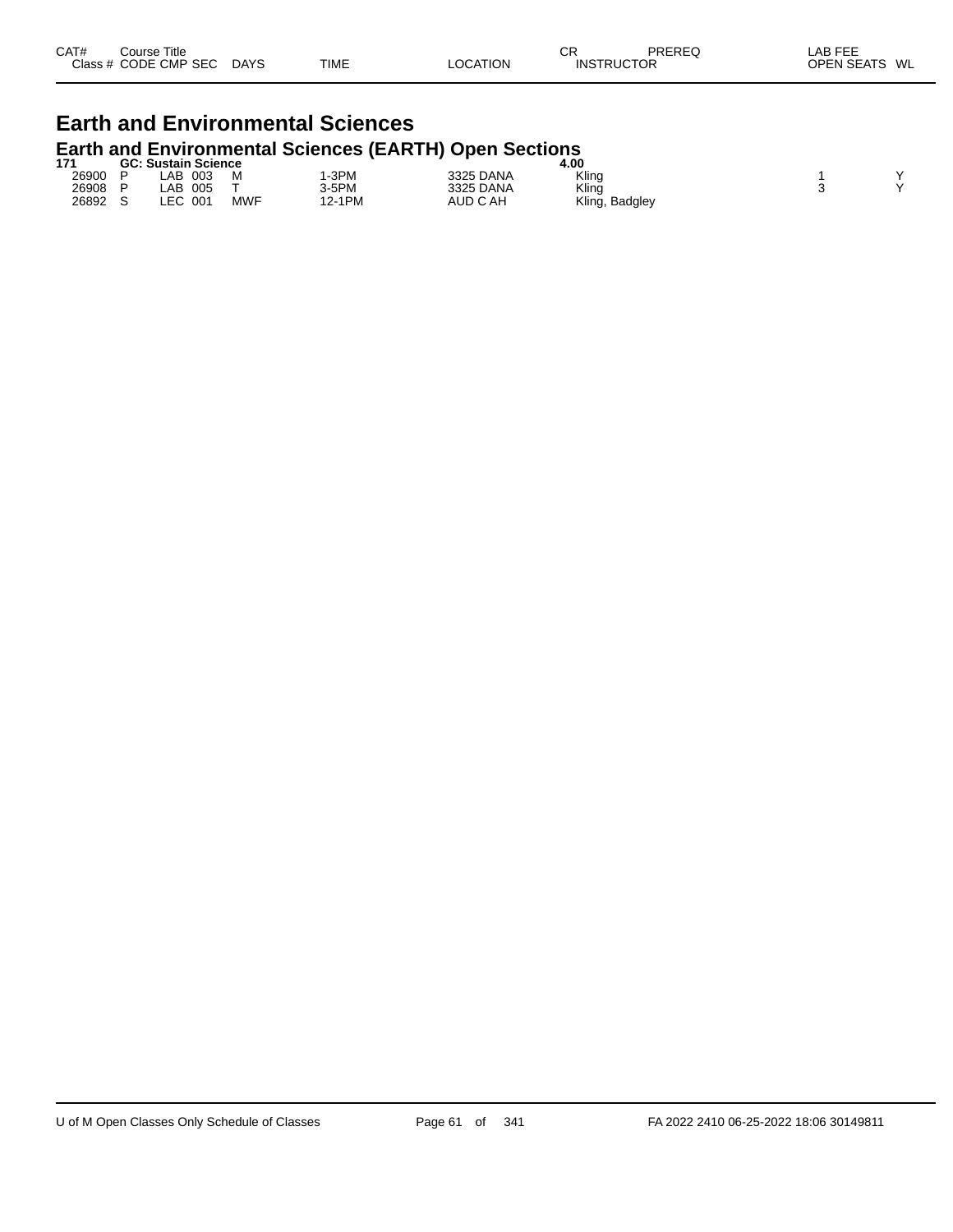| CAT# | Course Title              |             |          | <b>CR</b>         | PREREQ | _AB FEE       |
|------|---------------------------|-------------|----------|-------------------|--------|---------------|
|      | Class # CODE CMP SEC DAYS | <b>TIME</b> | LOCATION | <b>INSTRUCTOR</b> |        | OPEN SEATS WL |

# **Program in the Environment**

|                                            |                                |                          |                                 |            | <b>Environment (ENVIRON) Open Sections</b>                                                        |                             |                                    |                   |        |
|--------------------------------------------|--------------------------------|--------------------------|---------------------------------|------------|---------------------------------------------------------------------------------------------------|-----------------------------|------------------------------------|-------------------|--------|
| 101                                        |                                |                          | <b>Food Energy Env Jus</b>      |            |                                                                                                   |                             | 4.00                               |                   |        |
| 27131<br>26456                             | P<br>P                         | DIS 013<br>DIS 015       |                                 | w<br>W     | 530-7PM<br>1130-1PM                                                                               | 3230 USB<br><b>1507 NUB</b> | Vandermeer<br>Vandermeer           | 1<br>1            | Υ<br>Y |
| 26451                                      | S                              | LEC 001                  |                                 | <b>MWF</b> | 3-4PM                                                                                             | 1210 CHEM                   | Vandermeer                         |                   |        |
| 102                                        | <b>Extreme Weather</b>         |                          |                                 |            |                                                                                                   |                             | 3.00                               |                   |        |
| 17719                                      | P                              | LEC 001                  |                                 | <b>MWF</b> | 10-11AM                                                                                           | AUD C AH                    | Samson                             | 146               | N      |
| 110                                        |                                |                          | <b>GC: Sustain Science</b>      |            |                                                                                                   |                             | 4.00                               |                   |        |
| 26837<br>26839                             | $\mathsf{P}$<br>P              | LAB 003<br>LAB 005       |                                 | M<br>T.    | 1-3PM<br>3-5PM                                                                                    | 3325 DANA<br>3325 DANA      | Kling<br>Kling                     | 1<br>3            | Υ<br>Y |
| 26759                                      | S                              | LEC 001                  |                                 | <b>MWF</b> | 12-1PM                                                                                            | AUD C AH                    | Kling, Badgley                     |                   |        |
| 118                                        | <b>Intro Geology Lab</b>       |                          |                                 |            |                                                                                                   |                             | <b>ADVISORY</b><br>1.00            |                   |        |
| 17351                                      | P                              | LAB 001                  |                                 | T          | 2-4PM                                                                                             | 2512 NUB                    |                                    | $\overline{2}$    | Y      |
| 17352 P                                    |                                | LAB 002                  |                                 | $\top$     | Students who register for EARTH/ENVIRON 118 must also be enrolled in EARTH/ENVIRON 119.<br>4-6PM  | 2512 NUB                    |                                    | 6                 | Υ      |
|                                            |                                |                          |                                 |            | Students who register for EARTH/ENVIRON 118 must also be enrolled in EARTH/ENVIRON 119.           |                             |                                    |                   |        |
| 17353 P                                    |                                | LAB 003                  |                                 | - W        | 4-6PM                                                                                             | 2512 NUB                    |                                    | 5                 | Υ      |
|                                            |                                |                          |                                 |            | Students who register for EARTH/ENVIRON 118 must also be enrolled in EARTH/ENVIRON 119.           |                             |                                    |                   |        |
| 17354 P                                    |                                | LAB 004                  |                                 | TH         | 12-2PM<br>Students who register for EARTH/ENVIRON 118 must also be enrolled in EARTH/ENVIRON 119. | 2512 NUB                    |                                    | 4                 | Y      |
| 17355 P                                    |                                | LAB 005                  |                                 | TH         | 10-12PM                                                                                           | 2512 NUB                    |                                    | 7                 | Υ      |
|                                            |                                |                          |                                 |            | Students who register for EARTH/ENVIRON 118 must also be enrolled in EARTH/ENVIRON 119.           |                             |                                    |                   |        |
| 17356 P                                    |                                | LAB 006                  |                                 | M          | 2-4PM                                                                                             | 2512 NUB                    |                                    | 5                 | Y      |
|                                            |                                |                          |                                 |            | Students who register for EARTH/ENVIRON 118 must also be enrolled in EARTH/ENVIRON 119.           |                             |                                    |                   |        |
| 139<br>35202 PR                            | <b>FYS Environment</b>         | <b>SEM 001</b>           |                                 | МW         | 10-1130AM                                                                                         | 2050 SKB                    | 3.00<br><b>ADVISORY</b>            | 14                | Y      |
| Water Wonderland: Issues in GL             |                                |                          |                                 |            |                                                                                                   |                             |                                    |                   |        |
| 33034 PR                                   |                                | <b>SEM 002</b>           |                                 | <b>MW</b>  | 10-1130AM                                                                                         | 2520 DANA                   | D'Anieri                           | 11                | Υ      |
| Nat Parks & Environ Idea                   |                                |                          |                                 |            |                                                                                                   |                             |                                    |                   |        |
| 24327 PR<br>Env, Religions, Spirit&Sustain |                                | <b>SEM 005</b>           |                                 | TTH        | 230-4PM                                                                                           | 2150 SKB                    | Bouma                              | 9                 | Υ      |
| 167                                        |                                |                          | <b>Evol Envir GlobHeath</b>     |            |                                                                                                   |                             | 4.00                               |                   |        |
| 34192                                      | P                              | DIS 003                  |                                 | м          | 3-4PM                                                                                             | 2504 NUB                    |                                    | $\mathbf{1}$      | N      |
| 34193                                      | P                              | DIS 004                  |                                 | м          | 4-5PM                                                                                             | 269 WEISER                  |                                    | 12                | N      |
| 34194<br>34195                             | P<br>P                         | <b>DIS</b><br><b>DIS</b> | 005<br>006                      | Т<br>W     | 9-10AM<br>12-1PM                                                                                  | 238A WH<br>2218 SEB         |                                    | 19<br>4           | N<br>N |
| 34196                                      | P                              | <b>DIS</b>               | 007                             | W          | 3-4PM                                                                                             | 2504 NUB                    |                                    | 16                | N      |
| 34197                                      | P                              | <b>DIS</b>               | 008                             | м          | 12-1PM                                                                                            | 1460 MH                     |                                    | 17                | N      |
| 34198                                      | P                              | <b>DIS</b>               | 009                             | Т          | 3-4PM                                                                                             | 238A WH                     |                                    | 14                | N      |
| 34199                                      | P                              | DIS 010                  |                                 | T.         | 9-10AM                                                                                            | 418 WH                      |                                    | 20                | N      |
| 34190<br>201                               | A<br><b>Ecological Issues</b>  | LEC 001                  |                                 | TTH        | 4-530PM                                                                                           | 182 WEISER                  | Strassmann<br>4.00                 |                   |        |
| 15783                                      | P R                            | <b>DIS</b>               | 003                             | т          | 5-6PM                                                                                             | <b>1512 NUB</b>             | Benedict                           | 12                | Υ      |
| 15784                                      | P R                            | <b>DIS</b>               | 004                             | W          | 4-5PM                                                                                             | 1046 DANA                   | <b>Benedict</b>                    | 8                 | Υ      |
| 18389                                      | P R                            | <b>DIS</b>               | 006                             | F          | 12-1PM                                                                                            | 1046 DANA                   | <b>Benedict</b>                    | 3                 | Υ      |
| 22857<br>25602                             | P<br>P                         | <b>DIS</b><br><b>DIS</b> | 008<br>009                      | т<br>M     | 4-5PM<br>3-4PM                                                                                    | 1028 DANA<br>1046 DANA      | <b>Benedict</b><br><b>Benedict</b> | 6<br>$\mathbf{1}$ | Υ<br>Υ |
| 22858                                      | P                              | DIS 010                  |                                 | F          | 12-1PM                                                                                            | 1632 CHEM                   | Benedict                           | 14                | Y      |
| 15781                                      | A                              | LEC 001                  |                                 | TTH        | 1130-1PM                                                                                          | <b>1040 DANA</b>            | <b>Benedict</b>                    |                   |        |
| 206                                        |                                |                          | <b>Water Cycle&amp;Envir</b>    |            |                                                                                                   |                             | 2.00                               |                   |        |
| 26542<br>207                               | P<br><b>Sust &amp; Society</b> | LEC 001                  |                                 | MW         | $1-2PM$                                                                                           | <b>1528 NUB</b>             | <b>Becker</b><br>3.00              | 43                | Y      |
| 25472                                      | P <sub>R</sub>                 | DIS 004                  |                                 | F          | 11-12PM                                                                                           | 3556 DANA                   | Newell                             | 1                 | Y      |
| 25467                                      | A                              | LEC 001                  |                                 | <b>TTH</b> | 11-12PM                                                                                           | 1640 CHEM                   | Newell                             |                   |        |
| 219                                        |                                |                          | <b>Food &amp; Drink in MidE</b> |            |                                                                                                   |                             | 4.00                               |                   |        |
| 33804                                      | P                              | DIS 002                  |                                 | F          | 10-11AM                                                                                           | 2070 SKB                    |                                    | 20                | Y      |
| 33803 A<br>233                             | <b>Intro Ocean Lab</b>         | LEC 001                  |                                 | МW         | 1130-1PM                                                                                          | 3254 LSA                    | Hagen, Emberling<br>1.00           |                   |        |
| 17305 P                                    |                                | LAB 002                  |                                 | W          | 3-5PM                                                                                             | <b>2516 NUB</b>             |                                    | 4                 | Y      |
|                                            |                                |                          |                                 |            | Students who register for EARTH/ENVIRON 233 must also be enrolled in EARTH/ENVIRON 232.           |                             |                                    |                   |        |
| 17306 P                                    |                                | LAB 003                  |                                 | W          | 5-7PM                                                                                             | <b>2516 NUB</b>             |                                    | 15                | Υ      |
| 17307 P                                    |                                | LAB 004                  |                                 | TH.        | Students who register for EARTH/ENVIRON 233 must also be enrolled in EARTH/ENVIRON 232.<br>1-3PM  | 2516 NUB                    |                                    | 8                 | Υ      |
|                                            |                                |                          |                                 |            | Students who register for EARTH/ENVIRON 233 must also be enrolled in EARTH/ENVIRON 232.           |                             |                                    |                   |        |
| 17308 P                                    |                                | LAB 005                  |                                 | TH         | $3-5$ PM                                                                                          | <b>2516 NUB</b>             |                                    | 17                | Υ      |
|                                            |                                |                          |                                 |            | Students who register for EARTH/ENVIRON 233 must also be enrolled in EARTH/ENVIRON 232.           |                             |                                    |                   |        |
| 245<br>37296 P                             | <b>Interdis Env Topics</b>     | LEC 001                  |                                 | <b>MW</b>  | 530-7PM                                                                                           | 1250 USB                    | 2.00-3.00                          | 34                | Y      |
| Animals and Us                             |                                |                          |                                 |            |                                                                                                   |                             |                                    |                   |        |
| 37317 PI                                   |                                | <b>SEM 002</b>           |                                 | T          | 530-7PM                                                                                           | 1508 NUB                    |                                    | 15                | N      |
| Sustainability Leadership                  |                                |                          |                                 |            |                                                                                                   |                             |                                    |                   |        |
| 256                                        | P                              | DIS 003                  | Cult, Adaptn&Envir              | W          | $2-3PM$                                                                                           | 418 WH                      | 3.00                               | 5                 | Y      |
| 34521<br>34522                             | P                              | DIS 004                  |                                 | W          | 5-6PM                                                                                             | 418 WH                      |                                    | 1                 | Y      |
| 34515 A                                    |                                | LEC 001                  |                                 | TTH        | 11-12PM                                                                                           | AUD A AH                    | Paredes                            |                   |        |
| 258                                        |                                |                          | <b>Food &amp; Drink of Asia</b> |            |                                                                                                   |                             | 4.00                               |                   |        |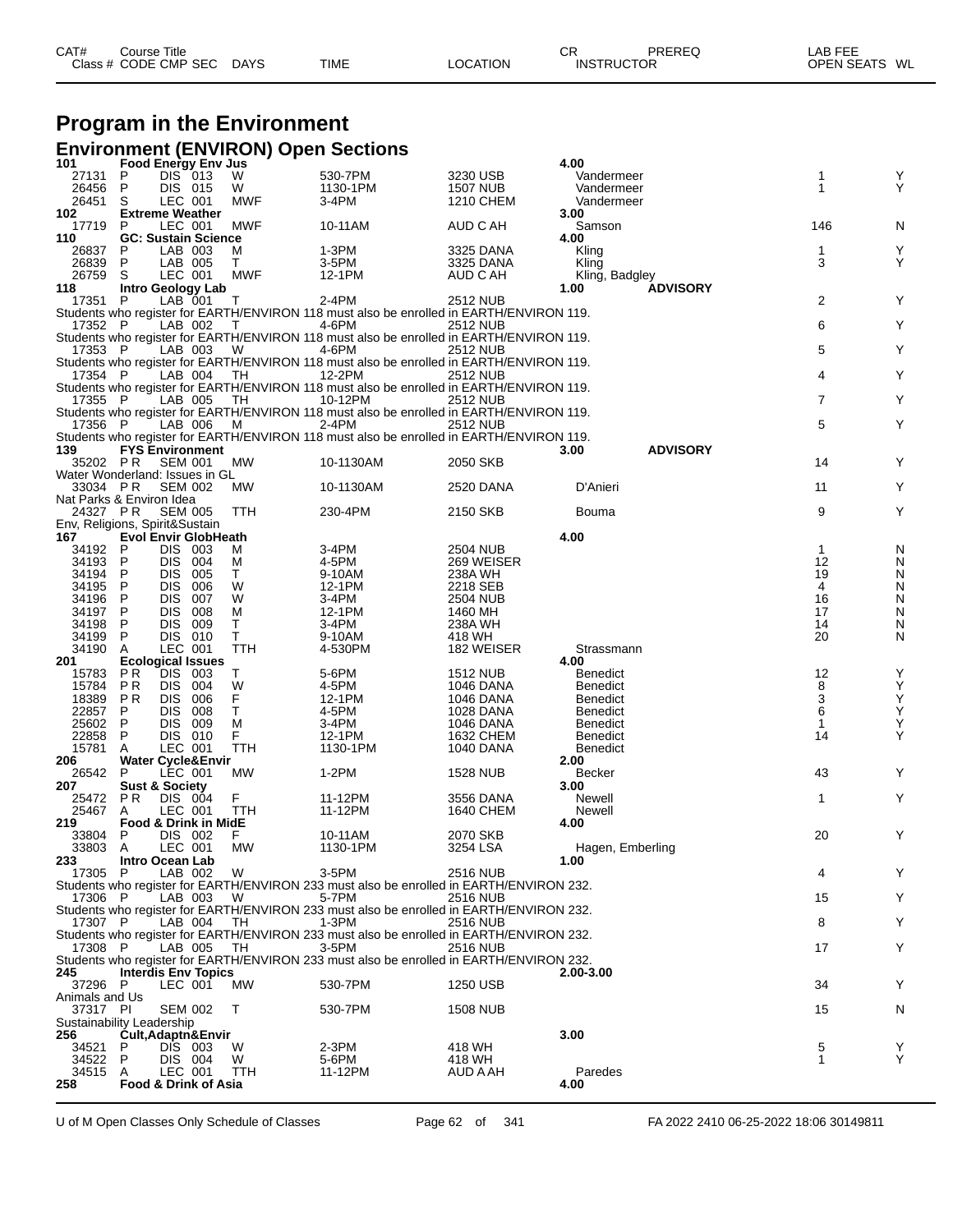| CAT#                                   | Course Title<br>Class # CODE CMP SEC DAYS                                          |            | <b>TIME</b>        | LOCATION                    | CR<br><b>INSTRUCTOR</b> | PREREQ                                                                                                          | LAB FEE<br>OPEN SEATS WL |        |
|----------------------------------------|------------------------------------------------------------------------------------|------------|--------------------|-----------------------------|-------------------------|-----------------------------------------------------------------------------------------------------------------|--------------------------|--------|
| 34337 A                                | LEC 001                                                                            | TTH        | 1-230PM            | 1400 CHEM                   | Brown                   |                                                                                                                 |                          |        |
| 270                                    | <b>Globaliztn &amp; Environ</b>                                                    |            |                    |                             | 4.00                    |                                                                                                                 |                          |        |
| 27225<br>27226                         | P<br><b>DIS</b><br>002<br>P<br>DIS 003                                             | F<br>F     | 1-230PM<br>230-4PM | 1028 DANA<br>1046 DANA      | Perfecto<br>Perfecto    |                                                                                                                 | 9<br>15                  | Y<br>Y |
| 26767                                  | S<br>LEC 001                                                                       | MWF        | 9-10AM             | <b>1040 DANA</b>            | Perfecto                |                                                                                                                 |                          |        |
| 302                                    | <b>Envir Soc Sci Topics</b>                                                        |            |                    |                             | 3.00                    |                                                                                                                 |                          |        |
| 36857 P<br>Climate Justice             | LEC 004                                                                            | TTH        | 830-10AM           | 1046 DANA                   |                         |                                                                                                                 | 26                       | Y      |
| 37676 P                                | LEC 005                                                                            | <b>MW</b>  | 4-6PM              | ARR                         | Robinson                |                                                                                                                 | 5                        | Y      |
| <b>Ethical Consumption</b>             |                                                                                    |            |                    |                             |                         |                                                                                                                 |                          |        |
| 304<br>33238 P                         | <b>Culture&amp;Envir Topics</b><br>LEC 001                                         |            | 9-12PM             | 3440 MH                     | 3.00<br>Israel          |                                                                                                                 | 15                       | Y      |
|                                        | Walking and Modern History                                                         |            |                    |                             |                         |                                                                                                                 |                          |        |
| 305                                    | <b>Interdis Env Topics</b>                                                         |            |                    |                             | 3.00                    |                                                                                                                 |                          |        |
| 37316 P<br><b>Spatial Storytelling</b> | LEC 001                                                                            | <b>MW</b>  | 4-530PM            | 2520 NUB                    |                         |                                                                                                                 | 27                       | Y      |
| 25896 P                                | LEC 004                                                                            | TTH        | 4-530PM            | 1427 MH                     | Currie                  |                                                                                                                 | $\mathbf{1}$             | Y      |
|                                        | Sust Iss in Great Lakes Region                                                     |            |                    |                             |                         |                                                                                                                 |                          |        |
| 306<br>19215                           | <b>Global Water</b><br>PR<br>LEC 001                                               | МW         | 830-10AM           | 2024 DANA                   | 3.00<br>Gaden           |                                                                                                                 | $\mathbf{1}$             | Y      |
| 317                                    | <b>Consrv Bio Diversity</b>                                                        |            |                    |                             | 3.00                    |                                                                                                                 |                          |        |
| 26803<br>26800                         | DIS 004<br>P<br>S<br>LEC 001                                                       | TH<br>TTH  | 4-6PM<br>12-1PM    | 3038 DANA<br>3460 CCCB      | Foufopoulos             |                                                                                                                 | 9                        | Y      |
| 325                                    | <b>Envr Geochem</b>                                                                |            |                    |                             | Foufopoulos<br>4.00     | <b>ENFORCED</b>                                                                                                 |                          |        |
| 28201                                  | P R<br>LAB 002                                                                     | М          | 9-12PM             | 3536 NUB                    |                         |                                                                                                                 | 4                        | Y      |
| 28202<br>28203                         | P <sub>R</sub><br>LAB 003<br>P R<br>LAB 004                                        | T.<br>TН   | 12-3PM<br>12-3PM   | 3536 NUB<br>3536 NUB        |                         |                                                                                                                 | $\boldsymbol{9}$<br>8    | Y<br>Y |
| 28200                                  | AR<br>LEC 001                                                                      | TTH        | 830-10AM           | 2520 NUB                    | Robbins                 |                                                                                                                 |                          |        |
| 332                                    | <b>Climate Change</b>                                                              |            |                    |                             | 4.00                    | <b>ADVISORY</b>                                                                                                 |                          |        |
| 30346<br>30347                         | P <sub>R</sub><br><b>DIS</b><br>003<br>P <sub>R</sub><br><b>DIS</b><br>004         | W<br>W     | 10-11AM<br>11-12PM | 2516 NUB<br>2516 NUB        |                         |                                                                                                                 | 11<br>4                  | Y<br>Υ |
| 30348                                  | <b>DIS</b><br>005<br>P R                                                           | TН         | 10-11AM            | <b>2516 NUB</b>             |                         |                                                                                                                 | 10                       | Y      |
| 30349                                  | P R<br><b>DIS</b><br>006                                                           | TН         | 11-12PM            | 2516 NUB                    |                         |                                                                                                                 | 4                        | Y      |
| 30350<br>30344                         | <b>PR</b><br><b>DIS</b><br>007<br>LEC 001<br>A R                                   | F.<br>TTH  | 10-11AM<br>230-4PM | 2516 NUB<br><b>1528 NUB</b> | Li                      |                                                                                                                 | 9                        | Υ      |
| 333                                    | <b>Inexhaustible Seas?</b>                                                         |            |                    |                             | 4.00                    | <b>ADVISORY</b>                                                                                                 |                          |        |
| 26548                                  | P R<br><b>DIS</b><br>- 002                                                         |            | 9-10AM             | 2516 NUB                    |                         |                                                                                                                 | 3<br>4                   | Y      |
| 30807<br>335                           | DIS 004<br>P <sub>R</sub><br><b>Intro Env Politics</b>                             | F          | 9-10AM             | 2516 NUB                    | 4.00                    |                                                                                                                 |                          | Y      |
| 25615                                  | S<br>LEC 001                                                                       | TTH        | 1130-1PM           | AUD D AH                    | Adunbi                  |                                                                                                                 |                          |        |
| 360                                    | Intro Environmental Politics<br>Behavior&Environment                               |            |                    |                             | 3.00                    |                                                                                                                 |                          |        |
| 15758                                  | LEC 001<br>A                                                                       | МW         | 1-230PM            | 1040 DANA                   | De Young                |                                                                                                                 |                          |        |
| 370                                    | Int U P&Env                                                                        |            |                    |                             | 3.00                    |                                                                                                                 | 20.00                    |        |
| 15845<br>372                           | LEC 001<br>A<br><b>Ecology Laboratory</b>                                          | TTH        | 10-11AM            | 3600 SKB                    | Larsen<br>3.00          | <b>ADVISORY</b>                                                                                                 | 70.00                    |        |
| 18458                                  | P<br>LAB 021                                                                       |            | 8-12PM             | 3142 USB                    | Carpenter               |                                                                                                                 | 4                        | Y      |
| 372                                    | <b>Ecology Laboratory</b><br>Р<br>LAB 021                                          |            | 8-12PM             | BOT GARD                    | 3.00                    | <b>ADVISORY</b>                                                                                                 | 70.00<br>4               | Y      |
|                                        |                                                                                    |            |                    |                             |                         | STUDENTS WHO REGISTER IN SECTION 021 OR 022 WILL AUTOMATICALLY BE ENROLLED IN DISCUSSION SECTION 020. THE FIRST |                          |        |
|                                        |                                                                                    |            |                    |                             |                         | HALF OF THE TERM, LAB MEETINGS WILL TAKE PLACE AT THE BOT. GARDENS. THE BUS TO BOT. GARDEN LEAVES FROM FRONT OF |                          |        |
| 372                                    | RACKHAM BLDG. AT 8 AM AND RETURNS AT NOON.<br><b>Ecology Laboratory</b>            |            |                    |                             | 3.00                    | <b>ADVISORY</b>                                                                                                 | 70.00                    |        |
| 18459 A                                | DIS 020                                                                            | - F        | 2-4PM              | 110 WEISER-TBL              | Carpenter               |                                                                                                                 |                          |        |
| 380                                    | LAB & DISCUSSION SECTIONS BEGIN THE WEEK OF ___.<br><b>Nat Res, Econ&amp;Envir</b> |            |                    |                             | 4.00                    | <b>ADVISORY</b>                                                                                                 |                          |        |
| 33229                                  | <b>PR DIS 006</b>                                                                  | W          | $2-3PM$            | 2504 NUB                    |                         |                                                                                                                 | 1                        | Y      |
|                                        | 33224 AR LEC 001                                                                   | <b>MW</b>  | 10-1130AM          | 1528 NUB                    | Munson                  |                                                                                                                 |                          |        |
| 398                                    | Env Internship Prog<br>$IND +$                                                     |            | ARR                | ARR                         | 1.00-4.00               |                                                                                                                 | 16                       | N      |
| 403                                    | Intro GIS Earth Sci                                                                |            |                    |                             | 3.00                    | <b>ADVISORY, ENFORCED</b>                                                                                       |                          |        |
| 25264                                  | P R<br>LAB 002                                                                     | MW.        | 11-1PM             | <b>1570 NUB</b>             |                         |                                                                                                                 | 4                        | Y      |
| 25263<br>422                           | AR<br>LEC 001<br><b>Biol of Fishes</b>                                             | МW         | 10-11AM            | 1570 NUB                    | Cory<br>3.00            | <b>ADVISORY</b>                                                                                                 |                          |        |
| 25422                                  | P<br>LEC 001                                                                       | <b>TTH</b> | 10-1130AM          | 1028 DANA                   | Lopez-Fernandez         |                                                                                                                 | 30                       | Y      |
| 423<br>25423                           | <b>Bio Fish Lab</b><br>LAB 001<br>P.                                               | W          | 1-4PM              | G556 DANA                   | 1.00<br>Lopez-Fernandez | <b>ADVISORY</b>                                                                                                 | 140.00<br>3              | Y      |
| 424                                    | <b>Stream Restoration</b>                                                          |            |                    |                             | 3.00                    | <b>ADVISORY</b>                                                                                                 |                          |        |
| 27117                                  | LAB 002<br>P                                                                       | F.         | 9-1230PM           | ARR                         | Cotel                   |                                                                                                                 | 9                        | N      |
| 27094<br>436                           | LEC 001<br>A<br><b>Woody Plants</b>                                                | МW         | 1030-1130AM        | 1045 GGBL                   | Cotel<br>4.00           | <b>ADVISORY</b>                                                                                                 | 150.00                   |        |
| 15759                                  | LEC 001<br>A                                                                       | TTH        | 11-12PM            | 3460 CCCB                   | Dick                    |                                                                                                                 |                          |        |
| 442                                    | <b>Earth Surface&amp;Soils</b>                                                     |            |                    |                             | 4.00                    | <b>ADVISORY</b>                                                                                                 |                          |        |
| 33170<br>33171                         | P R<br>LAB 002<br>P <sub>R</sub><br>LAB 003                                        | м<br>W     | 3-6PM<br>3-6PM     | 3536 NUB<br>3536 NUB        |                         |                                                                                                                 | 10<br>2                  | Y<br>Y |
| 33169                                  | AR<br>LEC 001                                                                      | TTH        | 10-1130AM          | <b>1505 NUB</b>             | Sheldon                 |                                                                                                                 |                          |        |
| 461<br>34249                           | <b>Primate Cons Bio</b><br>P<br>SEM 001                                            | W          | 1-4PM              | G437 MH                     | 3.00<br>Marshall        | <b>ADVISORY</b>                                                                                                 | 8                        | Y      |
| 462                                    | <b>Envir Soc Sci Topics</b>                                                        |            |                    |                             | 1.00-3.00               | <b>ADVISORY</b>                                                                                                 |                          |        |
|                                        |                                                                                    |            |                    |                             |                         |                                                                                                                 |                          |        |

U of M Open Classes Only Schedule of Classes Page 63 of 341 FA 2022 2410 06-25-2022 18:06 30149811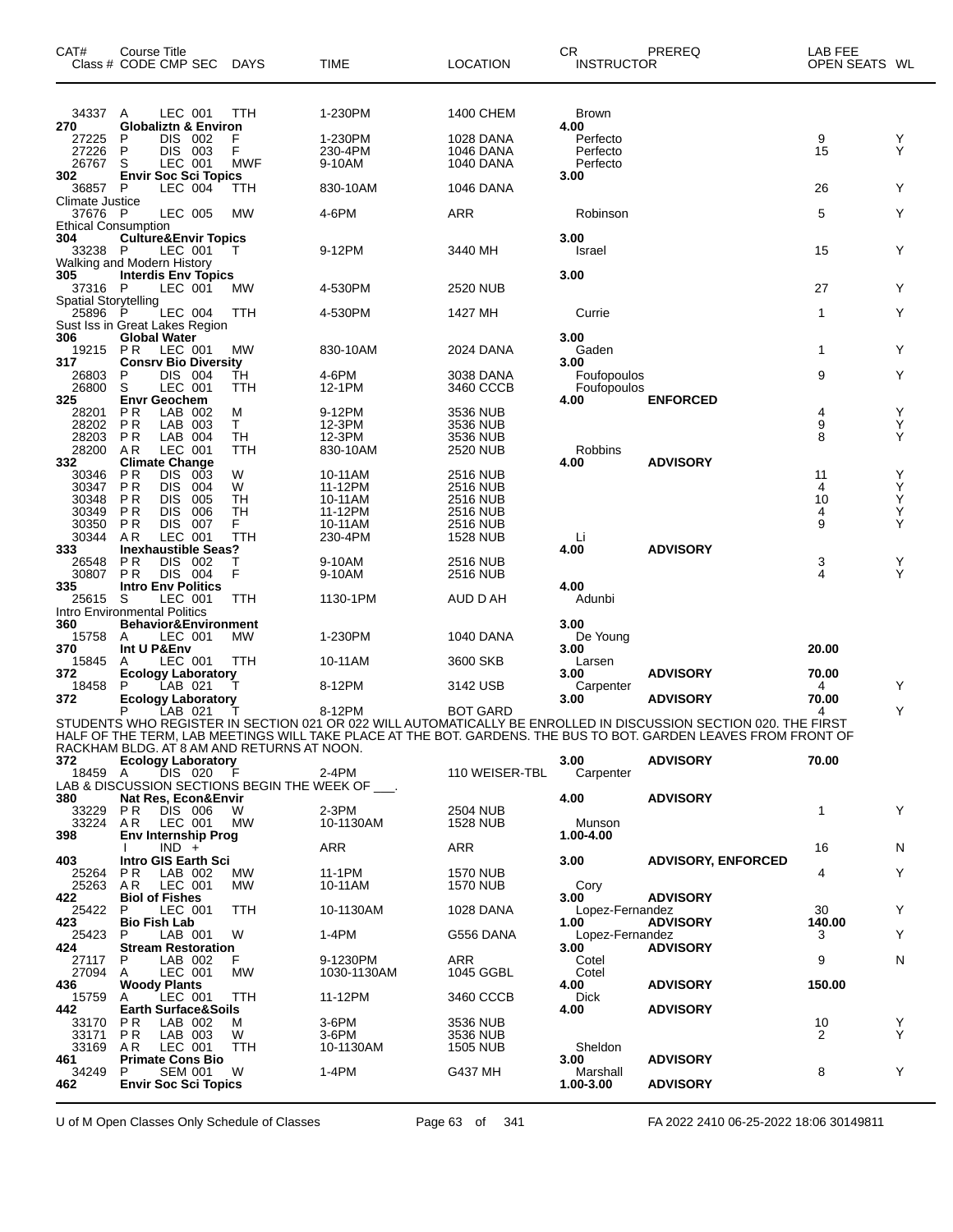| CAT#                                | Course Title<br>Class # CODE CMP SEC DAYS |           | TIME      | <b>LOCATION</b> | СR<br><b>INSTRUCTOR</b> | <b>PREREQ</b>   | LAB FEE<br>OPEN SEATS WL |              |
|-------------------------------------|-------------------------------------------|-----------|-----------|-----------------|-------------------------|-----------------|--------------------------|--------------|
|                                     |                                           |           |           |                 |                         |                 |                          | $\checkmark$ |
| 33860 P<br>Makng Doc: Benton Harbor | SEM 006                                   | TН        | 6-730PM   | 2024 DANA       | Tavlor                  |                 | 15                       |              |
| 36856 P<br>Sustainable Towns        | LEC 007                                   | <b>MW</b> | 10-1130AM | 3556 DANA       |                         |                 | 27                       | $\checkmark$ |
| 499                                 | <b>Senior Honors Thesis</b><br>$IND +$    |           | ARR       | ARR             | 1.00-6.00               | <b>ADVISORY</b> | 25                       | N            |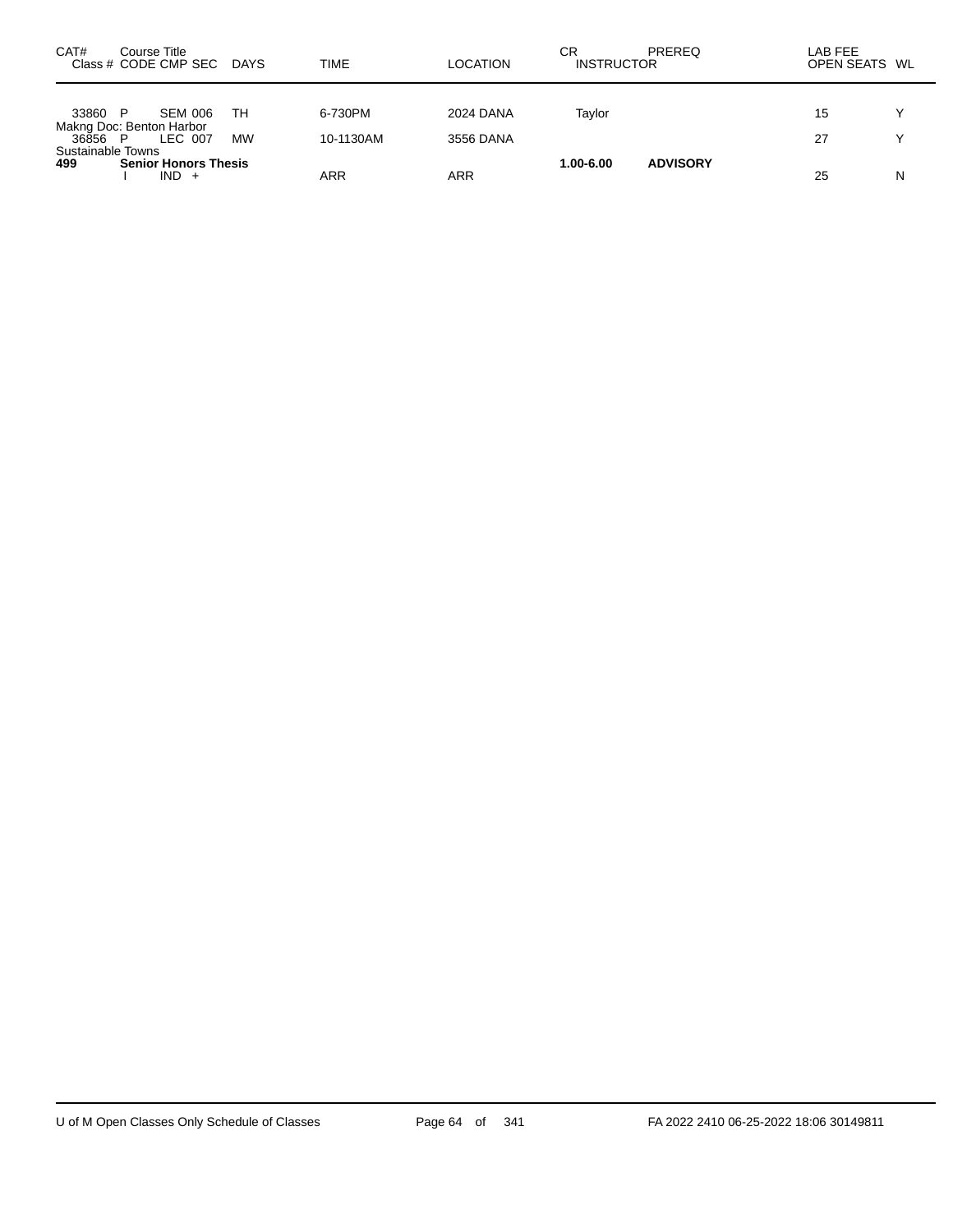| CAT# | Course Title         |             |             |                 | СF | PREREQ            | LAB FEE       |
|------|----------------------|-------------|-------------|-----------------|----|-------------------|---------------|
|      | Class # CODE CMP SEC | <b>DAYS</b> | <b>TIME</b> | <b>LOCATION</b> |    | <b>INSTRUCTOR</b> | OPEN SEATS WL |
|      |                      |             |             |                 |    |                   |               |

# **College of L S A Residential College**

|       |                            |            | <b>Natural Sciences (RCNSCI) Open Sections</b> |           |                |  |  |
|-------|----------------------------|------------|------------------------------------------------|-----------|----------------|--|--|
| 110   | <b>GC: Sustain Sciènce</b> |            |                                                |           | 4.00           |  |  |
| 26901 | .AB<br>003                 | M          | I-3PM                                          | 3325 DANA | Kling          |  |  |
| 26909 | _AB<br>005                 |            | $3-5PM$                                        | 3325 DANA | Kling          |  |  |
| 26893 | .EC<br>-001                | <b>MWF</b> | 12-1PM                                         | AUD C AH  | Kling, Badgley |  |  |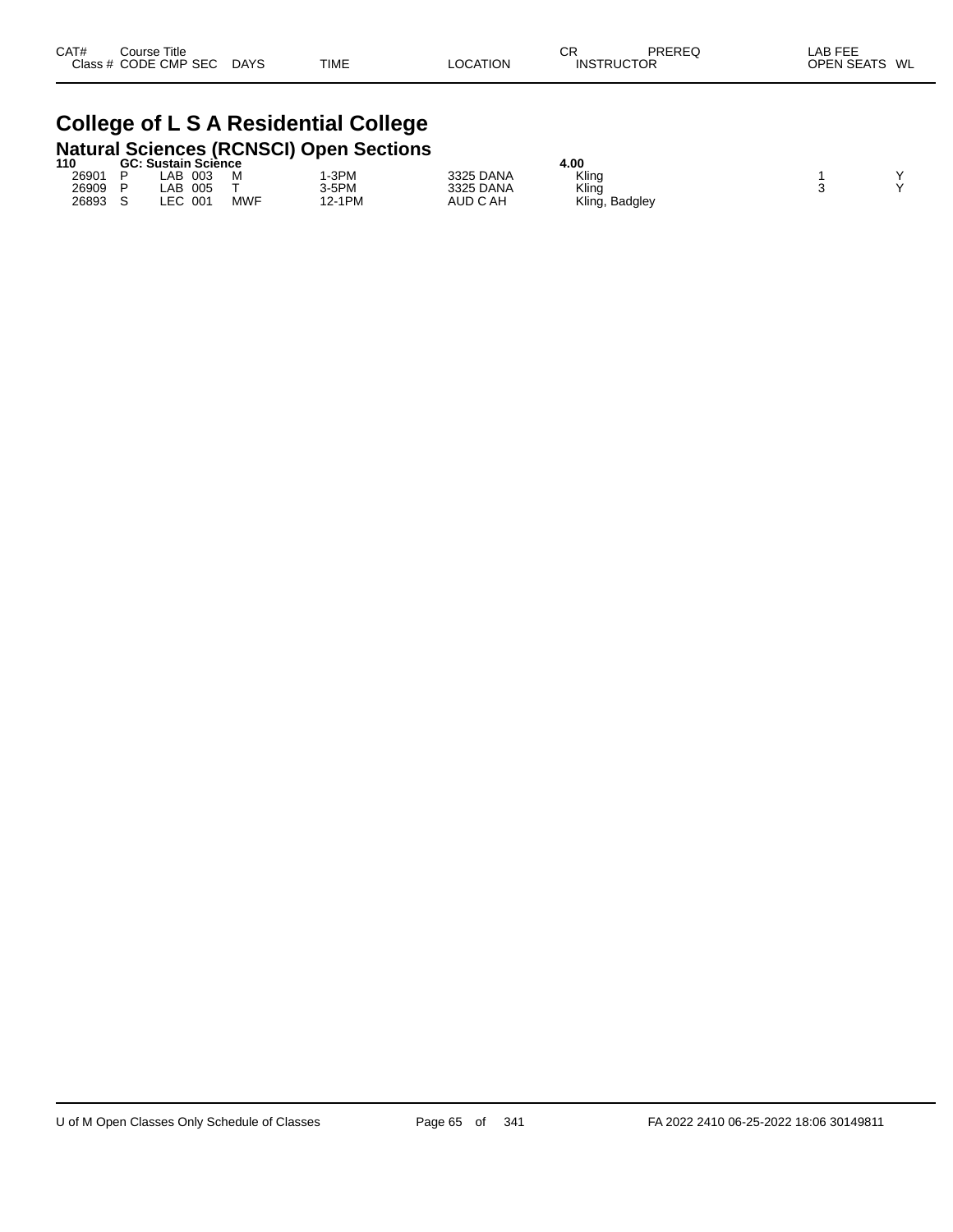| CAT# | ourse Titleٽ         |             |             |                 | СR                | PREREQ | _AB FEE       |  |
|------|----------------------|-------------|-------------|-----------------|-------------------|--------|---------------|--|
|      | Class # CODE CMP SEC | <b>DAYS</b> | <b>TIME</b> | <b>LOCATION</b> | <b>INSTRUCTOR</b> |        | OPEN SEATS WL |  |

#### **School for Environment and Sustainability Environment and Sustainability (EAS) Open Sections**

| 422                              |                     | <b>Biol of Fishes</b>                |            |                                                                                                                     |                  | 3.00            | <b>ADVISORY</b> |                |   |
|----------------------------------|---------------------|--------------------------------------|------------|---------------------------------------------------------------------------------------------------------------------|------------------|-----------------|-----------------|----------------|---|
| 25425                            | P.                  | LEC 001                              | <b>TTH</b> | 10-1130AM                                                                                                           | 1028 DANA        | Lopez-Fernandez |                 | 30             | Y |
| 423                              | <b>Bio Fish Lab</b> |                                      |            |                                                                                                                     |                  | 1.00            | <b>ADVISORY</b> | 140.00         |   |
| 25431                            | P.                  | LAB 001                              | W          | 1-4PM                                                                                                               | G556 DANA        | Lopez-Fernandez |                 | 3              | Y |
| 436                              |                     | <b>Woody Plants</b>                  |            |                                                                                                                     |                  | 4.00            | <b>ADVISORY</b> | 150.00         |   |
| 18451                            |                     | LEC 001                              | <b>TTH</b> | 11-12PM                                                                                                             | 3460 CCCB        | <b>Dick</b>     |                 |                |   |
| 501                              |                     | <b>Grad Experimental</b>             |            |                                                                                                                     |                  | 1.00-4.00       |                 |                |   |
| 34774                            | PD.                 | LEC 006                              |            | ARR                                                                                                                 | ARR              | <b>Brines</b>   |                 | 8              | N |
| <b>Field Remote Sensing UMBS</b> |                     |                                      |            |                                                                                                                     |                  |                 |                 |                |   |
|                                  |                     |                                      |            | Meets: August 6th through August 20th at the UM Biological Station in Pellston, MI, but you enroll in Fall term for |                  |                 |                 |                |   |
| credit.                          |                     |                                      |            |                                                                                                                     |                  |                 |                 |                |   |
| 28556 P                          |                     | <b>SEM 013</b>                       | SASU       | 9-5PM                                                                                                               | <b>1028 DANA</b> | Weeks           |                 | 41             | Y |
|                                  |                     | <b>Essent Steps for Success Thes</b> |            |                                                                                                                     |                  |                 |                 |                |   |
| 37493 PD                         |                     | <b>SEM 035</b>                       |            | <b>ARR</b>                                                                                                          | <b>ARR</b>       | Kaul            |                 | 20             | N |
| Michigan Climate Venture         |                     |                                      |            |                                                                                                                     |                  |                 |                 |                |   |
| 30019 P                          |                     | LEC 086                              | МW         | 1-230PM                                                                                                             | <b>1046 DANA</b> | Moore           |                 | 7              | Y |
| <b>Water Resource Economics</b>  |                     |                                      |            |                                                                                                                     |                  |                 |                 |                |   |
|                                  |                     |                                      |            | Prerequisite: EAS 570 or similar background in microeconomics                                                       |                  |                 |                 |                |   |
|                                  |                     | 26486 PR LEC 089                     | MW.        | 1-230PM                                                                                                             | 3556 DANA        | Hardin          |                 | $\overline{2}$ | Y |
| <b>Frontiers in Env Just</b>     |                     |                                      |            |                                                                                                                     |                  |                 |                 |                |   |
|                                  |                     | 34326 PR LEC 102                     | <b>MW</b>  | 230-4PM                                                                                                             | 1528 NUB         | Soderstrom      |                 | 20             | Y |
| Bus, Sust, & Justice             |                     |                                      |            |                                                                                                                     |                  |                 |                 |                |   |
| 37498 PR                         |                     | <b>SEM 105</b>                       | M          | 530-730PM                                                                                                           | 2024 DANA        | Michel          |                 | 19             | Y |
| 37494 PD                         |                     | <b>SEM 135</b>                       |            | <b>ARR</b>                                                                                                          | <b>ARR</b>       | Kaul            |                 | 20             | N |
| Michigan Climate Venture         |                     |                                      |            |                                                                                                                     |                  |                 |                 |                |   |
| 509                              |                     | <b>Ecology: Concpts&amp;App</b>      |            |                                                                                                                     |                  | 4.00            |                 | 68.00          |   |
| 17410                            | A                   | LEC 001                              | МW         | 1130-1PM                                                                                                            | 0420 CCCB        | Schueller       |                 |                |   |
|                                  |                     |                                      |            | First 7 weeks of class: In-person students meet every other week for 3hrs 50min including travel time to and from   |                  |                 |                 |                |   |

field sites. Distance students meet remotely every other week for 1.5 hours and conduct guided field labs independently.

Second 7 weeks of class: Both In-person and remote students meet remotely for 3 hrs every week and develop and present independent field labs.

Do not expect to take a different class during remote meeting times!

#### THIS COURSE IS RESTRICTED TO 1st YEAR SEAS MASTERS STUDENTS

| 510        | <b>Sci&amp;Prac of Soc Chng</b>            |            |                  | 3.00                         |                |   |
|------------|--------------------------------------------|------------|------------------|------------------------------|----------------|---|
| 30780      | DIS 004<br>PR.<br>TH                       | 6-7PM      | <b>1028 DANA</b> | Bartlett, Dozier             | 1              | Y |
| 30777      | LEC 001<br><b>MW</b><br>A                  | 4-530PM    | <b>1040 DANA</b> | <b>Bartlett</b>              |                |   |
| 531        | <b>Principles of GIS</b>                   |            |                  | <b>ADVISORY</b><br>4.00      |                |   |
| 21134      | <b>MW</b><br>LEC 001<br>A                  | 230-4PM    | <b>1040 DANA</b> |                              |                |   |
| 538        | <b>Nat Res Statistics</b>                  |            |                  | 4.00                         |                |   |
| 27551      | LEC 001<br><b>TTH</b><br>A                 | 4-530PM    | <b>1040 DANA</b> | Gronewold                    |                |   |
| 546        | <b>Herb Flora &amp; Ecosys</b>             |            |                  | 4.00                         | 167.00         |   |
| 35661      | P<br>LAB 003                               | 1-6PM      | 131 BGRES        | Kost, Machinski              | $\overline{2}$ | Y |
| 35659      | LEC 001<br><b>TTH</b><br>A                 | 5-6PM      | 1405 EQ          | Kost                         |                |   |
| 548        | <b>Intro Geovisual</b>                     |            |                  | 1.50                         |                |   |
| 33028      | <b>TH</b><br>P<br>LAB 002                  | 4-6PM      | 3325 DANA        | Van Berkel, Grace            |                | Υ |
| 33029      | F.<br>P<br>LAB 003                         | $2-4PM$    | 3325 DANA        | Van Berkel, Grace            | $\overline{2}$ | Y |
| 33027      | LEC 001<br><b>TTH</b><br>A                 | 9-10AM     | 3460 CCCB        | Van Berkel                   |                |   |
| 560        | Behavior&Environmt                         |            |                  | 3.00                         |                |   |
| 22616      | LEC 001<br><b>MW</b><br>A                  | 1-230PM    | <b>1040 DANA</b> | De Young                     |                |   |
| 574        | <b>Sus Energy Sys</b>                      |            |                  | <b>ADVISORY</b><br>3.00      |                |   |
| 30462      | <b>PR</b><br><b>TTH</b><br>LEC 881         | 230-4PM    | <b>REMOTE</b>    | Keoleian                     | 22             | N |
| 576        | <b>Sustain Finance</b>                     |            |                  | 3.00<br><b>ADVISORY</b>      |                |   |
| 26390      | LEC 001<br><b>MW</b><br>P                  | 430-6PM    | <b>1200 EECS</b> | Adriaens                     | 33             | Y |
| 585        | <b>Seminar on CAD</b>                      |            |                  | 1.00                         |                |   |
| 18589      | P <sub>R</sub><br><b>SEM 001</b><br>$\top$ | 6-8PM      | 3325 DANA        |                              | 8              | Y |
| 586        | <b>Visualizing Environ</b>                 |            |                  | 2.00<br><b>ADVISORY</b>      | 40.00          |   |
| 13177      | P <sub>R</sub><br>LEC 001<br>MW            | 430-630PM  | 3028 DANA        | Szot                         | 14             | Y |
| 587        | <b>Plac&amp;Env Makng Place</b>            |            |                  | 4.00<br><b>ADVISORY</b>      | 135.00         |   |
| 13179      | PR<br>LAB 002<br>MF                        | $1-4PM$    | 3028 DANA        | Lindquist, Vuchinich         | 6              | Y |
| 13178      | LEC 001<br>W<br>A                          | $1-3PM$    | 3028 DANA        | Lindquist                    |                |   |
| 591        | <b>Materials&amp;Methods</b>               |            |                  | <b>ADVISORY</b><br>3.00      | 17             | N |
| 14159      | LAB 002<br>P<br>TTH                        | 10-11AM    | 3040 DANA        | Jones, Chiang                |                |   |
| 13180      | LEC 001<br><b>TTH</b><br>A                 | 9-10AM     | 3040 DANA        | Jones                        |                |   |
| 593        | <b>Environ Justice</b><br><b>MW</b>        |            |                  | 3.00<br><b>ADVISORY</b>      | 17             | Y |
| 36463      | <b>PR</b><br>LEC 001                       | 230-4PM    | 4151 USB         |                              |                |   |
| 600        | Dir Res&Sp Prob-Gr<br>$IND +$              | <b>ARR</b> | <b>ARR</b>       | 1.00-8.00<br><b>ADVISORY</b> | 25             | N |
| 601        |                                            |            |                  | 3.00                         |                |   |
|            | Ind Eco Exper Learn                        |            |                  |                              |                |   |
| 639        | D<br>$IND +$<br>Adv Sem in Res Ecol        | <b>ARR</b> | <b>ARR</b>       | 1.00-2.00<br><b>ADVISORY</b> | 1              | N |
| 34705      | P<br><b>SEM 013</b><br>SASU                | 9-5PM      | <b>REMOTE</b>    | Weeks                        | 106            | Y |
| Intro to R |                                            |            |                  |                              |                |   |
|            |                                            |            |                  |                              |                |   |

U of M Open Classes Only Schedule of Classes **Page 66 of 341** FA 2022 2410 06-25-2022 18:06 30149811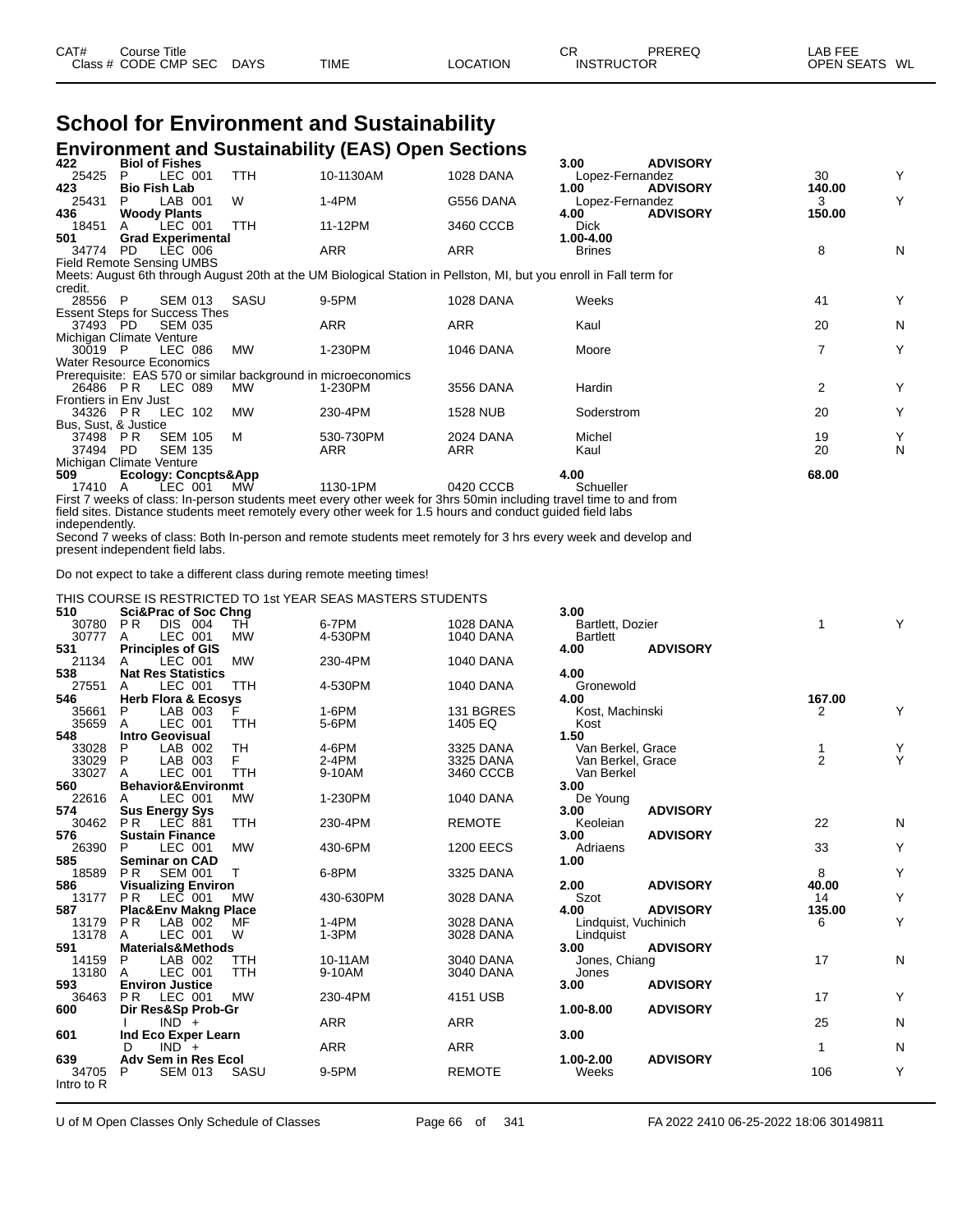| CAT#                               | Course Title<br>Class # CODE CMP SEC DAYS          |           | TIME                                                                                        | <b>LOCATION</b>   | CR.<br><b>INSTRUCTOR</b> | PREREQ                 | LAB FEE<br>OPEN SEATS WL |        |
|------------------------------------|----------------------------------------------------|-----------|---------------------------------------------------------------------------------------------|-------------------|--------------------------|------------------------|--------------------------|--------|
| 29995 P                            | <b>SEM 040</b>                                     | TН        | 530-730PM                                                                                   | 3556 DANA         | <b>Burton</b>            |                        | 18                       | Y      |
| 648                                | Microplastics: Hum&Env Rsk<br><b>Adv Geovisual</b> |           |                                                                                             |                   | 1.50                     |                        |                          |        |
| 33031                              | LAB 002<br>P                                       | <b>TH</b> | 4-6PM                                                                                       | 3325 DANA         | Van Berkel, Grace        |                        | 5                        | Y      |
| 33032                              | P<br>LAB 003                                       | F.        | 2-4PM                                                                                       | 3325 DANA         | Van Berkel, Grace        |                        | 9                        | Y      |
| 33030<br>677                       | S<br>LEC 001<br><b>RPB Research Sem</b>            | TTH       | 9-10AM                                                                                      | 3460 CCCB         | Van Berkel<br>1.00-1.50  | <b>ADVISORY</b>        |                          |        |
| 33845 PR                           | <b>SEM 001</b>                                     | TН        | 6-730PM                                                                                     | 2024 DANA         | Taylor                   |                        | 15                       | Y      |
| 31571 P                            | Making Doc: Benton Harbor<br><b>SEM 089</b>        | TH        | 10-12PM                                                                                     | 2229 SEB          | Hardin                   |                        | 14                       | Y      |
|                                    | Just Agenda for Environ Crisis                     |           |                                                                                             |                   |                          |                        |                          |        |
| 26264 P                            | <b>SEM 158</b><br>Resp Conduct of Res              |           | ARR                                                                                         | <b>ARR</b>        | Zint                     |                        | 15                       | N      |
|                                    |                                                    |           | This course meets for two 4HR sessions. October 28th from 1-5pm and November 4th from 1-5pm |                   |                          |                        |                          |        |
| 29990 P                            | <b>SEM 241</b><br>Res Sol: Clim Adapt Acros Sect   | Т         | 6-8PM                                                                                       | 3556 DANA         | Norton                   |                        | 3                        | Y      |
| 688                                | Site Plan&Design                                   |           |                                                                                             |                   | 4.00                     | <b>ADVISORY</b>        |                          |        |
| 21747                              | P<br>LAB 002                                       | MF        | 9-1130AM                                                                                    | 3040 DANA         | Jones, Zuo               |                        | 3                        | Y      |
| 21746<br>700                       | LEC 001<br>A<br><b>Master's Thesis</b>             | W         | 9-1130AM                                                                                    | 3040 DANA         | Jones<br>1.00-12.00      | <b>ADVISORY</b>        |                          |        |
|                                    | $IND +$                                            |           | ARR                                                                                         | <b>ARR</b>        |                          |                        | 24                       | N      |
| 701<br>35449                       | <b>Masters Project</b><br>PD<br>LAB 394            |           | ARR                                                                                         | ARR               | 1.00-4.00<br>Hoffman     | <b>ADVISORY</b>        | 1                        | N      |
|                                    | CapShift Impact Invest Collab                      |           |                                                                                             |                   |                          |                        |                          |        |
| 33874 PD                           | <b>LEC 425</b>                                     | TTH       | 830-10AM                                                                                    | 2520 DANA         | Seelbach                 |                        | 2                        | N      |
| <b>Water Resources</b><br>33879 PD | LEC 429                                            | <b>MW</b> | 830-10AM                                                                                    | 3440 MH           | Azarijafari              |                        | $\mathbf{1}$             | N      |
|                                    | Circular Economy & Waste                           |           |                                                                                             |                   |                          |                        |                          |        |
| 35311 PI<br>36925 PI               | LAB 430<br>LAB 431                                 |           | <b>ARR</b><br>ARR                                                                           | <b>ARR</b><br>ARR | Whyte<br>Ibanez          |                        | 10<br>6                  | N<br>N |
|                                    | ReIntro of Beaver at Insp Ridg                     |           |                                                                                             |                   |                          |                        |                          |        |
| 35938 PD                           | LAB 432                                            |           | ARR                                                                                         | <b>ARR</b>        | Godwin                   |                        | 5                        | N      |
| 36117 PD                           | Sediment Resup HABS Lake Erie<br>LAB 434           |           | <b>ARR</b>                                                                                  | <b>ARR</b>        |                          | Foufopoulos, Schueller | 6                        | N      |
|                                    | Trails of History & Nature                         |           |                                                                                             |                   |                          |                        |                          |        |
| 36764 PI                           | LAB 435<br>EJ and Comm Res in Detroit              |           | ARR                                                                                         | <b>ARR</b>        | Zint                     |                        | 4                        | N      |
| 35883 PD                           | LAB 451                                            |           | ARR                                                                                         | <b>ARR</b>        | Moore                    |                        | 5                        | N      |
| 36325 PD                           | Imp of Nat-Bas Carb Offset MI<br>LAB 436           |           | <b>ARR</b>                                                                                  | <b>ARR</b>        | Whyte                    |                        | 5                        | N      |
|                                    | Tools&Train: Climte Just Mexico                    |           |                                                                                             |                   |                          |                        |                          |        |
| 35967 PD                           | LAB 439                                            |           | ARR                                                                                         | <b>ARR</b>        | Craig                    |                        | 5                        | N      |
| 36132 PD                           | Circular Econ for Ener Markets<br>LAB 440          |           | ARR                                                                                         | <b>ARR</b>        | Craig                    |                        | $\overline{7}$           | N      |
|                                    | Evalulate Offshore Wind in US                      |           |                                                                                             |                   |                          |                        |                          |        |
| 36695 PD                           | LAB 441<br><b>Phenologic Species Monitoring</b>    |           | <b>ARR</b>                                                                                  | <b>ARR</b>        | <b>Burton</b>            |                        | 6                        | N      |
| 35524 PD                           | LAB 442                                            |           | ARR                                                                                         | <b>ARR</b>        | Craig                    |                        | 6                        | N      |
| 35937 PD                           | Env Imp Analysis HydrElec Stor<br>LAB 443          |           | <b>ARR</b>                                                                                  | <b>ARR</b>        | De Young                 |                        | 5                        | N      |
|                                    | Comm Engagement& Educ -Scio MI                     |           |                                                                                             |                   |                          |                        |                          |        |
| 35523 PD                           | LAB 444                                            |           | <b>ARR</b>                                                                                  | ARR               | Grese                    |                        | 5                        | N      |
| 35770 PI                           | SE MI Interdunal Trail<br>LAB 445                  |           | ARR                                                                                         | ARR               | Xu                       |                        | 6                        | N      |
| Circular Economy                   |                                                    |           |                                                                                             |                   |                          |                        |                          |        |
| 35737 PI                           | LAB 446<br>Flood & Climate Adapt Detroit           |           | ARR                                                                                         | ARR               | Stolper                  |                        | 5                        | N      |
| 35965 PD                           | LAB 448                                            |           | ARR                                                                                         | ARR               | Yaffee                   |                        | 6                        | N      |
| 35525 PI                           | US Pol Protect Irrecov Carb<br>LAB 449             |           | ARR                                                                                         |                   | Vaishnav                 |                        | 2                        |        |
|                                    | Future of Dana: Net Zero Bldg                      |           |                                                                                             | ARR               |                          |                        |                          | N      |
| 702                                | <b>Master's Practicum</b>                          |           |                                                                                             |                   | 1.00-6.00                |                        |                          |        |
| 731                                | $IND +$<br><b>Interdisc Prob Solv</b>              |           | ARR                                                                                         | ARR               | 3.00                     | <b>ADVISORY</b>        | 1                        | N      |
| 34864                              | PD<br>LAB 003                                      | W         | 315-630PM                                                                                   | 0225 JEFFRIES     | CdeBaca                  |                        | 4                        | N      |

This class is an interdisciplinary problem solving class offered at the Law School through the Problem Solving Initiative (PSI). The built environment bears the stamp of slavery supported by new forms of forced labor. Starting with an understanding that architecture isn't value-neutral and that racism intersects with urban planning, land use, and environmental problems, this class will confront such issues through a U-M/Yale partnership. Students will create a framework for the National Slavery Memorial in Washington, D.C., as multidisciplinary teams from law, planning, history, and other fields learn problem-solving skills, conduct research, and approach the politics, ethics, and mechanics of construction holistically.

This class is open to all University of Michigan graduate and professional students. Please note: Non-Law students are responsible for checking with their own schools, colleges, or units to learn if a PSI class will count toward graduation or other departmental requirements.

Non-law graduate/professional students may apply for the course using the PSI application system (https://problemsolving.law.umich.edu/) March 14-28, 2022. After the initial application period, students seeking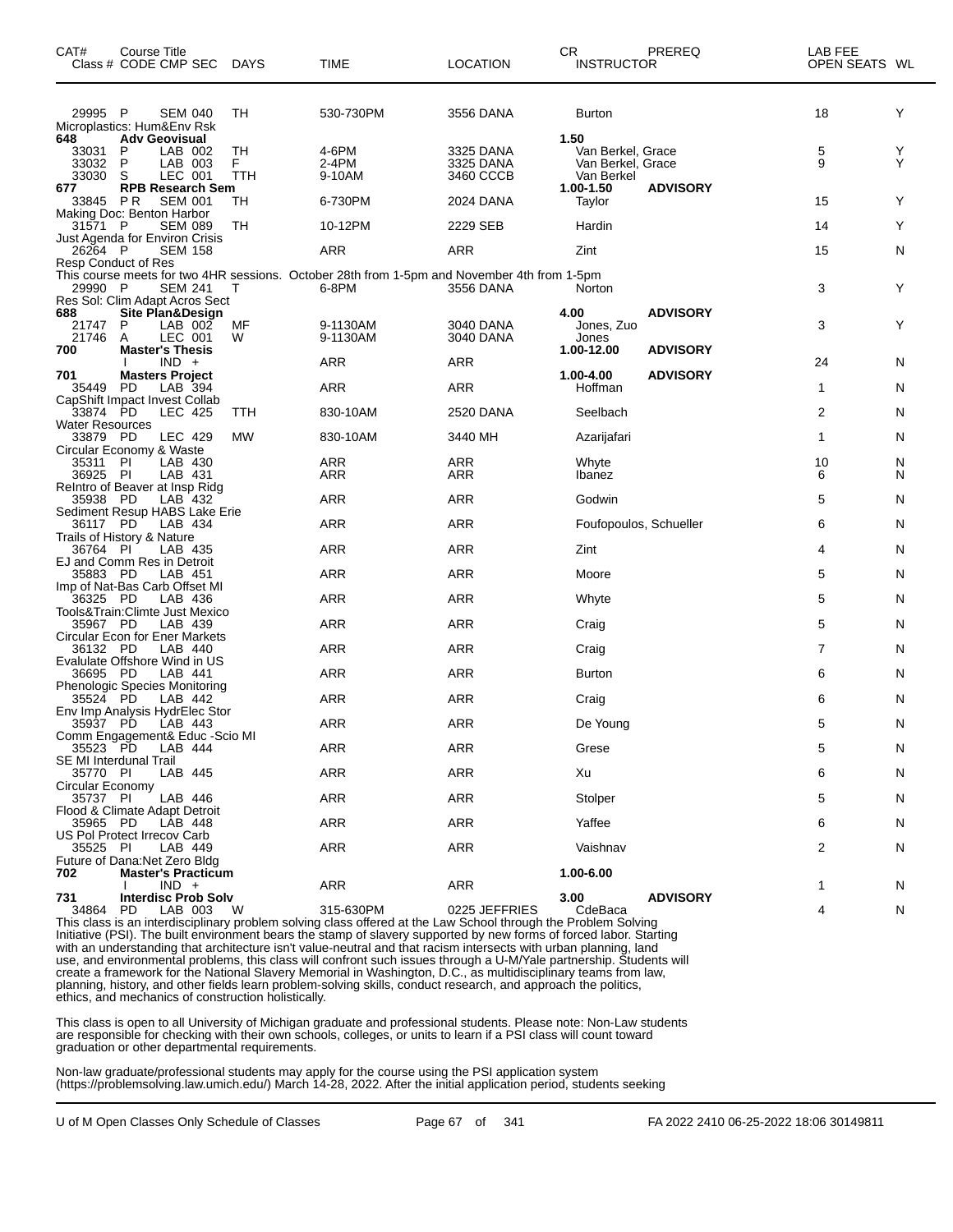| CAT#               |     | Course Title<br>Class # CODE CMP SEC             | <b>DAYS</b> | <b>TIME</b> | <b>LOCATION</b>  | CR.<br><b>INSTRUCTOR</b> | PREREQ          | LAB FEE<br>OPEN SEATS | WL           |
|--------------------|-----|--------------------------------------------------|-------------|-------------|------------------|--------------------------|-----------------|-----------------------|--------------|
|                    |     | to apply can contact problemsolving@umich.edu.   |             |             |                  |                          |                 |                       |              |
| 741                |     | <b>Research Paradigms</b>                        |             |             |                  | 1.00                     | <b>ADVISORY</b> |                       |              |
| 18833              | PR. | <b>SEM 001</b>                                   | TH          | 5-7PM       | G026 TISCH       | Jagger                   |                 | 19                    | N            |
|                    |     | This class is reserved for PhD students in SNRE. |             |             |                  |                          |                 |                       |              |
| 787                |     | <b>Metro Dynamic Studio</b>                      |             |             |                  | 2.00                     | <b>ADVISORY</b> | 41.00                 |              |
| 29875              | P   | LAB<br>002                                       | TН          | $1-5PM$     | 3066 DANA        | Du Russel, Zhou          |                 | 4                     | $\checkmark$ |
| 21570              | A   | <b>LEC</b><br>001                                |             | $1-3PM$     | 3066 DANA        | Du Russel                |                 |                       |              |
| 34362              | P   | 102<br>LAB                                       | TН          | 1-5PM       | 3066 DANA        | Du Russel, Zhou          |                 | 6                     |              |
| 34361              |     | <b>LEC 101</b>                                   |             | $1-3PM$     | 3066 DANA        | Du Russel                |                 |                       |              |
| 841                |     | <b>PhD Res Forum</b>                             |             |             |                  | 1.00                     | <b>ADVISORY</b> |                       |              |
| 19205              | PD. | <b>SEM 001</b>                                   | W           | 12-1PM      | <b>2024 DANA</b> |                          |                 | 10                    | N            |
| 841                |     | <b>PhD Res Forum</b>                             |             |             |                  | 1.00                     | <b>ADVISORY</b> |                       |              |
|                    | P   | <b>SEM 001</b>                                   | W           | $3-5$ PM    | 2024 DANA        |                          |                 | 10                    | N            |
| <b>PhD Seminar</b> |     |                                                  |             |             |                  |                          |                 |                       |              |
| 990                |     | <b>Diss-Precand</b>                              |             |             |                  | 1.00-8.00                | <b>ADVISORY</b> |                       |              |
|                    |     | <b>IND</b><br>$+$                                |             | ARR         | <b>ARR</b>       |                          |                 | 24                    | N            |
| 995                |     | <b>Diss-Cand</b>                                 |             |             |                  | 8.00                     | <b>ENFORCED</b> |                       |              |
|                    | R   | IND.<br>$\ddot{}$                                |             | ARR         | <b>ARR</b>       |                          |                 | 24                    | N            |

 $\overline{\phantom{0}}$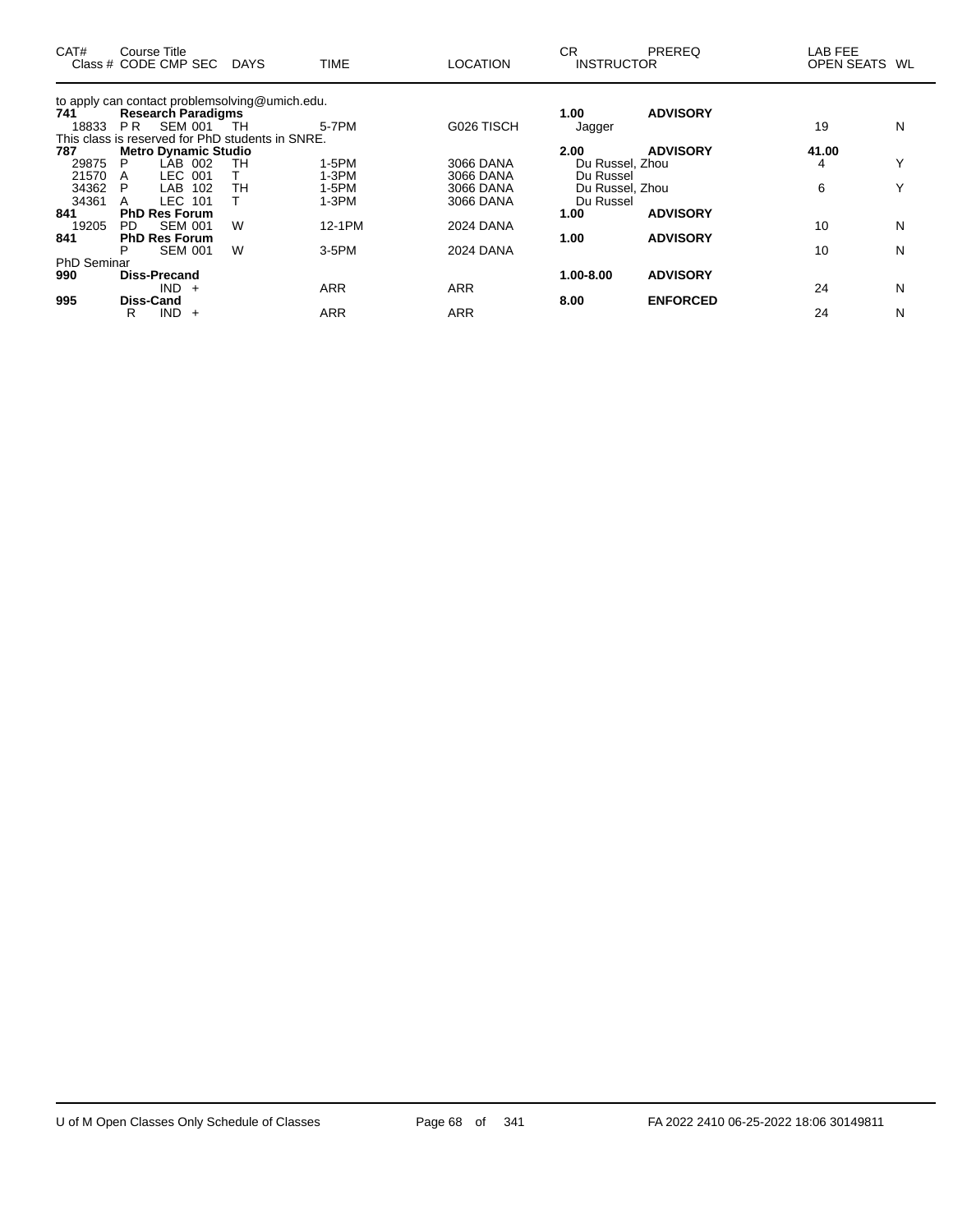# **Information School of Information**

#### **Information (SI) Open Sections**

| 106                                   |              |                | Prog, Info & People             |                                                      |                    |                       | 4.00                                                                                                                         |                         |        |
|---------------------------------------|--------------|----------------|---------------------------------|------------------------------------------------------|--------------------|-----------------------|------------------------------------------------------------------------------------------------------------------------------|-------------------------|--------|
| 21769<br>27208                        | P<br>P.      | DIS 003        | DIS 004                         | <b>TTH</b>                                           | 830-10AM           | 2150 SKB              | van Lent, Faculty                                                                                                            | 17                      | Υ<br>Υ |
| 22507                                 | P.           |                | DIS 005                         | МW<br>MW.                                            | 4-530PM<br>530-7PM | 2334 SEB<br>1245 NQ   | van Lent, Faculty<br>van Lent, Faculty                                                                                       | $\mathbf{1}$<br>12      | Υ      |
| 24400                                 | P.           |                | DIS 006                         | TTH                                                  | 830-10AM           | 2328 SEB              | van Lent, Faculty                                                                                                            | 21                      | Υ      |
| 30824                                 | P            | DIS 011        |                                 | TTH                                                  | 4-530PM            | G580 DENT             | van Lent, Faculty                                                                                                            | 16                      | Y      |
| 21735                                 | A            | LEC 001        |                                 | м                                                    | 230-4PM            | AUD B AH              | van Lent                                                                                                                     |                         |        |
| 110                                   |              |                | Intr to Info Studies            |                                                      |                    |                       | 4.00                                                                                                                         |                         |        |
| 25271                                 | P            |                | DIS 004                         | W                                                    | $2-3PM$            | 2334 SEB              | Lampe, Faculty                                                                                                               | 1                       | Υ      |
| 21032                                 | P            |                | DIS 008                         | T.                                                   | 6-7PM              | <b>B124 MLB</b>       | Lampe, Faculty                                                                                                               | $\overline{\mathbf{c}}$ | Υ      |
| 24398                                 | P.           |                | DIS 010                         | TH                                                   | 9-10AM             | 2255 NQ               | Lampe, Faculty                                                                                                               | 10                      | Ÿ      |
| 28451                                 | $\mathsf{P}$ | DIS 011        |                                 | TH                                                   | 10-11AM            | 2255 NQ               | Lampe, Faculty                                                                                                               | 5                       | Υ      |
| 33849 P                               |              |                | DIS 012                         | W                                                    | $2-3PM$            | 2185 NQ               | Lampe, Faculty                                                                                                               | 10                      | Y      |
| 15728 A                               |              | LEC 001        |                                 | TTH                                                  | 230-4PM            | AUD 3 MLB             |                                                                                                                              |                         |        |
| 206                                   |              |                | <b>Data-Oriented Prog</b>       |                                                      |                    |                       | Lampe<br><b>ENFORCED</b><br>4.00                                                                                             |                         |        |
| 21823 PR DIS 004                      |              |                |                                 | W                                                    | 11-12PM            | ARR                   | Ericson, Faculty                                                                                                             | 5                       | Y      |
|                                       |              |                |                                 |                                                      |                    |                       | Only UMSI students may register for this section. Non-UMSI students should register either for an open seat or for           |                         |        |
| the waitlist for the 104 section.     |              |                |                                 |                                                      |                    |                       |                                                                                                                              |                         |        |
|                                       |              |                |                                 |                                                      |                    |                       |                                                                                                                              |                         |        |
|                                       |              |                |                                 |                                                      |                    |                       | IT IS CRITICAL THAT STUDENTS ATTEND CLASSES FROM THE BEGINNING OF THE TERM. EVEN THOUGH STUDENTS MAY BE                      |                         |        |
|                                       |              |                |                                 |                                                      |                    |                       | REGISTERED OFFICIALLY FOR A COURSE, THE INSTRUCTOR MAY GIVE AWAY PLACES IN A COURSE IF STUDENTS DO NOT ATTEND THE            |                         |        |
| FIRST DAY OF CLASS.                   |              |                |                                 |                                                      |                    |                       |                                                                                                                              |                         |        |
| 33866 PR DIS 006                      |              |                |                                 | - W                                                  | $2-3PM$            | 1265 NQ               | Ericson, Faculty                                                                                                             | 2                       | Y      |
| the waitlist for the 106 section.     |              |                |                                 |                                                      |                    |                       | Only UMSI students may register for this section. Non-UMSI students should register either for an open seat or for           |                         |        |
| 21820 AR                              |              | LEC 001        |                                 | TTH                                                  | 10-1130AM          | 0460 CCCB             | Ericson                                                                                                                      |                         |        |
|                                       |              |                |                                 |                                                      |                    |                       | Only UMSI students may register for this section. Non-UMSI students should register either for an open seat or for           |                         |        |
| the waitlist for the 101 section.     |              |                |                                 |                                                      |                    |                       |                                                                                                                              |                         |        |
|                                       |              |                |                                 |                                                      |                    |                       |                                                                                                                              |                         |        |
|                                       |              |                |                                 |                                                      |                    |                       | IT IS CRITICAL THAT STUDENTS ATTEND CLASSES FROM THE BEGINNING OF THE TERM. EVEN THOUGH STUDENTS MAY BE                      |                         |        |
|                                       |              |                |                                 |                                                      |                    |                       | REGISTERED OFFICIALLY FOR A COURSE, THE INSTRUCTOR MAY GIVE AWAY PLACES IN A COURSE IF STUDENTS DO NOT ATTEND THE            |                         |        |
| FIRST DAY OF CLASS.                   |              |                |                                 |                                                      |                    |                       |                                                                                                                              |                         |        |
| 300                                   |              |                | <b>Career/Intern Studio</b>     |                                                      |                    |                       | 1.00                                                                                                                         |                         |        |
| 28446 PR LEC 003 M                    |              |                |                                 |                                                      | 1-3PM              | 1255 NQ               | Kroll                                                                                                                        | 11                      | Y      |
|                                       |              |                |                                 | This course is intended for first-year BSI students. |                    |                       |                                                                                                                              |                         |        |
| 25568 PR                              |              | LEC 004        |                                 | - W                                                  | 1-3PM              | 1255 NQ               | Frazier                                                                                                                      | 34                      | Y      |
| 301                                   |              |                | <b>Models of Social Inf</b>     | This course is intended for first-year BSI students. |                    |                       | 4.00<br><b>ADVISORY, ENFORCED</b>                                                                                            |                         |        |
| 22753 PR                              |              |                | DIS 004 F                       |                                                      | 10-11AM            | 2185 NQ               | Romero, Faculty                                                                                                              | $\overline{7}$          | Y      |
|                                       |              |                |                                 |                                                      |                    |                       | Only UMSI students may register for this section. Non-UMSI students should register either for an open seat or for           |                         |        |
| the waitlist for the 101 section.     |              |                |                                 |                                                      |                    |                       |                                                                                                                              |                         |        |
| 25272 PR                              |              | DIS 005        |                                 | - F                                                  | 1-2PM              | 2185 NQ               | Romero, Faculty                                                                                                              | $\overline{7}$          | Y      |
|                                       |              |                |                                 |                                                      |                    |                       | Only UMSI students may register for this section. Non-UMSI students should register either for an open seat or for           |                         |        |
| the waitlist for the 101 section.     |              |                |                                 |                                                      |                    |                       |                                                                                                                              |                         |        |
| 33266 PR                              |              | DIS 006        |                                 | - F                                                  | 9-10AM             | 1255 NQ               | Romero, Faculty                                                                                                              | 8                       | Y      |
|                                       |              |                |                                 |                                                      |                    |                       | Only UMSI students may register for this section. Non-UMSI students should register either for an open seat or for           |                         |        |
| the waitlist for the 101 section.     |              |                |                                 |                                                      |                    |                       |                                                                                                                              |                         |        |
| 21736 AR                              |              | LEC 001        |                                 | MW                                                   | 830-10AM           | AUD D AH              | Romero<br>Only UMSI students may register for this section. Non-UMSI students should register either for an open seat or for |                         |        |
| the waitlist for the 101 section.     |              |                |                                 |                                                      |                    |                       |                                                                                                                              |                         |        |
| 35358 PR                              |              | DIS 106        |                                 | - F                                                  | 9-10AM             | ARR                   | Romero                                                                                                                       | 5                       |        |
|                                       |              |                |                                 |                                                      |                    |                       | Only Non-UMSI students may register for this section. UMSI students should register either for an open seat or for           |                         |        |
|                                       |              |                |                                 | the waitlist for the 001 section. Location: 1255 NQ  |                    |                       |                                                                                                                              |                         |        |
| 35353 AR                              |              | LEC 101        |                                 | МW                                                   | 830-10AM           | ARR                   | Romero                                                                                                                       |                         |        |
|                                       |              |                |                                 |                                                      |                    |                       | Only Non-UMSI students may register for this section. UMSI students should register either for an open seat or for           |                         |        |
|                                       |              |                |                                 | the waitlist for the 001 section. Location: AUD D AH |                    |                       |                                                                                                                              |                         |        |
| 310                                   |              |                | <b>Info Environs &amp; Work</b> |                                                      |                    |                       | 4.00<br><b>ENFORCED</b>                                                                                                      |                         |        |
| 22179                                 | P R          | <b>DIS 007</b> |                                 | W                                                    | 3-4PM              | B770 SSWB             | Robert, Faculty                                                                                                              | $\overline{7}$<br>15    | Υ<br>Υ |
| 37799                                 | P R          | DIS 011        |                                 | W                                                    | $1-2PM$            | 2062 PALM<br>1202 SEB | Robert, Faculty<br>Robert                                                                                                    |                         |        |
| 21815<br>33269                        | A R<br>P R   | LEC 001        | DIS 010                         | TTH<br>м                                             | 1-230PM<br>2-3PM   | 2011 MLB              | Robert, Faculty                                                                                                              | 3                       | Υ      |
| 21819                                 | A R          | LEC 002        |                                 | <b>MW</b>                                            | 10-1130AM          | 1060 BSB-TBL          | Robert                                                                                                                       |                         |        |
| 311                                   |              |                | Spec Topics in Info             |                                                      |                    |                       | 1.00-3.00                                                                                                                    |                         |        |
| 33271                                 | PD.          | LEC 030        |                                 | T.                                                   | 2-3PM              | 1265 NQ               |                                                                                                                              | 21                      | Y      |
| 311                                   |              |                | Spec Topics in Info             |                                                      |                    |                       | 1.00-3.00                                                                                                                    |                         |        |
|                                       | P            |                | LEC 030                         | M                                                    | 1-2PM              | 1245 NQ               | Finholt                                                                                                                      | 21                      | Y      |
| <b>Sports Analytics</b>               |              |                |                                 |                                                      |                    |                       |                                                                                                                              |                         |        |
| 311                                   |              |                | Spec Topics in Info             |                                                      |                    |                       | 1.00-3.00                                                                                                                    |                         |        |
| 31323 P                               |              | LEC 149        |                                 | TTH                                                  | 4-530PM            | 3600 SKB              | Bermann                                                                                                                      | 19                      | Y      |
| Privacy & Surveillance                |              |                |                                 | TH                                                   |                    | 110 WEISER-TBL        |                                                                                                                              | 26                      | Y      |
| 36418 P<br><b>SQL &amp; Databases</b> |              | LEC 050        |                                 |                                                      | 230-4PM            |                       | Hess                                                                                                                         |                         |        |
|                                       |              |                |                                 |                                                      |                    |                       |                                                                                                                              |                         |        |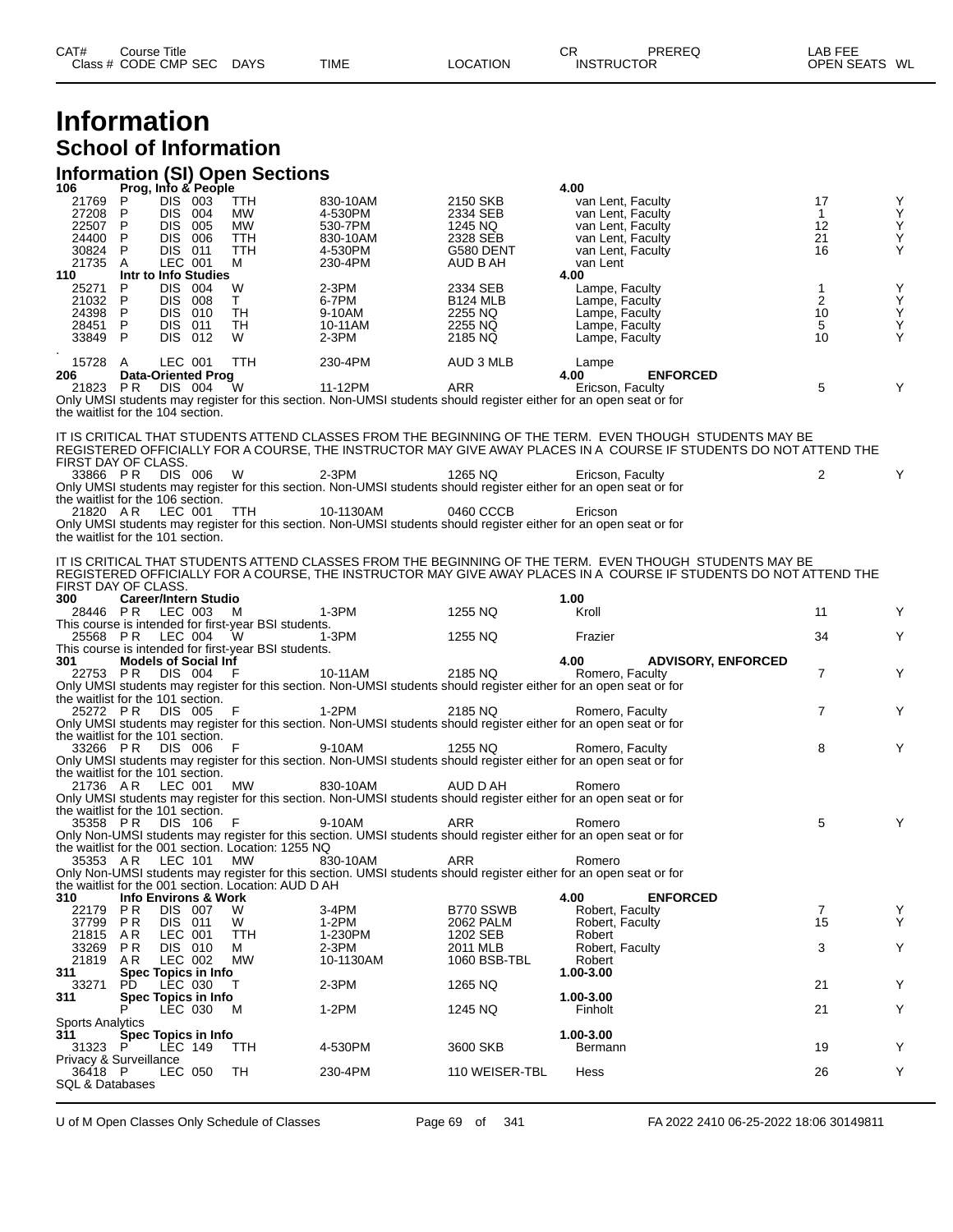| CAT#                            | <b>Course Title</b><br>Class # CODE CMP SEC                     | DAYS       | TIME                                                                                                                                                                                                                                                                                                                                                            | <b>LOCATION</b>        | CR<br><b>INSTRUCTOR</b>         | PREREQ          | LAB FEE<br>OPEN SEATS WL |   |
|---------------------------------|-----------------------------------------------------------------|------------|-----------------------------------------------------------------------------------------------------------------------------------------------------------------------------------------------------------------------------------------------------------------------------------------------------------------------------------------------------------------|------------------------|---------------------------------|-----------------|--------------------------|---|
| 320<br>first week of class.     | Graphic Design                                                  |            | It is CRITICAL that students attend classes from the beginning of the term. Even though students may be registered<br>officially for a course, the instructor may give away places in a course if students do not participate during the                                                                                                                        |                        | 4.00                            | <b>ADVISORY</b> |                          |   |
| 23409 PR<br>330                 | LEC 001                                                         | Τ          | 830-1230PM                                                                                                                                                                                                                                                                                                                                                      | 1570 NUB               | Godin, Besprozvany<br>4.00      | <b>ENFORCED</b> | 19                       | Y |
| 29150<br>22764                  | Data Manipulation<br>P R<br>DIS 002<br>A R<br>LEC 001           | W<br>TTH   | 10-11AM<br>10-1130AM                                                                                                                                                                                                                                                                                                                                            | 1255 NQ<br>1255 NQ     | Tomkins<br>Tomkins              |                 | 10                       | Y |
| 339                             | WebDesign, Dev, Access<br>P R                                   |            | $2-3PM$                                                                                                                                                                                                                                                                                                                                                         | G160 AH                | 4.00                            | <b>ENFORCED</b> | 11                       | Y |
| 25286                           | DIS 002                                                         |            | This section for UMSI students only. Non-SI students should register for 102.                                                                                                                                                                                                                                                                                   |                        | van Lent, Faculty               |                 |                          |   |
|                                 | which they are not enrolled.                                    |            | It is CRITICAL that students attend classes from the beginning of the term. Even though students may be registered<br>officially for a course, the instructor may give away places in a course if students do not attend the first day of<br>class. Students MUST attend the discussion for which they are enrolled. Students may NOT attend any discussion for |                        |                                 |                 |                          |   |
| 29250 PR                        | DIS 007                                                         | T          | 1-2PM<br>This section for UMSI students only. Non-SI students should register for 107.                                                                                                                                                                                                                                                                          | 2185 NQ                | van Lent, Faculty               |                 | 5                        | Y |
|                                 |                                                                 |            | It is CRITICAL that students attend classes from the beginning of the term. Even though students may be registered                                                                                                                                                                                                                                              |                        |                                 |                 |                          |   |
|                                 | which they are not enrolled.                                    |            | officially for a course, the instructor may give away places in a course if students do not attend the first day of<br>class. Students MUST attend the discussion for which they are enrolled. Students may NOT attend any discussion for                                                                                                                       |                        |                                 |                 |                          |   |
| 25284 AR                        | LEC 001                                                         | <b>MW</b>  | 830-10AM<br>This section for UMSI students only. Non-SI students should register for 101.                                                                                                                                                                                                                                                                       | AUD C AH               | van Lent                        |                 |                          |   |
| class.                          |                                                                 |            | It is CRITICAL that students attend classes from the beginning of the term. Even though students may be registered<br>officially for a course, the instructor may give away places in a course if students do not attend the first day of                                                                                                                       |                        |                                 |                 |                          |   |
| 37369 PR                        | DIS 102                                                         | T          | 2-3PM<br>This section for non-SI students only. UMSI students should register for 002.                                                                                                                                                                                                                                                                          | 1755 SPH1              | Faculty                         |                 | 4                        | Y |
| 37371 PR                        | DIS 104                                                         | M          | 3-4PM<br>This section for non-SI students only. UMSI students should register for 004.                                                                                                                                                                                                                                                                          | 1123 SPH2              | Faculty                         |                 | 8                        | Y |
| 37373 PR                        | DIS 106                                                         |            | 3-4PM<br>This section for non-SI students only. UMSI students should register for 006.                                                                                                                                                                                                                                                                          | 1437 MH                | Faculty                         |                 | 6                        | Y |
| 37368 AR                        | LEC 101                                                         | <b>MW</b>  | 830-10AM<br>This section for non-SI students only. UMSI students should register for 001.                                                                                                                                                                                                                                                                       | 1400 CHEM              | Faculty                         |                 |                          |   |
| 364<br>25274 PR                 | <b>Bldg DataDriven Apps</b><br>DIS 002                          | TН         | 1-3PM                                                                                                                                                                                                                                                                                                                                                           | 2185 NQ                | 4.00<br>Faculty                 | <b>ENFORCED</b> | 2                        | Y |
| 33272<br>24286                  | P <sub>R</sub><br>DIS 003<br>LEC 001<br>AR.                     | W<br>F     | 3-5PM<br>9-11AM                                                                                                                                                                                                                                                                                                                                                 | 2245 NQ<br>0420 CCCB   | Faculty<br>Severance            |                 | 11                       | Y |
| 370                             | <b>Data Exploration</b>                                         |            |                                                                                                                                                                                                                                                                                                                                                                 |                        | 4.00                            | <b>ENFORCED</b> |                          | Y |
| 24288<br>388                    | PR.<br>LEC 001<br>The H in HCI                                  | <b>TTH</b> | 830-10AM                                                                                                                                                                                                                                                                                                                                                        | 3420 CCCB              | Teplovs<br>4.00                 |                 | 5                        |   |
| 28447<br>390                    | LEC 001<br>PR.<br>Internship                                    | MW         | 3-5PM                                                                                                                                                                                                                                                                                                                                                           | 3420 CCCB              | Hui<br>1.00-3.00                |                 | 19                       | Y |
| 25697<br>For 1 credit hour      | PIR<br><b>SEM 001</b>                                           |            | <b>ARR</b>                                                                                                                                                                                                                                                                                                                                                      | ARR                    | Frazier                         |                 | 37                       | Y |
| 33562 PIR<br>For 2 credit hours | <b>SEM 002</b>                                                  |            | ARR                                                                                                                                                                                                                                                                                                                                                             | ARR                    | Frazier                         |                 | 36                       | Y |
| 33563 PIR<br>For 3 credit hours | <b>SEM 003</b>                                                  |            | ARR                                                                                                                                                                                                                                                                                                                                                             | <b>ARR</b>             | Frazier                         |                 | 17                       | Y |
| 405                             | <b>IA Capstone I</b><br>22765 PR LEC 001                        | W          | 3-5PM                                                                                                                                                                                                                                                                                                                                                           | AUD B AH               | 2.00<br>TenBrink                | <b>ENFORCED</b> | 14                       | Υ |
| 405                             | <b>IA Capstone I</b><br>PR LEC 001                              | W          | 3-5PM                                                                                                                                                                                                                                                                                                                                                           | 170 WEISER             | 2.00                            | <b>ENFORCED</b> | 14                       | Y |
| <b>Information Analysis</b>     |                                                                 |            |                                                                                                                                                                                                                                                                                                                                                                 |                        |                                 |                 |                          |   |
| 407<br>422                      | UX Capstone I<br>31158 PR LEC 001<br><b>Usab Eval&amp;Needs</b> | W          | 9-11AM                                                                                                                                                                                                                                                                                                                                                          | 1360 EH                | 2.00<br><b>TenBrink</b><br>3.00 | <b>ENFORCED</b> | 36                       | Y |
|                                 | 28456 PR DIS 002                                                | TH.        | 1-230PM<br>Only UMSI students may register for this section. Non-UMSI students should register either for an open seat or for                                                                                                                                                                                                                                   | 2245 NQ                | Marcu, Faculty                  |                 | 1                        | Υ |
| 29411 PR                        | the waitlist for the 101 section.<br>DIS 004                    | W          | 3-430PM                                                                                                                                                                                                                                                                                                                                                         | 1255 NQ                | Marcu, Faculty                  |                 | 1                        | Υ |
|                                 | the waitlist for the 101 section.                               |            | Only UMSI students may register for this section. Non-UMSI students should register either for an open seat or for                                                                                                                                                                                                                                              |                        |                                 |                 |                          |   |
| 36838 PR<br>21022 AR            | DIS 005<br>LEC 001                                              | W<br>м     | 1-230PM<br>1-230PM                                                                                                                                                                                                                                                                                                                                              | 3755 SPH1<br>1640 CHEM | Marcu, Faculty<br>Marcu         |                 | 10                       | Υ |
|                                 |                                                                 |            | Only UMSI students may register for this section. Non-UMSI students should register either for an open seat or for                                                                                                                                                                                                                                              |                        |                                 |                 |                          |   |
| 31372 P                         | the waitlist for the 101 section.<br>DIS 104                    | W          | 3-430PM                                                                                                                                                                                                                                                                                                                                                         | ARR                    | Marcu, Faculty                  |                 | 3                        | Y |
|                                 | the waitlist for the 001 section. Location: 1255 NQ             |            | Only Non-UMSI students may register for this section. UMSI students should register either for an open seat or for                                                                                                                                                                                                                                              |                        |                                 |                 |                          |   |
| 425                             | <b>Intro User Modeling</b><br>23410 PR LEC 001                  | TTH        | 1-230PM                                                                                                                                                                                                                                                                                                                                                         | AUD C AH               | 3.00<br>Rosenblat               | <b>ADVISORY</b> | 8                        | Y |
| 37801 P                         | LEC 101                                                         | <b>TTH</b> | This section is designated for SI students only. Non-SI students should register for section 101.<br>1-230PM                                                                                                                                                                                                                                                    | ARR                    | Rosenblat                       |                 | 5                        | Y |
| Location: AHC                   |                                                                 |            | This section is designated for Non-SI students only. SI students should register for section 001.                                                                                                                                                                                                                                                               |                        |                                 |                 |                          |   |
| 429                             | <b>Online Communities</b><br>24365 PR LEC 001                   | MW.        | 1-230PM                                                                                                                                                                                                                                                                                                                                                         | 1401 MH                | 3.00<br>Haimson                 |                 | 3                        | Y |
|                                 |                                                                 |            |                                                                                                                                                                                                                                                                                                                                                                 |                        |                                 |                 |                          |   |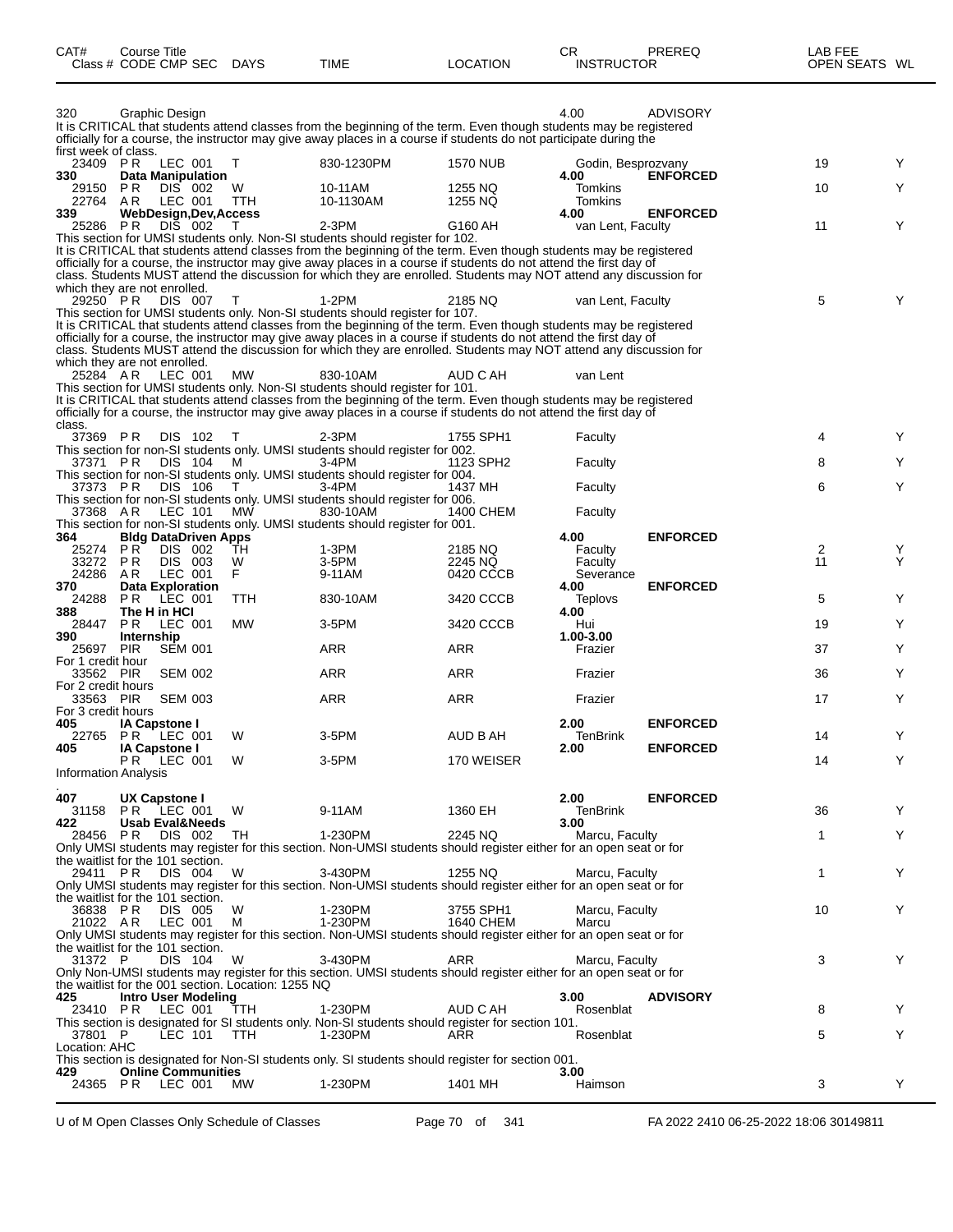| CAT# | ourse Titleٽ         |             |             |          | СR                | PREREQ | LAB FEE                 |
|------|----------------------|-------------|-------------|----------|-------------------|--------|-------------------------|
|      | Class # CODE CMP SEC | <b>DAYS</b> | <b>TIME</b> | LOCATION | <b>INSTRUCTOR</b> |        | <b>OPEN SEATS</b><br>WL |

Only UMSI students may register for this section. Non-UMSI students should register either for an open seat or for the waitlist for the 101 section.

| 467                  | uit wailiist iui uit Tui stuudii.<br>UX Research at Scale       |        |                                                                                                                                                                             |                         | 3.00 | <b>ENFORCED</b>                    |          |                                                    |
|----------------------|-----------------------------------------------------------------|--------|-----------------------------------------------------------------------------------------------------------------------------------------------------------------------------|-------------------------|------|------------------------------------|----------|----------------------------------------------------|
|                      | 32743 PR LEC 001 TTH                                            |        | 830-10AM                                                                                                                                                                    | 3254 LSA                |      | Hogan                              | 33       | Y                                                  |
| 482                  | <b>Interact Des Studio</b>                                      |        |                                                                                                                                                                             |                         | 4.00 |                                    |          |                                                    |
| 33921 PR             | DIS 006                                                         | Τ      | 3-5PM                                                                                                                                                                       | 218 HUTCH               |      | Haimson, Faculty                   | 11       | Y                                                  |
| 23457 AR<br>501      | LEC 001<br><b>Contextual Ing</b>                                | м      | 9-11AM                                                                                                                                                                      | 1360 EH                 | 3.00 | Haimson                            |          |                                                    |
| 23481 PR             | DIS 003                                                         | м      | 5-6PM                                                                                                                                                                       | 1265 NQ                 |      | Chalmers, Faculty                  | 19       | Υ                                                  |
| 29915 PR             | DIS 005                                                         | м      | 6-7PM                                                                                                                                                                       | 1265 NQ                 |      | Chalmers, Faculty                  | 21       |                                                    |
| 29917                | PR<br>DIS 007                                                   | м      | 5-6PM                                                                                                                                                                       | 1469 MH                 |      | Chalmers, Faculty                  | 25       | Y<br>Y<br>Y                                        |
| 29919 PR             | DIS 009                                                         | м      | 6-7PM                                                                                                                                                                       | 2011 MLB                |      | Chalmers, Faculty                  | 23       |                                                    |
| 29941                | DIS 011<br>P R                                                  | м      | 7-8PM                                                                                                                                                                       | 1265 NQ                 |      | Chalmers, Faculty                  | 21       | $\mathop{\mathsf{Y}}\limits_{\mathop{\mathsf{Y}}}$ |
| 33365 PR             | DIS 013                                                         | м      | 4-5PM                                                                                                                                                                       | 2150 SKB                |      | Chalmers, Faculty                  | 4        |                                                    |
| 23478 AR             | LEC 001                                                         | м      | $1-3PM$                                                                                                                                                                     | 3420 CCCB               |      | Chalmers                           |          |                                                    |
| 23479 PR<br>29916 PR | DIS.<br>004<br>DIS 006                                          | м<br>М | 1-2PM<br>$2-3PM$                                                                                                                                                            | 1460 MH<br>1436 MH      |      | Toyama, Faculty<br>Toyama, Faculty | 17<br>23 | $\begin{array}{c}\nY\\ Y\n\end{array}$             |
| 29918 PR             | DIS 008                                                         | м      | $1-2PM$                                                                                                                                                                     | 2255 NQ                 |      | Toyama, Faculty                    | 20       |                                                    |
| 29940 PR             | DIS 010                                                         | м      | $2-3PM$                                                                                                                                                                     | 2255 NQ                 |      | Toyama, Faculty                    | 25       |                                                    |
| 29942 PR             | DIS 012                                                         | м      | 7-8PM                                                                                                                                                                       | 2185 NQ                 |      | Toyama, Faculty                    | 18       | $\overline{Y}$                                     |
| 33366 PR             | DIS 014                                                         | м      | 3-4PM                                                                                                                                                                       | 2011 MLB                |      | Toyama, Faculty                    | 25       | Υ                                                  |
| 23480 AR             | LEC 002                                                         | М      | 8-10AM                                                                                                                                                                      | AUD 4 MLB               |      | Toyama                             |          |                                                    |
| 504                  | Servers, Shell,&Git                                             |        |                                                                                                                                                                             |                         | 1.50 |                                    |          |                                                    |
|                      | 29944 PR LEC 001                                                | T      | 10-1130AM                                                                                                                                                                   | G390 DENT               |      | Hess                               | 57       | Υ                                                  |
| 505                  | <b>Career/Intern Studio</b><br>37004 PDR LEC 001                |        | ARR                                                                                                                                                                         | ARR                     | 1.00 | Dunn, Forbes                       | 50       | N                                                  |
| 506                  | Programming I                                                   |        |                                                                                                                                                                             |                         | 3.00 |                                    |          |                                                    |
|                      | 23620 PR LAB 002 T                                              |        | 6-7PM                                                                                                                                                                       | $1255\,\mathrm{NQ}$     |      | Whyte, Faculty                     | 10       | Υ                                                  |
|                      |                                                                 |        | Only UMSI students may register for this section. Non-UMSI students should register either for an open seat or for                                                          |                         |      |                                    |          |                                                    |
|                      | the waitlist for the 101 section.                               |        |                                                                                                                                                                             |                         |      |                                    |          |                                                    |
|                      |                                                                 |        | 23621 P.R. LAB 003 W 11-12PM 1255 NQ Whyte, Faculty<br>Only UMSI students may register for this section. Non-UMSI students should register either for an open seat or for   |                         |      |                                    | 15       | Y                                                  |
|                      |                                                                 |        |                                                                                                                                                                             |                         |      |                                    |          |                                                    |
|                      | the waitlist for the 101 section.                               |        |                                                                                                                                                                             |                         |      |                                    |          |                                                    |
|                      |                                                                 |        | 27738 P.R. LAB 004 W<br>Only UMSI students may register for this section. Non-UMSI students should register either for an open seat or for                                  |                         |      |                                    | 14       | Y                                                  |
|                      | the waitlist for the 101 section.                               |        |                                                                                                                                                                             |                         |      |                                    |          |                                                    |
|                      |                                                                 |        |                                                                                                                                                                             |                         |      |                                    | 15       | Y                                                  |
|                      |                                                                 |        | 23622 P.R. LAB 005 W 6-7PM 2011 MLB<br>Only UMSI students may register for this section. Non-UMSI students should register either for an open seat or for                   |                         |      |                                    |          |                                                    |
|                      | the waitlist for the 101 section.                               |        |                                                                                                                                                                             |                         |      |                                    |          |                                                    |
|                      |                                                                 |        | 23623 PR LAB 006 W 1-2PM                                                                                                                                                    | 2200 SKB Whyte, Faculty |      |                                    | 15       | Y                                                  |
|                      |                                                                 |        | Only UMSI students may register for this section. Non-UMSI students should register either for an open seat or for                                                          |                         |      |                                    |          |                                                    |
|                      | the waitlist for the 101 section.                               |        |                                                                                                                                                                             |                         |      |                                    |          |                                                    |
|                      |                                                                 |        | 23738 P.R. LAB 007 W<br>Only UMSI students may register for this section. Non-UMSI students should register either for an open seat or for                                  |                         |      |                                    | 14       | Y                                                  |
|                      | the waitlist for the 101 section.                               |        |                                                                                                                                                                             |                         |      |                                    |          |                                                    |
|                      |                                                                 |        | 23722 P.R. LAB 008 W 230-330PM 2255 NQ Whyte, Faculty<br>Only UMSI students may register for this section. Non-UMSI students should register either for an open seat or for |                         |      |                                    | 15       | Y                                                  |
|                      |                                                                 |        |                                                                                                                                                                             |                         |      |                                    |          |                                                    |
|                      | the waitlist for the 101 section.                               |        |                                                                                                                                                                             |                         |      |                                    |          |                                                    |
|                      |                                                                 |        | 25287 PR LAB 009 W 3-4PM 1245 NQ                                                                                                                                            |                         |      | Whyte, Faculty                     | 15       | Y                                                  |
|                      |                                                                 |        | Only UMSI students may register for this section. Non-UMSI students should register either for an open seat or for                                                          |                         |      |                                    |          |                                                    |
|                      | the waitlist for the 101 section.<br>24881 PR LAB 010 W         |        | 4-5PM                                                                                                                                                                       | 2346 SEB                |      | Whyte, Faculty                     | 14       | Y                                                  |
|                      |                                                                 |        | Only UMSI students may register for this section. Non-UMSI students should register either for an open seat or for                                                          |                         |      |                                    |          |                                                    |
|                      | the waitlist for the 101 section.                               |        |                                                                                                                                                                             |                         |      |                                    |          |                                                    |
|                      | 24882 PR LAB 011 W 5-6PM                                        |        |                                                                                                                                                                             | 1255 NQ                 |      | Whyte, Faculty                     | 15       | Y                                                  |
|                      |                                                                 |        | Only UMSI students may register for this section. Non-UMSI students should register either for an open seat or for                                                          |                         |      |                                    |          |                                                    |
|                      | the waitlist for the 101 section.                               |        |                                                                                                                                                                             |                         |      |                                    |          |                                                    |
|                      | 23619 AR LEC 001 TTH                                            |        | 4-530PM                                                                                                                                                                     | 1420 CCCB               |      | Whyte                              |          |                                                    |
|                      | the waitlist for the 101 section.                               |        | Only UMSI students may register for this section. Non-UMSI students should register either for an open seat or for                                                          |                         |      |                                    |          |                                                    |
| 27322 P              | LAB 106                                                         | W      | 1-2PM                                                                                                                                                                       | ARR                     |      | Whyte, Faculty                     | 1        | Y                                                  |
|                      |                                                                 |        | Only Non-UMSI students may register for this section. UMSI students should register either for an open seat or for                                                          |                         |      |                                    |          |                                                    |
|                      | the waitlist for the 001 section. Location: 2200 SKB            |        |                                                                                                                                                                             |                         |      |                                    |          |                                                    |
| 27324 P              | LAB 107                                                         | W      | $1-2PM$                                                                                                                                                                     | ARR                     |      | Whyte, Faculty                     | 6        | Y                                                  |
|                      |                                                                 |        | Only Non-UMSI students may register for this section. UMSI students should register either for an open seat or for                                                          |                         |      |                                    |          |                                                    |
|                      | the waitlist for the 001 section. Location: 2185 NQ             |        |                                                                                                                                                                             |                         |      |                                    |          |                                                    |
| 27323 P              | LAB 108                                                         | W      | 2-3PM<br>Only Non-UMSI students may register for this section. UMSI students should register either for an open seat or for                                                 | ARR                     |      | Whyte, Faculty                     | 1        | Y                                                  |
|                      | the waitlist for the 001 section. Location: 2255 NQ             |        |                                                                                                                                                                             |                         |      |                                    |          |                                                    |
| 27327 P              | LAB 109                                                         | W      | $3-4PM$                                                                                                                                                                     | ARR                     |      | Whyte, Faculty                     | 1        | Y                                                  |
|                      |                                                                 |        | Only Non-UMSI students may register for this section. UMSI students should register either for an open seat or for                                                          |                         |      |                                    |          |                                                    |
|                      | the waitlist for the 001 section. Location: 1469 MH             |        |                                                                                                                                                                             |                         |      |                                    |          |                                                    |
| 27325 P              | LAB 110                                                         | W      | 4-5PM                                                                                                                                                                       | ARR                     |      | Whyte, Faculty                     | 3        | Y                                                  |
|                      |                                                                 |        | Only Non-UMSI students may register for this section. UMSI students should register either for an open seat or for                                                          |                         |      |                                    |          |                                                    |
| 27318 A              | the waitlist for the 001 section. Location: 2346 SEB<br>LEC 101 | TTH    | 4-530PM                                                                                                                                                                     | ARR                     |      | Whyte                              |          |                                                    |
|                      |                                                                 |        | Only Non-UMSI students may register for this section. UMSI students should register either for an open seat or for                                                          |                         |      |                                    |          |                                                    |
|                      | the waitlist for the 001 section. Location: 1420 CCCB           |        |                                                                                                                                                                             |                         |      |                                    |          |                                                    |
| 507                  | <b>Inter Programming</b>                                        |        |                                                                                                                                                                             |                         | 3.00 | <b>ENFORCED</b>                    |          |                                                    |
|                      |                                                                 |        |                                                                                                                                                                             |                         |      |                                    |          |                                                    |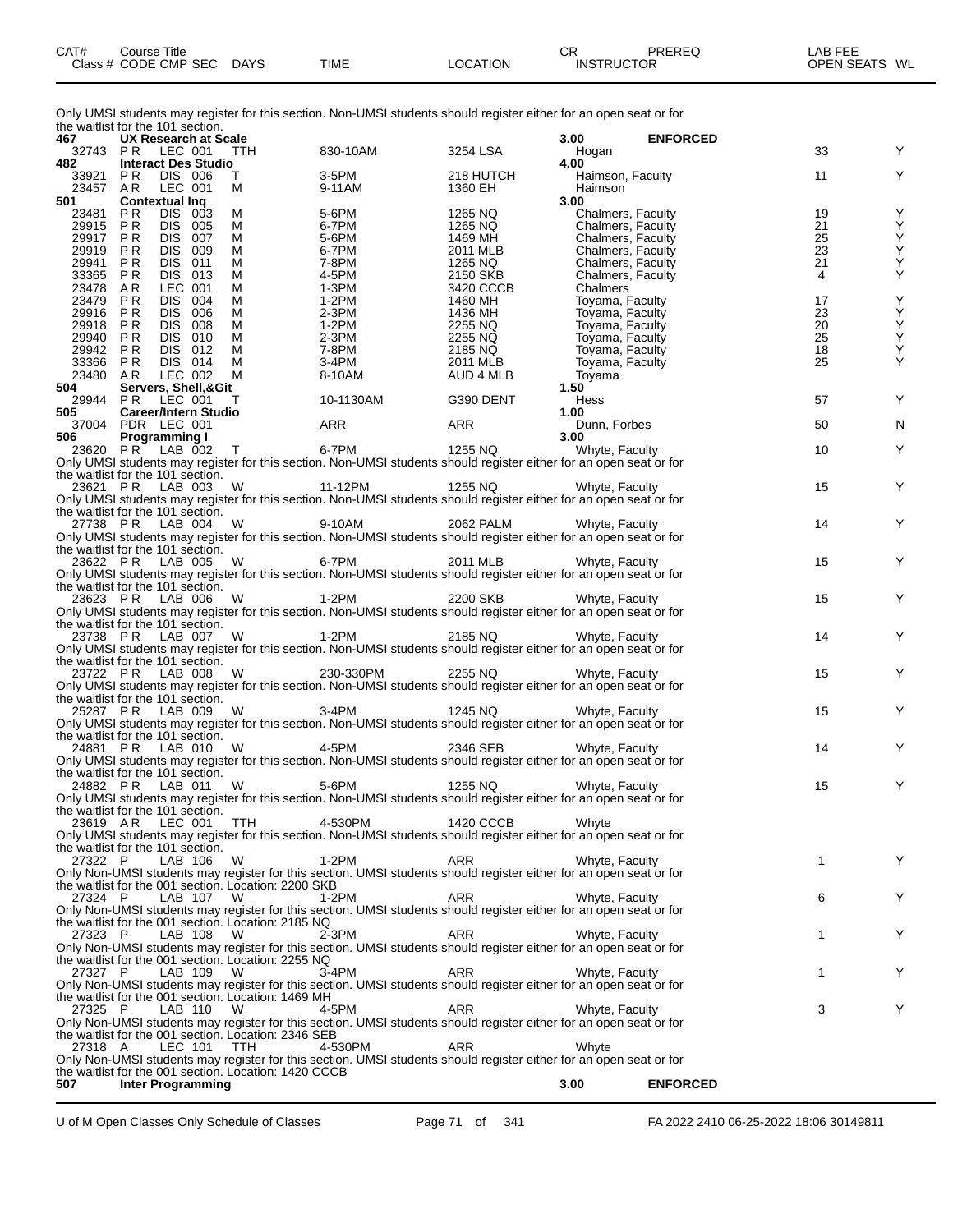| CAT#                                         | Course Title<br>Class # CODE CMP SEC DAYS                              |           | TIME                                                                                                                                                                                                                           | <b>LOCATION</b> | CR<br>PREREQ<br><b>INSTRUCTOR</b>                                                                                                         | LAB FEE<br>OPEN SEATS WL |    |
|----------------------------------------------|------------------------------------------------------------------------|-----------|--------------------------------------------------------------------------------------------------------------------------------------------------------------------------------------------------------------------------------|-----------------|-------------------------------------------------------------------------------------------------------------------------------------------|--------------------------|----|
| 24290 PR                                     | LAB 002<br>the waitlist for the 101 section.                           | TH.       | 7-8PM                                                                                                                                                                                                                          | 2185 NQ         | Madamanchi, Faculty<br>Only UMSI students may register for this section. Non-UMSI students should register either for an open seat or for | 12                       | Y  |
|                                              | 29457 PR LAB 003<br>the waitlist for the 103 section.                  | TH.       | 5-6PM                                                                                                                                                                                                                          | 2306 MH         | Madamanchi, Faculty<br>Only UMSI students may register for this section. Non-UMSI students should register either for an open seat or for | 10                       | Y  |
|                                              | 33517 PR LAB 004<br>the waitlist for the 104 section.                  | TH.       | 6-7PM                                                                                                                                                                                                                          | 2185 NQ         | Madamanchi, Faculty<br>Only UMSI students may register for this section. Non-UMSI students should register either for an open seat or for | 12                       | Y  |
|                                              | 33518 PR LAB 005<br>the waitlist for the 105 section.                  | T         | 5-6PM                                                                                                                                                                                                                          | 1255 NQ         | Madamanchi, Faculty<br>Only UMSI students may register for this section. Non-UMSI students should register either for an open seat or for | 10                       | Y  |
|                                              | 36881 PR LAB 006<br>the waitlist for the 106 section.                  | W.        | 7-8PM                                                                                                                                                                                                                          | 2255 NQ         | Madamanchi, Faculty<br>Only UMSI students may register for this section. Non-UMSI students should register either for an open seat or for | 15                       | Y  |
|                                              | 24289 AR LEC 001<br>the waitlist for the 101 section.                  | T         | 1-4PM<br>Only UMSI students may register for this section. Non-UMSI students should register either for an open seat or for                                                                                                    | 2460 CCCB       | Madamanchi                                                                                                                                |                          |    |
| 512<br>35372 P                               | <b>Change The Internet</b><br>LEC 001                                  | MW.       | 4-530PM                                                                                                                                                                                                                        | A859 CHEM-TBLC  | 3.00<br>Borenstein                                                                                                                        | 20                       | N. |
| 519                                          | Intel Prop&Info Law<br>28448 PR SEM 001                                | W         | 1-4PM                                                                                                                                                                                                                          | 1033 DENT       | 3.00<br>Levine                                                                                                                            | 16                       | Y  |
| 520                                          | <b>Graphic Design</b>                                                  |           | officially for a course, the instructor may give away places in a course if students do not participate during the                                                                                                             |                 | 3.00<br>It is CRITICAL that students attend classes from the beginning of the term. Even though students may be registered                |                          |    |
| first week of class.<br>first week of class. | 21021 PR LEC 001                                                       | -TH.      | 830-1130AM<br>officially for a course, the instructor may give away places in a course if students do not participate during the                                                                                               | <b>1570 NUB</b> | Besprozvany, Godin<br>It is CRITICAL that students attend classes from the beginning of the term. Even though students may be registered  | 24                       | Y  |
| 534                                          | 18471 PR LEC 002 F<br><b>Theories Soc Influen</b>                      |           | 830-1130AM                                                                                                                                                                                                                     | 2080 SKB        | Besprozvany, Godin<br>3.00                                                                                                                | 31                       | Y  |
| 539                                          | 28444 PR LEC 001<br><b>Web Design</b>                                  | $\top$    | 830-1130AM                                                                                                                                                                                                                     | 2245 NQ         | Krupka<br>3.00<br><b>ENFORCED</b>                                                                                                         | 12                       | Y  |
| 22076 PR                                     | DIS 002<br>the waitlist for the 101 section.                           | W         | 6-7PM                                                                                                                                                                                                                          | 1265 NQ         | Faculty<br>Only UMSI students may register for this section. Non-UMSI students should register either for an open seat or for             | 8                        | Y  |
|                                              |                                                                        |           | from the beginning of the term. Even though students may be registered officially for a course, the instructor may                                                                                                             |                 | Students may NOT attend any discussion for which they are not enrolled. It is CRITICAL that students attend classes                       |                          |    |
| 27740 PR                                     | DIS 003<br>the waitlist for the 101 section.                           | - W       | give away places in a course if students do not participate during the first week of class.<br>$5-6$ PM                                                                                                                        | 1265 NQ         | Faculty<br>Only UMSI students may register for this section. Non-UMSI students should register either for an open seat or for             | 7                        | Y  |
|                                              |                                                                        |           | from the beginning of the term. Even though students may be registered officially for a course, the instructor may                                                                                                             |                 | Students may NOT attend any discussion for which they are not enrolled. It is CRITICAL that students attend classes                       |                          |    |
|                                              | 27741 PR DIS 004 W<br>the waitlist for the 101 section.                |           | give away places in a course if students do not participate during the first week of class.<br>4-5PM                                                                                                                           | 2022 STB        | Faculty<br>Only UMSI students may register for this section. Non-UMSI students should register either for an open seat or for             | 11                       | Y  |
|                                              |                                                                        |           | from the beginning of the term. Even though students may be registered officially for a course, the instructor may                                                                                                             |                 | Students may NOT attend any discussion for which they are not enrolled. It is CRITICAL that students attend classes                       |                          |    |
| 22075 PR                                     | <b>DIS 005</b><br>the waitlist for the 101 section.                    | W         | give away places in a course if students do not participate during the first week of class.<br>730-830PM<br>Only UMSI students may register for this section. Non-UMSI students should register either for an open seat or for | 1255 NQ         | Faculty                                                                                                                                   | 21                       | Y  |
|                                              |                                                                        |           | from the beginning of the term. Even though students may be registered officially for a course, the instructor may<br>give away places in a course if students do not participate during the first week of class.              |                 | Students may NOT attend any discussion for which they are not enrolled. It is CRITICAL that students attend classes                       |                          |    |
| 15756 AR                                     | LEC 001<br>the waitlist for the 101 section.                           | M         | 5-7PM<br>Only UMSI students may register for this section. Non-UMSI students should register either for an open seat or for                                                                                                    | AUD C AH        | Faculty                                                                                                                                   |                          |    |
|                                              |                                                                        |           | officially for a course, the instructor may give away places in a course if students do not participate during the                                                                                                             |                 | It is CRITICAL that students attend classes from the beginning of the term. Even though students may be registered                        |                          |    |
| first week of class.<br>27336 AR             | LEC 101<br>the waitlist for the 001 section. Location: AUD C AH        | м         | 5-7PM<br>Only Non-UMSI students may register for this section. UMSI students should register either for an open seat or for                                                                                                    | ARR             | Faculty                                                                                                                                   |                          |    |
|                                              |                                                                        |           | officially for a course, the instructor may give away places in a course if students do not participate during the                                                                                                             |                 | It is CRITICAL that students attend classes from the beginning of the term. Even though students may be registered                        |                          |    |
| first week of class.<br>542<br>20449<br>544  | <b>Intro Health Infor</b><br><b>PR LEC 001</b><br>Intr Stat&Data Analy | <b>MW</b> | 4-530PM                                                                                                                                                                                                                        | 0420 CCCB       | 3.00<br><b>ADVISORY, ENFORCED</b><br>Flynn, Kambiranda<br>3.00                                                                            | 47                       | Y  |

 $\overline{\phantom{0}}$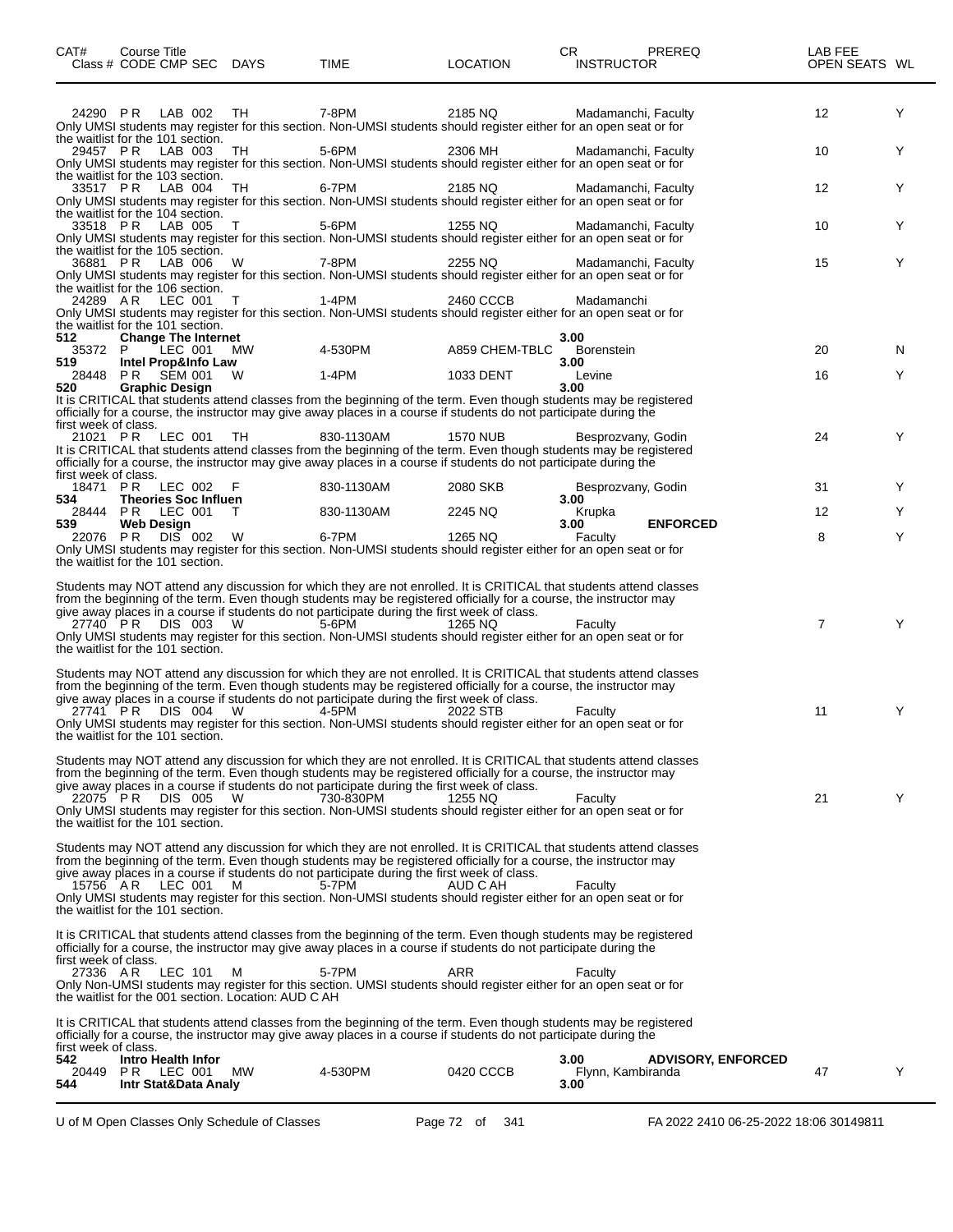| CAT#            | Course Title                           | Class # CODE CMP SEC DAYS                                                             |                                                            | TIME                                                                                                                                                                                                                                                                                                                                                                                                                                                                        | <b>LOCATION</b>      | CR.<br><b>INSTRUCTOR</b> | PREREQ          | LAB FEE<br>OPEN SEATS WL |   |
|-----------------|----------------------------------------|---------------------------------------------------------------------------------------|------------------------------------------------------------|-----------------------------------------------------------------------------------------------------------------------------------------------------------------------------------------------------------------------------------------------------------------------------------------------------------------------------------------------------------------------------------------------------------------------------------------------------------------------------|----------------------|--------------------------|-----------------|--------------------------|---|
| 21121 PR        |                                        | DIS 002<br>the waitlist for the 101 section.                                          | W                                                          | 9-10AM<br>Only UMSI students may register for this section. Non-UMSI students should register either for an open seat or for                                                                                                                                                                                                                                                                                                                                                | 2255 NQ              | O'Brien                  |                 | 13                       | Y |
| 21143 PR        |                                        | DIS 003<br>the waitlist for the 101 section.                                          | W                                                          | 10-11AM<br>Only UMSI students may register for this section. Non-UMSI students should register either for an open seat or for                                                                                                                                                                                                                                                                                                                                               | 2255 NQ              | O'Brien                  |                 | 10                       | Y |
| 24854 PR        |                                        | DIS 004<br>the waitlist for the 101 section.                                          | W                                                          | 11-12PM<br>Only UMSI students may register for this section. Non-UMSI students should register either for an open seat or for                                                                                                                                                                                                                                                                                                                                               | 2255 NQ              | O'Brien                  |                 | 8                        | Y |
|                 | 33778 PR DIS 005<br>19202 AR LEC 001   | the waitlist for the 101 section.                                                     | W<br>TH                                                    | 10-11AM<br>Only UMSI students may register for this section. Non-UMSI students should register either for an open seat or for<br>9-11AM                                                                                                                                                                                                                                                                                                                                     | 1448 MH<br>2460 CCCB | O'Brien<br>O'Brien       |                 | 18                       | Y |
| 33779 P         |                                        | the waitlist for the 101 section.<br>DIS 105                                          | W                                                          | Only UMSI students may register for this section. Non-UMSI students should register either for an open seat or for<br>10-11AM                                                                                                                                                                                                                                                                                                                                               | ARR                  | O'Brien                  |                 | 1                        | Y |
| 27339 A         |                                        | LEC 101                                                                               | the waitlist for the 001 section. Location: 1448 MH<br>TH  | Only Non-UMSI students may register for this section. UMSI students should register either for an open seat or for<br>9-11AM<br>Only Non-UMSI students may register for this section. UMSI students should register either for an open seat or for                                                                                                                                                                                                                          | <b>ARR</b>           | O'Brien                  |                 |                          |   |
| 549             |                                        | <b>Trfrm Lrng Tchg Tech</b><br>15861 PR SEM 001                                       | the waitlist for the 001 section. Location: 2460 CCCB<br>M | 830-1130AM                                                                                                                                                                                                                                                                                                                                                                                                                                                                  | 2185 NQ              | 3.00<br>Fishman          |                 | 5                        | Y |
| 563             | <b>Game Theory</b><br>17866 PR LEC 001 |                                                                                       | W                                                          | 830-1130AM<br>Only UMSI students may register for this section. Non-UMSI students should register either for an open seat or for                                                                                                                                                                                                                                                                                                                                            | 1240 426NIB          | 3.00<br>Rosenblat        |                 | 1                        | Y |
| 564             |                                        | the waitlist for the 101 section.<br><b>SQL &amp; Databases</b><br>28450 PR LEC 001 T |                                                            | 4-530PM<br>Only UMSI students may register for this section. Non-UMSI students should register either for an open seat or for                                                                                                                                                                                                                                                                                                                                               | 1060 BSB-TBL         | 1.50<br>Hess             |                 | 48                       | Y |
| 574             |                                        | the waitlist for the 101 section.<br><b>HI Program Seminar</b>                        |                                                            |                                                                                                                                                                                                                                                                                                                                                                                                                                                                             |                      | 1.00                     |                 |                          |   |
| 579             |                                        | 21585 PR SEM 001<br><b>Bldg Interactive App</b>                                       | W                                                          | 1-230PM                                                                                                                                                                                                                                                                                                                                                                                                                                                                     | 2255 NQ              | Flynn<br>3.00            | <b>ENFORCED</b> | 49                       | Y |
| 29921<br>580    |                                        | PR LEC 001<br><b>Records &amp; Archives</b>                                           | MW.                                                        | 330-5PM                                                                                                                                                                                                                                                                                                                                                                                                                                                                     | 2255 NQ              | Mullins<br>3.00          |                 | 10                       | Y |
| 10580<br>582    | P.                                     | LEC 001<br>Intro Interac Design                                                       | т                                                          | 1-4PM                                                                                                                                                                                                                                                                                                                                                                                                                                                                       | 2245 NQ              | Wallace<br>3.00          |                 | 27                       | Y |
| 20507           | PR.                                    | LEC 001                                                                               | TH                                                         | 530-830PM                                                                                                                                                                                                                                                                                                                                                                                                                                                                   | 2255 NQ              | <b>McCarley</b>          |                 | 34                       | Y |
| 20508 PR        |                                        | LEC 002                                                                               | $\top$                                                     | 1-4PM                                                                                                                                                                                                                                                                                                                                                                                                                                                                       | 1255 NQ              | Bui                      |                 | 37                       | Y |
| 24291 PR        |                                        | LEC 003                                                                               | т                                                          | 1-4PM                                                                                                                                                                                                                                                                                                                                                                                                                                                                       | 2255 NQ              | Andalibi                 |                 | 38                       | Y |
| 25270 PR        |                                        | LEC 004                                                                               | м                                                          | 830-1130AM                                                                                                                                                                                                                                                                                                                                                                                                                                                                  | 2255 NQ              | Godin, Besprozvany       |                 | 39                       | Y |
| 33534           | PR.                                    | LEC 005                                                                               | TН                                                         | 1-4PM                                                                                                                                                                                                                                                                                                                                                                                                                                                                       | 1255 NQ              | Bui                      |                 | 34                       | Y |
| 583<br>29922    | P.                                     | <b>Info Accountability</b><br>LEC 001                                                 | TH                                                         | 4-7PM                                                                                                                                                                                                                                                                                                                                                                                                                                                                       | 1265 NQ              | 3.00<br>Wallace          |                 | 10                       | Y |
| 588             |                                        | <b>Fundamntls Hum Beh</b><br>18918 PR LEC 001 F                                       |                                                            | 11-2PM                                                                                                                                                                                                                                                                                                                                                                                                                                                                      | AUD A AH             | 3.00<br>Buis             |                 | 67                       | Y |
|                 |                                        | the waitlist for the 101 section.                                                     |                                                            | Only UMSI students may register for this section. Non-UMSI students should register either for an open seat or for                                                                                                                                                                                                                                                                                                                                                          |                      |                          |                 |                          |   |
| 20481 PR        |                                        | LEC 002<br>the waitlist for the 101 section.                                          | W                                                          | $1-4PM$<br>Only UMSI students may register for this section. Non-UMSI students should register either for an open seat or for                                                                                                                                                                                                                                                                                                                                               | <b>REMOTE</b>        | <b>Buis</b>              |                 | 57                       | Y |
| 27396 P         |                                        | LEC 102                                                                               | W<br>the waitlist for the 001 section. Location: REMOTE    | $1-4PM$<br>Only Non-UMSI students may register for this section. UMSI students should register either for an open seat or for                                                                                                                                                                                                                                                                                                                                               | <b>REMOTE</b>        | <b>Buis</b>              |                 | 3                        | Y |
| 605<br>34868 PD |                                        | <b>Interdisc Prob Solv</b><br>LAB 003                                                 | W                                                          | 315-630PM<br>This class is an interdisciplinary problem solving class offered at the Law School through the Problem Solving<br>Initiative (PSI). The built environment bears the stamp of slavery supported by new forms of forced labor. Starting                                                                                                                                                                                                                          | 0225 JEFFRIES        | 3.00<br>CdeBaca          | <b>ADVISORY</b> | 4                        | N |
|                 |                                        |                                                                                       | ethics, and mechanics of construction holistically.        | with an understanding that architecture isn't value-neutral and that racism intersects with urban planning, land<br>use, and environmental problems, this class will confront such issues through a U-M/Yale partnership. Students will<br>create a framework for the National Slavery Memorial in Washington, D.C., as multidisciplinary teams from law,<br>planning, history, and other fields learn problem-solving skills, conduct research, and approach the politics, |                      |                          |                 |                          |   |
|                 |                                        |                                                                                       | graduation or other departmental requirements.             | This class is open to all University of Michigan graduate and professional students. Please note: Non-Law students<br>are responsible for checking with their own schools, colleges, or units to learn if a PSI class will count toward                                                                                                                                                                                                                                     |                      |                          |                 |                          |   |
|                 |                                        |                                                                                       | to apply can contact problemsolving@umich.edu.             | Non-law graduate/professional students may apply for the course using the PSI application system<br>(https://problemsolving.law.umich.edu/) March 14-28, 2022. After the initial application period, students seeking                                                                                                                                                                                                                                                       |                      |                          |                 |                          |   |
| 608             | <b>Networks</b>                        | 24292 PR LEC 001                                                                      | $\top$                                                     | $1-4PM$<br>Only UMSI students may register for this section. Non-UMSI students should register either for an open seat or for                                                                                                                                                                                                                                                                                                                                               | 2548 NUB             | 3.00<br><b>Budak</b>     | <b>ENFORCED</b> | 4                        | Y |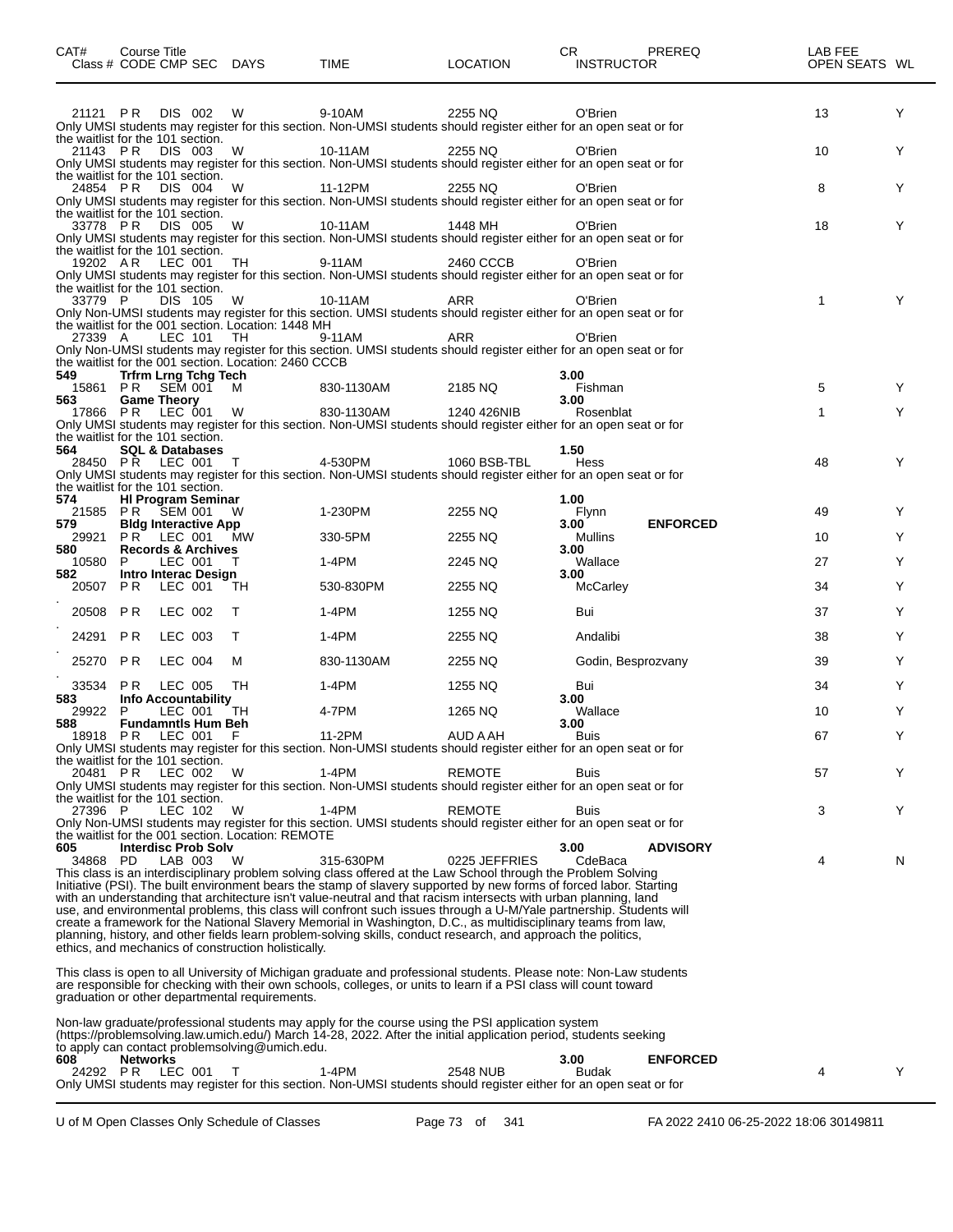| CAT#                 | Course Title<br>Class # CODE CMP SEC DAYS                                           |            | TIME                                                                                                                                                                                                                            | <b>LOCATION</b>          | CR<br><b>INSTRUCTOR</b> | <b>PREREQ</b>             | LAB FEE<br>OPEN SEATS WL |        |
|----------------------|-------------------------------------------------------------------------------------|------------|---------------------------------------------------------------------------------------------------------------------------------------------------------------------------------------------------------------------------------|--------------------------|-------------------------|---------------------------|--------------------------|--------|
|                      | the waitlist for the 101 section.                                                   |            |                                                                                                                                                                                                                                 |                          |                         |                           |                          |        |
|                      | 27370 PR LEC 101                                                                    | $\top$     | 1-4PM<br>Only Non-UMSI students may register for this section. UMSI students should register either for an open seat or for                                                                                                     | ARR                      | <b>Budak</b>            |                           | 2                        | Y      |
| 618                  | the waitlist for the 001 section. Location: 1265 NQ                                 |            |                                                                                                                                                                                                                                 |                          | 3.00                    |                           |                          |        |
| 21025 PR             | Data Man & Analysis<br><b>LEC 001</b>                                               | - TH       | 4-7PM                                                                                                                                                                                                                           | 1255 NQ                  | <b>Budak</b>            | <b>ADVISORY, ENFORCED</b> | 43                       | Y      |
|                      | the waitlist for the 101 section.                                                   |            | Only UMSI students may register for this section. Non-UMSI students should register either for an open seat or for                                                                                                              |                          |                         |                           |                          |        |
| 624                  | <b>Health Data Analysis</b>                                                         |            |                                                                                                                                                                                                                                 |                          | 3.00                    | <b>ENFORCED</b>           |                          |        |
| 33769 PR<br>632      | LEC 001<br><b>Appraisal &amp; Coll Dev</b>                                          | TН         | 5-8PM                                                                                                                                                                                                                           | 2245 NQ                  | <b>Bhomia</b><br>3.00   | <b>ENFORCED</b>           | 14                       | Y      |
| 28445<br>633         | PR.<br>LEC 001<br><b>Assesmnt Cultri Inst</b>                                       | М          | 4-7PM                                                                                                                                                                                                                           | 2185 NQ                  | Punzalan<br>3.00        | <b>ENFORCED</b>           | 22                       | Y      |
| 29945                | <b>PR LEC 001</b>                                                                   | W          | 530-830PM                                                                                                                                                                                                                       | 2185 NQ                  | Punzalan                |                           | 20                       | Y      |
| 646                  | <b>Info Economics</b><br>33765 PR LEC 001                                           | <b>TTH</b> | 10-1130AM                                                                                                                                                                                                                       | 1265 NQ                  | 1.50<br>Chen            | <b>ADVISORY</b>           | 13                       | Y      |
| 647                  | Info Resources&Serv<br>LEC 001                                                      |            | 1-4PM                                                                                                                                                                                                                           |                          | 3.00                    |                           |                          | Y      |
| 10581<br>648         | PR.<br>Eval Methods in HI                                                           | м          |                                                                                                                                                                                                                                 | 1033 DENT                | Threats<br>3.00         | <b>ADVISORY</b>           | 32                       |        |
| 23484 PR<br>31142 PD | LEC 001<br>LEC 100                                                                  | F          | 10-1130AM<br>ARR                                                                                                                                                                                                                | 1255 NQ<br><b>REMOTE</b> | Friedman<br>Friedman    |                           | 18<br>12                 | Y<br>N |
|                      |                                                                                     |            | Section 100 is for students enrolled in the HILS-Online MS program only.                                                                                                                                                        |                          |                         |                           |                          |        |
| 649                  | <b>Info Visualization</b>                                                           |            | Only UMSI students may register for this section. Non-UMSI students should register either for an open seat or for                                                                                                              |                          | 3.00                    | <b>ADVISORY, ENFORCED</b> |                          |        |
|                      | the waitlist for the 101 section.                                                   |            |                                                                                                                                                                                                                                 |                          |                         |                           |                          |        |
|                      |                                                                                     |            | It is CRITICAL that students ATTEND CLASSES from the BEGINNING OF THE TERM. Even though students may be officially                                                                                                              |                          |                         |                           |                          |        |
|                      |                                                                                     |            | registered for this course, THE INSTRUCTOR MAY DIS-ENROLL/GIVE AWAY officially registered seats in this course if<br>the student DOES NOT ATTEND the first day of class. Attendance will be recorded on the first day of class. |                          |                         |                           |                          |        |
| 19201 AR             | LEC 001                                                                             | M          | 10-1130AM                                                                                                                                                                                                                       | 1255 NQ                  | Adar                    |                           |                          |        |
| 650<br>30260 PR      | <b>Informatn Retrieval</b><br>DIS 003                                               | W          | 6-7PM                                                                                                                                                                                                                           | 1110 NQ                  | 3.00<br>Jurgens         | <b>ENFORCED</b>           | 4                        | Y      |
|                      | the waitlist for the 101 section.                                                   |            | Only UMSI students may register for this section. Non-UMSI students should register either for an open seat or for                                                                                                              |                          |                         |                           |                          |        |
| 33756 PR             | DIS 004                                                                             | W          | 5-6PM                                                                                                                                                                                                                           | G168 AH                  | Jurgens                 |                           | 7                        | Y      |
|                      | the waitlist for the 101 section.                                                   |            | Only UMSI students may register for this section. Non-UMSI students should register either for an open seat or for                                                                                                              |                          |                         |                           |                          |        |
| 33757 PR             | DIS 005                                                                             | TH         | 6-7PM                                                                                                                                                                                                                           | 1110 NQ                  | Jurgens                 |                           | 7                        | Y      |
|                      | the waitlist for the 101 section.                                                   |            | Only UMSI students may register for this section. Non-UMSI students should register either for an open seat or for                                                                                                              |                          |                         |                           |                          |        |
| 24601 AR             | LEC 001                                                                             | W          | 1-3PM<br>Only UMSI students may register for this section. Non-UMSI students should register either for an open seat or for                                                                                                     | 3420 CCCB                | Jurgens                 |                           |                          |        |
|                      | the waitlist for the 101 section.                                                   |            |                                                                                                                                                                                                                                 |                          |                         |                           |                          |        |
| 27375 AR             | LEC 101                                                                             | м          | $1-3PM$<br>Only Non-UMSI students may register for this section. UMSI students should register either for an open seat or for                                                                                                   | ARR                      | Jurgens                 |                           |                          |        |
|                      | the waitlist for the 001 section. Location: 3420 CCCB<br>Info Tech and Inter        |            |                                                                                                                                                                                                                                 |                          | 3.00                    |                           |                          |        |
| 657<br>29923 P       | LEC 001                                                                             | м          | 1-4PM                                                                                                                                                                                                                           | 2185 NQ                  | Pal                     |                           | 25                       | Y      |
| 664<br>23496 PR      | Database App Design<br>DIS 002                                                      | M          | 10-1130AM                                                                                                                                                                                                                       | B <sub>137</sub> MLB     | 3.00<br>Severance       | <b>ADVISORY, ENFORCED</b> | 3                        | Y      |
|                      |                                                                                     |            | Only UMSI students may register for this section. Non-UMSI students should register either for an open seat or for                                                                                                              |                          |                         |                           |                          |        |
|                      | the waitlist for the 101 section.<br>27628 PR DIS 003 W                             |            | 6-730PM                                                                                                                                                                                                                         | 1255 NQ                  | Severance               |                           | 6                        | Y      |
|                      |                                                                                     |            | Only UMSI students may register for this section. Non-UMSI students should register either for an open seat or for                                                                                                              |                          |                         |                           |                          |        |
|                      | the waitlist for the 101 section.<br>18473 AR LEC 001                               | F          | $1-3PM$                                                                                                                                                                                                                         | AUD 4 MLB                | Severance               |                           |                          |        |
|                      | the waitlist for the 101 section.                                                   |            | Only UMSI students may register for this section. Non-UMSI students should register either for an open seat or for                                                                                                              |                          |                         |                           |                          |        |
| 666                  | <b>Org of Inf Resources</b>                                                         |            |                                                                                                                                                                                                                                 |                          | 3.00                    |                           |                          |        |
| 669                  | 14157 PR LEC 001<br>Dev Mobile Exp                                                  | T.         | 530-830PM                                                                                                                                                                                                                       | 2185 NQ                  | Johnston<br>3.00        | <b>ENFORCED</b>           | 29                       | Y      |
| 25745<br>670         | <b>PR LEC 001</b><br><b>Appld Machine Learng</b>                                    | $\top$     | 830-1130AM                                                                                                                                                                                                                      | <b>1567 NUB</b>          | Newman<br>3.00          | <b>ADVISORY, ENFORCED</b> | 6                        | Y      |
|                      | 25856 PR LEC 001                                                                    | <b>TTH</b> | 10-1130AM                                                                                                                                                                                                                       | 2260 USB                 | Schoenebeck             |                           | 4                        | Y      |
|                      | the waitlist for the 101 section.                                                   |            | Only UMSI students may register for this section. Non-UMSI students should register either for an open seat or for                                                                                                              |                          |                         |                           |                          |        |
| 671                  | Data Mining                                                                         |            |                                                                                                                                                                                                                                 |                          | 3.00                    | <b>ADVISORY, ENFORCED</b> |                          |        |
|                      | 21884 AR LEC 001                                                                    | T          | 830-10AM<br>Only UMSI students may register for this section. Non-UMSI students should register either for an open seat or for                                                                                                  | <b>1200 CHEM</b>         | <b>Dhillon</b>          |                           |                          |        |
| 27380 AR             | the waitlist for the 101 section.<br><b>LEC 101</b>                                 | - T        | 830-10AM                                                                                                                                                                                                                        | ARR                      | <b>Dhillon</b>          |                           |                          |        |
|                      |                                                                                     |            | Only Non-UMSI students may register for this section. UMSI students should register either for an open seat or for                                                                                                              |                          |                         |                           |                          |        |
| 676                  | the waitlist for the 001 section. Location: 1200 CHEM<br><b>Network Info Servcs</b> |            |                                                                                                                                                                                                                                 |                          | 3.00                    | <b>ENFORCED</b>           |                          |        |
|                      | 31570 PR LEC 001 W                                                                  |            | 830-1130AM                                                                                                                                                                                                                      | 2185 NQ                  | Johnston                |                           | 25                       | Y      |
| 684<br>33751         | <b>Design ConsHith Tech</b><br><b>PR SEM 001</b>                                    | т          | 830-1130AM                                                                                                                                                                                                                      | 2255 NQ                  | 3.00<br>Klasnja         | <b>ENFORCED</b>           | 15                       | Y      |
| 686<br>33749         | <b>User-Gen Content</b><br><b>PR LEC 001</b>                                        | <b>TTH</b> | 10-1130AM                                                                                                                                                                                                                       | 1265 NQ                  | 1.50<br>Chen            | <b>ADVISORY</b>           | 14                       | Y      |
| 690                  | <b>Intern/Field Exper</b>                                                           |            |                                                                                                                                                                                                                                 |                          | 1.00-6.00               | <b>ADVISORY</b>           |                          |        |
|                      |                                                                                     |            |                                                                                                                                                                                                                                 |                          |                         |                           |                          |        |

U of M Open Classes Only Schedule of Classes Page 74 of 341 FA 2022 2410 06-25-2022 18:06 30149811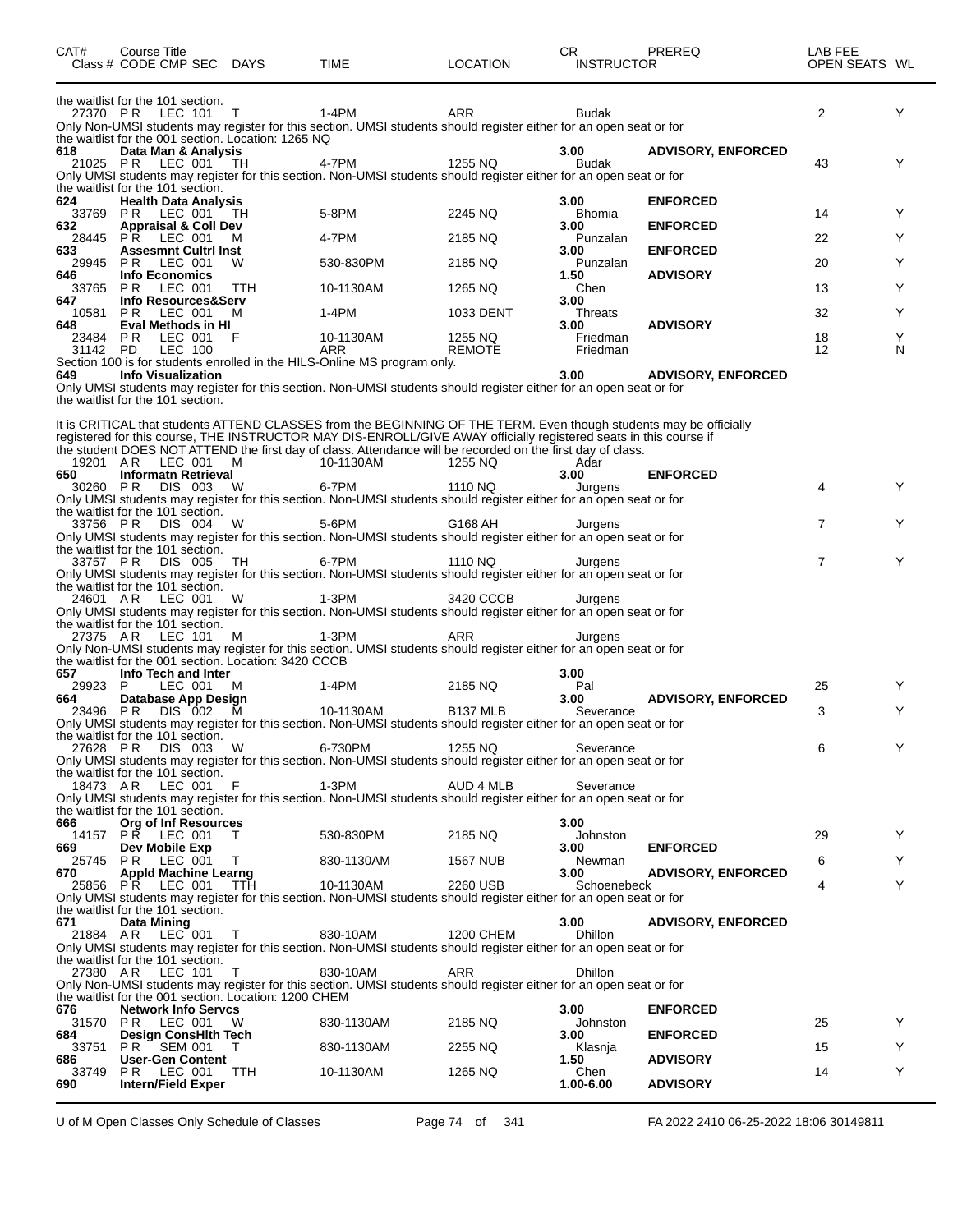| 10582<br><b>PIR</b><br><b>SEM 390</b><br>ARR<br>ARR<br>Dunn<br>85<br>N<br><b>PIR</b><br><b>SEM 410</b><br>ARR<br><b>ARR</b><br>100<br>N<br>33558<br>Dunn<br>699<br><b>MSI Mastery Courses</b><br>3.00<br>7<br>5-8PM<br>24683 PR<br>LEC 201<br>2245 NQ<br>Doshi<br>Y<br>т<br>UX Research and Design<br>UX Research and Design<br>5<br>Y<br>24684 PR LEC 005<br>3-6PM<br>1255 NQ<br>м<br>Zhang<br><b>Big Data Analytics</b><br>UX Research and Design<br>701<br><b>Doctoral Fnd Sem</b><br>3.00<br><b>ADVISORY</b><br>Ellison<br>P R<br><b>SEM 001</b><br>$3-6$ PM<br>2185 NQ<br>20044<br>TН<br>11<br>Y<br>Y<br>27548<br>830-1130AM<br>2022 STB<br><b>PR</b><br><b>SEM 002</b><br>W<br>26<br>702<br>Sem Orgnztl St<br>1.00-3.00<br><b>ADVISORY</b><br>10583<br>P <sub>R</sub><br><b>SEM 001</b><br>33<br>F<br>130-3PM<br><b>R0240 BUS</b><br>Y<br>Westphal<br><b>First Semester Exp</b><br>705<br>1.00<br>Y<br>24809<br>P R<br><b>SEM 001</b><br>9-10AM<br>2185 NQ<br>4<br>F<br>Krupka<br>710<br>Research Sem in Info<br><b>ADVISORY</b><br>3.00<br>Y<br>5<br>29848<br><b>SEM 127</b><br>4-7PM<br>1265 NQ<br>Teplitskiy<br>P<br>Science of Science<br>721<br><b>Data Mining</b><br>3.00<br><b>ARR</b><br>Dhillon<br>24406<br>A R<br><b>SEM 001</b><br>830-10AM<br>т<br>990<br><b>Diss-Precand</b><br>1.00-8.00<br><b>ADVISORY</b><br>ARR<br><b>ARR</b><br>$IND +$<br>24<br>N<br>995<br><b>Diss-Cand</b><br>8.00<br><b>ADVISORY, ENFORCED</b><br>ARR<br><b>ARR</b><br>R<br>$IND +$<br>23<br>N<br><b>School of Information Applied Data Science (SIADS) Open Sections</b><br>501<br><b>Being Data Scientist</b><br>1.00<br>34560<br>PR.<br>$\overline{C}$ LEC 001<br>ARR<br><b>ARR</b><br>Resnick, Chalmers, Madamanchi<br>355<br>Y<br>502<br><b>Math Methods I</b><br>1.00<br>ARR<br><b>ARR</b><br>P<br>LEC 001<br>399<br>Y<br>38447<br>McLeod<br>503<br><b>Data Science Ethics</b><br><b>ENFORCED</b><br>1.00<br>ARR<br><b>ARR</b><br>Y<br>34578<br><b>PR</b><br>LEC 003<br>369<br>Chalmers, Hickok, Sheltrown<br>505<br><b>Data Manipulation</b><br>1.00<br>PR<br><b>ARR</b><br>34561<br>LEC 001<br>ARR<br>397<br>Y<br>Brooks, Sanka, Maley, Giove<br><b>SQL I</b><br>511<br>1.00<br><b>ARR</b><br>34562<br>P R<br>LEC 002<br>ARR<br>389<br>Y<br>Severance, Kemp, Bruckner<br>515<br><b>Efficient Data Proc</b><br>1.00<br>LEC 003<br><b>ARR</b><br>Y<br>34568<br>ARR<br>375<br>P R<br>Teplovs, Steinhoff, Sanka<br>516<br><b>ENFORCED</b><br><b>Big Data</b><br>1.00<br>P Ř<br>LEC 004<br>ARR<br><b>ARR</b><br>34576<br>Teplovs, Nikolsky, Sanka,<br>Y<br>Huang, Kemp, Steinhoff<br>376<br>521<br><b>Visual Expl of Data</b><br>1.00<br><b>ENFORCED</b><br><b>ARR</b><br>Y<br>34577<br><b>PR LEC 003</b><br>ARR<br>Brooks, Pandey, Giove<br>395<br>522<br>Info Vis 1<br><b>ENFORCED</b><br>1.00<br>ARR<br><b>ARR</b><br>P R<br>LEC 002<br>Madamanchi, Maley, Sanka,<br>34569<br>380<br>Y<br>Huang, Amini<br>523<br><b>Communicating Data</b><br><b>ENFORCED</b><br>1.00<br>ARR<br><b>ARR</b><br>34584<br>PR.<br>LEC 004<br>Sheltrown, Pandey, Hickok<br>377<br>Y<br>524<br><b>Uncertainty</b><br>1.00<br><b>ADVISORY, ENFORCED</b><br>34563 PR LEC 001<br>ARR<br>ARR<br>349<br>Sheltrown, Pandey, Huang<br>532<br>Data Mining I<br><b>ENFORCED</b><br>1.00<br>34583<br>$LEC$ 004<br>ARR<br>ARR<br>399<br>P R<br>Faculty, Wyatt<br>Y<br>542<br><b>ENFORCED</b><br><b>Supervised Learning</b><br>1.00<br>ARR<br>ARR<br>P R<br>LEC 001<br>388<br>Y<br>34564<br>Myers<br><b>PR LEC 004</b><br>Collins-Thompson, Myers, Maley<br>382<br>N<br>34930<br>ARR<br>ARR<br>543<br><b>Unsupervisd Learning</b><br>1.00<br><b>ENFORCED</b><br>ARR<br>ARR<br>Y<br>34570<br><b>PR LEC 002</b><br>Myers<br>387<br>593<br>Milestone I<br>2.00<br><b>ENFORCED</b><br>LEC 001<br>ARR<br>ARR<br>P <sub>R</sub><br>34981<br>Teplovs, Nikolsky, Whyte,<br>353<br>Giove<br>N<br>1.00<br>601<br><b>Qual for Data Sci</b><br>ARR<br>ARR<br>344<br>Y<br>34571<br>Toyama, Josias<br>PR LEC 002<br><b>ENFORCED</b><br>602<br><b>Math Methods II</b><br>1.00<br>ARR<br>ARR<br>368<br>Y<br>34982<br>PR.<br>LEC 002<br>McLeod<br>611<br>Adv Db Arch & Tech<br><b>ADVISORY, ENFORCED</b><br>1.00<br>ARR<br>34572<br><b>PR LEC 003</b><br>ARR<br>319<br>Y.<br>Severance, Kemp, Bruckner<br>Info Vis II<br>622<br>1.00<br><b>ENFORCED</b><br>ARR<br>ARR<br>381<br>Y<br>34585<br>PR.<br>LEC 004<br>Adar, Madamanchi, Amini<br>630<br><b>Causal Inference</b><br><b>ADVISORY</b><br>1.00<br>ARR<br>ARR<br>Y<br>34573<br>PR.<br>LEC 002<br>Cohn, Li<br>348<br><b>ADVISORY</b><br>631<br><b>Exp Design Analysis</b><br>1.00<br>ARR<br>ARR<br>34579<br>PR.<br>LEC 003<br>Cohn, McLeod<br>337<br>Y.<br><b>ENFORCED</b><br>632<br>Data Mining II<br>1.00<br>ARR<br>ARR<br>385<br>Y<br>P R<br>LEC 002<br>Ghannam<br>34574<br><b>ENFORCED</b><br>642<br>Deep Learning I<br>1.00<br>34580<br>ARR<br>ARR<br>393<br>Y<br><b>PR LEC 003</b><br>Dhillon, Maley, Bilyeu<br>643<br><b>Mach Lrng Pipelines</b><br>1.00<br><b>ENFORCED</b><br><b>ARR</b><br>ARR<br>Y<br>P R<br>LEC 003<br>Hess<br>376<br>34581 | CAT# | Course Title<br>Class # CODE CMP SEC | <b>DAYS</b> | TIME | <b>LOCATION</b> | СR<br><b>INSTRUCTOR</b> | PREREQ | LAB FEE<br>OPEN SEATS WL |  |
|-----------------------------------------------------------------------------------------------------------------------------------------------------------------------------------------------------------------------------------------------------------------------------------------------------------------------------------------------------------------------------------------------------------------------------------------------------------------------------------------------------------------------------------------------------------------------------------------------------------------------------------------------------------------------------------------------------------------------------------------------------------------------------------------------------------------------------------------------------------------------------------------------------------------------------------------------------------------------------------------------------------------------------------------------------------------------------------------------------------------------------------------------------------------------------------------------------------------------------------------------------------------------------------------------------------------------------------------------------------------------------------------------------------------------------------------------------------------------------------------------------------------------------------------------------------------------------------------------------------------------------------------------------------------------------------------------------------------------------------------------------------------------------------------------------------------------------------------------------------------------------------------------------------------------------------------------------------------------------------------------------------------------------------------------------------------------------------------------------------------------------------------------------------------------------------------------------------------------------------------------------------------------------------------------------------------------------------------------------------------------------------------------------------------------------------------------------------------------------------------------------------------------------------------------------------------------------------------------------------------------------------------------------------------------------------------------------------------------------------------------------------------------------------------------------------------------------------------------------------------------------------------------------------------------------------------------------------------------------------------------------------------------------------------------------------------------------------------------------------------------------------------------------------------------------------------------------------------------------------------------------------------------------------------------------------------------------------------------------------------------------------------------------------------------------------------------------------------------------------------------------------------------------------------------------------------------------------------------------------------------------------------------------------------------------------------------------------------------------------------------------------------------------------------------------------------------------------------------------------------------------------------------------------------------------------------------------------------------------------------------------------------------------------------------------------------------------------------------------------------------------------------------------------------------------------------------------------------------------------------------------------------------------------------------------------------------------------------------------------------------------------------------------------------------------------------------------------------------------------------------------------------------------------------------------------------------------------------------------------------------------------------------------------------------------------------------------------------------------------------------------------------------------------------------------------------------------------------------------------------------------------------------------------------------------------------------------------------------------------------------------------------------------------------------------------|------|--------------------------------------|-------------|------|-----------------|-------------------------|--------|--------------------------|--|
|                                                                                                                                                                                                                                                                                                                                                                                                                                                                                                                                                                                                                                                                                                                                                                                                                                                                                                                                                                                                                                                                                                                                                                                                                                                                                                                                                                                                                                                                                                                                                                                                                                                                                                                                                                                                                                                                                                                                                                                                                                                                                                                                                                                                                                                                                                                                                                                                                                                                                                                                                                                                                                                                                                                                                                                                                                                                                                                                                                                                                                                                                                                                                                                                                                                                                                                                                                                                                                                                                                                                                                                                                                                                                                                                                                                                                                                                                                                                                                                                                                                                                                                                                                                                                                                                                                                                                                                                                                                                                                                                                                                                                                                                                                                                                                                                                                                                                                                                                                                                                                                           |      |                                      |             |      |                 |                         |        |                          |  |
|                                                                                                                                                                                                                                                                                                                                                                                                                                                                                                                                                                                                                                                                                                                                                                                                                                                                                                                                                                                                                                                                                                                                                                                                                                                                                                                                                                                                                                                                                                                                                                                                                                                                                                                                                                                                                                                                                                                                                                                                                                                                                                                                                                                                                                                                                                                                                                                                                                                                                                                                                                                                                                                                                                                                                                                                                                                                                                                                                                                                                                                                                                                                                                                                                                                                                                                                                                                                                                                                                                                                                                                                                                                                                                                                                                                                                                                                                                                                                                                                                                                                                                                                                                                                                                                                                                                                                                                                                                                                                                                                                                                                                                                                                                                                                                                                                                                                                                                                                                                                                                                           |      |                                      |             |      |                 |                         |        |                          |  |
|                                                                                                                                                                                                                                                                                                                                                                                                                                                                                                                                                                                                                                                                                                                                                                                                                                                                                                                                                                                                                                                                                                                                                                                                                                                                                                                                                                                                                                                                                                                                                                                                                                                                                                                                                                                                                                                                                                                                                                                                                                                                                                                                                                                                                                                                                                                                                                                                                                                                                                                                                                                                                                                                                                                                                                                                                                                                                                                                                                                                                                                                                                                                                                                                                                                                                                                                                                                                                                                                                                                                                                                                                                                                                                                                                                                                                                                                                                                                                                                                                                                                                                                                                                                                                                                                                                                                                                                                                                                                                                                                                                                                                                                                                                                                                                                                                                                                                                                                                                                                                                                           |      |                                      |             |      |                 |                         |        |                          |  |
|                                                                                                                                                                                                                                                                                                                                                                                                                                                                                                                                                                                                                                                                                                                                                                                                                                                                                                                                                                                                                                                                                                                                                                                                                                                                                                                                                                                                                                                                                                                                                                                                                                                                                                                                                                                                                                                                                                                                                                                                                                                                                                                                                                                                                                                                                                                                                                                                                                                                                                                                                                                                                                                                                                                                                                                                                                                                                                                                                                                                                                                                                                                                                                                                                                                                                                                                                                                                                                                                                                                                                                                                                                                                                                                                                                                                                                                                                                                                                                                                                                                                                                                                                                                                                                                                                                                                                                                                                                                                                                                                                                                                                                                                                                                                                                                                                                                                                                                                                                                                                                                           |      |                                      |             |      |                 |                         |        |                          |  |
|                                                                                                                                                                                                                                                                                                                                                                                                                                                                                                                                                                                                                                                                                                                                                                                                                                                                                                                                                                                                                                                                                                                                                                                                                                                                                                                                                                                                                                                                                                                                                                                                                                                                                                                                                                                                                                                                                                                                                                                                                                                                                                                                                                                                                                                                                                                                                                                                                                                                                                                                                                                                                                                                                                                                                                                                                                                                                                                                                                                                                                                                                                                                                                                                                                                                                                                                                                                                                                                                                                                                                                                                                                                                                                                                                                                                                                                                                                                                                                                                                                                                                                                                                                                                                                                                                                                                                                                                                                                                                                                                                                                                                                                                                                                                                                                                                                                                                                                                                                                                                                                           |      |                                      |             |      |                 |                         |        |                          |  |
|                                                                                                                                                                                                                                                                                                                                                                                                                                                                                                                                                                                                                                                                                                                                                                                                                                                                                                                                                                                                                                                                                                                                                                                                                                                                                                                                                                                                                                                                                                                                                                                                                                                                                                                                                                                                                                                                                                                                                                                                                                                                                                                                                                                                                                                                                                                                                                                                                                                                                                                                                                                                                                                                                                                                                                                                                                                                                                                                                                                                                                                                                                                                                                                                                                                                                                                                                                                                                                                                                                                                                                                                                                                                                                                                                                                                                                                                                                                                                                                                                                                                                                                                                                                                                                                                                                                                                                                                                                                                                                                                                                                                                                                                                                                                                                                                                                                                                                                                                                                                                                                           |      |                                      |             |      |                 |                         |        |                          |  |
|                                                                                                                                                                                                                                                                                                                                                                                                                                                                                                                                                                                                                                                                                                                                                                                                                                                                                                                                                                                                                                                                                                                                                                                                                                                                                                                                                                                                                                                                                                                                                                                                                                                                                                                                                                                                                                                                                                                                                                                                                                                                                                                                                                                                                                                                                                                                                                                                                                                                                                                                                                                                                                                                                                                                                                                                                                                                                                                                                                                                                                                                                                                                                                                                                                                                                                                                                                                                                                                                                                                                                                                                                                                                                                                                                                                                                                                                                                                                                                                                                                                                                                                                                                                                                                                                                                                                                                                                                                                                                                                                                                                                                                                                                                                                                                                                                                                                                                                                                                                                                                                           |      |                                      |             |      |                 |                         |        |                          |  |
|                                                                                                                                                                                                                                                                                                                                                                                                                                                                                                                                                                                                                                                                                                                                                                                                                                                                                                                                                                                                                                                                                                                                                                                                                                                                                                                                                                                                                                                                                                                                                                                                                                                                                                                                                                                                                                                                                                                                                                                                                                                                                                                                                                                                                                                                                                                                                                                                                                                                                                                                                                                                                                                                                                                                                                                                                                                                                                                                                                                                                                                                                                                                                                                                                                                                                                                                                                                                                                                                                                                                                                                                                                                                                                                                                                                                                                                                                                                                                                                                                                                                                                                                                                                                                                                                                                                                                                                                                                                                                                                                                                                                                                                                                                                                                                                                                                                                                                                                                                                                                                                           |      |                                      |             |      |                 |                         |        |                          |  |
|                                                                                                                                                                                                                                                                                                                                                                                                                                                                                                                                                                                                                                                                                                                                                                                                                                                                                                                                                                                                                                                                                                                                                                                                                                                                                                                                                                                                                                                                                                                                                                                                                                                                                                                                                                                                                                                                                                                                                                                                                                                                                                                                                                                                                                                                                                                                                                                                                                                                                                                                                                                                                                                                                                                                                                                                                                                                                                                                                                                                                                                                                                                                                                                                                                                                                                                                                                                                                                                                                                                                                                                                                                                                                                                                                                                                                                                                                                                                                                                                                                                                                                                                                                                                                                                                                                                                                                                                                                                                                                                                                                                                                                                                                                                                                                                                                                                                                                                                                                                                                                                           |      |                                      |             |      |                 |                         |        |                          |  |
|                                                                                                                                                                                                                                                                                                                                                                                                                                                                                                                                                                                                                                                                                                                                                                                                                                                                                                                                                                                                                                                                                                                                                                                                                                                                                                                                                                                                                                                                                                                                                                                                                                                                                                                                                                                                                                                                                                                                                                                                                                                                                                                                                                                                                                                                                                                                                                                                                                                                                                                                                                                                                                                                                                                                                                                                                                                                                                                                                                                                                                                                                                                                                                                                                                                                                                                                                                                                                                                                                                                                                                                                                                                                                                                                                                                                                                                                                                                                                                                                                                                                                                                                                                                                                                                                                                                                                                                                                                                                                                                                                                                                                                                                                                                                                                                                                                                                                                                                                                                                                                                           |      |                                      |             |      |                 |                         |        |                          |  |
|                                                                                                                                                                                                                                                                                                                                                                                                                                                                                                                                                                                                                                                                                                                                                                                                                                                                                                                                                                                                                                                                                                                                                                                                                                                                                                                                                                                                                                                                                                                                                                                                                                                                                                                                                                                                                                                                                                                                                                                                                                                                                                                                                                                                                                                                                                                                                                                                                                                                                                                                                                                                                                                                                                                                                                                                                                                                                                                                                                                                                                                                                                                                                                                                                                                                                                                                                                                                                                                                                                                                                                                                                                                                                                                                                                                                                                                                                                                                                                                                                                                                                                                                                                                                                                                                                                                                                                                                                                                                                                                                                                                                                                                                                                                                                                                                                                                                                                                                                                                                                                                           |      |                                      |             |      |                 |                         |        |                          |  |
|                                                                                                                                                                                                                                                                                                                                                                                                                                                                                                                                                                                                                                                                                                                                                                                                                                                                                                                                                                                                                                                                                                                                                                                                                                                                                                                                                                                                                                                                                                                                                                                                                                                                                                                                                                                                                                                                                                                                                                                                                                                                                                                                                                                                                                                                                                                                                                                                                                                                                                                                                                                                                                                                                                                                                                                                                                                                                                                                                                                                                                                                                                                                                                                                                                                                                                                                                                                                                                                                                                                                                                                                                                                                                                                                                                                                                                                                                                                                                                                                                                                                                                                                                                                                                                                                                                                                                                                                                                                                                                                                                                                                                                                                                                                                                                                                                                                                                                                                                                                                                                                           |      |                                      |             |      |                 |                         |        |                          |  |
|                                                                                                                                                                                                                                                                                                                                                                                                                                                                                                                                                                                                                                                                                                                                                                                                                                                                                                                                                                                                                                                                                                                                                                                                                                                                                                                                                                                                                                                                                                                                                                                                                                                                                                                                                                                                                                                                                                                                                                                                                                                                                                                                                                                                                                                                                                                                                                                                                                                                                                                                                                                                                                                                                                                                                                                                                                                                                                                                                                                                                                                                                                                                                                                                                                                                                                                                                                                                                                                                                                                                                                                                                                                                                                                                                                                                                                                                                                                                                                                                                                                                                                                                                                                                                                                                                                                                                                                                                                                                                                                                                                                                                                                                                                                                                                                                                                                                                                                                                                                                                                                           |      |                                      |             |      |                 |                         |        |                          |  |
|                                                                                                                                                                                                                                                                                                                                                                                                                                                                                                                                                                                                                                                                                                                                                                                                                                                                                                                                                                                                                                                                                                                                                                                                                                                                                                                                                                                                                                                                                                                                                                                                                                                                                                                                                                                                                                                                                                                                                                                                                                                                                                                                                                                                                                                                                                                                                                                                                                                                                                                                                                                                                                                                                                                                                                                                                                                                                                                                                                                                                                                                                                                                                                                                                                                                                                                                                                                                                                                                                                                                                                                                                                                                                                                                                                                                                                                                                                                                                                                                                                                                                                                                                                                                                                                                                                                                                                                                                                                                                                                                                                                                                                                                                                                                                                                                                                                                                                                                                                                                                                                           |      |                                      |             |      |                 |                         |        |                          |  |
|                                                                                                                                                                                                                                                                                                                                                                                                                                                                                                                                                                                                                                                                                                                                                                                                                                                                                                                                                                                                                                                                                                                                                                                                                                                                                                                                                                                                                                                                                                                                                                                                                                                                                                                                                                                                                                                                                                                                                                                                                                                                                                                                                                                                                                                                                                                                                                                                                                                                                                                                                                                                                                                                                                                                                                                                                                                                                                                                                                                                                                                                                                                                                                                                                                                                                                                                                                                                                                                                                                                                                                                                                                                                                                                                                                                                                                                                                                                                                                                                                                                                                                                                                                                                                                                                                                                                                                                                                                                                                                                                                                                                                                                                                                                                                                                                                                                                                                                                                                                                                                                           |      |                                      |             |      |                 |                         |        |                          |  |
|                                                                                                                                                                                                                                                                                                                                                                                                                                                                                                                                                                                                                                                                                                                                                                                                                                                                                                                                                                                                                                                                                                                                                                                                                                                                                                                                                                                                                                                                                                                                                                                                                                                                                                                                                                                                                                                                                                                                                                                                                                                                                                                                                                                                                                                                                                                                                                                                                                                                                                                                                                                                                                                                                                                                                                                                                                                                                                                                                                                                                                                                                                                                                                                                                                                                                                                                                                                                                                                                                                                                                                                                                                                                                                                                                                                                                                                                                                                                                                                                                                                                                                                                                                                                                                                                                                                                                                                                                                                                                                                                                                                                                                                                                                                                                                                                                                                                                                                                                                                                                                                           |      |                                      |             |      |                 |                         |        |                          |  |
|                                                                                                                                                                                                                                                                                                                                                                                                                                                                                                                                                                                                                                                                                                                                                                                                                                                                                                                                                                                                                                                                                                                                                                                                                                                                                                                                                                                                                                                                                                                                                                                                                                                                                                                                                                                                                                                                                                                                                                                                                                                                                                                                                                                                                                                                                                                                                                                                                                                                                                                                                                                                                                                                                                                                                                                                                                                                                                                                                                                                                                                                                                                                                                                                                                                                                                                                                                                                                                                                                                                                                                                                                                                                                                                                                                                                                                                                                                                                                                                                                                                                                                                                                                                                                                                                                                                                                                                                                                                                                                                                                                                                                                                                                                                                                                                                                                                                                                                                                                                                                                                           |      |                                      |             |      |                 |                         |        |                          |  |
|                                                                                                                                                                                                                                                                                                                                                                                                                                                                                                                                                                                                                                                                                                                                                                                                                                                                                                                                                                                                                                                                                                                                                                                                                                                                                                                                                                                                                                                                                                                                                                                                                                                                                                                                                                                                                                                                                                                                                                                                                                                                                                                                                                                                                                                                                                                                                                                                                                                                                                                                                                                                                                                                                                                                                                                                                                                                                                                                                                                                                                                                                                                                                                                                                                                                                                                                                                                                                                                                                                                                                                                                                                                                                                                                                                                                                                                                                                                                                                                                                                                                                                                                                                                                                                                                                                                                                                                                                                                                                                                                                                                                                                                                                                                                                                                                                                                                                                                                                                                                                                                           |      |                                      |             |      |                 |                         |        |                          |  |
|                                                                                                                                                                                                                                                                                                                                                                                                                                                                                                                                                                                                                                                                                                                                                                                                                                                                                                                                                                                                                                                                                                                                                                                                                                                                                                                                                                                                                                                                                                                                                                                                                                                                                                                                                                                                                                                                                                                                                                                                                                                                                                                                                                                                                                                                                                                                                                                                                                                                                                                                                                                                                                                                                                                                                                                                                                                                                                                                                                                                                                                                                                                                                                                                                                                                                                                                                                                                                                                                                                                                                                                                                                                                                                                                                                                                                                                                                                                                                                                                                                                                                                                                                                                                                                                                                                                                                                                                                                                                                                                                                                                                                                                                                                                                                                                                                                                                                                                                                                                                                                                           |      |                                      |             |      |                 |                         |        |                          |  |
|                                                                                                                                                                                                                                                                                                                                                                                                                                                                                                                                                                                                                                                                                                                                                                                                                                                                                                                                                                                                                                                                                                                                                                                                                                                                                                                                                                                                                                                                                                                                                                                                                                                                                                                                                                                                                                                                                                                                                                                                                                                                                                                                                                                                                                                                                                                                                                                                                                                                                                                                                                                                                                                                                                                                                                                                                                                                                                                                                                                                                                                                                                                                                                                                                                                                                                                                                                                                                                                                                                                                                                                                                                                                                                                                                                                                                                                                                                                                                                                                                                                                                                                                                                                                                                                                                                                                                                                                                                                                                                                                                                                                                                                                                                                                                                                                                                                                                                                                                                                                                                                           |      |                                      |             |      |                 |                         |        |                          |  |
|                                                                                                                                                                                                                                                                                                                                                                                                                                                                                                                                                                                                                                                                                                                                                                                                                                                                                                                                                                                                                                                                                                                                                                                                                                                                                                                                                                                                                                                                                                                                                                                                                                                                                                                                                                                                                                                                                                                                                                                                                                                                                                                                                                                                                                                                                                                                                                                                                                                                                                                                                                                                                                                                                                                                                                                                                                                                                                                                                                                                                                                                                                                                                                                                                                                                                                                                                                                                                                                                                                                                                                                                                                                                                                                                                                                                                                                                                                                                                                                                                                                                                                                                                                                                                                                                                                                                                                                                                                                                                                                                                                                                                                                                                                                                                                                                                                                                                                                                                                                                                                                           |      |                                      |             |      |                 |                         |        |                          |  |
|                                                                                                                                                                                                                                                                                                                                                                                                                                                                                                                                                                                                                                                                                                                                                                                                                                                                                                                                                                                                                                                                                                                                                                                                                                                                                                                                                                                                                                                                                                                                                                                                                                                                                                                                                                                                                                                                                                                                                                                                                                                                                                                                                                                                                                                                                                                                                                                                                                                                                                                                                                                                                                                                                                                                                                                                                                                                                                                                                                                                                                                                                                                                                                                                                                                                                                                                                                                                                                                                                                                                                                                                                                                                                                                                                                                                                                                                                                                                                                                                                                                                                                                                                                                                                                                                                                                                                                                                                                                                                                                                                                                                                                                                                                                                                                                                                                                                                                                                                                                                                                                           |      |                                      |             |      |                 |                         |        |                          |  |
|                                                                                                                                                                                                                                                                                                                                                                                                                                                                                                                                                                                                                                                                                                                                                                                                                                                                                                                                                                                                                                                                                                                                                                                                                                                                                                                                                                                                                                                                                                                                                                                                                                                                                                                                                                                                                                                                                                                                                                                                                                                                                                                                                                                                                                                                                                                                                                                                                                                                                                                                                                                                                                                                                                                                                                                                                                                                                                                                                                                                                                                                                                                                                                                                                                                                                                                                                                                                                                                                                                                                                                                                                                                                                                                                                                                                                                                                                                                                                                                                                                                                                                                                                                                                                                                                                                                                                                                                                                                                                                                                                                                                                                                                                                                                                                                                                                                                                                                                                                                                                                                           |      |                                      |             |      |                 |                         |        |                          |  |
|                                                                                                                                                                                                                                                                                                                                                                                                                                                                                                                                                                                                                                                                                                                                                                                                                                                                                                                                                                                                                                                                                                                                                                                                                                                                                                                                                                                                                                                                                                                                                                                                                                                                                                                                                                                                                                                                                                                                                                                                                                                                                                                                                                                                                                                                                                                                                                                                                                                                                                                                                                                                                                                                                                                                                                                                                                                                                                                                                                                                                                                                                                                                                                                                                                                                                                                                                                                                                                                                                                                                                                                                                                                                                                                                                                                                                                                                                                                                                                                                                                                                                                                                                                                                                                                                                                                                                                                                                                                                                                                                                                                                                                                                                                                                                                                                                                                                                                                                                                                                                                                           |      |                                      |             |      |                 |                         |        |                          |  |
|                                                                                                                                                                                                                                                                                                                                                                                                                                                                                                                                                                                                                                                                                                                                                                                                                                                                                                                                                                                                                                                                                                                                                                                                                                                                                                                                                                                                                                                                                                                                                                                                                                                                                                                                                                                                                                                                                                                                                                                                                                                                                                                                                                                                                                                                                                                                                                                                                                                                                                                                                                                                                                                                                                                                                                                                                                                                                                                                                                                                                                                                                                                                                                                                                                                                                                                                                                                                                                                                                                                                                                                                                                                                                                                                                                                                                                                                                                                                                                                                                                                                                                                                                                                                                                                                                                                                                                                                                                                                                                                                                                                                                                                                                                                                                                                                                                                                                                                                                                                                                                                           |      |                                      |             |      |                 |                         |        |                          |  |
|                                                                                                                                                                                                                                                                                                                                                                                                                                                                                                                                                                                                                                                                                                                                                                                                                                                                                                                                                                                                                                                                                                                                                                                                                                                                                                                                                                                                                                                                                                                                                                                                                                                                                                                                                                                                                                                                                                                                                                                                                                                                                                                                                                                                                                                                                                                                                                                                                                                                                                                                                                                                                                                                                                                                                                                                                                                                                                                                                                                                                                                                                                                                                                                                                                                                                                                                                                                                                                                                                                                                                                                                                                                                                                                                                                                                                                                                                                                                                                                                                                                                                                                                                                                                                                                                                                                                                                                                                                                                                                                                                                                                                                                                                                                                                                                                                                                                                                                                                                                                                                                           |      |                                      |             |      |                 |                         |        |                          |  |
|                                                                                                                                                                                                                                                                                                                                                                                                                                                                                                                                                                                                                                                                                                                                                                                                                                                                                                                                                                                                                                                                                                                                                                                                                                                                                                                                                                                                                                                                                                                                                                                                                                                                                                                                                                                                                                                                                                                                                                                                                                                                                                                                                                                                                                                                                                                                                                                                                                                                                                                                                                                                                                                                                                                                                                                                                                                                                                                                                                                                                                                                                                                                                                                                                                                                                                                                                                                                                                                                                                                                                                                                                                                                                                                                                                                                                                                                                                                                                                                                                                                                                                                                                                                                                                                                                                                                                                                                                                                                                                                                                                                                                                                                                                                                                                                                                                                                                                                                                                                                                                                           |      |                                      |             |      |                 |                         |        |                          |  |
|                                                                                                                                                                                                                                                                                                                                                                                                                                                                                                                                                                                                                                                                                                                                                                                                                                                                                                                                                                                                                                                                                                                                                                                                                                                                                                                                                                                                                                                                                                                                                                                                                                                                                                                                                                                                                                                                                                                                                                                                                                                                                                                                                                                                                                                                                                                                                                                                                                                                                                                                                                                                                                                                                                                                                                                                                                                                                                                                                                                                                                                                                                                                                                                                                                                                                                                                                                                                                                                                                                                                                                                                                                                                                                                                                                                                                                                                                                                                                                                                                                                                                                                                                                                                                                                                                                                                                                                                                                                                                                                                                                                                                                                                                                                                                                                                                                                                                                                                                                                                                                                           |      |                                      |             |      |                 |                         |        |                          |  |
|                                                                                                                                                                                                                                                                                                                                                                                                                                                                                                                                                                                                                                                                                                                                                                                                                                                                                                                                                                                                                                                                                                                                                                                                                                                                                                                                                                                                                                                                                                                                                                                                                                                                                                                                                                                                                                                                                                                                                                                                                                                                                                                                                                                                                                                                                                                                                                                                                                                                                                                                                                                                                                                                                                                                                                                                                                                                                                                                                                                                                                                                                                                                                                                                                                                                                                                                                                                                                                                                                                                                                                                                                                                                                                                                                                                                                                                                                                                                                                                                                                                                                                                                                                                                                                                                                                                                                                                                                                                                                                                                                                                                                                                                                                                                                                                                                                                                                                                                                                                                                                                           |      |                                      |             |      |                 |                         |        |                          |  |
|                                                                                                                                                                                                                                                                                                                                                                                                                                                                                                                                                                                                                                                                                                                                                                                                                                                                                                                                                                                                                                                                                                                                                                                                                                                                                                                                                                                                                                                                                                                                                                                                                                                                                                                                                                                                                                                                                                                                                                                                                                                                                                                                                                                                                                                                                                                                                                                                                                                                                                                                                                                                                                                                                                                                                                                                                                                                                                                                                                                                                                                                                                                                                                                                                                                                                                                                                                                                                                                                                                                                                                                                                                                                                                                                                                                                                                                                                                                                                                                                                                                                                                                                                                                                                                                                                                                                                                                                                                                                                                                                                                                                                                                                                                                                                                                                                                                                                                                                                                                                                                                           |      |                                      |             |      |                 |                         |        |                          |  |
|                                                                                                                                                                                                                                                                                                                                                                                                                                                                                                                                                                                                                                                                                                                                                                                                                                                                                                                                                                                                                                                                                                                                                                                                                                                                                                                                                                                                                                                                                                                                                                                                                                                                                                                                                                                                                                                                                                                                                                                                                                                                                                                                                                                                                                                                                                                                                                                                                                                                                                                                                                                                                                                                                                                                                                                                                                                                                                                                                                                                                                                                                                                                                                                                                                                                                                                                                                                                                                                                                                                                                                                                                                                                                                                                                                                                                                                                                                                                                                                                                                                                                                                                                                                                                                                                                                                                                                                                                                                                                                                                                                                                                                                                                                                                                                                                                                                                                                                                                                                                                                                           |      |                                      |             |      |                 |                         |        |                          |  |
|                                                                                                                                                                                                                                                                                                                                                                                                                                                                                                                                                                                                                                                                                                                                                                                                                                                                                                                                                                                                                                                                                                                                                                                                                                                                                                                                                                                                                                                                                                                                                                                                                                                                                                                                                                                                                                                                                                                                                                                                                                                                                                                                                                                                                                                                                                                                                                                                                                                                                                                                                                                                                                                                                                                                                                                                                                                                                                                                                                                                                                                                                                                                                                                                                                                                                                                                                                                                                                                                                                                                                                                                                                                                                                                                                                                                                                                                                                                                                                                                                                                                                                                                                                                                                                                                                                                                                                                                                                                                                                                                                                                                                                                                                                                                                                                                                                                                                                                                                                                                                                                           |      |                                      |             |      |                 |                         |        |                          |  |
|                                                                                                                                                                                                                                                                                                                                                                                                                                                                                                                                                                                                                                                                                                                                                                                                                                                                                                                                                                                                                                                                                                                                                                                                                                                                                                                                                                                                                                                                                                                                                                                                                                                                                                                                                                                                                                                                                                                                                                                                                                                                                                                                                                                                                                                                                                                                                                                                                                                                                                                                                                                                                                                                                                                                                                                                                                                                                                                                                                                                                                                                                                                                                                                                                                                                                                                                                                                                                                                                                                                                                                                                                                                                                                                                                                                                                                                                                                                                                                                                                                                                                                                                                                                                                                                                                                                                                                                                                                                                                                                                                                                                                                                                                                                                                                                                                                                                                                                                                                                                                                                           |      |                                      |             |      |                 |                         |        |                          |  |
|                                                                                                                                                                                                                                                                                                                                                                                                                                                                                                                                                                                                                                                                                                                                                                                                                                                                                                                                                                                                                                                                                                                                                                                                                                                                                                                                                                                                                                                                                                                                                                                                                                                                                                                                                                                                                                                                                                                                                                                                                                                                                                                                                                                                                                                                                                                                                                                                                                                                                                                                                                                                                                                                                                                                                                                                                                                                                                                                                                                                                                                                                                                                                                                                                                                                                                                                                                                                                                                                                                                                                                                                                                                                                                                                                                                                                                                                                                                                                                                                                                                                                                                                                                                                                                                                                                                                                                                                                                                                                                                                                                                                                                                                                                                                                                                                                                                                                                                                                                                                                                                           |      |                                      |             |      |                 |                         |        |                          |  |
|                                                                                                                                                                                                                                                                                                                                                                                                                                                                                                                                                                                                                                                                                                                                                                                                                                                                                                                                                                                                                                                                                                                                                                                                                                                                                                                                                                                                                                                                                                                                                                                                                                                                                                                                                                                                                                                                                                                                                                                                                                                                                                                                                                                                                                                                                                                                                                                                                                                                                                                                                                                                                                                                                                                                                                                                                                                                                                                                                                                                                                                                                                                                                                                                                                                                                                                                                                                                                                                                                                                                                                                                                                                                                                                                                                                                                                                                                                                                                                                                                                                                                                                                                                                                                                                                                                                                                                                                                                                                                                                                                                                                                                                                                                                                                                                                                                                                                                                                                                                                                                                           |      |                                      |             |      |                 |                         |        |                          |  |
|                                                                                                                                                                                                                                                                                                                                                                                                                                                                                                                                                                                                                                                                                                                                                                                                                                                                                                                                                                                                                                                                                                                                                                                                                                                                                                                                                                                                                                                                                                                                                                                                                                                                                                                                                                                                                                                                                                                                                                                                                                                                                                                                                                                                                                                                                                                                                                                                                                                                                                                                                                                                                                                                                                                                                                                                                                                                                                                                                                                                                                                                                                                                                                                                                                                                                                                                                                                                                                                                                                                                                                                                                                                                                                                                                                                                                                                                                                                                                                                                                                                                                                                                                                                                                                                                                                                                                                                                                                                                                                                                                                                                                                                                                                                                                                                                                                                                                                                                                                                                                                                           |      |                                      |             |      |                 |                         |        |                          |  |
|                                                                                                                                                                                                                                                                                                                                                                                                                                                                                                                                                                                                                                                                                                                                                                                                                                                                                                                                                                                                                                                                                                                                                                                                                                                                                                                                                                                                                                                                                                                                                                                                                                                                                                                                                                                                                                                                                                                                                                                                                                                                                                                                                                                                                                                                                                                                                                                                                                                                                                                                                                                                                                                                                                                                                                                                                                                                                                                                                                                                                                                                                                                                                                                                                                                                                                                                                                                                                                                                                                                                                                                                                                                                                                                                                                                                                                                                                                                                                                                                                                                                                                                                                                                                                                                                                                                                                                                                                                                                                                                                                                                                                                                                                                                                                                                                                                                                                                                                                                                                                                                           |      |                                      |             |      |                 |                         |        |                          |  |

U of M Open Classes Only Schedule of Classes Page 75 of 341 FA 2022 2410 06-25-2022 18:06 30149811

 $\overline{\phantom{0}}$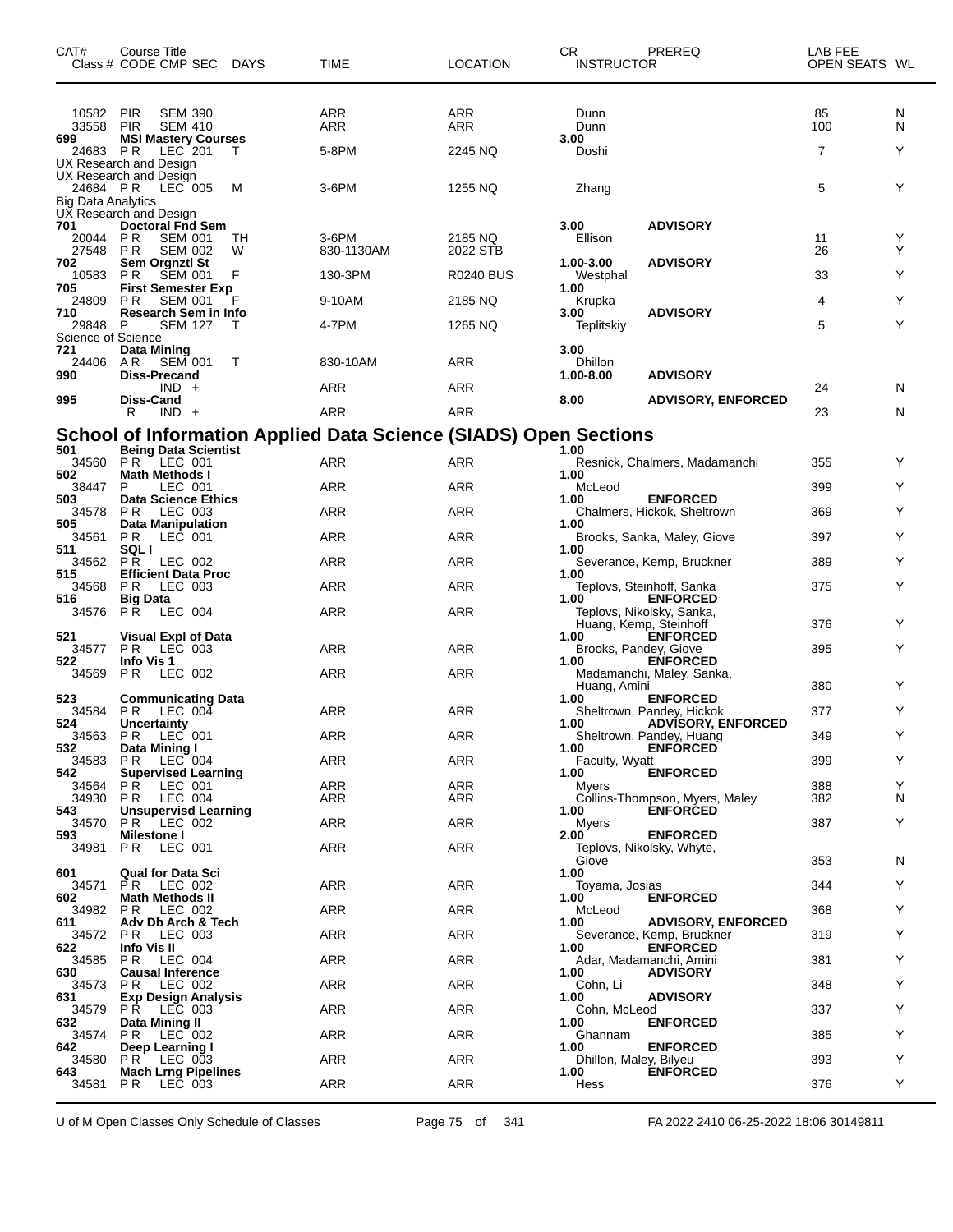| CAT#  | Course Title<br>Class # CODE CMP SEC DAYS | <b>TIME</b> | <b>LOCATION</b> | CR.<br>PREREQ<br><b>INSTRUCTOR</b>             | LAB FEE<br>OPEN SEATS WL |   |
|-------|-------------------------------------------|-------------|-----------------|------------------------------------------------|--------------------------|---|
|       |                                           |             |                 |                                                |                          |   |
| 652   | Network Analysis                          |             |                 | 1.00 ADVISORY, ENFORCED                        |                          |   |
| 34565 | PR LEC 001                                | <b>ARR</b>  | <b>ARR</b>      | Romero, Bilyeu                                 | 361                      |   |
| 655   | <b>Applied NLP</b>                        |             |                 | <b>ADVISORY, ENFORCED</b><br>1.00              |                          |   |
| 34586 | PR LEC 004                                | ARR         | <b>ARR</b>      | Zhang, Ghannam                                 | 374                      | Υ |
| 673   | <b>Cloud Computing</b>                    |             |                 | <b>ENFORCED</b><br>1.00                        |                          |   |
| 34983 | PR LEC 002                                | <b>ARR</b>  | <b>ARR</b>      | Hess                                           | 374                      | N |
| 680   | <b>Learning Analytics</b>                 |             |                 | 1.00 ADVISORY, ENFORCED                        |                          |   |
| 34575 | PR LEC 002                                | <b>ARR</b>  | <b>ARR</b>      | Krumm, Pandey, Sheltrown                       | 387                      | Y |
| 681   | <b>Health Analytics</b>                   |             |                 | 1.00 <sub>1</sub><br><b>ADVISORY, ENFORCED</b> |                          |   |
| 34984 | PR LEC 003                                | ARR         | <b>ARR</b>      | Tomkins, Bhomia                                | 383                      | N |
| 682   | <b>Soc Media Analytics</b>                |             |                 | 1.00<br><b>ENFORCED</b>                        |                          |   |
| 34582 | <b>PR LEC 003</b>                         | <b>ARR</b>  | <b>ARR</b>      | Gilbert, Huang                                 | 374                      | Y |
| 685   | <b>SE and RecSys</b>                      |             |                 | <b>ADVISORY, ENFORCED</b><br>1.00              |                          |   |
| 34566 | <b>PR LEC 001</b>                         | <b>ARR</b>  | <b>ARR</b>      | LeBlanc, Kemp                                  | 373                      | Υ |
| 687   | <b>Sports Analytics</b>                   |             |                 | 1.00 ADVISORY, ENFORCED                        |                          |   |
| 34985 | PR LEC 004                                | <b>ARR</b>  | <b>ARR</b>      | Brooks, Giove                                  | 390                      | N |
| 688   | <b>Social Good</b>                        |             |                 | 1.00<br><b>ENFORCED</b>                        |                          |   |
| 34587 | <b>PR LEC 004</b>                         | ARR         | <b>ARR</b>      | Chen, Li                                       | 376                      | Υ |
| 696   | <b>Milestone II</b>                       |             |                 | <b>ENFORCED</b><br>2.00                        |                          |   |
| 34986 | <b>PR LEC 001</b>                         | <b>ARR</b>  | <b>ARR</b>      | Collins-Thompson, Gilbert,                     |                          |   |
|       |                                           |             |                 | Wyatt, Krumme                                  | 354                      | N |
| 699   | Capstone                                  |             |                 | 3.00<br><b>ENFORCED</b>                        |                          |   |
| 34987 | <b>PR LEC 002</b>                         | <b>ARR</b>  | <b>ARR</b>      | O'Brien, Tatman, LeBlanc,                      |                          |   |
|       |                                           |             |                 | Featherly-Bean                                 | 373                      | N |

—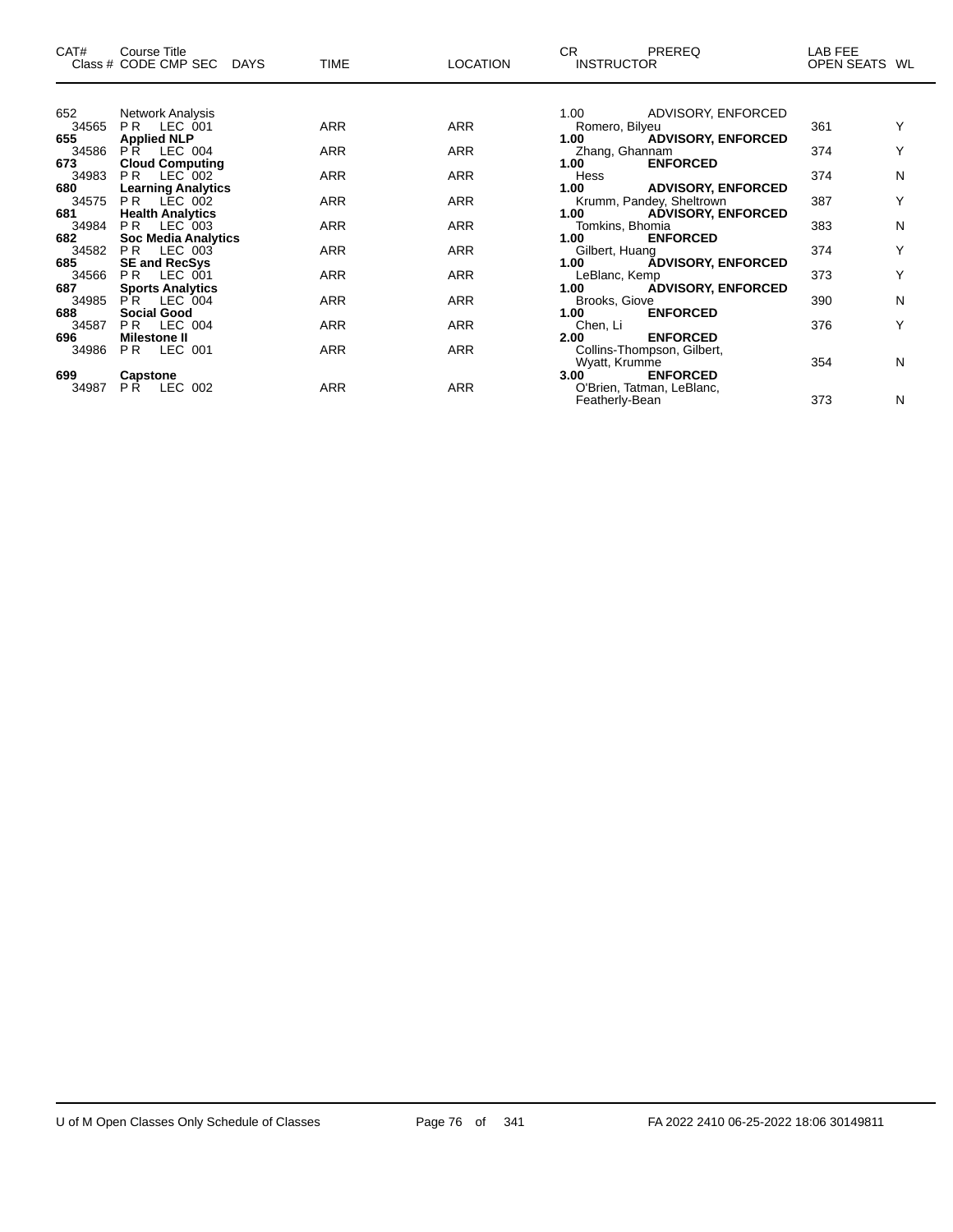| CAT# | .:ourse Title        |             |             |                 | СF                | PREREQ | AB FEE        |  |
|------|----------------------|-------------|-------------|-----------------|-------------------|--------|---------------|--|
|      | Class # CODE CMP SEC | <b>DAYS</b> | <b>TIME</b> | <b>LOCATION</b> | <b>INSTRUCTOR</b> |        | OPEN SEATS WL |  |
|      |                      |             |             |                 |                   |        |               |  |

## **Institute for Social Research SRC-PSM Graduate Program**

#### **Survey Methodology (SURVMETH) Open Sections**

| 600               | <b>Fund Sury Meth</b>                      |          |           |                                                                                                                | 3.00           | <b>ADVISORY</b>      |    |   |
|-------------------|--------------------------------------------|----------|-----------|----------------------------------------------------------------------------------------------------------------|----------------|----------------------|----|---|
| 16540             | <b>SEM 001</b><br>P                        | W        | 2-5PM     | ARR                                                                                                            | Conrad         |                      |    | N |
|                   | <b>Fundamentals of Survey Methods</b>      |          |           |                                                                                                                |                |                      |    |   |
|                   |                                            |          |           | Contact: michpsm.isr@umich.edu with questions. All students interested in survey methodology are encouraged to |                |                      |    |   |
| take this course. |                                            |          |           |                                                                                                                |                |                      |    |   |
| 621               | <b>Fund Data Collect I</b>                 |          |           |                                                                                                                | 3.00           |                      |    |   |
| 24943             | LEC 001<br>PD.                             | M        | 330-630PM | ARR                                                                                                            | Conrad, Antoun |                      | 5  | N |
| 632               | Cog, Comm, Survey Meas                     |          |           |                                                                                                                | 3.00           | <b>ADVISORY</b>      |    |   |
| 16539             | SEM 001<br>PD.                             | <b>W</b> | 9-1130AM  | ARR                                                                                                            | Conrad         |                      | 10 | N |
|                   |                                            |          |           | Department permission and prerequisites required. Contact: michpsm.isr@umich.edu                               |                |                      |    |   |
| 685               | Mod Machine Learn I                        |          |           |                                                                                                                | 3.00           | <b>ADVISORY</b>      |    |   |
| 17745             | LEC 001<br>PD.                             |          | 930-12PM  | ARR                                                                                                            | Lee            |                      | 6  | N |
|                   |                                            |          |           | Department permission and prerequisites required. Contact: michpsm.isr@umich.edu                               |                |                      |    |   |
| 687               | <b>Applic Stat Modeling</b>                |          |           |                                                                                                                | 3.00           | <b>ADVISORY</b>      |    |   |
| 22196             | LEC 101<br>- PD                            |          | 1-330PM   | ARR                                                                                                            | Si             |                      | 10 | N |
|                   |                                            |          |           | Department permission and prerequisites required. Contact: michpsm.isr@umich.edu                               |                |                      |    |   |
| 720               | <b>Tot Surv Err Qual I</b>                 |          |           |                                                                                                                | 2.00           | <b>ADVISORY</b>      |    |   |
| 17020             | <b>SEM 001</b><br>PD.                      | TH       | 1020-12PM | ARR                                                                                                            | Sharma         |                      | 11 | N |
|                   |                                            |          |           | Department permission and prerequisites required. Contact: michpsm.isr@umich.edu                               |                |                      |    |   |
| 727.              | <b>Comp &amp; Data Display</b>             |          |           |                                                                                                                | 3.00           | <b>ADVISORY</b>      |    |   |
| 25973             | LEC 001<br>PD.                             | M        | 1230-3PM  | <b>ARR</b>                                                                                                     | <b>Kim</b>     |                      | 14 | N |
| 740               | <b>Fund of Inference</b>                   |          |           |                                                                                                                | 3.00           | <b>ADVISORY</b>      |    |   |
| 25725             | LEC 001<br>PD.                             |          | $1-4PM$   | ARR                                                                                                            | Li, Wagner     |                      | 11 | N |
| 890               | <b>Doctoral Seminar I</b>                  |          |           |                                                                                                                | 3.00           | <b>ADVISORY</b>      |    |   |
| 16154             | <b>SEM 001</b><br>PD.                      | W        | 2-430PM   | ARR                                                                                                            |                | Raghunathan, Abraham | 8  | N |
|                   | Survey Methodology doctoral students only. |          |           |                                                                                                                |                |                      |    |   |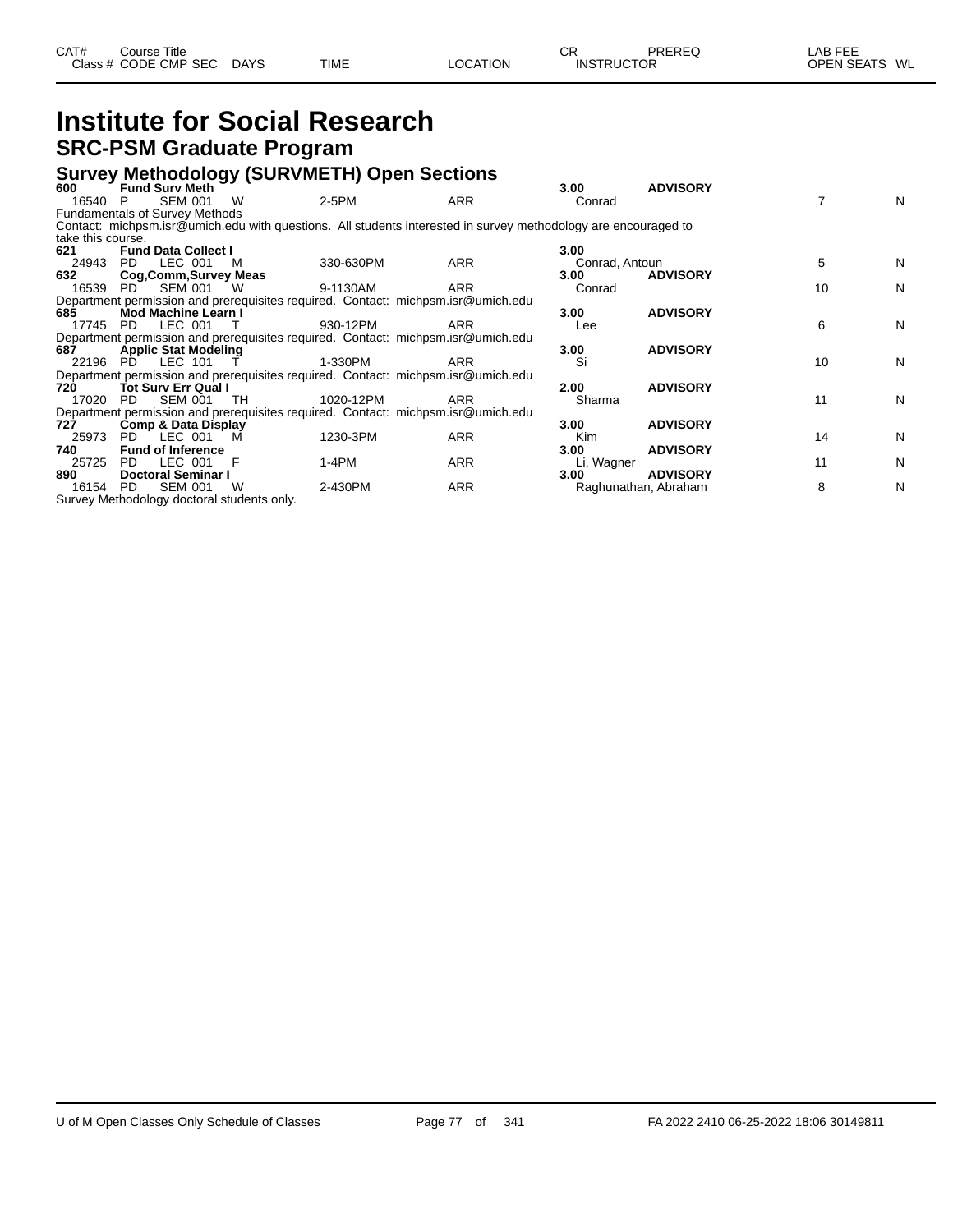| CAT# | Title<br>Course      |             |             |          | ⌒冖<br>◡           | PREREQ | _AB FEE<br>---    |    |
|------|----------------------|-------------|-------------|----------|-------------------|--------|-------------------|----|
|      | Class # CODE CMP SEC | <b>DAYS</b> | <b>TIME</b> | LOCATION | <b>INSTRUCTOR</b> |        | <b>OPEN SEATS</b> | WL |

## **Kinesiology School Of Kinesiology**

### **Applied Exercise Science (AES) Open Sections**

|            | Ex Nutr Wt Cn                                         |                                                                                                                                                                                                                                                                     |                                                                                            |                                                                                                                                                                                       | 3.00                                                                                                                                                                                                                                 |                                                                                                                                                                                                                                                                                                                                                                                                                                                                                                                                                                                                                                            |                                                                                                                                                                                                                                                                                                                                                                                                                                                                                                                                                                                                                                                                                                                                                                                                                                                                                                        |                                                    |
|------------|-------------------------------------------------------|---------------------------------------------------------------------------------------------------------------------------------------------------------------------------------------------------------------------------------------------------------------------|--------------------------------------------------------------------------------------------|---------------------------------------------------------------------------------------------------------------------------------------------------------------------------------------|--------------------------------------------------------------------------------------------------------------------------------------------------------------------------------------------------------------------------------------|--------------------------------------------------------------------------------------------------------------------------------------------------------------------------------------------------------------------------------------------------------------------------------------------------------------------------------------------------------------------------------------------------------------------------------------------------------------------------------------------------------------------------------------------------------------------------------------------------------------------------------------------|--------------------------------------------------------------------------------------------------------------------------------------------------------------------------------------------------------------------------------------------------------------------------------------------------------------------------------------------------------------------------------------------------------------------------------------------------------------------------------------------------------------------------------------------------------------------------------------------------------------------------------------------------------------------------------------------------------------------------------------------------------------------------------------------------------------------------------------------------------------------------------------------------------|----------------------------------------------------|
| 21547 P    | LEC 001                                               | TTH                                                                                                                                                                                                                                                                 | 1-230PM                                                                                    | AUD B AH                                                                                                                                                                              | Bodary                                                                                                                                                                                                                               |                                                                                                                                                                                                                                                                                                                                                                                                                                                                                                                                                                                                                                            | 51                                                                                                                                                                                                                                                                                                                                                                                                                                                                                                                                                                                                                                                                                                                                                                                                                                                                                                     | Υ                                                  |
|            |                                                       |                                                                                                                                                                                                                                                                     |                                                                                            |                                                                                                                                                                                       |                                                                                                                                                                                                                                      |                                                                                                                                                                                                                                                                                                                                                                                                                                                                                                                                                                                                                                            |                                                                                                                                                                                                                                                                                                                                                                                                                                                                                                                                                                                                                                                                                                                                                                                                                                                                                                        |                                                    |
|            |                                                       |                                                                                                                                                                                                                                                                     |                                                                                            |                                                                                                                                                                                       |                                                                                                                                                                                                                                      |                                                                                                                                                                                                                                                                                                                                                                                                                                                                                                                                                                                                                                            |                                                                                                                                                                                                                                                                                                                                                                                                                                                                                                                                                                                                                                                                                                                                                                                                                                                                                                        |                                                    |
|            |                                                       |                                                                                                                                                                                                                                                                     |                                                                                            |                                                                                                                                                                                       |                                                                                                                                                                                                                                      |                                                                                                                                                                                                                                                                                                                                                                                                                                                                                                                                                                                                                                            |                                                                                                                                                                                                                                                                                                                                                                                                                                                                                                                                                                                                                                                                                                                                                                                                                                                                                                        | N                                                  |
|            |                                                       |                                                                                                                                                                                                                                                                     |                                                                                            |                                                                                                                                                                                       |                                                                                                                                                                                                                                      |                                                                                                                                                                                                                                                                                                                                                                                                                                                                                                                                                                                                                                            |                                                                                                                                                                                                                                                                                                                                                                                                                                                                                                                                                                                                                                                                                                                                                                                                                                                                                                        |                                                    |
|            |                                                       |                                                                                                                                                                                                                                                                     |                                                                                            |                                                                                                                                                                                       |                                                                                                                                                                                                                                      |                                                                                                                                                                                                                                                                                                                                                                                                                                                                                                                                                                                                                                            |                                                                                                                                                                                                                                                                                                                                                                                                                                                                                                                                                                                                                                                                                                                                                                                                                                                                                                        |                                                    |
|            |                                                       |                                                                                                                                                                                                                                                                     | ARR                                                                                        | <b>ARR</b>                                                                                                                                                                            |                                                                                                                                                                                                                                      |                                                                                                                                                                                                                                                                                                                                                                                                                                                                                                                                                                                                                                            | 12                                                                                                                                                                                                                                                                                                                                                                                                                                                                                                                                                                                                                                                                                                                                                                                                                                                                                                     | N                                                  |
|            |                                                       |                                                                                                                                                                                                                                                                     |                                                                                            |                                                                                                                                                                                       | 3.00                                                                                                                                                                                                                                 |                                                                                                                                                                                                                                                                                                                                                                                                                                                                                                                                                                                                                                            |                                                                                                                                                                                                                                                                                                                                                                                                                                                                                                                                                                                                                                                                                                                                                                                                                                                                                                        |                                                    |
|            |                                                       | MW.                                                                                                                                                                                                                                                                 |                                                                                            | 4600 SKB                                                                                                                                                                              | Winkelseth                                                                                                                                                                                                                           |                                                                                                                                                                                                                                                                                                                                                                                                                                                                                                                                                                                                                                            | 13                                                                                                                                                                                                                                                                                                                                                                                                                                                                                                                                                                                                                                                                                                                                                                                                                                                                                                     | Υ                                                  |
|            |                                                       |                                                                                                                                                                                                                                                                     |                                                                                            |                                                                                                                                                                                       |                                                                                                                                                                                                                                      |                                                                                                                                                                                                                                                                                                                                                                                                                                                                                                                                                                                                                                            |                                                                                                                                                                                                                                                                                                                                                                                                                                                                                                                                                                                                                                                                                                                                                                                                                                                                                                        |                                                    |
|            |                                                       |                                                                                                                                                                                                                                                                     |                                                                                            |                                                                                                                                                                                       |                                                                                                                                                                                                                                      |                                                                                                                                                                                                                                                                                                                                                                                                                                                                                                                                                                                                                                            |                                                                                                                                                                                                                                                                                                                                                                                                                                                                                                                                                                                                                                                                                                                                                                                                                                                                                                        |                                                    |
|            |                                                       |                                                                                                                                                                                                                                                                     |                                                                                            |                                                                                                                                                                                       |                                                                                                                                                                                                                                      |                                                                                                                                                                                                                                                                                                                                                                                                                                                                                                                                                                                                                                            |                                                                                                                                                                                                                                                                                                                                                                                                                                                                                                                                                                                                                                                                                                                                                                                                                                                                                                        |                                                    |
|            |                                                       |                                                                                                                                                                                                                                                                     |                                                                                            |                                                                                                                                                                                       |                                                                                                                                                                                                                                      |                                                                                                                                                                                                                                                                                                                                                                                                                                                                                                                                                                                                                                            |                                                                                                                                                                                                                                                                                                                                                                                                                                                                                                                                                                                                                                                                                                                                                                                                                                                                                                        |                                                    |
|            |                                                       |                                                                                                                                                                                                                                                                     |                                                                                            |                                                                                                                                                                                       |                                                                                                                                                                                                                                      |                                                                                                                                                                                                                                                                                                                                                                                                                                                                                                                                                                                                                                            |                                                                                                                                                                                                                                                                                                                                                                                                                                                                                                                                                                                                                                                                                                                                                                                                                                                                                                        | $\mathop{\mathsf{Y}}\limits_{\mathop{\mathsf{Y}}}$ |
|            |                                                       |                                                                                                                                                                                                                                                                     |                                                                                            |                                                                                                                                                                                       |                                                                                                                                                                                                                                      |                                                                                                                                                                                                                                                                                                                                                                                                                                                                                                                                                                                                                                            |                                                                                                                                                                                                                                                                                                                                                                                                                                                                                                                                                                                                                                                                                                                                                                                                                                                                                                        |                                                    |
|            |                                                       |                                                                                                                                                                                                                                                                     |                                                                                            |                                                                                                                                                                                       |                                                                                                                                                                                                                                      |                                                                                                                                                                                                                                                                                                                                                                                                                                                                                                                                                                                                                                            |                                                                                                                                                                                                                                                                                                                                                                                                                                                                                                                                                                                                                                                                                                                                                                                                                                                                                                        |                                                    |
|            |                                                       |                                                                                                                                                                                                                                                                     |                                                                                            |                                                                                                                                                                                       |                                                                                                                                                                                                                                      |                                                                                                                                                                                                                                                                                                                                                                                                                                                                                                                                                                                                                                            |                                                                                                                                                                                                                                                                                                                                                                                                                                                                                                                                                                                                                                                                                                                                                                                                                                                                                                        |                                                    |
|            |                                                       |                                                                                                                                                                                                                                                                     |                                                                                            |                                                                                                                                                                                       |                                                                                                                                                                                                                                      |                                                                                                                                                                                                                                                                                                                                                                                                                                                                                                                                                                                                                                            |                                                                                                                                                                                                                                                                                                                                                                                                                                                                                                                                                                                                                                                                                                                                                                                                                                                                                                        |                                                    |
|            |                                                       |                                                                                                                                                                                                                                                                     |                                                                                            |                                                                                                                                                                                       |                                                                                                                                                                                                                                      |                                                                                                                                                                                                                                                                                                                                                                                                                                                                                                                                                                                                                                            |                                                                                                                                                                                                                                                                                                                                                                                                                                                                                                                                                                                                                                                                                                                                                                                                                                                                                                        |                                                    |
|            |                                                       |                                                                                                                                                                                                                                                                     |                                                                                            |                                                                                                                                                                                       |                                                                                                                                                                                                                                      |                                                                                                                                                                                                                                                                                                                                                                                                                                                                                                                                                                                                                                            |                                                                                                                                                                                                                                                                                                                                                                                                                                                                                                                                                                                                                                                                                                                                                                                                                                                                                                        |                                                    |
|            |                                                       |                                                                                                                                                                                                                                                                     |                                                                                            |                                                                                                                                                                                       |                                                                                                                                                                                                                                      |                                                                                                                                                                                                                                                                                                                                                                                                                                                                                                                                                                                                                                            |                                                                                                                                                                                                                                                                                                                                                                                                                                                                                                                                                                                                                                                                                                                                                                                                                                                                                                        |                                                    |
|            |                                                       |                                                                                                                                                                                                                                                                     |                                                                                            |                                                                                                                                                                                       |                                                                                                                                                                                                                                      |                                                                                                                                                                                                                                                                                                                                                                                                                                                                                                                                                                                                                                            |                                                                                                                                                                                                                                                                                                                                                                                                                                                                                                                                                                                                                                                                                                                                                                                                                                                                                                        |                                                    |
|            |                                                       |                                                                                                                                                                                                                                                                     |                                                                                            |                                                                                                                                                                                       |                                                                                                                                                                                                                                      |                                                                                                                                                                                                                                                                                                                                                                                                                                                                                                                                                                                                                                            |                                                                                                                                                                                                                                                                                                                                                                                                                                                                                                                                                                                                                                                                                                                                                                                                                                                                                                        |                                                    |
|            |                                                       |                                                                                                                                                                                                                                                                     |                                                                                            |                                                                                                                                                                                       |                                                                                                                                                                                                                                      |                                                                                                                                                                                                                                                                                                                                                                                                                                                                                                                                                                                                                                            |                                                                                                                                                                                                                                                                                                                                                                                                                                                                                                                                                                                                                                                                                                                                                                                                                                                                                                        |                                                    |
|            |                                                       |                                                                                                                                                                                                                                                                     |                                                                                            |                                                                                                                                                                                       |                                                                                                                                                                                                                                      |                                                                                                                                                                                                                                                                                                                                                                                                                                                                                                                                                                                                                                            |                                                                                                                                                                                                                                                                                                                                                                                                                                                                                                                                                                                                                                                                                                                                                                                                                                                                                                        |                                                    |
|            |                                                       |                                                                                                                                                                                                                                                                     |                                                                                            |                                                                                                                                                                                       |                                                                                                                                                                                                                                      |                                                                                                                                                                                                                                                                                                                                                                                                                                                                                                                                                                                                                                            |                                                                                                                                                                                                                                                                                                                                                                                                                                                                                                                                                                                                                                                                                                                                                                                                                                                                                                        | Y<br>Υ                                             |
|            |                                                       |                                                                                                                                                                                                                                                                     |                                                                                            |                                                                                                                                                                                       |                                                                                                                                                                                                                                      |                                                                                                                                                                                                                                                                                                                                                                                                                                                                                                                                                                                                                                            |                                                                                                                                                                                                                                                                                                                                                                                                                                                                                                                                                                                                                                                                                                                                                                                                                                                                                                        | Y                                                  |
|            |                                                       |                                                                                                                                                                                                                                                                     |                                                                                            |                                                                                                                                                                                       |                                                                                                                                                                                                                                      |                                                                                                                                                                                                                                                                                                                                                                                                                                                                                                                                                                                                                                            |                                                                                                                                                                                                                                                                                                                                                                                                                                                                                                                                                                                                                                                                                                                                                                                                                                                                                                        |                                                    |
|            |                                                       |                                                                                                                                                                                                                                                                     |                                                                                            |                                                                                                                                                                                       |                                                                                                                                                                                                                                      |                                                                                                                                                                                                                                                                                                                                                                                                                                                                                                                                                                                                                                            |                                                                                                                                                                                                                                                                                                                                                                                                                                                                                                                                                                                                                                                                                                                                                                                                                                                                                                        |                                                    |
|            |                                                       |                                                                                                                                                                                                                                                                     |                                                                                            |                                                                                                                                                                                       |                                                                                                                                                                                                                                      |                                                                                                                                                                                                                                                                                                                                                                                                                                                                                                                                                                                                                                            |                                                                                                                                                                                                                                                                                                                                                                                                                                                                                                                                                                                                                                                                                                                                                                                                                                                                                                        |                                                    |
|            |                                                       |                                                                                                                                                                                                                                                                     | ARR                                                                                        | ARR                                                                                                                                                                                   |                                                                                                                                                                                                                                      |                                                                                                                                                                                                                                                                                                                                                                                                                                                                                                                                                                                                                                            | 24                                                                                                                                                                                                                                                                                                                                                                                                                                                                                                                                                                                                                                                                                                                                                                                                                                                                                                     | N                                                  |
|            |                                                       |                                                                                                                                                                                                                                                                     |                                                                                            |                                                                                                                                                                                       |                                                                                                                                                                                                                                      |                                                                                                                                                                                                                                                                                                                                                                                                                                                                                                                                                                                                                                            |                                                                                                                                                                                                                                                                                                                                                                                                                                                                                                                                                                                                                                                                                                                                                                                                                                                                                                        |                                                    |
|            | Internship in AES                                     |                                                                                                                                                                                                                                                                     |                                                                                            |                                                                                                                                                                                       | 1.00-4.00                                                                                                                                                                                                                            | <b>ADVISORY</b>                                                                                                                                                                                                                                                                                                                                                                                                                                                                                                                                                                                                                            |                                                                                                                                                                                                                                                                                                                                                                                                                                                                                                                                                                                                                                                                                                                                                                                                                                                                                                        |                                                    |
| -PI        | LAB 002                                               |                                                                                                                                                                                                                                                                     | ARR                                                                                        | ARR                                                                                                                                                                                   | Kern                                                                                                                                                                                                                                 |                                                                                                                                                                                                                                                                                                                                                                                                                                                                                                                                                                                                                                            | $\overline{7}$                                                                                                                                                                                                                                                                                                                                                                                                                                                                                                                                                                                                                                                                                                                                                                                                                                                                                         | N                                                  |
| PI         | LAB 003                                               |                                                                                                                                                                                                                                                                     | ARR                                                                                        | <b>ARR</b>                                                                                                                                                                            | Kern                                                                                                                                                                                                                                 |                                                                                                                                                                                                                                                                                                                                                                                                                                                                                                                                                                                                                                            | 6                                                                                                                                                                                                                                                                                                                                                                                                                                                                                                                                                                                                                                                                                                                                                                                                                                                                                                      | N                                                  |
| -PI        | LAB 005                                               |                                                                                                                                                                                                                                                                     | ARR                                                                                        | ARR                                                                                                                                                                                   | Kern                                                                                                                                                                                                                                 |                                                                                                                                                                                                                                                                                                                                                                                                                                                                                                                                                                                                                                            | 25                                                                                                                                                                                                                                                                                                                                                                                                                                                                                                                                                                                                                                                                                                                                                                                                                                                                                                     | N                                                  |
|            | PhysActyIntervention                                  |                                                                                                                                                                                                                                                                     |                                                                                            |                                                                                                                                                                                       | 3.00                                                                                                                                                                                                                                 |                                                                                                                                                                                                                                                                                                                                                                                                                                                                                                                                                                                                                                            |                                                                                                                                                                                                                                                                                                                                                                                                                                                                                                                                                                                                                                                                                                                                                                                                                                                                                                        |                                                    |
|            | 34348 PR LEC 001                                      | TTH                                                                                                                                                                                                                                                                 | 1-230PM                                                                                    | 2281 SKB                                                                                                                                                                              | Chen                                                                                                                                                                                                                                 |                                                                                                                                                                                                                                                                                                                                                                                                                                                                                                                                                                                                                                            | 2                                                                                                                                                                                                                                                                                                                                                                                                                                                                                                                                                                                                                                                                                                                                                                                                                                                                                                      | Υ                                                  |
|            |                                                       |                                                                                                                                                                                                                                                                     |                                                                                            |                                                                                                                                                                                       |                                                                                                                                                                                                                                      |                                                                                                                                                                                                                                                                                                                                                                                                                                                                                                                                                                                                                                            |                                                                                                                                                                                                                                                                                                                                                                                                                                                                                                                                                                                                                                                                                                                                                                                                                                                                                                        |                                                    |
|            |                                                       | <b>Athletic Training (AT) Open Sections</b>                                                                                                                                                                                                                         |                                                                                            |                                                                                                                                                                                       |                                                                                                                                                                                                                                      |                                                                                                                                                                                                                                                                                                                                                                                                                                                                                                                                                                                                                                            |                                                                                                                                                                                                                                                                                                                                                                                                                                                                                                                                                                                                                                                                                                                                                                                                                                                                                                        |                                                    |
|            | <b>Special Topics</b>                                 |                                                                                                                                                                                                                                                                     |                                                                                            |                                                                                                                                                                                       | 2.00-3.00                                                                                                                                                                                                                            |                                                                                                                                                                                                                                                                                                                                                                                                                                                                                                                                                                                                                                            |                                                                                                                                                                                                                                                                                                                                                                                                                                                                                                                                                                                                                                                                                                                                                                                                                                                                                                        |                                                    |
|            | 33068 PR LEC 375                                      | <b>MW</b>                                                                                                                                                                                                                                                           | 1230-130PM                                                                                 | 2440 SKB                                                                                                                                                                              | Lepley                                                                                                                                                                                                                               |                                                                                                                                                                                                                                                                                                                                                                                                                                                                                                                                                                                                                                            | 18                                                                                                                                                                                                                                                                                                                                                                                                                                                                                                                                                                                                                                                                                                                                                                                                                                                                                                     | Υ                                                  |
|            | Pathophysiology Allied Health<br>33069 PIR LEC 410    | MW                                                                                                                                                                                                                                                                  | 830-10AM                                                                                   | 2060 SKB                                                                                                                                                                              |                                                                                                                                                                                                                                      |                                                                                                                                                                                                                                                                                                                                                                                                                                                                                                                                                                                                                                            | 8                                                                                                                                                                                                                                                                                                                                                                                                                                                                                                                                                                                                                                                                                                                                                                                                                                                                                                      | Υ                                                  |
|            | AthleticTrainingAdministration                        |                                                                                                                                                                                                                                                                     |                                                                                            |                                                                                                                                                                                       | Lepley                                                                                                                                                                                                                               |                                                                                                                                                                                                                                                                                                                                                                                                                                                                                                                                                                                                                                            |                                                                                                                                                                                                                                                                                                                                                                                                                                                                                                                                                                                                                                                                                                                                                                                                                                                                                                        |                                                    |
|            | Clin Exp Ath Train E                                  |                                                                                                                                                                                                                                                                     |                                                                                            |                                                                                                                                                                                       | 3.00                                                                                                                                                                                                                                 | <b>ADVISORY</b>                                                                                                                                                                                                                                                                                                                                                                                                                                                                                                                                                                                                                            |                                                                                                                                                                                                                                                                                                                                                                                                                                                                                                                                                                                                                                                                                                                                                                                                                                                                                                        |                                                    |
| <b>PIR</b> | LEC 001                                               | ТH                                                                                                                                                                                                                                                                  | 10-12PM                                                                                    | 2440 SKB                                                                                                                                                                              | Czajka                                                                                                                                                                                                                               |                                                                                                                                                                                                                                                                                                                                                                                                                                                                                                                                                                                                                                            | 6                                                                                                                                                                                                                                                                                                                                                                                                                                                                                                                                                                                                                                                                                                                                                                                                                                                                                                      | Υ                                                  |
|            | Internship in AT                                      |                                                                                                                                                                                                                                                                     |                                                                                            |                                                                                                                                                                                       | 1.00-2.00                                                                                                                                                                                                                            | <b>ADVISORY</b>                                                                                                                                                                                                                                                                                                                                                                                                                                                                                                                                                                                                                            |                                                                                                                                                                                                                                                                                                                                                                                                                                                                                                                                                                                                                                                                                                                                                                                                                                                                                                        |                                                    |
| PI.        | LAB 001                                               |                                                                                                                                                                                                                                                                     | ARR                                                                                        | ARR                                                                                                                                                                                   | Palmieri-Smith                                                                                                                                                                                                                       |                                                                                                                                                                                                                                                                                                                                                                                                                                                                                                                                                                                                                                            | 5                                                                                                                                                                                                                                                                                                                                                                                                                                                                                                                                                                                                                                                                                                                                                                                                                                                                                                      | N                                                  |
| PI         | LAB 002                                               |                                                                                                                                                                                                                                                                     | ARR                                                                                        | ARR                                                                                                                                                                                   | Czajka                                                                                                                                                                                                                               |                                                                                                                                                                                                                                                                                                                                                                                                                                                                                                                                                                                                                                            | 25                                                                                                                                                                                                                                                                                                                                                                                                                                                                                                                                                                                                                                                                                                                                                                                                                                                                                                     | N                                                  |
|            | <b>Clin Exper AT 1</b>                                |                                                                                                                                                                                                                                                                     |                                                                                            |                                                                                                                                                                                       | 3.00                                                                                                                                                                                                                                 | <b>ENFORCED</b>                                                                                                                                                                                                                                                                                                                                                                                                                                                                                                                                                                                                                            |                                                                                                                                                                                                                                                                                                                                                                                                                                                                                                                                                                                                                                                                                                                                                                                                                                                                                                        |                                                    |
| P R        | LEC 001                                               | TH                                                                                                                                                                                                                                                                  | 10-12PM                                                                                    | ARR                                                                                                                                                                                   | Czajka                                                                                                                                                                                                                               |                                                                                                                                                                                                                                                                                                                                                                                                                                                                                                                                                                                                                                            | 16                                                                                                                                                                                                                                                                                                                                                                                                                                                                                                                                                                                                                                                                                                                                                                                                                                                                                                     | Y                                                  |
|            | <b>Upper Extrem Eval</b>                              |                                                                                                                                                                                                                                                                     |                                                                                            |                                                                                                                                                                                       | 3.00                                                                                                                                                                                                                                 | <b>ENFORCED</b>                                                                                                                                                                                                                                                                                                                                                                                                                                                                                                                                                                                                                            |                                                                                                                                                                                                                                                                                                                                                                                                                                                                                                                                                                                                                                                                                                                                                                                                                                                                                                        |                                                    |
|            | 16969 PR LEC 001 MW                                   |                                                                                                                                                                                                                                                                     | 830-10AM                                                                                   | 2150 SKB                                                                                                                                                                              |                                                                                                                                                                                                                                      |                                                                                                                                                                                                                                                                                                                                                                                                                                                                                                                                                                                                                                            | 16                                                                                                                                                                                                                                                                                                                                                                                                                                                                                                                                                                                                                                                                                                                                                                                                                                                                                                     | Y                                                  |
|            | <b>Upper Extrem Eval</b>                              |                                                                                                                                                                                                                                                                     |                                                                                            |                                                                                                                                                                                       | 3.00                                                                                                                                                                                                                                 | <b>ENFORCED</b>                                                                                                                                                                                                                                                                                                                                                                                                                                                                                                                                                                                                                            |                                                                                                                                                                                                                                                                                                                                                                                                                                                                                                                                                                                                                                                                                                                                                                                                                                                                                                        |                                                    |
| PR.        | LEC 001                                               | MW                                                                                                                                                                                                                                                                  | 830-10AM                                                                                   | 2440 SKB                                                                                                                                                                              | Palmieri-Smith                                                                                                                                                                                                                       |                                                                                                                                                                                                                                                                                                                                                                                                                                                                                                                                                                                                                                            | 16                                                                                                                                                                                                                                                                                                                                                                                                                                                                                                                                                                                                                                                                                                                                                                                                                                                                                                     | Υ                                                  |
|            | <b>Upper Extrem Lab</b>                               | AT 511 students must also enroll in AT 512.                                                                                                                                                                                                                         |                                                                                            |                                                                                                                                                                                       | 1.00                                                                                                                                                                                                                                 |                                                                                                                                                                                                                                                                                                                                                                                                                                                                                                                                                                                                                                            |                                                                                                                                                                                                                                                                                                                                                                                                                                                                                                                                                                                                                                                                                                                                                                                                                                                                                                        |                                                    |
|            | 16970 PR LAB 001                                      | M                                                                                                                                                                                                                                                                   | 10-12PM                                                                                    | 2440 SKB                                                                                                                                                                              | Shinavier Jr                                                                                                                                                                                                                         | <b>ADVISORY, ENFORCED</b>                                                                                                                                                                                                                                                                                                                                                                                                                                                                                                                                                                                                                  | 16                                                                                                                                                                                                                                                                                                                                                                                                                                                                                                                                                                                                                                                                                                                                                                                                                                                                                                     | Υ                                                  |
|            |                                                       | AT 512 students must also enroll in AT 511.                                                                                                                                                                                                                         |                                                                                            |                                                                                                                                                                                       |                                                                                                                                                                                                                                      |                                                                                                                                                                                                                                                                                                                                                                                                                                                                                                                                                                                                                                            |                                                                                                                                                                                                                                                                                                                                                                                                                                                                                                                                                                                                                                                                                                                                                                                                                                                                                                        |                                                    |
|            | <b>Therap Modalities</b>                              |                                                                                                                                                                                                                                                                     |                                                                                            |                                                                                                                                                                                       | 3.00                                                                                                                                                                                                                                 | <b>ENFORCED</b>                                                                                                                                                                                                                                                                                                                                                                                                                                                                                                                                                                                                                            |                                                                                                                                                                                                                                                                                                                                                                                                                                                                                                                                                                                                                                                                                                                                                                                                                                                                                                        |                                                    |
|            | PR LEC 001                                            | TTH.                                                                                                                                                                                                                                                                | 12-130PM                                                                                   | 2440 SKB                                                                                                                                                                              | Czajka                                                                                                                                                                                                                               |                                                                                                                                                                                                                                                                                                                                                                                                                                                                                                                                                                                                                                            | 16                                                                                                                                                                                                                                                                                                                                                                                                                                                                                                                                                                                                                                                                                                                                                                                                                                                                                                     | Υ                                                  |
|            | <b>Therap Modalities</b>                              |                                                                                                                                                                                                                                                                     |                                                                                            |                                                                                                                                                                                       | 3.00                                                                                                                                                                                                                                 | <b>ENFORCED</b>                                                                                                                                                                                                                                                                                                                                                                                                                                                                                                                                                                                                                            |                                                                                                                                                                                                                                                                                                                                                                                                                                                                                                                                                                                                                                                                                                                                                                                                                                                                                                        |                                                    |
| PR.        | LEC 001                                               | TTH                                                                                                                                                                                                                                                                 | 12-130PM                                                                                   | 4600 SKB                                                                                                                                                                              |                                                                                                                                                                                                                                      |                                                                                                                                                                                                                                                                                                                                                                                                                                                                                                                                                                                                                                            | 16                                                                                                                                                                                                                                                                                                                                                                                                                                                                                                                                                                                                                                                                                                                                                                                                                                                                                                     | Y                                                  |
|            |                                                       | AT 513 students must also enroll in AT 514.                                                                                                                                                                                                                         |                                                                                            |                                                                                                                                                                                       |                                                                                                                                                                                                                                      |                                                                                                                                                                                                                                                                                                                                                                                                                                                                                                                                                                                                                                            |                                                                                                                                                                                                                                                                                                                                                                                                                                                                                                                                                                                                                                                                                                                                                                                                                                                                                                        |                                                    |
|            | <b>Ther Modalities Lab</b>                            |                                                                                                                                                                                                                                                                     |                                                                                            |                                                                                                                                                                                       | 1.00                                                                                                                                                                                                                                 | <b>ADVISORY, ENFORCED</b>                                                                                                                                                                                                                                                                                                                                                                                                                                                                                                                                                                                                                  |                                                                                                                                                                                                                                                                                                                                                                                                                                                                                                                                                                                                                                                                                                                                                                                                                                                                                                        |                                                    |
|            |                                                       | AT 514 students must also enroll in AT 513.<br>т                                                                                                                                                                                                                    |                                                                                            |                                                                                                                                                                                       |                                                                                                                                                                                                                                      |                                                                                                                                                                                                                                                                                                                                                                                                                                                                                                                                                                                                                                            |                                                                                                                                                                                                                                                                                                                                                                                                                                                                                                                                                                                                                                                                                                                                                                                                                                                                                                        |                                                    |
| 16971 PR   | LAB 001<br><b>Rehab Ath Injuries</b>                  |                                                                                                                                                                                                                                                                     | 10-12PM                                                                                    | 2440 SKB                                                                                                                                                                              | Shinavier Jr<br>3.00                                                                                                                                                                                                                 | <b>ENFORCED</b>                                                                                                                                                                                                                                                                                                                                                                                                                                                                                                                                                                                                                            | 16                                                                                                                                                                                                                                                                                                                                                                                                                                                                                                                                                                                                                                                                                                                                                                                                                                                                                                     | Υ                                                  |
|            | 13357 PI<br>32982 PR<br>PR.<br>32984 PR<br>P R<br>P R | <b>Research Opport</b><br>DIS 001<br><b>Field Exp AES</b><br>$IND +$<br><b>Special Topics</b><br>35488 PR LEC 001<br>LEC 002<br>LEC 002<br>Exercise Assessment<br>LEC 003<br>LEC 003<br>LEC 003<br>ClinExercTest&Electrocardiogr<br><b>Teach Exp AES</b><br>$IND +$ | CONTACT UROP OFFICE 647-2768.<br>EmpowerYouthThruWellnessMentor<br>MW<br>MW<br>W<br>м<br>м | ARR<br>4-530PM<br><b>Empowering Youth Through Wellness Mentoring:</b><br>230-4PM<br>230-4PM<br>4-530PM<br>4-530PM<br>4-530PM<br>F22- AES 313.003 Meets-Together with KINESLGY 513.003 | will monitor the waitlist and issue overrides up to the room capacity. Thank you.<br>ARR<br>2450 SKB<br>2460 SKB<br>preparation for writing comprehensive exercise prescription and programming.<br>2060 SKB<br>2460 SKB<br>2450 SKB | 1.00-4.00<br>Ferrez<br>1.00-4.00<br>In this course, students will gain experience working with at-risk children as tutors, mentors, and wellness<br>coaches in partnership with the Eastern Michigan University Bright Futures After School Program.<br>Richardson<br>The purpose of this course is to learn basic knowledge of exercise testing and interpretation for apparently<br>various aspects of exercise testing including muscular, balance, and cardiorespiratory fitness. Principles of<br>information in assessing functional capacity, the safety of physical exertion, and the effect of various<br>Richardson<br>1.00-3.00 | Interested students, please join the waitlist for this course. There is no need to email to request an override. We<br><b>ADVISORY</b><br><b>ADVISORY</b><br>healthy adults using lecture, student discussion/presentation, and laboratory experience. This course will evaluate<br>healthy hemodynamics and cardiorespiratory response and interpretation will be covered. A central theme of the<br>course comprises understanding physiological exercise testing variables. Exercise assessment provides invaluable<br>interventions. Moreover, the results have long-term prognostic significance in regard to morbidity and mortality.<br>Classroom time will be spent gaining hands-on skills with conducting both physical fitness testing (field tests)<br>and clinical exercise testing, to advance competence collecting physiological assessments across the lifespan in<br><b>ADVISORY</b> | 25<br>9<br>9<br>15<br>15<br>15                     |

U of M Open Classes Only Schedule of Classes Page 78 of 341 FA 2022 2410 06-25-2022 18:06 30149811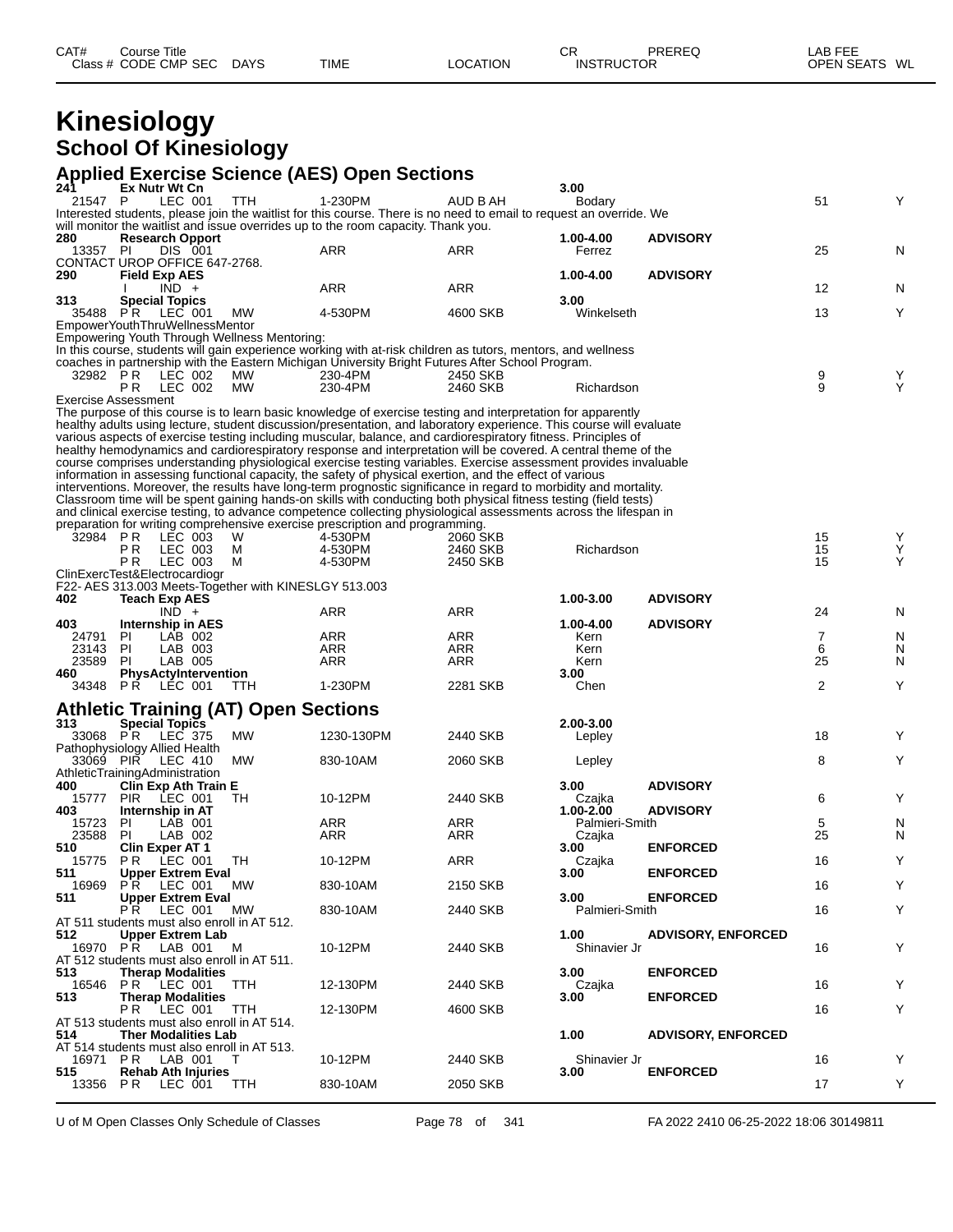| CAT#                                                                | Course Title                  | Class # CODE CMP SEC DAYS            |                                                            | <b>TIME</b>                          | <b>LOCATION</b>          | CR.<br><b>INSTRUCTOR</b> | PREREQ                     | LAB FEE<br>OPEN SEATS WL |        |
|---------------------------------------------------------------------|-------------------------------|--------------------------------------|------------------------------------------------------------|--------------------------------------|--------------------------|--------------------------|----------------------------|--------------------------|--------|
| 515                                                                 | PR.                           | Rehab Ath Injuries<br>LEC 001        | TTH<br>AT 515 students must also enroll in AT 516.         | 830-10AM                             | 2440 SKB                 | 3.00<br>Czajka           | <b>ENFORCED</b>            | 17                       | Y      |
| 516                                                                 |                               | Rehab Athlet Inj Lab                 | AT 516 students must also enroll in AT 515.                |                                      |                          | 1.00                     | <b>ADVISORY, ENFORCED</b>  |                          |        |
| 16972 PR                                                            |                               | LAB 001                              | F                                                          | 1030-1230PM                          | 2440 SKB                 | Pickerman                |                            | 16                       | Y      |
| 610<br>15776                                                        | <b>Clin Exper AT 3</b><br>P R | LEC 001                              | W                                                          | 10-12PM                              | 2440 SKB                 | 3.00<br>Czajka           | <b>ENFORCED</b>            | 9                        | Y      |
| 611<br>33120                                                        | <b>PR LEC 001</b>             | <b>Research Methods</b>              | TTH                                                        | 830-10AM                             | 2060 SKB                 | 3.00<br>Lepley           |                            | 11                       | Y      |
| 613                                                                 |                               | <b>Contemp Issue Sp Med</b>          |                                                            |                                      |                          | 3.00                     | <b>ENFORCED</b>            |                          |        |
| 33067<br>620                                                        | PR.                           | LEC 001<br><b>Immersive AT Exper</b> | МW                                                         | 830-10AM                             | 2200 SKB                 | Broglio<br>6.00          | <b>ENFORCED</b>            | 11                       | Y      |
| 33121 PR                                                            |                               | LAB 001                              |                                                            | ARR                                  | ARR                      | Czajka                   |                            | 15                       | Y      |
| 302                                                                 |                               | Kines Study Abroad                   |                                                            | Kinesiology (KINESLGY) Open Sections |                          |                          |                            |                          |        |
| 18976 PI<br>Australia                                               |                               | $LEC$ 601                            |                                                            | ARR                                  | ARR                      | 1.00-18.00<br>Barton     |                            | 25                       | Y      |
| University of Queensland in Australia<br>18977 PI<br>England        |                               | LEC 602                              |                                                            | ARR                                  | <b>ARR</b>               | Barton                   |                            | 25                       | Y      |
| Loughborough University in England<br>18978 PI<br>Limerick, Ireland |                               | LEC 603                              |                                                            | ARR                                  | ARR                      | Barton                   |                            | 25                       | Y      |
| University of Limerick in Ireland<br>18979 PI                       |                               | LEC 604                              |                                                            | ARR                                  | <b>ARR</b>               | Barton                   |                            | 25                       | Y      |
| Dublin, Ireland<br>University College Dublin in Ireland<br>22754 PI |                               | LEC 605                              |                                                            | ARR                                  | ARR                      | Rosentraub               |                            | 25                       | Y      |
| Israel<br>Israel (Dr. Rosentraub)<br>24200 PI                       |                               | LEC 606                              |                                                            | ARR                                  | <b>ARR</b>               |                          | Grant Long, Barton, Babiak | 25                       | N      |
| Western Europe                                                      |                               |                                      | Western Europe (Dr. Grant Long, Dr. Babiak)                |                                      |                          |                          |                            |                          |        |
| 429<br>13381                                                        | Lab Mtr Cnt Dev<br>PI         | LAB 001                              |                                                            | ARR                                  | ARR                      | 1.00-3.00                | <b>ADVISORY</b>            | 10                       | N      |
| 13382                                                               | P                             | LAB 002                              |                                                            | ARR                                  | ARR                      |                          |                            | 10                       | N      |
| 16878<br>16217                                                      | PI<br>PI                      | LAB 003<br>LAB 004                   |                                                            | <b>ARR</b><br>ARR                    | <b>ARR</b><br>ARR        | Ulrich<br>Vesia          |                            | 10<br>10                 | N<br>N |
| 16869                                                               | PI                            | LAB 005                              |                                                            | <b>ARR</b>                           | <b>ARR</b>               | <b>Brown</b>             |                            | 3                        | Ν      |
| 18031<br>24006                                                      | PI<br>PI                      | LAB 006<br>LAB 007                   |                                                            | <b>ARR</b><br>ARR                    | <b>ARR</b><br><b>ARR</b> | Meehan                   |                            | 3                        | N<br>N |
| 23838                                                               | P                             | LAB 008                              |                                                            | <b>ARR</b>                           | ARR                      | Chen                     |                            | $\frac{3}{3}$            | N      |
| 23876                                                               | PI                            | LAB 009                              |                                                            | ARR                                  | ARR                      | Robinson                 |                            | 3                        | N      |
| 439<br>17419                                                        | PI                            | Lab Biomechanic<br>LAB 001           |                                                            | ARR                                  | <b>ARR</b>               | 1.00-3.00                | <b>ADVISORY</b>            | 5                        | N      |
| 14163                                                               | PI                            | LAB 002                              |                                                            | <b>ARR</b>                           | ARR                      | Gross                    |                            | 5                        | N      |
| 18032                                                               | PI                            | LAB 003                              |                                                            | <b>ARR</b>                           | <b>ARR</b>               | Palmieri-Smith           |                            | $\frac{3}{3}$            | N      |
| 18344<br>18398                                                      | P<br>P                        | LAB 004<br>LAB 005                   |                                                            | <b>ARR</b><br><b>ARR</b>             | <b>ARR</b><br><b>ARR</b> | Broglio<br>Umberger      |                            |                          | N<br>N |
| 21287                                                               | PI                            | LAB 006                              |                                                            | <b>ARR</b>                           | <b>ARR</b>               | Gates                    |                            |                          | N      |
| 22308                                                               | P                             | LAB 007                              |                                                            | <b>ARR</b>                           | <b>ARR</b>               |                          |                            | $\frac{3}{3}$            | N      |
| 23640<br>23743                                                      | PI<br>PI                      | LAB 008<br>LAB 009                   |                                                            | <b>ARR</b><br><b>ARR</b>             | ARR<br><b>ARR</b>        | Lipps                    |                            | 2<br>3                   | N<br>N |
| 24965                                                               | PI                            | LAB 010                              |                                                            | ARR                                  | <b>ARR</b>               | Zernicke PhD DSc         |                            | 3                        | N      |
| 449                                                                 | <b>Lab Exer Phys</b>          |                                      |                                                            |                                      |                          | 1.00-3.00                | <b>ADVISORY</b>            |                          |        |
| 13383<br>13384                                                      | PI<br>P                       | LAB 001<br>LAB 002                   |                                                            | <b>ARR</b><br>ARR                    | <b>ARR</b><br>ARR        | Horowitz                 |                            | 5<br>5<br>5              | N<br>N |
| 13385                                                               | PI                            | LAB 003                              |                                                            | <b>ARR</b>                           | <b>ARR</b>               |                          |                            |                          | N      |
| 14153                                                               | PI                            | LAB 004                              |                                                            | <b>ARR</b>                           | <b>ARR</b>               | Cartee                   |                            | $\frac{5}{5}$            | N      |
| 16739<br>20310                                                      | P                             | LAB 005<br>LAB 006                   |                                                            | ARR<br><b>ARR</b>                    | <b>ARR</b><br><b>ARR</b> | Bodary                   |                            | 3                        | Ν<br>N |
| 21508                                                               | PI<br>PI                      | LAB 007                              |                                                            | ARR                                  | ARR                      | Gordon<br>Hasson         |                            | 3                        | N      |
| 513                                                                 |                               | <b>Experimental Course</b>           |                                                            |                                      |                          | 3.00                     | <b>ADVISORY</b>            |                          |        |
| 25826                                                               | P R                           | LEC 001                              | м                                                          | 230-530PM                            | 2200 SKB                 | Armstrong                |                            | 4                        | Y      |
| Leadership Diversity in Sport<br>26697                              | PR                            | LEC 003                              | W                                                          | 4-530PM                              | 2060 SKB                 |                          |                            | 15                       | Y      |
|                                                                     | PR                            | LEC 003                              | М                                                          | 4-530PM                              | 2460 SKB                 | Richardson               |                            | 15                       | Υ      |
| ClinExercTest&Electrocardiogr                                       | PR.                           | LEC 003                              | М                                                          | 4-530PM                              | 2450 SKB                 |                          |                            | 15                       | Y      |
|                                                                     | 33141 PR LEC 004              |                                      | F22- KINESLGY 513.003 Meets-Together with AES 313.003<br>W | 10-1PM                               | 2281 SKB                 | Lepley                   |                            | 11                       | Y      |
| Beyond the Benchtop: Neuromech<br>615                               |                               | <b>Phil Sci Res Kines</b>            |                                                            |                                      |                          | 3.00                     |                            |                          |        |
| Sport Management section                                            | 25865 PR LEC 001              |                                      | м                                                          | 230-530PM                            | 2600 SKB                 | Wang                     |                            | 17                       | Y      |
| 27256 PR                                                            |                               | LEC 002                              | F                                                          | 2-5PM                                | 2080 SKB                 | Hasson                   |                            | 20                       | Y      |
| Movement Science section                                            |                               |                                      |                                                            |                                      |                          |                          |                            |                          |        |

U of M Open Classes Only Schedule of Classes Page 79 of 341 FA 2022 2410 06-25-2022 18:06 30149811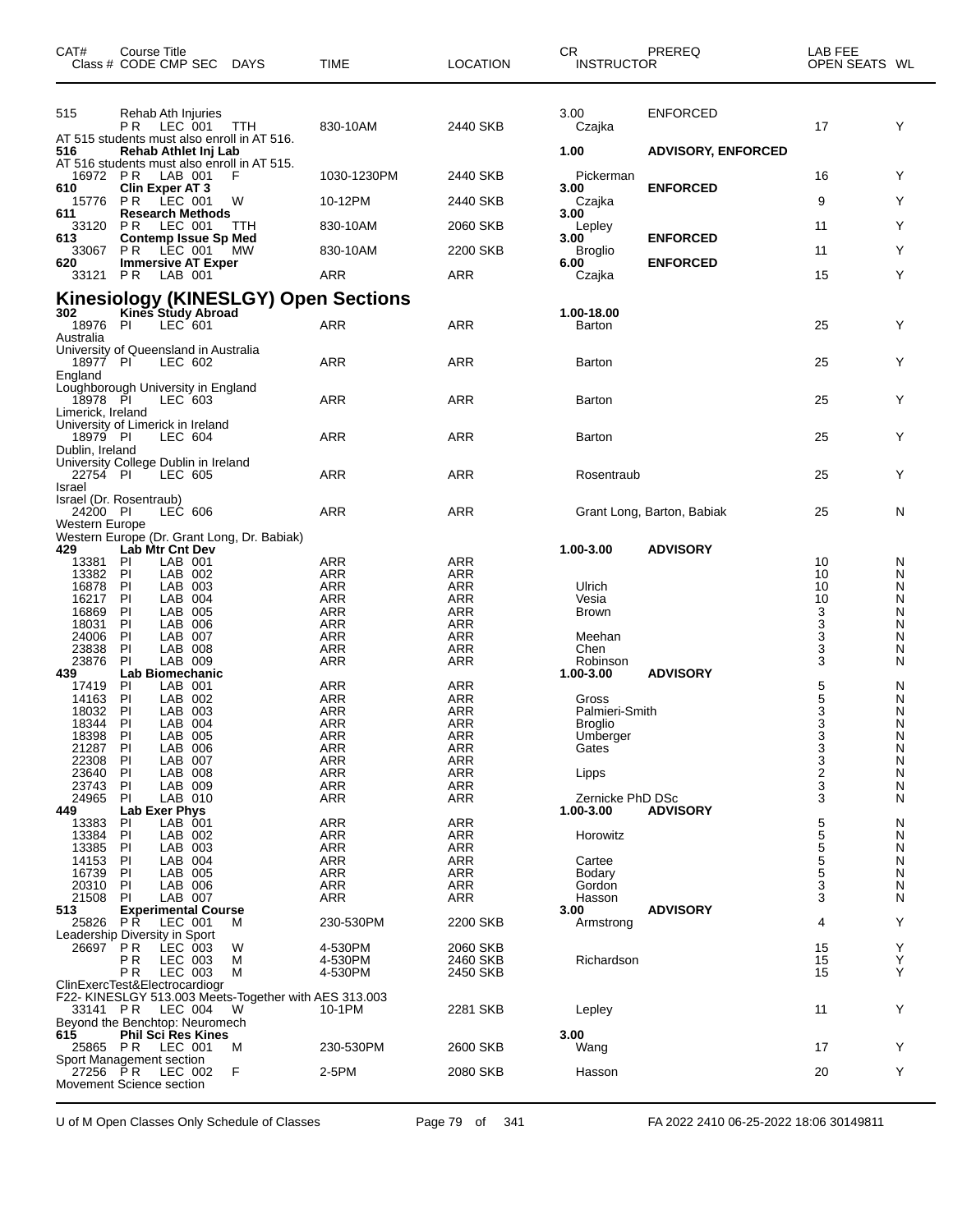| CAT#<br>Class # CODE CMP SEC |          | <b>Course Title</b>        |     | <b>DAYS</b> | <b>TIME</b>              | <b>LOCATION</b>          | <b>CR</b><br><b>INSTRUCTOR</b>  | PREREQ          | <b>LAB FEE</b><br>OPEN SEATS WL |        |
|------------------------------|----------|----------------------------|-----|-------------|--------------------------|--------------------------|---------------------------------|-----------------|---------------------------------|--------|
|                              |          |                            |     |             |                          |                          |                                 |                 |                                 |        |
| 682                          |          | Ind Read in Kin            |     |             |                          |                          | 1.00-3.00                       | <b>ADVISORY</b> |                                 |        |
| 684                          |          | $IND +$<br>Ind Res in Kin  |     |             | <b>ARR</b>               | <b>ARR</b>               | 1.00-6.00                       | <b>ADVISORY</b> | 24                              | N      |
|                              |          | $IND +$                    |     |             | <b>ARR</b>               | <b>ARR</b>               |                                 |                 | 25                              | N      |
| 685                          |          | <b>Res Rotation in Kin</b> |     |             |                          |                          | 3.00-6.00                       | <b>ADVISORY</b> |                                 |        |
| 17333                        | PI       | LAB 001                    |     |             | <b>ARR</b>               | <b>ARR</b>               |                                 |                 | 25                              | N      |
| 17497                        | PI       | LAB 002                    |     |             | <b>ARR</b>               | <b>ARR</b>               | Cartee                          |                 | 25                              | N      |
| 17699                        | PI       | LAB 003                    |     |             | <b>ARR</b>               | <b>ARR</b>               | <b>Babiak</b>                   |                 | 25                              | N      |
| 18038                        | PI       | LAB                        | 004 |             | <b>ARR</b>               | <b>ARR</b>               | Ludlow                          |                 | 25                              | N      |
| 18526                        | PI       | LAB                        | 005 |             | <b>ARR</b>               | <b>ARR</b>               | Ulrich                          |                 | 25                              | N      |
| 18612                        | PI       | <b>LAB</b>                 | 006 |             | <b>ARR</b>               | <b>ARR</b>               | Ashton-Miller                   |                 |                                 | Ν      |
| 18624                        | PI       | LAB 007                    |     |             | <b>ARR</b>               | <b>ARR</b>               | Bodary                          |                 |                                 | Ν      |
| 18705                        | PI       | LAB 008                    |     |             | <b>ARR</b>               | <b>ARR</b>               | Horowitz                        |                 | 25<br>25<br>25                  | N      |
| 19054                        | PI       | LAB 009                    |     |             | <b>ARR</b>               | <b>ARR</b>               | Lipps                           |                 | $\frac{25}{25}$                 | N      |
| 19055                        | PI       | LAB 010                    |     |             | <b>ARR</b>               | <b>ARR</b>               | Fort                            |                 |                                 | N      |
| 19148                        | PI       | LAB 011                    |     |             | <b>ARR</b>               | <b>ARR</b>               | Rosentraub                      |                 | 25                              | Ν      |
| 19152                        | PI       | LAB 012                    |     |             | <b>ARR</b>               | <b>ARR</b>               | Krishnan                        |                 | $\overline{25}$                 | Ν      |
| 19162                        | PI       | LAB 013                    |     |             | <b>ARR</b>               | <b>ARR</b>               | Gross                           |                 | 25                              | N      |
| 19590                        | PI       | LAB 014                    |     |             | <b>ARR</b>               | <b>ARR</b>               | Palmieri-Smith                  |                 | 25                              | N      |
| 20695                        | PI       | LAB 015                    |     |             | <b>ARR</b>               | <b>ARR</b>               | Heinze                          |                 | $\frac{25}{25}$                 | N      |
| 20866                        | PI       | LAB 016                    |     |             | <b>ARR</b>               | <b>ARR</b>               | Vesia                           |                 |                                 | N      |
| 21221                        | PI       | LAB 017                    |     |             | <b>ARR</b>               | <b>ARR</b>               | Armstrong                       |                 | $\frac{25}{25}$                 | Ν      |
| 23089                        | PI       | LAB 018                    |     |             | <b>ARR</b>               | <b>ARR</b>               | Gates                           |                 |                                 | Ν      |
| 23660                        | PI       | LAB 019                    |     |             | <b>ARR</b>               | <b>ARR</b>               | Szymanski                       |                 | 25                              | Ν      |
| 23689<br>23724               | PI       | LAB 020                    |     |             | <b>ARR</b>               | <b>ARR</b>               | Miller                          |                 | $\frac{25}{25}$                 | N      |
| 26221                        | PI<br>PI | LAB 021                    |     |             | <b>ARR</b><br><b>ARR</b> | <b>ARR</b>               | Colabianchi                     |                 | 25                              | N      |
| 37469                        | PI       | LAB 022<br>LAB 023         |     |             | <b>ARR</b>               | <b>ARR</b><br><b>ARR</b> | Hasson                          |                 | 24                              | N<br>N |
| 686                          |          | <b>Intern in Kines</b>     |     |             |                          |                          | <b>Broglio</b><br>$1.00 - 6.00$ | <b>ADVISORY</b> |                                 |        |
|                              |          | $IND +$                    |     |             | <b>ARR</b>               | <b>ARR</b>               |                                 |                 | 24                              | N      |
| 990                          |          | <b>Diss-Precand</b>        |     |             |                          |                          | 1.00-8.00                       | <b>ADVISORY</b> |                                 |        |
|                              |          | $IND +$                    |     |             | <b>ARR</b>               | <b>ARR</b>               |                                 |                 | 24                              | N      |
| 995                          |          | <b>Diss-Cand</b>           |     |             |                          |                          | 8.00                            | <b>ENFORCED</b> |                                 |        |
|                              | IR.      | $IND +$                    |     |             | <b>ARR</b>               | <b>ARR</b>               |                                 |                 | 25                              | N      |
|                              |          | $\sim$ $\sim$ $\sim$       |     |             |                          |                          |                                 |                 |                                 |        |

#### **Movement Science (MOVESCI) Open Sections**

| Ex Nutr Wt Cn<br>LEC 001<br>1-230PM<br>AUD B AH<br>51<br>Y<br>13339 P<br><b>TTH</b><br>Bodary<br>Interested students, please join the waitlist for this course. There is no need to email to request an override. We<br>will monitor the waitlist and issue overrides up to the room capacity. Thank you.<br>280<br>1.00-4.00<br><b>ADVISORY</b><br>Kin UG Research Opp<br><b>DIS 001</b><br><b>ARR</b><br><b>ARR</b><br>25<br>N<br>13340 PI<br>Ferrez<br>CONTACT UROP OFFICE 647-2768.<br>362<br>3.00<br><b>ENFORCED</b><br><b>Surg Neuromon Lab</b><br>50.00<br>Y<br>21640 PDR LAB 002<br>12-3PM<br>3450 SKB<br>Stuber, Mergos<br>W<br>6<br>Override needed to enroll (jmergos@umich.edu).<br>Students must concurrently enroll in MOVESCI 362 sections 001 AND (002, 003 or 004). The professor will hold this<br>course in a lab space in CCRB and will contact the class roster with the details.<br>6<br>Y<br>22750 PDR LAB 003<br>TH<br>12-3PM<br>3450 SKB<br>Stuber, Mergos<br>Override needed to enroll (jmergos@umich.edu).<br>Students must concurrently enroll in MOVESCI 362 sections 001 AND (002, 003 or 004). The professor will hold this<br>course in a lab space in CCRB and will contact the class roster with the details.<br>6<br>Y<br>25990 PDR LAB 004<br>4-7PM<br>- TH<br>3450 SKB<br>Stuber, Mergos<br>Override needed to enroll (imergos@umich.edu).<br>Students must concurrently enroll in MOVESCI 362 sections 001 AND (002, 003 or 004). The professor will hold this<br>course in a lab space in CCRB and will contact the class roster with the details.<br>21639 SDR LEC 001<br>$1-3PM$<br>3460 SKB<br>Mergos<br>T<br>Override needed to enroll (jmergos@umich.edu).<br>Students must concurrently enroll in MOVESCI 362 sections 001 AND 002, 003 or 004.<br>402<br><b>ADVISORY</b><br>1.00-3.00<br><b>Teach Exp Mvs</b><br>$IND +$<br><b>ARR</b><br><b>ARR</b><br>20<br>N<br>$0.50 - 4.00$<br><b>ADVISORY</b><br>403<br>Internship<br>LAB 001<br><b>ARR</b><br><b>ARR</b><br>5<br>N<br>13348<br>Kern<br>-PI<br>$\overline{4}$<br><b>ARR</b><br>N<br>20104<br><b>PI</b><br><b>LAB</b><br>002<br><b>ARR</b><br>Kern<br>5<br>20105<br><b>PI</b><br>LAB 003<br><b>ARR</b><br><b>ARR</b><br>N<br>Kern<br>21281<br><b>ARR</b><br>5<br><b>PI</b><br>LAB 005<br><b>ARR</b><br>N<br>Kern<br>429<br><b>Lab Mtr Cnt Dev</b><br>1.00-3.00<br><b>ADVISORY</b><br><b>ARR</b><br><b>PIR</b><br>LAB 001<br><b>ARR</b><br>N<br>13350<br>10<br>$\mathsf{N}$<br><b>PIR</b><br>LAB 002<br><b>ARR</b><br><b>ARR</b><br>10<br>13351<br>16865<br>LAB<br>003<br><b>ARR</b><br><b>ARR</b><br>Ulrich<br>10<br>N<br>PI.<br>16224<br><b>PIR</b><br>LAB 004<br><b>ARR</b><br><b>ARR</b><br>10<br>N<br>Vesia<br>3<br>N<br>16866<br><b>LAB</b><br>005<br>ARR<br>ARR<br>PI<br><b>Brown</b> |     |  |  | NOTE - ENROLLMENT NOT GUARANTEED FOR STUDENTS OTHER THAN KINESIOLOGY MAJORS. ATTENDANCE AT FIRST CLASS IS<br>MANDATORY TO RESERVE YOUR PLACE IN CLASS. ACTIVITY CLASSES FOR NON-MAJORS ARE LISTED IN THE UMOVE PROGRAM. |      |                |           |
|------------------------------------------------------------------------------------------------------------------------------------------------------------------------------------------------------------------------------------------------------------------------------------------------------------------------------------------------------------------------------------------------------------------------------------------------------------------------------------------------------------------------------------------------------------------------------------------------------------------------------------------------------------------------------------------------------------------------------------------------------------------------------------------------------------------------------------------------------------------------------------------------------------------------------------------------------------------------------------------------------------------------------------------------------------------------------------------------------------------------------------------------------------------------------------------------------------------------------------------------------------------------------------------------------------------------------------------------------------------------------------------------------------------------------------------------------------------------------------------------------------------------------------------------------------------------------------------------------------------------------------------------------------------------------------------------------------------------------------------------------------------------------------------------------------------------------------------------------------------------------------------------------------------------------------------------------------------------------------------------------------------------------------------------------------------------------------------------------------------------------------------------------------------------------------------------------------------------------------------------------------------------------------------------------------------------------------------------------------------------------------------------------------------------------------------------------------------------------------------------------------------------------------------------------------------------------------------------------------------------------------------------------------------------------------------------------------------------------------------------------------------------------------------------|-----|--|--|-------------------------------------------------------------------------------------------------------------------------------------------------------------------------------------------------------------------------|------|----------------|-----------|
|                                                                                                                                                                                                                                                                                                                                                                                                                                                                                                                                                                                                                                                                                                                                                                                                                                                                                                                                                                                                                                                                                                                                                                                                                                                                                                                                                                                                                                                                                                                                                                                                                                                                                                                                                                                                                                                                                                                                                                                                                                                                                                                                                                                                                                                                                                                                                                                                                                                                                                                                                                                                                                                                                                                                                                                                | 241 |  |  |                                                                                                                                                                                                                         | 3.00 |                |           |
|                                                                                                                                                                                                                                                                                                                                                                                                                                                                                                                                                                                                                                                                                                                                                                                                                                                                                                                                                                                                                                                                                                                                                                                                                                                                                                                                                                                                                                                                                                                                                                                                                                                                                                                                                                                                                                                                                                                                                                                                                                                                                                                                                                                                                                                                                                                                                                                                                                                                                                                                                                                                                                                                                                                                                                                                |     |  |  |                                                                                                                                                                                                                         |      |                |           |
|                                                                                                                                                                                                                                                                                                                                                                                                                                                                                                                                                                                                                                                                                                                                                                                                                                                                                                                                                                                                                                                                                                                                                                                                                                                                                                                                                                                                                                                                                                                                                                                                                                                                                                                                                                                                                                                                                                                                                                                                                                                                                                                                                                                                                                                                                                                                                                                                                                                                                                                                                                                                                                                                                                                                                                                                |     |  |  |                                                                                                                                                                                                                         |      |                |           |
|                                                                                                                                                                                                                                                                                                                                                                                                                                                                                                                                                                                                                                                                                                                                                                                                                                                                                                                                                                                                                                                                                                                                                                                                                                                                                                                                                                                                                                                                                                                                                                                                                                                                                                                                                                                                                                                                                                                                                                                                                                                                                                                                                                                                                                                                                                                                                                                                                                                                                                                                                                                                                                                                                                                                                                                                |     |  |  |                                                                                                                                                                                                                         |      |                |           |
|                                                                                                                                                                                                                                                                                                                                                                                                                                                                                                                                                                                                                                                                                                                                                                                                                                                                                                                                                                                                                                                                                                                                                                                                                                                                                                                                                                                                                                                                                                                                                                                                                                                                                                                                                                                                                                                                                                                                                                                                                                                                                                                                                                                                                                                                                                                                                                                                                                                                                                                                                                                                                                                                                                                                                                                                |     |  |  |                                                                                                                                                                                                                         |      |                |           |
|                                                                                                                                                                                                                                                                                                                                                                                                                                                                                                                                                                                                                                                                                                                                                                                                                                                                                                                                                                                                                                                                                                                                                                                                                                                                                                                                                                                                                                                                                                                                                                                                                                                                                                                                                                                                                                                                                                                                                                                                                                                                                                                                                                                                                                                                                                                                                                                                                                                                                                                                                                                                                                                                                                                                                                                                |     |  |  |                                                                                                                                                                                                                         |      |                |           |
|                                                                                                                                                                                                                                                                                                                                                                                                                                                                                                                                                                                                                                                                                                                                                                                                                                                                                                                                                                                                                                                                                                                                                                                                                                                                                                                                                                                                                                                                                                                                                                                                                                                                                                                                                                                                                                                                                                                                                                                                                                                                                                                                                                                                                                                                                                                                                                                                                                                                                                                                                                                                                                                                                                                                                                                                |     |  |  |                                                                                                                                                                                                                         |      |                |           |
|                                                                                                                                                                                                                                                                                                                                                                                                                                                                                                                                                                                                                                                                                                                                                                                                                                                                                                                                                                                                                                                                                                                                                                                                                                                                                                                                                                                                                                                                                                                                                                                                                                                                                                                                                                                                                                                                                                                                                                                                                                                                                                                                                                                                                                                                                                                                                                                                                                                                                                                                                                                                                                                                                                                                                                                                |     |  |  |                                                                                                                                                                                                                         |      |                |           |
|                                                                                                                                                                                                                                                                                                                                                                                                                                                                                                                                                                                                                                                                                                                                                                                                                                                                                                                                                                                                                                                                                                                                                                                                                                                                                                                                                                                                                                                                                                                                                                                                                                                                                                                                                                                                                                                                                                                                                                                                                                                                                                                                                                                                                                                                                                                                                                                                                                                                                                                                                                                                                                                                                                                                                                                                |     |  |  |                                                                                                                                                                                                                         |      |                |           |
|                                                                                                                                                                                                                                                                                                                                                                                                                                                                                                                                                                                                                                                                                                                                                                                                                                                                                                                                                                                                                                                                                                                                                                                                                                                                                                                                                                                                                                                                                                                                                                                                                                                                                                                                                                                                                                                                                                                                                                                                                                                                                                                                                                                                                                                                                                                                                                                                                                                                                                                                                                                                                                                                                                                                                                                                |     |  |  |                                                                                                                                                                                                                         |      |                |           |
|                                                                                                                                                                                                                                                                                                                                                                                                                                                                                                                                                                                                                                                                                                                                                                                                                                                                                                                                                                                                                                                                                                                                                                                                                                                                                                                                                                                                                                                                                                                                                                                                                                                                                                                                                                                                                                                                                                                                                                                                                                                                                                                                                                                                                                                                                                                                                                                                                                                                                                                                                                                                                                                                                                                                                                                                |     |  |  |                                                                                                                                                                                                                         |      |                |           |
|                                                                                                                                                                                                                                                                                                                                                                                                                                                                                                                                                                                                                                                                                                                                                                                                                                                                                                                                                                                                                                                                                                                                                                                                                                                                                                                                                                                                                                                                                                                                                                                                                                                                                                                                                                                                                                                                                                                                                                                                                                                                                                                                                                                                                                                                                                                                                                                                                                                                                                                                                                                                                                                                                                                                                                                                |     |  |  |                                                                                                                                                                                                                         |      |                |           |
|                                                                                                                                                                                                                                                                                                                                                                                                                                                                                                                                                                                                                                                                                                                                                                                                                                                                                                                                                                                                                                                                                                                                                                                                                                                                                                                                                                                                                                                                                                                                                                                                                                                                                                                                                                                                                                                                                                                                                                                                                                                                                                                                                                                                                                                                                                                                                                                                                                                                                                                                                                                                                                                                                                                                                                                                |     |  |  |                                                                                                                                                                                                                         |      |                |           |
|                                                                                                                                                                                                                                                                                                                                                                                                                                                                                                                                                                                                                                                                                                                                                                                                                                                                                                                                                                                                                                                                                                                                                                                                                                                                                                                                                                                                                                                                                                                                                                                                                                                                                                                                                                                                                                                                                                                                                                                                                                                                                                                                                                                                                                                                                                                                                                                                                                                                                                                                                                                                                                                                                                                                                                                                |     |  |  |                                                                                                                                                                                                                         |      |                |           |
|                                                                                                                                                                                                                                                                                                                                                                                                                                                                                                                                                                                                                                                                                                                                                                                                                                                                                                                                                                                                                                                                                                                                                                                                                                                                                                                                                                                                                                                                                                                                                                                                                                                                                                                                                                                                                                                                                                                                                                                                                                                                                                                                                                                                                                                                                                                                                                                                                                                                                                                                                                                                                                                                                                                                                                                                |     |  |  |                                                                                                                                                                                                                         |      |                |           |
|                                                                                                                                                                                                                                                                                                                                                                                                                                                                                                                                                                                                                                                                                                                                                                                                                                                                                                                                                                                                                                                                                                                                                                                                                                                                                                                                                                                                                                                                                                                                                                                                                                                                                                                                                                                                                                                                                                                                                                                                                                                                                                                                                                                                                                                                                                                                                                                                                                                                                                                                                                                                                                                                                                                                                                                                |     |  |  |                                                                                                                                                                                                                         |      |                |           |
|                                                                                                                                                                                                                                                                                                                                                                                                                                                                                                                                                                                                                                                                                                                                                                                                                                                                                                                                                                                                                                                                                                                                                                                                                                                                                                                                                                                                                                                                                                                                                                                                                                                                                                                                                                                                                                                                                                                                                                                                                                                                                                                                                                                                                                                                                                                                                                                                                                                                                                                                                                                                                                                                                                                                                                                                |     |  |  |                                                                                                                                                                                                                         |      |                |           |
|                                                                                                                                                                                                                                                                                                                                                                                                                                                                                                                                                                                                                                                                                                                                                                                                                                                                                                                                                                                                                                                                                                                                                                                                                                                                                                                                                                                                                                                                                                                                                                                                                                                                                                                                                                                                                                                                                                                                                                                                                                                                                                                                                                                                                                                                                                                                                                                                                                                                                                                                                                                                                                                                                                                                                                                                |     |  |  |                                                                                                                                                                                                                         |      |                |           |
|                                                                                                                                                                                                                                                                                                                                                                                                                                                                                                                                                                                                                                                                                                                                                                                                                                                                                                                                                                                                                                                                                                                                                                                                                                                                                                                                                                                                                                                                                                                                                                                                                                                                                                                                                                                                                                                                                                                                                                                                                                                                                                                                                                                                                                                                                                                                                                                                                                                                                                                                                                                                                                                                                                                                                                                                |     |  |  |                                                                                                                                                                                                                         |      |                |           |
|                                                                                                                                                                                                                                                                                                                                                                                                                                                                                                                                                                                                                                                                                                                                                                                                                                                                                                                                                                                                                                                                                                                                                                                                                                                                                                                                                                                                                                                                                                                                                                                                                                                                                                                                                                                                                                                                                                                                                                                                                                                                                                                                                                                                                                                                                                                                                                                                                                                                                                                                                                                                                                                                                                                                                                                                |     |  |  |                                                                                                                                                                                                                         |      |                |           |
|                                                                                                                                                                                                                                                                                                                                                                                                                                                                                                                                                                                                                                                                                                                                                                                                                                                                                                                                                                                                                                                                                                                                                                                                                                                                                                                                                                                                                                                                                                                                                                                                                                                                                                                                                                                                                                                                                                                                                                                                                                                                                                                                                                                                                                                                                                                                                                                                                                                                                                                                                                                                                                                                                                                                                                                                |     |  |  |                                                                                                                                                                                                                         |      |                |           |
|                                                                                                                                                                                                                                                                                                                                                                                                                                                                                                                                                                                                                                                                                                                                                                                                                                                                                                                                                                                                                                                                                                                                                                                                                                                                                                                                                                                                                                                                                                                                                                                                                                                                                                                                                                                                                                                                                                                                                                                                                                                                                                                                                                                                                                                                                                                                                                                                                                                                                                                                                                                                                                                                                                                                                                                                |     |  |  |                                                                                                                                                                                                                         |      |                |           |
|                                                                                                                                                                                                                                                                                                                                                                                                                                                                                                                                                                                                                                                                                                                                                                                                                                                                                                                                                                                                                                                                                                                                                                                                                                                                                                                                                                                                                                                                                                                                                                                                                                                                                                                                                                                                                                                                                                                                                                                                                                                                                                                                                                                                                                                                                                                                                                                                                                                                                                                                                                                                                                                                                                                                                                                                |     |  |  |                                                                                                                                                                                                                         |      |                |           |
|                                                                                                                                                                                                                                                                                                                                                                                                                                                                                                                                                                                                                                                                                                                                                                                                                                                                                                                                                                                                                                                                                                                                                                                                                                                                                                                                                                                                                                                                                                                                                                                                                                                                                                                                                                                                                                                                                                                                                                                                                                                                                                                                                                                                                                                                                                                                                                                                                                                                                                                                                                                                                                                                                                                                                                                                |     |  |  |                                                                                                                                                                                                                         |      |                |           |
|                                                                                                                                                                                                                                                                                                                                                                                                                                                                                                                                                                                                                                                                                                                                                                                                                                                                                                                                                                                                                                                                                                                                                                                                                                                                                                                                                                                                                                                                                                                                                                                                                                                                                                                                                                                                                                                                                                                                                                                                                                                                                                                                                                                                                                                                                                                                                                                                                                                                                                                                                                                                                                                                                                                                                                                                |     |  |  |                                                                                                                                                                                                                         |      |                |           |
|                                                                                                                                                                                                                                                                                                                                                                                                                                                                                                                                                                                                                                                                                                                                                                                                                                                                                                                                                                                                                                                                                                                                                                                                                                                                                                                                                                                                                                                                                                                                                                                                                                                                                                                                                                                                                                                                                                                                                                                                                                                                                                                                                                                                                                                                                                                                                                                                                                                                                                                                                                                                                                                                                                                                                                                                |     |  |  |                                                                                                                                                                                                                         |      |                |           |
|                                                                                                                                                                                                                                                                                                                                                                                                                                                                                                                                                                                                                                                                                                                                                                                                                                                                                                                                                                                                                                                                                                                                                                                                                                                                                                                                                                                                                                                                                                                                                                                                                                                                                                                                                                                                                                                                                                                                                                                                                                                                                                                                                                                                                                                                                                                                                                                                                                                                                                                                                                                                                                                                                                                                                                                                |     |  |  |                                                                                                                                                                                                                         |      |                |           |
|                                                                                                                                                                                                                                                                                                                                                                                                                                                                                                                                                                                                                                                                                                                                                                                                                                                                                                                                                                                                                                                                                                                                                                                                                                                                                                                                                                                                                                                                                                                                                                                                                                                                                                                                                                                                                                                                                                                                                                                                                                                                                                                                                                                                                                                                                                                                                                                                                                                                                                                                                                                                                                                                                                                                                                                                |     |  |  |                                                                                                                                                                                                                         |      |                |           |
|                                                                                                                                                                                                                                                                                                                                                                                                                                                                                                                                                                                                                                                                                                                                                                                                                                                                                                                                                                                                                                                                                                                                                                                                                                                                                                                                                                                                                                                                                                                                                                                                                                                                                                                                                                                                                                                                                                                                                                                                                                                                                                                                                                                                                                                                                                                                                                                                                                                                                                                                                                                                                                                                                                                                                                                                |     |  |  |                                                                                                                                                                                                                         |      |                |           |
|                                                                                                                                                                                                                                                                                                                                                                                                                                                                                                                                                                                                                                                                                                                                                                                                                                                                                                                                                                                                                                                                                                                                                                                                                                                                                                                                                                                                                                                                                                                                                                                                                                                                                                                                                                                                                                                                                                                                                                                                                                                                                                                                                                                                                                                                                                                                                                                                                                                                                                                                                                                                                                                                                                                                                                                                |     |  |  |                                                                                                                                                                                                                         |      |                |           |
|                                                                                                                                                                                                                                                                                                                                                                                                                                                                                                                                                                                                                                                                                                                                                                                                                                                                                                                                                                                                                                                                                                                                                                                                                                                                                                                                                                                                                                                                                                                                                                                                                                                                                                                                                                                                                                                                                                                                                                                                                                                                                                                                                                                                                                                                                                                                                                                                                                                                                                                                                                                                                                                                                                                                                                                                |     |  |  |                                                                                                                                                                                                                         |      |                |           |
|                                                                                                                                                                                                                                                                                                                                                                                                                                                                                                                                                                                                                                                                                                                                                                                                                                                                                                                                                                                                                                                                                                                                                                                                                                                                                                                                                                                                                                                                                                                                                                                                                                                                                                                                                                                                                                                                                                                                                                                                                                                                                                                                                                                                                                                                                                                                                                                                                                                                                                                                                                                                                                                                                                                                                                                                |     |  |  |                                                                                                                                                                                                                         |      |                |           |
|                                                                                                                                                                                                                                                                                                                                                                                                                                                                                                                                                                                                                                                                                                                                                                                                                                                                                                                                                                                                                                                                                                                                                                                                                                                                                                                                                                                                                                                                                                                                                                                                                                                                                                                                                                                                                                                                                                                                                                                                                                                                                                                                                                                                                                                                                                                                                                                                                                                                                                                                                                                                                                                                                                                                                                                                |     |  |  |                                                                                                                                                                                                                         |      |                |           |
|                                                                                                                                                                                                                                                                                                                                                                                                                                                                                                                                                                                                                                                                                                                                                                                                                                                                                                                                                                                                                                                                                                                                                                                                                                                                                                                                                                                                                                                                                                                                                                                                                                                                                                                                                                                                                                                                                                                                                                                                                                                                                                                                                                                                                                                                                                                                                                                                                                                                                                                                                                                                                                                                                                                                                                                                |     |  |  |                                                                                                                                                                                                                         |      |                |           |
|                                                                                                                                                                                                                                                                                                                                                                                                                                                                                                                                                                                                                                                                                                                                                                                                                                                                                                                                                                                                                                                                                                                                                                                                                                                                                                                                                                                                                                                                                                                                                                                                                                                                                                                                                                                                                                                                                                                                                                                                                                                                                                                                                                                                                                                                                                                                                                                                                                                                                                                                                                                                                                                                                                                                                                                                |     |  |  |                                                                                                                                                                                                                         |      |                |           |
|                                                                                                                                                                                                                                                                                                                                                                                                                                                                                                                                                                                                                                                                                                                                                                                                                                                                                                                                                                                                                                                                                                                                                                                                                                                                                                                                                                                                                                                                                                                                                                                                                                                                                                                                                                                                                                                                                                                                                                                                                                                                                                                                                                                                                                                                                                                                                                                                                                                                                                                                                                                                                                                                                                                                                                                                |     |  |  |                                                                                                                                                                                                                         |      |                |           |
| 18029<br>LAB<br><b>ARR</b><br>PI<br>006<br><b>ARR</b>                                                                                                                                                                                                                                                                                                                                                                                                                                                                                                                                                                                                                                                                                                                                                                                                                                                                                                                                                                                                                                                                                                                                                                                                                                                                                                                                                                                                                                                                                                                                                                                                                                                                                                                                                                                                                                                                                                                                                                                                                                                                                                                                                                                                                                                                                                                                                                                                                                                                                                                                                                                                                                                                                                                                          |     |  |  |                                                                                                                                                                                                                         |      | $\overline{3}$ | ${\sf N}$ |
| 3<br>N<br>20257<br>PI<br>LAB 007<br><b>ARR</b><br><b>ARR</b><br>Meehan                                                                                                                                                                                                                                                                                                                                                                                                                                                                                                                                                                                                                                                                                                                                                                                                                                                                                                                                                                                                                                                                                                                                                                                                                                                                                                                                                                                                                                                                                                                                                                                                                                                                                                                                                                                                                                                                                                                                                                                                                                                                                                                                                                                                                                                                                                                                                                                                                                                                                                                                                                                                                                                                                                                         |     |  |  |                                                                                                                                                                                                                         |      |                |           |
| 3<br>23872<br>LAB 008<br>N<br>PI<br>ARR<br><b>ARR</b><br>Chen                                                                                                                                                                                                                                                                                                                                                                                                                                                                                                                                                                                                                                                                                                                                                                                                                                                                                                                                                                                                                                                                                                                                                                                                                                                                                                                                                                                                                                                                                                                                                                                                                                                                                                                                                                                                                                                                                                                                                                                                                                                                                                                                                                                                                                                                                                                                                                                                                                                                                                                                                                                                                                                                                                                                  |     |  |  |                                                                                                                                                                                                                         |      |                |           |
| 3<br>N<br>23919 PI<br>LAB 009<br><b>ARR</b><br><b>ARR</b><br>Robinson                                                                                                                                                                                                                                                                                                                                                                                                                                                                                                                                                                                                                                                                                                                                                                                                                                                                                                                                                                                                                                                                                                                                                                                                                                                                                                                                                                                                                                                                                                                                                                                                                                                                                                                                                                                                                                                                                                                                                                                                                                                                                                                                                                                                                                                                                                                                                                                                                                                                                                                                                                                                                                                                                                                          |     |  |  |                                                                                                                                                                                                                         |      |                |           |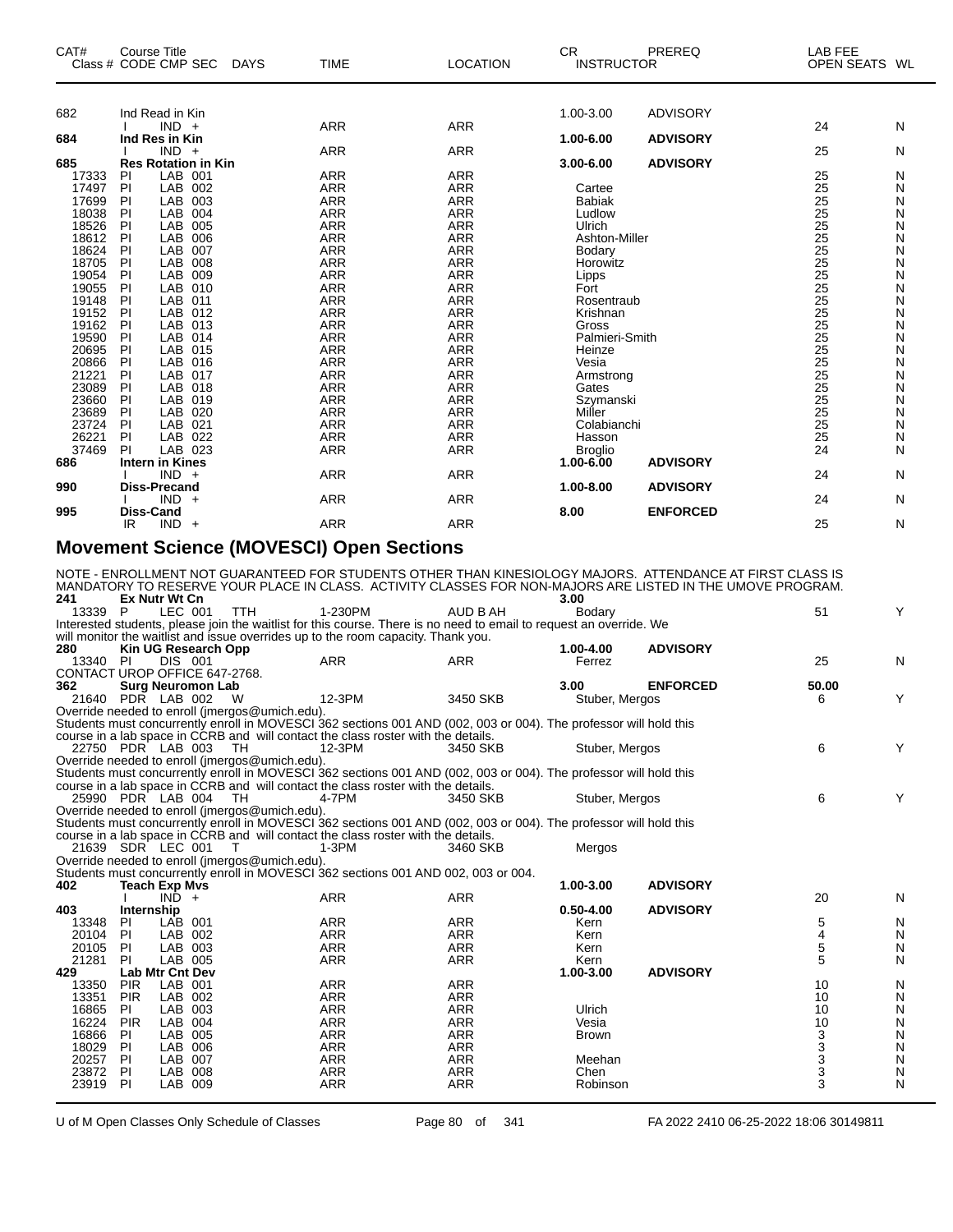| CAT#  | Course Title<br>Class # CODE CMP SEC | <b>DAYS</b> | <b>TIME</b> | <b>LOCATION</b> | CR.<br><b>INSTRUCTOR</b> | <b>PREREQ</b>   | LAB FEE<br>OPEN SEATS WL |   |
|-------|--------------------------------------|-------------|-------------|-----------------|--------------------------|-----------------|--------------------------|---|
| 439   | Lab Biomechanic                      |             |             |                 | 1.00-3.00                | <b>ADVISORY</b> |                          |   |
| 17417 | LAB 001<br>PI                        |             | <b>ARR</b>  | <b>ARR</b>      |                          |                 | 5                        | N |
| 14164 | PI<br>LAB<br>002                     |             | ARR         | <b>ARR</b>      | Gross                    |                 | 5                        | Ν |
| 18030 | LAB<br>PI<br>003                     |             | <b>ARR</b>  | <b>ARR</b>      | Palmieri-Smith           |                 | 3                        | N |
| 18343 | LAB<br><b>PI</b><br>004              |             | <b>ARR</b>  | <b>ARR</b>      | <b>Broglio</b>           |                 |                          | Ν |
| 18395 | LAB<br>PI<br>005                     |             | <b>ARR</b>  | <b>ARR</b>      | Umberger                 |                 | 3                        | N |
| 21285 | PI<br>LAB<br>006                     |             | <b>ARR</b>  | <b>ARR</b>      | Gates                    |                 | 3<br>3                   | N |
| 22307 | LAB<br>PI<br>007                     |             | <b>ARR</b>  | <b>ARR</b>      |                          |                 |                          | N |
| 23636 | LAB<br>PI<br>008                     |             | <b>ARR</b>  | <b>ARR</b>      | Lipps                    |                 | $\frac{2}{3}$            | N |
| 23742 | LAB<br>PI<br>009                     |             | <b>ARR</b>  | <b>ARR</b>      |                          |                 |                          | N |
| 25030 | LAB 010<br><b>PI</b>                 |             | <b>ARR</b>  | <b>ARR</b>      | Zernicke PhD DSc         |                 | 3                        | N |
| 449   | Lab Exer Phys                        |             |             |                 | 1.00-3.00                | <b>ADVISORY</b> |                          |   |
| 13352 | <b>PIR</b><br>LAB<br>001             |             | <b>ARR</b>  | <b>ARR</b>      |                          |                 | 5                        | N |
| 13353 | <b>PIR</b><br>LAB<br>002             |             | <b>ARR</b>  | <b>ARR</b>      | Horowitz                 |                 | 5                        | N |
| 13498 | <b>PIR</b><br>LAB<br>003             |             | <b>ARR</b>  | <b>ARR</b>      |                          |                 | 5                        | N |
| 14154 | <b>PIR</b><br><b>LAB</b><br>004      |             | <b>ARR</b>  | <b>ARR</b>      | Cartee                   |                 | 5                        | N |
| 16738 | LAB<br>PI<br>005                     |             | <b>ARR</b>  | <b>ARR</b>      | Bodary                   |                 | $\frac{5}{3}$            | N |
| 20308 | LAB<br>006<br>PI                     |             | <b>ARR</b>  | <b>ARR</b>      | Gordon                   |                 |                          | N |
| 21501 | LAB 007<br>PI                        |             | <b>ARR</b>  | <b>ARR</b>      | Hasson                   |                 | 3                        | N |
| 465   | <b>Neuro Adv Top IONM</b>            |             |             |                 | 3.00                     | <b>ENFORCED</b> |                          |   |
| 21641 | P <sub>R</sub><br>LEC 001            | <b>TTH</b>  | 10-1130AM   | 2281 SKB        | Mergos                   |                 | 4                        | Y |
| 488   | <b>Independent Study</b>             |             |             |                 | 1.00-3.00                | <b>ADVISORY</b> |                          |   |
|       | $IND +$                              |             | <b>ARR</b>  | <b>ARR</b>      |                          |                 | 24                       | N |
| 560   | PhysActyIntervention                 |             |             |                 | 3.00                     |                 |                          |   |
| 34364 | LEC 001<br>P R                       | TTH         | 1-230PM     | 2281 SKB        | Chen                     |                 | $\overline{2}$           | Y |

#### **Physical Education (PHYSED) Open Sections**

NOTE - ENROLLMENT NOT GUARANTEED FOR STUDENTS OTHER THAN KINESIOLOGY MAJORS. ATTENDANCE AT FIRST CLASS IS MANDATORY TO RESERVE YOUR PLACE IN CLASS NOTE - COURSES 140, 141, 142, 145, AND 349: CONTACT THE U-MOVE OFFICE (764-1342 OR U-MOVE@UMICH.EDU) FOR CLASS TIMES AND REGISTRATION INFORMATION.

#### **Sport Management (SM) Open Sections**

| 101   |                     | <b>Pub&amp;Small Grp Comm</b>                |                                                  |                                                                                                                     |            | 3.00            |                 |                |   |
|-------|---------------------|----------------------------------------------|--------------------------------------------------|---------------------------------------------------------------------------------------------------------------------|------------|-----------------|-----------------|----------------|---|
| 13367 |                     | <b>PR LEC 003</b>                            | MWF                                              | 11-12PM                                                                                                             | 2200 SKB   | Luther          |                 | 4              | Y |
|       |                     |                                              |                                                  | This section is held for Kinesiology students. Non-Kinesiology students should wait list under section 013.         |            |                 |                 |                |   |
|       |                     |                                              |                                                  | Because Kinesiology holds SM 101 seats for Kinesiology summer orientation students, overrides for non-Kinesiology   |            |                 |                 |                |   |
|       |                     |                                              |                                                  | students are not issued until post-orientation. Students will receive an email when and if they are issued an       |            |                 |                 |                |   |
|       |                     |                                              |                                                  | override. If students do not receive an override before the first day of class, they are welcome to attend the      |            |                 |                 |                |   |
|       |                     |                                              |                                                  | first day of class and see if the instructor has seats available. As long as students stay on the waitlist, they do |            |                 |                 |                |   |
|       |                     |                                              | not need to call or email to check their status. |                                                                                                                     |            |                 |                 |                |   |
| 241   |                     | <b>Sports Econ&amp;Pol</b>                   |                                                  |                                                                                                                     |            | 3.00            |                 |                |   |
|       |                     | 25486 PR LEC 001                             | <b>MW</b>                                        | 1130-1PM                                                                                                            | 2500 SKB   |                 |                 | 36             | Y |
| 290   | <b>Field Exp SM</b> |                                              |                                                  |                                                                                                                     |            | 1.00-4.00       | <b>ADVISORY</b> |                |   |
|       |                     | $IND +$                                      |                                                  | <b>ARR</b>                                                                                                          | <b>ARR</b> |                 |                 | 24             | N |
| 380   |                     | <b>Honors Research</b>                       |                                                  |                                                                                                                     |            | 1.00-3.00       | <b>ADVISORY</b> |                |   |
|       |                     | $IND +$                                      |                                                  | <b>ARR</b>                                                                                                          | <b>ARR</b> |                 |                 | 24             | N |
| 402   |                     | <b>Teach Expernce SM</b>                     |                                                  |                                                                                                                     |            | 1.00-2.00       | <b>ADVISORY</b> |                |   |
|       |                     | $IND +$                                      |                                                  | <b>ARR</b>                                                                                                          | <b>ARR</b> |                 |                 | 23             | N |
| 403   |                     | Internship in SM                             |                                                  |                                                                                                                     |            | $0.50 - 3.00$   | <b>ADVISORY</b> |                |   |
| 20071 | PI                  | LAB 002                                      |                                                  | <b>ARR</b>                                                                                                          | <b>ARR</b> | Phelan, Donahue |                 | 3              | N |
| 20775 | <b>PI</b>           | LAB 005                                      |                                                  | <b>ARR</b>                                                                                                          | <b>ARR</b> | Phelan, Donahue |                 | 4              | N |
| 24788 | <b>PI</b>           | LAB 006                                      |                                                  | <b>ARR</b>                                                                                                          | <b>ARR</b> | Phelan, Donahue |                 |                | N |
| 24858 | <b>PI</b>           | LAB 007                                      |                                                  | <b>ARR</b>                                                                                                          | <b>ARR</b> | Phelan, Donahue |                 | $\overline{7}$ | N |
| 450   |                     | <b>Intro to Sport Analy</b>                  |                                                  |                                                                                                                     |            | 3.00            | <b>ENFORCED</b> |                |   |
| 35579 | PR                  | LEC 001                                      | MW                                               | 1-230PM                                                                                                             | 2281 SKB   | Wang            |                 | $\overline{2}$ | Y |
|       |                     |                                              |                                                  | Students enrolled in more than five upper division SM courses will be disenrolled from one of the excess courses.   |            |                 |                 |                |   |
| 451   |                     | <b>SportAnlytcsTeamPerf</b>                  |                                                  |                                                                                                                     |            | 3.00            | <b>ENFORCED</b> |                |   |
|       |                     | 25716 PR LEC 001                             | TTH                                              | 1-230PM                                                                                                             | 2150 SKB   | Szymanski       |                 | 19             | Y |
|       |                     |                                              |                                                  | Students enrolled in more than five upper division SM courses will be disenrolled from one of the excess courses.   |            |                 |                 |                |   |
|       |                     |                                              |                                                  | This elective is specific to the SM Policy & Analytics Path (Path 2). All students must take at least three credits |            |                 |                 |                |   |
|       |                     | that are specific to their undeclared track. |                                                  |                                                                                                                     |            |                 |                 |                |   |
| 462   |                     | <b>Global &amp; ML Soccer</b>                |                                                  |                                                                                                                     |            | 1.50            | <b>ADVISORY</b> |                |   |
|       |                     | 33065 PR LEC 001                             | <b>TTH</b>                                       | 830-10AM                                                                                                            | 2200 SKB   | Szymanski       |                 | 6              | Y |
|       |                     |                                              |                                                  | This elective is specific to the SM Policy & Analytics Path (Path 2). All students must take at least three credits |            |                 |                 |                |   |
|       |                     | that are specific to their undeclared track. |                                                  |                                                                                                                     |            |                 |                 |                |   |
| 514   |                     | <b>Strat Mngmt in Sport</b>                  |                                                  |                                                                                                                     |            | 3.00            | <b>ADVISORY</b> |                |   |
|       |                     | 21016 PR LEC 001                             | $\top$                                           | 1130-230PM                                                                                                          | 2080 SKB   | <b>Babiak</b>   |                 | 20             | Y |
| 550   |                     | <b>Mkt Mngmtin Sport</b>                     |                                                  |                                                                                                                     |            | 3.00            | <b>ADVISORY</b> |                |   |
| 15737 | P <sub>R</sub>      | <b>SEM 001</b>                               | TН                                               | 2-5PM                                                                                                               | 2080 SKB   | Kwak            |                 | 18             | Y |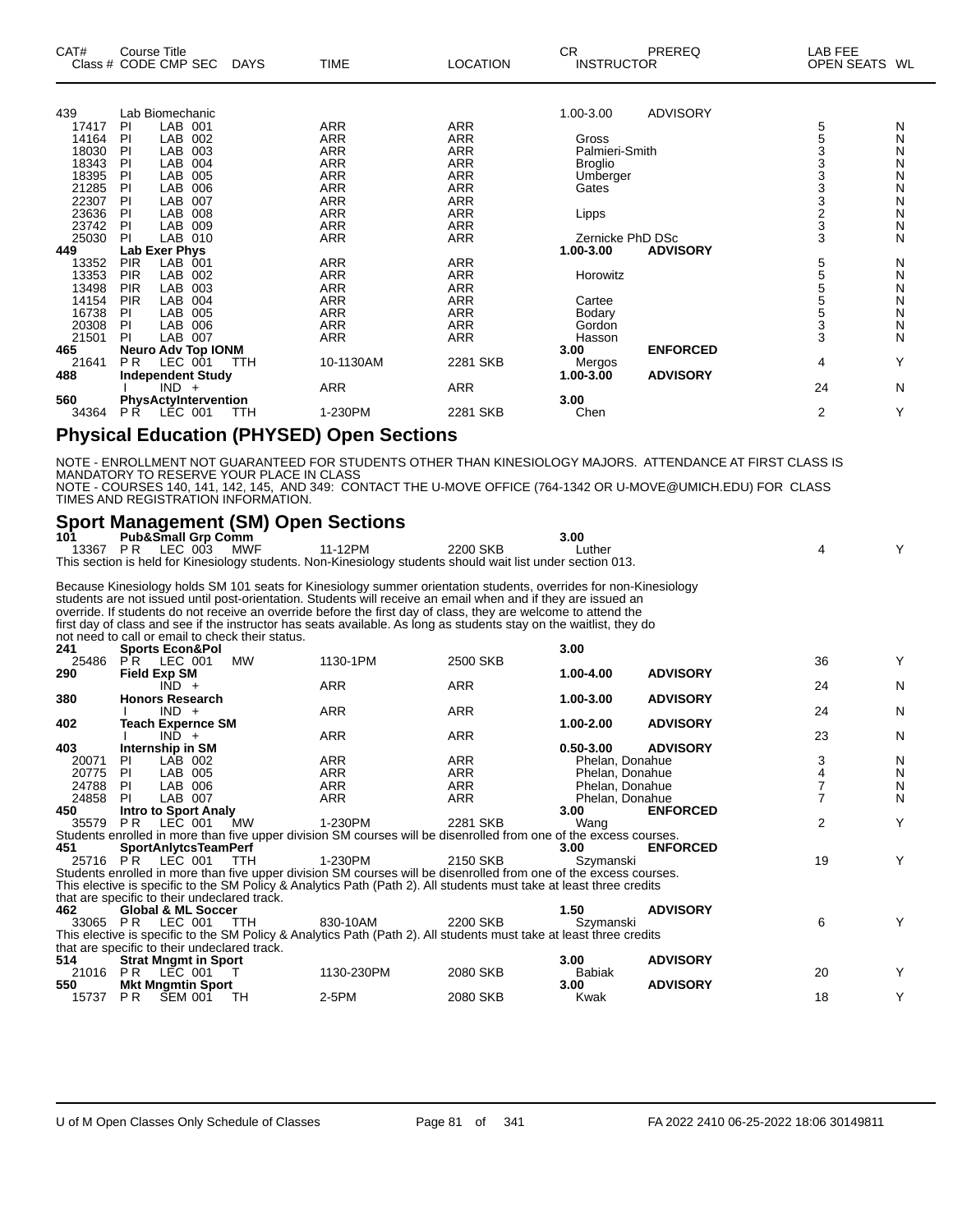## **LSA Residential College College of L S A Residential College**

# **Fine Arts (RCARTS) Open Sections 290 Ceramics I 4.00 100.00**

| LJV<br>13326 PR            | <b>UGIQIIIIUS I</b><br>LAB 001                                                    | TTH               | 9-11AM                                       | <b>B620 EQ</b> | טעד.<br>Crowell         |                 | <b>IVV.VV</b><br>$\mathbf{1}$ | Υ      |
|----------------------------|-----------------------------------------------------------------------------------|-------------------|----------------------------------------------|----------------|-------------------------|-----------------|-------------------------------|--------|
| 21125<br>334               | LEC 003<br>A<br><b>Sp Tpcs: Creaty Arts</b>                                       | TTH               | 12-1PM                                       | <b>B852 EQ</b> | Crowell<br>4.00         | <b>ADVISORY</b> | 150.00                        |        |
| 26662                      | PIR LAB 001                                                                       | TH                | 5-9PM                                        | <b>ARR</b>     |                         |                 | 7                             | Υ      |
| 334                        | <b>Sp Tpcs: Creatv Arts</b><br><b>PR</b> LAB 001                                  | Т                 | 5-7PM                                        | <b>B513 EQ</b> | 4.00<br>Millman         | <b>ADVISORY</b> | 150.00<br>7                   | Υ      |
| 369                        | Prints: Printmaking in Prison<br><b>Photography III</b>                           |                   |                                              |                | 4.00                    | <b>ENFORCED</b> | 450.00                        |        |
|                            | 30244 PR LAB 001                                                                  | <b>MW</b>         | 9-12PM                                       | <b>B601 EQ</b> | Wingfield               |                 | 1                             | N      |
| 388                        | Class meets in EQb601<br><b>Furniture III</b>                                     |                   |                                              |                | 4.00                    | <b>ENFORCED</b> | 110.00                        |        |
|                            | 28758 PR LAB 001<br>Class meets in EQ b612                                        | TTH               | 1-4PM                                        | <b>B612 EQ</b> | Wetzel                  |                 | 3                             | Υ      |
| 390                        | <b>Ceramics II</b>                                                                |                   |                                              |                | 4.00                    | <b>ENFORCED</b> | 85.00                         |        |
| 34311<br>34312 PR          | <b>PR</b><br>LAB 001<br>LAB 002                                                   | <b>TTH</b><br>TTH | 9-11AM<br>2-4PM                              | ARR<br>ARR     | Crowell<br>Crowell      |                 | 2<br>$\overline{c}$           | N<br>N |
| 34313 PIR                  | LAB 003                                                                           | <b>TTH</b>        | 12-1PM                                       | ARR            | Crowell                 |                 | 8                             | N      |
|                            |                                                                                   |                   | American Sign Language (RCASL) Open Sections |                |                         |                 |                               |        |
| 100<br>11367               | Intro Deaf Culture<br>PI<br>LEC 001                                               | <b>TTH</b>        | 830-10AM                                     | 1405 EQ        | 3.00<br>Berwanger       |                 | 14                            | N      |
| 101<br>11368               | <b>Elem Amer Sign Lang</b><br>LEC 001<br>PI.                                      | TŤH               | 11-1PM                                       | 1405 EQ        | 4.00<br>Berwanger       | <b>ADVISORY</b> | 5                             | N      |
| 201                        | <b>Intermediate ASL</b>                                                           |                   |                                              |                | 4.00                    | <b>ADVISORY</b> |                               |        |
| 11375 PI                   | LEC 001                                                                           | MW                | 9-11AM                                       | 1423 EQ        | Berwanger               |                 | 12                            | N      |
| 205                        | <b>Core Courses (RCCORE) Open Sections</b><br>Independent Study                   |                   |                                              |                | 1.00-8.00               | <b>ADVISORY</b> |                               |        |
|                            | $IND +$                                                                           |                   | ARR                                          | ARR            |                         |                 | 23                            | N      |
| 301                        | Sem in Det Internshp<br>D<br>$IND +$                                              |                   | ARR                                          | <b>ARR</b>     | 4.00                    |                 | 16                            | N      |
| 302                        | All classes will be taught at the UM Detroit Center)<br><b>Reflection Sem-SiD</b> |                   |                                              |                | 2.00                    |                 |                               |        |
| 22741 P                    | SEM 001                                                                           | M                 | 10-12PM                                      | <b>ARR</b>     | Regester                |                 | 15                            | N      |
| 305                        | All classes will be taught at the UM Detroit Center<br><b>Independent Study</b>   |                   |                                              |                | 1.00-8.00               | <b>ADVISORY</b> |                               |        |
| 306                        | $IND +$<br><b>Independent Study</b>                                               |                   | ARR                                          | <b>ARR</b>     | 1.00-4.00               |                 | 25                            | N      |
|                            | $IND +$                                                                           |                   | ARR                                          | ARR            |                         |                 | 25                            | N      |
| 307                        | <b>College Teaching</b><br>$IND +$                                                |                   | <b>ARR</b>                                   | <b>ARR</b>     | 1.00-4.00               | <b>ADVISORY</b> | 24                            | N      |
| 309                        | <b>Study Off-Campus</b><br>$IND +$                                                | TH                | 4-5PM                                        | <b>B804 EQ</b> | 1.00-4.00               | <b>ADVISORY</b> | 6                             | N      |
| 309                        | <b>Study Off-Campus</b><br>$IND +$                                                | Т                 | 4-9PM                                        | ARR            | 1.00-4.00               | <b>ADVISORY</b> | 6                             | N      |
| 309                        | <b>Study Off-Campus</b>                                                           |                   |                                              |                | 1.00-4.00               | <b>ADVISORY</b> |                               |        |
| 334                        | $IND +$<br><b>Special Topics</b>                                                  |                   | ARR                                          | ARR            | 1.00-3.00               |                 | 25<br>50.00                   | N      |
| 24436                      | P R<br>SEM 001<br>Out of the Past: 20th C LGBT                                    | W                 | 3-5PM                                        | <b>B856 EQ</b> | Burkam                  |                 | 16                            | Υ      |
| 409                        | <b>Study Off-Campus</b>                                                           |                   |                                              |                | 1.00-16.00              | <b>ADVISORY</b> |                               |        |
| 490                        | $IND +$<br><b>Honors Thesis</b>                                                   |                   | ARR                                          | ARR            | 1.00-4.00               |                 | 25                            | N      |
|                            | $IND +$                                                                           |                   | ARR                                          | ARR            |                         |                 | 22                            | N      |
|                            | <b>Humanities (RCHUMS) Open Sections</b>                                          |                   |                                              |                |                         |                 |                               |        |
| 218                        | Hero as Outsider<br>30328 PR SEM 001                                              | <b>MW</b>         | 230-4PM                                      | <b>B810 EQ</b> | 3.00<br>Cohen           |                 | 4                             | N      |
| Justice and Revenge<br>251 | <b>Topics in Music</b>                                                            |                   |                                              |                | 3.00                    |                 |                               |        |
|                            | 28746 PR SEM 001                                                                  | <b>TTH</b>        | 4-530PM                                      | <b>B424 EQ</b> | VanderBeek              |                 | 1                             | N      |
| 282<br>20389               | Drama&Interpret I<br>PR SEM 001                                                   | MW.               | 12-2PM                                       | KEENE AUD EQ   | 4.00<br>Becker          |                 | 8                             | Υ      |
| 282                        | Drama&Interpret I<br>РR<br><b>SEM 001</b>                                         | МW                | 12-2PM                                       | B423 EQ        | 4.00                    |                 | 8                             | Υ      |
|                            | Image of the American Family                                                      |                   |                                              |                |                         |                 |                               |        |
| 291<br>25432 PR            | Exp Arts&Ideas 19 C<br>SEM 001                                                    | <b>MW</b>         | 4-530PM                                      | B834 EQ        | 4.00<br>Schwartz-Bishir |                 | 10                            | Y      |
| 305                        | The Arts & Social Change<br><b>Art and Resistance</b>                             |                   |                                              |                | 3.00                    | <b>ADVISORY</b> |                               |        |
| 32981                      | <b>PR LEC 001</b>                                                                 | МW                | 1130-1PM                                     | B856 EQ        | Crasnow                 |                 | $\overline{c}$                | Y      |
| 306                        | <b>History of Writing</b>                                                         |                   |                                              |                | 3.00                    |                 |                               |        |

U of M Open Classes Only Schedule of Classes **Page 82 of 341** FA 2022 2410 06-25-2022 18:06 30149811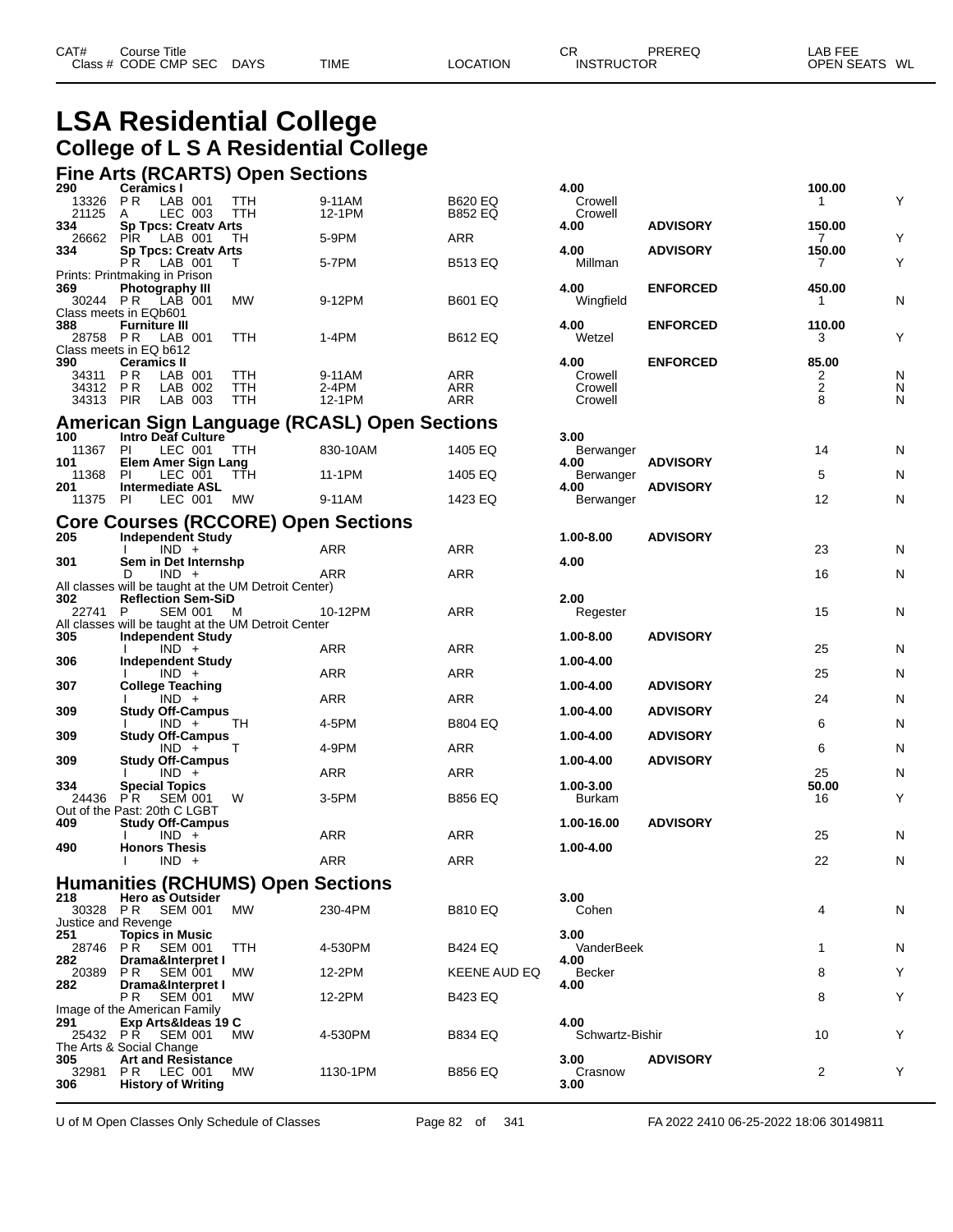| CAT#                                  | Course Title<br>Class # CODE CMP SEC DAYS                                          |                   | <b>TIME</b>                                                                                                        | <b>LOCATION</b>               | CR.<br><b>INSTRUCTOR</b>      | PREREQ          | LAB FEE<br>OPEN SEATS WL |        |
|---------------------------------------|------------------------------------------------------------------------------------|-------------------|--------------------------------------------------------------------------------------------------------------------|-------------------------------|-------------------------------|-----------------|--------------------------|--------|
| 312<br>19960                          | 33632 PR SEM 001<br><b>Cnt Eur Cinema</b><br>LEC 001<br>A                          | TTH<br>TTH        | 10-1130AM<br>2-3PM                                                                                                 | <b>B810 EQ</b><br>1300 CHEM   | <b>Brown</b><br>3.00<br>Eagle | <b>ADVISORY</b> | 1<br>50.00               | Y      |
| 19961<br>319                          | LAB 002<br>A<br><b>Topics in Film</b>                                              | W                 | 730-10PM                                                                                                           | <b>AUD A AH</b>               | Eagle<br>3.00                 |                 |                          |        |
| 32983<br>325                          | P R<br>LEC 001<br><b>Creat Writ Tutorial</b>                                       | <b>MW</b>         | 230-4PM                                                                                                            | 1423 EQ                       | Crasnow<br>4.00               |                 | 9                        | Y      |
| 23420<br>326                          | PI<br><b>SEM 005</b><br><b>Tutor-Creat Writ B</b>                                  |                   | <b>ARR</b>                                                                                                         | <b>ARR</b>                    | <b>Matthews</b><br>4.00       | <b>ADVISORY</b> | 9                        | N      |
| 23421<br>332                          | <b>SEM 005</b><br>PI<br><b>Atonement Project</b>                                   |                   | ARR                                                                                                                | <b>ARR</b>                    | Matthews<br>3.00              |                 | 17<br>75.00              | N      |
| 25525<br>334                          | <b>PIR</b><br><b>REC 001</b><br><b>Topics in Humanities</b>                        | TTH               | 4-520PM                                                                                                            | KEENE AUD EQ                  | Lucas                         |                 | 8<br>50.00               | N      |
| 28566 PR                              | <b>SEM 001</b>                                                                     | MW                | 1-230PM                                                                                                            | <b>B852 EQ</b>                | 3.00<br>Wells                 |                 | 9                        | Y      |
| 21061 PR                              | Hist of Am South in Film & Lit<br><b>SEM 004</b>                                   | T                 | 4-7PM                                                                                                              | <b>B804 EQ</b>                | Jordan                        |                 | 15                       | N      |
| The Historical Hinge<br>25437 P       | <b>SEM 006</b>                                                                     | ттн               | 4-530PM                                                                                                            | 1506 EQ                       | Zhai                          |                 | $\overline{2}$           | Y      |
| 28567 PR                              | <b>Classic Chinese Poetry Transl</b><br><b>SEM 008</b>                             | TTH               | 1-230PM                                                                                                            | <b>B830 EQ</b>                | Lucas                         |                 | 11                       | Y      |
| 28777 P                               | Latina/o Theatre for Soc Chnge<br><b>SEM 009</b>                                   | $\top$            | 10-1PM                                                                                                             | <b>ARR</b>                    | <b>Brandel</b>                |                 | 14                       | N      |
|                                       | Detroit: Artist as Activist<br>All classes will be taught at the UM Detroit Center |                   |                                                                                                                    |                               |                               |                 |                          |        |
| 28953 P<br>29363 P                    | <b>SEM 011</b><br><b>SEM 014</b>                                                   | т<br>$\mathsf{T}$ | 9-12PM<br>530-830PM                                                                                                | 3440 MH<br>G144 AH            | Israel<br>Christman           |                 | 15<br>5                  | Y<br>Y |
|                                       | <b>Composition Through Editing</b>                                                 |                   |                                                                                                                    |                               |                               |                 |                          |        |
| 341<br>24407                          | <b>Community Empowermen</b><br>PR.<br>SEM 001                                      | $\top$            | 10-1PM                                                                                                             | <b>B423 EQ</b>                | 4.00                          |                 | 50.00<br>1               | Y      |
| 341                                   | <b>Community Empowermen</b><br><b>SEM 001</b><br>РR                                | Т                 | 10-1PM                                                                                                             | KEENE AUD EQ                  | 4.00<br>Gordon-Gurfinkel      |                 | 50.00<br>1               | Y      |
| 346<br>24430                          | Art and Philosophy<br><b>SEM 001</b><br>P                                          | ттн               | 4-530PM                                                                                                            | 049 UMMA                      | 3.00                          |                 | 11                       | Y      |
| 387<br>33343                          | <b>Renaissance Drama</b><br>LEC 001<br>P                                           | TTH               | 1-3PM                                                                                                              | <b>KEENE AUD EQ</b>           | 4.00<br><b>Becker</b>         |                 | 12                       | N      |
| 387                                   | <b>Renaissance Drama</b><br>LEC 001<br>Р                                           | TTH.              | 1-3PM                                                                                                              | <b>B852 EQ</b>                | 4.00                          |                 | 12                       | N      |
| 389<br>31505                          | <b>The Modern Theatre</b><br>P R<br><b>SEM 001</b>                                 | MW                | 10-12PM                                                                                                            | <b>B423 EQ</b>                | 4.00                          |                 | 3                        | Y      |
| 389                                   | <b>The Modern Theatre</b><br>P <sub>R</sub><br><b>SEM 001</b>                      |                   | 10-12PM                                                                                                            | <b>KEENE AUD EQ</b>           | 4.00<br>Goltz-Taylor          |                 |                          | Y      |
|                                       | Marginalized Roles in Musicals                                                     | MW                |                                                                                                                    |                               |                               |                 | 3                        |        |
| 410<br>30358 P<br>New Tech; Old Story | Adv Arts & Ideas Sem<br><b>SEM 001</b>                                             | <b>TTH</b>        | 3-5PM                                                                                                              | 1807 EQ                       | 4.00<br>Bayraktar             |                 | 1                        | Y      |
| 423<br>30523                          | <b>OOTB</b><br>PI<br>LAB 001                                                       | Τ                 | 6-730PM                                                                                                            | 2058 MOORE                    | 1.00-2.00                     |                 | 25                       | N      |
| 425<br>23422 PI                       | <b>Creative Writing</b><br><b>SEM 005</b>                                          |                   | ARR                                                                                                                | <b>ARR</b>                    | 4.00<br>Matthews              | <b>ADVISORY</b> | 17                       | N      |
| 426<br>17860 PI                       | <b>Creative Writing</b><br>SEM 004                                                 |                   | ARR                                                                                                                | ARR                           | 4.00<br>Thomas                |                 | $\mathbf{1}$             | N      |
| 23423 PI                              | <b>SEM 005</b>                                                                     |                   | ARR                                                                                                                | ARR                           | Matthews                      |                 | 18                       | N      |
| 270                                   | <b>Interdivisional (RCIDIV) Open Sections</b><br><b>Globaliztn &amp; Environ</b>   |                   |                                                                                                                    |                               | 4.00                          |                 |                          |        |
| 27228 P<br>27229                      | DIS 002<br>P<br>DIS 003                                                            | F<br>F            | 1-230PM<br>230-4PM                                                                                                 | 1028 DANA<br><b>1046 DANA</b> | Perfecto                      |                 | 9<br>15                  | Y<br>Y |
| 26914 S                               | LEC 001                                                                            | MWF               | 9-10AM                                                                                                             | 1040 DANA                     | Perfecto<br>Perfecto          |                 |                          |        |
| 302<br>35171 PR                       | Adv Iss Sci Tech&Soc<br>LEC 001                                                    | F                 | 1-4PM                                                                                                              | <b>B856 EQ</b>                | 3.00<br>Young, Benedict       |                 | 18                       | N      |
| 351                                   | <b>Special Topics</b><br>33008 PR SEM 001                                          | МW                | 4-6PM                                                                                                              | <b>ARR</b>                    | 2.00<br>Goodenough            |                 | 14                       | N      |
|                                       | Student Radicals: Ann Arbor                                                        |                   |                                                                                                                    |                               |                               |                 |                          |        |
| 150                                   | Languages (RCLANG) Open Sections<br><b>Elementary French</b>                       |                   |                                                                                                                    |                               | 4.00                          |                 |                          |        |
| 16157 PI<br>154                       | REC 001<br><b>Elementary Spanish</b>                                               | <b>MTTHF</b>      | 1-2PM<br>Must keep 3 times/week open on M, T, Th, F 12-1pm and/or Th 3-4pm for mandatory co-curricular activities. | <b>B814 EQ</b>                | 4.00                          |                 | 9                        | N      |
| 16159 PIR                             | <b>SEM 001</b>                                                                     | <b>MTTHF</b>      | 9-10AM                                                                                                             | 1505 EQ                       | Gutierrez Tashian             |                 | 4                        | N.     |
| 190<br>26661 PI                       | <b>Intensive French</b><br>DIS 002                                                 | MTTHF             | 10-11AM                                                                                                            | 1507 EQ                       | 8.00<br>Burde, Bayraktar      |                 | 4                        | N      |
| 13296 A                               | LEC 001                                                                            | <b>MTTHF</b>      | Must keep 3 times/week open on M, T, Th, F 12-1pm and/or Th 3-4pm for mandatory co-curricular activities.<br>1-2PM | 1405 EQ                       | Bayraktar                     |                 |                          |        |
| 191                                   | <b>Intensive German</b>                                                            |                   | Must keep 3 times/week open on M, T, Th, F 12-1pm and/or Th 3-4pm for mandatory co-curricular activities.          |                               | 8.00                          |                 |                          |        |
| 13299 PR                              | DIS 002<br>Must keep 3 times/week open on MTThF, 12-1pm, W 3-4PM.                  | <b>MTTHF</b>      | 1-2PM                                                                                                              | 1511 EQ                       | Goertz                        |                 | 9                        | Y      |
| 13298 A                               | LEC 001                                                                            | MTTHF             | 10-11AM                                                                                                            | 1511 EQ                       | Cribari-Assali                |                 |                          |        |

U of M Open Classes Only Schedule of Classes Page 83 of 341 FA 2022 2410 06-25-2022 18:06 30149811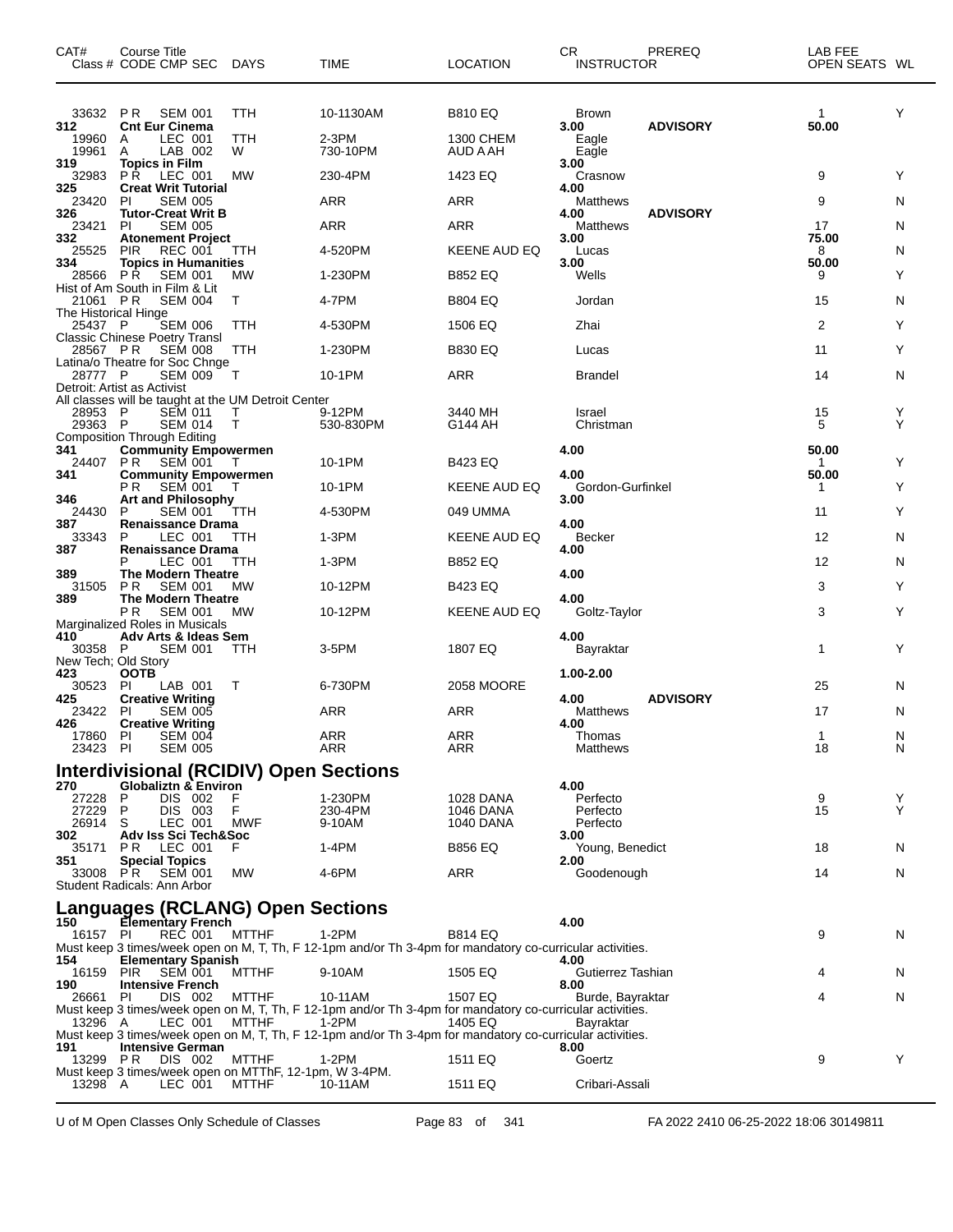| CAT#                               | Course Title<br>Class # CODE CMP SEC DAYS                   |                           |                                                                        | <b>TIME</b>                                                                                                                                                          | <b>LOCATION</b>           | CR<br><b>INSTRUCTOR</b>            | PREREQ          | LAB FEE<br>OPEN SEATS WL |        |
|------------------------------------|-------------------------------------------------------------|---------------------------|------------------------------------------------------------------------|----------------------------------------------------------------------------------------------------------------------------------------------------------------------|---------------------------|------------------------------------|-----------------|--------------------------|--------|
| 193<br>20572                       | Intensive Russian I<br>P                                    | <b>REC 002</b>            | <b>MTTHF</b>                                                           | 12-1PM                                                                                                                                                               | 1512 EQ                   | 8.00<br>Makin                      |                 | 13                       | Y      |
| 20571 AR<br>194<br>17756           | LEC 001<br><b>Intensive Spanish</b><br>P <sub>R</sub>       | DIS 003                   | <b>MTTHF</b><br><b>MTTHF</b>                                           | 11-12PM<br>1-2PM                                                                                                                                                     | 1512 EQ<br>1506 EQ        | Makin<br>8.00<br>Gutierrez Tashian |                 | 5                        | N      |
| 13300<br>196<br>21770              | A<br>Intensive Japanese I<br><b>PIR</b>                     | LEC 001<br><b>REC 001</b> | <b>MTTHF</b><br><b>MTWTHF</b>                                          | 10-11AM<br>9-11AM                                                                                                                                                    | <b>B856 EQ</b><br>1506 EQ | Lopez-Cotin<br>10.00<br>Okuno      |                 | 8                        | Y      |
| 290<br>13306 PI                    | <b>Intensive French</b>                                     | DIS 002                   | <b>MTTHF</b>                                                           | 11-12PM                                                                                                                                                              | 1507 EQ                   | 8.00                               | <b>ADVISORY</b> | 25.00<br>1               | N      |
|                                    |                                                             |                           |                                                                        | Must keep 3 times/week open on M, T, Th, F 12-1pm and/or Th 3-4pm for mandatory co-curricular activities.<br>29619 PI DIS 003 MTTHF 11-12PM 1508 EQ                  |                           |                                    |                 | 10                       | N      |
|                                    |                                                             |                           |                                                                        | Must keep 3 times/week open on M, T, Th, F 12-1pm and/or Th 3-4pm for mandatory co-curricular activities.<br>13305 A. LEC 001 MTTHE 10-11AM 70 1405 EQ Butler-Borrua |                           | <b>Butler-Borruat</b>              |                 |                          |        |
| 291                                | <b>Intensive German</b>                                     |                           |                                                                        | Must keep 3 times/week open on M, T, Th, F 12-1pm and/or Th 3-4pm for mandatory co-curricular activities.                                                            |                           | 8.00                               | <b>ADVISORY</b> |                          |        |
| 13308 PR                           |                                                             | DIS 002                   | <b>MTTHF</b><br>Must keep 3 times/week open on MTThF, 12-1pm, W 3-4PM. | 1-2PM                                                                                                                                                                | 1512 EQ                   | Cribari-Assali                     |                 | 8                        | Y      |
| 13307 A                            |                                                             | LEC 001                   | <b>MTTHF</b>                                                           | 10-11AM                                                                                                                                                              | 1512 EQ                   | Goertz                             |                 |                          |        |
| 294<br>13311                       | <b>Intensive Spanish</b><br><b>PR</b>                       | DIS 004                   | <b>MTTHF</b>                                                           | 12-1PM                                                                                                                                                               | 1505 EQ                   | 8.00<br>Nunez                      | <b>ADVISORY</b> | 3                        | N      |
| 13312 PR                           |                                                             | DIS 005                   | <b>MTTHF</b>                                                           | $1-2PM$                                                                                                                                                              | <b>B834 EQ</b>            | Nunez                              |                 | 11                       | N      |
| 19302 PR<br>13309                  | S                                                           | DIS 006<br>LEC 001        | <b>MTTHF</b><br><b>MTTHF</b>                                           | 1-2PM<br>9-10AM                                                                                                                                                      | 1508 EQ<br><b>B852 EQ</b> | Espinoza-Pino<br>Rodriguez         |                 | 10                       | N      |
| 13310 S                            |                                                             | LEC 002                   | <b>MTTHF</b>                                                           | 10-11AM                                                                                                                                                              | <b>B852 EQ</b>            | Rodriguez                          |                 |                          |        |
| 310                                | <b>Accel Review-French</b>                                  |                           |                                                                        |                                                                                                                                                                      |                           | 4.00                               | <b>ADVISORY</b> |                          |        |
| 23414 PI                           |                                                             | <b>SEM 001</b>            | <b>MTTHF</b>                                                           | 10-11AM<br>Must keep 3 times/week open on M, T, Th, F 12-1pm and/or Th 3-4pm for mandatory co-curricular activities.                                                 | ARR                       | <b>Butler-Borruat</b>              |                 | 4                        | N      |
| 314                                | <b>Accel Review-Span</b>                                    |                           |                                                                        |                                                                                                                                                                      |                           | 4.00                               |                 |                          |        |
| 13316 PIR                          |                                                             | SEM 001                   | <b>MTTHF</b>                                                           | 10-11AM                                                                                                                                                              | <b>B830 EQ</b>            | Espinoza-Pino                      |                 | 13                       | N      |
| 320<br>13317 PI                    | <b>Readings in French</b><br>The Status of Women in France  | <b>SEM 001</b>            | TTH                                                                    | 1-230PM                                                                                                                                                              | 1505 EQ                   | 4.00<br><b>Butler-Borruat</b>      | <b>ADVISORY</b> | 5                        | N      |
| N/A                                |                                                             |                           |                                                                        |                                                                                                                                                                      |                           |                                    |                 |                          |        |
| 321<br>31211 PI                    | <b>Readings in German</b><br>Berlin City in Lit, Art & Film | <b>SEM 001</b>            | TTH                                                                    | 230-4PM                                                                                                                                                              | 1511 EQ                   | 4.00<br>Goertz                     | <b>ADVISORY</b> | $\overline{7}$           | N      |
| 323<br>13318 P                     | <b>Russian Readings</b><br>Russian Art, Arts, and Artists   | <b>SEM 001</b>            | <b>TTH</b>                                                             | 4-530PM                                                                                                                                                              | 1505 EQ                   | 4.00<br>Makin                      | <b>ADVISORY</b> | 14                       | N      |
| 324                                | <b>Readings in Spanish</b>                                  |                           |                                                                        |                                                                                                                                                                      |                           | 4.00                               | <b>ADVISORY</b> |                          |        |
| 13320 PIR<br>30243 PIR             | <b>ŠEM 002</b><br>Terrorism and the Media                   | <b>SEM 003</b>            | МW<br>TTH                                                              | 1130-1PM<br>10-1130AM                                                                                                                                                | 1511 EQ<br><b>B814 EQ</b> | Espinoza-Pino<br>Nunez             |                 | 5<br>8                   | N<br>N |
|                                    |                                                             |                           |                                                                        |                                                                                                                                                                      |                           |                                    |                 |                          |        |
|                                    | <b>Foundations of Music</b>                                 |                           |                                                                        | <b>Residential College Music Program (RCMUSIC) Open Sections</b>                                                                                                     |                           |                                    |                 |                          |        |
| 249<br>19959 PR                    | <b>REC 001</b>                                              |                           | MW                                                                     | 10-12PM                                                                                                                                                              | <b>B424 EQ</b>            | 4.00<br>Ervamaa                    |                 | 2                        | Y      |
| 320<br>13329 PR                    | <b>Chamber Music</b><br>LAB 001                             |                           | F                                                                      | 10-11AM                                                                                                                                                              | <b>B424 EQ</b>            | 1.00                               |                 | 5                        | Y      |
| 320                                | <b>Chamber Music</b><br>ΡR<br>LAB 001                       |                           | T.                                                                     | 6-9PM                                                                                                                                                                | <b>KEENE AUD EQ</b>       | 1.00                               |                 | 5                        | Υ      |
|                                    | ΡR<br>LAB 001                                               |                           | МW                                                                     | 6-9PM                                                                                                                                                                | B424 EQ                   | Ervamaa                            |                 | 5                        | Y      |
|                                    | ΡR<br>LAB 001                                               |                           | MW                                                                     | 6-9PM                                                                                                                                                                | KEENE AUD EQ              |                                    |                 | 5                        | Y      |
| 320<br>14143                       | <b>Chamber Music</b><br><b>PIR</b>                          | LAB 002                   |                                                                        | ARR                                                                                                                                                                  | ARR                       | 1.00<br>Ervamaa                    |                 | 10                       | N      |
| 353<br>32977                       | <b>Fund Electron Music</b><br>P R                           | REC 001                   | МW                                                                     | 3-5PM                                                                                                                                                                | B424 EQ                   | 4.00<br>Kirschenmann               |                 | 5                        | N      |
|                                    |                                                             |                           |                                                                        |                                                                                                                                                                      |                           |                                    |                 |                          |        |
| 202                                | <b>Ecological Issues</b>                                    |                           |                                                                        | <b>Natural Sciences (RCNSCI) Open Sections</b>                                                                                                                       |                           | 4.00                               |                 |                          |        |
| 21985                              | P                                                           | DIS 003                   | Т                                                                      | 5-6PM                                                                                                                                                                | <b>1512 NUB</b>           | Benedict                           |                 | 12                       | Y      |
| 21986                              | P                                                           | DIS 004                   | W                                                                      | 4-5PM                                                                                                                                                                | 1046 DANA                 | <b>Benedict</b>                    |                 | 8                        | Y      |
| 21988<br>22859                     | DIS.<br>P<br><b>DIS</b><br>P                                | 006<br>008                | F<br>т                                                                 | 12-1PM<br>4-5PM                                                                                                                                                      | 1046 DANA<br>1028 DANA    | <b>Benedict</b><br><b>Benedict</b> |                 | 3<br>6                   | Υ<br>Y |
| 25612                              | P<br>DIS.                                                   | 009                       | M                                                                      | 3-4PM                                                                                                                                                                | 1046 DANA                 | <b>Benedict</b>                    |                 | -1                       | Y      |
| 22860 P<br>21983 A                 |                                                             | DIS 010<br>LEC 001        | F<br>TTH                                                               | 12-1PM<br>1130-1PM                                                                                                                                                   | 1632 CHEM<br>1040 DANA    | <b>Benedict</b><br>Benedict        |                 | 14                       | Υ      |
|                                    |                                                             |                           |                                                                        |                                                                                                                                                                      |                           |                                    |                 |                          |        |
| 230                                | <b>Inequality &amp; Poverty</b>                             |                           |                                                                        | <b>Social Sciences (RCSSCI) Open Sections</b>                                                                                                                        |                           | 4.00                               |                 |                          |        |
| 33274                              | LEC 001<br>PR.                                              |                           | TTH                                                                    | 3-5PM                                                                                                                                                                | 1507 EQ                   | Burkam                             |                 | 7                        | N      |
| 250<br>28737 P<br>How America Eats | <b>Topics in STP</b><br>LEC 001                             |                           | TTH                                                                    | 10-1130AM                                                                                                                                                            | 1423 EQ                   | 3.00<br>Murphy                     |                 | 5                        | N      |
| 30366 PR                           |                                                             | LEC 002                   | МW                                                                     | 1130-1PM                                                                                                                                                             | 1423 EQ                   | Krinitsky                          |                 | 1                        | Y      |
| 33007 P                            | Policing, Power, Protest in US                              | LEC 003                   | W                                                                      | 10-1PM                                                                                                                                                               | ARR                       | Jordan                             |                 | 13                       | N      |
|                                    | From the Underground to Motown                              |                           |                                                                        |                                                                                                                                                                      |                           |                                    |                 |                          |        |

U of M Open Classes Only Schedule of Classes Page 84 of 341 FA 2022 2410 06-25-2022 18:06 30149811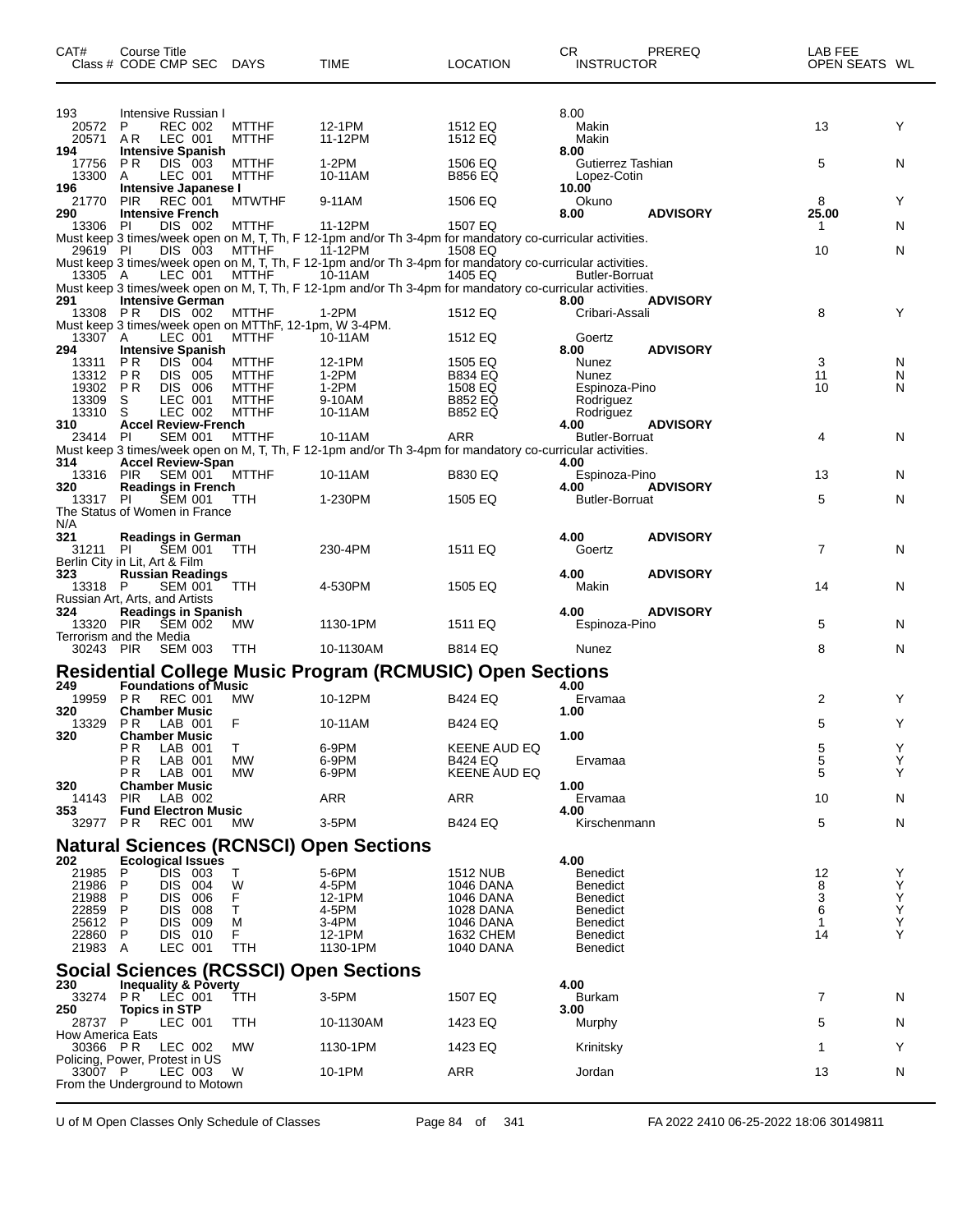| CAT#                       | Course Title<br>Class # CODE CMP SEC DAYS           |    | <b>TIME</b> | <b>LOCATION</b> | <b>CR</b><br><b>INSTRUCTOR</b> | <b>PREREQ</b>   | LAB FEE<br>OPEN SEATS WL |   |
|----------------------------|-----------------------------------------------------|----|-------------|-----------------|--------------------------------|-----------------|--------------------------|---|
|                            | All classes will be taught at the UM Detroit Center |    |             |                 |                                |                 |                          |   |
| 34939 P                    | LEC 004                                             | МW | 230-4PM     | 1339 MH         | Kawar                          |                 | 16                       |   |
| Law & Border               |                                                     |    |             |                 |                                |                 |                          |   |
| 307                        | Spanish Intern Proj                                 |    |             |                 | 3.00                           |                 | 50.00                    |   |
| 32996                      | <b>SEM 001</b><br>PR.                               | TН | 4-530PM     | <b>B830 EQ</b>  | Sanchez-Snell                  |                 | 5                        |   |
| 360                        | Social Sci Jr Sem                                   |    |             |                 | 3.00                           | <b>ADVISORY</b> | 50.00                    |   |
| 19304                      | <b>SEM 001</b><br>PR.                               | MW | 4-6PM       | <b>B810 EQ</b>  | Robinson                       |                 | 2                        | N |
| <b>Ethical Consumption</b> | 24438 PR SEM 002                                    | M  | 4-7PM       | <b>B852 EQ</b>  | King                           |                 | 17                       |   |
|                            | Challenging Inequality                              |    |             |                 |                                |                 |                          |   |
| 33080 P                    | SEM 003                                             | M  | $2-5PM$     | ARR             | Ward                           |                 | 12                       | N |
|                            | Theory Practice of Organizing                       |    |             |                 |                                |                 |                          |   |
|                            | All classes will be taught at the UM Detroit Center |    |             |                 |                                |                 |                          |   |
| 390                        | <b>Comm Learn in ESL</b>                            |    |             |                 | 3.00                           |                 |                          |   |
| 19163                      | <b>SEM 001</b><br>P.                                | MW | 230-4PM     | 3088 EH         | Romano Gillette                |                 |                          |   |
| 460                        | Social Sci Sr Sem<br><b>SEM 001</b>                 |    | 4-7PM       | 1423 EQ         | 4.00                           | <b>ADVISORY</b> | 13                       |   |
| 18901                      | PR.<br>Soc Sci Research and Practice                |    |             |                 | Caulfield                      |                 |                          | N |
|                            |                                                     |    |             |                 |                                |                 |                          |   |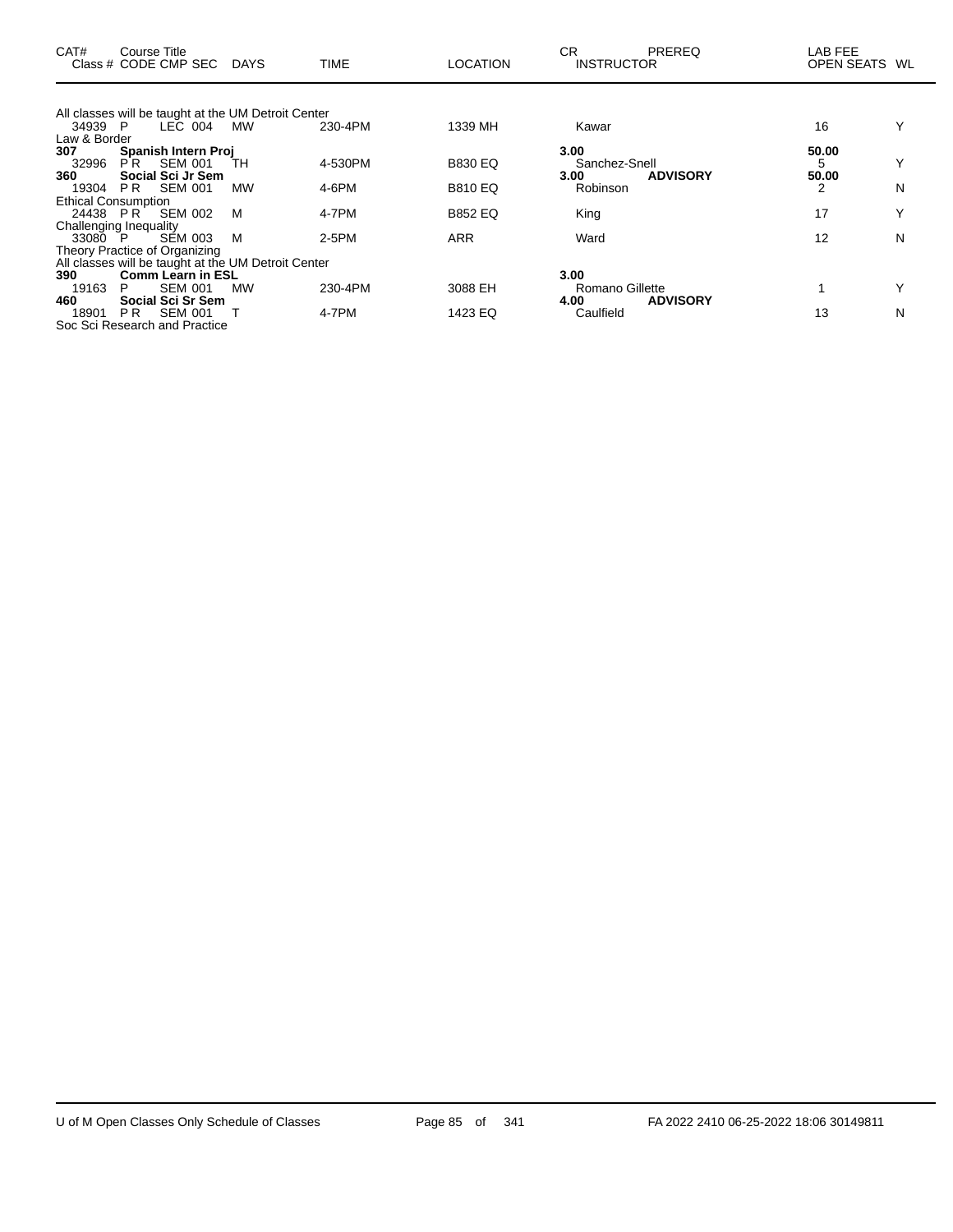| Law                                            |                                       |         |                             |                                                         |                        |                                |                         |                           |                |        |
|------------------------------------------------|---------------------------------------|---------|-----------------------------|---------------------------------------------------------|------------------------|--------------------------------|-------------------------|---------------------------|----------------|--------|
| <b>Law School</b>                              |                                       |         |                             |                                                         |                        |                                |                         |                           |                |        |
| <b>Law (LAW) Open Sections</b><br>490<br>35048 | PR.                                   | LAB 001 | <b>Family Law Practicum</b> | <b>TTH</b>                                              | 640-8PM                | 116 HUTCH                      | 3.00<br>Van den Bergh   | <b>ENFORCED</b>           | $\overline{7}$ | Υ      |
| 7, 12, 91<br>503<br>34430                      | Data Privacy Law<br>P R               | LEC 001 |                             | м                                                       | 410-610PM              | 0225 JEFFRIES                  | 2.00<br>Deacon          | <b>ENFORCED</b>           | 57             | N      |
| 510<br>34376                                   | <b>Civil Procedure</b><br>PDR LEC 001 |         |                             | MWF                                                     | 1020-1135AM            | 120 HUTCH                      | 4.00<br>Darden          | <b>ENFORCED</b>           | 100            | N      |
| EFGH, 2<br>34377                               | PDR LEC 002                           |         |                             | MTTH                                                    | 855-1010AM             | 120 HUTCH                      | Friedman                |                           | 100            | N      |
| IJKL, 2, 41<br>34378                           | PDR LEC 003<br>P R                    | LEC 003 |                             | TTH<br>м                                                | 255-410PM<br>235-350PM | 1225 JEFFRIES<br>1225 JEFFRIES | Niehoff                 |                           | 100<br>100     | N<br>N |
| QRST, 2<br>515<br>34815                        | PR.                                   | LEC 001 |                             | <b>Sales and Secured Financing</b><br>T                 | 640-840PM              | 138 HUTCH                      | 2.00<br><b>Buiteweg</b> | <b>ADVISORY, ENFORCED</b> | 3              | N      |
| 12, 141<br>520<br>34379<br>EFGH. 2             | <b>Contracts</b><br>PDR LEC 001       |         |                             | <b>MWTH</b>                                             | 855-1010AM             | 0225 JEFFRIES                  | 4.00<br>Crane           | <b>ENFORCED</b>           | 100            | N      |
| 34380<br>MNOP, 2                               | PDR LEC 002                           |         |                             | MW                                                      | 235-430PM              | 120 HUTCH                      | Arato                   |                           | 100            | N      |
| 34381<br>QRST, 2, 41                           | PDR LEC 003                           |         |                             | <b>TTHF</b>                                             | 1020-1135AM            | 220 HUTCH                      | Cornell                 |                           | 100            | N      |
| 530<br>34382 PDR LEC 001                       | <b>Criminal Law</b>                   |         |                             | THF                                                     | 120-235PM              | 120 HUTCH                      | 4.00                    | <b>ENFORCED</b>           | 100            | N      |
| 530                                            | <b>Criminal Law</b><br>P R            | LEC 001 |                             | T                                                       | 255-410PM              | 120 HUTCH                      | 4.00<br>Ortman          | <b>ENFORCED</b>           | 100            | N      |
| MNOP, 2<br>536<br>34453                        | PR.                                   | LEC 001 |                             | <b>Nat'l Security &amp; Civ Liberties</b><br><b>TTH</b> | 430-555PM              | 120 HUTCH                      | 3.00<br>Mcquade         | <b>ENFORCED</b>           | 20             | N      |
| 41<br>540                                      |                                       |         |                             | Introduction to Constitutional Law                      |                        |                                | 4.00                    | <b>ENFORCED</b>           |                |        |
| 34383<br>540                                   | PDR LEC 001                           |         |                             | F<br><b>Introduction to Constitutional Law</b>          | 855-1010AM             | 116 HUTCH                      | 4.00                    | <b>ENFORCED</b>           | 50             | N      |
| EF, 2, 41                                      | P <sub>R</sub>                        | LEC 001 |                             | TTH                                                     | 1020-1135AM            | 116 HUTCH                      | Primus                  |                           | 50             | N      |
| 540<br>34384                                   | PDR LEC 002                           |         |                             | Introduction to Constitutional Law<br>TTH               | 255-410PM              | 1020 JEFFRIES                  | 4.00                    | <b>ENFORCED</b>           | 50             | N      |
| 540                                            | PR.                                   | LEC 002 |                             | Introduction to Constitutional Law<br>M                 | 235-350PM              | 1020 JEFFRIES                  | 4.00<br>Halberstam      | <b>ENFORCED</b>           | 50             | N      |
| GH, 2, 41<br>540                               |                                       |         |                             | Introduction to Constitutional Law                      |                        |                                | 4.00                    | <b>ENFORCED</b>           |                |        |
| 34385<br>540                                   | PDR LEC 003                           |         |                             | - F<br>Introduction to Constitutional Law               | 1020-1135AM            | 116 HUTCH                      | 4.00                    | <b>ENFORCED</b>           | 50             | N      |
| IJ, 2, 41                                      | P R                                   | LEC 003 |                             | <b>TTH</b>                                              | 1020-1135AM            | 1225 JEFFRIES                  | Litman                  |                           | 50             | N      |
| 540<br>34386<br>KL, 2, 41                      | PDR LEC 004 TTHF                      |         |                             | Introduction to Constitutional Law                      | 1020-1135AM            | 0225 JEFFRIES                  | 4.00<br>Katz            | <b>ENFORCED</b>           | 50             | N      |
| 560<br>34454<br>23                             | <b>Property</b><br>PR LEC 001         |         |                             | <b>MTTH</b>                                             | 855-1010AM             | 250 HUTCH                      | 4.00<br>Gallanis Jr     | <b>ENFORCED</b>           | 33             | N      |
| 569<br>34452                                   | PR.                                   | LEC 001 |                             | <b>Legislation and Regulation</b><br>TTH                | 120-235PM              | 1225 JEFFRIES                  | 4.00                    | <b>ENFORCED</b>           | 54             | Υ      |
| 569                                            | <b>PR LEC 001</b>                     |         |                             | <b>Legislation and Regulation</b><br>M                  | 1-215PM                | 1225 JEFFRIES                  | 4.00<br>Deacon          | <b>ENFORCED</b>           | 54             | Υ      |
| 21, 23, 61, 89<br>580                          | <b>Torts</b>                          |         |                             |                                                         |                        |                                | 4.00                    | <b>ENFORCED</b>           |                |        |
| 34419<br>580                                   | PDR LEC 001<br>Torts                  |         |                             | F                                                       | 855-1010AM             | 250 HUTCH                      | 4.00                    | <b>ENFORCED</b>           | 100            | N      |
| IJKL, 2                                        | P R                                   | LEC 001 |                             | TTH                                                     | 255-410PM              | 250 HUTCH                      | Schaus                  |                           | 100            | N      |
| 580<br>34420                                   | Torts<br>PDR LEC 002                  |         |                             | F                                                       | 1020-1135AM            | 1225 JEFFRIES                  | 4.00                    | <b>ENFORCED</b>           | 100            | N      |
| 580                                            | Torts<br>PR.                          | LEC 002 |                             | TTH                                                     | 855-1010AM             | 1225 JEFFRIES                  | 4.00<br>Herzog          | <b>ENFORCED</b>           | 100            | N      |
| MNOP, 2<br>580<br>34421                        | Torts<br>PDR LEC 003                  |         |                             | MTTH                                                    | 850-1010AM             | 1020 JEFFRIES                  | 4.00<br>Price           | <b>ENFORCED</b>           | 50             | N      |
| QR, 2, 41, 162<br>34422                        | PDR LEC 004                           |         |                             | MTTH                                                    | 855-1010AM             | 116 HUTCH                      | Clark                   |                           | 50             | N      |
| ST, 2, 41<br>593                               |                                       |         | Legal Practice Skills I     |                                                         |                        |                                | 2.00                    | <b>ENFORCED</b>           |                |        |

CAT# Course Title Case CR PREREQ LAB FEE

Class # CODE CMP SEC DAYS TIME LOCATION INSTRUCTOR OPEN SEATS WL

U of M Open Classes Only Schedule of Classes Page 86 of 341 FA 2022 2410 06-25-2022 18:06 30149811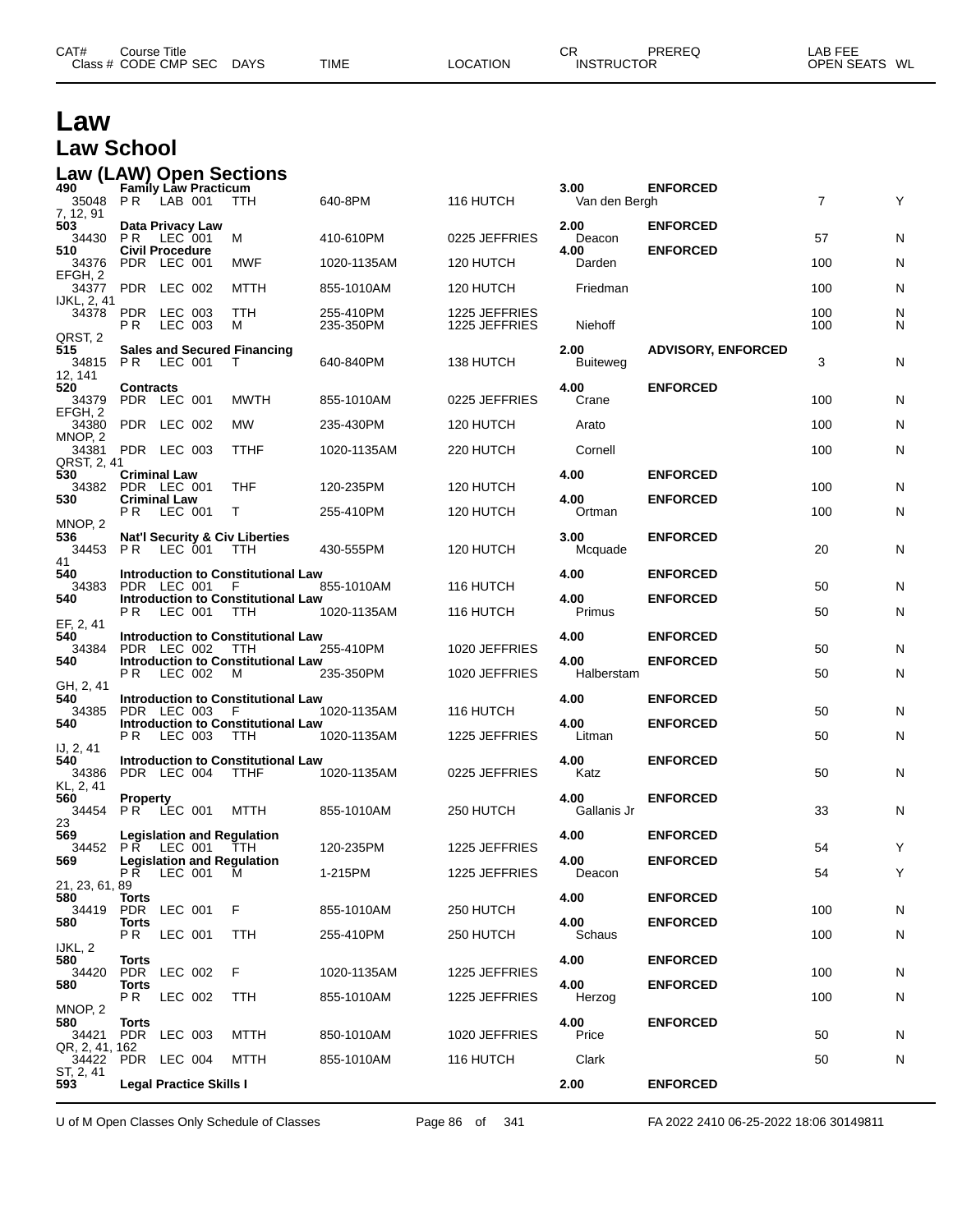| CAT#                                |     | Course Title<br>Class # CODE CMP SEC DAYS         |                                                                                                | TIME                                                            | <b>LOCATION</b>            | CR.<br><b>INSTRUCTOR</b>      | PREREQ                             | LAB FEE<br>OPEN SEATS WL |        |
|-------------------------------------|-----|---------------------------------------------------|------------------------------------------------------------------------------------------------|-----------------------------------------------------------------|----------------------------|-------------------------------|------------------------------------|--------------------------|--------|
| 34403<br>593<br>E, 1, 83, 91        | P R | PDR LEC 001<br>Legal Practice Skills I<br>LEC 001 | TH<br>Т                                                                                        | 120-215PM<br>120-215PM                                          | 218 HUTCH<br>1025 JEFFRIES | 2.00<br><b>Becker</b>         | <b>ENFORCED</b>                    | 35<br>35                 | N<br>N |
| 593<br>34404                        |     | Legal Practice Skills I<br>PDR LEC 002            | TTH                                                                                            | 120-215PM                                                       | 138 HUTCH                  | 2.00<br>Pinto                 | <b>ENFORCED</b>                    | 35                       | N      |
| F, 1, 83, 91                        |     | 34405 PDR LEC 003                                 | TTH                                                                                            | 1020-1115AM                                                     | 132 HUTCH                  | <b>Bromberg</b>               |                                    | 35                       | N      |
| G, 1, 83, 91                        |     | 34406 PDR LEC 004                                 | TTH                                                                                            | 120-215PM                                                       | 0220 JEFFRIES              | <b>Bromberg</b>               |                                    | 35                       | N      |
| H, 1, 83, 91                        |     | 34407 PDR LEC 005                                 | MW                                                                                             | 1020-1115AM                                                     | 1225 JEFFRIES              | Osbeck he-him-his             |                                    | 35                       | N      |
| I, 1, 83, 91                        |     | 34408 PDR LEC 006                                 | МW                                                                                             | 235-330PM                                                       | 0220 JEFFRIES              | Osbeck he-him-his             |                                    | 35                       | N      |
| J, 1, 83, 91                        |     | 34409 PDR LEC 007                                 | MW                                                                                             | 1020-1115AM                                                     | S <sub>106</sub> LLIB      | Cernak                        |                                    | 35                       | N      |
| K, 1, 83, 91                        |     | 34410 PDR LEC 008                                 | MW                                                                                             | 235-330PM                                                       | 138 HUTCH                  | Cernak                        |                                    | 35                       | N      |
| L, 1, 83, 91                        |     | 34411 PDR LEC 009                                 | МW                                                                                             | 1020-1115AM                                                     | 116 HUTCH                  | Lefort                        |                                    | 35                       | N      |
| M, 1, 83, 91                        |     | 34412 PDR LEC 010                                 | MW                                                                                             | 1020-1115AM                                                     | 138 HUTCH                  | Kornblatt                     |                                    | 35                       | N      |
| N, 1, 83, 91                        |     | 34413 PDR LEC 011                                 | MW                                                                                             | 1020-1115AM                                                     | 1025 JEFFRIES              | Wilensky                      |                                    | 35                       | N      |
| O, 1, 83, 91                        |     | 34414 PDR LEC 012                                 | МW                                                                                             | 1-155PM                                                         | 138 HUTCH                  | Wilensky                      |                                    | 35                       | N      |
| P, 1, 83, 91                        |     | 34415 PDR LEC 013                                 | MW                                                                                             | 1020-1115AM                                                     | 0220 JEFFRIES              | Knight                        |                                    | 35                       | N      |
| Q, 1, 83, 91                        |     | 34416 PDR LEC 014                                 | MW                                                                                             | 1-155PM                                                         | 116 HUTCH                  | Knight                        |                                    | 35                       | N      |
| R, 1, 83, 91                        |     | 34417 PDR LEC 015                                 | MW                                                                                             | 1020-1115AM                                                     | 0225 JEFFRIES              | Hannon                        |                                    | 35                       | N      |
| S, 1, 83, 91                        |     | 34418 PDR LEC 016                                 | MW                                                                                             | 1-155PM                                                         | 0220 JEFFRIES              | Hannon                        |                                    | 35                       | N      |
| T, 1, 83, 91<br>598<br>34387<br>598 | P R | PDR LEC 001<br>LEC 001                            | <b>Legal Pract: Writing &amp; Analysis</b><br>TH<br><b>Legal Pract: Writing &amp; Analysis</b> | 120-215PM<br>120-215PM                                          | 218 HUTCH<br>1025 JEFFRIES | 1.00<br>1.00<br><b>Becker</b> | <b>ENFORCED</b><br><b>ENFORCED</b> | 35<br>35                 | N<br>N |
| E, 1, 71<br>598                     |     |                                                   | <b>Legal Pract: Writing &amp; Analysis</b>                                                     |                                                                 |                            | 1.00                          | <b>ENFORCED</b>                    |                          |        |
| 34388<br>F, 1, 71                   |     | PDR LEC 002                                       | <b>TTH</b>                                                                                     | 120-215PM                                                       | 138 HUTCH                  | Pinto                         |                                    | 35                       | N      |
| 34389<br>G, 1, 71                   |     | PDR LEC 003                                       | TTH                                                                                            | 1020-1115AM                                                     | 132 HUTCH                  | <b>Bromberg</b>               |                                    | 35                       | N      |
| 34390<br>H, 1, 71                   |     | PDR LEC 004                                       | <b>TTH</b>                                                                                     | 120-215PM                                                       | 0220 JEFFRIES              | <b>Bromberg</b>               |                                    | 35                       | N      |
| 34391<br>1, 1, 71                   |     | PDR LEC 005                                       | MW                                                                                             | 1020-1115AM                                                     | 1225 JEFFRIES              | Osbeck he-him-his             |                                    | 35                       | N      |
| 34392<br>J, 1, 71                   |     | PDR LEC 006                                       | МW                                                                                             | 235-330PM                                                       | 0220 JEFFRIES              | Osbeck he-him-his             |                                    | 35                       | N      |
| K, 1, 71                            |     | 34393 PDR LEC 007                                 | <b>MW</b>                                                                                      | 1020-1115AM                                                     | S106 LLIB                  | Cernak                        |                                    | 35                       | N      |
| 34394<br>L, 1, 71                   |     | PDR LEC 008                                       | МW                                                                                             | 235-330PM                                                       | 138 HUTCH                  | Cernak                        |                                    | 35                       | N      |
| 34395<br>M, 1, 71                   |     | PDR LEC 009                                       | МW                                                                                             | 1020-1115AM                                                     | 116 HUTCH                  | Lefort                        |                                    | 35                       | N      |
| 34396<br>N, 1, 71                   |     | PDR LEC 010                                       | МW                                                                                             | 1020-1115AM                                                     | 138 HUTCH                  | Kornblatt                     |                                    | 35                       | N      |
| 34397<br>O, 1, 71                   |     | PDR LEC 011                                       | МW                                                                                             | 1020-1115AM                                                     | 1025 JEFFRIES              | Wilensky                      |                                    | 35                       | N      |
| 34398<br>P, 1, 71                   |     | PDR LEC 012                                       | МW                                                                                             | 1-155PM                                                         | 138 HUTCH                  | Wilensky                      |                                    | 35                       | N      |
| 34399<br>Q, 1, 71                   |     | PDR LEC 013                                       | МW                                                                                             | 1020-1115AM                                                     | 0220 JEFFRIES              | Knight                        |                                    | 35                       | N      |
| 34400<br>R, 1, 71                   |     | PDR LEC 014                                       | МW                                                                                             | 1-155PM                                                         | 116 HUTCH                  | Knight                        |                                    | 35                       | N      |
| 34401<br>S, 1, 71                   |     | PDR LEC 015                                       | МW                                                                                             | 1020-1115AM                                                     | 0225 JEFFRIES              | Hannon                        |                                    | 35                       | N      |
| 34402<br>T, 1, 71                   |     | PDR LEC 016                                       | МW                                                                                             | 1-155PM                                                         | 0220 JEFFRIES              | Hannon                        |                                    | 35                       | N      |
| 621<br>34816 PR<br>99, 207, 208     |     | LEC 001                                           | Law&Pol'y Trade Invest LatinAm<br>MW                                                           | 410-635PM                                                       | 242 HUTCH                  | 2.00<br>Costa Morosini        | <b>ENFORCED</b>                    | 1                        | N      |
| 630<br>34526<br>23, 52, 99          | PR. | <b>International Law</b><br>LEC 001               | TTH                                                                                            | 845-1010AM                                                      | 138 HUTCH                  | 3.00<br><b>Bennoune</b>       | <b>ENFORCED</b>                    | 16                       | N      |
| 631<br>34449                        | PR. | LEC 001                                           | TTH                                                                                            | Intro. to Const'l Law and American Legal Process<br>1020-1145AM | 138 HUTCH                  | 3.00<br>Halberstam            | <b>ENFORCED</b>                    | 48                       | N      |

U of M Open Classes Only Schedule of Classes Page 87 of 341 FA 2022 2410 06-25-2022 18:06 30149811

 $\overline{\phantom{0}}$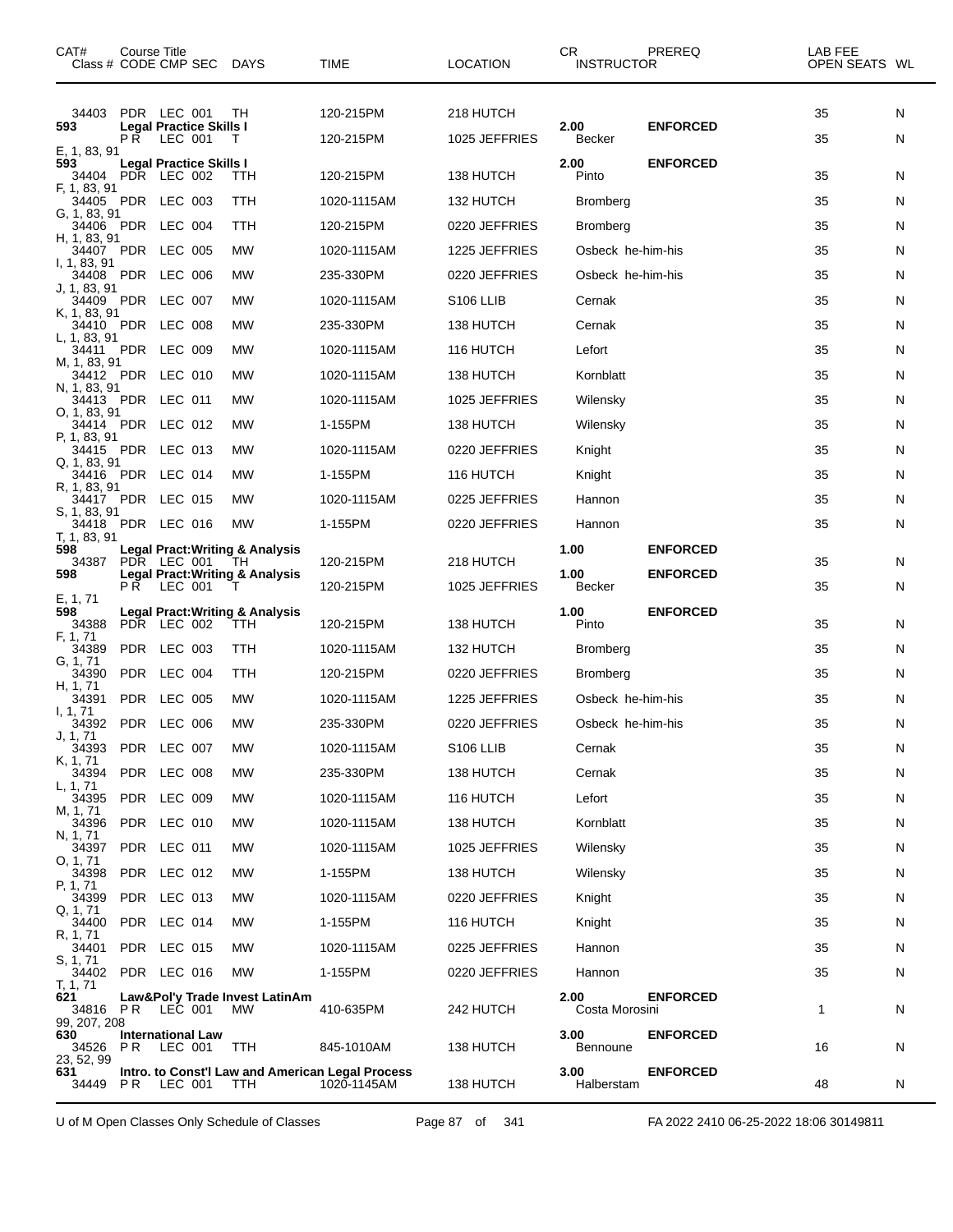| CAT#                                 | <b>Course Title</b><br>Class # CODE CMP SEC DAYS                                                   |            | <b>TIME</b>              | <b>LOCATION</b>            | CR.<br><b>INSTRUCTOR</b>  | PREREQ                             | LAB FEE<br>OPEN SEATS WL |        |
|--------------------------------------|----------------------------------------------------------------------------------------------------|------------|--------------------------|----------------------------|---------------------------|------------------------------------|--------------------------|--------|
| 2,63<br>633<br>35238<br>41.61.75     | Copyright<br>PR LEC 001                                                                            | TWF        | 1020-1135AM              | 1020 JEFFRIES              | 4.00<br>Litman            | <b>ENFORCED</b>                    | 21                       | N      |
| 634<br>34901<br>4, 12                | <b>Water Wars/Great Lakes</b><br>PR.<br>LEC 001                                                    | T          | 640-940PM                | 0220 JEFFRIES              | 3.00<br><b>Buchsbaum</b>  | <b>ENFORCED</b>                    | 2                        | N      |
| 637<br>34902<br>637                  | <b>Bankruptcy</b><br>PR.<br>LEC 001<br><b>Bankruptcy</b>                                           | WF         | 1-215PM                  | 1225 JEFFRIES              | 4.00<br>4.00              | <b>ENFORCED</b><br><b>ENFORCED</b> | 80                       | N      |
| 61, 105                              | PR.<br>LEC 001                                                                                     | T.         | 120-235PM                | 120 HUTCH                  | Shefferly                 |                                    | 80                       | N      |
| 638<br>35423<br>639                  | <b>Electronic&amp;Class Action Discov</b><br>P R<br>LEC 001<br><b>Technology, Law, and Society</b> | <b>MW</b>  | 1-225PM                  | 1025 JEFFRIES              | 3.00<br>Ankers<br>3.00    | <b>ENFORCED</b><br><b>ENFORCED</b> | $\mathbf{1}$             | N      |
| 34458<br>641                         | P R<br>LEC 001<br><b>Crim Just: Invest&amp;Police Prac</b>                                         | TTH        | 430-555PM                | 1225 JEFFRIES              | Schoenebeck<br>4.00       | <b>ENFORCED</b>                    | 86                       | N      |
| 34428<br>641                         | P <sub>R</sub><br>LEC 001<br>Crim Just: Invest&Police Prac<br>P R<br>LEC 001                       | - F<br>TTH | 1020-1135AM<br>255-410PM | 250 HUTCH<br>0225 JEFFRIES | 4.00<br>Primus            | <b>ENFORCED</b>                    | 23<br>23                 | N<br>N |
| 67, 169<br>644<br>34448              | Intro to Inc Tax of Business<br>PR.<br>LEC 001                                                     | W          | 410-535PM                | 132 HUTCH                  | 3.00                      | <b>ENFORCED</b>                    | 12                       | N      |
| 644<br>61, 123                       | Intro to Inc Tax of Business<br>PR.<br>LEC 001                                                     | T          | 430-555PM                | 132 HUTCH                  | 3.00<br>Avi-Yonah         | <b>ENFORCED</b>                    | 12                       | N      |
| 653<br>34812<br>61                   | <b>Employment Discrimination</b><br>PR LEC 001                                                     | MW         | 410-610PM                | 220 HUTCH                  | 4.00<br>Fasman            | <b>ENFORCED</b>                    | 69                       | N      |
| 657<br>34432<br>657                  | <b>Enterprise Organization</b><br>PR LEC 001<br><b>Enterprise Organization</b>                     | - TH       | 120-235PM                | 220 HUTCH                  | 4.00<br>4.00              | <b>ENFORCED</b><br><b>ENFORCED</b> | 55                       | N      |
| 23, 158                              | PR LEC 001                                                                                         | МW         | 1-215PM                  | 120 HUTCH                  |                           |                                    | 55                       | N      |
| 664<br>34438 PR<br>5, 18, 20, 41, 99 | <b>European Union Law</b><br>LEC 001                                                               | MW         | 410-535PM                | 1225 JEFFRIES              | 3.00<br>Halberstam        | <b>ENFORCED</b>                    | 57                       | N      |
| 669<br>34434<br>669                  | Evidence<br>PR.<br>LEC 001<br>Evidence                                                             | F          | 1-215PM                  | 132 HUTCH                  | 3.00-4.00<br>3.00-4.00    | <b>ENFORCED</b><br><b>ENFORCED</b> | 30                       | N      |
| 23, 41<br>669                        | LEC 001<br>P R                                                                                     | TTH        | 120-235PM                | 132 HUTCH                  | Friedman<br>$3.00 - 4.00$ | <b>ENFORCED</b>                    | 30                       | N      |
| 35424<br>23                          | <b>Evidence</b><br>PR.<br>LEC 002                                                                  | TTH        | 845-1010AM               | 220 HUTCH                  | Moran                     |                                    | 3                        | N      |
| 675<br>34993<br>677                  | <b>Federal Antitrust</b><br>P <sub>R</sub><br>LEC 001<br><b>Federal Courts</b>                     | TTH        | 430-555PM                | 0225 JEFFRIES              | 3.00<br>Cernak<br>4.00    | <b>ENFORCED</b><br><b>ENFORCED</b> | 81                       | N      |
| 34441<br>677                         | P R<br>LEC 001<br><b>Federal Courts</b><br><b>PR LEC 001</b>                                       | TTH<br>M   | 255-410PM<br>235-350PM   | 220 HUTCH<br>220 HUTCH     | 4.00<br>Litman            | <b>ENFORCED</b>                    | 16<br>16                 | N<br>N |
| 41.156<br>678                        | <b>International Finance</b>                                                                       |            |                          |                            | 4.00                      | <b>ENFORCED</b>                    |                          |        |
| 34445<br>678                         | P <sub>R</sub><br>LEC 001<br><b>International Finance</b><br>P R<br>LEC 001                        | TH.<br>МW  | 1020-1135AM<br>1-215PM   | 0220 JEFFRIES<br>250 HUTCH | 4.00<br>Santarosa         | <b>ENFORCED</b>                    | 10<br>10                 | N<br>N |
| 41, 99<br>681<br>34442               | <b>First Amendment</b><br><b>PR LEC 001</b>                                                        | TTH        | 120-235PM                | 0225 JEFFRIES              | 4.00                      | <b>ENFORCED</b>                    | 38                       | N      |
| 681<br>41                            | <b>First Amendment</b><br>P R<br>LEC 001                                                           | м          | 1-215PM                  | 0225 JEFFRIES              | 4.00<br>Herzog            | <b>ENFORCED</b>                    | 38                       | N      |
| 686<br>35049<br>5, 18, 20            | <b>Federal Indian Law</b><br>PR.<br>LEC 001                                                        | TTH        | 1020-1145AM              | 120 HUTCH                  | 3.00                      | <b>ENFORCED</b>                    | 40                       | N      |
| 691<br>34446                         | <b>International Tax</b><br>PR.<br>LEC 001                                                         | W          | 1-225PM                  | 218 HUTCH                  | 3.00                      | <b>ENFORCED</b>                    | 15                       | N      |
| 691<br>99, 118                       | <b>International Tax</b><br>P R<br>LEC 001                                                         | $\top$     | 120-245PM                | 218 HUTCH                  | 3.00<br>Avi-Yonah         | <b>ENFORCED</b>                    | 15                       | N      |
| 693<br>34450<br>693                  | <b>Jurisdiction and Choice Of Law</b><br>LEC 001<br>P R<br><b>Jurisdiction and Choice Of Law</b>   | WF         | 1-215PM                  | 220 HUTCH                  | 4.00<br>4.00              | <b>ENFORCED</b><br><b>ENFORCED</b> | 55                       | N      |
| 23                                   | LEC 001<br>P R                                                                                     | T          | 120-235PM                | 220 HUTCH                  | Reimann                   |                                    | 55                       | N      |
| 695<br>34447<br>4, 41, 99            | <b>International Trade Law</b><br>P R<br>LEC 001                                                   | МW         | 235-4PM                  | 132 HUTCH                  | 3.00<br>Regan             | <b>ENFORCED</b>                    | 29                       | N      |
| 696                                  | <b>Rsrch and Analysis in Amer Law</b>                                                              |            |                          |                            | 1.00                      | <b>ENFORCED</b>                    |                          |        |

U of M Open Classes Only Schedule of Classes Page 88 of 341 FA 2022 2410 06-25-2022 18:06 30149811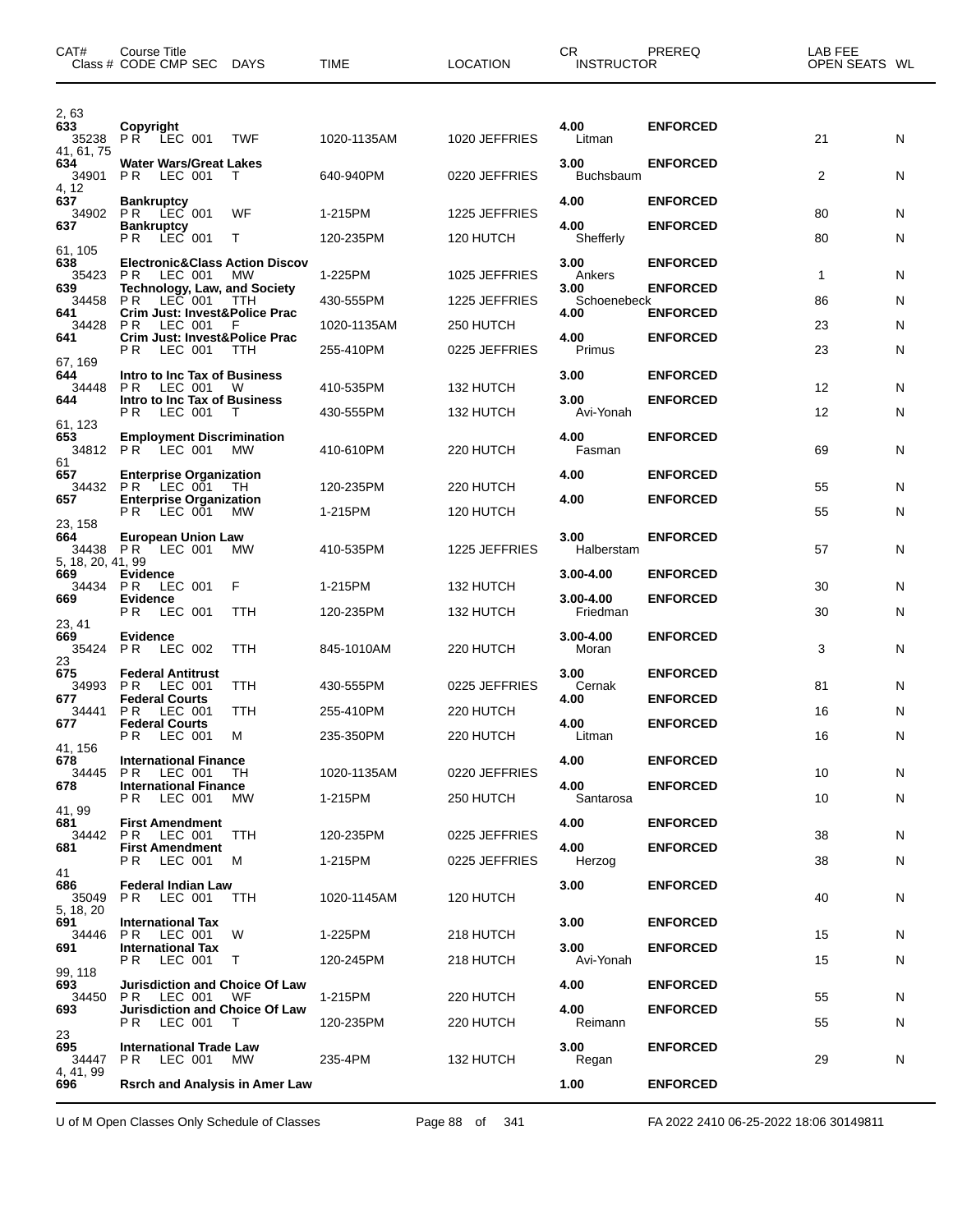| CAT#<br>Class # CODE CMP SEC DAYS                      | Course Title                     |         |                                             |                                                                                    | TIME        | <b>LOCATION</b> | CR.<br><b>INSTRUCTOR</b>  | PREREQ                             | LAB FEE<br>OPEN SEATS WL |    |
|--------------------------------------------------------|----------------------------------|---------|---------------------------------------------|------------------------------------------------------------------------------------|-------------|-----------------|---------------------------|------------------------------------|--------------------------|----|
| 34455 PR LEC 001<br>1,64                               |                                  |         |                                             | F                                                                                  | 130-330PM   | 116 HUTCH       | Becker                    |                                    | 56                       | N  |
| 710<br>34994<br>61, 210                                | <b>PR LEC 001</b>                |         |                                             | <b>Employee Benefits &amp; Exec Comp</b><br><b>TTH</b>                             | 255-420PM   | 0220 JEFFRIES   | 3.00<br>Stumpff           | <b>ENFORCED</b>                    | 21                       | N  |
| 723<br>34427<br>723                                    | <b>PR LEC 001</b>                |         |                                             | Corporate Lawyer: Law & Ethics<br>TTH<br><b>Corporate Lawyer: Law &amp; Ethics</b> | 255-410PM   | 116 HUTCH       | 4.00<br>4.00              | <b>ENFORCED</b><br><b>ENFORCED</b> | 11                       | N  |
| 2, 3, 23, 53, 54, 116                                  | P R                              |         | LEC 001                                     | M                                                                                  | 235-350PM   | 116 HUTCH       | Pritchard                 |                                    | 11                       | N. |
| 731<br>35194 PR LEC 001<br>3, 53, 54, 70               |                                  |         |                                             | <b>Legal Ethics and Professional Responsibility</b><br>M                           | 410-610PM   | 116 HUTCH       | 2.00<br>Hirshon           | <b>ENFORCED</b>                    | 12                       | N  |
| 732<br>34827 PR<br>7, 12, 91, 204                      |                                  |         | LAB 001                                     | <b>Joint Ventures Practicum</b><br>T                                               | 430-630PM   | 118 HUTCH       | 2.00<br>Kaye              | <b>ENFORCED</b>                    | 5                        | Y  |
| 739<br>36115                                           |                                  |         | PR LEC 001                                  | Corp Social Resp: Reg&Crim App<br>MŴ                                               | 1020-1145AM | 132 HUTCH       | 3.00<br>Nana              | <b>ENFORCED</b>                    | 39                       | N. |
| 741<br>34810 PD<br><b>Slavery Built Env Plantation</b> |                                  |         | <b>Interdisc Prob Solv</b><br>LAB 003       | W                                                                                  | 315-630PM   | 0225 JEFFRIES   | 3.00<br>CdeBaca           | <b>ADVISORY</b>                    | 4                        | N  |
| 7, 8, 9, 12, 91, 153, 186<br>742                       | <b>Film Law</b>                  |         |                                             |                                                                                    |             |                 | 3.00                      | <b>ENFORCED</b>                    |                          |    |
| 34813 PR<br>743                                        |                                  |         | LEC 001<br><b>Securities Regulation</b>     | MW                                                                                 | 1020-1145AM | 220 HUTCH       | Szynol<br>4.00            | <b>ADVISORY, ENFORCED</b>          | 35                       | N. |
| 34456<br>2, 61, 115                                    | P <sub>R</sub>                   |         | LEC 001                                     | MTTH                                                                               | 1020-1135AM | 218 HUTCH       | Pritchard                 |                                    | 32                       | N  |
| 747<br>34457<br>23, 61, 94                             | PR.                              |         | LEC 001                                     | <b>Taxation of Individual Income</b><br>TWTH                                       | 1020-1135AM | 250 HUTCH       | 4.00<br>Avi-Yonah         | <b>ENFORCED</b>                    | 11                       | N  |
| 749<br>34507<br>61                                     | PR LEC 001                       |         | <b>Corporate Taxation</b>                   | МT                                                                                 | 1020-1145AM | 236 HUTCH       | 3.00<br>Adams             | <b>ADVISORY, ENFORCED</b>          | 1                        | N  |
| 751<br>34423<br>101                                    | PR.                              |         | <b>Accounting for Lawyers</b><br>LEC 001    | <b>MW</b>                                                                          | 410-535PM   | 1020 JEFFRIES   | 3.00<br>Desimpelare       | <b>ENFORCED</b>                    | 15                       | N  |
| 755<br>34459<br>23                                     | P R                              |         | <b>Trusts and Estates I</b><br>LEC 001      | TTH                                                                                | 255-420PM   | 138 HUTCH       | 3.00<br>Gallanis Jr       | <b>ENFORCED</b>                    | 13                       | N  |
| 756<br>34426<br>99, 114                                | PR LEC 001                       |         |                                             | <b>Comparative Human Rights Law</b><br><b>WTHF</b>                                 | 810-1010AM  | 132 HUTCH       | 3.00<br>McCrudden         | <b>ENFORCED</b>                    | 20                       | N  |
| 781<br>34440<br>61                                     | <b>FDA Law</b><br>P <sub>R</sub> |         | LEC 001                                     | МT                                                                                 | 845-1010AM  | 0220 JEFFRIES   | 3.00<br>Hall              | <b>ENFORCED</b>                    | 14                       | N. |
| 790<br>34431                                           | <b>PR LEC 001</b>                |         | Early Amer Legal History                    | TTH.                                                                               | 430-555PM   | 138 HUTCH       | 3.00<br>Novak             | <b>ENFORCED</b>                    | 10                       | N  |
| 791<br>35305                                           | P <sub>R</sub>                   |         | <b>Environmental Crimes</b><br>LEC 001      | <b>TTH</b>                                                                         | 255-420PM   | 132 HUTCH       | 3.00<br>Uhlmann, Anderson | <b>ENFORCED</b>                    | 3                        | N  |
| 41, 61<br>793                                          |                                  |         |                                             | <b>Voting Rights / Election Law</b>                                                |             |                 | 4.00                      | <b>ENFORCED</b>                    |                          |    |
| 34460<br>793                                           |                                  |         | PR LEC 001 W                                | <b>Voting Rights / Election Law</b>                                                | 1-215PM     | 1020 JEFFRIES   | 4.00                      | <b>ENFORCED</b>                    | 9                        | N  |
| 41, 61                                                 | <b>PR LEC 001</b>                |         |                                             | <b>TTH</b>                                                                         | 120-235PM   | 1020 JEFFRIES   | Katz                      |                                    | 9                        | N  |
| 794<br>10002<br>25, 34                                 | PDR SMA 001                      |         | Senior Judge Seminar II                     |                                                                                    | ARR         | ARR             | 2.00<br>Becker            | <b>ADVISORY, ENFORCED</b>          | 8                        | N  |
| 798<br>34347<br>32                                     | PIR.                             |         | SMA 001                                     | <b>Adv Problem Solving Initiative</b>                                              | ARR         | ARR             | 2.00<br>Carr, Sankaran    | <b>ENFORCED</b>                    | 12                       | N  |
| 799<br>10001<br>1, 24, 34                              | PDR SMA 001                      |         | <b>Senior Judge Seminar</b>                 |                                                                                    | ARR         | ARR             | 2.00<br>Becker            | <b>ENFORCED</b>                    | 17                       | N  |
| 851<br>36131<br>7, 12, 46                              |                                  |         | <b>Legal History Workshop</b><br>PR SEM 001 | <b>W</b>                                                                           | 410-610PM   | 1025 JEFFRIES   | 2.00<br>Erman             | <b>ENFORCED</b>                    | 7                        | Y  |
| 900<br>22, 29                                          | Research<br>IR                   | $IND +$ |                                             |                                                                                    | ARR         | ARR             | 1.00-12.00                | <b>ENFORCED</b>                    | 10                       | N  |
| 940<br>28845 PDR LAB 001<br>1, 27, 34, 91              |                                  |         | <b>Full-Time Externship</b>                 |                                                                                    | ARR         | ARR             | 11.00<br>Sankaran         | <b>ENFORCED</b>                    | 25                       | N  |
| 941<br>34657<br>27, 34, 59, 91                         | PDR SEM 801                      |         |                                             | <b>Full-Time Externship Seminar</b>                                                | ARR         | ARR             | 1.00<br>Sankaran          | <b>ENFORCED</b>                    | 15                       | N  |
| 942<br>30, 31                                          | $DR$ $IND +$                     |         | <b>Law Practicum Research</b>               |                                                                                    | ARR         | ARR             | 1.00                      | <b>ENFORCED</b>                    | 10                       | N  |

U of M Open Classes Only Schedule of Classes Page 89 of 341 FA 2022 2410 06-25-2022 18:06 30149811

 $\overline{\phantom{0}}$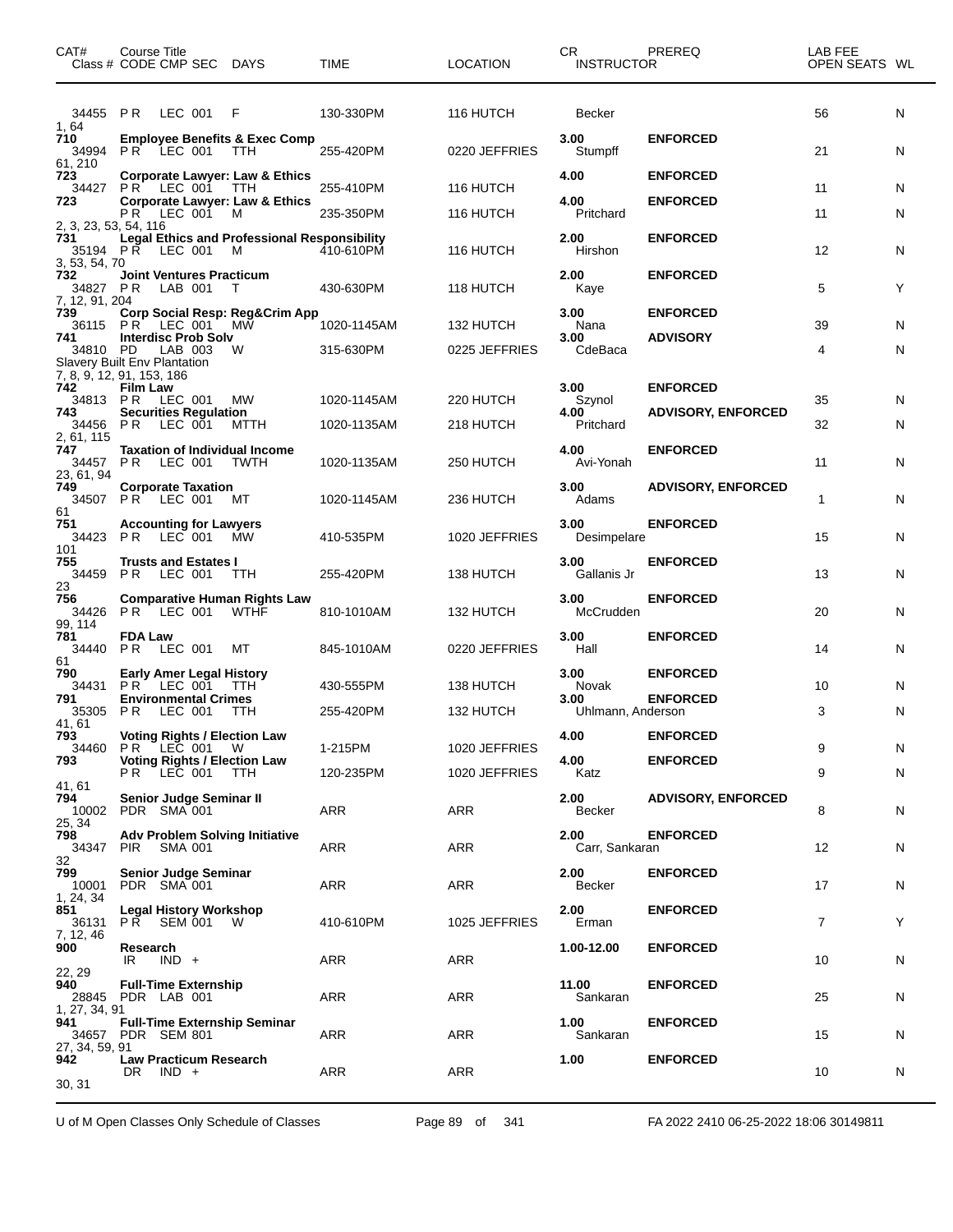| CAT#                                | <b>Course Title</b><br>Class # CODE CMP SEC DAYS                                            | <b>TIME</b> | <b>LOCATION</b> | CR .<br><b>INSTRUCTOR</b> | <b>PREREQ</b>             | LAB FEE<br>OPEN SEATS WL |   |
|-------------------------------------|---------------------------------------------------------------------------------------------|-------------|-----------------|---------------------------|---------------------------|--------------------------|---|
| 944<br>1, 32, 34, 91                | <b>Advanced Externship</b><br>25668 PDR LAB 001                                             | <b>ARR</b>  | <b>ARR</b>      | 2.00<br>Sankaran          | <b>ENFORCED</b>           | 20                       | N |
| 945<br>1, 28, 34, 99                | <b>Semester Study Abroad</b><br>10004 PDR LAB 001                                           | <b>ARR</b>  | <b>ARR</b>      | 9.00                      | <b>ENFORCED</b>           | 10                       | N |
| 946<br>2, 4, 28, 34                 | <b>Semester Study Abroad Paper</b><br>DR $IND +$                                            | <b>ARR</b>  | <b>ARR</b>      | 3.00                      | <b>ENFORCED</b>           | 10                       | N |
| 949                                 | <b>Externship Paper</b><br>$DR$ $IND +$                                                     | <b>ARR</b>  | <b>ARR</b>      | 1.00                      | <b>ENFORCED</b>           | 25                       | N |
| 34, 84<br>980                       | <b>Advanced Clinical Law</b><br>$DR$ $IND +$                                                | <b>ARR</b>  | <b>ARR</b>      | 1.00-6.00                 | <b>ADVISORY, ENFORCED</b> | 20                       | N |
| 2, 32, 36, 91<br>986                | <b>INHR Virtual Internship Sem</b><br>38431 PDR SEM 801<br><b>W</b>                         | 220-350PM   | <b>REMOTE</b>   | 1.00<br>Richardson        | <b>ENFORCED</b>           | 6                        | N |
| 990                                 | 1, 5, 47, 59, 90, 91, 205<br><b>Part-Time Externship</b><br>34667 PDR LAB 001               | <b>ARR</b>  | ARR             | 2.00-5.00<br>Sankaran     | <b>ENFORCED</b>           | 15                       | N |
|                                     | 1, 12, 34, 49, 50, 91, 143<br>34668 PDR LAB 002                                             | <b>ARR</b>  | <b>ARR</b>      | Sankaran                  |                           | 15                       | N |
|                                     | 1, 12, 34, 49, 50, 91, 143<br>34669 PDR LAB 003                                             | <b>ARR</b>  | <b>ARR</b>      | Sankaran                  |                           | 15                       | N |
|                                     | 1, 12, 34, 49, 50, 91, 143<br>34670 PDR LAB 004                                             | <b>ARR</b>  | <b>ARR</b>      | Sankaran                  |                           | 15                       | N |
| 991                                 | 1, 12, 34, 49, 50, 91, 143<br><b>Part-Time Externship Seminar</b><br>34675 PDR SEM 001<br>T | 120-245PM   | S106 LLIB       | 1.00<br>Sankaran          | <b>ENFORCED</b>           | 15                       | N |
| 992<br>22, 29                       | 12, 34, 41, 49, 50, 62, 91, 143<br><b>Research: Special Projects</b><br>$IND +$<br>IR       | <b>ARR</b>  | <b>ARR</b>      | $1.00 - 2.00$             | <b>ENFORCED</b>           | 10                       | N |
| 995                                 | <b>PublicSect K-12Educ Externship</b><br>22931 PDR LAB 001                                  | <b>ARR</b>  | <b>ARR</b>      | 7.00<br>Sankaran          | <b>ENFORCED</b>           | 25                       | N |
| 2, 34, 91, 117<br>997               | <b>PublicSect K-12Educ Ext Sem</b><br>22932 PDR SEM 001                                     | <b>ARR</b>  | <b>ARR</b>      | 4.00<br>Sankaran          | <b>ENFORCED</b>           | 15                       | N |
| 2, 34, 117<br>998<br>2, 34, 91, 117 | <b>PublicSect K-12Educ Ext Pract</b><br>22933 PDR LAB 001                                   | <b>ARR</b>  | <b>ARR</b>      | 2.00<br>Sankaran          | <b>ENFORCED</b>           | 25                       | N |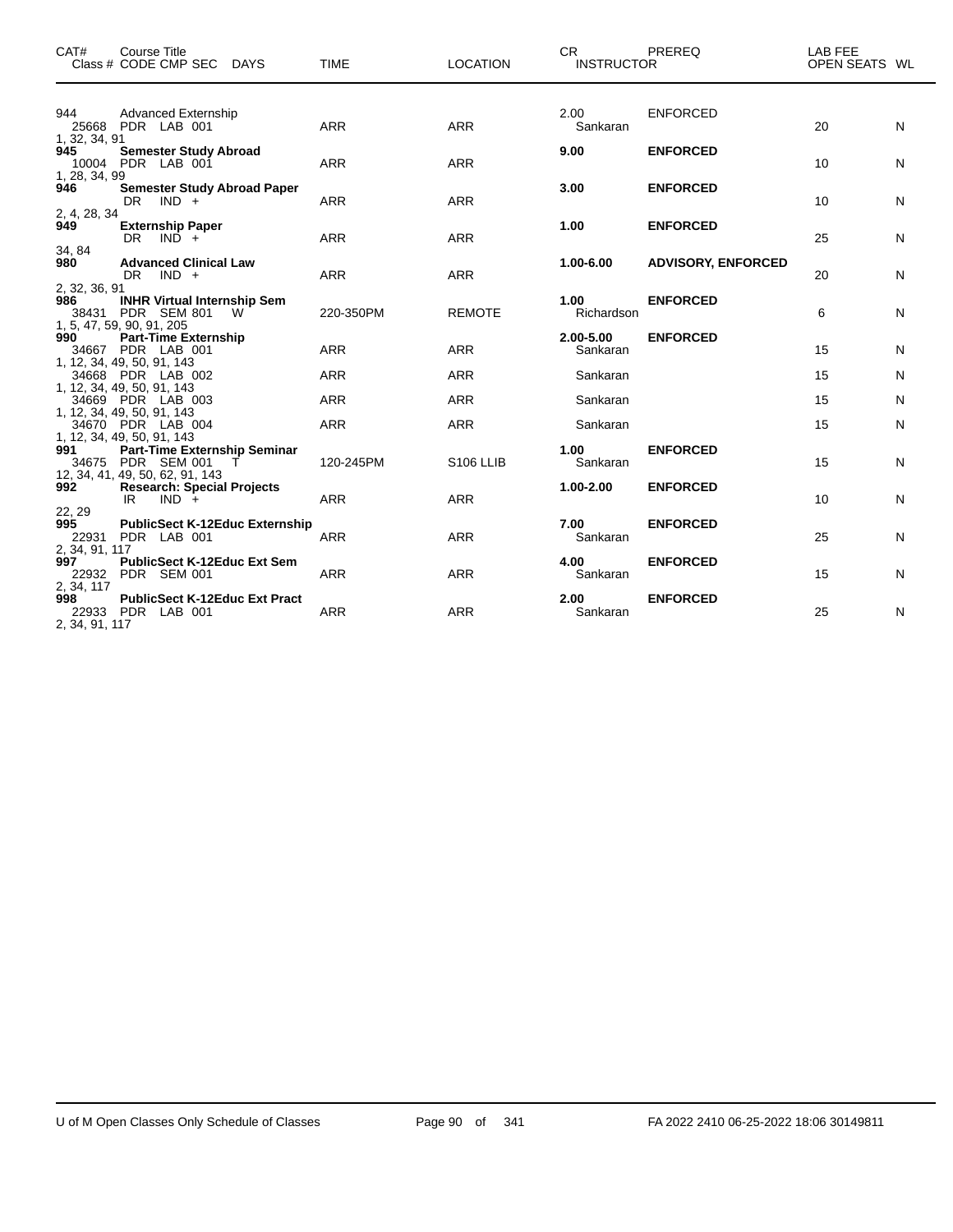# **Literature, Sci, and the Arts**

IT IS CRITICAL THAT STUDENTS ATTEND CLASSES FROM THE BEGINNING OF THE TERM. EVEN THOUGH STUDENTS MAY BE REGISTERED OFFICIALLY FOR A COURSE, DEPARTMENTS MAY GIVE AWAY A STUDENT'S PLACE IN A CLASS IF THEY DO NOT ATTEND:

---THE FIRST MEETING OF BIOLOGY, CHEMISTRY, AND PHYSICS LABORATORIES;

---EITHER OF THE FIRST TWO MEETINGS OF ENGLISH COURSES;

---THE FIRST TWO MEETINGS OF HISTORY 496 AND 497;

---EITHER OF THE FIRST TWO MEETINGS OF ANY COURSE OFFERED BY THE DEPARTMENT OF ROMANCE LANGUAGES;

---THE FIRST TWO MEETINGS OF COURSES IN OTHER SUBJECTS.

AT THE SAME TIME, DEPARTMENTS ARE NOT OBLIGATED TO WITHDRAW STUDENTS OFFICIALLY FROM THE COURSE, EVEN THOUGH THE STUDENT HAS BEEN INFORMED THAT HIS/HER PLACE IN A COURSE HAS BEEN TAKEN AWAY. STUDENTS ARE RESPONSIBLE FOR THE ACCURACY OF THEIR SCHEDULES AND MUST BE SURE THAT ALL DROPS ARE PROCESSED THROUGH REGISTRATION SYSTEM DURING THE NORMAL DROP/ADD PERIOD.

## **Department of Afro-American and African Studies**

#### **Afroamerican & African Studies (AAS) Open Sections**

| 103                     | <b>Social Sci Seminar</b>                              |                   |                                                         |                       | 3.00                | <b>ADVISORY</b> |                |           |
|-------------------------|--------------------------------------------------------|-------------------|---------------------------------------------------------|-----------------------|---------------------|-----------------|----------------|-----------|
| 25586 PR                | <b>SEM 001</b>                                         | TTH               | 230-4PM                                                 | 1469 MH               | Stein               |                 | $\overline{7}$ | Y         |
|                         | Read Africa Critical Perspect                          |                   |                                                         |                       |                     |                 |                |           |
| 28956 PR                | <b>SEM 002</b><br>Reconsider Afr Environments          | <b>MW</b>         | 1-230PM                                                 | 3556 DANA             | Klein               |                 | 3              | Y         |
| 28957 PR                | <b>SEM 003</b>                                         | <b>MW</b>         | 1-230PM                                                 | 3401 MH               | Ashforth            |                 | 6              | Y         |
| SoAfr Apartheid         |                                                        |                   |                                                         |                       |                     |                 |                |           |
| 33830 PR                | <b>SEM 004</b>                                         | TTH               | 830-10AM                                                | 3540 NUB              | Countryman          |                 | 11             | Y         |
| Politics of 1619        |                                                        |                   |                                                         |                       |                     |                 |                |           |
| 33831 PR<br>33834 PR    | <b>SEM 005</b><br><b>SEM 007</b>                       | TTH<br><b>TTH</b> | 1130-1PM<br>4-530PM                                     | 2275 NQ<br><b>ARR</b> | Walker<br>Adunbi    |                 | 6<br>6         | N<br>N    |
|                         | Soc Media, Politics, & Culture                         |                   |                                                         |                       |                     |                 |                |           |
| 104                     | <b>Humanities Seminar</b>                              |                   |                                                         |                       | 3.00                | <b>ADVISORY</b> |                |           |
| 28955 PR                | <b>SEM 003</b>                                         | TTH               | 10-1130AM                                               | G421B MH              | Deese               |                 | 9              | Y         |
|                         | <b>Black Atlantic Religion</b>                         |                   |                                                         |                       |                     |                 |                |           |
| 20396 PR                | <b>SEM 004</b>                                         | <b>MW</b>         | 830-10AM                                                | G023 WQ               | Ellsworth           |                 | 13             | Y         |
| 115                     | Nonviolence Montgomery - World<br>Elementary Swahili I |                   |                                                         |                       | 4.00                |                 |                |           |
| 18544                   | REC 001<br>P                                           | <b>MTWTH</b>      | 9-10AM                                                  | 5179 AH               | Mwipopo             |                 | 12             | Y         |
| 19049                   | <b>REC 002</b><br>P                                    | <b>MTWTH</b>      | $1-2PM$                                                 | 5521 HH               | Mwipopo             |                 | 16             | Y         |
| 125                     | Elem Yoruba I                                          |                   |                                                         |                       | 4.00                |                 |                |           |
| 34610                   | P<br><b>REC 002</b>                                    | <b>MTWTH</b>      | 12-1PM                                                  | 4211 AH               | Ayoola              |                 | 6              | N         |
| Yoruba                  |                                                        |                   |                                                         |                       |                     |                 |                |           |
| 200                     | <b>Int African Studies</b>                             |                   |                                                         |                       | 3.00                |                 | 14             | ${\sf N}$ |
| 34008<br>201            | P<br>LEC 002<br>Intr Afr-Am Studies                    | TTH               | 1-230PM                                                 | 3437 MH               | Deese<br>3.00       |                 |                |           |
| 28927                   | P<br>LEC 001                                           | TTH               | 1130-1PM                                                | 1230 USB              | Strongman           |                 | 19             | Υ         |
| 202                     | <b>Intro Afr Diasp Stds</b>                            |                   |                                                         |                       | 3.00                |                 |                |           |
| 29354                   | P<br><b>SEM 001</b>                                    | <b>TTH</b>        | 10-1130AM                                               | 3330 MH               | Gunning             |                 | 24             | Y         |
| <b>Global Blackness</b> |                                                        |                   |                                                         |                       |                     |                 |                |           |
| 215                     | <b>Intermed Swahili I</b><br>P                         |                   | 11-1PM                                                  | G040 TISCH            | 4.00                | <b>ADVISORY</b> | 20             | Y         |
| 19050<br>37710          | <b>REC 001</b><br>P<br><b>REC 002</b>                  | TTH<br><b>TTH</b> | 2-4PM                                                   | ARR                   | Mwipopo<br>Madukuli |                 | 25             | ${\sf N}$ |
| 225                     | Interm Yoruba I                                        |                   |                                                         |                       | 4.00                | <b>ADVISORY</b> |                |           |
| 29188                   | P<br><b>REC 001</b>                                    | TTH               | $2-4PM$                                                 | 4211 AH               | Ayoola              |                 | 10             | Y         |
| Yoruba                  |                                                        |                   |                                                         |                       |                     |                 |                |           |
| 230                     | Af-Am His I                                            |                   |                                                         |                       | 3.00                | <b>ADVISORY</b> |                |           |
| 34073<br>233            | LEC 001<br>P<br>Race in 70s Film                       | TTH               | 1-230PM                                                 | 3330 MH               | Young<br>3.00       |                 | 44             | N         |
| 33854                   | P<br><b>SEM 001</b>                                    | TTH               | 1-230PM                                                 | 1460 MH               | Poulson-Bryant      |                 | 4              | Υ         |
| 246                     | Africa to 1850                                         |                   |                                                         |                       | 3.00                |                 |                |           |
| 26711                   | LEC 001                                                | <b>MW</b>         | 830-10AM                                                | 1401 MH               | Jimenez             |                 | 30             | Υ         |
| 250                     | Law, Race& Hst Proc I                                  |                   |                                                         |                       | 3.00                |                 |                |           |
| 10586                   | LEC 001<br>P                                           | <b>TTH</b>        | 830-10AM                                                | 1469 MH               | Woods               |                 | 26             | Y         |
| 254                     |                                                        |                   | OPEN BUT NOT LIMITED TO C E W EVENING PROGRAM STUDENTS. |                       | 4.00                |                 |                |           |
| 33859                   | <b>History of Hip Hop</b><br>LEC 001<br>A              | <b>TTH</b>        | 1130-1PM                                                | AUD B AH              | Ward                |                 |                |           |
| 260                     | <b>African Development</b>                             |                   |                                                         |                       | 3.00                |                 |                |           |
| 30923                   | P.<br>LEC 001                                          | ттн               | 4-530PM                                                 | 1436 MH               | Stein               |                 | 16             | Y         |
|                         | The Political Economy                                  |                   |                                                         |                       |                     |                 |                |           |
| 290                     | <b>Select Blk World Std</b>                            |                   |                                                         |                       | 2.00                |                 |                |           |
| 35516 P                 | <b>SEM 001</b>                                         | $\mathsf{T}$      | 5-7PM                                                   | 4153 USB              | Doris               |                 | 23             | ${\sf N}$ |
| 35515 P                 | Seven African Objects<br><b>SEM 002</b>                | $\top$            | 5-7PM                                                   | 4153 USB              | Doris               |                 | 24             | N         |
|                         |                                                        |                   |                                                         |                       |                     |                 |                |           |
|                         |                                                        |                   |                                                         |                       |                     |                 |                |           |

U of M Open Classes Only Schedule of Classes Page 91 of 341 FA 2022 2410 06-25-2022 18:06 30149811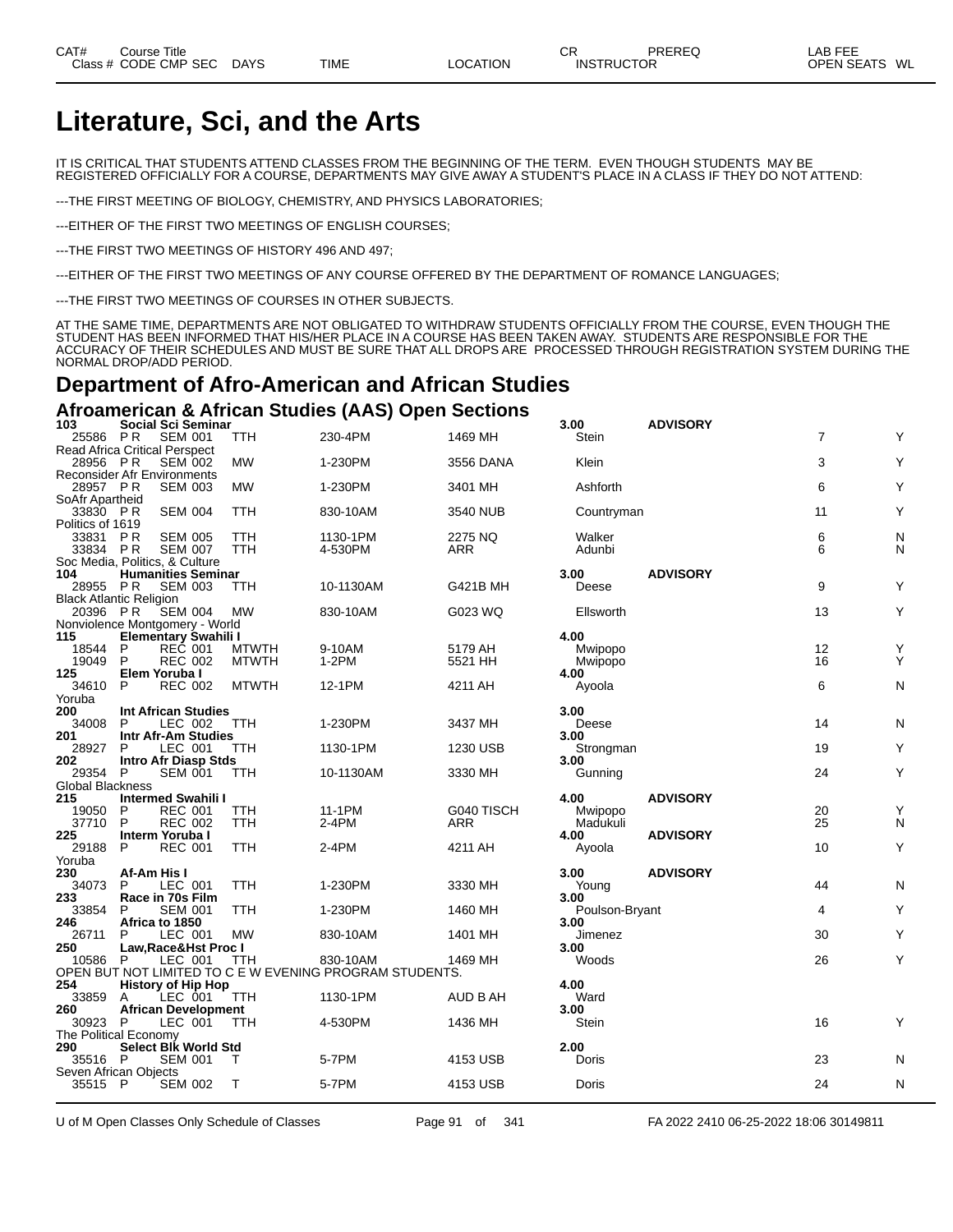| CAT#             | Course Title<br>Class # CODE CMP SEC                  | <b>DAYS</b>                  | TIME                                                                                                    | LOCATION           | <b>CR</b><br><b>INSTRUCTOR</b> | PREREQ          | LAB FEE<br>OPEN SEATS WL |        |
|------------------|-------------------------------------------------------|------------------------------|---------------------------------------------------------------------------------------------------------|--------------------|--------------------------------|-----------------|--------------------------|--------|
|                  | Seven African Objects                                 |                              |                                                                                                         |                    |                                |                 |                          |        |
| 21661 PR         | <b>SEM 003</b><br>Hoop Dreams Race Basketball         | TTH                          | 830-10AM                                                                                                | 3463 MH            | Ellsworth                      |                 | 10                       | Y      |
| 21662 PR         | <b>SEM 004</b><br>Hoop Dreams Race Basketball         | TTH                          | 830-10AM                                                                                                | 3463 MH            | Ellsworth                      |                 | 26                       | Y      |
| 309              | <b>GIbl Hith in Africa</b>                            |                              |                                                                                                         |                    | 3.00                           |                 |                          |        |
| 27019<br>315     | P<br><b>SEM 001</b><br><b>Advanced Swahili I</b>      | МW                           | 230-4PM                                                                                                 | 2520 NUB           | Ashforth<br>3.00               | <b>ADVISORY</b> | 23                       | Y      |
| 22749            | <b>REC 001</b><br>P                                   | ттн                          | 10-1130AM                                                                                               | 4175 AH            | Madukuli                       |                 | 14                       | Y      |
| 322<br>25574     | <b>Intro Env Politics</b><br>LEC 001<br>S             | TTH                          | 1130-1PM                                                                                                | AUD D AH           | 4.00<br>Adunbi                 |                 |                          |        |
|                  | Intro Environmental Politics                          |                              |                                                                                                         |                    |                                |                 |                          |        |
| 325<br>33888     | Adv Yoruba I<br><b>REC 001</b><br>P                   | МW                           | 2-4PM                                                                                                   | 3205 MLB           | 4.00<br>Ayoola                 | <b>ADVISORY</b> | 9                        | N      |
| 356              | Dem & Devt in Africa                                  |                              |                                                                                                         |                    | 4.00                           |                 |                          |        |
| 24154            | P<br>DIS 002                                          | TН                           | 12-1PM                                                                                                  | 3816 SSWB          |                                |                 | 1                        | Y      |
| 24155<br>24153   | DIS 003<br>P<br>Α<br>LEC 001                          | TН<br><b>MW</b>              | $1-2PM$<br>1-230PM                                                                                      | 7603 HH<br>3437 MH | Pitcher                        |                 | 4                        | Y      |
| 358              | <b>Black World Studies</b>                            |                              |                                                                                                         |                    | 3.00                           |                 |                          |        |
| 28954            | P<br><b>SEM 002</b>                                   | MW                           | 4-530PM                                                                                                 | 1460 MH            | Roby                           |                 | 15                       | Υ      |
| 34542            | P<br><b>SEM 007</b>                                   | <b>MW</b>                    | 1130-1PM                                                                                                | G168 AH            | Jimenez                        |                 | 21                       | Y      |
| 35241            | $\mathsf{P}$<br><b>SEM 008</b>                        | м                            | 2-5PM                                                                                                   | ARR                | Ward                           |                 | 12                       | N      |
| 35308            | - P<br><b>SEM 009</b>                                 | TTH                          | This section of this class will be taught at the UM Detroit Center. Transportation provided.<br>1-230PM | 2334 SEB           | Fadlalla                       |                 | 4                        | Y      |
| 35459            | Med. Anthropologies of Kinship<br>P<br><b>SEM 010</b> | W                            | 10-1PM                                                                                                  | <b>ARR</b>         | Jordan                         |                 | 13                       | N      |
|                  |                                                       |                              | All classes will be taught at the UM Detroit Center. Transportation provided.                           |                    |                                |                 |                          |        |
| 35929 P          | <b>SEM 011</b><br>Ancient Nubia: Empire&Identity      | ттн                          | 4-530PM                                                                                                 | 706 BMT            | Emberling                      |                 | 16                       | Y      |
| 407              | <b>African Things</b>                                 |                              |                                                                                                         |                    | 3.00                           | <b>ADVISORY</b> |                          |        |
| 29110            | P<br><b>SEM 001</b>                                   | TTH                          | 230-4PM                                                                                                 | ARR                |                                |                 | 12                       | Y      |
| 410              | <b>Supervised Research</b><br>$IND +$<br>D            | <b>MTWTHF</b>                | 10-11AM                                                                                                 | ARR                | 1.00-6.00                      |                 | 24                       | N      |
| 411              | <b>Caribbean Religions</b>                            |                              |                                                                                                         |                    | 3.00                           |                 |                          |        |
| 33852            | <b>SEM 001</b><br>P                                   | МW                           | 230-4PM                                                                                                 | 2469 MH            | Khan                           |                 | 19                       | N      |
| 421              | <b>Afdiaspora Religions</b>                           |                              |                                                                                                         |                    | 3.00                           |                 |                          |        |
| 30931            | P<br>LEC 001<br>Religions of the Afri Diasp           | MW                           | 10-1130AM                                                                                               | 2306 MH            | Johnson                        |                 | 13                       | Y      |
| 498              | <b>DAAS In Action</b>                                 |                              |                                                                                                         |                    | 3.00                           |                 |                          |        |
| 33846            | P<br><b>SEM 003</b>                                   | <b>MW</b>                    | 4-530PM                                                                                                 | 2024 TISCH         | Ekotto                         |                 | 10                       | Y      |
| Global Blackness |                                                       |                              |                                                                                                         |                    |                                |                 |                          |        |
| 515              | Elementary Swahili I<br>P<br><b>REC 001</b>           |                              |                                                                                                         | 5179 AH            | 4.00                           |                 | 12                       |        |
| 24951<br>24952   | P<br><b>REC 002</b>                                   | <b>MTWTH</b><br><b>MTWTH</b> | 9-10AM<br>$1-2PM$                                                                                       | 5521 HH            | Mwipopo<br>Mwipopo             |                 | 16                       | Y<br>Y |
| 517              | Elem African Lang I                                   |                              |                                                                                                         |                    | 4.00                           |                 |                          |        |
| 27423            | P<br><b>REC 001</b>                                   | <b>MTWTH</b>                 | 9-10AM                                                                                                  | G128 AH            | Ayoola                         |                 | 2                        | Y      |
| 35623            | P<br><b>REC 002</b>                                   | <b>MTWTH</b>                 | 12-1PM                                                                                                  | 4211 AH            | Ayoola                         |                 | 6                        | N      |
| 525<br>20980     | Intermediate Swahili I<br>P<br><b>REC 001</b>         | TTH                          | 11-1PM                                                                                                  | G040 TISCH         | 4.00<br>Mwipopo                |                 | 20                       | Y      |
| Swahili          |                                                       |                              |                                                                                                         |                    |                                |                 |                          |        |
| 37815            | P<br><b>REC 002</b>                                   | TTH                          | 2-4PM                                                                                                   | ARR                | Madukuli                       |                 | 25                       | N      |
| 600<br>33905     | <b>Prosem Afr Stds</b><br>SEM 002<br>P                | W                            | 4-7PM                                                                                                   | 3333 MH            | 3.00<br>Pitcher                |                 | 22                       | N      |
| 601              | <b>Prosem Afr-Am Stds</b>                             |                              |                                                                                                         |                    | 3.00                           |                 |                          |        |
| 30935            | <b>SEM 001</b><br>P                                   | TH                           | 4-7PM                                                                                                   | <b>1512 NUB</b>    | Kelow-Bennett                  |                 | 15                       | Y      |
|                  | Interdiscip Appr to Af Am Stds                        |                              |                                                                                                         |                    |                                |                 |                          |        |
| 625<br>29474     | Interm Yoruba I<br>P<br><b>REC 001</b>                | TTH                          | 2-4PM                                                                                                   | 4211 AH            | 4.00<br>Ayoola                 | <b>ADVISORY</b> | 10                       | Y      |
| <b>YORUBA</b>    |                                                       |                              |                                                                                                         |                    |                                |                 |                          |        |
| 715              | <b>Advanced Swahili I</b>                             |                              |                                                                                                         |                    | 3.00                           | <b>ADVISORY</b> |                          |        |
| 24771            | <b>REC 001</b><br>P.                                  | TTH                          | 10-1130AM                                                                                               | 4175 AH            | Madukuli                       |                 | 14                       | Y      |
| 725<br>35624     | Adv Yoruba I<br>P<br><b>REC 001</b>                   | <b>MW</b>                    | 2-4PM                                                                                                   | 3205 MLB           | 4.00<br>Ayoola                 | <b>ADVISORY</b> | 9                        | N      |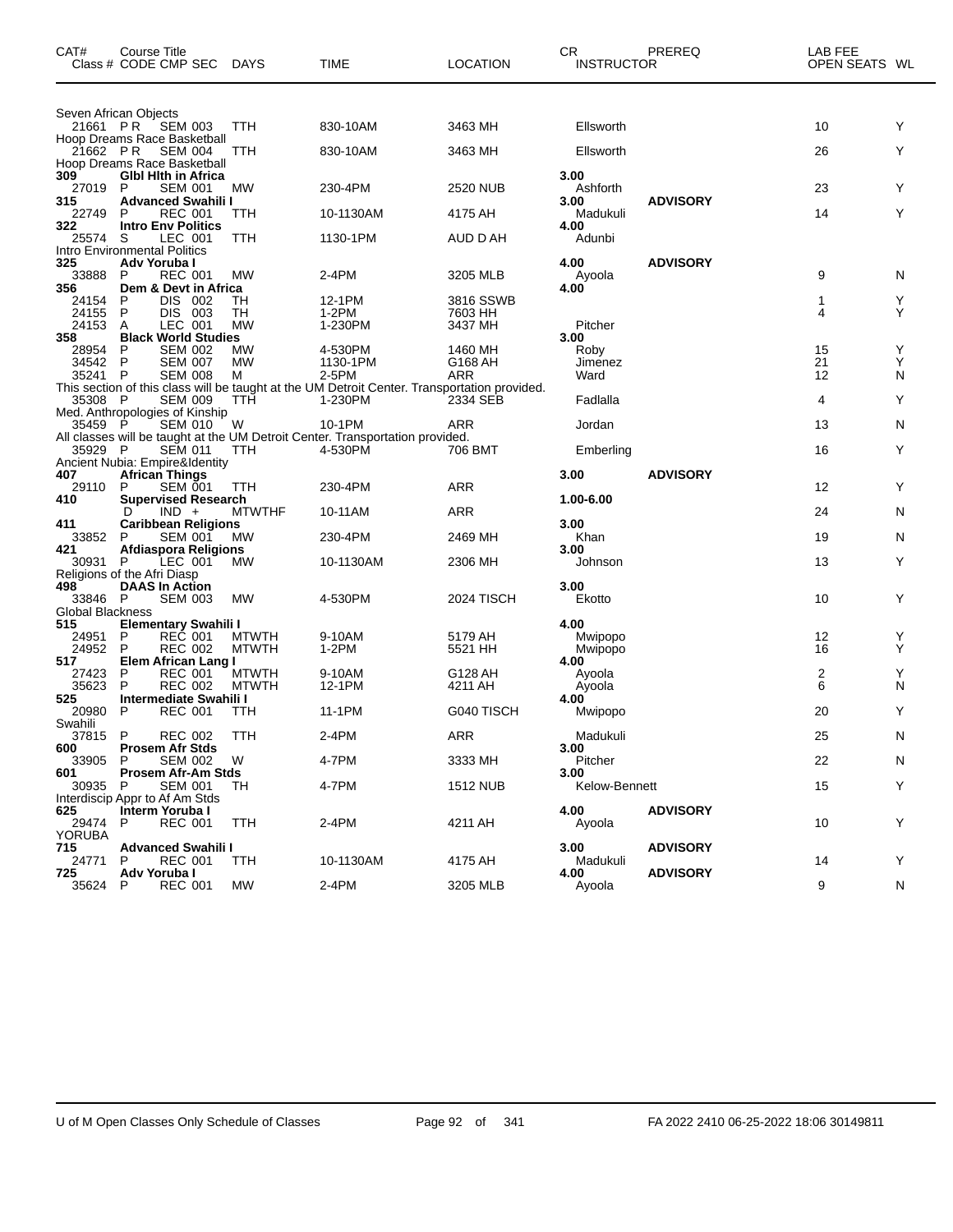| CAT#<br>Title<br>Course∴ |                       |             |          | СR | <b>DDEDE</b> C    | AR FEE<br>---           |
|--------------------------|-----------------------|-------------|----------|----|-------------------|-------------------------|
| Class # CODE CMP SEC     | <b>DAYS</b><br>$\sim$ | <b>TIME</b> | LOCATION |    | <b>INSTRUCTOR</b> | <b>OPEN SEATS</b><br>WL |

## **Department of American Culture**

# **Arab and Muslim American Studies (AMAS) Open Sections 103 1st Yr Sem Arab Amer 3.00 ADVISORY**

| 103<br>35485 PR              | 1st Yr Sem Arab Amer<br><b>SEM 001</b>                                 | TTH        | 10-1130AM                                      | 1096 EH      | 3.00<br>Khalil              | <b>ADVISORY</b> | 10             | Y      |
|------------------------------|------------------------------------------------------------------------|------------|------------------------------------------------|--------------|-----------------------------|-----------------|----------------|--------|
|                              | <b>Religion/Religious Dilemmas</b>                                     |            |                                                |              |                             |                 |                |        |
| 206                          | This is a Meet-together with AMCULT 103.<br><b>Themes Arab Amer</b>    |            |                                                |              | 3.00                        |                 |                |        |
| 35153 P                      | LEC 001                                                                | MW         | 230-4PM                                        | 1339 MH      | Kawar                       |                 | 16             | Y      |
| Law and Border               |                                                                        |            |                                                |              |                             |                 |                |        |
| 215                          | This is a meet-together with AMCULT 206 sec 001<br>Intro Arab-Amer Std |            |                                                |              | 4.00                        |                 | 26.00          |        |
| 21646 A                      | LEC 001                                                                | <b>TTH</b> | 4-530PM                                        | 1200 CHEM    | Stiffler                    |                 |                |        |
| 248                          | Arab Am Art Activism                                                   |            |                                                |              | 3.00                        |                 |                |        |
| 33614<br>301                 | <b>SEM 001</b><br>P<br><b>Topics in Arab Amer</b>                      | <b>MW</b>  | 10-1130AM                                      | 1436 MH      | Karem Albrecht<br>3.00-4.00 |                 | 27             | Y      |
| 35626 P                      | LEC 001                                                                | F          | 10-1PM                                         | G421B MH     | Borja                       |                 | 5              | Υ      |
|                              | Community Service and Learning                                         |            |                                                |              |                             |                 |                |        |
| 36796 P                      | This is a meet-together with AMCULT 305.<br>DIS 002                    | <b>MW</b>  | 230-4PM                                        | ARR          | Crasnow                     |                 | 5              | Υ      |
|                              | Contemp Film of Islamic World                                          |            |                                                |              |                             |                 |                |        |
|                              | This is a meet-together with RCHUMS 319.001.                           |            |                                                |              |                             |                 |                |        |
| 384                          | Islamophobia<br>28345 PR LEC 001                                       | TTH        | 1-230PM                                        | 3463 MH      | 3.00<br>Khalil              | <b>ENFORCED</b> | 9              | Y      |
| Anti-Muslim Bias             |                                                                        |            |                                                |              |                             |                 |                |        |
| 389                          | <b>Reading Arab Amer</b>                                               |            |                                                |              | 1.00-4.00                   |                 |                |        |
| 405                          | $IND +$<br><b>Topics Arab American</b>                                 |            | ARR                                            | ARR          | 3.00                        |                 | 3              | N      |
| 36841 P                      | <b>SEM 001</b><br>$\top$                                               |            | 12-3PM                                         | 1650 CHEM    | Idris                       |                 | 10             | Υ      |
|                              | The Muslim Question                                                    |            |                                                |              |                             |                 |                |        |
| 498                          | This is a meet-together with POLSCI 495.002<br>Seminar in Arab Amer    |            |                                                |              | 4.00                        |                 |                |        |
| 30250 P                      | <b>SEM 001</b>                                                         | - F        | 10-1PM                                         | ARR          | Borja                       |                 | 4              | Y      |
|                              | Religion and Pol in the US                                             |            |                                                |              |                             |                 |                |        |
|                              | This is a meet-together with AMCULT 498 sec 004.                       |            |                                                |              |                             |                 |                |        |
|                              |                                                                        |            | <b>American Culture (AMCULT) Open Sections</b> |              |                             |                 |                |        |
| 102                          | <b>First Year Sem</b>                                                  |            |                                                |              | 3.00                        | <b>ADVISORY</b> | 40.00          |        |
| 33348 PR                     | <b>SEM 002</b><br>American Horror History                              | <b>TTH</b> | 10-1130AM                                      | 2225 SEB     | Calvo-Quiros                |                 | 6              | Y      |
| 103                          | 1st Yr Sem Am Stdy                                                     |            |                                                |              | 3.00                        | <b>ADVISORY</b> | 40.00          |        |
| 26396 PR                     | SEM 001                                                                | ттн        | 230-4PM                                        | 1436 MH      | Hass                        |                 | 8              | Y      |
|                              | Monuments, power and culture<br>Section 001: Monuments Matter          |            |                                                |              |                             |                 |                |        |
| 33349 PR                     | <b>SEM 005</b>                                                         | <b>TTH</b> | 10-1130AM                                      | 1096 EH      | Khalil                      |                 | 10             | Y      |
|                              | Religion/Religious Dilemmas<br><b>SEM 007</b>                          | МW         | 4-530PM                                        | G160 AH      |                             |                 | 6              | Υ      |
| 37233 PR                     | Language and Gender                                                    |            |                                                |              | Meyer                       |                 |                |        |
| 37693 PR                     | <b>SEM 008</b>                                                         | MW         | 10-1130AM                                      | 1265 NQ      | Katz                        |                 | 6              | Y      |
|                              | Science/Tech/Racial Capitalism                                         |            |                                                |              |                             |                 |                |        |
| 38404 PR                     | This is a meet-together with DIGITAL.<br>SEM 009                       | MW.        | 230-4PM                                        | ARR          |                             |                 | 11             | Y      |
|                              | Asian American Popular Culture                                         |            |                                                |              |                             |                 |                |        |
| 38416 P                      | <b>SEM 010</b><br>America, Asia, and the Pacific                       | ттн        | 830-10AM                                       | ARR          | Najita                      |                 | 12             | Y      |
| 205                          | <b>Amer Cultures</b>                                                   |            |                                                |              | $3.00 - 4.00$               |                 | 43.00          |        |
| 26470 A                      | LEC 001                                                                | TTH        | 1-230PM                                        | 1060 BSB-TBL | Mallette                    |                 |                |        |
| The Italian Mafia<br>37365 P | DIS 007                                                                | МW         | 1-230PM                                        | G168 AH      |                             |                 | 13             | Υ      |
|                              | This is a meet-together with Digital 258.003                           |            |                                                |              |                             |                 |                |        |
| 206                          | <b>Themes Amer Culture</b>                                             |            |                                                |              | 3.00                        |                 | 30.00          |        |
| 33346 P<br>Law and Border    | <b>REC 001</b>                                                         | MW         | 230-4PM                                        | 1339 MH      | Kawar                       |                 | 16             | Υ      |
| 212                          | <b>Motor Nation</b>                                                    |            |                                                |              | 4.00                        |                 | 39.00          |        |
| 29798                        | LEC 001<br>A                                                           | TTH        | 230-4PM                                        | AUD B AH     | Calvo-Quiros                |                 |                |        |
| 213<br>25443                 | Intro Latina/o Study<br>P<br>DIS 002                                   |            | 10-11AM                                        | 2050 SKB     | 4.00                        |                 | 1              |        |
| 25444                        | DIS 003<br>P                                                           | F          | 11-12PM                                        | 2050 SKB     |                             |                 | 2              | Y<br>Y |
| 25386                        | LEC 001<br>A                                                           | TTH        | 230-4PM                                        | 2306 MH      | La Fountain-Stokes          |                 |                |        |
| 214<br>28206                 | <b>Asian/Pacif Amer St</b><br>P<br>DIS 005                             | F          | 11-12PM                                        | 1506 EQ      | 4.00<br>Chen, Shin          |                 | 1              | Υ      |
| 28208                        | DIS 007<br>P                                                           | F          | 1-2PM                                          | 1507 EQ      | Chen, Shin                  |                 | $\mathbf{1}$   | Y      |
| 25387                        | LEC 001<br>A                                                           | MW         | 1-230PM                                        | AUD B AH     | Shin                        |                 |                |        |
| 215<br>18844                 | <b>Intro Arab-Amer Std</b><br>LEC 001<br>A                             | ттн        | 4-530PM                                        | 1200 CHEM    | 4.00<br>Stiffler            |                 | 26.00          |        |
| 232                          | Intro-Nat Amer Lit                                                     |            |                                                |              | 3.00                        |                 |                |        |
| 32850                        | <b>REC 001</b><br>P                                                    | TTH        | 4-530PM                                        | 3437 MH      | Lyons                       |                 | $\overline{c}$ | Υ      |
| 240                          | Int Womn Gndr Stdy                                                     |            |                                                |              | 4.00                        |                 |                |        |

U of M Open Classes Only Schedule of Classes Page 93 of 341 FA 2022 2410 06-25-2022 18:06 30149811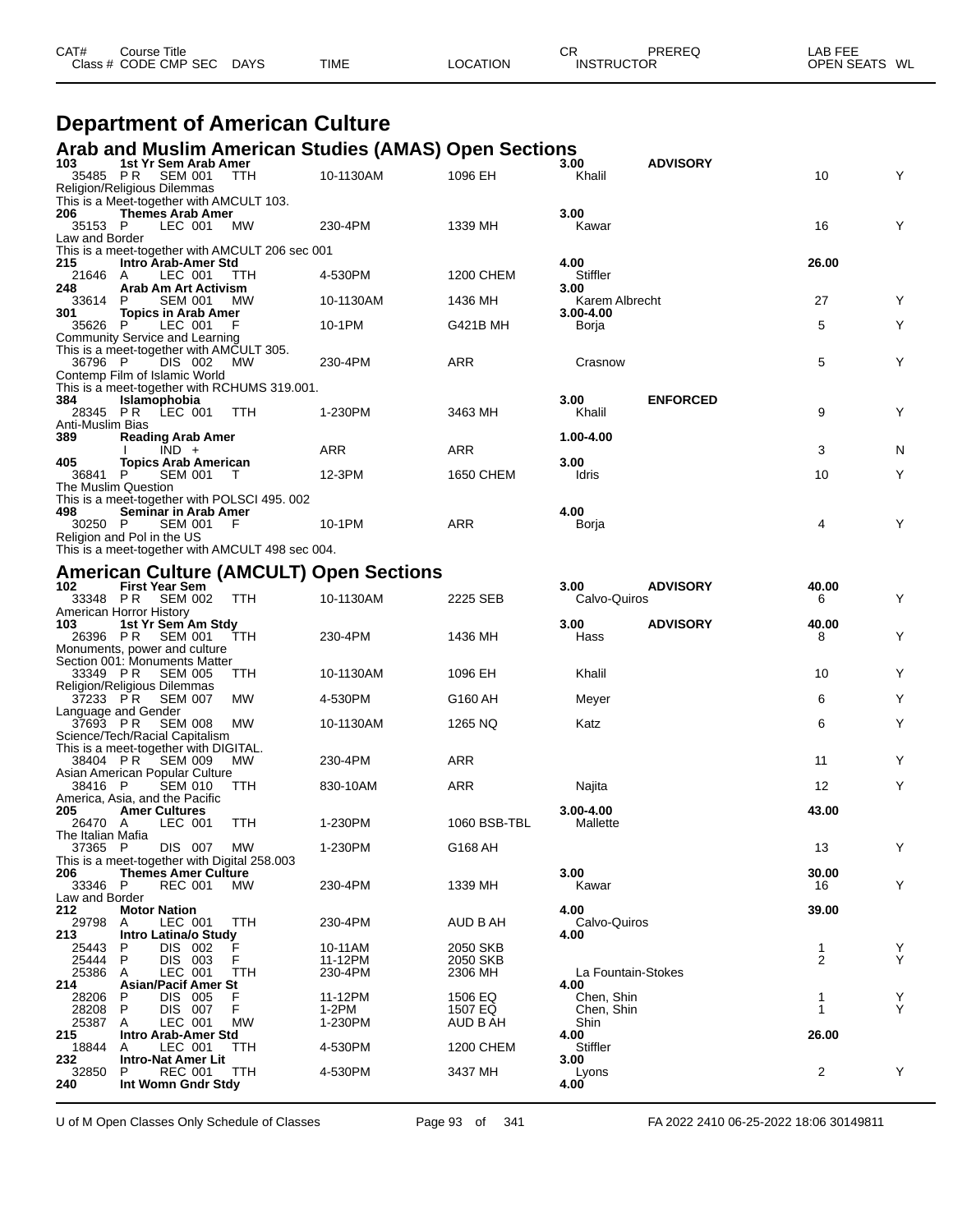| CAT#                         | Course Title<br>Class # CODE CMP SEC DAYS                                                                            |                                                                            | <b>TIME</b>                                                                          | <b>LOCATION</b>                               | СR<br><b>INSTRUCTOR</b>                 | PREREQ          | LAB FEE<br>OPEN SEATS WL |             |
|------------------------------|----------------------------------------------------------------------------------------------------------------------|----------------------------------------------------------------------------|--------------------------------------------------------------------------------------|-----------------------------------------------|-----------------------------------------|-----------------|--------------------------|-------------|
| 10594<br>10595<br>10596      | P<br><b>DIS</b><br>008<br><b>DIS</b><br>P<br>009<br>P<br>DIS.<br>010                                                 | F<br>F<br>F                                                                | 10-12PM<br>10-12PM<br>10-12PM                                                        | 3333 MH<br>2407 MH<br>2336 MH                 |                                         |                 | 2<br>14<br>13            | Y<br>Υ<br>Υ |
| 22414 PR<br>22850 P          | 012<br>DIS.<br>DIS 013                                                                                               | F<br>This section is reserved for students in the LSA Honors Program.<br>F | 12-2PM<br>12-2PM                                                                     | 1359 MH<br>B <sub>137</sub> MLB               |                                         |                 | 3<br>9                   | Υ<br>Y      |
| 22851 PR                     | DIS 014                                                                                                              | F                                                                          | 10-12PM<br>This section is reserved for students enrolled in the LSA Honors Program. | 3310 MLB                                      | Dumes                                   |                 | 12                       | Y           |
| 10588 A<br>248               | LEC 001<br>LEC 001<br>A<br><b>Arab Am Art Activism</b>                                                               | W<br>М                                                                     | 2-3PM<br>$2-3PM$                                                                     | AUD A AH<br><b>REMOTE</b>                     | Dumes<br>3.00                           |                 |                          |             |
| 33495<br>270                 | <b>SEM 001</b><br>P<br><b>Amer Religion</b>                                                                          | МW                                                                         | 10-1130AM                                                                            | 1436 MH                                       | Karem Albrecht<br>4.00                  |                 | 27                       | Y           |
| 33459<br>33460<br>33461 P    | DIS 002<br>P<br>P<br>DIS.<br>003<br>DIS.<br>004                                                                      | W<br>W<br>TН                                                               | 1-2PM<br>$3-4PM$<br>10-11AM                                                          | <b>B124 MLB</b><br><b>B124 MLB</b><br>806 BMT |                                         |                 | 12<br>11<br>14           | Y<br>Υ<br>Υ |
| 34184 P                      | DIS 005<br>Section 005: Reserved for CSP students.                                                                   | Т                                                                          | 11-12PM                                                                              | 4207 AH                                       | Juster                                  |                 | 11                       | Y           |
| 33458<br>289                 | LEC 001<br>A<br>U.S. in the World                                                                                    | MW                                                                         | 1130-1PM                                                                             | <b>1040 DANA</b>                              | Juster<br>4.00                          |                 |                          |             |
| 33111<br>33112<br>33113      | P<br>DIS 002<br>P<br><b>DIS</b><br>003<br>DIS 004<br>P                                                               | TH<br>F<br>F                                                               | 3-4PM<br>11-12PM<br>12-1PM                                                           | 2469 MH<br><b>ARR</b><br>G127 AH              |                                         |                 | 1<br>21<br>17            | Y<br>Υ<br>Υ |
| 33110<br>301<br>34354 P      | LEC 001<br>A<br><b>Topics Amer Culture</b>                                                                           | TTH                                                                        | 1-230PM                                                                              | <b>1040 DANA</b>                              | Shin<br>2.00-4.00                       |                 | 485.00                   | Y           |
| 34357 P                      | DIS 011<br>DIS 013                                                                                                   | TН<br>This is a meet-together with HISTORY 283 DIS 002.<br>TH              | 1-2PM<br>3-4PM                                                                       | 3752 SSWB<br><b>ARR</b>                       |                                         |                 | 13<br>19                 | Y           |
| 34353 A<br>Work in the West  | LEC 010                                                                                                              | This is a meet-together with HISTORY 283 DIS 004.<br>TTH                   | 1130-1PM                                                                             | 1210 CHEM                                     | Hancock                                 |                 |                          |             |
| 34836 P                      | LEC 017                                                                                                              | This is a meet-together with HISTORY 283 LEC 001.<br>$\top$                | $1-3PM$                                                                              | 1185 NQ                                       | Parker                                  |                 | 3                        | Y           |
| 34980 P                      | The Practice of Public History<br>This is a meet-together with HIST 294.<br>LEC 018<br>U.S. Modernism-Words & Images | МW                                                                         | 1-230PM                                                                              | 4151 USB                                      | Miller                                  |                 | 12                       | Y           |
| 305                          | <b>APA Comm Serv&amp;Learn</b>                                                                                       | This is a meet-together with English 362 sec 001.                          |                                                                                      |                                               | 3.00                                    |                 | 50.00                    |             |
| 35052 P                      | LEC 001<br>Community Service and Learning                                                                            | TH                                                                         | 4-7PM                                                                                | G437 MH                                       | Borja, Hwang                            |                 | 8                        | Υ           |
| 318<br>33175<br>321          | Greek-American Cult<br>P<br>LEC 001<br><b>Detroit Initiative</b>                                                     | TTH                                                                        | 230-4PM                                                                              | 1359 MH                                       | 3.00<br>Leontis<br>4.00                 | <b>ADVISORY</b> | 6<br>125.00              | Y           |
| 24386<br>322                 | PR.<br>LAB 001<br><b>Intermed Ojibwe I</b><br>REC 001                                                                | TTH                                                                        | 1130-1PM                                                                             | 335 WH<br>G634 HH                             | Fabian<br>3.00                          | <b>ENFORCED</b> | 10<br>40.00              | Y<br>Y      |
| 24728<br>327<br>32953        | P R<br><b>Latina/Latino Lit</b><br><b>P</b><br>LEC 001                                                               | TTH<br>TTH                                                                 | 230-4PM<br>1-230PM                                                                   | 1401 MH                                       | Pitawanakwat, Gonyon<br>3.00<br>Valella |                 | 12<br>6                  | Υ           |
| 367<br>33515 P               | Latino/Latina Lit in the U.S.<br><b>Amer Indian History</b><br>LEC 001                                               | <b>MW</b>                                                                  | 830-10AM                                                                             | 1460 MH                                       | 3.00<br>Dowd                            |                 | 120                      | Y           |
| 373<br>30608                 | U.S. West<br>P<br>DIS 003                                                                                            | F                                                                          | 11-12PM                                                                              | <b>ARR</b>                                    | 4.00                                    |                 | 18                       | Y           |
| 30610<br>30604<br>374        | P<br>DIS 004<br>LEC 001<br>Α<br>Pol&Cult 1960's                                                                      | F<br>TTH                                                                   | 12-1PM<br>1-230PM                                                                    | <b>ARR</b><br>0420 CCCB                       | Mora<br>4.00                            |                 | 15                       | Y           |
| 26479<br>384                 | LEC 001<br>A<br>Islamophobia                                                                                         | <b>MW</b>                                                                  | 1-230PM                                                                              | 2420 CCCB                                     | 3.00                                    | <b>ENFORCED</b> |                          |             |
| 28337 PR<br>Anti-Muslim Bias | LEC 001                                                                                                              | <b>TTH</b>                                                                 | 1-230PM                                                                              | 3463 MH                                       | Khalil<br>4.00                          |                 | 9                        | Y           |
| 387<br>30616<br>30618        | <b>Hist American Jews</b><br>P<br>DIS 002<br>P<br>DIS 003                                                            | TH<br>TH                                                                   | 1-2PM<br>3-4PM                                                                       | 1175 NQ<br>ARR                                |                                         |                 | 11<br>14                 | Y<br>Y      |
| 30614 A<br>404               | LEC 001<br><b>Latina/o Americans</b>                                                                                 | TTH                                                                        | 1130-1PM                                                                             | 3330 MH                                       | Dash Moore<br>3.00                      | <b>ADVISORY</b> |                          |             |
| 25515<br>405<br>34277        | <b>SEM 001</b><br>P<br><b>Topics Amer Culture</b><br><b>SEM 003</b><br>P                                             | TTH<br>м                                                                   | 230-4PM<br>10-1PM                                                                    | G168 AH<br>1105 NQ                            | Pedraza<br>3.00<br>Solomon              |                 | 6<br>14                  | Y<br>Y      |
| Film Noir<br>35437 P         | <b>SEM 004</b>                                                                                                       | TTH                                                                        | 1-230PM                                                                              | <b>ARR</b>                                    | de la Cruz                              |                 | 17                       | Y           |
| 433                          | The Philippines & UM<br>Made in Detroit                                                                              | This is a meet-together with History 441 sec 001.                          |                                                                                      |                                               | 3.00                                    | <b>ADVISORY</b> |                          |             |
| 28803<br>498                 | <b>SEM 001</b><br>-P<br><b>Capstone Sem Am Cult</b>                                                                  | МW                                                                         | 1-230PM                                                                              | 270 TAP                                       | Zurier<br>4.00                          |                 | 2                        | Y           |
| 33565                        | <b>SEM 006</b><br>P.<br>New Dir in Indigenous Studies                                                                | МW                                                                         | 1130-1PM                                                                             | G463 MH                                       | Stillman                                |                 | 9                        | Y           |
| 601                          | <b>Topics Amer Stds</b>                                                                                              |                                                                            |                                                                                      |                                               | 3.00                                    | <b>ADVISORY</b> |                          |             |

U of M Open Classes Only Schedule of Classes Page 94 of 341 FA 2022 2410 06-25-2022 18:06 30149811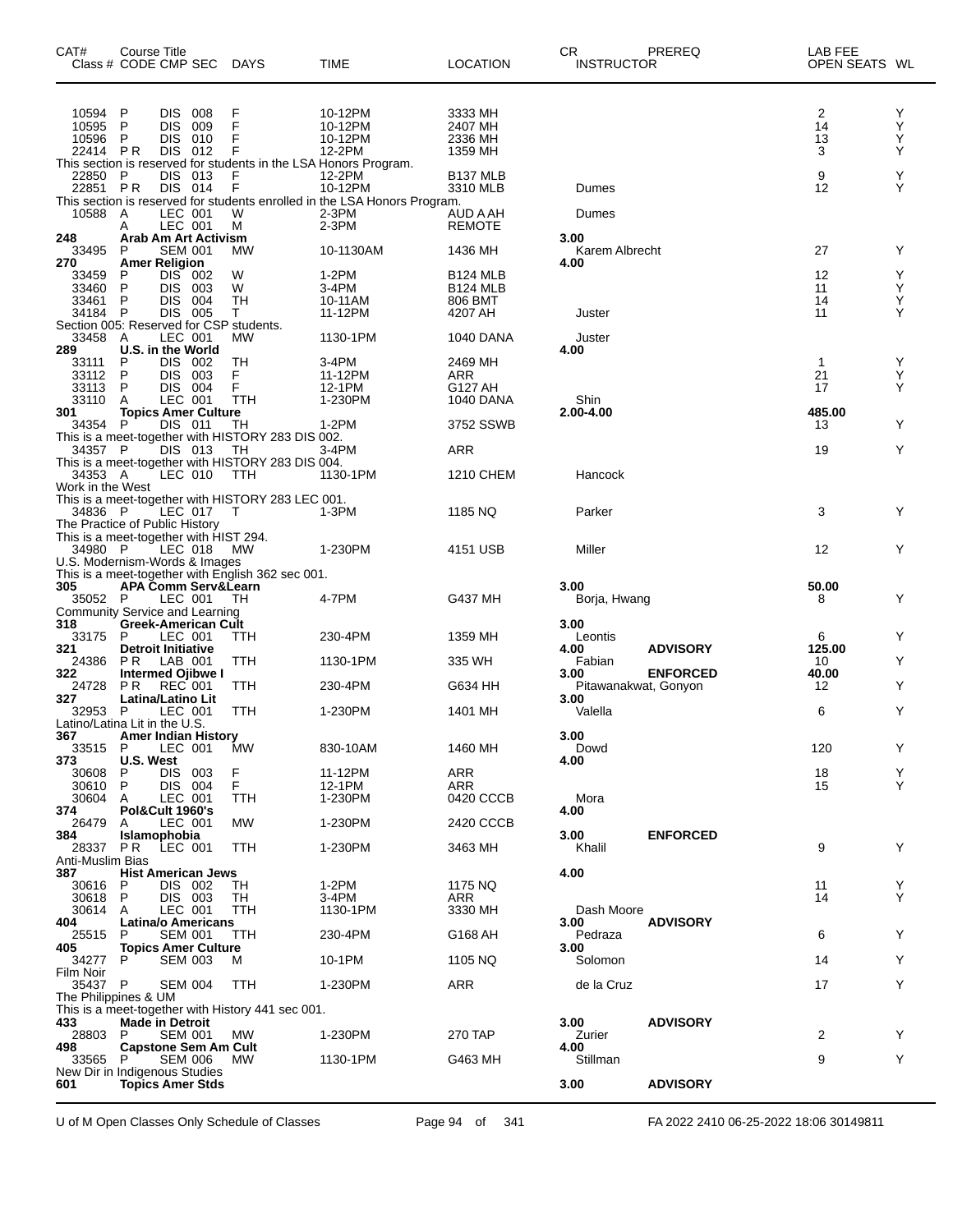| CAT#                             | Course Title<br>Class # CODE CMP SEC DAYS                                              |                     | <b>TIME</b>                                                           | <b>LOCATION</b>                | CR.<br><b>INSTRUCTOR</b>                 | PREREQ                                  | LAB FEE<br>OPEN SEATS WL |        |
|----------------------------------|----------------------------------------------------------------------------------------|---------------------|-----------------------------------------------------------------------|--------------------------------|------------------------------------------|-----------------------------------------|--------------------------|--------|
| 35620 P                          | LEC 005<br>The Institution of Documentary<br>This is a meet-together with Spanish 830. | W                   | 2-5PM                                                                 | 4175 AH                        | Couret                                   |                                         | 12                       | Y      |
| 697<br>25390 PD                  | <b>Approaches Am Cult</b><br><b>SEM 001</b>                                            | TH                  | $1-4PM$                                                               | 2108 MLB                       | 3.00                                     | <b>ADVISORY</b>                         | 5                        | Y      |
| 828<br>24265<br>990              | <b>Amcult Pedagogy</b><br><b>SEM 001</b><br><b>PD</b><br>Diss-Precand                  | F                   | $2-4PM$                                                               | 3505 HH                        | 2.00<br>Garskof<br>1.00-8.00             | <b>ADVISORY</b>                         | 5                        | Y      |
|                                  | $IND +$                                                                                |                     | <b>ARR</b>                                                            | <b>ARR</b>                     |                                          |                                         | 24                       | N      |
| 995                              | <b>Diss-Cand</b><br>IR<br>$IND +$                                                      |                     | <b>ARR</b>                                                            | ARR                            | 8.00                                     | <b>ENFORCED</b>                         | 24                       | N      |
|                                  |                                                                                        |                     | <b>Asian Pacific Island American Studies (ASIANPAM) Open Sections</b> |                                |                                          |                                         |                          |        |
| 214<br>28215<br>28217<br>25404 A | <b>Asian/Pacif Amer St</b><br>DIS 005<br>P<br>P<br>DIS 007<br>LEC 001                  | F<br>F<br><b>MW</b> | 11-12PM<br>$1-2PM$<br>1-230PM                                         | 1506 EQ<br>1507 EQ<br>AUD B AH | 4.00<br>Chen, Shin<br>Chen, Shin<br>Shin |                                         | 1<br>$\mathbf{1}$        | Y<br>Υ |
| 305<br>35061<br>498              | <b>APA Comm Serv&amp;Learn</b><br>P<br>LEC 001<br><b>Sem A/PIA Studies</b>             | TН                  | 4-7PM                                                                 | G437 MH                        | 3.00<br>Borja, Hwang                     |                                         | 50.00<br>8               | Y      |
| 29872 P                          | <b>SEM 001</b><br>Religion and Pol in the US                                           | F                   | 10-1PM                                                                | G421B MH                       | 4.00<br>Borja                            |                                         | 5                        | Y      |
|                                  | This is a meet-together with AMCULT 498 sec 004.                                       |                     |                                                                       |                                |                                          |                                         |                          |        |
| 213                              | Intro Latina/o Study                                                                   |                     | Latina/o American Studies (LATINOAM) Open Sections                    |                                | 4.00                                     |                                         |                          |        |
| 25460 P                          | DIS 002                                                                                |                     | 10-11AM                                                               | 2050 SKB                       |                                          |                                         | $\mathbf{1}$             | Y      |
| 25461 P<br>25403 A               | DIS 003<br>LEC 001                                                                     | F<br><b>TTH</b>     | 11-12PM<br>230-4PM                                                    | 2050 SKB<br>2306 MH            | La Fountain-Stokes                       |                                         | 2                        | Y      |
| 311<br>30721 P                   | Latina/o Studies/HU<br>LEC 002                                                         | <b>TTH</b>          | 1-230PM                                                               | <b>B830 EQ</b>                 | 3.00<br>Lucas                            |                                         | 11                       | Y      |
| 35059 P                          | Latina/o Theatre for Soc Chnge<br>LEC 003                                              | <b>MW</b>           | 1130-1PM                                                              | 1436 MH                        | Anderson                                 |                                         | 11                       | Y      |
|                                  | Can Lit Promote Social Justice<br>This is a meet-together with AMCULT 311.013.         |                     |                                                                       |                                |                                          |                                         |                          |        |
| 327<br>32963 P                   | Latina/Latino Lit<br>LEC 001                                                           | <b>TTH</b>          | 1-230PM                                                               | 1401 MH                        | 3.00<br>Valella                          |                                         | 6                        | Y      |
| 404<br>25614 P                   | Latino/Latina Lit in the U.S.<br><b>Latina/o Americans</b><br><b>SEM 001</b>           | TTH                 | 230-4PM                                                               | G168 AH                        | 3.00<br>Pedraza                          | <b>ADVISORY</b>                         | 6                        | Y      |
|                                  |                                                                                        |                     | <b>Native American Studies (NATIVEAM) Open Sections</b>               |                                |                                          |                                         |                          |        |
| 232<br>32851                     | <b>Intro-Nat Amer Lit</b><br><b>REC 001</b><br>P                                       | <b>TTH</b>          | 4-530PM                                                               | 3437 MH                        | 3.00<br>Lyons                            |                                         | $\overline{2}$           | Y      |
| 322<br>24733                     | Intermed Ojibwe I<br><b>REC 001</b><br><b>PR</b>                                       | TTH                 | 230-4PM                                                               | G634 HH                        | 3.00                                     | <b>ENFORCED</b><br>Pitawanakwat, Gonyon | 40.00<br>12              | Y      |
| 367<br>33592                     | <b>Amer Indian History</b><br>LEC 001<br>P                                             | <b>MW</b>           | 830-10AM                                                              | 1460 MH                        | 3.00<br>Dowd                             |                                         | 120                      | Y      |
| 373<br>30609                     | U.S. West<br>P<br><b>DIS</b><br>003                                                    | F                   | 11-12PM                                                               | <b>ARR</b>                     | 4.00                                     |                                         | 18                       | Y      |
| 30611<br>30605                   | P<br>004<br>DIS.<br>LEC 001<br>A                                                       | F<br>TTH            | 12-1PM<br>1-230PM                                                     | ARR<br>0420 CCCB               | Mora                                     |                                         | 15                       | Y      |
| 498                              | <b>Seminar Native Amer</b>                                                             |                     |                                                                       |                                | 4.00                                     |                                         |                          |        |
| 35578 P                          | <b>SEM 001</b><br>This is a meet-together with AMCULT 498 sec 006.                     | MW                  | 1130-1PM                                                              | G463 MH                        | Stillman                                 |                                         | 9                        | Y      |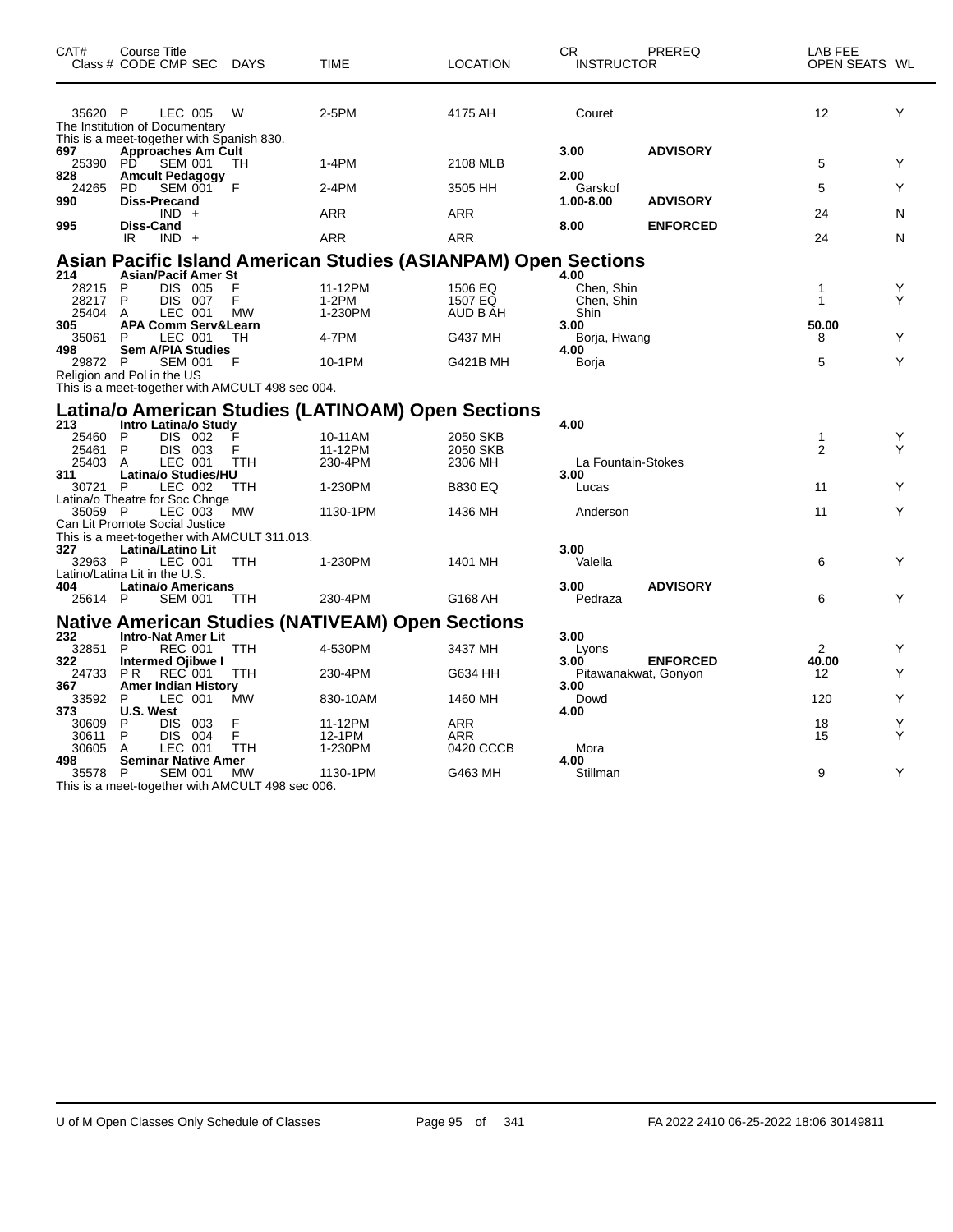| CAT# | Course Title              |             |          | СR                | PREREQ | LAB FEE       |
|------|---------------------------|-------------|----------|-------------------|--------|---------------|
|      | Class # CODE CMP SEC DAYS | <b>TIME</b> | LOCATION | <b>INSTRUCTOR</b> |        | OPEN SEATS WL |

### **Anthropology Department Anthropological Archaeology (ANTHRARC) Open Sections**

| 282                        | Doing Archaeology                                          |          |                                                   |                           | 4.00                   |                                                                                                                   |                    |        |
|----------------------------|------------------------------------------------------------|----------|---------------------------------------------------|---------------------------|------------------------|-------------------------------------------------------------------------------------------------------------------|--------------------|--------|
| 16286                      | DIS 002<br>P                                               | Т        | 12-1PM                                            | 238A WH                   |                        |                                                                                                                   | 1                  | Υ      |
| 16287                      | P<br>DIS 003                                               | W        | 9-10AM                                            | 130 TAP                   |                        |                                                                                                                   | 4                  | Υ<br>Υ |
| 16288<br>16285             | P<br>DIS 004<br>LEC 001<br>A                               | Т<br>TTH | 4-5PM<br>10-1130AM                                | 238A WH<br><b>B844 EH</b> | Saltini Semerari       |                                                                                                                   | 15                 |        |
| 385                        | <b>Archaeol Early Hum</b>                                  |          |                                                   |                           | 3.00                   | <b>ADVISORY</b>                                                                                                   |                    |        |
| 28769                      | LEC 001<br>P                                               | TTH      | 1-230PM                                           | 142 LORCH                 | Stewart                |                                                                                                                   | 4                  | Υ      |
| 494                        | <b>Analyt Meth Archeol</b>                                 |          |                                                   |                           | 3.00                   | <b>ADVISORY</b>                                                                                                   |                    |        |
| 34147                      | <b>SEM 001</b><br>P                                        | W        | 1-4PM                                             | <b>B814 EQ</b>            | O'Shea                 |                                                                                                                   | 7                  | Y      |
| 581                        | Archaeology I                                              |          |                                                   |                           | 3.00                   | <b>ADVISORY</b>                                                                                                   |                    |        |
| 24321                      | LEC 001<br>PR.                                             | W        | 2-5PM                                             | 4199 AH                   | Stewart                |                                                                                                                   | 12                 | Υ      |
| 593                        | <b>Archaeol Systematic</b><br>P                            |          | 1-4PM                                             |                           | 3.00<br>O'Shea         | <b>ADVISORY</b>                                                                                                   | 15                 | Υ      |
| 34146<br>683               | <b>SEM 001</b><br><b>Topics Archaeology</b>                | Τ        |                                                   | 3036 SEB                  | 3.00                   | <b>ADVISORY</b>                                                                                                   |                    |        |
| 21006 P                    | <b>SEM 001</b>                                             | F        | 1-4PM                                             | <b>REMOTE</b>             | Marcus, Flannery       |                                                                                                                   | 2                  | Y      |
| <b>Prehistoric Warfare</b> |                                                            |          |                                                   |                           |                        |                                                                                                                   |                    |        |
| 750                        | <b>Curr Dev Anth Theory</b>                                |          |                                                   |                           | 1.00                   |                                                                                                                   |                    |        |
| 34910                      | <b>SEM 001</b><br>P                                        |          | ARR                                               | ARR                       | Rubin                  |                                                                                                                   | 24                 | Y      |
| 770                        | <b>Grad Proseminar</b>                                     |          |                                                   |                           | 2.00                   |                                                                                                                   |                    |        |
| 29019                      | <b>SEM 001</b><br>P<br><b>Diss-Precand</b>                 | F        | 10-12PM                                           | 210 WH                    | MacLatchy              |                                                                                                                   | 25                 | Υ      |
| 990                        | $IND +$                                                    |          | <b>ARR</b>                                        | ARR                       | 1.00-8.00              | <b>ADVISORY</b>                                                                                                   | 25                 | N      |
| 995                        | Diss-Cand                                                  |          |                                                   |                           | 8.00                   | <b>ENFORCED</b>                                                                                                   |                    |        |
|                            | $IND +$<br>R                                               |          | <b>ARR</b>                                        | ARR                       |                        |                                                                                                                   | 25                 | N      |
|                            |                                                            |          |                                                   |                           |                        |                                                                                                                   |                    |        |
|                            |                                                            |          | Anthropology, Biological (ANTHRBIO) Open Sections |                           |                        |                                                                                                                   |                    |        |
| 167                        | Evol Envir GlobHeath                                       |          |                                                   |                           | 4.00                   |                                                                                                                   |                    |        |
| 34150<br>34151             | <b>DIS</b><br>P<br>003<br>P<br>DIS.<br>004                 | M<br>м   | 3-4PM<br>4-5PM                                    | 2504 NUB<br>269 WEISER    |                        |                                                                                                                   | $\mathbf{1}$<br>12 | N<br>N |
| 34152                      | P<br><b>DIS</b><br>005                                     | т        | 9-10AM                                            | 238A WH                   |                        |                                                                                                                   | 19                 | N      |
| 34153                      | P<br><b>DIS</b><br>006                                     | W        | 12-1PM                                            | 2218 SEB                  |                        |                                                                                                                   | 4                  | N      |
| 34154                      | P<br><b>DIS</b><br>007                                     | W        | 3-4PM                                             | 2504 NUB                  |                        |                                                                                                                   | 16                 | N      |
| 34155                      | P<br>DIS.<br>008                                           | M        | 12-1PM                                            | 1460 MH                   |                        |                                                                                                                   | 17                 | N      |
| 34156                      | P<br><b>DIS</b><br>009                                     | т        | 3-4PM                                             | 238A WH                   |                        |                                                                                                                   | 14                 | N      |
| 34157                      | P<br>DIS 010                                               | т        | 9-10AM                                            | 418 WH                    |                        |                                                                                                                   | 20                 | N      |
| 34148<br>201               | LEC 001<br>A<br><b>How Humans Evolved</b>                  | TTH      | 4-530PM                                           | 182 WEISER                | Strassmann<br>4.00     |                                                                                                                   |                    |        |
| 10603                      | DIS.<br>002<br>P                                           | м        | 10-11AM                                           | 238A WH                   |                        |                                                                                                                   | 5                  | Υ      |
| 10607 P                    | DIS.<br>006                                                | м        | $2-3PM$                                           | 238A WH                   |                        |                                                                                                                   | 1                  | Υ      |
| 18437 P                    | DIS 007                                                    | W        | 10-11AM                                           | 238A WH                   |                        |                                                                                                                   | 2                  | Y      |
|                            |                                                            |          |                                                   |                           |                        | DISCUSSION SECTIONS BEGIN MEETING AFTER THE FIRST LECTURE. STUDENTS ENROLLED IN DIS SECTION WILL BE AUTO-ENROLLED |                    |        |
| IN THE LEC.                |                                                            |          |                                                   |                           |                        |                                                                                                                   |                    |        |
| 10602 A                    | LEC 001                                                    | TTH      | 1130-1PM                                          | 1202 SEB                  | Devlin                 |                                                                                                                   |                    |        |
| 366<br>30800               | <b>Evolution-Human Body</b><br>P<br>LAB 002                | м        | 2-4PM                                             | 418 WH                    | 4.00                   |                                                                                                                   | 9                  | N      |
| 30801                      | P<br>LAB 003                                               |          | ARR                                               | ARR                       |                        |                                                                                                                   | 21                 | N      |
| 30802                      | P<br>LAB 004                                               | F        | 10-12PM                                           | 418 WH                    |                        |                                                                                                                   | 15                 | N      |
| 30803                      | P<br>LAB 005                                               | F        | 12-2PM                                            | 418 WH                    |                        |                                                                                                                   | 18                 | N      |
| 30799                      | LEC 001<br>A                                               | TTH      | 10-1130AM                                         | 0420 CCCB                 | MacLatchy              |                                                                                                                   |                    |        |
| 368                        | <b>Primate Behavior</b>                                    |          |                                                   |                           | 4.00                   |                                                                                                                   |                    |        |
| 27259<br>371               | LEC 001<br>A<br>Techn in Bio Anthro                        | TTH      | 230-4PM                                           | 2500 SKB                  | Rosenbaum<br>1.00-3.00 |                                                                                                                   |                    |        |
| 16252                      | PI<br>LAB 001                                              |          | ARR                                               | ARR                       | MacLatchy              |                                                                                                                   | 15                 | N      |
| 398                        | <b>Hnrs Bio-Evol Anthro</b>                                |          |                                                   |                           | 3.00                   | <b>ENFORCED</b>                                                                                                   |                    |        |
|                            | $IND +$<br>IR                                              |          | ARR                                               | ARR                       |                        |                                                                                                                   | 24                 | N      |
| 461                        | <b>Primate Cons Bio</b>                                    |          |                                                   |                           | 3.00                   | <b>ADVISORY</b>                                                                                                   |                    |        |
| 34207 P                    | <b>SEM 001</b>                                             | W        | 1-4PM                                             | G437 MH                   | Marshall               |                                                                                                                   | 8                  | Υ      |
| 462                        | <b>Human Life Cycle</b><br>P                               | W        | 12-1PM                                            | 418 WH                    | 4.00                   | <b>ADVISORY</b>                                                                                                   |                    |        |
| 34209<br>34210             | DIS 002<br>P.<br>DIS 003                                   | W        | 3-4PM                                             | 418 WH                    |                        |                                                                                                                   | 5<br>8             | N<br>N |
| 34208                      | LEC 001<br>A                                               | TTH      | 230-4PM                                           | 1405 EQ                   | Devlin                 |                                                                                                                   |                    |        |
| 569                        | <b>Grant-Writing</b>                                       |          |                                                   |                           | 3.00                   |                                                                                                                   |                    |        |
| 34206                      | <b>SEM 001</b><br>P                                        | W        | 9-12PM                                            | 242 WH                    | Rosenbaum              |                                                                                                                   | 7                  | N      |
| 571                        | <b>Bio Anthro Seminar</b>                                  |          |                                                   |                           | 1.00                   |                                                                                                                   |                    |        |
| 27537                      | P R<br><b>SEM 001</b>                                      | W        | 4-5PM                                             | ARR                       | Kingston               |                                                                                                                   | 20                 | N      |
| 750                        | This class meets in 111 WH.<br><b>Curr Dev Anth Theory</b> |          |                                                   |                           | 1.00                   |                                                                                                                   |                    |        |
| 34911                      | <b>SEM 001</b><br>P.                                       |          | ARR                                               | <b>ARR</b>                | Rubin                  |                                                                                                                   | 24                 | Y      |
| 770                        | <b>Grad Proseminar</b>                                     |          |                                                   |                           | 2.00                   |                                                                                                                   |                    |        |
| 29018                      | <b>SEM 001</b><br>P                                        | F        | 10-12PM                                           | 210 WH                    | MacLatchy              |                                                                                                                   | 25                 | Υ      |
| 990                        | <b>Diss-Precand</b>                                        |          |                                                   |                           | 1.00-8.00              | <b>ADVISORY</b>                                                                                                   |                    |        |
|                            | $IND +$                                                    |          | ARR                                               | <b>ARR</b>                |                        |                                                                                                                   | 25                 | N      |
| 995                        | Diss-Cand<br>R<br>$IND +$                                  |          | ARR                                               | <b>ARR</b>                | 8.00                   | <b>ENFORCED</b>                                                                                                   | 25                 | N      |
|                            |                                                            |          |                                                   |                           |                        |                                                                                                                   |                    |        |
|                            |                                                            |          |                                                   |                           |                        |                                                                                                                   |                    |        |

U of M Open Classes Only Schedule of Classes Page 96 of 341 FA 2022 2410 06-25-2022 18:06 30149811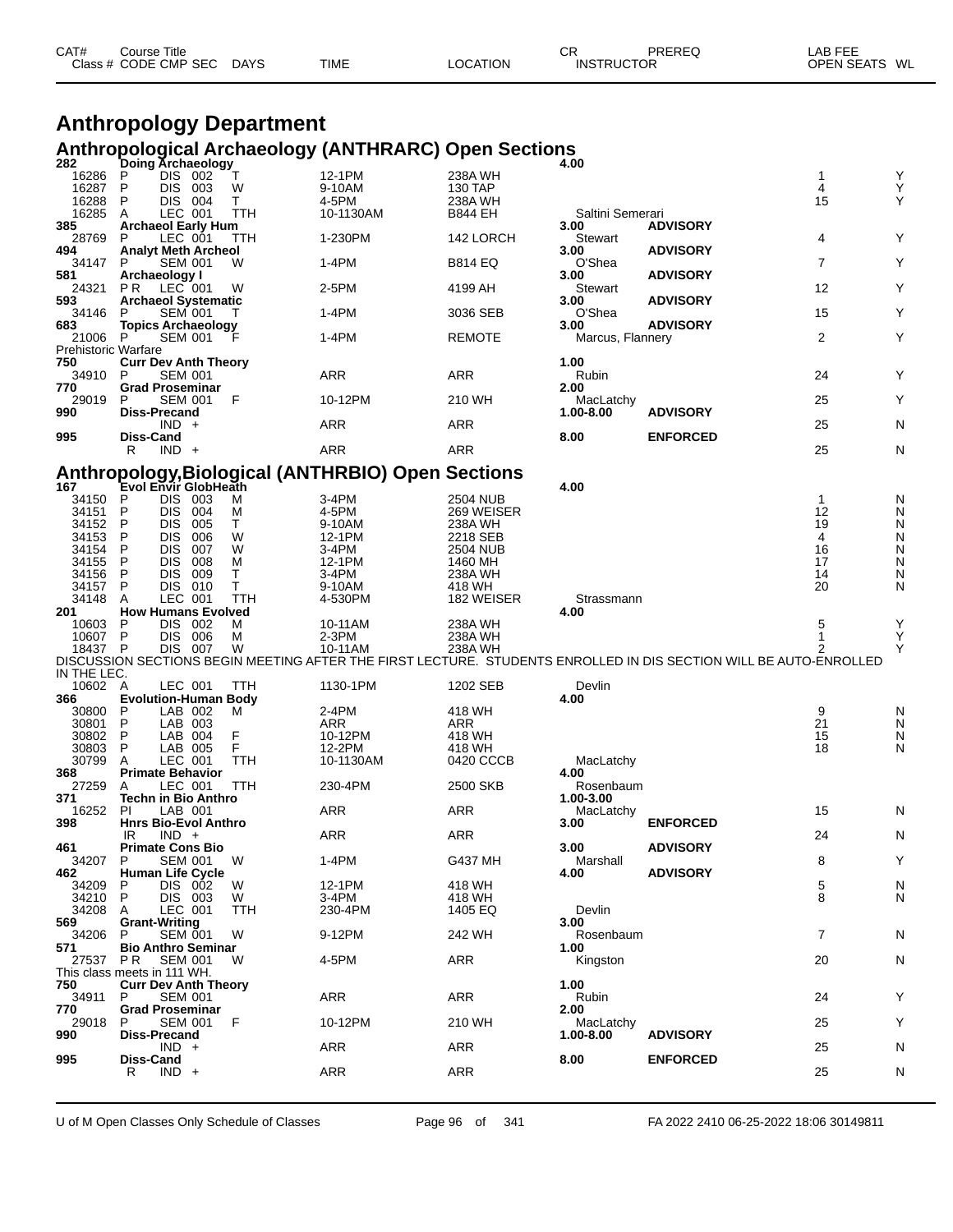| CAT#<br>Course Title                |             |          | СR                | PREREQ | LAB FEE          |
|-------------------------------------|-------------|----------|-------------------|--------|------------------|
| Class # CODE CMP SEC<br><b>DAYS</b> | <b>TIME</b> | ∟OCATION | <b>INSTRUCTOR</b> |        | WL<br>OPEN SEATS |

|     |                                       |                                    |                          |                                    | Anthropology, Cultural (ANTHRCUL) Open Sections                |                   |                              |                  |                                                                                                       |          |        |
|-----|---------------------------------------|------------------------------------|--------------------------|------------------------------------|----------------------------------------------------------------|-------------------|------------------------------|------------------|-------------------------------------------------------------------------------------------------------|----------|--------|
| 101 | 10617                                 | Intro to Anthro<br>P               | DIS 004                  |                                    | TН                                                             | 9-10AM            | 238A WH                      | 4.00             |                                                                                                       | 2        | Y      |
|     | 10618                                 | P                                  | <b>DIS</b>               | 005                                | м                                                              | 9-10AM            | 238A WH                      |                  |                                                                                                       | 2        | Y      |
|     | 10619                                 | P                                  | DIS                      | 006                                | TН                                                             | 9-10AM            | 2218 SEB                     |                  |                                                                                                       | 22       | Y      |
|     | 10625                                 | P                                  | <b>DIS</b>               | 012                                | W                                                              | 2-3PM             | 238A WH                      |                  |                                                                                                       | 7        | Y      |
|     | 21673<br>10626                        | P<br>P                             | <b>DIS</b><br>DIS 014    | 013                                | TН<br>F.                                                       | 12-1PM<br>12-1PM  | 2346 SEB<br>238A WH          |                  |                                                                                                       | 8<br>4   | Υ<br>Y |
|     |                                       |                                    |                          |                                    |                                                                |                   |                              |                  | DISCUSSION SECTIONS BEGIN MEETING AFTER THE FIRST WEEK. STUDENTS ENROLLED IN SECTIONS 003-014 WILL BE |          |        |
|     | AUTO-ENROLLED IN LEC 001.             |                                    |                          |                                    |                                                                |                   |                              |                  |                                                                                                       |          |        |
|     | 10614                                 | A                                  | LEC 001                  |                                    | <b>MWF</b>                                                     | 11-12PM           | AUD 3 MLB                    | Chivens          |                                                                                                       |          |        |
|     | 10627                                 | P                                  | DIS.                     | 027                                | м                                                              | 9-10AM            | 2504 NUB                     |                  |                                                                                                       | 6        | Y      |
|     | 10628<br>10630                        | Ρ<br>P                             | <b>DIS</b><br>DIS        | 028<br>030                         | м<br>м                                                         | 11-12PM<br>2-3PM  | 1636 CHEM<br><b>2504 NUB</b> |                  |                                                                                                       | 1<br>8   | Y<br>Y |
|     | 10631                                 | Ρ                                  | <b>DIS</b>               | 031                                | т                                                              | 4-5PM             | 130 TAP                      |                  |                                                                                                       | 7        | Υ      |
|     | 10632                                 | P                                  | DIS                      | 032                                | М                                                              | 4-5PM             | 238A WH                      |                  |                                                                                                       | 18       | Υ      |
|     | 10634                                 | P                                  | DIS                      | 034                                | TН                                                             | 4-5PM             | 238A WH                      |                  |                                                                                                       | 16       | Υ      |
|     | 10635<br>10636                        | P<br>P                             | <b>DIS</b><br><b>DIS</b> | 035<br>036                         | F.<br>W                                                        | 11-12PM<br>9-10AM | 238A WH<br>238A WH           |                  |                                                                                                       | 9<br>13  | Υ<br>Υ |
|     | 10637                                 | P                                  | DIS                      | 037                                | W                                                              | 11-12PM           | 238A WH                      |                  |                                                                                                       | 11       | Υ      |
|     | 10638                                 | Ρ                                  | <b>DIS</b>               | 038                                | W                                                              | $1-2PM$           | 2752 SSWB                    |                  |                                                                                                       | 13       | Υ      |
|     | 10639                                 | P                                  | DIS                      | 039                                | W                                                              | 2-3PM             | 1512 NUB                     |                  |                                                                                                       | 15       | Υ      |
|     | 10640<br>10641                        | P<br>Ρ                             | DIS<br><b>DIS</b>        | 040<br>041                         | W<br>F                                                         | 12-1PM<br>10-11AM | 238A WH<br>3556 DANA         |                  |                                                                                                       | 17<br>16 | Υ<br>Υ |
|     | 19663                                 | P                                  | <b>DIS</b>               | 042                                | TН                                                             | 1-2PM             | 238A WH                      |                  |                                                                                                       | 4        | Υ      |
|     | 24661                                 | P                                  | <b>DIS</b>               | 043                                | М                                                              | 4-5PM             | 268 WEISER                   |                  |                                                                                                       | 20       | Y      |
|     | 24662 P                               |                                    | DIS 044                  |                                    | М                                                              | 12-1PM            | 1636 CHEM                    |                  |                                                                                                       | 8        | Y      |
|     | AUTO-ENROLLED IN LEC 002.             |                                    |                          |                                    |                                                                |                   |                              |                  | DISCUSSION SECTIONS BEGIN MEETING AFTER THE FIRST WEEK. STUDENTS ENROLLED IN SECTIONS 027-044 WILL BE |          |        |
|     | 10615 A                               |                                    | LEC 002                  |                                    | TTH                                                            | 10-1130AM         | AUD 3 MLB                    | Hollenbach       |                                                                                                       |          |        |
| 158 |                                       | 1st Yr Sem Anthro                  |                          |                                    |                                                                |                   |                              | 3.00             | <b>ADVISORY</b>                                                                                       |          |        |
|     | 25607                                 | P R                                | <b>SEM 001</b>           |                                    | ттн                                                            | 230-4PM           | 2228 SEB                     | Lemon            |                                                                                                       | 12       | Y      |
| 222 | Making Ethnographic Film              |                                    |                          |                                    |                                                                |                   |                              | 4.00             |                                                                                                       |          |        |
|     | 18885                                 | <b>Comp Study-Cultures</b><br>P R  | DIS 002                  |                                    | W                                                              | 11-12PM           | 418 WH                       |                  |                                                                                                       | 10       | N      |
|     | 18886                                 | <b>PR</b>                          | DIS 003                  |                                    | W                                                              | $3-4PM$           | 2229 SEB                     |                  |                                                                                                       | 6        | N      |
|     | 18884                                 | A                                  | LEC 001                  |                                    | TTH                                                            | 4-530PM           | 1528 NUB                     | Frye             |                                                                                                       |          |        |
| 237 | 34218                                 | <b>Digital Futures</b><br>P        | <b>DIS</b>               | 002                                | M                                                              | 3-4PM             | 2062 PALM                    | 4.00             |                                                                                                       | 10       | Y      |
|     | 34219                                 | P                                  | <b>DIS</b>               | 003                                | Т                                                              | 3-4PM             | 2310 SEB                     |                  |                                                                                                       | 11       | Y      |
|     | 34220                                 | P                                  | DIS 004                  |                                    | т                                                              | 4-5PM             | 2346 SEB                     |                  |                                                                                                       | 20       | Y      |
|     | 34217                                 | A                                  | LEC 001                  |                                    | <b>MW</b>                                                      | 1-230PM           | 1400 CHEM                    | Moll             |                                                                                                       |          |        |
| 254 | 26846                                 | A                                  | LEC 001                  | <b>Anthropology of Food</b>        | MW                                                             | 1130-1PM          | <b>B844 EH</b>               | 4.00<br>McGovern |                                                                                                       |          |        |
| 256 |                                       | Cult, Adaptn&Envir                 |                          |                                    |                                                                |                   |                              | 3.00             |                                                                                                       |          |        |
|     | 34530                                 | Ρ                                  | <b>DIS</b>               | 003                                | W                                                              | 2-3PM             | 418 WH                       |                  |                                                                                                       | 5        | Y      |
|     | 34531                                 | P                                  | DIS 004                  |                                    | W                                                              | 5-6PM             | 418 WH                       |                  |                                                                                                       | 1        | Y      |
| 325 | 34528                                 | Α<br><b>Childbirth&amp;Culture</b> | LEC 001                  |                                    | TTH                                                            | 11-12PM           | AUD A AH                     | Paredes<br>4.00  | <b>ADVISORY</b>                                                                                       |          |        |
|     | 34229                                 | P                                  | <b>DIS 005</b>           |                                    | W                                                              | 9-10AM            | 2114 MLB                     |                  |                                                                                                       | 9        | Y      |
|     | 34231                                 | P                                  | <b>DIS 007</b>           |                                    | F                                                              | 11-12PM           | 2346 SEB                     |                  |                                                                                                       | 1        | Y      |
|     | 34225                                 | A                                  | LEC 001                  |                                    | <b>MWF</b>                                                     | 10-11AM           | AUD A AH                     | Stuckey          |                                                                                                       |          |        |
| 330 | 16980                                 | P                                  | DIS 003                  | <b>Cul&amp;Thought&amp;Meaning</b> | M                                                              | 4-5PM             | <b>1518 NUB</b>              | 4.00             |                                                                                                       | 7        | Y      |
|     | 16982                                 | P                                  | DIS 005                  |                                    | Τ                                                              | 4-5PM             | 1245 NQ                      |                  |                                                                                                       | 12       | Y      |
|     | 16978                                 | A                                  | LEC 001                  |                                    | MW                                                             | 1-230PM           | 0420 CCCB                    | Mueggler         |                                                                                                       |          |        |
| 340 | 34233                                 | <b>Animality/Human Ques</b>        |                          |                                    |                                                                | 230-4PM           | 210 WH                       | 3.00             |                                                                                                       |          | Υ      |
| 346 |                                       | P.<br><b>Colonial Latin Amer</b>   | LEC 001                  |                                    | TTH                                                            |                   |                              | Paredes<br>4.00  |                                                                                                       | 5        |        |
|     | 16966                                 | P                                  | DIS 002                  |                                    | TH                                                             | 12-1PM            | 2752 SSWB                    |                  |                                                                                                       | 1        | Υ      |
|     | 16965 A                               |                                    | LEC 001                  |                                    | TTH                                                            | 10-1130AM         | 1250 USB                     | Mills            |                                                                                                       |          |        |
|     | <b>Issues in Race &amp; Ethnicity</b> |                                    |                          |                                    | Interested grad students should register under History 478.010 |                   |                              |                  |                                                                                                       |          |        |
| 356 |                                       |                                    |                          | <b>Topics-Sociocul Anth</b>        |                                                                |                   |                              | 3.00             | <b>ADVISORY</b>                                                                                       |          |        |
|     | 22971                                 | P.                                 | LEC 001                  |                                    | TTH                                                            | 1-230PM           | 2334 SEB                     | Fadlalla         |                                                                                                       | 4        | Y      |
|     | Med. Anthropologies of Kinship        |                                    |                          |                                    |                                                                |                   |                              |                  |                                                                                                       |          |        |
| 357 | 35317                                 | Ug Sem-Sociocul Anth<br>P.         | <b>SEM 002</b>           |                                    | TTH                                                            | 4-530PM           | 3347 MH                      | 3.00<br>Fadlalla | <b>ADVISORY</b>                                                                                       | 1        | Υ      |
|     | Refugees of Unjust Worlds             |                                    |                          |                                    |                                                                |                   |                              |                  |                                                                                                       |          |        |
| 359 |                                       |                                    |                          | <b>Ethnographic Methods</b>        |                                                                |                   |                              | 3.00             | <b>ADVISORY</b>                                                                                       |          |        |
|     | 34463                                 | P.                                 | <b>SEM 001</b>           |                                    | МW                                                             | 1-230PM           | 3333 MH                      | Stuckey          |                                                                                                       | 23       | Y      |
| 374 |                                       | Language&Culture<br>P R            | DIS 002                  |                                    | W                                                              | 10-11AM           | 418 WH                       | 4.00             | <b>ADVISORY</b>                                                                                       | 9        | N      |
|     | 14201<br>14202                        | P R                                | DIS 003                  |                                    | W                                                              | 3-4PM             | 238A WH                      |                  |                                                                                                       | 11       | N      |
|     | 14203                                 | P R                                | DIS 004                  |                                    | TH                                                             | 3-4PM             | 238A WH                      |                  |                                                                                                       | 8        | N      |
|     | 14200                                 | A                                  | LEC 001                  |                                    | TTH                                                            | 1130-1PM          | 1360 EH                      | Lemon            |                                                                                                       |          |        |
| 404 | 30819                                 | Peop&Cults-Se Asia<br>P            | LEC 001                  |                                    | TTH                                                            | 230-4PM           | 4175 AH                      | 3.00<br>Keane    | <b>ADVISORY</b>                                                                                       | 3        | Υ      |
|     |                                       |                                    |                          |                                    |                                                                |                   |                              |                  |                                                                                                       |          |        |

U of M Open Classes Only Schedule of Classes Page 97 of 341 FA 2022 2410 06-25-2022 18:06 30149811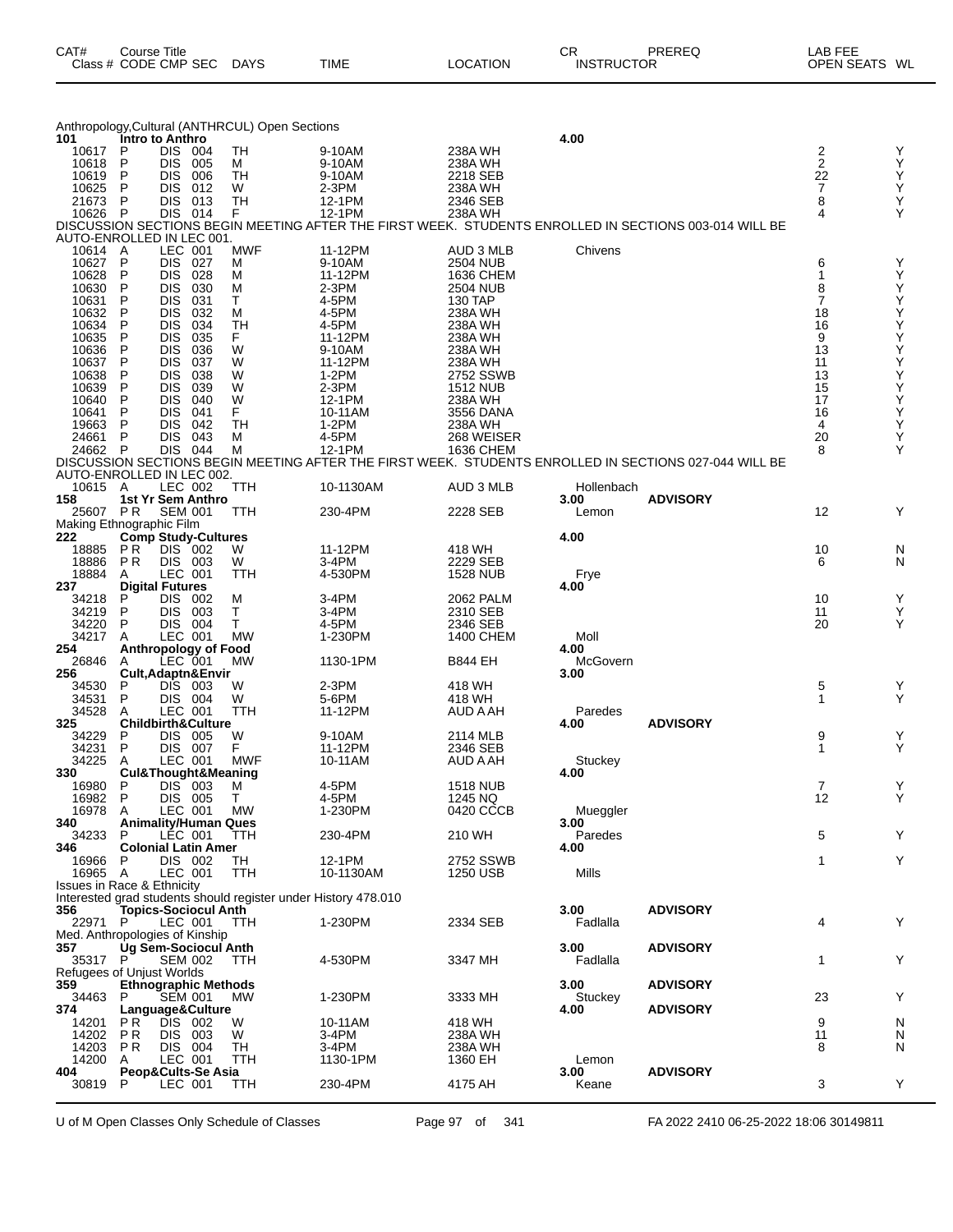| CAT#                  | Course Title<br>Class # CODE CMP SEC DAYS                                                 |                   | <b>TIME</b>         | <b>LOCATION</b>      | <b>CR</b><br><b>INSTRUCTOR</b>   | PREREQ                             | LAB FEE<br>OPEN SEATS WL |        |
|-----------------------|-------------------------------------------------------------------------------------------|-------------------|---------------------|----------------------|----------------------------------|------------------------------------|--------------------------|--------|
| 464<br>476            | Lang/Culture S Asia<br>34514 PR SEM 001<br><b>Body Talk</b>                               | <b>MW</b>         | 1-230PM             | <b>130 TAP</b>       | 3.00<br>Hull<br>3.00             | <b>ENFORCED</b><br><b>ADVISORY</b> | 15                       | Υ      |
| 30840                 | LEC 001<br>P<br>Body Talk, Body Politics                                                  | TTH               | 10-1130AM           | 210 WH               | Lempert                          |                                    | 13                       | Y      |
| 497<br>10642<br>504   | <b>Honors Soc/Ling Anth</b><br><b>PIR</b><br>SEM 001<br><b>Southeast Asia</b>             | $\mathsf{T}$      | 4-7PM               | 210 WH               | 3.00<br>Fehervary<br>3.00        | <b>ENFORCED</b>                    | 5                        | N      |
| 30821<br>526          | LEC 001<br>P<br><b>Traditn Ethnology I</b>                                                | <b>TTH</b>        | 230-4PM             | 4175 AH              | Keane<br>4.00                    | <b>ADVISORY</b>                    | 3                        | Y      |
| 10644<br>546          | P <sub>R</sub><br><b>SEM 001</b><br><b>Int Ethnomus</b>                                   | W                 | 9-1PM               | 210 WH               | Hsieh<br>3.00                    | <b>ADVISORY</b>                    | 24                       | Y      |
| 26603<br>576<br>10645 | P<br><b>SEM 001</b><br>Intro to Ling Anthro<br><b>PR</b><br>LEC 001                       | <b>TTH</b><br>TTH | 1130-1PM<br>1-230PM | 3219 MOORE<br>210 WH | Kaur<br>3.00<br>Feliciano-Santos | <b>ADVISORY</b>                    | 8<br>1                   | N<br>Υ |
| 579<br>34518          | <b>Semiotic Anthro</b><br><b>SEM 001</b><br>P                                             | W                 | 230-530PM           | <b>270 TAP</b>       | 3.00<br>Keane                    | <b>ADVISORY</b>                    | 6                        | N      |
| 675<br>26947 P        | <b>Topics Anthro Ling</b><br><b>SEM 001</b><br>Multimodal Interaction                     |                   | $1-4PM$             | 242 WH               | 3.00<br>Lempert                  | <b>ADVISORY</b>                    | 10                       | Y      |
| 748<br>21733 P<br>750 | Sem-Anth & Hist II<br>SEM 001 TH<br><b>Curr Dev Anth Theory</b>                           |                   | $1-4PM$             | 3205 MLB             | 3.00<br>Fehervary<br>1.00        |                                    | 4                        | Ν      |
| 34908 PR              | <b>SEM 001</b><br>The Valley of the Kings                                                 |                   | <b>ARR</b>          | <b>ARR</b>           | Rubin                            |                                    | 24                       | Υ      |
| 759                   | Information re: public talks coming soon.<br><b>Sociocul Workshop</b><br>21246 PR SEM 001 | TH                | 4-530PM             | 210 WH               | 1.00                             | <b>ENFORCED</b>                    | 15                       | Υ      |
| 770<br>29020          | <b>Grad Proseminar</b><br>P<br><b>SEM 001</b>                                             | F                 | 10-12PM             | 210 WH               | 2.00<br>MacLatchy                |                                    | 25                       | Y      |
| 777<br>10646          | Ling Anth Lab<br>PR LAB 001                                                               | <b>TH</b>         | 530-730PM           | 210 WH               | 1.00-3.00<br>Feliciano-Santos    | <b>ADVISORY</b>                    | 12                       | Y      |
| 797<br>18984 PR       | <b>Sociocultural Lab</b><br>LAB 001<br>(This course meets every other week)               | W                 | 4-7PM               | 210 WH               | 1.00-3.00                        |                                    | 10                       | Y      |
| 830<br>17084          | Anthro/Hist Workshop<br><b>SEM 001</b><br>P                                               | F                 | 3-5PM               | 1014 TISCH           | 1.00<br>Fehervary                |                                    | 19                       | N      |
| 959<br>990            | <b>Survey Literature</b><br>$IND +$<br><b>Diss-Precand</b>                                |                   | <b>ARR</b>          | <b>ARR</b>           | 1.00-3.00<br>1.00-8.00           | <b>ADVISORY</b><br><b>ADVISORY</b> | 24                       | N      |
| 993                   | $IND +$<br>G S I Training                                                                 |                   | <b>ARR</b>          | <b>ARR</b>           | 1.00                             | <b>ADVISORY</b>                    | 25                       | N      |
| 16891<br>995          | <b>PR</b><br>LEC 001<br><b>Diss-Cand</b>                                                  |                   | <b>ARR</b>          | <b>ARR</b>           | Peters-Golden<br>8.00            | <b>ENFORCED</b>                    | 32                       | N      |
|                       | $IND +$<br>R                                                                              |                   | <b>ARR</b>          | <b>ARR</b>           |                                  |                                    | 24                       | N      |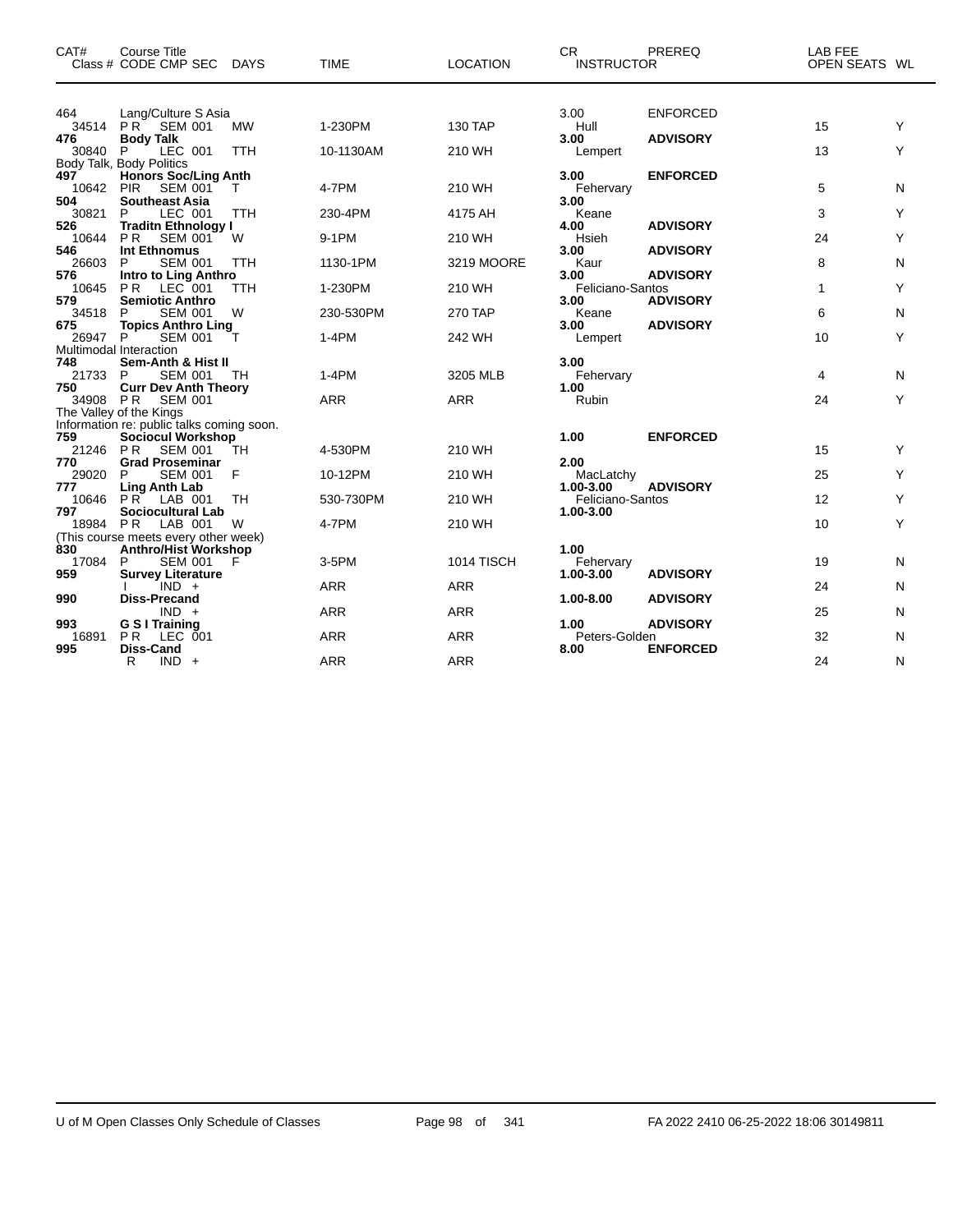| CAT# | Course Title              |             | СR       |                   | PREREQ | _AB FEE           |    |
|------|---------------------------|-------------|----------|-------------------|--------|-------------------|----|
|      | Class # CODE CMP SEC DAYS | <b>TIME</b> | ∟OCATION | <b>INSTRUCTOR</b> |        | <b>OPEN SEATS</b> | WL |

# **Applied Physics Program**

|       |                       |            | Applied Physics (APPPHYS) Open Sections<br>514 Appl Phys Seminar |          |               |                 |    |              |
|-------|-----------------------|------------|------------------------------------------------------------------|----------|---------------|-----------------|----|--------------|
|       |                       |            |                                                                  |          | 1.00          | <b>ADVISORY</b> |    |              |
| 10652 | SEM 001<br><b>PDR</b> | W          | 12-1PM                                                           | 340 WH   | Kurdak        |                 | 46 | $\checkmark$ |
| 537   | <b>Class Optics</b>   |            |                                                                  |          | 3.00          | <b>ADVISORY</b> |    |              |
| 10654 | LEC 001<br>D          | <b>MWF</b> | 1030-1130AM                                                      | 1680 IOE | <b>Norris</b> |                 | 10 | $\checkmark$ |
| 715   | Ind Research          |            |                                                                  |          | 1.00-5.00     | <b>ADVISORY</b> |    |              |
|       | IND.                  |            | ARR                                                              | ARR      |               |                 | 25 | N            |
| 990   | <b>Diss-Precand</b>   |            |                                                                  |          | $1.00 - 8.00$ | <b>ADVISORY</b> |    |              |
|       | $IND +$               |            | ARR                                                              | ARR      |               |                 | 25 | N            |
| 995   | Diss-Cand             |            |                                                                  |          | 8.00          | <b>ENFORCED</b> |    |              |
|       | IND.<br>R             |            | ARR                                                              | ARR      |               |                 | 25 | N            |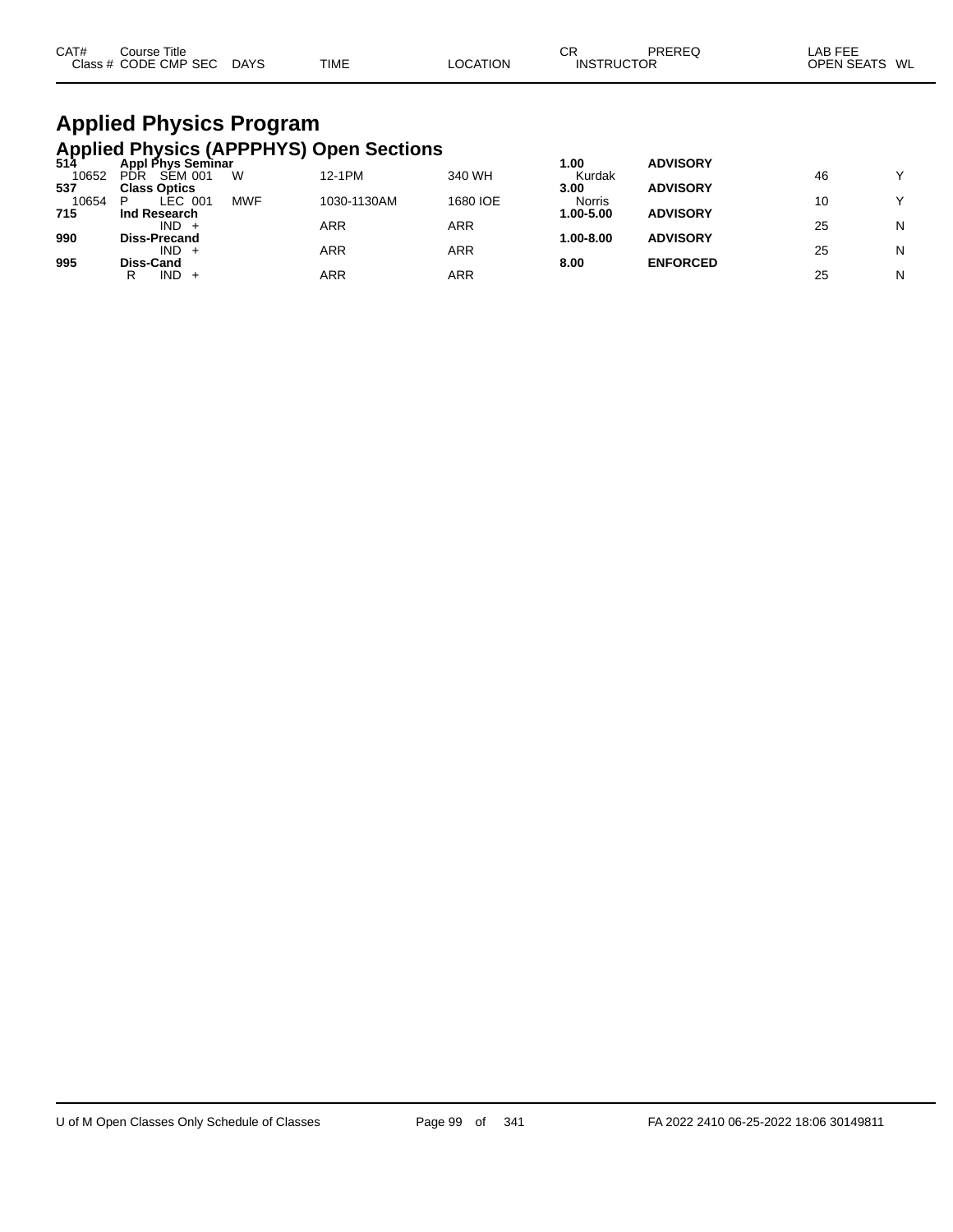| CAT# | Course Title         |             |             |          | $\sim$<br>◡       | PREREQ | LAB FEE       |  |
|------|----------------------|-------------|-------------|----------|-------------------|--------|---------------|--|
|      | Class # CODE CMP SEC | <b>DAYS</b> | <b>TIME</b> | LOCATION | <b>INSTRUCTOR</b> |        | OPEN SEATS WL |  |

# **Asian Languages And Cultures**

## **Asian Studies (ASIAN) Open Sections 204 E Asia:Early Trans 4.00**

| 204                                                      |                   |                | E ASIA.Edity TidilS        |           |           | 2448 MH          | 4.UU                 |                 | 17             | Y      |
|----------------------------------------------------------|-------------------|----------------|----------------------------|-----------|-----------|------------------|----------------------|-----------------|----------------|--------|
| 21558                                                    | P                 | DIS 002        |                            | Т         | 10-11AM   |                  |                      |                 |                |        |
| 21559                                                    | P                 | DIS 003        |                            | Т         | 11-12PM   | 2114 MLB         |                      |                 | 16             | Υ<br>Υ |
| 21560                                                    | P                 | DIS 004        |                            | т         | $1-2PM$   | 1175 NQ          |                      |                 | 6              |        |
| 21557                                                    | A                 | LEC 001        |                            | MW        | 4-530PM   | B844 EH          | de Pee               |                 |                |        |
| 207                                                      |                   |                | <b>Southeast Asian Civ</b> |           |           |                  | 4.00                 |                 |                |        |
| 25401                                                    | P                 | DIS 003        |                            | Τ         | 1-2PM     | 2114 MLB         |                      |                 | 1              | Υ      |
| 25402                                                    | P                 | DIS 004        |                            | Τ         | $2-3PM$   | 1175 NQ          |                      |                 | 1              | Y      |
| 25399                                                    | A                 | LEC 001        |                            | <b>MW</b> | 4-530PM   | 1200 CHEM        | Lieberman            |                 |                |        |
| 225                                                      | Intro to Hinduism |                |                            |           |           |                  | 3.00                 |                 |                |        |
| 30484                                                    | P                 | LEC 001        |                            | TTH       | 230-4PM   | 2140 SKB         | <b>Brick</b>         |                 | 1              | Y      |
| 230                                                      |                   |                | <b>Intro to Buddhism</b>   |           |           |                  | 4.00                 |                 |                |        |
| 26790                                                    | P                 | DIS 002        |                            | F         | 9-10AM    | 706 BMT          |                      |                 | 12             | Υ      |
| 26795                                                    | P                 | DIS 003        |                            | F         | 10-11AM   | <b>R0420 BUS</b> |                      |                 | 1              | Υ      |
| 26797                                                    | P                 | <b>DIS</b>     | 004                        |           | 12-1PM    | <b>R0420 BUS</b> |                      |                 | 2              | Υ      |
| 26798                                                    | P                 | <b>DIS</b>     | 005                        | F         | 9-10AM    | 2150 SKB         |                      |                 | 21             | Υ      |
| 26799                                                    | P                 | <b>DIS</b>     | 006                        |           | 11-12PM   | G020 SPH2        |                      |                 | 12             | Υ      |
|                                                          |                   |                |                            |           |           |                  |                      |                 |                |        |
| 26804                                                    | P                 | <b>DIS</b>     | 007                        |           | $1-2PM$   | <b>B3570 BUS</b> |                      |                 | 2              | Υ      |
| 26805                                                    | P                 | <b>DIS</b>     | 008                        | F         | 12-1PM    | ARR              |                      |                 | 17             | Υ      |
| 26806                                                    | P                 | <b>DIS</b>     | 009                        |           | 1-2PM     | 1175 NQ          |                      |                 | 10             | Υ      |
| 26807                                                    | P                 | <b>DIS</b>     | 010                        |           | 3-4PM     | B137 MLB         |                      |                 | 17             | Υ      |
| 26809                                                    | P                 | <b>DIS</b>     | 011                        | F         | 10-11AM   | G020 SPH2        |                      |                 | 19             | Υ      |
| 26811                                                    | P                 | <b>DIS</b>     | 012                        |           | 12-1PM    | 2229 SEB         |                      |                 | 17             | Υ      |
| 33822                                                    | P                 | <b>DIS</b>     | 013                        |           | $2-3PM$   | 2407 MH          |                      |                 | 17             | Υ      |
| 34087                                                    | P                 | <b>DIS</b>     | 014                        | F         | 12-1PM    | G020 SPH2        |                      |                 | 19             | Υ      |
| 34090                                                    | P                 | <b>DIS</b>     | 015                        |           | 2-3PM     | 706 BMT          |                      |                 | 19             | Υ      |
| 34091                                                    | P                 | <b>DIS</b>     | 016                        |           | 3-4PM     | 706 BMT          |                      |                 | 21             | Υ      |
| 34092                                                    | P                 | <b>DIS</b>     | 017                        | F         | 9-10AM    | 506 BMT          |                      |                 | 24             | Υ      |
| 34093                                                    | P                 | <b>DIS</b>     | 018                        |           | 11-12PM   | 268 WEISER       |                      |                 | 18             | Υ      |
| 34094                                                    | P                 | <b>DIS</b>     | 019                        | F         | $2-3PM$   | G040 TISCH       |                      |                 | 22             | Υ      |
|                                                          |                   |                |                            |           |           |                  |                      |                 |                |        |
| 34095                                                    | P                 | DIS 020        |                            | F         | 3-4PM     | 1185 NQ          |                      |                 | 24             | Υ      |
| 26789                                                    | Α                 | LEC 001        |                            | TTH       | 1130-1PM  | AUD 3 MLB        | Lopez Jr             |                 |                |        |
| 235                                                      |                   |                | <b>Intro Asian Studies</b> |           |           |                  | 4.00                 |                 |                |        |
| 22439                                                    | P                 | DIS.           | 002                        | F         | 9-10AM    | 2234 USB         |                      |                 | 15             | Y      |
| 22440                                                    | P                 | DIS 003        |                            | F         | 11-12PM   | 2185 NQ          |                      |                 | $\overline{7}$ | Υ      |
| 23386                                                    | P                 | <b>DIS</b>     | 004                        | F         | $1-2PM$   | 2060 SKB         |                      |                 | 13             | Υ      |
| 27580                                                    | P                 | <b>DIS</b>     | 005                        | F         | 12-1PM    | 2150 SKB         |                      |                 | $\overline{7}$ | Υ      |
| 33825                                                    | P                 | DIS 006        |                            | F         | $2-3PM$   | 3333 MH          |                      |                 | 15             | Y      |
| 22438                                                    | A                 | LEC 001        |                            | <b>MW</b> | 1130-1PM  | AUD B AH         | Ahn                  |                 |                |        |
| 246                                                      |                   |                | Japanese Modern            |           |           |                  | 4.00                 |                 |                |        |
| 34016                                                    | P                 | DIS 002        |                            | F         | 10-11AM   | 506 BMT          |                      |                 | 5              | Y      |
| 34017                                                    | P                 | DIS 003        |                            | F.        | 12-1PM    | ARR              |                      |                 | 17             | Y      |
| 34015                                                    | A                 | LEC 001        |                            | TTH       | 10-1130AM | LEC RM 2 MLB     | Hill                 |                 |                |        |
| 250                                                      | Ug Sem Buddh      |                |                            |           |           |                  | 3.00                 | <b>ADVISORY</b> |                |        |
| 28684 PR                                                 |                   |                |                            |           |           |                  |                      |                 |                | Y      |
|                                                          |                   | <b>SEM 001</b> |                            | <b>MW</b> | 1130-1PM  | 2185 NQ          | Ujeed                |                 | 4              |        |
| <b>Buddhist Lives</b>                                    |                   |                |                            |           |           |                  |                      |                 |                |        |
| <b>Buddhist Lives Across Time and Space</b>              |                   |                |                            |           |           |                  |                      |                 |                |        |
| 253                                                      |                   |                | Ug Sem SSEA Cult           |           |           |                  | 3.00                 | <b>ADVISORY</b> |                |        |
| 35527 PR                                                 |                   | <b>SEM 001</b> |                            | TTH       | 1-230PM   | ARR              | Merrill she-her-hers |                 | 8              | Y      |
| Gaming Across South Asia                                 |                   |                |                            |           |           |                  |                      |                 |                |        |
| Gaming Across South Asian Borders                        |                   |                |                            |           |           |                  |                      |                 |                |        |
| 258                                                      |                   |                | Food & Drink of Asia       |           |           |                  | 4.00                 |                 |                |        |
| 34285                                                    | A                 | LEC 001        |                            | TTH       | 1-230PM   | 1400 CHEM        | <b>Brown</b>         |                 |                |        |
| 264                                                      |                   |                | <b>Story of the Stone</b>  |           |           |                  | 3.00                 |                 |                |        |
| 28680                                                    | P                 | LEC 001        |                            | МW        | 4-530PM   | 1245 NQ          | Rolston              |                 | 16             | Y      |
| 271                                                      |                   |                | Korea: Visual Cult         |           |           |                  | 3.00                 |                 |                |        |
| 30476                                                    | P                 |                | SEM 001 TTH                |           | 1130-1PM  | 1436 MH          | Oh.                  |                 | $\mathbf{1}$   | Y      |
| Nam Center e-School CourseShare                          |                   |                |                            |           |           |                  |                      |                 |                |        |
| 292                                                      |                   |                | <b>Intro Japanese Art</b>  |           |           |                  | 4.00                 |                 |                |        |
| 25428                                                    | P                 | DIS 003        |                            | м         | 4-5PM     | G026 TISCH       |                      |                 | 8              |        |
|                                                          |                   |                |                            |           |           |                  |                      |                 | 2              | Y<br>Y |
| 25429                                                    | P                 | DIS 004        |                            | Τ         | 10-11AM   | G026 TISCH       |                      |                 |                |        |
| 25426                                                    | A                 | LEC 001        |                            | MW        | 1130-1PM  | 1060 BSB-TBL     | Carr                 |                 |                |        |
| 326                                                      |                   |                | Intro Japan Buddhism       |           |           |                  | 3.00                 | <b>ADVISORY</b> |                |        |
| 26749                                                    | P                 | LEC 001        |                            | MW        | 10-1130AM | 506 BMT          | Auerback             |                 | 12             | Y      |
| 338                                                      |                   |                | <b>Hum Topics: S Asia</b>  |           |           |                  | 3.00                 | <b>ADVISORY</b> |                |        |
| 29361                                                    |                   | <b>SEM 001</b> |                            | МW        | 4-530PM   | 1110 NQ          | Ujeed                |                 | 9              | Υ      |
|                                                          | P                 |                |                            |           |           |                  |                      |                 |                |        |
| Intro to Classical Mongolian                             |                   |                |                            |           |           |                  |                      |                 |                |        |
| Introduction to Classical Mongolian Language and Culture |                   |                |                            |           |           |                  |                      |                 |                |        |
| 342                                                      |                   |                | Gender&Power SE Asia       |           |           |                  | 3.00                 |                 |                |        |
| 34032                                                    | P                 | LEC 001        |                            | TTH       | 10-1130AM | 3401 MH          | de la Cruz           |                 | $\overline{2}$ | Y      |
| 349                                                      | Confucianism      |                |                            |           |           |                  | 3.00                 | <b>ADVISORY</b> |                |        |
| 34006                                                    | P                 | <b>SEM 001</b> |                            | MW        |           |                  |                      |                 | 12             |        |
|                                                          |                   |                |                            |           | 230-4PM   | G160 AH          | Ozbey                |                 |                | Υ      |
| 354                                                      | P                 |                | War & Revol in China       |           |           |                  | 4.00                 |                 |                |        |
| 28639                                                    |                   | DIS 002        |                            | W         | 12-1PM    | 2200 SKB         |                      |                 | 6              | Y      |
| 28640                                                    | P                 | DIS 003        |                            | W         | $2-3PM$   | 2011 MLB         |                      |                 | 14             | Y      |

U of M Open Classes Only Schedule of Classes Page 100 of 341 FA 2022 2410 06-25-2022 18:06 30149811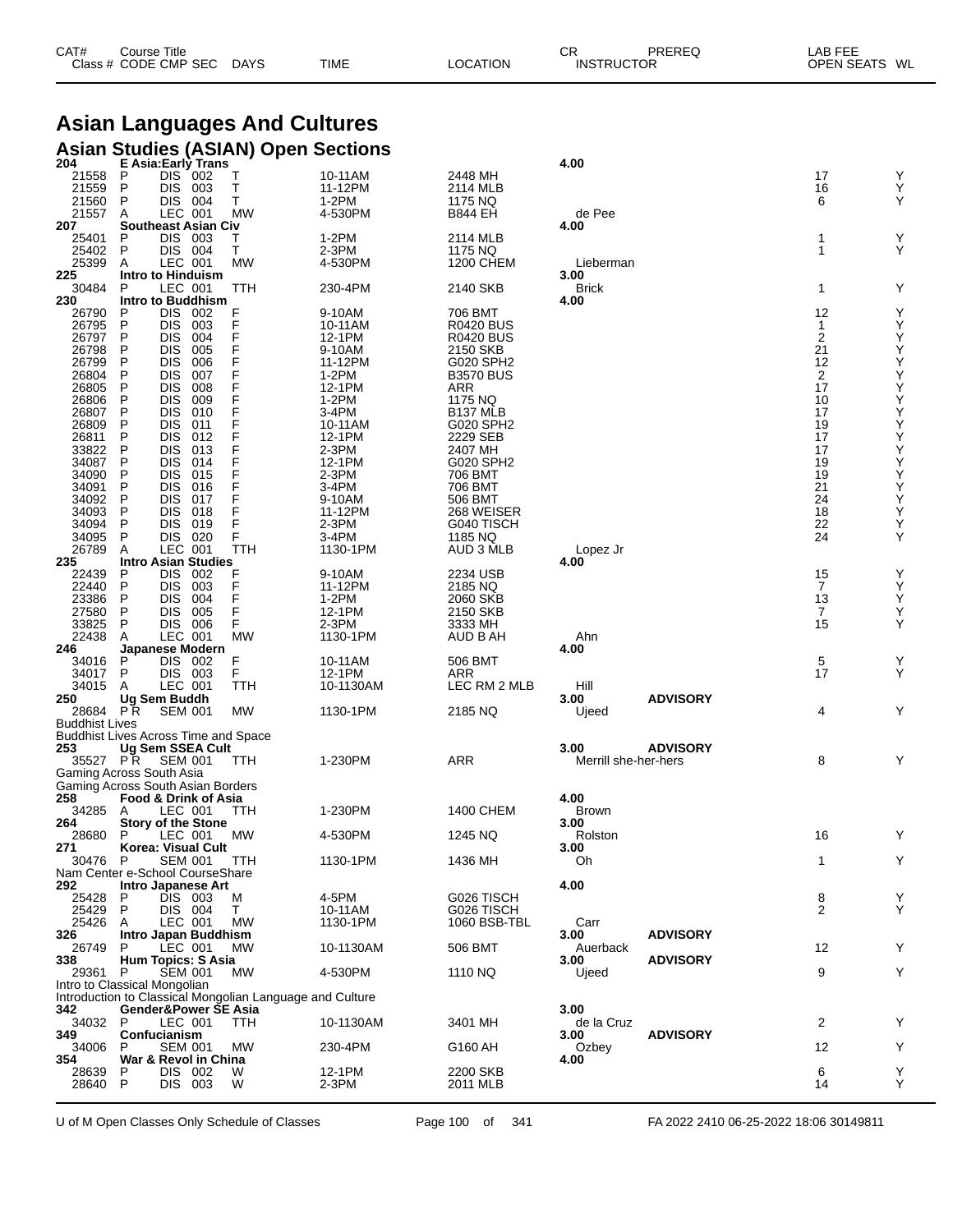| CAT#           | Course Title<br>Class # CODE CMP SEC DAYS                              |            | TIME                                                                                                                                                                                            | <b>LOCATION</b> | CR.<br>INSTRUCTOR  | PREREQ          | LAB FEE<br>OPEN SEATS WL |   |
|----------------|------------------------------------------------------------------------|------------|-------------------------------------------------------------------------------------------------------------------------------------------------------------------------------------------------|-----------------|--------------------|-----------------|--------------------------|---|
|                |                                                                        |            |                                                                                                                                                                                                 |                 |                    |                 |                          |   |
| 25861<br>359   | AD<br>LEC 001<br><b>Crime&amp;Detect Chn Lit</b>                       | МW         | 10-1130AM                                                                                                                                                                                       | 1401 MH         | Cassel<br>3.00     |                 |                          |   |
| 30464          | P<br>LEC 001                                                           | MW         | 830-10AM                                                                                                                                                                                        | 1110 NQ         | Rolston            |                 | 3                        | Y |
| 380<br>29425   | <b>Topic Asia Studies</b><br>P<br>LEC 001                              | TTH        | 12-115PM                                                                                                                                                                                        | <b>REMOTE</b>   | 3.00<br>Vowell     |                 | 5                        | Y |
|                | Korean War: Local&Global Hist                                          |            |                                                                                                                                                                                                 |                 |                    |                 |                          |   |
| 31088 P        | LEC 002                                                                | <b>TTH</b> | "The Korean War: A Local and Global History" taught by Professor Alyssa Park at the University of Iowa. This<br>CourseShare is coordinated by the U-M Nam Center for Korean Studies.<br>530-7PM | LEC RM 2 MLB    | Nornes             |                 | 23                       | Y |
|                | PacificWar-DialogueofViolence                                          |            | Students who enroll in section 002 (Lecture) will be auto-enrolled into section 003 (Film Screening). Topic:                                                                                    |                 |                    |                 |                          |   |
| 37666 A        | "Pacific War Cinema: Dialogue of Violence"<br>LAB 003                  | T          | 7-10PM                                                                                                                                                                                          | LEC RM 2 MLB    | Nornes             |                 |                          |   |
| 381            | PacificWar-DialogueofViolence<br>Jr-Sr Seminar                         |            |                                                                                                                                                                                                 |                 | 3.00               | <b>ENFORCED</b> |                          |   |
| 16122 PR       | SEM 001                                                                | TTH        | 230-4PM                                                                                                                                                                                         | G580 DENT       | <b>Brown</b>       |                 | 1                        | Y |
| 389            | Research: Senior Proj Asian St<br><b>East Asian Business</b>           |            |                                                                                                                                                                                                 |                 | 4.00               | <b>ADVISORY</b> |                          |   |
| 26757          | DIS 002<br>P<br>Meets-with POLSCI 389.031 (10 seats)                   | F          | 12-1PM                                                                                                                                                                                          | 2340 SEB        |                    |                 | 12 <sup>2</sup>          | Y |
| 26758 P        | DIS 003                                                                | F          | $2-3PM$                                                                                                                                                                                         | 3401 MH         |                    |                 | 15                       | Y |
| 26755 A        | Meets-with POLSCI 389.032 (10 seats)<br>LEC 001                        | MW         | 1-230PM                                                                                                                                                                                         | 1300 CHEM       | Auerback           |                 |                          |   |
|                | Meets-with POLSCI 389.030                                              |            |                                                                                                                                                                                                 |                 |                    |                 |                          |   |
| 442<br>34023   | Topics: Japan<br>P<br>SEM 001                                          | $\top$     | 1-4PM                                                                                                                                                                                           | <b>B116 MLB</b> | 3.00<br>Jackson    |                 | 14                       | Y |
|                | Gender in Japan Lit&VisCulture                                         |            |                                                                                                                                                                                                 |                 |                    |                 |                          |   |
| 472            | Gender in Japanese Literary and Visual Culture<br><b>Topics: China</b> |            |                                                                                                                                                                                                 |                 | 3.00               |                 |                          |   |
| 34007 P        | <b>SEM 001</b><br>Interpreting the Zhuangzi                            | TH         | 4-7PM                                                                                                                                                                                           | 1245 NQ         | Ozbey              |                 | 11                       | Y |
|                | Interpreting the Zhuangzi                                              |            |                                                                                                                                                                                                 |                 |                    |                 |                          |   |
| 480<br>27557 P | <b>Topics Asian Studies</b><br>SEM 002                                 | <b>TTH</b> | 1-230PM                                                                                                                                                                                         | ARR             | 3.00<br>de la Cruz |                 | 17                       | Y |
|                | The Philippines & UM                                                   |            |                                                                                                                                                                                                 |                 |                    |                 |                          |   |
| 485            | History-homed course: HISTORY 441<br><b>Religion in China</b>          |            |                                                                                                                                                                                                 |                 | 3.00               | <b>ADVISORY</b> |                          |   |
| 34009 P        | LEC 001 MW<br>Reading Chinese Buddhist Texts                           |            | 230-4PM                                                                                                                                                                                         | 1110 NQ         | <b>Brose</b>       |                 | 13                       | Y |
|                |                                                                        |            | This 400-level course is approved for graduate credit. Please contact the instructor or department if you must take                                                                             |                 |                    |                 |                          |   |
| 490            | it as a 500-level course (ASIAN 521).<br><b>Contemporary China</b>     |            |                                                                                                                                                                                                 |                 | 3.00               | <b>ADVISORY</b> |                          |   |
| 28559          | LEC 001<br>P                                                           | <b>MW</b>  | 4-530PM                                                                                                                                                                                         | 1436 MH         | Xu<br>1.00-4.00    |                 | 14                       | Y |
| 499            | Ind Stdy-Dir Rdg<br>$IND +$                                            |            | ARR                                                                                                                                                                                             | ARR             |                    |                 | 24                       | N |
| 500<br>37695   | Seminar-Asian Std<br>P<br>SEM 002                                      | TTH        | 530-7PM                                                                                                                                                                                         | LEC RM 2 MLB    | 3.00<br>Nornes     | <b>ADVISORY</b> | 23                       | Y |
|                | PacificWar-DialogueofViolence                                          |            |                                                                                                                                                                                                 |                 |                    |                 |                          |   |
| 37696 A        | LAB 003                                                                | Т          | Meets-with ASIAN 380.002. Topic: "Pacific War Cinema: Dialogue of Violence"<br>7-10PM                                                                                                           | LEC RM 2 MLB    | Nornes             |                 |                          |   |
| 521            | PacificWar-DialogueofViolence                                          |            |                                                                                                                                                                                                 |                 | 3.00               | <b>ADVISORY</b> |                          |   |
| 35326 PI       | <b>Source Buddhist St</b><br>LEC 001                                   | МW         | 230-4PM                                                                                                                                                                                         | 1110 NQ         | Brose              |                 | 13                       | Y |
|                | Reading Chinese Buddhist Texts                                         |            | Meets-with ASIAN 485, which is approved for graduate credit. Please contact the instructor or department if you                                                                                 |                 |                    |                 |                          |   |
|                | must take the course at the 500-level.                                 |            |                                                                                                                                                                                                 |                 |                    |                 |                          |   |
| 550<br>17021   | <b>Critical Asian Study</b><br>P<br><b>SEM 001</b>                     | M          | 4-7PM                                                                                                                                                                                           | 1175 NQ         | 3.00<br>Mandair    | <b>ADVISORY</b> | 7                        | Y |
| 560            | <b>Korean Studies</b>                                                  |            |                                                                                                                                                                                                 |                 | 3.00               | <b>ADVISORY</b> |                          |   |
| 34026          | P<br><b>SEM 001</b><br>Rethink Culture Korean Studies                  | w          | 10-1PM                                                                                                                                                                                          | <b>B103 MLB</b> | Oh                 |                 | 9                        | Y |
| 577            | Rethinking Culture in Korean Studies<br><b>Bodies &amp; Buildings</b>  |            |                                                                                                                                                                                                 |                 | 3.00               |                 |                          |   |
| 33605          | P.<br>SEM 001                                                          | TTH        | 230-4PM                                                                                                                                                                                         | 270 TAP         |                    |                 | 13                       | N |
| 990            | Diss-Precand<br>$IND +$<br>D                                           |            | ARR                                                                                                                                                                                             | ARR             | 1.00-8.00          | <b>ADVISORY</b> | 24                       | N |
| 995            | Diss-Cand                                                              |            |                                                                                                                                                                                                 |                 | 8.00               | <b>ENFORCED</b> |                          |   |
|                | IND +<br>DR.                                                           |            | ARR                                                                                                                                                                                             | ARR             |                    |                 | 25                       | N |
|                |                                                                        |            | <b>Asian Languages (ASIANLAN) Open Sections</b>                                                                                                                                                 |                 |                    |                 |                          |   |

NOTE-IF YOU HAVE TAKEN A SECOND LANGUAGE AT ANY INSTITUTION (OTHER THAN U OF M) AND WOULD LIKE TO ENROLL IN A

LANGUAGE COURSE BEYOND THE FIRST YEAR, YOU MUST TAKE THE APPROPRIATE PLACEMENT EXAM. PLEASE CONTACT THE DEPARTMENT OFFICE FOR INFORMATION ABOUT DATE, TIME AND LOCATION OF THOSE PLACEMENT EXAMS.

| 100   | <b>Acc Elem Chinese</b> |               |        |          | 3.00         | <b>ENFORCED</b> |       |  |
|-------|-------------------------|---------------|--------|----------|--------------|-----------------|-------|--|
| 21764 | <b>REC</b><br>РR<br>001 | MWF           | 2-3PM  | 1508 EQ  | Zhong        |                 |       |  |
| 21765 | <b>REC 002</b><br>P R   | MWF           | 4-5PM  | 2070 SKB | Zhong        |                 |       |  |
| 101   | 1st Yr Chinese          |               |        |          | 5.00         | <b>ADVISORY</b> | 10.00 |  |
| 14067 | REC<br>001              | <b>MTWTHF</b> | 9-10AM | G463 MH  | Li-Stevenson |                 |       |  |
|       |                         |               |        |          |              |                 |       |  |

U of M Open Classes Only Schedule of Classes **Page 101** of 341 FA 2022 2410 06-25-2022 18:06 30149811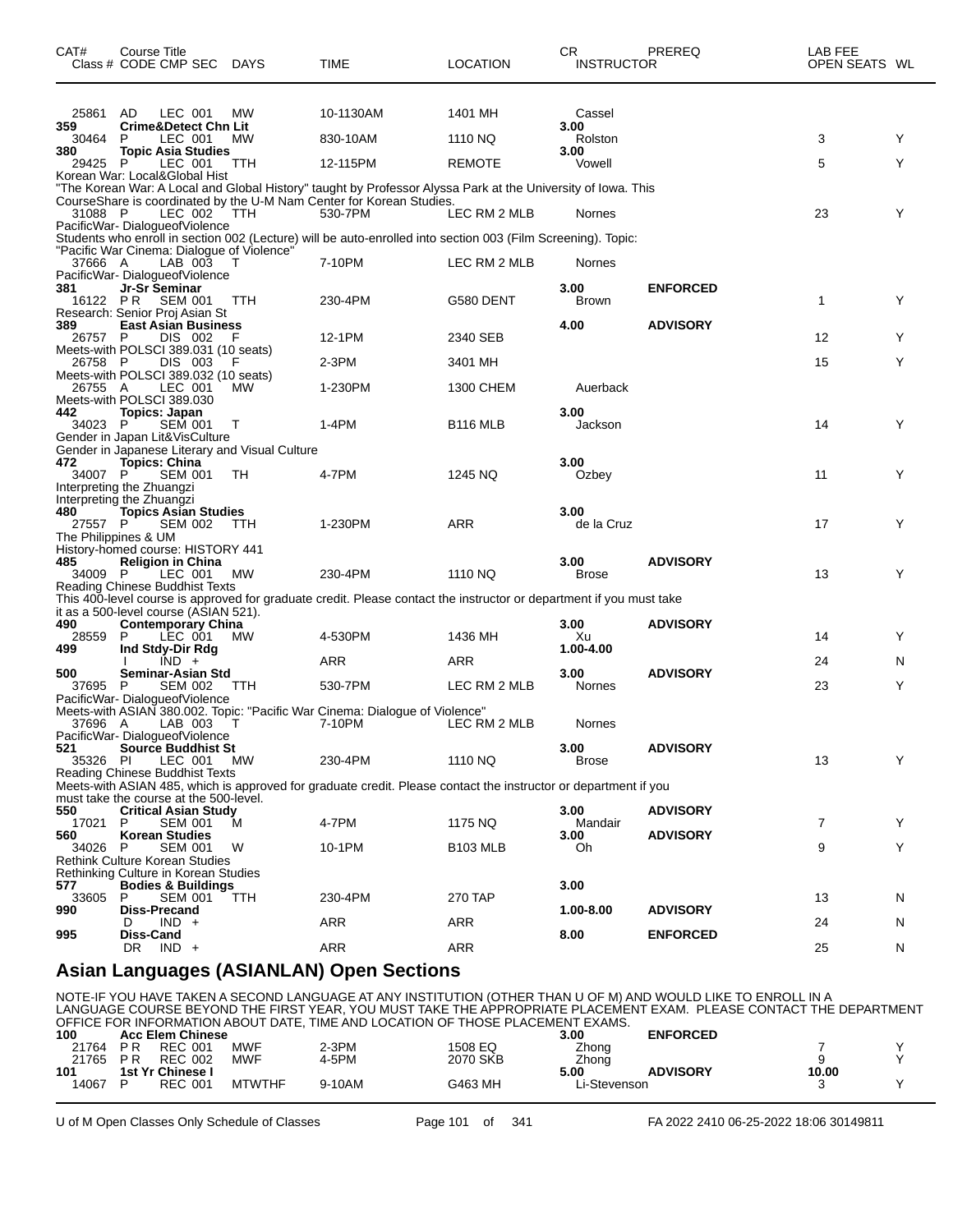| CAT#                         | Course Title<br>Class # CODE CMP SEC                    |                                                    | DAYS                                            | TIME                                                                                                                    | LOCATION                              | CR.<br><b>INSTRUCTOR</b>       | PREREQ          | LAB FEE<br>OPEN SEATS WL |             |
|------------------------------|---------------------------------------------------------|----------------------------------------------------|-------------------------------------------------|-------------------------------------------------------------------------------------------------------------------------|---------------------------------------|--------------------------------|-----------------|--------------------------|-------------|
| 14068<br>14069<br>34062      | P<br>P<br>P                                             | <b>REC 002</b><br><b>REC 003</b><br><b>REC 004</b> | <b>MTWTHF</b><br><b>MTWTHF</b><br><b>MTWTHF</b> | 10-11AM<br>2-3PM<br>4-5PM                                                                                               | 5180B AH<br><b>B834 EQ</b><br>2175 NQ | Li-Stevenson                   |                 | 3<br>8<br>6              | Y<br>Y<br>Y |
| 104<br>18510                 | 1st Yr Heritage Chn<br>P R                              | <b>REC 001</b>                                     | W                                               | 9-10AM                                                                                                                  | <b>REMOTE</b>                         | 4.00                           | <b>ENFORCED</b> | 3                        | Y           |
| 104                          | 1st Yr Heritage Chn<br>ΡR                               | <b>REC 001</b>                                     | MTTH                                            | 9-10AM                                                                                                                  | 2448 MH                               | 4.00<br>Gu                     | <b>ENFORCED</b> | 3                        | Y           |
| 104<br>20452                 | 1st Yr Heritage Chn<br>P R                              | <b>REC 002</b>                                     | W                                               | 10-11AM                                                                                                                 | <b>REMOTE</b>                         | 4.00                           | <b>ENFORCED</b> | 7                        | Y           |
| 104                          | 1st Yr Heritage Chn<br>P R                              | <b>REC 002</b>                                     | MTTH                                            | 10-11AM                                                                                                                 | 1303 MH                               | 4.00<br>Gu                     | <b>ENFORCED</b> | $\overline{7}$           | Y           |
| 108<br>28755                 | <b>Chinese Characters</b><br>P R                        | <b>REC 001</b>                                     | W                                               | 9-10AM                                                                                                                  | 3000 STB                              | 1.00<br>Li                     | <b>ENFORCED</b> | 10.00<br>10              | Y           |
| 115<br>14093                 | 1st Yr Hindi I<br>P                                     | REC 002                                            | <b>MTWTH</b>                                    | 8-9AM                                                                                                                   | B113 MLB                              | 4.00<br>Ali                    |                 | 12                       | Y           |
| 121<br>14091                 | 1st Yr Indonesian I<br>P                                | <b>REC 001</b>                                     | <b>MTWTH</b>                                    | 10-11AM                                                                                                                 | <b>B804 EQ</b>                        | 4.00                           |                 | 5                        | Y           |
| 123<br>22644<br>34064<br>125 | 1stYrJpn-Anime/Manga<br>P R<br>P R<br>1st Yr Japanese I | REC 001<br><b>REC 002</b>                          | <b>MWF</b><br><b>MWF</b>                        | 11-12PM<br>12-1PM                                                                                                       | 2401 MH<br>2106 MLB                   | 3.00<br>Schad<br>Schad<br>5.00 | <b>ENFORCED</b> | 4<br>6<br>7.00           | Y<br>Y      |
| 14077 P                      |                                                         | <b>REC 005</b>                                     | MWF                                             | 9-10AM<br>STUDENTS MUST ELECT RECITATION AND LECTURE SECTIONS.                                                          | G040 TISCH                            | Kondo                          |                 | 4                        | Y           |
| 14078                        | - P                                                     | <b>REC 006</b>                                     | <b>MWF</b>                                      | 9-10AM<br>STUDENTS MUST ELECT RECITATION AND LECTURE SECTIONS.                                                          | 1507 EQ                               | Mochizuki                      |                 | 10                       | Y           |
| 14079 P                      |                                                         | <b>REC 007</b>                                     | MWF                                             | 10-11AM<br>STUDENTS MUST ELECT RECITATION AND LECTURE SECTIONS.                                                         | 173 LORCH                             | Kondo                          |                 | 6                        | Y           |
| 14080 P                      |                                                         | <b>REC 008</b>                                     | MWF                                             | 11-12PM<br>STUDENTS MUST ELECT RECITATION AND LECTURE SECTIONS.                                                         | 3353 MH                               | Mochizuki                      |                 | 10                       | Y           |
| 30672 P                      |                                                         | REC 011                                            | MWF                                             | 2-3PM<br>STUDENTS MUST ELECT RECITATION AND LECTURE SECTIONS.                                                           | 1506 EQ                               | Kondo                          |                 | 11                       | Y           |
| 30673 P                      |                                                         | <b>REC 012</b>                                     | MWF                                             | 3-4PM<br>STUDENTS MUST ELECT RECITATION AND LECTURE SECTIONS.                                                           | 1303 MH                               | Hoffmeyer                      |                 | 10                       | Y           |
| 34069 P                      |                                                         | REC 013                                            | MWF                                             | 4-5PM<br>STUDENTS MUST ELECT RECITATION AND LECTURE SECTIONS.                                                           | 2462 MH                               | Hoffmeyer                      |                 | 10                       | Y           |
| 34070                        |                                                         | <b>REC 014</b>                                     | <b>MWF</b>                                      | 5-6PM<br>STUDENTS MUST ELECT RECITATION AND LECTURE SECTIONS.                                                           | <b>B135 MLB</b>                       | Yasuda                         |                 | 7                        | Y           |
| 14073 S                      |                                                         | LEC 001                                            | TTH                                             | STUDENTS MUST ELECT RECITATION AND LECTURE SECTIONS.<br>9-10AM                                                          | 1427 MH                               | Yasuda                         |                 |                          |             |
| 14074 S                      |                                                         | LEC 002                                            | TTH                                             | STUDENTS MUST ELECT RECITATION AND LECTURE SECTIONS.<br>10-11AM                                                         | 2306 MH                               | Yasuda                         |                 |                          |             |
| 14075 S                      |                                                         | LEC 003                                            | TTH                                             | STUDENTS MUST ELECT RECITATION AND LECTURE SECTIONS.<br>12-1PM                                                          | 1427 MH                               | Yasuda                         |                 |                          |             |
| 14076                        | - S                                                     | LEC 004                                            | TTH                                             | STUDENTS MUST ELECT RECITATION AND LECTURE SECTIONS.<br>1-2PM                                                           | 1300 CHEM                             | Yasuda                         |                 |                          |             |
| 129<br>21716 PI              | Intensive Japanese I                                    | <b>REC 001</b>                                     | <b>MTWTHF</b>                                   | 9-11AM                                                                                                                  | 1506 EQ                               | 10.00<br>Okuno                 |                 | 8                        | Y           |
| 135<br>25514 P               | 1st Yr Korean I                                         | <b>REC 004</b>                                     | MWF                                             | 9-10AM                                                                                                                  | 2336 MH                               | 5.00<br>Jung                   |                 | 9                        | Y           |
| 26921 P                      |                                                         | <b>REC 005</b>                                     | MWF                                             | STUDENTS MUST ELECT RECITATION AND LECTURE SECTIONS.<br>9-10AM                                                          | <b>180 TAP</b>                        | Kim                            |                 | 9                        |             |
| 26922 P                      |                                                         | <b>REC 006</b>                                     | MWF                                             | STUDENTS MUST ELECT RECITATION AND LECTURE SECTIONS.<br>10-11AM                                                         | ARR                                   | Kim                            |                 |                          | Y           |
| 28686 P                      |                                                         | <b>REC 007</b>                                     | MWF                                             | STUDENTS MUST ELECT RECITATION AND LECTURE SECTIONS.<br>11-12PM<br>STUDENTS MUST ELECT RECITATION AND LECTURE SECTIONS. | 706 BMT                               | Oh                             |                 | Δ                        | Y           |
| 34054 P                      |                                                         | <b>REC 008</b>                                     | MWF                                             | 1-2PM<br>STUDENTS MUST ELECT RECITATION AND LECTURE SECTIONS.                                                           | 2155 NQ                               | Jung                           |                 | 3                        | Y           |
| 34055 P                      | Р                                                       | <b>REC 009</b><br><b>REC 009</b>                   | WF<br>м                                         | $1-2PM$<br>1-2PM                                                                                                        | B684 SSWB<br>1636 CHEM                | 0h                             |                 | 15<br>15                 | Y<br>Y      |
| 34057 P                      |                                                         | <b>REC 010</b>                                     | MWF                                             | STUDENTS MUST ELECT RECITATION AND LECTURE SECTIONS.<br>$2-3PM$                                                         | 1175 NQ                               | Jung                           |                 | 10                       | Y           |
| 34058 P                      |                                                         | <b>REC 011</b>                                     | <b>MWF</b>                                      | STUDENTS MUST ELECT RECITATION AND LECTURE SECTIONS.<br>3-4PM                                                           | G232 AH                               | Oh                             |                 | 10                       | Y           |
|                              |                                                         |                                                    |                                                 | STUDENTS MUST ELECT RECITATION AND LECTURE SECTIONS.<br>STUDENTS MUST ELECT RECITATION AND LECTURE SECTIONS.            |                                       |                                |                 |                          |             |
| 14089 S                      |                                                         | LEC 001                                            | TTH                                             | 9-10AM<br>STUDENTS MUST ELECT RECITATION AND LECTURE SECTIONS.                                                          | 2022 STB                              | Kim                            |                 |                          |             |
| 20198 S                      |                                                         | LEC 002                                            | TTH                                             | 10-11AM<br>STUDENTS MUST ELECT RECITATION AND LECTURE SECTIONS.                                                         | 1449 MH                               | Kim                            |                 |                          |             |
| 24435 S<br>138               | Acc Korean I                                            | LEC 003                                            | TTH                                             | 1-2PM                                                                                                                   | 2244 USB                              | Kim<br>5.00                    | <b>ENFORCED</b> |                          |             |
| 30374 PR                     |                                                         | <b>REC 002</b>                                     | MWF                                             | 9-10AM<br>STUDENTS MUST ELECT RECITATION AND LECTURE SECTIONS.                                                          | 1265 NQ                               | Kim                            |                 | 14                       | Y           |
| 17400 AR<br>145              | 1st Yr Punjabi I                                        | LEC 001                                            | <b>TTH</b>                                      | 9-10AM                                                                                                                  | 049 UMMA                              | Kim<br>4.00                    |                 |                          |             |
| 26920<br>155                 | P<br>1st Yr Tamil I                                     | <b>REC 001</b>                                     | <b>MTWTH</b>                                    | 11-12PM                                                                                                                 | 1303 MH                               | Gill<br>4.00                   |                 | 4                        | Y           |
| 27387                        | P                                                       | <b>REC 001</b>                                     | <b>MTWTH</b>                                    | 10-11AM                                                                                                                 | 3304 MLB                              |                                |                 | 4                        | Y           |

U of M Open Classes Only Schedule of Classes Page 102 of 341 FA 2022 2410 06-25-2022 18:06 30149811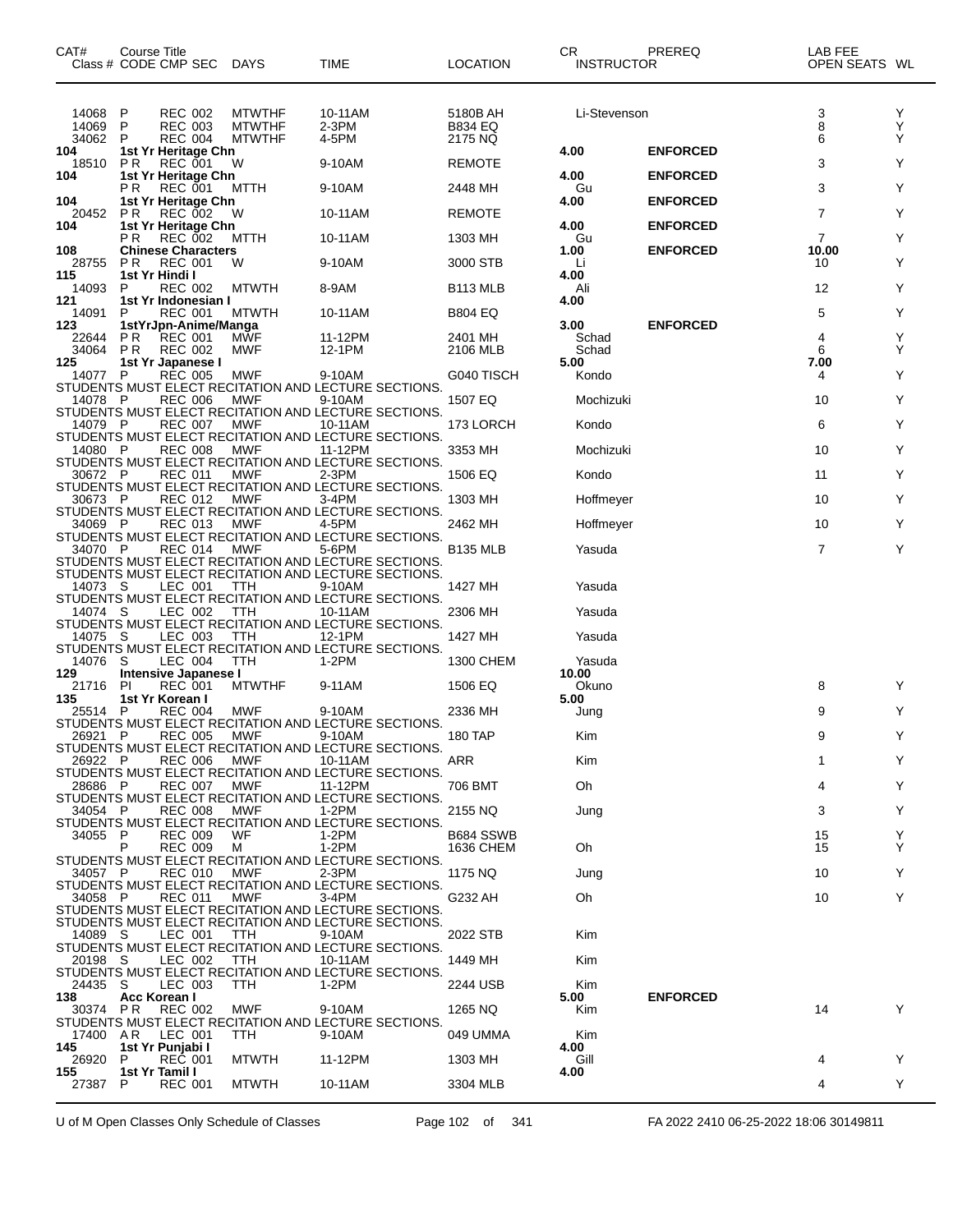| CAT#                       | <b>Course Title</b><br>Class # CODE CMP SEC                 | <b>DAYS</b>                  | TIME                                                            | LOCATION                 | СR<br>INSTRUCTOR              | PREREQ                    | LAB FEE<br>OPEN SEATS WL |        |
|----------------------------|-------------------------------------------------------------|------------------------------|-----------------------------------------------------------------|--------------------------|-------------------------------|---------------------------|--------------------------|--------|
| 161<br>14090<br>175        | 1st Yr Thai I<br>P<br><b>REC 001</b><br>1st Yr Vietnamese I | <b>MTWTH</b>                 | 9-10AM                                                          | 3304 MLB                 | 4.00<br><b>Bunmee</b><br>4.00 |                           | 4                        | Υ      |
| 14096                      | P<br><b>REC 001</b>                                         | <b>MTWTH</b>                 | 11-12PM                                                         | B <sub>113</sub> MLB     | Nguyen                        |                           | 10                       | Y      |
| 185<br>24355               | First Year Bengali I<br><b>REC 001</b><br>P                 | <b>MTWTH</b>                 | 9-10AM                                                          | <b>B120 MLB</b>          | 4.00<br>Hoque                 |                           | 6                        | Y      |
| 201<br>14070               | 2nd Yr Chinese I<br><b>REC 001</b><br>P R                   | F                            | 9-10AM                                                          | <b>REMOTE</b>            | 5.00                          | <b>ADVISORY, ENFORCED</b> | 12                       | Y      |
| 201                        | 2nd Yr Chinese I                                            |                              |                                                                 |                          | 5.00                          | <b>ADVISORY, ENFORCED</b> |                          |        |
| 201                        | <b>REC 001</b><br>P R<br>2nd Yr Chinese I                   | <b>MTWTH</b>                 | 9-10AM                                                          | G449 MH                  | Liu<br>5.00                   | <b>ADVISORY, ENFORCED</b> | 12                       | Y      |
| 14071<br>23354             | ΡR<br><b>REC 002</b><br>ΡR<br><b>REC 004</b>                | <b>MTWTHF</b><br>F           | 9-10AM<br>11-12PM                                               | 2011 MLB<br>REMOTE       | Levin                         |                           | 1<br>9                   | Y<br>Υ |
| 30365                      | ΡR<br><b>REC 004</b><br>P R<br><b>REC 006</b>               | <b>MTWTH</b><br><b>TWTHF</b> | 11-12PM<br>2-3PM                                                | G437 MH<br>2135 NQ       | Liu<br>Yu                     |                           | 9<br>8                   | Υ<br>Υ |
|                            | РR<br><b>REC 006</b>                                        | м                            | 2-3PM                                                           | <b>REMOTE</b>            |                               |                           | 8                        | Υ      |
| 34063                      | P R<br><b>REC 007</b><br>ΡR<br><b>REC 007</b>               | <b>TWTHF</b><br>м            | 4-5PM<br>4-5PM                                                  | 173 LORCH<br>REMOTE      | Yu                            |                           | 8<br>8                   | Υ<br>Y |
| 211<br>14100               | 2nd Yr Filipino I<br>P R<br><b>REC 001</b>                  | <b>MTWTH</b>                 | 11-12PM                                                         | 373 LORCH                | 4.00                          | <b>ENFORCED</b>           | 3                        | Y      |
| 215                        | 2nd Yr Hindi I                                              |                              |                                                                 |                          | Gonzaga<br>4.00               | <b>ENFORCED</b>           |                          |        |
| 14099<br>221               | P R<br><b>REC 002</b><br>2nd Yr Indonesian I                | <b>MTWTH</b>                 | $2-3PM$                                                         | <b>1509 NUB</b>          | Vaishnava<br>4.00             | <b>ENFORCED</b>           | 10                       | Υ      |
| 25454<br>225               | <b>REC 001</b><br>P R<br>2nd Yr Japanese I                  | <b>MTWTH</b>                 | 11-12PM                                                         | B804 EQ                  | 5.00                          | <b>ADVISORY, ENFORCED</b> | 10<br>10.00              | Υ      |
| 14086                      | <b>REC 004</b><br>P R                                       | MWF                          | 9-10AM                                                          | G168 AH                  | Kitahashi                     |                           | 7                        | Y      |
| 14087 PR                   | <b>REC 005</b>                                              | MWF                          | STUDENTS MUST ELECT RECITATION AND LECTURE SECTIONS.<br>10-11AM | ARR                      | Sakakibara                    |                           | 1                        | Υ      |
| 14088 PR                   | <b>REC 006</b>                                              | MWF                          | STUDENTS MUST ELECT RECITATION AND LECTURE SECTIONS.<br>11-12PM | 4096 EH                  | Sakakibara                    |                           | 4                        | Y      |
|                            |                                                             |                              | STUDENTS MUST ELECT RECITATION AND LECTURE SECTIONS.            |                          |                               |                           |                          |        |
| 34072 PR                   | <b>REC 010</b>                                              | MWF                          | 4-5PM<br>STUDENTS MUST ELECT RECITATION AND LECTURE SECTIONS.   | 2469 MH                  | Sakakibara                    |                           | 8                        | Y      |
| 14083                      | LEC 001<br>-S R                                             | ттн                          | STUDENTS MUST ELECT RECITATION AND LECTURE SECTIONS.<br>9-10AM  | LEC RM 1 MLB             | Schad                         |                           |                          |        |
|                            |                                                             |                              | STUDENTS MUST ELECT RECITATION AND LECTURE SECTIONS.            |                          |                               |                           |                          |        |
| 14084<br>235               | S R<br>LEC 002<br>2nd Yr Korean I                           | ттн                          | 10-11AM                                                         | G115 AH                  | Schad<br>5.00                 | <b>ADVISORY, ENFORCED</b> |                          |        |
| 28687 PR                   | <b>REC 003</b>                                              | <b>MWF</b>                   | 9-10AM<br>STUDENTS MUST ELECT RECITATION AND LECTURE SECTIONS.  | 335 WH                   | 0h                            |                           | 10                       | Y      |
| 28688                      | <b>REC 004</b><br>P R                                       | MWF                          | 10-11AM                                                         | 706 BMT                  | Jung                          |                           | 1                        | Y      |
| 34059                      | P R<br><b>REC 005</b>                                       | MWF                          | STUDENTS MUST ELECT RECITATION AND LECTURE SECTIONS.<br>12-1PM  | 4088 EH                  | Kim                           |                           | 1                        | Y      |
| 34060 PR                   | <b>REC 006</b>                                              | MWF                          | STUDENTS MUST ELECT RECITATION AND LECTURE SECTIONS.<br>2-3PM   | 1512 EQ                  | Kim                           |                           | 10                       | Y      |
|                            |                                                             |                              | STUDENTS MUST ELECT RECITATION AND LECTURE SECTIONS.            |                          |                               |                           |                          |        |
| 16226                      | SR.<br>LEC 001                                              | TTH                          | STUDENTS MUST ELECT RECITATION AND LECTURE SECTIONS.<br>10-11AM | 3437 MH                  | Kim                           |                           |                          |        |
| 21689                      | S R<br>LEC 002                                              | ттн                          | STUDENTS MUST ELECT RECITATION AND LECTURE SECTIONS.<br>12-1PM  | 1105 NQ                  | Kim                           |                           |                          |        |
| 245                        | 2nd Yr Punjabi I<br>REC 001                                 |                              |                                                                 |                          | 4.00<br>Gill                  | <b>ENFORCED</b>           |                          |        |
| 28705 PR<br>251            | 2nd Yr Sanskrit I                                           | <b>MTWTH</b>                 | 12-1PM                                                          | 1303 MH                  | 4.00                          | <b>ENFORCED</b>           | 10                       | Y      |
| 34030<br>251               | <b>PR</b><br><b>REC 001</b><br>2nd Yr Sanskrit I            | <b>TTH</b>                   | 1030-1130AM                                                     | ARR                      | 4.00                          | <b>ENFORCED</b>           | 8                        | Y      |
| 255                        | P R<br><b>REC 001</b><br>2nd Yr Tamil I                     | <b>MW</b>                    | 1-2PM                                                           | ARR                      | <b>Brick</b>                  |                           | 8                        | Υ      |
| 27388                      | P R<br><b>REC 001</b>                                       | <b>MTWTH</b>                 | 11-12PM                                                         | 3304 MLB                 | 4.00                          | <b>ENFORCED</b>           | 5                        | Υ      |
| 261<br>14097               | 2nd Yr Thai I<br><b>REC 001</b><br>P R                      | <b>MTWTH</b>                 | 10-11AM                                                         | 2135 NQ                  | 4.00<br><b>Bunmee</b>         | <b>ENFORCED</b>           | 8                        | Υ      |
| 271                        | 2nd Yr Urdu I<br><b>REC 001</b><br>P R                      |                              | 12-1PM                                                          | 2320 SEB                 | 4.00                          | <b>ENFORCED</b>           | 9                        | Υ      |
| 14150<br>275               | 2nd Yr Vietnamese I                                         | <b>MTWTH</b>                 |                                                                 |                          | 4.00                          | <b>ENFORCED</b>           |                          |        |
| 14101<br>285               | P R<br><b>REC 001</b><br>Second Yr Bengali I                | <b>MTWTH</b>                 | 10-11AM                                                         | B115A MLB                | Nguyen<br>4.00                | <b>ADVISORY</b>           | 7                        | Υ      |
| 25459                      | REC 001<br>P                                                | <b>MTWTH</b>                 | 2-3PM                                                           | B804 EQ                  | Hoque                         |                           | 2                        | Υ      |
| 301<br>10935               | 3rd Yr Chinese I<br>PR.<br><b>REC 001</b>                   | F                            | 9-10AM                                                          | <b>REMOTE</b>            | 5.00                          | <b>ENFORCED</b>           | 14                       | Υ      |
| 301                        | 3rd Yr Chinese I<br>P R<br><b>REC 001</b>                   | <b>MTWTH</b>                 | 9-10AM                                                          | 2175 NQ                  | 5.00<br>Liu                   | <b>ENFORCED</b>           | 14                       | Υ      |
| Fridays are remote.<br>304 |                                                             |                              |                                                                 |                          |                               | <b>ENFORCED</b>           |                          |        |
| 18871                      | 3rd Yr Heritage Chn<br>P R<br>REC 001                       | <b>MTWTH</b>                 | 4-5PM                                                           | 4207 AH                  | 4.00                          |                           | $\overline{7}$           | Υ      |
| 305<br>15753               | Inter Spoken Chn I<br>P R<br>REC 001                        | TTH                          | 12-1PM                                                          | 2265 NQ                  | 2.00<br>Liu                   | <b>ENFORCED</b>           | 4                        | Υ      |
| 325                        | 3rd Yr Japanese I<br><b>REC 002</b>                         |                              |                                                                 |                          | 4.00                          | <b>ADVISORY, ENFORCED</b> | 10.00                    | Υ      |
| 17438<br>24994             | P R<br><b>REC 004</b><br>P R                                | MWF<br>F.                    | 1130-1PM<br>4-530PM                                             | 2330 MH<br><b>REMOTE</b> | Sogabe                        |                           | 6<br>5                   | Υ      |
|                            | <b>REC 004</b><br>P R                                       | <b>MW</b>                    | 4-530PM                                                         | 5179 AH                  | Mochizuki                     |                           | 5                        | Y      |

U of M Open Classes Only Schedule of Classes Page 103 of 341 FA 2022 2410 06-25-2022 18:06 30149811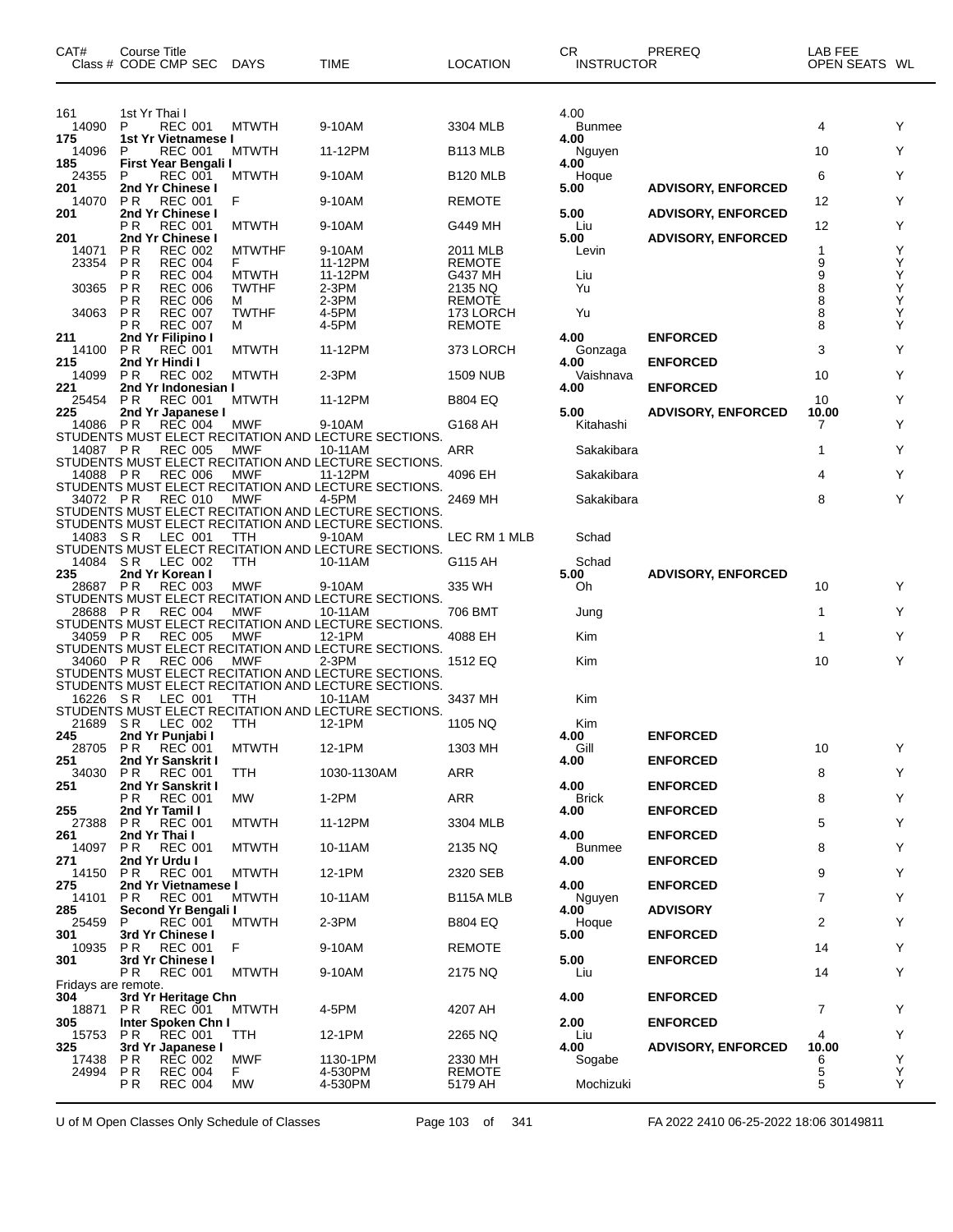| CAT#                | <b>Course Title</b><br>Class # CODE CMP SEC DAYS   |            | <b>TIME</b>                                                                                                       | <b>LOCATION</b> | <b>CR</b><br><b>INSTRUCTOR</b> | PREREQ                    | LAB FEE<br>OPEN SEATS WL |   |
|---------------------|----------------------------------------------------|------------|-------------------------------------------------------------------------------------------------------------------|-----------------|--------------------------------|---------------------------|--------------------------|---|
| <b>STEM Section</b> |                                                    |            |                                                                                                                   |                 |                                |                           |                          |   |
| 403                 | Chn Ling Intro                                     |            |                                                                                                                   |                 | 3.00                           | <b>ADVISORY</b>           |                          |   |
| 25587               | PI<br><b>REC 001</b>                               | <b>TTH</b> | 10-1130AM                                                                                                         | 2110 MLB        | Li                             |                           | 4                        | Y |
| 405<br>16683        | <b>Business Chinese I</b><br>P R<br><b>REC 001</b> |            | 1-230PM                                                                                                           | 3000 STB        | 3.00                           | <b>ADVISORY, ENFORCED</b> | 6                        | Y |
| 407                 | <b>Adv Chn Read/Write I</b>                        | <b>MW</b>  |                                                                                                                   |                 | Liu<br>3.00                    | <b>ENFORCED</b>           |                          |   |
| 24307               | <b>REC 001</b><br>P R                              | <b>TTH</b> | 1-230PM                                                                                                           | 2112 MLB        | Li                             |                           | 5                        | Y |
| 411                 | <b>Advanced Filipino I</b>                         |            |                                                                                                                   |                 | 3.00                           | <b>ENFORCED</b>           |                          |   |
| 17854               | P <sub>R</sub><br><b>REC 001</b>                   | W          | 3-4PM                                                                                                             | 3217 MLB        |                                |                           | 5                        | Y |
| 411                 | <b>Advanced Filipino I</b>                         |            |                                                                                                                   |                 | 3.00                           | <b>ENFORCED</b>           |                          |   |
|                     | P <sub>R</sub><br><b>REC 001</b>                   | M          | 3-5PM                                                                                                             | 3301 MLB        | Gonzaga                        |                           | 5                        | Y |
| 413                 | <b>Chinese Films and TV</b>                        |            |                                                                                                                   |                 | 3.00                           | <b>ENFORCED</b>           |                          |   |
| 30367               | <b>PR</b><br><b>REC 001</b>                        | <b>MW</b>  | 1130-1PM                                                                                                          | 2175 NQ         | Levin                          |                           | 7                        | Y |
| 417                 | <b>Advanced Hindi I</b>                            |            |                                                                                                                   |                 | 3.00                           | <b>ENFORCED</b>           |                          |   |
| 11761               | <b>PR</b><br><b>REC 001</b>                        | <b>TTH</b> | 4-530PM                                                                                                           | 2106 MLB        | Vaishnava                      |                           | 2                        | Y |
| 419<br>11760 PR     | Adv Indonesian I<br>REC 001                        | <b>MW</b>  | 1-230PM                                                                                                           | 2106 MLB        | 3.00                           | <b>ENFORCED</b>           | 9                        | Y |
|                     |                                                    |            | This course will scheduled according to the availability of the students enrolled. Please contact the instructor. |                 |                                |                           |                          |   |
| 425                 | Media Japanese I                                   |            |                                                                                                                   |                 | 3.00                           | <b>ADVISORY, ENFORCED</b> |                          |   |
| 11344               | <b>PR</b><br><b>RÉC 001</b>                        | MW         | 1-230PM                                                                                                           | 1505 EQ         | Sakakibara                     |                           | 3                        | Y |
| 429                 | <b>Business Japanese I</b>                         |            |                                                                                                                   |                 | 3.00                           | <b>ADVISORY, ENFORCED</b> |                          |   |
| 16162               | <b>PR</b><br><b>REC 001</b>                        | <b>TTH</b> | 1-230PM                                                                                                           | B115A MLB       | Kondo                          |                           | 6                        | Y |
| 433                 | <b>Classical Japanese I</b>                        |            |                                                                                                                   |                 | 4.00                           | <b>ENFORCED</b>           |                          |   |
| 34020               | <b>PR</b><br><b>REC 001</b>                        | W          | 10-11AM                                                                                                           | 2108 MLB        |                                |                           | 7                        | Y |
| 433                 | <b>Classical Japanese I</b>                        |            |                                                                                                                   |                 | 4.00                           | <b>ENFORCED</b>           |                          |   |
|                     | РR<br><b>REC 001</b>                               | <b>TTH</b> | 10-1130AM                                                                                                         | 3000 STB        | <b>Brightwell</b>              |                           | $\overline{7}$           | Y |
| 436                 | Adv Spoken Korean                                  |            |                                                                                                                   |                 | 2.00                           | <b>ENFORCED</b>           |                          |   |
| 34061               | <b>REC 001</b><br><b>PR</b>                        | W          | 4-6PM                                                                                                             | 2402 MLB        | Kim                            |                           | 5                        | Y |
| 439<br>17913        | Academic Japanese I<br>PI<br><b>REC 001</b>        | F          | $1-3PM$                                                                                                           | 2114 MLB        | 2.00<br>Yasuda                 | <b>ADVISORY</b>           | 3                        | Y |
| 445                 | <b>Chinese Lng Pedagogy</b>                        |            |                                                                                                                   |                 | 3.00                           | <b>ADVISORY</b>           |                          |   |
| 26925               | PI<br>LEC 001                                      | МŴ         | 1130-1PM                                                                                                          | 3205 MLB        | Li-Stevenson                   |                           | 8                        | Y |
| 455                 | <b>Advanced Tamil I</b>                            |            |                                                                                                                   |                 | 3.00                           | <b>ENFORCED</b>           |                          |   |
| 27390               | <b>PR</b><br><b>REC 001</b>                        | <b>MW</b>  | 1-230PM                                                                                                           | 2401 MH         |                                |                           | 8                        | Y |
| 461                 | <b>Advanced Thai I</b>                             |            |                                                                                                                   |                 | 3.00                           | <b>ENFORCED</b>           |                          |   |
| 11759               | <b>PR</b><br><b>REC 001</b>                        | <b>MW</b>  | 1-230PM                                                                                                           | G128 AH         | <b>Bunmee</b>                  |                           | 11                       | Y |
| 471                 | <b>Advanced Urdu I</b>                             |            |                                                                                                                   |                 | 3.00                           | <b>ENFORCED</b>           |                          |   |
| 15681               | P R<br><b>REC 001</b>                              | <b>MW</b>  | 4-530PM                                                                                                           | 2106 MLB        |                                |                           | 4                        | Y |
| 475                 | <b>Adv Vietnamese I</b>                            |            |                                                                                                                   |                 | 3.00                           | <b>ENFORCED</b>           |                          |   |
| 22533 PR            | <b>REC 001</b>                                     |            | <b>ARR</b>                                                                                                        | <b>ARR</b>      | Nguyen                         |                           | 5                        | Y |
| 485                 |                                                    |            | This course will scheduled according to the availability of the students enrolled. Please contact the instructor. |                 | 3.00                           | <b>ADVISORY</b>           |                          |   |
| 25946               | <b>Advanced Bengali I</b><br>P<br><b>REC 001</b>   | <b>MW</b>  | 1130-1PM                                                                                                          | 2112 MLB        | Hoque                          |                           | 11                       | Y |
|                     |                                                    |            |                                                                                                                   |                 |                                |                           |                          |   |

**South and Southeast Asia (SSEA) Open Sections**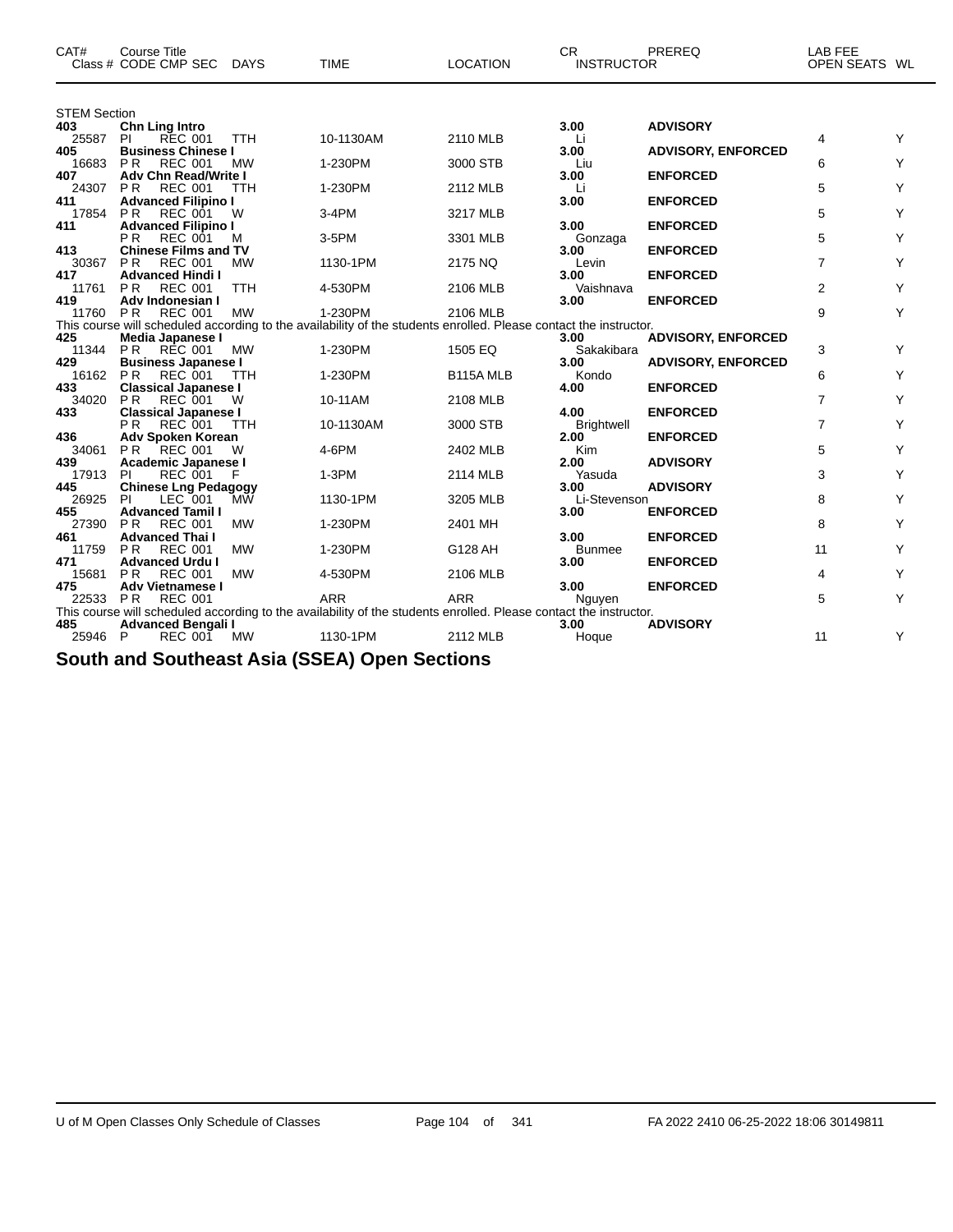|                      | <b>Astronomy Department</b>                                             |              |                                                                                                                   |                 |                              |                           |                |   |
|----------------------|-------------------------------------------------------------------------|--------------|-------------------------------------------------------------------------------------------------------------------|-----------------|------------------------------|---------------------------|----------------|---|
|                      | <b>Astronomy (ASTRO) Open Sections</b>                                  |              |                                                                                                                   |                 |                              |                           |                |   |
| 101<br>10680 P       | Intro Solar System<br>DIS 004                                           | Т            | 2-3PM                                                                                                             | 5180B AH        | 4.00                         | <b>ADVISORY</b>           | 8              | Y |
| 10681 P              | 7th, 8th, or 9th editions of the textbook are all acceptable<br>DIS 005 |              | 3-4PM                                                                                                             | 5180B AH        |                              |                           | 11             | Y |
|                      | 7th, 8th, or 9th editions of the textbook are all acceptable            | $\mathbf{I}$ |                                                                                                                   |                 |                              |                           |                |   |
| 17750 P              | DIS 007<br>7th, 8th, or 9th editions of the textbook are all acceptable | W            | 11-12PM                                                                                                           | 5180B AH        |                              |                           | 3              | Υ |
| 10683 P              | DIS 009                                                                 | T            | 12-1PM                                                                                                            | 5180B AH        |                              |                           | 9              | Y |
| 17751 P              | 7th, 8th, or 9th editions of the textbook are all acceptable<br>DIS 010 | $\mathbf{I}$ | 4-5PM                                                                                                             | 5180B AH        |                              |                           | 15             | Υ |
|                      | 7th, 8th, or 9th editions of the textbook are all acceptable            |              |                                                                                                                   |                 |                              |                           |                |   |
| 10677 S              | LEC 001<br>7th, 8th, or 9th editions of the textbook are all acceptable | <b>MWF</b>   | 1-2PM                                                                                                             | 182 WEISER      | Roederer, Corrales           |                           |                |   |
| 10682 S              | LEC 006<br>7th, 8th, or 9th editions of the textbook are all acceptable | MWF          | 2-3PM                                                                                                             | 182 WEISER      | Corrales, Roederer           |                           |                |   |
| 102                  | Intr Stars&Universe                                                     |              |                                                                                                                   |                 | 4.00                         | <b>ADVISORY</b>           |                |   |
| 10686                | DIS 003<br>P                                                            | Т            | 1-2PM                                                                                                             | 5179 AH         |                              |                           | 21             | Y |
| 19272                | P<br>DIS 005                                                            | Т            | 5-6PM                                                                                                             | 5179 AH         |                              |                           | 14             | Υ |
| 10688                | P<br><b>DIS</b><br>007                                                  | W            | 11-12PM                                                                                                           | 5179 AH         |                              |                           | 6              | Υ |
| 19271                | P<br>DIS.<br>010                                                        | Т            | 4-5PM                                                                                                             | 5179 AH         |                              |                           | $\overline{c}$ | Υ |
| 23749                | P<br>DIS.<br>011                                                        | т            | 10-11AM                                                                                                           | 5179 AH         |                              |                           | 13             | Υ |
| 23750                | P<br>DIS 012<br>LEC 001                                                 | Τ            | 11-12PM                                                                                                           | 5179 AH         |                              |                           | 14             | Υ |
| 10684                | S<br>S                                                                  | <b>TTH</b>   | 1-230PM<br>230-4PM                                                                                                | 182 WEISER      | van 't Hoff, Bregman         |                           |                |   |
| 10687<br>106         | LEC 006<br><b>Aliens</b>                                                | TTH          |                                                                                                                   | 182 WEISER      | Bregman, van 't Hoff<br>1.00 |                           |                |   |
| 20079                | P<br>LEC 001                                                            | F            | 10-11AM                                                                                                           | 182 WEISER      | Bell                         |                           | 88             | Y |
| 19986                | P<br>LEC 002                                                            | F            | 11-12PM                                                                                                           | 182 WEISER      | Bell                         |                           | 15             | Y |
| 107                  | <b>The Dark Universe</b>                                                |              |                                                                                                                   |                 | 1.00                         |                           |                |   |
| 24467 P              | LEC 001                                                                 | WF           | 1-2PM                                                                                                             | 296 WEISER      | Sharon                       |                           | 56             | Y |
|                      | This is a HALF-TERM MINI COURSE that meets:                             |              |                                                                                                                   |                 |                              |                           |                |   |
| First 7 week session |                                                                         |              |                                                                                                                   |                 |                              |                           |                |   |
|                      | August 29 - October 14 (2022)                                           |              |                                                                                                                   |                 |                              |                           |                |   |
| 24468 P              | LEC 002                                                                 | WF           | 2-3PM                                                                                                             | <b>REMOTE</b>   | Sharon                       |                           | 13             | Υ |
|                      | This is a HALF-TERM MINI COURSE that meets:                             |              |                                                                                                                   |                 |                              |                           |                |   |
| First 7 week session |                                                                         |              |                                                                                                                   |                 |                              |                           |                |   |
|                      | August 29 - October 14 (2022)                                           |              |                                                                                                                   |                 |                              |                           |                |   |
| 26926 P              | LEC 003                                                                 | WF           | $1-2PM$                                                                                                           | <b>REMOTE</b>   | Sharon                       |                           | 61             | Υ |
|                      | This is a HALF-TERM MINI COURSE that meets:                             |              |                                                                                                                   |                 |                              |                           |                |   |
|                      | Second 7 week session                                                   |              |                                                                                                                   |                 |                              |                           |                |   |
|                      | October 24 - December 9 (2022)                                          |              |                                                                                                                   |                 |                              |                           |                |   |
| 115                  | <b>Intro Astrobiology</b>                                               |              |                                                                                                                   |                 | 3.00                         | <b>ADVISORY</b>           |                |   |
| 20080                | LEC 001<br>P                                                            | TTH          | 10-1130AM                                                                                                         | AUD D AH        | Bergin                       |                           | 82             | Y |
| 201                  | <b>Intro Astrophysics</b>                                               |              |                                                                                                                   |                 | 4.00                         | <b>ADVISORY</b>           |                |   |
| 10695                | LAB 003<br>P                                                            | Τ            | 7-9PM                                                                                                             | 5180B AH        |                              |                           | 8              | Y |
| 206                  | <b>Black Holes</b>                                                      |              |                                                                                                                   |                 | 3.00                         | <b>ADVISORY, ENFORCED</b> |                |   |
| 30816                | P R<br>LEC 001                                                          | TTH          | 10-1130AM                                                                                                         | <b>1512 NUB</b> | Valluri                      |                           | 4              | Υ |
| 220                  | <b>Astro Discoveries</b>                                                |              |                                                                                                                   |                 | 3.00                         | <b>ENFORCED</b>           |                |   |
| 19969                | <b>SEM 001</b><br>P R                                                   | TTH          | 1-230PM                                                                                                           | 120 WH          | Reynolds                     |                           | 23             | Y |
| 255                  | Intr Astro Earth Sci                                                    |              |                                                                                                                   |                 | 3.00                         | <b>ADVISORY</b>           |                |   |
| 20993 PR             | LEC 001                                                                 | <b>TTH</b>   | 4-530PM                                                                                                           | 2520 NUB        |                              | Arbic, Hughes, Arnaboldi  | 21             | Υ |
|                      |                                                                         |              | This course is intended primarily for undergraduate students from the School of Education who are specializing in |                 |                              |                           |                |   |
|                      |                                                                         |              | Elementary Education, and for IDA concentrators in the Department of Astronomy.                                   |                 |                              |                           |                |   |
| 399                  | Intro-Research                                                          |              |                                                                                                                   |                 | $1.00 - 3.00$                |                           |                |   |
|                      | $IND +$                                                                 |              | <b>ARR</b>                                                                                                        | ARR             |                              |                           | 24             | N |
| 402                  | <b>Stellar Astrophy</b>                                                 |              |                                                                                                                   |                 | 3.00                         | <b>ADVISORY, ENFORCED</b> |                |   |
| 10697                | LEC 001<br>PR.                                                          | <b>TTH</b>   | 830-10AM                                                                                                          | 120 WH          | Calvet                       |                           | 4              | Υ |
| 533                  | <b>Str&amp;Cont of Galax</b>                                            |              |                                                                                                                   |                 | 3.00                         | <b>ADVISORY</b>           |                |   |
| 33571                | LEC 001<br>P                                                            | МW           | 830-10AM                                                                                                          | 271 WEISER      | Johnson                      |                           | 14             | Υ |
| 901                  | <b>Res-Theoret Astro</b>                                                |              |                                                                                                                   |                 | 1.00-8.00                    | <b>ADVISORY</b>           |                |   |
|                      | $IND +$                                                                 |              | ARR                                                                                                               | ARR             |                              |                           | 25             | N |
| 902                  | <b>Res-Observ Astro</b>                                                 |              |                                                                                                                   |                 | 1.00-8.00                    | <b>ADVISORY</b>           |                |   |
|                      | $IND +$                                                                 |              | ARR                                                                                                               | ARR             |                              |                           | 24             | N |
| 995                  | Diss-Cand                                                               |              |                                                                                                                   |                 | 8.00                         | <b>ENFORCED</b>           |                |   |

CAT# Course Title Case CR PREREQ LAB FEE

Class # CODE CMP SEC DAYS TIME LOCATION INSTRUCTOR OPEN SEATS WL

R IND + ARR ARR ARR 25 N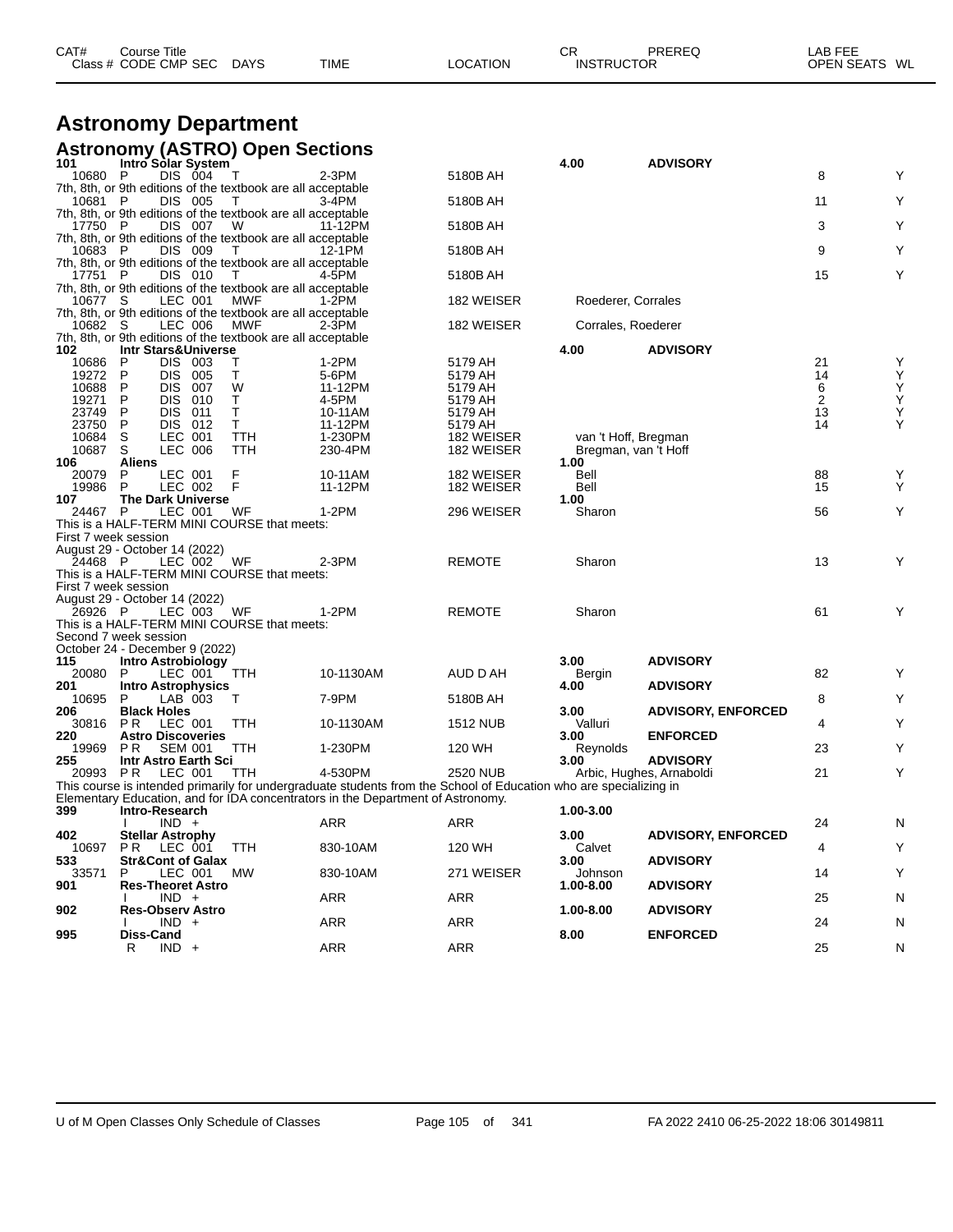## **Biology Department Biology (BIOLOGY) Open Sections**

--A STUDENT WHO DOES NOT ATTEND THE FIRST MEETING OF A BIOLOGY, CHEMISTRY, OR PHYSICS LAB MAY BE DROPPED FROM THAT COURSE FOR NON-ATTENDANCE. ALL STUDENTS MUST TAKE ACTION THROUGH THE REGISTRATION PROCESS TO MAKE SURE THAT THEIR OFFICIAL COURSE SCHEDULES MATCH THE COURSES THEY ARE ATTENDING.

| 101                                  | <b>Food Energy Env Jus</b> |            | OFFICIAL COURSE SUMEDULES MATUM THE COURSES THET ARE ATTENDING.                                                                                                                                                                   |                      | 4.00       |                 |              |        |
|--------------------------------------|----------------------------|------------|-----------------------------------------------------------------------------------------------------------------------------------------------------------------------------------------------------------------------------------|----------------------|------------|-----------------|--------------|--------|
| 27087<br>P                           | <b>DIS</b> 013             | W          | 530-7PM                                                                                                                                                                                                                           | 3230 USB             | Vandermeer |                 | 1            | Y      |
| 26424<br>P                           | DIS 015                    | W          | 1130-1PM                                                                                                                                                                                                                          | 1507 NUB             | Vandermeer |                 | 1            | Y      |
| 26418 S                              | LEC 001                    | MWF        | 3-4PM                                                                                                                                                                                                                             | 1210 CHEM            | Vandermeer |                 |              |        |
| 108                                  | <b>Animal Diversity</b>    |            |                                                                                                                                                                                                                                   |                      | 4.00       |                 |              |        |
| 22436<br>P                           | DIS 002                    | Τ          | 9-10AM                                                                                                                                                                                                                            | <b>1508 NUB</b>      |            |                 | 4            | Y<br>Y |
| 29527<br>P<br>22434 S                | DIS 004<br>LEC 001         | T.<br>MWF  | 1-2PM                                                                                                                                                                                                                             | 4152 USB<br>4153 USB |            |                 | 13           |        |
|                                      |                            |            | 9-10AM<br>Students will need to buy a set of online tutorials. These typically cost less than \$20. Dr. Eidietis will send                                                                                                        |                      | Eidietis   |                 |              |        |
|                                      |                            |            | students the purchasing information in late August and early September. No other textbook is required.                                                                                                                            |                      |            |                 |              |        |
| 117                                  | The Science of Study       |            |                                                                                                                                                                                                                                   |                      | 1.00       | <b>ADVISORY</b> |              |        |
| 28546 PR                             | SEM 001                    | TН         | 10-12PM                                                                                                                                                                                                                           | A859 CHEM-TBLC       | Carpenter  |                 | 35           | Y      |
|                                      |                            |            | Intended for Freshmen and Sophomores. Students must be co-enrolled in an Introductory Natural Science course. This                                                                                                                |                      |            |                 |              |        |
|                                      |                            |            | course meets for the 2nd 7 weeks of the term. Meets 10/24/22-12/9/22 (Drop/Add Deadline: 11/7/22).                                                                                                                                |                      |            |                 |              |        |
| 28547 PI                             | <b>SEM 002</b>             |            | ARR                                                                                                                                                                                                                               | ARR                  | Carpenter  |                 | 14           | N      |
|                                      |                            |            | BIO 117.002 IS AN ONLINE ONLY COURSE. Students must be co-enrolled in BIO 171 or BIO 172 or BIO 173. Registration                                                                                                                 |                      |            |                 |              |        |
|                                      |                            |            | upon request. Please complete the form found at the following site https://tinyurl.com/BIO117. The course will be                                                                                                                 |                      |            |                 |              |        |
| Lynn Carpenter (landersn@umich.edu). |                            |            | available from October __, 2022 - November __, 2022. Questions about the on-line section should be directed to Dr.                                                                                                                |                      |            |                 |              |        |
| 120                                  | <b>First Year Sem Biol</b> |            |                                                                                                                                                                                                                                   |                      | 3.00       | <b>ADVISORY</b> |              |        |
| 34274 PR SEM 002                     |                            | <b>TTH</b> | 830-10AM                                                                                                                                                                                                                          | 3096 EH              | Smith      |                 | 6            | Y      |
| Biology and Middle Earth             |                            |            |                                                                                                                                                                                                                                   |                      |            |                 |              |        |
|                                      |                            |            | Please be advised that the registration process and restricted seating/enrollment management for First Year                                                                                                                       |                      |            |                 |              |        |
|                                      |                            |            | Seminars (FYS) are managed by the LSA Dean's Office. For additional information regarding this process, please                                                                                                                    |                      |            |                 |              |        |
|                                      |                            |            | visit the FYS FAQ https://lsa.umich.edu/lsa/academics/engaged-learning/first-year-seminars                                                                                                                                        |                      |            |                 |              |        |
| 171                                  | Intro Biology: EEB         |            |                                                                                                                                                                                                                                   |                      | 4.00       |                 |              |        |
| 18139 P                              | DIS 026                    | W          | 830-10AM<br>Please direct registration questions and requests to bio171fall@umich.edu.                                                                                                                                            | 2234 USB             |            |                 | 11           | Y      |
| 18141 P                              | DIS 028                    | <b>W</b>   | 1130-1PM                                                                                                                                                                                                                          | 2234 USB             |            |                 | $\mathbf{1}$ | Y      |
|                                      |                            |            | Please direct registration questions and requests to bio171fall@umich.edu.                                                                                                                                                        |                      |            |                 |              |        |
| 18409 P                              | DIS 029                    | M          | 830-10AM                                                                                                                                                                                                                          | 4152 USB             |            |                 | 19           | Y      |
|                                      |                            |            | Please direct registration questions and requests to bio171fall@umich.edu.                                                                                                                                                        |                      |            |                 |              |        |
| 18403 P                              | DIS 030                    | M          | 10-1130AM                                                                                                                                                                                                                         | 4152 USB             |            |                 | 9            | Y      |
|                                      |                            |            | Please direct registration questions and requests to bio171fall@umich.edu.                                                                                                                                                        |                      |            |                 |              |        |
| 18404 P                              | DIS 031                    | M          | 1130-1PM                                                                                                                                                                                                                          | 4152 USB             |            |                 | 5            | Y      |
| 18408 P                              | DIS 036                    | W          | Please direct registration questions and requests to bio171fall@umich.edu.<br>10-1130AM                                                                                                                                           | 4152 USB             |            |                 | 3            | Y      |
|                                      |                            |            | Please direct registration questions and requests to bio171fall@umich.edu.                                                                                                                                                        |                      |            |                 |              |        |
| 34088 P                              | DIS 037                    | $\top$     | 830-10AM                                                                                                                                                                                                                          | 4153 USB             |            |                 | 8            | Υ      |
|                                      |                            |            | Please direct registration questions and requests to bio171fall@umich.edu.                                                                                                                                                        |                      |            |                 |              |        |
|                                      |                            |            | The first class session will be held Mon. Aug 29 on Zoom. Lectures will have a hybrid model, with students                                                                                                                        |                      |            |                 |              |        |
|                                      |                            |            | sometimes attending in person and sometimes via zoom; synchronous participation is expected for all students,                                                                                                                     |                      |            |                 |              |        |
|                                      |                            |            | including those on Zoom. Discussion sections will meet in person and begin the week of Aug 29. There will be 3                                                                                                                    |                      |            |                 |              |        |
|                                      |                            |            | IN-PERSON EXAMS on WEDNESDAYS FROM 6-8 PM, on the following dates: September 21, October 12, November 9. Please<br>direct registration questions and requests to bio171fall@umich.edu.                                            |                      |            |                 |              |        |
| 17792 S                              | LEC 001                    | МW         | 1-230PM                                                                                                                                                                                                                           | 2500 SKB             | Duffy      |                 |              |        |
| 18136 PR                             | DIS 200                    | $\top$     | 1130-1PM                                                                                                                                                                                                                          | 3230 USB             | Eidietis   |                 | 13           | Y      |
|                                      |                            |            | SECTIONS 200 AND 201 ARE RESERVED FOR HONORS STUDENTS. Please direct registration questions and requests to                                                                                                                       |                      |            |                 |              |        |
| bio171fall@umich.edu.                |                            |            |                                                                                                                                                                                                                                   |                      |            |                 |              |        |
| 17803 PR                             | DIS 201                    | $\top$     | 1-230PM                                                                                                                                                                                                                           | 3230 USB             | Eidietis   |                 | 9            | Y      |
| bio171fall@umich.edu.                |                            |            | SECTIONS 200 AND 201 ARE RESERVED FOR HONORS STUDENTS. Please direct registration questions and requests to                                                                                                                       |                      |            |                 |              |        |
| 17793 S                              | LEC 002                    | MW         | 1-230PM                                                                                                                                                                                                                           | 2500 SKB             | Duffy      |                 |              |        |
|                                      |                            |            | The first class session will be held Mon. Aug 29 on Zoom. Lectures will have a hybrid model, with students                                                                                                                        |                      |            |                 |              |        |
|                                      |                            |            | sometimes attending in person and sometimes via zoom; synchronous participation is expected for all students,                                                                                                                     |                      |            |                 |              |        |
|                                      |                            |            | including those on Zoom. Discussion sections will meet in person and begin the week of Aug 29. There will be 3                                                                                                                    |                      |            |                 |              |        |
|                                      |                            |            | IN-PERSON EXAMS on WEDNESDAYS FROM 6-8 PM, on the following dates: September 21, October 12, November 9. Please                                                                                                                   |                      |            |                 |              |        |
|                                      |                            |            | direct registration questions and requests to bio171fall@umich.edu.                                                                                                                                                               |                      |            |                 |              |        |
|                                      |                            |            | HONORS STUDENTS ENROLL IN DISCUSSION SECTION 200 OR 201.                                                                                                                                                                          |                      |            |                 |              |        |
| 17813 PR                             | DIS 100                    | TTH        | 10-12PM<br>Seats in this section are reserved for students in the Comprehensive Studies Program through August 21. On August                                                                                                      | 4153 USB             | Giffen     |                 | 10           | Y      |
|                                      |                            |            | 22, open seats are available to any undergraduate student. Please visit the CSP website for more information:                                                                                                                     |                      |            |                 |              |        |
| Isa.umich.edu/csp                    |                            |            |                                                                                                                                                                                                                                   |                      |            |                 |              |        |
| 18402 PR                             | DIS 101                    | <b>TTH</b> | 1-3PM                                                                                                                                                                                                                             | 2062 PALM            | Giffen     |                 | 10           | Y      |
|                                      |                            |            | Seats in this section are reserved for students in the Comprehensive Studies Program through August 21. On August                                                                                                                 |                      |            |                 |              |        |
|                                      |                            |            | 22, open seats are available to any undergraduate student. Please visit the CSP website for more information:                                                                                                                     |                      |            |                 |              |        |
| Isa.umich.edu/csp                    |                            |            |                                                                                                                                                                                                                                   |                      |            |                 |              |        |
| 17796 A                              | LEC 005                    | MW         | 1-230PM                                                                                                                                                                                                                           | 110 WEISER-TBL       | Giffen     |                 |              |        |
|                                      |                            |            | The first lecture will be held Mon. Aug 29. Lectures will be held in person; attendance is expected. Discussion<br>sections begin the week of Aug 29. There will be 3 IN-PERSON EXAMS on WEDNESDAYS FROM 6-8 PM, on the following |                      |            |                 |              |        |
|                                      |                            |            | dates: September 21, October 12, November 9. This section is reserved for CSP students. Please contact CSP for more                                                                                                               |                      |            |                 |              |        |
|                                      |                            |            |                                                                                                                                                                                                                                   |                      |            |                 |              |        |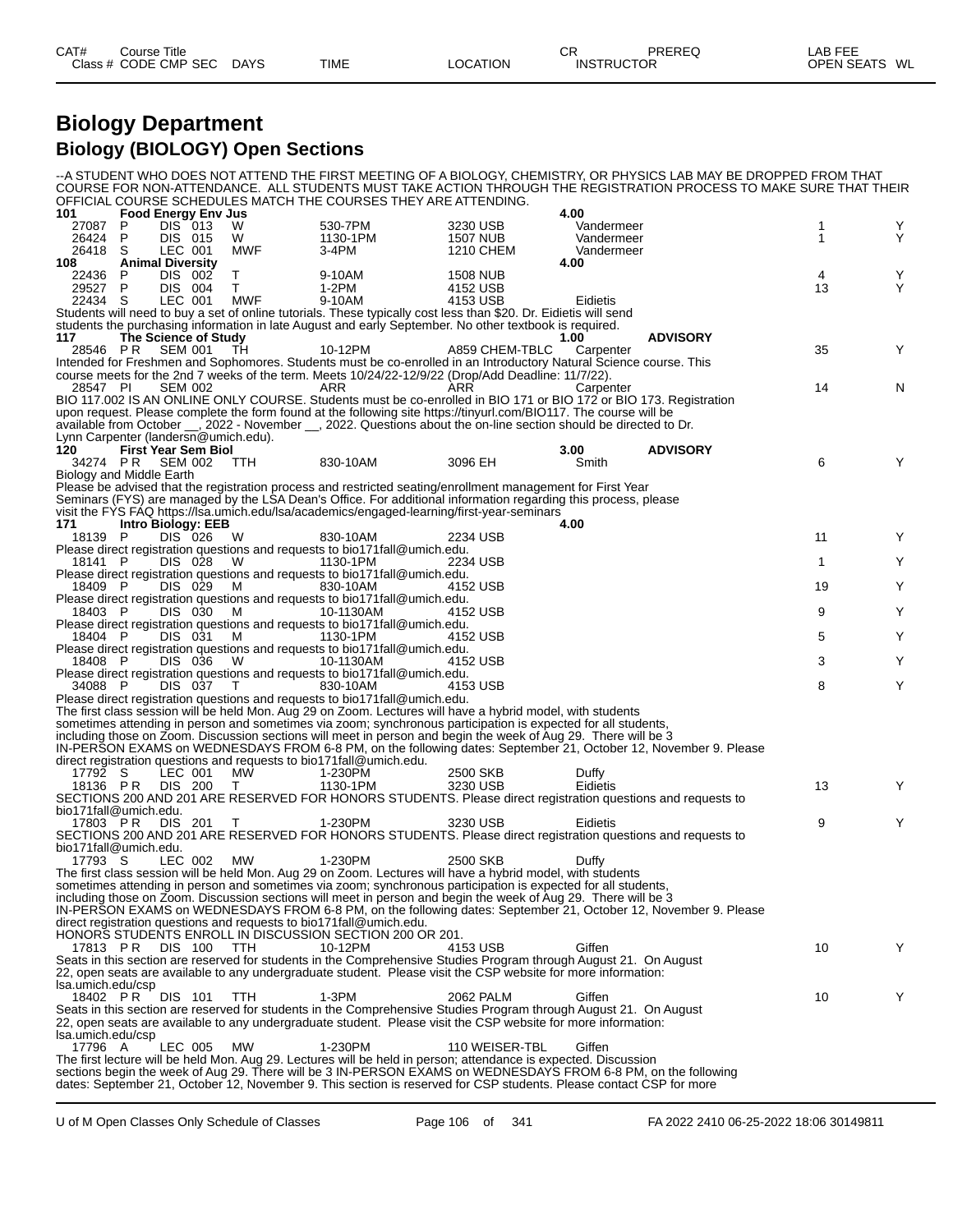| Class # CODE CMP SEC DAYS                                                                                                                                                                                                          |           | TIME                | LOCATION             | <b>INSTRUCTOR</b> |                           | OPEN SEATS WL   |                   |
|------------------------------------------------------------------------------------------------------------------------------------------------------------------------------------------------------------------------------------|-----------|---------------------|----------------------|-------------------|---------------------------|-----------------|-------------------|
| information at 764-9128 or csp-4info@umich.edu.                                                                                                                                                                                    |           |                     |                      |                   |                           |                 |                   |
| --LECTURE 005 - STUDENTS MUST ELECT DISCUSSION 100 or 101.                                                                                                                                                                         |           |                     |                      |                   |                           |                 |                   |
| 172<br>Intro Biol - MCDB                                                                                                                                                                                                           |           |                     |                      | 4.00              | <b>ADVISORY</b>           |                 |                   |
| DIS 009<br>17824 P                                                                                                                                                                                                                 | TH        | 830-10AM            | 3230 USB             |                   |                           |                 |                   |
| 17825 P<br>DIS 010<br>DIS 015                                                                                                                                                                                                      | TH        | 830-10AM            | <b>1508 NUB</b>      |                   |                           | 2222322         | <b>スススススススススス</b> |
| 18132 P<br>18133 P<br>DIS 016                                                                                                                                                                                                      | TH        | 530-7PM<br>1130-1PM | 3230 USB<br>3230 USB |                   |                           |                 |                   |
| 18134 P<br>DIS 017                                                                                                                                                                                                                 | F<br>F    | 230-4PM             | 3230 USB             |                   |                           |                 |                   |
| 18413 P<br>DIS 020                                                                                                                                                                                                                 | W         | 4-530PM             | 2234 USB             |                   |                           |                 |                   |
| 18415 P<br>DIS 022                                                                                                                                                                                                                 | <b>TH</b> | 530-7PM             | 2234 USB             |                   |                           |                 |                   |
| DIS 023<br>17820 P                                                                                                                                                                                                                 | F.        | 1130-1PM            | 2234 USB             |                   |                           |                 |                   |
| DIS 024<br>18416 P                                                                                                                                                                                                                 | F         | 230-4PM             | 2234 USB             |                   |                           |                 |                   |
| 27676 P<br>DIS 028<br>THE FIRST LECTURE WILL BE HELD TUE., AUG 30. DISCUSSION SECTIONS BEGIN THE WEEK OF _____. EXAMS WILL BE GIVEN                                                                                                | W         | 1-230PM             | 1636 CHEM            |                   |                           | $\overline{2}$  |                   |
| MONDAY, SEPT 26, WEDNESDAY, OCT. 19, AND MONDAY, NOV. 14.                                                                                                                                                                          |           |                     |                      |                   |                           |                 |                   |
| LEC 001<br>17816 S                                                                                                                                                                                                                 | TTH       | 230-4PM             | 1420 CCCB            |                   | Chapman, Csankovszki      |                 |                   |
| 18419 PR<br>DIS 200                                                                                                                                                                                                                | TH        | 1130-1PM            | 3230 USB             | Ammerlaan         |                           | $\overline{2}$  | Y                 |
| SECTION 200 IS RESERVED FOR HONORS STUDENTS.                                                                                                                                                                                       |           |                     |                      |                   |                           |                 |                   |
| 17826 PR DIS 100 TTH                                                                                                                                                                                                               |           | 9-11AM              | 4152 USB             | Wood              |                           | 12 <sup>°</sup> | Y                 |
| Seats in this section are reserved for students in the Comprehensive Studies Program through August 21. On August<br>22, open seats are available to any undergraduate student. Please visit the CSP website for more information: |           |                     |                      |                   |                           |                 |                   |
| Isa.umich.edu/csp                                                                                                                                                                                                                  |           |                     |                      |                   |                           |                 |                   |
| 18418 PR DIS 101                                                                                                                                                                                                                   | TTH       | 2-4PM               | 4152 USB             | Wood              |                           | 9               | Y                 |
| Seats in this section are reserved for students in the Comprehensive Studies Program through August 21. On August                                                                                                                  |           |                     |                      |                   |                           |                 |                   |
| 22, open seats are available to any undergraduate student. Please visit the CSP website for more information:                                                                                                                      |           |                     |                      |                   |                           |                 |                   |
| Isa.umich.edu/csp                                                                                                                                                                                                                  |           |                     |                      |                   |                           |                 |                   |
| LEC 005<br>21232 A<br>LECTURE SECTION 005 IS RESERVED FOR STUDENTS IN THE CSP PROGRAM. THE FIRST LECTURE WILL BE HELD MON., AUG. 30.                                                                                               | MWF       | $2-3PM$             | 1250 USB             | Wood              |                           |                 |                   |
|                                                                                                                                                                                                                                    |           |                     |                      |                   |                           |                 |                   |
| DISCUSSION SECTIONS BEGIN THE WEEK OF CONSUMING WILL BE GIVEN MONDAY, SEPT 26, WEDNESDAY, OCT. 19, AND MONDAY,<br>NOV. 14. This section is reserved for CSP students. Please contact CSP for more information at 764-9128 or       |           |                     |                      |                   |                           |                 |                   |
| csp-4info@umich.edu.                                                                                                                                                                                                               |           |                     |                      |                   |                           |                 |                   |
|                                                                                                                                                                                                                                    |           |                     |                      |                   |                           |                 |                   |
| --LECTURE 005 - STUDENTS MUST ELECT DISCUSSION 100 or 101.<br>173<br><b>Intro Biol Lab</b>                                                                                                                                         |           |                     |                      | 2.00              | <b>ADVISORY, ENFORCED</b> | 68.00           |                   |
| 17773 PR LAB 041                                                                                                                                                                                                                   | $\top$    | 7-10PM              | 2114 USB             |                   |                           |                 | Y                 |
| Labs are closed to adding or swapping after the first lecture meeting. Students should attend the desired section                                                                                                                  |           |                     |                      |                   |                           |                 |                   |
| to request an override.                                                                                                                                                                                                            |           |                     |                      |                   |                           |                 |                   |
| 18377 PR LAB 043                                                                                                                                                                                                                   | $\top$    | 7-10PM              | 2115 USB             |                   |                           | 5               | Y                 |
| Labs are closed to adding or swapping after the first lecture meeting. Students should attend the desired section                                                                                                                  |           |                     |                      |                   |                           |                 |                   |
| to request an override.<br>18378 PR LAB 044                                                                                                                                                                                        | $\top$    | 7-10PM              | 2123 USB             |                   |                           | 10              | Y                 |
| Labs are closed to adding or swapping after the first lecture meeting. Students should attend the desired section                                                                                                                  |           |                     |                      |                   |                           |                 |                   |
| to request an override.                                                                                                                                                                                                            |           |                     |                      |                   |                           |                 |                   |
| 18382 PR LAB 064                                                                                                                                                                                                                   | - W       | 2-5PM               | 2123 USB             |                   |                           | $\mathbf{1}$    | Y                 |
| Labs are closed to adding or swapping after the first lecture meeting. Students should attend the desired section                                                                                                                  |           |                     |                      |                   |                           |                 |                   |
| to request an override.<br>17779 PR LAB 071                                                                                                                                                                                        | - W       | 7-10PM              | 2115 USB             |                   |                           | $\mathbf{1}$    | Y                 |
| Labs are closed to adding or swapping after the first lecture meeting. Students should attend the desired section                                                                                                                  |           |                     |                      |                   |                           |                 |                   |
| to request an override.                                                                                                                                                                                                            |           |                     |                      |                   |                           |                 |                   |
| 17780 PR<br>LAB 072 W                                                                                                                                                                                                              |           | 7-10PM              | 2122 USB             |                   |                           | 10              | Y                 |
| Labs are closed to adding or swapping after the first lecture meeting. Students should attend the desired section                                                                                                                  |           |                     |                      |                   |                           |                 |                   |
| to request an override.<br>18383 PR LAB 073 W 7-10PM                                                                                                                                                                               |           |                     |                      |                   |                           |                 |                   |
| Labs are closed to adding or swapping after the first lecture meeting. Students should attend the desired section                                                                                                                  |           |                     | 2114 USB             |                   |                           | 14              | Y                 |
| to request an override.                                                                                                                                                                                                            |           |                     |                      |                   |                           |                 |                   |
| 18384 PR LAB 074 W                                                                                                                                                                                                                 |           | 7-10PM              | 2123 USB             |                   |                           | 16              | Y                 |
| Labs are closed to adding or swapping after the first lecture meeting. Students should attend the desired section                                                                                                                  |           |                     |                      |                   |                           |                 |                   |
| to request an override.                                                                                                                                                                                                            |           |                     |                      |                   |                           |                 |                   |
| 17781 PR<br>LAB 081 TH                                                                                                                                                                                                             |           | 9-12PM              | 2123 USB             |                   |                           | 1               | Y                 |
| Labs are closed to adding or swapping after the first lecture meeting. Students should attend the desired section<br>to request an override.                                                                                       |           |                     |                      |                   |                           |                 |                   |
| 17782 PR<br>LAB 082 TH                                                                                                                                                                                                             |           | 9-12PM              | 2122 USB             |                   |                           | 3               | Y                 |
| Labs are closed to adding or swapping after the first lecture meeting. Students should attend the desired section                                                                                                                  |           |                     |                      |                   |                           |                 |                   |
| to request an override.                                                                                                                                                                                                            |           |                     |                      |                   |                           |                 |                   |
| 28959 PR<br>LAB 083 TH                                                                                                                                                                                                             |           | 9-12PM              | 2114 USB             |                   |                           | 5               | Y                 |
| Labs are closed to adding or swapping after the first lecture meeting. Students should attend the desired section                                                                                                                  |           |                     |                      |                   |                           |                 |                   |
| to request an override.<br>28960 PR<br>LAB 084                                                                                                                                                                                     | TH        | 9-12PM              | 2115 USB             |                   |                           | 6               | Y                 |
| Labs are closed to adding or swapping after the first lecture meeting. Students should attend the desired section                                                                                                                  |           |                     |                      |                   |                           |                 |                   |
| to request an override.                                                                                                                                                                                                            |           |                     |                      |                   |                           |                 |                   |
| 28961 PR LAB 093                                                                                                                                                                                                                   | TH.       | 2-5PM               | 2114 USB             |                   |                           | 9               | Y                 |
| Labs are closed to adding or swapping after the first lecture meeting. Students should attend the desired section                                                                                                                  |           |                     |                      |                   |                           |                 |                   |
| to request an override.                                                                                                                                                                                                            |           |                     |                      |                   |                           |                 |                   |
| 28962 PR LAB 094<br>Labs are closed to adding or swapping after the first lecture meeting. Students should attend the desired section                                                                                              | TH        | 2-5PM               | 2115 USB             |                   |                           | 13              | Υ                 |
| to request an override.                                                                                                                                                                                                            |           |                     |                      |                   |                           |                 |                   |
| 25364 PR<br>LAB 101                                                                                                                                                                                                                | TH        | 7-10PM              | 2123 USB             |                   |                           | 7               | Υ                 |
| Labs are closed to adding or swapping after the first lecture meeting. Students should attend the desired section                                                                                                                  |           |                     |                      |                   |                           |                 |                   |
| to request an override.                                                                                                                                                                                                            |           |                     |                      |                   |                           |                 |                   |

CAT# Course Title Case CR PREREQ LAB FEE

U of M Open Classes Only Schedule of Classes Page 107 of 341 FA 2022 2410 06-25-2022 18:06 30149811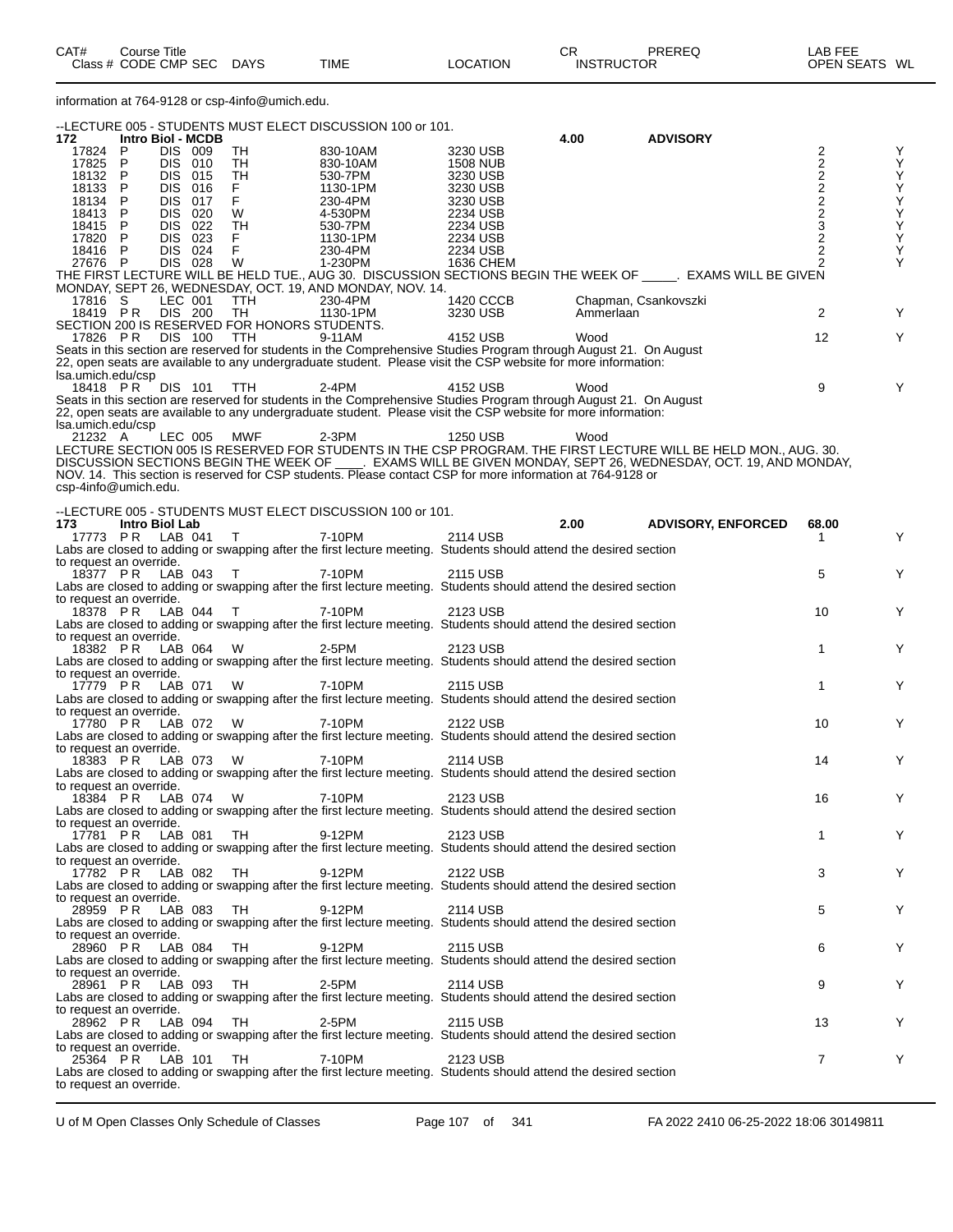| CAT#                    | Course Title                         |         | Class # CODE CMP SEC DAYS | <b>TIME</b>                                                                                                       | <b>LOCATION</b>  | CR<br><b>INSTRUCTOR</b> | PREREQ                    | LAB FEE<br>OPEN SEATS WL |   |
|-------------------------|--------------------------------------|---------|---------------------------|-------------------------------------------------------------------------------------------------------------------|------------------|-------------------------|---------------------------|--------------------------|---|
|                         |                                      |         |                           |                                                                                                                   |                  |                         |                           |                          |   |
| 25365 PR                |                                      | LAB 102 | TH                        | 7-10PM                                                                                                            | 2122 USB         |                         |                           | 17                       |   |
|                         |                                      |         |                           | Labs are closed to adding or swapping after the first lecture meeting. Students should attend the desired section |                  |                         |                           |                          |   |
| to request an override. |                                      |         |                           |                                                                                                                   |                  |                         |                           |                          |   |
|                         |                                      |         |                           | THE FIRST LECTURE WILL BE HELD FRI., SEPT. 2 LAB SECTIONS BEGIN THE WEEK OF SEPT 6.                               |                  |                         |                           |                          |   |
| 17765 SR LEC 002        |                                      |         | - F                       | 2-3PM                                                                                                             | 1420 CCCB        | Nowicki                 |                           |                          |   |
| 192                     | <b>Accel Intro Bio</b>               |         |                           |                                                                                                                   |                  | 4.00                    | <b>ENFORCED</b>           |                          |   |
| 25604                   | PR.                                  | DIS 003 | F                         | 1-230PM                                                                                                           | 3353 MH          |                         |                           | 5                        |   |
| 25530 SR                |                                      | LEC 001 | <b>MWF</b>                | 10-11AM                                                                                                           | 1640 CHEM        | Clark                   |                           |                          |   |
|                         |                                      |         |                           | EXAMS WILL BE GIVEN MONDAY, SEPT __, MONDAY, OCT. __, AND MONDAY, NOV. __, 6-8 PM.                                |                  |                         |                           |                          |   |
| 200                     | <b>Undergrad Tutorial</b>            |         |                           |                                                                                                                   |                  | 1.00-3.00               | <b>ADVISORY</b>           | 25                       |   |
| 226                     |                                      | IND +   |                           | ARR                                                                                                               | ARR              | 2.00 <sub>1</sub>       |                           | 70.00                    | N |
| 18003                   | Hum&Animal Phys Lab<br>PR LAB 017 TH |         |                           |                                                                                                                   | 3122 USB         |                         | <b>ADVISORY, ENFORCED</b> |                          |   |
| 299                     | <b>Research in BHS</b>               |         |                           | 1-5PM                                                                                                             |                  | Casey<br>1.00-3.00      | <b>ADVISORY</b>           |                          |   |
|                         |                                      | $IND +$ |                           | <b>ARR</b>                                                                                                        | <b>ARR</b>       |                         |                           | 25                       | N |
| 305                     | Genetics                             |         |                           |                                                                                                                   |                  | 4.00                    | <b>ADVISORY, ENFORCED</b> |                          |   |
|                         |                                      |         |                           | ALL DISCUSSION SECTIONS BEGIN THE WEEK OF AUG 29. EXAMS WILL BE GIVEN ON WEDNESDAYS FROM 6-8 PM, SEPT. 21, OCT.   |                  |                         |                           |                          |   |
|                         |                                      |         |                           | 19, AND NOV. 16. ALTERNATE EXAMS WITH LIMITED SEATING WILL BE OFFERED ON THE SAME DATES AT 5-7 PM and 7-9 PM FOR  |                  |                         |                           |                          |   |
|                         |                                      |         |                           | STUDENTS WHO HAVE UNAVOIDABLE UNIVERSITY CONFLICTS. PLEASE PLAN TO BE AVAILABLE AT THESE TIMES. IF YOU CANNOT     |                  |                         |                           |                          |   |
|                         |                                      |         |                           | ATTEND EXAMS AT THESE TIMES, PLEASE CONTACT THE COURSE COORDINATOR, HILARY ARCHBOLD AT hilaryar@umich.edu BEFORE  |                  |                         |                           |                          |   |
| CLASSES BEGIN.          |                                      |         |                           |                                                                                                                   |                  |                         |                           |                          |   |
| 10728 AR LEC 001        |                                      |         | <b>TTH</b>                | 1-230PM                                                                                                           | 1420 CCCB        | Dus, Baucom             |                           |                          |   |
| 525                     | <b>Chem Biol I</b>                   |         |                           |                                                                                                                   |                  | 3.00                    | <b>ADVISORY</b>           |                          |   |
| 25714                   | P.                                   | LEC 100 | <b>MWF</b>                | 9-10AM                                                                                                            | <b>1650 CHEM</b> | Koutmou                 |                           | 36                       | N |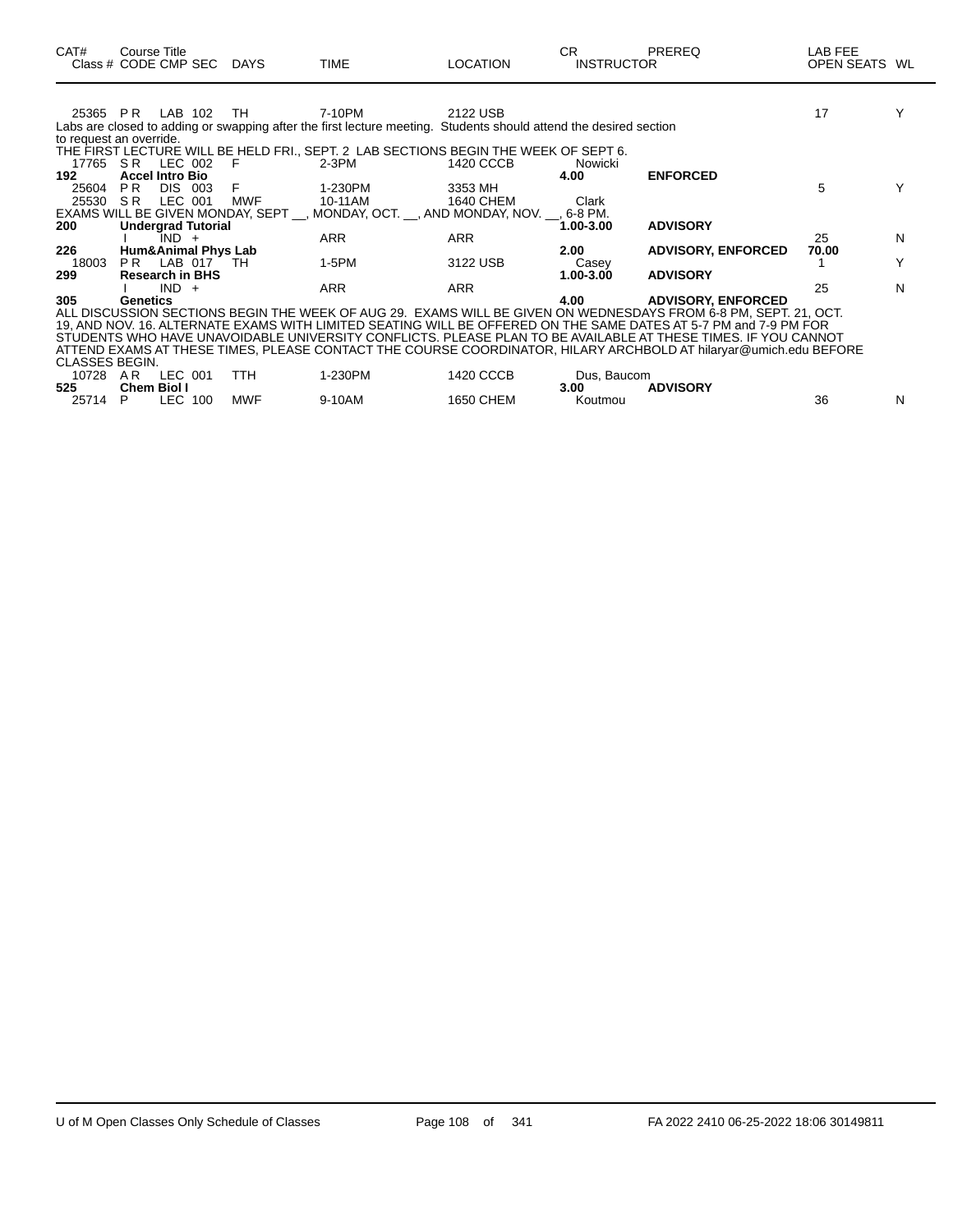| CAT# | Course Title              |             |          | СR                | PREREQ | LAB FEE       |
|------|---------------------------|-------------|----------|-------------------|--------|---------------|
|      | Class # CODE CMP SEC DAYS | <b>TIME</b> | LOCATION | <b>INSTRUCTOR</b> |        | OPEN SEATS WL |

## **Biophysics Research Division**

|              |                             |                    |                          | <b>Biophysics (BIOPHYS) Open Sections</b> |                                                                                                                   |                                      |                   |                 |                         |        |
|--------------|-----------------------------|--------------------|--------------------------|-------------------------------------------|-------------------------------------------------------------------------------------------------------------------|--------------------------------------|-------------------|-----------------|-------------------------|--------|
| 117          | Intro to Prog in Sci        |                    |                          |                                           |                                                                                                                   |                                      | 3.00              |                 |                         |        |
| 28570        | P                           | LAB 001            |                          | <b>TTH</b>                                | 10-1130AM                                                                                                         | <b>ARR</b>                           | Veatch            |                 | 23                      | N      |
| 150          | <b>FundPhysics LifeScl</b>  |                    |                          |                                           |                                                                                                                   |                                      | 4.00              | <b>ADVISORY</b> | $\overline{\mathbf{4}}$ |        |
| 30168 P      |                             | DIS 005            |                          | TTH                                       | 2-3PM<br>STUDENTS MUST ELECT DISCUSSION AND LECTURE SECTIONS                                                      | 3420 CCCB                            | Lubensky          |                 |                         | Y      |
| 30170 P      |                             | DIS 007            |                          | TTH                                       | 4-5PM                                                                                                             | 3420 CCCB                            | Zochowski         |                 | 12                      | Y      |
|              |                             |                    |                          |                                           | STUDENTS MUST ELECT DISCUSSION AND LECTURE SECTIONS.                                                              |                                      |                   |                 |                         |        |
| 30165 S      |                             | LEC 002            |                          | <b>MW</b>                                 | $2-3PM$                                                                                                           | 170 WEISER                           | Chaney            |                 |                         |        |
| 30761 A      |                             | MID 021            |                          | Τ                                         | 8-10PM                                                                                                            | ARR                                  |                   |                 |                         |        |
|              |                             |                    |                          |                                           | This is the corresponding evening exam component for PHYSICS 150, section 001. Students from this section will be |                                      |                   |                 |                         |        |
|              |                             |                    |                          |                                           | auto-enrolled to ensure that this time remains available in their schedules.                                      |                                      |                   |                 |                         |        |
| 151          | Life Sciences Lab I         |                    |                          |                                           |                                                                                                                   |                                      | 1.00              | <b>ADVISORY</b> | 25.00                   |        |
| 30134        | P                           | LAB 020            |                          | W                                         | 8-10AM                                                                                                            | <b>1261 RAND</b>                     |                   |                 | 1                       | Υ      |
| 30140        | P                           | LAB 030            |                          | TН                                        | 8-10AM                                                                                                            | <b>1261 RAND</b>                     |                   |                 | 13                      | Υ      |
| 30142        | P                           | LAB 032            |                          | <b>TH</b>                                 | 1-3PM                                                                                                             | <b>1261 RAND</b>                     |                   |                 | $\mathbf{1}$            | Υ      |
| 30143        | P                           | LAB 033            |                          | TН                                        | 3-5PM                                                                                                             | <b>1261 RAND</b>                     |                   |                 | 2                       | Υ      |
| 34783        | $\mathsf{P}$                | LAB 034            |                          | TН                                        | 5-7PM                                                                                                             | <b>1261 RAND</b>                     |                   |                 | 16                      | Υ      |
|              |                             |                    |                          |                                           | Please make sure this lab section does not conflict with evening exams for other courses.                         |                                      |                   |                 |                         |        |
| 30144 P      |                             | LAB 040            |                          |                                           | 8-10AM                                                                                                            | <b>1261 RAND</b>                     |                   |                 | 22                      | Υ      |
| 30147        | P                           | LAB 043            |                          | F<br>F                                    | 3-5PM                                                                                                             | <b>1261 RAND</b>                     |                   |                 | $\overline{9}$          | Ý      |
| 31240        | P                           | LAB 060            |                          | Τ                                         | 8-10AM                                                                                                            | <b>1209 RAND</b>                     |                   |                 | 3                       | Υ      |
| 31241        | P                           | LAB 061            |                          | T.                                        | 10-12PM                                                                                                           | <b>1209 RAND</b>                     |                   |                 | 8                       | Y<br>Y |
| 31242        | P                           | LAB 062            |                          | T                                         | 1-3PM                                                                                                             | <b>1209 RAND</b>                     |                   |                 | 5                       |        |
| 34784        | P                           | LAB 070            |                          | W                                         | 8-10AM                                                                                                            | <b>1209 RAND</b>                     |                   |                 | 17                      | Υ      |
| 34787        | P                           | LAB 080            |                          | TН                                        | 8-10AM                                                                                                            | <b>1209 RAND</b>                     |                   |                 | 18                      | Υ      |
| 250          | <b>FundPhysics LifeScll</b> |                    |                          |                                           |                                                                                                                   |                                      | 4.00              | <b>ADVISORY</b> |                         |        |
| 30176        | - P                         | DIS 003            |                          | TF                                        | 10-11AM                                                                                                           | 2420 CCCB                            | Wood              |                 | 6                       | Υ      |
|              |                             |                    |                          |                                           | STUDENTS MUST ELECT DISCUSSION AND LECTURE SECTIONS.                                                              |                                      |                   |                 |                         |        |
| 30177 P      |                             | DIS 004            |                          | TF                                        | 11-12PM                                                                                                           | 2420 CCCB                            | Wood              |                 | 49                      | Υ      |
|              |                             |                    |                          |                                           | STUDENTS MUST ELECT DISCUSSION AND LECTURE SECTIONS.                                                              |                                      |                   |                 |                         |        |
| 30174 S      |                             | LEC 001            |                          |                                           | ARR                                                                                                               | <b>REMOTE</b>                        | Meiners           |                 |                         |        |
| 30175 S      |                             | LEC 002            |                          | MTH                                       | 12-1PM                                                                                                            | 170 WEISER                           | Meiners           |                 |                         |        |
| 30763 A      |                             | MID 021            |                          | T                                         | 6-8PM                                                                                                             | <b>ARR</b>                           |                   |                 |                         |        |
|              |                             |                    |                          |                                           | This is the corresponding evening exam component for PHYSICS 250, section 001. Students from this section will be |                                      |                   |                 |                         |        |
|              |                             |                    |                          |                                           | auto-enrolled to ensure that this time remains available in their schedules.                                      |                                      |                   | <b>ADVISORY</b> | 37.00                   |        |
| 251<br>30148 | Life Sciences Lab II<br>P   |                    |                          |                                           |                                                                                                                   |                                      | 1.00              |                 |                         |        |
| 30150        | $\mathsf{P}$                | LAB 010<br>LAB 013 |                          | Т<br>T                                    | 8-10AM<br>3-5PM                                                                                                   | <b>1412 RAND</b><br><b>1412 RAND</b> |                   |                 | 1<br>$\overline{2}$     | Y<br>Υ |
| 30153 P      |                             | LAB 020            |                          | W                                         | 8-10AM                                                                                                            | <b>1412 RAND</b>                     |                   |                 | 1                       | Υ      |
|              |                             |                    |                          |                                           | Please make sure this lab section does not conflict with evening exams for other courses.                         |                                      |                   |                 |                         |        |
| 30157 P      |                             | LAB 024            |                          | W                                         | 5-7PM                                                                                                             | 1412 RAND                            |                   |                 | 12                      | Υ      |
|              |                             |                    |                          |                                           | Please make sure this lab section does not conflict with evening exams for other courses.                         |                                      |                   |                 |                         |        |
| 30158 P      |                             | LAB 030            |                          | TH                                        | 8-10AM                                                                                                            | <b>1412 RAND</b>                     |                   |                 | 13                      | Y      |
| 34789 P      |                             | LAB 034            |                          | TH                                        | 5-7PM                                                                                                             | <b>1412 RAND</b>                     |                   |                 | 13                      | Υ      |
|              |                             |                    |                          |                                           | Please make sure this lab section does not conflict with evening exams for other courses.                         |                                      |                   |                 |                         |        |
| 30162        | - P                         | LAB 040            |                          | F                                         | 8-10AM                                                                                                            | <b>1412 RAND</b>                     |                   |                 | 16                      | Y      |
| 399          | <b>Research Biophysics</b>  |                    |                          |                                           |                                                                                                                   |                                      | 1.00-4.00         |                 |                         |        |
|              |                             | $IND +$            |                          |                                           | ARR                                                                                                               | ARR                                  |                   |                 | 24                      | N      |
| 495          |                             |                    | <b>Sr Sem Biophysics</b> |                                           |                                                                                                                   |                                      | 3.00              | <b>ADVISORY</b> |                         |        |
| 19303        | P                           | LEC 001            |                          | F                                         | $1-4PM$                                                                                                           | 4153 USB                             | Brooks III        |                 | 11                      | Υ      |
| 520          | <b>Theory and Methods</b>   |                    |                          |                                           |                                                                                                                   |                                      | 3.00              | <b>ADVISORY</b> |                         |        |
| 16172        | P                           | LEC 001            |                          | <b>TTH</b>                                | 1-230PM                                                                                                           | <b>1512 NUB</b>                      | Ramamoorthy       |                 | 23                      | Υ      |
| 550          | <b>Biophys Lab</b>          |                    |                          |                                           |                                                                                                                   |                                      | 3.00              | <b>ÁDVISORY</b> | 125.00                  |        |
| 19611        | P                           | LAB 001            |                          | <b>MW</b>                                 | $1-3PM$                                                                                                           | 3034 CHEM                            | Shelby            |                 | 10                      | Y      |
| 595          | <b>Prof Dev in Biophys</b>  |                    |                          |                                           |                                                                                                                   |                                      | 3.00              |                 |                         |        |
| 19310        | P                           | <b>SEM 001</b>     |                          | F                                         | 1-4PM                                                                                                             | 4153 USB                             | <b>Brooks III</b> |                 | 11                      | Y      |
| 801          | Seminar                     |                    |                          |                                           |                                                                                                                   |                                      | 1.00              | <b>ADVISORY</b> |                         |        |
| 10763        | P                           | <b>SEM 001</b>     |                          | F                                         | 10-1130AM                                                                                                         | 3540 NUB                             | Liu               |                 | 9                       | N      |
| 990          | <b>Diss-Precand</b>         |                    |                          |                                           |                                                                                                                   |                                      | 1.00-8.00         | <b>ADVISORY</b> |                         |        |
|              |                             | IND.               |                          |                                           | ARR                                                                                                               | <b>ARR</b>                           |                   |                 | 24                      | N      |
| 995          | Diss-Cand                   |                    |                          |                                           |                                                                                                                   |                                      | 8.00              | <b>ENFORCED</b> |                         |        |
|              | R                           | $IND +$            |                          |                                           | ARR                                                                                                               | <b>ARR</b>                           |                   |                 | 25                      | N      |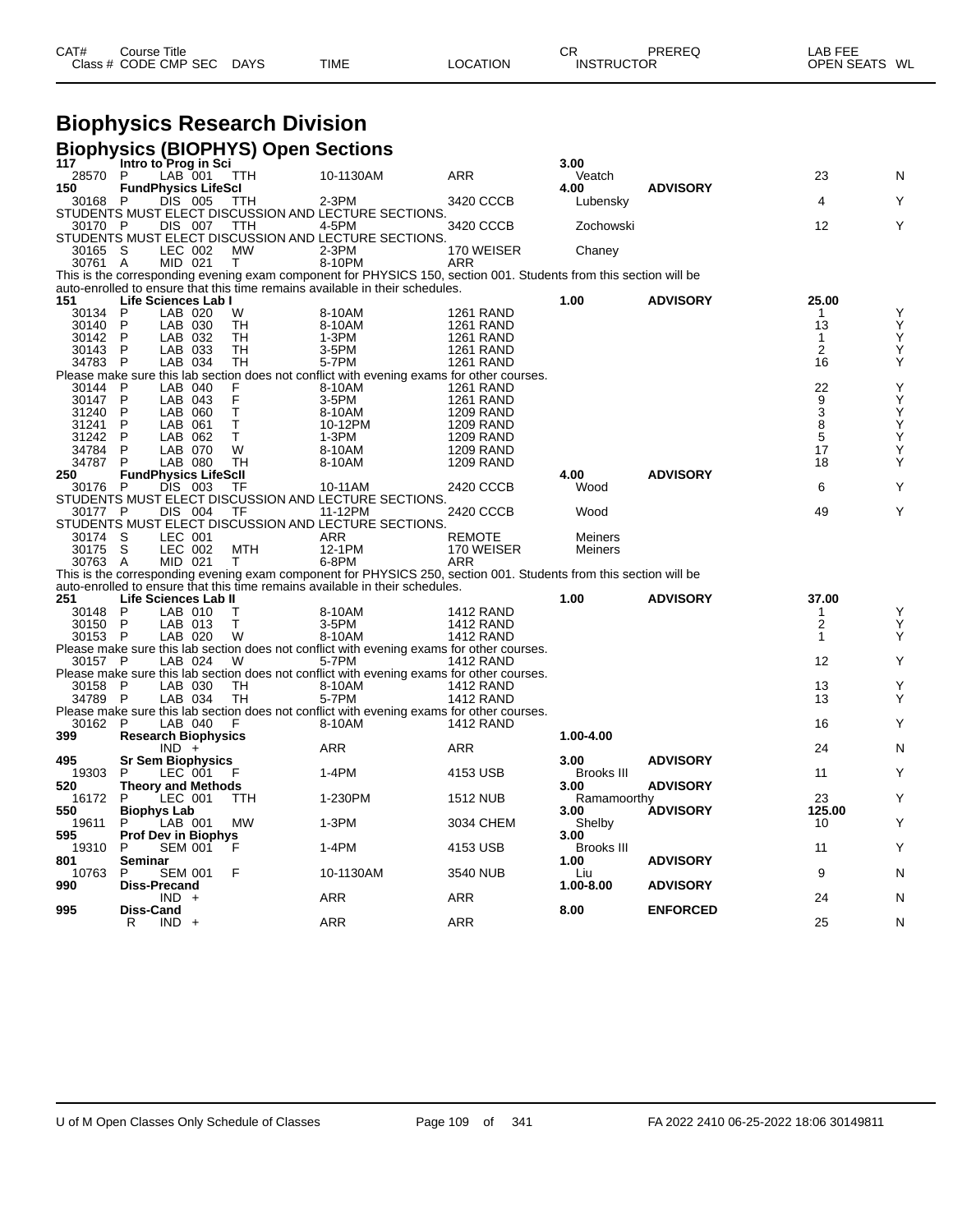| CAT# | Title<br>Course      |             |             |          | ⌒冖<br>◡           | PREREQ | LAB FEF<br>---    |    |
|------|----------------------|-------------|-------------|----------|-------------------|--------|-------------------|----|
|      | Class # CODE CMP SEC | <b>DAYS</b> | <b>TIME</b> | LOCATION | <b>INSTRUCTOR</b> |        | <b>OPEN SEATS</b> | WL |

### **Chemistry Department Chemistry (CHEM) Open Sections**

|                                                                                               |                            |                                                                                                                       |                                 |                                                            | --ROOM A706 CHEM IS A WHEELCHAIR EQUIPPED LAB.                                                                                                                                                                                                                                                                                                                     |                                                                                                                         |         | --A GRADE OF C- OR BETTER MUST BE OBTAINED IN ALL CHEMISTRY COURSES PREREQUISITE TO SUBSEQUENT CHEMISTRY COURSES.<br>--A STUDENT WHO DOES NOT ATTEND THE FIRST MEETING OF A BIOLOGY, CHEMISTRY, OR PHYSICS LAB MAY BE DROPPED FROM THAT<br>COURSE FOR NON-ATTENDANCE. ALL STUDENTS MUST TAKE ACTION THROUGH THE REGISTRATION PROCESS TO MAKE SURE THAT THEIR |                                         |                                              |
|-----------------------------------------------------------------------------------------------|----------------------------|-----------------------------------------------------------------------------------------------------------------------|---------------------------------|------------------------------------------------------------|--------------------------------------------------------------------------------------------------------------------------------------------------------------------------------------------------------------------------------------------------------------------------------------------------------------------------------------------------------------------|-------------------------------------------------------------------------------------------------------------------------|---------|--------------------------------------------------------------------------------------------------------------------------------------------------------------------------------------------------------------------------------------------------------------------------------------------------------------------------------------------------------------|-----------------------------------------|----------------------------------------------|
| 125<br>17479 PR                                                                               |                            | Gen Chem Lab I<br>LAB 136                                                                                             |                                 | T                                                          | OFFICIAL COURSE SCHEDULES MATCH THE COURSES THEY ARE ATTENDING.<br>2-5PM                                                                                                                                                                                                                                                                                           | A742 CHEM                                                                                                               | 1.00    | <b>ADVISORY, ENFORCED</b>                                                                                                                                                                                                                                                                                                                                    | 100.00<br>1                             | N                                            |
| 126<br>16210 PR                                                                               |                            | <b>Gen Chem Lab II</b><br>LEC 100                                                                                     |                                 |                                                            | <b>ARR</b><br>-- YOU MUST ALSO REGISTER FOR CHEM 125 SECTION 100.                                                                                                                                                                                                                                                                                                  | ARR                                                                                                                     | 1.00    | <b>ADVISORY, ENFORCED</b>                                                                                                                                                                                                                                                                                                                                    | 272                                     | N                                            |
|                                                                                               |                            |                                                                                                                       |                                 |                                                            | CHEM 126 meets the same day/time/location as CHEM 125 and must be taken in conjunction with CHEM 125.                                                                                                                                                                                                                                                              |                                                                                                                         |         |                                                                                                                                                                                                                                                                                                                                                              |                                         |                                              |
| chemundergrad@umich.edu.                                                                      |                            |                                                                                                                       |                                 |                                                            | Any questions regarding enrolling for this course should be directed to the Chemistry Student Services Office at                                                                                                                                                                                                                                                   |                                                                                                                         |         |                                                                                                                                                                                                                                                                                                                                                              |                                         |                                              |
| 16211 PR                                                                                      |                            | LEC 200                                                                                                               |                                 |                                                            | ARR<br>--YOU MUST ALSO REGISTER FOR CHEM 125 SECTION 200.                                                                                                                                                                                                                                                                                                          | <b>ARR</b>                                                                                                              |         |                                                                                                                                                                                                                                                                                                                                                              | 247                                     | N                                            |
|                                                                                               |                            |                                                                                                                       |                                 |                                                            | CHEM 126 meets the same day/time/location as CHEM 125 and must be taken in conjunction with CHEM 125.                                                                                                                                                                                                                                                              |                                                                                                                         |         |                                                                                                                                                                                                                                                                                                                                                              |                                         |                                              |
| chemundergrad@umich.edu.<br>17132 PR LEC 300                                                  |                            |                                                                                                                       |                                 |                                                            | Any questions regarding enrolling for this course should be directed to the Chemistry Student Services Office at<br>ARR                                                                                                                                                                                                                                            | ARR                                                                                                                     |         |                                                                                                                                                                                                                                                                                                                                                              | 210                                     | N                                            |
|                                                                                               |                            |                                                                                                                       |                                 |                                                            | -- YOU MUST ALSO REGISTER FOR CHEM 125 SECTION 300.                                                                                                                                                                                                                                                                                                                |                                                                                                                         |         |                                                                                                                                                                                                                                                                                                                                                              |                                         |                                              |
|                                                                                               |                            |                                                                                                                       |                                 |                                                            | CHEM 126 meets the same day/time/location as CHEM 125 and must be taken in conjunction with CHEM 125.<br>Any questions regarding enrolling for this course should be directed to the Chemistry Student Services Office at                                                                                                                                          |                                                                                                                         |         |                                                                                                                                                                                                                                                                                                                                                              |                                         |                                              |
| chemundergrad@umich.edu.<br>130                                                               |                            |                                                                                                                       | <b>G Chem Invst&amp;R Prin</b>  |                                                            |                                                                                                                                                                                                                                                                                                                                                                    |                                                                                                                         | 3.00    | <b>ADVISORY</b>                                                                                                                                                                                                                                                                                                                                              |                                         |                                              |
| 10790<br>10798<br>10800<br>10806<br>10797 P<br>10802 P                                        | P<br>P<br>P<br>P           | <b>DIS 130</b><br>DIS<br><b>DIS</b><br>DIS 243<br><b>DIS 250</b><br>DIS 251                                           | 240<br>-242                     | W<br>TH<br>TH<br>TН<br>F<br>F                              | 9-10AM<br>9-10AM<br>$2-3PM$<br>$3-4PM$<br>10-11AM<br>11-12PM<br>-- SECTION 200 - STUDENTS MUST ELECT DISCUSSION SECTION 210-251.                                                                                                                                                                                                                                   | 1632 CHEM<br>1636 CHEM<br>1636 CHEM<br>1636 CHEM<br>3207 LSA<br>373 LORCH                                               |         |                                                                                                                                                                                                                                                                                                                                                              | 1<br>1<br>$\mathbf 1$<br>5<br>11<br>9   | N<br>N<br>N<br>${\sf N}$<br>N<br>N           |
| chemundergrad@umich.edu.                                                                      |                            |                                                                                                                       |                                 |                                                            | Any questions regarding enrolling for this course should be directed to the Chemistry Student Services Office at                                                                                                                                                                                                                                                   |                                                                                                                         |         |                                                                                                                                                                                                                                                                                                                                                              |                                         |                                              |
| $<$ p><br>10795 A<br>10815<br>19607 P<br>10813<br>10818<br>10814<br>10811<br>10816<br>19608 P | P<br>P<br>P<br>P<br>P<br>P | <b>LEC 200</b><br>DIS 321<br>DIS 322<br><b>DIS</b><br><b>DIS</b><br><b>DIS</b><br><b>DIS</b><br><b>DIS</b><br>DIS 351 | 330<br>331<br>332<br>340<br>350 | <b>MWF</b><br>Τ<br>Τ<br>W<br>W<br>W<br><b>TH</b><br>F<br>F | <p>Do not hesitate to register because of exam time conflicts; we offer same-day alternate exam times. Information<br/>about alternate time exams will be provided by instructors after the semester begins.</p><br>1-2PM<br>12-1PM<br>$2-3PM$<br>10-11AM<br>1-2PM<br>4-5PM<br>10-11AM<br>9-10AM<br>3-4PM<br>-- SECTION 300 - STUDENTS MUST ELECT SECTION 310-351. | 1800 CHEM<br>1628 CHEM<br>3265 USB<br>1628 CHEM<br>1624 CHEM<br>1636 CHEM<br>1636 CHEM<br>1624 CHEM<br><b>1624 CHEM</b> | Lehnert |                                                                                                                                                                                                                                                                                                                                                              | 4<br>2<br>14<br>1<br>10<br>9<br>19<br>9 | N<br>N<br>N<br>N<br>${\sf N}$<br>N<br>N<br>N |
| chemundergrad@umich.edu.                                                                      |                            |                                                                                                                       |                                 |                                                            | Any questions regarding enrolling for this course should be directed to the Chemistry Student Services Office at                                                                                                                                                                                                                                                   |                                                                                                                         |         |                                                                                                                                                                                                                                                                                                                                                              |                                         |                                              |
| <p></p>                                                                                       |                            |                                                                                                                       |                                 |                                                            | <p>Do not hesitate to register because of exam time conflicts; we offer same-day alternate exam times. Information<br/>about alternate time exams will be provided by instructors after the semester begins.</p>                                                                                                                                                   |                                                                                                                         |         |                                                                                                                                                                                                                                                                                                                                                              |                                         |                                              |
| 10810 A<br>10824 PR                                                                           |                            | LEC 300<br>DIS 410                                                                                                    |                                 | MŴF<br>TH                                                  | $2-3PM$<br>8-9AM<br>Seats in this section are reserved for students in the Comprehensive Studies Program through August 21. A limited                                                                                                                                                                                                                              | 1800 CHEM<br>1636 CHEM                                                                                                  |         |                                                                                                                                                                                                                                                                                                                                                              | 6                                       | Y                                            |
| 10823 PR DIS 411                                                                              |                            |                                                                                                                       |                                 | TH.                                                        | number of seats are available to any undergraduate student during early registration. On August 22, open seats are<br>available to any undergraduate student. Please visit the CSP website for more information: Isa.umich.edu/csp<br>9-10AM<br>Seats in this section are reserved for students in the Comprehensive Studies Program through August 21. A limited  | 1632 CHEM                                                                                                               |         |                                                                                                                                                                                                                                                                                                                                                              | 4                                       | Y                                            |
| 10822 PR                                                                                      |                            | DIS 413                                                                                                               |                                 | TH.                                                        | number of seats are available to any undergraduate student during early registration. On August 22, open seats are<br>available to any undergraduate student. Please visit the CSP website for more information: Isa.umich.edu/csp<br>$2-3PM$<br>Seats in this section are reserved for students in the Comprehensive Studies Program through August 21. A limited | 5180B AH                                                                                                                |         |                                                                                                                                                                                                                                                                                                                                                              | 8                                       | Y                                            |
| 10825 PR                                                                                      |                            |                                                                                                                       | DIS 414 F                       |                                                            | number of seats are available to any undergraduate student during early registration. On August 22, open seats are<br>available to any undergraduate student. Please visit the CSP website for more information: Isa.umich.edu/csp<br>12-1PM<br>Seats in this section are reserved for students in the Comprehensive Studies Program through August 21. A limited  | 1624 CHEM                                                                                                               |         |                                                                                                                                                                                                                                                                                                                                                              | 1                                       | Y                                            |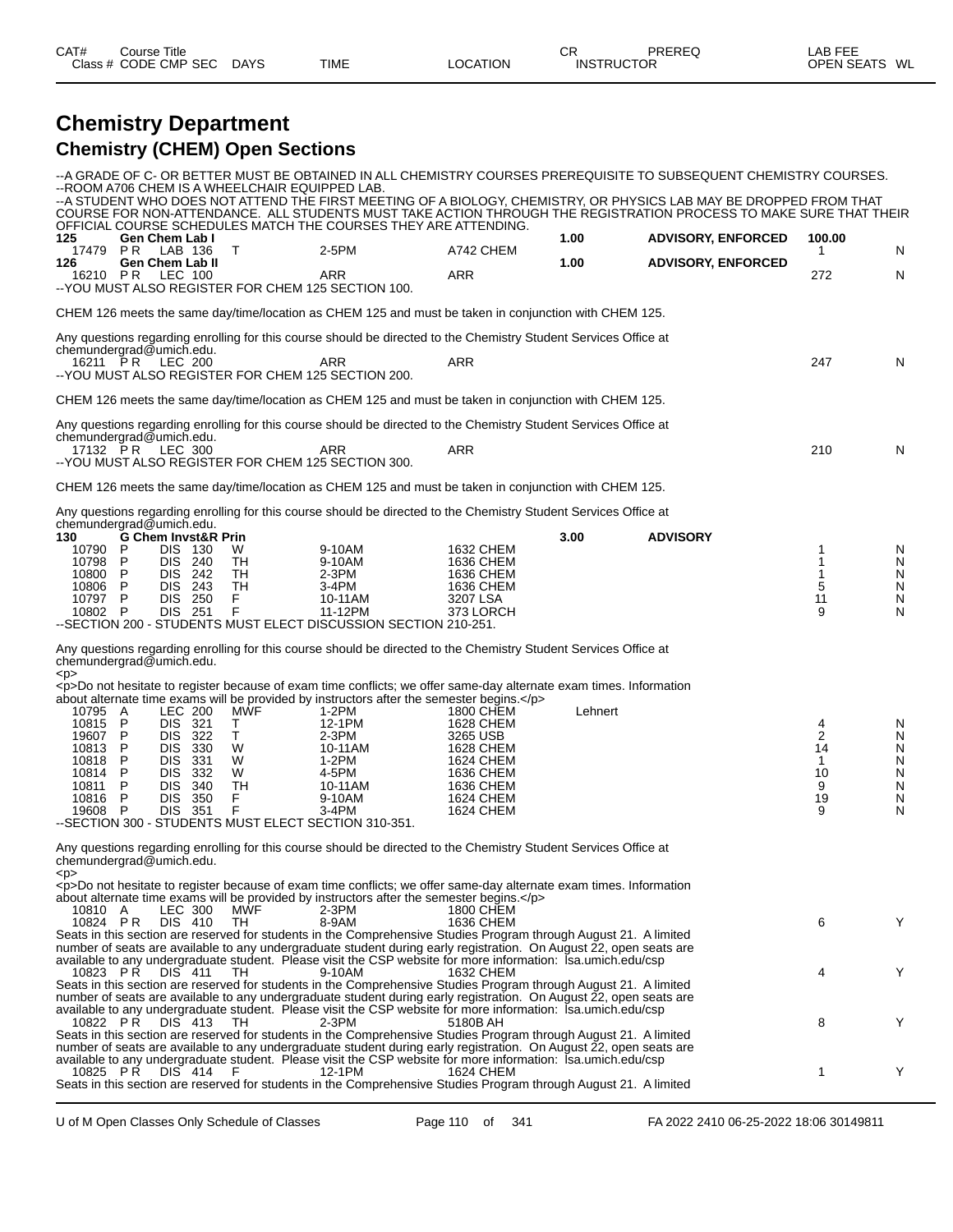| CAT#<br>Class # CODE CMP SEC DAYS                                                                                                      | Course Title                                                                           |                                                                                                                                                              |                                                                    |                                                                                                                                   | TIME                                                                                                                                                                                                                                                                                                                                                                                                                                                                                                                                                                                            | LOCATION                                                                                                                                                            | CR<br><b>INSTRUCTOR</b>     | PREREQ          | LAB FEE<br>OPEN SEATS WL                              |                                                                                          |
|----------------------------------------------------------------------------------------------------------------------------------------|----------------------------------------------------------------------------------------|--------------------------------------------------------------------------------------------------------------------------------------------------------------|--------------------------------------------------------------------|-----------------------------------------------------------------------------------------------------------------------------------|-------------------------------------------------------------------------------------------------------------------------------------------------------------------------------------------------------------------------------------------------------------------------------------------------------------------------------------------------------------------------------------------------------------------------------------------------------------------------------------------------------------------------------------------------------------------------------------------------|---------------------------------------------------------------------------------------------------------------------------------------------------------------------|-----------------------------|-----------------|-------------------------------------------------------|------------------------------------------------------------------------------------------|
| placed into CHEM 130.                                                                                                                  |                                                                                        |                                                                                                                                                              |                                                                    |                                                                                                                                   | number of seats are available to any undergraduate student during early registration. On August 22, open seats are<br>available to any undergraduate student. Please visit the CSP website for more information: Isa.umich.edu/csp<br>--SECTION 400 - STUDENTS MUST ELECT DISCUSSION 410-414. The intensive lecture section (Section 400) is intended for<br>those students who would benefit from a smaller lecture section (maximum 100 students) and more lectures so that<br>the pace is slower and there is more feedback. This section is reserved for CSP students and students who have |                                                                                                                                                                     |                             |                 |                                                       |                                                                                          |
| < p ><br>10820 A<br>10834                                                                                                              | Α<br>$\mathsf{P}$                                                                      | LEC 400<br><b>LEC 400</b><br>DIS 542                                                                                                                         |                                                                    | F.<br>MW<br>$\mathsf F$                                                                                                           | <p>Do not hesitate to register because of exam time conflicts; we offer same-day alternate exam times. Information<br/>about alternate time exams will be provided by instructors after the semester begins.</p><br>10-12PM<br>10-11AM<br>3-4PM<br>--SECTION 500 - STUDENTS MUST ELECT DISCUSSION 510-550.                                                                                                                                                                                                                                                                                      | 3420 CCCB<br><b>1200 CHEM</b><br>1628 CHEM                                                                                                                          | Castaneda                   |                 | 2                                                     | N                                                                                        |
| chemundergrad@umich.edu.                                                                                                               |                                                                                        |                                                                                                                                                              |                                                                    |                                                                                                                                   | Any questions regarding enrolling for this course should be directed to the Chemistry Student Services Office at                                                                                                                                                                                                                                                                                                                                                                                                                                                                                |                                                                                                                                                                     |                             |                 |                                                       |                                                                                          |
| < p ><br>10826 A<br>209<br>29004 PR                                                                                                    |                                                                                        | <b>LEC 500</b><br><b>SEM 300</b>                                                                                                                             | <b>Struct and React Sem</b>                                        | <b>MWF</b><br>TH                                                                                                                  | <p>Do not hesitate to register because of exam time conflicts; we offer same-day alternate exam times. Information<br/>about alternate time exams will be provided by instructors after the semester begins.</p><br>9-10AM<br>230-4PM<br>Seats in this section are reserved for students in the Comprehensive Studies Program through August 21. On August<br>22, open seats are available to any undergraduate student. Please visit the CSP website for more information:                                                                                                                     | 1210 CHEM<br>1437 MH                                                                                                                                                | Castaneda<br>1.00<br>Tuttle | <b>ENFORCED</b> | 2                                                     | N                                                                                        |
| lsa.umich.edu/csp<br>210<br>10836 P<br>10840 P<br>10845 P<br>18155 P<br>10846 PR                                                       | <b>Struct &amp; React I</b>                                                            | <b>DIS 110</b><br>DIS 121<br>DIS.<br><b>DIS</b><br>DIS 194                                                                                                   | 161<br>162                                                         | W<br>TH<br>м<br>м<br>$\top$<br>--SECTION 100- MUST ELECT ONE DISCUSSION 110-199.                                                  | 11-12PM<br>4-5PM<br>$2-3PM$<br>3-4PM<br>11-12PM                                                                                                                                                                                                                                                                                                                                                                                                                                                                                                                                                 | 1632 CHEM<br><b>1628 CHEM</b><br>1628 CHEM<br>1632 CHEM<br>1628 CHEM                                                                                                | 3.00                        | <b>ADVISORY</b> | 1<br>1<br>2<br>3<br>1                                 | N<br>N<br>N<br>N<br>N                                                                    |
| chemundergrad@umich.edu.                                                                                                               |                                                                                        |                                                                                                                                                              |                                                                    |                                                                                                                                   | Any questions regarding enrolling for this course should be directed to the Chemistry Student Services Office at                                                                                                                                                                                                                                                                                                                                                                                                                                                                                |                                                                                                                                                                     |                             |                 |                                                       |                                                                                          |
| < p ><br>10835 A<br>10862 PR<br>10863<br>17159<br>19012 PR<br>10864<br>10865<br>10866<br>10868<br>10869<br>17160<br>10870 P<br>10871 P | P<br>$\mathsf{P}$<br>P<br>$\mathsf{P}$<br>$\mathsf{P}$<br>P<br>P<br>P                  | LEC 100<br>DIS 311<br>DIS.<br><b>DIS</b><br><b>DIS</b><br><b>DIS</b><br><b>DIS</b><br>DIS<br><b>DIS</b><br><b>DIS</b><br><b>DIS</b><br><b>DIS</b><br>DIS 363 | 312<br>313<br>314<br>320<br>323<br>350<br>352<br>353<br>354<br>360 | MŴF<br>М<br>T.<br>F<br>W<br>T.<br>W<br>T<br><b>TH</b><br>M<br>F.<br>M<br>M<br>-- SECTION 300 - MUST ELECT ONE DISCUSSION 310-391. | <p>Do not hesitate to register because of exam time conflicts; we offer same-day alternate exam times. Information<br/>about alternate time exams will be provided by instructors after the semester begins.</p><br>8-9AM<br>11-12PM<br>11-12PM<br>$2-3PM$<br>4-5PM<br>3-4PM<br>11-12PM<br>9-10AM<br>4-5PM<br>3-4PM<br>10-11AM<br>10-11AM<br>3-4PM                                                                                                                                                                                                                                              | 1800 CHEM<br>1632 CHEM<br>1632 CHEM<br>1628 CHEM<br>1632 CHEM<br>1636 CHEM<br>1628 CHEM<br>1628 CHEM<br>1632 CHEM<br>7603 HH<br>1636 CHEM<br>1632 CHEM<br>1628 CHEM | Coppola                     |                 | 5<br>1<br>9<br>10<br>1<br>8<br>1<br>8<br>15<br>8<br>7 | N<br>N<br>N<br>N<br>N<br>${\sf N}$<br>${\sf N}$<br>${\sf N}$<br>${\sf N}$<br>N<br>N<br>N |
| chemundergrad@umich.edu.<br>< p >                                                                                                      |                                                                                        |                                                                                                                                                              |                                                                    |                                                                                                                                   | Any questions regarding enrolling for this course should be directed to the Chemistry Student Services Office at                                                                                                                                                                                                                                                                                                                                                                                                                                                                                |                                                                                                                                                                     |                             |                 |                                                       |                                                                                          |
| 10860 A<br>19609<br>17964<br>17967<br>17969<br>17970<br>17971<br>17972<br>17914 A                                                      | $\mathsf{P}$<br>$\mathsf{P}$<br>P<br>P<br>$\mathsf{P}$<br>$\mathsf{P}$<br>$\mathsf{P}$ | LEC 300<br>DIS 408<br><b>DIS</b><br><b>DIS</b><br><b>DIS</b><br><b>DIS</b><br><b>DIS</b><br>DIS 420<br>LEC 400                                               | 410<br>413<br>417<br>418<br>419                                    | MŴF<br>F<br>W<br>т<br>M<br>W<br>М<br>M<br><b>MWF</b><br>--SECTION 400 - MUST ELECT ONE DISCUSSION 408-421.                        | <p>Do not hesitate to register because of exam time conflicts; we offer same-day alternate exam times. Information<br/>about alternate time exams will be provided by instructors after the semester begins.</p><br>12-1PM<br>11-12PM<br>12-1PM<br>2-3PM<br>$2-3PM$<br>10-11AM<br>10-11AM<br>$1-2PM$<br>3-4PM                                                                                                                                                                                                                                                                                   | 1800 CHEM<br>1632 CHEM<br>1632 CHEM<br>1628 CHEM<br>3540 NUB<br>1636 CHEM<br>1636 CHEM<br>1632 CHEM<br>1800 CHEM                                                    | Tuttle<br>Coppola           |                 | 1<br>1                                                | N<br>N<br>N<br>${\sf N}$<br>$\frac{N}{N}$<br>N                                           |
| chemundergrad@umich.edu.                                                                                                               |                                                                                        |                                                                                                                                                              |                                                                    |                                                                                                                                   | Any questions regarding enrolling for this course should be directed to the Chemistry Student Services Office at                                                                                                                                                                                                                                                                                                                                                                                                                                                                                |                                                                                                                                                                     |                             |                 |                                                       |                                                                                          |
| < p ><br>211<br>10873                                                                                                                  | <b>Invest Chem</b><br>P<br>P                                                           | LAB 110                                                                                                                                                      |                                                                    | M<br>М                                                                                                                            | <p>Do not hesitate to register because of exam time conflicts; we offer same-day alternate exam times. Information<br/>about alternate time exams will be provided by instructors after the semester begins.</p><br>11-2PM<br>2-5PM                                                                                                                                                                                                                                                                                                                                                             | A606 CHEM<br>A742 CHEM                                                                                                                                              | 2.00                        | <b>ADVISORY</b> | 100.00<br>1                                           | N                                                                                        |
| 17893<br>26038 PR                                                                                                                      |                                                                                        | LAB 136<br>LAB 412                                                                                                                                           |                                                                    | W                                                                                                                                 | 2-5PM<br>Chem 211-400 is focused on techniques used for the synthesis, isolation, and purification of organic compounds, and<br>the content differs from the 100, 200, and 300 sections. This is an honors section. Non-honors students who would                                                                                                                                                                                                                                                                                                                                               | 2500 CHEM                                                                                                                                                           |                             |                 | 2<br>5                                                | N<br>$\mathsf{N}$                                                                        |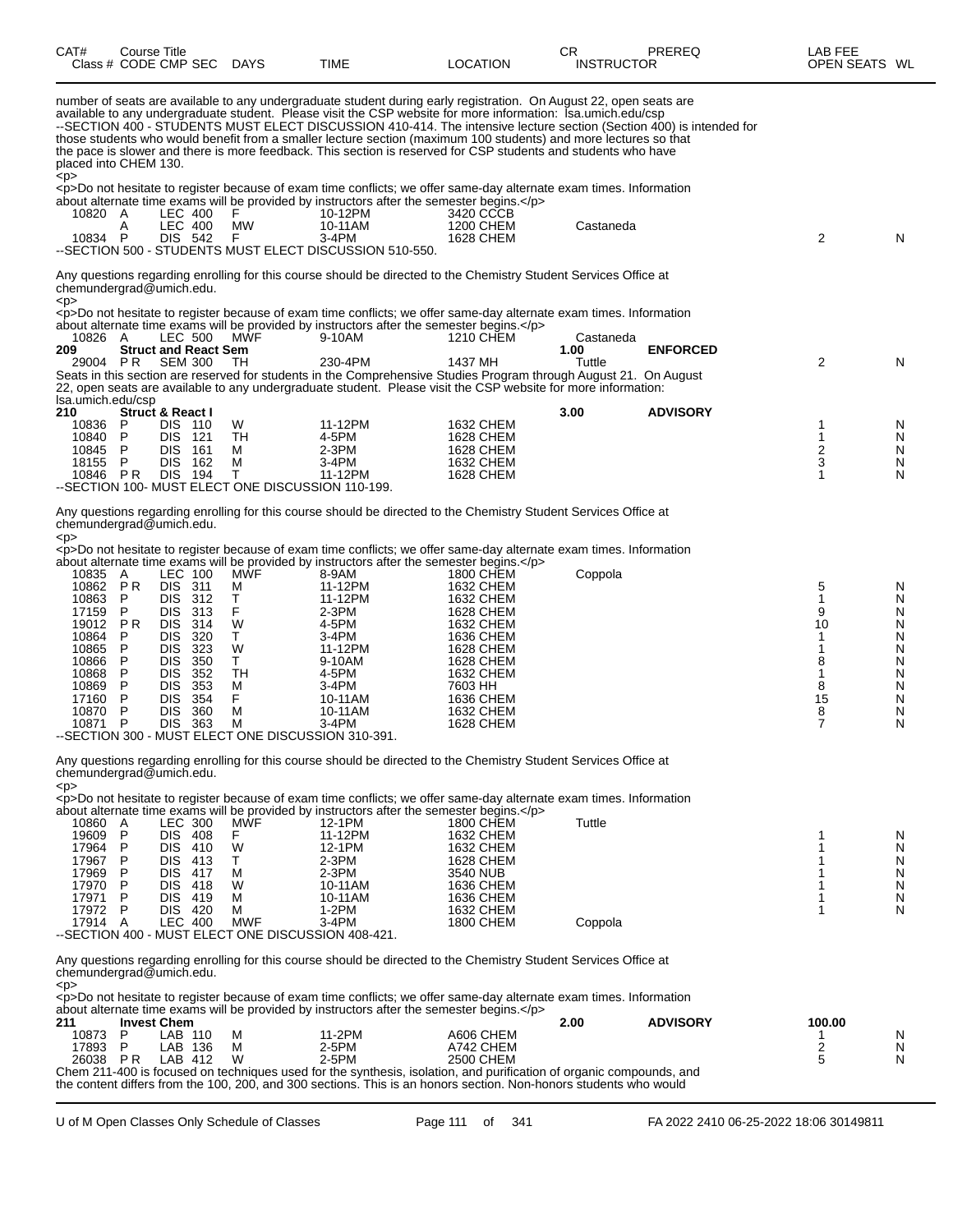| like to register, please email chemundergrad@umich.edu for an override.<br>2<br>25754 PR<br>LAB 413<br>11-2PM<br>2411 CHEM<br>TH.<br>Chem 211-400 is focused on techniques used for the synthesis, isolation, and purification of organic compounds, and<br>the content differs from the 100, 200, and 300 sections. This is an honors section. Non-honors students who would<br>like to register, please email chemundergrad@umich.edu for an override.<br>25755 PR LAB 414<br>2<br>- F<br>11-2PM<br>2411 CHEM<br>Chem 211-400 is focused on techniques used for the synthesis, isolation, and purification of organic compounds, and<br>the content differs from the 100, 200, and 300 sections. This is an honors section. Non-honors students who would<br>like to register, please email chemundergrad@umich.edu for an override.<br>25756 PR LAB 415<br>-F<br>$2-5PM$<br>2500 CHEM<br>4<br>Chem 211-400 is focused on techniques used for the synthesis, isolation, and purification of organic compounds, and<br>the content differs from the 100, 200, and 300 sections. This is an honors section. Non-honors students who would<br>like to register, please email chemundergrad@umich.edu for an override.<br>STUDENTS MUST SHOW VERIFICATION OF REGISTRATION FOR CHEM 211 AT LAB CHECK IN AND CLAIM THEIR SPACES AT THE FIRST<br>MTG OF THE LAB.<br>STUDENTS ARE AUTO-ENROLLED IN LECTURE WHEN THEY ELECT A LAB.<br>NOTE: Although concurrent (or prior) enrollment in Chem 210 is an advisory, rather than enforced,<br>pre/co-requisite, it is EXTREMELY STRONGLY RECOMMENDED. The topic of stereochemistry is prominent in Chem 211, and<br>the class will be very challenging for students who are not currently (or have not previously) taken Chem 210.<br>Any questions regarding enrolling for this course should be directed to the Chemistry Student Services Office<br>at chemundergrad@umich.edu. $<$ /p><br>LEC 100<br>F<br>4-5PM<br>10872 A<br>1800 CHEM<br>Nolta<br>1-2PM<br>25609 A<br>LEC 400<br>1640 CHEM<br>Wolfe<br>W<br>Chem 211-400 is focused on techniques used for the synthesis, isolation, and purification of organic compounds, and<br>the content differs from the 100, 200, and 300 sections. This is an honors section. Non-honors students who would<br>like to register, please email chemundergrad@umich.edu for an override.<br>$\frac{2}{2}$<br>10885 P<br>LAB 221<br>8-11AM<br>A712 CHEM<br>Τ<br>N<br>LAB 222<br>Τ<br>17896 P<br>8-11AM<br>A718 CHEM<br>N<br>17897 P<br>LAB 223<br>Т<br>A724 CHEM<br>8-11AM<br>N<br>$\mathsf T$<br>17898 P<br>LAB 224<br>8-11AM<br>A730 CHEM<br>3<br>N<br>T<br>P<br>LAB 225<br>17899<br>8-11AM<br>A736 CHEM<br>1<br>N<br>LAB 226<br>Τ<br>2<br>17900<br>P<br>8-11AM<br>A742 CHEM<br>N<br>P<br>TH<br>10887<br>LAB 240<br>8-11AM<br>A624 CHEM<br>1<br>N<br>17094 P<br>LAB 243<br>TH<br>2<br>N<br>8-11AM<br>A642 CHEM<br><b>LEC 200</b><br>4-5PM<br><b>1800 CHEM</b><br>10878 A<br>м<br>STUDENTS MUST SHOW VERIFICATION OF REGISTRATION FOR CHEM 211 AT LAB CHECK IN  AND CLAIM THEIR SPACES  AT THE FIRST<br>MTG OF THE LAB.<br>STUDENTS ARE AUTO-ENROLLED IN LECTURE WHEN THEY ELECT A LAB.<br>NOTE: Although concurrent (or prior) enrollment in Chem 210 is an advisory, rather than enforced,<br>pre/co-requisite, it is EXTREMELY STRONGLY RECOMMENDED. The topic of stereochemistry is prominent in Chem 211, and<br>the class will be very challenging for students who are not currently (or have not previously) taken Chem 210.<br>Any questions regarding enrolling for this course should be directed to the Chemistry Student Services Office<br>at chemundergrad@umich.edu.<br>LAB 320<br>F<br>10890 P<br>11-2PM<br>A624 CHEM<br>N<br>1<br>F<br>27732 P<br>LAB 346<br>2-5PM<br>A642 CHEM<br>N<br>4<br>F<br>17907 P<br>LAB 347<br>$2-5PM$<br>A706 CHEM<br>12<br>N<br>F<br>17908<br>P<br>LAB 348<br>2-5PM<br>A712 CHEM<br>15<br>N<br>F<br>17909<br>P<br>LAB 349<br>2-5PM<br>A718 CHEM<br>13<br>N<br>P<br>LAB 350<br>F<br>2-5PM<br>A724 CHEM<br>15<br>17910<br>N<br>F<br>LAB 351<br>2-5PM<br>A730 CHEM<br>15<br>24789<br>P<br>N<br>F<br>24890<br>P<br>LAB 352<br>2-5PM<br>A736 CHEM<br>13<br>N<br>F<br>19694<br>2-5PM<br>A742 CHEM<br>P<br>LAB 353<br>3<br>N<br>т<br>10886 A<br><b>LEC 300</b><br>11-12PM<br>1800 CHEM<br>STUDENTS MUST SHOW VERIFICATION OF REGISTRATION FOR CHEM 211 AT LAB CHECK IN  AND CLAIM THEIR SPACES  AT THE FIRST<br>MTG OF THE LAB.<br>STUDENTS ARE AUTO-ENROLLED IN LECTURE WHEN THEY ELECT A LAB.<br>NOTE: Although concurrent (or prior) enrollment in Chem 210 is an advisory, rather than enforced,<br>pre/co-requisite, it is EXTREMELY STRONGLY RECOMMENDED. The topic of stereochemistry is prominent in Chem 211, and<br>the class will be very challenging for students who are not currently (or have not previously) taken Chem 210.<br>Any questions regarding enrolling for this course should be directed to the Chemistry Student Services Office<br>at chemundergrad@umich.edu. $<$ /p><br>215<br>Struct&React II<br>3.00<br><b>ADVISORY</b><br>LEC 100<br>MWF<br>9-10AM<br>1800 CHEM<br>28336 A<br>Any questions regarding enrolling for this course should be directed to the Chemistry Student Services Office at<br>chemundergrad@umich.edu.<br><p><br/><p>Do not hesitate to register because of exam time conflicts; we offer same-day alternate exam times. Information</p></p> | CAT# | Course Title | Class # CODE CMP SEC DAYS | <b>TIME</b> | <b>LOCATION</b> | CR.<br><b>INSTRUCTOR</b> | PREREQ | LAB FEE<br>OPEN SEATS WL |    |
|------------------------------------------------------------------------------------------------------------------------------------------------------------------------------------------------------------------------------------------------------------------------------------------------------------------------------------------------------------------------------------------------------------------------------------------------------------------------------------------------------------------------------------------------------------------------------------------------------------------------------------------------------------------------------------------------------------------------------------------------------------------------------------------------------------------------------------------------------------------------------------------------------------------------------------------------------------------------------------------------------------------------------------------------------------------------------------------------------------------------------------------------------------------------------------------------------------------------------------------------------------------------------------------------------------------------------------------------------------------------------------------------------------------------------------------------------------------------------------------------------------------------------------------------------------------------------------------------------------------------------------------------------------------------------------------------------------------------------------------------------------------------------------------------------------------------------------------------------------------------------------------------------------------------------------------------------------------------------------------------------------------------------------------------------------------------------------------------------------------------------------------------------------------------------------------------------------------------------------------------------------------------------------------------------------------------------------------------------------------------------------------------------------------------------------------------------------------------------------------------------------------------------------------------------------------------------------------------------------------------------------------------------------------------------------------------------------------------------------------------------------------------------------------------------------------------------------------------------------------------------------------------------------------------------------------------------------------------------------------------------------------------------------------------------------------------------------------------------------------------------------------------------------------------------------------------------------------------------------------------------------------------------------------------------------------------------------------------------------------------------------------------------------------------------------------------------------------------------------------------------------------------------------------------------------------------------------------------------------------------------------------------------------------------------------------------------------------------------------------------------------------------------------------------------------------------------------------------------------------------------------------------------------------------------------------------------------------------------------------------------------------------------------------------------------------------------------------------------------------------------------------------------------------------------------------------------------------------------------------------------------------------------------------------------------------------------------------------------------------------------------------------------------------------------------------------------------------------------------------------------------------------------------------------------------------------------------------------------------------------------------------------------------------------------------------------------------------------------------------------------------------------------------------------------------------------------------------------------------------------------------------------------------------------------------------------------------------------------------------------------------------------------------------------------------------------------------------------------------------------------------------------------------------------------------------------------------------------------------------------------------------------------------------------------------------------------------------------------------------------------------------------------------------------------|------|--------------|---------------------------|-------------|-----------------|--------------------------|--------|--------------------------|----|
|                                                                                                                                                                                                                                                                                                                                                                                                                                                                                                                                                                                                                                                                                                                                                                                                                                                                                                                                                                                                                                                                                                                                                                                                                                                                                                                                                                                                                                                                                                                                                                                                                                                                                                                                                                                                                                                                                                                                                                                                                                                                                                                                                                                                                                                                                                                                                                                                                                                                                                                                                                                                                                                                                                                                                                                                                                                                                                                                                                                                                                                                                                                                                                                                                                                                                                                                                                                                                                                                                                                                                                                                                                                                                                                                                                                                                                                                                                                                                                                                                                                                                                                                                                                                                                                                                                                                                                                                                                                                                                                                                                                                                                                                                                                                                                                                                                                                                                                                                                                                                                                                                                                                                                                                                                                                                                                                                                                                                              |      |              |                           |             |                 |                          |        |                          | N  |
|                                                                                                                                                                                                                                                                                                                                                                                                                                                                                                                                                                                                                                                                                                                                                                                                                                                                                                                                                                                                                                                                                                                                                                                                                                                                                                                                                                                                                                                                                                                                                                                                                                                                                                                                                                                                                                                                                                                                                                                                                                                                                                                                                                                                                                                                                                                                                                                                                                                                                                                                                                                                                                                                                                                                                                                                                                                                                                                                                                                                                                                                                                                                                                                                                                                                                                                                                                                                                                                                                                                                                                                                                                                                                                                                                                                                                                                                                                                                                                                                                                                                                                                                                                                                                                                                                                                                                                                                                                                                                                                                                                                                                                                                                                                                                                                                                                                                                                                                                                                                                                                                                                                                                                                                                                                                                                                                                                                                                              |      |              |                           |             |                 |                          |        |                          | N. |
|                                                                                                                                                                                                                                                                                                                                                                                                                                                                                                                                                                                                                                                                                                                                                                                                                                                                                                                                                                                                                                                                                                                                                                                                                                                                                                                                                                                                                                                                                                                                                                                                                                                                                                                                                                                                                                                                                                                                                                                                                                                                                                                                                                                                                                                                                                                                                                                                                                                                                                                                                                                                                                                                                                                                                                                                                                                                                                                                                                                                                                                                                                                                                                                                                                                                                                                                                                                                                                                                                                                                                                                                                                                                                                                                                                                                                                                                                                                                                                                                                                                                                                                                                                                                                                                                                                                                                                                                                                                                                                                                                                                                                                                                                                                                                                                                                                                                                                                                                                                                                                                                                                                                                                                                                                                                                                                                                                                                                              |      |              |                           |             |                 |                          |        |                          | N  |
|                                                                                                                                                                                                                                                                                                                                                                                                                                                                                                                                                                                                                                                                                                                                                                                                                                                                                                                                                                                                                                                                                                                                                                                                                                                                                                                                                                                                                                                                                                                                                                                                                                                                                                                                                                                                                                                                                                                                                                                                                                                                                                                                                                                                                                                                                                                                                                                                                                                                                                                                                                                                                                                                                                                                                                                                                                                                                                                                                                                                                                                                                                                                                                                                                                                                                                                                                                                                                                                                                                                                                                                                                                                                                                                                                                                                                                                                                                                                                                                                                                                                                                                                                                                                                                                                                                                                                                                                                                                                                                                                                                                                                                                                                                                                                                                                                                                                                                                                                                                                                                                                                                                                                                                                                                                                                                                                                                                                                              |      |              |                           |             |                 |                          |        |                          |    |
|                                                                                                                                                                                                                                                                                                                                                                                                                                                                                                                                                                                                                                                                                                                                                                                                                                                                                                                                                                                                                                                                                                                                                                                                                                                                                                                                                                                                                                                                                                                                                                                                                                                                                                                                                                                                                                                                                                                                                                                                                                                                                                                                                                                                                                                                                                                                                                                                                                                                                                                                                                                                                                                                                                                                                                                                                                                                                                                                                                                                                                                                                                                                                                                                                                                                                                                                                                                                                                                                                                                                                                                                                                                                                                                                                                                                                                                                                                                                                                                                                                                                                                                                                                                                                                                                                                                                                                                                                                                                                                                                                                                                                                                                                                                                                                                                                                                                                                                                                                                                                                                                                                                                                                                                                                                                                                                                                                                                                              |      |              |                           |             |                 |                          |        |                          |    |
|                                                                                                                                                                                                                                                                                                                                                                                                                                                                                                                                                                                                                                                                                                                                                                                                                                                                                                                                                                                                                                                                                                                                                                                                                                                                                                                                                                                                                                                                                                                                                                                                                                                                                                                                                                                                                                                                                                                                                                                                                                                                                                                                                                                                                                                                                                                                                                                                                                                                                                                                                                                                                                                                                                                                                                                                                                                                                                                                                                                                                                                                                                                                                                                                                                                                                                                                                                                                                                                                                                                                                                                                                                                                                                                                                                                                                                                                                                                                                                                                                                                                                                                                                                                                                                                                                                                                                                                                                                                                                                                                                                                                                                                                                                                                                                                                                                                                                                                                                                                                                                                                                                                                                                                                                                                                                                                                                                                                                              |      |              |                           |             |                 |                          |        |                          |    |
|                                                                                                                                                                                                                                                                                                                                                                                                                                                                                                                                                                                                                                                                                                                                                                                                                                                                                                                                                                                                                                                                                                                                                                                                                                                                                                                                                                                                                                                                                                                                                                                                                                                                                                                                                                                                                                                                                                                                                                                                                                                                                                                                                                                                                                                                                                                                                                                                                                                                                                                                                                                                                                                                                                                                                                                                                                                                                                                                                                                                                                                                                                                                                                                                                                                                                                                                                                                                                                                                                                                                                                                                                                                                                                                                                                                                                                                                                                                                                                                                                                                                                                                                                                                                                                                                                                                                                                                                                                                                                                                                                                                                                                                                                                                                                                                                                                                                                                                                                                                                                                                                                                                                                                                                                                                                                                                                                                                                                              |      |              |                           |             |                 |                          |        |                          |    |
|                                                                                                                                                                                                                                                                                                                                                                                                                                                                                                                                                                                                                                                                                                                                                                                                                                                                                                                                                                                                                                                                                                                                                                                                                                                                                                                                                                                                                                                                                                                                                                                                                                                                                                                                                                                                                                                                                                                                                                                                                                                                                                                                                                                                                                                                                                                                                                                                                                                                                                                                                                                                                                                                                                                                                                                                                                                                                                                                                                                                                                                                                                                                                                                                                                                                                                                                                                                                                                                                                                                                                                                                                                                                                                                                                                                                                                                                                                                                                                                                                                                                                                                                                                                                                                                                                                                                                                                                                                                                                                                                                                                                                                                                                                                                                                                                                                                                                                                                                                                                                                                                                                                                                                                                                                                                                                                                                                                                                              |      |              |                           |             |                 |                          |        |                          |    |
|                                                                                                                                                                                                                                                                                                                                                                                                                                                                                                                                                                                                                                                                                                                                                                                                                                                                                                                                                                                                                                                                                                                                                                                                                                                                                                                                                                                                                                                                                                                                                                                                                                                                                                                                                                                                                                                                                                                                                                                                                                                                                                                                                                                                                                                                                                                                                                                                                                                                                                                                                                                                                                                                                                                                                                                                                                                                                                                                                                                                                                                                                                                                                                                                                                                                                                                                                                                                                                                                                                                                                                                                                                                                                                                                                                                                                                                                                                                                                                                                                                                                                                                                                                                                                                                                                                                                                                                                                                                                                                                                                                                                                                                                                                                                                                                                                                                                                                                                                                                                                                                                                                                                                                                                                                                                                                                                                                                                                              |      |              |                           |             |                 |                          |        |                          |    |
|                                                                                                                                                                                                                                                                                                                                                                                                                                                                                                                                                                                                                                                                                                                                                                                                                                                                                                                                                                                                                                                                                                                                                                                                                                                                                                                                                                                                                                                                                                                                                                                                                                                                                                                                                                                                                                                                                                                                                                                                                                                                                                                                                                                                                                                                                                                                                                                                                                                                                                                                                                                                                                                                                                                                                                                                                                                                                                                                                                                                                                                                                                                                                                                                                                                                                                                                                                                                                                                                                                                                                                                                                                                                                                                                                                                                                                                                                                                                                                                                                                                                                                                                                                                                                                                                                                                                                                                                                                                                                                                                                                                                                                                                                                                                                                                                                                                                                                                                                                                                                                                                                                                                                                                                                                                                                                                                                                                                                              |      |              |                           |             |                 |                          |        |                          |    |
|                                                                                                                                                                                                                                                                                                                                                                                                                                                                                                                                                                                                                                                                                                                                                                                                                                                                                                                                                                                                                                                                                                                                                                                                                                                                                                                                                                                                                                                                                                                                                                                                                                                                                                                                                                                                                                                                                                                                                                                                                                                                                                                                                                                                                                                                                                                                                                                                                                                                                                                                                                                                                                                                                                                                                                                                                                                                                                                                                                                                                                                                                                                                                                                                                                                                                                                                                                                                                                                                                                                                                                                                                                                                                                                                                                                                                                                                                                                                                                                                                                                                                                                                                                                                                                                                                                                                                                                                                                                                                                                                                                                                                                                                                                                                                                                                                                                                                                                                                                                                                                                                                                                                                                                                                                                                                                                                                                                                                              |      |              |                           |             |                 |                          |        |                          |    |
|                                                                                                                                                                                                                                                                                                                                                                                                                                                                                                                                                                                                                                                                                                                                                                                                                                                                                                                                                                                                                                                                                                                                                                                                                                                                                                                                                                                                                                                                                                                                                                                                                                                                                                                                                                                                                                                                                                                                                                                                                                                                                                                                                                                                                                                                                                                                                                                                                                                                                                                                                                                                                                                                                                                                                                                                                                                                                                                                                                                                                                                                                                                                                                                                                                                                                                                                                                                                                                                                                                                                                                                                                                                                                                                                                                                                                                                                                                                                                                                                                                                                                                                                                                                                                                                                                                                                                                                                                                                                                                                                                                                                                                                                                                                                                                                                                                                                                                                                                                                                                                                                                                                                                                                                                                                                                                                                                                                                                              |      |              |                           |             |                 |                          |        |                          |    |
|                                                                                                                                                                                                                                                                                                                                                                                                                                                                                                                                                                                                                                                                                                                                                                                                                                                                                                                                                                                                                                                                                                                                                                                                                                                                                                                                                                                                                                                                                                                                                                                                                                                                                                                                                                                                                                                                                                                                                                                                                                                                                                                                                                                                                                                                                                                                                                                                                                                                                                                                                                                                                                                                                                                                                                                                                                                                                                                                                                                                                                                                                                                                                                                                                                                                                                                                                                                                                                                                                                                                                                                                                                                                                                                                                                                                                                                                                                                                                                                                                                                                                                                                                                                                                                                                                                                                                                                                                                                                                                                                                                                                                                                                                                                                                                                                                                                                                                                                                                                                                                                                                                                                                                                                                                                                                                                                                                                                                              |      |              |                           |             |                 |                          |        |                          |    |
|                                                                                                                                                                                                                                                                                                                                                                                                                                                                                                                                                                                                                                                                                                                                                                                                                                                                                                                                                                                                                                                                                                                                                                                                                                                                                                                                                                                                                                                                                                                                                                                                                                                                                                                                                                                                                                                                                                                                                                                                                                                                                                                                                                                                                                                                                                                                                                                                                                                                                                                                                                                                                                                                                                                                                                                                                                                                                                                                                                                                                                                                                                                                                                                                                                                                                                                                                                                                                                                                                                                                                                                                                                                                                                                                                                                                                                                                                                                                                                                                                                                                                                                                                                                                                                                                                                                                                                                                                                                                                                                                                                                                                                                                                                                                                                                                                                                                                                                                                                                                                                                                                                                                                                                                                                                                                                                                                                                                                              |      |              |                           |             |                 |                          |        |                          |    |
|                                                                                                                                                                                                                                                                                                                                                                                                                                                                                                                                                                                                                                                                                                                                                                                                                                                                                                                                                                                                                                                                                                                                                                                                                                                                                                                                                                                                                                                                                                                                                                                                                                                                                                                                                                                                                                                                                                                                                                                                                                                                                                                                                                                                                                                                                                                                                                                                                                                                                                                                                                                                                                                                                                                                                                                                                                                                                                                                                                                                                                                                                                                                                                                                                                                                                                                                                                                                                                                                                                                                                                                                                                                                                                                                                                                                                                                                                                                                                                                                                                                                                                                                                                                                                                                                                                                                                                                                                                                                                                                                                                                                                                                                                                                                                                                                                                                                                                                                                                                                                                                                                                                                                                                                                                                                                                                                                                                                                              |      |              |                           |             |                 |                          |        |                          |    |
| about alternate time exams will be provided by instructors after the semester begins.                                                                                                                                                                                                                                                                                                                                                                                                                                                                                                                                                                                                                                                                                                                                                                                                                                                                                                                                                                                                                                                                                                                                                                                                                                                                                                                                                                                                                                                                                                                                                                                                                                                                                                                                                                                                                                                                                                                                                                                                                                                                                                                                                                                                                                                                                                                                                                                                                                                                                                                                                                                                                                                                                                                                                                                                                                                                                                                                                                                                                                                                                                                                                                                                                                                                                                                                                                                                                                                                                                                                                                                                                                                                                                                                                                                                                                                                                                                                                                                                                                                                                                                                                                                                                                                                                                                                                                                                                                                                                                                                                                                                                                                                                                                                                                                                                                                                                                                                                                                                                                                                                                                                                                                                                                                                                                                                        |      |              |                           |             |                 |                          |        |                          |    |
| 2.00<br><b>ADVISORY</b><br>100.00<br>216<br><b>Synth Org</b><br>$\mathsf{P}$<br>LAB 153<br>1-5PM<br>A624 CHEM<br>W<br>16225<br>--TO BE ELECTED WITH CHEM 215.                                                                                                                                                                                                                                                                                                                                                                                                                                                                                                                                                                                                                                                                                                                                                                                                                                                                                                                                                                                                                                                                                                                                                                                                                                                                                                                                                                                                                                                                                                                                                                                                                                                                                                                                                                                                                                                                                                                                                                                                                                                                                                                                                                                                                                                                                                                                                                                                                                                                                                                                                                                                                                                                                                                                                                                                                                                                                                                                                                                                                                                                                                                                                                                                                                                                                                                                                                                                                                                                                                                                                                                                                                                                                                                                                                                                                                                                                                                                                                                                                                                                                                                                                                                                                                                                                                                                                                                                                                                                                                                                                                                                                                                                                                                                                                                                                                                                                                                                                                                                                                                                                                                                                                                                                                                                |      |              |                           |             |                 |                          |        |                          | Y  |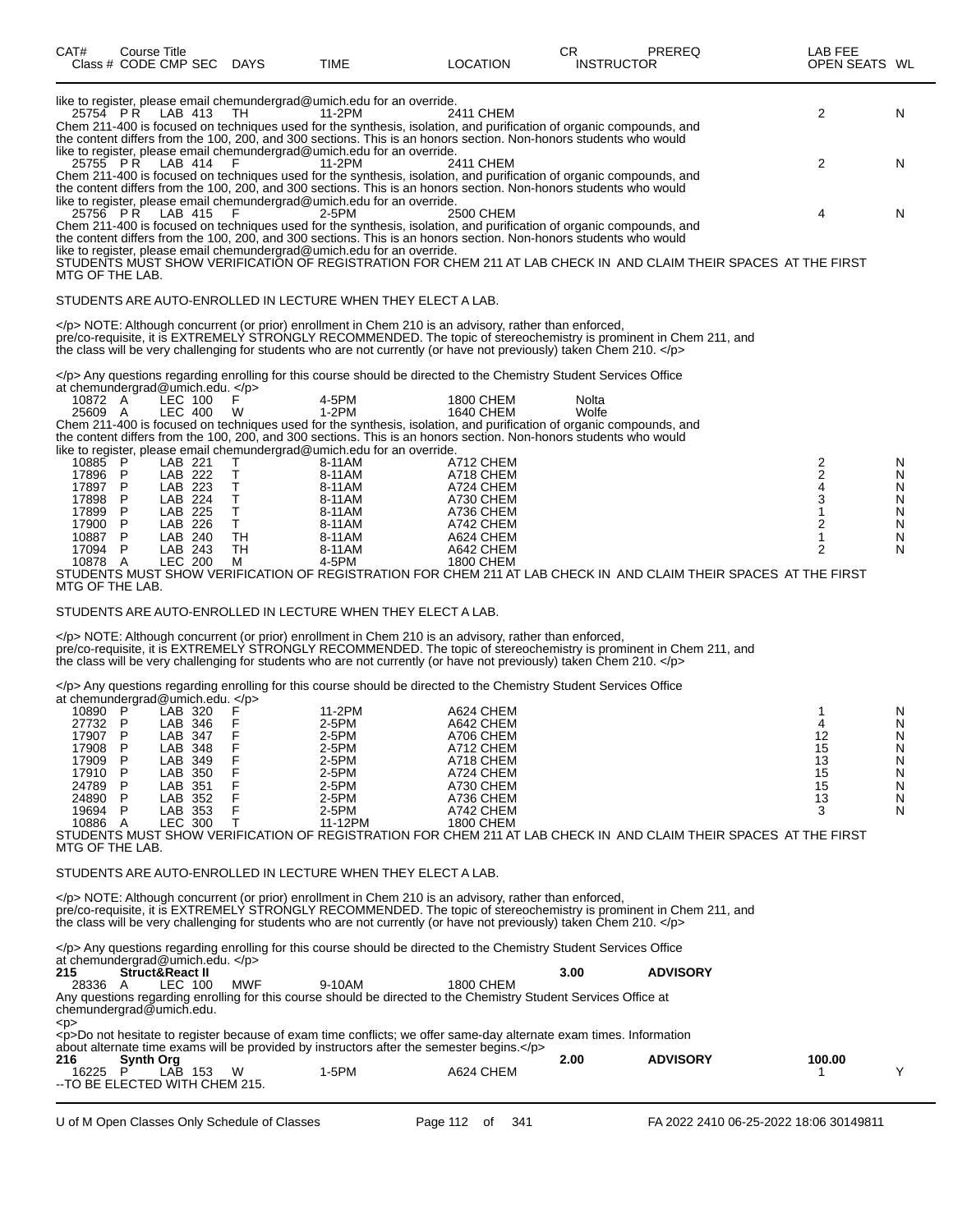|                                               |               | Class # CODE CMP SEC                  |            | DAYS            | <b>TIME</b>                                                                                                                                                                                                      | <b>LOCATION</b>        | <b>INSTRUCTOR</b>  | PREREQ                    | OPEN SEATS WL                |        |
|-----------------------------------------------|---------------|---------------------------------------|------------|-----------------|------------------------------------------------------------------------------------------------------------------------------------------------------------------------------------------------------------------|------------------------|--------------------|---------------------------|------------------------------|--------|
|                                               |               |                                       |            |                 | --STUDENTS MUST CLAIM A SPACE AT THE FIRST MEETING OF LAB.                                                                                                                                                       |                        |                    |                           |                              |        |
|                                               |               |                                       |            |                 | Any questions regarding enrolling for this course should be directed to the Chemistry Student Services Office at                                                                                                 |                        |                    |                           |                              |        |
| chemundergrad@umich.edu.<br>10894 A<br>218    |               | LEC 100<br>Ind Study Biochem          |            | TH.             | 12-1PM                                                                                                                                                                                                           | <b>1800 CHEM</b>       | Stephenson<br>1.00 | <b>ADVISORY</b>           |                              |        |
| 219                                           |               | $IND +$<br>Ind Study Chem             |            |                 | <b>ARR</b>                                                                                                                                                                                                       | ARR                    | 1.00               | <b>ADVISORY</b>           | 24                           | N      |
|                                               |               | $IND +$                               |            |                 | ARR                                                                                                                                                                                                              | <b>ARR</b>             |                    |                           | 24                           | N      |
| 220                                           |               | <b>Teach Exp Undergr</b><br>$IND +$   |            |                 | ARR                                                                                                                                                                                                              | <b>ARR</b>             | 1.00-3.00          |                           | 18                           | N      |
| 230<br>10901                                  | P             | P Chem Princ&Appl<br><b>DIS 110</b>   |            | TH              | 8-9AM                                                                                                                                                                                                            | 1628 CHEM              | 3.00               | <b>ADVISORY</b>           | 10                           | N      |
| 10903                                         | P             | DIS.<br>- 111                         |            | TН              | 9-10AM                                                                                                                                                                                                           | 4153 USB               |                    |                           | 5                            | N      |
| 10904<br>18005                                | P<br>P        | DIS.<br>DIS.                          | 115<br>116 | TН<br>TH        | 3-4PM<br>4-5PM                                                                                                                                                                                                   | 1632 CHEM<br>1636 CHEM |                    |                           | 1<br>1                       | N<br>N |
| 18006<br>17433                                | P<br>P        | DIS.<br>DIS 123                       | - 122      | F.<br>F         | $2-3PM$<br>3-4PM                                                                                                                                                                                                 | 1632 CHEM<br>1632 CHEM |                    |                           | 1<br>6                       | N<br>N |
| 10897 S                                       |               | LEC 100                               |            | <b>MWF</b>      | 11-12PM                                                                                                                                                                                                          | 0460 CCCB              | Gottfried          |                           |                              |        |
| chemundergrad@umich.edu.                      |               |                                       |            |                 | <p>Any questions regarding enrolling for this course should be directed to the Chemistry Student Services Office at</p>                                                                                          |                        |                    |                           |                              |        |
| <p></p>                                       |               |                                       |            |                 | <p>Do not hesitate to register because of exam time conflicts; we offer same-day alternate exam times. Information</p>                                                                                           |                        |                    |                           |                              |        |
| 17431 S                                       |               | LEC 101                               |            | MWF             | about alternate time exams will be provided by instructors after the semester begins.<br>12-1PM                                                                                                                  | 0460 CCCB              | Gottfried          |                           |                              |        |
| chemundergrad@umich.edu.                      |               |                                       |            |                 | <p>Any questions regarding enrolling for this course should be directed to the Chemistry Student Services Office at</p>                                                                                          |                        |                    |                           |                              |        |
| < p >                                         |               |                                       |            |                 |                                                                                                                                                                                                                  |                        |                    |                           |                              |        |
|                                               |               |                                       |            |                 | <p>Do not hesitate to register because of exam time conflicts; we offer same-day alternate exam times. Information<br/>about alternate time exams will be provided by instructors after the semester begins.</p> |                        |                    |                           |                              |        |
| 241<br>10905 P                                |               | <b>Intro to Chem Analy</b><br>LEC 100 |            | TTH             | 12-1PM                                                                                                                                                                                                           | 1640 CHEM              | 2.00<br>Maldonado  | <b>ADVISORY</b>           | 60                           | N      |
|                                               |               |                                       |            |                 | <p>Do not hesitate to register because of exam time conflicts; we offer same-day alternate exam times. Information<br/>about alternate time exams will be provided by instructors after the semester begins.</p> |                        |                    |                           |                              |        |
| 242                                           |               | Intr Chem Analy Lab                   |            |                 |                                                                                                                                                                                                                  |                        | 2.00               | <b>ADVISORY</b>           | 100.00                       |        |
| 20573 A<br>245                                |               | <b>REC 100</b><br><b>Biomed Chem</b>  |            | т               | 1-2PM                                                                                                                                                                                                            | 1628 CHEM              | Pratt<br>2.00      | <b>ADVISORY</b>           |                              |        |
| 20014 P                                       |               | LEC 100                               |            | WF              | 9-10AM<br><p>Do not hesitate to register because of exam time conflicts; we offer same-day alternate exam times. Information</p>                                                                                 | 1200 CHEM              | Meyerhoff          |                           | 61                           | Y      |
|                                               |               |                                       |            |                 | about alternate time exams will be provided by instructors after the semester begins.                                                                                                                            |                        |                    |                           |                              |        |
| 27142 A<br>246                                |               | MID 199<br><b>Biomed Chem-Lab I</b>   |            |                 | ARR                                                                                                                                                                                                              | ARR                    | 1.00               | <b>ADVISORY, ENFORCED</b> | 100.00                       |        |
| 20016<br>20017 PR                             | PR.           | LAB 110<br>LAB 111                    |            | т<br>W          | 1-5PM<br>1-5PM                                                                                                                                                                                                   | 2550 CHEM<br>2550 CHEM |                    |                           | 2<br>1                       | Y<br>Υ |
| 20015 AR                                      |               | LEC 100                               |            | м               | 9-10AM<br>CHEM 246 can only be taken in conjunction with CHEM 245 and CHEM 247; this is not a stand-alone course.                                                                                                | 1200 CHEM              | Bailey             |                           |                              |        |
| 247                                           |               | <b>Biomed Chem Lab II</b>             |            |                 |                                                                                                                                                                                                                  |                        | 1.00               | <b>ADVISORY, ENFORCED</b> |                              |        |
| 20018 PR                                      |               | LEC 100                               |            |                 | ARR<br>CHEM 247 meets the same day/time/location as CHEM 246 and can only be taken in conjunction with CHEM 245 and CHEM                                                                                         | ARR                    | Bailey             |                           | 3                            | N      |
| 246; this is not a stand-alone course.<br>262 |               | <b>Math Met Phys Sci</b>              |            |                 |                                                                                                                                                                                                                  |                        | 4.00               | <b>ADVISORY</b>           |                              |        |
| 21665 P                                       |               | DIS 102                               |            | $\top$          | 12-1PM                                                                                                                                                                                                           | 2024 TISCH             |                    |                           | 3                            | Y      |
| 21663 A                                       |               | LEC 100                               |            | <b>MW</b>       | 830-10AM<br><p>Do not hesitate to register because of exam time conflicts; we offer same-day alternate exam times. Information</p>                                                                               | 1060 BSB-TBL           | Sension            |                           |                              |        |
| 303                                           |               | <b>Intro Bioinorg Chem</b>            |            |                 | about alternate time exams will be provided by instructors after the semester begins.                                                                                                                            |                        | 3.00               | <b>ADVISORY</b>           |                              |        |
| 19430<br>19431                                | P<br><b>P</b> | DIS 101<br><b>DIS 103</b>             |            | W<br>Τ          | 1-2PM<br>9-10AM                                                                                                                                                                                                  | 1632 CHEM<br>1636 CHEM |                    |                           | $\frac{2}{9}$                | N      |
| 19432                                         | -P            | DIS 104                               |            | TН              | 11-12PM                                                                                                                                                                                                          | 1636 CHEM              |                    |                           | $\overline{7}$               | N<br>N |
| 19429                                         | A             | LEC 100                               |            | <b>MWF</b>      | 12-1PM<br><p>Do not hesitate to register because of exam time conflicts; we offer same-day alternate exam times. Information</p>                                                                                 | 1640 CHEM              | Pecoraro           |                           |                              |        |
| 351                                           |               | <b>Biochem Fundamentals</b>           |            |                 | about alternate time exams will be provided by instructors after the semester begins.                                                                                                                            |                        | 4.00               | <b>ADVISORY</b>           |                              |        |
| 18892                                         | P             | <b>DIS 101</b>                        |            | м               | 9-10AM                                                                                                                                                                                                           | 1628 CHEM              |                    |                           | 1                            | N      |
| 18893<br>18988                                | P<br>P        | DIS.<br>DIS.                          | 104<br>105 | м<br>W          | 4-5PM<br>9-10AM                                                                                                                                                                                                  | 2244 USB<br>3866 EH    |                    |                           | 9<br>4                       | N<br>N |
| 18987<br>18891                                | P<br>A        | DIS 107<br>LEC 100                    |            | W<br><b>MWF</b> | 4-5PM<br>10-11AM                                                                                                                                                                                                 | G144 AH<br>1210 CHEM   | Nolta              |                           | 13                           | N      |
| 352                                           |               | Intro Biochem Lab                     |            |                 |                                                                                                                                                                                                                  |                        | 2.00               | <b>ADVISORY</b>           | 110.00                       |        |
| 18582<br>20466                                | P<br>P        | LAB 102<br>LAB 103                    |            | M<br>Т          | 1-5PM<br>8-12PM                                                                                                                                                                                                  | A515 CHEM<br>A513 CHEM |                    |                           | 1<br>1                       | N<br>N |
| 21255<br>21341                                | P<br>P        | LAB 104<br>LAB 105                    |            | Т<br>Τ          | 8-12PM<br>1-5PM                                                                                                                                                                                                  | A515 CHEM<br>A513 CHEM |                    |                           | 4<br>$\overline{\mathbf{c}}$ | N<br>N |
| 20464                                         | P<br>P        | LAB 106                               |            | т<br>W          | 1-5PM                                                                                                                                                                                                            | A515 CHEM              |                    |                           | 3<br>9                       | N      |
| 23370<br>18581                                | A             | LAB 108<br>LEC 100                    |            | F               | 1-5PM<br>$2-3PM$                                                                                                                                                                                                 | A515 CHEM<br>1210 CHEM | <b>Nolta</b>       |                           |                              | N      |
| 398                                           |               | <b>Ugrad Res Biochem</b><br>$IND +$   |            |                 | ARR                                                                                                                                                                                                              | ARR                    | 1.00-4.00          | <b>ADVISORY</b>           | 25                           | N      |
| 399                                           |               | <b>Ugrad Res Chem</b><br>$IND +$      |            |                 | ARR                                                                                                                                                                                                              | ARR                    | 1.00-4.00          | <b>ADVISORY</b>           | 25                           | N      |
|                                               |               |                                       |            |                 |                                                                                                                                                                                                                  |                        |                    |                           |                              |        |

U of M Open Classes Only Schedule of Classes Page 113 of 341 FA 2022 2410 06-25-2022 18:06 30149811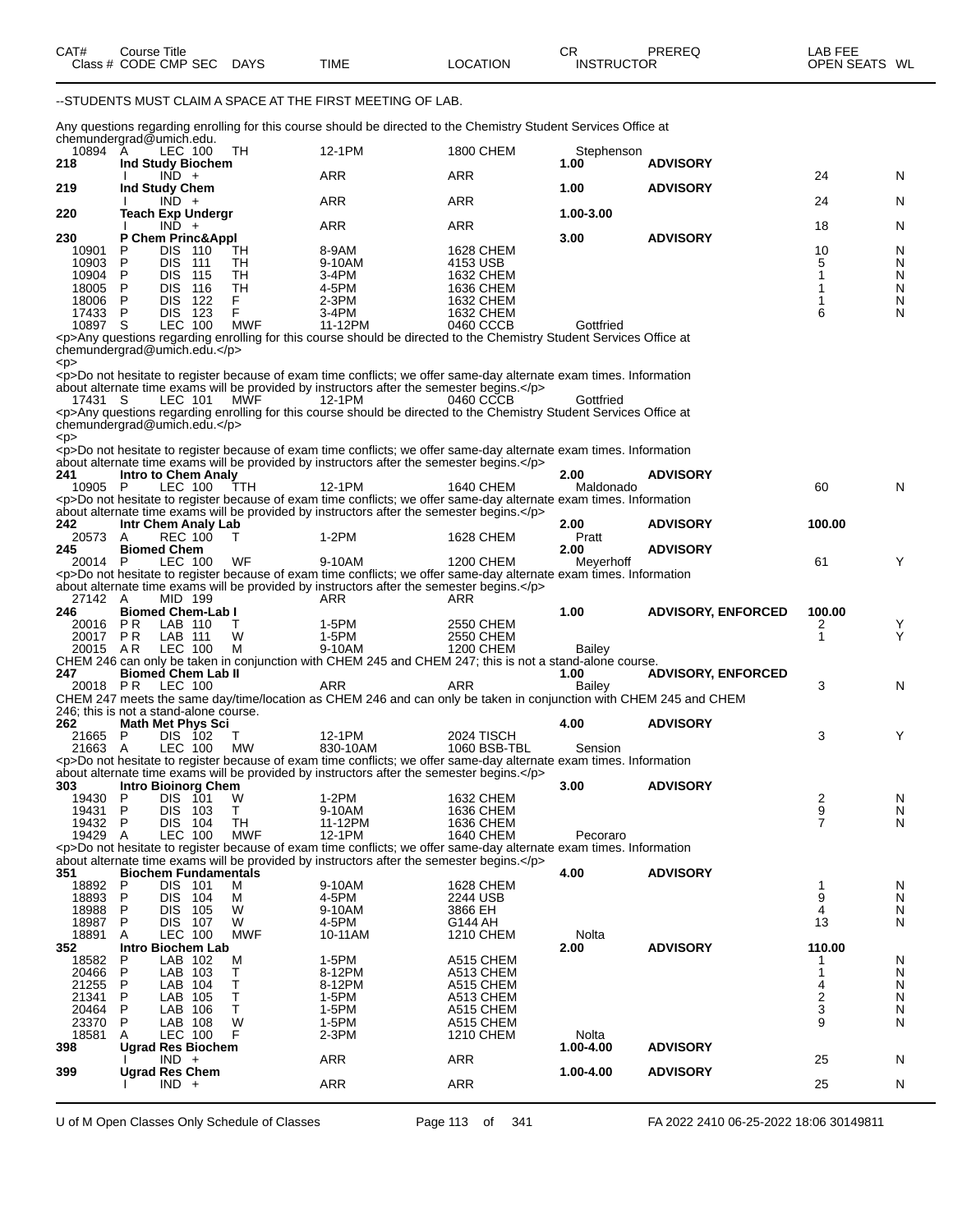| CAT#               | Course Title<br>Class # CODE CMP SEC             | <b>DAYS</b>      | TIME                                                                                                                                                                                                             | <b>LOCATION</b>               | CR.<br><b>INSTRUCTOR</b> | PREREQ          | LAB FEE<br>OPEN SEATS WL |   |
|--------------------|--------------------------------------------------|------------------|------------------------------------------------------------------------------------------------------------------------------------------------------------------------------------------------------------------|-------------------------------|--------------------------|-----------------|--------------------------|---|
| 415                | Res Con in Chem Res                              |                  |                                                                                                                                                                                                                  |                               | 1.00                     |                 |                          |   |
| 21007<br>419       | P <sub>R</sub><br>LEC 100<br>Inter Phys Org Chem | м                | 6-8PM                                                                                                                                                                                                            | 1300 CHEM                     | <b>Bartlett</b><br>3.00  | <b>ADVISORY</b> | 99                       | N |
| 19595              | LEC 100<br>P                                     | MWF              | 9-10AM                                                                                                                                                                                                           | 1640 CHEM                     | Nagorny                  |                 | 51                       | Y |
| 451<br>19586       | Adv Biochem I<br>DIS 210<br>P                    | Т                | 9-10AM                                                                                                                                                                                                           | <b>1512 NUB</b>               | 4.00                     | <b>ADVISORY</b> | 3                        | N |
| 19408              | P<br><b>DIS</b><br>- 211                         | т                | $1-2PM$                                                                                                                                                                                                          | 7603 HH                       |                          |                 | 8                        | N |
| 18894 A            | <b>LEC 200</b>                                   | <b>MWF</b>       | 10-11AM<br><p>Do not hesitate to register because of exam time conflicts; we offer same-day alternate exam times. Information</p>                                                                                | 1300 CHEM                     | Marsh                    |                 |                          |   |
| 453                | <b>Biophys Chem I</b>                            |                  | about alternate time exams will be provided by instructors after the semester begins.                                                                                                                            |                               | 3.00                     | <b>ADVISORY</b> |                          |   |
| 19688              | P<br>DIS 113                                     | Т                | 1-2PM                                                                                                                                                                                                            | 2455 MH                       |                          |                 | 11                       | Υ |
| 16167 A            | LEC 100                                          | <b>MWF</b>       | 11-12PM<br>Please DO NOT email the instructor for an override into this class! You may contact chemundergrad@umich.edu.                                                                                          | 1300 CHEM                     | Kubarych                 |                 |                          |   |
| Thanks!            |                                                  |                  |                                                                                                                                                                                                                  |                               |                          |                 |                          |   |
| < p >              |                                                  |                  | <p>Do not hesitate to register because of exam time conflicts; we offer same-day alternate exam times. Information</p>                                                                                           |                               |                          |                 |                          |   |
| 461                | <b>Quantum Mechanics</b>                         |                  | about alternate time exams will be provided by instructors after the semester begins.                                                                                                                            |                               | 3.00                     | <b>ADVISORY</b> |                          |   |
| 10917 P            | DIS 201                                          | М                | 4-5PM                                                                                                                                                                                                            | 1632 CHEM                     |                          |                 | 2                        | N |
| 10918 P<br>10916 A | DIS 202<br><b>LEC 200</b>                        | TH<br><b>MWF</b> | 8-9AM<br>11-12PM                                                                                                                                                                                                 | 1632 CHEM<br><b>1640 CHEM</b> | Geva                     |                 | 17                       | N |
|                    |                                                  |                  | <p>Do not hesitate to register because of exam time conflicts; we offer same-day alternate exam times. Information<br/>about alternate time exams will be provided by instructors after the semester begins.</p> |                               |                          |                 |                          |   |
| 462                | <b>Comp Chem Lab</b>                             |                  |                                                                                                                                                                                                                  |                               | 1.00                     | <b>ADVISORY</b> | 75.00                    |   |
| 30790<br>30791     | P<br>LEC 100<br>LAB 110<br>A                     | Т<br>Τ           | 1-2PM<br>2-5PM                                                                                                                                                                                                   | 1632 CHEM<br>4151 USB         | Kopelman                 |                 | 4                        | N |
| 16584              | LAB 310<br>A                                     | W                | 4-7PM                                                                                                                                                                                                            | 4152 USB                      |                          |                 |                          |   |
| 474<br>30278       | <b>Env Chem</b><br>LEC 100<br>P                  | TTH              | 10-1130AM                                                                                                                                                                                                        | B <sub>137</sub> MLB          | 3.00<br>Ault             | <b>ADVISORY</b> | 4                        | Y |
| 482                | Synthesis<br>P                                   |                  |                                                                                                                                                                                                                  |                               | 3.00                     | <b>ADVISORY</b> | 100.00                   | Y |
| 18890<br>482       | LAB 102<br><b>Synthesis</b>                      | TН               | 2-5PM                                                                                                                                                                                                            | 2500 CHEM                     | 3.00                     | <b>ADVISORY</b> | 1<br>100.00              |   |
| 482                | LAB 102<br>Synthesis                             | Τ                | 1-5PM                                                                                                                                                                                                            | 2500 CHEM                     | 3.00                     | <b>ADVISORY</b> | 1<br>100.00              | Y |
| 10911              | LEC 100                                          | TН               | $1-2PM$                                                                                                                                                                                                          | 4152 USB                      | Szymczak                 |                 |                          |   |
| 498                | <b>Ugrad Thesis Biochm</b><br>$IND +$            |                  | ARR                                                                                                                                                                                                              | <b>ARR</b>                    | 1.00                     | <b>ADVISORY</b> | 23                       | N |
| 505                | <b>Nucleic Acid Biochem</b><br>P <sub>R</sub>    |                  | 230-4PM                                                                                                                                                                                                          |                               | 3.00<br>Walter           | <b>ENFORCED</b> | 7                        | Y |
| 27126<br>507       | LEC 100<br><b>Inorganic Chem</b>                 | TTH              |                                                                                                                                                                                                                  | 1640 CHEM                     | 3.00                     | <b>ADVISORY</b> |                          |   |
| 10922<br>511       | P R<br>LEC 100<br><b>Materials Chem</b>          | <b>MWF</b>       | 10-11AM                                                                                                                                                                                                          | 1650 CHEM                     | <b>Buss</b><br>3.00      | <b>ADVISORY</b> | 16                       | N |
| 29090              | LEC 100<br>P                                     | TTH              | 830-10AM                                                                                                                                                                                                         | 1300 CHEM                     | Bol                      |                 | 17                       | N |
| 520<br>16179       | <b>Theory and Methods</b><br>LEC 001<br>P        | TTH              | 1-230PM                                                                                                                                                                                                          | <b>1512 NUB</b>               | 3.00<br>Ramamoorthy      | <b>ADVISORY</b> | 23                       | Y |
| 525<br>25713       | Chem Biol I<br>P                                 | <b>MWF</b>       | 9-10AM                                                                                                                                                                                                           | 1650 CHEM                     | 3.00                     | <b>ADVISORY</b> | 36                       | N |
| 540                | LEC 100<br><b>Organic Principles</b>             |                  |                                                                                                                                                                                                                  |                               | Koutmou<br>3.00          | <b>ADVISORY</b> |                          |   |
| 10923              | <b>PR LEC 100</b>                                | MWF              | 9-10AM<br><p>Do not hesitate to register because of exam time conflicts; we offer same-day alternate exam times. Information</p>                                                                                 | 1300 CHEM                     | Sanford                  |                 | 32                       | N |
|                    |                                                  |                  | about alternate time exams will be provided by instructors after the semester begins.                                                                                                                            |                               |                          |                 |                          |   |
| 543<br>10924       | <b>Organic Mechanisms</b><br><b>PR LEC 100</b>   | MWF              | 10-11AM                                                                                                                                                                                                          | 4151 USB                      | 3.00<br>Montgomery       | <b>ADVISORY</b> | 36                       | N |
| 548<br>17055 PD    | <b>CBI Frontiers</b><br><b>SEM 100</b>           |                  | ARR                                                                                                                                                                                                              | ARR                           | 1.00                     | <b>ADVISORY</b> | 10                       | N |
|                    | Please contact instructor for time and place.    |                  |                                                                                                                                                                                                                  |                               |                          |                 |                          |   |
| 550                | <b>Chemistry Education</b><br>30792 PR LEC 100   | <b>TTH</b>       | 1-230PM                                                                                                                                                                                                          | A859 CHEM-TBLC                | 3.00-4.00<br>Shultz      | <b>ADVISORY</b> | 22                       | N |
| 562                | <b>Math Met Phys Sci</b>                         |                  |                                                                                                                                                                                                                  |                               | 3.00                     | <b>ADVISORY</b> |                          |   |
| 36919<br>570       | LEC 100<br>PR.<br><b>Molecular Phys Chem</b>     | МW               | 830-10AM                                                                                                                                                                                                         | 1060 BSB-TBL                  | Sension<br>3.00          |                 | 7                        | N |
| 10925<br>571       | LEC 200<br>P<br><b>Quantum Chemistry</b>         | MWF              | 11-12PM                                                                                                                                                                                                          | 1640 CHEM                     | Geva<br>3.00             | <b>ADVISORY</b> | 23                       | N |
| 10926              | LEC 100<br>P R                                   | TTH              | 830-10AM                                                                                                                                                                                                         | 3265 USB                      | Biteen                   |                 | 15                       | Y |
| 574<br>30688       | <b>Environmental Chem</b><br>LEC 100<br>P        | TTH              | 10-1130AM                                                                                                                                                                                                        | B <sub>137</sub> MLB          | 3.00<br>Ault             | <b>ADVISORY</b> | 4                        | Y |
| 576                | <b>Stat Mechanics</b>                            |                  |                                                                                                                                                                                                                  |                               | 3.00                     | <b>ADVISORY</b> |                          |   |
| 18953<br>597       | P<br>LEC 100<br><b>Intro to Grad Res</b>         | TTH              | 10-1130AM                                                                                                                                                                                                        | 3265 USB                      | Zgid<br>3.00             | <b>ADVISORY</b> | 24                       | N |
| 17508<br>646       | LAB 002<br>P<br><b>Chemical Separations</b>      |                  | ARR                                                                                                                                                                                                              | ARR                           | 3.00                     | <b>ADVISORY</b> | 74                       | N |
| 27238              | LEC 100<br>P R                                   | MWF              | 12-1PM                                                                                                                                                                                                           | 1300 CHEM                     | Ruotolo                  |                 | 24                       | Y |
| 647<br>29113       | <b>Mass Spectrometry</b><br>P<br>LEC 100         | MWF              | 11-12PM                                                                                                                                                                                                          | 271 WEISER                    | 3.00<br>Hakansson        | <b>ADVISORY</b> | 19                       | N |
| 720                | <b>Prof Dev Lead Chem</b>                        |                  |                                                                                                                                                                                                                  |                               | 1.00                     | <b>ADVISORY</b> |                          |   |
| 23516<br>800       | SEM 100 F<br>PD.<br><b>Sem in Chemical Biol</b>  |                  | 12-1PM                                                                                                                                                                                                           | 1200 CHEM                     | 1.00                     | <b>ADVISORY</b> | 80                       | N |
| 10928              | PD.<br><b>SEM 100</b>                            |                  | <b>ARR</b>                                                                                                                                                                                                       | ARR                           |                          |                 | 25                       | N |

U of M Open Classes Only Schedule of Classes Page 114 of 341 FA 2022 2410 06-25-2022 18:06 30149811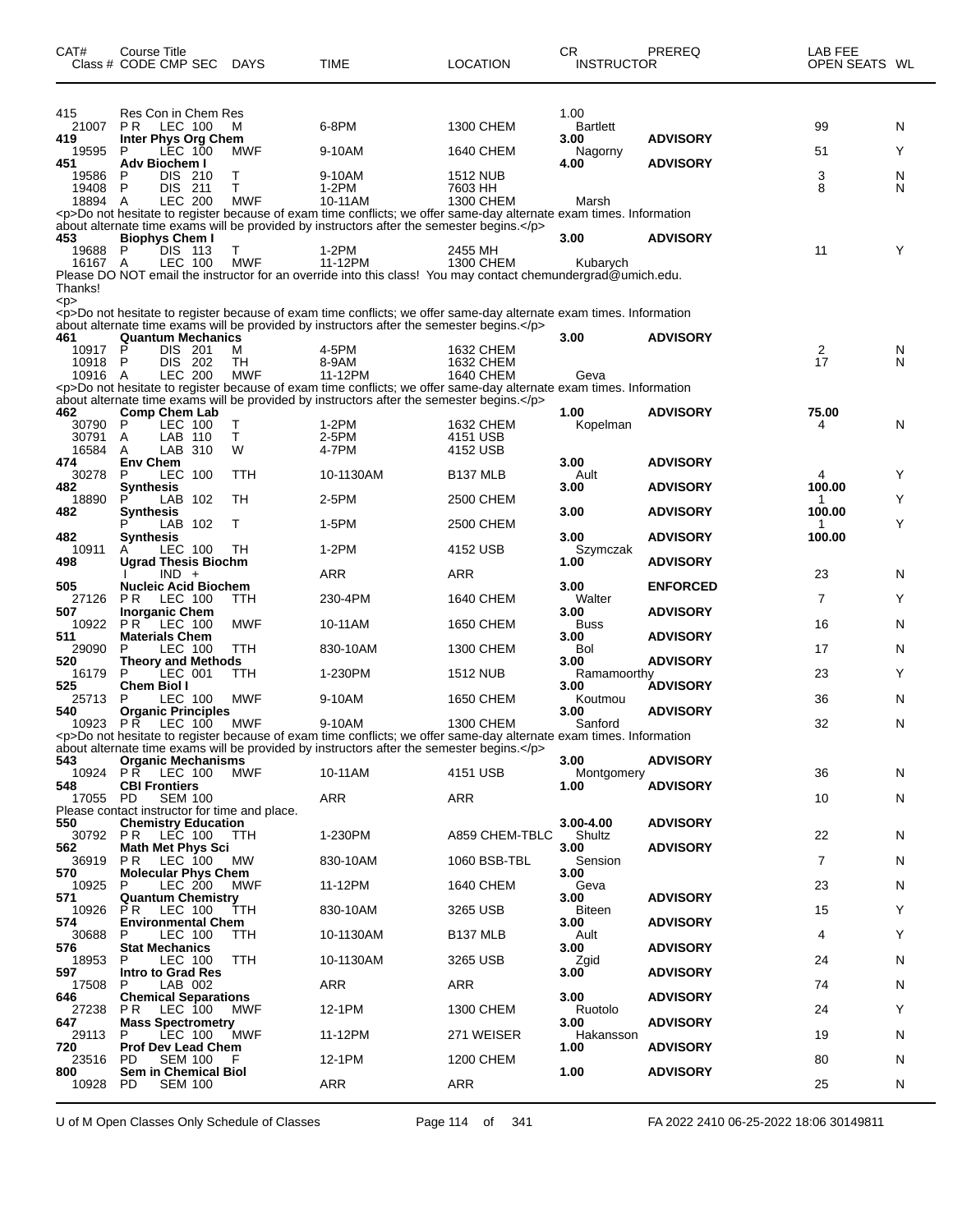| CAT#         | Course Title<br>Class # CODE CMP SEC DAYS         | <b>TIME</b> | <b>LOCATION</b> | CR.<br><b>INSTRUCTOR</b> | PREREQ          | LAB FEE<br>OPEN SEATS WL |   |
|--------------|---------------------------------------------------|-------------|-----------------|--------------------------|-----------------|--------------------------|---|
| 801          | <b>Analytical Seminar</b>                         |             |                 | 1.00                     | <b>ADVISORY</b> |                          |   |
| 10929<br>802 | <b>SEM 100</b><br>PD<br><b>Inorganic Seminar</b>  | <b>ARR</b>  | <b>ARR</b>      | 1.00                     | <b>ADVISORY</b> | 20                       | N |
| 19699<br>803 | <b>SEM 001</b><br>PD<br><b>Organic Seminar</b>    | <b>ARR</b>  | <b>ARR</b>      | 1.00                     | <b>ADVISORY</b> | 20                       | N |
| 10930        | <b>SEM 100</b><br>PD.                             | ARR         | <b>ARR</b>      |                          |                 | 20                       | N |
| 804<br>19700 | <b>Physical Seminar</b><br><b>SEM 001</b><br>PD.  | ARR         | <b>ARR</b>      | 1.00                     | <b>ADVISORY</b> | 20                       | N |
| 805<br>10931 | <b>Materials Seminar</b><br><b>SEM 100</b><br>PD. | <b>ARR</b>  | <b>ARR</b>      | 1.00                     | <b>ADVISORY</b> | 20                       | N |
| 995          | Diss-Cand                                         |             |                 | 8.00                     | <b>ENFORCED</b> |                          |   |
|              | $IND +$<br>DR                                     | ARR         | <b>ARR</b>      |                          |                 | 19                       | N |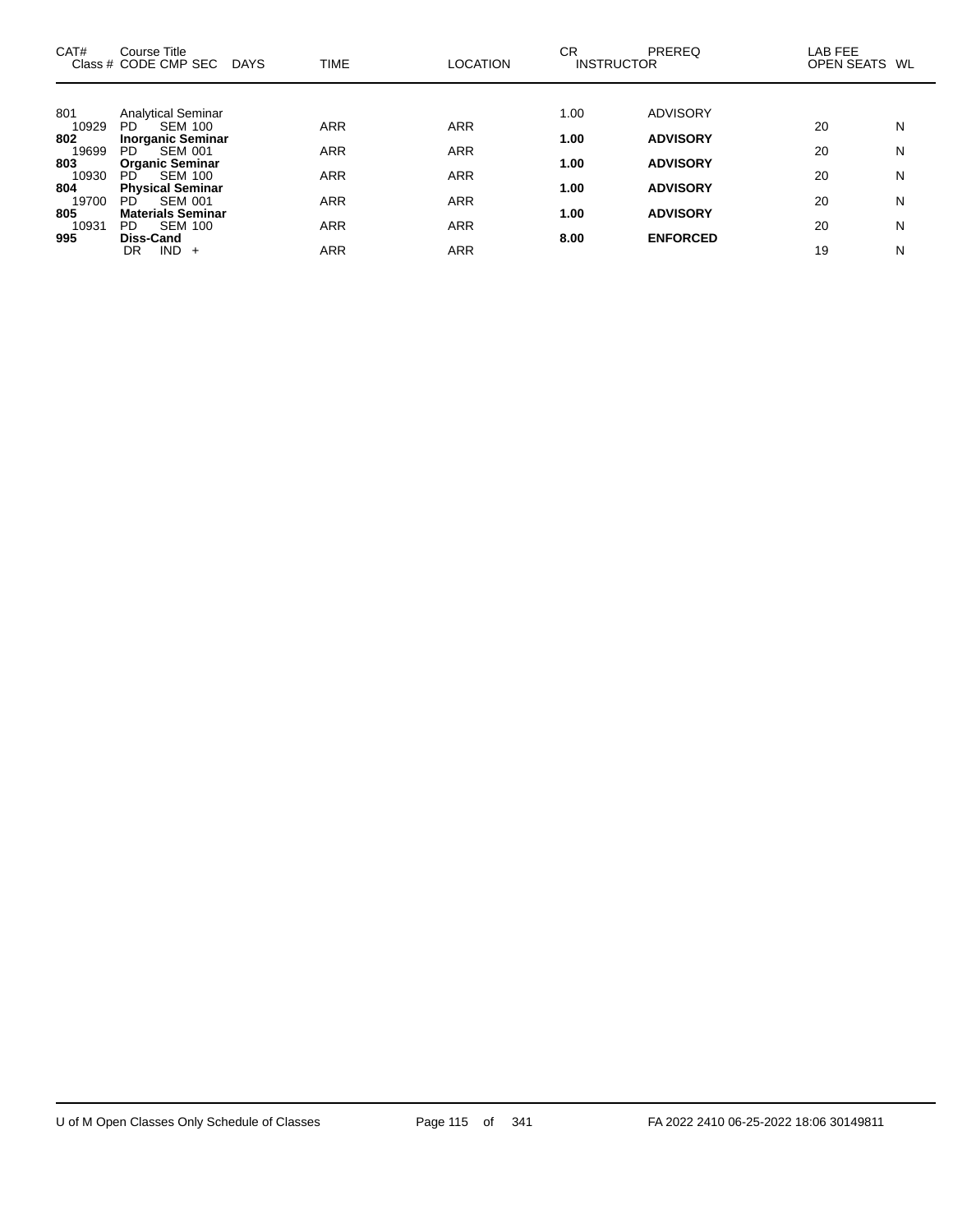| CAT# | Course Title<br>Class # CODE CMP SEC | <b>DAYS</b> | <b>TIME</b> | LOCATION | СF<br><b>INSTRUCTOR</b> | <b>PREREQ</b> | _AB FEE<br>OPEN SEATS WL |  |
|------|--------------------------------------|-------------|-------------|----------|-------------------------|---------------|--------------------------|--|
|      |                                      |             |             |          |                         |               |                          |  |

### **Classical Studies Department Classical Archaeology (CLARCH) Open Sections**

| 222                                       |           | Intro Roman Arch                                |                 |                                                     |                             | 4.00             |                 |                |        |
|-------------------------------------------|-----------|-------------------------------------------------|-----------------|-----------------------------------------------------|-----------------------------|------------------|-----------------|----------------|--------|
| 24342                                     | P         | DIS 002                                         | W               | 11-12PM                                             | 2163 AH                     |                  |                 | 9              | Υ      |
| 24343<br>24344                            | P<br>P    | DIS 003<br><b>DIS 004</b>                       | W<br>TН         | 10-11AM<br>12-1PM                                   | 2163 AH<br><b>B120 MLB</b>  |                  |                 | 12<br>3        | Υ<br>Υ |
| 24345                                     | P         | DIS 005                                         | W               | 9-10AM                                              | 2163 AH                     |                  |                 | 16             | Y      |
| 24341                                     | A         | LEC 001                                         | TTH             | 10-1130AM                                           | 1300 CHEM                   | Stone            |                 |                |        |
| 323                                       |           | <b>Intro Field Arch</b>                         |                 |                                                     |                             | 3.00             |                 |                |        |
| 33152                                     | P         | LEC 001                                         | <b>MWF</b>      | $1-2PM$                                             | 1436 MH                     | Motta            |                 | 8              | Y      |
| 420<br>33156                              | P         | <b>Greece before Histor</b><br>LEC 001          | MW              | 1130-1PM                                            | 3401 MH                     | 3.00<br>Abell    |                 | 12             | Υ      |
| 443                                       |           | Greek Coloniza                                  |                 |                                                     |                             | 3.00             | <b>ADVISORY</b> |                |        |
| 33157                                     | P         | LEC 001                                         | МW              | 10-1130AM                                           | G127 AH                     | Nevett           |                 | 17             | Υ      |
| 499                                       |           | <b>Supervised Reading</b>                       |                 |                                                     |                             | 1.00-3.00        |                 |                |        |
| 600                                       |           | $IND +$<br><b>Proseminar CL Arch</b>            |                 | <b>ARR</b>                                          | <b>ARR</b>                  | 1.00             | <b>ADVISORY</b> | 24             | N      |
| 10938                                     | P         | REC 001                                         | F               | 12-2PM                                              | 3505 HH                     |                  |                 | 9              | Υ      |
| 821                                       |           | Bronze Age Ex & Econ                            |                 |                                                     |                             | 3.00             | <b>ADVISORY</b> |                |        |
| 33158                                     | P         | SEM 001                                         | м               | 2-5PM                                               | 2163 AH                     | Abell            |                 | 13             | Υ      |
| 990                                       |           | Diss-Precand<br>$IND +$                         |                 | <b>ARR</b>                                          | <b>ARR</b>                  | 1.00-8.00        | <b>ADVISORY</b> | 24             | N      |
| 993                                       |           | Sem for Instructors                             |                 |                                                     |                             | 1.00             | <b>ADVISORY</b> |                |        |
| 10940                                     | P         | LEC 001                                         |                 | ARR                                                 | ARR                         | Ratte            |                 | 5              | Υ      |
| 995                                       | Diss-Cand |                                                 |                 |                                                     |                             | 8.00             | <b>ENFORCED</b> |                |        |
|                                           | R         | $IND +$                                         |                 | ARR                                                 | ARR                         |                  |                 | 23             | N      |
|                                           |           |                                                 |                 | <b>Classical Civilization (CLCIV) Open Sections</b> |                             |                  |                 |                |        |
| 101                                       |           | <b>Ancient Greek World</b>                      |                 |                                                     |                             | 4.00             |                 |                |        |
| 10948                                     | P         | DIS 007                                         | WF              | 12-1PM                                              | 2225 SEB                    |                  |                 | 1              | Y      |
| 10949                                     | P         | DIS 009                                         | TTH             | 4-5PM                                               | 2163 AH                     |                  |                 | 1              | Υ      |
| 17207                                     | P<br>P    | DIS 011                                         | TTH             | 12-1PM                                              | <b>1624 CHEM</b>            |                  |                 | 1              | Υ<br>Υ |
| 18131<br>18142                            | P         | DIS 012<br>DIS 013                              | TTH<br>TTH      | 1-2PM<br>4-5PM                                      | G463 MH<br>2050 SKB         |                  |                 | 1<br>10        | Y      |
| 10942                                     | A         | LEC 001                                         | TTH             | 10-11AM                                             | AUD A AH                    | Janko            |                 |                |        |
| 120                                       |           | C C Sem Hu                                      |                 |                                                     |                             | 3.00             | <b>ADVISORY</b> |                |        |
| 26399 PR                                  |           | <b>SEM 001</b>                                  | TTH             | 1-230PM                                             | G144 AH                     | Dufallo          |                 | $\overline{7}$ | Y      |
| <b>Shakespeare's Classics</b><br>28604 PR |           | <b>SEM 002</b>                                  | МW              | 1-230PM                                             | G160 AH                     | Nevett           |                 | 8              | Υ      |
| Cities of Images                          |           |                                                 |                 |                                                     |                             |                  |                 |                |        |
| 30323 PR                                  |           | <b>SEM 003</b>                                  | МW              | 10-1130AM                                           | 2271 AH                     | Motta            |                 | $\overline{7}$ | Υ      |
|                                           |           | When in Rome Eat as Romans Do                   |                 |                                                     |                             |                  |                 |                |        |
| 36345 PR                                  |           | <b>SEM 004</b>                                  | TTH             | 230-4PM                                             | 1372 EH                     | Neis             |                 | $\overline{7}$ | Υ      |
| 121                                       |           | Humans & NonHumans Anc World<br>C C Sem Comp    |                 |                                                     |                             | 4.00             | <b>ADVISORY</b> |                |        |
| 33301 PR                                  |           | <b>REC 001</b>                                  | MF              | 10-1130AM                                           | G463 MH                     | Markus           |                 | 6              | N      |
| Coming of Age in Crisis                   |           |                                                 |                 |                                                     |                             |                  |                 |                |        |
| 250                                       |           | <b>Topics in Anc World</b>                      |                 |                                                     |                             | 3.00             |                 |                |        |
| 33221 P                                   |           | LEC 002<br>Homer, Hesiod & Epic Tradition       | <b>MW</b>       | 1130-1PM                                            | 2407 MH                     | Ready            |                 | $\overline{7}$ | Υ      |
| 288                                       |           | <b>Ancient Phil</b>                             |                 |                                                     |                             | 4.00             |                 |                |        |
| 28651                                     | P         | DIS 003                                         | W               | 2-3PM                                               | 2022 STB                    |                  |                 | 8              | Υ      |
| 33464                                     | P         | DIS 004                                         | TH              | 11-12PM                                             | 142 LORCH                   |                  |                 | 12             | Υ      |
| 33465<br>28649                            | P<br>A    | DIS 005<br>LEC 001                              | TH<br><b>MW</b> | 10-11AM                                             | 1632 CHEM<br>296 WEISER     | Caston           |                 | 6              | Y      |
| 371                                       |           | <b>Anc Greek Sport</b>                          |                 | 10-1130AM                                           |                             | 4.00             |                 |                |        |
| 33282                                     | P         | DIS 002                                         | <b>WF</b>       | 9-10AM                                              | 3330 MH                     |                  |                 | 8              | N      |
| 33283                                     | P         | DIS 003                                         | TTH             | 4-5PM                                               | 2448 MH                     |                  |                 | 18             | N      |
| 33284                                     | P         | <b>DIS</b><br>004                               | ттн             | 9-10AM                                              | 2271 AH                     |                  |                 | $\mathbf{1}$   | N      |
| 33285<br>33286                            | P<br>P    | DIS.<br>005<br><b>DIS</b><br>006                | TTH<br>WF       | 9-10AM<br>12-1PM                                    | 3347 MH<br>1448 MH          |                  |                 | 17<br>7        | N<br>N |
| 33290                                     | P         | <b>DIS</b><br>007                               | WF              | 11-12PM                                             | 2448 MH                     |                  |                 | 14             | N      |
| 33291                                     | P         | DIS.<br>008                                     | WF              | $1-2PM$                                             | 1460 MH                     |                  |                 | 17             | N      |
| 33292                                     | P         | <b>DIS</b><br>009                               | WF              | 12-1PM                                              | 1460 MH                     |                  |                 | 15             | N      |
| 33293<br>33295                            | P         | <b>DIS</b><br>010<br>DIS 012                    | TTH             | 2-3PM<br>3-4PM                                      | 2448 MH<br>2448 MH          |                  |                 | 7<br>14        | N<br>N |
| 33281                                     | P<br>A    | LEC 001                                         | TTH<br>TTH      | 12-1PM                                              | AUD A AH                    | Potter           |                 |                |        |
| 376                                       |           | <b>Emperors of Rome</b>                         |                 |                                                     |                             | 4.00             |                 |                |        |
| 33298                                     | P         | DIS 002                                         | W               | 3-4PM                                               | 2022 STB                    |                  |                 | 2              | N      |
| 33299                                     | P         | DIS.<br>003                                     | Τ               | 9-10AM                                              | 1448 MH                     |                  |                 | 12             | N      |
| 33300<br>33297                            | P<br>A    | DIS 004<br>LEC 001                              | TН<br>MW        | 12-1PM<br>1-230PM                                   | 1175 NQ<br><b>1200 CHEM</b> | Schultz          |                 | 8              | N      |
| 392                                       |           | <b>Ancient Medicine</b>                         |                 |                                                     |                             | 4.00             |                 |                |        |
| 28512                                     | A         | LEC 001                                         | TTH             | 230-4PM                                             | AUD C AH                    | Das she-her-hers |                 |                |        |
| 470                                       |           | <b>Topics in Antiquity</b>                      |                 |                                                     |                             | 3.00             |                 |                |        |
| 33427                                     | P         | <b>SEM 002</b><br>Passions in Anc Greece & Rome | TTH             | 10-1130AM                                           | G160 AH                     | Caston           |                 | 12             | Y      |
|                                           |           |                                                 |                 |                                                     |                             |                  |                 |                |        |

U of M Open Classes Only Schedule of Classes Page 116 of 341 FA 2022 2410 06-25-2022 18:06 30149811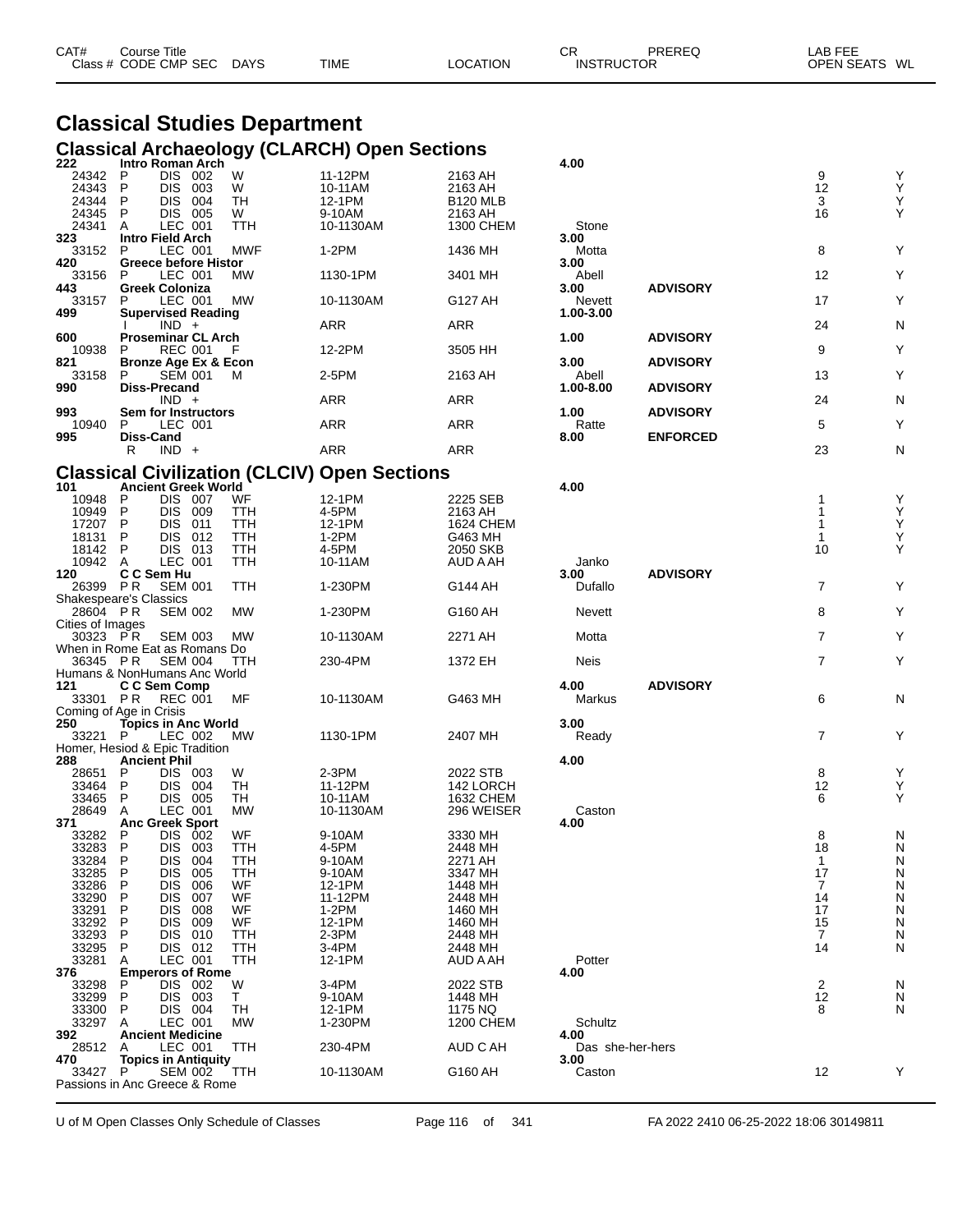| CAT#                          | Course Title<br>Class # CODE CMP SEC DAYS                    |            |              | TIME                                                | <b>LOCATION</b>                                                            | CR.<br><b>INSTRUCTOR</b> | PREREQ                                                                                                           | LAB FEE<br>OPEN SEATS WL |        |
|-------------------------------|--------------------------------------------------------------|------------|--------------|-----------------------------------------------------|----------------------------------------------------------------------------|--------------------------|------------------------------------------------------------------------------------------------------------------|--------------------------|--------|
| 480                           | <b>Studying Antiquity</b>                                    |            |              |                                                     |                                                                            | 1.00-2.00                | <b>ENFORCED</b>                                                                                                  |                          |        |
|                               | 22574 PR LEC 001<br>Metamorphoses & Reception                |            | м            | $1-3PM$                                             | 2135 NQ                                                                    | Fielding                 |                                                                                                                  | 17                       | Y      |
| Research Seminar              | 22576 PR LEC 002                                             |            | W            | $1-2PM$                                             | 2163 AH                                                                    | Fielding                 |                                                                                                                  | 11                       | Y      |
|                               |                                                              |            |              | <b>Classical Linguistics (CLLING) Open Sections</b> |                                                                            |                          |                                                                                                                  |                          |        |
| 635<br>28738 P                | Comp Gram-Gk&Latin<br>LEC 001                                |            | <b>MWF</b>   | 9-10AM                                              | 049 UMMA                                                                   | 3.00<br>Fortson          | <b>ADVISORY</b>                                                                                                  | 12                       | Y      |
|                               | Greek (GREEK) Open Sections<br><sup>301</sup> 2nd Year Greek |            |              |                                                     |                                                                            |                          |                                                                                                                  |                          |        |
| 11299                         | REC 001<br>P <sub>R</sub>                                    |            | <b>MTTHF</b> | 9-10AM                                              | 5180B AH                                                                   | 4.00                     | <b>ENFORCED</b><br>Ahbel-Rappe she-her                                                                           | 10                       | Y      |
| 401<br>11300                  | <b>Greek Prose</b><br><b>REC 001</b><br>P                    |            | TTH          | 4-530PM                                             | 2412 MLB                                                                   | 3.00<br>Janko            | <b>ADVISORY</b>                                                                                                  | 10                       | Y      |
| Herodotus                     |                                                              |            |              |                                                     |                                                                            |                          |                                                                                                                  |                          |        |
| 440<br>36484                  | <b>Archaic Hexameter</b><br>P<br>REC 001                     |            | TTH          | 1130-1PM                                            | B814 EQ                                                                    | 3.00<br>Berlin           | <b>ADVISORY</b>                                                                                                  | 14                       | Y      |
| 502<br>11302                  | <b>Elementary Greek</b><br><b>REC 001</b><br>P               |            | <b>MTWTH</b> | 9-10AM                                              | 3315 MH                                                                    | 3.00<br>Forsdyke         | <b>ADVISORY</b>                                                                                                  | 1                        | Y      |
| 507                           | <b>Second Yr Greek I</b>                                     |            |              |                                                     | 5180B AH                                                                   | 3.00                     | <b>ADVISORY</b>                                                                                                  | 10                       | Y      |
| 11303 PR<br>meets with GK 301 | REC 001                                                      |            | <b>MTTHF</b> | 9-10AM                                              |                                                                            |                          | Ahbel-Rappe she-her                                                                                              |                          |        |
| 561<br>33161 P                | <b>Ancient Science</b><br><b>REC 001</b>                     |            | TTH          | 1-230PM                                             | G421B MH                                                                   | 3.00<br>Das she-her-hers | <b>ADVISORY</b>                                                                                                  | 9                        | Y      |
| 599                           | <b>Greek Medical Writers</b><br><b>Directed Reading</b>      |            |              |                                                     |                                                                            | 1.00-4.00                | <b>ADVISORY</b>                                                                                                  |                          |        |
|                               | $IND +$                                                      |            |              | ARR                                                 | <b>ARR</b>                                                                 |                          |                                                                                                                  | 10                       | N      |
| 600<br>18899                  | <b>Meth Class Scholarsp</b><br>P<br>SEM 001                  |            |              | 12-2PM                                              | <b>2038 TISCH</b>                                                          | 1.00<br>Schultz          | <b>ADVISORY</b>                                                                                                  | 8                        | Y      |
| 801<br>33163                  | Epic<br>P<br><b>SEM 001</b>                                  |            | F            | 9-12PM                                              | 4175 AH                                                                    | 3.00                     | <b>ADVISORY</b>                                                                                                  | 6                        | Y      |
| Homer                         |                                                              |            |              |                                                     |                                                                            | Ready                    |                                                                                                                  |                          |        |
| 990                           | Diss-Precand<br>$IND +$                                      |            |              | ARR                                                 | ARR                                                                        | 1.00-8.00                | <b>ADVISORY</b>                                                                                                  | 24                       | N      |
| 995                           | Diss-Cand<br>R<br>$IND +$                                    |            |              | ARR                                                 | ARR                                                                        | 8.00                     | <b>ENFORCED</b>                                                                                                  | 24                       | N      |
|                               |                                                              |            |              | <b>Modern Greek (GREEKMOD) Open Sections</b>        |                                                                            |                          |                                                                                                                  |                          |        |
| 101                           | <b>Elem Modern Greek</b>                                     |            |              |                                                     |                                                                            | 4.00                     |                                                                                                                  |                          |        |
| 11557<br>201                  | P<br><b>REC 001</b><br>2nd Yr Mod Greek I                    |            | <b>MTWTH</b> | 10-11AM                                             | 5521 HH                                                                    | Margomenou<br>4.00       | <b>ADVISORY</b>                                                                                                  | 10                       | Y      |
| 11558<br>214                  | P<br><b>REC 001</b>                                          |            | <b>MTWTH</b> | 11-12PM                                             | <b>B830 EQ</b>                                                             | Leontis                  |                                                                                                                  | 5                        | Y      |
| 28396                         | <b>Intro To Mod Gk Cult</b><br>LEC 001<br>P                  |            | TTH          | 1-230PM                                             | 2336 MH                                                                    | 3.00<br>Margomenou       |                                                                                                                  | 27                       | Υ      |
| 301<br>11559                  | Inter Mod Greek I<br>P.<br>LEC 001                           |            | <b>MW</b>    | 1-230PM                                             | 4211 AH                                                                    | 3.00<br>Margomenou       | <b>ADVISORY</b>                                                                                                  | 12                       | Y      |
| 318<br>33168                  | Greek-American Cult<br>P<br>LEC 001                          |            | ттн          | 230-4PM                                             | 1359 MH                                                                    | 3.00<br>Leontis          |                                                                                                                  | 6                        | Y      |
| 501                           | <b>Elem Modern Greek</b>                                     |            |              |                                                     |                                                                            | 3.00                     | <b>ADVISORY</b>                                                                                                  |                          |        |
| 11561<br>503                  | REC 001<br>P<br>2nd Yr Mod Grk I                             |            | <b>MTWTH</b> | 10-11AM                                             | 5521 HH                                                                    | Margomenou<br>3.00       | <b>ADVISORY</b>                                                                                                  | 10                       | Y      |
| 11562<br>505                  | REC 001<br>P.<br><b>Inter Mod Greek I</b>                    |            | <b>MTWTH</b> | 11-12PM                                             | <b>B830 EQ</b>                                                             | Leontis<br>3.00          | <b>ADVISORY</b>                                                                                                  | 5                        | Y      |
| 13981                         | P<br><b>REC 001</b>                                          |            | МW           | 1-230PM                                             | 4211 AH                                                                    | Margomenou               |                                                                                                                  | 12                       | Y      |
|                               | undergraduates should elect this course as MG 301            |            |              |                                                     |                                                                            |                          |                                                                                                                  |                          |        |
| 191                           | <b>Fresh Honors</b>                                          |            |              | <b>Great Books (GTBOOKS) Open Sections</b>          |                                                                            | 4.00                     | <b>ADVISORY</b>                                                                                                  |                          |        |
| 11288                         | PR<br>DIS 002                                                |            | WF           | 9-10AM                                              | 1628 CHEM                                                                  | Dufallo                  |                                                                                                                  | 1                        | Y      |
| 11289<br>11290                | P R<br>DIS<br>P R<br>DIS.                                    | 003<br>004 | TTH<br>WF    | 4-5PM<br>9-10AM                                     | 2060 SKB<br>G115 AH                                                        |                          |                                                                                                                  | 17<br>16                 | Υ<br>Υ |
| 11292 PR                      | <b>DIS</b>                                                   | 006        | WF           | 2-3PM                                               | 2155 NQ                                                                    |                          |                                                                                                                  | 14                       | Υ      |
| 11293<br>11294                | P R<br><b>DIS</b><br>P R<br><b>DIS</b>                       | 007<br>008 | TTH<br>TTH   | 4-5PM<br>3-4PM                                      | 2229 SEB<br>2135 NQ                                                        |                          |                                                                                                                  | 18<br>9                  | Υ<br>Υ |
| 11296                         | PR<br><b>DIS</b>                                             | 010        | WF           | 1-2PM                                               | 210 WH                                                                     |                          |                                                                                                                  | 14                       | Υ      |
| 11297 PR<br>24873 PR          | <b>DIS</b><br>DIS 012                                        | 011        | WF<br>TTH    | 10-11AM<br>$1-2PM$                                  | 4088 EH<br>3207 LSA                                                        |                          |                                                                                                                  | 13<br>11                 | Υ<br>Υ |
|                               |                                                              |            |              |                                                     | STUDENTS ARE AUTO-ENROLLED IN LECTURE WHEN THEY ELECT A DISCUSSION.        |                          |                                                                                                                  |                          |        |
| 11287 A                       | LEC 001                                                      |            | <b>TTH</b>   | 9-10AM                                              | AUD A AH                                                                   | Dufallo                  |                                                                                                                  |                          |        |
|                               | <b>Latin (LATIN) Open Sections</b>                           |            |              |                                                     |                                                                            |                          |                                                                                                                  |                          |        |
|                               |                                                              |            |              |                                                     | GO TO THE DEPARTMENTAL OFFICE, 2160 A H, FOR INFORMATION OR CALL 764-0360. |                          | NOTE - A PRE-REGISTRATION PLACEMENT TEST FOR STUDENTS WITH HIGH SCHOOL LATIN FOR THE FALL TERM WILL BE REQUIRED. |                          |        |
| 101<br>11348                  | <b>Elementary Latin I</b><br>P<br><b>REC 001</b>             |            | <b>MTTHF</b> | 9-10AM                                              | 2163 AH                                                                    | 4.00                     |                                                                                                                  | 10                       | Y      |
| 11349                         | P<br><b>REC 002</b>                                          |            | <b>MTTHF</b> | 10-11AM                                             | 2163 AH                                                                    |                          |                                                                                                                  | 9                        | Y      |
| 16766 P                       | <b>REC 003</b>                                               |            | <b>MTTHF</b> | 12-1PM                                              | 2163 AH                                                                    |                          |                                                                                                                  | 1                        | Y      |

U of M Open Classes Only Schedule of Classes Page 117 of 341 FA 2022 2410 06-25-2022 18:06 30149811

 $\overline{\phantom{0}}$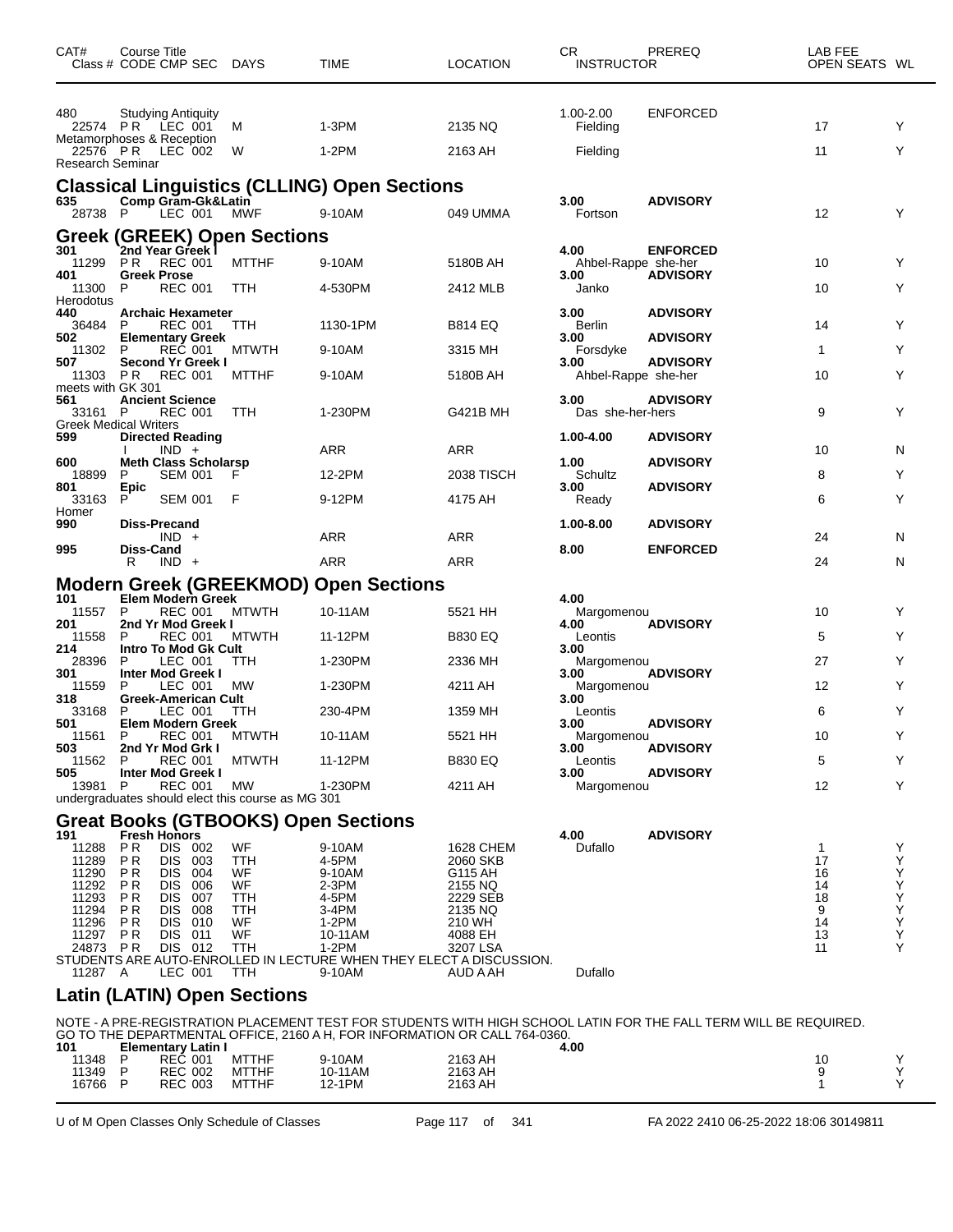| CAT#                 | Course Title<br>Class # CODE CMP SEC              | <b>DAYS</b>  | TIME      | LOCATION          | <b>CR</b><br><b>INSTRUCTOR</b> | PREREQ                    | LAB FEE<br>OPEN SEATS WL |   |
|----------------------|---------------------------------------------------|--------------|-----------|-------------------|--------------------------------|---------------------------|--------------------------|---|
|                      |                                                   |              |           |                   |                                |                           |                          |   |
| 11350<br>102         | P<br><b>REC 004</b><br><b>Elementary Latin II</b> | <b>MTTHF</b> | $1-2PM$   | 2163 AH           | 4.00                           | <b>ADVISORY, ENFORCED</b> | $\overline{7}$           | Y |
| 11351<br>103         | REC 001<br><b>PR</b><br><b>Review Latin</b>       | <b>MTTHF</b> | 12-1PM    | 4207 AH           | 4.00                           | <b>ADVISORY</b>           | 8                        | Υ |
| 11352                | <b>REC 001</b><br>P                               | <b>MTTHF</b> | 11-12PM   | 2163 AH           | Tohm                           |                           | 10                       | Y |
| 193<br>25488         | <b>Intens Elem Lat I</b><br>P<br><b>REC 001</b>   | <b>MTTHF</b> | 9-10AM    | G437 MH           | 4.00<br>Soter                  |                           | 8                        | N |
| 231<br>11353         | Roman Kings&Emp<br>P R<br>REC 001                 | <b>MTTHF</b> | 9-10AM    | 4207 AH           | 4.00                           | <b>ADVISORY, ENFORCED</b> | 10                       | Υ |
| 11354                | P R<br><b>REC 002</b>                             | <b>MTTHF</b> | 12-1PM    | 4175 AH           |                                |                           | 2                        | Υ |
| 11356                | P <sub>R</sub><br><b>REC 004</b>                  | TTH          | $1-2PM$   | B760 SSWB         |                                |                           | 8                        | Υ |
|                      | РR<br><b>REC 004</b>                              | МF           | $1-2PM$   | 5179 AH           | Markus                         |                           | 8                        | Υ |
| 22080                | P <sub>R</sub><br><b>REC 005</b>                  | <b>MTTHF</b> | $1-2PM$   | 4207 AH           |                                |                           | 1                        | Υ |
| 232                  | Vergil-Aeneid                                     |              |           |                   | 4.00                           | <b>ADVISORY, ENFORCED</b> |                          |   |
| 11357                | PR <sup>1</sup><br><b>REC 001</b>                 | <b>MTTHF</b> | 10-11AM   | G437 MH           | Soter                          |                           | $\overline{2}$           | Y |
| 20603                | P <sub>R</sub><br><b>REC 002</b>                  | <b>MTWTH</b> | 12-1PM    | G437 MH           |                                |                           | 1                        | Υ |
| 301                  | <b>Intermediate Latin</b>                         |              |           |                   | 3.00                           | <b>ADVISORY</b>           |                          |   |
| 11358                | P<br><b>REC 001</b>                               | TTH          | 230-4PM   | 2163 AH           | Markus                         |                           | 16                       | Υ |
| 401                  | <b>Republican Prose</b>                           |              |           |                   | 3.00                           | <b>ADVISORY</b>           |                          |   |
| 33302                | P<br><b>REC 001</b>                               | ттн          | 1-230PM   | G437 MH           | Berlin                         |                           | 14                       | Υ |
| Sallust              |                                                   |              |           |                   |                                |                           |                          |   |
| 403                  |                                                   |              |           |                   | 3.00                           |                           |                          |   |
|                      | <b>Elem Latin Comp</b>                            |              |           |                   |                                | <b>ADVISORY</b>           |                          |   |
| 33303                | P<br>LEC 001                                      | <b>MW</b>    | 1130-1PM  | G449 MH           | Fielding                       |                           | 7                        | N |
| 421                  | Teach Latin                                       |              |           |                   | 3.00                           | <b>ADVISORY</b>           |                          |   |
| 21234                | <b>REC 001</b><br>PI                              | F            | 130-3PM   | ARR               |                                |                           | 8                        | Y |
| 421                  | <b>Teach Latin</b>                                |              |           |                   | 3.00                           | <b>ADVISORY</b>           |                          |   |
|                      | P<br><b>REC 001</b>                               | W            | 10-1130AM | ARR               | Tohm                           |                           | 8                        | Y |
| 426                  | <b>Practicum</b>                                  |              |           |                   | 1.00                           | <b>ADVISORY</b>           |                          |   |
| 11359                | ΡI<br><b>REC 001</b>                              |              | ARR       | ARR               | Tohm                           |                           | 4                        | Υ |
| 473                  | The Age of Nero                                   |              |           |                   | 3.00                           | <b>ADVISORY</b>           |                          |   |
| 33305                | P<br><b>REC 001</b>                               | TTH          | 230-4PM   | 1110 NQ           | Caston                         |                           | 18                       | N |
| Senecan Tragedy      |                                                   |              |           |                   |                                |                           |                          |   |
| 500                  | Spec Reading-Lat                                  |              |           |                   | 3.00                           | <b>ADVISORY</b>           |                          |   |
| 33850                | P<br><b>REC 001</b>                               | МW           | 10-1130AM | 4175 AH           | Berlin                         |                           | 10                       | N |
| 502                  | <b>Intens Elem Lat I</b>                          |              |           |                   | 3.00                           | <b>ADVISORY</b>           |                          |   |
| 27465                | <b>REC 001</b><br>P                               | <b>MTTHF</b> | 9-10AM    | G437 MH           | Soter                          |                           | 8                        | N |
| 503                  | <b>Intens Elem Lat II</b>                         |              |           |                   | 3.00                           | <b>ADVISORY</b>           |                          |   |
| 20031                | P<br>REC 001                                      | TTH          | $1-2PM$   | B760 SSWB         |                                |                           | 8                        | Υ |
| 503                  | <b>Intens Elem Lat II</b>                         |              |           |                   | 3.00                           | <b>ADVISORY</b>           |                          |   |
|                      | P<br><b>REC 001</b>                               | MF           | $1-2PM$   | 5179 AH           | Markus                         |                           | 8                        | Y |
|                      |                                                   |              |           |                   |                                |                           |                          |   |
| 505                  | <b>Intermediate Latin</b>                         |              |           |                   | 3.00                           | <b>ADVISORY</b>           |                          | Y |
| 15413                | <b>REC 001</b><br>P R                             | TTH          | 230-4PM   | 2163 AH           | Markus                         |                           | 16                       |   |
| Meets with Latin 301 |                                                   |              |           |                   |                                |                           |                          |   |
| 506                  | <b>Adv Latin Comp</b>                             |              |           |                   | 3.00                           | <b>ADVISORY</b>           |                          |   |
| 33304                | LEC 001<br>P                                      | МW           | 1130-1PM  | G449 MH           | Fielding                       |                           | $\overline{7}$           | N |
| 508                  | <b>Latin Sight Reading</b>                        |              |           |                   | 1.00                           |                           |                          |   |
| 30723                | <b>REC 001</b><br>P                               | W            | 8-9AM     | <b>2038 TISCH</b> | Schultz                        |                           | 3                        | Y |
| 571                  | <b>Republican Latin Lit</b>                       |              |           |                   | 3.00                           |                           |                          |   |
| 33306                | P<br><b>REC 001</b>                               | MW           | 1-230PM   | 2271 AH           | Fortson                        |                           | 12                       | Υ |
| 600                  | <b>Meth Class Scholarsp</b>                       |              |           |                   | 1.00                           | <b>ADVISORY</b>           |                          |   |
| 18889                | <b>SEM 001</b><br>P                               | F            | 12-2PM    | 2038 TISCH        | Schultz                        |                           | 8                        | Υ |
| 808                  | Roman Historiography                              |              |           |                   | 3.00                           | <b>ADVISORY</b>           |                          |   |
| 33307                | P<br><b>SEM 001</b>                               | ттн          | 230-4PM   | 049 UMMA          | Potter                         |                           | 14                       | N |
| Ammianus             |                                                   |              |           |                   |                                |                           |                          |   |
| 993                  | Sem for Instructors                               |              |           |                   | 1.00                           | <b>ADVISORY</b>           |                          |   |
| 11362                | P<br>LEC 001                                      |              | ARR       | ARR               | Tohm                           |                           | 35                       | N |
| 995                  | <b>Diss-Cand</b>                                  |              |           |                   |                                | <b>ENFORCED</b>           |                          |   |
|                      |                                                   |              |           |                   | 8.00                           |                           |                          |   |
|                      | R<br>$IND +$                                      |              | ARR       | <b>ARR</b>        |                                |                           | 22                       | N |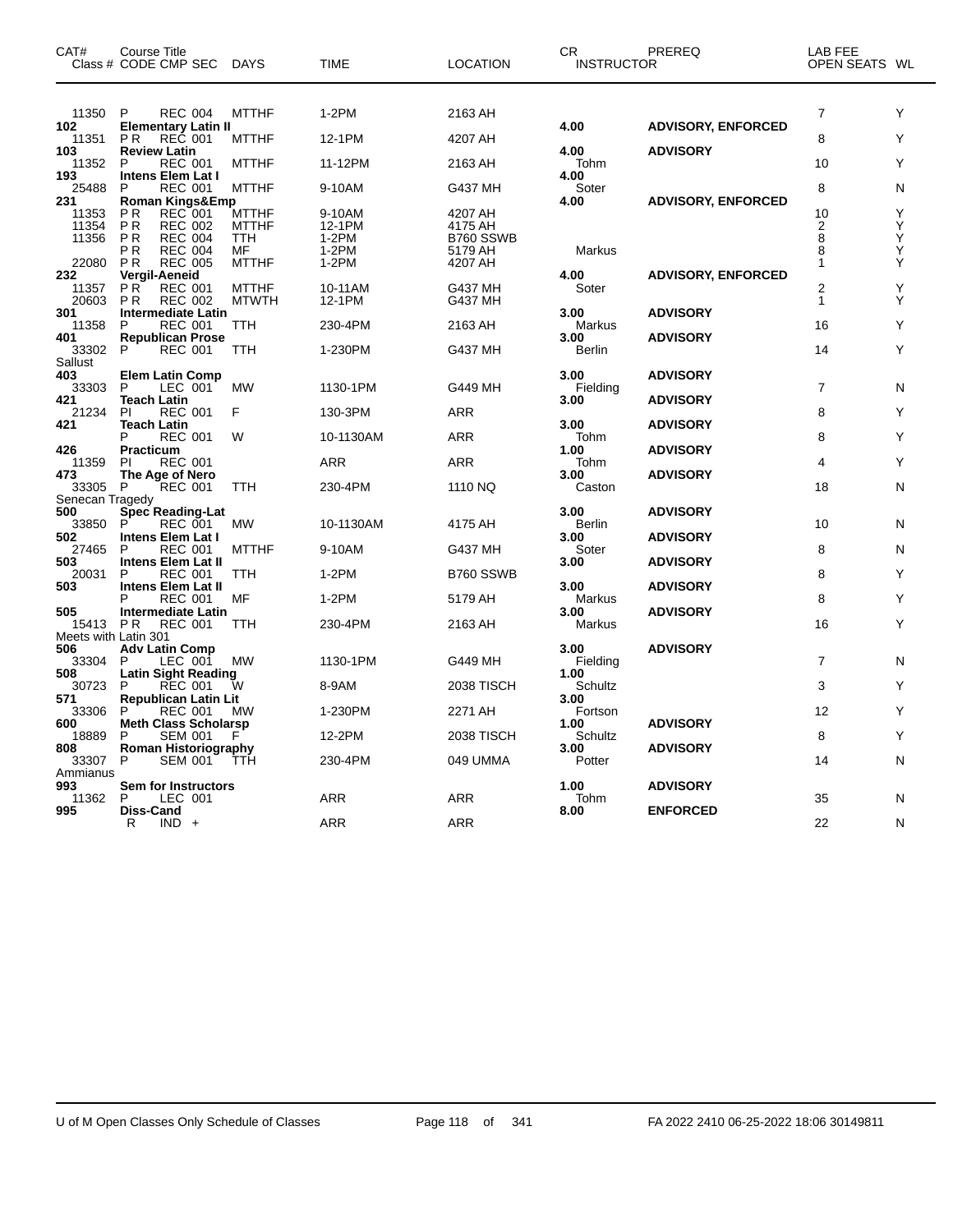| CAT# | Course Title         |             |      |          | СR                | PREREQ | AB FEE            |    |
|------|----------------------|-------------|------|----------|-------------------|--------|-------------------|----|
|      | Class # CODE CMP SEC | <b>DAYS</b> | TIME | _OCATION | <b>INSTRUCTOR</b> |        | <b>OPEN SEATS</b> | WL |

### **Communication and Media Communication Studies (COMM) Open Sections**

NOTE - ENROLLED STUDENTS MAY BE DROPPED FROM COMMUNICATION STUDIES CLASSES FOR FAILURE TO ATTEND THE FIRST TWO

| MEETINGS.                                                                   |                        |                          |                                         |                                                   |                                                                                                                   |                                |                     |                 |                |                                                         |
|-----------------------------------------------------------------------------|------------------------|--------------------------|-----------------------------------------|---------------------------------------------------|-------------------------------------------------------------------------------------------------------------------|--------------------------------|---------------------|-----------------|----------------|---------------------------------------------------------|
| 101<br>10956                                                                | P R                    | DIS 002                  | <b>Media, Past Present</b>              |                                                   | 9-10AM                                                                                                            | 2244 USB                       | 4.00                | <b>ENFORCED</b> | 8              | Y                                                       |
| 10958                                                                       | P <sub>R</sub>         | DIS.                     | 004                                     | F                                                 | 11-12PM                                                                                                           | 1110 NQ                        |                     |                 | 6              | Υ                                                       |
| 10960<br>5 seats reserved for LSA Honors.                                   | PR                     |                          | DIS 006                                 | F                                                 | 1-2PM                                                                                                             | 1110 NQ                        |                     |                 | 13             | Υ                                                       |
| 10961                                                                       | P R                    | <b>DIS</b><br><b>DIS</b> | - 007                                   |                                                   | 2-3PM                                                                                                             | 1110 NQ                        |                     |                 | 5              | Υ                                                       |
| 10962<br>10963                                                              | P R<br>P R<br>P R      | DIS.<br>DIS.             | 008<br>- 009<br>011                     | F<br>F<br>TН                                      | 3-4PM<br>10-11AM<br>6-7PM                                                                                         | 2011 MLB<br>1110 NQ<br>1460 MH |                     |                 | 10<br>10<br>9  | $\mathop{\mathsf{Y}}\limits_{\mathop{\mathsf{Y}}}$<br>Υ |
| 17917<br>15 seats reserved for freshmen.<br>17920 PR                        |                        |                          | DIS 012                                 | F                                                 | $1-2PM$                                                                                                           | 1033 DENT                      |                     |                 | 9              | Υ                                                       |
| 15 seats reserved for freshmen.<br>17921 PR                                 |                        |                          | DIS 013                                 | F                                                 | 2-3PM                                                                                                             | 2011 MLB                       | Douglas             |                 | 9              | Y                                                       |
| 15 seats reserved for freshmen.<br>10955                                    | AR                     | LEC 001                  |                                         | ттн                                               | 1-230PM                                                                                                           | AUD 4 MLB                      | Douglas             |                 |                |                                                         |
|                                                                             |                        |                          |                                         |                                                   |                                                                                                                   |                                |                     |                 |                |                                                         |
| 102                                                                         | P R                    |                          | <b>Process &amp; Effects</b><br>DIS 004 | F                                                 |                                                                                                                   |                                | 4.00                | <b>ENFORCED</b> |                |                                                         |
| 10968<br>10969                                                              | P R                    |                          | DIS 005                                 |                                                   | 11-12PM<br>12-1PM                                                                                                 | 1245 NQ<br>1245 NQ             |                     |                 | 5<br>6         | Υ<br>Υ                                                  |
| 5 seats reserved for LSA Honors.<br>10972                                   | PR                     |                          | DIS 008                                 |                                                   | 9-10AM                                                                                                            | 1245 NQ                        |                     |                 | 8              | Υ                                                       |
| 17926 PR                                                                    |                        |                          | DIS 012                                 | TН                                                | 8-9AM                                                                                                             | 1175 NQ                        |                     |                 | 10             | Υ                                                       |
| 10 seats reserved for freshmen.<br>17927 PR                                 |                        | DIS 013                  |                                         | ТH                                                | 9-10AM                                                                                                            | 1245 NQ                        |                     |                 | 9              | Y                                                       |
| 10 seats reserved for freshmen.<br>32835 PR                                 |                        |                          | DIS 014                                 | F                                                 | 9-10AM                                                                                                            | 1175 NQ                        | Hart                |                 | 9              | Y                                                       |
| 10 seats reserved for freshmen.<br>10965 AR                                 |                        | LEC 001                  |                                         | W                                                 | 1-2PM                                                                                                             | 2460 CCCB                      | Hart                |                 |                |                                                         |
| 10966 AR                                                                    |                        | LEC 002                  |                                         | Associated Discussion sections: 4, 5, 6, 7.<br>w  | 2-3PM                                                                                                             | 2460 CCCB                      | Hart                |                 |                |                                                         |
| 10967 A R                                                                   |                        | LEC 003                  |                                         | Associated Discussion sections: 8,9,10,11.<br>- W | 3-4PM                                                                                                             | 2460 CCCB                      | Hart                |                 |                |                                                         |
| 159                                                                         |                        |                          | FYS in Media Issues                     | Associated Discussion sections: 12, 13, 14, 15.   |                                                                                                                   |                                | 3.00                | <b>ENFORCED</b> |                |                                                         |
| 32868<br><b>Hackers Prankstrs Whistleblwrs</b>                              | P <sub>R</sub>         | <b>SEM 001</b>           |                                         | MW                                                | 230-4PM                                                                                                           | 3347 MH                        | Hussain             |                 | $\overline{7}$ | Υ                                                       |
| 221                                                                         |                        |                          | <b>Quantitative Skills</b>              |                                                   |                                                                                                                   |                                | 4.00                | <b>ADVISORY</b> |                |                                                         |
| 33734<br>33737                                                              | P R<br>P <sub>R</sub>  | LAB 005                  | LAB 002                                 | F<br>M                                            | 9-11AM<br>12-2PM                                                                                                  | 2302 SEB<br>2302 SEB           | Pasek<br>Pasek      |                 | 12<br>6        | $\mathop{\mathsf{Y}}\limits_{\mathop{\mathsf{Y}}}$      |
| 35066                                                                       | P                      |                          | LAB 006                                 | M                                                 | 10-12PM                                                                                                           | 2302 SEB                       | Pasek               |                 | 5              | Y                                                       |
| 33732                                                                       | Α                      | LEC 001                  |                                         | т                                                 | $1-2PM$                                                                                                           | 1105 NQ                        | Pasek               |                 |                |                                                         |
| 33736 A                                                                     |                        | <b>LEC 004</b>           |                                         | TН                                                | Associated lab sections: 2, 3. Asynchronous lectures; in-person large group discussions on Tuesdays.<br>$1-2PM$   | 1105 NQ                        | Pasek               |                 |                |                                                         |
| 271                                                                         |                        |                          | <b>Comm Revolutions</b>                 |                                                   | Associated lab sections: 5, 6. Asynchronous lectures; in-person large group discussions on Thursdays.             |                                | 4.00                | <b>ENFORCED</b> |                |                                                         |
| 28421                                                                       | P R                    | DIS 002                  |                                         | F                                                 | 9-10AM                                                                                                            | 3230 USB                       | Sandvig             |                 | 10             | Y                                                       |
| 28422                                                                       | P R                    | <b>DIS 003</b>           |                                         | F<br>F                                            | 1-2PM                                                                                                             | 2752 SSWB                      | Sandvig             |                 | 2<br>10        | Ý<br>Υ                                                  |
| 28423<br>28420                                                              | P R<br>AR.             | DIS 004<br>LEC 001       |                                         | МW                                                | 10-11AM<br>4-530PM                                                                                                | 1245 NQ<br>LEC RM 1 MLB        | Sandvig<br>Sandvig  |                 |                |                                                         |
| 290                                                                         | <b>Public Speaking</b> |                          |                                         |                                                   |                                                                                                                   |                                | 3.00                |                 |                |                                                         |
| 27043<br>306                                                                | A                      | <b>LEC 001</b>           | Media Topics in HU                      | TTH                                               | 12-1PM                                                                                                            | 1544 NUB                       | Moshin<br>3.00-4.00 | <b>ADVISORY</b> |                |                                                         |
| 26686                                                                       | A                      | LEC 001                  |                                         | TTH                                               | 230-4PM                                                                                                           | 1230 USB                       | Moshin              |                 |                |                                                         |
| American Jewishness                                                         |                        |                          |                                         |                                                   |                                                                                                                   |                                |                     |                 |                |                                                         |
| 26690 A                                                                     |                        |                          | LEC 005                                 | TTH                                               | Please note-NO CREDIT GRANTED to students who took COMM 305.001 in Fall 2017.<br>1130-1PM                         | 2260 USB                       | Griffin             |                 |                |                                                         |
| Television and Social Change                                                |                        |                          |                                         |                                                   |                                                                                                                   |                                |                     |                 |                |                                                         |
|                                                                             |                        |                          |                                         |                                                   |                                                                                                                   |                                |                     |                 |                |                                                         |
| 33390 PR LEC 010<br>Global Media Industries                                 |                        |                          |                                         | <b>MW</b>                                         | 230-4PM                                                                                                           | 1469 MH                        |                     |                 | 3              | Y                                                       |
| 307                                                                         |                        |                          | <b>Media Topics in SS</b>               |                                                   |                                                                                                                   |                                | 1.00-4.00           | <b>ADVISORY</b> |                |                                                         |
| 26695<br><b>Political Communication</b>                                     | P R                    |                          | DIS 003                                 | F                                                 | 10-11AM                                                                                                           | 1175 NQ                        |                     |                 | 5              | Y                                                       |
| 26696 PR                                                                    |                        |                          | <b>DIS 004</b>                          | F                                                 | 2-3PM                                                                                                             | 1185 NQ                        |                     |                 | 8              | Υ                                                       |
| <b>Political Communication</b><br>26693 A<br><b>Political Communication</b> |                        | LEC 001                  |                                         | МW                                                | 230-4PM                                                                                                           | 110 WEISER-TBL                 | Hasell              |                 |                |                                                         |
| 37630 PR<br>Marketing for Social Change                                     |                        | LEC 006                  |                                         | TH                                                | 9-11AM                                                                                                            | 2310 SEB                       | Hart                |                 | 5              | Y                                                       |
|                                                                             |                        |                          |                                         |                                                   | No credit is granted to students who have completed COMM 417, and no student who takes the course will be able to |                                |                     |                 |                |                                                         |

U of M Open Classes Only Schedule of Classes Page 119 of 341 FA 2022 2410 06-25-2022 18:06 30149811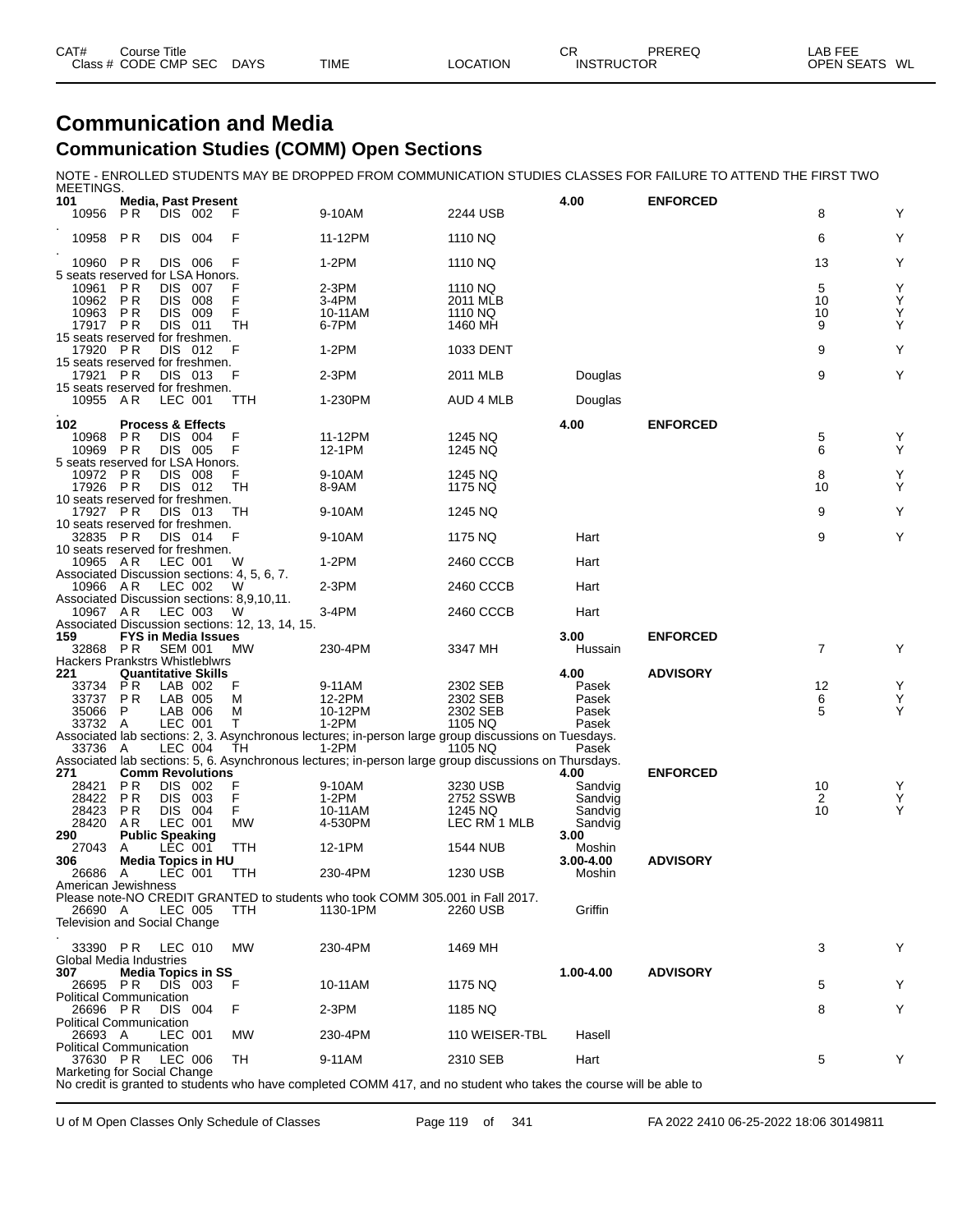| CAT#                               | Course Title<br>Class # CODE CMP SEC DAYS                           |            | <b>TIME</b>                                                                                                          | <b>LOCATION</b> | CR.<br><b>INSTRUCTOR</b> | <b>PREREQ</b>             | LAB FEE<br>OPEN SEATS WL |   |
|------------------------------------|---------------------------------------------------------------------|------------|----------------------------------------------------------------------------------------------------------------------|-----------------|--------------------------|---------------------------|--------------------------|---|
|                                    | take COMM 417 for credit.                                           |            |                                                                                                                      |                 |                          |                           |                          |   |
| 405<br>36833 P                     | Sem Media & Comm<br><b>SEM 001</b><br>Interface Analysis and Design | <b>MW</b>  | 530-7PM                                                                                                              | <b>G444B MH</b> | 3.00<br>Jones            | <b>ADVISORY</b>           | 15                       | Y |
| 408<br>37608                       | <b>Media Effects Topics</b><br>P<br><b>REC 001</b>                  | <b>MW</b>  | 1-230PM                                                                                                              | G444A MH        | 3.00<br>Jones            | <b>ADVISORY</b>           | 19                       | Y |
| 431                                | Big Data Tool & Communication<br><b>Supreme Court News</b>          |            |                                                                                                                      |                 | 3.00                     | <b>ADVISORY</b>           |                          |   |
|                                    | 18393 PR<br><b>SEM 001</b>                                          | <b>MW</b>  | 1130-1PM<br>Section reserved for declared Communication and Media majors until 4/10/2021.                            | 1110 NQ         | Collings                 |                           | $\overline{7}$           | Y |
| 439<br>28426 PR                    | <b>Sem Journlism Perf</b><br><b>REC 001</b>                         | <b>TTH</b> | 830-10AM                                                                                                             | <b>180 TAP</b>  | 3.00<br>Sukhanyar        | <b>ADVISORY</b>           | 13                       | Υ |
| 28441 PR                           | MediaRole-Rise&FallDemocracies<br><b>REC 002</b>                    | <b>TTH</b> | 230-4PM                                                                                                              | 2011 MLB        | Sukhanyar                |                           | 4                        | Υ |
| 37708 P                            | Global Threats to Press Freedm<br><b>REC 003</b>                    | <b>MW</b>  | 10-1130AM                                                                                                            | 1437 MH         | Avila Sanchez            |                           | 22                       | Y |
|                                    | Post Trump era: A peace & SOLN                                      |            | No credits awarded to students who completed COMM 439 - Seminar in Journalistic Performance Fall 2021, Section 001   |                 |                          |                           |                          |   |
| 37709 P                            | <b>REC 004</b>                                                      | <b>TTH</b> | - Post Trump era: A peace and solutions journalism approach to heal.<br>10-1130AM                                    | 1245 NQ         | Avila Sanchez            |                           | 25                       | Y |
| 451                                | Voice to the voiceless<br><b>Sr Thesis Sem</b>                      |            |                                                                                                                      |                 | 3.00                     | <b>ADVISORY, ENFORCED</b> |                          |   |
| 25744<br>461                       | <b>PIR</b><br>SEM 001<br><b>Visuality New Media</b>                 | <b>TTH</b> | 4-530PM                                                                                                              | <b>270 TAP</b>  | Draper<br>3.00           | <b>ADVISORY, ENFORCED</b> | 14                       | N |
| 34238<br>467                       | <b>PR</b><br><b>SEM 001</b><br><b>Politics &amp; Science</b>        | <b>TTH</b> | 4-530PM                                                                                                              | 1437 MH         | Ankerson<br>3.00         | <b>ENFORCED</b>           | 10                       | Y |
| 30063 PR                           | SEM 001                                                             | <b>TTH</b> | 10-1130AM<br>This is a Capstone course reserved for declared Communication and Media senior majors.                  | 2175 NQ         | Pasek                    |                           | 6                        | Y |
| 491<br>10981<br>Research           | Senior Honors Sem I<br><b>PIR</b><br><b>SEM 001</b>                 | <b>TTH</b> | 4-530PM                                                                                                              | 270 TAP         | 3.00<br>Draper           | <b>ADVISORY, ENFORCED</b> | 14                       | N |
| 820<br><b>Television Criticism</b> | <b>Topics in Hum Trad</b><br>23408 PR<br><b>SEM 001</b>             | $\top$     | 3-6PM                                                                                                                | 3163 USB        | 3.00<br>Griffin          |                           | 4                        | Y |
| 840                                | Reserved for graduate students only.<br><b>Topics Soc Sci Trad</b>  |            |                                                                                                                      |                 | 3.00                     |                           |                          |   |
| 24715 PR<br>Media and the Body     | <b>SEM 001</b>                                                      | M          | 3-6PM                                                                                                                | 2104 MLB        | Harrison                 |                           | 8                        | Y |
| 35517 P                            | <b>SEM 002</b><br>Children Adolescents & Media                      | $\top$     | 2-5PM                                                                                                                | 2058 EH         | Ward                     |                           | 6                        | N |
| 993<br>10982 PR                    | <b>Sem for Instructors</b><br>SEM 001                               |            | 11-1230PM                                                                                                            | 2104 MLB        | 1.00                     | <b>ADVISORY</b>           | 11                       | Υ |
| 995                                | Diss-Cand<br>R.<br>$IND +$                                          |            | Reserved for comm graduate students only. Interested non comm graduates should contact the instructor.<br><b>ARR</b> | <b>ARR</b>      | 8.00                     | <b>ENFORCED</b>           | 24                       | N |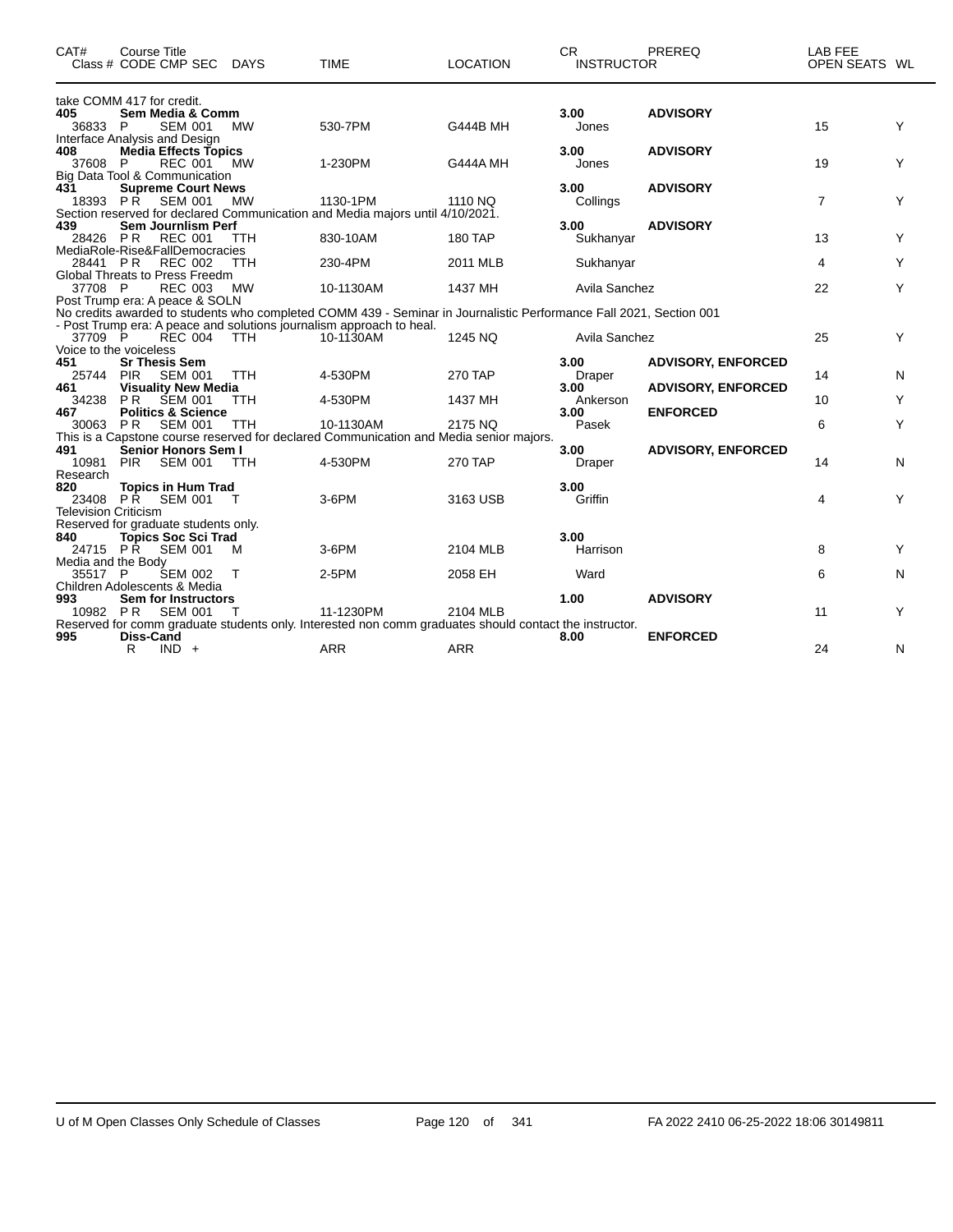| CAT# | Course Title              |             |          | СR                | PREREQ | _AB FEE       |  |
|------|---------------------------|-------------|----------|-------------------|--------|---------------|--|
|      | Class # CODE CMP SEC DAYS | <b>TIME</b> | LOCATION | <b>INSTRUCTOR</b> |        | OPEN SEATS WL |  |

# **Comparative Literature Program**

|                   |                                |            | <b>Comparative Literature (COMPLIT) Open Sections</b> |            |               |                           |                         |   |
|-------------------|--------------------------------|------------|-------------------------------------------------------|------------|---------------|---------------------------|-------------------------|---|
| 141               | <b>Great Performances</b>      |            |                                                       |            | 4.00          |                           | 50.00                   |   |
| 21978             | DIS 002<br>P                   | м          | 9-11AM                                                | 2024 TISCH | Grimm         |                           | 1                       | Υ |
| 21977             | P<br><b>DIS</b><br>003         | м          | 9-11AM                                                | 2225 SEB   | Mayorski      |                           | $\overline{\mathbf{c}}$ | Ý |
| 21979             | <b>DIS</b><br>006<br>P         | м          | $1-3PM$                                               | 2346 SEB   |               |                           | $\overline{2}$          | Y |
| 25600 P           | DIS 010                        | м          | 5-7PM                                                 | 2448 MH    |               |                           | $\mathbf{1}$            | Y |
| 21975 A           | LEC 001                        | W          | 3-5PM                                                 | UMMA AUD   | <b>Brown</b>  |                           |                         |   |
|                   | Great Performances at Michigan |            |                                                       |            |               |                           |                         |   |
| 322               | <b>Translate World Lit</b>     |            |                                                       |            | 3.00          |                           |                         |   |
| 37743             | DIS 003<br>P                   | F          | 10-1130AM                                             | ARR        |               |                           | $\mathbf{1}$            | Υ |
| 376               | Lit and Ideas                  |            |                                                       |            | 4.00          |                           |                         |   |
| 34635             | DIS 005<br>P                   | WF         | $2-3PM$                                               | 296 WEISER |               |                           | 5                       | Υ |
| 34636             | P<br>DIS 006                   | <b>TTH</b> | 4-5PM                                                 | 2336 MH    |               |                           | 1                       | Y |
| 34614 A           | LEC 001                        | м          | 4-6PM                                                 | AUD B AH   | Herwitz       |                           |                         |   |
|                   |                                |            |                                                       |            |               |                           |                         |   |
|                   | Humanitarianism and Morals     |            |                                                       |            |               |                           |                         |   |
| 382               | <b>Lit&amp;Other Arts</b>      |            |                                                       |            | 3.00          |                           |                         |   |
| 34718 P           | <b>SEM 001</b>                 | <b>MW</b>  | 10-1130AM                                             | 2140 SKB   | Miller        |                           | $\overline{7}$          | Υ |
|                   | VisFictns: Photog & 20/21C Lit |            |                                                       |            |               |                           |                         |   |
| 490               | <b>Cultural Studies</b>        |            |                                                       |            | 3.00          | <b>ADVISORY</b>           |                         |   |
| 34129 P           | <b>SEM 001</b>                 | Τ          | 10-1PM                                                | 210 TAP    | Herwitz       |                           | 11                      | Υ |
|                   | Visualizing Race Comparatively |            |                                                       |            |               |                           |                         |   |
| 38380 P           | <b>SEM 002</b>                 | MW         | 4-530PM                                               | 2024 TISCH | Ekotto        |                           | 10                      | Υ |
| Global Blackness  |                                |            |                                                       |            |               |                           |                         |   |
| 495               | <b>Senior Seminar</b>          |            |                                                       |            | 3.00          | <b>ADVISORY</b>           |                         |   |
| 10984 P           | <b>SEM 001</b>                 | м          | 1-4PM                                                 | G437 MH    | Paloff        |                           | $\overline{7}$          | Y |
|                   | Philosophy in/of Literature    |            |                                                       |            |               |                           |                         |   |
| 580               | <b>Translation Workshop</b>    |            |                                                       |            | 3.00          |                           |                         |   |
| 33064 P           | <b>SEM 001</b>                 | м          | 4-7PM                                                 | 1185 NQ    | Coleman       |                           | 10                      | Y |
|                   | Poetic Methods of Translation  |            |                                                       |            |               |                           |                         |   |
| 600               | <b>Topics in Theory</b>        |            |                                                       |            | 3.00          | <b>ADVISORY</b>           |                         |   |
| 10986 PR          | <b>SEM 001</b>                 | TН         | 2-5PM                                                 | 5000 STB   | Randall       |                           | $\overline{2}$          | Y |
|                   | Trauma & Theory in the World   |            |                                                       |            |               |                           |                         |   |
| 680               | <b>Capstone in CTS</b>         |            |                                                       |            | 3.00          |                           |                         |   |
|                   | D<br>$IND +$                   |            | ARR                                                   | ARR        |               |                           | 25                      | N |
| 750               | <b>Topics in Comp Lit</b>      |            |                                                       |            | 3.00          | <b>ADVISORY</b>           |                         |   |
|                   | <b>SEM 001</b>                 |            | 1-4PM                                                 | 2112 MLB   |               |                           | 8                       | Y |
| 35124 P           |                                | м          |                                                       |            | Nemser        |                           |                         |   |
|                   | <b>Primitive Accumulation</b>  |            |                                                       |            |               |                           |                         |   |
| 35144 P           | <b>SEM 002</b>                 | W          | 2-5PM                                                 | 4175 AH    | Couret        |                           | 12                      | Y |
|                   | The Institution of Documentary |            |                                                       |            |               |                           |                         |   |
| 780               | <b>Sem in Translation</b>      |            |                                                       |            | 3.00          | <b>ADVISORY, ENFORCED</b> |                         |   |
| 28557 PR          | <b>SEM 001</b>                 | т          | 2-5PM                                                 | 4128 LSA   | Sarlati       |                           | 10                      | Y |
|                   | <b>Bargains of Translation</b> |            |                                                       |            |               |                           |                         |   |
| 790               | <b>Sem Literary Theory</b>     |            |                                                       |            | 3.00          | <b>ADVISORY</b>           |                         |   |
| 34349 PR          | SEM 001                        |            | 3-6PM                                                 | 2112 MLB   | McCracken     |                           | 2                       | Y |
| Assemblage Theory |                                |            |                                                       |            |               |                           |                         |   |
| 990               | <b>Diss-Precand</b>            |            |                                                       |            | 1.00-8.00     | <b>ADVISORY</b>           |                         |   |
|                   | $IND +$                        |            | ARR                                                   | <b>ARR</b> |               |                           | 25                      | N |
| 995               | <b>Diss-Cand</b>               |            |                                                       |            | 8.00          | <b>ENFORCED</b>           |                         |   |
|                   | $IND +$<br>R                   |            | <b>ARR</b>                                            | ARR        |               |                           | 24                      | N |
|                   |                                |            |                                                       |            |               |                           |                         |   |
|                   |                                |            | <b>Transcultural Studies (TCS) Open Sections</b>      |            |               |                           |                         |   |
| 502               | Approaches to TCS II           |            |                                                       |            | 3.00          | <b>ADVISORY</b>           |                         |   |
| 26938             | P<br><b>SEM 001</b>            | т          | 4-7PM                                                 | 2265 NQ    | Mueggler      |                           | 6                       | Y |
| 598               | <b>Independent Study</b>       |            |                                                       |            | $1.00 - 4.00$ |                           |                         |   |
|                   | D<br>$IND +$                   |            | <b>ARR</b>                                            | <b>ARR</b> |               |                           | 1                       | N |
|                   |                                |            |                                                       |            |               |                           |                         |   |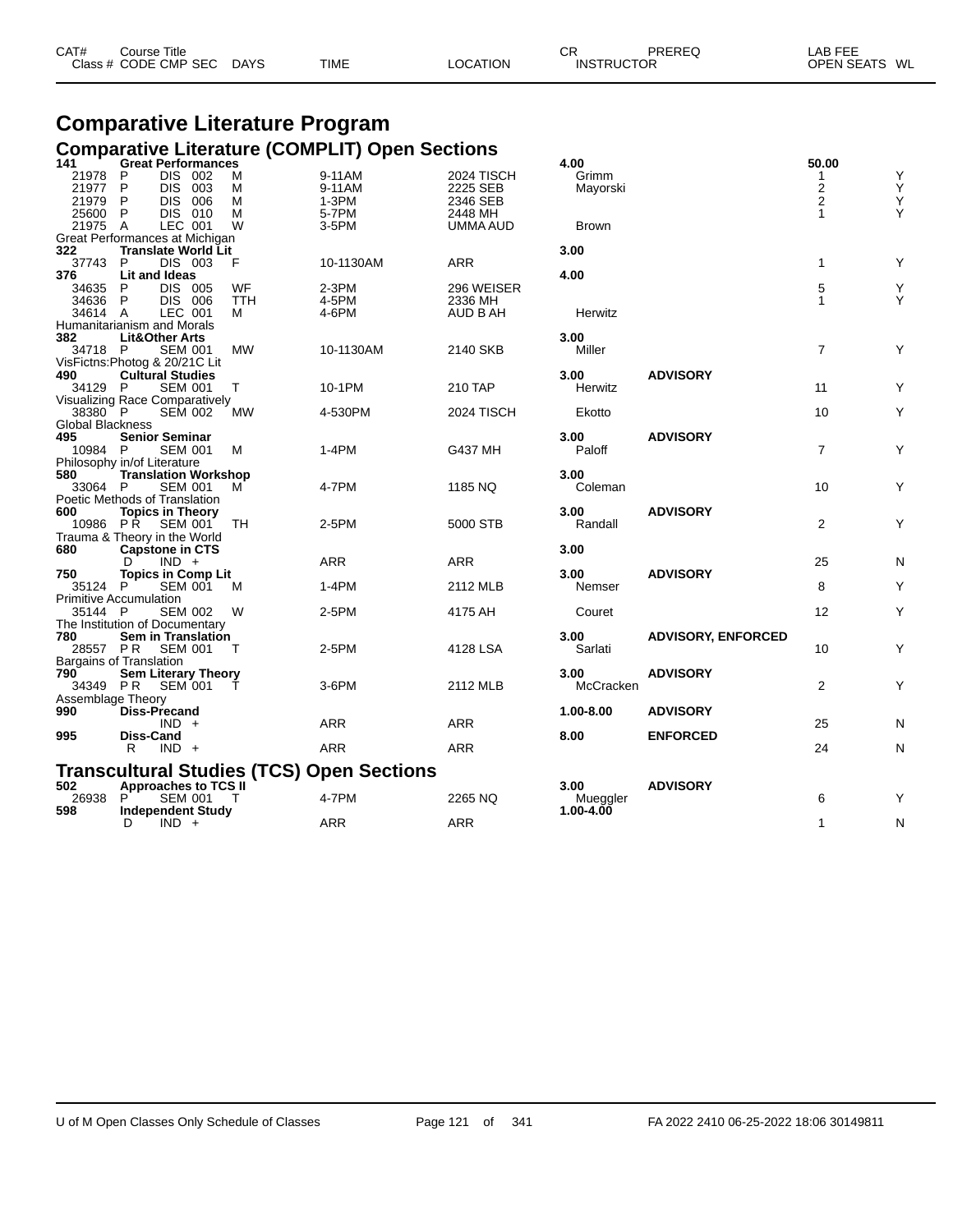| CAT# | Course Title         |             |             |          | СF | PREREQ            | LAB FEE       |
|------|----------------------|-------------|-------------|----------|----|-------------------|---------------|
|      | Class # CODE CMP SEC | <b>DAYS</b> | <b>TIME</b> | LOCATION |    | <b>INSTRUCTOR</b> | OPEN SEATS WL |

### **Program Study of Complex Systems Complex Systems (CMPLXSYS) Open Sections**

|       |                             |     | <b>OUTINIUA UTORINIU TURIT EAU LUI UNUI UUURUU</b> |            |           |                 |    |              |
|-------|-----------------------------|-----|----------------------------------------------------|------------|-----------|-----------------|----|--------------|
| 196   | <b>CMPLXSYS FY Seminar</b>  |     |                                                    |            | 3.00      |                 |    |              |
| 29353 | <b>SEM 001</b><br>P R       |     | 1-4PM                                              | 755 WEISER | Grim      |                 |    | N            |
|       | Dynamics of Disinformation  |     |                                                    |            |           |                 |    |              |
| 399   | Ind Stdy Dir Reading        |     |                                                    |            | 1.00-3.00 |                 |    |              |
|       | IND                         |     | ARR                                                | ARR        |           |                 | 25 | N            |
| 466   | <b>Mathematical Ecology</b> |     |                                                    |            | 3.00      | <b>ADVISORY</b> |    |              |
| 30773 | LEC 001                     | МŴ  | 4-530PM                                            | 2062 PALM  | King      |                 | 15 | $\checkmark$ |
| 510   | Int Adpt Sys                |     |                                                    |            | 3.00      | <b>ADVISORY</b> |    |              |
| 35409 | EC 001.                     | ттн | 1-230PM                                            | 747 WEISER | King      |                 |    | Ν            |
|       |                             |     |                                                    |            |           |                 |    |              |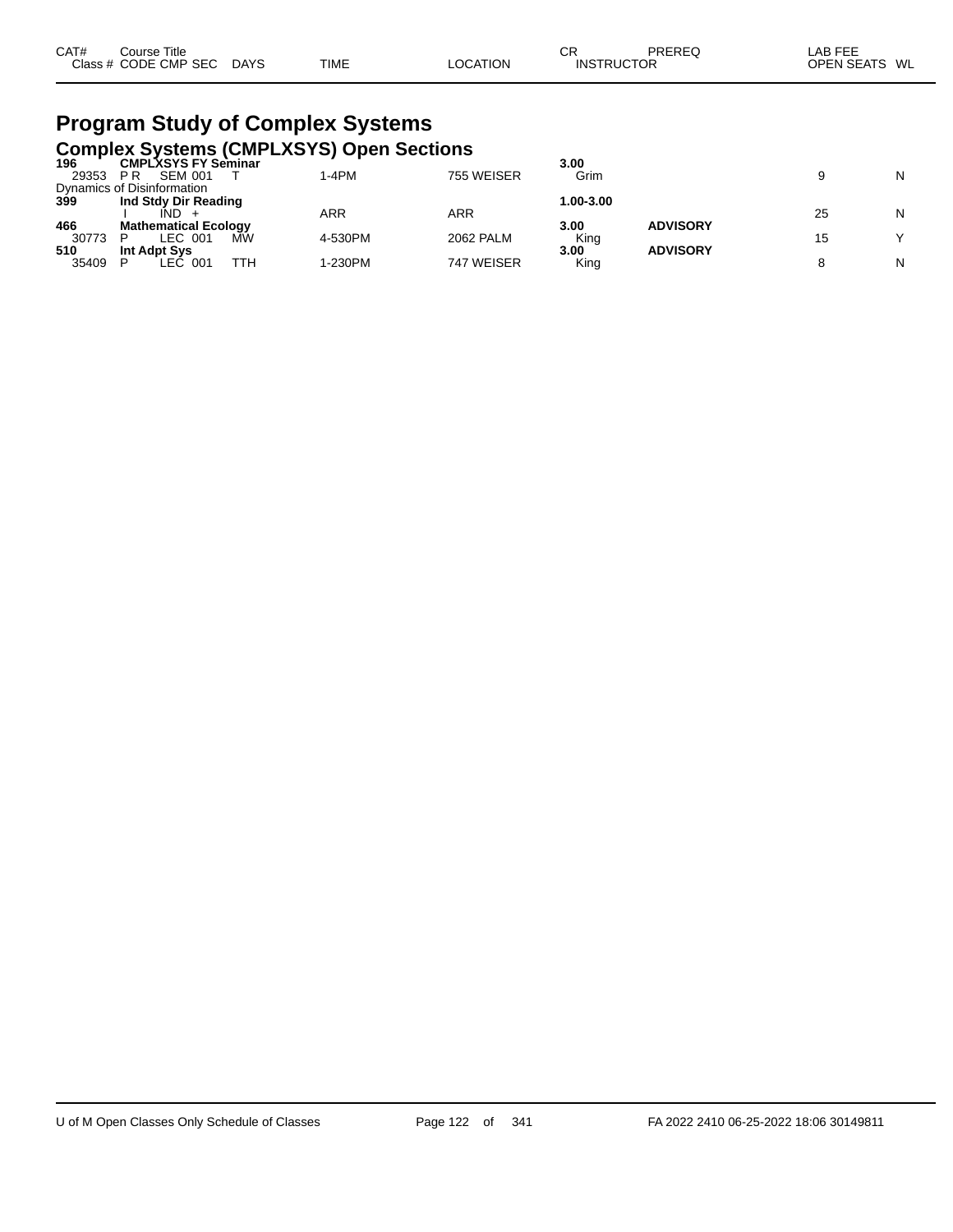| CAT#<br>Class # | Course Title<br><b>CODE CMP SEC</b> | <b>DAYS</b> | <b>TIME</b> | <b>LOCATION</b> | СR<br><b>INSTRUCTOR</b> | PREREQ | ---<br>LAB<br>---<br>SEATS<br>OPEN<br>WL |
|-----------------|-------------------------------------|-------------|-------------|-----------------|-------------------------|--------|------------------------------------------|
|                 |                                     |             |             |                 |                         |        |                                          |

#### **Comprehensive Studies Program Comprehensive Studies Program (CSP) Open Sections 101 CSP: College Success 1.00** 25703 P R LEC 004 W 4-5PM AUD C AH 25 Y This section is reserved for Kessler scholars only. 22509 P.R LEC 002 TH 11-12PM 170 WEISER Y

This is the membership course restricted to students in the Comprehensive Studies Program. Please visit the CSP website for more information: lsa.umich.edu/csp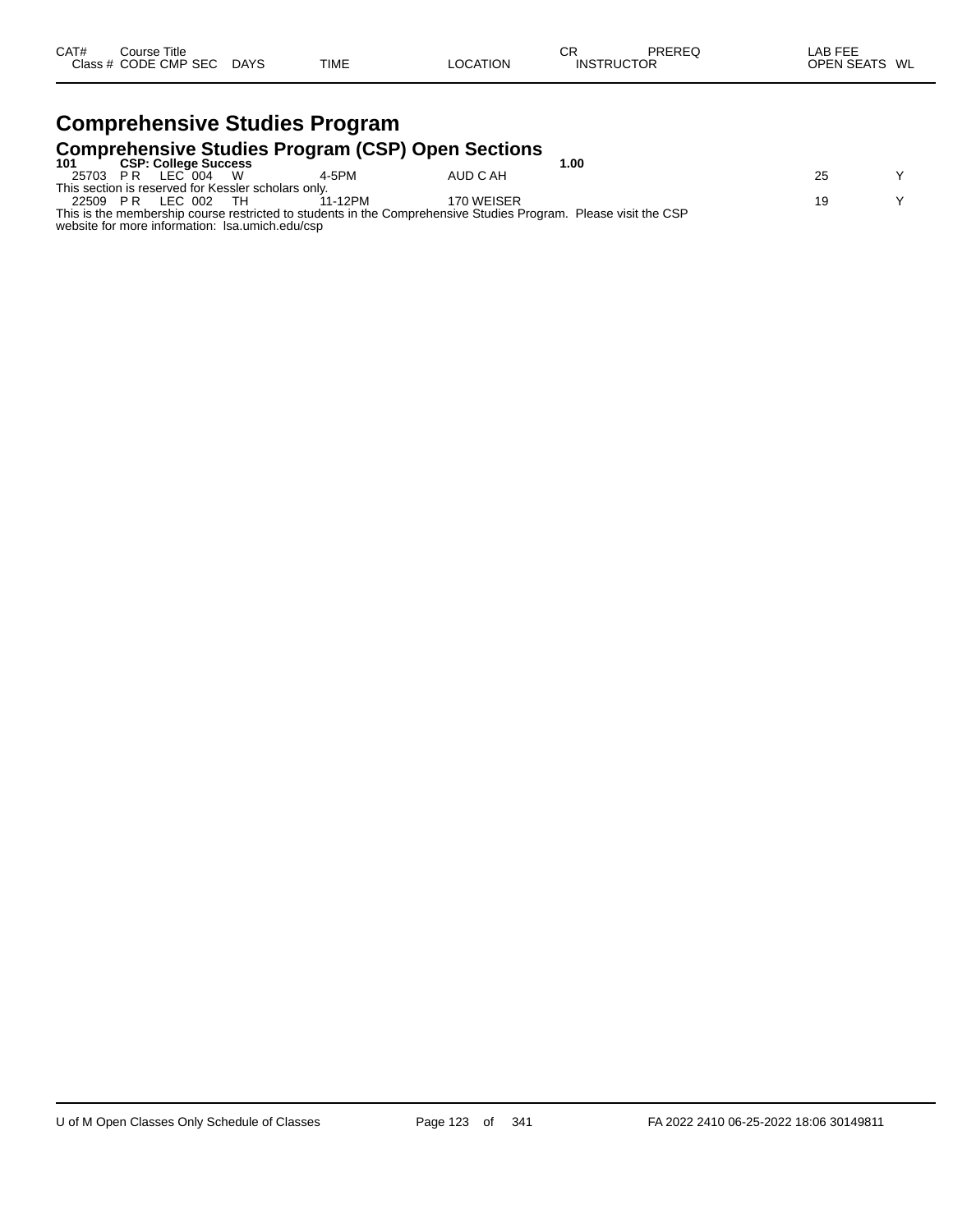### **English Language Institute English Language Institute (ELI) Open Sections**

#### ELI courses fall into three categories:

1. English for Academic Purposes courses for graduate students;

2. Language and teacher training courses for international GSIs;

3. Teacher training courses for students planning to teach ESL in local communities or abroad.

|                                          |             |                                            |                                               | For assistance in choosing an appropriate course, please go to the ELI Academic Advising website:                                                                                            |                         |                         |                 |                |        |
|------------------------------------------|-------------|--------------------------------------------|-----------------------------------------------|----------------------------------------------------------------------------------------------------------------------------------------------------------------------------------------------|-------------------------|-------------------------|-----------------|----------------|--------|
| 131                                      |             | <b>Interactive Comm</b>                    |                                               | http://bit.ly/eliadvising or e-mail: eliadvisor@umich.edu to make an appointment to speak with an advisor.                                                                                   |                         | 1.00                    |                 |                |        |
| 28693 PR                                 |             | <b>SEM 001</b>                             | M                                             | 4-530PM                                                                                                                                                                                      | 120 WH                  | Coleman                 |                 | 12             | Υ      |
| Mini-course: Meets for 10 weeks          |             |                                            |                                               |                                                                                                                                                                                              |                         |                         |                 |                |        |
| 210                                      |             | English Vocab Spk/Wr                       |                                               |                                                                                                                                                                                              |                         | 1.00                    |                 |                |        |
| 29861                                    | P R         | <b>SEM 001</b>                             |                                               | <b>ARR</b>                                                                                                                                                                                   | <b>REMOTE</b>           | Bogart                  |                 | 2              | N      |
| 224<br>33499                             | P R         | <b>Crit Read/Writing</b><br><b>SEM 001</b> | F                                             | 10-12PM                                                                                                                                                                                      | 4199 AH                 | 2.00<br>Romano Gillette |                 | 14             | N      |
| 236                                      |             | <b>Pronunciation I</b>                     |                                               |                                                                                                                                                                                              |                         | 1.00                    |                 |                |        |
| 28692 PR                                 |             | <b>SEM 001</b>                             | м                                             | 1130-1PM                                                                                                                                                                                     | 3440 MH                 | Bogart                  |                 | 6              | Υ      |
| Meets for 10 weeks                       |             |                                            |                                               |                                                                                                                                                                                              |                         |                         |                 |                |        |
| 390                                      |             | <b>Comm Learn in ESL</b>                   |                                               |                                                                                                                                                                                              |                         | 3.00                    |                 |                |        |
| 16623 PR                                 |             | SEM 001                                    | <b>MW</b>                                     | 230-4PM                                                                                                                                                                                      | 3088 EH                 | Romano Gillette         |                 | 1              | Υ      |
| Culture                                  |             |                                            | Community Service and Language, Education and |                                                                                                                                                                                              |                         |                         |                 |                |        |
| 501                                      |             | VS1-Int Comm in Acad                       |                                               |                                                                                                                                                                                              |                         | 0.00                    |                 |                |        |
| 25528                                    | <b>PI</b>   | LEC 001                                    | -TH                                           | 12-2PM                                                                                                                                                                                       | 955 WEISER              | Mendel                  |                 | 15             | N      |
| 510                                      |             | Acad Rdg&Vocab Acq                         |                                               |                                                                                                                                                                                              |                         | 2.00                    |                 |                |        |
| 21654 PR LEC 001                         |             |                                            |                                               | <b>ARR</b>                                                                                                                                                                                   | <b>REMOTE</b>           | <b>Bogart</b>           |                 | 3              | Y      |
|                                          |             |                                            |                                               | PLEASE NOTE: This is an online section of the course. All work will be completed asynchronously online. Optional                                                                             |                         |                         |                 |                |        |
|                                          |             |                                            |                                               | group meetings and consultations with the instructor will be available synchronously online and/or face-to-face (as<br>conditions permit). Please contact the instructor with any questions. |                         |                         |                 |                |        |
| 512                                      |             | Spoken&Wrt Gram                            |                                               |                                                                                                                                                                                              |                         | 1.00                    |                 |                |        |
| 20096                                    | PR          | LEC 001                                    | W                                             | 4-530PM                                                                                                                                                                                      | <b>1507 NUB</b>         | Coleman                 |                 | 7              | Y      |
| 521                                      |             | <b>Acad Writing I</b>                      |                                               |                                                                                                                                                                                              |                         | 1.00                    |                 |                |        |
| 11208                                    | P R         | LEC 002                                    | W                                             | 10-1130AM                                                                                                                                                                                    | 1624 CHEM               | Nezami Nav              |                 | 11             | Y      |
|                                          |             |                                            |                                               | PLEASE NOTE: This is an in-person section of the course. Please contact the instructor with any questions.                                                                                   |                         |                         |                 |                |        |
| 522                                      |             | <b>Res Paper Writing</b>                   |                                               |                                                                                                                                                                                              |                         | 2.00                    |                 |                |        |
| 20397                                    | P R         | LEC 001                                    | F                                             | 2-4PM                                                                                                                                                                                        | G421B MH                | Coleman                 |                 | $\overline{7}$ | Υ      |
| 34081<br>530                             | P R         | LEC 002<br><b>Acad Spkg Wrtg Arch</b>      | м                                             | 4-6PM                                                                                                                                                                                        | 130 TAP                 | Nezami Nav<br>2.00      | <b>ADVISORY</b> | 15             | N      |
| 16775 PR                                 |             | LEC 001                                    | м                                             | 1030-1230PM                                                                                                                                                                                  | 2222 A&AB               | Kato                    |                 | 7              | Y      |
|                                          |             |                                            |                                               | ELI 530 is for Architecture, Urban Planning, Urban Design students only.                                                                                                                     |                         |                         |                 |                |        |
| 22852 PR                                 |             | LEC 002                                    | W                                             | 1030-1230PM                                                                                                                                                                                  | 2222 A&AB               | Des Jardins             |                 | 5              | Υ      |
|                                          |             |                                            |                                               | ELI 530 is for Architecture, Urban Planning, Urban Design students only.                                                                                                                     |                         |                         |                 |                |        |
| 534                                      |             | Dis&Oral Argumentn                         |                                               |                                                                                                                                                                                              |                         | 1.00                    |                 |                |        |
| 21057                                    | P R         | LEC 002                                    | TH                                            | 4-530PM                                                                                                                                                                                      | 3315 MH                 | Dowling                 |                 | 1              | Υ      |
| 23261                                    | P R         | LEC 003                                    | F.                                            | 10-1130AM                                                                                                                                                                                    | 2204 A&AB               | Danek                   |                 | 9              | Υ      |
| 536<br>11209                             | <b>PIR</b>  | <b>Pronunciation I</b><br>LEC 001          | ттн                                           | 4-5PM                                                                                                                                                                                        | 242 WH                  | 1.00<br>Imber           |                 | 9              | N      |
|                                          |             |                                            | ELI 536 Section 001 is a 1st 7-week course.   |                                                                                                                                                                                              |                         |                         |                 |                |        |
| 11210                                    | PDR LEC 002 |                                            |                                               | <b>ARR</b>                                                                                                                                                                                   | ARR                     |                         |                 | 9              | Y      |
| 538                                      |             | <b>Pron in Context</b>                     |                                               |                                                                                                                                                                                              |                         | 1.00                    |                 |                |        |
| 11211                                    | P R         | <b>SEM 001</b>                             | W                                             | 4-530PM                                                                                                                                                                                      | 2202 MLB                | Kato                    |                 | 3              | Y      |
| ELI 538 Section 001 is a 10 week course. |             |                                            |                                               |                                                                                                                                                                                              |                         |                         |                 |                |        |
| 539                                      |             | <b>Pronun GSI Contexts</b>                 |                                               |                                                                                                                                                                                              |                         | 1.00                    |                 |                |        |
| 23277 PIR                                |             | LEC 001                                    | TTH                                           | 530-630PM<br>ELI 539 Section 001 is a 10 week course. This section is open to GSIs only. Permission of instructor is required.                                                               | 1866 EH                 | Imber                   |                 | 12             | N      |
| 560                                      |             | US Lang/Cult in Cont                       |                                               |                                                                                                                                                                                              |                         | 2.00                    |                 |                |        |
| 29862 PR LEC 001                         |             |                                            | м                                             | $2-4PM$                                                                                                                                                                                      | <b>B814 EQ</b>          | Des Jardins             |                 | $\overline{7}$ | N      |
| 580                                      |             | Intro to GSI Work                          |                                               |                                                                                                                                                                                              |                         | 2.00                    | <b>ADVISORY</b> |                |        |
| ELI 580 is a 10-week course.             |             |                                            |                                               |                                                                                                                                                                                              |                         |                         |                 |                |        |
| 11212                                    | P R         | LEC 001                                    | т                                             | 4-6PM                                                                                                                                                                                        | 2204 A&AB               | Feak                    |                 | 6              | Y      |
| 584                                      |             | <b>GSI Sem&amp;Pract</b>                   |                                               |                                                                                                                                                                                              |                         | 1.00                    | <b>ADVISORY</b> |                |        |
| 11213                                    | <b>PIR</b>  | <b>SEM 001</b>                             | F                                             | 4-530PM                                                                                                                                                                                      | 3540 NUB                | Imber                   |                 | 10             | N      |
| 17880 PIR SEM 002<br>592                 |             |                                            |                                               | 4-530PM                                                                                                                                                                                      | 1060 EH                 | Romano Gillette<br>1.00 |                 | 12             | N      |
| 29863 PR LEC 001                         |             | Topics in EAP                              | TH                                            | 1-230PM                                                                                                                                                                                      | 4175 AH                 | Dyer, Dowling           |                 | $\overline{7}$ | N      |
| Culture and Comm in US                   |             |                                            |                                               |                                                                                                                                                                                              |                         |                         |                 |                |        |
| 593                                      |             | <b>Lang Development</b>                    |                                               |                                                                                                                                                                                              |                         | 3.00                    | <b>ADVISORY</b> |                |        |
| 24505 PR LEC 002                         |             |                                            | F                                             | 10-1PM                                                                                                                                                                                       | 2310 SEB                |                         |                 | 30             | N      |
| Secondary MAC students only.             |             |                                            |                                               |                                                                                                                                                                                              |                         |                         |                 |                |        |
| 620                                      |             | Dis Writ&Wrt Publ I                        |                                               |                                                                                                                                                                                              |                         | 2.00                    | <b>ADVISORY</b> |                |        |
| 24410<br>25527 PIR                       | <b>PIR</b>  | LEC 001                                    | W<br>М                                        | 2-4PM<br>4-6PM                                                                                                                                                                               | 210 WH<br><b>REMOTE</b> | Feak                    |                 | 11<br>14       | Υ<br>Y |
|                                          |             | LEC 002                                    |                                               |                                                                                                                                                                                              |                         | Dyer                    |                 |                |        |
|                                          |             |                                            |                                               |                                                                                                                                                                                              |                         |                         |                 |                |        |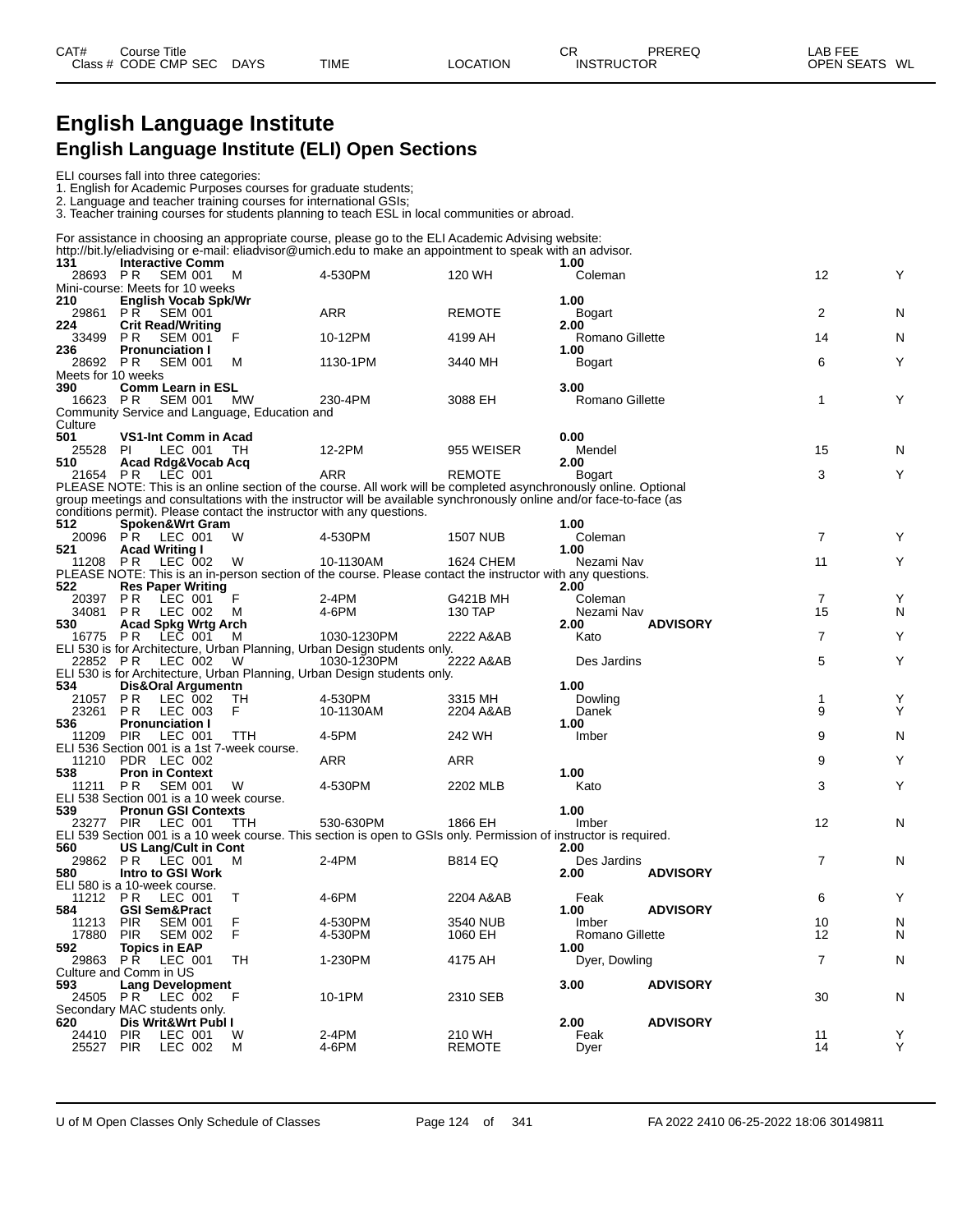### **English Language & Literature Dept**

### **English Language And Literature (ENGLISH) Open Sections**

|                            |                                                   |                   |                     |                                                                                                                           |                  | --A STUDENT WHO MISSES EITHER OF THE FIRST TWO CLASS MEETINGS OF AN ENGLISH COURSE MAY BE DROPPED FROM THE COURSE<br>FOR NON-ATTENDANCE. ALL STUDENTS MUST TAKE ACTION THROUGH THE REGISTRATION PROCESS TO MAKE SURE THAT THEIR |                |   |
|----------------------------|---------------------------------------------------|-------------------|---------------------|---------------------------------------------------------------------------------------------------------------------------|------------------|---------------------------------------------------------------------------------------------------------------------------------------------------------------------------------------------------------------------------------|----------------|---|
|                            |                                                   |                   |                     | OFFICIAL SCHEDULE MATCHES THE COURSES THEY ARE ATTENDING.                                                                 |                  |                                                                                                                                                                                                                                 |                |   |
| 124                        | <b>Academic Writing&amp;Lit</b>                   |                   |                     |                                                                                                                           |                  | 4.00                                                                                                                                                                                                                            |                |   |
| 11078 P                    |                                                   | REC 001 MWF       |                     | 8-9AM                                                                                                                     | 2163 AH          | Neal                                                                                                                                                                                                                            | 6              |   |
|                            | immediately for non-attendance.                   |                   |                     | Students (enrolled and waitlisted) must attend BOTH the first AND second days of class or they will be dropped            |                  |                                                                                                                                                                                                                                 |                |   |
| 11079 P                    |                                                   |                   | REC 002 MWF 11-12PM |                                                                                                                           | G634 HH          | Neal                                                                                                                                                                                                                            | 5              | Y |
|                            |                                                   |                   |                     | Students (enrolled and waitlisted) must attend BOTH the first AND second days of class or they will be dropped            |                  |                                                                                                                                                                                                                                 |                |   |
|                            | immediately for non-attendance.                   |                   |                     |                                                                                                                           |                  |                                                                                                                                                                                                                                 |                |   |
| 15656 P                    | REC 003 MW                                        |                   |                     | 230-4PM                                                                                                                   | 471 LORCH        |                                                                                                                                                                                                                                 | 3              | Y |
|                            | immediately for non-attendance.                   |                   |                     | Students (enrolled and waitlisted) must attend BOTH the first AND second days of class or they will be dropped            |                  |                                                                                                                                                                                                                                 |                |   |
| 11080 P                    |                                                   |                   |                     | REC 004 TTH 830-10AM                                                                                                      | 1512 EQ          | Hashmi                                                                                                                                                                                                                          | 5              | Y |
|                            |                                                   |                   |                     | Students (enrolled and waitlisted) must attend BOTH the first AND second days of class or they will be dropped            |                  |                                                                                                                                                                                                                                 |                |   |
|                            | immediately for non-attendance.                   |                   |                     |                                                                                                                           |                  |                                                                                                                                                                                                                                 |                |   |
| 11082 P                    |                                                   | REC 006 TTH       |                     | 530-7PM                                                                                                                   | 3451 MH          | Weaver                                                                                                                                                                                                                          | 6              | Y |
|                            | The Politics of Reading                           |                   |                     | Students (enrolled and waitlisted) must attend BOTH the first AND second days of class or they will be dropped            |                  |                                                                                                                                                                                                                                 |                |   |
|                            | immediately for non-attendance.                   |                   |                     |                                                                                                                           |                  |                                                                                                                                                                                                                                 |                |   |
| 11084 P                    | REC 008                                           | MWF               |                     | 9-10AM                                                                                                                    | 3540 NUB         | Neal                                                                                                                                                                                                                            | 9              | Y |
|                            |                                                   |                   |                     | Students (enrolled and waitlisted) must attend BOTH the first AND second days of class or they will be dropped            |                  |                                                                                                                                                                                                                                 |                |   |
|                            | immediately for non-attendance.                   |                   |                     |                                                                                                                           |                  |                                                                                                                                                                                                                                 |                |   |
| 11085 P                    | <b>REC 009</b>                                    | <b>MWF</b>        |                     | $1-2PM$<br>Students (enrolled and waitlisted) must attend BOTH the first AND second days of class or they will be dropped | G463 MH          | Lao                                                                                                                                                                                                                             | $\overline{7}$ | Y |
|                            | immediately for non-attendance.                   |                   |                     |                                                                                                                           |                  |                                                                                                                                                                                                                                 |                |   |
| 11088 P                    | <b>REC 012</b>                                    | TTH               |                     | 230-4PM                                                                                                                   | 2504 NUB         | Kerwin                                                                                                                                                                                                                          | 6              | Y |
|                            | Migrants, Vagabonds, and Tourists                 |                   |                     |                                                                                                                           |                  |                                                                                                                                                                                                                                 |                |   |
|                            |                                                   |                   |                     | Students (enrolled and waitlisted) must attend BOTH the first AND second days of class or they will be dropped            |                  |                                                                                                                                                                                                                                 |                |   |
| 11089 P                    | immediately for non-attendance.                   | REC 013 MW        |                     | 4-530PM                                                                                                                   | 1506 EQ          | Bento                                                                                                                                                                                                                           | 6              |   |
|                            |                                                   |                   |                     | Students (enrolled and waitlisted) must attend BOTH the first AND second days of class or they will be dropped            |                  |                                                                                                                                                                                                                                 |                |   |
|                            | immediately for non-attendance.                   |                   |                     |                                                                                                                           |                  |                                                                                                                                                                                                                                 |                |   |
| 11090 P                    |                                                   |                   | REC 014 MW          | 10-1130AM                                                                                                                 | 3333 MH          |                                                                                                                                                                                                                                 | 2              | N |
|                            |                                                   |                   |                     | Students (enrolled and waitlisted) must attend BOTH the first AND second days of class or they will be dropped            |                  |                                                                                                                                                                                                                                 |                |   |
| 11091 P                    | immediately for non-attendance.<br><b>REC 015</b> | TTH               |                     | 4-530PM                                                                                                                   | G232 AH          | Dunston                                                                                                                                                                                                                         | 6              |   |
| Postmodernism              |                                                   |                   |                     |                                                                                                                           |                  |                                                                                                                                                                                                                                 |                |   |
|                            |                                                   |                   |                     | Students (enrolled and waitlisted) must attend BOTH the first AND second days of class or they will be dropped            |                  |                                                                                                                                                                                                                                 |                |   |
|                            | immediately for non-attendance.                   |                   |                     |                                                                                                                           |                  |                                                                                                                                                                                                                                 |                |   |
| 11092 P                    |                                                   |                   | REC 016 TTH         | 10-1130AM                                                                                                                 | 1508 NUB         | Molina                                                                                                                                                                                                                          | $\overline{2}$ | Y |
| Caribbean Literature       |                                                   |                   |                     | Students (enrolled and waitlisted) must attend BOTH the first AND second days of class or they will be dropped            |                  |                                                                                                                                                                                                                                 |                |   |
|                            | immediately for non-attendance.                   |                   |                     |                                                                                                                           |                  |                                                                                                                                                                                                                                 |                |   |
| 11093 P                    | <b>REC 017</b>                                    | TTH               |                     | 1-230PM                                                                                                                   | ARR              | Radeen                                                                                                                                                                                                                          | 3              | N |
|                            |                                                   |                   |                     | Students (enrolled and waitlisted) must attend BOTH the first AND second days of class or they will be dropped            |                  |                                                                                                                                                                                                                                 |                |   |
|                            | immediately for non-attendance.                   |                   |                     |                                                                                                                           |                  |                                                                                                                                                                                                                                 |                |   |
| 11094 P                    |                                                   | <b>REC 018 MW</b> |                     | 1-230PM                                                                                                                   | 3866 EH          | <b>Appleton Pine</b>                                                                                                                                                                                                            | 3              | Y |
|                            | Addiction & Literature                            |                   |                     | Students (enrolled and waitlisted) must attend BOTH the first AND second days of class or they will be dropped            |                  |                                                                                                                                                                                                                                 |                |   |
|                            | immediately for non-attendance.                   |                   |                     |                                                                                                                           |                  |                                                                                                                                                                                                                                 |                |   |
| 11095 P                    | <b>REC 019</b>                                    | MW                |                     | 230-4PM                                                                                                                   | 1084 EH          | Jabbari                                                                                                                                                                                                                         | $\overline{7}$ |   |
|                            |                                                   |                   |                     | Students (enrolled and waitlisted) must attend BOTH the first AND second days of class or they will be dropped            |                  |                                                                                                                                                                                                                                 |                |   |
|                            | immediately for non-attendance.                   |                   |                     |                                                                                                                           |                  |                                                                                                                                                                                                                                 |                |   |
| 11096 P                    | REC 020<br>TheQuestioningofLiterature             | MW                |                     | 830-10AM                                                                                                                  | <b>B834 EQ</b>   | Reel                                                                                                                                                                                                                            | 6              |   |
|                            |                                                   |                   |                     | Students (enrolled and waitlisted) must attend BOTH the first AND second days of class or they will be dropped            |                  |                                                                                                                                                                                                                                 |                |   |
|                            | immediately for non-attendance.                   |                   |                     |                                                                                                                           |                  |                                                                                                                                                                                                                                 |                |   |
| 11097 P                    | <b>REC 021</b>                                    | MW                |                     | 10-1130AM                                                                                                                 | 3265 USB         | Zhang                                                                                                                                                                                                                           | 6              | Y |
|                            |                                                   |                   |                     | Students (enrolled and waitlisted) must attend BOTH the first AND second days of class or they will be dropped            |                  |                                                                                                                                                                                                                                 |                |   |
|                            | immediately for non-attendance.<br><b>REC 022</b> |                   |                     | 11-12PM                                                                                                                   | <b>1046 DANA</b> |                                                                                                                                                                                                                                 |                | Y |
| 11098 P                    |                                                   | MWF               |                     | Students (enrolled and waitlisted) must attend BOTH the first AND second days of class or they will be dropped            |                  |                                                                                                                                                                                                                                 | 9              |   |
|                            | immediately for non-attendance.                   |                   |                     |                                                                                                                           |                  |                                                                                                                                                                                                                                 |                |   |
| 11099 P                    | <b>REC 023</b>                                    | <b>TTH</b>        |                     | 1130-1PM                                                                                                                  | G634 HH          | Bezirdzhyan                                                                                                                                                                                                                     | 1              | Y |
|                            |                                                   |                   |                     | Students (enrolled and waitlisted) must attend BOTH the first AND second days of class or they will be dropped            |                  |                                                                                                                                                                                                                                 |                |   |
|                            | immediately for non-attendance.                   |                   |                     |                                                                                                                           |                  |                                                                                                                                                                                                                                 |                |   |
| 23003 P<br>American Horror | <b>REC 024</b>                                    | МW                |                     | 830-10AM                                                                                                                  | <b>B830 EQ</b>   | <b>McCormick</b>                                                                                                                                                                                                                | 8              | Y |
| 23531 P                    | <b>REC 025</b>                                    | TTH               |                     | 830-10AM                                                                                                                  | 3207 LSA         | Moss                                                                                                                                                                                                                            | 2              | Y |
|                            | HowtoRead/Write/TalkAboutLove                     |                   |                     |                                                                                                                           |                  |                                                                                                                                                                                                                                 |                |   |
| 23532 P                    | <b>REC 026</b>                                    | <b>MW</b>         |                     | 530-7PM                                                                                                                   | 2347 MH          | Robertson                                                                                                                                                                                                                       | 8              | Y |
| 125                        | Writing&Academic Inq                              |                   |                     |                                                                                                                           |                  | 4.00                                                                                                                                                                                                                            |                |   |
| 11101                      | <b>REC 002</b><br>P                               | MWF               |                     | 8-9AM                                                                                                                     | G634 HH          | Leary                                                                                                                                                                                                                           | 10             | Υ |

U of M Open Classes Only Schedule of Classes **Page 125** of 341 FA 2022 2410 06-25-2022 18:06 30149811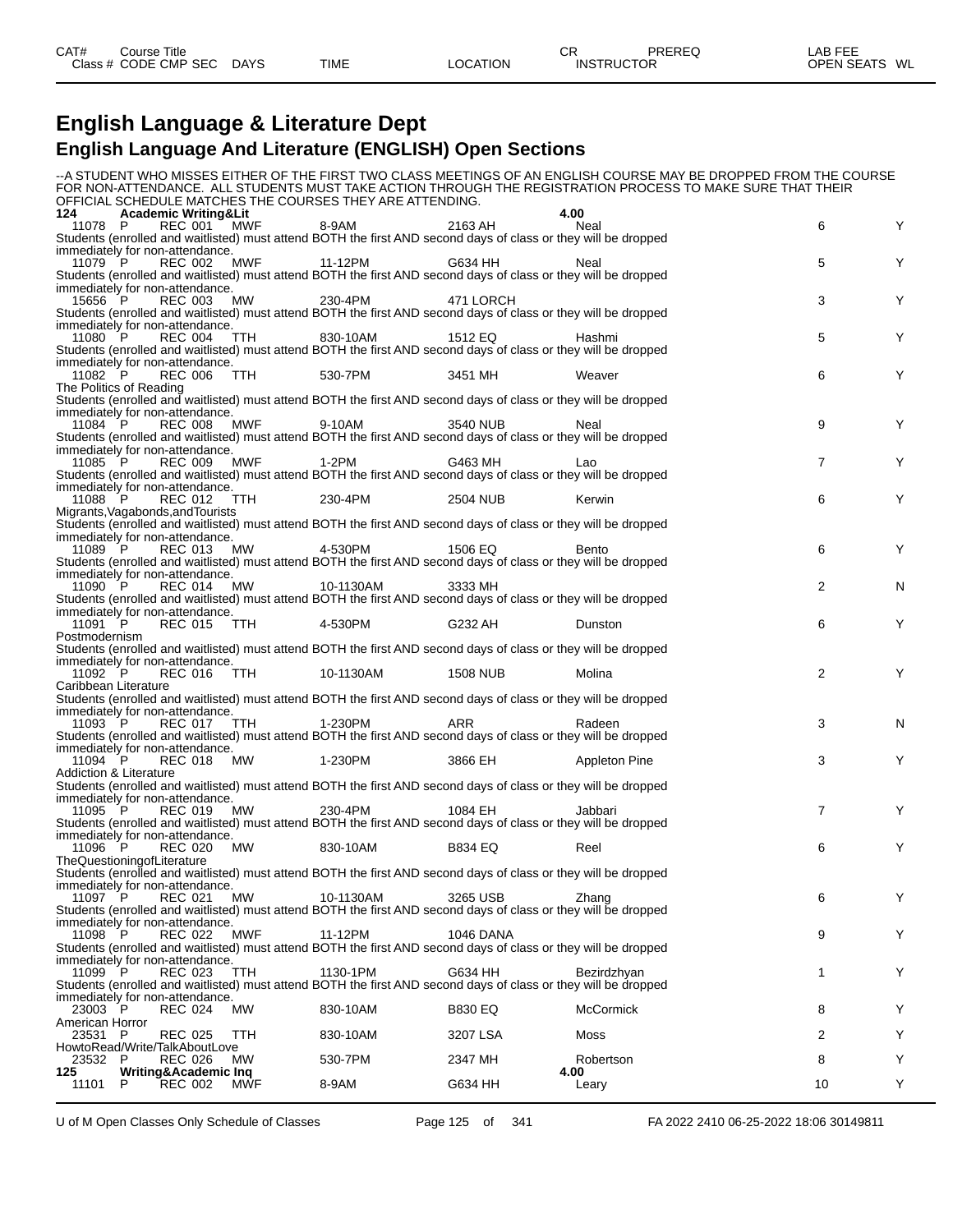| Class # CODE CMP SEC DAYS                                                                                                                                                       |           | TIME                | LOCATION             | INSTRUCTOR     | OPEN SEATS WL                         |        |
|---------------------------------------------------------------------------------------------------------------------------------------------------------------------------------|-----------|---------------------|----------------------|----------------|---------------------------------------|--------|
|                                                                                                                                                                                 |           |                     |                      |                |                                       |        |
| Students (enrolled and waitlisted) must attend BOTH the first AND second days of class or they will be dropped<br>immediately for non-attendance.                               |           |                     |                      |                |                                       |        |
| 11103 P<br><b>REC 004</b><br>Students (enrolled and waitlisted) must attend BOTH the first AND second days of class or they will be dropped<br>immediately for non-attendance.  | MWF       | 9-10AM              | <b>1505 NUB</b>      | Renteria       | 4                                     | Y      |
| <b>REC 006</b><br>11104 P<br>Students (enrolled and waitlisted) must attend BOTH the first AND second days of class or they will be dropped                                     | MWF       | 9-10AM              | 1060 EH              | Farrar         | 6                                     | N      |
| immediately for non-attendance.<br><b>REC 008</b><br>11106 P                                                                                                                    | MWF       | $2-3PM$             | 1303 MH              | Zilberman      | 5                                     | N      |
| Students (enrolled and waitlisted) must attend BOTH the first AND second days of class or they will be dropped<br>immediately for non-attendance.<br><b>REC 010</b><br>11108 PR | MW        | 1-230PM             | 1507 EQ              | Greiner        | 6                                     | N      |
| WaysofKnowing:HowWeUnderstandE<br>Students (enrolled and waitlisted) must attend BOTH the first AND second days of class or they will be dropped                                |           |                     |                      |                |                                       |        |
| immediately for non-attendance.<br>11109 P<br><b>REC 011</b><br>Race, Class, and Transcending Genr                                                                              | TTH       | 830-10AM            | 471 LORCH            | Harms          | 8                                     | Y      |
| Students (enrolled and waitlisted) must attend BOTH the first AND second days of class or they will be dropped<br>immediately for non-attendance.                               |           |                     |                      |                |                                       |        |
| REC 012 TTH<br>11110 PR<br>InsidersandOutsiders:Foreign?A                                                                                                                       |           | 4-530PM             | 1339 MH              | Larson         | 6                                     | N      |
| Students (enrolled and waitlisted) must attend BOTH the first AND second days of class or they will be dropped<br>immediately for non-attendance.                               |           |                     |                      |                |                                       |        |
| <b>REC 013</b><br>11111 PR<br>Magicians, Seers, and Witches: Mag                                                                                                                | TTH       | 10-1130AM           | 3353 MH              | Schenck        | 6                                     | N      |
| Students (enrolled and waitlisted) must attend BOTH the first AND second days of class or they will be dropped<br>immediately for non-attendance.                               |           |                     |                      |                |                                       |        |
| 11113 PR REC 015 TTH<br><b>Monsters in Society</b>                                                                                                                              |           | 230-4PM             | G437 MH              | O'Connor       | 6                                     | N      |
| Students (enrolled and waitlisted) must attend BOTH the first AND second days of class or they will be dropped<br>immediately for non-attendance.                               |           |                     |                      |                |                                       |        |
| 11114 P<br>REC 016 TTH<br>Students (enrolled and waitlisted) must attend BOTH the first AND second days of class or they will be dropped                                        |           | 830-10AM            | 2062 PALM            | Wall           | 3                                     | Y      |
| immediately for non-attendance.<br>11115 PR REC 017 TTH<br>ArchaeologyofDeath                                                                                                   |           | 1130-1PM            | 1028 DANA            | Cohen          | 6                                     | N      |
| Students (enrolled and waitlisted) must attend BOTH the first AND second days of class or they will be dropped<br>immediately for non-attendance.                               |           |                     |                      |                |                                       |        |
| 11118 P<br><b>REC 020</b><br>Students (enrolled and waitlisted) must attend BOTH the first AND second days of class or they will be dropped                                     | TTH       | 230-4PM             | 3463 MH              |                | $\overline{2}$                        | Y      |
| immediately for non-attendance.<br>11119 P<br><b>REC 022</b><br>Students (enrolled and waitlisted) must attend BOTH the first AND second days of class or they will be dropped  | MW        | 830-10AM            | 142 LORCH            | Hahn           | 9                                     | Y      |
| immediately for non-attendance.<br>11120 P<br><b>REC 023</b>                                                                                                                    | MW        | 7-830PM             | 2347 MH              | <b>Bruno</b>   | 7                                     | Y      |
| Students (enrolled and waitlisted) must attend BOTH the first AND second days of class or they will be dropped<br>immediately for non-attendance.                               |           |                     |                      |                |                                       |        |
| 11121 $\mathsf{P}$<br><b>REC 024</b><br>Students (enrolled and waitlisted) must attend BOTH the first AND second days of class or they will be dropped                          | MWF       | 11-12PM             | 1511 EQ              | Juergens       | 8                                     | Y      |
| immediately for non-attendance.<br>11122 P<br><b>REC 025</b>                                                                                                                    | TTH       | 830-10AM            | 373 LORCH            |                | 8                                     | Y      |
| Students (enrolled and waitlisted) must attend BOTH the first AND second days of class or they will be dropped<br>immediately for non-attendance.                               |           |                     |                      |                |                                       |        |
| 11123 P<br>REC 026<br>Writing into/in/across/outside                                                                                                                            | TTH       | 830-10AM            | <b>B830 EQ</b>       | <b>McCarty</b> | 9                                     | Y      |
| Students (enrolled and waitlisted) must attend BOTH the first AND second days of class or they will be dropped<br>immediately for non-attendance.                               |           |                     |                      |                |                                       |        |
| 11124 P<br><b>REC 027</b><br>11125 P<br><b>REC 028</b>                                                                                                                          | МW<br>TTH | 230-4PM<br>830-10AM | G580 DENT<br>1511 EQ | Nagy<br>Ward   | $\begin{array}{c} 5 \\ 8 \end{array}$ | Y<br>Y |
| <b>Writing Weird</b><br>Students (enrolled and waitlisted) must attend BOTH the first AND second days of class or they will be dropped                                          |           |                     |                      |                |                                       |        |
| immediately for non-attendance.<br>11126 P<br><b>REC 029</b>                                                                                                                    | МW        | 4-530PM             | 1505 EQ              | Lopez          | 3                                     | N      |
| Students (enrolled and waitlisted) must attend BOTH the first AND second days of class or they will be dropped<br>immediately for non-attendance.<br>11127 P                    | MWF       | 11-12PM             |                      |                | 10                                    | Y      |
| <b>REC 030</b><br>Students (enrolled and waitlisted) must attend BOTH the first AND second days of class or they will be dropped<br>immediately for non-attendance.             |           |                     | 173 LORCH            | Perry          |                                       |        |
| 11130 PR<br>REC 033<br>DigitalValues(&howtousethem)                                                                                                                             | MW        | 10-1130AM           | G421B MH             | Dyche          | 6                                     | N      |
| Students (enrolled and waitlisted) must attend BOTH the first AND second days of class or they will be dropped<br>immediately for non-attendance.                               |           |                     |                      |                |                                       |        |
| 11131 P<br>REC 034<br>Students (enrolled and waitlisted) must attend BOTH the first AND second days of class or they will be dropped                                            | MW        | 830-10AM            | 471 LORCH            | Valerie        | 10                                    | Y      |
| immediately for non-attendance.<br>11133 P<br>REC 036<br>Students (enrolled and waitlisted) must attend BOTH the first AND second days of class or they will be dropped         | <b>MW</b> | 1-230PM             | ARR                  | Ashdot         | 3                                     | Y      |
| immediately for non-attendance.<br>11134 PR REC 037                                                                                                                             | MW.       | 1130-1PM            | 142 LORCH            | <b>Bishop</b>  | 6                                     | N      |
|                                                                                                                                                                                 |           |                     |                      |                |                                       |        |

CAT# Course Title Case CR PREREQ LAB FEE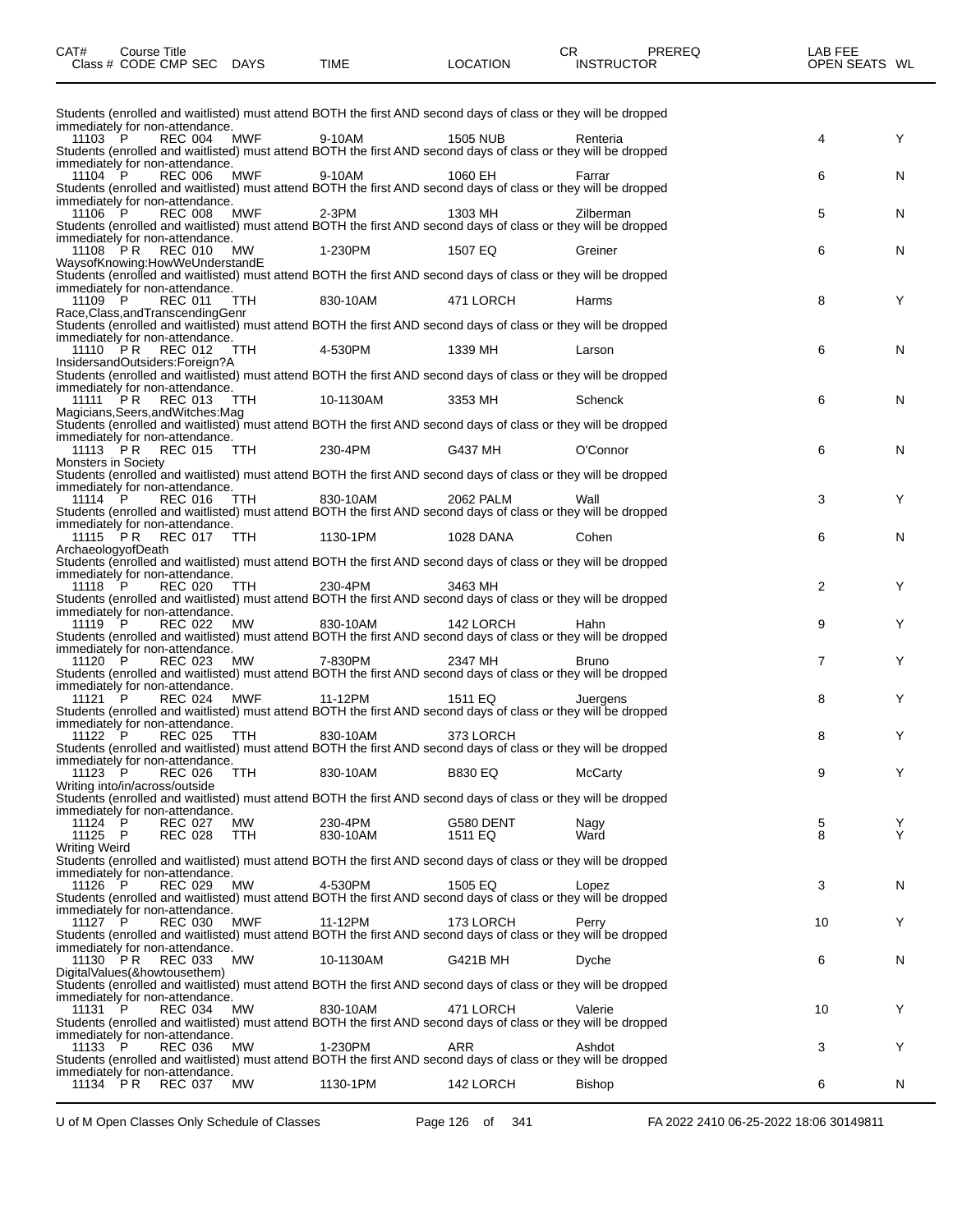| CAT#              | <b>Course Title</b><br>Class # CODE CMP SEC DAYS      |            | TIME                                                                                                                                                                                                                           | <b>LOCATION</b> | CR.<br><b>INSTRUCTOR</b> | <b>PREREQ</b> | LAB FEE<br>OPEN SEATS WL |   |
|-------------------|-------------------------------------------------------|------------|--------------------------------------------------------------------------------------------------------------------------------------------------------------------------------------------------------------------------------|-----------------|--------------------------|---------------|--------------------------|---|
|                   | <b>Outcasts and Social Control</b>                    |            |                                                                                                                                                                                                                                |                 |                          |               |                          |   |
|                   | immediately for non-attendance.                       |            | Students (enrolled and waitlisted) must attend BOTH the first AND second days of class or they will be dropped                                                                                                                 |                 |                          |               |                          |   |
| 15660 P           | <b>REC 038</b><br>immediately for non-attendance.     | MW         | 10-1130AM<br>Students (enrolled and waitlisted) must attend BOTH the first AND second days of class or they will be dropped                                                                                                    | 1123 SPH2       | Hayes                    |               | 6                        | Y |
| 11135 P           | <b>REC 039</b>                                        | MW         | 4-530PM<br>Students (enrolled and waitlisted) must attend BOTH the first AND second days of class or they will be dropped                                                                                                      | 335 WH          | <b>Bruno</b>             |               | 8                        | Y |
| 11136 P           | immediately for non-attendance.<br>REC 040            | MW         | 830-10AM<br>Students (enrolled and waitlisted) must attend BOTH the first AND second days of class or they will be dropped                                                                                                     | 373 LORCH       | Wall                     |               | 10                       | Y |
| 11137 P           | immediately for non-attendance.<br><b>REC 041</b>     | MW         | 1-230PM<br>Students (enrolled and waitlisted) must attend BOTH the first AND second days of class or they will be dropped                                                                                                      | ARR             | Agu                      |               | 9                        | Y |
| 11138 P           | immediately for non-attendance.<br><b>REC 042 MW</b>  |            | 1-230PM<br>Students (enrolled and waitlisted) must attend BOTH the first AND second days of class or they will be dropped                                                                                                      | 1423 EQ         | Griffin                  |               | 7                        | Y |
| 11139 P           | immediately for non-attendance.<br><b>REC 043</b>     | TTH        | 1-230PM                                                                                                                                                                                                                        | ARR             | Harms                    |               | 3                        | Y |
|                   | Race, Class, and Transcending Genr                    |            | Students (enrolled and waitlisted) must attend BOTH the first AND second days of class or they will be dropped                                                                                                                 |                 |                          |               |                          |   |
| 11141 P           | immediately for non-attendance.<br>REC 046 MW         |            | 4-530PM                                                                                                                                                                                                                        | 180 TAP         | Hahn                     |               | 9                        | Y |
|                   | immediately for non-attendance.                       |            | Students (enrolled and waitlisted) must attend BOTH the first AND second days of class or they will be dropped                                                                                                                 |                 |                          |               |                          |   |
|                   | 15659 PR REC 047 MW                                   |            | 530-7PM<br>MCSP Section. Students (enrolled and waitlisted) must attend BOTH the first AND second days of class or they will                                                                                                   | G023 WQ         | Christman                |               | 8                        | N |
| 16156 P           | be dropped immediately for non-attendance.<br>REC 049 | MWF        | 10-11AM                                                                                                                                                                                                                        | ARR             | Inatty                   |               | 9                        | Y |
|                   | immediately for non-attendance.                       |            | Students (enrolled and waitlisted) must attend BOTH the first AND second days of class or they will be dropped                                                                                                                 |                 |                          |               |                          |   |
| 11143 P           | REC 050 TTH                                           |            | 230-4PM<br>Students (enrolled and waitlisted) must attend BOTH the first AND second days of class or they will be dropped                                                                                                      | 1505 EQ         | Civale                   |               | 9                        | Y |
| 11144 P           | immediately for non-attendance.<br><b>REC 051</b>     | MWF        | 10-11AM<br>Students (enrolled and waitlisted) must attend BOTH the first AND second days of class or they will be dropped                                                                                                      | ARR             | Otemuyiwa                |               | 8                        | N |
| 11145 P           | immediately for non-attendance.<br>REC 052            | MWF        | 12-1PM                                                                                                                                                                                                                         | 173 LORCH       | Rust                     |               | 9                        | Y |
|                   | immediately for non-attendance.                       |            | Students (enrolled and waitlisted) must attend BOTH the first AND second days of class or they will be dropped                                                                                                                 |                 |                          |               |                          |   |
|                   | 11146 PR REC 053                                      | TTH        | 10-1130AM<br>Seats in this section are reserved for students in the Comprehensive Studies Program through August 21. On August                                                                                                 | 2275 NQ         | Allen                    |               | 5                        | Y |
| Isa.umich.edu/csp |                                                       |            | 22, open seats are available to any undergraduate student. Please visit the CSP website for more information:                                                                                                                  |                 |                          |               |                          |   |
|                   | 11147 PR REC 054                                      | TTH T      | 1-230PM                                                                                                                                                                                                                        | ARR             | Allen                    |               | 5                        | Y |
| Isa.umich.edu/csp |                                                       |            | Seats in this section are reserved for students in the Comprehensive Studies Program through August 21. On August 22, open seats are available to any undergraduate student. Please visit the CSP website for more information |                 |                          |               |                          |   |
|                   | 11148 PR REC 055                                      | MW         | 830-10AM<br>Seats in this section are reserved for students in the Comprehensive Studies Program through August 21. On August                                                                                                  | 1508 EQ         |                          |               | 5                        | Y |
| Isa.umich.edu/csp |                                                       |            | 22, open seats are available to any undergraduate student. Please visit the CSP website for more information:                                                                                                                  |                 |                          |               |                          |   |
| 11149 PR          | <b>REC 056</b>                                        | MW         | 1130-1PM<br>Seats in this section are reserved for students in the Comprehensive Studies Program through August 21. On August                                                                                                  | 3437 MH         | Beydoun                  |               | 5                        | Y |
| Isa.umich.edu/csp |                                                       |            | 22, open seats are available to any undergraduate student. Please visit the CSP website for more information:                                                                                                                  |                 |                          |               |                          |   |
|                   | 11150 PR REC 057                                      | <b>MWF</b> | 10-11AM<br>Seats in this section are reserved for students in the Comprehensive Studies Program through August 21. On August                                                                                                   | 5179 AH         | Tessier                  |               | 5                        | Y |
| Isa.umich.edu/csp |                                                       |            | 22, open seats are available to any undergraduate student. Please visit the CSP website for more information:                                                                                                                  |                 |                          |               |                          |   |
| 11151 PR          | <b>REC 058</b>                                        | MWF        | 12-1PM<br>Seats in this section are reserved for students in the Comprehensive Studies Program through August 21. On August                                                                                                    | 2346 SEB        | Tessier                  |               | 5                        | Y |
| Isa.umich.edu/csp |                                                       |            | 22, open seats are available to any undergraduate student. Please visit the CSP website for more information:                                                                                                                  |                 |                          |               |                          |   |
| 11152 PR          | <b>REC 059</b>                                        | MW.        | 1-230PM<br>Seats in this section are reserved for students in the Comprehensive Studies Program through August 21. On August                                                                                                   | 2232 SEB        | Beydoun                  |               | 5                        | Y |
| Isa.umich.edu/csp |                                                       |            | 22, open seats are available to any undergraduate student. Please visit the CSP website for more information:                                                                                                                  |                 |                          |               |                          |   |
|                   | 11153 PR REC 060                                      | MW         | 230-4PM<br>Seats in this section are reserved for students in the Comprehensive Studies Program through August 21. On August                                                                                                   | 2232 SEB        |                          |               | 5                        | Y |
| Isa.umich.edu/csp |                                                       |            | 22, open seats are available to any undergraduate student. Please visit the CSP website for more information:                                                                                                                  |                 |                          |               |                          |   |
| 11154 PR          | <b>REC 061</b>                                        | <b>TTH</b> | 830-10AM<br>Seats in this section are reserved for students in the Comprehensive Studies Program through August 21. On August                                                                                                  | 1508 EQ         |                          |               | 5                        | Y |
| Isa.umich.edu/csp |                                                       |            | 22, open seats are available to any undergraduate student. Please visit the CSP website for more information:                                                                                                                  |                 |                          |               |                          |   |
| 11155 PR          | <b>REC 062</b>                                        | <b>TTH</b> | 4-530PM<br>Seats in this section are reserved for students in the Comprehensive Studies Program through August 21. On August                                                                                                   | ARR             |                          |               | 5                        | Y |
|                   |                                                       |            | 22, open seats are available to any undergraduate student. Please visit the CSP website for more information:                                                                                                                  |                 |                          |               |                          |   |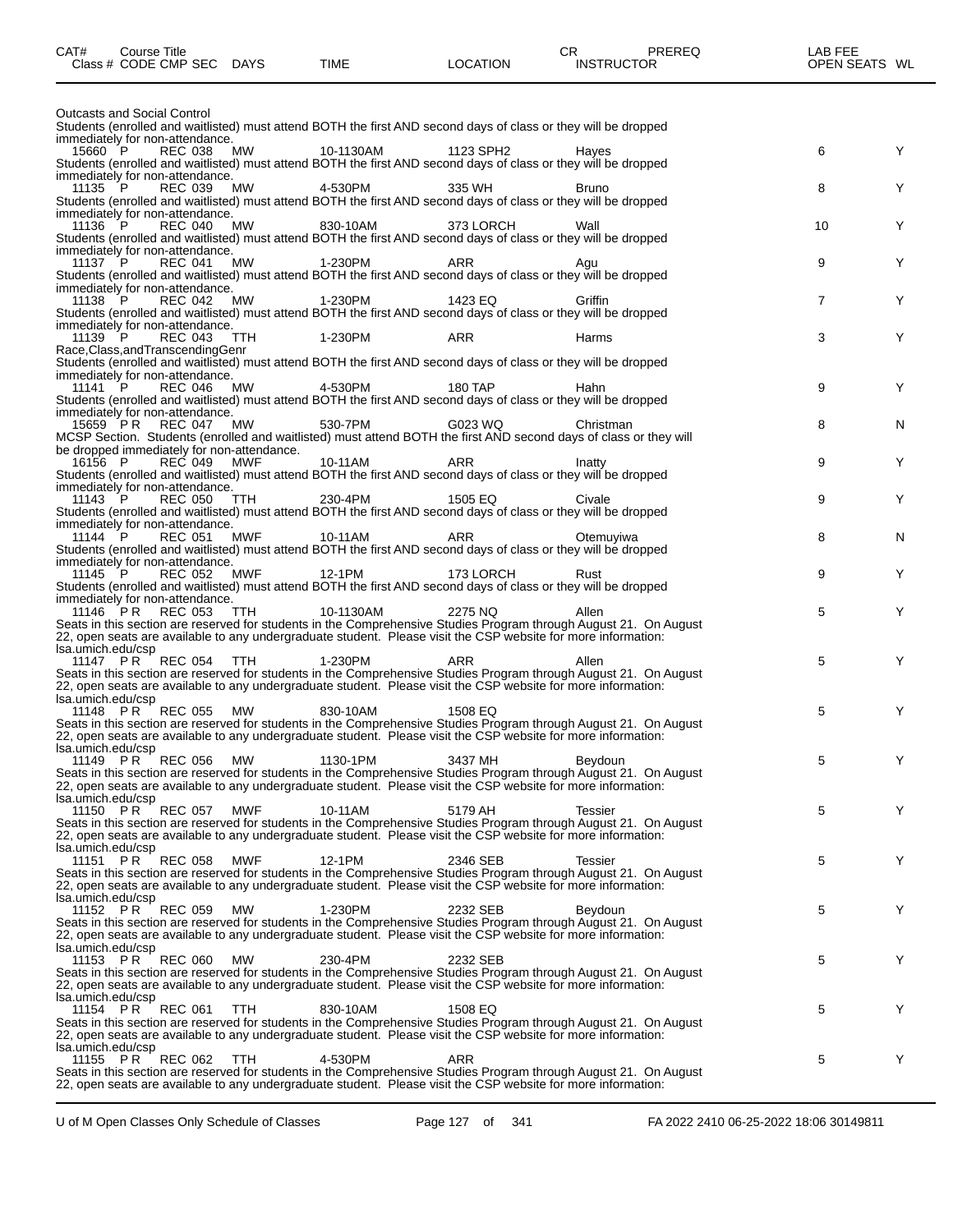| CAT#                               | <b>Course Title</b> | Class # CODE CMP SEC DAYS                            |                          | <b>TIME</b>            | <b>LOCATION</b>       | CR<br>PREREQ<br><b>INSTRUCTOR</b>                                                                                         | LAB FEE<br>OPEN SEATS WL |           |
|------------------------------------|---------------------|------------------------------------------------------|--------------------------|------------------------|-----------------------|---------------------------------------------------------------------------------------------------------------------------|--------------------------|-----------|
| Isa.umich.edu/csp                  |                     |                                                      |                          |                        |                       |                                                                                                                           |                          |           |
| 11156 P                            |                     | <b>REC 063</b>                                       | <b>MW</b>                | 1-230PM                | ARR                   | Kupetz<br>Students (enrolled and waitlisted) must attend BOTH the first AND second days of class or they will be dropped  | 6                        | N         |
| 11157 P                            |                     | immediately for non-attendance.<br>REC 064           | МW                       | 4-530PM                | G449 MH               | Kim-Butler                                                                                                                | 3                        | Y         |
| Investigating the Law              |                     |                                                      |                          |                        |                       | Students (enrolled and waitlisted) must attend BOTH the first AND second days of class or they will be dropped            |                          |           |
|                                    |                     | immediately for non-attendance.                      |                          |                        |                       |                                                                                                                           |                          |           |
| 11158<br>11159 P                   | ÎР                  | <b>REC 065</b><br><b>REC 066</b>                     | <b>TTH</b><br>TTH        | 10-1130AM<br>1-230PM   | 4088 EH<br>ARR        | Smith<br>Widdowson                                                                                                        | $\frac{2}{7}$            | Y<br>Ý    |
| 11160 P                            |                     | <b>REC 067</b>                                       | TTH                      | 7-830PM                | 2347 MH               | Holland                                                                                                                   | 12                       | Y         |
|                                    |                     | immediately for non-attendance.                      |                          |                        |                       | Students (enrolled and waitlisted) must attend BOTH the first AND second days of class or they will be dropped            |                          |           |
| 11161 P                            |                     | REC 068                                              | TTH                      | 530-7PM                | 2353 MH               | Wedow<br>Students (enrolled and waitlisted) must attend BOTH the first AND second days of class or they will be dropped   | 9                        | Y         |
| 16183 P                            |                     | immediately for non-attendance.<br>REC 069           | TTH                      | 4-530PM                | ARR                   | Afsari                                                                                                                    | 9                        | Y         |
|                                    |                     |                                                      |                          |                        |                       | Students (enrolled and waitlisted) must attend BOTH the first AND second days of class or they will be dropped            |                          |           |
| 16184 P                            |                     | immediately for non-attendance.<br><b>REC 070 MW</b> |                          | 230-4PM                | <b>B852 EQ</b>        | Barua                                                                                                                     | 5                        | Y         |
| Thinking with Monsters             |                     |                                                      |                          |                        |                       | Students (enrolled and waitlisted) must attend BOTH the first AND second days of class or they will be dropped            |                          |           |
|                                    |                     | immediately for non-attendance.                      |                          |                        |                       |                                                                                                                           |                          |           |
| 16208 P                            |                     | <b>REC 071</b><br>WritingwithBrevity&Curiosity       | MW                       | 830-10AM               | 173 LORCH             | Anderfuren                                                                                                                | 5                        | Y         |
|                                    |                     | immediately for non-attendance.                      |                          |                        |                       | Students (enrolled and waitlisted) must attend BOTH the first AND second days of class or they will be dropped            |                          |           |
| 16219 P                            |                     | <b>REC 072 MW</b>                                    |                          | 10-1130AM              | 3463 MH               | Anderson                                                                                                                  | 9                        | Y         |
|                                    |                     | immediately for non-attendance.                      |                          |                        |                       | Students (enrolled and waitlisted) must attend BOTH the first AND second days of class or they will be dropped            |                          |           |
| 16220 P                            |                     | <b>REC 073</b>                                       | MW                       | 1130-1PM               | 120 WH                | Ventura<br>Students (enrolled and waitlisted) must attend BOTH the first AND second days of class or they will be dropped | $\overline{7}$           | Y.        |
|                                    |                     | immediately for non-attendance.                      |                          |                        |                       |                                                                                                                           |                          |           |
| 16221 P                            |                     | <b>REC 074</b><br>Writing into/in/across/outside     | TTH                      | 1130-1PM               | <b>R0420 BUS</b>      | <b>McCarty</b>                                                                                                            | 3                        | Y         |
|                                    |                     |                                                      |                          |                        |                       | Students (enrolled and waitlisted) must attend BOTH the first AND second days of class or they will be dropped            |                          |           |
| 16222 P                            |                     | immediately for non-attendance.<br><b>REC 075</b>    | MW                       | 230-4PM                | 506 BMT               |                                                                                                                           | 8                        | Y         |
|                                    |                     | immediately for non-attendance.                      |                          |                        |                       | Students (enrolled and waitlisted) must attend BOTH the first AND second days of class or they will be dropped            |                          |           |
| 16223 P                            |                     | <b>REC 076</b>                                       | TTH                      | 230-4PM                | 3353 MH               | Davison<br>Students (enrolled and waitlisted) must attend BOTH the first AND second days of class or they will be dropped | 9                        | Y         |
|                                    |                     | immediately for non-attendance.                      |                          |                        |                       |                                                                                                                           |                          |           |
| 17014 P                            |                     | <b>REC 077</b>                                       | <b>MWF</b>               | 9-10AM                 | 3088 EH               | Kim<br>Students (enrolled and waitlisted) must attend BOTH the first AND second days of class or they will be dropped     | 9                        | Y         |
| 17015 P                            |                     | immediately for non-attendance.                      |                          |                        |                       |                                                                                                                           |                          |           |
|                                    |                     | <b>REC 078</b>                                       | MW                       | 230-4PM                | 706 BMT               | Kupetz<br>Students (enrolled and waitlisted) must attend BOTH the first AND second days of class or they will be dropped  | 9                        | Y         |
| 17016 PR                           |                     | immediately for non-attendance.<br><b>REC 079</b>    | MW                       | 4-530PM                | G023 WQ               | Christman                                                                                                                 | 6                        | N         |
|                                    |                     |                                                      |                          |                        |                       | Students (enrolled and waitlisted) must attend BOTH the first AND second days of class or they will be dropped            |                          |           |
| 17017 P                            |                     | immediately for non-attendance.<br><b>REC 080</b>    | <b>MW</b>                | 230-4PM                | 1511 EQ               | Burch                                                                                                                     | 6                        | ${\sf N}$ |
|                                    |                     | immediately for non-attendance.                      |                          |                        |                       | Students (enrolled and waitlisted) must attend BOTH the first AND second days of class or they will be dropped            |                          |           |
| 17018 P                            |                     | <b>REC 081</b>                                       | TTH                      | 10-1130AM              | <b>2024 TISCH</b>     | Jewell<br>Students (enrolled and waitlisted) must attend BOTH the first AND second days of class or they will be dropped  | 9                        | Y         |
|                                    |                     | immediately for non-attendance.                      |                          |                        |                       |                                                                                                                           |                          |           |
| 17019 P                            |                     | <b>REC 082</b>                                       | TTH                      | 1-230PM                | <b>ARR</b>            | Students (enrolled and waitlisted) must attend BOTH the first AND second days of class or they will be dropped            | 9                        | N         |
| 19211 P                            |                     | immediately for non-attendance.                      |                          |                        |                       |                                                                                                                           |                          |           |
|                                    |                     | <b>REC 083</b>                                       | MW                       | 530-7PM                | 2325 MH               | Bruno<br>Students (enrolled and waitlisted) must attend BOTH the first AND second days of class or they will be dropped   | 9                        | Y         |
| 19612 P                            |                     | immediately for non-attendance.<br><b>REC 084</b>    | TTH                      | 10-1130AM              | <b>1220 WEILL</b>     | Campbell                                                                                                                  | 9                        | Y         |
|                                    |                     |                                                      |                          |                        |                       | Students (enrolled and waitlisted) must attend BOTH the first AND second days of class or they will be dropped            |                          |           |
| 27120 P                            |                     | immediately for non-attendance.<br><b>REC 085</b>    | MW                       | 1-230PM                | 4088 EH               | Abou Rashed                                                                                                               | 8                        | Y         |
| 27121 P                            |                     | <b>REC 086</b><br>WritingwithBrevity&Curiosity       | <b>MW</b>                | 1130-1PM               | 4199 AH               | Anderfuren                                                                                                                | 4                        | Y         |
| 27123 P                            |                     | <b>REC 088</b>                                       | <b>TTH</b>               | 230-4PM                | 1303 MH               | Ben-Abba                                                                                                                  | 6                        | Y         |
| <b>Breaking the Rules</b><br>27526 | P                   | <b>REC 089</b>                                       | <b>MW</b>                | 1130-1PM               | 506 BMT               | Gyamfi                                                                                                                    | 8                        | Y         |
| 27527<br>27528                     | P<br>P              | <b>REC 090</b><br><b>REC 091</b>                     | <b>MW</b><br>MWF         | 230-4PM<br>12-1PM      | 2271 AH<br>4151 USB   | Perez<br>Farrar                                                                                                           | 9<br>9                   | Y<br>Υ    |
| 27529                              | P                   | <b>REC 092</b>                                       | TTH                      | 230-4PM                | 373 LORCH             | Gwin                                                                                                                      | 4                        | Υ         |
| 35251<br>35252                     | P<br>P              | <b>REC 093</b><br><b>REC 094</b>                     | MW<br>TTH                | 10-1130AM<br>10-1130AM | 3347 MH<br>3556 DANA  | Carlson<br>Bush                                                                                                           | 8<br>4                   | Υ<br>N    |
| 35253<br>35254                     | P<br>P              | <b>REC 095</b><br><b>REC 096</b>                     | <b>TTH</b><br><b>TTH</b> | 1130-1PM<br>1-230PM    | 2330 MH<br><b>ARR</b> | Konrad<br>Delp                                                                                                            | $\overline{7}$<br>6      | Ÿ<br>Υ    |
|                                    |                     |                                                      |                          |                        |                       |                                                                                                                           |                          |           |

U of M Open Classes Only Schedule of Classes Page 128 of 341 FA 2022 2410 06-25-2022 18:06 30149811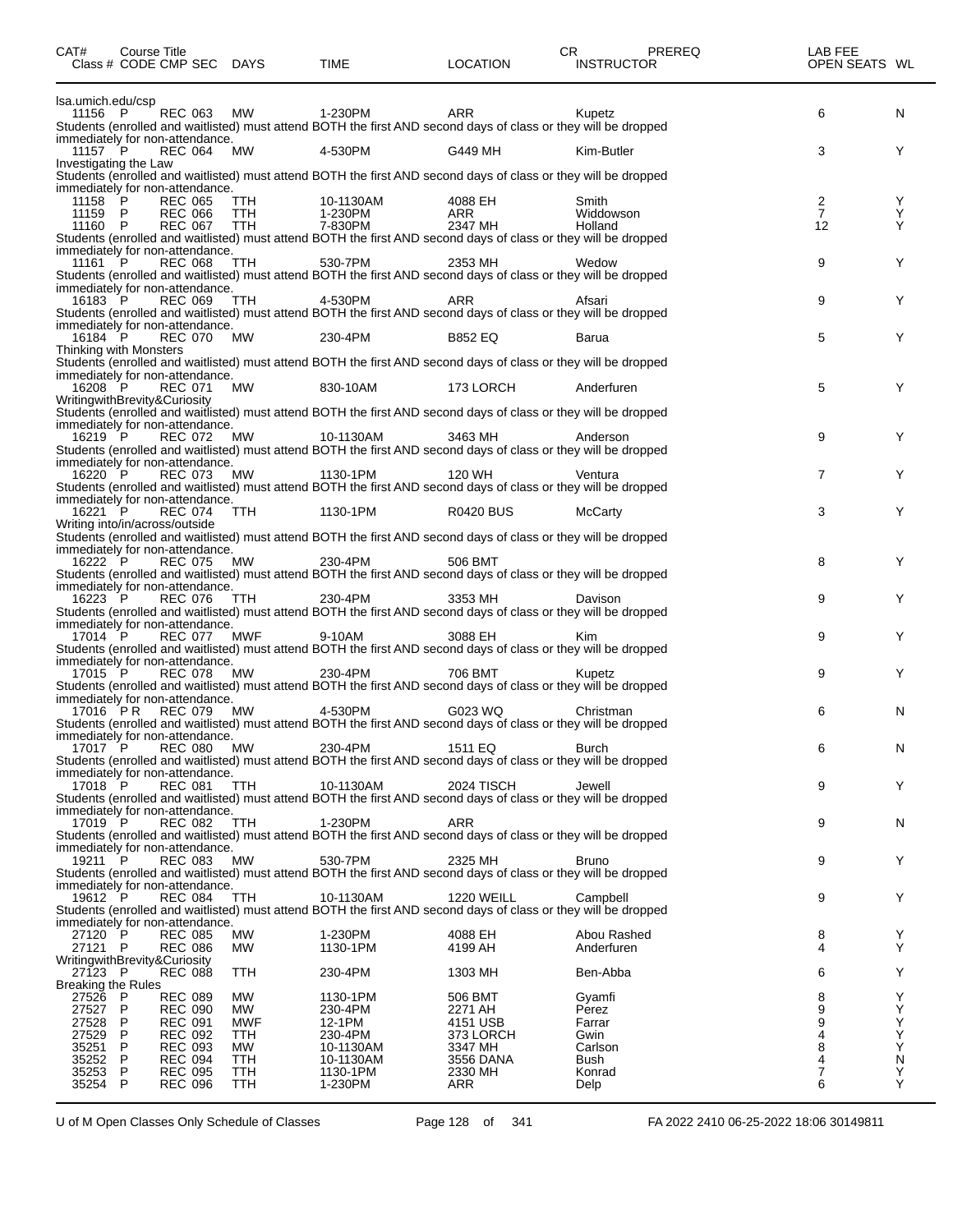| CAT#                         | Course Title<br>Class # CODE CMP SEC DAYS               |                                                                                                              | TIME                                                                                                                                                                                                                                            | <b>LOCATION</b>    | CR.<br><b>INSTRUCTOR</b>  | PREREQ          | LAB FEE<br>OPEN SEATS WL |        |
|------------------------------|---------------------------------------------------------|--------------------------------------------------------------------------------------------------------------|-------------------------------------------------------------------------------------------------------------------------------------------------------------------------------------------------------------------------------------------------|--------------------|---------------------------|-----------------|--------------------------|--------|
| 35255 P<br>35256 P           | <b>REC 097</b><br><b>REC 098</b>                        | TTH<br><b>TTH</b>                                                                                            | 4-530PM<br>1130-1PM                                                                                                                                                                                                                             | 1155 NQ<br>4199 AH | Holland<br><b>Barrick</b> |                 | 8<br>6                   | Y<br>N |
| 126                          | <b>Comm-Engaged Writ</b><br>29593 PR REC 004            | <b>TTH</b>                                                                                                   | 1-230PM                                                                                                                                                                                                                                         | ARR                | 4.00<br><b>Buckley</b>    |                 | 2                        | Y      |
| 140<br>28872 PR              | 1st Yr Sem Lang&Lit<br><b>SEM 001</b>                   | TTH                                                                                                          | 1130-1PM                                                                                                                                                                                                                                        | 3353 MH            | 3.00<br>White             | <b>ADVISORY</b> | 8                        | Y      |
| Poetry and Attention         |                                                         |                                                                                                              |                                                                                                                                                                                                                                                 | G634 HH            | Mitchell                  |                 |                          | Y      |
| Detroit State of Mind        | 23333 PR SEM 002                                        | МW                                                                                                           | 230-4PM                                                                                                                                                                                                                                         |                    |                           |                 | 13                       |        |
| <b>Rhetoric and Rights</b>   | 23334 PR SEM 003                                        | МW                                                                                                           | 830-10AM                                                                                                                                                                                                                                        | 3463 MH            | Portnoy                   |                 | $\overline{7}$           | Y      |
| 150<br>29956 P               | Art of the Story<br>LEC 001                             | МW                                                                                                           | 230-4PM                                                                                                                                                                                                                                         | 2336 MH            | 3.00<br>Farrar            |                 | 9                        | Y      |
| 201<br>32813 P               | <b>Multicultural Am Lit</b><br>LEC 001                  | TTH                                                                                                          | 4-530PM                                                                                                                                                                                                                                         | 2200 SKB           | 3.00<br>Valella           |                 | 7                        | Y      |
| The Hustle<br>221<br>36639 P | <b>Lit&amp;Wrtg Out Classrm</b><br><b>REC 002</b>       | МW                                                                                                           | 1130-1PM                                                                                                                                                                                                                                        | 171 LORCH          | 3.00<br><b>Buckley</b>    |                 | 20                       | Y      |
| 36692 P                      | <b>Elevating Overlooked Urbanites</b><br><b>REC 003</b> | <b>TTH</b>                                                                                                   | 10-1130AM                                                                                                                                                                                                                                       | 173 LORCH          | <b>McCarty</b>            |                 | 10                       | Y      |
| 36827 P                      | Reading and Writing Games<br><b>REC 004</b>             | <b>TTH</b>                                                                                                   | 230-4PM                                                                                                                                                                                                                                         | 3330 MH            | Ward                      |                 | 15                       | Y      |
| 37694 P                      | BuildingWorlds, Crafting Bridges<br><b>REC 005</b>      | МW                                                                                                           | 10-1130AM                                                                                                                                                                                                                                       | ARR                | Anderfuren                |                 | 14                       | Y      |
| <b>Travel Writing</b><br>223 | <b>Creative Writing</b>                                 |                                                                                                              |                                                                                                                                                                                                                                                 |                    | 3.00                      |                 |                          |        |
| 11165 P                      | REC 005                                                 | MW                                                                                                           | 1130-1PM<br>Students (enrolled and waitlisted) must attend BOTH the first AND second days of class or they will be dropped                                                                                                                      | 1028 DANA          | Mugodi                    |                 | 1                        | Y      |
|                              | immediately for non-attendance.<br>11166 P REC 006      | TTH                                                                                                          | 4-530PM                                                                                                                                                                                                                                         | 3021 EH            | Harms                     |                 | 4                        | Y      |
|                              |                                                         |                                                                                                              | Writing as Living Doubly<br>Students (enrolled and waitlisted) must attend BOTH the first AND second days of class or they will be dropped                                                                                                      |                    |                           |                 |                          |        |
| 11167 P                      | immediately for non-attendance.<br><b>REC 007 MW</b>    |                                                                                                              | 1-230PM                                                                                                                                                                                                                                         | 706 BMT            | Elsner                    |                 | 1                        | Y      |
|                              |                                                         |                                                                                                              | Students (enrolled and waitlisted) must attend BOTH the first AND second days of class or they will be dropped                                                                                                                                  |                    |                           |                 |                          |        |
| 11168 P                      | immediately for non-attendance.<br>REC 008 TTH          |                                                                                                              | 230-4PM                                                                                                                                                                                                                                         | 173 LORCH          | Barton                    |                 | 4                        | Y      |
| 11170 P                      | immediately for non-attendance.<br>REC 010 TTH          |                                                                                                              | Students (enrolled and waitlisted) must attend BOTH the first AND second days of class or they will be dropped<br>10-1130AM                                                                                                                     | 1460 MH            | Schutz                    |                 | 8                        | Y      |
|                              | immediately for non-attendance.                         |                                                                                                              | Students (enrolled and waitlisted) must attend BOTH the first AND second days of class or they will be dropped                                                                                                                                  |                    |                           |                 |                          |        |
| 23477 P                      | <b>REC 011</b><br>PoeticsofDesire&Disillusionmen        | МW                                                                                                           | 4-530PM                                                                                                                                                                                                                                         | 2347 MH            | Shaikh                    |                 | 4                        | Y      |
| 11171 P                      | REC 012                                                 | MW                                                                                                           | 530-7PM<br>Students (enrolled and waitlisted) must attend BOTH the first AND second days of class or they will be dropped                                                                                                                       | 2436 MH            | Holland                   |                 | 13                       | Y      |
|                              | immediately for non-attendance.<br>11172 P REC 013      | TTH                                                                                                          | 1-230PM                                                                                                                                                                                                                                         | ARR                | Schutz                    |                 | 5                        | Y      |
|                              | immediately for non-attendance.                         |                                                                                                              | Students (enrolled and waitlisted) must attend BOTH the first AND second days of class or they will be dropped                                                                                                                                  |                    |                           |                 |                          |        |
| 16164 P                      | REC 015 T<br>Intro to Fiction and Poetry                |                                                                                                              | 4-7PM                                                                                                                                                                                                                                           | 2347 MH            | <b>Hinken</b>             |                 | 10                       | Y      |
|                              | immediately for non-attendance.                         |                                                                                                              | Students (enrolled and waitlisted) must attend BOTH the first AND second days of class or they will be dropped                                                                                                                                  |                    |                           |                 |                          |        |
| 225                          | <b>Acad Argumentation</b>                               |                                                                                                              |                                                                                                                                                                                                                                                 |                    | 4.00                      | <b>ADVISORY</b> |                          |        |
| 11174 P                      | <b>REC 002</b>                                          | TTH                                                                                                          | 1-230PM<br>Students (enrolled and waitlisted) must attend BOTH the first AND second days of class or they will be dropped                                                                                                                       | 2212 MLB           | Hartwell                  |                 | 6                        | Y      |
| 11175 P                      | immediately for non-attendance.<br>REC 003              | MW                                                                                                           | 1-230PM<br>Students (enrolled and waitlisted) must attend BOTH the first AND second days of class or they will be dropped                                                                                                                       | 5180B AH           | Smith                     |                 | 10                       | Y      |
|                              | immediately for non-attendance.                         |                                                                                                              |                                                                                                                                                                                                                                                 |                    |                           |                 |                          |        |
| 11177 P                      | REC 005<br>immediately for non-attendance.              | МW                                                                                                           | 10-1130AM<br>Students (enrolled and waitlisted) must attend BOTH the first AND second days of class or they will be dropped                                                                                                                     | 3254 LSA           | Kupetz                    |                 | 12                       | Y      |
| Isa.umich.edu/csp            | 11178 PR REC 006                                        | TTH                                                                                                          | 10-1130AM<br>Seats in this section are reserved for students in the Comprehensive Studies Program through August 21. On August<br>22, open seats are available to any undergraduate student. Please visit the CSP website for more information: | G449 MH            | Taylor III                |                 | 10                       | Y      |
|                              |                                                         | 15 seats reserved for first or second year CSP students,<br>3 seats reserved for any undergraduate students. |                                                                                                                                                                                                                                                 |                    |                           |                 |                          |        |
| Isa.umich.edu/csp            | 24461 PR REC 007                                        | <b>TTH</b>                                                                                                   | 1130-1PM<br>Seats in this section are reserved for students in the Comprehensive Studies Program through August 21. On August<br>22, open seats are available to any undergraduate student. Please visit the CSP website for more information:  | 3096 EH            | Taylor III                |                 | 8                        | Y      |
|                              |                                                         | 15 seats reserved for first or second year CSP students,                                                     |                                                                                                                                                                                                                                                 |                    |                           |                 |                          |        |
| 229                          | <b>Professional Writing</b>                             | 3 seats reserved for any undergraduate students.                                                             |                                                                                                                                                                                                                                                 |                    | 4.00                      | <b>ADVISORY</b> |                          |        |
|                              |                                                         |                                                                                                              |                                                                                                                                                                                                                                                 |                    |                           |                 |                          |        |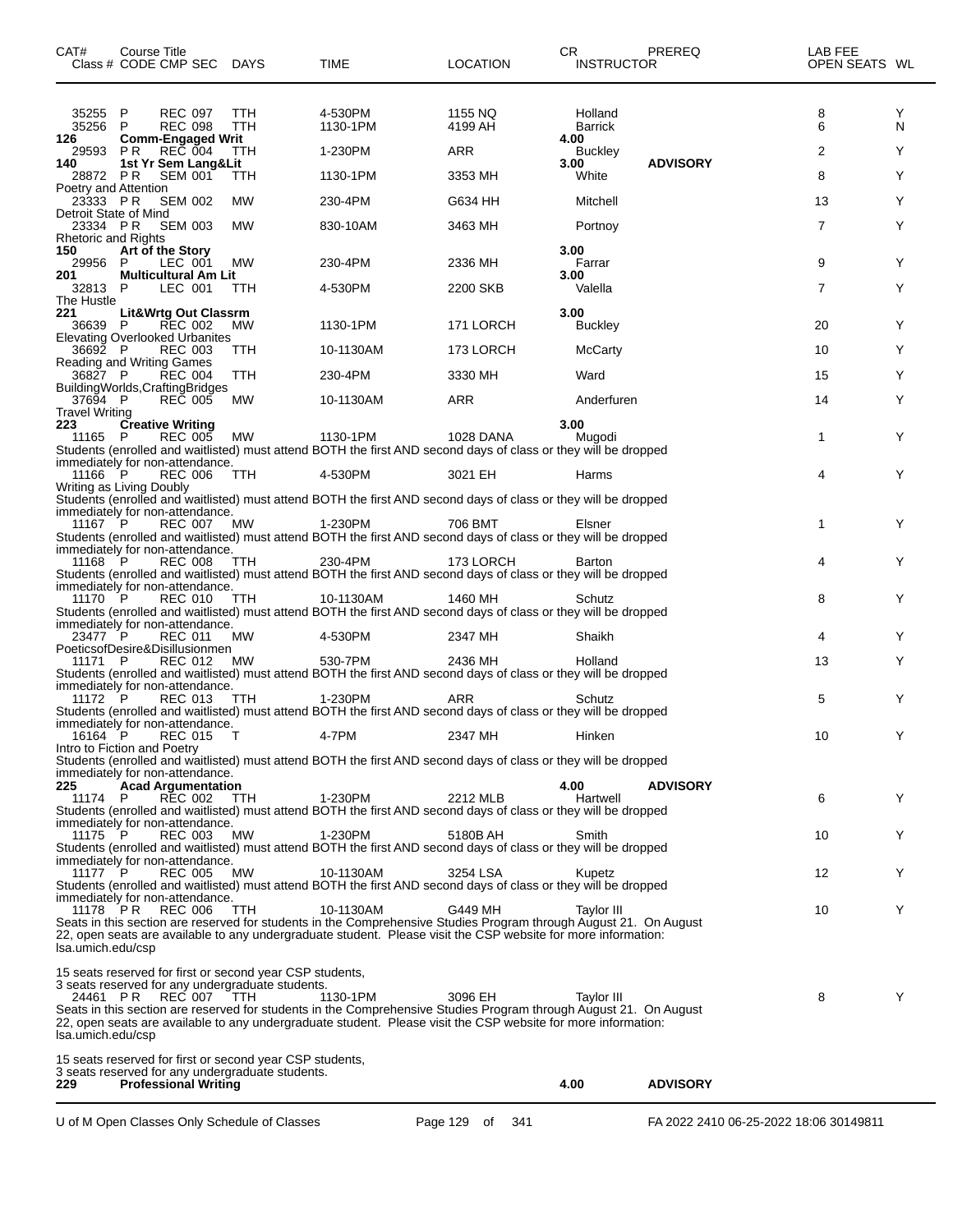| CAT#               | Course Title<br>Class # CODE CMP SEC                        | <b>DAYS</b> | <b>TIME</b>                                                                                                    | <b>LOCATION</b> | CR.<br><b>INSTRUCTOR</b> | PREREQ          | LAB FEE<br>OPEN SEATS WL |   |
|--------------------|-------------------------------------------------------------|-------------|----------------------------------------------------------------------------------------------------------------|-----------------|--------------------------|-----------------|--------------------------|---|
| 14204 P            | <b>REC 001</b>                                              | <b>MW</b>   | 1-230PM                                                                                                        | G449 MH         | Moody                    |                 | 11                       | Υ |
|                    |                                                             |             | Students (enrolled and waitlisted) must attend BOTH the first AND second days of class or they will be dropped |                 |                          |                 |                          |   |
| 232                | immediately for non-attendance.<br><b>Intro-Visual Cult</b> |             |                                                                                                                |                 | 3.00                     |                 |                          |   |
| 28876 P            | LEC 001                                                     | TTH         | 830-10AM                                                                                                       | 3333 MH         | Nichols                  |                 | 19                       | Y |
|                    | Race and Visual Culture                                     |             |                                                                                                                |                 |                          |                 |                          |   |
| 235                | Intro to Autobio                                            |             |                                                                                                                |                 | 3.00                     |                 |                          |   |
| 29974 P            | LEC 001                                                     | <b>MW</b>   | 1-230PM                                                                                                        | 3463 MH         | Ensor                    |                 | 4                        | Y |
|                    | One Year in Autobiography                                   |             |                                                                                                                |                 |                          |                 |                          |   |
| 242                | <b>Intrdis Studies-Engl</b>                                 |             |                                                                                                                |                 | 3.00                     |                 |                          |   |
| 25442 P            | LEC 001                                                     | TTH         | 230-4PM                                                                                                        | 3437 MH         | Makman, Miller           |                 | 6                        | Y |
|                    | Science in Science Fiction                                  |             |                                                                                                                |                 |                          |                 |                          |   |
| 282                | <b>Intro-Nat Amer Lit</b>                                   |             |                                                                                                                |                 | 3.00                     |                 |                          |   |
| 32816 P            | <b>REC 001</b>                                              | TTH         | 4-530PM                                                                                                        | 3437 MH         | Lyons                    |                 | $\overline{2}$           | Y |
| 290                | Themes Lang & Lit                                           |             |                                                                                                                |                 | 3.00                     |                 |                          |   |
| 28881 P            | LEC 005                                                     | TTH         | 230-4PM                                                                                                        | LEC RM 1 MLB    | Brandolino, Puckett      |                 | 5                        | Y |
| 292                | Contemporary Horror                                         |             |                                                                                                                |                 | 1.00-2.00                |                 |                          |   |
| 32819 P            | <b>Topics in Lit</b>                                        |             | 4-6PM                                                                                                          |                 |                          |                 | $\mathbf{1}$             | Y |
|                    | LEC 003                                                     | TTH         |                                                                                                                | 1449 MH         | <b>Whittier-Ferguson</b> |                 |                          |   |
| Poetry by the Book | Meets 08/29/22-10/14/22 (Drop/Add Deadline: 09/12/22)       |             |                                                                                                                |                 |                          |                 |                          |   |
| 32821 P            | LEC 005                                                     | МW          | 10-12PM                                                                                                        | REMOTE          | Trevor                   |                 | 16                       | Y |
|                    | King Lear and the 1623 Folio                                |             |                                                                                                                |                 |                          |                 |                          |   |
|                    | Meets 08/29/22-10/14/22 (Drop/Add Deadline: 09/12/22)       |             |                                                                                                                |                 |                          |                 |                          |   |
| 32822 P            | LEC 006                                                     | MW          | 10-11AM                                                                                                        | <b>REMOTE</b>   | Trevor                   |                 | 6                        | Y |
|                    | Hamlet and the 1623 Folio                                   |             |                                                                                                                |                 |                          |                 |                          |   |
|                    | Meets 10/24/22-12/09/22 (Drop/Add Deadline: 11/07/22)       |             |                                                                                                                |                 |                          |                 |                          |   |
| 298                | <b>Intro to Lit Studies</b>                                 |             |                                                                                                                |                 | 3.00                     |                 |                          |   |
| 23335              | <b>REC 003</b><br>P                                         | <b>TTH</b>  | 1130-1PM                                                                                                       | 3463 MH         | Wall                     |                 | $\overline{2}$           | Υ |
| 305                | <b>Exploring Language</b>                                   |             |                                                                                                                |                 | 3.00                     | <b>ADVISORY</b> |                          |   |
| 28884              | LEC 001<br>P                                                | TH          | 4-7PM                                                                                                          | 1401 MH         | Aull, cooper             |                 | 11                       | Υ |
| 308                | <b>History Engl Lang</b>                                    |             |                                                                                                                |                 | 3.00                     |                 |                          |   |
| 28888              | LEC <sup>001</sup><br>P                                     | <b>MW</b>   | 1-230PM                                                                                                        | 1449 MH         | Toon                     |                 | 16                       | Υ |
| 313                | <b>Literary Studies</b>                                     |             |                                                                                                                |                 | 3.00                     |                 |                          |   |
| 23339 P            | LEC 001                                                     | TTH         | 1130-1PM                                                                                                       | 1448 MH         | Blair                    |                 | 8                        | Υ |
|                    | The Novel & Virtual Realities                               |             |                                                                                                                |                 |                          |                 |                          |   |
| 27063 P            | LEC 002                                                     | <b>MW</b>   | 1130-1PM                                                                                                       | 3333 MH         | Larson                   |                 | 23                       | Υ |
|                    | Evil & American Lit Imagination                             |             |                                                                                                                |                 |                          |                 |                          |   |
| 32823 P            | <b>LEC 004</b>                                              | TTH         | 1-230PM                                                                                                        | 3333 MH         | Lyons                    |                 | 19                       | Y |
| The Catholic Novel |                                                             |             |                                                                                                                |                 | 3.00                     |                 | 438.00                   |   |
| 317<br>28889 P     | Literature&Culture<br>LEC 001                               | TTH         | 10-1130AM                                                                                                      | 2336 MH         | <b>Brandolino</b>        |                 | 2                        | Y |
|                    | Death & Dying-Middle Ages                                   |             |                                                                                                                |                 |                          |                 |                          |   |
| 24432 P            | LEC 002                                                     | MW          | 10-1130AM                                                                                                      | 2140 SKB        | Miller                   |                 | 7                        | Y |
|                    | VisFictns: Photog & 20/21C Lit                              |             |                                                                                                                |                 |                          |                 |                          |   |
| 30229 P            | LEC 005                                                     | TTH         | 4-530PM                                                                                                        | 3254 LSA        | Fitzgerald               |                 | 3                        | Υ |
|                    | Theatre of US Women?s Lib                                   |             |                                                                                                                |                 |                          |                 |                          |   |
| 319                | <b>Lit&amp;Social Change</b>                                |             |                                                                                                                |                 | 3.00                     |                 |                          |   |
| 28891 P            | LEC 001                                                     | MW          | 10-1130AM                                                                                                      | 3330 MH         | Portnoy                  |                 | 1                        | Y |
|                    | What Diff Can a Story Make?                                 |             |                                                                                                                |                 |                          |                 |                          |   |
| 32829 P            | LEC 003                                                     | <b>MW</b>   | 230-4PM                                                                                                        | 1449 MH         | Lahiri                   |                 | 6                        | Y |
|                    | Reading Versus Racism                                       |             |                                                                                                                |                 |                          |                 |                          |   |
| 324                | <b>Creat Writ Poet</b>                                      |             |                                                                                                                |                 | 3.00                     | <b>ADVISORY</b> | 656.00                   |   |
| 18387 PD           | <b>SEM 001</b>                                              | М           | 4-7PM                                                                                                          | 3333 MH         | Ward                     |                 | 7                        | Y |
|                    | To enroll in this course, students must:                    |             |                                                                                                                |                 |                          |                 |                          |   |

Step 1: Submit a writing sample to: englishcwsubmissions@umich.edu. Writing samples are generally between 5-15 pages of original relevant work (short stories, excerpts, poems). For priority consideration, writing samples<br>should be submitted no later than 5pm on Thursday, March 31, 2022. Students should receive notification of thei priority deadline until seats are full.

Step 2: Complete the course section preference form (https://forms.gle/JNQEjzR7S3j2BdMd9) no later than 5pm on Thursday, March 31, 2022.. Students are encouraged to consider second and third choice sections (where available) as potential back-up options. The back-up options should be times that will actually work with your schedule.

| 344   | <b>Public Writing</b>             |           |         |         | 3.00          |                 |    |  |
|-------|-----------------------------------|-----------|---------|---------|---------------|-----------------|----|--|
| 33151 | <b>REC 002</b><br>PI              | E         | $1-4PM$ | 2175 NQ | Hinken        |                 | 3  |  |
|       | <b>Great Lakes Writers Corps</b>  |           |         |         |               |                 |    |  |
| 345   | The New Essay                     |           |         |         | 3.00          | <b>ADVISORY</b> |    |  |
| 28935 | <b>SEM 001</b><br>P               | м         | 5-8PM   | G168 AH | Harp          |                 | 3  |  |
| 29149 | <b>SEM 002</b><br>P               | м         | 5-8PM   | 1449 MH | Pinto         |                 | 12 |  |
| 346   | <b>Drama/Performance</b>          |           |         |         | 3.00          |                 |    |  |
| 24419 | <b>REC 001</b><br>P               | TTH       | 4-530PM | 4199 AH | <b>Brater</b> |                 | 12 |  |
|       | <b>Modern Drama in Transition</b> |           |         |         |               |                 |    |  |
| 351   | Lit 1660-1830                     |           |         |         | $3.00 - 4.00$ |                 |    |  |
| 32831 | LEC 001<br>P                      | <b>MW</b> | 1-230PM | 3330 MH | Hawes         |                 | 3  |  |
|       | Writings of Enlightenment         |           |         |         |               |                 |    |  |
| 355   | <b>Southern Natures</b>           |           |         |         | 3.00          |                 |    |  |
| 34593 | LEC 001<br>P                      | TTH       | 1-230PM | 2407 MH | Parrish       |                 | 18 |  |
|       |                                   |           |         |         |               |                 |    |  |

U of M Open Classes Only Schedule of Classes **Page 130** of 341 FA 2022 2410 06-25-2022 18:06 30149811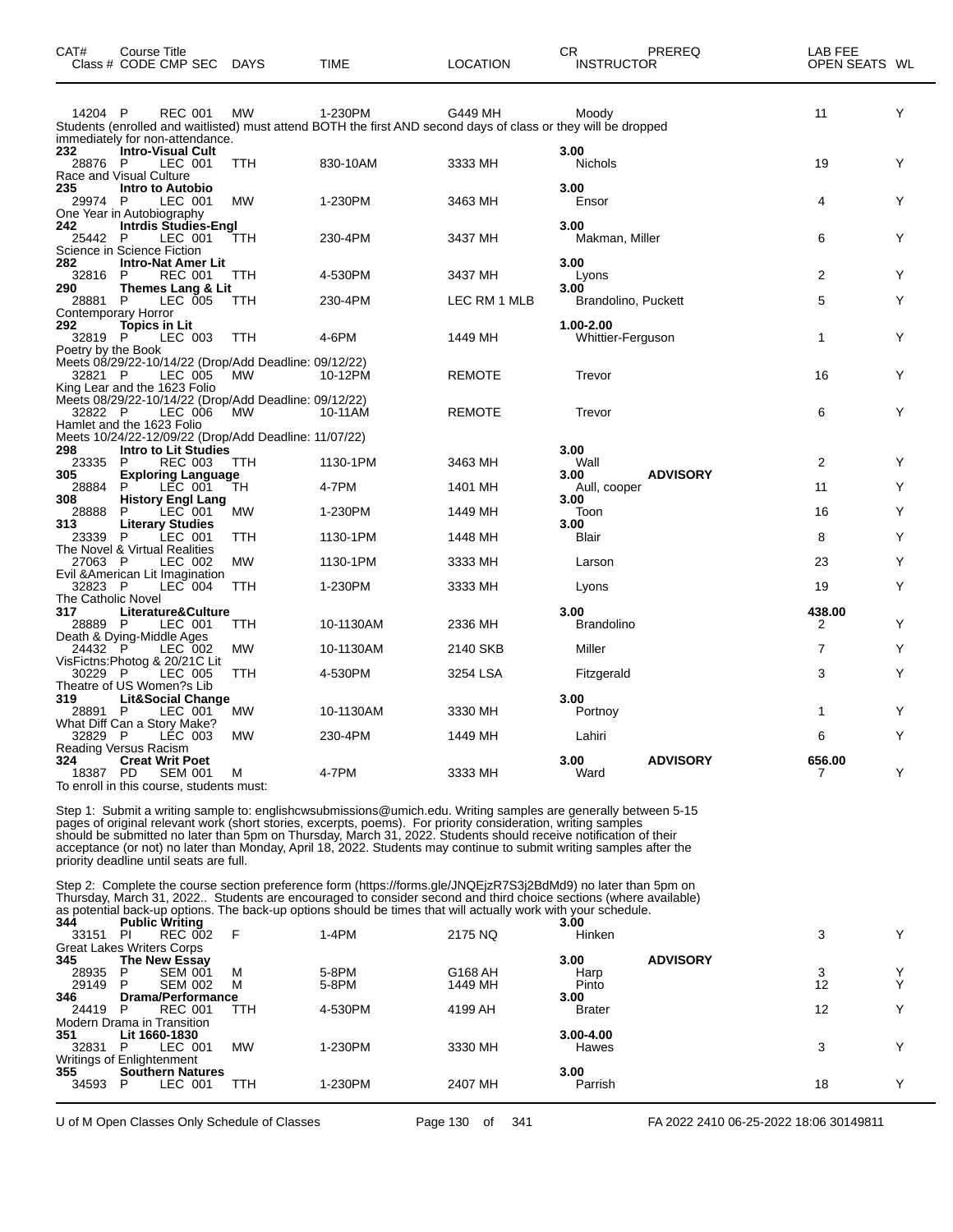| CAT#                                    | Course Title<br>Class # CODE CMP SEC                                                                              | DAYS       | TIME                                                                                                                                                                                                                                                                                                                                                                                                                                                                                                                                                                                                                                                                                                                                                                                                                                       | LOCATION      | CR.                    | PREREQ<br><b>INSTRUCTOR</b> | LAB FEE<br>OPEN SEATS WL |   |
|-----------------------------------------|-------------------------------------------------------------------------------------------------------------------|------------|--------------------------------------------------------------------------------------------------------------------------------------------------------------------------------------------------------------------------------------------------------------------------------------------------------------------------------------------------------------------------------------------------------------------------------------------------------------------------------------------------------------------------------------------------------------------------------------------------------------------------------------------------------------------------------------------------------------------------------------------------------------------------------------------------------------------------------------------|---------------|------------------------|-----------------------------|--------------------------|---|
| 360<br>32834                            | Rise of the Novel<br>P<br>LEC 001<br>The Advent of the Modern Novel                                               | МW         | 1130-1PM                                                                                                                                                                                                                                                                                                                                                                                                                                                                                                                                                                                                                                                                                                                                                                                                                                   | 1449 MH       | 3.00<br>Crane          |                             | 13                       | Y |
| 362<br>28894 P                          | <b>The American Novel</b><br>LEC 001<br>U.S. Modernism-Words & Images                                             | <b>MW</b>  | 1-230PM                                                                                                                                                                                                                                                                                                                                                                                                                                                                                                                                                                                                                                                                                                                                                                                                                                    | 4151 USB      | 3.00<br>Miller         |                             | 12                       | Y |
| 364<br>26766<br>367                     | <b>Contemporary Novel</b><br><b>REC 001</b><br>P<br><b>Shakespeare Plays</b>                                      | <b>TTH</b> | 4-530PM                                                                                                                                                                                                                                                                                                                                                                                                                                                                                                                                                                                                                                                                                                                                                                                                                                    | G127 AH       | 3.00<br>Byers<br>4.00  |                             | 21<br>90.00              | Y |
| 18388                                   | DIS 002<br>P                                                                                                      |            | $1-2PM$                                                                                                                                                                                                                                                                                                                                                                                                                                                                                                                                                                                                                                                                                                                                                                                                                                    | 3556 DANA     |                        | Williams, Schoenfeldt       | 6                        | Y |
| 11190 A                                 | Shakespeare's Poems and Plays<br>LEC 001<br>Shakespeare's Poems and Plays                                         | МW         | 1130-1PM                                                                                                                                                                                                                                                                                                                                                                                                                                                                                                                                                                                                                                                                                                                                                                                                                                   | <b>REMOTE</b> |                        | Schoenfeldt                 |                          |   |
| 387<br>32962 P                          | Latina/Latino Lit<br>LEC 001                                                                                      | TTH        | 1-230PM                                                                                                                                                                                                                                                                                                                                                                                                                                                                                                                                                                                                                                                                                                                                                                                                                                    | 1401 MH       | 3.00<br>Valella        |                             | 6                        | Y |
| 390<br>28900 P                          | Latino/Latina Lit in the U.S.<br><b>Topics Lit Crit&amp;Thry</b><br><b>REC 001</b>                                | МW         | 230-4PM                                                                                                                                                                                                                                                                                                                                                                                                                                                                                                                                                                                                                                                                                                                                                                                                                                    | 1359 MH       | 3.00<br>Hartley        |                             | 12                       | Y |
| The Theory Mess<br>398<br>28902 P       | Jr Sem Eng Std<br><b>SEM 002</b><br>CaseofIshiguroLearnw/Writing                                                  | TTH        | 1130-1PM                                                                                                                                                                                                                                                                                                                                                                                                                                                                                                                                                                                                                                                                                                                                                                                                                                   | 2336 MH       | 4.00                   | Zemgulys                    | 2                        | Υ |
| 403<br>28903 P                          | <b>Lang/Rhet Studies</b><br>LEC 001                                                                               | TTH        | 10-1130AM                                                                                                                                                                                                                                                                                                                                                                                                                                                                                                                                                                                                                                                                                                                                                                                                                                  | 3333 MH       | 3.00<br><b>Nichols</b> |                             | 13                       | Y |
| The Life of the Mind<br>407<br>19280    | <b>Topics Lang &amp; Lit</b><br>P<br>SEM 001                                                                      | <b>TTH</b> | 230-4PM                                                                                                                                                                                                                                                                                                                                                                                                                                                                                                                                                                                                                                                                                                                                                                                                                                    | 2407 MH       | 3.00<br>Porter         |                             | 13                       | Y |
| <b>Stories of Place</b><br>409<br>18865 | Old English<br>P<br>REC 001                                                                                       | TTH        | 10-1130AM                                                                                                                                                                                                                                                                                                                                                                                                                                                                                                                                                                                                                                                                                                                                                                                                                                  | 2330 MH       | 3.00<br>Toon           |                             | 18                       | Y |
| 423<br>11192                            | <b>Adv Writing Fiction</b><br><b>SEM 001</b><br><b>PD</b><br>To enroll in this course, students must:             | TTH        | 1-230PM                                                                                                                                                                                                                                                                                                                                                                                                                                                                                                                                                                                                                                                                                                                                                                                                                                    | 3154 AH       | 3.00<br>Buntin         |                             | 4                        | Y |
| 20084 PD                                | priority deadline until seats are full.<br><b>SEM 002</b><br>To enroll in this course, students must:             | M          | Step 1: Submit a writing sample to: englishcwsubmissions@umich.edu. Writing samples are generally between 5-15<br>pages of original relevant work (short stories, excerpts, poems). For priority consideration, writing samples<br>should be submitted no later than 5pm on Thursday, March 31, 2022. Students should receive notification of their<br>acceptance (or not) no later than Monday, April 18, 2022. Students may continue to submit writing samples after the<br>Step 2: Complete the course section preference form (https://forms.gle/JNQEjzR7S3j2BdMd9) no later than 5pm on<br>Thursday, March 31, 2022. Students are encouraged to consider second and third choice sections (where available)<br>as potential back-up options. The back-up options should be times that will actually work with your schedule.<br>5-8PM | G144 AH       | Lynch                  |                             | 6                        | Y |
|                                         | priority deadline until seats are full.                                                                           |            | Step 1: Submit a writing sample to: englishcwsubmissions@umich.edu. Writing samples are generally between 5-15<br>pages of original relevant work (short stories, excerpts, poems). For priority consideration, writing samples<br>should be submitted no later than 5pm on Thursday, March 31, 2022. Students should receive notification of their<br>acceptance (or not) no later than Monday, April 18, 2022. Students may continue to submit writing samples after the                                                                                                                                                                                                                                                                                                                                                                 |               |                        |                             |                          |   |
| 32902 PD                                | <b>SEM 003</b><br>To enroll in this course, students must:                                                        | <b>MW</b>  | Step 2: Complete the course section preference form (https://forms.gle/JNQEjzR7S3j2BdMd9) no later than 5pm on<br>Thursday, March 31, 2022. Students are encouraged to consider second and third choice sections (where available)<br>as potential back-up options. The back-up options should be times that will actually work with your schedule.<br>1-230PM                                                                                                                                                                                                                                                                                                                                                                                                                                                                             | 2336 MH       | Schutz                 |                             | 3                        | Y |
|                                         | priority deadline until seats are full.                                                                           |            | Step 1: Submit a writing sample to: englishcwsubmissions@umich.edu. Writing samples are generally between 5-15<br>pages of original relevant work (short stories, excerpts, poems). For priority consideration, writing samples<br>should be submitted no later than 5pm on Thursday, March 31, 2022. Students should receive notification of their<br>acceptance (or not) no later than Monday, April 18, 2022. Students may continue to submit writing samples after the                                                                                                                                                                                                                                                                                                                                                                 |               |                        |                             |                          |   |
| 424<br>28904 PD                         | <b>Adv Poetry Writing</b><br>SEM 001<br>Chasing the Utopian Turtletop<br>To enroll in this course, students must: | т          | Step 2: Complete the course section preference form (https://forms.gle/JNQEjzR7S3j2BdMd9) no later than 5pm on<br>Thursday, March 31, 2022. Students are encouraged to consider second and third choice sections (where available)<br>as potential back-up options. The back-up options should be times that will actually work with your schedule.<br>4-7PM                                                                                                                                                                                                                                                                                                                                                                                                                                                                               | G449 MH       | 3.00<br>Walker         |                             | 4                        | Y |
|                                         | priority deadline until seats are full.                                                                           |            | Step 1: Submit a writing sample to: englishcwsubmissions@umich.edu. Writing samples are generally between 5-15<br>pages of original relevant work (short stories, excerpts, poems). For priority consideration, writing samples<br>should be submitted no later than 5pm on Thursday, March 31, 2022. Students should receive notification of their<br>acceptance (or not) no later than Monday, April 18, 2022. Students may continue to submit writing samples after the                                                                                                                                                                                                                                                                                                                                                                 |               |                        |                             |                          |   |
|                                         |                                                                                                                   |            | Step 2: Complete the course section preference form (https://forms.gle/JNQEjzR7S3j2BdMd9) no later than 5pm on                                                                                                                                                                                                                                                                                                                                                                                                                                                                                                                                                                                                                                                                                                                             |               |                        |                             |                          |   |

 $\overline{\phantom{0}}$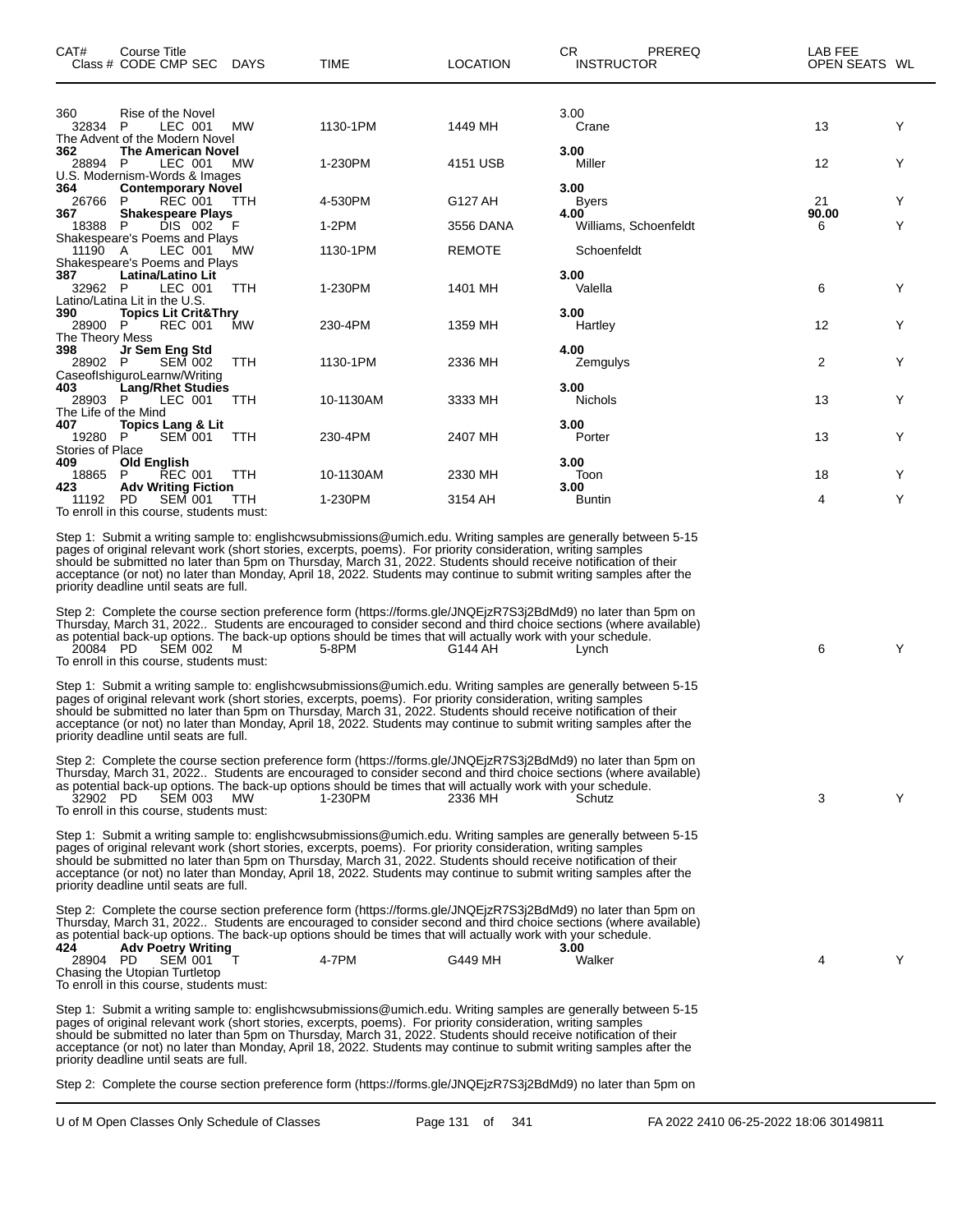| CAT#                  | Course Title<br>Class # CODE CMP SEC                                                               | <b>DAYS</b>      | TIME                                                                                                                                                                                                                             | <b>LOCATION</b>    | CR<br><b>INSTRUCTOR</b>         | PREREQ                             | LAB FEE<br>OPEN SEATS WL |        |
|-----------------------|----------------------------------------------------------------------------------------------------|------------------|----------------------------------------------------------------------------------------------------------------------------------------------------------------------------------------------------------------------------------|--------------------|---------------------------------|------------------------------------|--------------------------|--------|
|                       |                                                                                                    |                  | Thursday, March 31, 2022 Students are encouraged to consider second and third choice sections (where available)<br>as potential back-up options. The back-up options should be times that will actually work with your schedule. |                    |                                 |                                    |                          |        |
| 425<br>25464 PR       | <b>Adv Essay Writing</b><br><b>SEM 001</b>                                                         | TTH              | 1130-1PM                                                                                                                                                                                                                         | G463 MH            | 3.00<br>Cicciarelli             | <b>ADVISORY</b>                    | 3                        | Y      |
| 25465                 | TheArtandRhetoricofRemembering<br>P R<br><b>SEM 002</b>                                            | TTH              | 1-230PM                                                                                                                                                                                                                          | ARR                | Chamberlin                      |                                    | 6                        | Υ      |
| 427<br>26885<br>443   | <b>Adv Playwrit</b><br><b>SEM 001</b><br><b>PI</b><br><b>Theatr Hst I</b>                          | TTH              | 10-1130AM                                                                                                                                                                                                                        | 2443 WDC           | 2.00-3.00<br>3.00               | <b>ADVISORY</b>                    | 6                        | Y      |
| 11194<br>450          | LEC 002<br>P<br>Med&Ren Lit                                                                        | TTH              | 130-3PM                                                                                                                                                                                                                          | 2443 WDC           | Hughes<br>3.00                  |                                    | 8                        | Υ      |
| 32840                 | P<br><b>REC 001</b><br>Seventeenth Century Poetry                                                  | <b>MW</b>        | 1-230PM                                                                                                                                                                                                                          | 1359 MH            | Trevor                          |                                    | 18                       | Y      |
| 460<br>28907<br>465   | <b>Std in the Novel</b><br>P<br><b>SEM 001</b><br><b>Chaucer</b>                                   | TTH              | 4-530PM                                                                                                                                                                                                                          | 2407 MH            | 3.00<br>Strout<br>3.00          |                                    | 16                       | Υ      |
| 28908                 | P<br><b>REC 001</b><br>CanterburyTales:Tales, Med&Mod                                              | TTH              | 1-230PM                                                                                                                                                                                                                          | 1339 MH            | Sanok                           |                                    | $\overline{7}$           | Y      |
| 471<br>30009          | 19th C American Lit<br>- P<br><b>REC 001</b><br>RomancetoRealism19CAm.Texts                        | MW               | 230-4PM                                                                                                                                                                                                                          | 4404 RAND          | 3.00<br>Larson                  |                                    | 14                       | Y      |
| 495<br>11195<br>35671 | <b>Drafting the Thesis</b><br><b>SEM 001</b><br>PD<br>PD.<br><b>SEM 002</b>                        | TTH<br><b>MW</b> | 1130-1PM<br>530-7PM                                                                                                                                                                                                              | 1185 NQ<br>G437 MH | 3.00<br>Pinch<br>Hartley        | <b>ADVISORY</b>                    | 5<br>13                  | Y<br>N |
| 499                   | <b>Directed Study</b><br>$IND +$<br>D                                                              |                  | ARR                                                                                                                                                                                                                              | ARR                | 1.00-4.00                       | <b>ADVISORY</b>                    | 20                       | N      |
| 501<br>18858          | Old English<br>P R<br><b>SEM 001</b>                                                               | TTH              | 10-1130AM                                                                                                                                                                                                                        | 2330 MH            | 3.00<br>Toon                    |                                    | 18                       | Υ      |
| 506<br>34551          | <b>Structure of Engl</b><br><b>SEM 001</b><br>P                                                    | TH               | 4-7PM                                                                                                                                                                                                                            | 1401 MH            | 3.00<br>Aull, cooper            | <b>ADVISORY</b>                    | 11                       | Υ      |
| 520<br>11198          | <b>Intro Grad Studies</b><br>PD<br><b>SEM 001</b>                                                  | F                | 12-3PM                                                                                                                                                                                                                           | 4155 LSA           | 3.00<br>Traub - she-her         | <b>ADVISORY</b>                    | 3                        | Y      |
| 540<br>30120          | <b>Topics Lang &amp; Lit</b><br>PDR SEM 002                                                        | Τ                | 1130-1230PM                                                                                                                                                                                                                      | 3154 AH            | 1.00-3.00<br>Makman             | <b>ADVISORY</b>                    | 10                       | N      |
| 570<br>32842 PR       | Internship Practicum<br><b>Res in Composition</b><br><b>SEM 001</b><br>Writing Theory and Practice | TTH              | 230-4PM                                                                                                                                                                                                                          | G421B MH           | 3.00<br>Tinkle                  | <b>ADVISORY</b>                    | 5                        | Υ      |
| 571<br>11199<br>11200 | <b>Wkshp Write Fiction</b><br><b>SEM 001</b><br><b>PD</b><br>PD<br><b>SEM 002</b>                  | т<br>W           | 4-7PM<br>530-830PM                                                                                                                                                                                                               | 4175 AH<br>2401 MH | 6.00<br><b>Buntin</b><br>Habash | <b>ADVISORY</b>                    | 3<br>4                   | Υ<br>Y |
| 574<br>11201<br>11202 | <b>Wkshop Write Poetry</b><br>PD<br><b>SEM 001</b><br><b>PD</b><br><b>SEM 002</b>                  | Τ<br>т           | 4-7PM<br>4-7PM                                                                                                                                                                                                                   | 3154 AH<br>ARR     | 6.00<br>Gregerson               | <b>ADVISORY</b>                    | 5<br>4                   | Υ<br>N |
| 577                   | <b>Indi Stdy-Creat Wrt</b><br>$IND +$                                                              |                  | ARR                                                                                                                                                                                                                              | ARR                | 1.00-3.00                       | <b>ADVISORY</b>                    | 25                       | N      |
| 590                   | <b>Indi Study MA Stu</b><br>$IND +$                                                                |                  | ARR                                                                                                                                                                                                                              | <b>ARR</b>         | 1.00-4.00                       | <b>ADVISORY</b>                    | 24                       | N      |
| 630<br>33046          | <b>Special Topics</b><br>Р<br><b>SEM 002</b>                                                       | м                | 4-7PM                                                                                                                                                                                                                            | 1185 NQ            | 3.00<br>Coleman                 |                                    | 10                       | Y      |
| 635                   | Poetic Methods of Translation<br><b>Topics in Poetry</b><br>32843 PR REC 001                       | MW               | 230-4PM                                                                                                                                                                                                                          | 2401 MH            | 3.00<br>Schoenfeldt             | <b>ADVISORY</b>                    | 6                        | Y      |
| 646<br>32844 PR       | Poetry of Sensation<br><b>Romantic Period</b><br>REC 001<br>Romantic Autobiography                 | TTH              | 830-10AM                                                                                                                                                                                                                         | 4175 AH            | 3.00<br>Pinch                   | <b>ADVISORY</b>                    | 1                        | Y      |
| 695<br>11204<br>821   | Pedagogy: Thry-Pract<br>SEM 001 TH<br>PD.<br><b>Sem Critical Theory</b>                            |                  | 2-5PM                                                                                                                                                                                                                            | 171 LORCH          | 3.00<br>Zemgulys<br>3.00        | <b>ADVISORY</b><br><b>ADVISORY</b> | $\overline{7}$           | Υ      |
| 26946                 | PR.<br>SEM 001<br>Race and Cmprison After Gibliz                                                   | <b>MW</b>        | 10-1130AM                                                                                                                                                                                                                        | 4207 AH            | Lahiri                          |                                    | 3                        | Y      |
| 990                   | <b>Diss-Precand</b><br>$IND +$                                                                     |                  | <b>ARR</b>                                                                                                                                                                                                                       | ARR                | 1.00-8.00                       | <b>ADVISORY</b>                    | 25                       | N      |
| 992                   | <b>Directed Study</b><br>$IND +$                                                                   |                  | <b>ARR</b>                                                                                                                                                                                                                       | ARR                | 1.00-3.00                       | <b>ADVISORY</b>                    | 25                       | N      |
| 993<br>11205<br>11206 | G S I Training<br>PDR REC 001<br>PD.<br><b>REC 002</b>                                             | TTH<br>TH        | 4-530PM<br>4-530PM                                                                                                                                                                                                               | ARR<br>ARR         | 1.00<br>Walker                  | <b>ADVISORY</b>                    | 44<br>35                 | N<br>N |
| 995                   | Diss-Cand<br>$IND +$<br>R                                                                          |                  | ARR                                                                                                                                                                                                                              | ARR                | 8.00                            | <b>ENFORCED</b>                    | 24                       | N      |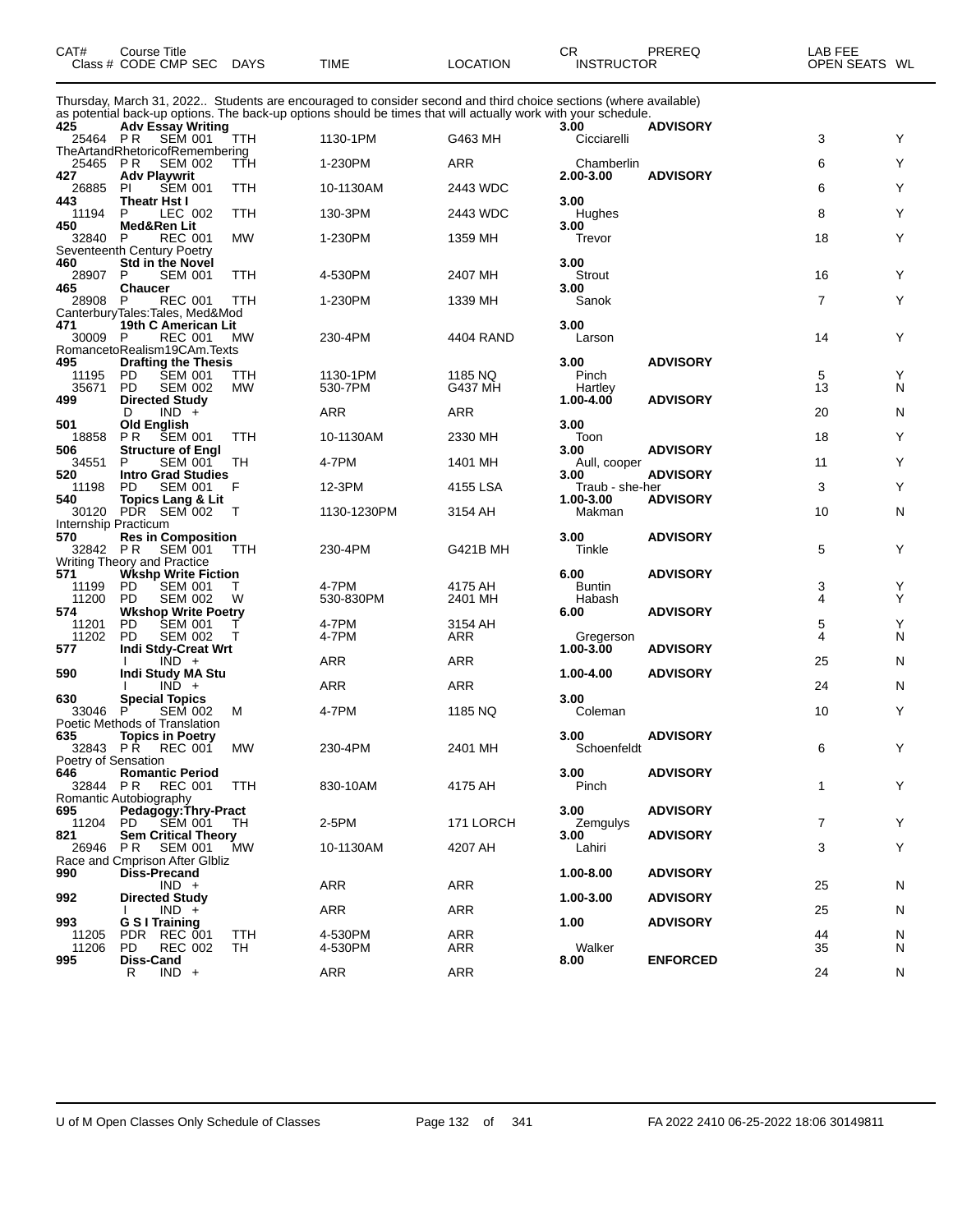| CAT# | Course Title<br>Class # CODE CMP SEC | <b>DAYS</b> | <b>TIME</b> | LOCATION | СR<br><b>INSTRUCTOR</b> | PREREQ | ∟AB FEE<br>OPEN SEATS WL |  |
|------|--------------------------------------|-------------|-------------|----------|-------------------------|--------|--------------------------|--|
|      |                                      |             |             |          |                         |        |                          |  |

### **Earth and Environmental Sciences**

### **Earth and Environmental Sciences (EARTH) Open Sections 100 Coral Reefs 1.00**

| 100 —                     | <b>Coral Reefs</b>                      |                    | LEC 001 TTH        |                                                                                                                                                                    |                             | 1.00       |                 |                |        |
|---------------------------|-----------------------------------------|--------------------|--------------------|--------------------------------------------------------------------------------------------------------------------------------------------------------------------|-----------------------------|------------|-----------------|----------------|--------|
| 25553 P                   |                                         |                    |                    | 9-10AM<br>Half-term minicourse. Meets August 29 thru October 14. Final Exam on Oct 13 unless otherwise arranged. Early                                             | 2420 CCCB                   | Arnaboldi  |                 | 60             | Y      |
| drop/add deadline.        |                                         |                    |                    |                                                                                                                                                                    |                             |            |                 |                |        |
| 103                       | Dinosaurs&Othr Fail                     |                    |                    |                                                                                                                                                                    |                             | 1.00       |                 |                |        |
|                           |                                         |                    |                    | 29726 P LEC 002 TTH 3-4PM 1800 CHEM Friedman<br>Half-term minicourse. Meets Oct 24 thru Dec 9. Final Exam on Dec 8 unless otherwise arranged. Drop/add deadline is |                             |            |                 | 121            | Y      |
| Nov 2.                    |                                         |                    |                    |                                                                                                                                                                    |                             |            |                 |                |        |
| 104                       | Ice Ages-Past&Futur                     |                    |                    |                                                                                                                                                                    |                             | 1.00       |                 |                |        |
|                           | 20357 P LEC 001 MW                      |                    |                    | 3-4PM AUD A AH                                                                                                                                                     |                             | Robbins    |                 | 141            | Y      |
|                           |                                         |                    |                    | Half-term minicourse. Meets August 29 thru October 14. Final Exam on Oct 12 unless otherwise arranged. Early                                                       |                             |            |                 |                |        |
| drop/add deadline.<br>107 | <b>Volcano&amp;Earthquakes</b>          |                    |                    |                                                                                                                                                                    |                             | 1.00       |                 |                |        |
| 25552 P                   |                                         | LEC 001 MW         |                    | 10-11AM AUD 3 MLB Lange                                                                                                                                            |                             |            |                 | 134            | Y      |
|                           |                                         |                    |                    | Half-term minicourse. Meets August 29 thru October 14. Final Exam on Oct 12 unless otherwise arranged. Early                                                       |                             |            |                 |                |        |
| drop/add deadline.        |                                         |                    |                    |                                                                                                                                                                    |                             |            |                 |                |        |
| 108                       | <b>When Earth Attacks</b>               |                    |                    |                                                                                                                                                                    |                             | 1.00       |                 | 118            | Y      |
|                           |                                         |                    |                    | 29721 P LEC 002 MW 3-4PM AUD A AH Yarce<br>Half-term minicourse. Meets Oct 24 thru Dec 9. Final Exam on Dec 7 unless otherwise arranged. Drop/add deadline is      |                             |            |                 |                |        |
| Nov 7.                    |                                         |                    |                    |                                                                                                                                                                    |                             |            |                 |                |        |
| 109                       | <b>Water and Society</b>                |                    |                    |                                                                                                                                                                    |                             | 1.00       |                 |                |        |
| 28199 P                   |                                         |                    |                    | LEC 002 TTH 10-11AM 1040 DANA<br>Half-term minicourse. Meets Oct 24 thru Dec 9. Final Exam on Dec 8 unless otherwise arranged. Drop/add deadline is                |                             | Munson     |                 | 135            | Y      |
| Nov 2.                    |                                         |                    |                    |                                                                                                                                                                    |                             |            |                 |                |        |
| 110                       | <b>Evolving Oceans</b>                  |                    |                    |                                                                                                                                                                    |                             | 1.00       |                 |                |        |
|                           | 28193 P LEC 002 MW                      |                    |                    | 10-11AM AUD 3 MLB                                                                                                                                                  |                             | <b>Alt</b> |                 | 118            | Y      |
| Nov 7.                    |                                         |                    |                    | Half-term minicourse. Meets Oct 24 thru Dec 9. Final Exam on Dec 7 unless otherwise arranged. Drop/add deadline is                                                 |                             |            |                 |                |        |
| 113                       | <b>Planets and Moons</b>                |                    |                    |                                                                                                                                                                    |                             | 1.00       |                 |                |        |
|                           |                                         |                    |                    | 24415 P LEC 002 TTH 4-5PM AUD 3 MLB<br>Half-term minicourse. Meets Oct 24 thru Dec 9. Final Exam on Dec 8 unless otherwise arranged. Drop/add deadline is          |                             |            |                 | 119            | Y      |
|                           |                                         |                    |                    |                                                                                                                                                                    |                             |            |                 |                |        |
| Nov 2.<br>114             | <b>Global Warming</b>                   |                    |                    |                                                                                                                                                                    |                             | 1.00       | <b>ADVISORY</b> |                |        |
| 26536 P                   |                                         |                    |                    | LEC 001 TTH 4-5PM AUD 3 MLB                                                                                                                                        |                             | Gleason    |                 | 197            | Y      |
|                           |                                         |                    |                    | Half-term minicourse. Meets August 29 thru October 14. Final Exam on Oct 13 unless otherwise arranged. Early                                                       |                             |            |                 |                |        |
| drop/add deadline.        |                                         |                    |                    |                                                                                                                                                                    |                             |            |                 |                |        |
| 118                       | Intro Geology Lab<br>11244 PR LAB 001 T |                    |                    | 2-4PM                                                                                                                                                              | 2512 NUB                    | 1.00       | <b>ADVISORY</b> | $\overline{2}$ | Υ      |
|                           |                                         |                    |                    | Students who register for EARTH 118 must also be enrolled in EARTH 119.                                                                                            |                             |            |                 |                |        |
| 11245 P                   |                                         |                    | LAB 002 T 4-6PM    |                                                                                                                                                                    | 2512 NUB                    |            |                 | 6              | Υ      |
|                           |                                         |                    |                    | Students who register for EARTH 118 must also be enrolled in EARTH 119.                                                                                            |                             |            |                 |                |        |
| 11246 P                   |                                         | LAB 003 W          | $4-6PM$            | Students who register for EARTH 118 must also be enrolled in EARTH 119.                                                                                            | 2512 NUB                    |            |                 | 5              | Υ      |
| 11247 P                   |                                         |                    | LAB 004 TH 12-2PM  |                                                                                                                                                                    | <b>2512 NUB</b>             |            |                 | 4              | Υ      |
|                           |                                         |                    |                    | Students who register for EARTH 118 must also be enrolled in EARTH 119.                                                                                            |                             |            |                 |                |        |
| 11248 P                   |                                         |                    | LAB 005 TH 10-12PM |                                                                                                                                                                    | 2512 NUB                    |            |                 | $\overline{7}$ | Υ      |
| 11249 P                   |                                         | LAB 006            | M<br>$2-4PM$       | Students who register for EARTH 118 must also be enrolled in EARTH 119.                                                                                            | 2512 NUB                    |            |                 | 5              | Y      |
|                           |                                         |                    |                    | Students who register for EARTH 118 must also be enrolled in EARTH 119.                                                                                            |                             |            |                 |                |        |
| 122                       | <b>Extreme Weather</b>                  |                    |                    |                                                                                                                                                                    |                             | 3.00       |                 |                |        |
| 16642 P                   |                                         | LEC 001            | MWF                | 10-11AM                                                                                                                                                            | AUD C AH                    | Samson     |                 | 146            | N      |
| 132<br>33448 P            | <b>Earth Math</b>                       | LAB 002 T          |                    | $3-5PM$                                                                                                                                                            | 3540 NUB                    | 4.00       |                 | 10             | Y      |
| 33449 P                   |                                         | LAB 003            | TH                 |                                                                                                                                                                    | 3540 NUB                    |            |                 | 14             | Y      |
| 33447 A                   | LEC 001                                 |                    | MW                 | 1-230PM                                                                                                                                                            | 2520 NUB                    | Ritsema    |                 |                |        |
| 142 —                     | <b>From Stars - Stones</b>              |                    |                    |                                                                                                                                                                    |                             | 3.00       | <b>ADVISORY</b> |                |        |
|                           |                                         |                    |                    | 30304 PR SEM 001 MW 10-1130AM 3540 NUB Zhang<br>First Year Seminar. Seats in First Year Seminars are opened gradually during Summer Orientation. Only first-year   |                             |            |                 | 9              |        |
|                           | undergraduates may register.            |                    |                    |                                                                                                                                                                    |                             |            |                 |                |        |
| 151                       | Ice Ages:Past&Pres                      |                    |                    |                                                                                                                                                                    |                             | 3.00       | <b>ADVISORY</b> |                |        |
| 26541 PR                  | SEM 001                                 |                    | TTH                | 10-1130AM                                                                                                                                                          | 3540 NUB                    | Arnaboldi  |                 | 8              | Y      |
|                           | undergraduates may register.            |                    |                    | First Year Seminar. Seats in First Year Seminars are opened gradually during Summer Orientation. Only first-year                                                   |                             |            |                 |                |        |
| 206                       | <b>Water Cycle&amp;Envir</b>            |                    |                    |                                                                                                                                                                    |                             | 2.00       |                 |                |        |
| 26537                     | P                                       | LEC 001            | МW                 | 1-2PM                                                                                                                                                              | <b>1528 NUB</b>             | Becker     |                 | 43             | Y      |
| 218                       | Intro Envir Sci Lab                     |                    |                    |                                                                                                                                                                    |                             | 1.00       | <b>ENFORCED</b> |                |        |
| 28258<br>28260            | P R<br>P R                              | LAB 003<br>LAB 005 | м<br>Т             | 4-6PM<br>3-5PM                                                                                                                                                     | 2516 NUB<br><b>2516 NUB</b> |            |                 | 1<br>1         | Y<br>Υ |
| 223                       | Intro Ocean Lab                         |                    |                    |                                                                                                                                                                    |                             | 1.00       |                 |                |        |
| 11254                     | P                                       | LAB 002            | W                  | 3-5PM                                                                                                                                                              | 2516 NUB                    |            |                 | 4              | Y      |
|                           |                                         |                    |                    | Students who register for EARTH 223 must also be enrolled in EARTH 222.                                                                                            |                             |            |                 |                |        |
| 15732 P                   |                                         | LAB 003            | W                  | 5-7PM<br>Students who register for EARTH 223 must also be enrolled in EARTH 222.                                                                                   | <b>2516 NUB</b>             |            |                 | 15             | Υ      |
| 11255 P                   |                                         | LAB 004            | TH.                | 1-3PM                                                                                                                                                              | 2516 NUB                    |            |                 | 8              | Y      |
|                           |                                         |                    |                    | Students who register for EARTH 223 must also be enrolled in EARTH 222.                                                                                            |                             |            |                 |                |        |
|                           |                                         |                    |                    |                                                                                                                                                                    |                             |            |                 |                |        |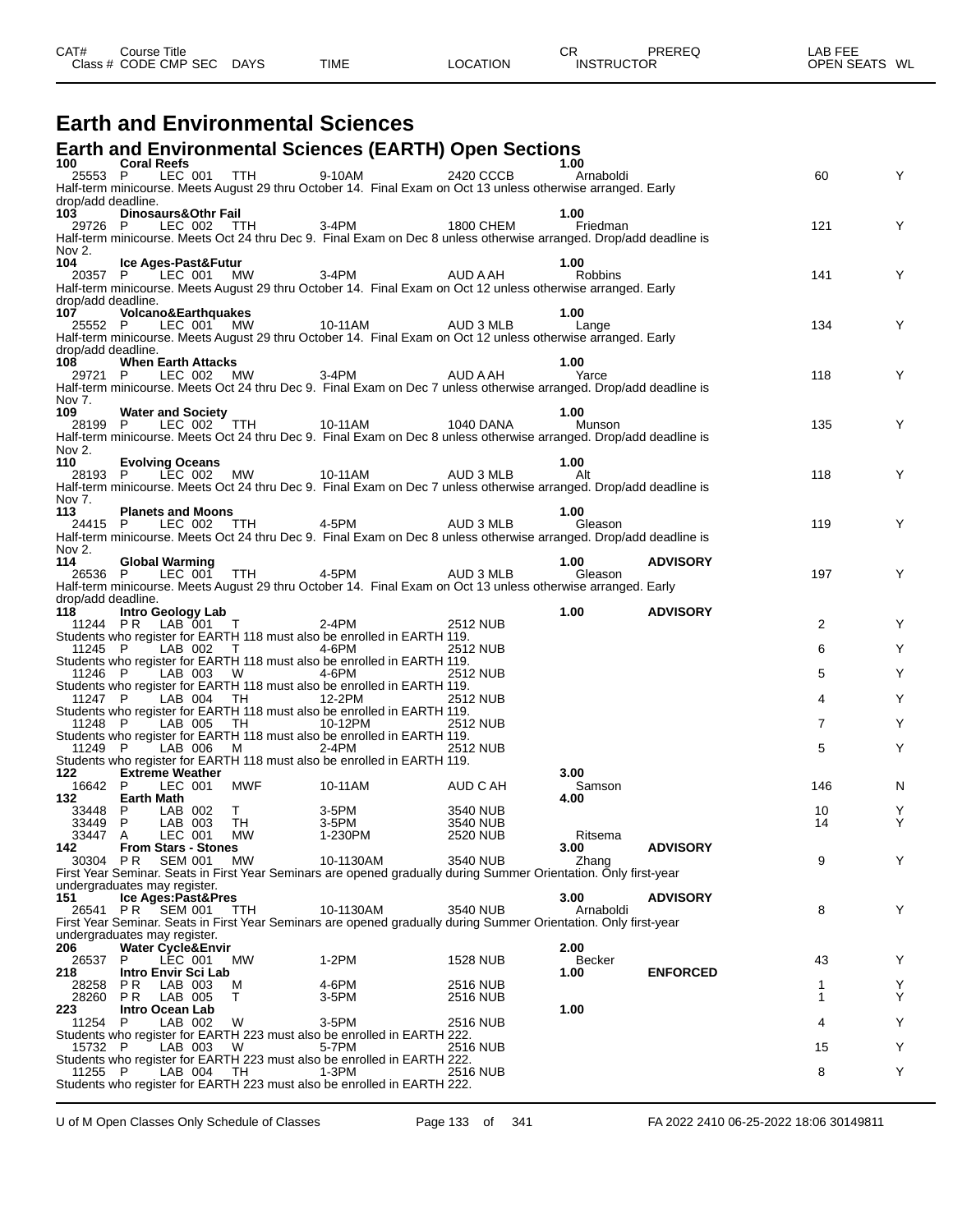| CAT#                   | Course Title<br>Class # CODE CMP SEC                             | <b>DAYS</b>      | <b>TIME</b>                                                                                                     | <b>LOCATION</b>                    | CR<br><b>INSTRUCTOR</b> | PREREQ                    | LAB FEE<br>OPEN SEATS WL |        |
|------------------------|------------------------------------------------------------------|------------------|-----------------------------------------------------------------------------------------------------------------|------------------------------------|-------------------------|---------------------------|--------------------------|--------|
| 11256 P                | LAB 005                                                          | TH               | 3-5PM                                                                                                           | <b>2516 NUB</b>                    |                         |                           | 17                       | Y      |
| 240                    | <b>Primitive Navigation</b>                                      |                  | Students who register for EARTH 223 must also be enrolled in EARTH 222.                                         |                                    | 4.00                    |                           |                          |        |
| 29724                  | P<br>LAB 002                                                     |                  | 4-6PM                                                                                                           | 2504 NUB                           |                         |                           | 1                        | Y      |
| 29723                  | LEC 001<br>A                                                     | <b>MW</b>        | 1130-1PM                                                                                                        | 2520 NUB                           | Petersen                |                           |                          |        |
| 255                    | Intr Astro Earth Sci                                             |                  |                                                                                                                 |                                    | 3.00                    | <b>ADVISORY</b>           |                          |        |
| 20992                  | P<br>LEC 001<br>This course is open to all U-M undergraduates.   | TTH              | 4-530PM                                                                                                         | 2520 NUB                           |                         | Arbic, Hughes, Arnaboldi  | 21                       | Y      |
| 305                    | <b>Sediments</b>                                                 |                  |                                                                                                                 |                                    | 4.00                    | <b>ADVISORY</b>           |                          |        |
| 20353                  | <b>PR</b><br>LAB 003                                             | т                | 12-2PM                                                                                                          | 3530 NUB                           |                         |                           | 1                        | Υ      |
| 21248<br>21642         | <b>PR</b><br>LAB 004<br><b>PR</b><br>LAB 005                     | Τ<br>м           | 2-4PM<br>4-6PM                                                                                                  | 3530 NUB<br>3530 NUB               |                         |                           | $\frac{2}{3}$            | Υ<br>Υ |
| 315                    | <b>Earth Materials</b>                                           |                  |                                                                                                                 |                                    | 4.00                    | <b>ENFORCED</b>           |                          |        |
| 11258                  | LAB 002<br>P R                                                   | W                | 3-6PM                                                                                                           | 3526 NUB                           |                         |                           | 4                        | Υ      |
| 21245<br>11257         | <b>PR</b><br>LAB 004<br>AR<br>LEC 001                            | TН<br>MW         | 1-4PM<br>10-1130AM                                                                                              | 3526 NUB<br>2520 NUB               | Li                      |                           | 9                        | Υ      |
| 20988                  | <b>REC 003</b><br>AR.                                            | F                | 10-11AM                                                                                                         | 2520 NUB                           |                         |                           |                          |        |
| 320                    | <b>Earth Sys Evolution</b>                                       |                  |                                                                                                                 |                                    | 3.00                    | <b>ADVISORY</b>           |                          |        |
| 16554<br>325           | P<br>LEC 001<br><b>Envr Geochem</b>                              | TTH              | 130-3PM                                                                                                         | 2246 CSRB                          | Kort<br>4.00            | <b>ENFORCED</b>           | 5                        | N      |
| 28195                  | P R<br>LAB 002                                                   | м                | 9-12PM                                                                                                          | 3536 NUB                           |                         |                           | 4                        | Υ      |
| 28196                  | P R<br>LAB 003                                                   | Τ                | 12-3PM                                                                                                          | 3536 NUB                           |                         |                           | 9                        | Υ      |
| 28197<br>28194         | PR<br>LAB 004<br>LEC 001<br>AR                                   | <b>TH</b><br>TTH | 12-3PM<br>830-10AM                                                                                              | 3536 NUB<br><b>2520 NUB</b>        | Robbins                 |                           | 8                        | Y      |
| 331                    | <b>Climate Change</b>                                            |                  |                                                                                                                 |                                    | 4.00                    | <b>ADVISORY</b>           |                          |        |
| 30297                  | P <sub>R</sub><br>DIS<br>003                                     | W                | 10-11AM                                                                                                         | 2516 NUB                           |                         |                           | 11                       | Υ      |
| 30298<br>30299         | <b>PR</b><br><b>DIS</b><br>004<br><b>PR</b><br><b>DIS</b><br>005 | W<br>TН          | 11-12PM<br>10-11AM                                                                                              | <b>2516 NUB</b><br>2516 NUB        |                         |                           | 4<br>10                  | Υ<br>Υ |
| 30300                  | <b>PR</b><br>DIS<br>006                                          | TН               | 11-12PM                                                                                                         | <b>2516 NUB</b>                    |                         |                           | 4                        | Υ      |
| 30301                  | P R<br>DIS.<br>007                                               | F                | 10-11AM                                                                                                         | <b>2516 NUB</b>                    |                         |                           | 9                        | Υ      |
| 30294<br>333           | AR<br>LEC 001<br><b>Inexhaustible Seas?</b>                      | TTH              | 230-4PM                                                                                                         | <b>1528 NUB</b>                    | Li.<br>4.00             | <b>ADVISORY</b>           |                          |        |
| 26539                  | P R<br>DIS.<br>002                                               | т                | 9-10AM                                                                                                          | <b>2516 NUB</b>                    |                         |                           | 3                        | Υ      |
| 30797                  | <b>PR</b><br>DIS 004                                             | F                | 9-10AM                                                                                                          | <b>2516 NUB</b>                    |                         |                           | 4                        | Y      |
| 370<br>19385           | <b>Solar Terrestrial</b><br>P<br>LEC 001                         | <b>MW</b>        | 1-3PM                                                                                                           | 2424 CSRB                          | 4.00<br>Zou             | <b>ADVISORY</b>           | 3                        | N      |
| 380                    | Nat Res, Econ&Envir                                              |                  |                                                                                                                 |                                    | 4.00                    | <b>ADVISORY</b>           |                          |        |
| 33211                  | DIS 006<br>P R                                                   | W                | 2-3PM                                                                                                           | 2504 NUB                           |                         |                           | 1                        | Y      |
| 33206<br>401           | LEC 001<br>AR.<br>Geophys Fluid Dyn                              | <b>MW</b>        | 10-1130AM                                                                                                       | <b>1528 NUB</b>                    | Munson<br>3.00          | <b>ADVISORY</b>           |                          |        |
| 19383                  | LEC 001<br>P                                                     | TTH              | 130-330PM                                                                                                       | 3433 EECS                          | Jablonowski             |                           | 10                       | Y      |
| 408                    | <b>Intro GIS Earth Sci</b>                                       |                  |                                                                                                                 |                                    | 3.00                    | <b>ADVISORY, ENFORCED</b> |                          |        |
| 25262<br>25261         | <b>PR</b><br>LAB 002<br>LEC 001<br>AR.                           | MW<br><b>MW</b>  | 11-1PM<br>10-11AM                                                                                               | <b>1570 NUB</b><br><b>1570 NUB</b> | Cory                    |                           | 4                        | Υ      |
| 442                    | <b>Earth Surface&amp;Soils</b>                                   |                  |                                                                                                                 |                                    | 4.00                    | <b>ADVISORY</b>           |                          |        |
| 33131                  | P R<br>LAB 002                                                   | M                | 3-6PM                                                                                                           | 3536 NUB                           |                         |                           | 10                       | Υ      |
| 33132<br>33129         | <b>PR</b><br>LAB 003<br>LEC 001<br>A R                           | W<br><b>TTH</b>  | 3-6PM<br>10-1130AM                                                                                              | 3536 NUB<br><b>1505 NUB</b>        | Sheldon                 |                           | 2                        | Y      |
| 454                    | <b>Meteor Analysis Lab</b>                                       |                  |                                                                                                                 |                                    | 4.00                    | <b>ADVISORY</b>           |                          |        |
| 19384                  | P<br>LEC 001                                                     | MWF              | 130-330PM                                                                                                       | 2236 CSRB                          | Marsik                  |                           | 9                        | N      |
| 478<br>21577 PR        | Geochm Nature Water<br>LAB 002                                   | T.               | 3-6PM                                                                                                           | 3536 NUB                           | 4.00                    | <b>ADVISORY, ENFORCED</b> | 1                        | Υ      |
| 22178                  | P R<br>LAB 003                                                   | TH               | 3-6PM                                                                                                           | 3536 NUB                           |                         |                           | 6                        | Y      |
| 21576                  | LEC 001<br>AR                                                    | TTH              | 1130-1PM                                                                                                        | 2520 NUB                           | Cory                    |                           |                          |        |
| 480<br>24444           | <b>Isotope Earth Env Sc</b><br>LEC 001<br>P R                    | <b>TTH</b>       | 10-1130AM                                                                                                       | 2504 NUB                           | 3.00<br><b>Blum</b>     | <b>ADVISORY</b>           | 10                       | Υ      |
| 483                    | Geophysics-Seismol                                               |                  |                                                                                                                 |                                    | 4.00                    | <b>ADVISORY</b>           |                          |        |
| 33105                  | <b>PR LEC 001</b>                                                | TTH              | 12-2PM                                                                                                          | 2504 NUB                           | Huang                   |                           | 19                       | Υ      |
| 484<br>33108           | <b>Environ Geophysics</b><br>LAB 002<br>PR.                      | м                | 4-6PM                                                                                                           | <b>2504 NUB</b>                    | 4.00                    | <b>ADVISORY</b>           | 19                       | Y      |
| 33107 AR               | LEC 001                                                          | <b>MW</b>        | 10-1130AM                                                                                                       | 2504 NUB                           | Spica                   |                           |                          |        |
| 496                    | Topics Earth Env Sci                                             |                  |                                                                                                                 |                                    | 1.00-5.00               |                           | 150.00                   |        |
| 21480<br>Morphometrics | PIR<br>SEM 054                                                   |                  | ARR                                                                                                             | <b>ARR</b>                         | Fisher                  |                           | 10                       | N      |
|                        | Contact the Museum of Paleontology office.                       |                  |                                                                                                                 |                                    |                         |                           |                          |        |
| 498                    | <b>Research&amp;Spec Work</b>                                    |                  |                                                                                                                 |                                    | 1.00-6.00               |                           |                          |        |
| 531                    | $IND +$<br><b>Sem Geologic Prob</b>                              |                  | ARR                                                                                                             | <b>ARR</b>                         | 1.00                    | <b>ADVISORY</b>           | 24                       | N      |
| 11263                  | PDR SEM 001                                                      |                  | 2-330PM                                                                                                         | <b>2520 NUB</b>                    | Ritsema                 |                           | 19                       | N      |
|                        |                                                                  |                  | First Year Grad Student Research Seminar. Required for all first year graduate students in Geological Sciences. |                                    |                         |                           |                          |        |
| 536<br>16817           | Sem Stratig-Paleo<br>PR SEM 001                                  | - F              | 11-12PM                                                                                                         | 1110 BSB                           | 1.00<br>Friedman        | <b>ADVISORY</b>           | 18                       | Y      |
| 599                    | <b>Independent Study</b>                                         |                  |                                                                                                                 |                                    | 1.00-9.00               |                           |                          |        |
|                        | $IND +$                                                          |                  | ARR                                                                                                             | ARR                                |                         |                           | 24                       | N      |
| 995                    | Diss-Cand<br>IR<br>$IND +$                                       |                  | ARR                                                                                                             | ARR                                | 8.00                    | <b>ENFORCED</b>           | 25                       | N      |
|                        |                                                                  |                  |                                                                                                                 |                                    |                         |                           |                          |        |

U of M Open Classes Only Schedule of Classes Page 134 of 341 FA 2022 2410 06-25-2022 18:06 30149811

 $\overline{\phantom{0}}$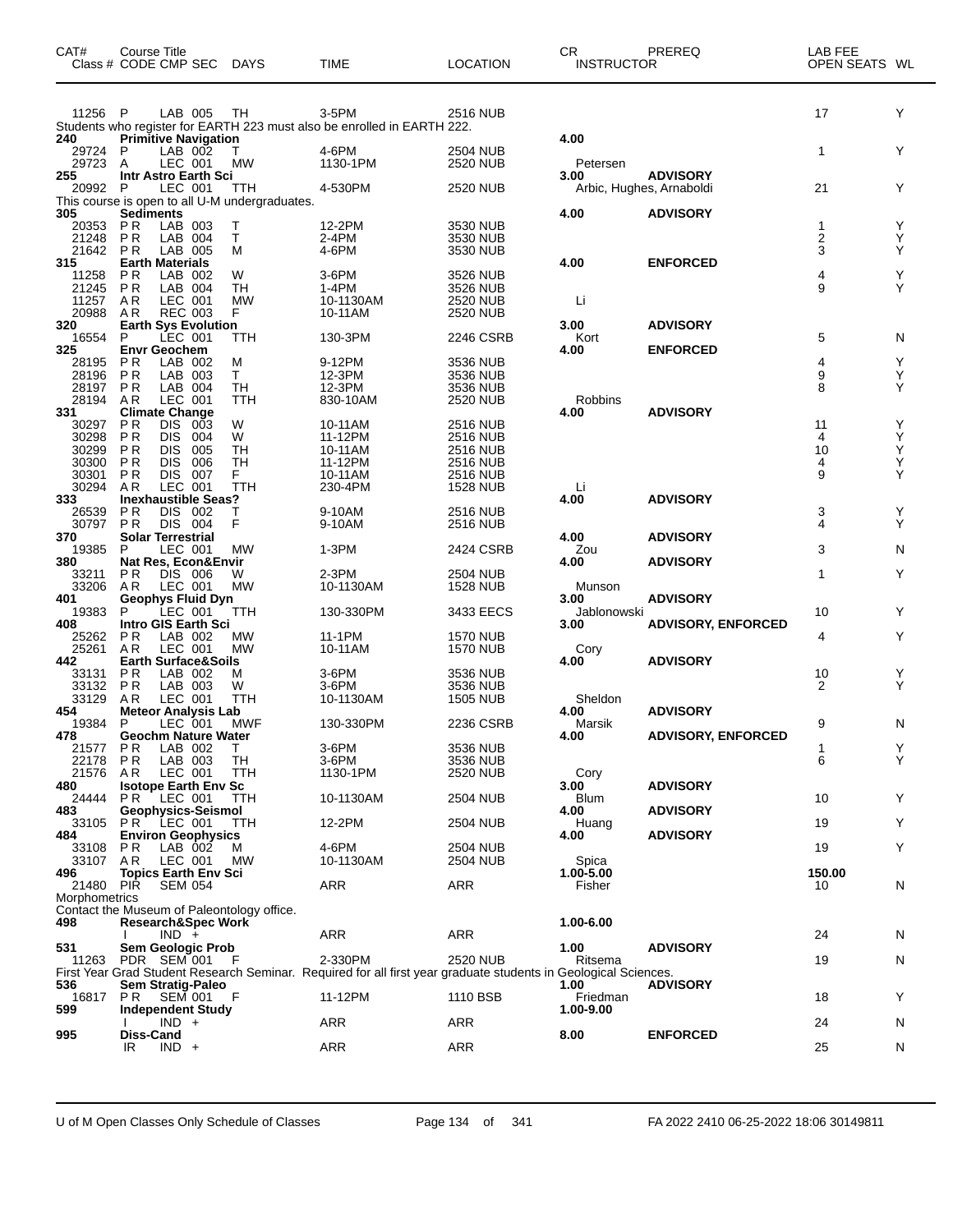| Class # CODE CMP SEC<br><b>DAYS</b><br><b>TIME</b><br>LOCATION<br><b>INSTRUCTOR</b> | CAT# | ourse Titleٽ |  |  |  | СF | PREREQ | LAB FEE<br><b>OPEN SEATS</b> | WL |
|-------------------------------------------------------------------------------------|------|--------------|--|--|--|----|--------|------------------------------|----|
|-------------------------------------------------------------------------------------|------|--------------|--|--|--|----|--------|------------------------------|----|

### **Ecology & Evolutionary Biology**

#### **Ecology and Evolutionary Biology (EEB) Open Sections**

| נפטיט<br>300         | <b>Undergrad Research</b>                                   |            | and Eveldtrenary Diology (EED) Open                                                                     | ๛๛๛              | 1.00-3.00                 | <b>ADVISORY</b>                                                                                                                                                                                                                    |                |   |
|----------------------|-------------------------------------------------------------|------------|---------------------------------------------------------------------------------------------------------|------------------|---------------------------|------------------------------------------------------------------------------------------------------------------------------------------------------------------------------------------------------------------------------------|----------------|---|
|                      | $\overline{IND}$ +                                          |            | ARR                                                                                                     | ARR              |                           |                                                                                                                                                                                                                                    | 25             | N |
| 301<br>302           | <b>Active Learning Asst</b><br>$IND +$                      |            | <b>ARR</b>                                                                                              | <b>ARR</b>       | 2.00<br>1.00-3.00         | <b>ADVISORY</b>                                                                                                                                                                                                                    | 24             | N |
|                      | <b>Teach Exper Undergr</b><br>$IND +$                       |            | ARR                                                                                                     | <b>ARR</b>       |                           |                                                                                                                                                                                                                                    | 23             | N |
| 372<br>10725         | <b>Ecology Laboratory</b>                                   |            | 8-12PM                                                                                                  | 3142 USB         | 3.00                      | <b>ADVISORY</b>                                                                                                                                                                                                                    | 70.00          | Υ |
| 372                  | LAB 021<br><b>Ecology Laboratory</b>                        |            |                                                                                                         |                  | Carpenter<br>3.00         | <b>ADVISORY</b>                                                                                                                                                                                                                    | 4<br>70.00     |   |
|                      | LAB 021                                                     |            | 8-12PM                                                                                                  | <b>BOT GARD</b>  |                           |                                                                                                                                                                                                                                    | 4              | Y |
|                      |                                                             |            |                                                                                                         |                  |                           | STUDENTS WHO REGISTER IN SECTION 021 OR 022 WILL AUTOMATICALLY BE ENROLLED IN DISCUSSION SECTION 020. THE FIRST<br>HALF OF THE TERM, LAB MEETINGS WILL TAKE PLACE AT THE BOT. GARDENS. THE BUS TO BOT. GARDEN LEAVES FROM FRONT OF |                |   |
|                      | RACKHAM BLDG. AT 8 AM AND RETURNS AT NOON.                  |            |                                                                                                         |                  |                           |                                                                                                                                                                                                                                    |                |   |
| 372<br>10726 A       | <b>Ecology Laboratory</b><br>DIS 020                        | - F        | 2-4PM                                                                                                   | 110 WEISER-TBL   | 3.00<br>Carpenter         | <b>ADVISORY</b>                                                                                                                                                                                                                    | 70.00          |   |
|                      | LAB & DISCUSSION SECTIONS BEGIN THE WEEK OF _____.          |            |                                                                                                         |                  |                           |                                                                                                                                                                                                                                    |                |   |
| 390                  | Instructor is Lynn Carpenter (landersn)<br><b>Evolution</b> |            |                                                                                                         |                  | 3.00                      | <b>ADVISORY</b>                                                                                                                                                                                                                    |                |   |
| 10752 P              | DIS 007                                                     | - TH       | 5-7PM                                                                                                   | 4151 USB         |                           |                                                                                                                                                                                                                                    | 10             | Y |
|                      | DISCUSSION SECTIONS BEGIN THE WEEK OF                       |            |                                                                                                         |                  |                           |                                                                                                                                                                                                                                    |                |   |
| 10746 A<br>400       | LEC 001<br><b>Advanced Research</b>                         | TTH        | 10-11AM                                                                                                 | 1400 CHEM        | Smith<br>1.00-3.00        | <b>ADVISORY</b>                                                                                                                                                                                                                    |                |   |
|                      | $IND +$                                                     |            | <b>ARR</b>                                                                                              | ARR              |                           |                                                                                                                                                                                                                                    | 25             | N |
| 401<br>26514 PI      | <b>Advanced Topics</b>                                      | $\top$     | 6-9PM                                                                                                   | 2234 USB         | 3.00-4.00<br>Rabosky      | <b>ADVISORY</b>                                                                                                                                                                                                                    | 9              | Υ |
|                      | LEC 001<br>Comp Progr for Evol/Ecol                         |            |                                                                                                         |                  |                           |                                                                                                                                                                                                                                    |                |   |
| 29890 P              | LEC 002                                                     | MWF        | 10-1130AM                                                                                               | 2230 USB         | Marquez Pizano            |                                                                                                                                                                                                                                    | 18             | Υ |
| 405                  | Prin and App of Evol Genetics<br><b>Biol Station Topics</b> |            |                                                                                                         |                  | 2.00                      | <b>ADVISORY</b>                                                                                                                                                                                                                    |                |   |
| 33020 PD             | LAB 001                                                     |            | ARR                                                                                                     | <b>BIOL STAT</b> | Duhaime                   |                                                                                                                                                                                                                                    | 14             | N |
| Microbes in the Wild |                                                             |            |                                                                                                         |                  |                           |                                                                                                                                                                                                                                    |                |   |
| 410                  | <b>EEB Capstone Seminar</b><br>17832 PR SEM 001             | TTH        | 230-4PM                                                                                                 | 2244 USB         | 3.00<br>Zhang, Classen    | <b>ADVISORY, ENFORCED</b>                                                                                                                                                                                                          | $\overline{7}$ | Y |
| 436                  | <b>Woody Plants</b>                                         |            |                                                                                                         |                  | 4.00                      | <b>ADVISORY</b>                                                                                                                                                                                                                    | 150.00         |   |
| 18450<br>440         | LEC 001<br>A<br><b>Biol of Fishes</b>                       | <b>TTH</b> | 11-12PM                                                                                                 | 3460 CCCB        | Dick<br>3.00              | <b>ADVISORY</b>                                                                                                                                                                                                                    |                |   |
| 25424                | LEC 001<br>P                                                | TTH        | 10-1130AM                                                                                               | 1028 DANA        | Lopez-Fernandez           |                                                                                                                                                                                                                                    | 30             | Y |
| 441                  | <b>Bio Fish Lab</b>                                         |            |                                                                                                         |                  | 1.00                      | <b>ADVISORY</b>                                                                                                                                                                                                                    | 140.00         |   |
| 25430<br>442         | LAB 001<br>P<br><b>Biology of Insects</b>                   | W          | 1-4PM                                                                                                   | G556 DANA        | Lopez-Fernandez<br>3.00   | <b>ADVISORY</b>                                                                                                                                                                                                                    | 3<br>35.00     | Υ |
| 25529                | LEC 001<br>P.                                               | МW         | 1-230PM                                                                                                 | 4152 USB         | Kurdziel                  |                                                                                                                                                                                                                                    | 3              | Υ |
| 466<br>28768         | <b>Mathematical Ecology</b><br>LEC 001<br>P                 | <b>MW</b>  | 4-530PM                                                                                                 | 2062 PALM        | 3.00<br>King              | <b>ADVISORY</b>                                                                                                                                                                                                                    | 15             | Υ |
| 483                  | <b>Freshwater Ecosystem</b>                                 |            |                                                                                                         |                  | 3.00                      | <b>ADVISORY, ENFORCED</b>                                                                                                                                                                                                          | 75.00          |   |
| 33531                | PR LEC 001 MW                                               |            | 830-10AM                                                                                                | <b>B844 EH</b>   | Kling                     |                                                                                                                                                                                                                                    | 5              | Υ |
| 485<br>21562         | <b>Popul &amp; Comm Ecology</b><br>LAB 002<br>P.            | F.         | 2-4PM                                                                                                   | 2230 USB         | 4.00                      |                                                                                                                                                                                                                                    | 9              | Υ |
| 21563                | LAB 003<br>P                                                | TH         | 10-12PM                                                                                                 | 2230 USB         |                           |                                                                                                                                                                                                                                    | 14             | Υ |
| 21561<br>499         | LEC 001<br>S<br><b>Research Ethics-Bio</b>                  | МW         | 230-4PM                                                                                                 | 4153 USB         | Sanders<br>1.00           | <b>ADVISORY</b>                                                                                                                                                                                                                    |                |   |
| 22676 P              | <b>SEM 001</b>                                              | TH         | 10-12PM                                                                                                 | A859 CHEM-TBLC   | Carpenter                 |                                                                                                                                                                                                                                    | 30             | Y |
|                      |                                                             |            | This course meets the first 7 weeks of the term. Meets 08/29/22-10/14/22 (Drop/Add Deadline: 09/12/22). |                  |                           |                                                                                                                                                                                                                                    |                |   |
| 500<br>37042 PD      | Intro to EEB Res<br><b>SEM 001</b>                          |            | ARR                                                                                                     | <b>ARR</b>       | 5.00<br>Cortes-Ortiz      |                                                                                                                                                                                                                                    | 25             | N |
| 512                  | <b>Molec &amp; Genom Evol</b>                               |            |                                                                                                         |                  | 3.00                      | <b>ADVISORY</b>                                                                                                                                                                                                                    |                |   |
| 33048<br>544         | PI LEC 001<br><b>Pop&amp;Stats Genetics</b>                 | MW M       | 1-230PM                                                                                                 | 2462 MH          | Zhang<br>2.00             | <b>ADVISORY</b>                                                                                                                                                                                                                    | 11             | Y |
| 18561                | PD<br>LEC 001                                               | W          | 130-330PM                                                                                               | 5915 BUHL        | Burke, Robins, Kitzman,   |                                                                                                                                                                                                                                    |                |   |
|                      |                                                             |            |                                                                                                         |                  | Mueller, Antonellis, Kidd |                                                                                                                                                                                                                                    | 6              | Y |
| 700                  | <b>Advanced Studies</b><br>$IND +$                          |            | ARR                                                                                                     | ARR              | 1.00-8.00                 | <b>ADVISORY</b>                                                                                                                                                                                                                    | 24             | N |
| 790                  | <b>Masters Thesis</b>                                       |            |                                                                                                         |                  | 1.00-8.00                 |                                                                                                                                                                                                                                    |                |   |
| 801                  | $IND +$<br><b>Supervised Teaching</b>                       |            | ARR                                                                                                     | ARR              | 1.00                      | <b>ADVISORY</b>                                                                                                                                                                                                                    | 24             | N |
| 10760                | PR.<br><b>SEM 001</b>                                       |            | 530-730PM                                                                                               | 1060 BSB-TBL     | Clark                     |                                                                                                                                                                                                                                    | 45             | Y |
|                      | This course meets with MCDB 801                             |            |                                                                                                         |                  |                           |                                                                                                                                                                                                                                    |                |   |
| 990                  | Diss-Precand<br>$IND +$                                     |            | ARR                                                                                                     | ARR              | 1.00-8.00                 | <b>ADVISORY</b>                                                                                                                                                                                                                    | 25             | N |
| 995                  | Diss-Cand                                                   |            |                                                                                                         |                  | 8.00                      | <b>ENFORCED</b>                                                                                                                                                                                                                    |                |   |
|                      | $IND +$<br>R.                                               |            | <b>ARR</b>                                                                                              | <b>ARR</b>       |                           |                                                                                                                                                                                                                                    | 24             | N |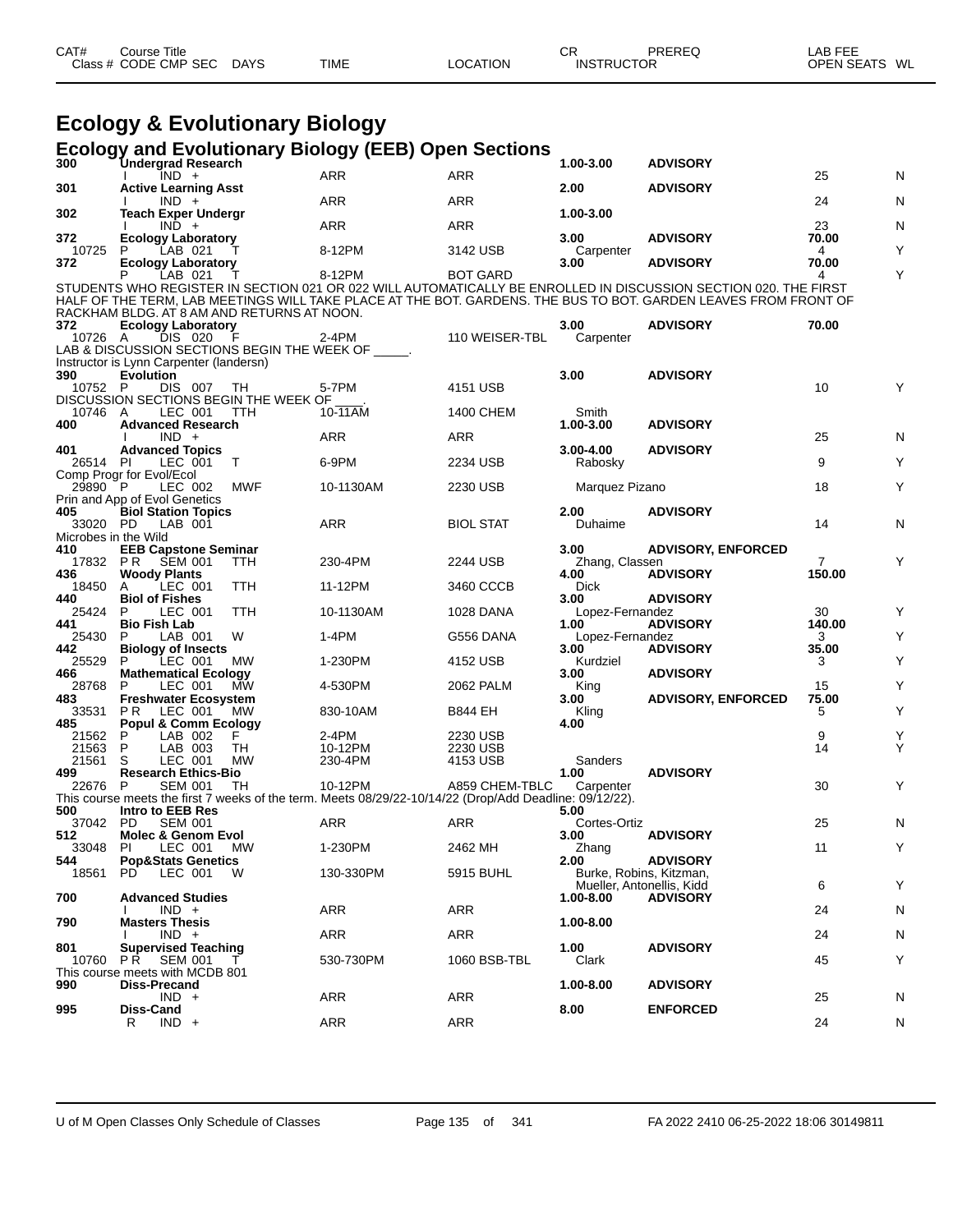| CAT# | ourse Titleٽ         |             |             |          | ⌒冖<br>◡┍          | PREREQ | LAB FEE    |    |
|------|----------------------|-------------|-------------|----------|-------------------|--------|------------|----|
|      | Class # CODE CMP SEC | <b>DAYS</b> | <b>TIME</b> | LOCATION | <b>INSTRUCTOR</b> |        | OPEN SEATS | WL |

|                                                                                                                                                                      |                                                       |                                                                                                                                                         |                                                                     | <b>Economics Department</b>                                                                                         |                                                                                                                                                                                                                                                                                                                        |                                                                                                                                                                            |                             |                           |                                                                  |                                                          |
|----------------------------------------------------------------------------------------------------------------------------------------------------------------------|-------------------------------------------------------|---------------------------------------------------------------------------------------------------------------------------------------------------------|---------------------------------------------------------------------|---------------------------------------------------------------------------------------------------------------------|------------------------------------------------------------------------------------------------------------------------------------------------------------------------------------------------------------------------------------------------------------------------------------------------------------------------|----------------------------------------------------------------------------------------------------------------------------------------------------------------------------|-----------------------------|---------------------------|------------------------------------------------------------------|----------------------------------------------------------|
| 101                                                                                                                                                                  | Principles Econ I                                     |                                                                                                                                                         |                                                                     | <b>Economics (ECON) Open Sections</b>                                                                               |                                                                                                                                                                                                                                                                                                                        |                                                                                                                                                                            | 4.00                        | <b>ADVISORY</b>           |                                                                  |                                                          |
| 17134<br>11002 P                                                                                                                                                     | P                                                     | <b>DIS 109</b><br><b>DIS 111</b>                                                                                                                        |                                                                     | <b>TH</b><br>F                                                                                                      | 530-7PM<br>1130-1PM<br>Students will be auto-enrolled in LEC 100 when they elect DIS 101-115.                                                                                                                                                                                                                          | <b>1518 NUB</b><br><b>B844 EH</b>                                                                                                                                          |                             |                           | 1<br>1                                                           | N<br>N                                                   |
|                                                                                                                                                                      |                                                       |                                                                                                                                                         |                                                                     |                                                                                                                     | There will be three midterms for this course : 10/4 6-8pm, 11/7 6-8pm, TBD. All exams must be taken on the assigned<br>dates and times. If you cannot take these exams as scheduled, please register for an open section in another<br>lecture of Econ 101. No exceptions will be made to these exam dates and times.  |                                                                                                                                                                            |                             |                           |                                                                  |                                                          |
| No overrides will be issued for this class.<br>10996 A<br>11013<br>11012<br>19680<br>11015<br>22680<br>22681<br>11018<br>11019<br>11014<br>19679<br>28698<br>28699 P | P<br>P<br>P<br>P<br>P<br>P<br>P<br>P<br>P<br>P R<br>P | LEC 100<br><b>DIS</b><br>DIS.<br>DIS.<br><b>DIS</b><br><b>DIS</b><br>DIS.<br><b>DIS</b><br><b>DIS</b><br>DIS 312<br><b>DIS</b><br><b>DIS</b><br>DIS 315 | 302<br>303<br>304<br>305<br>306<br>-307<br>310<br>311<br>313<br>314 | <b>MW</b><br>F<br>$_{\mathsf{F}}^{\mathsf{F}}$<br>F<br>$\overline{F}$<br><b>TH</b><br>TН<br>TН<br>TН<br>W<br>F<br>F | 10-1130AM<br>230-4PM<br>1130-1PM<br>10-1130AM<br>1-230PM<br>1-230PM<br>530-7PM<br>4-530PM<br>830-10AM<br>830-10AM<br>4-530PM<br>10-1130AM<br>830-10AM<br>Students will be auto-enrolled in LEC 300 when they elect DIS 301-311.                                                                                        | 140 LORCH<br><b>1505 NUB</b><br>1040 DANA<br>1469 MH<br><b>B844 EH</b><br>1105 NQ<br>1505 NUB<br>2022 STB<br>269 WEISER<br>1339 MH<br><b>1518 NUB</b><br>120 WH<br>1469 MH | Proulx<br>Wolfers           |                           | 6<br>4<br>8<br>10<br>20<br>13<br>2<br>26<br>28<br>12<br>26<br>28 | N<br>N<br>N<br>N<br>N<br>N<br>N<br>N<br>N<br>N<br>N<br>N |
|                                                                                                                                                                      |                                                       |                                                                                                                                                         |                                                                     |                                                                                                                     | There will be three midterms for this course: 10/6 8-10pm, 11/3 8-10pm, TBD. All exams must be taken on the<br>assigned dates and times. If you cannot take these exams as scheduled, please register for an open section in<br>another lecture of Econ 101. No exceptions will be made to these exam dates and times. |                                                                                                                                                                            |                             |                           |                                                                  |                                                          |
| No overrides will be issued for this class.<br>11011 A<br>21193 PR<br>Isa.umich.edu/csp                                                                              |                                                       | LEC 300<br>DIS 501                                                                                                                                      |                                                                     | <b>MW</b><br>TH                                                                                                     | 230-4PM<br>230-4PM<br>Seats in this section are reserved for students in the Comprehensive Studies Program through August 21. On August<br>22, open seats are available to any undergraduate student. Please visit the CSP website for more information:                                                               | 1420 CCCB<br>1084 EH                                                                                                                                                       | Wolfers<br>Zamzow           |                           | 24                                                               | Y                                                        |
| 21192 A<br>102                                                                                                                                                       | <b>Principles Econ II</b>                             | <b>LEC 500</b>                                                                                                                                          |                                                                     | TTH                                                                                                                 | 1130-1PM<br>--LECTURE 500 - STUDENTS MUST ELECT DISCUSSION 501.                                                                                                                                                                                                                                                        | 1068 EH                                                                                                                                                                    | Zamzow<br>4.00              | <b>ADVISORY</b>           |                                                                  |                                                          |
| 22814<br>11022<br>11021<br>11023<br>11024<br>11025<br>11026<br>15329<br>15330<br>11020                                                                               | P<br>P<br>P<br>P<br>P<br>P<br>P<br>P<br>P<br>A        | DIS.<br>DIS.<br>DIS.<br><b>DIS</b><br><b>DIS</b><br><b>DIS</b><br><b>DIS</b><br>DIS.<br><b>DIS 111</b><br><b>LEC 100</b>                                | - 103<br>104<br>105<br>106<br>107<br>108<br>109<br>110              | F<br>$\overline{F}$<br>F<br>F<br>TН<br>TН<br>TН<br>TН<br>TН<br><b>TTH</b>                                           | 1-230PM<br>1-230PM<br>10-1130AM<br>830-10AM<br>530-7PM<br>230-4PM<br>4-530PM<br>230-4PM<br>1-230PM<br>1130-1PM<br>Students will be auto-enrolled in section 100 when they elect sections 101-111. Midterm exams dates: 9/28 6-8pm,                                                                                     | 1084 EH<br>1339 MH<br>4404 RAND<br><b>B844 EH</b><br>268 WEISER<br>4151 USB<br>2600 SKB<br><b>1518 NUB</b><br>G040 TISCH<br>140 LORCH                                      | Zamouline                   |                           | 11<br>20<br>16<br>30<br>20<br>11<br>34<br>17<br>4                | N<br>N<br>N<br>N<br>N<br>N<br>N<br>N<br>N                |
| $11/36 - 8pm$<br>108<br>19220 PR SEM 001                                                                                                                             |                                                       |                                                                                                                                                         | <b>Intro Micro Wkshp</b>                                            | – F                                                                                                                 | 9-10AM                                                                                                                                                                                                                                                                                                                 | 1449 MH                                                                                                                                                                    | 1.00<br>Proulx              | <b>ADVISORY, ENFORCED</b> | 16                                                               | Y                                                        |
| Economics of Personal Finance<br>208<br>23240 P                                                                                                                      |                                                       | <b>SEM 001</b>                                                                                                                                          | <b>Inter Micro Workshop</b>                                         |                                                                                                                     | 1-230PM                                                                                                                                                                                                                                                                                                                | 140 LORCH                                                                                                                                                                  | 1.00<br>Dudley              | <b>ADVISORY</b>           | 76                                                               | Y                                                        |
| Economics at Work<br>251<br>38393 PR                                                                                                                                 | <b>Intr Stat&amp;Metric II</b>                        | DIS 301                                                                                                                                                 |                                                                     | W                                                                                                                   | 2-3PM                                                                                                                                                                                                                                                                                                                  | 2062 PALM                                                                                                                                                                  | 4.00                        | <b>ENFORCED</b>           | 5                                                                | Y                                                        |
| 38392 AR<br>323<br>33245 PR                                                                                                                                          | <b>Econ and Gender</b>                                | LEC 300<br>LEC 001                                                                                                                                      |                                                                     | <b>TTH</b><br>МW                                                                                                    | 4-530PM<br>Students will be auto-enrolled in section 300 when they elect sections 301-302.<br>1-230PM                                                                                                                                                                                                                  | 260 WEISER<br>140 LORCH                                                                                                                                                    | Lazareva<br>3.00<br>Rotella | <b>ADVISORY, ENFORCED</b> | 85                                                               | Y                                                        |
| 330<br>24241 AR                                                                                                                                                      |                                                       | LEC 001                                                                                                                                                 | <b>American Industries</b>                                          | <b>MW</b>                                                                                                           | 230-4PM                                                                                                                                                                                                                                                                                                                | 0420 CCCB                                                                                                                                                                  | 4.00<br>Adams               | <b>ADVISORY, ENFORCED</b> |                                                                  |                                                          |
| 395<br>37551<br>Sports and Economics                                                                                                                                 | <b>PR LEC 001</b>                                     |                                                                                                                                                         | <b>Topics in Microecon</b>                                          | <b>MW</b>                                                                                                           | 830-10AM                                                                                                                                                                                                                                                                                                               | 1202 SEB                                                                                                                                                                   | 3.00<br>Montgomery          | <b>ADVISORY, ENFORCED</b> | 47                                                               | Y                                                        |
| 396<br>28296<br><b>Economics of Crises</b>                                                                                                                           | <b>PR LEC 001</b>                                     |                                                                                                                                                         | <b>Topics in Macroecon</b>                                          | TTH                                                                                                                 | 1-230PM                                                                                                                                                                                                                                                                                                                | 1360 EH                                                                                                                                                                    | 3.00<br>Dudek               | <b>ADVISORY, ENFORCED</b> | 65                                                               | Y                                                        |
| 401<br>11038                                                                                                                                                         | P R                                                   | DIS 002                                                                                                                                                 | <b>Intermed Micro Thry</b>                                          | ТH                                                                                                                  | 10-1130AM<br>Enrollment in Section 002 is by permission of instructor only, to be determined by an application process at a                                                                                                                                                                                            | G026 TISCH                                                                                                                                                                 | 4.00<br>Miller              | <b>ADVISORY, ENFORCED</b> | 20                                                               | Y                                                        |

future date. For now, please register for one of the other discussion sections. Students will be auto-enrolled in the lecture section 001 when they elect a discussion section; Students must

U of M Open Classes Only Schedule of Classes Page 136 of 341 FA 2022 2410 06-25-2022 18:06 30149811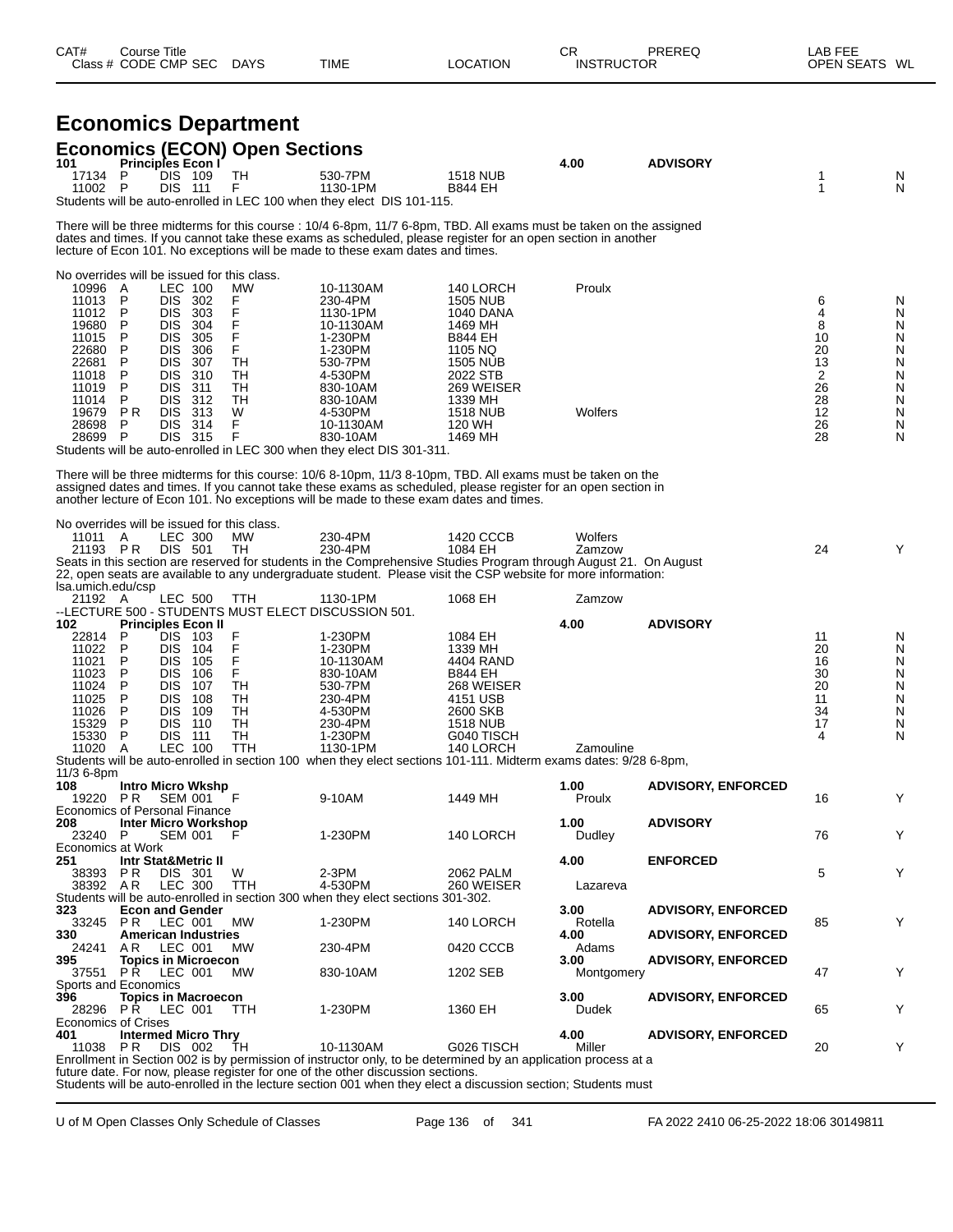| CAT#                 | <b>Course Title</b><br>Class # CODE CMP SEC                          | DAYS            | TIME                                                                                                                      | <b>LOCATION</b>             | CR.<br><b>INSTRUCTOR</b> | PREREQ                                   | LAB FEE<br>OPEN SEATS WL |   |
|----------------------|----------------------------------------------------------------------|-----------------|---------------------------------------------------------------------------------------------------------------------------|-----------------------------|--------------------------|------------------------------------------|--------------------------|---|
|                      | 11037 AR LEC 001                                                     | МW              | attend evening exams, dates 9/22 8-10pm, 10-20 8-10pm, 11/15 8-10pm<br>1-230PM                                            | 1420 CCCB                   | Miller                   |                                          |                          |   |
| 402                  | <b>Intermed Macro Thry</b>                                           |                 | Students will be auto-enrolled in section 100 when they elect sections 101-110.                                           |                             | 4.00                     | <b>ADVISORY, ENFORCED</b>                |                          |   |
|                      |                                                                      |                 | Midterm exams will be held in class on the following dates: 10/5 6-8pm, 11/9 6-8pm, . Please plan accordingly.            |                             |                          |                                          |                          |   |
| 11046 AR<br>432      | LEC 001<br>Gov Reg of Industry                                       | <b>TTH</b>      | 1-230PM                                                                                                                   | AUD 3 MLB                   | Cho<br>4.00              | <b>ENFORCED</b>                          |                          |   |
| 33239<br>451         | AR<br>LEC 001<br><b>Inter Stat&amp;Metrics I</b>                     | TTH             | 1130-1PM                                                                                                                  | 2500 SKB                    | <b>Brown</b><br>4.00     | <b>ENFORCED</b>                          |                          |   |
| 21849                | <b>PR</b><br>DIS 002                                                 | F               | 9-10AM                                                                                                                    | 3437 MH                     |                          |                                          | 13                       | Y |
| 21850 PR<br>21848 AR | DIS 003<br>LEC 001                                                   | F<br><b>TTH</b> | $2-3PM$<br>230-4PM                                                                                                        | <b>1518 NUB</b><br>1250 USB |                          |                                          | 4                        | Y |
|                      | Do not take this class if you have taken ECON 405 before!!!          |                 |                                                                                                                           |                             |                          |                                          |                          |   |
| 452<br>16984 PR      | IntermStat&MetricsII<br>DIS 002                                      | F               | 9-10AM                                                                                                                    | 1401 MH                     | 4.00                     | <b>ENFORCED</b>                          | 25                       | Y |
| 16985 PR             | DIS 003                                                              | F               | 11-12PM<br>Do not take this class if you have taken ECON 406 before!!! Students will be auto-enrolled in section 001 when | 2520 NUB                    |                          |                                          | 2                        | Y |
|                      | they elect sections 002-003.                                         |                 |                                                                                                                           |                             |                          |                                          |                          |   |
| 16983 AR<br>461      | LEC 001<br><b>Econ Development I</b>                                 | <b>MW</b>       | 1130-1PM                                                                                                                  | 1250 USB                    | Lazareva<br>4.00         | <b>ENFORCED</b>                          |                          |   |
| 29925 PR             | DIS 002                                                              | F               | 10-11AM                                                                                                                   | 1436 MH                     |                          |                                          | 17                       | Y |
| 29926<br>29866       | P <sub>R</sub><br>DIS 003<br>AR<br>LEC 001                           | F<br>TTH        | 12-1PM<br>830-10AM                                                                                                        | 1372 EH<br>B844 EH          | <b>Bleakley</b>          |                                          | 5                        | Y |
| 487<br>37552         | <b>Urban Economics</b><br><b>PR</b><br>LEC 001                       | МW              | 230-4PM                                                                                                                   | 260 WEISER                  | 3.00<br>Montgomery       | <b>ENFORCED</b>                          | 28                       | Y |
| 495                  | <b>Seminar in Econ</b>                                               |                 |                                                                                                                           |                             | 3.00                     | <b>ADVISORY, ENFORCED</b>                |                          |   |
| 22794 PIR            | <b>SEM 001</b><br>Applied Topics in Intl Trade                       | <b>TTH</b>      | 830-10AM                                                                                                                  | 171 LORCH                   | Sotelo                   |                                          | $\overline{2}$           | Y |
| 497                  | <b>Econ Honors Seminar</b>                                           |                 |                                                                                                                           |                             | 1.00                     |                                          |                          |   |
| 25545 PR<br>499      | <b>SEM 001</b><br><b>Individual Research</b>                         | TН              | 4-5PM                                                                                                                     | 2310 SEB                    | 1.00-4.00                | Montgomery, Dominguez<br><b>ADVISORY</b> | 9                        | N |
| 500                  | $IND +$<br><b>Quantitative Methods</b>                               |                 | ARR                                                                                                                       | ARR                         | 4.00                     | <b>ADVISORY</b>                          | 24                       | N |
| 26770                | P R<br>DIS 002                                                       | F               | 9-10AM                                                                                                                    | 2140 SKB                    |                          |                                          | 18                       | Y |
| 11060<br>501         | LEC 001<br>A<br><b>Microecon Thry</b>                                | TTH             | 830-10AM                                                                                                                  | AUD C AH                    | Dudek<br>4.00            | <b>ADVISORY</b>                          |                          |   |
| 26772                | <b>PR</b><br>DIS.<br>002                                             | TН              | 11-12PM                                                                                                                   | 1372 EH                     |                          |                                          | 4                        | N |
| 26773<br>11059       | <b>PR</b><br>DIS 003<br>LEC 001<br>A                                 | TH<br><b>MW</b> | 3-4PM<br>10-1130AM                                                                                                        | 269 WEISER<br>G322 DENT     | Liu                      |                                          | 12                       | N |
| 503                  | <b>Statistics MAE I</b>                                              |                 |                                                                                                                           |                             | 4.00                     | <b>ADVISORY</b>                          |                          |   |
| 26775<br>19597       | DIS 002<br>P <sub>R</sub><br>LEC 001<br>A                            | F<br>TTH        | $3-4PM$<br>1-230PM                                                                                                        | 296 WEISER<br>1544 NUB      | Asenova                  |                                          | 16                       | N |
| 598                  | <b>MAE</b> Internship<br>$IND +$                                     |                 | ARR                                                                                                                       | ARR                         | 1.00                     |                                          | 1                        | N |
| 600                  | <b>Math-Economists</b>                                               |                 |                                                                                                                           |                             | 2.00                     | <b>ADVISORY</b>                          |                          |   |
| 11063 PR             | DIS 002                                                              | F               | Students will be auto-enrolled in section 001 when they elect section 002.<br>10-1130AM                                   | 296 WEISER                  |                          |                                          | 40                       | N |
|                      | ECON 600 will have additional meetings on: (TBD)                     |                 |                                                                                                                           |                             |                          |                                          |                          |   |
| 11062 A<br>601       | LEC 001<br><b>Microecon Theory I</b>                                 | TTH             | 10-1130AM                                                                                                                 | LEC RM 1 MLB                | Ke<br>1.50               | <b>ADVISORY</b>                          |                          |   |
| 11065 PR             | DIS 002                                                              | TTH             | 6-730PM                                                                                                                   | 269 WEISER                  |                          |                                          | 35                       | N |
| 11064                | LEC 001<br>A                                                         | МW              | Students will be auto-enrolled in section 001 when they elect section 002.<br>230-4PM                                     | 3254 LSA                    | Ke                       |                                          |                          |   |
| 603<br>19979         | <b>Microecon Theory III</b><br><b>PR</b><br>DIS 002                  | TTH             | 6-730PM                                                                                                                   | 269 WEISER                  | 1.50                     | <b>ADVISORY</b>                          | 38                       | N |
| 19978                | LEC 001<br>A                                                         | <b>MW</b>       | 230-4PM                                                                                                                   | 3254 LSA                    | Zhang                    |                                          |                          |   |
| 605                  | Second 7-week course. Meets 10/24-12/11<br><b>Macroecon Theory I</b> |                 |                                                                                                                           |                             | 3.00                     | <b>ADVISORY</b>                          |                          |   |
| 18164                | DIS 002<br>P R                                                       | Τ               | 230-4PM                                                                                                                   | G127 AH                     |                          |                                          | 28                       | N |
| 17833<br>611         | LEC 001<br>A<br><b>Stabilization Pol</b>                             | МW              | 10-1130AM                                                                                                                 | 120 WH                      | Stolyarov<br>3.00        | <b>ADVISORY</b>                          |                          |   |
| 11066<br>621         | LEC 001<br>P R<br><b>Labor Economics I</b>                           | MW              | 230-4PM                                                                                                                   | <b>B118 MLB</b>             | <b>Blanco</b><br>3.00    | <b>ADVISORY</b>                          | 12                       | N |
| 11067                | LEC 001<br>P R                                                       | МW              | 1-230PM                                                                                                                   | 2310 SEB                    | Zafar                    |                                          | 9                        | N |
| 641<br>18852         | <b>Inter Trade Theory</b><br>P R<br>LEC 001                          | TTH             | 230-4PM                                                                                                                   | 4155 LSA                    | 3.00<br>Levchenko        | <b>ADVISORY</b>                          | 9                        | N |
| 663                  | <b>Topc Wrid Ec Hist I</b>                                           |                 |                                                                                                                           |                             | 3.00                     | <b>ADVISORY</b>                          |                          |   |
| 29867<br>665         | <b>PR LEC 001</b><br><b>Ec Dev&amp;Transition I</b>                  | MW              | 230-4PM                                                                                                                   | G040 TISCH                  | Rhode<br>3.00            | <b>ADVISORY</b>                          | 33                       | N |
| 11068                | LEC 001<br>PR.                                                       | TTH             | 10-1130AM                                                                                                                 | G634 HH                     | Bleakley, Yang           |                                          | 3                        | N |
| 671<br>29400         | <b>Econometric Anlys I</b><br>P R<br>DIS 002                         | W               | 530-7PM                                                                                                                   | 296 WEISER                  | 3.00                     | <b>ADVISORY</b>                          | 6                        | N |
| 28315<br>683         | LEC 001<br>A<br><b>Gov Expenditures</b>                              | TTH             | 1130-1PM                                                                                                                  | 3254 LSA                    | Gunsilius<br>3.00        | <b>ADVISORY</b>                          |                          |   |
| 16118                | LEC 001<br>PR.                                                       | <b>MW</b>       | 10-1130AM                                                                                                                 | 171 LORCH                   | Kowalski                 |                                          | 1                        | N |
| 695<br>11069         | <b>Intro Research I</b><br>SEM 001<br>P R                            | МW              | 830-10AM                                                                                                                  | 301 LORCH                   | 3.00<br>Zafar, Borgers   | <b>ADVISORY</b>                          | 9                        | N |
| 741                  | <b>Interdisc Prob Solv</b>                                           |                 |                                                                                                                           |                             | 3.00                     | <b>ADVISORY</b>                          |                          |   |
| 34865                | LAB 003<br>PD.                                                       | W               | 315-630PM                                                                                                                 | 0225 JEFFRIES               | CdeBaca                  |                                          | 4                        | N |

U of M Open Classes Only Schedule of Classes Page 137 of 341 FA 2022 2410 06-25-2022 18:06 30149811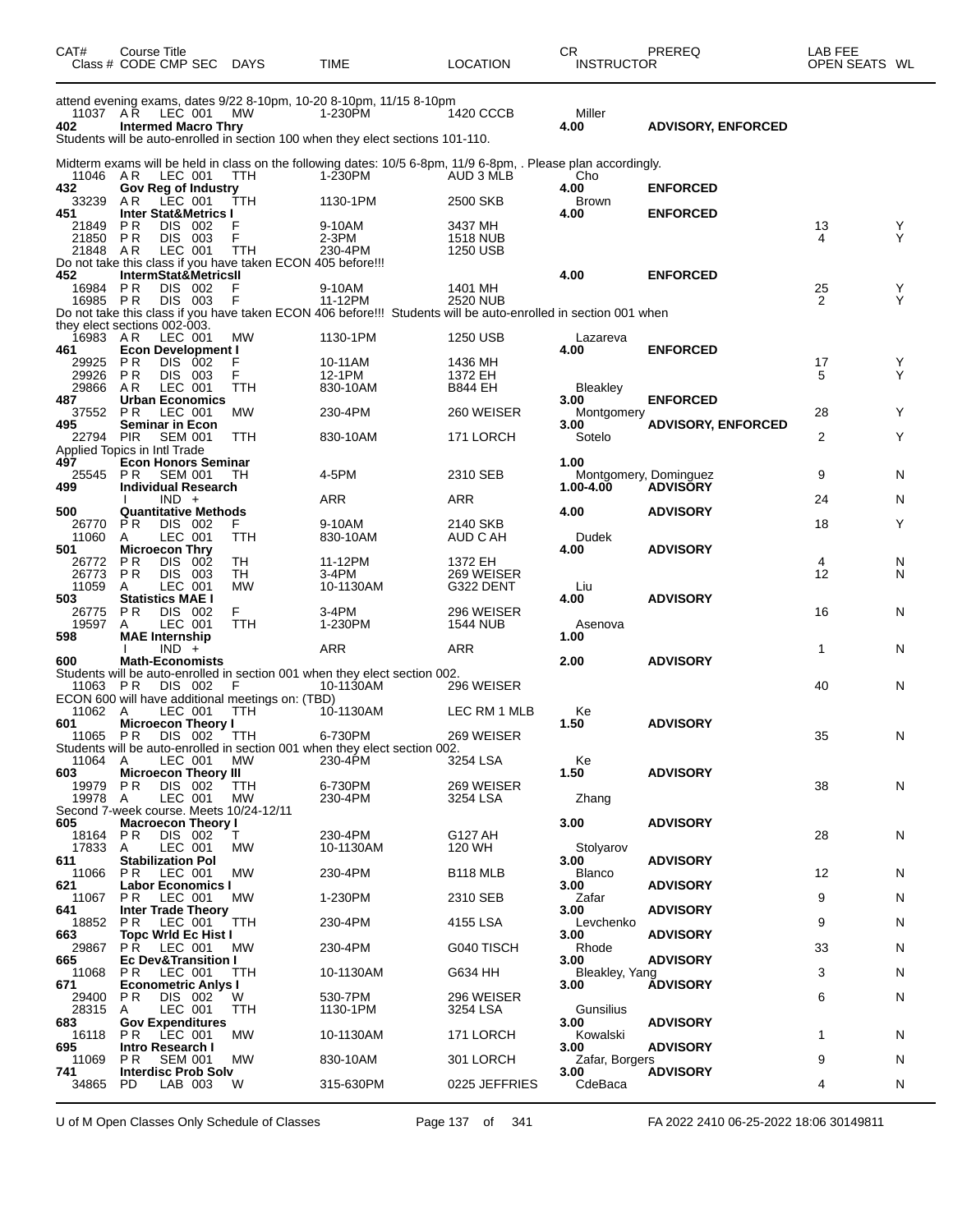| CAT# | Title<br>Course      |             |      |          | $\sim$ r<br>◡⊓ | PREREQ            | AB FEE                  |
|------|----------------------|-------------|------|----------|----------------|-------------------|-------------------------|
|      | Class # CODE CMP SEC | <b>DAYS</b> | TIME | LOCATION |                | <b>INSTRUCTOR</b> | WL<br><b>OPEN SEATS</b> |

This class is an interdisciplinary problem solving class offered at the Law School through the Problem Solving Initiative (PSI). The built environment bears the stamp of slavery supported by new forms of forced labor. Starting with an understanding that architecture isn't value-neutral and that racism intersects with urban planning, land use, and environmental problems, this class will confront such issues through a U-M/Yale partnership. Students will create a framework for the National Slavery Memorial in Washington, D.C., as multidisciplinary teams from law, planning, history, and other fields learn problem-solving skills, conduct research, and approach the politics, ethics, and mechanics of construction holistically.

This class is open to all University of Michigan graduate and professional students. Please note: Non-Law students are responsible for checking with their own schools, colleges, or units to learn if a PSI class will count toward graduation or other departmental requirements.

Non-law graduate/professional students may apply for the course using the PSI application system (https://problemsolving.law.umich.edu/) March 14-28, 2022. After the initial application period, students seeking to apply can contact problemsolving@umich.edu.

|       | $\frac{1}{2}$ apply ball believe propressions of $\frac{1}{2}$ continues in part. |          |          |           |                 |          |   |
|-------|-----------------------------------------------------------------------------------|----------|----------|-----------|-----------------|----------|---|
| 899   | <b>Responsible Cond Res</b>                                                       |          |          | 0.65      |                 |          |   |
| 22761 | <b>SEM 001</b><br>W                                                               | 1130-1PM | 6080 ISR | Anderson  |                 | <u>_</u> |   |
| 990   | Diss-Precand                                                                      |          |          | 1.00-8.00 | <b>ADVISORY</b> |          |   |
|       | $IND +$                                                                           | ARR      | ARR      |           |                 | 25       | N |
| 995   | Diss-Cand                                                                         |          |          | 8.00      | <b>ENFORCED</b> |          |   |
|       | $IND +$                                                                           | ARR      | ARR      |           |                 | 25       | N |
| 998   | Doc Prog Intern                                                                   |          |          | 1.00      |                 |          |   |
|       | $IND +$                                                                           | ARR      | ARR      |           |                 | 25       | N |
|       |                                                                                   |          |          |           |                 |          |   |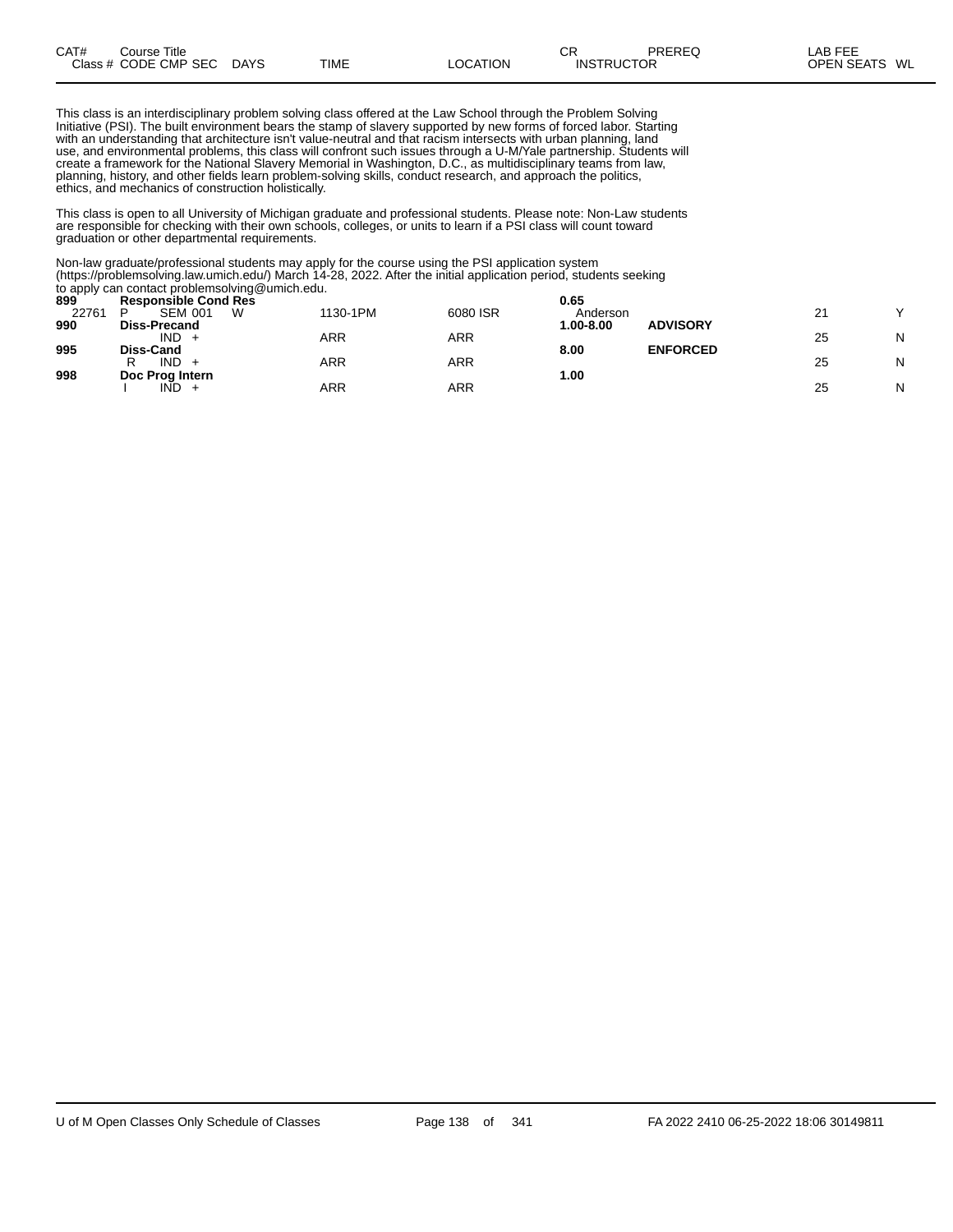### **Exhibit Museum Museum Methods (MUSMETH) Open Sections**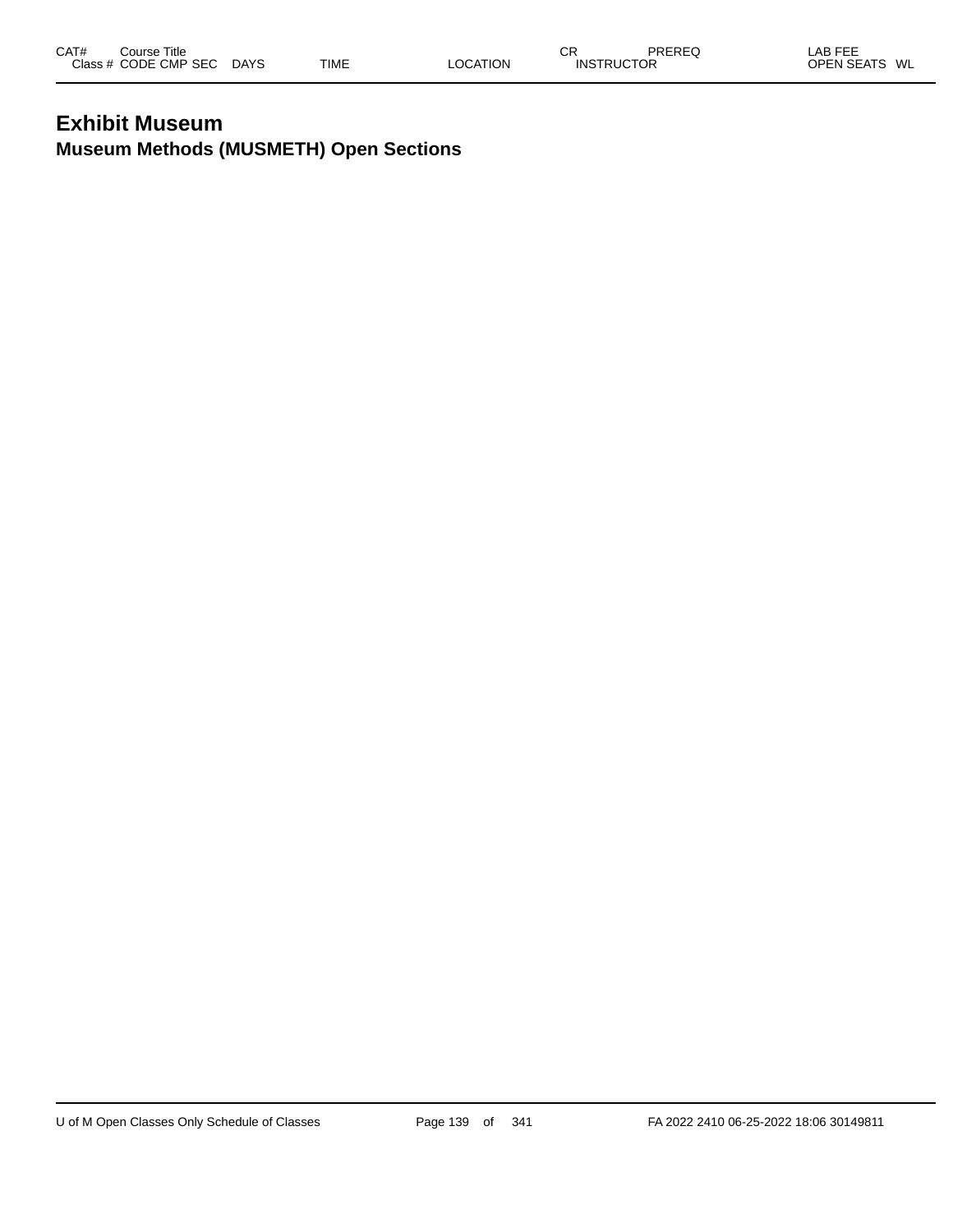| CAT# | Course Title<br>Class # CODE CMP SEC | DAYS | <b>TIME</b> | LOCATION | СF<br><b>INSTRUCTOR</b> | PREREQ | $\mathsf{LAB}$ FEE<br>OPEN SEATS WL |
|------|--------------------------------------|------|-------------|----------|-------------------------|--------|-------------------------------------|
|      |                                      |      |             |          |                         |        |                                     |

### **Film, Television, and Media Film, Television, and Media (FTVM) Open Sections**

| 190<br>29736                  | <b>First-Year Seminar</b><br><b>SEM 001</b><br>P R       | м         | 1-4PM              | 1185 NQ            | 3.00<br>Murray        | <b>ADVISORY</b> | 50.00<br>6     | Υ         |
|-------------------------------|----------------------------------------------------------|-----------|--------------------|--------------------|-----------------------|-----------------|----------------|-----------|
| 290                           | SMART: AI as Everyday Media                              |           |                    |                    | 4.00                  | <b>ENFORCED</b> | 50.00          |           |
| 21615                         | Intro to Media Prod<br>LEC 002<br>P R                    | ттн       | 9-11AM             | 1175 NQ            | Marek                 |                 | 1              | Υ         |
| 25314                         | LEC 004<br>PR.                                           | TTH       | 9-11AM             | 1470 NQ            | McNamara              |                 | 4              | Υ         |
| 300<br>11224                  | <b>Movie/Ser TV Prod I</b><br>LEC 001<br>PR.             | TTH       | 10-12PM            | 1105 NQ            | 4.00<br>Rayher        | <b>ENFORCED</b> | 200.00<br>9    | Υ         |
| 301                           | Documentary I                                            |           |                    |                    | 4.00                  | <b>ENFORCED</b> | 151.00         |           |
| 28298<br>304                  | PR<br>LEC 001<br><b>Topics in Med Prod I</b>             | F         | 10-2PM             | 1470 NQ            | Valadez<br>4.00       | <b>ENFORCED</b> | 3<br>50.00     | Υ         |
| 37046                         | PR.<br>LEC 003                                           | <b>MW</b> | 11-1PM             | 1470 NQ            | Hsu                   |                 | 8              | Υ         |
| The Indie Lab                 |                                                          |           |                    |                    |                       |                 |                |           |
| 307<br>28311                  | <b>Film Analy-Filmmaker</b><br>P<br>LEC 001              | F         | 10-1PM             | 1105 NQ            | 3.00<br>Solomon       | <b>ADVISORY</b> | $\overline{7}$ | Y         |
| 310                           | Scrn Wrtg I: Feature                                     |           |                    |                    | 3.00                  | <b>ENFORCED</b> | 35.00          |           |
| 11226                         | PR.<br>LEC 002                                           | TH        | 2-5PM              | 3207 LSA           | Shere                 |                 | 1              | Υ         |
| 314<br>33596                  | Polish Cinema<br>P<br>LAB 002                            | W         |                    | LEC RM 1 MLB       | 3.00                  |                 | 31             | Υ         |
| 33595                         | LEC 001<br>S                                             | TTH       | 7-930PM<br>4-530PM | AUD B AH           | Eagle<br>Eagle        |                 |                |           |
| 352                           | <b>Film:French New Wave</b>                              |           |                    |                    | 3.00                  | <b>ADVISORY</b> | 35.00          |           |
| 21075                         | <b>DIS</b><br>004<br>P<br>P                              | т<br>Τ    | 3-4PM              | 1175 NQ            | Chahwan               |                 | 1              | Υ<br>Υ    |
| 21077<br>21079                | DIS.<br>005<br>P<br>DIS.<br>006                          | T.        | 9-10AM<br>3-4PM    | 1185 NQ<br>1185 NQ | Compton<br>Compton    |                 | 4<br>7         | Υ         |
| 21072                         | LEC 001<br>A                                             | <b>MW</b> | $1-2PM$            | AUD A AH           | Kligerman             |                 |                |           |
| 21073                         | LAB 002<br>A                                             |           | ARR                | <b>REMOTE</b>      | Kligerman             |                 |                |           |
| 355                           | <b>Television History</b><br>P<br><b>DIS</b>             | т         |                    |                    | 3.00                  | <b>ADVISORY</b> | 35.00          |           |
| 11229<br>32825                | 003<br>004<br>P<br>DIS.                                  | Τ         | 11-12PM<br>12-1PM  | 1175 NQ<br>1175 NQ | Hardiman<br>Hardiman  |                 | 10<br>4        | Y<br>Υ    |
| 11228                         | LEC 001<br>A                                             | <b>MW</b> | 4-5PM              | 1449 MH            | Phruksachart          |                 |                |           |
| 14156                         | LAB 002<br>A                                             | м         | 6-830PM            | LEC RM 2 MLB       | Phruksachart          |                 |                |           |
| 366                           | Film, TV&Pop Cult                                        |           |                    |                    | 3.00                  |                 | 50.00          |           |
| 29920 P<br>The Western        | LEC 006                                                  | TTH       | 1-230PM            | B137 MLB           | Cohen                 |                 | 2              | Υ         |
| 32824 A                       | LAB 007                                                  | т         | 7-930PM            | AUD A AH           | Cohen                 |                 |                |           |
| The Western                   |                                                          |           |                    |                    |                       |                 |                |           |
| 35788 P<br>Women in Hollywood | LEC 012                                                  | <b>MW</b> | 830-10AM           | LEC RM 2 MLB       |                       |                 | 15             | Υ         |
| 37036 P                       | LEC 014                                                  | F         | 11-2PM             | LEC RM 2 MLB       | Hsu                   |                 | 13             | Y         |
| 404                           | Introduction to Producing<br><b>Topics in Med Pro II</b> |           |                    |                    | 4.00                  | <b>ADVISORY</b> | 50.00          |           |
| 28303 P                       | LEC 001                                                  | т         | 10-2PM             | 1359 MH            | Thornton, Goldenberg, |                 |                |           |
|                               |                                                          |           |                    |                    | Chamberlin            |                 | 1              | Υ         |
| 421                           | Producing Voter Engagement<br><b>TV Pilot Production</b> |           |                    |                    | 4.00                  |                 | 50.00          |           |
| 26553                         | LEC 001<br><b>PI</b>                                     | F         | 2-6PM              | LEC RM 2 MLB       | Rayher                |                 | 21             | N         |
| 427                           | <b>Screenwriting III</b>                                 |           |                    |                    | 3.00                  | <b>ADVISORY</b> | 35.00          |           |
| 11232                         | PI<br>LEC 001                                            | TH        | 6-9PM              | 1105 NQ            | Shere                 |                 | 5              | N         |
| 441<br>27196                  | <b>National Screens</b><br>LEC 001<br>-P                 | TTH       | 530-7PM            | LEC RM 2 MLB       | 3.00<br>Nornes        | <b>ADVISORY</b> | 50.00<br>23    | Υ         |
| Pacific War Cinema            |                                                          |           |                    |                    |                       |                 |                |           |
| 37697 A                       | LAB 002                                                  | т         | 7-10PM             | LEC RM 2 MLB       | Nornes                |                 |                |           |
| Pacific War Cinema<br>455     | <b>Topics in Film</b>                                    |           |                    |                    | 3.00                  | <b>ADVISORY</b> | 35.00          |           |
| 26431                         | P<br>LEC 001                                             | м         | 10-1PM             | 1105 NQ            | Solomon               |                 | 14             | Υ         |
| Film Noir                     |                                                          |           |                    |                    |                       |                 |                |           |
| 480                           | Internship                                               |           |                    |                    | 2.00                  |                 |                |           |
| 495                           | $IND +$<br><b>Sr Honors Seminar</b>                      |           | ARR                | ARR                | 1.00-6.00             |                 | 23             | N         |
| 21289                         | ΡI<br><b>SEM 001</b>                                     | TH        | 4-6PM              | 2275 NQ            |                       |                 | 4              | Υ         |
| 499                           | Independent Study                                        |           |                    |                    | 1.00-4.00             |                 | 150.00         |           |
| 500                           | $IND +$<br><b>Directed Study</b>                         |           | ARR                | ARR                | 1.00-4.00             |                 | 24             | N         |
|                               | $IND +$                                                  |           | ARR                | ARR                |                       |                 | 23             | ${\sf N}$ |
| 601                           | <b>FTVM Theory &amp; Method</b>                          |           |                    |                    | 3.00                  | <b>ADVISORY</b> | 35.00          |           |
| 32856                         | <b>SEM 001</b><br>P                                      | M         | 9-12PM             | 6360 NQ            | Herbert               |                 | 5              | Υ         |
| 621<br>29742                  | <b>Thr&amp;Prac Documentary</b><br><b>SEM 001</b><br>P   | W         | 10-1PM             | 6360 NQ            | 3.00<br>Nornes        |                 | 35.00<br>5     | Υ         |
| Documentary                   |                                                          |           |                    |                    |                       |                 |                |           |
| 990                           | Diss/Precand                                             |           |                    |                    | 1.00-8.00             | <b>ADVISORY</b> |                |           |
| 995                           | $IND +$<br>Diss-Cand                                     |           | ARR                | <b>ARR</b>         | 8.00                  | <b>ENFORCED</b> | 24             | N         |
|                               | $IND +$<br>IR                                            |           | ARR                | ARR                |                       |                 | 23             | N         |
|                               |                                                          |           |                    |                    |                       |                 |                |           |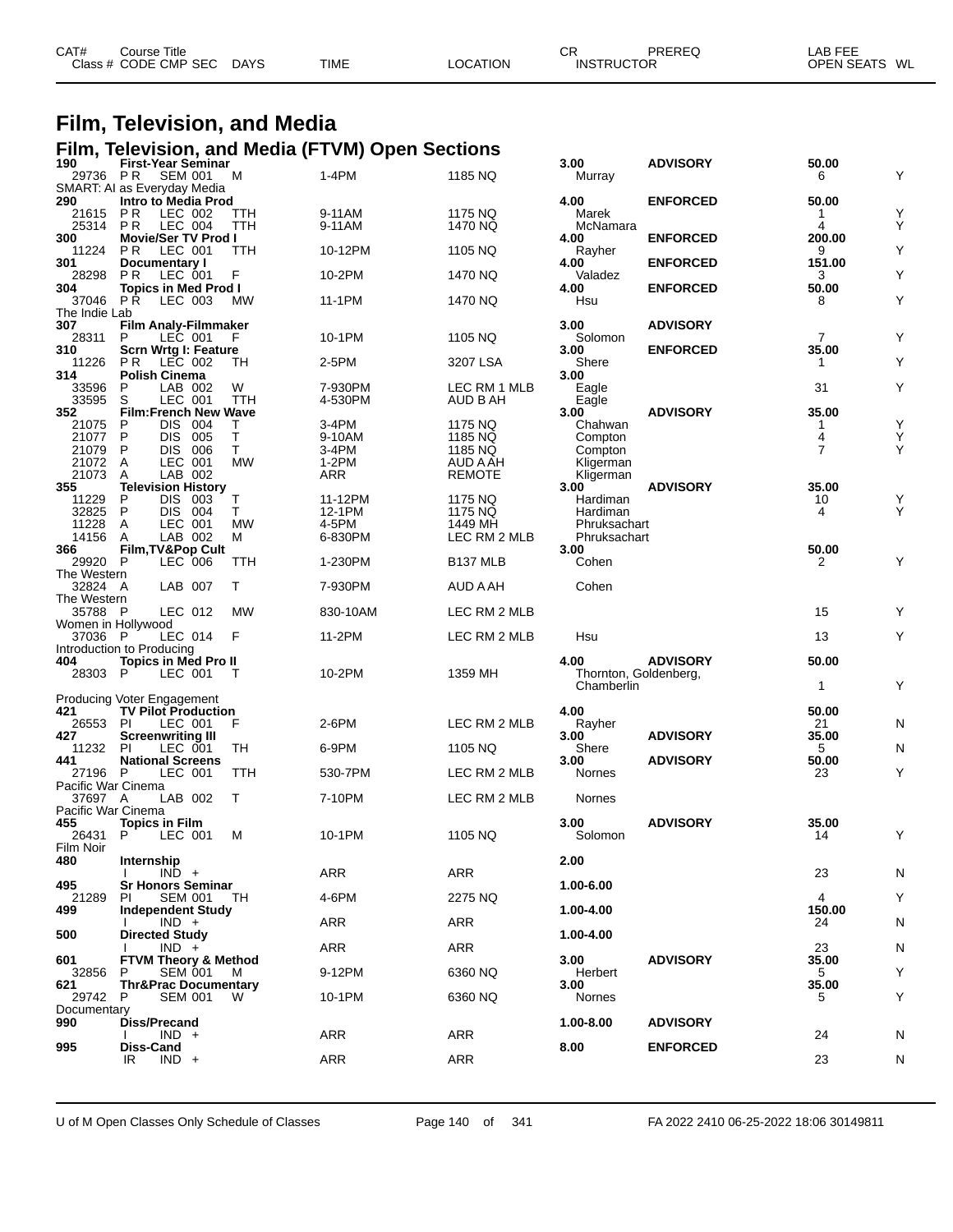|                     | <b>Germanic Languages &amp; Lit Dept</b>                                                             |                              |                                                                                                                  |                                  |                          |                     |                |        |
|---------------------|------------------------------------------------------------------------------------------------------|------------------------------|------------------------------------------------------------------------------------------------------------------|----------------------------------|--------------------------|---------------------|----------------|--------|
|                     | <b>Dutch (DUTCH) Open Sections</b>                                                                   |                              |                                                                                                                  |                                  |                          |                     |                |        |
| 111<br>10990 P      | <b>1st Spec Speak&amp;Read</b><br><b>REC 001</b>                                                     | <b>MTWTH</b>                 | 10-11AM                                                                                                          | <b>ARR</b>                       | 4.00<br>Toebosch         |                     | 2              | Y      |
| 160<br>21272 PR     | meets with Dutch 511<br><b>First Year Seminar</b><br><b>SEM 001</b>                                  | TTH                          | 1130-1PM                                                                                                         | G023 WQ                          | 3.00<br>Toebosch         | <b>ADVISORY</b>     | 5              | Y      |
| 37839 PR            | Amsterdam: Tolerance in 3X City<br><b>SEM 002</b>                                                    | TTH                          | 1130-1PM                                                                                                         | 210 WH                           | Moerkerke                |                     | 16             | Y      |
| 231<br>10991 P      | Whose style? Trends in Belgium<br><b>Second Year Dutch</b><br><b>REC 001</b><br>meets with Dutch 531 | <b>MTWTH</b>                 | 10-11AM                                                                                                          | 2114 MLB                         | 4.00<br>Moerkerke        | <b>ADVISORY</b>     | $\overline{7}$ | Y      |
| 531<br>10994 P      | <b>Second Year Dutch</b><br>REC 001<br>meets with Dutch 231                                          | <b>MTWTH</b>                 | 10-11AM                                                                                                          | 2114 MLB                         | 4.00<br>Moerkerke        | <b>ADVISORY</b>     | $\overline{7}$ | Y      |
|                     | <b>German (GERMAN) Open Sections</b>                                                                 |                              |                                                                                                                  |                                  |                          |                     |                |        |
| 100                 | Intensive Elem Gér                                                                                   |                              |                                                                                                                  |                                  | 8.00                     |                     |                |        |
| 20461<br>29007      | <b>REC 002</b><br>P<br>LEC 001<br>A                                                                  | <b>MTTHF</b><br><b>MTTHF</b> | 1-2PM<br>10-11AM                                                                                                 | 1511 EQ<br>1511 EQ               | Goertz<br>Cribari-Assali |                     | 9              | Y      |
| 101                 | <b>Elementary</b>                                                                                    |                              |                                                                                                                  |                                  | 4.00                     | <b>ADVISORY</b>     |                |        |
| 11267<br>18841      | <b>REC 001</b><br>P<br>P<br><b>REC 002</b>                                                           | <b>MTWTH</b><br><b>MTWTH</b> | 9-10AM<br>10-11AM                                                                                                | B <sub>113</sub> MLB<br>3310 MLB |                          |                     | 35233          | Y<br>Υ |
| 11268               | P<br><b>REC 003</b>                                                                                  | <b>MTWTH</b>                 | 12-1PM                                                                                                           | 1060 EH                          |                          |                     |                | Υ      |
| 11269               | <b>REC 004</b><br>P                                                                                  | <b>MTWTH</b>                 | $1-2PM$                                                                                                          | 3265 USB                         |                          |                     |                | Υ      |
| 17398<br>11270 P    | P<br><b>REC 005</b><br><b>REC 006</b>                                                                | <b>MTWTH</b><br>TTH          | 4-5PM<br>7-9PM                                                                                                   | 3310 MLB<br>2402 MLB             |                          |                     | 10             | Υ<br>Υ |
|                     |                                                                                                      |                              | The course instructor will work around evening exam conflicts in other classes--email gds.ugrad@umich.edu for an |                                  |                          |                     |                |        |
| override.           |                                                                                                      |                              |                                                                                                                  |                                  |                          |                     |                |        |
| 22597 P<br>22598 P  | <b>REC 007</b><br><b>REC 008</b>                                                                     | <b>MTWTH</b><br><b>MTWTH</b> | 3-4PM<br>2-3PM                                                                                                   | 3310 MLB<br>3310 MLB             |                          |                     | 14<br>16       | Y<br>Υ |
| North Campus<br>102 | Elementary                                                                                           |                              |                                                                                                                  |                                  | 4.00                     | <b>ADVISORY</b>     |                |        |
| 13410               | <b>REC 002</b><br>P                                                                                  | <b>MTWTH</b>                 | $1-2PM$                                                                                                          | B <sub>113</sub> MLB             |                          |                     | 5              | Y      |
| 103                 | <b>Review of Elem Germ</b>                                                                           |                              |                                                                                                                  |                                  | 5.00                     | <b>ADVISORY</b>     |                |        |
| 11271               | <b>REC 001</b><br>P                                                                                  | <b>MTWTHF</b>                | 9-10AM                                                                                                           | 3310 MLB                         |                          |                     | 11             | Υ      |
| 16764<br>111        | <b>REC 002</b><br>P<br>1st Spec Read                                                                 | <b>MTWTHF</b>                | 12-1PM                                                                                                           | 3310 MLB                         | 4.00                     | <b>ADVISORY</b>     | 6              | Y      |
| 33143               | <b>REC 001</b><br>P                                                                                  | <b>TWTHF</b>                 | 9-10AM                                                                                                           | <b>REMOTE</b>                    | Dabak                    |                     | 10             | Y      |
| 127                 | <b>First Year Yiddish I</b>                                                                          |                              |                                                                                                                  |                                  | 4.00                     |                     |                |        |
| 25555               | <b>REC 001</b><br>P                                                                                  | TH                           | 10-11AM                                                                                                          | <b>REMOTE</b>                    |                          |                     | 5              | Y      |
| 127                 | <b>First Year Yiddish I</b><br><b>REC 001</b><br>P                                                   | МT                           | 10-1130AM                                                                                                        | 5000 STB                         | 4.00<br>Luchina          |                     | 5              | Υ      |
|                     | M and Tu meet in-person and Th meets remotely.                                                       |                              |                                                                                                                  |                                  |                          |                     |                |        |
| 221                 | <b>Accel Third Sem Ger</b>                                                                           |                              |                                                                                                                  |                                  | 5.00                     | <b>ADVISORY</b>     |                |        |
| 15867               | <b>REC 001</b><br>P                                                                                  | <b>MTWTHF</b>                | 12-1PM                                                                                                           | 1155 NQ                          |                          |                     | 8<br>12        | Y      |
| 11272<br>227        | <b>REC 002</b><br>P<br>2nd Year Yiddish I                                                            | <b>MTWTHF</b>                | 9-10AM                                                                                                           | 2155 NQ                          | Irwin<br>4.00            | <b>ADVISORY</b>     |                | Y      |
| 25557               | <b>REC 001</b><br>P                                                                                  | TH                           | $2-3PM$                                                                                                          | <b>REMOTE</b>                    |                          |                     | 8              | Υ      |
| 227                 | 2nd Year Yiddish I                                                                                   |                              |                                                                                                                  |                                  | 4.00                     | <b>ADVISORY</b>     |                |        |
|                     | Р<br>REC 001                                                                                         | МT                           | 2-330PM                                                                                                          | 5000 STB                         | Luchina                  |                     | 8              | Υ      |
|                     | M and Tu meet in-person and Th meets remotely.                                                       |                              |                                                                                                                  |                                  |                          |                     |                |        |
|                     | Yiddish combined and is appropriate for students at either level.                                    |                              | This Intermediate Yiddish course will meet with students in Advanced Yiddish. It is Intermediate and Advanced    |                                  |                          |                     |                |        |
| 230                 | Intens 2nd Yr Ger                                                                                    |                              |                                                                                                                  |                                  | 8.00                     | <b>ADVISORY</b>     |                |        |
| 20463               | <b>REC 002</b><br>P                                                                                  | <b>MTTHF</b>                 | 1-2PM                                                                                                            | 1512 EQ                          | Cribari-Assali           |                     | 8              | Υ      |
| 20462<br>231        | LEC 001<br>A<br>Second-Year                                                                          | <b>MTTHF</b>                 | 10-11AM                                                                                                          | 1512 EQ                          | Goertz<br>4.00           | <b>ADVISORY</b>     |                |        |
| 18580               | <b>REC 001</b><br>P                                                                                  | <b>TWTHF</b>                 | 9-10AM                                                                                                           | 2412 MLB                         |                          |                     | 5              | Y      |
| 18836               | <b>REC 005</b><br>P                                                                                  | TTH                          | 7-9PM                                                                                                            | 2135 NQ                          |                          |                     | 3              | Y      |
|                     |                                                                                                      |                              | The course instructor will work around evening exam conflicts in other classes--email gds.ugrad@umich.edu for an |                                  |                          |                     |                |        |
| override.<br>22609  | P<br><b>REC 006</b>                                                                                  | <b>TWTHF</b>                 | 11-12PM                                                                                                          | 2412 MLB                         |                          |                     | 5              | Y      |
| 232                 | Second-Year                                                                                          |                              |                                                                                                                  |                                  | 4.00                     | <b>ADVISORY</b>     |                |        |
| 16530 P             | <b>REC 001</b>                                                                                       | <b>TWTHF</b>                 | 10-11AM                                                                                                          | 1046 DANA                        | Dabak                    |                     | 6              | Y      |
|                     | <b>Environment and Sustainability</b>                                                                |                              |                                                                                                                  |                                  |                          |                     |                |        |
| 16128 P             | <b>REC 004</b><br>Multicultural Germany                                                              | <b>TWTHF</b>                 | 11-12PM                                                                                                          | 3207 LSA                         | Dabak                    |                     | 15             | Y      |
| 17451               | - P<br><b>REC 005</b>                                                                                | TTH                          | 7-9PM                                                                                                            | 1155 NQ                          | Grzeskowiak              |                     | 11             | Y      |
|                     | News&Media in the Germ-Spk Wrl                                                                       |                              |                                                                                                                  |                                  |                          |                     |                |        |
|                     |                                                                                                      |                              | The course instructor will work around evening exam conflicts in other classes--email gds.ugrad@umich.edu for an |                                  |                          |                     |                |        |
| override.<br>$\sim$ | m.                                                                                                   |                              |                                                                                                                  |                                  | ה י                      | $\mathbf{A}$ DUCODY |                |        |

CAT# Course Title Case CR PREREQ LAB FEE

Class # CODE CMP SEC DAYS TIME LOCATION INSTRUCTOR OPEN SEATS WL

 **Towards Fluency 4.00 ADVISORY** P REC 001 TWTHF 11-12PM 2135 NQ Swennes 9 Y P REC 002 TWTHF 9-10AM 2135 NQ Gell 10 Y

U of M Open Classes Only Schedule of Classes Page 141 of 341 FA 2022 2410 06-25-2022 18:06 30149811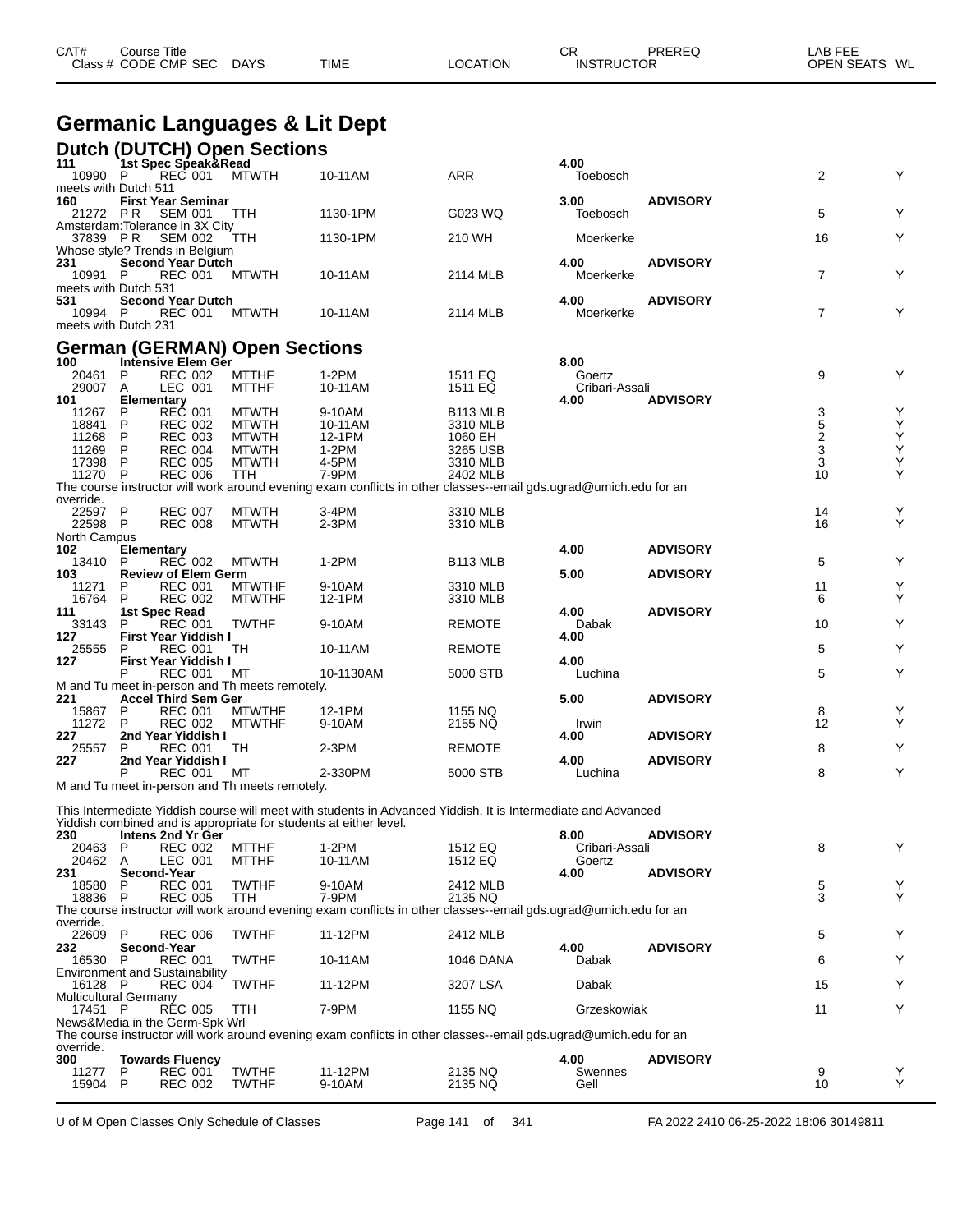| 304<br><b>Studies Germ Culture</b><br>1.00<br>11-1PM<br>3437 MH<br>Federhofer<br>19<br>Y<br><b>SEM 001</b><br>TH<br>28828<br>- P<br>Terrorism in Ger-Art in Action<br>This class will meet on the following Thursdays: 9/1, 9/8, 9/15, 9/22, 9/29, 10/6, 10/13. (Drop/Add Deadline:<br>09/12/22)<br>33145 P<br>ARR<br><b>REMOTE</b><br>Y<br><b>SEM 002</b><br>46<br>Amrine<br>Art & Politics: Joseph Beuys<br>This class will meet on the following Tuesdays: 10/25, 11/01, 11/08, 11/15, 11/22, 11/29, 12/6. (Drop/Add Deadline:<br>11/07/22)<br>33147 P<br>ARR<br><b>REMOTE</b><br>Y<br><b>SEM 004</b><br>36<br>Amrine<br><b>Rudolf Steiner</b><br>This class will meet on the following Thursdays: 9/1, 9/8, 9/15, 9/22, 9/29, 10/6, 10/13. (Drop/Add Deadline:<br>09/12/22)<br>306<br><b>Conversation&amp;Debate</b><br>1.00<br><b>ADVISORY</b><br>20570<br>P<br><b>REC 001</b><br>F<br>12-1PM<br>2112 MLB<br>6<br>Y<br>9<br>21730<br>P<br><b>REC 002</b><br>2-3PM<br>2402 MLB<br>Y<br>W<br>TН<br>7<br>Y<br>31157<br>P<br><b>REC 003</b><br>4-5PM<br>2104 MLB<br><b>Studies in Ger Cult</b><br>1.00<br><b>ADVISORY</b><br>Y<br>5-6PM<br>14<br>PI<br><b>REC 001</b><br>W<br>1185 NQ<br>Irwin<br>11278<br>For Max Kade House students only.<br>Intro to German Lit<br>3.00<br><b>ADVISORY</b><br>Mills<br>10<br>Y<br>18479<br>P<br><b>SEM 001</b><br>4-530PM<br>2155 NQ<br>МW<br>325<br><b>ADVISORY</b><br><b>Interm German</b><br>3.00<br>5<br>Y<br>16529<br>P<br><b>REC 004</b><br>WF<br>1-230PM<br>1155 NQ<br>Rastalsky<br>German for Engineers I<br>3.00<br>350<br><b>ADVISORY</b><br><b>Business German</b><br>11281<br>P<br><b>REC 001</b><br>MWF<br>12-1PM<br>3353 MH<br>Federhofer<br>4<br>Y<br><b>Prac Business Ger</b><br>1.00-3.00<br><b>ADVISORY</b><br>1245 NQ<br>25<br>Y<br><b>REC 001</b><br>F<br>8-9AM<br>31098<br>P<br>Irwin<br>22<br>Y<br>31099<br>P<br><b>REC 002</b><br>F<br>8-10AM<br>3347 MH<br>Irwin<br>31100<br>F<br>4-7PM<br>23<br>Y<br>P<br><b>REC 003</b><br>1245 NQ<br>Irwin<br>Tutoring HS and K-8<br>3.00<br><b>ENFORCED</b><br>LEC 001<br>8<br>Y<br>19278<br><b>PIR</b><br>$3-6$ PM<br>3310 MLB<br>Rodena-Krasan<br><b>ADVISORY</b><br>358<br><b>Assistantship DSAA</b><br>1.00<br><b>ARR</b><br>5<br>Y<br>21670<br>8-9AM<br>PI<br><b>SEM 001</b><br>Rodena-Krasan<br><b>Readings in German</b><br>4.00<br><b>ADVISORY</b><br><b>SEM 001</b><br>7<br>N<br>230-4PM<br>1511 EQ<br>Goertz<br>33457<br><b>PI</b><br>TTH<br>Berlin City in Lit, Art & Film<br><b>Celtic&amp;Nordic Myth</b><br>3.00<br>Gull<br>8<br>Y<br>P<br>LEC 001<br>TTH<br>230-4PM<br>1544 NUB<br>16525<br><b>ADVISORY</b><br>379<br>Sports, Pol, Society<br>3.00<br>F<br>2<br>Υ<br>P<br>DIS.<br>002<br>4-5PM<br>3207 LSA<br>22551<br>F<br>Υ<br>22557<br>P<br><b>DIS</b><br>005<br>8-9AM<br>3207 LSA<br>13<br>F<br>Υ<br>P<br>2<br>22580<br>DIS.<br>007<br>9-10AM<br>3207 LSA<br>Υ<br>P<br>F<br>3207 LSA<br>25411<br>DIS.<br>011<br>2-3PM<br>1<br><b>LEC</b><br>22549<br>Α<br>001<br>TTH<br>3-4PM<br>170 WEISER<br>Markovits<br><b>Fairy Tales</b><br>3.00<br><b>DIS</b><br>F<br>P<br>007<br>$2-3PM$<br>3310 MLB<br>21120<br>1<br>Y<br>F<br>P<br>DIS 009<br><b>ARR</b><br>Υ<br>36844<br>12-1PM<br>1<br>182 WEISER<br>21064<br>LEC 001<br>TTH<br>A<br>11-12PM<br>Ewing<br>391<br><b>The Holocaust</b><br>4.00<br>21708<br>P<br>DIS 004<br>W<br>9-10AM<br>G127 AH<br>17<br>Υ<br>Υ<br>P<br>DIS.<br>13<br>21710<br>005<br>W<br>10-11AM<br>1175 NQ<br>Υ<br>1105 NQ<br>6<br>23667<br>P<br>DIS.<br>007<br>W<br>11-12PM<br>Υ<br>23669<br>P<br><b>DIS</b><br>008<br>W<br>12-1PM<br>2340 SEB<br>$\mathbf{1}$<br>$\overline{7}$<br>Υ<br>W<br>26888 PD<br>DIS 010<br>4-5PM<br>2200 SKB<br>Veidlinger<br>Section 010: Honors students only<br>LEC 001<br>2420 CCCB<br>21702 A<br>TTH<br>1-230PM<br>Veidlinger<br><b>19C Intell Hist</b><br>3.00<br>401<br>LEC 001<br>21677<br>P<br>TTH<br>1130-1PM<br>2062 PALM<br>Spector<br>15<br>Y<br><b>Sem German Studies</b><br><b>ADVISORY</b><br>3.00<br>7<br><b>ARR</b><br>Y<br>19975 P<br>LEC 001<br>TTH<br>1-230PM<br>Whitney<br>German Humor<br><b>Adv German</b><br>3.00<br><b>ADVISORY</b><br>2011 MLB<br>8<br><b>REC 001</b><br>MWF<br>12-1PM<br>Y<br>11282<br>P<br>Mills<br><b>REC 002</b><br>9<br>Υ<br>15682<br>P<br>TTH<br>1130-1PM<br>2155 NQ<br>Rodena-Krasan<br><b>Germ Mgt&amp;Marketing</b><br><b>ADVISORY</b><br>3.00<br>MWF<br>$1-2PM$<br>Y<br>14155<br><b>REC 001</b><br>2011 MLB<br>Grzeskowiak<br>14<br>P<br><b>Spec Topc Eng Trans</b><br>3.00<br>449<br><b>REC 003</b><br><b>MW</b><br>4-530PM<br>17<br>Y<br>31111<br>3330 MH<br>Markovits<br>P<br>German Polit in Eur Since 1945<br>457<br>20th C Ger Fiction<br>3.00<br><b>ADVISORY</b><br>530-7PM<br>2011 MLB<br>Weineck<br>4<br>Y<br>29964 P<br>REC 001<br>TTH<br>Translating Kafka<br><b>Honors Proseminar</b><br>3.00<br><b>ADVISORY</b><br>F<br>1-3PM<br>5<br>Y<br>SEM 001<br>3217 MLB<br><b>Barndt</b><br>26649<br>PI.<br>Research<br>3.00<br>501<br><b>Old English</b><br><b>SEM 001</b><br>10-1130AM<br>2330 MH<br>Toon<br>18<br>Y<br>18863<br>P<br><b>TTH</b> | CAT# | Course Title<br>Class # CODE CMP SEC DAYS | <b>TIME</b> | <b>LOCATION</b> | <b>CR</b><br><b>INSTRUCTOR</b> | PREREQ | LAB FEE<br>OPEN SEATS WL |  |
|---------------------------------------------------------------------------------------------------------------------------------------------------------------------------------------------------------------------------------------------------------------------------------------------------------------------------------------------------------------------------------------------------------------------------------------------------------------------------------------------------------------------------------------------------------------------------------------------------------------------------------------------------------------------------------------------------------------------------------------------------------------------------------------------------------------------------------------------------------------------------------------------------------------------------------------------------------------------------------------------------------------------------------------------------------------------------------------------------------------------------------------------------------------------------------------------------------------------------------------------------------------------------------------------------------------------------------------------------------------------------------------------------------------------------------------------------------------------------------------------------------------------------------------------------------------------------------------------------------------------------------------------------------------------------------------------------------------------------------------------------------------------------------------------------------------------------------------------------------------------------------------------------------------------------------------------------------------------------------------------------------------------------------------------------------------------------------------------------------------------------------------------------------------------------------------------------------------------------------------------------------------------------------------------------------------------------------------------------------------------------------------------------------------------------------------------------------------------------------------------------------------------------------------------------------------------------------------------------------------------------------------------------------------------------------------------------------------------------------------------------------------------------------------------------------------------------------------------------------------------------------------------------------------------------------------------------------------------------------------------------------------------------------------------------------------------------------------------------------------------------------------------------------------------------------------------------------------------------------------------------------------------------------------------------------------------------------------------------------------------------------------------------------------------------------------------------------------------------------------------------------------------------------------------------------------------------------------------------------------------------------------------------------------------------------------------------------------------------------------------------------------------------------------------------------------------------------------------------------------------------------------------------------------------------------------------------------------------------------------------------------------------------------------------------------------------------------------------------------------------------------------------------------------------------------------------------------------------------------------------------------------------------------------------------------------------------------------------------------------------------------------------------------------------------------------------------------------------------------------------------------------------------------------------------------------------------------------------------------------------------------------------------------------------------------------------------------------------------------------------------------------------------------------------------------------------------------------------------------------------------------------------------------------------------------------------------------------------------------------------------------------------------------------------------------------------------|------|-------------------------------------------|-------------|-----------------|--------------------------------|--------|--------------------------|--|
|                                                                                                                                                                                                                                                                                                                                                                                                                                                                                                                                                                                                                                                                                                                                                                                                                                                                                                                                                                                                                                                                                                                                                                                                                                                                                                                                                                                                                                                                                                                                                                                                                                                                                                                                                                                                                                                                                                                                                                                                                                                                                                                                                                                                                                                                                                                                                                                                                                                                                                                                                                                                                                                                                                                                                                                                                                                                                                                                                                                                                                                                                                                                                                                                                                                                                                                                                                                                                                                                                                                                                                                                                                                                                                                                                                                                                                                                                                                                                                                                                                                                                                                                                                                                                                                                                                                                                                                                                                                                                                                                                                                                                                                                                                                                                                                                                                                                                                                                                                                                                                                                           |      |                                           |             |                 |                                |        |                          |  |
|                                                                                                                                                                                                                                                                                                                                                                                                                                                                                                                                                                                                                                                                                                                                                                                                                                                                                                                                                                                                                                                                                                                                                                                                                                                                                                                                                                                                                                                                                                                                                                                                                                                                                                                                                                                                                                                                                                                                                                                                                                                                                                                                                                                                                                                                                                                                                                                                                                                                                                                                                                                                                                                                                                                                                                                                                                                                                                                                                                                                                                                                                                                                                                                                                                                                                                                                                                                                                                                                                                                                                                                                                                                                                                                                                                                                                                                                                                                                                                                                                                                                                                                                                                                                                                                                                                                                                                                                                                                                                                                                                                                                                                                                                                                                                                                                                                                                                                                                                                                                                                                                           |      |                                           |             |                 |                                |        |                          |  |
|                                                                                                                                                                                                                                                                                                                                                                                                                                                                                                                                                                                                                                                                                                                                                                                                                                                                                                                                                                                                                                                                                                                                                                                                                                                                                                                                                                                                                                                                                                                                                                                                                                                                                                                                                                                                                                                                                                                                                                                                                                                                                                                                                                                                                                                                                                                                                                                                                                                                                                                                                                                                                                                                                                                                                                                                                                                                                                                                                                                                                                                                                                                                                                                                                                                                                                                                                                                                                                                                                                                                                                                                                                                                                                                                                                                                                                                                                                                                                                                                                                                                                                                                                                                                                                                                                                                                                                                                                                                                                                                                                                                                                                                                                                                                                                                                                                                                                                                                                                                                                                                                           |      |                                           |             |                 |                                |        |                          |  |
|                                                                                                                                                                                                                                                                                                                                                                                                                                                                                                                                                                                                                                                                                                                                                                                                                                                                                                                                                                                                                                                                                                                                                                                                                                                                                                                                                                                                                                                                                                                                                                                                                                                                                                                                                                                                                                                                                                                                                                                                                                                                                                                                                                                                                                                                                                                                                                                                                                                                                                                                                                                                                                                                                                                                                                                                                                                                                                                                                                                                                                                                                                                                                                                                                                                                                                                                                                                                                                                                                                                                                                                                                                                                                                                                                                                                                                                                                                                                                                                                                                                                                                                                                                                                                                                                                                                                                                                                                                                                                                                                                                                                                                                                                                                                                                                                                                                                                                                                                                                                                                                                           |      |                                           |             |                 |                                |        |                          |  |
|                                                                                                                                                                                                                                                                                                                                                                                                                                                                                                                                                                                                                                                                                                                                                                                                                                                                                                                                                                                                                                                                                                                                                                                                                                                                                                                                                                                                                                                                                                                                                                                                                                                                                                                                                                                                                                                                                                                                                                                                                                                                                                                                                                                                                                                                                                                                                                                                                                                                                                                                                                                                                                                                                                                                                                                                                                                                                                                                                                                                                                                                                                                                                                                                                                                                                                                                                                                                                                                                                                                                                                                                                                                                                                                                                                                                                                                                                                                                                                                                                                                                                                                                                                                                                                                                                                                                                                                                                                                                                                                                                                                                                                                                                                                                                                                                                                                                                                                                                                                                                                                                           |      |                                           |             |                 |                                |        |                          |  |
|                                                                                                                                                                                                                                                                                                                                                                                                                                                                                                                                                                                                                                                                                                                                                                                                                                                                                                                                                                                                                                                                                                                                                                                                                                                                                                                                                                                                                                                                                                                                                                                                                                                                                                                                                                                                                                                                                                                                                                                                                                                                                                                                                                                                                                                                                                                                                                                                                                                                                                                                                                                                                                                                                                                                                                                                                                                                                                                                                                                                                                                                                                                                                                                                                                                                                                                                                                                                                                                                                                                                                                                                                                                                                                                                                                                                                                                                                                                                                                                                                                                                                                                                                                                                                                                                                                                                                                                                                                                                                                                                                                                                                                                                                                                                                                                                                                                                                                                                                                                                                                                                           |      |                                           |             |                 |                                |        |                          |  |
|                                                                                                                                                                                                                                                                                                                                                                                                                                                                                                                                                                                                                                                                                                                                                                                                                                                                                                                                                                                                                                                                                                                                                                                                                                                                                                                                                                                                                                                                                                                                                                                                                                                                                                                                                                                                                                                                                                                                                                                                                                                                                                                                                                                                                                                                                                                                                                                                                                                                                                                                                                                                                                                                                                                                                                                                                                                                                                                                                                                                                                                                                                                                                                                                                                                                                                                                                                                                                                                                                                                                                                                                                                                                                                                                                                                                                                                                                                                                                                                                                                                                                                                                                                                                                                                                                                                                                                                                                                                                                                                                                                                                                                                                                                                                                                                                                                                                                                                                                                                                                                                                           |      |                                           |             |                 |                                |        |                          |  |
|                                                                                                                                                                                                                                                                                                                                                                                                                                                                                                                                                                                                                                                                                                                                                                                                                                                                                                                                                                                                                                                                                                                                                                                                                                                                                                                                                                                                                                                                                                                                                                                                                                                                                                                                                                                                                                                                                                                                                                                                                                                                                                                                                                                                                                                                                                                                                                                                                                                                                                                                                                                                                                                                                                                                                                                                                                                                                                                                                                                                                                                                                                                                                                                                                                                                                                                                                                                                                                                                                                                                                                                                                                                                                                                                                                                                                                                                                                                                                                                                                                                                                                                                                                                                                                                                                                                                                                                                                                                                                                                                                                                                                                                                                                                                                                                                                                                                                                                                                                                                                                                                           |      |                                           |             |                 |                                |        |                          |  |
|                                                                                                                                                                                                                                                                                                                                                                                                                                                                                                                                                                                                                                                                                                                                                                                                                                                                                                                                                                                                                                                                                                                                                                                                                                                                                                                                                                                                                                                                                                                                                                                                                                                                                                                                                                                                                                                                                                                                                                                                                                                                                                                                                                                                                                                                                                                                                                                                                                                                                                                                                                                                                                                                                                                                                                                                                                                                                                                                                                                                                                                                                                                                                                                                                                                                                                                                                                                                                                                                                                                                                                                                                                                                                                                                                                                                                                                                                                                                                                                                                                                                                                                                                                                                                                                                                                                                                                                                                                                                                                                                                                                                                                                                                                                                                                                                                                                                                                                                                                                                                                                                           |      |                                           |             |                 |                                |        |                          |  |
|                                                                                                                                                                                                                                                                                                                                                                                                                                                                                                                                                                                                                                                                                                                                                                                                                                                                                                                                                                                                                                                                                                                                                                                                                                                                                                                                                                                                                                                                                                                                                                                                                                                                                                                                                                                                                                                                                                                                                                                                                                                                                                                                                                                                                                                                                                                                                                                                                                                                                                                                                                                                                                                                                                                                                                                                                                                                                                                                                                                                                                                                                                                                                                                                                                                                                                                                                                                                                                                                                                                                                                                                                                                                                                                                                                                                                                                                                                                                                                                                                                                                                                                                                                                                                                                                                                                                                                                                                                                                                                                                                                                                                                                                                                                                                                                                                                                                                                                                                                                                                                                                           | 310  |                                           |             |                 |                                |        |                          |  |
|                                                                                                                                                                                                                                                                                                                                                                                                                                                                                                                                                                                                                                                                                                                                                                                                                                                                                                                                                                                                                                                                                                                                                                                                                                                                                                                                                                                                                                                                                                                                                                                                                                                                                                                                                                                                                                                                                                                                                                                                                                                                                                                                                                                                                                                                                                                                                                                                                                                                                                                                                                                                                                                                                                                                                                                                                                                                                                                                                                                                                                                                                                                                                                                                                                                                                                                                                                                                                                                                                                                                                                                                                                                                                                                                                                                                                                                                                                                                                                                                                                                                                                                                                                                                                                                                                                                                                                                                                                                                                                                                                                                                                                                                                                                                                                                                                                                                                                                                                                                                                                                                           |      |                                           |             |                 |                                |        |                          |  |
|                                                                                                                                                                                                                                                                                                                                                                                                                                                                                                                                                                                                                                                                                                                                                                                                                                                                                                                                                                                                                                                                                                                                                                                                                                                                                                                                                                                                                                                                                                                                                                                                                                                                                                                                                                                                                                                                                                                                                                                                                                                                                                                                                                                                                                                                                                                                                                                                                                                                                                                                                                                                                                                                                                                                                                                                                                                                                                                                                                                                                                                                                                                                                                                                                                                                                                                                                                                                                                                                                                                                                                                                                                                                                                                                                                                                                                                                                                                                                                                                                                                                                                                                                                                                                                                                                                                                                                                                                                                                                                                                                                                                                                                                                                                                                                                                                                                                                                                                                                                                                                                                           | 315  |                                           |             |                 |                                |        |                          |  |
|                                                                                                                                                                                                                                                                                                                                                                                                                                                                                                                                                                                                                                                                                                                                                                                                                                                                                                                                                                                                                                                                                                                                                                                                                                                                                                                                                                                                                                                                                                                                                                                                                                                                                                                                                                                                                                                                                                                                                                                                                                                                                                                                                                                                                                                                                                                                                                                                                                                                                                                                                                                                                                                                                                                                                                                                                                                                                                                                                                                                                                                                                                                                                                                                                                                                                                                                                                                                                                                                                                                                                                                                                                                                                                                                                                                                                                                                                                                                                                                                                                                                                                                                                                                                                                                                                                                                                                                                                                                                                                                                                                                                                                                                                                                                                                                                                                                                                                                                                                                                                                                                           |      |                                           |             |                 |                                |        |                          |  |
|                                                                                                                                                                                                                                                                                                                                                                                                                                                                                                                                                                                                                                                                                                                                                                                                                                                                                                                                                                                                                                                                                                                                                                                                                                                                                                                                                                                                                                                                                                                                                                                                                                                                                                                                                                                                                                                                                                                                                                                                                                                                                                                                                                                                                                                                                                                                                                                                                                                                                                                                                                                                                                                                                                                                                                                                                                                                                                                                                                                                                                                                                                                                                                                                                                                                                                                                                                                                                                                                                                                                                                                                                                                                                                                                                                                                                                                                                                                                                                                                                                                                                                                                                                                                                                                                                                                                                                                                                                                                                                                                                                                                                                                                                                                                                                                                                                                                                                                                                                                                                                                                           |      |                                           |             |                 |                                |        |                          |  |
|                                                                                                                                                                                                                                                                                                                                                                                                                                                                                                                                                                                                                                                                                                                                                                                                                                                                                                                                                                                                                                                                                                                                                                                                                                                                                                                                                                                                                                                                                                                                                                                                                                                                                                                                                                                                                                                                                                                                                                                                                                                                                                                                                                                                                                                                                                                                                                                                                                                                                                                                                                                                                                                                                                                                                                                                                                                                                                                                                                                                                                                                                                                                                                                                                                                                                                                                                                                                                                                                                                                                                                                                                                                                                                                                                                                                                                                                                                                                                                                                                                                                                                                                                                                                                                                                                                                                                                                                                                                                                                                                                                                                                                                                                                                                                                                                                                                                                                                                                                                                                                                                           |      |                                           |             |                 |                                |        |                          |  |
|                                                                                                                                                                                                                                                                                                                                                                                                                                                                                                                                                                                                                                                                                                                                                                                                                                                                                                                                                                                                                                                                                                                                                                                                                                                                                                                                                                                                                                                                                                                                                                                                                                                                                                                                                                                                                                                                                                                                                                                                                                                                                                                                                                                                                                                                                                                                                                                                                                                                                                                                                                                                                                                                                                                                                                                                                                                                                                                                                                                                                                                                                                                                                                                                                                                                                                                                                                                                                                                                                                                                                                                                                                                                                                                                                                                                                                                                                                                                                                                                                                                                                                                                                                                                                                                                                                                                                                                                                                                                                                                                                                                                                                                                                                                                                                                                                                                                                                                                                                                                                                                                           |      |                                           |             |                 |                                |        |                          |  |
|                                                                                                                                                                                                                                                                                                                                                                                                                                                                                                                                                                                                                                                                                                                                                                                                                                                                                                                                                                                                                                                                                                                                                                                                                                                                                                                                                                                                                                                                                                                                                                                                                                                                                                                                                                                                                                                                                                                                                                                                                                                                                                                                                                                                                                                                                                                                                                                                                                                                                                                                                                                                                                                                                                                                                                                                                                                                                                                                                                                                                                                                                                                                                                                                                                                                                                                                                                                                                                                                                                                                                                                                                                                                                                                                                                                                                                                                                                                                                                                                                                                                                                                                                                                                                                                                                                                                                                                                                                                                                                                                                                                                                                                                                                                                                                                                                                                                                                                                                                                                                                                                           | 351  |                                           |             |                 |                                |        |                          |  |
|                                                                                                                                                                                                                                                                                                                                                                                                                                                                                                                                                                                                                                                                                                                                                                                                                                                                                                                                                                                                                                                                                                                                                                                                                                                                                                                                                                                                                                                                                                                                                                                                                                                                                                                                                                                                                                                                                                                                                                                                                                                                                                                                                                                                                                                                                                                                                                                                                                                                                                                                                                                                                                                                                                                                                                                                                                                                                                                                                                                                                                                                                                                                                                                                                                                                                                                                                                                                                                                                                                                                                                                                                                                                                                                                                                                                                                                                                                                                                                                                                                                                                                                                                                                                                                                                                                                                                                                                                                                                                                                                                                                                                                                                                                                                                                                                                                                                                                                                                                                                                                                                           |      |                                           |             |                 |                                |        |                          |  |
|                                                                                                                                                                                                                                                                                                                                                                                                                                                                                                                                                                                                                                                                                                                                                                                                                                                                                                                                                                                                                                                                                                                                                                                                                                                                                                                                                                                                                                                                                                                                                                                                                                                                                                                                                                                                                                                                                                                                                                                                                                                                                                                                                                                                                                                                                                                                                                                                                                                                                                                                                                                                                                                                                                                                                                                                                                                                                                                                                                                                                                                                                                                                                                                                                                                                                                                                                                                                                                                                                                                                                                                                                                                                                                                                                                                                                                                                                                                                                                                                                                                                                                                                                                                                                                                                                                                                                                                                                                                                                                                                                                                                                                                                                                                                                                                                                                                                                                                                                                                                                                                                           |      |                                           |             |                 |                                |        |                          |  |
|                                                                                                                                                                                                                                                                                                                                                                                                                                                                                                                                                                                                                                                                                                                                                                                                                                                                                                                                                                                                                                                                                                                                                                                                                                                                                                                                                                                                                                                                                                                                                                                                                                                                                                                                                                                                                                                                                                                                                                                                                                                                                                                                                                                                                                                                                                                                                                                                                                                                                                                                                                                                                                                                                                                                                                                                                                                                                                                                                                                                                                                                                                                                                                                                                                                                                                                                                                                                                                                                                                                                                                                                                                                                                                                                                                                                                                                                                                                                                                                                                                                                                                                                                                                                                                                                                                                                                                                                                                                                                                                                                                                                                                                                                                                                                                                                                                                                                                                                                                                                                                                                           | 357  |                                           |             |                 |                                |        |                          |  |
|                                                                                                                                                                                                                                                                                                                                                                                                                                                                                                                                                                                                                                                                                                                                                                                                                                                                                                                                                                                                                                                                                                                                                                                                                                                                                                                                                                                                                                                                                                                                                                                                                                                                                                                                                                                                                                                                                                                                                                                                                                                                                                                                                                                                                                                                                                                                                                                                                                                                                                                                                                                                                                                                                                                                                                                                                                                                                                                                                                                                                                                                                                                                                                                                                                                                                                                                                                                                                                                                                                                                                                                                                                                                                                                                                                                                                                                                                                                                                                                                                                                                                                                                                                                                                                                                                                                                                                                                                                                                                                                                                                                                                                                                                                                                                                                                                                                                                                                                                                                                                                                                           |      |                                           |             |                 |                                |        |                          |  |
|                                                                                                                                                                                                                                                                                                                                                                                                                                                                                                                                                                                                                                                                                                                                                                                                                                                                                                                                                                                                                                                                                                                                                                                                                                                                                                                                                                                                                                                                                                                                                                                                                                                                                                                                                                                                                                                                                                                                                                                                                                                                                                                                                                                                                                                                                                                                                                                                                                                                                                                                                                                                                                                                                                                                                                                                                                                                                                                                                                                                                                                                                                                                                                                                                                                                                                                                                                                                                                                                                                                                                                                                                                                                                                                                                                                                                                                                                                                                                                                                                                                                                                                                                                                                                                                                                                                                                                                                                                                                                                                                                                                                                                                                                                                                                                                                                                                                                                                                                                                                                                                                           |      |                                           |             |                 |                                |        |                          |  |
|                                                                                                                                                                                                                                                                                                                                                                                                                                                                                                                                                                                                                                                                                                                                                                                                                                                                                                                                                                                                                                                                                                                                                                                                                                                                                                                                                                                                                                                                                                                                                                                                                                                                                                                                                                                                                                                                                                                                                                                                                                                                                                                                                                                                                                                                                                                                                                                                                                                                                                                                                                                                                                                                                                                                                                                                                                                                                                                                                                                                                                                                                                                                                                                                                                                                                                                                                                                                                                                                                                                                                                                                                                                                                                                                                                                                                                                                                                                                                                                                                                                                                                                                                                                                                                                                                                                                                                                                                                                                                                                                                                                                                                                                                                                                                                                                                                                                                                                                                                                                                                                                           | 361  |                                           |             |                 |                                |        |                          |  |
|                                                                                                                                                                                                                                                                                                                                                                                                                                                                                                                                                                                                                                                                                                                                                                                                                                                                                                                                                                                                                                                                                                                                                                                                                                                                                                                                                                                                                                                                                                                                                                                                                                                                                                                                                                                                                                                                                                                                                                                                                                                                                                                                                                                                                                                                                                                                                                                                                                                                                                                                                                                                                                                                                                                                                                                                                                                                                                                                                                                                                                                                                                                                                                                                                                                                                                                                                                                                                                                                                                                                                                                                                                                                                                                                                                                                                                                                                                                                                                                                                                                                                                                                                                                                                                                                                                                                                                                                                                                                                                                                                                                                                                                                                                                                                                                                                                                                                                                                                                                                                                                                           |      |                                           |             |                 |                                |        |                          |  |
|                                                                                                                                                                                                                                                                                                                                                                                                                                                                                                                                                                                                                                                                                                                                                                                                                                                                                                                                                                                                                                                                                                                                                                                                                                                                                                                                                                                                                                                                                                                                                                                                                                                                                                                                                                                                                                                                                                                                                                                                                                                                                                                                                                                                                                                                                                                                                                                                                                                                                                                                                                                                                                                                                                                                                                                                                                                                                                                                                                                                                                                                                                                                                                                                                                                                                                                                                                                                                                                                                                                                                                                                                                                                                                                                                                                                                                                                                                                                                                                                                                                                                                                                                                                                                                                                                                                                                                                                                                                                                                                                                                                                                                                                                                                                                                                                                                                                                                                                                                                                                                                                           | 375  |                                           |             |                 |                                |        |                          |  |
|                                                                                                                                                                                                                                                                                                                                                                                                                                                                                                                                                                                                                                                                                                                                                                                                                                                                                                                                                                                                                                                                                                                                                                                                                                                                                                                                                                                                                                                                                                                                                                                                                                                                                                                                                                                                                                                                                                                                                                                                                                                                                                                                                                                                                                                                                                                                                                                                                                                                                                                                                                                                                                                                                                                                                                                                                                                                                                                                                                                                                                                                                                                                                                                                                                                                                                                                                                                                                                                                                                                                                                                                                                                                                                                                                                                                                                                                                                                                                                                                                                                                                                                                                                                                                                                                                                                                                                                                                                                                                                                                                                                                                                                                                                                                                                                                                                                                                                                                                                                                                                                                           |      |                                           |             |                 |                                |        |                          |  |
|                                                                                                                                                                                                                                                                                                                                                                                                                                                                                                                                                                                                                                                                                                                                                                                                                                                                                                                                                                                                                                                                                                                                                                                                                                                                                                                                                                                                                                                                                                                                                                                                                                                                                                                                                                                                                                                                                                                                                                                                                                                                                                                                                                                                                                                                                                                                                                                                                                                                                                                                                                                                                                                                                                                                                                                                                                                                                                                                                                                                                                                                                                                                                                                                                                                                                                                                                                                                                                                                                                                                                                                                                                                                                                                                                                                                                                                                                                                                                                                                                                                                                                                                                                                                                                                                                                                                                                                                                                                                                                                                                                                                                                                                                                                                                                                                                                                                                                                                                                                                                                                                           |      |                                           |             |                 |                                |        |                          |  |
|                                                                                                                                                                                                                                                                                                                                                                                                                                                                                                                                                                                                                                                                                                                                                                                                                                                                                                                                                                                                                                                                                                                                                                                                                                                                                                                                                                                                                                                                                                                                                                                                                                                                                                                                                                                                                                                                                                                                                                                                                                                                                                                                                                                                                                                                                                                                                                                                                                                                                                                                                                                                                                                                                                                                                                                                                                                                                                                                                                                                                                                                                                                                                                                                                                                                                                                                                                                                                                                                                                                                                                                                                                                                                                                                                                                                                                                                                                                                                                                                                                                                                                                                                                                                                                                                                                                                                                                                                                                                                                                                                                                                                                                                                                                                                                                                                                                                                                                                                                                                                                                                           |      |                                           |             |                 |                                |        |                          |  |
|                                                                                                                                                                                                                                                                                                                                                                                                                                                                                                                                                                                                                                                                                                                                                                                                                                                                                                                                                                                                                                                                                                                                                                                                                                                                                                                                                                                                                                                                                                                                                                                                                                                                                                                                                                                                                                                                                                                                                                                                                                                                                                                                                                                                                                                                                                                                                                                                                                                                                                                                                                                                                                                                                                                                                                                                                                                                                                                                                                                                                                                                                                                                                                                                                                                                                                                                                                                                                                                                                                                                                                                                                                                                                                                                                                                                                                                                                                                                                                                                                                                                                                                                                                                                                                                                                                                                                                                                                                                                                                                                                                                                                                                                                                                                                                                                                                                                                                                                                                                                                                                                           |      |                                           |             |                 |                                |        |                          |  |
|                                                                                                                                                                                                                                                                                                                                                                                                                                                                                                                                                                                                                                                                                                                                                                                                                                                                                                                                                                                                                                                                                                                                                                                                                                                                                                                                                                                                                                                                                                                                                                                                                                                                                                                                                                                                                                                                                                                                                                                                                                                                                                                                                                                                                                                                                                                                                                                                                                                                                                                                                                                                                                                                                                                                                                                                                                                                                                                                                                                                                                                                                                                                                                                                                                                                                                                                                                                                                                                                                                                                                                                                                                                                                                                                                                                                                                                                                                                                                                                                                                                                                                                                                                                                                                                                                                                                                                                                                                                                                                                                                                                                                                                                                                                                                                                                                                                                                                                                                                                                                                                                           |      |                                           |             |                 |                                |        |                          |  |
|                                                                                                                                                                                                                                                                                                                                                                                                                                                                                                                                                                                                                                                                                                                                                                                                                                                                                                                                                                                                                                                                                                                                                                                                                                                                                                                                                                                                                                                                                                                                                                                                                                                                                                                                                                                                                                                                                                                                                                                                                                                                                                                                                                                                                                                                                                                                                                                                                                                                                                                                                                                                                                                                                                                                                                                                                                                                                                                                                                                                                                                                                                                                                                                                                                                                                                                                                                                                                                                                                                                                                                                                                                                                                                                                                                                                                                                                                                                                                                                                                                                                                                                                                                                                                                                                                                                                                                                                                                                                                                                                                                                                                                                                                                                                                                                                                                                                                                                                                                                                                                                                           | 386  |                                           |             |                 |                                |        |                          |  |
|                                                                                                                                                                                                                                                                                                                                                                                                                                                                                                                                                                                                                                                                                                                                                                                                                                                                                                                                                                                                                                                                                                                                                                                                                                                                                                                                                                                                                                                                                                                                                                                                                                                                                                                                                                                                                                                                                                                                                                                                                                                                                                                                                                                                                                                                                                                                                                                                                                                                                                                                                                                                                                                                                                                                                                                                                                                                                                                                                                                                                                                                                                                                                                                                                                                                                                                                                                                                                                                                                                                                                                                                                                                                                                                                                                                                                                                                                                                                                                                                                                                                                                                                                                                                                                                                                                                                                                                                                                                                                                                                                                                                                                                                                                                                                                                                                                                                                                                                                                                                                                                                           |      |                                           |             |                 |                                |        |                          |  |
|                                                                                                                                                                                                                                                                                                                                                                                                                                                                                                                                                                                                                                                                                                                                                                                                                                                                                                                                                                                                                                                                                                                                                                                                                                                                                                                                                                                                                                                                                                                                                                                                                                                                                                                                                                                                                                                                                                                                                                                                                                                                                                                                                                                                                                                                                                                                                                                                                                                                                                                                                                                                                                                                                                                                                                                                                                                                                                                                                                                                                                                                                                                                                                                                                                                                                                                                                                                                                                                                                                                                                                                                                                                                                                                                                                                                                                                                                                                                                                                                                                                                                                                                                                                                                                                                                                                                                                                                                                                                                                                                                                                                                                                                                                                                                                                                                                                                                                                                                                                                                                                                           |      |                                           |             |                 |                                |        |                          |  |
|                                                                                                                                                                                                                                                                                                                                                                                                                                                                                                                                                                                                                                                                                                                                                                                                                                                                                                                                                                                                                                                                                                                                                                                                                                                                                                                                                                                                                                                                                                                                                                                                                                                                                                                                                                                                                                                                                                                                                                                                                                                                                                                                                                                                                                                                                                                                                                                                                                                                                                                                                                                                                                                                                                                                                                                                                                                                                                                                                                                                                                                                                                                                                                                                                                                                                                                                                                                                                                                                                                                                                                                                                                                                                                                                                                                                                                                                                                                                                                                                                                                                                                                                                                                                                                                                                                                                                                                                                                                                                                                                                                                                                                                                                                                                                                                                                                                                                                                                                                                                                                                                           |      |                                           |             |                 |                                |        |                          |  |
|                                                                                                                                                                                                                                                                                                                                                                                                                                                                                                                                                                                                                                                                                                                                                                                                                                                                                                                                                                                                                                                                                                                                                                                                                                                                                                                                                                                                                                                                                                                                                                                                                                                                                                                                                                                                                                                                                                                                                                                                                                                                                                                                                                                                                                                                                                                                                                                                                                                                                                                                                                                                                                                                                                                                                                                                                                                                                                                                                                                                                                                                                                                                                                                                                                                                                                                                                                                                                                                                                                                                                                                                                                                                                                                                                                                                                                                                                                                                                                                                                                                                                                                                                                                                                                                                                                                                                                                                                                                                                                                                                                                                                                                                                                                                                                                                                                                                                                                                                                                                                                                                           |      |                                           |             |                 |                                |        |                          |  |
|                                                                                                                                                                                                                                                                                                                                                                                                                                                                                                                                                                                                                                                                                                                                                                                                                                                                                                                                                                                                                                                                                                                                                                                                                                                                                                                                                                                                                                                                                                                                                                                                                                                                                                                                                                                                                                                                                                                                                                                                                                                                                                                                                                                                                                                                                                                                                                                                                                                                                                                                                                                                                                                                                                                                                                                                                                                                                                                                                                                                                                                                                                                                                                                                                                                                                                                                                                                                                                                                                                                                                                                                                                                                                                                                                                                                                                                                                                                                                                                                                                                                                                                                                                                                                                                                                                                                                                                                                                                                                                                                                                                                                                                                                                                                                                                                                                                                                                                                                                                                                                                                           |      |                                           |             |                 |                                |        |                          |  |
|                                                                                                                                                                                                                                                                                                                                                                                                                                                                                                                                                                                                                                                                                                                                                                                                                                                                                                                                                                                                                                                                                                                                                                                                                                                                                                                                                                                                                                                                                                                                                                                                                                                                                                                                                                                                                                                                                                                                                                                                                                                                                                                                                                                                                                                                                                                                                                                                                                                                                                                                                                                                                                                                                                                                                                                                                                                                                                                                                                                                                                                                                                                                                                                                                                                                                                                                                                                                                                                                                                                                                                                                                                                                                                                                                                                                                                                                                                                                                                                                                                                                                                                                                                                                                                                                                                                                                                                                                                                                                                                                                                                                                                                                                                                                                                                                                                                                                                                                                                                                                                                                           |      |                                           |             |                 |                                |        |                          |  |
|                                                                                                                                                                                                                                                                                                                                                                                                                                                                                                                                                                                                                                                                                                                                                                                                                                                                                                                                                                                                                                                                                                                                                                                                                                                                                                                                                                                                                                                                                                                                                                                                                                                                                                                                                                                                                                                                                                                                                                                                                                                                                                                                                                                                                                                                                                                                                                                                                                                                                                                                                                                                                                                                                                                                                                                                                                                                                                                                                                                                                                                                                                                                                                                                                                                                                                                                                                                                                                                                                                                                                                                                                                                                                                                                                                                                                                                                                                                                                                                                                                                                                                                                                                                                                                                                                                                                                                                                                                                                                                                                                                                                                                                                                                                                                                                                                                                                                                                                                                                                                                                                           |      |                                           |             |                 |                                |        |                          |  |
|                                                                                                                                                                                                                                                                                                                                                                                                                                                                                                                                                                                                                                                                                                                                                                                                                                                                                                                                                                                                                                                                                                                                                                                                                                                                                                                                                                                                                                                                                                                                                                                                                                                                                                                                                                                                                                                                                                                                                                                                                                                                                                                                                                                                                                                                                                                                                                                                                                                                                                                                                                                                                                                                                                                                                                                                                                                                                                                                                                                                                                                                                                                                                                                                                                                                                                                                                                                                                                                                                                                                                                                                                                                                                                                                                                                                                                                                                                                                                                                                                                                                                                                                                                                                                                                                                                                                                                                                                                                                                                                                                                                                                                                                                                                                                                                                                                                                                                                                                                                                                                                                           |      |                                           |             |                 |                                |        |                          |  |
|                                                                                                                                                                                                                                                                                                                                                                                                                                                                                                                                                                                                                                                                                                                                                                                                                                                                                                                                                                                                                                                                                                                                                                                                                                                                                                                                                                                                                                                                                                                                                                                                                                                                                                                                                                                                                                                                                                                                                                                                                                                                                                                                                                                                                                                                                                                                                                                                                                                                                                                                                                                                                                                                                                                                                                                                                                                                                                                                                                                                                                                                                                                                                                                                                                                                                                                                                                                                                                                                                                                                                                                                                                                                                                                                                                                                                                                                                                                                                                                                                                                                                                                                                                                                                                                                                                                                                                                                                                                                                                                                                                                                                                                                                                                                                                                                                                                                                                                                                                                                                                                                           |      |                                           |             |                 |                                |        |                          |  |
|                                                                                                                                                                                                                                                                                                                                                                                                                                                                                                                                                                                                                                                                                                                                                                                                                                                                                                                                                                                                                                                                                                                                                                                                                                                                                                                                                                                                                                                                                                                                                                                                                                                                                                                                                                                                                                                                                                                                                                                                                                                                                                                                                                                                                                                                                                                                                                                                                                                                                                                                                                                                                                                                                                                                                                                                                                                                                                                                                                                                                                                                                                                                                                                                                                                                                                                                                                                                                                                                                                                                                                                                                                                                                                                                                                                                                                                                                                                                                                                                                                                                                                                                                                                                                                                                                                                                                                                                                                                                                                                                                                                                                                                                                                                                                                                                                                                                                                                                                                                                                                                                           | 416  |                                           |             |                 |                                |        |                          |  |
|                                                                                                                                                                                                                                                                                                                                                                                                                                                                                                                                                                                                                                                                                                                                                                                                                                                                                                                                                                                                                                                                                                                                                                                                                                                                                                                                                                                                                                                                                                                                                                                                                                                                                                                                                                                                                                                                                                                                                                                                                                                                                                                                                                                                                                                                                                                                                                                                                                                                                                                                                                                                                                                                                                                                                                                                                                                                                                                                                                                                                                                                                                                                                                                                                                                                                                                                                                                                                                                                                                                                                                                                                                                                                                                                                                                                                                                                                                                                                                                                                                                                                                                                                                                                                                                                                                                                                                                                                                                                                                                                                                                                                                                                                                                                                                                                                                                                                                                                                                                                                                                                           |      |                                           |             |                 |                                |        |                          |  |
|                                                                                                                                                                                                                                                                                                                                                                                                                                                                                                                                                                                                                                                                                                                                                                                                                                                                                                                                                                                                                                                                                                                                                                                                                                                                                                                                                                                                                                                                                                                                                                                                                                                                                                                                                                                                                                                                                                                                                                                                                                                                                                                                                                                                                                                                                                                                                                                                                                                                                                                                                                                                                                                                                                                                                                                                                                                                                                                                                                                                                                                                                                                                                                                                                                                                                                                                                                                                                                                                                                                                                                                                                                                                                                                                                                                                                                                                                                                                                                                                                                                                                                                                                                                                                                                                                                                                                                                                                                                                                                                                                                                                                                                                                                                                                                                                                                                                                                                                                                                                                                                                           | 425  |                                           |             |                 |                                |        |                          |  |
|                                                                                                                                                                                                                                                                                                                                                                                                                                                                                                                                                                                                                                                                                                                                                                                                                                                                                                                                                                                                                                                                                                                                                                                                                                                                                                                                                                                                                                                                                                                                                                                                                                                                                                                                                                                                                                                                                                                                                                                                                                                                                                                                                                                                                                                                                                                                                                                                                                                                                                                                                                                                                                                                                                                                                                                                                                                                                                                                                                                                                                                                                                                                                                                                                                                                                                                                                                                                                                                                                                                                                                                                                                                                                                                                                                                                                                                                                                                                                                                                                                                                                                                                                                                                                                                                                                                                                                                                                                                                                                                                                                                                                                                                                                                                                                                                                                                                                                                                                                                                                                                                           |      |                                           |             |                 |                                |        |                          |  |
|                                                                                                                                                                                                                                                                                                                                                                                                                                                                                                                                                                                                                                                                                                                                                                                                                                                                                                                                                                                                                                                                                                                                                                                                                                                                                                                                                                                                                                                                                                                                                                                                                                                                                                                                                                                                                                                                                                                                                                                                                                                                                                                                                                                                                                                                                                                                                                                                                                                                                                                                                                                                                                                                                                                                                                                                                                                                                                                                                                                                                                                                                                                                                                                                                                                                                                                                                                                                                                                                                                                                                                                                                                                                                                                                                                                                                                                                                                                                                                                                                                                                                                                                                                                                                                                                                                                                                                                                                                                                                                                                                                                                                                                                                                                                                                                                                                                                                                                                                                                                                                                                           | 431  |                                           |             |                 |                                |        |                          |  |
|                                                                                                                                                                                                                                                                                                                                                                                                                                                                                                                                                                                                                                                                                                                                                                                                                                                                                                                                                                                                                                                                                                                                                                                                                                                                                                                                                                                                                                                                                                                                                                                                                                                                                                                                                                                                                                                                                                                                                                                                                                                                                                                                                                                                                                                                                                                                                                                                                                                                                                                                                                                                                                                                                                                                                                                                                                                                                                                                                                                                                                                                                                                                                                                                                                                                                                                                                                                                                                                                                                                                                                                                                                                                                                                                                                                                                                                                                                                                                                                                                                                                                                                                                                                                                                                                                                                                                                                                                                                                                                                                                                                                                                                                                                                                                                                                                                                                                                                                                                                                                                                                           |      |                                           |             |                 |                                |        |                          |  |
|                                                                                                                                                                                                                                                                                                                                                                                                                                                                                                                                                                                                                                                                                                                                                                                                                                                                                                                                                                                                                                                                                                                                                                                                                                                                                                                                                                                                                                                                                                                                                                                                                                                                                                                                                                                                                                                                                                                                                                                                                                                                                                                                                                                                                                                                                                                                                                                                                                                                                                                                                                                                                                                                                                                                                                                                                                                                                                                                                                                                                                                                                                                                                                                                                                                                                                                                                                                                                                                                                                                                                                                                                                                                                                                                                                                                                                                                                                                                                                                                                                                                                                                                                                                                                                                                                                                                                                                                                                                                                                                                                                                                                                                                                                                                                                                                                                                                                                                                                                                                                                                                           |      |                                           |             |                 |                                |        |                          |  |
|                                                                                                                                                                                                                                                                                                                                                                                                                                                                                                                                                                                                                                                                                                                                                                                                                                                                                                                                                                                                                                                                                                                                                                                                                                                                                                                                                                                                                                                                                                                                                                                                                                                                                                                                                                                                                                                                                                                                                                                                                                                                                                                                                                                                                                                                                                                                                                                                                                                                                                                                                                                                                                                                                                                                                                                                                                                                                                                                                                                                                                                                                                                                                                                                                                                                                                                                                                                                                                                                                                                                                                                                                                                                                                                                                                                                                                                                                                                                                                                                                                                                                                                                                                                                                                                                                                                                                                                                                                                                                                                                                                                                                                                                                                                                                                                                                                                                                                                                                                                                                                                                           |      |                                           |             |                 |                                |        |                          |  |
|                                                                                                                                                                                                                                                                                                                                                                                                                                                                                                                                                                                                                                                                                                                                                                                                                                                                                                                                                                                                                                                                                                                                                                                                                                                                                                                                                                                                                                                                                                                                                                                                                                                                                                                                                                                                                                                                                                                                                                                                                                                                                                                                                                                                                                                                                                                                                                                                                                                                                                                                                                                                                                                                                                                                                                                                                                                                                                                                                                                                                                                                                                                                                                                                                                                                                                                                                                                                                                                                                                                                                                                                                                                                                                                                                                                                                                                                                                                                                                                                                                                                                                                                                                                                                                                                                                                                                                                                                                                                                                                                                                                                                                                                                                                                                                                                                                                                                                                                                                                                                                                                           |      |                                           |             |                 |                                |        |                          |  |
|                                                                                                                                                                                                                                                                                                                                                                                                                                                                                                                                                                                                                                                                                                                                                                                                                                                                                                                                                                                                                                                                                                                                                                                                                                                                                                                                                                                                                                                                                                                                                                                                                                                                                                                                                                                                                                                                                                                                                                                                                                                                                                                                                                                                                                                                                                                                                                                                                                                                                                                                                                                                                                                                                                                                                                                                                                                                                                                                                                                                                                                                                                                                                                                                                                                                                                                                                                                                                                                                                                                                                                                                                                                                                                                                                                                                                                                                                                                                                                                                                                                                                                                                                                                                                                                                                                                                                                                                                                                                                                                                                                                                                                                                                                                                                                                                                                                                                                                                                                                                                                                                           |      |                                           |             |                 |                                |        |                          |  |
|                                                                                                                                                                                                                                                                                                                                                                                                                                                                                                                                                                                                                                                                                                                                                                                                                                                                                                                                                                                                                                                                                                                                                                                                                                                                                                                                                                                                                                                                                                                                                                                                                                                                                                                                                                                                                                                                                                                                                                                                                                                                                                                                                                                                                                                                                                                                                                                                                                                                                                                                                                                                                                                                                                                                                                                                                                                                                                                                                                                                                                                                                                                                                                                                                                                                                                                                                                                                                                                                                                                                                                                                                                                                                                                                                                                                                                                                                                                                                                                                                                                                                                                                                                                                                                                                                                                                                                                                                                                                                                                                                                                                                                                                                                                                                                                                                                                                                                                                                                                                                                                                           | 491  |                                           |             |                 |                                |        |                          |  |
|                                                                                                                                                                                                                                                                                                                                                                                                                                                                                                                                                                                                                                                                                                                                                                                                                                                                                                                                                                                                                                                                                                                                                                                                                                                                                                                                                                                                                                                                                                                                                                                                                                                                                                                                                                                                                                                                                                                                                                                                                                                                                                                                                                                                                                                                                                                                                                                                                                                                                                                                                                                                                                                                                                                                                                                                                                                                                                                                                                                                                                                                                                                                                                                                                                                                                                                                                                                                                                                                                                                                                                                                                                                                                                                                                                                                                                                                                                                                                                                                                                                                                                                                                                                                                                                                                                                                                                                                                                                                                                                                                                                                                                                                                                                                                                                                                                                                                                                                                                                                                                                                           |      |                                           |             |                 |                                |        |                          |  |
|                                                                                                                                                                                                                                                                                                                                                                                                                                                                                                                                                                                                                                                                                                                                                                                                                                                                                                                                                                                                                                                                                                                                                                                                                                                                                                                                                                                                                                                                                                                                                                                                                                                                                                                                                                                                                                                                                                                                                                                                                                                                                                                                                                                                                                                                                                                                                                                                                                                                                                                                                                                                                                                                                                                                                                                                                                                                                                                                                                                                                                                                                                                                                                                                                                                                                                                                                                                                                                                                                                                                                                                                                                                                                                                                                                                                                                                                                                                                                                                                                                                                                                                                                                                                                                                                                                                                                                                                                                                                                                                                                                                                                                                                                                                                                                                                                                                                                                                                                                                                                                                                           |      |                                           |             |                 |                                |        |                          |  |
|                                                                                                                                                                                                                                                                                                                                                                                                                                                                                                                                                                                                                                                                                                                                                                                                                                                                                                                                                                                                                                                                                                                                                                                                                                                                                                                                                                                                                                                                                                                                                                                                                                                                                                                                                                                                                                                                                                                                                                                                                                                                                                                                                                                                                                                                                                                                                                                                                                                                                                                                                                                                                                                                                                                                                                                                                                                                                                                                                                                                                                                                                                                                                                                                                                                                                                                                                                                                                                                                                                                                                                                                                                                                                                                                                                                                                                                                                                                                                                                                                                                                                                                                                                                                                                                                                                                                                                                                                                                                                                                                                                                                                                                                                                                                                                                                                                                                                                                                                                                                                                                                           |      |                                           |             |                 |                                |        |                          |  |

U of M Open Classes Only Schedule of Classes Page 142 of 341 FA 2022 2410 06-25-2022 18:06 30149811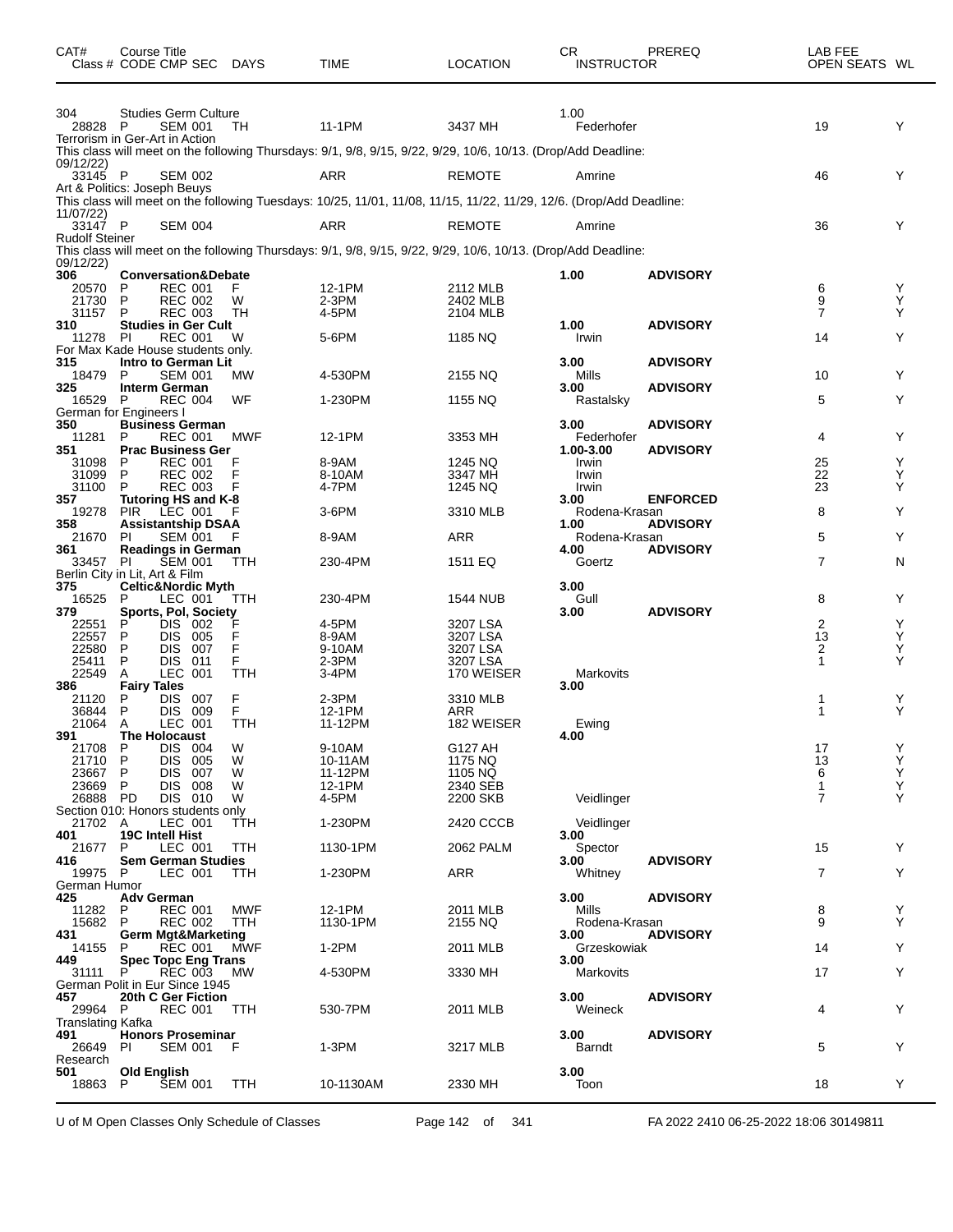| CAT#         | <b>Course Title</b><br>Class # CODE CMP SEC            | <b>DAYS</b>  | <b>TIME</b> | <b>LOCATION</b> | CR.<br><b>INSTRUCTOR</b> | <b>PREREQ</b>   | LAB FEE<br>OPEN SEATS WL |   |
|--------------|--------------------------------------------------------|--------------|-------------|-----------------|--------------------------|-----------------|--------------------------|---|
|              |                                                        |              |             |                 |                          |                 |                          |   |
| 511          | 1st Spec Reading                                       |              |             |                 | 4.00                     |                 |                          |   |
| 33583        | <b>REC 001</b><br>P.                                   | <b>TWTHF</b> | 9-10AM      | <b>REMOTE</b>   | Dabak                    |                 | 10                       |   |
| 531<br>22602 | Teach Meth<br><b>REC 001</b><br>P                      | F            | 9-12PM      | 3217 MLB        | 3.00<br>Rastalsky        | <b>ADVISORY</b> | 10                       |   |
| 540          | <b>Intro Germ Studies</b>                              |              |             |                 | 3.00                     | <b>ADVISORY</b> |                          |   |
| 29962        | <b>SEM 001</b><br>P                                    | TН           | $2-5PM$     | 2265 NQ         |                          |                 | 18                       | Υ |
| 731          | <b>Cultural/Historical</b>                             |              |             |                 | 3.00                     |                 |                          |   |
| 28835        | <b>SEM 001</b><br>P                                    |              | $2-5PM$     | <b>ARR</b>      | Thurman                  |                 | 17                       | Y |
| 35195 P      | Performing Race, Gender, Nation<br><b>SEM 002</b>      | F            | 2-5PM       | G463 MH         | Whitney                  |                 | 19                       | Υ |
|              | Literature/History of Science                          |              |             |                 |                          |                 |                          |   |
| 901          | <b>Directed Reading</b>                                |              |             |                 | 1.00-8.00                | <b>ADVISORY</b> |                          |   |
|              | $IND +$                                                |              | <b>ARR</b>  | <b>ARR</b>      |                          |                 | 24                       | N |
| 993          | <b>G S I Train Prog</b>                                |              |             |                 | 1.00                     | <b>ADVISORY</b> |                          |   |
| 11285        | SEM 001<br>P                                           | F            | 8-9AM       | <b>ARR</b>      | Rastalsky                |                 | 14                       | N |
|              | <b>Scandinavian (SCAND) Open Sections</b>              |              |             |                 |                          |                 |                          |   |
| 103          | <b>Elementary Swedish</b>                              |              |             |                 | 4.00                     |                 |                          |   |
| 11739        | P<br><b>REC 001</b>                                    | <b>MTWTH</b> | 10-11AM     | <b>B113 MLB</b> | Gull                     |                 | 11                       |   |
| 233          | 2nd Year Swedish                                       |              |             |                 | 4.00                     | <b>ADVISORY</b> |                          |   |
| 11740        | <b>REC 001</b><br>P                                    | <b>MTWTH</b> | 11-12PM     | 3310 MLB        | Eriksson                 |                 | 3                        | Y |
| 325<br>18428 | Third Year Swedish<br><b>REC 001</b><br>P <sub>R</sub> | TTH          | 9-11AM      | 2108 MLB        | 4.00<br>Eriksson         | <b>ENFORCED</b> | 10                       | Υ |
| 375          | <b>Celtic&amp;Nordic Myth</b>                          |              |             |                 | 3.00                     |                 |                          |   |
| 29705        | LEC 001<br>P                                           | TTH          | 230-4PM     | <b>1544 NUB</b> | Gull                     |                 | 8                        | Y |

 $\overline{\phantom{0}}$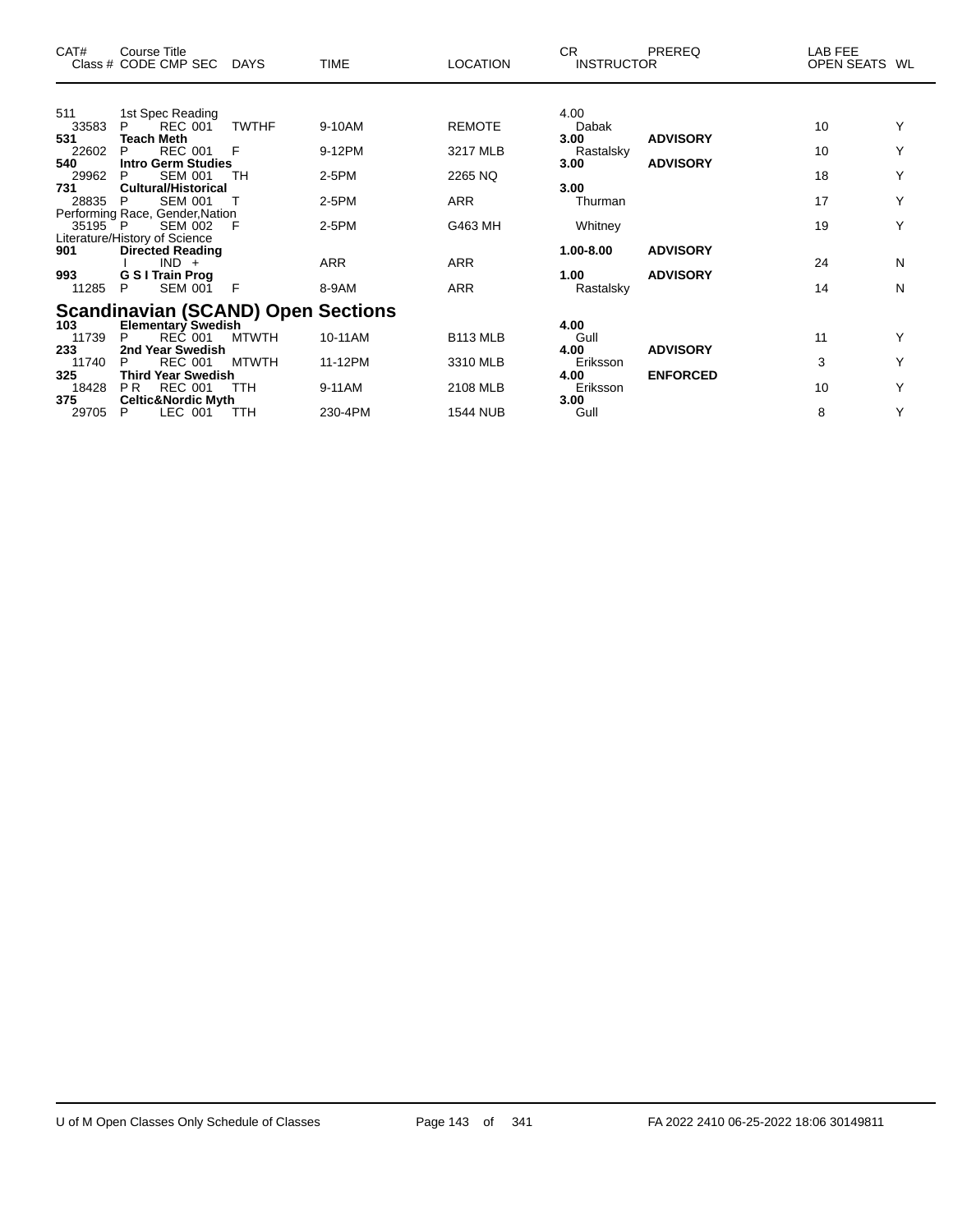### **History Department History (HISTORY) Open Sections**

|                                                               |                                              |                   |                                                                    | --DISCUSSION SECTIONS DO NOT MEET UNTIL AFTER FIRST LECTURE.                               |                                              | IT IS CRITICAL THAT STUDENTS ATTEND CLASS FROM THE BEGINNING OF THE TERM. ALTHOUGH STUDENTS MAY BE OFFICIALLY-<br>REGISTERED FOR A COURSE, THE DEPARTMENT MAY DISENROLL ANY STUDENT NOT ATTENDING THE FIRST TWO COURSE MEETINGS.<br>--STUDENTS ARE ENCOURAGED TO USE THE WAITLIST FOR ANY CLOSED COURSE.  STUDENTS SHOULD REGISTER ON THE WAITLIST         |                     |                  |
|---------------------------------------------------------------|----------------------------------------------|-------------------|--------------------------------------------------------------------|--------------------------------------------------------------------------------------------|----------------------------------------------|------------------------------------------------------------------------------------------------------------------------------------------------------------------------------------------------------------------------------------------------------------------------------------------------------------------------------------------------------------|---------------------|------------------|
|                                                               |                                              |                   |                                                                    |                                                                                            |                                              | ACCORDING TO PREFERRED SECTION AND ATTEND THE FIRST CLASS. UP TO THE FIRST DAY OF CLASS, OVERRIDES WILL BE GIVEN BY<br>THE DEPARTMENT AS SPACE BECOMES AVAILABLE. STUDENTS ARE NOTIFIED AND GIVEN TWO DAYS TO USE THE OVERRIDE, AFTER<br>WHICH THE SPOT MAY GO TO AN ALTERNATE STUDENT ON THE WAITLIST. ONCE CLASSES HAVE STARTED, STUDENTS (WAITLISTED OR |                     |                  |
| 103                                                           | Intro to History-HU                          |                   |                                                                    | NOT) MUST CONTACT THE INSTRUCTOR FOR AN OVERRIDE.                                          |                                              | 4.00                                                                                                                                                                                                                                                                                                                                                       |                     |                  |
| P<br>33099<br>33100<br>P<br>33101<br>P<br>P<br>33102          | DIS 002<br>DIS.<br><b>DIS</b><br><b>DIS</b>  | 003<br>004<br>005 | W<br>W<br>TН<br>TН                                                 | 12-1PM<br>12-1PM<br>9-10AM<br>10-11AM                                                      | 2504 NUB<br>3242 LSA<br>1105 NQ<br>142 LORCH |                                                                                                                                                                                                                                                                                                                                                            | 4<br>17<br>21<br>18 | Υ<br>Y<br>Y<br>Y |
| 33103<br>P<br>33104<br>P<br>33098 A<br>War and Society        | <b>DIS</b><br>DIS 007<br>LEC 001             | 006               | W<br>W<br>MW                                                       | $2-3PM$<br>3-4PM<br>10-1130AM                                                              | 2244 USB<br>2244 USB<br>1400 CHEM            | Spooner                                                                                                                                                                                                                                                                                                                                                    | 15<br>19            | Υ<br>Υ           |
| 105                                                           | Intro to Religion                            |                   |                                                                    |                                                                                            |                                              | 4.00                                                                                                                                                                                                                                                                                                                                                       |                     |                  |
| 24159<br>P                                                    | DIS 003                                      |                   | TH                                                                 | 11-12PM                                                                                    | 271 WEISER                                   |                                                                                                                                                                                                                                                                                                                                                            | 15                  | Υ                |
| 24160 P<br>24157 A                                            | DIS 004<br>LEC 001                           |                   | TH<br>MW                                                           | 12-1PM<br>1-230PM                                                                          | 2448 MH<br>G127 AH                           | Johnson                                                                                                                                                                                                                                                                                                                                                    | 9                   | Υ                |
| From Rastafari to Sun Dance                                   |                                              |                   |                                                                    |                                                                                            |                                              |                                                                                                                                                                                                                                                                                                                                                            |                     |                  |
| 195                                                           | <b>Writing of History</b>                    |                   |                                                                    |                                                                                            |                                              | 4.00                                                                                                                                                                                                                                                                                                                                                       |                     |                  |
| 11314 PR                                                      | <b>REC 001</b>                               |                   | МW                                                                 | 1-230PM                                                                                    | <b>ARR</b>                                   | Argo                                                                                                                                                                                                                                                                                                                                                       | 5                   | Υ                |
| <b>Family Secrets</b>                                         |                                              |                   |                                                                    |                                                                                            |                                              |                                                                                                                                                                                                                                                                                                                                                            |                     |                  |
| 11315 PR<br>The Body in the Mod Mid East                      | REC 002                                      |                   | Section 001: This class will be held in the Clement Library.<br>WF | 10-1130AM                                                                                  | <b>ARR</b>                                   | Aras                                                                                                                                                                                                                                                                                                                                                       | 5                   | Υ                |
| 18554 PR                                                      | <b>REC 003</b>                               |                   | TTH                                                                | 10-1130AM                                                                                  | 706 BMT                                      | Deswal                                                                                                                                                                                                                                                                                                                                                     | 4                   | Υ                |
| Law & Life, Col & Postcol Soc<br>27307 PR                     | <b>REC 004</b>                               |                   | TTH                                                                | 1130-1PM                                                                                   | 2225 SEB                                     | Senderowicz                                                                                                                                                                                                                                                                                                                                                | 6                   | Υ                |
| Marxism and the Russian Revol                                 |                                              |                   |                                                                    |                                                                                            |                                              |                                                                                                                                                                                                                                                                                                                                                            |                     |                  |
| 196<br>25372 PR                                               | <b>First Yr SS Seminar</b><br><b>SEM 001</b> |                   | TTH                                                                | 830-10AM                                                                                   | 3540 NUB                                     | 3.00<br><b>ADVISORY</b><br>Countryman                                                                                                                                                                                                                                                                                                                      | 11                  | Y                |
| 1619: Race & U.S. History<br>35686 PR<br>Russia and its Easts | <b>SEM 002</b>                               |                   | WF                                                                 | 10-1130AM                                                                                  | <b>ARR</b>                                   | Northrop                                                                                                                                                                                                                                                                                                                                                   | 12                  | Υ                |
| 197<br>25373 PR                                               | <b>First Yr HU Seminar</b><br><b>SEM 002</b> |                   | <b>MW</b>                                                          | 1130-1PM                                                                                   | G040 TISCH                                   | 3.00<br><b>ADVISORY</b><br>Hawes                                                                                                                                                                                                                                                                                                                           | 11                  | Υ                |
| Literature and Capitalism<br>25374 PR                         | <b>SEM 003</b>                               |                   | TTH                                                                | 230-4PM                                                                                    | 1372 EH                                      | <b>Neis</b>                                                                                                                                                                                                                                                                                                                                                | $\overline{7}$      | Υ                |
| Humans & NonHumans Anc World                                  |                                              |                   |                                                                    |                                                                                            |                                              |                                                                                                                                                                                                                                                                                                                                                            |                     |                  |
| 31128 PR<br>Genealogy & Hist in Amer                          | <b>SEM 004</b>                               |                   | <b>TTH</b>                                                         | 10-1130AM                                                                                  | 2228 SEB                                     | Dowd                                                                                                                                                                                                                                                                                                                                                       | 10                  | Y                |
| 31328 PR<br>Christians of ME: Armenian Exp                    | <b>SEM 006</b>                               |                   | TTH                                                                | 230-4PM                                                                                    | 3440 MH                                      | Al-Rustom                                                                                                                                                                                                                                                                                                                                                  | 13                  | Υ                |
| 32865 PR<br>Monks, Demons, Hermits                            | <b>SEM 008</b>                               |                   | МW                                                                 | 230-4PM                                                                                    | 3440 MH                                      | Muehlberger                                                                                                                                                                                                                                                                                                                                                | 11                  | Υ                |
| 32866 PR                                                      | <b>SEM 009</b>                               |                   | TTH                                                                | 830-10AM                                                                                   | 4211 AH                                      | Simmons                                                                                                                                                                                                                                                                                                                                                    | 12                  | N                |
| Life of a Slave Girl<br>200                                   | <b>Ancient Greece</b>                        |                   |                                                                    |                                                                                            |                                              | 4.00                                                                                                                                                                                                                                                                                                                                                       |                     |                  |
| 26644<br>P                                                    | DIS 002                                      |                   | Т                                                                  | 4-5PM                                                                                      | 1105 NQ                                      |                                                                                                                                                                                                                                                                                                                                                            | 4                   | Υ                |
| P<br>26645                                                    | DIS 003                                      |                   | W                                                                  | 9-10AM                                                                                     | <b>B124 MLB</b>                              |                                                                                                                                                                                                                                                                                                                                                            | 11                  | Υ                |
| 26643<br>A                                                    | LEC 001                                      |                   | TTH                                                                | 230-4PM                                                                                    | 1200 CHEM                                    | Forsdyke                                                                                                                                                                                                                                                                                                                                                   |                     |                  |
| 202                                                           | <b>Doing History</b>                         |                   |                                                                    |                                                                                            |                                              | 3.00                                                                                                                                                                                                                                                                                                                                                       |                     |                  |
| 26692<br>204                                                  | <b>PR</b> SEM 004                            |                   | МW                                                                 | 4-530PM                                                                                    | 3353 MH                                      | Muehlberger<br>4.00                                                                                                                                                                                                                                                                                                                                        | 2                   | Y                |
| 21554<br>P                                                    | E Asia:Early Trans<br>DIS 002                |                   | Т                                                                  | 10-11AM                                                                                    | 2448 MH                                      |                                                                                                                                                                                                                                                                                                                                                            | 17                  | Υ                |
| 21555<br>P                                                    | DIS 003                                      |                   | т                                                                  | 11-12PM                                                                                    | 2114 MLB                                     |                                                                                                                                                                                                                                                                                                                                                            | 16                  | Υ                |
| 21556<br>P                                                    | DIS 004                                      |                   | Т                                                                  | 1-2PM                                                                                      | 1175 NQ                                      |                                                                                                                                                                                                                                                                                                                                                            | 6                   | Υ                |
| 21553<br>A                                                    | LEC 001                                      |                   | <b>MW</b>                                                          | 4-530PM                                                                                    | <b>B844 EH</b>                               | de Pee                                                                                                                                                                                                                                                                                                                                                     |                     |                  |
| 207                                                           | <b>Southeast Asian Civ</b>                   |                   |                                                                    |                                                                                            |                                              | 4.00                                                                                                                                                                                                                                                                                                                                                       |                     |                  |
| 25394<br>P<br>25395<br>P                                      | DIS.<br>DIS 004                              | - 003             | т<br>т                                                             | $1-2PM$<br>2-3PM                                                                           | 2114 MLB<br>1175 NQ                          |                                                                                                                                                                                                                                                                                                                                                            | 1<br>1              | Υ<br>Y           |
| 25392<br>A                                                    | LEC 001                                      |                   | <b>MW</b>                                                          | 4-530PM                                                                                    | <b>1200 CHEM</b>                             | Lieberman                                                                                                                                                                                                                                                                                                                                                  |                     |                  |
| 230                                                           | <b>Topics in History/HU</b>                  |                   |                                                                    |                                                                                            |                                              | 3.00                                                                                                                                                                                                                                                                                                                                                       |                     |                  |
| 30859 P                                                       | LEC 001                                      |                   | <b>MW</b>                                                          | 4-530PM                                                                                    | 3347 MH                                      | Poteet                                                                                                                                                                                                                                                                                                                                                     | 1                   | Υ                |
| Byzantine Emp, 4th-9th C                                      |                                              |                   |                                                                    |                                                                                            |                                              |                                                                                                                                                                                                                                                                                                                                                            |                     |                  |
| 33367 P                                                       | LEC 003                                      |                   | TTH                                                                | 230-4PM                                                                                    | 1245 NQ                                      | Marwil                                                                                                                                                                                                                                                                                                                                                     | 9                   | Υ                |
| Learning about the Holocaust<br>37007 P                       | LEC 004                                      |                   | <b>MW</b>                                                          | This section will be entitled "The Many Ways of Learning About the Holocaust."<br>1130-1PM | 4153 USB                                     | Carson                                                                                                                                                                                                                                                                                                                                                     | 37                  | Y                |
| Cult Wars: Big Ideas in US Hist                               |                                              |                   |                                                                    |                                                                                            |                                              |                                                                                                                                                                                                                                                                                                                                                            |                     |                  |
| 231                                                           | <b>Topics in History/SS</b>                  |                   |                                                                    |                                                                                            |                                              | 4.00                                                                                                                                                                                                                                                                                                                                                       |                     |                  |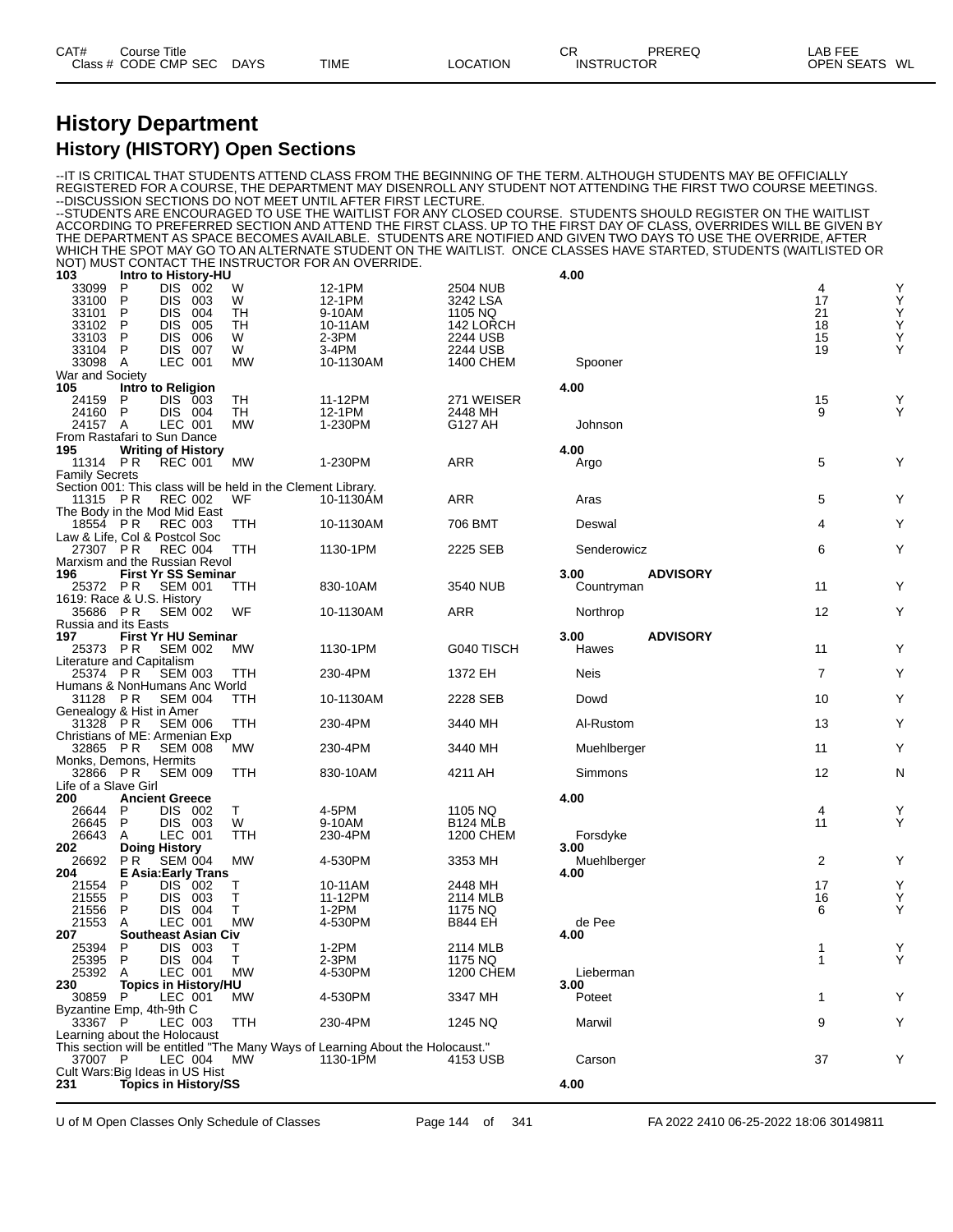| CAT#                      | Course Title<br>Class # CODE CMP SEC                                                       | <b>DAYS</b>            | <b>TIME</b>                  | <b>LOCATION</b>                   | CR<br>PREREQ<br><b>INSTRUCTOR</b>            | <b>LAB FEE</b><br>OPEN SEATS WL |             |
|---------------------------|--------------------------------------------------------------------------------------------|------------------------|------------------------------|-----------------------------------|----------------------------------------------|---------------------------------|-------------|
| 36866<br>36867<br>36865 A | DIS 002<br>P<br>P<br>DIS.<br>003<br>LEC 001                                                | F<br>F<br>TTH          | 10-11AM<br>12-1PM<br>230-4PM | 2022 STB<br>2752 SSWB<br>2260 USB | Crisostomo                                   | 11<br>10                        | Υ<br>Y      |
| 241                       | Sports & Games in the Mid East<br><b>Amer&amp;MidEast Wars</b>                             |                        |                              |                                   | 4.00                                         |                                 |             |
| 28391<br>28392<br>28393   | Ρ<br>DIS.<br>003<br>P<br><b>DIS</b><br>004<br>Ρ<br><b>DIS</b><br>005                       | M<br>т<br>Τ            | 4-5PM<br>9-10AM<br>10-11AM   | 1469 MH<br>2336 MH<br>1632 CHEM   |                                              | 16<br>21<br>19                  | Υ<br>Y<br>Υ |
| 28394<br>28389            | P<br><b>DIS</b><br>006<br>LEC 001<br>Α                                                     | т<br><b>MW</b>         | 12-1PM<br>1-230PM            | 1339 MH<br>UMMA AUD               | Cole                                         | 13                              | Υ           |
| 242<br>28922              | <b>Medical Trads in ME</b><br>LEC 001<br>Α                                                 | TTH                    | 1130-1PM                     | 0420 CCCB                         | 4.00<br>Crisostomo                           |                                 |             |
| 246<br>26706              | Africa to 1850<br>LEC 001<br>P                                                             | MW                     | 830-10AM                     | 1401 MH                           | 3.00<br>Jimenez                              | 30                              | Y           |
| 253<br>33370              | Europe, 300-1648<br>DIS 002<br>P                                                           | TН                     | $1-2PM$                      | G160 AH                           | 4.00                                         | 9                               | N           |
| 33371<br>33369            | P<br>DIS.<br>003<br>S<br>LEC 001                                                           | TH<br><b>MW</b>        | 2-3PM<br>230-4PM             | 3401 MH<br>1200 CHEM              | Bowman                                       | 19                              | N           |
| 260<br>11312<br>11313     | U S to 1865<br>DIS 003<br>P<br>$\mathsf{P}$<br>DIS 004                                     | т<br>W                 | $1-2PM$<br>12-1PM            | G160 AH<br>706 BMT                | 4.00                                         | 16<br>10                        | Y<br>Y      |
|                           | Freshmen are encouraged to take this introductory survey.<br>11310 A LEC 001 TTH 10-1130AN |                        | 10-1130AM                    | 1230 USB                          | Young                                        |                                 |             |
| 266<br>11316              | 20th C Amer Wars<br>P<br>LEC 001                                                           | TTH                    | 1130-1PM                     | 2306 MH                           | 3.00<br>Marwil                               | 27                              | Y           |
| 270<br>33414              | <b>Amer Religion</b><br>P<br>DIS.<br>-002                                                  | W                      | $1-2PM$                      | <b>B124 MLB</b>                   | 4.00                                         | 12                              | Υ           |
| 33415<br>33416            | P<br><b>DIS</b><br>003<br>P R<br><b>DIS</b><br>004                                         | W<br>TН                | 3-4PM<br>10-11AM             | <b>B124 MLB</b><br>806 BMT        |                                              | 11<br>14                        | Y<br>Υ      |
| 34033 PR                  | <b>DIS</b><br>005<br>Section 005: Reserved for CSP students.                               | Τ                      | 11-12PM                      | 4207 AH                           | Juster                                       | 11                              | Υ           |
| 33413<br>273<br>30520     | LEC 001<br>Α<br><b>Anc Hist of Turkey</b><br><b>SEM 001</b><br>P                           | <b>MW</b><br>TTH       | 1130-1PM<br>230-4PM          | 1040 DANA<br>1339 MH              | Juster<br><b>ADVISORY</b><br>3.00<br>Beckman | 14                              | Y           |
| 274<br>34166              | Af-Am His I<br>LEC 001<br>P                                                                | TTH                    | 1-230PM                      | 3330 MH                           | <b>ADVISORY</b><br>3.00<br>Young             | 44                              | N           |
| 276<br>33623              | <b>Lost Biblical Books</b><br><b>REC 001</b><br>P                                          | TTH                    | 10-1130AM                    | 2022 STB                          | 3.00<br>Wollenberg                           | 38                              | Y           |
| 282<br>33082              | <b>Hist of the Economy</b><br>DIS.<br>002<br>P                                             | TН                     | 12-1PM                       | 2462 MH                           | 4.00                                         | $\overline{7}$                  | Y           |
| 33084<br>33086<br>34044   | <b>DIS</b><br>Ρ<br>004<br>Ρ<br><b>DIS</b><br>006<br>P<br>DIS<br>008                        | TН<br>TН<br>TН         | $1-2PM$<br>2-3PM<br>3-4PM    | 3816 SSWB<br>4128 LSA<br>ARR      |                                              | 13<br>22<br>17                  | Υ<br>Υ<br>Υ |
| 34045<br>34046            | P<br><b>DIS</b><br>009<br>P<br>DIS<br>010                                                  | F<br>F                 | 10-11AM<br>11-12PM           | 3353 MH<br><b>R0420 BUS</b>       |                                              | 22<br>17                        | Υ<br>Υ      |
| 34050<br>34052            | P<br>DIS<br>014<br><b>PR</b><br><b>DIS</b><br>015                                          | F<br>TН                | $1-2PM$<br>9-10AM            | 2328 SEB<br>1448 MH               |                                              | 16<br>24                        | Υ<br>Υ      |
| 35056<br>35058            | P<br><b>DIS</b><br>016<br><b>DIS</b><br><b>PR</b><br>018                                   | TН<br>W                | 10-11AM<br>6-7PM             | 1372 EH<br>G232 AH                | Porter-Szucs                                 | 17<br>15                        | Υ<br>Y      |
| 33081                     | Section 018: Reserved for Honors students only.<br>LEC 001<br>A                            | MW                     | 4-530PM                      | AUD 3 MLB                         | Porter-Szucs                                 |                                 |             |
| 283<br>33376              | Work in the West<br>DIS 002<br>Ρ                                                           | TH                     | $1-2PM$                      | 3752 SSWB                         | 4.00                                         | 13                              | Y           |
| 33378<br>33381<br>33373   | DIS 004<br>Ρ<br>P<br>DIS.<br>007<br>LEC 001                                                | TH<br>F.<br><b>TTH</b> | 3-4PM<br>12-1PM<br>1130-1PM  | ARR<br><b>ARR</b>                 |                                              | 19<br>12                        | Υ<br>Y      |
| 289<br>33089              | A<br>U.S. in the World<br>DIS.<br>P<br>002                                                 | TН                     | 3-4PM                        | 1210 CHEM<br>2469 MH              | Hancock<br>4.00                              | $\mathbf{1}$                    | Υ           |
| 33090<br>33091            | <b>DIS</b><br>P<br>003<br>DIS 004<br>P                                                     | F<br>F.                | 11-12PM<br>12-1PM            | ARR<br>G127 AH                    |                                              | 21<br>17                        | Υ<br>Y      |
| 33088<br>292              | LEC 001<br>A<br><b>Ancient Medicine</b>                                                    | TTH                    | 1-230PM                      | 1040 DANA                         | Shin<br>4.00                                 |                                 |             |
| 28531<br>293              | LEC 001<br>A<br>Anc Egypt&World                                                            | TTH                    | 230-4PM                      | AUD C AH                          | Das she-her-hers<br>4.00                     |                                 |             |
| 31516<br>33789            | DIS 002<br>P<br>DIS 004<br>P                                                               | F<br>F                 | 10-11AM<br>1-2PM             | <b>1567 NUB</b><br>2504 NUB       |                                              | 6<br>3                          | Y<br>Y      |
| 31515<br>294<br>29155     | LEC 001<br>A<br><b>Explorations in Hist</b>                                                | МW                     | 1130-1PM                     | UMMA AUD                          | Davis<br>2.00                                |                                 |             |
| 312                       | P<br>REC 001<br>The Practice of Public History<br><b>European Integration</b>              | т                      | $1-3PM$                      | 1185 NQ                           | Parker<br>4.00                               | 3                               | Υ           |
| 28616<br>28617            | P<br>DIS 004<br>P<br>DIS 005                                                               | F.<br>F                | 11-12PM<br>12-1PM            | 130 TAP<br><b>ARR</b>             |                                              | 12<br>8                         | Υ<br>Y      |
| 28613<br>318              | LEC 001<br>A<br>Europe: Era of War                                                         | МW                     | 4-530PM                      | AUD D AH                          | Gaggio<br>4.00                               |                                 |             |
| 11318<br>11319            | DIS.<br>P<br>002<br>P<br><b>DIS</b><br>003                                                 | TН<br>TН               | 3-4PM<br>3-4PM               | 4212 SEB<br>ARR                   |                                              | 5<br>19                         | Υ<br>Υ      |
| 11320<br>21049            | P<br>DIS.<br>004<br>P<br>DIS 005                                                           | F.<br>F                | 11-12PM<br>12-1PM            | <b>ARR</b><br><b>ARR</b>          |                                              | 15<br>13                        | Υ<br>Y      |
|                           |                                                                                            |                        |                              |                                   |                                              |                                 |             |

U of M Open Classes Only Schedule of Classes Page 145 of 341 FA 2022 2410 06-25-2022 18:06 30149811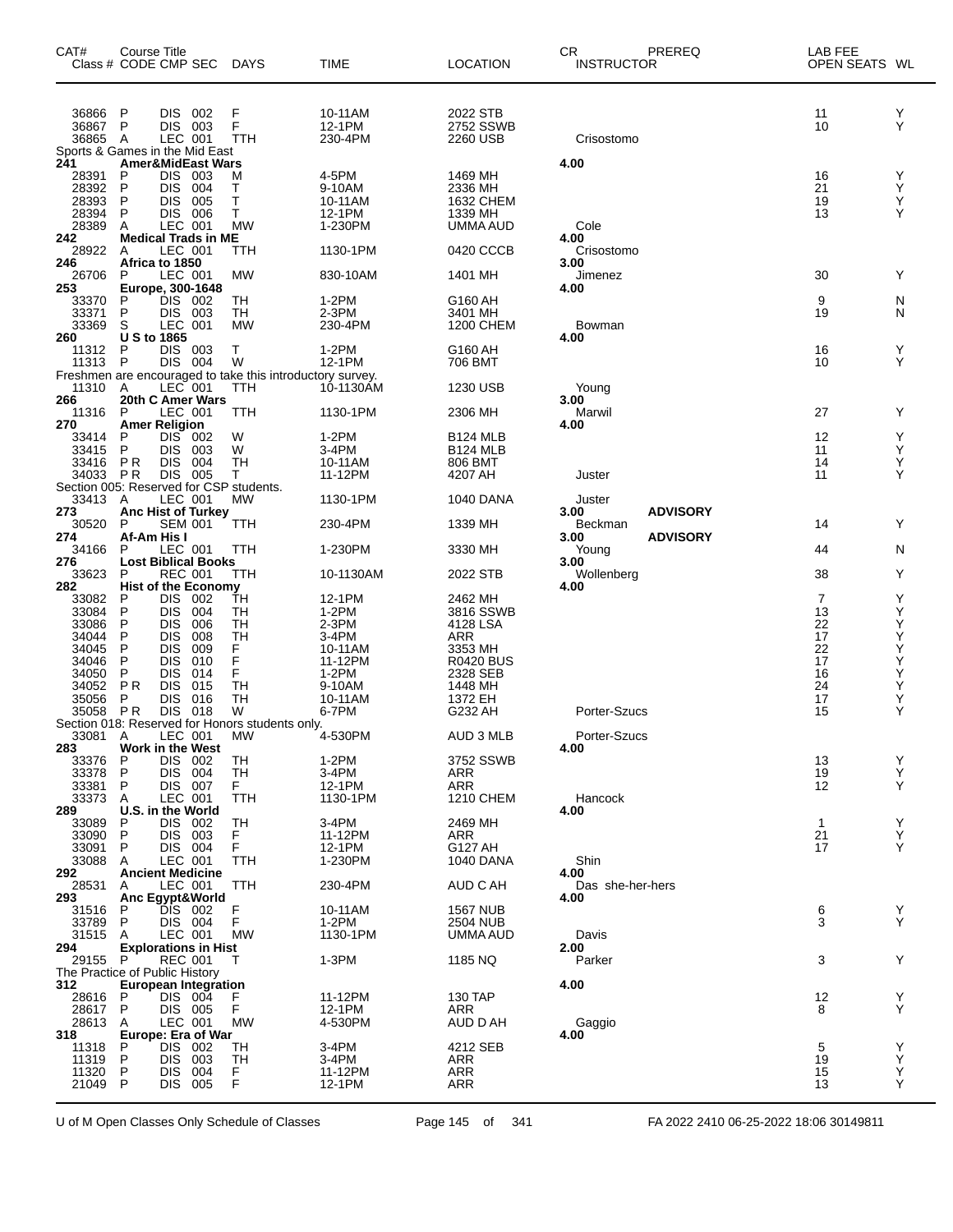| CAT#                           | Course Title<br>Class # CODE CMP SEC DAYS                 |                 | <b>TIME</b>                                                                                                 | <b>LOCATION</b>                 | CR<br><b>INSTRUCTOR</b> | PREREQ                    | LAB FEE<br>OPEN SEATS WL |        |
|--------------------------------|-----------------------------------------------------------|-----------------|-------------------------------------------------------------------------------------------------------------|---------------------------------|-------------------------|---------------------------|--------------------------|--------|
| 11317 A                        | LEC 001                                                   | <b>TTH</b>      | 1-230PM                                                                                                     | 260 WEISER                      | Wroblewski              |                           |                          |        |
| 328<br>19256                   | <b>HU History Topics</b><br>LEČ 001<br>- P                | T               | 9-12PM                                                                                                      | 3440 MH                         | 3.00-4.00<br>Israel     |                           | 15                       | Y      |
| 24251 P                        | Walking and Modern History<br>LEC 002                     | TTH             | 1-230PM                                                                                                     | 1469 MH                         | Poteet                  |                           | 1                        | Y      |
| 34035 P                        | Medieval Egypt, 640-1517<br><b>REC 003</b>                | МW              | 4-530PM                                                                                                     | 1460 MH                         | Roby                    |                           | 15                       | Y      |
| 34098 P                        | <b>Blackness and Jewishness</b><br>LEC 004                | МW              | 1-230PM                                                                                                     | <b>B852 EQ</b>                  | Wells                   |                           | 9                        | Y      |
| 34556 P                        | Amer South thu Hist & Lit<br>LEC 005                      | МW              | 4-530PM                                                                                                     | 2114 MLB                        | Mays                    |                           | 18                       | Y      |
| 35073 P                        | Jews in the Americas&Caribbean<br>LEC 007                 | МW              | 1-230PM                                                                                                     | 2114 MLB                        | Desai                   |                           | 11                       | Υ      |
| 37679                          | Hist of Asian Americans in MI<br>$\mathsf{P}$<br>DIS 011  | W               | 3-4PM                                                                                                       | <b>ARR</b>                      |                         |                           | $\mathbf{1}$             | Υ      |
| 37680 P                        | DIS 012                                                   | T.              | 9-10AM                                                                                                      | <b>ARR</b>                      |                         |                           | 10                       | Y      |
| 37681<br>37678 A               | DIS 013<br>P<br>LEC 010                                   | TН<br><b>MW</b> | 12-1PM<br>1-230PM                                                                                           | ARR<br>ARR                      | Schultz                 |                           | 9                        | Y      |
| <b>Emperors of Rome</b><br>332 | Russ&Sov Un                                               |                 |                                                                                                             |                                 | 4.00                    |                           | 10.00                    |        |
| 11323<br>11321 A               | DIS 004<br>P<br>LEC 001                                   | F<br>TTH        | 4-5PM<br>230-4PM                                                                                            | 455 WEISER<br>260 WEISER        | Makin                   |                           | 13                       | Y      |
| 347                            | Russia and the Soviet Union<br><b>Colonial Latin Amer</b> |                 |                                                                                                             |                                 | 4.00                    |                           |                          |        |
| 16961 P<br>16962 P             | DIS 003<br>DIS 004                                        | TH<br>TH        | $2-3PM$<br>1-230PM                                                                                          | G228 AH<br>2427 MH              |                         |                           | 8<br>11                  | Y<br>Y |
| 16959 A                        | Spanish Language Section<br>LEC 001                       | TTH             | Section 004: Registration for one additional credit (UC 390) is available after classes begin.<br>10-1130AM | 1250 USB                        | Mills                   |                           |                          |        |
|                                | Issues in Race & Ethnicity                                |                 | History and joint program graduate students should register under History 557.001.                          |                                 |                         |                           |                          |        |
| 354<br>28625                   | War & Revol in China<br>DIS 002<br>P                      | W               | 12-1PM                                                                                                      | 2200 SKB                        | 4.00                    |                           | 6                        | Y      |
| 28626<br>25860                 | DIS 003<br>P<br>LEC 001<br>Α                              | W<br><b>MW</b>  | $2-3PM$<br>10-1130AM                                                                                        | 2011 MLB<br>1401 MH             | Cassel                  |                           | 14                       | Y      |
| 357<br>33418 P                 | <b>African Hist Topics</b><br>LEC 001                     | МW              | 1130-1PM                                                                                                    | G168 AH                         | 3.00<br>Jimenez         |                           | 21                       | Y      |
| The Zulu Kingdom<br>363        | <b>Modern Mexico</b>                                      |                 |                                                                                                             |                                 | 4.00                    |                           |                          |        |
| 33420<br>33421                 | DIS 002<br>P<br>DIS 003<br>P                              | W<br>W          | 9-10AM<br>10-11AM                                                                                           | B <sub>137</sub> MLB<br>2462 MH |                         |                           | 20<br>17                 | Y<br>Υ |
| 33422<br>33419                 | P<br>DIS 004<br>LEC 001<br>Α                              | W<br>TTH        | $2-3PM$<br>230-4PM                                                                                          | 1245 NQ<br>1400 CHEM            | Tamayo                  |                           | 16                       | Υ      |
| 366                            | <b>Crime and Drugs</b><br>LEC 001                         | <b>MW</b>       |                                                                                                             |                                 | 4.00                    |                           |                          |        |
| 30643<br>367                   | AI<br><b>Amer Indian History</b>                          |                 | 4-530PM                                                                                                     | 1401 MH                         | Lassiter<br>3.00        |                           |                          |        |
| 33591<br>373                   | LEC 001<br>P<br>U.S. West                                 | МW              | 830-10AM                                                                                                    | 1460 MH                         | Dowd<br>4.00            |                           | 120                      | Y      |
| 30586<br>30587                 | DIS 003<br>P<br>P<br>DIS 004                              | F<br>F          | 11-12PM<br>12-1PM                                                                                           | <b>ARR</b><br>ARR               |                         |                           | 18<br>15                 | Y<br>Y |
| 30584 A<br>374                 | LEC 001<br>Pol&Cult 1960's                                | <b>TTH</b>      | 1-230PM                                                                                                     | 0420 CCCB                       | Mora<br>4.00            |                           |                          |        |
| 26503<br>386                   | LEC 001<br>A<br><b>The Holocaust</b>                      | МW              | 1-230PM                                                                                                     | 2420 CCCB                       | 4.00                    |                           |                          |        |
| 21567<br>21568                 | DIS.<br>P<br>-004<br>P<br><b>DIS</b><br>005               | W<br>W          | 9-10AM<br>10-11AM                                                                                           | G127 AH<br>1175 NQ              |                         |                           | 17<br>13                 | Y<br>Y |
| 23664<br>23665                 | P<br><b>DIS</b><br>007<br>P<br><b>DIS</b><br>008          | W<br>W          | 11-12PM<br>12-1PM                                                                                           | 1105 NQ<br>2340 SEB             |                         |                           | 6<br>$\mathbf{1}$        | Υ<br>Υ |
| 26859                          | PDR DIS 010<br>Section 010: Honors students only.         | W               | 4-5PM                                                                                                       | 2200 SKB                        | Veidlinger              |                           | 7                        | Y      |
| 21564 A<br>387                 | LEC 001                                                   | ттн             | 1-230PM                                                                                                     | 2420 CCCB                       | Veidlinger<br>4.00      |                           |                          |        |
| 30592                          | <b>Hist American Jews</b><br>DIS 002<br>P                 | TН              | $1-2PM$                                                                                                     | 1175 NQ                         |                         |                           | 11                       | Y      |
| 30593<br>30591                 | P<br>DIS 003<br>LEC 001<br>A                              | TН<br>TTH       | 3-4PM<br>1130-1PM                                                                                           | ARR<br>3330 MH                  | Dash Moore              |                           | 14                       | Y      |
| 395                            | <b>Reading Course</b><br>$IND +$<br>D                     |                 | <b>ARR</b>                                                                                                  | <b>ARR</b>                      | 1.00-4.00               | <b>ADVISORY</b>           | 24                       | N      |
| 416<br>21684                   | 19C Intell Hist<br>LEC 001<br>P                           | TTH             | 1130-1PM                                                                                                    | 2062 PALM                       | 3.00<br>Spector         |                           | 15                       | Y      |
| 421<br>30937                   | Afdiaspora Religions<br>P<br>LEC 001                      | МW              | 10-1130AM                                                                                                   | 2306 MH                         | 3.00<br>Johnson         |                           | 13                       | Y      |
| 441                            | Religions of the Afri Diasp<br><b>HistoryLabs I</b>       |                 |                                                                                                             |                                 | 3.00                    |                           |                          |        |
| 26787 P                        | <b>SEM 001</b><br>The Philippines & UM                    | TTH             | 1-230PM                                                                                                     | <b>ARR</b>                      | de la Cruz              |                           | 17                       | Y      |
| 33426 P<br>History of the Book | <b>SEM 002</b>                                            | TTH             | 1130-1PM                                                                                                    | 2050 SKB                        | Puff                    |                           | 1                        | Y      |
| 35877 PD                       | <b>SEM 003</b><br>Immigration Law Research Lab            | F               | 10-1PM                                                                                                      | 236 HUTCH                       |                         | Garskof, Sankaran, Lefort | 3                        | Y      |

U of M Open Classes Only Schedule of Classes Page 146 of 341 FA 2022 2410 06-25-2022 18:06 30149811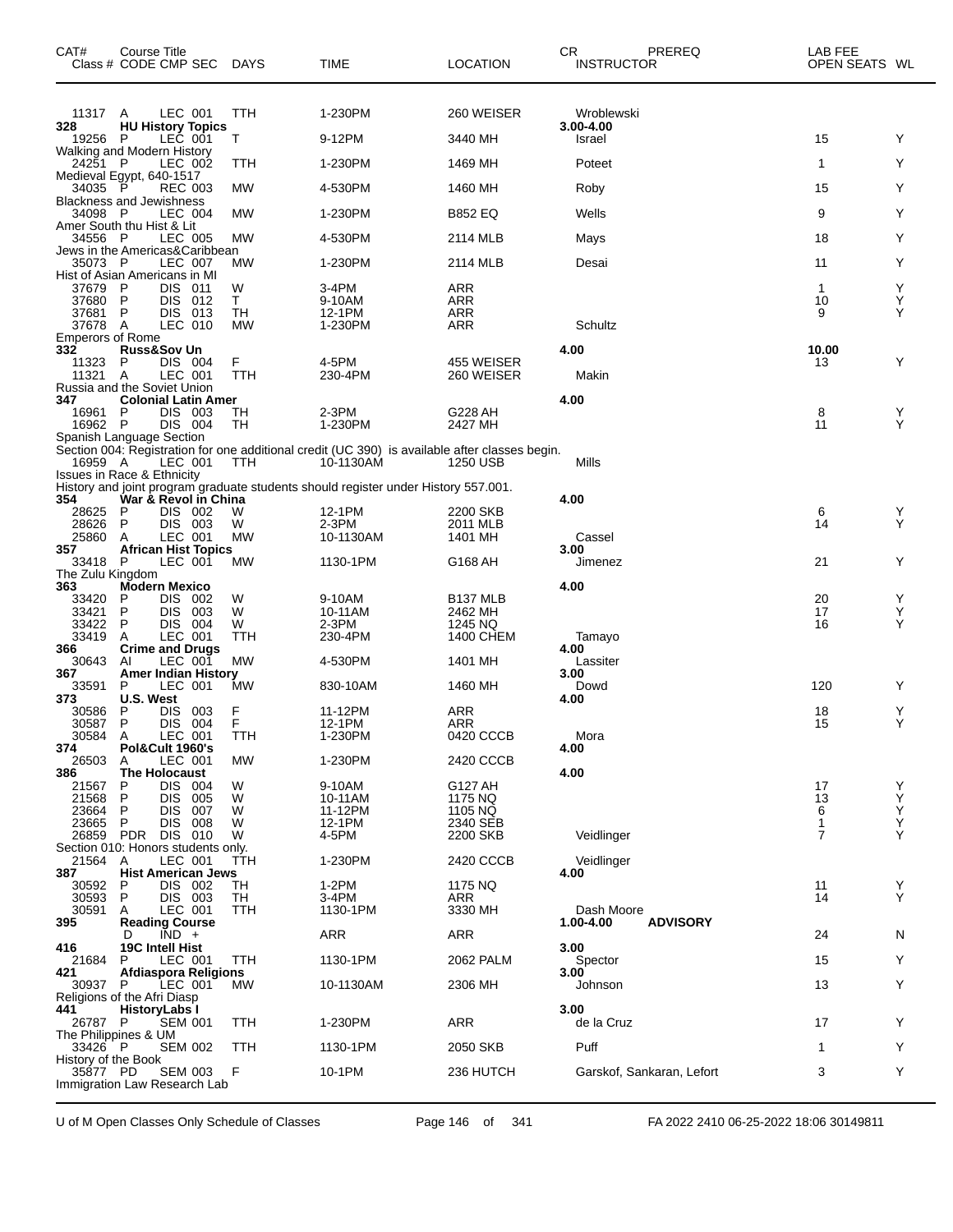| CAT#                | Course Title<br>Class # CODE CMP SEC DAYS                                         |         | TIME                                                                                                                                                                                                                                                                                                                                                                                                                                                                               | LOCATION            | СR<br><b>INSTRUCTOR</b> | PREREQ          | LAB FEE<br>OPEN SEATS WL |        |
|---------------------|-----------------------------------------------------------------------------------|---------|------------------------------------------------------------------------------------------------------------------------------------------------------------------------------------------------------------------------------------------------------------------------------------------------------------------------------------------------------------------------------------------------------------------------------------------------------------------------------------|---------------------|-------------------------|-----------------|--------------------------|--------|
| 469<br>25440 P      | <b>Precolonial SE Asia</b><br>LEC 001<br>Early SE Asian Hist Problems             | TH      | $1-4PM$                                                                                                                                                                                                                                                                                                                                                                                                                                                                            | G449 MH             | 3.00<br>Lieberman       |                 | 15                       | Y      |
| 487<br>30600        | <b>Convers &amp; Christnty</b><br>P<br><b>SEM 001</b>                             |         | 2-5PM                                                                                                                                                                                                                                                                                                                                                                                                                                                                              | G228 AH             | 3.00<br>Mills           |                 | 15                       | Y      |
| 491<br>28664        | <b>HistoryLabs II</b><br><b>SEM 001</b><br>-PI<br>Race Local Hist & SundownTowns  | w       | 2-5PM                                                                                                                                                                                                                                                                                                                                                                                                                                                                              | 1185 NQ             | 3.00<br>Berrey          |                 | $\overline{7}$           | Y      |
| 497<br>an override. | <b>Hist Colloquium</b>                                                            |         | All sections of 497: These courses are enrolled by override through a pre-registration process held for Junior and<br>Senior History Majors before backpack. After students completing the pre-registration have registered, the number<br>of remaining seats will appear under "Open Restricted Seats." Interested non-History Juniors and Seniors, as well<br>as History Majors who did not complete the pre-registration, must contact Sheila (history-cc@umich.edu) to receive |                     | 4.00                    | <b>ADVISORY</b> |                          |        |
| 22604 PR            | <b>SEM 001</b><br>Making the Mod Mediterranean                                    | W       | 10-1PM                                                                                                                                                                                                                                                                                                                                                                                                                                                                             | G232 AH             | Ballinger               |                 | 3                        | N      |
| 26619 PR            | <b>SEM 002</b><br>Islam in American History                                       | W       | 3-6PM                                                                                                                                                                                                                                                                                                                                                                                                                                                                              | 3451 MH             | Cole                    |                 | 10                       | N      |
| 499<br>11324        | <b>Sr Honors Colloquium</b><br><b>SEM 001</b><br>PD.                              |         | 4-6PM                                                                                                                                                                                                                                                                                                                                                                                                                                                                              | 2330 MH             | 1.00-6.00<br>de Pee     | <b>ADVISORY</b> | 5                        | N      |
| 557<br>23453 PR     | <b>Colonial Latin Amer</b><br>LEC 001                                             | TTH     | 10-1130AM                                                                                                                                                                                                                                                                                                                                                                                                                                                                          | 1250 USB            | 3.00<br>Mills           | <b>ADVISORY</b> | 21                       | Y      |
| 594                 | Topics in History                                                                 |         | All seats are reserved for History and History joint program PhD students.                                                                                                                                                                                                                                                                                                                                                                                                         |                     | 3.00                    |                 |                          |        |
| 30663<br>35373 P    | $\sf P$<br><b>SEM 001</b><br>Prob in Early SE Asian History<br><b>SEM 005</b>     | TН<br>W | $1-4PM$<br>4-7PM                                                                                                                                                                                                                                                                                                                                                                                                                                                                   | G449 MH<br>2218 SEB | Lieberman<br>Bain       |                 | 15<br>13                 | Y<br>Y |
| History at Scales   |                                                                                   |         |                                                                                                                                                                                                                                                                                                                                                                                                                                                                                    |                     |                         |                 |                          |        |
| 600<br>11325<br>615 | <b>Records &amp; Archives</b><br>PR.<br>LEC 001<br>Intr Comparatv Stdy            | т       | 1-4PM                                                                                                                                                                                                                                                                                                                                                                                                                                                                              | 2245 NQ             | 3.00<br>Wallace<br>3.00 | <b>ADVISORY</b> | 27                       | Y      |
| 22605               | PD<br><b>REC 001</b>                                                              | W       | 1-4PM                                                                                                                                                                                                                                                                                                                                                                                                                                                                              | 3353 MH             | French, Mora<br>3.00    | <b>ADVISORY</b> | 18                       | N      |
| 622<br>29887<br>639 | <b>Topc Wrld Ec Hist I</b><br>LEC 001<br>P<br><b>Central Eurasia</b>              | MW      | 230-4PM                                                                                                                                                                                                                                                                                                                                                                                                                                                                            | G040 TISCH          | Rhode<br>3.00           |                 | 33                       | N      |
| 35589               | P<br><b>REC 001</b>                                                               | TН      | $1-4PM$                                                                                                                                                                                                                                                                                                                                                                                                                                                                            | 1713 HH             | Northrop                |                 | 6                        | Y      |
| 680<br>34031        | <b>Colonial America</b><br><b>REC 001</b><br>P<br>New Directions Early Amer Hist  | TН      | $1-4PM$                                                                                                                                                                                                                                                                                                                                                                                                                                                                            | 2401 MH             | 3.00<br>Juster          |                 | 14                       | Y      |
| 698<br>18532 P      | <b>Topics in History</b><br>REC 001                                               | т       | $3-6$ PM                                                                                                                                                                                                                                                                                                                                                                                                                                                                           | 2469 MH             | 3.00<br>Ballinger       | <b>ADVISORY</b> | 7                        | Y      |
| 36512 P             | The Social Lives of Infrastruc<br><b>REC 002</b>                                  | T       | 10-1PM                                                                                                                                                                                                                                                                                                                                                                                                                                                                             | 2333 MH             | Jones                   |                 | 3                        | Y      |
| 36514 P             | Hist of Race & Sexuality, U.S.<br><b>REC 004</b><br>Minority Subjectivity in Hist | W       | 4-7PM                                                                                                                                                                                                                                                                                                                                                                                                                                                                              | 3315 MH             | Spector                 |                 | 6                        | Y      |
| 717<br>34796 P      | <b>History Labs</b><br><b>SEM 001</b>                                             | M       | 3-6PM                                                                                                                                                                                                                                                                                                                                                                                                                                                                              | ARR                 | 3.00<br>Chin, Lewis     |                 | 6                        | Y      |
|                     | CollabResearch: Reparations                                                       |         | This course will be held in the Earl Lewis Room, 3rd floor Rackham.                                                                                                                                                                                                                                                                                                                                                                                                                |                     |                         |                 |                          |        |
| 748<br>21731 P      | Sem-Anth & Hist II<br>SEM 001 TH                                                  |         | $1-4PM$                                                                                                                                                                                                                                                                                                                                                                                                                                                                            | 3205 MLB            | 3.00<br>Fehervary       |                 | 4                        | N      |
| 801                 | <b>Reading Course</b><br>$IND +$                                                  |         | ARR                                                                                                                                                                                                                                                                                                                                                                                                                                                                                | ARR                 | 1.00-3.00               | <b>ADVISORY</b> | 24                       | N      |
| 803                 | <b>Read for Gen Exam</b><br>$IND +$                                               |         | ARR                                                                                                                                                                                                                                                                                                                                                                                                                                                                                | ARR                 | 1.00-3.00               | <b>ADVISORY</b> | 24                       | N      |
| 807<br>29132        | Grad School&Beyond I<br><b>SEM 001</b><br>PD.                                     |         | 10-11AM                                                                                                                                                                                                                                                                                                                                                                                                                                                                            | 2448 MH             | 1.00<br>Thurman         |                 | 18                       | N      |
| 809<br>20634        | <b>History Pedagogy II</b><br>PD.<br>REC 001                                      |         | 2-4PM                                                                                                                                                                                                                                                                                                                                                                                                                                                                              | 2462 MH             | 1.00<br>Carson          |                 | 20                       | N      |
| 830<br>17082        | <b>Anthro/Hist Workshop</b><br>P.<br>SEM 001                                      | - F     | 3-5PM                                                                                                                                                                                                                                                                                                                                                                                                                                                                              | 1014 TISCH          | 1.00<br>Fehervary       |                 | 19                       | N      |
| 891<br>19254 P      | <b>Diss Res/Writing Sem</b><br><b>SEM 001</b>                                     |         | ARR                                                                                                                                                                                                                                                                                                                                                                                                                                                                                | ARR                 | 3.00<br>Cole            |                 | 13                       | N      |
| 898<br>11329 P      | <b>Dissertation Collog</b><br><b>SEM 001</b>                                      | W       | A first meeting will soon be planned to determine regularly-scheduled meeting times.<br>10-12PM                                                                                                                                                                                                                                                                                                                                                                                    | 1713 HH             | 1.00<br>Tamayo          | <b>ADVISORY</b> | 5                        | N      |
|                     | Job Skills Colloquium                                                             |         | This class will meet in intervals, to be determined at the first session.                                                                                                                                                                                                                                                                                                                                                                                                          |                     |                         |                 |                          |        |
| 900                 | <b>Prep for Prelims</b><br>$IND +$                                                |         | ARR                                                                                                                                                                                                                                                                                                                                                                                                                                                                                | ARR                 | 1.00-6.00               |                 | 24                       | N      |
| 990                 | <b>Diss-Precand</b><br>$IND +$                                                    |         | ARR                                                                                                                                                                                                                                                                                                                                                                                                                                                                                | ARR                 | 1.00-8.00               | <b>ADVISORY</b> | 24                       | N      |
| 995                 | Diss-Cand<br>$IND +$<br>IR                                                        |         | ARR                                                                                                                                                                                                                                                                                                                                                                                                                                                                                | ARR                 | 8.00                    | <b>ENFORCED</b> | 24                       | N      |
|                     |                                                                                   |         |                                                                                                                                                                                                                                                                                                                                                                                                                                                                                    |                     |                         |                 |                          |        |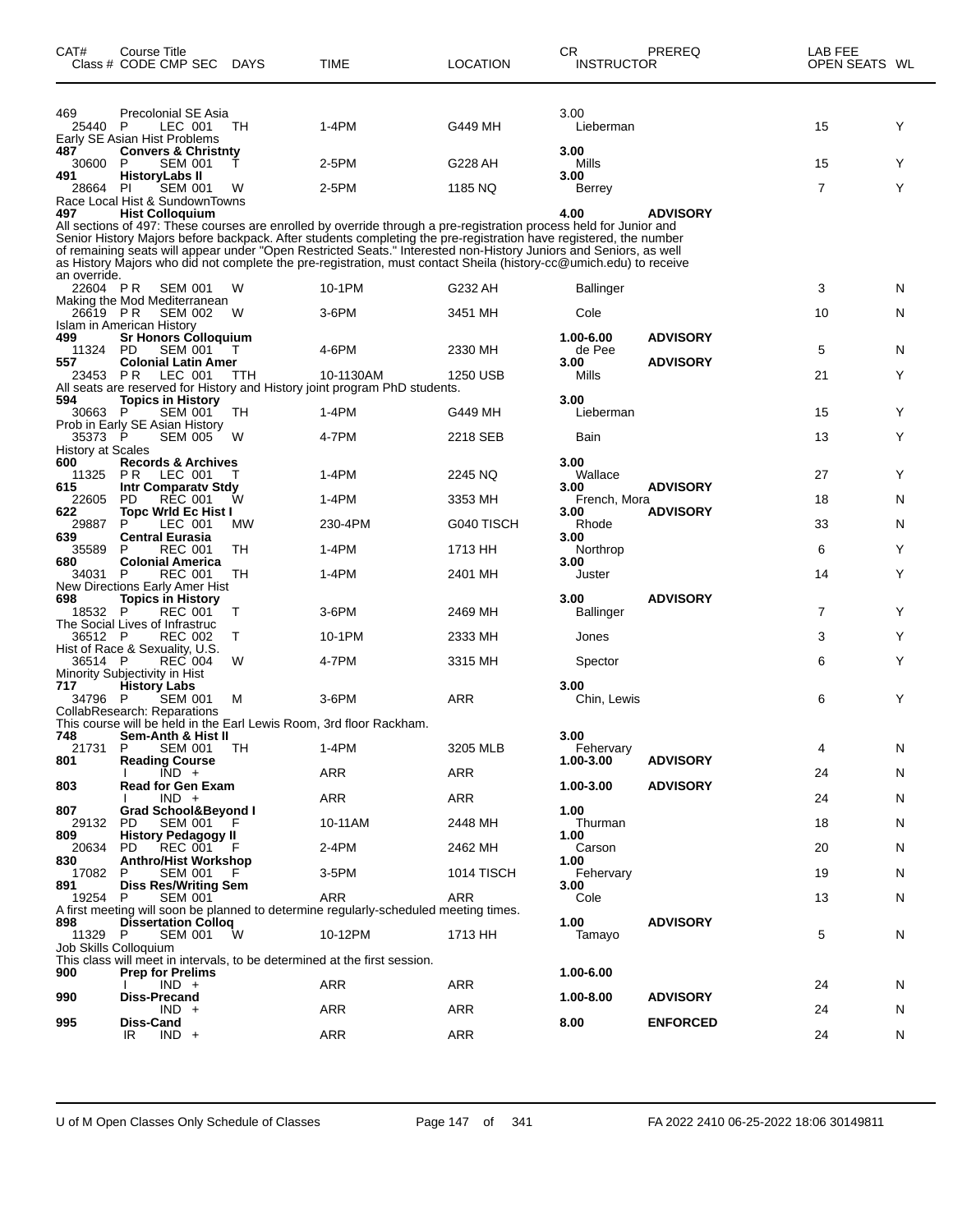| CAT# | Course Title         |             |             |          | СR                | PREREQ | LAB FEE          |
|------|----------------------|-------------|-------------|----------|-------------------|--------|------------------|
|      | Class # CODE CMP SEC | <b>DAYS</b> | <b>TIME</b> | LOCATION | <b>INSTRUCTOR</b> |        | WL<br>OPEN SEATS |

#### **History Of Art Department History of Art (HISTART) Open Sections**

NOTE - HISTORY OF ART DISCUSSION SECTIONS DO NOT MEET THE FIRST WEEK OF CLASSES.

| 194                            | <b>THOTORT OF ART DIOOOOO</b><br><b>First Year Seminar</b> |                          |            |                                                        |                                                                                                               | <b>ULUTIONU DUNUT IWEET THE FINDT</b> | ULAUULU.<br>3.00 | <b>ADVISORY</b> |              |        |
|--------------------------------|------------------------------------------------------------|--------------------------|------------|--------------------------------------------------------|---------------------------------------------------------------------------------------------------------------|---------------------------------------|------------------|-----------------|--------------|--------|
| 28793 PR                       |                                                            | <b>SEM 002</b>           |            | <b>TTH</b>                                             | 10-1130AM                                                                                                     | 130 TAP                               | Holmes           |                 | 9            | Y      |
| TheFascinating Lives of Things |                                                            |                          |            |                                                        |                                                                                                               |                                       |                  |                 |              |        |
| 35203 PR                       |                                                            | <b>SEM 003</b>           |            | TTH                                                    | 4-530PM                                                                                                       | 210 TAP                               | Doris            |                 | 7            | N      |
| The Elements In/Of African Art |                                                            |                          |            |                                                        |                                                                                                               |                                       |                  |                 |              |        |
| 211                            | <b>Gen&amp;Pop Cul</b><br>P                                | DIS 009                  |            |                                                        |                                                                                                               | G026 TISCH                            | 4.00             |                 | 9            | Υ      |
| 24395<br>26071                 | P                                                          | <b>DIS 010</b>           |            | F                                                      | 10-11AM<br>11-12PM                                                                                            | G026 TISCH                            |                  |                 | 10           | Y      |
| 29384                          | P                                                          | DIS 011                  |            | F                                                      | 12-1PM                                                                                                        | G026 TISCH                            |                  |                 | 12           | Υ      |
| 29385                          | P                                                          | <b>DIS</b>               | 012        | F                                                      | $1-2PM$                                                                                                       | G026 TISCH                            |                  |                 | 21           | Υ      |
| 31094                          | P                                                          | DIS 013                  |            | F                                                      | 2-3PM                                                                                                         | 180 TAP                               |                  |                 | 20           | Υ      |
| 24387                          | A                                                          | LEC 001                  |            | <b>MW</b>                                              | 10-1130AM                                                                                                     | AUD B AH                              | Ward             |                 |              |        |
| 222                            | <b>Intro Roman Arch</b>                                    |                          |            |                                                        |                                                                                                               |                                       | 4.00             |                 |              |        |
| 24347                          | P                                                          | DIS 002                  |            | W                                                      | 11-12PM                                                                                                       | 2163 AH                               |                  |                 | 9            | Υ      |
| 24348                          | P                                                          | DIS 003                  |            | W                                                      | 10-11AM                                                                                                       | 2163 AH                               |                  |                 | 12           | Υ      |
| 24349                          | P<br>P                                                     | <b>DIS</b>               | 004        | TН                                                     | 12-1PM                                                                                                        | B120 MLB<br>2163 AH                   |                  |                 | 3<br>16      | Υ<br>Υ |
| 24350<br>24346                 | A                                                          | DIS 005<br>LEC 001       |            | W<br>TTH                                               | 9-10AM<br>10-1130AM                                                                                           | 1300 CHEM                             | Stone            |                 |              |        |
| 250                            | <b>Ital Renaissance Art</b>                                |                          |            |                                                        |                                                                                                               |                                       | 4.00             |                 |              |        |
| 20385                          | P                                                          | DIS 002                  |            | TН                                                     | 3-4PM                                                                                                         | G026 TISCH                            |                  |                 | $\mathbf{1}$ | Υ      |
| 26732                          | P                                                          | DIS 003                  |            | F                                                      | 10-11AM                                                                                                       | 180 TAP                               |                  |                 | 11           | Υ      |
| 20386                          | P                                                          | DIS 004                  |            | F                                                      | 11-12PM                                                                                                       | 180 TAP                               |                  |                 | 9            | Y      |
| 20369                          | A                                                          | LEC 001                  |            | TTH                                                    | 1-230PM                                                                                                       | G127 AH                               | Holmes           |                 |              |        |
| 271                            | <b>Modernism</b>                                           |                          |            |                                                        |                                                                                                               |                                       | 4.00             |                 |              |        |
| 15676                          | P                                                          | DIS 002                  |            | Τ                                                      | 3-4PM                                                                                                         | G026 TISCH                            |                  |                 | $\mathbf{1}$ | Υ      |
| 15677                          | P                                                          | <b>DIS</b>               | 003        | Т                                                      | 4-5PM                                                                                                         | G026 TISCH                            |                  |                 | 20           | Υ      |
| 15678                          | P<br>P                                                     | <b>DIS</b>               | 004<br>005 | Т<br>W                                                 | 5-6PM                                                                                                         | G026 TISCH                            |                  |                 | 25<br>14     | Υ<br>Υ |
| 21033<br>15679                 | P                                                          | <b>DIS</b><br><b>DIS</b> | 006        | W                                                      | 11-12PM<br>3-4PM                                                                                              | G026 TISCH<br>130 TAP                 |                  |                 | 14           | Υ      |
| 22805                          | - P                                                        | DIS 007                  |            | W                                                      | 4-5PM                                                                                                         | 130 TAP                               |                  |                 | 24           | Υ      |
|                                |                                                            |                          |            |                                                        | This course is being taught in English and students are auto-enrolled in lecture when they elect a discussion |                                       |                  |                 |              |        |
| 11332                          | A                                                          | LEC 001                  |            | ттн                                                    | 1-230PM                                                                                                       | AUD D AH                              | Lay              |                 |              |        |
| 285                            | <b>Visual Culture Islam</b>                                |                          |            |                                                        |                                                                                                               |                                       | 4.00             |                 |              |        |
| 28750                          | P                                                          | DIS 002                  |            | т                                                      | $1-2PM$                                                                                                       | G026 TISCH                            |                  |                 | 15           | Y      |
| 28751                          | P                                                          | DIS 003                  |            | т                                                      | $2-3PM$                                                                                                       | G026 TISCH                            |                  |                 | 21           | Υ      |
| 28752                          | P                                                          | DIS 004                  |            | W                                                      | 10-11AM                                                                                                       | G026 TISCH                            | Gologlu          |                 | 23           | Υ      |
| 28749                          | A                                                          | LEC 001                  |            | TTH                                                    | 1130-1PM                                                                                                      | G127 AH                               | Gologlu          |                 |              |        |
|                                |                                                            |                          |            |                                                        |                                                                                                               |                                       |                  |                 |              |        |
| 292                            | Intro Japanese Art                                         |                          |            |                                                        |                                                                                                               |                                       | 4.00             |                 |              |        |
| 25420                          | P                                                          | DIS 003                  |            | м                                                      | 4-5PM                                                                                                         | G026 TISCH                            |                  |                 | 8            | Υ      |
| 25421                          | P                                                          | DIS 004                  |            | Τ                                                      | 10-11AM                                                                                                       | G026 TISCH                            |                  |                 | 2            | Y      |
| 25418                          | A                                                          | LEC 001                  |            | <b>MW</b>                                              | 1130-1PM                                                                                                      | 1060 BSB-TBL                          | Carr             |                 |              |        |
| 294<br>30634                   | <b>Special Topics</b><br>P                                 |                          |            | TTH                                                    | 4-530PM                                                                                                       | 180 TAP                               | 3.00             |                 | 12           | Y      |
| Mapping Race + (Dis)placement  |                                                            | LEC 002                  |            |                                                        |                                                                                                               |                                       | Cooper           |                 |              |        |
| 376                            | Dada & Surrealism                                          |                          |            |                                                        |                                                                                                               |                                       | 3.00             |                 |              |        |
| 30670                          | P                                                          | LEC 001                  |            | MW                                                     | 1-230PM                                                                                                       | 180 TAP                               | Biro             |                 | 13           | Y      |
| 394                            | <b>Special Topics HU</b>                                   |                          |            |                                                        |                                                                                                               |                                       | 3.00             |                 |              |        |
| 34286                          | - P                                                        | LEC 001                  |            | МW                                                     | 10-1130AM                                                                                                     | 130 TAP                               | Liu              |                 | 11           | Y      |
| Art and History: China         |                                                            |                          |            |                                                        |                                                                                                               |                                       |                  |                 |              |        |
| 402                            | Cont Interp in A H                                         |                          |            |                                                        |                                                                                                               |                                       | 3.00             | <b>ADVISORY</b> |              |        |
| 30671                          | P                                                          | LEC 001                  |            | МW                                                     | 10-1130AM                                                                                                     | 210 TAP                               | Biro             |                 | $\mathbf{1}$ | Υ      |
| 430                            | <b>Greece before Histor</b>                                |                          |            |                                                        |                                                                                                               |                                       | 3.00             |                 |              |        |
| 33176                          | P                                                          | LEC 001                  |            | МW                                                     | 1130-1PM                                                                                                      | 3401 MH                               | Abell            | <b>ADVISORY</b> | 12           | Y      |
| 443<br>33172                   | <b>Greek Coloniza</b><br>P                                 | LEC 001                  |            | МW                                                     | 10-1130AM                                                                                                     | G127 AH                               | 3.00<br>Nevett   |                 | 17           | Y      |
| 497                            | Upper-Level Seminar                                        |                          |            |                                                        |                                                                                                               |                                       | 3.00             | <b>ADVISORY</b> |              |        |
| 26786 P                        |                                                            |                          | SEM 001 T  |                                                        | 10-1PM                                                                                                        | 210 TAP                               | Herwitz          |                 | 11           | Y      |
| Visualizing Race Comparatively |                                                            |                          |            |                                                        |                                                                                                               |                                       |                  |                 |              |        |
| 498                            | <b>Honor Colloquium</b>                                    |                          |            |                                                        |                                                                                                               |                                       | 3.00             | <b>ADVISORY</b> |              |        |
| 16203                          | PI                                                         | SEM 001                  |            | M                                                      | 4-7PM                                                                                                         | 210 TAP                               | Lay              |                 | 15           | Υ      |
| 615                            | <b>First Year Grad Sem</b>                                 |                          |            |                                                        |                                                                                                               |                                       | 3.00             | <b>ADVISORY</b> |              |        |
| 11333                          | PR                                                         | <b>SEM 001</b>           |            | м                                                      | 4-7PM                                                                                                         | 270 TAP                               | McMahon          |                 | 14           | Y      |
|                                |                                                            |                          |            | Undergrads may register with permission of instructor. |                                                                                                               |                                       |                  |                 |              |        |
| 689<br>19259 P                 | <b>SpcI Tpcs Hist Art</b>                                  | <b>SEM 001</b>           |            | МW                                                     | 1-230PM                                                                                                       |                                       | 3.00             | <b>ADVISORY</b> | 2            | Υ      |
| Made in Detroit: Art & Culture |                                                            |                          |            |                                                        |                                                                                                               | 270 TAP                               | Zurier           |                 |              |        |
| 23648 PI                       |                                                            | <b>SEM 002</b>           |            | TTH                                                    | 1-230PM                                                                                                       | 270 TAP                               | Miller           |                 | 3            | Υ      |
| Arts of the Silk Roads         |                                                            |                          |            |                                                        |                                                                                                               |                                       |                  |                 |              |        |
| 28799 P                        |                                                            | <b>SEM 007</b>           |            | TН                                                     | 1-4PM                                                                                                         | 210 TAP                               | Liu              |                 | 5            | N      |
| Art and Ecology                |                                                            |                          |            |                                                        |                                                                                                               |                                       |                  |                 |              |        |
| 28824 PD                       |                                                            | <b>SEM 010</b>           |            | F                                                      | 1-2PM                                                                                                         | ARR                                   |                  |                 | 1            | N      |
| 30738 P<br>Global Baroque      |                                                            | <b>SEM 015</b>           |            | Т                                                      | $3-6$ PM                                                                                                      | ARR                                   | McMahon          |                 | 9            | N      |

U of M Open Classes Only Schedule of Classes Page 148 of 341 FA 2022 2410 06-25-2022 18:06 30149811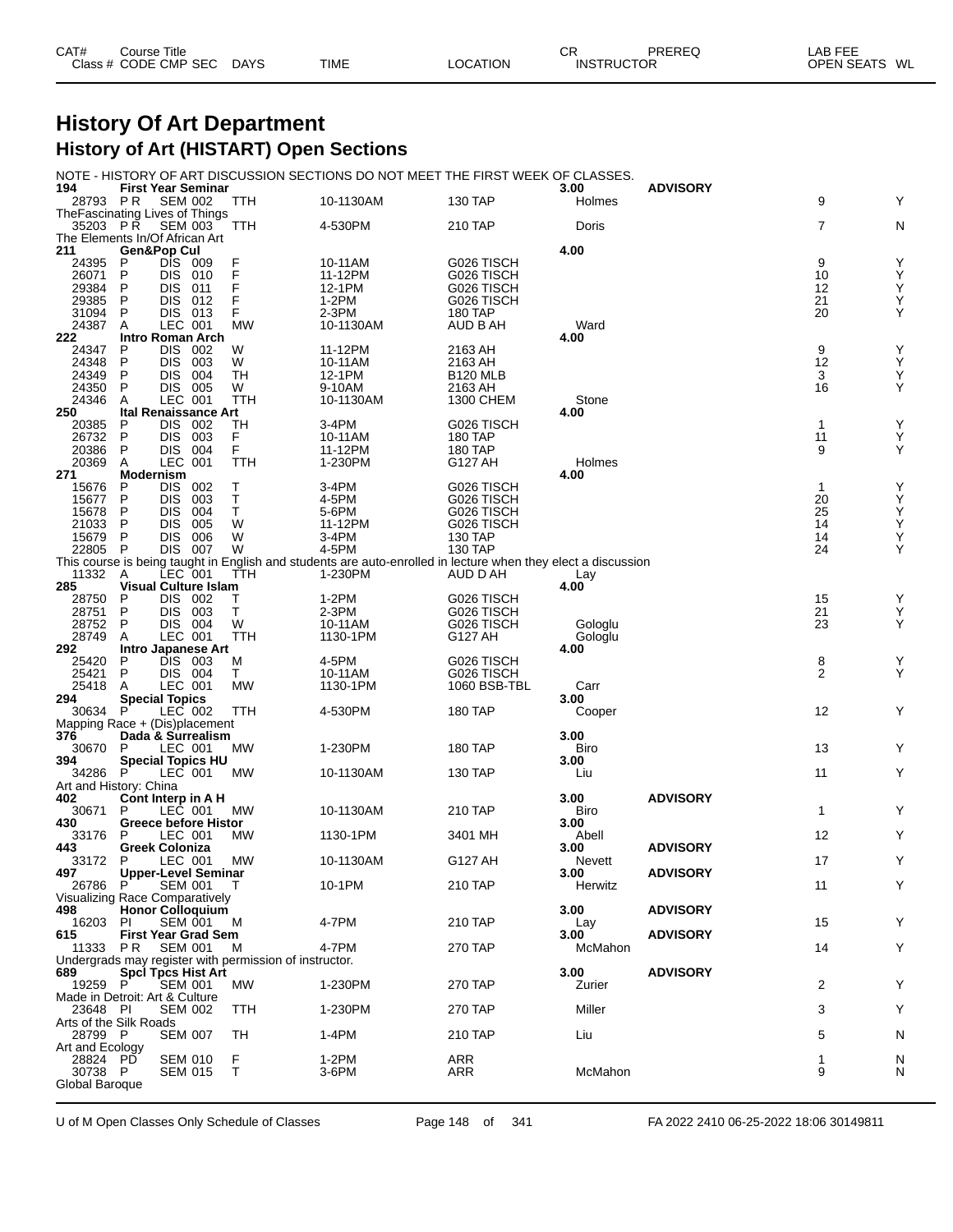| CAT#                                                                             | Course Title<br>Class # CODE CMP SEC                                                                                                                                                                                                                                                                                                                                             | <b>DAYS</b>      | <b>TIME</b>                                                                        | <b>LOCATION</b>                                                                                      | <b>CR</b><br><b>INSTRUCTOR</b>                        | PREREQ                                                | LAB FEE<br>OPEN SEATS                | WL                              |
|----------------------------------------------------------------------------------|----------------------------------------------------------------------------------------------------------------------------------------------------------------------------------------------------------------------------------------------------------------------------------------------------------------------------------------------------------------------------------|------------------|------------------------------------------------------------------------------------|------------------------------------------------------------------------------------------------------|-------------------------------------------------------|-------------------------------------------------------|--------------------------------------|---------------------------------|
| 30739<br>30740<br>990<br>993<br>11335<br>995                                     | <b>SEM 016</b><br>PD.<br>PD.<br><b>SEM 017</b><br><b>Diss-Precand</b><br>$IND +$<br><b>Gsi Training</b><br><b>SEM 001</b><br>P<br><b>Diss-Cand</b><br>$IND +$<br>R                                                                                                                                                                                                               | F                | 10-1PM<br>10-11AM<br><b>ARR</b><br><b>ARR</b><br><b>ARR</b>                        | 210 TAP<br><b>ARR</b><br><b>ARR</b><br><b>ARR</b><br><b>ARR</b>                                      | 1.00-8.00<br>1.00<br>8.00                             | <b>ADVISORY</b><br><b>ADVISORY</b><br><b>ENFORCED</b> | 24<br>13<br>25                       | N<br>N<br>N<br>N<br>N           |
| 301<br>18907<br>18908<br>18985<br>24383<br>24764<br>18906<br>409<br>498<br>27492 | <b>Museums (MUSEUMS) Open Sections</b><br>Museums & Society<br><b>PR</b><br><b>DIS</b><br>002<br>P <sub>R</sub><br><b>DIS</b><br>003<br><b>DIS</b><br>P <sub>R</sub><br>004<br>P <sub>R</sub><br><b>DIS</b><br>005<br><b>PR</b><br><b>DIS</b><br>006<br><b>LEC</b><br>AR.<br>001<br><b>Museum Std Pract</b><br>$IND +$<br>R<br><b>Spec Museums Topics</b><br><b>SEM 001</b><br>P | <b>TTH</b><br>MW | 10-11AM<br>11-12PM<br>$1-2PM$<br>$2-3PM$<br>$3-4PM$<br>$3-4PM$<br>ARR<br>10-1130AM | 049 UMMA<br>049 UMMA<br>049 UMMA<br>049 UMMA<br>049 UMMA<br>UMMA AUD<br><b>ARR</b><br><b>270 TAP</b> | 3.00<br>Hennebury<br>3.00<br>3.00<br><b>Barenblit</b> | <b>ENFORCED</b><br><b>ENFORCED</b><br><b>ADVISORY</b> | 10<br>8<br>10<br>17<br>18<br>19<br>6 | Y<br>Υ<br>Υ<br>Ý<br>Y<br>N<br>Y |
|                                                                                  | Directing and Programming                                                                                                                                                                                                                                                                                                                                                        |                  |                                                                                    |                                                                                                      |                                                       |                                                       |                                      |                                 |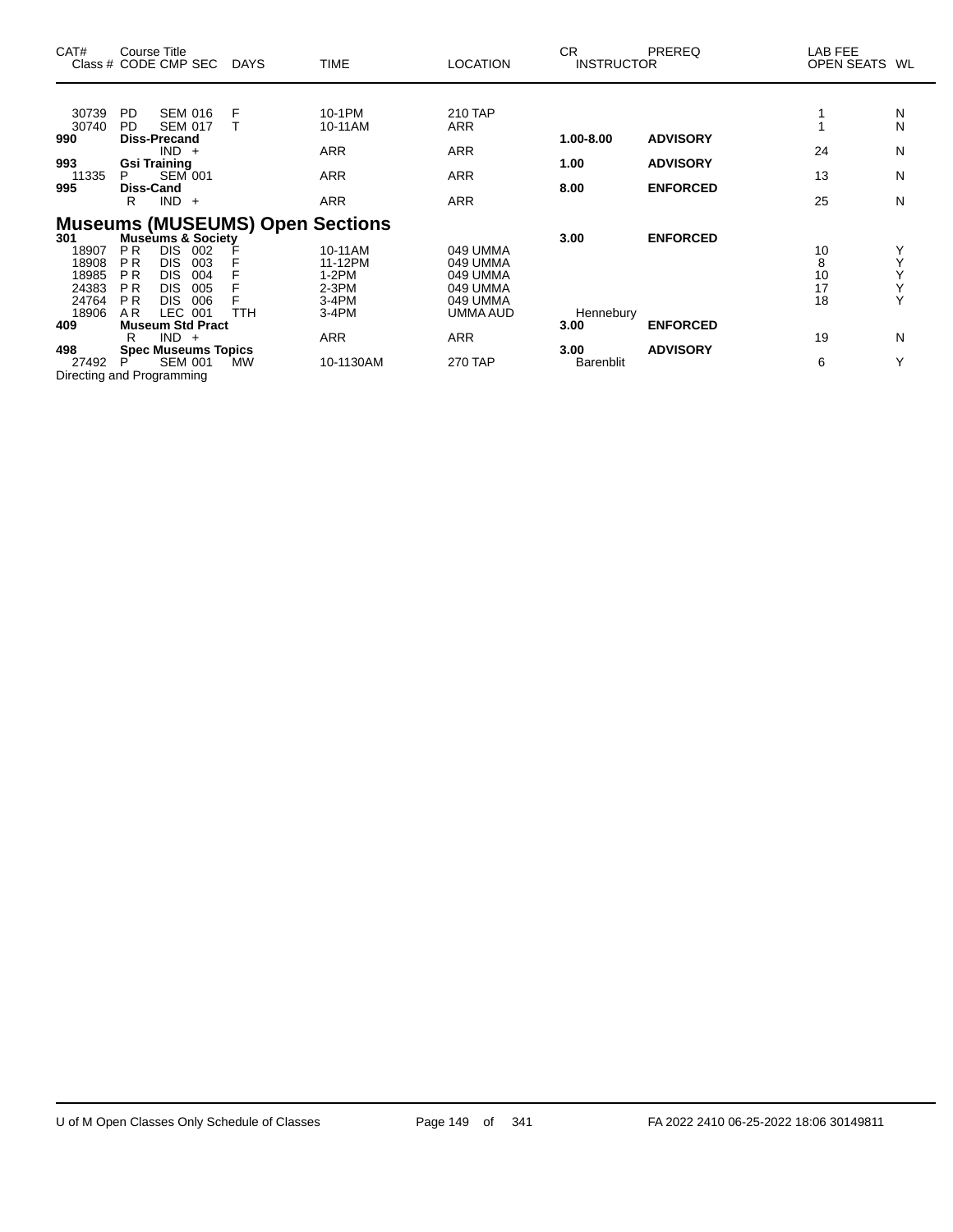| CAT#<br>Class <sub>1</sub> | Title<br>⊃ourse '<br>CODE CMP<br>$\sim$<br>5Е∖<br>$ -$ | <b>DAYS</b><br>$\sim$ | <b>TIME</b> | <b>NOIT'</b><br>റല<br>" ב | СR<br>INS <sup>-</sup> | ŌБ | --<br>$\sim$ $\sim$<br><b>ODEN</b> | <b>WI</b><br>. . |
|----------------------------|--------------------------------------------------------|-----------------------|-------------|---------------------------|------------------------|----|------------------------------------|------------------|
|                            |                                                        |                       |             |                           |                        |    |                                    |                  |

### **Honors Program**

#### **College Honors (HONORS) Open Sections**

| 135                                     |          | <b>Ideas in Honors</b>                            |                                                            |                                                                                                                     |                  | 1.00                | <b>ADVISORY</b>                                                                                                    |                |   |
|-----------------------------------------|----------|---------------------------------------------------|------------------------------------------------------------|---------------------------------------------------------------------------------------------------------------------|------------------|---------------------|--------------------------------------------------------------------------------------------------------------------|----------------|---|
| 17085 PR<br>Post-Conflict Peacebuilding |          | <b>SEM 001</b>                                    | M                                                          | 230-4PM                                                                                                             | 1306 MH          | <b>Harris-Trent</b> |                                                                                                                    | $\overline{7}$ | Υ |
|                                         |          |                                                   |                                                            | This section does not start the first week of classes. This section meets 9/12 through 11/14 with no class on 10/17 |                  |                     |                                                                                                                    |                |   |
| 15815 PR                                |          | SEM 002                                           | due to fall break. Drop/Add Deadline=9/26/22<br>$\top$     | 1-230PM                                                                                                             | 1306 MH          | Wu                  |                                                                                                                    | 6              | Y |
|                                         |          | The Politics of Our Identities                    |                                                            |                                                                                                                     |                  |                     |                                                                                                                    |                |   |
|                                         |          |                                                   |                                                            | This section does not start the first week of classes. This section meets 9/13 through 11/15 with no class on 10/18 |                  |                     |                                                                                                                    |                |   |
| 16255 PR                                |          | SEM 003                                           | due to fall break. Drop/Add Deadline=9/26/22<br>т          | 230-4PM                                                                                                             | 1306 MH          | Noble               |                                                                                                                    | $\overline{7}$ | Y |
|                                         |          | Sust Food, Culture, & Environ                     |                                                            |                                                                                                                     |                  |                     |                                                                                                                    |                |   |
|                                         |          |                                                   | due to fall break. Drop/Add Deadline=9/26/22               | This section does not start the first week of classes. This section meets 9/13 through 11/15 with no class on 10/18 |                  |                     |                                                                                                                    |                |   |
| 21302 PR                                |          | SÉM 004                                           | W                                                          | 10-1130AM                                                                                                           | 1306 MH          | Luurtsema           |                                                                                                                    | 11             | Y |
| Written in Bone                         |          |                                                   |                                                            | This section does not start the first week of classes. This section meets 9/14 through 11/9. Drop/Add               |                  |                     |                                                                                                                    |                |   |
| Deadline=9/27/22                        |          |                                                   |                                                            |                                                                                                                     |                  |                     |                                                                                                                    |                |   |
|                                         |          | 16741 PR SEM 005                                  | W                                                          | 230-4PM                                                                                                             | 1306 MH          | <b>Blanton</b>      |                                                                                                                    | 14             | Y |
| Memory and the Monument                 |          |                                                   |                                                            | This section does not start the first week of classes. This section meets 9/14 through 11/9. Drop/Add               |                  |                     |                                                                                                                    |                |   |
| Deadline=9/27/22                        |          |                                                   |                                                            |                                                                                                                     |                  |                     |                                                                                                                    |                |   |
| Music & Audio Production                |          | 37287 PR SEM 006                                  | TH                                                         | 10-1130AM                                                                                                           | 1306 MH          | Uribe-Botero        |                                                                                                                    | 10             | Y |
|                                         |          |                                                   |                                                            | This section does not start the first week of classes . This section meets 9/15 through 11/10. Drop/Add             |                  |                     |                                                                                                                    |                |   |
| Deadline=9/28/22                        | 37288 PR | SEM 007 TH                                        |                                                            | 1-230PM                                                                                                             | 1306 MH          | Shoflick            |                                                                                                                    | 3              | Y |
|                                         |          | Age of Surveillance Capitalism                    |                                                            |                                                                                                                     |                  |                     |                                                                                                                    |                |   |
| Deadline=9/28/22                        |          |                                                   |                                                            | This section does not start the first week of classes. This section meets 9/15 through 11/10. Drop/Add              |                  |                     |                                                                                                                    |                |   |
|                                         | 37289 PR | <b>SEM 008</b>                                    | F                                                          | 1-230PM                                                                                                             | 1306 MH          | Dellimperio         |                                                                                                                    | 5              | Y |
|                                         |          | Vaccines, Long COVID, Hlth Rfm                    |                                                            |                                                                                                                     |                  |                     |                                                                                                                    |                |   |
| Deadline=9/29/22                        |          |                                                   |                                                            | This section does not start the first week of classes. This section meets 9/16 through 11/11. Drop/Add              |                  |                     |                                                                                                                    |                |   |
| 240                                     |          | <b>Hon Core Writing SS</b>                        |                                                            |                                                                                                                     |                  | 4.00                |                                                                                                                    |                |   |
| 30273 PR<br>Wellness                    |          | DIS 006                                           | TTH                                                        | 9-10AM                                                                                                              | 3088 EH          | LaVaque-Manty       |                                                                                                                    | 8              | Y |
|                                         |          |                                                   |                                                            |                                                                                                                     |                  |                     | PLEASE DO NOT CONTACT INSTRUCTOR ABOUT PERMISSION TO ADD. Adding your name to the waitlist is the best approach if |                |   |
|                                         |          |                                                   |                                                            | section is closed. Direct questions to honors.registration@umich.edu.                                               |                  |                     |                                                                                                                    |                |   |
|                                         |          |                                                   |                                                            |                                                                                                                     |                  |                     |                                                                                                                    |                |   |
| 30268 A<br>Wellness                     |          | LEC 001                                           | МW                                                         | 1-2PM                                                                                                               | 0460 CCCB        | LaVaque-Manty       |                                                                                                                    |                |   |
|                                         |          |                                                   |                                                            |                                                                                                                     |                  |                     | PLEASE DO NOT CONTACT INSTRUCTOR ABOUT PERMISSION TO ADD. Adding your name to the waitlist is the best approach if |                |   |
|                                         |          |                                                   | when they register for one of discussion sections 002-010. | section is closed. Direct questions to honors.registration@umich.edu. Students are auto-enrolled in lecture 001     |                  |                     |                                                                                                                    |                |   |
| 241                                     |          | Hon Core Writing HU                               |                                                            |                                                                                                                     |                  | 4.00                |                                                                                                                    | 50.00          |   |
| 33000 PR                                |          | DIS 004                                           | MW                                                         | 10-11AM                                                                                                             | G634 HH          | Hoffmann            |                                                                                                                    | 5              | Y |
|                                         |          | Westworld- Philosophy of Mind                     |                                                            |                                                                                                                     |                  |                     | PLEASE DO NOT CONTACT INSTRUCTOR ABOUT PERMISSION TO ADD. Adding your name to the waitlist is the best approach if |                |   |
|                                         |          |                                                   |                                                            | section is closed. Direct questions to honors.registration@umich.edu.                                               |                  |                     |                                                                                                                    |                |   |
|                                         |          | 33001 PR DIS 005<br>Westworld- Philosophy of Mind | WF                                                         | 11-12PM                                                                                                             | 2320 SEB         | Hoffmann            |                                                                                                                    | 5              | Y |
|                                         |          |                                                   |                                                            |                                                                                                                     |                  |                     | PLEASE DO NOT CONTACT INSTRUCTOR ABOUT PERMISSION TO ADD. Adding your name to the waitlist is the best approach if |                |   |
| 33002 PR                                |          | DIS 006                                           | TTH                                                        | section is closed. Direct questions to honors.registration@umich.edu.<br>9-10AM                                     | 2234 USB         | Hoffmann            |                                                                                                                    | 11             | Y |
|                                         |          | Westworld- Philosophy of Mind                     |                                                            |                                                                                                                     |                  |                     |                                                                                                                    |                |   |
|                                         |          |                                                   |                                                            | section is closed. Direct questions to honors.registration@umich.edu.                                               |                  |                     | PLEASE DO NOT CONTACT INSTRUCTOR ABOUT PERMISSION TO ADD. Adding your name to the waitlist is the best approach if |                |   |
| 33003 PR                                |          | DIS 007                                           | TTH                                                        | 10-11AM                                                                                                             | 3207 LSA         | Hoffmann            |                                                                                                                    | 10             | Υ |
|                                         |          | Westworld- Philosophy of Mind                     |                                                            |                                                                                                                     |                  |                     |                                                                                                                    |                |   |
|                                         |          |                                                   |                                                            | section is closed. Direct questions to honors.registration@umich.edu.                                               |                  |                     | PLEASE DO NOT CONTACT INSTRUCTOR ABOUT PERMISSION TO ADD. Adding your name to the waitlist is the best approach if |                |   |
| 33005 PR                                |          | DIS 009                                           | TTH.                                                       | 4-5PM                                                                                                               | <b>B3570 BUS</b> | Hoffmann            |                                                                                                                    | 13             | Υ |
|                                         |          | Westworld- Philosophy of Mind                     |                                                            |                                                                                                                     |                  |                     |                                                                                                                    |                |   |
|                                         |          |                                                   |                                                            | section is closed. Direct questions to honors.registration@umich.edu.                                               |                  |                     | PLEASE DO NOT CONTACT INSTRUCTOR ABOUT PERMISSION TO ADD. Adding your name to the waitlist is the best approach if |                |   |
| 33372 PR                                |          | DIS 010                                           | МW                                                         | 4-5PM                                                                                                               | G168 AH          | Hoffmann            |                                                                                                                    | 16             | Y |
|                                         |          | Westworld- Philosophy of Mind                     |                                                            |                                                                                                                     |                  |                     | PLEASE DO NOT CONTACT INSTRUCTOR ABOUT PERMISSION TO ADD. Adding your name to the waitlist is the best approach if |                |   |
|                                         |          |                                                   |                                                            | section is closed. Direct questions to honors.registration@umich.edu.                                               |                  |                     |                                                                                                                    |                |   |
| 32997 A                                 |          | LEC 001<br>Westworld- Philosophy of Mind          | <b>TTH</b>                                                 | 12-1PM                                                                                                              | 0460 CCCB        | Hoffmann            |                                                                                                                    |                |   |
|                                         |          |                                                   |                                                            |                                                                                                                     |                  |                     | PLEASE DO NOT CONTACT INSTRUCTOR ABOUT PERMISSION TO ADD. Adding your name to the waitlist is the best approach if |                |   |
|                                         |          |                                                   | when they register for one of discussion sections 002-010. | section is closed. Direct questions to honors.registration@umich.edu. Students are auto-enrolled in lecture 001     |                  |                     |                                                                                                                    |                |   |
| 291                                     |          | <b>Hnrs Intro Research</b>                        |                                                            |                                                                                                                     |                  | 1.00-4.00           | <b>ADVISORY</b>                                                                                                    |                |   |
|                                         |          | $IND +$                                           |                                                            | ARR                                                                                                                 | ARR              |                     |                                                                                                                    | 24             | N |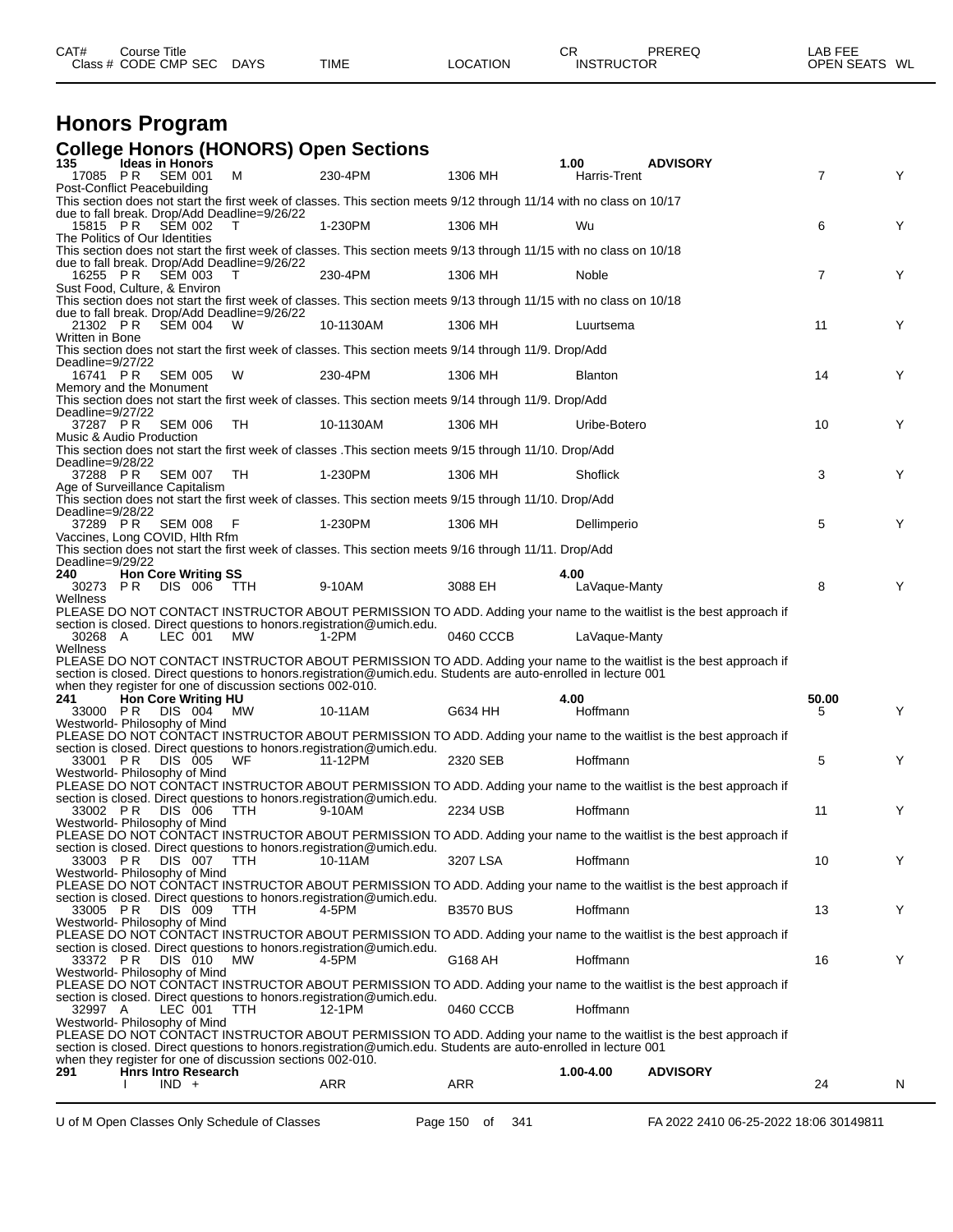| CAT# | Course Title<br>Class # CODE CMP SEC DAYS | TIME | LOCATION | СR<br><b>INSTRUCTOR</b> | PREREQ   | LAB FEE<br>OPEN SEATS WL |   |
|------|-------------------------------------------|------|----------|-------------------------|----------|--------------------------|---|
| 490  | Sr Honors Research<br>$IND +$             | ARR  | ARR      | 1.00-4.00               | ADVISORY | 24                       | N |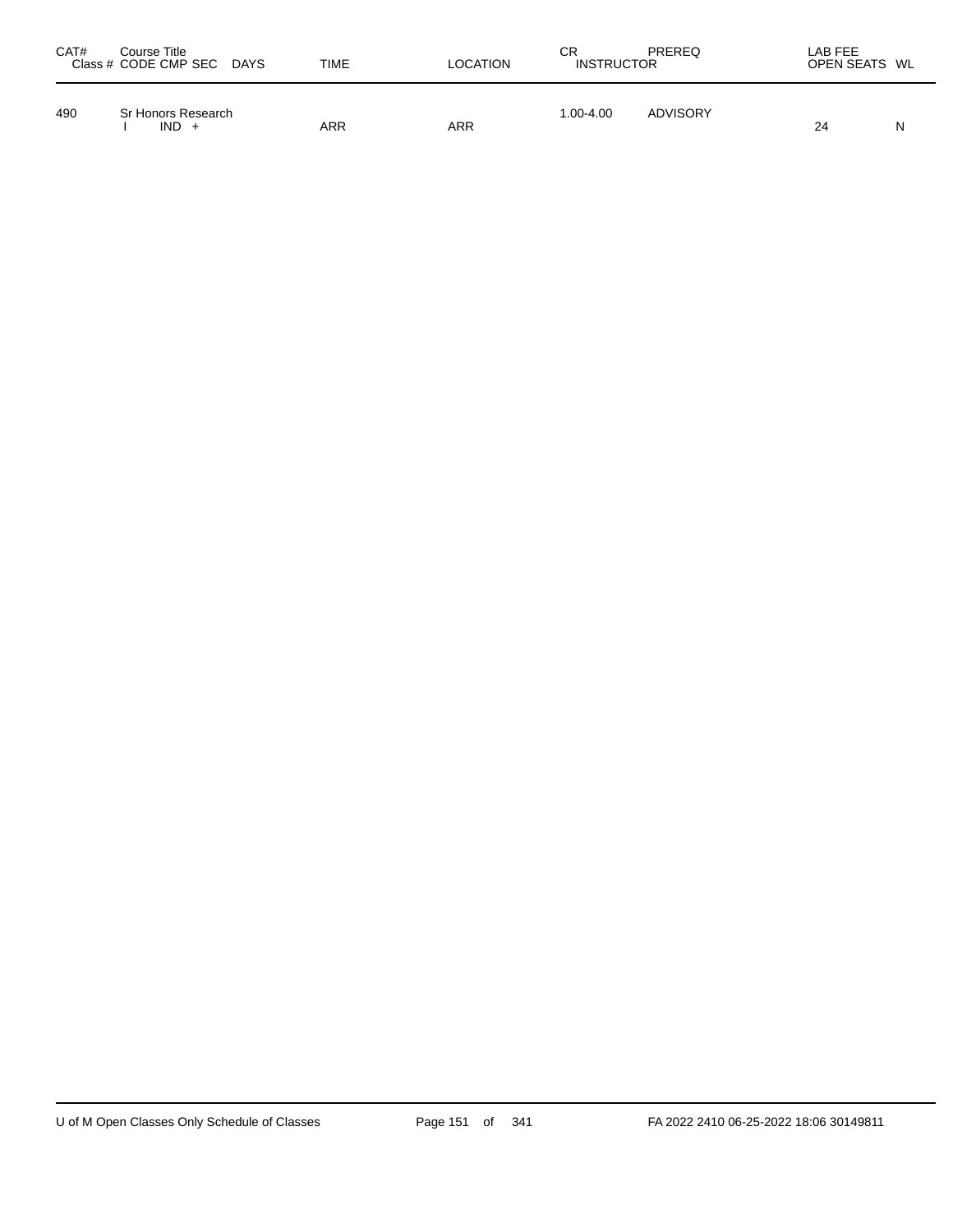| CAT#<br>Class | Course Title<br><b>CODE CMP SEC</b> | <b>DAYS</b> | <b>TIME</b><br>$\cdots$ | LOCATION | СF<br>TRUC.<br>INS | PREREC<br>ЮR | ---<br>_AE<br><b>OPEN SEATS</b><br>JΓ | WL |
|---------------|-------------------------------------|-------------|-------------------------|----------|--------------------|--------------|---------------------------------------|----|
|               |                                     |             |                         |          |                    |              |                                       |    |

### **Humanities Institute**

#### **Institute For The Humanities (INSTHUM) Open Sections**

| 311   | <b>Topics Interdis Stu</b> |                                                                                       |          | .00          |                 |  |  |
|-------|----------------------------|---------------------------------------------------------------------------------------|----------|--------------|-----------------|--|--|
| 30971 | <b>SEM 001</b>             | 3-5PM                                                                                 | 1022 STB | Krugliak     |                 |  |  |
|       | Provocations & Other Acts  |                                                                                       |          |              |                 |  |  |
|       |                            | Meets 2nd 7 Weeks: Class will meet on October 25. November 1, 8, 15, 22, 29 and Dec 6 |          |              |                 |  |  |
| 400   | Hum. Internship Exp.       |                                                                                       |          | $.00 - 2.00$ | <b>ADVISORY</b> |  |  |
|       | IND.                       | ARR                                                                                   | ARR      |              |                 |  |  |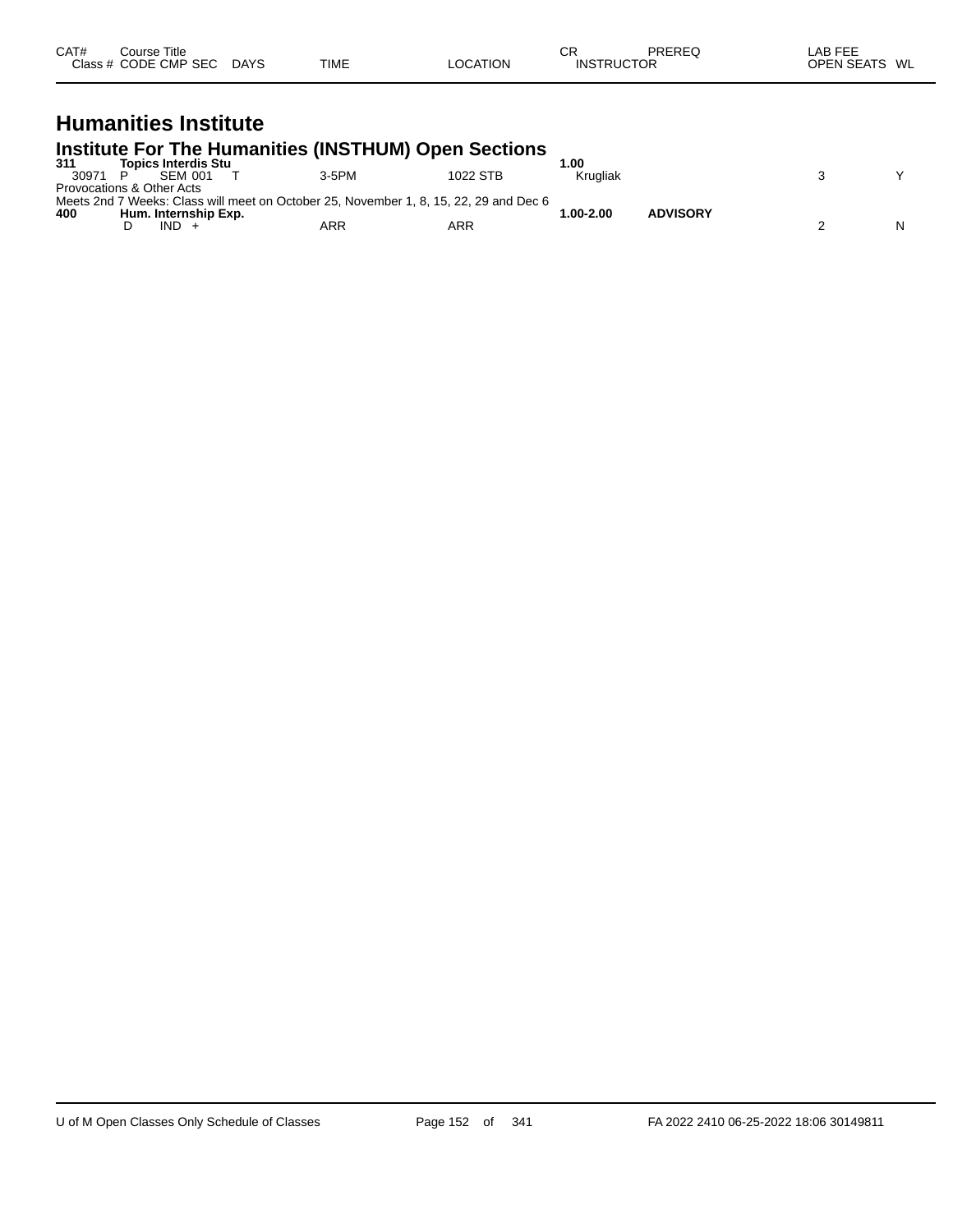| CAT#<br>Title<br>Course |             |             |                 | СF | PREREC            | LAB FEF                 |
|-------------------------|-------------|-------------|-----------------|----|-------------------|-------------------------|
| Class # CODE CMP SEC    | <b>DAYS</b> | <b>TIME</b> | <b>LOCATION</b> |    | <b>INSTRUCTOR</b> | <b>OPEN SEATS</b><br>WL |

## **International Institute International and Regional Studies (INTLRGN) Open Sections 501 Research Design I 1.50**

| 501   | Research Design I           |       |                | . .50     |    |   |
|-------|-----------------------------|-------|----------------|-----------|----|---|
| 26923 | SEM 001<br>ΡR<br>TН         | 4-6PM | 110 WEISER-TBL | Gallagher |    | N |
| 600   | <b>MIRS Grad Colloquium</b> |       |                | 00.،      |    |   |
| 26990 | <b>SEM 001</b><br>P R       | ARR   | ARR            |           |    | N |
| 798   | <b>MIRS Grad Practicum</b>  |       |                | 1.00-4.00 |    |   |
|       | $IND +$                     | ARR   | ARR            |           | 25 | N |
| 799   | <b>MIRS Thesis</b>          |       |                | 1.00-4.00 |    |   |
|       | IND.                        | ARR   | ARR            |           | 24 | N |
|       |                             |       |                |           |    |   |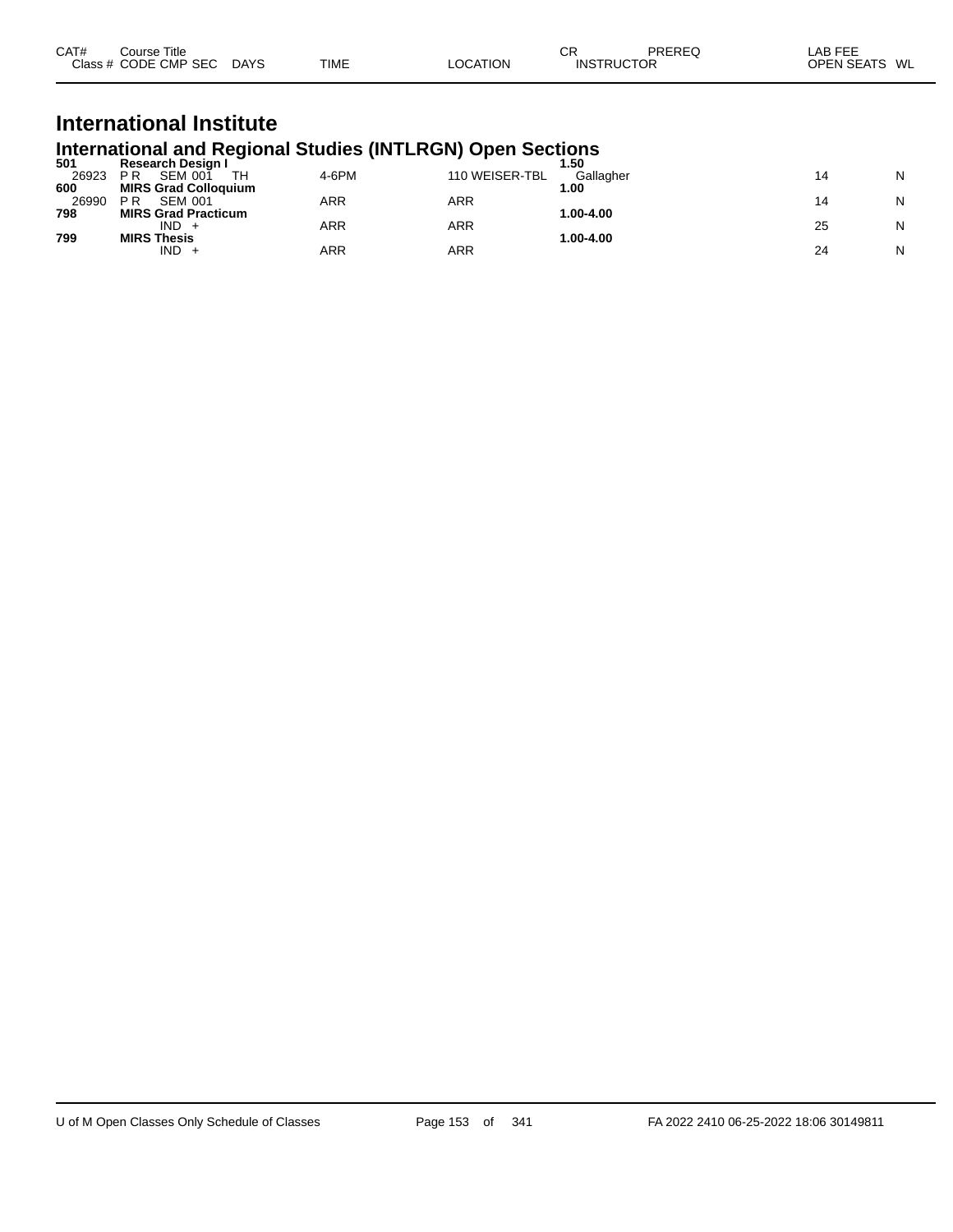| CAT#                        | Course Title<br>Class # CODE CMP SEC DAYS                                                    |            | <b>TIME</b>                                                                                                                                                                                                                         | <b>LOCATION</b>      | CR<br><b>INSTRUCTOR</b>     | <b>PREREQ</b>   | LAB FEE<br>OPEN SEATS WL |        |
|-----------------------------|----------------------------------------------------------------------------------------------|------------|-------------------------------------------------------------------------------------------------------------------------------------------------------------------------------------------------------------------------------------|----------------------|-----------------------------|-----------------|--------------------------|--------|
|                             | <b>Judaic Studies Program</b>                                                                |            |                                                                                                                                                                                                                                     |                      |                             |                 |                          |        |
|                             | <b>Judaic Studies (JUDAIC) Open Sections</b>                                                 |            |                                                                                                                                                                                                                                     |                      |                             |                 |                          |        |
| 101                         | First Year Yiddish I                                                                         |            |                                                                                                                                                                                                                                     |                      | 4.00                        |                 |                          |        |
| 25540<br>101                | <b>REC 001</b><br>P<br><b>First Year Yiddish I</b>                                           | TH.        | 10-11AM                                                                                                                                                                                                                             | <b>REMOTE</b>        | 4.00                        |                 | 5                        | Y      |
|                             | <b>REC 001</b><br>M and Tu meet in-person and Th meets remotely.                             | МT         | 10-1130AM                                                                                                                                                                                                                           | 5000 STB             | Luchina                     |                 | 5                        | Y      |
| 150<br>38322 PR             | Seminar in JS<br><b>SEM 004</b><br>The Jews of Medieval Spain                                | <b>TTH</b> | 1130-1PM                                                                                                                                                                                                                            | <b>B137 MLB</b>      | 3.00<br>Israeli             | <b>ADVISORY</b> | 10                       | Y      |
|                             | 25728 PR SEM 003                                                                             | <b>TTH</b> | 230-4PM                                                                                                                                                                                                                             | 180 TAP              | Krutikov                    |                 | 12                       | Y      |
| 201                         | <b>Yiddish Love Stories</b><br>2nd Year Yiddish I                                            |            |                                                                                                                                                                                                                                     |                      | 4.00                        | <b>ADVISORY</b> |                          |        |
| 25541<br>201                | P<br>REC 001<br>2nd Year Yiddish I                                                           | TH         | $2-3PM$                                                                                                                                                                                                                             | <b>REMOTE</b>        | 4.00                        | <b>ADVISORY</b> | 8                        | Y      |
|                             | <b>REC 001</b><br>M and Tu meet in-person and Th meets remotely.                             | МT         | 2-330PM                                                                                                                                                                                                                             | 5000 STB             | Luchina                     |                 | 8                        | Y      |
|                             |                                                                                              |            | This Intermediate Yiddish course will meet with students in Advanced Yiddish. It is Intermediate and Advanced                                                                                                                       |                      |                             |                 |                          |        |
| 205                         | Yiddish combined and is appropriate for students at either level.<br><b>What is Judaism?</b> |            |                                                                                                                                                                                                                                     |                      | 3.00                        |                 |                          |        |
| 19206<br>217                | LEC 001<br>-P<br><b>Hebrew Bible</b>                                                         | <b>TTH</b> | 230-4PM                                                                                                                                                                                                                             | 0420 CCCB            | Ginsburg, Calef<br>3.00     |                 | 61                       | Y      |
| 34508 P                     | <b>REC 001</b><br>The Bible and the Quran                                                    | MW         | 1-230PM                                                                                                                                                                                                                             | B <sub>137</sub> MLB | Hussein                     |                 | 16                       | Y      |
| 218                         | <b>HU Topics in Judaism</b>                                                                  |            |                                                                                                                                                                                                                                     |                      | 3.00                        |                 |                          |        |
| 35683 PI                    | <b>SEM 002</b><br>Jews & Muslims Mod/Cont France                                             | MW         | 230-4PM                                                                                                                                                                                                                             | 2212 MLB             | <b>Bharat</b>               |                 | 11                       | Y      |
|                             |                                                                                              |            | This course will be taught in French and has a prerequisite of FRENCH 235 or RCLANG 320 (completed with a minimum<br>grade of C- or better). Registration for this course requires instructor permission.                           |                      |                             |                 |                          |        |
| 29085 P                     | <b>SEM 003</b><br>Judeo-Spanish (Ladino)                                                     | MW         | 230-4PM                                                                                                                                                                                                                             | 2265 NQ              | Mordoch                     |                 | 8                        | Y      |
| 261                         | <b>Lost Biblical Books</b><br><b>REC 001</b><br>P                                            | TTH        |                                                                                                                                                                                                                                     | 2022 STB             | 3.00                        |                 | 38                       | Y      |
| 33501<br>280                | The Historical Jesus                                                                         |            | 10-1130AM                                                                                                                                                                                                                           |                      | Wollenberg<br>4.00          |                 |                          |        |
| 24748<br>24749              | P<br>DIS 002<br>DIS 003<br>P                                                                 | F<br>F     | 12-1PM<br>2-3PM                                                                                                                                                                                                                     | 1175 NQ<br>3330 MH   |                             |                 | 5<br>15                  | Y<br>Υ |
| 24747<br>318                | LEC 001<br>A<br><b>HU Topics in Judaism</b>                                                  | <b>TTH</b> | 230-4PM                                                                                                                                                                                                                             | 2600 SKB             | Boccaccini<br>$3.00 - 4.00$ |                 |                          |        |
| 35234                       | <b>REC 002</b><br>- P<br>Jewish/Christian Women-Anc Med                                      | <b>MW</b>  | 1-230PM                                                                                                                                                                                                                             | 2448 MH              | Forger                      |                 | 14                       | Y      |
|                             | Jewish and Christian Women in the Ancient Mediterranean World                                |            |                                                                                                                                                                                                                                     |                      |                             |                 |                          |        |
| 29779 P                     | <b>REC 003</b><br><b>Blackness and Jewishness</b>                                            | MW         | 4-530PM                                                                                                                                                                                                                             | 1460 MH              | Roby                        |                 | 15                       | Y      |
| 33916 P                     | <b>REC 008</b><br>Jews in the Americas&Caribbean                                             | МW         | 4-530PM                                                                                                                                                                                                                             | 2114 MLB             | Mays                        |                 | 18                       | Y      |
| 33918 P<br>Jews and Fashion | <b>REC 009</b>                                                                               | МW         | 1-230PM                                                                                                                                                                                                                             | <b>B116 MLB</b>      | Mays                        |                 | 18                       | Y      |
| 37284 PI                    | <b>REC 010 MW</b>                                                                            |            | 4-530PM                                                                                                                                                                                                                             | 2212 MLB             | <b>Bharat</b>               |                 | 10                       |        |
|                             | Race, Religion, & Coloniality                                                                |            | This course will be taught primarily in French so students should have at least a conversational level of French.                                                                                                                   |                      |                             |                 |                          |        |
|                             |                                                                                              |            | Students taking this course for Judaic Studies credit will, however, be allowed to do all their readings, class<br>participation, and assignments in English, if they so choose. However, students will need to know some French to |                      |                             |                 |                          |        |
| 378                         | <b>Bible and Modernity</b>                                                                   |            | fully take part in discussions. Registration for Judaic 318.010 will require instructor permission.                                                                                                                                 |                      | 3.00                        |                 |                          |        |
| 33502<br>386                | P<br>SEM 001<br><b>The Holocaust</b>                                                         | TTH        | 1-230PM                                                                                                                                                                                                                             | ARR                  | Wollenberg<br>4.00          |                 | 17                       | Y      |
| 21707                       | DIS 004<br>P                                                                                 | W          | 9-10AM                                                                                                                                                                                                                              | G127 AH              |                             |                 | 17                       | Y      |
| 21709<br>23666              | P<br>DIS 005<br>P<br>DIS.<br>007                                                             | W<br>W     | 10-11AM<br>11-12PM                                                                                                                                                                                                                  | 1175 NQ<br>1105 NQ   |                             |                 | 13<br>6                  | Y<br>Υ |
| 23668                       | P<br>DIS 008                                                                                 | W          | 12-1PM                                                                                                                                                                                                                              | 2340 SEB             |                             |                 | 1<br>$\overline{7}$      | Υ<br>Υ |
| 26887 PD                    | DIS 010<br>Section 010: Honors students only                                                 | W          | 4-5PM                                                                                                                                                                                                                               | 2200 SKB             | Veidlinger                  |                 |                          |        |
| 21701<br>387                | LEC 001<br>A<br><b>Hist American Jews</b>                                                    | <b>TTH</b> | 1-230PM                                                                                                                                                                                                                             | 2420 CCCB            | Veidlinger<br>4.00          |                 |                          |        |
| 30615<br>30617              | P<br>DIS 002<br>DIS 003<br>P                                                                 | TН<br>TН   | 1-2PM<br>3-4PM                                                                                                                                                                                                                      | 1175 NQ<br>ARR       |                             |                 | 11<br>14                 | Y<br>Y |
| 30613                       | LEC 001<br>A                                                                                 | TTH        | 1130-1PM                                                                                                                                                                                                                            | 3330 MH              | Dash Moore                  |                 |                          |        |
| 417<br>34776                | <b>Topcs Judaic Studies</b><br><b>SEM 005</b><br>P                                           | W          | 2-5PM                                                                                                                                                                                                                               | <b>B111 MLB</b>      | 3.00<br>Ginsburg            |                 | 13                       | Y      |
| 425<br>34778                | Teachings of Nahman of Breslov<br>Modern Jewish Lit<br><b>SEM 001</b><br>P                   | W          | 11-2PM                                                                                                                                                                                                                              | <b>B101 MLB</b>      | 3.00<br>Pinsker             | <b>ADVISORY</b> | 13                       | Y      |
|                             | Exile and Homecoming                                                                         |            |                                                                                                                                                                                                                                     |                      |                             |                 |                          |        |
| 431<br>25821                | Beg Yiddish 1-Grad<br>REC 001<br>P                                                           | TH         | 10-11AM                                                                                                                                                                                                                             | <b>REMOTE</b>        | 4.00                        |                 | 5                        | Y      |
| 431                         | Beg Yiddish 1-Grad                                                                           |            |                                                                                                                                                                                                                                     |                      | 4.00                        |                 |                          |        |

U of M Open Classes Only Schedule of Classes Page 154 of 341 FA 2022 2410 06-25-2022 18:06 30149811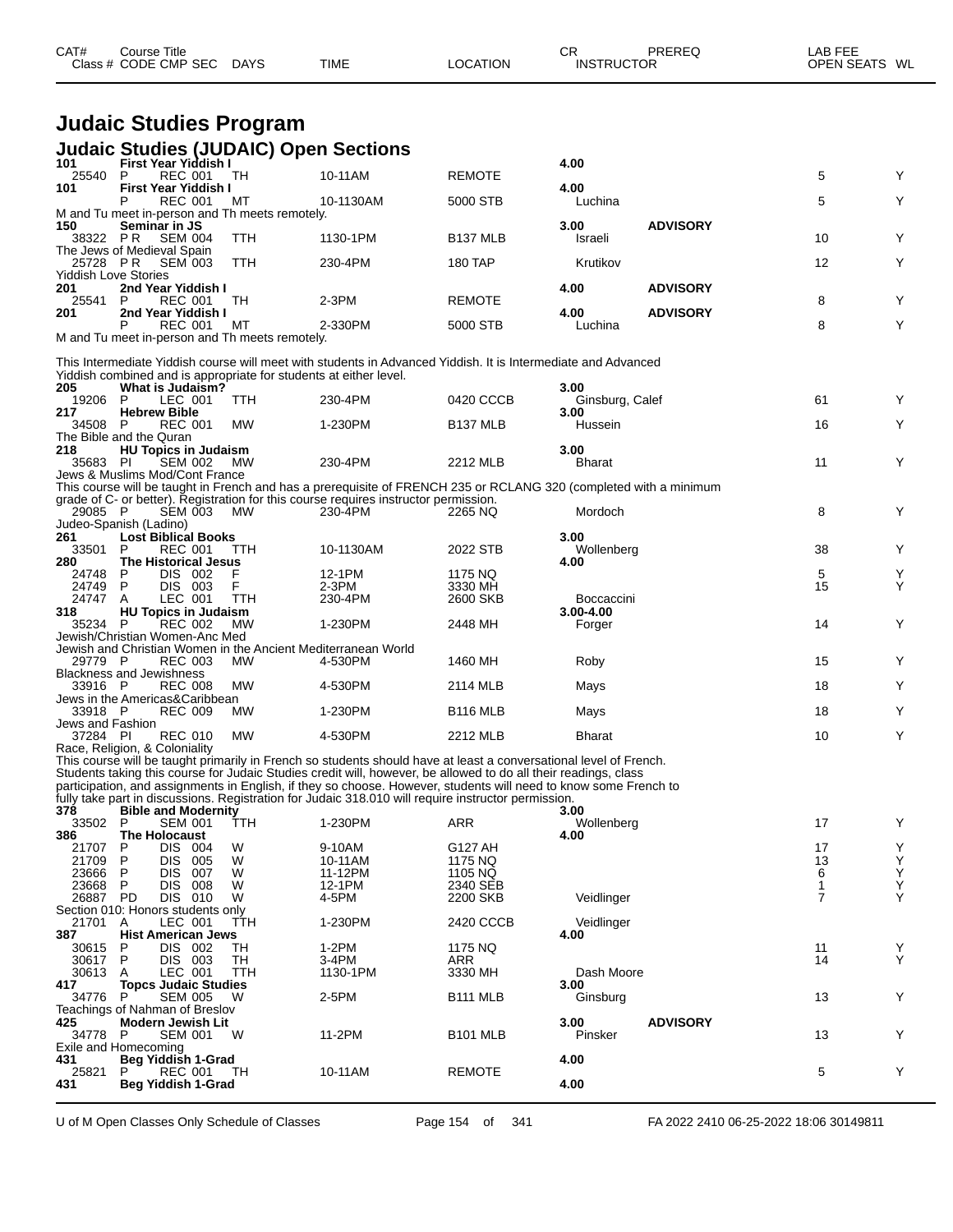| CAT#           | Course Title<br>Class # CODE CMP SEC DAYS                                                            |           | <b>TIME</b>                                                                                                    | <b>LOCATION</b>           | CR.<br><b>INSTRUCTOR</b> | PREREQ                    | LAB FEE<br>OPEN SEATS WL |        |
|----------------|------------------------------------------------------------------------------------------------------|-----------|----------------------------------------------------------------------------------------------------------------|---------------------------|--------------------------|---------------------------|--------------------------|--------|
|                | P<br><b>REC 001</b><br>M and Tu meet in-person and Th meets remotely.                                | MT        | 10-1130AM                                                                                                      | 5000 STB                  | Luchina                  |                           | 5                        | Y      |
| 517<br>29086 P | <b>Topics in Judaic St</b><br><b>REC 001</b><br>Judeo-Spanish (Ladino)                               | <b>MW</b> | 230-4PM                                                                                                        | 2265 NQ                   | 3.00<br>Mordoch          |                           | 8                        | Y      |
| 531<br>25823   | Int Yiddish 1-Grad<br>P<br><b>REC 001</b>                                                            | TH.       | $2-3PM$                                                                                                        | <b>REMOTE</b>             | 4.00                     | <b>ADVISORY</b>           | 8                        | Y      |
| 531            | Int Yiddish 1-Grad<br>P<br><b>REC 001</b><br>M and Tu meet in-person and Th meets remotely.          | MT        | 2-330PM                                                                                                        | 5000 STB                  | 4.00<br>Luchina          | <b>ADVISORY</b>           | 8                        | Y      |
|                |                                                                                                      |           | This Intermediate Yiddish course will meet with students in Advanced Yiddish. It is Intermediate and Advanced  |                           |                          |                           |                          |        |
| 605<br>33511   | Yiddish combined and is appropriate for students at either level.<br>Judaism<br>PR<br><b>SEM 001</b> | W         | $2-5PM$                                                                                                        | <b>B101 MLB</b>           | 3.00<br>Levinson         | <b>ADVISORY, ENFORCED</b> | 18                       | Y      |
| 617<br>34777 P | <b>Judaic Grad Topics</b><br><b>REC 002</b>                                                          | W         | 2-5PM                                                                                                          | <b>B111 MLB</b>           | 3.00<br>Ginsburg         |                           | 13                       | Y      |
| 625<br>34779 P | Teachings of Nahman of Breslov<br><b>Modern Jewish Lit</b><br><b>SEM 001</b>                         | W         | 11-2PM                                                                                                         | <b>B101 MLB</b>           | 3.00<br>Pinsker          | <b>ADVISORY</b>           | 13                       | Y      |
| 631<br>31156   | Exile and Homecoming<br><b>Adv Yiddish 1-Grad</b><br>P<br>REC 001                                    | TH        | $2-3PM$                                                                                                        | <b>REMOTE</b>             | 4.00                     | <b>ADVISORY</b>           | 8                        | Y      |
| 631            | Adv Yiddish 1-Grad<br><b>REC 001</b>                                                                 | мт        | 2-330PM                                                                                                        | 5000 STB                  | 4.00<br>Luchina          | <b>ADVISORY</b>           | 8                        | Y      |
|                | Yiddish combined and is appropriate for students at either level.                                    |           | This Advanced Yiddish course will meet with students in Second Year Yiddish I. It is Intermediate and Advanced |                           |                          |                           |                          |        |
| 201            | <b>Yiddish (YIDDISH) Open Sections</b><br>2nd Year Yiddish I                                         |           |                                                                                                                |                           | 4.00                     | <b>ADVISORY</b>           |                          |        |
| 25556 P<br>201 | <b>REC 001</b><br>2nd Year Yiddish I<br><b>REC 001</b>                                               | TH<br>МT  | $2-3PM$<br>2-330PM                                                                                             | <b>REMOTE</b><br>5000 STB | 4.00<br>Luchina          | <b>ADVISORY</b>           | 8<br>8                   | Y<br>Y |
|                | M and Tu meet in-person and Th meets remotely.                                                       |           | This Intermediate Yiddish course will meet with students in Advanced Yiddish. It is Intermediate and Advanced  |                           |                          |                           |                          |        |
| 431            | Yiddish combined and is appropriate for students at either level.<br>Beg Yiddish 1-Grad              |           |                                                                                                                |                           | 4.00                     |                           |                          |        |
| 25838<br>431   | <b>REC 001</b><br>P<br><b>Beg Yiddish 1-Grad</b><br><b>REC 001</b><br>P                              | TH<br>МT  | 10-11AM<br>10-1130AM                                                                                           | <b>REMOTE</b><br>5000 STB | 4.00<br>Luchina          |                           | 5<br>5                   | Y<br>Y |
| 631            | M and Tu meet in-person and Th meets remotely.<br><b>Adv Yiddish 1-Grad</b>                          |           |                                                                                                                |                           | 4.00                     | <b>ADVISORY</b>           |                          |        |
| 31172<br>631   | P<br><b>REC 001</b><br>Adv Yiddish 1-Grad<br><b>REC 001</b><br>P                                     | TН<br>MT  | $2-3PM$<br>2-330PM                                                                                             | <b>REMOTE</b><br>5000 STB | 4.00<br>Luchina          | <b>ADVISORY</b>           | 8<br>8                   | Y<br>Y |

This Advanced Yiddish course will meet with students in Second Year Yiddish I. It is Intermediate and Advanced Yiddish combined and is appropriate for students at either level.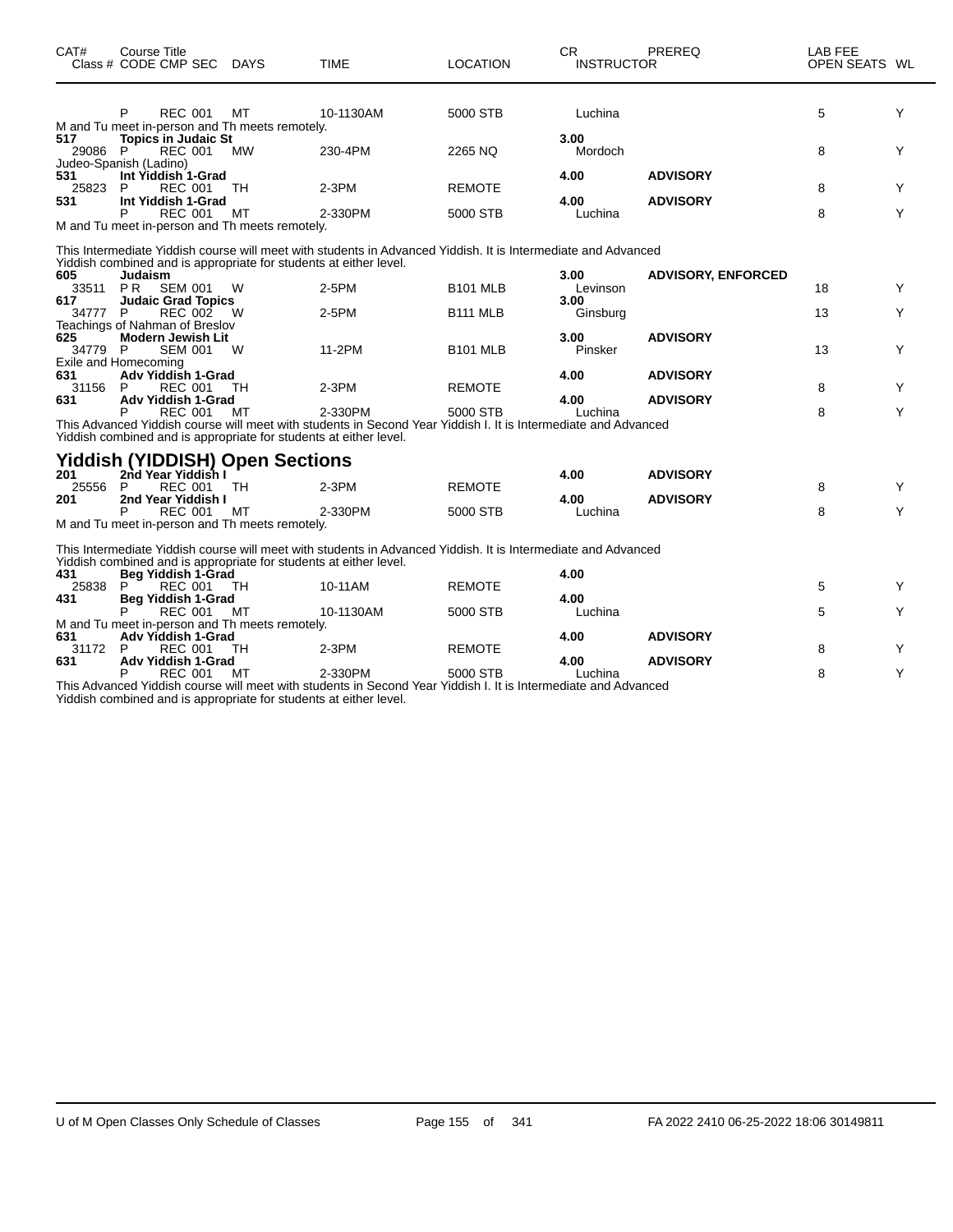| CAT# | ourse Titleٽ         |             |             |          | Ωn<br>◡ド          | PREREQ | _AB FEE       |  |
|------|----------------------|-------------|-------------|----------|-------------------|--------|---------------|--|
|      | Class # CODE CMP SEC | <b>DAYS</b> | <b>TIME</b> | LOCATION | <b>INSTRUCTOR</b> |        | OPEN SEATS WL |  |

# **College of Literature, Science, and the Arts Geography (GEOG) Open Sections 145 Int to Intnl Studies 3.00**

| 147   |                | IIII IV IIIIIII JIUUITS |      |    |         |            | J.UU       |           |              |
|-------|----------------|-------------------------|------|----|---------|------------|------------|-----------|--------------|
| 19294 |                | DIS                     | 005  |    | 3-4PM   | 355 WEISER | Sharpstene |           | $\checkmark$ |
| 19296 |                | DIS                     | 007  |    | 4-5PM   | 355 WEISER | Sharpstene | 21        | $\checkmark$ |
| 19912 |                | DIS                     | 010  |    | 9-10AM  | 455 WEISER | Fakhr      |           | $\checkmark$ |
| 20129 | P <sub>R</sub> | DIS                     | 012  | TН | 10-11AM | 355 WEISER |            |           | $\checkmark$ |
| 34335 |                | DIS                     | 013  | TН | 9-10AM  | 455 WEISER | Fakhr      | 12<br>' 4 | $\sqrt{}$    |
| 19290 |                | .EC                     | -001 | МW | 10-11AM | 1420 CCCB  |            |           |              |
|       |                |                         |      |    |         |            |            |           |              |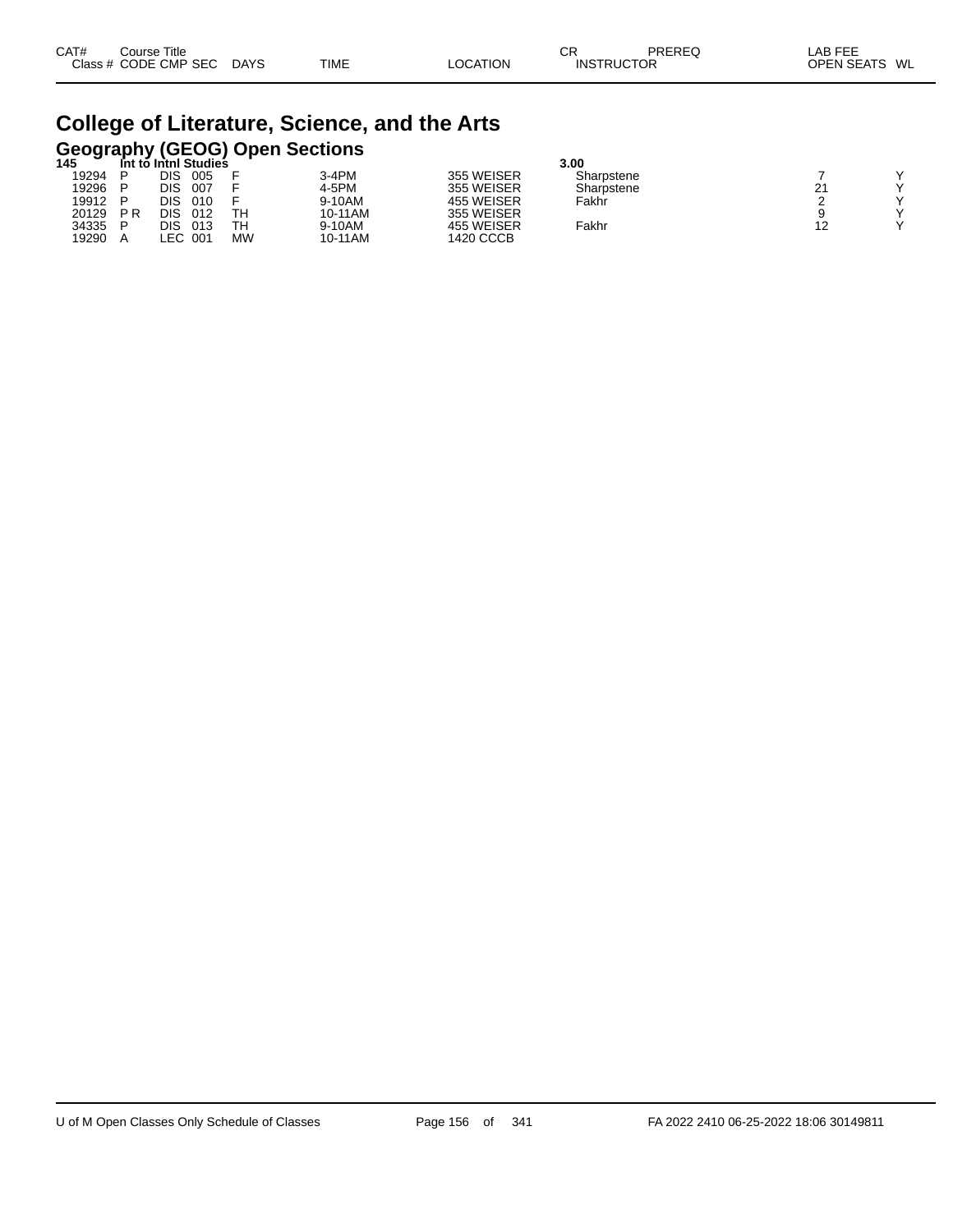| CAT# | $\mathop{\mathsf{course}}$ Title |             |             |          | СR                | PREREG | LAB FEE           |    |
|------|----------------------------------|-------------|-------------|----------|-------------------|--------|-------------------|----|
|      | Class # CODE CMP SEC             | <b>DAYS</b> | <b>TIME</b> | LOCATION | <b>INSTRUCTOR</b> |        | <b>OPEN SEATS</b> | WL |

# **LSA Digital Studies Digital Studies (DIGITAL) Open Sections 158 FYS Digital Studies 3.00**

| 1587<br><b>FYS Digital Studies</b>                |            |               | 3.00      |    |  |
|---------------------------------------------------|------------|---------------|-----------|----|--|
| <b>SEM 002</b><br><b>PR</b><br><b>MW</b><br>37725 | 10-1130AM  | 1265 NQ       | Katz      |    |  |
| Science/Tech/Racial Capitalism                    |            |               |           |    |  |
| <b>HU Digital Std Thems</b><br>258                |            |               | 3.00      |    |  |
| LEC 002<br>29898<br>MW                            | 230-4PM    | 1469 MH       |           |    |  |
| Global Media Industries                           |            |               |           |    |  |
| <b>MW</b><br>LEC 003<br>31210<br>P                | 1-230PM    | G168 AH       |           | 13 |  |
| Digitizing the Carceral State                     |            |               |           |    |  |
| 355<br><b>Topics Dig Creat Exp</b>                |            |               | 3.00-4.00 |    |  |
| LEC 001<br>MW<br>30077<br>P                       | 830-10AM   | 1469 MH       | Griffiths |    |  |
| <b>Critical Digital Visualization</b>             |            |               |           |    |  |
| 411<br><b>Becoming Digital</b>                    |            |               | 3.00      |    |  |
| <b>SEM 001</b><br>29292                           | 830-1130AM | <b>REMOTE</b> | Abrons    | 11 |  |
|                                                   |            |               |           |    |  |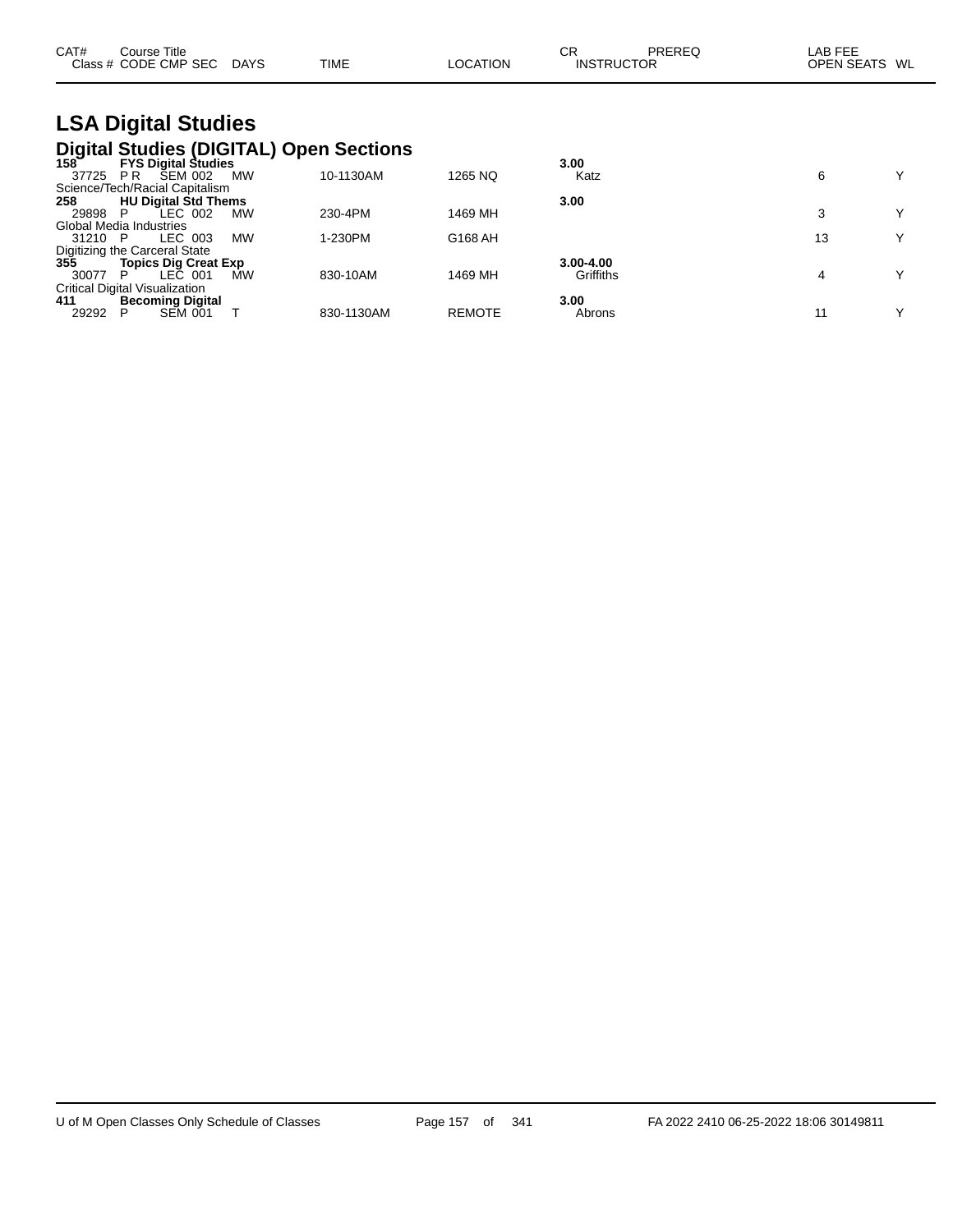| CAT# | Course Title         |             |             |          | СF                | PREREQ | LAB FEE       |
|------|----------------------|-------------|-------------|----------|-------------------|--------|---------------|
|      | Class # CODE CMP SEC | <b>DAYS</b> | <b>TIME</b> | LOCATION | <b>INSTRUCTOR</b> |        | OPEN SEATS WL |

## **LSA First Year Seminars**

#### **Applied Liberal Arts (ALA) Open Sections**

| 101                                                  | Guide - Liberal Arts                              |                          |            |                                                             |                                                                                                            |                      | 1.00-2.00                              | <b>ENFORCED</b> |                    |                                                    |
|------------------------------------------------------|---------------------------------------------------|--------------------------|------------|-------------------------------------------------------------|------------------------------------------------------------------------------------------------------------|----------------------|----------------------------------------|-----------------|--------------------|----------------------------------------------------|
| 25516<br>102                                         | P R<br><b>Student in the Univ</b>                 | LEC 001                  |            | М                                                           | 6-7PM                                                                                                      | 3163 USB             | Finn<br>1.00                           | <b>ADVISORY</b> | 7                  | N                                                  |
| 11811                                                | P <sub>R</sub>                                    | DIS 002                  |            | W                                                           | 8-9PM                                                                                                      | G023 WQ              | Thurman                                |                 | 4                  | Υ                                                  |
| 11812                                                | P <sub>R</sub>                                    | <b>DIS</b>               | 003        | <b>TH</b>                                                   | 4-5PM                                                                                                      | 1005 WQ              | Thurman                                |                 | 8                  | Υ                                                  |
| 11813                                                | P <sub>R</sub>                                    | <b>DIS</b>               | 004        | $\frac{\mathsf{T}}{\mathsf{T}}$                             | 8-9PM                                                                                                      | G027 WQ              | Thurman                                |                 | 11                 | Υ                                                  |
| 15724<br>11814                                       | P <sub>R</sub><br>P <sub>R</sub>                  | <b>DIS</b><br><b>DIS</b> | 005<br>006 | <b>TH</b>                                                   | 8-9PM<br>3-4PM                                                                                             | 1005 WQ<br>G027 WQ   | Thurman                                |                 | 12<br>3            | Ý<br>$\sf Y$                                       |
| 19009                                                | P <sub>R</sub>                                    | DIS.                     | 007        | W                                                           | 3-4PM                                                                                                      | G023 WQ              | Thurman<br>Thurman                     |                 | $\mathbf{1}$       |                                                    |
| 19010                                                | <b>PR</b>                                         | <b>DIS</b>               | 008        | W                                                           | 4-5PM                                                                                                      | G027 WQ              | Thurman                                |                 |                    | Y<br>Y<br>Y                                        |
| 19011                                                | P <sub>R</sub>                                    | <b>DIS</b>               | 009        | TН                                                          | 4-5PM                                                                                                      | G023 WQ              | Thurman                                |                 | $\frac{5}{7}$      |                                                    |
| 15722                                                | <b>PR</b>                                         | DIS 010                  |            | TH                                                          | 8-9PM                                                                                                      | G023 WQ              | Thurman                                |                 | 12                 | $\mathop{\mathsf{Y}}\limits_{\mathop{\mathsf{Y}}}$ |
| 11815                                                | PR                                                | DIS 011                  |            | F.                                                          | 11-12PM<br>Limited to partipants in MICHIGAN COMMUNITY SCHOLARS PROGRAM. CLASS MEETS AUG 30 - NOV 1.       | G027 WQ              | Thurman                                |                 | 5                  |                                                    |
| 11810                                                | A                                                 | LEC 001                  |            | т                                                           | 4-530PM                                                                                                    | 2460 CCCB            | Thurman                                |                 |                    |                                                    |
| 104                                                  | Intro to Research                                 |                          |            |                                                             |                                                                                                            |                      | 1.00                                   | <b>ADVISORY</b> |                    |                                                    |
| 11816                                                | P R                                               | REC 001                  |            | Т                                                           | 4-5PM                                                                                                      | 1324 EH              | Simon                                  |                 | 58                 | N                                                  |
| 105                                                  | <b>Digital Research</b>                           |                          |            |                                                             |                                                                                                            |                      | 1.00                                   |                 |                    | Y                                                  |
| 19308 PR<br>This class is taught entirely online.    |                                                   | LAB 001                  |            |                                                             | ARR                                                                                                        | ARR                  | Niehof                                 |                 | $\mathbf{1}$       |                                                    |
| 19309 PR                                             |                                                   | LAB 002                  |            | <b>TTH</b>                                                  | 3-4PM                                                                                                      | <b>1220 WEILL</b>    | Peters                                 |                 | 13                 | Υ                                                  |
| 20013 PR                                             |                                                   | LAB 004                  |            |                                                             | ARR                                                                                                        | ARR                  | <b>Bradley</b>                         |                 | 13                 | Y                                                  |
| This class is taught entirely online.                |                                                   |                          |            |                                                             |                                                                                                            |                      |                                        |                 |                    |                                                    |
| 106<br>16521                                         | <b>Health &amp; Health Care</b><br>P <sub>R</sub> | LAB 002                  |            | W                                                           | 830-10AM                                                                                                   | 1437 MH              | 3.00<br>Harris                         | <b>ADVISORY</b> | 11                 | Υ                                                  |
| 33287                                                | PR                                                | LAB 003                  |            | TН                                                          | 830-10AM                                                                                                   | 1280 LSA             | Harris                                 |                 | $\overline{7}$     | Υ                                                  |
| 33288                                                | P R                                               | LAB 004                  |            | F                                                           | 1-230PM                                                                                                    | 1437 MH              | Harris                                 |                 | 15                 | Υ                                                  |
| 33289                                                | P R                                               | LAB 005                  |            | F                                                           | 230-4PM                                                                                                    | 1437 MH              | Harris                                 |                 | 18                 | Y                                                  |
|                                                      |                                                   |                          |            | Restricted to students in Health Sciences Scholars Program. |                                                                                                            |                      |                                        |                 |                    |                                                    |
| 15400<br>107                                         | A<br>WISE RP Seminar                              | LEC 001                  |            | М                                                           | 4-530PM                                                                                                    | 1360 EH              | Harris<br>1.00                         | <b>ADVISORY</b> |                    |                                                    |
| 19596                                                | <b>PR</b>                                         | LEC 001                  |            | W                                                           | 1-2PM                                                                                                      | 113 MOJO             | Turman                                 |                 | 18                 | Υ                                                  |
| 28861                                                | P <sub>R</sub>                                    | <b>SEM 002</b>           |            | <b>TH</b>                                                   | 1-2PM                                                                                                      | 113 MOJO             | Turman                                 |                 | 10                 | Υ                                                  |
| 29973                                                | P <sub>R</sub>                                    | <b>SEM 003</b>           |            | TH                                                          | 3-4PM                                                                                                      | 113 MOJO             | Turman                                 |                 | 18                 | Y                                                  |
| 118                                                  | Prog, Info & People                               |                          |            |                                                             |                                                                                                            |                      | 4.00                                   |                 |                    |                                                    |
| 21773<br>27222                                       | P<br>P                                            | DIS 003<br><b>DIS</b>    | 004        | TTH<br><b>MW</b>                                            | 830-10AM<br>4-530PM                                                                                        | 2150 SKB<br>2334 SEB | van Lent, Faculty<br>van Lent, Faculty |                 | 17<br>$\mathbf{1}$ | Υ<br>Υ                                             |
| 22510                                                | P                                                 | <b>DIS</b>               | 005        | MW                                                          | 530-7PM                                                                                                    | 1245 NQ              | van Lent, Faculty                      |                 | 12                 | Υ                                                  |
| 24431                                                | P                                                 | DIS 006                  |            | TTH                                                         | 830-10AM                                                                                                   | 2328 SEB             | van Lent, Faculty                      |                 | 21                 | Υ                                                  |
| 30837                                                | P                                                 | DIS 011                  |            | TTH                                                         | 4-530PM                                                                                                    | G580 DENT            | van Lent, Faculty                      |                 | 16                 | Y                                                  |
| 21763                                                | A                                                 | LEC 001                  |            | м                                                           | 230-4PM                                                                                                    | AUD B AH             | van Lent                               |                 |                    |                                                    |
| 122                                                  | <b>Intrgrp Dialogue</b>                           |                          |            |                                                             | Interested students must fill out a dialogue application. See link in course description. Questions? Email |                      | 2.00                                   |                 |                    |                                                    |
| igrcourses@umich.edu                                 |                                                   |                          |            |                                                             |                                                                                                            |                      |                                        |                 |                    |                                                    |
| 17785 PD                                             |                                                   | <b>SEM 001</b>           |            | W                                                           | 10-12PM                                                                                                    | ARR                  | Kaplowitz                              |                 | 52                 | N                                                  |
| 17786 PD                                             |                                                   | <b>SEM 002</b>           |            | W                                                           | 3-5PM                                                                                                      | 296 WEISER           | Morton                                 |                 | 50                 | N                                                  |
| igrcourses@umich.edu                                 |                                                   |                          |            |                                                             | Interested students must fill out a dialogue application. See link in course description. Questions? Email |                      |                                        |                 |                    |                                                    |
| $\overline{125}$                                     | <b>Internship Success</b>                         |                          |            |                                                             |                                                                                                            |                      | 1.00                                   |                 |                    |                                                    |
| 23412                                                | P                                                 | LEC 001                  |            | TН                                                          | 530-730PM                                                                                                  | 1280 LSA             | Silbert                                |                 | 11                 | Y                                                  |
| 23413                                                | P                                                 | LEC 002                  |            | м                                                           | 530-730PM                                                                                                  | 1280 LSA             | Silbert                                |                 | 11                 | Y                                                  |
| 171                                                  | Make the Most of UM                               |                          |            |                                                             | 7-9PM                                                                                                      |                      | 1.00                                   |                 | 5                  | Υ                                                  |
| 24305<br>Thids class will meet in East Quad, B852    | P R                                               | SEM 001                  |            | T                                                           |                                                                                                            | ARR                  | Gurin                                  |                 |                    |                                                    |
| 24565 PR                                             |                                                   | <b>SEM 002</b>           |            | T                                                           | 7-9PM                                                                                                      | ARR                  | Gurin                                  |                 | 9                  | Y                                                  |
|                                                      |                                                   |                          |            | This class will meet in the South Quad, Game Room.          |                                                                                                            |                      |                                        |                 |                    |                                                    |
| 24566 PR                                             |                                                   | <b>SEM 003</b>           |            |                                                             | 7-9PM                                                                                                      | ARR                  | Gurin                                  |                 | 11                 |                                                    |
| This class will meet in West Quad, G023.<br>24567 PR |                                                   | <b>SEM 004</b>           |            | W                                                           | 1-3PM                                                                                                      | <b>ARR</b>           | Gurin                                  |                 | 11                 | Y                                                  |
|                                                      |                                                   |                          |            | This class will meet in Alice Lloyd, Room 2060.             |                                                                                                            |                      |                                        |                 |                    |                                                    |
| 24568 PR                                             |                                                   | <b>SEM 005</b>           |            | w                                                           | $1-3PM$                                                                                                    | ARR                  | Gurin                                  |                 | 9                  | Y                                                  |
| This class will meet in West Quad, G027.             |                                                   |                          |            |                                                             |                                                                                                            |                      |                                        |                 |                    |                                                    |
| 24569 PR                                             |                                                   | <b>SEM 006</b>           |            | W                                                           | 6-8PM                                                                                                      | ARR                  | Gurin                                  |                 | 7                  | Y                                                  |
|                                                      |                                                   |                          |            | This class will meet in Baits II, Coman Lounge.<br>w        | 6-8PM                                                                                                      | ARR                  | Gurin                                  |                 | 11                 | Y                                                  |
| 24570 PR                                             |                                                   | SEM 007                  |            | This class will meet in Bursley, McGraham-Siwik Lounge.     |                                                                                                            |                      |                                        |                 |                    |                                                    |
| 24571 PR                                             |                                                   | <b>SEM 008</b>           |            | w                                                           | 6-8PM                                                                                                      | ARR                  | Gurin                                  |                 | 8                  | Y                                                  |
| This class will meet inWest Quad, G027.              |                                                   |                          |            |                                                             |                                                                                                            |                      |                                        |                 |                    |                                                    |
| 24572 PR                                             |                                                   | <b>SEM 009</b>           |            | TH                                                          | 1-3PM                                                                                                      | ARR                  | Gurin                                  |                 | 8                  | Y                                                  |
| 24573 PR                                             |                                                   | SEM 010                  |            | This class will meet in Markley, Sharangpani Lounge.<br>TH. | 1-3PM                                                                                                      | ARR                  | Gurin                                  |                 | 8                  | Y                                                  |
|                                                      |                                                   |                          |            | This class will meet in Newberry, Audre Lorde Lounge.       |                                                                                                            |                      |                                        |                 |                    |                                                    |
| 24574 PR                                             |                                                   | <b>SEM 011</b>           |            | TH.                                                         | 530-730PM                                                                                                  | ARR                  | Gurin                                  |                 | 9                  | Y                                                  |
|                                                      |                                                   |                          |            | This class will meet in Alice Lloyd, Room 2060.             |                                                                                                            |                      |                                        |                 |                    |                                                    |
| 24575 PR                                             |                                                   | <b>SEM 012</b>           |            | TH                                                          | 530-730PM                                                                                                  | ARR                  | Gurin                                  |                 | 11                 | Y                                                  |
|                                                      |                                                   |                          |            |                                                             |                                                                                                            |                      |                                        |                 |                    |                                                    |

U of M Open Classes Only Schedule of Classes Page 158 of 341 FA 2022 2410 06-25-2022 18:06 30149811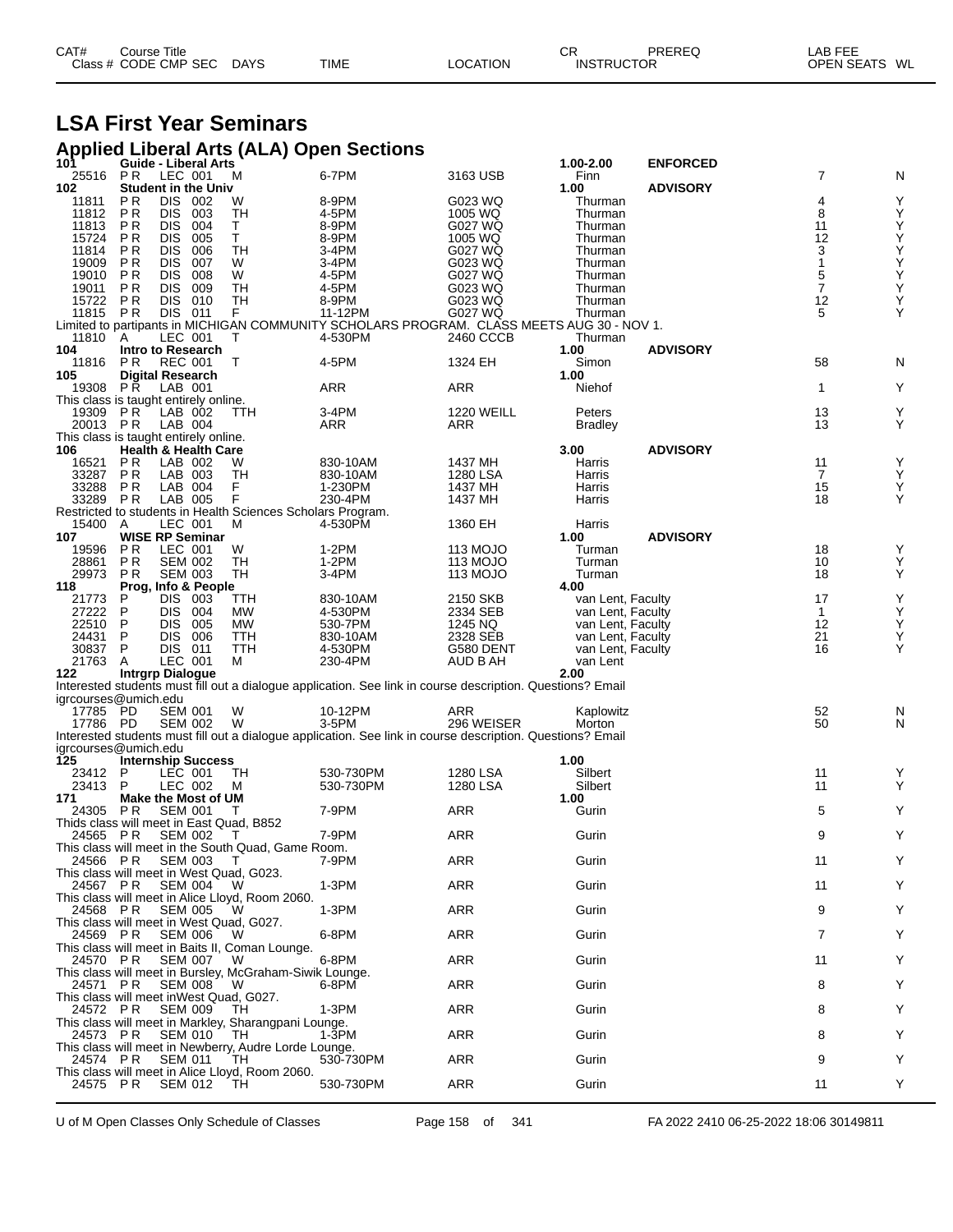| CAT#                           | Course Title<br>Class # CODE CMP SEC DAYS                                                                                                  |             | TIME                                                                                                            | <b>LOCATION</b>                                | <b>CR</b><br><b>INSTRUCTOR</b>  | PREREQ          | LAB FEE<br>OPEN SEATS WL |             |
|--------------------------------|--------------------------------------------------------------------------------------------------------------------------------------------|-------------|-----------------------------------------------------------------------------------------------------------------|------------------------------------------------|---------------------------------|-----------------|--------------------------|-------------|
| 24576 PR                       | This class will meet in Couzens, Room 1417.<br><b>SEM 013</b>                                                                              | ТH          | 530-730PM                                                                                                       | <b>ARR</b>                                     | Gurin                           |                 | 8                        | Y           |
| 24577 PR                       | This class will meet in East Quad, B834.<br>SEM 014                                                                                        | TH          | 530-730PM                                                                                                       | <b>ARR</b>                                     | Gurin                           |                 | 12                       | Y           |
| 174<br>32719<br>32720<br>32721 | This class will meet in West Quad, B814.<br><b>BLI Leadership Lab</b><br><b>SEM 001</b><br>P<br>P<br><b>SEM 002</b><br>P<br><b>SEM 003</b> | M<br>т<br>w | 7-9PM<br>6-8PM<br>4-6PM                                                                                         | 110 WEISER-TBL<br>1280 LSA<br><b>R0420 BUS</b> | 1.00<br>Haque<br>Haque<br>Haque |                 | 30<br>28<br>26           | N<br>N<br>N |
| 206<br>27253                   | <b>Hith Mentor &amp; Exper</b><br><b>PI</b><br>LEC 001                                                                                     | м           | 530-630PM                                                                                                       | 1413 COUZENS                                   | 1.00<br>Walton                  |                 | 3                        | N           |
| 210<br>24306                   | Def Crit Glbl Issues<br>PD<br>LEC 001                                                                                                      | F           | 1-230PM                                                                                                         | 3460 CCCB                                      | 2.00<br>Peters                  |                 | 46                       | N           |
| 220<br>25500                   | <b>Foundations IGR</b><br>PDR SEM 002                                                                                                      | ттн         | 1-230PM                                                                                                         | <b>ARR</b>                                     | 3.00<br>Crider                  | <b>ENFORCED</b> | 2                        | Y           |
| 223<br>24619                   | <b>Entrepreneur Crtivty</b><br>LEC 001<br>A                                                                                                | MW          | 11-12PM                                                                                                         | AUD A AH                                       | 3.00<br>Fretz                   |                 |                          |             |
| 225<br>19052<br>25678          | Undergrad Internship<br><b>SEM 001</b><br>PD<br>PD.<br><b>SEM 002</b>                                                                      |             | ARR<br>ARR                                                                                                      | <b>ARR</b><br>ARR                              | 1.00<br>Barron<br>Barron        |                 | 14<br>40                 | N<br>N      |
| 240<br>26994 PR                | Live Well in College<br>LEC 001                                                                                                            | W           | 2-4PM                                                                                                           | ARR                                            | 2.00<br>Pehlke, Carbone         |                 | 2                        | Y           |
| 250                            | <b>Critical Issues</b>                                                                                                                     |             | This class will be taught at University Health Service, 4th floor in meeting room 1.                            |                                                | 1.00                            | <b>ENFORCED</b> |                          |             |
|                                | 35149 PR LEC 001<br>Critical Issues-ClimateSolutio                                                                                         | W           | 4-6PM                                                                                                           | 1469 MH                                        |                                 |                 | 16                       | N           |
| 35150 PR                       | LEC 002<br>Critical Issues in Education                                                                                                    | W           | 4-6PM                                                                                                           | 1469 MH                                        |                                 |                 | 27                       | N           |
| 264<br>30965 P                 | <b>ID Topics in ALA</b><br>DIS 011                                                                                                         | W           | 12-1PM                                                                                                          | 1122 SPH2                                      | 3.00                            |                 | 1                        | Y           |
| 30966 P                        | On Purpose: Design a Big Life<br>DIS 012<br>On Purpose: Design a Big Life                                                                  | W           | $1-2PM$                                                                                                         | 1112 SPH2                                      |                                 |                 | $\overline{7}$           | Y           |
| 30967 P                        | DIS 013<br>On Purpose: Design a Big Life                                                                                                   | W           | 12-1PM                                                                                                          | G020 SPH2                                      |                                 |                 | 20                       | Y           |
| 30968 P                        | DIS 014<br>On Purpose: Design a Big Life                                                                                                   | W           | $1-2PM$                                                                                                         | 1680 SPH1A                                     |                                 |                 | 15                       | Y           |
| 30964 A                        | LEC 010<br>On Purpose: Design a Big Life                                                                                                   | M           | 12-2PM                                                                                                          | 2460 CCCB                                      | Strecher                        |                 |                          |             |
| 270<br>29152 PIR               | <b>ALA Topics</b><br>LEC 001<br>Intergroup Dialog Facilitation                                                                             |             | ARR                                                                                                             | <b>ARR</b>                                     | 2.00-3.00<br>Kaplowitz, Morton  | <b>ENFORCED</b> | 11                       | N           |
| 30303 PR                       | LEC 002<br>Music & Meaning in our Lives                                                                                                    | <b>MW</b>   | 10-1130AM                                                                                                       | 1280 LSA                                       | Schumann                        |                 | 8                        | N           |
| 32939 PR                       | LEC 006<br>Where Does \$ Go? - UM's Budget                                                                                                 | F           | 10-12PM                                                                                                         | A859 CHEM-TBLC                                 | Dittmar, Zaruba                 |                 | 34                       | Y           |
|                                | 33887 PR LEC 007<br>Inside - Local Music Community                                                                                         | м           | 1-3PM                                                                                                           | 4175 AH                                        | Schumann                        |                 | 9                        | Y           |
|                                | 33584 PR LEC 010<br><b>Computing for Creative Express</b>                                                                                  | <b>MW</b>   | 830-10AM                                                                                                        | 1230 USB                                       | Guzdial                         |                 | 71                       | Y           |
|                                | 33585 PR LEC 011<br>Computation Impact: Text                                                                                               | <b>MW</b>   | 1130-1PM                                                                                                        | 3600 SKB                                       | Guzdial                         |                 | 68                       | Y           |
|                                | 37367 PR LEC 015 W<br>Fake News, Lies, & Propaganda                                                                                        |             | 3-5PM                                                                                                           | <b>B0570 BUS</b>                               | Oehrli                          |                 | 21                       | N           |
| 281<br>34799 PI                | <b>Entering Research</b><br><b>REC 001</b>                                                                                                 | T           | 4-530PM                                                                                                         | 1505 NUB                                       | 1.00-4.00<br>Knox               |                 | 20                       | N           |
| 290<br>26654 A                 | <b>Public Speaking</b><br>LEC 001                                                                                                          | TTH         | 12-1PM                                                                                                          | 1544 NUB                                       | 3.00<br>Moshin                  |                 |                          |             |
| 320<br>28189 PI                | <b>IGR Facilitation</b><br><b>SEM 002</b>                                                                                                  | MW          | 11-12PM                                                                                                         | 3315 MH                                        | 2.00<br>alvarez, Thompson       | <b>ADVISORY</b> | 2                        | N           |
| Sep 19 - Nov. 16.              |                                                                                                                                            |             | This class will start with a retreat on the following dates: Sep 9,10,11, then meet regularly on Mon/Wed 11-12, |                                                |                                 |                 |                          |             |
| 321                            | <b>Dialog Prac</b>                                                                                                                         |             | This class will have a weekend retreat on the following dates: Aug 27, 28.                                      |                                                | 3.00                            | <b>ADVISORY</b> |                          |             |
| 17815 PI<br>30049 PI           | <b>SEM 001</b><br><b>SEM 002</b>                                                                                                           | м<br>M      | 2-5PM<br>9-12PM                                                                                                 | 3265 USB<br>3038 DANA                          | Morton<br>Kaplowitz             |                 | 9<br>$\overline{7}$      | N<br>N      |
| 322                            | <b>Advanced IGR Prac</b>                                                                                                                   |             | This class will have a weekend retreat on the following dates: Aug 27, 28.                                      |                                                | 1.00-4.00                       | <b>ADVISORY</b> |                          |             |
| 18571 PI                       | LAB 002                                                                                                                                    |             | <b>ARR</b><br>This class will have a weekend retreat on the following dates: Aug 28, 29.                        | ARR                                            | Kaplowitz                       |                 | 2                        | N           |
| 325<br>26970 PR                | <b>Education to Work</b><br><b>REC 001</b>                                                                                                 | M           | 530-730PM                                                                                                       | 1280 LSA                                       | 1.00<br>Silbert                 |                 | 24                       | N           |
| 26971 PR<br>370                | <b>REC 002</b><br><b>ALA Topics</b>                                                                                                        | TH          | 530-730PM                                                                                                       | 1280 LSA                                       | Silbert<br>3.00                 | <b>ENFORCED</b> | 38                       | N           |
|                                | 27398 PR LEC 002<br>Measure of Our Meals                                                                                                   | МW          | 1-230PM                                                                                                         | 3242 LSA                                       | Finn                            |                 | 7                        | N           |
| 380<br>25547                   | <b>Resrch Communication</b><br>PD.<br><b>SEM 001</b>                                                                                       | $\top$      | 6-730PM                                                                                                         | AUD C AH                                       | 1.00-4.00<br>Nemtanu            | <b>ADVISORY</b> | 120                      | N           |
| 429                            | <b>IGR Capstone</b>                                                                                                                        |             |                                                                                                                 |                                                | 3.00                            | <b>ADVISORY</b> |                          |             |

U of M Open Classes Only Schedule of Classes Page 159 of 341 FA 2022 2410 06-25-2022 18:06 30149811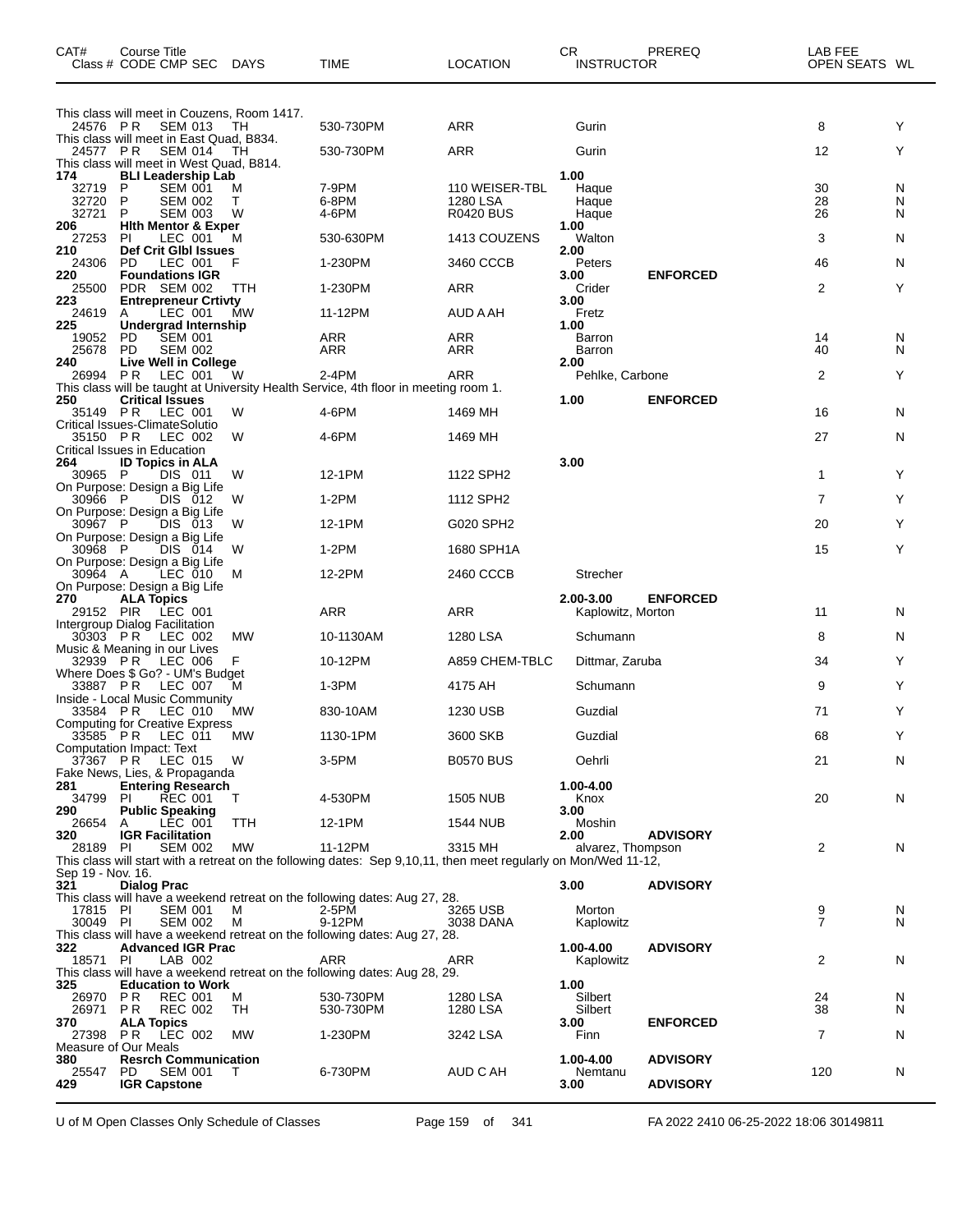| CAT#                               | Course Title      | Class # CODE CMP SEC DAYS                    |                                                            | <b>TIME</b>                                                               | <b>LOCATION</b>         | CR.<br><b>INSTRUCTOR</b>   | PREREQ                                      | LAB FEE<br>OPEN SEATS WL |   |
|------------------------------------|-------------------|----------------------------------------------|------------------------------------------------------------|---------------------------------------------------------------------------|-------------------------|----------------------------|---------------------------------------------|--------------------------|---|
| 32737 PI                           |                   | <b>SEM 001</b>                               | MW                                                         | 10-1130AM                                                                 | 2112 MLB                | Hicks she-her-hers         |                                             | 8                        | N |
| 470<br>24781 PIR                   | <b>ALA Topics</b> | LEC 001                                      |                                                            | <b>ARR</b>                                                                | ARR                     | 2.00<br>Wiseman            | <b>ENFORCED</b>                             | 10                       | N |
| Organizing for Global Justice      |                   |                                              |                                                            |                                                                           |                         |                            |                                             |                          |   |
| 471<br>24551 PI                    |                   | <b>Lead Commun Building</b><br>SEM 001       | T.                                                         | 3-5PM                                                                     | <b>REMOTE</b>           | 1.00-3.00<br>Gurin, Kirpes |                                             | 10                       | N |
| 472<br>24552 PI                    |                   | <b>Adv Lead Facil Comm</b><br><b>SEM 001</b> | Т                                                          | 3-5PM                                                                     | <b>REMOTE</b>           | 1.00-3.00<br>Gurin         |                                             | 15                       | N |
|                                    |                   |                                              | This class will meet in South Quad, Yuri Kochiyama Lounge. |                                                                           |                         |                            |                                             |                          |   |
| 110                                |                   | Intr to Info Studies                         |                                                            | <b>University Courses (UC) Open Sections</b>                              |                         | 4.00                       |                                             |                          |   |
| 25273                              | - P               | DIS 004                                      | W                                                          | 2-3PM                                                                     | 2334 SEB                | Lampe, Faculty             |                                             | $\mathbf{1}$             | Y |
| 21037                              | $\mathsf{P}$      | <b>DIS 008</b>                               | T.                                                         | 6-7PM                                                                     | <b>B124 MLB</b>         | Lampe, Faculty             |                                             | 2                        | Y |
| 24429 P                            |                   | <b>DIS</b><br>010                            | TH                                                         | 9-10AM                                                                    | 2255 NQ                 | Lampe, Faculty             |                                             | 10                       | Y |
| 28468 P                            |                   | 011<br><b>DIS</b>                            | TН                                                         | 10-11AM                                                                   | 2255 NQ                 | Lampe, Faculty             |                                             | 5                        | Y |
| 33931                              | $\mathsf{P}$      | DIS 012                                      | W                                                          | $2-3PM$                                                                   | 2185 NQ                 | Lampe, Faculty             |                                             | 10                       | Y |
| 15734 A                            |                   | LEC 001                                      | TTH                                                        | 230-4PM                                                                   | AUD 3 MLB               | Lampe                      |                                             |                          |   |
| 154                                |                   | 1st Yr Interdisc Sem                         |                                                            |                                                                           |                         | 3.00                       | <b>ADVISORY</b>                             |                          |   |
| 31408 PR                           |                   | <b>SEM 001</b>                               | МW                                                         | 1-230PM                                                                   | <b>ARR</b>              | Modey                      |                                             | 15                       | N |
| Individual Life & Common Good      |                   |                                              |                                                            |                                                                           |                         |                            |                                             |                          |   |
|                                    |                   |                                              | This class will be meeting in West Quad, G023.             |                                                                           |                         |                            |                                             |                          |   |
| 201                                |                   | <b>Team&amp;Ldrshp Basics I</b>              |                                                            |                                                                           |                         | 1.00                       | <b>ADVISORY</b>                             |                          |   |
| 27189 P                            |                   | LEC 001                                      | TН                                                         | 2-3PM                                                                     | 2234 USB                | Kober                      |                                             | 11                       | N |
| 27190 P                            |                   | LEC 002                                      |                                                            | ARR                                                                       | ARR                     |                            |                                             | 14                       | N |
| 27191                              | S                 | LAB 004                                      | TH                                                         | 4-6PM                                                                     | <b>ARR</b>              | Penry                      |                                             |                          |   |
| 203                                |                   | <b>Military Leadership</b>                   |                                                            | 4-6PM                                                                     |                         | 1.00                       |                                             |                          |   |
| 17301<br>17299                     | P<br>S            | LAB 003                                      | TH<br>TН                                                   | 8-10AM                                                                    | ARR<br><b>1624 CHEM</b> |                            | Moreno, Castillo, Kositz                    | 47                       | N |
| 205                                |                   | LEC 001<br><b>Leadership and Mgmt</b>        |                                                            |                                                                           |                         | 3.00                       | Moreno, Castillo, Kositz<br><b>ADVISORY</b> |                          |   |
| 17869                              | $\mathsf{P}$      | LEC 001                                      | МW                                                         | 830-10AM                                                                  | 1624 CHEM               | Nunn                       |                                             | 16                       | N |
|                                    |                   |                                              | Non-ROTC students do not attend the labs.                  |                                                                           |                         |                            |                                             |                          |   |
| 17870 P                            |                   | LEC 002                                      | <b>MW</b>                                                  | 1-230PM                                                                   | 3088 EH                 | Nunn                       |                                             | 4                        | N |
|                                    |                   |                                              | Non-ROTC students do not attend the labs.                  |                                                                           |                         |                            |                                             |                          |   |
| 17871                              | S                 | LAB 003                                      | Τ                                                          | 4-6PM                                                                     | <b>ARR</b>              | Nunn                       |                                             |                          |   |
| 301                                |                   | Lead Small Org I                             |                                                            |                                                                           |                         | 2.00                       | <b>ADVISORY</b>                             |                          |   |
| 18126                              | -P                | DIS 001                                      | т                                                          | 8-10AM                                                                    | G115 AH                 | Kositz, Castillo           |                                             | 10                       | N |
| 17292                              | S                 | LAB 003                                      | TH                                                         | 4-6PM                                                                     | ARR                     |                            | Moreno, Castillo, Kositz                    |                          |   |
| 307                                |                   | Leadership & Comm I                          |                                                            |                                                                           |                         | 3.00                       |                                             |                          |   |
| 26369                              | P                 | <b>SEM 001</b>                               | TН                                                         | 9-12PM                                                                    | 2104 MLB                | Yau                        |                                             | 4                        | N |
| 27192                              | S                 | LAB 004                                      | TH                                                         | 4-6PM                                                                     | ARR                     | Wilkinson                  |                                             |                          |   |
| 390                                |                   | <b>Discipl Lang Study</b>                    |                                                            |                                                                           |                         | 1.00                       | <b>ADVISORY</b>                             |                          |   |
| 18948 PI                           |                   | <b>REC 002</b>                               |                                                            | ARR                                                                       | ARR                     | Espinoza                   |                                             | 25                       | N |
| Spanish Language Section           |                   |                                              |                                                            |                                                                           |                         |                            |                                             |                          |   |
|                                    |                   |                                              |                                                            | Must be concurently enrolled in either AMCULT 315-002 or HISTORY 377-002. |                         |                            |                                             |                          |   |
| 401                                | Ldrshp & Mgt      |                                              |                                                            |                                                                           |                         | 2.00                       | <b>ADVISORY, ENFORCED</b>                   |                          |   |
| 17867 PR                           |                   | DIS 001                                      | TH                                                         | 8-10AM                                                                    | 2185 NQ                 | Dye, Moreno, Gilbert       |                                             | 11                       | N |
|                                    |                   |                                              |                                                            | This class has changed titles - it is now Leadership & Managment          |                         |                            |                                             |                          |   |
| 17868                              | AR                | LAB 003                                      | TH                                                         | 4-6PM                                                                     | ARR                     | Dye, Gilbert, Moreno       |                                             |                          |   |
| 415                                |                   | <b>Research Methods NS</b>                   |                                                            |                                                                           |                         | 1.00                       |                                             |                          |   |
| 19991 PI                           |                   | LEC 001 M                                    |                                                            | 530-7PM                                                                   | 3437 MH                 | Moore, Blass               |                                             | 40                       | N |
| <b>Scholarly Integrity MATH</b>    |                   |                                              |                                                            |                                                                           |                         |                            |                                             |                          |   |
|                                    |                   |                                              |                                                            | This class will be meeting in B844 East Hall the following Mondays:       |                         |                            |                                             |                          |   |
| Sep 9, 16, 23, & 30                |                   |                                              |                                                            |                                                                           |                         |                            |                                             |                          |   |
| Oct 21, 28                         |                   |                                              |                                                            |                                                                           |                         |                            |                                             |                          |   |
| Nov 4 & 18;                        |                   |                                              |                                                            |                                                                           |                         |                            |                                             |                          |   |
| 24506 PR                           |                   | LEC 002                                      | м                                                          | 3-5PM                                                                     | 340 WH                  | Sih                        |                                             | 19                       | Y |
| <b>Scholarly Integrity PHYSICS</b> |                   |                                              |                                                            |                                                                           |                         |                            |                                             |                          |   |
| 500                                |                   | <b>Biomed Engr Sem</b>                       |                                                            |                                                                           |                         | 1.00                       |                                             |                          |   |
| 17302 P                            |                   | <b>SEM 001</b>                               | TH                                                         | 430-6PM                                                                   | <b>1500 EECS</b>        | Chandrasekaran             |                                             | 65                       | Y |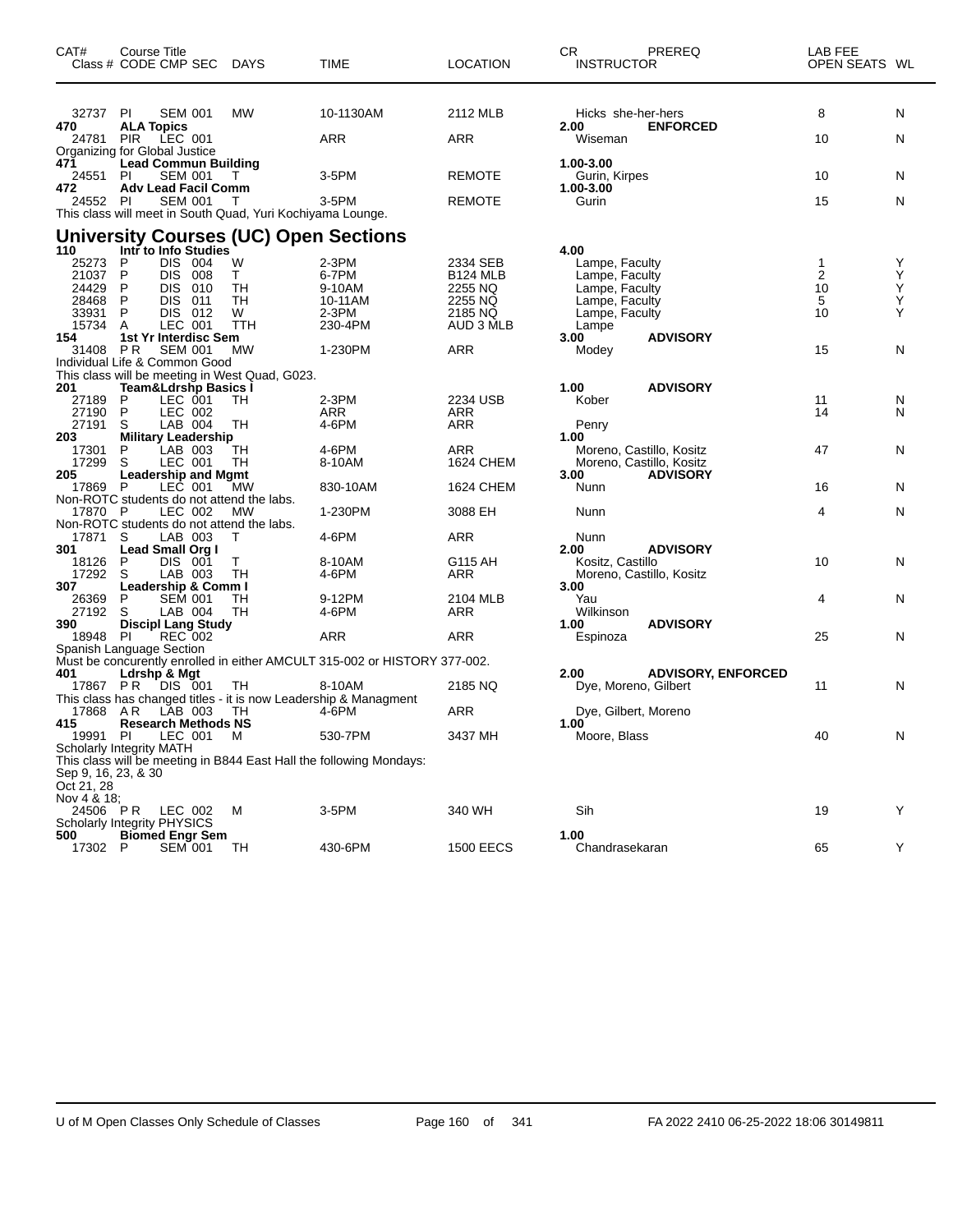| CAT# | Course Title         |             |             |          | СF                | PREREQ | LAB FEE                 |
|------|----------------------|-------------|-------------|----------|-------------------|--------|-------------------------|
|      | Class # CODE CMP SEC | <b>DAYS</b> | <b>TIME</b> | LOCATION | <b>INSTRUCTOR</b> |        | <b>OPEN SEATS</b><br>WL |

### **LSA II: Chinese Studies Chinese Studies (CCS) Open Sections**

| 580   | <b>Grad Sem Chinese Std</b>                    |       |            | 3.00          | <b>ADVISORY</b> |    |  |
|-------|------------------------------------------------|-------|------------|---------------|-----------------|----|--|
| 37282 | <b>SEM 001</b>                                 | 4-7PM | 355 WEISER | Gallagher     |                 |    |  |
|       | <b>Chinese Government &amp; Politics</b>       |       |            |               |                 |    |  |
|       | This class will meet together with POLSCI 656. |       |            |               |                 |    |  |
| 591   | Ind St Chinese St                              |       |            | $1.00 - 3.00$ | <b>ADVISORY</b> |    |  |
|       | IND                                            | ARR   | ARR        |               |                 | 10 |  |
|       |                                                |       |            |               |                 |    |  |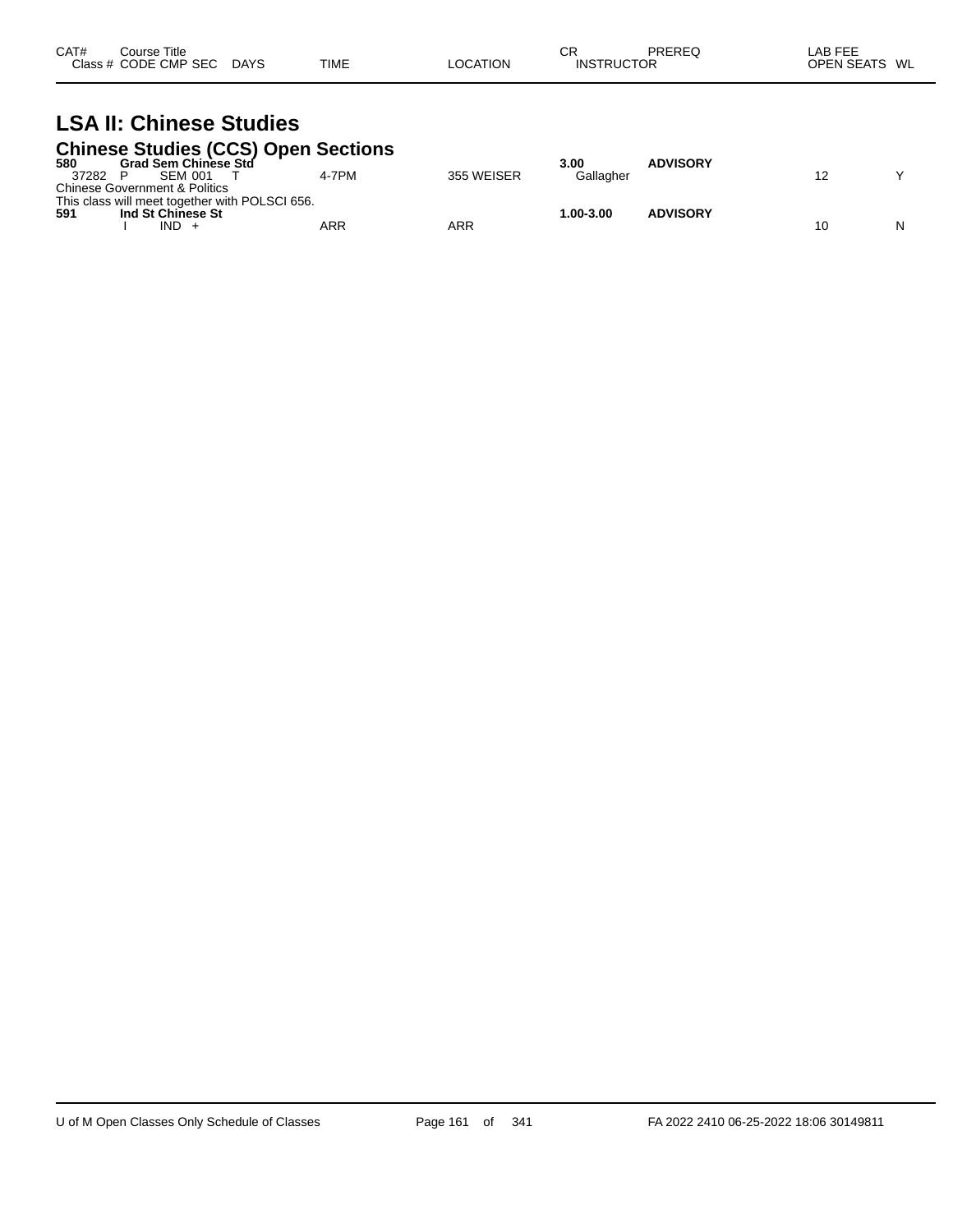| CAT# | Course Title         |             |             |          | СF                | PREREQ | LAB FEE                 |
|------|----------------------|-------------|-------------|----------|-------------------|--------|-------------------------|
|      | Class # CODE CMP SEC | <b>DAYS</b> | <b>TIME</b> | LOCATION | <b>INSTRUCTOR</b> |        | <b>OPEN SEATS</b><br>WL |

# **LSA II: Islamic Studies Program Islamic Studies (ISLAM) Open Sections 241 Amer&MidEast Wars 4.00**

| 241   |   | Amer&MidEast Wars    |           |          |                 | 4.00    |    |              |
|-------|---|----------------------|-----------|----------|-----------------|---------|----|--------------|
| 28406 | P | DIS<br>003           | M         | 4-5PM    | 1469 MH         |         | 16 | v            |
| 28407 | P | DIS<br>004           |           | 9-10AM   | 2336 MH         |         | 21 | $\checkmark$ |
| 28408 | P | DIS.<br>005          |           | 10-11AM  | 1632 CHEM       |         | 19 | $\checkmark$ |
| 28409 |   | DIS<br>006           |           | 12-1PM   | 1339 MH         |         | 13 | ٧            |
| 28404 | A | _EC_<br>001          | <b>MW</b> | 1-230PM  | UMMA AUD        | Cole    |    |              |
| 285   |   | Visual Culture Islam |           |          |                 | 4.00    |    |              |
| 28784 | P | DIS<br>002           |           | 1-2PM    | G026 TISCH      |         | 15 | $\checkmark$ |
| 28786 | P | DIS<br>003           |           | $2-3PM$  | G026 TISCH      |         | 21 | $\checkmark$ |
| 28788 | P | DIS<br>004           | W         | 10-11AM  | G026 TISCH      | Gologlu | 23 | $\checkmark$ |
| 28782 | A | LEC 001              | TTH       | 1130-1PM | G127 AH         | Gologlu |    |              |
| 434   |   | <b>Shahnameh</b>     |           |          |                 | 3.00    |    |              |
| 33801 | P | <b>SEM 001</b>       | <b>MW</b> | 1130-1PM | <b>B137 MLB</b> | Cross   | 10 | $\checkmark$ |
|       |   |                      |           |          |                 |         |    |              |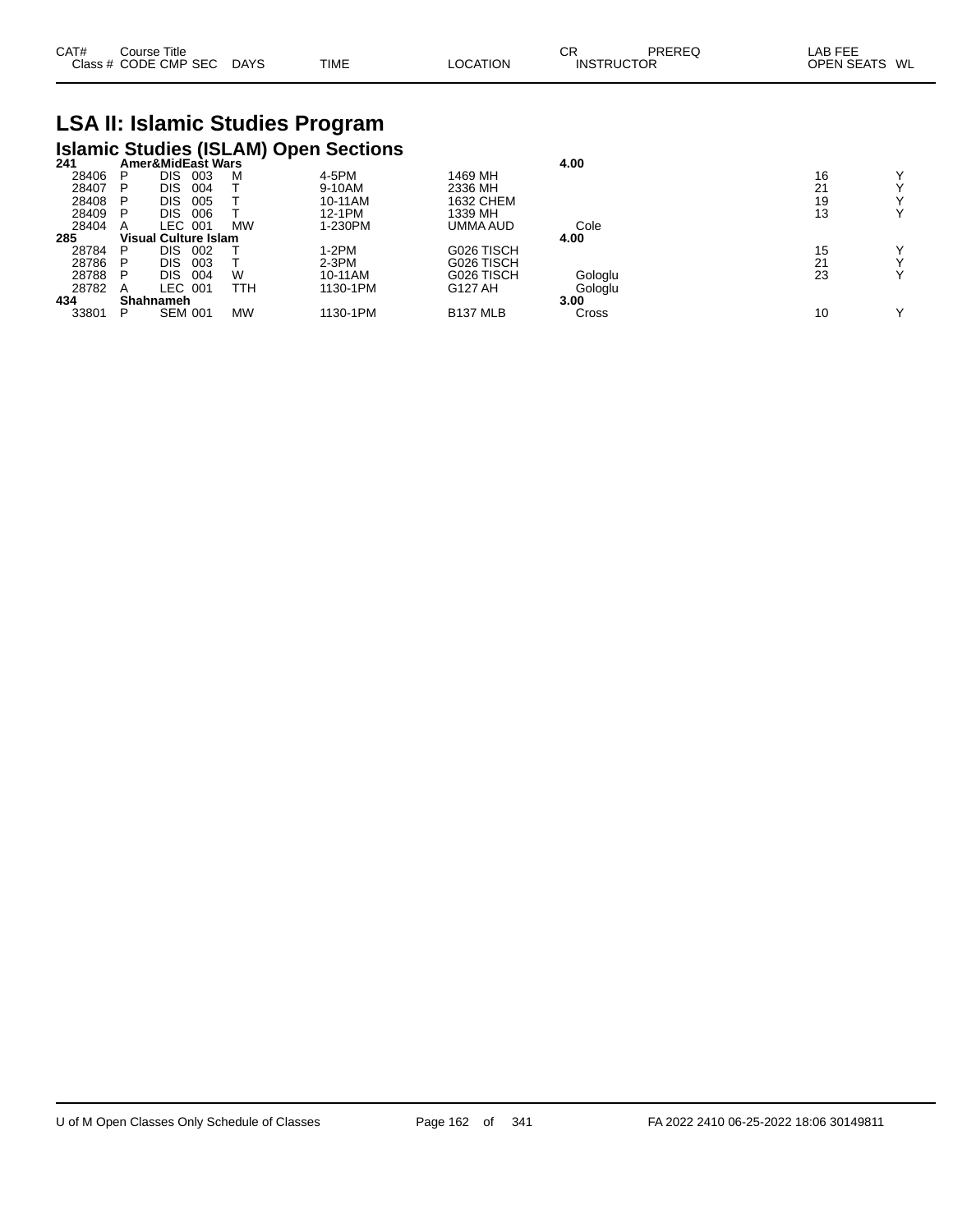| CAT# | Course Title         |      |      | ∼г<br>- UN |                   | PREREQ | _AB FEE           |    |
|------|----------------------|------|------|------------|-------------------|--------|-------------------|----|
|      | Class # CODE CMP SEC | DAYS | TIME | LOCATION   | <b>INSTRUCTOR</b> |        | <b>OPEN SEATS</b> | WL |

### **LSA II: Japanese Studies Japanese Studies (CJS) Open Sections**

|     | 3.00              | <b>ADVISORY</b> |    |
|-----|-------------------|-----------------|----|
|     |                   |                 | v  |
|     |                   |                 |    |
|     |                   |                 |    |
|     |                   |                 |    |
|     |                   |                 |    |
|     | 4.00              | <b>ENFORCED</b> |    |
| ARR |                   |                 |    |
|     |                   |                 |    |
|     |                   |                 |    |
|     | ARR<br>455 WEISER |                 | 24 |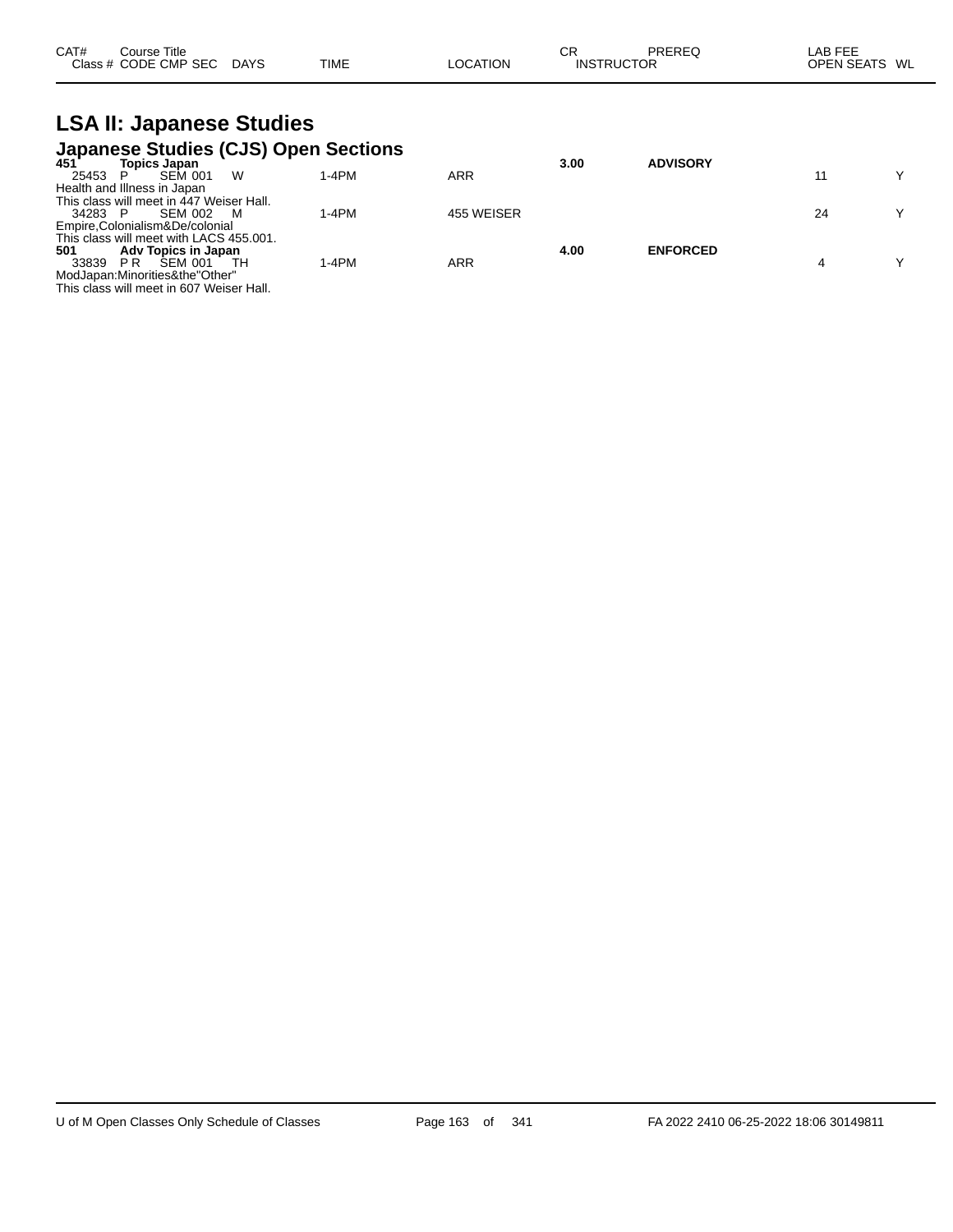| CAT# | Course Title         |             |             |          | ⌒冖<br>◡┍          | PREREQ | LAB FEE       |  |
|------|----------------------|-------------|-------------|----------|-------------------|--------|---------------|--|
|      | Class # CODE CMP SEC | <b>DAYS</b> | <b>TIME</b> | LOCATION | <b>INSTRUCTOR</b> |        | OPEN SEATS WL |  |

# **LSA II: Latin American and Caribbean Studies**

|                |                                                                 |            | Latin American And Caribbean Studies (LACS) Open Sections                     |            |                            |                           |                |   |
|----------------|-----------------------------------------------------------------|------------|-------------------------------------------------------------------------------|------------|----------------------------|---------------------------|----------------|---|
| 355<br>34281   | <b>Topics in LACS</b><br>LEC 001<br>P.                          | <b>MW</b>  | 4-530PM                                                                       | 2114 MLB   | 3.00<br>Mays               |                           | 18             | Υ |
|                | Jews in the Americas&Caribbean                                  |            |                                                                               |            |                            |                           |                |   |
| 421            | Afdiaspora Religions                                            |            |                                                                               |            | 3.00                       |                           |                |   |
| 30938          | LEC 001<br>P.                                                   | MW         | 10-1130AM                                                                     | 2306 MH    | Johnson                    |                           | 13             | Υ |
|                | Religions of the Afri Diasp                                     |            |                                                                               |            |                            |                           |                |   |
| 425            | <b>Field Study</b>                                              |            |                                                                               |            | 3.00                       |                           |                |   |
|                | $IND +$<br>D.                                                   |            | <b>ARR</b>                                                                    | <b>ARR</b> |                            |                           | 10             | N |
| 455            | <b>Topics Lat Am</b>                                            |            |                                                                               |            | 3.00                       |                           |                |   |
| 36832          | <b>SEM 001</b><br>P.                                            | м          | $1-4PM$                                                                       | 455 WEISER |                            |                           | 24             | Υ |
|                | Empire, Colonialism & De/colonial                               |            |                                                                               |            |                            |                           |                |   |
|                | This class will meet with CJS 451.002.<br><b>Elem Nahuatl I</b> |            |                                                                               |            | 4.00                       |                           |                |   |
| 461<br>23442 P | <b>REC 001</b>                                                  | <b>TTH</b> | 3-5PM                                                                         | ARR        | Langland                   |                           | 5              | N |
|                |                                                                 |            | Class will be held at the Language Resource Center Media Lab (LRC Media Lab). |            |                            |                           |                |   |
| 463            | <b>Inter Nahuati I</b>                                          |            |                                                                               |            | 4.00                       | <b>ENFORCED</b>           |                |   |
| 23443          | REC 001<br>PR                                                   | <b>TTH</b> | 3-5PM                                                                         | <b>ARR</b> | Langland                   |                           | 9              | Ν |
|                |                                                                 |            | Class will be held at the Language Resource Center Media Lab (LRC Media Lab). |            |                            |                           |                |   |
| 465            | Adv Nahuatl I                                                   |            |                                                                               |            | 4.00                       | <b>ENFORCED</b>           |                |   |
| 23441          | <b>REC 001</b><br>PR                                            | MW         | 4-6PM                                                                         | <b>ARR</b> | Langland                   |                           | $\overline{7}$ | N |
|                |                                                                 |            | Class will be held at the Language Resource Center Media Lab (LRC Media Lab). |            |                            |                           |                |   |
| 471            | Elem Quechua I                                                  |            |                                                                               |            | 4.00                       | <b>ADVISORY</b>           |                |   |
| 11364          | <b>REC 001</b><br>P                                             | <b>TTH</b> | 9-11AM                                                                        | 3505 HH    | Carlos Rios                |                           | 6              | Υ |
| 473            | Interm Quechua I                                                |            |                                                                               |            | 4.00                       | <b>ADVISORY, ENFORCED</b> |                |   |
| 11365<br>475   | PR.<br>REC 001                                                  | MW         | 10-12PM                                                                       | 4027 MLB   | <b>Carlos Rios</b><br>4.00 |                           | 8              | Υ |
| 11366          | Adv Quechua I<br><b>REC 001</b><br>PR.                          | <b>MW</b>  | $2-4PM$                                                                       | 3505 HH    | Carlos Rios                | <b>ADVISORY, ENFORCED</b> | 9              | Υ |
| 499            | <b>Independent Study</b>                                        |            |                                                                               |            | 1.00-3.00                  |                           |                |   |
|                | $IND +$<br>D                                                    |            | ARR                                                                           | ARR        |                            |                           | 10             | N |
| 601            | <b>Supervise Gr Std</b>                                         |            |                                                                               |            | 3.00                       | <b>ADVISORY</b>           |                |   |
| 18360          | <b>SEM 001</b>                                                  |            | ARR                                                                           | ARR        |                            |                           | 35             | Ν |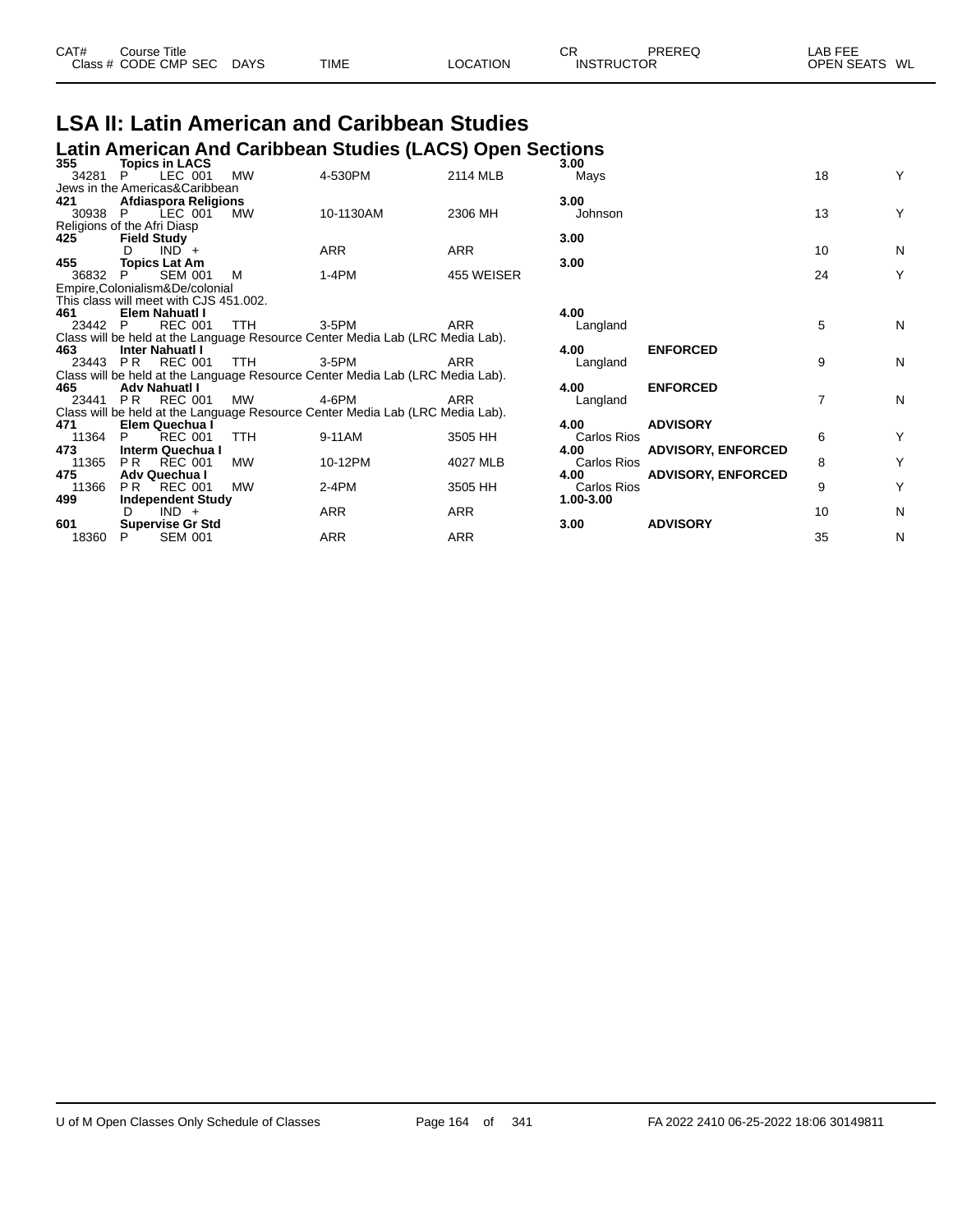| CAT# | Course Title<br>Class # CODE CMP SEC | <b>DAYS</b> | <b>TIME</b> | LOCATION | СF<br><b>INSTRUCTOR</b> | PREREQ | LAB FEE<br><b>OPEN SEATS</b> | WL |
|------|--------------------------------------|-------------|-------------|----------|-------------------------|--------|------------------------------|----|
|      |                                      |             |             |          |                         |        |                              |    |

#### **LSA II: Middle Eastern & North African Studies Middle Eastern And North African Studies (MENAS) Open Sections**

| 461<br>22900                              | <b>Earth Odysseys</b><br><b>SEM 001</b><br>P<br>Web-Based Mentorship: Earth Odyssey Nubia                                           | <b>MW</b> | 230-4PM   | $\cdots$<br>2310 SEB | 3.00<br>Stanzler |                 | 30.00<br>25 | N |
|-------------------------------------------|-------------------------------------------------------------------------------------------------------------------------------------|-----------|-----------|----------------------|------------------|-----------------|-------------|---|
| 462<br>22899                              | Meets with EDUC 461-001<br><b>Lrn Character Play</b><br>LAB 001<br>P.<br>Web-Based Mentorship: Learning Through Character Play      | ттн       | 1-230PM   | 2320 SEB             | 3.00<br>Stanzler |                 | 30.00<br>15 | N |
| 463.<br>22901                             | Meets together with EDUC 462-001<br>Arab-Israeli Conflic<br>LAB 001<br>P.<br>Web-Based Mentorship: Arab Israeli Conflict Simulation | WF        | 1030-12PM | 2334 SEB             | 3.00<br>Stanzler |                 | 30.00<br>13 | N |
|                                           | Meets with EDUC 463-001                                                                                                             |           |           |                      |                  |                 |             |   |
| 493<br>23718                              | <b>ME Comp Perspectives</b><br>LÉC 001<br>P                                                                                         | M         | 12-2PM    | 555 WEISER           | 1.00<br>Hussain  |                 |             |   |
| 591<br>35436<br><b>ResMidEastPolitics</b> | Interdis M E Topics<br><b>SEM 001</b><br>P                                                                                          | w         | $1-3PM$   | 2407 MH              | 3.00<br>Tessler  | <b>ADVISORY</b> | 14          | Y |
| 639<br>35669                              | <b>Central Eurasia</b><br><b>REC 001</b><br>P                                                                                       | TН        | 1-4PM     | 1713 HH              | 3.00<br>Northrop |                 | 6           | Υ |
|                                           |                                                                                                                                     |           |           |                      |                  |                 |             |   |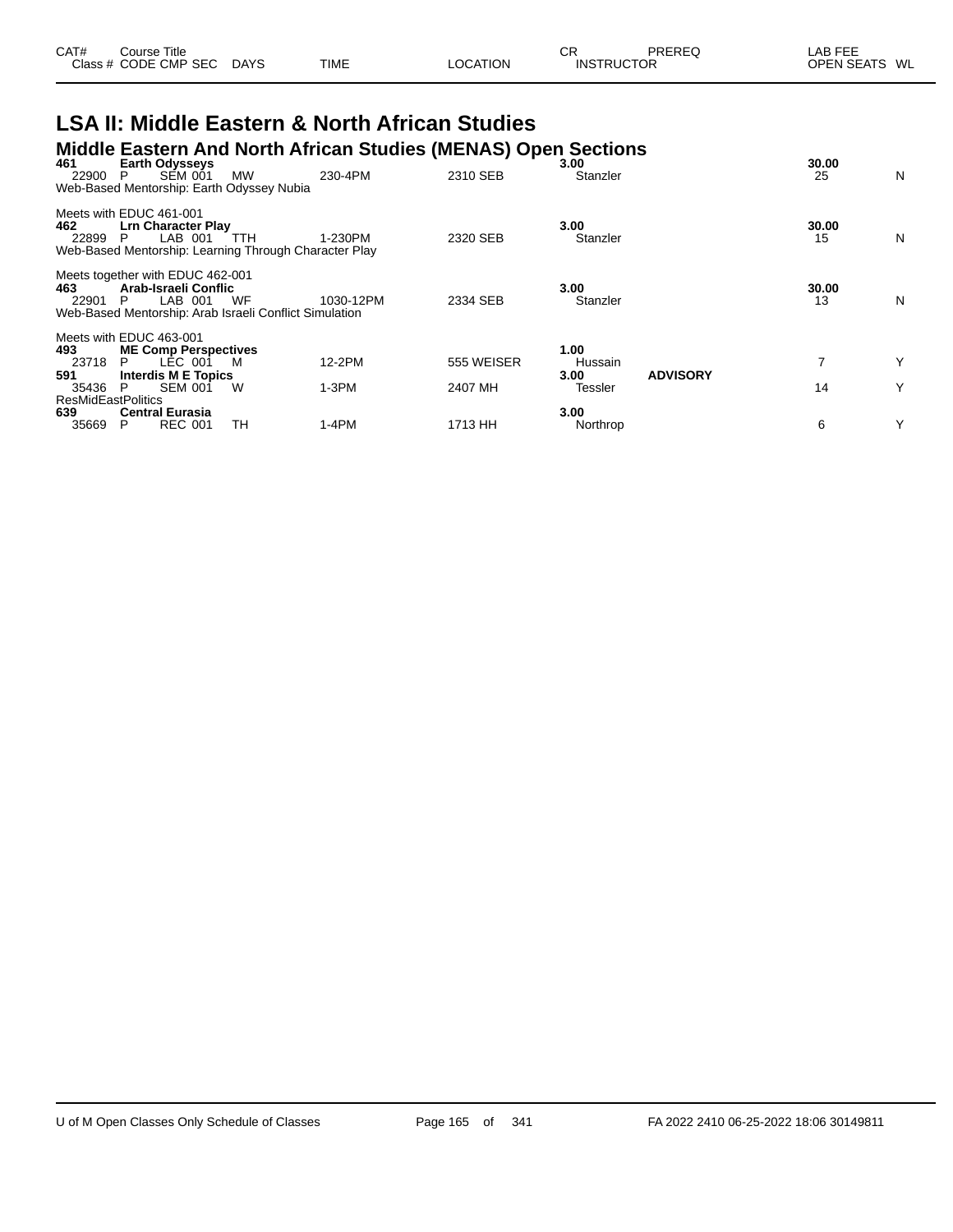| CAT#<br>Class $#$ | ourse Titleٽ<br>CODE CMP SEC | <b>DAYS</b> | <b>TIME</b> | LOCATION | СR<br><b>INSTRUCTOR</b> | PREREQ | LAB FEE<br><b>OPEN SEATS</b><br>WL |
|-------------------|------------------------------|-------------|-------------|----------|-------------------------|--------|------------------------------------|
|                   |                              |             |             |          |                         |        |                                    |

## **LSA II: Nam Center Korean Studies Program**

**Korean Studies (KRSTD) Open Sections 471 Nam Seminar, I 2.00**

| 47    |    | іманн әенінімі. |         |                | ⊥.uu   |  |    |
|-------|----|-----------------|---------|----------------|--------|--|----|
| 26739 | DD | <b>SEM 001</b>  | 530-7PM | 110 WEISER-TBL | Walsh. |  | NL |
|       |    |                 |         |                |        |  |    |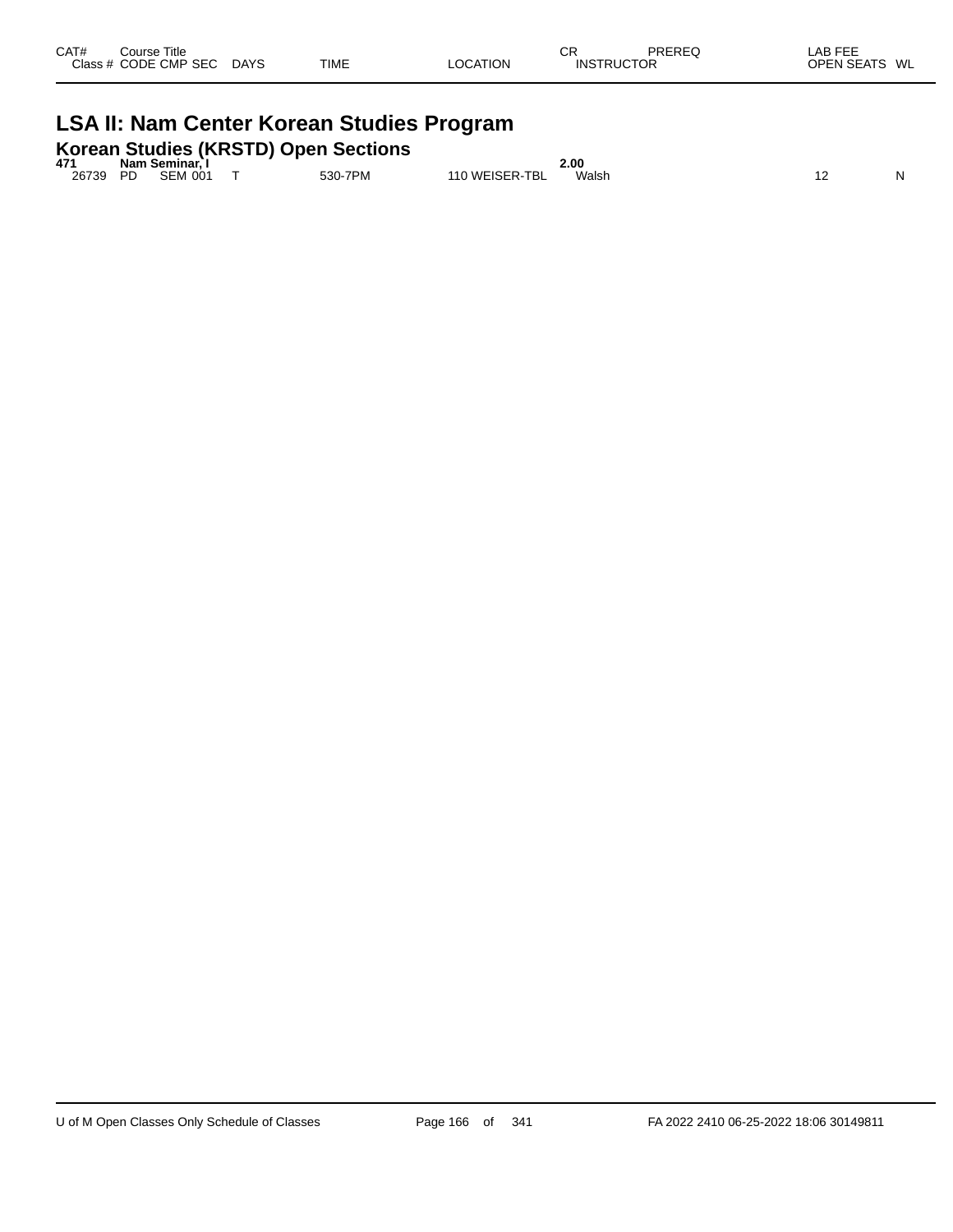| CAT# | Course Title         |             |             |          | СF                | <b>PREREQ</b> | LAB FEE       |
|------|----------------------|-------------|-------------|----------|-------------------|---------------|---------------|
|      | Class # CODE CMP SEC | <b>DAYS</b> | <b>TIME</b> | LOCATION | <b>INSTRUCTOR</b> |               | OPEN SEATS WL |

# **LSA II: Russian, East European & Eurasian Studies Russian, East European and Eurasian Studies (REEES) Open Sections 214 Rock Poetry 3.00**

| 214   | <b>Rock Poetry</b>          |           |         |                 | 3.00         |                 |       |              |
|-------|-----------------------------|-----------|---------|-----------------|--------------|-----------------|-------|--------------|
| 21005 | $LEC$ 001                   | <b>MW</b> | 230-4PM | <b>1518 NUB</b> | Westwalewicz |                 | 40    | $\checkmark$ |
| 395   | <b>Russ&amp;Sov Un</b>      |           |         |                 | 4.00         |                 | 10.00 |              |
| 11738 | DIS<br>004                  |           | 4-5PM   | 455 WEISER      |              |                 | 13    | $\checkmark$ |
| 11736 | LEC 001                     | ттн       | 230-4PM | 260 WEISER      | Makin        |                 |       |              |
|       | Russia and the Soviet Union |           |         |                 |              |                 |       |              |
| 601   | <b>REEES Core Collog</b>    |           |         |                 | 00. ا        | <b>ADVISORY</b> |       |              |
| 20021 | P R<br><b>SEM 001</b>       | W         | 12-2PM  | ARR             | Paloff       |                 | 21    | N            |
| 639   | <b>Central Eurasia</b>      |           |         |                 | 3.00         |                 |       |              |
| 35670 | <b>REC 001</b>              | TН        | 1-4PM   | 1713 HH         | Northrop     |                 |       | v            |
|       |                             |           |         |                 |              |                 |       |              |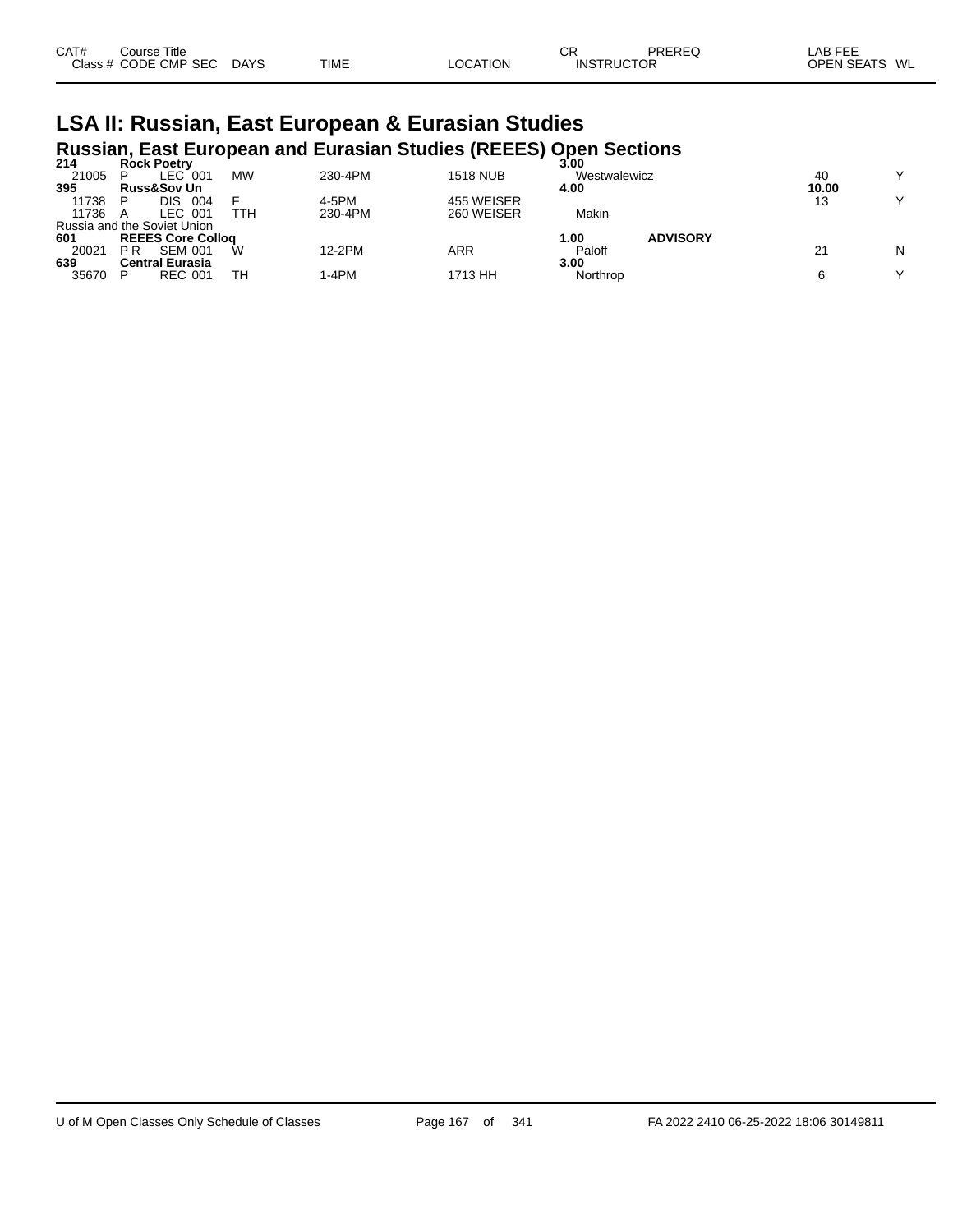| CAT# | Course Title<br>Class # CODE CMP SEC | <b>DAYS</b> | TIME | LOCATION | СR<br><b>INSTRUCTOR</b> | PREREQ | LAB FEE<br><b>OPEN SEATS</b><br>WL |
|------|--------------------------------------|-------------|------|----------|-------------------------|--------|------------------------------------|
|      |                                      |             |      |          |                         |        |                                    |

### **LSA II: South Asian Studies**

|  |  | <b>South Asian Studies (SAS) Open Sections</b> |
|--|--|------------------------------------------------|
|  |  |                                                |

| 698 | Study:<br>S Asia<br>Indep |            |     | $.00 - 3.00$<br>. | <b>ENFORCED</b><br><b>KCED</b> |              |   |
|-----|---------------------------|------------|-----|-------------------|--------------------------------|--------------|---|
|     | DR<br>IND                 | <b>ARR</b> | ARR |                   |                                | つよ<br>$\sim$ | N |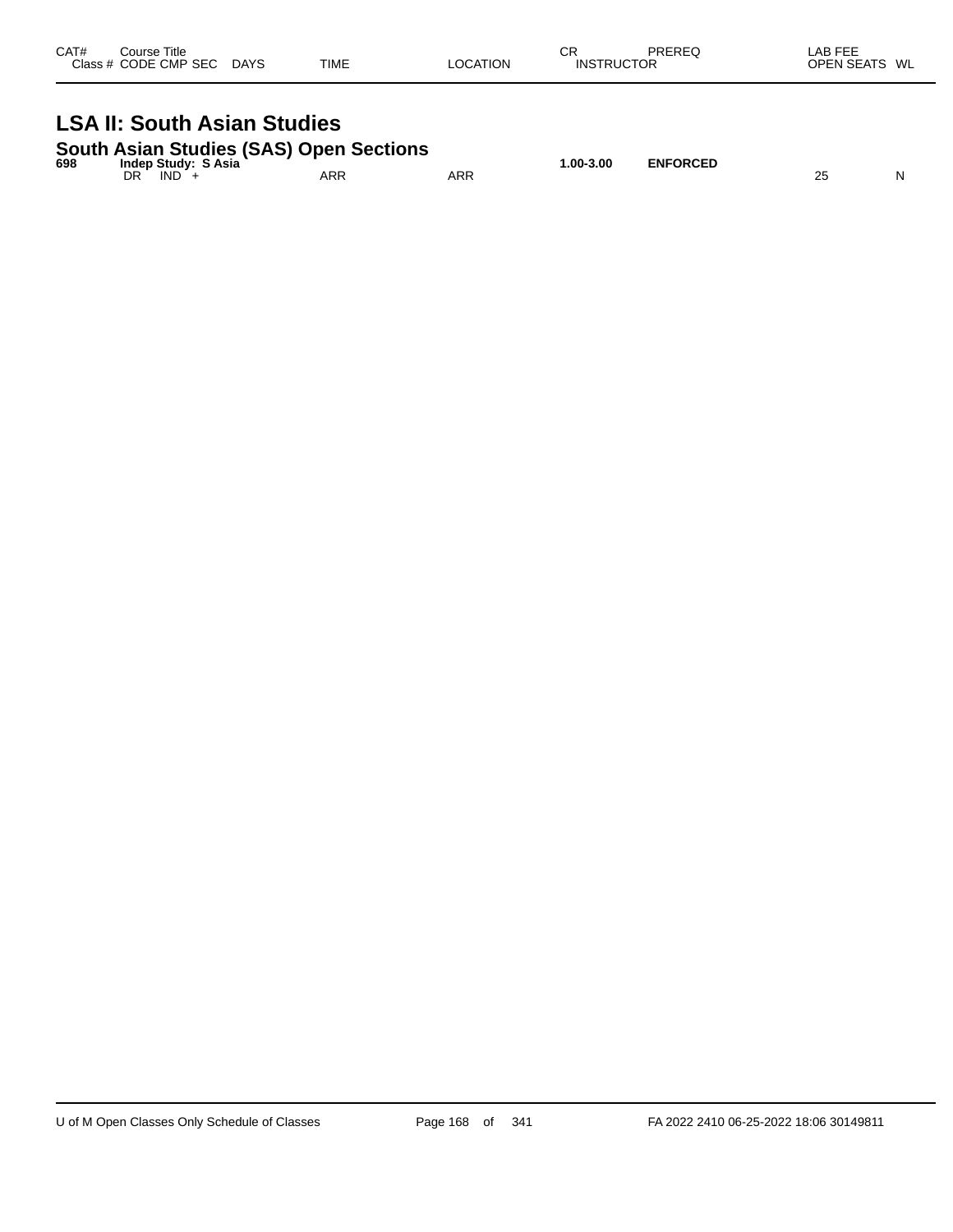| CAT#  | Course Title<br>Class # CODE CMP SEC                                        | <b>DAYS</b> | TIME     | LOCATION   | СR<br><b>INSTRUCTOR</b> | PREREQ          | LAB FEE<br>OPEN SEATS WL |             |
|-------|-----------------------------------------------------------------------------|-------------|----------|------------|-------------------------|-----------------|--------------------------|-------------|
|       | <b>LSA II: South East Asian Studies</b>                                     |             |          |            |                         |                 |                          |             |
| 455   | <b>Southeast Asian Studies (SEAS) Open Sections</b><br>Topics SE Asia Study |             |          |            | 3.00                    | <b>ADVISORY</b> |                          |             |
| 26415 | <b>SEM 001</b>                                                              |             | 12-130PM | <b>ARR</b> |                         |                 | 18                       |             |
| 455   | Topics SE Asia Study<br><b>SEM 001</b>                                      |             | 4-530PM  | 455 WEISER | 3.00                    | <b>ADVISORY</b> | 18                       | $\check{ }$ |

26416 P SEM 001 F 12-130PM ARR 18 Y

P SEM 001 T 4-530PM 455 WEISER 18 Y

**501 Intro SEA Studies 3.00**

**501 Intro SEA Studies 3.00**

|  |  | of M Open Classes Only Schedule of Classes |  |
|--|--|--------------------------------------------|--|
|  |  |                                            |  |

Intro SEAsian Studies

Intro Southeast Asian Studies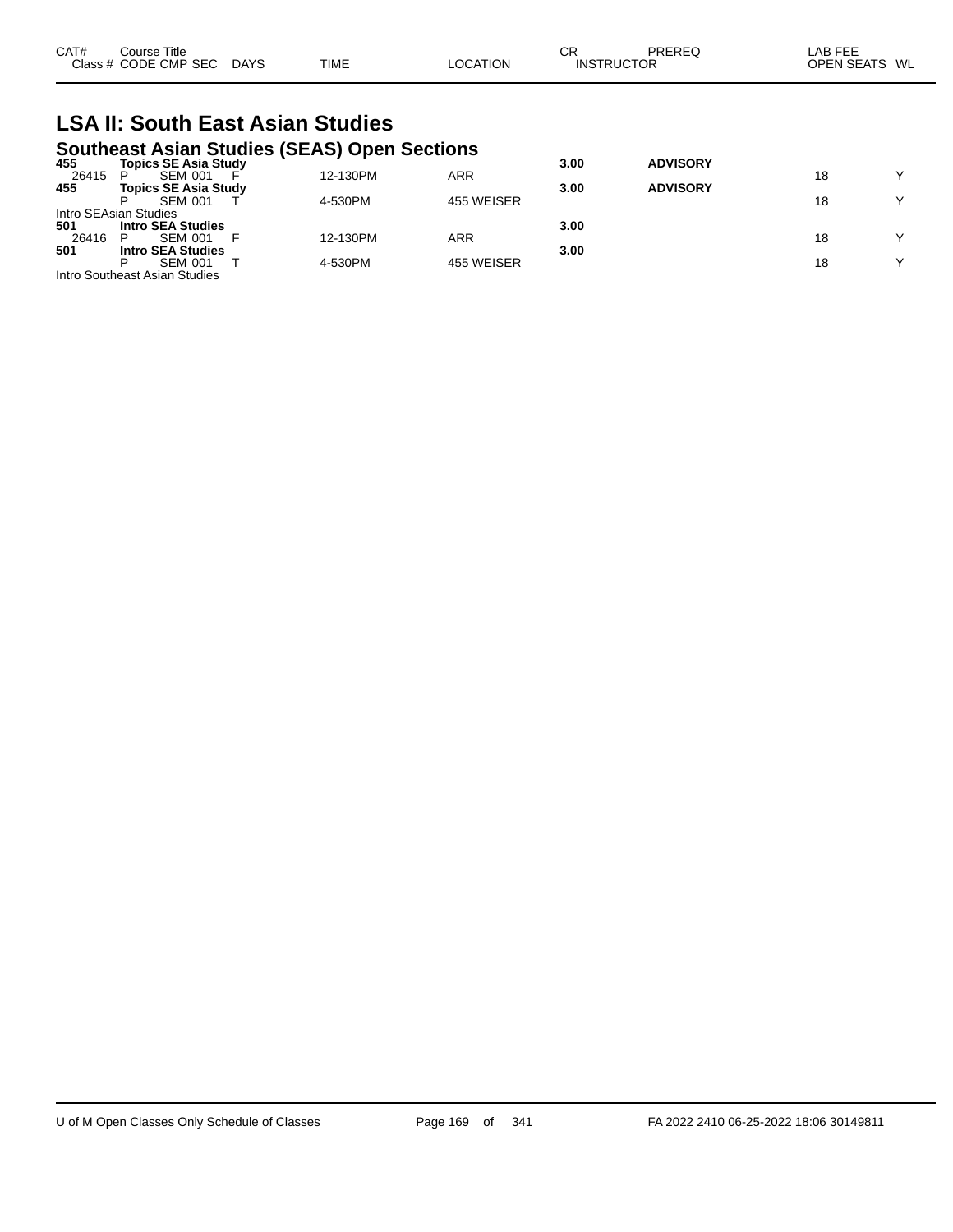| CAT# | Course Title         |        |             |          | СR                | PREREO | LAB FEE       |  |
|------|----------------------|--------|-------------|----------|-------------------|--------|---------------|--|
|      | Class # CODE CMP SEC | C DAYS | <b>TIME</b> | LOCATION | <b>INSTRUCTOR</b> |        | OPEN SEATS WL |  |

#### **LSA Quantitative Methods in the Social Sciences Quantitative Methods in the Social Sciences (QMSS) Open Sections**

| 201   |           | Int QuantMthd SocSci   |           |           |                | 4.00     |                 |   |
|-------|-----------|------------------------|-----------|-----------|----------------|----------|-----------------|---|
| 29368 |           | LAB 002                |           | 10-11AM   | 1437 MH        | Clark    |                 | N |
| 30731 |           | LAB 003                |           | 11-12PM   | 1437 MH        | Limerick |                 | N |
| 37032 |           | LAB 006                |           | 12-1PM    | 1437 MH        | Aioabeie |                 | N |
| 29093 |           | LEC 001                | <b>MW</b> | 10-1130AM | 110 WEISER-TBL | Whitaker |                 |   |
| 301   |           | Soc Sci and Big Data   |           |           |                | 4.00     | <b>ENFORCED</b> |   |
| 33077 | <b>PR</b> | _AB.<br>-003           |           | 10-12PM   | 1280 LSA       |          |                 | N |
| 33075 | A R       | LEC 001                | <b>MW</b> | 12-1PM    | 110 WEISER-TBL | Ajogbeje |                 |   |
| 451   |           | <b>QMSS SrCapstone</b> |           |           |                | 3.00     | <b>ENFORCED</b> |   |
| 31319 | PDR       | <b>SEM 001</b>         | MW        | 1-230PM   | 1437 MH        | Whitaker |                 | N |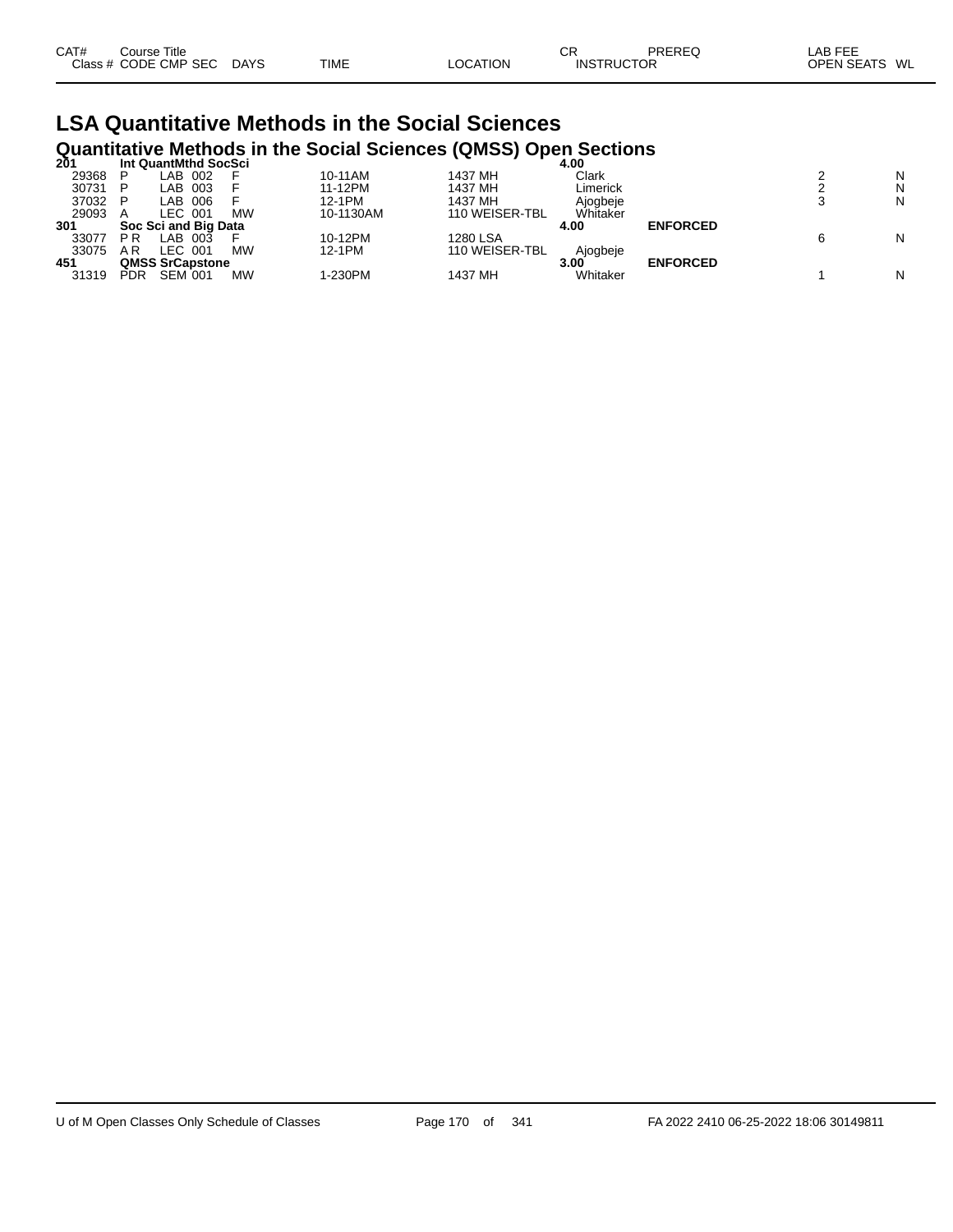| Class # CODE CMP SEC<br>OPEN SEATS WL<br><b>DAYS</b><br><b>TIME</b><br>LOCATION<br><b>INSTRUCTOR</b> | CAT# | Course Title |  | СR | PREREQ | ∟AB FEE |  |
|------------------------------------------------------------------------------------------------------|------|--------------|--|----|--------|---------|--|
|                                                                                                      |      |              |  |    |        |         |  |

# **LSA Science, Tech and Society**

|                  |                          |     | Science, Technology, and Society (STS) Open Sections |           |                         |    |              |
|------------------|--------------------------|-----|------------------------------------------------------|-----------|-------------------------|----|--------------|
| 299              | <b>SciTechMed Topics</b> |     |                                                      |           | 4.00                    |    |              |
| 34478            | 002<br>DIS               | TН  | $1-2PM$                                              | 3752 SSWB |                         | 13 | $\checkmark$ |
| 34475 A          | LEC 001                  | TTH | 1130-1PM                                             | 1210 CHEM | Hancock                 |    |              |
| Work in the West |                          |     |                                                      |           |                         |    |              |
| 392              | <b>Ancient Medicine</b>  |     |                                                      |           | 4.00                    |    |              |
| 33130            | LEC 001                  | TTH | 230-4PM                                              | AUD C AH  | Das she-her-hers        |    |              |
| 571              | <b>Interdisc Sem</b>     |     |                                                      |           | <b>ADVISORY</b><br>1.00 |    |              |
| 17979            | <b>SEM 001</b>           | м   | 4-530PM                                              | ARR       | Das she-her-hers        |    | N            |
|                  |                          |     |                                                      |           |                         |    |              |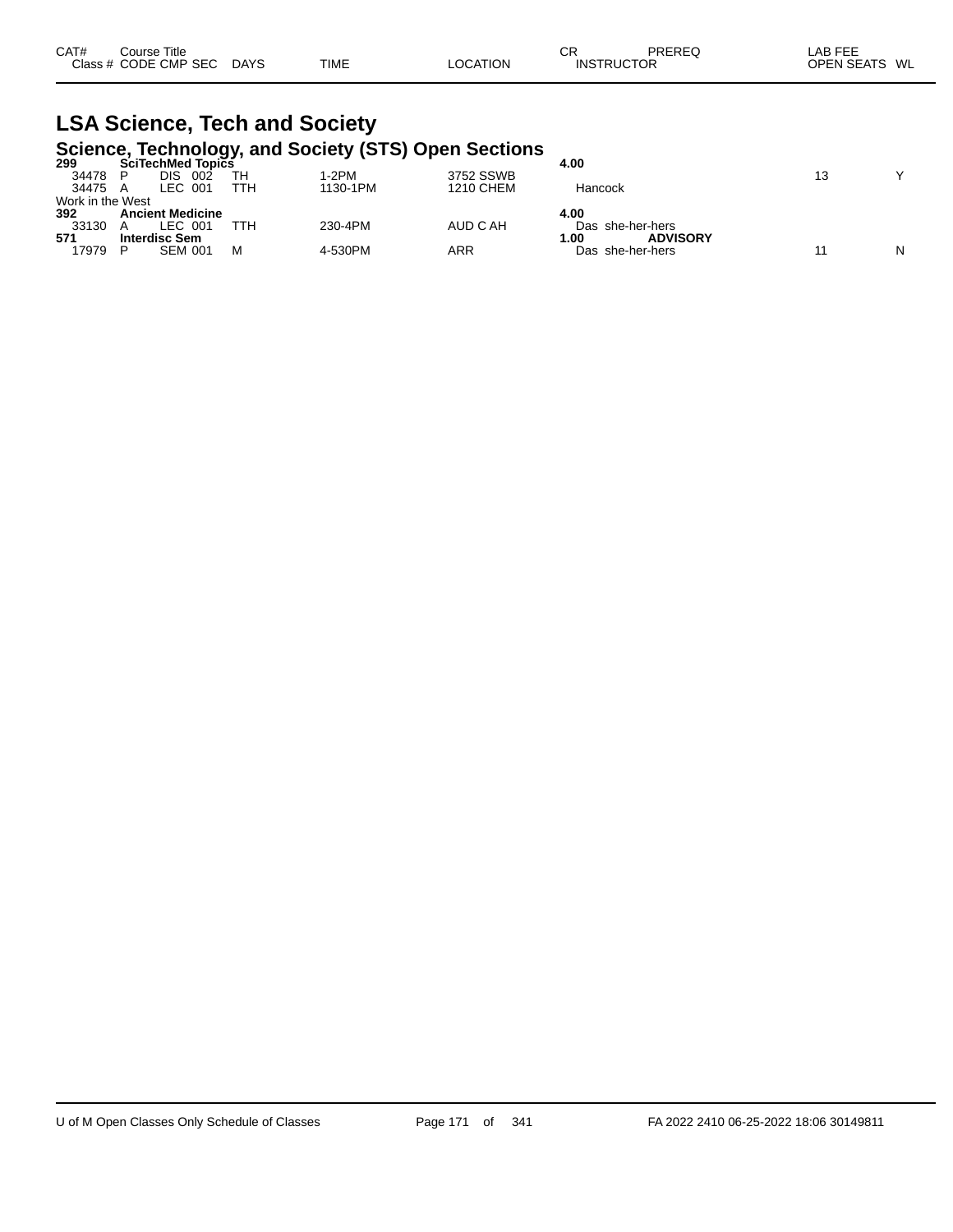| CAT# | Course Title         |             |             |          | СF | PREREQ            | AB FEE        |
|------|----------------------|-------------|-------------|----------|----|-------------------|---------------|
|      | Class # CODE CMP SEC | <b>DAYS</b> | <b>TIME</b> | LOCATION |    | <b>INSTRUCTOR</b> | OPEN SEATS WL |

# **LSA II: Prog in Internat'l & Comparative Studies International Studies (INTLSTD) Open Sections 101 Int to Intnl Studies 3.00**

| 101                                      | Int to Inthl Studies                       |                             |                |                   |                              | 3.00             |                           |                |        |
|------------------------------------------|--------------------------------------------|-----------------------------|----------------|-------------------|------------------------------|------------------|---------------------------|----------------|--------|
| 19287                                    | P<br><b>DIS</b>                            | 005                         | F              | 3-4PM             | 355 WEISER                   | Sharpstene       |                           | $\overline{7}$ | Υ      |
| 19289                                    | P<br><b>DIS</b>                            | 007                         | F              | 4-5PM             | 355 WEISER                   | Sharpstene       |                           | 21             | Υ      |
| 19909                                    | P<br><b>DIS</b>                            | 010                         | F<br><b>TH</b> | 9-10AM            | 455 WEISER                   | Fakhr            |                           | $\sqrt{2}$     | Υ      |
| 20128<br>34275                           | <b>PR</b><br><b>DIS</b><br>P<br><b>DIS</b> | 012<br>013                  | TH             | 10-11AM<br>9-10AM | 355 WEISER<br>455 WEISER     | Fakhr            |                           | 9<br>12        | Υ<br>Y |
| 19283                                    | A                                          | LEC 001                     | MW             | 10-11AM           | 1420 CCCB                    |                  |                           |                |        |
| 170                                      |                                            | <b>INTLSTD Spec Topics</b>  |                |                   |                              | 1.00             |                           |                |        |
| 23230                                    | <b>PR</b>                                  | LEC 001                     | м              | 6-8PM             | 355 WEISER                   | Sula             |                           | 21             | Υ      |
| Network Int'l Intern & Career            |                                            |                             |                |                   |                              |                  |                           |                |        |
| Drop/Add Deadline: 09/12/22              |                                            |                             |                |                   |                              |                  |                           |                |        |
| 270                                      |                                            | <b>INTLSTD Spec Topics</b>  |                |                   |                              | 4.00             | <b>ENFORCED</b>           |                |        |
| 34890                                    | <b>PR</b>                                  | DIS 002                     | м              | 3-4PM             | 2062 PALM                    |                  |                           | 10             | Υ      |
| 34891                                    | <b>PR</b><br><b>DIS</b>                    | 003                         | т<br>T         | 3-4PM             | 2310 SEB                     |                  |                           | 11             | Υ<br>Y |
| 34892<br>34889                           | P <sub>R</sub><br>SR                       | DIS 004<br>LEC 001          | <b>MW</b>      | 4-5PM<br>1-230PM  | 2346 SEB<br><b>1400 CHEM</b> | Moll             |                           | 20             |        |
| <b>Digital Futures</b>                   |                                            |                             |                |                   |                              |                  |                           |                |        |
| 301                                      |                                            | <b>Topics Int'l Studies</b> |                |                   |                              | 4.00             | <b>ADVISORY</b>           |                |        |
| 21655                                    | РŔ<br><b>DIS</b>                           | 002                         | F              | 9-10AM            | 355 WEISER                   | Comini, Dincecco |                           | 18             | Υ      |
| 21657                                    | <b>PR</b><br><b>DIS</b>                    | 004                         | W              | 5-6PM             | 455 WEISER                   | Comini, Dincecco |                           | 22             | Ý      |
| 21659                                    | <b>PR</b><br><b>DIS</b>                    | 006                         | W              | 4-5PM             | 455 WEISER                   |                  | Macias Medellin, Dincecco | 8              | Υ      |
| 21660                                    | <b>PR</b>                                  | <b>DIS 007</b>              | М              | 5-6PM             | 355 WEISER                   |                  | Macias Medellin, Dincecco | 23             | Υ      |
| 19301                                    | A                                          | LEC 001                     | МW             | 10-1130AM         | AUD D AH                     | Dincecco         |                           |                |        |
| Political Econ Long-Run Devel<br>384     |                                            |                             |                |                   |                              | 3.00             | <b>ADVISORY</b>           |                |        |
| 33989                                    | Intl Topics in HU<br>P                     | LEC 001                     | <b>MW</b>      | 4-530PM           | 1460 MH                      | Roby             |                           | 15             | Υ      |
| <b>Blackness &amp; Jewishness</b>        |                                            |                             |                |                   |                              |                  |                           |                |        |
| 385                                      | Intl Topics in SS                          |                             |                |                   |                              | 3.00-4.00        | <b>ADVISORY</b>           |                |        |
| 37297                                    | P R                                        | LEC 005                     | <b>MW</b>      | 1130-1PM          | 1280 LSA                     | Joshi            |                           | 32             | Y      |
| International Organizations              |                                            |                             |                |                   |                              |                  |                           |                |        |
| 391                                      | <b>Directed Studies</b>                    |                             |                |                   |                              | 3.00-4.00        |                           |                |        |
|                                          | D                                          | $IND +$                     |                | <b>ARR</b>        | ARR                          |                  |                           | 9              | N      |
|                                          |                                            |                             |                |                   |                              |                  |                           |                |        |
| 401                                      |                                            | <b>IS Advanced Seminar</b>  |                |                   |                              | 3.00             | <b>ENFORCED</b>           |                |        |
| 23373 PR                                 |                                            | <b>SEM 001</b>              | MW             | 10-1130AM         | 355 WEISER                   | Uehling          |                           | $\mathbf{1}$   | Υ      |
| Climate Change and Migration<br>37295 PR |                                            | <b>SEM 005</b>              | TTH            | 1130-1PM          | 1245 NQ                      | Joshi            |                           | 11             | Υ      |
| International Development                |                                            |                             |                |                   |                              |                  |                           |                |        |
| 23627 PR                                 |                                            | <b>SEM 002</b>              | МW             | 1-230PM           | 355 WEISER                   | Uehling          |                           | 6              | Υ      |
| <b>Hidden Histories</b>                  |                                            |                             |                |                   |                              |                  |                           |                |        |
| 20023 PR                                 |                                            | <b>SEM 003</b>              | <b>TTH</b>     | 1-230PM           | 355 WEISER                   | Marcum           |                           | 3              | Υ      |
| Publ Hith in Conflict&Reconstr           |                                            |                             |                |                   |                              |                  |                           |                |        |
| 26933 PR                                 |                                            | <b>SEM 004</b>              | W              | 1-4PM             | 455 WEISER                   |                  |                           | 15             | Υ      |
| The Globalized Ancient World<br>29785 PR |                                            | <b>SEM 007</b>              | TН             | 1-4PM             | 455 WEISER                   |                  |                           | 16             | Υ      |
| MichiganIntlConnections                  |                                            |                             |                |                   |                              |                  |                           |                |        |
| 33727 PR                                 |                                            | <b>SEM 009</b>              | <b>MW</b>      | 4-530PM           | 3021 EH                      | Aleksic          |                           | 10             | Υ      |
| Migrations Film&Lit                      |                                            |                             |                |                   |                              |                  |                           |                |        |
| 31296 PR                                 |                                            | <b>SEM 010</b>              | F              | 12-130PM          | ARR                          |                  |                           | 18             | Υ      |
|                                          | P <sub>R</sub>                             | <b>SEM 010</b>              | T.             | 4-530PM           | 455 WEISER                   |                  |                           | 18             | Υ      |
| Intro SEAsian Studies                    |                                            |                             |                |                   |                              |                  |                           |                |        |
| 36920 PR<br>Media's Role in Democracies  |                                            | <b>SEM 015</b>              | TTH            | 830-10AM          | 180 TAP                      | Sukhanyar        |                           | 13             | Υ      |
| 36921 PR                                 |                                            | <b>SEM 016</b>              | TTH            | 230-4PM           | 2011 MLB                     | Sukhanyar        |                           | 4              | Υ      |
| Global Threat to Press Freedom           |                                            |                             |                |                   |                              |                  |                           |                |        |
| 470                                      |                                            | <b>INTLSTD Spec Topics</b>  |                |                   |                              | 3.00             |                           |                |        |
| 34906 PR                                 |                                            | LEC 002                     | MW             | 4-530PM           | 3330 MH                      | Markovits        |                           | 17             | Υ      |
| German Polit in Eur Since 1945           |                                            |                             |                |                   |                              |                  |                           |                |        |
| 36969 PD<br><b>DHR Fellows Practicum</b> |                                            | <b>SEM 003</b>              | W              | 530-730PM         | 355 WEISER                   |                  |                           | 16             | Υ      |
| 498                                      | <b>Senior Honors</b>                       |                             | F              | 10-12PM           | 355 WEISER                   | 3.00             | <b>ENFORCED</b>           | 15             |        |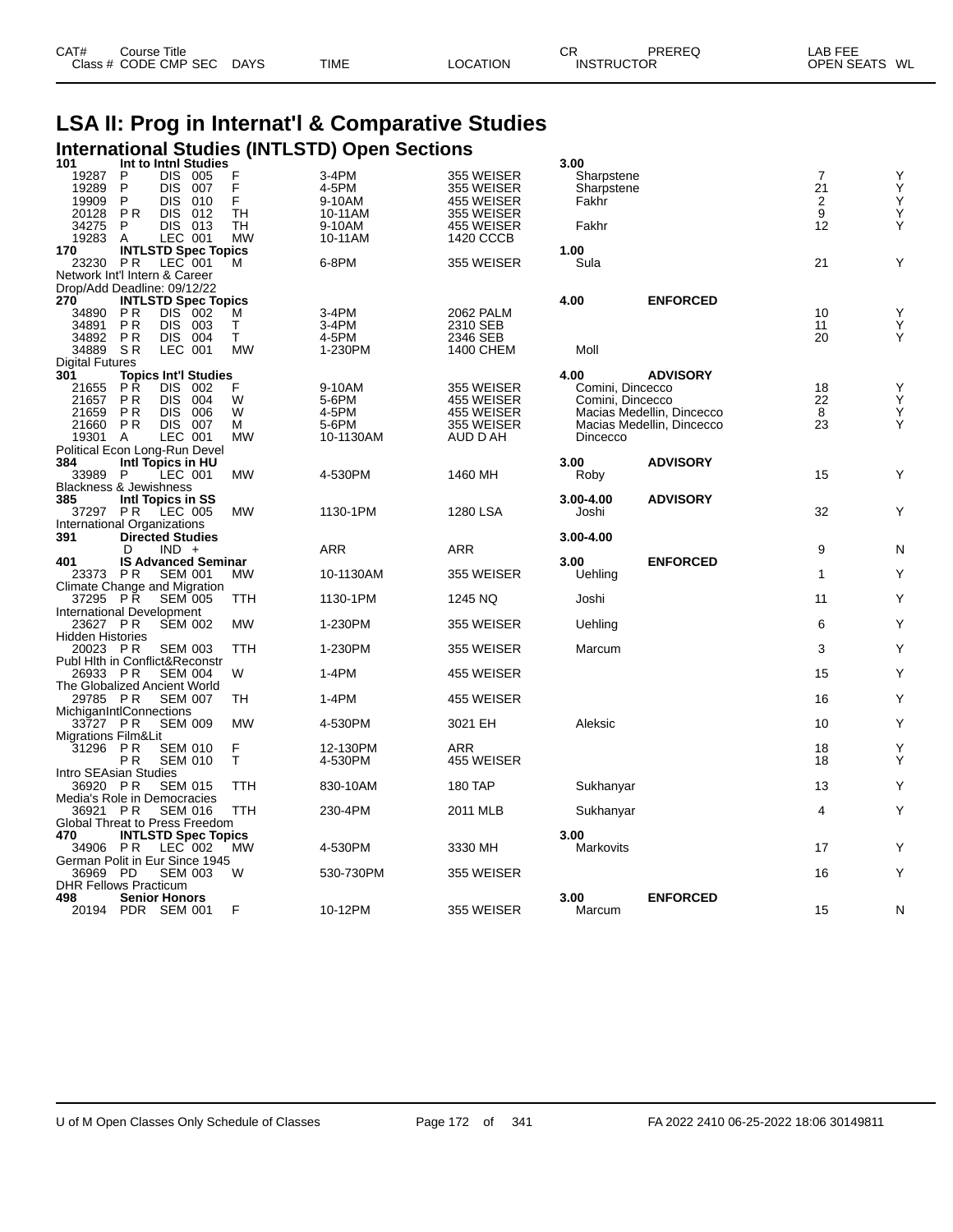| CAT# | Course Title         |      |             |          | СR                | PREREQ | _AB FEE       |  |
|------|----------------------|------|-------------|----------|-------------------|--------|---------------|--|
|      | Class # CODE CMP SEC | DAYS | <b>TIME</b> | LOCATION | <b>INSTRUCTOR</b> |        | OPEN SEATS WL |  |

#### **Lloyd Scholars for Writing and the Arts Lloyd Scholars for Writing and the Arts (LSWA) Open Sections**

| 125                         | <b>College Writing</b>                 |            | $\sim$ , we consider the company when the factor $\sim$ (so that $\sim$ point oppositions |            | 4.00     | <b>ADVISORY</b> |        |   |
|-----------------------------|----------------------------------------|------------|-------------------------------------------------------------------------------------------|------------|----------|-----------------|--------|---|
| 11619                       | $REC$ 001<br>PR.                       | <b>MW</b>  | 230-4PM                                                                                   | <b>ARR</b> | Beal     |                 | 11     | Y |
|                             | Writing in the Surreal World           |            |                                                                                           |            |          |                 |        |   |
|                             | This class will be taught in ALH 2012. |            |                                                                                           |            |          |                 |        |   |
| 11620                       | RÉC 002<br>PR                          | TTH        | 1130-1PM                                                                                  | <b>ARR</b> | Tell     |                 | 5      | Y |
|                             | Creative Obsessions& Writing           |            |                                                                                           |            |          |                 |        |   |
| 11621 PR                    | <b>REC 003</b>                         | <b>MW</b>  | 4-530PM                                                                                   | <b>ARR</b> | McDaniel |                 | 16     | Υ |
| <b>Writing Genres</b>       |                                        |            |                                                                                           |            |          |                 |        |   |
| 17989 PR                    | <b>REC 004</b>                         | TTH        | 10-1130AM                                                                                 | <b>ARR</b> | Berkley  |                 | 8      | Y |
| <b>Monsters and Beasts</b>  |                                        |            |                                                                                           |            |          |                 |        |   |
| 18460 PR                    | REC 006                                | <b>MW</b>  | 10-1130AM                                                                                 | <b>ARR</b> | Manis    |                 | 12     | Y |
| Our TV, Our Selves          |                                        |            |                                                                                           |            |          |                 |        |   |
| 27536 PR                    | <b>REC 005</b>                         | <b>TTH</b> | 1-230PM                                                                                   | <b>ARR</b> | Silver   |                 | 16     | Y |
| <b>Border Crossings</b>     |                                        |            |                                                                                           |            |          |                 |        |   |
| 140                         | <b>Arts &amp; Humanities</b>           |            |                                                                                           |            | 3.00     | <b>ADVISORY</b> | 150.00 |   |
| 35338                       | <b>REC 001</b><br>P.                   | - F        | 230-530PM                                                                                 | <b>ARR</b> | Tucker   |                 | 11     | N |
| Art in Public Spaces        |                                        |            |                                                                                           |            |          |                 |        |   |
| 151                         | <b>LSWA Mini-Crse</b>                  |            |                                                                                           |            | 1.00     | <b>ADVISORY</b> |        |   |
| 35232                       | <b>SEM 002</b><br>PD.                  | E          | 12-1PM                                                                                    | <b>ARR</b> | Tell     |                 | 8      | N |
| <b>Creative Communities</b> |                                        |            |                                                                                           |            |          |                 |        |   |

This course is only for LSWA Student Assistants. The department will issue permissions.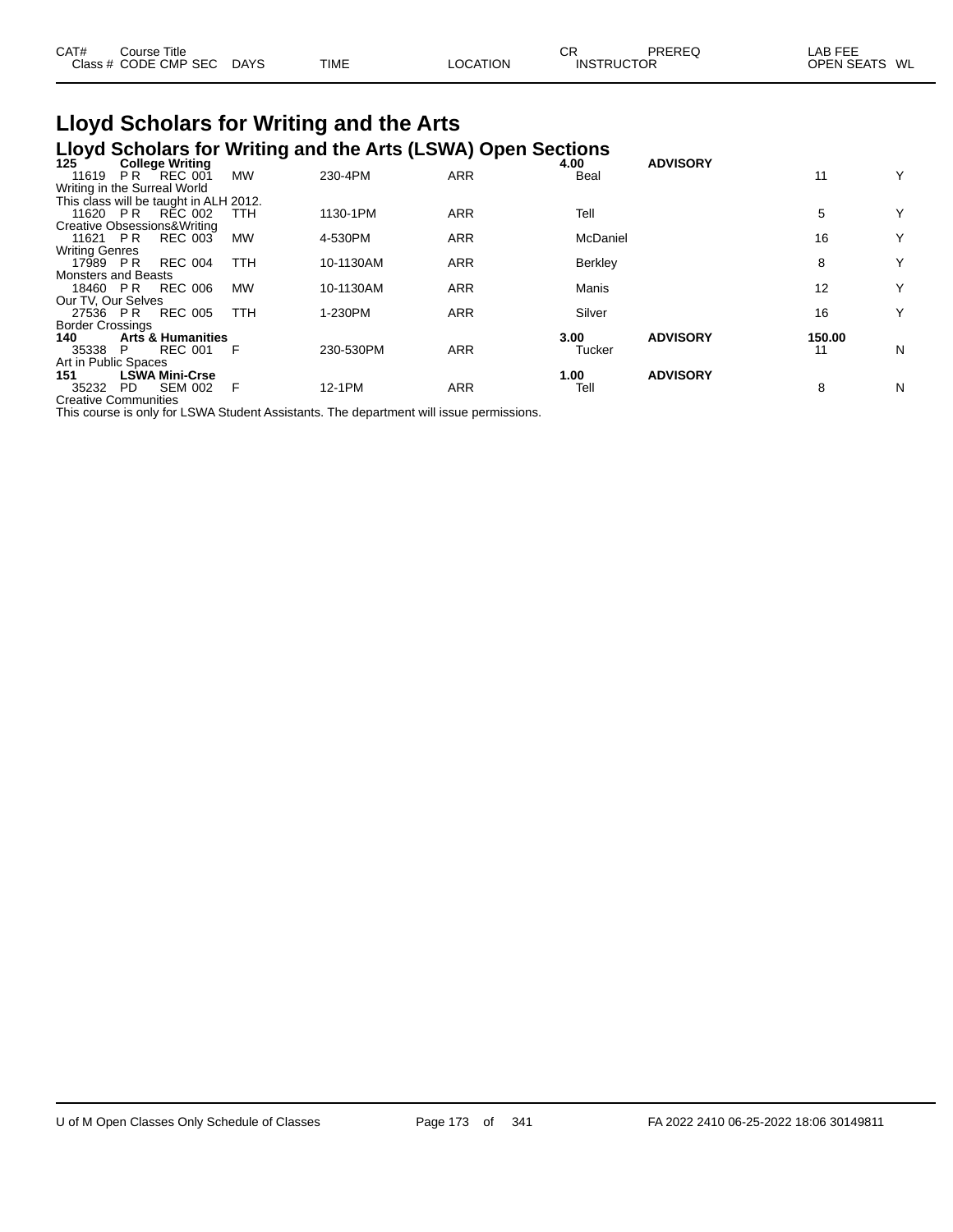| CAT# | Course Title         |             |             |          | СF                | PREREQ | LAB FEE       |
|------|----------------------|-------------|-------------|----------|-------------------|--------|---------------|
|      | Class # CODE CMP SEC | <b>DAYS</b> | <b>TIME</b> | LOCATION | <b>INSTRUCTOR</b> |        | OPEN SEATS WL |

# **Department of Linguistics**

|                                       |                      |                                                  |                                               | Cognitive Science (COGSCI) Open Sections |                      |                         |                           |                |               |
|---------------------------------------|----------------------|--------------------------------------------------|-----------------------------------------------|------------------------------------------|----------------------|-------------------------|---------------------------|----------------|---------------|
| 200<br>21599                          | P                    | Intro to Cog Sci<br>DIS 005                      | F                                             | 9-10AM                                   | 955 WEISER           | 4.00<br>O'Gara          |                           | 1              | Υ             |
| 21600                                 | P                    | DIS 006                                          | F                                             | 9-10AM                                   | 1423 EQ              | Beckman                 |                           | $\overline{7}$ | Y             |
| 21594                                 | A                    | LEC 001                                          | TTH                                           | 1130-1PM                                 | 1420 CCCB            | <b>Bollard</b>          |                           |                |               |
| 209                                   | P R                  | Lang and Human Mind<br><b>DIS</b><br>005         | F                                             | 9-10AM                                   | 3556 DANA            | 4.00                    | <b>ENFORCED</b>           | 5              | Υ             |
| 26721<br>26725                        | P R                  | DIS 007                                          | F                                             | 9-10AM                                   | 2328 SEB             |                         |                           | 11             | Υ             |
| 26713                                 | AR.                  | LEC 001                                          | MW                                            | 10-1130AM                                | 1202 SEB             | Merchant                |                           |                |               |
| 497                                   |                      | <b>Directed Rsch</b>                             |                                               |                                          |                      | 1.00-3.00               |                           |                |               |
| 498                                   | D                    | $IND +$<br><b>COGSCI Ind Study</b>               |                                               | ARR                                      | ARR                  | 1.00-3.00               |                           | 1              | N             |
|                                       | D                    | $IND +$                                          |                                               | ARR                                      | ARR                  |                         |                           | 1              | N             |
| 499                                   |                      | <b>CogSci Honors Rsch</b>                        |                                               |                                          |                      | 3.00                    | <b>ADVISORY</b>           |                |               |
|                                       | D                    | $IND +$                                          |                                               | ARR                                      | <b>ARR</b>           |                         |                           | 1              | N             |
|                                       |                      |                                                  | <b>Linguistics (LING) Open Sections</b>       |                                          |                      |                         |                           |                |               |
| 102                                   |                      | First Year Sem Hum                               |                                               |                                          |                      | 3.00                    | <b>ADVISORY</b>           |                |               |
| 22505 PR                              |                      | <b>SEM 001</b><br>Sounds of the World's Language | МW                                            | 1-230PM                                  | 471 LORCH            | Duanmu                  |                           | 9              | Υ             |
| 103                                   |                      | <b>First Yr Sem SS</b>                           |                                               |                                          |                      | 3.00                    | <b>ADVISORY</b>           |                |               |
| 33946                                 | P R                  | <b>SEM 002</b>                                   | TTH                                           | 4-530PM                                  | 403 LORCH            | Meyer                   |                           | 15             | Y             |
|                                       |                      | Stereotypes & Native Languages                   |                                               |                                          |                      |                         |                           |                |               |
| 37649 PR<br>Language and Social Media |                      | <b>SEM 003</b>                                   | TTH                                           | 230-4PM                                  | 471 LORCH            | Grieser                 |                           | 6              | Υ             |
| 111                                   |                      | Lenses into Language                             |                                               |                                          |                      | 3.00                    |                           |                |               |
| 11371                                 | P                    | DIS 004                                          |                                               | 9-10AM                                   | 471 LORCH            |                         |                           | 13             | Υ             |
| 20991                                 | P                    | DIS.<br>005                                      | TН                                            | 4-5PM                                    | 1423 EQ              |                         |                           | 9              | Υ             |
| 11372                                 | P                    | 006<br><b>DIS</b>                                | F<br>F                                        | 12-1PM                                   | 3816 SSWB            |                         |                           | 12             | $\frac{Y}{Y}$ |
| 11373<br>11374                        | P<br>P               | DIS.<br>007<br>009                               | F                                             | 12-1PM                                   | <b>REMOTE</b>        |                         |                           | 4<br>16        |               |
| 18882                                 | P                    | DIS.<br>013<br><b>DIS</b>                        | TН                                            | 1-2PM<br>5-6PM                           | 471 LORCH<br>1423 EQ |                         |                           | 11             | Y<br>Y<br>Y   |
| 21236                                 | P                    | DIS.<br>014                                      | F.                                            | 10-11AM                                  | 471 LORCH            |                         |                           | 21             |               |
| 21237                                 | P                    | DIS.<br>015                                      | F                                             | 11-12PM                                  | 471 LORCH            |                         |                           | 12             | Υ             |
| 21826                                 | P                    | DIS 016                                          | F                                             | 12-1PM                                   | 471 LORCH            |                         |                           | 17             | Υ             |
| 11369<br>115                          | A                    | LEC 001<br><b>Lang Multicultural</b>             | <b>MW</b>                                     | 12-1PM                                   | 1420 CCCB            | Keshet<br>3.00          |                           |                |               |
| 21586                                 | P                    | LEC 001                                          | TTH                                           | 1-230PM                                  | G115 AH              | <b>Baptista</b>         |                           | 9              | Υ             |
| 137                                   |                      | <b>Epic Grammar Fails</b>                        |                                               |                                          |                      | 3.00                    | <b>ENFORCED</b>           |                |               |
| 33937                                 | P R                  | DIS 003                                          |                                               | 9-10AM                                   | 373 LORCH            |                         |                           | 1              | Υ             |
| 33893<br>209                          | AR.                  | LEC 001                                          | МW                                            | 9-10AM                                   | 3420 CCCB            | Sheydaei Baghdadeh      | <b>ENFORCED</b>           |                |               |
| 18424                                 | P R                  | Lang and Human Mind<br>DIS 005                   | F                                             | 9-10AM                                   | 3556 DANA            | 4.00                    |                           | 5              | Υ             |
| 18426                                 | P R                  | DIS 007                                          | F.                                            | 9-10AM                                   | 2328 SEB             |                         |                           | 11             | Y             |
| 18420                                 | AR.                  | LEC 001                                          | МW                                            | 10-1130AM                                | 1202 SEB             | Merchant                |                           |                |               |
| 210                                   |                      | <b>Intro Ling Analys</b>                         |                                               |                                          |                      | 3.00                    |                           |                |               |
| 28754<br>313                          | P                    | LEC 001<br><b>Sound Patterns</b>                 | TTH                                           | 4-530PM                                  | 1280 LSA             | Abner<br>3.00           | <b>ADVISORY</b>           | 17             | Υ             |
| 11376                                 | P                    | LEC 001                                          | МW                                            | 830-10AM                                 | 3437 MH              | Duanmu                  |                           | 2              | Υ             |
| 315                                   |                      | Intro To Syntax                                  |                                               |                                          |                      | 3.00                    | <b>ADVISORY</b>           |                |               |
| 11377                                 | P                    | LEC 001                                          | TTH                                           | 10-1130AM                                | 1280 LSA             | Abner                   |                           | 1              | Υ             |
| 316<br>15789                          | P                    | <b>Aspects of Meaning</b><br>LEC 001             | TTH                                           | 1130-1PM                                 | 1449 MH              | 3.00<br>Levinson        | <b>ADVISORY</b>           | 1              | Υ             |
| 347                                   | <b>Talking Minds</b> |                                                  |                                               |                                          |                      | 3.00                    | <b>ADVISORY</b>           |                |               |
| 23318                                 | P R                  | DIS 003                                          | F                                             | 10-11AM                                  | B760 SSWB            |                         |                           | 1              | Υ             |
| 30660                                 | P                    | DIS 005                                          | F                                             | 9-10AM                                   | 2346 SEB             |                         |                           | 9              | Υ             |
| 23312 A                               |                      | LEC 001                                          | <b>TTH</b>                                    | 9-10AM                                   | AUD B AH             | Levinson                |                           |                |               |
| 374<br>14206                          | P <sub>R</sub>       | Language&Culture<br>DIS 002                      | W                                             | 10-11AM                                  | 418 WH               | 4.00                    | <b>ADVISORY</b>           | 9              | N             |
| 14207                                 | P R                  | DIS 003                                          | W                                             | 3-4PM                                    | 238A WH              |                         |                           | 11             | N             |
| 14208                                 | P R                  | DIS 004                                          | TН                                            | 3-4PM                                    | 238A WH              |                         |                           | 8              | N             |
| 14205                                 | A                    | LEC 001                                          | TTH                                           | 1130-1PM                                 | 1360 EH              | Lemon                   |                           |                |               |
| 390                                   | P                    | <b>Comm Learn in ESL</b><br><b>SEM 001</b>       | МW                                            |                                          |                      | 3.00<br>Romano Gillette |                           | 1              | Υ             |
| 16624                                 |                      |                                                  | Community Service and Language, Education and | 230-4PM                                  | 3088 EH              |                         |                           |                |               |
| Culture                               |                      |                                                  |                                               |                                          |                      |                         |                           |                |               |
| 394                                   |                      | <b>Topics in Ling</b>                            |                                               |                                          |                      | 3.00                    | <b>ADVISORY</b>           |                |               |
| 33951                                 | P                    | LEC 002                                          | МW                                            | 1130-1PM                                 | 471 LORCH            | O'Hara                  |                           | 4              | Υ             |
| Linguistics of Speech Recog<br>421    | <b>Morphology</b>    |                                                  |                                               |                                          |                      | 3.00                    | <b>ADVISORY, ENFORCED</b> |                |               |
| 33955                                 | <b>PR</b>            | LEC 001                                          | TTH                                           | 1-230PM                                  | 473 LORCH            | Heath                   |                           | 9              | Υ             |
| 440                                   |                      | <b>Lang Learnability</b>                         |                                               |                                          |                      | 3.00                    | <b>ENFORCED</b>           |                |               |
| 17358                                 |                      | <b>PR LEC 001</b>                                | TTH                                           | 1-230PM                                  | 471 LORCH            | <b>McNulty</b>          |                           | 17             | Υ             |
| 492<br>26606                          | P                    | <b>Topics in Ling</b><br><b>SEM 001</b>          | МW                                            | 10-1130AM                                | 471 LORCH            | 3.00<br><b>Brennan</b>  |                           | 20             | Υ             |
|                                       |                      | Reverse Eng in Human Lang Fac                    |                                               |                                          |                      |                         |                           |                |               |
|                                       |                      |                                                  |                                               |                                          |                      |                         |                           |                |               |

U of M Open Classes Only Schedule of Classes Page 174 of 341 FA 2022 2410 06-25-2022 18:06 30149811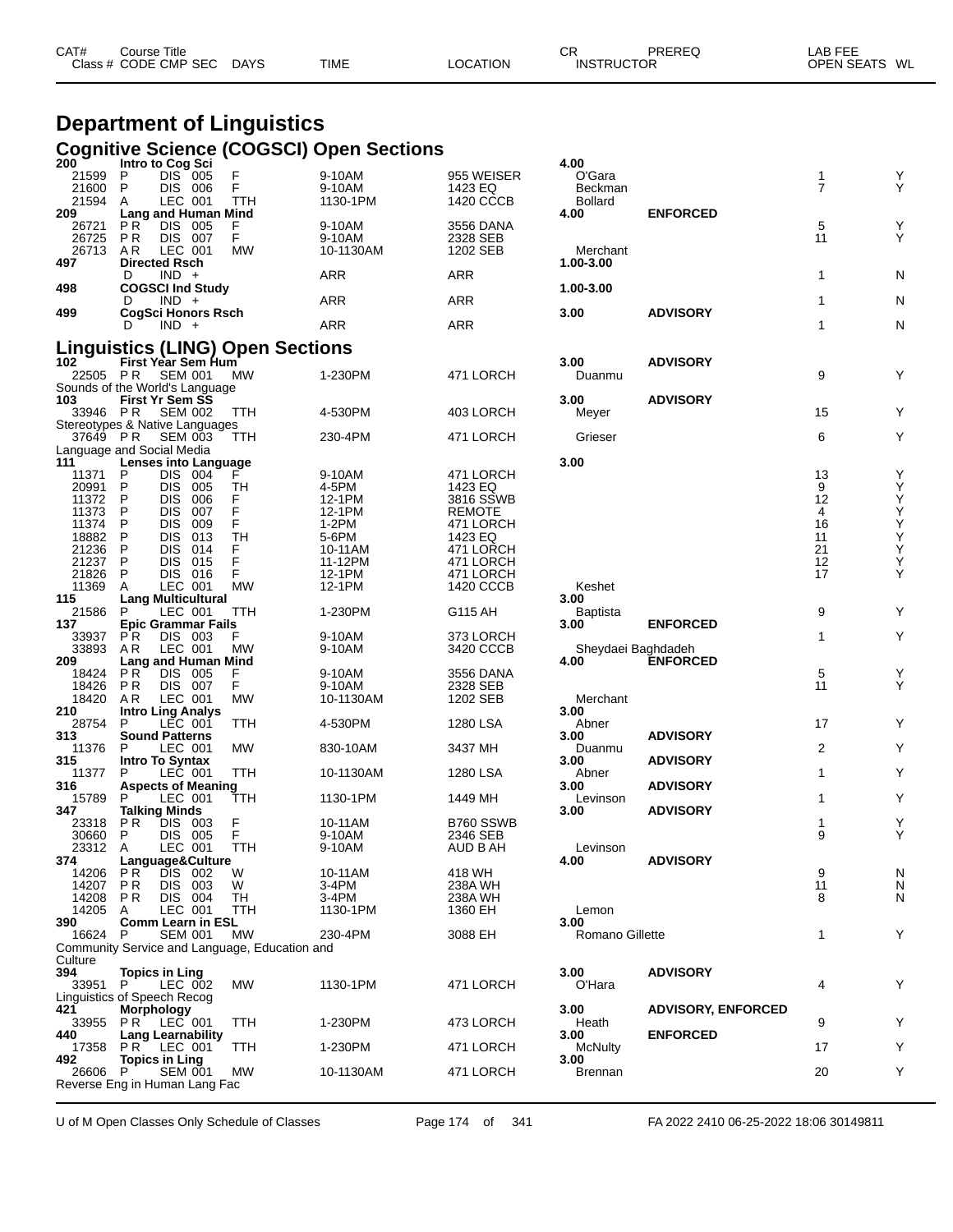| CAT#                  | Course Title<br>Class # CODE CMP SEC DAYS                                                       | <b>TIME</b>       | <b>LOCATION</b>        | CR.<br><b>INSTRUCTOR</b>           | PREREQ                             | LAB FEE<br>OPEN SEATS WL |        |
|-----------------------|-------------------------------------------------------------------------------------------------|-------------------|------------------------|------------------------------------|------------------------------------|--------------------------|--------|
| 493                   | <b>Undergrad Reading</b>                                                                        |                   |                        | 1.00-3.00                          | <b>ADVISORY</b>                    |                          |        |
|                       | $IND +$                                                                                         | <b>ARR</b>        | <b>ARR</b>             |                                    |                                    | 24                       | N      |
| 495                   | <b>Senior Honors Read</b>                                                                       | <b>ARR</b>        | <b>ARR</b>             | 1.00-3.00                          | <b>ADVISORY</b>                    |                          |        |
| 497<br>33944          | $IND +$<br><b>Capstone Seminar</b><br>PŔ.<br>SEM 002<br><b>MW</b>                               | 1-230PM           | 473 LORCH              | 3.00<br><b>Brennan</b>             | <b>ENFORCED</b>                    | 24<br>3                  | N<br>Υ |
| 512<br>11382          | Brain & Lg: State-of-the-Art<br><b>Phonetics</b><br>LEC 001<br><b>MW</b><br><b>PI</b>           | 4-530PM           | 473 LORCH              | 4.00<br>Krivokapic                 | <b>ADVISORY</b>                    | 12                       | Y      |
| 11383<br>515<br>11384 | LAB 002<br>W<br>A<br><b>Generative Syntax</b><br>LEC 001<br><b>TTH</b><br><b>PI</b>             | 9-10AM<br>4-530PM | 473 LORCH<br>473 LORCH | Krivokapic<br>3.00<br><b>Pires</b> | <b>ADVISORY</b>                    | 15                       | Y      |
| 521<br>33956          | <b>Morphology</b><br>$LEC$ 001<br><b>TTH</b><br>P                                               | 1-230PM           | 473 LORCH              | 3.00<br>Heath                      | <b>ADVISORY</b>                    | 9                        | Y      |
| 740<br>18574<br>750   | <b>Research in Ling</b><br><b>PD</b><br><b>SEM 001</b><br><b>TTH</b><br><b>Res Writing Ling</b> | 10-1130AM         | 471 LORCH              | 3.00<br><b>Baptista</b><br>3.00    | <b>ADVISORY</b>                    | 14                       | Υ      |
| 19665<br>792          | <b>SEM 001</b><br><b>PD</b><br><b>TTH</b><br><b>Linguistics Topics</b>                          | 10-1130AM         | 471 LORCH              | <b>Baptista</b><br>3.00            | <b>ADVISORY</b>                    | 14                       | Υ      |
| 26630                 | <b>SEM 001</b><br><b>MW</b><br>P<br>Reverse Eng in Human Lang Fac                               | 10-1130AM         | 471 LORCH              | Brennan                            |                                    | 20                       | Υ      |
| 28536                 | - P<br><b>SEM 002</b><br><b>TTH</b><br>Language and Social Meaning                              | 1130-1PM          | 471 LORCH              |                                    |                                    | 8                        | Y      |
| 990                   | <b>Diss-Precand</b><br>$IND +$                                                                  | <b>ARR</b>        | <b>ARR</b>             | 1.00-8.00                          | <b>ADVISORY</b>                    | 24                       | N      |
| 993<br>20254<br>995   | Sem G S I Training<br>P<br><b>SEM 001</b><br><b>TTH</b><br>Diss-Cand                            | 10-1130AM         | 471 LORCH              | 1.00<br><b>Baptista</b><br>8.00    | <b>ADVISORY</b><br><b>ENFORCED</b> | 14                       | Y      |
| 997                   | $IND +$<br>R<br>Spec Res I & II                                                                 | <b>ARR</b>        | <b>ARR</b>             | 1.00-6.00                          | <b>ADVISORY</b>                    | 24                       | N      |
|                       | $IND +$                                                                                         | ARR               | <b>ARR</b>             |                                    |                                    | 24                       | N      |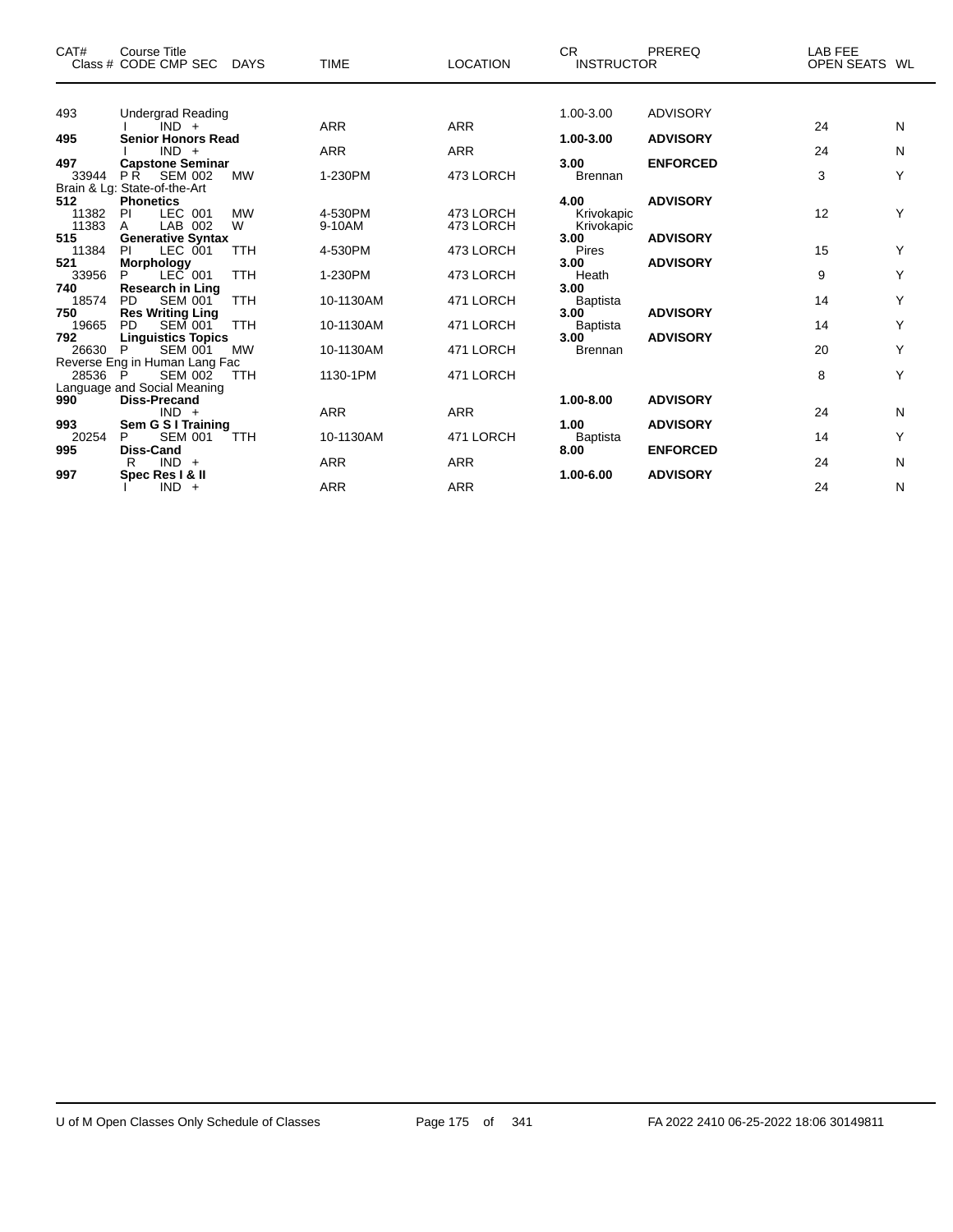| CAT# | Course Title              |             |          | СF                | PREREQ | LAB FEE       |
|------|---------------------------|-------------|----------|-------------------|--------|---------------|
|      | Class # CODE CMP SEC DAYS | <b>TIME</b> | LOCATION | <b>INSTRUCTOR</b> |        | OPEN SEATS WL |
|      |                           |             |          |                   |        |               |

#### **Macromolecular Sci & Engr Ctr Macromolecular Science (MACROMOL) Open Sections**

| N |
|---|
|   |
|   |
| N |
|   |
|   |
|   |
| N |
|   |
| N |
|   |

This class for Macromolecular Science and Engineering students only.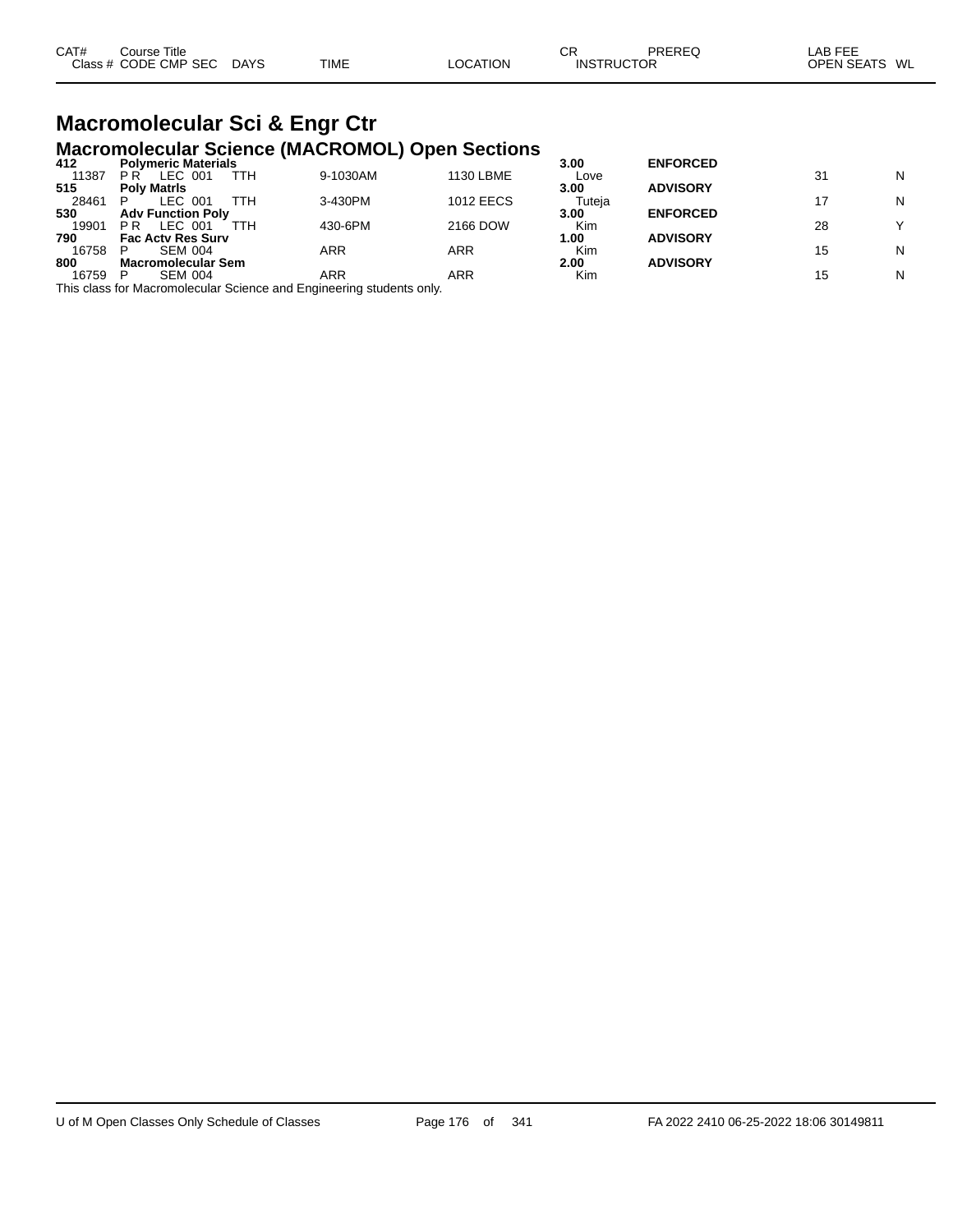| CAT#<br>Course i     | Title       |             |          | СF | PREREQ            | LAB FEE       |
|----------------------|-------------|-------------|----------|----|-------------------|---------------|
| Class # CODE CMP SEC | <b>DAYS</b> | <b>TIME</b> | LOCATION |    | <b>INSTRUCTOR</b> | OPEN SEATS WL |

### **Mathematics Department Mathematics (MATH) Open Sections**

|                                          |                                |             | ADVANCE OF THEIR ABSENCE) OR THEYMAY BE DROPPED FROM THE CLASS.                                                                                                                                                                          |                    | --MATH DEPARTMENT POLICY REQUIRES THAT STUDENTS ATTEND THE FIRST TWO CLASS MEETINGS (OR NOTIFY THE INSTRUCTOR IN<br>--STUDENTS SHOULD CHECK WOLVERINE ACCESS FOR SECTION AVAILABILITY AND SCHEDULE CHANGES.<br>--MATH DEPARTMENT POLICY LIMITS STUDENTS TO A TOTAL OF 4 CREDITS FOR COURSES NUMBERED BELOW 111. |                |        |
|------------------------------------------|--------------------------------|-------------|------------------------------------------------------------------------------------------------------------------------------------------------------------------------------------------------------------------------------------------|--------------------|-----------------------------------------------------------------------------------------------------------------------------------------------------------------------------------------------------------------------------------------------------------------------------------------------------------------|----------------|--------|
| 105<br>P<br>21027                        | Data, Fncns, Graphs<br>LEC 002 | <b>TTH</b>  | 830-10AM                                                                                                                                                                                                                                 | 2455 MH            | 4.00                                                                                                                                                                                                                                                                                                            | 1              | N      |
| 105                                      | Data, Fncns, Graphs<br>LEC 002 | м           | 830-10AM<br>Registration is restricted throughout the registration period. For more information please refer to the Math<br>Waitlist Policy Webpage: https://lsa.umich.edu/math/undergraduates/policies/waitlist-policy.html             | 3411 MH            | 4.00                                                                                                                                                                                                                                                                                                            | 1              | N      |
|                                          |                                |             |                                                                                                                                                                                                                                          |                    | EVENING EXAMS for Math 105: 6-8pm 10/06/22 & 11/17/22. Avoid scheduling any class that conflicts with these exams.                                                                                                                                                                                              |                |        |
| <b>IBL</b> Instruction<br>105<br>21028 P | Data, Fncns, Graphs<br>LEC 004 | <b>TTHF</b> | 830-10AM<br>Registration is restricted throughout the registration period. For more information please refer to the Math<br>Waitlist Policy Webpage: https://lsa.umich.edu/math/undergraduates/policies/waitlist-policy.html             | 3411 MH            | 4.00                                                                                                                                                                                                                                                                                                            | 4              | N      |
|                                          |                                |             |                                                                                                                                                                                                                                          |                    | EVENING EXAMS for Math 105: 6-8pm 10/06/22 & 11/17/22. Avoid scheduling any class that conflicts with these exams.                                                                                                                                                                                              |                |        |
| <b>IBL</b> Instruction<br>22460 P        | LEC 011                        | <b>MWF</b>  | 10-1130AM<br>Registration is restricted throughout the registration period. For more information please refer to the Math<br>Waitlist Policy Webpage: https://lsa.umich.edu/math/undergraduates/policies/waitlist-policy.html            | 2455 MH            |                                                                                                                                                                                                                                                                                                                 | 1              | N      |
|                                          |                                |             |                                                                                                                                                                                                                                          |                    | EVENING EXAMS for Math 105: 6-8pm 10/06/22 & 11/17/22. Avoid scheduling any class that conflicts with these exams.                                                                                                                                                                                              |                |        |
| <b>IBL</b> Instruction<br>21030 P        | LEC 021                        | <b>MWF</b>  | 1130-1PM<br>Registration is restricted throughout the registration period. For more information please refer to the Math<br>Waitlist Policy Webpage: https://lsa.umich.edu/math/undergraduates/policies/waitlist-policy.html             | 2455 MH            |                                                                                                                                                                                                                                                                                                                 | $\overline{2}$ | N      |
|                                          |                                |             |                                                                                                                                                                                                                                          |                    | EVENING EXAMS for Math 105: 6-8pm 10/06/22 & 11/17/22. Avoid scheduling any class that conflicts with these exams.                                                                                                                                                                                              |                |        |
| <b>IBL</b> Instruction<br>22562 P        | LEC 022<br>LEC 022             | TTH<br>м    | 1130-1PM<br>1130-1PM<br>Registration is restricted throughout the registration period. For more information please refer to the Math<br>Waitlist Policy Webpage: https://lsa.umich.edu/math/undergraduates/policies/waitlist-policy.html | 2455 MH<br>3411 MH |                                                                                                                                                                                                                                                                                                                 | $\frac{2}{2}$  | N<br>N |
|                                          |                                |             |                                                                                                                                                                                                                                          |                    | EVENING EXAMS for Math 105: 6-8pm 10/06/22 & 11/17/22. Avoid scheduling any class that conflicts with these exams.                                                                                                                                                                                              |                |        |
| <b>IBL</b> Instruction<br>22462 P        | LEC 024                        | <b>TTHF</b> | 1130-1PM<br>Registration is restricted throughout the registration period. For more information please refer to the Math<br>Waitlist Policy Webpage: https://lsa.umich.edu/math/undergraduates/policies/waitlist-policy.html             | 3411 MH            |                                                                                                                                                                                                                                                                                                                 | 2              | N      |
|                                          |                                |             |                                                                                                                                                                                                                                          |                    | EVENING EXAMS for Math 105: 6-8pm 10/06/22 & 11/17/22. Avoid scheduling any class that conflicts with these exams.                                                                                                                                                                                              |                |        |
| <b>IBL</b> Instruction<br>22461 P<br>P   | LEC 025<br>LEC 025             | W<br>MTH    | 1130-1PM<br>1130-1PM<br>Registration is restricted throughout the registration period. For more information please refer to the Math<br>Waitlist Policy Webpage: https://lsa.umich.edu/math/undergraduates/policies/waitlist-policy.html | 3451 MH<br>3356 MH |                                                                                                                                                                                                                                                                                                                 | 4<br>4         | N<br>N |
|                                          |                                |             |                                                                                                                                                                                                                                          |                    | EVENING EXAMS for Math 105: 6-8pm 10/06/22 & 11/17/22. Avoid scheduling any class that conflicts with these exams.                                                                                                                                                                                              |                |        |
| <b>IBL</b> Instruction<br>21029 P        | LEC 031                        | <b>MWF</b>  | 1-230PM<br>Registration is restricted throughout the registration period. For more information please refer to the Math<br>Waitlist Policy Webpage: https://lsa.umich.edu/math/undergraduates/policies/waitlist-policy.html              | 2455 MH            |                                                                                                                                                                                                                                                                                                                 | 1              | N      |
|                                          |                                |             |                                                                                                                                                                                                                                          |                    | EVENING EXAMS for Math 105: 6-8pm 10/06/22 & 11/17/22. Avoid scheduling any class that conflicts with these exams.                                                                                                                                                                                              |                |        |
| <b>IBL</b> Instruction<br>30377 P        | LEC 034                        | <b>TTHF</b> | 1-230PM<br>Registration is restricted throughout the registration period. For more information please refer to the Math<br>Waitlist Policy Webpage: https://lsa.umich.edu/math/undergraduates/policies/waitlist-policy.html              | 3411 MH            |                                                                                                                                                                                                                                                                                                                 | 3              | N      |
|                                          |                                |             |                                                                                                                                                                                                                                          |                    | EVENING EXAMS for Math 105: 6-8pm 10/06/22 & 11/17/22. Avoid scheduling any class that conflicts with these exams.                                                                                                                                                                                              |                |        |
| <b>IBL</b> Instruction<br>30378 P        | LEC 040                        | MWTH        | 230-4PM                                                                                                                                                                                                                                  | 2427 MH            |                                                                                                                                                                                                                                                                                                                 | 2              | N      |
|                                          |                                |             |                                                                                                                                                                                                                                          |                    |                                                                                                                                                                                                                                                                                                                 |                |        |

U of M Open Classes Only Schedule of Classes Page 177 of 341 FA 2022 2410 06-25-2022 18:06 30149811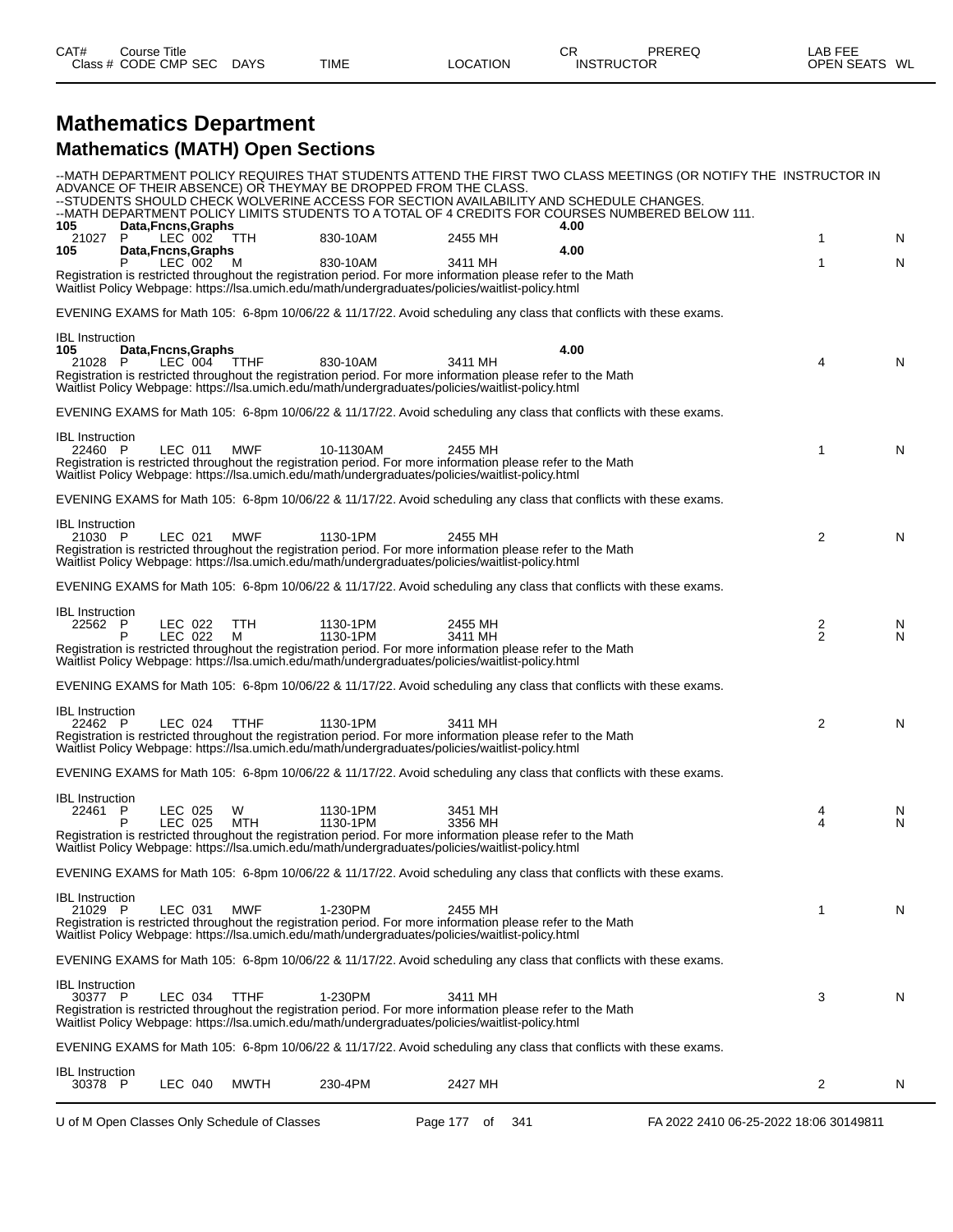| CAT#                                                    | Course Title<br>Class # CODE CMP SEC DAYS |                    |                 | TIME                                                                                                                                                                                                                                                                                                                                                                         | <b>LOCATION</b>            | CR.<br><b>INSTRUCTOR</b> | <b>PREREQ</b> | LAB FEE<br>OPEN SEATS WL |        |
|---------------------------------------------------------|-------------------------------------------|--------------------|-----------------|------------------------------------------------------------------------------------------------------------------------------------------------------------------------------------------------------------------------------------------------------------------------------------------------------------------------------------------------------------------------------|----------------------------|--------------------------|---------------|--------------------------|--------|
|                                                         |                                           |                    |                 | Registration is restricted throughout the registration period. For more information please refer to the Math<br>Waitlist Policy Webpage: https://lsa.umich.edu/math/undergraduates/policies/waitlist-policy.html                                                                                                                                                             |                            |                          |               |                          |        |
|                                                         |                                           |                    |                 | EVENING EXAMS for Math 105: 6-8pm 10/06/22 & 11/17/22. Avoid scheduling any class that conflicts with these exams.                                                                                                                                                                                                                                                           |                            |                          |               |                          |        |
| <b>IBL</b> Instruction<br>30380 P                       |                                           | LEC 041            | <b>MWF</b>      | 230-4PM<br>Registration is restricted throughout the registration period. For more information please refer to the Math<br>Waitlist Policy Webpage: https://lsa.umich.edu/math/undergraduates/policies/waitlist-policy.html                                                                                                                                                  | 2455 MH                    |                          |               | 4                        | N      |
|                                                         |                                           |                    |                 | EVENING EXAMS for Math 105: 6-8pm 10/06/22 & 11/17/22. Avoid scheduling any class that conflicts with these exams.                                                                                                                                                                                                                                                           |                            |                          |               |                          |        |
| <b>IBL</b> Instruction<br>30379 P                       | P                                         | LEC 042<br>LEC 042 | TTH<br>м        | 230-4PM<br>230-4PM<br>Registration is restricted throughout the registration period. For more information please refer to the Math<br>Waitlist Policy Webpage: https://lsa.umich.edu/math/undergraduates/policies/waitlist-policy.html                                                                                                                                       | 2325 MH<br>2347 MH         |                          |               | 3<br>3                   | N<br>N |
| <b>IBL</b> Instruction<br>33572 P                       | P                                         | LEC 047<br>LEC 047 | <b>TTH</b><br>М | EVENING EXAMS for Math 105: 6-8pm 10/06/22 & 11/17/22. Avoid scheduling any class that conflicts with these exams.<br>230-4PM<br>230-4PM<br>Registration is restricted throughout the registration period. For more information please refer to the Math<br>Waitlist Policy Webpage: https://lsa.umich.edu/math/undergraduates/policies/waitlist-policy.html                 | 2353 MH<br>3356 MH         |                          |               | 2<br>$\overline{2}$      | N<br>N |
| <b>IBL</b> Instruction<br>23257 P                       | P                                         | LEC 049<br>LEC 049 | TН<br><b>TF</b> | EVENING EXAMS for Math 105: 6-8pm 10/06/22 & 11/17/22. Avoid scheduling any class that conflicts with these exams.<br>230-4PM<br>230-4PM<br>Registration is restricted throughout the registration period. For more information please refer to the Math<br>Waitlist Policy Webpage: https://lsa.umich.edu/math/undergraduates/policies/waitlist-policy.html                 | 3356 MH<br>2347 MH         |                          |               | 2<br>2                   | N<br>N |
|                                                         |                                           |                    |                 | EVENING EXAMS for Math 105: 6-8pm 10/06/22 & 11/17/22. Avoid scheduling any class that conflicts with these exams.                                                                                                                                                                                                                                                           |                            |                          |               |                          |        |
| <b>IBL</b> Instruction<br>23259 P                       |                                           | LEC 055            | MWTH            | 4-530PM<br>Registration is restricted throughout the registration period. For more information please refer to the Math<br>Waitlist Policy Webpage: https://lsa.umich.edu/math/undergraduates/policies/waitlist-policy.html                                                                                                                                                  | 2325 MH                    |                          |               | 4                        | N      |
|                                                         |                                           |                    |                 | EVENING EXAMS for Math 105: 6-8pm 10/06/22 & 11/17/22. Avoid scheduling any class that conflicts with these exams.                                                                                                                                                                                                                                                           |                            |                          |               |                          |        |
| <b>IBL</b> Instruction<br>23258 P                       |                                           | LEC 057            | MTTH            | 4-530PM<br>Registration is restricted throughout the registration period. For more information please refer to the Math<br>Waitlist Policy Webpage: https://lsa.umich.edu/math/undergraduates/policies/waitlist-policy.html                                                                                                                                                  | 3302 MH                    |                          |               | 4                        | N      |
|                                                         |                                           |                    |                 | EVENING EXAMS for Math 105: 6-8pm 10/06/22 & 11/17/22. Avoid scheduling any class that conflicts with these exams.                                                                                                                                                                                                                                                           |                            |                          |               |                          |        |
| <b>IBL</b> Instruction<br>11391 PR<br>lsa.umich.edu/csp |                                           |                    | LEC 170 MWF     | 9-11AM<br>Seats in this section are reserved for students in the Comprehensive Studies Program through August 21. On August<br>22, open seats are available to any undergraduate student. Please visit the CSP website for more information:                                                                                                                                 | <b>B860G EH</b>            |                          |               | 11                       | Y      |
| 11392 PR<br>lsa.umich.edu/csp                           |                                           | LEC 171            | MWF             | EVENING EXAMS for Math 105: 6-8pm 10/06/22 & 11/17/22. Avoid scheduling any class that conflicts with these exams.<br>11-1PM<br>Seats in this section are reserved for students in the Comprehensive Studies Program through August 21. On August<br>22, open seats are available to any undergraduate student. Please visit the CSP website for more information:           | <b>B860G EH</b>            | Lee                      |               | 10                       | Y      |
| 11393 PR<br>lsa.umich.edu/csp                           |                                           | LEC 172            | MWF             | EVENING EXAMS for Math 105: 6-8pm 10/06/22 & 11/17/22. Avoid scheduling any class that conflicts with these exams.<br>11-1PM<br>Seats in this section are reserved for students in the Comprehensive Studies Program through August 21. On August<br>22, open seats are available to any undergraduate student. Please visit the CSP website for more information:           | 1866 EH                    | Horvath                  |               | 5                        | Y      |
| 24510 PR<br>lsa.umich.edu/csp                           | P R                                       | LEC 173<br>LEC 173 | F<br>TTH        | EVENING EXAMS for Math 105: 6-8pm 10/06/22 & 11/17/22. Avoid scheduling any class that conflicts with these exams.<br>9-11AM<br>9-11AM<br>Seats in this section are reserved for students in the Comprehensive Studies Program through August 21. On August<br>22, open seats are available to any undergraduate student. Please visit the CSP website for more information: | 3866 EH<br><b>B860G EH</b> | Keogh                    |               | 11<br>11                 | Y<br>Y |
| lsa.umich.edu/csp                                       | 24511 PR LEC 174<br>ΡR                    | LEC 174            | E<br>TTH        | EVENING EXAMS for Math 105: 6-8pm 10/06/22 & 11/17/22. Avoid scheduling any class that conflicts with these exams.<br>11-1PM<br>11-1PM<br>Seats in this section are reserved for students in the Comprehensive Studies Program through August 21. On August<br>22, open seats are available to any undergraduate student. Please visit the CSP website for more information: | 3866 EH<br><b>B860G EH</b> | Keogh                    |               | 12<br>12                 | Y<br>Y |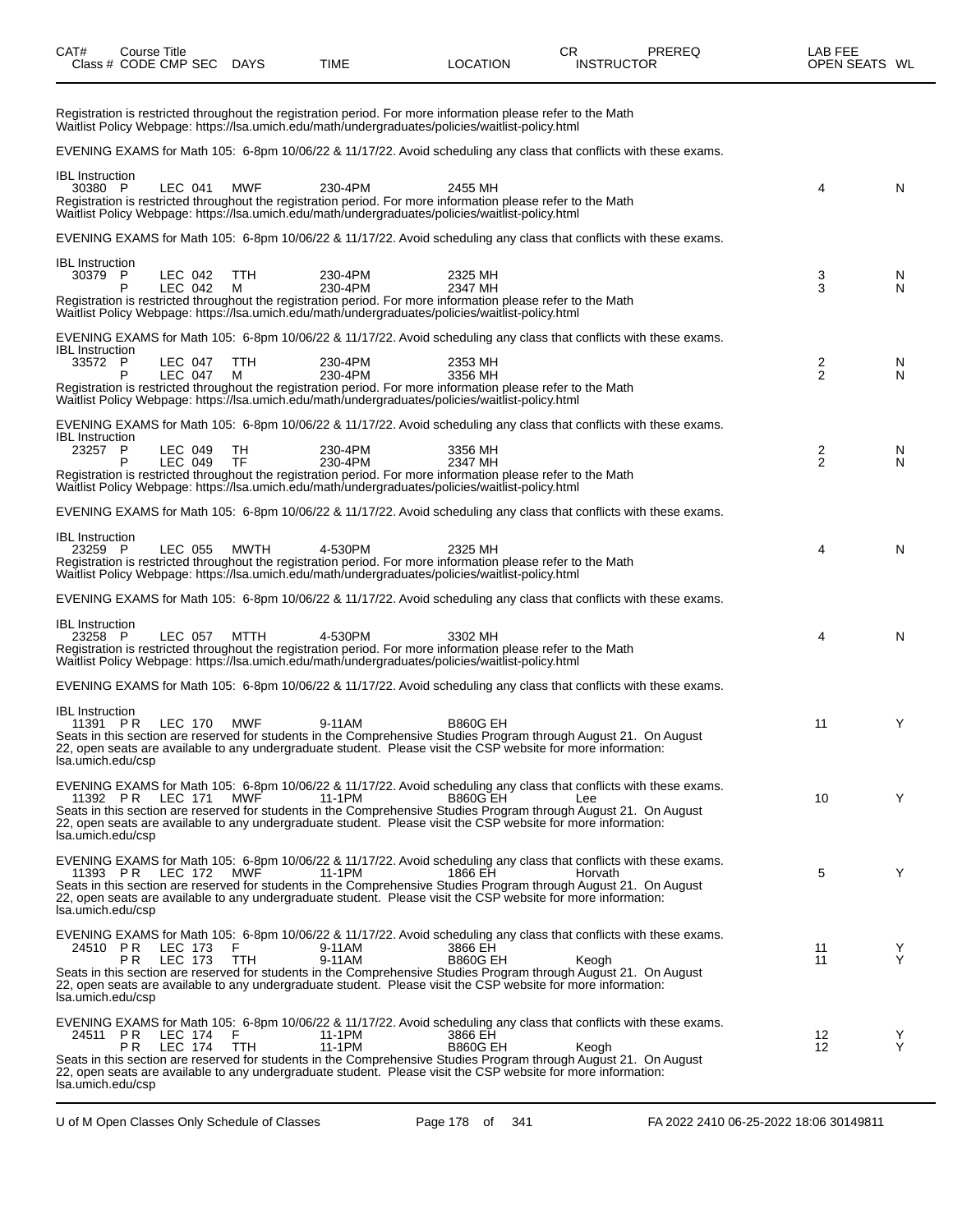| CAT#                              | Course Title<br>Class # CODE CMP SEC DAYS |                    |            | TIME               | LOCATION                                                                                                                                                                                                                                                                                                                                                                    | CR.  | <b>INSTRUCTOR</b> | <b>PREREQ</b>   | LAB FEE<br>OPEN SEATS WL |        |
|-----------------------------------|-------------------------------------------|--------------------|------------|--------------------|-----------------------------------------------------------------------------------------------------------------------------------------------------------------------------------------------------------------------------------------------------------------------------------------------------------------------------------------------------------------------------|------|-------------------|-----------------|--------------------------|--------|
| Isa.umich.edu/csp                 | 11394 PR LEC 175                          |                    | <b>MWF</b> | 8-10AM             | EVENING EXAMS for Math 105: 6-8pm 10/06/22 & 11/17/22. Avoid scheduling any class that conflicts with these exams.<br>3096 EH<br>Seats in this section are reserved for students in the Comprehensive Studies Program through August 21. On August<br>22, open seats are available to any undergraduate student. Please visit the CSP website for more information:         |      | Lee               |                 | 11                       | Y      |
| Isa.umich.edu/csp                 | 18599 PR LEC 176 MWF                      |                    |            | 10-12PM            | EVENING EXAMS for Math 105: 6-8pm 10/06/22 & 11/17/22. Avoid scheduling any class that conflicts with these exams.<br>3096 EH<br>Seats in this section are reserved for students in the Comprehensive Studies Program through August 21. On August<br>22, open seats are available to any undergraduate student. Please visit the CSP website for more information:         |      | Lee               |                 | 10                       | Y      |
| Isa.umich.edu/csp                 | 19674 PR LEC 177 MWF                      |                    |            | 1-3PM              | EVENING EXAMS for Math 105: 6-8pm 10/06/22 & 11/17/22. Avoid scheduling any class that conflicts with these exams.<br><b>B860G EH</b><br>Seats in this section are reserved for students in the Comprehensive Studies Program through August 21. On August<br>22, open seats are available to any undergraduate student. Please visit the CSP website for more information: |      | Lee               |                 | 8                        | Y      |
| Isa.umich.edu/csp                 | 20815 PR LEC 179 MWF                      |                    |            | 1-3PM              | EVENING EXAMS for Math 105: 6-8pm 10/06/22 & 11/17/22. Avoid scheduling any class that conflicts with these exams.<br>1866 EH<br>Seats in this section are reserved for students in the Comprehensive Studies Program through August 21. On August<br>22, open seats are available to any undergraduate student. Please visit the CSP website for more information:         |      | Horvath           |                 | 5                        | N      |
| Isa.umich.edu/csp                 | 22564 PR LEC 180 MWF                      |                    |            | 3-5PM              | EVENING EXAMS for Math 105: 6-8pm 10/06/22 & 11/17/22. Avoid scheduling any class that conflicts with these exams.<br><b>B860G EH</b><br>Seats in this section are reserved for students in the Comprehensive Studies Program through August 21. On August<br>22, open seats are available to any undergraduate student. Please visit the CSP website for more information: |      |                   |                 | 14                       | N      |
| 115                               | <b>Calculus I</b>                         |                    |            |                    | EVENING EXAMS for Math 105: 6-8pm 10/06/22 & 11/17/22. Avoid scheduling any class that conflicts with these exams.                                                                                                                                                                                                                                                          | 4.00 |                   | <b>ADVISORY</b> |                          |        |
| 22467<br>115                      | P.<br><b>Calculus I</b>                   | LEC 008            | W          | 830-10AM           | 2437 MH                                                                                                                                                                                                                                                                                                                                                                     | 4.00 |                   | <b>ADVISORY</b> | 1                        | N.     |
|                                   |                                           | LEC 008            | <b>TF</b>  | 830-10AM           | 2436 MH<br>Registration is restricted throughout the registration period. For more information please refer to the Math<br>Waitlist Policy Webpage: https://lsa.umich.edu/math/undergraduates/policies/waitlist-policy.html                                                                                                                                                 |      |                   |                 | 1                        | N      |
|                                   |                                           |                    |            |                    | EVENING EXAMS FOR MATH 115: 8-10pm 10/3/22 & 11/07/22. Avoid scheduling any class that conflicts with these exams.                                                                                                                                                                                                                                                          |      |                   |                 |                          |        |
| <b>IBL</b> Instruction            |                                           |                    |            |                    |                                                                                                                                                                                                                                                                                                                                                                             |      |                   |                 |                          |        |
| 115<br>11401 P                    | <b>Calculus I</b>                         | LEC 009            | TH         | 830-10AM           | ARR                                                                                                                                                                                                                                                                                                                                                                         | 4.00 |                   | <b>ADVISORY</b> | 3                        | N.     |
| 115                               | <b>Calculus I</b>                         | LEC 009            | TF         | 830-10AM           | 3460 MH                                                                                                                                                                                                                                                                                                                                                                     | 4.00 |                   | <b>ADVISORY</b> | 3                        | N      |
| with section 004.                 | Thursday meeting will be in WEIS110       |                    |            |                    |                                                                                                                                                                                                                                                                                                                                                                             |      |                   |                 |                          |        |
|                                   |                                           |                    |            |                    | Registration is restricted throughout the registration period. For more information please refer to the Math<br>Waitlist Policy Webpage: https://lsa.umich.edu/math/undergraduates/policies/waitlist-policy.html                                                                                                                                                            |      |                   |                 |                          |        |
|                                   |                                           |                    |            |                    | EVENING EXAMS FOR MATH 115: 8-10pm 10/3/22 & 11/07/22. Avoid scheduling any class that conflicts with these exams.                                                                                                                                                                                                                                                          |      |                   |                 |                          |        |
| <b>IBL</b> Instruction<br>115     | <b>Calculus I</b>                         |                    |            |                    |                                                                                                                                                                                                                                                                                                                                                                             | 4.00 |                   | <b>ADVISORY</b> |                          |        |
| 11405                             | P                                         | LEC 013            | <b>TWF</b> | 830-10AM           | 3356 MH<br>Registration is restricted throughout the registration period. For more information please refer to the Math<br>Waitlist Policy Webpage: https://lsa.umich.edu/math/undergraduates/policies/waitlist-policy.html                                                                                                                                                 |      |                   |                 | 1                        | N      |
|                                   |                                           |                    |            |                    | EVENING EXAMS FOR MATH 115: 8-10pm 10/3/22 & 11/07/22. Avoid scheduling any class that conflicts with these exams.                                                                                                                                                                                                                                                          |      |                   |                 |                          |        |
| <b>IBL</b> Instruction            |                                           |                    |            |                    |                                                                                                                                                                                                                                                                                                                                                                             |      |                   |                 |                          |        |
| 11409 P                           |                                           | LEC 018            | <b>TWF</b> | 830-10AM           | 2347 MH<br>Registration is restricted throughout the registration period. For more information please refer to the Math<br>Waitlist Policy Webpage: https://lsa.umich.edu/math/undergraduates/policies/waitlist-policy.html                                                                                                                                                 |      |                   |                 | 1                        | N      |
|                                   |                                           |                    |            |                    | EVENING EXAMS FOR MATH 115: 8-10pm 10/3/22 & 11/07/22. Avoid scheduling any class that conflicts with these exams.                                                                                                                                                                                                                                                          |      |                   |                 |                          |        |
| <b>IBL</b> Instruction<br>23267 P |                                           | LEC 083            | W          | 230-4PM            | 3411 MH                                                                                                                                                                                                                                                                                                                                                                     |      |                   |                 | 3                        | N      |
|                                   | P                                         | LEC 083            | <b>TF</b>  | 230-4PM            | 3427 MH<br>Registration is restricted throughout the registration period. For more information please refer to the Math<br>Waitlist Policy Webpage: https://lsa.umich.edu/math/undergraduates/policies/waitlist-policy.html                                                                                                                                                 |      |                   |                 | 3                        | N      |
|                                   |                                           |                    |            |                    | EVENING EXAMS FOR MATH 115: 8-10pm 10/3/22 & 11/07/22. Avoid scheduling any class that conflicts with these exams.                                                                                                                                                                                                                                                          |      |                   |                 |                          |        |
| <b>IBL</b> Instruction            |                                           |                    |            |                    |                                                                                                                                                                                                                                                                                                                                                                             |      |                   |                 |                          |        |
| 23272                             | P<br>P                                    | LEC 089<br>LEC 089 | F<br>TTH   | 230-4PM<br>230-4PM | 3451 MH<br>3460 MH                                                                                                                                                                                                                                                                                                                                                          |      |                   |                 | 3<br>3                   | N<br>N |
|                                   |                                           |                    |            |                    |                                                                                                                                                                                                                                                                                                                                                                             |      |                   |                 |                          |        |

U of M Open Classes Only Schedule of Classes Page 179 of 341 FA 2022 2410 06-25-2022 18:06 30149811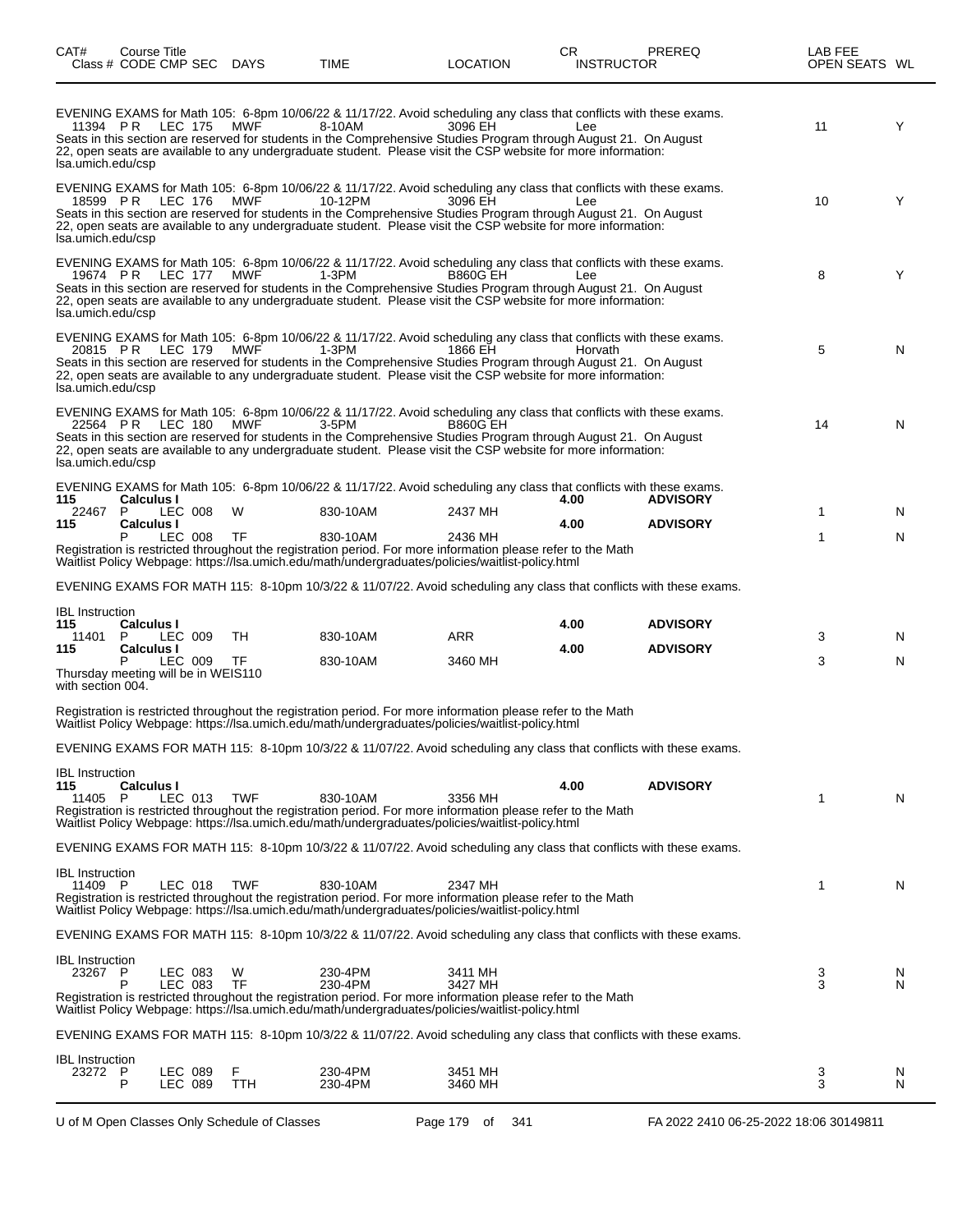| CAT#                              | Course Title<br>Class # CODE CMP SEC DAYS |                    |             | <b>TIME</b>                                                                                                                                                                                                                            | <b>LOCATION</b>    | CR<br><b>INSTRUCTOR</b> | PREREQ | LAB FEE<br>OPEN SEATS WL |        |
|-----------------------------------|-------------------------------------------|--------------------|-------------|----------------------------------------------------------------------------------------------------------------------------------------------------------------------------------------------------------------------------------------|--------------------|-------------------------|--------|--------------------------|--------|
|                                   |                                           |                    |             | Registration is restricted throughout the registration period. For more information please refer to the Math<br>Waitlist Policy Webpage: https://lsa.umich.edu/math/undergraduates/policies/waitlist-policy.html                       |                    |                         |        |                          |        |
|                                   |                                           |                    |             | EVENING EXAMS FOR MATH 115: 8-10pm 10/3/22 & 11/07/22. Avoid scheduling any class that conflicts with these exams.                                                                                                                     |                    |                         |        |                          |        |
| <b>IBL</b> Instruction<br>23275 P |                                           | LEC 092            | MTTH        | 230-4PM<br>Registration is restricted throughout the registration period. For more information please refer to the Math<br>Waitlist Policy Webpage: https://lsa.umich.edu/math/undergraduates/policies/waitlist-policy.html            | 3451 MH            |                         |        | 1                        | N      |
|                                   |                                           |                    |             | EVENING EXAMS FOR MATH 115: 8-10pm 10/3/22 & 11/07/22. Avoid scheduling any class that conflicts with these exams.                                                                                                                     |                    |                         |        |                          |        |
| <b>IBL</b> Instruction<br>21756 P |                                           | LEC 093            | <b>TWF</b>  | 230-4PM<br>Registration is restricted throughout the registration period. For more information please refer to the Math<br>Waitlist Policy Webpage: https://lsa.umich.edu/math/undergraduates/policies/waitlist-policy.html            | 3356 MH            |                         |        | 2                        | N      |
|                                   |                                           |                    |             | EVENING EXAMS FOR MATH 115: 8-10pm 10/3/22 & 11/07/22. Avoid scheduling any class that conflicts with these exams.                                                                                                                     |                    |                         |        |                          |        |
| <b>IBL</b> Instruction<br>30372 P |                                           | LEC 094            | <b>TTHF</b> | 230-4PM<br>Registration is restricted throughout the registration period. For more information please refer to the Math<br>Waitlist Policy Webpage: https://lsa.umich.edu/math/undergraduates/policies/waitlist-policy.html            | 3411 MH            |                         |        | 5                        | N      |
|                                   |                                           |                    |             | EVENING EXAMS FOR MATH 115: 8-10pm 10/3/22 & 11/07/22. Avoid scheduling any class that conflicts with these exams.                                                                                                                     |                    |                         |        |                          |        |
| <b>IBL</b> Instruction<br>23266 P | P                                         | LEC 097<br>LEC 097 | TTH<br>м    | 230-4PM<br>230-4PM<br>Registration is restricted throughout the registration period. For more information please refer to the Math                                                                                                     | 3302 MH<br>3427 MH |                         |        | 3<br>3                   | N<br>N |
|                                   |                                           |                    |             | Waitlist Policy Webpage: https://lsa.umich.edu/math/undergraduates/policies/waitlist-policy.html                                                                                                                                       |                    |                         |        |                          |        |
|                                   |                                           |                    |             | EVENING EXAMS FOR MATH 115: 8-10pm 10/3/22 & 11/07/22. Avoid scheduling any class that conflicts with these exams.                                                                                                                     |                    |                         |        |                          |        |
| <b>IBL</b> Instruction<br>23265 P |                                           | LEC 101            | <b>MWF</b>  | 230-4PM<br>Registration is restricted throughout the registration period. For more information please refer to the Math<br>Waitlist Policy Webpage: https://lsa.umich.edu/math/undergraduates/policies/waitlist-policy.html            | 3302 MH            |                         |        | 2                        | N      |
|                                   |                                           |                    |             | EVENING EXAMS FOR MATH 115: 8-10pm 10/3/22 & 11/07/22. Avoid scheduling any class that conflicts with these exams.                                                                                                                     |                    |                         |        |                          |        |
| <b>IBL</b> Instruction<br>28841   | P<br>P                                    | LEC 103<br>LEC 103 | W.<br>TF    | 230-4PM<br>230-4PM<br>Registration is restricted throughout the registration period. For more information please refer to the Math<br>Waitlist Policy Webpage: https://lsa.umich.edu/math/undergraduates/policies/waitlist-policy.html | 2347 MH<br>2427 MH |                         |        | 5<br>5                   | N<br>N |
|                                   |                                           |                    |             | EVENING EXAMS FOR MATH 115: 8-10pm 10/3/22 & 11/07/22. Avoid scheduling any class that conflicts with these exams.                                                                                                                     |                    |                         |        |                          |        |
| <b>IBL</b> Instruction<br>33762 P |                                           | LEC 106            | MWF         | 230-4PM<br>Registration is restricted throughout the registration period. For more information please refer to the Math<br>Waitlist Policy Webpage: https://lsa.umich.edu/math/undergraduates/policies/waitlist-policy.html            | <b>B743 EH</b>     |                         |        | 4                        | N      |
|                                   |                                           |                    |             | EVENING EXAMS FOR MATH 115: 8-10pm 10/3/22 & 11/07/22. Avoid scheduling any class that conflicts with these exams.                                                                                                                     |                    |                         |        |                          |        |
| <b>IBL</b> Instruction<br>22475 P |                                           | LEC 112            | MTTH        | 4-530PM<br>Registration is restricted throughout the registration period. For more information please refer to the Math<br>Waitlist Policy Webpage: https://lsa.umich.edu/math/undergraduates/policies/waitlist-policy.html            | 3451 MH            |                         |        | 2                        | N      |
|                                   |                                           |                    |             | EVENING EXAMS FOR MATH 115: 8-10pm 10/3/22 & 11/07/22. Avoid scheduling any class that conflicts with these exams.                                                                                                                     |                    |                         |        |                          |        |
| <b>IBL</b> Instruction<br>11410 P |                                           | LEC 113<br>LEC 113 | WF<br>T.    | 4-530PM<br>4-530PM<br>Registration is restricted throughout the registration period. For more information please refer to the Math<br>Waitlist Policy Webpage: https://lsa.umich.edu/math/undergraduates/policies/waitlist-policy.html | 3411 MH<br>3356 MH |                         |        | 3<br>3                   | N<br>N |
|                                   |                                           |                    |             | EVENING EXAMS FOR MATH 115: 8-10pm 10/3/22 & 11/07/22. Avoid scheduling any class that conflicts with these exams.                                                                                                                     |                    |                         |        |                          |        |
| <b>IBL</b> Instruction<br>22476 P |                                           | LEC 115            | MWTH        | 4-530PM<br>Registration is restricted throughout the registration period. For more information please refer to the Math<br>Waitlist Policy Webpage: https://lsa.umich.edu/math/undergraduates/policies/waitlist-policy.html            | 3427 MH            |                         |        | 2                        | N      |
|                                   |                                           |                    |             | EVENING EXAMS FOR MATH 115: 8-10pm 10/3/22 & 11/07/22. Avoid scheduling any class that conflicts with these exams.                                                                                                                     |                    |                         |        |                          |        |
| <b>IBL</b> Instruction            |                                           |                    |             |                                                                                                                                                                                                                                        |                    |                         |        |                          |        |

U of M Open Classes Only Schedule of Classes Page 180 of 341 FA 2022 2410 06-25-2022 18:06 30149811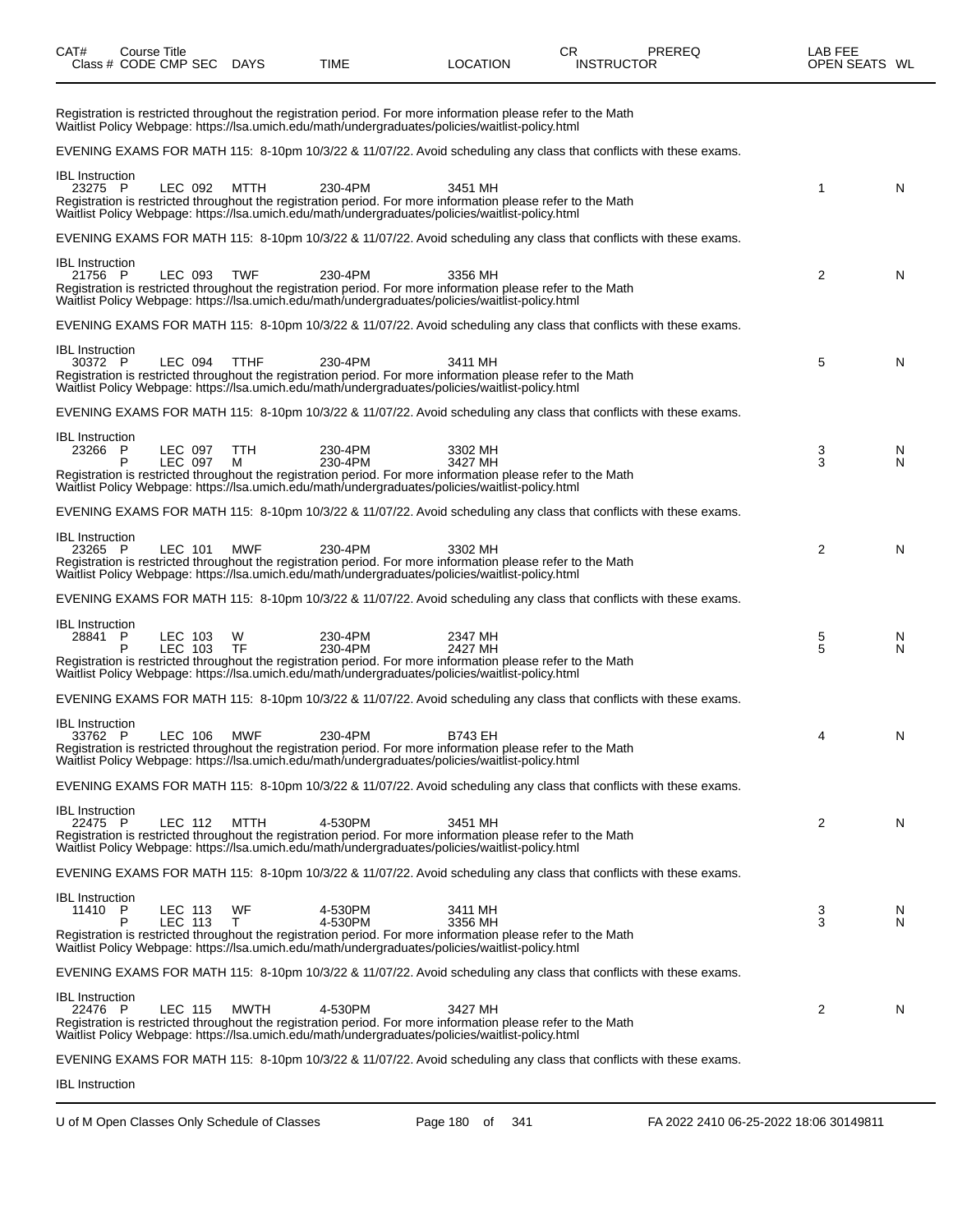| CAT#<br>Class # CODE CMP SEC                                                                   | Course Title              | <b>DAYS</b>     | TIME               | <b>LOCATION</b>                                                                                                                                                                                                                                 | CR. | <b>INSTRUCTOR</b> | PREREQ                                                                                                             | LAB FEE<br>OPEN SEATS WL |        |
|------------------------------------------------------------------------------------------------|---------------------------|-----------------|--------------------|-------------------------------------------------------------------------------------------------------------------------------------------------------------------------------------------------------------------------------------------------|-----|-------------------|--------------------------------------------------------------------------------------------------------------------|--------------------------|--------|
| 22469 P                                                                                        | <b>LEC 117</b>            | MTTH            | 4-530PM            | 3448 MH<br>Registration is restricted throughout the registration period. For more information please refer to the Math<br>Waitlist Policy Webpage: https://lsa.umich.edu/math/undergraduates/policies/waitlist-policy.html                     |     |                   |                                                                                                                    | 1                        | N      |
|                                                                                                |                           |                 |                    |                                                                                                                                                                                                                                                 |     |                   | EVENING EXAMS FOR MATH 115: 8-10pm 10/3/22 & 11/07/22. Avoid scheduling any class that conflicts with these exams. |                          |        |
| <b>IBL</b> Instruction<br>11406 P                                                              | LEC 120                   | <b>MWTH</b>     | 4-530PM            | 3356 MH<br>Registration is restricted throughout the registration period. For more information please refer to the Math<br>Waitlist Policy Webpage: https://lsa.umich.edu/math/undergraduates/policies/waitlist-policy.html                     |     |                   |                                                                                                                    | 4                        | N      |
|                                                                                                |                           |                 |                    |                                                                                                                                                                                                                                                 |     |                   | EVENING EXAMS FOR MATH 115: 8-10pm 10/3/22 & 11/07/22. Avoid scheduling any class that conflicts with these exams. |                          |        |
| <b>IBL</b> Instruction<br>22481 P                                                              | LEC 122                   | MTTH            | 4-530PM            | 3411 MH<br>Registration is restricted throughout the registration period. For more information please refer to the Math<br>Waitlist Policy Webpage: https://lsa.umich.edu/math/undergraduates/policies/waitlist-policy.html                     |     |                   |                                                                                                                    | 5                        | N      |
|                                                                                                |                           |                 |                    |                                                                                                                                                                                                                                                 |     |                   | EVENING EXAMS FOR MATH 115: 8-10pm 10/3/22 & 11/07/22. Avoid scheduling any class that conflicts with these exams. |                          |        |
| <b>IBL</b> Instruction<br>33767 P                                                              | LEC 125<br><b>LEC 125</b> | TH<br><b>MW</b> | 4-530PM<br>4-530PM | 3460 CCCB<br><b>B737 EH</b><br>Registration is restricted throughout the registration period. For more information please refer to the Math<br>Waitlist Policy Webpage: https://lsa.umich.edu/math/undergraduates/policies/waitlist-policy.html |     |                   |                                                                                                                    | 6<br>6                   | N<br>N |
|                                                                                                |                           |                 |                    |                                                                                                                                                                                                                                                 |     |                   | EVENING EXAMS FOR MATH 115: 8-10pm 10/3/22 & 11/07/22. Avoid scheduling any class that conflicts with these exams. |                          |        |
| <b>IBL</b> Instruction<br>11422 P                                                              | LEC 127                   | MTTH            | 4-530PM            | 2427 MH<br>Registration is restricted throughout the registration period. For more information please refer to the Math<br>Waitlist Policy Webpage: https://lsa.umich.edu/math/undergraduates/policies/waitlist-policy.html                     |     |                   |                                                                                                                    | $\overline{2}$           | N      |
|                                                                                                |                           |                 |                    |                                                                                                                                                                                                                                                 |     |                   | EVENING EXAMS FOR MATH 115: 8-10pm 10/3/22 & 11/07/22. Avoid scheduling any class that conflicts with these exams. |                          |        |
| <b>IBL</b> Instruction<br>26045 P<br>Thursday meeting will be in CCCB3460<br>with section 125. | LEC 130<br>LEC 130        | TH<br>MW        | 4-530PM<br>4-530PM | <b>ARR</b><br>2455 MH                                                                                                                                                                                                                           |     |                   |                                                                                                                    | 3<br>3                   | N<br>N |
|                                                                                                |                           |                 |                    | Registration is restricted throughout the registration period. For more information please refer to the Math<br>Waitlist Policy Webpage: https://lsa.umich.edu/math/undergraduates/policies/waitlist-policy.html                                |     |                   |                                                                                                                    |                          |        |
|                                                                                                |                           |                 |                    |                                                                                                                                                                                                                                                 |     |                   | EVENING EXAMS FOR MATH 115: 8-10pm 10/3/22 & 11/07/22. Avoid scheduling any class that conflicts with these exams. |                          |        |
| <b>IBL</b> Instruction<br>28869 P                                                              | LEC 131                   | <b>MWF</b>      | 830-10AM           | <b>B735 EH</b><br>Registration is restricted throughout the registration period. For more information please refer to the Math<br>Waitlist Policy Webpage: https://lsa.umich.edu/math/undergraduates/policies/waitlist-policy.html              |     |                   |                                                                                                                    | 1                        | N      |
|                                                                                                |                           |                 |                    |                                                                                                                                                                                                                                                 |     |                   | EVENING EXAMS FOR MATH 115: 8-10pm 10/3/22 & 11/07/22. Avoid scheduling any class that conflicts with these exams. |                          |        |
| <b>IBL</b> Instruction<br>33768 P                                                              | LEC 136                   | MWF             | 830-10AM           | 2427 MH<br>Registration is restricted throughout the registration period. For more information please refer to the Math<br>Waitlist Policy Webpage: https://lsa.umich.edu/math/undergraduates/policies/waitlist-policy.html                     |     |                   |                                                                                                                    | 3                        | N      |
|                                                                                                |                           |                 |                    |                                                                                                                                                                                                                                                 |     |                   | EVENING EXAMS FOR MATH 115: 8-10pm 10/3/22 & 11/07/22. Avoid scheduling any class that conflicts with these exams. |                          |        |
| <b>IBL</b> Instruction<br>11429 PR<br>Isa.umich.edu/csp                                        | <b>LEC 170</b>            | MWF             | 9-11AM             | 2333 MH<br>Seats in this section are reserved for students in the Comprehensive Studies Program through August 21. On August<br>22, open seats are available to any undergraduate student. Please visit the CSP website for more information:   |     | Lande             |                                                                                                                    | 5                        | Y      |
| 11430 PR<br>Isa.umich.edu/csp                                                                  | LEC 171                   | <b>MWF</b>      | 11-1PM             | 2333 MH<br>Seats in this section are reserved for students in the Comprehensive Studies Program through August 21. On August<br>22, open seats are available to any undergraduate student. Please visit the CSP website for more information:   |     | Lande             | EVENING EXAMS FOR MATH 115: 8-10pm 10/3/22 & 11/07/22. Avoid scheduling any class that conflicts with these exams. | 5                        | Y      |
| 21381 PR<br>Isa.umich.edu/csp                                                                  | LEC 172                   | MWF             | $1-3PM$            | 1096 EH<br>Seats in this section are reserved for students in the Comprehensive Studies Program through August 21. On August<br>22, open seats are available to any undergraduate student. Please visit the CSP website for more information:   |     | Khumbah           | EVENING EXAMS FOR MATH 115: 8-10pm 10/3/22 & 11/07/22. Avoid scheduling any class that conflicts with these exams. | 8                        | Y      |
|                                                                                                |                           |                 |                    |                                                                                                                                                                                                                                                 |     |                   | EVENING EXAMS FOR MATH 115: 8-10pm 10/3/22 & 11/07/22. Avoid scheduling any class that conflicts with these exams. |                          |        |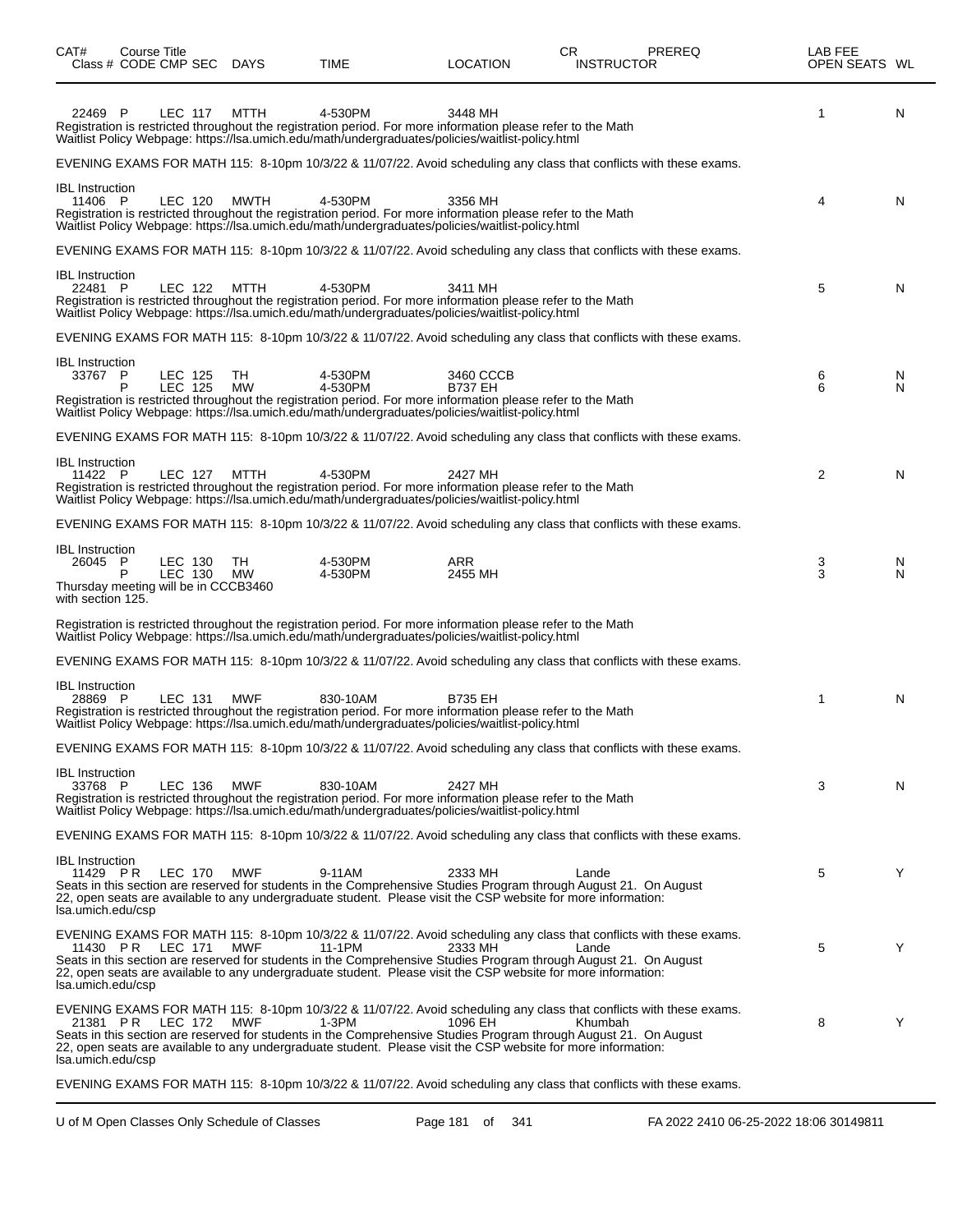| CAT#                                     | Course Title<br>Class # CODE CMP SEC DAYS |                    |                | TIME                                                                                                                                                                                                                                                                                                                                                                         | LOCATION                   | CR.<br><b>INSTRUCTOR</b> | PREREQ                             | LAB FEE<br>OPEN SEATS WL |         |
|------------------------------------------|-------------------------------------------|--------------------|----------------|------------------------------------------------------------------------------------------------------------------------------------------------------------------------------------------------------------------------------------------------------------------------------------------------------------------------------------------------------------------------------|----------------------------|--------------------------|------------------------------------|--------------------------|---------|
| 22565 PR<br>lsa.umich.edu/csp            |                                           | LEC 173            | <b>MWF</b>     | 3-5PM<br>Seats in this section are reserved for students in the Comprehensive Studies Program through August 21. On August<br>22, open seats are available to any undergraduate student. Please visit the CSP website for more information:                                                                                                                                  | 1096 EH                    | Khumbah                  |                                    | 9                        | Y       |
| 24509 PR<br>Isa.umich.edu/csp            | PR.                                       | LEC 174<br>LEC 174 | F<br>TTH       | EVENING EXAMS FOR MATH 115: 8-10pm 10/3/22 & 11/07/22. Avoid scheduling any class that conflicts with these exams.<br>1-3PM<br>$1-3PM$<br>Seats in this section are reserved for students in the Comprehensive Studies Program through August 21. On August<br>22, open seats are available to any undergraduate student. Please visit the CSP website for more information: | 3088 EH<br><b>B860G EH</b> | Johnson                  |                                    | 7<br>7                   | Y<br>Υ  |
| lsa.umich.edu/csp                        | 26160 PR LEC 175<br>P <sub>R</sub>        | <b>LEC 175</b>     | F.<br>TTH      | EVENING EXAMS FOR MATH 115: 8-10pm 10/3/22 & 11/07/22. Avoid scheduling any class that conflicts with these exams.<br>3-5PM<br>3-5PM<br>Seats in this section are reserved for students in the Comprehensive Studies Program through August 21. On August<br>22, open seats are available to any undergraduate student. Please visit the CSP website for more information:   | 3088 EH<br><b>B860G EH</b> | Johnson                  |                                    | 5<br>5                   | Y<br>Υ  |
| 116<br>11433 P<br>116                    | <b>Calculus II</b><br><b>Calculus II</b>  | LEC 003<br>LEC 003 | W<br>- TF      | EVENING EXAMS FOR MATH 115: 8-10pm 10/3/22 & 11/07/22. Avoid scheduling any class that conflicts with these exams.<br>830-10AM<br>830-10AM<br>Registration is restricted throughout the registration period. For more information please refer to the Math<br>Waitlist Policy Webpage: https://lsa.umich.edu/math/undergraduates/policies/waitlist-policy.html               | 3314 MH<br>3448 MH         | 4.00<br>4.00             | <b>ADVISORY</b><br><b>ADVISORY</b> | 4<br>4                   | N.<br>N |
| <b>IBL</b> Instruction<br>116<br>11434 P | <b>Calculus II</b>                        | LEC 004            | <b>TTHF</b>    | EVENING EXAMS FOR MATH 116: 6-8pm 10/4/22 & 11/15/22. Avoid scheduling any class that conflicts with these exams.<br>830-10AM<br>Registration is restricted throughout the registration period. For more information please refer to the Math<br>Waitlist Policy Webpage: https://lsa.umich.edu/math/undergraduates/policies/waitlist-policy.html                            | 2437 MH                    | 4.00                     | <b>ADVISORY</b>                    | 5                        | N       |
| <b>IBL</b> Instruction<br>11437 P        |                                           | LEC 010            | MWTH           | EVENING EXAMS FOR MATH 116: 6-8pm 10/4/22 & 11/15/22. Avoid scheduling any class that conflicts with these exams.<br>830-10AM<br>Registration is restricted throughout the registration period. For more information please refer to the Math<br>Waitlist Policy Webpage: https://lsa.umich.edu/math/undergraduates/policies/waitlist-policy.html                            | 2436 MH                    |                          |                                    | 2                        | N       |
| <b>IBL</b> Instruction<br>11439 P        |                                           | LEC 012<br>LEC 012 | TTH<br>M       | EVENING EXAMS FOR MATH 116: 6-8pm 10/4/22 & 11/15/22. Avoid scheduling any class that conflicts with these exams.<br>10-1130AM<br>10-1130AM<br>Registration is restricted throughout the registration period. For more information please refer to the Math<br>Waitlist Policy Webpage: https://lsa.umich.edu/math/undergraduates/policies/waitlist-policy.html              | 2449 MH<br>2437 MH         |                          |                                    | 1<br>1                   | N<br>N  |
| <b>IBL</b> Instruction<br>11441 P        |                                           | LEC 014            | TTHF           | EVENING EXAMS FOR MATH 116: 6-8pm 10/4/22 & 11/15/22. Avoid scheduling any class that conflicts with these exams.<br>10-1130AM<br>Registration is restricted throughout the registration period. For more information please refer to the Math<br>Waitlist Policy Webpage: https://lsa.umich.edu/math/undergraduates/policies/waitlist-policy.html                           | 2437 MH                    |                          |                                    | 1                        | N       |
| <b>IBL</b> Instruction<br>11447          | P.                                        | LEC 023<br>LEC 023 | W<br><b>TF</b> | EVENING EXAMS FOR MATH 116: 6-8pm 10/4/22 & 11/15/22. Avoid scheduling any class that conflicts with these exams.<br>1130-1PM<br>1130-1PM<br>Registration is restricted throughout the registration period. For more information please refer to the Math<br>Waitlist Policy Webpage: https://lsa.umich.edu/math/undergraduates/policies/waitlist-policy.html                | 3314 MH<br>3448 MH         |                          |                                    | 1<br>1                   | N<br>N  |
| <b>IBL</b> Instruction<br>23284 P        | P                                         | LEC 033<br>LEC 033 | W<br>TF        | EVENING EXAMS FOR MATH 116: 6-8pm 10/4/22 & 11/15/22. Avoid scheduling any class that conflicts with these exams.<br>1-230PM<br>1-230PM<br>Registration is restricted throughout the registration period. For more information please refer to the Math<br>Waitlist Policy Webpage: https://lsa.umich.edu/math/undergraduates/policies/waitlist-policy.html                  | 3314 MH<br>3448 MH         |                          |                                    | 2<br>$\overline{2}$      | N<br>N  |
| <b>IBL</b> Instruction<br>23285 P        |                                           | LEC 034            | <b>TTHF</b>    | EVENING EXAMS FOR MATH 116: 6-8pm 10/4/22 & 11/15/22. Avoid scheduling any class that conflicts with these exams.<br>1-230PM<br>Registration is restricted throughout the registration period. For more information please refer to the Math<br>Waitlist Policy Webpage: https://lsa.umich.edu/math/undergraduates/policies/waitlist-policy.html                             | 2437 MH                    |                          |                                    | 1                        | N       |
| <b>IBL</b> Instruction<br>23292 P        | P                                         | LEC 043<br>LEC 043 | W<br><b>TF</b> | EVENING EXAMS FOR MATH 116: 6-8pm 10/4/22 & 11/15/22. Avoid scheduling any class that conflicts with these exams.<br>230-4PM<br>230-4PM<br>Registration is restricted throughout the registration period. For more information please refer to the Math<br>Waitlist Policy Webpage: https://lsa.umich.edu/math/undergraduates/policies/waitlist-policy.html                  | 3314 MH<br>3448 MH         |                          |                                    | 3<br>3                   | N<br>N  |

 $\overline{\phantom{0}}$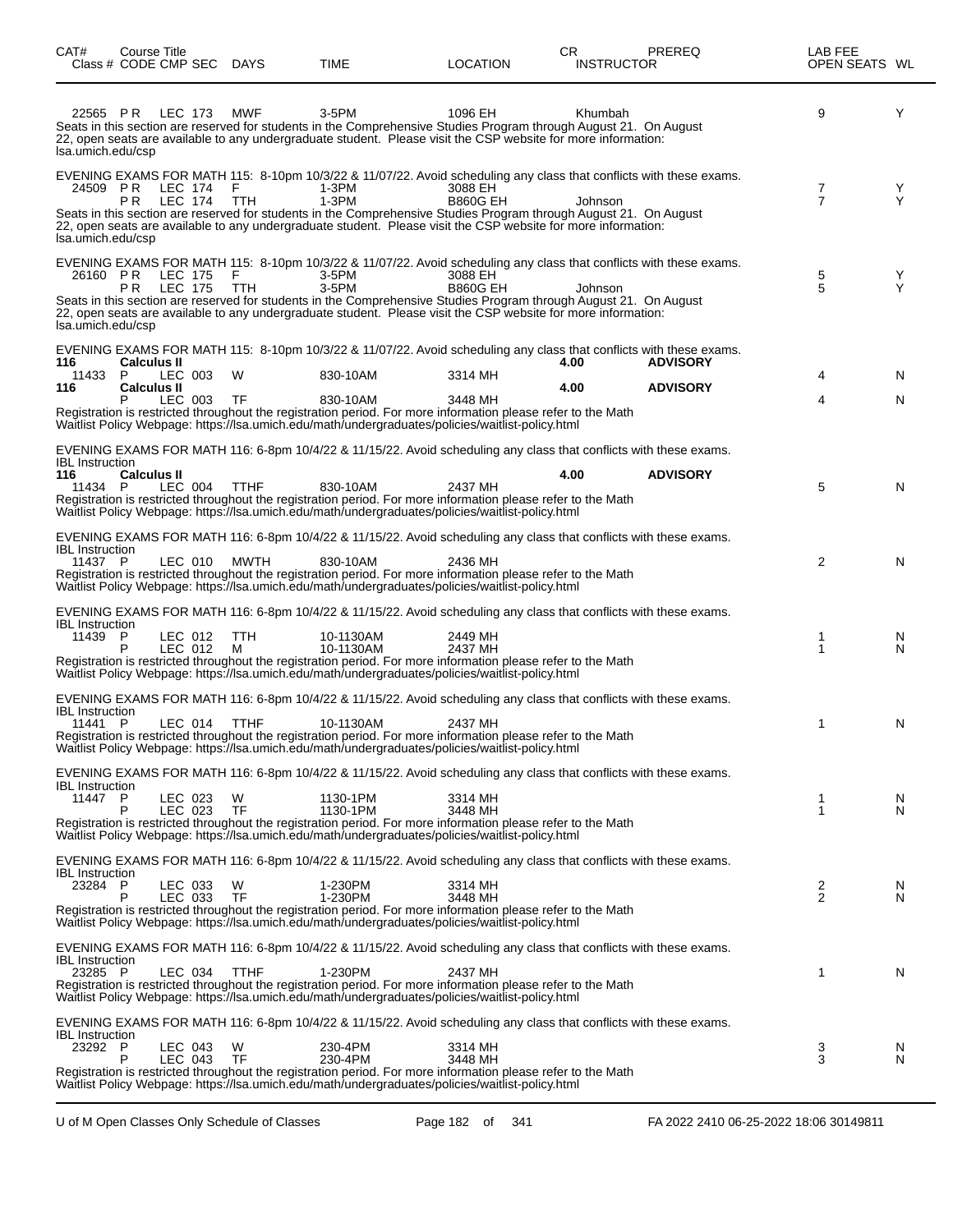| CAT#                                                    | Course Title<br>Class # CODE CMP SEC DAYS                                                |                | TIME                                                                                                                                                                                                                                                                                                                                                              | <b>LOCATION</b>       | CR<br><b>INSTRUCTOR</b> | <b>PREREQ</b>                          | LAB FEE<br>OPEN SEATS WL |        |
|---------------------------------------------------------|------------------------------------------------------------------------------------------|----------------|-------------------------------------------------------------------------------------------------------------------------------------------------------------------------------------------------------------------------------------------------------------------------------------------------------------------------------------------------------------------|-----------------------|-------------------------|----------------------------------------|--------------------------|--------|
| <b>IBL</b> Instruction<br>23293 P                       | LEC 044                                                                                  | <b>TTHF</b>    | EVENING EXAMS FOR MATH 116: 6-8pm 10/4/22 & 11/15/22. Avoid scheduling any class that conflicts with these exams.<br>230-4PM<br>Registration is restricted throughout the registration period. For more information please refer to the Math<br>Waitlist Policy Webpage: https://lsa.umich.edu/math/undergraduates/policies/waitlist-policy.html                  | 2437 MH               |                         |                                        | 3                        | N      |
| <b>IBL</b> Instruction<br>23294 P                       | LEC 045                                                                                  | MWTH           | EVENING EXAMS FOR MATH 116: 6-8pm 10/4/22 & 11/15/22. Avoid scheduling any class that conflicts with these exams.<br>230-4PM<br>Registration is restricted throughout the registration period. For more information please refer to the Math<br>Waitlist Policy Webpage: https://lsa.umich.edu/math/undergraduates/policies/waitlist-policy.html                  | 3448 MH               |                         |                                        | $\overline{2}$           | N      |
| <b>IBL</b> Instruction<br>23287 P                       | LEC 048<br>LEC 048<br>P                                                                  | W<br><b>TF</b> | EVENING EXAMS FOR MATH 116: 6-8pm 10/4/22 & 11/15/22. Avoid scheduling any class that conflicts with these exams.<br>230-4PM<br>230-4PM<br>Registration is restricted throughout the registration period. For more information please refer to the Math<br>Waitlist Policy Webpage: https://lsa.umich.edu/math/undergraduates/policies/waitlist-policy.html       | 2437 MH<br>2436 MH    |                         |                                        | 6<br>6                   | N<br>N |
| <b>IBL</b> Instruction<br>22485 P                       | LEC 050                                                                                  | <b>MWTH</b>    | EVENING EXAMS FOR MATH 116: 6-8pm 10/4/22 & 11/15/22. Avoid scheduling any class that conflicts with these exams.<br>230-4PM<br>Registration is restricted throughout the registration period. For more information please refer to the Math<br>Waitlist Policy Webpage: https://lsa.umich.edu/math/undergraduates/policies/waitlist-policy.html                  | 2436 MH               |                         |                                        | 2                        | N      |
| <b>IBL</b> Instruction<br>11444 P                       | LEC 055                                                                                  | <b>MWTH</b>    | EVENING EXAMS FOR MATH 116: 6-8pm 10/4/22 & 11/15/22. Avoid scheduling any class that conflicts with these exams.<br>4-530PM<br>Registration is restricted throughout the registration period. For more information please refer to the Math<br>Waitlist Policy Webpage: https://lsa.umich.edu/math/undergraduates/policies/waitlist-policy.html                  | 2449 MH               |                         |                                        | $\overline{2}$           | N      |
| <b>IBL</b> Instruction<br>30314 P                       | LEC 057                                                                                  | <b>MWTH</b>    | EVENING EXAMS FOR MATH 116: 6-8pm 10/4/22 & 11/15/22. Avoid scheduling any class that conflicts with these exams.<br>4-530PM<br>Registration is restricted throughout the registration period. For more information please refer to the Math<br>Waitlist Policy Webpage: https://lsa.umich.edu/math/undergraduates/policies/waitlist-policy.html                  | 2437 MH               |                         |                                        | 2                        | N      |
| <b>IBL</b> Instruction<br>11436 P                       | <b>LEC 060</b>                                                                           | <b>MWTH</b>    | EVENING EXAMS FOR MATH 116: 6-8pm 10/4/22 & 11/15/22. Avoid scheduling any class that conflicts with these exams.<br>4-530PM<br>Registration is restricted throughout the registration period. For more information please refer to the Math<br>Waitlist Policy Webpage: https://lsa.umich.edu/math/undergraduates/policies/waitlist-policy.html                  | 3460 MH               |                         |                                        | 4                        | N      |
| <b>IBL</b> Instruction<br>24340 P                       | LEC 065                                                                                  | <b>MWTH</b>    | EVENING EXAMS FOR MATH 116: 6-8pm 10/4/22 & 11/15/22. Avoid scheduling any class that conflicts with these exams.<br>4-530PM<br>Registration is restricted throughout the registration period. For more information please refer to the Math<br>Waitlist Policy Webpage: https://lsa.umich.edu/math/undergraduates/policies/waitlist-policy.html                  | 2353 MH               |                         |                                        | 4                        | N      |
| <b>IBL</b> Instruction<br>34010 P                       | LEC 080                                                                                  | <b>MWTH</b>    | EVENING EXAMS FOR MATH 116: 6-8pm 10/4/22 & 11/15/22. Avoid scheduling any class that conflicts with these exams.<br>530-7PM<br>Registration is restricted throughout the registration period. For more information please refer to the Math<br>Waitlist Policy Webpage: https://lsa.umich.edu/math/undergraduates/policies/waitlist-policy.html                  | 2437 MH               |                         |                                        | 3                        | N      |
| <b>IBL</b> Instruction<br>34011 P                       | LEC 085                                                                                  | <b>MWTH</b>    | EVENING EXAMS FOR MATH 116: 6-8pm 10/4/22 & 11/15/22. Avoid scheduling any class that conflicts with these exams.<br>530-7PM<br>Registration is restricted throughout the registration period. For more information please refer to the Math<br>Waitlist Policy Webpage: https://lsa.umich.edu/math/undergraduates/policies/waitlist-policy.html                  | 2449 MH               |                         |                                        | 6                        | N      |
| <b>IBL</b> Instruction<br>22038 PR<br>Isa.umich.edu/csp | LEC 170                                                                                  | <b>MWF</b>     | EVENING EXAMS FOR MATH 116: 6-8pm 10/4/22 & 11/15/22. Avoid scheduling any class that conflicts with these exams.<br>9-11AM<br>Seats in this section are reserved for students in the Comprehensive Studies Program through August 21. On August<br>22, open seats are available to any undergraduate student. Please visit the CSP website for more information: | 1096 EH               | Lofton                  |                                        | 2                        | Y      |
| 156<br>11450 P<br>156                                   | App Honors Calc II<br>LEC 002<br><b>App Honors Calc II</b><br>LEC 002                    | $\top$<br>MWF  | EVENING EXAMS FOR MATH 116: 6-8pm 10/4/22 & 11/15/22. Avoid scheduling any class that conflicts with these exams.<br>11-12PM<br>11-12PM<br>There is no required textbook for Math 156; lecture notes will be provided on the course website.<br>Evening exams for MATH 156: 6-8pm on Wed. Sept 30th and Wed. Nov 11th.                                            | 268 WEISER<br>2866 EH | 4.00<br>4.00            | <b>ADVISORY</b><br><b>ADVISORY</b>     | 9<br>9                   | Y<br>Y |
| 156                                                     | Avoid scheduling any class that conflicts with these exams.<br><b>App Honors Calc II</b> |                |                                                                                                                                                                                                                                                                                                                                                                   |                       | 4.00                    | <b>ADVISORY</b>                        |                          |        |
|                                                         | U of M Open Classes Only Schedule of Classes                                             |                |                                                                                                                                                                                                                                                                                                                                                                   | Page 183 of 341       |                         | FA 2022 2410 06-25-2022 18:06 30149811 |                          |        |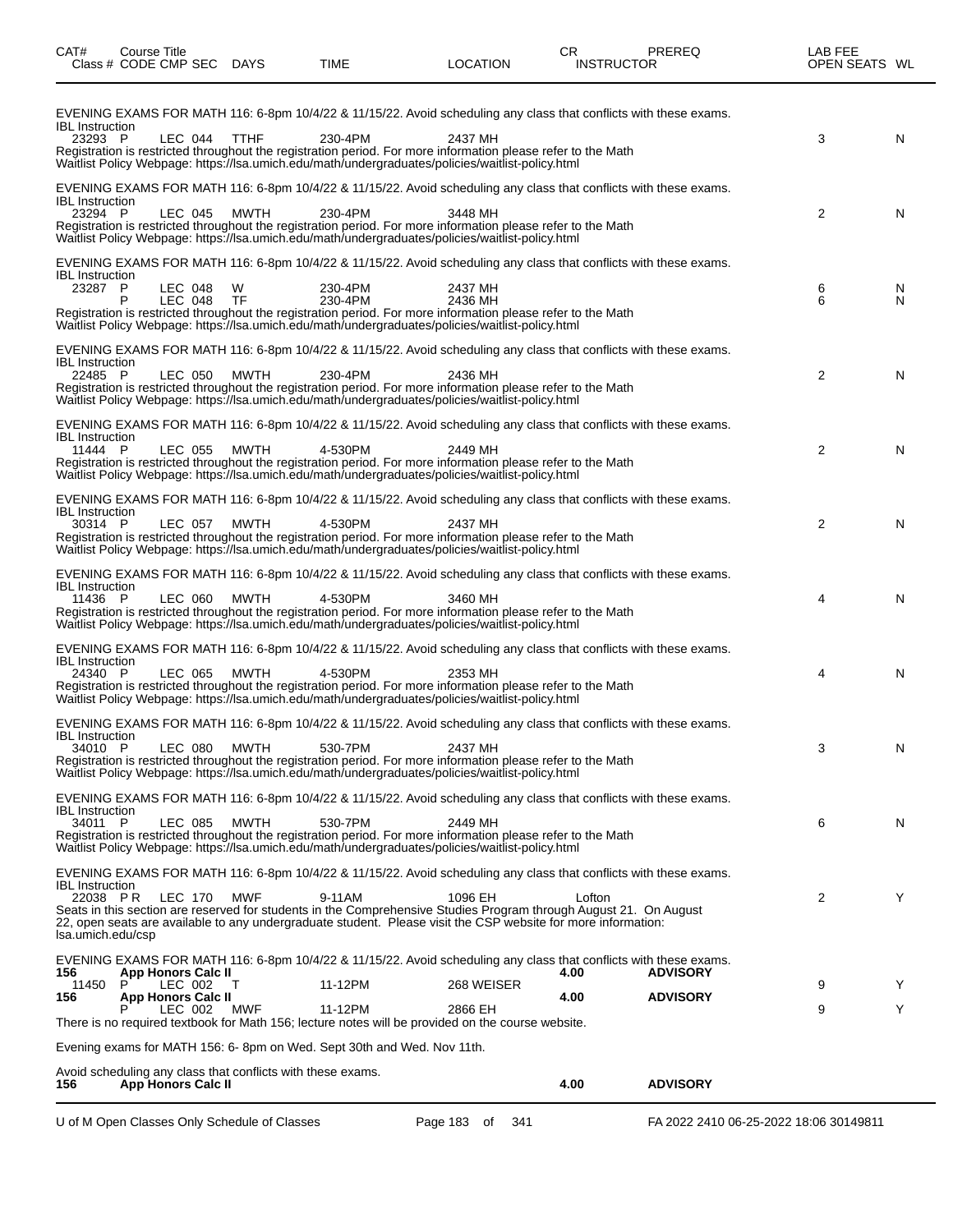| CAT#           | Course Title<br>Class # CODE CMP SEC DAYS                                                                                  |             | TIME                                                                                                                                                                                                                                   | LOCATION                         | CR<br><b>INSTRUCTOR</b> | <b>PREREQ</b>   | LAB FEE<br>OPEN SEATS WL |        |
|----------------|----------------------------------------------------------------------------------------------------------------------------|-------------|----------------------------------------------------------------------------------------------------------------------------------------------------------------------------------------------------------------------------------------|----------------------------------|-------------------------|-----------------|--------------------------|--------|
| 22633 P        | LEC 003                                                                                                                    | <b>MTWF</b> | 8-9AM<br>There is no required textbook for Math 156; lecture notes will be provided on the course website.                                                                                                                             | 1866 EH                          |                         |                 | 16                       | Y      |
|                |                                                                                                                            |             | Evening exams for MATH 156: 6- 8pm on Wed. Sept 30th and Wed. Nov 11th.                                                                                                                                                                |                                  |                         |                 |                          |        |
| 22634 P        | Avoid scheduling any class that conflicts with these exams.<br>LEC 004                                                     | MTWF        | 9-10AM<br>There is no required textbook for Math 156; lecture notes will be provided on the course website.                                                                                                                            | 1866 EH                          |                         |                 | 12                       | Y      |
|                |                                                                                                                            |             | Evening exams for MATH 156: 6- 8pm on Wed. Sept 30th and Wed. Nov 11th.                                                                                                                                                                |                                  |                         |                 |                          |        |
| 28411 P        | Avoid scheduling any class that conflicts with these exams.<br>LEC 005<br>LEC 005                                          | Τ<br>MWF    | 12-1PM<br>12-1PM                                                                                                                                                                                                                       | 1096 EH<br>2866 EH               |                         |                 | 11<br>11                 | Y<br>Y |
|                |                                                                                                                            |             | There is no required textbook for Math 156; lecture notes will be provided on the course website.                                                                                                                                      |                                  |                         |                 |                          |        |
|                |                                                                                                                            |             | Evening exams for MATH 156: 6- 8pm on Wed. Sept 30th and Wed. Nov 11th.                                                                                                                                                                |                                  |                         |                 |                          |        |
| 28412 P        | Avoid scheduling any class that conflicts with these exams.<br>LEC 006<br>P<br>LEC 006                                     | T.<br>MWF   | 1-2PM<br>1-2PM<br>There is no required textbook for Math 156; lecture notes will be provided on the course website.                                                                                                                    | 1096 EH<br>3207 LSA              |                         |                 | 15<br>15                 | Y<br>Y |
|                |                                                                                                                            |             | Evening exams for MATH 156: 6- 8pm on Wed. Sept 30th and Wed. Nov 11th.                                                                                                                                                                |                                  |                         |                 |                          |        |
|                | Avoid scheduling any class that conflicts with these exams.                                                                |             |                                                                                                                                                                                                                                        |                                  |                         |                 |                          |        |
| 30706 P        | LEC 007<br>P<br>LEC 007                                                                                                    | T<br>MWF    | $2-3PM$<br>$2-3PM$                                                                                                                                                                                                                     | 1096 EH<br>2866 EH               |                         |                 | 15<br>15                 | Y<br>Y |
| 214<br>26149   | App Linear Algebra<br>LEC 006<br>PR.                                                                                       | TTH         | 8-10AM                                                                                                                                                                                                                                 | 1250 USB                         | 4.00<br>Megginson       | <b>ADVISORY</b> | 1                        | Y      |
|                | Avoid scheduling any class that conflicts with evening exams.                                                              |             | Math 214 is reserved primarily for IOE and CSE students. Students who do not meet the requirement groups may submit<br>override requests to math-undergrad-office@umich.edu after all registration appointments have passed (4/13/22). |                                  |                         |                 |                          |        |
|                | 26704 PR LEC 007<br>LEC 007<br>PR.                                                                                         | т<br>MWF    | 9-10AM<br>9-10AM                                                                                                                                                                                                                       | 110 WEISER-TBL<br>110 WEISER-TBL |                         |                 | 18<br>18                 | Y<br>Y |
|                |                                                                                                                            |             | Math 214 is reserved primarily for IOE and CSE students. Students who do not meet the requirement groups may submit<br>override requests to math-undergrad-office@umich.edu after all registration appointments have passed (4/13/22). |                                  |                         |                 |                          |        |
|                | Avoid scheduling any class that conflicts with evening exams.<br>33496 PR LEC 008                                          | MW          | 8-10AM<br>Math 214 is reserved primarily for IOE and CSE students. Students who do not meet the requirement groups may submit                                                                                                          | A859 CHEM-TBLC                   | Chan, Strauss           |                 | 19                       | Y      |
|                | Avoid scheduling any class that conflicts with evening exams.                                                              |             | override requests to math-undergrad-office@umich.edu after all registration appointments have passed (4/13/22).                                                                                                                        |                                  |                         |                 |                          |        |
| 215<br>11453 P | <b>Multiv &amp; Vector Calc</b><br>LAB 012                                                                                 | T           | 9-10AM                                                                                                                                                                                                                                 | <b>B737 EH</b>                   | 4.00                    | <b>ADVISORY</b> | 15                       | Y      |
|                | EVENING EXAMS FOR MATH 215: 6 - 8pm 10/6 & 11/3.<br>Avoid scheduling any class that conflicts with these exams.            |             |                                                                                                                                                                                                                                        |                                  |                         |                 |                          |        |
| 11454 P        | LAB 013<br>EVENING EXAMS FOR MATH 215: 6 - 8pm 10/6 & 11/3.                                                                | T           | 1-2PM                                                                                                                                                                                                                                  | <b>B737 EH</b>                   |                         |                 | 9                        | Y      |
| 11455 P        | Avoid scheduling any class that conflicts with these exams.<br>LAB 014 T                                                   |             | $2-3PM$                                                                                                                                                                                                                                | <b>B737 EH</b>                   |                         |                 | 11                       | Υ      |
| 11451 A        | EVENING EXAMS FOR MATH 215: 6 - 8pm 10/6 & 11/3.<br>Avoid scheduling any class that conflicts with these exams.<br>LEC 010 | MWF         | 8-9AM                                                                                                                                                                                                                                  | 1360 EH                          | Jonsson                 |                 |                          |        |
|                | EVENING EXAMS FOR MATH 215: 6 - 8pm 10/6 & 11/3.<br>Avoid scheduling any class that conflicts with these exams.            |             |                                                                                                                                                                                                                                        |                                  |                         |                 |                          |        |
| 11457 P        | LAB 031<br>EVENING EXAMS FOR MATH 215: 6 - 8pm 10/6 & 11/3.                                                                | T           | 8-9AM                                                                                                                                                                                                                                  | <b>B743 EH</b>                   |                         |                 | $12 \overline{ }$        | Y      |
| 11460 P        | Avoid scheduling any class that conflicts with these exams.<br>LAB 034                                                     | T           | 2-3PM                                                                                                                                                                                                                                  | <b>B743 EH</b>                   |                         |                 | 2                        | Y      |
|                | EVENING EXAMS FOR MATH 215: 6 - 8pm 10/6 & 11/3.<br>Avoid scheduling any class that conflicts with these exams.            |             |                                                                                                                                                                                                                                        |                                  |                         |                 |                          |        |
| 11456 A        | LEC 030<br>EVENING EXAMS FOR MATH 215: 6 - 8pm 10/6 & 11/3.                                                                | MWF         | 9-10AM                                                                                                                                                                                                                                 | 0460 CCCB                        | Liu                     |                 |                          |        |
| 11462 P        | Avoid scheduling any class that conflicts with these exams.<br>LAB 041<br>EVENING EXAMS FOR MATH 215: 6 - 8pm 10/6 & 11/3. | TH          | 8-9AM                                                                                                                                                                                                                                  | <b>B737 EH</b>                   |                         |                 | 17                       | Y      |
| 11463 P        | Avoid scheduling any class that conflicts with these exams.<br>LAB 042<br>EVENING EXAMS FOR MATH 215: 6 - 8pm 10/6 & 11/3. | TH          | 9-10AM                                                                                                                                                                                                                                 | <b>B737 EH</b>                   |                         |                 | $\overline{2}$           | Y      |
| 11461 A        | Avoid scheduling any class that conflicts with these exams.<br>LEC 040<br>EVENING EXAMS FOR MATH 215: 6 - 8pm 10/6 & 11/3. | MWF         | 10-11AM                                                                                                                                                                                                                                | 0460 CCCB                        | Liu                     |                 |                          |        |
| 11470 P        | Avoid scheduling any class that conflicts with these exams.<br>LAB 054<br>EVENING EXAMS FOR MATH 215: 6 - 8pm 10/6 & 11/3. | TH          | 4-5PM                                                                                                                                                                                                                                  | <b>B737 EH</b>                   |                         |                 | 10                       | Y      |
| 11466 A        | Avoid scheduling any class that conflicts with these exams.<br>LEC 050<br>EVENING EXAMS FOR MATH 215: 6 - 8pm 10/6 & 11/3. | MWF         | 11-12PM                                                                                                                                                                                                                                | 1360 EH                          | Irmak                   |                 |                          |        |
|                | Avoid scheduling any class that conflicts with these exams.                                                                |             |                                                                                                                                                                                                                                        |                                  |                         |                 |                          |        |

U of M Open Classes Only Schedule of Classes Page 184 of 341 FA 2022 2410 06-25-2022 18:06 30149811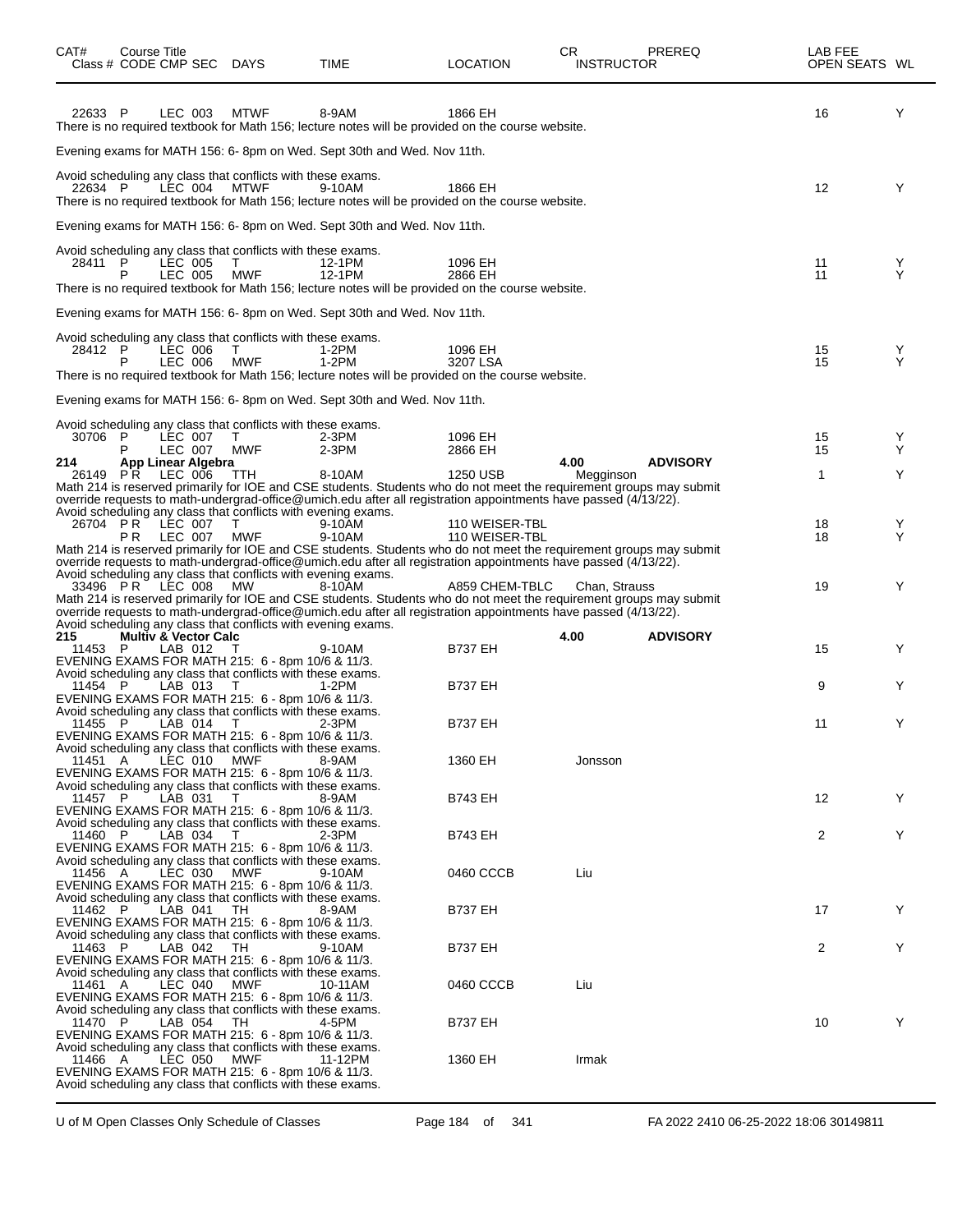| CAT#                               | Course Title<br>Class # CODE CMP SEC DAYS      |                    |         |                                                                                                                                                                                       | TIME                                                                                                                                                                                         | <b>LOCATION</b>       | CR<br><b>INSTRUCTOR</b> | PREREQ                                                                                                                         | LAB FEE<br>OPEN SEATS WL |        |
|------------------------------------|------------------------------------------------|--------------------|---------|---------------------------------------------------------------------------------------------------------------------------------------------------------------------------------------|----------------------------------------------------------------------------------------------------------------------------------------------------------------------------------------------|-----------------------|-------------------------|--------------------------------------------------------------------------------------------------------------------------------|--------------------------|--------|
| 11475 P                            |                                                | LAB 064            |         | т<br>EVENING EXAMS FOR MATH 215: 6 - 8pm 10/6 & 11/3.                                                                                                                                 | 4-5PM                                                                                                                                                                                        | <b>B737 EH</b>        |                         |                                                                                                                                | 1                        | Y      |
| 11471 A                            |                                                | LEC 060            |         | Avoid scheduling any class that conflicts with these exams.<br><b>MWF</b><br>EVENING EXAMS FOR MATH 215: 6 - 8pm 10/6 & 11/3.                                                         | 12-1PM                                                                                                                                                                                       | 1360 EH               |                         |                                                                                                                                |                          |        |
| 11476 A                            |                                                | LEC 070            |         | Avoid scheduling any class that conflicts with these exams.<br>MWF<br>EVENING EXAMS FOR MATH 215: 6 - 8pm 10/6 & 11/3.<br>Avoid scheduling any class that conflicts with these exams. | 1-2PM                                                                                                                                                                                        | 1360 EH               | <b>Heffers</b>          |                                                                                                                                |                          |        |
| 11481 A                            |                                                | LEC 080            |         | <b>MWF</b><br>EVENING EXAMS FOR MATH 215: 6 - 8pm 10/6 & 11/3.<br>Avoid scheduling any class that conflicts with these exams.                                                         | 2-3PM                                                                                                                                                                                        | 1360 EH               | Hong                    |                                                                                                                                |                          |        |
| 11486 A                            |                                                | LEC 090            |         | <b>MWF</b><br>EVENING EXAMS FOR MATH 215: 6 - 8pm 10/6 & 11/3.<br>Avoid scheduling any class that conflicts with these exams.                                                         | 3-4PM                                                                                                                                                                                        | 1360 EH               | Hong                    |                                                                                                                                |                          |        |
| 216<br>11496                       | <b>Intro Diff Equat</b><br>AR                  | LEC 030            |         | MWF                                                                                                                                                                                   | 11-12PM                                                                                                                                                                                      | 2260 USB              | 4.00                    | <b>ADVISORY, ENFORCED</b>                                                                                                      |                          |        |
|                                    | 11504 PR LAB 043                               |                    |         | T                                                                                                                                                                                     | EVENING EXAMS FOR MATH 216: 8-10pm 10/13 & 11/10 Avoid scheduling any class that conflicts with these exams.<br>6-7PM                                                                        | <b>B745 EH</b>        |                         |                                                                                                                                | $\mathbf 1$              | Y      |
| 11505 PR                           |                                                | LAB 044            |         | T                                                                                                                                                                                     | EVENING EXAMS FOR MATH 216: 8-10pm 10/13 & 11/10 Avoid scheduling any class that conflicts with these exams.<br>7-8PM                                                                        | <b>B745 EH</b>        |                         |                                                                                                                                | 1                        | Y      |
| 11501 AR                           |                                                | LEC 040            |         | MWF                                                                                                                                                                                   | EVENING EXAMS FOR MATH 216: 8-10pm 10/13 & 11/10 Avoid scheduling any class that conflicts with these exams.<br>12-1PM                                                                       | 2260 USB              |                         |                                                                                                                                |                          |        |
| 11510 PR                           |                                                | LAB 054            |         | TH                                                                                                                                                                                    | EVENING EXAMS FOR MATH 216: 8-10pm 10/13 & 11/10 Avoid scheduling any class that conflicts with these exams.<br>8-9AM                                                                        | <b>B743 EH</b>        |                         |                                                                                                                                | 10                       | Y      |
| 11506 AR                           |                                                | LEC 050            |         | MWF                                                                                                                                                                                   | EVENING EXAMS FOR MATH 216: 8-10pm 10/13 & 11/10 Avoid scheduling any class that conflicts with these exams.<br>1-2PM                                                                        | 2260 USB              |                         |                                                                                                                                |                          |        |
|                                    |                                                |                    |         |                                                                                                                                                                                       | EVENING EXAMS FOR MATH 216: 8-10pm 10/13 & 11/10 Avoid scheduling any class that conflicts with these exams.                                                                                 |                       |                         |                                                                                                                                |                          |        |
| 11514 PR                           |                                                | LAB 063            |         |                                                                                                                                                                                       | 3-4PM<br>EVENING EXAMS FOR MATH 216: 8-10pm 10/13 & 11/10 Avoid scheduling any class that conflicts with these exams.                                                                        | <b>B743 EH</b>        |                         |                                                                                                                                | 1                        | Y      |
| 11511 AR                           |                                                | LEC 060            |         | MWF                                                                                                                                                                                   | 2-3PM<br>EVENING EXAMS FOR MATH 216: 8-10pm 10/13 & 11/10 Avoid scheduling any class that conflicts with these exams.                                                                        | 2260 USB              |                         |                                                                                                                                |                          |        |
| 285<br>16534 PR                    | <b>Honor Multiv&amp; Vector</b>                | LEC 001            |         | MWF                                                                                                                                                                                   | 230-4PM                                                                                                                                                                                      | 268 WEISER            | 4.00                    | <b>ADVISORY</b>                                                                                                                | 13                       | Y      |
| <b>IBL</b> Instruction             |                                                |                    |         |                                                                                                                                                                                       | Enrollment priority is given to students who have taken Math 156, 176 or 186. Incoming freshmen must speak with an                                                                           |                       |                         |                                                                                                                                |                          |        |
| 11519 PR                           |                                                | LEC 002            |         | T                                                                                                                                                                                     | honors math advisor for permission into Math 285 and place themselves on the waiting list for section 101.<br>11-12PM                                                                        | 1518 NUB              |                         |                                                                                                                                | 28                       | Y      |
|                                    | P R                                            | LEC 002            |         | <b>MWF</b>                                                                                                                                                                            | 11-12PM<br>Enrollment priority is given to students who have taken Math 156, 176 or 186. Incoming freshmen must speak with an                                                                | 1084 EH               |                         |                                                                                                                                | 28                       | Y      |
|                                    |                                                |                    |         |                                                                                                                                                                                       | honors math advisor for permission into Math 285 and place themselves on the waiting list for section 102.                                                                                   |                       |                         |                                                                                                                                |                          |        |
| 316                                | <b>Differential Equatn</b><br>25966 PR LEC 003 |                    |         | MWF                                                                                                                                                                                   | 9-10AM                                                                                                                                                                                       | 1068 EH               | 3.00<br>Ji              | <b>ADVISORY, ENFORCED</b>                                                                                                      | $\overline{2}$           | Y      |
|                                    |                                                |                    |         |                                                                                                                                                                                       | Students interested in enrolling in this course should place themselves on the waitlist. Preference is given to<br>mathematics majors who require the course for completion of their majors. |                       |                         |                                                                                                                                |                          |        |
| 395<br>28427 PR                    | <b>Honors Analysis I</b>                       | LEC 001            |         | MWF                                                                                                                                                                                   | 1-230PM                                                                                                                                                                                      | 1372 EH               | 4.00<br>Baik            | <b>ADVISORY</b>                                                                                                                | 10                       | Y      |
| <b>IBL</b> Instruction             |                                                |                    |         |                                                                                                                                                                                       | Students who have taken Math 296 or who have a B or better in Math 297 may enroll in section 001 or 002. Students                                                                            |                       |                         |                                                                                                                                |                          |        |
| 404                                | <b>Interm Diff Eqns</b>                        |                    |         | Mathematics Honors Advisor for permission.                                                                                                                                            | without this prerequisite should add themselves to the waiting list of section 101 or 102 and speak with an                                                                                  |                       | 3.00                    | <b>ADVISORY</b>                                                                                                                |                          |        |
| 11524 PR<br>412                    | Intro Mod Algebra                              | LEC 001            |         | MW                                                                                                                                                                                    | 4-530PM                                                                                                                                                                                      | 1084 EH               | Dunworth<br>3.00        | IF YOU ARE A MATH CONCENTRATOR YOU MUST SIGN UP FOR MATH 404 NOT PHYS 413 or CMPLXSYS 541 TO RECEIVE CREDIT<br><b>ADVISORY</b> | 5                        | Y      |
| 11525 PR<br><b>IBL</b> Instruction |                                                | LEC 001            |         | TTH                                                                                                                                                                                   | 830-10AM                                                                                                                                                                                     | A859 CHEM-TBLC        | Kenkel                  |                                                                                                                                | 10                       | Y      |
|                                    |                                                |                    |         |                                                                                                                                                                                       | Math majors with prerequisites of Math 215 & Math 217 may enroll in section 01, 02 & 03. All other interested                                                                                |                       |                         |                                                                                                                                |                          |        |
| 11526 PR                           |                                                |                    | LEC 002 | <b>TTH</b>                                                                                                                                                                            | students should add themselves to the waiting list of section 101.<br>1-230PM                                                                                                                | 1060 EH               | Kenkel                  |                                                                                                                                | 6                        | Y      |
| <b>IBL</b> Instruction             |                                                |                    |         |                                                                                                                                                                                       | Math majors with prerequisites of Math 215 & Math 217 may enroll in section 02. All other interested students                                                                                |                       |                         |                                                                                                                                |                          |        |
| 25936 PR                           |                                                | LEC 003            |         | should add themselves to the waiting list of section 102.<br>TH                                                                                                                       | 230-4PM                                                                                                                                                                                      | 1060 EH               |                         |                                                                                                                                | 12                       | Y      |
| <b>IBL</b> Instruction             | PR.                                            | LEC 003            |         | Τ                                                                                                                                                                                     | 230-4PM                                                                                                                                                                                      | 110 WEISER-TBL        | Chan                    |                                                                                                                                | $12 \overline{ }$        | Y      |
|                                    |                                                |                    |         |                                                                                                                                                                                       | Math majors with prerequisites of Math 215 & Math 217 may enroll in section 03. All other interested students                                                                                |                       |                         |                                                                                                                                |                          |        |
| 419                                | Lin Sp Matrx Thy                               |                    |         | should add themselves to the waiting list of section 103.                                                                                                                             |                                                                                                                                                                                              |                       | 3.00                    | <b>ADVISORY</b>                                                                                                                |                          |        |
| 11529<br>11530                     | PR.<br>PR                                      | LEC 001<br>LEC 002 |         | <b>TTH</b><br><b>TTH</b>                                                                                                                                                              | 9-1030AM<br>12-130PM                                                                                                                                                                         | 138 NAME<br>2147 GGBL | Karni<br>Karni          |                                                                                                                                | 3<br>$\mathbf{1}$        | Y<br>Y |
| 420                                | Adv Linear Algebra<br>21082 PR LEC 001         |                    |         | MWF                                                                                                                                                                                   | 10-11AM                                                                                                                                                                                      | 1372 EH               | 3.00<br>Griess Jr       | <b>ADVISORY</b>                                                                                                                | 19                       | Y      |
| waiting list of section 101.       |                                                |                    |         |                                                                                                                                                                                       | Mathematics students may freely enroll in section 001 of Math 420. All other students must add themselves to the                                                                             |                       |                         |                                                                                                                                |                          |        |
| 423                                | <b>Math of Finance</b><br>18363 PR LEC 001     |                    |         |                                                                                                                                                                                       | 830-10AM                                                                                                                                                                                     | 1372 EH               | 3.00<br>Kim             | <b>ADVISORY</b>                                                                                                                | 22                       | Υ      |
|                                    |                                                |                    |         | <b>TTH</b>                                                                                                                                                                            | Actuarial and Financial Math majors may freely enroll in sections 001, 002, 003 & 004. All other students must add<br>themselves to the waiting lists of sections 101, 102, 103 or 104.      |                       |                         |                                                                                                                                |                          |        |

U of M Open Classes Only Schedule of Classes Page 185 of 341 FA 2022 2410 06-25-2022 18:06 30149811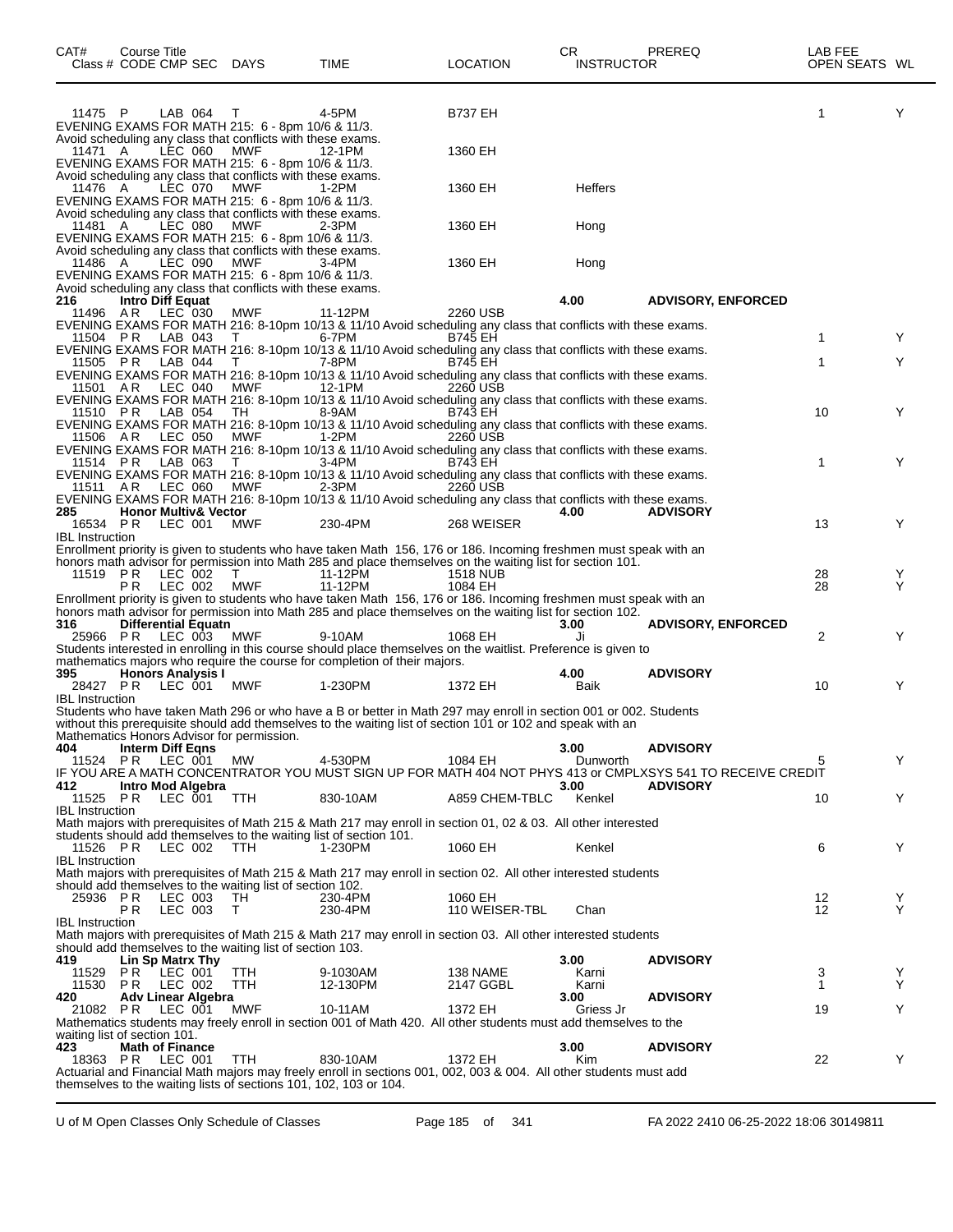| CAT#                    | Course Title<br>Class # CODE CMP SEC DAYS                                                                  |            | TIME                                                                                                                                                                                                                                               | LOCATION        | CR<br><b>INSTRUCTOR</b> | PREREQ                    | LAB FEE<br>OPEN SEATS WL |   |
|-------------------------|------------------------------------------------------------------------------------------------------------|------------|----------------------------------------------------------------------------------------------------------------------------------------------------------------------------------------------------------------------------------------------------|-----------------|-------------------------|---------------------------|--------------------------|---|
| 28431 PR                | LEC 002<br>themselves to the waiting lists of sections 101, 102, 103 or 104.                               | TTH.       | This course has evening exams. Avoid scheduling any class that conflicts with this exam.<br>10-1130AM<br>Actuarial and Financial Math majors may freely enroll in sections 001, 002, 003 & 004. All other students must add                        | 4404 RAND       | Das                     |                           | 15                       | Y |
|                         | 18568 PR LEC 003<br>themselves to the waiting lists of sections 101, 102, 103 or 104.                      | TTH        | This course has evening exams. Avoid scheduling any class that conflicts with this exam.<br>1130-1PM<br>Actuarial and Financial Math majors may freely enroll in sections 001, 002, 003 & 004. All other students must add                         | 1084 EH         | Feng                    |                           | 11                       | Y |
| 30219 PR                | $LEC$ 004<br>themselves to the waiting lists of sections 101, 102, 103 or 104.                             | TTH.       | This course has evening exams. Avoid scheduling any class that conflicts with this exam.<br>1-230PM<br>Actuarial and Financial Math majors may freely enroll in sections 001, 002, 003 & 004. All other students must add                          | 1505 NUB        | Han                     |                           | 14                       | Y |
| 424<br>29100 PR         | <b>Math Interest Theory</b><br>LEC 001<br>major, you may add yourself to the waiting list for section 101. | ŤTH        | This course has evening exams. Avoid scheduling any class that conflicts with this exam.<br>830-10AM<br>Actuarial Math majors are given priority for this course and may enroll in section 001. If you are in any other                            | 1068 EH         | 3.00<br>Natarajan       | <b>ADVISORY</b>           | 17                       | Y |
| 425<br>11531 P          | Intro Probabil<br>LEC 001                                                                                  | MWF        | 8-9AM                                                                                                                                                                                                                                              | 1084 EH         | 3.00                    | <b>ADVISORY</b>           | $\overline{7}$           | Y |
| 450                     | <b>Adv Math Engrs I</b>                                                                                    |            |                                                                                                                                                                                                                                                    |                 | 4.00                    | <b>ADVISORY, ENFORCED</b> |                          |   |
| section 101.            | 11536 PR LEC 001                                                                                           | TTH        | 830-1030AM<br>Math students and graduate students in AOSS are given priority for this course. Students in any of those programs<br>may enroll in section 001. If you are in any other program or major, please add yourself to the waiting list of | 2246 CSRB       | <b>Blackstone</b>       |                           | 35                       | Y |
| 451                     | <b>Adv Calculus I</b><br>11537 PR LEC 001                                                                  | <b>MWF</b> | 10-11AM<br>Mathematics Students & Biostats Masters students may enroll in sections 001, 002, or 103. All other interested                                                                                                                          | 4096 EH         | 3.00<br>Kaletha         | <b>ADVISORY</b>           | 2                        | Y |
| 34662 PR                | LEC 103                                                                                                    | MWF        | students must place themselves on the waiting list for sections 101, 102, or 003.<br>8-9AM<br>Mathematics Students & Biostats Masters students may enroll in sections 001, 002, or 103. All other interested                                       | 2306 MH         | Kaletha                 |                           | 8                        | Y |
| 454<br>11538 PR         | <b>Bndry Val Prob-Pde</b><br>$\overline{C}$ LEC 002                                                        | TTH        | students must place themselves on the waiting list for sections 101, 102, or 003.<br>12-130PM<br>Mathematics students may enroll in section 002. All other students should add themselves to the waiting list for                                  | 1012 FXB        | 3.00<br>Prokhorov       | <b>ADVISORY, ENFORCED</b> | 9                        | Y |
| section 102.<br>465     | <b>Intro Combinatorics</b><br>25543 PR LEC 002 TTH                                                         |            | 230-4PM<br>Students in Math Science & Computer Science Majors with appropriate prerequisites may enroll in section 001 or 002.<br>All other students please add yourself to the waiting list to section 101 or 102.                                | 4096 EH         | 3.00<br>Fomin           | <b>ADVISORY</b>           | 1                        | Y |
| 466<br>28789            | <b>Mathematical Ecology</b><br>P<br>LEC 001                                                                | <b>MW</b>  | 4-530PM                                                                                                                                                                                                                                            | 2062 PALM       | 3.00<br>King            | <b>ADVISORY</b>           | 15                       | Y |
| 472                     | <b>Num Meth Fin Appl</b><br>19966 PR LEC 001 TTH                                                           |            | 830-10AM                                                                                                                                                                                                                                           | 296 WEISER      | 3.00<br>Wang            | <b>ADVISORY</b>           | 3                        | Y |
|                         | Section 01 is for Quant students ONLY.<br>22397 PR LEC 002                                                 | TTH        | 1130-1PM                                                                                                                                                                                                                                           | <b>1505 NUB</b> | Conlon                  |                           | 3                        | Y |
|                         | should place themselves on the waiting list for section 102.                                               |            | Students in the Mathematic Finance or Mathematical Sciences major may enroll in this section. All other students                                                                                                                                   |                 |                         |                           |                          |   |
| 486 — 1<br>22355 PR     | <b>Concepts Basic</b><br>LEC 001                                                                           | <b>MW</b>  | 1-230PM                                                                                                                                                                                                                                            | 2469 MH         | 3.00<br>Weiss           | <b>ENFORCED</b>           | 3                        | Y |
| <b>IBL</b> Instruction. |                                                                                                            |            | Students with the appropriate prerequisites may enroll in section 001. All other students should add themselves to                                                                                                                                 |                 |                         |                           |                          |   |
| 493                     | the waiting list of section 101.<br>Honors Algebra I                                                       |            |                                                                                                                                                                                                                                                    |                 | 3.00                    | <b>ADVISORY</b>           |                          |   |
|                         | 19298 PR LEC 001<br>Mathematics Honors Advisor.                                                            | MWF        | 1-2PM<br>Students who have taken or who will complete 295 or 395 prior to Fall term may enroll in section 001. All other<br>should add themselves to the waiting list of section 101 and receive permission from the instructor or a               | 1250 USB        | Snowden                 |                           | 7                        | Y |
| 498<br>30257 P          | <b>Topics Mod Math</b><br>LEC 001                                                                          | MW         | 4-530PM                                                                                                                                                                                                                                            | 1339 MH         | 3.00<br>Han Veiga       | <b>ADVISORY</b>           | 15                       | Y |
| Machine Learning        | Enrollment Managed via Waitlist. Instructor Permission Only                                                |            |                                                                                                                                                                                                                                                    |                 |                         |                           |                          |   |
| 499                     | <b>Independent Reading</b><br>$IND +$                                                                      |            | ARR                                                                                                                                                                                                                                                | ARR             | 1.00-4.00               | <b>ADVISORY</b>           | 24                       | N |
| 501                     | <b>AIM Student Sem</b>                                                                                     |            |                                                                                                                                                                                                                                                    |                 | 1.00                    | <b>ADVISORY</b>           |                          |   |
| 11542<br>501            | <b>SEM 001</b><br>PR.<br><b>AIM Student Sem</b>                                                            | F          | $1-2PM$                                                                                                                                                                                                                                            | 4088 EH         | Alben<br>1.00           | <b>ADVISORY</b>           | 14                       | Y |
|                         | SEM 001<br>PR.<br>AIM Seminar for Math AIM Students only                                                   | F          | 3-4PM                                                                                                                                                                                                                                              | 4088 EH         |                         |                           | 14                       | Y |
| 523                     | Loss Models I<br>19223 PR LEC 001                                                                          | <b>TTH</b> | 10-1130AM                                                                                                                                                                                                                                          | 120 WH          | 3.00<br>Li              | <b>ENFORCED</b>           | 3                        | Y |
|                         | themselves to the waiting list for section 101.                                                            |            | Actuarial students with a C- or better in Math 425 may enroll in section 001. All other students should add                                                                                                                                        |                 |                         |                           |                          |   |
| 525<br>11544 PR         | <b>Probability Theory</b><br>LEČ 001                                                                       | TTH        | 1130-1PM                                                                                                                                                                                                                                           | 1280 LSA        | 3.00<br>Barvinok        | <b>ADVISORY</b>           | 15                       | Y |
|                         |                                                                                                            |            | Priorities for this course include Math Graduate students, Math Undergraduate students in Math Finance & Honors,<br>and Stats Graduate & Undergraduate students. Priority students may enroll in sections 01, 02, or 03. All other                 |                 |                         |                           |                          |   |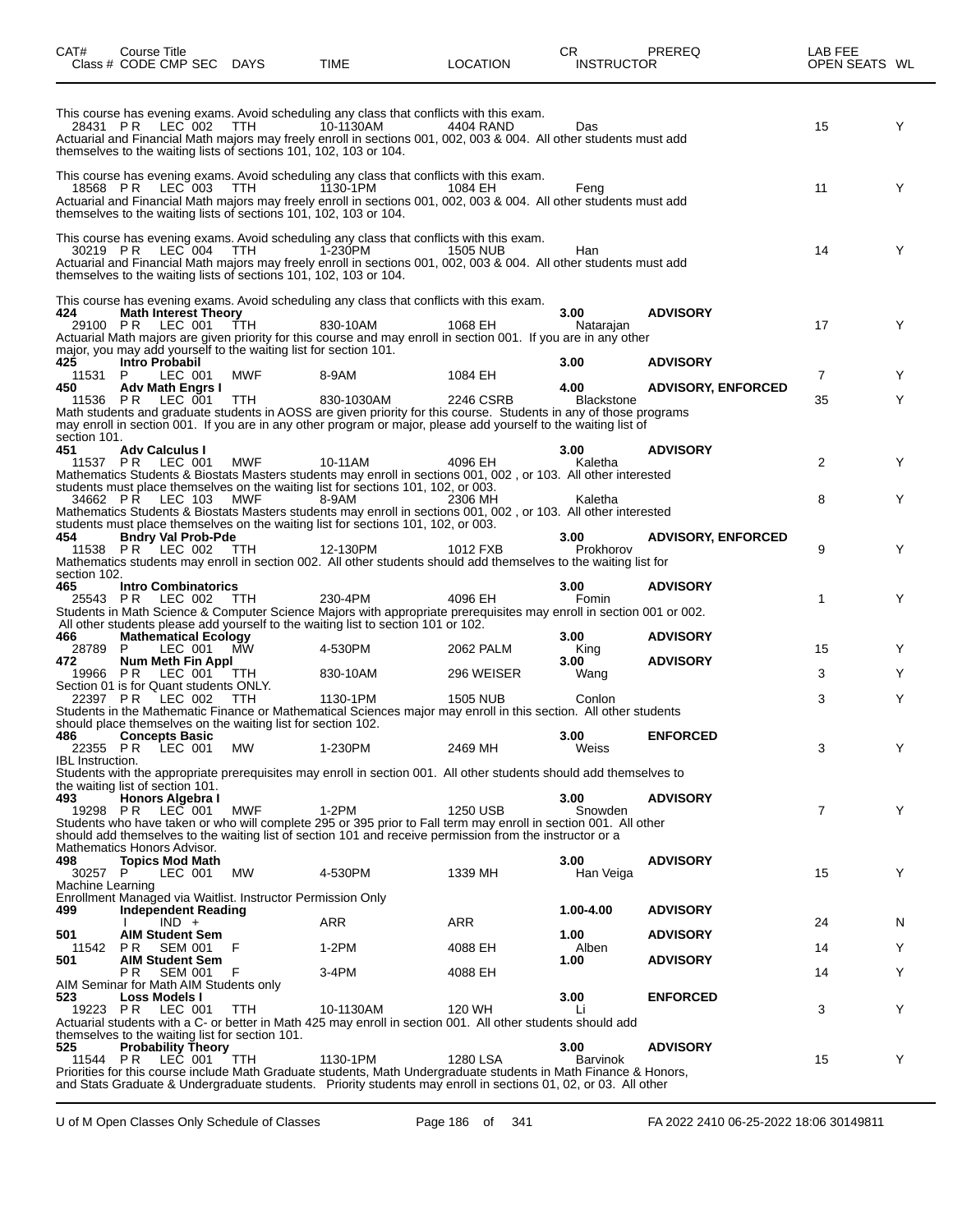| CAT#                                                   | Course Title<br>Class # CODE CMP SEC DAYS                                            |                   | TIME                                                                                                                                                                                                                                                                                                                                         | <b>LOCATION</b>                  | CR.<br><b>INSTRUCTOR</b>       | <b>PREREQ</b>                      | LAB FEE<br>OPEN SEATS WL |        |
|--------------------------------------------------------|--------------------------------------------------------------------------------------|-------------------|----------------------------------------------------------------------------------------------------------------------------------------------------------------------------------------------------------------------------------------------------------------------------------------------------------------------------------------------|----------------------------------|--------------------------------|------------------------------------|--------------------------|--------|
| 22396 PR                                               | LEC 002                                                                              | TTH               | students should add themselves to the waiting lists of sections 101, 102 or 103.<br>1-230PM<br>Priorities for this course include Math Graduate students, Math Undergraduate students in Math Finance & Honors,<br>and Stats Graduate & Undergraduate students. Priority students may enroll in sections 01, 02, or 03. All other            | 1280 LSA                         | <b>Barvinok</b>                |                                    | 19                       | Y      |
| 19632 PR                                               | LEC 003                                                                              | MWF               | students should add themselves to the waiting lists of sections 101, 102 or 103. Winter term.<br>8-9AM<br>Priorities for this course include Math Graduate students, Math Undergraduate students in Math Finance & Honors,<br>and Stats Graduate & Undergraduate students. Priority students may enroll in sections 01, 02, or 03. All other | 1068 EH                          | Young                          |                                    | 25                       | Y      |
| 526                                                    | <b>Disc Stoc Proc</b><br>22386 PR LEC 002                                            | TTH               | students should add themselves to the waiting lists of sections 101, 102 or 103.<br>830-10AM<br>Priorities for this course include Math Graduate students, Math Undergraduate students in Math Finance & Math<br>Honors, and Stats Graduate & Undergraduate students. Priority students may enroll in sections 01, 02, or 03. All            | 4404 RAND                        | 3.00<br>Cohen                  | <b>ADVISORY</b>                    | 17                       | Y      |
| 540<br>23704<br>31455                                  | <b>Math of Bio Networks</b><br><b>PR LEC 001</b><br><b>PR LEC 002</b>                | TTH<br><b>TTH</b> | other students should add themselves to the waiting lists of sections 101, 102 or 103.<br>830-10AM<br>830-10AM                                                                                                                                                                                                                               | <b>2548 NUB</b><br><b>REMOTE</b> | 3.00<br>Rajapakse<br>Rajapakse |                                    | 2<br>$\mathbf{1}$        | Y<br>N |
| 550<br>35411<br>555                                    | Int Adpt Sys<br>LEC 001<br>P.<br><b>Complex Variables</b>                            | <b>TTH</b>        | 1-230PM                                                                                                                                                                                                                                                                                                                                      | 747 WEISER                       | 3.00<br>King<br>3.00           | <b>ADVISORY</b><br><b>ADVISORY</b> | 8                        | N      |
| section 101.<br>556                                    | 11545 PR LEC 001<br><b>Appl Fn Analysis</b>                                          | <b>TTH</b>        | 1-230PM<br>Mathematics students may enroll in section 001. All other students should add themselves to the waiting list of                                                                                                                                                                                                                   | 3096 EH                          | Viswanath<br>3.00              | <b>ADVISORY</b>                    | 10                       | Y      |
| 11546<br>section 101.                                  | PR LEC 001                                                                           | TTH               | 10-1130AM<br>Mathematics students may enroll in section 01. All other students should add themselves to the waiting list of                                                                                                                                                                                                                  | 1866 EH                          | <b>Borcea</b>                  |                                    | 15                       | Y      |
| 571<br>101.                                            | Num Lin Algebra<br>11549 PR LEC 001                                                  | TTH               | 830-10AM<br>Math students may enroll in section 001. All other students should add themselves to the waiting list for section                                                                                                                                                                                                                | 1084 EH                          | 3.00<br>Viswanath              | <b>ADVISORY</b>                    | 19                       | Y      |
| 591                                                    | Differentiable Manif<br>11550 PR LEC 001                                             | <b>MWF</b>        | 10-11AM<br>Math PhD students may enroll in section 001. All other students should add themselves to the waiting list of                                                                                                                                                                                                                      | 1185 NQ                          | 3.00<br>Spatzier               | <b>ADVISORY</b>                    | 15                       | Y      |
| section 101.<br>593<br>11551<br><b>IBL</b> Instruction | Algebra I<br><b>PR LEC 001</b>                                                       | MWF               | $2-3PM$                                                                                                                                                                                                                                                                                                                                      | 1068 EH                          | 3.00<br>Prasanna               | <b>ADVISORY</b>                    | 16                       | Y      |
| 596                                                    | Analysis I<br>11552 PR LEC 001                                                       | <b>TTH</b>        | Math PhDs may enroll in section 001. All other students should add themselves to the waiting list of section 101.<br>230-4PM                                                                                                                                                                                                                 | 2200 SKB                         | 3.00<br>Koch                   | <b>ADVISORY</b>                    | 15                       | Y      |
| Complex Analysis<br>625                                | Pro&Ran Pro I<br>17835 PR LEC 001                                                    | <b>TTH</b>        | Math PhDs may enroll in section 001. All other students should add themselves to the waiting list of section 101.<br>10-1130AM                                                                                                                                                                                                               | 3088 EH                          | 3.00<br>Bayraktar              | <b>ADVISORY</b>                    | 11                       | Y      |
|                                                        | Probability&Random Processes 1                                                       |                   | Math PhDs, Stats PhDs and Electrical Engineering PhDs may enroll in section 001. All others students should add<br>themselves to the waiting list of section 101 and will need instructor permission.                                                                                                                                        |                                  |                                |                                    |                          |        |
| 629<br>33820<br>629                                    | Mach Learn Fin II<br><b>PR LEC 001</b><br><b>Mach Learn Fin II</b><br>PR LEC 001 F   | SA                | 10-2PM<br>1-230PM                                                                                                                                                                                                                                                                                                                            | 1084 EH<br>4151 USB              | 2.00<br>Nazari<br>2.00         | <b>ENFORCED</b><br><b>ENFORCED</b> | 10<br>10                 | Y      |
| 636<br>19967 P                                         | <b>Topics Diff Geom</b><br>LEC 001                                                   | MWF               | This course is reserved for Quantitative Finance & Risk Management students.<br>$3-4PM$                                                                                                                                                                                                                                                      | 3096 EH                          | 3.00<br>Ji                     | <b>ADVISORY</b>                    | 10                       | Y      |
| 654<br>32938<br>656                                    | Discrete Subgroups of Lie Grps<br>Intro Fluid Dynam<br>LEC 001<br>P<br>Intro to PDEs | <b>TTH</b>        | 230-4PM                                                                                                                                                                                                                                                                                                                                      | 4088 EH                          | 3.00<br>Alben<br>3.00          | <b>ADVISORY</b><br><b>ADVISORY</b> | 2                        | N      |
| 17375 PR<br>section 101.                               | <b>LEC 001</b>                                                                       | МW                | 230-4PM<br>Math graduate students may enroll in section 001. All other students should add themselves to the waiting list of                                                                                                                                                                                                                 | 4096 EH                          | Hani                           |                                    | 18                       | Y      |
| 678<br>32945<br>695                                    | <b>Modular Forms</b><br>P.<br>LEC 1<br>Algebraic Top I<br>P<br>LEC 001               | MW<br>MWF         | 230-4PM                                                                                                                                                                                                                                                                                                                                      | 3866 EH                          | 3.00<br>Bertoloni Meli<br>3.00 | <b>ADVISORY</b><br><b>ADVISORY</b> | 3                        | Y      |
| 24246<br>709<br>32946                                  | <b>Topics Mod Analys I</b><br>- P<br>LEC 1<br>The Math of Gen Relativ Thry           | TTH               | 9-10AM<br>830-10AM                                                                                                                                                                                                                                                                                                                           | 2866 EH<br>3866 EH               | Kriz<br>3.00<br>Bieri          | <b>ADVISORY</b>                    | 5<br>5                   | Y<br>Y |
| 738<br>33814<br>990                                    | <b>Topics Rep Thy</b><br>P<br>LEC 001<br><b>Diss-Precand</b>                         | <b>MW</b>         | 10-1130AM                                                                                                                                                                                                                                                                                                                                    | 4404 RAND                        | 3.00<br>Harman<br>1.00-8.00    | <b>ADVISORY</b><br><b>ADVISORY</b> | 4                        | Y      |
| 993<br>11556<br>995                                    | $IND +$<br>G S I Training<br>PD.<br>LEC 001<br>Diss-Cand                             |                   | ARR<br>ARR                                                                                                                                                                                                                                                                                                                                   | ARR<br>ARR                       | 1.00<br>8.00                   | <b>ADVISORY</b><br><b>ENFORCED</b> | 25<br>50                 | N<br>N |
|                                                        | R<br>$IND +$                                                                         |                   | ARR                                                                                                                                                                                                                                                                                                                                          | ARR                              |                                |                                    | 23                       | N      |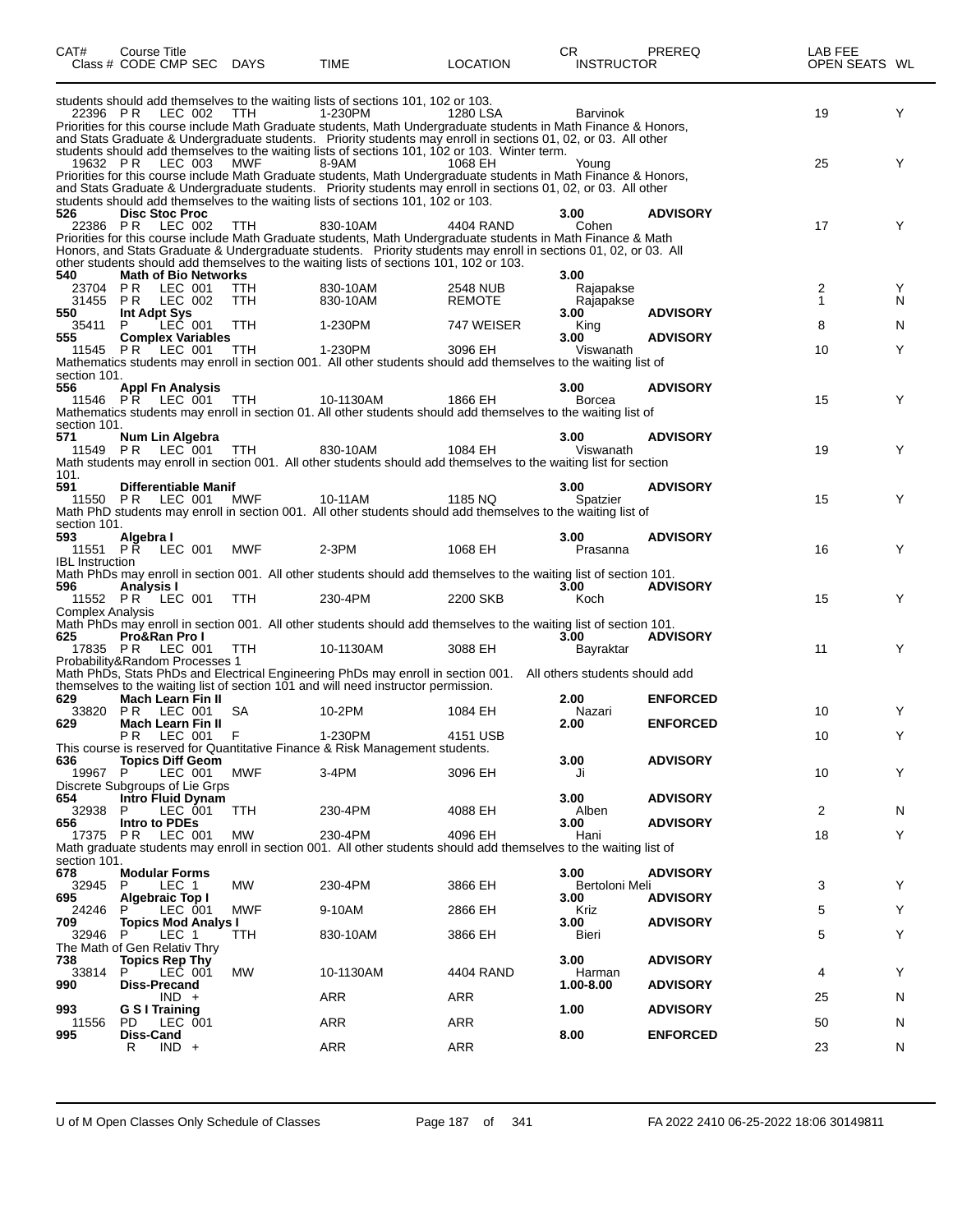| CAT# | Course Title         |             |      |          | СR                | PREREQ | LAB FEE                 |
|------|----------------------|-------------|------|----------|-------------------|--------|-------------------------|
|      | Class # CODE CMP SEC | <b>DAYS</b> | TIME | LOCATION | <b>INSTRUCTOR</b> |        | <b>OPEN SEATS</b><br>WL |

### **Medieval and Early Modern Studies Medieval and Early Modern Studies (MEMS) Open Sections 250 Ital Renaissance Art 4.00**

| 250                            |                  | ltal Renaissance Art            |            |                                                                     |                  | 4.00                  |       |   |  |  |
|--------------------------------|------------------|---------------------------------|------------|---------------------------------------------------------------------|------------------|-----------------------|-------|---|--|--|
| 20387                          | P                | DIS.<br>- 002                   | TН         | 3-4PM                                                               | G026 TISCH       |                       |       | Y |  |  |
| 26886                          | P                | <b>DIS</b><br>003               |            | 10-11AM                                                             | <b>180 TAP</b>   |                       | 11    | Υ |  |  |
| 20388                          | P                | DIS.<br>004                     | F          | 11-12PM                                                             | 180 TAP          |                       | 9     | Υ |  |  |
| 20383                          |                  | LEC 001                         | <b>TTH</b> | 1-230PM                                                             | G127 AH          | Holmes                |       |   |  |  |
| 253                            |                  | Europe, 300-1648                |            |                                                                     |                  | 4.00                  |       |   |  |  |
| 33392                          | P                | DIS 002                         | TH         | $1-2PM$                                                             | G160 AH          |                       | 9     | N |  |  |
| 33393                          | P                | DIS.<br>003                     | TH         | $2-3PM$                                                             | 3401 MH          |                       | 19    | N |  |  |
| 33391                          | S.               | LEC 001                         | <b>MW</b>  | 230-4PM                                                             | <b>1200 CHEM</b> | Bowman                |       |   |  |  |
| 360                            |                  | <b>Med&amp;Early Mod Topics</b> |            |                                                                     |                  | 3.00                  |       |   |  |  |
| 31487                          | P                | LEC 001                         | TTH        | 830-10AM                                                            | ARR              | Cross                 | 4     | Y |  |  |
| 367                            |                  | <b>Shakespeare Plays</b>        |            |                                                                     |                  | 4.00                  | 90.00 |   |  |  |
| 18397                          | P                | DIS 002                         | ΞF         | $1-2PM$                                                             | 3556 DANA        | Williams, Schoenfeldt | 6     | Υ |  |  |
| Shakespeare's Poems and Plays  |                  |                                 |            |                                                                     |                  |                       |       |   |  |  |
|                                |                  |                                 |            | STUDENTS ARE AUTO-ENROLLED IN LECTURE WHEN THEY ELECT A DISCUSSION. |                  |                       |       |   |  |  |
| 14144 A                        |                  | LEC 001                         | МW         | 1130-1PM                                                            | <b>REMOTE</b>    | Schoenfeldt           |       |   |  |  |
| Shakespeare's Poems and Plays  |                  |                                 |            |                                                                     |                  |                       |       |   |  |  |
| 375                            |                  | <b>Celtic&amp;Nordic Myth</b>   |            |                                                                     |                  | 3.00                  |       |   |  |  |
| 29704                          | P                | LEC 001                         | TTH        | 230-4PM                                                             | <b>1544 NUB</b>  | Gull                  | 8     | Y |  |  |
| 391                            |                  | <b>Old Russian Culture</b>      |            |                                                                     |                  | 3.00                  |       |   |  |  |
| 33796                          | P                | LEC 001                         | <b>TTH</b> | 4-530PM                                                             | 2155 NQ          | Makin                 | 11    | Υ |  |  |
| 434                            | <b>Shahnameh</b> |                                 |            |                                                                     |                  | 3.00                  |       |   |  |  |
| 33802                          | P                | <b>SEM 001</b>                  | <b>MW</b>  | 1130-1PM                                                            | <b>B137 MLB</b>  | Cross                 | 10    | Υ |  |  |
| 465                            | <b>Chaucer</b>   |                                 |            |                                                                     |                  | 3.00                  |       |   |  |  |
| 28915                          | P                | <b>REC 001</b>                  | <b>TTH</b> | 1-230PM                                                             | 1339 MH          | Sanok                 | 7     | Υ |  |  |
| CanterburyTales:Tales, Med&Mod |                  |                                 |            |                                                                     |                  |                       |       |   |  |  |
| 611                            |                  | <b>Med&amp;EM Study Topics</b>  |            |                                                                     |                  | 3.00                  |       |   |  |  |
| 34720                          | -P               | <b>SEM 001</b>                  |            | 3-6PM                                                               | <b>ARR</b>       | McMahon               | 3     | Υ |  |  |
| Global Baroque                 |                  |                                 |            |                                                                     |                  |                       |       |   |  |  |
| 37264 P                        |                  | <b>SEM 002</b>                  | <b>TTH</b> | 230-4PM                                                             | 3213 MOORE       | Stein                 | 64    | Υ |  |  |
| Early Mod Music&Glob Encounter |                  |                                 |            |                                                                     |                  |                       |       |   |  |  |
| 891                            |                  | Dir Research Study              |            |                                                                     |                  | 2.00-3.00             |       |   |  |  |
|                                | D                | $IND +$                         |            | ARR                                                                 | <b>ARR</b>       |                       | 25    | N |  |  |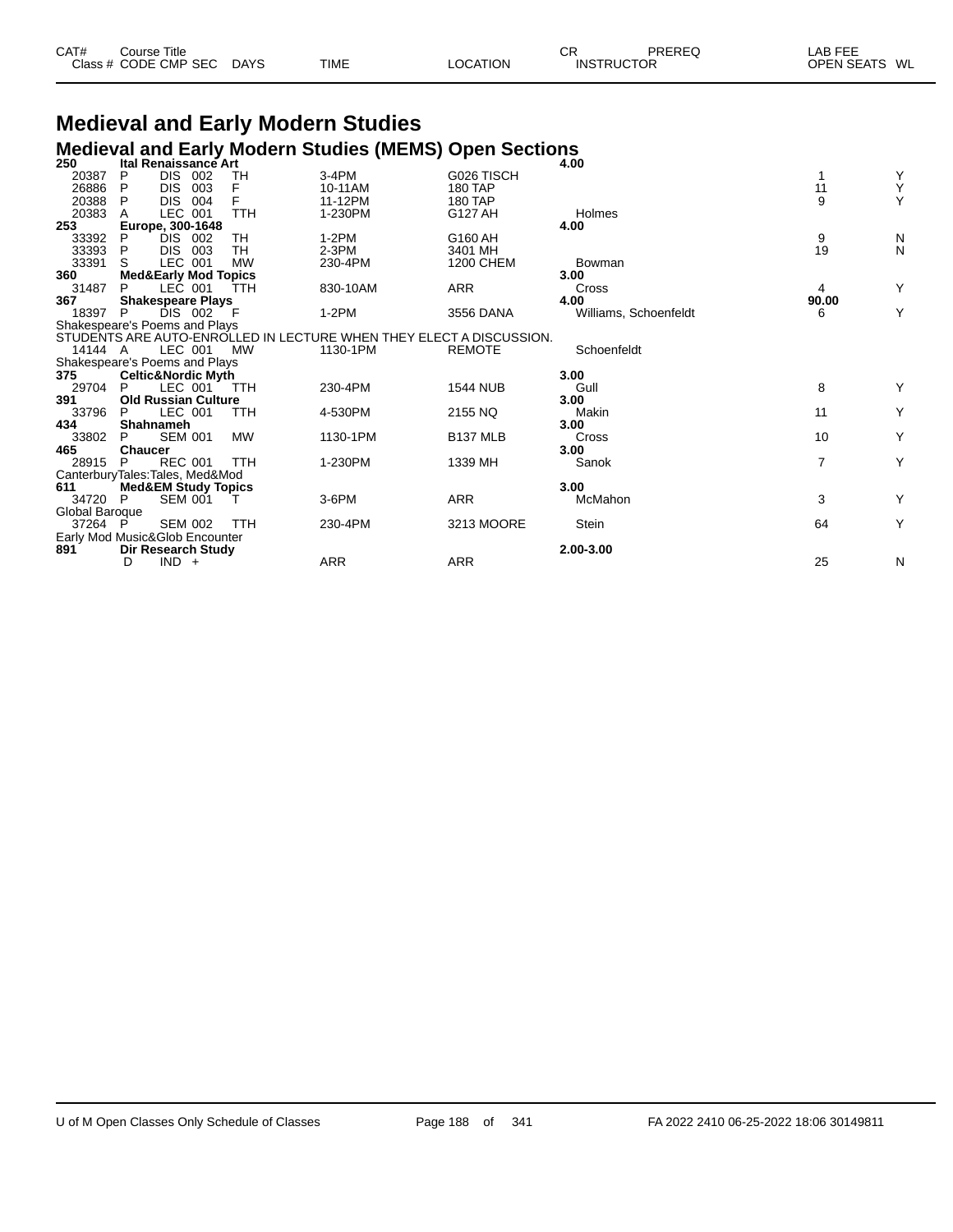|                 | Class # CODE CMP SEC                                                             | DAYS         | TIME                                              | LOCATION             | <b>INSTRUCTOR</b>    |                 | OPEN SEATS WL  |   |
|-----------------|----------------------------------------------------------------------------------|--------------|---------------------------------------------------|----------------------|----------------------|-----------------|----------------|---|
|                 |                                                                                  |              |                                                   |                      |                      |                 |                |   |
|                 | <b>Middle East Studies Department</b>                                            |              |                                                   |                      |                      |                 |                |   |
|                 |                                                                                  |              | <b>Arabic Language (ARABIC) Open Sections</b>     |                      |                      |                 |                |   |
| 101<br>10665 P  | <b>Elementary Arabic I</b><br>REC 002                                            | WF           | 9-1030AM                                          | <b>ARR</b>           | 5.00                 |                 | $\overline{7}$ | Y |
| 101             | <b>Elementary Arabic I</b><br><b>REC 002</b>                                     | м            | 9-11AM                                            |                      | 5.00<br>Peters       |                 | 7              | Υ |
|                 | Dialect focus: Levantine                                                         |              |                                                   | 2412 MLB             |                      |                 |                |   |
| 101<br>10666    | <b>Elementary Arabic I</b><br>REC 003<br>P                                       | WF           | 10-1130AM                                         | LEC RM 1 MLB         | 5.00                 |                 | 5              | Υ |
| 101             | <b>Elementary Arabic I</b><br>P<br><b>REC 003</b>                                | м            | 10-12PM                                           | 2011 MLB             | 5.00                 |                 | 5              | Υ |
| 101             | Dialect focus: Levantine<br><b>Elementary Arabic I</b>                           |              |                                                   |                      | 5.00                 |                 |                |   |
| 33761           | P<br><b>REC 005</b>                                                              |              | 1-230PM                                           | 5180B AH             |                      |                 | $\overline{2}$ | Υ |
| 101             | <b>Elementary Arabic I</b><br><b>REČ 005</b><br>P                                | W            | 1-3PM                                             | <b>B103 MLB</b>      | 5.00                 |                 | $\frac{2}{2}$  | Υ |
|                 | <b>REC 005</b><br>P<br>Dialect focus: Levantine                                  | м            | 1-230PM                                           | 1155 NQ              | Peters               |                 |                | Υ |
| 121<br>34801    | <b>Qur'anic Arabic I</b><br>P<br><b>REC 001</b>                                  | TTH          | 230-4PM                                           | 120 WH               | 5.00                 |                 | 12             | Υ |
| 121             | <b>Qur'anic Arabic I</b><br>P                                                    |              | 1-2PM                                             |                      | 5.00                 |                 | 12             | Υ |
|                 | <b>REC 001</b><br>Qur'anic & Classical Arabic I. Meets-with ARABIC 521 (4 seats) | MW           |                                                   | <b>B856 EQ</b>       |                      |                 |                |   |
| 201<br>17069    | <b>Intermed Arabic I</b><br><b>PR</b><br>REC 002                                 | WF           | 10-1130AM                                         | B <sub>137</sub> MLB | 5.00                 | <b>ENFORCED</b> | 3              | Υ |
| 201             | <b>Intermed Arabic I</b><br>P R<br><b>REC 002</b>                                | м            | 10-12PM                                           | 2448 MH              | 5.00<br>Alhindi      | <b>ENFORCED</b> | 3              | Υ |
| 201             | Dialect focus: Levantine<br><b>Intermed Arabic I</b>                             |              |                                                   |                      | 5.00                 | <b>ENFORCED</b> |                |   |
| 17074           | P R<br><b>REC 003</b>                                                            | WF           | 1130-1PM                                          | 2022 STB             |                      |                 | 4              | Υ |
| 201             | <b>Intermed Arabic I</b><br>PR.<br><b>REC 003</b>                                | М            | 11-1PM                                            | 2412 MLB             | 5.00<br>Reading      | <b>ENFORCED</b> | 4              | Υ |
| 201             | Dialect focus: Levantine<br><b>Intermed Arabic I</b>                             |              |                                                   |                      | 5.00                 | <b>ENFORCED</b> |                |   |
| 33763 PR<br>201 | REC 004<br><b>Intermed Arabic I</b>                                              | W            | $1-3PM$                                           | <b>B122 MLB</b>      | 5.00                 | <b>ENFORCED</b> | 6              | Y |
|                 | P <sub>R</sub><br><b>REC 004</b><br>Dialect focus: Levantine                     | МF           | 1-230PM                                           | 2212 MLB             | Alhindi              |                 | 6              | Υ |
| 221             | <b>Qur'anic Arabic III</b>                                                       |              |                                                   |                      | 4.00                 | <b>ADVISORY</b> |                |   |
| 34802 P         | <b>REC 001</b><br>Qur'anic & Classical Arabic III                                | <b>MTWTH</b> | 4-5PM                                             | <b>ARR</b>           |                      |                 | 17             | Y |
| 401<br>10673 PR | <b>Advanced Arabic I</b><br><b>REC 001</b>                                       | WF           | 10-1130AM                                         | 5000 STB             | 5.00                 | <b>ENFORCED</b> | $\overline{7}$ | Υ |
| 401             | <b>Advanced Arabic I</b><br>P R<br><b>REC 001</b>                                | м            | 9-11AM                                            | 3000 STB             | 5.00<br>Mohamed      | <b>ENFORCED</b> | $\overline{7}$ | Υ |
| 401<br>23624 PR | <b>Advanced Arabic I</b>                                                         | W            | 1-3PM                                             | 4000 STB             | 5.00                 | <b>ENFORCED</b> | 6              | Υ |
| 401             | <b>REC 002</b><br><b>Advanced Arabic I</b>                                       |              |                                                   |                      | 5.00                 | <b>ENFORCED</b> |                |   |
| 499             | <b>REC 002</b><br>P R<br>Ind Study in Arabic                                     | MF           | 1-230PM                                           | 4000 STB             | Mohamed<br>1.00-4.00 |                 | 6              | Υ |
| 501             | D<br>$IND +$<br><b>Adv Arabic Conv&amp;Comp</b>                                  |              | <b>ARR</b>                                        | ARR                  | 3.00                 | <b>ENFORCED</b> | 1              | N |
| 21700 PR<br>503 | REC 001<br><b>Arabic Grammar</b>                                                 | WF           | 1030-12PM                                         | 3000 STB             | Alsayegh<br>3.00     | <b>ADVISORY</b> | 11             | Υ |
| 33683           | <b>REC 001</b><br>P                                                              | <b>TTH</b>   | 1130-1PM                                          | G128 AH              | Hannouchi            | <b>ADVISORY</b> | 4              | Υ |
| 530<br>33688 P  | <b>Arab Poetry/Empire</b><br><b>SEM 001</b>                                      | TTH          | 10-1130AM                                         | ARR                  | 3.00<br>Ali          |                 | 3              | Υ |
|                 | The Arabic-Islamic Ode<br>The Arabic-Islamic Ode                                 |              |                                                   |                      |                      |                 |                |   |
| 613<br>33685 P  | <b>Arabic Curric Devel</b><br><b>SEM 001</b>                                     | T            | 3-5PM                                             | 4000 STB             | 2.00<br>Hannouchi    |                 | 3              | Y |
|                 |                                                                                  |              | <b>Armenian Language (ARMENIAN) Open Sections</b> |                      |                      |                 |                |   |
| 101             | <b>West Armenian F</b>                                                           |              |                                                   |                      | 4.00                 |                 |                |   |
| 25498<br>101    | $\mathsf{P}$<br><b>REC 001</b><br>West Armenian I                                | W            | 9-10AM                                            | 3205 MLB             | 4.00                 |                 | 4              | Y |
| 201             | <b>REC 001</b><br>Inter West Armen I                                             | МF           | 9-1030AM                                          | 3205 MLB             | Pifer<br>4.00        | <b>ADVISORY</b> | 4              | Y |
| 26936<br>201    | REC 001<br>P<br>Inter West Armen I                                               | W            | 12-1PM                                            | 3319 MLB             | 4.00                 | <b>ADVISORY</b> | 1              | Υ |
| 301             | <b>REC 001</b>                                                                   | МF           | 12-130PM                                          | 4217 MLB             | 4.00                 | <b>ADVISORY</b> |                | Υ |
| 33770           | Adv Armenian<br><b>REC 001</b><br>P                                              | W            | $2-3PM$                                           | 3319 MLB             |                      |                 |                | Υ |
| 301             | Adv Armenian<br>REC 001                                                          | TTH          | 9-1030AM                                          | 4217 MLB             | 4.00<br>Pifer        | <b>ADVISORY</b> | 1              | Υ |
| 499             | Ind Study Armenian<br>$IND +$<br>D                                               |              | ARR                                               | ARR                  | 1.00-4.00            |                 | 1              | N |
|                 |                                                                                  |              |                                                   |                      |                      |                 |                |   |

CAT# Course Title Case CR PREREQ LAB FEE

U of M Open Classes Only Schedule of Classes Page 189 of 341 FA 2022 2410 06-25-2022 18:06 30149811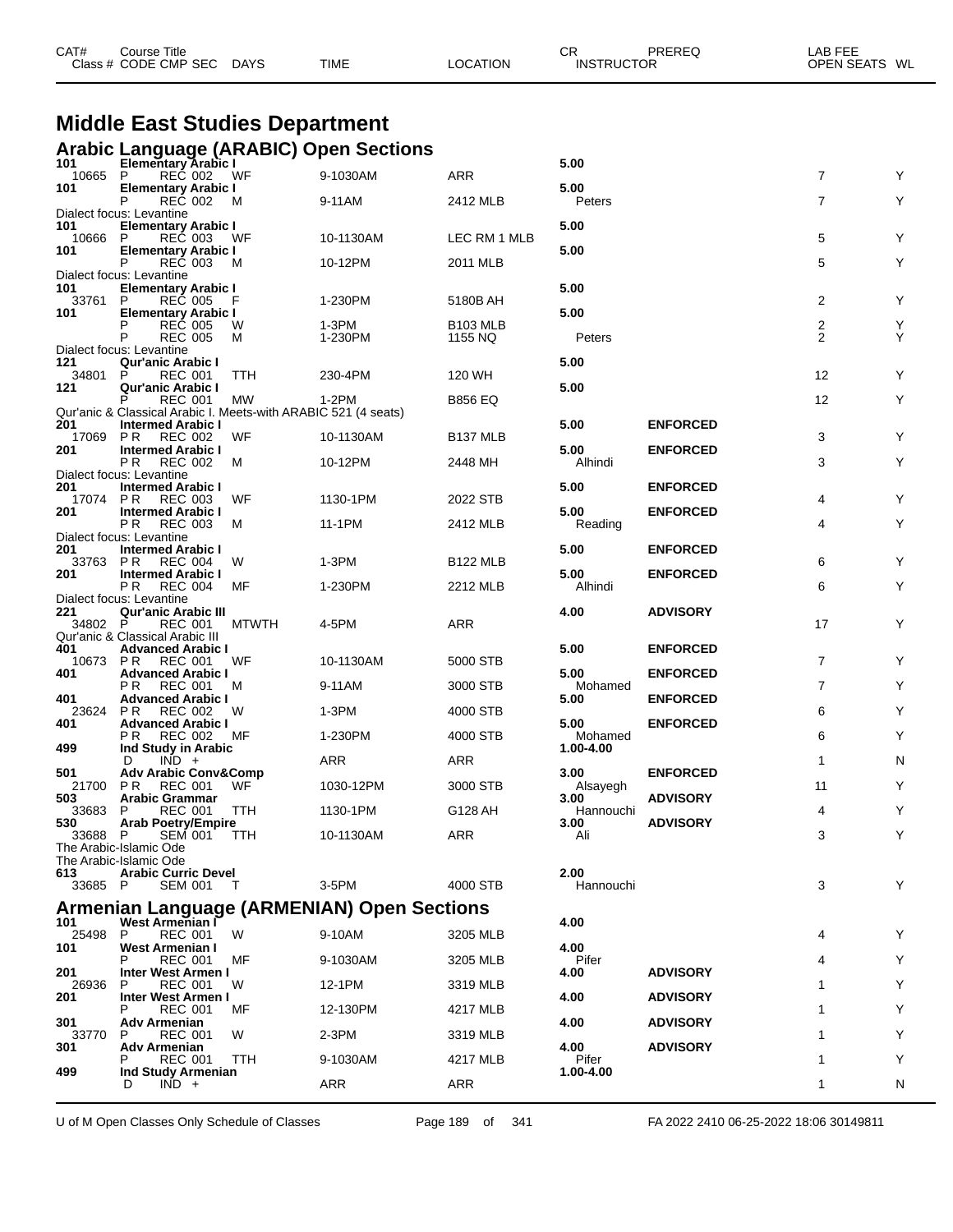| CAT#                      | Course Title<br>Class # CODE CMP SEC                                | <b>DAYS</b> | TIME                                                                                                                                                                                                 | LOCATION             | <b>CR</b><br><b>INSTRUCTOR</b> | PREREQ          | LAB FEE<br>OPEN SEATS WL |        |
|---------------------------|---------------------------------------------------------------------|-------------|------------------------------------------------------------------------------------------------------------------------------------------------------------------------------------------------------|----------------------|--------------------------------|-----------------|--------------------------|--------|
|                           | Hebrew Language (HEBREW) Open Sections                              |             |                                                                                                                                                                                                      |                      |                                |                 |                          |        |
| 101<br>11307              | Elem Mod Hebrew I<br>P<br><b>REC 001</b>                            | TTH         | 8-9AM                                                                                                                                                                                                | B115A MLB            | 5.00                           |                 | 2                        | Υ      |
| 101                       | Elem Mod Hebrew I<br><b>REC 001</b><br>Р                            | МW          | 830-10AM                                                                                                                                                                                             | B <sub>118</sub> MLB | 5.00<br>Linial                 |                 | 2                        | Υ      |
| 101                       | Elem Mod Hebrew I                                                   |             |                                                                                                                                                                                                      |                      | 5.00                           |                 |                          |        |
| 11308<br>101              | <b>REC 002</b><br>P<br>Elem Mod Hebrew I                            | ттн         | 9-10AM                                                                                                                                                                                               | 1096 EH              | 5.00                           |                 | 3                        | Y      |
|                           | P<br><b>REC 002</b>                                                 | МW          | 10-1130AM                                                                                                                                                                                            | G168 AH              |                                |                 | 3                        | Υ      |
| 102<br>24366              | Elem Hebrew II<br><b>REC 001</b><br>P R                             | TTH         | 9-10AM                                                                                                                                                                                               | 2866 EH              | 5.00                           | <b>ENFORCED</b> | 7                        | Υ      |
| 102                       | <b>Elem Hebrew II</b><br>P R<br><b>REC 001</b>                      | MW          | 830-10AM                                                                                                                                                                                             | 1175 NQ              | 5.00<br>Eubanks Segal          | <b>ENFORCED</b> | $\overline{7}$           | Y      |
| 201                       | <b>Intermed Hebrew I</b>                                            |             |                                                                                                                                                                                                      |                      | 5.00                           | <b>ENFORCED</b> |                          |        |
| 18013<br>201              | P R<br><b>REC 001</b><br><b>Intermed Hebrew I</b>                   | TTH         | 10-1130AM                                                                                                                                                                                            | 3021 EH              | 5.00                           | <b>ENFORCED</b> | 12                       | Y      |
|                           | P R<br><b>REC 001</b>                                               | МW          | 9-10AM                                                                                                                                                                                               | 1436 MH              | Aronson                        |                 | 12                       | Υ      |
| 201<br>33772              | <b>Intermed Hebrew I</b><br>P R<br><b>REC 003</b>                   | ттн         | 1-230PM                                                                                                                                                                                              | ARR                  | 5.00                           | <b>ENFORCED</b> | 15                       | Y      |
| 201                       | <b>Intermed Hebrew I</b><br>P R<br><b>REC 003</b>                   | МW          | $2-3PM$                                                                                                                                                                                              | G144 AH              | 5.00<br>Linial                 | <b>ENFORCED</b> | 15                       | Υ      |
| 202                       | <b>IM Mod Hebrew II</b>                                             |             |                                                                                                                                                                                                      |                      | 5.00                           | <b>ENFORCED</b> |                          |        |
| 25513<br>202              | <b>REC 001</b><br>P R<br><b>IM Mod Hebrew II</b>                    | TTH         | 10-11AM                                                                                                                                                                                              | 3315 MH              | 5.00                           | <b>ENFORCED</b> | 5                        | Υ      |
| 301                       | P R<br>REC 001<br><b>Advanced Hebrew I</b>                          | МW          | 10-1130AM                                                                                                                                                                                            | 3440 MH              | Eubanks Segal                  | <b>ENFORCED</b> | 5                        | Y      |
| 19634 PR                  | <b>REC 001</b>                                                      | МW          | 10-1130AM                                                                                                                                                                                            | 4000 STB             | 3.00<br>Raz                    |                 | 8                        | Υ      |
| Who is an Israeli?<br>409 | <b>Mod Hebrew Readings</b>                                          |             |                                                                                                                                                                                                      |                      | 1.00                           | <b>ADVISORY</b> |                          |        |
|                           | $IND +$<br>D                                                        |             | ARR                                                                                                                                                                                                  | <b>ARR</b>           |                                |                 | 2                        | N      |
| 410<br>26853 P            | <b>Topics: Hebrew</b><br><b>SEM 001</b>                             | TTH         | 1130-1PM                                                                                                                                                                                             | 3000 STB             | 3.00<br>Raz                    | <b>ADVISORY</b> | 2                        | Υ      |
|                           | Start Up Nation: Israeli                                            |             |                                                                                                                                                                                                      |                      |                                |                 |                          |        |
|                           | Startup Nation: Israeli Exports                                     |             |                                                                                                                                                                                                      |                      |                                |                 |                          |        |
| 430                       | Intr Middle Egyptn I                                                |             | <b>Middle East Languages (MELANG) Open Sections</b>                                                                                                                                                  |                      | 3.00                           |                 |                          |        |
| 30398                     | REC 001<br>P                                                        | <b>MWF</b>  | 4-5PM                                                                                                                                                                                                | 2265 NQ              | Davis                          |                 | 8                        | Y      |
| 450<br>25998              | Int CentAsian Lang I<br><b>PI</b><br><b>REC 002</b>                 |             | ARR                                                                                                                                                                                                  | ARR                  | 4.00                           |                 | 2                        | Υ      |
| 505                       | Im Cent Asian Lan I                                                 |             |                                                                                                                                                                                                      |                      | $3.00 - 4.00$                  | <b>ENFORCED</b> |                          |        |
| 27525<br>27639            | PDR REC 001<br>PDR.<br>REC 002                                      |             | ARR<br>ARR                                                                                                                                                                                           | ARR<br>ARR           |                                |                 | 2<br>2                   | Y<br>Υ |
|                           | 36392 PDR REC 003<br>Intermediate Mongolian                         | <b>MTWF</b> | 1130-1220PM                                                                                                                                                                                          | <b>REMOTE</b>        |                                |                 | 1                        | Y      |
|                           |                                                                     |             | U-M receiving CourseShare from Indiana (Professor Legden: tlegden@indiana.edu). This course is conducted via live                                                                                    |                      |                                |                 |                          |        |
|                           |                                                                     |             | video-conferencing. Students will follow Indiana's academic calendar: 8/22-12/16.<br>(https://utilities.registrar.indiana.edu/calendars/official-calendar/index.shtml?term=4228&session=16w&event=0) |                      |                                |                 |                          |        |
| 513<br>36174 PR           | <b>Akkadian Readings</b><br><b>REC 001</b>                          | TTH         | 230-4PM                                                                                                                                                                                              | <b>ARR</b>           | 3.00<br>DeGrado                | <b>ENFORCED</b> | 4                        | Y      |
| 538                       | <b>Sumerian Lit Texts</b>                                           |             |                                                                                                                                                                                                      |                      | 3.00                           | <b>ADVISORY</b> |                          |        |
| 36332 P                   | <b>REC 001</b>                                                      |             | ARR                                                                                                                                                                                                  | <b>ARR</b>           | Crisostomo                     |                 | 4                        | Υ      |
|                           | <b>Intro to Middle East</b>                                         |             | <b>Middle East Studies (MIDEAST) Open Sections</b>                                                                                                                                                   |                      |                                |                 |                          |        |
| 200<br>10662              | P<br>DIS 002                                                        | F           | 9-10AM                                                                                                                                                                                               | 806 BMT              | 4.00                           |                 | 17                       | Y      |
| 10663<br>15803            | DIS 003<br>P<br>DIS 004<br>P                                        | F<br>F      | 11-12PM<br>1-2PM                                                                                                                                                                                     | 2245 NQ<br>2245 NQ   |                                |                 | 13<br>14                 | Υ<br>Υ |
| 26944                     | DIS 005<br>- P                                                      | F           | $2-3PM$                                                                                                                                                                                              | 2336 MH              |                                |                 | 18                       | Υ      |
| 10661 A                   | LEC 001                                                             | TTH         | 1-230PM                                                                                                                                                                                              | AUD A AH             | Babayan                        |                 |                          |        |
| 201                       | <b>Issues in Race &amp; Ethnicity</b><br><b>Medical Trads in ME</b> |             |                                                                                                                                                                                                      |                      | 4.00                           |                 |                          |        |
| 28836<br>203              | LEC 001<br>A<br><b>MidEast Sports/Games</b>                         | <b>TTH</b>  | 1130-1PM                                                                                                                                                                                             | 0420 CCCB            | Crisostomo<br>4.00             |                 |                          |        |
| 33725 P                   | DIS 002                                                             |             | 10-11AM                                                                                                                                                                                              | 2022 STB             |                                |                 | 11                       | Y      |
| 33726 P                   | Meets-with HISTORY 231.002 (5 seats)<br>DIS 003                     | `F          | 12-1PM                                                                                                                                                                                               | 2752 SSWB            |                                |                 | 10                       | Y      |
|                           | Meets-with HISTORY 231.003 (5 seats)                                |             |                                                                                                                                                                                                      |                      |                                |                 |                          |        |
| 33724 A                   | LEC 001<br>Meets-with HISTORY 231.001 (10 seats)                    | TTH         | 230-4PM                                                                                                                                                                                              | 2260 USB             | Crisostomo                     |                 |                          |        |
| 207                       | <b>Lnd Israel-Palestine</b><br>DIS 003<br>P                         |             | 5-6PM                                                                                                                                                                                                | <b>B134 MLB</b>      | 4.00                           |                 | 9                        | Y      |
| 21692<br>21693            | DIS 005<br>P                                                        | TН<br>F     | 11-12PM                                                                                                                                                                                              | B834 EQ              |                                |                 | 8                        | Υ      |
| 21694                     | DIS 006<br>P                                                        | F           | 12-1PM                                                                                                                                                                                               | <b>B834 EQ</b>       |                                |                 | 14                       | Υ      |
| 21695<br>26935            | P<br>DIS.<br>007<br>DIS 008<br>P                                    | F<br>F      | $1-2PM$<br>9-10AM                                                                                                                                                                                    | 1265 NQ<br>5179 AH   |                                |                 | 16<br>18                 | Υ<br>Υ |
| 21691                     | LEC 001<br>A                                                        | <b>TTH</b>  | 1130-1PM                                                                                                                                                                                             | 1400 CHEM            | Eliav                          |                 |                          |        |
| 209                       | Food & Drink in MidE                                                |             |                                                                                                                                                                                                      |                      | 4.00                           |                 |                          |        |

U of M Open Classes Only Schedule of Classes Page 190 of 341 FA 2022 2410 06-25-2022 18:06 30149811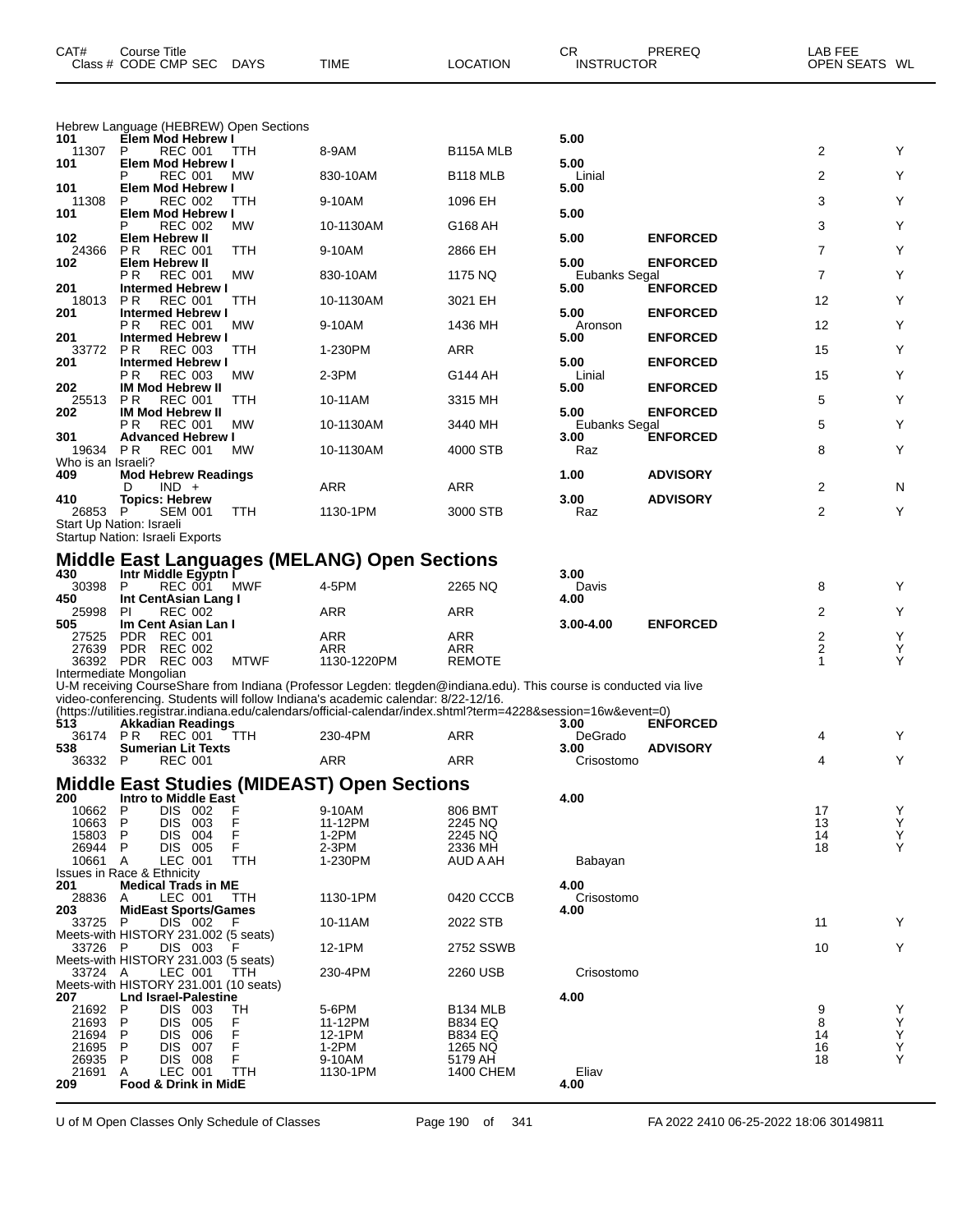| CAT#                                    | Course Title<br>Class # CODE CMP SEC DAYS                                                         |                    | <b>TIME</b>                                                                                                     | <b>LOCATION</b>                                   | CR.<br><b>INSTRUCTOR</b>   | <b>PREREQ</b>   | LAB FEE<br>OPEN SEATS WL |             |
|-----------------------------------------|---------------------------------------------------------------------------------------------------|--------------------|-----------------------------------------------------------------------------------------------------------------|---------------------------------------------------|----------------------------|-----------------|--------------------------|-------------|
| 33743 P<br>33742 A<br>214               | DIS 002<br>LEC 001<br><b>Bronze Age Collapse</b>                                                  | F<br><b>MW</b>     | 10-11AM<br>1130-1PM                                                                                             | 2070 SKB<br>3254 LSA                              | Hagen, Emberling<br>3.00   |                 | 20                       | Y           |
| 30399<br>238                            | <b>SEM 001</b><br>P<br><b>The Historical Jesus</b>                                                | ттн                | 4-530PM                                                                                                         | 2114 MLB                                          | DeGrado<br>4.00            |                 | 22                       | Υ           |
| 17443<br>23295<br>17298                 | P<br>DIS.<br>- 002<br>P<br>DIS 003<br>A<br>LEC 001                                                | F<br>F<br>TTH      | 12-1PM<br>2-3PM<br>230-4PM                                                                                      | 1175 NQ<br>3330 MH<br>2600 SKB                    | <b>Boccaccini</b>          |                 | 5<br>15                  | Y<br>Y      |
| 242<br>33741                            | <b>Rabbinic Lit and Cul</b><br>LEC 001<br>P                                                       | т                  | 4-7PM                                                                                                           | G437 MH                                           | 3.00<br>Eliav              |                 | 16                       | Υ           |
| 243<br>30394<br>33738<br>30393          | Anc Egypt&World<br>DIS 002<br>P<br>P<br>DIS 004<br>A<br>LEC 001                                   | F<br>F<br>MW       | 10-11AM<br>$1-2PM$<br>1130-1PM                                                                                  | <b>1567 NUB</b><br>2504 NUB<br>UMMA AUD           | 4.00<br>Davis              |                 | 6<br>3                   | Y<br>Y      |
| 246<br>30387                            | <b>Anc Hist of Turkey</b><br><b>SEM 001</b><br>P                                                  | TTH                | 230-4PM                                                                                                         | 1339 MH                                           | 3.00<br>Beckman            | <b>ADVISORY</b> | 14                       | Y           |
| 275<br>21645                            | Intro Arab-Amer Std<br>LEC 001<br>A                                                               | ттн                | 4-530PM                                                                                                         | 1200 CHEM                                         | 4.00<br>Stiffler           |                 | 26.00                    |             |
| 276<br>19210                            | <b>What is Judaism?</b><br>P<br>LEC 001                                                           | TTH                | 230-4PM                                                                                                         | 0420 CCCB                                         | 3.00<br>Ginsburg, Calef    |                 | 61                       | Y           |
| 277<br>33624                            | <b>Lost Biblical Books</b><br><b>REC 001</b><br>P                                                 | TTH                | 10-1130AM                                                                                                       | 2022 STB                                          | 3.00<br>Wollenberg         |                 | 38                       | Υ           |
| 285<br>28783<br>28785<br>28787<br>28781 | <b>Visual Culture Islam</b><br>DIS 002<br>P<br>DIS.<br>P<br>- 003<br>P<br>DIS 004<br>LEC 001<br>Α | т<br>т<br>W<br>TTH | 1-2PM<br>2-3PM<br>10-11AM<br>1130-1PM                                                                           | G026 TISCH<br>G026 TISCH<br>G026 TISCH<br>G127 AH | 4.00<br>Gologlu<br>Gologlu |                 | 15<br>21<br>23           | Y<br>Y<br>Y |
| 291<br>35786 P                          | <b>HU Topics in MES</b><br><b>SEM 002</b>                                                         | МW                 | 1-230PM                                                                                                         | <b>B137 MLB</b>                                   | 3.00<br>Hussein            |                 | 16                       | Υ           |
|                                         | The Bible and The Quran<br>Judaic-homed course: JUDAIC 217 (The Bible and The Quran)              |                    |                                                                                                                 |                                                   |                            |                 |                          |             |
| 295<br>30401 PR                         | <b>Sem in MidEast Stds</b><br><b>SEM 001</b>                                                      | <b>MW</b>          | 10-1130AM                                                                                                       | 049 UMMA                                          | 3.00<br>Beckman            | <b>ADVISORY</b> | 18                       | Y           |
| 33705 PR                                | <b>Fake! Fraudulent Prod</b><br>SEM 003<br>The Qu'ran & Its Interpreters                          | МW                 | Fake! Fraudulent Production in the Visual Arts, Literature, and Historical Documents<br>1-230PM                 | 2175 NQ                                           | Knysh                      |                 | 18                       | Y           |
| 382                                     | The Qu'ran and Its Interpreters<br><b>Bible and Modernity</b>                                     |                    |                                                                                                                 |                                                   | 3.00                       |                 |                          |             |
| 33625 P<br>391                          | <b>SEM 001</b><br><b>HU Topics: MES</b>                                                           | ттн                | 1-230PM                                                                                                         | ARR                                               | Wollenberg<br>3.00         | <b>ADVISORY</b> | 17                       | Υ           |
| 25499 P                                 | <b>SEM 001</b><br>Arabic-Islamic Culture                                                          | TTH                | 1-230PM                                                                                                         | 3353 MH                                           | Ali                        |                 | 11                       | Y           |
| 30251 P                                 | SEM 002<br>Ancient Nubia: Empire&Identity                                                         | <b>TTH</b>         | Loyalty and Rebellion in Arabic-Islamic Culture. Meets-with MIDEAST 595.001 (5 seats)<br>4-530PM                | 706 BMT                                           | Emberling                  |                 | 16                       | Y           |
| seats)                                  |                                                                                                   |                    | Ancient Nubia: Empire and Identity in Northeast Africa. Meets-with MIDEAST 595.002 (5 seats) and AAS 358.011 (5 |                                                   |                            |                 |                          |             |
| 33750 P                                 | <b>SEM 003</b><br>Jewish/Christian Women-Anc Med                                                  | МW                 | 1-230PM<br>Jewish and Christian Women in the Ancient Mediterranean World. Meets-with JUDAIC 318.002 (10 seats)  | 2448 MH                                           | Forger                     |                 | 14                       | Y           |
| 34554 P                                 | SEM 004<br>A History of Encounters                                                                | МW                 | 4-530PM<br>Judaic-homed course: JUDAIC 318 (Blackness and Jewishness: A History of Encounters)                  | 1460 MH                                           | Roby                       |                 | 15                       | Y           |
| 35787 P                                 | SEM 005 MW<br>Jews & Arabs in the Holy Land                                                       |                    | 10-1130AM<br>Judaic-homed course: JUDAIC 318 (Jews and Arabs in the Holy Land)                                  | 2336 MH                                           | Hussein                    |                 | 4                        | Y           |
| 392<br>36389 P                          | <b>MES Mini-course</b><br><b>SEM 001</b><br>Doing Archaeology in Egypt                            | $\top$             | 9-11AM                                                                                                          | 2104 MLB                                          | 1.00<br>Richards           |                 | 9                        | Y           |
| 434                                     | Second 7-Week Mini-Course. Drop/Add Deadline: November 7.<br>Shahnameh                            |                    |                                                                                                                 |                                                   | 3.00                       |                 |                          |             |
| 33729 P<br>438                          | SEM 001<br><b>Exhibit Anc Egypt</b>                                                               | МW                 | 1130-1PM                                                                                                        | B <sub>137</sub> MLB                              | Cross<br>3.00              |                 | 10                       | Y           |
| 33748 P                                 | SEM 001<br>Ancient Egypt Modern Museums                                                           | <b>MW</b>          | 1-230PM                                                                                                         | 1110 NQ                                           | Wilfong                    |                 | 3                        | Y           |
| 483<br>24007<br>490                     | <b>ME Comp Perspectives</b><br>P<br>LEC 001<br><b>Topics in MES</b>                               | M                  | 12-2PM                                                                                                          | 555 WEISER                                        | 1.00<br>Hussain<br>3.00    |                 | $\overline{7}$           | Y           |
| 33746 P                                 | <b>SEM 001</b><br>Teachings of Nahman of Breslov                                                  | W                  | 2-5PM                                                                                                           | B <sub>111</sub> MLB                              | Ginsburg                   |                 | 13                       | Y           |
| 33747 P                                 | SEM 002<br>Exile and Homecoming                                                                   | W                  | Hasidism and Mysticism: The Radical Teachings of Nahman of Breslov. Meets-with JUDAIC 417.005/617.002<br>11-2PM | B <sub>101</sub> MLB                              | Pinsker                    |                 | 13                       | Y           |
| 498                                     | <b>Senior Honors Thesis</b>                                                                       |                    | Exile and Homecoming in Jewish Literature. Meets-with JUDAIC 425.001/625.001                                    |                                                   | 1.00-4.00                  |                 |                          |             |
| 499                                     | $IND +$<br>D<br>Ind Study in MES                                                                  |                    | ARR                                                                                                             | ARR                                               | 1.00-4.00                  |                 | 5                        | N           |
|                                         | $IND +$<br>D                                                                                      |                    | <b>ARR</b>                                                                                                      | ARR                                               |                            |                 | $\mathbf{1}$             | N           |

U of M Open Classes Only Schedule of Classes Page 191 of 341 FA 2022 2410 06-25-2022 18:06 30149811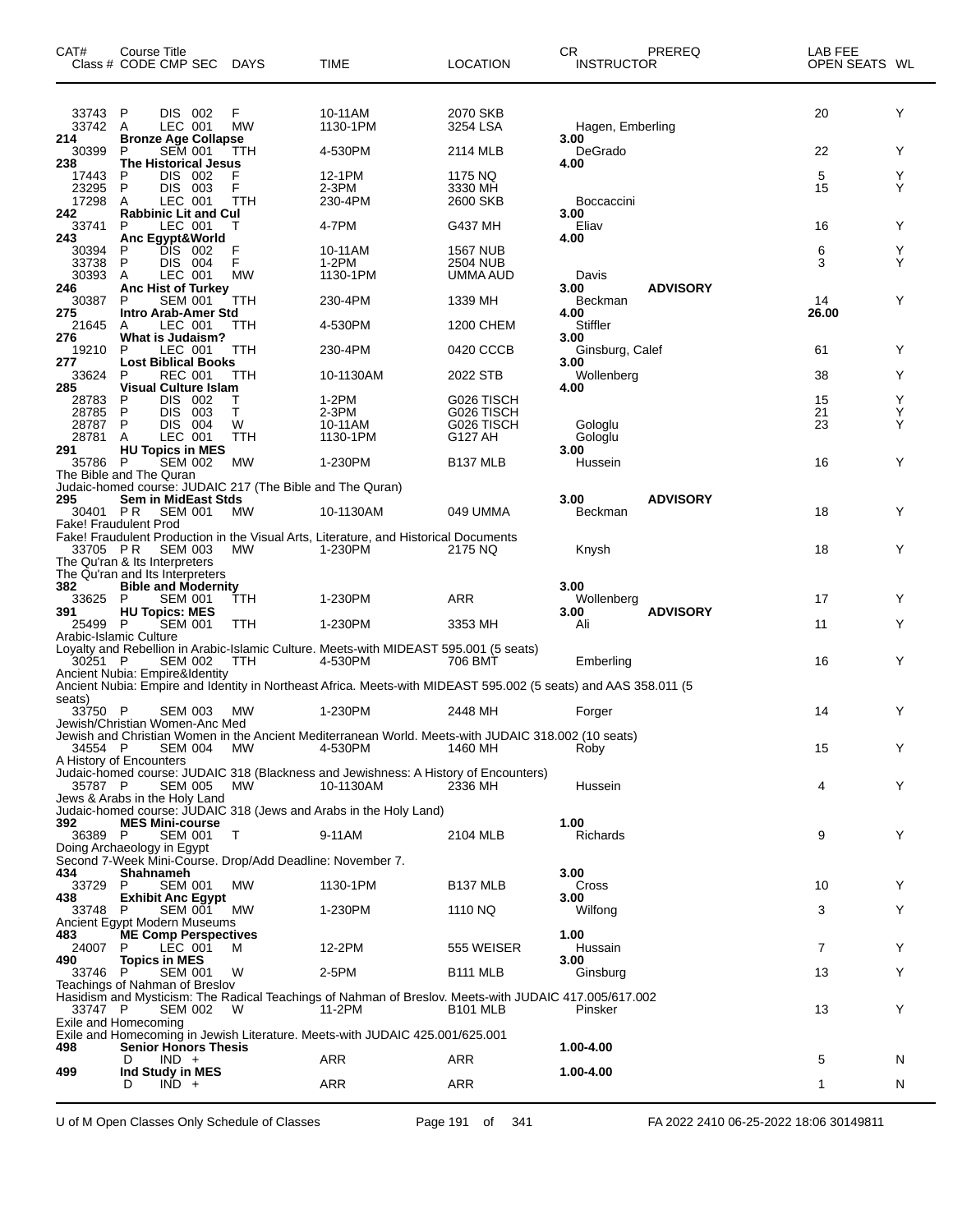| CAT#                         | Course Title<br>Class # CODE CMP SEC                                                                                                   | <b>DAYS</b>                  | <b>TIME</b>                                                          | <b>LOCATION</b>                        | CR.<br><b>INSTRUCTOR</b>              | PREREQ                             | LAB FEE<br>OPEN SEATS WL |             |
|------------------------------|----------------------------------------------------------------------------------------------------------------------------------------|------------------------------|----------------------------------------------------------------------|----------------------------------------|---------------------------------------|------------------------------------|--------------------------|-------------|
| 576<br>33594<br>595          | Judaism<br>P R<br><b>SEM 001</b><br>Sem in MES: Hist/Cul                                                                               | W                            | 2-5PM                                                                | <b>B101 MLB</b>                        | 3.00<br>Levinson<br>3.00              | ADVISORY, ENFORCED                 | 18                       | Y           |
| 31318<br>33760 P             | <b>SEM 001</b><br><b>P</b><br>Arabic-Islamic Culture<br>Meets-with MIDEAST 391.001<br><b>SEM 002</b><br>Ancient Nubia: Empire&Identity | <b>TTH</b><br><b>TTH</b>     | 1-230PM<br>4-530PM                                                   | 3353 MH<br>706 BMT                     | Ali<br>Emberling                      |                                    | 11<br>16                 | Y<br>Y      |
| 683<br>34334<br>699          | Meets-with MIDEAST 391.002<br><b>Psem Mid E Pol</b><br>P<br><b>SEM 001</b><br><b>Dir Grad Readings</b>                                 | W                            | 4-6PM                                                                | 3440 MH                                | 3.00<br>Tessler<br>1.00-6.00          | <b>ADVISORY</b><br><b>ADVISORY</b> | 6                        | Y           |
| 990<br>995                   | $IND +$<br>D<br><b>Diss Pre-Cand</b><br>$IND +$<br>D<br><b>Dissertation Res</b><br>DR.<br>$IND +$                                      |                              | <b>ARR</b><br><b>ARR</b><br><b>ARR</b>                               | <b>ARR</b><br><b>ARR</b><br><b>ARR</b> | 1.00-8.00<br>8.00                     | <b>ADVISORY</b><br><b>ENFORCED</b> | 1<br>24<br>24            | N<br>N<br>N |
| 101<br>25452<br>201          | Elementary Persian I<br>P<br>REČ 002<br><b>Intermed Persian I</b>                                                                      | <b>MTWTH</b>                 | <b>Persian Language (PERSIAN) Open Sections</b><br>12-1PM            | 4000 STB                               | 4.00<br>Aghaei<br>4.00                | <b>ADVISORY</b>                    | 3                        | Y           |
| 10670<br>503<br>33731        | <b>REC 001</b><br>P<br><b>Mod Persian Poetry</b><br>P<br><b>SEM 001</b>                                                                | <b>MTWTH</b><br><b>MW</b>    | 10-11AM<br>830-10AM                                                  | G144 AH<br>2104 MLB                    | Aghaei<br>3.00<br>Cross               | <b>ADVISORY</b>                    | 5<br>6                   | Y<br>Y      |
| 101<br>10668<br>201          | <b>Elementary Turkish I</b><br>P<br>REČ 001<br><b>Intermed Turkish I</b><br>P                                                          | <b>MTWTH</b><br><b>MTWTH</b> | <b>Turkish Language (TURKISH) Open Sections</b><br>9-10AM<br>10-11AM | 5000 STB                               | 4.00<br>Sevinc<br>4.00                | <b>ADVISORY</b>                    | 3                        | Y<br>Y      |
| 10671<br>499<br>504<br>16393 | <b>REC 001</b><br>Ind Study in Turkish<br>$IND +$<br>D<br><b>Mod Turkish Readings</b><br><b>SEM 001</b><br>P                           |                              | <b>ARR</b><br><b>ARR</b>                                             | 3319 MLB<br><b>ARR</b><br><b>ARR</b>   | Sevinc<br>1.00-4.00<br>3.00<br>Sevinc | <b>ADVISORY</b>                    | 3<br>1<br>5              | N<br>Y      |

This course will scheduled according to the availability of the students enrolled. Please contact the instructor.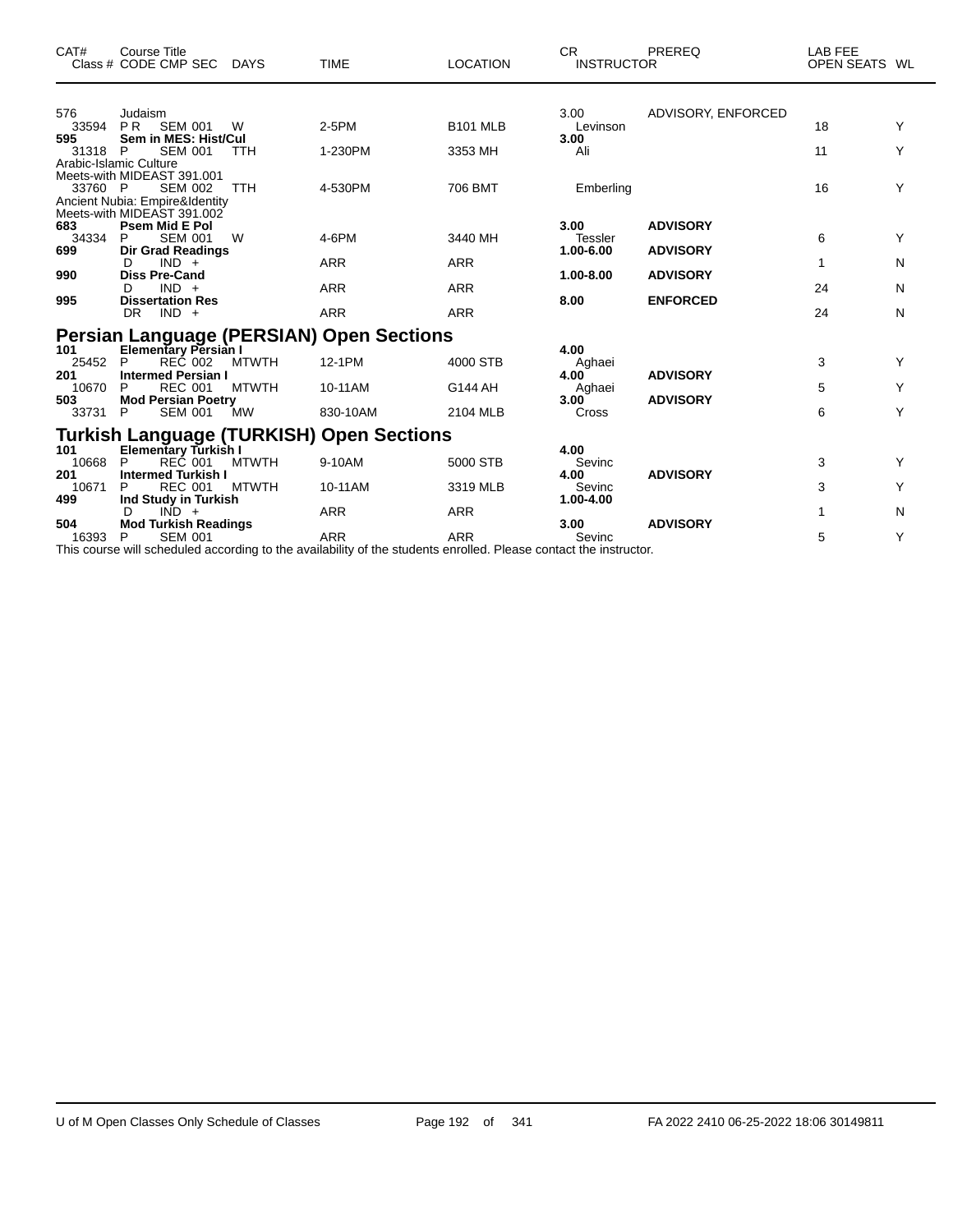| CAT# | Course Title         |             |             |                 | СF                | PREREQ | LAB FEE                 |
|------|----------------------|-------------|-------------|-----------------|-------------------|--------|-------------------------|
|      | Class # CODE CMP SEC | <b>DAYS</b> | <b>TIME</b> | <b>LOCATION</b> | <b>INSTRUCTOR</b> |        | WL<br><b>OPEN SEATS</b> |
|      |                      |             |             |                 |                   |        |                         |

## **Molecular, Cellular, and Developmental Biology**

|                                           |                                 |                                                  |               | Molecular, Cellular and Developmental Biology (MCDB) Open Sections                                                          |                      |                           |                                                                                       |             |        |
|-------------------------------------------|---------------------------------|--------------------------------------------------|---------------|-----------------------------------------------------------------------------------------------------------------------------|----------------------|---------------------------|---------------------------------------------------------------------------------------|-------------|--------|
| 300                                       |                                 | <b>Undergrad Research</b><br>$IND +$             |               | <b>ARR</b>                                                                                                                  | ARR                  | $1,00-3.00$               | <b>ADVISORY</b>                                                                       | 25          | N      |
| 306                                       |                                 | <b>Genetics Laboratory</b>                       |               |                                                                                                                             |                      | 3.00                      | <b>ADVISORY, ENFORCED</b>                                                             | 80.00       |        |
| 10745 PR                                  |                                 | LAB 004                                          |               | 10-1PM<br>Labs are closed to adding or swapping after the first lecture meeting. Students should attend the desired section | 3131 USB             |                           |                                                                                       | 10          | Y      |
| to request an override.                   |                                 |                                                  |               |                                                                                                                             |                      |                           |                                                                                       |             |        |
| LECTURE AND LABS BEGIN                    |                                 |                                                  |               | PER WEEK WILL BE REQUIRED IN ADDITION TO THE SCHEDULED LABS.                                                                |                      |                           | . PLACES MUST BE CLAIMED AT THE BEGINNING OF THE FIRST LAB MEETING. THREE EXTRA HOURS |             |        |
| 10742 AR                                  |                                 | LEC 001<br>F                                     |               | 9-10AM                                                                                                                      | 1230 USB             | Spillane                  |                                                                                       |             |        |
| 310                                       |                                 | <b>Intro Biochemistry</b>                        |               |                                                                                                                             |                      | 4.00                      | <b>ADVISORY, ENFORCED</b>                                                             |             |        |
| 18449<br>322                              | AR.                             | LEC 001<br><b>Cell&amp;Molec Neurosci</b>        | МW            | 4-530PM                                                                                                                     | 1420 CCCB            | Stockbridge, Akey<br>4.00 | <b>ENFORCED</b>                                                                       |             |        |
| 24273                                     | P R                             | DIS 002                                          |               | 9-10AM                                                                                                                      | 2062 PALM            |                           |                                                                                       | 16          | Y      |
| 24279<br>24277                            | P <sub>R</sub>                  | <b>DIS</b><br>004                                | F<br>F        | 9-10AM                                                                                                                      | 4151 USB             |                           |                                                                                       | 11<br>6     | Ý<br>Υ |
| 24278                                     | P R<br>P R                      | DIS.<br>008<br>DIS 009                           | F             | 2-3PM<br>2-3PM                                                                                                              | 4152 USB<br>2504 NUB |                           |                                                                                       | 7           | Y      |
| 24249                                     | S R                             | LEC 001                                          | <b>MW</b>     | 1-230PM                                                                                                                     | AUD D AH             | Hume, Kwon                |                                                                                       |             |        |
| 360                                       | IR                              | Neurobio. Research<br>$IND +$                    |               | ARR                                                                                                                         | ARR                  | 2.00-3.00                 | <b>ENFORCED</b>                                                                       | 25          | N      |
| 400                                       |                                 | <b>Advanced Research</b>                         |               |                                                                                                                             |                      | 1.00-3.00                 | <b>ADVISORY, ENFORCED</b>                                                             |             |        |
| 427                                       | IR                              | $IND +$                                          |               | ARR                                                                                                                         | ARR                  | 4.00                      | <b>ENFORCED</b>                                                                       | 25          | N      |
| 23654                                     | P R                             | <b>Molecular Biology</b><br>DIS 003              | TН            | 230-4PM                                                                                                                     | 3265 USB             |                           |                                                                                       | 9           | Υ      |
| 10755                                     | AR                              | LEC 001                                          | TTH           | 1130-1PM                                                                                                                    | AUD C AH             | Schiefelbein, Kumar       |                                                                                       |             |        |
| 429<br>29892                              | P R                             | <b>Cell&amp;Molec Biol Lab</b><br>LAB 003        | TTH           | 1-4PM                                                                                                                       | 3130 USB             | 3.00                      | <b>ADVISORY, ENFORCED</b>                                                             | 150.00<br>1 | Υ      |
| 29882                                     | SR.                             | LEC 001                                          | F             | 11-12PM                                                                                                                     | 1230 USB             | Archbold                  |                                                                                       |             |        |
| 434                                       |                                 | <b>Protein Misfold Dis</b>                       |               |                                                                                                                             |                      | 3.00                      | <b>ENFORCED</b>                                                                       |             | Y      |
| 27030<br>435                              | P R<br><b>Intracell Traffic</b> | LEC 001                                          | TTH           | 10-1130AM                                                                                                                   | 3463 MH              | Li<br>3.00                | <b>ADVISORY, ENFORCED</b>                                                             | 14          |        |
| 33316                                     | P R                             | LEC 001                                          | TTH           | 230-4PM                                                                                                                     | <b>1505 NUB</b>      | Chang                     |                                                                                       | 23          | Y      |
| 436<br>18864                              | P R                             | Human Immunology<br>LEC 001                      | МW            | 4-530PM                                                                                                                     | 1400 CHEM            | 3.00<br>Huffnagle         | <b>ENFORCED</b>                                                                       | 52          | Y      |
| 448                                       |                                 | <b>Telomerase Function</b>                       |               |                                                                                                                             |                      | 3.00                      | <b>ENFORCED</b>                                                                       |             |        |
| 32991                                     | PR.                             | LEC 001                                          | WF            | 4-530PM                                                                                                                     | 4151 USB             | Nandakumar                |                                                                                       | 11          | Υ      |
| 451<br>27031                              | P R                             | <b>Molec Neuro Disease</b><br>LEC 001            | <b>MW</b>     | 10-1130AM                                                                                                                   | 1230 USB             | 3.00<br>Akaaboune         | <b>ADVISORY, ENFORCED</b>                                                             | 57          | Y      |
| 460                                       |                                 | <b>Adv Neuro Research</b>                        |               |                                                                                                                             |                      | 2.00-3.00                 | <b>ENFORCED</b>                                                                       |             |        |
| 461                                       | IR                              | $IND +$<br><b>Neuro Senior Thesis</b>            |               | ARR                                                                                                                         | ARR                  | 1.00                      |                                                                                       | 25          | N      |
|                                           |                                 | $IND +$                                          |               | ARR                                                                                                                         | <b>ARR</b>           |                           |                                                                                       | 23          | N      |
| 472<br>32995                              | P R                             | <b>Bld a Synthetic Cell</b><br>LEC 001           | ттн           | 4-530PM                                                                                                                     | 1469 MH              | 3.00<br>Vecchiarelli      | <b>ENFORCED</b>                                                                       | 8           | Y      |
| 499                                       |                                 | <b>Research Ethics-Bio</b>                       |               |                                                                                                                             |                      | 1.00                      | <b>ADVISORY</b>                                                                       |             |        |
| 22675                                     | P                               | <b>SEM 001</b>                                   | TН            | 10-12PM                                                                                                                     | A859 CHEM-TBLC       | Carpenter                 |                                                                                       | 30          | Y      |
| 515                                       |                                 | <b>Res Con in Chem Res</b>                       |               | This course meets the first 7 weeks of the term. Meets 08/29/22-10/14/22 (Drop/Add Deadline: 09/12/22).                     |                      | 1.00                      |                                                                                       |             |        |
| 28328                                     | P                               | LEC 100                                          | M             | 6-8PM                                                                                                                       | 1300 CHEM            | <b>Bartlett</b>           |                                                                                       | 99          | N      |
| 600<br>25991                              | <b>PIR</b>                      | <b>Topics in MCDB</b><br><b>SEM 001</b>          | M             | 4-5PM                                                                                                                       | ARR                  | 1.00<br>Wierzbicki        | <b>ENFORCED</b>                                                                       | 20          | N      |
| Gene Regulation                           |                                 |                                                  |               |                                                                                                                             |                      |                           |                                                                                       |             |        |
| 29143 PIR                                 |                                 | <b>SEM 002</b>                                   |               | ARR                                                                                                                         | ARR                  | <b>DeSantis</b>           |                                                                                       | 25<br>25    | N      |
| 29397 PIR<br>Plant Molecular&Cell Biology |                                 | <b>SEM 003</b>                                   |               | ARR                                                                                                                         | ARR                  | MacAlister                |                                                                                       |             | N      |
| 29448 PIR                                 |                                 | <b>SEM 004</b>                                   |               | ARR                                                                                                                         | <b>ARR</b>           | Li                        |                                                                                       | 25          | N      |
| 610<br>15667                              | PD.                             | <b>Principles Neuro I</b><br><b>SEM 001</b>      | TTH           | 1-3PM                                                                                                                       | 4130 USB             | 3.00<br><b>Booth</b>      | <b>ADVISORY</b>                                                                       | 20          | N      |
| 610                                       |                                 | <b>Principles Neuro I</b>                        |               |                                                                                                                             |                      | 3.00                      | <b>ADVISORY</b>                                                                       |             |        |
|                                           |                                 | SEM 001                                          | M             | 1-3PM                                                                                                                       | 4130 USB             |                           |                                                                                       | 20          | N      |
| 611<br>MEETS SEPT 3 - 26.                 |                                 | Neurochem/Neuropharm                             |               |                                                                                                                             |                      | 1.00                      | <b>ADVISORY</b>                                                                       |             |        |
| 15668 PI                                  |                                 | <b>SEM 001</b>                                   | MTTH          | 1-3PM                                                                                                                       | ARR                  | <b>Booth</b>              |                                                                                       | 20          | N      |
| 613<br>MEETS NOV 11 - DEC 10.             |                                 | <b>Circuits/Comp NS</b>                          |               |                                                                                                                             |                      | 1.00                      | <b>ADVISORY</b>                                                                       |             |        |
| 15669 PI                                  |                                 | <b>SEM 001</b>                                   | <b>MTTH</b>   | 1-3PM                                                                                                                       | ARR                  | <b>Booth</b>              |                                                                                       | 14          | N      |
| 615                                       | PI                              | <b>Cellular&amp;Molec Biol</b><br><b>SEM 001</b> | т             | 1-4PM                                                                                                                       | <b>1518 NUB</b>      | 3.00                      | <b>ADVISORY</b>                                                                       |             |        |
| 24250<br>33010                            | PI                              | <b>SEM 002</b>                                   | м             | 1-4PM                                                                                                                       | 3230 USB             | Jakob<br>Jakob            |                                                                                       | 10<br>10    | Υ<br>Υ |
| 623                                       |                                 | <b>Molecular Neuro Lab</b>                       |               |                                                                                                                             |                      | 3.00                      | <b>ADVISORY</b>                                                                       |             |        |
| 18527                                     | PD.                             | LAB 001<br>Preterm Course. Meets Aug 13 - 24.    | <b>MTWTHF</b> | 7-8AM                                                                                                                       | ARR                  | Iwase                     |                                                                                       | 16          | N      |
| 632                                       |                                 | <b>Exp Genetics Systems</b>                      |               |                                                                                                                             |                      | 1.00                      | <b>ADVISORY</b>                                                                       |             |        |
| 15822                                     | PD.                             | LEC 001<br>M                                     |               | $1-2PM$<br>This lecture is for Genetics Training Program current and past trainees. Class meets every other Monday.         | 4917 BUHL            | Ragunathan                |                                                                                       | 25          | N      |
| 700                                       |                                 | <b>Advanced Studies</b>                          |               |                                                                                                                             |                      | $1.00 - 8.00$             | <b>ADVISORY</b>                                                                       |             |        |

U of M Open Classes Only Schedule of Classes Page 193 of 341 FA 2022 2410 06-25-2022 18:06 30149811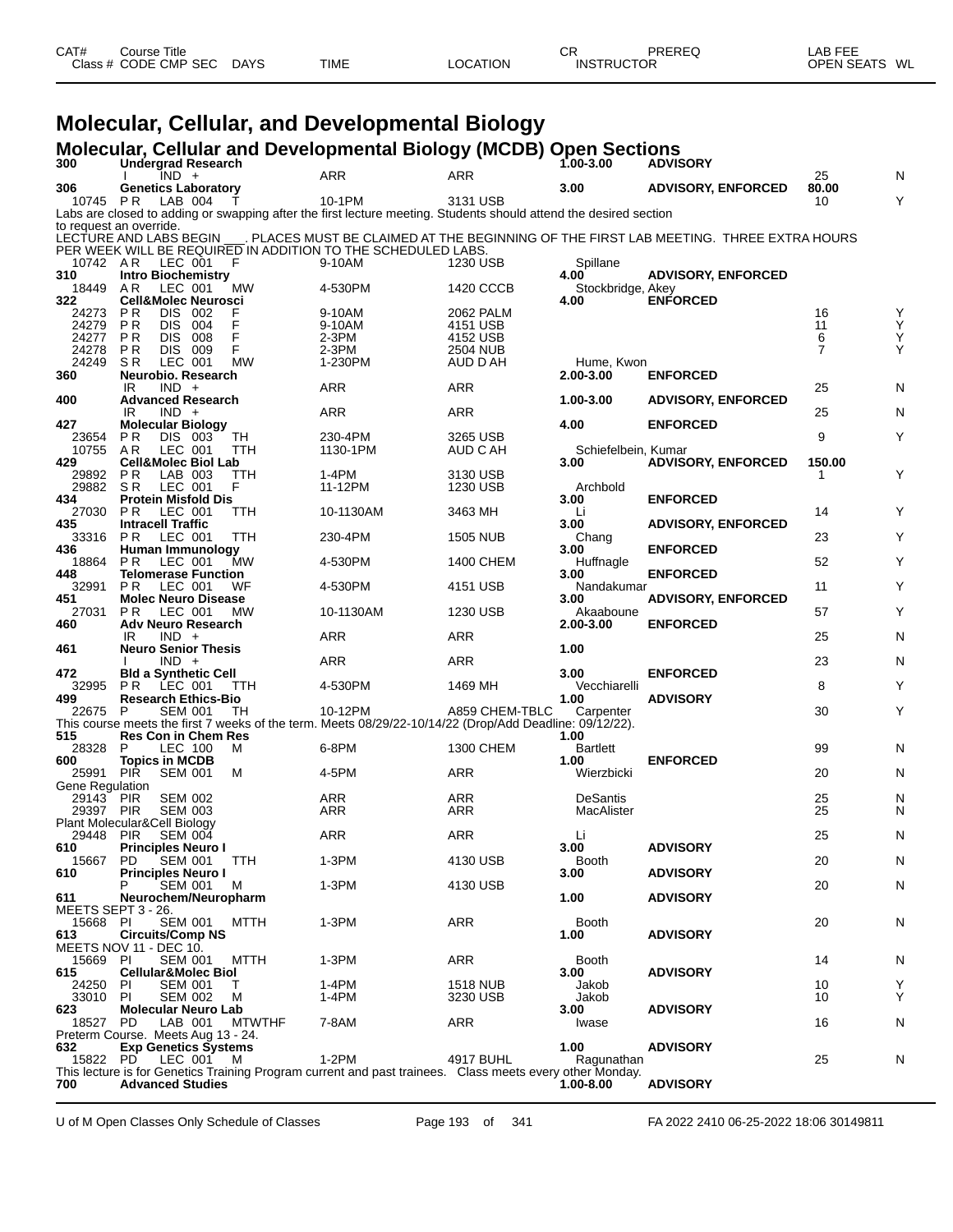| CAT#<br>Course Title<br>Class # CODE CMP SEC DAYS                                                                      | TIME                   | <b>LOCATION</b>   | CR<br><b>INSTRUCTOR</b> | <b>PREREQ</b>   | LAB FEE<br>OPEN SEATS WL |                   |
|------------------------------------------------------------------------------------------------------------------------|------------------------|-------------------|-------------------------|-----------------|--------------------------|-------------------|
| $IND +$<br>800<br><b>Biology Seminar</b><br><b>SEM 001</b><br>15689<br>ΡI<br>Topics in Cell&Molec Biol                 | <b>ARR</b><br>12-130PM | <b>ARR</b><br>ARR | 1.00<br>Simmons         | <b>ADVISORY</b> | 24<br>36                 | N<br>$\checkmark$ |
| DEPARTMENTAL SEMINAR<br>801<br><b>Supervised Teaching</b><br>SEM 001<br>P R<br>15690<br>This course meets with EEB 801 | 530-730PM              | 1060 BSB-TBL      | 1.00<br>Clark           | <b>ADVISORY</b> | 45                       | v                 |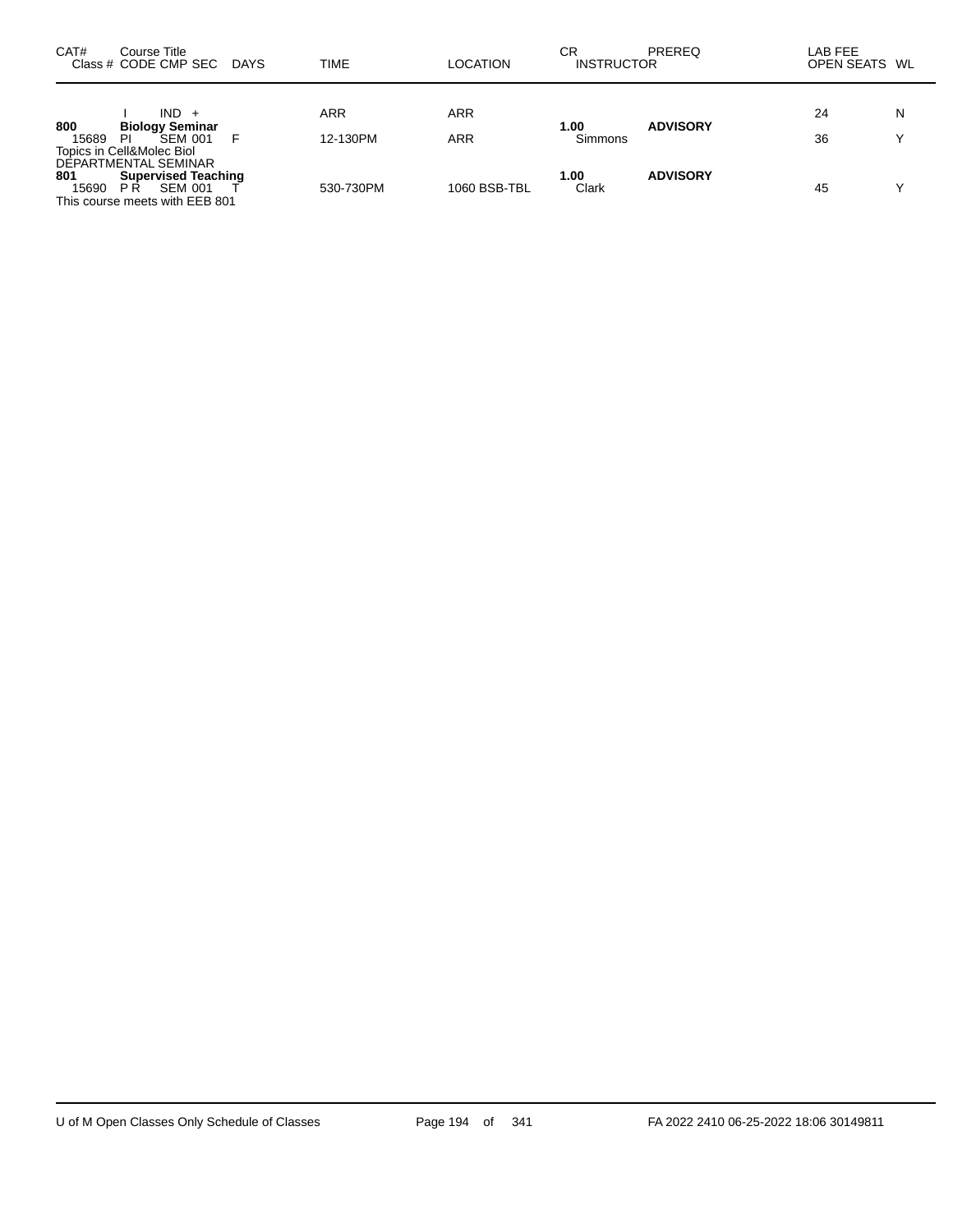| CAT# | Course Title<br>Class # CODE CMP SEC | <b>DAYS</b> | TIME | <b>LOCATION</b> | СR<br><b>INSTRUCTOR</b> | PREREQ | _AB FEE<br><b>OPEN SEATS</b><br>WL |  |
|------|--------------------------------------|-------------|------|-----------------|-------------------------|--------|------------------------------------|--|
|      |                                      |             |      |                 |                         |        |                                    |  |

#### **Organizational Studies Organizational Studies (ORGSTUDY) Open Sections**

| $305^{\circ}$ | <b>Inside Organizations</b>        |            |            |                | 3.00        | <b>ADVISORY</b> |    |   |
|---------------|------------------------------------|------------|------------|----------------|-------------|-----------------|----|---|
| 25416         | P <sub>R</sub><br>LEC 001          | <b>MW</b>  | 10-1130AM  | A859 CHEM-TBLC | Camp        |                 | 18 | Y |
| 310           | <b>Formal Org&amp;Environ</b>      |            |            |                | 3.00        | <b>ADVISORY</b> |    |   |
| 16101         | LEC 001<br>PR.                     | <b>TTH</b> | 10-1130AM  | 3254 LSA       | Samford     |                 | 23 | Y |
|               | Open to concentrators only.        |            |            |                |             |                 |    |   |
| 410           | <b>Adv Lab Org Studies</b>         |            |            |                | 4.00        | <b>ENFORCED</b> |    |   |
| 15680         | LEC 001<br>PR.                     | TTH        | 1-230PM    | 3460 CCCB      | Popp Berman |                 | 16 | Υ |
|               | Open to senior concentrators only. |            |            |                |             |                 |    |   |
| 19329         | AR.<br><b>DIS 002</b>              |            | 11-12PM    | 2460 CCCB      | Popp Berman |                 |    |   |
| 425           | <b>Psych of Inequality</b>         |            |            |                | 3.00        | <b>ENFORCED</b> |    |   |
| 33806         | <b>SEM 001</b><br>P R              |            | 530-830PM  | 855 WEISER     | Ho          |                 |    | Y |
| 435           | <b>Strategic Org Change</b>        |            |            |                | 3.00        |                 |    |   |
| 28602         | SEM 001<br>P <sub>R</sub>          | TН         | 6-9PM      | 110 WEISER-TBL | Sweetman    |                 | 14 | Y |
| 497           | <b>Sr Honors Res I</b>             |            |            |                | 3.00-4.00   | <b>ADVISORY</b> |    |   |
|               | $IND +$<br>D                       |            | <b>ARR</b> | <b>ARR</b>     |             |                 | 25 | N |
| 499           | <b>Independent Study</b>           |            |            |                | 1.00-4.00   |                 |    |   |
|               | $IND +$                            |            | ARR        | ARR            |             |                 | 24 | N |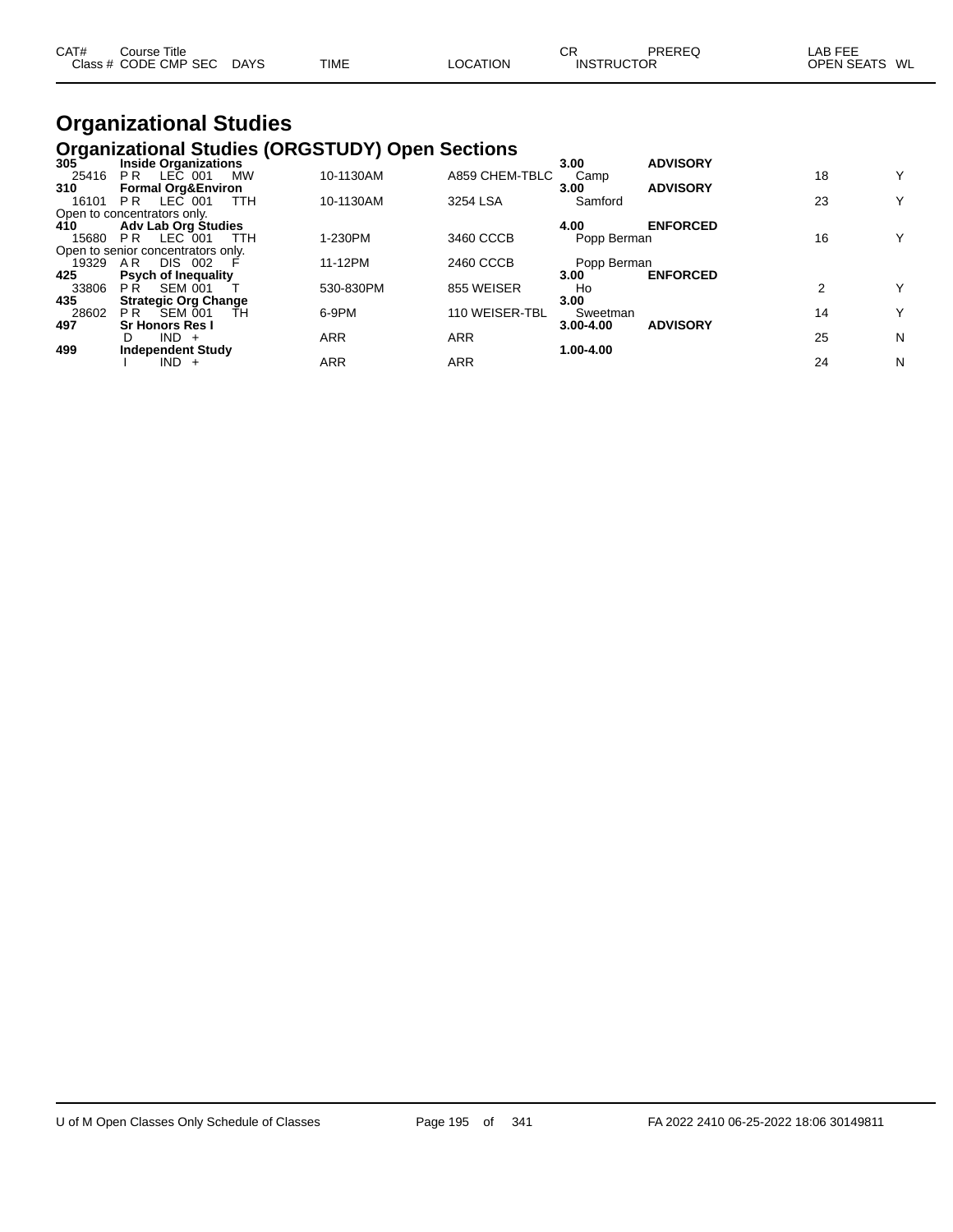| CAT# | Course Title         |             |             |          | СR                | PREREQ | LAB FEE       |  |
|------|----------------------|-------------|-------------|----------|-------------------|--------|---------------|--|
|      | Class # CODE CMP SEC | <b>DAYS</b> | <b>TIME</b> | LOCATION | <b>INSTRUCTOR</b> |        | OPEN SEATS WL |  |

# **Philosophy Department**

|                              |                                        |                          |            | <b>Philosophy (PHIL) Open Sections</b> |                                                                                            |                      |                    |                 |                |                                                    |
|------------------------------|----------------------------------------|--------------------------|------------|----------------------------------------|--------------------------------------------------------------------------------------------|----------------------|--------------------|-----------------|----------------|----------------------------------------------------|
| 110                          | Intro to Ethics                        |                          |            |                                        |                                                                                            |                      | 4.00               |                 |                |                                                    |
| 28847                        | A<br><b>Critical Reasoning</b>         | LEC 002                  |            | <b>MW</b>                              | 10-11AM                                                                                    | 2420 CCCB            | Edmonds<br>3.00    |                 |                |                                                    |
| 183<br>24232                 | A                                      | LEC 001                  |            | MW                                     | 12-1PM                                                                                     | <b>AUD 4 MLB</b>     | Edmonds            |                 |                |                                                    |
| 24233                        | A                                      | LEC 002                  |            | <b>MW</b>                              | 12-1PM                                                                                     | AUD 4 MLB            | Edmonds            |                 |                |                                                    |
| 196                          | <b>First Year Seminar</b>              |                          |            |                                        |                                                                                            |                      | 3.00               | <b>ADVISORY</b> |                |                                                    |
| 28586                        | P R                                    | <b>SEM 001</b>           |            | TTH                                    | 4-530PM                                                                                    | 1460 MH              | Lowe               |                 | 6              | Y                                                  |
| Social Progress and Ideology |                                        |                          |            |                                        |                                                                                            |                      |                    |                 |                |                                                    |
| 33450 PR                     |                                        | <b>SEM 002</b>           |            | TTH                                    | 1-230PM                                                                                    | 2271 AH              | Sethi              |                 | 6              | Υ                                                  |
| Art and Aesthetic Experience |                                        |                          |            |                                        |                                                                                            |                      |                    |                 |                |                                                    |
| 230                          | Intro to Buddhism<br>P                 | DIS 002                  |            | F                                      | 9-10AM                                                                                     | 706 BMT              | 4.00               |                 | 12             |                                                    |
| 26863<br>26865               | P                                      | DIS.                     | 003        | F                                      | 10-11AM                                                                                    | <b>R0420 BUS</b>     |                    |                 | $\mathbf{1}$   | Y<br>Y                                             |
| 26867                        | P                                      | <b>DIS</b>               | 004        | F                                      | 12-1PM                                                                                     | <b>R0420 BUS</b>     |                    |                 | $\overline{2}$ | Υ                                                  |
| 26869                        | P                                      | <b>DIS</b>               | 005        | F                                      | 9-10AM                                                                                     | 2150 SKB             |                    |                 | 21             |                                                    |
| 26871                        | P                                      | <b>DIS</b>               | 006        | F                                      | 11-12PM                                                                                    | G020 SPH2            |                    |                 | 12             |                                                    |
| 26873                        | P                                      | <b>DIS</b>               | 007        | F                                      | $1-2PM$                                                                                    | <b>B3570 BUS</b>     |                    |                 | $\overline{2}$ |                                                    |
| 26875                        | P                                      | <b>DIS</b>               | 008        | F                                      | 12-1PM                                                                                     | ARR                  |                    |                 | 17             |                                                    |
| 26877                        | P                                      | <b>DIS</b>               | 009        | F                                      | $1-2PM$                                                                                    | 1175 NQ              |                    |                 | 10             | <b>スススス人人人人人人人人人人人人人</b>                           |
| 26879                        | P                                      | <b>DIS</b>               | 010        |                                        | 3-4PM                                                                                      | B <sub>137</sub> MLB |                    |                 | 17             |                                                    |
| 26881                        | P                                      | <b>DIS</b>               | 011        | F                                      | 10-11AM                                                                                    | G020 SPH2            |                    |                 | 19<br>17       |                                                    |
| 26883<br>33929               | P<br>P                                 | <b>DIS</b><br><b>DIS</b> | 012<br>013 | F                                      | 12-1PM<br>2-3PM                                                                            | 2229 SEB<br>2407 MH  |                    |                 | 17             |                                                    |
| 34167                        | P                                      | <b>DIS</b>               | 014        | F                                      | 12-1PM                                                                                     | G020 SPH2            |                    |                 | 19             |                                                    |
| 34169                        | P                                      | <b>DIS</b>               | 015        | F                                      | 2-3PM                                                                                      | 706 BMT              |                    |                 | 19             |                                                    |
| 34171                        | P                                      | <b>DIS</b>               | 016        | F                                      | 3-4PM                                                                                      | 706 BMT              |                    |                 | 21             |                                                    |
| 34173                        | P                                      | <b>DIS</b>               | 017        | F                                      | 9-10AM                                                                                     | 506 BMT              |                    |                 | 24             |                                                    |
| 34175                        | P                                      | <b>DIS</b>               | 018        | F                                      | 11-12PM                                                                                    | 268 WEISER           |                    |                 | 18             |                                                    |
| 34177                        | P                                      | <b>DIS</b>               | 019        | F                                      | 2-3PM                                                                                      | G040 TISCH           |                    |                 | 22             |                                                    |
| 34179                        | P                                      | DIS 020                  |            | F                                      | 3-4PM                                                                                      | 1185 NQ              |                    |                 | 24             | Y                                                  |
| 26861                        | Α                                      | LEC 001                  |            | TTH                                    | 1130-1PM                                                                                   | AUD 3 MLB            | Lopez Jr           |                 |                |                                                    |
| 250                          | <b>Changing the World</b>              |                          |            |                                        |                                                                                            |                      | 3.00               |                 |                |                                                    |
| 26497                        | P                                      | DIS 010                  |            | W                                      | 5-6PM                                                                                      | 2462 MH              | Aertker            |                 | 5              | Υ                                                  |
| 26489<br>262                 | Α<br>Intro to Religion                 | LEC 002                  |            | MW                                     | 12-1PM                                                                                     | 1200 CHEM            | Manley<br>4.00     |                 |                |                                                    |
| 31232                        | P                                      | DIS 002                  |            | TН                                     | 5-6PM                                                                                      | <b>ARR</b>           |                    |                 | 4              |                                                    |
| 31233                        | P                                      | DIS 003                  |            | F.                                     | 2-3PM                                                                                      | 1427 MH              |                    |                 | $\overline{4}$ | $_{\rm Y}^{\rm Y}$                                 |
| 31231                        | Α                                      | LEC 001                  |            | TTH                                    | 230-4PM                                                                                    | AUD D AH             | Schmaltz           |                 |                |                                                    |
| 288                          | <b>Ancient Phil</b>                    |                          |            |                                        |                                                                                            |                      | 4.00               |                 |                |                                                    |
| 28632                        | P                                      | DIS 003                  |            | W                                      | 2-3PM                                                                                      | 2022 STB             |                    |                 | 8              | $\mathop{\mathsf{Y}}\limits_{\mathop{\mathsf{Y}}}$ |
| 33451                        | $\mathsf{P}$                           | DIS 004                  |            | TН                                     | 11-12PM                                                                                    | 142 LORCH            |                    |                 | 12             |                                                    |
| 33452                        | P                                      | DIS 005                  |            | TН                                     | 10-11AM                                                                                    | 1632 CHEM            |                    |                 | 6              | Y                                                  |
| 28630                        | Α                                      | LEC 001                  |            | <b>MW</b>                              | 10-1130AM                                                                                  | 296 WEISER           | Caston             |                 |                |                                                    |
| 296                          | <b>Honors-Logic</b>                    |                          |            |                                        |                                                                                            |                      | 3.00               | <b>ADVISORY</b> |                |                                                    |
| 33477<br>303                 | P R<br>Intro Symbol Logic              | LEC 001                  |            | MW                                     | 1130-1PM                                                                                   | 2271 AH              | Weatherson<br>4.00 |                 | 12             | Υ                                                  |
| 28590                        | P                                      | DIS 003                  |            | W                                      | 3-4PM                                                                                      | 1046 DANA            |                    |                 | 3              | Υ                                                  |
| 33453                        | P                                      | <b>DIS 004</b>           |            | W                                      | 2-3PM                                                                                      | <b>B124 MLB</b>      | Tappenden          |                 | 3              | Y                                                  |
| 28588                        | A                                      | LEC 001                  |            | MW                                     | 10-1130AM                                                                                  | 2600 SKB             | Tappenden          |                 |                |                                                    |
| 345                          | Language & Mind                        |                          |            |                                        |                                                                                            |                      | 4.00               | <b>ENFORCED</b> |                |                                                    |
| 23349                        | P R                                    | DIS 002                  |            | TН                                     | $3-4PM$                                                                                    | ARR                  |                    |                 | 7              | Y                                                  |
| 33476                        | <b>PR</b>                              | DIS 003                  |            | TН                                     | 1-2PM                                                                                      | 2448 MH              |                    |                 | 11             | Y                                                  |
| 23348                        | AR.                                    | LEC 001                  |            | TTH                                    | 830-10AM                                                                                   | 3330 MH              | Joyce              |                 |                |                                                    |
| 349                          | Confucianism                           |                          |            |                                        |                                                                                            |                      | 3.00               | <b>ADVISORY</b> |                |                                                    |
| 34200<br>355                 | $\dot{P}$<br><b>Contemp Moral Prob</b> | <b>SEM 001</b>           |            | <b>MW</b>                              | 230-4PM                                                                                    | G160 AH              | Ozbey<br>4.00      |                 | 12             | Y                                                  |
| 26655                        | A                                      | LEC 001                  |            | M                                      | 4-6PM                                                                                      | AUD B AH             | Herwitz            |                 |                |                                                    |
| 359                          | Law&Philosophy                         |                          |            |                                        |                                                                                            |                      | 4.00               |                 |                |                                                    |
| 33484                        | A                                      | LEC 001                  |            | TTH                                    | 10-11AM                                                                                    | AUD B AH             | Maitra             |                 |                |                                                    |
| 383                          | Knowledge & Reality                    |                          |            |                                        |                                                                                            |                      | 4.00               | <b>ENFORCED</b> |                |                                                    |
| 33480                        | P R                                    | DIS 002                  |            | TН                                     | 9-10AM                                                                                     | G127 AH              | Patwardhan         |                 | $\mathbf{1}$   | Y                                                  |
| 33479                        | A R                                    | LEC 001                  |            | MW                                     | 230-4PM                                                                                    | 2306 MH              | Weatherson         |                 |                |                                                    |
| 399                          | <b>Independent Studies</b>             |                          |            |                                        |                                                                                            |                      | 1.00-4.00          | <b>ADVISORY</b> |                |                                                    |
|                              |                                        | $IND +$                  |            |                                        | ARR                                                                                        | ARR                  |                    |                 | 24             | N                                                  |
| 401<br>22498                 | Ug Honors Seminar<br>PR                | SEM 001                  |            | T                                      | 1-4PM                                                                                      | 1164 AH              | 3.00<br>Moss       | <b>ADVISORY</b> | 8              | Υ                                                  |
| 413                          | <b>Formal Methods</b>                  |                          |            |                                        |                                                                                            |                      | 3.00               | <b>ENFORCED</b> |                |                                                    |
| 33483                        | PR.                                    | LEC 001                  |            | TTH                                    | 830-10AM                                                                                   | 2330 MH              | Moss               |                 | 19             | Υ                                                  |
| 429.                         | <b>Ethical Analysis</b>                |                          |            |                                        |                                                                                            |                      | 3.00               | <b>ENFORCED</b> |                |                                                    |
| 36360                        | P R                                    | LEC 001                  |            | TTH                                    | 1130-1PM                                                                                   | <b>B116 MLB</b>      | Klein              |                 | 12             | Y                                                  |
| 458                          | <b>Phil of Kant</b>                    |                          |            |                                        |                                                                                            |                      | 3.00               | <b>ENFORCED</b> |                |                                                    |
| 33492                        | P R                                    | LEC 001                  |            | TTH                                    | 4-530PM                                                                                    | 2271 AH              | Sethi              |                 | 9              | Υ                                                  |
| 460                          | <b>Medieval Philosophy</b>             |                          |            |                                        |                                                                                            |                      | 3.00               | <b>ADVISORY</b> |                |                                                    |
| 35304 PI                     |                                        | LEC 001                  |            | MW                                     | 4-530PM                                                                                    | 2271 AH              | Caston             |                 | 10             | Υ                                                  |
|                              |                                        |                          |            |                                        | Please contact Prof Caston (vcaston@umich.edu) for an override to register for the course. |                      |                    |                 |                |                                                    |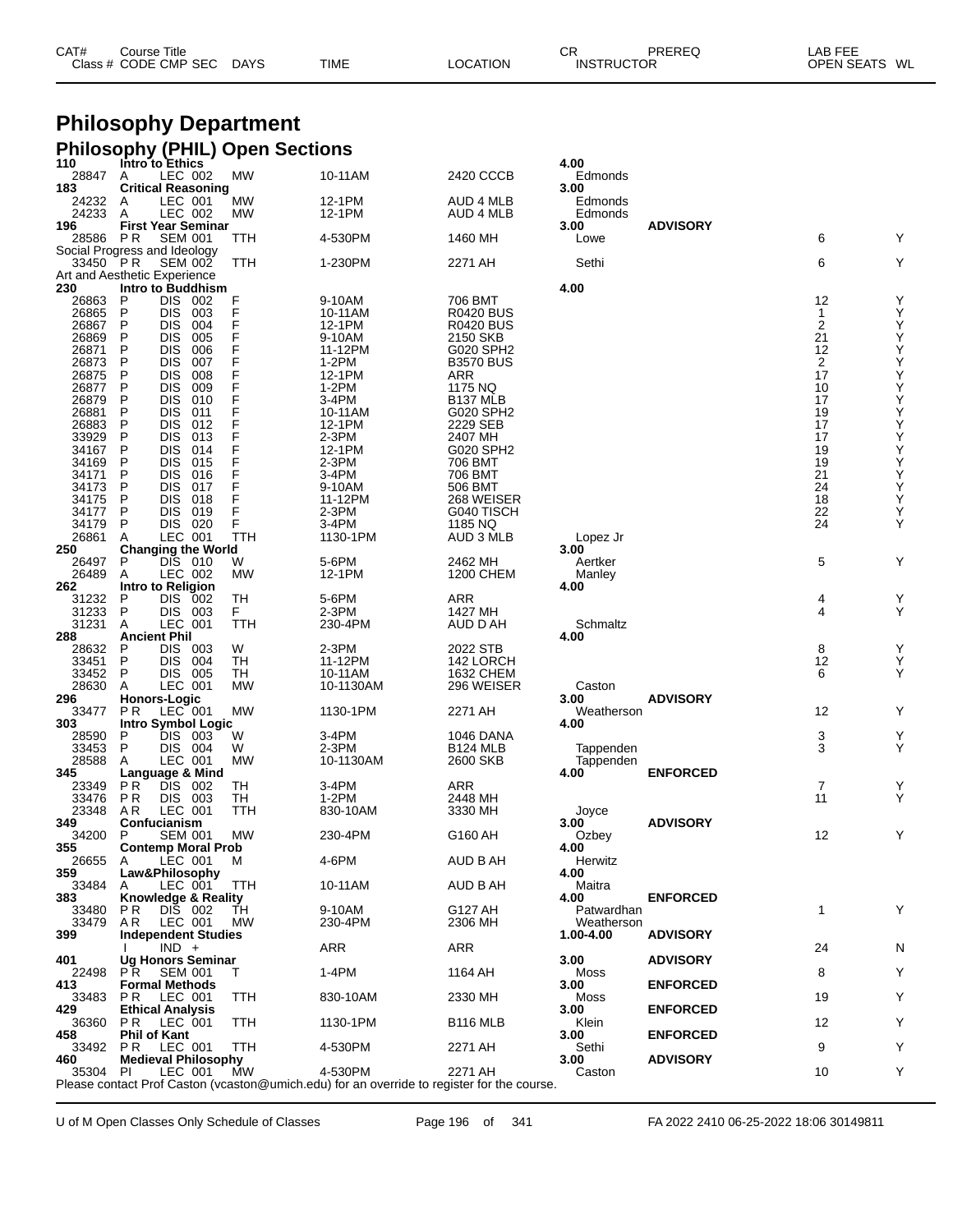| CAT#                | <b>Course Title</b><br>Class # CODE CMP SEC                                              | <b>DAYS</b> | <b>TIME</b>                                                   | <b>LOCATION</b> | CR.<br><b>INSTRUCTOR</b>           | <b>PREREQ</b>                      | LAB FEE<br>OPEN SEATS WL |        |
|---------------------|------------------------------------------------------------------------------------------|-------------|---------------------------------------------------------------|-----------------|------------------------------------|------------------------------------|--------------------------|--------|
|                     |                                                                                          |             |                                                               |                 |                                    |                                    |                          |        |
| 463<br>21690        | Topics in History<br>PR.<br>LEC 001<br>19C Germ&Euro Intellect Hist                      | <b>TTH</b>  | 1130-1PM                                                      | 2062 PALM       | 3.00<br>Spector                    | ADVISORY, ENFORCED                 | 15                       |        |
| 501<br>35406        | Plato<br>P <sub>R</sub><br><b>SEM 001</b>                                                | м           | 4-630PM                                                       | 1164 AH         | 3.00<br>Klein                      | <b>ADVISORY</b>                    | 13                       |        |
| 600                 | <b>Advanced Studies</b><br>$IND +$                                                       |             | <b>ARR</b>                                                    | <b>ARR</b>      | 3.00                               | <b>ADVISORY</b>                    | 24                       | N      |
| 610<br>37097<br>611 | <b>Sem Hist of Phil</b><br>P <sub>R</sub><br><b>SEM 001</b><br><b>Sem Current Philos</b> | TH          | 5-730PM                                                       | 1164 AH         | 3.00<br>Tappenden<br>$2.00 - 3.00$ | <b>ADVISORY</b><br><b>ADVISORY</b> | 14                       |        |
| 34120               | <b>SEM 001</b><br>P<br>Rationality and Responsibility in Fragmented Minds                |             | 10-1PM                                                        | 1164 AH         | Sripada                            |                                    | 1                        | N      |
| 34121<br>697        | <b>SEM 002</b><br>- P<br><b>Candidacy Sem</b>                                            | W           | 4-7PM                                                         | 1164 AH         | Manley<br>2.00                     | <b>ADVISORY</b>                    | 7                        | N      |
| 21777<br>991        | <b>PIR</b><br><b>SEM 001</b><br><b>RCRS</b>                                              | F           | 1-3PM                                                         | 4211 AH         | 1.00                               |                                    | 14                       | N      |
| 37360<br>995        | <b>SEM 001</b><br>PD.<br><b>Diss-Cand</b><br>$IND +$<br>R                                | F           | 1-230PM<br><b>ARR</b>                                         | 1164 AH<br>ARR  | Weatherson<br>8.00                 | <b>ENFORCED</b>                    | 6<br>25                  | N<br>N |
|                     |                                                                                          |             | <b>Philosophy, Politics and Economics (PPE) Open Sections</b> |                 |                                    |                                    |                          |        |
| 300<br>22729        | Intro <sup>Foli</sup> Econ<br>LEC 001                                                    | <b>TTH</b>  | $3-4PM$                                                       | 1427 MH         | 4.00<br>Lowe                       | <b>ADVISORY</b>                    |                          |        |
| 400<br>23313        | <b>Political Economy</b><br><b>SEM 001</b><br>P <sub>R</sub>                             | TTH         | 830-10AM                                                      | 3353 MH         | 3.00<br>Anderson                   | <b>ADVISORY, ENFORCED</b>          |                          |        |

 $\overline{\phantom{0}}$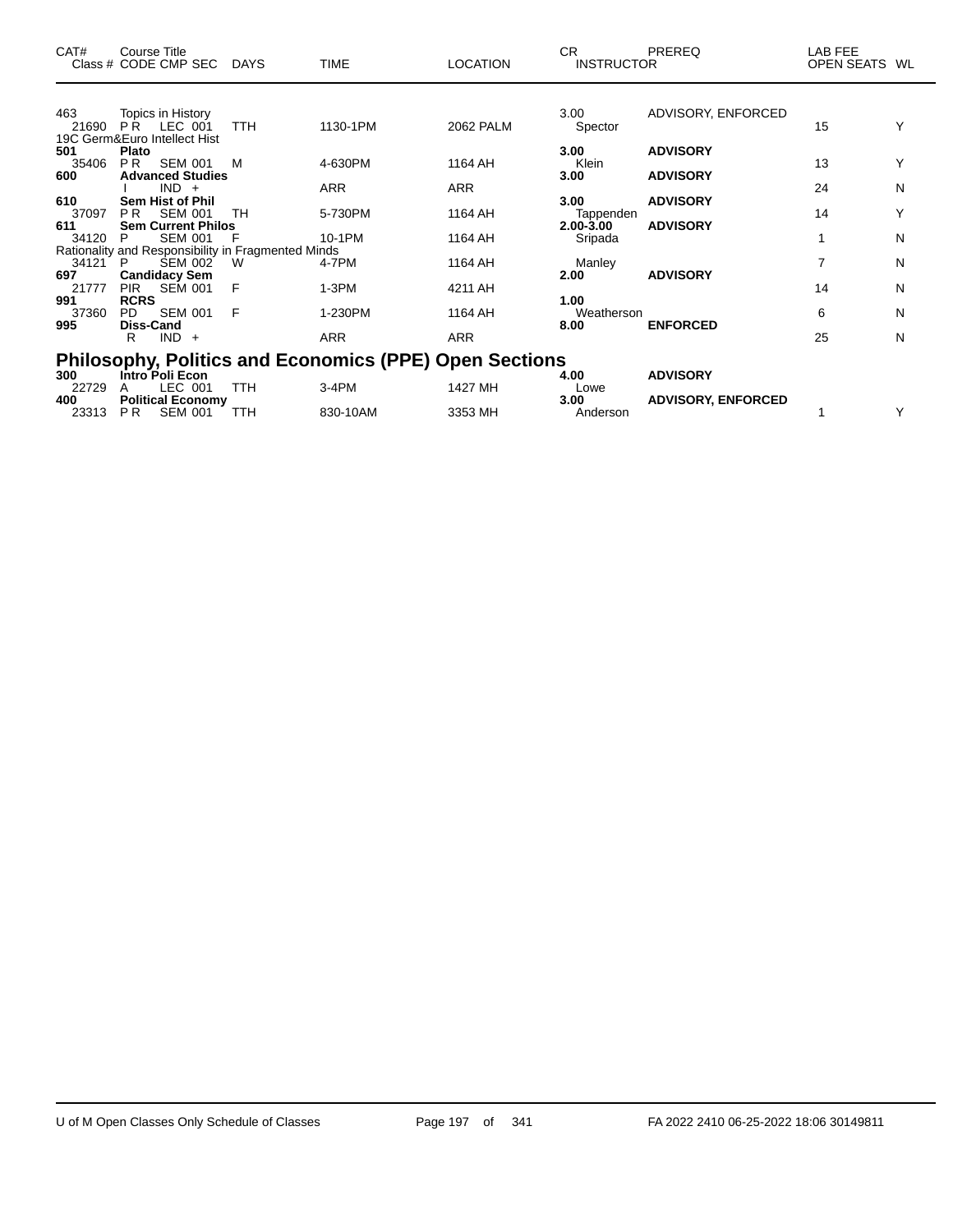#### **Physics Department Physics (PHYSICS) Open Sections**

|                         |              |                                                             |                  | OFFICIAL COURSE SCHEDULES MATCH THE COURSES THEY ARE ATTENDING.                                                    |                                      |                  | --A STUDENT WHO DOES NOT ATTEND THE FIRST MEETING OF A BIOLOGY, CHEMISTRY, OR PHYSICS LAB MAY BE DROPPED FROM THAT<br>COURSE FOR NON-ATTENDANCE. ALL STUDENTS MUST TAKE ACTION THROUGH THE REGISTRATION PROCESS TO MAKE SURE THAT THEIR |                         |        |
|-------------------------|--------------|-------------------------------------------------------------|------------------|--------------------------------------------------------------------------------------------------------------------|--------------------------------------|------------------|-----------------------------------------------------------------------------------------------------------------------------------------------------------------------------------------------------------------------------------------|-------------------------|--------|
| 104<br>33510 PD         |              | Intro to Python Prog<br>LAB 001                             | TTH              | 4-6PM                                                                                                              | 2230 USB                             | 2.00<br>Avestruz |                                                                                                                                                                                                                                         | 13                      | Y      |
|                         |              |                                                             |                  | This course is set to department consent. Priority will be given to first or second year students who intend to    |                                      |                  |                                                                                                                                                                                                                                         |                         |        |
| to anyone at that time. |              |                                                             |                  | major/minor in physics or another STEM field. If spots are available near the start of the term we will open seats |                                      |                  |                                                                                                                                                                                                                                         |                         |        |
|                         |              |                                                             |                  |                                                                                                                    |                                      |                  |                                                                                                                                                                                                                                         |                         |        |
|                         |              |                                                             |                  | Meets August 29, 2022 - October 14, 2022. The drop/add deadline is September 12, 2022.                             |                                      |                  |                                                                                                                                                                                                                                         |                         |        |
| 106<br>11576            | P            | <b>Everyday Physics</b><br>LEC 002                          | МW               | 1-230PM                                                                                                            | 268 WEISER                           | 3.00<br>Chupp    |                                                                                                                                                                                                                                         | 25.00<br>6              | Y      |
| 25471                   | P R          | LEC 004                                                     | TTH              | 4-530PM                                                                                                            | 268 WEISER                           | Kurdak           |                                                                                                                                                                                                                                         | 11                      | Y      |
| 115                     |              | <b>Principles of Phys</b>                                   |                  |                                                                                                                    |                                      | 2.00             |                                                                                                                                                                                                                                         |                         | Y      |
| 21856                   |              | LEC 001                                                     | <b>MTWTH</b>     | 6-7PM<br>Meets October 24, 2022 - December 9, 2022. The drop/add deadline is November 7, 2022.                     | <b>REMOTE</b>                        | Tomasch          |                                                                                                                                                                                                                                         | 10                      |        |
| 116                     |              | <b>Quarks, Cosmos</b>                                       |                  |                                                                                                                    |                                      | 3.00             |                                                                                                                                                                                                                                         |                         |        |
| 33841                   | P            | LEC 001                                                     | МW               | 1-230PM                                                                                                            | 120 WH                               | Penning          |                                                                                                                                                                                                                                         | 22                      | Y      |
| 140<br>19260 P          |              | <b>General Physics I</b><br>LEC 001                         | <b>MTWTH</b>     | 9-10AM                                                                                                             | 182 WEISER                           | 4.00<br>Popov    | <b>ADVISORY</b>                                                                                                                                                                                                                         | 71                      | Y      |
|                         |              |                                                             |                  | Students should elect PHYSICS 141 as the corresponding laboratory course.                                          |                                      |                  |                                                                                                                                                                                                                                         |                         |        |
| 19261 P                 |              | LEC 002                                                     | <b>MTWTH</b>     | 10-11AM<br>Students should elect PHYSICS 141 as the corresponding laboratory course.                               | 182 WEISER                           | Popov            |                                                                                                                                                                                                                                         | 72                      | Y      |
| 27051 P                 |              | LEC 003                                                     | TTH              | 8-10AM                                                                                                             | 1060 BSB-TBL                         | Huterer          |                                                                                                                                                                                                                                         | 55                      | Y      |
|                         |              |                                                             |                  | This section of PHYSICS 140 varies from the traditional lecture model of the course. This is a studio version of   |                                      |                  |                                                                                                                                                                                                                                         |                         |        |
|                         |              |                                                             |                  | the course, which incorporates more team-based learning techniques. Students should elect PHYSICS 141 as the       |                                      |                  |                                                                                                                                                                                                                                         |                         |        |
| 27052 P                 |              | corresponding laboratory course.<br>LEC 004                 | TTH              | 10-12PM                                                                                                            | 1060 BSB-TBL                         | Eckhause         |                                                                                                                                                                                                                                         | 25                      | Y      |
|                         |              |                                                             |                  | This section of PHYSICS 140 varies from the traditional lecture model of the course. This is a studio version of   |                                      |                  |                                                                                                                                                                                                                                         |                         |        |
|                         |              |                                                             |                  | the course, which incorporates more team-based learning techniques. Students should elect PHYSICS 141 as the       |                                      |                  |                                                                                                                                                                                                                                         |                         |        |
| 141                     |              | corresponding laboratory course.<br><b>Elementary Lab I</b> |                  |                                                                                                                    |                                      | 1.00             |                                                                                                                                                                                                                                         | 25.00                   |        |
| 24887                   | P            | LAB 010                                                     | Τ                | 8-10AM                                                                                                             | <b>1221 RAND</b>                     |                  |                                                                                                                                                                                                                                         | 8                       | Υ      |
| 18498                   | -P           | LAB 020                                                     | W                | 8-10AM                                                                                                             | <b>1221 RAND</b>                     |                  |                                                                                                                                                                                                                                         | 13                      | Y      |
| 29184 P                 |              | LAB 025                                                     | W                | 7-9PM<br>Please make sure this lab section does not conflict with evening exams for other courses.                 | <b>1221 RAND</b>                     |                  |                                                                                                                                                                                                                                         | 5                       | Y      |
| 24942 P                 |              | LAB 030                                                     | TН               | 8-10AM                                                                                                             | <b>1221 RAND</b>                     |                  |                                                                                                                                                                                                                                         | 15                      | Υ      |
| 34752 P                 |              | LAB 034                                                     | TН               | 5-7PM                                                                                                              | <b>1221 RAND</b>                     |                  |                                                                                                                                                                                                                                         | 12                      | Y      |
| 18496                   | - P          | LAB 040                                                     | F                | Please make sure this lab section does not conflict with evening exams for other courses.<br>8-10AM                | 1221 RAND                            |                  |                                                                                                                                                                                                                                         | 9                       | Y      |
| 24891                   | P            | LAB 042                                                     | F                | 1-3PM                                                                                                              | <b>1221 RAND</b>                     |                  |                                                                                                                                                                                                                                         | $\overline{\mathbf{c}}$ | Υ      |
| 24892 P                 |              | LAB 043                                                     | F                | 3-5PM                                                                                                              | <b>1221 RAND</b>                     |                  |                                                                                                                                                                                                                                         | 11                      | Υ      |
| 29185                   | - P          | LAB 074                                                     | W                | 5-7PM<br>Please make sure this lab section does not conflict with evening exams for other courses.                 | <b>1224 RAND</b>                     |                  |                                                                                                                                                                                                                                         | 3                       | Y      |
| 29186 P                 |              | LAB 075                                                     | W                | 7-9PM                                                                                                              | <b>1224 RAND</b>                     |                  |                                                                                                                                                                                                                                         | 19                      | Y      |
|                         |              |                                                             |                  | Please make sure this lab section does not conflict with evening exams for other courses.                          |                                      |                  |                                                                                                                                                                                                                                         |                         |        |
| 27716 P<br>21973        | P            | LAB 080<br>LAB 081                                          | TH<br>TH         | 8-10AM<br>10-12PM                                                                                                  | 1224 RAND<br>1224 RAND               |                  |                                                                                                                                                                                                                                         | 20<br>11                | Υ<br>Y |
| 29187                   | P            | LAB 083                                                     | TН               | $3-5PM$                                                                                                            | 1224 RAND                            |                  |                                                                                                                                                                                                                                         | 2                       | Υ      |
| 34753 P                 |              | LAB 084                                                     | TН               | 5-7PM                                                                                                              | <b>1224 RAND</b>                     |                  |                                                                                                                                                                                                                                         | 19                      | Y      |
| 18143                   | -P           | LAB 090                                                     | F                | Please make sure this lab section does not conflict with evening exams for other courses.<br>8-10AM                | 1224 RAND                            |                  |                                                                                                                                                                                                                                         | 18                      | Υ      |
| 24488                   | P            | LAB 091                                                     | F                | 10-12PM                                                                                                            | <b>1224 RAND</b>                     |                  |                                                                                                                                                                                                                                         | 6                       | Υ      |
| 24489                   | P            | LAB 092                                                     | F                | 1-3PM                                                                                                              | 1224 RAND                            |                  |                                                                                                                                                                                                                                         | 9                       | Υ      |
| 24487                   | P            | LAB 093<br><b>FundPhysics LifeScl</b>                       | F                | 3-5PM                                                                                                              | <b>1224 RAND</b>                     | 4.00             | <b>ADVISORY</b>                                                                                                                                                                                                                         | 17                      | Y      |
| 150<br>30092 P          |              | DIS 005                                                     | TTH              | $2-3PM$                                                                                                            | 3420 CCCB                            | Lubensky         |                                                                                                                                                                                                                                         | 3                       | Y      |
|                         |              |                                                             |                  | STUDENTS MUST ELECT DISCUSSION AND LECTURE SECTIONS.                                                               |                                      |                  |                                                                                                                                                                                                                                         |                         |        |
| 30094 P                 |              | DIS 007                                                     | TTH              | 4-5PM<br>STUDENTS MUST ELECT DISCUSSION AND LECTURE SECTIONS.                                                      | 3420 CCCB                            | Zochowski        |                                                                                                                                                                                                                                         | 12                      | Y      |
| 30089 S                 |              | LEC 002                                                     | МW               | $2-3PM$                                                                                                            | 170 WEISER                           | Chaney           |                                                                                                                                                                                                                                         |                         |        |
| 151                     |              | Life Sciences Lab I                                         |                  |                                                                                                                    |                                      | 1.00             | <b>ADVISORY</b>                                                                                                                                                                                                                         | 25.00                   |        |
| 19242                   | P            | LAB 020<br>LAB 030                                          | W                | 8-10AM                                                                                                             | <b>1261 RAND</b>                     |                  |                                                                                                                                                                                                                                         | 1                       | Υ<br>Υ |
| 19246<br>19248          | P<br>P       | LAB 032                                                     | TН<br>TH         | 8-10AM<br>$1-3PM$                                                                                                  | <b>1261 RAND</b><br><b>1261 RAND</b> |                  |                                                                                                                                                                                                                                         | 13<br>1                 | Υ      |
| 24481                   | P            | LAB 033                                                     | TН               | 3-5PM                                                                                                              | <b>1261 RAND</b>                     |                  |                                                                                                                                                                                                                                         | 2                       | Υ      |
| 34756                   | $\mathsf{P}$ | LAB 034                                                     | TH               | 5-7PM                                                                                                              | <b>1261 RAND</b>                     |                  |                                                                                                                                                                                                                                         | 16                      | Υ      |
| 19250                   | P            | LAB 040                                                     | F                | Please make sure this lab section does not conflict with evening exams for other courses.<br>8-10AM                | <b>1261 RAND</b>                     |                  |                                                                                                                                                                                                                                         | 22                      | Υ      |
| 29181                   | P            | LAB 043                                                     | F                | 3-5PM                                                                                                              | <b>1261 RAND</b>                     |                  |                                                                                                                                                                                                                                         | 9                       | Ý      |
| 31199                   | P            | LAB 060                                                     | Τ                | 8-10AM                                                                                                             | <b>1209 RAND</b>                     |                  |                                                                                                                                                                                                                                         | 3                       | Υ      |
| 31200<br>31201          | P<br>P       | LAB 061<br>LAB 062                                          | Τ<br>$\mathsf T$ | 10-12PM<br>1-3PM                                                                                                   | <b>1209 RAND</b><br><b>1209 RAND</b> |                  |                                                                                                                                                                                                                                         | 8<br>5                  | Υ<br>Υ |
| 34757 P                 |              | LAB 070                                                     | W                | 8-10AM                                                                                                             | <b>1209 RAND</b>                     |                  |                                                                                                                                                                                                                                         | 17                      | Υ      |

U of M Open Classes Only Schedule of Classes **Page 198** of 341 FA 2022 2410 06-25-2022 18:06 30149811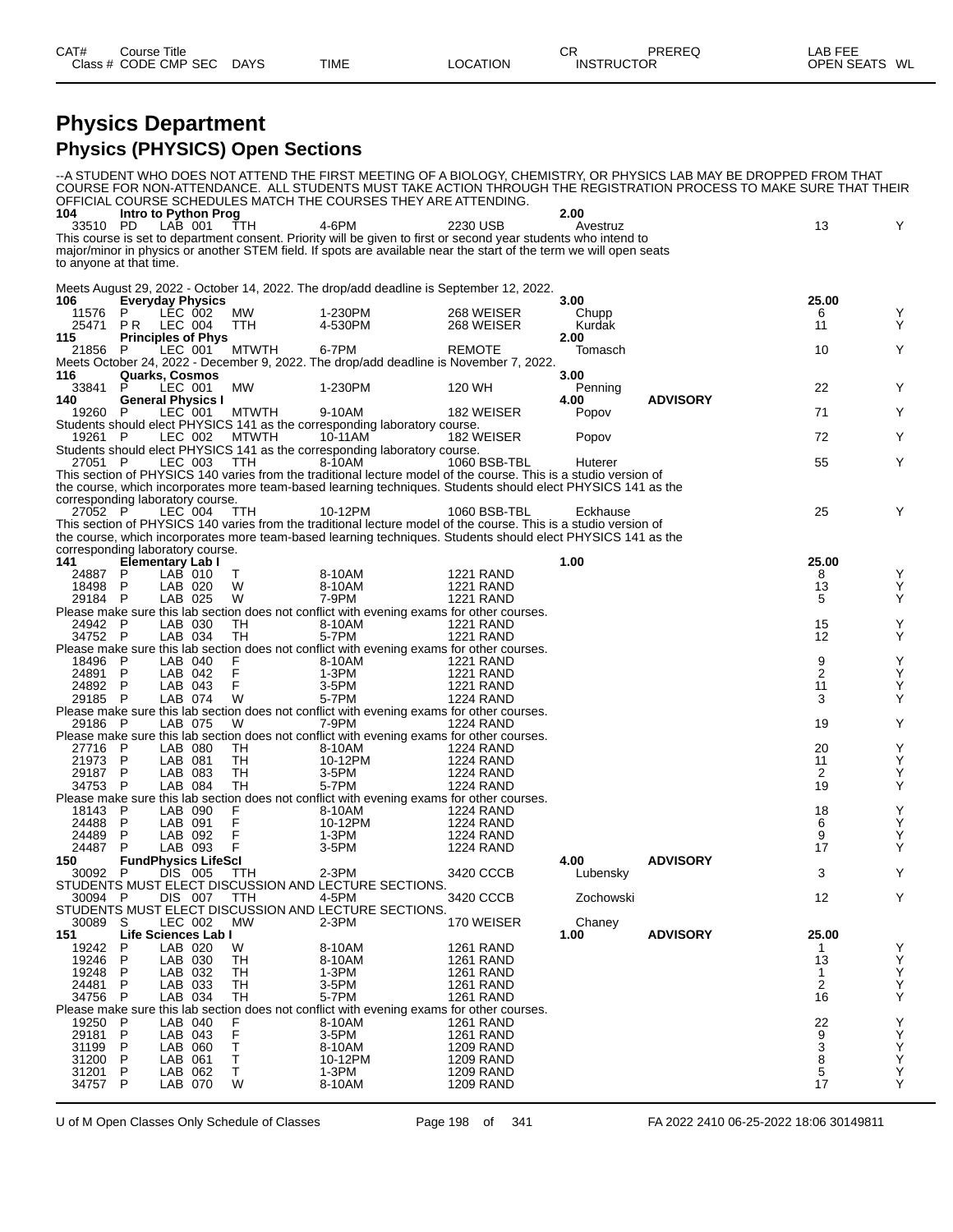| CAT#           | Course Title<br>Class # CODE CMP SEC                   | DAYS         | TIME                                                                                                                      | <b>LOCATION</b>                      | СR<br><b>INSTRUCTOR</b> | PREREQ                    | LAB FEE<br>OPEN SEATS WL |        |
|----------------|--------------------------------------------------------|--------------|---------------------------------------------------------------------------------------------------------------------------|--------------------------------------|-------------------------|---------------------------|--------------------------|--------|
| 34760 P        | LAB 080                                                | TН           | 8-10AM                                                                                                                    | <b>1209 RAND</b>                     |                         |                           | 18                       | Y      |
| 160            | <b>Honors Physics I</b>                                |              | Students should elect PHYSICS 161 (or PHYSICS 141) as the corresponding laboratory course.                                |                                      | 4.00                    | <b>ADVISORY</b>           |                          |        |
| 11587          | P<br>LEC 001                                           | <b>TWTHF</b> | 12-1PM                                                                                                                    | 182 WEISER                           | Merlin                  |                           | 53                       | Y      |
| 161            | <b>Honors Mechanics Lab</b>                            |              |                                                                                                                           |                                      | 1.00                    | <b>ADVISORY</b>           | 25.00                    |        |
| 17861<br>19670 | LAB 001<br>P<br>P<br>LAB 002                           | т            | 9-12PM<br>1-4PM                                                                                                           | <b>1224 RAND</b><br><b>1224 RAND</b> |                         |                           | 9<br>12                  | Υ<br>Υ |
| 21437 P        | LAB 003                                                | T            | 4-7PM                                                                                                                     | <b>1224 RAND</b>                     |                         |                           | 14                       | Y      |
| 210            |                                                        |              | Please make sure this lab section does not conflict with evening exams for other courses.                                 |                                      | 3.00                    |                           |                          |        |
| 28690          | <b>Energy</b><br>LEC 001<br>P                          | TTH          | 4-530PM                                                                                                                   | 170 WEISER                           | Tarle                   |                           | 19                       | Y      |
| 240            | <b>General Physics II</b>                              |              |                                                                                                                           |                                      | 4.00                    | <b>ADVISORY</b>           |                          |        |
| 19262          | LEC 001<br>P                                           | <b>MTWTH</b> | 9-10AM<br>Students should elect PHYSICS 241 as the corresponding laboratory course.                                       | 170 WEISER                           | Winn                    |                           | 83                       | Y      |
| 19263 P        | LEC 002                                                | <b>MTWTH</b> | 10-11AM                                                                                                                   | 170 WEISER                           | Winn                    |                           | 26                       | Y      |
|                |                                                        |              | Students should elect PHYSICS 241 as the corresponding laboratory course.                                                 |                                      |                         |                           |                          |        |
| 19264 A        | LEC 010                                                | <b>MW</b>    | 11-12PM<br>Students should elect PHYSICS 241 as the corresponding laboratory course.                                      | 170 WEISER                           | Schwarz                 |                           |                          |        |
| 33195 A        | MID 030                                                | T            | 6-8PM                                                                                                                     | ARR                                  |                         |                           |                          |        |
| 241            | <b>Elementary Lab II</b>                               |              |                                                                                                                           |                                      | 1.00                    | <b>ADVISORY</b>           | 37.00                    |        |
| 34765<br>11591 | LAB 020<br>P<br>P<br>LAB 030                           | W<br>TН      | 8-10AM<br>8-10AM                                                                                                          | <b>1208 RAND</b><br>1208 RAND        |                         |                           | 4<br>12                  | Y<br>Υ |
| 11592          | LAB 040<br>P                                           | F.           | 8-10AM                                                                                                                    | <b>1208 RAND</b>                     |                         |                           | 4                        | Υ      |
| 24497          | P<br>LAB 071                                           | W            | 10-12PM                                                                                                                   | 1233 RAND                            |                         |                           | 4                        | Υ      |
| 11597<br>11588 | P<br>LAB 080<br>P<br>LAB 090                           | TН<br>F      | 8-10AM<br>8-10AM                                                                                                          | <b>1233 RAND</b><br>1233 RAND        |                         |                           | 12<br>5                  | Y<br>Y |
| 250            | <b>FundPhysics LifeScll</b>                            |              |                                                                                                                           |                                      | 4.00                    | <b>ADVISORY</b>           |                          |        |
| 30105 P        | DIS 003                                                | TF           | 10-11AM<br>STUDENTS MUST ELECT DISCUSSION AND LECTURE SECTIONS.                                                           | 2420 CCCB                            | Wood                    |                           | 6                        | Y      |
| 30106 P        | DIS 004                                                | TF           | 11-12PM                                                                                                                   | 2420 CCCB                            | Wood                    |                           | 49                       | Y      |
|                |                                                        |              | STUDENTS MUST ELECT DISCUSSION AND LECTURE SECTIONS.                                                                      |                                      |                         |                           |                          |        |
| 30103 S        | LEC 001                                                |              | ARR<br>Section 001 is remote and asynchronous. Note that all discussions are in-person and you must select both a lecture | <b>REMOTE</b>                        | Meiners                 |                           |                          |        |
|                | and discussion section.                                |              |                                                                                                                           |                                      |                         |                           |                          |        |
| 30104 S        | LEC 002                                                | <b>MTH</b>   | 12-1PM                                                                                                                    | 170 WEISER                           | Meiners                 |                           |                          |        |
| 251<br>19992   | Life Sciences Lab II<br>LAB 010<br>P                   | т            | 8-10AM                                                                                                                    | 1412 RAND                            | 1.00                    | <b>ADVISORY</b>           | 37.00<br>1               | Y      |
| 19993          | P<br>LAB 013                                           | т            | 3-5PM                                                                                                                     | <b>1412 RAND</b>                     |                         |                           | 2                        | Y      |
| 19997          | P<br>LAB 020                                           | W            | 8-10AM                                                                                                                    | <b>1412 RAND</b>                     |                         |                           | $\mathbf{1}$             | Υ      |
| 24490 P        | LAB 024                                                | W            | 5-7PM<br>Please make sure this lab section does not conflict with evening exams for other courses.                        | <b>1412 RAND</b>                     |                         |                           | 12                       | Υ      |
| 24491 P        | LAB 030                                                | TH           | 8-10AM                                                                                                                    | <b>1412 RAND</b>                     |                         |                           | 13                       | Υ      |
| 34768 P        | LAB 034                                                | TH           | 5-7PM                                                                                                                     | <b>1412 RAND</b>                     |                         |                           | 13                       | Υ      |
| 20001 P        | LAB 040                                                | F            | Please make sure this lab section does not conflict with evening exams for other courses.<br>8-10AM                       | <b>1412 RAND</b>                     |                         |                           | 16                       | Y      |
| 260            | <b>Honors Physics II</b>                               |              |                                                                                                                           |                                      | 4.00                    | <b>ADVISORY</b>           |                          |        |
| 17076 P        | LEC 001                                                | <b>MTWTH</b> | 9-10AM                                                                                                                    | 268 WEISER                           | Spanton                 |                           | 7                        | Y      |
| 261            | <b>Honors E&amp;M Lab</b>                              |              | Students should elect PHYSICS 261 (or PHYSICS 241) as the corresponding lab course.                                       |                                      | 1.00                    | <b>ADVISORY</b>           | 37.00                    |        |
| 17862 P        | LAB 001                                                | $\top$       | 1-4PM                                                                                                                     | <b>1233 RAND</b>                     |                         |                           | 10                       | Y      |
| 340            | <b>Waves Heat Light</b>                                |              |                                                                                                                           |                                      | 3.00                    | <b>ADVISORY, ENFORCED</b> |                          |        |
| 11602<br>340   | PR LEC 001 F<br><b>Waves Heat Light</b>                |              | 9-10AM                                                                                                                    | 182 WEISER                           | 3.00                    | <b>ADVISORY, ENFORCED</b> | 10                       | Y      |
|                | P R<br>LEC 001                                         | МW           | 9-10AM                                                                                                                    | 260 WEISER                           | Uher                    |                           | 10                       | Y      |
| 351<br>11609   | <b>Meth Theoretical I</b><br>P<br>LEC 001              | TTH          | 4-530PM                                                                                                                   | 3330 MH                              | 3.00<br>Adams           | <b>ADVISORY</b>           | 6                        | Y      |
| 390            | <b>Intro Modern Phys</b>                               |              |                                                                                                                           |                                      | 3.00                    | <b>ADVISORY, ENFORCED</b> |                          |        |
| 11603          | <b>PR LEC 001</b>                                      | MWF          | 11-12PM                                                                                                                   | 1200 CHEM                            | Soares-Santos           |                           | 12                       | Y      |
| 391<br>23486   | <b>Modern Physics Lab</b><br>P <sub>R</sub><br>LAB 002 | T.           | 1-4PM                                                                                                                     | 4265 RAND                            | 2.00<br>Akerlof         | <b>ADVISORY, ENFORCED</b> | 40.00<br>1               | Y      |
| 22716          | PR —<br>LAB 004                                        | TH           | 1-4PM                                                                                                                     | 4265 RAND                            | Akerlof                 |                           | 9                        | Y      |
| 402            | <b>Optics</b>                                          |              |                                                                                                                           |                                      | 3.00                    | <b>ENFORCED</b>           |                          |        |
| 22781<br>406   | PR LEC 001<br><b>Stat&amp;Thermal Phys</b>             | МW           | 1-230PM                                                                                                                   | 4404 RAND                            | Cundiff<br>3.00         | <b>ENFORCED</b>           | 8                        | Y      |
| 11606          | PR.<br>LEC 001                                         | TTH          | 4-530PM                                                                                                                   | 269 WEISER                           | Aidala                  |                           | 6                        | Y      |
| 411            | <b>Intro Comp Physics</b>                              |              |                                                                                                                           |                                      | 3.00                    | <b>ADVISORY</b>           |                          |        |
| 29893<br>415   | LEC 001<br>P.<br><b>Undergrad Research</b>             | TTH          | 230-4PM                                                                                                                   | 335 WH                               | Zhu<br>1.00-6.00        |                           | 25                       | Y      |
|                | $IND +$                                                |              | ARR                                                                                                                       | ARR                                  |                         |                           | 1                        | N      |
| 438            | <b>Elecmag Radiation</b>                               |              |                                                                                                                           |                                      | 3.00                    | <b>ENFORCED</b>           |                          |        |
| 29952<br>441   | P <sub>R</sub><br>LEC 001<br><b>Advanced Lab I</b>     | TTH          | 830-10AM                                                                                                                  | 335 WH                               | Riles<br>3.00           | <b>ENFORCED</b>           | 11<br>40.00              | Y      |
| 11608          | P R<br>LAB 001                                         | м            | 1-5PM                                                                                                                     | 4288 RAND                            | Clarke                  |                           | 5                        | Y      |
| 18578          | P R<br>LAB 002                                         | Т            | 1-5PM                                                                                                                     | 4288 RAND                            | Kuzmich                 |                           | 5                        | Y      |
| 442<br>17230   | <b>Advanced Lab II</b><br>P R<br>LAB 001               | м            | 1-5PM                                                                                                                     | 4288 RAND                            | 3.00<br>Clarke          | <b>ENFORCED</b>           | 40.00<br>5               | Υ      |
| 22783          | P R<br>LAB 002                                         | T.           | 1-5PM                                                                                                                     | 4288 RAND                            | Kuzmich                 |                           | 5                        | Y      |
| 450            | Lab Tech in BIOPHYS                                    |              |                                                                                                                           |                                      | 3.00                    | <b>ADVISORY</b>           | 125.00                   |        |
| 18010          | PI.<br>LAB 001                                         | MW.          | $1-3PM$                                                                                                                   | 3034 CHEM                            | Shelby                  |                           | 10                       | Y      |

U of M Open Classes Only Schedule of Classes Page 199 of 341 FA 2022 2410 06-25-2022 18:06 30149811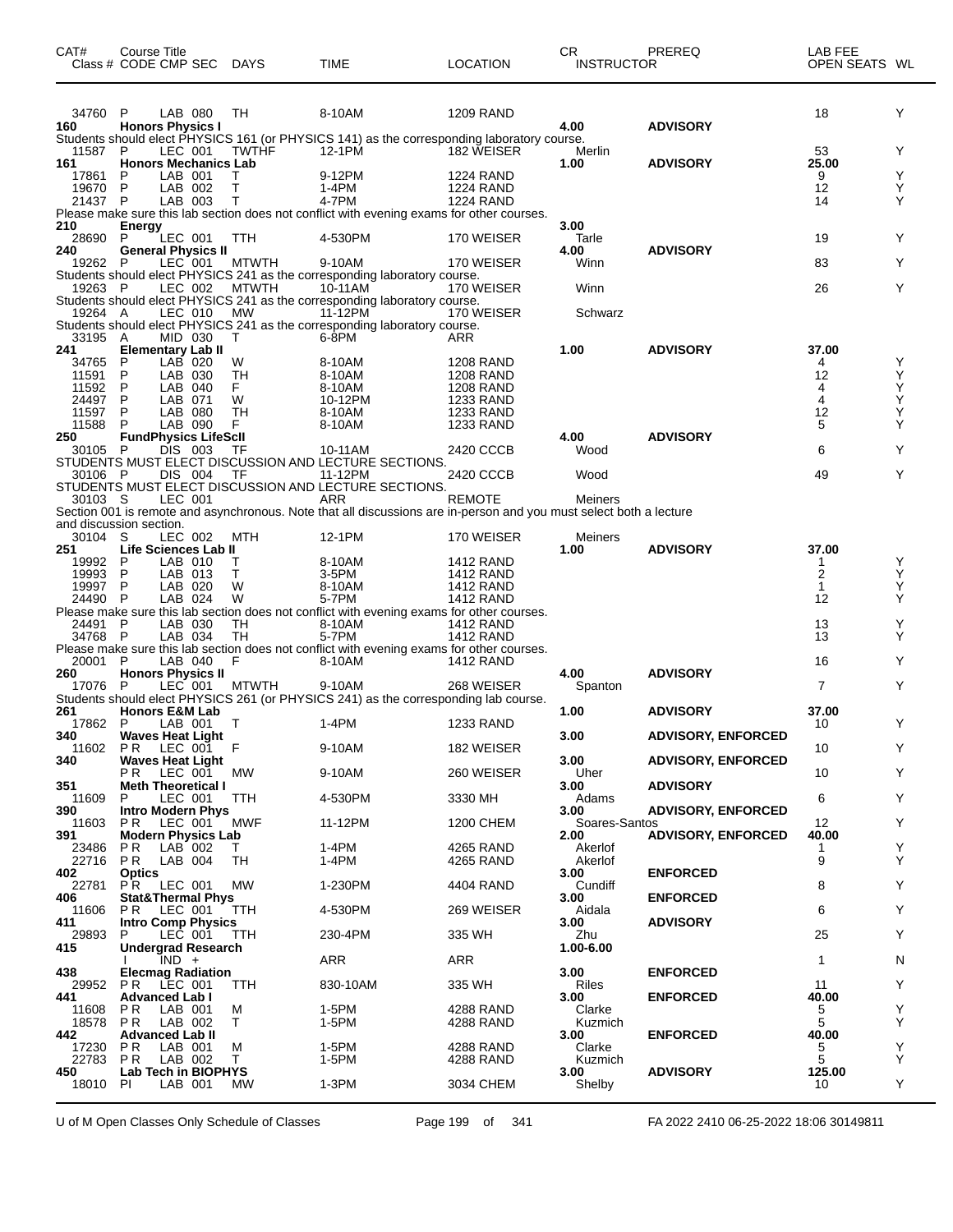| CAT#         | <b>Course Title</b><br>Class # CODE CMP SEC             | <b>DAYS</b> | <b>TIME</b>                                                                              | <b>LOCATION</b> | CR.<br><b>INSTRUCTOR</b> | <b>PREREQ</b>             | LAB FEE<br>OPEN SEATS WL |   |
|--------------|---------------------------------------------------------|-------------|------------------------------------------------------------------------------------------|-----------------|--------------------------|---------------------------|--------------------------|---|
|              |                                                         |             |                                                                                          |                 |                          |                           |                          |   |
| 453<br>11610 | <b>Quantum Mechanics</b><br><b>PR</b><br>LEC 001        | <b>TTH</b>  | 1130-1PM                                                                                 | 120 WH          | 3.00<br>Zhao             | ADVISORY, ENFORCED        | 5                        |   |
| 501          | <b>First Yr Mini-Collog</b>                             |             |                                                                                          |                 | 1.00                     | <b>ADVISORY</b>           |                          |   |
| 15812<br>505 | LEC 001<br><b>PR</b><br><b>Elctrdynmcs/Fields I</b>     |             | $2-3PM$                                                                                  | 335 WH          | Gerdes<br>3.00           | <b>ADVISORY</b>           | 18                       |   |
| 11613        | LEC 001<br>P <sub>R</sub>                               | <b>TTH</b>  | 230-4PM                                                                                  | 340 WH          | Sun                      |                           | 22                       | Y |
| 510          | <b>Stat Mech</b>                                        |             |                                                                                          |                 | 3.00                     | <b>ADVISORY</b>           |                          |   |
| 11614<br>511 | PR<br>LEC 001<br><b>Adv Quantum Mech I</b>              | <b>TTH</b>  | 1130-1PM                                                                                 | 340 WH          | Mao<br>3.00              | <b>ADVISORY</b>           | 20                       | Υ |
| 11615        | <b>PR</b><br>LEC 001                                    | <b>MW</b>   | 10-1130AM                                                                                | 335 WH          | Raithel                  |                           | 21                       | Y |
| 513          | <b>Quan Field Thry I</b>                                |             |                                                                                          |                 | 3.00                     | <b>ADVISORY</b>           |                          |   |
| 11616<br>514 | <b>PR</b><br>LEC 001<br><b>Comp Phys</b>                | <b>MW</b>   | 4-530PM                                                                                  | 4404 RAND       | Akhoury<br>3.00          | <b>ADVISORY</b>           | 20                       | Y |
| 28691        | LEC 001                                                 | <b>MWF</b>  | 9-10AM                                                                                   | 120 WH          | Gull                     |                           | 13                       | Y |
| 520          | <b>Condensed Matter</b>                                 |             |                                                                                          |                 | 3.00                     | <b>ADVISORY</b>           |                          |   |
| 31010<br>526 | LEC 001<br>P<br><b>Cosmo II Late Univer</b>             | <b>TTH</b>  | 10-1130AM                                                                                | 335 WH          | Li<br>3.00               | <b>ADVISORY</b>           | $\overline{7}$           | Y |
| 25848        | LEC 001<br>P                                            | <b>TTH</b>  | 4-530PM                                                                                  | 4404 RAND       | Evrard                   |                           | 4                        | Υ |
| 535          | <b>General Relativity</b>                               |             |                                                                                          |                 | 3.00                     | <b>ADVISORY, ENFORCED</b> |                          | Υ |
| 20495<br>541 | <b>PR</b><br>LEC 001<br><b>Elem Particl Phy II</b>      | <b>TTH</b>  | 10-1130AM                                                                                | 340 WH          | Liu<br>3.00              | <b>ADVISORY</b>           | 3                        |   |
| 18400        | P<br>LEC 001                                            | <b>TTH</b>  | 1-230PM                                                                                  | 335 WH          | Pierce                   |                           | 6                        | Υ |
| 621          | Beyond the Standard Model<br><b>Quantum Thry-Fields</b> |             |                                                                                          |                 | 3.00                     | <b>ADVISORY</b>           |                          |   |
| 33412        | P<br>LEC 001                                            | <b>TTH</b>  | 230-4PM                                                                                  | 4404 RAND       | Larsen                   |                           | $\overline{7}$           | Υ |
| 628          | <b>Exp Collider Phys</b>                                |             |                                                                                          |                 | 3.00                     | <b>ADVISORY</b>           |                          |   |
| 33205<br>993 | P<br>LEC 001<br>G S I Training                          | <b>MW</b>   | 830-10AM                                                                                 | 4404 RAND       | Zhou<br>1.00             | <b>ADVISORY</b>           | 3                        | Y |
| 11618        | <b>PD</b><br>LEC 001                                    |             | <b>ARR</b>                                                                               | <b>ARR</b>      | Amidei                   |                           | 20                       | N |
|              |                                                         |             | This section is for GSIs teaching the Life Science Physics laboratory sequence.          |                 |                          |                           |                          |   |
| 27093 PD     | LEC 002                                                 |             | <b>ARR</b><br>This section is for GSIs teaching the General Physics laboratory sequence. | <b>ARR</b>      | Lorenzon                 |                           | 20                       | N |
| 995          | Diss-Cand                                               |             |                                                                                          |                 | 8.00                     | <b>ENFORCED</b>           |                          |   |
|              | DR<br>$IND +$                                           |             | <b>ARR</b>                                                                               | <b>ARR</b>      |                          |                           | 25                       | N |

 $\overline{\phantom{0}}$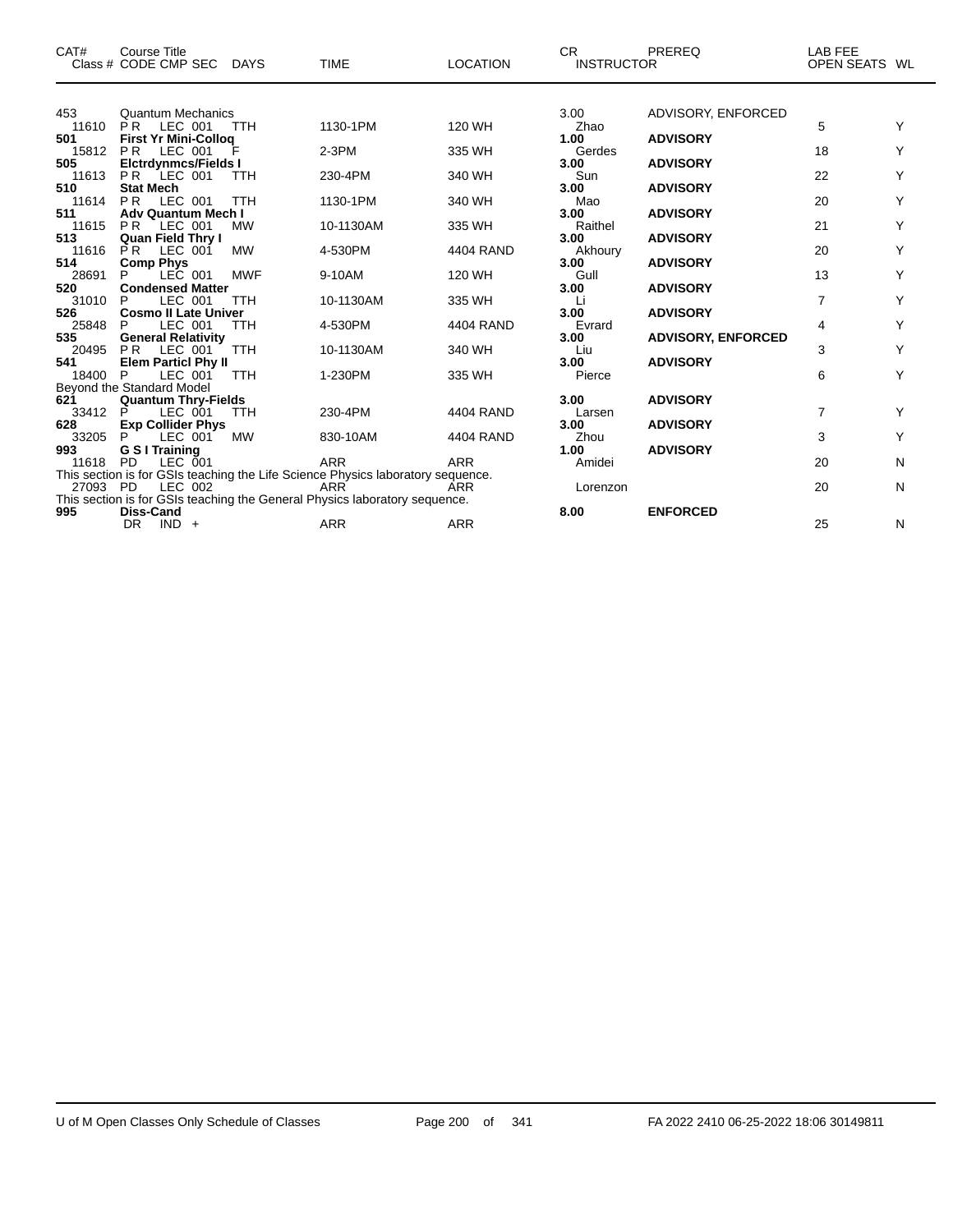| CAT# | $\mathop{\mathsf{course}}$ Title |             |             |          | СR                | PREREG | LAB FEE           |    |
|------|----------------------------------|-------------|-------------|----------|-------------------|--------|-------------------|----|
|      | Class # CODE CMP SEC             | <b>DAYS</b> | <b>TIME</b> | LOCATION | <b>INSTRUCTOR</b> |        | <b>OPEN SEATS</b> | WL |

# **Program in the Environment**

|       |                          |                         |     | <b>Environment (ENVIRON) Open Sections</b> |                  |         |                 |    |              |
|-------|--------------------------|-------------------------|-----|--------------------------------------------|------------------|---------|-----------------|----|--------------|
| 228   |                          | Intro Envir Sci Lab     |     |                                            |                  | 1.00    | <b>ENFORCED</b> |    |              |
| 28269 | РR                       | LAB 003                 | M   | 4-6PM                                      | <b>2516 NUB</b>  |         |                 |    |              |
| 28271 | <b>PR</b>                | LAB 005                 |     | $3-5$ PM                                   | <b>2516 NUB</b>  |         |                 |    | $\checkmark$ |
| 355   |                          | <b>Southern Natures</b> |     |                                            |                  | 3.00    |                 |    |              |
| 34550 |                          | LEC 001                 | TTH | 1-230PM                                    | 2407 MH          | Parrish |                 | 18 | $\checkmark$ |
| 357   |                          | Arch. Sustainability    |     |                                            |                  | 3.00    |                 |    |              |
| 29386 |                          | LEC 001                 | ттн | 9-10AM                                     | <b>1210 CHEM</b> | Maigret |                 |    |              |
| 411   | <b>Principles of GIS</b> |                         |     |                                            |                  | 4.00    | <b>ADVISORY</b> |    |              |
| 28159 |                          | LEC 001                 | MW  | 230-4PM                                    | <b>1040 DANA</b> |         |                 |    |              |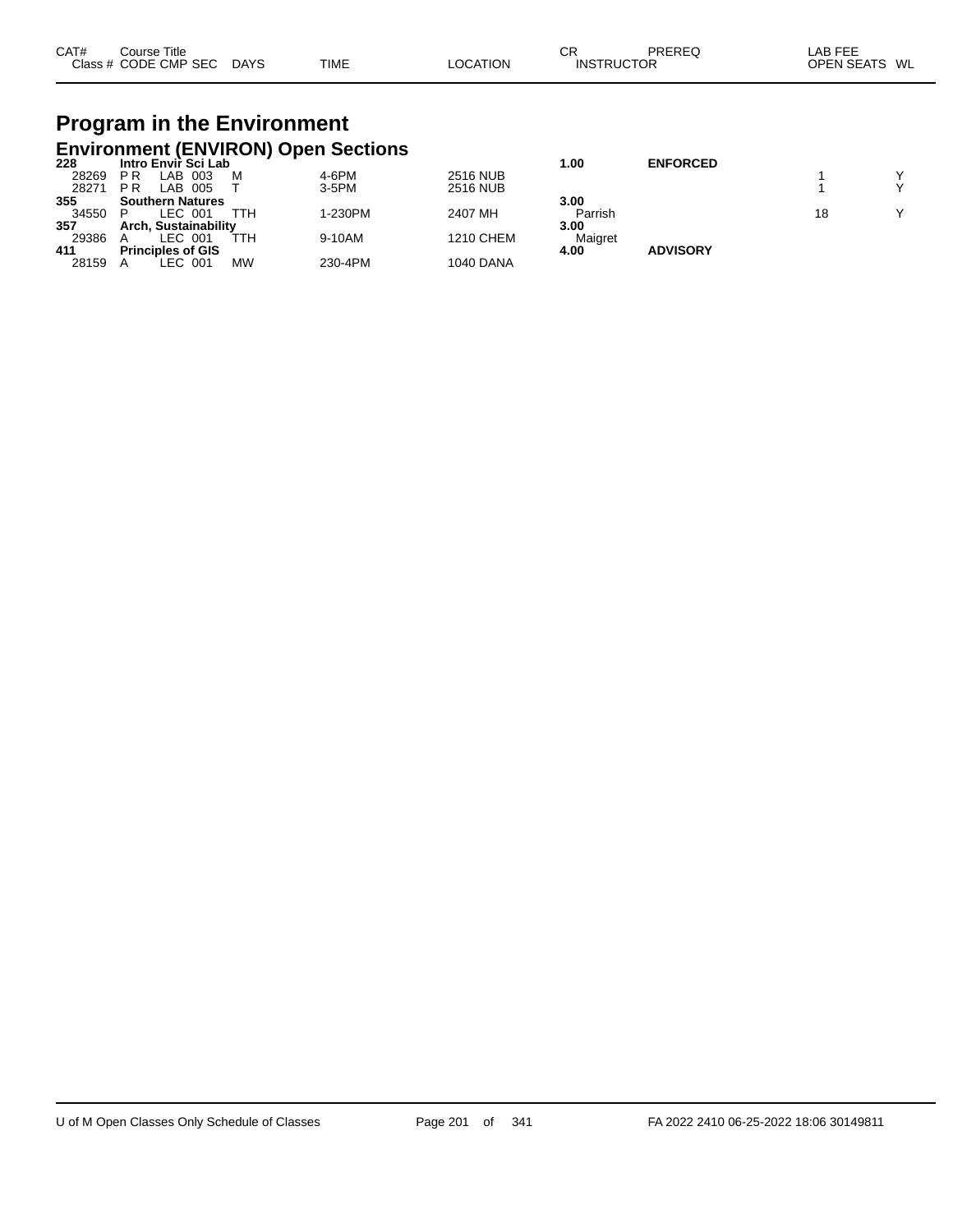| CAT# | Course Title              |             |          | СR                | PREREQ | LAB FEE       |  |
|------|---------------------------|-------------|----------|-------------------|--------|---------------|--|
|      | Class # CODE CMP SEC DAYS | <b>TIME</b> | LOCATION | <b>INSTRUCTOR</b> |        | OPEN SEATS WL |  |

#### **Political Science Department**

#### **Political Science (POLSCI) Open Sections**

| 101     | Intro Pol Theory         |            |                             |           |                                                                     |                   | 4.00        | <b>ADVISORY</b> |                  |   |
|---------|--------------------------|------------|-----------------------------|-----------|---------------------------------------------------------------------|-------------------|-------------|-----------------|------------------|---|
| 18926   | P                        | DIS 005    |                             | F         | 9-10AM                                                              | 4088 EH           |             |                 | 1                | Υ |
| 11630   | P                        | <b>DIS</b> | 006                         | F         | 10-11AM                                                             | 2225 SEB          |             |                 | 2                | Υ |
| 15437   | P                        | DIS        | 010                         | TН        | 5-6PM                                                               | G463 MH           |             |                 | 4                | Υ |
| 15438   | P                        | <b>DIS</b> | 011                         | TН        | 4-5PM                                                               | 1096 EH           |             |                 |                  | Υ |
| 20123   | P                        | <b>DIS</b> | 014                         | F.        | 9-10AM                                                              | <b>B830 EQ</b>    |             |                 | $\frac{2}{2}$    | Υ |
| 20124   | P                        | DIS        | 015                         | F         | 10-11AM                                                             | 2135 NQ           |             |                 | 4                | Υ |
|         |                          |            |                             |           | STUDENTS ARE AUTO-ENROLLED IN LECTURE WHEN THEY ELECT A DISCUSSION. |                   |             |                 |                  |   |
|         |                          |            |                             |           | 230-4PM                                                             |                   |             |                 |                  |   |
| 11626   | A                        | LEC 001    |                             | TTH       |                                                                     | AUD 4 MLB         | Disch       |                 |                  |   |
| 111     |                          |            | <b>Intro Amer Politics</b>  |           |                                                                     |                   | 4.00        | <b>ADVISORY</b> |                  |   |
| 23403   | P                        | <b>DIS</b> | - 010                       | F         | 1-2PM                                                               | 173 LORCH         |             |                 | $\boldsymbol{2}$ | Υ |
| 23404   | P                        | <b>DIS</b> | 011                         |           | 2-3PM                                                               | 7603 HH           |             |                 | 3                | Y |
| 23424   | P                        | <b>DIS</b> | 012                         |           | 12-1PM                                                              | G449 MH           |             |                 | 3                | Υ |
| 23458   | P                        | <b>DIS</b> | 013                         |           | 9-10AM                                                              | 3021 EH           |             |                 | 9                | Υ |
|         |                          |            |                             |           | STUDENTS ARE AUTO-ENROLLED IN LECTURE WHEN THEY ELECT A DISCUSSION. |                   |             |                 |                  |   |
| 11634   | A                        | LEC 001    |                             | TTH       | 10-1130AM                                                           | <b>AUD 4 MLB</b>  | Kollman     |                 |                  |   |
| 140     |                          |            | <b>Intr Compar Politic</b>  |           |                                                                     |                   | 4.00        | <b>ADVISORY</b> |                  |   |
| 24300   | P                        | DIS.       | 011                         |           | 10-11AM                                                             | B684 SSWB         |             |                 | 5                | Υ |
| 24605   | P                        | <b>DIS</b> | 012                         |           | 11-12PM                                                             | 3088 EH           |             |                 | 6                | Υ |
| 24606   | P                        | <b>DIS</b> | 013                         | F         | 12-1PM                                                              | 210 WH            |             |                 | 9                | Υ |
| 27633   | P                        | <b>DIS</b> | 014                         | F         | $1-2PM$                                                             | 5521 HH           |             |                 | 10               | Υ |
| 27634 P |                          | DIS 015    |                             | W         | 4-5PM                                                               | 2163 AH           |             |                 | 8                | Y |
|         |                          |            |                             |           |                                                                     |                   |             |                 |                  |   |
|         |                          |            |                             |           | STUDENTS ARE AUTO-ENROLLED IN LECTURE WHEN THEY ELECT A DISCUSSION. |                   |             |                 |                  |   |
| 11643   | A                        | LEC 001    |                             | <b>MW</b> | 830-10AM                                                            | 1420 CCCB         | Gallagher   |                 |                  |   |
| 160     |                          |            | <b>Intro World Politic</b>  |           |                                                                     |                   | 4.00        |                 |                  |   |
| 11653   | P                        | <b>DIS</b> | 002                         | W         | 12-1PM                                                              | 2163 AH           |             |                 | 3                | Υ |
| 11656   | P                        | <b>DIS</b> | 005                         | W         | 4-5PM                                                               | 7603 HH           |             |                 | 3                | Υ |
| 11657   | P                        | <b>DIS</b> | 006                         | TH        | 3-4PM                                                               | 1096 EH           |             |                 | 8                | Y |
| 11660   | P                        | <b>DIS</b> | 009                         | TН        | $2-3PM$                                                             | G463 MH           |             |                 | 8                | Υ |
| 22098   | P                        | <b>DIS</b> | 011                         | F.        | 9-10AM                                                              | 7603 HH           |             |                 | 10               | Y |
| 18859   | P                        | DIS        | 013                         | F         | 11-12PM                                                             | B684 SSWB         |             |                 | 9                | Υ |
| 23405   | P                        | <b>DIS</b> | 014                         | W         | 5-6PM                                                               | 1359 MH           |             |                 | 10               | Υ |
| 23406   | $\mathsf{P}$             | <b>DIS</b> | 016                         | F         | 2-3PM                                                               | 2163 AH           |             |                 | 5                | Υ |
|         |                          |            |                             |           | STUDENTS ARE AUTO-ENROLLED IN LECTURE WHEN THEY ELECT A DISCUSSION. |                   |             |                 |                  |   |
| 11652   | A                        | LEC 001    |                             | TTH       | 6-730PM                                                             | 2420 CCCB         | Koremenos   |                 |                  |   |
| 299     |                          |            | <b>POLSCI Internship</b>    |           |                                                                     |                   | 1.00        | <b>ADVISORY</b> |                  |   |
|         | D                        | $IND +$    |                             |           | ARR                                                                 | ARR               |             |                 | 21               | N |
| 300     |                          |            |                             |           |                                                                     |                   | 4.00        | <b>ADVISORY</b> |                  |   |
|         |                          |            | <b>Quant Emp Mthd PolSc</b> |           |                                                                     |                   |             |                 |                  |   |
| 24371   | P                        | <b>DIS</b> | - 002                       | TH        | 4-5PM                                                               | 5180B AH          |             |                 | $\overline{7}$   | Υ |
| 24372   | P                        | <b>DIS</b> | 003                         | <b>TH</b> | 5-6PM                                                               | G228 AH           |             |                 | 10               | Υ |
| 24373   | P                        | <b>DIS</b> | 004                         | F         | 12-1PM                                                              | G463 MH           |             |                 | 3                | Y |
| 27635   | <b>PD</b>                | DIS        | 005                         | F         | $1-2PM$                                                             | 7603 HH           |             |                 | 1                | Υ |
|         |                          |            |                             |           | STUDENTS ARE AUTO-ENROLLED IN LECTURE WHEN THEY ELECT A DISCUSSION. |                   |             |                 |                  |   |
| 24370   | A                        | LEC 001    |                             | <b>MW</b> | 1130-1PM                                                            | 260 WEISER        | Franzese Jr |                 |                  |   |
| 302     |                          |            | <b>Pol Thot Mod-Recent</b>  |           |                                                                     |                   | 3.00        | <b>ADVISORY</b> |                  |   |
| 33857   | P                        | DIS 003    |                             | F.        | 10-11AM                                                             | 3088 EH           |             |                 | $\mathbf{1}$     | Υ |
| 33855   | A                        | LEC 001    |                             | TTH       | 10-11AM                                                             | 3460 CCCB         | Idris       |                 |                  |   |
| 306     |                          |            | Amer Pol Thot: Early        |           |                                                                     |                   | 4.00        | <b>ADVISORY</b> |                  |   |
| 28317   | P                        | DIS 002    |                             | F         | 9-10AM                                                              | 2200 SKB          |             |                 | 5                | Υ |
| 28316   | A                        | LEC 001    |                             | MW        | 230-4PM                                                             | G127 AH           | Manuel      |                 |                  |   |
| 310     | <b>Pol Public Policy</b> |            |                             |           |                                                                     |                   | 4.00        | <b>ENFORCED</b> |                  |   |
| 34709   | <b>PR</b>                | DIS 002    |                             | F         | 9-10AM                                                              | 130 TAP           |             |                 | $\overline{2}$   | Y |
| 34708   | A <sub>R</sub>           | LEC 001    |                             | MW        |                                                                     |                   |             |                 |                  |   |
|         |                          |            |                             |           | 1130-1PM                                                            | 1230 USB          | Shipan      |                 |                  |   |
| 312     |                          |            | <b>Persuasive Politics</b>  |           |                                                                     |                   | 4.00        |                 |                  |   |
| 33891   | A                        | LEC 001    |                             | MW        | 10-1130AM                                                           | 1040 DANA         | Lupia       |                 |                  |   |
| 325     |                          |            | <b>Systematic Thinking</b>  |           |                                                                     |                   | 4.00        | <b>ADVISORY</b> |                  |   |
| 31580 A |                          | LEC 001    |                             | MW        | 4-520PM                                                             | <b>1120 WEILL</b> | Lantz       |                 |                  |   |

This course provides an introduction to public policy design and analysis using "systematic thinking" from the social sciences and humanities, with the application of scientific methods and knowledge more generally. Systematic thinking about how social problems are defined/understood and how policy both creates and can address societal problems is essential to the design and evaluation of public policies.

This 4-credit course consists of three hours of lecture and one section meeting each week. The course will cover policy definitions/frameworks, the policymaking process, and how to evaluate and justify public policy through the lenses of science, ethics and social equity. In addition, the course will include a number of short modules, this year focusing on key policy issues that are being discussed in the context of an election year, such as public policies regarding the environment/climate change, public health and health care, education, social welfare, immigration, international trade, and science/technology. A number of guest faculty experts will assist with the short modules.

There are no pre-reqs for this course. PubPol 201 provides an introduction to the field of public policy. Course requirements include two exams, 3 short papers and active class participation (including debates). Students who like 201 might want to look into the Ford School's major and minor in public policy.

| 353   |     | Conflt |              |      |                               | 4.00 |  |  |
|-------|-----|--------|--------------|------|-------------------------------|------|--|--|
| 20120 | DIS | 005    | $\mathsf{M}$ | -6PM | <b>TISCH</b><br>G026.<br>____ |      |  |  |
|       |     |        |              |      |                               |      |  |  |

U of M Open Classes Only Schedule of Classes Page 202 of 341 FA 2022 2410 06-25-2022 18:06 30149811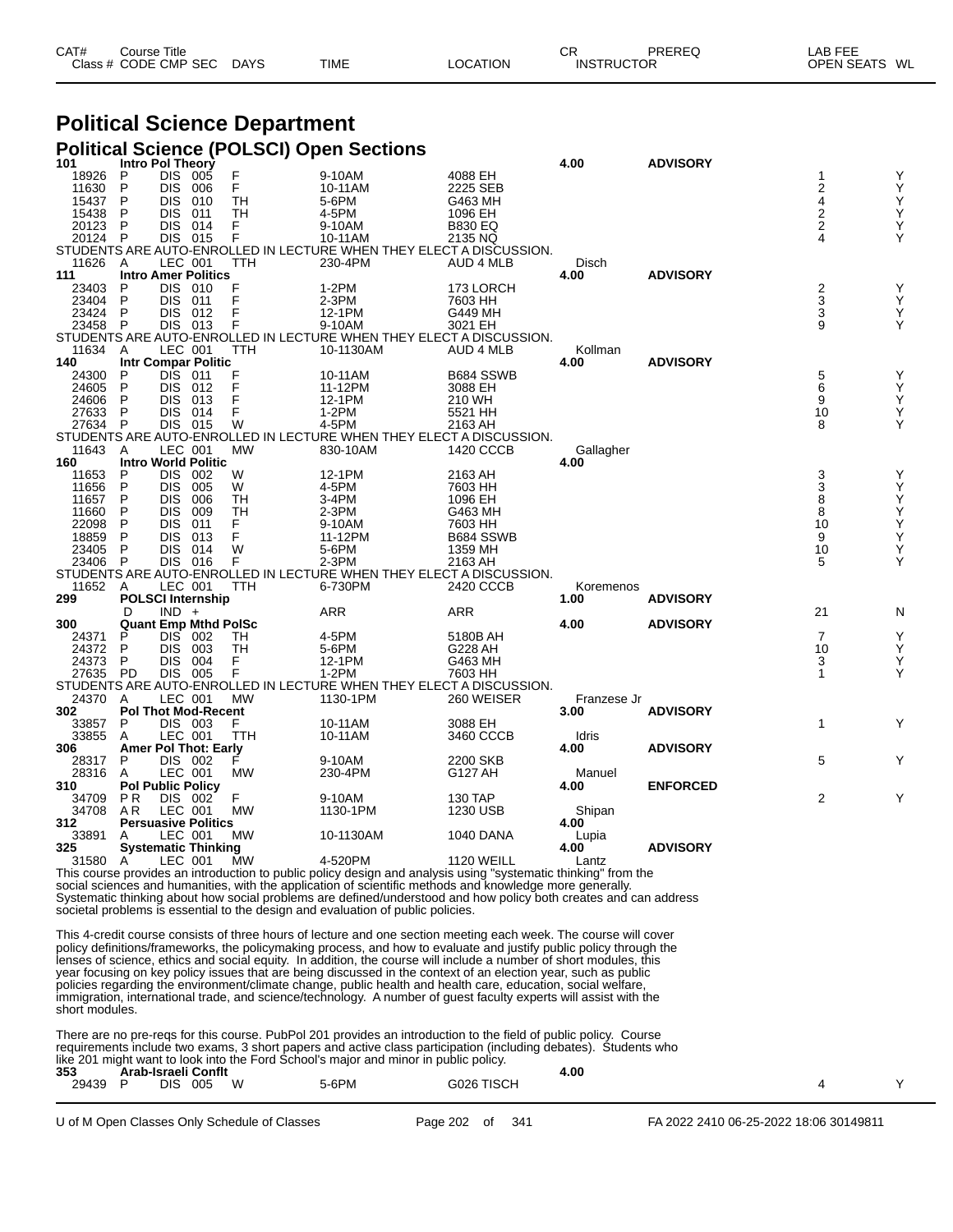| CAT#                                      | Course Title<br>Class # CODE CMP SEC |                          |            | <b>DAYS</b>     | <b>TIME</b>                                                                                                                   | <b>LOCATION</b>          | CR.<br><b>INSTRUCTOR</b> | PREREQ                    | LAB FEE<br>OPEN SEATS WL |        |
|-------------------------------------------|--------------------------------------|--------------------------|------------|-----------------|-------------------------------------------------------------------------------------------------------------------------------|--------------------------|--------------------------|---------------------------|--------------------------|--------|
| 29440 P<br>21017 A                        |                                      | DIS 006<br>LEC 001       |            | W<br><b>TTH</b> | $2-3PM$<br>1130-1PM<br>STUDENTS ARE AUTO-ENROLLED IN LECTURE WHEN THEY ELECT A DISCUSSION.                                    | 1436 MH<br>1300 CHEM     | <b>Tessler</b>           |                           | 1                        | Y      |
| 355<br>24149                              | Dem & Devt in Africa<br>P            | DIS                      | 002        | TН              | 12-1PM                                                                                                                        | 3816 SSWB                | 4.00                     |                           | 1                        | Y      |
| 24150 P                                   |                                      | DIS 003                  |            | <b>TH</b>       | $1-2PM$<br>STUDENTS ARE AUTO-ENROLLED IN LECTURE WHEN THEY ELECT A DISCUSSION.                                                | 7603 HH                  |                          |                           | 4                        | Υ      |
| 24148 A<br>362                            | <b>European Integration</b>          | LEC 001                  |            | <b>MW</b>       | 1-230PM                                                                                                                       | 3437 MH                  | Pitcher<br>4.00          |                           |                          |        |
| 28646<br>28647                            | P<br>P                               | DIS 004<br>DIS 005       |            | F<br>F          | 11-12PM<br>12-1PM                                                                                                             | 130 TAP<br>ARR           |                          |                           | 12<br>8                  | Y<br>Υ |
| 28643<br>368                              | A<br><b>Modern Warfare</b>           | LEC 001                  |            | <b>MW</b>       | 4-530PM                                                                                                                       | AUD D AH                 | Gaggio<br>4.00           | <b>ADVISORY, ENFORCED</b> |                          |        |
| 25369                                     | P R                                  | <b>DIS</b>               | 002        | F               | 9-10AM                                                                                                                        | G026 TISCH               |                          |                           | $\frac{2}{5}$            | Y      |
| 25370<br>25371                            | <b>PR</b><br>P R                     | <b>DIS</b><br><b>DIS</b> | 003<br>004 | F<br>F          | 10-11AM<br>$1-2PM$                                                                                                            | 2306 MH<br>4212 SEB      |                          |                           | 2                        | Υ<br>Υ |
| 27636                                     | P R                                  | <b>DIS</b>               | 007        | F               | 11-12PM<br>STUDENTS ARE AUTO-ENROLLED IN LECTURE WHEN THEY ELECT A DISCUSSION.                                                | 5180B AH                 |                          |                           | $\overline{2}$           | Υ      |
| 25277<br>369                              | AR<br>Intl Economic Rel              | LEC 001                  |            | TTH             | 830-10AM                                                                                                                      | UMMA AUD                 | Joshi<br>4.00            | <b>ADVISORY</b>           |                          |        |
| 33913                                     | P                                    | DIS 005                  |            | W               | 12-1PM                                                                                                                        | B124 MLB                 |                          |                           | 1                        | Y      |
| 33909<br>384                              | A<br><b>Directed Studies</b>         | LEC 001                  |            | <b>MW</b>       | 230-4PM                                                                                                                       | AUD D AH                 | Osgood<br>1.00-3.00      |                           |                          |        |
| 386                                       | Sports, Pol, Society                 | $IND +$                  |            |                 | ARR                                                                                                                           | ARR                      | 3.00                     | <b>ADVISORY</b>           | 25                       | N      |
| 22552<br>22558                            | P<br>P                               | DIS<br><b>DIS</b>        | 002<br>005 | F               | 4-5PM<br>8-9AM                                                                                                                | 3207 LSA<br>3207 LSA     |                          |                           | 2<br>13                  | Y<br>Υ |
| 22581                                     | P                                    | <b>DIS</b>               | 007        | F               | 9-10AM                                                                                                                        | 3207 LSA                 |                          |                           | 2                        | Υ<br>Υ |
| 25412<br>22550                            | P<br>Α                               | <b>DIS</b><br>LEC 001    | 011        | F<br>TTH        | $2-3PM$<br>3-4PM                                                                                                              | 3207 LSA<br>170 WEISER   | Markovits                |                           | $\mathbf{1}$             |        |
| 389<br>36522 P                            | <b>Topics</b>                        | <b>REC 003</b>           |            | TTH             | 230-4PM                                                                                                                       | 1401 MH                  | 3.00-4.00<br>McManus     | <b>ADVISORY</b>           | 10                       | Y      |
| Inter Law & Human Rights<br>26999         | - P                                  | <b>REC 004</b>           |            | <b>MW</b>       | 1-230PM                                                                                                                       | 1469 MH                  | McManus                  |                           | 2                        | Y      |
| Law and Political Theory<br>23217 P       |                                      | <b>REC 005</b>           |            | TTH             | 1-230PM                                                                                                                       | LEC RM 1 MLB             | Rivers                   |                           | 40                       | Y      |
| <b>Campaigns and Elections</b><br>33776   | P                                    | DIS 009                  |            | F               | 9-10AM                                                                                                                        | 3353 MH                  |                          |                           | 6                        | Y      |
| 33775<br>27000                            | $\mathsf{P}$<br>A                    | DIS 010<br>LEC 006       |            | F<br><b>TTH</b> | 10-11AM<br>230-4PM                                                                                                            | 1033 DENT<br>AUD A AH    | Mickey                   |                           | 5                        | Υ      |
| How Stable is U.S. Democracy?             |                                      |                          |            |                 |                                                                                                                               |                          |                          |                           |                          |        |
| 28417<br>28418                            | - P<br>P                             | <b>DIS</b><br><b>DIS</b> | 018<br>019 | TН<br><b>TH</b> | 10-11AM<br>11-12PM                                                                                                            | 2462 MH<br>G115 AH       |                          |                           | 1<br>3                   | Y<br>Υ |
| 28415<br>28414 A                          | P                                    | <b>DIS</b><br>LEC 017    | 020        | TН<br>TTH       | 9-10AM<br>1-230PM                                                                                                             | 2306 MH<br>1640 CHEM     | Davis<br>Davis           |                           | 4                        | Υ      |
| Politics of International Aid<br>34352 P  |                                      | <b>DIS</b>               | 032        | F.              | $2-3PM$                                                                                                                       | 3401 MH                  |                          |                           | 15                       | Y      |
| 34350 A                                   |                                      | LEC 030                  |            | <b>MW</b>       | 1-230PM                                                                                                                       | 1300 CHEM                | Auerback                 |                           |                          |        |
| Culture in East Asian Business<br>37347 P |                                      | <b>REC 040</b>           |            | MW              | 1130-1PM                                                                                                                      | 1280 LSA                 | Joshi                    |                           | 32                       | Y      |
| International Organization<br>395         | <b>Russ&amp;Sov Un</b>               |                          |            |                 |                                                                                                                               |                          | 4.00                     |                           | 10.00                    |        |
| 11663<br>11661                            | P<br>A                               | DIS 004<br>LEC 001       |            | F<br>TTH        | 4-5PM<br>230-4PM                                                                                                              | 455 WEISER<br>260 WEISER | Makin                    |                           | 13                       | Y      |
| Russia and the Soviet Union<br>399        | Adv Internship                       |                          |            |                 |                                                                                                                               |                          | 3.00                     | <b>ADVISORY</b>           |                          |        |
| 11666 PD                                  |                                      | <b>SEM 001</b>           |            |                 | <b>ARR</b><br>This course only meets once a month in class. The rest of the time students will spend in their internships and | <b>REMOTE</b>            | Horner                   |                           | 20                       | N      |
| participating via Canvas.                 |                                      |                          |            |                 |                                                                                                                               |                          |                          |                           |                          |        |
| 407<br>25641                              | Marxism&Radicalism<br>PR.            | <b>REC 001</b>           |            | MW              | 1130-1PM                                                                                                                      | 1401 MH                  | 3.00<br>Tyler            | <b>ENFORCED</b>           | 8                        | Y      |
| 436<br>28673                              | <b>ResMidEastPolitics</b><br>-PI     | <b>SEM 001</b>           |            | W               | 1-3PM                                                                                                                         | 2407 MH                  | 3.00<br>Tessler          |                           | 14                       | Y      |
| 489<br>27464 P                            | <b>Adv Tpcs in Pol Sci</b>           | LEC 008                  |            | TTH             | 1130-1PM                                                                                                                      | 1245 NQ                  | 3.00<br>Joshi            | <b>ADVISORY</b>           | 11                       | Y      |
| International Development<br>29486 P      |                                      | LEC 012                  |            | МW              | 4-530PM                                                                                                                       | 3330 MH                  | Markovits                |                           | 17                       | Y      |
| GermanPolit: Europe Since 1945<br>493     | <b>Ug-Senior Honors</b>              |                          |            |                 |                                                                                                                               |                          | 4.00                     | <b>ADVISORY</b>           |                          |        |
| 11664                                     | PD.                                  | <b>SEM 001</b>           |            | $\top$          | 1-3PM                                                                                                                         | 1437 MH                  | Min                      |                           | 6                        | N      |
| 495<br>34039 PR                           | Ug-Pol Theory                        | <b>SEM 002</b>           |            | $\top$          | 12-3PM                                                                                                                        | 1650 CHEM                | 3.00<br>Idris            | <b>ENFORCED</b>           | 10                       | Y      |
| The Muslim Question<br>514                | <b>Computer Usage</b>                |                          |            |                 |                                                                                                                               |                          | 2.00                     | <b>ADVISORY</b>           |                          |        |
| 11665 PR<br>PoliSci grad students only.   |                                      | LEC 001                  |            | - F             | 10-12PM                                                                                                                       | 7603 HH                  |                          |                           | 18                       | Y      |
| 598<br>22674 PR                           | <b>Math for Scientists</b>           | DIS 002                  |            | T.              | 9-10AM                                                                                                                        | 1436 MH                  | 4.00                     | <b>ADVISORY</b>           | 16                       | Y      |
| 17742 A                                   |                                      | LEC 001                  |            | <b>MW</b>       | 10-1130AM                                                                                                                     | 7603 HH                  | Osgood                   |                           |                          |        |

U of M Open Classes Only Schedule of Classes Page 203 of 341 FA 2022 2410 06-25-2022 18:06 30149811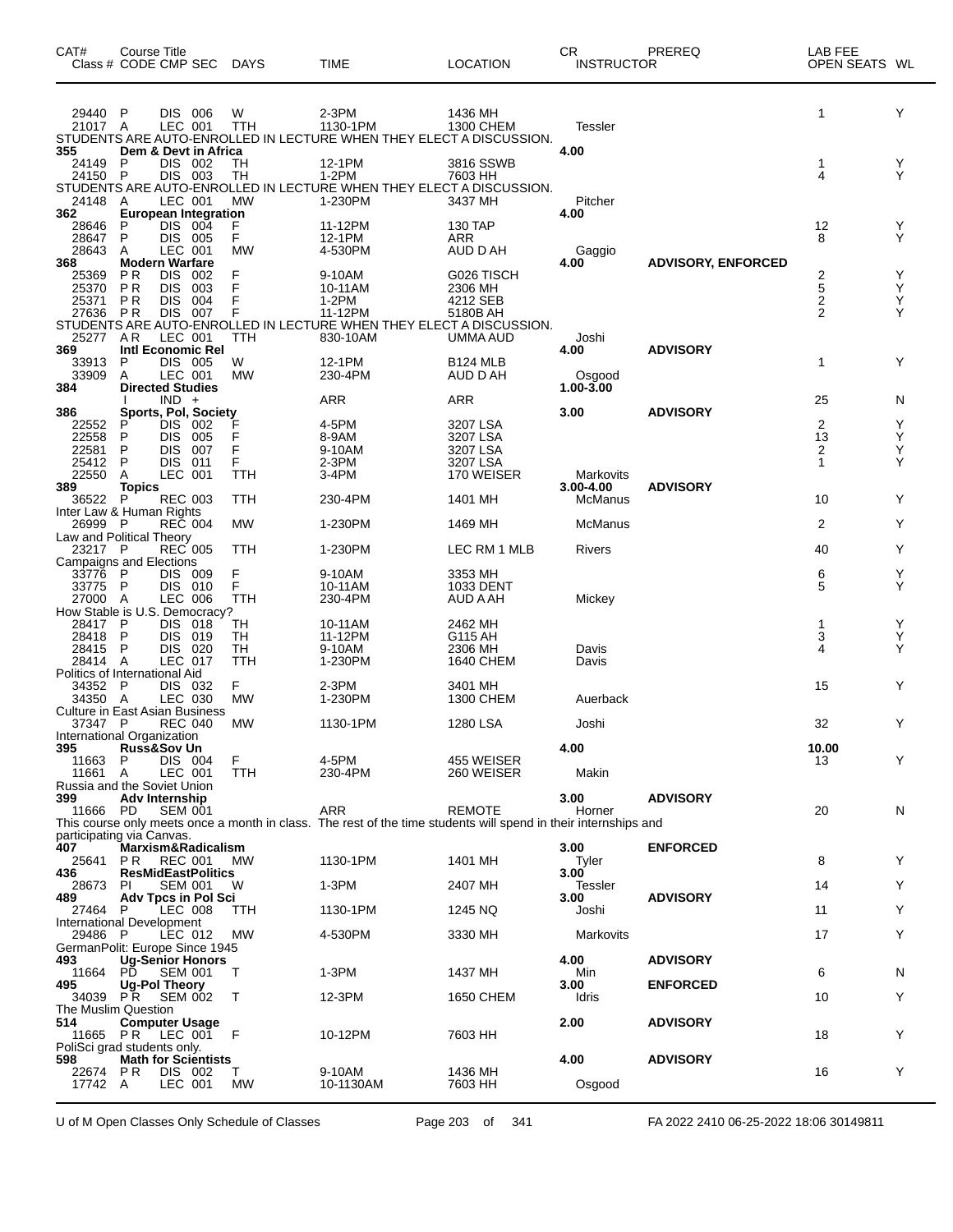| CAT#                         | Course Title<br>Class # CODE CMP SEC                | DAYS             | <b>TIME</b>      | <b>LOCATION</b>                                                     | CR.<br><b>INSTRUCTOR</b>            | PREREQ          | LAB FEE<br>OPEN SEATS WL |   |
|------------------------------|-----------------------------------------------------|------------------|------------------|---------------------------------------------------------------------|-------------------------------------|-----------------|--------------------------|---|
| 599                          | PS Grad students only<br><b>Stat Method Pol Res</b> |                  |                  |                                                                     | 4.00                                | <b>ADVISORY</b> |                          |   |
| 15695<br>11667 A             | PR<br>LAB 002<br><b>SEM 001</b>                     | TH<br><b>TTH</b> | 4-5PM<br>230-4PM | G463 MH<br>2320 SEB                                                 | Quinn                               |                 | 13                       | Y |
| PS Grad only<br>602          | Pol Thot-Early Mod                                  |                  |                  |                                                                     | 3.00                                | <b>ADVISORY</b> |                          |   |
| 34041                        | P<br><b>SEM 001</b>                                 | T.               | 11-2PM           | 3315 MH                                                             | Temin                               |                 | 10                       | Y |
| 611                          | <b>Amer Natl Govt</b>                               |                  |                  |                                                                     | 3.00                                | <b>ADVISORY</b> |                          |   |
| 29700                        | P<br><b>SEM 001</b>                                 | <b>TH</b>        | 10-12PM          | <b>ARR</b>                                                          | Fong                                |                 | 12                       | Y |
| 653                          | <b>Psem Mid E Pol</b>                               |                  |                  |                                                                     | 3.00                                | <b>ADVISORY</b> |                          |   |
| 34280<br>656                 | <b>SEM 001</b><br>P<br><b>Chinese Govt-Pol</b>      | W                | 4-6PM            | 3440 MH                                                             | <b>Tessler</b><br>3.00              | <b>ADVISORY</b> | 6                        | Y |
| 37154                        | <b>SEM 001</b><br>P                                 | Т                | 4-7PM            | 355 WEISER                                                          | Gallagher                           |                 | 12                       | Υ |
| 663                          | Intl Inst Orgs Law                                  |                  |                  |                                                                     | 1.50                                | <b>ADVISORY</b> |                          |   |
| 29857                        | <b>SEM 001</b><br>P                                 | т                | 12-2PM           | 2448 MH                                                             | Koremenos                           |                 | 22                       | Y |
| 664                          | <b>Intl State</b>                                   |                  |                  |                                                                     | 1.50                                | <b>ADVISORY</b> |                          |   |
| 29558<br>680                 | P<br><b>SEM 001</b><br><b>Behav Res Methods</b>     | W                | 130-4PM          | 4207 AH                                                             | Slater<br>3.00                      | <b>ADVISORY</b> | $\overline{7}$           | Y |
| 23184                        | P<br><b>SEM 001</b>                                 | т                | 10-1PM           | <b>ARR</b>                                                          | Valentino                           |                 | $\overline{7}$           | Y |
| 688                          | <b>Selected Topics</b>                              |                  |                  |                                                                     | 3.00                                | <b>ADVISORY</b> |                          |   |
| 29559                        | P<br><b>SEM 009</b>                                 | <b>TH</b>        | 9-12PM           | 3440 MH                                                             | <b>Nordaas</b>                      |                 | 10                       | Υ |
| Civilians in conflict        |                                                     |                  |                  |                                                                     |                                     |                 |                          |   |
| 31304 P                      | <b>SEM 010</b>                                      | Т                | 10-2PM           | 1359 MH                                                             | Thornton, Goldenberg,<br>Chamberlin |                 | 1                        | Y |
| 36858 P                      | Producing Voter Engagement                          | M                | 4-6PM            | 4175 AH                                                             |                                     |                 | 13                       | N |
| <b>Identity and Politics</b> | <b>SEM 013</b>                                      |                  |                  |                                                                     | Jones                               |                 |                          |   |
| 36859 P                      | <b>SEM 014</b>                                      | M                | 4-6PM            | 4175 AH                                                             | Jones                               |                 | 11                       | N |
| <b>Identity and Politics</b> |                                                     |                  |                  |                                                                     |                                     |                 |                          |   |
| 694                          | <b>Qual Res Meth</b>                                |                  |                  |                                                                     | 1.50                                | <b>ADVISORY</b> |                          |   |
| 34042                        | P<br><b>SEM 001</b>                                 | м                | 10-12PM          | <b>REMOTE</b>                                                       | Ang                                 |                 | 3                        | Y |
| 701                          | <b>Concepts Pol Theory</b>                          |                  | 2-5PM            |                                                                     | 3.00<br>Heffernan                   | <b>ADVISORY</b> |                          | Y |
| 29914 P                      | <b>SEM 001</b><br><b>Political Theories of Work</b> | M                |                  | 373 LORCH                                                           |                                     |                 | 14                       |   |
| 799                          | <b>Adv QuantEmp Methods</b>                         |                  |                  |                                                                     | 3.00                                | <b>ADVISORY</b> |                          |   |
| 26379 P                      | LAB 002                                             | W                | $1-2PM$          | G228 AH                                                             |                                     |                 | 13                       | N |
|                              |                                                     |                  |                  | STUDENTS ARE AUTO-ENROLLED IN LECTURE WHEN THEY ELECT A DISCUSSION. |                                     |                 |                          |   |
| 26378 A                      | LEC 001                                             | $\top$           | 4-6PM            | 2325 MH                                                             | Mebane Jr                           |                 |                          |   |
| 993                          | G S I Training                                      |                  |                  |                                                                     | 1.00                                | <b>ADVISORY</b> |                          |   |
| 11671<br>995                 | <b>PR</b><br><b>SEM 001</b><br><b>Diss-Cand</b>     | F                | $2-4PM$          | 1359 MH                                                             | Dincecco<br>8.00                    | <b>ENFORCED</b> | 17                       | Y |
|                              | IR.<br>$IND +$                                      |                  | <b>ARR</b>       | <b>ARR</b>                                                          |                                     |                 | 25                       | N |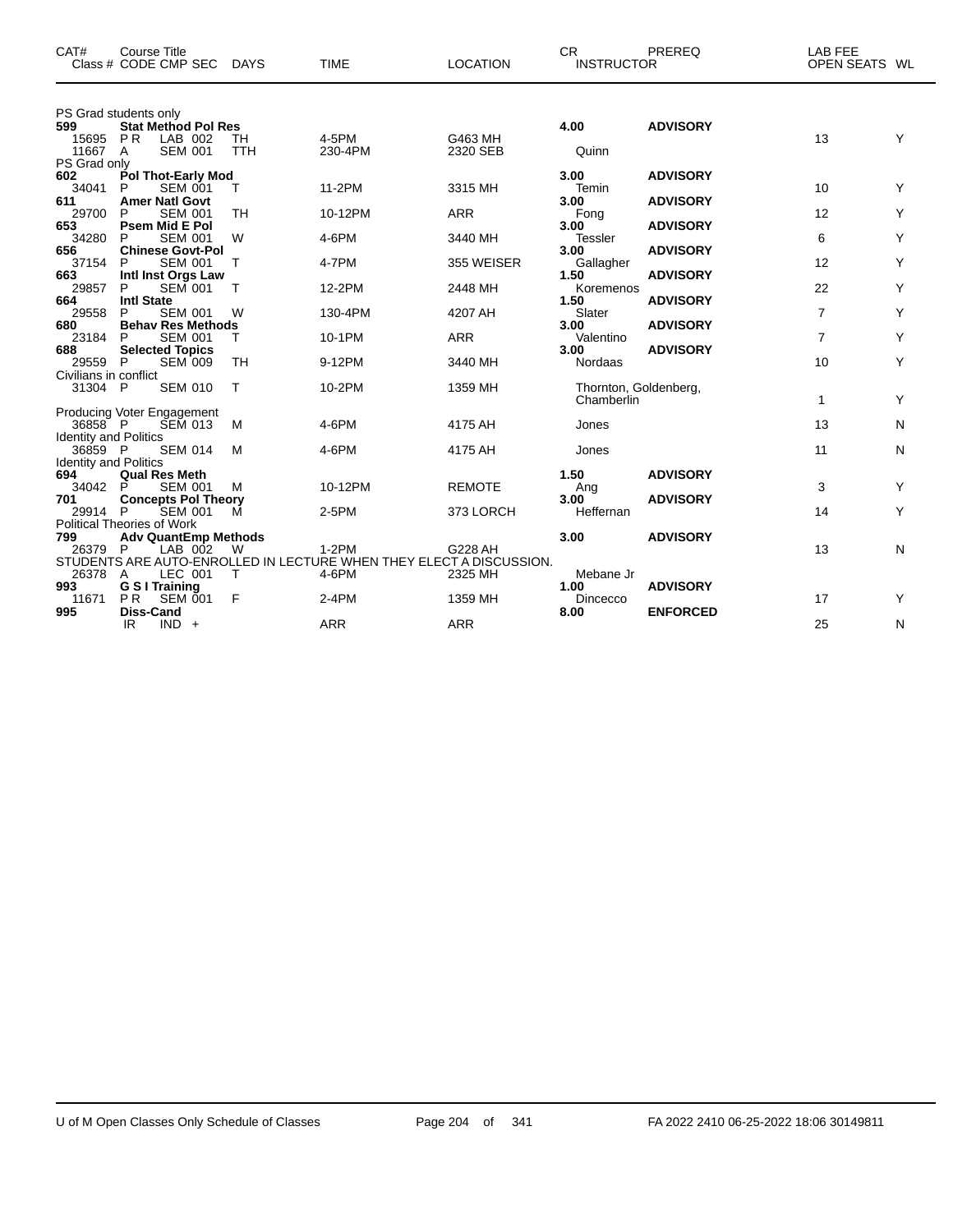| CAT#<br>Title<br>Course |             |             |          | ⌒冖<br>◡◚ | PREREQ            | _AB FEE                 |
|-------------------------|-------------|-------------|----------|----------|-------------------|-------------------------|
| Class # CODE CMP SEC    | <b>DAYS</b> | <b>TIME</b> | LOCATION |          | <b>INSTRUCTOR</b> | <b>OPEN SEATS</b><br>WL |

#### **Psychology Department Psychology (PSYCH) Open Sections**

|                                                                        |                         |                                      |                                                |                                                                                                                                                                                                                                    |                      |                     | ---IT IS CRITICAL THAT STUDENTS ATTEND CLASSES FROM THE BEGINNING OF THE TERM.  EVEN THOUGH STUDENTS ARE REGISTERED<br>OFFICIALLY FOR A COURSE, THE DEPARTMENT MAY REQUEST THAT THEY BE DISENROLLED IF THEY DO NOT ATTEND INITIAL CLASSES. |                |        |
|------------------------------------------------------------------------|-------------------------|--------------------------------------|------------------------------------------------|------------------------------------------------------------------------------------------------------------------------------------------------------------------------------------------------------------------------------------|----------------------|---------------------|--------------------------------------------------------------------------------------------------------------------------------------------------------------------------------------------------------------------------------------------|----------------|--------|
| 111<br>26666 PR                                                        | Intro to Psych          | DIS 003                              | $\top$                                         | 6-7PM                                                                                                                                                                                                                              | 271 WEISER           | 4.00                |                                                                                                                                                                                                                                            | $\mathbf{1}$   | Y      |
|                                                                        |                         |                                      |                                                | All sections meet from the 1st day of class, even if they occur before the 1st lecture.                                                                                                                                            |                      |                     |                                                                                                                                                                                                                                            |                |        |
| 26663 A                                                                |                         | LEC 001                              | TTH                                            | 1130-1PM                                                                                                                                                                                                                           | 1324 EH              | Hoeffner            |                                                                                                                                                                                                                                            |                |        |
| 11674 A                                                                |                         | LEC 030                              | TTH                                            | Students are auto-enrolled in LEC 001 when they elect a DIS 002-013.<br>230-4PM                                                                                                                                                    | 1324 EH              | Buvinger            |                                                                                                                                                                                                                                            |                |        |
|                                                                        | 20012 PR LEC 061        |                                      | TTH                                            | Students are auto-enrolled in Lec 030 when they elect a Dis 031-042.<br>1-3PM                                                                                                                                                      | 1800 CHEM            | Schreier            |                                                                                                                                                                                                                                            | $\overline{7}$ | Y      |
| 112 Lecture.                                                           |                         |                                      |                                                | Psych 111-061 LEC meets with Psych 111-060 LEC. Psych 111-061 is ONLY for students CURRENTLY ENROLLED IN THE<br>SCHOOL OF NURSING. All other students should register or waitlist for Psych 111-060, or another Psych 111 or Psych |                      |                     |                                                                                                                                                                                                                                            |                |        |
| 120                                                                    |                         | Sem in Psy-Soc Sci                   |                                                |                                                                                                                                                                                                                                    |                      | 3.00 <sub>1</sub>   | <b>ADVISORY</b>                                                                                                                                                                                                                            |                |        |
| 11675 PR                                                               |                         | <b>SEM 001</b>                       | W                                              | 2-5PM                                                                                                                                                                                                                              | 373 LORCH            | Preston             |                                                                                                                                                                                                                                            | 6              | Y      |
| Can Psych Save the Planet?<br>33952 PR                                 |                         | <b>SEM 002</b>                       | MW                                             | 10-1130AM                                                                                                                                                                                                                          | 3866 EH              | Rabinowitz          |                                                                                                                                                                                                                                            | 6              | Υ      |
| Psych Perspectives of Politics<br>24354 PR                             |                         | SEM 003                              | T                                              | 9-12PM                                                                                                                                                                                                                             | 1060 EH              | Keating             |                                                                                                                                                                                                                                            | 6              | Y      |
| Develpmnt of Stress&Resilience<br>21300 PR                             |                         | <b>SEM 005</b>                       | <b>MW</b>                                      | 830-10AM                                                                                                                                                                                                                           | 3021 EH              | Schreier            |                                                                                                                                                                                                                                            | 6              | Y      |
| Devel thru Children's Lit<br>26734 PR<br>What Makes Life Worth Living? |                         | <b>SEM 010</b>                       | МW                                             | 1130-1PM                                                                                                                                                                                                                           | 3021 EH              | Park                |                                                                                                                                                                                                                                            | 6              | Y      |
| 28607 PR<br><b>Psych Perspectives of Politics</b>                      |                         | SEM 011                              | TTH                                            | 230-4PM                                                                                                                                                                                                                            | <b>B856 EQ</b>       | Rabinowitz          |                                                                                                                                                                                                                                            | 6              | Y      |
| 121                                                                    |                         | Sem in Psy-Nat Sci                   |                                                |                                                                                                                                                                                                                                    |                      | 3.00                | <b>ADVISORY</b>                                                                                                                                                                                                                            |                |        |
| Mind, Machine, and Mathematics                                         | 37602 PR SEM 002        |                                      | M                                              | 230-530PM                                                                                                                                                                                                                          | ARR                  | Zhang               |                                                                                                                                                                                                                                            | 14             | Y      |
| (Fall 2022).                                                           |                         |                                      |                                                | Psych 121-002 meets in the Pillsbury Room, East Hall. Take the elevator near the Church St entrance to floor "4M"                                                                                                                  |                      |                     |                                                                                                                                                                                                                                            |                |        |
| 122                                                                    | <b>Intrgrp Dialogue</b> |                                      |                                                |                                                                                                                                                                                                                                    |                      | 2.00                |                                                                                                                                                                                                                                            |                |        |
| igrcourses@umich.edu                                                   |                         |                                      |                                                | Interested students must fill out a dialogue application. See link in course description. Questions? Email                                                                                                                         |                      |                     |                                                                                                                                                                                                                                            |                |        |
| 17839 PD<br>17841 PD                                                   |                         | <b>SEM 001</b><br>SEM 002            | W<br>W                                         | 10-12PM<br>3-5PM                                                                                                                                                                                                                   | ARR<br>296 WEISER    | Kaplowitz<br>Morton |                                                                                                                                                                                                                                            | 52<br>50       | N<br>N |
|                                                                        |                         |                                      |                                                | Interested students must fill out a dialogue application. See link in course description. Questions? Email                                                                                                                         |                      |                     |                                                                                                                                                                                                                                            |                |        |
|                                                                        |                         |                                      |                                                |                                                                                                                                                                                                                                    |                      |                     |                                                                                                                                                                                                                                            |                |        |
| igrcourses@umich.edu                                                   |                         |                                      |                                                |                                                                                                                                                                                                                                    |                      |                     |                                                                                                                                                                                                                                            |                |        |
| <b>211</b>                                                             |                         | <b>Project Outreach</b>              |                                                |                                                                                                                                                                                                                                    |                      | 3.00                | <b>ADVISORY</b>                                                                                                                                                                                                                            | 40.00          |        |
| 11679 P                                                                |                         | DIS 005                              | - TH                                           | 4-6PM                                                                                                                                                                                                                              | 0460 CCCB            |                     |                                                                                                                                                                                                                                            | 21             | Y      |
| <b>Health Psychology</b>                                               |                         |                                      |                                                |                                                                                                                                                                                                                                    |                      |                     |                                                                                                                                                                                                                                            |                |        |
| 35146 A                                                                |                         | LEC 001                              | Email questions to project.outreach@umich.edu. | ARR                                                                                                                                                                                                                                | ARR                  | Seifert             |                                                                                                                                                                                                                                            |                |        |
|                                                                        |                         |                                      |                                                | Students are auto-enrolled in LEC 001 when they elect a DIS 002-006.                                                                                                                                                               |                      |                     |                                                                                                                                                                                                                                            |                |        |
| 213                                                                    |                         | <b>Foundations IGR</b>               |                                                |                                                                                                                                                                                                                                    |                      | 3.00                | <b>ENFORCED</b>                                                                                                                                                                                                                            |                |        |
|                                                                        | 25506 PDR SEM 002       |                                      | TTH                                            | 1-230PM                                                                                                                                                                                                                            | ARR                  | Crider              |                                                                                                                                                                                                                                            | 2              | Y      |
| 223                                                                    |                         | <b>Entrepreneur Crtivty</b>          |                                                |                                                                                                                                                                                                                                    |                      | 3.00                | <b>ENFORCED</b>                                                                                                                                                                                                                            |                |        |
| 24610 AR                                                               |                         | LEC 001                              | МW                                             | 11-12PM<br>Students are auto-enrolled in LEC 001 when they elect a DIS 002-009.                                                                                                                                                    | AUD A AH             | Fretz               |                                                                                                                                                                                                                                            |                |        |
| 226                                                                    |                         | UG Psych Research                    |                                                |                                                                                                                                                                                                                                    |                      | 1.00-4.00           |                                                                                                                                                                                                                                            |                |        |
|                                                                        |                         | $IND +$                              |                                                | ARR                                                                                                                                                                                                                                | ARR                  |                     |                                                                                                                                                                                                                                            | 25             | N      |
| 230                                                                    |                         | Intro Behav Neurosci                 |                                                |                                                                                                                                                                                                                                    |                      | 4.00                | <b>ADVISORY, ENFORCED</b>                                                                                                                                                                                                                  |                |        |
| 11686 PR                                                               |                         | DIS 003                              | T                                              | 5-6PM<br>All sections meet from the 1st day of class, even if they occur before the 1st lecture.                                                                                                                                   | 271 WEISER           |                     |                                                                                                                                                                                                                                            | 2              | Υ      |
| 11687 PR                                                               |                         | DIS 004                              | TH.                                            | 4-5PM<br>All sections meet from the 1st day of class, even if they occur before the 1st lecture.                                                                                                                                   | 271 WEISER           |                     |                                                                                                                                                                                                                                            | 1              | Y      |
| 18834 PR                                                               |                         | DIS 005                              | TH                                             | 5-6PM                                                                                                                                                                                                                              | 271 WEISER           |                     |                                                                                                                                                                                                                                            | 1              |        |
| 18835 PR                                                               |                         | DIS 007                              |                                                | All sections meet from the 1st day of class, even if they occur before the 1st lecture.<br>8-9AM                                                                                                                                   | 4096 EH              |                     |                                                                                                                                                                                                                                            | 9              | Y      |
| 18888 PR                                                               |                         | DIS 013                              |                                                | All sections meet from the 1st day of class, even if they occur before the 1st lecture.<br>$2-3PM$                                                                                                                                 | <b>B247 EH</b>       |                     |                                                                                                                                                                                                                                            | 3              | Y      |
| 11684 AR                                                               |                         | LEC 001                              | MW                                             | All sections meet from the 1st day of class, even if they occur before the 1st lecture.<br>1130-1PM<br>Students are auto-enrolled in LEC 001 when they elect a DIS 002-014.                                                        | 1324 EH              | Rothschild          |                                                                                                                                                                                                                                            |                |        |
| 30531 AR                                                               |                         | LEC 020                              | TTH                                            | 1-230PM                                                                                                                                                                                                                            | 1210 CHEM            | Cummings            |                                                                                                                                                                                                                                            |                |        |
|                                                                        |                         |                                      |                                                | Students are auto-enrolled in LEC 020 when they elect a DIS 021-026.                                                                                                                                                               |                      |                     |                                                                                                                                                                                                                                            |                |        |
| 235<br>30539 PR                                                        |                         | Intro Evol & Behav<br><b>DIS 002</b> | W                                              | 10-11AM                                                                                                                                                                                                                            | 1405 EQ              | 4.00                | <b>ENFORCED</b>                                                                                                                                                                                                                            | 3              |        |
|                                                                        |                         |                                      |                                                | All sections meet from the 1st day of class, even if they occur before the 1st lecture                                                                                                                                             |                      |                     |                                                                                                                                                                                                                                            |                |        |
| 30540 PR                                                               |                         | DIS 003                              | W                                              | 11-12PM                                                                                                                                                                                                                            | G160 AH              |                     |                                                                                                                                                                                                                                            | 12             | Y      |
|                                                                        |                         | DIS 004                              | W                                              | All sections meet from the 1st day of class, even if they occur before the 1st lecture<br>4-5PM                                                                                                                                    |                      |                     |                                                                                                                                                                                                                                            |                | Y      |
| 30541 PR<br>30542 PR                                                   |                         | DIS 005                              | W                                              | All sections meet from the 1st day of class, even if they occur before the 1st lecture<br>5-6PM                                                                                                                                    | 1505 NUB<br>1505 NUB |                     |                                                                                                                                                                                                                                            | 13<br>17       | Y      |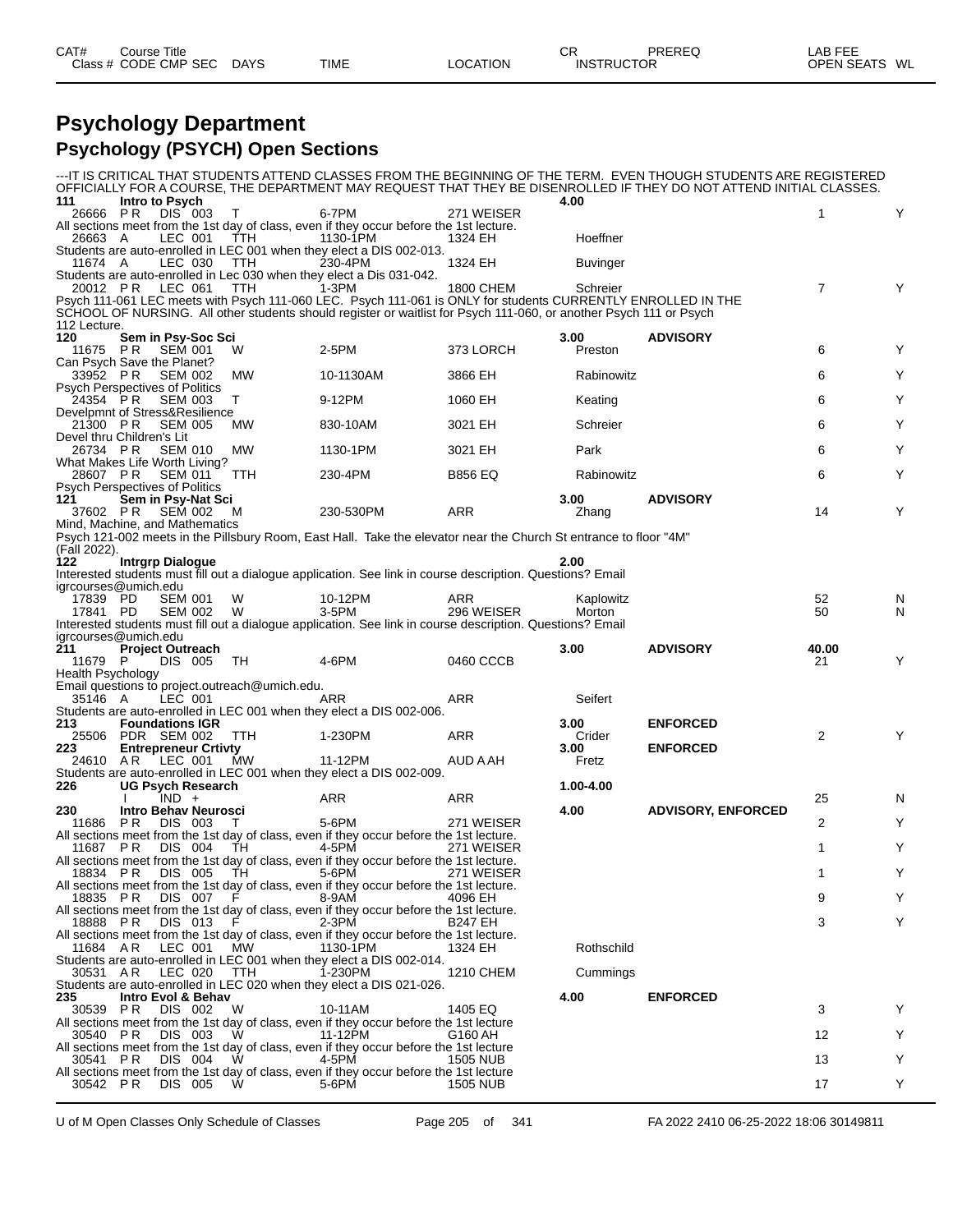| All sections meet from the 1st day of class, even if they occur before the 1st lecture<br>3-4PM<br>30543 PR DIS 006 TH<br>G160 AH                                                                                            |              |                 | 7              | Y      |
|------------------------------------------------------------------------------------------------------------------------------------------------------------------------------------------------------------------------------|--------------|-----------------|----------------|--------|
| All sections meet from the 1st day of class, even if they occur before the 1st lecture<br>30538 AR LEC 001 TTH<br>10-1130AM<br>1202 SEB                                                                                      | Dantzer      |                 |                |        |
| Students are auto-enrolled in LEC 001 when they elect a DIS 002-007.                                                                                                                                                         |              |                 |                |        |
| Intro to Cog Psych<br>240<br>DIS 006<br>20375 PR<br>5-6PM<br><b>B852 EQ</b><br>- W                                                                                                                                           | 4.00         | <b>ENFORCED</b> | 4              | Y      |
| All sections meet from the 1st day of class, even if they occur before the 1st lecture.<br>DIS 009<br>9-10AM<br>20378 PR<br>2330 MH                                                                                          |              |                 | 1              | Y      |
| All sections meet from the 1st day of class, even if they occur before the 1st lecture.<br>10-1130AM<br>11693 A R<br>LEC 001 TTH<br>1324 EH                                                                                  | Polk         |                 |                |        |
| Students are auto-enrolled in LEC 001 when they elect a DIS 002-013.<br>DIS 022<br>TH <sub></sub><br>8-9AM<br>20427 PR<br>271 WEISER                                                                                         |              |                 | 14             | Y      |
| All sections meet from the 1st day of class, even if they occur before the 1st lecture                                                                                                                                       |              |                 | 1              | Y      |
| 20429 PR<br>DIS 024<br>4-5PM<br>TH.<br>142 LORCH<br>All sections meet from the 1st day of class, even if they occur before the 1st lecture                                                                                   |              |                 |                |        |
| 23218 PR<br>6-7PM<br>DIS 026<br>TH.<br>271 WEISER<br>All sections meet from the 1st day of class, even if they occur before the 1st lecture                                                                                  |              |                 | 1              | Y      |
| DIS 027<br>20431 PR<br>8-9AM<br>269 WEISER<br>-F<br>All sections meet from the 1st day of class, even if they occur before the 1st lecture                                                                                   |              |                 | 19             | Y      |
| DIS 028<br>9-10AM<br>22596 PR<br>1448 MH<br>All sections meet from the 1st day of class, even if they occur before the 1st lecture                                                                                           |              |                 | 11             | Y      |
| 20432 PR<br>DIS 029<br>10-11AM<br><b>F</b> Provident<br>3330 MH                                                                                                                                                              |              |                 | 2              | Y      |
| All sections meet from the 1st day of class, even if they occur before the 1st lecture<br>DIS 031<br>12-1PM<br>20434 PR<br>-F<br>1628 CHEM                                                                                   |              |                 | 3              | Y      |
| All sections meet from the 1st day of class, even if they occur before the 1st lecture<br>20435 PR<br>DIS 032<br>1-2PM<br>1636 CHEM                                                                                          |              |                 | 4              | Y      |
| All sections meet from the 1st day of class, even if they occur before the 1st lecture<br>LEC 020<br><b>MW</b><br>230-4PM<br>20425 AR<br>1324 EH                                                                             | Snodgrass    |                 |                |        |
| Students are auto-enrolled in LEC 020 when they elect a DIS 021-032.<br>Lang and Human Mind<br>242.                                                                                                                          | 4.00         | <b>ENFORCED</b> |                |        |
| 26720 PR<br>DIS 005<br>9-10AM<br>3556 DANA<br>F.<br>DIS 007<br>F.<br>26724 PR<br>9-10AM<br>2328 SEB                                                                                                                          |              |                 | 5<br>11        | Y<br>Y |
| 26712 AR<br>LEC 001<br>МW<br>10-1130AM<br>1202 SEB                                                                                                                                                                           | Merchant     |                 |                |        |
| 250<br><b>Intro Dev Psych</b><br>AR<br>LEC 001<br>MW<br>1-230PM<br>1324 EH<br>11695                                                                                                                                          | 4.00<br>Jodl | <b>ENFORCED</b> |                |        |
| Students are auto-enrolled in LEC 001 when they elect a DIS 002-013.<br>270<br>Abnormal Psychology                                                                                                                           | 4.00         | <b>ENFORCED</b> |                |        |
| DIS 003<br>$2-3PM$<br>28676 PR<br>269 WEISER<br>All sections meet from the 1st day of class, even if they occur before the 1st lecture.                                                                                      |              |                 | 7              | Y      |
| 30692 PR<br>DIS 004 W<br>12-1PM<br>335 WH<br>All sections meet from the 1st day of class, even if they occur before the 1st lecture.                                                                                         |              |                 | 1              | Y      |
| DIS 005<br>1-2PM<br>26680 PR<br>W.<br>142 LORCH                                                                                                                                                                              |              |                 | 9              | Y      |
| All sections meet from the 1st day of class, even if they occur before the 1st lecture.<br>26681 PR<br>DIS 006<br>$2-3PM$<br><b>W</b><br>271 WEISER                                                                          |              |                 | 18             | Y      |
| All sections meet from the 1st day of class, even if they occur before the 1st lecture.<br>26682 PR<br>12-1PM<br>DIS 007 TH<br><b>B856 EQ</b>                                                                                |              |                 | 13             | Y      |
| All sections meet from the 1st day of class, even if they occur before the 1st lecture.<br>DIS 008<br>$2-3PM$<br>28677 PR<br>TH<br>G160 AH                                                                                   |              |                 | 17             | Y      |
| All sections meet from the 1st day of class, even if they occur before the 1st lecture.<br>DIS 009<br>3-4PM<br>26683 PR<br>TH.<br><b>B852 EQ</b>                                                                             |              |                 | 16             | Y      |
| All sections meet from the 1st day of class, even if they occur before the 1st lecture.                                                                                                                                      |              |                 |                |        |
| 30861 PR<br>DIS 010<br>4-5PM<br>TH<br>R <sub>1240</sub> BUS<br>All sections meet from the 1st day of class, even if they occur before the 1st lecture.                                                                       |              |                 | 19             | Y      |
| <b>DIS 011</b><br>9-10AM<br>26684 PR<br>1110 NQ<br>- F<br>All sections meet from the 1st day of class, even if they occur before the 1st lecture.                                                                            |              |                 | 11             | Y      |
| DIS 012<br>- F<br>10-11AM<br>30691 PR<br>G040 TISCH<br>All sections meet from the 1st day of class, even if they occur before the 1st lecture.                                                                               |              |                 | 18             | Y      |
| 28678 PR<br>DIS 013<br>11-12PM<br>1427 MH<br>All sections meet from the 1st day of class, even if they occur before the 1st lecture.                                                                                         |              |                 | 12             | Y      |
| DIS 014<br>$3-4PM$<br>35939 PR<br>3021 EH<br>W.                                                                                                                                                                              |              |                 | 16             | Y      |
| All sections meet from the 1st day of class, even if they occur before the 1st lecture.<br>16538 AR<br>LEC 001<br>TTH<br>830-10AM<br>1324 EH                                                                                 | Chang        |                 |                |        |
| Students are auto-enrolled in LEC 001 when they elect a DIS 002-014.<br><b>Intro Social Psych</b><br>280                                                                                                                     | 4.00         | <b>ENFORCED</b> |                |        |
| 11708 AR<br>LEC 001<br>1-230PM<br>1324 EH<br><b>TTH</b><br>Students are auto-enrolled in LEC 001 when they elect a DIS 002-013.                                                                                              | Gohar        |                 |                |        |
| 290<br>Intro Psych Persn<br>DIS 002<br>24357 PR<br>12-1PM<br><b>1518 NUB</b><br>$\top$                                                                                                                                       | 4.00         | <b>ENFORCED</b> | 5              | Y      |
| All sections meet from the 1st day of class, even if they occur before the 1st lecture.                                                                                                                                      |              |                 |                |        |
| Students: if you do not meet the Intro Psych PREREQ, please call 734-764-2580 or visit the Psych SAA Office at<br>1343 East Hall (M-F, 8am-5pm) to request an override into an OPEN discussion section. You will be asked to |              |                 |                |        |
| register at that time.<br>24358 PR DIS 003<br>1-2PM<br>269 WEISER<br>T                                                                                                                                                       |              |                 | $\overline{7}$ | Y      |
| All sections meet from the 1st day of class, even if they occur before the 1st lecture.<br>Students: if you do not meet the Intro Psych PREREQ, please call 734-764-2580 or visit the Psych SAA Office at                    |              |                 |                |        |
| 1343 East Hall (M-F, 8am-5pm) to request an override into an OPEN discussion section. You will be asked to<br>register at that time.                                                                                         |              |                 |                |        |
| 24361 PR<br>DIS 006<br>9-10AM<br>G160 AH<br>- W                                                                                                                                                                              |              |                 | 8              | Y      |
|                                                                                                                                                                                                                              |              |                 |                |        |

CAT# Course Title Case CR PREREQ LAB FEE Class # CODE CMP SEC DAYS TIME LOCATION INSTRUCTOR OPEN SEATS WL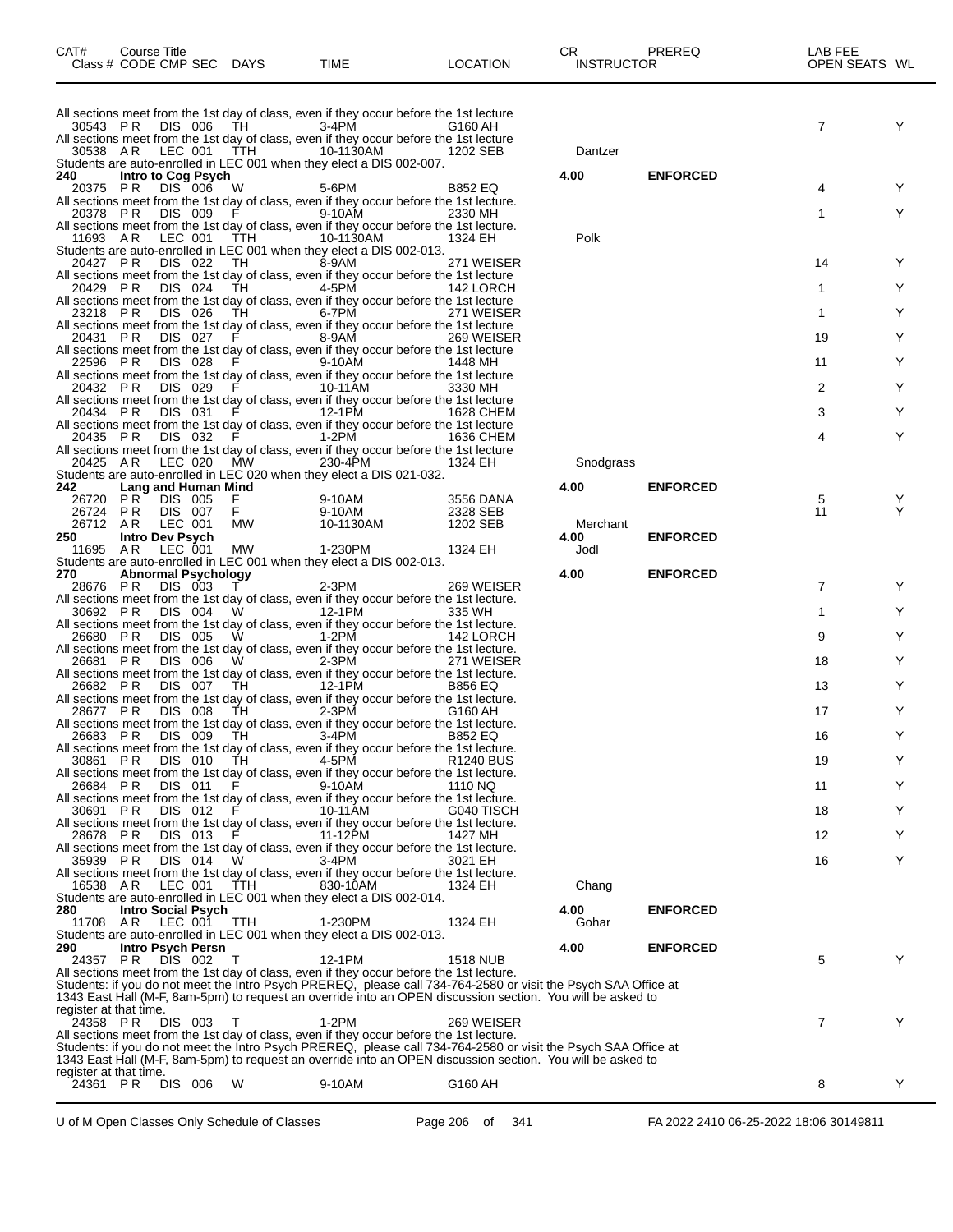| CAT#                                           | <b>Course Title</b><br>Class # CODE CMP SEC DAYS                                  |                 | TIME                                                                                               | <b>LOCATION</b>                                                                                                                                                                                                                           | CR<br><b>INSTRUCTOR</b> | PREREQ                             | LAB FEE<br>OPEN SEATS WL |   |
|------------------------------------------------|-----------------------------------------------------------------------------------|-----------------|----------------------------------------------------------------------------------------------------|-------------------------------------------------------------------------------------------------------------------------------------------------------------------------------------------------------------------------------------------|-------------------------|------------------------------------|--------------------------|---|
|                                                |                                                                                   |                 | All sections meet from the 1st day of class, even if they occur before the 1st lecture.            | Students: if you do not meet the Intro Psych PREREQ, please call 734-764-2580 or visit the Psych SAA Office at<br>1343 East Hall (M-F, 8am-5pm) to request an override into an OPEN discussion section. You will be asked to              |                         |                                    |                          |   |
| register at that time.<br>24362 PR             | DIS 007                                                                           | W               | 10-11AM<br>All sections meet from the 1st day of class, even if they occur before the 1st lecture. | 2011 MLB                                                                                                                                                                                                                                  |                         |                                    | 5                        | Y |
|                                                |                                                                                   |                 |                                                                                                    | Students: if you do not meet the Intro Psych PREREQ, please call 734-764-2580 or visit the Psych SAA Office at<br>1343 East Hall (M-F, 8am-5pm) to request an override into an OPEN discussion section. You will be asked to              |                         |                                    |                          |   |
| register at that time.<br>30695 PR<br>24356 AR | DIS 009<br>LEC 001                                                                | TH<br><b>MW</b> | 9-10AM<br>4-530PM                                                                                  | 142 LORCH<br>1324 EH                                                                                                                                                                                                                      | Edelstein               |                                    | 11                       | Y |
|                                                |                                                                                   |                 | Students are auto-enrolled in LEC 001 when they elect a DIS 002-007.                               | Students: if you do not meet the Intro Psych PREREQ, please call 734-764-2580 or visit the Psych SAA Office at<br>1343 East Hall (M-F, 8am-5pm) to request an override into an OPEN discussion section. You will be asked to              |                         |                                    |                          |   |
| register at that time.<br>302                  | <b>Res Meth in Cog NS</b>                                                         |                 |                                                                                                    |                                                                                                                                                                                                                                           | 3.00                    | <b>ENFORCED</b>                    |                          |   |
| 21587 A.R                                      | LEC 001 TH<br>Psych 302 counts as a Methods Lab for Psych and BCN Majors.         |                 | 230-4PM<br>Students are auto-enrolled in LEC 001 when they elect a LAB 002-007.                    | 1360 EH                                                                                                                                                                                                                                   | Weissman                |                                    |                          |   |
|                                                | start. The GSIs can grant overrides only if                                       |                 |                                                                                                    | Do not email the professor to request an override. The GSIs will make decisions about overrides only after classes<br>enrolled students drop the course, because each lab section is limited to 20 students. If seats become available in |                         |                                    |                          |   |
|                                                | active attendance and participation in<br>the class by the waitlisted student.    |                 |                                                                                                    | a lab section, the GSI will grant overrides based on (1) the order of students on the section?s waitlist and (2)                                                                                                                          |                         |                                    |                          |   |
| 303                                            | <b>Res Methods in Psych</b><br>15790 AR LEC 001 M                                 |                 | 4-530PM                                                                                            | 170 WEISER                                                                                                                                                                                                                                | 3.00<br>Rabinowitz      | <b>ENFORCED</b>                    | 75.00                    |   |
| 304<br>21592 PI                                | Teaching&Leading<br>LAB 001                                                       | Т               | Students are auto-enrolled in LEC 001 when they elect a LAB 002-011.<br>530-630PM                  | <b>B247 EH</b>                                                                                                                                                                                                                            | 2.00-4.00<br>Quart      | <b>ADVISORY</b>                    | 40.00<br>5               | N |
| 20095 PI<br>Group Leading                      | Michigan Mentorship Program<br>LAB 471                                            | T               | 5-6PM                                                                                              | ARR                                                                                                                                                                                                                                       | Quart                   |                                    | 5                        | N |
| 306<br>11681                                   | <b>Group Leading</b><br><b>PI</b><br>LAB 002                                      | T               | 4-6PM                                                                                              | ARR                                                                                                                                                                                                                                       | 3.00                    | <b>ADVISORY</b>                    | 4                        | N |
| 306                                            | Group Leading<br>LAB 002<br>P                                                     | $\top$          | 6-730PM                                                                                            | 1060 EH                                                                                                                                                                                                                                   | 3.00                    | <b>ADVISORY</b>                    | 4                        | N |
|                                                | Early Childhood Care                                                              |                 |                                                                                                    | Psych 306 admission requires a short application, which may be completed here: myumi.ch/aZdQK. Email questions to                                                                                                                         |                         |                                    |                          |   |
|                                                | project.outreach@umich.edu.<br>PSYCH 306-002 meets in 3460 CCCB from 4-6 p.m.     |                 |                                                                                                    |                                                                                                                                                                                                                                           |                         |                                    |                          |   |
| 306<br>20436<br>306                            | <b>Group Leading</b><br><b>PI</b><br>LAB 003<br><b>Group Leading</b>              | T               | 6-730PM                                                                                            | <b>B250 EH</b>                                                                                                                                                                                                                            | 3.00<br>3.00            | <b>ADVISORY</b><br><b>ADVISORY</b> | 10                       | N |
| <b>Mental Wellness</b>                         | P<br>LAB 003                                                                      | $\top$          | 4-6PM                                                                                              | ARR                                                                                                                                                                                                                                       |                         |                                    | 10                       | N |
|                                                | project.outreach@umich.edu.                                                       |                 |                                                                                                    | Psych 306 admission requires a short application, which may be completed here: myumi.ch/aZdQK. Email questions to                                                                                                                         |                         |                                    |                          |   |
| 306                                            | PSYCH 306-003 meets in 0460 CCCB from 4-6 p.m.<br><b>Group Leading</b>            |                 |                                                                                                    |                                                                                                                                                                                                                                           | 3.00                    | <b>ADVISORY</b>                    |                          |   |
| 20437 PI<br>306                                | LAB 004<br>Group Leading                                                          | TH              | 6-730PM                                                                                            | 1060 EH                                                                                                                                                                                                                                   | 3.00                    | <b>ADVISORY</b>                    | 10                       | N |
|                                                | P<br>$LAB$ $004$<br>Psychology & Criminal Justice                                 | TН              | 4-6PM                                                                                              | ARR                                                                                                                                                                                                                                       |                         |                                    | 10                       | N |
|                                                | project.outreach@umich.edu.<br>PSYCH 306-004 meets in 2460 CCCB from 4-6 p.m.     |                 |                                                                                                    | Psych 306 admission requires a short application, which may be completed here: myumi.ch/aZdQK. Email questions to                                                                                                                         |                         |                                    |                          |   |
| 306<br>20438                                   | Group Leading<br><b>PI</b><br>LAB 005                                             | TH              | 6-730PM                                                                                            | 1096 EH                                                                                                                                                                                                                                   | 3.00                    | <b>ADVISORY</b>                    | 10                       | N |
| 306                                            | <b>Group Leading</b><br>LAB 005<br>Р                                              | TH              | 4-6PM                                                                                              | ARR                                                                                                                                                                                                                                       | 3.00                    | <b>ADVISORY</b>                    | 10                       | N |
| <b>Health Psychology</b>                       | project.outreach@umich.edu.                                                       |                 |                                                                                                    | Psych 306 admission requires a short application, which may be completed here: myumi.ch/aZdQK. Email questions to                                                                                                                         |                         |                                    |                          |   |
| 306                                            | PSYCH 306-005 meets in 0460 CCCB from 4-6 p.m.<br><b>Group Leading</b>            |                 |                                                                                                    |                                                                                                                                                                                                                                           | 3.00                    | <b>ADVISORY</b>                    |                          |   |
| 20439<br>306                                   | LAB 006<br><b>PI</b><br><b>Group Leading</b>                                      | W               | 6-730PM                                                                                            | 1096 EH                                                                                                                                                                                                                                   | 3.00                    | <b>ADVISORY</b>                    | 10                       | N |
|                                                | LAB 006<br>Р<br>Psychology at Work                                                | W               | 4-6PM                                                                                              | ARR                                                                                                                                                                                                                                       |                         |                                    | 10                       | N |
|                                                | project.outreach@umich.edu.                                                       |                 |                                                                                                    | Psych 306 admission requires a short application, which may be completed here: myumi.ch/aZdQK. Email questions to                                                                                                                         |                         |                                    |                          |   |
| 306<br>35147 AI                                | PSYCH 306-006 meets in 3460 CCCB from 4-6 p.m.<br><b>Group Leading</b><br>LEC 001 |                 | ARR                                                                                                | ARR                                                                                                                                                                                                                                       | 3.00<br>Seifert         | <b>ADVISORY</b>                    |                          |   |
| 308                                            | <b>Peer Advising Pract</b>                                                        |                 | Students are auto-enrolled in LEC 001 when they elect a LAB 002-006.                               |                                                                                                                                                                                                                                           | 3.00                    | <b>ADVISORY</b>                    |                          |   |
| 11682                                          | PI<br>LAB 001                                                                     | W               | 4-6PM                                                                                              | <b>ARR</b><br>Students must apply for peer advising. Applications are DUE 3/21/22! Applications are found at                                                                                                                              | Seifert                 |                                    | 1                        | N |
|                                                |                                                                                   |                 |                                                                                                    |                                                                                                                                                                                                                                           |                         |                                    |                          |   |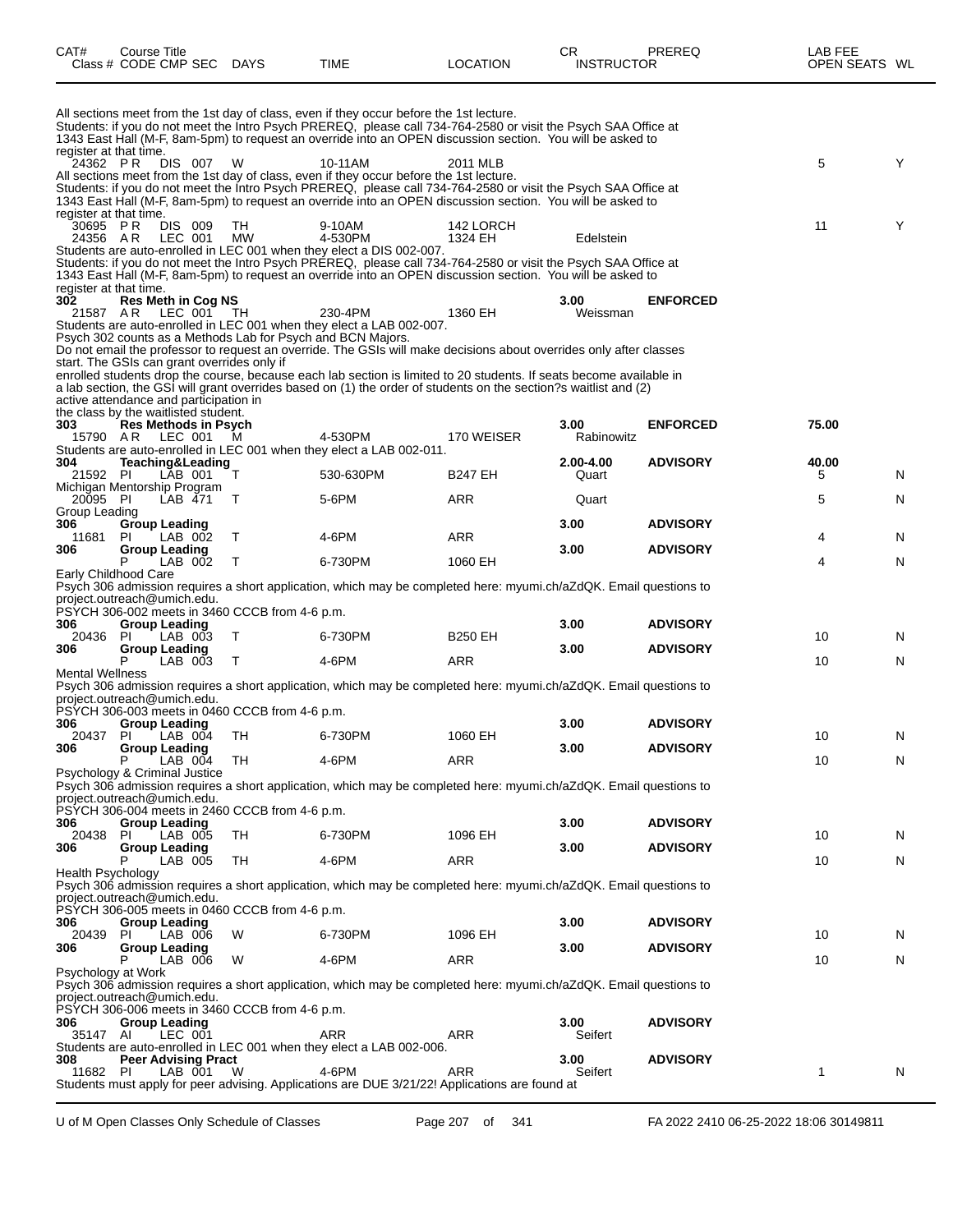| CAT#                     | Course Title<br>Class # CODE CMP SEC DAYS              |            | <b>TIME</b>                                                                                                     | <b>LOCATION</b>               | CR<br><b>INSTRUCTOR</b> | PREREQ                    | LAB FEE<br>OPEN SEATS WL |        |
|--------------------------|--------------------------------------------------------|------------|-----------------------------------------------------------------------------------------------------------------|-------------------------------|-------------------------|---------------------------|--------------------------|--------|
| 310                      | <b>IGR Facilitation</b>                                |            | https://myumi.ch/lxMZQ. All peer advisors must attend mandatory training on 8/26/22 from appx. 10am-3pm.        |                               | 2.00                    | <b>ADVISORY</b>           |                          |        |
| 28204 PI                 | <b>SEM 002</b>                                         | МW         | 11-12PM                                                                                                         | 3315 MH                       | alvarez, Thompson       |                           | 2                        | N      |
|                          |                                                        |            | This class will start with a retreat on the following dates: Sep 9,10,11, then meet regularly on Mon/Wed 11-12, |                               |                         |                           |                          |        |
| Sep 19 - Nov. 16.<br>311 |                                                        |            |                                                                                                                 |                               |                         |                           |                          |        |
|                          | <b>Dialog Prac</b>                                     |            | This class will have a weekend retreat on the following dates: Sep 10,11,12.                                    |                               | 3.00                    | <b>ADVISORY</b>           |                          |        |
| 11683 PI                 | <b>SEM 001</b>                                         | м          | 2-5PM                                                                                                           | 3265 USB                      | Morton                  |                           | 9                        | N      |
| 30068 PI                 | <b>SEM 002</b>                                         | м          | 9-12PM                                                                                                          | 3038 DANA                     | Kaplowitz               |                           | $\overline{7}$           | N      |
|                          | <b>Advanced IGR Prac</b>                               |            | This class will have a weekend retreat on the following dates: Sep 10,11,12.                                    |                               |                         |                           |                          |        |
| 324<br>18572 PI          | LAB 002                                                |            | <b>ARR</b>                                                                                                      | ARR                           | 1.00-4.00<br>Kaplowitz  | <b>ADVISORY</b>           | 2                        | N      |
|                          |                                                        |            | This class will have a weekend retreat on the following dates: Sep 10,11,12.                                    |                               |                         |                           |                          |        |
| 325                      | <b>Detroit Initiative</b>                              |            |                                                                                                                 |                               | 4.00                    | <b>ADVISORY</b>           | 125.00                   |        |
|                          | 24374 PR LAB 001                                       | <b>TTH</b> | 1130-1PM                                                                                                        | 335 WH                        | Fabian                  |                           | 10                       | Y      |
| 326                      | <b>Community Research</b><br>Dir Res Psych/NS          |            |                                                                                                                 |                               | 1.00-4.00               | <b>ADVISORY</b>           |                          |        |
|                          | $IND +$                                                |            | ARR                                                                                                             | ARR                           |                         |                           | 5                        | N      |
| 331                      | <b>Res Methods BCN</b>                                 |            |                                                                                                                 |                               | 4.00                    | <b>ADVISORY</b>           |                          |        |
| 36485                    | LAB 036<br>PI                                          |            | ARR                                                                                                             | <b>ARR</b>                    | Tronson                 |                           | 4                        | N      |
| 38385                    | P<br>LAB 045                                           |            | <b>ARR</b>                                                                                                      | ARR                           | Lee                     |                           | 4                        | N      |
| 36993<br>36994           | P<br>LAB 132<br>LAB 135<br>PI                          |            | <b>ARR</b><br>ARR                                                                                               | <b>ARR</b><br>ARR             | Flagel<br>Cummings      |                           |                          | N<br>N |
| 37459                    | PI<br>LAB 177                                          |            | <b>ARR</b>                                                                                                      | ARR                           | Duval                   |                           |                          | N      |
| 36831                    | P<br>LAB 230                                           |            | <b>ARR</b>                                                                                                      | <b>ARR</b>                    | Rothschild              |                           |                          | N      |
| 36992                    | LAB 231<br>PI                                          |            | <b>ARR</b>                                                                                                      | ARR                           | Ferrario                |                           | 5                        | N      |
| 37840                    | PI<br>LAB 514                                          |            | <b>ARR</b>                                                                                                      | <b>ARR</b>                    | Shah                    |                           | 5                        | N      |
| 36991<br>33953           | PI<br>LAB 579<br>LEC 001<br>Al                         | W          | <b>ARR</b><br>10-12PM                                                                                           | <b>ARR</b><br><b>1505 NUB</b> | Deldin                  |                           |                          | N      |
| 338                      | <b>Primate Behavior</b>                                |            |                                                                                                                 |                               | Cummings<br>4.00        |                           |                          |        |
| 27263                    | LEC 001<br>A                                           | <b>TTH</b> | 230-4PM                                                                                                         | 2500 SKB                      | Rosenbaum               |                           |                          |        |
| 349                      | <b>Talking Minds</b>                                   |            |                                                                                                                 |                               | 3.00                    | <b>ADVISORY</b>           |                          |        |
| 23329                    | DIS 003<br>PR.                                         | F<br>F     | 10-11AM                                                                                                         | B760 SSWB                     |                         |                           | 1<br>9                   | Y<br>Y |
| 30752<br>23327           | P<br>DIS 005<br>LEC 001<br>A                           | TTH        | 9-10AM<br>9-10AM                                                                                                | 2346 SEB<br>AUD B AH          | Levinson                |                           |                          |        |
| 356                      | <b>Educational Psych</b>                               |            |                                                                                                                 |                               | 4.00                    | <b>ADVISORY</b>           |                          |        |
| 25563 PR                 | DIS 004                                                | $\top$     | 4-5PM                                                                                                           | 1084 EH                       |                         |                           | $\mathbf{1}$             | Y      |
|                          |                                                        |            | All sections meet from the 1st day of class, even if they occur before the 1st lecture.                         |                               |                         |                           |                          |        |
| 21043 A                  | LEC 001 MW                                             |            | 1-230PM<br>Students are auto-enrolled in LEC 001 when they elect a DIS 002-007.                                 | 1210 CHEM                     | Shah                    |                           |                          |        |
| 360                      | Behavior&Environment                                   |            |                                                                                                                 |                               | 3.00                    |                           |                          |        |
| 21571 A                  | LEC 001                                                | МW         | 1-230PM                                                                                                         | 1040 DANA                     | De Young                |                           |                          |        |
| 373                      | Child&AdolPsychopath                                   |            |                                                                                                                 |                               | 3.00                    | <b>ENFORCED</b>           |                          |        |
|                          | 33962 SR LEC 001 TTH                                   |            | 10-11AM                                                                                                         | UMMA AUD                      | Olson                   |                           |                          |        |
| 382                      | <b>Psych Close Relation</b>                            |            | Students are auto-enrolled in LEC 001 when they elect a DIS 002-007.                                            |                               | 3.00                    | <b>ENFORCED</b>           |                          |        |
|                          | 33975 PR LEC 001                                       | TTH        | 10-1130AM                                                                                                       | G378 DENT                     | Gordon                  |                           | 8                        | Y      |
|                          |                                                        |            | Note: PSYCH 382-001 was previously listed as PSYCH 487-001 (Psychology of Close Relationships).                 |                               |                         |                           |                          |        |
| 401                      | <b>Special Problems</b>                                |            |                                                                                                                 |                               | 1.00-4.00               | <b>ENFORCED</b>           |                          |        |
| 23343 PR                 | <b>SEM 001</b><br>Religion and Spirituality            | МW         | 1-230PM                                                                                                         | 1084 EH                       | Malley                  |                           | 5                        | Y      |
| 34926 PR                 | <b>SEM 018</b>                                         | TTH        | 1130-1PM                                                                                                        | <b>B247 EH</b>                | Melani                  |                           | $\overline{7}$           | Y      |
|                          | Culture in Intergroup Contexts                         |            |                                                                                                                 |                               |                         |                           |                          |        |
|                          | 36169 PR SEM 009                                       | F          | 9-12PM                                                                                                          | <b>B247 EH</b>                | Conley                  |                           | 14                       | Y      |
|                          | Adv. Research in Soc Issues                            |            |                                                                                                                 |                               |                         |                           |                          |        |
| 34928 PR                 | <b>SEM 013</b><br>Soc Psych of Subtle Gendr Bias       | TTH        | 830-10AM                                                                                                        | 3021 EH                       | Aleibar                 |                           | $\mathbf{1}$             | Y      |
| 28596 PR                 | <b>SEM 015</b>                                         | TTH.       | 1-230PM                                                                                                         | 3021 EH                       | Huang                   |                           | 2                        | Y      |
|                          | Research in Early Language Dev                         |            |                                                                                                                 |                               |                         |                           |                          |        |
| 411                      | <b>IGR Capstone</b>                                    |            |                                                                                                                 |                               | 3.00                    | <b>ADVISORY</b>           |                          |        |
| 32740                    | <b>SEM 001</b><br>PI.                                  | МW         | 10-1130AM                                                                                                       | 2112 MLB                      | Hicks she-her-hers      |                           | 8                        | N      |
| 422                      | <b>Adv Research NS</b><br>$IND +$                      |            | ARR                                                                                                             | ARR                           | 1.00-4.00               | <b>ADVISORY</b>           | 25                       | N      |
| 423                      | <b>Adv Res Soc Sci</b>                                 |            |                                                                                                                 |                               | $3.00 - 4.00$           | <b>ADVISORY</b>           |                          |        |
|                          | $IND +$                                                |            | ARR                                                                                                             | ARR                           |                         |                           | 25                       | N      |
| 426                      | Sr Hon Res II Nat Sc                                   |            |                                                                                                                 |                               | 2.00-4.00               | <b>ADVISORY</b>           |                          |        |
| 15697 AI                 | $IND +$<br>SEM 001                                     | - F        | ARR<br>10-1130AM                                                                                                | ARR<br>ARR                    | Lustig                  |                           | 24                       | N      |
|                          | Psych 426-001 meets in EHB844. Fall 2020.              |            |                                                                                                                 |                               |                         |                           |                          |        |
| 429                      | <b>Sr Thesis Res II</b>                                |            |                                                                                                                 |                               | 2.00-4.00               | <b>ADVISORY</b>           |                          |        |
|                          | $IND +$<br>D                                           |            | ARR                                                                                                             | ARR                           |                         |                           | 25                       | N      |
| 457                      | <b>Curr Topic Dev Psych</b>                            |            |                                                                                                                 |                               | 3.00                    | <b>ADVISORY, ENFORCED</b> |                          | Y      |
| 30572 PR                 | <b>SEM 005</b><br><b>Puberty and Early Adolescence</b> | TH.        | 11-2PM                                                                                                          | 1518 NUB                      | Carter                  |                           | 15                       |        |
| 461                      | <b>Animal Cognition</b>                                |            |                                                                                                                 |                               | 3.00                    | <b>ENFORCED</b>           |                          |        |
| 33976 PR                 | $LEC$ 001                                              | W          | 1-4PM                                                                                                           | 335 WH                        | Bergman                 |                           | 25                       | Y      |
| 462                      | <b>Primate Comm &amp; Lang</b>                         |            |                                                                                                                 |                               | 3.00                    | <b>ENFORCED</b>           |                          |        |
| 33977<br>487             | P R<br>LEC 001<br><b>Curr Topc Social Psy</b>          | TTH        | 230-4PM                                                                                                         | ARR                           | Bergman<br>3.00         | <b>ADVISORY, ENFORCED</b> | 30                       | Y      |
| 30575                    | PR.<br><b>SEM 003</b>                                  | TTH        | 230-4PM                                                                                                         | 142 LORCH                     | Ackerman                |                           | 8                        | Y      |
|                          |                                                        |            |                                                                                                                 |                               |                         |                           |                          |        |

U of M Open Classes Only Schedule of Classes Page 208 of 341 FA 2022 2410 06-25-2022 18:06 30149811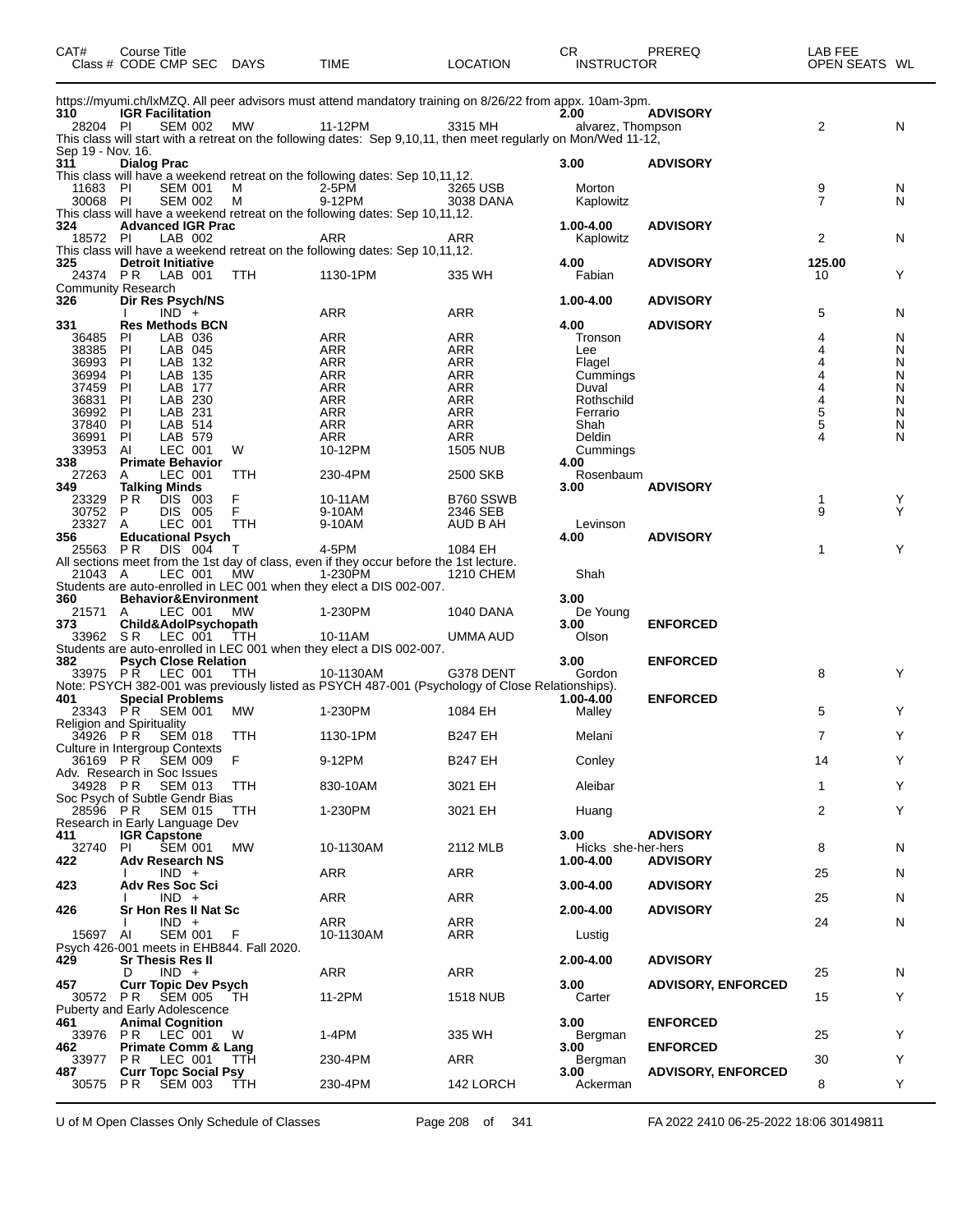| CAT#                                            | Course Title<br>Class # CODE CMP SEC |                    | <b>DAYS</b>                                    | TIME                                                                                                               | <b>LOCATION</b>   | CR<br><b>INSTRUCTOR</b> | PREREQ                    | LAB FEE<br>OPEN SEATS WL |        |
|-------------------------------------------------|--------------------------------------|--------------------|------------------------------------------------|--------------------------------------------------------------------------------------------------------------------|-------------------|-------------------------|---------------------------|--------------------------|--------|
|                                                 | Psychology of Infection              |                    |                                                |                                                                                                                    |                   |                         |                           |                          |        |
| 488<br>33400                                    | <b>Soc of Deviance</b><br>DIS.<br>P  | 004                | F                                              | 8-9AM                                                                                                              | 4128 LSA          | 4.00                    | <b>ADVISORY</b>           | 7                        | Y      |
| 33402                                           | P<br><b>DIS</b>                      | 005                | F                                              | 9-10AM                                                                                                             | 4128 LSA          |                         |                           | 6                        | Υ      |
| 36803 P                                         | <b>DIS</b>                           | - 007              | TН                                             | 2-3PM                                                                                                              | 3242 LSA          |                         |                           | 6                        | N      |
| 33394 A                                         |                                      | LEC 001            | <b>MW</b>                                      | 1130-1PM                                                                                                           | 1210 CHEM         | McGann                  |                           |                          |        |
| From Sin to Sickness<br>506                     | <b>Prof Issues Psych</b>             |                    |                                                |                                                                                                                    |                   | 1.00                    |                           |                          |        |
| 27439                                           | PDR LEC 001                          |                    | W                                              | 4-6PM                                                                                                              | 4464 EH           | Jonides                 |                           | 24                       | N      |
| 519                                             | <b>Supervised Research</b>           |                    |                                                |                                                                                                                    |                   | 3.00                    |                           |                          |        |
| 27567<br>29519                                  | ΡI<br>PI                             | LAB 082<br>LAB 171 |                                                | <b>ARR</b><br>ARR                                                                                                  | <b>ARR</b><br>ARR | Dunning<br>Zahodne      |                           | 25<br>25                 | N<br>N |
| 29598                                           | PI                                   | LAB 177            |                                                | <b>ARR</b>                                                                                                         | <b>ARR</b>        | Duval                   |                           | 25                       | N      |
| 37628                                           | PI                                   | LAB 329            |                                                | <b>ARR</b>                                                                                                         | <b>ARR</b>        | Gelman                  |                           | 24                       | N      |
| 27564<br>27566                                  | PI<br>PI                             | LAB 352<br>LAB 370 |                                                | <b>ARR</b><br>ARR                                                                                                  | ARR<br><b>ARR</b> | Graham-Bermann          |                           | 25<br>25                 | Ν<br>N |
| 27561                                           | PI                                   | LAB 372            |                                                | <b>ARR</b>                                                                                                         | <b>ARR</b>        | Seifert                 |                           | 25                       | Ν      |
| 27562                                           | PI                                   | LAB 461            |                                                | <b>ARR</b>                                                                                                         | ARR               |                         |                           | $\overline{25}$          | Ν      |
| 27568                                           | PI                                   | LAB 510            |                                                | ARR                                                                                                                | <b>ARR</b>        |                         |                           | 25                       | N      |
| 27563<br>37629                                  | PI<br>PI                             | LAB 514<br>LAB 526 |                                                | <b>ARR</b><br><b>ARR</b>                                                                                           | <b>ARR</b><br>ARR | Cortina                 |                           | 25<br>$\overline{24}$    | N<br>N |
| 27560                                           | PI                                   | LAB 541            |                                                | ARR                                                                                                                | <b>ARR</b>        |                         |                           | 25                       | N      |
| 27565                                           | P                                    | LAB 667            |                                                | <b>ARR</b>                                                                                                         | ARR               | Conley                  |                           | 24                       | N      |
| 20692<br>539                                    | Al<br><b>Grant-Writing</b>           | <b>SEM 001</b>     | F                                              | 2-4PM                                                                                                              | 2234 EH           | Tronson<br>3.00         |                           |                          |        |
| 34248                                           | P                                    | <b>SEM 001</b>     | W                                              | 9-12PM                                                                                                             | 242 WH            | Rosenbaum               |                           | 7                        | N      |
| 609                                             | <b>Psych Teach Academy</b>           |                    |                                                |                                                                                                                    |                   | 1.00                    |                           |                          |        |
|                                                 | 22066 PDR SEM 001                    |                    | Т.                                             | 4-6PM                                                                                                              | 4464 EH           | Kross                   |                           | 19                       | N      |
| Psych 609 meets in 4464 EH. Fall 2020.<br>613   | <b>Adv Stat Methods</b>              |                    |                                                |                                                                                                                    |                   | 4.00                    | <b>ADVISORY</b>           |                          |        |
| 11718 PIR                                       |                                      | <b>LEC 001</b>     | <b>TTH</b>                                     | 9-11AM                                                                                                             | 1640 CHEM         | Gonzalez                |                           | 58                       | N      |
|                                                 | Meets with Psych 988-002             |                    |                                                |                                                                                                                    |                   |                         |                           |                          |        |
| 619                                             | <b>Supervised Research</b>           | $IND +$            |                                                | ARR                                                                                                                | ARR               | 1.00-4.00               | <b>ADVISORY</b>           | 24                       | N      |
| 631                                             | Prosem in Biopsych                   |                    |                                                |                                                                                                                    |                   | 3.00                    |                           |                          |        |
| 23407 PR                                        |                                      | <b>SEM 001</b>     | - W                                            | 10-12PM                                                                                                            | <b>ARR</b>        | Becker, Dantzer         |                           | 9                        | N      |
|                                                 |                                      |                    |                                                | Psych 631-001 meets in the Pillsbury Room, East Hall. Take the elevator near the Church St entrance to floor "4M." |                   |                         |                           |                          |        |
| Fall 2021.<br>653                               | <b>P&amp;SC Orientation</b>          |                    |                                                |                                                                                                                    |                   | 2.00                    | <b>ADVISORY</b>           |                          |        |
|                                                 | 21023 PR SEM 001                     |                    | W                                              | 130-330PM                                                                                                          | ARR               | Edelstein               |                           | 9                        | N      |
|                                                 |                                      |                    | Meets in EH3254 with Psych 681-001. Fall 2022. |                                                                                                                    |                   |                         |                           |                          |        |
| 654<br>33978                                    | <b>CL&amp;Mod Personity</b><br>PR    | LEC 001            | TН                                             | 2-5PM                                                                                                              | 3254 EH           | 3.00<br>Kira            | <b>ADVISORY</b>           | 2                        | N      |
| 681                                             | <b>Surv of Social Psyc</b>           |                    |                                                |                                                                                                                    |                   | 2.00                    | <b>ADVISORY</b>           |                          |        |
| 21062 PR                                        |                                      | <b>SEM 001</b>     | W                                              | 130-3PM                                                                                                            | 3254 EH           | Dunning                 |                           | 9                        | N      |
| 682                                             | Adv Soc Psy                          |                    | Psych 681 meets in EH3254 with Psych 653       |                                                                                                                    |                   | 3.00                    | <b>ADVISORY</b>           |                          |        |
| 20009                                           | P R                                  | <b>SEM 001</b>     | TTH.                                           | 1130-1PM                                                                                                           | 3254 EH           | Dunning                 |                           | 6                        | N      |
| 708                                             | Cogn&Instr Classrm                   |                    |                                                |                                                                                                                    |                   | 3.00                    | <b>ADVISORY, ENFORCED</b> |                          |        |
| 26621<br>709                                    | P R<br><b>Motiv in the Classrm</b>   | <b>REC 001</b>     | M                                              | 9-12PM                                                                                                             | 2334 SEB          | Miller<br>3.00          | <b>ADVISORY, ENFORCED</b> | 13                       | N      |
| 28936 PR                                        |                                      | <b>SEM 001</b>     | TH                                             | $1-4PM$                                                                                                            | 2346 SEB          | Matthews                |                           | 11                       | N      |
| 730                                             | Sem in Biopsych                      |                    |                                                |                                                                                                                    |                   | 1.00-2.00               |                           |                          |        |
| 30578                                           | P R<br>Biopsych Journal Club         | <b>SEM 001</b>     |                                                | <b>ARR</b>                                                                                                         | <b>ARR</b>        | Tronson                 |                           | 9                        | N      |
| 33979 PR                                        |                                      | <b>SEM 002</b>     | TН                                             | 1130-130PM                                                                                                         | 2058 EH           | Dantzer                 |                           | 11                       | N      |
|                                                 | РR                                   | <b>SEM 002</b>     | TTH                                            | 10-1130AM                                                                                                          | ARR               |                         |                           | 11                       | N      |
| Adv. Evol & Behav Discuss Grp                   | Sem in Neuroscience                  |                    |                                                |                                                                                                                    |                   |                         |                           |                          |        |
| 733<br>30579 PR                                 |                                      | <b>SEM 001</b>     | MW                                             | 1130-1PM                                                                                                           | <b>ARR</b>        | 3.00<br>Ahmed           |                           | 10                       | N      |
|                                                 | <b>Advanced Neural Circuits</b>      |                    |                                                |                                                                                                                    |                   |                         |                           |                          |        |
|                                                 |                                      |                    |                                                | Psych 733-001 meets with Psych 330-001 in MH1427 (Fall 2022). Students will also meet with instructor for an       |                   |                         |                           |                          |        |
| additional hour at a time and place TBD.<br>741 | <b>Proc Cog&amp;Cog Neuro</b>        |                    |                                                |                                                                                                                    |                   | 3.00                    |                           |                          |        |
|                                                 | 33980 PR SEM 001                     |                    | $\top$                                         | 1-4PM                                                                                                              | 4464 EH           | Lee                     |                           | 7                        | N      |
| 759                                             | <b>Developmental Psych</b>           |                    |                                                |                                                                                                                    |                   | 2.00                    | <b>ADVISORY</b>           |                          |        |
| 11720<br>771                                    | P R<br>Top Clin Sci & Pract          | <b>SEM 001</b>     | M                                              | 1-3PM                                                                                                              | 2058 EH           | Antonucci<br>1.00       |                           | 1                        | N      |
| 20134                                           | P R                                  | <b>SEM 001</b>     | м                                              | 10-11AM                                                                                                            | 4464 EH           | Nagata                  |                           | 3                        | N      |
| 775                                             | <b>Psych Assessment I</b>            |                    |                                                |                                                                                                                    |                   | 4.00                    |                           |                          |        |
| 22603                                           | <b>PR</b> LAB 001                    |                    | <b>TTH</b>                                     | 230-4PM                                                                                                            | 2234 EH           | Zahodne                 |                           | 9                        | N      |
| 782<br>34471                                    | <b>Cultural Psychology</b><br>PR.    | $LEC$ 001          | TTH                                            | 230-4PM                                                                                                            | 2238 EH           | 3.00<br>Kitayama        |                           | 5                        | N      |
| 785                                             | <b>Group Processes</b>               |                    |                                                |                                                                                                                    |                   | 3.00                    | <b>ADVISORY</b>           |                          |        |
| 34099                                           | P R                                  | LEC 001            | T                                              | 1-4PM                                                                                                              | <b>B247 EH</b>    | Ho                      |                           | 7                        | N      |
| 796<br>34804                                    | Development-Infancy<br>PR.           | LEC 001            | W                                              | 2-5PM                                                                                                              | 2234 EH           | 3.00<br>Volling         | <b>ADVISORY</b>           | 10                       | N      |
| 798                                             | <b>Psychol of Aging</b>              |                    |                                                |                                                                                                                    |                   | 3.00                    | <b>ADVISORY</b>           |                          |        |
| 28600                                           | <b>PR LEC 001</b>                    |                    | W                                              | 10-1PM                                                                                                             | 3254 EH           | Smith                   |                           | 8                        | N      |
|                                                 |                                      |                    |                                                |                                                                                                                    |                   |                         |                           |                          |        |

U of M Open Classes Only Schedule of Classes Page 209 of 341 FA 2022 2410 06-25-2022 18:06 30149811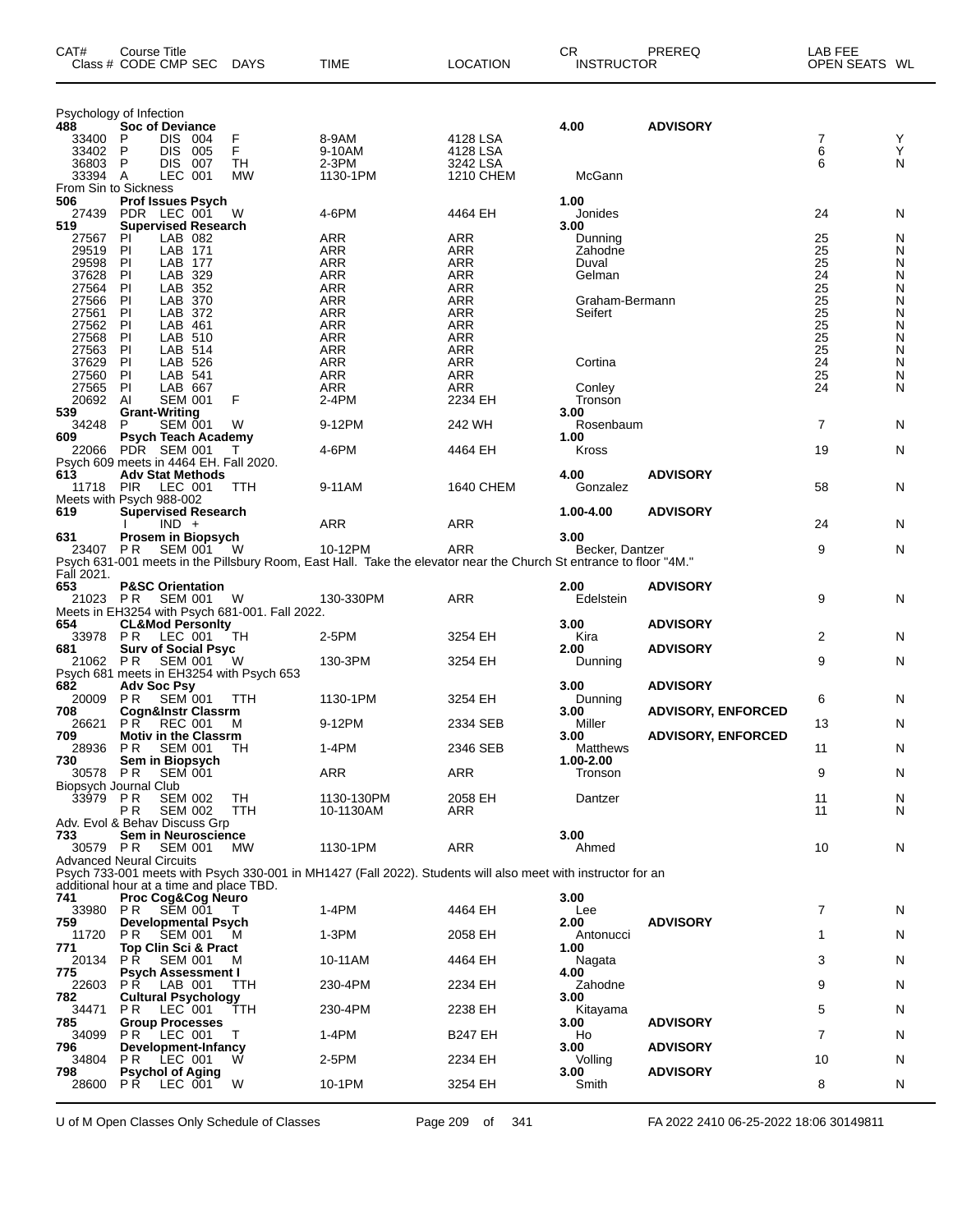| CAT#                          | Course Title<br>Class # CODE CMP SEC DAYS                                                                  |                 | <b>TIME</b>                                                                                              | <b>LOCATION</b>                | <b>CR</b><br><b>INSTRUCTOR</b>    | PREREQ                             | LAB FEE<br>OPEN SEATS WL |        |
|-------------------------------|------------------------------------------------------------------------------------------------------------|-----------------|----------------------------------------------------------------------------------------------------------|--------------------------------|-----------------------------------|------------------------------------|--------------------------|--------|
| 808<br>23447 PR               | <b>Special Seminar</b><br><b>SEM 003</b>                                                                   | F               | 130-3PM                                                                                                  | <b>R0240 BUS</b>               | 1.00-4.00<br>Westphal             | <b>ADVISORY</b>                    | 33                       | Y      |
| 21356 PR<br>LIFE              | Intrdisc Scholarship on Org St<br><b>SEM 010</b>                                                           |                 | <b>ARR</b>                                                                                               | <b>ARR</b>                     | Antonucci                         |                                    | 10                       | Ν      |
| arranged<br>819               | <b>Supervised Research</b><br>$IND +$                                                                      |                 | <b>ARR</b>                                                                                               | <b>ARR</b>                     | 1.00-4.00                         | <b>ADVISORY</b>                    | 24                       | N      |
| 833<br>35156                  | <b>Adv Sem Neuroscience</b><br><b>PIR</b><br><b>SEM 001</b>                                                |                 | <b>ARR</b>                                                                                               | <b>ARR</b>                     | 3.00<br>Berridge                  |                                    | 13                       | N      |
| 840                           | Affective Neuroscience<br><b>Intro Functional MRI</b>                                                      |                 | Topic Title: Affective Neuroscience (Fall 2022). Contact the instructor to request permission to enroll. |                                | 3.00                              | <b>ADVISORY</b>                    |                          |        |
| 35773<br>861<br>19328         | <b>SEM 001</b><br><b>PI</b><br>Sem Ed Psych<br><b>SEM 001</b><br>P                                         | W               | <b>ARR</b><br>$1-4PM$                                                                                    | <b>ARR</b><br>2346 SEB         | Jonides, Noll<br>3.00<br>Kovelman | <b>ADVISORY</b>                    | 18<br>$\overline{7}$     | N<br>N |
| 872<br>23361 PR               | Cross-listed with EDBEHAVR 800.<br><b>Psychotherapy Lab I</b><br>LAB 001                                   | W               | 9-12PM                                                                                                   | 2234 EH                        | 3.00<br>Jonovich                  | <b>ENFORCED</b>                    | $\overline{7}$           | Ν      |
| Meets at MARI<br>876<br>29366 | <b>Pract Clinical Psych</b><br>PR<br>LAB 001                                                               |                 | <b>ARR</b>                                                                                               | <b>ARR</b>                     | 1.00-2.00<br>Jonovich             |                                    | 9                        | N      |
| 878<br>34109<br>958           | <b>Psychopth Lifesp II</b><br><b>PŔ</b><br>LEC 001<br><b>Special Sem Developm</b>                          | м               | $1-4PM$                                                                                                  | 2234 EH                        | 3.00<br>Gearhardt<br>1.00-3.00    | <b>ADVISORY</b><br><b>ADVISORY</b> | 2                        | N      |
| 29123 PR<br>33984 PR          | <b>SEM 001</b><br><b>Hierarchical Linear Modeling</b><br><b>SEM 003</b>                                    | Т               | 9-12PM<br>2-5PM                                                                                          | <b>B254 EH</b><br>2058 EH      | Cortina<br>Ward                   |                                    | 4<br>6                   | N<br>Ν |
| 26973 PR                      | Children and the Media<br>Topic Title: Children, Adolescents, and the Media (Fall 2022).<br><b>SEM 004</b> | M               | 1-230PM                                                                                                  | 3254 EH                        | Monk                              |                                    | 9                        | Ν      |
| 34920 PR                      | Development Training Grant<br>SEM 005                                                                      | м               | 9-12PM                                                                                                   | 2058 EH                        | Gardner-Neblett                   |                                    | 8                        | N      |
| 988                           | How Child Dev Oral Narr Skills<br>Sem Soc Psy                                                              |                 | Topic Title: Becoming a Storyteller: How Young Children Develop Oral Narrative Skills (Fall 2022)        |                                | $1.00 - 5.00$                     | <b>ADVISORY</b>                    |                          |        |
| 15414 PR<br>26729 PR          | <b>SEM 002</b><br><b>Adv Statistical Methods</b><br><b>SEM 004</b>                                         | <b>TTH</b><br>Т | 9-11AM<br>$1-3PM$                                                                                        | <b>1640 CHEM</b><br><b>ARR</b> | Gonzalez<br><b>Kross</b>          |                                    | 58<br>10                 | N<br>N |
| Outplacement<br>990           | <b>Diss-Precand</b><br>$IND +$                                                                             |                 | <b>ARR</b>                                                                                               | <b>ARR</b>                     | 1.00-8.00                         | <b>ADVISORY</b>                    | 24                       | N      |
| 995                           | Diss-Cand<br>IR<br>$IND +$                                                                                 |                 | <b>ARR</b>                                                                                               | <b>ARR</b>                     | 8.00                              | <b>ENFORCED</b>                    | 25                       | N      |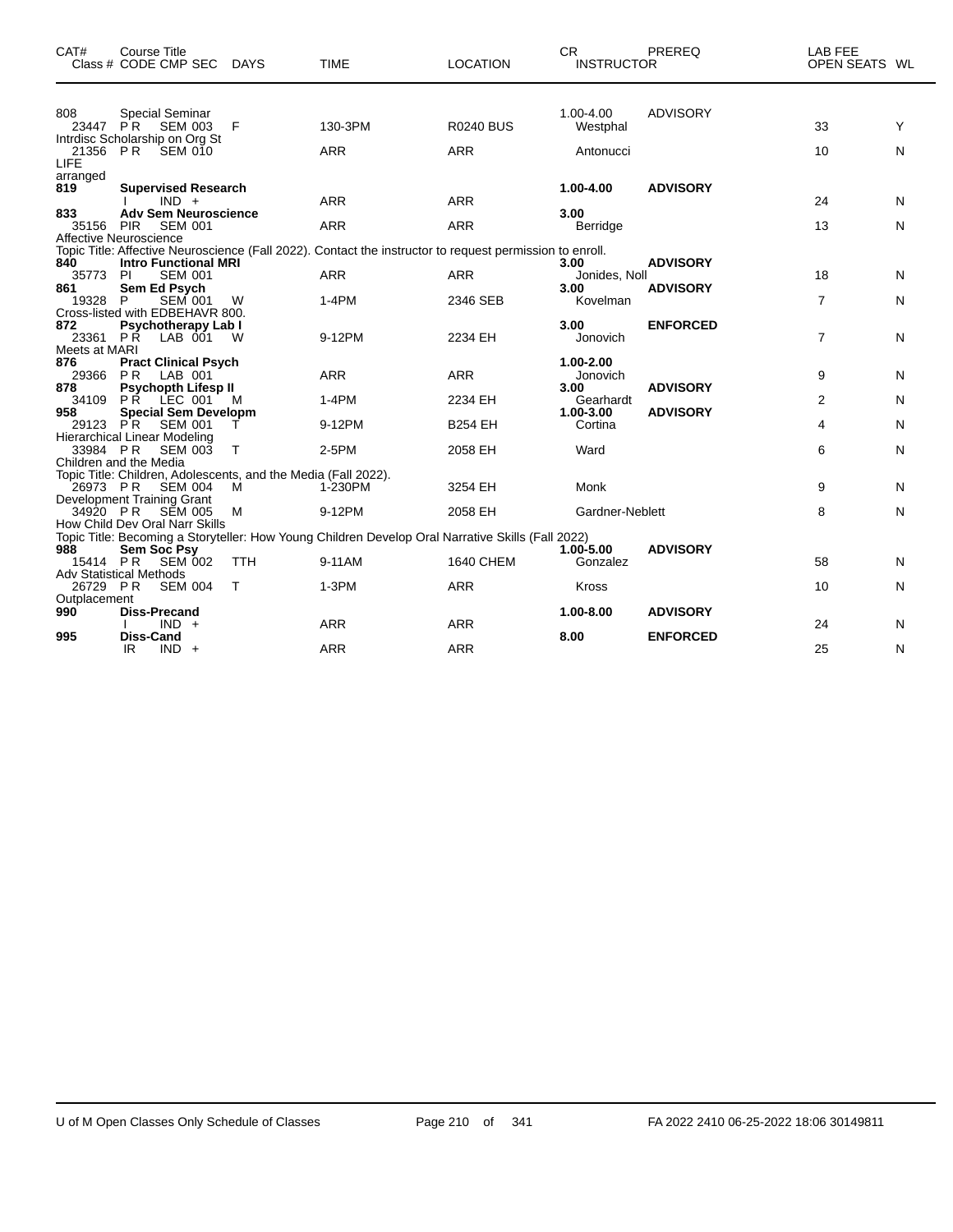| CAT#<br>Course Title<br>Class # CODE CMP SEC | <b>DAYS</b> | <b>TIME</b> | LOCATION | СR | PREREQ<br><b>INSTRUCTOR</b> | LAB FEE<br><b>OPEN SEATS</b><br>WL |
|----------------------------------------------|-------------|-------------|----------|----|-----------------------------|------------------------------------|
|                                              |             |             |          |    |                             |                                    |

#### **College of L S A Residential College**

| 303              | Int Indonesian Orch | <b>Humanities (RCHUMS) Open Sections</b> | $.00 - 2.00$ | <b>ADVISORY</b> |  |    |  |
|------------------|---------------------|------------------------------------------|--------------|-----------------|--|----|--|
| 22365            | IAB 001             | 445-7PM                                  | 1320 MOORE   |                 |  | 18 |  |
| Javanese Gamelan |                     |                                          |              |                 |  |    |  |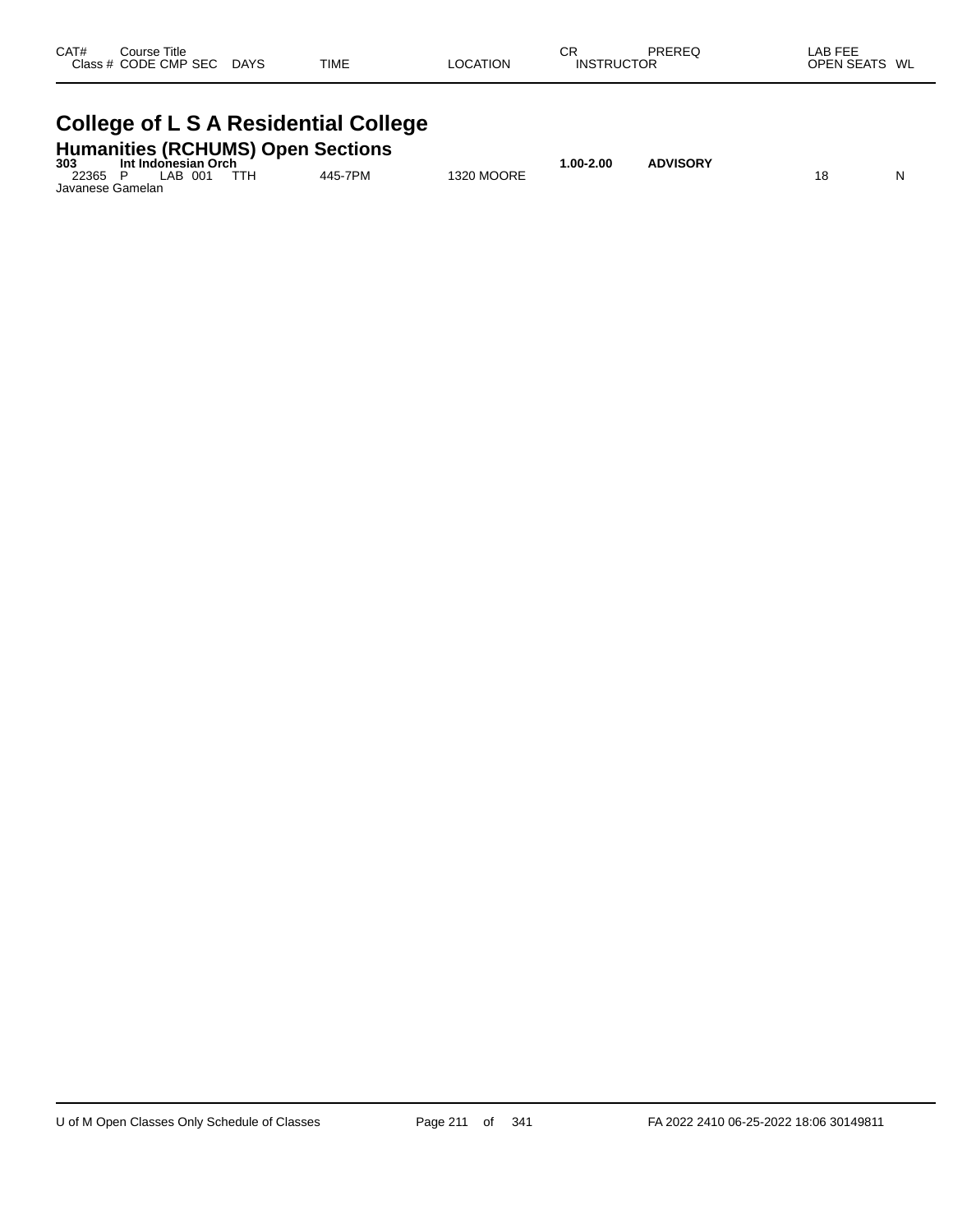| CAT# | Course Title         |             |             |                 | СR                | PREREQ | ∟AB FEE       |  |
|------|----------------------|-------------|-------------|-----------------|-------------------|--------|---------------|--|
|      | Class # CODE CMP SEC | <b>DAYS</b> | <b>TIME</b> | <b>LOCATION</b> | <b>INSTRUCTOR</b> |        | OPEN SEATS WL |  |

## **Studies In Religion**

|                                       |   |                   |                             |            | <b>Religion (RELIGION) Open Sections</b> |                      |              |                 |        |                    |
|---------------------------------------|---|-------------------|-----------------------------|------------|------------------------------------------|----------------------|--------------|-----------------|--------|--------------------|
| 225                                   |   |                   | Intro to Hinduism           |            |                                          |                      | 3.00         |                 |        |                    |
| 30506                                 | P | LEC 001           |                             | <b>TTH</b> | 230-4PM                                  | 2140 SKB             | <b>Brick</b> |                 | 1      | Y                  |
| 230                                   |   |                   | <b>Intro to Buddhism</b>    |            |                                          |                      | 4.00         |                 |        |                    |
| 26864                                 | P | DIS 002           |                             | F          | 9-10AM                                   | 706 BMT              |              |                 | 12     | Υ                  |
| 26866                                 | P | <b>DIS</b>        | 003                         | F          | 10-11AM                                  | <b>R0420 BUS</b>     |              |                 | 1      | Υ                  |
| 26868                                 | P | <b>DIS</b>        | 004                         | F          | 12-1PM                                   | <b>R0420 BUS</b>     |              |                 | 2      | Υ                  |
| 26870                                 | P | <b>DIS</b>        | 005                         | F          | 9-10AM                                   | 2150 SKB             |              |                 | 21     | Υ                  |
| 26872                                 | P | <b>DIS</b>        | 006                         | F          | 11-12PM                                  | G020 SPH2            |              |                 | 12     | Υ                  |
| 26874                                 | P | <b>DIS</b>        | 007                         |            | $1-2PM$                                  | <b>B3570 BUS</b>     |              |                 | 2      |                    |
| 26876                                 | P | <b>DIS</b>        | 008                         | F          | 12-1PM                                   | <b>ARR</b>           |              |                 | 17     | $_{\rm Y}^{\rm Y}$ |
| 26878                                 | P | <b>DIS</b>        | 009                         |            | $1-2PM$                                  | 1175 NQ              |              |                 | 10     | Υ                  |
| 26880                                 | P | <b>DIS</b>        | 010                         |            | 3-4PM                                    | B137 MLB             |              |                 | 17     | Υ                  |
| 26882                                 | P | <b>DIS</b>        | 011                         | F          | 10-11AM                                  | G020 SPH2            |              |                 | 19     | Y                  |
| 26884                                 | P | <b>DIS</b>        | 012                         |            | 12-1PM                                   | 2229 SEB             |              |                 | 17     | Υ                  |
| 33930                                 | P | <b>DIS</b>        | 013                         |            | 2-3PM                                    | 2407 MH              |              |                 | 17     | Υ                  |
| 34168                                 | P | <b>DIS</b>        | 014                         |            | 12-1PM                                   | G020 SPH2            |              |                 | 19     | Υ                  |
| 34170                                 | P | <b>DIS</b>        | 015                         |            | 2-3PM                                    | 706 BMT              |              |                 | 19     | Υ                  |
| 34172                                 | P | <b>DIS</b>        | 016                         |            | $3-4PM$                                  | 706 BMT              |              |                 | 21     | Υ                  |
| 34174                                 | P | <b>DIS</b>        | 017                         |            | 9-10AM                                   | 506 BMT              |              |                 | 24     | Υ                  |
| 34176                                 | P | <b>DIS</b>        | 018                         | F          | 11-12PM                                  | 268 WEISER           |              |                 | 18     | Υ                  |
| 34178                                 | P | <b>DIS</b>        | 019                         | F          | $2-3PM$                                  | G040 TISCH           |              |                 | 22     | Y                  |
|                                       | P | DIS 020           |                             | F          | 3-4PM                                    |                      |              |                 | 24     | Y                  |
| 34180<br>26862                        |   | LEC 001           |                             | <b>TTH</b> | 1130-1PM                                 | 1185 NQ<br>AUD 3 MLB |              |                 |        |                    |
|                                       | A |                   |                             |            |                                          |                      | Lopez Jr     |                 |        |                    |
| 262                                   |   | Intro to Religion |                             |            |                                          |                      | 4.00         |                 |        |                    |
| 36323                                 | P | <b>DIS</b>        | 002                         | <b>TH</b>  | 5-6PM                                    | <b>ARR</b>           |              |                 | 4<br>4 | Υ<br>Υ             |
| 36324                                 | P | DIS 003           |                             | F.         | $2-3PM$                                  | 1427 MH              |              |                 |        |                    |
| 36322                                 | A | LEC 001           |                             | <b>TTH</b> | 230-4PM                                  | AUD D AH             | Schmaltz     |                 |        |                    |
| 270                                   |   |                   | <b>Rabbinic Lit and Cul</b> |            |                                          |                      | 3.00         |                 |        |                    |
| 33792                                 | P | LEC 001           |                             | т          | 4-7PM                                    | G437 MH              | Eliav        |                 | 16     | Υ                  |
| 277                                   |   |                   | <b>Lnd Israel-Palestine</b> |            |                                          |                      | 4.00         |                 |        |                    |
| 21712                                 | P | DIS 003           |                             | TН         | 5-6PM                                    | <b>B134 MLB</b>      |              |                 | 9      | Y                  |
| 21713                                 | P | <b>DIS</b>        | 005                         | F          | 11-12PM                                  | <b>B834 EQ</b>       |              |                 | 8      | Υ                  |
| 21714                                 | P | <b>DIS</b>        | 006                         | F          | 12-1PM                                   | <b>B834 EQ</b>       |              |                 | 14     | Υ                  |
| 21715                                 | P | <b>DIS</b>        | 007                         | F          | $1-2PM$                                  | 1265 NQ              |              |                 | 16     | Υ                  |
| 26948                                 | P | <b>DIS 008</b>    |                             | F          | 9-10AM                                   | 5179 AH              |              |                 | 18     | Y                  |
| 21711                                 | A | LEC 001           |                             | <b>TTH</b> | 1130-1PM                                 | 1400 CHEM            | Eliav        |                 |        |                    |
| 280                                   |   |                   | <b>The Historical Jesus</b> |            |                                          |                      | 4.00         |                 |        |                    |
| 17444                                 | P | DIS 002           |                             | F          | 12-1PM                                   | 1175 NQ              |              |                 | 5      | Y                  |
| 23302                                 | P | DIS 003           |                             | F          | $2-3PM$                                  | 3330 MH              |              |                 | 15     | Y                  |
| 17303                                 | A | LEC 001           |                             | <b>TTH</b> | 230-4PM                                  | 2600 SKB             | Boccaccini   |                 |        |                    |
| 421                                   |   |                   | <b>Afdiaspora Religions</b> |            |                                          |                      | 3.00         |                 |        |                    |
| 30939 P                               |   | LEC 001           |                             | <b>MW</b>  | 10-1130AM                                | 2306 MH              | Johnson      |                 | 13     | Y                  |
| Religions of the Afri Diasp           |   |                   |                             |            |                                          |                      |              |                 |        |                    |
| 485                                   |   |                   | <b>Religion in China</b>    |            |                                          |                      | 3.00         | <b>ADVISORY</b> |        |                    |
| 34181 P                               |   | LEC 001           |                             | МW         | 230-4PM                                  | 1110 NQ              | <b>Brose</b> |                 | 13     | Υ                  |
| <b>Reading Chinese Buddhist Texts</b> |   |                   |                             |            |                                          |                      |              |                 |        |                    |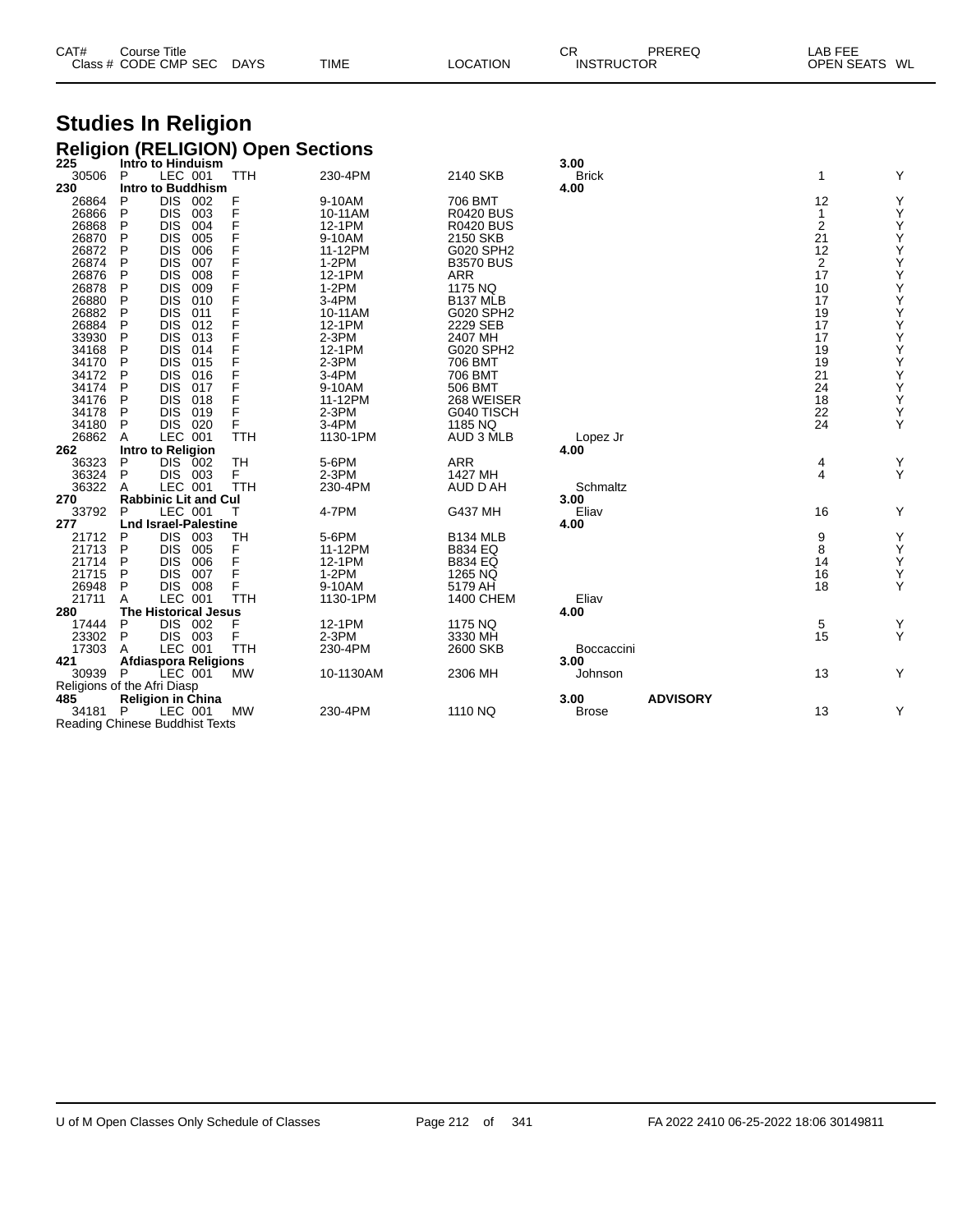#### **Romance Languages Department Catalan (CATALAN) Open Sections French (FRENCH) Open Sections**

|                                                                        |                          |              | --A student who misses either of the first two meetings of any course offered by the Department of Romance<br>Languages may be dropped from the course for non-attendance.       |                 |      |                           |   |   |
|------------------------------------------------------------------------|--------------------------|--------------|----------------------------------------------------------------------------------------------------------------------------------------------------------------------------------|-----------------|------|---------------------------|---|---|
|                                                                        |                          |              | --Students with any previous study of French must take the French placement test before enrolling. Placement test                                                                |                 |      |                           |   |   |
| dates are online at:                                                   |                          |              | www.lsa.umich.edu/rll/undergraduate/languageplacement/languageplacementtests.                                                                                                    |                 |      |                           |   |   |
|                                                                        |                          |              | --All students must take action through the registration system to make sure that their official schedule of                                                                     |                 |      |                           |   |   |
| courses matches the courses they are attending.                        |                          |              |                                                                                                                                                                                  |                 |      |                           |   |   |
| 101                                                                    | <b>Elementary</b>        |              |                                                                                                                                                                                  |                 | 4.00 | <b>ADVISORY, ENFORCED</b> |   |   |
| 11235 PR                                                               | REC 001                  | <b>MTTHF</b> | 8-9AM                                                                                                                                                                            | 2402 MLB        |      |                           | 4 | Y |
|                                                                        |                          |              | For students with no previous study or by placement. Students with any previous study of French or prior                                                                         |                 |      |                           |   |   |
|                                                                        |                          |              | instruction in French must take the placement test before enrolling.                                                                                                             |                 |      |                           |   |   |
|                                                                        |                          |              |                                                                                                                                                                                  |                 |      |                           |   |   |
| http://vistahigherlearning.com/store/                                  |                          |              | The textbook can be purchased through the online bookstore or directly from the publisher at                                                                                     |                 |      |                           |   |   |
| 20024 PR                                                               | REC 003                  | MTTHF        | 9-10AM                                                                                                                                                                           | 2114 MLB        |      |                           | 2 | N |
|                                                                        |                          |              | For students with no previous study or by placement. Students with any previous study of French or prior                                                                         |                 |      |                           |   |   |
|                                                                        |                          |              | instruction in French must take the placement test before enrolling.                                                                                                             |                 |      |                           |   |   |
|                                                                        |                          |              |                                                                                                                                                                                  |                 |      |                           |   |   |
|                                                                        |                          |              | The textbook can be purchased through the online bookstore or directly from the publisher at                                                                                     |                 |      |                           |   |   |
| http://vistahigherlearning.com/store/                                  |                          |              |                                                                                                                                                                                  |                 |      |                           |   |   |
| 22514 PR                                                               | REC 007                  | MTTHF        | 11-12PM                                                                                                                                                                          | <b>1507 NUB</b> |      |                           | 2 | N |
|                                                                        |                          |              | For students with no previous study or by placement. Students with any previous study of French or prior<br>instruction in French must take the placement test before enrolling. |                 |      |                           |   |   |
|                                                                        |                          |              |                                                                                                                                                                                  |                 |      |                           |   |   |
|                                                                        |                          |              | The textbook can be purchased through the online bookstore or directly from the publisher at                                                                                     |                 |      |                           |   |   |
| http://vistahigherlearning.com/store/                                  |                          |              |                                                                                                                                                                                  |                 |      |                           |   |   |
| 11236 PR                                                               | <b>REC</b> 009           | MTTHF        | 12-1PM                                                                                                                                                                           | <b>1507 NUB</b> |      |                           | 2 | N |
|                                                                        |                          |              | For students with no previous study or by placement. Students with any previous study of French or prior                                                                         |                 |      |                           |   |   |
|                                                                        |                          |              | instruction in French must take the placement test before enrolling.                                                                                                             |                 |      |                           |   |   |
|                                                                        |                          |              | The textbook can be purchased through the online bookstore or directly from the publisher at                                                                                     |                 |      |                           |   |   |
| http://vistahigherlearning.com/store/                                  |                          |              |                                                                                                                                                                                  |                 |      |                           |   |   |
| 20441 PR                                                               | REC 011                  | MTTHF        | $1-2PM$                                                                                                                                                                          | 2412 MLB        |      |                           | 3 | Y |
|                                                                        |                          |              | For students with no previous study or by placement. Students with any previous study of French or prior                                                                         |                 |      |                           |   |   |
|                                                                        |                          |              | instruction in French must take the placement test before enrolling.                                                                                                             |                 |      |                           |   |   |
|                                                                        |                          |              |                                                                                                                                                                                  |                 |      |                           |   |   |
|                                                                        |                          |              | The textbook can be purchased through the online bookstore or directly from the publisher at                                                                                     |                 |      |                           |   |   |
| http://vistahigherlearning.com/store/                                  |                          |              |                                                                                                                                                                                  |                 |      |                           |   |   |
| 33037 PR                                                               | REC 013                  | MTTHF        | $2-3PM$<br>For students with no previous study or by placement. Students with any previous study of French or prior                                                              | 5179 AH         |      |                           | 4 | Y |
|                                                                        |                          |              | instruction in French must take the placement test before enrolling.                                                                                                             |                 |      |                           |   |   |
|                                                                        |                          |              |                                                                                                                                                                                  |                 |      |                           |   |   |
|                                                                        |                          |              | The textbook can be purchased through the online bookstore or directly from the publisher at                                                                                     |                 |      |                           |   |   |
| http://vistahigherlearning.com/store/                                  |                          |              |                                                                                                                                                                                  |                 |      |                           |   |   |
| 18868 PR                                                               | REC 015                  | MTTHF        | $3-4PM$                                                                                                                                                                          | <b>B122 MLB</b> |      |                           | 4 | N |
|                                                                        |                          |              | For students with no previous study or by placement. Students with any previous study of French or prior                                                                         |                 |      |                           |   |   |
|                                                                        |                          |              | instruction in French must take the placement test before enrolling.                                                                                                             |                 |      |                           |   |   |
|                                                                        |                          |              | The textbook can be purchased through the online bookstore or directly from the publisher at                                                                                     |                 |      |                           |   |   |
| http://vistahigherlearning.com/store/                                  |                          |              |                                                                                                                                                                                  |                 |      |                           |   |   |
| 24631 PR                                                               | REC 017                  | MTTHF        | 4-5PM                                                                                                                                                                            | 1509 NUB        |      |                           | 4 | Y |
|                                                                        |                          |              | For students with no previous study or by placement. Students with any previous study of French or prior                                                                         |                 |      |                           |   |   |
|                                                                        |                          |              | instruction in French must take the placement test before enrolling.                                                                                                             |                 |      |                           |   |   |
|                                                                        |                          |              |                                                                                                                                                                                  |                 |      |                           |   |   |
|                                                                        |                          |              | The textbook can be purchased through the online bookstore or directly from the publisher at                                                                                     |                 |      |                           |   |   |
| http://vistahigherlearning.com/store/                                  | 33817 PR REC 019 MTTHF   |              | 5-6PM                                                                                                                                                                            | <b>B122 MLB</b> |      |                           | 4 | N |
|                                                                        |                          |              | For students with no previous study or by placement. Students with any previous study of French or prior                                                                         |                 |      |                           |   |   |
|                                                                        |                          |              | instruction in French must take the placement test before enrolling.                                                                                                             |                 |      |                           |   |   |
|                                                                        |                          |              |                                                                                                                                                                                  |                 |      |                           |   |   |
|                                                                        |                          |              | The textbook can be purchased through the online bookstore or directly from the publisher at                                                                                     |                 |      |                           |   |   |
| http://vistahigherlearning.com/store/                                  |                          |              |                                                                                                                                                                                  |                 |      |                           |   |   |
| 103                                                                    | <b>Elementary Review</b> |              |                                                                                                                                                                                  |                 | 4.00 | <b>ENFORCED</b>           |   |   |
| 20042 PR<br>Textbook information will be available by early/mid-August | <b>REC 003</b>           | <b>MTTHF</b> | 9-10AM                                                                                                                                                                           | G144 AH         |      |                           | 3 | Y |
| 28275 PR                                                               | <b>REC 004</b>           | <b>MTTHF</b> | 9-10AM                                                                                                                                                                           | 2212 MLB        |      |                           | 3 | N |
| Textbook information will be available by early/mid-August             |                          |              |                                                                                                                                                                                  |                 |      |                           |   |   |
| 20442 PR                                                               | <b>REC 007</b>           | <b>MTTHF</b> | 10-11AM                                                                                                                                                                          | <b>B122 MLB</b> |      |                           | 3 | N |
| Textbook information will be available by early/mid-August             |                          |              |                                                                                                                                                                                  |                 |      |                           |   |   |
| 29834 PR                                                               | <b>REC 008</b>           | <b>MTTHF</b> | 11-12PM                                                                                                                                                                          | G232 AH         |      |                           | 2 | N |
| Textbook information will be available by early/mid-August             |                          |              |                                                                                                                                                                                  |                 |      |                           |   |   |
| 18869 PR                                                               | <b>REC 009</b>           | <b>MTTHF</b> | 12-1PM                                                                                                                                                                           | G144 AH         |      |                           | 4 | Y |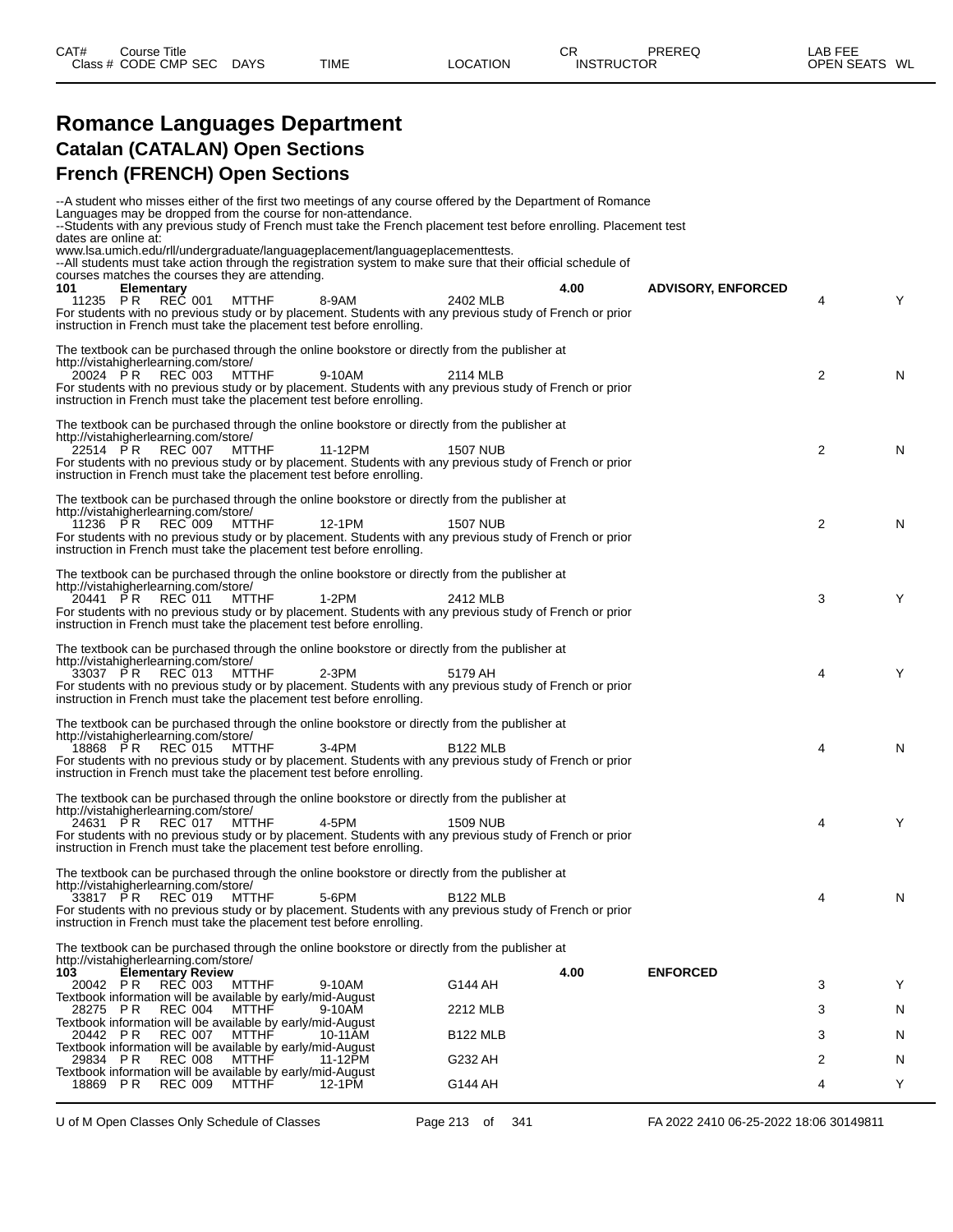| CAT#                     | Course Title<br>Class # CODE CMP SEC DAYS                                                      |                              | <b>TIME</b>                                                                                                                 | <b>LOCATION</b>            | CR.<br><b>INSTRUCTOR</b> | PREREQ                    | LAB FEE<br>OPEN SEATS WL |        |
|--------------------------|------------------------------------------------------------------------------------------------|------------------------------|-----------------------------------------------------------------------------------------------------------------------------|----------------------------|--------------------------|---------------------------|--------------------------|--------|
|                          | Textbook information will be available by early/mid-August                                     |                              |                                                                                                                             |                            |                          |                           |                          |        |
| 37464 PR                 | <b>REC 010</b>                                                                                 | TTH.                         | 12-1PM                                                                                                                      | 2334 SEB                   |                          |                           | 4                        | Y      |
|                          | P <sub>R</sub><br><b>REC 010</b><br>Textbook information will be available by early/mid-August | MF                           | 12-1PM                                                                                                                      | B684 SSWB                  |                          |                           | 4                        | Y      |
| 20025 PR                 | <b>REC 013</b><br>Textbook information will be available by early/mid-August                   | <b>MTTHF</b>                 | 1-2PM                                                                                                                       | G228 AH                    |                          |                           | 4                        | Y      |
| 24227 PR                 | <b>REC 015</b>                                                                                 | <b>MTTHF</b>                 | $2-3PM$                                                                                                                     | <b>B122 MLB</b>            |                          |                           | 9                        | Y      |
| 25315 PR                 | Textbook information will be available by early/mid-August<br><b>REC 018</b>                   | MTTHF                        | 3-4PM                                                                                                                       | <b>1507 NUB</b>            |                          |                           | 1                        | N      |
| 22516 PR                 | Textbook information will be available by early/mid-August<br><b>REC 021</b>                   | MTTHF                        | 4-5PM                                                                                                                       |                            |                          |                           | 4                        | Y      |
|                          | Textbook information will be available by early/mid-August                                     |                              |                                                                                                                             | 2402 MLB                   |                          |                           |                          |        |
| 231<br>11237             | <b>Second Year</b><br><b>REC 001</b><br><b>PR</b>                                              | <b>MTTHF</b>                 | 8-9AM                                                                                                                       | B <sub>111</sub> MLB       | 4.00                     | <b>ENFORCED</b>           | 5                        | Υ      |
| 20026                    | <b>PR</b><br><b>REC 003</b>                                                                    | <b>MTTHF</b>                 | 9-10AM                                                                                                                      | B <sub>111</sub> MLB       |                          |                           | 1                        | N      |
| 21070<br>24228           | <b>PR</b><br><b>REC 004</b><br><b>PR</b><br><b>REC 007</b>                                     | <b>MTTHF</b><br><b>MTTHF</b> | 9-10AM<br>10-11AM                                                                                                           | 2462 MH<br>G228 AH         |                          |                           | 3<br>4                   | Υ<br>Υ |
| 16506                    | <b>PR</b><br><b>REC 017</b>                                                                    | <b>MTTHF</b>                 | $1-2PM$                                                                                                                     | 3310 MLB                   |                          |                           | 4                        | N      |
| 26392<br>23492           | <b>REC 020</b><br><b>PR</b><br><b>PR</b><br><b>REC 027</b>                                     | <b>MTTHF</b><br><b>MTTHF</b> | $2-3PM$<br>4-5PM                                                                                                            | <b>B111 MLB</b><br>G144 AH |                          |                           | 5<br>12                  | Y<br>Υ |
| 33043                    | <b>REC 030</b><br>P R                                                                          | <b>MTTHF</b>                 | 5-6PM                                                                                                                       | B <sub>111</sub> MLB       |                          |                           | 13                       | Y      |
| 232<br>21847 PR          | <b>Second Year</b><br><b>REC 003</b>                                                           | <b>MTTHF</b>                 | 9-10AM                                                                                                                      | 1509 NUB                   | 4.00                     | <b>ENFORCED</b>           | 2                        | N      |
| 21572 PR                 | Textbook information will be available by early/mid-August<br><b>REC 004</b>                   | <b>MTTHF</b>                 | 9-10AM                                                                                                                      | 1437 MH                    | Gabaron                  |                           | 3                        | Y      |
|                          | Quebec Identity in the Arts                                                                    |                              |                                                                                                                             |                            |                          |                           |                          |        |
| 11238 PR                 | <b>REC 007</b>                                                                                 | MTTHF                        | Fall 2022 topic section: Quebec identity in the Arts. Textbook information will be available by early/mid-August<br>11-12PM | <b>1509 NUB</b>            |                          |                           | 2                        | Y      |
|                          | Textbook information will be available by early/mid-August<br>21846 PR REC 010 MTTHF 12-1PM    |                              |                                                                                                                             |                            |                          |                           |                          |        |
|                          | Textbook information will be available by early/mid-August.                                    |                              |                                                                                                                             | <b>1509 NUB</b>            |                          |                           | 1                        | Y      |
| 28309 PR                 | <b>REC 011</b><br>Dimensions cachees/realites                                                  | MTTHF                        | 12-1PM                                                                                                                      | 1265 NQ                    | Gordon                   |                           | 3                        | Y      |
|                          |                                                                                                |                              | Fall 2022 topic section: Dimensions cachees, realites devoilees / Hidden dimensions, realities revealed. Textbook           |                            |                          |                           |                          |        |
| 20443 PR                 | information will be available by early/mid-August.<br>REC 023                                  | MTTHF                        | 4-5PM                                                                                                                       | 1624 CHEM                  |                          |                           | 3                        | Y      |
|                          | Textbook information will be available by early/mid-August                                     |                              |                                                                                                                             |                            |                          |                           |                          |        |
| 235<br>17753 PR          | <b>Advanced French</b><br><b>REC 005</b>                                                       | MWF                          | 3-4PM                                                                                                                       | 1105 NQ                    | 3.00<br>Kurtz            | <b>ADVISORY, ENFORCED</b> | 7                        | Y      |
| 33927 PR                 | Sociopolitical/Multicul Issues<br><b>REC 007</b>                                               | TTH                          | 10-1130AM                                                                                                                   | 2469 MH                    | Kreps                    |                           | 2                        | Y      |
|                          | Sociopolitical/Multicul Issues                                                                 |                              |                                                                                                                             |                            |                          |                           |                          |        |
| 35196 PR                 | <b>REC 008</b><br>Sociopolitical/Multicul Issues                                               | <b>TTH</b>                   | 1130-1PM                                                                                                                    | 1866 EH                    | VanDoren                 |                           | 6                        | Y      |
| 33928 PR                 | <b>REC 009</b><br>Sociopolitical/Multicul Issues                                               | TTH                          | 1-230PM                                                                                                                     | 2866 EH                    | VanDoren                 |                           | 6                        | Y      |
| 241                      | Modernism                                                                                      |                              |                                                                                                                             |                            | 4.00                     |                           |                          |        |
| 21540<br>21541           | P<br>DIS 002<br>P<br><b>DIS</b><br>003                                                         | т<br>T                       | 3-4PM<br>4-5PM                                                                                                              | G026 TISCH<br>G026 TISCH   |                          |                           | 1<br>20                  | Y<br>Υ |
| 21542                    | $\mathsf{P}$<br>004<br>DIS.                                                                    | Τ                            | 5-6PM                                                                                                                       | G026 TISCH                 |                          |                           | 25                       | Υ      |
| 21543 P                  | DIS 005                                                                                        | W                            | 11-12PM                                                                                                                     | G026 TISCH<br>130 TAP      |                          |                           | 14                       | Y<br>Y |
| 21544 P<br>22809 P       | DIS 006<br>DIS 007                                                                             | W<br>W                       | 3-4PM<br>4-5PM                                                                                                              | 130 TAP                    |                          |                           | 14<br>24                 | Y      |
| 21539 A                  | LEC 001                                                                                        | TTH                          | STUDENTS ARE AUTO-ENROLLED IN LECTURE WHEN THEY ELECT A DISCUSSION.<br>1-230PM                                              | AUD D AH                   |                          |                           |                          |        |
| 270                      | <b>Fr Lit&amp;Culture</b>                                                                      |                              |                                                                                                                             |                            | Lay<br>3.00              | <b>ENFORCED</b>           |                          |        |
|                          | 32776 PR REC 005<br>Writing in Drag: Perform Gendr                                             | MWF                          | $1-2PM$                                                                                                                     | <b>B830 EQ</b>             | Smith                    |                           | 4                        | Y      |
| 274                      | Societies&Culture                                                                              |                              |                                                                                                                             |                            | 3.00                     | <b>ENFORCED</b>           |                          |        |
| 32812 PR                 | REC 001<br>Jews & Muslims Mod/Cont France                                                      | <b>MW</b>                    | 230-4PM                                                                                                                     | 2212 MLB                   | Bharat                   |                           | 11                       | Y      |
| 28289 PR                 | <b>REC 003</b>                                                                                 | TTH                          | 1130-1PM                                                                                                                    | 2469 MH                    | Gabaron                  |                           | 7                        | Y      |
| Medical I<br>333         | <b>French Phonetics</b>                                                                        |                              |                                                                                                                             |                            | 3.00                     | <b>ENFORCED</b>           |                          |        |
| 28255                    | REC 001<br>PR.                                                                                 | TTH                          | 1-230PM                                                                                                                     | 1155 NQ                    | Meyer                    |                           | 6                        | Y      |
| 335<br>32859             | <b>Comp&amp;Stylistics</b><br><b>PR</b> REC 001                                                | MWF                          | 12-1PM                                                                                                                      | 2155 NQ                    | 3.00<br>Hoffmann         | <b>ENFORCED</b>           | 5                        | Y      |
| 380                      | Creative Writing in French<br><b>Intermed Bus French</b>                                       |                              |                                                                                                                             |                            | 3.00                     | <b>ENFORCED</b>           |                          |        |
| 25334                    | PR.<br><b>REC 001</b>                                                                          | MW.                          | 10-1130AM                                                                                                                   | <b>B120 MLB</b>            | Moutinou                 |                           | 9                        | Y      |
| 385<br>36852             | <b>Contemp France</b><br><b>PR REC 001</b>                                                     | МW                           | 4-530PM                                                                                                                     | 2212 MLB                   | 3.00<br><b>Bharat</b>    | <b>ENFORCED</b>           | 10                       | Y      |
|                          | Race, Religion, & Coloniality                                                                  |                              |                                                                                                                             |                            |                          |                           |                          |        |
| 855                      | <b>Spec Topics Sem</b><br>32725 PR SEM 001                                                     | T                            | 3-6PM                                                                                                                       | 2112 MLB                   | 3.00<br>McCracken        | <b>ADVISORY</b>           | 2                        | Y      |
| Assemblage Theory<br>990 | <b>Diss-Precand</b>                                                                            |                              |                                                                                                                             |                            | 1.00-8.00                | <b>ADVISORY</b>           |                          |        |
|                          | $IND +$                                                                                        |                              | ARR                                                                                                                         | ARR                        |                          |                           | 25                       | N      |
| 995                      | Diss-Cand                                                                                      |                              |                                                                                                                             |                            | 8.00                     | <b>ENFORCED</b>           |                          |        |

U of M Open Classes Only Schedule of Classes Page 214 of 341 FA 2022 2410 06-25-2022 18:06 30149811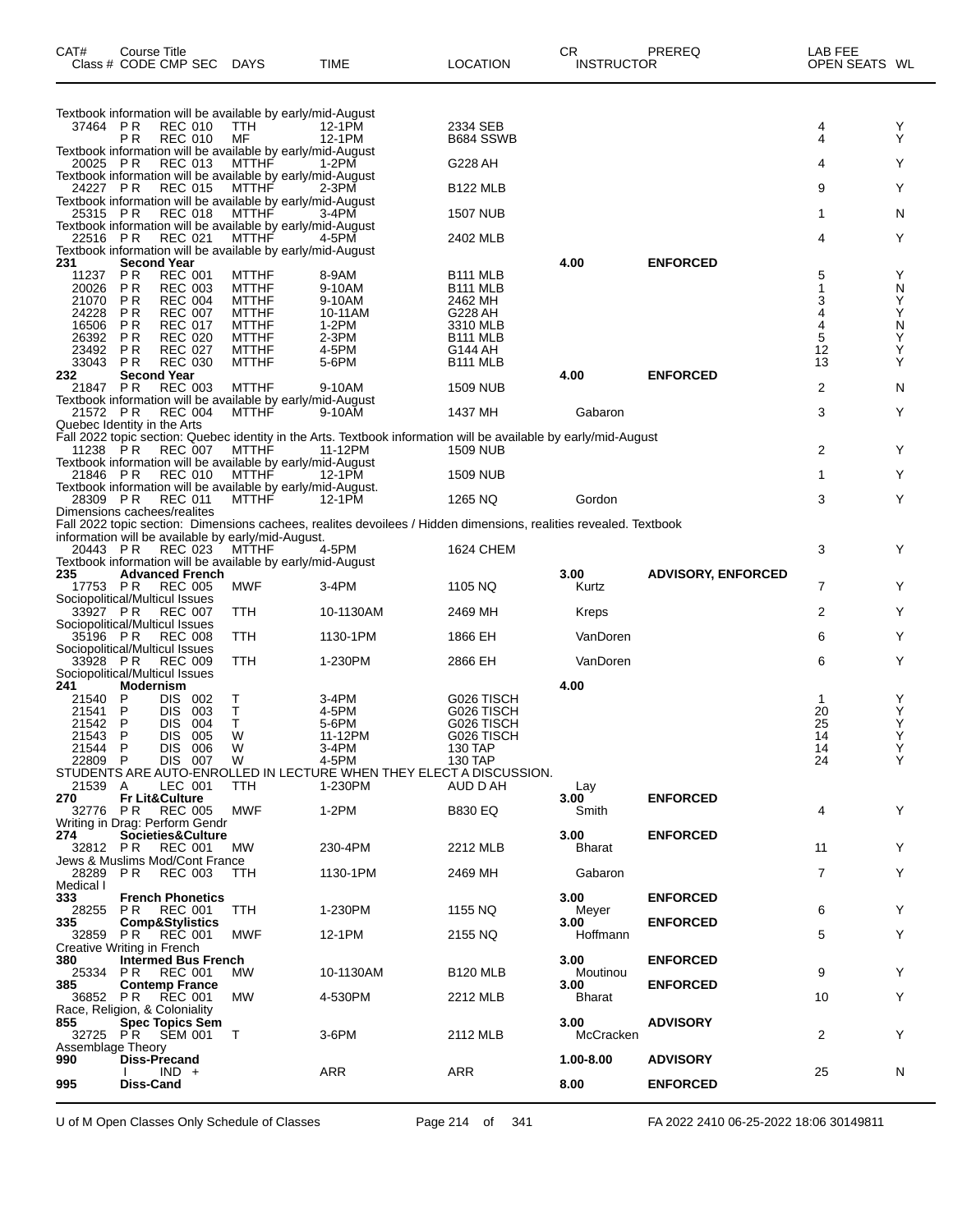| CAT#<br>Class # CODE CMP SEC DAYS                 |                       | Course Title                                |                            |                                                      | TIME                                                                                                                                                                                                                                                                                                                                                                               | <b>LOCATION</b>      | CR<br><b>INSTRUCTOR</b>         | PREREQ                                                | LAB FEE<br>OPEN SEATS WL |   |
|---------------------------------------------------|-----------------------|---------------------------------------------|----------------------------|------------------------------------------------------|------------------------------------------------------------------------------------------------------------------------------------------------------------------------------------------------------------------------------------------------------------------------------------------------------------------------------------------------------------------------------------|----------------------|---------------------------------|-------------------------------------------------------|--------------------------|---|
|                                                   | IR                    | $IND +$                                     |                            |                                                      | <b>ARR</b>                                                                                                                                                                                                                                                                                                                                                                         | <b>ARR</b>           |                                 |                                                       | 24                       | N |
|                                                   |                       |                                             |                            | <b>Italian (ITALIAN) Open Sections</b>               |                                                                                                                                                                                                                                                                                                                                                                                    |                      |                                 |                                                       |                          |   |
| dates are online at:                              |                       |                                             |                            |                                                      | --A student who misses either of the first two meetings of any course offered by the Department of Romance<br>Languages may be dropped from the course for non-attendance.<br>--Students with any previous study of Italian must take the Italian placement test before enrolling. Placement test<br>www.lsa.umich.edu/rll/undergraduate/languageplacement/languageplacementtests. |                      |                                 |                                                       |                          |   |
|                                                   |                       |                                             |                            | courses matches the courses they are attending.      | --All students must take action through the registration system to make sure that their official schedule of                                                                                                                                                                                                                                                                       |                      |                                 |                                                       |                          |   |
| 101<br>23489 PR                                   |                       | <b>Elementary</b><br><b>REC 001</b>         |                            | <b>MTTHF</b>                                         | 8-9AM                                                                                                                                                                                                                                                                                                                                                                              | 2412 MLB             | 4.00                            | <b>ADVISORY, ENFORCED</b>                             | 9                        | Y |
| 22518 PR                                          |                       | REC 002                                     |                            | MTTHF                                                | Textbook is a bundle consisting of a loose-leaf text plus a card with the password for the online workbook.<br>9-10AM                                                                                                                                                                                                                                                              | 3401 MH              |                                 |                                                       | 2                        | Y |
| 19227 PR                                          |                       | <b>REC 003</b>                              |                            | <b>MTTHF</b>                                         | Textbook is a bundle consisting of a loose-leaf text plus a card with the password for the online workbook.<br>10-11AM                                                                                                                                                                                                                                                             | 373 LORCH            |                                 |                                                       | 7                        | Y |
| 33039 PR                                          |                       | <b>REC 005</b>                              |                            | MTTHF                                                | Textbook is a bundle consisting of a loose-leaf text plus a card with the password for the online workbook.<br>11-12PM                                                                                                                                                                                                                                                             | G228 AH              |                                 |                                                       | 6                        | Y |
| 25317 PR                                          |                       | REC 018                                     |                            | MTTHF                                                | Textbook is a bundle consisting of a loose-leaf text plus a card with the password for the online workbook.<br>$3-4$ PM                                                                                                                                                                                                                                                            | 1506 EQ              |                                 |                                                       | 5                        | Y |
|                                                   |                       |                                             |                            |                                                      | Textbook is a bundle consisting of a loose-leaf text plus a card with the password for the online workbook.                                                                                                                                                                                                                                                                        |                      |                                 |                                                       | 12                       | Y |
| 26393 PR                                          |                       | REC 020                                     |                            | <b>MTTHF</b>                                         | 4-5PM<br>Textbook is a bundle consisting of a loose-leaf text plus a card with the password for the online workbook.                                                                                                                                                                                                                                                               | 5521 HH              |                                 |                                                       |                          |   |
| 102<br>11339 PR                                   |                       | <b>Elementary</b><br>REČ 001                |                            | <b>MTTHF</b>                                         | 9-10AM                                                                                                                                                                                                                                                                                                                                                                             | G634 HH              | 4.00                            | <b>ADVISORY, ENFORCED</b>                             | 5                        | Y |
| 231                                               |                       | <b>Second Year</b>                          |                            |                                                      | Textbook is a bundle consisting of a loose-leaf text plus a card with the password for the online workbook.                                                                                                                                                                                                                                                                        |                      | 4.00                            | <b>ENFORCED</b>                                       |                          |   |
| 11340 PR                                          |                       | <b>REC 001</b>                              |                            | MTTHF                                                | 9-10AM<br>The textbook can be purchased through the online bookstore or directly from the publisher at                                                                                                                                                                                                                                                                             | 2407 MH              |                                 |                                                       | 3                        | Y |
| http://vistahigherlearning.com/store/<br>23490 PR |                       | REC 010                                     |                            | MTTHF                                                | 4-5PM                                                                                                                                                                                                                                                                                                                                                                              | G634 HH              |                                 |                                                       | 2                        | Y |
| http://vistahigherlearning.com/store/             |                       |                                             |                            |                                                      | The textbook can be purchased through the online bookstore or directly from the publisher at                                                                                                                                                                                                                                                                                       |                      |                                 |                                                       |                          |   |
| 232<br>25318 PR                                   |                       | REC 001                                     | <b>Second Year Cont</b>    | MTTHF                                                | 10-11AM<br>The textbook can be purchased through the online bookstore or directly from the publisher at                                                                                                                                                                                                                                                                            | 1624 CHEM            | 4.00                            | <b>ENFORCED</b>                                       | 4                        | Y |
| http://vistahigherlearning.com/store/<br>21253 PR |                       | REC 002                                     |                            | <b>MTTHF</b>                                         | 12-1PM                                                                                                                                                                                                                                                                                                                                                                             | G228 AH              | Lasker-Ferretti                 |                                                       | 9                        | Y |
| Global Feminisms: ItalPerspect                    |                       |                                             |                            |                                                      | Fall 2022 topic section: Global Feminisms: An Italian Perspective                                                                                                                                                                                                                                                                                                                  |                      |                                 |                                                       |                          |   |
|                                                   |                       |                                             |                            |                                                      |                                                                                                                                                                                                                                                                                                                                                                                    |                      |                                 |                                                       |                          |   |
| http://vistahigherlearning.com/store/             |                       |                                             |                            |                                                      | The textbook can be purchased through the online bookstore or directly from the publisher at                                                                                                                                                                                                                                                                                       |                      |                                 |                                                       |                          |   |
| 250<br>28267 PR<br>Divine Comedy: Journey/Discov  |                       | <b>REC 001</b>                              | <b>UG Italian Seminar</b>  | MWF                                                  | 10-11AM                                                                                                                                                                                                                                                                                                                                                                            | 1866 EH              | 3.00<br>Chiarantini             | <b>ADVISORY</b>                                       | 9                        | Y |
| 275<br>32862 P                                    |                       | Ital Multimedia I<br><b>REC 001</b>         |                            | МW                                                   | 230-4PM                                                                                                                                                                                                                                                                                                                                                                            | 2462 MH              | 3.00<br>Mosciatti               | <b>ADVISORY</b>                                       | 9                        | Y |
| Snapshots Contemporary Italy<br>320               |                       |                                             | Modern Ital Studies        |                                                      |                                                                                                                                                                                                                                                                                                                                                                                    |                      | 3.00                            | <b>ADVISORY</b>                                       |                          |   |
| 32867 P<br>Italy in Camicia Nera                  |                       |                                             | REC 001 TTH                |                                                      | 230-4PM                                                                                                                                                                                                                                                                                                                                                                            | 7603 HH              | Di Franco                       |                                                       | 10                       | Y |
| 995                                               | <b>Diss-Cand</b><br>R | $IND +$                                     |                            |                                                      | ARR                                                                                                                                                                                                                                                                                                                                                                                | <b>ARR</b>           | 8.00                            | <b>ENFORCED</b>                                       | 24                       | N |
|                                                   |                       |                                             |                            | <b>Portuguese (PORTUG) Open Sections</b>             |                                                                                                                                                                                                                                                                                                                                                                                    |                      |                                 |                                                       |                          |   |
| 101<br>11673 P<br>231                             |                       | <b>Elementary</b><br>REC 001<br>Second-Year |                            | <b>MTTHF</b>                                         | 10-11AM                                                                                                                                                                                                                                                                                                                                                                            | 2106 MLB             | 4.00<br>4.00                    | Segarra Costaguta Mattos<br><b>ADVISORY, ENFORCED</b> | 12                       | Y |
| 18878 PR                                          |                       | <b>REC 001</b>                              |                            | <b>MTTHF</b>                                         | 11-12PM                                                                                                                                                                                                                                                                                                                                                                            | 2106 MLB             |                                 | Segarra Costaguta Mattos                              | 16                       | Y |
| 280<br>24547 PR                                   |                       | REC 002                                     | <b>Port Rom Lang Spkrs</b> | TTH                                                  | 230-4PM                                                                                                                                                                                                                                                                                                                                                                            | B <sub>118</sub> MLB | 3.00                            | <b>ENFORCED</b><br>Segarra Costaguta Mattos           | 10                       | Y |
| 301<br>38345 P                                    |                       | REC 001                                     | Afro-Luso-Brazil Cul       | MW.                                                  | 4-530PM                                                                                                                                                                                                                                                                                                                                                                            | 2011 MLB             | 3.00<br>Vieira Parrine Sant'Ana | <b>ADVISORY</b>                                       | 11                       | Y |
| <b>Brazilian Culture in Crisis</b>                |                       |                                             |                            |                                                      |                                                                                                                                                                                                                                                                                                                                                                                    |                      |                                 |                                                       |                          |   |
| 498                                               |                       |                                             | <b>Senior Seminar RLL</b>  |                                                      | Romance Languages and Literatures (ROMLANG) Open Sections                                                                                                                                                                                                                                                                                                                          |                      | 3.00                            | <b>ENFORCED</b>                                       |                          |   |
| 29784 PIR<br>AIDS, the Other Pandemic             |                       | <b>SEM 001</b>                              |                            | <b>TTH</b>                                           | 1130-1PM                                                                                                                                                                                                                                                                                                                                                                           | 4128 LSA             | Caron                           |                                                       | 10                       | Y |
| 528<br>19369                                      | P R                   | <b>Teach Rom Lang</b><br>SEM 001            |                            | W                                                    | 10-1PM                                                                                                                                                                                                                                                                                                                                                                             | 2265 NQ              | 3.00<br>Goetz                   | <b>ADVISORY</b>                                       | 11                       | Y |
| 681<br>16509 PR SEM 001                           |                       | <b>Intro Grad Study</b>                     |                            | F                                                    | 10-1PM                                                                                                                                                                                                                                                                                                                                                                             | 2104 MLB             | 3.00<br>Garcia Santo-Tomas      | <b>ADVISORY</b>                                       | 15                       | Y |
|                                                   |                       |                                             |                            | Fall 2022: instructor will be listed once finalized. |                                                                                                                                                                                                                                                                                                                                                                                    |                      |                                 |                                                       |                          |   |
| 682<br>35307 PR LEC 001<br>What's Left of Class   |                       | <b>Topic Lit Thry</b>                       |                            | <b>TTH</b>                                           | 10-1130AM                                                                                                                                                                                                                                                                                                                                                                          | 4211 AH              | 3.00<br>Cohen                   | <b>ADVISORY</b>                                       | 1                        | Y |

U of M Open Classes Only Schedule of Classes Page 215 of 341 FA 2022 2410 06-25-2022 18:06 30149811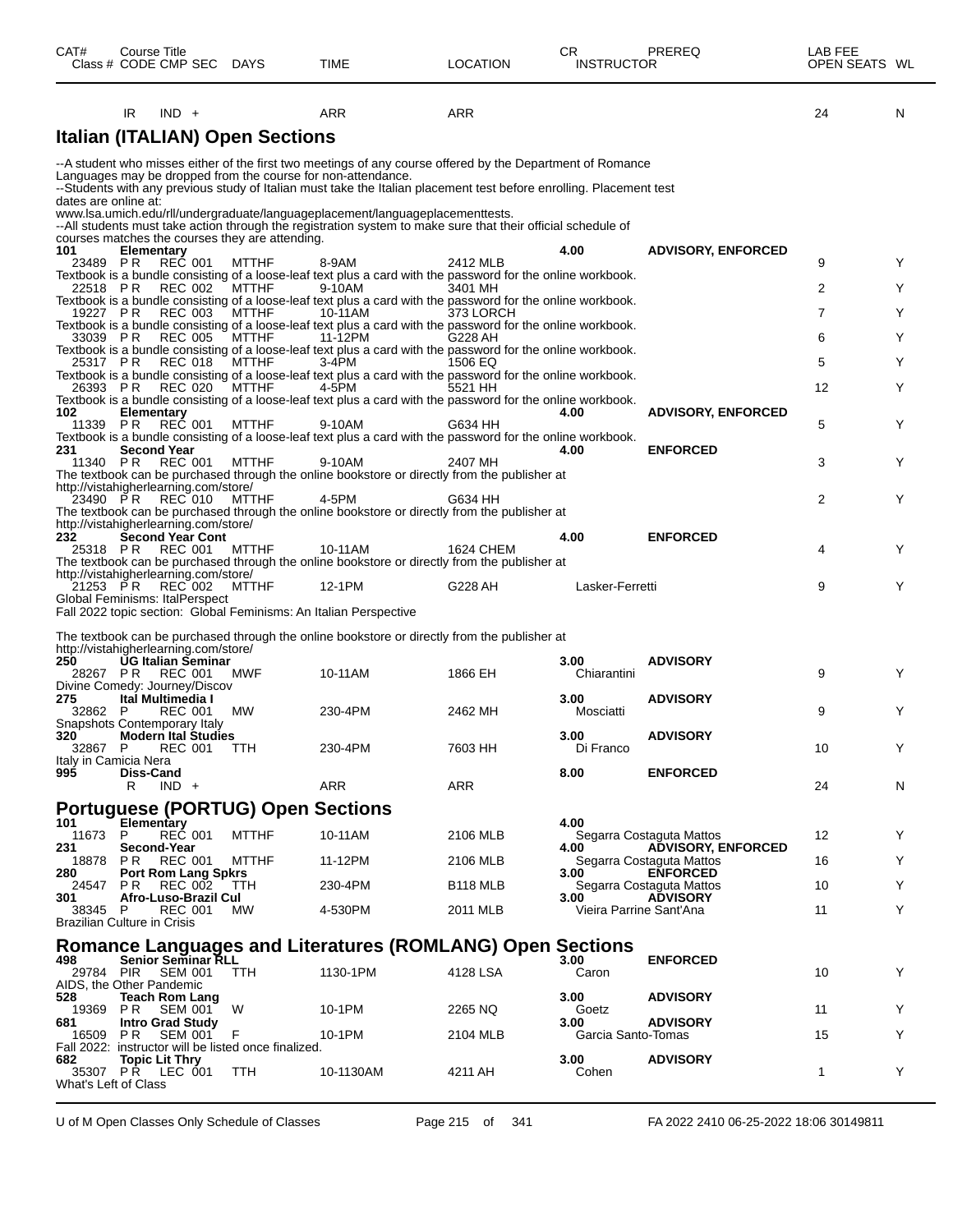| 410                  | Romance Linguistics (ROMLING) Open Sections<br><b>Sp Phonetics/Phonolo</b>               |       |                                                                                                                                                                                                                                                                                                                     |                      | 3.00                | <b>ENFORCED</b>           |   |    |
|----------------------|------------------------------------------------------------------------------------------|-------|---------------------------------------------------------------------------------------------------------------------------------------------------------------------------------------------------------------------------------------------------------------------------------------------------------------------|----------------------|---------------------|---------------------------|---|----|
| 411                  | 29820 PR REC 001<br><b>Advanced Syntax</b>                                               | TTH.  | 230-4PM                                                                                                                                                                                                                                                                                                             | <b>B120 MLB</b>      | Henriksen<br>3.00   | <b>ENFORCED</b>           | 2 | Y  |
| 26417 PR<br>415      | REC 001<br><b>Probs Translation</b>                                                      | TTH.  | 1130-1PM                                                                                                                                                                                                                                                                                                            | <b>B834 EQ</b>       | Satterfield<br>3.00 | <b>ADVISORY, ENFORCED</b> | 1 | Υ  |
| 26362 PR             | LEC 001                                                                                  | МW    | 4-530PM                                                                                                                                                                                                                                                                                                             | B <sub>137</sub> MLB | Gallego             |                           | 1 | Y  |
|                      | <b>Spanish (SPANISH) Open Sections</b>                                                   |       |                                                                                                                                                                                                                                                                                                                     |                      |                     |                           |   |    |
| dates are online at: | Languages may be dropped from the course for non-attendance.                             |       | -- A student who misses either of the first two meetings of any course offered by the Department of Romance<br>--Students with any previous study of Spanish must take the Spanish placement test before enrolling. Placement test<br>www.lsa.umich.edu/rll/undergraduate/languageplacement/languageplacementtests. |                      |                     |                           |   |    |
| 100<br>25368 PR      | courses matches the courses they are attending.<br><b>Intensive Elem Span</b><br>REC 001 | MTTHF | --All students must take action through the registration system to make sure that their official schedule of<br>11-1PM<br>For students with no previous study or by placement. Students with any previous study of Spanish or prior<br>instruction in Spanish must take the placement test before enrolling.        | <b>B122 MLB</b>      | 8.00                | <b>ADVISORY, ENFORCED</b> | 3 | N  |
|                      |                                                                                          |       |                                                                                                                                                                                                                                                                                                                     |                      |                     |                           |   |    |
|                      | http://vistahigherlearning.com/store/umichigan.htm                                       |       | The textbook can be purchased through the online bookstore or directly from the publisher at                                                                                                                                                                                                                        |                      |                     |                           |   |    |
| 101<br>11763 PR      | <b>Elementary</b><br>REC 001                                                             | MTTHF | 8-9AM                                                                                                                                                                                                                                                                                                               | <b>B124 MLB</b>      | 4.00                | <b>ADVISORY, ENFORCED</b> | 3 | Y  |
|                      |                                                                                          |       | For students with no previous study or by placement. Students with any previous study of Spanish or prior<br>instruction in Spanish must take the placement test before enrolling.                                                                                                                                  |                      |                     |                           |   |    |
|                      | https://www.cengage.com/coursepages/University_SPA101<br>24208 PR REC 003                | MTTHF | The textbook can be purchased through the online bookstore or directly from the publisher at<br>9-10AM<br>For students with no previous study or by placement. Students with any previous study of Spanish or prior<br>instruction in Spanish must take the placement test before enrolling.                        | <b>B124 MLB</b>      |                     |                           | 3 | Y  |
|                      | https://www.cengage.com/coursepages/University_SPA101<br>24209 PR REC 005                | MTTHF | The textbook can be purchased through the online bookstore or directly from the publisher at<br>9-10AM<br>For students with no previous study or by placement. Students with any previous study of Spanish or prior<br>instruction in Spanish must take the placement test before enrolling.                        | 5521 HH              |                     |                           | 2 | N  |
|                      | https://www.cengage.com/coursepages/University_SPA101<br>26432 PR REC 007                | MTTHF | The textbook can be purchased through the online bookstore or directly from the publisher at<br>10-11AM<br>For students with no previous study or by placement. Students with any previous study of Spanish or prior<br>instruction in Spanish must take the placement test before enrolling.                       | <b>B124 MLB</b>      |                     |                           | 1 | N  |
|                      | https://www.cengage.com/coursepages/University_SPA101<br>24210 PR REC 009                | MTTHF | The textbook can be purchased through the online bookstore or directly from the publisher at<br>11-12PM<br>For students with no previous study or by placement. Students with any previous study of Spanish or prior<br>instruction in Spanish must take the placement test before enrolling.                       | <b>B124 MLB</b>      |                     |                           | 3 | N  |
|                      | https://www.cengage.com/coursepages/University_SPA101<br>24211 PR REC 011 MTTHF          |       | The textbook can be purchased through the online bookstore or directly from the publisher at<br>12-1PM<br>For students with no previous study or by placement. Students with any previous study of Spanish or prior<br>instruction in Spanish must take the placement test before enrolling.                        | B124 MLB             |                     |                           | 2 | N  |
|                      | https://www.cengage.com/coursepages/University_SPA101<br>24212 PR REC 013                | MTTHF | The textbook can be purchased through the online bookstore or directly from the publisher at<br>1-2PM<br>For students with no previous study or by placement. Students with any previous study of Spanish or prior<br>instruction in Spanish must take the placement test before enrolling.                         | <b>B124 MLB</b>      |                     |                           | 1 | N. |
|                      | https://www.cengage.com/coursepages/University SPA101<br>24213 PR REC 015                | MTTHF | The textbook can be purchased through the online bookstore or directly from the publisher at<br>$2-3PM$<br>For students with no previous study or by placement. Students with any previous study of Spanish or prior<br>instruction in Spanish must take the placement test before enrolling.                       | <b>B124 MLB</b>      |                     |                           | 2 | N. |
|                      | https://www.cengage.com/coursepages/University_SPA101<br>24214 PR REC 019                | MTTHF | The textbook can be purchased through the online bookstore or directly from the publisher at<br>3-4PM<br>For students with no previous study or by placement. Students with any previous study of Spanish or prior<br>instruction in Spanish must take the placement test before enrolling.                         | <b>B124 MLB</b>      |                     |                           | 2 | N. |
|                      |                                                                                          |       | The textbook can be purchased through the online bookstore or directly from the publisher at                                                                                                                                                                                                                        |                      |                     |                           |   |    |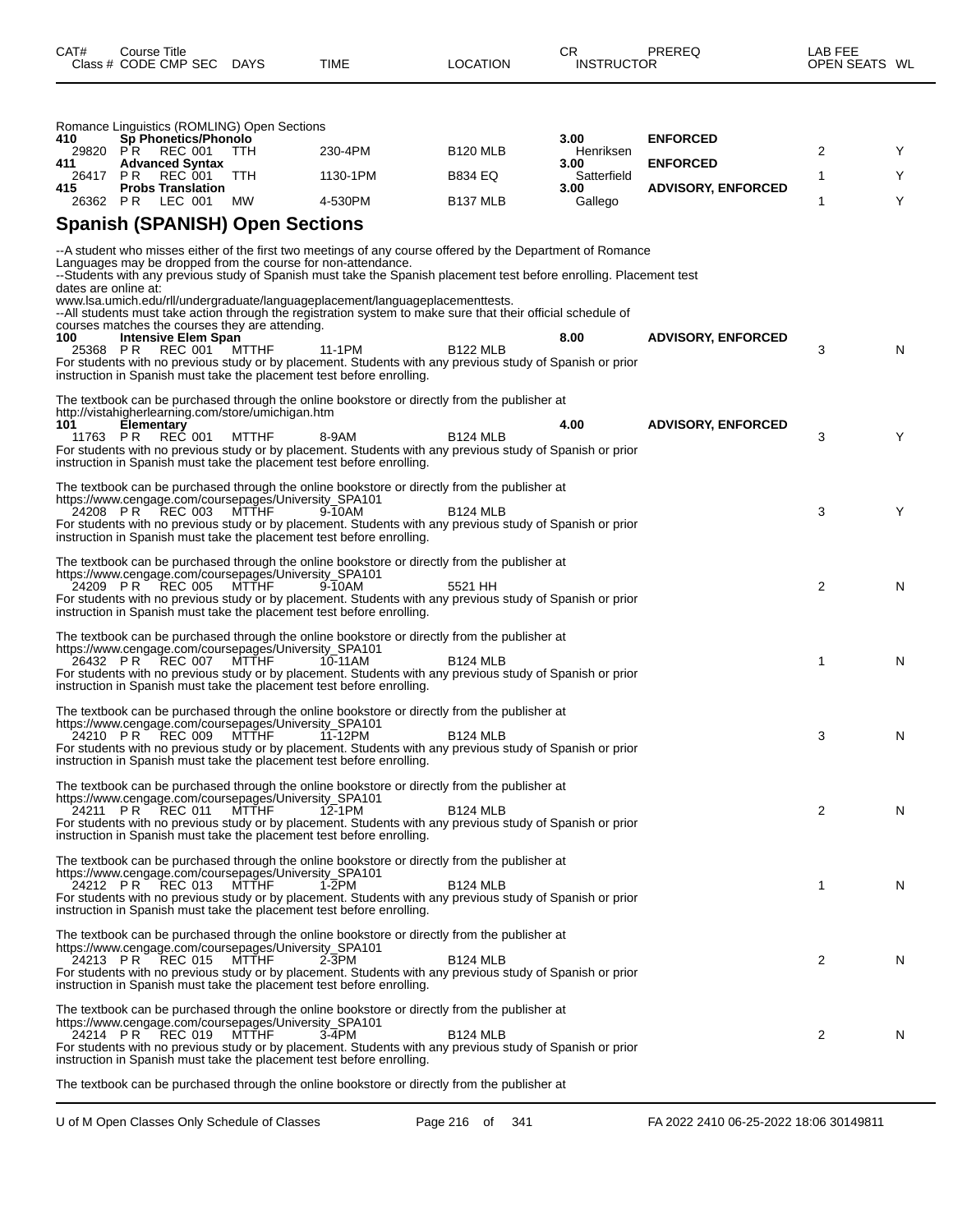| CAT#                       | Course Title     | Class # CODE CMP SEC DAYS           |                                                                                                                         | TIME                                                                                                                                                                                                                                                                                                                                           |                 | LOCATION | CR   | <b>INSTRUCTOR</b> | <b>PREREQ</b>             | LAB FEE<br>OPEN SEATS WL |   |
|----------------------------|------------------|-------------------------------------|-------------------------------------------------------------------------------------------------------------------------|------------------------------------------------------------------------------------------------------------------------------------------------------------------------------------------------------------------------------------------------------------------------------------------------------------------------------------------------|-----------------|----------|------|-------------------|---------------------------|--------------------------|---|
|                            | 24215 PR REC 021 |                                     | https://www.cengage.com/coursepages/University_SPA101<br><b>MTTHF</b>                                                   | 4-5PM<br>For students with no previous study or by placement. Students with any previous study of Spanish or prior<br>instruction in Spanish must take the placement test before enrolling.                                                                                                                                                    | <b>B124 MLB</b> |          |      |                   |                           | 3                        | Y |
| Isa.umich.edu/csp          | 16510 PR REC 031 |                                     | https://www.cengage.com/coursepages/University_SPA101<br><b>MTTHF</b>                                                   | The textbook can be purchased through the online bookstore or directly from the publisher at<br>1130-1PM<br>Seats in this section are reserved for students in the Comprehensive Studies Program through August 21. On August<br>22, open seats are available to any undergraduate student. Please visit the CSP website for more information: | 2402 MLB        |          |      | Piper             |                           | 6                        | Y |
| 102<br>23236 PR            | Elementary       | REČ 001                             | https://www.cengage.com/coursepages/University_SPA101<br>MTTHF<br>https://www.cengage.com/coursepages/University_SPA101 | The textbook can be purchased through the online bookstore or directly from the publisher at<br>8-9AM<br>The textbook can be purchased through the online bookstore or directly from the publisher at                                                                                                                                          | <b>B137 MLB</b> |          | 4.00 |                   | <b>ENFORCED</b>           | 2                        | Y |
| materials for Spanish 102. |                  |                                     |                                                                                                                         | Students who already have Conectados with MindTap access from Spanish 101 do not need to purchase any additional                                                                                                                                                                                                                               |                 |          |      |                   |                           |                          |   |
| 103                        | 11764 PR         | <b>Review-Elementary</b><br>REC 001 | <b>MTTHF</b><br>http://vistahigherlearning.com/store/umichigan.htm                                                      | 8-9AM<br>The textbook can be purchased through the online bookstore or directly from the publisher at                                                                                                                                                                                                                                          | <b>B101 MLB</b> |          | 4.00 |                   | <b>ADVISORY, ENFORCED</b> | 3                        | Y |
| 24628 PR                   |                  | REC 002                             | <b>MTTHF</b><br>http://vistahigherlearning.com/store/umichigan.htm                                                      | 8-9AM<br>The textbook can be purchased through the online bookstore or directly from the publisher at                                                                                                                                                                                                                                          | <b>B122 MLB</b> |          |      |                   |                           | 1                        | N |
| 11765 PR                   |                  | REC 003                             | <b>MTTHF</b><br>http://vistahigherlearning.com/store/umichigan.htm                                                      | 9-10AM<br>The textbook can be purchased through the online bookstore or directly from the publisher at                                                                                                                                                                                                                                         | <b>B101 MLB</b> |          |      |                   |                           | 3                        | Y |
| 26395 PR                   |                  | <b>REC</b> 004                      | <b>MTTHF</b><br>http://vistahigherlearning.com/store/umichigan.htm                                                      | 9-10AM<br>The textbook can be purchased through the online bookstore or directly from the publisher at                                                                                                                                                                                                                                         | <b>B122 MLB</b> |          |      |                   |                           | 1                        | N |
| 23493 PR                   |                  | REC 005                             | <b>MTTHF</b><br>http://vistahigherlearning.com/store/umichigan.htm                                                      | 10-11AM<br>The textbook can be purchased through the online bookstore or directly from the publisher at                                                                                                                                                                                                                                        | <b>1507 NUB</b> |          |      |                   |                           | 2                        | N |
| 20358 PR                   |                  | REC 007                             | <b>MTTHF</b><br>http://vistahigherlearning.com/store/umichigan.htm                                                      | 10-11AM<br>The textbook can be purchased through the online bookstore or directly from the publisher at                                                                                                                                                                                                                                        | <b>B101 MLB</b> |          |      |                   |                           | 2                        | N |
| 25320 PR                   |                  | REC 016                             | <b>MTTHF</b><br>http://vistahigherlearning.com/store/umichigan.htm                                                      | 12-1PM<br>The textbook can be purchased through the online bookstore or directly from the publisher at                                                                                                                                                                                                                                         | <b>B101 MLB</b> |          |      |                   |                           | 1                        | N |
| 16511 PR                   |                  | REC 019                             | <b>MTTHF</b><br>http://vistahigherlearning.com/store/umichigan.htm                                                      | 1-2PM<br>The textbook can be purchased through the online bookstore or directly from the publisher at                                                                                                                                                                                                                                          | <b>B101 MLB</b> |          |      |                   |                           | 4                        | Y |
| 26434 PR                   |                  | REC 020                             | <b>MTTHF</b><br>http://vistahigherlearning.com/store/umichigan.htm                                                      | 1-2PM<br>The textbook can be purchased through the online bookstore or directly from the publisher at                                                                                                                                                                                                                                          | <b>B122 MLB</b> |          |      |                   |                           | 1                        | N |
| 24217 PR                   |                  | REC 025                             | <b>MTTHF</b><br>http://vistahigherlearning.com/store/umichigan.htm                                                      | $2-3PM$<br>The textbook can be purchased through the online bookstore or directly from the publisher at                                                                                                                                                                                                                                        | <b>B101 MLB</b> |          |      |                   |                           | 2                        | N |
| 25478 PR                   |                  | REC 026                             | MTTHF<br>http://vistahigherlearning.com/store/umichigan.htm                                                             | 3-4PM<br>The textbook can be purchased through the online bookstore or directly from the publisher at                                                                                                                                                                                                                                          | <b>B101 MLB</b> |          |      |                   |                           | 1                        | N |
| 24218 PR                   |                  | REC 029                             | MTTHF<br>http://vistahigherlearning.com/store/umichigan.htm                                                             | 4-5PM<br>The textbook can be purchased through the online bookstore or directly from the publisher at                                                                                                                                                                                                                                          | <b>B101 MLB</b> |          |      |                   |                           | 4                        | Y |
| 24629 PR                   |                  | REC 030                             | MTTHF<br>http://vistahigherlearning.com/store/umichigan.htm                                                             | 4-5PM<br>The textbook can be purchased through the online bookstore or directly from the publisher at                                                                                                                                                                                                                                          | <b>1507 NUB</b> |          |      |                   |                           | 2                        | N |
| lsa.umich.edu/csp          | 20043 PR REC 031 |                                     | MTTHF                                                                                                                   | 1-230PM<br>Seats in this section are reserved for students in the Comprehensive Studies Program through August 21. On August<br>22, open seats are available to any undergraduate student. Please visit the CSP website for more information:                                                                                                  | 2402 MLB        |          |      | Piper             |                           | 6                        | Y |
|                            |                  |                                     | http://vistahigherlearning.com/store/umichigan.htm                                                                      | The textbook can be purchased through the online bookstore or directly from the publisher at                                                                                                                                                                                                                                                   |                 |          |      |                   |                           |                          |   |
| 231                        | 11766 PR REC 001 | Second Year Span                    | <b>MTTHF</b>                                                                                                            | 8-9AM<br>The textbook can be purchased through the online bookstore or directly from the publisher at                                                                                                                                                                                                                                          | <b>B103 MLB</b> |          | 4.00 |                   | <b>ENFORCED</b>           | 3                        | Y |
|                            | 17447 PR REC 002 |                                     | http://vistahigherlearning.com/store/umichigan.htm<br>MTTHF                                                             | 8-9AM<br>The textbook can be purchased through the online bookstore or directly from the publisher at                                                                                                                                                                                                                                          | <b>B109 MLB</b> |          |      |                   |                           | 3                        | Y |
|                            | 18866 PR REC 003 |                                     | http://vistahigherlearning.com/store/umichigan.htm<br>MTTHF                                                             | 8-9AM<br>The textbook can be purchased through the online bookstore or directly from the publisher at                                                                                                                                                                                                                                          | 2202 MLB        |          |      |                   |                           | 3                        | Y |
|                            | 23499 PR REC 004 |                                     | http://vistahigherlearning.com/store/umichigan.htm<br>MTTHF                                                             | 8-9AM<br>The textbook can be purchased through the online bookstore or directly from the publisher at                                                                                                                                                                                                                                          | 3310 MLB        |          |      |                   |                           | 1                        | N |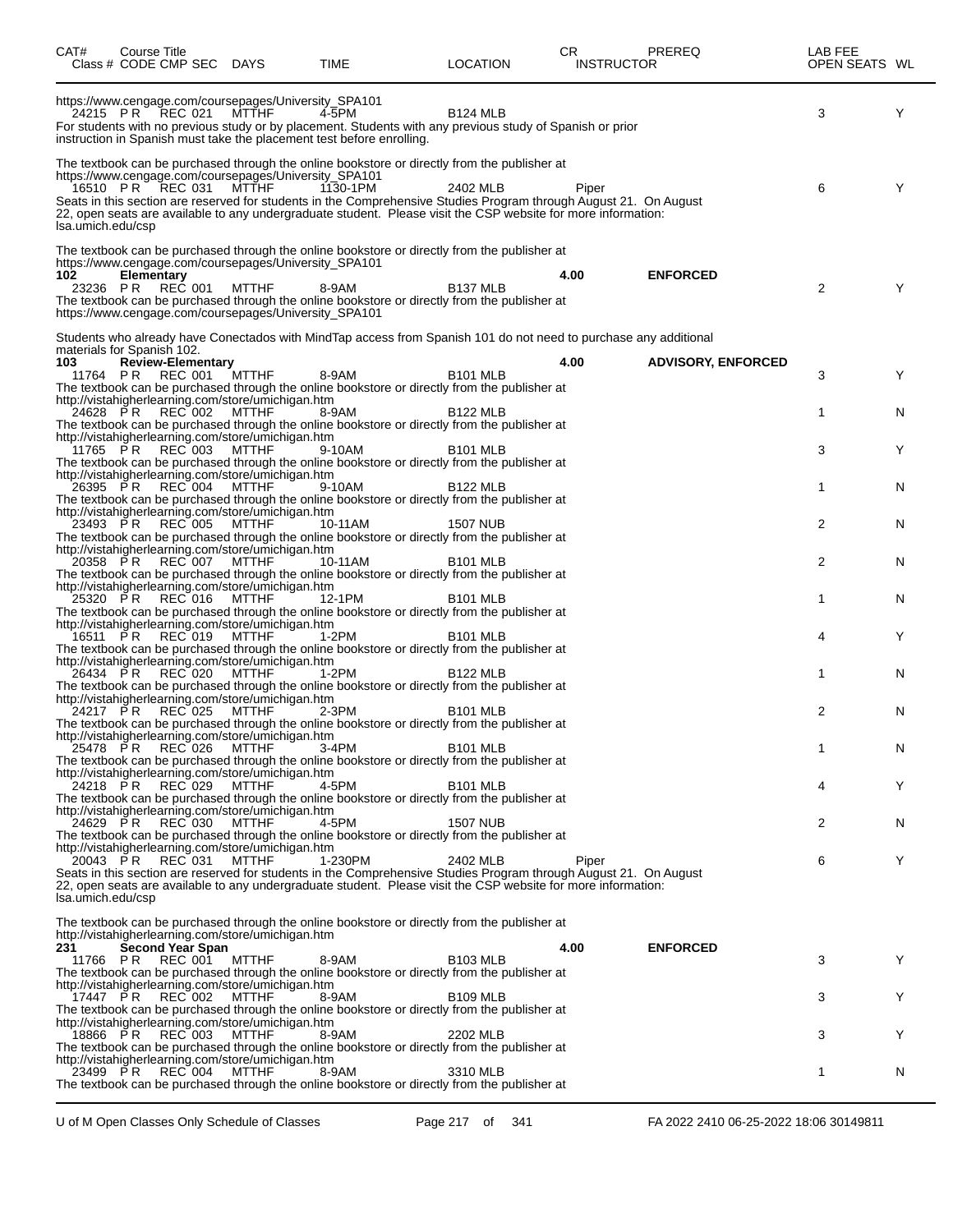| CAT#                                    | Course Title | Class # CODE CMP SEC DAYS   |                                                    | TIME                                                                                                                          | <b>LOCATION</b>      | CR<br><b>INSTRUCTOR</b> | PREREQ                    | LAB FEE<br>OPEN SEATS WL |   |
|-----------------------------------------|--------------|-----------------------------|----------------------------------------------------|-------------------------------------------------------------------------------------------------------------------------------|----------------------|-------------------------|---------------------------|--------------------------|---|
|                                         |              |                             | http://vistahigherlearning.com/store/umichigan.htm |                                                                                                                               |                      |                         |                           |                          |   |
|                                         |              | 20039 PR REC 006 MTTHF      |                                                    | 9-10AM<br>The textbook can be purchased through the online bookstore or directly from the publisher at                        | <b>B103 MLB</b>      |                         |                           | 1                        | Y |
|                                         |              |                             | http://vistahigherlearning.com/store/umichigan.htm |                                                                                                                               |                      |                         |                           |                          |   |
|                                         |              | 22527 PR REC 007 MTTHF      |                                                    | 9-10AM<br>The textbook can be purchased through the online bookstore or directly from the publisher at                        | <b>B109 MLB</b>      |                         |                           | 2                        | Y |
|                                         |              |                             | http://vistahigherlearning.com/store/umichigan.htm |                                                                                                                               |                      |                         |                           |                          |   |
|                                         |              | 22528 PR REC 008 MTTHF      |                                                    | 9-10AM<br>The textbook can be purchased through the online bookstore or directly from the publisher at                        | 2202 MLB             |                         |                           | 2                        | Y |
|                                         |              |                             | http://vistahigherlearning.com/store/umichigan.htm |                                                                                                                               |                      |                         |                           |                          |   |
|                                         |              | 11767 PR REC 009 MTTHF      |                                                    | 9-10AM<br>The textbook can be purchased through the online bookstore or directly from the publisher at                        | 2402 MLB             |                         |                           | 2                        | Y |
|                                         |              |                             | http://vistahigherlearning.com/store/umichigan.htm |                                                                                                                               |                      |                         |                           |                          |   |
|                                         |              | 18129 PR REC 010 MTTHF      |                                                    | 9-10AM<br>The textbook can be purchased through the online bookstore or directly from the publisher at                        | B <sub>137</sub> MLB |                         |                           | 1                        | N |
|                                         |              |                             | http://vistahigherlearning.com/store/umichigan.htm |                                                                                                                               |                      |                         |                           |                          |   |
|                                         |              | 24219 PR REC 012 MTTHF      |                                                    | 10-11AM<br>The textbook can be purchased through the online bookstore or directly from the publisher at                       | <b>B109 MLB</b>      |                         |                           | 1                        | N |
|                                         |              |                             | http://vistahigherlearning.com/store/umichigan.htm |                                                                                                                               |                      |                         |                           |                          |   |
|                                         |              | 16512 PR REC 037 MTTHF      |                                                    | 2-3PM<br>The textbook can be purchased through the online bookstore or directly from the publisher at                         | <b>B103 MLB</b>      |                         |                           | 2                        | Y |
|                                         |              |                             | http://vistahigherlearning.com/store/umichigan.htm |                                                                                                                               |                      |                         |                           |                          |   |
|                                         |              | 20108 PR REC 038 MTTHF      |                                                    | 2-3PM<br>The textbook can be purchased through the online bookstore or directly from the publisher at                         | <b>B109 MLB</b>      |                         |                           | 4                        | Y |
|                                         |              |                             | http://vistahigherlearning.com/store/umichigan.htm |                                                                                                                               |                      |                         |                           |                          |   |
|                                         |              | 24221 PR REC 039 MTTHF      |                                                    | $2-3PM$<br>The textbook can be purchased through the online bookstore or directly from the publisher at                       | 2202 MLB             |                         |                           | 4                        | Y |
|                                         |              |                             | http://vistahigherlearning.com/store/umichigan.htm |                                                                                                                               |                      |                         |                           |                          |   |
|                                         |              | 28278 PR REC 040 MTTHF      |                                                    | 2-3PM<br>The textbook can be purchased through the online bookstore or directly from the publisher at                         | 1624 CHEM            |                         |                           | 3                        | Y |
|                                         |              |                             | http://vistahigherlearning.com/store/umichigan.htm |                                                                                                                               |                      |                         |                           |                          |   |
|                                         |              | 16513 PR REC 043 MTTHF      |                                                    | 3-4PM<br>The textbook can be purchased through the online bookstore or directly from the publisher at                         | B <sub>103</sub> MLB |                         |                           | 1                        | Y |
|                                         |              |                             | http://vistahigherlearning.com/store/umichigan.htm |                                                                                                                               |                      |                         |                           |                          |   |
|                                         |              | 23528 PR REC 044 MTTHF      |                                                    | 3-4PM<br>The textbook can be purchased through the online bookstore or directly from the publisher at                         | <b>B109 MLB</b>      |                         |                           | 3                        | Y |
|                                         |              |                             | http://vistahigherlearning.com/store/umichigan.htm |                                                                                                                               |                      |                         |                           |                          |   |
|                                         |              | 25322 PR REC 045 MTTHF      |                                                    | $3-4PM$<br>The textbook can be purchased through the online bookstore or directly from the publisher at                       | 2202 MLB             |                         |                           | 2                        | Y |
|                                         |              |                             | http://vistahigherlearning.com/store/umichigan.htm |                                                                                                                               |                      |                         |                           |                          |   |
|                                         |              | 27594 PR REC 046 MTTHF      |                                                    | 3-4PM<br>The textbook can be purchased through the online bookstore or directly from the publisher at                         | 2412 MLB             |                         |                           | 1                        | N |
|                                         |              |                             | http://vistahigherlearning.com/store/umichigan.htm |                                                                                                                               |                      |                         |                           |                          |   |
|                                         |              | 23758 PR REC 052 MTTHF      |                                                    | 4-5PM<br>The textbook can be purchased through the online bookstore or directly from the publisher at                         | B <sub>103</sub> MLB |                         |                           | 3                        | Y |
|                                         |              |                             | http://vistahigherlearning.com/store/umichigan.htm |                                                                                                                               |                      |                         |                           |                          |   |
|                                         |              | 21852 PR REC 054 MTTHF      |                                                    | 4-5PM<br>The textbook can be purchased through the online bookstore or directly from the publisher at                         | B <sub>109</sub> MLB |                         |                           | 3                        | Y |
|                                         |              |                             | http://vistahigherlearning.com/store/umichigan.htm |                                                                                                                               |                      |                         |                           |                          |   |
|                                         |              | 22529 PR REC 055 MTTHF      |                                                    | 4-5PM<br>The textbook can be purchased through the online bookstore or directly from the publisher at                         | 2202 MLB             |                         |                           | 3                        | Y |
|                                         |              |                             | http://vistahigherlearning.com/store/umichigan.htm |                                                                                                                               |                      |                         |                           |                          |   |
|                                         |              | 28277 PR REC 056 MTTHF      |                                                    | 4-5PM<br>The textbook can be purchased through the online bookstore or directly from the publisher at                         | 7603 HH              |                         |                           | 1                        | N |
|                                         |              |                             | http://vistahigherlearning.com/store/umichigan.htm |                                                                                                                               |                      |                         |                           |                          |   |
|                                         |              | 24966 PR REC 057            | MTTHF                                              | 5-6PM<br>The textbook can be purchased through the online bookstore or directly from the publisher at                         | <b>B101 MLB</b>      |                         |                           | 2                        | Y |
|                                         |              |                             | http://vistahigherlearning.com/store/umichigan.htm |                                                                                                                               |                      |                         |                           |                          |   |
|                                         |              | 27593 PR REC 059 MTTHF      |                                                    | 5-6PM<br>The textbook can be purchased through the online bookstore or directly from the publisher at                         | 2402 MLB             |                         |                           | 2                        | N |
|                                         |              |                             | http://vistahigherlearning.com/store/umichigan.htm |                                                                                                                               |                      |                         |                           |                          |   |
| 232<br>16514 PR                         |              | Second Year Span<br>REC 001 | <b>MTTHF</b>                                       | 8-9AM                                                                                                                         | <b>B134 MLB</b>      | 4.00                    | <b>ADVISORY, ENFORCED</b> | 5                        | Y |
|                                         |              |                             |                                                    | Students can purchase etext access through the online bookstore OR directly from the publisher by registering at              |                      |                         |                           |                          |   |
| 23495 PR                                |              | REC 002                     | <b>MTTHF</b>                                       | https://www.pearsonmylabandmastering.com/northamerica/ and purchasing MyLab w/eText.<br>8-9AM                                 | <b>B135 MLB</b>      | Telleria-Suinaga        |                           | 10                       | Y |
| Land of the Basque Language             |              |                             |                                                    |                                                                                                                               |                      |                         |                           |                          |   |
|                                         |              |                             |                                                    | Fall 2022 topic section: Journey Through the Land of the Basque Language                                                      |                      |                         |                           |                          |   |
|                                         |              |                             |                                                    | Textbook: Students only need to get Supersite Plus Code (w/webSAM). Access can be purchased through the online                |                      |                         |                           |                          |   |
|                                         |              | REC 003                     | <b>MTTHF</b>                                       | bookstore or at http://vistahigherlearning.com/store/umichigan.htm<br>8-9AM                                                   | 2212 MLB             |                         |                           | 4                        | Y |
| 23241 PR                                |              |                             |                                                    | Students can purchase etext access through the online bookstore OR directly from the publisher by registering at              |                      |                         |                           |                          |   |
|                                         |              |                             |                                                    | https://www.pearsonmylabandmastering.com/northamerica/ and purchasing MyLab w/eText.<br>21853 PR REC 005 MTTHF 8-9AM 2114 MLB |                      |                         |                           |                          |   |
|                                         |              |                             |                                                    | Students can purchase etext access through the online bookstore OR directly from the publisher by registering at              |                      |                         |                           | 5                        | Y |
|                                         |              |                             | <b>MTTHF</b>                                       | https://www.pearsonmylabandmastering.com/northamerica/ and purchasing MyLab w/eText.                                          |                      |                         |                           |                          |   |
| 22532 PR<br>Land of the Basque Language |              | REC 009                     |                                                    | 9-10AM                                                                                                                        | <b>B135 MLB</b>      | Telleria-Suinaga        |                           | 3                        | Y |
|                                         |              |                             |                                                    | Fall 2022 topic section: Journey Through the Land of the Basque Language                                                      |                      |                         |                           |                          |   |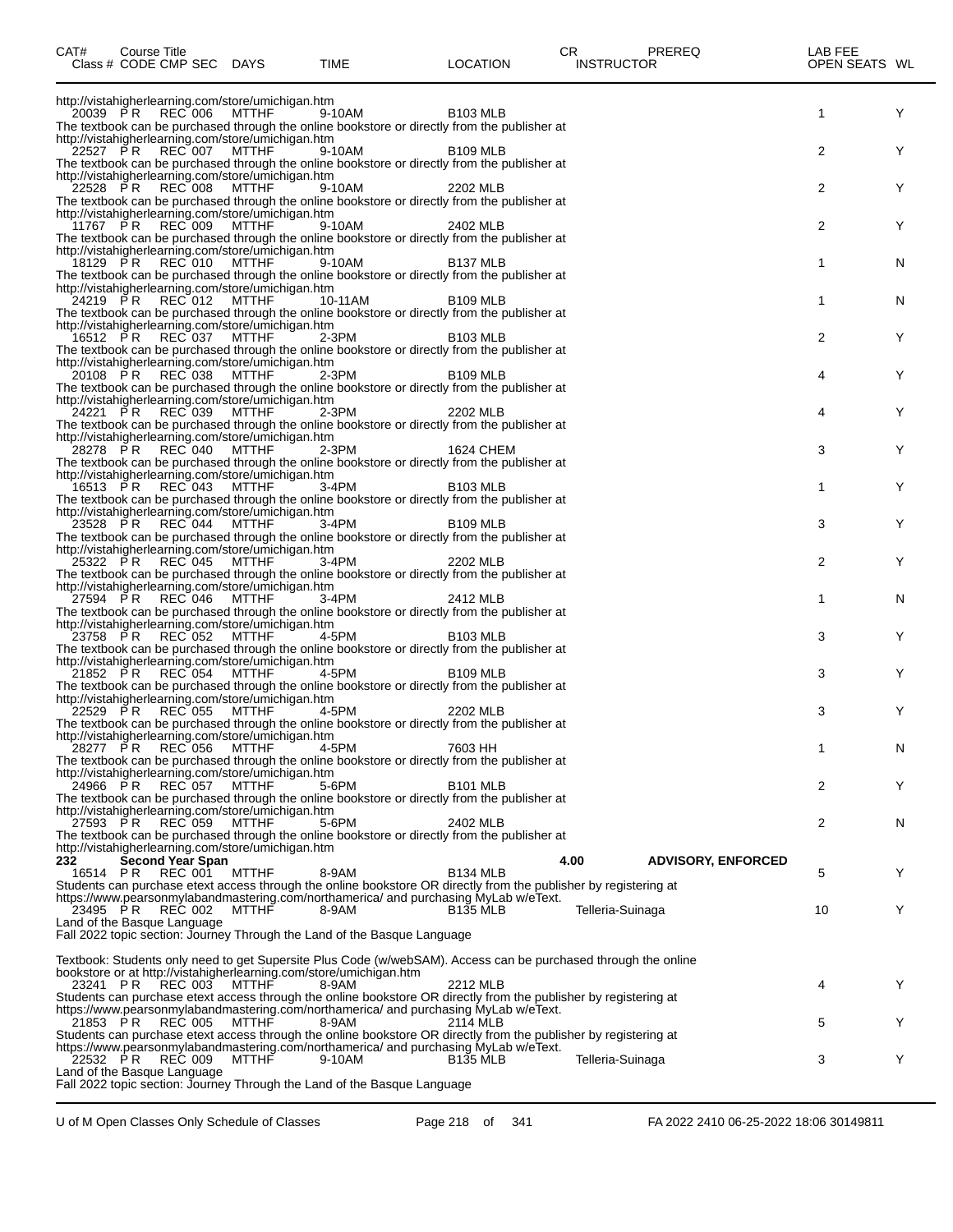| CAT# | Course Title              |      | СR       |                   | PREREQ | ∟AB FEE       |  |
|------|---------------------------|------|----------|-------------------|--------|---------------|--|
|      | Class # CODE CMP SEC DAYS | TIME | LOCATION | <b>INSTRUCTOR</b> |        | OPEN SEATS WL |  |

| Textbook: Students only need to get Supersite Plus Code (w/webSAM). Access can be purchased through the online<br>bookstore or directly from the publisher at https://vistahigherlearning.com/store/<br>20440 PR<br>REC 011<br><b>MTTHF</b><br>9-10AM<br>G232 AH<br>Students can purchase etext access through the online bookstore OR directly from the publisher by registering at | 2 | Υ |
|--------------------------------------------------------------------------------------------------------------------------------------------------------------------------------------------------------------------------------------------------------------------------------------------------------------------------------------------------------------------------------------|---|---|
| https://www.pearsonmylabandmastering.com/northamerica/ and purchasing MyLab w/eText.<br>22560 PR<br>REC 013<br>MTTHF<br>9-10AM<br>G160 AH<br>Students can purchase etext access through the online bookstore OR directly from the publisher by registering at                                                                                                                        | 3 | N |
| https://www.pearsonmylabandmastering.com/northamerica/ and purchasing MyLab w/eText.<br>23494 PR<br>REC 014<br><b>MTTHF</b><br>9-10AM<br>2469 MH<br>Students can purchase etext access through the online bookstore OR directly from the publisher by registering at                                                                                                                 | 1 | N |
| https://www.pearsonmylabandmastering.com/northamerica/ and purchasing MyLab w/eText.<br>24223 PR<br>REC 016<br><b>MTTHF</b><br>10-11AM<br><b>B135 MLB</b><br>Telleria-Suinaga<br>Land of the Basque Language<br>Fall 2022 topic section: Journey Through the Land of the Basque Language                                                                                             | 3 | Υ |
| Textbook:Students only need to get Supersite Plus Code (w/webSAM). Access can be purchased through the online                                                                                                                                                                                                                                                                        |   |   |
| bookstore or directly from the publisher at https://vistahigherlearning.com/store/<br>29835 PR<br>REC 018<br>MTTHF<br>10-11AM<br>2402 MLB<br>Students can purchase etext access through the online bookstore OR directly from the publisher by registering at                                                                                                                        | 1 | Y |
| https://www.pearsonmylabandmastering.com/northamerica/ and purchasing MyLab w/eText.<br>26433 PR<br>REC 024<br><b>MTTHF</b><br>11-12PM<br><b>B135 MLB</b><br>Beiza<br>Environ. Issues LATAM/Spain                                                                                                                                                                                    | 2 | N |
| Fall 2022 topic section: Environmental Issues in Latin America & Spain                                                                                                                                                                                                                                                                                                               |   |   |
| Textbook: Students only need to get Supersite Plus Code (w/webSAM). Access can be purchased through the online<br>bookstore or directly from the publisher at https://vistahigherlearning.com/store/<br>15395 PR<br>REC 025<br>MTTHF<br>11-12PM<br>5521 HH                                                                                                                           | 1 | Υ |
| Students can purchase etext access through the online bookstore OR directly from the publisher by registering at<br>https://www.pearsonmylabandmastering.com/northamerica/ and purchasing MyLab w/eText.<br>33819 PR<br>REC 026<br><b>MTTHF</b><br>11-12PM<br>1624 CHEM                                                                                                              | 1 | Υ |
| Students can purchase etext access through the online bookstore OR directly from the publisher by registering at<br>https://www.pearsonmylabandmastering.com/northamerica/ and purchasing MyLab w/eText.<br>19232 PR<br>REC 045<br><b>MTTHF</b><br>2-3PM<br><b>1507 NUB</b>                                                                                                          | 3 | Υ |
| Students can purchase etext access through the online bookstore OR directly from the publisher by registering at<br>https://www.pearsonmylabandmastering.com/northamerica/ and purchasing MyLab w/eText.<br>16517 PR<br>REC 047<br><b>MTTHF</b><br>2-3PM<br><b>B135 MLB</b>                                                                                                          | 3 | Υ |
| Students can purchase etext access through the online bookstore OR directly from the publisher by registering at<br>https://www.pearsonmylabandmastering.com/northamerica/ and purchasing MyLab w/eText.<br>24967 PR<br>REC 048<br><b>MTTHF</b><br>2-3PM<br>B <sub>134</sub> MLB<br>De La Torre                                                                                      | 2 | Υ |
| Culture, Society and Music<br>Fall 2022 topic section: Culture, Society and Music                                                                                                                                                                                                                                                                                                    |   |   |
| Textbook: Students only need to get Supersite Plus Code (w/webSAM). Access can be purchased through the online                                                                                                                                                                                                                                                                       |   |   |
| bookstore or directly from the publisher at https://vistahigherlearning.com/store/<br><b>REC 049</b><br>23244 PR<br>MTTHF<br>2-3PM<br>2412 MLB<br>Students can purchase etext access through the online bookstore OR directly from the publisher by registering at                                                                                                                   | 2 | N |
| https://www.pearsonmylabandmastering.com/northamerica/ and purchasing MyLab w/eText.<br>23246 PR<br>REC 057<br><b>MTTHF</b><br>3-4PM<br><b>B135 MLB</b><br>Students can purchase etext access through the online bookstore OR directly from the publisher by registering at                                                                                                          | 1 | Y |
| https://www.pearsonmylabandmastering.com/northamerica/ and purchasing MyLab w/eText.<br>23247 PR<br><b>REC 059</b><br><b>MTTHF</b><br>$3-4PM$<br>2402 MLB<br>Students can purchase etext access through the online bookstore OR directly from the publisher by registering at                                                                                                        | 1 | N |
| https://www.pearsonmylabandmastering.com/northamerica/ and purchasing MyLab w/eText.<br>23248 PR<br><b>REC 065</b><br><b>MTTHF</b><br>4-5PM<br><b>B134 MLB</b><br>O'Connor<br>Gender Equality in Latin Am                                                                                                                                                                            | 1 | Υ |
| Fall 2022 topic section: Gender Equality in Latin America                                                                                                                                                                                                                                                                                                                            |   |   |
| Textbook: Students only need to get Supersite Plus Code (w/webSAM). Access can be purchased through the online<br>bookstore or directly from the publisher at https://vistahigherlearning.com/store/                                                                                                                                                                                 |   |   |
| REC 067<br>MTTHF<br>23249 PR<br>4-5PM<br><b>B135 MLB</b><br>Students can purchase etext access through the online bookstore OR directly from the publisher by registering at<br>https://www.pearsonmylabandmastering.com/northamerica/ and purchasing MyLab w/eText.                                                                                                                 | 3 | Y |
| 29600 PR<br>REC 071<br><b>MTTHF</b><br>4-5PM<br><b>B122 MLB</b><br>Students can purchase etext access through the online bookstore OR directly from the publisher by registering at<br>https://www.pearsonmylabandmastering.com/northamerica/ and purchasing MyLab w/eText.                                                                                                          | 1 | N |
| 33041 PR<br>REC 075<br><b>MTTHF</b><br>5-6PM<br><b>B103 MLB</b><br>Students can purchase etext access through the online bookstore OR directly from the publisher by registering at<br>https://www.pearsonmylabandmastering.com/northamerica/ and purchasing MyLab w/eText.                                                                                                          | 3 | Y |
| 33042 PR<br>REC 077<br>MTTHF<br>5-6PM<br><b>B109 MLB</b><br>O'Connor<br>Gender Equality in Latin Am<br>Fall 2022 topic section: Gender Equality in Latin America                                                                                                                                                                                                                     | 4 | Y |
| Textbook: Students only need to get Supersite Plus Code (w/webSAM). Access can be purchased through the online<br>bookstore or directly from the publisher at https://vistahigherlearning.com/store/                                                                                                                                                                                 |   |   |
| 277<br>Sp Grammar & Comp<br>3.00<br><b>ADVISORY, ENFORCED</b><br>20027 PR REC 001<br><b>MWF</b><br>8-9AM<br><b>1508 NUB</b><br>Spanish Grammar in Context                                                                                                                                                                                                                            | 7 | N |
| Textbook can be purchased through the online bookstore OR directly through the publisher at<br>https://vistahigherlearning.com/store/                                                                                                                                                                                                                                                |   |   |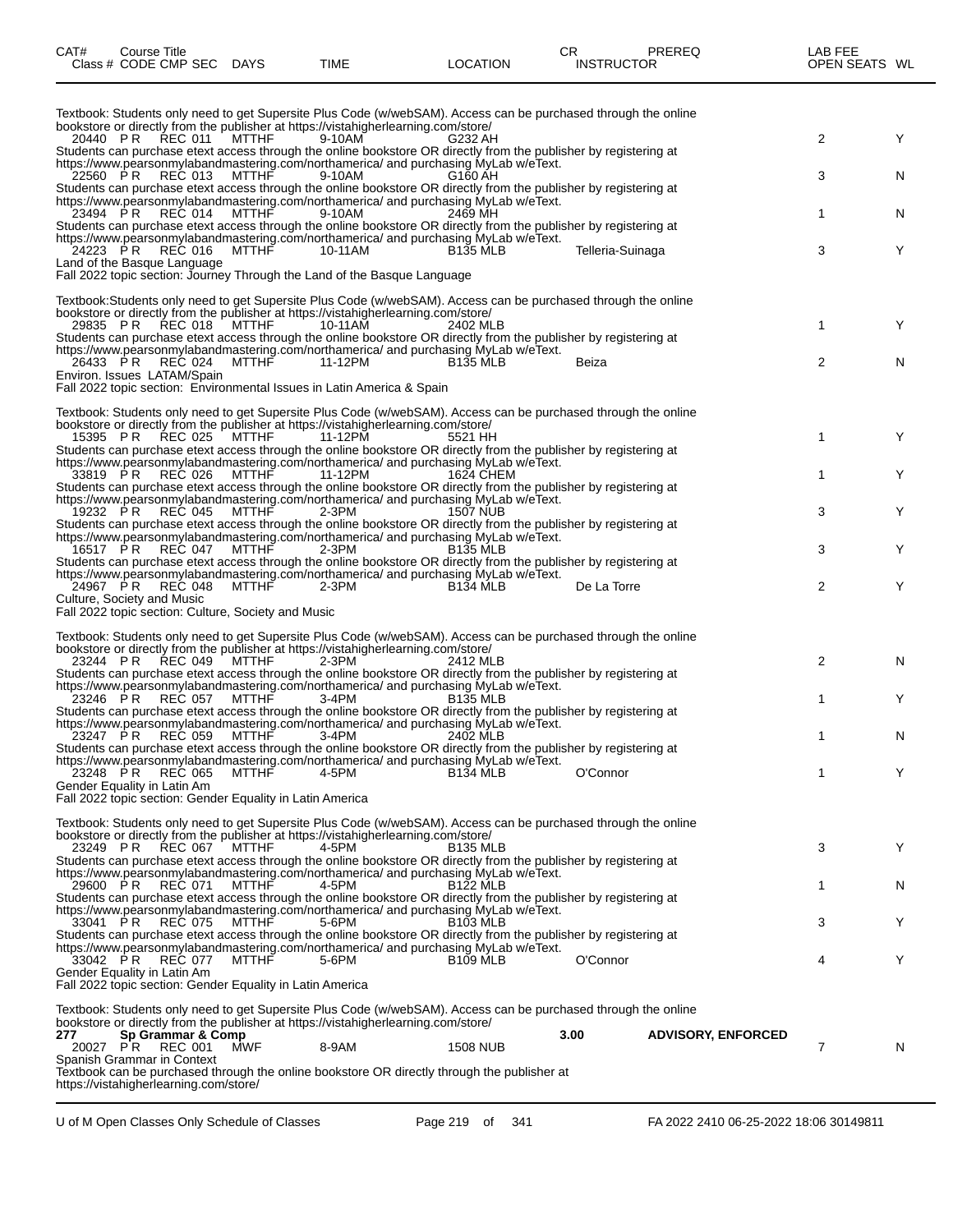| CAT#            | Course Title | Class # CODE CMP SEC DAYS                                  |            | TIME                                                                                        | <b>LOCATION</b> | CR<br>PREREQ<br><b>INSTRUCTOR</b>       | LAB FEE<br>OPEN SEATS WL |   |
|-----------------|--------------|------------------------------------------------------------|------------|---------------------------------------------------------------------------------------------|-----------------|-----------------------------------------|--------------------------|---|
|                 |              | 20028 PR REC 004                                           | MWF        | 9-10AM                                                                                      | <b>1508 NUB</b> |                                         | 4                        | Y |
|                 |              | Spanish Grammar in Context                                 |            | Textbook can be purchased through the online bookstore OR directly through the publisher at |                 |                                         |                          |   |
|                 |              | https://vistahigherlearning.com/store/                     |            |                                                                                             |                 |                                         |                          |   |
| 22089 PR        |              | <b>REC 005</b>                                             | <b>MWF</b> | 9-10AM                                                                                      | 1512 NUB        |                                         | 3                        | Y |
|                 |              | Spanish Grammar in Context                                 |            | Textbook can be purchased through the online bookstore OR directly through the publisher at |                 |                                         |                          |   |
|                 |              | https://vistahigherlearning.com/store/                     |            |                                                                                             |                 |                                         |                          |   |
|                 |              | 22522 PR REC 006                                           | MWF        | 9-10AM                                                                                      | 1359 MH         |                                         | 3                        | N |
|                 |              | Spanish Grammar in Context                                 |            | Textbook can be purchased through the online bookstore OR directly through the publisher at |                 |                                         |                          |   |
|                 |              | https://vistahigherlearning.com/store/                     |            |                                                                                             |                 |                                         |                          |   |
|                 |              | 24224 PR REC 008                                           | <b>MWF</b> | 10-11AM                                                                                     | <b>1508 NUB</b> |                                         | 2                        | Y |
|                 |              | Spanish Grammar in Context                                 |            | Textbook can be purchased through the online bookstore OR directly through the publisher at |                 |                                         |                          |   |
|                 |              | https://vistahigherlearning.com/store/                     |            |                                                                                             |                 |                                         |                          |   |
| 25327 PR        |              | REC 009                                                    | <b>MWF</b> | 10-11AM                                                                                     | <b>1512 NUB</b> |                                         | 3                        | Y |
|                 |              | Spanish Grammar in Context                                 |            | Textbook can be purchased through the online bookstore OR directly through the publisher at |                 |                                         |                          |   |
|                 |              | https://vistahigherlearning.com/store/                     |            |                                                                                             |                 |                                         |                          |   |
|                 |              | 28282 PR REC 012                                           | <b>MWF</b> | 11-12PM                                                                                     | <b>1508 NUB</b> |                                         | 3                        | Y |
|                 |              | Spanish Grammar in Context                                 |            | Textbook can be purchased through the online bookstore OR directly through the publisher at |                 |                                         |                          |   |
|                 |              | https://vistahigherlearning.com/store/                     |            |                                                                                             |                 |                                         |                          |   |
|                 |              | 22523 PR REC 013                                           | MWF        | 11-12PM                                                                                     | 1512 NUB        |                                         | 5                        | Y |
|                 |              | Spanish Grammar in Context                                 |            |                                                                                             |                 |                                         |                          |   |
|                 |              | https://vistahigherlearning.com/store/                     |            | Textbook can be purchased through the online bookstore OR directly through the publisher at |                 |                                         |                          |   |
| 24225 PR        |              | REC 014                                                    | <b>MWF</b> | 11-12PM                                                                                     | 2469 MH         |                                         | 4                        | N |
|                 |              | Spanish Grammar in Context                                 |            |                                                                                             |                 |                                         |                          |   |
|                 |              | https://vistahigherlearning.com/store/                     |            | Textbook can be purchased through the online bookstore OR directly through the publisher at |                 |                                         |                          |   |
|                 |              | 22524 PR REC 016                                           | <b>MWF</b> | 12-1PM                                                                                      | <b>1508 NUB</b> |                                         | 2                        | Y |
|                 |              | Spanish Grammar in Context                                 |            |                                                                                             |                 |                                         |                          |   |
|                 |              | https://vistahigherlearning.com/store/                     |            | Textbook can be purchased through the online bookstore OR directly through the publisher at |                 |                                         |                          |   |
|                 |              | 22525 PR REC 017                                           | MWF        | 12-1PM                                                                                      | 1512 NUB        |                                         | 4                        | Y |
|                 |              | Spanish Grammar in Context                                 |            |                                                                                             |                 |                                         |                          |   |
|                 |              |                                                            |            | Textbook can be purchased through the online bookstore OR directly through the publisher at |                 |                                         |                          |   |
| 22793 PŘ        |              | https://vistahigherlearning.com/store/<br><b>REC 018</b>   | <b>MWF</b> | 12-1PM                                                                                      | 2448 MH         |                                         | 2                        | Y |
|                 |              | Spanish Grammar in Context                                 |            |                                                                                             |                 |                                         |                          |   |
|                 |              |                                                            |            | Textbook can be purchased through the online bookstore OR directly through the publisher at |                 |                                         |                          |   |
|                 |              | https://vistahigherlearning.com/store/<br>24226 PR REC 020 | <b>MWF</b> | 1-2PM                                                                                       | <b>1508 NUB</b> |                                         | 3                        | Y |
|                 |              | Spanish Grammar in Context                                 |            |                                                                                             |                 |                                         |                          |   |
|                 |              |                                                            |            | Textbook can be purchased through the online bookstore OR directly through the publisher at |                 |                                         |                          |   |
|                 |              | https://vistahigherlearning.com/store/<br>25328 PR REC 021 | MWF        | 1-2PM                                                                                       | 1512 NUB        |                                         | 3                        | Y |
|                 |              | Spanish Grammar in Context                                 |            |                                                                                             |                 |                                         |                          |   |
|                 |              |                                                            |            | Textbook can be purchased through the online bookstore OR directly through the publisher at |                 |                                         |                          |   |
| 24930 PR        |              | https://vistahigherlearning.com/store/<br><b>REC 023</b>   | MWF        | 2-3PM                                                                                       | <b>1508 NUB</b> |                                         | 3                        | Y |
|                 |              | Spanish Grammar in Context                                 |            |                                                                                             |                 |                                         |                          |   |
|                 |              |                                                            |            | Textbook can be purchased through the online bookstore OR directly through the publisher at |                 |                                         |                          |   |
| 23238 PR        |              | https://vistahigherlearning.com/store/<br>REC 026          | MWF        | 3-4PM                                                                                       | <b>1508 NUB</b> |                                         | 5                        | Y |
|                 |              | Spanish Grammar in Context                                 |            |                                                                                             |                 |                                         |                          |   |
|                 |              |                                                            |            | Textbook can be purchased through the online bookstore OR directly through the publisher at |                 |                                         |                          |   |
|                 |              | https://vistahigherlearning.com/store/                     | MWF        | 3-4PM                                                                                       | <b>1512 NUB</b> |                                         | $\overline{7}$           | Y |
|                 |              | 20029 PR REC 027<br>Spanish Grammar in Context             |            |                                                                                             |                 |                                         |                          |   |
|                 |              |                                                            |            | Textbook can be purchased through the online bookstore OR directly through the publisher at |                 |                                         |                          |   |
|                 |              | https://vistahigherlearning.com/store/                     |            |                                                                                             |                 |                                         |                          |   |
| 28281 PR        |              | <b>REC 028</b><br>Spanish Grammar in Context               | <b>MWF</b> | 3-4PM                                                                                       | 5179 AH         |                                         | 2                        | N |
|                 |              |                                                            |            | Textbook can be purchased through the online bookstore OR directly through the publisher at |                 |                                         |                          |   |
|                 |              | https://vistahigherlearning.com/store/                     |            |                                                                                             |                 |                                         |                          |   |
| 22526 PR        |              | REC 030<br>Spanish Grammar in Context                      | MWF        | 4-5PM                                                                                       | <b>1508 NUB</b> |                                         | 12                       | Y |
|                 |              |                                                            |            | Textbook can be purchased through the online bookstore OR directly through the publisher at |                 |                                         |                          |   |
|                 |              | https://vistahigherlearning.com/store/                     |            |                                                                                             |                 |                                         |                          |   |
|                 |              | 33044 PR REC 033<br>Spanish Grammar in Context             | MWF        | 5-6PM                                                                                       | <b>B134 MLB</b> |                                         | 12                       | Y |
|                 |              |                                                            |            | Textbook can be purchased through the online bookstore OR directly through the publisher at |                 |                                         |                          |   |
|                 |              | https://vistahigherlearning.com/store/                     |            |                                                                                             |                 |                                         |                          |   |
| 280<br>26733 PR |              | Conv Sp/LAm Film<br>REC 002                                | MWF        | 3-4PM                                                                                       | 1175 NQ         | 3.00<br><b>ENFORCED</b><br>Zamora Gomez | 1                        | Y |
|                 |              | Visualiz Span contemp thr film                             |            |                                                                                             |                 |                                         |                          |   |
|                 |              |                                                            |            |                                                                                             |                 |                                         |                          |   |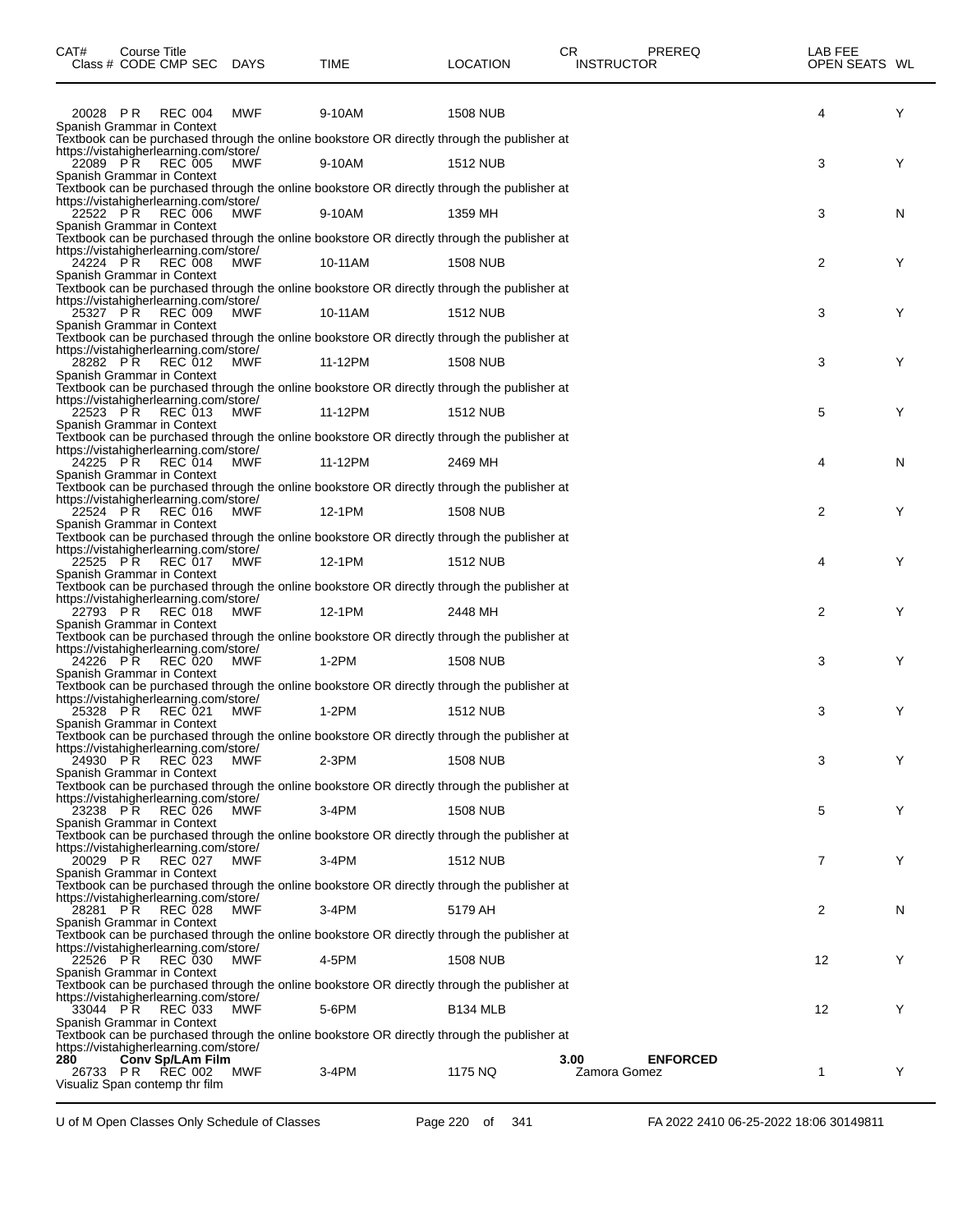| CAT#               | Course Title<br>Class # CODE CMP SEC DAYS |            | <b>TIME</b> | <b>LOCATION</b> | CR.<br><b>INSTRUCTOR</b> | PREREQ                    | LAB FEE<br>OPEN SEATS WL |   |
|--------------------|-------------------------------------------|------------|-------------|-----------------|--------------------------|---------------------------|--------------------------|---|
| 25651 PR           | REC 003                                   | MWF        | 4-5PM       | 2448 MH         | Campbell                 |                           | 4                        | Y |
| Get Out<br>287     | <b>Written Expression</b>                 |            |             |                 | 3.00                     | <b>ENFORCED</b>           |                          |   |
| 25490              | <b>PR</b><br><b>REC 001</b>               | <b>TTH</b> | 1-230PM     | 373 LORCH       | Larrotiz                 |                           | 2                        | Υ |
| 295                | <b>Intro Lit Cultr Arts</b>               |            |             |                 | 3.00                     | <b>ENFORCED</b>           |                          |   |
| 21008              | PR<br><b>REC 001</b>                      | <b>MWF</b> | 9-10AM      | 1339 MH         | Martinelli               |                           | 11                       | Y |
| 26404              | <b>PR</b><br><b>REC 003</b>               | <b>MWF</b> | $1-2PM$     | 171 LORCH       | Pradenas Alvarez         |                           | 5                        | Υ |
| 24303 PR           | <b>REC 004</b>                            | <b>MWF</b> | $2-3PM$     | G232 AH         | Hussamy                  |                           | 5                        | Υ |
| 296                | <b>Spec Topics Lit&amp;Cul</b>            |            |             |                 | 3.00                     | <b>ENFORCED</b>           |                          |   |
| 23482 PR           | <b>REC 001</b>                            | <b>MWF</b> | 12-1PM      | 2462 MH         | Choi                     |                           | 9                        | Υ |
|                    | Como (no) hacer propaganda                |            |             |                 |                          |                           |                          |   |
| 341                | Early L-Am Cult                           |            |             |                 | 3.00                     | <b>ENFORCED</b>           |                          |   |
|                    | 32904 PR REC 001                          | <b>TTH</b> | 10-1130AM   | 171 LORCH       | Sabau Fernandez          |                           | 2                        | Y |
| Tropes of Exchange |                                           |            |             |                 |                          |                           |                          |   |
| 410                | Sp Phonetics/Phonolo                      |            |             |                 | 3.00                     | <b>ENFORCED</b>           |                          |   |
| 29809 PR           | <b>REC 001</b>                            | <b>TTH</b> | 230-4PM     | <b>B120 MLB</b> | Henriksen                |                           | 2                        | Y |
| 411                | <b>Advanced Syntax</b>                    |            |             |                 | 3.00                     | <b>ENFORCED</b>           |                          |   |
| 26414              | REC 001<br>PR.                            | <b>TTH</b> | 1130-1PM    | <b>B834 EQ</b>  | Satterfield              |                           | 1                        | Y |
| 415                | <b>Probs Translation</b>                  |            |             |                 | 3.00                     | <b>ADVISORY, ENFORCED</b> |                          |   |
| 25338              | LEC 001<br>PR                             | <b>MW</b>  | 4-530PM     | <b>B137 MLB</b> | Gallego                  |                           | 1                        | Y |
| 423                | <b>Visual Cult Hisp Wrl</b>               |            |             |                 | 3.00                     | <b>ENFORCED</b>           |                          |   |
| 29810 PR           | <b>REC 001</b>                            | <b>MW</b>  | 1130-1PM    | <b>B120 MLB</b> | Calatayud Fernandez      |                           | 1                        | Y |
| 425                | Feminist Struggles Cont. Spain            |            |             |                 | 3.00                     | <b>ENFORCED</b>           |                          |   |
|                    | L-Am/Span Theater<br>32914 PR LEC 001     |            |             | <b>B120 MLB</b> | Sabau Fernandez          |                           |                          | Y |
|                    | Theater & Politics in LATAM               | <b>TTH</b> | 1-230PM     |                 |                          |                           | 2                        |   |
| 432                | <b>Gender &amp; Sexuality</b>             |            |             |                 | 3.00                     | <b>ENFORCED</b>           |                          |   |
|                    | 34775 PR REC 002                          | TTH        | 230-4PM     | <b>1508 NUB</b> | Russo                    |                           | $\mathbf{1}$             | Y |
|                    | Theory of Gaze Hispanic Cinema            |            |             |                 |                          |                           |                          |   |
| 444                | <b>Nations Hisp World</b>                 |            |             |                 | 3.00                     | <b>ENFORCED</b>           |                          |   |
| 35071 PR           | REC 001                                   | MW         | 1130-1PM    | 4404 RAND       | Williams                 |                           | 3                        | Y |
|                    | Rev. Nationalism & Discontents            |            |             |                 |                          |                           |                          |   |
| 823                | Race, Ethnicity & Class                   |            |             |                 | 3.00                     | <b>ADVISORY</b>           |                          |   |
|                    | 32959 PR SEM 001                          | м          | $1-4PM$     | 2112 MLB        | Nemser                   |                           | 8                        | Y |
|                    | <b>Primitive Accumulation</b>             |            |             |                 |                          |                           |                          |   |
| 824                | <b>Culture&amp;the State</b>              |            |             |                 | 3.00                     | <b>ADVISORY</b>           |                          |   |
|                    | 32960 PR SEM 001                          | TH         | $1-4PM$     | 4314 MLB        | Moreiras-Menor           |                           | 10                       | Y |
|                    | Ese intimo desconocido                    |            |             |                 |                          |                           |                          |   |
| 830                | <b>Film and Society</b>                   |            |             |                 | 3.00                     | <b>ADVISORY</b>           |                          |   |
| 32961 PR           | <b>SEM 001</b>                            | W          | $2-5PM$     | 4175 AH         | Couret                   |                           | 12                       | Y |
|                    | The Institution of Documentary            |            |             |                 |                          |                           |                          |   |
| 990                | <b>Diss-Precand</b>                       |            |             |                 | 1.00-8.00                | <b>ADVISORY</b>           |                          |   |
|                    | $IND +$                                   |            | <b>ARR</b>  | <b>ARR</b>      |                          |                           | 24                       | N |
| 995                | <b>Diss-Cand</b>                          |            |             |                 | 8.00                     | <b>ENFORCED</b>           |                          |   |
|                    | IR<br>$IND +$                             |            | <b>ARR</b>  | <b>ARR</b>      |                          |                           | 24                       | N |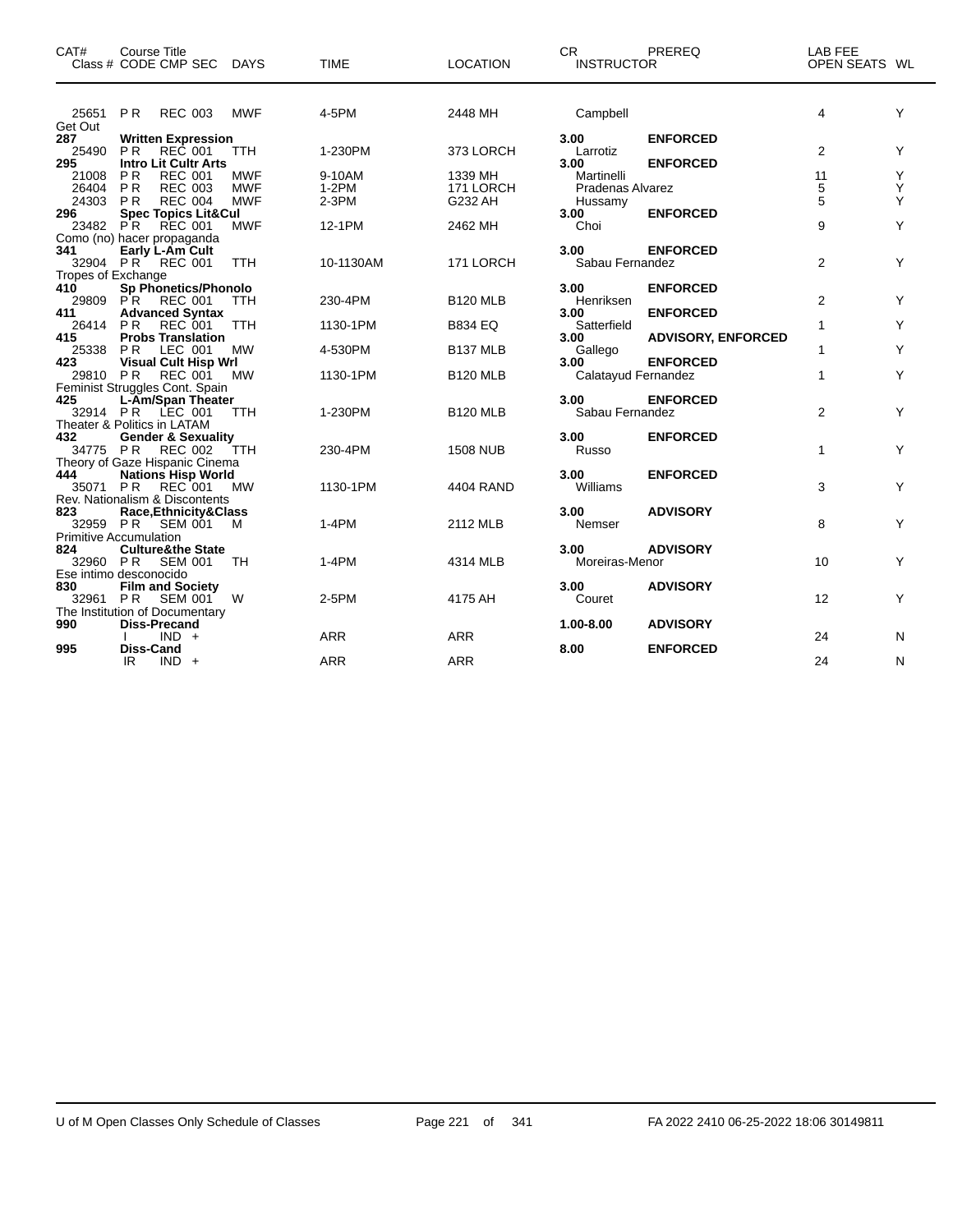# **Sweetland Center for Writing**

## **Gayle Morris Sweetland Center for Writing (WRITING) Open Sections 100 Practice of Writing 3.00**

| 100                             |     | <b>Practice of Writing</b>  |                                          |                                                                                                                     |          | 3.00                                                                                                                |                |   |
|---------------------------------|-----|-----------------------------|------------------------------------------|---------------------------------------------------------------------------------------------------------------------|----------|---------------------------------------------------------------------------------------------------------------------|----------------|---|
| 23297                           | P   | REC 005 TTH                 |                                          | 9-10AM                                                                                                              | 1155 NQ  | Conway                                                                                                              | 8              | Y |
|                                 |     |                             |                                          | Writing 100 is designed to help students of all levels improve their writing, but is best suited to those who have  |          |                                                                                                                     |                |   |
|                                 |     |                             |                                          | yet to fulfill the First-Year Writing Requirement. Upper-level students should have a compelling academic reason    |          |                                                                                                                     |                |   |
| for enrolling in Writing 100.   |     |                             |                                          |                                                                                                                     |          |                                                                                                                     |                |   |
|                                 |     |                             |                                          | It is department policy that registered students must participate in the first two class sessions or activities in  |          |                                                                                                                     |                |   |
|                                 |     |                             |                                          | whichever format offered by the instructor or notify the instructor that they will be unable to do so and why.      |          |                                                                                                                     |                |   |
|                                 |     |                             |                                          | Failure to do so may result in the student being dropped from the course.                                           |          |                                                                                                                     |                |   |
|                                 |     |                             |                                          |                                                                                                                     |          |                                                                                                                     |                |   |
|                                 |     |                             |                                          | Normal waitlist procedures apply for students who attend the first two classes. Students who wish to join Writing   |          |                                                                                                                     |                |   |
|                                 |     |                             |                                          | 100 after the first two class sessions must email the instructor to set up a meeting to discuss enrolling. Based on |          |                                                                                                                     |                |   |
|                                 |     |                             |                                          | this discussion, the student and instructor will then make a determination on whether or not it is appropriate for  |          |                                                                                                                     |                |   |
| the student to enroll.          |     |                             |                                          |                                                                                                                     |          |                                                                                                                     |                |   |
| 120                             |     | <b>Coll Writing Intl St</b> |                                          |                                                                                                                     |          | 3.00                                                                                                                |                |   |
| 21213 PR                        |     | <b>SEM 001</b>              | <b>TTH</b>                               | 1-230PM                                                                                                             | 2104 MLB | Piippo                                                                                                              | 12             | Y |
|                                 |     |                             | This course open to UNDERGRADUATES only. |                                                                                                                     |          |                                                                                                                     |                |   |
| 22563 PR                        |     | SEM 002                     | MW                                       | 10-1130AM                                                                                                           | 4199 AH  | Beal                                                                                                                | 12             | Y |
|                                 |     |                             | This course open to UNDERGRADUATES only. |                                                                                                                     |          |                                                                                                                     |                |   |
| 160                             |     | <b>Multimodal Comp</b>      |                                          |                                                                                                                     |          | 4.00                                                                                                                |                |   |
| 33356                           | P.  | <b>SEM 003</b>              | <b>TTH</b>                               | 1130-1PM                                                                                                            | 2110 MLB | Hetzel                                                                                                              | 4              | Y |
| Little Big World of Zines       |     |                             |                                          |                                                                                                                     |          |                                                                                                                     | 3              | Y |
| 33357 P<br><b>Small Wonders</b> |     | SEM 004                     | <b>MW</b>                                | 830-10AM                                                                                                            | 2112 MLB | Cassel                                                                                                              |                |   |
| 38391                           | P   | <b>SEM 006</b>              | <b>TTH</b>                               | 830-10AM                                                                                                            | ARR      |                                                                                                                     | 4              | Y |
| 220                             |     | <b>Writing Minor Intro</b>  |                                          |                                                                                                                     |          | 3.00                                                                                                                |                |   |
| 20455                           | PD. | <b>SEM 001</b>              | MW.                                      | 10-1130AM                                                                                                           | 2155 NQ  | <b>Babcock</b>                                                                                                      |                | N |
| 20456                           | PD. | <b>SEM 002</b>              | <b>TTH</b>                               | 1-230PM                                                                                                             | 2155 NQ  | Manis                                                                                                               | $\overline{2}$ | N |
| 229                             |     | <b>Editing &amp; Style</b>  |                                          |                                                                                                                     |          | 1.00                                                                                                                |                |   |
| 26691                           | PR  | <b>SEM 001</b>              | м                                        | $3-5$ PM                                                                                                            | 1135 NQ  | Piippo                                                                                                              | 11             | Y |
|                                 |     |                             |                                          |                                                                                                                     |          | This course open to UNDERGRADUATES only. Meets 10/19/2022-12/9/2022. As per Sweetland policy, students cannot add a |                |   |
|                                 |     |                             |                                          |                                                                                                                     |          |                                                                                                                     |                |   |

mini course after the second class meeting.

Students hoping to add Writing 229 after the term starts must seek permission from the instructor.

| 301                     |            | <b>Prac Peer Consulting</b>       |            |         |                 | 1.00           | <b>ENFORCED</b> |    |   |
|-------------------------|------------|-----------------------------------|------------|---------|-----------------|----------------|-----------------|----|---|
| 11076                   | <b>PDR</b> | <b>SEM 001</b>                    | W          | 4-5PM   | 2160 SHAPIRO    |                |                 | 5  | N |
|                         |            | Meets in 2160 Shapiro Library     |            |         |                 |                |                 |    |   |
| 305                     |            | <b>MWrite Fellows</b>             |            |         |                 | 1.00           |                 |    |   |
| 24334                   | PD.        | <b>SEM 001</b>                    |            | 9-10AM  | 1280 LSA        | Sano           |                 | 20 | N |
| 24962                   | PD.        | <b>SEM 002</b>                    | W          | 4-5PM   | 1437 MH         | <b>Brancho</b> |                 | 24 | N |
| 350                     |            | <b>Upper-Lvl Wrtg</b>             |            |         |                 | 1.00           | <b>ADVISORY</b> |    |   |
| 20594                   | PR.        | <b>SEM 001</b>                    | W          | 9-10AM  | <b>B122 MLB</b> | Cicciarelli    |                 | 12 | Y |
| 400                     |            | <b>Adv Rhet &amp; Research</b>    |            |         |                 | 3.00           | <b>ADVISORY</b> |    |   |
| 34342                   | P.         | <b>SEM 001</b>                    | ттн        | 1-230PM | <b>B118 MLB</b> | <b>Babcock</b> |                 | 4  | Y |
| The Working Writer      |            |                                   |            |         |                 |                |                 |    |   |
| 25546 PR                |            | <b>SEM 002</b>                    | <b>MWF</b> | 9-10AM  | 1155 NQ         | <b>Brancho</b> |                 | 13 | Y |
| Writing in the Sciences |            |                                   |            |         |                 |                |                 |    |   |
| 420                     |            | <b>Writing Capstone</b>           |            |         |                 | 3.00           | <b>ADVISORY</b> |    |   |
| 21609                   | PD.        | <b>SEM 001</b>                    | <b>MW</b>  | 230-4PM | 2175 NQ         | McDaniel       |                 | 9  | N |
| 993                     |            | <b>Teaching Writing</b>           |            |         |                 | 1.00           |                 |    |   |
| 11077                   | PD.        | <b>SEM 001</b>                    |            | 4-5PM   | 1185 NQ         | Conway         |                 | 21 | N |
|                         |            | Section 001 begins on 09/06/2022. |            |         |                 |                |                 |    |   |
| 17487                   | PD.        | <b>SEM 002</b>                    | W          | 9-10AM  | 1185 NQ         | Conway         |                 | 21 | N |
|                         |            | Section 002 begins on 09/07/2022. |            |         |                 |                |                 |    |   |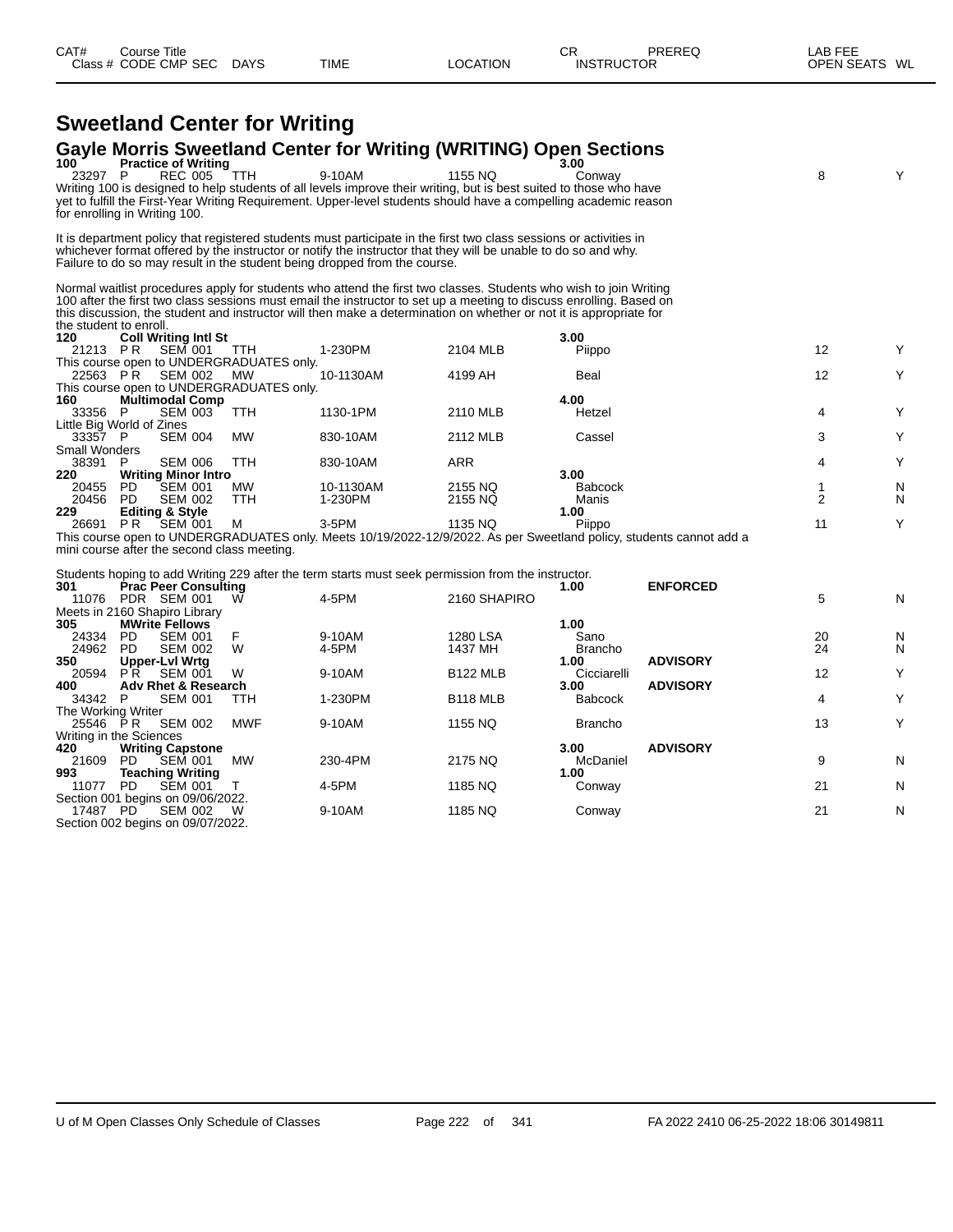| CAT# | Title<br>Course      |             |             |          | СF                | PREREC | <b>LAB FEE</b>          |
|------|----------------------|-------------|-------------|----------|-------------------|--------|-------------------------|
|      | Class # CODE CMP SEC | <b>DAYS</b> | <b>TIME</b> | LOCATION | <b>INSTRUCTOR</b> |        | <b>OPEN SEATS</b><br>WL |

#### **Slavic Languages & Lit Dept Bosnian/Croatian/Serbian (BCS) Open Sections**

| 131                          | <b>First-Year BCS I</b>                                         |               | 203111011/01 0011011/001 DIGIT (DOO) OPCH OCCHONS                               |                 | 4.00                 |                           |                |   |
|------------------------------|-----------------------------------------------------------------|---------------|---------------------------------------------------------------------------------|-----------------|----------------------|---------------------------|----------------|---|
| 21578 P                      | <b>REC 001</b>                                                  | MTWTH         | 12-1PM                                                                          | 3304 MLB        | Rosic                |                           | 13             | Y |
| 231                          | Write How You Speak Read as Wr<br>Second Year BCS I             |               |                                                                                 |                 | 4.00                 | <b>ENFORCED</b>           |                |   |
| 22487                        | PR.<br><b>REC 001</b>                                           | <b>MTWTH</b>  | $1-2PM$                                                                         | 3304 MLB        | Rosic                |                           | 13             | Υ |
| 331<br>33508                 | <b>Third-Year BCS I</b><br><b>REC 001</b><br>P R                | <b>TTH</b>    | 10-1130AM                                                                       | G128 AH         | 3.00<br>Rosic        | <b>ENFORCED</b>           | 10             | Υ |
| 450                          | <b>Migrations Film&amp;Lit</b>                                  |               |                                                                                 |                 | 3.00                 |                           |                |   |
| 33509<br>531                 | LEC 001<br>P.<br><b>First-Year BCS I</b>                        | МW            | 4-530PM                                                                         | 3021 EH         | Aleksic<br>4.00      |                           | 10             | Υ |
| 21579                        | <b>REC 001</b><br>P                                             | <b>MTWTH</b>  | 12-1PM                                                                          | 3304 MLB        | Rosic                |                           | 13             | Y |
| 533<br>22488                 | Second-Year BCS I<br>P R<br>REC 001                             | <b>MTWTH</b>  | 1-2PM                                                                           | 3304 MLB        | 4.00<br>Rosic        | <b>ENFORCED</b>           | 13             | Υ |
| 535<br>33829                 | <b>Third-Year BCS I</b><br>P <sub>R</sub><br><b>REC 001</b>     | TTH           | 10-1130AM                                                                       | G128 AH         | 3.00<br>Rosic        | <b>ENFORCED</b>           | 10             | Y |
| 655                          | <b>Superv Read Lit</b>                                          |               |                                                                                 |                 | 1.00-4.00            | <b>ADVISORY</b>           |                |   |
|                              | $IND +$                                                         |               | ARR                                                                             | ARR             |                      |                           | $\mathbf{1}$   | N |
|                              | <b>Czech (CZECH) Open Sections</b>                              |               |                                                                                 |                 |                      |                           |                |   |
| 141<br>28724 P               | <b>First Year Czech</b><br>REC 001                              | <b>TWTHF</b>  | 11-12PM                                                                         | 2108 MLB        | 4.00<br>Pasek        |                           | 12             | Y |
|                              | <b>Polish (POLISH) Open Sections</b>                            |               |                                                                                 |                 |                      |                           |                |   |
| 121                          | <b>First Yr Polish</b>                                          |               |                                                                                 |                 | 4.00                 |                           |                |   |
| 11623 P<br>Come and Complain | <b>REC 001</b>                                                  | <b>MTWTH</b>  | 11-12PM                                                                         | 1155 NQ         | Westwalewicz         |                           | 7              | Y |
| 214                          | <b>Rock Poetry</b>                                              |               |                                                                                 |                 | 3.00                 |                           |                |   |
| 21003<br>221                 | P<br>LEC 001<br>2nd Yr Polish                                   | МW            | 230-4PM                                                                         | <b>1518 NUB</b> | Westwalewicz<br>4.00 | <b>ADVISORY</b>           | 40             | Υ |
| 24379 P                      | <b>REC 001</b>                                                  | <b>TWTHF</b>  | $1-2PM$                                                                         | ARR             | Pasek                |                           | 12             | Y |
| 314                          | <b>Famous Polish People</b><br>Polish Cinema                    |               |                                                                                 |                 | 3.00                 |                           |                |   |
| 33521                        | LAB 002<br>P                                                    | W             | 7-930PM                                                                         | LEC RM 1 MLB    | Eagle                |                           | 31             | Y |
| 33513<br>421                 | S<br>LEC 001<br>4th-Year Polish I                               | TTH           | 4-530PM                                                                         | AUD B AH        | Eagle<br>3.00        | <b>ADVISORY</b>           |                |   |
| 29934<br>561                 | <b>REC 001</b><br>P                                             | MW            | 4-530PM                                                                         | 2108 MLB        | Pasek                |                           | 6              | Υ |
| 19949                        | <b>First-Year Polish I</b><br><b>REC 001</b><br>P               | <b>MTWTH</b>  | 11-12PM                                                                         | 1155 NQ         | 4.00<br>Westwalewicz |                           | $\overline{7}$ | Y |
| 563<br>24384                 | Second-Year Polish I<br>P R<br>REC 001                          | <b>TWTHF</b>  | 1-2PM                                                                           | <b>ARR</b>      | 4.00<br>Pasek        | <b>ENFORCED</b>           | 12             | Υ |
| 565                          | <b>Third-Year Polish I</b>                                      |               |                                                                                 |                 | 3.00                 | <b>ENFORCED</b>           |                |   |
| 19950<br>567                 | P <sub>R</sub><br><b>REC 001</b><br><b>Fourth-Year Polish I</b> | МW            | 4-530PM                                                                         | 2108 MLB        | Pasek<br>3.00        | <b>ENFORCED</b>           | 6              | Υ |
| 29935 PR                     | <b>REC 001</b>                                                  | МW            | 4-530PM                                                                         | 2108 MLB        | Pasek                |                           | 6              | Y |
|                              | <b>Russian (RUSSIAN) Open Sections</b>                          |               |                                                                                 |                 |                      |                           |                |   |
|                              |                                                                 |               | NOTE - ALL NON-LANGUAGE COURSES TAUGHT IN ENGLISH, EXCEPT WHERE NOTED.          |                 |                      |                           |                |   |
| 101<br>11725                 | <b>First Year</b><br>P<br><b>REC 001</b>                        | TH            | 10-11AM                                                                         | 7603 HH         | 5.00                 |                           | 6              | Y |
| 101                          | <b>First Year</b>                                               |               |                                                                                 |                 | 5.00                 |                           |                |   |
| 101                          | <b>REC 001</b><br><b>First Year</b>                             | <b>MTWF</b>   | 10-11AM                                                                         | 2320 SEB        | 5.00                 |                           | 6              | Y |
| 11726<br>103                 | <b>REC 002</b><br>P<br>Int First Yr                             | <b>MTWTHF</b> | 12-1PM                                                                          | 2328 SEB        | 8.00                 |                           | 4              | Υ |
| 11727                        | P<br>LEC 001                                                    | <b>MTTHF</b>  | 11-12PM                                                                         | 1512 EQ         | Makin                |                           | 13             | Y |
| 15766 A                      | REC 002                                                         | <b>MTTHF</b>  | STUDENTS ARE AUTO-ENROLLED IN RECITATION WHEN THEY ELECT THE LECTURE.<br>12-1PM | 1512 EQ         | Makin                |                           |                |   |
| 125                          | Russian Heritage I                                              |               |                                                                                 |                 | 3.00                 | <b>ADVISORY</b>           |                |   |
| 17343<br>201                 | <b>REC 001</b><br>P<br><b>Second Year</b>                       | <b>TWTH</b>   | 9-10AM                                                                          | 2265 NQ         | Shkolnik<br>4.00     | <b>ENFORCED</b>           | 5              | Y |
| 11728                        | P R<br><b>REC 001</b>                                           | <b>MTTHF</b>  | 10-11AM                                                                         | 1505 EQ         |                      |                           | 9              | Y |
| 19255<br>231                 | <b>REC 002</b><br>P R<br><b>Russ Cul&amp;Soc</b>                | <b>MTTHF</b>  | 12-1PM                                                                          | 2024 DANA       | 3.00                 |                           | 10             | Υ |
| 26407                        | P<br>LEC 001                                                    | TTH           | 4-530PM                                                                         | 2462 MH         | Maiorova             |                           | 8              | Y |
| 301<br>11729                 | <b>Third Year Russian</b><br>REC 001<br>PR.                     | <b>TWTHF</b>  | 10-11AM                                                                         | 1155 NQ         | 4.00<br>Shkolnik     | <b>ADVISORY, ENFORCED</b> | 3              | Υ |
| 346<br>34932 P               | 19th C Russian Lit<br>LEC 001                                   | <b>MW</b>     | 4-530PM                                                                         | 1155 NQ         | 3.00<br>Catovic      |                           | 13             | Y |
|                              | Fem Figures Great Books/Films                                   |               |                                                                                 |                 |                      |                           |                |   |
| 358<br>26405                 | <b>Cent Asia/Russ Eyes</b><br>LEC 001<br>P                      | TTH           | 1-230PM                                                                         | 2306 MH         | 3.00<br>Maiorova     |                           | 14             | Y |
| 391                          | <b>Old Russian Culture</b>                                      |               |                                                                                 |                 | 3.00                 |                           |                |   |
| 33659<br>401                 | P<br>LEC 001<br><b>Fourth Year Russian</b>                      | TTH           | 4-530PM                                                                         | 2155 NQ         | Makin<br>4.00        | <b>ADVISORY</b>           | 11             | Y |
|                              |                                                                 |               |                                                                                 |                 |                      |                           |                |   |

U of M Open Classes Only Schedule of Classes Page 223 of 341 FA 2022 2410 06-25-2022 18:06 30149811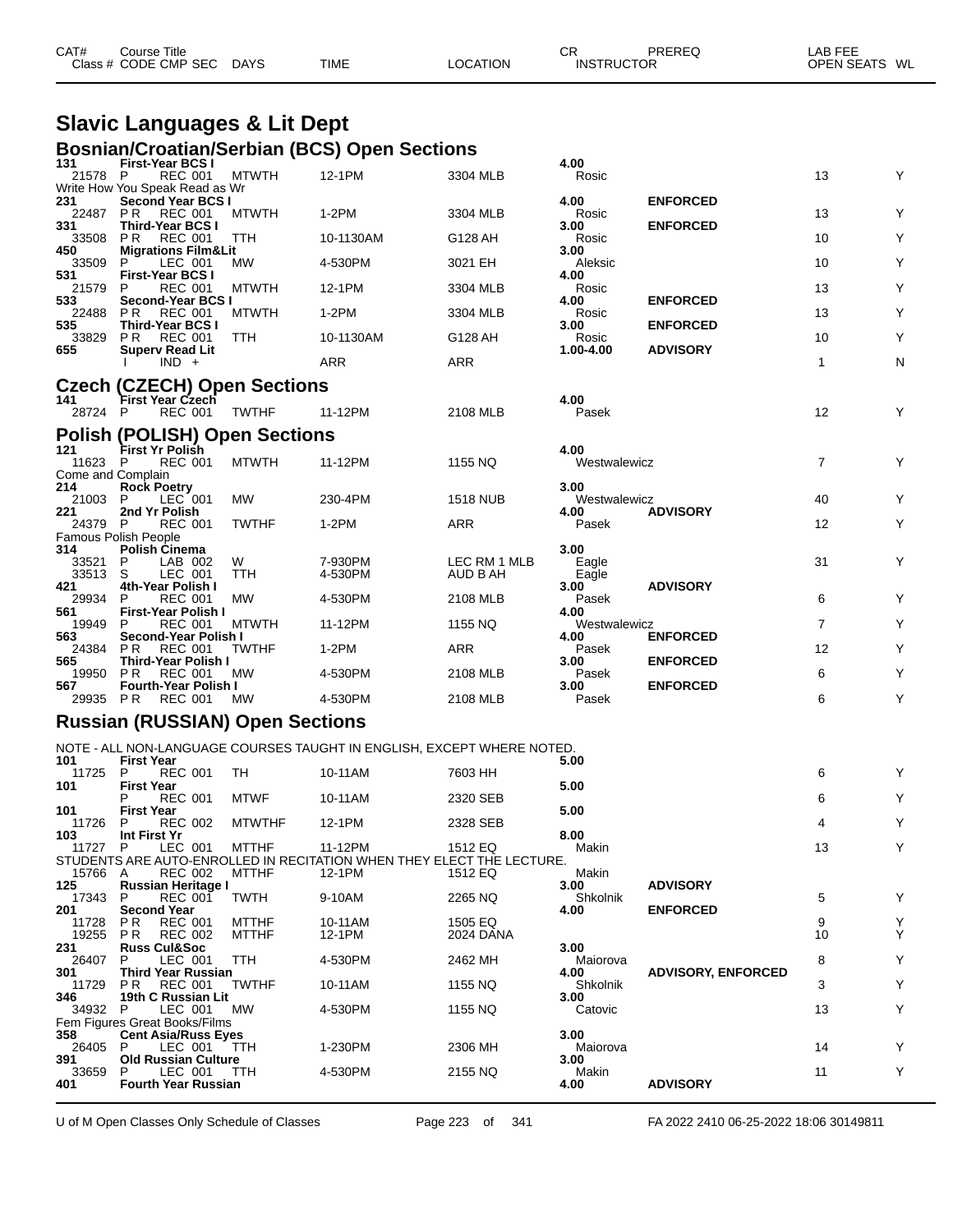| CAT#                                          | Course Title<br>Class # CODE CMP SEC DAYS                                                        |                              | TIME                                                                                                 | <b>LOCATION</b>                      | CR.<br><b>INSTRUCTOR</b>          | PREREQ                             | LAB FEE<br>OPEN SEATS WL |        |
|-----------------------------------------------|--------------------------------------------------------------------------------------------------|------------------------------|------------------------------------------------------------------------------------------------------|--------------------------------------|-----------------------------------|------------------------------------|--------------------------|--------|
| 11730<br>401                                  | <b>REC 001</b><br>P<br><b>Fourth Year Russian</b><br><b>REC 001</b><br>P                         | F<br><b>TTH</b>              | 9-10AM<br>1130-1PM                                                                                   | 2112 MLB<br>2112 MLB                 | 4.00<br>Shkolnik                  | <b>ADVISORY</b>                    | 12<br>12                 | Y<br>Y |
| 511<br>19943<br>511                           | First-Year Russian I<br>P<br><b>REC 001</b><br>First-Year Russian I                              | TН                           | 10-11AM                                                                                              | 7603 HH                              | 5.00<br>5.00                      |                                    | 6                        | Y      |
| 513<br>19945                                  | <b>REC 001</b><br>P<br>Second-Yr Russian I<br><b>REC 001</b><br>P R                              | <b>MTWF</b><br><b>MTTHF</b>  | 10-11AM<br>10-11AM                                                                                   | 2320 SEB<br>1505 EQ                  | 4.00                              | <b>ENFORCED</b>                    | 6<br>9                   | Y<br>Υ |
| 19946<br>515<br>19947                         | <b>REC 002</b><br>P R<br>Third-Year Russian I<br>P R<br><b>REC 001</b>                           | <b>MTTHF</b><br><b>TWTHF</b> | 12-1PM<br>10-11AM                                                                                    | 2024 DANA<br>1155 NQ                 | 4.00<br>Shkolnik                  | <b>ENFORCED</b>                    | 10<br>3                  | Υ<br>Y |
| 517<br>19948                                  | <b>Fourth-Yr Russian I</b><br>P R<br><b>REC 001</b>                                              | F                            | 9-10AM                                                                                               | 2112 MLB                             | 4.00                              | <b>ENFORCED</b>                    | 12                       | Υ      |
| 517<br>519                                    | <b>Fourth-Yr Russian I</b><br>REC 001<br>P R<br><b>Fifth-Year Russian</b>                        | <b>TTH</b>                   | 1130-1PM                                                                                             | 2112 MLB                             | 4.00<br>Shkolnik<br>4.00          | <b>ENFORCED</b><br><b>ENFORCED</b> | 12                       | Y      |
| 16244 PR<br>523<br>23043                      | <b>REC 001</b><br>Russian for Research<br><b>Inten First Yr Russ</b><br>LEC 001<br>P             | <b>MW</b><br><b>MTTHF</b>    | 3-5PM<br>11-12PM                                                                                     | 2135 NQ<br>1512 EQ                   | Rogovyk<br>8.00<br>Makin          |                                    | 16<br>13                 | Y<br>Y |
| 23044<br>524<br>21004<br>551                  | <b>REC 002</b><br>A<br><b>Russian Heritage I</b><br><b>REC 001</b><br>P<br><b>Old Literature</b> | <b>MTTHF</b><br><b>TWTH</b>  | 12-1PM<br>9-10AM                                                                                     | 1512 EQ<br>2265 NQ                   | Makin<br>3.00<br>Shkolnik         | <b>ADVISORY</b><br><b>ADVISORY</b> | 5                        | Y      |
| 33660<br>558<br>26406                         | P<br>LEC 001<br><b>Russia/Cent Asia Cul</b><br>LEC 001<br>P                                      | TTH<br>TTH                   | 4-530PM<br>1-230PM                                                                                   | 2155 NQ<br>2306 MH                   | 3.00<br>Makin<br>3.00<br>Maiorova |                                    | 11<br>14                 | Y<br>Υ |
| 150                                           | <b>Slavic (SLAVIC) Open Sections</b><br>First Year Seminar                                       |                              |                                                                                                      |                                      | 3.00                              | <b>ADVISORY</b>                    |                          |        |
| <b>Slavic Folk Traditions</b><br>29877 PR     | 34933 PR SEM 001<br><b>SEM 002</b>                                                               | WF<br>TTH                    | 1-230PM<br>230-4PM                                                                                   | 3021 EH<br>180 TAP                   | Catovic<br>Krutikov               |                                    | 18<br>12                 | Y<br>Y |
| <b>Yiddish Love Stories</b><br>225<br>34931 P | <b>Art&amp;Cul Cent Eur</b><br>LEC 001<br>Violence/R/S in Slav Metrop                            | TTH                          | 4-530PM                                                                                              | 1230 USB                             | 3.00<br>Catovic                   |                                    | 37                       | Y      |
| 290<br>24470 P                                | <b>Studies E Euro Cult</b><br>LEC 002<br>Laughter as a Weapon                                    | TTH                          | 4-6PM                                                                                                | 2260 USB                             | 2.00<br>Westwalewicz              |                                    | 29                       | Y      |
| 34934 P<br><b>Cultures of Ukraine</b>         | LEC 003 MW                                                                                       |                              | Meets Tuesdays and Thursdays in the second half of the term. (Drop/Add Deadline: 11/07/22)<br>4-6PM  | AUD 4 MLB                            | Bondarenko                        |                                    | 17                       | Y      |
| 36694 P                                       | LEC 004<br>Ukraine: 2014-2022 Rus-Ukr War                                                        | - M                          | Meets Mondays and Wednesdays in the first half of the term. (Drop/Add Deadline: 09/12/22)<br>10-12PM | <b>REMOTE</b>                        |                                   |                                    | 22                       | Y      |
| 312<br>19954 A                                | <b>Cnt Eur Cinema</b><br>LEC 001                                                                 | TTH                          | Meets Mondays in the first half of the term. (Drop/Add Deadline: 09/12/22)<br>$2-3PM$                | 1300 CHEM                            | 3.00<br>Eagle                     | <b>ADVISORY</b>                    | 50.00                    |        |
| 19955 A<br>395<br>11746 P<br>11744 A          | LAB 002<br>Russ&Sov Un<br>DIS 004<br>LEC 001<br>Russia and the Soviet Union                      | W<br>F.<br>TTH               | 730-10PM<br>4-5PM<br>230-4PM                                                                         | AUD A AH<br>455 WEISER<br>260 WEISER | Eagle<br>4.00<br>Makin            |                                    | 10.00<br>13              | Y      |
| 151                                           | <b>Ukrainian (UKR) Open Sections</b><br>1st Year Ukrainian                                       |                              |                                                                                                      |                                      | 4.00                              |                                    |                          |        |
| 19951 P<br>251                                | <b>REC 001</b><br>Intro to Ukr Lang&Cult I<br>2nd Year Ukrainian                                 | <b>MTWTH</b>                 | 12-1PM                                                                                               | 4306 MLB                             | Mahoney<br>4.00                   | <b>ENFORCED</b>                    | 16                       | Y      |
| 351                                           | 24459 PR REC 001<br>Ukraine and Ukrainians I<br>3rd Year UKR I                                   | <b>MTWTH</b>                 | 12-1PM                                                                                               | <b>B804 EQ</b>                       | Bondarenko<br>3.00                | <b>ADVISORY</b>                    | 13                       | Y      |
| 25333 P<br>551                                | REC 001<br>Ukrainian for Russian Speakers<br>First-Year UKR I                                    | TTH                          | 230-4PM                                                                                              | 2110 MLB                             | Rogovyk<br>4.00                   |                                    | 6                        | Y      |
| 19952<br>553                                  | P.<br>REC 001<br>Second-Year UKR I                                                               | <b>MTWTH</b>                 | 12-1PM                                                                                               | 4306 MLB                             | Mahoney<br>4.00                   | <b>ENFORCED</b>                    | 16                       | Y      |
| 24460<br>555<br>25742 P                       | <b>REC 001</b><br>P R<br>Third-Year UKR I<br><b>REC 001</b>                                      | <b>MTWTH</b><br>TTH          | 12-1PM<br>230-4PM                                                                                    | <b>B804 EQ</b><br>2110 MLB           | Bondarenko<br>3.00<br>Rogovyk     | <b>ADVISORY</b>                    | 13<br>6                  | Y<br>Y |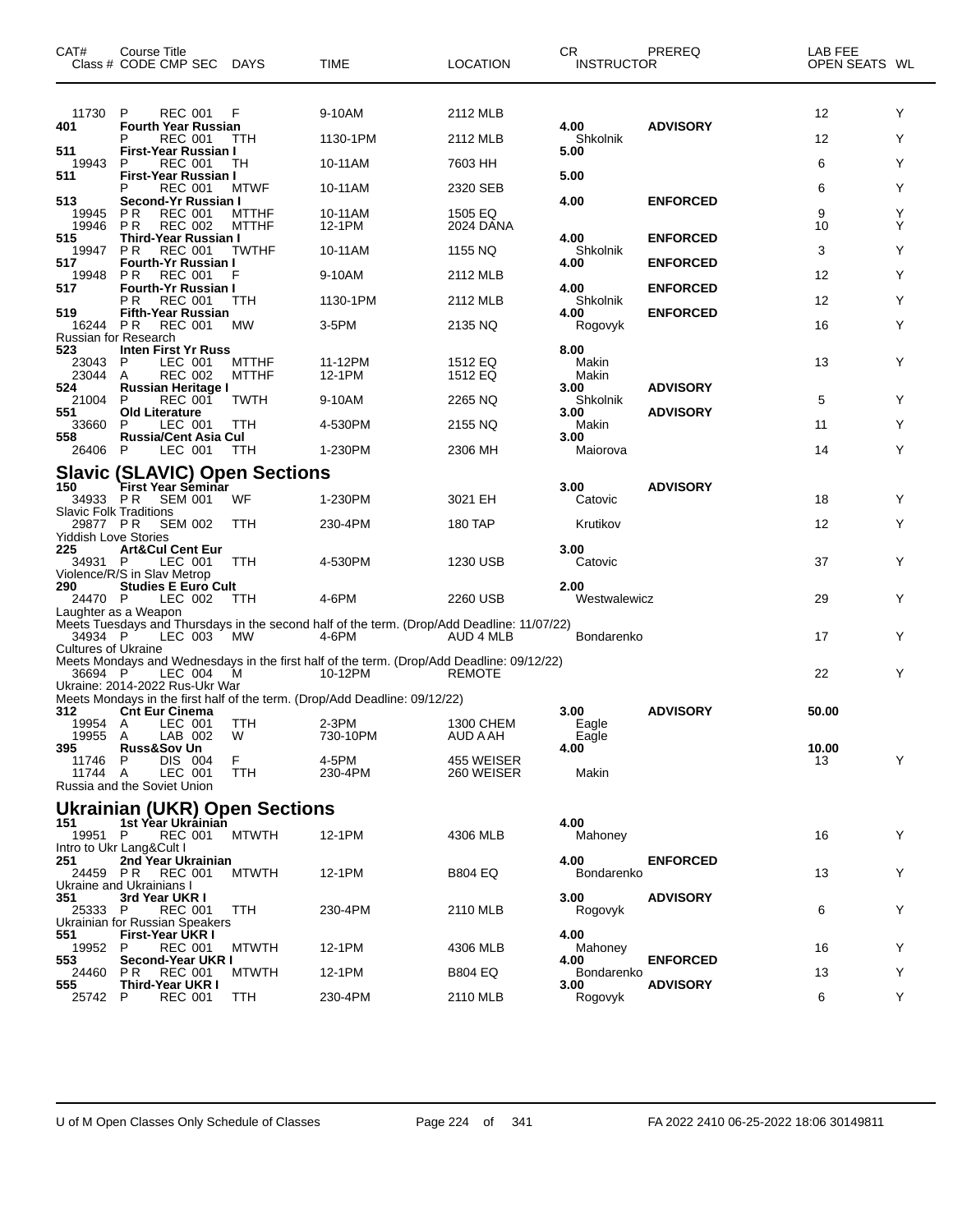| CAT#    | Title<br>Course |             |             |                 | ⌒冖<br>◡┍          | <b>PREREQ</b> | 5.0.00<br>LAB FEF |    |
|---------|-----------------|-------------|-------------|-----------------|-------------------|---------------|-------------------|----|
| Class # | CODE CMP<br>SEC | <b>DAYS</b> | <b>TIME</b> | <b>_OCATION</b> | <b>INSTRUCTOR</b> |               | <b>OPEN SEATS</b> | WL |

### **Sociology Department Sociology (SOC) Open Sections**

|                                                        |        |                                        |                                               |                                                                        |                                                                                                                                 |                | -IT IS CRITICAL THAT STUDENTS ATTEND CLASSES FROM THE BEGINNING OF THE TERM. EVEN THOUGH STUDENTS MAY BE |         |                    |
|--------------------------------------------------------|--------|----------------------------------------|-----------------------------------------------|------------------------------------------------------------------------|---------------------------------------------------------------------------------------------------------------------------------|----------------|----------------------------------------------------------------------------------------------------------|---------|--------------------|
| FIRST TWO COURSE MEETINGS.                             |        |                                        |                                               |                                                                        | REGISTERED OFFICIALLY FOR A COURSE, THE DEPARTMENT MAY GIVE AWAY PLACES IN A COURSE IF STUDENTS DO NOT ATTEND THE               |                |                                                                                                          |         |                    |
|                                                        |        |                                        |                                               |                                                                        | --TO ASSIST THE STUDENT IN SELECTING COURSES, PAST COURSE SYLLABI ARE AVAILABLE AT: www.lsa.umich.edu/soc/syllabi.              |                |                                                                                                          |         |                    |
| 100                                                    |        | <b>Intro to Sociology</b>              |                                               |                                                                        |                                                                                                                                 | 4.00           | <b>ADVISORY, ENFORCED</b>                                                                                |         |                    |
|                                                        |        |                                        |                                               | STUDENTS ARE AUTO-ENROLLED IN LEC 001 WHEN THEY ELECT A DIS (002-013). |                                                                                                                                 | Jansen         |                                                                                                          |         |                    |
| 11748 AR<br>26437 AR                                   |        | LEC 001<br>LEC 020                     | MW<br>МW                                      | 4-530PM<br>1-230PM                                                     | AUD A AH<br>AUD 4 MLB                                                                                                           | McGinn         |                                                                                                          |         |                    |
|                                                        |        |                                        |                                               | STUDENTS ARE AUTO-ENROLLED IN LEC 020 WHEN THEY ELECT A DIS (021-032)  |                                                                                                                                 |                |                                                                                                          |         |                    |
| 102                                                    |        | <b>Intro Soc: Topics</b>               |                                               |                                                                        |                                                                                                                                 | 4.00           | <b>ADVISORY, ENFORCED</b>                                                                                |         |                    |
| 24253 A.R                                              |        | LEC 020                                | TTH                                           | 1-230PM                                                                | UMMA AUD                                                                                                                        |                |                                                                                                          |         |                    |
| <b>Health and Medicine</b>                             |        |                                        |                                               |                                                                        |                                                                                                                                 |                |                                                                                                          |         |                    |
| 105                                                    |        | <b>First Year Seminar</b>              |                                               | STUDENTS ARE AUTO-ENROLLED IN LEC 020 WHEN THEY ELECT A DIS (021-025)  |                                                                                                                                 | 3.00           | <b>ADVISORY</b>                                                                                          |         |                    |
| 24640 PR                                               |        | <b>SEM 002</b>                         | МW                                            | 230-4PM                                                                | 120 WH                                                                                                                          | Smock          |                                                                                                          | 6       | Y                  |
| Families in the US                                     |        |                                        |                                               |                                                                        |                                                                                                                                 |                |                                                                                                          |         |                    |
| 29460 PR                                               |        | <b>SEM 004</b>                         | <b>MW</b>                                     | 4-530PM                                                                | 2412 MLB                                                                                                                        | Lacy           |                                                                                                          | 3       | Υ                  |
| Social Probs thru Memoirs                              |        |                                        |                                               |                                                                        |                                                                                                                                 | 2.00           |                                                                                                          |         |                    |
| 122                                                    |        | <b>Intrgrp Dialogue</b>                |                                               |                                                                        | Interested students must fill out a dialogue application. See link in course description. Questions? Email                      |                |                                                                                                          |         |                    |
| igrcourses@umich.edu                                   |        |                                        |                                               |                                                                        |                                                                                                                                 |                |                                                                                                          |         |                    |
| 17840 PD                                               |        | <b>SEM 001</b>                         | W                                             | 10-12PM                                                                | ARR                                                                                                                             | Kaplowitz      |                                                                                                          | 52      | N                  |
| 17842 PD                                               |        | <b>SEM 002</b>                         | W                                             | 3-5PM                                                                  | 296 WEISER                                                                                                                      | Morton         |                                                                                                          | 50      | N                  |
|                                                        |        |                                        |                                               |                                                                        | Interested students must fill out a dialogue application. See link in course description. Questions? Email                      |                |                                                                                                          |         |                    |
| igrcourses@umich.edu<br><b>208</b>                     |        | <b>Terrorism, Torture</b>              |                                               |                                                                        |                                                                                                                                 | 4.00           |                                                                                                          |         |                    |
| 26519                                                  | P      | DIS 005                                | W                                             | 8-9AM                                                                  | 3242 LSA                                                                                                                        |                |                                                                                                          | 9       | Y                  |
| 26515 A                                                |        | LEC 001                                | TTH                                           | 1-230PM                                                                | 1200 CHEM                                                                                                                       | Gocek          |                                                                                                          |         |                    |
| 210                                                    |        | <b>SocSci Statistics</b>               |                                               |                                                                        |                                                                                                                                 | 4.00           |                                                                                                          |         |                    |
| 30080 P                                                |        | LAB 023                                | F                                             | 8-10AM                                                                 | G444A MH                                                                                                                        |                |                                                                                                          | 9       | Y                  |
| Data Analysis<br>30081 P                               |        | LAB 024                                | F                                             | 9-11AM                                                                 | <b>G444C MH</b>                                                                                                                 |                |                                                                                                          | 6       | Υ                  |
| Data Analysis                                          |        |                                        |                                               |                                                                        |                                                                                                                                 |                |                                                                                                          |         |                    |
| 30076 A                                                |        | LEC 020                                | TTH                                           | 12-1PM                                                                 | 1060 BSB-TBL                                                                                                                    | Frye           |                                                                                                          |         |                    |
| Data Analysis                                          |        |                                        |                                               |                                                                        |                                                                                                                                 |                |                                                                                                          |         |                    |
| 218<br>25505                                           |        | <b>Foundations IGR</b><br>PDR SEM 002  | TTH                                           | 1-230PM                                                                | ARR                                                                                                                             | 3.00<br>Crider | <b>ENFORCED</b>                                                                                          | 2       | Y                  |
| 225                                                    |        | <b>Project Community</b>               |                                               |                                                                        |                                                                                                                                 | 4.00           |                                                                                                          | 100.00  |                    |
| 24186 PR                                               |        | DIS 007                                | ТH                                            | 11-12PM                                                                | G027 WQ                                                                                                                         | Christensen    |                                                                                                          |         | Y                  |
| ED: 826Michigan                                        |        |                                        |                                               |                                                                        |                                                                                                                                 |                |                                                                                                          |         |                    |
| ED: 826 michigan                                       |        |                                        |                                               |                                                                        |                                                                                                                                 |                |                                                                                                          |         | Y                  |
| 24190 PR<br>PH: Jewish Family Services                 |        | DIS 011                                | TH                                            | 1-2PM                                                                  | G027 WQ                                                                                                                         | Christensen    |                                                                                                          | 3       |                    |
| <b>PH: Jewish Family Services</b>                      |        |                                        |                                               |                                                                        |                                                                                                                                 |                |                                                                                                          |         |                    |
|                                                        |        |                                        |                                               | 10-11AM                                                                | G027 WQ                                                                                                                         | Christensen    |                                                                                                          | 3       | Y                  |
| 24194 PR                                               |        | DIS 015                                | TH                                            |                                                                        |                                                                                                                                 |                |                                                                                                          |         |                    |
| PH: Shelter Assoc of Washtenaw                         |        |                                        |                                               |                                                                        |                                                                                                                                 |                |                                                                                                          |         |                    |
|                                                        |        |                                        |                                               | PH: Shelter Assc of Washtenaw County-Delonis Center                    |                                                                                                                                 |                |                                                                                                          |         |                    |
| 24196 PDR DIS 017                                      |        |                                        | - TH                                          | 1-2PM                                                                  | G027 WQ                                                                                                                         | Christensen    |                                                                                                          | 3       | Y                  |
| PH: Hope Clinic<br>PH: Hope Clinic (Override Required) |        |                                        |                                               |                                                                        |                                                                                                                                 |                |                                                                                                          |         |                    |
| 24197 PR                                               |        | DIS 018                                | TH.                                           | 12-1PM                                                                 | G027 WQ                                                                                                                         | Christensen    |                                                                                                          | 6       | Y                  |
| CJ: American Friends Srvc Com.                         |        |                                        |                                               |                                                                        |                                                                                                                                 |                |                                                                                                          |         |                    |
|                                                        |        |                                        | CJ: American Friends Service Committee (AFSC) |                                                                        |                                                                                                                                 |                |                                                                                                          |         |                    |
|                                                        |        |                                        |                                               | https://sites.lsa.umich.edu/projectcommunity/ for more information.    | "Open Seats" may not accurately reflect the number of seats available in a discussion section. See the FAQ at                   |                |                                                                                                          |         |                    |
| 13414 A                                                |        | LEC 001                                | T                                             | 1130-1PM                                                               | G020 TMC                                                                                                                        | Christensen    |                                                                                                          |         |                    |
| 240                                                    |        | Sociology of Culture                   |                                               |                                                                        |                                                                                                                                 | 4.00           |                                                                                                          |         |                    |
| 26522                                                  | P      | DIS.<br>- 002                          | W                                             | 10-11AM                                                                | 3242 LSA                                                                                                                        |                |                                                                                                          | 11      | Y                  |
| 26523                                                  | P      | <b>DIS</b><br>003                      | W                                             | 11-12PM                                                                | 3242 LSA                                                                                                                        |                |                                                                                                          | 13      | Υ                  |
| 26524<br>26525                                         | P<br>P | <b>DIS</b><br>004<br><b>DIS</b><br>005 | W<br>W                                        | 4-5PM<br>5-6PM                                                         | 3437 MH<br>3437 MH                                                                                                              |                |                                                                                                          | 4<br>19 |                    |
| 27463                                                  | P      | DIS 006                                | W                                             | 6-7PM                                                                  | 3437 MH                                                                                                                         |                |                                                                                                          | 21      | $\frac{Y}{Y}$<br>Υ |
| 26521                                                  | A      | LEC 001                                | TTH                                           | 10-1130AM                                                              | <b>1200 CHEM</b>                                                                                                                | Gocek          |                                                                                                          |         |                    |
| 255                                                    |        | <b>Sociology of Music</b>              |                                               |                                                                        |                                                                                                                                 | 3.00           | <b>ADVISORY</b>                                                                                          |         |                    |
| 33062                                                  | P      | LEC 001                                | TTH                                           | 4-530PM                                                                | G115 AH                                                                                                                         | McGinn         |                                                                                                          | 33      | Y                  |
| 295<br>25532                                           | P      | <b>Topics in Sociology</b><br>LEC 001  | TTH                                           | 1130-1PM                                                               | LEC RM 2 MLB                                                                                                                    | 3.00<br>Ybarra |                                                                                                          | 17      | Y                  |
| <b>Issues of Race in Modern Sport</b>                  |        |                                        |                                               |                                                                        |                                                                                                                                 |                |                                                                                                          |         |                    |
| 300                                                    |        | <b>Principles&amp;Problems</b>         |                                               |                                                                        |                                                                                                                                 | 3.00           |                                                                                                          |         |                    |
| 18430                                                  | PR.    | LEC 001                                | <b>TTH</b>                                    | 1-230PM                                                                | 2140 SKB                                                                                                                        | McGinn         |                                                                                                          | 12      | Y                  |
| 305                                                    |        | <b>Intro Soc Theory</b>                |                                               |                                                                        | Reserved for Juniors and Seniors. First- and second- years may register for SOC 100 or 102.                                     | 4.00           | <b>ADVISORY</b>                                                                                          |         |                    |
| 14228 PR                                               |        | DIS 004                                | TH                                            | 5-6PM                                                                  | 3242 LSA<br>Waitlist priority for this course goes to Sociology majors. If you are not majoring in Sociology, but would like to |                |                                                                                                          | 5       | N                  |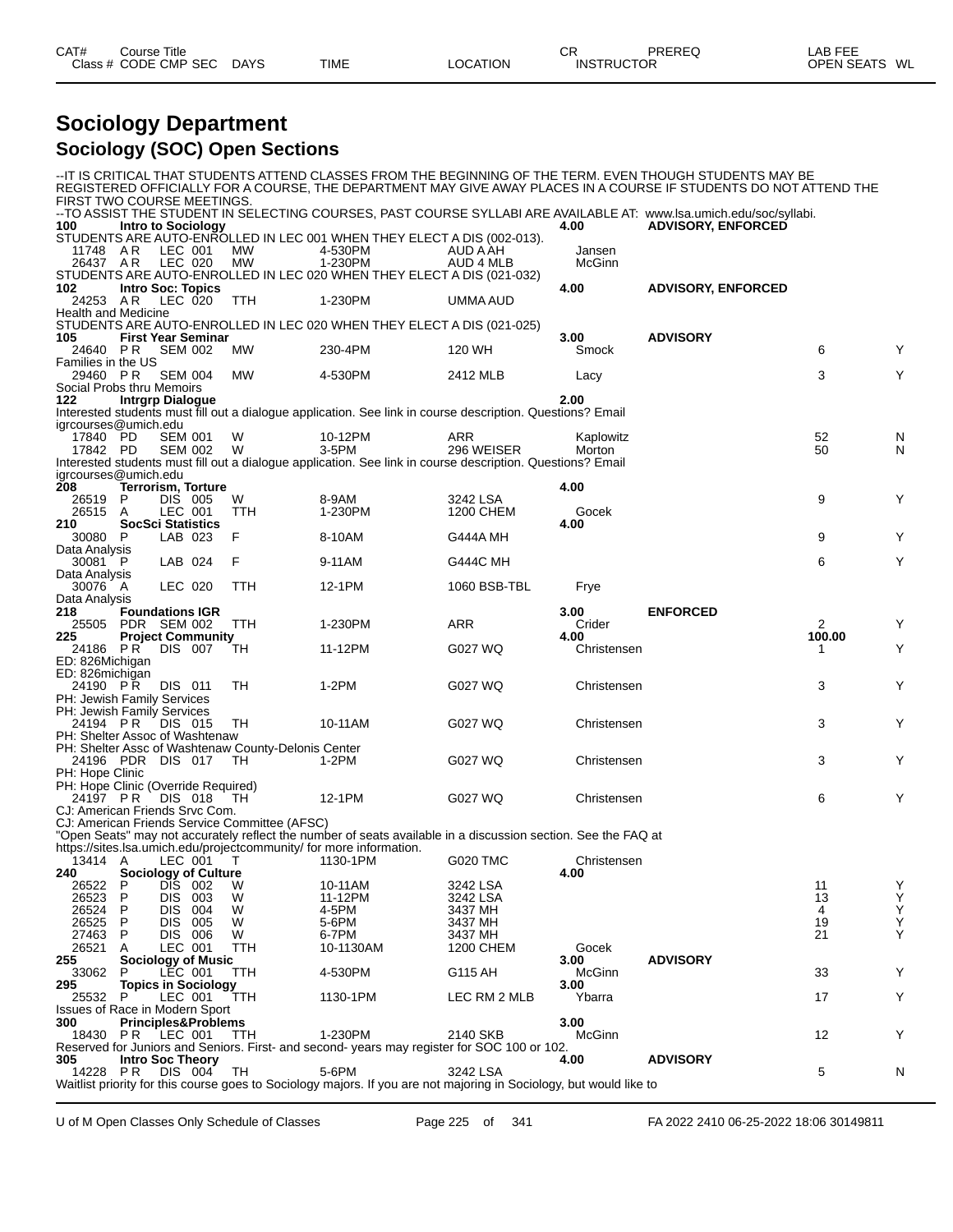| CAT#            | Course Title<br>Class # CODE CMP SEC              |                    | <b>DAYS</b>                                                                | <b>TIME</b>                                                                                                           | <b>LOCATION</b>          | СR<br><b>INSTRUCTOR</b>    | PREREQ                    | LAB FEE<br>OPEN SEATS WL |        |
|-----------------|---------------------------------------------------|--------------------|----------------------------------------------------------------------------|-----------------------------------------------------------------------------------------------------------------------|--------------------------|----------------------------|---------------------------|--------------------------|--------|
|                 |                                                   |                    | join our manual waitlist, please email socadvisor@umich.edu.               | STUDENTS ARE AUTO-ENROLLED IN LECTURE WHEN THEY ELECT A DISCUSSION.                                                   |                          |                            |                           |                          |        |
| 14167 A         | LEC 001                                           |                    | МW                                                                         | 4-530PM                                                                                                               | 1528 NUB                 | Krippner                   |                           |                          |        |
| 310<br>20420 PR | <b>Socio Res Methods</b>                          | DIS 005            | F                                                                          | 8-9AM                                                                                                                 | 4155 LSA                 | 4.00                       | <b>ADVISORY, ENFORCED</b> | 8                        | N      |
|                 |                                                   |                    |                                                                            | Waitlist priority for this course goes to Sociology majors. If you are not majoring in Sociology, but would like to   |                          |                            |                           |                          |        |
| 20416 AR        | LEC 001                                           |                    | join our manual waitlist, please email socadvisor@umich.edu.<br><b>TTH</b> | 1130-1PM                                                                                                              | 296 WEISER               | Best                       |                           |                          |        |
| 320             | <b>IGR Facilitation</b>                           |                    |                                                                            |                                                                                                                       |                          | 2.00                       | <b>ADVISORY</b>           |                          |        |
| 28205 PI        |                                                   | <b>SEM 002</b>     | MW                                                                         | 11-12PM<br>This class will meet on the following dates: Virtual Retreat Oct 22, 23, 24. In-Person Classes on Tuesdays | 3315 MH                  | alvarez, Thompson          |                           | 2                        | N      |
|                 | 2:30-4:30pm: Nov 2, 9, 16, 23, 30.                |                    |                                                                            |                                                                                                                       |                          |                            |                           |                          |        |
| 321             | <b>Dialog Prac</b>                                |                    |                                                                            | This class will have a virtual weekend retreat on the following dates: Sep 10,11,12.                                  |                          | 3.00                       | <b>ADVISORY</b>           |                          |        |
| 14227           | -PI                                               | <b>SEM 001</b>     | м                                                                          | 2-5PM                                                                                                                 | 3265 USB                 | Morton                     |                           | 9<br>$\overline{7}$      | N      |
| 30069 PI        |                                                   | SEM 002            | м                                                                          | 9-12PM<br>This class will have a virtual weekend retreat on the following dates: Sep 10,11,12.                        | 3038 DANA                | Kaplowitz                  |                           |                          | N      |
| 324             | <b>Advanced IGR Prac</b>                          |                    |                                                                            |                                                                                                                       |                          | 1.00-4.00                  | <b>ADVISORY</b>           |                          |        |
| 18573 PI        |                                                   | LAB 002            |                                                                            | ARR<br>This class will have a weekend retreat on the following dates: Sep 10,11,12.                                   | ARR                      | Kaplowitz                  |                           | $\overline{2}$           | N      |
| 325             | <b>Project Com Adv Prac</b>                       |                    |                                                                            |                                                                                                                       |                          | 4.00                       | <b>ADVISORY</b>           | 100.00                   |        |
| 26526<br>345    | PD<br><b>Soc of Sexualities</b>                   | <b>SEM 001</b>     | W                                                                          | 2-4PM                                                                                                                 | 4155 LSA                 | Christensen<br>4.00        | <b>ADVISORY</b>           | 4                        | N      |
| 26530           | P                                                 | DIS 002            | F                                                                          | 9-10AM                                                                                                                | <b>G010 TMC</b>          |                            |                           | 11                       | Y      |
| 26531<br>26527  | P<br>A<br>LEC 001                                 | DIS 003            | F<br>TTH                                                                   | 10-11AM<br>1130-1PM                                                                                                   | G010 TMC<br>LEC RM 1 MLB | McGann                     |                           | -1                       | Υ      |
| 346             | Soc of the Body                                   |                    |                                                                            |                                                                                                                       |                          | 3.00                       | <b>ADVISORY</b>           |                          |        |
| 33159<br>354    | P<br>LEC 001<br><b>Law and Society</b>            |                    | <b>MW</b>                                                                  | 230-4PM                                                                                                               | <b>B844 EH</b>           | Sweet<br>4.00              | <b>ADVISORY</b>           | 15                       | Y      |
| 24260           | <b>DIS</b><br>P                                   | 002                | F                                                                          | 9-10AM                                                                                                                | 2070 SKB                 |                            |                           | 7                        | Υ      |
| 24261<br>21605  | Ρ<br>DIS.<br>P<br>DIS                             | -003<br>004        | F<br>F                                                                     | 10-11AM<br>11-12PM                                                                                                    | G115 AH<br>3254 LSA      |                            |                           | 3<br>7                   | Y<br>Y |
| 21606           | P<br>DIS.                                         | 005                | F                                                                          | 12-1PM                                                                                                                | 3254 LSA                 |                            |                           | 1                        | Y      |
| 21604<br>379    | Α<br>LEC 001<br>Sports, Pol, Society              |                    | <b>TTH</b>                                                                 | 4-530PM                                                                                                               | 1202 SEB                 | Levitsky<br>3.00           | <b>ADVISORY</b>           |                          |        |
| 22548           | <b>DIS</b><br>P                                   | 004                | F                                                                          | 8-9AM                                                                                                                 | 3207 LSA                 |                            |                           | 13                       | Y      |
| 22570           | P<br>DIS.<br>P                                    | -005               | F<br>F                                                                     | 9-10AM                                                                                                                | 3207 LSA                 |                            |                           | 2                        | Υ      |
| 25406<br>22545  | DIS<br>P<br>DIS                                   | 009<br>011         | F                                                                          | 2-3PM<br>4-5PM                                                                                                        | 3207 LSA<br>3207 LSA     |                            |                           | 1<br>2                   | Y<br>Y |
| 22544           | Α<br>LEC 001                                      |                    | TTH                                                                        | 3-4PM                                                                                                                 | 170 WEISER               | Markovits                  |                           |                          |        |
| 392<br>15442    | <b>Russ&amp;Sov Un</b><br>P                       | DIS 004            | F                                                                          | 4-5PM                                                                                                                 | 455 WEISER               | 4.00                       |                           | 10.00<br>13              | Y      |
| 15440           | A<br>LEC 001                                      |                    | TTH                                                                        | 230-4PM                                                                                                               | 260 WEISER               | Makin                      |                           |                          |        |
| 394             | Russia and the Soviet Union<br>Undergrad Research |                    |                                                                            |                                                                                                                       |                          | 1.00-4.00                  |                           |                          |        |
|                 | IND +                                             |                    |                                                                            | ARR                                                                                                                   | <b>ARR</b>               |                            |                           | 24                       | N      |
| 397<br>27174    | SOUL I<br>ΡI                                      | <b>SEM 001</b>     | Т                                                                          | 4-6PM                                                                                                                 | 4155 LSA                 | 2.00<br>Sullivan           |                           | 6                        | N      |
| 404             | Latina/o Americans                                |                    |                                                                            |                                                                                                                       |                          | 3.00                       | <b>ADVISORY</b>           |                          |        |
| 25613<br>428    | P<br><b>Contemporary China</b>                    | <b>SEM 001</b>     | ттн                                                                        | 230-4PM                                                                                                               | G168 AH                  | Pedraza<br>3.00            | <b>ADVISORY</b>           | 6                        | Y      |
| 28548           | P<br>LEC 001                                      |                    | МW                                                                         | 4-530PM                                                                                                               | 1436 MH                  | Xu                         |                           | 14                       | Y      |
| 430<br>35462 PR | <b>World Pop Dynamics</b>                         | DIS 002            | - F                                                                        | 12-1PM                                                                                                                | 130 TAP                  | 4.00                       |                           | 9                        | Y      |
|                 |                                                   |                    |                                                                            | SOC 430 is intended for undergraduates. Graduate students should enroll in SOC 530.                                   |                          |                            |                           |                          |        |
| 35463 PR        |                                                   | DIS 003            | E                                                                          | 1-2PM<br>SOC 430 is intended for undergraduates. Graduate students should enroll in SOC 530.                          | 3752 SSWB                |                            |                           | 19                       | Y      |
| 35464 PR        |                                                   | DIS 004            | F                                                                          | 2-3PM                                                                                                                 | 1401 MH                  |                            |                           | 16                       | Y      |
|                 |                                                   |                    |                                                                            | SOC 430 is intended for undergraduates. Graduate students should enroll in SOC 530.                                   |                          |                            |                           |                          |        |
| 25265 A         |                                                   | LEC 001            | <b>TTH</b>                                                                 | 230-4PM<br>SOC 430 is intended for undergraduates. Graduate students should enroll in SOC 530.                        | 296 WEISER               | Anderson                   |                           |                          |        |
| 460             | <b>Social Change</b>                              |                    |                                                                            |                                                                                                                       |                          | 3.00                       |                           |                          |        |
| 30198 P         | LEC 001<br>Economic Globalization                 |                    | <b>MW</b>                                                                  | 1130-1PM                                                                                                              | 3330 MH                  | Robinson                   |                           | 27                       | Y      |
| 465             | <b>Soc of Deviance</b>                            |                    |                                                                            |                                                                                                                       |                          | 4.00                       | <b>ADVISORY</b>           |                          |        |
| 33324<br>33325  | P<br>P                                            | DIS 004<br>DIS 005 | F<br>F                                                                     | 8-9AM<br>9-10AM                                                                                                       | 4128 LSA<br>4128 LSA     |                            |                           | 7<br>6                   | Y<br>Y |
| 36761           | P                                                 | <b>DIS 007</b>     | TН                                                                         | 2-3PM                                                                                                                 | 3242 LSA                 |                            |                           | 6                        | N      |
| 33321 A         | LEC 001<br>From Sin to Sickness                   |                    | MW                                                                         | 1130-1PM                                                                                                              | 1210 CHEM                | McGann                     |                           |                          |        |
| 471             | <b>IGR Capstone</b>                               |                    |                                                                            |                                                                                                                       |                          | 3.00                       | <b>ADVISORY</b>           |                          |        |
| 32741<br>477    | PI                                                | <b>SEM 001</b>     | <b>MW</b>                                                                  | 10-1130AM                                                                                                             | 2112 MLB                 | Hicks she-her-hers<br>4.00 | <b>ADVISORY</b>           | 8                        | N      |
| 33334           | Death & Dying<br>P                                | DIS 003            | W                                                                          | 5-6PM                                                                                                                 | 3242 LSA                 |                            |                           | 12                       | Y      |
| 33335           | P                                                 | DIS 004            | W                                                                          | 6-7PM                                                                                                                 | 3242 LSA                 |                            |                           | 7                        | Y      |
| 33332<br>495    | A<br><b>Topics in Sociology</b>                   | LEC 001            | TTH                                                                        | 230-4PM                                                                                                               | 3460 CCCB                | Livne<br>3.00              | <b>ADVISORY</b>           |                          |        |
| 25276 P         |                                                   | LEC 001            | TТH                                                                        | 10-1130AM                                                                                                             | 1339 MH                  | Zhou                       |                           | 25                       | Y      |
| 28501 P         | Gender and Family in East Asia                    | LEC 003            | TTH                                                                        | 1-230PM                                                                                                               | 3254 LSA                 | Mahan                      |                           | 18                       | Y      |
|                 |                                                   |                    |                                                                            |                                                                                                                       |                          |                            |                           |                          |        |

U of M Open Classes Only Schedule of Classes Page 226 of 341 FA 2022 2410 06-25-2022 18:06 30149811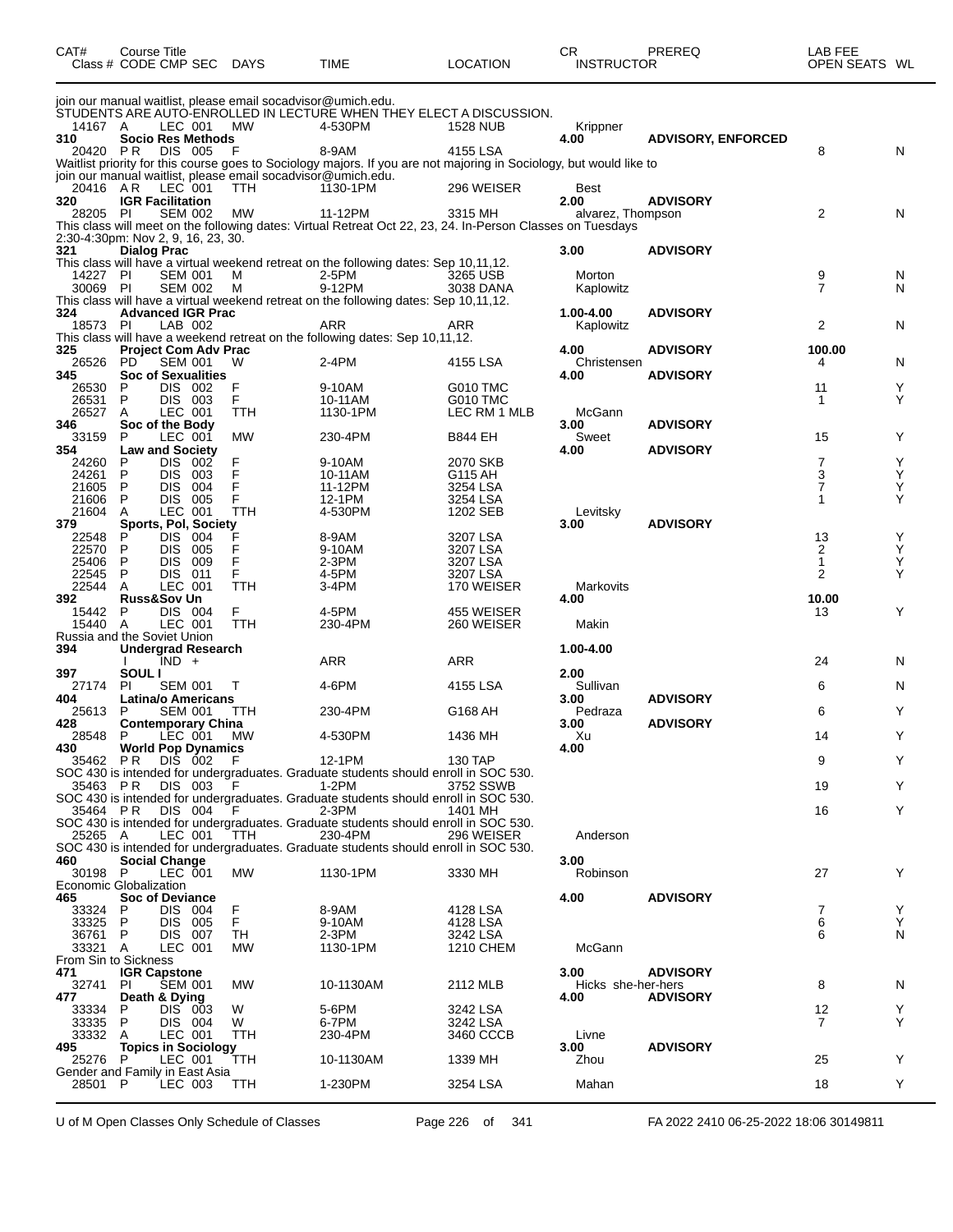| CAT#                        | <b>Course Title</b><br>Class # CODE CMP SEC      | <b>DAYS</b> | <b>TIME</b>                                                                         | <b>LOCATION</b> | CR.<br><b>INSTRUCTOR</b> | <b>PREREQ</b>   | <b>LAB FEE</b><br>OPEN SEATS WL |   |
|-----------------------------|--------------------------------------------------|-------------|-------------------------------------------------------------------------------------|-----------------|--------------------------|-----------------|---------------------------------|---|
| Race & Sexuality<br>34291 P | LEC 007                                          | <b>MW</b>   | 4-530PM                                                                             | 855 WEISER      | Fein                     |                 | 1                               | Y |
|                             | Organizational Wrongdoing                        |             |                                                                                     |                 |                          |                 |                                 |   |
| 498                         | <b>Data Collection</b>                           |             |                                                                                     |                 | 3.00                     | <b>ENFORCED</b> |                                 |   |
| 11755                       | <b>PIR</b><br><b>SEM 001</b>                     | M           | $2-4PM$                                                                             | 3207 LSA        | <b>Burgard</b>           |                 | 8                               | N |
| 500                         | <b>Orientation Seminar</b>                       |             |                                                                                     |                 | 1.00                     | <b>ADVISORY</b> |                                 |   |
| 14168                       | <b>PR</b><br><b>SEM 001</b>                      | W           | 4-6PM                                                                               | 4128 LSA        | <b>Best</b>              |                 | 13                              | N |
| 505                         | <b>Theory &amp; Practice</b>                     |             |                                                                                     |                 | 4.00                     | <b>ADVISORY</b> |                                 |   |
| 11756                       | <b>PR</b><br>SEM 001                             | <b>MW</b>   | 9-11AM                                                                              | 3207 LSA        | Krippner                 |                 | 6                               | N |
| 507                         | <b>Research Logic</b>                            |             |                                                                                     |                 | 3.00                     | <b>ADVISORY</b> |                                 |   |
| 18920<br>510                | <b>PR</b><br>LEC 001<br><b>Statistics</b>        | M           | 3-6PM                                                                               | 4155 LSA        | Cech<br>4.00             | <b>ADVISORY</b> | 4                               | N |
| 11758                       | <b>PR</b><br>LAB 002                             | F           | 9-11AM                                                                              | 4260 LSA        |                          |                 | 8                               | N |
| 27392                       | <b>PR</b><br>LAB 003                             | F           | 11-1PM                                                                              | 4260 LSA        |                          |                 | 8                               | N |
| 11757                       | LEC 001<br>A                                     | <b>MW</b>   | 2-4PM                                                                               | 1460 MH         | <b>Best</b>              |                 |                                 |   |
| 530                         | <b>Social Demography</b>                         |             |                                                                                     |                 | 3.00                     | <b>ADVISORY</b> |                                 |   |
| 25275                       | <b>PR</b><br>LEC 001                             | TTH         | 230-4PM                                                                             | 296 WEISER      | Anderson                 |                 | 51                              | N |
|                             |                                                  |             | SOC 430 is intended for undergraduates. Graduate students should enroll in SOC 530. |                 |                          |                 |                                 |   |
| 575                         | <b>Health &amp; Health Care</b>                  |             |                                                                                     |                 | 3.00                     |                 |                                 |   |
| 34523                       | <b>PR</b><br><b>SEM 001</b>                      |             | 1130-230PM                                                                          | 4155 LSA        | Anspach                  |                 | 2                               | N |
| 595                         | <b>Topics in Sociology</b>                       |             |                                                                                     |                 | 3.00                     |                 |                                 |   |
| 28949                       | <b>PR</b><br><b>SEM 001</b>                      |             | 1130-230PM                                                                          | 3242 LSA        | Boutyline                |                 | 9                               | N |
| 33342 PR                    | <b>Culture and Cognition</b><br><b>SEM 002</b>   | TH          | 830-1130AM                                                                          | 4155 LSA        | Mahan                    |                 | $\overline{7}$                  | N |
| Race & Sexuality            |                                                  |             |                                                                                     |                 |                          |                 |                                 |   |
| 682                         | <b>Adv Soc Psy</b>                               |             |                                                                                     |                 | 3.00                     | <b>ADVISORY</b> |                                 |   |
| 20010                       | <b>SEM 001</b><br><b>PR</b>                      | <b>TTH</b>  | 1130-1PM                                                                            | 3254 EH         | Dunning                  |                 | 6                               | N |
| 785                         | <b>Group Processes</b>                           |             |                                                                                     |                 | 3.00                     | <b>ADVISORY</b> |                                 |   |
| 34182                       | LEC 001<br>P                                     |             | $1-4PM$                                                                             | <b>B247 EH</b>  | Ho                       |                 | $\overline{7}$                  | N |
| 899                         | <b>Responsible Cond Res</b>                      |             |                                                                                     |                 | 0.65                     |                 |                                 |   |
| 22757                       | <b>SEM 001</b><br>P                              | W           | 1130-1PM                                                                            | 6080 ISR        | Anderson                 |                 | 21                              | Y |
| 988                         | <b>Sem Soc Psy</b>                               |             |                                                                                     |                 | 1.00-5.00                | <b>ADVISORY</b> |                                 |   |
| 26731                       | <b>SEM 004</b><br>Р                              | $\top$      | $1-3PM$                                                                             | <b>ARR</b>      | <b>Kross</b>             |                 | 10                              | N |
| 990                         | <b>Diss-Precand</b>                              |             |                                                                                     |                 | 1.00-8.00                | <b>ADVISORY</b> |                                 |   |
| 993                         | $IND +$                                          |             | <b>ARR</b>                                                                          | <b>ARR</b>      | 1.00                     | <b>ADVISORY</b> | 10                              | N |
| 23780                       | <b>Gr Stu Instr Train</b><br><b>REC 001</b><br>P | M           | 6-730PM                                                                             | 4155 LSA        | Cech                     |                 | 21                              | N |
| 995                         | <b>Diss-Cand</b>                                 |             |                                                                                     |                 | 8.00                     | <b>ENFORCED</b> |                                 |   |
|                             | R<br>$IND +$                                     |             | <b>ARR</b>                                                                          | <b>ARR</b>      |                          |                 | 22                              | N |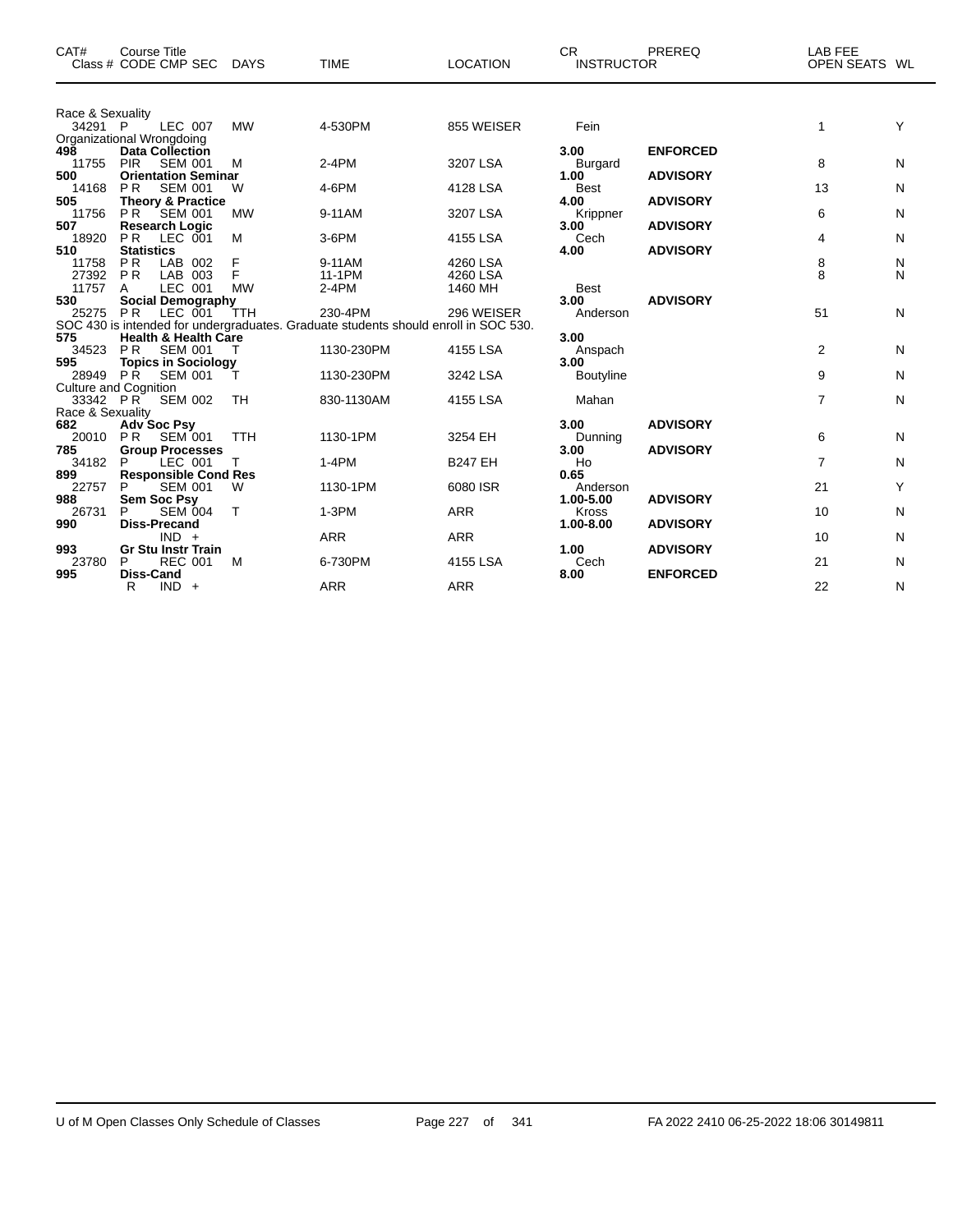| CAT# | Title<br>Course      |             |             |                 | ⌒冖<br>◡           | PREREQ | _AB FEE           |    |
|------|----------------------|-------------|-------------|-----------------|-------------------|--------|-------------------|----|
|      | Class # CODE CMP SEC | <b>DAYS</b> | <b>TIME</b> | <b>LOCATION</b> | <b>INSTRUCTOR</b> |        | <b>OPEN SEATS</b> | WL |

## **Statistics Department**

|                   |                            |                                                   | Data Science (DATASCI) Open Sections                     |         |                                                                                                          |                           |                                                                                                                                                                                                                                         |                                                                                                                   |                |        |
|-------------------|----------------------------|---------------------------------------------------|----------------------------------------------------------|---------|----------------------------------------------------------------------------------------------------------|---------------------------|-----------------------------------------------------------------------------------------------------------------------------------------------------------------------------------------------------------------------------------------|-------------------------------------------------------------------------------------------------------------------|----------------|--------|
| 101               |                            | <b>Intro Data Science</b><br>LAB 102              | $\top$                                                   |         |                                                                                                          |                           | 4.00                                                                                                                                                                                                                                    | <b>ADVISORY</b>                                                                                                   |                |        |
| 29709 P           |                            |                                                   |                                                          |         | 830-10AM                                                                                                 | 2244 USB                  | You MUST bring your own laptop to this lab section. Please contact statsugprogram@umich.edu if you have any                                                                                                                             |                                                                                                                   | 4              | Y      |
|                   |                            |                                                   | questions. Chromebooks will NOT work in this lab.        |         |                                                                                                          |                           |                                                                                                                                                                                                                                         |                                                                                                                   |                |        |
| 29712 P           |                            | LAB 201                                           | W                                                        |         | 10-1130AM                                                                                                | <b>B760 EH</b>            |                                                                                                                                                                                                                                         |                                                                                                                   | 21             | Υ      |
| 29713 P           |                            | LAB 202                                           | W                                                        |         | 830-10AM                                                                                                 | 2244 USB                  | You MUST bring your own laptop to this lab section. Please contact statsugprogram@umich.edu if you have any                                                                                                                             |                                                                                                                   | 16             | Υ      |
|                   |                            |                                                   | questions. Chromebooks will NOT work in this lab.        |         |                                                                                                          |                           |                                                                                                                                                                                                                                         |                                                                                                                   |                |        |
| 29714 P           |                            | LAB 203                                           | W                                                        |         | 1130-1PM                                                                                                 | 2244 USB                  |                                                                                                                                                                                                                                         |                                                                                                                   | 6              | Y      |
|                   |                            |                                                   |                                                          |         |                                                                                                          |                           | You MUST bring your own laptop to this lab section. Please contact statsugprogram@umich.edu if you have any                                                                                                                             |                                                                                                                   |                |        |
| 29707 A           |                            | LEC 100                                           | questions. Chromebooks will NOT work in this lab.<br>MW. |         | 10-1130AM                                                                                                | UMMA AUD                  | Fredrickson                                                                                                                                                                                                                             |                                                                                                                   |                |        |
| 29711             | A                          | <b>LEC 200</b>                                    | TTH                                                      |         | 830-10AM                                                                                                 | 1360 EH                   | Fredrickson                                                                                                                                                                                                                             |                                                                                                                   |                |        |
| 306               |                            | <b>Stat Computing</b>                             |                                                          |         |                                                                                                          |                           | 4.00                                                                                                                                                                                                                                    | <b>ENFORCED</b>                                                                                                   |                |        |
| 33608             | AR                         | LEC 200                                           | МW                                                       | 4-530PM |                                                                                                          | 140 LORCH                 |                                                                                                                                                                                                                                         |                                                                                                                   |                |        |
|                   |                            |                                                   |                                                          |         |                                                                                                          |                           | The Department of Statistics must allow students who are declared in its programs the opportunity to register for<br>Statistics classes needed to complete their programs. Any remaining seats reserved for Statistics students will be |                                                                                                                   |                |        |
|                   |                            |                                                   |                                                          |         | opened after registration is complete and waitlists have been evaluated.                                 |                           |                                                                                                                                                                                                                                         |                                                                                                                   |                |        |
| 315               | <b>Statistics &amp; Al</b> |                                                   |                                                          |         |                                                                                                          |                           | 4.00                                                                                                                                                                                                                                    | <b>ENFORCED</b>                                                                                                   |                |        |
| 33620 PR          |                            | LAB 002                                           | TH.                                                      | 230-4PM |                                                                                                          | 1650 CHEM                 |                                                                                                                                                                                                                                         |                                                                                                                   | 18             | Υ<br>Υ |
| 33622 PR<br>33619 | AR                         | LAB 004<br>LEC 001                                | TH<br>TTH                                                | 530-7PM | 10-1130AM                                                                                                | <b>B760 EH</b><br>1360 EH |                                                                                                                                                                                                                                         |                                                                                                                   | 18             |        |
| 485               |                            | <b>Capstone Seminar</b>                           |                                                          |         |                                                                                                          |                           | 3.00                                                                                                                                                                                                                                    | <b>ENFORCED</b>                                                                                                   |                |        |
| 28170 PR          |                            | LEC 001                                           | МW                                                       |         | 1130-1PM                                                                                                 | 3460 CCCB                 |                                                                                                                                                                                                                                         |                                                                                                                   | 32             | Υ      |
| 500               |                            | <b>Stat Learn I: Regress</b>                      |                                                          |         |                                                                                                          |                           | 3.00                                                                                                                                                                                                                                    | <b>ADVISORY, ENFORCED</b>                                                                                         |                |        |
|                   |                            | 28977 PR LEC 004                                  | MW                                                       | 4-530PM |                                                                                                          | 260 WEISER                | Thelen<br>The Department of Statistics must allow students who are declared in its programs the opportunity to register for                                                                                                             |                                                                                                                   | 38             | Υ      |
|                   |                            |                                                   |                                                          |         |                                                                                                          |                           | Statistics classes needed to complete their programs. The Statistics Department holds orientation for incoming                                                                                                                          |                                                                                                                   |                |        |
|                   |                            |                                                   |                                                          |         |                                                                                                          |                           | Master's and PhD students at the end of August. Any remaining seats will be taken off of reserve on August 29,                                                                                                                          |                                                                                                                   |                |        |
|                   |                            |                                                   |                                                          |         | 2022. Instructors in the Statistics Department do not manage their waitlists and do not issue overrides. |                           |                                                                                                                                                                                                                                         |                                                                                                                   |                |        |
| 504               |                            | <b>Prac Comm Appl Stat</b><br>28978 PR LEC 001    | TTH.                                                     | 230-4PM |                                                                                                          | 1210 CHEM                 | 3.00<br>Mesner                                                                                                                                                                                                                          | <b>ENFORCED</b>                                                                                                   | 19             | Y      |
|                   |                            |                                                   |                                                          |         |                                                                                                          |                           | The Department of Statistics must allow students who are declared in its programs the opportunity to register for                                                                                                                       |                                                                                                                   |                |        |
|                   |                            |                                                   |                                                          |         |                                                                                                          |                           | Statistics classes needed to complete their programs. The Statistics Department holds orientation for incoming                                                                                                                          |                                                                                                                   |                |        |
|                   |                            |                                                   |                                                          |         |                                                                                                          |                           | Master's and PhD students at the end of August. Any remaining seats will be taken off of reserve on August 29,                                                                                                                          |                                                                                                                   |                |        |
|                   |                            |                                                   |                                                          |         | 2022. Instructors in the Statistics Department do not manage their waitlists and do not issue overrides. |                           |                                                                                                                                                                                                                                         |                                                                                                                   |                |        |
| 506               |                            | <b>Comp Methods&amp;Tools</b><br>28993 PR LEC 001 | <b>TTH</b>                                               |         | 10-1130AM                                                                                                | 296 WEISER                | 3.00<br>Verma                                                                                                                                                                                                                           | <b>ADVISORY</b>                                                                                                   | 11             | Y      |
|                   |                            |                                                   |                                                          |         |                                                                                                          |                           | The Department of Statistics must allow students who are declared in its programs the opportunity to register for                                                                                                                       |                                                                                                                   |                |        |
|                   |                            |                                                   |                                                          |         |                                                                                                          |                           | Statistics classes needed to complete their programs. The Statistics Department holds orientation for incoming                                                                                                                          |                                                                                                                   |                |        |
|                   |                            |                                                   |                                                          |         |                                                                                                          |                           | Master's and PhD students at the end of August. Any remaining seats will be taken off of reserve on August 29,                                                                                                                          |                                                                                                                   |                |        |
| 507               |                            | Data Sci in Python                                |                                                          |         | 2022. Instructors in the Statistics Department do not manage their waitlists and do not issue overrides. |                           | 3.00                                                                                                                                                                                                                                    | <b>ADVISORY</b>                                                                                                   |                |        |
|                   |                            | 28994 PR LEC 001                                  | TTH.                                                     |         | 830-10AM                                                                                                 | 1202 SEB                  |                                                                                                                                                                                                                                         |                                                                                                                   | 9              | Y      |
|                   |                            |                                                   |                                                          |         |                                                                                                          |                           | The Department of Statistics must allow students who are declared in its programs the opportunity to register for                                                                                                                       |                                                                                                                   |                |        |
|                   |                            |                                                   |                                                          |         |                                                                                                          |                           | Statistics classes needed to complete their programs. The Statistics Department holds orientation for incoming                                                                                                                          |                                                                                                                   |                |        |
|                   |                            |                                                   |                                                          |         |                                                                                                          |                           | Master's and PhD students at the end of August. Any remaining seats will be taken off of reserve on August 29,                                                                                                                          |                                                                                                                   |                |        |
| 551               |                            | <b>Bayesian Modeling</b>                          |                                                          |         | 2022. Instructors in the Statistics Department do not manage their waitlists and do not issue overrides. |                           | 3.00                                                                                                                                                                                                                                    | <b>ADVISORY</b>                                                                                                   |                |        |
|                   |                            | 33613 PR LEC 001                                  | МW                                                       | 230-4PM |                                                                                                          | 1640 CHEM                 | Nguyen                                                                                                                                                                                                                                  |                                                                                                                   | $\overline{2}$ | N      |
|                   |                            |                                                   |                                                          |         |                                                                                                          |                           | The Department of Statistics must allow students who are declared in its programs the opportunity to register for                                                                                                                       |                                                                                                                   |                |        |
|                   |                            |                                                   |                                                          |         |                                                                                                          |                           | Statistics classes needed to complete their programs. The Statistics Department holds orientation for incoming                                                                                                                          |                                                                                                                   |                |        |
|                   |                            |                                                   |                                                          |         | 2022. Instructors in the Statistics Department do not manage their waitlists and do not issue overrides. |                           | Master's and PhD students at the end of August. Any remaining seats will be taken off of reserve on August 29,                                                                                                                          |                                                                                                                   |                |        |
| 600 -             |                            | <b>Regression Analysis</b>                        |                                                          |         |                                                                                                          |                           | 4.00                                                                                                                                                                                                                                    | <b>ADVISORY</b>                                                                                                   |                |        |
|                   |                            | 28991 PR LEC 001 MW                               |                                                          |         | 1130-1PM                                                                                                 | <b>1518 NUB</b>           | Panigrahi                                                                                                                                                                                                                               |                                                                                                                   | 33             | Y      |
|                   |                            |                                                   |                                                          |         |                                                                                                          |                           | The Department of Statistics must allow students who are declared in its programs the opportunity to register for                                                                                                                       |                                                                                                                   |                |        |
|                   |                            |                                                   |                                                          |         |                                                                                                          |                           | Statistics classes needed to complete their programs. The Statistics Department holds orientation for incoming<br>Master's and PhD students at the end of August. Any remaining seats will be taken off of reserve on August 29,        |                                                                                                                   |                |        |
|                   |                            |                                                   |                                                          |         | 2022. Instructors in the Statistics Department do not manage their waitlists and do not issue overrides. |                           |                                                                                                                                                                                                                                         |                                                                                                                   |                |        |
| 28992 A           |                            | LAB 002                                           | -TH.                                                     | 230-4PM |                                                                                                          | <b>B760 EH</b>            |                                                                                                                                                                                                                                         |                                                                                                                   |                |        |
|                   |                            |                                                   |                                                          |         |                                                                                                          |                           | The Department of Statistics must allow students who are declared in its programs the opportunity to register for                                                                                                                       |                                                                                                                   |                |        |
|                   |                            |                                                   |                                                          |         |                                                                                                          |                           | Statistics classes needed to complete their programs. The Statistics Department holds orientation for incoming                                                                                                                          |                                                                                                                   |                |        |
|                   |                            |                                                   |                                                          |         | 2022. Instructors in the Statistics Department do not manage their waitlists and do not issue overrides. |                           | Master's and PhD students at the end of August. Any remaining seats will be taken off of reserve on August 29,                                                                                                                          |                                                                                                                   |                |        |
|                   |                            |                                                   | <b>Statistics (STATS) Open Sections</b>                  |         |                                                                                                          |                           |                                                                                                                                                                                                                                         |                                                                                                                   |                |        |
|                   |                            |                                                   |                                                          |         |                                                                                                          |                           |                                                                                                                                                                                                                                         |                                                                                                                   |                |        |
|                   |                            |                                                   |                                                          |         |                                                                                                          |                           |                                                                                                                                                                                                                                         | -IT IS CRITICAL THAT STUDENTS ATTEND CLASSES FROM THE BEGINNING OF THE TERM.  EVEN THOUGH  STUDENTS MAY BE        |                |        |
|                   |                            | FIRST TWO COURSE MEETINGS.                        |                                                          |         |                                                                                                          |                           |                                                                                                                                                                                                                                         | REGISTERED OFFICIALLY FOR A COURSE, THE DEPARTMENT MAY GIVE AWAY PLACES IN A COURSE IF STUDENTS DO NOT ATTEND THE |                |        |
| 206               |                            | <b>Intro Data Science</b>                         |                                                          |         |                                                                                                          |                           | 4.00                                                                                                                                                                                                                                    | <b>ADVISORY</b>                                                                                                   |                |        |
| 28864 P           |                            | LAB 102                                           | $\top$                                                   |         | 830-10AM                                                                                                 | 2244 USB                  |                                                                                                                                                                                                                                         |                                                                                                                   | 4              | Y      |
|                   |                            |                                                   |                                                          |         |                                                                                                          |                           | You MUST bring your own laptop to this lab section. Please contact statsugprogram@umich.edu if you have any                                                                                                                             |                                                                                                                   |                |        |

questions. Chromebooks will NOT work in this lab.

U of M Open Classes Only Schedule of Classes Page 228 of 341 FA 2022 2410 06-25-2022 18:06 30149811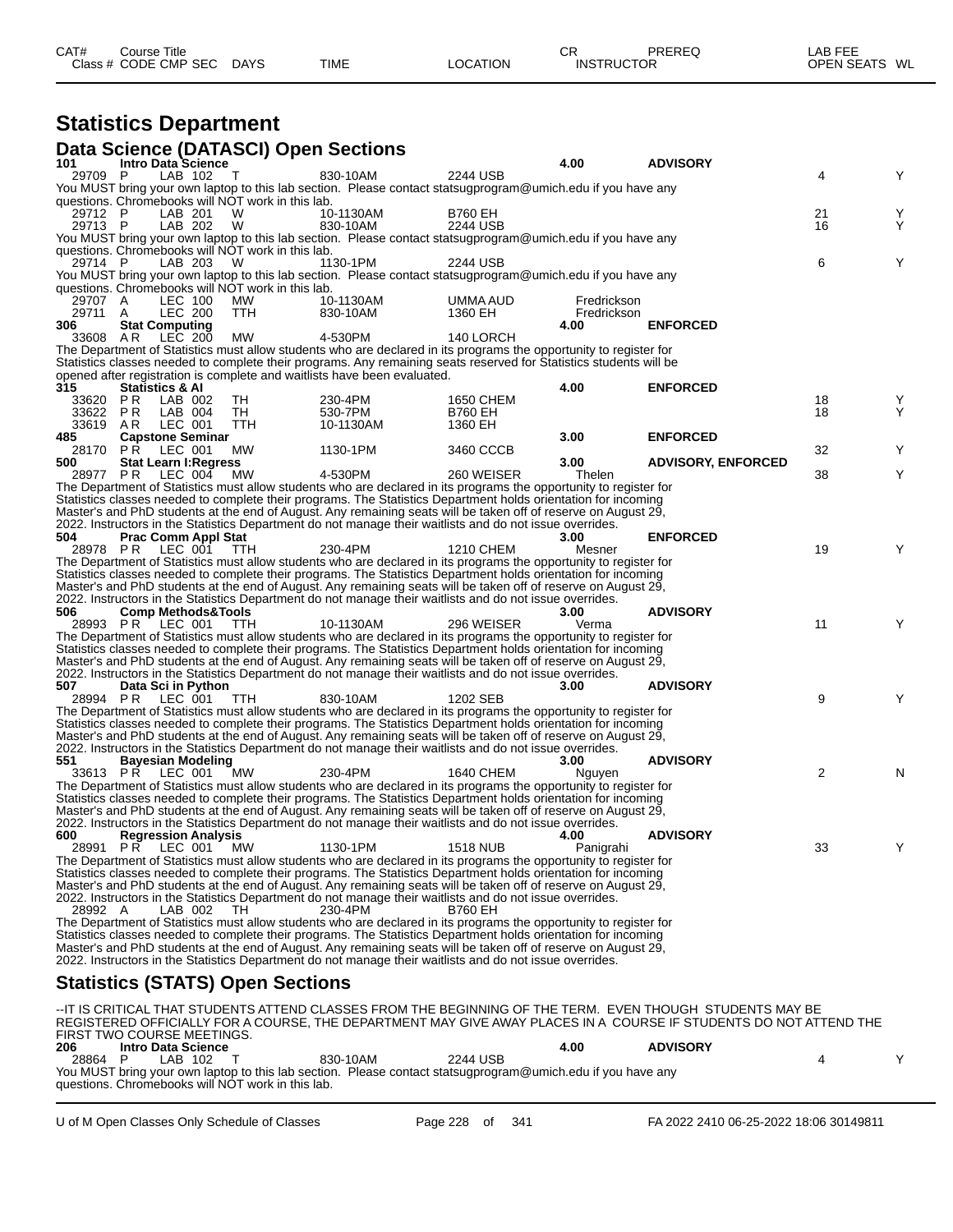| CAT#               | Course Title     | Class # CODE CMP SEC DAYS                         |                                                        | TIME                                                                                                                                                                                                                                    | <b>LOCATION</b>             | CR.<br><b>INSTRUCTOR</b>   | <b>PREREQ</b>             | LAB FEE<br>OPEN SEATS WL |        |
|--------------------|------------------|---------------------------------------------------|--------------------------------------------------------|-----------------------------------------------------------------------------------------------------------------------------------------------------------------------------------------------------------------------------------------|-----------------------------|----------------------------|---------------------------|--------------------------|--------|
| 28866<br>28867 P   | PR               | LAB 201<br>LAB 202                                | W<br>W                                                 | 10-1130AM<br>830-10AM<br>You MUST bring your own laptop to this lab section. Please contact statsugprogram@umich.edu if you have any                                                                                                    | <b>B760 EH</b><br>2244 USB  |                            |                           | 21<br>16                 | Y<br>Υ |
| 28868 PR           |                  | LAB 203                                           | questions. Chromebooks will NOT work in this lab.<br>W | 1130-1PM                                                                                                                                                                                                                                | 2244 USB                    |                            |                           | 6                        | Y      |
|                    |                  |                                                   | questions. Chromebooks will NOT work in this lab.      | You MUST bring your own laptop to this lab section. Please contact statsugprogram@umich.edu if you have any                                                                                                                             |                             |                            |                           |                          |        |
| 28660 A<br>28661 A |                  | LEC 100<br>LEC 200                                | MW<br>TTH                                              | 10-1130AM<br>830-10AM                                                                                                                                                                                                                   | UMMA AUD<br>1360 EH         | Fredrickson<br>Fredrickson |                           |                          |        |
| 250<br>14113 PR    |                  | Intr Stat&Data Anlys<br>LAB 204                   |                                                        | 1-4PM                                                                                                                                                                                                                                   | G444B MH                    | 4.00<br>Romero             |                           | 17                       | Y      |
| 14120 PR           |                  | 28 seats reserved for any CSP students<br>LAB 306 | т                                                      | 10-1PM                                                                                                                                                                                                                                  | 1437 MH                     | Hembree                    |                           | 12                       | Y      |
| 14103 A            |                  | LEC 100                                           | TTH                                                    | 830-10AM                                                                                                                                                                                                                                | 1420 CCCB                   | Romero                     |                           |                          |        |
| 17928 A            |                  | LEC 200                                           | TTH                                                    | 10-1130AM                                                                                                                                                                                                                               | 1420 CCCB                   | Romero                     |                           |                          |        |
| 14104 A            |                  | LEC 300                                           | <b>MW</b>                                              | 1-230PM                                                                                                                                                                                                                                 | AUD 3 MLB                   | Miller                     |                           |                          |        |
| 14105 A            |                  | <b>LEC 400</b>                                    | MW                                                     | 230-4PM                                                                                                                                                                                                                                 | AUD 3 MLB                   | Miller                     |                           |                          |        |
| 29021<br>280       | A                | MID 599<br><b>Honors Intro Stats</b>              |                                                        | ARR                                                                                                                                                                                                                                     | ARR                         | 4.00                       | <b>ADVISORY</b>           |                          |        |
| 33536<br>33537     | P<br>P           | LAB 002<br>LAB 003                                | TН<br>W                                                | 4-530PM<br>4-530PM                                                                                                                                                                                                                      | <b>B760 EH</b><br>1372 EH   |                            |                           | 1<br>3                   | Y<br>Υ |
| 33535<br>299       | A                | LEC 001<br><b>Undergrad Internship</b>            | <b>MW</b>                                              | 830-10AM                                                                                                                                                                                                                                | 296 WEISER                  | Panigrahi<br>1.00          |                           |                          |        |
| 306                | D                | $IND +$<br><b>Stat Computing</b>                  |                                                        | ARR                                                                                                                                                                                                                                     | <b>ARR</b>                  | 4.00                       | <b>ENFORCED</b>           | 25                       | N      |
| 33522<br>315       | A <sub>R</sub>   | LEC 200<br><b>Statistics &amp; AI</b>             | <b>MW</b>                                              | 4-530PM                                                                                                                                                                                                                                 | 140 LORCH                   | 4.00                       | <b>ENFORCED</b>           |                          |        |
| 33540<br>33542     | PR.<br><b>PR</b> | LAB 002<br>LAB 004                                | TН<br>TН                                               | 230-4PM<br>530-7PM                                                                                                                                                                                                                      | 1650 CHEM<br><b>B760 EH</b> |                            |                           | 18<br>18                 | Y<br>Y |
| 33539<br>404       | AR.              | LEC 001<br><b>Effect Comm in Stat</b>             | <b>TTH</b>                                             | 10-1130AM                                                                                                                                                                                                                               | 1360 EH                     | 2.00                       | <b>ADVISORY</b>           |                          |        |
| 19267 PR           |                  | LEC 001                                           | т                                                      | $3-5$ PM<br>The Department of Statistics must allow students who are declared in its programs the opportunity to register for                                                                                                           | <b>1512 NUB</b>             |                            |                           | 14                       | Y      |
|                    |                  |                                                   |                                                        | Statistics classes needed to complete their programs. Any remaining seats reserved for Statistics students will be<br>opened after registration is complete and waitlists have been evaluated.                                          |                             |                            |                           |                          |        |
| 412                |                  | <b>Intro Prob Stat</b><br>22575 PR LEC 003        | TTH                                                    | 1-230PM                                                                                                                                                                                                                                 | 170 WEISER                  | 3.00<br>Stoev              | <b>ENFORCED</b>           | 31                       | Y      |
|                    |                  |                                                   |                                                        | The Department of Statistics must allow students who are declared in its programs the opportunity to register for<br>Statistics classes needed to complete their programs. Any remaining seats reserved for Statistics students will be |                             |                            |                           |                          |        |
|                    |                  | 18431 PR LEC 002                                  | <b>MW</b>                                              | opened after registration is complete and waitlists have been evaluated.<br>230-4PM                                                                                                                                                     | 1400 CHEM                   | Fink                       |                           | 1                        | Y      |
|                    |                  |                                                   |                                                        | The Department of Statistics must allow students who are declared in its programs the opportunity to register for<br>Statistics classes needed to complete their programs. Any remaining seats reserved for Statistics students will be |                             |                            |                           |                          |        |
|                    |                  | 27200 PR LEC 004 WF                               |                                                        | opened after registration is complete and waitlists have been evaluated.<br>1130-1PM                                                                                                                                                    | 1202 SEB                    | Fink                       |                           | 45                       | Y      |
|                    |                  |                                                   |                                                        | The Department of Statistics must allow students who are declared in its programs the opportunity to register for<br>Statistics classes needed to complete their programs. Any remaining seats reserved for Statistics students will be |                             |                            |                           |                          |        |
| 425                |                  | Intro Probabil                                    |                                                        | opened after registration is complete and waitlists have been evaluated.                                                                                                                                                                |                             | 3.00                       | <b>ADVISORY</b>           |                          |        |
| 11775<br>470       | P.               | LEC 001<br>Intro Design of Exp                    | MWF                                                    | 8-9AM                                                                                                                                                                                                                                   | 1084 EH                     | 4.00                       | <b>ENFORCED</b>           | 7                        | Y      |
| 33546<br>33547     | P R<br><b>PR</b> | LAB 002<br>LAB 003                                | TН<br>TН                                               | 230-4PM<br>4-530PM                                                                                                                                                                                                                      | G127 AH<br><b>B844 EH</b>   |                            |                           | $\mathbf{1}$<br>13       | Y<br>Y |
| 33545<br>485       | AR.              | LEC 001<br><b>Capstone Seminar</b>                | TTH                                                    | 1-230PM                                                                                                                                                                                                                                 | 296 WEISER                  | 3.00                       | <b>ENFORCED</b>           |                          |        |
| 26703<br>489       |                  | <b>PR LEC 001</b><br>Ind Study in Stat<br>$IND +$ | МW                                                     | 1130-1PM<br>ARR                                                                                                                                                                                                                         | 3460 CCCB<br>ARR            | 1.00-4.00                  |                           | 32<br>24                 | Y<br>N |
| 499                |                  | <b>Honors Seminar</b><br>$IND +$                  |                                                        | ARR                                                                                                                                                                                                                                     | <b>ARR</b>                  | 2.00-3.00                  | <b>ADVISORY</b>           | 25                       | N.     |
| 500<br>23633       | PR.              | <b>Stat Learn I: Regress</b><br>LEC 002           | MW                                                     | 4-530PM                                                                                                                                                                                                                                 | 260 WEISER                  | 3.00<br>Thelen             | <b>ADVISORY, ENFORCED</b> | 38                       | Y      |
|                    |                  |                                                   |                                                        | The Department of Statistics must allow students who are declared in its programs the opportunity to register for<br>Statistics classes needed to complete their programs. The Statistics Department holds orientation for incoming     |                             |                            |                           |                          |        |
|                    |                  |                                                   |                                                        | Master's and PhD students at the end of August. Any remaining seats will be taken off of reserve on August 29,<br>2022. Instructors in the Statistics Department do not manage their waitlists and do not issue overrides.              |                             |                            |                           |                          |        |
| 504                |                  | <b>Prac Comm Appl Stat</b><br>11782 PR LEC 001    | TTH                                                    | 230-4PM                                                                                                                                                                                                                                 | 1210 CHEM                   | 3.00<br>Mesner             | <b>ENFORCED</b>           | 19                       | Y      |
|                    |                  |                                                   |                                                        | The Department of Statistics must allow students who are declared in its programs the opportunity to register for<br>Statistics classes needed to complete their programs. The Statistics Department holds orientation for incoming     |                             |                            |                           |                          |        |
|                    |                  |                                                   |                                                        | Master's and PhD students at the end of August. Any remaining seats will be taken off of reserve on August 29,<br>2022. Instructors in the Statistics Department do not manage their waitlists and do not issue overrides.              |                             |                            |                           |                          |        |
| 505<br>29405 P     |                  | <b>Econometric Anlys I</b><br>DIS 002 W           |                                                        | 530-7PM                                                                                                                                                                                                                                 | 296 WEISER                  | 3.00                       | <b>ADVISORY</b>           | 6                        | N      |
|                    |                  |                                                   |                                                        |                                                                                                                                                                                                                                         |                             |                            |                           |                          |        |

U of M Open Classes Only Schedule of Classes Page 229 of 341 FA 2022 2410 06-25-2022 18:06 30149811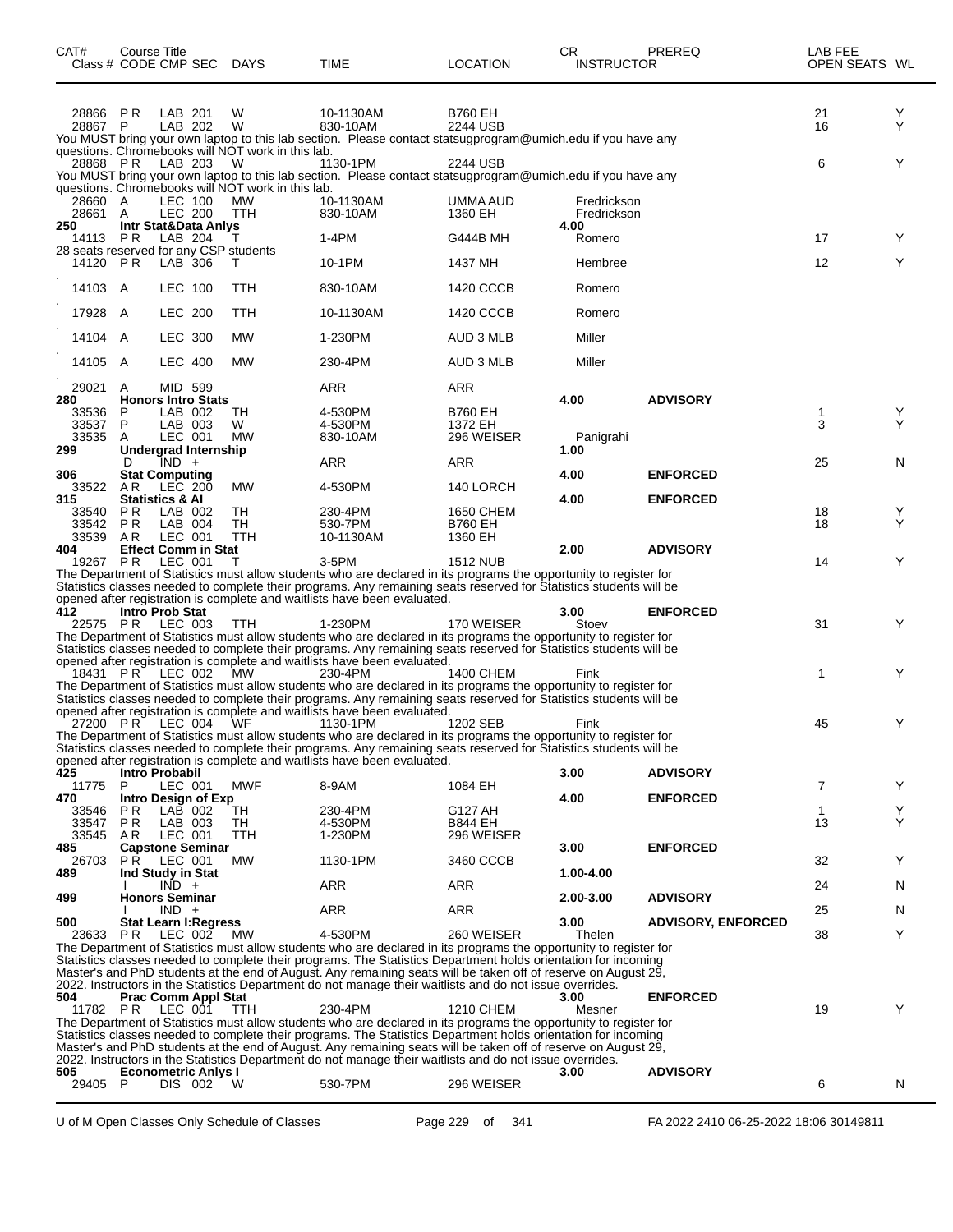| CAT#         | Course Title<br>Class # CODE CMP SEC DAYS                           |            | TIME                                                                                                                                                                                                                                                                                                                                                                                                                                                                           | <b>LOCATION</b> | CR.<br><b>INSTRUCTOR</b>                            | <b>PREREQ</b>   | LAB FEE<br>OPEN SEATS WL |   |
|--------------|---------------------------------------------------------------------|------------|--------------------------------------------------------------------------------------------------------------------------------------------------------------------------------------------------------------------------------------------------------------------------------------------------------------------------------------------------------------------------------------------------------------------------------------------------------------------------------|-----------------|-----------------------------------------------------|-----------------|--------------------------|---|
| 28327<br>506 | LEC 001<br>A<br><b>Comp Methods&amp;Tools</b>                       | TTH        | 1130-1PM                                                                                                                                                                                                                                                                                                                                                                                                                                                                       | 3254 LSA        | Gunsilius<br>3.00                                   | <b>ADVISORY</b> |                          |   |
| 22567        | LEC 001<br>PR.                                                      | TTH        | 10-1130AM<br>The Department of Statistics must allow students who are declared in its programs the opportunity to register for<br>Statistics classes needed to complete their programs. The Statistics Department holds orientation for incoming<br>Master's and PhD students at the end of August. Any remaining seats will be taken off of reserve on August 29,<br>2022. Instructors in the Statistics Department do not manage their waitlists and do not issue overrides. | 296 WEISER      | Verma                                               |                 | 11                       | Y |
| 507          | Data Sci in Python<br>26791 PR LEC 001                              | <b>TTH</b> | 830-10AM<br>The Department of Statistics must allow students who are declared in its programs the opportunity to register for                                                                                                                                                                                                                                                                                                                                                  | 1202 SEB        | 3.00                                                | <b>ADVISORY</b> | 9                        | Y |
| 510          |                                                                     |            | Statistics classes needed to complete their programs. The Statistics Department holds orientation for incoming<br>Master's and PhD students at the end of August. Any remaining seats will be taken off of reserve on August 29,<br>2022. Instructors in the Statistics Department do not manage their waitlists and do not issue overrides.                                                                                                                                   |                 | 3.00                                                | <b>ADVISORY</b> |                          |   |
|              | <b>Prob Dist Theory</b><br>20496 PR LEC 001                         | TTH        | 1130-1PM<br>The Department of Statistics must allow students who are declared in its programs the opportunity to register for<br>Statistics classes needed to complete their programs. The Statistics Department holds orientation for incoming<br>Master's and PhD students at the end of August. Any remaining seats will be taken off of reserve on August 30,<br>2021. Instuctors in the Statistics Department do not manage their waitlists and do not issue overrides.   | 1200 CHEM       | Baneriee                                            |                 | 35                       | Y |
| 525          | <b>Probability Theory</b><br>11784 PR LEC 001                       | TTH        | 1130-1PM<br>Priorities for this course include Math Graduate students, Math Undergraduate students in Math Finance & Math<br>Honors, and Stats Graduate & Undergraduate students. Priority students may enroll in sections 01, 02, or 03. All                                                                                                                                                                                                                                  | 1280 LSA        | 3.00<br><b>Barvinok</b>                             | <b>ADVISORY</b> | 15                       | Y |
|              | 22415 PR LEC 002                                                    | TTH        | other students should add themselves to the waiting lists of sections 101, 102 or 103.<br>1-230PM<br>Priorities for this course include Math Graduate students, Math Undergraduate students in Math Finance & Math<br>Honors, and Stats Graduate & Undergraduate students. Priority students may enroll in sections 01, 02, or 03. All<br>other students should add themselves to the waiting lists of sections 101, 102 or 103.                                               | 1280 LSA        | Barvinok                                            |                 | 19                       | Y |
|              | 19633 PR LEC 003                                                    | MWF        | 8-9AM<br>Priorities for this course include Math Graduate students, Math Undergraduate students in Math Finance & Math<br>Honors, and Stats Graduate & Undergraduate students. Priority students may enroll in sections 01, 02, or 03. All<br>other students should add themselves to the waiting lists of sections 101, 102 or 103.                                                                                                                                           | 1068 EH         | Young                                               |                 | 25                       | Y |
| 526          | <b>Disc Stoc Proc</b><br>22416 PR LEC 002                           | <b>TTH</b> | 830-10AM<br>Priorities for this course include Math Graduate students, Math Undergraduate students in Math Finance & Math<br>Honors, and Stats Graduate & Undergraduate students. Priority students may enroll in sections 01, 02, or 03. All<br>other students should add themselves to the waiting lists of sections 101, 102 or 103.                                                                                                                                        | 4404 RAND       | 3.00<br>Cohen                                       | <b>ADVISORY</b> | 17                       | Y |
| 551          | <b>Bayesian Modeling</b><br>33573 PR LEC 001                        | <b>MW</b>  | 230-4PM<br>The Department of Statistics must allow students who are declared in its programs the opportunity to register for<br>Statistics classes needed to complete their programs. The Statistics Department holds orientation for incoming<br>Master's and PhD students at the end of August. Any remaining seats will be taken off of reserve on August 29,                                                                                                               | 1640 CHEM       | 3.00<br>Nguyen                                      | <b>ADVISORY</b> | $\overline{2}$           | N |
| 600          | <b>Regression Analysis</b><br>17394 PR LEC 001                      | МW         | 2022. Instructors in the Statistics Department do not manage their waitlists and do not issue overrides.<br>1130-1PM<br>The Department of Statistics must allow students who are declared in its programs the opportunity to register for<br>Statistics classes needed to complete their programs. The Statistics Department holds orientation for incoming<br>Master's and PhD students at the end of August. Any remaining seats will be taken off of reserve on August 29,  | <b>1518 NUB</b> | 4.00<br>Panigrahi                                   | <b>ADVISORY</b> | 33                       | Y |
| 22078 A      | LAB 002                                                             | TH.        | 2022. Instructors in the Statistics Department do not manage their waitlists and do not issue overrides.<br>230-4PM<br>The Department of Statistics must allow students who are declared in its programs the opportunity to register for<br>Statistics classes needed to complete their programs. The Statistics Department holds orientation for incoming<br>Master's and PhD students at the end of August. Any remaining seats will be taken off of reserve on August 29,   | <b>B760 EH</b>  |                                                     |                 |                          |   |
| 610          | <b>Statistical Theory I</b><br>11783 PR LEC 001                     | <b>TTH</b> | 2022. Instructors in the Statistics Department do not manage their waitlists and do not issue overrides.<br>1-230PM<br>The Department of Statistics must allow students who are declared in its programs the opportunity to register for                                                                                                                                                                                                                                       | 1084 EH         | 3.00<br>Keener                                      | <b>ADVISORY</b> | 15                       | Y |
| 621          | <b>Prob Theory</b>                                                  |            | Statistics classes needed to complete their programs. The Statistics Department holds orientation for incoming<br>Master's and PhD students at the end of August. Any remaining seats will be taken off of reserve on August 30,<br>2021. Instuctors in the Statistics Department do not manage their waitlists and do not issue overrides.                                                                                                                                    |                 | 3.00                                                | <b>ADVISORY</b> |                          |   |
| 21825 PR     | $LEC$ 001                                                           | MW         | 10-1130AM<br>The Department of Statistics must allow students who are declared in its programs the opportunity to register for<br>Statistics classes needed to complete their programs. The Statistics Department holds orientation for incoming<br>Master's and PhD students at the end of August. Any remaining seats will be taken off of reserve on August 30,<br>2021. Instuctors in the Statistics Department do not manage their waitlists and do not issue overrides.  | G115 AH         | Hsing                                               |                 | 26                       | Y |
| 625          | Pro&Ran Pro I<br>17838 PR LEC 001<br>Probability&Random Processes 1 | TTH        | 10-1130AM<br>Math PhDs, Stats PhDs and Electrical Engineering PhDs may enroll in section 001.                                                                                                                                                                                                                                                                                                                                                                                  | 3088 EH         | 3.00<br>Bayraktar<br>All others students should add | <b>ADVISORY</b> | 11                       | Y |
| 710          | <b>Topics Theo Stat I</b>                                           |            | themselves to the waiting list of section 101 and will need instructor permission.<br>1130-1PM                                                                                                                                                                                                                                                                                                                                                                                 |                 | 2.00-3.00                                           | <b>ADVISORY</b> |                          | Y |
| 750          | 35312 PR LEC 001<br><b>Directed Reading</b><br>$IND +$              | МW         | <b>ARR</b>                                                                                                                                                                                                                                                                                                                                                                                                                                                                     | 2150 SKB<br>ARR | Nguyen<br>1.00-6.00                                 | <b>ADVISORY</b> | 12<br>9                  | N |
| 808<br>11785 | <b>Sem-Applied Stat</b><br>PR.<br>SEM 001                           | F          | 10-1130AM                                                                                                                                                                                                                                                                                                                                                                                                                                                                      | ARR             | 1.00<br>Sun                                         | <b>ADVISORY</b> | 22                       | N |
| 810<br>11786 | Lit Proseminar<br>LEC 001<br>PR.                                    | м          | 230-4PM                                                                                                                                                                                                                                                                                                                                                                                                                                                                        | 1060 EH         | 2.00<br>Ionides                                     | <b>ADVISORY</b> | 17                       | Y |

U of M Open Classes Only Schedule of Classes Page 230 of 341 FA 2022 2410 06-25-2022 18:06 30149811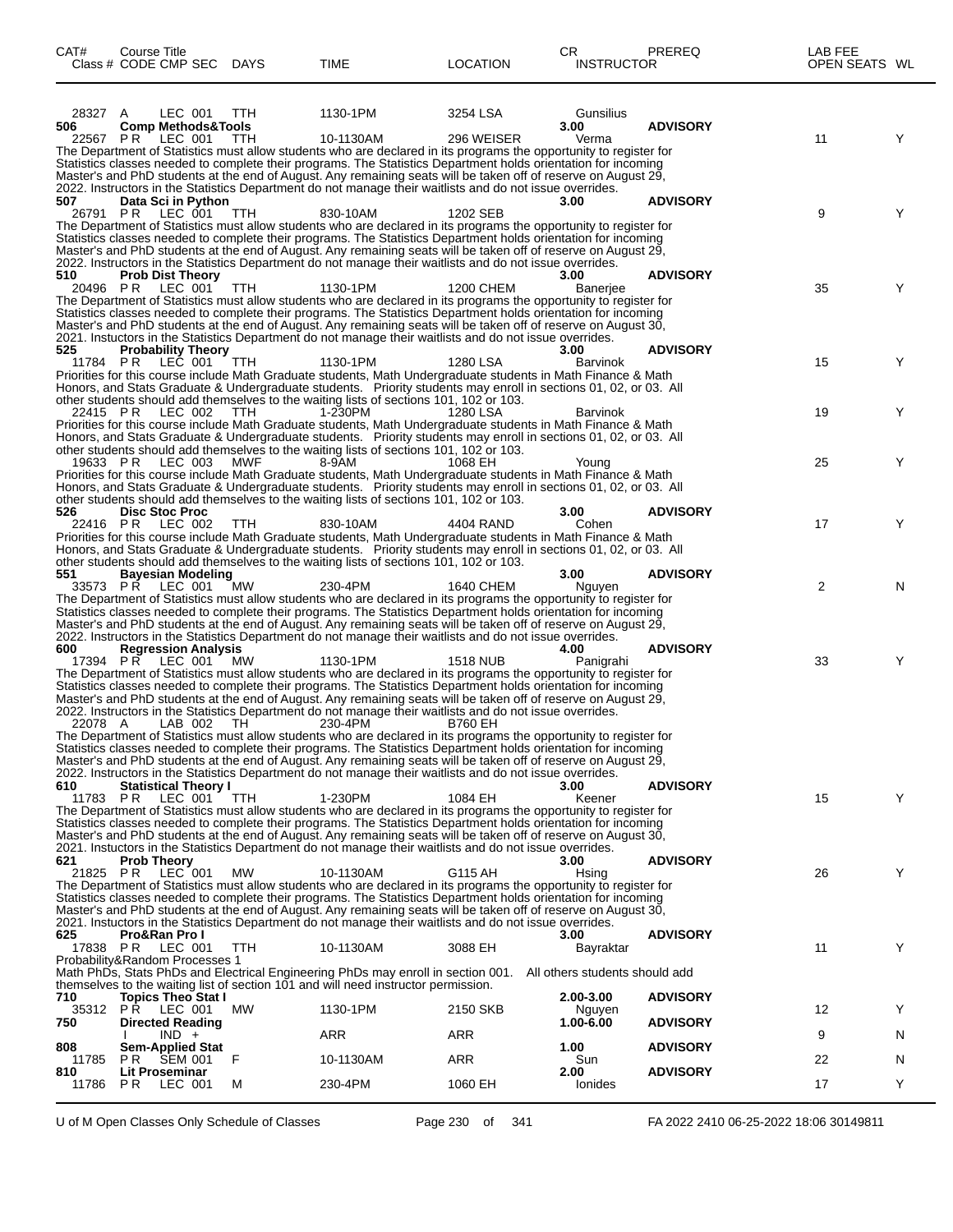| CAT# | Title<br>Course      |             |             |          | СR                | PREREQ | ∟AB FEF           |    |
|------|----------------------|-------------|-------------|----------|-------------------|--------|-------------------|----|
|      | Class # CODE CMP SEC | <b>DAYS</b> | <b>TIME</b> | LOCATION | <b>INSTRUCTOR</b> |        | <b>OPEN SEATS</b> | WL |

The Department of Statistics must allow students who are declared in its programs the opportunity to register for Statistics classes needed to complete their programs. The Statistics Department holds orientation for incoming Master's and PhD students at the end of August. Any remaining seats will be taken off of reserve on August 30, 2021. Instuctors in the Statistics Department do not manage their waitlists and do not issue overrides.

| 995 | 2021. IIISRUGUIS III LITE STATISTICS DEDATTITEITI QU HULTITANADE IITEII WARIISTS ANU QU HULTISSUE OVENIUES.<br>Diss-Cand |     |     | 8.00 | <b>ENFORCED</b> |  |
|-----|--------------------------------------------------------------------------------------------------------------------------|-----|-----|------|-----------------|--|
| 998 | <b>IND</b><br><b>Indpdnt Intern Stats</b>                                                                                | ARR | ARR | .00. |                 |  |
|     | IND                                                                                                                      | ARR | ARR |      |                 |  |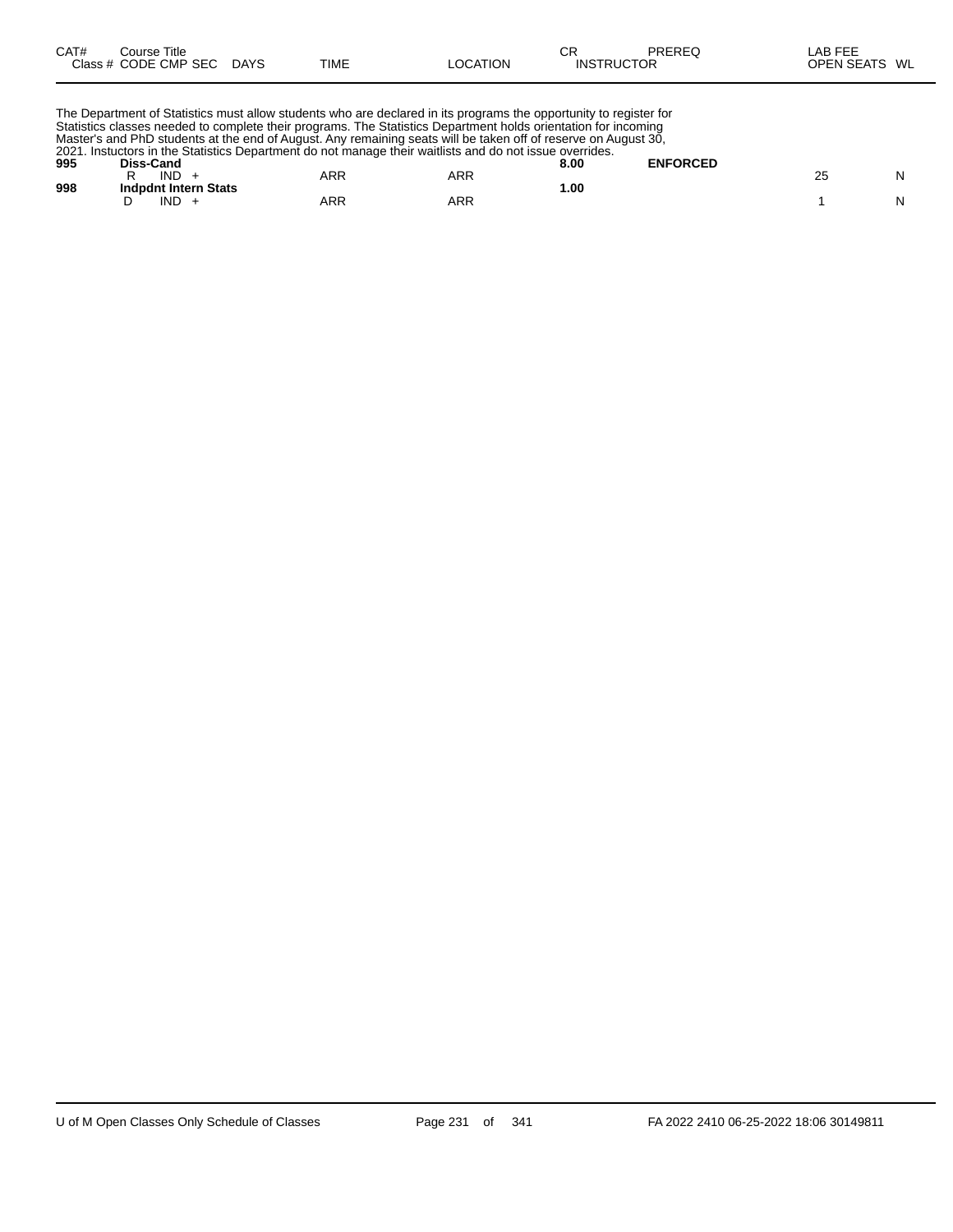| CAT#           | Course Title<br>Class # CODE CMP SEC<br>DAYS                                 | TIME              | <b>LOCATION</b> | CR<br>PREREQ<br><b>INSTRUCTOR</b> | LAB FEE | OPEN SEATS WL |  |
|----------------|------------------------------------------------------------------------------|-------------------|-----------------|-----------------------------------|---------|---------------|--|
|                | <b>Office of International Programs</b>                                      |                   |                 |                                   |         |               |  |
|                | Study Abroad (STDABRD) Open Sections<br>232 UPF Intl Bus&Econ ES             |                   |                 | 1.00-15.00                        |         |               |  |
| 36413          | P<br>LEC 001                                                                 | ARR               | ARR             |                                   | 25      | N             |  |
| 236<br>25575   | <b>UAB Intl Bus&amp;Hum ES</b><br>P<br>LEC 001                               | <b>ARR</b>        | ARR             | 1.00-15.00                        | 24      | N             |  |
| 238<br>29008   | <b>Policy, Law&amp;EurAut ES</b><br>Р<br>LEC 001                             | <b>ARR</b>        | ARR             | 1.00-15.00                        | 25      | N             |  |
| 292<br>29011   | Intl Relatns-AIX FR<br>P<br>LEC 001                                          | ARR               | <b>ARR</b>      | 1.00-15.00                        | 24      | N             |  |
| 295<br>25576   | <b>Sciences Po Reims FR</b><br>P<br>LEC 001                                  | ARR               | ARR             | 1.00-15.00                        | 25      | N             |  |
| 303<br>17407   | <b>Environ Studies CR</b><br>LEC 001<br>P                                    | <b>ARR</b>        | ARR             | 15.00<br><b>ADVISORY</b>          | 9       | N             |  |
| 306<br>22615   | Adv Lang & Cult ES<br>P<br>LEC 001                                           | ARR               | ARR             | 1.00-15.00<br><b>ADVISORY</b>     | 21      | N             |  |
| 308            | <b>EcoQuest NZ</b><br>P                                                      |                   | <b>ARR</b>      | 1.00-15.00                        | 24      |               |  |
| 21177<br>26344 | LEC 001<br>P<br>LEC 102                                                      | ARR<br><b>ARR</b> | <b>ARR</b>      |                                   | 10      | N<br>N        |  |
| 26345<br>309   | P<br>LEC 103<br><b>Frontiers Abrd NZ</b>                                     | <b>ARR</b>        | ARR             | 1.00-15.00                        | 10      | N             |  |
| 23591<br>320   | P<br>LEC 001<br><b>Marine Resrc Std TC</b>                                   | ARR               | <b>ARR</b>      | 1.00-15.00                        | 25      | N             |  |
| 24697<br>330   | P<br>LEC 001<br><b>Budapest, Hungary</b>                                     | <b>ARR</b>        | <b>ARR</b>      | 1.00-15.00                        | 25      | N             |  |
| 23592<br>332   | LEC 001<br>P<br><b>UPCES Charles Uni CZ</b>                                  | <b>ARR</b>        | ARR             | 15.00                             | 25      | N             |  |
| 15786          | P<br>LEC 001                                                                 | ARR               | <b>ARR</b>      | 1.00-15.00                        | 10      | N             |  |
| 333<br>36414   | Prague-AAU AcadYr CZ<br>P<br>LEC 001                                         | <b>ARR</b>        | <b>ARR</b>      |                                   | 25      | N             |  |
| 340<br>18542   | <b>ColgYrAth LibArt GR</b><br>P<br>LEC 001                                   | <b>ARR</b>        | ARR             | 1.00-15.00                        | 10      | N             |  |
| 343<br>21800   | Uni Hitotsubashi JP<br>P<br>LEC 001                                          | ARR               | <b>ARR</b>      | 1.00-15.00                        | 24      | N             |  |
| 347<br>21801   | Uni Waseda JP<br>P<br>LEC 001                                                | <b>ARR</b>        | <b>ARR</b>      | 1.00-15.00                        | 23      | N             |  |
| 348<br>36415   | <b>EU Freiburg DE</b><br>P<br>LEC 001                                        | <b>ARR</b>        | <b>ARR</b>      | 1.00-15.00                        | 24      | N             |  |
| 349<br>11791   | Lang&Cul Hikone JP<br>P<br>LEC 001                                           | ARR               | <b>ARR</b>      | <b>ADVISORY</b><br>15.00          | 8       | N             |  |
| 351<br>11792   | Uni Freiburg DE<br>P<br>LEC 001                                              | ARR               | <b>ARR</b>      | <b>ADVISORY</b><br>15.00          | 16      | N             |  |
| 352            | <b>National Uni SG</b>                                                       |                   |                 | 15.00                             |         |               |  |
| 17916<br>353   | P<br>LEC 001<br><b>Classical Studies IT</b>                                  | <b>ARR</b>        | <b>ARR</b>      | 15.00                             | 9       | N             |  |
| 11793<br>354   | P<br>LEC 001<br><b>BerlinMtroStudies DE</b>                                  | ARR               | <b>ARR</b>      | 1.00-15.00                        | 10      | N             |  |
| 23593<br>355   | LEC 001<br>P<br><b>Adv Fr Lang Paris FR</b>                                  | ARR               | ARR             | <b>ADVISORY</b><br>1.00-15.00     | 25      | N             |  |
| 356            | 21178 P LEC 001<br><b>Trop Isld Biodiv PA</b>                                | ARR               | ARR             | 1.00-15.00                        | 25      | N             |  |
| 29012 P<br>358 | LEC 001<br><b>Consrvtn&amp;DevIpStd KH</b>                                   | ARR               | ARR             | <b>ADVISORY</b><br>1.00-15.00     | 25      | N             |  |
| 27058<br>360   | P.<br>LEC 001<br><b>Climate Studies CL</b>                                   | <b>ARR</b>        | ARR             | 1.00-15.00                        | 25      | N             |  |
| 29013          | LEC 001<br>P                                                                 | <b>ARR</b>        | ARR             |                                   | 25      | N             |  |
| 362<br>11794   | Int Russian Lang RU<br>P<br>LEC 001                                          | ARR               | ARR             | 15.00<br><b>ADVISORY</b>          | 10      | N             |  |
| 363<br>11795   | Liberal Arts CL<br>P<br>LEC 001                                              | <b>ARR</b>        | ARR             | <b>ADVISORY</b><br>15.00          | 20      | N             |  |
| 364<br>11796   | <b>Uni Sussex UK</b><br>LEC 001<br>P                                         | ARR               | ARR             | 15.00                             | 20      | N             |  |
| 365            | SECTION 001 - FOR EXCHANGE STUDENTS ONLY.<br><b>Dev&amp;Globalization TH</b> |                   |                 | 1.00-15.00                        |         |               |  |
| 20083<br>369.  | LEC 001<br>P<br>Lang & Culture IN                                            | <b>ARR</b>        | ARR             | 1.00-15.00                        | 25      | N             |  |
| 27059          | P.<br>LEC 001                                                                | ARR               | ARR             |                                   | 25      | N             |  |
| 370<br>29014   | <b>SustnbDev Studies TH</b><br>P<br>LEC 001                                  | ARR               | ARR             | 1.00-15.00                        | 25      | N             |  |
| 372<br>24698   | <b>SustnbDev Studies TH</b><br>LEC 001<br>P                                  | <b>ARR</b>        | ARR             | 1.00-15.00                        | 25      | N             |  |
| 373<br>29015   | <b>Environmntl Stud BT</b><br>LEC 001<br>P                                   | ARR               | ARR             | 1.00-15.00                        | 25      | N             |  |
| 374<br>11797   | Uni Yonsei KR<br>P<br>LEC 001                                                | ARR               | ARR             | 15.00                             | 35      | N             |  |
| 381<br>21179   | Uni Bologna IT<br>LEC 001<br>P                                               | <b>ARR</b>        | ARR             | <b>ADVISORY</b><br>1.00-15.00     | 23      | N             |  |
|                |                                                                              |                   |                 |                                   |         |               |  |

U of M Open Classes Only Schedule of Classes Page 232 of 341 FA 2022 2410 06-25-2022 18:06 30149811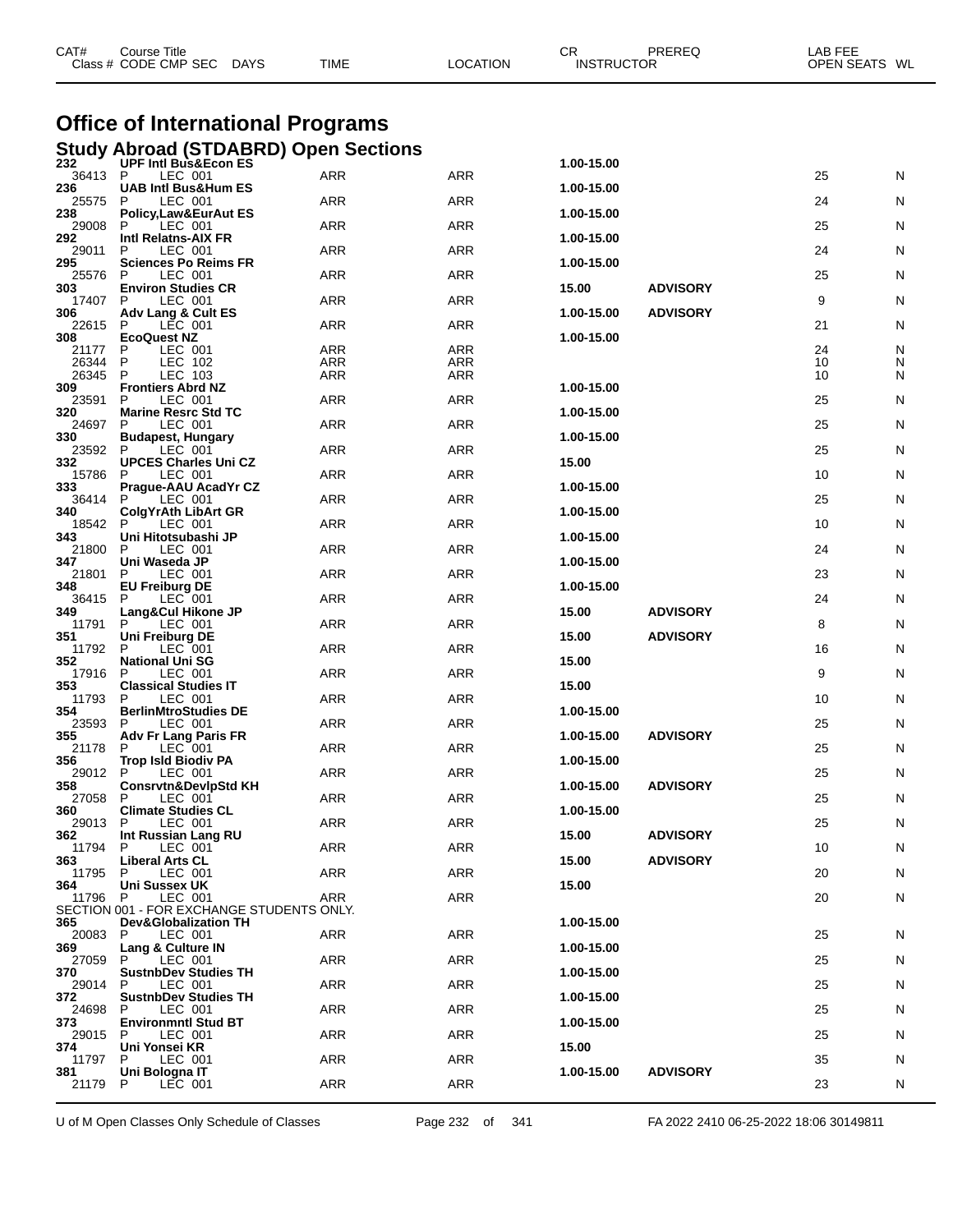| CAT#           | Course Title<br>Class # CODE CMP SEC DAYS                  | <b>TIME</b> | <b>LOCATION</b> | CR<br><b>INSTRUCTOR</b> | PREREQ          | LAB FEE<br>OPEN SEATS WL |   |
|----------------|------------------------------------------------------------|-------------|-----------------|-------------------------|-----------------|--------------------------|---|
| 384            | Hum&SocSci-Rome IT                                         |             |                 | 1.00-15.00              |                 |                          |   |
| 37286<br>400   | P<br>LEC 001<br><b>Amsterdam SocSci NL</b>                 | ARR         | <b>ARR</b>      | 1.00-15.00              |                 | 22                       | N |
| 25578          | LEC 001<br>P                                               | <b>ARR</b>  | <b>ARR</b>      |                         |                 | 25                       | N |
| 401<br>23594   | Copenhagen DK<br>LEC 001<br>P                              | ARR         | <b>ARR</b>      | 1.00-15.00              |                 | 24                       | N |
| 404<br>27060   | IntiDevipmt-Quito EC<br>P<br>LEC 001                       | ARR         | <b>ARR</b>      | 1.00-15.00              | <b>ADVISORY</b> | 25                       | N |
| 405<br>23595   | Sao Paulo BR<br>P<br>LEC 001                               | ARR         | <b>ARR</b>      | 1.00-15.00              |                 | 25                       | N |
| 407<br>29016   | <b>ClimatChng&amp;Arctic IS</b><br>LEC <sup>001</sup><br>P | ARR         | <b>ARR</b>      | 1.00-15.00              |                 | 24                       | N |
| 430            | <b>Bnk,Fnc,SocRsp CH/GR</b>                                |             |                 | 1.00-15.00              |                 |                          |   |
| 25579<br>432   | P<br>LEC 001<br>GIbHith&DevPol CH/MA                       | ARR         | <b>ARR</b>      | 1.00-15.00              |                 | 25                       | N |
| 25580<br>433   | P<br>LEC 001<br>IntSt&MDipl CH/BE/FR                       | ARR         | <b>ARR</b>      | 1.00-15.00              |                 | 25                       | N |
| 25581<br>437   | LEC 001<br>P<br>Wildlife&Ecology KE                        | ARR         | <b>ARR</b>      | 1.00-15.00              |                 | 25                       | N |
| 29043<br>438   | P<br>LEC 001<br>Hith&Com BR/IN/ZA/US                       | ARR         | <b>ARR</b>      | 1.00-15.00              |                 | 25                       | N |
| 25582          | P<br>LEC 001                                               | <b>ARR</b>  | <b>ARR</b>      |                         |                 | 25                       | N |
| 439<br>25583   | Hith&Com AR/ZA/VN/US<br>LEC 001<br>P                       | ARR         | <b>ARR</b>      | 1.00-15.00              |                 | 25                       | N |
| 27881 P        | LEC 002<br>CommunityHIth ResearchMethods                   | <b>ARR</b>  | <b>ARR</b>      |                         |                 | 25                       | N |
| 27882 P        | LEC 003<br>Globalization & Health                          | ARR         | <b>ARR</b>      |                         |                 | 25                       | N |
| 27883 P        | LEC 004<br>Health, Culture & Community                     | ARR         | <b>ARR</b>      |                         |                 | 25                       | N |
| 27884 P        | LEC 005                                                    | <b>ARR</b>  | <b>ARR</b>      |                         |                 | 25                       | N |
| 440            | PublicHealth fromBio toPolicy<br>UnivCollegeDublin IE      |             |                 | 1.00-15.00              |                 |                          |   |
| 23596 P<br>446 | LEC 001<br>Ghana-in21stC GH                                | <b>ARR</b>  | <b>ARR</b>      | 1.00-15.00              |                 | 22                       | N |
| 27061<br>450   | P<br>LEC 001<br>Pembrk, Cambridge UK                       | ARR         | <b>ARR</b>      | 1.00-15.00              |                 | 25                       | N |
| 27062<br>451   | P<br>LEC 001<br><b>Hertford Oxford UK</b>                  | ARR         | <b>ARR</b>      | 1.00-15.00              |                 | 24                       | N |
| 20626<br>456   | P<br>LEC 001<br>Lond Schl Econ UK                          | ARR         | <b>ARR</b>      | 15.00                   |                 | 25                       | N |
| 11798          | P<br>LEC 001                                               | ARR         | <b>ARR</b>      |                         |                 | 19                       | N |
| 458<br>11799   | Uni St Andrews UK<br>P<br>LEC 001                          | <b>ARR</b>  | <b>ARR</b>      | 15.00                   |                 | 33                       | N |
| 460<br>23597   | <b>Stockholm SE</b><br>LEC 001<br>P                        | <b>ARR</b>  | <b>ARR</b>      | 1.00-15.00              |                 | 25                       | N |
| 461<br>11800   | Uni Uppsala SE<br>P<br>LEC 001                             | ARR         | <b>ARR</b>      | 15.00                   |                 | 10                       | N |
| 462<br>18543   | <b>Uni Stockholm SE</b><br>P<br>LEC 001                    | <b>ARR</b>  | <b>ARR</b>      | 15.00                   |                 | 15                       | N |
| 463            | Uni Stockholm SE<br>LEC 001                                | <b>ARR</b>  | <b>ARR</b>      | 15.00                   |                 |                          |   |
| 11801 P<br>466 | Uni Kyushu JP                                              |             |                 | 15.00                   |                 | 10                       | N |
| 11802 P<br>468 | $LEC$ 001<br>Uni New S Wales AU                            | ARR         | ARR             | 15.00                   |                 | 35                       | N |
| 11803 P        | LEC 001<br>SECTION 001 - FOR EXCHANGE STUDENTS ONLY.       | ARR         | ARR             |                         |                 | 24                       | N |
| 480<br>21802 P | Uni Kings UK<br>LEC 001                                    | ARR         | ARR             | 1.00-15.00              |                 | 24                       | N |
| 481<br>11804   | Queen Mary UK<br>P.<br>LEC 001                             | ARR         | ARR             | 15.00                   |                 | 10                       | N |
| 483            | <b>UniCollege London UK</b>                                |             |                 | 15.00                   |                 |                          |   |
| 11805<br>486   | P.<br>LEC 001<br><b>Sciences Po Paris FR</b>               | ARR         | ARR             | 15.00                   | <b>ADVISORY</b> | 35                       | N |
| 11806<br>487   | LEC 001<br>P.<br>Uni Cape Town ZA                          | ARR         | ARR             | 15.00                   |                 | 8                        | N |
| 11807<br>489   | P.<br>LEC 001<br>Uni Melbourne AU                          | <b>ARR</b>  | ARR             | 15.00                   |                 | 15                       | N |
| 11808<br>490   | P.<br>LEC 001<br><b>HealthCulture&amp;Dev ZA</b>           | ARR         | ARR             | 1.00-15.00              |                 | 35                       | N |
| 29017<br>494   | P<br>LEC 001                                               | ARR         | ARR             | 1.00-15.00              |                 | 25                       | N |
| 20801          | Lng&Cultr BuenArs AR<br>P.<br>LEC 001                      | <b>ARR</b>  | ARR             |                         |                 | 45                       | N |
| 496<br>26091   | <b>Adv Spanish AR</b><br>P.<br>LEC 001                     | <b>ARR</b>  | ARR             | 1.00-15.00              | <b>ADVISORY</b> | 30                       | N |
| 601<br>18361   | Supervise Gr Std<br>P<br><b>SEM 001</b>                    | ARR         | ARR             | 3.00                    | <b>ADVISORY</b> | 35                       | N |
|                |                                                            |             |                 |                         |                 |                          |   |

U of M Open Classes Only Schedule of Classes Page 233 of 341 FA 2022 2410 06-25-2022 18:06 30149811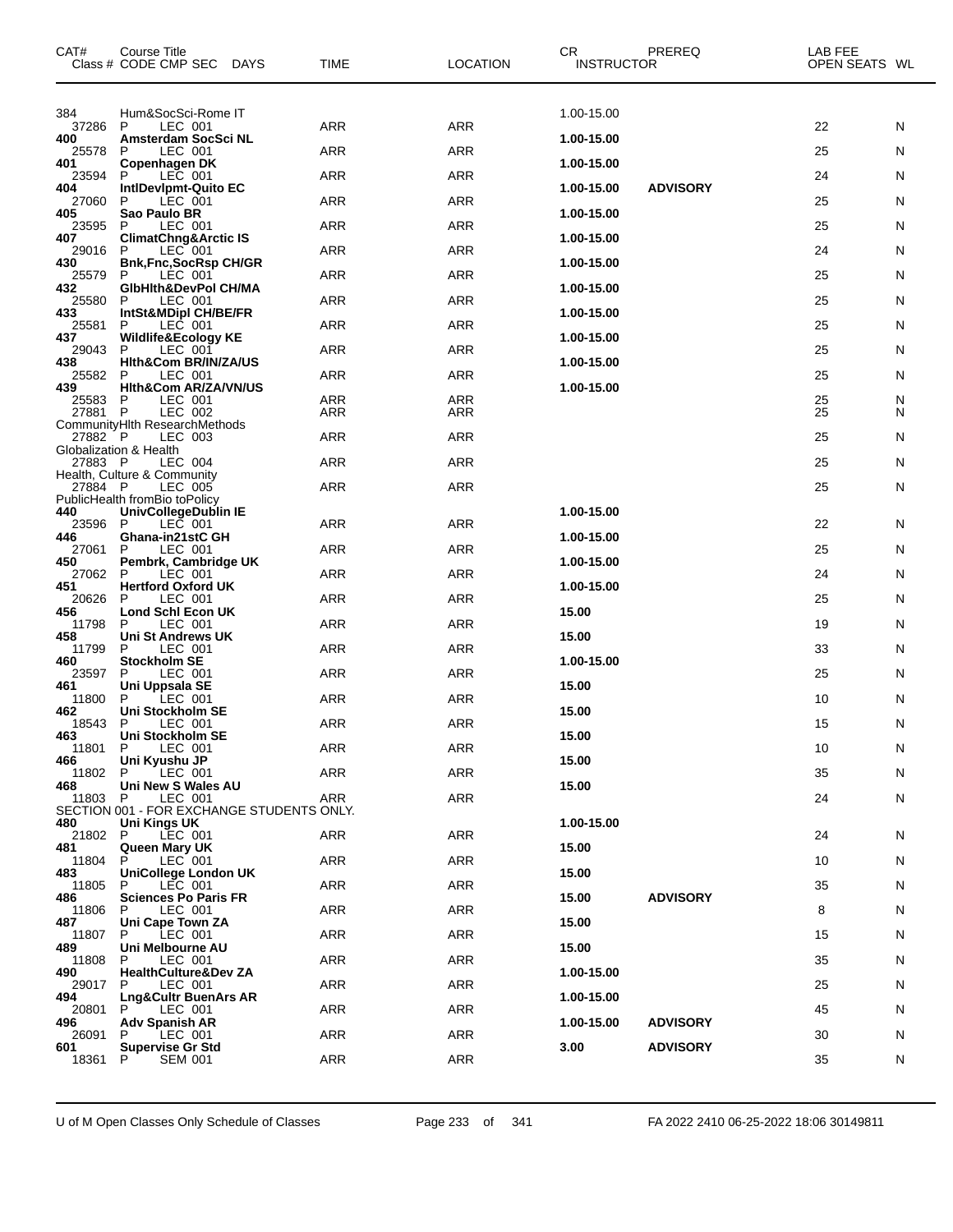| CAT# | Course Title<br>Class # CODE CMP SEC | <b>DAYS</b> | <b>TIME</b> | LOCATION | СR | PREREQ<br><b>INSTRUCTOR</b> | LAB FEE<br><b>OPEN SEATS</b><br>WL |
|------|--------------------------------------|-------------|-------------|----------|----|-----------------------------|------------------------------------|
|      |                                      |             |             |          |    |                             |                                    |

## **Women's Studies Department**

|                                           |                                                                                      |                           | <b>Women's and Gender Studies (WGS) Open Sections</b>                                |                                                                        |                            |                 |                           |                       |
|-------------------------------------------|--------------------------------------------------------------------------------------|---------------------------|--------------------------------------------------------------------------------------|------------------------------------------------------------------------|----------------------------|-----------------|---------------------------|-----------------------|
| 150<br>33359 PR                           | Sem Women&Gender<br><b>SEM 001</b>                                                   | <b>TTH</b>                | 1-230PM                                                                              | <b>ARR</b>                                                             | 3.00<br>Ball               | <b>ADVISORY</b> | 30.00<br>6                | Υ                     |
| 29950 PR                                  | Work, Rest, Pleasure, Care<br><b>SEM 002</b><br>Science/Tech/Racial Capitalism       | MW                        | 10-1130AM                                                                            | 1265 NQ                                                                | Katz                       |                 | 6                         | Υ                     |
| 151<br>36371 PR                           | Sem Women&Gender<br><b>SEM 001</b>                                                   | МW                        | 830-10AM                                                                             | 3353 MH                                                                | 3.00<br>Alexy              | <b>ADVISORY</b> | 12                        | N                     |
| Fantasizing Japan<br>211                  | Gen&Pop Cul                                                                          |                           |                                                                                      |                                                                        | 4.00                       |                 |                           |                       |
| 24428<br>26073<br>29398<br>29399<br>31108 | DIS 009<br>P<br>P<br>DIS 010<br>P<br>DIS.<br>011<br>P<br>DIS 012<br>P<br>DIS 013     | $_{F}^{F}$<br>F<br>F<br>F | 10-11AM<br>11-12PM<br>12-1PM<br>$1-2PM$<br>2-3PM                                     | G026 TISCH<br>G026 TISCH<br>G026 TISCH<br>G026 TISCH<br><b>180 TAP</b> |                            |                 | 9<br>10<br>12<br>21<br>20 | Υ<br>Υ<br>Y<br>Υ<br>Υ |
| 24420<br>212                              | LEC 001<br>A<br><b>Global Persp HIV</b>                                              | <b>MW</b>                 | 10-1130AM                                                                            | AUD B AH                                                               | Ward<br>3.00               |                 |                           |                       |
| 29087                                     | LEC 001<br>P                                                                         | т                         | 5-8PM                                                                                | 1000 426NIB                                                            | Mutumba                    |                 | 25                        | N                     |
| 240                                       | Int Womn Gndr Stdy                                                                   |                           |                                                                                      |                                                                        | 4.00                       |                 |                           |                       |
| 11868<br>11869<br>11870<br>22401<br>22847 | DIS 008<br>P<br>P<br>DIS 009<br>P<br>DIS.<br>010<br>P<br>DIS.<br>012<br>P<br>DIS 013 |                           | 10-12PM<br>10-12PM<br>10-12PM<br>12-2PM<br>12-2PM                                    | 3333 MH<br>2407 MH<br>2336 MH<br>1359 MH<br>B137 MLB                   |                            |                 | 2<br>14<br>13<br>3<br>9   | Υ<br>Υ<br>Y<br>Y<br>Y |
| 22848                                     | DIS 014<br>P R                                                                       | F                         | 10-12PM<br>This section is reserved for students enrolled in the LSA Honors Program. | 3310 MLB                                                               | Dumes                      |                 | 12                        | Y                     |
| 11862                                     | LEC 001<br>Α<br>LEC 001<br>A                                                         | W<br>м                    | $2-3PM$<br>2-3PM                                                                     | AUD A AH<br><b>REMOTE</b>                                              | Dumes                      |                 |                           |                       |
| 245                                       | Intro LGBTQ+ Studies<br>P                                                            | TН                        | 4-6PM                                                                                | 1110 NQ                                                                | 4.00                       |                 |                           |                       |
| 32955<br>32956                            | DIS 002<br>DIS 003<br>P                                                              | F.                        | 11-1PM                                                                               | 3401 MH                                                                |                            |                 | 6<br>3                    | Υ<br>Y                |
| 32954                                     | LEC 001<br>A                                                                         | TTH                       | $1-2PM$                                                                              | 1427 MH                                                                | <b>Bolivar</b>             |                 |                           |                       |
| 253<br>34346                              | <b>Special Topics</b><br>LEC 001<br>P<br>Gender, Power, and Violence                 | МW                        | 10-1130AM                                                                            | G020 TMC                                                               | 3.00<br>Sweet              |                 | 5                         | Υ                     |
| 34355 PI                                  | LEC 002                                                                              | MWF                       | $1-2PM$                                                                              | <b>B830 EQ</b>                                                         | Smith                      |                 | 4                         | Υ                     |
|                                           | Writing in Drag: Perform Gendr                                                       |                           |                                                                                      |                                                                        |                            |                 |                           |                       |
|                                           |                                                                                      |                           | This class is taught in French and enrollment is by instructor permission.           |                                                                        |                            |                 |                           |                       |
| 258<br>34557                              | <b>Topic Interdis WGS</b><br>P<br><b>SEM 001</b><br>Black Women in Popular Culture   | TTH                       | 10-1130AM                                                                            | ARR                                                                    | 3.00<br>Kelow-Bennett      |                 | 6                         | Y                     |
| 312                                       | Queering Immigration                                                                 |                           |                                                                                      |                                                                        | 3.00                       | <b>ENFORCED</b> |                           |                       |
| 32923<br>324<br>34245                     | P <sub>R</sub><br><b>SEM 001</b><br><b>Childbirth&amp;Culture</b><br>DIS 005<br>P    | МW<br>W                   | 230-4PM<br>9-10AM                                                                    | <b>B116 MLB</b><br>2114 MLB                                            | Karem Albrecht<br>4.00     | <b>ADVISORY</b> | 5<br>9                    | Υ<br>Υ                |
| 34247                                     | DIS 007<br>P                                                                         | F                         | 11-12PM                                                                              | 2346 SEB                                                               |                            |                 | 1                         | Υ                     |
| 34241                                     | LEC 001<br>A                                                                         | <b>MWF</b>                | 10-11AM                                                                              | AUD A AH                                                               | Stuckey                    |                 |                           |                       |
| 332<br>34186<br>344                       | <b>Gender&amp;Power SE Asia</b><br>LEC 001<br>P<br><b>Topic Gender&amp;Culture</b>   | TTH                       | 10-1130AM                                                                            | 3401 MH                                                                | 3.00<br>de la Cruz<br>3.00 | <b>ADVISORY</b> | 2                         | Y                     |
| 35123 P                                   | <b>SEM 002</b>                                                                       | МW                        | 11-115PM                                                                             | 1420 A&AB                                                              | Clarke                     |                 | 6                         | Υ                     |
|                                           | Photography: Race & Gender                                                           |                           |                                                                                      |                                                                        |                            |                 |                           |                       |
| 348<br>26544                              | <b>Soc of Sexualities</b><br>DIS 002<br>P                                            | F                         | 9-10AM                                                                               | <b>G010 TMC</b>                                                        | 4.00                       | <b>ADVISORY</b> | 11                        | Υ                     |
| 26545                                     | P<br>DIS 003                                                                         | F                         | 10-11AM                                                                              | <b>G010 TMC</b>                                                        |                            |                 | $\mathbf{1}$              | Y                     |
| 26528                                     | LEC 001<br>A                                                                         | <b>TTH</b>                | 1130-1PM                                                                             | LEC RM 1 MLB                                                           | McGann                     |                 |                           |                       |
| 377<br>32958 PD<br>Research in HIV        | <b>Top Gnder Social Sci</b><br>LEC 010                                               | TTH                       | 4-530PM                                                                              | 2401 MH                                                                | 3.00<br>Bolivar            |                 | 4                         | N                     |
|                                           |                                                                                      |                           | This class is reserved for juniors admitted to the SOAR Program.                     |                                                                        |                            |                 |                           |                       |
| 380<br>25011                              | <b>Special Topics</b><br><b>SEM 001</b><br>P                                         | W                         | 3-5PM                                                                                | <b>B856 EQ</b>                                                         | 2.00-3.00<br><b>Burkam</b> | <b>ADVISORY</b> | 16                        | Υ                     |
| 385                                       | 20th Century LGBT History<br><b>Directed Reading</b>                                 |                           |                                                                                      |                                                                        | 1.00-3.00                  | <b>ADVISORY</b> |                           |                       |
|                                           | $IND +$                                                                              |                           | ARR                                                                                  | <b>ARR</b>                                                             |                            |                 | 23                        | N                     |
| 404                                       | <b>GenderBased Violence</b>                                                          |                           |                                                                                      |                                                                        | 2.00-3.00                  |                 |                           |                       |
| 28477<br>431                              | <b>SEM 001</b><br>P<br><b>Advanced Top LGBTQ</b>                                     | TH.                       | 1-3PM                                                                                | 1000 426NIB                                                            | Munro-Kramer<br>3.00-4.00  | <b>ADVISORY</b> | 21                        | N                     |
| 28490 P                                   | SEM 003                                                                              | W.                        | 1-4PM                                                                                | 4128 LSA                                                               | Traub - she-her            |                 | 2                         | Υ                     |
| Renaissance Sex                           |                                                                                      |                           |                                                                                      |                                                                        |                            |                 |                           |                       |
| 433.<br>29985 P<br>Race & Sexuality       | <b>Adv Top Gender Race</b><br><b>SEM 001</b>                                         | TTH                       | 1-230PM                                                                              | 3254 LSA                                                               | 3.00<br>Mahan              | <b>ADVISORY</b> | 18                        | Υ                     |
| 29211                                     | - P<br><b>SEM 002</b><br>Language and Gender                                         | МW                        | 4-530PM                                                                              | <b>ARR</b>                                                             | Meyer                      |                 | 3                         | Υ                     |
| 434                                       | <b>Adv Gender Culture</b>                                                            |                           |                                                                                      |                                                                        | 3.00-4.00                  | <b>ADVISORY</b> |                           |                       |

U of M Open Classes Only Schedule of Classes Page 234 of 341 FA 2022 2410 06-25-2022 18:06 30149811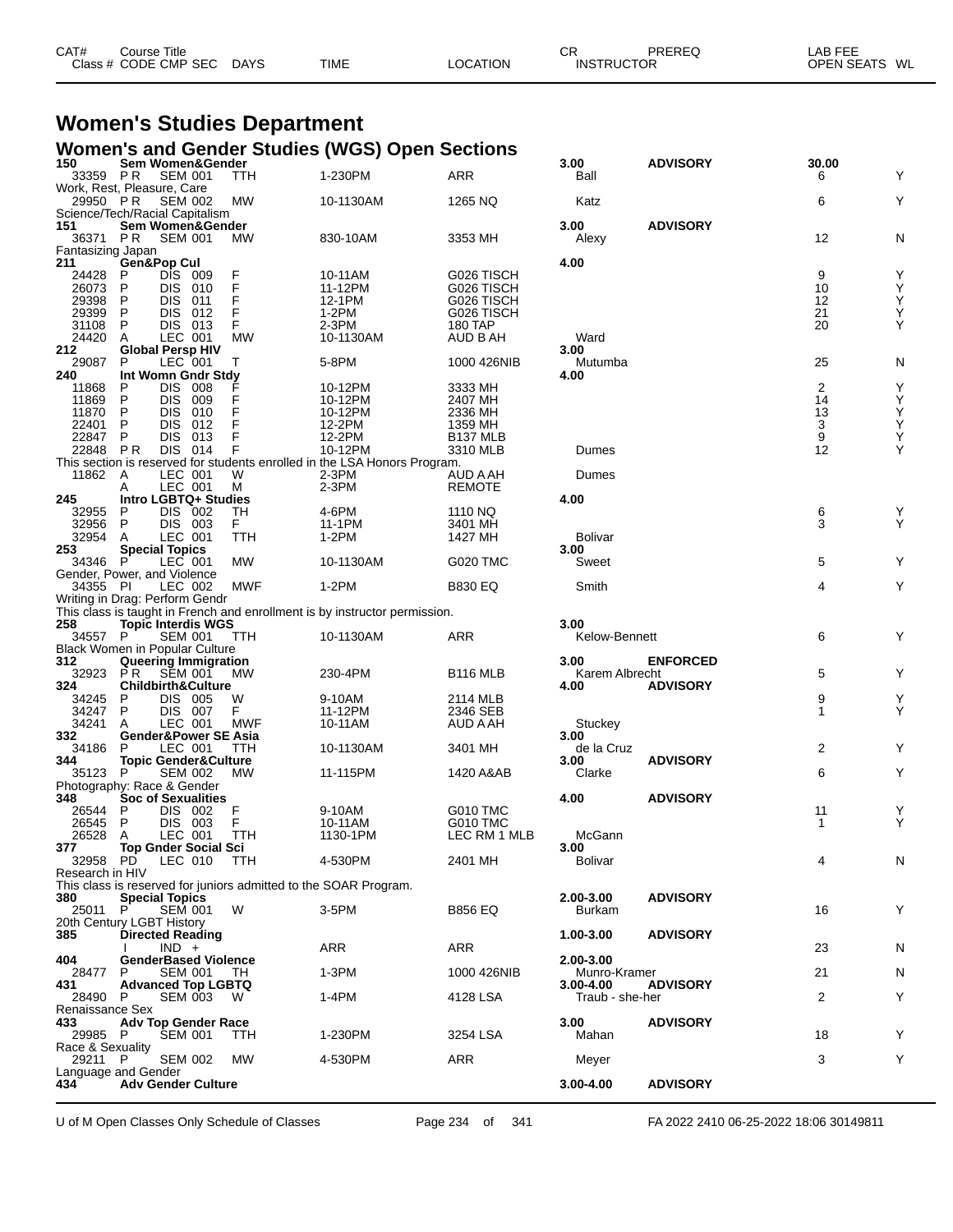| CAT#    | Course Title<br>Class # CODE CMP SEC | <b>DAYS</b> | <b>TIME</b>                                                                                   | <b>LOCATION</b> | CR.<br><b>INSTRUCTOR</b> | <b>PREREQ</b>   | LAB FEE<br>OPEN SEATS WL |   |
|---------|--------------------------------------|-------------|-----------------------------------------------------------------------------------------------|-----------------|--------------------------|-----------------|--------------------------|---|
| 32863 P | <b>SEM 002</b>                       | $\top$      | $1-4PM$                                                                                       | 3401 MH         | <b>Kuppers</b>           |                 | 13                       | Υ |
|         | Eco/Queer/Feminist Art Practic       |             |                                                                                               |                 |                          |                 |                          |   |
| 441     | <b>Snr Honors Seminar I</b>          |             |                                                                                               |                 | 1.00                     |                 |                          |   |
| 18552   | <b>SEM 001</b><br>PD.                | W           | 1130-1230PM                                                                                   | 2110 MLB        | Alexy                    |                 | 5                        | N |
| 462     | <b>Gender &amp; Sexuality</b>        |             |                                                                                               |                 | 3.00                     | <b>ENFORCED</b> |                          |   |
| 34782   | P <sub>R</sub><br>REC 002            | <b>TTH</b>  | 230-4PM                                                                                       | <b>1508 NUB</b> | Russo                    |                 | 1                        | Υ |
|         | Theory of Gaze Hispanic Cinema       |             |                                                                                               |                 |                          |                 |                          |   |
| 465     | <b>Soc of Deviance</b>               |             |                                                                                               |                 | 4.00                     | <b>ADVISORY</b> |                          |   |
| 33401   | <b>DIS</b><br>P<br>004               | F           | 8-9AM                                                                                         | 4128 LSA        |                          |                 |                          | Y |
| 33403   | <b>DIS</b><br>P<br>005               | F           | 9-10AM                                                                                        | 4128 LSA        |                          |                 | 6                        | Υ |
| 36804   | <b>DIS</b><br>007<br>P.              | TH          | $2-3PM$                                                                                       | 3242 LSA        |                          |                 | 6                        | N |
| 33395 A | LEC 001                              | <b>MW</b>   | 1130-1PM                                                                                      | 1210 CHEM       | McGann                   |                 |                          |   |
|         | From Sin to Sickness                 |             |                                                                                               |                 |                          |                 |                          |   |
| 490     | <b>Honors Thesis</b>                 |             |                                                                                               |                 | 3.00                     |                 |                          |   |
|         | $IND +$<br>D                         |             | ARR                                                                                           | ARR             |                          |                 | 24                       | N |
| 501     | <b>Intro Grad Studies</b>            |             |                                                                                               |                 | 1.00                     | <b>ADVISORY</b> |                          |   |
| 16117   | PD.<br><b>SEM 001</b>                | Т           | 11-1230PM                                                                                     | G239 LANE       | <b>Simmons</b>           |                 | 6                        | N |
| 530     | <b>Theory Feminism</b>               |             |                                                                                               |                 | 3.00                     | <b>ADVISORY</b> |                          |   |
| 11873   | PDR SEM 001                          |             | 1-4PM                                                                                         | G239 LANE       | Tapia                    |                 | 6                        | N |
|         |                                      |             | To be added to the waitlist please email the WGS graduate office at WGSgradinquiry@umich.edu. |                 |                          |                 |                          |   |
| 890     | <b>Advanced Research</b>             |             |                                                                                               |                 | 1.00-3.00                | <b>ADVISORY</b> |                          |   |
|         | $IND +$                              |             | <b>ARR</b>                                                                                    | <b>ARR</b>      |                          |                 | 24                       | N |
| 891     | Jt Ph.D Adv Res<br>$IND +$           |             | <b>ARR</b>                                                                                    | <b>ARR</b>      | 3.00                     | <b>ADVISORY</b> | 24                       | N |
|         |                                      |             |                                                                                               |                 |                          |                 |                          |   |
| 990     | <b>Diss Pre-Cand</b><br>$IND +$      |             | <b>ARR</b>                                                                                    | <b>ARR</b>      | 1.00-8.00                | <b>ADVISORY</b> | 24                       | N |
| 995     | <b>Diss Cand</b>                     |             |                                                                                               |                 | 8.00                     | <b>ENFORCED</b> |                          |   |
|         | $IND +$<br>R                         |             | <b>ARR</b>                                                                                    | <b>ARR</b>      |                          |                 | 25                       | N |
|         |                                      |             |                                                                                               |                 |                          |                 |                          |   |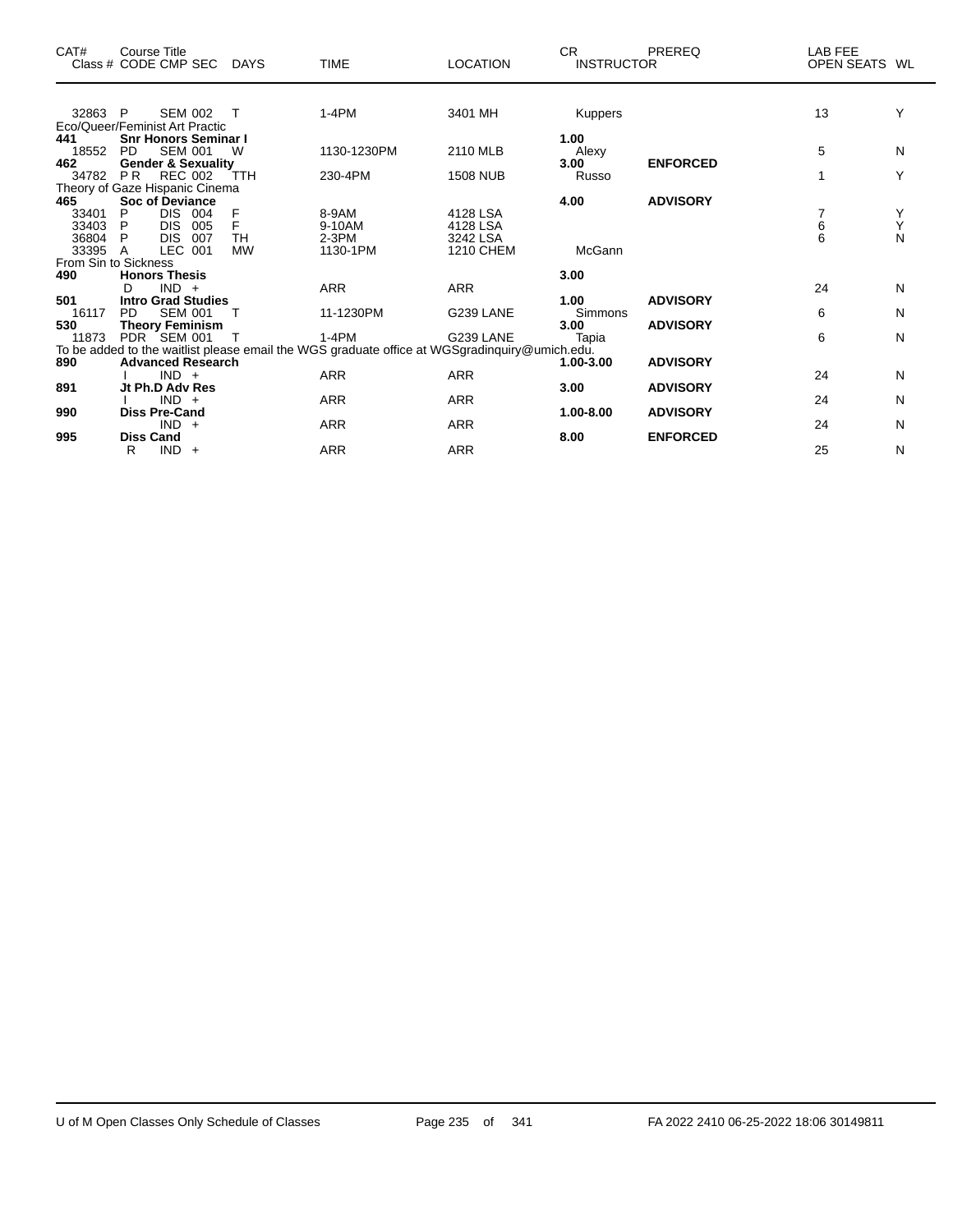| CAT# | Course Title         |             |             |                 | ◠⊓<br>◡◚          | PREREQ | LAB FEE           |    |
|------|----------------------|-------------|-------------|-----------------|-------------------|--------|-------------------|----|
|      | Class # CODE CMP SEC | <b>DAYS</b> | <b>TIME</b> | <b>LOCATION</b> | <b>INSTRUCTOR</b> |        | <b>OPEN SEATS</b> | WL |
|      |                      |             |             |                 |                   |        |                   |    |

## **Medicine Division of Anatomical Science**

## **Anatomy (ANATOMY) Open Sections 303 Intro Human Anat 3.00**

| 303   | Intro Human Anat                |                         |                  | 3.00                          |        |   |
|-------|---------------------------------|-------------------------|------------------|-------------------------------|--------|---|
| 29153 | LEC 001<br>P R                  | <b>ARR</b>              | ARR              | Sullivan, Fox, Alsup          | 130    | N |
| 403   | <b>Hum Anat:Struc&amp;Funct</b> |                         |                  | 5.00                          |        |   |
| 11877 | LEC 001<br><b>MWF</b><br>P      | 10-12PM                 | <b>NLH MSC2</b>  | Sullivan, Alsup, Brzezinski,  |        |   |
|       |                                 |                         |                  | Fox                           | 69     | N |
| 510   | <b>Anat Teaching Exp</b>        |                         |                  | 2.00<br><b>ADVISORY</b>       |        |   |
| 24780 | LAB 001<br>PI                   | <b>ARR</b>              | <b>ARR</b>       | Orczykowski, Alsup, Barnosky, |        |   |
|       |                                 |                         |                  | Kingston, Fox, Sullivan,      |        |   |
|       |                                 |                         |                  | <b>Brzezinski</b>             | 3      | N |
| 570   | Hum Neuroanat I                 |                         |                  | <b>ADVISORY</b><br>3.00       |        |   |
| 20986 | LEC 001<br>ттн<br>PD.           | 10-1130AM               | 4151 USB         | Altschuler, Sullivan          | 10     | N |
| 571   | <b>Hum Neuroanat II</b>         |                         |                  | <b>ADVISORY</b><br>1.00       |        |   |
| 20987 | LAB 001<br>м<br>P               | 9-12PM                  | ARR              | Sullivan, Altschuler          | 14     | N |
| 613   | <b>Head &amp; Neck Anatomy</b>  |                         |                  | <b>ADVISORY</b><br>1.00       | 230.00 |   |
| 21345 | LAB 002<br>P                    | <b>MTWTHF</b><br>8-12PM | ARR              | <b>Brzezinski</b>             | 27     | N |
| 21344 | LEC 001<br>S                    | <b>ARR</b>              | ARR              | <b>Brzezinski</b>             |        |   |
| 852   | <b>Prenat Fac Gro</b>           |                         |                  | <b>ADVISORY</b><br>1.00-2.00  |        |   |
| 11880 | <b>SEM 001</b><br>TН<br>P       | 8-9AM                   | <b>1018 DENT</b> |                               | 20     | N |
|       |                                 |                         |                  |                               |        |   |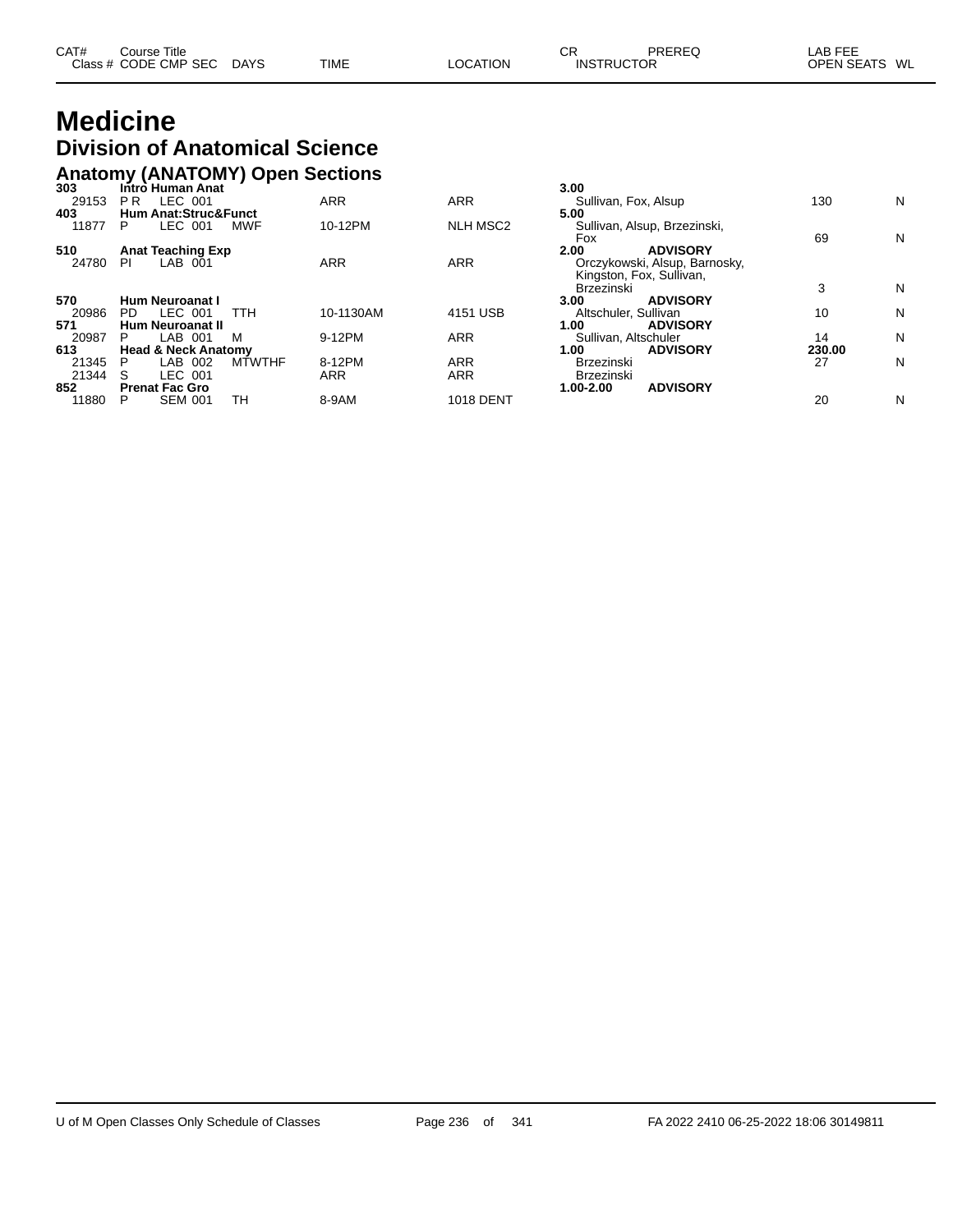| CAT#<br>$\bigcap$ acc $\bigcup$ | Title<br>Course:<br>CMP<br>CODE<br><b>SEC</b> | DAYS<br>$\sim$ | <b>TIME</b> |  | СF<br>IN! | ЮF | ---<br>LAB<br>OPF<br>WL |  |
|---------------------------------|-----------------------------------------------|----------------|-------------|--|-----------|----|-------------------------|--|
|---------------------------------|-----------------------------------------------|----------------|-------------|--|-----------|----|-------------------------|--|

#### **Anesthesiology Department Anesthesia (ANESTH) Open Sections**

| 599            | . .<br><b>Pd Anes Rotatn</b>                                    |                          |                          | 1.00-3.00 | <b>ADVISORY</b> |                 |        |
|----------------|-----------------------------------------------------------------|--------------------------|--------------------------|-----------|-----------------|-----------------|--------|
| 11882          | <b>SEM 001</b><br>P                                             | ARR                      | ARR                      |           |                 | 15              | N      |
| 8100           | <b>Exposure to Anesth</b><br><b>CLN 001</b>                     | ARR                      | <b>ARR</b>               | 2.00      | <b>ENFORCED</b> | 1               | N      |
| 31864<br>32066 | P R<br><b>PR</b><br><b>CLN 001</b>                              | <b>ARR</b>               | ARR                      |           |                 | 2               | N      |
| 32099          | <b>CLN 001</b><br>P R                                           | ARR                      | ARR                      |           |                 | 2               | N      |
| 8102           | <b>Anesthesia Pediatric</b>                                     |                          |                          | 2.00      | <b>ENFORCED</b> |                 |        |
| 32351          | <b>PR</b><br><b>CLN 001</b>                                     | <b>ARR</b>               | <b>ARR</b>               |           |                 |                 | N      |
| 32547          | P <sub>R</sub><br><b>CLN 001</b>                                | <b>ARR</b>               | <b>ARR</b>               |           |                 |                 | N      |
| 31653          | P <sub>R</sub><br><b>CLN 001</b>                                | ARR                      | <b>ARR</b>               |           |                 |                 | N      |
| 31855          | <b>PR</b><br><b>CLN 001</b>                                     | <b>ARR</b>               | <b>ARR</b>               |           |                 |                 | N      |
| 31889          | P <sub>R</sub><br><b>CLN 001</b>                                | <b>ARR</b>               | <b>ARR</b>               |           |                 |                 | N      |
| 32090<br>32122 | P <sub>R</sub><br><b>CLN 001</b><br><b>PR</b><br><b>CLN 001</b> | ARR<br><b>ARR</b>        | <b>ARR</b><br><b>ARR</b> |           |                 |                 | N<br>N |
| 32313          | <b>CLN 001</b><br>P R                                           | <b>ARR</b>               | ARR                      |           |                 |                 | N      |
| 8150           | <b>Clinical Individually Arranged</b>                           |                          |                          | 2.00      | <b>ENFORCED</b> |                 |        |
| 32663 PR       | <b>CLN 001</b>                                                  | <b>ARR</b>               | <b>ARR</b>               |           |                 | 5               | N      |
|                | <b>OBSTGYN Anesthesia</b>                                       |                          |                          |           |                 |                 |        |
| 32664 PR       | <b>CLN 001</b>                                                  | ARR                      | <b>ARR</b>               |           |                 | 5               | N      |
|                | <b>OBSTGYN Anesthesia</b>                                       |                          |                          |           |                 |                 |        |
| 32665 PR       | <b>CLN 001</b>                                                  | ARR                      | <b>ARR</b>               |           |                 | 5               | N      |
|                | <b>OBSTGYN Anesthesia</b>                                       |                          |                          |           |                 |                 |        |
| 8200           | <b>Clinical</b>                                                 |                          |                          | 4.00      | <b>ENFORCED</b> |                 |        |
| 32377<br>31679 | P <sub>R</sub><br><b>CLN 001</b><br><b>PR</b><br><b>CLN 001</b> | <b>ARR</b><br>ARR        | <b>ARR</b><br><b>ARR</b> |           |                 | 4<br>5          | N      |
| 31915          | <b>PR</b><br><b>CLN 001</b>                                     | <b>ARR</b>               | <b>ARR</b>               |           |                 | 6               | N<br>N |
| 32143          | <b>CLN 001</b><br>P R                                           | ARR                      | <b>ARR</b>               |           |                 | 7               | N      |
| 8201           | Advanced                                                        |                          |                          | 4.00      | <b>ENFORCED</b> |                 |        |
| 37298          | <b>PR</b><br><b>CLN 001</b>                                     | <b>ARR</b>               | <b>ARR</b>               |           |                 | 2               | N      |
| 31680          | <b>PR</b><br><b>CLN 001</b>                                     | <b>ARR</b>               | <b>ARR</b>               |           |                 | 1               | N      |
| 31916          | <b>PR</b><br><b>CLN 001</b>                                     | ARR                      | ARR                      |           |                 | 2               | N      |
| 8202           | <b>Pediatric</b>                                                |                          |                          | 4.00      | <b>ENFORCED</b> |                 |        |
| 32378          | <b>PR</b><br><b>CLN 001</b>                                     | <b>ARR</b>               | <b>ARR</b>               |           |                 | 1               | N      |
| 31681          | P <sub>R</sub><br><b>CLN 001</b>                                | ARR                      | <b>ARR</b>               |           |                 | 1               | N      |
| 31917 PR       | <b>CLN 001</b>                                                  | ARR                      | <b>ARR</b>               |           |                 | 1               | N      |
| 8203<br>32563  | <b>Pain Management</b><br>P R<br>CLN 001                        | ARR                      | ARR                      | 4.00      | <b>ENFORCED</b> | 1               | N      |
| 8204           | <b>Clinical - VAHS</b>                                          |                          |                          | 4.00      | <b>ENFORCED</b> |                 |        |
| 32145          | <b>CLN 001</b><br>P R                                           | <b>ARR</b>               | ARR                      |           |                 | 1               | N      |
| 8205           | <b>Clinical - SJMH</b>                                          |                          |                          | 4.00      | <b>ENFORCED</b> |                 |        |
| 31919          | P <sub>R</sub><br><b>CLN 001</b>                                | <b>ARR</b>               | <b>ARR</b>               |           |                 | 1               | N      |
| 32146          | P R<br>CLN 001                                                  | <b>ARR</b>               | ARR                      |           |                 | 1               | N      |
| 8270           | <b>Domestic Away Clinical</b>                                   |                          |                          | 4.00      | <b>ENFORCED</b> |                 |        |
| 32501          | P <sub>R</sub><br>CLN 001                                       | <b>ARR</b>               | <b>ARR</b>               |           |                 | 4               | N      |
| 8300           | <b>Opioids Best Practices</b>                                   |                          |                          | 2.00      | <b>ENFORCED</b> |                 |        |
| 32325          | <b>CLN 001</b><br>P R                                           | ARR                      | <b>ARR</b>               |           |                 | 39<br>40        | N      |
| 32521<br>31630 | <b>PR</b><br><b>CLN 001</b><br><b>CLN 001</b><br>P R            | <b>ARR</b><br><b>ARR</b> | <b>ARR</b><br><b>ARR</b> |           |                 | 39              | N<br>N |
| 31831          | <b>CLN 001</b><br>ΡR                                            | ARR                      | <b>ARR</b>               |           |                 | $\overline{39}$ | N      |
| 31866          | <b>PR</b><br><b>CLN 001</b>                                     | <b>ARR</b>               | <b>ARR</b>               |           |                 | $\overline{39}$ | N      |
| 32067          | P <sub>R</sub><br><b>CLN 001</b>                                | <b>ARR</b>               | <b>ARR</b>               |           |                 | 39              | N      |
| 32100          | P <sub>R</sub><br><b>CLN 001</b>                                | <b>ARR</b>               | <b>ARR</b>               |           |                 | 40              | N      |
| 32291          | <b>PR</b><br><b>CLN 001</b>                                     | ARR                      | <b>ARR</b>               |           |                 | 40              | N      |
| 8301           | <b>Online-Visiting Med Student</b>                              |                          |                          | 2.00      | <b>ENFORCED</b> |                 |        |
| 31898          | P R<br>LEC 001                                                  | ARR                      | ARR                      |           |                 | 25              | N      |
| 8302           | <b>Online Intro to Space Med</b>                                |                          |                          | 2.00      | <b>ENFORCED</b> |                 |        |
| 32707          | <b>SEM 001</b><br>P R                                           | <b>ARR</b>               | <b>ARR</b>               |           |                 | 3               | N      |
| 32708<br>32709 | <b>SEM 001</b><br>P R<br><b>PR</b><br><b>SEM 001</b>            | ARR<br><b>ARR</b>        | <b>ARR</b><br>ARR        |           |                 | 1<br>3          | N<br>N |
| 8440           | Research                                                        |                          |                          | 4.00      | <b>ENFORCED</b> |                 |        |
| 32380          | <b>PR</b><br><b>CLN 001</b>                                     | ARR                      | <b>ARR</b>               |           |                 |                 | Ņ      |
| 31683          | <b>PR</b><br><b>CLN 001</b>                                     | <b>ARR</b>               | ARR                      |           |                 | 1               | N      |
| 31920          | P R<br>CLN 001                                                  | <b>ARR</b>               | <b>ARR</b>               |           |                 | 1               | N      |
| 32147          | <b>CLN 001</b><br>P R                                           | ARR                      | ARR                      |           |                 | 1               | N      |
| 8700           | <b>Cardiovascular ICU/Subl</b>                                  |                          |                          | 4.00      | <b>ENFORCED</b> |                 |        |
| 31901          | <b>PR</b><br><b>CLN 001</b>                                     | <b>ARR</b>               | <b>ARR</b>               |           |                 | 4               | N      |
| 32131          | <b>CLN 001</b><br>P <sub>R</sub>                                | ARR                      | ARR                      |           |                 | 4               | N      |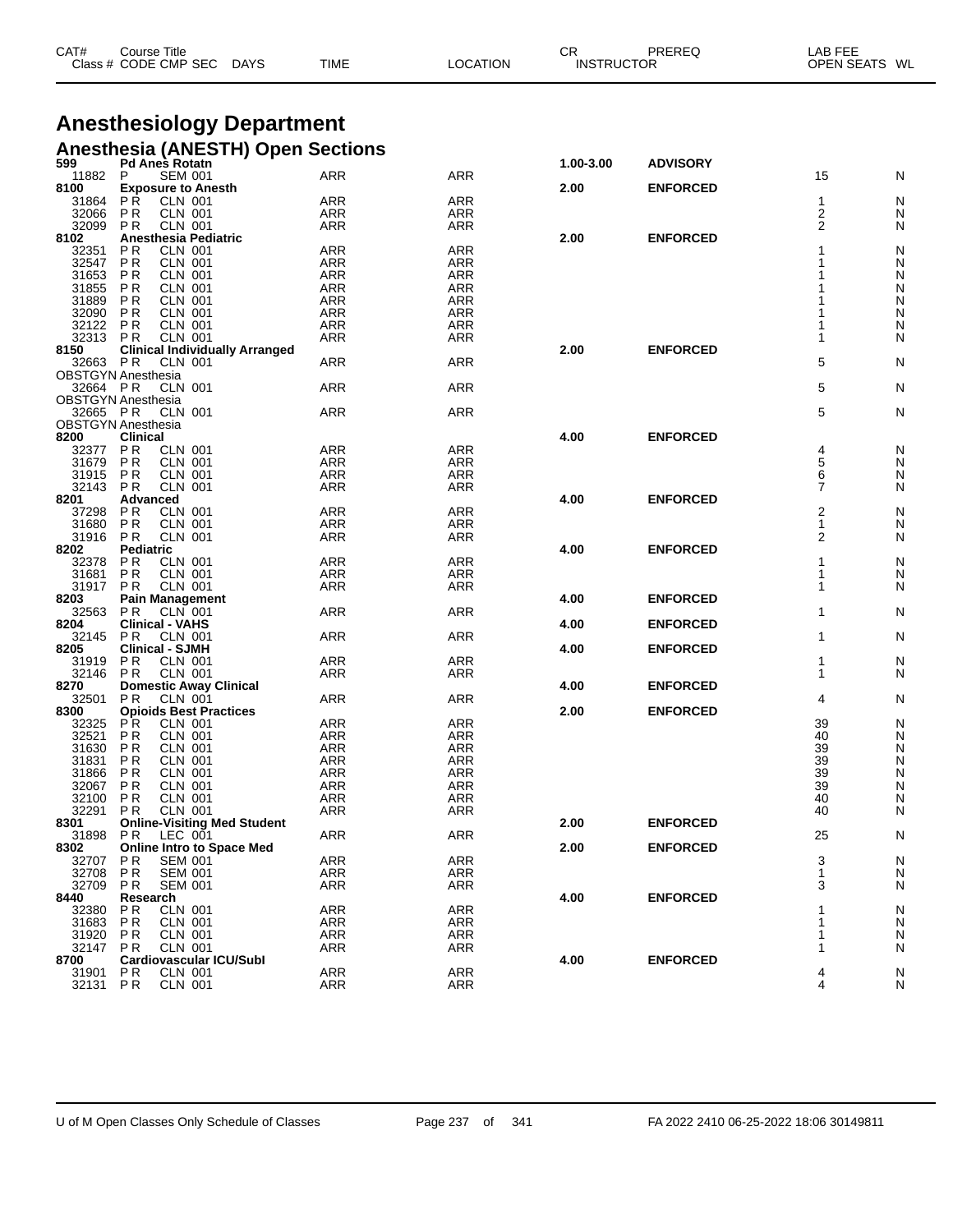| CAT# | Course Title<br>Class # CODE CMP SEC | <b>DAYS</b> | <b>TIME</b> | LOCATION | СR<br><b>INSTRUCTOR</b> | PREREQ | LAB FEE<br><b>OPEN SEATS</b><br>WL |  |
|------|--------------------------------------|-------------|-------------|----------|-------------------------|--------|------------------------------------|--|
|      |                                      |             |             |          |                         |        |                                    |  |

### **Bioinformatics**

#### **Bioinformatics (BIOINF) Open Sections**

| 500                | <b>BIOINF Skills</b>                                           |               |                                                                                                                    |                 | 1.00                      | <b>ADVISORY</b>           |                |   |
|--------------------|----------------------------------------------------------------|---------------|--------------------------------------------------------------------------------------------------------------------|-----------------|---------------------------|---------------------------|----------------|---|
| 25881              | <b>PIR</b><br>LEC 001                                          | Т             | 1130-1230PM                                                                                                        | ARR             | Sartor                    |                           | 37             | N |
| 501                | <b>Math Fndtns Bioinf</b>                                      |               |                                                                                                                    |                 | 3.00                      | <b>ADVISORY</b>           |                |   |
| 31472              | P<br>LAB 003                                                   | м             | 3-4PM                                                                                                              | 2036 PALM       | Najarian                  |                           | 12             | N |
|                    | labs meet on alternate Mondays; first session is Sept. 13      |               |                                                                                                                    |                 |                           |                           |                |   |
| 25900              | S<br>LEC 001                                                   | <b>MW</b>     | 130-3PM                                                                                                            | 2036 PALM       | Najarian, Dinov           |                           |                |   |
| 31407              | S<br>LEC 002                                                   | <b>MW</b>     | 130-3PM                                                                                                            | <b>REMOTE</b>   | Najarian, Dinov           |                           |                |   |
| 504                | <b>RTR in BIOINF</b>                                           |               |                                                                                                                    |                 | 1.00                      |                           |                |   |
| 29367              | PI<br>LEC 001                                                  | <b>MTWTHF</b> | 830-4PM                                                                                                            | 2062 PALM       | Sartor                    |                           | 15             | N |
|                    | Python programming experience required.                        |               |                                                                                                                    |                 |                           |                           |                |   |
|                    | Course dates: Aug. 23 - 25 + mornings only Aug. 26-27.         |               |                                                                                                                    |                 |                           |                           |                |   |
| 523                | <b>Comp Sci Intro Bio</b><br>LEC 001<br>P                      | <b>MW</b>     |                                                                                                                    | 3163 USB        | 3.00                      |                           | 6              |   |
| 17929<br>540       | <b>Math of Bio Networks</b>                                    |               | 10-1130AM                                                                                                          |                 | Burmeister, Guest<br>3.00 |                           |                | N |
| 23701              | LEC 001<br><b>PR</b>                                           | TTH           | 830-10AM                                                                                                           | <b>2548 NUB</b> |                           |                           | $\overline{2}$ | Y |
| 31419              | <b>PR</b><br>LEC 002                                           | TTH           | 830-10AM                                                                                                           | <b>REMOTE</b>   | Rajapakse<br>Rajapakse    |                           | $\mathbf{1}$   | N |
| 575                | <b>Prog Lab in Bioinf</b>                                      |               |                                                                                                                    |                 | 4.00                      | <b>ADVISORY</b>           |                |   |
| 25815 PR           | LAB 001                                                        | MW            | 930-1130AM                                                                                                         | 2036 PALM       | Mitrea                    |                           | 18             | Y |
|                    | Students are required to provide their own laptop for class.   |               |                                                                                                                    |                 |                           |                           |                |   |
| 25816              | P R<br>LAB 002                                                 | <b>TTH</b>    | 930-1130AM                                                                                                         | 2036 PALM       | Mitrea                    |                           | 20             | Y |
| 31420              | LAB 003<br>P                                                   | МW            | 930-1130AM                                                                                                         | <b>REMOTE</b>   | Mitrea                    |                           | 16             | N |
| 31421              | P<br>LAB 004                                                   | TTH           | 930-1130AM                                                                                                         | <b>REMOTE</b>   | Mitrea                    |                           | 16             | N |
| 580                | <b>Intro Sig Proc</b>                                          |               |                                                                                                                    |                 | 3.00                      | <b>ENFORCED</b>           |                |   |
| 35917              | <b>PR</b><br>LEC 001                                           | <b>MW</b>     | 8-930AM                                                                                                            | 2260 USB        | Najarian                  |                           | 37             | N |
| 35922              | SR.<br>LAB 002                                                 | <b>MW</b>     | 930-10AM                                                                                                           | 2260 USB        | Najarian                  |                           |                |   |
| 590                | Img & Adv Mach Lrng                                            |               |                                                                                                                    |                 | 3.00                      | <b>ADVISORY</b>           |                |   |
| 26616              | PI<br>LEC 001                                                  | F             | 1-4PM                                                                                                              | 2036 PALM       | Rao                       |                           | 10             | N |
| 593                | Mach Lrn Comp Bio                                              |               |                                                                                                                    |                 | 3.00                      | <b>ADVISORY</b>           |                |   |
| 31295              | PDR LEC 001                                                    | ттн           | 230-4PM                                                                                                            | 1060 BSB-TBL    | Liu, Welch                |                           | 4              | Y |
| 31303              | PDR LEC 002                                                    | TTH           | 230-4PM                                                                                                            | 1060 BSB-TBL    | Liu, Welch                |                           | 4              | Y |
| 598                | <b>Independent Reading</b>                                     |               |                                                                                                                    |                 | 3.00-6.00                 |                           |                |   |
|                    | $IND +$<br>D                                                   |               | <b>ARR</b>                                                                                                         | <b>ARR</b>      |                           |                           | 1              | N |
| 599                | <b>Directed Research</b>                                       |               |                                                                                                                    |                 | 1.00-8.00                 |                           |                |   |
|                    | $IND +$                                                        |               | <b>ARR</b>                                                                                                         | <b>ARR</b>      |                           |                           | 24             | N |
| 602                | <b>Bioinf Journal Club</b>                                     |               |                                                                                                                    |                 | 1.00                      | <b>ADVISORY</b>           |                |   |
| 16251              | <b>PR</b><br><b>SEM 001</b>                                    | м             | 12-1PM                                                                                                             | 2062 PALM       | Garmire, Mitrea           |                           | 5              | N |
|                    |                                                                |               | Small group review sessions occur 12:00 p.m. - 1:00 pm Wednesdays.                                                 |                 |                           |                           |                |   |
|                    |                                                                |               | Students in 603 attend one review session on the Wednesday prior to their presentation date.                       |                 |                           |                           |                |   |
|                    |                                                                |               | Students in 602 attend two review sessions on Wednesdays prior to the each of the presentations they've been       |                 |                           |                           |                |   |
| assigned to cover. |                                                                |               |                                                                                                                    |                 |                           |                           |                |   |
| 27488 P            |                                                                |               |                                                                                                                    |                 |                           |                           |                |   |
|                    | <b>SEM 002</b>                                                 | W             | 3-4PM                                                                                                              | 2062 PALM       | Burmeister, Schroeder     |                           | 9              | N |
|                    |                                                                |               | Small group review sessions occur 11:00 a.m. - 12:00 p.m. Fridays.                                                 |                 |                           |                           |                |   |
|                    |                                                                |               | Students in 603 attend one review session on the Friday prior to their presentation date.                          |                 |                           |                           |                |   |
|                    |                                                                |               | Students in 602 attend two review sessions on Fridays prior to the each of the presentations they've been assigned |                 |                           |                           |                |   |
| to cover.          |                                                                |               |                                                                                                                    |                 |                           |                           |                |   |
| 622                | <b>Translational Res</b>                                       |               |                                                                                                                    |                 | 2.00                      |                           |                |   |
| 22369              | LEC 001<br>P                                                   | т             | 10-12PM                                                                                                            | ARR             | Rae                       |                           | 15             | N |
|                    | To be held in room 2813/2817 MS II.                            |               |                                                                                                                    |                 |                           |                           |                |   |
| 625                | <b>Transl Sci Journal</b>                                      |               |                                                                                                                    |                 | 1.00                      |                           |                |   |
| 22437              | P<br><b>SEM 001</b>                                            | Τ             | 9-10AM                                                                                                             | ARR             | Rae                       |                           | 11             | N |
| 668                | Class will meet in room 2813/2817 MS II.<br>Intro Health Infor |               |                                                                                                                    |                 | 3.00                      | <b>ADVISORY, ENFORCED</b> |                |   |
| 20450              | LEC 001<br><b>PR</b>                                           | <b>MW</b>     | 4-530PM                                                                                                            | 0420 CCCB       | Flynn, Kambiranda         |                           | 47             | Y |
| 890                | <b>Res Intro</b>                                               |               |                                                                                                                    |                 | 1.00-8.00                 |                           |                |   |
|                    | $IND +$                                                        |               | <b>ARR</b>                                                                                                         | <b>ARR</b>      |                           |                           | 25             | N |
| 990                | Diss Research / Prec                                           |               |                                                                                                                    |                 | 1.00-8.00                 | <b>ADVISORY</b>           |                |   |
|                    | $IND +$                                                        |               | <b>ARR</b>                                                                                                         | <b>ARR</b>      |                           |                           | 25             | N |
| 995                | <b>Diss-Cand Res</b><br>R<br>$IND +$                           |               | <b>ARR</b>                                                                                                         | <b>ARR</b>      | 8.00                      | <b>ENFORCED</b>           | 25             | N |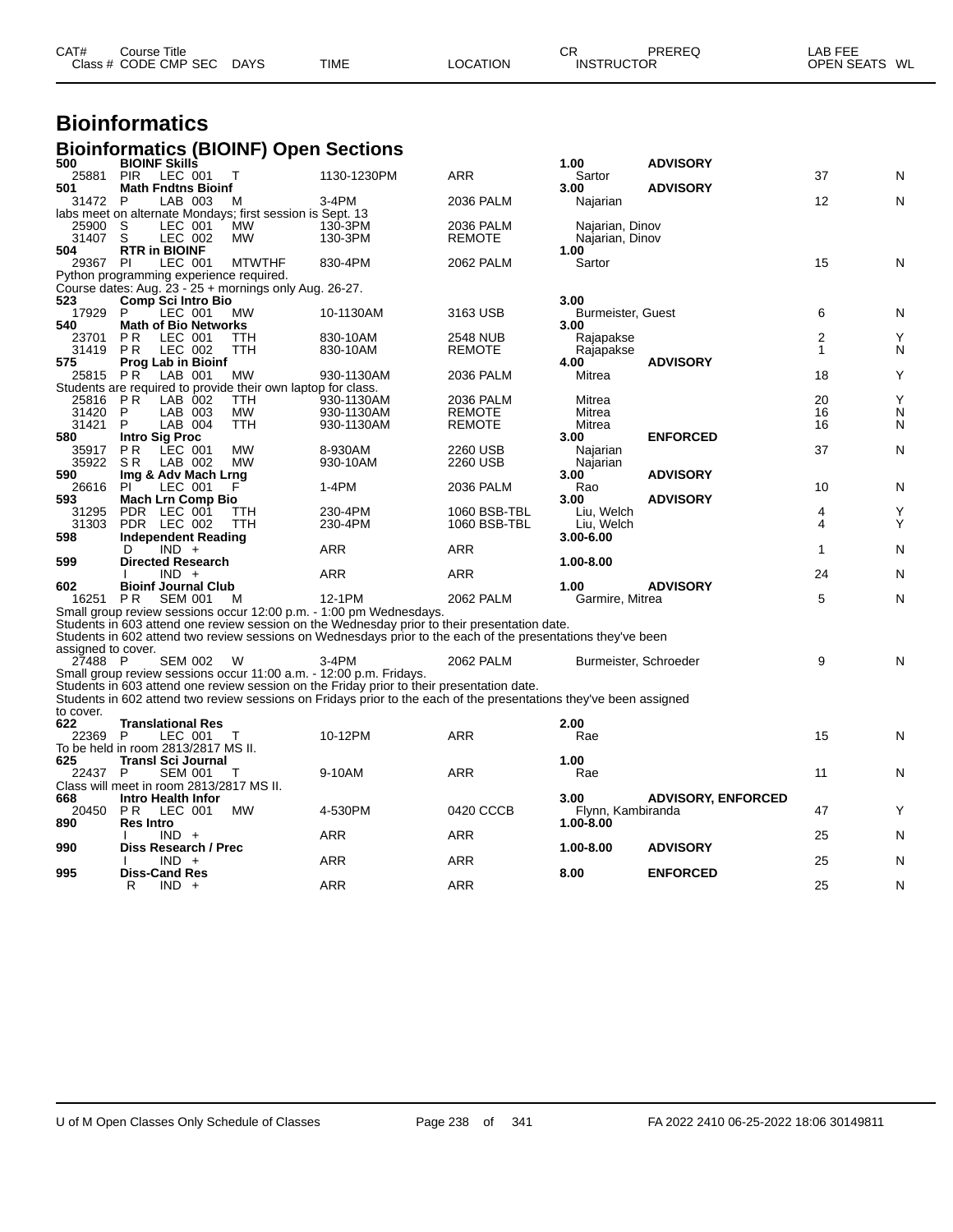| CAT# | ourse Titleٽ<br>Class # CODE CMP SEC | <b>DAYS</b> | <b>TIME</b> | <b>LOCATION</b> | СR<br><b>INSTRUCTOR</b> | PREREQ | ∟AB FEE<br><b>OPEN SEATS</b> | WL |
|------|--------------------------------------|-------------|-------------|-----------------|-------------------------|--------|------------------------------|----|
|      |                                      |             |             |                 |                         |        |                              |    |

#### **Biological Chemistry Departmen Biological Chemistry (BIOLCHEM) Open Sections**

| 212                            |                                  |                    | <br><b>Descriptive Biochem</b> |                                                                                                                         |                                                                       |                   | 4.00             | <b>ADVISORY</b>              |        |   |
|--------------------------------|----------------------------------|--------------------|--------------------------------|-------------------------------------------------------------------------------------------------------------------------|-----------------------------------------------------------------------|-------------------|------------------|------------------------------|--------|---|
| 18018 P<br>212                 |                                  | LEC 001            | <b>Descriptive Biochem</b>     | $\top$                                                                                                                  | 11-12PM                                                               | 5330 MSC1         | 4.00             | <b>ADVISORY</b>              | 14     |   |
|                                | P                                | LEC 001            |                                | МW                                                                                                                      | 2-4PM                                                                 | 5330 MSC1         | Stuckey          |                              | 14     | Y |
| none                           |                                  |                    | <b>UG Research Biochem</b>     |                                                                                                                         |                                                                       |                   |                  |                              |        |   |
| 298                            | D                                | $IND +$            |                                |                                                                                                                         | ARR                                                                   | <b>ARR</b>        | 1.00-4.00        | <b>ADVISORY</b>              | 25     | Ν |
| 398                            |                                  |                    |                                | <b>UG Research BIOLCHEM</b>                                                                                             |                                                                       |                   | 1.00-4.00        | <b>ADVISORY</b>              |        |   |
| 415                            | D<br>Intro Biochem               | $IND +$            |                                |                                                                                                                         | ARR                                                                   | <b>ARR</b>        | 4.00             | <b>ADVISORY</b>              | 25     | N |
| 27417                          | P                                | DIS 005            |                                | TH                                                                                                                      | 2-3PM                                                                 | ARR               | Lamanna          |                              | 15     | Υ |
| 11883                          | A                                | LEC 001            |                                | <b>MWF</b>                                                                                                              | 9-10AM                                                                | AUD B AH          | Lamanna          |                              |        |   |
| a<br>451                       | Adv Biochem I                    |                    |                                |                                                                                                                         |                                                                       |                   | 4.00             | <b>ADVISORY</b>              |        |   |
| 19409                          | P                                | DIS 211            |                                | T.                                                                                                                      | $1-2PM$                                                               | 7603 HH           |                  |                              | 8      | Ν |
| 18897<br>27153                 | A                                | LEC 200<br>MID 299 |                                | <b>MWF</b>                                                                                                              | 10-11AM<br>ARR                                                        | 1300 CHEM<br>ARR  | Marsh            |                              |        |   |
| 515                            | Α<br>Intro Biochem               |                    |                                |                                                                                                                         |                                                                       |                   | 4.00             | <b>ADVISORY, ENFORCED</b>    |        |   |
| 27419                          | PR                               | DIS 003            |                                | TН                                                                                                                      | 11-12PM                                                               | ARR               | Lamanna          |                              | 4      |   |
| 27421                          | <b>PR</b>                        | DIS 005            |                                | <b>TH</b>                                                                                                               | $2-3PM$                                                               | <b>ARR</b>        | Lamanna          |                              | 15     |   |
| 11885<br>a                     | AR                               | LEC 001            |                                | <b>MWF</b>                                                                                                              | 9-10AM                                                                | AUD B AH          | Lamanna          |                              |        |   |
| 516                            |                                  |                    | Intro Biochem Lab              |                                                                                                                         |                                                                       |                   | 3.00             | <b>ADVISORY</b>              | 125.00 |   |
| 18541                          | P                                | LAB 001            |                                | <b>MW</b>                                                                                                               | 1-3PM                                                                 | 3034 CHEM         | Shelby           |                              | 10     |   |
| 552<br>19045                   | PDR DIS 001                      |                    | <b>Biochem MD Scientist</b>    |                                                                                                                         | <b>ARR</b>                                                            | ARR               | 2.00             | <b>ENFORCED</b>              | 25     | N |
| 552                            |                                  |                    | <b>Biochem MD Scientist</b>    |                                                                                                                         |                                                                       |                   | 2.00             | <b>ENFORCED</b>              |        |   |
|                                | PR.                              |                    | DIS 001 M                      |                                                                                                                         | 3-5PM                                                                 | <b>ARR</b>        | O'Brien          |                              | 25     | N |
| 591                            |                                  |                    | <b>Signal Transduction</b>     |                                                                                                                         | Class Location: 6320 THSL; on 9/9 and 12/16 class meets in 6225 THSL. |                   | 2.00             | <b>ADVISORY</b>              |        |   |
| 13413 P                        |                                  | LEC 001            |                                | $\top$                                                                                                                  | $2-4PM$                                                               | 7745 MSC2         |                  | Lee, Xu, Rui, Yin, Mortensen | 19     | Y |
| 601                            |                                  |                    | <b>Tools of a Scientist</b>    |                                                                                                                         |                                                                       |                   | 1.00-4.00        | <b>ADVISORY</b>              |        |   |
| 24729 PD                       |                                  | LEC 001            |                                | MW                                                                                                                      | $3-5$ PM                                                              | <b>ARR</b>        | <b>Nichols</b>   |                              | 11     | N |
|                                |                                  |                    |                                | Class Location: Most meetings in 6235 THSL, however, on<br>9/4, 9/18, 11/6, 11/13, 12/11 class meets in 3755 Med Sci II |                                                                       |                   |                  |                              |        |   |
| 603                            |                                  |                    | <b>Lit Review&amp;Analysis</b> |                                                                                                                         |                                                                       |                   | 1.00-3.00        | <b>ADVISORY</b>              |        |   |
|                                | D                                | $IND +$            |                                |                                                                                                                         | ARR                                                                   | ARR               |                  |                              | 10     | Y |
| 650<br>23663 P                 |                                  | LEC 001            | <b>Euk Gene Transcrip</b>      | м                                                                                                                       | 10-12PM                                                               | <b>ARR</b>        | 2.00<br>Trievel  | <b>ADVISORY</b>              | 20     | N |
| Class meets in 2817 Med Sci II |                                  |                    |                                |                                                                                                                         |                                                                       |                   |                  |                              |        |   |
| 655                            |                                  |                    | <b>Protein Biochemistry</b>    |                                                                                                                         |                                                                       |                   | 3.00             | <b>ADVISORY</b>              |        |   |
| 29628<br>29627                 | <b>PD</b><br><b>SD</b>           | DIS 002<br>LEC 001 |                                | W<br>TH                                                                                                                 | 10-12PM<br>10-11AM                                                    | ARR<br><b>ARR</b> | <b>Baldridge</b> | Baldridge, Cianfrocco, Smith | 12     | Ν |
| 660                            |                                  |                    | <b>Protein Biochemistry</b>    |                                                                                                                         |                                                                       |                   | 3.00             | <b>ADVISORY</b>              |        |   |
| 27595                          | <b>PD</b>                        | DIS 002            |                                | т                                                                                                                       | 10-12PM                                                               | <b>ARR</b>        | <b>Baldridge</b> |                              | 14     | Y |
| a<br>27596                     | - PD                             | DIS 003            |                                | W                                                                                                                       | 10-12PM                                                               | <b>ARR</b>        | <b>Baldridge</b> |                              | 15     | Υ |
| а                              |                                  |                    |                                |                                                                                                                         |                                                                       |                   |                  |                              |        |   |
| 23690                          | $\mathsf{A}$                     | LEC 001            |                                |                                                                                                                         | ARR                                                                   | <b>ARR</b>        |                  |                              |        |   |
|                                | A                                | LEC 001            |                                | TH                                                                                                                      | 10-11AM                                                               | ARR               | <b>Baldridge</b> |                              |        |   |
| a<br>690                       |                                  |                    | <b>Biochem Reg Mechanis</b>    |                                                                                                                         |                                                                       |                   | 2.00             | <b>ADVISORY</b>              |        |   |
| 24812 PD                       |                                  | LEC 001            |                                | - F                                                                                                                     | 1-3PM                                                                 | <b>ARR</b>        | Vojtek           |                              | 21     | Y |
| LOC:TBD                        |                                  |                    |                                |                                                                                                                         |                                                                       |                   |                  |                              |        |   |
| 711<br>11887                   | <b>Graduate Sem</b><br><b>PD</b> | <b>SEM 001</b>     |                                | - TH                                                                                                                    | 12-1PM                                                                | <b>ARR</b>        | 1.00<br>Ragsdale | <b>ADVISORY</b>              | 23     | N |
|                                |                                  |                    |                                | Seminar and practice located: 2710 Furstenberg                                                                          |                                                                       |                   |                  |                              |        |   |
| 712                            |                                  |                    | <b>Biolchem Sem Series</b>     |                                                                                                                         |                                                                       |                   | 1.00             |                              |        |   |
| 22965 PD                       |                                  | <b>SEM 001</b>     |                                | T<br>Seminar Series meets weekly in North Lecture Hall Med Sci II                                                       | 12-1PM                                                                | <b>ARR</b>        | Vojtek           |                              | 33     | N |
| 713                            |                                  |                    | <b>Emerging Biochem</b>        |                                                                                                                         |                                                                       |                   | 1.00             |                              |        |   |
| 24828 PD                       |                                  | SEM 001            |                                | $\top$                                                                                                                  | 130-230PM                                                             | ARR               | Cianfrocco       |                              | 12     | Υ |
| a                              |                                  |                    |                                |                                                                                                                         |                                                                       |                   |                  |                              |        |   |

| 4.00                          | <b>ADVISORY</b>                                 | 14      | Y |
|-------------------------------|-------------------------------------------------|---------|---|
| 4.00<br>Stuckey               | <b>ADVISORY</b>                                 | 14      | Y |
| 1.00-4.00                     | <b>ADVISORY</b>                                 |         |   |
| 1.00-4.00                     | <b>ADVISORY</b>                                 | 25      | N |
| 4.00                          | <b>ADVISORY</b>                                 | 25      | N |
| Lamanna<br>Lamanna            |                                                 | 15      | Y |
| 4.00                          | <b>ADVISORY</b>                                 | 8       | N |
| Marsh                         |                                                 |         |   |
| 4.00                          | <b>ADVISORY, ENFORCED</b>                       |         |   |
| Lamanna<br>Lamanna<br>Lamanna |                                                 | 4<br>15 |   |
| 3.00                          | <b>ADVISORY</b>                                 | 125.00  |   |
| Shelby<br>2.00                | <b>ENFORCED</b>                                 | 10      | Y |
| 2.00                          | <b>ENFORCED</b>                                 | 25      | N |
| O'Brien                       |                                                 | 25      | Ν |
| 2.00                          | <b>ADVISORY</b><br>Lee, Xu, Rui, Yin, Mortensen | 19      | Y |
| 1.00-4.00<br>Nichols          | <b>ADVISORY</b>                                 | 11      | Ν |
|                               |                                                 |         |   |
| 1.00-3.00                     | <b>ADVISORY</b>                                 | 10      | Υ |
| 2.00                          | <b>ADVISORY</b>                                 |         |   |
| Trievel                       |                                                 | 20      | N |
| 3.00<br>Baldridge             | <b>ADVISORY</b>                                 | 12      | N |
| 3.00                          | Baldridge, Cianfrocco, Smith<br><b>ADVISORY</b> |         |   |
| Baldridge                     |                                                 | 14      | Y |
| <b>Baldridge</b>              |                                                 | 15      | Y |
| <b>Baldridge</b>              |                                                 |         |   |
| 2.00<br>Vojtek                | <b>ADVISORY</b>                                 | 21      | Y |
| 1.00<br>Ragsdale              | <b>ADVISORY</b>                                 | 23      | N |
| 1.00<br>Vojtek                |                                                 | 33      | N |
| 1.00<br>Cianfrocco            |                                                 | 12      | Υ |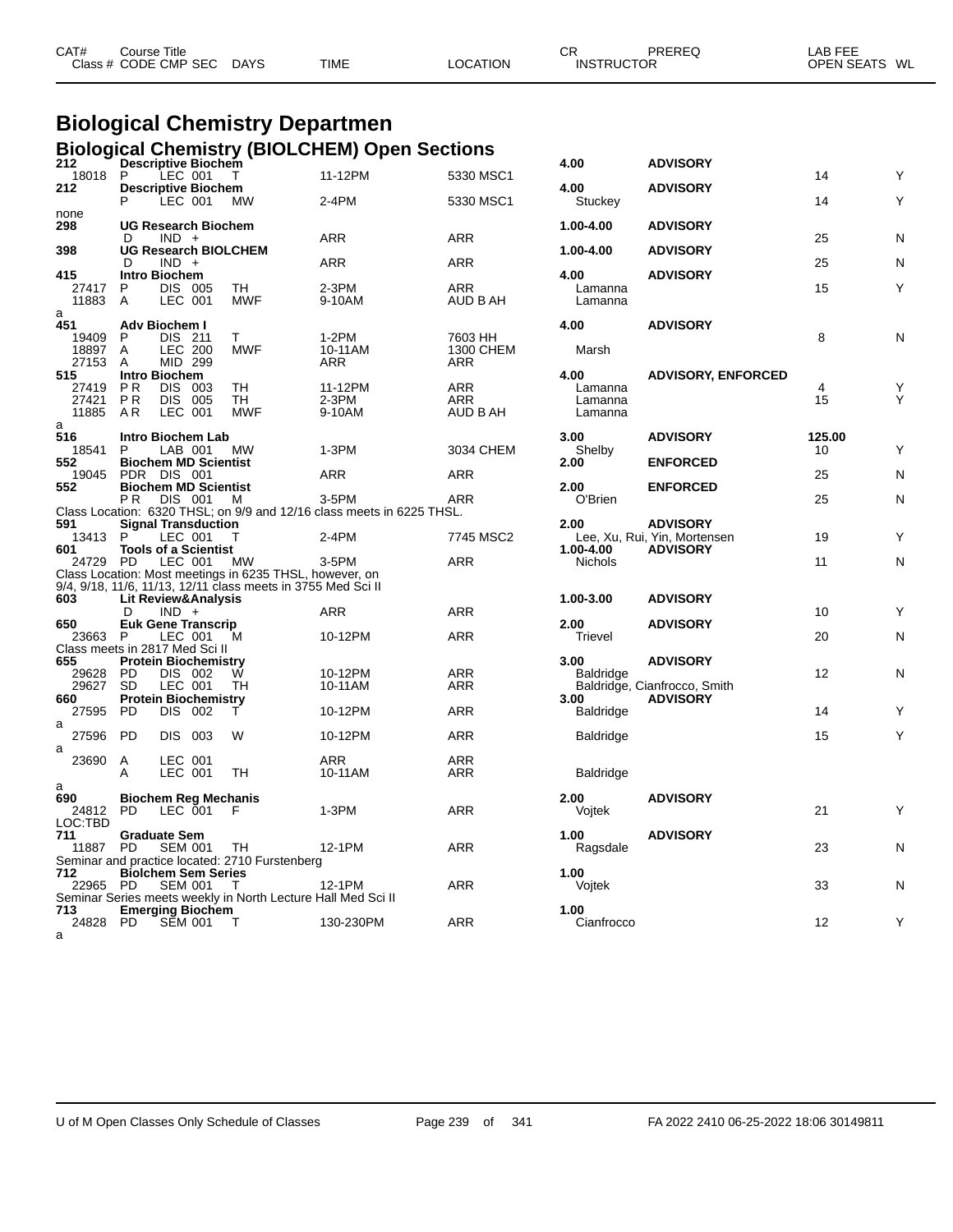| CAT#<br>Course Title |             |             |                 | ⌒冖<br>◡┍ | PREREQ            | AB FEE           |
|----------------------|-------------|-------------|-----------------|----------|-------------------|------------------|
| Class # CODE CMP SEC | <b>DAYS</b> | <b>TIME</b> | <b>LOCATION</b> |          | <b>INSTRUCTOR</b> | WL<br>OPEN SEATS |

## **Program in Biomedical Sciences**

|              |                                              | <b>Biomedical Sciences (PIBS) Open Sections</b>                                                                   |            |           |                 |     |   |
|--------------|----------------------------------------------|-------------------------------------------------------------------------------------------------------------------|------------|-----------|-----------------|-----|---|
| 503          | <b>Res Respon&amp;Ethics</b>                 |                                                                                                                   |            | 1.00      | <b>ADVISORY</b> |     |   |
| 11890        | LÉC 001<br>P.                                | <b>ARR</b>                                                                                                        | <b>ARR</b> | Barolo    |                 | 245 | N |
|              |                                              | Courses arranged by student. Must complete required number 7 small group discussions and 1 mentor consultation by |            |           |                 |     |   |
| end of term. |                                              |                                                                                                                   |            |           |                 |     |   |
| 550          | <b>Biomed Entrepre I</b>                     |                                                                                                                   |            | 2.00      |                 |     |   |
| 26047        | <b>SEM 002</b><br>PR.                        | 330-5PM                                                                                                           | ARR        | Olson     |                 | 36  | N |
|              |                                              | Class starts August 30, 2022. Class meets Tuesdays. Undergraduates may enroll with instructor permission and      |            |           |                 |     |   |
| override.    |                                              |                                                                                                                   |            |           |                 |     |   |
| 600          | <b>Biomed Sci Ind Std</b>                    |                                                                                                                   |            | 1.00-8.00 | <b>ADVISORY</b> |     |   |
|              | $IND +$                                      | <b>ARR</b>                                                                                                        | <b>ARR</b> |           |                 | 87  | N |
|              | This course is for first year PIBS students. |                                                                                                                   |            |           |                 |     |   |
| 750          | <b>Biomed Entrepre II</b>                    |                                                                                                                   |            | 3.00      |                 |     |   |
| 24868        | DIS 001                                      | 330-5PM<br><b>TW</b>                                                                                              | <b>ARR</b> | Olson     |                 |     | N |
|              |                                              | Class starts August 30, 2022. Class meets Tuesdays and Wednesdays 3:30-5:00 pm.                                   |            |           |                 |     |   |
| 800          | <b>PIBS Seminar</b>                          |                                                                                                                   |            | 1.00      |                 |     |   |
| 20566        | <b>SEM 001</b><br>PR                         | 4-5PM                                                                                                             | <b>ARR</b> | Barolo    |                 | 93  | N |
|              |                                              | You must be a first year PIBS graduate student to enroll in this course. See Canvas Class website schedule for    |            |           |                 |     |   |
| details.     |                                              |                                                                                                                   |            |           |                 |     |   |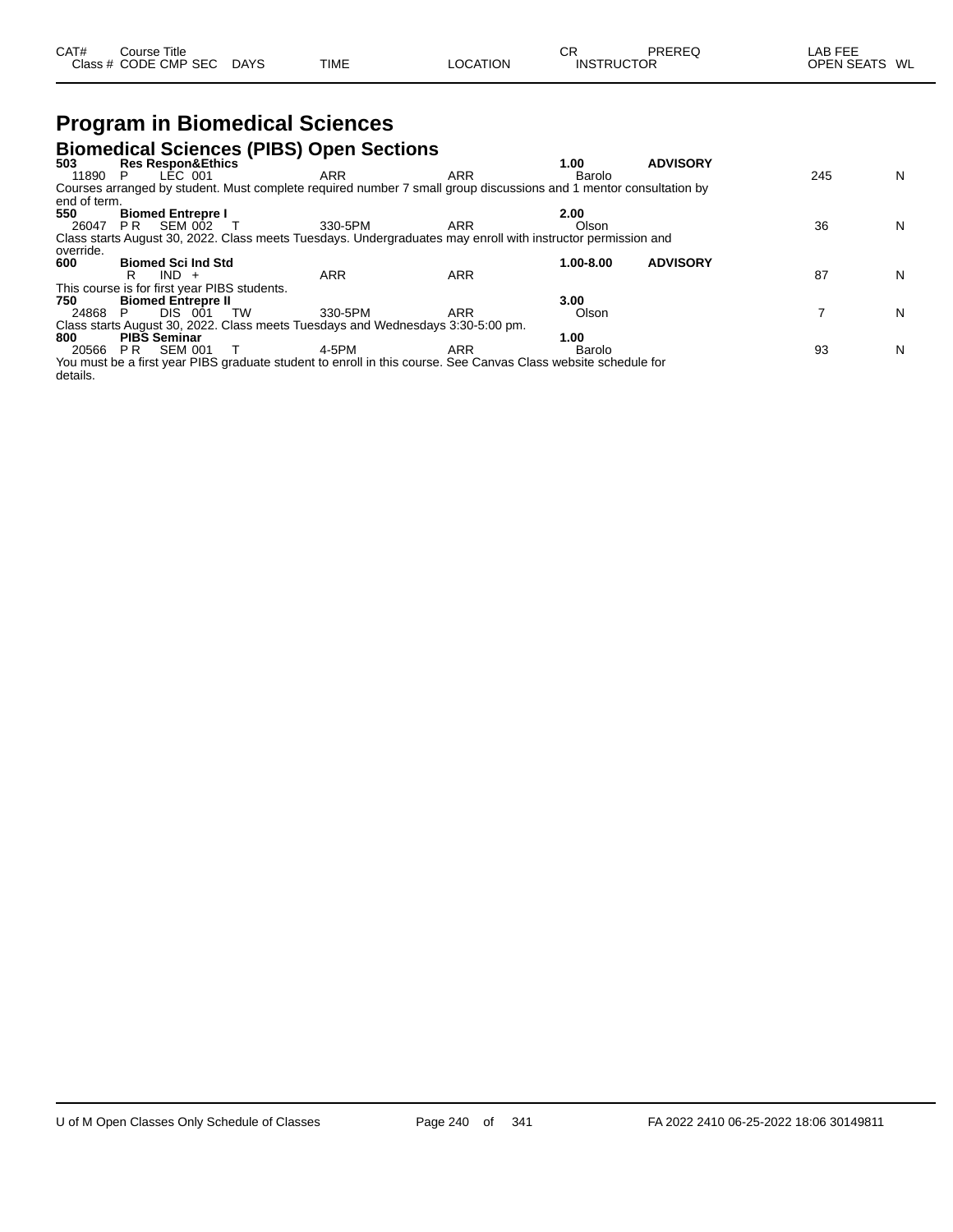# **Cancer Biology Graduate Program**

|       |                                                |    | <b>Cancer Biology (CANCBIO) Open Sections</b> |           |                     |    |   |
|-------|------------------------------------------------|----|-----------------------------------------------|-----------|---------------------|----|---|
| 800   | <b>Cancer Biol Sem</b>                         |    |                                               |           | 00.،                |    |   |
| 20218 | SEM 001                                        | \N | 4-5PM                                         | 2903 THSL | Lyssiotis, Crawford | 24 | N |
|       | This course meets every Wednesday from 4 -5 pm |    |                                               |           |                     |    |   |
|       | Location: 2813/2817 Med Sci II                 |    |                                               |           |                     |    |   |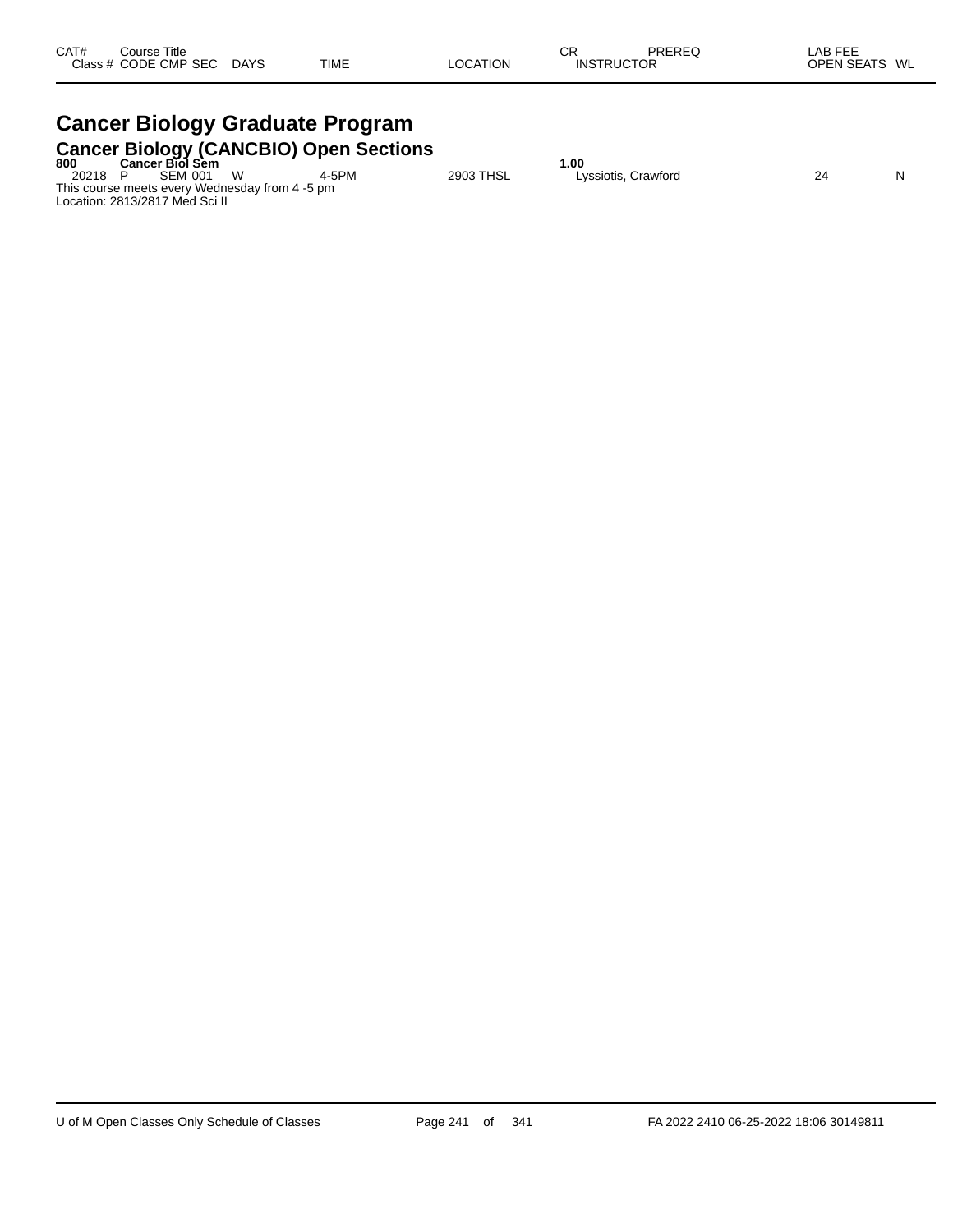| CAT# | Course Title         |             |             |                 | СR                | PREREQ | ∟AB FEE       |  |
|------|----------------------|-------------|-------------|-----------------|-------------------|--------|---------------|--|
|      | Class # CODE CMP SEC | <b>DAYS</b> | <b>TIME</b> | <b>LOCATION</b> | <b>INSTRUCTOR</b> |        | OPEN SEATS WL |  |

|              |                                                                                |     |     | <b>Cell and Developmental Biology</b> |                                                                                                     |                      |                                                                                                                                             |     |   |
|--------------|--------------------------------------------------------------------------------|-----|-----|---------------------------------------|-----------------------------------------------------------------------------------------------------|----------------------|---------------------------------------------------------------------------------------------------------------------------------------------|-----|---|
| 503          | Res Respon&Ethics                                                              |     |     |                                       | Cell and Developmental Biology (CDB) Open Sections                                                  | 1.00                 | <b>ADVISORY</b>                                                                                                                             |     |   |
| 19411        | LÉC 001<br>P<br>MEETS OCT 7 - NOV 11.                                          |     |     | <b>ARR</b>                            | <b>ARR</b>                                                                                          | Barolo               |                                                                                                                                             | 245 | N |
| 530          | <b>Cell Biology</b><br>Lectures are located in North Lecture Hall, Med Sci II. |     |     |                                       |                                                                                                     | 3.00                 | <b>ADVISORY</b>                                                                                                                             |     |   |
|              |                                                                                |     |     |                                       | *PhD students will have preference over Masters students and undergraduate students for enrollment. |                      |                                                                                                                                             |     |   |
| 11895 P      | LEC 001                                                                        |     | MW  | $1-3PM$                               | ARR                                                                                                 | Trieu                | Weisman, Popma, Hug,<br>Yamashita, Duncan, Cai,<br>Verhey, Tsai, Ohi, Pearring,<br>Fingar, Ostgaard, Harwood,<br>Munneke, Howington, Javed, | 68  | Y |
| 560          | <b>Quant Cell Bio</b>                                                          |     |     |                                       |                                                                                                     | 3.00                 | <b>ENFORCED</b>                                                                                                                             |     |   |
| 29589<br>581 | DIS.<br>PR.<br><b>Dev Genetics</b>                                             | 001 | TTH | 2-4PM                                 | <b>ARR</b>                                                                                          | 3.00                 | Joglekar, Popma, Hug, Verhey                                                                                                                | 23  | N |
| 22049        | LEC 001<br>P                                                                   |     | TН  | $3-5$ PM                              | <b>ARR</b>                                                                                          |                      |                                                                                                                                             | 19  | N |
| 581          | <b>Dev Genetics</b><br>LEC 001<br>P                                            |     |     | $2-4PM$                               | <b>ARR</b>                                                                                          | 3.00                 | Barolo, Lee, Maillard, Wong,<br>Ye, Gumucio, Allen, Duncan,                                                                                 |     |   |
|              |                                                                                |     |     |                                       |                                                                                                     |                      | Popma, Holloway                                                                                                                             | 19  | N |
| 801<br>11899 | <b>Graduate Seminar</b><br><b>SEM 001</b><br>PR.                               |     |     | 12-1PM                                | 2710 FSSC                                                                                           | 1.00<br>Giger, Popma |                                                                                                                                             | 33  | N |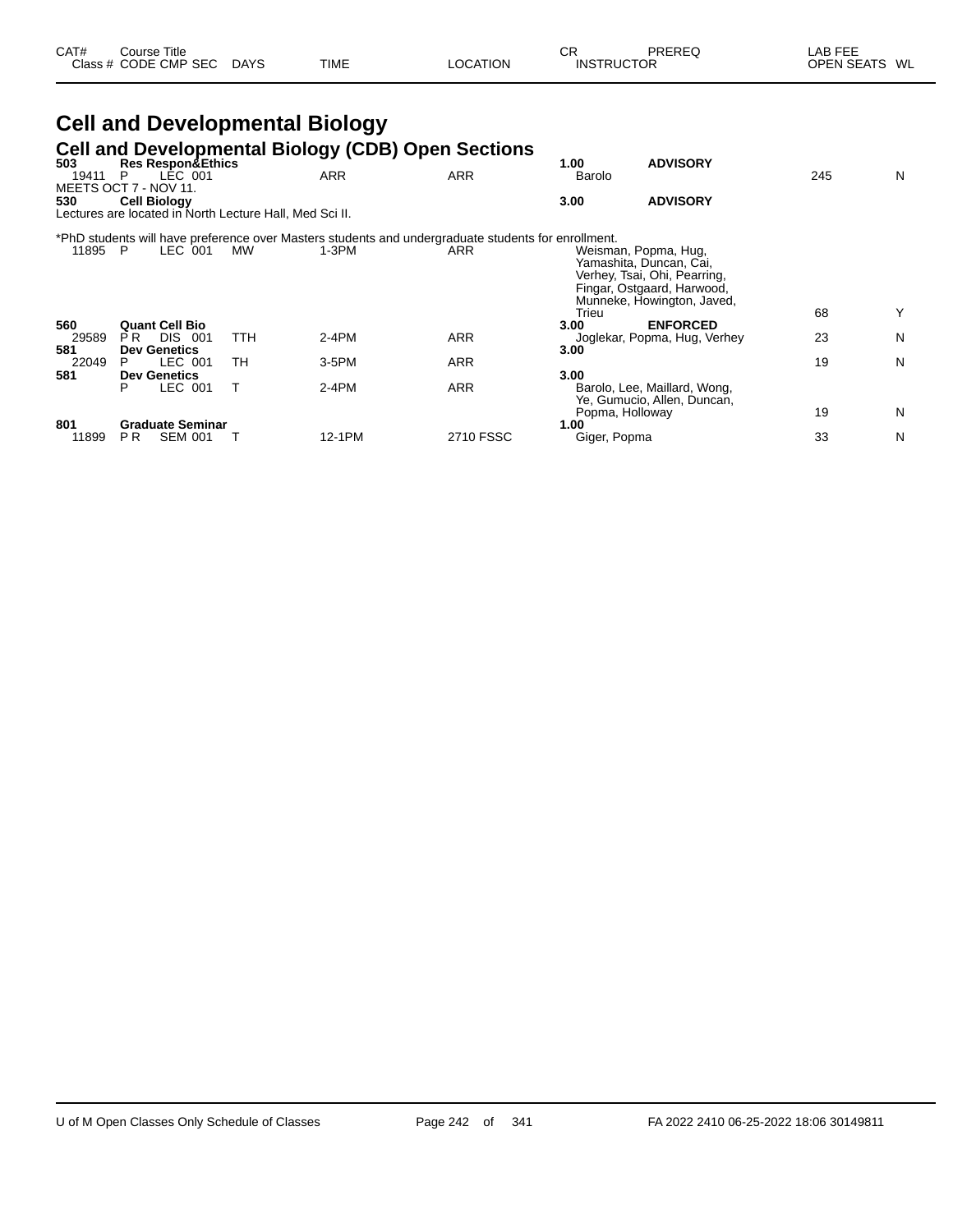| CAT# | ourse Titleٽ         |             |             |          | СR                | PREREQ | LAB FEE                 |
|------|----------------------|-------------|-------------|----------|-------------------|--------|-------------------------|
|      | Class # CODE CMP SEC | <b>DAYS</b> | <b>TIME</b> | LOCATION | <b>INSTRUCTOR</b> |        | <b>OPEN SEATS</b><br>WL |

## **Cellular and Molecular Biology**

#### **Cellular And Molecular Biology (CMBIOL) Open Sections**

| 599   | <b>Non-Diss Research</b>                                                                                         | ັ້         |            | 1.00-8.00 | <b>ADVISORY</b>            |     |   |
|-------|------------------------------------------------------------------------------------------------------------------|------------|------------|-----------|----------------------------|-----|---|
|       | $IND +$                                                                                                          | ARR        | <b>ARR</b> |           |                            | 25  | N |
| 630   | Genetics                                                                                                         |            |            | 1.00      | <b>ADVISORY</b>            |     |   |
| 13407 | LEC 001<br>PD.<br>ттн                                                                                            | $3-4PM$    | <b>ARR</b> |           | Puthenveedu, Sexton, Moran | 195 | N |
|       | MUST BE A PIBS. CMB. OR GENETICS TRAINING                                                                        |            |            |           |                            |     |   |
|       | GRANT STUDENT TO "Messing with the Messenger: The Role of RNA Modification in Biology"                           |            |            |           |                            |     |   |
|       | Oct 8 - 3pm (M3330 MS I)                                                                                         |            |            |           |                            |     |   |
|       | Oct 24 - 3pm (M3330 MS I)                                                                                        |            |            |           |                            |     |   |
|       | Oct 29 - 3pm (M3330 MS I)                                                                                        |            |            |           |                            |     |   |
|       | Nov 7 - 3pm ("M3330 MS I)                                                                                        |            |            |           |                            |     |   |
| 850   | Seminar                                                                                                          |            |            | 1.00      |                            |     |   |
| 11892 | <b>SEM 021</b><br>M<br>Р                                                                                         | 12-1PM     | <b>ARR</b> |           | Puthenveedu, Perl, Walsh,  |     |   |
|       |                                                                                                                  |            |            | Truttmann |                            | 71  | N |
|       | <b>Student Seminar Series</b>                                                                                    |            |            |           |                            |     |   |
|       | Only graduate students in the Cellular and Molecular Biology Program (or PIBS-CMB) can register for this course. |            |            |           |                            |     |   |
| 990   | <b>Diss-Precand</b>                                                                                              |            |            | 1.00-8.00 | <b>ADVISORY</b>            |     |   |
|       | $IND +$                                                                                                          | <b>ARR</b> | <b>ARR</b> |           |                            | 25  | N |
| 995   | <b>Diss-Cand</b>                                                                                                 |            |            | 8.00      | <b>ENFORCED</b>            |     |   |
|       | IND.<br>R<br>$+$                                                                                                 | ARR        | <b>ARR</b> |           |                            | 25  | N |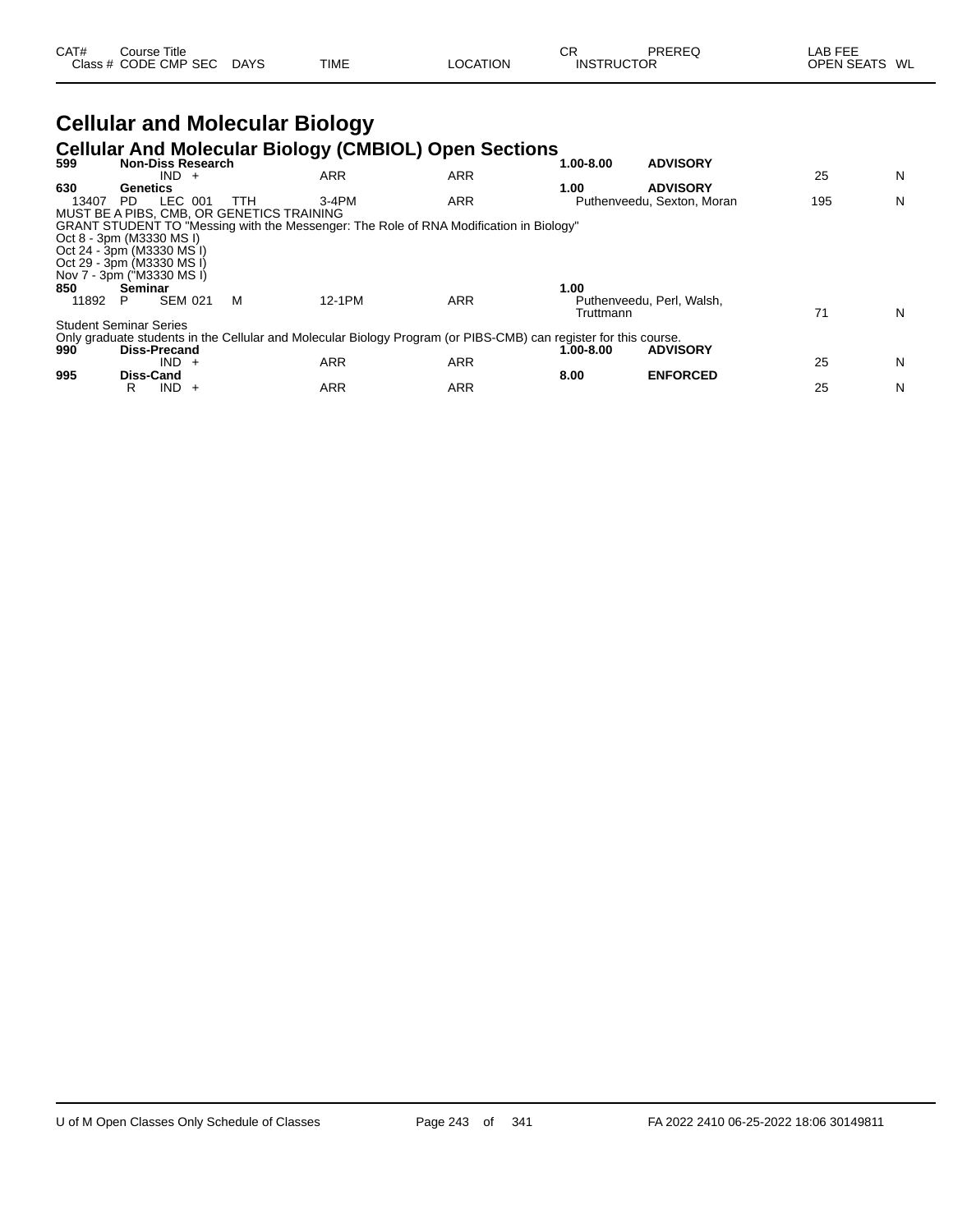| CAT#                                                                                 | <b>Course Title</b>                                                                                              | Class # CODE CMP SEC                                                                                                                                                 | <b>DAYS</b>                   | <b>TIME</b>                                                                                                  | <b>LOCATION</b>                                                                                              | <b>CR</b>    | PREREQ<br><b>INSTRUCTOR</b>        | LAB FEE<br><b>OPEN SEATS</b>                            | WL                                   |
|--------------------------------------------------------------------------------------|------------------------------------------------------------------------------------------------------------------|----------------------------------------------------------------------------------------------------------------------------------------------------------------------|-------------------------------|--------------------------------------------------------------------------------------------------------------|--------------------------------------------------------------------------------------------------------------|--------------|------------------------------------|---------------------------------------------------------|--------------------------------------|
|                                                                                      |                                                                                                                  |                                                                                                                                                                      | <b>Dermatology Department</b> |                                                                                                              |                                                                                                              |              |                                    |                                                         |                                      |
| 32549                                                                                | <b>PR</b>                                                                                                        | <b>CLN 001</b>                                                                                                                                                       |                               | Dermatology (DERM) Open Sections<br>8170 DERM - Domestic Away Clinical<br><b>ARR</b>                         | <b>ARR</b>                                                                                                   | 2.00         | <b>ENFORCED</b>                    | 5                                                       | N                                    |
| 8201<br>31921                                                                        | <b>PR</b>                                                                                                        | <b>Clinical - HFHS</b><br><b>CLN 001</b>                                                                                                                             |                               | <b>ARR</b>                                                                                                   | <b>ARR</b>                                                                                                   | 4.00         | <b>ENFORCED</b>                    | 1                                                       | N                                    |
| 8202                                                                                 | <b>Clinical</b>                                                                                                  |                                                                                                                                                                      |                               |                                                                                                              |                                                                                                              | 2.00         | <b>ENFORCED</b>                    |                                                         |                                      |
| 32352<br>32381<br>31654<br>31684<br>31867<br>31922                                   | <b>PR</b><br>P <sub>R</sub><br><b>PR</b><br><b>PR</b><br><b>PR</b><br><b>PR</b>                                  | <b>CLN 001</b><br><b>CLN 001</b><br><b>CLN 001</b><br><b>CLN 001</b><br><b>CLN 001</b><br><b>CLN 001</b>                                                             |                               | <b>ARR</b><br><b>ARR</b><br><b>ARR</b><br><b>ARR</b><br><b>ARR</b><br><b>ARR</b>                             | <b>ARR</b><br><b>ARR</b><br><b>ARR</b><br><b>ARR</b><br><b>ARR</b><br><b>ARR</b>                             |              |                                    | 2<br>1<br>2<br>$\overline{\mathbf{c}}$<br>$\frac{2}{2}$ | N<br>N<br>N<br>N<br>N<br>N           |
| 32101<br>32148                                                                       | <b>PR</b><br><b>PR</b>                                                                                           | <b>CLN 001</b><br><b>CLN 001</b>                                                                                                                                     |                               | <b>ARR</b><br><b>ARR</b>                                                                                     | <b>ARR</b><br><b>ARR</b>                                                                                     |              |                                    | $\overline{\mathbf{c}}$<br>$\overline{2}$               | N<br>N                               |
| 8270<br>37674<br>31810                                                               | <b>PR</b><br><b>PR</b>                                                                                           | <b>Domestic Away Clinical</b><br><b>CLN 001</b><br><b>CLN 001</b>                                                                                                    |                               | <b>ARR</b><br><b>ARR</b>                                                                                     | <b>ARR</b><br><b>ARR</b>                                                                                     | 4.00         | <b>ENFORCED</b>                    | 4<br>4                                                  | N<br>N                               |
| 8440<br>32328<br>32382<br>32523<br>31631<br>31685<br>31832<br>31923<br>32149<br>8441 | Research<br><b>PR</b><br><b>PR</b><br><b>PR</b><br><b>PR</b><br><b>PR</b><br><b>PR</b><br><b>PR</b><br><b>PR</b> | <b>CLN 001</b><br><b>CLN 001</b><br><b>CLN 001</b><br><b>CLN 001</b><br><b>CLN 001</b><br><b>CLN 001</b><br><b>CLN 001</b><br>CLN 001<br><b>Skin Cancer Research</b> |                               | <b>ARR</b><br><b>ARR</b><br><b>ARR</b><br><b>ARR</b><br><b>ARR</b><br><b>ARR</b><br><b>ARR</b><br><b>ARR</b> | <b>ARR</b><br><b>ARR</b><br><b>ARR</b><br><b>ARR</b><br><b>ARR</b><br><b>ARR</b><br><b>ARR</b><br><b>ARR</b> | 2.00<br>4.00 | <b>ENFORCED</b><br><b>ENFORCED</b> | 5<br>5<br>5<br>5<br>5<br>5<br>5<br>5                    | N<br>N<br>N<br>N<br>N<br>N<br>N<br>N |
| 31686<br>31924                                                                       | <b>PR</b><br><b>PR</b>                                                                                           | <b>CLN 001</b><br><b>CLN 001</b>                                                                                                                                     |                               | <b>ARR</b><br><b>ARR</b>                                                                                     | <b>ARR</b><br><b>ARR</b>                                                                                     |              |                                    |                                                         | N<br>N                               |
| 32150<br>8450<br>31827<br>32064                                                      | <b>PR</b><br>P <sub>R</sub><br>P <sub>R</sub>                                                                    | <b>CLN 001</b><br><b>NonClinical Indiv Arranged</b><br><b>CLN 001</b><br><b>CLN 001</b>                                                                              |                               | <b>ARR</b><br><b>ARR</b><br><b>ARR</b>                                                                       | <b>ARR</b><br><b>ARR</b><br><b>ARR</b>                                                                       | 4.00         | <b>ENFORCED</b>                    | 5<br>5                                                  | N<br>N<br>N                          |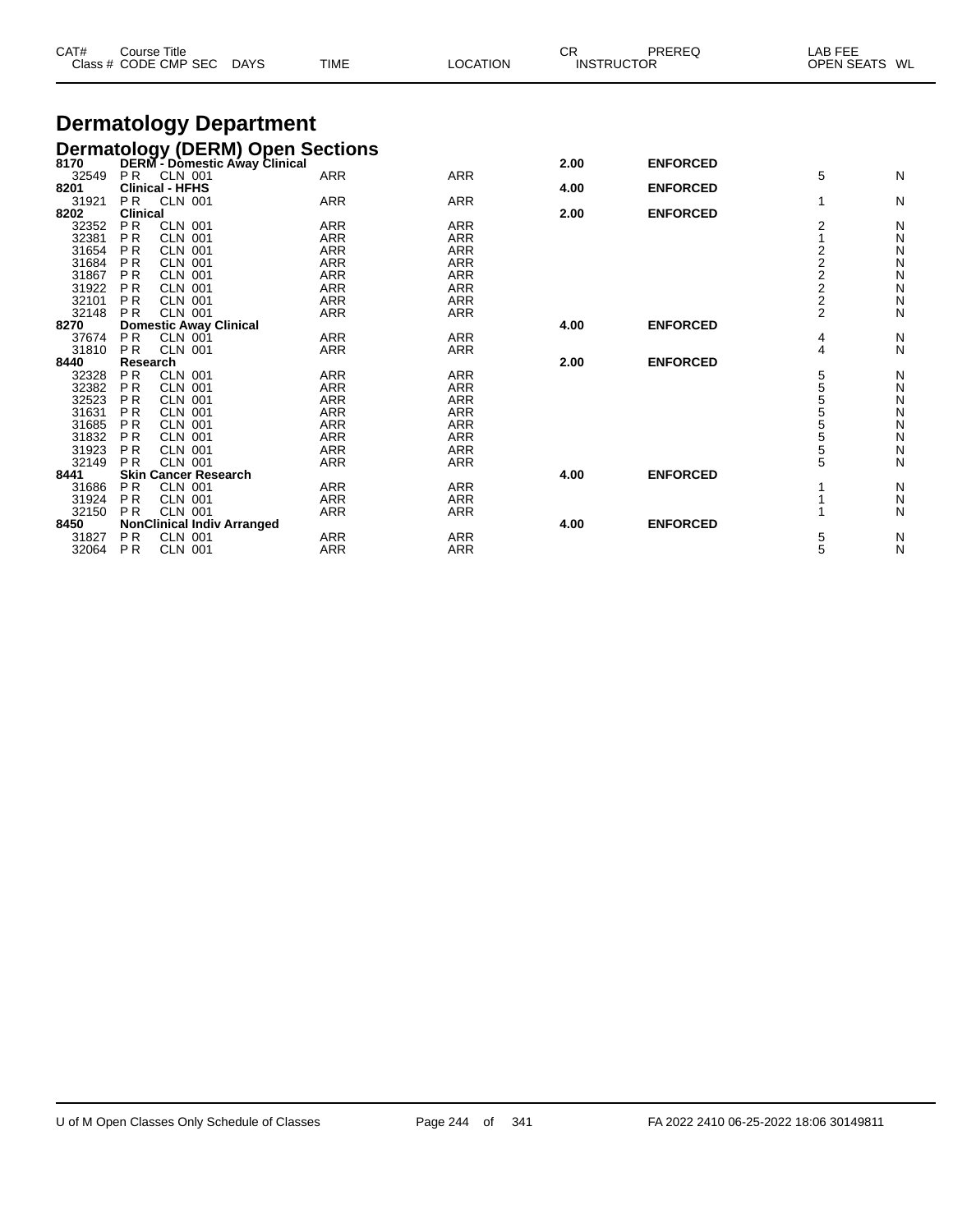| CAT# | Course Title<br>Class # CODE CMP SEC | <b>DAYS</b> | <b>TIME</b> | LOCATION | ⌒冖<br><b>INSTRUCTOR</b> | PREREQ | LAB FEE<br>OPEN SEATS WL |  |
|------|--------------------------------------|-------------|-------------|----------|-------------------------|--------|--------------------------|--|
|      |                                      |             |             |          |                         |        |                          |  |

#### **Human Genetics Department Human Genetics (HUMGEN) Open Sections**

| 541       | שט ניישטייטי ניטוויט<br><b>Molecular Genetics</b>                         |            |                                                                                                                   |                 | 3.00                | <b>ADVISORY</b>                                                                       |     |           |
|-----------|---------------------------------------------------------------------------|------------|-------------------------------------------------------------------------------------------------------------------|-----------------|---------------------|---------------------------------------------------------------------------------------|-----|-----------|
| 11907     | P<br>LEC 001                                                              | <b>MWF</b> | 9-10AM                                                                                                            | <b>NLH MSC2</b> |                     | Wilson, Kalantry, Moran, Arlt,<br>Boyle, Hammoud, Lenk,<br>Cloutier, Englund, Kopera, |     |           |
|           |                                                                           |            |                                                                                                                   |                 | Moldovan, Mueller   |                                                                                       | 36  | Y         |
| 544       | <b>Pop&amp;Stats Genetics</b>                                             |            | Recitations on Mondays from 5:00-6:00 pm and on Tuesdays from 12:00-1:00 pm. Optional for students.               |                 | 2.00                | <b>ADVISORY</b>                                                                       |     |           |
| 18538     | LEC 001<br>PD.                                                            | - W        | 130-330PM                                                                                                         | 5915 BUHL       |                     | Burke, Robins, Kitzman,                                                               |     |           |
| 575       | <b>Prog Lab in Bioinf</b>                                                 |            |                                                                                                                   |                 | 4.00                | Mueller, Antonellis, Kidd<br><b>ADVISORY</b>                                          | 6   | Υ         |
| 25817     | LAB 001<br>P.                                                             | МW         | 930-1130AM                                                                                                        | 2036 PALM       | Mitrea              |                                                                                       | 18  | Υ         |
| 25818     | LAB 002<br>P                                                              | <b>TTH</b> | 930-1130AM                                                                                                        | 2036 PALM       | Mitrea              |                                                                                       | 20  | Υ         |
| 31453     | P<br>LAB 003                                                              | MW         | 930-1130AM                                                                                                        | <b>REMOTE</b>   | Mitrea              |                                                                                       | 16  | N         |
| 31454     | P.<br>LAB 004                                                             | <b>TTH</b> | 930-1130AM                                                                                                        | <b>REMOTE</b>   | Mitrea              |                                                                                       | 16  | N         |
| 630       | <b>Genetics</b>                                                           |            |                                                                                                                   |                 | 1.00                | <b>ADVISORY</b>                                                                       |     |           |
| 11908 PD  | LEC 001                                                                   | TTH        | $3-4PM$                                                                                                           | ARR             |                     | Puthenveedu, Sexton, Moran                                                            | 195 | N         |
|           |                                                                           |            | MUST BE A PIBS, CMB, OR GENETICS TRAINING GRANT STUDENT TO REGISTER!                                              |                 |                     |                                                                                       |     |           |
| 632       | <b>Exp Genetics Systems</b>                                               |            |                                                                                                                   |                 | 1.00                | <b>ADVISORY</b>                                                                       |     |           |
|           | 15821 PDR LEC 001 M                                                       |            | $1-2PM$                                                                                                           | 4917 BUHL       | Ragunathan          |                                                                                       | 25  | ${\sf N}$ |
|           |                                                                           |            | This series of lectures is for Genetics Training Program current and past trainees. In general, class meets every |                 |                     |                                                                                       |     |           |
|           | other Monday. Fall 2010 schedule:                                         |            |                                                                                                                   |                 |                     |                                                                                       |     |           |
|           | Sep 27, Oct 4, 18, Nov 1, 15, 29, Dec 13.                                 |            |                                                                                                                   |                 |                     |                                                                                       |     |           |
| 640.      | <b>GC Sem I:Clin Skills</b>                                               |            |                                                                                                                   |                 | 3.00                | <b>ADVISORY</b>                                                                       |     |           |
| 11909 P   | SEM 001                                                                   | <b>W</b>   | 1-3PM                                                                                                             | <b>ARR</b>      |                     | Yashar, Uhlmann, Marvin                                                               |     |           |
|           |                                                                           |            |                                                                                                                   |                 |                     | she-her, Lee, Fisher, Hipp                                                            | 18  | N         |
|           |                                                                           |            | 6225 THSL - EXCEPT 9/4 (6320 THSL); 11/6 (MSII Rm. 2813); 11/13 (MSII Rm. 2813)                                   |                 |                     |                                                                                       |     |           |
| 641       | <b>Reproductive Gen</b>                                                   |            |                                                                                                                   |                 | 2.00                | <b>ADVISORY</b>                                                                       |     |           |
| 16248 P   | LEC 001                                                                   | <b>M</b>   | 1030-1230PM                                                                                                       | <b>ARR</b>      |                     | Nugent, Chames, Treadwell,                                                            |     |           |
|           |                                                                           |            |                                                                                                                   |                 |                     |                                                                                       | 13  | N         |
|           |                                                                           |            |                                                                                                                   |                 |                     | Carver, Dugan, Isaac, Day                                                             |     |           |
| 642       | 6225 THSL - EXCEPT 12/2 & 12/9 (6320 THSL)<br><b>Research-GC Skills I</b> |            |                                                                                                                   |                 | 1.00                | <b>ADVISORY</b>                                                                       |     |           |
| 16284 P   |                                                                           |            | 10-11AM                                                                                                           | <b>ARR</b>      | Yashar              |                                                                                       | 18  |           |
|           | <b>SEM 001</b>                                                            | - F        |                                                                                                                   |                 |                     |                                                                                       |     | N         |
| 6330 THSL |                                                                           |            |                                                                                                                   |                 |                     |                                                                                       |     |           |
| 649       | <b>GC Sem III: Adv Coun</b>                                               |            |                                                                                                                   |                 | 3.00                | <b>ADVISORY</b>                                                                       |     |           |
| 16260 P   | SEM 001                                                                   | M          | 515-715PM                                                                                                         | <b>ARR</b>      | Yashar, Evans       |                                                                                       | 19  | N         |
| 6225 THSL |                                                                           |            |                                                                                                                   |                 |                     |                                                                                       |     |           |
| 6235 THSL |                                                                           |            |                                                                                                                   |                 |                     |                                                                                       |     |           |
| 650       | <b>Medical Genetics I</b>                                                 |            |                                                                                                                   |                 | 1.00                | <b>ADVISORY</b>                                                                       |     |           |
| 11906 P   | SEM 001 F                                                                 |            | 130-3PM                                                                                                           | 4917 BUHL       |                     | Yashar, Uhlmann, Gelehrter,                                                           |     |           |
|           |                                                                           |            |                                                                                                                   |                 |                     | Tayeh, Quinonez, Schlegel,                                                            |     |           |
|           |                                                                           |            |                                                                                                                   |                 |                     | Ward, Ahmad, Pritchard,                                                               |     |           |
|           |                                                                           |            |                                                                                                                   |                 | Kitzman, Lesperance |                                                                                       | 18  | N         |
| 659       | <b>Gene Couns Cin Intrn</b>                                               |            |                                                                                                                   |                 | 1.00-3.00           | <b>ADVISORY</b>                                                                       |     |           |
| 16751     | LEC 001<br>P                                                              | TTH.       | $1-1AM$                                                                                                           | <b>ARR</b>      | Yashar              |                                                                                       | 13  | N         |
| 800       | <b>Research-Non Phd</b>                                                   |            |                                                                                                                   |                 | 1.00-16.00          | <b>ADVISORY</b>                                                                       |     |           |
|           | $IND +$                                                                   |            | <b>ARR</b>                                                                                                        | <b>ARR</b>      |                     |                                                                                       | 23  | N         |
| 821       | <b>Student Sem</b>                                                        |            |                                                                                                                   |                 | 1.00                | <b>ADVISORY</b>                                                                       |     |           |
| 11910     | -P<br><b>SEM 001</b>                                                      | W          | 12-1PM                                                                                                            | 5915 BUHL       |                     | Robins, Bielas, Meisler,                                                              |     |           |
|           |                                                                           |            |                                                                                                                   |                 |                     | Camper, Kohrman, Kitzman,                                                             |     |           |
|           |                                                                           |            |                                                                                                                   |                 |                     | Hammoud, Parker, Burke                                                                | 25  | N         |
| 990       | Diss-Precand                                                              |            |                                                                                                                   |                 | $1.00 - 8.00$       | <b>ADVISORY</b>                                                                       |     |           |
|           | $IND +$                                                                   |            | <b>ARR</b>                                                                                                        | <b>ARR</b>      |                     |                                                                                       | 24  | N         |
| 995       | Diss-Cand                                                                 |            |                                                                                                                   |                 | 8.00                | <b>ENFORCED</b>                                                                       |     |           |
|           | R<br>$IND +$                                                              |            | ARR                                                                                                               | <b>ARR</b>      |                     |                                                                                       | 24  | N         |
|           |                                                                           |            |                                                                                                                   |                 |                     |                                                                                       |     |           |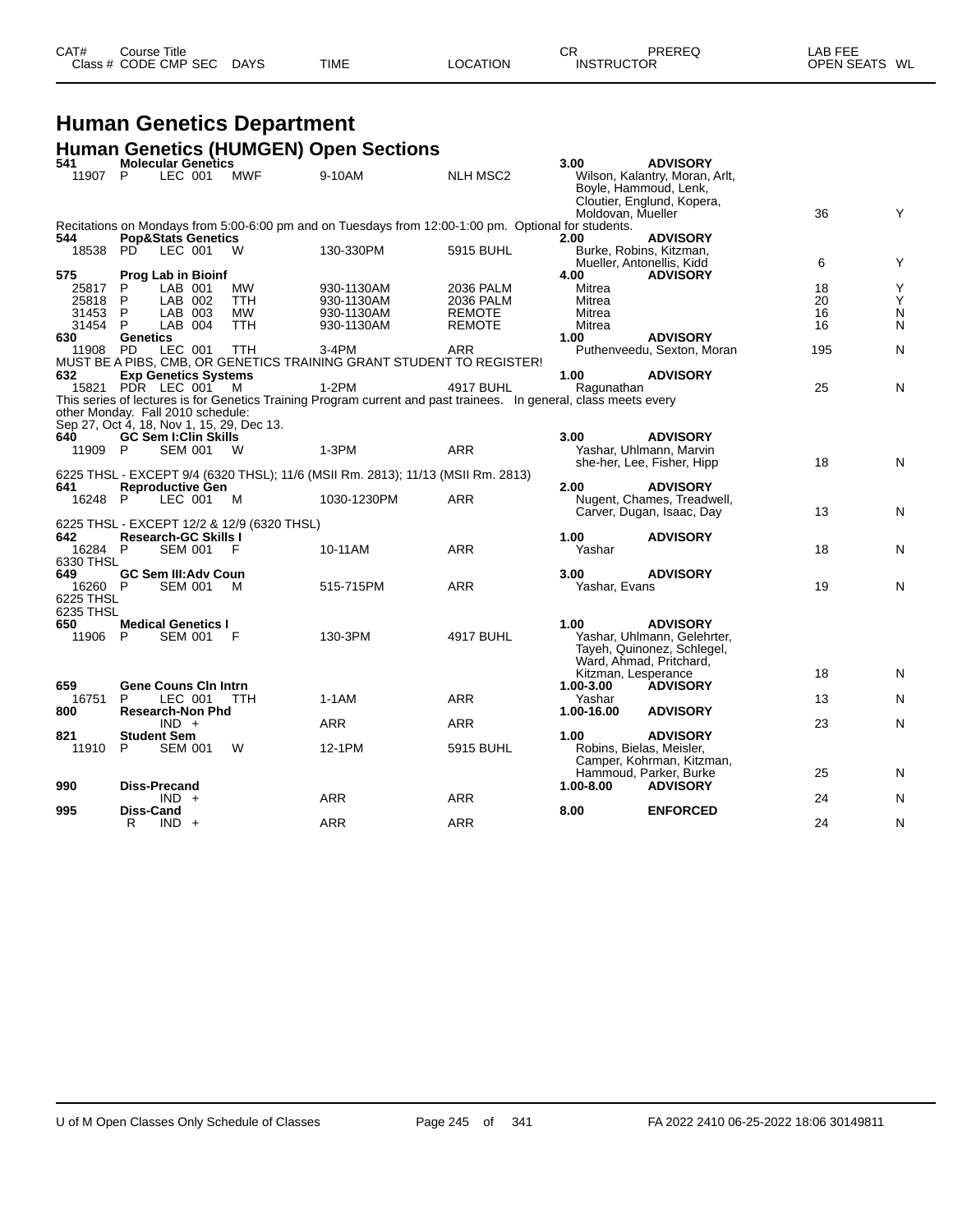| CAT# | $\mathop{\mathsf{course}}$ Title |             |             |          | СR                | PREREG | LAB FEE           |    |
|------|----------------------------------|-------------|-------------|----------|-------------------|--------|-------------------|----|
|      | Class # CODE CMP SEC             | <b>DAYS</b> | <b>TIME</b> | LOCATION | <b>INSTRUCTOR</b> |        | <b>OPEN SEATS</b> | WL |

#### **Int Med-General Medicine Health and Health Care Research (HHCR) Open Sections**

| 700   | <b>Res Hith&amp;Soc I</b>     |            |     | 3.00          | <b>ADVISORY</b> |    |   |
|-------|-------------------------------|------------|-----|---------------|-----------------|----|---|
| 17204 | <b>SEM 001</b><br>TН<br>PD    | 130-430PM  | ARR | Howell, Patel |                 | 25 | N |
| 710   | <b>Res Des&amp;Analysis I</b> |            |     | 3.00          | <b>ADVISORY</b> |    |   |
| 17205 | <b>SEM 001</b><br>PD<br>w     | 830-1130AM | ARR | Havward       |                 | 25 | N |
| 720   | Lab Res Meth&Analy I          |            |     | 2.00          | <b>ADVISORY</b> |    |   |
| 17206 | LAB 001<br>PD<br>W            | $2-5PM$    | ARR | Havward       |                 | 25 | N |
| 730   | <b>Lead&amp;Career Dev I</b>  |            |     | 1.00          | <b>ADVISORY</b> |    |   |
| 17208 | TН<br>PD<br>LEC 001           | 11-1230PM  | ARR |               |                 | 25 | N |
| 740   | <b>HI Cre Del Fin Pol I</b>   |            |     | 3.00          | <b>ADVISORY</b> |    |   |
| 17209 | LEC 001<br>PD                 | 9-12PM     | ARR | Iwashvna      |                 | 25 | N |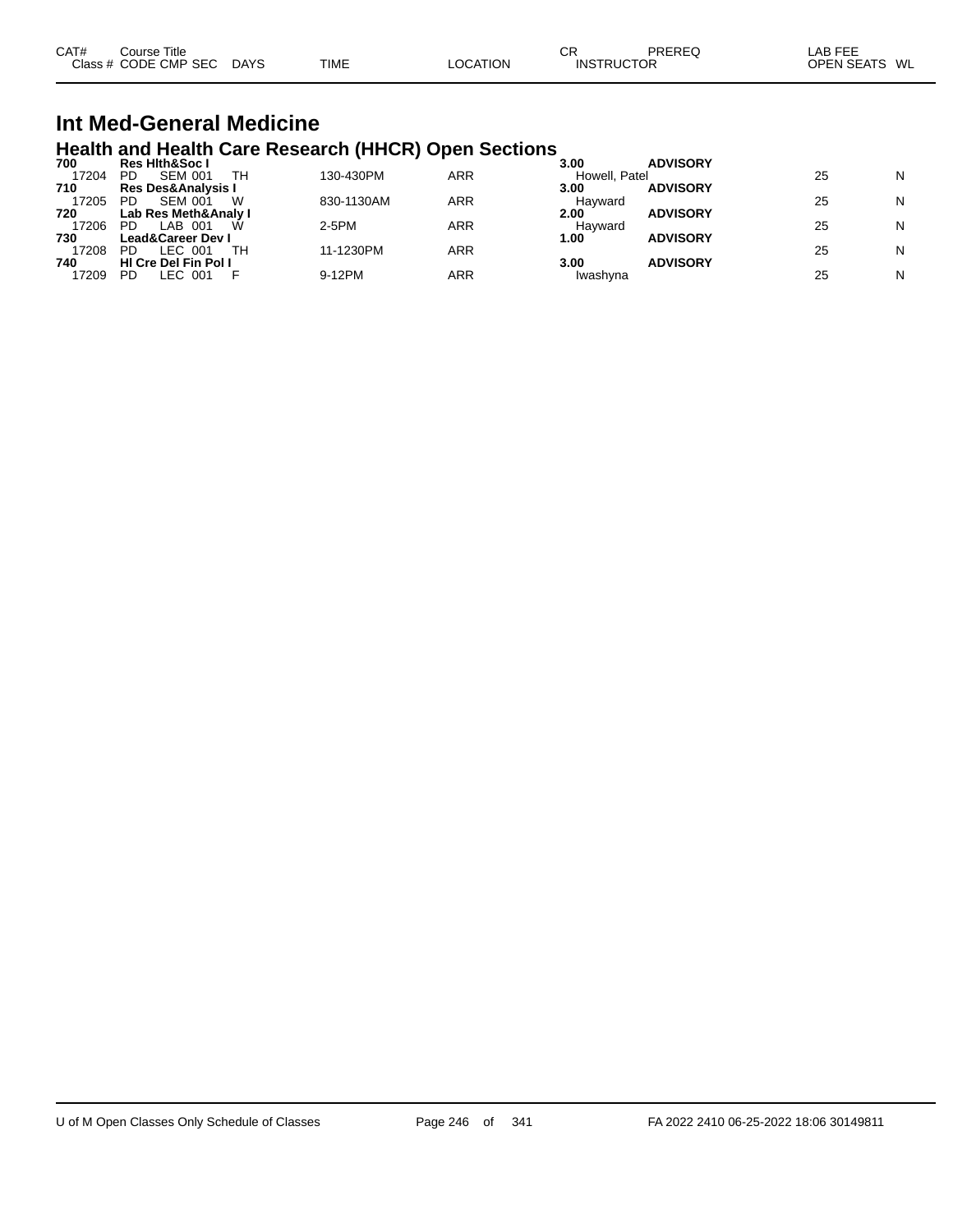| Class # CODE CMP SEC<br><b>TIME</b><br><b>DAYS</b><br>LOCATION<br><b>INSTRUCTOR</b> | CAT# | Course Title |  | СR | PREREQ | LAB FEE       |  |
|-------------------------------------------------------------------------------------|------|--------------|--|----|--------|---------------|--|
|                                                                                     |      |              |  |    |        | OPEN SEATS WL |  |

# **Internal Medicine Department**

|                | <b>Internal Medicine (INTMED) Open Sections</b>                 |                          |                          |                                |                           |                         |        |
|----------------|-----------------------------------------------------------------|--------------------------|--------------------------|--------------------------------|---------------------------|-------------------------|--------|
| 300            | <b>UG Micrbiol Research</b><br>$IND +$<br>IR                    | <b>ARR</b>               | ARR                      | 2.00-4.00                      | <b>ENFORCED</b>           | 23                      | N      |
| 400            | <b>Adv UG Micro Res</b>                                         |                          |                          | 3.00-4.00                      | <b>ENFORCED</b>           |                         |        |
| 409            | IR<br>$IND +$<br><b>Invest Exp Bacteriol</b>                    | ARR                      | ARR                      | 4.00                           | <b>ENFORCED</b>           | $\mathbf{1}$            | N      |
| 25736          | LEC 001<br>P R<br>TTH                                           | 230-5PM                  | 4153 USB                 | Erb-Downward                   |                           | 20                      | Y      |
| 460<br>17054   | <b>Eukaryotic Microbio</b><br><b>TTH</b><br>LEC 001<br>P        | 1-230PM                  | 5623 MSC2                | 3.00<br>Moore                  | <b>ADVISORY</b>           | 61                      | N      |
| 605            | <b>Mentored Clin Res</b>                                        |                          |                          | 1.00-4.00                      | <b>ADVISORY</b>           |                         |        |
| 16469          | P<br>LAB 001<br>$\top$                                          | 5-6PM                    | ARR                      | Holinstat                      |                           | 20                      | N      |
| 611            | Meet first Tuesday of the month Sept-Dec<br>Intro Clin Res Meth |                          |                          | 2.00                           | <b>ADVISORY</b>           |                         |        |
| 16262 P        | LEC 001                                                         | ARR                      | ARR                      |                                |                           | 25                      | N      |
| 620<br>32684   | <b>Elec:Adv Int MedMand</b><br>P R<br><b>SEM 001</b>            | ARR                      | ARR                      | 1.00<br>Miller, Holman, Heung, | <b>ADVISORY, ENFORCED</b> |                         |        |
|                |                                                                 |                          |                          | McTaggart                      |                           | 8                       | N      |
| 6300<br>32625  | Int Med Req Clerk<br>P R<br>CLN 001                             | ARR                      | ARR                      | 12.00                          | <b>ENFORCED</b>           | 8                       | N      |
| 8150           | <b>Clinical Individually Arranged</b>                           |                          |                          | 2.00                           | <b>ENFORCED</b>           |                         |        |
| 32550          | P R<br>CLN 001                                                  | <b>ARR</b>               | ARR                      |                                |                           | 5                       | N      |
| 32685<br>8170  | P <sub>R</sub><br>CLN 001<br><b>Domestic Away Clinical</b>      | ARR                      | ARR                      | 2.00                           | <b>ENFORCED</b>           | 5                       | N      |
| 32551          | P R<br><b>CLN 001</b>                                           | ARR                      | ARR                      |                                |                           | 5                       | N      |
| 8201<br>37304  | Cardiology<br>P <sub>R</sub><br>CLN 001                         | ARR                      | ARR                      | 4.00                           | <b>ENFORCED</b>           | 1                       | N      |
| 37305          | P R<br>CLN 001                                                  | ARR                      | ARR                      |                                |                           | 1                       | N      |
| 8202<br>32397  | Endocrinology<br>P <sub>R</sub><br><b>CLN 001</b>               | ARR                      | ARR                      | 4.00                           | <b>ENFORCED</b>           | 1                       | N      |
| 31939          | <b>PR</b><br><b>CLN 001</b>                                     | <b>ARR</b>               | ARR                      |                                |                           | 1                       | N      |
| 32164          | <b>PR</b><br><b>CLN 001</b><br>Hematology                       | ARR                      | ARR                      |                                |                           | 1                       | N      |
| 8203<br>32398  | CLN 001<br>P R                                                  | <b>ARR</b>               | <b>ARR</b>               | 4.00                           | <b>ENFORCED</b>           |                         | N      |
| 31940          | <b>PR</b><br><b>CLN 001</b>                                     | ARR                      | <b>ARR</b>               |                                |                           |                         | N      |
| 32165<br>8204  | <b>CLN 001</b><br>P R<br><b>Medical Genetics</b>                | ARR                      | ARR                      | 4.00                           | <b>ENFORCED</b>           | 1                       | N      |
| 31702          | <b>CLN 001</b><br>P R                                           | ARR                      | ARR                      |                                |                           |                         | N      |
| 31941<br>32166 | P <sub>R</sub><br><b>CLN 001</b><br><b>CLN 001</b><br>P R       | ARR<br>ARR               | ARR<br>ARR               |                                |                           | 1<br>1                  | N<br>N |
| 8205           | Allergy/Immunology                                              |                          |                          | 2.00                           | <b>ENFORCED</b>           |                         |        |
| 32329<br>32498 | P <sub>R</sub><br>CLN 001<br><b>PR</b><br><b>CLN 001</b>        | <b>ARR</b><br><b>ARR</b> | ARR<br><b>ARR</b>        |                                |                           |                         | N<br>N |
| 31632          | <b>PR</b><br><b>CLN 001</b>                                     | ARR                      | <b>ARR</b>               |                                |                           |                         | N      |
| 31833          | <b>PR</b><br><b>CLN 001</b><br><b>PR</b>                        | ARR                      | <b>ARR</b><br><b>ARR</b> |                                |                           |                         | N      |
| 31868<br>32049 | CLN 001<br>P <sub>R</sub><br><b>CLN 001</b>                     | ARR<br>ARR               | ARR                      |                                |                           |                         | N<br>N |
| 32068          | <b>PR</b><br><b>CLN 001</b>                                     | ARR                      | ARR                      |                                |                           |                         | N      |
| 32293<br>8206  | P R<br><b>CLN 001</b><br><b>Rheumatology Consult</b>            | ARR                      | <b>ARR</b>               | 4.00                           | <b>ENFORCED</b>           |                         | N      |
| 32399          | P <sub>R</sub><br>CLN 001                                       | <b>ARR</b>               | ARR                      |                                |                           |                         | N      |
| 31942<br>32167 | <b>PR</b><br><b>CLN 001</b><br><b>PR</b><br><b>CLN 001</b>      | <b>ARR</b><br>ARR        | <b>ARR</b><br>ARR        |                                |                           | 1<br>1                  | N<br>N |
| 8207           | <b>Infectious Disease - Oak</b>                                 |                          |                          | 4.00                           | <b>ENFORCED</b>           |                         |        |
| 32400          | P R<br><b>CLN 001</b><br><b>PR</b><br><b>CLN 001</b>            | <b>ARR</b>               | <b>ARR</b>               |                                |                           | 1<br>1                  | N      |
| 31943<br>8208  | <b>Hospice/Palliative</b>                                       | ARR                      | ARR                      | 4.00                           | <b>ENFORCED</b>           |                         | N      |
| 32401          | <b>PR</b><br><b>CLN 001</b>                                     | <b>ARR</b>               | <b>ARR</b>               |                                |                           | 1                       | N      |
| 31944<br>8209  | <b>CLN 001</b><br>P R<br><b>Infectious Disease</b>              | ARR                      | ARR                      | 4.00                           | <b>ENFORCED</b>           | 1                       | N      |
| 32402          | P R<br>CLN 001                                                  | <b>ARR</b>               | <b>ARR</b>               |                                |                           | 1                       | N      |
| 31945<br>32168 | <b>PR</b><br><b>CLN 001</b><br><b>CLN 001</b><br>P R            | ARR<br>ARR               | ARR<br>ARR               |                                |                           | 4<br>4                  | N<br>N |
| 8210           | <b>Infectious Disease - VAHS</b>                                |                          |                          | 4.00                           | <b>ENFORCED</b>           |                         |        |
| 31946          | <b>CLN 001</b><br>P <sub>R</sub>                                | ARR                      | ARR                      |                                |                           | 1                       | N      |
| 8211<br>32404  | <b>Pulmonary Consults</b><br>CLN 001<br>P R                     | <b>ARR</b>               | <b>ARR</b>               | 4.00                           | <b>ENFORCED</b>           | 2                       | N      |
| 31947          | <b>PR</b><br><b>CLN 001</b>                                     | ARR                      | ARR                      |                                |                           | $\overline{\mathbf{c}}$ | N      |
| 32170<br>8212  | <b>CLN 001</b><br>P R<br><b>Geriatric Medicine - Oak</b>        | ARR                      | ARR                      | 4.00                           | <b>ENFORCED</b>           | 2                       | N      |
| 32405          | P R<br>CLN 001                                                  | ARR                      | ARR                      |                                |                           | 1                       | N      |
| 31709<br>31948 | <b>CLN 001</b><br>P R<br>P R<br>CLN 001                         | ARR<br><b>ARR</b>        | ARR<br><b>ARR</b>        |                                |                           | 1<br>1                  | N<br>N |
| 32265          | <b>CLN 001</b><br>P R                                           | ARR                      | ARR                      |                                |                           | 1                       | N      |
| 8213           | Gastroenterology                                                |                          |                          | 4.00                           | <b>ENFORCED</b>           |                         |        |
| 32406<br>31949 | P R<br>CLN 001<br>P <sub>R</sub><br><b>CLN 001</b>              | <b>ARR</b><br>ARR        | <b>ARR</b><br>ARR        |                                |                           | 1<br>$\overline{2}$     | N<br>N |
|                |                                                                 |                          |                          |                                |                           |                         |        |

U of M Open Classes Only Schedule of Classes Page 247 of 341 FA 2022 2410 06-25-2022 18:06 30149811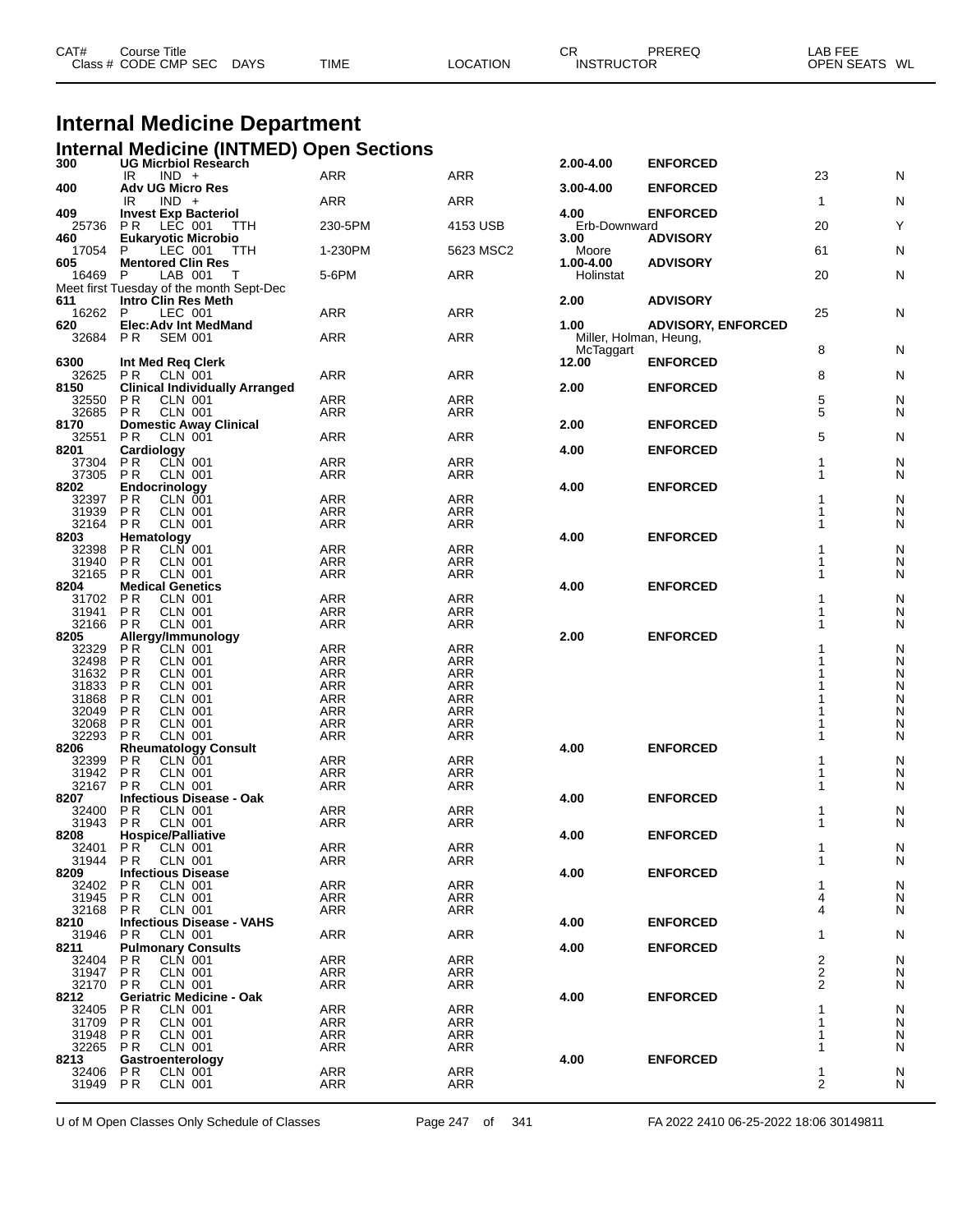| CAT#                 | Course Title<br>Class # CODE CMP SEC DAYS                                 | <b>TIME</b>              | <b>LOCATION</b>          | CR<br><b>INSTRUCTOR</b> | PREREQ          | LAB FEE<br>OPEN SEATS WL |        |
|----------------------|---------------------------------------------------------------------------|--------------------------|--------------------------|-------------------------|-----------------|--------------------------|--------|
| 32171                | <b>CLN 001</b><br>P R                                                     | ARR                      | ARR                      |                         |                 | 2                        | N      |
| 8214<br>31950        | <b>Hospitalist</b><br>PR<br><b>CLN 001</b>                                | <b>ARR</b>               | ARR                      | 4.00                    | <b>ENFORCED</b> | 1                        | N      |
| 37306                | <b>PR</b><br><b>CLN 001</b>                                               | ARR                      | ARR                      |                         |                 | $\mathbf{1}$             | N      |
| 8215<br>32407        | Nephrology<br><b>PR</b><br><b>CLN</b> 001                                 | <b>ARR</b>               | <b>ARR</b>               | 4.00                    | <b>ENFORCED</b> | 3                        | N      |
| 31951<br>8218        | <b>PR</b><br><b>CLN 001</b><br><b>Geriatrics - VAHS</b>                   | <b>ARR</b>               | ARR                      | 4.00                    | <b>ENFORCED</b> | 3                        | N      |
| 31952                | <b>CLN 001</b><br><b>PR</b>                                               | <b>ARR</b>               | ARR                      |                         |                 | 1                        | N      |
| 32172<br>8219        | <b>PR</b><br><b>CLN 001</b><br><b>Infectious Disease - SJMH</b>           | <b>ARR</b>               | ARR                      | 4.00                    | <b>ENFORCED</b> | 1                        | N      |
| 32409                | <b>CLN 001</b><br>P R                                                     | <b>ARR</b>               | <b>ARR</b>               |                         |                 |                          | N      |
| 31712<br>31953       | <b>PR</b><br><b>CLN 001</b><br><b>PR</b><br><b>CLN 001</b>                | <b>ARR</b><br><b>ARR</b> | ARR<br><b>ARR</b>        |                         |                 | 1<br>1                   | N<br>N |
| 32173                | PR<br><b>CLN 001</b>                                                      | ARR                      | ARR                      |                         |                 | 1                        | N      |
| 8220<br>32410        | <b>Pulmonary - SJMH</b><br>CLN 001<br><b>PR</b>                           | <b>ARR</b>               | <b>ARR</b>               | 4.00                    | <b>ENFORCED</b> | 1                        | N      |
| 31713                | P <sub>R</sub><br><b>CLN 001</b>                                          | <b>ARR</b>               | ARR                      |                         |                 | 1                        | N      |
| 31954<br>32174       | P <sub>R</sub><br><b>CLN 001</b><br>P <sub>R</sub><br><b>CLN 001</b>      | <b>ARR</b><br>ARR        | ARR<br><b>ARR</b>        |                         |                 | 1<br>1                   | N<br>N |
| 8221                 | <b>Nephrology - SJMH</b>                                                  |                          |                          | 4.00                    | <b>ENFORCED</b> |                          |        |
| 32411<br>31714       | P <sub>R</sub><br><b>CLN 001</b><br>P <sub>R</sub><br><b>CLN 001</b>      | ARR<br><b>ARR</b>        | ARR<br>ARR               |                         |                 | 1<br>1                   | N<br>N |
| 31955                | <b>PR</b><br><b>CLN 001</b>                                               | <b>ARR</b>               | ARR                      |                         |                 | 1                        | N      |
| 32175<br>8224        | <b>PR</b><br><b>CLN 001</b><br><b>Cardiology Consults</b>                 | <b>ARR</b>               | ARR                      | 4.00                    | <b>ENFORCED</b> | 1                        | N      |
| 31715 PR             | CLN 001                                                                   | <b>ARR</b>               | ARR                      |                         |                 | 1                        | N      |
| 32176<br>8225        | <b>PR</b><br><b>CLN 001</b><br><b>MedPeds Primary Care</b>                | <b>ARR</b>               | ARR                      | 4.00                    | <b>ENFORCED</b> | 1                        | N      |
| 32497                | P <sub>R</sub><br><b>CLN 001</b>                                          | <b>ARR</b>               | <b>ARR</b>               |                         |                 | 1                        | N      |
| 32050<br>32711       | <b>PR</b><br><b>CLN 001</b><br>P <sub>R</sub><br><b>CLN 001</b>           | <b>ARR</b><br>ARR        | ARR<br><b>ARR</b>        |                         |                 | 1<br>1                   | N<br>N |
| 8226                 | <b>Geriatrics @ UMH</b>                                                   |                          |                          | 4.00                    | <b>ENFORCED</b> |                          |        |
| 32262<br>8227        | <b>CLN 001</b><br>P <sub>R</sub><br><b>Caring for Pts wAddiction</b>      | ARR                      | ARR                      | 4.00                    | <b>ENFORCED</b> | 2                        | N      |
| 32706                | P R<br>CLN 001                                                            | <b>ARR</b>               | ARR                      |                         |                 | 2                        | N      |
| 8250<br>31811        | <b>Clinical Individually Arranged</b><br>P <sub>R</sub><br><b>CLN 001</b> | ARR                      | <b>ARR</b>               | 4.00                    | <b>ENFORCED</b> | 5                        | N      |
| 32635<br>32269       | <b>PR</b><br><b>CLN 001</b><br><b>PR</b>                                  | <b>ARR</b><br><b>ARR</b> | ARR                      |                         |                 | $\frac{5}{5}$            | N      |
| 8270                 | <b>CLN 001</b><br><b>Domestic Away Clinical</b>                           |                          | ARR                      | 4.00                    | <b>ENFORCED</b> |                          | N      |
| 32502<br>32636       | <b>CLN 001</b><br><b>PR</b><br>PR<br><b>CLN 001</b>                       | <b>ARR</b><br><b>ARR</b> | <b>ARR</b><br>ARR        |                         |                 | 4<br>5                   | N<br>N |
| 8440                 | Research                                                                  |                          |                          | 2.00                    | <b>ENFORCED</b> |                          |        |
| 32330<br>32413       | <b>PR</b><br><b>CLN 001</b><br>P <sub>R</sub><br><b>CLN 001</b>           | <b>ARR</b><br>ARR        | <b>ARR</b><br><b>ARR</b> |                         |                 | 5<br>5<br>5<br>5         | N<br>N |
| 32524                | P <sub>R</sub><br><b>CLN 001</b>                                          | <b>ARR</b>               | <b>ARR</b>               |                         |                 |                          | N      |
| 31633<br>31716       | P <sub>R</sub><br><b>CLN 001</b><br><b>PR</b><br><b>CLN 001</b>           | <b>ARR</b><br><b>ARR</b> | <b>ARR</b><br>ARR        |                         |                 | $\frac{5}{5}$            | N<br>N |
| 31834                | PR<br><b>CLN 001</b>                                                      | ARR                      | <b>ARR</b>               |                         |                 | 5                        | Ν      |
| 31869 PR<br>31957 PR | <b>CLN 001</b><br><b>CLN 001</b>                                          | ARR<br>ARR               | ARR<br>ARR               |                         |                 | 5<br>5                   | N<br>N |
| 32069                | P <sub>R</sub><br>CLN 001                                                 | <b>ARR</b>               | ARR                      |                         |                 | 5                        | N      |
| 32102<br>32177       | P R<br><b>CLN 001</b><br><b>PR</b><br><b>CLN 001</b>                      | ARR<br>ARR               | ARR<br>ARR               |                         |                 | 5<br>5                   | N<br>N |
| 32294                | P <sub>R</sub><br><b>CLN 001</b>                                          | ARR                      | ARR                      |                         |                 | 5                        | N      |
| 8441<br>32414        | <b>Cardiology Research</b><br>P <sub>R</sub><br><b>CLN 001</b>            | ARR                      | ARR                      | 4.00                    | <b>ENFORCED</b> | 2                        | N      |
| 31717                | P <sub>R</sub><br>CLN 001                                                 | ARR                      | ARR                      |                         |                 | 2                        | N      |
| 31958<br>32178       | P R<br>CLN 001<br>P R<br><b>CLN 001</b>                                   | <b>ARR</b><br>ARR        | ARR<br>ARR               |                         |                 | 2<br>2                   | N<br>N |
| 8442                 | <b>GI Research</b>                                                        |                          |                          | 4.00                    | <b>ENFORCED</b> |                          |        |
| 32415<br>31718       | <b>CLN 001</b><br>P R<br><b>PR</b><br>CLN 001                             | ARR<br>ARR               | ARR<br>ARR               |                         |                 | 2<br>2                   | N<br>N |
| 31959                | <b>PR</b><br>CLN 001                                                      | ARR                      | ARR                      |                         |                 | 2                        | N      |
| 32179<br>8444        | P R<br>CLN 001<br><b>Infectious Disease Research</b>                      | ARR                      | ARR                      | 4.00                    | <b>ENFORCED</b> | 2                        | N      |
| 32416                | P R<br>CLN 001                                                            | <b>ARR</b>               | ARR                      |                         |                 | 1                        | N      |
| 31719<br>31960       | P R<br>CLN 001<br><b>PR</b><br><b>CLN 001</b>                             | ARR<br>ARR               | ARR<br>ARR               |                         |                 | 1<br>1                   | N<br>N |
| 32180                | PR.<br><b>CLN 001</b>                                                     | ARR                      | ARR                      |                         |                 | 1                        | N      |
| 8450<br>32667        | <b>NonClinical Indiv Arranged</b><br>PR.<br><b>CLN 001</b>                | ARR                      | ARR                      | 4.00                    | <b>ENFORCED</b> | 5                        | N      |
| Research             |                                                                           |                          |                          |                         |                 |                          |        |
| 32053<br>8601        | <b>PR</b><br>CLN 001<br><b>General Medicine Subl - VAHS</b>               | ARR                      | ARR                      | 4.00                    | <b>ENFORCED</b> | 5                        | N      |
| 32417<br>31720       | P <sub>R</sub><br>CLN 001<br><b>CLN 001</b>                               | <b>ARR</b>               | ARR                      |                         |                 | 3<br>4                   | N      |
| 32712 PR             | P R<br><b>CLN 001</b>                                                     | ARR<br>ARR               | ARR<br>ARR               |                         |                 | 4                        | N<br>N |
|                      |                                                                           |                          |                          |                         |                 |                          |        |

U of M Open Classes Only Schedule of Classes Page 248 of 341 FA 2022 2410 06-25-2022 18:06 30149811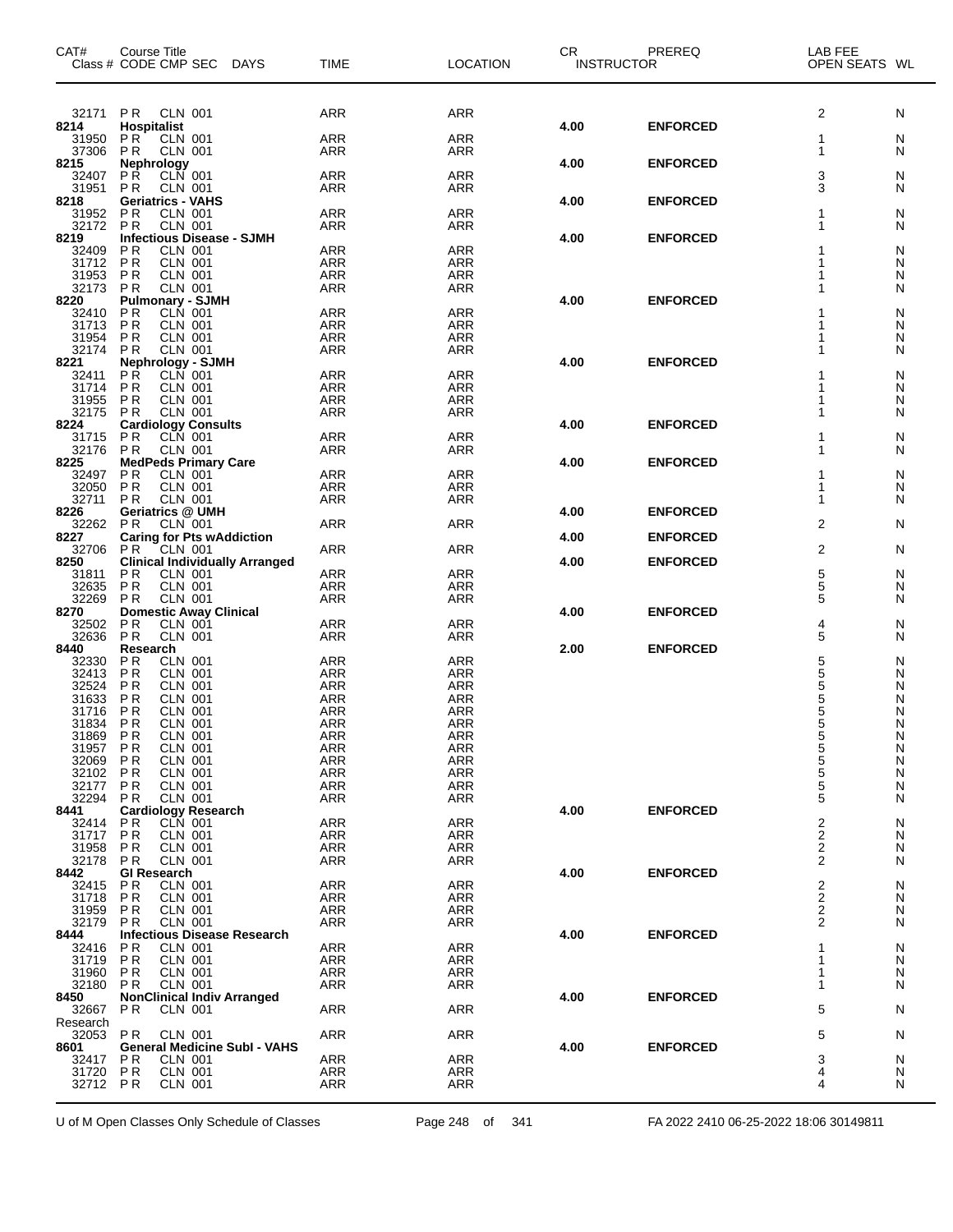| CAT#           | Course Title<br>Class # CODE CMP SEC DAYS                  |                                       | <b>TIME</b>                    | <b>LOCATION</b>          | CR<br><b>INSTRUCTOR</b> | PREREQ          | LAB FEE<br>OPEN SEATS WL |        |
|----------------|------------------------------------------------------------|---------------------------------------|--------------------------------|--------------------------|-------------------------|-----------------|--------------------------|--------|
| 32181          | <b>CLN 001</b><br>P R                                      |                                       | <b>ARR</b>                     | ARR                      |                         |                 | 4                        | N      |
| 8602           | <b>Gastroenterology Subl</b>                               |                                       |                                |                          | 4.00                    | <b>ENFORCED</b> |                          |        |
| 32418          | <b>PR</b><br>CLN 001                                       |                                       | <b>ARR</b>                     | ARR                      |                         |                 | 2                        | N      |
| 31721          | <b>PR</b><br>CLN 001                                       |                                       | ARR                            | <b>ARR</b>               |                         |                 | 2                        | N      |
| 32660<br>32713 | <b>PR</b><br><b>CLN 001</b><br><b>CLN 001</b><br><b>PR</b> |                                       | <b>ARR</b><br><b>ARR</b>       | <b>ARR</b><br>ARR        |                         |                 | 2<br>$\overline{2}$      | N<br>N |
| 8603           | <b>Hematology Subl</b>                                     |                                       |                                |                          | 4.00                    | <b>ENFORCED</b> |                          |        |
| 32419          | <b>CLN 001</b>                                             |                                       | <b>ARR</b>                     | <b>ARR</b>               |                         |                 |                          | N      |
| 31722          | $P$ R<br>$P$ R<br><b>CLN 001</b>                           |                                       | ARR <sup>1</sup>               | ARR                      |                         |                 | $\frac{2}{2}$            | N      |
| 32714          | PR<br><b>CLN 001</b>                                       |                                       | <b>ARR</b>                     | <b>ARR</b>               |                         |                 | 2                        | N      |
| 32715 PR       | <b>CLN 001</b>                                             |                                       | <b>ARR</b>                     | ARR                      |                         |                 | 2                        | N      |
| 8604           | <b>Cardiology Subl</b>                                     |                                       |                                |                          | 4.00                    | <b>ENFORCED</b> |                          |        |
| 32420          | CLN 001<br><b>PR</b>                                       |                                       | <b>ARR</b>                     | <b>ARR</b>               |                         |                 | 4                        | N      |
| 31723<br>32716 | <b>PR</b><br>CLN 001<br>PR<br><b>CLN 001</b>               |                                       | <b>ARR</b><br><b>ARR</b>       | <b>ARR</b><br><b>ARR</b> |                         |                 | 4<br>4                   | N<br>N |
| 32717          | <b>CLN 001</b><br><b>PR</b>                                |                                       | <b>ARR</b>                     | ARR                      |                         |                 | 4                        | N      |
| 8605           |                                                            | <b>General Medicine Subl - SJMH</b>   |                                |                          | 4.00                    | <b>ENFORCED</b> |                          |        |
| 32421          | P <sub>R</sub><br><b>CLN 001</b>                           |                                       | <b>ARR</b>                     | ARR                      |                         |                 |                          | N      |
| 31724          | PR<br><b>CLN 001</b>                                       |                                       | <b>ARR</b>                     | <b>ARR</b>               |                         |                 |                          | N      |
| 31961          | <b>PR</b><br><b>CLN 001</b>                                |                                       | <b>ARR</b>                     | <b>ARR</b>               |                         |                 |                          | N      |
| 32182          | <b>CLN 001</b><br><b>PR</b>                                |                                       | <b>ARR</b>                     | <b>ARR</b>               |                         |                 | 1                        | N      |
| 8606           | <b>Hospitalist Subl - VAHS</b>                             |                                       |                                |                          | 4.00                    | <b>ENFORCED</b> | 1                        |        |
| 32422<br>31725 | PR<br>PR<br><b>CLN 001</b><br><b>CLN 001</b>               |                                       | ARR<br>ARR                     | <b>ARR</b><br><b>ARR</b> |                         |                 | 1                        | N<br>N |
| 31962          | <b>CLN 001</b><br><b>PR</b>                                |                                       | <b>ARR</b>                     | ARR                      |                         |                 |                          | N      |
| 32183          | <b>CLN 001</b><br>P R                                      |                                       | <b>ARR</b>                     | ARR                      |                         |                 | 1                        | N      |
| 8607           | <b>General Medicine Subl</b>                               |                                       |                                |                          | 4.00                    | <b>ENFORCED</b> |                          |        |
| 32423          | <b>CLN 001</b><br><b>PR</b>                                |                                       | <b>ARR</b>                     | <b>ARR</b>               |                         |                 | 4                        | N      |
| 31726          | <b>CLN 001</b><br>PR                                       |                                       | <b>ARR</b>                     | <b>ARR</b>               |                         |                 | 4                        | N      |
| 32661          | <b>CLN 001</b><br><b>PR</b>                                |                                       | <b>ARR</b>                     | <b>ARR</b>               |                         |                 | 4                        | N      |
| 32184<br>8608  | <b>CLN 001</b><br><b>PR</b><br><b>Hospitalist Subl</b>     |                                       | <b>ARR</b>                     | ARR                      | 4.00                    | <b>ENFORCED</b> | 4                        | N      |
| 32424          | <b>PR</b><br><b>CLN 001</b>                                |                                       | <b>ARR</b>                     | ARR                      |                         |                 | 4                        | N      |
| 31727          | <b>PR</b><br><b>CLN 001</b>                                |                                       | <b>ARR</b>                     | <b>ARR</b>               |                         |                 | 3                        | N      |
| 31963          | <b>CLN 001</b><br>P R                                      |                                       | <b>ARR</b>                     | <b>ARR</b>               |                         |                 | 3                        | N      |
| 32185 PR       | <b>CLN 001</b>                                             |                                       | <b>ARR</b>                     | <b>ARR</b>               |                         |                 | 5                        | N      |
| 8701           |                                                            | Coronary Care Subl/ICU - SJMH         |                                |                          | 4.00                    | <b>ENFORCED</b> |                          |        |
| 32365<br>31666 | P R<br>CLN 001<br>PR<br><b>CLN 001</b>                     |                                       | <b>ARR</b><br>ARR <sup>1</sup> | <b>ARR</b><br><b>ARR</b> |                         |                 | 1<br>1                   | N<br>N |
| 31902          | <b>PR</b><br><b>CLN 001</b>                                |                                       | <b>ARR</b>                     | <b>ARR</b>               |                         |                 |                          | N      |
| 32132          | <b>CLN 001</b><br>P <sub>R</sub>                           |                                       | <b>ARR</b>                     | ARR                      |                         |                 | 1                        | N      |
| 8702           |                                                            | Intensive Care Subl/ICU - Oak         |                                |                          | 4.00                    | <b>ENFORCED</b> |                          |        |
| 32366          | CLN 001<br><b>PR</b>                                       |                                       | ARR                            | <b>ARR</b>               |                         |                 | 1                        | N      |
| 31667          | <b>CLN 001</b><br><b>PR</b>                                |                                       | <b>ARR</b>                     | <b>ARR</b>               |                         |                 | 1                        | N      |
| 31903          | <b>CLN 001</b><br><b>PR</b>                                |                                       | <b>ARR</b>                     | <b>ARR</b>               |                         |                 | 1                        | N      |
| 8703<br>32367  | <b>Intensive Care Subl/ICU</b>                             |                                       |                                | <b>ARR</b>               | 4.00                    | <b>ENFORCED</b> | 3                        | N      |
| 31668          | PR<br>PR<br>CLN 001<br><b>CLN 001</b>                      |                                       | ARR<br>ARR                     | <b>ARR</b>               |                         |                 | $\overline{4}$           | N      |
| 31904          | <b>PR</b><br><b>CLN 001</b>                                |                                       | <b>ARR</b>                     | <b>ARR</b>               |                         |                 | 3                        | N      |
| 32133          | P R<br>CLN 001                                             |                                       | <b>ARR</b>                     | <b>ARR</b>               |                         |                 | 4                        | N      |
| 8704           |                                                            | Intensive Care Subl/ICU - VAHS        |                                |                          | 4.00                    | <b>ENFORCED</b> |                          |        |
| 32368          | <b>CLN 001</b><br>P R                                      |                                       | ARR                            | <b>ARR</b>               |                         |                 | 1                        | N      |
| 31669          | P R<br>CLN 001                                             |                                       | ARR                            | ARR                      |                         |                 | $\frac{2}{2}$            | N      |
| 31905          | <b>PR</b><br><b>CLN 001</b>                                |                                       | <b>ARR</b>                     | ARR                      |                         |                 | 2                        | N      |
| 32134<br>8705  | P R<br><b>CLN 001</b><br><b>Coronary Care Subl/ICU</b>     |                                       | <b>ARR</b>                     | ARR                      | 4.00                    | <b>ENFORCED</b> |                          | N      |
| 32369          | P R<br>CLN 001                                             |                                       | <b>ARR</b>                     | ARR                      |                         |                 | 2                        | N      |
| 31670          | P R<br><b>CLN 001</b>                                      |                                       | ARR                            | ARR                      |                         |                 |                          | N      |
| 31906          | P R<br><b>CLN 001</b>                                      |                                       | <b>ARR</b>                     | ARR                      |                         |                 | $\frac{2}{2}$            | N      |
| 32135          | <b>CLN 001</b><br>P R                                      |                                       | ARR                            | ARR                      |                         |                 | $\overline{2}$           | N      |
| 8706           |                                                            | <b>Intensive Care Subl/ICU - SJMH</b> |                                |                          | 4.00                    | <b>ENFORCED</b> |                          |        |
| 32370          | P R<br>CLN 001                                             |                                       | <b>ARR</b>                     | ARR                      |                         |                 | 1                        | N      |
| 31671<br>31907 | <b>PR</b><br><b>CLN 001</b><br><b>CLN 001</b><br>P R       |                                       | <b>ARR</b><br>ARR              | ARR<br>ARR               |                         |                 | 1<br>1                   | N<br>N |
| 32136          | P R<br>CLN 001                                             |                                       | ARR                            | ARR                      |                         |                 | 1                        | N      |
| 8707           |                                                            | <b>Pulmonary SubI/ICU - HFHS</b>      |                                |                          | 4.00                    | <b>ENFORCED</b> |                          |        |
| 31672          | CLN 001<br>P R                                             |                                       | ARR                            | ARR                      |                         |                 | 1                        | N      |
| 31908 PR       | <b>CLN 001</b>                                             |                                       | ARR                            | ARR                      |                         |                 | 1                        | N      |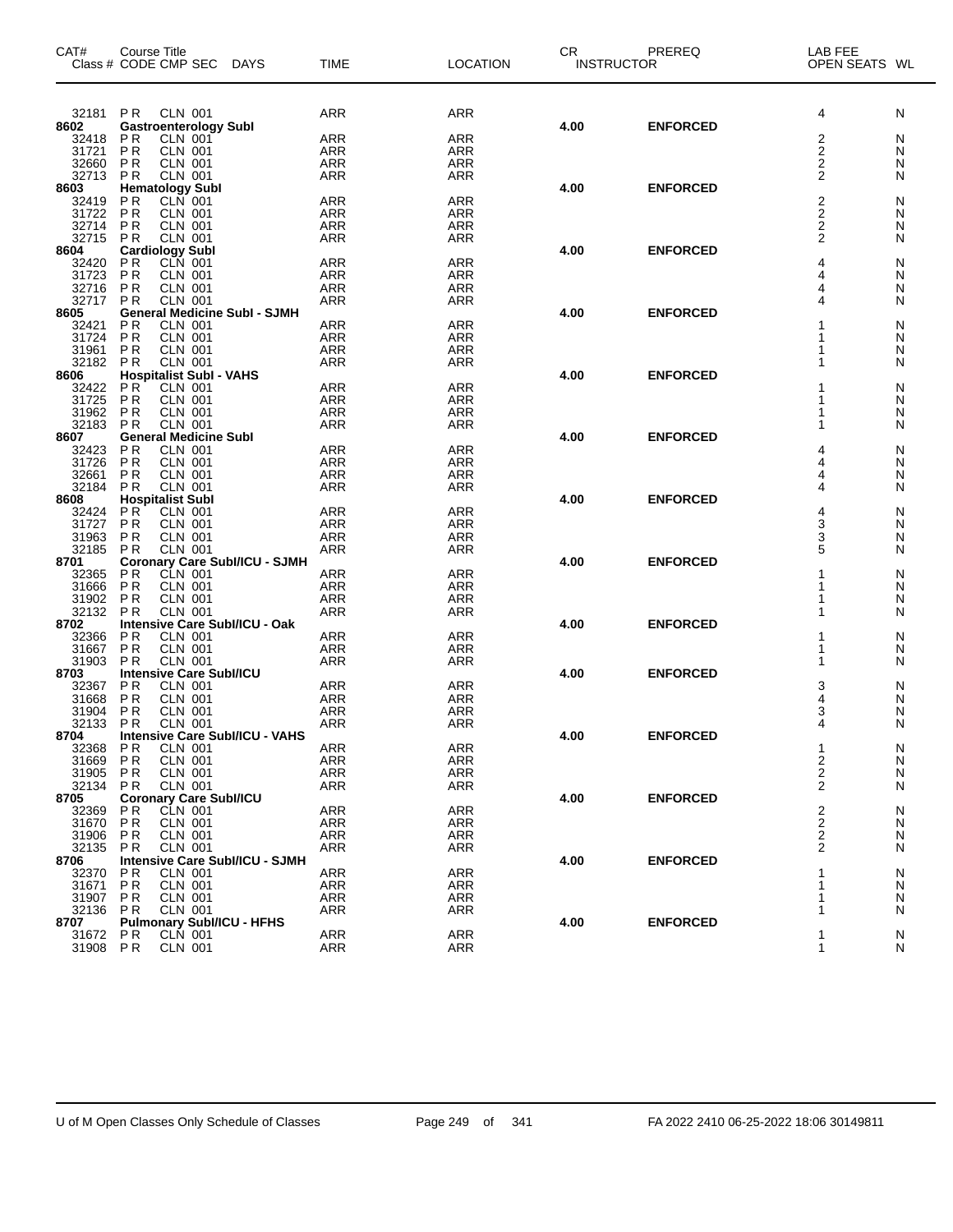#### **Department of Learning Health Sciences Learning Health Sciences (LHS) Open Sections**

| - - - - - - - - - -<br>600 | Precis Hith Sem                                         |           |                                                                              |               | $0.50 - 1.00$     |                           |                |   |
|----------------------------|---------------------------------------------------------|-----------|------------------------------------------------------------------------------|---------------|-------------------|---------------------------|----------------|---|
|                            | 27878 PD SEM 001                                        |           | <b>ARR</b>                                                                   | <b>ARR</b>    | Piatt             |                           | 20             | Ν |
|                            |                                                         |           | Check Canvas calendar for date, time and location for each seminar.          |               |                   |                           |                |   |
| 621                        | Imp Sci I                                               |           |                                                                              |               | 3.00-4.00         | <b>ADVISORY</b>           |                |   |
|                            | 25729 PIR SEM 001                                       | TH        | 1-4PM                                                                        | <b>ARR</b>    | Piatt, Donnelly   |                           | 3              | Y |
|                            | Section 001 is for residential master's level students. |           |                                                                              |               |                   |                           |                |   |
| 31134 PI                   | <b>SEM 100</b>                                          |           | ARR                                                                          | <b>REMOTE</b> | Piatt, Donnelly   |                           | 15             | Ν |
|                            |                                                         |           | Section 100 is for students enrolled in the the HILS-Online MS program only. |               |                   |                           |                |   |
| 650                        | <b>Hith Inf Sem</b>                                     |           |                                                                              |               | 3.00              |                           |                |   |
|                            | 23448 PR SEM 001                                        | $\top$    | $1-4PM$                                                                      | ARR           | Richesson         |                           | 12             | Υ |
|                            | Section 001 is for residential students.                |           |                                                                              |               |                   |                           |                |   |
| 31135 PD                   | <b>SEM 100</b>                                          |           | ARR                                                                          | <b>REMOTE</b> | Pletcher          |                           | 14             | Ν |
|                            |                                                         |           | Section 100 is for students enrolled in the HILS-Online MS program only.     |               |                   |                           |                |   |
| 660                        | Eval Methods in HI                                      |           |                                                                              |               | 3.00              | <b>ADVISORY</b>           |                |   |
|                            | 26937 PR LEC 001                                        | - F       | 10-1130AM                                                                    | 1255 NQ       | Friedman          |                           | 18             | Y |
|                            | Section 001 is for residential students only.           |           |                                                                              |               |                   |                           |                |   |
| 31136 PD                   | <b>LEC 100</b>                                          |           | ARR                                                                          | <b>REMOTE</b> | Friedman          |                           | 12             | Ν |
| 665                        |                                                         |           | Section 100 is for students enrolled in the HILS-Online MS program only.     |               | 4.00              | <b>ADVISORY</b>           |                |   |
|                            | <b>App Biostat for Hith</b><br>26094 PR SEM 001         | W         | 12-4PM                                                                       | <b>ARR</b>    | Davis             |                           | 13             | Y |
| 668                        | Intro Health Infor                                      |           |                                                                              |               | 3.00              | <b>ADVISORY, ENFORCED</b> |                |   |
|                            | 26148 PR LEC 001                                        | <b>MW</b> | 4-530PM                                                                      | 0420 CCCB     | Flynn, Kambiranda |                           | 47             | Υ |
| 678                        | <b>Learning Cycle Infor</b>                             |           |                                                                              |               | 3.00              |                           |                |   |
|                            | 31509 PD LEC 100                                        |           | ARR                                                                          | <b>REMOTE</b> | Abbott            |                           | 14             | Ν |
|                            |                                                         |           | Section 100 is for students enrolled in the HILS-Online MS program only.     |               |                   |                           |                |   |
| 721                        | Imp Sci 2                                               |           |                                                                              |               | 3.00              |                           |                |   |
|                            | 24375 PD LEC 001                                        | M         | $1-4PM$                                                                      | <b>ARR</b>    | Kilbourne         |                           | $\overline{4}$ | Υ |
| 990                        | <b>Diss Pre-Cand</b>                                    |           |                                                                              |               | $1.00 - 8.00$     | <b>ADVISORY</b>           |                |   |
|                            | $IND +$                                                 |           | <b>ARR</b>                                                                   | <b>ARR</b>    |                   |                           | 24             | Ν |
| 995                        | Diss-Cand                                               |           |                                                                              |               | 8.00              | <b>ADVISORY</b>           |                |   |
|                            | $IND +$                                                 |           | <b>ARR</b>                                                                   | <b>ARR</b>    |                   |                           | 23             | Ν |
|                            |                                                         |           |                                                                              |               |                   |                           |                |   |
|                            |                                                         |           | <b>Medical Education (MEDEDUC) Open Sections</b>                             |               |                   |                           |                |   |
| 650                        | MHPE Ed Prof Act. 1                                     |           |                                                                              |               | 6.00              | <b>ENFORCED</b>           |                |   |
|                            | $IND +$<br>R.                                           |           | <b>ARR</b>                                                                   | <b>ARR</b>    |                   |                           | 25             | Ν |
| 655                        | <b>MHPE Ed Prof Act. 2</b>                              |           |                                                                              |               | 6.00              | <b>ENFORCED</b>           |                |   |
|                            | $IND +$<br>R                                            |           | <b>ARR</b>                                                                   | <b>ARR</b>    |                   |                           | 25             | Ν |
| 660                        | <b>MHPE Ed Prof Act. 3</b>                              |           |                                                                              |               | 6.00              | <b>ENFORCED</b>           |                |   |
|                            | $IND +$<br>R                                            |           | <b>ARR</b>                                                                   | <b>ARR</b>    |                   |                           | 25             | Ν |
| 665                        | <b>MHPE Ed Prof Act. 4</b><br>$IND +$                   |           | <b>ARR</b>                                                                   | <b>ARR</b>    | 6.00              | <b>ENFORCED</b>           | 24             | Ν |
| 670                        | R.<br><b>MHPE Ed Prof Act. 5</b>                        |           |                                                                              |               | 6.00              | <b>ENFORCED</b>           |                |   |
|                            | $R$ IND $+$                                             |           | ARR                                                                          | <b>ARR</b>    |                   |                           | 25             | Ν |
| 695                        | <b>MHPE Capstone</b>                                    |           |                                                                              |               | 1.00-9.00         | <b>ENFORCED</b>           |                |   |
|                            | $IND +$<br>R                                            |           | <b>ARR</b>                                                                   | <b>ARR</b>    |                   |                           | 25             | Ν |
|                            |                                                         |           |                                                                              |               |                   |                           |                |   |

| 0.50-1.00                                          |                                              |                                     |             |
|----------------------------------------------------|----------------------------------------------|-------------------------------------|-------------|
| Piatt                                              |                                              | 20                                  | N           |
| 3.00-4.00<br>Piatt, Donnelly                       | <b>ADVISORY</b>                              | 3                                   | Υ           |
| Piatt, Donnelly                                    |                                              | 15                                  | N           |
| 3.00<br>Richesson                                  |                                              | 12                                  | Υ           |
| Pletcher                                           |                                              | 14                                  | N           |
| 3.00<br>Friedman                                   | <b>ADVISORY</b>                              | 18                                  | Υ           |
| Friedman                                           |                                              | 12                                  | N           |
| 4.00<br>Davis<br>3.00<br>Flynn, Kambiranda<br>3.00 | <b>ADVISORY</b><br><b>ADVISORY, ENFORCED</b> | 13<br>47                            | Υ<br>Υ      |
| Abbott                                             |                                              | 14                                  | N           |
| 3.00<br>Kilbourne<br>1.00-8.00<br>8.00             | <b>ADVISORY</b><br><b>ADVISORY</b>           | $\overline{\mathbf{4}}$<br>24<br>23 | Υ<br>N<br>N |
| 6.00<br>6.00                                       | <b>ENFORCED</b><br><b>ENFORCED</b>           | 25<br>25                            | N<br>N      |
| 6.00<br>6.00                                       | <b>ENFORCED</b><br><b>ENFORCED</b>           | 25<br>24                            | N<br>N      |
| 6.00<br>1.00-9.00                                  | <b>ENFORCED</b><br><b>ENFORCED</b>           | 25<br>25                            | N<br>N      |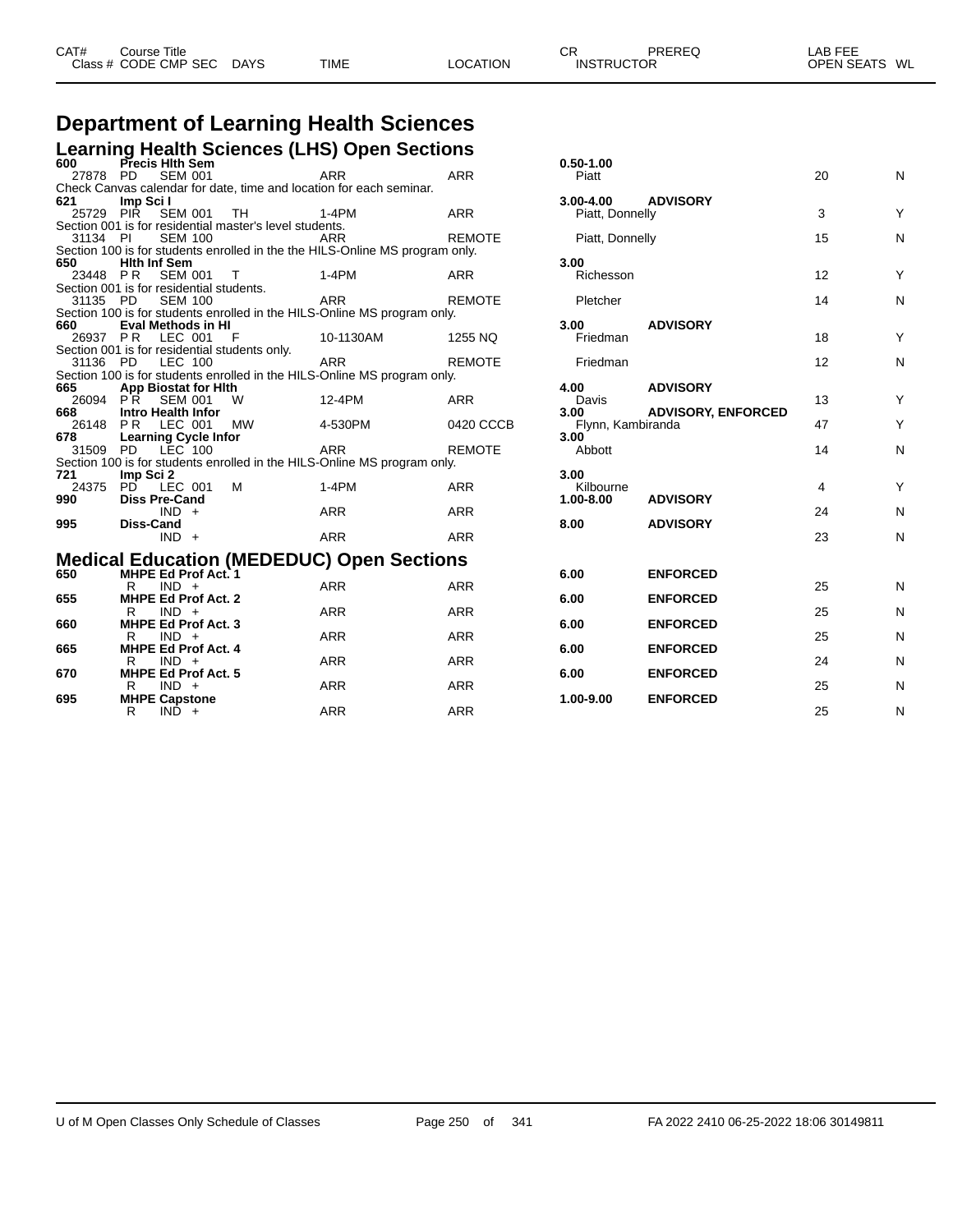|                   | Class # CODE CMP SEC<br><b>DAYS</b>                                                     | TIME              | LOCATION          | <b>INSTRUCTOR</b> |                 | OPEN SEATS WL           |        |
|-------------------|-----------------------------------------------------------------------------------------|-------------------|-------------------|-------------------|-----------------|-------------------------|--------|
|                   |                                                                                         |                   |                   |                   |                 |                         |        |
|                   | <b>Medical School</b>                                                                   |                   |                   |                   |                 |                         |        |
| 599               | <b>Emergency Medicine (EMERGMED) Open Sections</b><br><b>Clinical Research Elective</b> |                   |                   | 2.00-8.00         |                 |                         |        |
|                   | $IND +$                                                                                 | ARR               | ARR               |                   |                 | 2                       | N      |
| 8270              | <b>Domestic Away Clinical</b>                                                           |                   |                   | 4.00              | <b>ENFORCED</b> |                         |        |
| 38395<br>31830    | ΡR<br>CLN 001<br>P R<br>CLN 001                                                         | ARR<br>ARR        | ARR               |                   |                 | 4<br>5                  | N      |
| 32052             | P R<br><b>CLN 001</b>                                                                   | <b>ARR</b>        | ARR<br>ARR        |                   |                 | 5                       | N<br>N |
| 32268             | <b>PR</b><br>CLN 001                                                                    | <b>ARR</b>        | ARR               |                   |                 | 5                       | N      |
| 8300              | <b>Clinical Ultrasound</b>                                                              |                   |                   | 2.00              | <b>ENFORCED</b> |                         |        |
| 32609             | P R<br>CLN 001                                                                          | ARR               | ARR               | 2.00              | <b>ENFORCED</b> | 15                      | N      |
| 8370<br>32361     | <b>Domestic Away Non-Clinical</b><br>P <sub>R</sub><br>LEC 001                          | ARR               | ARR               |                   |                 | 25                      | N      |
| 32560             | P <sub>R</sub><br>LEC 001                                                               | ARR               | ARR               |                   |                 | 25                      | N      |
| 8440              | Research                                                                                |                   |                   | 4.00              | <b>ENFORCED</b> |                         |        |
| 32384<br>31687    | P <sub>R</sub><br>CLN 001<br>P R<br>CLN 001                                             | ARR<br><b>ARR</b> | <b>ARR</b><br>ARR |                   |                 | 3<br>3                  | N<br>N |
| 31925             | <b>PR</b><br>CLN 001                                                                    | <b>ARR</b>        | <b>ARR</b>        |                   |                 | 3                       | N      |
| 32151             | <b>CLN 001</b><br>P R                                                                   | ARR               | ARR               |                   |                 | 3                       | N      |
| 8500              | <b>Emergency Medicine</b>                                                               |                   |                   | 4.00              | <b>ENFORCED</b> |                         |        |
| 31926<br>32152    | P R<br>CLN 001<br><b>CLN 001</b><br>P R                                                 | <b>ARR</b><br>ARR | ARR<br>ARR        |                   |                 | 4<br>$\overline{7}$     | N<br>N |
| 8501              | <b>Emergency Medicine - SJMH</b>                                                        |                   |                   | 4.00              | <b>ENFORCED</b> |                         |        |
| 32386             | P R<br>CLN 001                                                                          | ARR               | <b>ARR</b>        |                   |                 | 1                       | N      |
| 31689             | P R<br>CLN 001                                                                          | ARR               | ARR               |                   |                 | $\overline{\mathbf{c}}$ | N      |
| 31927<br>32153    | P R<br>CLN 001<br><b>PR</b><br><b>CLN 001</b>                                           | <b>ARR</b><br>ARR | ARR<br><b>ARR</b> |                   |                 | 3<br>7                  | N<br>N |
| 8502              | <b>Emergency Medicine - Hurley</b>                                                      |                   |                   | 4.00              | <b>ENFORCED</b> |                         |        |
| 32387             | <b>CLN 001</b><br>P R                                                                   | ARR               | ARR               |                   |                 | 2                       | N      |
| 31928             | <b>PR</b><br>CLN 001<br><b>CLN 001</b>                                                  | <b>ARR</b>        | <b>ARR</b>        |                   |                 | 2<br>3                  | N      |
| 32261<br>8503     | P R<br><b>Emergency Medicine - HFHS</b>                                                 | <b>ARR</b>        | ARR               | 4.00              | <b>ENFORCED</b> |                         | N      |
| 32154             | P <sub>R</sub><br>CLN 001                                                               | ARR               | ARR               |                   |                 | 1                       | N      |
| 8700              | <b>Critical Care Subl/ICU</b>                                                           |                   |                   | 4.00              | <b>ENFORCED</b> |                         |        |
| 32364<br>32051 PR | P R<br>CLN 001<br><b>CLN 001</b>                                                        | ARR<br><b>ARR</b> | ARR<br>ARR        |                   |                 | 1<br>3                  | N<br>N |
|                   |                                                                                         |                   |                   |                   |                 |                         |        |
|                   | <b>Family Medicine (FAMMED) Open Sections</b>                                           |                   |                   |                   |                 |                         |        |
| 6200              | Family Med Req Clerk                                                                    |                   |                   | 4.00              | <b>ENFORCED</b> |                         |        |
| 31585<br>32565    | <b>PR</b><br>CLN 001<br>P R<br><b>CLN 001</b>                                           | ARR<br><b>ARR</b> | <b>ARR</b><br>ARR |                   |                 | 1<br>5                  | N<br>N |
| 32566             | <b>PR</b><br><b>CLN 001</b>                                                             | <b>ARR</b>        | <b>ARR</b>        |                   |                 | 2                       | N      |
| 32567             | P R<br>CLN 001                                                                          | ARR               | ARR               |                   |                 | 3                       | N      |
| 8150              | <b>Clinical Individually Arranged</b><br>P R                                            | <b>ARR</b>        | ARR               | 2.00              | <b>ENFORCED</b> | 5                       | N      |
| 32701<br>8200     | CLN 001<br><b>Integrative Medicine-Clinical</b>                                         |                   |                   | 4.00              | <b>ENFORCED</b> |                         |        |
| 32155             | PR.<br>CLN 001                                                                          | ARR               | ARR               |                   |                 | 1                       | N      |
| 8201              | <b>Adolescent Medicine</b>                                                              |                   |                   | 4.00              | <b>ENFORCED</b> |                         |        |
| 31931<br>8202     | P R<br>CLN 001<br>Japanese Fam&Community-Local                                          | ARR               | ARR               | 4.00              | <b>ENFORCED</b> | 1                       | N      |
| 32390 PR          | <b>CLN 001</b>                                                                          | ARR               | ARR               |                   |                 |                         | N      |
| 31693             | P R<br>CLN 001                                                                          | ARR               | ARR               |                   |                 |                         | N      |
| 31932             | PR<br><b>CLN 001</b>                                                                    | ARR               | <b>ARR</b>        |                   |                 |                         | N      |
| 32157<br>8203     | <b>PR</b><br><b>CLN 001</b><br><b>Family Medicine in Japan</b>                          | <b>ARR</b>        | ARR               | 4.00              | <b>ENFORCED</b> |                         | N      |
| 32391             | <b>CLN 001</b><br>P R                                                                   | <b>ARR</b>        | ARR               |                   |                 |                         | N      |
| 31694             | <b>PR</b><br><b>CLN 001</b>                                                             | <b>ARR</b>        | <b>ARR</b>        |                   |                 |                         | N      |
| 31933<br>32158    | <b>CLN 001</b><br>P R<br><b>CLN 001</b><br>PR.                                          | ARR<br>ARR        | ARR<br>ARR        |                   |                 |                         | N<br>N |
| 8204              | <b>Disability Health Elective</b>                                                       |                   |                   | 2.00              | <b>ENFORCED</b> |                         |        |
| 32558             | <b>PR</b><br><b>MDC 001</b>                                                             | <b>ARR</b>        | ARR               |                   |                 | 1                       | N      |
| 8250              | <b>Clinical Individually Arranged</b>                                                   |                   |                   | 4.00              | <b>ENFORCED</b> |                         |        |
| 32676<br>8255     | <b>PR CLN 001</b><br><b>Clinical 4wk Pilot</b>                                          | <b>ARR</b>        | ARR               | 4.00              | <b>ENFORCED</b> | 5                       | N      |
|                   | 37299 PR CLN 001                                                                        | ARR               | ARR               |                   |                 | 9                       | N      |
|                   | Comprehensive Wound Care Clini                                                          |                   |                   |                   |                 |                         |        |
| 37300 PR          | CLN 001                                                                                 | <b>ARR</b>        | ARR               |                   |                 | 9                       | N      |
|                   | Comprehensive Wound Care Clini<br>37301 PR CLN 001                                      | <b>ARR</b>        | ARR               |                   |                 | 9                       | N      |
|                   | Comprehensive Wound Care Clini                                                          |                   |                   |                   |                 |                         |        |
| 8355              | <b>NonClinical 2wk Pilot</b>                                                            |                   |                   | 2.00              | <b>ENFORCED</b> |                         |        |
|                   | 38418 PR LEC 001                                                                        | <b>ARR</b>        | ARR               |                   |                 | 5                       | N      |
|                   | Intro to LGBTQIA+ Health<br>38419 PR LEC 001                                            | ARR               | ARR               |                   |                 | 5                       | N      |
|                   | Intro to LGBTQIA+ Health                                                                |                   |                   |                   |                 |                         |        |
|                   | 38420 PR LEC 001                                                                        | <b>ARR</b>        | ARR               |                   |                 | 5                       | N      |
|                   | Intro to LGBTQIA+ Health                                                                |                   |                   |                   |                 |                         |        |

CAT# Course Title Case CR PREREQ LAB FEE

U of M Open Classes Only Schedule of Classes Page 251 of 341 FA 2022 2410 06-25-2022 18:06 30149811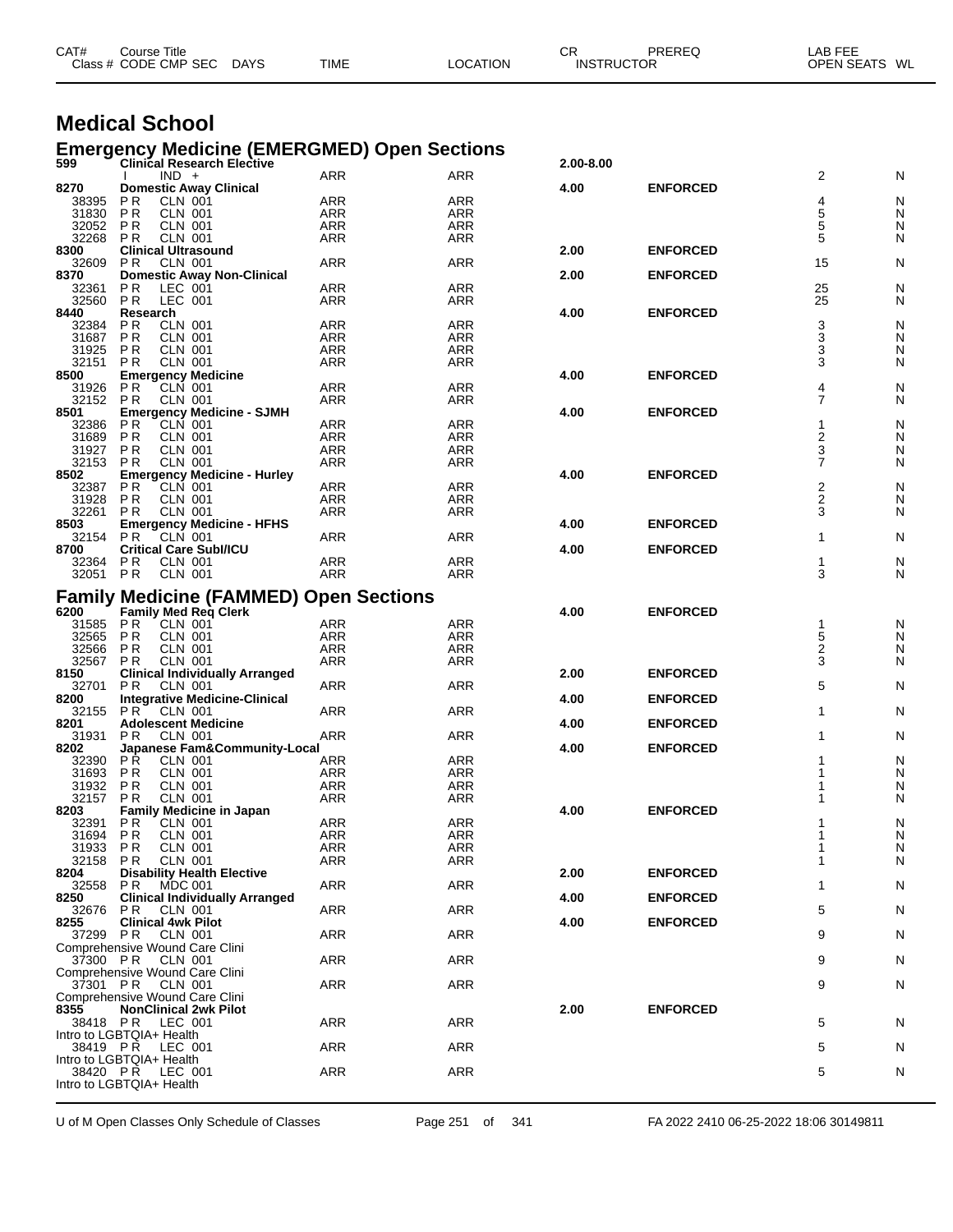| CAT#                                 | <b>Course Title</b>    | Class # CODE CMP SEC             | <b>DAYS</b> | <b>TIME</b>              | <b>LOCATION</b>          | CR.<br><b>INSTRUCTOR</b> | PREREQ          | <b>LAB FEE</b><br><b>OPEN SEATS</b> | WL     |
|--------------------------------------|------------------------|----------------------------------|-------------|--------------------------|--------------------------|--------------------------|-----------------|-------------------------------------|--------|
|                                      |                        |                                  |             |                          |                          |                          |                 |                                     |        |
| 38421 PR                             |                        | LEC 001                          |             | <b>ARR</b>               | <b>ARR</b>               |                          |                 | 5                                   | N      |
| Intro to LGBTQIA+ Health<br>38422 PR |                        | LEC 001                          |             | <b>ARR</b>               | <b>ARR</b>               |                          |                 | 5                                   | N      |
| Intro to LGBTQIA+ Health             |                        |                                  |             |                          |                          |                          |                 |                                     |        |
| 38423 PR                             |                        | LEC 001                          |             | <b>ARR</b>               | <b>ARR</b>               |                          |                 | 5                                   | N      |
| Intro to LGBTQIA+ Health             |                        |                                  |             |                          |                          |                          |                 |                                     |        |
| 38424 PR                             |                        | LEC 001                          |             | <b>ARR</b>               | <b>ARR</b>               |                          |                 | 5                                   | N      |
| Intro to LGBTQIA+ Health             |                        |                                  |             |                          |                          |                          |                 |                                     |        |
| 38425 PR<br>Intro to LGBTQIA+ Health |                        | LEC 001                          |             | <b>ARR</b>               | <b>ARR</b>               |                          |                 | 5                                   | N      |
| 8440                                 | Research               |                                  |             |                          |                          | 4.00                     | <b>ENFORCED</b> |                                     |        |
| 32392                                | <b>PR</b>              | <b>CLN 001</b>                   |             | <b>ARR</b>               | <b>ARR</b>               |                          |                 |                                     | N      |
| 31695                                | <b>PR</b>              | <b>CLN 001</b>                   |             | <b>ARR</b>               | <b>ARR</b>               |                          |                 |                                     | N      |
| 31934                                | <b>PR</b>              | <b>CLN 001</b>                   |             | <b>ARR</b>               | <b>ARR</b>               |                          |                 | 3<br>3<br>3<br>3                    | N      |
| 32159                                | <b>PR</b>              | <b>CLN 001</b>                   |             | <b>ARR</b>               | <b>ARR</b>               |                          |                 |                                     | N      |
| 8441                                 |                        | <b>Integrative Research</b>      |             |                          |                          | 4.00                     | <b>ENFORCED</b> |                                     |        |
| 32393                                | <b>PR</b>              | <b>CLN 001</b>                   |             | <b>ARR</b>               | <b>ARR</b>               |                          |                 |                                     | N      |
| 31696<br>31935                       | <b>PR</b><br><b>PR</b> | <b>CLN 001</b><br><b>CLN 001</b> |             | <b>ARR</b><br><b>ARR</b> | <b>ARR</b><br><b>ARR</b> |                          |                 |                                     | N<br>N |
| 32160                                | <b>PR</b>              | <b>CLN 001</b>                   |             | <b>ARR</b>               | <b>ARR</b>               |                          |                 |                                     | N      |
| 8600                                 |                        | Subinternship-Univ Hospital      |             |                          |                          | 4.00                     | <b>ENFORCED</b> |                                     |        |
| 32394                                | <b>PR</b>              | <b>CLN 001</b>                   |             | <b>ARR</b>               | <b>ARR</b>               |                          |                 |                                     | N      |
| 31697                                | P <sub>R</sub>         | <b>CLN 001</b>                   |             | <b>ARR</b>               | <b>ARR</b>               |                          |                 |                                     | N      |
| 31936                                | <b>PR</b>              | <b>CLN 001</b>                   |             | <b>ARR</b>               | <b>ARR</b>               |                          |                 |                                     | N      |
| 32161                                | <b>PR</b>              | <b>CLN 001</b>                   |             | <b>ARR</b>               | <b>ARR</b>               |                          |                 |                                     | N      |
| 8601                                 |                        | Subinternship - Chelsea          |             |                          |                          | 4.00                     | <b>ENFORCED</b> |                                     |        |
| 32395                                | <b>PR</b>              | CLN 001                          |             | <b>ARR</b>               | <b>ARR</b>               |                          |                 |                                     | N      |
| 31698<br>31937                       | <b>PR</b><br><b>PR</b> | <b>CLN 001</b><br><b>CLN 001</b> |             | <b>ARR</b><br><b>ARR</b> | <b>ARR</b><br><b>ARR</b> |                          |                 |                                     | N<br>N |
| 32162                                | <b>PR</b>              | <b>CLN 001</b>                   |             | <b>ARR</b>               | <b>ARR</b>               |                          |                 |                                     | N      |
|                                      |                        |                                  |             |                          |                          |                          |                 |                                     |        |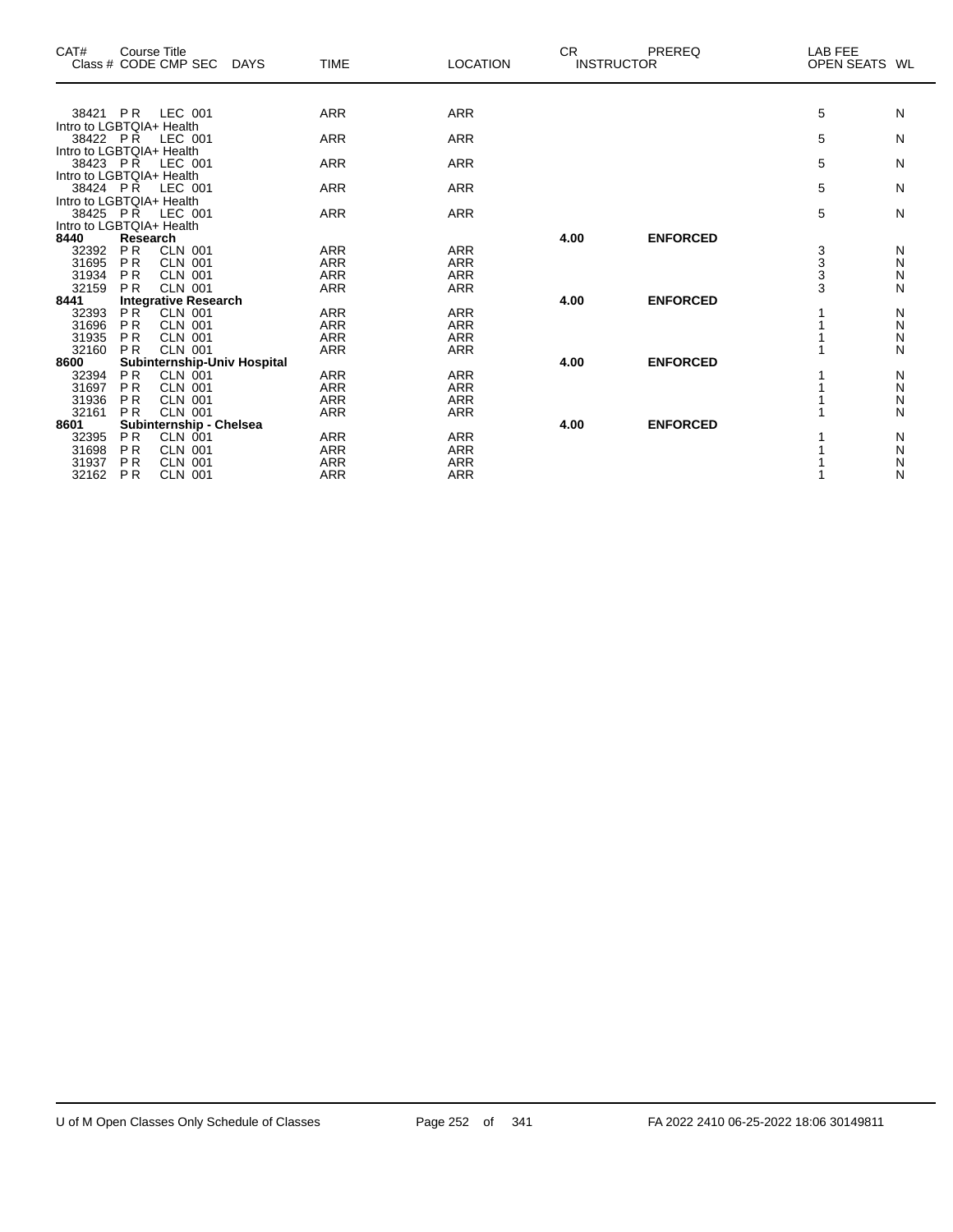| CAT#      | Title<br>Course |             |             |          | СR                | PREREC | AR FEE                  |  |
|-----------|-----------------|-------------|-------------|----------|-------------------|--------|-------------------------|--|
| Class $#$ | CODE CMP SEC    | <b>DAYS</b> | <b>TIME</b> | LOCATION | <b>INSTRUCTOR</b> |        | <b>OPEN SEATS</b><br>WL |  |

#### **Medical School Administration**

|                  | <b>Immunology (IMMUNO) Open Sections</b>                                           |                          |                          |                  |                 |                     |                |
|------------------|------------------------------------------------------------------------------------|--------------------------|--------------------------|------------------|-----------------|---------------------|----------------|
| 599              | Grad Ind Research<br>$IND +$                                                       | ARR                      | <b>ARR</b>               | 1.00-8.00        | <b>ADVISORY</b> | 25                  | N              |
| 815<br>14997     | Immun Journal Club<br>P<br><b>SEM 001</b><br>W                                     | 12-1PM                   | 5330 MSC1                | 1.00<br>Raghavan |                 | 17                  | N              |
| 995              | Diss-Cand<br>$IND +$<br>R                                                          | ARR                      | ARR                      | 8.00             | <b>ENFORCED</b> | 25                  | N              |
|                  |                                                                                    |                          |                          |                  |                 |                     |                |
| 515              | <b>Medical School Administration (MEDADM) Open Sections</b><br>Hum Gr Anat-Ald Sci |                          |                          | 8.00             | <b>ADVISORY</b> |                     |                |
| 11879<br>11878   | PI<br>LAB 002<br>LEC 001<br>A                                                      | <b>ARR</b><br><b>ARR</b> | ARR<br><b>ARR</b>        |                  |                 | 6                   | N              |
| 5100             | <b>Sci Trunk Launch</b>                                                            |                          |                          | 1.00             | <b>ENFORCED</b> |                     |                |
| 32653<br>5120    | P R<br><b>SEM 001</b><br>Doctoring 1                                               | <b>ARR</b>               | <b>ARR</b>               | 2.00             | <b>ENFORCED</b> | 189                 | N              |
| 38443            | PR.<br><b>SMA 001</b>                                                              | ARR                      | ARR                      |                  |                 | 189                 | N              |
| 5160<br>38444    | <b>Improving Healthcare Systems</b><br>LEC 001<br>PŘ.                              | <b>ARR</b>               | <b>ARR</b>               | 1.00             | <b>ENFORCED</b> | 189                 | N              |
| 5610<br>32654    | <b>Foundations of Medicine I</b><br>P R<br>LEC 001                                 | <b>ARR</b>               | <b>ARR</b>               | 2.00             | <b>ENFORCED</b> | 189                 | N              |
| 5611             | <b>Foundations of Medicine I pt2</b>                                               |                          |                          | 2.00             | <b>ENFORCED</b> |                     |                |
| 38442<br>5620    | LEC 001<br>P R<br><b>Foundations of Medicine II</b>                                | ARR                      | ARR                      | 3.00             | <b>ENFORCED</b> | 189                 | N              |
| 38437<br>5630    | LEC 001<br>P R<br><b>Vital Functions I</b>                                         | <b>ARR</b>               | <b>ARR</b>               | 7.00             | <b>ENFORCED</b> | 169                 | N              |
| 38438            | P R<br>LEC 001                                                                     | <b>ARR</b>               | <b>ARR</b>               |                  |                 | 169                 | N              |
| 6100<br>32626 PR | <b>Trans to Clerkships</b><br><b>SMA 001</b>                                       | ARR                      | ARR                      | 4.00             | <b>ENFORCED</b> | 42                  | N              |
| 6900<br>36474    | <b>Online Trunk Consolidation</b><br>DIS 001<br>P R                                | <b>ARR</b>               | ARR                      | 4.00             | <b>ENFORCED</b> | 190                 | N              |
| 36475            | <b>PR</b><br>DIS 001                                                               | ARR                      | ARR                      |                  |                 | 190                 | N              |
| 7100<br>32568    | <b>Longitudinal Clinic Med Home</b><br>PR.<br><b>CLN 001</b>                       | ARR                      | <b>ARR</b>               | 1.00             | <b>ENFORCED</b> | 40                  | N              |
| 7110<br>32569    | <b>Branches Launch</b><br><b>SEM 001</b><br>P R                                    | <b>ARR</b>               | <b>ARR</b>               | 2.00             | <b>ENFORCED</b> | 40                  | N              |
| 7120             | <b>Doctoring Branches</b>                                                          |                          |                          | 1.00             | <b>ENFORCED</b> |                     |                |
| 32703 PR<br>7150 | CLN 001<br><b>Longitudinal Apprenticeship</b>                                      | ARR                      | ARR                      | 1.00             | <b>ENFORCED</b> | 10                  | N              |
| 32570<br>7200    | <b>PR</b><br>CLN 001                                                               | <b>ARR</b>               | <b>ARR</b>               | 1.00-2.00        | <b>ENFORCED</b> | 20                  | N              |
| 32608            | <b>Capstone for Impact</b><br><b>RES 002</b><br>P R                                | <b>ARR</b>               | <b>ARR</b>               |                  |                 | 40                  | N              |
| 32698<br>7201    | <b>RES 003</b><br>P R<br><b>Longitudinal CFI</b>                                   | ARR                      | <b>ARR</b>               | 6.00             | <b>ENFORCED</b> | 40                  | N              |
| 37054<br>7300    | PR<br><b>RES 001</b><br><b>Hist of Race &amp; Racism</b>                           | <b>ARR</b>               | <b>ARR</b>               | 4.00             | <b>ENFORCED</b> | 199                 | N              |
| 32571            | DIS 001<br>PR.                                                                     | ARR                      | ARR                      |                  |                 | 10                  | N              |
| 8150<br>37386    | <b>Clinical Individually Arranged</b><br><b>CLN 001</b><br>PR                      | <b>ARR</b>               | <b>ARR</b>               | 2.00             | <b>ENFORCED</b> | 5                   | N              |
| 8200             | <b>Hith Disparities Indep Clin</b>                                                 |                          |                          | 4.00             | <b>ENFORCED</b> |                     |                |
| 32425<br>31728   | P R<br>CLN 001<br><b>PR</b><br><b>CLN 001</b>                                      | ARR<br>ARR               | <b>ARR</b><br><b>ARR</b> |                  |                 | $\frac{5}{5}$       | N<br>N         |
| 31964<br>32186   | <b>CLN 001</b><br>P R<br><b>PR</b><br><b>CLN 001</b>                               | ARR<br><b>ARR</b>        | ARR<br><b>ARR</b>        |                  |                 | $\overline{5}$<br>5 | N<br>N         |
| 8201             | <b>ACCESS Clinical Rotation</b>                                                    |                          |                          | 4.00             | <b>ENFORCED</b> |                     |                |
| 35205<br>32644   | P R<br>CLN 001<br>PR<br><b>CLN 001</b>                                             | <b>ARR</b><br>ARR        | <b>ARR</b><br>ARR        |                  |                 | 1<br>1              | N<br>N         |
| 35207<br>8301    | <b>PR</b><br><b>CLN 001</b><br><b>Intro to Clinical Ethics</b>                     | <b>ARR</b>               | ARR                      | 2.00             | <b>ENFORCED</b> | 1                   | N              |
| 32331            | ΡR<br><b>CLN 001</b>                                                               | <b>ARR</b>               | <b>ARR</b>               |                  |                 | 16                  | N              |
| 32525<br>31634   | <b>CLN 001</b><br>P R<br><b>CLN 001</b><br>P R                                     | <b>ARR</b><br>ARR        | ARR<br>ARR               |                  |                 | 16<br>18            | ${\sf N}$<br>N |
| 31835            | ΡR<br><b>CLN 001</b>                                                               | <b>ARR</b>               | <b>ARR</b>               |                  |                 | 19                  | N              |
| 31870<br>32070   | <b>CLN 001</b><br>P R<br>P <sub>R</sub><br><b>CLN 001</b>                          | <b>ARR</b><br><b>ARR</b> | <b>ARR</b><br>ARR        |                  |                 | 20<br>20            | N<br>N         |
| 32103<br>32295   | P <sub>R</sub><br><b>CLN 001</b><br><b>CLN 001</b>                                 | <b>ARR</b><br><b>ARR</b> | ARR<br><b>ARR</b>        |                  |                 | 20<br>20            | N<br>N         |
| 8302             | P R<br><b>Patient Based Scientific Ing</b>                                         |                          |                          | 2.00             | <b>ENFORCED</b> |                     |                |
| 32526<br>31836   | P <sub>R</sub><br><b>CLN 001</b><br><b>CLN 001</b><br><b>PR</b>                    | <b>ARR</b><br><b>ARR</b> | ARR<br>ARR               |                  |                 | 8<br>1              | N<br>N         |
| 8303             | <b>Population Health Survey Crse</b>                                               |                          |                          | 2.00             | <b>ENFORCED</b> |                     |                |
| 32527<br>31837   | <b>PR</b><br><b>CLN 001</b><br><b>CLN 001</b><br>P R                               | <b>ARR</b><br><b>ARR</b> | ARR<br>ARR               |                  |                 | 2<br>3              | N<br>N         |
| 31871<br>32071   | P <sub>R</sub><br><b>CLN 001</b><br>ΡR<br><b>CLN 001</b>                           | <b>ARR</b><br><b>ARR</b> | ARR<br>ARR               |                  |                 | 4                   | N<br>N         |
| 32104            | <b>CLN 001</b><br>P R                                                              | <b>ARR</b>               | <b>ARR</b>               |                  |                 | 2<br>4              | N              |
| 32296            | P <sub>R</sub><br><b>CLN 001</b>                                                   | <b>ARR</b>               | <b>ARR</b>               |                  |                 | 4                   | N              |

U of M Open Classes Only Schedule of Classes Page 253 of 341 FA 2022 2410 06-25-2022 18:06 30149811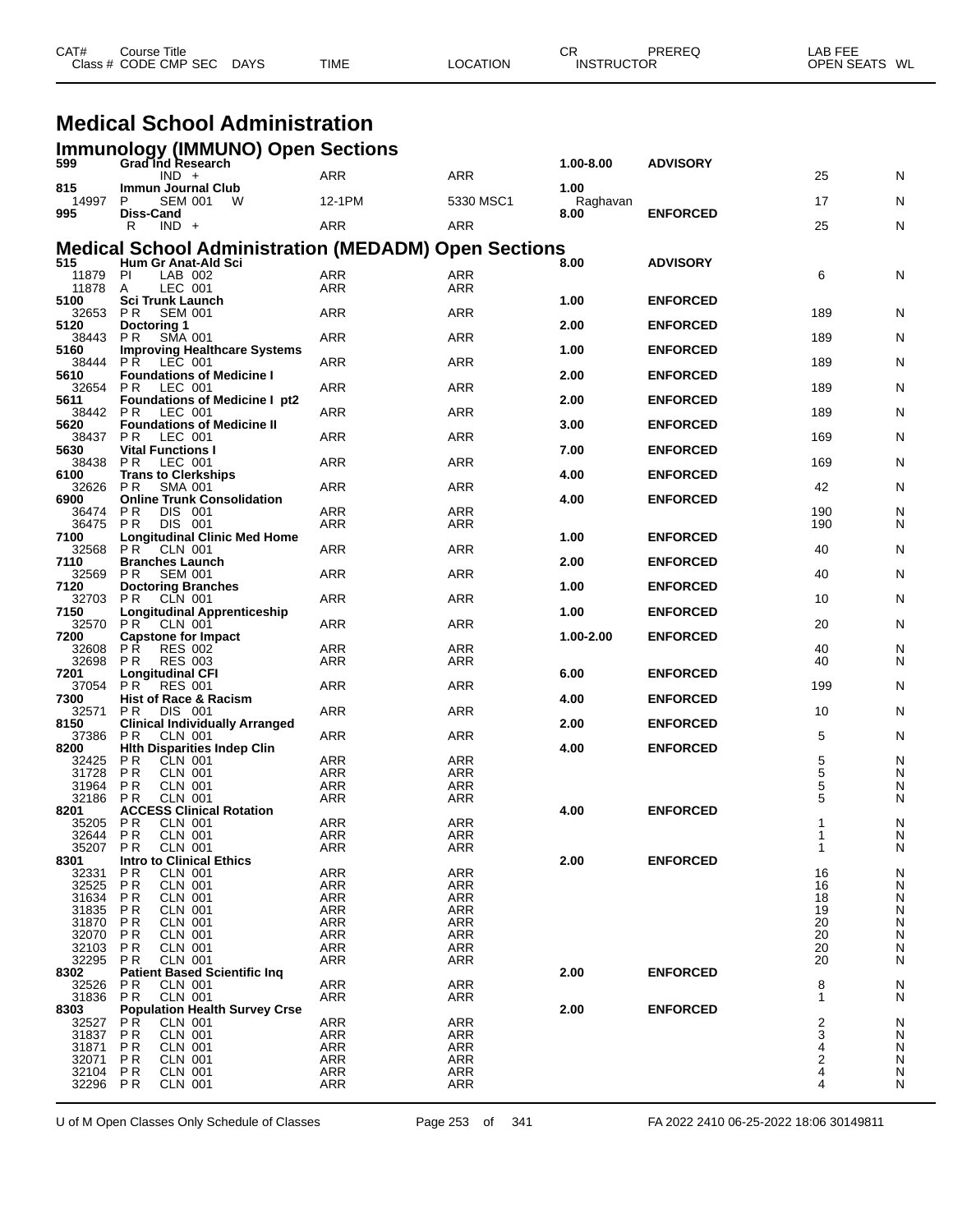| CAT#           | Course Title<br>Class # CODE CMP SEC<br>DAYS                         | <b>TIME</b>              | <b>LOCATION</b>          | CR.<br><b>INSTRUCTOR</b> | PREREQ          | LAB FEE<br>OPEN SEATS WL |        |
|----------------|----------------------------------------------------------------------|--------------------------|--------------------------|--------------------------|-----------------|--------------------------|--------|
| 8304           | Pediatric Injury Prevention                                          |                          |                          | 2.00                     | <b>ENFORCED</b> |                          |        |
| 32333          | CLN 001<br>P <sub>R</sub>                                            | <b>ARR</b>               | <b>ARR</b>               |                          |                 | 17                       | N      |
| 32528          | <b>PR</b><br><b>CLN 001</b>                                          | <b>ARR</b>               | <b>ARR</b>               |                          |                 | 18                       | N      |
| 31636          | <b>PR</b><br><b>CLN 001</b>                                          | <b>ARR</b>               | <b>ARR</b>               |                          |                 | 17                       | N      |
| 31838<br>31872 | P <sub>R</sub><br><b>CLN 001</b><br>P <sub>R</sub><br><b>CLN 001</b> | <b>ARR</b><br><b>ARR</b> | <b>ARR</b><br><b>ARR</b> |                          |                 | 19<br>19                 | N<br>N |
| 32072          | ΡR<br><b>CLN 001</b>                                                 | <b>ARR</b>               | <b>ARR</b>               |                          |                 | 20                       | Ν      |
| 32105          | ΡR<br><b>CLN 001</b>                                                 | <b>ARR</b>               | <b>ARR</b>               |                          |                 | 20                       | N      |
| 32297<br>8305  | ΡR<br><b>CLN 001</b><br>Safety QI & Systems                          | <b>ARR</b>               | ARR                      | 2.00                     | <b>ENFORCED</b> | 20                       | N      |
| 32334          | <b>CLN 001</b><br>P <sub>R</sub>                                     | <b>ARR</b>               | <b>ARR</b>               |                          |                 | 68                       | N      |
| 32529          | P <sub>R</sub><br><b>CLN 001</b>                                     | <b>ARR</b>               | <b>ARR</b>               |                          |                 | 68                       | Ν      |
| 31637<br>31839 | ΡR<br><b>CLN 001</b><br>ΡR<br><b>CLN 001</b>                         | <b>ARR</b><br><b>ARR</b> | <b>ARR</b><br><b>ARR</b> |                          |                 | 67<br>70                 | Ν<br>N |
| 31873          | P <sub>R</sub><br><b>CLN 001</b>                                     | <b>ARR</b>               | <b>ARR</b>               |                          |                 | 70                       | Ν      |
| 32073          | ΡR<br><b>CLN 001</b>                                                 | <b>ARR</b>               | <b>ARR</b>               |                          |                 | 69                       | Ν      |
| 32106<br>32298 | P <sub>R</sub><br><b>CLN 001</b><br><b>CLN 001</b><br>P <sub>R</sub> | ARR<br><b>ARR</b>        | <b>ARR</b><br><b>ARR</b> |                          |                 | 70<br>70                 | N<br>N |
| 8307           | <b>Intro to Pts and Populations</b>                                  |                          |                          | 2.00                     | <b>ENFORCED</b> |                          |        |
| 32280          | <b>PR</b><br><b>CLN 001</b>                                          | ARR                      | <b>ARR</b>               |                          |                 | 38                       | N      |
| 8350<br>32675  | <b>NonClinical Indiv Arranged</b><br>CLN 001<br>P <sub>R</sub>       | <b>ARR</b>               | ARR                      | 2.00                     | <b>ENFORCED</b> | 5                        | N      |
| 8400           | <b>Path of Excellence Elective</b>                                   |                          |                          | 2.00                     | <b>ENFORCED</b> |                          |        |
| 32335          | <b>CLN 001</b><br>ΡR                                                 | <b>ARR</b>               | <b>ARR</b>               |                          |                 | 10                       | N      |
| 32427          | P <sub>R</sub><br><b>CLN 001</b><br><b>CLN 001</b>                   | <b>ARR</b>               | ARR                      |                          |                 | 8<br>9                   | N      |
| 32530<br>31638 | ΡR<br>P <sub>R</sub><br><b>CLN 001</b>                               | <b>ARR</b><br><b>ARR</b> | <b>ARR</b><br><b>ARR</b> |                          |                 | 10                       | N<br>N |
| 31730          | P <sub>R</sub><br><b>CLN 001</b>                                     | <b>ARR</b>               | <b>ARR</b>               |                          |                 | 9                        | Ν      |
| 31840          | P <sub>R</sub><br><b>CLN 001</b>                                     | <b>ARR</b>               | <b>ARR</b>               |                          |                 | 10<br>10                 | N      |
| 31874<br>31966 | P <sub>R</sub><br><b>CLN 001</b><br>P <sub>R</sub><br><b>CLN 001</b> | <b>ARR</b><br><b>ARR</b> | <b>ARR</b><br><b>ARR</b> |                          |                 | 9                        | N<br>Ν |
| 32074          | PR<br><b>CLN 001</b>                                                 | <b>ARR</b>               | <b>ARR</b>               |                          |                 | 10                       | N      |
| 32107          | ΡR<br><b>CLN 001</b>                                                 | <b>ARR</b>               | <b>ARR</b>               |                          |                 | 10                       | Ν      |
| 32188<br>32299 | ΡR<br><b>CLN 001</b><br><b>PR</b><br><b>CLN 001</b>                  | <b>ARR</b><br><b>ARR</b> | <b>ARR</b><br><b>ARR</b> |                          |                 | 10<br>10                 | N<br>N |
| 8401           | <b>Academic Communications</b>                                       |                          |                          | 4.00                     | <b>ENFORCED</b> |                          |        |
| 32627          | <b>CLN 001</b><br>P <sub>R</sub>                                     | ARR                      | <b>ARR</b>               |                          |                 | 20                       | N      |
| 32628<br>8404  | <b>PR</b><br>CLN 001<br><b>Washtenaw County Health Dept</b>          | <b>ARR</b>               | ARR                      | 4.00                     | <b>ENFORCED</b> | 20                       | N      |
| 35208          | ΡR<br><b>CLN 001</b>                                                 | ARR                      | <b>ARR</b>               |                          |                 | $\mathbf{1}$             | N      |
| 35210          | <b>PR</b><br><b>CLN 001</b>                                          | <b>ARR</b>               | <b>ARR</b>               |                          |                 | $\overline{\mathbf{c}}$  | N      |
| 35211<br>8405  | <b>CLN 001</b><br>ΡR<br><b>Detroit Health Department</b>             | <b>ARR</b>               | <b>ARR</b>               | 4.00                     | <b>ENFORCED</b> | $\overline{2}$           | N      |
| 31731          | <b>PR</b><br><b>CLN 001</b>                                          | <b>ARR</b>               | <b>ARR</b>               |                          |                 | $\overline{\mathbf{c}}$  | N      |
| 32630          | <b>PR</b><br><b>CLN 001</b>                                          | <b>ARR</b>               | <b>ARR</b>               |                          |                 | $\boldsymbol{2}$         | N      |
| 32631<br>8406  | P R<br><b>CLN 001</b><br><b>Translational Resr Bench 2 Bed</b>       | <b>ARR</b>               | ARR                      | 4.00                     | <b>ENFORCED</b> | 2                        | N      |
| 32428          | P <sub>R</sub><br><b>CLN 001</b>                                     | <b>ARR</b>               | <b>ARR</b>               |                          |                 | 8                        | N      |
| 31732          | P <sub>R</sub><br><b>CLN 001</b>                                     | <b>ARR</b>               | <b>ARR</b>               |                          |                 | 9                        | N      |
| 31967<br>32189 | P <sub>R</sub><br><b>CLN 001</b><br>PR<br>CLN 001                    | <b>ARR</b><br><b>ARR</b> | <b>ARR</b><br><b>ARR</b> |                          |                 | 10<br>10                 | N<br>N |
| 8412           | <b>Improving Med Comm thru Wiki</b>                                  |                          |                          | 4.00                     | <b>ENFORCED</b> |                          |        |
| 32632          | CLN 001<br>PR.                                                       | ARR                      | ARR                      |                          |                 | 12                       | N      |
| 8414<br>31968  | <b>Street Med - Homeless Hithcare</b><br><b>CLN 001</b><br>P R       | <b>ARR</b>               | <b>ARR</b>               | 4.00                     | <b>ENFORCED</b> | 1                        | N      |
| 32263          | <b>PR</b><br><b>CLN 001</b>                                          | <b>ARR</b>               | ARR                      |                          |                 | $\mathbf{1}$             | N      |
| 8415           | <b>Rural Health Care-Baldwin</b>                                     |                          |                          | 4.00                     | <b>ENFORCED</b> |                          |        |
| 37307<br>8440  | <b>CLN 001</b><br>P R<br>Phys as Leaders & Prob Solvers              | ARR                      | <b>ARR</b>               | 4.00                     | <b>ENFORCED</b> | 1                        | N      |
| 32572          | РŔ<br><b>CLN 001</b>                                                 | <b>ARR</b>               | <b>ARR</b>               |                          |                 | 4                        | N      |
| 32573          | P <sub>R</sub><br><b>CLN 001</b>                                     | ARR                      | <b>ARR</b>               |                          |                 | 4                        | N      |
| 8441<br>32718  | <b>Phys Scientist Exploratory Res</b><br>P Ř<br><b>RES 001</b>       | <b>ARR</b>               | <b>ARR</b>               | 4.00                     | <b>ENFORCED</b> | 10                       | N      |
| 32666          | <b>PR</b><br><b>RES 001</b>                                          | ARR                      | <b>ARR</b>               |                          |                 | 10                       | N      |
| 32670          | <b>RES 001</b><br>P R                                                | <b>ARR</b>               | ARR                      |                          |                 | 10                       | N      |
| 32671<br>32668 | <b>RES 001</b><br>P R<br>P <sub>R</sub><br><b>RES 001</b>            | <b>ARR</b><br>ARR        | ARR<br><b>ARR</b>        |                          |                 | 10<br>10                 | N<br>N |
| 8450           | <b>NonClinical Indiv Arranged</b>                                    |                          |                          | 4.00                     | <b>ENFORCED</b> |                          |        |
| 31825          | P R<br>CLN 001                                                       | ARR                      | <b>ARR</b>               |                          |                 | 4                        | N      |
| 8470<br>32429  | <b>GHD Cap Domestic - Field Work</b><br>CLN 001<br>P R               | <b>ARR</b>               | ARR                      | 4.00                     | <b>ENFORCED</b> | 3                        | N      |
| 31733          | P R<br>CLN 001                                                       | <b>ARR</b>               | ARR                      |                          |                 | $\overline{c}$           | N      |
| 31969          | P <sub>R</sub><br><b>CLN 001</b>                                     | ARR                      | <b>ARR</b>               |                          |                 | 3                        | N      |
| 32190<br>8471  | <b>CLN 001</b><br>P R<br><b>Domestic Away Nonclinical</b>            | <b>ARR</b>               | ARR                      | 4.00                     | <b>ENFORCED</b> | 3                        | N      |
| 32642          | P R<br><b>SEM 001</b>                                                | ARR                      | ARR                      |                          |                 | 5                        | N      |
| <b>NASA</b>    |                                                                      |                          |                          |                          |                 |                          |        |
| 8480           | <b>GHD Cap Intl - Field Work</b><br>$IND +$<br>R                     | ARR                      | <b>ARR</b>               | 4.00                     | <b>ENFORCED</b> | 5                        | N      |
|                |                                                                      |                          |                          |                          |                 |                          |        |

U of M Open Classes Only Schedule of Classes Page 254 of 341 FA 2022 2410 06-25-2022 18:06 30149811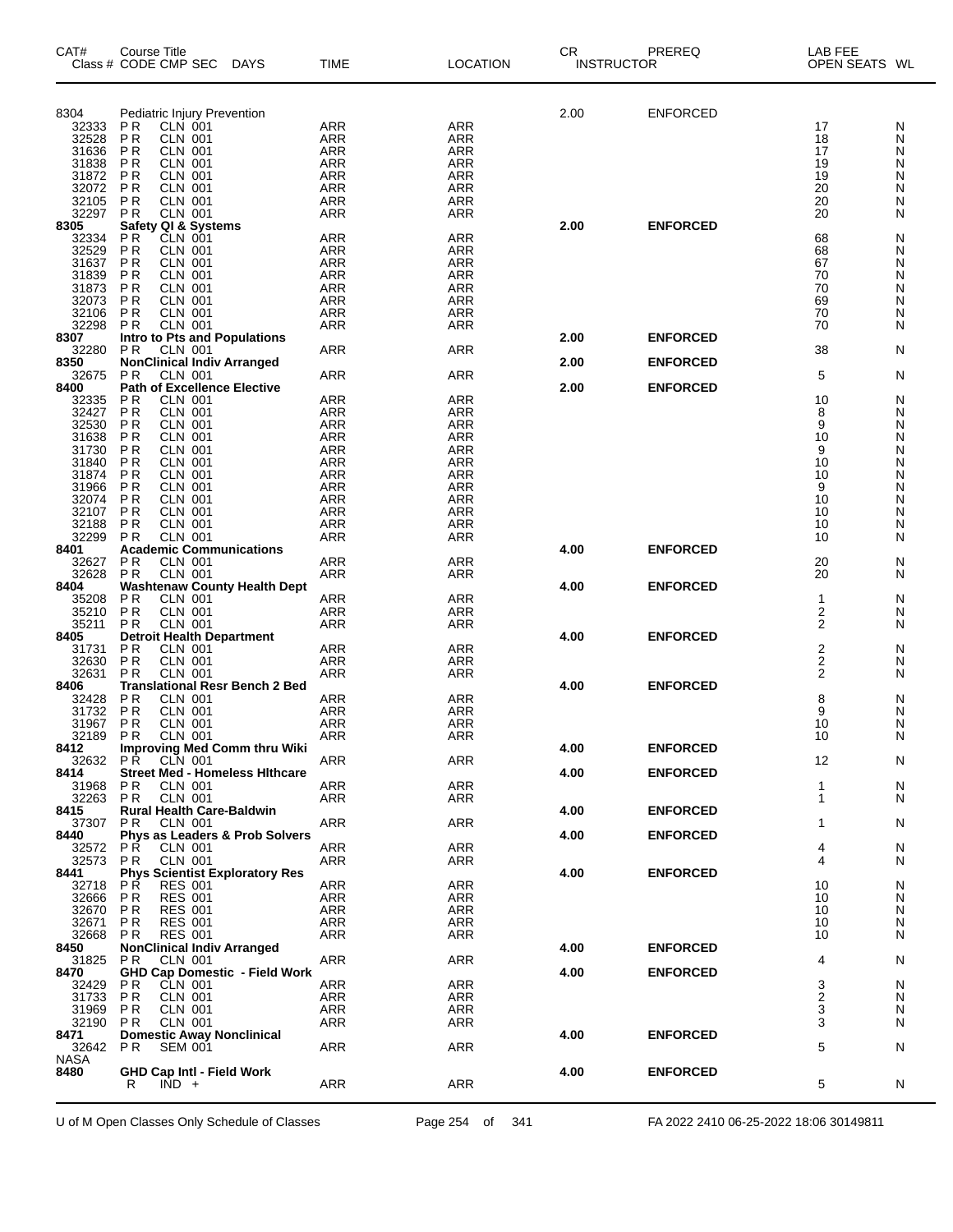| CAT#<br>Class # CODE CMP SEC | Course Title    |                                      | <b>DAYS</b> |            | <b>TIME</b> | <b>LOCATION</b> | <b>CR</b><br><b>INSTRUCTOR</b> | <b>PREREQ</b>   | LAB FEE<br>OPEN SEATS | WL |
|------------------------------|-----------------|--------------------------------------|-------------|------------|-------------|-----------------|--------------------------------|-----------------|-----------------------|----|
|                              |                 |                                      |             |            |             |                 | 1.00                           | <b>ENFORCED</b> |                       |    |
| 8600<br>32574                | $PR^{\dagger}$  | Longitudinal Clinic Sub-I<br>CLN 001 |             | <b>ARR</b> |             | <b>ARR</b>      |                                |                 | 20                    | N  |
| 8997                         |                 | <b>Residency Interviews</b>          |             |            |             |                 | 4.00                           | <b>ENFORCED</b> |                       |    |
| 31663                        | P <sub>R</sub>  | <b>CLN 001</b>                       |             | <b>ARR</b> |             | <b>ARR</b>      |                                |                 | 495                   | N  |
| 31900                        | P <sub>R</sub>  | <b>CLN 001</b>                       |             | <b>ARR</b> |             | <b>ARR</b>      |                                |                 | 416                   | N  |
| 32130                        | <b>PR</b>       | <b>CLN 001</b>                       |             | ARR        |             | ARR             |                                |                 | 460                   | N  |
| 8998                         |                 | <b>Residency Interviews</b>          |             |            |             |                 | 4.00                           | <b>ENFORCED</b> |                       |    |
| 31662                        | PR.             | CLN 001                              |             | <b>ARR</b> |             | <b>ARR</b>      |                                |                 | 197                   | N  |
| 31899                        | P <sub>R</sub>  | <b>CLN 001</b>                       |             | <b>ARR</b> |             | <b>ARR</b>      |                                |                 | 180                   | N  |
| 32129                        | P <sub>R</sub>  | <b>CLN 001</b>                       |             | <b>ARR</b> |             | ARR             |                                |                 | 121                   | N  |
| 8999                         | <b>Vacation</b> |                                      |             |            |             |                 | 2.00                           | <b>ENFORCED</b> |                       |    |
| 32326                        | P <sub>R</sub>  | <b>CLN 001</b>                       |             | <b>ARR</b> |             | ARR             |                                |                 | 489                   | N  |
| 32362                        | P <sub>R</sub>  | <b>CLN 001</b>                       |             | <b>ARR</b> |             | <b>ARR</b>      |                                |                 | 500                   | N  |
| 32522                        | <b>PR</b>       | <b>CLN 001</b>                       |             | <b>ARR</b> |             | <b>ARR</b>      |                                |                 | 497                   | N  |
| 31656                        | PR.             | <b>CLN 001</b>                       |             | ARR        |             | ARR             |                                |                 | 329                   | N  |
| 31819                        | P <sub>R</sub>  | <b>CLN 001</b>                       |             | <b>ARR</b> |             | ARR             |                                |                 | 497                   | N  |
| 31858                        | <b>PR</b>       | CLN 001                              |             | <b>ARR</b> |             | <b>ARR</b>      |                                |                 | 499                   | N  |
| 31893                        | P <sub>R</sub>  | <b>CLN 001</b>                       |             | <b>ARR</b> |             | ARR             |                                |                 | 498                   | N  |
| 32058                        | P <sub>R</sub>  | <b>CLN 001</b>                       |             | <b>ARR</b> |             | <b>ARR</b>      |                                |                 | 500                   | N  |
| 32094                        | <b>PR</b>       | <b>CLN 001</b>                       |             | <b>ARR</b> |             | <b>ARR</b>      |                                |                 | 500                   | N  |
| 32705                        | P <sub>R</sub>  | <b>CLN 001</b>                       |             | ARR        |             | <b>ARR</b>      |                                |                 | 170                   | N  |
| 32292                        | P <sub>R</sub>  | <b>CLN 001</b>                       |             | <b>ARR</b> |             | <b>ARR</b>      |                                |                 | 500                   | N  |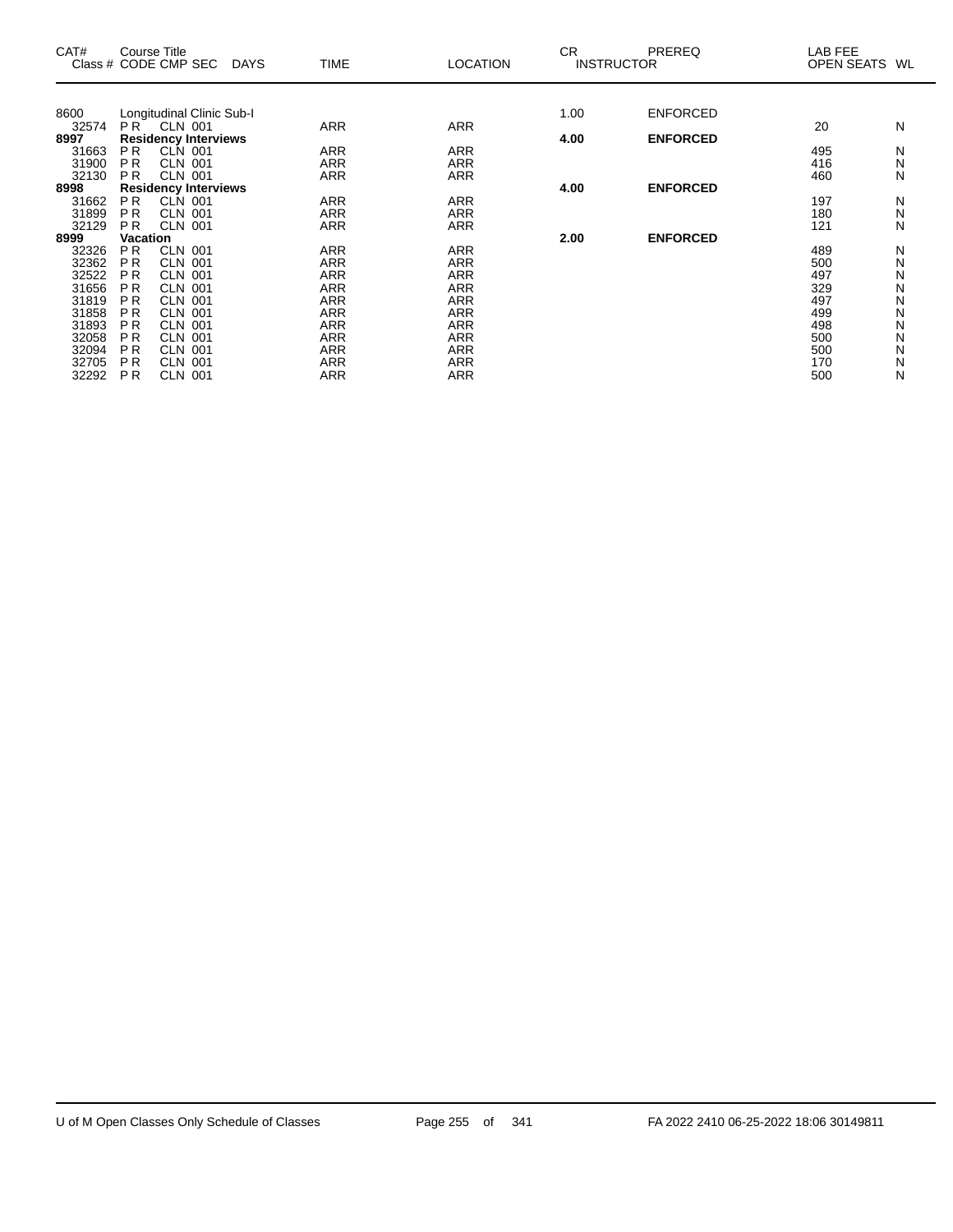| CAT#           | <b>Course Title</b><br>Class # CODE CMP SEC               | <b>DAYS</b>                     | TIME                                                                    | LOCATION                 | <b>CR</b> | PREREQ<br><b>INSTRUCTOR</b> | LAB FEE<br>OPEN SEATS WL |        |
|----------------|-----------------------------------------------------------|---------------------------------|-------------------------------------------------------------------------|--------------------------|-----------|-----------------------------|--------------------------|--------|
|                | <b>Medical School</b>                                     |                                 |                                                                         |                          |           |                             |                          |        |
|                |                                                           |                                 |                                                                         |                          |           |                             |                          |        |
|                |                                                           |                                 | Radiology (RADIOL) Open Sections<br>8150 Clinical Individually Arranged |                          | 2.00      | <b>ENFORCED</b>             |                          |        |
| 32315          | P <sub>R</sub><br><b>CLN 001</b>                          |                                 | <b>ARR</b>                                                              | <b>ARR</b>               |           |                             | 25                       | N      |
| 8203<br>35226  | <b>Clinical - VAHS</b><br>CLN 001<br>PR.                  |                                 | <b>ARR</b>                                                              | <b>ARR</b>               | 4.00      | <b>ENFORCED</b>             | 2                        | N      |
| 8204           | Neuroradiology                                            |                                 |                                                                         |                          | 4.00      | <b>ENFORCED</b>             |                          |        |
| 32024          | <b>CLN 001</b><br>PR.                                     |                                 | <b>ARR</b>                                                              | <b>ARR</b>               |           |                             |                          | N      |
| 32264<br>8209  | <b>CLN 001</b><br>P <sub>R</sub>                          |                                 | <b>ARR</b>                                                              | <b>ARR</b>               | 4.00      | <b>ENFORCED</b>             |                          | N      |
| 32028          | <b>CLN 001</b><br>P <sub>R</sub>                          | <b>Interventional Radiology</b> | <b>ARR</b>                                                              | <b>ARR</b>               |           |                             |                          | N      |
| 32239          | PR.<br>CLN 001                                            |                                 | <b>ARR</b>                                                              | <b>ARR</b>               |           |                             |                          | N      |
| 8210           | <b>Breast Imaging</b>                                     |                                 |                                                                         |                          | 2.00      | <b>ENFORCED</b>             |                          |        |
| 32603          | PR.<br>CLN 001                                            |                                 | <b>ARR</b>                                                              | <b>ARR</b>               |           |                             |                          | N      |
| 8270<br>32677  | <b>Domestic Away Clinical</b><br>PR.<br><b>CLN 001</b>    |                                 | ARR                                                                     | <b>ARR</b>               | 4.00      | <b>ENFORCED</b>             | 5                        | N      |
| 31817          | <b>CLN 001</b><br>P <sub>R</sub>                          |                                 | <b>ARR</b>                                                              | ARR                      |           |                             | 5                        | N      |
| 8440           | <b>General Research</b>                                   |                                 |                                                                         |                          | 4.00      | <b>ENFORCED</b>             |                          |        |
| 32478          | PR.<br><b>CLN 001</b>                                     |                                 | <b>ARR</b>                                                              | <b>ARR</b>               |           |                             | 5                        | N      |
| 31787          | <b>CLN 001</b><br>P <sub>R</sub>                          |                                 | <b>ARR</b>                                                              | <b>ARR</b>               |           |                             | 5                        | N      |
| 32029<br>32240 | PR.<br><b>CLN 001</b><br>P <sub>R</sub><br><b>CLN 001</b> |                                 | ARR<br><b>ARR</b>                                                       | <b>ARR</b><br><b>ARR</b> |           |                             | 5                        | N<br>N |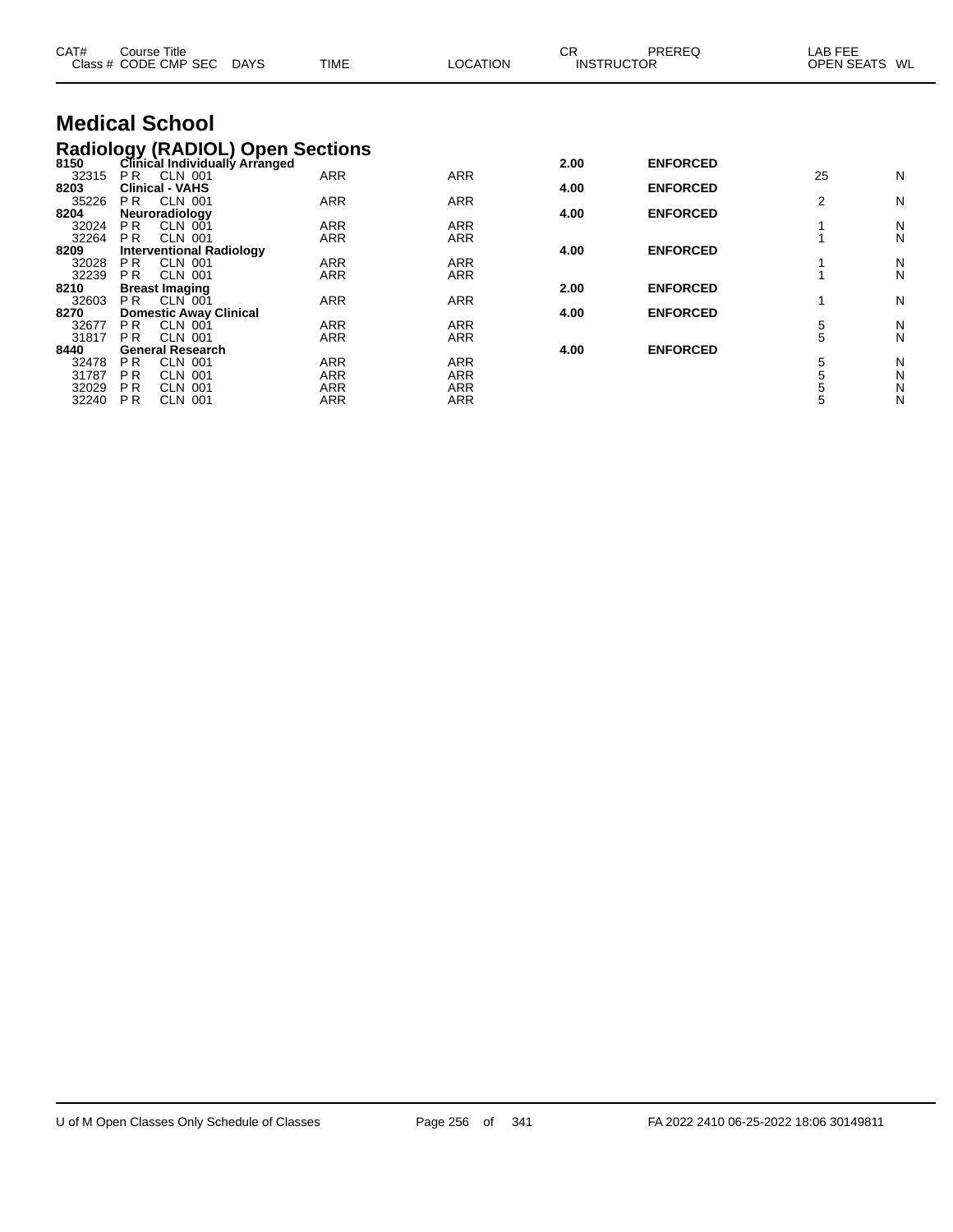#### **Microbiology And Immunology Microbiology (MICRBIOL) Open Sections**

| 399                      |           |                             |            | moroproregy (miorrore) open occupito                                                                              |            | 1.00-8.00                                 | <b>ADVISORY, ENFORCED</b>    |     |   |
|--------------------------|-----------|-----------------------------|------------|-------------------------------------------------------------------------------------------------------------------|------------|-------------------------------------------|------------------------------|-----|---|
|                          | IR        | Ug Research<br>$IND +$      |            | <b>ARR</b>                                                                                                        | <b>ARR</b> |                                           |                              | 24  | N |
| 405                      |           | Med Microbio & ID           |            |                                                                                                                   |            | 3.00                                      |                              |     |   |
| 17425                    | P         | LEC 001                     | <b>TTH</b> | 10-1130AM                                                                                                         | ARR        | Laouar, Hanna, Fuller,<br>Anderson, Gugel |                              | 113 | N |
|                          |           |                             |            | - Weekly office hours will be offered (instruction mode to be determined).                                        |            |                                           |                              |     |   |
|                          |           |                             |            | - Weekly review sessions will be offered virtually by zoom on Mondays (9-10am), Tuesdays (5-6pm), Thursdays       |            |                                           |                              |     |   |
|                          |           |                             |            | (5-6pm), and Fridays (9-10am). Although these sessions are optional, we encourage students to attend at least one |            |                                           |                              |     |   |
| review session per week. |           |                             |            |                                                                                                                   |            |                                           |                              |     |   |
|                          |           |                             |            | - Pre-exam review sessions will be offered (instruction mode to be determined).                                   |            |                                           |                              |     |   |
| 409                      |           | <b>Invest Exp Bacteriol</b> |            |                                                                                                                   |            | 4.00                                      | <b>ENFORCED</b>              |     |   |
| 29278                    | PR.       | LEC 001                     | TTH        | 230-5PM                                                                                                           | 4153 USB   | Erb-Downward                              |                              | 20  | Y |
| 460                      |           | <b>Eukaryotic Microbio</b>  |            |                                                                                                                   |            | 3.00                                      | <b>ADVISORY</b>              |     |   |
| 17053                    |           | LEC 001                     | <b>TTH</b> | 1-230PM                                                                                                           | 5623 MSC2  | Moore                                     |                              | 61  | N |
| 599                      |           | <b>Grad Independ Res</b>    |            |                                                                                                                   |            | 1.00-8.00                                 | <b>ADVISORY</b>              |     |   |
|                          |           | $IND +$                     |            | <b>ARR</b>                                                                                                        | <b>ARR</b> |                                           |                              | 25  | N |
| 632                      |           | <b>Exp Genetics Systems</b> |            |                                                                                                                   |            | 1.00                                      | <b>ADVISORY</b>              |     |   |
| 15823                    | PD.       | LEC 001                     | M          | $1-2PM$                                                                                                           | 4917 BUHL  | Ragunathan                                |                              | 25  | N |
|                          |           |                             |            | This lecture is for Genetics Training Program current and past trainees. Class meets every other Monday.          |            |                                           |                              |     |   |
| 640                      |           | Mole&Cell Immun             |            |                                                                                                                   |            | 3.00                                      | <b>ADVISORY</b>              |     |   |
| 19014                    | P.        | LEC 001                     | <b>MW</b>  | 10-1130AM                                                                                                         | 5623 MSC2  |                                           | Raghavan, Laouar, Choudhuri, |     |   |
|                          |           |                             |            |                                                                                                                   |            |                                           | Cascalho, Gomez-Rivera       | 85  | N |
| 812                      | Seminar   |                             |            |                                                                                                                   |            | 1.00                                      | <b>ADVISORY</b>              |     |   |
| 11917                    | PR.       | <b>SEM 001</b>              | F          | 12-1PM                                                                                                            | 5623 MSC2  | Swanson                                   |                              | 27  | N |
| Micro Grad Students Only |           |                             |            |                                                                                                                   |            |                                           |                              |     |   |
| 995                      | Diss-Cand |                             |            |                                                                                                                   |            | 8.00                                      | <b>ENFORCED</b>              |     |   |
|                          | R         | $IND +$                     |            | <b>ARR</b>                                                                                                        | ARR        |                                           |                              | 23  | N |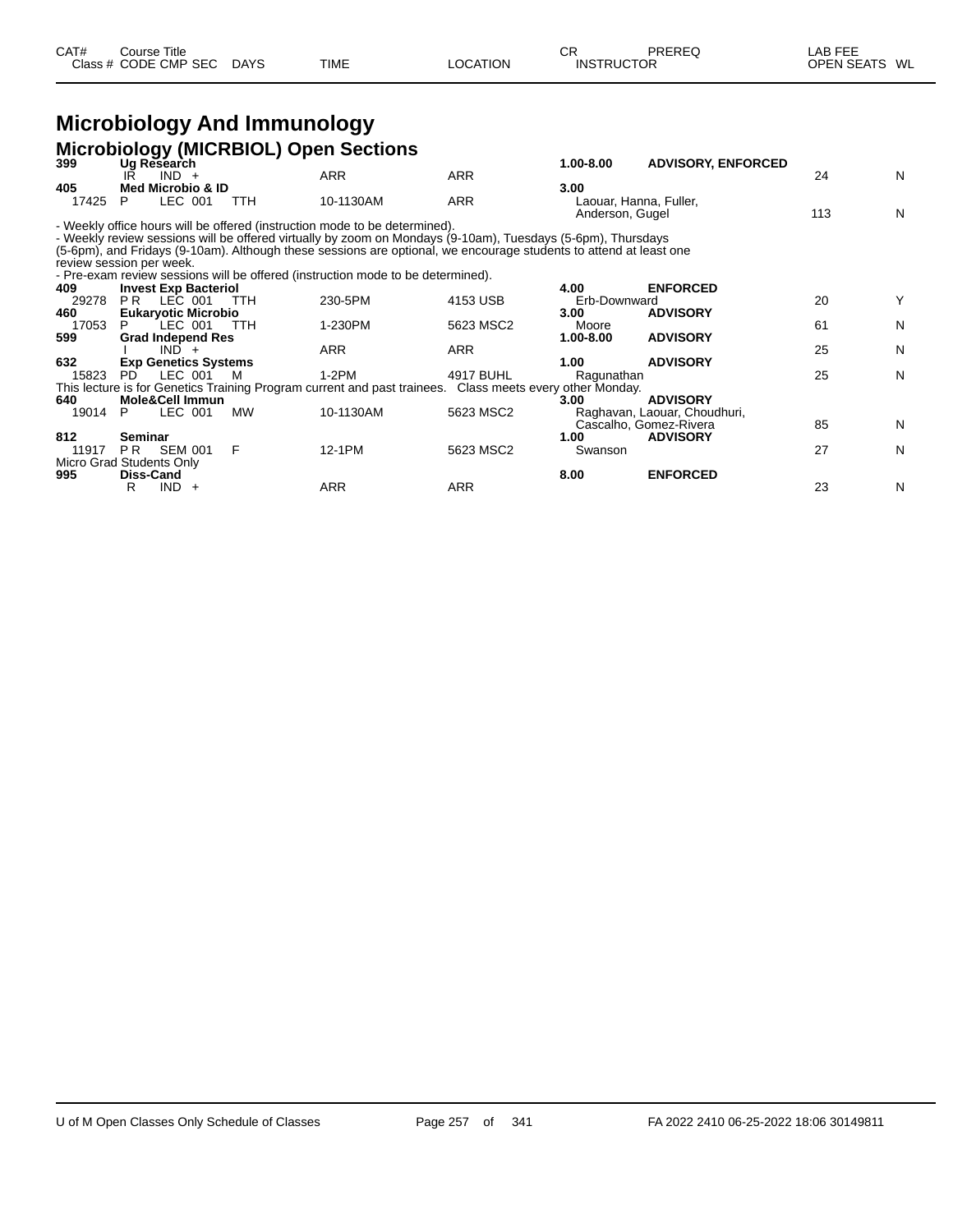| CAT#              | Course Title<br>Class # CODE CMP SEC                           | <b>DAYS</b> | TIME                     | LOCATION                 | СR   | PREREQ<br><b>INSTRUCTOR</b> | LAB FEE<br>OPEN SEATS WL |        |
|-------------------|----------------------------------------------------------------|-------------|--------------------------|--------------------------|------|-----------------------------|--------------------------|--------|
|                   |                                                                |             |                          |                          |      |                             |                          |        |
|                   | <b>Neurology Department</b>                                    |             |                          |                          |      |                             |                          |        |
|                   | <b>Neurology (NEUROL) Open Sections</b>                        |             |                          |                          |      |                             |                          |        |
| 471<br>25254      | Science of Med (pb)<br>LEC 001<br>P                            |             | <b>ARR</b>               | ARR                      | 2.00 | <b>ADVISORY</b>             | 50                       | N      |
| 6400              | <b>Neurology Reg Clerk</b>                                     |             |                          |                          | 4.00 | <b>ENFORCED</b>             |                          |        |
| 31586<br>32575    | P R<br>CLN 001<br>P R<br>CLN 001                               |             | ARR<br><b>ARR</b>        | ARR<br><b>ARR</b>        |      |                             | 2<br>4                   | N<br>N |
| 32576             | P R<br><b>CLN 001</b>                                          |             | ARR                      | ARR                      |      |                             | 3                        | N      |
| 32577<br>8100     | P R<br><b>CLN 001</b><br><b>Epilepsy Elective</b>              |             | ARR                      | ARR                      | 2.00 | <b>ENFORCED</b>             | 5                        | N      |
| 32336             | P R<br>CLN 001                                                 |             | ARR                      | <b>ARR</b>               |      |                             |                          | N      |
| 32531             | P R<br><b>CLN 001</b>                                          |             | ARR                      | ARR                      |      |                             |                          | N      |
| 31639<br>31841    | P R<br>CLN 001<br>P R<br><b>CLN 001</b>                        |             | <b>ARR</b><br>ARR        | <b>ARR</b><br>ARR        |      |                             |                          | N<br>N |
| 32075             | P <sub>R</sub><br><b>CLN 001</b>                               |             | ARR                      | ARR                      |      |                             |                          | N      |
| 8102              | <b>Movement and Cognitive Disorders</b><br>P R                 |             |                          | <b>ARR</b>               | 2.00 | <b>ENFORCED</b>             |                          |        |
| 32337<br>32532    | CLN 001<br>P <sub>R</sub><br><b>CLN 001</b>                    |             | ARR<br>ARR               | ARR                      |      |                             |                          | N<br>N |
| 31842             | P R<br><b>CLN 001</b>                                          |             | ARR                      | <b>ARR</b>               |      |                             |                          | N      |
| 31876<br>32076    | P R<br>CLN 001<br>P R<br><b>CLN 001</b>                        |             | ARR<br>ARR               | ARR<br>ARR               |      |                             |                          | N<br>N |
| 32108             | P <sub>R</sub><br><b>CLN 001</b>                               |             | <b>ARR</b>               | <b>ARR</b>               |      |                             |                          | N      |
| 32300             | P R<br><b>CLN 001</b>                                          |             | ARR                      | ARR                      |      |                             | 1                        | N      |
| 8103<br>32338     | <b>Multiple Sclerosis/Neuroimmuno</b><br>P R<br><b>CLN 001</b> |             | ARR                      | ARR                      | 2.00 | <b>ENFORCED</b>             |                          | N      |
| 32533             | P R<br><b>CLN 001</b>                                          |             | ARR                      | ARR                      |      |                             |                          | N      |
| 31641<br>31843    | P R<br><b>CLN 001</b><br>P R<br>CLN 001                        |             | ARR<br><b>ARR</b>        | ARR<br><b>ARR</b>        |      |                             |                          | N<br>N |
| 31877             | P R<br><b>CLN 001</b>                                          |             | ARR                      | ARR                      |      |                             |                          | N      |
| 32077             | P R<br><b>CLN 001</b>                                          |             | ARR                      | ARR                      |      |                             |                          | N      |
| 32109<br>32301    | P R<br><b>CLN 001</b><br>P R<br><b>CLN 001</b>                 |             | <b>ARR</b><br>ARR        | <b>ARR</b><br>ARR        |      |                             | 1                        | N<br>N |
| 8104              | <b>Sleep Medicine</b>                                          |             |                          |                          | 2.00 | <b>ENFORCED</b>             |                          |        |
| 32534<br>31642    | P R<br>CLN 001<br>P R<br>CLN 001                               |             | ARR<br>ARR               | ARR<br>ARR               |      |                             |                          | N<br>N |
| 31844             | P R<br><b>CLN 001</b>                                          |             | ARR                      | ARR                      |      |                             |                          | N      |
| 31878             | P R<br>CLN 001                                                 |             | <b>ARR</b>               | <b>ARR</b>               |      |                             |                          | N      |
| 32078<br>32110    | P R<br><b>CLN 001</b><br><b>PR</b><br><b>CLN 001</b>           |             | ARR<br>ARR               | ARR<br>ARR               |      |                             |                          | N<br>N |
| 32302             | P R<br>CLN 001                                                 |             | <b>ARR</b>               | <b>ARR</b>               |      |                             |                          | N      |
| 8105              | <b>Crosby Apprenticeship Elective</b><br>IR                    |             |                          | ARR                      | 1.00 | <b>ENFORCED</b>             | 1                        |        |
| 8200              | $IND +$<br><b>Consult Service</b>                              |             | ARR                      |                          | 4.00 | <b>ENFORCED</b>             |                          | N      |
| 32430             | P R<br>CLN 001                                                 |             | ARR                      | <b>ARR</b>               |      |                             |                          | N      |
| 31734<br>31970    | P R<br><b>CLN 001</b><br>P <sub>R</sub><br><b>CLN 001</b>      |             | ARR<br>ARR               | ARR<br><b>ARR</b>        |      |                             |                          | N<br>N |
| 32191             | P R<br><b>CLN 001</b>                                          |             | ARR                      | ARR                      |      |                             | 1                        | N      |
| 8201              | <b>Sports Neurology</b>                                        |             |                          |                          | 2.00 | <b>ENFORCED</b>             |                          |        |
| 37309 PR<br>37308 | <b>CLN 001</b><br>P R<br><b>CLN 001</b>                        |             | ARR<br>ARR               | ARR<br>ARR               |      |                             |                          | N<br>N |
| 32535             | PR<br><b>CLN 001</b>                                           |             | <b>ARR</b>               | <b>ARR</b>               |      |                             |                          | N      |
| 37311<br>37310    | <b>CLN 001</b><br>P R<br>P R<br>CLN 001                        |             | ARR<br><b>ARR</b>        | ARR<br><b>ARR</b>        |      |                             |                          | N<br>N |
| 37312             | <b>PR</b><br><b>CLN 001</b>                                    |             | <b>ARR</b>               | ARR                      |      |                             |                          | N      |
| 37314             | P R<br><b>CLN 001</b>                                          |             | ARR                      | ARR                      |      |                             |                          | N      |
| 37313<br>37315    | P R<br><b>CLN 001</b><br><b>PR</b><br><b>CLN 001</b>           |             | <b>ARR</b><br><b>ARR</b> | <b>ARR</b><br><b>ARR</b> |      |                             | 1                        | N<br>N |
| 8440              | <b>Clinical Research</b>                                       |             |                          |                          | 4.00 | <b>ENFORCED</b>             |                          |        |
| 32503<br>31812    | P R<br><b>CLN 001</b><br><b>CLN 001</b>                        |             | <b>ARR</b>               | ARR                      |      |                             | 5<br>5                   | N      |
| 32054             | P R<br>P R<br><b>CLN 001</b>                                   |             | <b>ARR</b><br><b>ARR</b> | <b>ARR</b><br>ARR        |      |                             | 5                        | N<br>N |
| 32270             | P R<br>CLN 001                                                 |             | <b>ARR</b>               | <b>ARR</b>               |      |                             | 5                        | N      |
| 8441<br>32431     | <b>General Research</b><br>P R<br><b>CLN 001</b>               |             | <b>ARR</b>               | <b>ARR</b>               | 4.00 | <b>ENFORCED</b>             |                          | N      |
| 31735             | P R<br><b>CLN 001</b>                                          |             | ARR                      | ARR                      |      |                             |                          | N      |
| 31971             | PR<br><b>CLN 001</b>                                           |             | <b>ARR</b><br>ARR        | <b>ARR</b>               |      |                             | 1                        | N      |
| 32192 PR          | CLN 001                                                        |             |                          | ARR                      |      |                             | 1                        | N      |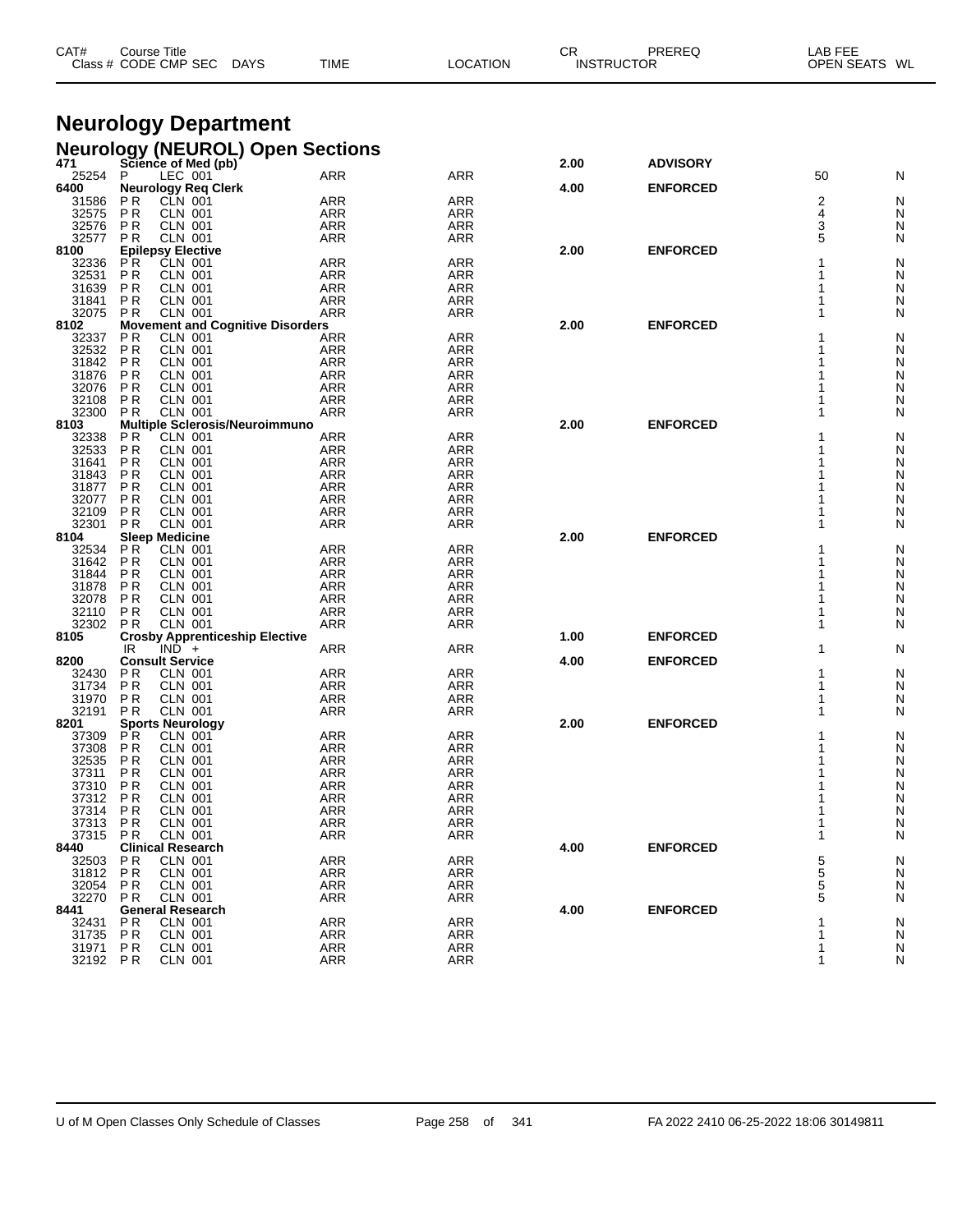| CAT# | Course Title         |             |             |          | СR                | PREREQ | ∟AB FEE       |  |
|------|----------------------|-------------|-------------|----------|-------------------|--------|---------------|--|
|      | Class # CODE CMP SEC | <b>DAYS</b> | <b>TIME</b> | LOCATION | <b>INSTRUCTOR</b> |        | OPEN SEATS WL |  |

### **Center For Neuroscience**

**Neuroscience (NEUROSCI) Open Sections**

| 503                 | ייש ביון טעווטו<br>Res Respon&Eth Neuro                                             |               |                                                                                                                                                                                                                                          |            | 1.00                         |                                    |    |   |
|---------------------|-------------------------------------------------------------------------------------|---------------|------------------------------------------------------------------------------------------------------------------------------------------------------------------------------------------------------------------------------------------|------------|------------------------------|------------------------------------|----|---|
| 27751 P             | LÉC 001                                                                             |               | ARR                                                                                                                                                                                                                                      | <b>ARR</b> | Seasholtz                    |                                    | 19 | N |
| 570<br>20989<br>571 | Hum Neuroanat I<br>PD.<br>LEC 001                                                   | TTH           | 10-1130AM                                                                                                                                                                                                                                | 4151 USB   | 3.00<br>Altschuler, Sullivan | <b>ADVISORY</b><br><b>ADVISORY</b> | 10 | N |
| 20990               | Hum Neuroanat II<br>P<br>LAB 001                                                    | M             | 9-12PM                                                                                                                                                                                                                                   | ARR        | 1.00<br>Sullivan, Altschuler |                                    | 14 | N |
|                     | will meet in lab 3751 MedSci II                                                     |               |                                                                                                                                                                                                                                          |            |                              |                                    |    |   |
| 601<br>11924        | <b>Principles Neuro I</b><br>PD.<br><b>SEM 001</b>                                  |               | $1-3PM$                                                                                                                                                                                                                                  | 4130 USB   | 3.00<br><b>Booth</b>         | <b>ADVISORY</b>                    | 20 |   |
| 601                 | <b>Principles Neuro I</b>                                                           | <b>TTH</b>    |                                                                                                                                                                                                                                          |            | 3.00                         | <b>ADVISORY</b>                    |    | N |
|                     | <b>SEM 001</b>                                                                      | M             | $1-3PM$                                                                                                                                                                                                                                  | 4130 USB   |                              |                                    | 20 | N |
|                     | 611- Neuropharm runs Oct 3 to Nov 11                                                |               | 613- Neuro Physiology, Circuits and Computational NS runs Sept 3 to Oct 1                                                                                                                                                                |            |                              |                                    |    |   |
|                     |                                                                                     |               | 612- Neural Development runs Nov 12 to Dec 10 (last exam is in final exam period)                                                                                                                                                        |            |                              |                                    |    |   |
| 611                 | Neurochem/Neuropharm                                                                |               |                                                                                                                                                                                                                                          |            | 1.00                         | <b>ADVISORY</b>                    |    |   |
| 11925               | <b>SEM 001</b><br>- PI                                                              | мттн          | $1-3PM$                                                                                                                                                                                                                                  | ARR        | Booth                        |                                    | 20 | N |
| 612                 | <b>Neural Development</b>                                                           |               | This course meets together with Neurosci 601, Monday, Tuesday and Thursday 1-3pm in 4130 USB                                                                                                                                             |            | 1.00                         | <b>ADVISORY</b>                    |    |   |
| 16813 PI            | <b>SEM 001</b>                                                                      | MTTH          | 1-3PM                                                                                                                                                                                                                                    | ARR        | Booth, Waldhaus              |                                    | 20 | N |
|                     |                                                                                     |               | This course meets together with Neurosci 601, Monday, Tuesday and Thursday 1-3pm in 4130 USB, the last exam for                                                                                                                          |            |                              |                                    |    |   |
| 613                 | this course will take place during the final exam period<br><b>Circuits/Comp NS</b> |               |                                                                                                                                                                                                                                          |            | 1.00                         | <b>ADVISORY</b>                    |    |   |
| 11926 PI            | <b>SEM 001</b>                                                                      | MTTH          | 1-3PM                                                                                                                                                                                                                                    | ARR        | <b>Booth</b>                 |                                    | 14 | N |
|                     |                                                                                     |               | This course meets together with Neurosci 601, Monday, Tuesday and Thursday 1-3pm in 4130 USB                                                                                                                                             |            |                              |                                    |    |   |
| 623<br>15428 PD     | <b>Molecular Neuro Lab</b><br>LAB 001                                               | <b>MTWTHF</b> | 7-8AM                                                                                                                                                                                                                                    | ARR        | 3.00                         | <b>ADVISORY</b>                    | 16 | N |
|                     |                                                                                     |               | Preterm Course. Meets Aug 14-25 in 4118 USB, Monday-Friday 8:30AM - 9:00PM                                                                                                                                                               |            | Iwase                        |                                    |    |   |
| 700                 | Neurosci Sem                                                                        |               |                                                                                                                                                                                                                                          |            | 1.00                         | <b>ADVISORY</b>                    |    |   |
| 11927               | <b>SEM 001</b><br>PD.                                                               | M             | 4-6PM                                                                                                                                                                                                                                    | 1230 USB   | Booth                        |                                    | 95 | N |
| 701<br>27576        | <b>Special Topics</b><br>P<br><b>SEM 160</b>                                        | W             | 9-10AM                                                                                                                                                                                                                                   | ARR        | 1.00<br>Harris               |                                    | 9  | Υ |
|                     |                                                                                     |               | This course will meet in 4129 Undergrad Science Building. This course is pass/fail ONE credit course.                                                                                                                                    |            |                              |                                    |    |   |
|                     |                                                                                     |               | In this class, we will specifically explore scientific inquiry into the nature of the mind during meditation. We                                                                                                                         |            |                              |                                    |    |   |
|                     |                                                                                     |               | will touch upon modern brain neuroimaging findings of experienced meditators and novices that undergo training. We<br>will examine the known benefits of meditation for pain, depression, anxiety, and stress using data from human      |            |                              |                                    |    |   |
|                     |                                                                                     |               | clinical trials. Finally, we will explore our own mental processes through meditation and journaling practices. At                                                                                                                       |            |                              |                                    |    |   |
|                     |                                                                                     |               | the end of this class, students will walk away with a greater scientific understanding of meditation, as well as                                                                                                                         |            |                              |                                    |    |   |
|                     |                                                                                     |               | learn the fundamentals of a personal contemplative meditative practice that can be applied to enhance beneficial,                                                                                                                        |            |                              |                                    |    |   |
| 704                 | and prune afflictive, mental states.<br><b>Readings:Integrative</b>                 |               |                                                                                                                                                                                                                                          |            | 1.00-3.00                    | <b>ADVISORY</b>                    |    |   |
| 32681 P             | SEM 053 F                                                                           |               | 12-1PM                                                                                                                                                                                                                                   | ARR        | Mashour                      |                                    | 18 | N |
|                     | Psychedelic Neuroscience                                                            |               |                                                                                                                                                                                                                                          |            |                              |                                    |    |   |
|                     |                                                                                     |               | Psychedelic neuroscience is one of the most dynamic fields in 21st century neurobiology. This course will examine<br>current research on canonical and non-canonical psychedelic drugs as well as the psychedelic experience itself. The |            |                              |                                    |    |   |
|                     |                                                                                     |               | focus will be on systems neuroscience, including studies on neurophysiology, neuroimaging, and circuit-level                                                                                                                             |            |                              |                                    |    |   |
|                     |                                                                                     |               | mechanisms. Multidisciplinary engagement is welcomed but the course is designed primarily for graduate students in                                                                                                                       |            |                              |                                    |    |   |
|                     | 11928 PDR SEM 001                                                                   | W             | a related field (e.g., neuroscience, pharmacology, psychology, physiology).<br>12-1PM                                                                                                                                                    | ARR        | Pal, Vanini                  |                                    | 10 | N |
|                     | Cog Neuro of Consciousness                                                          |               |                                                                                                                                                                                                                                          |            |                              |                                    |    |   |
|                     |                                                                                     |               | The nature and the neural basis of consciousness is a foundational question in neuroscience. As a scientific                                                                                                                             |            |                              |                                    |    |   |
|                     |                                                                                     |               | inguiry, it speaks to the existence of reality as we perceive it, and from a translational and therapeutic<br>perspective, a fundamental understanding of the biological basis of consciousness has implications for disorders           |            |                              |                                    |    |   |
|                     |                                                                                     |               | ranging from psychiatric disorders to the disorders of consciousness. In this course, we will start with a brief                                                                                                                         |            |                              |                                    |    |   |
|                     |                                                                                     |               | overview of the current neuroscientific frameworks and theories to study consciousness, and then as we move                                                                                                                              |            |                              |                                    |    |   |
|                     |                                                                                     |               | forward, will discuss the recent literature on the neurobiology of physiological (sleep), pharmacological                                                                                                                                |            |                              |                                    |    |   |
|                     |                                                                                     |               | (anesthesia, psychedelic states), and pathological states (coma, vegetative state) of consciousness. The students<br>will participate in discussion and presentation of recent relevant literature.                                      |            |                              |                                    |    |   |
|                     |                                                                                     |               |                                                                                                                                                                                                                                          |            |                              |                                    |    |   |
|                     | What: NS704, The Cognitive Neuroscience of Consciousness                            |               | Who: Neuroscience and psychology students (and other interested people)                                                                                                                                                                  |            |                              |                                    |    |   |
|                     | When: Fall semester. Wednesdays at Noon                                             |               |                                                                                                                                                                                                                                          |            |                              |                                    |    |   |
|                     |                                                                                     |               | Where: Medical School, Med-Sci I, 7th floor conference room (#7433D)                                                                                                                                                                     |            |                              |                                    |    |   |
| 800                 | <b>Neurosci Res Method</b><br>$IND +$                                               |               |                                                                                                                                                                                                                                          |            | 1.00-9.00                    | <b>ADVISORY</b>                    |    |   |
| 990                 | <b>Diss-Precand</b>                                                                 |               | ARR                                                                                                                                                                                                                                      | ARR        | 1.00-8.00                    | <b>ADVISORY</b>                    | 25 | N |
|                     | $IND +$                                                                             |               | ARR                                                                                                                                                                                                                                      | ARR        |                              |                                    | 25 | N |
| 995                 | Diss-Cand                                                                           |               |                                                                                                                                                                                                                                          |            | 8.00                         | <b>ENFORCED</b>                    |    |   |
|                     | R<br>$IND +$                                                                        |               | <b>ARR</b>                                                                                                                                                                                                                               | ARR        |                              |                                    | 24 | N |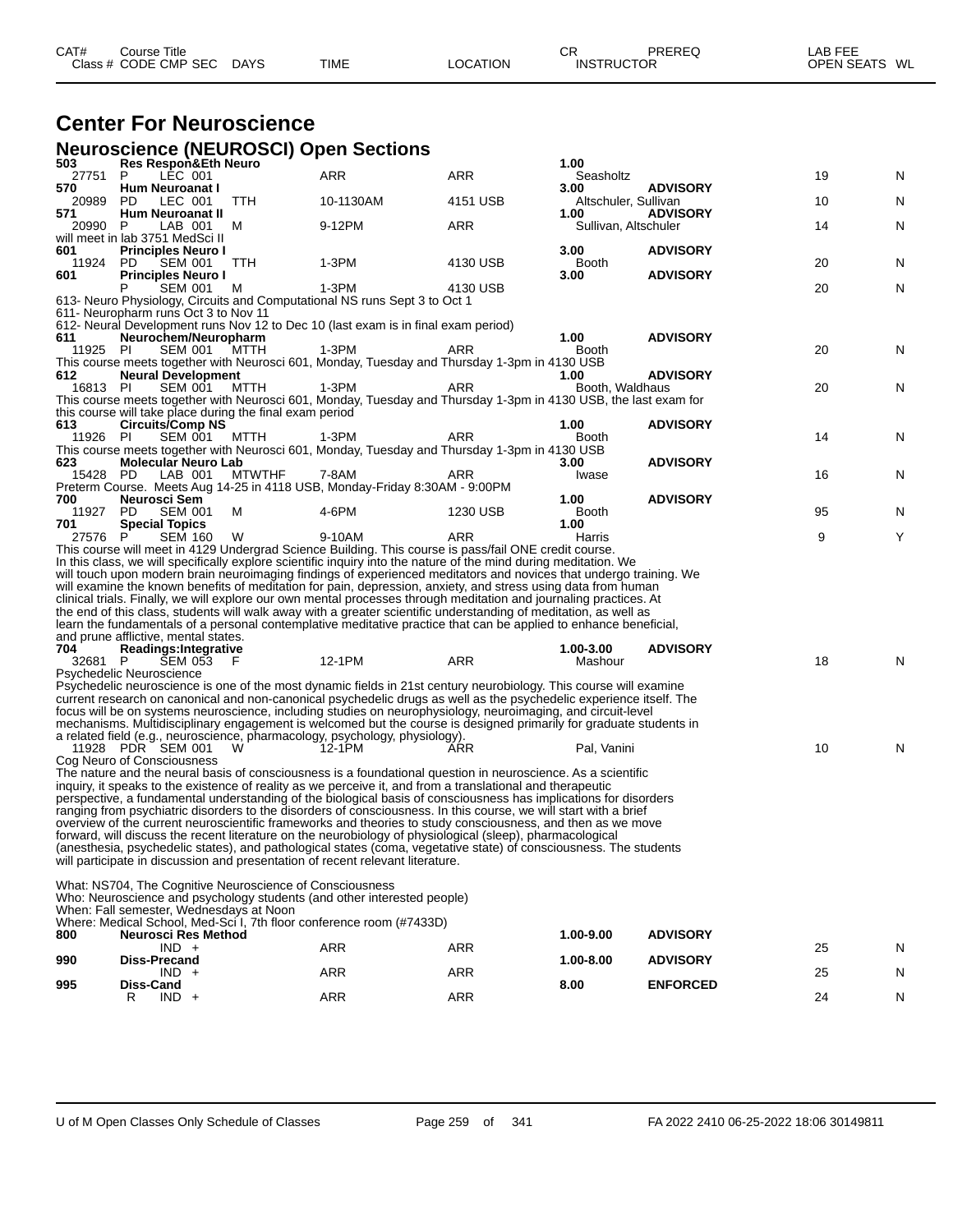| CAT#  | Course Title<br>Class # CODE CMP SEC DAYS | <b>TIME</b>                                 | LOCATION   | CR.<br><b>INSTRUCTOR</b> | PREREQ          | LAB FEE<br>OPEN SEATS WL |   |
|-------|-------------------------------------------|---------------------------------------------|------------|--------------------------|-----------------|--------------------------|---|
|       | <b>Neurosurgery</b>                       |                                             |            |                          |                 |                          |   |
| 499   | <b>UG Neurosurg Res</b>                   | <b>Neurosurgery (NEUSURG) Open Sections</b> |            | 1.00-16.00               |                 |                          |   |
| 8100  | IND<br>$\div$<br>Exploratory              | ARR                                         | <b>ARR</b> | 2.00                     | <b>ENFORCED</b> | 5                        | N |
| 32669 | PŔ.<br>CLN 001                            | <b>ARR</b>                                  | <b>ARR</b> |                          |                 |                          | N |
| 32282 | <b>CLN 001</b><br>P <sub>R</sub>          | ARR                                         | <b>ARR</b> |                          |                 |                          | N |
| 8200  | Neuro/Onc-Multidisciplinary               |                                             |            | 4.00                     | <b>ENFORCED</b> |                          |   |
| 32432 | <b>CLN 001</b><br>P R                     | ARR                                         | <b>ARR</b> |                          |                 |                          | N |
| 31736 | <b>CLN 001</b><br>P <sub>R</sub>          | <b>ARR</b>                                  | <b>ARR</b> |                          |                 |                          | N |
| 31972 | <b>PR</b><br>CLN 001                      | ARR                                         | <b>ARR</b> |                          |                 |                          | N |
| 32193 | <b>CLN 001</b><br><b>PR</b>               | ARR                                         | <b>ARR</b> |                          |                 |                          | N |
| 8201  | Neuro/Oto-Multidisciplinary               |                                             |            | 4.00                     | <b>ENFORCED</b> |                          |   |
| 32433 | <b>CLN 001</b><br>P <sub>R</sub>          | ARR                                         | <b>ARR</b> |                          |                 |                          | N |

 P R CLN 001 ARR ARR 1 N P R CLN 001 ARR ARR 1 N P R CLN 001 ARR ARR 1 N

P R CLN 001 ARR ARR 5 N

 P R CLN 001 ARR ARR 5 N P R CLN 001 ARR ARR 5 N P R CLN 001 ARR ARR 5 N P R CLN 001 ARR ARR 5 N P R CLN 001 ARR ARR 5 N P R CLN 001 ARR ARR 5 N P R CLN 001 ARR ARR 5 N P R CLN 001 ARR ARR 5 N P R CLN 001 ARR ARR 5 N P R CLN 001 ARR ARR 5 N P R CLN 001 ARR ARR 5 N P R CLN 001 ARR ARR 5 N

 P R CLN 001 ARR ARR 5 N P R CLN 001 ARR ARR 5 N P R CLN 001 ARR ARR 5 N P R CLN 001 ARR ARR 3 N

 P R CLN 001 ARR ARR 2 N P R CLN 001 ARR ARR 1 N P R CLN 001 ARR ARR 2 N P R CLN 001 ARR ARR 2 N

**Domestic Away Clinical 4.00 ENFORCED**

**Research 2.00 ENFORCED**

**8600 Bubinternship**<br> **8600 Bubinternship**<br> **8600 Subinternship**<br> **8600 Bubinternship**<br> **8600 Bubinternship**<br> **8600 Bubinternship**<br> **ARR**<br> **8600 ENFORCED**<br> **ARR**<br> **ARR**<br> **ARR**<br> **ARR**<br> **ARR**<br> **ARR**<br> **ARR**<br> **AR** 

**8700 Subinternship/ICU ARR ARR ARR 4.00 ENFORCED**<br> **8700 Subinternship/ICU ARR 4.00 ENFORCED**<br> **8700 Subinternship/ICU ARR** ARR **4.00**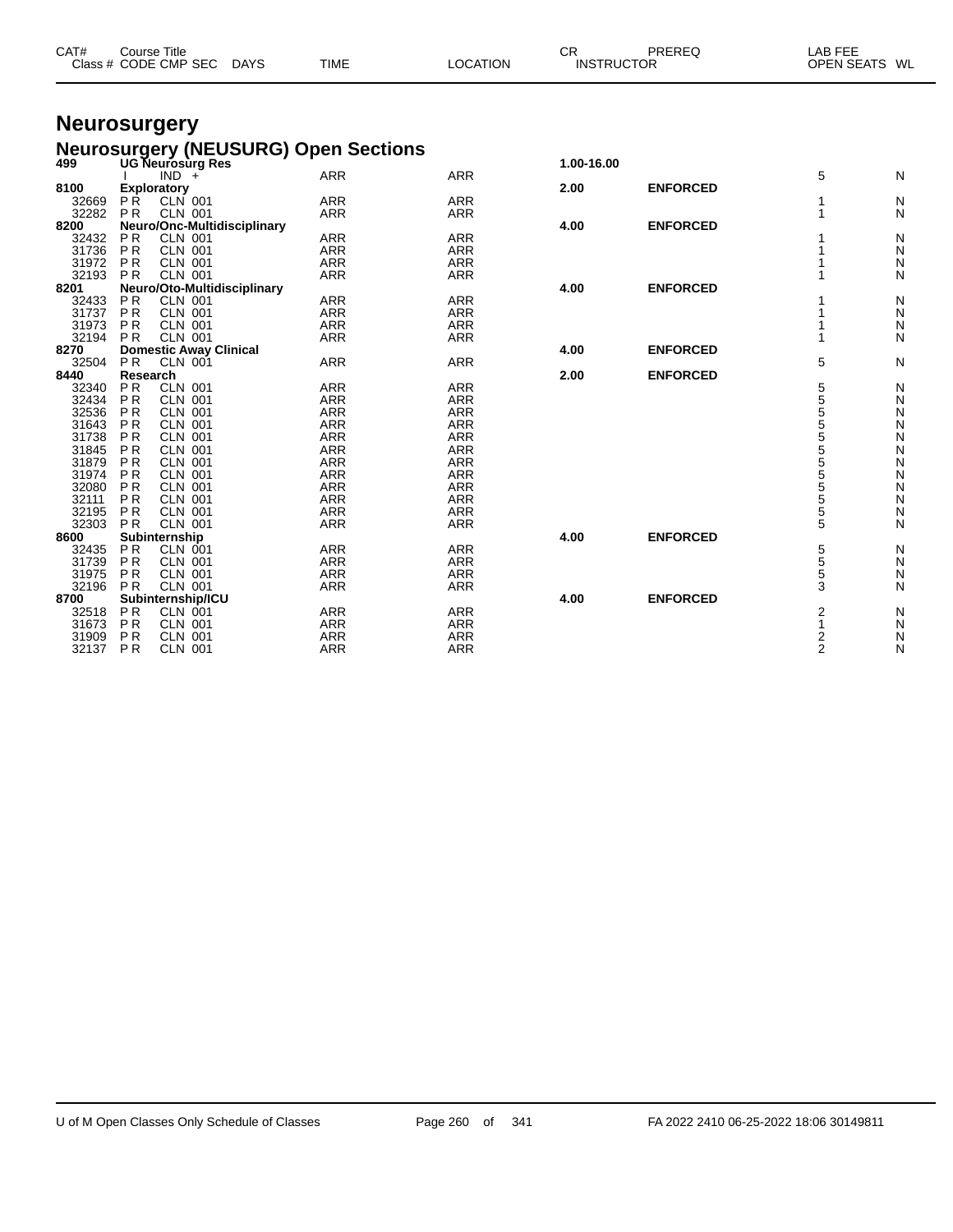| CAT#<br>Course Title |             |             |          | СR                | <b>PREREC</b> | _AB FEE                 |  |
|----------------------|-------------|-------------|----------|-------------------|---------------|-------------------------|--|
| Class # CODE CMP SEC | <b>DAYS</b> | <b>TIME</b> | ∟OCATION | <b>INSTRUCTOR</b> |               | <b>OPEN SEATS</b><br>WL |  |

# **Obstetrics And Gynecology Dept**

|       |                |                                       | <b>Obstetrics and Gynecology (OBSTGYN) Open Sections</b><br>6500____ Obst/Gyn Req Clerk |            |      |                 |                         |   |
|-------|----------------|---------------------------------------|-----------------------------------------------------------------------------------------|------------|------|-----------------|-------------------------|---|
|       |                |                                       |                                                                                         |            | 6.00 | <b>ENFORCED</b> |                         |   |
| 32578 | <b>PR</b>      | ČLN 001                               | <b>ARR</b>                                                                              | <b>ARR</b> |      |                 | 1                       | N |
| 32580 | P <sub>R</sub> | <b>CLN 001</b>                        | <b>ARR</b>                                                                              | <b>ARR</b> |      |                 | 1                       | N |
| 32579 | P R            | <b>CLN 002</b>                        | <b>ARR</b>                                                                              | <b>ARR</b> |      |                 | 4                       | N |
| 32581 | P <sub>R</sub> | CLN 002                               | <b>ARR</b>                                                                              | ARR        |      |                 | 4                       | N |
| 8100  |                | Women's Health Integrated Sci         |                                                                                         |            | 2.00 | <b>ENFORCED</b> |                         |   |
| 32341 | P R            | <b>CLN 001</b>                        | <b>ARR</b>                                                                              | ARR        |      |                 | 1                       | N |
| 32537 | P <sub>R</sub> | <b>CLN 001</b>                        | <b>ARR</b>                                                                              | <b>ARR</b> |      |                 | 1                       | N |
| 31880 | P <sub>R</sub> | <b>CLN 001</b>                        | <b>ARR</b>                                                                              | <b>ARR</b> |      |                 | 1                       | N |
| 32081 | P <sub>R</sub> | <b>CLN 001</b>                        | <b>ARR</b>                                                                              | <b>ARR</b> |      |                 | 1                       | N |
| 8150  |                | <b>Clinical Individually Arranged</b> |                                                                                         |            | 2.00 | <b>ENFORCED</b> |                         |   |
| 32559 | P <sub>R</sub> | <b>CLN 001</b>                        | <b>ARR</b>                                                                              | <b>ARR</b> |      |                 | 5<br>5<br>5             | N |
| 32697 | P <sub>R</sub> | <b>CLN 001</b>                        | ARR                                                                                     | ARR        |      |                 |                         | N |
| 32704 | <b>PR</b>      | <b>CLN 001</b>                        | ARR                                                                                     | ARR        |      |                 |                         | N |
| 8155  |                | <b>Clinical 2wk Pilot</b>             |                                                                                         |            | 2.00 | <b>ENFORCED</b> |                         |   |
| 35609 | P R            | <b>CLN 001</b>                        | <b>ARR</b>                                                                              | <b>ARR</b> |      |                 | 1                       | N |
|       |                | Pediatric & Adolescent Gynecol        |                                                                                         |            |      |                 |                         |   |
| 8201  |                | Endocrinology                         |                                                                                         |            | 4.00 | <b>ENFORCED</b> |                         |   |
| 31976 | P R            | <b>CLN 001</b>                        | <b>ARR</b>                                                                              | ARR        |      |                 | 1                       | N |
| 32197 | <b>PR</b>      | <b>CLN 001</b>                        | ARR                                                                                     | ARR        |      |                 | 1                       | N |
| 8202  |                | <b>Primary Care</b>                   |                                                                                         |            | 4.00 | <b>ENFORCED</b> |                         |   |
| 32437 | P <sub>R</sub> | CLN 001                               | <b>ARR</b>                                                                              | <b>ARR</b> |      |                 | 1                       | N |
| 8270  |                | <b>Domestic Away Clinical</b>         |                                                                                         |            | 4.00 | <b>ENFORCED</b> |                         |   |
| 32505 | P <sub>R</sub> | <b>CLN 001</b>                        | <b>ARR</b>                                                                              | <b>ARR</b> |      |                 | $\overline{\mathbf{c}}$ | N |
| 32643 | P <sub>R</sub> | <b>CLN 001</b>                        | <b>ARR</b>                                                                              | ARR        |      |                 | $\overline{2}$          | N |
| 32271 | P <sub>R</sub> | <b>CLN 001</b>                        | <b>ARR</b>                                                                              | <b>ARR</b> |      |                 | $\overline{2}$          | N |
| 8350  |                | <b>NonClinical Individually Arr</b>   |                                                                                         |            | 2.00 | <b>ENFORCED</b> |                         |   |
| 32674 | ΡR             | PSI 001                               | <b>ARR</b>                                                                              | ARR        |      |                 | 1                       | N |
| 32320 | <b>PR</b>      | PSI 001                               | ARR                                                                                     | ARR        |      |                 | 1                       | N |
| 8402  |                | <b>Teaching &amp; Technology</b>      |                                                                                         |            | 4.00 | <b>ENFORCED</b> |                         |   |
| 31741 | ΡR             | CLN 001                               | <b>ARR</b>                                                                              | <b>ARR</b> |      |                 | 4                       | N |
| 31978 | <b>PR</b>      | <b>CLN 001</b>                        | ARR                                                                                     | ARR        |      |                 | 4                       | N |
| 32198 | <b>PR</b>      | <b>CLN 001</b>                        | <b>ARR</b>                                                                              | <b>ARR</b> |      |                 | 4                       | N |
| 8404  |                | <b>Online-Family Planning</b>         |                                                                                         |            | 4.00 | <b>ENFORCED</b> |                         |   |
| 31829 | P <sub>R</sub> | LEC 001                               | <b>ARR</b>                                                                              | <b>ARR</b> |      |                 | $\frac{5}{5}$           | N |
| 32623 | <b>PR</b>      | LEC 001                               | <b>ARR</b>                                                                              | <b>ARR</b> |      |                 |                         | N |
| 32622 | <b>PR</b>      | LEC 001                               | ARR                                                                                     | <b>ARR</b> |      |                 | 5                       | N |
| 8440  | Research       |                                       |                                                                                         |            | 2.00 | <b>ENFORCED</b> |                         |   |
| 32342 | <b>PR</b>      | <b>CLN 001</b>                        | <b>ARR</b>                                                                              | <b>ARR</b> |      |                 | $\frac{5}{5}$           | N |
| 32438 | P <sub>R</sub> | <b>CLN 001</b>                        | <b>ARR</b>                                                                              | <b>ARR</b> |      |                 |                         | N |
| 32538 | P <sub>R</sub> | <b>CLN 001</b>                        | <b>ARR</b>                                                                              | <b>ARR</b> |      |                 |                         | N |
| 31644 | ΡR             | <b>CLN 001</b>                        | ARR                                                                                     | <b>ARR</b> |      |                 |                         | N |
| 31742 | ΡR             | <b>CLN 001</b>                        | <b>ARR</b>                                                                              | <b>ARR</b> |      |                 | 555555                  | N |
| 31846 | P <sub>R</sub> | <b>CLN 001</b>                        | <b>ARR</b>                                                                              | <b>ARR</b> |      |                 |                         | N |
| 31980 | ΡR             | <b>CLN 001</b>                        | <b>ARR</b>                                                                              | <b>ARR</b> |      |                 |                         | N |
| 32200 | <b>PR</b>      | <b>CLN 001</b>                        | <b>ARR</b>                                                                              | <b>ARR</b> |      |                 |                         | N |
| 8601  |                | <b>Oncology Subl</b>                  |                                                                                         |            | 4.00 | <b>ENFORCED</b> |                         |   |
| 32439 | P <sub>R</sub> | <b>CLN 001</b>                        | <b>ARR</b>                                                                              | <b>ARR</b> |      |                 | 1                       | N |
| 31743 | <b>PR</b>      | CLN 001                               | <b>ARR</b>                                                                              | <b>ARR</b> |      |                 | 1                       | N |
| 31981 | P <sub>R</sub> | <b>CLN 001</b>                        | <b>ARR</b>                                                                              | <b>ARR</b> |      |                 | 1                       | N |
| 32201 | P <sub>R</sub> | <b>CLN 001</b>                        | ARR                                                                                     | ARR        |      |                 | 1                       | N |
| 8602  |                | <b>Maternal Fetal Subl</b>            |                                                                                         |            | 4.00 | <b>ENFORCED</b> |                         |   |
| 32440 | <b>PR</b>      | <b>CLN 001</b>                        | <b>ARR</b>                                                                              | <b>ARR</b> |      |                 | 2                       | N |
| 31982 | P <sub>R</sub> | <b>CLN 001</b>                        | ARR                                                                                     | <b>ARR</b> |      |                 | $\overline{c}$          | N |
| 32202 | <b>PR</b>      | <b>CLN 001</b>                        | <b>ARR</b>                                                                              | <b>ARR</b> |      |                 | $\overline{2}$          | N |
|       |                |                                       |                                                                                         |            |      |                 |                         |   |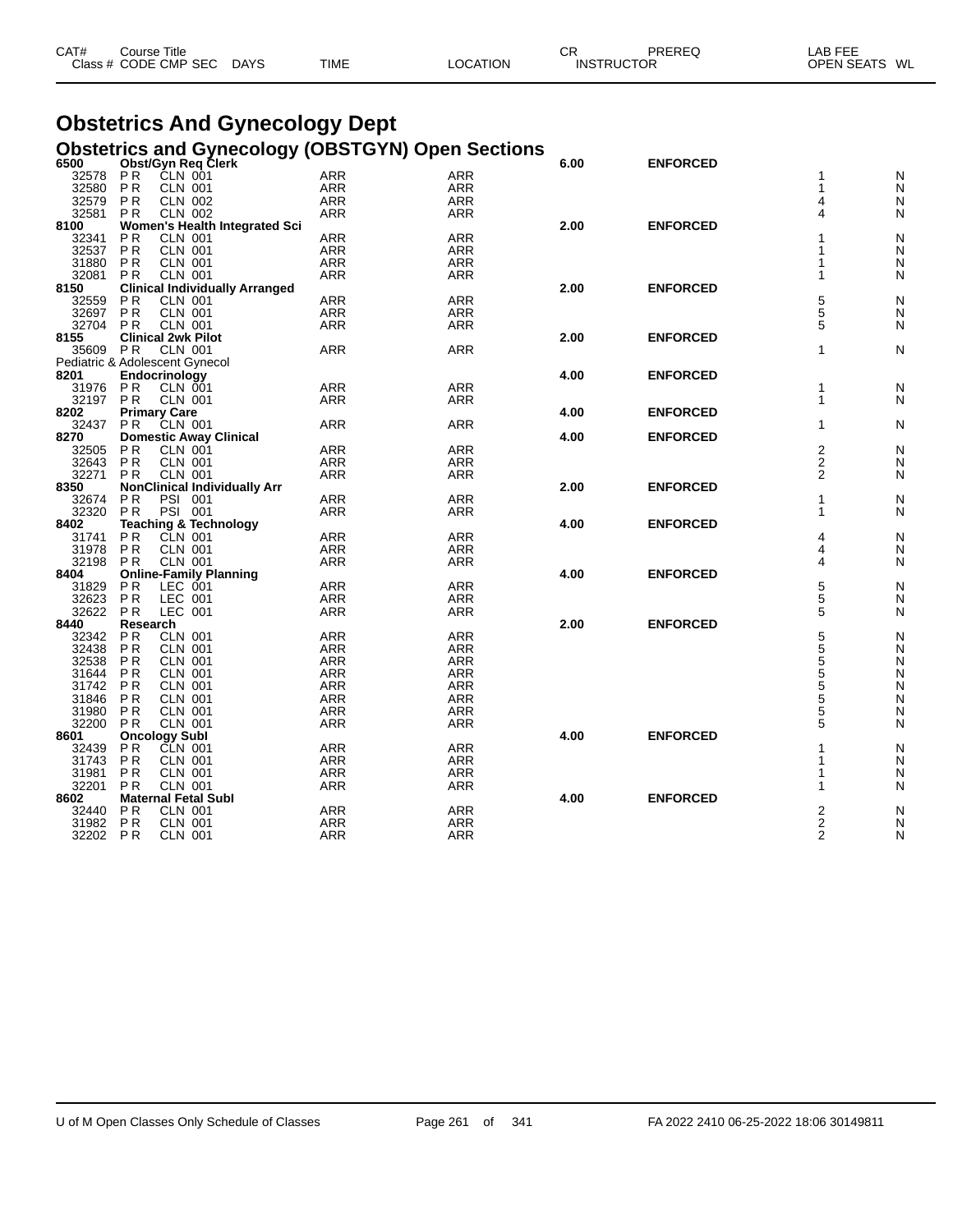| CAT# | Title<br>Course      |             |             |          | СR                | PREREQ | LAB FEE                 |
|------|----------------------|-------------|-------------|----------|-------------------|--------|-------------------------|
|      | Class # CODE CMP SEC | <b>DAYS</b> | <b>TIME</b> | LOCATION | <b>INSTRUCTOR</b> |        | <b>OPEN SEATS</b><br>WL |

### **Ophthalmology Department Ophthalmology (OPHTH) Open Sections 725 Embryology 1.00-4.00**

| 725<br>11937 | Empryology<br>$LEC$ 001<br>PI    | <b>ARR</b> | <b>ARR</b> | 1.00-4.00 |                 | 200                     | Ν |
|--------------|----------------------------------|------------|------------|-----------|-----------------|-------------------------|---|
| 733          | <b>Visual Sciences</b>           |            |            | 2.00      |                 |                         |   |
| 20642        | LEC 001<br>P                     | <b>ARR</b> | <b>ARR</b> |           | Fort, Abcouwer  | 30                      | Ν |
| 8100         | <b>Surgery Exploratory</b>       |            |            | 2.00      | <b>ENFORCED</b> |                         |   |
| 32582        | PR<br><b>CLN 001</b>             | <b>ARR</b> | <b>ARR</b> |           |                 |                         | N |
| 32583        | <b>PR</b><br><b>CLN 001</b>      | <b>ARR</b> | <b>ARR</b> |           |                 | $\frac{2}{2}$           | N |
| 32584        | <b>PR</b><br><b>CLN 001</b>      | <b>ARR</b> | <b>ARR</b> |           |                 | $\overline{2}$          | N |
| 35216        | <b>PR</b><br><b>CLN 001</b>      | <b>ARR</b> | <b>ARR</b> |           |                 | $\overline{\mathbf{c}}$ | N |
| 32283        | <b>PR</b><br><b>CLN 001</b>      | <b>ARR</b> | <b>ARR</b> |           |                 | $\overline{2}$          | N |
| 8101         | <b>Exploratory</b>               |            |            | 2.00      | <b>ENFORCED</b> |                         |   |
| 32621        | <b>PR</b><br>CLN 001             | <b>ARR</b> | <b>ARR</b> |           |                 | $\boldsymbol{2}$        | N |
| 32619        | <b>PR</b><br><b>CLN 001</b>      | <b>ARR</b> | <b>ARR</b> |           |                 |                         | N |
| 32620        | <b>PR</b><br><b>CLN 001</b>      | <b>ARR</b> | <b>ARR</b> |           |                 |                         | N |
| 35217        | <b>PR</b><br><b>CLN 001</b>      | <b>ARR</b> | <b>ARR</b> |           |                 |                         | N |
| 32284        | <b>PR</b><br><b>CLN 001</b>      | <b>ARR</b> | <b>ARR</b> |           |                 | $222$<br>$22$           | N |
| 8102         | Insight                          |            |            | 2.00      | <b>ENFORCED</b> |                         |   |
| 31629        | <b>PR</b><br><b>CLN 001</b>      | <b>ARR</b> | <b>ARR</b> |           |                 | 2                       | N |
| 31865        | <b>PR</b><br><b>CLN 001</b>      | <b>ARR</b> | <b>ARR</b> |           |                 | $\overline{2}$          | N |
| 8200         | <b>Clinical</b>                  |            |            | 4.00      | <b>ENFORCED</b> |                         |   |
| 32441        | <b>PR</b><br><b>CLN 001</b>      | <b>ARR</b> | <b>ARR</b> |           |                 | 4                       | Ν |
| 8201         | <b>Clinical - HFHS</b>           |            |            | 4.00      | <b>ENFORCED</b> |                         |   |
| 32442        | <b>PR</b><br><b>CLN 001</b>      | <b>ARR</b> | <b>ARR</b> |           |                 |                         | N |
| 31745        | <b>PR</b><br><b>CLN 001</b>      | <b>ARR</b> | <b>ARR</b> |           |                 |                         | N |
| 31983        | <b>CLN 001</b><br><b>PR</b>      | <b>ARR</b> | <b>ARR</b> |           |                 |                         | N |
| 32258        | <b>CLN 001</b><br>PR             | <b>ARR</b> | <b>ARR</b> |           |                 |                         | N |
| 8202         | <b>Adv Clinical &amp; Res</b>    |            |            | 4.00      | <b>ENFORCED</b> |                         |   |
| 32443        | P <sub>R</sub><br>CLN 001        | <b>ARR</b> | <b>ARR</b> |           |                 | $\overline{2}$          | Ν |
| 8270         | <b>Domestic Away Clinical</b>    |            |            | 4.00      | <b>ENFORCED</b> |                         |   |
| 32637        | <b>PR</b><br>CLN 001             | <b>ARR</b> | <b>ARR</b> |           |                 | 5                       | N |
| 8300         | <b>Online Ophthy: The Basics</b> |            |            | 2.00      | <b>ENFORCED</b> |                         |   |
| 32343        | <b>PR</b><br>CLN 001             | <b>ARR</b> | <b>ARR</b> |           |                 | 10                      | N |
| 32539        | <b>CLN 001</b><br><b>PR</b>      | <b>ARR</b> | <b>ARR</b> |           |                 | 10                      | N |
| 31645        | <b>PR</b><br><b>CLN 001</b>      | <b>ARR</b> | <b>ARR</b> |           |                 | 10                      | N |
| 31847        | <b>PR</b><br><b>CLN 001</b>      | <b>ARR</b> | <b>ARR</b> |           |                 | 10                      | N |
| 31881        | <b>PR</b><br><b>CLN 001</b>      | <b>ARR</b> | <b>ARR</b> |           |                 | 10                      | N |
| 32082        | <b>PR</b><br><b>CLN 001</b>      | <b>ARR</b> | <b>ARR</b> |           |                 | 10                      | N |
| 32112        | <b>PR</b><br><b>CLN 001</b>      | <b>ARR</b> | <b>ARR</b> |           |                 | 10                      | Ν |
| 32304        | <b>PR</b><br><b>CLN 001</b>      | <b>ARR</b> | <b>ARR</b> |           |                 | 10                      | Ν |
| 8440         | Research                         |            |            | 4.00      | <b>ENFORCED</b> |                         |   |
| 32444        | <b>PR</b><br><b>CLN 001</b>      | <b>ARR</b> | <b>ARR</b> |           |                 | 5                       | N |
| 31746        | <b>PR</b><br><b>CLN 001</b>      | <b>ARR</b> | <b>ARR</b> |           |                 | 5                       | N |
| 31984        | <b>PR</b><br><b>CLN 001</b>      | <b>ARR</b> | <b>ARR</b> |           |                 | 5                       | N |
| 32203        | P R<br><b>CLN 001</b>            | <b>ARR</b> | <b>ARR</b> |           |                 | 5                       | Ν |
|              |                                  |            |            |           |                 |                         |   |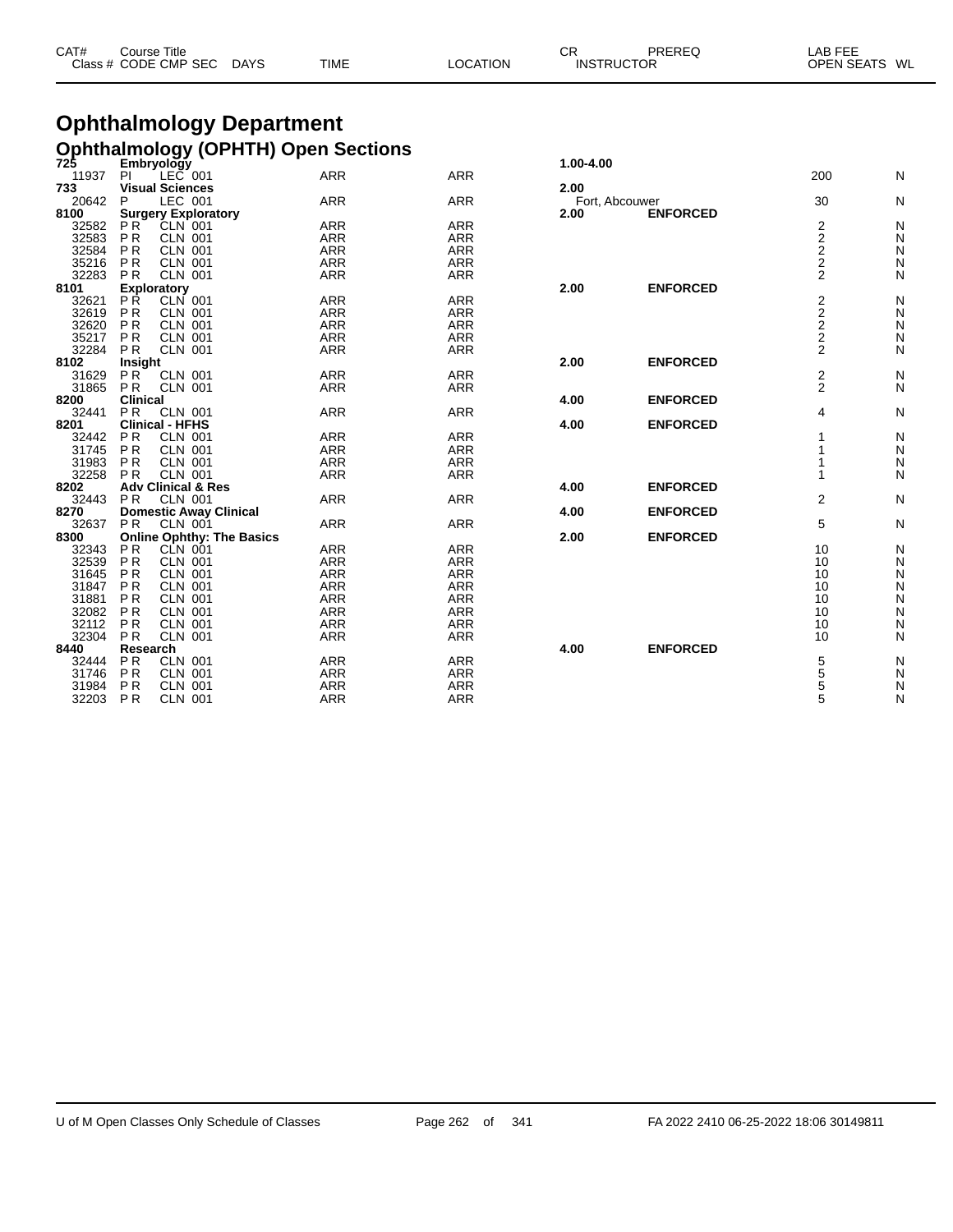| CAT#           | <b>Course Title</b><br>Class # CODE CMP SEC                          | <b>TIME</b><br><b>DAYS</b> | <b>LOCATION</b>                                     | CR.  | PREREQ<br><b>INSTRUCTOR</b> | LAB FEE<br><b>OPEN SEATS</b> | WL     |
|----------------|----------------------------------------------------------------------|----------------------------|-----------------------------------------------------|------|-----------------------------|------------------------------|--------|
|                | <b>Orthopaedic Surgery</b>                                           |                            |                                                     |      |                             |                              |        |
| 8150           | Clinical Individually Arranged                                       |                            | <b>Orthopaedic Surgery (ORTHSURG) Open Sections</b> | 2.00 | <b>ENFORCED</b>             |                              |        |
| 32695<br>8200  | PR<br>CLN 001<br><b>Outpatient Orthopedic</b>                        | <b>ARR</b>                 | <b>ARR</b>                                          | 2.00 | <b>ENFORCED</b>             | 5                            | N      |
| 32680<br>31747 | P <sub>R</sub><br>CLN 001<br><b>PR</b><br><b>CLN 001</b>             | <b>ARR</b><br><b>ARR</b>   | ARR<br><b>ARR</b>                                   |      |                             |                              | N<br>N |
| 31863<br>31985 | <b>PR</b><br><b>CLN 001</b><br>P <sub>R</sub><br><b>CLN 001</b>      | <b>ARR</b><br><b>ARR</b>   | <b>ARR</b><br><b>ARR</b>                            |      |                             | 6<br>6                       | N<br>Ν |
| 32113<br>32204 | PR<br><b>CLN 001</b><br><b>PR</b><br><b>CLN 001</b>                  | <b>ARR</b><br><b>ARR</b>   | <b>ARR</b><br><b>ARR</b>                            |      |                             | 6<br>5                       | Ν<br>N |
| 32305<br>8201  | <b>PR</b><br><b>CLN 001</b><br><b>Orthopedic Surgery</b>             | <b>ARR</b>                 | <b>ARR</b>                                          | 4.00 | <b>ENFORCED</b>             | 6                            | N      |
| 32517<br>31986 | <b>PR</b><br><b>CLN 001</b><br><b>PR</b><br><b>CLN 001</b>           | <b>ARR</b><br>ARR          | <b>ARR</b><br><b>ARR</b>                            |      |                             | 4                            | N<br>N |
| 32205          | <b>PR</b><br><b>CLN 001</b>                                          | <b>ARR</b>                 | <b>ARR</b>                                          |      |                             | 4                            | N      |
| 8250<br>32520  | <b>Clinical Individually Arranged</b><br><b>PR</b><br><b>CLN 001</b> | <b>ARR</b>                 | <b>ARR</b>                                          | 4.00 | <b>ENFORCED</b>             | 5                            | N      |
| 31828          | ORTHSURG SUBINTERHSIP<br><b>PR</b><br>CLN 001                        | <b>ARR</b>                 | <b>ARR</b>                                          |      |                             | 5                            | N      |
| 8270<br>32506  | <b>Domestic Away Clinical</b><br><b>PR</b><br>CLN 001                | <b>ARR</b>                 | <b>ARR</b>                                          | 4.00 | <b>ENFORCED</b>             | 1                            | N      |
| 31813<br>32055 | <b>PR</b><br><b>CLN 001</b><br><b>CLN 001</b><br><b>PR</b>           | <b>ARR</b><br><b>ARR</b>   | <b>ARR</b><br><b>ARR</b>                            |      |                             | 3<br>5                       | N<br>N |
| 8440<br>32446  | Research<br><b>PR</b><br><b>CLN 001</b>                              | <b>ARR</b>                 | <b>ARR</b>                                          | 4.00 | <b>ENFORCED</b>             | 4                            | N      |
| 31748<br>31987 | <b>PR</b><br><b>CLN 001</b><br><b>PR</b><br><b>CLN 001</b>           | <b>ARR</b><br><b>ARR</b>   | <b>ARR</b><br><b>ARR</b>                            |      |                             | 4<br>4                       | N<br>N |
| 32206<br>8470  | <b>PR</b><br><b>CLN 001</b>                                          | <b>ARR</b>                 | <b>ARR</b>                                          | 4.00 | <b>ENFORCED</b>             | $\overline{2}$               | N      |
| 32519          | <b>Domestic Away Nonclinical</b><br><b>PR</b><br>LEC 001             | ARR                        | <b>ARR</b>                                          |      |                             | 25                           | N      |
| 8600<br>32447  | Subinternship<br><b>PR</b><br>CLN 001                                | <b>ARR</b>                 | <b>ARR</b>                                          | 4.00 | <b>ENFORCED</b>             | 5                            | N      |
| 31749<br>31988 | <b>PR</b><br><b>CLN 001</b><br><b>PR</b><br><b>CLN 001</b>           | <b>ARR</b><br><b>ARR</b>   | <b>ARR</b><br><b>ARR</b>                            |      |                             | 5<br>5                       | N<br>N |
| 32207<br>8601  | <b>PR</b><br><b>CLN 001</b><br><b>Subinternship - VAHS</b>           | <b>ARR</b>                 | <b>ARR</b>                                          | 4.00 | <b>ENFORCED</b>             | $\overline{2}$               | N      |

 P R CLN 001 ARR ARR 1 N P R CLN 001 ARR ARR 1 N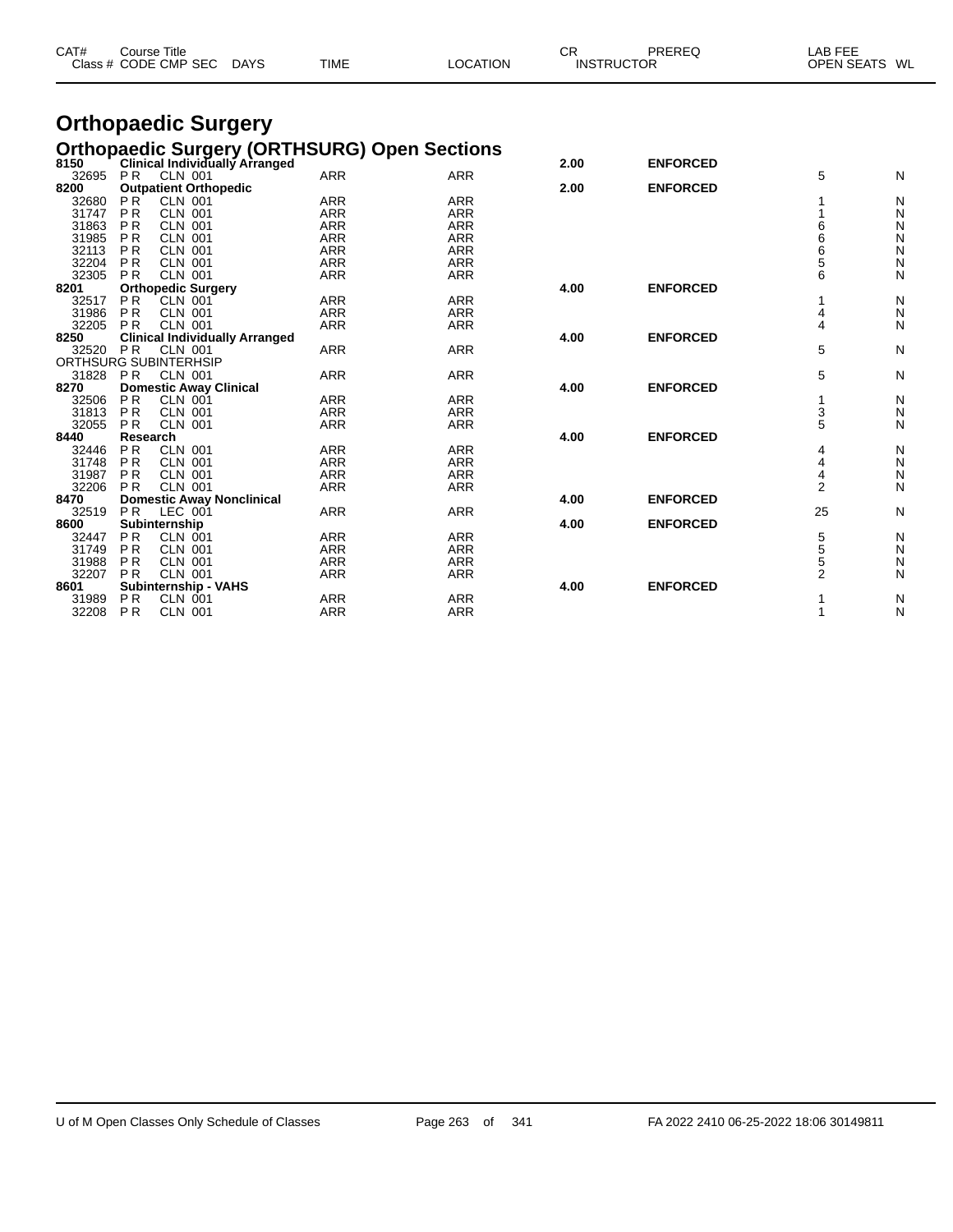| CAT#                |                             | <b>Course Title</b><br>Class # CODE CMP SEC     | <b>DAYS</b> | <b>TIME</b>                                    | <b>LOCATION</b>          | СR   | PREREQ<br><b>INSTRUCTOR</b> | LAB FEE<br>OPEN SEATS WL |        |
|---------------------|-----------------------------|-------------------------------------------------|-------------|------------------------------------------------|--------------------------|------|-----------------------------|--------------------------|--------|
|                     |                             |                                                 |             | <b>Otorhinolaryngology Department</b>          |                          |      |                             |                          |        |
|                     |                             |                                                 |             |                                                |                          |      |                             |                          |        |
| 8100                |                             | Exploratory                                     |             | <b>Otorhinolaryngology (OTO) Open Sections</b> |                          | 2.00 | <b>ENFORCED</b>             |                          |        |
| 32585               | <b>PR</b>                   | CLN 001                                         |             | ARR                                            | <b>ARR</b>               |      |                             | 3                        | N      |
| 32285               | <b>PR</b>                   | <b>CLN 001</b>                                  |             | ARR                                            | ARR                      |      |                             | 3                        | N      |
| 8200                | General                     |                                                 |             |                                                |                          | 4.00 | <b>ENFORCED</b>             |                          |        |
| 32048               | P R                         | <b>CLN 001</b>                                  |             | ARR                                            | <b>ARR</b>               |      |                             | 1                        | N      |
| 32260<br>8201       | P <sub>R</sub>              | <b>CLN 001</b>                                  |             | <b>ARR</b>                                     | <b>ARR</b>               |      |                             | 1                        | N      |
| 32515               | P <sub>R</sub>              | <b>Primary Care Otolaryngology</b><br>CLN 001   |             | <b>ARR</b>                                     | <b>ARR</b>               | 4.00 | <b>ENFORCED</b>             | 2                        | N      |
| 31824               | P <sub>R</sub>              | CLN 001                                         |             | <b>ARR</b>                                     | <b>ARR</b>               |      |                             | 2                        | N      |
| 31990               | P R                         | <b>CLN 001</b>                                  |             | <b>ARR</b>                                     | <b>ARR</b>               |      |                             | 2                        | N      |
| 32209               | P <sub>R</sub>              | <b>CLN 001</b>                                  |             | ARR                                            | <b>ARR</b>               |      |                             | $\overline{2}$           | N      |
| 8270                |                             | <b>Domestic Away Clinical</b>                   |             |                                                |                          | 4.00 | <b>ENFORCED</b>             |                          |        |
| 37677               | P <sub>R</sub>              | <b>CLN 001</b>                                  |             | <b>ARR</b>                                     | <b>ARR</b>               |      |                             | 4                        | N      |
| 31814               | P <sub>R</sub>              | <b>CLN 001</b>                                  |             | ARR                                            | <b>ARR</b>               |      |                             | 4                        | N      |
| 8300<br>32350       | P <sub>R</sub>              | <b>Hearing Loss in Children</b><br>LEC 001      |             | <b>ARR</b>                                     | <b>ARR</b>               | 2.00 | <b>ENFORCED</b>             | 22                       | N      |
| 32546               | P <sub>R</sub>              | LEC 001                                         |             | <b>ARR</b>                                     | <b>ARR</b>               |      |                             | 24                       | N      |
| 31652               | P R                         | LEC 001                                         |             | ARR                                            | <b>ARR</b>               |      |                             | 22                       | N      |
| 31854               | P R                         | LEC 001                                         |             | <b>ARR</b>                                     | <b>ARR</b>               |      |                             | 24                       | N      |
| 31888               | P R                         | LEC 001                                         |             | ARR                                            | <b>ARR</b>               |      |                             | 24                       | N      |
| 32089               | P R                         | LEC 001                                         |             | <b>ARR</b>                                     | <b>ARR</b>               |      |                             | 24                       | N      |
| 32121               | P <sub>R</sub>              | LEC 001                                         |             | ARR                                            | ARR                      |      |                             | 25                       | N      |
| 32314               | P R                         | LEC 001                                         |             | ARR                                            | <b>ARR</b>               |      | <b>ENFORCED</b>             | 24                       | N      |
| 8350<br>32692       | PR                          | <b>Nonclin Indiv Arranged</b><br><b>CLN 001</b> |             | <b>ARR</b>                                     | <b>ARR</b>               | 2.00 |                             | 5                        | N      |
| Head & Neck Anat TA |                             |                                                 |             |                                                |                          |      |                             |                          |        |
| 8440                | Research                    |                                                 |             |                                                |                          | 2.00 | <b>ENFORCED</b>             |                          |        |
| 32344               | P <sub>R</sub>              | <b>CLN 001</b>                                  |             | <b>ARR</b>                                     | <b>ARR</b>               |      |                             | 5                        | N      |
| 32448               | P R                         | <b>CLN 001</b>                                  |             | <b>ARR</b>                                     | <b>ARR</b>               |      |                             | 5                        | N      |
| 32540               | <b>PR</b>                   | <b>CLN 001</b>                                  |             | <b>ARR</b>                                     | <b>ARR</b>               |      |                             | 5                        | N      |
| 31646               | P R                         | <b>CLN 001</b>                                  |             | <b>ARR</b>                                     | <b>ARR</b>               |      |                             | 5                        | N      |
| 31750<br>31848      | P R<br>P R                  | <b>CLN 001</b><br><b>CLN 001</b>                |             | <b>ARR</b><br><b>ARR</b>                       | ARR<br><b>ARR</b>        |      |                             | 5<br>5                   | N<br>N |
| 31882               | P R                         | <b>CLN 001</b>                                  |             | <b>ARR</b>                                     | <b>ARR</b>               |      |                             | 5                        | N      |
| 31991               | P R                         | <b>CLN 001</b>                                  |             | <b>ARR</b>                                     | <b>ARR</b>               |      |                             | 5                        | N      |
| 32083               | P <sub>R</sub>              | <b>CLN 001</b>                                  |             | <b>ARR</b>                                     | <b>ARR</b>               |      |                             | $\overline{5}$           | N      |
| 32114               | <b>PR</b>                   | <b>CLN 001</b>                                  |             | <b>ARR</b>                                     | <b>ARR</b>               |      |                             | 5                        | N      |
| 32210               | P <sub>R</sub>              | <b>CLN 001</b>                                  |             | <b>ARR</b>                                     | <b>ARR</b>               |      |                             | 5                        | N      |
| 32306               | <b>PR</b>                   | <b>CLN 001</b>                                  |             | <b>ARR</b>                                     | <b>ARR</b>               |      |                             | 5                        | N      |
| 8600                |                             | <b>Head/Neck Surgery Subl</b>                   |             |                                                |                          | 4.00 | <b>ENFORCED</b>             |                          |        |
| 32678<br>32679      | <b>PR</b><br>P <sub>R</sub> | <b>CLN 001</b><br><b>CLN 001</b>                |             | ARR<br><b>ARR</b>                              | <b>ARR</b><br><b>ARR</b> |      |                             | 4                        | N<br>N |
| 35219               | P R                         | <b>CLN 001</b>                                  |             | ARR                                            | ARR                      |      |                             | 4                        | N      |
| 32211               | P R                         | <b>CLN 001</b>                                  |             | <b>ARR</b>                                     | <b>ARR</b>               |      |                             | 4                        | N      |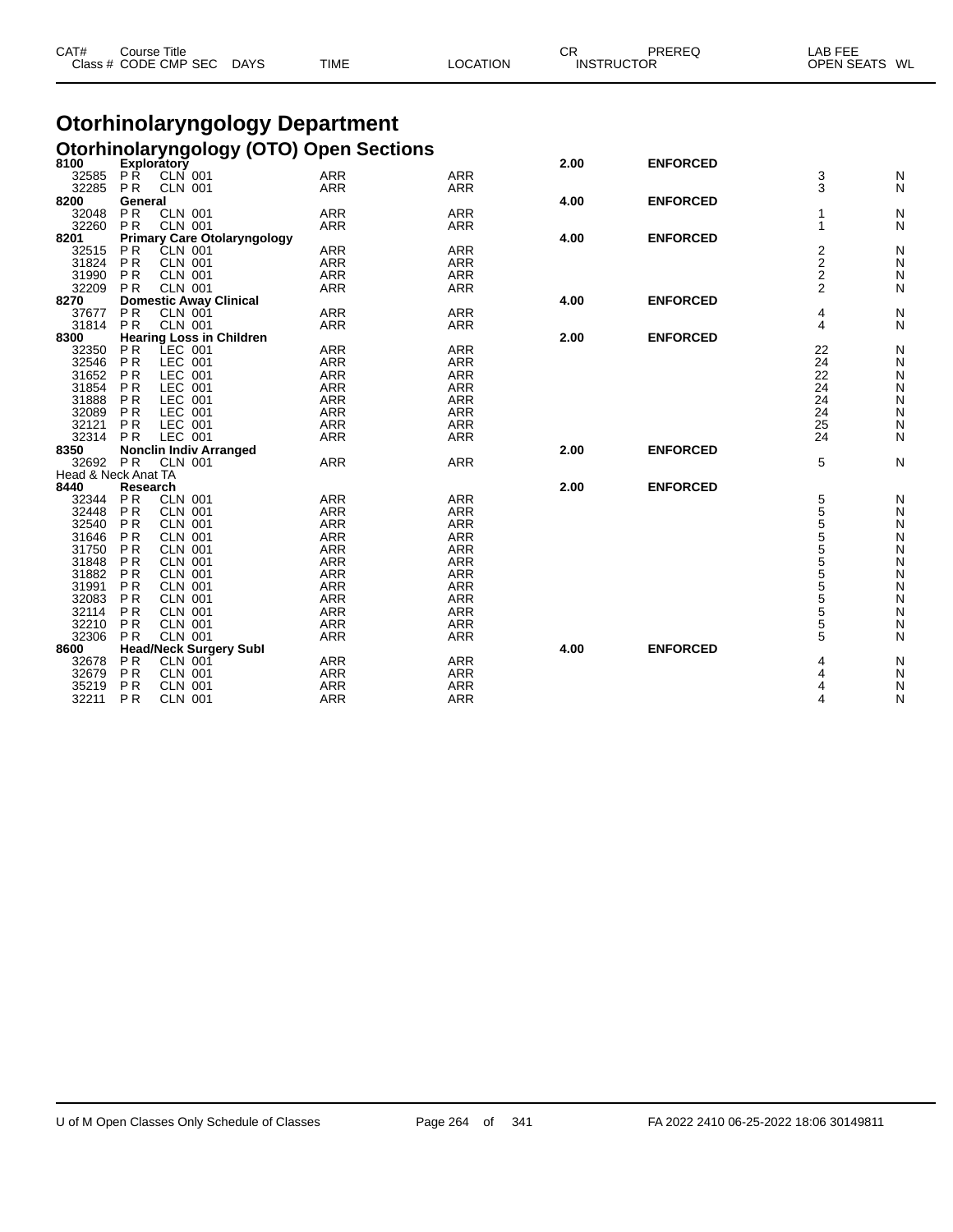|  | CAT#<br>PREREQ<br>СR<br>EEE<br>Title<br>$\mathsf{\dot{\cup}}$ ourse $\mathsf{\bar{\neg}}$<br>LAB<br>CODE CMP<br><b>TIME</b><br><b>SEC</b><br><b>OPEN SEATS</b><br>WL<br><b>LOCATION</b><br><b>DAYS</b><br><b>INSTRUCTOR</b><br>Class # |
|--|----------------------------------------------------------------------------------------------------------------------------------------------------------------------------------------------------------------------------------------|
|--|----------------------------------------------------------------------------------------------------------------------------------------------------------------------------------------------------------------------------------------|

#### **Pathology Department Pathology (PATH) Open Sections**

| DIS 001<br>PD.<br><b>MW</b>      | 245-4PM                                                                                      | <b>ARR</b>                                                                       |                                        |                 | 7                                                                                   | Ν                  |
|----------------------------------|----------------------------------------------------------------------------------------------|----------------------------------------------------------------------------------|----------------------------------------|-----------------|-------------------------------------------------------------------------------------|--------------------|
|                                  |                                                                                              |                                                                                  | 1.00                                   | <b>ADVISORY</b> |                                                                                     |                    |
| PR.<br><b>DIS 001</b>            | 12-1PM                                                                                       | <b>ARR</b>                                                                       | Lombard                                |                 | 15                                                                                  | N                  |
| <b>Res Collog Exp Path</b>       |                                                                                              |                                                                                  | 1.00                                   | <b>ENFORCED</b> |                                                                                     |                    |
| P <sub>R</sub><br><b>SEM 001</b> | 12-1PM                                                                                       | <b>ARR</b>                                                                       | Lombard                                |                 | 21                                                                                  | N                  |
| Neuropathology                   |                                                                                              |                                                                                  | 1.00                                   | <b>ADVISORY</b> |                                                                                     |                    |
| IND +<br>D                       | 630-830PM                                                                                    | <b>ARR</b>                                                                       |                                        |                 |                                                                                     | N                  |
| <b>Transl Path</b>               |                                                                                              |                                                                                  | 1.00                                   | <b>ADVISORY</b> |                                                                                     |                    |
| LEC 001<br>PD.                   | 8-9AM                                                                                        | <b>ARR</b>                                                                       |                                        |                 |                                                                                     |                    |
|                                  |                                                                                              |                                                                                  | Wilson                                 |                 |                                                                                     | N                  |
| <b>Pre-Cand Diss Res</b>         |                                                                                              |                                                                                  | 1.00-8.00                              | <b>ADVISORY</b> |                                                                                     |                    |
| $IND +$                          |                                                                                              |                                                                                  |                                        |                 |                                                                                     | Ν                  |
| General                          |                                                                                              |                                                                                  | 4.00                                   | <b>ENFORCED</b> |                                                                                     |                    |
| <b>CLN 001</b><br>P <sub>R</sub> | <b>ARR</b>                                                                                   | <b>ARR</b>                                                                       |                                        |                 |                                                                                     | N                  |
| <b>CLN 001</b><br>P <sub>R</sub> |                                                                                              | <b>ARR</b>                                                                       |                                        |                 |                                                                                     | Ν                  |
|                                  |                                                                                              |                                                                                  | 4.00                                   |                 |                                                                                     |                    |
| <b>CLN 001</b><br>P R            |                                                                                              |                                                                                  |                                        |                 |                                                                                     | N                  |
| P R                              |                                                                                              |                                                                                  |                                        |                 |                                                                                     | N                  |
| P <sub>R</sub><br><b>CLN 001</b> |                                                                                              | <b>ARR</b>                                                                       |                                        |                 |                                                                                     | N                  |
| P <sub>R</sub><br><b>CLN 001</b> |                                                                                              | <b>ARR</b>                                                                       |                                        |                 |                                                                                     | Ν                  |
|                                  | Curr Topics Mól Path<br><b>Res Collog Exp Path</b><br><b>Sub-specialty</b><br><b>CLN 001</b> | <b>ARR</b><br><b>ARR</b><br><b>ARR</b><br><b>ARR</b><br><b>ARR</b><br><b>ARR</b> | <b>ARR</b><br><b>ARR</b><br><b>ARR</b> | 2.00            | <b>ADVISORY</b><br>Dressler, Muntean<br>Nikolovska-Coleska, Lee,<br><b>ENFORCED</b> | 5<br>15<br>25<br>3 |

|         | Curr Topics Mol Path       |      |     |            |            | 2.00              | <b>ADVISORY</b>          |    |                      |
|---------|----------------------------|------|-----|------------|------------|-------------------|--------------------------|----|----------------------|
| PD      | DIS                        | 001  | MW  | 245-4PM    | <b>ARR</b> | Dressler, Muntean |                          |    | N                    |
|         | <b>Res Collog Exp Path</b> |      |     |            |            | 1.00              | <b>ADVISORY</b>          |    |                      |
| P R.    | DIS <sup>-</sup>           | -001 |     | 12-1PM     | <b>ARR</b> | Lombard           |                          | 15 | N                    |
|         | <b>Res Collog Exp Path</b> |      |     |            |            | 1.00              | <b>ENFORCED</b>          |    |                      |
| PR.     | <b>SEM 001</b>             |      | - F | 12-1PM     | <b>ARR</b> | Lombard           |                          | 21 | N                    |
|         | Neuropathology             |      |     |            |            | 1.00              | <b>ADVISORY</b>          |    |                      |
| D       | $IND +$                    |      |     | 630-830PM  | <b>ARR</b> |                   |                          | 5  | N                    |
|         | Transl Path                |      |     |            |            | 1.00              | <b>ADVISORY</b>          |    |                      |
| PD      | LEC.                       | 001  |     | 8-9AM      | <b>ARR</b> |                   | Nikolovska-Coleska, Lee, |    |                      |
|         |                            |      |     |            |            | Wilson            |                          | 15 | N                    |
|         | Pre-Cand Diss Res          |      |     |            |            | 1.00-8.00         | <b>ADVISORY</b>          |    |                      |
|         | $IND +$                    |      |     | <b>ARR</b> | <b>ARR</b> |                   |                          | 25 | N                    |
| General |                            |      |     |            |            | 4.00              | <b>ENFORCED</b>          |    |                      |
| РR      | CLN 001                    |      |     | <b>ARR</b> | <b>ARR</b> |                   |                          |    | N                    |
| P R     | <b>CLN 001</b>             |      |     | <b>ARR</b> | <b>ARR</b> |                   |                          | 3  | N                    |
|         | Sub-specialty              |      |     |            |            | 4.00              | <b>ENFORCED</b>          |    |                      |
| P R.    | <b>CLN 001</b>             |      |     | ARR        | <b>ARR</b> |                   |                          |    | N                    |
| --      | $\sim$ $\sim$ $\sim$       |      |     | $\sim$     | $\sim$     |                   |                          |    | $\ddot{\phantom{1}}$ |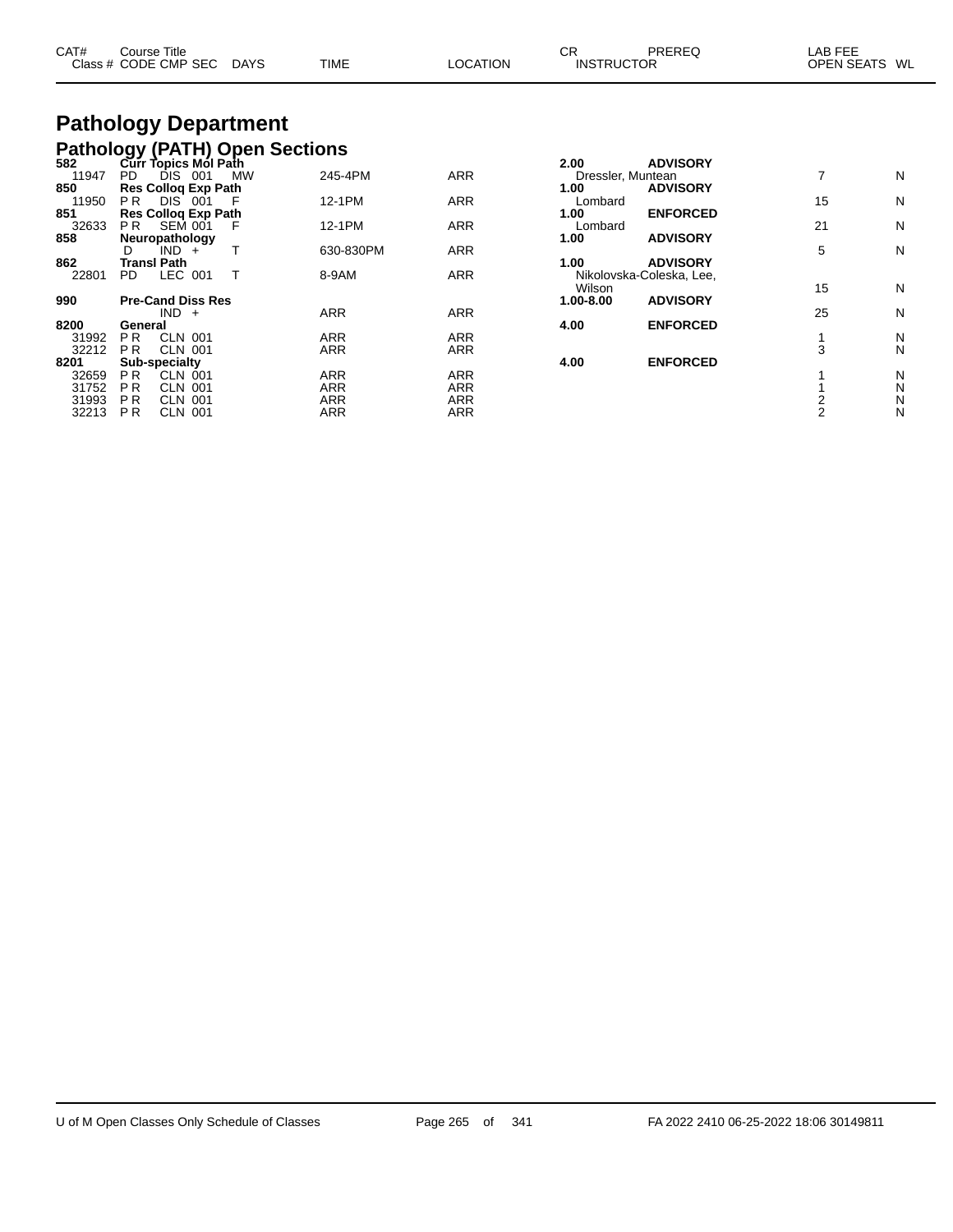| CAT#             | Course Title<br>Class # CODE CMP SEC<br>DAYS                  | <b>TIME</b>       | LOCATION          | СR   | PREREQ<br><b>INSTRUCTOR</b> | LAB FEE<br>OPEN SEATS WL |        |
|------------------|---------------------------------------------------------------|-------------------|-------------------|------|-----------------------------|--------------------------|--------|
|                  | <b>Pediatrics &amp; Comm Diseases Dep</b>                     |                   |                   |      |                             |                          |        |
|                  | <b>Pediatrics (PEDIAT) Open Sections</b>                      |                   |                   |      |                             |                          |        |
| 6600             | Pediatrics Reg Clérk                                          |                   |                   | 6.00 | <b>ENFORCED</b>             |                          |        |
| 32586            | <b>CLN 001</b><br>P R                                         | <b>ARR</b>        | ARR               |      |                             | 5                        | N      |
| 32587            | PR<br><b>CLN 001</b>                                          | ARR               | ARR               |      |                             | 4                        | N      |
| 8100<br>32286    | <b>Pulmonary Exploratory</b><br>P R<br><b>CLN 001</b>         | ARR               | ARR               | 2.00 | <b>ENFORCED</b>             | 1                        | N      |
| 8200             | Cardiology                                                    |                   |                   | 4.00 | <b>ENFORCED</b>             |                          |        |
| 31753<br>31994   | P R<br><b>CLN 001</b><br>P R<br>CLN 001                       | ARR<br>ARR        | <b>ARR</b><br>ARR |      |                             | 1                        | N<br>N |
| 32214            | <b>PR</b><br><b>CLN 001</b>                                   | ARR               | ARR               |      |                             | 1                        | N      |
| 8201             | <b>Developmental</b>                                          |                   |                   | 4.00 | <b>ENFORCED</b>             |                          |        |
| 32215<br>8202    | P R<br><b>CLN 001</b><br>Gastroenterology                     | ARR               | ARR               | 4.00 | <b>ENFORCED</b>             | 1                        | N      |
| 31755            | P R<br>CLN 001                                                | ARR               | <b>ARR</b>        |      |                             |                          | N      |
| 31996            | P R<br>CLN 001                                                | ARR               | ARR               |      |                             |                          | N      |
| 32216<br>8203    | <b>PR</b><br>CLN 001<br><b>Medical Genetics</b>               | ARR               | ARR               | 4.00 | <b>ENFORCED</b>             | 1                        | N      |
| 32452            | P <sub>R</sub><br>CLN 001                                     | ARR               | ARR               |      |                             |                          | N      |
| 31997            | P R<br><b>CLN 001</b>                                         | ARR               | ARR               |      |                             |                          | N      |
| 8204<br>32345    | <b>Nephrology</b><br>P R<br>CLN 001                           | ARR               | <b>ARR</b>        | 2.00 | <b>ENFORCED</b>             |                          | N      |
| 32541            | P <sub>R</sub><br><b>CLN 001</b>                              | ARR               | ARR               |      |                             |                          | N      |
| 31757            | P R<br><b>CLN 001</b>                                         | ARR               | ARR               |      |                             |                          | N      |
| 31849<br>31883   | P <sub>R</sub><br>CLN 001<br>P <sub>R</sub><br><b>CLN 001</b> | ARR<br>ARR        | ARR<br>ARR        |      |                             |                          | N<br>N |
| 31998            | P R<br><b>CLN 001</b>                                         | ARR               | ARR               |      |                             |                          | N      |
| 32084            | P R<br>CLN 001                                                | ARR               | ARR               |      |                             |                          | N      |
| 32218<br>32307   | P R<br><b>CLN 001</b><br>P R<br><b>CLN 001</b>                | ARR<br>ARR        | ARR<br>ARR        |      |                             |                          | N<br>N |
| 8205             | <b>Neurology</b>                                              |                   |                   | 2.00 | <b>ENFORCED</b>             |                          |        |
| 32353            | P R<br><b>CLN 001</b>                                         | ARR               | <b>ARR</b>        |      |                             |                          | N      |
| 32454<br>32548   | P R<br><b>CLN 001</b><br>P <sub>R</sub><br><b>CLN 001</b>     | ARR<br>ARR        | ARR<br>ARR        |      |                             |                          | N<br>N |
| 37458            | P <sub>R</sub><br><b>CLN 001</b>                              | ARR               | ARR               |      |                             |                          | N      |
| 32691<br>31890   | P R<br><b>CLN 001</b><br>P <sub>R</sub><br>CLN 001            | ARR<br>ARR        | ARR<br>ARR        |      |                             |                          | N<br>N |
| 31999            | P <sub>R</sub><br><b>CLN 001</b>                              | ARR               | ARR               |      |                             |                          | N      |
| 32091            | P R<br><b>CLN 001</b>                                         | ARR               | ARR               |      |                             |                          | N      |
| 32116<br>32219   | P R<br>CLN 001<br>P R<br><b>CLN 001</b>                       | ARR<br>ARR        | ARR<br>ARR        |      |                             |                          | N<br>N |
| 32308            | P R<br><b>CLN 001</b>                                         | ARR               | ARR               |      |                             |                          | N      |
| 8206             | Pulmonary                                                     |                   |                   | 4.00 | <b>ENFORCED</b>             |                          |        |
| 32455<br>31758   | P R<br><b>CLN 001</b><br>P R<br><b>CLN 001</b>                | ARR<br>ARR        | ARR<br>ARR        |      |                             | 2<br>2                   | N<br>N |
| 32000            | P R<br><b>CLN 001</b>                                         | ARR               | ARR               |      |                             | 2                        | N      |
| 32699            | P R<br><b>CLN 001</b>                                         | ARR               | ARR               |      |                             | 2                        | N      |
| 8207<br>32456    | <b>Infectious Disease</b><br>P R<br><b>CLN 001</b>            | ARR               | ARR               | 4.00 | <b>ENFORCED</b>             | 1                        | N      |
| 32001 PR         | <b>CLN 001</b>                                                | <b>ARR</b>        | ARR               |      |                             | 2                        | Ν      |
| 32220 PR<br>8208 | <b>CLN 001</b><br><b>Child Abuse</b>                          | ARR               | ARR               | 4.00 | <b>ENFORCED</b>             | 2                        | Ν      |
| 32221            | <b>CLN 001</b><br>P R                                         | <b>ARR</b>        | ARR               |      |                             | 1                        | N      |
| 8210             | Immuno-Hematology                                             |                   |                   | 4.00 | <b>ENFORCED</b>             |                          |        |
| 32459<br>31762   | P R<br><b>CLN 001</b><br><b>PR</b><br><b>CLN 001</b>          | ARR<br><b>ARR</b> | ARR<br>ARR        |      |                             | 1<br>2                   | N<br>Ν |
| 32004            | <b>CLN 001</b><br>P R                                         | ARR               | ARR               |      |                             | 2                        | N      |
| 32222            | <b>CLN 001</b><br>PR                                          | ARR               | ARR               |      |                             | 2                        | Ν      |
| 8211<br>37824    | <b>Transgender Medicine</b><br><b>CLN 001</b><br>P R          | ARR               | <b>ARR</b>        | 4.00 | <b>ENFORCED</b>             | 1                        | N      |
| 32063 PR         | <b>CLN 001</b>                                                | ARR               | ARR               |      |                             | 1                        | Ν      |
| 8212             | Rheumatology                                                  |                   |                   | 4.00 | <b>ENFORCED</b>             |                          |        |
| 32460<br>32005   | CLN 001<br>P R<br><b>PR</b><br><b>CLN 001</b>                 | ARR<br>ARR        | ARR<br>ARR        |      |                             | 1<br>1                   | Ν<br>N |
| 8213             | Endocrinology                                                 |                   |                   | 4.00 | <b>ENFORCED</b>             |                          |        |
| 32461<br>31764   | P R<br>CLN 001<br><b>PR</b><br><b>CLN 001</b>                 | <b>ARR</b><br>ARR | <b>ARR</b><br>ARR |      |                             | 1                        | Ν<br>Ν |
| 32006            | <b>PR</b><br>CLN 001                                          | <b>ARR</b>        | ARR               |      |                             | 1                        | Ν      |
| 32225            | <b>CLN 001</b><br>P R                                         | ARR               | ARR               |      |                             | 1                        | N      |
| 8214             | Hematology/Oncology<br>P <sub>R</sub>                         | <b>ARR</b>        | ARR               | 4.00 | <b>ENFORCED</b>             | 1                        |        |
| 32462<br>32007   | CLN 001<br><b>PR</b><br><b>CLN 001</b>                        | ARR               | ARR               |      |                             | 1                        | N<br>Ν |
| 32226            | <b>CLN 001</b><br>P R                                         | <b>ARR</b>        | ARR               |      |                             | 1                        | Ν      |
| 8250<br>32683    | <b>Clinical Individually Arranged</b><br>P R<br>CLN 001       | ARR               | ARR               | 4.00 | <b>ENFORCED</b>             | 5                        | Ν      |
| 8270             | <b>Domestic Away Clinical</b>                                 |                   |                   | 4.00 | <b>ENFORCED</b>             |                          |        |
| 32507 PR         | CLN 001                                                       | ARR               | ARR               |      |                             | 5                        | N      |

U of M Open Classes Only Schedule of Classes Page 266 of 341 FA 2022 2410 06-25-2022 18:06 30149811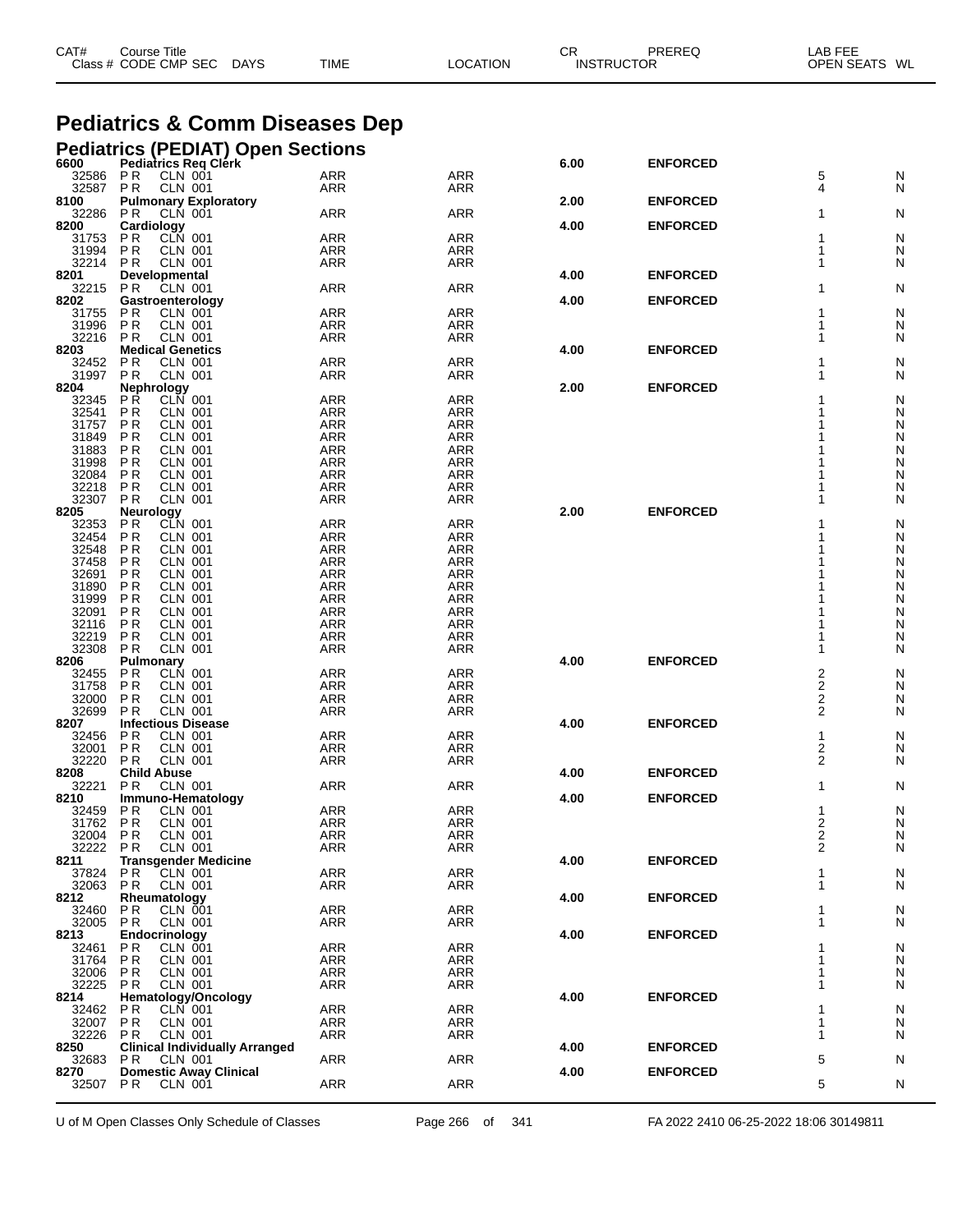| CAT#           | <b>Course Title</b><br>Class # CODE CMP SEC DAYS |                           | <b>TIME</b> | <b>LOCATION</b> | <b>CR</b> | PREREQ<br><b>INSTRUCTOR</b> | <b>LAB FEE</b><br>OPEN SEATS WL |   |
|----------------|--------------------------------------------------|---------------------------|-------------|-----------------|-----------|-----------------------------|---------------------------------|---|
|                |                                                  |                           |             |                 |           |                             |                                 |   |
| 31815 PR       |                                                  | <b>CLN 001</b>            | <b>ARR</b>  | <b>ARR</b>      |           |                             | 5                               | N |
| 8440           | Research                                         |                           |             |                 | 2.00      | <b>ENFORCED</b>             |                                 |   |
| 32346          | <b>PR</b>                                        | <b>CLN 001</b>            | <b>ARR</b>  | <b>ARR</b>      |           |                             | 5                               | N |
| 32463          | <b>PR</b>                                        | <b>CLN 001</b>            | <b>ARR</b>  | <b>ARR</b>      |           |                             | 555555555                       | Ν |
| 32542          | P <sub>R</sub>                                   | <b>CLN 001</b>            | <b>ARR</b>  | <b>ARR</b>      |           |                             |                                 | N |
| 31648          | <b>PR</b>                                        | <b>CLN 001</b>            | <b>ARR</b>  | <b>ARR</b>      |           |                             |                                 | N |
| 31766          | <b>PR</b>                                        | <b>CLN 001</b>            | <b>ARR</b>  | <b>ARR</b>      |           |                             |                                 | N |
| 31850          | <b>PR</b>                                        | <b>CLN 001</b>            | <b>ARR</b>  | <b>ARR</b>      |           |                             |                                 | N |
| 31884          | <b>PR</b>                                        | <b>CLN 001</b>            | <b>ARR</b>  | <b>ARR</b>      |           |                             |                                 | N |
| 32008<br>32085 | P <sub>R</sub>                                   | <b>CLN 001</b><br>CLN 001 | <b>ARR</b>  | <b>ARR</b>      |           |                             |                                 | N |
|                | P <sub>R</sub>                                   |                           | <b>ARR</b>  | <b>ARR</b>      |           |                             |                                 | N |
| 32117          | P <sub>R</sub>                                   | <b>CLN 001</b>            | <b>ARR</b>  | <b>ARR</b>      |           |                             |                                 | Ν |
| 32227          | PR                                               | <b>CLN 001</b>            | <b>ARR</b>  | <b>ARR</b>      |           |                             | 5                               | N |
| 32309          | <b>PR</b>                                        | <b>CLN 001</b>            | <b>ARR</b>  | <b>ARR</b>      |           |                             | 5                               | N |
| 8600           | <b>Cardiology Subl</b>                           |                           |             |                 | 4.00      | <b>ENFORCED</b>             |                                 |   |
| 32588          | <b>PR</b>                                        | CLN 001                   | <b>ARR</b>  | <b>ARR</b>      |           |                             |                                 | N |
| 32589          | PR                                               | <b>CLN 001</b>            | <b>ARR</b>  | <b>ARR</b>      |           |                             |                                 | N |
| 32590          | <b>PR</b>                                        | <b>CLN 001</b>            | <b>ARR</b>  | <b>ARR</b>      |           |                             |                                 | Ν |
| 32700          | PR                                               | <b>CLN 001</b>            | <b>ARR</b>  | <b>ARR</b>      |           |                             |                                 | N |
| 8601           | <b>Oncology Subinternship</b>                    |                           |             |                 | 4.00      | <b>ENFORCED</b>             |                                 |   |
| 32591          | P <sub>R</sub>                                   | CLN 001                   | <b>ARR</b>  | <b>ARR</b>      |           |                             |                                 | N |
| 32592          | P <sub>R</sub>                                   | <b>CLN 001</b>            | <b>ARR</b>  | <b>ARR</b>      |           |                             |                                 | N |
| 32593<br>32593 | P <sub>R</sub>                                   | CLN 001<br>CLN 001        | <b>ARR</b>  | <b>ARR</b>      |           |                             |                                 | N |
|                | <b>PR</b>                                        |                           | <b>ARR</b>  | <b>ARR</b>      |           |                             |                                 | N |
| 8602           | <b>Inpatient Peds Subl</b>                       |                           |             |                 | 4.00      | <b>ENFORCED</b>             |                                 |   |
| 32464          | <b>PR</b>                                        | <b>CLN 001</b>            | <b>ARR</b>  | <b>ARR</b>      |           |                             |                                 | Ν |
| 31767          | <b>PR</b>                                        | <b>CLN 001</b>            | <b>ARR</b>  | <b>ARR</b>      |           |                             | 3<br>3<br>3<br>3                | N |
| 32009          | <b>PR</b>                                        | <b>CLN 001</b>            | <b>ARR</b>  | <b>ARR</b>      |           |                             |                                 | Ν |
| 32228          | PR                                               | <b>CLN 001</b>            | <b>ARR</b>  | <b>ARR</b>      |           |                             |                                 | N |
| 8603           | <b>GI/Renal Sub-I</b>                            |                           |             |                 | 4.00      | <b>ENFORCED</b>             |                                 |   |
| 32595          | <b>PR</b>                                        | <b>CLN 001</b>            | <b>ARR</b>  | <b>ARR</b>      |           |                             | 1                               | N |
| 32596          | PR                                               | <b>CLN 001</b>            | <b>ARR</b>  | <b>ARR</b>      |           |                             | 1                               | N |
| 32597          | <b>PR</b>                                        | <b>CLN 001</b>            | <b>ARR</b>  | <b>ARR</b>      |           |                             | 1                               | N |
| 32598          | PR                                               | <b>CLN 001</b>            | <b>ARR</b>  | <b>ARR</b>      |           |                             | 1                               | N |
| 8700           | Subinternship/PICU                               |                           |             |                 | 4.00      | <b>ENFORCED</b>             |                                 |   |
| 31674          | PR                                               | <b>CLN 001</b>            | <b>ARR</b>  | <b>ARR</b>      |           |                             | 1                               | N |
| 31910          | PR                                               | CLN 001                   | <b>ARR</b>  | <b>ARR</b>      |           |                             | $\frac{2}{2}$                   | N |
| 32138          | PR                                               | <b>CLN 001</b>            | <b>ARR</b>  | <b>ARR</b>      |           |                             |                                 | N |
| 8701           | <b>Neonatology Subl/NICU</b>                     |                           |             |                 | 4.00      | <b>ENFORCED</b>             |                                 |   |
| 32373          | <b>PR</b>                                        | CLN 001                   | <b>ARR</b>  | <b>ARR</b>      |           |                             | $\frac{2}{1}$                   | N |
| 31675          | PR                                               | <b>CLN 001</b>            | <b>ARR</b>  | <b>ARR</b>      |           |                             |                                 | N |
| 31911          | <b>PR</b>                                        | <b>CLN 001</b>            | <b>ARR</b>  | <b>ARR</b>      |           |                             | $\overline{2}$                  | N |
| 32139          | PR                                               | <b>CLN 001</b>            | <b>ARR</b>  | <b>ARR</b>      |           |                             | $\mathfrak{p}$                  | N |

 $\overline{\phantom{0}}$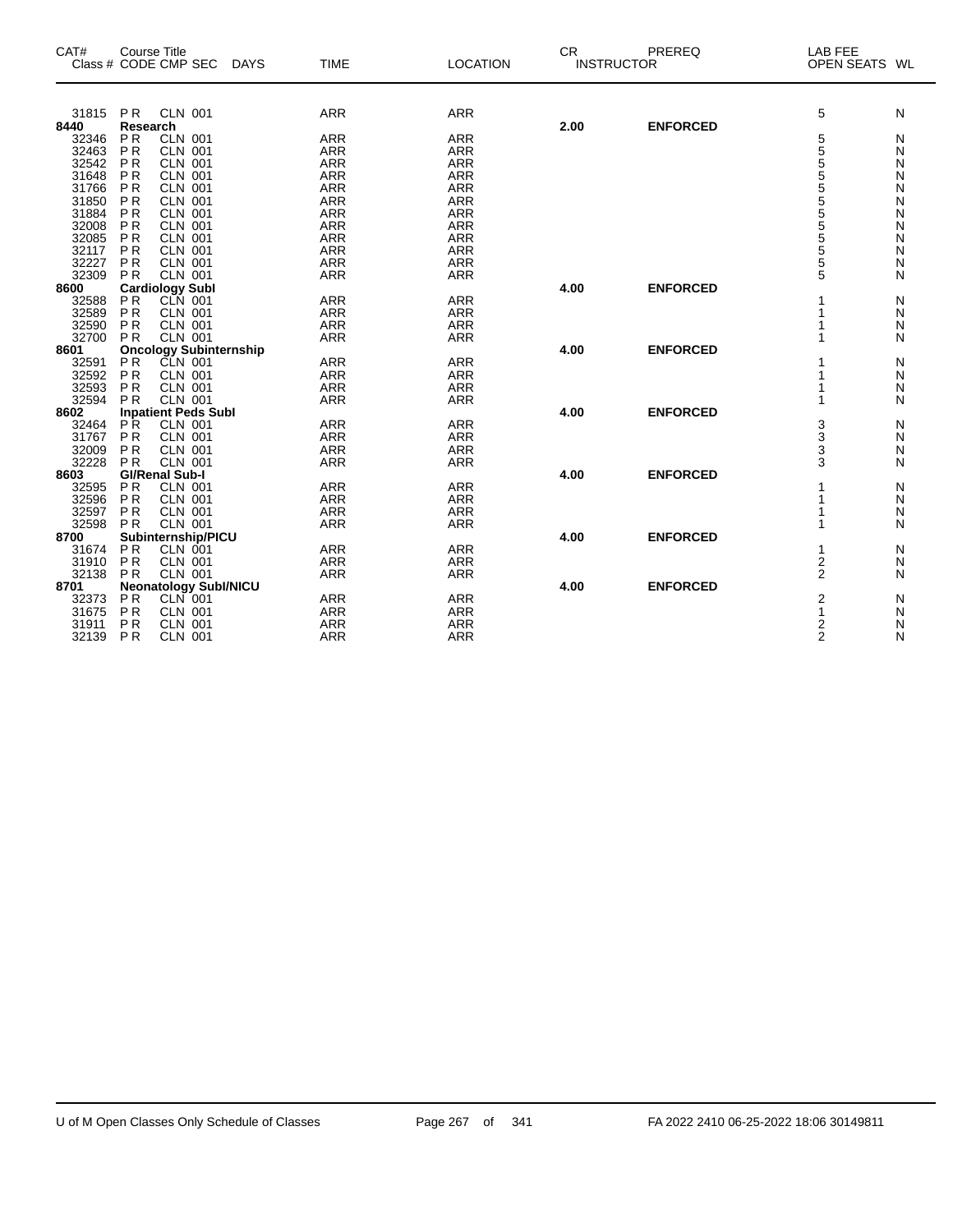| CAT# | Course Title         |             |             |                 | СR                | PREREQ | LAB FEE       |  |
|------|----------------------|-------------|-------------|-----------------|-------------------|--------|---------------|--|
|      | Class # CODE CMP SEC | <b>DAYS</b> | <b>TIME</b> | <b>LOCATION</b> | <b>INSTRUCTOR</b> |        | OPEN SEATS WL |  |

# **Pharmacology Department**

|                    |                  |                                    |        | <b>Pharmacology (PHRMACOL) Open Sections</b>                                                                               |                          |                        |                                |                |        |
|--------------------|------------------|------------------------------------|--------|----------------------------------------------------------------------------------------------------------------------------|--------------------------|------------------------|--------------------------------|----------------|--------|
| 310                |                  | <b>Phrmacol &amp; Therapeut</b>    |        |                                                                                                                            |                          | 4.00                   | <b>ADVISORY</b>                |                |        |
| 18502 P            |                  | LEC 001                            | TTH    | $2-4PM$                                                                                                                    | <b>ARR</b>               |                        | Iniguez-Lluhi, Maybaum, Jones, |                |        |
|                    |                  |                                    |        | 310 has been approved as an elective for CMB, Neuroscience and Biomolecular Science majors, and as a cognate for           |                          | Jenkins, Canman        |                                | 14             | Y      |
| Biology majors     |                  |                                    |        |                                                                                                                            |                          |                        |                                |                |        |
| 502                |                  | Intr Sci Comm                      |        |                                                                                                                            |                          | 2.00                   | <b>ADVISORY</b>                |                |        |
| 21981 PD           |                  | LEC 001                            | TH     | $1-3PM$                                                                                                                    | <b>ARR</b>               | Puthenveedu            |                                | $\overline{2}$ | Υ      |
|                    |                  |                                    |        | Meets in room 2903 THSL except 9/12 and 9/26 which will be in SLH-3699 Med Sci II and various small group break-out        |                          |                        |                                |                |        |
|                    |                  |                                    |        | rooms (to be announced). Priority enrollment is reserved for doctoral students in the Medical School's 14 programs         |                          |                        |                                |                |        |
| 503                |                  | Drug Disc & Develop                |        | under PIBS. Email pharminquiries @umich.edu with your UMID number to request permission to enroll.                         |                          | 2.00                   | <b>ADVISORY</b>                |                |        |
| 32672 P            |                  | <b>SEM 001</b>                     | W      | $2-4PM$                                                                                                                    | <b>ARR</b>               | Alt, Toogood           |                                | 18             | N      |
| 591                |                  | <b>Signal Transduction</b>         |        |                                                                                                                            |                          | 2.00                   | <b>ADVISORY</b>                |                |        |
| 13975              | P                | LEC 001                            |        | 2-4PM                                                                                                                      | 7745 MSC2                |                        | Lee, Xu, Rui, Yin, Mortensen   | 19             |        |
| 601                |                  | <b>Quant Prin Pharm</b>            |        |                                                                                                                            |                          | 3.00                   | <b>ADVISORY</b>                |                |        |
| 21994              | P                | DIS 001                            | MWF    | 9-10AM                                                                                                                     | <b>ARR</b>               |                        | Iniguez-Lluhi, Maybaum, Osawa, |                |        |
|                    |                  |                                    |        |                                                                                                                            |                          |                        | Jenkins, Anand, Birdsong,      | 29             |        |
| Fall 2022 room TBD |                  |                                    |        |                                                                                                                            |                          | Scott, Wang, Tall, Rae |                                |                | N      |
| 603                |                  | <b>Practical Statistics</b>        |        |                                                                                                                            |                          | 2.00                   | <b>ADVISORY</b>                |                |        |
| 23634 P            |                  | LAB 001                            | MW     | 10-11AM                                                                                                                    | <b>ARR</b>               |                        | Jutkiewicz, Iniquez-Lluhi      | 19             | N      |
|                    |                  | PHRMACOL 603- Fall 2022 Room: TBD  |        |                                                                                                                            |                          |                        |                                |                |        |
| 604                |                  | Collab Proj Phrm Sci               |        |                                                                                                                            |                          | 1.00                   | <b>ADVISORY</b>                |                |        |
| 24004 PD           |                  | <b>SEM 001</b>                     |        | <b>ARR</b>                                                                                                                 | <b>ARR</b>               | Jenkins, Scott, Osawa  |                                | 12             | N      |
| 605                |                  | <b>MS Degree Research</b>          |        | This course is limited to students appointed to the PSTP training grant.                                                   |                          | 1.00-8.00              |                                |                |        |
|                    |                  | $IND +$                            |        | <b>ARR</b>                                                                                                                 | <b>ARR</b>               |                        |                                | 25             | N      |
|                    |                  |                                    |        | This course is for students enrolled in the MS Pharmacology degree program only.                                           |                          |                        |                                |                |        |
| 614                |                  | <b>Sem Autonomic Pharm</b>         |        |                                                                                                                            |                          | 2.00                   | <b>ADVISORY</b>                |                |        |
| 22569              | -P               | <b>SEM 001</b>                     | TTH    | 130-330PM                                                                                                                  | <b>ARR</b>               | Smrcka                 |                                | 23             | N      |
|                    |                  |                                    |        |                                                                                                                            |                          |                        |                                |                |        |
| 621<br>21537       | P.               | Drug Disc & Ther<br><b>DIS 001</b> | TH     | 10-12PM                                                                                                                    | ARR                      | 2.00<br>Rae            | <b>ADVISORY</b>                | 28             | N      |
|                    |                  |                                    |        |                                                                                                                            |                          |                        |                                |                |        |
| 622                |                  | <b>Translational Res</b>           |        |                                                                                                                            |                          | 2.00                   |                                |                |        |
| 21538              | -P               | LEC 001                            | т      | 10-12PM                                                                                                                    | ARR                      | Rae                    |                                | 15             | N      |
|                    |                  |                                    |        | Meets in room 2817 Med Sci II except 10/8 which will be in 3813 Med Sci II                                                 |                          |                        |                                |                |        |
| 625                |                  | <b>Transl Sci Journal</b>          |        |                                                                                                                            |                          | 1.00                   |                                |                |        |
| 21899 PR           |                  | SEM 001                            | $\top$ | 9-10AM                                                                                                                     | <b>ARR</b>               | Rae                    |                                | 11             | N      |
| 640                |                  | <b>Intro Transl Sci</b>            |        | Meets in room 2817 Med Sci II except 10/8 which meets in 3817 Med Sci II                                                   |                          | 2.00                   |                                |                |        |
| 23762 P            |                  | <b>LEC 001</b>                     | м      | 4-6PM                                                                                                                      | <b>ARR</b>               | Holinstat              |                                | 15             | N      |
|                    |                  | Meets in room 2817 Med Sci II      |        |                                                                                                                            |                          |                        |                                |                |        |
| 646                |                  | <b>Special Topics</b>              |        |                                                                                                                            |                          | 1.00                   | <b>ADVISORY</b>                |                |        |
| 11959 P            |                  | <b>SEM 001</b>                     | F      | 12-1PM                                                                                                                     | ARR                      |                        | Traynor, Osawa, Brody, Lee     | 32             | N      |
|                    |                  |                                    |        | Only for Pharmacology Graduate Students. Meets in room 2901 THSL.                                                          |                          |                        |                                |                |        |
| 35769 PD           |                  | SĒM 002                            | - F    | 12-1PM<br>PHRMACOL 646 Section 002 is for Pharmacology Pharmacology students who are presenting during the Fall 2022 term. | <b>ARR</b>               |                        | Traynor, Lee, Brody, Osawa     | 16             | N      |
| 990                |                  | <b>Diss-Precand</b>                |        |                                                                                                                            |                          | 1.00-8.00              | <b>ADVISORY</b>                |                |        |
|                    |                  | $IND +$                            |        | <b>ARR</b>                                                                                                                 | <b>ARR</b>               |                        |                                | 25             | N      |
| 995                | Diss-Cand        |                                    |        |                                                                                                                            |                          | 8.00                   | <b>ENFORCED</b>                |                |        |
|                    | R                | $IND +$                            |        | <b>ARR</b>                                                                                                                 | <b>ARR</b>               |                        |                                | 25             | N      |
| 8440               | Research         |                                    |        |                                                                                                                            |                          | 4.00                   | <b>ENFORCED</b>                |                |        |
| 32465              | P <sub>R</sub>   | <b>CLN 001</b>                     |        | <b>ARR</b>                                                                                                                 | <b>ARR</b>               |                        |                                | 10             | N      |
| 31768<br>32010     | <b>PR</b><br>PR. | <b>CLN 001</b><br><b>CLN 001</b>   |        | <b>ARR</b><br>ARR                                                                                                          | <b>ARR</b><br><b>ARR</b> |                        |                                | 10<br>10       | N<br>N |
| 32229              | P R              | <b>CLN 001</b>                     |        | ARR                                                                                                                        | <b>ARR</b>               |                        |                                | 10             | N      |
|                    |                  |                                    |        |                                                                                                                            |                          |                        |                                |                |        |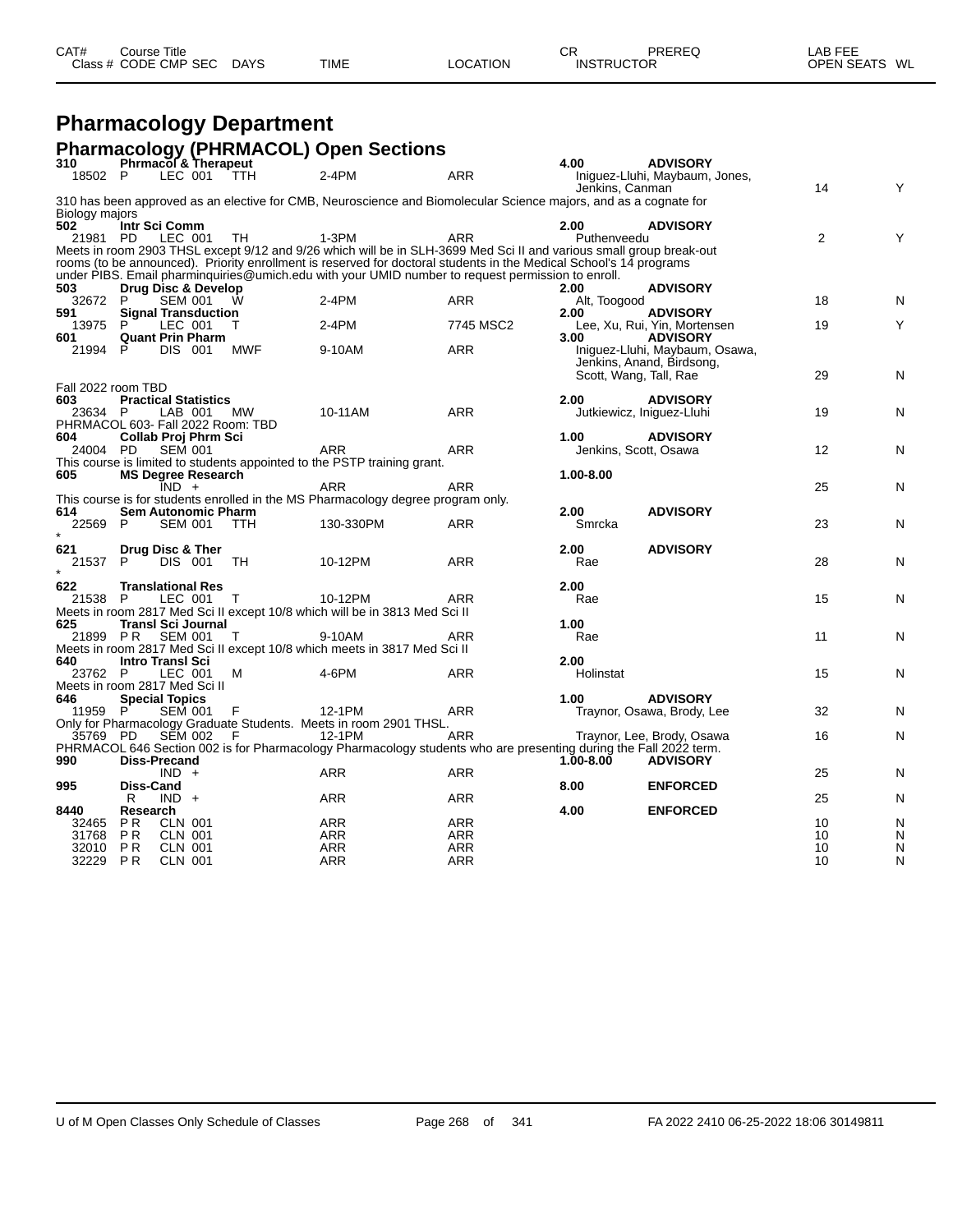| CAT# | Course Title              |      |                 | СR                | PREREQ | _AB FEE       |
|------|---------------------------|------|-----------------|-------------------|--------|---------------|
|      | Class # CODE CMP SEC DAYS | TIME | <b>LOCATION</b> | <b>INSTRUCTOR</b> |        | OPEN SEATS WL |

# **Physical Medicine & Rehab Dept**

### **Physical Medicine & Rehabilitation (PMR) Open Sections 499 Undergrad Research 1.00-6.00**

| 733   | Unuti yi au Ntotal Un<br>IND +   | <b>ARR</b> | <b>ARR</b>  | 1.00-0.00 |                 | 25          | N            |
|-------|----------------------------------|------------|-------------|-----------|-----------------|-------------|--------------|
| 510   | Disab&Rehab Methods              |            |             | 2.00-4.00 | <b>ADVISORY</b> |             |              |
| 11962 | LEC 001<br>PI<br>MF              | 9-1030AM   | <b>MOTT</b> | Hurvitz   |                 | 35          | N            |
| 599   | <b>Clinical Research</b>         |            |             | 1.00-8.00 |                 |             |              |
|       | $IND +$                          | ARR        | ARR         |           |                 |             | N            |
| 8101  | <b>Outpatient Exploratory</b>    |            |             | 2.00      | <b>ENFORCED</b> |             |              |
| 32287 | P <sub>R</sub><br>CLN 001        | <b>ARR</b> | <b>ARR</b>  |           |                 | 2           | N            |
| 8170  | <b>Domestic Away Clinical</b>    |            |             | 2.00      | <b>ENFORCED</b> |             |              |
| 32552 | <b>PR</b><br>CLN 001             | <b>ARR</b> | <b>ARR</b>  |           |                 | 5           | N            |
| 8200  | <b>Clinical</b>                  |            |             | 4.00      | <b>ENFORCED</b> |             |              |
| 32466 | P <sub>R</sub><br><b>CLN 001</b> | ARR        | <b>ARR</b>  |           |                 |             | N            |
| 31769 | PR.<br><b>CLN 001</b>            | ARR        | <b>ARR</b>  |           |                 | 3<br>2<br>3 | N            |
| 32011 | <b>PR</b><br><b>CLN 001</b>      | <b>ARR</b> | <b>ARR</b>  |           |                 |             | N            |
| 32230 | <b>CLN 001</b><br><b>PR</b>      | <b>ARR</b> | <b>ARR</b>  |           |                 | 3           | Ν            |
| 8201  | Spine & Pain Management          |            |             | 4.00      | <b>ENFORCED</b> |             |              |
| 31770 | <b>PR</b><br><b>CLN 001</b>      | <b>ARR</b> | <b>ARR</b>  |           |                 |             | N            |
| 32012 | <b>PR</b><br><b>CLN 001</b>      | <b>ARR</b> | <b>ARR</b>  |           |                 |             | N            |
| 32231 | CLN 001<br><b>PR</b>             | ARR        | <b>ARR</b>  |           |                 |             | N            |
| 8270  | <b>Domestic Away Clinical</b>    |            |             | 4.00      | <b>ENFORCED</b> |             |              |
| 32508 | PR.<br>CLN 001                   | <b>ARR</b> | <b>ARR</b>  |           |                 | 5           | N            |
| 8440  | Research                         |            |             | 2.00      | <b>ENFORCED</b> |             |              |
| 32347 | P <sub>R</sub><br><b>CLN 001</b> | <b>ARR</b> | <b>ARR</b>  |           |                 | 5           | N            |
| 32468 | PR.<br><b>CLN 001</b>            | <b>ARR</b> | <b>ARR</b>  |           |                 | 5           | N            |
| 32543 | P <sub>R</sub><br><b>CLN 001</b> | <b>ARR</b> | <b>ARR</b>  |           |                 | 5           | N            |
| 31649 | P R<br><b>CLN 001</b>            | ARR        | <b>ARR</b>  |           |                 | 5           | N            |
| 31771 | P <sub>R</sub><br><b>CLN 001</b> | <b>ARR</b> | <b>ARR</b>  |           |                 | 5           | N            |
| 31851 | P R<br><b>CLN 001</b>            | ARR        | <b>ARR</b>  |           |                 | 5           | $\mathsf{N}$ |
| 31885 | P R<br><b>CLN 001</b>            | <b>ARR</b> | <b>ARR</b>  |           |                 | 5           | $\mathsf{N}$ |
| 32013 | P <sub>R</sub><br><b>CLN 001</b> | <b>ARR</b> | <b>ARR</b>  |           |                 | 5           | $\mathsf{N}$ |
| 32086 | P <sub>R</sub><br><b>CLN 001</b> | <b>ARR</b> | <b>ARR</b>  |           |                 | 5           | N            |
| 32118 | P R<br><b>CLN 001</b>            | <b>ARR</b> | <b>ARR</b>  |           |                 | 5           | N            |
| 32232 | P <sub>R</sub><br><b>CLN 001</b> | <b>ARR</b> | <b>ARR</b>  |           |                 | 5           | N            |
| 32310 | P <sub>R</sub><br><b>CLN 001</b> | ARR        | <b>ARR</b>  |           |                 | 5           | N            |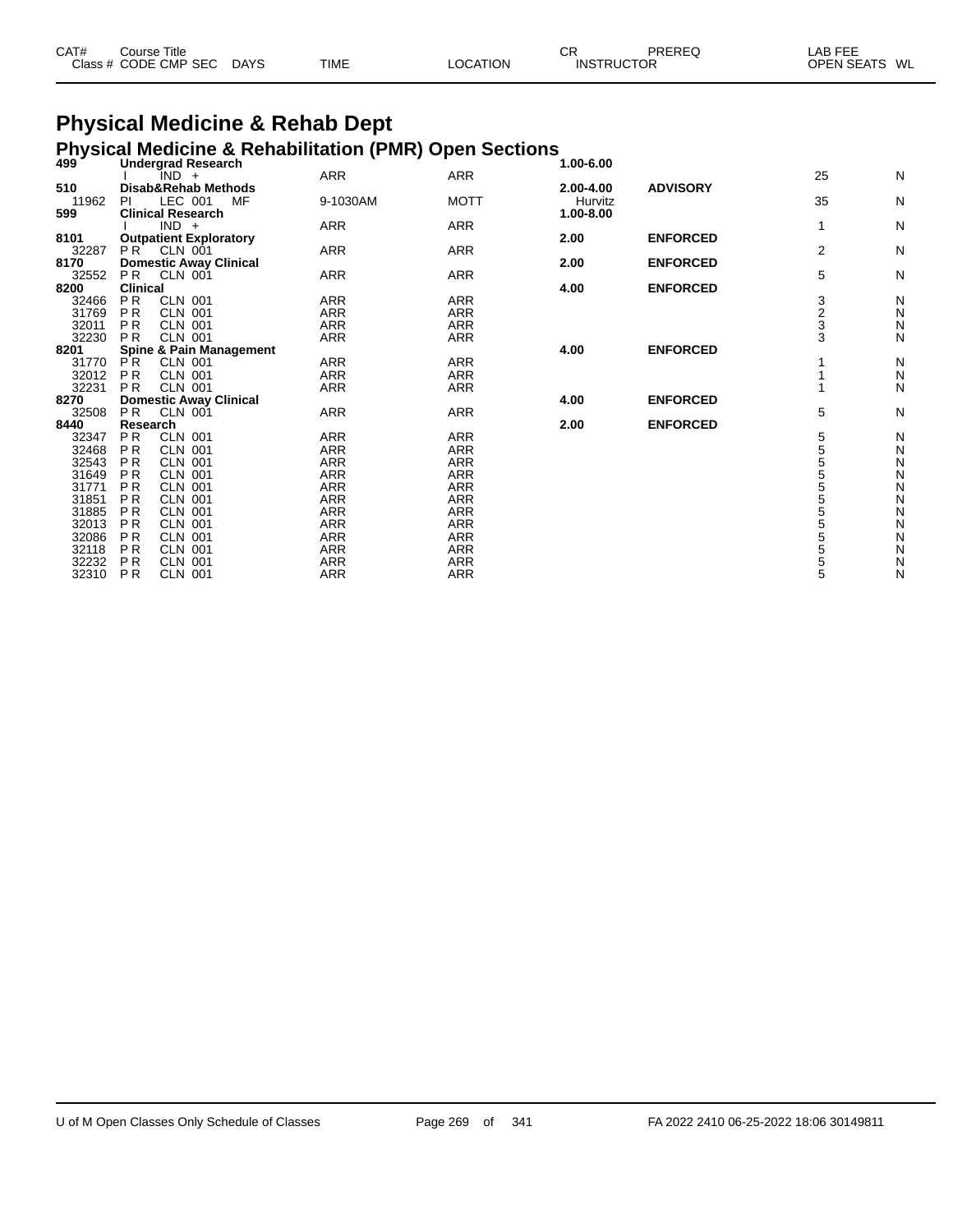| CAT# | Course Title         |             |             |          | СF                | PREREQ | LAB FEE       |
|------|----------------------|-------------|-------------|----------|-------------------|--------|---------------|
|      | Class # CODE CMP SEC | <b>DAYS</b> | <b>TIME</b> | LOCATION | <b>INSTRUCTOR</b> |        | OPEN SEATS WL |

## **Physiology Department**

|              | <b>Physiology (PHYSIOL) Open Sections</b>                                                          |     |                                                                                                                                                                                                                                        |            |              |                              |                |   |
|--------------|----------------------------------------------------------------------------------------------------|-----|----------------------------------------------------------------------------------------------------------------------------------------------------------------------------------------------------------------------------------------|------------|--------------|------------------------------|----------------|---|
| 201          | <b>Human Physiol</b>                                                                               |     |                                                                                                                                                                                                                                        |            | 4.00         | <b>ADVISORY</b>              |                |   |
| 11967 PR     | <b>DIS 004</b><br>TH                                                                               |     | 10-11AM                                                                                                                                                                                                                                | ARR        | Rust         |                              | 1              | Y |
| 14102 PR     | DIS 007<br>TH                                                                                      |     | 4-5PM<br>STUDENTS ARE AUTO-ENROLLED IN LECTURE WHEN THEY ELECT A DISCUSSION.                                                                                                                                                           | <b>ARR</b> | Rust         |                              | 2              | Y |
|              | Class will be held in 3330 Med Sci I.                                                              |     |                                                                                                                                                                                                                                        |            |              |                              |                |   |
| 11964 A R    | LEC 001                                                                                            | MWF | 1230-2PM                                                                                                                                                                                                                               | ARR        | Rust         |                              |                |   |
| 404          | <b>Hum Physiol Lab</b>                                                                             |     |                                                                                                                                                                                                                                        |            | 2.00         | <b>ENFORCED</b>              | 110.00         |   |
|              | 20076 PDR LAB 002<br>T                                                                             |     | $1-3PM$                                                                                                                                                                                                                                | <b>ARR</b> | Houchin      |                              | 18             | Υ |
|              | This section is reserved for M.S. Physiology students.                                             |     |                                                                                                                                                                                                                                        |            |              |                              |                |   |
|              | Classes will be held in 3797 Med Sci II.                                                           |     |                                                                                                                                                                                                                                        |            |              |                              |                |   |
|              | 20802 PDR LAB 005<br>- TH                                                                          |     | 1-3PM                                                                                                                                                                                                                                  | ARR        | Houchin      |                              | 18             | Υ |
|              | This section is reserved for M.S. Physiology students.<br>Classes will be held in 3797 Med Sci II. |     |                                                                                                                                                                                                                                        |            |              |                              |                |   |
| 406          | <b>Extreme Physiology</b>                                                                          |     |                                                                                                                                                                                                                                        |            | 3.00         | <b>ENFORCED</b>              |                |   |
|              | 24681 PDR LEC 001                                                                                  | TTH | 10-1130AM                                                                                                                                                                                                                              | ARR        | Oakley       |                              | 17             | Y |
|              |                                                                                                    |     | The course is a mixture of undergraduate (Physiology 406) and MS in Physiology (Physiology 506) students. It is                                                                                                                        |            |              |                              |                |   |
|              |                                                                                                    |     | predicted that half the open registration slots for combined Physiology 406/506 will be open for Physiology 406.                                                                                                                       |            |              |                              |                |   |
|              |                                                                                                    |     | Because the combined Physiology 406/506 course is restricted to a limited number of students and Physiology 506 is                                                                                                                     |            |              |                              |                |   |
|              |                                                                                                    |     | a required course for a subset of master's students (whose course schedules are not set until the end of summer<br>term), enrollment for Physiology 406 IS BY WAITLIST ONLY. Overrides will be issued by the department as space       |            |              |                              |                |   |
|              |                                                                                                    |     | becomes available, which may occur after the first course meeting. As such, interested students on the waitlist                                                                                                                        |            |              |                              |                |   |
|              |                                                                                                    |     | must attend the first class. An enrolled student who does not attend the first meeting may be dropped from the                                                                                                                         |            |              |                              |                |   |
|              |                                                                                                    |     | course for non-attendance. Students will be notified and given 2 days to use the override, after which the spot                                                                                                                        |            |              |                              |                |   |
|              | will go to an alternate student on the waitlist.                                                   |     |                                                                                                                                                                                                                                        |            |              |                              |                |   |
| 502          | <b>Human Physiology</b>                                                                            |     |                                                                                                                                                                                                                                        |            | 4.00         | <b>ADVISORY</b>              |                |   |
|              |                                                                                                    |     | Undergraduate students who have completed the pre-requisites are welcome to enroll.                                                                                                                                                    |            |              |                              |                |   |
| 19265 P      | LEC 001                                                                                            | MWF | Advisory prerequisites: one college-level course in Biology with Biochemistry.<br>830-10AM                                                                                                                                             | ARR        | Houchin      |                              | 38             | Y |
| 505          | <b>Physiol Lab</b>                                                                                 |     |                                                                                                                                                                                                                                        |            | 2.00         | <b>ADVISORY, ENFORCED</b>    | 270.00         |   |
|              | 22973 PIR LAB 001<br>F                                                                             |     | 1230-330PM                                                                                                                                                                                                                             | ARR        | Houchin      |                              | 25             | Y |
|              | Classes will be held in 3797 Med Sci II.                                                           |     |                                                                                                                                                                                                                                        |            |              |                              |                |   |
| 506          | <b>Extreme Physiology</b>                                                                          |     |                                                                                                                                                                                                                                        |            | 3.00         | <b>ENFORCED</b>              |                |   |
|              | 24682 PDR LEC 001                                                                                  | TTH | 10-1130AM                                                                                                                                                                                                                              | ARR        | Oakley       |                              | 19             | Y |
|              |                                                                                                    |     | Students must attend the first class; an enrolled student who does not attend the first meeting may be dropped from<br>the course for non-attendance. Undergraduate students are not eligible to register for Physiology 506; they are |            |              |                              |                |   |
|              | eligible to register for Physiology 406.                                                           |     |                                                                                                                                                                                                                                        |            |              |                              |                |   |
| 576          | <b>Signal Transduction</b>                                                                         |     |                                                                                                                                                                                                                                        |            | 1.00         | <b>ADVISORY</b>              |                |   |
| 24309        | - P<br>LEC 001                                                                                     | MWF | 10-11AM                                                                                                                                                                                                                                | 7745 MSC2  |              | Carter-Su, Yin, DeFazio, Wu, |                |   |
|              |                                                                                                    |     |                                                                                                                                                                                                                                        |            | Inoki        |                              | 33             | N |
| 577<br>24311 | <b>Membrane&amp;Cell Phys</b><br>LEC 001<br>P                                                      |     | ARR                                                                                                                                                                                                                                    | ARR        | 2.00         |                              | 25             | N |
| 591          | <b>Signal Transduction</b>                                                                         |     |                                                                                                                                                                                                                                        |            | 2.00         | <b>ADVISORY</b>              |                |   |
| 13976        | LEC 001<br>P<br>T                                                                                  |     | 2-4PM                                                                                                                                                                                                                                  | 7745 MSC2  |              | Lee, Xu, Rui, Yin, Mortensen | 19             | Y |
| 599          | <b>Grad Ind Research</b>                                                                           |     |                                                                                                                                                                                                                                        |            | 1.00-8.00    | <b>ADVISORY</b>              |                |   |
|              | $IND +$                                                                                            |     | <b>ARR</b>                                                                                                                                                                                                                             | ARR        |              |                              | 25             | N |
| 605          | <b>MS Seminar Physiol</b>                                                                          |     |                                                                                                                                                                                                                                        |            | 1.00         |                              |                |   |
| 20207 PD     | SEM 001<br>W                                                                                       |     | 3-4PM                                                                                                                                                                                                                                  | ARR        | Oakley       |                              | 35             | N |
| 606          | Class location and time will be determined at a later date.<br><b>Current Topics</b>               |     |                                                                                                                                                                                                                                        |            | 1.00         | <b>ADVISORY</b>              |                |   |
| 11975 P      | <b>SEM 001</b><br>м                                                                                |     | 4-5PM                                                                                                                                                                                                                                  | 7745 MSC2  |              | Moenter, Shah, Boggs, Yin    | $\overline{7}$ | N |
|              | Class meets in 5050 Brehm Tower                                                                    |     |                                                                                                                                                                                                                                        |            |              |                              |                |   |
| 615          | <b>Tech Phys Instructn</b>                                                                         |     |                                                                                                                                                                                                                                        |            | 2.00         | <b>ADVISORY</b>              |                |   |
| 11976        | <b>REC 001</b><br>PI                                                                               |     | ARR                                                                                                                                                                                                                                    | ARR        | Rust         |                              | 10             | N |
| 616          | <b>Tech Phys Instructn</b>                                                                         |     |                                                                                                                                                                                                                                        |            | 2.00         | <b>ADVISORY</b>              |                |   |
| 11977<br>700 | P<br>REC 001<br><b>Physiol MS Capstone</b>                                                         |     | ARR                                                                                                                                                                                                                                    | <b>ARR</b> | Rust<br>3.00 |                              | 35             | N |
|              | $IND +$                                                                                            |     | ARR                                                                                                                                                                                                                                    | ARR        |              |                              | 25             | N |
| 702          | Physio MS Res Proj                                                                                 |     |                                                                                                                                                                                                                                        |            | 3.00-8.00    |                              |                |   |
|              | $IND +$                                                                                            |     | ARR                                                                                                                                                                                                                                    | ARR        |              |                              | 10             | N |
| 822          | <b>Animi Modis-Bio Res</b>                                                                         |     |                                                                                                                                                                                                                                        |            | 2.00         | <b>ADVISORY</b>              |                |   |
| 22336        | LEC 001<br>PI.                                                                                     |     | ARR                                                                                                                                                                                                                                    | ARR        | Michele      |                              | 25             | N |
| 990          | Diss-Precand                                                                                       |     | ARR                                                                                                                                                                                                                                    | <b>ARR</b> | 1.00-8.00    | <b>ADVISORY</b>              |                |   |
| 995          | $IND +$<br>Diss-Cand                                                                               |     |                                                                                                                                                                                                                                        |            | 8.00         | <b>ENFORCED</b>              | 25             | N |
|              | $IND +$<br>R.                                                                                      |     | ARR                                                                                                                                                                                                                                    | ARR        |              |                              | 25             | N |
|              |                                                                                                    |     |                                                                                                                                                                                                                                        |            |              |                              |                |   |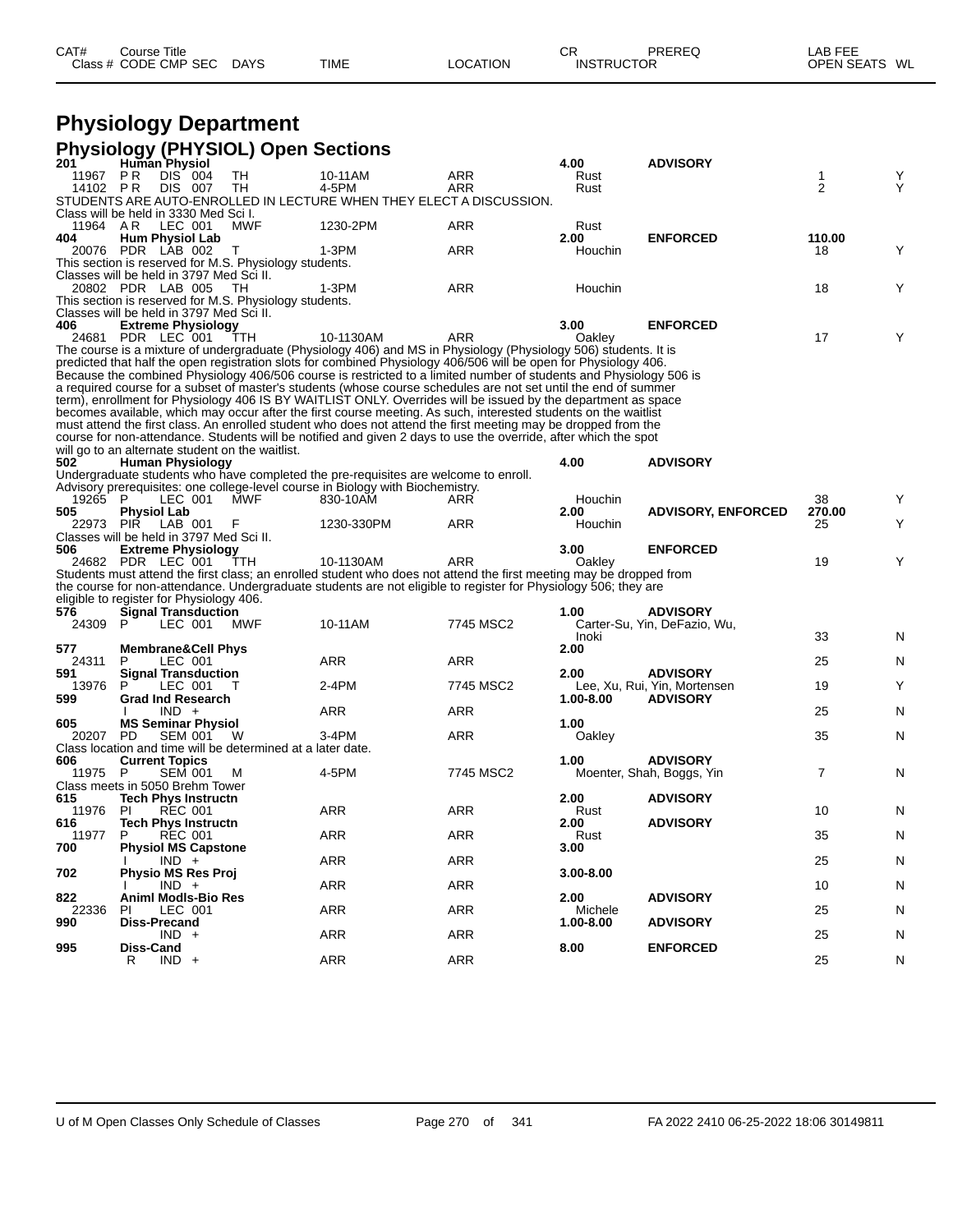| CAT# | ourse Titleٽ         |             |             |          | СR                | PREREQ | LAB FEE                 |
|------|----------------------|-------------|-------------|----------|-------------------|--------|-------------------------|
|      | Class # CODE CMP SEC | <b>DAYS</b> | <b>TIME</b> | LOCATION | <b>INSTRUCTOR</b> |        | <b>OPEN SEATS</b><br>WL |

### **PreMedical PostBaccalaureate Program**

### **Post-Baccalaureate Premedical Program (MEDPREP) Open Sections 401 Fnds Physicians - 1 1.00 ADVISORY \*\*\*.\*\***

| N |
|---|
|   |
|   |
| N |
|   |
|   |
| N |
|   |
| N |
|   |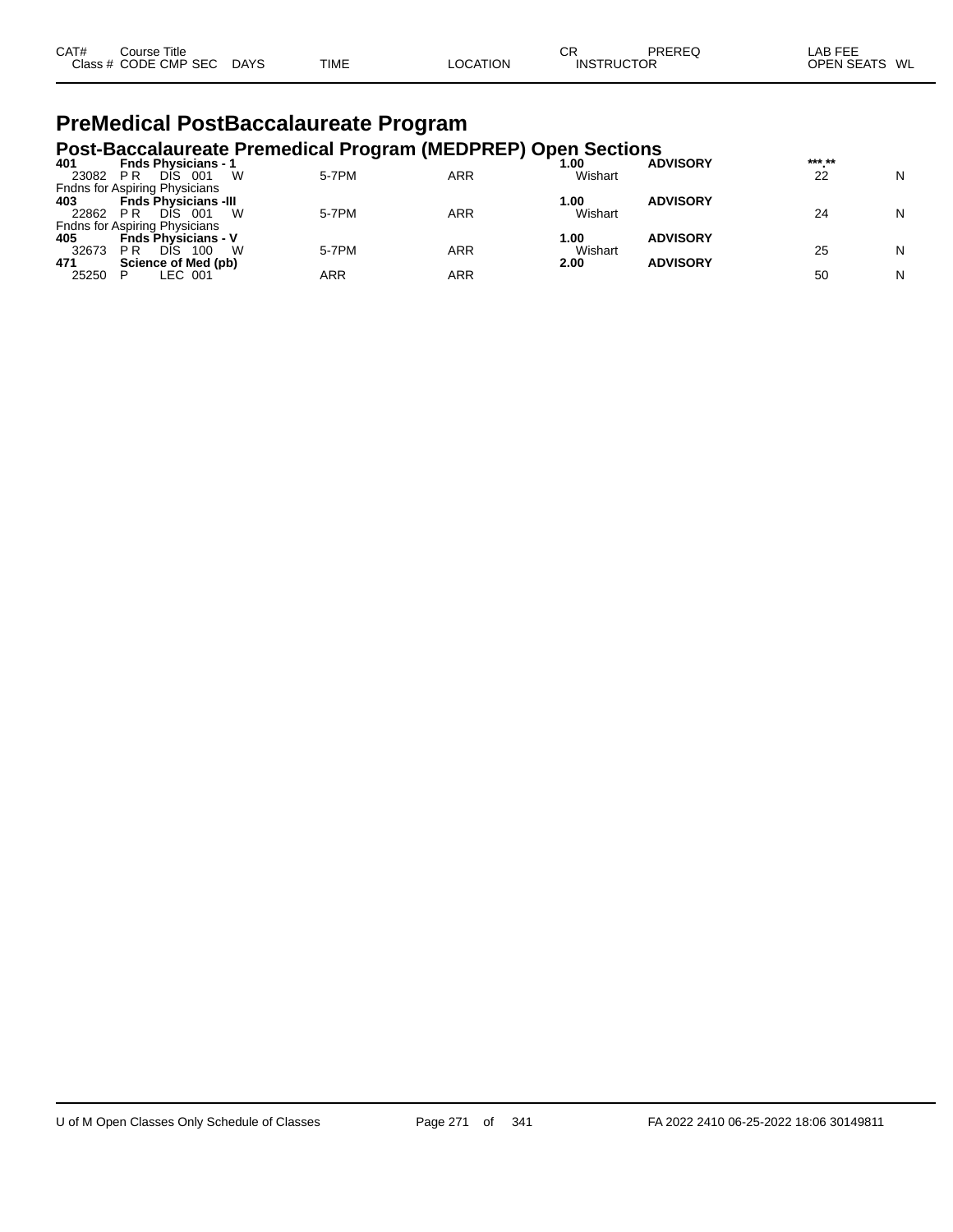| CAT# | Course Title         |             |             |          | СF                | PREREQ | LAB FEE                 |  |
|------|----------------------|-------------|-------------|----------|-------------------|--------|-------------------------|--|
|      | Class # CODE CMP SEC | <b>DAYS</b> | <b>TIME</b> | LOCATION | <b>INSTRUCTOR</b> |        | <b>OPEN SEATS</b><br>WL |  |
|      |                      |             |             |          |                   |        |                         |  |

#### **Psychiatry Department Psychiatry (PSYCHIAT) Open Sections**

| . ט<br>6700         |                             | $\frac{1}{2}$<br>opor<br><b>Psychiatry Req Clerk</b> |                          |                          | 4.00 | <b>ENFORCED</b> |             |               |
|---------------------|-----------------------------|------------------------------------------------------|--------------------------|--------------------------|------|-----------------|-------------|---------------|
| 31587               | РŔ                          | CLN 001                                              | <b>ARR</b>               | <b>ARR</b>               |      |                 | 4           | N             |
| 32599               | P <sub>R</sub>              | <b>CLN 001</b><br><b>CLN 001</b>                     | ARR                      | <b>ARR</b>               |      |                 | 2<br>4      | N             |
| 32600<br>32601      | ΡR<br>P R                   | <b>CLN 001</b>                                       | <b>ARR</b><br>ARR        | <b>ARR</b><br>ARR        |      |                 | 5           | N<br>N        |
| 32645               | ΡR                          | <b>CLN 002</b>                                       | ARR                      | <b>ARR</b>               |      |                 | 16          | N             |
| 32647               | ΡR                          | CLN 002                                              | <b>ARR</b>               | <b>ARR</b>               |      |                 | 16          | ${\sf N}$     |
| 32649               | ΡR                          | <b>CLN 002</b>                                       | ARR                      | ARR                      |      |                 | 16          | N             |
| 32651               | P R                         | <b>CLN 002</b>                                       | ARR                      | <b>ARR</b>               |      |                 | 16          | N             |
| 32646<br>32648      | ΡR<br>P <sub>R</sub>        | <b>CLN 003</b><br><b>CLN 003</b>                     | <b>ARR</b><br><b>ARR</b> | <b>ARR</b><br>ARR        |      |                 | 16<br>16    | ${\sf N}$     |
| 32650               | P <sub>R</sub>              | <b>CLN 003</b>                                       | <b>ARR</b>               | <b>ARR</b>               |      |                 | 16          | N<br>N        |
| 32652               | P <sub>R</sub>              | <b>CLN 003</b>                                       | <b>ARR</b>               | <b>ARR</b>               |      |                 | 16          | N             |
| 8201                | Emergency                   |                                                      |                          |                          | 4.00 | <b>ENFORCED</b> |             |               |
| 35220               | P <sub>R</sub>              | <b>CLN 001</b>                                       | <b>ARR</b>               | <b>ARR</b>               |      |                 |             | N             |
| 35221               | P R                         | CLN 001                                              | <b>ARR</b>               | <b>ARR</b>               |      |                 |             | N             |
| 35222<br>32234      | P <sub>R</sub><br><b>PR</b> | <b>CLN 001</b><br><b>CLN 001</b>                     | ARR<br><b>ARR</b>        | ARR<br><b>ARR</b>        |      |                 | 1           | N             |
| 8202                | <b>Forensic</b>             |                                                      |                          |                          | 4.00 | <b>ENFORCED</b> |             | N             |
| 32014               | P <sub>R</sub>              | <b>CLN 001</b>                                       | <b>ARR</b>               | <b>ARR</b>               |      |                 |             | N             |
| 32235               | <b>PR</b>                   | <b>CLN 001</b>                                       | <b>ARR</b>               | <b>ARR</b>               |      |                 |             | N             |
| 8203                | Geriatrics                  |                                                      |                          |                          | 4.00 | <b>ENFORCED</b> |             |               |
| 32471               | P <sub>R</sub>              | <b>CLN 001</b>                                       | <b>ARR</b>               | <b>ARR</b>               |      |                 |             | N             |
| 31773<br>32015      | P <sub>R</sub><br>P R       | <b>CLN 001</b><br><b>CLN 001</b>                     | <b>ARR</b><br><b>ARR</b> | <b>ARR</b><br><b>ARR</b> |      |                 |             | N<br>N        |
| 8204                |                             | <b>Addiction Treatment Services</b>                  |                          |                          | 4.00 | <b>ENFORCED</b> |             |               |
| 32472               | P <sub>R</sub>              | <b>CLN 001</b>                                       | <b>ARR</b>               | <b>ARR</b>               |      |                 |             | N             |
| 31774               | P R                         | <b>CLN 001</b>                                       | <b>ARR</b>               | <b>ARR</b>               |      |                 |             | N             |
| 32016               | P R                         | <b>CLN 001</b>                                       | <b>ARR</b>               | ARR                      |      |                 |             | N             |
| 32236               | <b>PR</b>                   | <b>CLN 001</b>                                       | <b>ARR</b>               | <b>ARR</b>               |      |                 |             | N             |
| 8205<br>32473       | P R                         | <b>Consultation/Liaison</b><br>CLN 001               | <b>ARR</b>               | <b>ARR</b>               | 4.00 | <b>ENFORCED</b> |             | N             |
| 32017               | P <sub>R</sub>              | <b>CLN 001</b>                                       | <b>ARR</b>               | <b>ARR</b>               |      |                 | 1           | N             |
| 35223               | P R                         | <b>CLN 001</b>                                       | <b>ARR</b>               | <b>ARR</b>               |      |                 | 1           | N             |
| 8207                |                             | <b>Autism Disorders</b>                              |                          |                          | 4.00 | <b>ENFORCED</b> |             |               |
| 32019               | <b>PR</b>                   | <b>CLN 001</b>                                       | <b>ARR</b>               | <b>ARR</b>               |      |                 | 1           | N             |
| 8208                |                             | <b>Pediatric Consults</b>                            |                          |                          | 4.00 | <b>ENFORCED</b> |             |               |
| 31778<br>32020      | P R<br>P <sub>R</sub>       | <b>CLN 001</b><br><b>CLN 001</b>                     | <b>ARR</b><br><b>ARR</b> | <b>ARR</b><br><b>ARR</b> |      |                 | 1<br>1      | N<br>N        |
| 32266               | P R                         | CLN 001                                              | <b>ARR</b>               | <b>ARR</b>               |      |                 | 1           | N             |
| 8209                |                             | <b>Eating Disorder Program</b>                       |                          |                          | 4.00 | <b>ENFORCED</b> |             |               |
| 32267               | PR.                         | CLN 001                                              | <b>ARR</b>               | <b>ARR</b>               |      |                 | 1           | N             |
| 8250                |                             | <b>Clinical Individually Arranged</b>                |                          |                          | 4.00 | <b>ENFORCED</b> |             |               |
| 31816               | P R                         | CLN 001                                              | <b>ARR</b>               | ARR                      | 4.00 |                 | 5           | N             |
| 8270<br>32641       | P R                         | <b>Domestic Away Clinical</b><br>CLN 001             | <b>ARR</b>               | ARR                      |      | <b>ENFORCED</b> | 4           | N             |
| 37800               | P <sub>R</sub>              | <b>CLN 001</b>                                       | ARR                      | ARR                      |      |                 | 4           | N             |
| 32278               | P <sub>R</sub>              | <b>CLN 001</b>                                       | <b>ARR</b>               | <b>ARR</b>               |      |                 | 5           | N             |
| 8440                |                             | <b>General Research</b>                              |                          |                          | 4.00 | <b>ENFORCED</b> |             |               |
| 32476               | P R                         | CLN 001                                              | ARR                      | <b>ARR</b>               |      |                 | 5<br>5<br>5 | N             |
| 31779<br>32021      | P <sub>R</sub><br>P R       | <b>CLN 001</b><br>CLN 001                            | <b>ARR</b><br><b>ARR</b> | ARR<br><b>ARR</b>        |      |                 |             | N<br>N        |
| 32238               | P R                         | <b>CLN 001</b>                                       | ARR                      | ARR                      |      |                 | 5           | N             |
| 8450                |                             | <b>NonClinical Indiv Arranged</b>                    |                          |                          | 4.00 | <b>ENFORCED</b> |             |               |
| 32634               | P R                         | LEC 001                                              | <b>ARR</b>               | <b>ARR</b>               |      |                 | 5           | N             |
| History of Medicine |                             |                                                      |                          |                          |      |                 |             |               |
| 8600                |                             | <b>Child/Adolescent Subl</b>                         |                          |                          | 4.00 | <b>ENFORCED</b> |             |               |
| 32469<br>35225      | P R<br>P R                  | CLN 001<br><b>CLN 001</b>                            | <b>ARR</b><br>ARR        | <b>ARR</b><br>ARR        |      |                 |             | $\frac{N}{N}$ |
| 32658               | P R                         | <b>CLN 001</b>                                       | <b>ARR</b>               | ARR                      |      |                 |             | N             |
| 32233               | P R                         | CLN 001                                              | ARR                      | <b>ARR</b>               |      |                 | 1           | N             |
| 8601                |                             | <b>Inpatient Subl</b>                                |                          |                          | 4.00 | <b>ENFORCED</b> |             |               |
| 32474               | <b>PR</b>                   | <b>CLN 001</b>                                       | <b>ARR</b>               | <b>ARR</b>               |      |                 |             | N             |
| 31776               | P R                         | CLN 001                                              | ARR                      | ARR                      |      |                 | 1           | N             |
| 32018               | PR                          | <b>CLN 001</b>                                       | ARR                      | ARR                      |      |                 | 1           | N             |
| 32237 PR            |                             | <b>CLN 001</b>                                       | <b>ARR</b>               | ARR                      |      |                 | 1           | N             |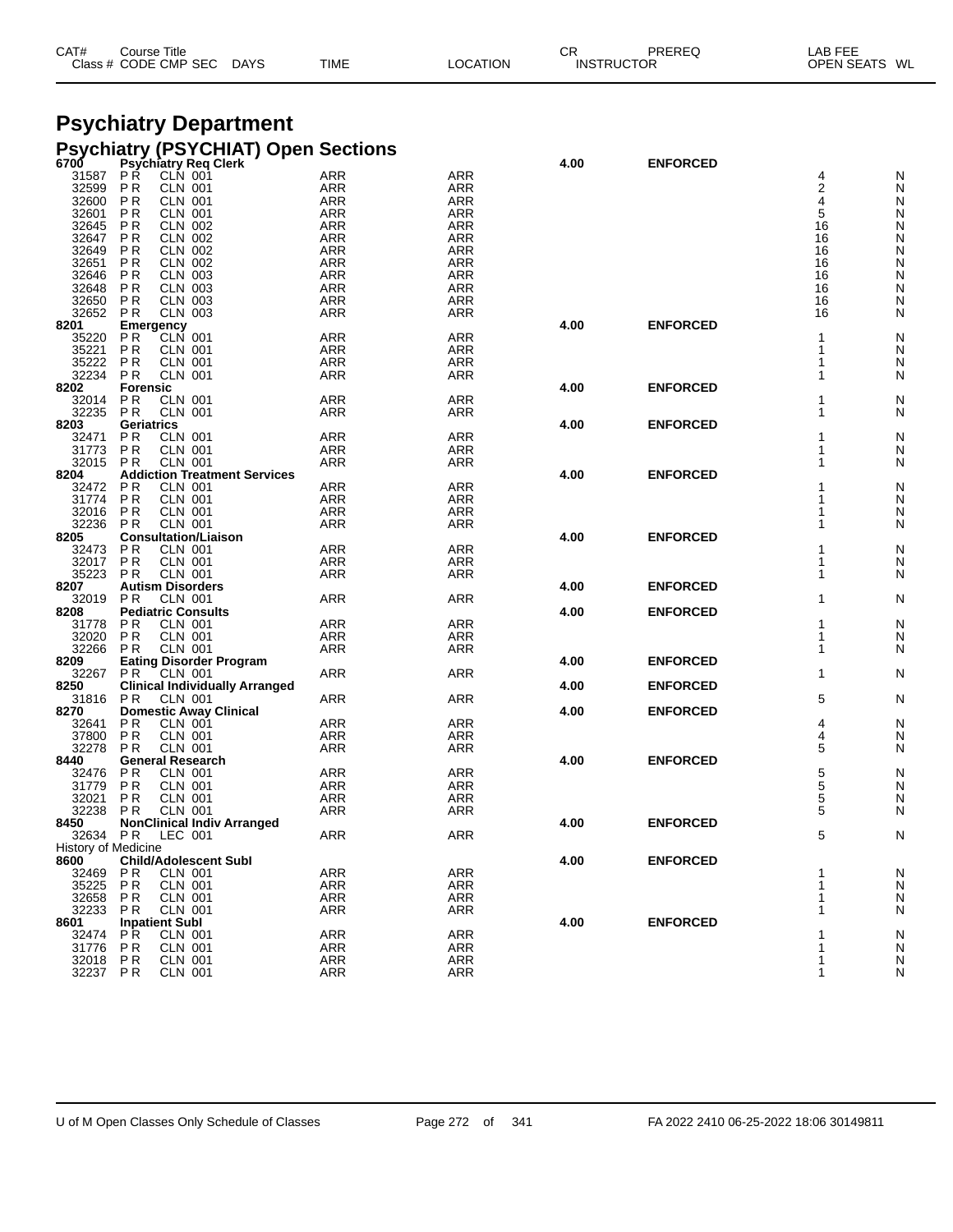| CAT#<br>Course Title<br>Class # CODE CMP SEC DAYS<br>TIME                         |         | <b>LOCATION</b> | СR         | PREREQ<br><b>INSTRUCTOR</b> | LAB FEE<br>OPEN SEATS WL                    |  |   |
|-----------------------------------------------------------------------------------|---------|-----------------|------------|-----------------------------|---------------------------------------------|--|---|
| <b>Radiation Oncology</b>                                                         |         |                 |            |                             |                                             |  |   |
|                                                                                   |         |                 |            |                             |                                             |  |   |
| Radiation Oncology (RADONCO) Open Sections<br>8150 Clinical Individually Arranged |         |                 |            | 2.00                        | <b>ENFORCED</b>                             |  |   |
| 32682<br>PR.                                                                      | CLN 001 | <b>ARR</b>      | <b>ARR</b> |                             |                                             |  | N |
| 32316 PR                                                                          | CLN 001 | ARR             | ARR        |                             |                                             |  | N |
| <br>- - - - -                                                                     |         |                 |            | $\overline{a}$              | $P$ . I $P$ $\land$ $P$ $\land$ $P$ $\land$ |  |   |

| <b>ULU 1 U</b> | $\mathbf{1}$   | ULIV UU I                             | <i>FWW</i> | <i>FWW</i> |      |                 | ັ | . . |
|----------------|----------------|---------------------------------------|------------|------------|------|-----------------|---|-----|
| 8200           |                | <b>Radiation Oncology</b>             |            |            | 4.00 | <b>ENFORCED</b> |   |     |
| 32479          | P <sub>R</sub> | <b>CLN 001</b>                        | ARR        | ARR        |      |                 |   | N   |
| 31788          | P R            | <b>CLN</b><br>-001                    | ARR        | ARR        |      |                 |   | N   |
| 32030          | P <sub>R</sub> | <b>CLN 001</b>                        | ARR        | ARR        |      |                 |   | N   |
| 32241          | P <sub>R</sub> | <b>CLN 001</b>                        | <b>ARR</b> | <b>ARR</b> |      |                 | 3 | N   |
| 8250           |                | <b>Clinical Individually Arranged</b> |            |            | 4.00 | <b>ENFORCED</b> |   |     |
| 32056          | PR.            | <b>CLN 001</b>                        | ARR        | <b>ARR</b> |      |                 | 5 | N   |
| 8440           | Research       |                                       |            |            | 2.00 | <b>ENFORCED</b> |   |     |
| 32348          | P <sub>R</sub> | <b>CLN 001</b>                        | ARR        | ARR        |      |                 |   | N   |
| 32480          | P R            | <b>CLN 001</b>                        | ARR        | ARR        |      |                 |   | Ν   |
| 32544          | <b>PR</b>      | <b>CLN 001</b>                        | ARR        | ARR        |      |                 |   | N   |
| 31650          | <b>PR</b>      | CLN 001                               | <b>ARR</b> | ARR        |      |                 |   | N   |
| 31789          | P <sub>R</sub> | <b>CLN 001</b>                        | ARR        | ARR        |      |                 |   | N   |
| 31852          | <b>PR</b>      | <b>CLN 001</b>                        | ARR        | ARR        |      |                 |   | N   |
| 31886          | <b>PR</b>      | <b>CLN 001</b>                        | ARR        | ARR        |      |                 |   | N   |
| 32031          | P R            | CLN 001                               | ARR        | ARR        |      |                 |   | N   |
| 32087          | <b>PR</b>      | <b>CLN 001</b>                        | ARR        | ARR        |      |                 |   | N   |
| 32119          | <b>PR</b>      | <b>CLN 001</b>                        | ARR        | <b>ARR</b> |      |                 |   | N   |
| 32242          | <b>PR</b>      | <b>CLN 001</b>                        | ARR        | ARR        |      |                 |   | N   |
| 32311          | <b>PR</b>      | <b>CLN 001</b>                        | ARR        | ARR        |      |                 |   | N   |
|                |                |                                       |            |            |      |                 |   |     |

| 4.00 | <b>ENFORCED</b> | 5<br>5       |
|------|-----------------|--------------|
|      |                 | 3            |
| 4.00 | <b>ENFORCED</b> | $rac{2}{3}$  |
| 2.00 | <b>ENFORCED</b> | 5            |
|      |                 | 5            |
|      |                 | 455555       |
|      |                 | $\mathbf{r}$ |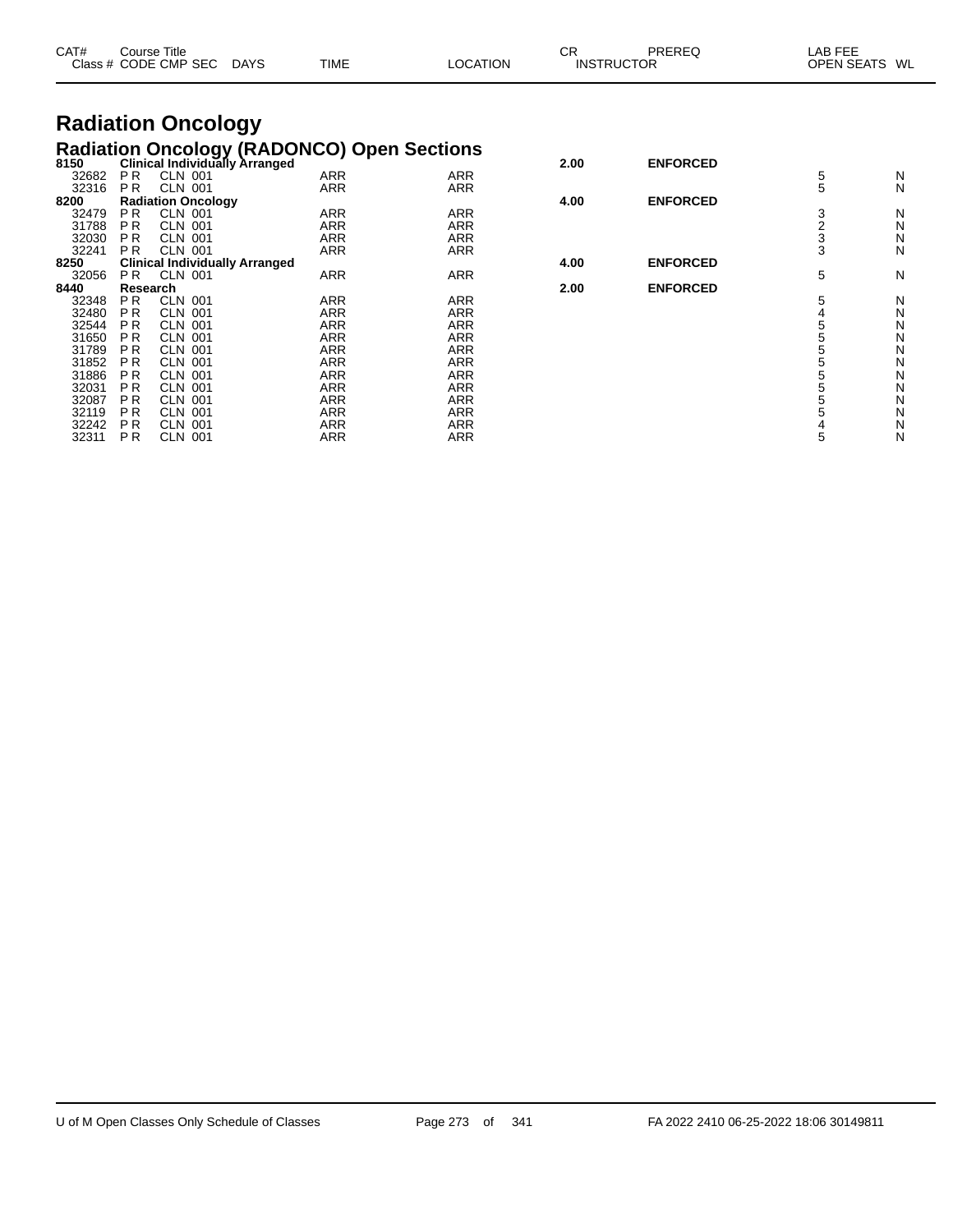| CAT#                 | Course Title<br>Class # CODE CMP SEC<br><b>DAYS</b>             | <b>TIME</b>              | <b>LOCATION</b>          | CR.<br>PREREQ<br><b>INSTRUCTOR</b> |                 | LAB FEE<br>OPEN SEATS WL |        |
|----------------------|-----------------------------------------------------------------|--------------------------|--------------------------|------------------------------------|-----------------|--------------------------|--------|
|                      | <b>Surgery Department</b>                                       |                          |                          |                                    |                 |                          |        |
|                      | <b>Surgery (SURGERY) Open Sections</b>                          |                          |                          |                                    |                 |                          |        |
| 6800                 | Surgery & Appl Sci Req Clerk<br>32605 PR CLN 001                | <b>ARR</b>               | ARR                      | 12.00                              | <b>ENFORCED</b> | 12                       | N      |
| 8100                 | <b>Cardiac Exploratory</b>                                      |                          |                          | 2.00                               | <b>ENFORCED</b> |                          |        |
| 32288<br>8101        | CLN 001<br>P R<br><b>Plastic Surgery Exploratory</b>            | ARR                      | ARR                      | 2.00                               | <b>ENFORCED</b> | 2                        | N      |
| 32289                | P R<br>CLN 001                                                  | ARR                      | ARR                      |                                    |                 | 3                        | N      |
| 8150<br>32360 PR     | <b>Clinical Individually Arranged</b><br><b>CLN 001</b>         | <b>ARR</b>               | <b>ARR</b>               | 2.00                               | <b>ENFORCED</b> | 5                        | N      |
| 8170                 | Advanced Plastics - 2 week<br><b>Domestic Away Clinical</b>     |                          |                          | 2.00                               | <b>ENFORCED</b> |                          |        |
| 31661                | P R<br><b>CLN 001</b>                                           | <b>ARR</b>               | <b>ARR</b>               |                                    |                 | 5                        | N      |
| 32317<br>8200        | P <sub>R</sub><br><b>CLN 001</b><br><b>Pediatric Cardiac</b>    | ARR                      | ARR                      | 4.00                               | <b>ENFORCED</b> | 5                        | N      |
| 32481<br>31790       | P R<br>CLN 001<br>P <sub>R</sub><br><b>CLN 001</b>              | <b>ARR</b><br><b>ARR</b> | <b>ARR</b><br>ARR        |                                    |                 |                          | N<br>N |
| 32032 PR             | CLN 001                                                         | <b>ARR</b>               | ARR                      |                                    |                 |                          | N      |
| 32243<br>8201        | <b>PR</b><br>CLN 001<br><b>Oral Maxillofacial</b>               | ARR                      | <b>ARR</b>               | 4.00                               | <b>ENFORCED</b> |                          | N      |
| 31791<br>32033       | <b>PR</b><br><b>CLN 001</b><br>P <sub>R</sub><br><b>CLN 001</b> | ARR<br>ARR               | <b>ARR</b><br><b>ARR</b> |                                    |                 | 1                        | N<br>N |
| 8202                 | <b>Adult Cardiac</b>                                            |                          |                          | 4.00                               | <b>ENFORCED</b> |                          |        |
| 32483<br>31792       | P R<br>CLN 001<br>P <sub>R</sub><br>CLN 001                     | <b>ARR</b><br><b>ARR</b> | <b>ARR</b><br><b>ARR</b> |                                    |                 | 2<br>2                   | N<br>N |
| 32034                | P <sub>R</sub><br>CLN 001                                       | <b>ARR</b>               | ARR                      |                                    |                 | 2                        | N      |
| 32245<br>8250        | P R<br><b>CLN 001</b><br><b>Clinical Individually Arranged</b>  | <b>ARR</b>               | ARR                      | 4.00                               | <b>ENFORCED</b> | 2                        | N      |
| 31826<br>32065       | P R<br>CLN 001<br><b>PR</b><br><b>CLN 001</b>                   | ARR<br><b>ARR</b>        | ARR<br>ARR               |                                    |                 | 5<br>5                   | N<br>N |
| 32279                | <b>PR</b><br><b>CLN 001</b>                                     | ARR                      | <b>ARR</b>               |                                    |                 | 5                        | N      |
| 8270<br>32509        | <b>Domestic Away Clinical</b><br>P R<br><b>CLN 001</b>          | ARR                      | <b>ARR</b>               | 4.00                               | <b>ENFORCED</b> | 2                        | N      |
| 32640<br>38448       | P <sub>R</sub><br><b>CLN 001</b><br>P <sub>R</sub><br>CLN 001   | <b>ARR</b><br><b>ARR</b> | <b>ARR</b><br>ARR        |                                    |                 | 3<br>5                   | N<br>N |
| 37721                | P R<br><b>CLN 001</b>                                           | ARR                      | ARR                      |                                    |                 | 4                        | N      |
| 8302<br>32610        | <b>Online VSAS Vascular Surgery</b><br><b>CLN 001</b><br>P R    | ARR                      | ARR                      | 4.00                               | <b>ENFORCED</b> | 4                        | N      |
| 32611<br>32612       | P <sub>R</sub><br><b>CLN 001</b><br>PR<br>CLN 001               | <b>ARR</b><br>ARR        | ARR<br><b>ARR</b>        |                                    |                 | 4<br>4                   | N<br>N |
| 8440                 | <b>General Research</b>                                         |                          |                          | 4.00                               | <b>ENFORCED</b> |                          |        |
| 32484<br>31793       | P R<br><b>CLN 001</b><br>P <sub>R</sub><br>CLN 001              | <b>ARR</b><br><b>ARR</b> | <b>ARR</b><br><b>ARR</b> |                                    |                 | 5<br>5                   | N<br>N |
| 32035                | P R<br><b>CLN 001</b>                                           | ARR                      | ARR                      |                                    |                 | 5                        | N      |
| 32246<br>8470        | P R<br>CLN 001<br><b>Domestic Away Nonclinical</b>              | ARR                      | ARR                      | 4.00                               | <b>ENFORCED</b> | 5                        | N      |
| 32272<br>8600        | P R<br>CLN 001<br><b>Gastrointestinal Subl</b>                  | ARR                      | ARR                      | 4.00                               | <b>ENFORCED</b> | 5                        | N      |
| 31794                | P R<br>CLN 001                                                  | <b>ARR</b>               | ARR                      |                                    |                 | 1                        | N      |
| 32036 PR<br>32247 PR | CLN 001<br>CLN 001                                              | ARR<br>ARR               | ARR<br>ARR               |                                    |                 | 1<br>1                   | N<br>N |
| 8601<br>32486        | <b>MIS and General Subl</b><br><b>CLN 001</b><br>P R            | ARR                      | <b>ARR</b>               | 4.00                               | <b>ENFORCED</b> |                          | N      |
| 32037 PR             | <b>CLN 001</b>                                                  | ARR                      | ARR                      |                                    |                 |                          | N      |
| 32248<br>8602        | <b>CLN 001</b><br>PR.<br><b>Colorectal Subinternship</b>        | ARR                      | ARR                      | 4.00                               | <b>ENFORCED</b> |                          | N      |
| 32487<br>31796       | P R<br><b>CLN 001</b><br><b>PR</b><br><b>CLN 001</b>            | ARR<br><b>ARR</b>        | ARR<br><b>ARR</b>        |                                    |                 |                          | N<br>N |
| 32038                | <b>CLN 001</b><br>P R                                           | ARR                      | ARR                      |                                    |                 |                          | N      |
| 32249<br>8603        | <b>CLN 001</b><br>P R<br><b>Pediatric Subinternship</b>         | ARR                      | ARR                      | 4.00                               | <b>ENFORCED</b> |                          | N      |
| 32488                | P R<br>CLN 001                                                  | ARR                      | <b>ARR</b>               |                                    |                 |                          | N      |
| 31797 PR<br>32039 PR | <b>CLN 001</b><br><b>CLN 001</b>                                | ARR<br><b>ARR</b>        | ARR<br>ARR               |                                    |                 |                          | N<br>N |
| 32250<br>8604        | P R<br>CLN 001<br><b>Plastic Surgery Subl</b>                   | ARR                      | ARR                      | 4.00                               | <b>ENFORCED</b> | 1                        | N      |
| 32489 PR             | <b>CLN 001</b>                                                  | <b>ARR</b>               | <b>ARR</b>               |                                    |                 | 4                        | N      |
| 31798<br>32040       | <b>PR</b><br>CLN 001<br>PR.<br><b>CLN 001</b>                   | ARR<br>ARR               | ARR<br>ARR               |                                    |                 | 4<br>4                   | N<br>N |
| 8605<br>32490        | <b>Thoracic Subinternship</b><br>P R<br>CLN 001                 | ARR                      | <b>ARR</b>               | 4.00                               | <b>ENFORCED</b> | 2                        | N      |
| 31799                | PR<br><b>CLN 001</b>                                            | ARR                      | ARR                      |                                    |                 | 2                        | N      |
| 32041<br>32251       | <b>PR</b><br><b>CLN 001</b><br><b>CLN 001</b><br>P R            | <b>ARR</b><br>ARR        | ARR<br>ARR               |                                    |                 | 2<br>2                   | N<br>N |
| 8606                 | <b>Transplant Subinternship</b>                                 |                          |                          | 4.00                               | <b>ENFORCED</b> |                          |        |
| 32491 PR<br>31800 PR | <b>CLN 001</b><br>CLN 001                                       | <b>ARR</b><br>ARR        | <b>ARR</b><br>ARR        |                                    |                 | 1<br>1                   | N<br>N |
|                      |                                                                 |                          |                          |                                    |                 |                          |        |

U of M Open Classes Only Schedule of Classes Page 274 of 341 FA 2022 2410 06-25-2022 18:06 30149811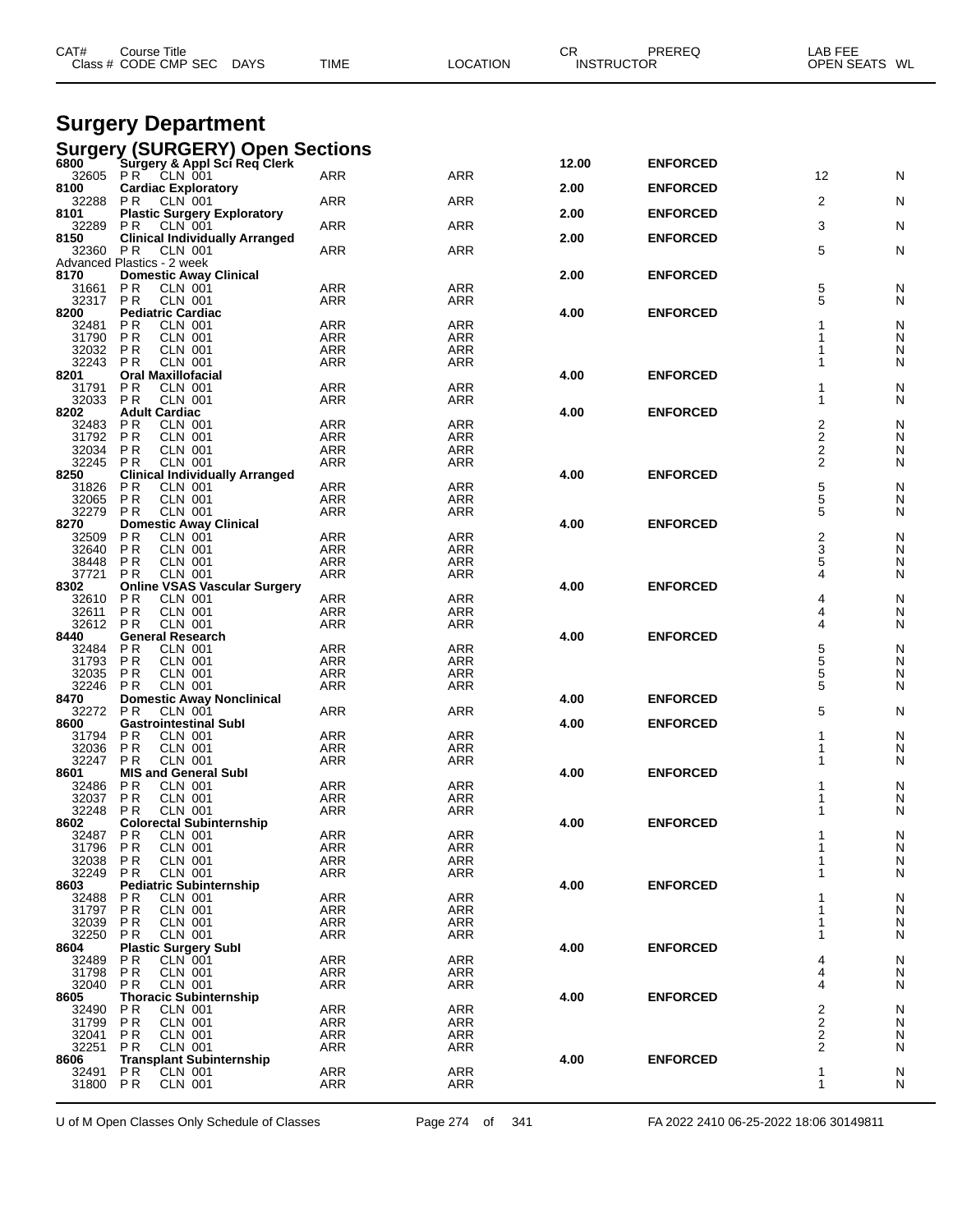| CAT#  |                | Course Title<br>Class # CODE CMP SEC | <b>DAYS</b> | <b>TIME</b> | <b>LOCATION</b> | <b>CR</b> | PREREQ<br><b>INSTRUCTOR</b> | LAB FEE<br>OPEN SEATS WL |              |
|-------|----------------|--------------------------------------|-------------|-------------|-----------------|-----------|-----------------------------|--------------------------|--------------|
|       |                |                                      |             |             |                 |           |                             |                          |              |
| 32042 | <b>PR</b>      | <b>CLN 001</b>                       |             | ARR         | <b>ARR</b>      |           |                             |                          | N            |
| 32252 | <b>PR</b>      | <b>CLN 001</b>                       |             | <b>ARR</b>  | <b>ARR</b>      |           |                             |                          | N            |
| 8607  |                | Vascular Subinternship               |             |             |                 | 4.00      | <b>ENFORCED</b>             |                          |              |
| 32492 | PR.            | <b>CLN 001</b>                       |             | ARR         | <b>ARR</b>      |           |                             |                          | N            |
| 31801 | PR.            | <b>CLN 001</b>                       |             | ARR         | ARR             |           |                             |                          | N            |
| 32043 | P <sub>R</sub> | CLN 001                              |             | ARR         | <b>ARR</b>      |           |                             |                          | N            |
| 32253 | <b>PR</b>      | <b>CLN 001</b>                       |             | <b>ARR</b>  | ARR             |           |                             |                          | $\mathsf{N}$ |
| 8609  |                | <b>General Subl - VAHS</b>           |             |             |                 | 4.00      | <b>ENFORCED</b>             |                          |              |
| 31802 | PR.            | <b>CLN 001</b>                       |             | <b>ARR</b>  | <b>ARR</b>      |           |                             |                          | N            |
| 32044 | <b>PR</b>      | <b>CLN 001</b>                       |             | <b>ARR</b>  | <b>ARR</b>      |           |                             |                          | N            |
| 32254 | <b>PR</b>      | <b>CLN 001</b>                       |             | <b>ARR</b>  | <b>ARR</b>      |           |                             |                          | $\mathsf{N}$ |
| 8701  |                | <b>Surgical ICU/SubI - SJMH</b>      |             |             |                 | 4.00      | <b>ENFORCED</b>             |                          |              |
| 32374 | PR.            | <b>CLN 001</b>                       |             | <b>ARR</b>  | <b>ARR</b>      |           |                             |                          | N            |
| 31676 | P <sub>R</sub> | <b>CLN 001</b>                       |             | <b>ARR</b>  | <b>ARR</b>      |           |                             |                          | N            |
| 31912 | PR.            | <b>CLN</b><br>001                    |             | <b>ARR</b>  | <b>ARR</b>      |           |                             |                          | N            |
| 32140 | P <sub>R</sub> | <b>CLN 001</b>                       |             | <b>ARR</b>  | ARR             |           |                             |                          | N            |
| 8702  |                | <b>Acute Care Subl/ICU</b>           |             |             |                 | 4.00      | <b>ENFORCED</b>             |                          |              |
| 31913 | PR.            | <b>CLN 001</b>                       |             | <b>ARR</b>  | <b>ARR</b>      |           |                             |                          | N            |
| 32141 | <b>PR</b>      | <b>CLN 001</b>                       |             | <b>ARR</b>  | <b>ARR</b>      |           |                             |                          | N            |
| 8704  |                | <b>Critical Care Subl/ICU</b>        |             |             |                 | 4.00      | <b>ENFORCED</b>             |                          |              |
| 32376 | <b>PR</b>      | <b>CLN 001</b>                       |             | <b>ARR</b>  | <b>ARR</b>      |           |                             | 3                        | N            |
| 31678 | PR.            | <b>CLN 001</b>                       |             | ARR         | <b>ARR</b>      |           |                             |                          | N            |
| 31914 | P <sub>R</sub> | <b>CLN 001</b>                       |             | ARR         | <b>ARR</b>      |           |                             |                          | N            |
| 32142 | P <sub>R</sub> | <b>CLN 001</b>                       |             | ARR         | ARR             |           |                             | З                        | N            |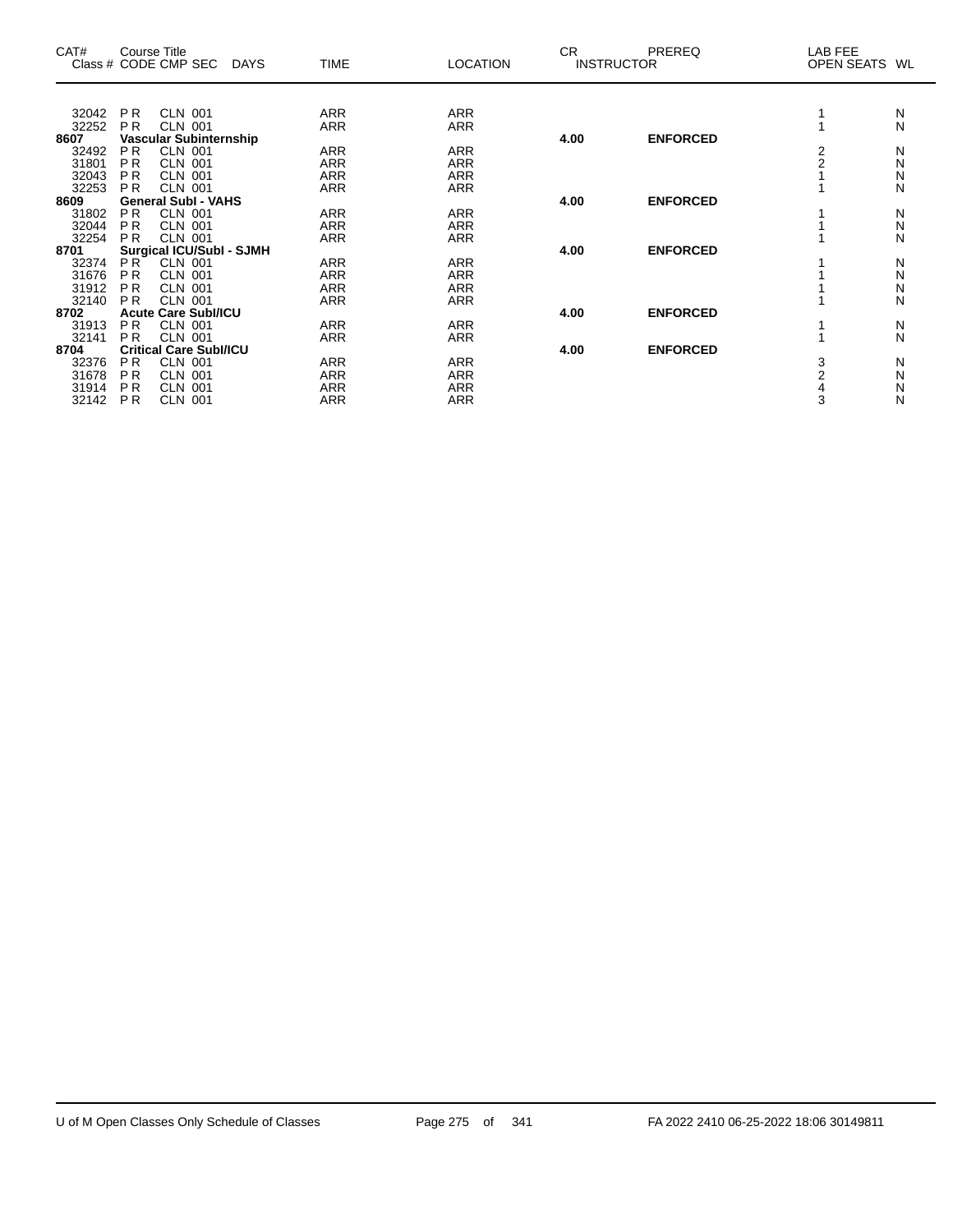| CAT# | Course Title<br>Class # CODE CMP SEC | <b>DAYS</b> | <b>TIME</b> | LOCATION | СF<br><b>INSTRUCTOR</b> | PREREQ | LAB FEE<br>OPEN SEATS WL |  |
|------|--------------------------------------|-------------|-------------|----------|-------------------------|--------|--------------------------|--|
|      |                                      |             |             |          |                         |        |                          |  |

#### **Urology Surgery**

### **Urology (UROLOGY) Open Sections 499 UG Urology Research 1.00-16.00**

| 499                     | uu urulugy Researchi                  |            |            | 1.00-10.00 |                 |   |   |
|-------------------------|---------------------------------------|------------|------------|------------|-----------------|---|---|
|                         | $IND +$                               | <b>ARR</b> | <b>ARR</b> |            |                 | 1 | N |
| 8100                    | <b>Exploratory</b>                    |            |            | 2.00       | <b>ENFORCED</b> |   |   |
| 32290                   | <b>PR</b><br><b>CLN 001</b>           | <b>ARR</b> | <b>ARR</b> |            |                 | 2 | Ν |
| 8150                    | <b>Clinical Individually Arranged</b> |            |            | 2.00       | <b>ENFORCED</b> |   |   |
| 31856                   | ΡR<br><b>CLN 001</b>                  | <b>ARR</b> | <b>ARR</b> |            |                 |   | N |
| 31891                   | P <sub>R</sub><br><b>CLN 001</b>      | <b>ARR</b> | <b>ARR</b> |            |                 |   | Ν |
| 32092                   | <b>PR</b><br>CLN 001                  | <b>ARR</b> | <b>ARR</b> |            |                 |   | N |
|                         |                                       |            |            |            |                 |   |   |
| 32123                   | ΡR<br><b>CLN 001</b>                  | <b>ARR</b> | <b>ARR</b> |            |                 |   | Ν |
| 32318                   | P <sub>R</sub><br><b>CLN 001</b>      | <b>ARR</b> | <b>ARR</b> |            |                 |   | N |
| 8170                    | <b>Domestic Away Clinical</b>         |            |            | 2.00       | <b>ENFORCED</b> |   |   |
| 32354                   | ΡR<br><b>CLN 001</b>                  | <b>ARR</b> | <b>ARR</b> |            |                 |   | N |
| 32553                   | P <sub>R</sub><br><b>CLN 001</b>      | <b>ARR</b> | <b>ARR</b> |            |                 |   | Ν |
| 31655                   | P <sub>R</sub><br><b>CLN 001</b>      | <b>ARR</b> | <b>ARR</b> |            |                 | 5 | N |
|                         |                                       |            |            |            |                 |   |   |
| 31857                   | ΡR<br><b>CLN 001</b>                  | <b>ARR</b> | <b>ARR</b> |            |                 |   | N |
| 31892                   | ΡR<br><b>CLN 001</b>                  | ARR        | <b>ARR</b> |            |                 |   | N |
| 32093                   | <b>PR</b><br>CLN 001                  | <b>ARR</b> | <b>ARR</b> |            |                 |   | N |
| 32124                   | ΡR<br><b>CLN 001</b>                  | <b>ARR</b> | <b>ARR</b> |            |                 |   | Ν |
| 32319                   | P <sub>R</sub><br><b>CLN 001</b>      | <b>ARR</b> | <b>ARR</b> |            |                 |   | N |
|                         |                                       |            |            |            |                 |   |   |
| 8180                    | <b>International Away Clinical</b>    |            |            | 2.00       | <b>ENFORCED</b> |   |   |
| 32355                   | P <sub>R</sub><br><b>CLN 001</b>      | <b>ARR</b> | <b>ARR</b> |            |                 |   | N |
| 32554                   | <b>PR</b><br><b>CLN 001</b>           | ARR        | <b>ARR</b> |            |                 |   | Ν |
| 31657                   | P R<br>CLN 001                        | <b>ARR</b> | <b>ARR</b> |            |                 |   | N |
| 31859                   | ΡR<br><b>CLN 001</b>                  | ARR        | <b>ARR</b> |            |                 |   | N |
|                         |                                       |            |            |            |                 |   |   |
| 31894                   | ΡR<br><b>CLN 001</b>                  | ARR        | ARR        |            |                 |   | N |
| 32095                   | P R<br><b>CLN 001</b>                 | <b>ARR</b> | <b>ARR</b> |            |                 |   | N |
| 32125                   | P R<br><b>CLN 001</b>                 | <b>ARR</b> | <b>ARR</b> |            |                 |   | N |
| 32321                   | <b>PR</b><br><b>CLN 001</b>           | ARR        | <b>ARR</b> |            |                 | 1 | N |
| 8270                    | <b>Domestic Away Clinical</b>         |            |            | 4.00       | <b>ENFORCED</b> |   |   |
|                         |                                       |            |            |            |                 |   |   |
| 32057                   | P <sub>R</sub><br><b>CLN 001</b>      | <b>ARR</b> | <b>ARR</b> |            |                 | 1 | N |
| 32273                   | <b>PR</b><br><b>CLN 001</b>           | ARR        | ARR        |            |                 | 1 | N |
| 8280                    | <b>International Away Clinical</b>    |            |            | 4.00       | <b>ENFORCED</b> |   |   |
| 32511                   | ΡR<br><b>CLN 001</b>                  | <b>ARR</b> | <b>ARR</b> |            |                 | 1 | N |
| 31820                   | P <sub>R</sub><br><b>CLN 001</b>      | ARR        | ARR        |            |                 | 1 | N |
| 32059                   | <b>CLN 001</b><br>P R                 | <b>ARR</b> | <b>ARR</b> |            |                 | 1 | N |
|                         |                                       |            |            |            |                 |   |   |
| 32274                   | <b>CLN 001</b><br><b>PR</b>           | <b>ARR</b> | <b>ARR</b> |            |                 |   | N |
| 8350                    | <b>Nonclinical Indiv Arranged</b>     |            |            | 2.00       | <b>ENFORCED</b> |   |   |
| 32356                   | P R<br>CLN 001                        | <b>ARR</b> | <b>ARR</b> |            |                 | 1 | N |
| 32555                   | <b>CLN 001</b><br>P R                 | ARR        | <b>ARR</b> |            |                 |   | N |
| 31658                   | ΡR<br><b>CLN 001</b>                  | ARR        | ARR        |            |                 |   | N |
| 31860                   |                                       | ARR        | <b>ARR</b> |            |                 |   | N |
|                         | P R<br>CLN 001                        |            |            |            |                 |   |   |
| 31895                   | ΡR<br><b>CLN 001</b>                  | ARR        | <b>ARR</b> |            |                 |   | N |
| 32096                   | P <sub>R</sub><br><b>CLN 001</b>      | ARR        | ARR        |            |                 |   | N |
| 32126                   | <b>PR</b><br><b>CLN 001</b>           | <b>ARR</b> | <b>ARR</b> |            |                 |   | N |
| 32322                   | <b>CLN 001</b><br><b>PR</b>           | ARR        | <b>ARR</b> |            |                 |   | N |
| 8370                    | <b>Domestic Away Nonclinical</b>      |            |            | 2.00       | <b>ENFORCED</b> |   |   |
|                         |                                       |            |            |            |                 |   |   |
| 32357                   | P R<br>CLN 001                        | <b>ARR</b> | ARR        |            |                 |   | N |
| 32556                   | <b>CLN 001</b><br>ΡR                  | ARR        | <b>ARR</b> |            |                 |   | N |
| 31659                   | ΡR<br><b>CLN 001</b>                  | <b>ARR</b> | <b>ARR</b> |            |                 |   | N |
| 31861                   | P R<br><b>CLN 001</b>                 | <b>ARR</b> | <b>ARR</b> |            |                 |   | N |
| 31896                   | P <sub>R</sub><br><b>CLN 001</b>      | <b>ARR</b> | <b>ARR</b> |            |                 |   | N |
|                         |                                       |            |            |            |                 |   |   |
| 32097                   | ΡR<br><b>CLN 001</b>                  | ARR        | ARR        |            |                 |   | N |
| 32127                   | <b>CLN 001</b><br>P R                 | <b>ARR</b> | <b>ARR</b> |            |                 |   | N |
| 32323                   | <b>CLN 001</b><br>P R                 | <b>ARR</b> | <b>ARR</b> |            |                 |   | N |
| 8380                    | <b>International Away Nonclinical</b> |            |            | 2.00       | <b>ENFORCED</b> |   |   |
| 32358                   | P R<br><b>CLN 001</b>                 | <b>ARR</b> | <b>ARR</b> |            |                 | 1 | N |
| 32557                   | PR<br><b>CLN 001</b>                  | <b>ARR</b> | <b>ARR</b> |            |                 |   | Ν |
|                         |                                       |            |            |            |                 |   |   |
|                         | PR<br>CLN 001                         | <b>ARR</b> | <b>ARR</b> |            |                 |   | N |
| 31660<br>31862<br>31897 | P R<br><b>CLN 001</b>                 | ARR        | ARR        |            |                 |   | N |
|                         | PR<br><b>CLN 001</b>                  | ARR        | <b>ARR</b> |            |                 |   | N |
| 32098                   | ΡR<br><b>CLN 001</b>                  | ARR        | ARR        |            |                 |   | N |
| 32128                   | ΡR<br><b>CLN 001</b>                  | ARR        | ARR        |            |                 |   | N |
|                         |                                       |            |            |            |                 |   |   |
| 32324                   | P <sub>R</sub><br><b>CLN 001</b>      | <b>ARR</b> | <b>ARR</b> |            |                 |   | Ν |
| 8440                    | Research                              |            |            | 2.00       | <b>ENFORCED</b> |   |   |
| 32349                   | ΡR<br><b>CLN 001</b>                  | ARR        | ARR        |            |                 | 5 | N |
| 32494                   | P <sub>R</sub><br><b>CLN 001</b>      | ARR        | <b>ARR</b> |            |                 | 5 | Ν |
|                         | ΡR<br><b>CLN 001</b>                  | ARR        | ARR        |            |                 | 5 | Ν |
| 32545                   | ΡR<br><b>CLN 001</b>                  | ARR        | <b>ARR</b> |            |                 | 5 | Ν |
|                         |                                       |            |            |            |                 |   |   |
| 31803                   | P <sub>R</sub><br><b>CLN 001</b>      | ARR        | <b>ARR</b> |            |                 |   | Ν |
| 31853                   | ΡR<br><b>CLN 001</b>                  | ARR        | ARR        |            |                 | 5 | Ν |
|                         | ΡR<br><b>CLN 001</b>                  | <b>ARR</b> | <b>ARR</b> |            |                 | 5 | Ν |
| 32045                   | P <sub>R</sub><br><b>CLN 001</b>      | ARR        | <b>ARR</b> |            |                 |   | Ν |
|                         | ΡR<br><b>CLN 001</b>                  | ARR        | ARR        |            |                 | 5 | Ν |
| 32088                   | PR<br>CLN 001                         | ARR        | <b>ARR</b> |            |                 | 5 | Ν |
|                         |                                       |            |            |            |                 |   |   |
| 32255                   | <b>PR</b><br><b>CLN 001</b>           | ARR        | ARR        |            |                 | 5 | Ν |
|                         |                                       |            |            |            |                 |   |   |

U of M Open Classes Only Schedule of Classes Page 276 of 341 FA 2022 2410 06-25-2022 18:06 30149811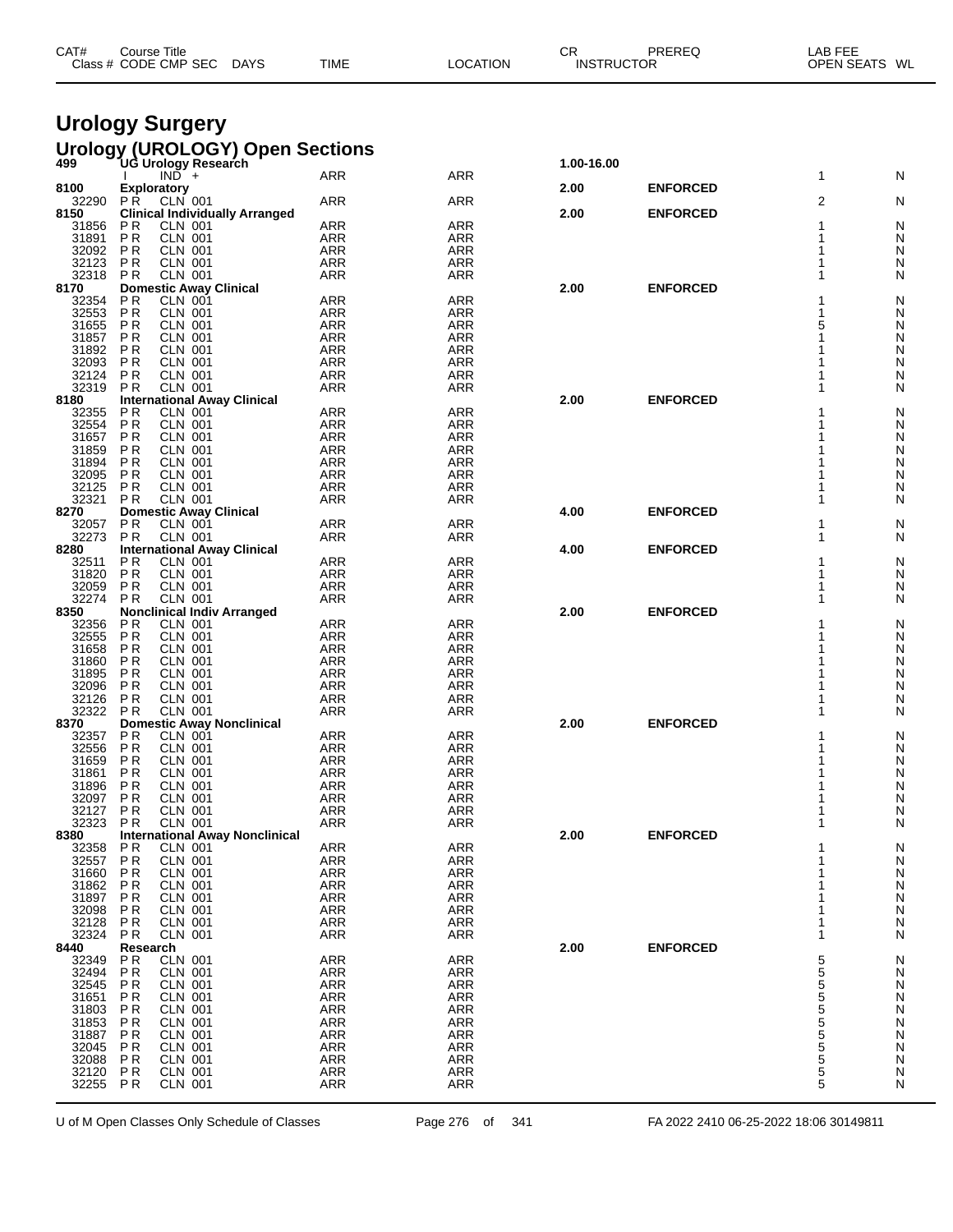| CAT#           |                        | Course Title<br>Class # CODE CMP SEC<br><b>DAYS</b> | <b>TIME</b>              | <b>LOCATION</b>          | <b>CR</b> | PREREQ<br><b>INSTRUCTOR</b> | LAB FEE<br>OPEN SEATS WL |        |
|----------------|------------------------|-----------------------------------------------------|--------------------------|--------------------------|-----------|-----------------------------|--------------------------|--------|
|                |                        |                                                     |                          |                          |           |                             |                          |        |
| 32312          | <b>PR</b>              | <b>CLN 001</b>                                      | <b>ARR</b>               | <b>ARR</b>               |           |                             | 5                        | N      |
| 8450           |                        | <b>Nonclinical Indiv Arranged</b>                   |                          |                          | 4.00      | <b>ENFORCED</b>             |                          |        |
| 32512          | <b>PR</b>              | <b>CLN 001</b>                                      | <b>ARR</b>               | <b>ARR</b>               |           |                             |                          | N      |
| 31821          | <b>PR</b>              | CLN 001                                             | <b>ARR</b>               | <b>ARR</b>               |           |                             |                          | N      |
| 32060<br>32275 | <b>PR</b><br><b>PR</b> | <b>CLN 001</b>                                      | <b>ARR</b>               | <b>ARR</b>               |           |                             |                          | N      |
| 8470           |                        | <b>CLN 001</b>                                      | <b>ARR</b>               | <b>ARR</b>               | 4.00      | <b>ENFORCED</b>             |                          | N      |
| 32513          | <b>PR</b>              | <b>Domestic Away Nonclinical</b><br><b>CLN 001</b>  | <b>ARR</b>               | <b>ARR</b>               |           |                             |                          | Ν      |
| 31822          | <b>PR</b>              | <b>CLN 001</b>                                      | <b>ARR</b>               | <b>ARR</b>               |           |                             |                          | N      |
| 32061          | <b>PR</b>              | CLN 001                                             | <b>ARR</b>               | <b>ARR</b>               |           |                             |                          | N      |
| 32276          | <b>PR</b>              | <b>CLN 001</b>                                      | <b>ARR</b>               | <b>ARR</b>               |           |                             |                          | N      |
| 8480           |                        | <b>International Away Nonclinical</b>               |                          |                          | 4.00      | <b>ENFORCED</b>             |                          |        |
| 32514          | <b>PR</b>              | <b>CLN 001</b>                                      | <b>ARR</b>               | <b>ARR</b>               |           |                             |                          | N      |
| 31823          | <b>PR</b>              | <b>CLN 001</b>                                      | <b>ARR</b>               | <b>ARR</b>               |           |                             |                          | N      |
| 32062          | <b>PR</b>              | <b>CLN 001</b>                                      | <b>ARR</b>               | <b>ARR</b>               |           |                             |                          | N      |
| 32277          | <b>PR</b>              | <b>CLN 001</b>                                      | <b>ARR</b>               | <b>ARR</b>               |           |                             |                          | N      |
| 8600           |                        | Subinternship                                       |                          |                          | 4.00      | <b>ENFORCED</b>             |                          |        |
| 32495          | <b>PR</b>              | <b>CLN 001</b>                                      | <b>ARR</b>               | <b>ARR</b>               |           |                             | 6                        | N      |
| 31804          | <b>PR</b>              | <b>CLN 001</b>                                      | <b>ARR</b>               | <b>ARR</b>               |           |                             | 6                        | N      |
| 32046          | <b>PR</b>              | <b>CLN 001</b>                                      | <b>ARR</b>               | <b>ARR</b>               |           |                             | $\overline{2}$           | N      |
| 32256          | <b>PR</b>              | <b>CLN 001</b>                                      | <b>ARR</b>               | <b>ARR</b>               |           |                             | $\overline{2}$           | N      |
| 8601           |                        | Subinternship - VAHS                                |                          |                          | 4.00      | <b>ENFORCED</b>             |                          |        |
| 32496          | <b>PR</b>              | CLN 001                                             | <b>ARR</b>               | <b>ARR</b>               |           |                             | $\frac{2}{2}$            | N      |
| 31805          | <b>PR</b>              | <b>CLN 001</b>                                      | <b>ARR</b>               | <b>ARR</b>               |           |                             |                          | N      |
| 32047          | <b>PR</b>              | <b>CLN 001</b>                                      | <b>ARR</b>               | <b>ARR</b>               |           |                             | $\frac{2}{2}$            | N      |
| 32259          | <b>PR</b>              | CLN 001                                             | <b>ARR</b>               | <b>ARR</b>               |           |                             |                          | N      |
| 8602           |                        | <b>Online SUB-I</b>                                 |                          |                          | 2.00      | <b>ENFORCED</b>             |                          |        |
| 32614<br>32615 | <b>PR</b><br><b>PR</b> | <b>SEM 001</b><br><b>SEM 001</b>                    | <b>ARR</b><br><b>ARR</b> | <b>ARR</b><br><b>ARR</b> |           |                             | 4<br>4                   | N<br>N |
| 32616          | <b>PR</b>              | <b>SEM 001</b>                                      | <b>ARR</b>               | <b>ARR</b>               |           |                             | 4                        | Ν      |
| 32617          | <b>PR</b>              | <b>SEM 001</b>                                      | <b>ARR</b>               | <b>ARR</b>               |           |                             | 4                        | N      |
| 32618          | <b>PR</b>              | <b>SEM 001</b>                                      | <b>ARR</b>               | <b>ARR</b>               |           |                             | 4                        | N      |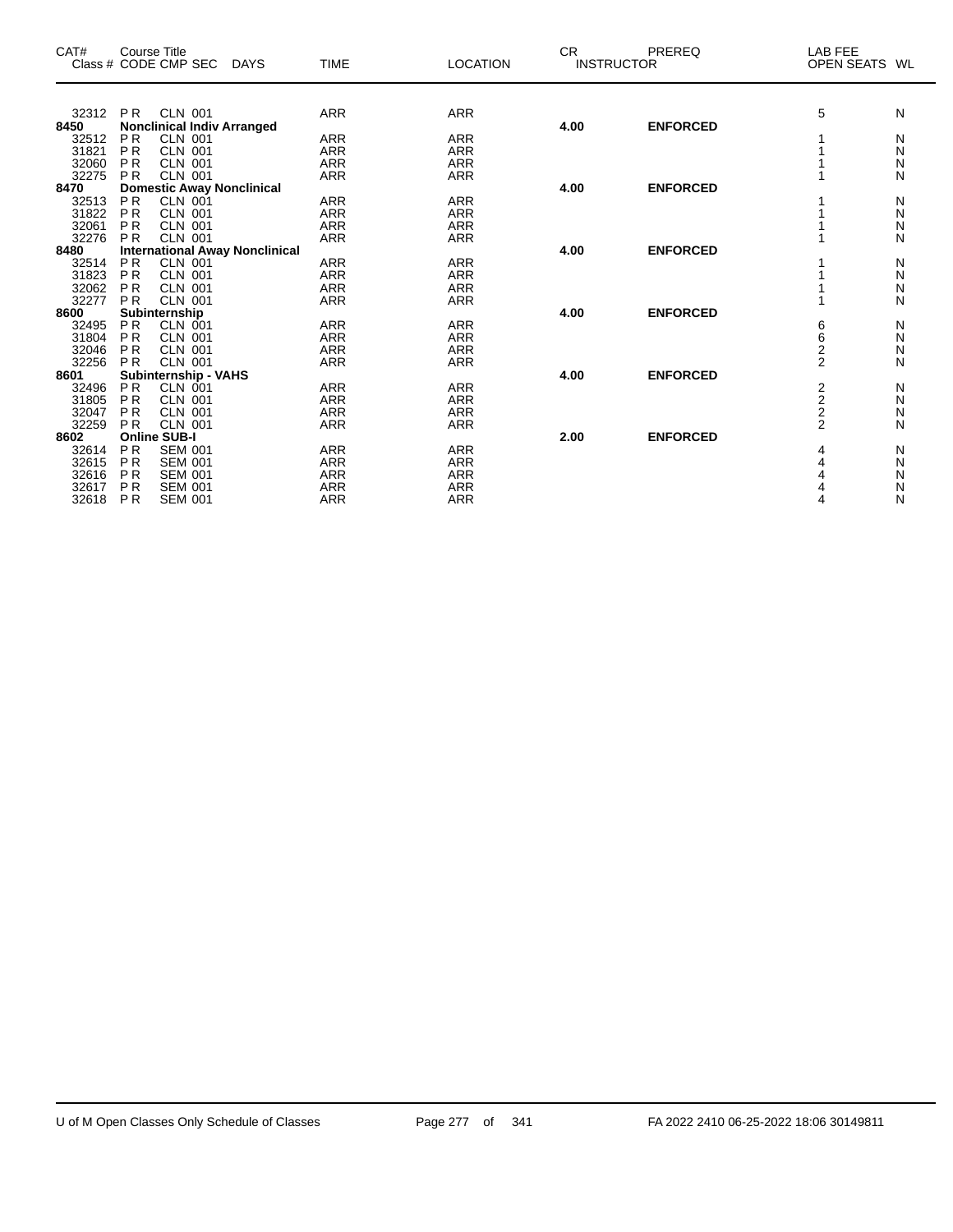# **Music, Theatre & Dance**

|                                                       |                                   |         |                                                         | --Performance Instruction in the School of Music (Individual Studio Assignment in Music Performance): All students                                                                                                                                                                                                                                                                                                                                                           |                       |                        |                 |     |   |
|-------------------------------------------------------|-----------------------------------|---------|---------------------------------------------------------|------------------------------------------------------------------------------------------------------------------------------------------------------------------------------------------------------------------------------------------------------------------------------------------------------------------------------------------------------------------------------------------------------------------------------------------------------------------------------|-----------------------|------------------------|-----------------|-----|---|
|                                                       |                                   |         | requesting performance instruction must apply online at | https://smtd.umich.edu/current-students-2/policies-procedures/academic-procedures/#mfw-accordion-action-11, click<br>on the 'students' tab and then click on the 'online individual studio assignment in music performance' form. Do<br>not register until you have received an email verifying placement in a studio.                                                                                                                                                       |                       |                        |                 |     |   |
| <b>Department Of Dance</b>                            |                                   |         |                                                         |                                                                                                                                                                                                                                                                                                                                                                                                                                                                              |                       |                        |                 |     |   |
|                                                       |                                   |         | <b>Dance (DANCE) Open Sections</b>                      |                                                                                                                                                                                                                                                                                                                                                                                                                                                                              |                       |                        |                 |     |   |
| 100<br>19336                                          | Intro to Dance<br>- P             | LAB 003 | <b>MW</b>                                               | 9-10AM                                                                                                                                                                                                                                                                                                                                                                                                                                                                       | DANCE STUDIO 3        | 1.00<br>Ahlijah        | <b>ADVISORY</b> | 19  | Y |
| Afro-Contemporary<br>Contemporary African Dance       |                                   |         |                                                         |                                                                                                                                                                                                                                                                                                                                                                                                                                                                              |                       |                        |                 |     |   |
|                                                       |                                   |         |                                                         | This course expresses movement forms that combine indigenous African dance techniques as a fundamental exploration<br>through improvisation. The goal is to incorporate varied dance styles while maintaining the philosophies of African<br>dance aesthetics. This course is to equip students with African dance movement expressions and embodiment.                                                                                                                      |                       |                        |                 |     |   |
| 19340 P<br>Intro to Bharatanatyam                     |                                   | LAB 007 | TTH.                                                    | 9-10AM                                                                                                                                                                                                                                                                                                                                                                                                                                                                       | DANCE STUDIO 3        | Muthukumar             |                 | 25  | Y |
| been evolving for centuries.                          |                                   |         |                                                         | Bharatanatyam is one of the most widely-practiced classical dance forms of India. This intricate and beautiful<br>tradition has an extensive vocabulary, spanning across both abstract dance and storytelling. This course is a<br>beginner's guide to the physical practice of Bharatanatyam. Students will learn basic movements, gestures and<br>facial expressions from the dance vocabulary, understand the history of the form and embody a practice that has          |                       |                        |                 |     |   |
| 19341 P                                               |                                   | LAB 008 | <b>TTH</b>                                              | 9-10AM                                                                                                                                                                                                                                                                                                                                                                                                                                                                       | DANCE STUDIO 4        | Rutherford             |                 | 10  | Y |
| Afro-Jazz                                             |                                   |         |                                                         | This beginner level course will introduce students to dance styles originating from the African Diaspora. Students<br>will learn fundamentals of movement derived from West African, Caribbean, and African American forms and will gain<br>historical and cultural context of these styles. Throughout the course, we will discover how these techniques<br>inform and influence contemporary jazz technique and use those principles to create unique and diverse movement |                       |                        |                 |     |   |
| scores.                                               |                                   |         |                                                         |                                                                                                                                                                                                                                                                                                                                                                                                                                                                              |                       |                        |                 |     |   |
| 19343 P                                               |                                   | LAB 010 | - TTH                                                   | Throughout this course students are encouraged to take their own self exploration through movement, history, and<br>culture. Dance is deeply informed by our personal experiences, where our ancestors are from, and where we hope to<br>end. This course will be a quest of how we transform and develop as individuals through movement and dance.<br>12-1PM                                                                                                               | DANCE STUDIO 3        | O'Donnell she-her      |                 | 8   | Y |
| Composition                                           |                                   |         |                                                         | Throughout the semester, we will work with physical, written, and spoken prompts to uncover patterns and<br>curiosities within us. We will learn choreographic tools such as time, space effort, repetition, accumulation,<br>character, and theme and variation, as well as constructive feedback techniques to support the creative process.                                                                                                                               |                       |                        |                 |     |   |
|                                                       |                                   |         |                                                         | Movement explorations and guided improvisations will be utilized to discover and expand physical language, as<br>students learn to create original solo and group works in a supportive environment.                                                                                                                                                                                                                                                                         |                       |                        |                 |     |   |
| creations.                                            |                                   |         |                                                         | Students will be required to view one live dance performance and write a reflection, as well as give a brief<br>context presentation on a prominent choreographer. Class will culminate in an informal showing of student                                                                                                                                                                                                                                                    |                       |                        |                 |     |   |
| will be key to the process.                           |                                   |         |                                                         | No prior dance technique is required. Interdisciplinary explorations are encouraged, and curiosity and openness                                                                                                                                                                                                                                                                                                                                                              |                       |                        |                 |     |   |
| 20081 P                                               |                                   | LAB 011 | TTH                                                     | 4-530PM                                                                                                                                                                                                                                                                                                                                                                                                                                                                      | DANCE STUDIO 3        | Biza                   |                 | 24  | Υ |
| Congolese<br>This class meets in Studio 3: Room 1180. |                                   |         |                                                         |                                                                                                                                                                                                                                                                                                                                                                                                                                                                              |                       |                        |                 |     |   |
|                                                       |                                   |         | Study of traditional dances of the African Congo.       |                                                                                                                                                                                                                                                                                                                                                                                                                                                                              |                       |                        |                 |     |   |
| 101<br>19367                                          | <b>Modern Dance I</b><br>PD.      | LAB 001 | TТH                                                     | 12-130PM                                                                                                                                                                                                                                                                                                                                                                                                                                                                     | DANCE STUDIO 1        | 1.00                   | <b>ADVISORY</b> | 24  |   |
| 103<br>19344 PD                                       | <b>Modern Dance I</b>             | LAB 001 | <b>MW</b>                                               | 12-130PM                                                                                                                                                                                                                                                                                                                                                                                                                                                                     | DANCE STUDIO 1        | 1.00<br>Gillen she-her | <b>ADVISORY</b> | 24  | Y |
| <b>Floorwork Fundamentals</b>                         |                                   |         |                                                         | The aim of FLOORWORK FUNDAMENTALS is to develop the industrious technical baseline of our dancing and align it with                                                                                                                                                                                                                                                                                                                                                          |                       |                        |                 |     |   |
|                                                       |                                   |         |                                                         | our risk-taking and choice-making sensibilities. In essence, to activate the athlete within the artist. We will<br>build upon the integrity and responsive nature of the feet with real-time challenges that open up and strengthen                                                                                                                                                                                                                                          |                       |                        |                 |     |   |
|                                                       |                                   |         |                                                         | our ability to adapt to shifting forces/environments. In doing so we will begin to find clearer lines of<br>communication through the joints facilitating ease of movement, passing of force, and quick reaction times. This                                                                                                                                                                                                                                                 |                       |                        |                 |     |   |
|                                                       |                                   |         |                                                         | line of inquiry will reference my Fighting Monkey research of whole body coordination, Gyrotonic and<br>Countertechnique principles of stabilization through contrasting directional forces, curvilinear motion and                                                                                                                                                                                                                                                          |                       |                        |                 |     |   |
|                                                       |                                   |         |                                                         | Bartenieff Fundamentals of breath and developmental progressions. Floorwork mechanics will be integrated into                                                                                                                                                                                                                                                                                                                                                                |                       |                        |                 |     |   |
| 111                                                   | <b>Ballet I</b>                   |         |                                                         | movement sequences that invite action across the floor and throughout the space.                                                                                                                                                                                                                                                                                                                                                                                             |                       | 1.00                   | <b>ADVISORY</b> |     |   |
| 19346<br>113                                          | PD.<br><b>Ballet I</b>            | LAB 001 | <b>TTH</b>                                              | 10-1130AM                                                                                                                                                                                                                                                                                                                                                                                                                                                                    | DANCE STUDIO 2        | Rice<br>1.00           | <b>ADVISORY</b> | 21  | Y |
| 19345<br>121                                          | PD<br><b>First-Year Repertory</b> | LAB 001 | МW                                                      | 2-330PM                                                                                                                                                                                                                                                                                                                                                                                                                                                                      | DANCE STUDIO 2        | Rice<br>1.00           |                 | 23  | Y |
| 19349                                                 | PD.                               | LAB 001 | MW                                                      | 6-7PM                                                                                                                                                                                                                                                                                                                                                                                                                                                                        | <b>DANCE STUDIO 1</b> |                        |                 | 110 | Y |

U of M Open Classes Only Schedule of Classes **Page 278** of 341 FA 2022 2410 06-25-2022 18:06 30149811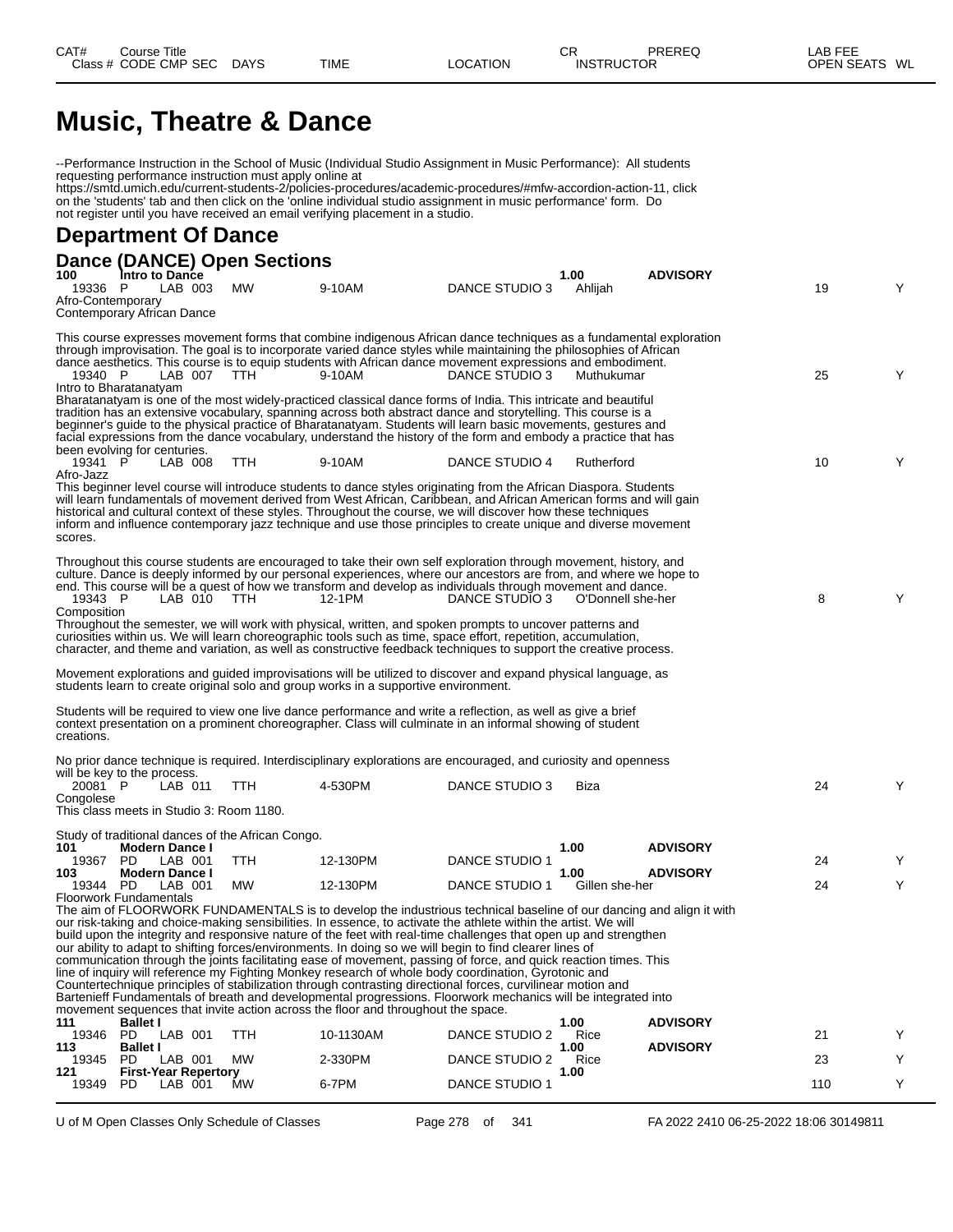| CAT#<br>Class # CODE CMP SEC DAYS                     | Course Title            |         |                            |                                                                                                          | <b>TIME</b>                                                                                                                                                                                                                                                                                                                                                                                                                                                                                                                                                                                                                                                                                                                                                                                                                                   | <b>LOCATION</b>                         | CR<br><b>INSTRUCTOR</b>   | PREREQ                                 | LAB FEE<br>OPEN SEATS WL |             |
|-------------------------------------------------------|-------------------------|---------|----------------------------|----------------------------------------------------------------------------------------------------------|-----------------------------------------------------------------------------------------------------------------------------------------------------------------------------------------------------------------------------------------------------------------------------------------------------------------------------------------------------------------------------------------------------------------------------------------------------------------------------------------------------------------------------------------------------------------------------------------------------------------------------------------------------------------------------------------------------------------------------------------------------------------------------------------------------------------------------------------------|-----------------------------------------|---------------------------|----------------------------------------|--------------------------|-------------|
| 19350<br>19351<br>23884 PD<br>Rep for Jillian's Piece | PD<br>PD                | LAB 004 | LAB 002<br>LAB 003         | МW<br>MW                                                                                                 | 7-8PM<br>6-7PM<br>ARR                                                                                                                                                                                                                                                                                                                                                                                                                                                                                                                                                                                                                                                                                                                                                                                                                         | DANCE STUDIO 1<br>DANCE STUDIO 2<br>ARR | Hopper                    |                                        | 110<br>110<br>16         | Υ<br>Υ<br>N |
| 127<br>19080 PD                                       | First-Year Lab          | LAB 001 |                            | F                                                                                                        | 10-12PM                                                                                                                                                                                                                                                                                                                                                                                                                                                                                                                                                                                                                                                                                                                                                                                                                                       | DANCE STUDIO 1                          | 1.00<br>Wilson            | <b>ADVISORY</b>                        | 29                       | Y           |
| Improv<br>19081 PD<br>Ballet                          |                         |         | LAB 002                    | F                                                                                                        | 12-2PM                                                                                                                                                                                                                                                                                                                                                                                                                                                                                                                                                                                                                                                                                                                                                                                                                                        | DANCE STUDIO 3                          | West                      |                                        | 9                        | Y           |
| 19082 PD<br>Joint Health Through Movement             |                         |         | LAB 003                    | F                                                                                                        | 12-2PM                                                                                                                                                                                                                                                                                                                                                                                                                                                                                                                                                                                                                                                                                                                                                                                                                                        | <b>DANCE STUDIO 1</b>                   | Whyatt                    |                                        | 20                       | Y           |
| 19330 PD                                              |                         |         | LAB 004 F                  |                                                                                                          | The fluidity, stability and longevity of our joints is directly affected by our movement and vice versa. Students<br>will learn joint structure and function via visual models, palpation and movement, along with joint specific and<br>full body exercises to improve and maintain not only specific joint structure and function, but their<br>interconnectedness to full body balance, improved function and integrity of movement.<br>10-12PM                                                                                                                                                                                                                                                                                                                                                                                            | DANCE STUDIO 4                          | Jelinkova                 |                                        | 24                       | Y           |
| <b>Character Dance</b>                                |                         |         |                            | Everybody can learn and benefit from this class!                                                         | This class is a technique class where you will explore rhythm, steps, movements of the arms and upper body. You<br>will learn and develop characteristic nuances of Polish, Russian, Hungarian, Italian, and Spanish national dances<br>among others. The focus of the class will be on musicality, proper alignment, use of upper body and head,<br>coordination, and precise rhythms, all accompanied with live music!! And most of all to express a joy of the<br>movement and having fun!! The class consists of stylizations of folk dances as danced on the concert stage.                                                                                                                                                                                                                                                              |                                         |                           |                                        |                          |             |
| 25882 PD                                              |                         |         | LAB 005                    | - F                                                                                                      | We will cover Barre work (set of combinations to learn particular steps from simple to more difficult), Center work<br>(either in place or travel), and explore basic movements and steps from simple to more difficult combinations from<br>Mazurka, Czardas, Tarantella, Spanish, and Russian dances. Also turns, stamping, and jumps.<br>3-5PM                                                                                                                                                                                                                                                                                                                                                                                                                                                                                             | DANCE STUDIO 3                          | Godboldo                  |                                        | 22                       | N           |
| Dunham<br>131<br>19366 PD                             | Dance Comp 1            | LAB 001 |                            | TTH                                                                                                      | 2-330PM                                                                                                                                                                                                                                                                                                                                                                                                                                                                                                                                                                                                                                                                                                                                                                                                                                       | <b>DANCE STUDIO 1</b>                   | 2.00<br>O'Donnell she-her | <b>ADVISORY</b>                        | 25                       | Υ           |
| 153<br>31414 PD<br>Anatomy and Physiology for Dancers |                         | LEC 001 | <b>Anatomy Physiology</b>  | TTH                                                                                                      | 830-10AM                                                                                                                                                                                                                                                                                                                                                                                                                                                                                                                                                                                                                                                                                                                                                                                                                                      | 2020 MOORE                              | 3.00<br>Schuyten          |                                        | 16                       | N           |
| Course Description:                                   |                         |         |                            | Upon completion of this class, you should be able to:<br>contributions toward dance movement and injury. | The Dancer is a body-aware performer, who requires understanding of how their body works and knowledge of how the<br>different parts of their body work together to optimize their movement. This course will give an overview of the<br>musculoskeletal anatomy and its association to movement, common dance injuries linked to specific anatomy, with<br>interaction of physiological systems into whole body anatomy. Injury risk screening will also be discussed to<br>assess understanding of this material and its application to the individual dancer.<br>-Describe anatomical positioning, planes of motion, and basic joint movements.<br>-Summarize and comprehend musculoskeletal anatomy pertinent to dance movement.<br>-Recognize the anatomy of the Nervous, Lymphatic, Circulatory, Respiratory, Integumentary Systems and |                                         |                           |                                        |                          |             |
| progressions.                                         |                         |         |                            |                                                                                                          | -Realize the effects of injury on body tissue and systems and the timeline of body tissue healing.<br>-Understand what happens anatomically in concussion and how to utilize return to learn and return to performance<br>Express areas of concern to screening the body for musculoskeletal injury risk and how it relates individually to                                                                                                                                                                                                                                                                                                                                                                                                                                                                                                   |                                         |                           |                                        |                          |             |
| the dancer.<br>191                                    |                         |         | 1st Year Seminar           |                                                                                                          |                                                                                                                                                                                                                                                                                                                                                                                                                                                                                                                                                                                                                                                                                                                                                                                                                                               |                                         | 2.00                      |                                        |                          |             |
| 31411 PD                                              |                         |         | <b>SEM 001</b>             | т<br>advanced studies in dance within the university culture.                                            | 4-6PM<br>This course is designed for first-year and transfer students to navigate through their first semester as college<br>students. Throughout the course, students will be provided with tools to make informed choices about nutrition,<br>injury prevention, balancing physical practice with academic requirements, and will be taught how to navigate                                                                                                                                                                                                                                                                                                                                                                                                                                                                                 | 2032 MOORE                              | West                      |                                        | 22                       | N           |
| 201<br>12916 PD<br>Afro-Contemporary                  | <b>Modern Dance II</b>  |         | LAB 001                    | <b>TTH</b>                                                                                               | 12-130PM                                                                                                                                                                                                                                                                                                                                                                                                                                                                                                                                                                                                                                                                                                                                                                                                                                      | DANCE STUDIO 2                          | 1.00<br>Rutherford        | <b>ADVISORY</b>                        | 20                       | Y           |
| movement scores.                                      |                         |         |                            |                                                                                                          | This intermediate level course will introduce students to dance styles originating from the African Diaspora.<br>Students will learn fundamentals of movement derived from West African, Caribbean, and African American forms and<br>will gain historical and cultural context of these styles. Throughout the course, we will discover how these<br>techniques inform and influence American modern dance and use those principles to create unique and diverse                                                                                                                                                                                                                                                                                                                                                                             |                                         |                           |                                        |                          |             |
| 203                                                   | <b>Modern Dance II</b>  |         |                            |                                                                                                          | Throughout this course students are encouraged to take their own self exploration through movement, history, and<br>culture. Dance is deeply informed by our personal experiences, where our ancestors are from, and where we hope to<br>end. This course will be a quest of how we transform and develop as individuals through movement and dance.                                                                                                                                                                                                                                                                                                                                                                                                                                                                                          |                                         | 1.00                      | <b>ADVISORY</b>                        |                          |             |
| 19347 PD<br>Tai Chi Fusion                            |                         | LAB 001 |                            | MW.                                                                                                      | 12-130PM                                                                                                                                                                                                                                                                                                                                                                                                                                                                                                                                                                                                                                                                                                                                                                                                                                      | DANCE STUDIO 2                          | Miao                      |                                        | 15                       | Y           |
| 211<br>19403                                          | <b>Ballet II</b><br>PD. | LAB 001 |                            | <b>TTH</b>                                                                                               | 10-1130AM                                                                                                                                                                                                                                                                                                                                                                                                                                                                                                                                                                                                                                                                                                                                                                                                                                     | DANCE STUDIO 2                          | 1.00<br>Rice              | <b>ADVISORY</b>                        | 21                       | Y           |
| 213<br>19365                                          | <b>Ballet II</b><br>PD. | LAB 001 |                            | МW                                                                                                       | 4-530PM                                                                                                                                                                                                                                                                                                                                                                                                                                                                                                                                                                                                                                                                                                                                                                                                                                       | DANCE STUDIO 2                          | 1.00<br>Beck              | <b>ADVISORY</b>                        | 10                       | Y           |
| 221<br>19352                                          | PD.                     | LAB 001 | <b>Sophomore Repertory</b> | <b>MW</b>                                                                                                | 6-7PM                                                                                                                                                                                                                                                                                                                                                                                                                                                                                                                                                                                                                                                                                                                                                                                                                                         | <b>DANCE STUDIO 1</b>                   | 1.00                      |                                        | 110                      | Y           |
|                                                       |                         |         |                            | U of M Open Classes Only Schedule of Classes                                                             |                                                                                                                                                                                                                                                                                                                                                                                                                                                                                                                                                                                                                                                                                                                                                                                                                                               | Page 279 of 341                         |                           | FA 2022 2410 06-25-2022 18:06 30149811 |                          |             |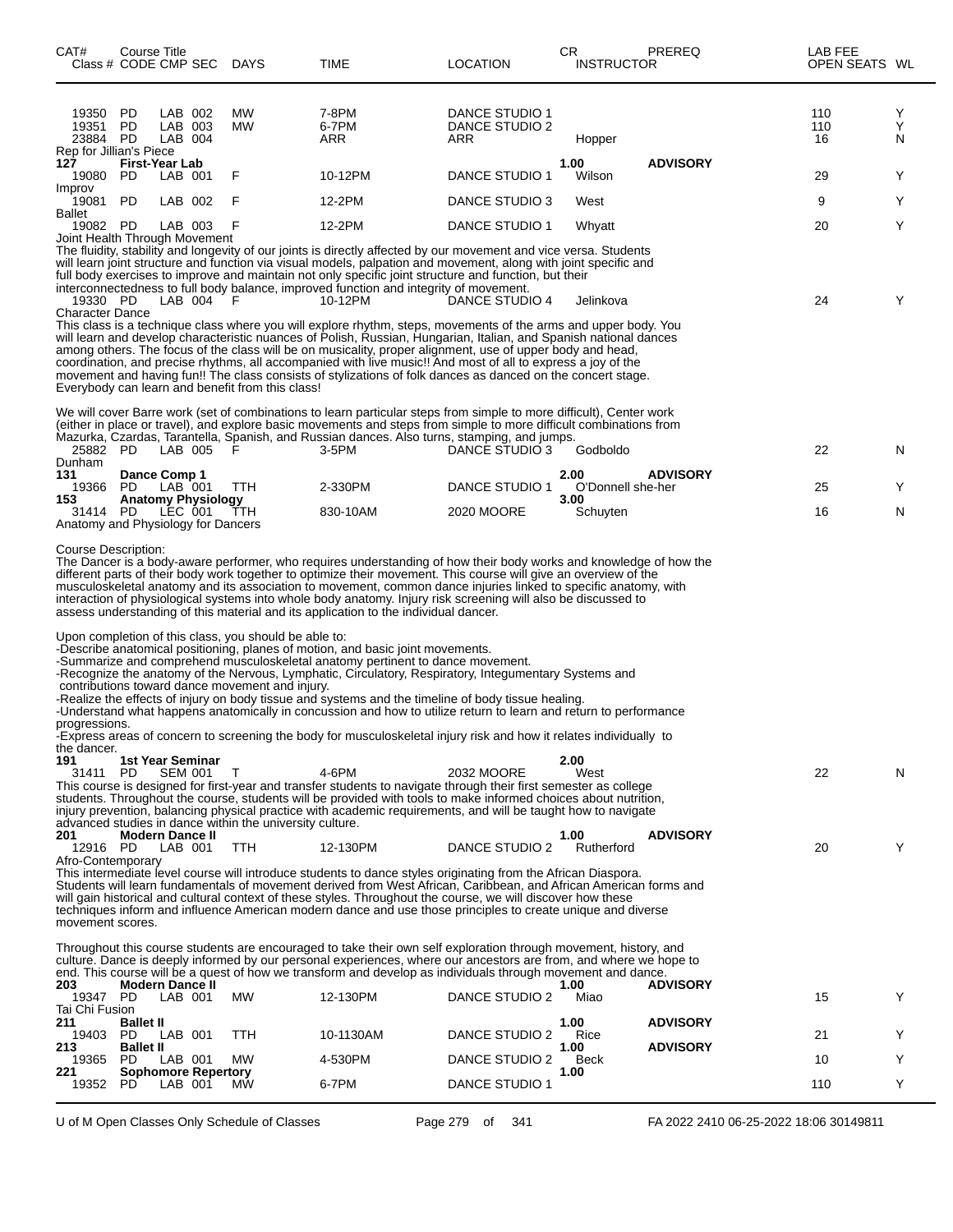| CAT#<br>Class # CODE CMP SEC                          | Course Title                   |                               |                          | DAYS                                                          | TIME                                                                                                                                                                                                                                                                                                                                                                                                                                                                                                                                                                             | <b>LOCATION</b>                                | CR.<br><b>INSTRUCTOR</b> | PREREQ          | LAB FEE<br>OPEN SEATS WL |             |
|-------------------------------------------------------|--------------------------------|-------------------------------|--------------------------|---------------------------------------------------------------|----------------------------------------------------------------------------------------------------------------------------------------------------------------------------------------------------------------------------------------------------------------------------------------------------------------------------------------------------------------------------------------------------------------------------------------------------------------------------------------------------------------------------------------------------------------------------------|------------------------------------------------|--------------------------|-----------------|--------------------------|-------------|
| 19353<br>19354<br>23886 PD<br>Rep for Jillian's Piece | PD<br>PD                       | LAB 002<br>LAB 003<br>LAB 004 |                          | МW<br><b>MW</b>                                               | 7-8PM<br>6-7PM<br>ARR                                                                                                                                                                                                                                                                                                                                                                                                                                                                                                                                                            | DANCE STUDIO 1<br>DANCE STUDIO 2<br>ARR        | Hopper                   |                 | 110<br>110<br>16         | Y<br>Y<br>N |
| 227<br>19083                                          | Sophomore Lab<br>PD.           | LAB 001                       |                          | F                                                             | 10-12PM                                                                                                                                                                                                                                                                                                                                                                                                                                                                                                                                                                          | DANCE STUDIO 1                                 | 1.00<br>Wilson           | <b>ADVISORY</b> | 29                       | Y           |
| Improv<br>19084                                       | <b>PD</b>                      | LAB 002                       |                          | F                                                             | 12-2PM                                                                                                                                                                                                                                                                                                                                                                                                                                                                                                                                                                           | DANCE STUDIO 3                                 | West                     |                 | 9                        | Y           |
| <b>Ballet</b><br>19085 PD                             |                                | LAB 003                       |                          | F                                                             | 12-2PM                                                                                                                                                                                                                                                                                                                                                                                                                                                                                                                                                                           | DANCE STUDIO 1                                 | Whyatt                   |                 | 20                       | Y           |
| Joint Health Through Movement<br>19331 PD             |                                | LAB 004                       |                          | F                                                             | The fluidity, stability and longevity of our joints is directly affected by our movement and vice versa. Students<br>will learn joint structure and function via visual models, palpation and movement, along with joint specific and<br>full body exercises to improve and maintain not only specific joint structure and function, but their<br>interconnectedness to full body balance, improved function and integrity of movement.<br>10-12PM                                                                                                                               | DANCE STUDIO 4                                 | Jelinkova                |                 | 24                       | Y           |
| <b>Character Dance</b>                                |                                |                               |                          | Everybody can learn and benefit from this class!              | This class is a technique class where you will explore rhythm, steps, movements of the arms and upper body. You<br>will learn and develop characteristic nuances of Polish, Russian, Hungarian, Italian, and Spanish national dances<br>among others. The focus of the class will be on musicality, proper alignment, use of upper body and head,<br>coordination, and precise rhythms, all accompanied with live music!! And most of all to express a joy of the<br>movement and having fun!! The class consists of stylizations of folk dances as danced on the concert stage. |                                                |                          |                 |                          |             |
|                                                       |                                |                               |                          |                                                               | We will cover Barre work (set of combinations to learn particular steps from simple to more difficult), Center work<br>(either in place or travel), and explore basic movements and steps from simple to more difficult combinations from<br>Mazurka, Czardas, Tarantella, Spanish, and Russian dances. Also turns, stamping, and jumps.                                                                                                                                                                                                                                         |                                                |                          |                 |                          |             |
| 25883 PD<br>Dunham                                    |                                | LAB 005                       |                          | F                                                             | 3-5PM                                                                                                                                                                                                                                                                                                                                                                                                                                                                                                                                                                            | DANCE STUDIO 3                                 | Godboldo                 |                 | 22                       | N           |
| 231<br>19361                                          | Dance Comp 3<br>PD.            | LAB 001                       |                          | TTH                                                           | 2-330PM                                                                                                                                                                                                                                                                                                                                                                                                                                                                                                                                                                          | DANCE STUDIO 2                                 | 2.00<br><b>Brissey</b>   | <b>ADVISORY</b> | $\overline{7}$           | Y           |
| 247<br>34717 P                                        |                                | LEC 001                       | <b>Dance and Society</b> | MW                                                            | 230-4PM<br>Located in the new LSA Central Campus Classroom Building and the specifically designed theatre-in-the-round<br>classroom, this undergraduate seminar focuses on developing students' skills in dance appreciation. Through an<br>integrated process of watching videotaped and live performance, doing team-based discussions, and making                                                                                                                                                                                                                             | 2420 CCCB                                      | 3.00<br>Miao             |                 | 130                      | N           |
| Argentina folk dance.<br>262                          |                                |                               | <b>Congolese Dance I</b> |                                                               | small-group creative presentations, students will broaden their cultural perspectives and explore how embodied<br>performance constructs social and political transformations. Class topics include and are not limited to Hip-hop<br>and K-pop, contemporary ballet, Chinese traditional theatre, Japanese modern dance, Indian classical dance, and                                                                                                                                                                                                                            |                                                | 1.00                     |                 |                          |             |
| 29204<br>265                                          | P.<br>Afro-Caribbean           | LAB 001                       |                          | TTH                                                           | 4-530PM                                                                                                                                                                                                                                                                                                                                                                                                                                                                                                                                                                          | ARR                                            | Biza<br>1.00             |                 | 24                       | Y           |
| 31426<br>291                                          | PD.                            | LAB 001                       | Sophomore Seminar        | МW                                                            | 4-530PM                                                                                                                                                                                                                                                                                                                                                                                                                                                                                                                                                                          | DANCE STUDIO 4                                 | Wilson<br>2.00           | <b>ADVISORY</b> | 14                       | Y           |
| 24584<br>301                                          | PD.<br>Modern Dance III        | LAB 001                       |                          | Τ                                                             | 4-6PM                                                                                                                                                                                                                                                                                                                                                                                                                                                                                                                                                                            | 3219 MOORE                                     | 1.00                     | <b>ADVISORY</b> | 6                        | N           |
| 24580<br>Humphrey                                     | PD.                            | LAB 001                       |                          | TTH                                                           | 10-1130AM                                                                                                                                                                                                                                                                                                                                                                                                                                                                                                                                                                        | DANCE STUDIO 1                                 | Hopper                   |                 | 16                       | Y           |
| 303<br>34898                                          | <b>Modern Dance III</b><br>PD  | LAB 002                       |                          | TTH                                                           | 12-130PM                                                                                                                                                                                                                                                                                                                                                                                                                                                                                                                                                                         | <b>DANCE STUDIO 4</b>                          | 1.00<br>Frazier          | <b>ADVISORY</b> | 23                       | N           |
| Hip Hop<br>311                                        | <b>Ballet III</b>              |                               |                          |                                                               | This course will explore the history of hip hop culture, its evolution as a social movement, and its influence on<br>today's social dance concepts. Students will learn the foundational elements of various styles within this dynamic<br>dance genre. The course is both for experienced and non-experienced hip-hop dancers.                                                                                                                                                                                                                                                  |                                                | 1.00                     | <b>ADVISORY</b> |                          |             |
| 19368 PD                                              |                                | LAB 001                       |                          | <b>TTH</b><br>versatility/understanding of ballet techniques. | 830-10AM<br>This class is a technique class where you will explore movements, and channel your own energy and artistry within<br>the rules of classical ballet of A. Vaganova?s methodology. The focus of the class will be on strengthening the<br>dancer?s technique, proper alignment, core strength, coordination, feeling of long lines, musicality,                                                                                                                                                                                                                        | DANCE STUDIO 2                                 | Jelinkova                |                 | 22                       | Y           |
| 321<br>19355                                          | <b>Junior Repertory</b><br>PD. | $LAB$ 001                     |                          | МW                                                            | 6-7PM                                                                                                                                                                                                                                                                                                                                                                                                                                                                                                                                                                            | DANCE STUDIO 1                                 | 1.00                     | <b>ADVISORY</b> | 110                      | Y           |
| 19356<br>19357                                        | <b>PD</b><br>PD                | LAB 002<br>LAB 003<br>LAB 004 |                          | <b>MW</b><br><b>MW</b>                                        | 7-8PM<br>6-7PM<br>ARR                                                                                                                                                                                                                                                                                                                                                                                                                                                                                                                                                            | <b>DANCE STUDIO 1</b><br>DANCE STUDIO 2<br>ARR |                          |                 | 110<br>110               | Y<br>Y<br>N |
| 23888 PD<br>Rep for Jillian's Piece<br>327            | Junior Lab                     |                               |                          |                                                               |                                                                                                                                                                                                                                                                                                                                                                                                                                                                                                                                                                                  |                                                | Hopper<br>1.00           | <b>ADVISORY</b> | 16                       |             |
| 19086<br>Improv                                       | PD.                            | LAB 001                       |                          | F                                                             | 10-12PM                                                                                                                                                                                                                                                                                                                                                                                                                                                                                                                                                                          | DANCE STUDIO 1                                 | Wilson                   |                 | 29                       | Y           |
| 19087 PD<br>Ballet                                    |                                | LAB 002                       |                          | F                                                             | 12-2PM                                                                                                                                                                                                                                                                                                                                                                                                                                                                                                                                                                           | DANCE STUDIO 3                                 | West                     |                 | 9                        | Y           |
| 19088 PD<br>Joint Health Through Movement             |                                | LAB 003                       |                          | F                                                             | 12-2PM                                                                                                                                                                                                                                                                                                                                                                                                                                                                                                                                                                           | DANCE STUDIO 1                                 | Whyatt                   |                 | 20                       | Y           |
|                                                       |                                |                               |                          |                                                               | The fluidity, stability and longevity of our joints is directly affected by our movement and vice versa. Students<br>will learn joint structure and function via visual models, palpation and movement, along with joint specific and<br>full body exercises to improve and maintain not only specific joint structure and function, but their                                                                                                                                                                                                                                   |                                                |                          |                 |                          |             |
| 19332 PD                                              |                                | LAB 004                       |                          | F                                                             | interconnectedness to full body balance, improved function and integrity of movement.<br>10-12PM                                                                                                                                                                                                                                                                                                                                                                                                                                                                                 | DANCE STUDIO 4                                 | Jelinkova                |                 | 24                       | Y           |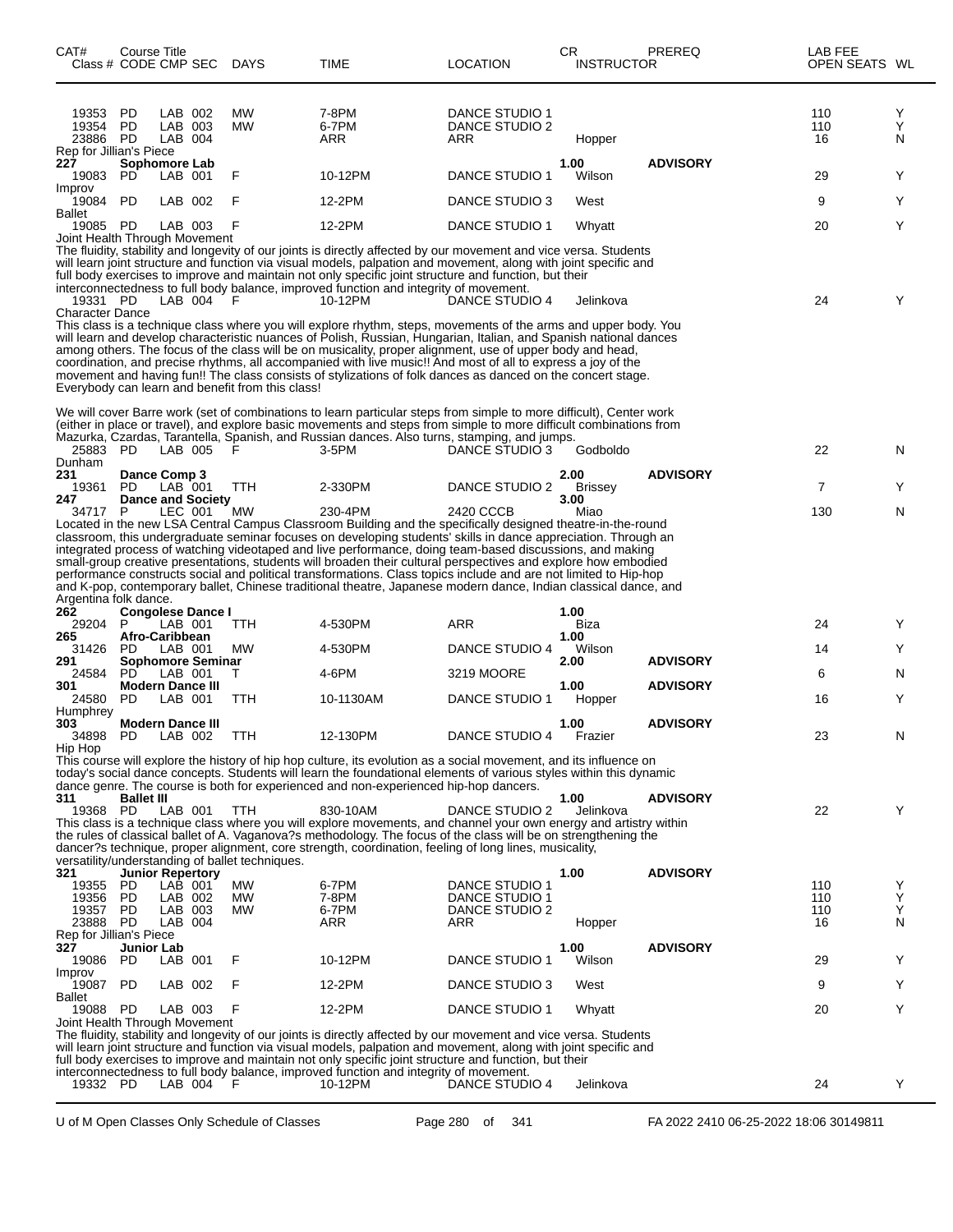| CAT#<br>Class # | Course Title<br><b>CODE CMP SEC</b> | <b>DAYS</b> | <b>TIME</b> | LOCATION | CR<br><b>INSTRUCTOR</b> | PREREQ | LAB FEE<br><b>OPEN SEATS</b><br>WL |
|-----------------|-------------------------------------|-------------|-------------|----------|-------------------------|--------|------------------------------------|
|                 |                                     |             |             |          |                         |        |                                    |

Character Dance

This class is a technique class where you will explore rhythm, steps, movements of the arms and upper body. You will learn and develop characteristic nuances of Polish, Russian, Hungarian, Italian, and Spanish national dances among others. The focus of the class will be on musicality, proper alignment, use of upper body and head, coordination, and precise rhythms, all accompanied with live music!! And most of all to express a joy of the movement and having fun!! The class consists of stylizations of folk dances as danced on the concert stage. Everybody can learn and benefit from this class! We will cover Barre work (set of combinations to learn particular steps from simple to more difficult), Center work

(either in place or travel), and explore basic movements and steps from simple to more difficult combinations from Mazurka, Czardas, Tarantella, Spanish, and Russian dances. Also turns, stamping, and jumps.  $D$ ANCE STUDIO 3 Godboldo 22 N Dunham<br>333 **333 Performance Practice 2.00** Chavasse she-her-they. Kassabova 15 N **372 Dance Production 2.00** 29205 PD LEC 001 TTH 10-1130AM ARR Cole 8 N This class will meet in the Dance Conference Room.<br>391 Thesis Project Lab **391 Thesis Project Lab 1.00** 25232 PD LAB 001 ARR ARR Gillen she-her 4 N 26118 PD LAB 002 ARR ARR 5 N 26119 PD LAB 003 ARR ARR Chavasse she-her-they 4 N 26120 PD LAB 004 ARR ARR 5 N **401 Modern Dance IV 1.00 ADVISORY** DANCE STUDIO 1 Hopper 16 16 Y Humphrey<br>403 **403 Modern Dance IV 1.00 ADVISORY** DANCE STUDIO 4 Frazier 23 N Hip Hop This course will explore the history of hip hop culture, its evolution as a social movement, and its influence on today's social dance concepts. Students will learn the foundational elements of various styles within this dynamic dance genre. The course is both for experienced and non-experienced hip-hop dancers. **411 Ballet IV 1.00 ADVISORY** 19402 PD LAB 001 TTH 830-10AM DANCE STUDIO 2 Jelinkova 22 Y This class is a technique class where you will explore movements, and channel your own energy and artistry within

the rules of classical ballet of A. Vaganova?s methodology. The focus of the class will be on strengthening the dancer?s technique, proper alignment, core strength, coordination, feeling of long lines, musicality,

versatility/understanding of ballet techniques.

|                         |                         |              | versatility/understanding or banet techniques. |         |                |        |                 |     |              |
|-------------------------|-------------------------|--------------|------------------------------------------------|---------|----------------|--------|-----------------|-----|--------------|
| 421                     | <b>Senior Repertory</b> |              |                                                |         |                | 1.00   | <b>ADVISORY</b> |     |              |
| 19358                   | PD                      | 001<br>_AB_  | <b>MW</b>                                      | 6-7PM   | DANCE STUDIO 1 |        |                 | 110 | $\checkmark$ |
| 19359                   | PD                      | LAB 002      | MW                                             | 7-8PM   | DANCE STUDIO 1 |        |                 | 110 | $\checkmark$ |
| 19360                   | PD                      | LAB 003      | <b>MW</b>                                      | 6-7PM   | DANCE STUDIO 2 |        |                 | 110 | $\checkmark$ |
| 23890                   | <b>PD</b>               | LAB 004      |                                                | ARR     | ARR            | Hopper |                 | 16  | N            |
| Rep for Jillian's Piece |                         |              |                                                |         |                |        |                 |     |              |
| 427                     | <b>Senior Lab</b>       |              |                                                |         |                | 1.00   | <b>ADVISORY</b> |     |              |
| 19089                   | PD                      | LAB 001      |                                                | 10-12PM | DANCE STUDIO 1 | Wilson |                 | 29  | $\checkmark$ |
| Improv                  |                         |              |                                                |         |                |        |                 |     |              |
| 19091                   | PD.                     | _AB.<br>-003 |                                                | 12-2PM  | DANCE STUDIO 1 | Whvatt |                 | 20  | $\checkmark$ |
|                         |                         |              |                                                |         |                |        |                 |     |              |

Joint Health Through Movement

The fluidity, stability and longevity of our joints is directly affected by our movement and vice versa. Students will learn joint structure and function via visual models, palpation and movement, along with joint specific and full body exercises to improve and maintain not only specific joint structure and function, but their interconnectedness to full body balance, improved function and integrity of movement. 19333 PD LAB 004 F 10-12PM DANCE STUDIO 4 Jelinkova 24 Y

Character Dance

This class is a technique class where you will explore rhythm, steps, movements of the arms and upper body. You will learn and develop characteristic nuances of Polish, Russian, Hungarian, Italian, and Spanish national dances among others. The focus of the class will be on musicality, proper alignment, use of upper body and head, coordination, and precise rhythms, all accompanied with live music!! And most of all to express a joy of the movement and having fun!! The class consists of stylizations of folk dances as danced on the concert stage. Everybody can learn and benefit from this class!

We will cover Barre work (set of combinations to learn particular steps from simple to more difficult), Center work (either in place or travel), and explore basic movements and steps from simple to more difficult combinations from Mazurka, Czardas, Tarantella, Spanish, and Russian dances. Also turns, stamping, and jumps. 25885 PD LAB 005 F 3-5PM DANCE STUDIO 3 Godboldo 22 N

| Dunham |                                                    |           |         |            |        |                 |   |
|--------|----------------------------------------------------|-----------|---------|------------|--------|-----------------|---|
| 481    | <b>Teaching Methods</b>                            |           |         |            | 3.00   | <b>ADVISORY</b> |   |
| 19348  | LEC 001<br><b>PD</b>                               | <b>MW</b> | 10-12PM | ARR        | West   |                 |   |
|        | Meets with DANCE 100.004, Studio 1, Dance Bldg     |           |         |            |        |                 |   |
| 25868  | LEC 002<br>PD.                                     | гтн       | $2-4PM$ | ARR        | Wilson |                 |   |
|        | Meets with DANCE 100.013, Studio 4, Dance Bldg.    |           |         |            |        |                 |   |
| 491    | <b>Senior Seminar</b>                              |           |         |            | 2.00   | <b>ADVISORY</b> |   |
| 19362  | <b>SEM 001</b><br><b>PD</b>                        |           | 4-6PM   | 3213 MOORE | Hopper |                 |   |
| 493    | <b>Senior Concert</b>                              |           |         |            | 4.00   | <b>ADVISORY</b> |   |
| 31427  | LAB<br>PD.<br>-001                                 |           | 9-10AM  | ARR        | Cole   |                 | N |
|        | This class will meet in the Dance Conference Room. |           |         |            |        |                 |   |
| 31428  | _AB<br><b>PD</b><br>002                            | TН        | 9-10AM  | ARR        | Cole   |                 |   |
|        |                                                    |           |         |            |        |                 |   |

U of M Open Classes Only Schedule of Classes **Page 281** of 341 FA 2022 2410 06-25-2022 18:06 30149811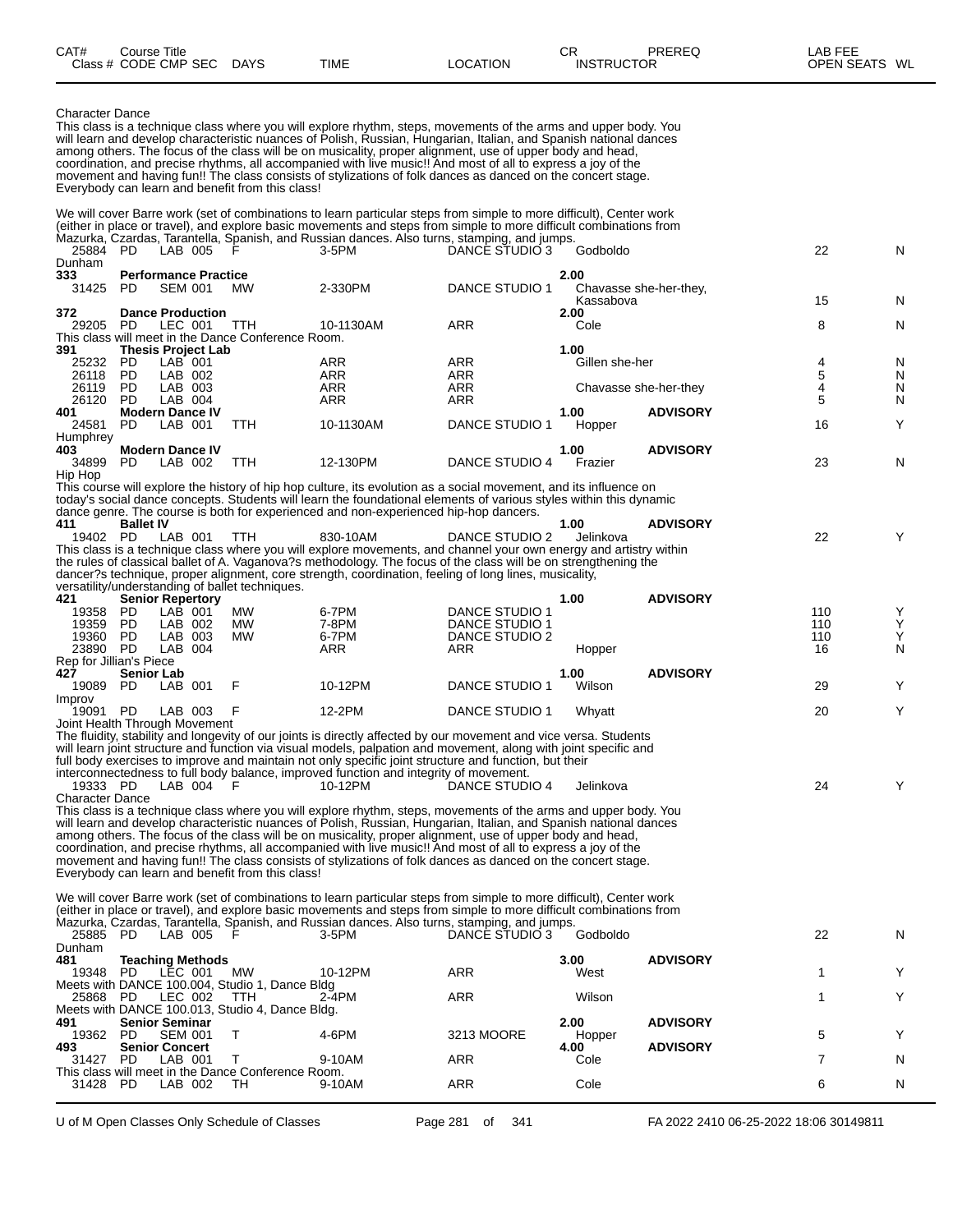| CAT#                                 | Course Title<br>Class # CODE CMP SEC |         |                    | <b>DAYS</b>                                        | TIME                                                                                                                                                                                                                                                                                                                                                                                                                                                                                                                                                                                                  | <b>LOCATION</b>   | СR<br><b>INSTRUCTOR</b> | PREREQ                | LAB FEE<br>OPEN SEATS WL |        |
|--------------------------------------|--------------------------------------|---------|--------------------|----------------------------------------------------|-------------------------------------------------------------------------------------------------------------------------------------------------------------------------------------------------------------------------------------------------------------------------------------------------------------------------------------------------------------------------------------------------------------------------------------------------------------------------------------------------------------------------------------------------------------------------------------------------------|-------------------|-------------------------|-----------------------|--------------------------|--------|
|                                      |                                      |         |                    | This class will meet in the Dance Conference Room. |                                                                                                                                                                                                                                                                                                                                                                                                                                                                                                                                                                                                       |                   |                         |                       |                          |        |
| 496<br>34915 PI                      | <b>Special Topics</b>                |         | LEC 002            | F                                                  | $2-3PM$                                                                                                                                                                                                                                                                                                                                                                                                                                                                                                                                                                                               | DANCE STUDIO 1    | 1.00<br>Matijas-Mecca   |                       | 44                       | N      |
| Performance Forum                    |                                      |         |                    |                                                    |                                                                                                                                                                                                                                                                                                                                                                                                                                                                                                                                                                                                       |                   |                         |                       |                          |        |
|                                      |                                      |         |                    |                                                    | This forum will meet for one hour per week to discuss a range of current topics in the dance field, share new work                                                                                                                                                                                                                                                                                                                                                                                                                                                                                    |                   |                         |                       |                          |        |
|                                      |                                      |         |                    |                                                    | or works in progress, guest speakers, and provide timely updates to all members of the department. This weekly                                                                                                                                                                                                                                                                                                                                                                                                                                                                                        |                   |                         |                       |                          |        |
|                                      |                                      |         |                    | class also can provide the entire department with  | information on performances, workshops, intensives, and other performance/creative-related information, events, and                                                                                                                                                                                                                                                                                                                                                                                                                                                                                   |                   |                         |                       |                          |        |
|                                      |                                      |         |                    |                                                    | activities in the field. A portion of each class will be dedicated to department-related updates.                                                                                                                                                                                                                                                                                                                                                                                                                                                                                                     |                   |                         |                       |                          |        |
| 27607 PD                             |                                      |         | LEC 001            | <b>TTH</b>                                         | 10-1130AM                                                                                                                                                                                                                                                                                                                                                                                                                                                                                                                                                                                             | DANCE STUDIO 3    | Beck                    |                       | 21                       | N      |
| <b>Ballet Fundamentals</b><br>497    | <b>Independent Study</b>             |         |                    |                                                    |                                                                                                                                                                                                                                                                                                                                                                                                                                                                                                                                                                                                       |                   | 1.00-3.00               | <b>ADVISORY</b>       |                          |        |
|                                      | D                                    | $IND +$ |                    |                                                    | ARR                                                                                                                                                                                                                                                                                                                                                                                                                                                                                                                                                                                                   | ARR               |                         |                       | 25                       | N      |
| 498                                  | <b>Field Experience</b>              |         |                    |                                                    |                                                                                                                                                                                                                                                                                                                                                                                                                                                                                                                                                                                                       |                   | 1.00-3.00               | <b>ADVISORY</b>       |                          |        |
| 19363                                | PD.                                  |         | LAB 001            |                                                    | ARR                                                                                                                                                                                                                                                                                                                                                                                                                                                                                                                                                                                                   | ARR               |                         |                       | 25                       | N      |
| 19666<br>19667                       | PD<br><b>PD</b>                      |         | LAB 002<br>LAB 003 |                                                    | ARR<br>ARR                                                                                                                                                                                                                                                                                                                                                                                                                                                                                                                                                                                            | <b>ARR</b><br>ARR | Cole                    | Chavasse she-her-they | 25<br>25                 | N<br>N |
| 19668                                | <b>PD</b>                            |         | LAB 006            |                                                    | ARR                                                                                                                                                                                                                                                                                                                                                                                                                                                                                                                                                                                                   | ARR               | Matijas-Mecca           |                       | 10                       | N      |
| 19669                                | <b>PD</b>                            |         | LAB 007            |                                                    | <b>ARR</b>                                                                                                                                                                                                                                                                                                                                                                                                                                                                                                                                                                                            | <b>ARR</b>        | Wilson                  |                       | 25                       | N      |
| 501<br>34919                         | RIA 1<br>PD.                         |         | LEC 001            | TH                                                 | 10-12PM                                                                                                                                                                                                                                                                                                                                                                                                                                                                                                                                                                                               | DANCE STUDIO 4    | 3.00                    | <b>ADVISORY</b>       | 10                       | N      |
| 511                                  | <b>Ballet</b>                        |         |                    |                                                    |                                                                                                                                                                                                                                                                                                                                                                                                                                                                                                                                                                                                       |                   | 1.00                    | <b>ADVISORY</b>       |                          |        |
| 18943 PD                             |                                      |         | LAB 001            | TTH                                                | 830-10AM                                                                                                                                                                                                                                                                                                                                                                                                                                                                                                                                                                                              | DANCE STUDIO 2    | Jelinkova               |                       | 22                       | Y      |
|                                      |                                      |         |                    |                                                    | This class is a technique class where you will explore movements, and channel your own energy and artistry within                                                                                                                                                                                                                                                                                                                                                                                                                                                                                     |                   |                         |                       |                          |        |
|                                      |                                      |         |                    |                                                    | the rules of classical ballet of A. Vaganova's methodology. The focus of the class will be on strengthening the<br>dancer?s technique, proper alignment, core strength, coordination, feeling of long lines, musicality,                                                                                                                                                                                                                                                                                                                                                                              |                   |                         |                       |                          |        |
|                                      |                                      |         |                    | versatility/understanding of ballet techniques.    |                                                                                                                                                                                                                                                                                                                                                                                                                                                                                                                                                                                                       |                   |                         |                       |                          |        |
| 19661                                | PD.                                  |         | LAB 002            | MW                                                 | 12-130PM                                                                                                                                                                                                                                                                                                                                                                                                                                                                                                                                                                                              | DANCE STUDIO 3    | West                    |                       | 6                        | Y      |
| 20088                                | PD                                   |         | LAB 003            | F                                                  | 12-2PM                                                                                                                                                                                                                                                                                                                                                                                                                                                                                                                                                                                                | DANCE STUDIO 3    | West                    |                       | 9                        | Y      |
| 513<br>24582 PD                      | <b>Contemporary Dance</b>            |         | LAB 002            | TTH                                                | 10-1130AM                                                                                                                                                                                                                                                                                                                                                                                                                                                                                                                                                                                             | DANCE STUDIO 1    | 1.00<br>Hopper          | <b>ADVISORY</b>       | 16                       | Y      |
| Humphrey<br>20087 PD                 |                                      |         | LAB 003            | F                                                  | 10-12PM                                                                                                                                                                                                                                                                                                                                                                                                                                                                                                                                                                                               | DANCE STUDIO 1    | Wilson                  |                       | 29                       | Y      |
| Improv Lab                           |                                      |         |                    |                                                    |                                                                                                                                                                                                                                                                                                                                                                                                                                                                                                                                                                                                       |                   |                         |                       |                          |        |
| 26171 PD<br>Advanced Floorwork       |                                      |         | LAB 004            | MW                                                 | 10-1130AM                                                                                                                                                                                                                                                                                                                                                                                                                                                                                                                                                                                             | DANCE STUDIO 2    | Gillen she-her          |                       | 3                        | N      |
|                                      |                                      |         |                    |                                                    | resilience and curiosity. These opportunities will reach beyond the singular agency of choosing for oneself and<br>extend into the composite understanding of the shared studio environment; in what ways are the choices of our peers<br>in conversation with our own practice? Emphasizing strength, stamina and artistry, this course builds into complex<br>phrase work drawn from my latest choreographic research. Traversing surprising and challenging landscapes of size,<br>direction, tone and texture, each dancer will reset the limits of their physical capacity. Effort, surprise and |                   |                         |                       |                          |        |
| full-bodied ardor awaits.            |                                      |         |                    |                                                    |                                                                                                                                                                                                                                                                                                                                                                                                                                                                                                                                                                                                       |                   |                         |                       |                          |        |
| 519                                  | <b>IS: Dance Technique</b><br>D      | $IND +$ |                    |                                                    | ARR                                                                                                                                                                                                                                                                                                                                                                                                                                                                                                                                                                                                   | ARR               | 1.00-3.00               |                       | 25                       | N      |
| 521                                  | <b>UDC</b>                           |         |                    |                                                    |                                                                                                                                                                                                                                                                                                                                                                                                                                                                                                                                                                                                       |                   | 1.00                    | <b>ADVISORY</b>       |                          |        |
| 19074                                | <b>PD</b>                            |         | LAB 001            | MW                                                 | 6-7PM                                                                                                                                                                                                                                                                                                                                                                                                                                                                                                                                                                                                 | DANCE STUDIO 1    |                         |                       | 110                      | Y      |
| Grad repertory for Power<br>19092 PD |                                      |         | LAB 002            | MW                                                 | 7-8PM                                                                                                                                                                                                                                                                                                                                                                                                                                                                                                                                                                                                 | DANCE STUDIO 1    |                         |                       | 110                      | Y      |
| Grad repertory for Power             |                                      |         |                    |                                                    |                                                                                                                                                                                                                                                                                                                                                                                                                                                                                                                                                                                                       |                   |                         |                       |                          |        |
| 19093 PD<br>Grad repertory for Power |                                      |         | LAB 003            | <b>MW</b>                                          | 6-7PM                                                                                                                                                                                                                                                                                                                                                                                                                                                                                                                                                                                                 | DANCE STUDIO 2    |                         |                       | 110                      | Y      |
| 529                                  | IS: Perform/Rep                      |         |                    |                                                    |                                                                                                                                                                                                                                                                                                                                                                                                                                                                                                                                                                                                       |                   | 1.00-3.00               |                       |                          |        |
|                                      | D                                    | $IND +$ |                    |                                                    | ARR                                                                                                                                                                                                                                                                                                                                                                                                                                                                                                                                                                                                   | <b>ARR</b>        |                         |                       | 25                       | N      |
| 534<br>18944                         | Perf Improv 1<br>PD                  |         | LAB 001            | TTH                                                | 2-330PM                                                                                                                                                                                                                                                                                                                                                                                                                                                                                                                                                                                               | DANCE STUDIO 3    | 1.00-3.00               |                       | 7                        | Y      |
| 537                                  | ST: Choreography                     |         |                    |                                                    |                                                                                                                                                                                                                                                                                                                                                                                                                                                                                                                                                                                                       |                   | 1.00-3.00               | Chavasse she-her-they |                          |        |
| 27413                                | <b>PD</b>                            |         | LAB 001            |                                                    | ARR                                                                                                                                                                                                                                                                                                                                                                                                                                                                                                                                                                                                   | ARR               | <b>Brissey</b>          |                       | 5                        | N      |
| 538                                  | FE: Choreography                     |         |                    |                                                    | ARR                                                                                                                                                                                                                                                                                                                                                                                                                                                                                                                                                                                                   | ARR               | 1.00-3.00               |                       |                          |        |
| 19635<br>539                         | PD<br><b>IS: Choreography</b>        |         | LAB 001            |                                                    |                                                                                                                                                                                                                                                                                                                                                                                                                                                                                                                                                                                                       |                   | 1.00-3.00               | Chavasse she-her-they | 5                        | N      |
|                                      | D                                    | $IND +$ |                    |                                                    | ARR                                                                                                                                                                                                                                                                                                                                                                                                                                                                                                                                                                                                   | ARR               |                         |                       | 25                       | N      |
| 547<br>21215                         | <b>ST: Screendance</b><br><b>PD</b>  |         | <b>SEM 001</b>     |                                                    | ARR                                                                                                                                                                                                                                                                                                                                                                                                                                                                                                                                                                                                   | ARR               | 1.00-3.00               |                       | 25                       | N      |
| 548                                  | <b>FE: Screendance</b>               |         |                    |                                                    |                                                                                                                                                                                                                                                                                                                                                                                                                                                                                                                                                                                                       |                   | 1.00-3.00               |                       |                          |        |
| 21216                                | PD                                   |         | LAB 001            |                                                    | ARR                                                                                                                                                                                                                                                                                                                                                                                                                                                                                                                                                                                                   | ARR               |                         |                       | 5                        | N      |
| 549                                  | <b>IS: Screendance</b><br>D          | $IND +$ |                    |                                                    | <b>ARR</b>                                                                                                                                                                                                                                                                                                                                                                                                                                                                                                                                                                                            | ARR               | 1.00-3.00               |                       | 5                        | N      |
| 570                                  | Pegagogy: P&P                        |         |                    |                                                    |                                                                                                                                                                                                                                                                                                                                                                                                                                                                                                                                                                                                       |                   | 3.00                    |                       |                          |        |
| 34917                                | PD.                                  |         | LAB 001            | Т                                                  | 10-12PM                                                                                                                                                                                                                                                                                                                                                                                                                                                                                                                                                                                               | DANCE STUDIO 4    | <b>Brissey</b>          |                       | 10                       | N      |
| 579                                  | <b>IS: Dance Education</b><br>D      | $IND +$ |                    |                                                    | <b>ARR</b>                                                                                                                                                                                                                                                                                                                                                                                                                                                                                                                                                                                            | ARR               | 1.00-3.00               |                       | 25                       | N      |
| 611                                  | <b>Ballet</b>                        |         |                    |                                                    |                                                                                                                                                                                                                                                                                                                                                                                                                                                                                                                                                                                                       |                   | 1.00                    |                       |                          |        |
| 19616                                | <b>PD</b>                            |         | LAB 001            | TTH                                                | 830-10AM<br>This class is a technique class where you will explore movements, and channel your own energy and artistry within                                                                                                                                                                                                                                                                                                                                                                                                                                                                         | DANCE STUDIO 2    | Jelinkova               |                       | 22                       | Y      |
|                                      |                                      |         |                    |                                                    | the rules of classical ballet of A. Vaganova?s methodology. The focus of the class will be on strengthening the                                                                                                                                                                                                                                                                                                                                                                                                                                                                                       |                   |                         |                       |                          |        |

dancer?s technique, proper alignment, core strength, coordination, feeling of long lines, musicality,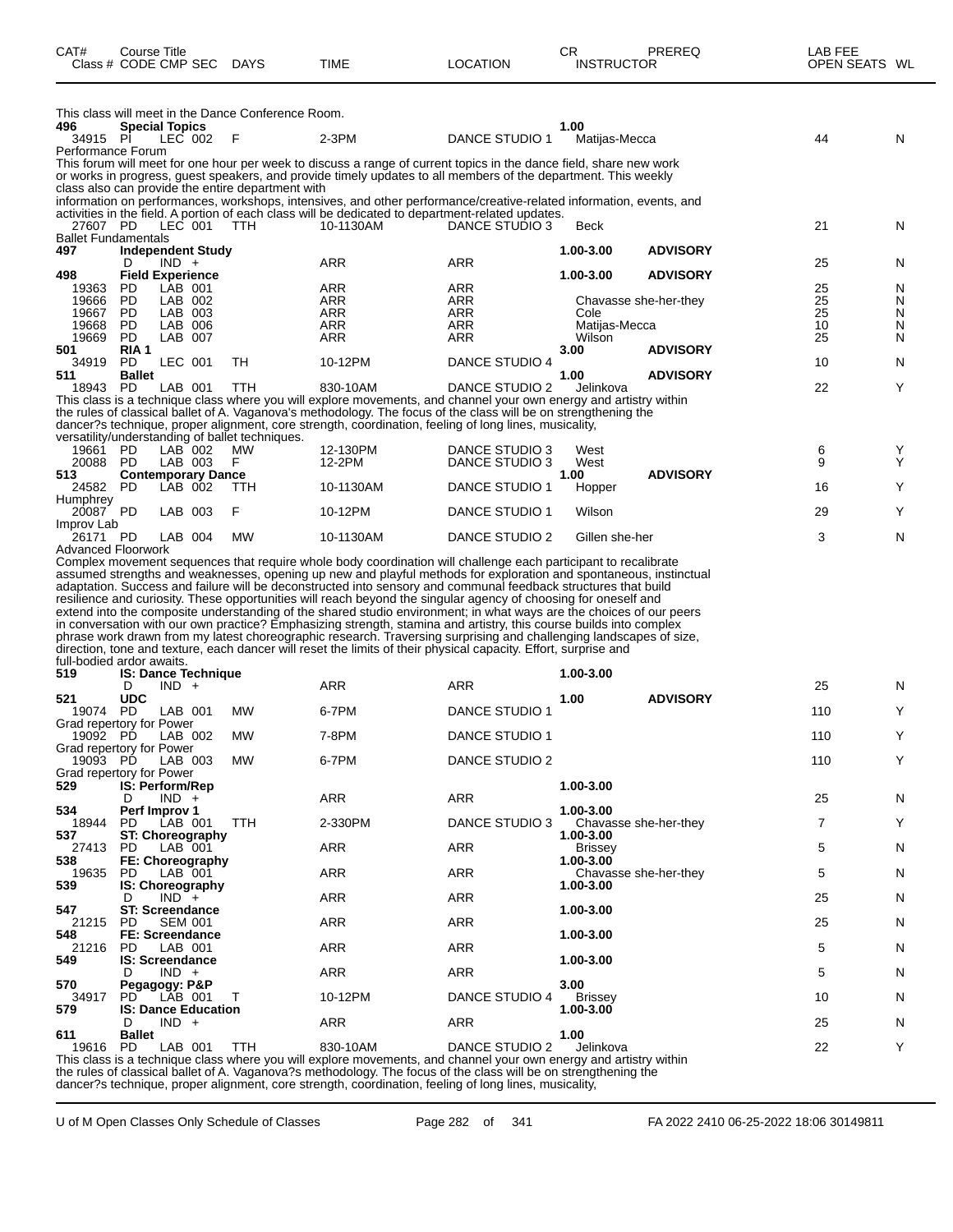| CAT#                                     | Course Title<br>Class # CODE CMP SEC DAYS |                    |                                                 | <b>TIME</b>                                                                                                                                                                                                                                                                                                                                                                                                                                                                                                                                                                                                                                                                                                                                                                                                                                                                                                                                                    | <b>LOCATION</b>                         | <b>CR</b> | <b>INSTRUCTOR</b> | PREREQ                 | LAB FEE<br>OPEN SEATS WL |        |
|------------------------------------------|-------------------------------------------|--------------------|-------------------------------------------------|----------------------------------------------------------------------------------------------------------------------------------------------------------------------------------------------------------------------------------------------------------------------------------------------------------------------------------------------------------------------------------------------------------------------------------------------------------------------------------------------------------------------------------------------------------------------------------------------------------------------------------------------------------------------------------------------------------------------------------------------------------------------------------------------------------------------------------------------------------------------------------------------------------------------------------------------------------------|-----------------------------------------|-----------|-------------------|------------------------|--------------------------|--------|
|                                          |                                           |                    | versatility/understanding of ballet techniques. |                                                                                                                                                                                                                                                                                                                                                                                                                                                                                                                                                                                                                                                                                                                                                                                                                                                                                                                                                                |                                         |           |                   |                        |                          |        |
| 19662 PD<br>20089 PD                     |                                           | LAB 002<br>LAB 003 | <b>MW</b><br>F                                  | 12-130PM<br>12-2PM                                                                                                                                                                                                                                                                                                                                                                                                                                                                                                                                                                                                                                                                                                                                                                                                                                                                                                                                             | <b>DANCE STUDIO 3</b><br>DANCE STUDIO 3 |           | West<br>West      |                        | 6<br>9                   | Y<br>Υ |
| 613                                      | <b>Contemporary Dance</b>                 |                    |                                                 |                                                                                                                                                                                                                                                                                                                                                                                                                                                                                                                                                                                                                                                                                                                                                                                                                                                                                                                                                                |                                         | 1.00      |                   |                        |                          |        |
| 24583                                    | <b>PD</b>                                 | LAB 002            | <b>TTH</b>                                      | 10-1130AM                                                                                                                                                                                                                                                                                                                                                                                                                                                                                                                                                                                                                                                                                                                                                                                                                                                                                                                                                      | <b>DANCE STUDIO 1</b>                   |           | Hopper            |                        | 16                       | Y      |
| Humphrey<br>20090 PD                     |                                           | LAB 003            | F                                               | 10-12PM                                                                                                                                                                                                                                                                                                                                                                                                                                                                                                                                                                                                                                                                                                                                                                                                                                                                                                                                                        | DANCE STUDIO 1                          |           | Wilson            |                        | 29                       | Y      |
| Improv Lab<br>26114 PD                   |                                           | LAB 004            | <b>MW</b>                                       | 10-1130AM                                                                                                                                                                                                                                                                                                                                                                                                                                                                                                                                                                                                                                                                                                                                                                                                                                                                                                                                                      | <b>DANCE STUDIO 2</b>                   |           | Gillen she-her    |                        | 3                        | N      |
| <b>Advanced Floorwork</b>                |                                           |                    |                                                 |                                                                                                                                                                                                                                                                                                                                                                                                                                                                                                                                                                                                                                                                                                                                                                                                                                                                                                                                                                |                                         |           |                   |                        |                          |        |
| full-bodied ardor awaits.                |                                           |                    |                                                 | Complex movement sequences that require whole body coordination will challenge each participant to recalibrate<br>assumed strengths and weaknesses, opening up new and playful methods for exploration and spontaneous, instinctual<br>adaptation. Success and failure will be deconstructed into sensory and communal feedback structures that build<br>resilience and curiosity. These opportunities will reach beyond the singular agency of choosing for oneself and<br>extend into the composite understanding of the shared studio environment; in what ways are the choices of our peers<br>in conversation with our own practice? Emphasizing strength, stamina and artistry, this course builds into complex<br>phrase work drawn from my latest choreographic research. Traversing surprising and challenging landscapes of size,<br>direction, tone and texture, each dancer will reset the limits of their physical capacity. Effort, surprise and |                                         |           |                   |                        |                          |        |
| 26117 PD                                 |                                           | LAB 005            | <b>MW</b>                                       | 2-330PM                                                                                                                                                                                                                                                                                                                                                                                                                                                                                                                                                                                                                                                                                                                                                                                                                                                                                                                                                        | <b>ARR</b>                              |           |                   | Chavasse she-her-they, |                          |        |
| <b>Performance Practices</b>             |                                           |                    |                                                 |                                                                                                                                                                                                                                                                                                                                                                                                                                                                                                                                                                                                                                                                                                                                                                                                                                                                                                                                                                |                                         |           | Kassabova         |                        | 5                        | N      |
| This class meets in Studio 1: Room 1040. |                                           |                    |                                                 |                                                                                                                                                                                                                                                                                                                                                                                                                                                                                                                                                                                                                                                                                                                                                                                                                                                                                                                                                                |                                         |           |                   |                        |                          |        |
| 618                                      | <b>FE: Dance Technique</b>                |                    |                                                 |                                                                                                                                                                                                                                                                                                                                                                                                                                                                                                                                                                                                                                                                                                                                                                                                                                                                                                                                                                | <b>ARR</b>                              |           | 1.00-3.00         |                        |                          |        |
| 25999<br>619                             | PD.<br><b>IS: Dance Technique</b>         | LAB 001            |                                                 | <b>ARR</b>                                                                                                                                                                                                                                                                                                                                                                                                                                                                                                                                                                                                                                                                                                                                                                                                                                                                                                                                                     |                                         |           | 1.00-3.00         |                        | 25                       | N      |
|                                          | D                                         | $IND +$            |                                                 | <b>ARR</b>                                                                                                                                                                                                                                                                                                                                                                                                                                                                                                                                                                                                                                                                                                                                                                                                                                                                                                                                                     | <b>ARR</b>                              |           |                   |                        | 25                       | N      |
| 621                                      | <b>UDC</b>                                |                    |                                                 |                                                                                                                                                                                                                                                                                                                                                                                                                                                                                                                                                                                                                                                                                                                                                                                                                                                                                                                                                                |                                         |           | 1.00-2.00         | <b>ADVISORY</b>        |                          |        |
| 19617<br>19618                           | PD<br><b>PD</b>                           | LAB 001<br>LAB 002 | <b>MW</b><br><b>MW</b>                          | 6-7PM<br>7-8PM                                                                                                                                                                                                                                                                                                                                                                                                                                                                                                                                                                                                                                                                                                                                                                                                                                                                                                                                                 | <b>DANCE STUDIO 1</b><br>DANCE STUDIO 1 |           |                   |                        | 110<br>110               | Y<br>Y |
| 20091                                    | <b>PD</b>                                 | LAB 003            | <b>MW</b>                                       | 6-7PM                                                                                                                                                                                                                                                                                                                                                                                                                                                                                                                                                                                                                                                                                                                                                                                                                                                                                                                                                          | <b>DANCE STUDIO 2</b>                   |           |                   |                        | 110                      | Y      |
| 629                                      | IS: Perform/Rep                           |                    |                                                 |                                                                                                                                                                                                                                                                                                                                                                                                                                                                                                                                                                                                                                                                                                                                                                                                                                                                                                                                                                |                                         |           | 1.00-3.00         |                        |                          |        |
|                                          | D                                         | $IND +$            |                                                 | <b>ARR</b>                                                                                                                                                                                                                                                                                                                                                                                                                                                                                                                                                                                                                                                                                                                                                                                                                                                                                                                                                     | <b>ARR</b>                              |           |                   |                        | 25                       | N      |
| 634                                      | Perf Improv 2                             |                    |                                                 |                                                                                                                                                                                                                                                                                                                                                                                                                                                                                                                                                                                                                                                                                                                                                                                                                                                                                                                                                                |                                         | 3.00      |                   |                        |                          |        |
| 19619<br>638                             | <b>PD</b><br>FE: Choreography             | LAB 001            | <b>TTH</b>                                      | 2-330PM                                                                                                                                                                                                                                                                                                                                                                                                                                                                                                                                                                                                                                                                                                                                                                                                                                                                                                                                                        | DANCE STUDIO 3                          |           | 1.00-3.00         | Chavasse she-her-they  | $\overline{7}$           | Y      |
| 21261                                    | PD.                                       | LAB 001            |                                                 | <b>ARR</b>                                                                                                                                                                                                                                                                                                                                                                                                                                                                                                                                                                                                                                                                                                                                                                                                                                                                                                                                                     | <b>ARR</b>                              |           | Croft             |                        | 5                        | N      |
| 639                                      | IS: Choreography                          |                    |                                                 |                                                                                                                                                                                                                                                                                                                                                                                                                                                                                                                                                                                                                                                                                                                                                                                                                                                                                                                                                                |                                         |           | 1.00-3.00         |                        |                          |        |
|                                          | D                                         | $IND^-$ +          |                                                 | <b>ARR</b>                                                                                                                                                                                                                                                                                                                                                                                                                                                                                                                                                                                                                                                                                                                                                                                                                                                                                                                                                     | <b>ARR</b>                              |           |                   |                        | 25                       | N      |
| 647                                      | <b>ST: Screendance</b>                    |                    |                                                 |                                                                                                                                                                                                                                                                                                                                                                                                                                                                                                                                                                                                                                                                                                                                                                                                                                                                                                                                                                |                                         |           | 1.00-3.00         |                        |                          |        |
| 21218                                    | <b>PD</b>                                 | <b>SEM 001</b>     |                                                 | <b>ARR</b>                                                                                                                                                                                                                                                                                                                                                                                                                                                                                                                                                                                                                                                                                                                                                                                                                                                                                                                                                     | <b>ARR</b>                              |           |                   |                        | 25                       | N      |
| 648<br>21219                             | <b>FE: Screendance</b><br><b>PD</b>       | LAB 001            |                                                 | <b>ARR</b>                                                                                                                                                                                                                                                                                                                                                                                                                                                                                                                                                                                                                                                                                                                                                                                                                                                                                                                                                     | <b>ARR</b>                              |           | 1.00-3.00         |                        | 25                       | N      |
| 649                                      | <b>IS: Screendance</b>                    |                    |                                                 |                                                                                                                                                                                                                                                                                                                                                                                                                                                                                                                                                                                                                                                                                                                                                                                                                                                                                                                                                                |                                         |           | 1.00-3.00         |                        |                          |        |
|                                          | D                                         | $IND +$            |                                                 | <b>ARR</b>                                                                                                                                                                                                                                                                                                                                                                                                                                                                                                                                                                                                                                                                                                                                                                                                                                                                                                                                                     | <b>ARR</b>                              |           |                   |                        | 25                       | N      |
| 695                                      | <b>Thesis 2: Proposal</b>                 |                    |                                                 |                                                                                                                                                                                                                                                                                                                                                                                                                                                                                                                                                                                                                                                                                                                                                                                                                                                                                                                                                                |                                         | 2.00      |                   |                        |                          |        |
|                                          | D                                         | $IND +$            |                                                 | <b>ARR</b>                                                                                                                                                                                                                                                                                                                                                                                                                                                                                                                                                                                                                                                                                                                                                                                                                                                                                                                                                     | <b>ARR</b>                              |           |                   |                        | 25                       | N      |
| 699                                      | Thesis 3: Project<br>D                    | $IND +$            |                                                 | <b>ARR</b>                                                                                                                                                                                                                                                                                                                                                                                                                                                                                                                                                                                                                                                                                                                                                                                                                                                                                                                                                     | <b>ARR</b>                              | 6.00      |                   |                        | 25                       | N      |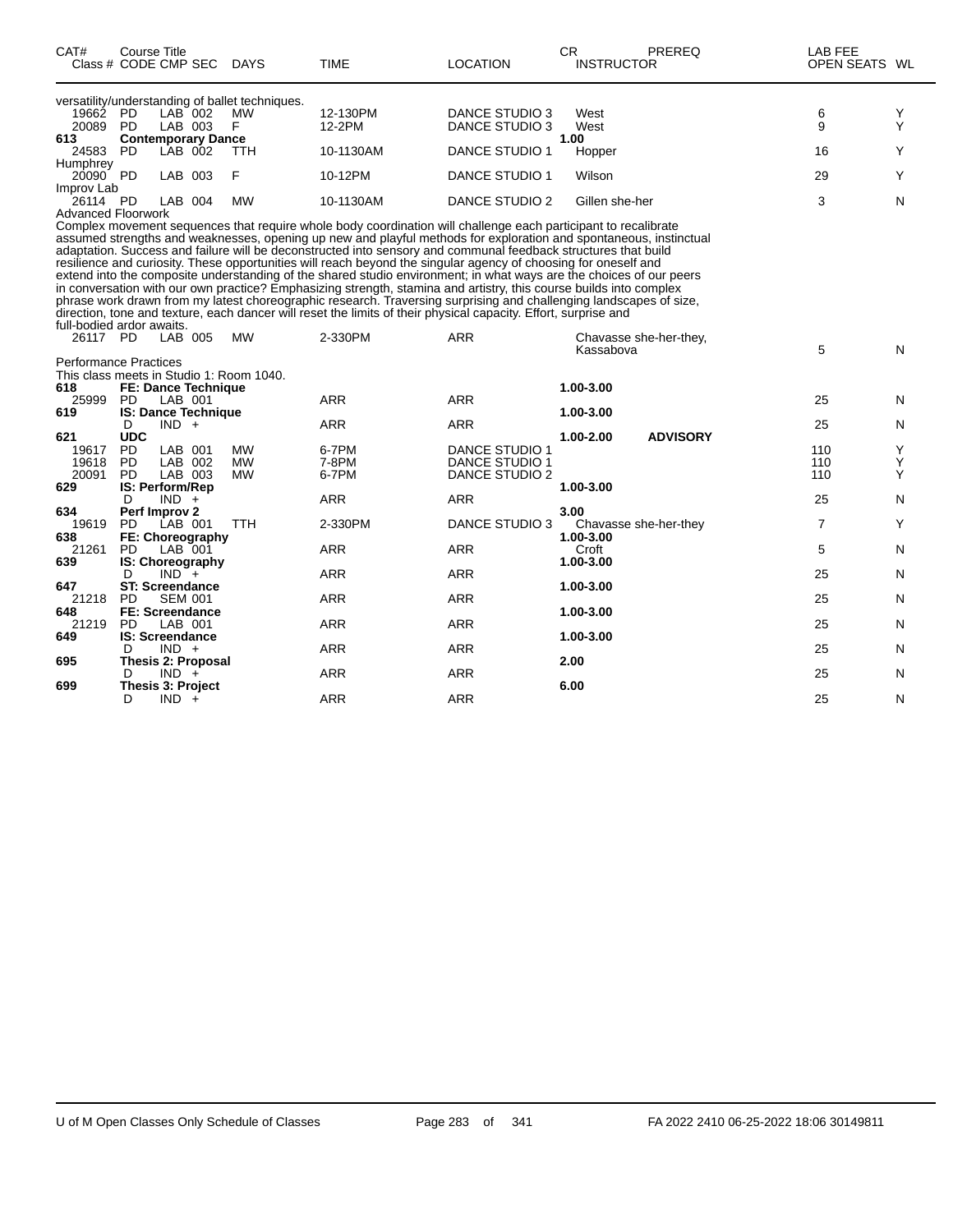| CAT# | Title<br>Course      |             |             |                 | ⌒冖<br>◡⊓          | PREREQ | _AB FEE           |    |
|------|----------------------|-------------|-------------|-----------------|-------------------|--------|-------------------|----|
|      | Class # CODE CMP SEC | <b>DAYS</b> | <b>TIME</b> | <b>LOCATION</b> | <b>INSTRUCTOR</b> |        | <b>OPEN SEATS</b> | WL |
|      |                      |             |             |                 |                   |        |                   |    |

#### **School of Music, Theatre and Dance Arts Administration (ARTSADMN) Open Sections**

| 406<br>27744                | <b>Special Topics</b><br>P<br>LEC 002             | TН         | 630-830PM                                     | 2044 MOORE         | 2.00-3.00<br>Arthur                    |                            | 16             | Y      |
|-----------------------------|---------------------------------------------------|------------|-----------------------------------------------|--------------------|----------------------------------------|----------------------------|----------------|--------|
| 33665 P                     | Art/Social Action: CommPerform<br>LEC 003         | TН         | 430-630PM                                     | 2038 MOORE         | Clague -- he him                       |                            | 12             | Y      |
| Decisions w/Data            |                                                   |            |                                               |                    |                                        |                            |                |        |
| 33666 PI                    | LEC 004                                           | W          | 230-430PM                                     | <b>REMOTE</b>      | Finn                                   | Clague -- he him, Hampson, | 16             | Y      |
| The Savvy Singer<br>426     | <b>Arts Fundraising</b>                           |            |                                               |                    | 2.00                                   |                            |                |        |
| 20574<br>428                | LEC 001<br>P<br><b>Arts Leadership</b>            | MW         | 430-530PM                                     | 2443 WDC           | 1.00                                   |                            | 15             | Y      |
| 36480<br>491                | P<br>LEC 001<br>Internship                        | М          | 630-830PM                                     | 2044 MOORE         | Fischer<br>1.00-3.00                   |                            | 15             | N      |
| 493                         | $IND +$<br><b>Special Projects</b>                |            | ARR                                           | ARR                | 1.00-3.00                              |                            | 25             | N      |
|                             | $IND +$                                           |            | ARR                                           | <b>ARR</b>         |                                        |                            | 25             | N      |
| 506<br>27747                | <b>Special Topics</b><br>LEC 002<br>P             | TH         | 630-830PM                                     | 2044 MOORE         | 2.00-3.00<br>Arthur                    |                            | 16             | Y      |
| 33669                       | Art/Social Action: CommPerform<br>- P<br>LEC 003  | TН         | 430-630PM                                     | 2038 MOORE         | Clague -- he him                       |                            | 12             | Y      |
| Decisions w/Data<br>33671 P | LEC 004                                           | W          | 230-430PM                                     | <b>REMOTE</b>      |                                        | Clague -- he him, Hampson, |                |        |
| The Savvy Singer            |                                                   |            |                                               |                    | Finn                                   |                            | 16             | Y      |
| 521<br>25447                | <b>DIY Marketing</b><br>P<br>LEC 001              | W          | 630-830PM                                     | 2044 MOORE         | 1.00<br><b>Billmann</b>                |                            | 2              | Y      |
| 522                         | <b>Writing Abt Your Art</b>                       |            |                                               |                    | 1.00                                   |                            |                |        |
| 25449<br>528                | LEC 001<br>P<br><b>Arts Leadership</b>            |            | 630-830PM                                     | 2044 MOORE         | Kuster<br>1.00                         |                            | $\overline{7}$ | Y      |
| 36481<br>532                | LEC 001<br>P<br><b>Recording Industry</b>         | M          | 630-830PM                                     | 2044 MOORE         | Fischer<br>1.00                        |                            | 15             | N      |
| 24604<br>591                | LEC 001<br>P<br>Internship                        | W          | 630-830PM                                     | 2044 MOORE         | Dear<br>1.00-6.00                      |                            | $\mathbf{1}$   | Υ      |
|                             | $IND +$                                           |            | ARR                                           | <b>ARR</b>         |                                        |                            | 25             | N      |
|                             |                                                   |            | <b>Baroque Cello (BARCELLO) Open Sections</b> |                    |                                        |                            |                |        |
|                             | <b>Cello (CELLO) Open Sections</b>                |            |                                               |                    |                                        |                            |                |        |
| 450<br>27800                | <b>Performance Lab</b><br>P<br>LAB 181            | <b>TTH</b> | 230-430PM                                     | 2058 MOORE         | 1.00<br>Eldan                          |                            | 24             | N      |
| 12083                       | PI<br>LAB 178<br>LAB 178                          | TH<br>T.   | 230-330PM<br>230-430PM                        | 1380 SM<br>1380 SM | Aaron                                  |                            | 31<br>31       | N<br>N |
| 550<br>27801                | <b>Performance Lab</b><br>LAB 181<br>P            |            | ARR                                           | ARR                | 1.00<br>Eldan                          |                            | 23             | N      |
| 20619                       | PI<br>LAB 178<br>P<br>LAB 178                     | TH<br>Т    | 230-330PM<br>230-430PM                        | 1380 SM<br>1380 SM | Aaron                                  |                            | 31<br>31       | N<br>N |
|                             |                                                   |            | <b>Chamber Music (CHAMBER) Open Sections</b>  |                    |                                        |                            |                |        |
| 410                         | <b>Chamber Music</b>                              |            |                                               |                    | 1.00-2.00                              |                            |                |        |
| 26562<br>470                | LAB 044<br>-PI<br><b>Chamber Collective</b>       | TH         | 7-830PM                                       | <b>1350 MOORE</b>  | Albert he-him<br>1.00-2.00             | <b>ADVISORY</b>            | 80             | N      |
| 25701                       | -PI<br>LAB 001<br>This course meets in 2257 Moore |            | ARR                                           | <b>ARR</b>         | Albert he-him                          |                            | 24             | N      |
| 510<br>26563                | <b>Chamber Music</b><br>PL<br>LAB 044             | TH         | 7-830PM                                       | 1350 MOORE         | 1.00-2.00<br>Albert he-him             |                            | 80             | N      |
| 570<br>25702 PI             | <b>Chamber Collective</b><br>LAB 001              |            | ARR                                           | ARR                | 1.00-2.00<br>Albert he-him             | <b>ADVISORY</b>            | 24             | N      |
|                             | This course meets in 2257 Moore                   |            |                                               |                    |                                        |                            |                |        |
|                             | <b>Clarinet (CLARINET) Open Sections</b>          |            |                                               |                    |                                        |                            |                |        |
| 111<br>23070 PI             | Performance<br><b>REC 001</b>                     |            | ARR                                           | ARR                | 2.00                                   |                            | 12             | N      |
|                             | <b>Composition (COMP) Open Sections</b>           |            |                                               |                    |                                        |                            |                |        |
| 421                         | <b>Creative Comp</b><br>12877 PR LEC 001          | $\top$     | 130-330PM                                     | <b>1370 MOORE</b>  | 3.00                                   | <b>ADVISORY</b>            | 8              | Y      |
| 450<br>12884                | <b>Undergrad Seminar</b><br><b>SEM 001</b><br>PR. |            | 330-530PM                                     | 2044 MOORE         | 1.00<br>Etezady                        | <b>ADVISORY</b>            | 10             | N      |
| 515<br>21227                | <b>Intro Electron Mus</b><br>LAB 002<br>PI.       | м          | 430-530PM                                     | ARR                | 2.00<br>Santos, Frederick              |                            | 4              | Y      |
| 21228                       | LAB 003<br><b>PI</b>                              | W          | 930-1030AM                                    | ARR                | Santos, Frederick                      |                            | 5              | Υ      |
| 21229<br>21230              | PI<br>LAB 004<br>LAB 005<br>PI.                   | м<br>W     | 530-630PM<br>530-630PM                        | ARR<br>ARR         | Santos, Frederick<br>Santos, Frederick |                            | 5<br>5         | Y<br>Y |
| 19905<br>550                | LEC 001<br>A<br><b>Seminar in Comp</b>            | TН         | 430-6PM                                       | <b>1350 MOORE</b>  | Santos<br>2.00                         | <b>ADVISORY</b>            |                |        |

U of M Open Classes Only Schedule of Classes Page 284 of 341 FA 2022 2410 06-25-2022 18:06 30149811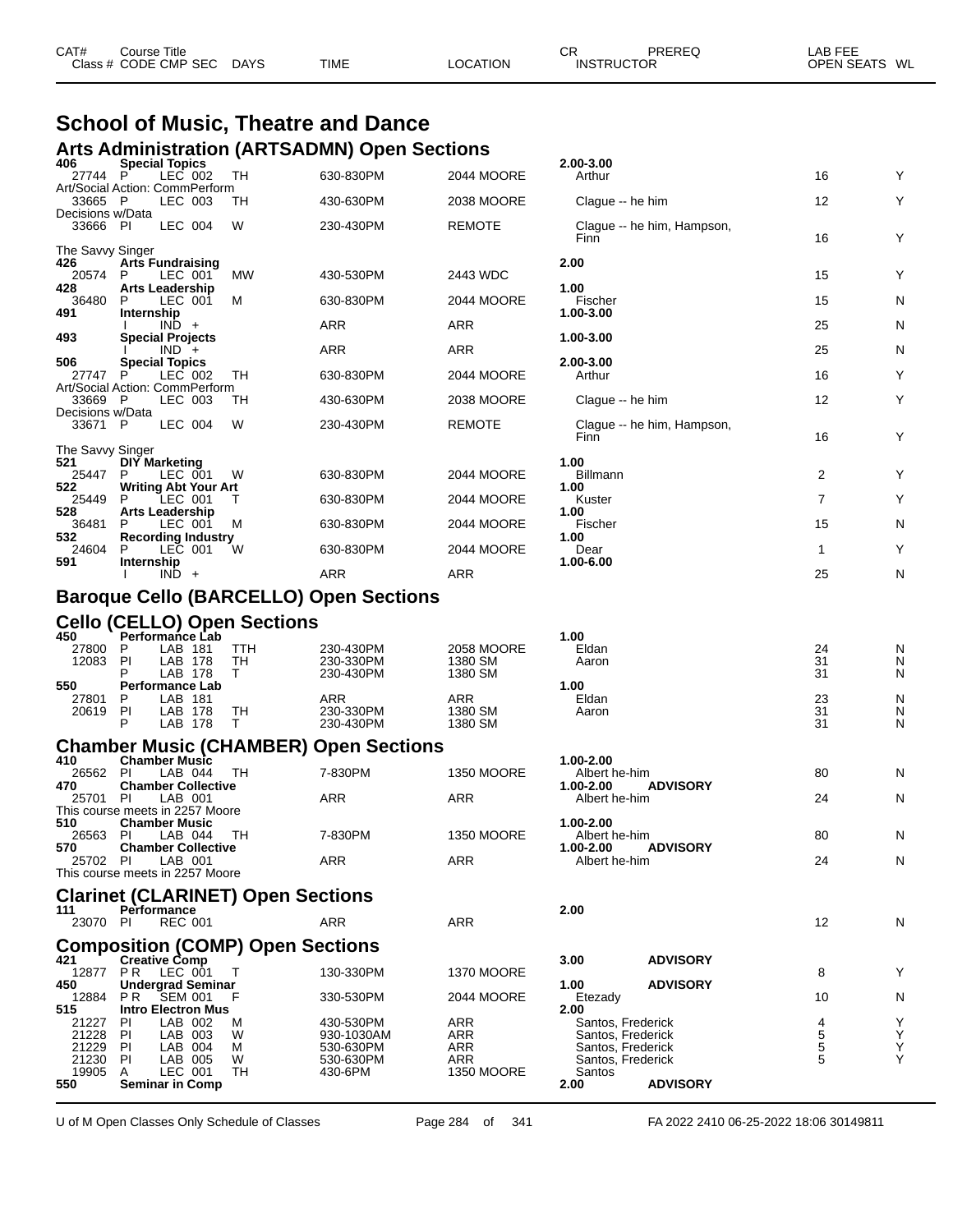| CAT#                                   | <b>Course Title</b><br>Class # CODE CMP SEC                                                                                | <b>DAYS</b> | TIME                                                                | <b>LOCATION</b>                        | CR<br><b>INSTRUCTOR</b>                                           | PREREQ                             | LAB FEE<br>OPEN SEATS WL |             |
|----------------------------------------|----------------------------------------------------------------------------------------------------------------------------|-------------|---------------------------------------------------------------------|----------------------------------------|-------------------------------------------------------------------|------------------------------------|--------------------------|-------------|
| 12891<br>850<br>12893<br>900<br>990    | P<br><b>SEM 001</b><br><b>Adv Sem in Comp</b><br>P<br><b>SEM 001</b><br><b>Preliminary Exam</b><br>$IND +$<br>Diss-Precand | F<br>F      | 330-530PM<br>330-530PM<br>ARR                                       | 2058 MOORE<br>2058 MOORE<br><b>ARR</b> | Chambers he-they<br>2.00<br>Chambers he-they<br>1.00<br>1.00-8.00 | <b>ADVISORY</b><br><b>ADVISORY</b> | 33<br>33<br>25           | N<br>N<br>N |
| 995                                    | $IND +$<br>Diss-Cand<br>R<br>$IND +$                                                                                       |             | ARR<br>ARR                                                          | <b>ARR</b><br><b>ARR</b>               | 8.00                                                              | <b>ENFORCED</b>                    | 35<br>25                 | N<br>N      |
|                                        | <b>Conducting (CONDUCT) Open Sections</b>                                                                                  |             |                                                                     |                                        |                                                                   |                                    |                          |             |
| 315<br>21249                           | <b>Elem Conducting</b><br>P R<br>REC 001                                                                                   | <b>MWF</b>  | 830-930AM                                                           | <b>1320 MOORE</b>                      | 2.00<br>Snyder                                                    |                                    | 18                       | Y           |
| 315                                    | <b>Elem Conducting</b><br>РR<br><b>REC 001</b>                                                                             | MWF         | 830-930AM                                                           | <b>1378 MOORE</b>                      | 2.00                                                              |                                    | 18                       | Y           |
| Instrumental<br>315<br>12901<br>Choral | <b>Elem Conducting</b><br>P R<br>REC 003                                                                                   | TTH         | 230-4PM                                                             | <b>ARR</b>                             | 2.00<br>Skadsem                                                   |                                    | 8                        | N           |
| 316<br>28571<br>316                    | <b>Elem Conducting</b><br>P<br><b>REC 001</b><br><b>Elem Conducting</b>                                                    | MWF         | 930-1030AM                                                          | <b>1374 MOORE</b>                      | 2.00<br>2.00                                                      |                                    | 12                       | N           |
| 415                                    | P<br><b>REC 001</b>                                                                                                        | MWF         | 930-1030AM                                                          | <b>1370 MOORE</b>                      | Frey                                                              | <b>ENFORCED</b>                    | 12                       | N           |
| 22865                                  | <b>Instr Conduct I</b><br><b>PIR</b><br><b>REC 001</b>                                                                     | <b>MWF</b>  | 830-930AM                                                           | <b>1320 MOORE</b>                      | 2.00<br>Snyder                                                    |                                    | 18                       | Y           |
| 415                                    | <b>Instr Conduct I</b><br>РR<br><b>REC 001</b>                                                                             | <b>MWF</b>  | 830-930AM                                                           | <b>1378 MOORE</b>                      | 2.00                                                              | <b>ENFORCED</b>                    | 18                       | Y           |
| 415<br>28042                           | <b>Instr Conduct I</b><br>PIR<br><b>REC 002</b>                                                                            | <b>MWF</b>  | 930-1030AM                                                          | <b>1320 MOORE</b>                      | 2.00<br>Snyder                                                    | <b>ENFORCED</b>                    | 24                       | N           |
| 415                                    | <b>Instr Conduct I</b><br>РR<br><b>REC 002</b>                                                                             | <b>MWF</b>  | 930-1030AM                                                          | <b>1378 MOORE</b>                      | 2.00                                                              | <b>ENFORCED</b>                    | 24                       | N           |
| 417<br>29720                           | <b>Intermd Instr Cond</b><br>PI.<br><b>REC 001</b>                                                                         | т           | 230-430PM                                                           | <b>1378 MOORE</b>                      | 2.00<br>Slywotzky                                                 | <b>ADVISORY</b>                    | 11                       | N           |
| 442<br>12902                           | <b>Chor Cond Tec&amp;Rp</b><br>PI<br><b>SEM 001</b>                                                                        | МW          | 230-4PM                                                             | 2038 MOORE                             | 3.00<br>Stover                                                    | <b>ADVISORY</b>                    | 6                        | N           |
| 501<br>12903                           | <b>Sem-Orch Conducting</b><br>PI<br><b>SEM 001</b>                                                                         | TTH         | 1230-230PM                                                          | <b>1340 MOORE</b>                      | 2.00-4.00<br>Kiesler                                              |                                    | 35                       | N           |
| 503<br>12905                           | <b>Band&amp;Wind Ens Cond</b><br>PI.<br><b>SEM 001</b>                                                                     |             | 1030-1230PM                                                         | <b>1378 MOORE</b>                      | 2.00-4.00<br>Haithcock                                            |                                    | 30                       | N           |
| 504<br>12906                           | Dir Perf Band&Wind<br><b>SEM 001</b><br>PI                                                                                 |             | ARR                                                                 | <b>ARR</b>                             | 2.00<br>Haithcock                                                 |                                    | 35                       | N           |
| 505<br>12907 PI                        | <b>Sem Choral Conduct</b><br><b>SEM 001</b>                                                                                |             | 230-430PM                                                           | <b>1374 MOORE</b>                      | 2.00-4.00<br>Rogers Jr                                            |                                    | 35                       | N           |
|                                        | Wednesday class will be held in Studio 3054.                                                                               |             | T/Th 12:30-2:30 will meet with Orpheus Singers in Stamps Auditorium |                                        |                                                                   |                                    |                          |             |
| 510                                    | <b>Aural Skill-Conductr</b><br>$IND +$                                                                                     |             | ARR                                                                 | ARR                                    | 2.00                                                              | <b>ADVISORY</b>                    | 25                       | N           |
| 595<br>20264                           | <b>Pract in Teaching</b><br>P<br>LEC 001                                                                                   |             | ARR                                                                 | <b>ARR</b>                             | 1.00<br>Snyder                                                    |                                    | 23                       | N           |
| 601<br>12909 PI                        | Orch-Opera Repertoi<br>Pl SEM 001 TTH                                                                                      |             | 1230-230PM                                                          | 1340 MOORE                             | 2.00<br>Kiesler                                                   | <b>ADVISORY</b>                    | 4                        | N           |
| 602<br>22320                           | <b>Wind Ens-Band Reper</b><br>P<br><b>SEM 002</b>                                                                          | TН          | 1030-1230PM                                                         | <b>1378 MOORE</b>                      | 2.00<br>Haithcock                                                 | <b>ADVISORY</b>                    | 26                       | N           |
| 603<br>12911                           | <b>Choral Repertoire</b><br><b>SEM 001</b><br>PI.                                                                          | TH          | 230-430PM                                                           | <b>1374 MOORE</b>                      | 2.00<br>Rogers Jr                                                 | <b>ADVISORY</b>                    | 6                        | N.          |
| 801                                    | <b>Adv Std&amp;Dir Perform</b><br>$IND +$                                                                                  |             | ARR                                                                 | ARR                                    | $2.00 - 6.00$                                                     | <b>ADVISORY</b>                    | 25                       | N.          |
| 900                                    | <b>Preliminary Exam</b><br>$IND +$                                                                                         |             | ARR                                                                 | ARR                                    | 1.00                                                              |                                    | 25                       | N           |
| 990                                    | <b>Diss-Precand</b><br>$IND +$                                                                                             |             |                                                                     | ARR                                    | 1.00-8.00                                                         | <b>ADVISORY</b>                    |                          |             |
| 995                                    | Diss-Cand                                                                                                                  |             | ARR<br>ARR                                                          | ARR                                    | 8.00                                                              | <b>ENFORCED</b>                    | 25<br>25                 | N           |
|                                        | $IND +$<br>R.<br><b>Early Music (EARLYMUS) Open Sections</b>                                                               |             |                                                                     |                                        |                                                                   |                                    |                          | N.          |
| 450                                    | <b>Basso Continuo</b>                                                                                                      |             |                                                                     |                                        | 2.00                                                              |                                    |                          |             |
| 22762 P<br>Meets in 3031 Moore         | <b>REC 001</b>                                                                                                             | TTH         | 330-430PM                                                           | ARR                                    | Gascho                                                            |                                    | 3                        | N           |
| 550<br>22763 P<br>Meets in 3031 Moore  | <b>Basso Continuo I</b><br>LEC 001                                                                                         | TTH         | 330-430PM                                                           | ARR                                    | 2.00<br>Gascho                                                    |                                    | 3                        | N.          |
| 181                                    | <b>Ensemble (ENS) Open Sections</b><br><b>St Read Skills-Prio</b>                                                          |             |                                                                     |                                        | 2.00                                                              | <b>ADVISORY</b>                    |                          |             |
| 12918 P                                | REC 001 F<br>School of Music students, by audition only.                                                                   |             | 230-430PM                                                           | 61 MOORE                               | Collier                                                           |                                    | 12                       | N           |
| 325<br>12919 P<br>Double Bass          | <b>Orch Rep-Strings</b><br>LAB 001 F                                                                                       |             | 430-630PM                                                           | 1378 MOORE                             | 1.00-2.00<br>Walker                                               |                                    | 15                       | N           |

U of M Open Classes Only Schedule of Classes Page 285 of 341 FA 2022 2410 06-25-2022 18:06 30149811

 $\overline{\phantom{0}}$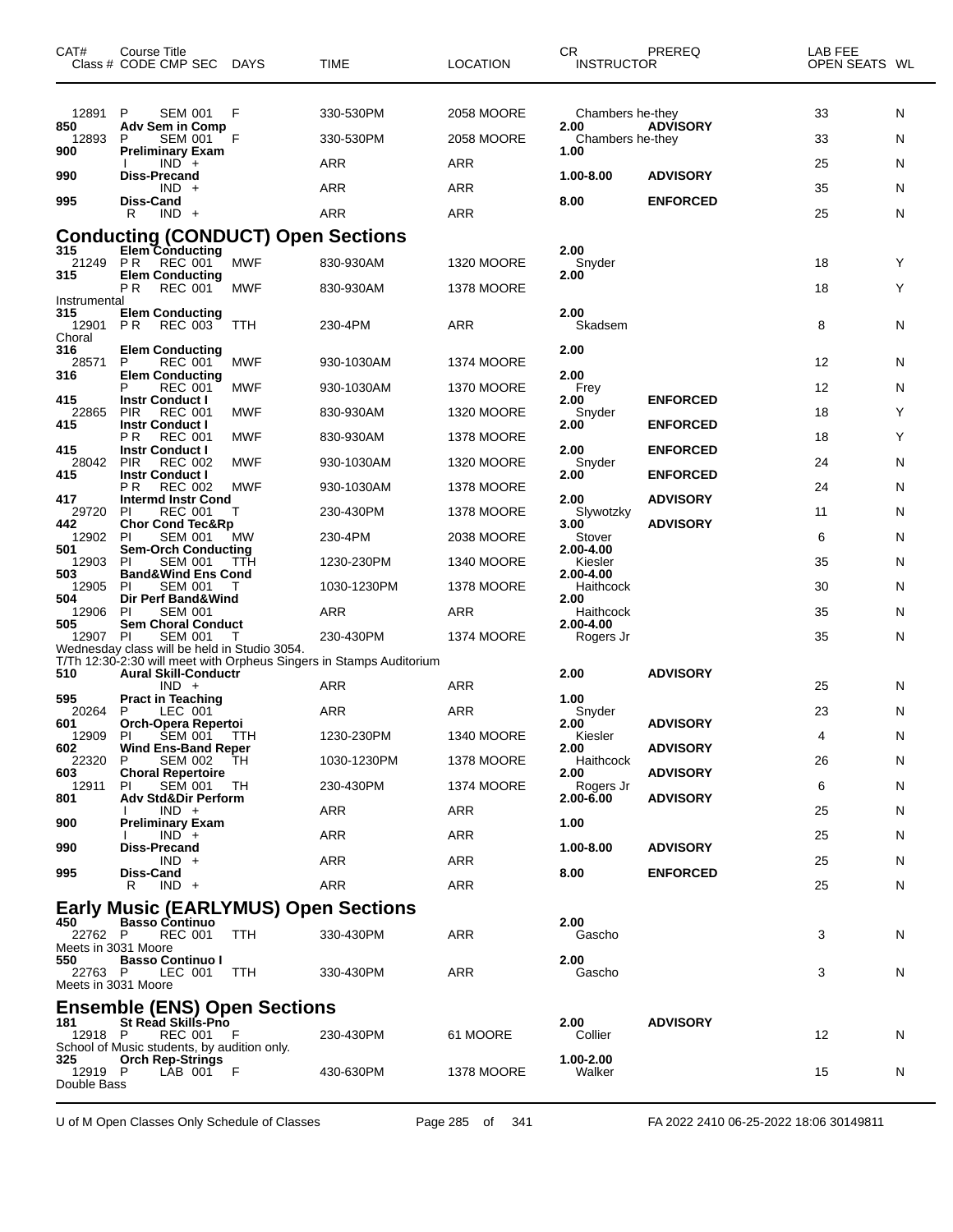| CAT#<br>Class # CODE CMP SEC             | <b>Course Title</b>                 |                    |                             | DAYS          | <b>TIME</b>              | <b>LOCATION</b>                                                                                                                                                                                                                        | CR<br><b>INSTRUCTOR</b> | <b>PREREQ</b>                                    | LAB FEE<br>OPEN SEATS WL |        |
|------------------------------------------|-------------------------------------|--------------------|-----------------------------|---------------|--------------------------|----------------------------------------------------------------------------------------------------------------------------------------------------------------------------------------------------------------------------------------|-------------------------|--------------------------------------------------|--------------------------|--------|
| 12920 P                                  |                                     | LAB 003            |                             | Т             | 5-6PM                    | 2020 MOORE                                                                                                                                                                                                                             | Coade                   |                                                  | 19                       | N      |
| Viola<br>20820                           | P                                   | LAB 005            |                             | Т             | 230-330PM                | ARR                                                                                                                                                                                                                                    | Schotten                |                                                  | 20                       | N      |
| Viola<br>326                             |                                     |                    | <b>Orc Repertoire-Harp</b>  |               |                          |                                                                                                                                                                                                                                        | 2.00                    |                                                  |                          |        |
| 19823                                    | PR.                                 | LAB 001            |                             |               | ARR                      | ARR                                                                                                                                                                                                                                    | Holland                 |                                                  | 9                        | N      |
| 335<br>12921                             | <b>String Quartet</b><br><b>PIR</b> | LAB 154            |                             |               | ARR                      | <b>ARR</b>                                                                                                                                                                                                                             | 1.00-2.00<br>Votapek    |                                                  | 80                       | N      |
| 27344                                    | ΡI                                  | LAB 002            |                             |               | ARR                      | ARR                                                                                                                                                                                                                                    |                         |                                                  | 80                       | N      |
| 27345<br>28129                           | P                                   | LAB 044            |                             |               | <b>ARR</b>               | <b>ARR</b>                                                                                                                                                                                                                             | Albert he-him           |                                                  | 80<br>64                 | Ν<br>N |
| 30410                                    | PI<br>PI                            | LAB 175<br>LAB 156 |                             |               | <b>ARR</b><br><b>ARR</b> | <b>ARR</b><br><b>ARR</b>                                                                                                                                                                                                               | Eldan<br>Kim            |                                                  | 64                       | N      |
| 30411                                    | PI                                  | LAB 162            |                             |               | <b>ARR</b>               | <b>ARR</b>                                                                                                                                                                                                                             | Schotten                |                                                  | 64                       | N      |
| 344                                      |                                     |                    | Univ Campus Orch            |               |                          |                                                                                                                                                                                                                                        | 1.00                    | <b>ADVISORY</b>                                  |                          |        |
| 12922<br>Campus Symphony Orchestra       | P                                   | LAB 001            |                             | W             | 7-930PM                  | 1380 SM                                                                                                                                                                                                                                |                         |                                                  | 129                      | N      |
| information                              |                                     |                    |                             |               |                          | Audition Required. Please see http://smtd.umich.edu/current_students/perf_opps/orchestras.htm for audition                                                                                                                             |                         |                                                  |                          |        |
| 12923 P<br>Campus Philharmonia Orchestra |                                     |                    | LAB 002                     | - W           | 7-930PM                  | 1320 MOORE                                                                                                                                                                                                                             |                         |                                                  | 177                      | N      |
|                                          |                                     |                    |                             |               |                          | Audition Required. Please see http://smtd.umich.edu/current_students/perf_opps/orchestras.htm for audition                                                                                                                             |                         |                                                  |                          |        |
| information                              |                                     |                    |                             |               |                          |                                                                                                                                                                                                                                        |                         |                                                  |                          |        |
| 345<br>12924 PR                          | <b>Univ Orchestras</b>              | LAB 001            |                             | <b>MWF</b>    | 230-430PM                | 1380 SM                                                                                                                                                                                                                                | 1.00-2.00<br>Kiesler    | <b>ADVISORY</b>                                  | 338                      | N      |
| University Symphony Orchestra            |                                     |                    |                             |               |                          |                                                                                                                                                                                                                                        |                         |                                                  |                          |        |
| 12925                                    | P                                   | LAB 002            |                             | <b>MWF</b>    | 230-430PM                | <b>1320 MOORE</b>                                                                                                                                                                                                                      | Slywotzky               |                                                  | 378                      | N      |
| University Philharmonia Orch.<br>346     | <b>Campus Band</b>                  |                    |                             |               |                          |                                                                                                                                                                                                                                        | 1.00                    | <b>ADVISORY</b>                                  |                          |        |
| 12926 P                                  |                                     | LAB 001            |                             | TH            | 7-9PM                    | 101 REVELLI                                                                                                                                                                                                                            | Pasquale                |                                                  | 144                      | N      |
| Campus "University" Band                 |                                     |                    |                             |               |                          |                                                                                                                                                                                                                                        |                         |                                                  |                          |        |
| 22167 P<br>Campus Band                   |                                     | LAB 002            |                             | W             | 7-9PM                    | 101 REVELLI                                                                                                                                                                                                                            | Frey                    |                                                  | 139                      | N      |
| 347                                      | <b>Univ Band</b>                    |                    |                             |               |                          |                                                                                                                                                                                                                                        | 1.00-2.00               | <b>ADVISORY</b>                                  |                          |        |
| 12927 PR                                 |                                     | LAB 001            |                             | MWF           | 1030-1230PM              | 1380 SM                                                                                                                                                                                                                                | Haithcock               |                                                  | 265                      | N      |
| Symphony Band<br>$12928$ PR              |                                     | LAB 002            |                             | MWF           | 1230-230PM               | 1380 SM                                                                                                                                                                                                                                | Snyder                  |                                                  | 272                      | N      |
| <b>Concert Band</b>                      |                                     |                    |                             |               |                          |                                                                                                                                                                                                                                        |                         |                                                  |                          |        |
| 348<br>12929                             | <b>Marching Band</b><br>P           | LAB 001            |                             | <b>MTWTHF</b> | 445-615PM                | ARR                                                                                                                                                                                                                                    | 1.00-2.00<br>Ricotta    | <b>ADVISORY</b><br>Pasquale, Frey, Noble-Pruett, | 125.00<br>234            | N      |
| 19664                                    | PI                                  | LAB 002            |                             | <b>MTWTHF</b> | 445-615PM                | ARR                                                                                                                                                                                                                                    |                         | Pasquale, Noble-Pruett, Frey                     | 500                      | N      |
| 349<br>12930                             | <b>Univ Choir</b><br><b>PR</b>      | LAB 001            |                             | <b>MWF</b>    | 1-230PM                  | <b>1320 MOORE</b>                                                                                                                                                                                                                      | 1.00-2.00<br>Stover     | <b>ADVISORY</b>                                  | 361                      | N      |
| 350                                      |                                     |                    | <b>Univ Chamber Choir</b>   |               |                          |                                                                                                                                                                                                                                        | 1.00-2.00               | <b>ADVISORY</b>                                  |                          |        |
| 12931                                    | P R                                 | LAB 001            |                             | TTH           | 1030-1230PM              | <b>1320 MOORE</b>                                                                                                                                                                                                                      | Rogers Jr               |                                                  | 90                       | N      |
| 351<br>12932                             | <b>Arts Chorale</b><br><b>PR</b>    | LAB 001            |                             | TН            | 4-6PM                    | <b>AUD 4 MLB</b>                                                                                                                                                                                                                       | 1.00                    | <b>ADVISORY</b>                                  | 76                       | N      |
| 351                                      | <b>Arts Chorale</b>                 |                    |                             |               |                          |                                                                                                                                                                                                                                        | 1.00                    | <b>ADVISORY</b>                                  |                          |        |
|                                          | РR<br>ΡR                            | LAB 001<br>LAB 001 |                             | T.<br>TTH     | 4-6PM<br>4-6PM           | AUD 4 MLB<br>506 BMT                                                                                                                                                                                                                   |                         |                                                  | 76<br>76                 | N<br>N |
| 352                                      | <b>Opera Chorus</b>                 |                    |                             |               |                          |                                                                                                                                                                                                                                        | 1.00                    | <b>ADVISORY</b>                                  |                          |        |
| 12933                                    | P                                   | LAB 001            |                             |               | <b>ARR</b>               | <b>ARR</b>                                                                                                                                                                                                                             | Rogers Jr               |                                                  | 195                      | N      |
| 353<br>12934                             | <b>Mens Glee Club</b><br>P          | LAB 001            |                             | SU            | 6-8PM                    | AUD 4 MLB                                                                                                                                                                                                                              | 1.00                    | <b>ADVISORY</b>                                  | 146                      | N      |
| 353                                      | <b>Mens Glee Club</b>               |                    |                             |               |                          |                                                                                                                                                                                                                                        | 1.00                    | <b>ADVISORY</b>                                  |                          |        |
|                                          |                                     | LAB 001            |                             | TН            | 7-930PM                  | AUD 4 MLB                                                                                                                                                                                                                              | Stover                  |                                                  | 146                      | N      |
| 354<br>12935                             | ΡI                                  | LAB 001            | <b>Univ Choral Union</b>    | м             | 6-1030PM                 | AUD 4 MLB                                                                                                                                                                                                                              | 1.00<br>Hanoian         | <b>ADVISORY</b>                                  | 220                      | N      |
| 354                                      |                                     |                    | <b>Univ Choral Union</b>    |               |                          |                                                                                                                                                                                                                                        | 1.00                    | <b>ADVISORY</b>                                  |                          |        |
|                                          | Р                                   | LAB 001            |                             | м             | 6-1030PM                 | LEC RM 1 MLB                                                                                                                                                                                                                           |                         |                                                  | 220                      | N      |
| 356<br>12936                             | P                                   | LAB 001            | <b>Womens Glee Club</b>     | SU            | 630-10PM                 | AUD 3 MLB                                                                                                                                                                                                                              | 1.00                    | <b>ADVISORY</b>                                  | 62                       | N      |
| 356                                      |                                     |                    | <b>Womens Glee Club</b>     |               |                          |                                                                                                                                                                                                                                        | 1.00                    | <b>ADVISORY</b>                                  |                          |        |
|                                          |                                     | LAB 001            |                             | TН            | 630-10PM                 | LEC RM 1 MLB                                                                                                                                                                                                                           | Skadsem                 |                                                  | 62                       | N      |
| 360<br>20638                             | P                                   | LAB 001            | <b>Campus Jazz Ensemble</b> | т             | 8-10PM                   | <b>1320 MOORE</b>                                                                                                                                                                                                                      | 1.00<br>Wilson          |                                                  | 33                       | N      |
| 400                                      |                                     |                    | <b>Early Mus Ensemble</b>   |               |                          |                                                                                                                                                                                                                                        | 1.00-2.00               | <b>ADVISORY</b>                                  |                          |        |
| 12937<br>Baroque Chamber Orchestra       | PI.                                 | LAB 001            |                             | ттн           | 1230-230PM               | 1320 MOORE                                                                                                                                                                                                                             | Gascho, Berofsky        |                                                  | 25                       | N      |
| 407                                      |                                     |                    | Int Indonesian Orch         |               |                          |                                                                                                                                                                                                                                        | 1.00-2.00               | <b>ADVISORY</b>                                  |                          |        |
| 16228 P                                  |                                     | LAB 001            |                             | ттн           | 445-7PM                  | 1320 MOORE                                                                                                                                                                                                                             |                         |                                                  | 18                       | N      |
| Javanese Gamelan                         |                                     |                    |                             |               |                          |                                                                                                                                                                                                                                        |                         |                                                  |                          |        |
|                                          |                                     |                    |                             |               |                          | Learn to play the dynamic, subtle, transcendent music of the Javanese Gamelan! These classes are for people who<br>want to experience a musical tradition totally different from western folk, rock or classical music. The gamelan is |                         |                                                  |                          |        |
|                                          |                                     |                    |                             |               |                          | an ensemble of gongs, metallophones, drums, xylophone, a few stringed instruments, and singers. No previous                                                                                                                            |                         |                                                  |                          |        |

knowledge of Indonesia or of music is expected. These courses are open to all students, undergraduate and graduate

in all departments of the university. For information contact Susan Walton swalton@walton.

 **OOTB 1.00-2.00** 1.00-2.00<br>
30416 PI LAB 001 T 6-730PM 2058 MOORE 1.00-2.00<br>
30416 PI LAB 001 T 6-730PM 2058 MOORE 1.00-2.00

U of M Open Classes Only Schedule of Classes Page 286 of 341 FA 2022 2410 06-25-2022 18:06 30149811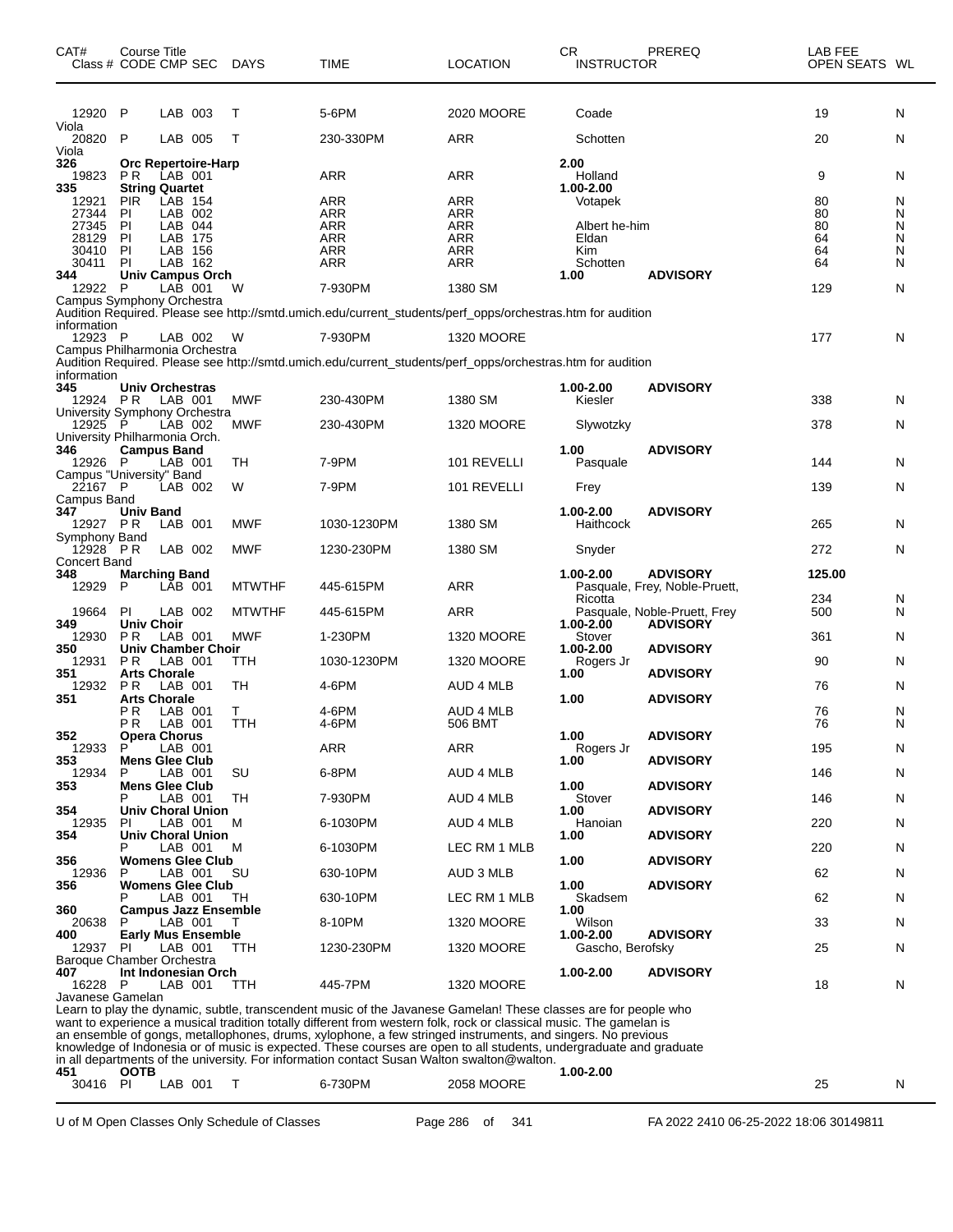| CAT#                                 | Course Title<br>Class # CODE CMP SEC                          |            | DAYS                                                           | <b>TIME</b>                                                                         | <b>LOCATION</b>                 | CR<br><b>INSTRUCTOR</b>     | PREREQ          | LAB FEE<br>OPEN SEATS WL |        |
|--------------------------------------|---------------------------------------------------------------|------------|----------------------------------------------------------------|-------------------------------------------------------------------------------------|---------------------------------|-----------------------------|-----------------|--------------------------|--------|
| 460<br>12938                         | Jazz Ensemble<br><b>P</b><br>LAB 001                          |            | TTH                                                            | 230-430PM                                                                           | <b>1320 MOORE</b>               | 1.00-2.00<br>Rowe           | <b>ADVISORY</b> | 18                       | N      |
| Jazz Ensemble<br>12939 P             | LAB 002                                                       |            | <b>MW</b>                                                      | 1030-1230PM                                                                         | <b>1320 MOORE</b>               | Wilson                      |                 | 12                       | N      |
| Jazz Lab Ensemble                    |                                                               |            |                                                                |                                                                                     |                                 |                             |                 |                          |        |
| 461<br>12940                         | <b>Small Woodwind Ens</b><br>PI<br>LAB 001                    |            |                                                                | ARR                                                                                 | <b>ARR</b>                      | 1.00-2.00<br>King III       |                 | 50                       | N      |
| 24976                                | LAB 184<br>- Pl<br>Meets Thursdays at 4:30 in 3019 Moore.     |            |                                                                | <b>ARR</b>                                                                          | ARR                             | Ambrose King                |                 | 20                       | N      |
| 12941<br>27346                       | PI<br>LAB 261<br>LAB<br>P                                     | 266        | MTH                                                            | 630-830PM<br><b>ARR</b>                                                             | 2058 MOORE<br><b>ARR</b>        | McAllister<br><b>Burrow</b> |                 | 16<br>50                 | N<br>N |
| 27347                                | PI<br>LAB                                                     | 269        |                                                                | <b>ARR</b>                                                                          | <b>ARR</b>                      | Lyman                       |                 | 50                       | N      |
| 27348<br>28572                       | PI<br>LAB<br>PI<br>LAB                                        | 293<br>270 |                                                                | ARR<br><b>ARR</b>                                                                   | <b>ARR</b><br><b>ARR</b>        | Porter<br>Gilbert           |                 | 50<br>50                 | Ν<br>N |
| 30417<br>462                         | PI<br>LAB<br><b>SJE</b>                                       | 044        |                                                                | <b>ARR</b>                                                                          | <b>ARR</b>                      | Albert he-him<br>1.00-2.00  | <b>ADVISORY</b> | 35                       | N      |
| 31018<br>28106                       | P<br>LAB 999<br><b>REC 001</b><br>A                           |            | М<br>м                                                         | 6-8PM<br>6-8PM                                                                      | <b>ARR</b><br><b>1320 MOORE</b> | Milne<br>Milne              |                 | 56                       | N      |
| 463<br>12943                         | <b>Small Brass Ens</b><br>P<br>LAB 001                        |            | TH                                                             | 430-530PM                                                                           | 1378 MOORE                      | 1.00-2.00                   |                 | 35                       | N      |
| 463<br><b>Trumpet Ensemble</b>       | <b>Small Brass Ens</b><br>P<br>LAB 001                        |            | T                                                              | 330-430PM                                                                           | <b>1215 MOORE</b>               | 1.00-2.00                   |                 | 35                       | N      |
| 463<br>25039 PI                      | <b>Small Brass Ens</b><br>LAB 002                             |            | T                                                              | 630-730PM                                                                           | <b>1350 MOORE</b>               | 1.00-2.00<br>Unsworth       |                 | 35                       | N      |
| Horn Ensemble<br>12944 PI            | LAB 003                                                       |            | TН                                                             | 1030-1130AM                                                                         | <b>STAMPS</b>                   | Jackson                     |                 | 35                       | N      |
| <b>Trombone Ensemble</b><br>12945 PI | LAB 004<br>Tuba/Euphonium Ens                                 |            | Τ                                                              | 430-630PM                                                                           | <b>STAMPS</b>                   | Zerkel                      |                 | 33                       | N      |
| 21529 PI<br><b>Trumpet Ensemble</b>  | LAB 005                                                       |            |                                                                | ARR                                                                                 | <b>ARR</b>                      |                             |                 | 35                       | N      |
| 27349<br>27350                       | LAB 251<br>PI<br>PI<br>LAB 255                                |            |                                                                | <b>ARR</b><br>ARR                                                                   | <b>ARR</b><br><b>ARR</b>        | Kennedy<br>Unsworth         |                 | 35<br>35                 | N<br>N |
| 27352<br>27353                       | <b>PI</b><br>LAB 253<br>PI<br>LAB 274                         |            |                                                                | <b>ARR</b><br>ARR                                                                   | <b>ARR</b><br><b>ARR</b>        | Jackson<br>Zerkel           |                 | 35<br>35                 | N<br>N |
| 465                                  | <b>Small Percuss Ens</b>                                      |            |                                                                |                                                                                     |                                 | 1.00-2.00                   |                 |                          |        |
| 16993                                | <b>PR</b><br>LAB 001                                          |            | TTH<br>Monday evening is for Vencedores Samba Band rehearsals. | 1230-230PM                                                                          | 1380 SM                         | Perkins                     |                 | 27                       | N      |
| 19410                                | P R<br>LAB 002<br>LAB 002<br>ΡR                               |            | TH<br>Τ                                                        | 430-530PM<br>430-530PM                                                              | <b>ARR</b><br>1380 SM           |                             |                 | 35<br>35                 | N<br>Ν |
|                                      | P <sub>R</sub><br>LAB 002<br><b>World Percussion Ensemble</b> |            | м                                                              | 8-10PM                                                                              | 1380 SM                         |                             |                 | 35                       | N      |
| T/Th - Steel Band<br>M - Samba Band  |                                                               |            |                                                                |                                                                                     |                                 |                             |                 |                          |        |
| 466                                  | <b>Piano Chamber Mus</b>                                      |            |                                                                |                                                                                     |                                 | 1.00-2.00                   | <b>ADVISORY</b> |                          |        |
| 27298<br>27294                       | PI<br>LAB 001<br>PI<br>LAB                                    | 044        |                                                                | ARR<br><b>ARR</b>                                                                   | <b>ARR</b><br><b>ARR</b>        | King III<br>Albert he-him   |                 | 70<br>70                 | N<br>N |
| 27296                                | PI<br>LAB                                                     | 105        |                                                                | ARR                                                                                 | ARR                             | Harding                     |                 | 70                       | N      |
| 27297<br>28125 PI                    | P<br>LAB<br>LAB 181                                           | 154        |                                                                | <b>ARR</b><br>ARR                                                                   | <b>ARR</b><br>ARR               | Votapek<br>Eldan            |                 | 70<br>70                 | N<br>N |
| 28126 PI                             | LAB 269                                                       |            |                                                                | ARR                                                                                 | ARR                             | Lyman                       |                 | 70                       | N      |
| 28573<br>28574 PI                    | LAB 008<br>PI<br>LAB 293                                      |            |                                                                | <b>ARR</b><br>ARR                                                                   | <b>ARR</b><br><b>ARR</b>        | Porter                      |                 | 70<br>70                 | N<br>N |
| 30418                                | PI<br>LAB 156                                                 |            |                                                                | ARR                                                                                 | <b>ARR</b>                      | Kim                         |                 | 64                       | N      |
| 12946                                | PI<br>LAB 106                                                 |            |                                                                | ARR                                                                                 | <b>ARR</b>                      | Cheng                       | <b>ADVISORY</b> | 35                       | N      |
| 467<br>12947                         | <b>Creative Arts Orch</b><br>P<br>LAB 001                     |            | TH                                                             | 530-730PM                                                                           | 1380 SM                         | 1.00-2.00<br>Kirschenmann   |                 | 25                       | N      |
| 469                                  | <b>Orch Rep Winds&amp;Perc</b>                                |            |                                                                |                                                                                     |                                 | 1.00                        | <b>ADVISORY</b> |                          |        |
| 22317<br>470                         | LAB 003<br>PI.<br><b>Orpheus Singers</b>                      |            |                                                                | ARR                                                                                 | ARR                             | Kiesler<br>1.00-2.00        | <b>ADVISORY</b> | 35                       | N      |
| 15706<br>475                         | LAB 001<br><b>PI</b><br><b>Contemp Direct Ens</b>             |            | TTH                                                            | 1230-230PM                                                                          | <b>STAMPS</b>                   | Rogers Jr<br>1.00-2.00      | <b>ADVISORY</b> | 20                       | N      |
| 12948                                | PI<br><b>REC 001</b><br>Rackham students elect MUSPERF 882.   |            | TTH                                                            | 1030-1230PM                                                                         | 1380 SM                         | Slywotzky                   |                 | 25                       | N      |
| 480<br>16889                         | <b>Mixed Chamber Music</b><br>PI<br>LEC 001                   |            |                                                                | ARR                                                                                 | <b>ARR</b>                      | 1.00-2.00<br>King III       |                 | 20                       | N      |
| 27354                                | LEC 044<br>PI                                                 |            |                                                                | <b>ARR</b>                                                                          | <b>ARR</b>                      | Albert he-him               |                 | 70                       | N      |
| 27355                                | <b>LEC 176</b><br>PI                                          |            |                                                                | <b>ARR</b><br>ARR                                                                   | <b>ARR</b>                      |                             |                 | 70<br>50                 | N      |
| 28575<br>28576                       | PI<br>LEC 181<br>LEC 161<br>PI                                |            |                                                                | <b>ARR</b>                                                                          | ARR<br><b>ARR</b>               | Eldan<br>Holland            |                 | 20                       | N<br>N |
| 30419                                | <b>LEC 296</b><br>PI                                          |            |                                                                | <b>ARR</b>                                                                          | <b>ARR</b>                      | Antonio                     |                 | 50                       | N      |
| 30420<br>481                         | PI<br>LEC 282<br><b>Piano Accompanying</b>                    |            |                                                                | ARR                                                                                 | ARR                             | Perkins<br>2.00             |                 | 50                       | N      |
| 12949 PR                             | LAB 001                                                       |            |                                                                | ARR                                                                                 | <b>ARR</b>                      | Collier                     |                 | 27                       | N      |
| 525                                  | <b>Orch Rep-Strings</b>                                       |            |                                                                | Jr. & Sr. Piano Majors Only. 1/2 Hr. private instruction and 11/2 hrs. studio work. |                                 | 1.00-2.00                   | <b>ADVISORY</b> |                          |        |
| 12950 P<br>Double Bass               | $LAB$ 001 $F$                                                 |            |                                                                | 430-630PM                                                                           | <b>1378 MOORE</b>               | Walker                      |                 | 15                       | N      |

U of M Open Classes Only Schedule of Classes Page 287 of 341 FA 2022 2410 06-25-2022 18:06 30149811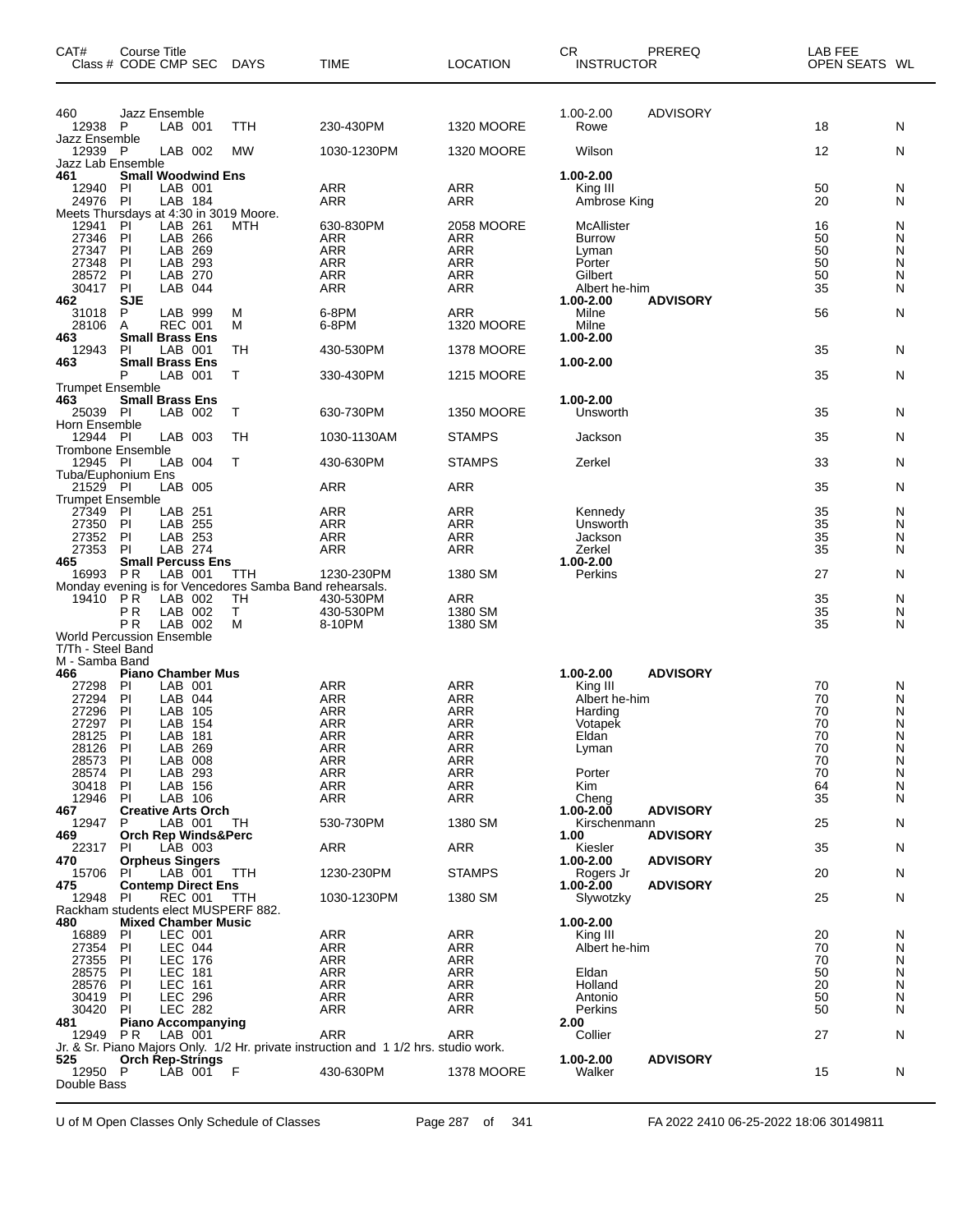| CAT#                      | Course Title<br>Class # CODE CMP SEC DAYS                  |            | TIME                                               | <b>LOCATION</b>          | CR<br><b>INSTRUCTOR</b>    | PREREQ          | <b>LAB FEE</b><br>OPEN SEATS WL |        |
|---------------------------|------------------------------------------------------------|------------|----------------------------------------------------|--------------------------|----------------------------|-----------------|---------------------------------|--------|
| 12951 P                   | LAB 003                                                    | т          | 5-6PM                                              | 2020 MOORE               | Coade                      |                 | 19                              | N      |
| Viola<br>20821            | P<br>LAB 005                                               | Т          | 230-330PM                                          | <b>ARR</b>               | Schotten                   |                 | 20                              | N      |
| Viola<br>526              | Orc Repertoir-Harp                                         |            |                                                    |                          | 2.00                       | <b>ADVISORY</b> |                                 |        |
| 22247<br>535              | P R<br>LAB 001<br><b>String Quartet</b>                    |            | ARR                                                | <b>ARR</b>               | Holland<br>1.00-2.00       | <b>ADVISORY</b> | 18                              | N      |
| 12952                     | LAB 154<br><b>PIR</b>                                      |            | <b>ARR</b>                                         | <b>ARR</b>               | Votapek                    |                 | 80<br>80                        | N      |
| 27356<br>27357            | PI<br>LAB 002<br>LAB 044<br>PI                             |            | <b>ARR</b><br><b>ARR</b>                           | <b>ARR</b><br><b>ARR</b> | Albert he-him              |                 | 80                              | N<br>N |
| 28130                     | PI<br><b>LAB</b><br>181                                    |            | <b>ARR</b>                                         | <b>ARR</b>               | Eldan                      |                 | 64                              | N      |
| 30423                     | PI<br>LAB 156                                              |            | <b>ARR</b>                                         | <b>ARR</b>               | Kim                        |                 | 64                              | N      |
| 30424                     | PI<br>LAB 162                                              |            | <b>ARR</b>                                         | <b>ARR</b>               | Schotten                   |                 | 64                              | N      |
| 539                       | <b>Piano Acc&amp;Chamb Mus</b>                             |            |                                                    |                          | 4.00                       | <b>ADVISORY</b> |                                 |        |
| 12953                     | LAB 001<br>P R                                             |            | ARR                                                | <b>ARR</b>               | Katz                       |                 | 10                              | N      |
| 540<br>12954 PR           | Accompanying majors only<br>Pno Accom&Chamb Mus<br>LAB 001 |            | ARR                                                | <b>ARR</b>               | 4.00-6.00<br>Katz          | <b>ADVISORY</b> | 10                              | N      |
|                           | Accompanying majors only                                   |            |                                                    |                          |                            |                 |                                 |        |
| 545<br>12955 PR           | <b>Univ Orchestras</b><br>LAB 001                          | MWF        | 230-430PM                                          | 1380 SM                  | 1.00-2.00<br>Kiesler       | <b>ADVISORY</b> | 338                             | N      |
| 12956 PR                  | University Symphony Orchestra<br>LAB 002                   | <b>MWF</b> | 230-430PM                                          | 1320 MOORE               | Slywotzky                  |                 | 378                             | N      |
| 547                       | University Philharmonia Orch.<br><b>University Band</b>    |            |                                                    |                          | 1.00-2.00                  | <b>ADVISORY</b> |                                 |        |
| 12957 PR<br>Symphony Band | LAB 001                                                    | <b>MWF</b> | 1030-1230PM                                        | 1380 SM                  | Haithcock                  |                 | 265                             | N      |
| 12958 PR                  | LAB 002                                                    | <b>MWF</b> | 1230-230PM                                         | 1380 SM                  | Snyder                     |                 | 272                             | N      |
| <b>Concert Band</b>       |                                                            |            |                                                    |                          |                            |                 |                                 |        |
| 549                       | <b>University Choir</b>                                    |            |                                                    |                          | 2.00                       | <b>ADVISORY</b> |                                 |        |
| 12959 PR                  | LAB 001                                                    | <b>MWF</b> | 1-230PM                                            | <b>1320 MOORE</b>        | Stover                     |                 | 361                             | N      |
| 550<br>12960              | <b>Univ Chamber Choir</b><br>LAB 001<br>P R                | TTH        | 1030-1230PM                                        | <b>1320 MOORE</b>        | 1.00-2.00<br>Rogers Jr     | <b>ADVISORY</b> | 90                              | N      |
| 553<br>21643              | <b>Mens Glee Club</b><br>P<br>LAB 001                      | SU         | 6-8PM                                              | AUD 4 MLB                | 1.00                       |                 | 146                             | N      |
| 553                       | <b>Mens Glee Club</b>                                      |            |                                                    |                          | 1.00                       |                 |                                 |        |
| 554                       | LAB 001<br><b>Univ Choral Union</b>                        | TН         | 7-930PM                                            | AUD 4 MLB                | Stover<br>1.00             |                 | 146                             | N      |
| 16548<br>554              | LAB 001<br>PI<br><b>Univ Choral Union</b>                  | M          | 6-1030PM                                           | AUD 4 MLB                | Hanoian<br>1.00            |                 | 220                             | N      |
| 556                       | LAB 001<br><b>Womens Glee Club</b>                         | M          | 6-1030PM                                           | LEC RM 1 MLB             | 1.00                       | <b>ADVISORY</b> | 220                             | N      |
| 21644                     | LAB 001<br>P                                               | SU         | 630-10PM                                           | AUD 3 MLB                |                            |                 | 62                              | N      |
| 556                       | <b>Womens Glee Club</b>                                    |            |                                                    |                          | 1.00                       | <b>ADVISORY</b> |                                 |        |
|                           | LAB 001<br>Р                                               | TН         | 630-10PM                                           | LEC RM 1 MLB             | Skadsem                    |                 | 62                              | N      |
| 566<br>27299              | <b>Piano Chamber Mus</b><br>LAB 044<br><b>PI</b>           |            | <b>ARR</b>                                         | <b>ARR</b>               | 1.00-2.00<br>Albert he-him |                 | 70                              | N      |
| 27300                     | PI<br>LAB 105                                              |            | <b>ARR</b>                                         | <b>ARR</b>               | Harding                    |                 | 70                              | N      |
| 27301                     | PI<br>LAB 154                                              |            | <b>ARR</b>                                         | <b>ARR</b>               | Votapek                    |                 | 70                              | N      |
| 27303                     | P<br>LAB 001                                               |            | <b>ARR</b>                                         | <b>ARR</b>               | King III                   |                 | 70                              | N      |
| 28127                     | P<br>LAB 181                                               |            | ARR                                                | <b>ARR</b>               | Eldan                      |                 | 70                              | N      |
| 28128                     | PI<br>LAB 269                                              |            | ARR                                                | ARR                      | Lyman                      |                 | 70                              | N      |
| 28579                     | PI<br>LAB 008                                              |            | <b>ARR</b>                                         | <b>ARR</b>               |                            |                 | 70                              | N      |
| 28580<br>30425            | LAB 293<br><b>PI</b><br>-PI<br>LAB 156                     |            | <b>ARR</b><br><b>ARR</b>                           | ARR<br>ARR               | Porter<br>Kim              |                 | 70<br>64                        | N<br>N |
| 569                       | Orc Rep Winds&Perc                                         |            |                                                    |                          | 1.00                       | <b>ADVISORY</b> |                                 |        |
| 22318                     | LAB 003<br>PI                                              |            | <b>ARR</b>                                         | ARR                      | Kiesler                    |                 | 35                              | N      |
| 580                       | <b>Mixed Chamber Music</b>                                 |            |                                                    |                          | 1.00-2.00                  | <b>ADVISORY</b> |                                 |        |
| 12961                     | <b>PIR</b><br>LAB 001                                      |            | ARR                                                | <b>ARR</b>               | King III                   |                 | 20                              | N      |
| 27358                     | PI<br>LAB 044                                              |            | ARR                                                | ARR                      | Albert he-him              |                 | 70                              | N      |
| 27359                     | PI<br>LAB 176                                              |            | <b>ARR</b>                                         | ARR                      |                            |                 | 70                              | N      |
| 28581                     | LAB<br>PI<br>-181                                          |            | <b>ARR</b>                                         | <b>ARR</b>               | Eldan                      |                 | 50                              | N      |
| 28582                     | PI<br>LAB 161                                              |            | <b>ARR</b>                                         | ARR                      | Holland                    |                 | 20                              | N      |
| 30421<br>30422            | -PI<br>LAB 296<br>PI                                       |            | <b>ARR</b><br><b>ARR</b>                           | ARR<br><b>ARR</b>        | Antonio                    |                 | 50                              | N      |
| 581                       | LAB 282<br>Piano Acc&Duo Rep                               |            |                                                    |                          | Perkins<br>2.00-4.00       | <b>ADVISORY</b> | 50                              | N      |
| 12962                     | P R<br>LEC 001                                             |            | 430-630PM                                          | <b>1374 MOORE</b>        | Collier                    |                 | 34                              | N      |
|                           | 1/2 Hr. private instruction and 11/2 hrs. studio work.     |            |                                                    |                          |                            |                 |                                 |        |
| 639                       | <b>Piano Acc&amp;Chamb Mus</b>                             |            |                                                    |                          | 4.00                       | <b>ADVISORY</b> |                                 |        |
| 12963                     | <b>PIR</b><br>LAB 001                                      |            | ARR                                                | <b>ARR</b>               | Katz                       |                 | 35                              | N      |
| 640                       | Piano Acc&Chamb Mus                                        |            |                                                    |                          | 4.00-6.00                  | <b>ADVISORY</b> |                                 |        |
| 12964 PIR                 | LAB 001                                                    |            | ARR                                                | <b>ARR</b>               | Katz                       |                 | 35                              | N      |
|                           |                                                            |            | <b>Euphonium-Baritone (EUPHBARI) Open Sections</b> |                          |                            |                 |                                 |        |

#### **Flute (FLUTE) Open Sections**

#### **Fortepiano (FPIANO) Open Sections**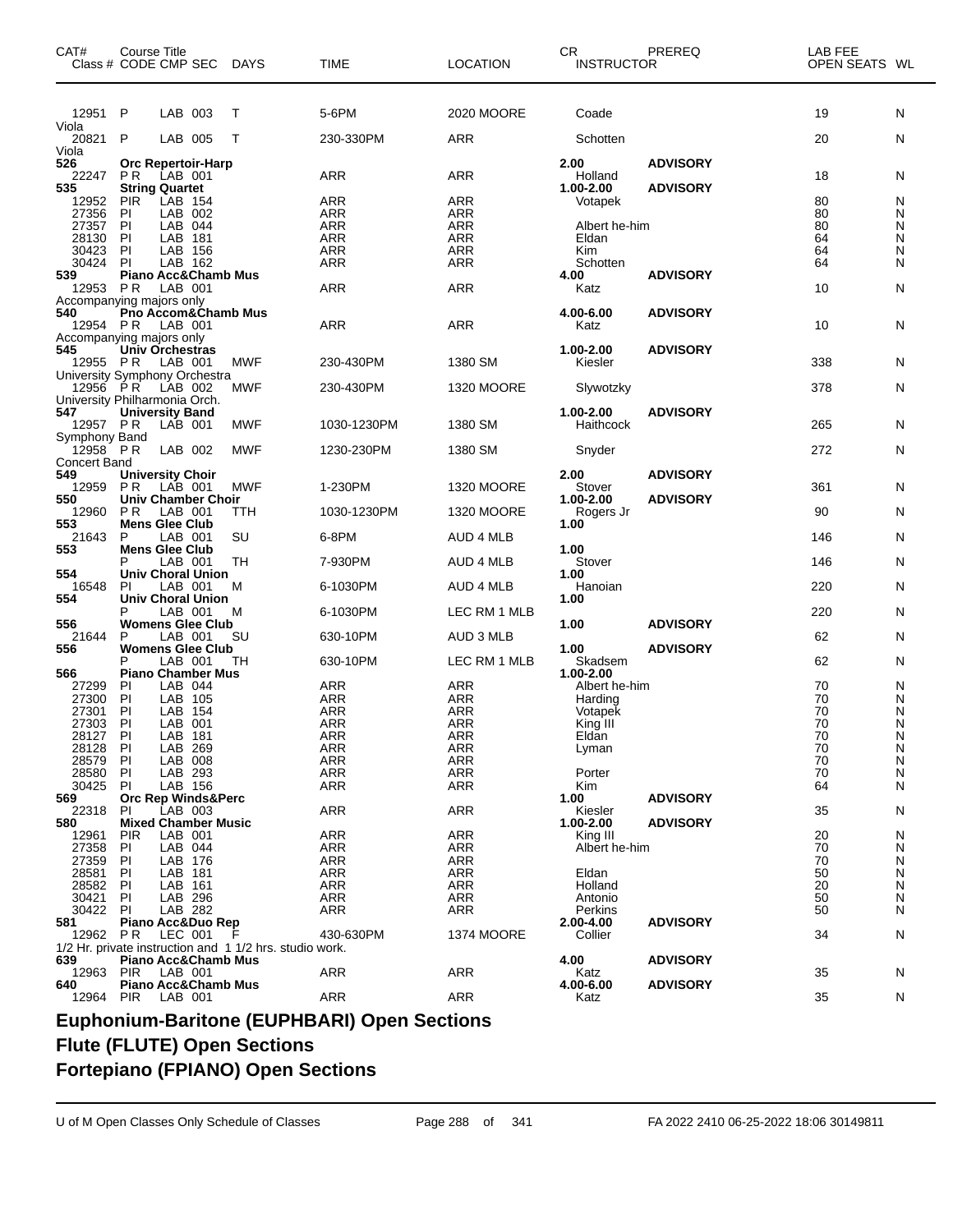| Class # CODE CMP SEC<br>OPEN SEATS WL<br><b>DAYS</b><br><b>TIME</b><br>LOCATION<br><b>INSTRUCTOR</b> | CAT# | Course Title |  | СR | PREREQ | ∟AB FEE |  |
|------------------------------------------------------------------------------------------------------|------|--------------|--|----|--------|---------|--|
|                                                                                                      |      |              |  |    |        |         |  |

Guitar (GUITAR) Open Sections

|                | Harp (HARP) Open Sections                                                |           |                                                     |                                |                           |                 |          |        |
|----------------|--------------------------------------------------------------------------|-----------|-----------------------------------------------------|--------------------------------|---------------------------|-----------------|----------|--------|
| 450<br>12331   | Performance Lab<br>-PI<br>LAB 161                                        | TH        | 430-630PM                                           | <b>1370 MOORE</b>              | 1.00<br>Holland           |                 | 37       | N      |
| 450            | <b>Performance Lab</b><br>LAB 161<br>Р                                   | т         | 230-430PM                                           | ARR                            | 1.00                      |                 | 37       | N      |
| 550<br>20617   | <b>Performance Lab</b><br>LAB 161<br>PI                                  | TН        | 430-630PM                                           | <b>1370 MOORE</b>              | 1.00<br>Holland           |                 | 37       | N      |
| 550            | <b>Performance Lab</b>                                                   |           |                                                     |                                | 1.00                      |                 |          |        |
|                | LAB 161<br>P                                                             | Т         | 230-430PM                                           | ARR                            |                           |                 | 37       | N      |
| 114            | <b>Contemp Basic Mus</b>                                                 |           | Jazz & Improvisational Studies (JAZZ) Open Sections |                                | 1.00                      |                 |          |        |
| 33680<br>432   | LEC 001<br>PI.<br><b>Fund of Rhythm</b>                                  | TTH       | 1130-1230PM                                         | <b>1374 MOORE</b>              | Bishop he-him-his<br>1.00 |                 | 16       | N      |
| 37667          | LEC 001<br>P                                                             | т         | 930-1030AM                                          | <b>1378 MOORE</b>              |                           |                 | 11       | N      |
| 450<br>19321   | <b>Contmplaty Prac Sem</b><br><b>SEM 001</b><br>PI                       | W         | 630-830PM                                           | 202 STEARNS                    | 2.00<br>Travers           | <b>ADVISORY</b> | 15       | N      |
| 20007<br>23693 | PI<br><b>SEM 002</b><br>PI<br><b>SEM 003</b>                             | TН<br>TН  | 430-630PM<br>630-830PM                              | 202 STEARNS<br>202 STEARNS     | Travers<br><b>Travers</b> |                 | 12<br>23 | N<br>N |
| 454            | <b>Special Topics</b>                                                    |           |                                                     |                                | 2.00-6.00                 |                 |          |        |
| 21055<br>27752 | PI<br>LEC 002<br>PI<br><b>LEC 004</b>                                    |           | ARR<br>ARR                                          | <b>REMOTE</b><br><b>REMOTE</b> | Travers<br><b>Travers</b> |                 | 11<br>25 | N<br>N |
| 455<br>33682   | <b>Creat&amp;Consciousness</b><br>LEC 001<br>-PI                         | W         | 430-630PM                                           | 202 STEARNS                    | 2.00<br>Travers           | <b>ADVISORY</b> | 21       | N      |
| 460            | Intro to Jazz Improv                                                     |           |                                                     |                                | 3.00                      |                 |          |        |
| 20599<br>462   | LEC 001<br><b>PI</b><br><b>Jazz Trom Ens</b>                             | TTH       | 1230-130PM                                          | <b>1374 MOORE</b>              | Wilson<br>1.00-2.00       |                 | 1        | N      |
| 27605<br>466   | PI<br>LAB 001<br>Jazz Improvistn I                                       |           | ARR                                                 | <b>ARR</b>                     | Wilson<br>3.00            | <b>ADVISORY</b> | 25       | N      |
| 12976          | PIR<br>LAB 001                                                           | F         | 1130-130PM                                          | 2044 MOORE                     |                           |                 | 5        | N      |
| 466            | Jazz Improvistn I<br>P R<br>LAB 001                                      | ттн       | 1230-130PM                                          | <b>1378 MOORE</b>              | 3.00<br>Rowe              | <b>ADVISORY</b> | 5        | N      |
| 468<br>12977   | <b>Compositional Forms</b><br>LEC 001<br>PI.                             | ттн       | 1230-130PM                                          | 2044 MOORE                     | 2.00<br>Bishop he-him-his |                 | 11       | N      |
| 469            | Jazz Arranging I                                                         |           |                                                     |                                | 2.00                      | <b>ADVISORY</b> |          |        |
| 15593 P        | LEC 001<br>Class meets in the Duderstadt Center Windows Training Room 3. | МW        | 1-230PM                                             | G444B MH                       | Wilson                    |                 | 4        | N      |
| 471<br>12979   | <b>Upper Level Improv</b><br>PI<br>LAB 001                               | ттн       | 130-230PM                                           | <b>1378 MOORE</b>              | 3.00<br>McComb            |                 | 10       | N      |
| 474<br>28603   | <b>Jazz Pedagogy</b><br><b>REC 001</b><br>P                              |           |                                                     |                                | 1.00                      | <b>ADVISORY</b> | 6        |        |
| 550            | <b>Contemplaty Prac Sem</b>                                              | M         | 930-1030AM                                          | <b>1350 MOORE</b>              | Rowe<br>2.00              |                 |          | N      |
| 22002<br>23694 | <b>SEM 001</b><br><b>PI</b><br><b>SEM 003</b><br>PI                      | W<br>TН   | 630-830PM<br>630-830PM                              | 202 STEARNS<br>202 STEARNS     | Travers<br>Travers        |                 | 15<br>23 | N<br>N |
| 554<br>20841   | <b>Jazz Special Topics</b><br>PI<br><b>SEM 001</b>                       | м         | 430-630PM                                           | 2044 MOORE                     | 2.00<br>Sarath            |                 | 14       | N      |
|                | Music School of the Future                                               |           |                                                     |                                |                           |                 |          |        |
| 22000<br>27753 | <b>SEM 002</b><br>-PI<br><b>PI</b><br><b>SEM 004</b>                     |           | ARR<br>ARR                                          | <b>REMOTE</b><br><b>REMOTE</b> | Travers<br><b>Travers</b> |                 | 11<br>25 | N<br>N |
| 555<br>33689   | <b>Creat&amp;Consciousness</b><br>LEC 001<br>-PI                         | W         | 430-630PM                                           | 202 STEARNS                    | 2.00<br><b>Travers</b>    |                 | 21       | N      |
| 576            | <b>Contemp Imp</b>                                                       |           |                                                     |                                | 4.00                      | <b>ADVISORY</b> | 4        |        |
| 12982          | PIR<br>LAB 001                                                           | т         | 1130-130PM                                          | 201 STEARNS                    | Sarath                    |                 |          | N      |
| 121            | <b>Music Education (MUSED) Open Sections</b><br><b>Tech for Music Ed</b> |           |                                                     |                                | 1.00                      | <b>ENFORCED</b> |          |        |
| 201            | 20459 PR LAB 001<br>Tch Str Instr I                                      | M         | 5-7PM                                               | 378 MUSIC                      | Rodriguez<br>1.00         |                 | 3        | N      |
| 12983          | LEC 001<br>P.                                                            | TTH       | 9-1030AM                                            | 201 STEARNS                    | Hopkins                   |                 | 10       | N      |
| 203<br>33693   | Wind & Perc I<br><b>REC 001</b><br>P                                     | TTH       | 1030-1230PM                                         | 2044 MOORE                     | 1.00<br>Conway            |                 | 8        | N      |
| 341<br>26567   | <b>Teach Gen Mus Elem</b><br><b>REC 001</b><br>P                         | TН        | 830-1030AM                                          | <b>1215 MOORE</b>              | 3.00                      | <b>ADVISORY</b> | 16       | N      |
| 341            | <b>Teach Gen Mus Elem</b><br><b>REC 001</b><br>P                         | ттн       | 1030-1230PM                                         | 2058 MOORE                     | 3.00<br>McCarthy          | <b>ADVISORY</b> | 16       | N      |
| 372            | Sec Inst Meth                                                            |           |                                                     |                                | 3.00                      | <b>ADVISORY</b> |          |        |
| 23320<br>372   | LEC 001<br>P.<br>Sec Inst Meth                                           | T.        | 830-1030AM                                          | ARR                            | 3.00                      | <b>ADVISORY</b> | 22       | N      |
|                | P<br>LEC 001<br><b>Fieldwork Experience</b>                              | TTH       | 1230-230PM                                          | 2058 MOORE                     | <b>Hopkins</b>            |                 | 22       | N      |
| 442            | <b>Chor Cond Tec&amp;Rp</b>                                              |           |                                                     |                                | 3.00                      | <b>ADVISORY</b> |          |        |
| 12986<br>478   | SEM 001<br>-PI<br><b>Comm Engage Music Ed</b>                            | <b>MW</b> | 230-4PM                                             | 2038 MOORE                     | Stover<br>1.00            |                 | 6        | N      |
| 31530<br>490   | SEM 001<br><b>PIR</b><br><b>Spec Proj&amp;Readings</b>                   | -SA       | 12-3PM                                              | ARR                            | Grier<br>1.00-4.00        | <b>ADVISORY</b> | 12       | N      |
|                | $IND +$                                                                  |           | ARR                                                 | ARR                            |                           |                 | 25       | N      |

U of M Open Classes Only Schedule of Classes Page 289 of 341 FA 2022 2410 06-25-2022 18:06 30149811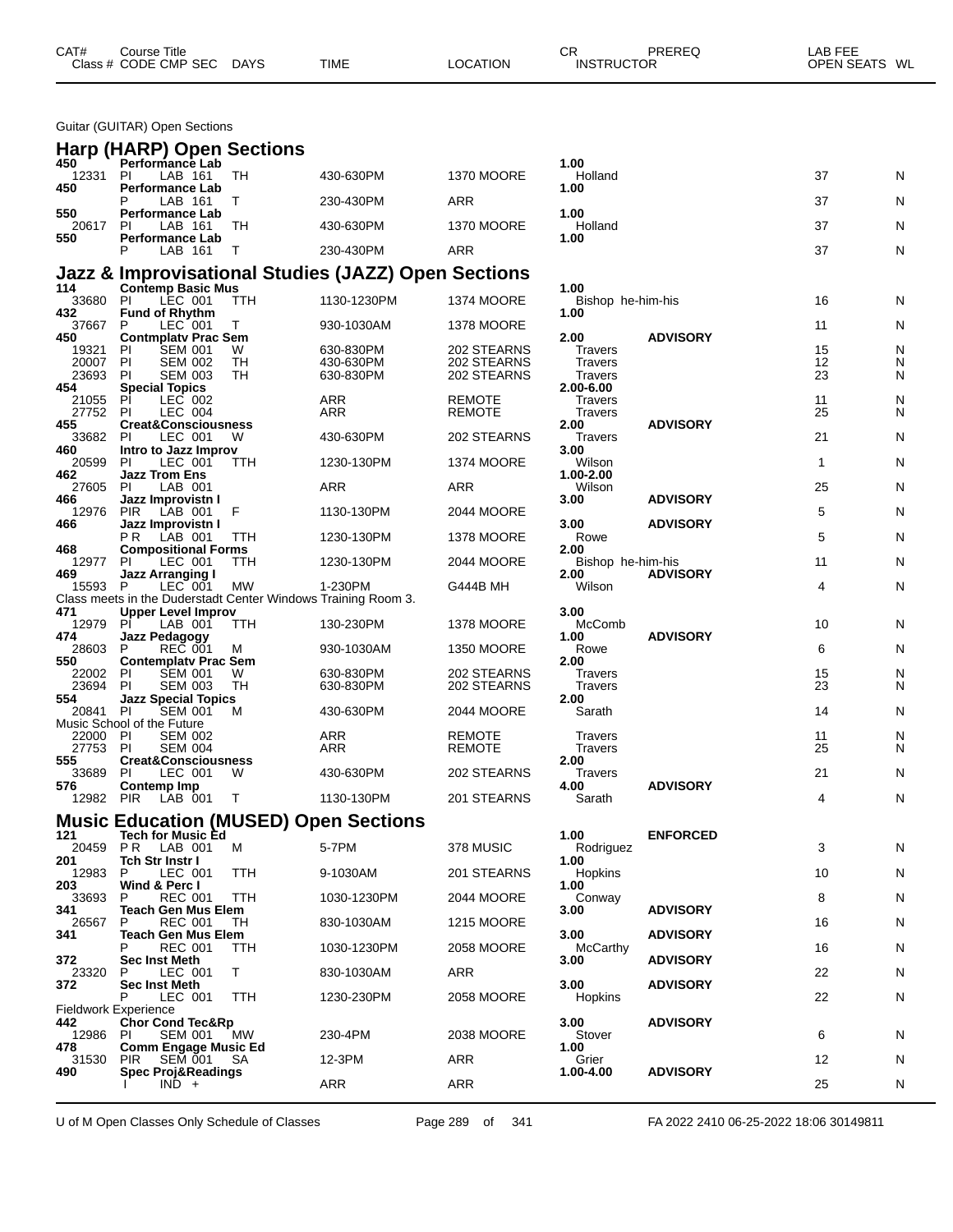| CAT#         | <b>Course Title</b><br>Class # CODE CMP SEC               | <b>DAYS</b> | <b>TIME</b> | <b>LOCATION</b>   | <b>CR</b><br><b>INSTRUCTOR</b> | PREREQ          | LAB FEE<br>OPEN SEATS WL |   |
|--------------|-----------------------------------------------------------|-------------|-------------|-------------------|--------------------------------|-----------------|--------------------------|---|
| 495          | <b>Student Teaching</b>                                   |             |             |                   | 7.00-11.00                     | <b>ADVISORY</b> |                          |   |
| 23426<br>496 | P<br>$LAB$ 001<br><b>Seminar</b>                          |             | <b>ARR</b>  | <b>ARR</b>        | 1.00                           | <b>ADVISORY</b> | 10                       | N |
| 23483        | P<br><b>SEM 001</b>                                       |             | 530-730PM   | <b>1374 MOORE</b> |                                |                 | 10                       | N |
| 500          | <b>Educ Res in the Arts</b>                               |             |             |                   | 3.00                           |                 |                          |   |
| 25475        | P<br><b>SEM 001</b>                                       | W           | 230-530PM   | 3213 MOORE        | <b>McCarthy</b>                |                 | 12                       | N |
| 502          | <b>Mus Soc &amp; Educ</b>                                 |             |             |                   | 3.00                           |                 |                          |   |
| 25476        | P<br><b>SEM 001</b>                                       | M           | 930-1230PM  | 2108 MLB          | Rodriguez                      |                 | 6                        | N |
| 504          | <b>Special Course</b>                                     |             |             |                   | $1.00 - 3.00$                  |                 |                          |   |
| 19806<br>507 | LEC 002<br>PI<br><b>Field Studies Mus Ed</b>              |             | <b>ARR</b>  | <b>ARR</b>        | McCarthy                       |                 | 15                       | N |
| 16754        | <b>PR</b><br>LEC 001                                      |             | <b>ARR</b>  | <b>ARR</b>        | 2.00<br><b>Fitzpatrick</b>     |                 | 25                       | N |
| 25477        | LEC 002<br>PI.                                            |             | <b>ARR</b>  | <b>ARR</b>        | Rodriguez                      |                 | 25                       | N |
| 509          | <b>Spec Proj&amp;Readings</b>                             |             |             |                   | $1.00 - 4.00$                  | <b>ADVISORY</b> |                          |   |
|              | $IND +$<br>R                                              |             | <b>ARR</b>  | <b>ARR</b>        |                                |                 | 25                       | N |
| 516          | <b>Final Presentation</b>                                 |             |             |                   | 2.00                           |                 |                          |   |
|              | $IND +$                                                   |             | <b>ARR</b>  | <b>ARR</b>        |                                |                 | 25                       | N |
| 595          | <b>Teach Mus Higher Ed</b>                                |             |             |                   | 2.00                           |                 |                          |   |
| 12987        | <b>PR</b><br><b>SEM 001</b>                               | т           | 230-430PM   | 2020 MOORE        | Conway                         |                 | 17                       | N |
| 807<br>16778 | <b>Research Sem Mus Ed</b><br><b>PR</b><br><b>SEM 001</b> |             | 130-430PM   | 3219 MOORE        | 1.00-4.00                      |                 | $\overline{7}$           | N |
| 807          | Research Sem Mus Ed                                       |             |             |                   | Conway<br>1.00-4.00            |                 |                          |   |
|              | P <sub>R</sub><br><b>SEM 001</b>                          | F           | 130-430PM   | 3219 MOORE        |                                |                 | $\overline{7}$           | N |
|              | <b>PR</b><br><b>SEM 001</b>                               | F           | 130-430PM   | 3219 MOORE        |                                |                 | $\overline{7}$           | N |
|              | P <sub>R</sub><br><b>SEM 001</b>                          | F           | 130-430PM   | 3219 MOORE        |                                |                 | $\overline{7}$           | N |
|              | <b>PR</b><br><b>SEM 001</b>                               | F           | 130-430PM   | 3219 MOORE        |                                |                 | $\overline{7}$           | N |
|              | This course meets in 2235 Moore (Conference Room)         |             |             |                   |                                |                 |                          |   |
| 810          | Sem in Mus Ed Meth                                        |             |             |                   | 3.00                           | <b>ADVISORY</b> |                          |   |
| 33696        | <b>SEM 001</b><br>P                                       | TH          | 230-530PM   | 3219 MOORE        | Conway                         |                 | 3                        | N |
| 881          | <b>Special Readings</b>                                   |             |             |                   | 1.00-6.00                      | <b>ADVISORY</b> |                          |   |
| 900          | $IND +$<br>R<br><b>Preliminary Exam</b>                   |             | <b>ARR</b>  | <b>ARR</b>        | 1.00                           |                 | 25                       | N |
|              | $IND +$                                                   |             | <b>ARR</b>  | <b>ARR</b>        |                                |                 | 25                       | N |
| 990          | <b>Diss-Precand</b>                                       |             |             |                   | 1.00-8.00                      | <b>ADVISORY</b> |                          |   |
|              | $IND +$                                                   |             | <b>ARR</b>  | <b>ARR</b>        |                                |                 | 24                       | N |
| 995          | <b>Diss-Cand</b>                                          |             |             |                   | 8.00                           | <b>ENFORCED</b> |                          |   |
|              | $IND +$<br>R                                              |             | <b>ARR</b>  | <b>ARR</b>        |                                |                 | 25                       | N |
|              |                                                           |             |             |                   |                                |                 |                          |   |

#### **Musicology (MUSICOL) Open Sections**

NOTE - GRADUATE STUDENTS MUST ELECT 500-LEVEL AND HIGHER COURSES.

| 121                            |                | <b>Intro Art of Music</b>   |     |            |             |                   | 4.00           | <b>ADVISORY</b> |    |              |
|--------------------------------|----------------|-----------------------------|-----|------------|-------------|-------------------|----------------|-----------------|----|--------------|
| 26570                          | P              | <b>DIS</b>                  | 003 |            | $2-3PM$     | 706 BMT           |                |                 | 4  | N            |
| 26571                          | Р              | <b>DIS</b>                  | 004 | т          | 10-11AM     | 806 BMT           |                |                 | 11 | N            |
| 26572                          | P              | <b>DIS</b>                  | 005 | т          | 4-5PM       | 806 BMT           |                |                 | 10 | N            |
| 26573                          | P              | <b>DIS</b>                  | 006 | T          | 11-12PM     | 806 BMT           |                |                 | 2  | N            |
| 26575                          | P              | <b>DIS</b>                  | 008 | Τ          | 3-4PM       | 806 BMT           |                |                 | 6  | N            |
| 26576                          | P              | <b>DIS</b>                  | 009 | M          | 3-4PM       | 806 BMT           |                |                 | 4  | N            |
| 26577                          | P              | <b>DIS</b>                  | 010 | т          | 9-10AM      | 806 BMT           |                |                 | 10 | N            |
| 26568                          | S              | LEC 001                     |     | <b>MWF</b> | 11-12PM     | AUD 4 MLB         | Oliva          |                 |    |              |
| 139                            |                | <b>Intro Study Music</b>    |     |            |             |                   | 2.00           | <b>ADVISORY</b> |    |              |
| 12993                          | P <sub>R</sub> | <b>DIS</b>                  | 002 | <b>TH</b>  | 930-1030AM  | <b>1370 MOORE</b> |                |                 | 16 | N            |
| 12994                          | <b>PR</b>      | <b>DIS</b>                  | 003 | <b>TH</b>  | 930-1030AM  | <b>1378 MOORE</b> |                |                 | 12 | N            |
| 12995                          | <b>PR</b>      | <b>DIS</b>                  | 004 | <b>TH</b>  | 1030-1130AM | <b>1374 MOORE</b> |                |                 | 5  | N            |
| 12996                          | <b>PR</b>      | <b>DIS</b>                  | 005 | F          | 830-930AM   | 2020 MOORE        |                |                 | 20 | N            |
| 12997                          | P <sub>R</sub> | <b>DIS</b>                  | 006 |            | 930-1030AM  | 2020 MOORE        |                |                 | 11 | N            |
| 12998                          | <b>PR</b>      | <b>DIS</b>                  | 007 | F          | 930-1030AM  | 2026 MOORE        |                |                 | 11 | N            |
| 12999                          | <b>PR</b>      | <b>DIS</b>                  | 008 | F          | 1030-1130AM | 2020 MOORE        |                |                 | 9  | N            |
| 13000                          | <b>PR</b>      | <b>DIS</b>                  | 009 | F          | 130-230PM   | 2032 MOORE        |                |                 | 18 | N            |
| 13001                          | <b>PR</b>      | <b>DIS</b>                  | 010 | F          | 130-230PM   | 2038 MOORE        |                |                 | 19 | N            |
| 27879                          | P              | <b>DIS</b>                  | 011 | <b>TH</b>  | 230-330PM   | <b>2026 MOORE</b> |                |                 | 19 | N            |
| 12992                          |                | LEC 001                     |     | <b>MW</b>  |             |                   |                |                 |    |              |
| 239                            | A              |                             |     |            | 930-1030AM  | <b>1340 MOORE</b> | Lwanga<br>2.00 | <b>ADVISORY</b> |    |              |
|                                |                | <b>History of Music</b>     |     |            |             |                   |                |                 |    |              |
| 13003                          | <b>PR</b>      | <b>DIS</b>                  | 002 | <b>TH</b>  | 930-1030AM  | <b>1374 MOORE</b> |                |                 | 9  | N            |
| 13005                          | <b>PR</b>      | <b>DIS</b>                  | 005 | F.         | 830-930AM   | 2032 MOORE        |                |                 | 14 | $\mathsf{N}$ |
| 13002                          | Α              | LEC 001                     |     | <b>MW</b>  | 830-930AM   | <b>1340 MOORE</b> | <b>Borders</b> |                 |    |              |
| 405                            |                | <b>Special Course</b>       |     |            |             |                   | 3.00           | <b>ADVISORY</b> |    |              |
| 33697                          | P              | LEC 002                     |     | <b>TTH</b> | 230-4PM     | 2032 MOORE        | Kaur           |                 | 11 | Υ            |
| Classical Music of North India |                |                             |     |            |             |                   |                |                 |    |              |
| 407                            |                | <b>Special Course</b>       |     |            |             |                   | 3.00           | <b>ADVISORY</b> |    |              |
| 31293 P                        |                | LEC 002                     |     | <b>TTH</b> | 10-1130AM   | <b>ARR</b>        |                |                 | 1  | N            |
| Southeast Asian Music          |                |                             |     |            |             |                   |                |                 |    |              |
| 413                            |                | <b>Topics Early Opera</b>   |     |            |             |                   | 3.00           | <b>ADVISORY</b> |    |              |
| 24295                          | P              | LEC 001                     |     | <b>TTH</b> | 11-1230PM   | <b>1350 MOORE</b> | <b>Stein</b>   |                 | 26 | Υ            |
| History of Opera to 1800       |                |                             |     |            |             |                   |                |                 |    |              |
| 420                            |                | <b>Topics Baroque Music</b> |     |            |             |                   | 2.00-3.00      | <b>ADVISORY</b> |    |              |
| 37396                          | P              | LEC 001                     |     | <b>TTH</b> | 230-4PM     | 3213 MOORE        | <b>Stein</b>   |                 | 64 | Υ            |
| <b>Inclusive Baroque</b>       |                |                             |     |            |             |                   |                |                 |    |              |
| 421                            |                | <b>Mus Classic Era</b>      |     |            |             |                   | 3.00           | <b>ADVISORY</b> |    |              |
|                                |                |                             |     |            |             |                   |                |                 |    |              |

U of M Open Classes Only Schedule of Classes Page 290 of 341 FA 2022 2410 06-25-2022 18:06 30149811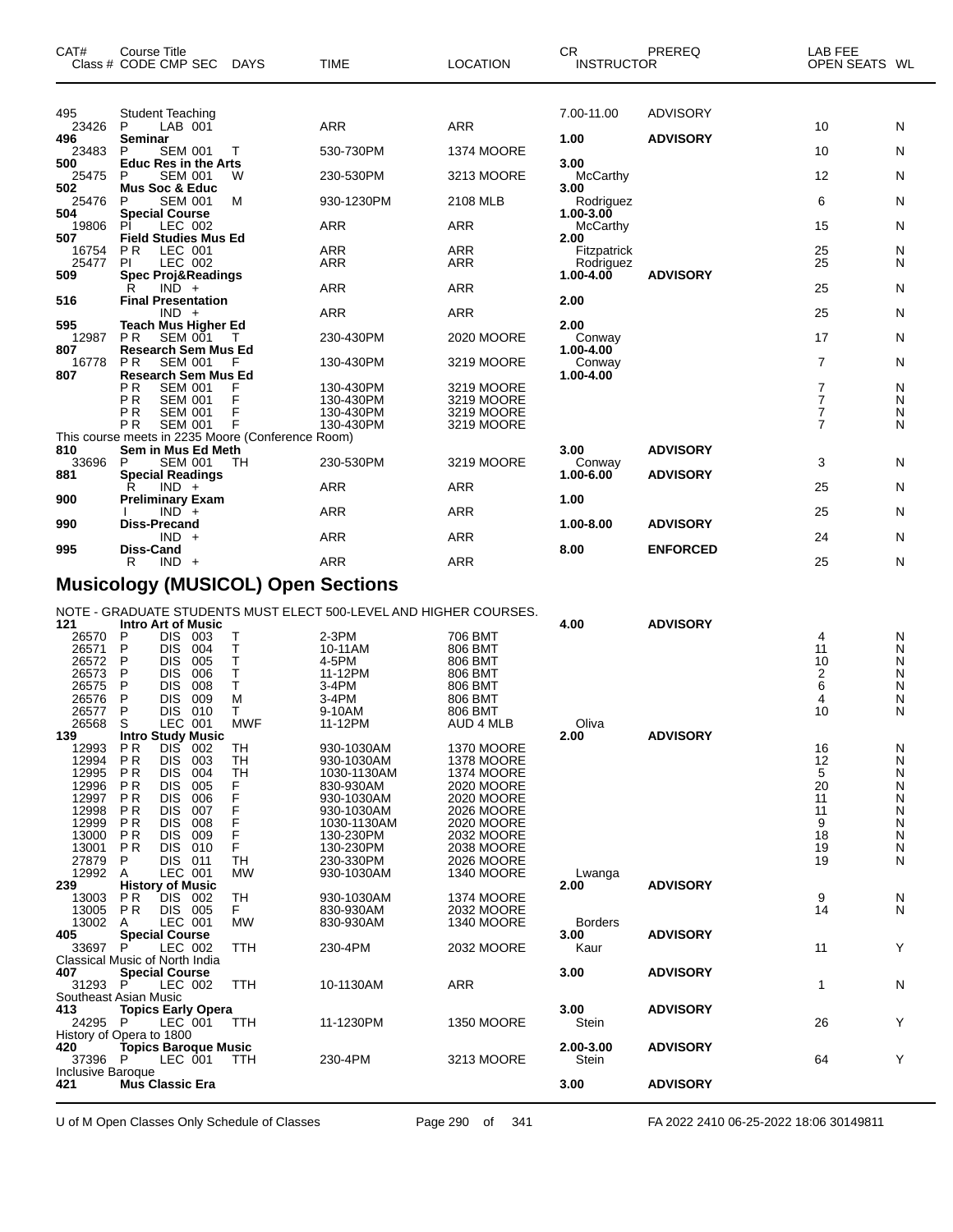| CAT#                          | Course Title<br>Class # CODE CMP SEC                                  | DAYS       | TIME                                                                                                                                                                                                                                                                                                                                                                                                                                                                                                                                                     | <b>LOCATION</b>   | CR.<br><b>INSTRUCTOR</b> | PREREQ          | LAB FEE<br>OPEN SEATS WL                |        |
|-------------------------------|-----------------------------------------------------------------------|------------|----------------------------------------------------------------------------------------------------------------------------------------------------------------------------------------------------------------------------------------------------------------------------------------------------------------------------------------------------------------------------------------------------------------------------------------------------------------------------------------------------------------------------------------------------------|-------------------|--------------------------|-----------------|-----------------------------------------|--------|
| 33698<br>423                  | P<br>LEC 001<br><b>WCIscMus since 1900</b>                            | МW         | 830-10AM                                                                                                                                                                                                                                                                                                                                                                                                                                                                                                                                                 | 2020 MOORE        | Oliva<br>3.00            | <b>ADVISORY</b> | 11                                      | Y      |
| 17961<br>481                  | LEC 001<br>P<br><b>Special Projects</b>                               | <b>TTH</b> | 10-1130AM                                                                                                                                                                                                                                                                                                                                                                                                                                                                                                                                                | 2020 MOORE        | Pierce<br>1.00-4.00      | <b>ADVISORY</b> | 1                                       | Y      |
| 501                           | $IND +$<br><b>Res Mthds HM</b>                                        |            | ARR                                                                                                                                                                                                                                                                                                                                                                                                                                                                                                                                                      | <b>ARR</b>        | 3.00                     | <b>ADVISORY</b> | 25                                      | N      |
| 13408                         | PI<br><b>SEM 001</b>                                                  | W          | 130-430PM                                                                                                                                                                                                                                                                                                                                                                                                                                                                                                                                                | 3219 MOORE        | Cruz                     |                 | 13                                      | N      |
|                               |                                                                       |            | This course offers an introduction to the methods, discourse, and intellectual debates animating the study of music<br>history today. Alongside the study of these debates, students will develop portfolios of research-based activities                                                                                                                                                                                                                                                                                                                |                   |                          |                 |                                         |        |
| 503                           | <b>Mus Bibliogr</b>                                                   |            | honing expertise in current techniques of musicological and humanistic study.                                                                                                                                                                                                                                                                                                                                                                                                                                                                            |                   | 3.00                     | <b>ADVISORY</b> |                                         |        |
| 26006<br>505                  | <b>SEM 001</b><br>P<br><b>Special Course</b>                          | <b>TTH</b> | 830-10AM                                                                                                                                                                                                                                                                                                                                                                                                                                                                                                                                                 | <b>1350 MOORE</b> | 3.00                     | <b>ADVISORY</b> | 15                                      | N      |
| 28592 P                       | LEC 001                                                               | <b>TTH</b> | 1-230PM                                                                                                                                                                                                                                                                                                                                                                                                                                                                                                                                                  | 2020 MOORE        | Pierce                   |                 | 4                                       | Y      |
| Mus, Capitalism<br>29226 P    | LEC 002<br>Classical Music of North India                             | <b>TTH</b> | 230-4PM                                                                                                                                                                                                                                                                                                                                                                                                                                                                                                                                                  | 2032 MOORE        | Kaur                     |                 | 11                                      | Y      |
| 507<br>28593 P                | <b>Special Course</b><br>LEC 001<br><b>Chinese Instrumental Music</b> | TTH        | 10-1130AM                                                                                                                                                                                                                                                                                                                                                                                                                                                                                                                                                | 3213 MOORE        | 3.00<br>Lam              | <b>ADVISORY</b> | 3                                       | N      |
| 509<br>13010 PR               | <b>Musicol Pedagogy</b><br><b>SEM 001</b>                             | м          | 130-430PM                                                                                                                                                                                                                                                                                                                                                                                                                                                                                                                                                | 3219 MOORE        | 3.00<br>Garrett          |                 | 1                                       | N      |
| 513<br>24296                  | <b>Early Hist of Opera</b><br>LEC 001<br>P                            | TTH        | 11-1230PM                                                                                                                                                                                                                                                                                                                                                                                                                                                                                                                                                | <b>1350 MOORE</b> | 3.00<br>Stein            | <b>ADVISORY</b> | 26                                      | Y      |
|                               | History of Opera to 1800                                              |            |                                                                                                                                                                                                                                                                                                                                                                                                                                                                                                                                                          |                   |                          |                 |                                         |        |
| 521<br>33701                  | <b>Mus Classic Era</b><br>LEC 001<br>P                                | <b>MW</b>  | 830-10AM                                                                                                                                                                                                                                                                                                                                                                                                                                                                                                                                                 | 2020 MOORE        | 3.00<br>Oliva            | <b>ADVISORY</b> | 11                                      | Y      |
| 547<br>26580                  | Int Ethnomus<br><b>SEM 001</b><br>P                                   | <b>TTH</b> | 1130-1PM                                                                                                                                                                                                                                                                                                                                                                                                                                                                                                                                                 | 3219 MOORE        | 3.00<br>Kaur             | <b>ADVISORY</b> | 8                                       | N      |
| 581                           | <b>Special Projects</b><br>$IND +$                                    |            | ARR                                                                                                                                                                                                                                                                                                                                                                                                                                                                                                                                                      | ARR               | 1.00-4.00                | <b>ADVISORY</b> | 25                                      | N      |
| 591                           | <b>Musicol Thesis</b>                                                 |            |                                                                                                                                                                                                                                                                                                                                                                                                                                                                                                                                                          |                   | 2.00-6.00                | <b>ADVISORY</b> |                                         |        |
| 605                           | $IND +$<br><b>Special Course</b>                                      |            | ARR                                                                                                                                                                                                                                                                                                                                                                                                                                                                                                                                                      | <b>ARR</b>        | 3.00                     | <b>ADVISORY</b> | 25                                      | N      |
| 37166<br>African Soundscapes  | P<br><b>SEM 001</b>                                                   | <b>MW</b>  | 1-230PM                                                                                                                                                                                                                                                                                                                                                                                                                                                                                                                                                  | 3213 MOORE        | Lwanga                   |                 | 7                                       | N      |
| 606                           | <b>Special Course</b>                                                 |            |                                                                                                                                                                                                                                                                                                                                                                                                                                                                                                                                                          |                   | 3.00                     | <b>ADVISORY</b> |                                         |        |
| 33704 P<br>Inclusive Baroque  | <b>SEM 001</b>                                                        | TTH        | 230-4PM                                                                                                                                                                                                                                                                                                                                                                                                                                                                                                                                                  | 3213 MOORE        | Stein                    |                 | 64                                      | Y      |
| 33745 P<br>The Media of Opera | <b>SEM 002</b>                                                        | <b>MW</b>  | 1030-12PM                                                                                                                                                                                                                                                                                                                                                                                                                                                                                                                                                | 3219 MOORE        | Cruz                     |                 | 4                                       | Y      |
|                               |                                                                       |            | The course explores the multiple technological regimes that continue to animate the practice of opera and its<br>imagination from the late 18th-century to the present. Recent scholarship on the topic will be read in conjunction<br>with the study of representative works. Topics addressed will include: the audio-visual regime of opera, modes of<br>spectatorship, global circulation of theatrical technologies and the re-mediation of opera by technologies of sound<br>reproduction and transmission, such as the phonogram, radio and film. |                   |                          |                 |                                         |        |
| 631<br>34707 P                | <b>Hist-Appl Perf Prac</b><br>LEC 001                                 | TTH        | 1-230PM                                                                                                                                                                                                                                                                                                                                                                                                                                                                                                                                                  | ARR               | 3.00<br>Lam              |                 | 6                                       | N      |
| 647                           | Contrafactum and Text Setting<br>20th C Music                         |            |                                                                                                                                                                                                                                                                                                                                                                                                                                                                                                                                                          |                   | 3.00                     | <b>ADVISORY</b> |                                         |        |
| 30443 P                       | SEM 001 MW                                                            |            | 1-230PM                                                                                                                                                                                                                                                                                                                                                                                                                                                                                                                                                  | 2044 MOORE        | <b>Borders</b>           |                 | 8                                       | N      |
| 881                           | Broadcast Music in Long 1950s<br><b>Special Readings</b>              |            |                                                                                                                                                                                                                                                                                                                                                                                                                                                                                                                                                          |                   | 2.00-6.00                | <b>ADVISORY</b> |                                         |        |
| 990                           | $IND +$<br><b>Diss-Precand</b>                                        |            | <b>ARR</b>                                                                                                                                                                                                                                                                                                                                                                                                                                                                                                                                               | ARR               | 1.00-8.00                | <b>ADVISORY</b> | 25                                      | N      |
| 995                           | $IND +$<br>Diss-Cand                                                  |            | ARR                                                                                                                                                                                                                                                                                                                                                                                                                                                                                                                                                      | ARR               | 8.00                     | <b>ENFORCED</b> | 25                                      | N      |
|                               | $IND +$<br>R                                                          |            | <b>ARR</b>                                                                                                                                                                                                                                                                                                                                                                                                                                                                                                                                               | ARR               |                          |                 | 25                                      | N      |
|                               |                                                                       |            | <b>Music Performance (MUSPERF) Open Sections</b>                                                                                                                                                                                                                                                                                                                                                                                                                                                                                                         |                   |                          |                 |                                         |        |
| 200<br>33708 P                | <b>Special Course</b><br>LEC 001                                      | F          | 10-12PM                                                                                                                                                                                                                                                                                                                                                                                                                                                                                                                                                  | 806 BMT           | 2.00<br>Smith            |                 | 12                                      | N      |
| Rap Songwriting<br>33709 P    | LEC 002                                                               | F          | 2-4PM                                                                                                                                                                                                                                                                                                                                                                                                                                                                                                                                                    | 806 BMT           | Smith                    |                 | 10                                      | N      |
| Rap Songwriting<br>291        |                                                                       |            |                                                                                                                                                                                                                                                                                                                                                                                                                                                                                                                                                          |                   | 1.00-4.00                |                 |                                         |        |
|                               | <b>Independent Study</b><br>IND +                                     |            | ARR                                                                                                                                                                                                                                                                                                                                                                                                                                                                                                                                                      | ARR               |                          |                 | 1                                       | N      |
| 391                           | <b>Independent Study</b><br>$IND +$                                   |            | <b>ARR</b>                                                                                                                                                                                                                                                                                                                                                                                                                                                                                                                                               | ARR               | 1.00-4.00                |                 | 1                                       | N      |
| 401<br>18349                  | <b>Curr Practical Exp</b><br>LEC 003<br><b>PI</b>                     |            | ARR                                                                                                                                                                                                                                                                                                                                                                                                                                                                                                                                                      | <b>ARR</b>        | 1.00<br>Halen            |                 | 25                                      | N      |
| 18350                         | ΡI<br>LEC 004                                                         |            | <b>ARR</b>                                                                                                                                                                                                                                                                                                                                                                                                                                                                                                                                               | ARR               | Berofsky                 |                 | 25                                      | N      |
| 25208<br>19170                | PI<br>LEC 005<br>LEC 007<br>PI                                        |            | ARR<br><b>ARR</b>                                                                                                                                                                                                                                                                                                                                                                                                                                                                                                                                        | ARR<br>ARR        | Jackson<br>Aaron         |                 | 25<br>25                                | N<br>N |
| 20228<br>21242                | PI<br>LEC 009                                                         |            | <b>ARR</b>                                                                                                                                                                                                                                                                                                                                                                                                                                                                                                                                               | <b>ARR</b>        | Kibbie                   |                 | 25                                      | N      |
| 22334                         | PI<br>LEC 012<br>PI<br>LEC 014                                        |            | ARR<br><b>ARR</b>                                                                                                                                                                                                                                                                                                                                                                                                                                                                                                                                        | ARR<br>ARR        | Masson<br>Porter         |                 | $\begin{array}{c} 25 \\ 25 \end{array}$ | N<br>N |
| 23164<br>20625 PI             | PI<br>LEC 016<br>LEC 029                                              |            | ARR<br><b>ARR</b>                                                                                                                                                                                                                                                                                                                                                                                                                                                                                                                                        | ARR<br>ARR        | Cantor<br>Rogers Jr      |                 | 25<br>25                                | N<br>N |
|                               |                                                                       |            |                                                                                                                                                                                                                                                                                                                                                                                                                                                                                                                                                          |                   |                          |                 |                                         |        |

U of M Open Classes Only Schedule of Classes Page 291 of 341 FA 2022 2410 06-25-2022 18:06 30149811

 $\overline{\phantom{0}}$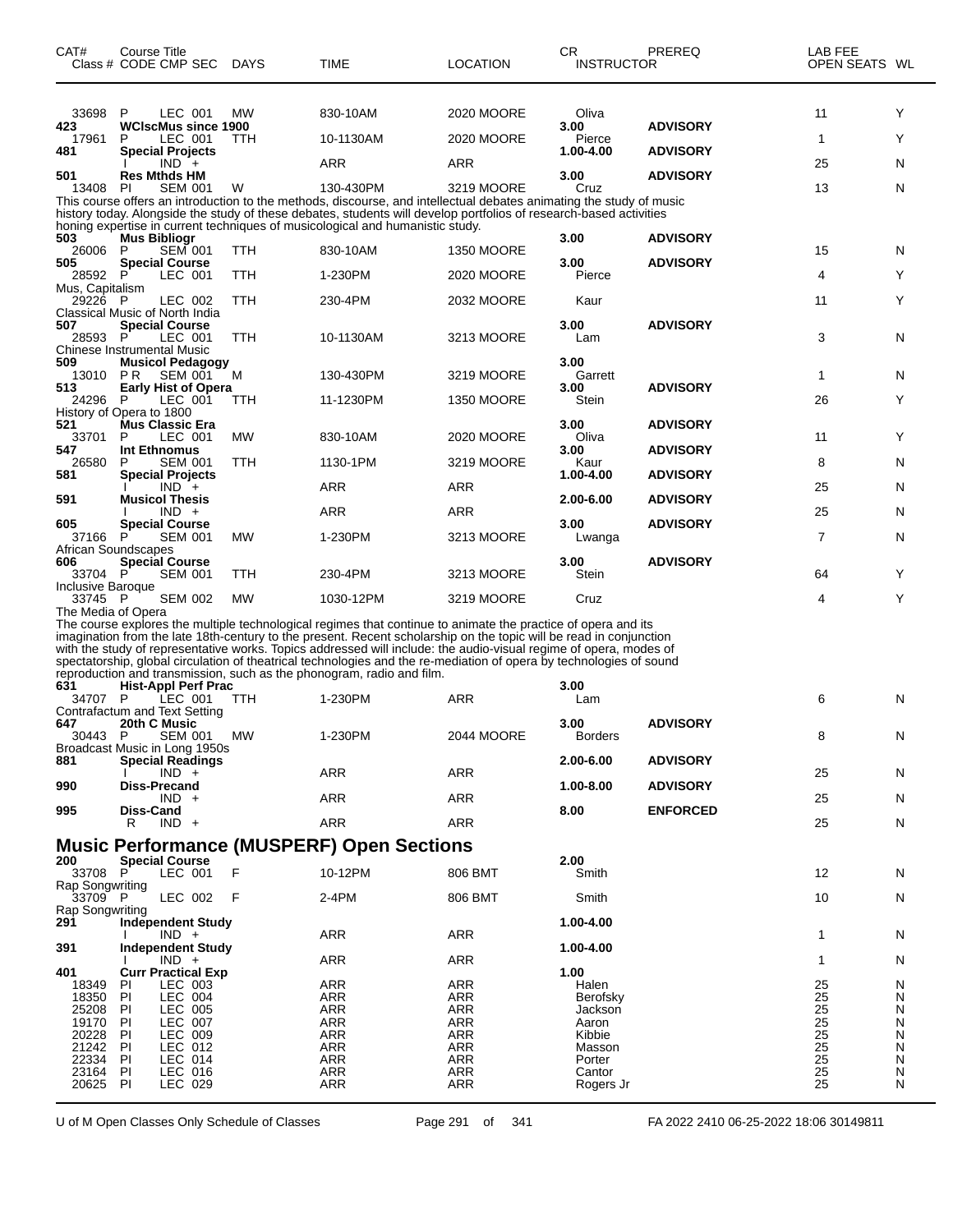| CAT#                          | <b>Course Title</b><br>Class # CODE CMP SEC                          | <b>DAYS</b> | <b>TIME</b>                                     | <b>LOCATION</b>                | <b>CR</b><br><b>INSTRUCTOR</b> | PREREQ                   | LAB FEE<br>OPEN SEATS WL |        |
|-------------------------------|----------------------------------------------------------------------|-------------|-------------------------------------------------|--------------------------------|--------------------------------|--------------------------|--------------------------|--------|
| 28103                         | LEC 163<br>PI                                                        |             | <b>ARR</b>                                      | <b>ARR</b>                     | Coade                          |                          | 25                       | N      |
| 27927                         | <b>LEC 209</b><br>P                                                  |             | <b>ARR</b>                                      | <b>ARR</b>                     | Lusmann                        |                          | 25                       | N      |
| 23991                         | LEC.<br>240<br>PI                                                    |             | <b>ARR</b>                                      | <b>ARR</b>                     | Olsen                          |                          | $\overline{25}$          | N      |
| 22214<br>27480                | LEC 013<br>PI<br>P<br>LEC 030                                        |             | ARR<br><b>ARR</b>                               | <b>ARR</b><br><b>ARR</b>       | Corey                          |                          | 25                       | N<br>N |
| 26152                         | PI<br>LEC<br>105                                                     |             | <b>ARR</b>                                      | <b>ARR</b>                     | Sarath<br>Harding              |                          | $\frac{25}{25}$          | N      |
| 23806                         | <b>LEC</b><br>P<br>129                                               |             | ARR                                             | <b>ARR</b>                     | Greene                         |                          |                          | N      |
| 26321                         | P<br>211<br>LEC.                                                     |             | <b>ARR</b>                                      | <b>ARR</b>                     | Washington                     |                          | $\frac{25}{25}$          | N      |
| 23815                         | PI<br>LEC.<br>306                                                    |             | <b>ARR</b>                                      | <b>ARR</b>                     | Santos                         |                          | $\overline{25}$          | N      |
| 26343                         | PI<br><b>LEC 307</b>                                                 |             | ARR                                             | <b>ARR</b>                     | Chambers he-they               |                          | 25                       | N      |
| 440                           | <b>Senior Recital</b><br>$IND +$                                     |             | <b>ARR</b>                                      | ARR                            | 0.00                           |                          | 25                       | N      |
| 491                           | <b>Independent Study</b><br>$IND +$                                  |             | <b>ARR</b>                                      | <b>ARR</b>                     | 1.00-4.00                      |                          | 1                        | N      |
| 540                           | <b>Masters Recital</b><br>$IND +$                                    |             | ARR                                             | <b>ARR</b>                     | 0.00                           |                          | 25                       | N      |
| 541<br>550                    | <b>Mstr Chamber Recital</b><br>$IND +$<br><b>Performance Seminar</b> |             | <b>ARR</b>                                      | <b>ARR</b>                     | 0.00<br>1.00                   | <b>ADVISORY</b>          | 24                       | N      |
| 20318                         | <b>SEM 161</b><br>P                                                  |             | <b>ARR</b>                                      | <b>ARR</b>                     | Holland                        |                          | 25                       | N      |
| 20320                         | P<br><b>SEM 162</b>                                                  |             | <b>ARR</b>                                      | <b>ARR</b>                     | Schotten                       |                          | 25                       | N      |
| 25007                         | P<br><b>SEM 163</b>                                                  |             | ARR                                             | <b>ARR</b>                     | Coade                          |                          | 25                       | N      |
| 20317                         | P<br><b>SEM 172</b>                                                  |             | <b>ARR</b>                                      | <b>ARR</b>                     | Berofsky                       |                          | 25                       | N      |
| 20203                         | P<br><b>SEM 178</b>                                                  |             | <b>ARR</b>                                      | <b>ARR</b>                     | Aaron                          |                          | 24                       | N      |
| 23823                         | PI<br><b>SEM 154</b>                                                 |             | <b>ARR</b>                                      | <b>ARR</b>                     | Votapek                        |                          | 25                       | N      |
| 20969                         | P<br><b>SEM 232</b>                                                  | м           | 530-7PM                                         | <b>ARR</b>                     | Halen                          |                          | 25                       | N      |
| 592<br>19786                  | <b>Pno Chamber Mus&amp;Acc</b><br><b>SEM 002</b><br>PI               |             | ARR                                             | <b>ARR</b>                     | 2.00-4.00<br>Berofsky          | <b>ADVISORY</b>          | 8                        | N      |
| 640                           | <b>Specialist Recital</b><br>$IND +$                                 |             | <b>ARR</b>                                      | <b>ARR</b>                     | 0.00                           |                          | 25                       | N      |
| 781<br>13020                  | Prof&Acad Developmt<br><b>SEM 001</b><br>P                           | F           | 930-1130AM                                      | 3219 MOORE                     | 1.00-4.00<br>Eldan             | <b>ADVISORY</b>          | 12                       | N      |
| Strings                       |                                                                      |             |                                                 |                                |                                |                          |                          |        |
| 28136<br>13021                | P<br><b>SEM 004</b><br>$\mathsf{P}$<br><b>SEM 002</b>                |             | <b>ARR</b><br>ARR                               | <b>ARR</b><br><b>ARR</b>       | Piper<br>Katz                  |                          | 20<br>8                  | N<br>N |
| Piano Accompanying<br>13022 P | <b>SEM 003</b>                                                       | W           | 130-330PM                                       | 2020 MOORE                     | Vojcic                         |                          | 11                       | N      |
| Piano<br>882                  | <b>Contemp Direct Ens</b>                                            |             |                                                 |                                | 1.00-2.00                      | <b>ADVISORY</b>          |                          |        |
| 16014<br>891                  | <b>REC 002</b><br>PI<br><b>Directed Perform</b>                      | TTH         | 1030-1230PM                                     | 1380 SM                        | Slywotzky<br>2.00-6.00         | <b>ADVISORY</b>          | 25                       | N      |
| 990                           | $IND +$<br>Diss-Precand                                              |             | <b>ARR</b>                                      | <b>ARR</b>                     | 1.00-8.00                      | <b>ADVISORY</b>          | 25                       | N      |
|                               | $IND +$                                                              |             | <b>ARR</b>                                      | <b>ARR</b>                     |                                |                          | 35                       | N      |
|                               |                                                                      |             | <b>Musical Theatre (MUSTHTRE) Open Sections</b> |                                |                                |                          |                          |        |
| 123                           | <b>Ballet Mus Thea I</b>                                             |             |                                                 |                                | 2.00                           | <b>ADVISORY</b>          |                          |        |
| 13033                         | PI<br>LAB 001                                                        | F           | 9-1030AM                                        | POWER REHEARSAL RM             |                                |                          | 9                        | N      |
| 123                           | <b>Ballet Mus Thea I</b><br>P<br>LAB 001                             | <b>MW</b>   | 9-1030AM                                        | POWER REHEARSAL Bellesus, Rice | 2.00                           | <b>ADVISORY</b>          | 9                        | N      |
| 133                           | <b>Intro Mus Thtre I</b>                                             |             |                                                 |                                | 2.00                           | <b>ADVISORY</b>          |                          |        |
| 150                           | 13034 PIR LEC 001<br><b>MT Ens Tech</b>                              | <b>TTH</b>  | 430-6PM                                         | 2044 MOORE                     | Wagner<br>2.00                 |                          | 8                        | Υ      |
| 29590<br>150                  | PD<br>LAB 001<br><b>MT Ens Tech</b>                                  | F           | 130-3PM                                         | 2439 WDC                       | 2.00                           |                          | 25                       | N      |
|                               | LAB 001<br>P                                                         | W           | 130-230PM                                       | <b>1350 MOORE</b>              | Walker                         |                          | 25                       | N      |
| 151<br>13035                  | Tap Dance I<br>LAB 001<br>PI.                                        | <b>MW</b>   | 9-1030AM                                        | 1455 WDC                       | 1.00<br>Randazzo               | <b>ADVISORY</b>          | 1                        | N      |
| 207                           | <b>Ind Study</b>                                                     |             |                                                 |                                | 1.00-3.00                      | <b>ADVISORY</b>          |                          |        |
| 235                           | $IND +$<br>Performance I                                             |             | ARR                                             | ARR                            | 3.00                           | <b>ADVISORY</b>          | 25                       | N      |
| 13037                         | LAB 001<br>PI.                                                       | MW          | 1230-230PM                                      | 1455 WDC                       | McElroy, Driskill              |                          | 4                        | N      |
| 13038                         | LAB 002<br>PI                                                        | МW          | 230-430PM                                       | 1455 WDC                       | DeBord, Madama                 |                          | 1                        | N      |
| 280                           | <b>Prod Performance</b>                                              |             |                                                 |                                | 1.00-3.00                      | <b>ADVISORY</b>          |                          |        |
| 13040                         | LAB 001<br><b>PI</b>                                                 |             | ARR                                             | <b>ARR</b>                     | Walker                         |                          | 20                       | Y      |
| 15612                         | LAB 002<br>PI                                                        |             | <b>ARR</b>                                      | ARR                            |                                | Madama, Kortman Westphal | 25                       | N      |
| 19851                         | LAB 004<br>PI                                                        |             | ARR                                             | ARR                            | Goodrich she-her-hers          |                          | 25                       | N      |
| 335                           | Performance III                                                      |             |                                                 |                                | 3.00                           |                          |                          |        |
| 20050                         | LAB 001<br>PI                                                        | TTH         | $1-3PM$                                         | 1455 WDC                       | Kortman Westphal               |                          | 15                       | N      |
| 337<br>29173                  | <b>MT Theory 3</b><br><b>SEM 001</b><br><b>PIR</b>                   | F           | 11-12PM                                         | 2439 WDC                       | 3.00                           | <b>ENFORCED</b>          | 17                       | N      |
| 337                           | <b>MT Theory 3</b><br>SEM 001<br>P R                                 | <b>MW</b>   | 1030-12PM                                       | <b>B207 WDC</b>                | 3.00<br>Driskill               | <b>ENFORCED</b>          | 17                       | N      |
| 353                           | <b>Dance Styles III</b>                                              |             |                                                 |                                | 1.00                           | <b>ADVISORY</b>          |                          |        |
| 13041                         | ΡI<br>LAB 001                                                        | <b>MW</b>   | 12-130PM                                        | POWER REHEARSAL MEMore         |                                |                          | 12                       | N      |
| 360                           | <b>MT Song Rep</b>                                                   |             |                                                 |                                | 1.00                           | <b>ENFORCED</b>          |                          |        |
| 33908                         | PIR LAB 001                                                          | МW          | 130-3PM                                         | <b>B222 WDC</b>                | Kortman Westphal               |                          | 16                       | N      |
| POP/ROCK<br>407               | <b>Independent Study</b>                                             |             |                                                 |                                | 1.00-3.00                      | <b>ADVISORY</b>          |                          |        |
|                               |                                                                      |             |                                                 |                                |                                |                          |                          |        |

U of M Open Classes Only Schedule of Classes Page 292 of 341 FA 2022 2410 06-25-2022 18:06 30149811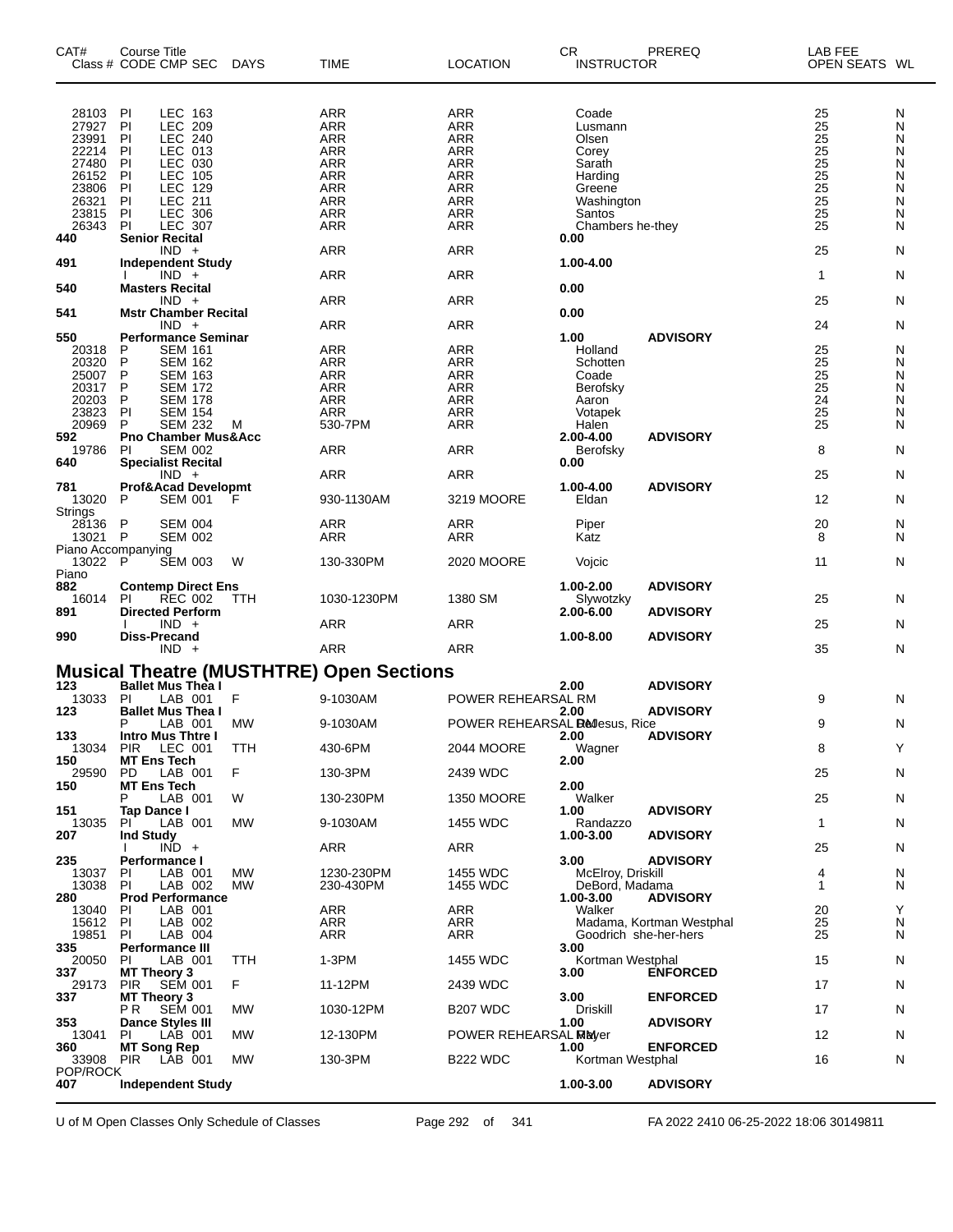| CAT#                          | Course Title<br>Class # CODE CMP SEC                       |   | <b>DAYS</b>  | <b>TIME</b>                                                                                      | <b>LOCATION</b>       | <b>CR</b><br><b>INSTRUCTOR</b> | PREREQ                   | LAB FEE<br>OPEN SEATS WL |        |
|-------------------------------|------------------------------------------------------------|---|--------------|--------------------------------------------------------------------------------------------------|-----------------------|--------------------------------|--------------------------|--------------------------|--------|
| 423                           | $IND +$<br><b>Ballet MT V</b>                              |   |              | ARR                                                                                              | <b>ARR</b>            | 1.00                           | <b>ADVISORY</b>          | 25                       | N      |
| 20589                         | ΡI<br>LAB 001                                              |   | MW           | 1030-12PM                                                                                        | POWER REHEARSAL Mayer |                                |                          | 15                       | N      |
| 435<br>13043                  | <b>Performance V</b><br>LAB 001<br>PI                      |   | TTH          | 1-3PM                                                                                            | 2415 WDC              | 3.00<br>DeBord, Packard        | <b>ADVISORY</b>          | 6                        | N      |
| 441<br>17401                  | <b>Hist Musical Theatr</b><br><b>PIR</b><br>LEC 001        |   | TTH          | 3-430PM                                                                                          | 2044 MOORE            | 3.00<br>Wagner                 | <b>ADVISORY</b>          | 26                       | N      |
| 450<br>22976                  | <b>Dance Workshop</b><br>ΡI<br>LEC 001                     | F |              | 1230-130PM                                                                                       | POWER REHEARSAL RM    | 1.00                           | <b>ADVISORY</b>          | 23                       | N      |
| 450                           | <b>Dance Workshop</b><br>P<br>LEC 001                      | F |              | 1030-6PM                                                                                         | 1455 WDC              | 1.00<br>Goodrich she-her-hers, | <b>ADVISORY</b>          |                          |        |
|                               |                                                            |   |              |                                                                                                  |                       | Randazzo                       |                          | 23                       | N      |
| 458<br>29174                  | <b>MT Capstone Project</b><br><b>SEM 001</b><br><b>PIR</b> |   |              | ARR                                                                                              | ARR                   | 3.00<br>Cardinal               | <b>ENFORCED</b>          | 25                       | N      |
| 480<br>13044                  | <b>Prod Performance</b><br><b>PIR</b><br>LAB 001           |   |              | <b>ARR</b>                                                                                       | <b>ARR</b>            | 1.00-3.00<br>Walker            | <b>ADVISORY</b>          | 30                       | N      |
| 15613<br>22977                | ΡI<br>LAB 002<br>PI<br>LAB 004                             |   |              | <b>ARR</b><br>ARR                                                                                | ARR<br>ARR            | Goodrich she-her-hers          | Madama, Kortman Westphal | 25<br>25                 | N<br>N |
| 496                           | <b>Senior Showcase</b>                                     |   |              | Please Note: These Rehearsals are scheduled for September 30, November 4, and December 12, 2022. |                       | 1.00                           | <b>ADVISORY</b>          |                          |        |
| 37547 P                       | LAB 001                                                    | F |              | 3-530PM                                                                                          | 2439 WDC              | DeBord, McElroy                |                          | 25                       | N      |
|                               | <b>Oboe (OBOE) Open Sections</b>                           |   |              |                                                                                                  |                       |                                |                          |                          |        |
| 111                           | <b>Performánce</b><br>$IND +$                              |   |              | <b>ARR</b>                                                                                       | <b>ARR</b>            | 2.00-6.00                      |                          | 11                       | N      |
| Opera                         | (OPERA) Open Sections                                      |   |              |                                                                                                  |                       |                                |                          |                          |        |
| 139<br>33712                  | Perf Skills I<br>LAB 001<br>P                              |   | TTH          | 1030-1230PM                                                                                      | <b>1360 MOORE</b>     | 2.00<br>Cote                   |                          | 32                       | N.     |
| 239<br>34639                  | <b>Performance Skills 2</b><br>P <sub>R</sub><br>LAB 001   |   | <b>MW</b>    | 230-430PM                                                                                        | 202 STEARNS           | 2.00                           | <b>ENFORCED</b>          | 14                       | N      |
| 340<br>17977                  | Opera Wkshp I<br><b>PIR</b><br>LAB 001                     |   | TTH          | 1230-230PM                                                                                       | <b>1360 MOORE</b>     | 2.00                           | <b>ADVISORY</b>          | 4                        | N      |
| 450                           | Opera Wkshp II                                             |   |              |                                                                                                  |                       | 2.00                           | <b>ADVISORY</b>          |                          |        |
| 13046 PIR<br>Opera Project    | LAB 001                                                    |   | TTH          | 230-430PM                                                                                        | <b>1360 MOORE</b>     |                                |                          | 18                       | N      |
| 34640 PI<br>Audition Skills   | LAB 002                                                    |   | <b>MW</b>    | 1230-230PM                                                                                       | <b>1360 MOORE</b>     |                                |                          | 20                       | N      |
| 455<br>13047 PR               | <b>Repertory &amp; Prod</b><br>LAB 001                     |   | <b>MTTHF</b> | 430-7PM                                                                                          | <b>1360 MOORE</b>     | 2.00-4.00                      |                          | 55                       | N      |
| Mainstage Opera<br>540        | Opera Wkshp I                                              |   |              |                                                                                                  |                       | 2.00                           | <b>ADVISORY</b>          |                          |        |
| 13048<br>550                  | <b>PIR</b><br>LAB 001<br>Opera Wkshp II                    |   | <b>MW</b>    | 230-430PM                                                                                        | 1360 MOORE            | 2.00                           | <b>ADVISORY</b>          | 10                       | N      |
| 13049 PIR                     | LAB 001                                                    |   | TTH          | 230-430PM                                                                                        | <b>1360 MOORE</b>     |                                |                          | 18                       | N      |
| Opera Project<br>34641        | PI<br>LAB 002                                              |   | MW           | 1230-230PM                                                                                       | <b>1360 MOORE</b>     |                                |                          | 20                       | N      |
| <b>Audition Skills</b><br>555 | Repertory&Productn                                         |   |              |                                                                                                  |                       | 2.00-4.00                      | <b>ADVISORY</b>          |                          |        |
| 13050 PR<br>Mainstage Opera   | LAB 001                                                    |   | <b>MTTHF</b> | 430-7PM                                                                                          | <b>1360 MOORE</b>     |                                |                          | 55                       | N      |
|                               | <b>Organ (ORGAN) Open Sections</b>                         |   |              |                                                                                                  |                       |                                |                          |                          |        |
|                               |                                                            |   |              | <b>Organ Literature (ORGANLIT) Open Sections</b>                                                 |                       |                                |                          |                          |        |
| 587<br>37832                  | Organ Pedagogy<br>P<br>LEC 001                             |   |              | ARR                                                                                              | <b>ARR</b>            | 2.00                           |                          | 8                        |        |
| 783                           | <b>Baroque Organ Music</b>                                 |   |              |                                                                                                  |                       | Keller<br>2.00                 |                          |                          | N      |
| 33713                         | LEC 001<br>P                                               |   | W            | 3-430PM                                                                                          | <b>BAM HALL</b>       |                                |                          | 25                       | N      |
| 100                           | Res&Scholarship I                                          |   |              | <b>Performing Arts &amp; Technology (PAT) Open Sections</b>                                      |                       | 1.00-3.00                      | <b>ADVISORY</b>          |                          |        |
| 25019<br>300                  | ΡI<br>LEC 331<br><b>Res&amp;Scholarship II</b>             |   |              | ARR                                                                                              | <b>ARR</b>            | Camc?<br>1.00-3.00             | <b>ADVISORY</b>          | 50                       | Y      |
| 25020<br>400                  | <b>PI</b><br>LEC 331<br><b>PAT Seminar</b>                 |   |              | ARR                                                                                              | ARR                   | Camc?<br>0.50                  |                          | 50                       | Y      |
| 24744                         | <b>SEM 001</b><br>P R                                      | F |              | 230-4PM                                                                                          | 1350 MOORE            |                                |                          | 34                       | N      |
| 490<br>23628                  | <b>Sr Thesis Seminar</b><br>ΡI<br><b>SEM 002</b>           |   |              | ARR                                                                                              | ARR                   | 1.00-3.00<br>Edwards           | <b>ADVISORY</b>          | 25                       | Y      |
| 23629<br>23630                | PI<br><b>SEM 003</b><br>PI<br><b>SEM 004</b>               |   |              | ARR<br>ARR                                                                                       | ARR<br>ARR            | Dooley<br>Granzow              |                          | 25<br>25                 | Υ<br>Y |
| 28110<br>23631                | <b>PI</b><br><b>SEM 005</b><br>PI<br><b>SEM 006</b>        |   |              | ARR<br><b>ARR</b>                                                                                | ARR<br>ARR            | Kirshner<br>Gurevich           |                          | 25<br>25                 | N<br>Υ |
| 23632                         | ΡI<br><b>SEM 007</b>                                       |   |              | ARR                                                                                              | ARR                   | O'Modhrain                     |                          | 25                       | Υ      |
| 25021<br>581                  | ΡI<br><b>SEM 331</b><br>Independ Std                       |   |              | ARR                                                                                              | ARR                   | Camc?<br>1.00-4.00             | <b>ADVISORY</b>          | 25                       | N      |
| 590                           | $IND +$<br>Thesis                                          |   |              | ARR                                                                                              | ARR                   | 1.00-9.00                      |                          | 25                       | Y      |
|                               | $IND +$                                                    |   |              | ARR                                                                                              | <b>ARR</b>            |                                |                          | 25                       | Y      |
|                               |                                                            |   |              |                                                                                                  |                       |                                |                          |                          |        |

U of M Open Classes Only Schedule of Classes Page 293 of 341 FA 2022 2410 06-25-2022 18:06 30149811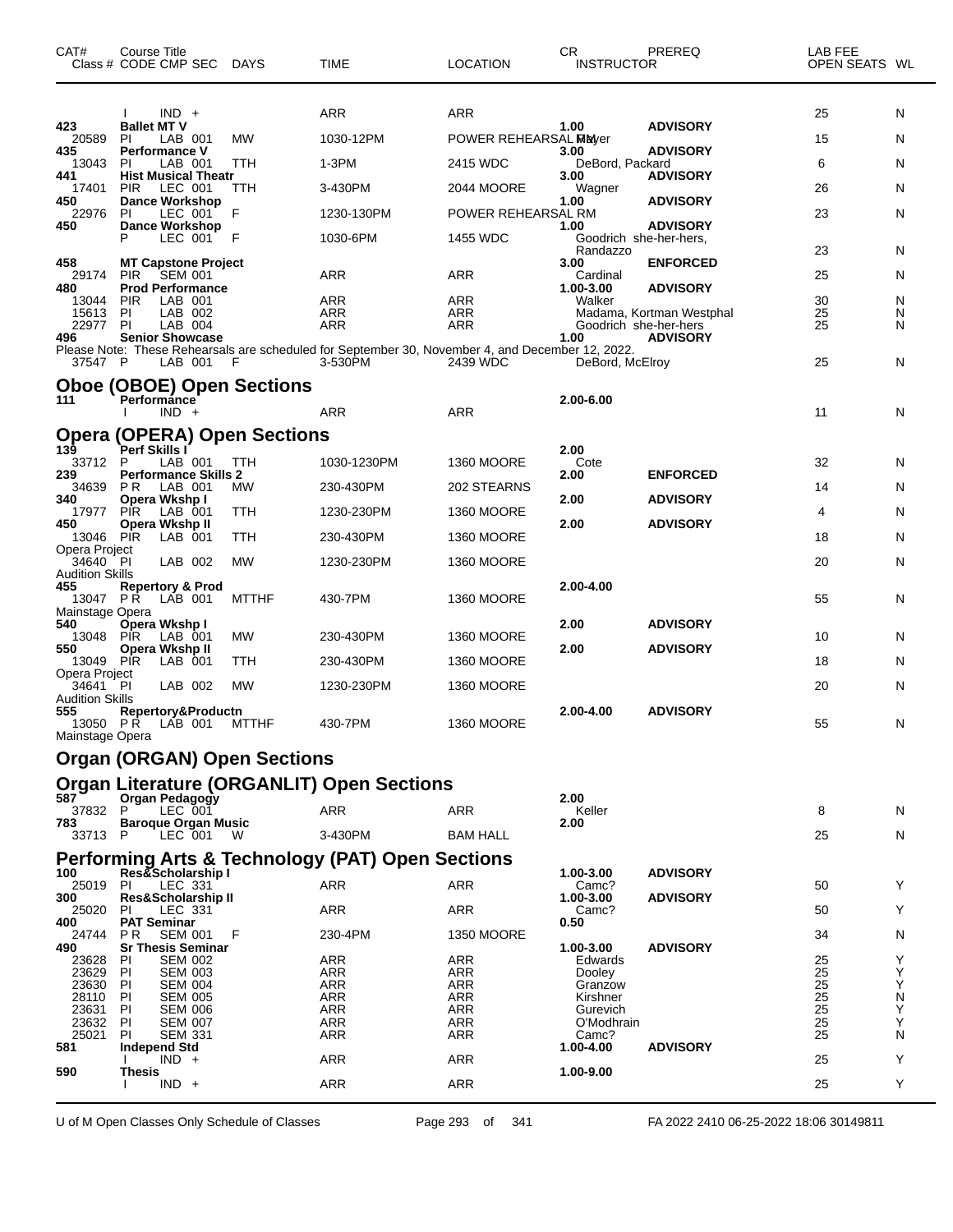| CAT#                            | Course Title<br>Class # CODE CMP SEC                                                                                     | DAYS              | TIME                                                                                  | <b>LOCATION</b>       | CR<br><b>INSTRUCTOR</b>                      | PREREQ                             | LAB FEE<br>OPEN SEATS WL |        |
|---------------------------------|--------------------------------------------------------------------------------------------------------------------------|-------------------|---------------------------------------------------------------------------------------|-----------------------|----------------------------------------------|------------------------------------|--------------------------|--------|
| 446<br>29251<br>519<br>29252 PI | Percussion (PERCUSS) Open Sections<br><b>Percussion Pedagogy</b><br><b>SEM 001</b><br>PI<br>Percuss Ped I<br>LEC 001     | <b>TTH</b><br>TTH | 9-1030AM<br>9-1030AM                                                                  | 1380 SM<br><b>ARR</b> | 2.00-3.00<br>Antonio<br>2.00-3.00<br>Antonio | <b>ADVISORY</b><br><b>ADVISORY</b> | 10<br>10                 | N<br>N |
|                                 | <b>Piano (PIANO) Open Sections</b>                                                                                       |                   |                                                                                       |                       |                                              |                                    |                          |        |
| 110<br>27240 P                  | Performance<br><b>REC 003</b>                                                                                            | МW                | 930-1030AM                                                                            | 61 MOORE              | 2.00                                         |                                    | 6                        | Y      |
| 27243 P                         | For Non-SMTD Majors only.<br><b>REC 005</b>                                                                              | МW                | 330-430PM                                                                             | 61 MOORE              |                                              |                                    | 2                        | Y      |
| 29213 P                         | For Non-SMTD Majors only.<br><b>REC 007</b>                                                                              | МW                | 930-1030AM                                                                            | 363 MOORE             |                                              |                                    | 4                        | Y      |
| 27244 P                         | For non-SMTD majors only.<br><b>REC 008</b>                                                                              | ттн               | 930-1030AM                                                                            | 363 MOORE             |                                              |                                    | 5                        | Y      |
| 27245 P                         | For Non-SMTD Majors only.<br><b>REC 009</b>                                                                              | МW                | 330-430PM                                                                             | 361 MOORE             |                                              |                                    | 6                        | Y      |
| 27246 P                         | For Non-SMTD Majors only.<br><b>REC 010</b>                                                                              | TTH               | 330-430PM                                                                             | 361 MOORE             |                                              |                                    | 2                        | Y      |
| 27247 P                         | For Non-SMTD Majors only.<br>REC 011                                                                                     | МW                | 430-530PM                                                                             | 361 MOORE             |                                              |                                    | 5                        | Y      |
| 27248 P                         | For Non-SMTD Majors only.<br><b>REC 012</b>                                                                              | МW                | 830-930AM                                                                             | 363 MOORE             |                                              |                                    | 4                        | Y      |
| 27249 P                         | For Non-SMTD Majors only.<br><b>REC 013</b>                                                                              | TTH               | 830-930AM                                                                             | 363 MOORE             |                                              |                                    | 6                        | Y      |
| 111<br>33851 PR                 | For Non-SMTD Majors only.<br>Performance<br><b>REC 010</b><br>Non-SMTD majors only                                       | MW                | 930-1030AM                                                                            | 361 MOORE             | 2.00                                         |                                    | 10                       | N      |
| 114<br>30452                    | Performance<br>P<br><b>REC 001</b>                                                                                       |                   | ARR                                                                                   | ARR                   | 2.00                                         | <b>ADVISORY</b>                    | 10                       | N      |
| 460<br>19128                    | <b>Piano Forum</b><br>P R<br>LAB 001                                                                                     | т                 | 1130-1230PM                                                                           | <b>1340 MOORE</b>     | 1.00<br>Bengtson                             |                                    | 83                       | N      |
| 639                             | Performance<br>$IND +$                                                                                                   |                   | ARR                                                                                   | ARR                   | 2.00-6.00                                    |                                    | 1                        | N      |
| 640                             | Performance<br>$IND +$                                                                                                   |                   | <b>ARR</b>                                                                            | <b>ARR</b>            | 2.00-6.00                                    |                                    | 1                        | N      |
|                                 |                                                                                                                          |                   | Piano Literature and Pedagogy (PIANOLP) Open Sections                                 |                       |                                              |                                    |                          |        |
| 401<br>21357 P                  | <b>Piano Technology</b><br>LEC 001                                                                                       | МW                | 1030-1130AM                                                                           | 2032 MOORE            | 1.00-2.00<br>Bibri                           |                                    | 18                       | N      |
| 22719 P                         | LEC 002                                                                                                                  | <b>MW</b>         | Required 1 credit Course (half-term). Class to meet in room 2032 Moore<br>1030-1130AM | ARR                   | Bibri                                        |                                    | 20                       | N      |
| 465                             | Optional 2 credit Course (full term)<br>Ind Std Piano Tech                                                               |                   |                                                                                       |                       | 2.00                                         | <b>ADVISORY</b>                    |                          |        |
| 489                             | $IND +$<br>20th C Piano Lit                                                                                              |                   | ARR                                                                                   | ARR                   | 3.00                                         |                                    | 25                       | N      |
| 33721<br>501                    | LEC 001<br>P<br><b>Piano Technology</b>                                                                                  | TTH               | 130-230PM                                                                             | 2032 MOORE            | Bengtson<br>1.00-2.00                        |                                    | 21                       | N      |
| 21358                           | P<br>LEC 001                                                                                                             | МW                | 1030-1130AM<br>Required 1 credit Course (half-term). Class to meet in Room 2032 Moore | 2032 MOORE            | Bibri                                        |                                    | 18                       | N      |
| 22720 P                         | LEC 002<br>Optional 2 credit Course (full term)                                                                          | MW                | 1030-1130AM                                                                           | ARR                   | Bibri                                        |                                    | 20                       | N      |
| 565                             | Ind Std Pno Tech<br>$IND +$                                                                                              |                   | ARR                                                                                   | ARR                   | 2.00                                         | <b>ADVISORY</b>                    | 25                       | N      |
| 581<br>13060 PI                 | <b>Piano Pedag-Intermd</b><br><b>SEM 001</b>                                                                             | T                 | 130-3PM                                                                               | 2010 MOORE            | 3.00<br>Ellis                                |                                    | 5                        | N      |
| 583                             | Meets in pedagogy library near room 375 Moore.<br><b>Supervised Teaching</b><br>13061 PIR SEM 001<br>Meets in 0371 Moore |                   | ARR                                                                                   | <b>ARR</b>            | 3.00<br>Hagelthorn                           | <b>ADVISORY</b>                    | 6                        | N      |
| 585<br>Meets in Moore 375       | <b>Coll&amp;Adult Grp Tch</b><br>13062 PIR SEM 001                                                                       | TН                | 430-730PM                                                                             | 2010 MOORE            | 3.00<br>Ellis                                |                                    | 4                        | N      |
| 588<br>23226                    | <b>Sur Piano Cham Mus</b><br>LAB 001<br>P                                                                                | W                 | 230-430PM                                                                             | 2032 MOORE            | 3.00<br>Cheng                                |                                    | 18                       | N      |
| 589<br>33723                    | Concerti<br><b>SEM 001</b><br>P                                                                                          | M                 | 130-330PM                                                                             | 2020 MOORE            | 2.00<br>Bengtson                             | <b>ADVISORY</b>                    | 10                       | N      |
| 597<br>33722 P                  | 20thC Piano Lit<br>LEC 001                                                                                               | TTH               | 130-230PM                                                                             | 2032 MOORE            | 4.00<br>Bengtson                             |                                    | 21                       | N      |
|                                 |                                                                                                                          |                   | <b>Sacred Music (SACREDMU) Open Sections</b>                                          |                       |                                              |                                    |                          |        |
| 484<br>33715 P                  | <b>Service Playing</b><br><b>REC 001</b>                                                                                 | м                 | 330-5PM                                                                               | 2110 MOORE            | 2.00<br>Tarrant                              | <b>ADVISORY</b>                    | 22                       | N      |
| 584<br>33716                    | <b>Service Playing</b><br>P<br><b>REC 001</b>                                                                            | м                 | 330-5PM                                                                               | 2110 MOORE            | 2.00<br>Tarrant                              | <b>ADVISORY</b>                    | 22                       | N      |
| 592<br>33718                    | <b>Advanced Improvisatn</b><br>LEC 001<br>P                                                                              | т                 | 4-530PM                                                                               | 2110 MOORE            | 2.00                                         | <b>ADVISORY</b>                    | 22                       | N      |

U of M Open Classes Only Schedule of Classes Page 294 of 341 FA 2022 2410 06-25-2022 18:06 30149811

 $\overline{\phantom{0}}$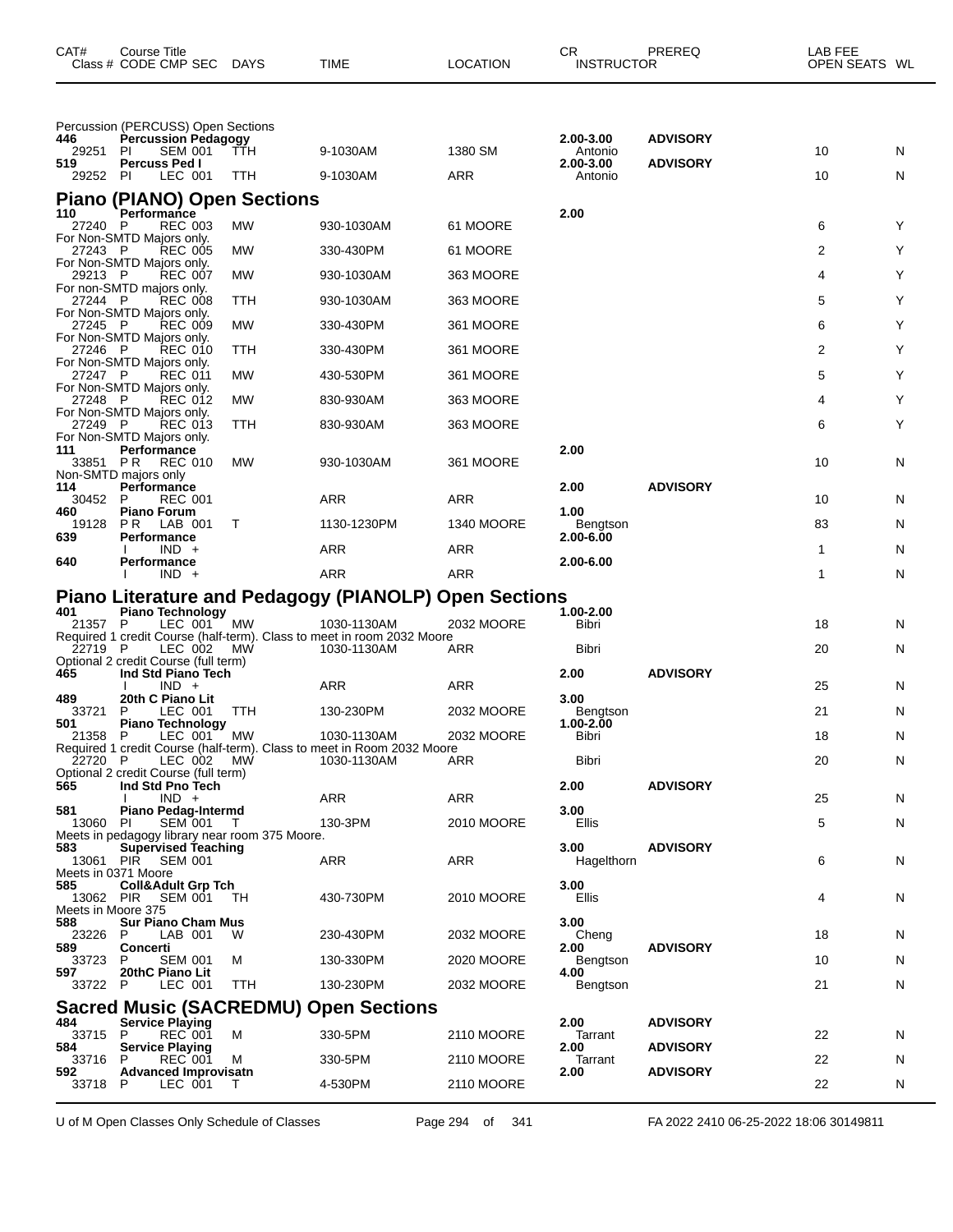| CAT#<br>Course Title<br>Class # CODE CMP SEC DAYS               | TIME | <b>LOCATION</b> | СR<br><b>INSTRUCTOR</b> | PREREQ          | LAB FEE<br>OPEN SEATS WL |
|-----------------------------------------------------------------|------|-----------------|-------------------------|-----------------|--------------------------|
|                                                                 |      |                 |                         |                 |                          |
| Theory (THEORY) Open Sections<br>137<br><b>Intro Mus Theory</b> |      |                 | 3.00                    | <b>ADVISORY</b> |                          |

Students are auto-enrolled in Lec 001 when they elect Lab 002-004.

| NOTE: THEORY 137 does not fulfill any requirements listed by School of Music degrees<br>13139<br>A<br>LEC 001<br><b>TTH</b><br>11-12PM<br>UMMA AUD<br>Hannaford<br>he-him |                  |        |
|---------------------------------------------------------------------------------------------------------------------------------------------------------------------------|------------------|--------|
| 139<br><b>Bmus Aural Sk I</b><br>1.00<br><b>ADVISORY</b>                                                                                                                  |                  |        |
| 13143<br>P<br>LAB 001<br>TTH<br>930-1030AM<br>2044 MOORE<br>Tsui                                                                                                          | 4                | Υ      |
| P<br>LAB 002<br>TTH<br>13144<br>1230-130PM<br>2032 MOORE<br>Perez Tabares<br>13145 PI<br>LAB 003<br>TTH<br>830-930AM<br>2044 MOORE<br>Tran                                | 5<br>17          | Y<br>Y |
| 'Sunrise" section                                                                                                                                                         |                  |        |
| LAB 005<br>13146<br>P<br>TTH<br>1030-1130AM<br>2032 MOORE<br>Perez Tabares                                                                                                | 14               | Y      |
| P<br>TTH<br>LAB 006<br>20267<br>1030-1130AM<br>2038 MOORE<br>Ye<br>13147<br>P<br>LAB 007<br>TTH<br>1130-1230PM<br>2032 MOORE<br>Sussman                                   | 16<br>14         | N<br>Y |
| 15975<br>P<br>LAB 004<br><b>TTH</b><br>Ye<br>1130-1230PM<br>2038 MOORE                                                                                                    | $\overline{7}$   | Υ      |
| 2.00<br>149<br><b>Bmus Wrtg Sk I</b>                                                                                                                                      |                  |        |
| $LEC$ 001<br><b>MWF</b><br>13148<br>P R<br>830-930AM<br>2044 MOORE<br>Hall                                                                                                | 12               | Υ      |
| <b>PIR</b><br>LEC 003<br><b>MWF</b><br>13150<br>830-930AM<br><b>2058 MOORE</b><br>Tran<br>'Sunrise" section                                                               | 23               | Υ      |
| LEC 004<br><b>MWF</b><br>18570<br>P R<br>1130-1230PM<br>2038 MOORE<br>Heneghan                                                                                            | 20               | Υ      |
| 20273<br><b>PR</b><br><b>LEC 005</b><br><b>MWF</b><br>830-930AM<br>2038 MOORE<br>Knoedler                                                                                 | 20               | Y      |
| <b>PR</b><br><b>MWF</b><br>28770<br>LEC 006<br>1130-1230PM<br>Knoedler<br>2032 MOORE<br><b>ADVISORY</b><br>Basic Th at Keybd<br>2.00<br>211                               | 16               | N      |
| P<br><b>REC 001</b><br>TTH<br>930-1030AM<br>361 MOORE<br>Tran<br>18474                                                                                                    | 9                | Y      |
| P<br>13151<br><b>REC 002</b><br>TTH<br>Tran<br>1030-1130AM<br>363 MOORE                                                                                                   | 3                | N      |
| <b>Bmus Aural Sk III</b><br>239<br>1.00<br><b>ENFORCED</b><br>PR<br>LEC 004                                                                                               | $\overline{7}$   |        |
| 30460<br>TTH<br>1230-130PM<br>2026 MOORE<br><b>PR</b><br>13153<br>LAB 003<br>TTH<br>830-930AM<br>Mueller<br>2026 MOORE                                                    | 10               | N<br>Y |
| 13154<br>P R<br>LAB 005<br>TTH<br>130-230PM<br>3213 MOORE<br>Sherwood-Gabrielson                                                                                          | 6                | Y      |
| 13155<br><b>PR</b><br>LAB 006<br>TTH<br>1130-1230PM<br>2026 MOORE<br>Sherwood-Gabrielson                                                                                  | $\boldsymbol{7}$ | Υ      |
| <b>PR</b><br>17010<br>LAB 007<br>TTH<br>2026 MOORE<br>Nelson<br>1030-1130AM<br>TTH<br>Nelson<br>20268<br>P R<br>LAB 001<br>930-1030AM<br>2026 MOORE                       | 9<br>6           | Y<br>Υ |
| 240<br><b>Bmus Aural Sk IV</b><br>1.00<br><b>ENFORCED</b>                                                                                                                 |                  |        |
| <b>PIR</b><br>LAB 004<br>TTH<br>930-1030AM<br>2032 MOORE<br>Mueller<br>19319                                                                                              | 3                | N      |
| Accelerated Course<br>2.00<br>249<br><b>Bmus Wrtg Sk III</b><br><b>ENFORCED</b>                                                                                           |                  |        |
| <b>MWF</b><br>2038 MOORE<br>P R<br>930-1030AM<br>Frederick<br>19906<br>LEC 001                                                                                            | 13               | N      |
| <b>MWF</b><br>35738<br>P R<br>LEC 004<br>1230-130PM<br>2038 MOORE<br>Heneghan                                                                                             | 17               | N      |
| 13156<br><b>PR</b><br>LEC 002<br><b>MWF</b><br>1130-1230PM<br>2020 MOORE<br><b>PR</b><br><b>MWF</b><br>18783<br>Rusch                                                     | 9<br>9           | N<br>N |
| LEC 003<br>930-1030AM<br>2032 MOORE<br>2.00<br><b>Bmus Wrtg Sk IV</b><br><b>ENFORCED</b><br>250                                                                           |                  |        |
| <b>PIR</b><br>LEC 004<br><b>MWF</b><br>19320<br>930-1030AM<br>2044 MOORE<br>Petty                                                                                         | $\overline{2}$   | N      |
| <b>Accelerated Course</b><br>2.00<br><b>ADVISORY</b>                                                                                                                      |                  |        |
| 334<br>Soph Thry-Writn Skl<br>23079<br>P<br><b>REC 001</b><br>MW.<br>130-230PM<br>2038 MOORE                                                                              | 12               | Υ      |
| 339<br>1.00<br><b>Aural SK Grad R</b>                                                                                                                                     |                  |        |
| 37362<br><b>REC 001</b><br>TTH<br>930-1030AM<br>2038 MOORE<br>Tanis<br>P.                                                                                                 | 18               | Υ      |
| <b>Directed Indiv Stdy</b><br>2.00-4.00<br><b>ADVISORY</b><br>407<br>ARR<br>ARR<br>$IND +$                                                                                | 25               | N      |
| 18th C Counterpoint<br>3.00<br><b>ADVISORY, ENFORCED</b><br>442                                                                                                           |                  |        |
| 38347<br>P <sub>R</sub><br>LEC 003<br>MWF<br>1230-130PM<br>2020 MOORE<br>Satyendra                                                                                        | 10               | N      |
| 454<br><b>ADVISORY, ENFORCED</b><br><b>Orchestration I</b><br>3.00<br><b>TTH</b><br>20602<br>P R<br>LEC 001<br>1-230PM<br>2038 MOORE<br>Rumsey                            | 11               | N      |
| <b>ENFORCED</b><br><b>Special Courses</b><br>3.00<br>460                                                                                                                  |                  |        |
| MW<br>26638<br>P R<br>2026 MOORE<br>LEC 002<br>10-1130AM<br>Korsyn                                                                                                        | 12               | Υ      |
| <b>ADVISORY</b><br>531<br>Schenk Thry&Anal I<br>3.00<br>13162<br>PI.<br><b>SEM 001</b><br>MW.<br>1130-1PM<br>2044 MOORE<br>Korsyn                                         | 8                | N      |
| 533<br><b>ADVISORY, ENFORCED</b><br><b>Analysis of Mod Mus</b><br>2.00-3.00                                                                                               |                  |        |
| 28774<br><b>PIR</b><br>10-1130AM<br>2020 MOORE<br>REC 001<br>МW<br>Vojcic                                                                                                 | 10               | N      |
| 542<br>18th C Counterpoint<br>3.00<br><b>ENFORCED</b><br>130-230PM<br>2058 MOORE<br>13164 PIR<br>REC 002<br>MWF<br>Petty                                                  | 5                | Υ      |
| 1230-130PM<br>38348<br>P R<br>REC 003<br>MWF<br>2020 MOORE<br>Satyendra                                                                                                   | 10               | N      |
| <b>Special Studies</b><br>560<br>3.00<br><b>ENFORCED</b>                                                                                                                  |                  |        |
| 10-1130AM<br>2026 MOORE<br>LEC 002<br>МW<br>Korsyn<br>26640<br>P R<br>570<br><b>Directed Indiv Study</b><br>1.00-4.00<br><b>ADVISORY</b>                                  | 12               | Υ      |
| $IND +$<br>ARR<br>ARR                                                                                                                                                     | 25               | N      |
| 590<br><b>Teaching Tonal Thry</b><br>3.00<br><b>ADVISORY</b>                                                                                                              |                  |        |
| PI.<br><b>REC 001</b><br>230-4PM<br>2058 MOORE<br>21009<br>МW<br>Fournier<br>805<br><b>Seminar in Theory</b><br>3.00<br><b>ADVISORY</b>                                   | 7                | N      |
| ΞF<br>14265<br>SEM 001<br>1-4PM<br>3213 MOORE<br>Rusch<br>PI                                                                                                              | 9                | N      |
| 807<br><b>Research Project</b><br>2.00-4.00<br><b>ADVISORY</b>                                                                                                            |                  |        |
|                                                                                                                                                                           |                  |        |
| ARR<br>$IND +$<br>ARR<br>900<br>1.00                                                                                                                                      | 25               | N      |
| Preliminary Exam<br><b>ARR</b><br>ARR<br>$IND +$                                                                                                                          | 20               | N      |
| 1.00-8.00<br><b>ADVISORY</b><br>990<br><b>Diss-Precand</b>                                                                                                                |                  |        |
| $IND +$<br><b>ARR</b><br>ARR<br>995<br>Diss-Cand<br>8.00<br><b>ENFORCED</b>                                                                                               | 25               | N      |
| $IND +$<br><b>ARR</b><br>ARR<br>R                                                                                                                                         | 25               | N      |

U of M Open Classes Only Schedule of Classes Page 295 of 341 FA 2022 2410 06-25-2022 18:06 30149811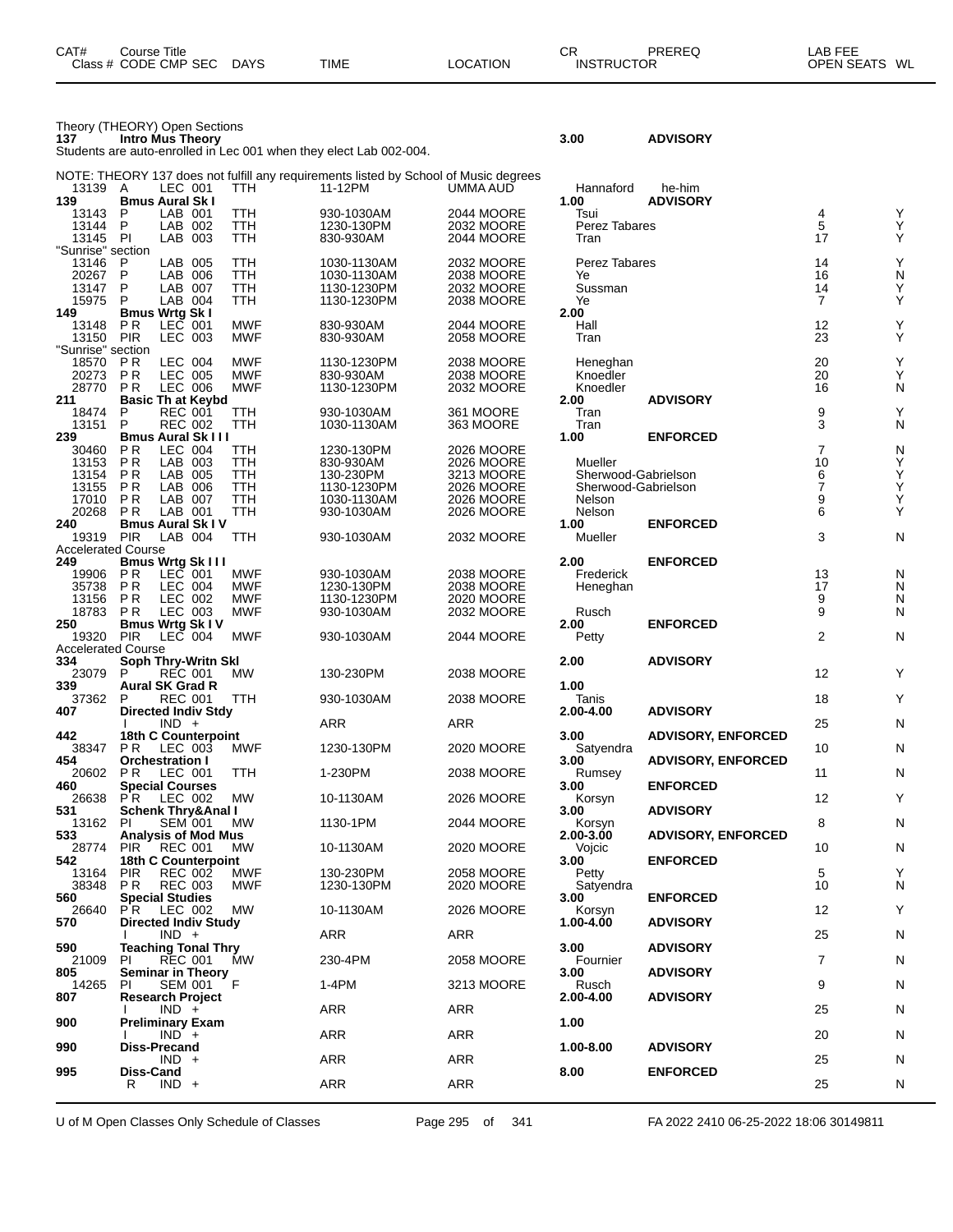| CAT# | Course Title         |             |             |                 | ⌒冖<br>◡◚          | PREREQ | _AB FEE       |  |
|------|----------------------|-------------|-------------|-----------------|-------------------|--------|---------------|--|
|      | Class # CODE CMP SEC | <b>DAYS</b> | <b>TIME</b> | <b>LOCATION</b> | <b>INSTRUCTOR</b> |        | OPEN SEATS WL |  |
|      |                      |             |             |                 |                   |        |               |  |

Trombone (TROMBONE) Open Sections

| <b>Trumpet-Cornet (TRUM) Open Sections</b> |
|--------------------------------------------|
| <b>Tuba (TUBA) Open Sections</b>           |
| Viola (VIOLA) Open Sections                |

| 450                    | Performánce Lab        |     |           |            | 1.00     |    |   |
|------------------------|------------------------|-----|-----------|------------|----------|----|---|
| 12764                  | LAB 162<br><b>PI</b>   | TН  | 230-430PM | 1378 MOORE | Schotten | 36 | N |
| 450                    | <b>Performance Lab</b> |     |           |            | 1.00     |    |   |
|                        | LAB 162                |     | 230-330PM | 2026 MOORE |          | 36 | N |
| 450                    | <b>Performance Lab</b> |     |           |            | 1.00     |    |   |
| 20112                  | LAB 163<br>PI.         |     | 230-430PM | <b>ARR</b> |          | 28 | N |
| 450                    | <b>Performance Lab</b> |     |           |            | 1.00     |    |   |
|                        | LAB 163<br>Р           | - M | 6-8PM     | 2020 MOORE | Coade    | 28 | N |
| <b>String Showcase</b> |                        |     |           |            |          |    |   |
| 550                    | <b>Performance Lab</b> |     |           |            | 1.00     |    |   |
| 20620                  | LAB 162<br>PL          | TН  | 230-430PM | 1378 MOORE | Schotten | 36 | N |
| 550                    | <b>Performance Lab</b> |     |           |            | 1.00     |    |   |
|                        | LAB 162                |     | 230-330PM | 2026 MOORE |          | 36 | N |
| 550                    | <b>Performance Lab</b> |     |           |            | 1.00     |    |   |
| 20621                  | LAB 163<br>PL          |     | 230-430PM | <b>ARR</b> |          | 28 | N |
| 550                    | <b>Performance Lab</b> |     |           |            | 1.00     |    |   |
|                        | LAB 163                | M   | 6-8PM     | 2020 MOORE | Coade    | 28 | N |
| <b>String Showcase</b> |                        |     |           |            |          |    |   |
|                        |                        |     |           |            |          |    |   |

#### **Violin (VIOLIN) Open Sections**

| 111                    |    | Performance             |    |            |                   | 2.00         | <b>ADVISORY</b> |    |   |
|------------------------|----|-------------------------|----|------------|-------------------|--------------|-----------------|----|---|
| 23171                  | ΡI | <b>REC 001</b>          |    | <b>ARR</b> | <b>ARR</b>        |              |                 | 20 | N |
| 450                    |    | <b>Performance Lab</b>  |    |            |                   | 1.00         |                 |    |   |
| 29256                  | ΡI | LAB<br>156              |    | <b>ARR</b> | <b>ARR</b>        | <b>Kim</b>   |                 | 45 | N |
| 19710                  | PI | LAB<br>172              | TН | 230-430PM  | <b>1340 MOORE</b> | Berofsky     |                 | 42 | N |
| 21874                  | ΡI | LAB<br>157              |    | 230-430PM  | <b>1340 MOORE</b> | <b>Belen</b> |                 | 37 | N |
| 16027                  | PI | LAB<br>166              | TН | 230-430PM  | <b>ARR</b>        | Votapek      |                 | 50 | N |
| 20756                  | PI | LAB<br>-232             |    | 230-430PM  | <b>ARR</b>        |              |                 | 43 | N |
|                        |    | LAB 232                 | м  | 5-7PM      | 1380 SM           | Halen        |                 | 43 | N |
| <b>String Showcase</b> |    |                         |    |            |                   |              |                 |    |   |
| 460                    |    | <b>Viola for Violin</b> |    |            |                   | 1.00         |                 |    |   |
| 21512                  | P  | <b>SEM 001</b>          |    | <b>ARR</b> | ARR               | Schotten     |                 | 19 | N |
| 550                    |    | <b>Performance Lab</b>  |    |            |                   | 1.00         |                 |    |   |
| 29258                  | ΡI | LAB<br>156              |    | <b>ARR</b> | <b>ARR</b>        | <b>Kim</b>   |                 | 45 | N |
| 21875                  | ΡI | LAB<br>157              |    | 230-430PM  | <b>1340 MOORE</b> | Belen        |                 | 37 | N |
| 20623                  | PI | LAB.<br>166             | TН | 230-430PM  | <b>ARR</b>        | Votapek      |                 | 50 | N |
| 20624                  | ΡI | LAB.<br>172             | TН | 230-430PM  | <b>1340 MOORE</b> | Berofsky     |                 | 42 | N |
| 20869                  | ΡI | LAB.<br>232             |    | 230-430PM  | ARR               |              |                 | 43 | N |
|                        | P  | LAB<br>232              | M  | 5-7PM      | 1380 SM           | Halen        |                 | 43 | N |
| <b>String Showcase</b> |    |                         |    |            |                   |              |                 |    |   |

|                     | <b>Voice (VOICE) Open Sections</b> |     |             |          |            |  |
|---------------------|------------------------------------|-----|-------------|----------|------------|--|
| 111                 | <b>Performance</b>                 |     |             |          | 00-2.00. ا |  |
| 12811               | <b>REC 001</b>                     | TTH | 1030-1130AM | 2439 WDC |            |  |
| Theatre majors only |                                    |     |             |          |            |  |
| 24997               | <b>REC 002</b>                     | TTH | 1130-1230PM | 2439 WDC |            |  |

## **Voice Literature (VOICELIT) Open Sections 200 Basic Lyric Diction 1.00**

| 200   | <b>Basic Lyric Diction</b>          |             |                   | 1.00          |                 |    |   |
|-------|-------------------------------------|-------------|-------------------|---------------|-----------------|----|---|
| 18832 | LEC 001<br>TTH                      | 130-230PM   | <b>2044 MOORE</b> | Thompson      |                 | 12 | Υ |
| 203   | <b>Basic Fren Diction</b>           |             |                   | $1.00 - 2.00$ | <b>ADVISORY</b> |    |   |
| 13170 | LEC 001<br>MWF<br>P                 | 1030-1130AM | 202 STEARNS       | Cheek         |                 | 10 | Y |
| 339   | Rep Prep                            |             |                   | 1.00-2.00     |                 |    |   |
|       | $IND +$                             | <b>ARR</b>  | <b>ARR</b>        |               |                 | 99 | N |
| 340   | <b>Rep Prep</b>                     |             |                   | 1.00-2.00     |                 |    |   |
|       | $IND +$                             | <b>ARR</b>  | <b>ARR</b>        |               |                 | 99 | N |
| 439   | <b>Rep Prep</b>                     |             |                   | 1.00-2.00     |                 |    |   |
|       | $IND +$                             | <b>ARR</b>  | <b>ARR</b>        |               |                 | 99 | N |
| 440   | <b>Rep Prep</b>                     |             |                   | 1.00-2.00     |                 |    |   |
|       | $\overline{IND}$ +                  | <b>ARR</b>  | ARR               |               |                 | 99 | N |
| 491   | <b>Interpr of Songs</b>             |             |                   | 3.00          | <b>ADVISORY</b> |    |   |
| 13171 | LEC 001<br><b>PIR</b><br><b>TTH</b> | 230-430PM   | 1350 MOORE        | Katz          |                 | 40 | N |
| 507   | <b>Fren Diction Singer</b>          |             |                   | 2.00          | <b>ADVISORY</b> |    |   |
| 13173 | LEC 001<br>P<br>MWF                 | 1030-1130AM | 202 STEARNS       | Cheek         |                 | 10 | Y |
| 519   | <b>Teaching Voice I</b>             |             |                   | 2.00          |                 |    |   |
| 21127 | <b>TTH</b><br><b>REC 001</b><br>P.  | 130-230PM   | 1374 MOORE        | Herseth       |                 | 12 | N |
| 539   | <b>Rep Prep</b>                     |             |                   | 1.00-2.00     |                 |    |   |
|       | $IND +$                             | <b>ARR</b>  | <b>ARR</b>        |               |                 | 99 | N |
| 540   | <b>Rep Prep</b>                     |             |                   | 1.00-2.00     |                 |    |   |
|       | $\overline{IND}$ +                  | <b>ARR</b>  | <b>ARR</b>        |               |                 | 99 | N |
| 567   | <b>Oratorios</b>                    |             |                   | 2.00          |                 |    |   |
|       |                                     |             |                   |               |                 |    |   |

U of M Open Classes Only Schedule of Classes Page 296 of 341 FA 2022 2410 06-25-2022 18:06 30149811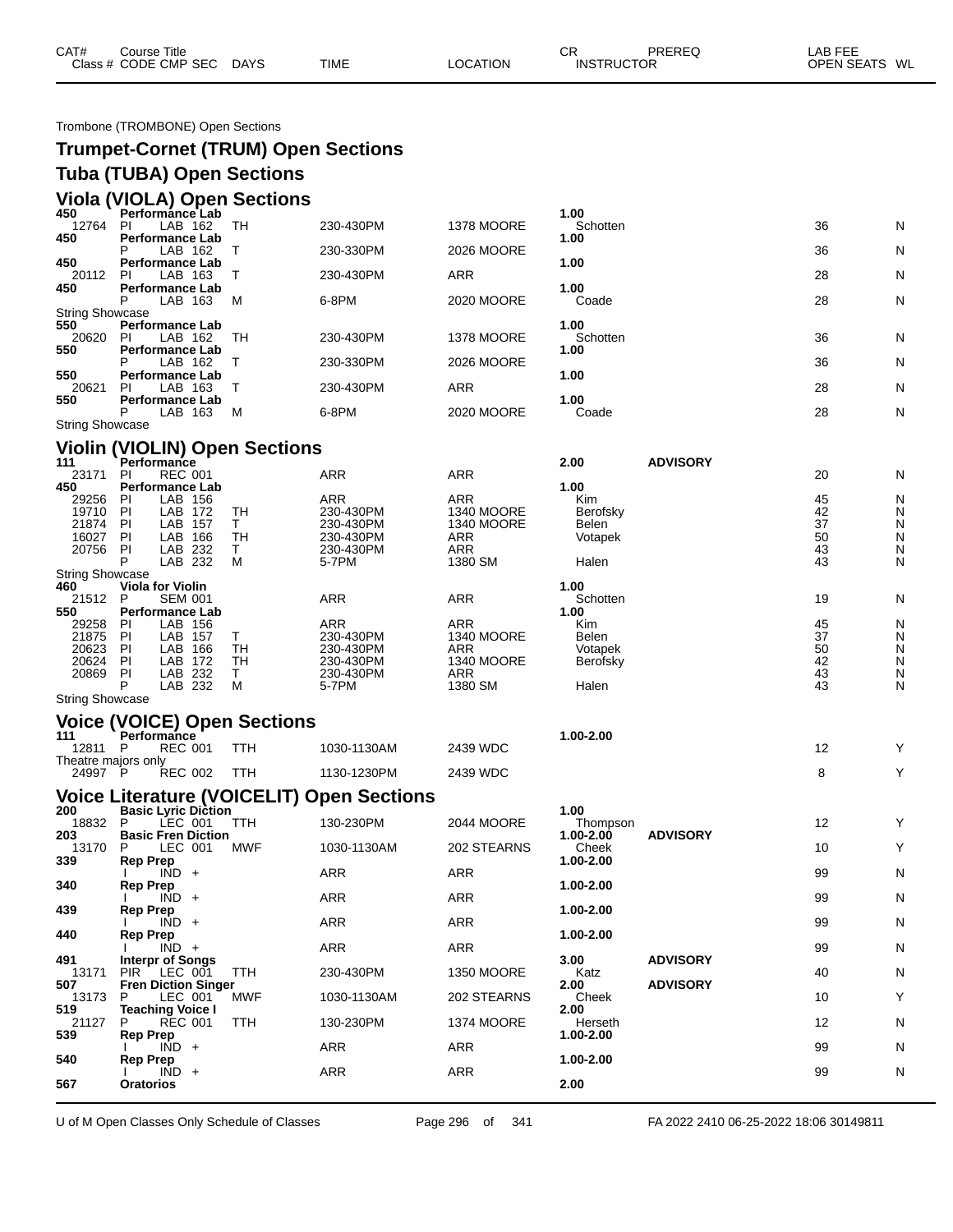| CAT#               | Course Title<br>Class # CODE CMP SEC                   | DAYS           | <b>TIME</b>                                                                                                      | <b>LOCATION</b>               | CR.<br><b>INSTRUCTOR</b> | <b>PREREQ</b>   | LAB FEE<br>OPEN SEATS WL |        |
|--------------------|--------------------------------------------------------|----------------|------------------------------------------------------------------------------------------------------------------|-------------------------------|--------------------------|-----------------|--------------------------|--------|
|                    |                                                        |                |                                                                                                                  |                               |                          |                 |                          |        |
| 18964 P            | <b>REC 001</b><br>Seniors and MM Voice students only   | <b>MW</b>      | 1130-1230PM                                                                                                      | 2058 MOORE                    | Olsen                    |                 | 3                        | N      |
| 592                | <b>Interpretatn-Songs</b>                              |                |                                                                                                                  |                               | 3.00                     | <b>ADVISORY</b> |                          |        |
| 13175              | PIR LEC 001                                            | <b>TTH</b>     | 230-430PM                                                                                                        | <b>1350 MOORE</b>             | Katz                     |                 | 40                       | N      |
| 639                | <b>Rep Prep</b>                                        |                |                                                                                                                  |                               | 1.00-2.00                |                 |                          |        |
|                    | $\overline{IND}$ +                                     |                | <b>ARR</b>                                                                                                       | <b>ARR</b>                    |                          |                 | 99                       | N      |
| 640                | Rep Prep                                               |                |                                                                                                                  |                               | 1.00-2.00                |                 |                          |        |
|                    | $IND +$                                                |                | ARR                                                                                                              | ARR                           |                          |                 | 99                       | N      |
| 891                | Rep Prep                                               |                |                                                                                                                  |                               | 1.00-2.00                |                 |                          |        |
|                    | $IND +$                                                |                | <b>ARR</b>                                                                                                       | <b>ARR</b>                    |                          |                 | 99                       | N      |
|                    |                                                        |                | <b>Wellness for Performing Arts (WELLNESS) Open Sections</b>                                                     |                               |                          |                 |                          |        |
| 200                | <b>Wellness Perf Artist</b>                            |                |                                                                                                                  |                               | 1.00                     |                 |                          |        |
| 31549              | <b>REC 001</b><br>P                                    |                | 10-1130AM                                                                                                        | <b>1370 MOORE</b>             | Savvidou                 |                 | 6                        | N      |
| 412                | <b>Yoga Performers</b>                                 |                |                                                                                                                  |                               | 1.00                     |                 |                          |        |
| 26992              | <b>REC 001</b><br>P                                    | <b>TTH</b>     | 9-10AM                                                                                                           | <b>B222 WDC</b>               | Matuza                   |                 | 3                        | N      |
| 29175              | <b>REC 003</b><br>-PI                                  | F              | 9-1030AM                                                                                                         | <b>B222 WDC</b>               | Matuza                   |                 | 11                       | N      |
| Dancers & Athletes |                                                        |                |                                                                                                                  |                               |                          |                 |                          |        |
|                    |                                                        |                | "This course section is limited to dancers and/or athletes. More progressive technique and conditioning will     |                               |                          |                 |                          |        |
|                    |                                                        |                | enhance the dancers capability to limit injury and gain strength in body and mind. It is not appropriate for non |                               |                          |                 |                          |        |
|                    | dancers, or people without an existing yoga practice." |                |                                                                                                                  |                               |                          |                 |                          |        |
| 26993              | <b>REC 002</b><br>P                                    | <b>MW</b>      | 930-1030AM                                                                                                       | <b>B222 WDC</b>               | Matuza                   |                 | 10                       | N      |
| 500                | <b>Wellness Perf Artist</b>                            |                |                                                                                                                  |                               | 1.00                     |                 |                          |        |
| 31548              | <b>REC 001</b><br>P                                    |                | 10-1130AM                                                                                                        | <b>1370 MOORE</b>             | Savvidou                 |                 | 6                        | N      |
| 512                | <b>Yoga Performers</b>                                 |                |                                                                                                                  |                               | 1.00                     |                 |                          |        |
| 25950              | <b>PR</b><br><b>REC 001</b>                            | <b>TTH</b>     | 9-10AM                                                                                                           | <b>B222 WDC</b>               | Matuza                   |                 | 3                        | N      |
| 25951              | <b>REC 002</b><br>P<br>PI                              | <b>MW</b><br>F | 930-1030AM<br>9-1030AM                                                                                           | <b>B222 WDC</b><br><b>ARR</b> | Matuza                   |                 | 10<br>8                  | N<br>N |
| 31550              | <b>REC 003</b>                                         |                |                                                                                                                  |                               | Matuza                   |                 |                          |        |

Dancers & Athletes

"This course section is limited to dancers and/or athletes. More progressive technique and conditioning will enhance the dancers capability to limit injury and gain strength in body and mind. It is not appropriate for non dancers, or people without an existing yoga practice."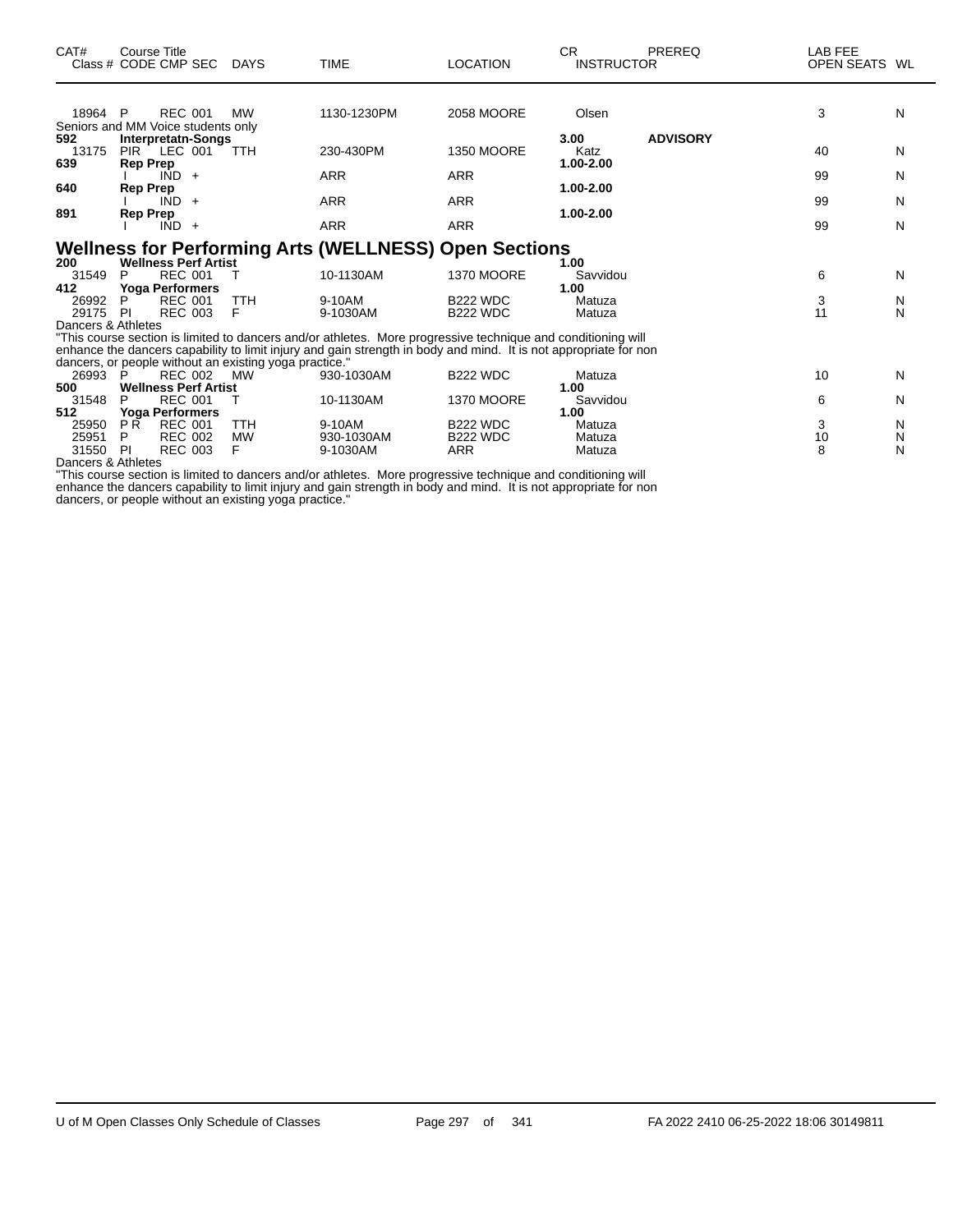| CAT# | Course Title         |             |             |          | СF                | PREREQ | LAB FEE       |
|------|----------------------|-------------|-------------|----------|-------------------|--------|---------------|
|      | Class # CODE CMP SEC | <b>DAYS</b> | <b>TIME</b> | LOCATION | <b>INSTRUCTOR</b> |        | OPEN SEATS WL |
|      |                      |             |             |          |                   |        |               |

#### **Theatre And Drama**

#### **Theatre & Drama (THTREMUS) Open Sections**

| 245                  | <b>Intro Stage Managmt</b>                   |                                                          |                   |                          | 2.00-3.00                 | <b>ADVISORY</b> |                |        |
|----------------------|----------------------------------------------|----------------------------------------------------------|-------------------|--------------------------|---------------------------|-----------------|----------------|--------|
| 13068                | <b>PIR</b><br>LEC 001                        | МW                                                       | 1230-130PM        | 2443 WDC                 | Uffner she-her            |                 | 3              | Y      |
| 250<br>13069         | Intro Tech Tht Prac<br>PI<br>LEC 001         |                                                          | ARR               | <b>REMOTE</b>            | 3.00<br>Fialko            |                 | 6              | N      |
|                      |                                              | Students must elect a lecture section AND a lab section. |                   |                          |                           |                 |                |        |
| D&P student section. |                                              |                                                          |                   |                          |                           |                 |                |        |
| 13070 SI             | LAB 002                                      | MW                                                       | 2-330PM           | ARR                      | Fialko                    |                 |                |        |
|                      |                                              | Students must elect a lecture section AND a lab section. |                   |                          |                           |                 |                |        |
|                      | Performance/BTA Student Section              |                                                          |                   |                          |                           |                 |                |        |
| 13071                | SI<br>LAB 003                                | МW                                                       | 330-5PM           | ARR                      | Fialko                    |                 |                |        |
| 13072                | SI<br>LAB 004                                | TTH                                                      | 2-330PM           | ARR                      | Fialko                    |                 |                |        |
| 35175                | SI<br>LAB 005                                | TTH                                                      | 330-5PM           | ARR                      | Fialko                    |                 |                |        |
| 251<br>13073         | <b>Practicum I</b><br>LAB 001<br>PI          |                                                          | ARR               | <b>ARR</b>               | 1.00<br>Fialko            |                 | 8              | Y      |
| 252                  | <b>Prod Practicum II</b>                     |                                                          |                   |                          | 1.00                      | <b>ADVISORY</b> |                |        |
| 15868                | LAB 007<br>PI                                |                                                          | ARR               | ARR                      | <b>Myers</b>              |                 | 6              | N      |
| 13077                | PI<br>LAB 012                                |                                                          | ARR               | ARR                      | Uffner she-her            |                 | 6              | N      |
| 13078                | PI<br>LAB 018                                |                                                          | <b>ARR</b>        | <b>ARR</b>               | Murphy                    |                 | 6              | N      |
| 13080                | PI<br>LAB 028                                |                                                          | ARR               | ARR                      | Reynolds III              |                 | 6              | N      |
| 260                  | <b>Scene Design I</b>                        |                                                          |                   |                          | 3.00                      | <b>ADVISORY</b> |                |        |
| 13082                | <b>PI</b><br><b>REC 001</b>                  | TTH                                                      | 9-1030AM          | 2239 WDC                 | Judge                     |                 | $\overline{c}$ | Υ      |
| 261                  | <b>Practicum III</b>                         |                                                          |                   |                          | 1.00                      | <b>ADVISORY</b> |                |        |
| 36974                | LAB 040<br>ΡI                                |                                                          | ARR               | ARR                      | Fialko                    |                 | 4              | N      |
| 15869                | PI<br>LAB 007                                |                                                          | <b>ARR</b>        | ARR<br>ARR               | <b>Myers</b>              |                 | 6<br>6         | N<br>N |
| 16147<br>13086       | ΡI<br>LAB 008<br>PI<br>LAB 012               |                                                          | ARR<br>ARR        | ARR                      | Auletti<br>Uffner she-her |                 | 6              | N      |
| 17361                | PI<br>LAB 013                                |                                                          | <b>ARR</b>        | ARR                      | Drone                     |                 | 6              | N      |
| 13087                | PI<br>LAB 018                                |                                                          | ARR               | <b>ARR</b>               | Murphy                    |                 | 6              | N      |
| 13088                | LAB 025<br>PI                                |                                                          | ARR               | ARR                      | Lindsay                   |                 | 6              | N      |
| 13089                | PI<br>LAB 028                                |                                                          | <b>ARR</b>        | <b>ARR</b>               | Reynolds III              |                 | 6              | N      |
| 20843                | PI<br>LAB 030                                |                                                          | ARR               | ARR                      | <b>Brinker</b>            |                 | 5              | N      |
| 262                  | <b>Practicum IV</b>                          |                                                          |                   |                          | 1.00                      | <b>ADVISORY</b> |                |        |
| 15870                | PI<br>LAB 007                                |                                                          | <b>ARR</b>        | <b>ARR</b>               | Myers                     |                 | 6              | N      |
| 16148                | PI<br>LAB 008                                |                                                          | ARR               | ARR                      | Auletti                   |                 | 6              | N      |
| 13094                | PI<br>LAB 012                                |                                                          | ARR               | ARR                      | Uffner she-her            |                 | 6              | N      |
| 17362<br>13095       | PI<br>LAB 013<br>PI<br>LAB 018               |                                                          | <b>ARR</b><br>ARR | <b>ARR</b><br><b>ARR</b> | Drone                     |                 | 4<br>6         | N<br>N |
| 13096                | LAB 025<br>PI                                |                                                          | ARR               | ARR                      | Murphy<br>Lindsay         |                 | 6              | N      |
| 13097                | PI<br>LAB 028                                |                                                          | <b>ARR</b>        | <b>ARR</b>               | Reynolds III              |                 | 6              | N      |
| 20844                | PI<br>LAB 030                                |                                                          | ARR               | ARR                      | <b>Brinker</b>            |                 | 6              | N      |
| 263                  | <b>Design Rendering</b>                      |                                                          |                   |                          | 3.00                      | <b>ADVISORY</b> |                |        |
| 17088                | PI<br><b>REC 001</b>                         | МW                                                       | 9-1030AM          | 2239 WDC                 | Myers                     |                 | $\overline{2}$ | Υ      |
|                      |                                              | Rendering meets in Design Studio: Room 2419 WDC.         |                   |                          |                           |                 |                |        |
| 277<br>34755 P       | <b>Western Silhouettes</b>                   |                                                          |                   |                          | 3.00                      | <b>ADVISORY</b> | 174            |        |
|                      | LAB 001<br>History of Western Silhouettes    | MW                                                       | 4-530PM           | 2420 CCCB                | Oliver                    |                 |                | N      |
| 283                  | <b>Script Analysis</b>                       |                                                          |                   |                          | 2.00-3.00                 |                 |                |        |
| 28859                | LEC 001<br>PI                                | Т                                                        | 130-330PM         | B <sub>207</sub> WDC     | Mbala Nkanga              |                 | 12             | Y      |
| 28860                | PI<br>LEC 002                                | TН                                                       | 1030-1230PM       | B <sub>207</sub> WDC     | Mbala Nkanga              |                 | 4              | Υ      |
| 323                  | Am Thtr-Drama                                |                                                          |                   |                          | 3.00                      |                 |                |        |
| 14198                | <b>REC 001</b><br>P                          | <b>MW</b>                                                | 130-3PM           | 2443 WDC                 | Hooker he-they            |                 | 14             | Y      |
| 334                  | <b>Atonement Project</b>                     |                                                          |                   |                          | 3.00                      |                 | 75.00          |        |
| 25616                | PI<br><b>REC 001</b>                         | ттн                                                      | 4-520PM           | <b>KEENE AUD EQ</b>      | Lucas                     |                 | 8              | N      |
| 341<br>14648         | <b>Directing III</b><br>PI<br><b>REC 001</b> | TTH                                                      | 130-330PM         | 1435 WDC                 | 3.00                      | <b>ADVISORY</b> | 4              | Υ      |
| Meets with 399/002   |                                              |                                                          |                   |                          | Tulip                     |                 |                |        |
| 345                  | <b>Stage Mgmt Plays</b>                      |                                                          |                   |                          | 2.00-6.00                 | <b>ADVISORY</b> |                |        |
| 13102                | LĀB 001<br>PL                                |                                                          | ARR               | <b>ARR</b>               | Uffner she-her            |                 | 10             | Υ      |
| 351                  | <b>Practicum V</b>                           |                                                          |                   |                          | 1.00-3.00                 | <b>ADVISORY</b> |                |        |
| 13105                | LAB 005<br>PI                                |                                                          | ARR               | <b>ARR</b>               |                           |                 | 6              | N      |
| 15871                | PI<br>LAB 007                                |                                                          | ARR               | <b>ARR</b>               | <b>Myers</b>              |                 | 6              | N      |
| 16149                | LAB 008<br>ΡI                                |                                                          | <b>ARR</b>        | <b>ARR</b>               | Auletti                   |                 | 6              | N      |
| 13106                | LAB 012<br>ΡI                                |                                                          | <b>ARR</b>        | <b>ARR</b>               | Uffner she-her            |                 | 5              | N      |
| 17363                | PI<br>LAB 013                                |                                                          | ARR               | <b>ARR</b>               | Drone                     |                 | 6              | N      |
| 13107<br>13108       | LAB 018<br>ΡI<br>PI<br>LAB 025               |                                                          | <b>ARR</b><br>ARR | <b>ARR</b><br><b>ARR</b> | Murphy<br>Lindsay         |                 | 6<br>6         | N<br>Ν |
| 13109                | PI<br>LAB 028                                |                                                          | ARR               | <b>ARR</b>               | Reynolds III              |                 | 6              | N      |
| 20845                | LAB 030<br>PI                                |                                                          | ARR               | <b>ARR</b>               | <b>Brinker</b>            |                 | 6              | N      |
| 352                  | <b>Practicum VI</b>                          |                                                          |                   |                          | 1.00-3.00                 | <b>ADVISORY</b> |                |        |
| 15872                | LAB 007<br>ΡI                                |                                                          | <b>ARR</b>        | <b>ARR</b>               | <b>Myers</b>              |                 | 6              | Ν      |
| 16150                | PI<br>LAB 008                                |                                                          | ARR               | <b>ARR</b>               | Auletti                   |                 | 6              | N      |
| 13114                | LAB 012<br>ΡI                                |                                                          | <b>ARR</b>        | <b>ARR</b>               | Uffner she-her            |                 | 6              | N      |
| 17364                | PI<br>LAB 013                                |                                                          | ARR               | <b>ARR</b>               | Drone                     |                 | 5              | N      |
| 13115                | LAB 018<br>ΡI                                |                                                          | ARR               | <b>ARR</b>               | Murphy                    |                 | 6              | N      |
| 13116                | PI<br>LAB 025                                |                                                          | ARR               | <b>ARR</b>               | Lindsay                   |                 | 6              | N      |

U of M Open Classes Only Schedule of Classes Page 298 of 341 FA 2022 2410 06-25-2022 18:06 30149811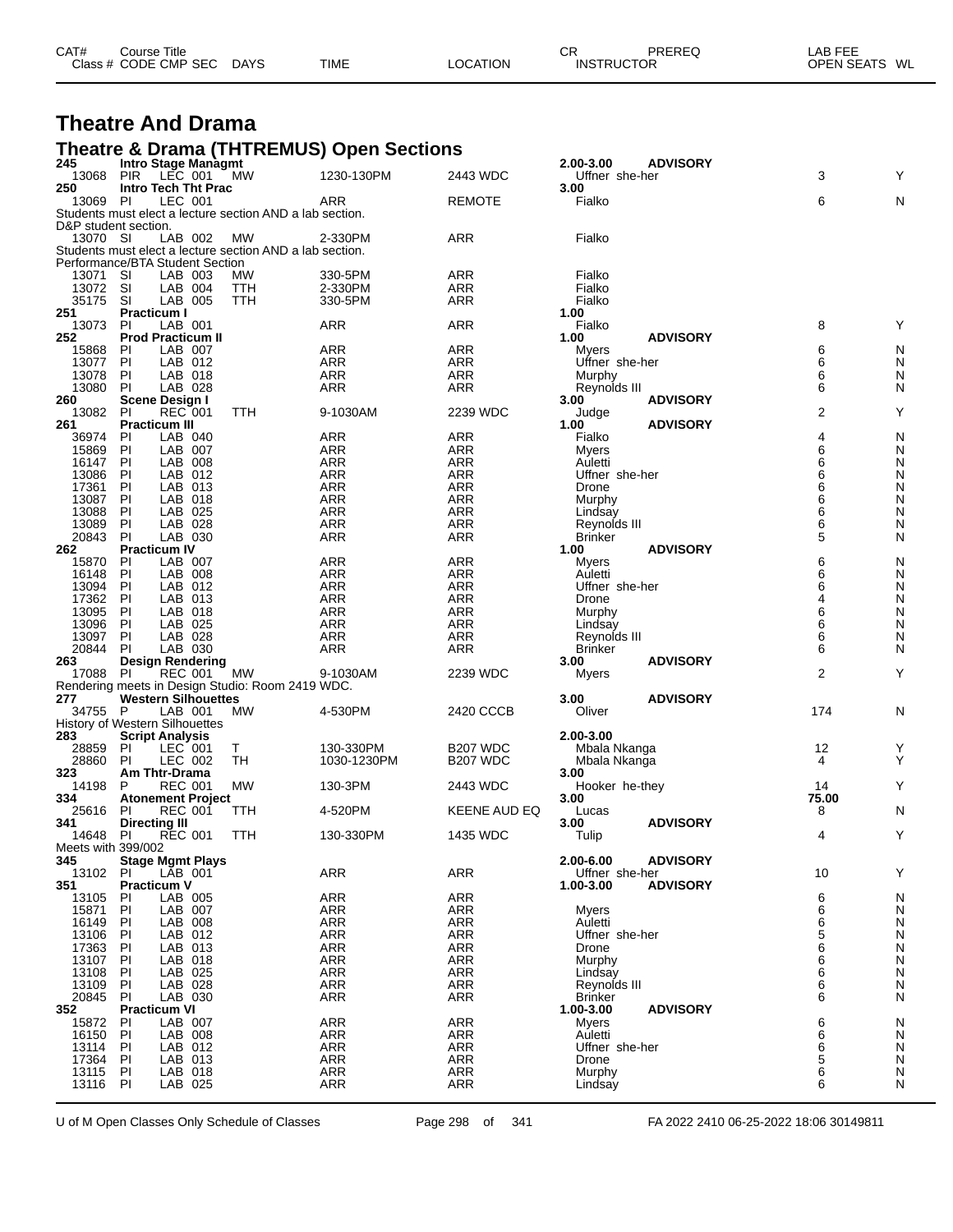| CAT#                      | Course Title<br>Class # CODE CMP SEC DAYS                                                                                                |            | <b>TIME</b>       | <b>LOCATION</b>   | CR.<br><b>INSTRUCTOR</b>        | PREREQ          | LAB FEE<br>OPEN SEATS WL |        |
|---------------------------|------------------------------------------------------------------------------------------------------------------------------------------|------------|-------------------|-------------------|---------------------------------|-----------------|--------------------------|--------|
| 13117<br>20846            | LAB 028<br>PI<br><b>PI</b><br>LAB 030                                                                                                    |            | <b>ARR</b><br>ARR | ARR<br>ARR        | Reynolds III<br>Brinker         |                 | 6<br>6                   | N<br>N |
| 353<br>29287              | <b>Sound for Theatre</b><br>PI<br>LAB 001                                                                                                |            | ARR               | ARR               | 2.00<br>Reynolds III            | <b>ADVISORY</b> | 7                        | N      |
| 356<br>31466              | <b>Lighting Design II</b><br><b>REC 001</b><br>P R                                                                                       | TTH        | 330-5PM           | 2413 WDC          | 3.00<br>Fialko                  | <b>ADVISORY</b> | $\overline{7}$           | Y      |
| 371<br>13119              | <b>Physical Theatre</b><br>PIŘ<br><b>REC 001</b>                                                                                         | TTH        | 330-530PM         | 1435 WDC          | 2.00<br>Tulip                   | <b>ADVISORY</b> | 2                        | N      |
| 374<br>24666              | <b>Stage Combat II</b><br><b>PIR</b><br><b>REC 001</b>                                                                                   | МW         | 1030-1230PM       | 1435 WDC          | 2.00<br>Traister                | <b>ADVISORY</b> | 55.00<br>$\mathbf 1$     | N      |
| 381<br>34837              | <b>Subtext and Irony</b><br><b>PIR</b><br><b>REC 001</b>                                                                                 | ттн        | 330-530PM         | 1415 WDC          | 3.00<br>Cantor                  | <b>ADVISORY</b> | 30.00<br>1               | N      |
| 34838<br>383              | <b>REC 002</b><br>PI.<br><b>Acting for Camera I</b>                                                                                      | <b>MW</b>  | 3-5PM             | 1415 WDC          | Cantor<br>3.00                  | <b>ADVISORY</b> | 10                       | N      |
| 24667                     | <b>REC 001</b><br><b>PIR</b><br><b>BFA Acting Students Only</b>                                                                          | TTH        | 10-12PM           | 2415 WDC          | Colson                          |                 | $\mathbf{1}$             | N      |
| 24668 PI                  | <b>REC 002</b>                                                                                                                           | MW         | 1230-230PM        | 2415 WDC          | Colson                          |                 | 9                        | N      |
| 24669 PI                  | <b>BFA Musical Theatre Students Only</b><br><b>REC 003</b>                                                                               | МW         | 230-430PM         | 2415 WDC          | Colson                          |                 | 9                        | N      |
| 386                       | <b>BFA Musical Theatre Students Only</b><br><b>Prac Perfor Art Mgt</b>                                                                   |            |                   |                   | 3.00                            | <b>ADVISORY</b> |                          |        |
| 36118<br>387              | LAB 001<br>PI<br>Studio I                                                                                                                | M          | 11-1PM            | 2439 WDC          | Kuras<br>2.00                   | <b>ADVISORY</b> | 2                        | N      |
| 13120<br>21197            | LAB 001<br>PD<br><b>PD</b><br>LAB 002                                                                                                    |            | ARR<br>ARR        | <b>ARR</b><br>ARR | Traister<br>Tulip               |                 | 14<br>15                 | N<br>N |
| 388<br>13121              | Studio II<br>LAB 001<br>PD                                                                                                               |            | ARR               | ARR               | 2.00<br>Traister                | <b>ADVISORY</b> | 11                       | N      |
| 21742<br>399              | <b>PD</b><br>LAB 002<br><b>Topics in Drama</b>                                                                                           |            | ARR               | ARR               | Tulip<br>$1.00 - 4.00$          |                 | 25                       | N      |
| 35180<br>Solo Performance | P<br><b>REC 002</b>                                                                                                                      | МW         | 3-5PM             | <b>B222 WDC</b>   | Garcia                          |                 | 4                        | Y      |
| 34840 PI                  | <b>REC 001</b><br><b>Advanced Stage Combat</b>                                                                                           | <b>MW</b>  | $1-3PM$           | 1435 WDC          | Traister                        |                 | 16                       | N      |
| 22758 P                   | <b>REC 011</b><br>Drama from Ibsen to Beckett                                                                                            | TTH        | 4-530PM           | 4199 AH           | <b>Brater</b>                   |                 | 12                       | Y      |
| 400                       | <b>Directed Reading</b>                                                                                                                  |            |                   |                   | 1.00-3.00                       | <b>ADVISORY</b> |                          |        |
| 401                       | $IND +$<br><b>Independent Study</b>                                                                                                      |            | ARR               | ARR               | 1.00-3.00                       | <b>ADVISORY</b> | 25                       | N      |
| 403                       | $IND +$<br>D & P Seminar                                                                                                                 |            | ARR               | <b>ARR</b>        | 1.00                            | <b>ADVISORY</b> | 25                       | N      |
| 19413                     | <b>PR</b><br><b>REC 001</b><br>Meets with THTREMUS 404                                                                                   | F          | 12-130PM          | 2439 WDC          | Myers                           |                 | 6                        | Υ      |
| 404<br>20019 PI           | <b>BFA D&amp;P Majors ONLY</b><br>D & P Seminar<br><b>REC 001</b><br>Meets in room 2439 Walgreen Drama Center<br>Meets with THTREMUS 403 | F          | 12-130PM          | <b>ARR</b>        | 1.00<br>Myers                   | <b>ADVISORY</b> | 4                        | Y      |
| 41 V                      | BFA D&P Majors ONLY<br><b>Original Theatre</b>                                                                                           |            |                   |                   | 3.00                            |                 |                          |        |
| 34839<br>417              | <b>REC 001</b><br>PD.<br><b>Theatre Internship</b>                                                                                       | F          | 130-430PM         | 1435 WDC          | 1.00-3.00                       | <b>ADVISORY</b> | 19                       | N      |
| 426                       | $IND +$<br><b>Arts Fundraising</b>                                                                                                       |            | ARR               | ARR               | 2.00                            |                 | 25                       | N      |
| 24507                     | P<br>LEC 001                                                                                                                             | МW         | 430-530PM         | 2443 WDC          |                                 |                 | 15                       | Y      |
| 427<br>26826              | <b>Adv Playwrit</b><br><b>SEM 001</b><br>PI                                                                                              | <b>TTH</b> | 10-1130AM         | 2443 WDC          | 2.00-3.00                       | <b>ADVISORY</b> | 6                        | Y      |
| 442<br>16153              | <b>Directing Project</b><br>LAB 001<br>PI                                                                                                |            | ARR               | ARR               | 3.00<br>Tulip                   | <b>ADVISORY</b> | 6                        | Y      |
| 443<br>15770              | <b>Directing Collog I</b><br><b>REC 001</b><br>PI.                                                                                       |            | <b>ARR</b>        | ARR               | 1.00<br>Tulip                   | <b>ADVISORY</b> | 10                       | Y      |
| 445<br>13122 PI           | <b>Stage Mgt: Mus/Opera</b><br>LAB 001                                                                                                   |            | ARR               | ARR               | $2.00 - 6.00$<br>Uffner she-her | <b>ADVISORY</b> | 2                        | N      |
| 451                       | class meets in WDC 2443 with THTREMUS 345<br><b>Practicum VII</b>                                                                        |            |                   |                   | 2.00-3.00                       | <b>ADVISORY</b> |                          |        |
| 36383<br>15873            | LAB 015<br>PI<br>P<br>LAB 007                                                                                                            |            | ARR<br><b>ARR</b> | ARR<br><b>ARR</b> | Judge<br>Myers                  |                 | 4<br>6                   | N<br>N |
| 16151<br>13125            | PI<br>LAB 008<br>PI<br>LAB 012                                                                                                           |            | <b>ARR</b><br>ARR | ARR<br>ARR        | Auletti<br>Uffner she-her       |                 | 6<br>6                   | N<br>N |
| 17366                     | LAB 013<br>PI                                                                                                                            |            | ARR               | ARR               | Drone                           |                 | 6                        | N      |
| 13126<br>13127            | PI<br>LAB 018<br>PI<br>LAB 025                                                                                                           |            | ARR<br>ARR        | ARR<br>ARR        | Murphy<br>Lindsay               |                 | 6<br>6                   | N<br>N |
| 13128<br>20847            | PI<br>LAB 028<br>PI<br>LAB 030                                                                                                           |            | ARR<br><b>ARR</b> | <b>ARR</b><br>ARR | Reynolds III<br>Brinker         |                 | 6<br>6                   | N<br>N |
| 460                       | <b>Scene Design III</b>                                                                                                                  |            |                   |                   | 2.00-3.00                       | <b>ADVISORY</b> |                          |        |
| 24312<br>461              | REC 001<br>PI<br><b>Practicum VIII</b>                                                                                                   | TTH        | 330-5PM           | 2239 WDC          | 2.00-3.00                       | <b>ADVISORY</b> | 5                        | N      |
| 15874 PI                  | LAB 007                                                                                                                                  |            | ARR               | ARR               | Myers                           |                 | 6                        | N      |

U of M Open Classes Only Schedule of Classes Page 299 of 341 FA 2022 2410 06-25-2022 18:06 30149811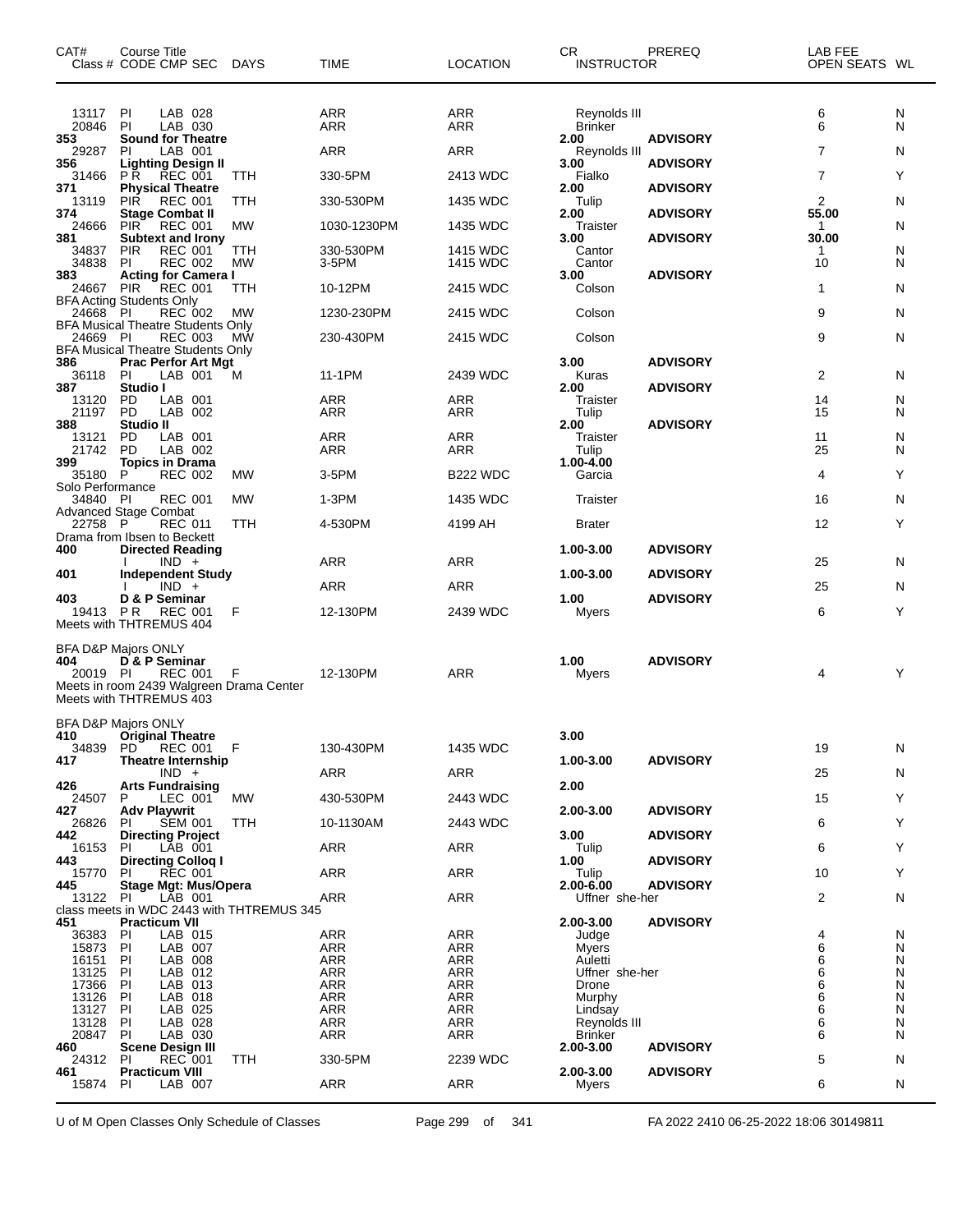| CAT#<br>Class # CODE CMP SEC |                   | <b>Course Title</b>       |     | <b>DAYS</b> | <b>TIME</b> | <b>LOCATION</b> | CR.<br><b>INSTRUCTOR</b> | PREREQ          | LAB FEE<br><b>OPEN SEATS</b> | WL |
|------------------------------|-------------------|---------------------------|-----|-------------|-------------|-----------------|--------------------------|-----------------|------------------------------|----|
|                              |                   |                           |     |             |             |                 |                          |                 |                              |    |
| 16152                        | PI                | LAB                       | 008 |             | ARR         | <b>ARR</b>      | Auletti                  |                 | 6                            | N  |
| 13131                        | PI                | LAB                       | 012 |             | <b>ARR</b>  | <b>ARR</b>      | Uffner she-her           |                 | 6                            | N  |
| 17367                        | PI                | LAB                       | 013 |             | <b>ARR</b>  | <b>ARR</b>      | Drone                    |                 | 6                            | N  |
| 13132                        | PI                | LAB                       | 018 |             | <b>ARR</b>  | <b>ARR</b>      | Murphy                   |                 | 6                            | N  |
| 13133                        | PI                | LAB                       | 025 |             | <b>ARR</b>  | <b>ARR</b>      | Lindsay                  |                 | 6                            | N  |
| 13134                        | PI                | LAB                       | 028 |             | <b>ARR</b>  | <b>ARR</b>      | Reynolds III             |                 | $\overline{6}$               | N  |
| 20848                        | PI                | LAB                       | 030 |             | <b>ARR</b>  | <b>ARR</b>      | <b>Brinker</b>           |                 | 6                            | N  |
| 462                          | <b>Drafting</b>   |                           |     |             |             |                 | 3.00                     | <b>ADVISORY</b> |                              |    |
| 20020                        | PI.               | <b>REC 001</b>            |     | TTH         | 130-330PM   | 2419 WDC        |                          |                 | 8                            | N  |
| 487                          | <b>Studio III</b> |                           |     |             |             |                 | 2.00                     | <b>ADVISORY</b> |                              |    |
| 21743                        | <b>PD</b>         | LAB 002                   |     |             | ARR         | <b>ARR</b>      | Tulip                    |                 | 16                           | N  |
| 488                          | <b>Studio IV</b>  |                           |     |             |             |                 | 2.00                     | <b>ADVISORY</b> |                              |    |
| 13137                        | <b>PD</b>         | LAB 001                   |     |             | <b>ARR</b>  | <b>ARR</b>      | <b>Traister</b>          |                 | 11                           | N  |
| 21744                        | <b>PD</b>         | LAB 002                   |     |             | <b>ARR</b>  | <b>ARR</b>      | Tulip                    |                 | 12                           | N  |
| 495                          |                   | <b>Uber-Practicum</b>     |     |             |             |                 | $1.00 - 6.00$            | <b>ADVISORY</b> |                              |    |
| 17602                        | PI.               | LAB 005                   |     |             | <b>ARR</b>  | <b>ARR</b>      | Murphy                   |                 | 10                           | N  |
| 19756                        | <b>PI</b>         | LAB                       | 007 |             | <b>ARR</b>  | <b>ARR</b>      | Myers                    |                 | 10                           | N  |
| 18971                        | <b>PI</b>         | LAB 012                   |     |             | <b>ARR</b>  | <b>ARR</b>      | Uffner she-her           |                 | 10                           | N  |
| 505                          |                   | Sp Wk Th Prod&Perf        |     |             |             |                 | 1.00-6.00                | <b>ADVISORY</b> |                              |    |
|                              |                   | $IND +$                   |     |             | <b>ARR</b>  | <b>ARR</b>      |                          |                 | 5                            | N  |
| 506                          | <b>Directing</b>  |                           |     |             |             |                 | 3.00                     | <b>ADVISORY</b> |                              |    |
| 22607                        | PI                | <b>SEM 001</b>            |     | <b>TTH</b>  | 1030-1230PM | 1415 WDC        | Packard                  |                 | 3                            | Υ  |
| 521                          |                   | <b>History&amp;Theory</b> |     |             |             |                 | 3.00                     | <b>ADVISORY</b> |                              |    |
| 14261                        | <b>PIR</b>        | <b>SEM 002</b>            |     | <b>TTH</b>  | 130-3PM     | 2443 WDC        | Hughes                   |                 | 8                            | Υ  |
| 523                          |                   | <b>Am Thtr-Drama</b>      |     |             |             |                 | 3.00                     |                 |                              |    |
| 23086                        | PI.               | <b>SEM 001</b>            |     | <b>MW</b>   | 130-3PM     | 2443 WDC        | Hooker he-they           |                 | 14                           | Y  |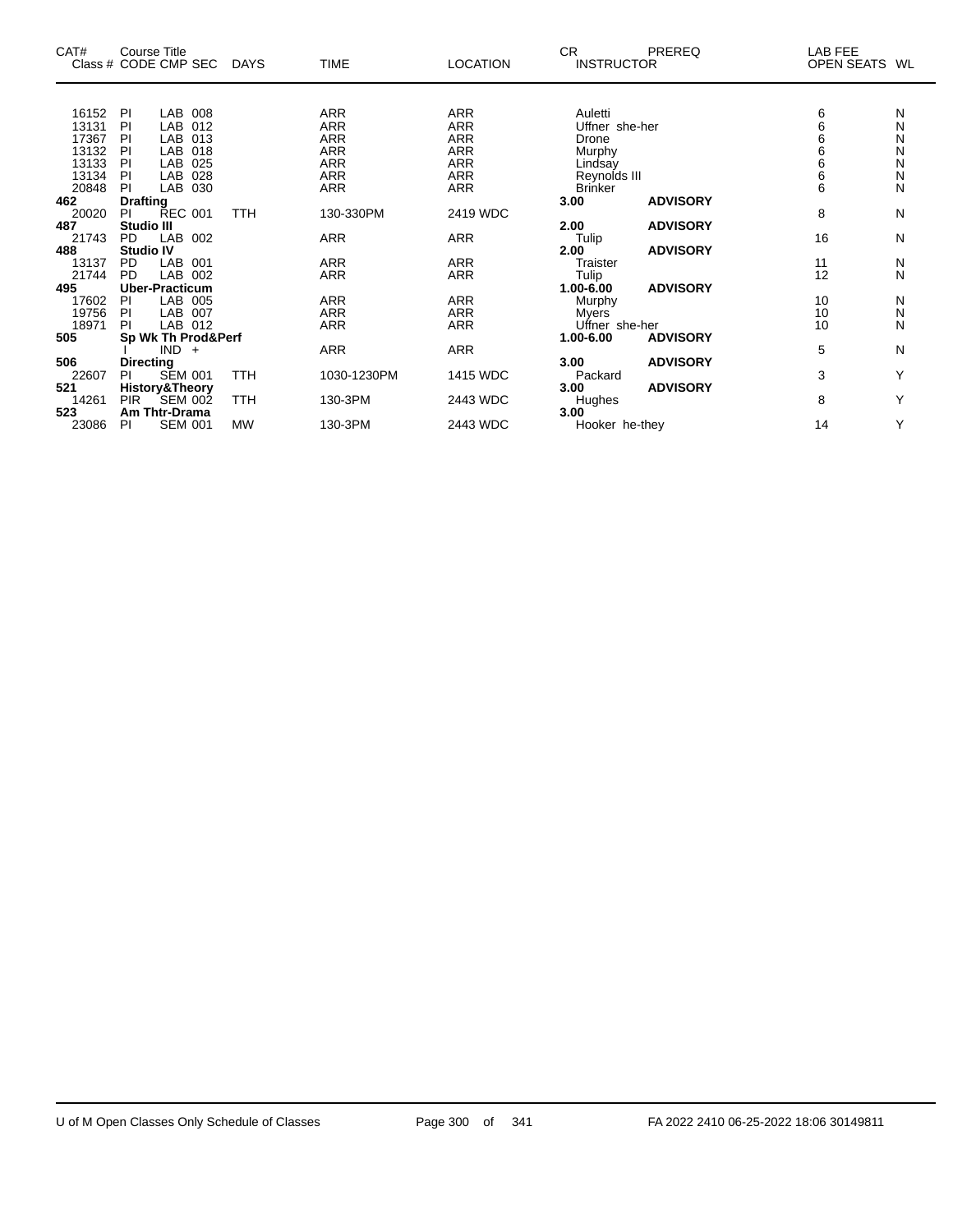| Class # CODE CMP SEC DAYS                                                                                                                                                                                                                                                                                                                                                                                                                                                                                                                                                                                                                                                                                                                                                                                                                                                                                                                                                                                                                                                                                                                                                                                                                                                                                                                                                                                           | <b>TIME</b>          | <b>LOCATION</b>            | CR<br><b>INSTRUCTOR</b>    | PREREQ          | LAB FEE<br>OPEN SEATS WL |        |
|---------------------------------------------------------------------------------------------------------------------------------------------------------------------------------------------------------------------------------------------------------------------------------------------------------------------------------------------------------------------------------------------------------------------------------------------------------------------------------------------------------------------------------------------------------------------------------------------------------------------------------------------------------------------------------------------------------------------------------------------------------------------------------------------------------------------------------------------------------------------------------------------------------------------------------------------------------------------------------------------------------------------------------------------------------------------------------------------------------------------------------------------------------------------------------------------------------------------------------------------------------------------------------------------------------------------------------------------------------------------------------------------------------------------|----------------------|----------------------------|----------------------------|-----------------|--------------------------|--------|
| <b>Nursing</b>                                                                                                                                                                                                                                                                                                                                                                                                                                                                                                                                                                                                                                                                                                                                                                                                                                                                                                                                                                                                                                                                                                                                                                                                                                                                                                                                                                                                      |                      |                            |                            |                 |                          |        |
| <b>School Of Nursing</b>                                                                                                                                                                                                                                                                                                                                                                                                                                                                                                                                                                                                                                                                                                                                                                                                                                                                                                                                                                                                                                                                                                                                                                                                                                                                                                                                                                                            |                      |                            |                            |                 |                          |        |
|                                                                                                                                                                                                                                                                                                                                                                                                                                                                                                                                                                                                                                                                                                                                                                                                                                                                                                                                                                                                                                                                                                                                                                                                                                                                                                                                                                                                                     |                      |                            |                            |                 |                          |        |
| <b>Health Sciences (HS) Open Sections</b><br><b>Global Persp HIV</b><br>225                                                                                                                                                                                                                                                                                                                                                                                                                                                                                                                                                                                                                                                                                                                                                                                                                                                                                                                                                                                                                                                                                                                                                                                                                                                                                                                                         |                      |                            | 3.00                       |                 |                          |        |
| 29084 P<br>LEC 001<br>T                                                                                                                                                                                                                                                                                                                                                                                                                                                                                                                                                                                                                                                                                                                                                                                                                                                                                                                                                                                                                                                                                                                                                                                                                                                                                                                                                                                             | 5-8PM                | 1000 426NIB                | Mutumba                    |                 | 25                       | N      |
| <b>GenderBased Violence</b><br>404<br>28449<br><b>SEM 001</b><br>P.<br>TH.                                                                                                                                                                                                                                                                                                                                                                                                                                                                                                                                                                                                                                                                                                                                                                                                                                                                                                                                                                                                                                                                                                                                                                                                                                                                                                                                          | $1-3PM$              | 1000 426NIB                | 2.00-3.00<br>Munro-Kramer  |                 | 21                       | N      |
| <b>Selected Topics HS</b><br>495                                                                                                                                                                                                                                                                                                                                                                                                                                                                                                                                                                                                                                                                                                                                                                                                                                                                                                                                                                                                                                                                                                                                                                                                                                                                                                                                                                                    |                      |                            | $0.50 - 4.50$              |                 |                          |        |
| LEC 051<br>$\top$<br>34511 P<br>Transdisc Persp on Trauma                                                                                                                                                                                                                                                                                                                                                                                                                                                                                                                                                                                                                                                                                                                                                                                                                                                                                                                                                                                                                                                                                                                                                                                                                                                                                                                                                           | 4-7PM                | 1240 426NIB                | Seng                       |                 | 25                       | N      |
| The section 051 topic is Transdisciplinary Perspectives on Trauma.                                                                                                                                                                                                                                                                                                                                                                                                                                                                                                                                                                                                                                                                                                                                                                                                                                                                                                                                                                                                                                                                                                                                                                                                                                                                                                                                                  |                      |                            |                            |                 |                          |        |
| 540<br><b>Trauma Basics</b><br>27203 P<br><b>SEM 001</b>                                                                                                                                                                                                                                                                                                                                                                                                                                                                                                                                                                                                                                                                                                                                                                                                                                                                                                                                                                                                                                                                                                                                                                                                                                                                                                                                                            | ARR                  | <b>REMOTE</b>              | 1.00<br>Sherman            |                 | 42                       | N      |
| This course is available only to Social Work, Nursing, and Education students. SW students must enroll under SW<br>540. Nursing students under HS 540; Education students under EDUC 540.                                                                                                                                                                                                                                                                                                                                                                                                                                                                                                                                                                                                                                                                                                                                                                                                                                                                                                                                                                                                                                                                                                                                                                                                                           |                      |                            |                            |                 |                          |        |
|                                                                                                                                                                                                                                                                                                                                                                                                                                                                                                                                                                                                                                                                                                                                                                                                                                                                                                                                                                                                                                                                                                                                                                                                                                                                                                                                                                                                                     |                      |                            |                            |                 |                          |        |
| Outside of Class Pre-learning work begins: September 6<br>All Day Workshop: October 15<br>Final Assignment: October 22                                                                                                                                                                                                                                                                                                                                                                                                                                                                                                                                                                                                                                                                                                                                                                                                                                                                                                                                                                                                                                                                                                                                                                                                                                                                                              |                      |                            |                            |                 |                          |        |
| Please refer to Canvas or contact the course instructor for the additional required class assignments that must be                                                                                                                                                                                                                                                                                                                                                                                                                                                                                                                                                                                                                                                                                                                                                                                                                                                                                                                                                                                                                                                                                                                                                                                                                                                                                                  |                      |                            |                            |                 |                          |        |
| completed outside of the all day workshop.                                                                                                                                                                                                                                                                                                                                                                                                                                                                                                                                                                                                                                                                                                                                                                                                                                                                                                                                                                                                                                                                                                                                                                                                                                                                                                                                                                          |                      |                            |                            |                 |                          |        |
| 541<br><b>Trauma Practice</b><br>26968 PR SEM 001                                                                                                                                                                                                                                                                                                                                                                                                                                                                                                                                                                                                                                                                                                                                                                                                                                                                                                                                                                                                                                                                                                                                                                                                                                                                                                                                                                   | <b>ARR</b>           | <b>ARR</b>                 | 1.00<br>Do                 | <b>ENFORCED</b> | 18                       | N      |
| Workshop day 12/3/2022                                                                                                                                                                                                                                                                                                                                                                                                                                                                                                                                                                                                                                                                                                                                                                                                                                                                                                                                                                                                                                                                                                                                                                                                                                                                                                                                                                                              |                      |                            |                            |                 |                          |        |
| 650<br><b>Predictive Analytics</b><br>DIS 002<br>25474 P                                                                                                                                                                                                                                                                                                                                                                                                                                                                                                                                                                                                                                                                                                                                                                                                                                                                                                                                                                                                                                                                                                                                                                                                                                                                                                                                                            | <b>ARR</b>           | ARR                        | 4.00<br>Dinov              |                 | 29                       | N      |
| MW<br>LEC 001<br>25473 A                                                                                                                                                                                                                                                                                                                                                                                                                                                                                                                                                                                                                                                                                                                                                                                                                                                                                                                                                                                                                                                                                                                                                                                                                                                                                                                                                                                            | 8-11AM               | 1000 426NIB                | Dinov                      |                 |                          |        |
| <b>Selected Topics HS</b><br>695<br>34512 P<br>LEC 051<br>$\top$                                                                                                                                                                                                                                                                                                                                                                                                                                                                                                                                                                                                                                                                                                                                                                                                                                                                                                                                                                                                                                                                                                                                                                                                                                                                                                                                                    | 4-7PM                | ARR                        | $0.50 - 4.00$<br>Seng      |                 | 29                       | N      |
| Transdisc Persp on Trauma                                                                                                                                                                                                                                                                                                                                                                                                                                                                                                                                                                                                                                                                                                                                                                                                                                                                                                                                                                                                                                                                                                                                                                                                                                                                                                                                                                                           |                      |                            |                            |                 |                          |        |
| The section 051 topic is Transdisciplinary Perspectives on Trauma.                                                                                                                                                                                                                                                                                                                                                                                                                                                                                                                                                                                                                                                                                                                                                                                                                                                                                                                                                                                                                                                                                                                                                                                                                                                                                                                                                  |                      |                            | 3.00                       | <b>ADVISORY</b> |                          |        |
|                                                                                                                                                                                                                                                                                                                                                                                                                                                                                                                                                                                                                                                                                                                                                                                                                                                                                                                                                                                                                                                                                                                                                                                                                                                                                                                                                                                                                     |                      |                            |                            |                 |                          |        |
| <b>Interdisc Prob Solv</b><br>741<br>34871 PD<br>LAB 003<br>- W<br>This class is an interdisciplinary problem solving class offered at the Law School through the Problem Solving<br>Initiative (PSI). The built environment bears the stamp of slavery supported by new forms of forced labor. Starting                                                                                                                                                                                                                                                                                                                                                                                                                                                                                                                                                                                                                                                                                                                                                                                                                                                                                                                                                                                                                                                                                                            | 315-630PM            | 0225 JEFFRIES              | CdeBaca                    |                 | 4                        | N      |
|                                                                                                                                                                                                                                                                                                                                                                                                                                                                                                                                                                                                                                                                                                                                                                                                                                                                                                                                                                                                                                                                                                                                                                                                                                                                                                                                                                                                                     |                      |                            |                            |                 |                          |        |
|                                                                                                                                                                                                                                                                                                                                                                                                                                                                                                                                                                                                                                                                                                                                                                                                                                                                                                                                                                                                                                                                                                                                                                                                                                                                                                                                                                                                                     |                      |                            |                            |                 |                          |        |
|                                                                                                                                                                                                                                                                                                                                                                                                                                                                                                                                                                                                                                                                                                                                                                                                                                                                                                                                                                                                                                                                                                                                                                                                                                                                                                                                                                                                                     |                      |                            |                            |                 |                          |        |
| <b>Applied Inference</b>                                                                                                                                                                                                                                                                                                                                                                                                                                                                                                                                                                                                                                                                                                                                                                                                                                                                                                                                                                                                                                                                                                                                                                                                                                                                                                                                                                                            |                      |                            | 1.00-4.00                  | <b>ADVISORY</b> |                          |        |
| LAB 002<br>TH                                                                                                                                                                                                                                                                                                                                                                                                                                                                                                                                                                                                                                                                                                                                                                                                                                                                                                                                                                                                                                                                                                                                                                                                                                                                                                                                                                                                       | $2-3PM$              | 1191 400NIB                | Peitzmeier                 |                 | 14                       | N      |
| TН<br>LEC 001<br>A<br>LEC 001<br>T.<br>A                                                                                                                                                                                                                                                                                                                                                                                                                                                                                                                                                                                                                                                                                                                                                                                                                                                                                                                                                                                                                                                                                                                                                                                                                                                                                                                                                                            | $1-2PM$<br>$1-3PM$   | 1191 400NIB<br>1191 400NIB | Peitzmeier                 |                 |                          |        |
| <b>Observation Research</b>                                                                                                                                                                                                                                                                                                                                                                                                                                                                                                                                                                                                                                                                                                                                                                                                                                                                                                                                                                                                                                                                                                                                                                                                                                                                                                                                                                                         |                      |                            | 3.00                       |                 |                          |        |
| P<br><b>SEM 001</b><br>TН                                                                                                                                                                                                                                                                                                                                                                                                                                                                                                                                                                                                                                                                                                                                                                                                                                                                                                                                                                                                                                                                                                                                                                                                                                                                                                                                                                                           | 9-12PM               | 3156 400NIB                | Kusunoki                   |                 | 18                       |        |
|                                                                                                                                                                                                                                                                                                                                                                                                                                                                                                                                                                                                                                                                                                                                                                                                                                                                                                                                                                                                                                                                                                                                                                                                                                                                                                                                                                                                                     |                      |                            |                            |                 |                          | N      |
| Nursing Seminar<br><b>SEM 001</b><br>F<br>P R                                                                                                                                                                                                                                                                                                                                                                                                                                                                                                                                                                                                                                                                                                                                                                                                                                                                                                                                                                                                                                                                                                                                                                                                                                                                                                                                                                       | 9-11AM               | 2250 426NIB                | 2.00<br>Coleman-Burns      |                 | 50                       | N      |
| Comm, Grps, & Teams                                                                                                                                                                                                                                                                                                                                                                                                                                                                                                                                                                                                                                                                                                                                                                                                                                                                                                                                                                                                                                                                                                                                                                                                                                                                                                                                                                                                 |                      |                            | 2.00                       |                 |                          |        |
| P R<br>LEC 001<br>F<br><b>Hith Assessment</b>                                                                                                                                                                                                                                                                                                                                                                                                                                                                                                                                                                                                                                                                                                                                                                                                                                                                                                                                                                                                                                                                                                                                                                                                                                                                                                                                                                       | 1130-130PM           | 2250 426NIB                | Hortsch<br>2.00            | <b>ENFORCED</b> | 50                       | N      |
| P <sub>R</sub><br>LEC 001<br>м                                                                                                                                                                                                                                                                                                                                                                                                                                                                                                                                                                                                                                                                                                                                                                                                                                                                                                                                                                                                                                                                                                                                                                                                                                                                                                                                                                                      | 12-2PM               | 2250 426NIB                | Marsack                    |                 | 13                       | N      |
| <b>Hith Assessment Lab</b><br>P R<br>LAB 017<br>TН                                                                                                                                                                                                                                                                                                                                                                                                                                                                                                                                                                                                                                                                                                                                                                                                                                                                                                                                                                                                                                                                                                                                                                                                                                                                                                                                                                  | 8-11AM               | ARR                        | 2.00<br><b>Briggs</b>      | <b>ENFORCED</b> | 3                        | N      |
| LAB 018<br>P R<br>TН                                                                                                                                                                                                                                                                                                                                                                                                                                                                                                                                                                                                                                                                                                                                                                                                                                                                                                                                                                                                                                                                                                                                                                                                                                                                                                                                                                                                | 8-11AM               | ARR                        | Marsack                    |                 | 1                        | N      |
| <b>TH</b><br>P R<br>LAB 019<br>LAB 020<br>P R<br>TН                                                                                                                                                                                                                                                                                                                                                                                                                                                                                                                                                                                                                                                                                                                                                                                                                                                                                                                                                                                                                                                                                                                                                                                                                                                                                                                                                                 | 8-11AM<br>8-11AM     | ARR<br>ARR                 | George<br>Brown            |                 | 4                        | N<br>N |
| TН<br>P <sub>R</sub><br>LAB 025                                                                                                                                                                                                                                                                                                                                                                                                                                                                                                                                                                                                                                                                                                                                                                                                                                                                                                                                                                                                                                                                                                                                                                                                                                                                                                                                                                                     | 3-6PM                | ARR                        | DeLaney                    |                 | 3<br>3                   | N      |
| <b>TH</b><br>P R<br>LAB 026                                                                                                                                                                                                                                                                                                                                                                                                                                                                                                                                                                                                                                                                                                                                                                                                                                                                                                                                                                                                                                                                                                                                                                                                                                                                                                                                                                                         | $3-6$ PM             | <b>ARR</b>                 | Koller-Ditto               |                 | 3                        | N      |
| <b>Intro to Clinical</b><br>F<br>P R<br>LAB 021                                                                                                                                                                                                                                                                                                                                                                                                                                                                                                                                                                                                                                                                                                                                                                                                                                                                                                                                                                                                                                                                                                                                                                                                                                                                                                                                                                     | 8-12PM               | ARR                        | 2.00<br>Wintermeyer-Pingel | <b>ENFORCED</b> | 1                        | N      |
| F<br>P R<br>LAB 022<br>27288                                                                                                                                                                                                                                                                                                                                                                                                                                                                                                                                                                                                                                                                                                                                                                                                                                                                                                                                                                                                                                                                                                                                                                                                                                                                                                                                                                                        | 8-12PM               | ARR                        |                            |                 | 3                        | N      |
| with an understanding that architecture isn't value-neutral and that racism intersects with urban planning, land<br>use, and environmental problems, this class will confront such issues through a U-M/Yale partnership. Students will<br>create a framework for the National Slavery Memorial in Washington, D.C., as multidisciplinary teams from law,<br>planning, history, and other fields learn problem-solving skills, conduct research, and approach the politics,<br>ethics, and mechanics of construction holistically.<br>This class is open to all University of Michigan graduate and professional students. Please note: Non-Law students<br>are responsible for checking with their own schools, colleges, or units to learn if a PSI class will count toward<br>graduation or other departmental requirements.<br>Non-law graduate/professional students may apply for the course using the PSI application system<br>(https://problemsolving.law.umich.edu/) March 14-28, 2022. After the initial application period, students seeking<br>to apply can contact problemsolving@umich.edu.<br>851<br>22102<br>22101<br>888<br>26785<br><b>Nursing (NURS) Open Sections</b><br>142<br>26037<br>196<br>28382<br>232<br>26782<br>233<br>27110<br>27111<br>27112<br>27113<br>29197<br>33019<br>234<br>27287<br>F<br>LAB 027<br>33022<br>P <sub>R</sub><br>236<br>Microbio&InfDiseases<br>P R<br>LEC 001 | 1230-430PM<br>8-11AM | ARR<br>2250 426NIB         | 3.00<br>Sharma             | <b>ENFORCED</b> | 4<br>13                  | N<br>N |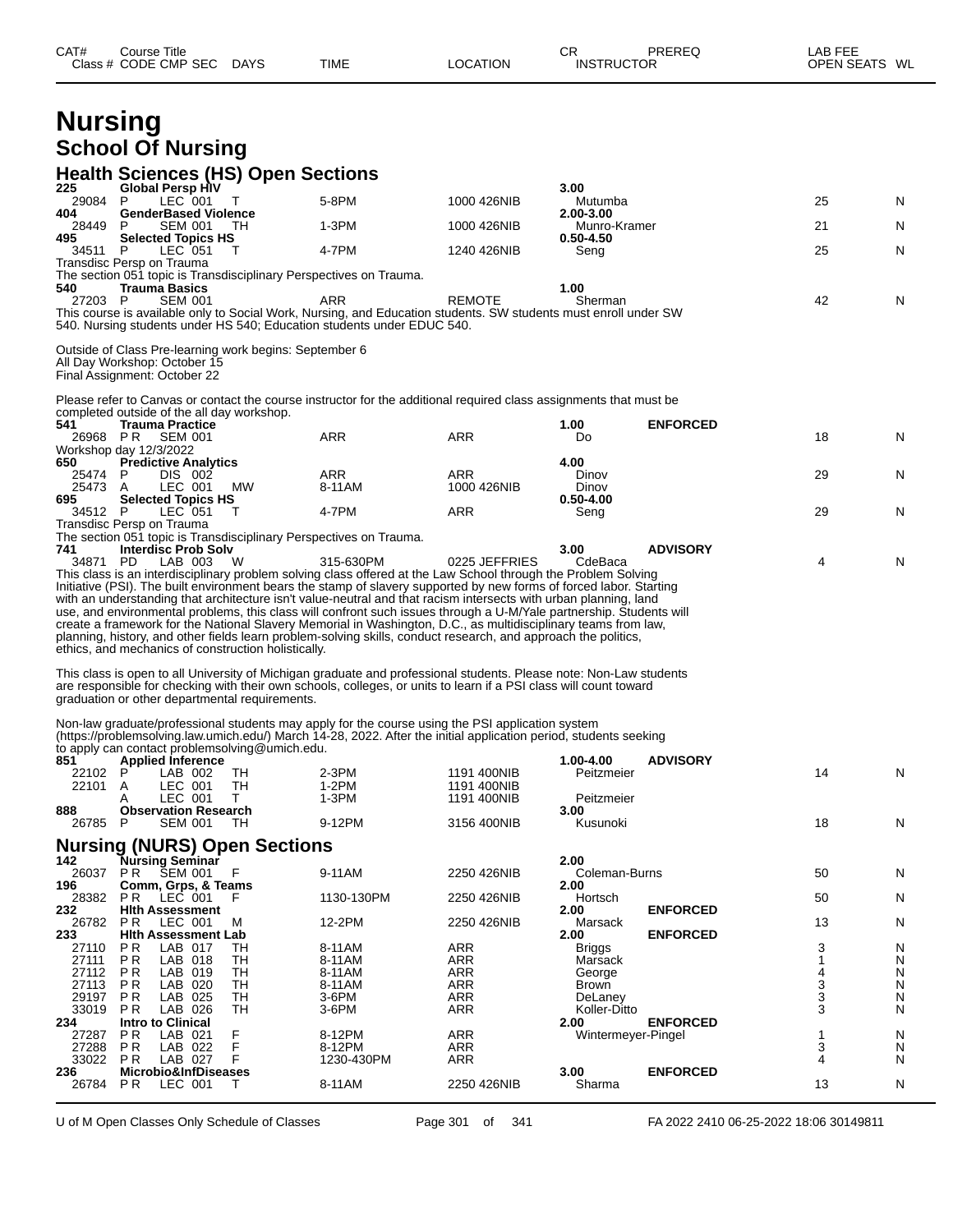| CAT#         | <b>Course Title</b><br>Class # CODE CMP SEC DAYS           |           | <b>TIME</b>                                                                                                     | <b>LOCATION</b> | CR.<br><b>INSTRUCTOR</b>     | <b>PREREQ</b>   | LAB FEE<br><b>OPEN SEATS</b> | WL |
|--------------|------------------------------------------------------------|-----------|-----------------------------------------------------------------------------------------------------------------|-----------------|------------------------------|-----------------|------------------------------|----|
|              |                                                            |           |                                                                                                                 |                 |                              |                 |                              |    |
| 245<br>18470 | Pathophysiology<br>PR LEC 001                              | <b>MW</b> | 8-11AM                                                                                                          | 2250 426NIB     | 6.00<br>Sharma, Petrosyan    | <b>ENFORCED</b> | 11                           | N  |
| 420          | Intro to Global Hith                                       |           |                                                                                                                 |                 | 2.00-3.00                    |                 |                              |    |
| 19312        | LEC 001<br>P                                               | TH        | 6-8PM                                                                                                           | 2000 426NIB     | Eagle                        |                 | 32                           |    |
| 499          | <b>Independent Study</b>                                   |           |                                                                                                                 |                 | 1.00-5.00                    | <b>ADVISORY</b> |                              |    |
|              | $IND +$                                                    |           | <b>ARR</b>                                                                                                      | <b>ARR</b>      |                              |                 | 22                           | N  |
| 521          | Intro to Glob Hith<br><b>SEM 001</b><br>P                  | TH.       | 6-8PM                                                                                                           |                 | 3.00                         |                 | 5                            | Y  |
| 25730        |                                                            |           | NURS 521 will meet together with NURS 420 in 2000 426NIB. NURS 521 will also meet for discussion in 2000 426NIB | ARR             | Eagle                        |                 |                              |    |
|              | every other week from 4:45pm-5:45pm beginning on date TBD. |           |                                                                                                                 |                 |                              |                 |                              |    |
| 697          | <b>Independent Studies</b>                                 |           |                                                                                                                 |                 | 1.00-4.00                    |                 |                              |    |
|              | $IND +$                                                    |           | <b>ARR</b>                                                                                                      | <b>ARR</b>      |                              |                 | 25                           | N  |
| 797          | <b>Independent Study</b>                                   |           |                                                                                                                 |                 | 1.00-3.00                    | <b>ADVISORY</b> |                              |    |
|              | $IND +$                                                    |           | <b>ARR</b>                                                                                                      | <b>ARR</b>      |                              |                 | 25                           | N  |
| 856<br>26053 | Res & Prof Dev Sem I<br><b>SEM 001</b><br>P                |           | 10-11AM                                                                                                         | 1191 400NIB     | 1.00<br><b>Saint Arnault</b> | <b>ADVISORY</b> | 14                           | N  |
| 880          | <b>Phil Inf&amp;Theory Sci</b>                             |           |                                                                                                                 |                 | 3.00                         |                 |                              |    |
| 22100        | P<br>SEM 001                                               | W         | 830-1130AM                                                                                                      | 3151 400NIB     | Brush                        |                 | 22                           | N  |
| 955          | <b>Scholarly Project</b>                                   |           |                                                                                                                 |                 | 1.00-6.00                    | <b>ADVISORY</b> |                              |    |
|              | $IND +$                                                    |           | <b>ARR</b>                                                                                                      | <b>ARR</b>      |                              |                 | 25                           | N  |
| 995          | <b>Diss-Cand</b>                                           |           |                                                                                                                 |                 | 8.00                         | <b>ENFORCED</b> |                              |    |
|              | R<br>$IND +$                                               |           | <b>ARR</b>                                                                                                      | <b>ARR</b>      |                              |                 | 25                           | N  |

**Professional Nursing Education (PNE) Open Sections**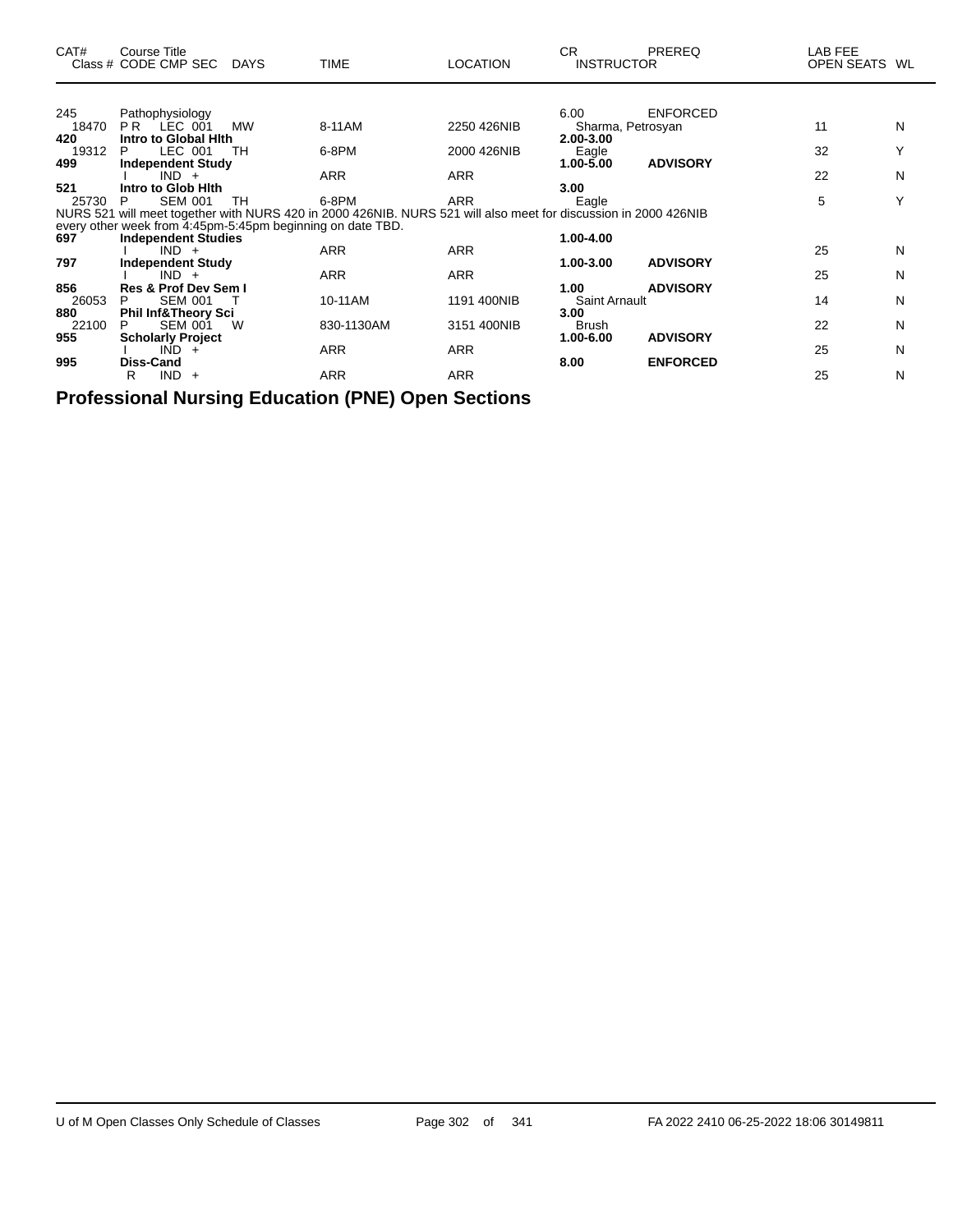#### **Officer Education Programs Air Force Officer Education Pg**

#### **Air Force Officer Education Program (AERO) Open Sections**

| 101     |     | <b>USAF Heritage I</b>          |              |                                                                                                                 |            | 1.00        |                 |    |    |
|---------|-----|---------------------------------|--------------|-----------------------------------------------------------------------------------------------------------------|------------|-------------|-----------------|----|----|
| 13391   | P.  | LEC 001                         | TH.          | 1-2PM                                                                                                           | 2234 USB   | Buckner III |                 | 21 | N  |
|         |     |                                 |              | Students participating in Air Force ROTC need to register for the lab section. Please contact the department at |            |             |                 |    |    |
|         |     | 734-764-2403 with questions.    |              |                                                                                                                 |            |             |                 |    |    |
| 13392 S |     | LAB 004                         | TH.          | 4-6PM                                                                                                           | 1210 CHEM  |             |                 |    |    |
|         |     |                                 |              | Students participating in Air Force ROTC need to register for the lab section. Please contact the department at |            |             |                 |    |    |
|         |     | 734-764-2403 with questions.    |              |                                                                                                                 |            |             |                 |    |    |
| 201     |     | <b>Team&amp;Ldrshp Basics I</b> |              |                                                                                                                 |            | 1.00        | <b>ADVISORY</b> |    |    |
| 27182   | P.  | LEC 001                         | - тн         | 2-3PM                                                                                                           | 2234 USB   | Kober       |                 |    | N. |
| 27183 P |     | LEC 002                         |              | ARR                                                                                                             | ARR        |             |                 | 14 | N  |
| 27184 S |     | LAB 004                         | TH.          | 4-6PM                                                                                                           | <b>ARR</b> | Penry       |                 |    |    |
|         |     |                                 |              | Students participating in Air Force ROTC need to register for the lab section. Please contact the department at |            |             |                 |    |    |
|         |     | 734-764-2403 with questions.    |              |                                                                                                                 |            |             |                 |    |    |
| 310     |     | Leadership & Comm I             |              |                                                                                                                 |            | 3.00        |                 |    |    |
| 26350   | P   | <b>SEM 001</b>                  | TH           | 9-12PM                                                                                                          | 2104 MLB   | Yau         |                 |    | N  |
| 26352   | S.  | LAB 004                         | TН           | 4-6PM                                                                                                           | ARR        | Wilkinson   |                 |    |    |
| 410     |     | <b>Prep for Active Duty</b>     |              |                                                                                                                 |            | 3.00        | <b>ENFORCED</b> |    |    |
| 13393   | PR. | SEM 001                         | TH           | 12-3PM                                                                                                          | 1096 EH    | Smith       |                 | 12 | Y  |
|         |     |                                 |              | Students participating in Air Force ROTC need to register for the lab section. Please contact the department at |            |             |                 |    |    |
|         |     | 734-764-2403 with questions.    |              |                                                                                                                 |            |             |                 |    |    |
|         |     | $10001$ $0.5$ $1.15$ $0.01$     | $T^{\prime}$ | $\lambda$ $\sim$ $\sim$ $\lambda$                                                                               | $\sqrt{2}$ |             |                 |    |    |

13394 S.R LAB 004 TH 4-6PM ARR Students participating in Air Force ROTC need to register for the lab section. Please contact the department at 734-764-2403 with questions.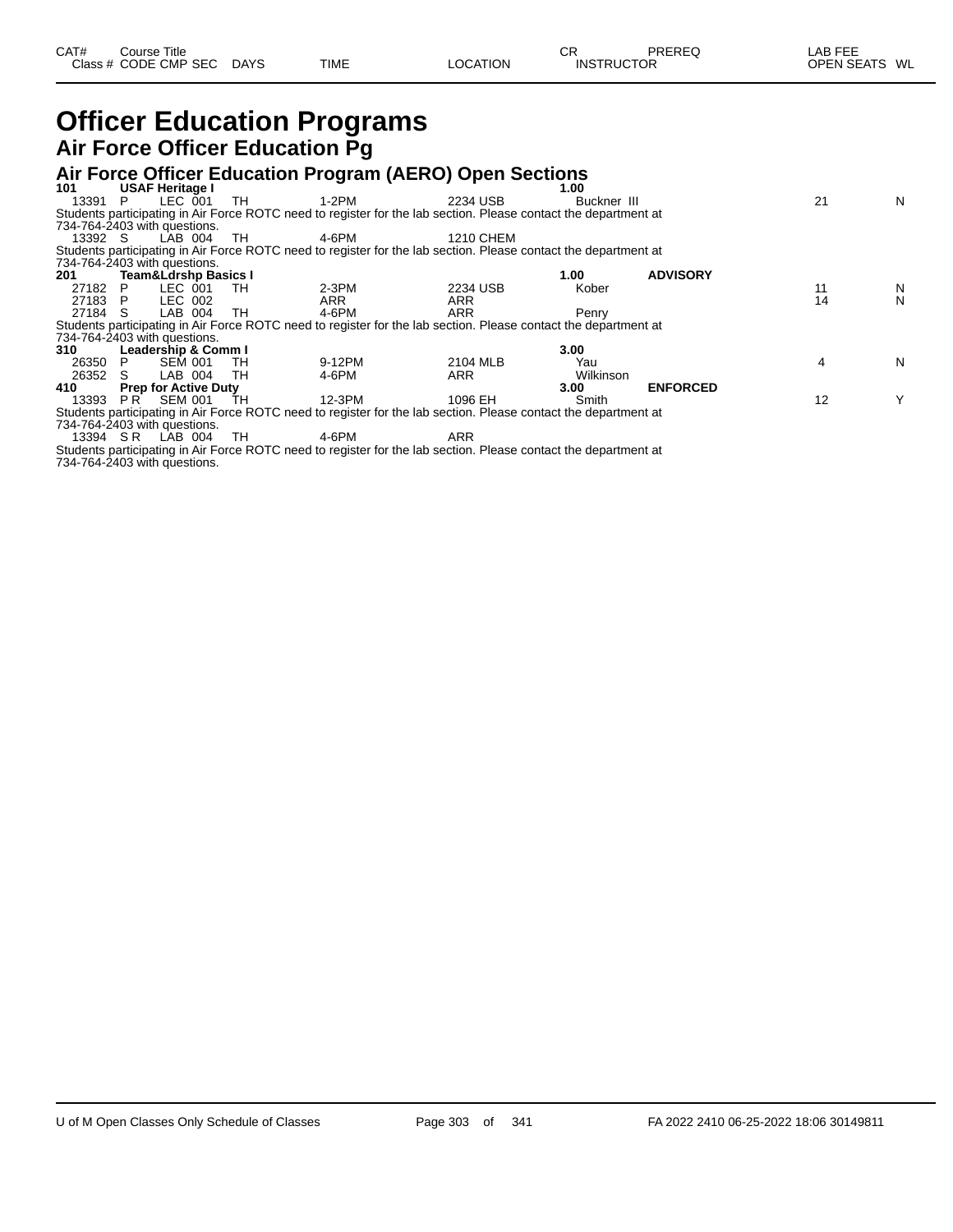| CAT# | Course Title         |             |             |                 | СR                | PREREQ | _AB FEE       |  |
|------|----------------------|-------------|-------------|-----------------|-------------------|--------|---------------|--|
|      | Class # CODE CMP SEC | <b>DAYS</b> | <b>TIME</b> | <b>LOCATION</b> | <b>INSTRUCTOR</b> |        | OPEN SEATS WL |  |

# **Army Officer Education Program Military Science (MILSCI) Open Sections 101 Intro Officership 1.00**

| 1 V I | <b>INTO OTHER SHIP</b>     |     |    |        |                  | טט. ו                             |    |   |
|-------|----------------------------|-----|----|--------|------------------|-----------------------------------|----|---|
| 13396 | LAB 003                    |     | TН | 4-6PM  | 1300 CHEM        | Kositz, Castillo, Moreno          | 55 | N |
| 18124 | LEC 001<br>S               |     |    | 8-9AM  | 1624 CHEM        | Kositz, Castillo, Moreno          |    |   |
| 201   | <b>Military Leadership</b> |     |    |        |                  | 1.00                              |    |   |
| 13399 | LAB 003                    |     | TН | 4-6PM  | ARR              | Moreno. Castillo. Kositz          | 47 | N |
| 13397 | LEC 001<br>S               |     | TН | 8-10AM | <b>1624 CHEM</b> | Moreno, Castillo, Kositz          |    |   |
| 301   | Lead Small Org I           |     |    |        |                  | <b>ADVISORY</b><br>2.00           |    |   |
| 18125 | DIS.<br>P                  | 001 |    | 8-10AM | G115 AH          | Castillo, Kositz                  |    | N |
| 13401 | LAB 003<br><sub>S</sub>    |     | TН | 4-6PM  | <b>ARR</b>       | Moreno, Castillo, Kositz          |    |   |
| 401   | Ldrshp & Mat               |     |    |        |                  | <b>ADVISORY, ENFORCED</b><br>2.00 |    |   |
| 13402 | DIS<br>P <sub>R</sub>      | 001 | TН | 8-10AM | 2185 NQ          | Dye, Gilbert, Moreno              |    | N |
| 13403 | LAB 003<br>ΑR              |     | TН | 4-6PM  | ARR              | Dye, Gilbert, Moreno              |    |   |
|       |                            |     |    |        |                  |                                   |    |   |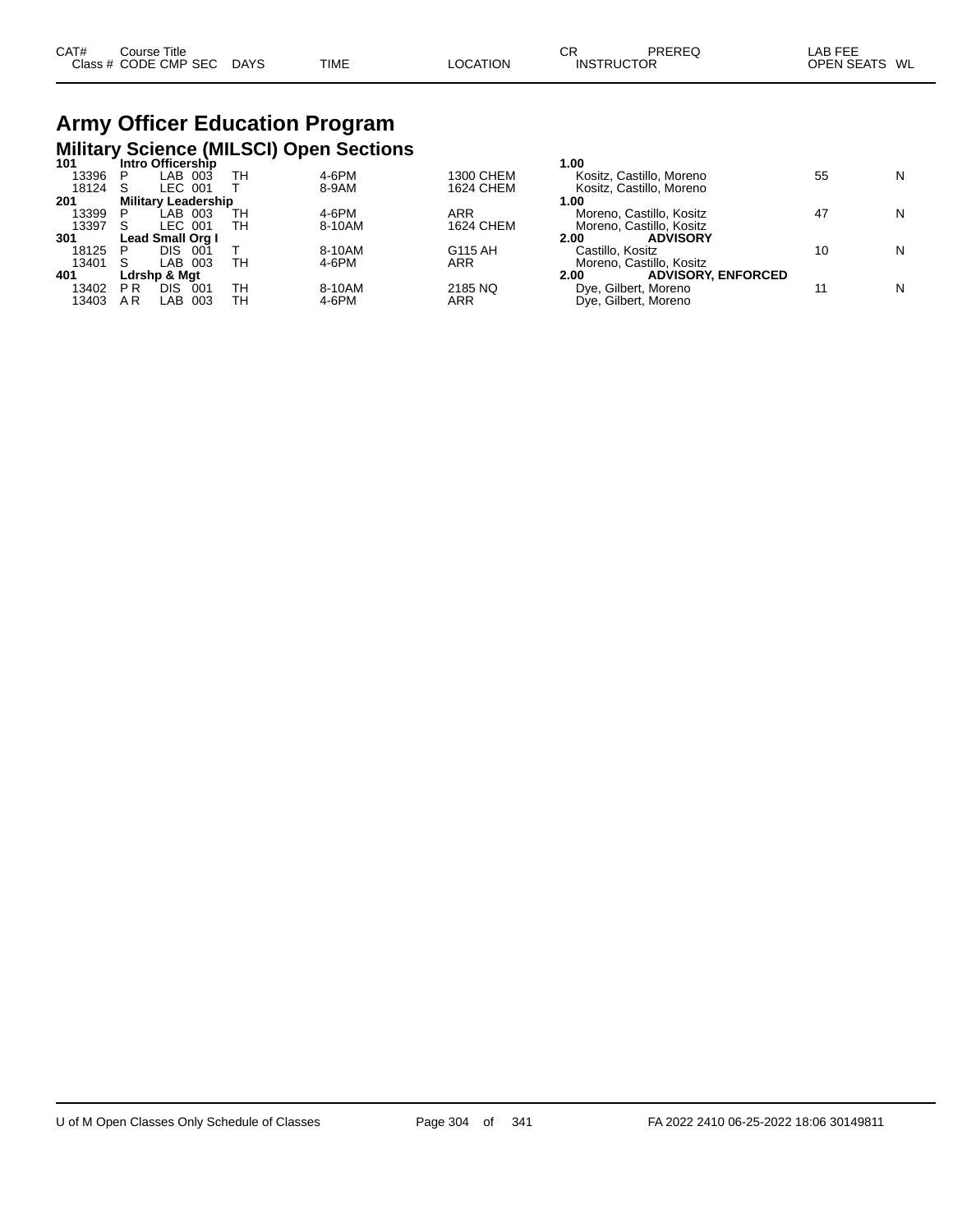| CAT# | Course Title<br>Class # CODE CMP SEC | <b>DAYS</b> | <b>TIME</b> | LOCATION | СR<br><b>INSTRUCTOR</b> | PREREQ | LAB FEE<br><b>OPEN SEATS</b><br>WL |  |
|------|--------------------------------------|-------------|-------------|----------|-------------------------|--------|------------------------------------|--|
|      |                                      |             |             |          |                         |        |                                    |  |

# **Navy Officer Education Program**

|         |              |                            |                                           | <b>Naval Science (NAVSCI) Open Sections</b> |                         |             |                 |    |   |
|---------|--------------|----------------------------|-------------------------------------------|---------------------------------------------|-------------------------|-------------|-----------------|----|---|
| 101     |              | Intro to Nav`Sci           |                                           |                                             |                         | 2.00        |                 |    |   |
|         |              |                            | Non-ROTC students do not attend the labs. |                                             |                         |             |                 |    |   |
| 13404   | P            | LEC 001                    | MW                                        | 830-930AM                                   | 1636 CHEM               | Nguyen      |                 | 18 | N |
| 13406   | A            | LAB 003                    |                                           | 4-6PM                                       | 1210 CHEM               | Nguyen      |                 |    |   |
|         |              |                            | Non-ROTC students do not attend the labs. |                                             |                         |             |                 |    |   |
| 201     | Int Ship Sys |                            |                                           |                                             |                         | 3.00        |                 |    |   |
| 17371   | P            | LEČ 001                    | MW                                        | 1-230PM                                     | LEC RM 1 MLB            | Dyer        |                 | 15 | N |
|         |              |                            | Non-ROTC students do not attend the labs. |                                             |                         |             |                 |    |   |
| 17372 S |              | LAB 002                    |                                           | 4-6PM                                       | ARR                     | Dyer        |                 |    |   |
|         |              |                            | Non-ROTC students do not attend the labs. |                                             |                         |             |                 |    |   |
| 203     |              | <b>Leadership and Mgmt</b> |                                           |                                             |                         | 3.00        | <b>ADVISORY</b> |    |   |
| 16937   | P            | LEC 001                    | <b>MW</b>                                 | 830-10AM                                    | 1624 CHEM               | Nunn        |                 | 16 | N |
|         |              |                            | Non-ROTC students do not attend the labs. |                                             |                         |             |                 |    |   |
| 16938 P |              | LEC 002                    | <b>MW</b>                                 | 1-230PM                                     | 3088 EH                 | Nunn        |                 | 4  | N |
|         |              |                            | Non-ROTC students do not attend the labs. |                                             |                         |             |                 |    |   |
| 16939 S |              | LAB 003                    |                                           | 4-6PM                                       | ARR                     | <b>Nunn</b> |                 |    |   |
|         |              |                            | Non-ROTC students do not attend the labs. |                                             |                         |             |                 |    |   |
| 302     |              | <b>Naval Operations</b>    |                                           |                                             |                         | 3.00        | <b>ADVISORY</b> |    |   |
| 25679   | P            | LEC 001                    | TTH                                       | 830-10AM                                    | 3021 PALM-PLAZA RM/itug |             |                 | 23 | N |
| 16945   | A            | LAB<br>003                 |                                           | 4-6PM                                       | ARR                     | Vitug       |                 |    |   |
|         |              |                            | Non-ROTC students do not attend the labs. |                                             |                         |             |                 |    |   |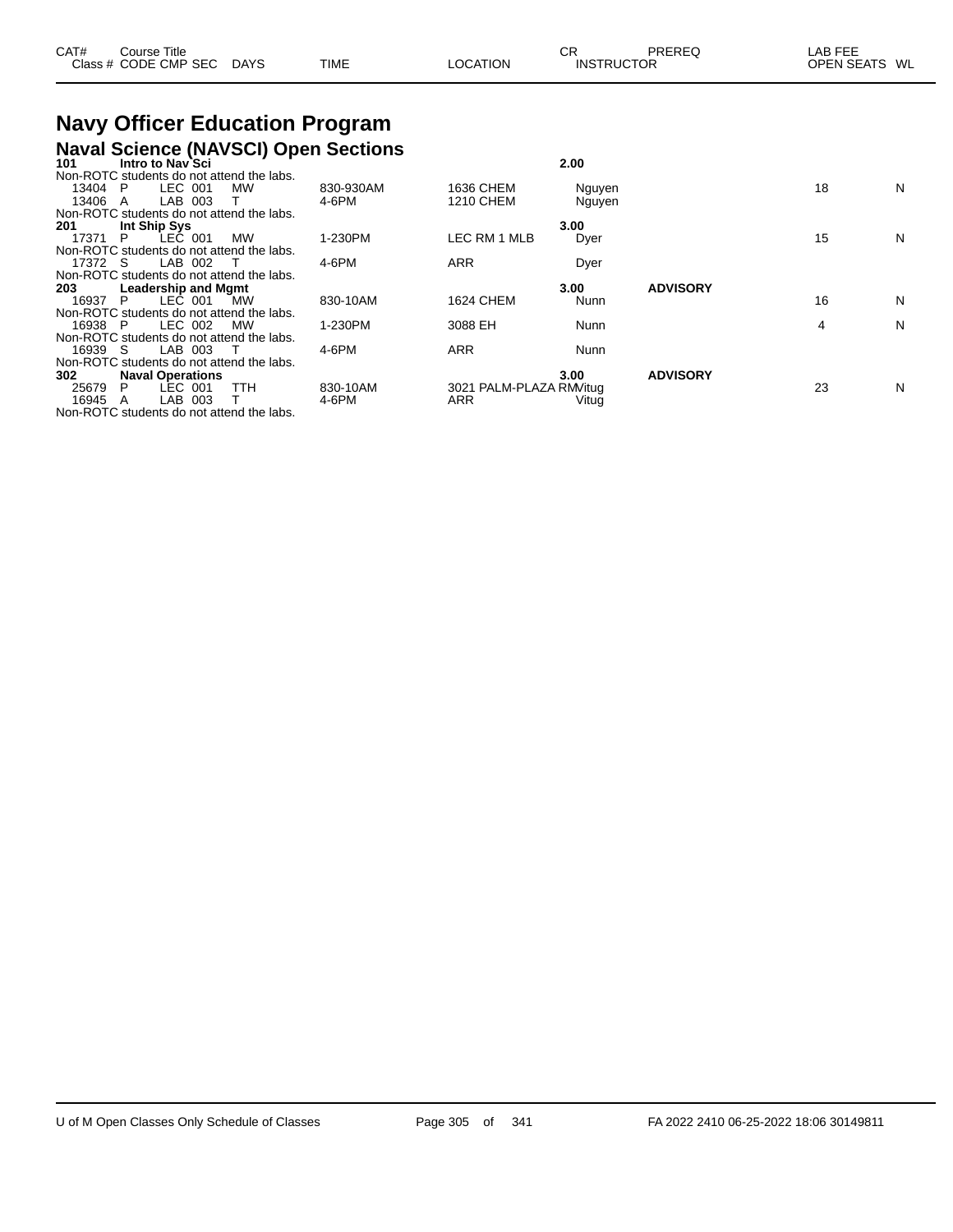| CAT# | Course Title         |             |             |                 | СR                | PREREQ | ∟AB FEE       |
|------|----------------------|-------------|-------------|-----------------|-------------------|--------|---------------|
|      | Class # CODE CMP SEC | <b>DAYS</b> | <b>TIME</b> | <b>LOCATION</b> | <b>INSTRUCTOR</b> |        | OPEN SEATS WL |
|      |                      |             |             |                 |                   |        |               |

#### **Pharmacy College Of Pharmacy**

#### **Clinical Pharmacy Translational Science (CPTS) Open Sections**

| 801                | <b>Grant Proposal I</b>                                       |                |                                                                                                                                                                                                                                  |                        | 2.00                     | <b>ADVISORY</b>           |    |   |
|--------------------|---------------------------------------------------------------|----------------|----------------------------------------------------------------------------------------------------------------------------------------------------------------------------------------------------------------------------------|------------------------|--------------------------|---------------------------|----|---|
| 33350<br>803       | LEC 001<br>P<br><b>Grant Proposal III</b>                     | Т              | 3-5PM                                                                                                                                                                                                                            | <b>1567 NUB</b>        | Farris, Hertz<br>2.00    | <b>ADVISORY</b>           | 25 | N |
| 26958              | LEC 001<br>P                                                  |                | 10-12PM                                                                                                                                                                                                                          | 1544 NUB               | Stringer, Farris         |                           | 18 | N |
| 820<br>33352 PR    | <b>CT Pharmacokinetics</b><br>REC 001                         | $\perp$        | 12-1PM                                                                                                                                                                                                                           | 1567 NUB               | 1.00<br>Pai              | <b>ADVISORY, ENFORCED</b> | 21 | N |
|                    | Required: Pre or Co-requisite is PharmSci 700.                |                |                                                                                                                                                                                                                                  |                        |                          |                           |    |   |
| 832<br>33351 PR    | <b>Pharmacy Informatics</b><br>LEC 001                        | TH             | 1-4PM                                                                                                                                                                                                                            | <b>1567 NUB</b>        | 3.00<br>Dorsch, Lester   | <b>ADVISORY</b>           | 11 | Υ |
| Graduate standing. |                                                               |                |                                                                                                                                                                                                                                  |                        |                          |                           |    |   |
| 850<br>26066       | <b>Clin Pharm Seminar</b><br>P<br><b>SEM 001</b>              | м              | 12-130PM                                                                                                                                                                                                                         | <b>1567 NUB</b>        | 1.00<br>Luzum            | <b>ADVISORY</b>           | 27 | N |
| 851<br>29144 P     | <b>Exp Clin Pharm</b>                                         |                |                                                                                                                                                                                                                                  |                        | 1.25<br>Hertz            | <b>ADVISORY</b>           | 15 | N |
|                    | <b>SEM 001</b>                                                | м              | 4-515PM<br>Graduate Clinical Pharmacy students and MSIPS students only, or permission from the instructor.                                                                                                                       | REMOTE                 |                          |                           |    |   |
|                    |                                                               |                | Integrated Pharmaceutical Sciences (INTPHARM) Open Sections                                                                                                                                                                      |                        |                          |                           |    |   |
| 750                | <b>MSIPS Seminar</b>                                          |                |                                                                                                                                                                                                                                  |                        | 1.00                     | <b>ENFORCED</b>           |    |   |
|                    | 30530 PR SEM 001                                              | F              | 11-12PM                                                                                                                                                                                                                          | <b>1567 NUB</b>        | Lee                      |                           | 22 | N |
|                    |                                                               |                | <b>Medicinal Chemistry (MEDCHEM) Open Sections</b>                                                                                                                                                                               |                        |                          |                           |    |   |
| 470                | <b>UG Research Med Chem</b><br>$IND +$<br>D                   |                | ARR                                                                                                                                                                                                                              | ARR                    | 1.00-6.00                |                           | 25 | N |
| 532                | <b>Bioorg Prin Med Chm</b>                                    |                |                                                                                                                                                                                                                                  |                        | 3.00                     | <b>ADVISORY</b>           |    |   |
| 14158<br>573       | P<br>LEC 001<br><b>Investig Med Chem</b>                      | МW             | 1-230PM                                                                                                                                                                                                                          | 1280 LSA               | Neamati<br>1.00-6.00     | <b>ADVISORY</b>           | 23 | Υ |
|                    | $IND +$                                                       |                | ARR                                                                                                                                                                                                                              | ARR                    |                          |                           | 25 | N |
| 621<br>21549       | Drug Disc & Ther<br>DIS 001<br>P                              | TH             | 10-12PM                                                                                                                                                                                                                          | ARR                    | 2.00<br>Rae              | <b>ADVISORY</b>           | 28 | N |
| 660                | <b>RCRS</b>                                                   |                |                                                                                                                                                                                                                                  |                        | 0.50                     |                           |    |   |
|                    |                                                               |                | *Please note: Permission to enroll in this course will be granted at the College Orientation,and books will be<br>loaned to students for the year. This class meets the first Wednesday of the month during both Fall and Winter |                        |                          |                           |    |   |
|                    |                                                               |                | terms (with some exceptions). Students must enroll in the course each term. Please consult CANVAS site for complete                                                                                                              |                        |                          |                           |    |   |
| 20225 PD           | course schedule and assignments.<br><b>REC 001</b>            | w              | 5-7PM                                                                                                                                                                                                                            | <b>1552 NUB</b>        | Clasby                   |                           | 30 | N |
| 740                | <b>Prep Grant Proposal</b>                                    |                |                                                                                                                                                                                                                                  |                        | 1.00                     | <b>ADVISORY</b>           |    |   |
|                    |                                                               |                |                                                                                                                                                                                                                                  |                        |                          |                           |    |   |
| 13206<br>840       | PD.<br><b>REC 001</b><br><b>Seminar-Med Chem</b>              | w              | 330-430PM                                                                                                                                                                                                                        | 1567 NUB               | Sexton, Scott<br>1.00    | <b>ADVISORY</b>           | 24 | N |
| 23368              | PD.<br><b>SEM 001</b>                                         | ТH             | 4-530PM                                                                                                                                                                                                                          | 2548 NUB               | Garcia                   |                           | 25 | N |
| 990                | Diss-Precand<br>$IND +$                                       |                | ARR                                                                                                                                                                                                                              | ARR                    | 1.00-8.00                | <b>ADVISORY</b>           | 25 | N |
| 995                | Diss-Cand                                                     |                |                                                                                                                                                                                                                                  |                        | 8.00                     | <b>ENFORCED</b>           |    |   |
|                    | $IND +$<br>R                                                  |                | ARR                                                                                                                                                                                                                              | ARR                    |                          |                           | 25 | N |
|                    | <b>Pharmacy (PHARMACY) Open Sections</b>                      |                |                                                                                                                                                                                                                                  |                        |                          |                           |    |   |
| 117<br>34037 P     | <b>Fund Pain Mngmnt</b><br>LEC 001                            |                | ARR                                                                                                                                                                                                                              | <b>REMOTE</b>          | 1.00<br>Smith            |                           | 91 | Y |
|                    |                                                               |                | Second 7 weeks. This class is open to all undergraduate students. Class will be remote (online), and asynchronous                                                                                                                |                        |                          |                           |    |   |
| 200                | (no set meeting day/time).<br><b>Science of Medicines</b>     |                |                                                                                                                                                                                                                                  |                        | 3.00                     |                           |    |   |
| 24411              | PR<br>LEC 001                                                 | TTH            | 830-10AM                                                                                                                                                                                                                         | 1528 NUB               | Pai                      |                           | 31 | Υ |
| 202<br>24412 PR    | <b>Career Exploration</b><br>LEC 001                          | м              | 4-5PM                                                                                                                                                                                                                            | 1544 NUB               | 1.00<br>Klein            |                           | 15 | Y |
| 302                | <b>Personal Development</b>                                   |                |                                                                                                                                                                                                                                  |                        | 1.00                     | <b>ENFORCED</b>           |    |   |
| 24413 PR           | LEC 001<br>Junior or Senior standing required.                | W              | 3-4PM                                                                                                                                                                                                                            | 1544 NUB               | <b>Benitez</b>           |                           | 23 | Υ |
| 507                | <b>Prof Well-Being</b>                                        |                |                                                                                                                                                                                                                                  |                        | 2.00                     |                           |    |   |
| 27625              | P<br>LEC 001<br>First year PharmD students only.              | TH             | 2-4PM                                                                                                                                                                                                                            | 3600 SKB               | <b>Bostwick</b>          |                           | 4  | Υ |
| 570                | Research                                                      |                |                                                                                                                                                                                                                                  |                        | 1.00-8.00                | <b>ADVISORY</b>           |    |   |
| 602                | $IND +$<br><b>Therap Prob Solv I</b>                          |                | ARR                                                                                                                                                                                                                              | ARR                    | 4.00                     | <b>ADVISORY</b>           | 25 | N |
| 13212<br>20047     | <b>PD</b><br>LEC 001<br>LAB 002<br>A                          | <b>MW</b><br>F | 930-11AM<br>1-4PM                                                                                                                                                                                                                | 2460 CCCB<br>2460 CCCB | Wells<br>Wells           |                           | 2  | N |
| 603                | <b>Community IPPE</b>                                         |                |                                                                                                                                                                                                                                  |                        | 2.00                     | <b>ADVISORY</b>           |    |   |
| 17471<br>604       | PD<br>LAB 001<br>EBM                                          | Т              | 8-5PM                                                                                                                                                                                                                            | ARR                    | Walker<br>3.00           |                           | 10 | N |
| 21876              | PD<br>LEC 001                                                 | MW             | 1-230PM                                                                                                                                                                                                                          | 2548 NUB               | Hertz                    |                           | 1  | N |
| 607<br>31484 P     | <b>Veterinary Pharmacy</b><br><b>REC 001</b>                  | TH             | 9-11AM                                                                                                                                                                                                                           | 1544 NUB               | 2.00<br>Lester, Hish     | <b>ADVISORY</b>           | 11 | Υ |
|                    | Second and third year PharmD students, and graduate students. |                |                                                                                                                                                                                                                                  |                        |                          |                           |    |   |
| 613<br>25685 PD    | <b>Ambulatory Care IPPE</b><br>LAB 004                        | TH             | 1-5PM                                                                                                                                                                                                                            | ARR                    | 0.50<br>Walker, Thompson | <b>ADVISORY</b>           | 2  | N |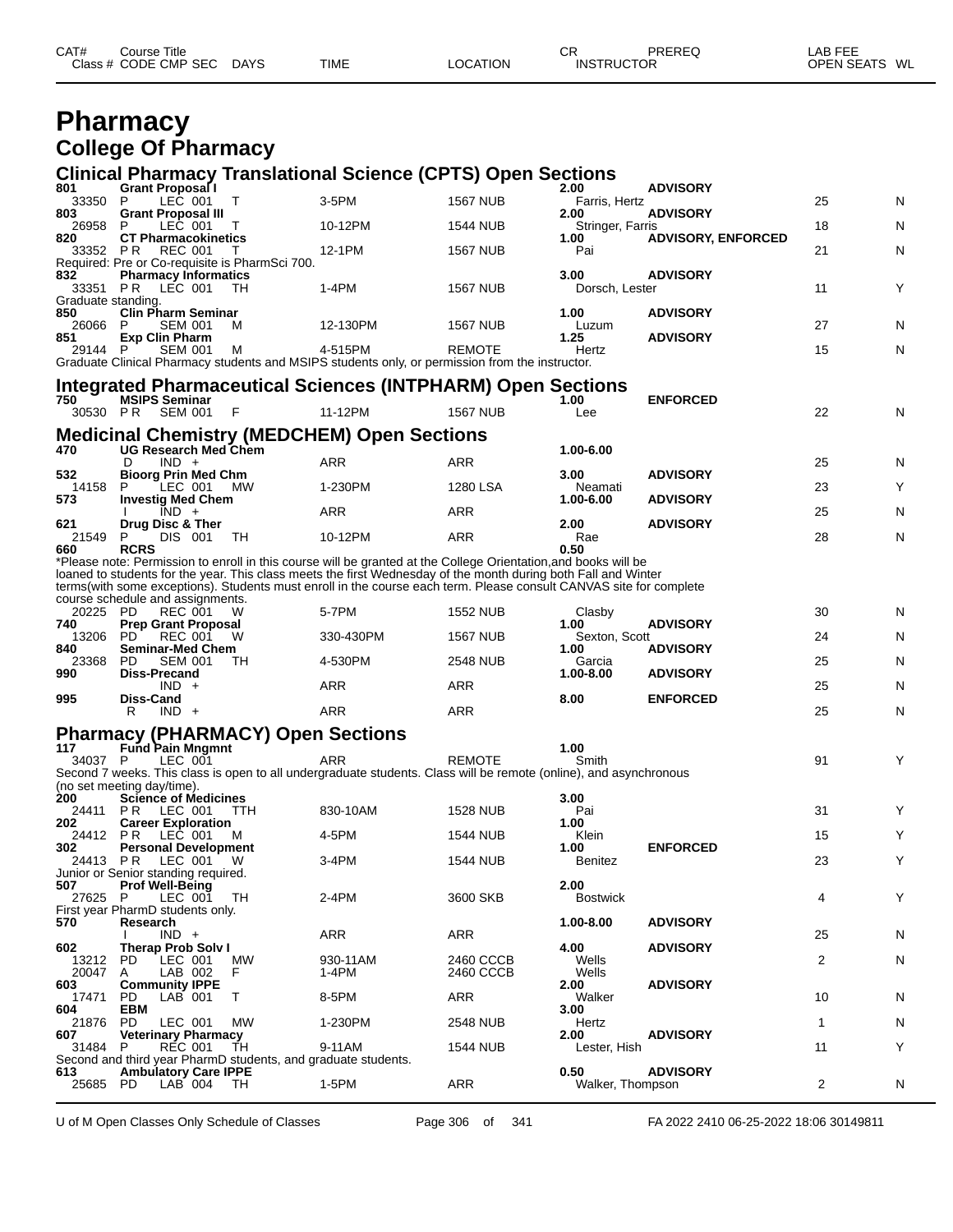| CAT#                     | <b>Course Title</b><br>Class # CODE CMP SEC DAYS                                                      |         | <b>TIME</b>                                                                                                                     | <b>LOCATION</b>        | CR.<br><b>INSTRUCTOR</b> | <b>PREREQ</b>                      | LAB FEE<br>OPEN SEATS WL |        |
|--------------------------|-------------------------------------------------------------------------------------------------------|---------|---------------------------------------------------------------------------------------------------------------------------------|------------------------|--------------------------|------------------------------------|--------------------------|--------|
| 620<br>13215 P           | Pharmacotherapeu I<br>LEC 001<br>Class will be offered remote/online- asynchronous.                   |         | <b>ARR</b>                                                                                                                      | <b>REMOTE</b>          | 3.00<br>Walker           | <b>ADVISORY</b>                    | 104                      | N      |
| 637<br>29159 P           | <b>Oncology Pharmacy</b><br><b>REC 001</b><br>Second and third year PharmD students.                  |         | 9-11AM                                                                                                                          | <b>1552 NUB</b>        | 2.00<br>Kraft, Benitez   |                                    | 8                        | Y      |
| 677<br>30988 P           | <b>Pediat Pharmacother</b><br>LEC 001<br>Second 7 week course. Second and third year PharmD students. |         | $2-5PM$                                                                                                                         | <b>1552 NUB</b>        | 1.50<br>Klein            | <b>ADVISORY</b>                    | 8                        | Y      |
| 703<br>16995<br>713      | <b>Health Sys/Hosp IPPE</b><br>LÁB 002<br><b>PD</b><br><b>Direct Care IPPE</b>                        | TН      | 8-5PM                                                                                                                           | ARR                    | 2.00<br>Walker<br>1.00   | <b>ADVISORY</b><br><b>ADVISORY</b> | 5                        | N      |
| 16998<br>18925<br>730    | PD.<br>LAB 001<br>PD.<br>LAB 006<br><b>Pharm D Sem</b>                                                | м<br>TH | 1-5PM<br>10-230PM                                                                                                               | ARR<br>ARR             | Walker<br>Walker<br>1.00 | <b>ADVISORY</b>                    | 5<br>4                   | N<br>N |
| 13216 PD                 | SEM 001<br>Fourth year PharmD students only.                                                          | -F      | 2-5PM                                                                                                                           | <b>2548 NUB</b>        | Park                     |                                    | 3                        | N      |
| 739<br>757               | <b>Phrm Inv Rsrch Rprt</b><br>$IND +$<br>D<br><b>The Aging Patient</b>                                |         | ARR                                                                                                                             | <b>ARR</b>             | 1.00<br>2.00             | <b>ADVISORY</b><br><b>ADVISORY</b> | 25                       | N      |
| 13214 P<br>790           | LEC 001<br>Adv Pharm Prac Exp 4                                                                       | TH.     | 3-5PM<br>Third year pharmacy students and nursing students with pharmacology.                                                   | <b>1552 NUB</b>        | Regal<br>4.00            | <b>ADVISORY</b>                    | 25                       | Y      |
| 13217 PD<br>791          | LAB 001<br>Adv Pharm Prac Exp 5                                                                       |         | <b>ARR</b>                                                                                                                      | <b>ARR</b>             | Walker<br>4.00           | <b>ADVISORY</b>                    | 6                        | N      |
| 17281 PD<br>792<br>20568 | LAB 001<br>Adv Pharm Prac Exp 6<br><b>PD</b><br>LAB 001                                               |         | ARR<br><b>ARR</b>                                                                                                               | ARR<br><b>ARR</b>      | Walker<br>4.00<br>Walker | <b>ADVISORY</b>                    | 6<br>27                  | N<br>N |
| 799<br>21368 PD          | <b>Curr Practical Prict</b><br><b>SEM 001</b><br>CPT authorization required.                          |         | ARR                                                                                                                             | ARR                    | 1.00<br>Walker           |                                    | 25                       | N      |
| 300                      | <b>Biopharmaceutics</b>                                                                               |         | <b>Pharmaceutical Sciences (PHARMSCI) Open Sections</b>                                                                         |                        | 3.00                     | <b>ADVISORY, ENFORCED</b>          |                          |        |
|                          | 24414 PR LEC 001                                                                                      | TTH     | 10-1130AM<br>Prerequisite: Completion of General Chemistry. Recommended: Completion of/concurrent enrollment in Calculus I.     | <b>2548 NUB</b>        | Lee                      |                                    | 16                       | Υ      |
| 400<br>25688 PR          | <b>Pharmaceutics</b><br>LEC 001                                                                       | TTH     | 1130-1PM<br>Enforced Prerequisites: Completion of General Chemistry and Calculus I with a C- or higher.                         | <b>2548 NUB</b>        | 3.00<br>Cheng            | <b>ENFORCED</b>                    | 11                       | Y      |
| 407                      | Advisory Prerequisite: Completion of Chemistry 230/260.<br><b>Sensors</b><br>30974 PR LEC 001         | - F     | 230-430PM<br>Junior or Senior standing and completion of or concurrent enrollment in Chemistry 230 or 260 required. OR Graduate | <b>1544 NUB</b>        | 2.00<br>Lautner          | <b>ENFORCED</b>                    | 33                       | Y      |
| student standing.<br>568 | Investigations<br>$\overline{IND}$ +                                                                  |         | ARR                                                                                                                             | ARR                    | 1.00-6.00                | <b>ADVISORY</b>                    | 25                       | N      |
| 608<br>16531             | <b>Basic &amp; Clinical PK</b><br>LEC 001<br>PD.                                                      | F       | 10-1130AM                                                                                                                       | 2600 SKB               | 4.00                     | <b>ADVISORY</b>                    | 1                        | N      |
| 608                      | <b>Basic &amp; Clinical PK</b><br>LEC 001<br>LEC 001                                                  | w<br>м  | 1130-1PM<br>11-12PM                                                                                                             | 2460 CCCB<br>2460 CCCB | 4.00<br>Sun              | <b>ADVISORY</b>                    | 1<br>1                   | N<br>N |
| 700<br>33364 PR          | <b>Pharmacokinetics</b><br>LEC 001                                                                    | TН      | 4-6PM                                                                                                                           | <b>1544 NUB</b>        | 2.00<br>Schwendeman      | <b>ADVISORY, ENFORCED</b>          | 19                       | Υ      |

P LEC 001 T 5-8PM 2548 NUB Schwendeman 22 Y

**Biopharm Drugs 2.00 ADVISORY**

**Biopharmaceutics 2.00 ADVISORY, ENFORCED**

|         |                                                                             |                 |    |       | Students will attend no more than 2 hours of lecture/week during the time frame scheduled. Additional details on |          |                 |  |  |    |
|---------|-----------------------------------------------------------------------------|-----------------|----|-------|------------------------------------------------------------------------------------------------------------------|----------|-----------------|--|--|----|
|         | class structure to be provided by course director at the start of the term. |                 |    |       |                                                                                                                  |          |                 |  |  |    |
| 838     |                                                                             | Sem in Pharmsci |    |       |                                                                                                                  | '.00     | <b>ADVISORY</b> |  |  |    |
| 13210 P |                                                                             | SFM 001         | W. | 4-5PM | <b>2548 NUB</b>                                                                                                  | Brunaugh |                 |  |  | N. |

33363 P R LEC 001 TH 1-3PM 2548 NUB Brunaugh 23 Y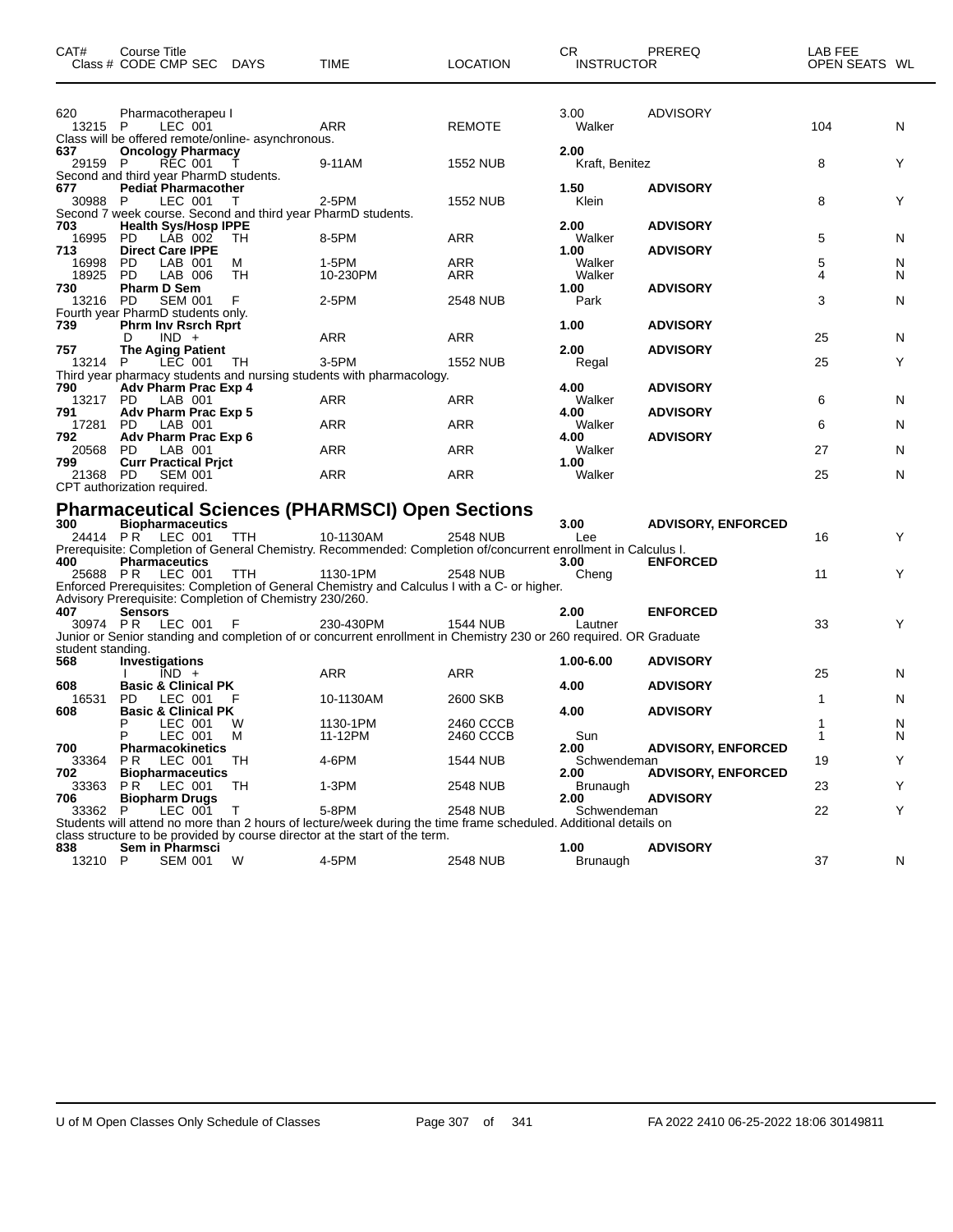#### **Public Health Biostatistics Department**

## **Biostatistics (BIOSTAT) Open Sections 501 Intro to Biostats 3.00-4.00 ADVISORY**

| 625                                                                           | <b>Comp with Big Data</b>          | $\overline{IND}$ + |                                                     | <b>ARR</b>                                                                                    | <b>ARR</b>                                       | 3.00                               |                           | 5                   | N |
|-------------------------------------------------------------------------------|------------------------------------|--------------------|-----------------------------------------------------|-----------------------------------------------------------------------------------------------|--------------------------------------------------|------------------------------------|---------------------------|---------------------|---|
| Drop/Add deadline= November 14, 2022<br>610                                   | <b>Readings in Biostat</b>         |                    |                                                     |                                                                                               |                                                  | 1.00-4.00                          | <b>ADVISORY</b>           |                     |   |
| 27194 PR<br>$C++$                                                             |                                    | LEC 003            | МW                                                  | 430-615PM                                                                                     | 1690 SPH1A                                       | Henderson, Chen                    |                           | 32                  | N |
| 27193 PR<br>Python<br>Drop/Add deadline= October 10, 2022                     |                                    | LEC 002            | <b>MW</b>                                           | 430-6PM                                                                                       | 1690 SPH1A                                       | Henderson, Chen                    |                           | 18                  | N |
| R<br>Drop/Add deadline= September 5, 2022                                     |                                    |                    |                                                     |                                                                                               |                                                  |                                    |                           |                     |   |
| 27074 PR                                                                      |                                    | LEC 001            | МW                                                  | 430-6PM                                                                                       | 1690 SPH1A                                       | Henderson, Chen                    |                           | N<br>18             |   |
| 33258 PR<br>607                                                               | <b>Basic Computing</b>             | LEC 002            | TTH                                                 | 1-3PM                                                                                         | 1690 SPH1A                                       | Sen<br>1.00                        | <b>ADVISORY</b>           | 52                  | N |
|                                                                               |                                    |                    |                                                     | Non-SPH students seeking overrides should contact fenechn@umich.edu in mid-August.            |                                                  |                                    |                           |                     |   |
| 601<br>13222 PR                                                               | <b>Prob&amp;Distrib Theory</b>     | LEC 001            | TTH                                                 | $1-3PM$                                                                                       | 1655 SPH1A                                       | 4.00<br>Wang, Wang                 | <b>ADVISORY</b>           | 10<br>N             |   |
| F - 9/4 10:00 - 12:00 Lab A;C SPH II                                          |                                    |                    |                                                     |                                                                                               |                                                  |                                    |                           |                     |   |
| T - 9/1 5:00 - 7:00 TBD<br>Th - 9/3 4:15 - 6:15 TBD                           |                                    |                    |                                                     |                                                                                               |                                                  |                                    |                           |                     |   |
| F - 8/28 12:30 - 2:30 Lab A;C SPH II                                          |                                    |                    |                                                     |                                                                                               |                                                  |                                    |                           |                     |   |
| Th - 8/27 4:00 - 6:00 Lab A:C SPH II<br>F - 8/28 9:00 - 11:30 TBD (D. Barker) |                                    |                    |                                                     |                                                                                               |                                                  |                                    |                           |                     |   |
| M - 8/24 10:00 - 12:30 TBD                                                    |                                    |                    |                                                     |                                                                                               |                                                  |                                    |                           |                     |   |
| 8/24-9/4                                                                      | 13221 PR LEC 001                   |                    | МW                                                  | 1130-1PM                                                                                      | 1152 SPH2                                        | Jiang                              |                           | $\overline{7}$<br>N |   |
| 600                                                                           | <b>Intro to Biostat</b>            |                    |                                                     |                                                                                               |                                                  | 2.00                               | <b>ADVISORY, ENFORCED</b> |                     |   |
| Drop/add deadline: October 17, 2022                                           |                                    |                    |                                                     |                                                                                               |                                                  |                                    |                           |                     |   |
|                                                                               |                                    |                    |                                                     | Enrollment is limited to Population and Health Sciences students.                             |                                                  |                                    |                           |                     |   |
| 595                                                                           | Appl Long Data<br>35385 PR LEC 555 |                    | TH.                                                 | 7-830PM                                                                                       | ARR                                              | 2.00<br>Zawistowski                | <b>ENFORCED</b>           | 46                  | N |
| Drop/add deadline: September 5, 2022                                          |                                    |                    |                                                     |                                                                                               |                                                  |                                    |                           |                     |   |
|                                                                               | 35376 PR LEC 555                   |                    | TH                                                  | 7-9PM<br>Enrollment is limited to Population and Health Sciences students.                    | <b>ARR</b>                                       | Raghunathan                        |                           | 46<br>N             |   |
| 594                                                                           | App Gen Lin Mod                    |                    |                                                     |                                                                                               |                                                  | 3.00                               | <b>ENFORCED</b>           |                     |   |
| Drop/add deadline: September 26, 2022                                         |                                    |                    |                                                     | Enrollment is limited to Population and Health Sciences students.                             |                                                  |                                    |                           |                     |   |
| 593<br>35380 PR                                                               | <b>Design for Health</b>           | LEC 555            | T                                                   | 7-830PM                                                                                       | ARR                                              | 1.00<br>Little                     | <b>ENFORCED</b>           | 45<br>N             |   |
| 13220 AR                                                                      |                                    | LEC 001            | МW                                                  | 8-10AM                                                                                        | 1020 SPH2                                        | Murray                             |                           |                     |   |
| 20306 PR                                                                      |                                    | LAB 005            | F<br>Course will meet in Classroom A. (SPH2G442A)   | 5-6PM                                                                                         | SPH <sub>2</sub> G <sub>442</sub> C              | Li, Liao                           |                           | 10                  | N |
| 523                                                                           | <b>EPID Stat Methods</b>           |                    |                                                     |                                                                                               |                                                  | 4.00                               | <b>ENFORCED</b>           |                     |   |
| 13219 A                                                                       |                                    | LEC 001            | <b>TTH</b>                                          | 10-1130AM<br>For questions about overrides, please contact Nicole Fenech at fenechn@umich.edu | <b>REMOTE</b>                                    | Zawistowski                        |                           |                     |   |
| Drop/add deadline: November 7, 2022                                           |                                    |                    |                                                     |                                                                                               |                                                  |                                    |                           |                     |   |
|                                                                               |                                    |                    |                                                     | Enrollment is limited to Population and Health Sciences students.                             |                                                  |                                    |                           |                     |   |
| 35396 PR                                                                      |                                    | LEC 555            | Course will meet in Classroom A. (SPH2G442A)<br>TH. | 7-830PM                                                                                       | ARR                                              | Kim                                |                           | N<br>50             |   |
| 19692 PR                                                                      |                                    | LAB 013            | F                                                   | 2-3PM                                                                                         | SPH <sub>2</sub> G442A                           | Guide, Zawistowski                 |                           | 18                  | N |
| 15752 PR                                                                      |                                    | LAB 012            | -F<br>Course will meet in Classroom A. (SPH2G442A)  | 10-11AM                                                                                       | 2615 SPH1A                                       | Guide, Zawistowski                 |                           | 16<br>N             |   |
|                                                                               |                                    |                    | Course will meet in Classroom A. (SPH2G442A)        |                                                                                               |                                                  |                                    |                           |                     |   |
| 36477 PR<br>20133 PR                                                          |                                    | LAB 010<br>LAB 011 | TН<br>F                                             | 5-6PM<br>9-10AM                                                                               | SPH <sub>2</sub> G442C<br>SPH <sub>2</sub> G442C | Hu, Zawistowski                    |                           | 19<br>N<br>N<br>18  |   |
| 15751 PR                                                                      |                                    | LAB 009            | ТH<br>Course will meet in Classroom A. (SPH2G442A)  | 4-5PM                                                                                         | SPH <sub>2</sub> G442C                           | Shan, Zawistowski                  |                           | 11<br>N             |   |
|                                                                               |                                    |                    | Course will meet in Classroom C. (SPH2G442C)        |                                                                                               |                                                  |                                    |                           |                     |   |
| 19777 PR                                                                      |                                    | LAB 008            | Course will meet in Classroom A. (SPH2G442A)<br>TН  | 3-4PM                                                                                         | SPH <sub>2</sub> G442C                           | Guide, Zawistowski                 |                           | 6<br>N              |   |
| 15750 PR                                                                      |                                    | LAB 007            | ТH                                                  | 3-4PM                                                                                         | SPH <sub>2</sub> G442A                           | Choi, Zawistowski                  |                           | 1<br>N              |   |
| 24293<br>24294                                                                | P R<br>P R                         | LAB 003<br>LAB 004 | W<br>W                                              | 4-5PM<br>5-6PM                                                                                | SPH <sub>2</sub> G442A<br>SPH <sub>2</sub> G442A | Hu, Zawistowski<br>Hu, Zawistowski |                           | N<br>4<br>11<br>N   |   |
| 521                                                                           | <b>Appl Biostatistics</b>          |                    |                                                     |                                                                                               |                                                  | 3.00                               | <b>ADVISORY</b>           |                     |   |
| Drop/add deadline: November 7, 2022                                           |                                    |                    |                                                     |                                                                                               |                                                  |                                    |                           |                     |   |
| 35395 PR                                                                      |                                    | <b>LEC 555</b>     | TH                                                  | 7-9PM<br>Enrollment is limited to Population and Health Sciences students.                    | ARR                                              | Zhao                               |                           | 37                  | N |
|                                                                               |                                    |                    |                                                     | For questions about overrides, please contact Nicole Fenech at fenechn@umich.edu              |                                                  |                                    |                           |                     |   |
| 13218 P                                                                       |                                    | LEC 001            | MW                                                  | 10-1130AM                                                                                     | <b>REMOTE</b>                                    | Zhou                               |                           | 69<br>N             |   |

U of M Open Classes Only Schedule of Classes **Page 308** of 341 FA 2022 2410 06-25-2022 18:06 30149811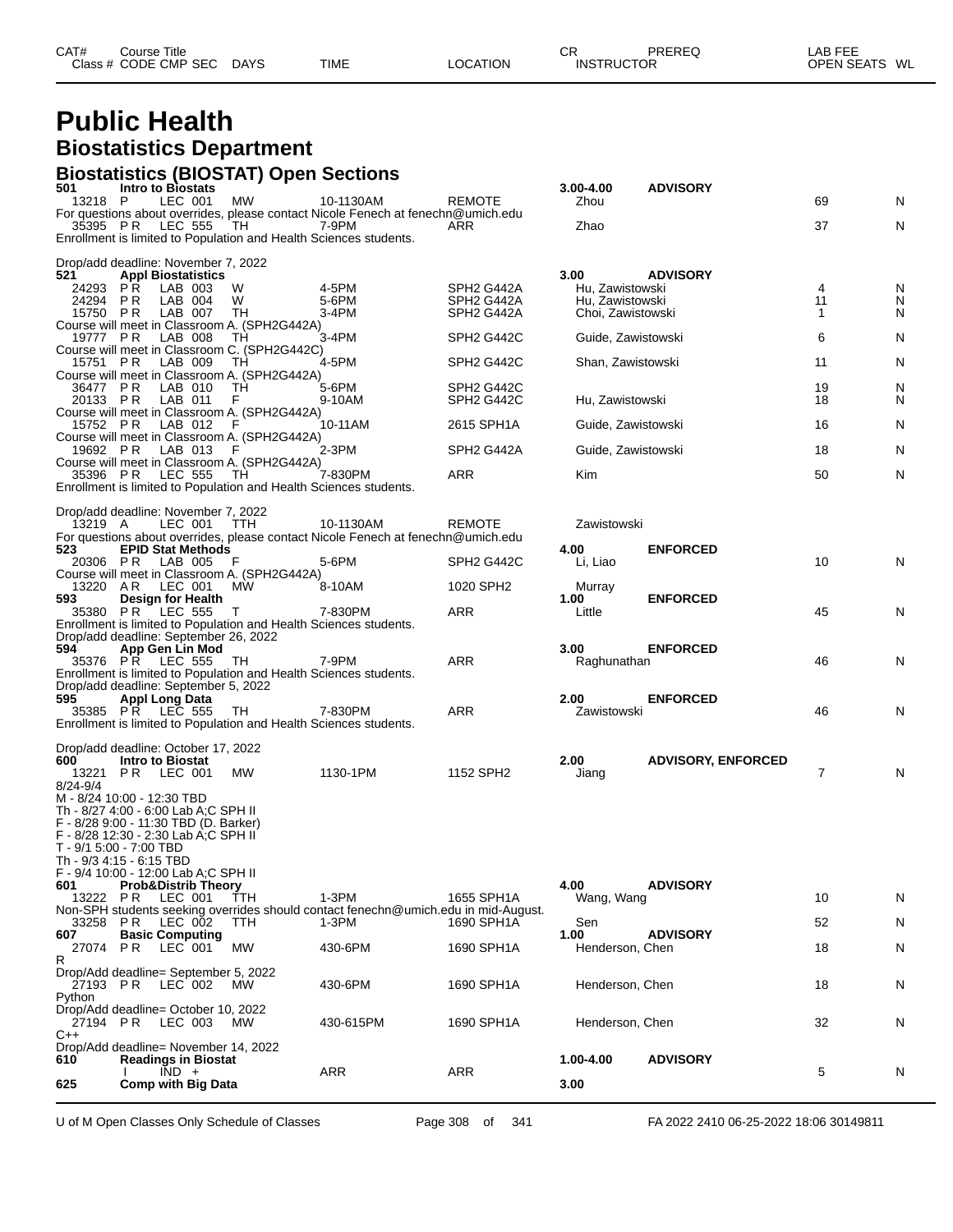| CAT#  | Course Title<br>Class # CODE CMP SEC                        | <b>DAYS</b> | <b>TIME</b>                                                                                                  | <b>LOCATION</b> | CR.<br><b>INSTRUCTOR</b> | PREREQ                    | LAB FEE<br>OPEN SEATS WL |   |
|-------|-------------------------------------------------------------|-------------|--------------------------------------------------------------------------------------------------------------|-----------------|--------------------------|---------------------------|--------------------------|---|
|       |                                                             |             |                                                                                                              |                 |                          |                           |                          |   |
| 27195 | LEC 001<br>PR                                               | TF          | 330-5PM                                                                                                      | 1690 SPH1A      | Jiang, Zhai              |                           | $\overline{7}$           | Υ |
| 650   | Thry App Lin Reg                                            |             |                                                                                                              |                 | 4.00                     | <b>ENFORCED</b>           |                          |   |
| 13223 | P <sub>R</sub><br>LEC 001                                   | <b>TTH</b>  | 8-10AM                                                                                                       | 1690 SPH1A      | Shi, Ji                  |                           | 10                       | N |
| 33259 | P <sub>R</sub><br>LEC 002                                   | <b>TTH</b>  | 8-10AM                                                                                                       | 1020 SPH2       | Banerjee                 |                           | 57                       | N |
| 653   | Thry App Lngtdl Anl                                         |             |                                                                                                              |                 | 3.00                     | <b>ENFORCED</b>           |                          |   |
| 33255 | $PR$ LEC $002$                                              | F           | 2-330PM                                                                                                      | 1755 SPH1       | <b>Braun</b>             |                           | 4                        | N |
| 653   | Thry App Lngtdl Anl<br>PR <sup>-</sup><br>LEC 002           | W           | 3-430PM                                                                                                      | 1755 SPH1       | 3.00                     | <b>ENFORCED</b>           | 4                        | N |
| 800   | <b>Seminar in Biostat</b>                                   |             |                                                                                                              |                 | 0.50                     | <b>ENFORCED</b>           |                          |   |
| 24301 | <b>SEM 001</b><br>P <sub>R</sub>                            | TH          | $3-5$ PM                                                                                                     | 1690 SPH1A      | Dempsey                  |                           | 49                       | N |
|       | Must attend 2/3 of all seminars in order to receive credit. |             |                                                                                                              |                 |                          |                           |                          |   |
| 801   | <b>Advanced Inference I</b>                                 |             |                                                                                                              |                 | 3.00                     | <b>ENFORCED</b>           |                          |   |
|       | 22775 PR LEC 001                                            | MW          | 10-1130AM                                                                                                    | 1152 SPH2       | Tsodikov                 |                           | 11                       | N |
|       |                                                             |             | Only Biostatistics students should be able to register directly. All non-Biostats students should e-mail the |                 |                          |                           |                          |   |
|       | course instructor for an override.                          |             |                                                                                                              |                 |                          |                           |                          |   |
| 803   | <b>Biost in Cancer Sem</b>                                  |             |                                                                                                              |                 | 1.00                     | <b>ADVISORY</b>           |                          |   |
| 20585 | <b>SEM 001</b><br>P                                         |             | 9-10AM                                                                                                       | 3755 SPH1       | Taylor                   |                           | 16                       | N |
| 810   | <b>Appr to Resp Biostat</b>                                 |             |                                                                                                              |                 | 1.00                     |                           |                          |   |
| 22819 | LEC 001                                                     |             | 11-12PM                                                                                                      | 3755 SPH1       | Jiang                    |                           | 3                        | N |
| 830   | <b>Adv Topics Biostat</b>                                   |             |                                                                                                              |                 | 1.00-4.00                |                           |                          |   |
| 30390 | <b>SEM 002</b><br>P                                         | <b>TTH</b>  | 1-230PM                                                                                                      | 1123 SPH2       | Song                     |                           | 16                       | N |
|       | Infectious Disease Modeling                                 |             |                                                                                                              |                 |                          |                           |                          |   |
| 842   | <b>Seminal Statistics</b>                                   |             |                                                                                                              |                 | 3.00                     | <b>ADVISORY, ENFORCED</b> |                          |   |
| 33256 | PR<br>LEC 001                                               | TTH         | 830-10AM                                                                                                     | G020 SPH2       | Little                   |                           | 9                        | N |
| 990   | <b>Diss-Precand</b>                                         |             |                                                                                                              |                 | 1.00-8.00                | <b>ADVISORY</b>           |                          |   |
| 995   | $IND +$<br><b>Diss-Cand</b>                                 |             | ARR                                                                                                          | ARR             | 8.00                     | <b>ENFORCED</b>           | 24                       | N |
|       | $IND +$<br>R.                                               |             | <b>ARR</b>                                                                                                   | <b>ARR</b>      |                          |                           | 25                       | N |
|       |                                                             |             |                                                                                                              |                 |                          |                           |                          |   |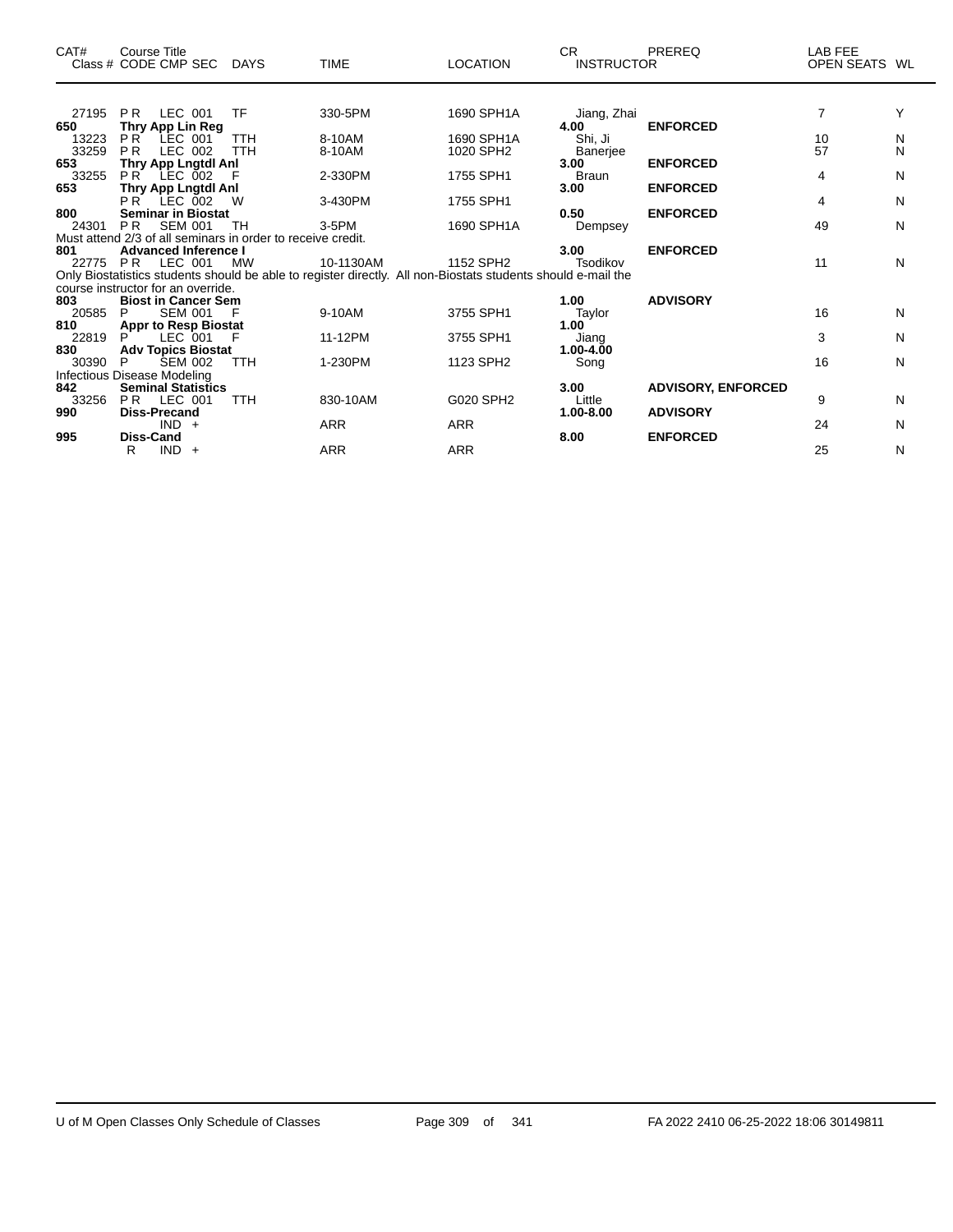| CAT# | Course Title         |      |             |                 | СF                | PREREQ | LAB FEE       |  |
|------|----------------------|------|-------------|-----------------|-------------------|--------|---------------|--|
|      | Class # CODE CMP SEC | DAYS | <b>TIME</b> | <b>LOCATION</b> | <b>INSTRUCTOR</b> |        | OPEN SEATS WL |  |
|      |                      |      |             |                 |                   |        |               |  |

#### **Environmental Health Sciences**

#### **Environmental Health Sciences (EHS) Open Sections**

| 510                                     | <b>Responsible Research</b>                                                           |            |                     |                                     | 1.00                  |                           |                |        |
|-----------------------------------------|---------------------------------------------------------------------------------------|------------|---------------------|-------------------------------------|-----------------------|---------------------------|----------------|--------|
| 23431                                   | P<br><b>SEM 002</b>                                                                   | $\top$     | 1130-1230PM         | 1152 SPH2                           | Batterman             |                           | 9              | Υ      |
| 556<br>34464                            | <b>Occ Ergonomics</b><br>LEC 001<br>P                                                 | F          | 9-11AM              | 1170 SPH2                           | 2.00<br>Joseph        |                           | 19             | N      |
| 570                                     | <b>Water Quality Mgt</b>                                                              |            |                     |                                     | 3.00                  |                           |                |        |
| 22441                                   | P<br>LEC 001                                                                          | <b>MW</b>  | 830-10AM            | 1112 SPH2                           | Xi                    |                           | 22             | N      |
| 592                                     | Infect & Emerg Resp                                                                   |            |                     |                                     | 3.00                  | <b>ADVISORY</b>           |                |        |
| 34466<br>35377 PR                       | P<br>LEC 001<br><b>LEC 555</b>                                                        | ŤTH<br>W   | 830-10AM<br>7-830PM | 1112 SPH <sub>2</sub><br><b>ARR</b> | Le<br>Le              |                           | 12<br>40       | N<br>N |
|                                         | Enrollment is limited to Population and Health Sciences students.                     |            |                     |                                     |                       |                           |                |        |
|                                         | Drop/add deadline: September 5, 2022                                                  |            |                     |                                     |                       |                           |                |        |
| 593                                     | <b>Risk Assessment</b><br>35386 PR LEC 555                                            | W          | 7-9PM               | <b>ARR</b>                          | 2.00<br>Charles       | <b>ADVISORY</b>           | 40             | N      |
|                                         | Enrollment is limited to Population and Health Sciences students.                     |            |                     |                                     |                       |                           |                |        |
|                                         |                                                                                       |            |                     |                                     |                       |                           |                |        |
|                                         | Drop/add deadline: October 17, 2022                                                   |            |                     |                                     |                       |                           |                |        |
| 601                                     | Exp Sci & Health<br>20135 PR LEC 001                                                  | <b>TTH</b> | 830-10AM            | 1655 SPH1A                          | 3.00<br>Dvonch        |                           | 28             | N      |
| 602                                     | <b>Essentials of Tox</b>                                                              |            |                     |                                     | 3.00                  | <b>ADVISORY</b>           |                |        |
| 22789                                   | P R<br>LEC 001                                                                        | <b>MW</b>  | 10-1130AM           | 1755 SPH1                           | Harris                |                           | 21             | N      |
| 604<br>16880                            | <b>EHS Capstone</b><br><b>PR LEC 001</b>                                              | W          | 3-5PM               | 1655 SPH1A                          | 2.00<br>Charles       | <b>ADVISORY, ENFORCED</b> | 33             | Υ      |
| 652                                     | <b>Eval of Chem Hazard</b>                                                            |            |                     |                                     | 3.00                  | <b>ADVISORY</b>           |                |        |
| 26554                                   | LEC 001<br>P                                                                          | TН         | 3-430PM             | 4318 SPH2                           |                       |                           | $\overline{7}$ | N      |
| 652                                     | <b>Eval of Chem Hazard</b><br>LEC 001<br>P                                            | т          | 3-430PM             | 1170 SPH2                           | 3.00<br>Meeker        | <b>ADVISORY</b>           | $\overline{7}$ | N      |
| 658                                     | <b>Physical Hazards</b>                                                               |            |                     |                                     | 2.00                  | <b>ENFORCED</b>           |                |        |
| 22759                                   | <b>PR LEC 001</b>                                                                     | M          | 12-2PM              | 1122 SPH2                           | Neitzel               |                           | 13             | N      |
| 672                                     | <b>Sust Product&amp;Health</b>                                                        |            |                     |                                     | 3.00                  |                           |                |        |
|                                         | 35387 PR LEC 555<br>Enrollment is limited to Population and Health Sciences students. | TН         | 7-9PM               | <b>ARR</b>                          | Jolliet               |                           | 38             | N      |
|                                         |                                                                                       |            |                     |                                     |                       |                           |                |        |
|                                         | Drop/add deadline: November 14, 2022                                                  |            |                     |                                     |                       |                           |                |        |
| 687<br>29355                            | Prof Dev in EHS, I<br><b>PR</b><br><b>SEM 001</b>                                     | TH.        | 1130-1230PM         | G020 SPH2                           | 0.50<br><b>Robins</b> | <b>ADVISORY</b>           | 16             | N      |
| 689                                     | <b>Prof Devel EHS III</b>                                                             |            |                     |                                     | 1.00                  | <b>ADVISORY, ENFORCED</b> |                |        |
| 25391                                   | <b>PR</b><br><b>SEM 001</b>                                                           | W          | 1130-1230PM         | 1170 SPH2                           | Robins                |                           | 13             | N      |
| 698                                     | Research<br>$IND +$                                                                   |            | <b>ARR</b>          | <b>ARR</b>                          | 1.00-6.00             | <b>ADVISORY</b>           | 24             | N      |
| 717                                     | <b>Tox Path Lab</b>                                                                   |            |                     |                                     | 1.00                  | <b>ADVISORY</b>           |                |        |
| 34468                                   | LAB 001<br>P                                                                          | F          | 130-430PM           | 4318 SPH2                           | Bergin                |                           | 3              | N      |
| 757                                     | Occ Hit Asp Indust                                                                    |            |                     |                                     | 2.00                  | <b>ADVISORY</b>           | 23             |        |
| 19281<br>796                            | LAB 001<br>P <sub>R</sub><br><b>Special Topics EHS</b>                                |            | 12-5PM              | 1170 SPH2                           | Schiller<br>1.00-3.00 |                           |                | N      |
| 34469                                   | P<br><b>SEM 003</b>                                                                   | т          | 10-12PM             | 1112 SPH2                           | Xi                    |                           | 25             | N      |
|                                         | Natural Disaster Response                                                             |            |                     |                                     |                       |                           |                |        |
| 23915 PR<br><b>Psychosocial Factors</b> | <b>SEM 001</b>                                                                        | TTH        | 1-230PM             | 1112 SPH2                           | Le                    |                           | 24             | N      |
| 801                                     | <b>Prof Dev EHS</b>                                                                   |            |                     |                                     | 1.00                  | <b>ADVISORY</b>           |                |        |
| 26560                                   | <b>DIS 001</b><br>P                                                                   | м          | 10-11AM             | 1112 SPH <sub>2</sub>               | Dolinoy               |                           | 22             | N      |
| 869<br>13234                            | <b>Graduate Seminar</b><br><b>PR</b><br><b>SEM 001</b>                                | F          | 12-1PM              | 1112 SPH2                           | 1.00<br>Svoboda       | <b>ENFORCED</b>           | 6              | N      |
| 899                                     | <b>Adv Research</b>                                                                   |            |                     |                                     | 1.00-6.00             | <b>ADVISORY</b>           |                |        |
|                                         | $IND +$                                                                               |            | <b>ARR</b>          | <b>ARR</b>                          |                       |                           | 24             | N      |
| 990                                     | <b>Diss-Precand</b><br>$IND +$                                                        |            | <b>ARR</b>          | <b>ARR</b>                          | 1.00-8.00             | <b>ADVISORY</b>           | 24             |        |
| 995                                     | Diss-Cand                                                                             |            |                     |                                     | 8.00                  | <b>ENFORCED</b>           |                | N      |
|                                         | R<br>$IND +$                                                                          |            | <b>ARR</b>          | <b>ARR</b>                          |                       |                           | 24             | N      |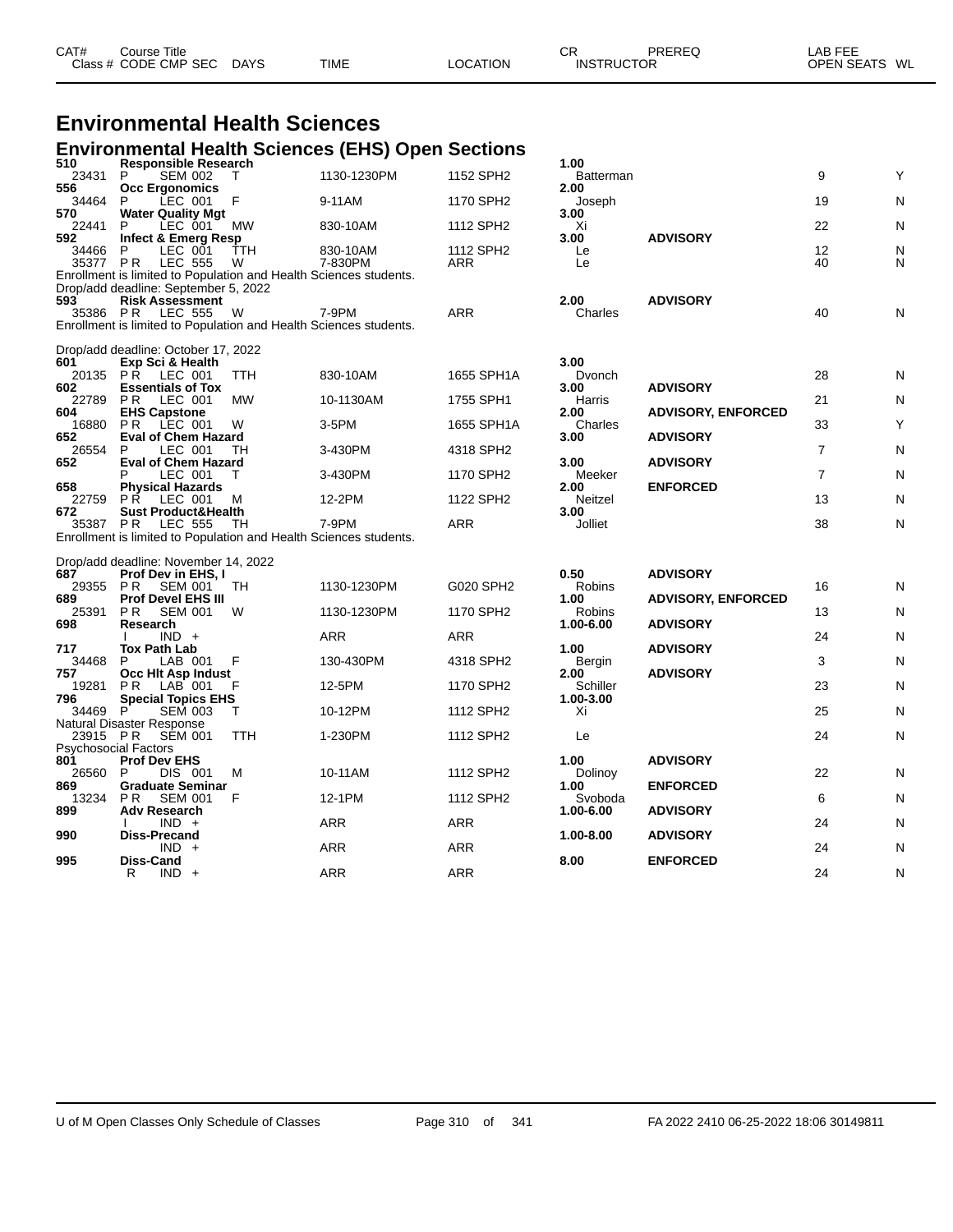| CAT#<br>Course∶      | Title       |             |                | Ωn<br>◡┍          | PREREQ | AB FEE           |
|----------------------|-------------|-------------|----------------|-------------------|--------|------------------|
| Class # CODE CMP SEC | <b>DAYS</b> | <b>TIME</b> | <b>OCATION</b> | <b>INSTRUCTOR</b> |        | WL<br>OPEN SEATS |

# **Epidemiology Department**

| <b>Epidemiology (EPID) Open Sections</b><br>299 Independent Research |  | 1.00-3.00 |
|----------------------------------------------------------------------|--|-----------|
|                                                                      |  |           |

|                     | $IND +$                                                                                                 |            | <b>ARR</b>       | <b>ARR</b>               |                   |                           | 25             | N      |
|---------------------|---------------------------------------------------------------------------------------------------------|------------|------------------|--------------------------|-------------------|---------------------------|----------------|--------|
| 504                 | <b>Polymicro Comm Lab</b>                                                                               |            |                  |                          | 3.00              |                           |                |        |
| 23260<br>506        | LAB 001<br>PI.<br>Intro Intrnl Hith                                                                     | w          | 130-530PM        | 6048 SPH2                | Rickard<br>3.00   | <b>ADVISORY</b>           | 4              | Y      |
| 13237               | <b>PIR</b><br>LEC 001                                                                                   | TTH        | 3-430PM          | G020 SPH2                | Lee               |                           | 17             | N      |
| 511                 | Intr Pub HI Genetics                                                                                    |            |                  |                          | 3.00              | <b>ADVISORY</b>           |                |        |
|                     | 16247 PR LEC 001                                                                                        | <b>TTH</b> | 930-11AM         | 1122 SPH2                | Zhao              |                           | 7              | Y      |
| 512                 | Undergraduate students need permission of instructor<br><b>Biologic Basis</b>                           |            |                  |                          | 2.00              |                           |                |        |
| 21326 PR            | LEC 001                                                                                                 | МW         | 9-10AM           | <b>REMOTE</b>            | Bakulski          |                           | $\overline{7}$ | N      |
| 515                 | <b>Genetics in Pub Hith</b>                                                                             |            |                  |                          | 3.00              |                           |                |        |
| 18504               | P<br>LEC 001                                                                                            | TTH        | 830-10AM         | 1755 SPH1                | Ammous            |                           | 18             | Y      |
| 530                 | <b>Public Health Comm</b>                                                                               |            |                  |                          | 1.00              |                           |                |        |
| 21934 PR<br>21936 P | LEC 001<br>LEC 003                                                                                      | т<br>TН    | $1-2PM$<br>3-4PM | 3755 SPH1<br>3755 SPH1   | August<br>August  |                           | 32<br>11       | N<br>N |
|                     | Class will be held in M5026 SPH II                                                                      |            |                  |                          |                   |                           |                |        |
| 543                 | <b>Virus Disease</b>                                                                                    |            |                  |                          | 3.00              | <b>ADVISORY, ENFORCED</b> |                |        |
| 33638               | <b>PR LEC 001</b>                                                                                       | МW         | 10-1130AM        | 3755 SPH1                | Martin            |                           | 27             | N      |
| 565                 | <b>Res Hosp&amp;Molecular</b><br>$IND +$                                                                |            | <b>ARR</b>       | <b>ARR</b>               | 1.00-6.00         | <b>ADVISORY</b>           | 25             | N      |
|                     | This class will be held in 1020 SPH2.                                                                   |            |                  |                          |                   |                           |                |        |
| 592                 | <b>Spatial Epid/GIS</b>                                                                                 |            |                  |                          | 4.00              |                           |                |        |
|                     | 31127 PR LEC 555                                                                                        | $\top$     | 7-830PM          | <b>ARR</b>               | Zelner, Larson    |                           | 34             | N      |
|                     | Enrollment is limited to Population and Health Sciences students.                                       |            |                  |                          |                   |                           |                |        |
|                     | Drop/add deadline: October 31, 2022                                                                     |            |                  |                          |                   |                           |                |        |
| 600                 | Intro to EPID                                                                                           |            |                  |                          | 4.00              | <b>ADVISORY</b>           |                |        |
| 17482 PR            | DIS 002                                                                                                 | м          | 130-230PM        | 1680 SPH1A               | Villamor          |                           | $\mathbf{1}$   | N      |
| 17484 PR            | DIS 003                                                                                                 | м          | 130-230PM        | G020 SPH2                | Villamor          |                           | 9              | N      |
| 21919 PR            | DIS 004                                                                                                 | м          | 230-330PM        | 1690 SPH1A<br>1020 SPH2  | Villamor          |                           | 28             | N      |
| 17478 AR<br>601     | LEC 001<br><b>Prin &amp; Methods Epid</b>                                                               | МW         | 1130-1PM         |                          | Villamor<br>4.00  | <b>ADVISORY</b>           |                |        |
| 18505               | P<br>LEC 001                                                                                            | TTH        | 10-12PM          | 1755 SPH1                | Gordon            |                           | 11             | Y      |
| 602                 | <b>EPID Methods II</b>                                                                                  |            |                  |                          | 4.00              | <b>ADVISORY</b>           |                |        |
| 31126 PR            | <b>LEC 555</b>                                                                                          | T          | 7-830PM          | <b>ARR</b>               |                   |                           | 35             | N      |
|                     | Enrollment is limited to Population and Health Sciences students.                                       |            |                  |                          |                   |                           |                |        |
|                     |                                                                                                         |            |                  |                          |                   |                           |                |        |
|                     |                                                                                                         |            |                  |                          |                   |                           |                |        |
| 603                 | Drop/add deadline: September 5, 2022<br><b>Prof Development</b>                                         |            |                  |                          | 1.00              |                           |                |        |
| 24811               | P<br>SEM 001                                                                                            | T          | 12-1PM           | 1020 SPH2                | Power, Person     |                           | 12             | N      |
| 604                 | <b>Applications of EPID</b>                                                                             |            |                  |                          | 1.00-4.00         | <b>ADVISORY</b>           |                |        |
|                     | $IND +$<br>D                                                                                            |            | <b>ARR</b>       | <b>ARR</b>               |                   |                           | 23             | N      |
| 633<br>21937        | Intr Math Model Epid<br>LEC 001<br>P.                                                                   | МW         | 10-1130AM        | 2615 SPH1A               | 3.00<br>Hayashi   |                           | 3              | Y      |
| 636                 | <b>Cancer Modeling</b>                                                                                  |            |                  |                          | 3.00              | <b>ADVISORY, ENFORCED</b> |                |        |
| 34497               | PR.<br>LEC 001                                                                                          | TTH        | 830-10AM         | 1170 SPH2                | <b>Brouwer</b>    |                           | 22             | N      |
| 640                 | <b>SAS for EPID Res</b>                                                                                 |            |                  |                          | 3.00              | <b>ADVISORY</b>           |                |        |
| 21582               | P R<br>DIS 002<br>P R                                                                                   | F<br>F     | 12-2PM           | SPH2 G442C<br>SPH2 G442A |                   |                           | 1<br>17        | N      |
| 21583<br>33640      | DIS.<br>003<br><b>PD</b><br>DIS 007                                                                     | F          | 12-2PM<br>2-4PM  | SPH2 G442C               |                   |                           | 20             | N<br>N |
| 21581               | LEC 001<br>A                                                                                            | F          | 9-10AM           | 1020 SPH2                | Ratliff           |                           |                |        |
| 643                 | <b>Surveillance/Dataset</b>                                                                             |            |                  |                          | 1.00              | <b>ADVISORY</b>           |                |        |
| 35381 PR            | <b>LEC 555</b>                                                                                          | TН         | 7-830PM          | <b>ARR</b>               | <b>Buxton</b>     |                           | 33             | N      |
|                     | Enrollment is limited to Population and Health Sciences students.<br>Drop/add deadline: October 3, 2022 |            |                  |                          |                   |                           |                |        |
| 644                 | <b>Contemporary Methods</b>                                                                             |            |                  |                          | 1.00              | <b>ENFORCED</b>           |                |        |
|                     | 22869 PR LEC 002                                                                                        | $\top$     | $1-3PM$          | 1680 SPH1A               | Wagner            |                           | 3              | N      |
| 663                 | <b>Health&amp;Hum Rights</b>                                                                            |            |                  |                          | 3.00              | <b>ADVISORY</b>           |                |        |
| 30373<br>677        | LEC 001<br>P<br><b>Epid of Aging</b>                                                                    | W          | 10-1PM           | 1112 SPH2                | Pearce<br>2.00    |                           | 1              | N      |
| 22856               | P<br>LEC 001                                                                                            | W          | 10-12PM          | 4332 SPH2                | Mendes de Leon    |                           | 3              | N      |
|                     | This course will meet in 1170 SPH2 on November 20th ONLY.                                               |            |                  |                          |                   |                           |                |        |
| 681                 | <b>Hospital Epid II</b>                                                                                 |            |                  |                          | 3.00              | <b>ENFORCED</b>           |                |        |
| 811                 | 20446 PR LEC 001<br><b>Crit Appr Epid Stds</b>                                                          | F          | 9-12PM           | 1112 SPH2                | Foxman<br>3.00    | <b>ENFORCED</b>           | $\mathbf{1}$   | Y      |
| 23251 PR            | LEC 001                                                                                                 | W          | 130-430PM        | G020 SPH2                | Adar              |                           | 15             | N      |
|                     | This course will meet in room M5026, SPH2                                                               |            |                  |                          |                   |                           |                |        |
| 814                 | <b>Topics Epid Analysis</b>                                                                             |            |                  |                          | 3.00              | <b>ADVISORY</b>           |                |        |
| 26620 P<br>889      | LEC 001<br><b>RCRS Predoctoral Sem</b>                                                                  | <b>MW</b>  | 1-230PM          | 4332 SPH2                | Eisenberg<br>1.00 |                           | 18             | N      |
| 22486               | PR.<br><b>SEM 001</b>                                                                                   | TH         | 12-1PM           | 1020 SPH2                | Handal            |                           | 16             | N      |
| 890                 | Doct Sem in Epid                                                                                        |            |                  |                          | 1.00-2.00         | <b>ADVISORY</b>           |                |        |
| 995                 | $IND +$<br>Diss-Cand                                                                                    | W          | 230-430PM        | 1680 SPH1A               | 8.00              | <b>ENFORCED</b>           | 25             | N      |

U of M Open Classes Only Schedule of Classes Page 311 of 341 FA 2022 2410 06-25-2022 18:06 30149811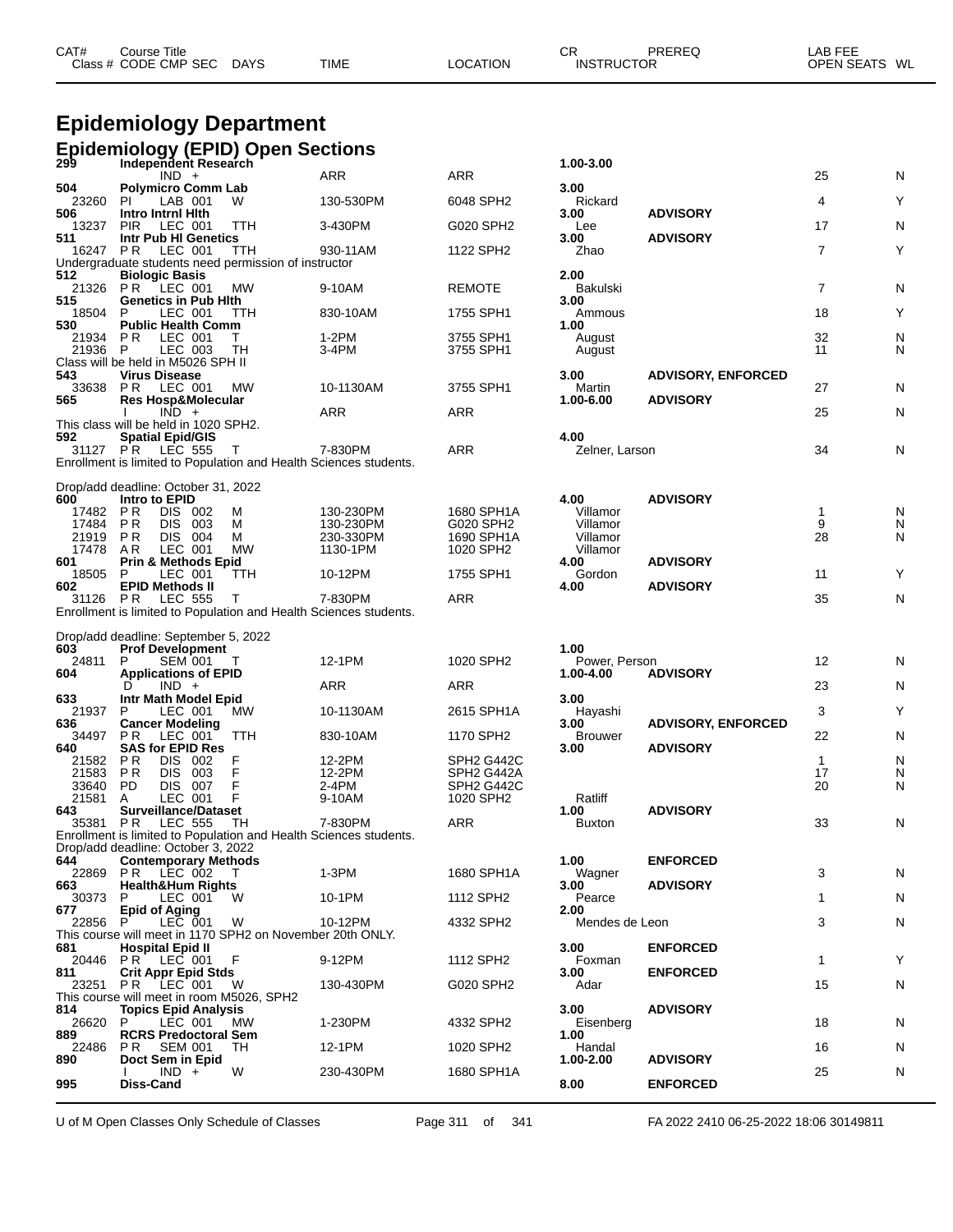| CAT#<br>Course Title<br>Class # CODE CMP SEC | TIME<br>DAYS | <b>LOCATION</b> | СR<br>PREREQ<br><b>INSTRUCTOR</b> | LAB FEE<br>OPEN SEATS WL |
|----------------------------------------------|--------------|-----------------|-----------------------------------|--------------------------|
| IND.                                         | <b>ARR</b>   | ARR             |                                   | 24<br>N                  |

 $\overline{\phantom{0}}$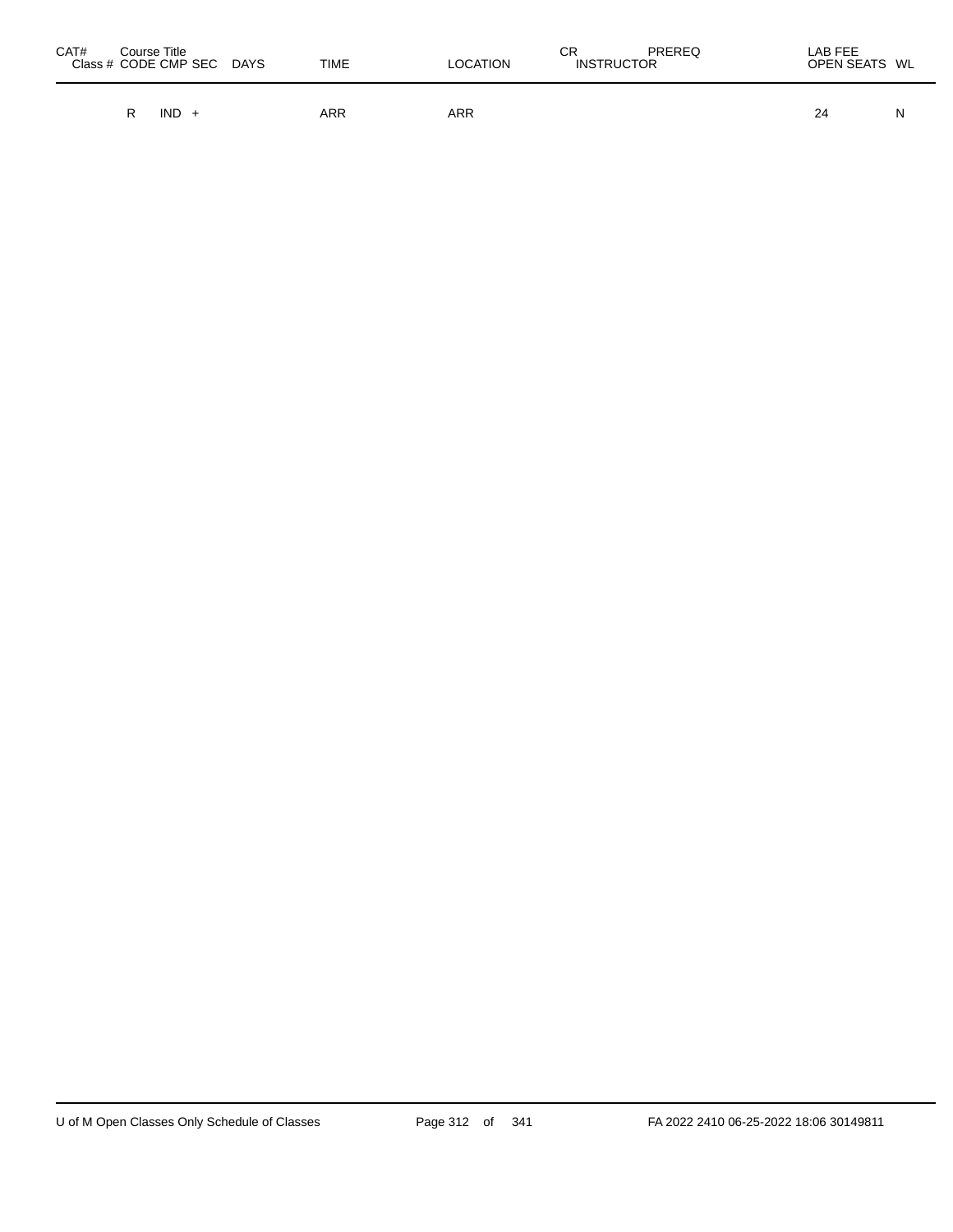| CAT# | ourse Titleٽ         |             |             |                 | СR                | PREREQ | _AB FEE       |  |
|------|----------------------|-------------|-------------|-----------------|-------------------|--------|---------------|--|
|      | Class # CODE CMP SEC | <b>DAYS</b> | <b>TIME</b> | <b>LOCATION</b> | <b>INSTRUCTOR</b> |        | OPEN SEATS WL |  |

#### **Health Management And Policy**

#### **Health Management And Policy (HMP) Open Sections**

| 565            | Sprdsht Modeling                                                   |                                                             |                                                                                                                                                                                                                                      |                   | 1.00                      | <b>ADVISORY</b>           |                |        |
|----------------|--------------------------------------------------------------------|-------------------------------------------------------------|--------------------------------------------------------------------------------------------------------------------------------------------------------------------------------------------------------------------------------------|-------------------|---------------------------|---------------------------|----------------|--------|
| 24895 PD       | <b>LEC 777</b>                                                     |                                                             | ARR                                                                                                                                                                                                                                  | ARR               | Mendez                    |                           | 35             | N      |
| 600            | <b>Hith Serv Syst I</b>                                            |                                                             | This is a course for the students in the HMP Executive Masters program only.                                                                                                                                                         |                   | 3.00                      | <b>ADVISORY</b>           |                |        |
| 13247 PR       | $LEC$ 001                                                          | TTH                                                         | 1-230PM                                                                                                                                                                                                                              | 0460 CCCB         | Anthony                   |                           | 76             | N      |
| 37843 PD       | LEC 002                                                            |                                                             | <b>ARR</b>                                                                                                                                                                                                                           | ARR               |                           |                           | 2              | N      |
|                |                                                                    |                                                             | Section 777 of this course is reserved for students in the Executive Masters program. At this time, students in<br>the residential Masters (i.e., MPH, MHSA, MHI, and MS) programs are not permitted to register for these sections. |                   |                           |                           |                |        |
| 19655          | PD<br><b>LEC 777</b>                                               |                                                             | ARR                                                                                                                                                                                                                                  | ARR               | Liang                     |                           | 35             | N      |
| 606            | <b>Hithcre Mgr Acctng</b>                                          |                                                             |                                                                                                                                                                                                                                      |                   | 2.00                      | <b>ADVISORY</b>           |                |        |
| 35374 PR       | LEC 555                                                            | W                                                           | 7-830PM                                                                                                                                                                                                                              | ARR               |                           |                           | 46             | N      |
|                | Drop/add deadline: September 5, 2022                               |                                                             | Enrollment is limited to Population and Health Sciences students.                                                                                                                                                                    |                   |                           |                           |                |        |
| 29447 PD       | <b>LEC 777</b>                                                     |                                                             | ARR                                                                                                                                                                                                                                  | ARR               | Singh                     |                           | 75             | N      |
| 607            | <b>Corp Fin H C Admin</b>                                          |                                                             |                                                                                                                                                                                                                                      |                   | 3.00                      | <b>ADVISORY</b>           |                |        |
| 25396          | LEC 001                                                            | MW                                                          | 1130-1PM                                                                                                                                                                                                                             | 1690 SPH1A        | McCullough, Zhou          |                           | $\mathbf{1}$   | N      |
| 35383 PR       | <b>LEC 555</b>                                                     | W                                                           | 7-830PM<br>Enrollment is limited to Population and Health Sciences students.                                                                                                                                                         | ARR               |                           |                           | 49             | N      |
|                |                                                                    |                                                             |                                                                                                                                                                                                                                      |                   |                           |                           |                |        |
|                | Drop/add deadline: October 10, 2022                                |                                                             |                                                                                                                                                                                                                                      |                   |                           |                           |                |        |
| 25414 PD       | LEC 777                                                            |                                                             | ARR                                                                                                                                                                                                                                  | ARR               | McCullough                |                           | 40             | N      |
|                |                                                                    |                                                             | Section 777 of this course is reserved for students in the Executive Masters program. At this time, students in                                                                                                                      |                   |                           |                           |                |        |
| 608            | <b>Hith Care Fin Acct</b>                                          |                                                             | the residential Masters (i.e., MPH, MHSA, MHI, and MS) programs are not permitted to register for these sections.                                                                                                                    |                   | 2.00                      |                           |                |        |
| 16803          | LEC 001<br>P R                                                     | W                                                           | 1-3PM                                                                                                                                                                                                                                | 1020 SPH2         | Comstock                  |                           | 22             | N      |
| 610            | <b>Cost-Effectiveness</b>                                          |                                                             |                                                                                                                                                                                                                                      |                   | 3.00                      | <b>ADVISORY</b>           |                |        |
| 18555          | P.<br>LEC 001<br><b>LEC 777</b>                                    | МW                                                          | 10-1130AM<br>ARR                                                                                                                                                                                                                     | 1655 SPH1A<br>ARR | Hutton                    |                           | 31<br>35       | Υ      |
| 23233 PD       |                                                                    |                                                             | This section is reserved for students in the Executive Masters program only.                                                                                                                                                         |                   | Hutton                    |                           |                | N      |
| 615            | Intro Pub Hith Pol                                                 |                                                             |                                                                                                                                                                                                                                      |                   | 3.00                      |                           |                |        |
| 20691          | LEC 001<br>PR.                                                     | TTH                                                         | 10-1130AM                                                                                                                                                                                                                            | 1690 SPH1A        | Greer, Jarman             |                           | 17             | N      |
| 620            | <b>Professional Develop</b>                                        |                                                             |                                                                                                                                                                                                                                      |                   | 1.00                      |                           |                |        |
| 20772<br>648   | P<br>DIS 001<br>Eval Methods in HI                                 |                                                             | 11-1230PM                                                                                                                                                                                                                            | 1020 SPH2         | Killaly<br>3.00           | <b>ADVISORY</b>           | 26             | N      |
| 23487 P        | LEC 001                                                            | F                                                           | 10-1130AM                                                                                                                                                                                                                            | 1255 NQ           | Friedman                  |                           | 18             | Y      |
| 31143 PD       | LEC 100                                                            |                                                             | ARR                                                                                                                                                                                                                                  | <b>REMOTE</b>     | Friedman                  |                           | 12             | N      |
| 654            |                                                                    |                                                             | Section 100 is for students enrolled in the HILS-Online MS program only.                                                                                                                                                             |                   | 3.00                      | <b>ENFORCED</b>           |                |        |
| 13248          | <b>Operations Research</b><br>PR.<br>LEC 001                       | <b>TTH</b>                                                  | 10-1130AM                                                                                                                                                                                                                            | 1655 SPH1A        | Mendez                    |                           | 6              | Υ      |
| 27760          | PDR LEC 777                                                        |                                                             | ARR                                                                                                                                                                                                                                  | ARR               | Divecha                   |                           | 35             | N      |
| 660            | <b>Health Economics I</b>                                          |                                                             |                                                                                                                                                                                                                                      |                   | 3.00                      | <b>ENFORCED</b>           |                |        |
| 28831<br>37650 | PR.<br><b>SEM 001</b><br>PDR SEM 777                               | МW                                                          | 830-10AM<br>ARR                                                                                                                                                                                                                      | 1655 SPH1A<br>ARR | Hirth<br>Hirth            |                           | 23<br>25       | N<br>N |
| 35389 PR       | LEC 555                                                            | W                                                           | 7-830PM                                                                                                                                                                                                                              | ARR               | Hirth                     |                           | 44             | N      |
|                |                                                                    |                                                             | Enrollment is limited to Population and Health Sciences students.                                                                                                                                                                    |                   |                           |                           |                |        |
|                |                                                                    |                                                             |                                                                                                                                                                                                                                      |                   |                           |                           |                |        |
| 663            | Drop/add deadline: November 21, 2022<br><b>Intro Economic Eval</b> |                                                             |                                                                                                                                                                                                                                      |                   | 1.00                      | <b>ENFORCED</b>           |                |        |
| 37844          | PDR SEM 002                                                        |                                                             | ARR                                                                                                                                                                                                                                  | ARR               |                           |                           | $\overline{2}$ | N      |
| 37651          | PDR SEM 777                                                        |                                                             | ARR                                                                                                                                                                                                                                  | <b>ARR</b>        | Hutton                    |                           | 25             | N      |
| 668            | Intro Health Infor<br>LEC 001                                      | MW                                                          |                                                                                                                                                                                                                                      |                   | 3.00<br>Flynn, Kambiranda | <b>ADVISORY, ENFORCED</b> | 47             | Y      |
| 20445<br>680   | P R<br><b>Special Topics HMP</b>                                   |                                                             | 4-530PM                                                                                                                                                                                                                              | 0420 CCCB         | $1.00 - 3.00$             |                           |                |        |
| 22968 PR       | DIS 001                                                            |                                                             | ARR                                                                                                                                                                                                                                  | <b>REMOTE</b>     | Horton                    |                           | 2              | Y      |
|                | Transformational Leadership                                        |                                                             |                                                                                                                                                                                                                                      |                   |                           |                           |                |        |
|                |                                                                    | Instructor will provide detailed schedule at first meeting. | Class will meet Tuesday (1-3PM) and Friday (12-2PM) from 9/23-10/9.                                                                                                                                                                  |                   |                           |                           |                |        |
| 681            | <b>Spec Topics in HMP</b>                                          |                                                             |                                                                                                                                                                                                                                      |                   | 1.50                      |                           |                |        |
| 35151 PR       | SEM 005                                                            | TH.                                                         | 4-530PM                                                                                                                                                                                                                              | 1755 SPH1         | Jenkins Ali               |                           | 2              | N      |
|                | HR Practice for Healthcare Adm                                     |                                                             |                                                                                                                                                                                                                                      |                   |                           |                           |                |        |
| 690            | <b>Readings</b><br>$\overline{IND}$ +                              |                                                             | ARR                                                                                                                                                                                                                                  | ARR               | 1.00-4.00                 | <b>ADVISORY</b>           | 25             | N      |
| 691            | <b>Seminar Series</b>                                              |                                                             |                                                                                                                                                                                                                                      |                   | 1.00                      |                           |                |        |
| 18801          | <b>LEC 777</b><br>PD                                               |                                                             | ARR                                                                                                                                                                                                                                  | ARR               | Wolk                      |                           | 35             | N      |
| 802            | <b>Intro Hith Pol Res</b>                                          |                                                             |                                                                                                                                                                                                                                      |                   | 3.00                      |                           |                |        |
| 21414<br>803   | PI.<br>DIS 001<br>Seminar in HSSR I                                | F                                                           | 9-12PM                                                                                                                                                                                                                               | 4318 SPH2         | Ryan<br>1.00              |                           | 9              | N      |
| 20259          | <b>SEM 001</b><br>PD                                               |                                                             | 1-330PM                                                                                                                                                                                                                              | 4332 SPH2         | Anthony                   |                           | 9              | N      |
| 804            | Seminar in HSSR II                                                 |                                                             |                                                                                                                                                                                                                                      |                   | 1.00                      |                           |                |        |
| 20131<br>805   | PD.<br>LEC 001<br>Seminar in HSSR III                              | т                                                           | 330-530PM                                                                                                                                                                                                                            | 4332 SPH2         | Greer, Jarman<br>1.00     |                           | 9              | N      |
| 29357          | PD<br><b>SEM 001</b>                                               | Τ                                                           | 330-530PM                                                                                                                                                                                                                            | 4332 SPH2         | Hutton, Prosser           |                           | 14             | N      |
| 806            | Seminar in HSSR IV                                                 |                                                             |                                                                                                                                                                                                                                      |                   | 1.00                      |                           |                |        |
| 27851<br>815   | <b>SEM 001</b><br>P                                                | М                                                           | 1130-2PM                                                                                                                                                                                                                             | 1112 SPH2         | Norton                    | <b>ADVISORY</b>           | 25             | N      |
|                | Readings                                                           |                                                             |                                                                                                                                                                                                                                      |                   | 1.00-4.00                 |                           |                |        |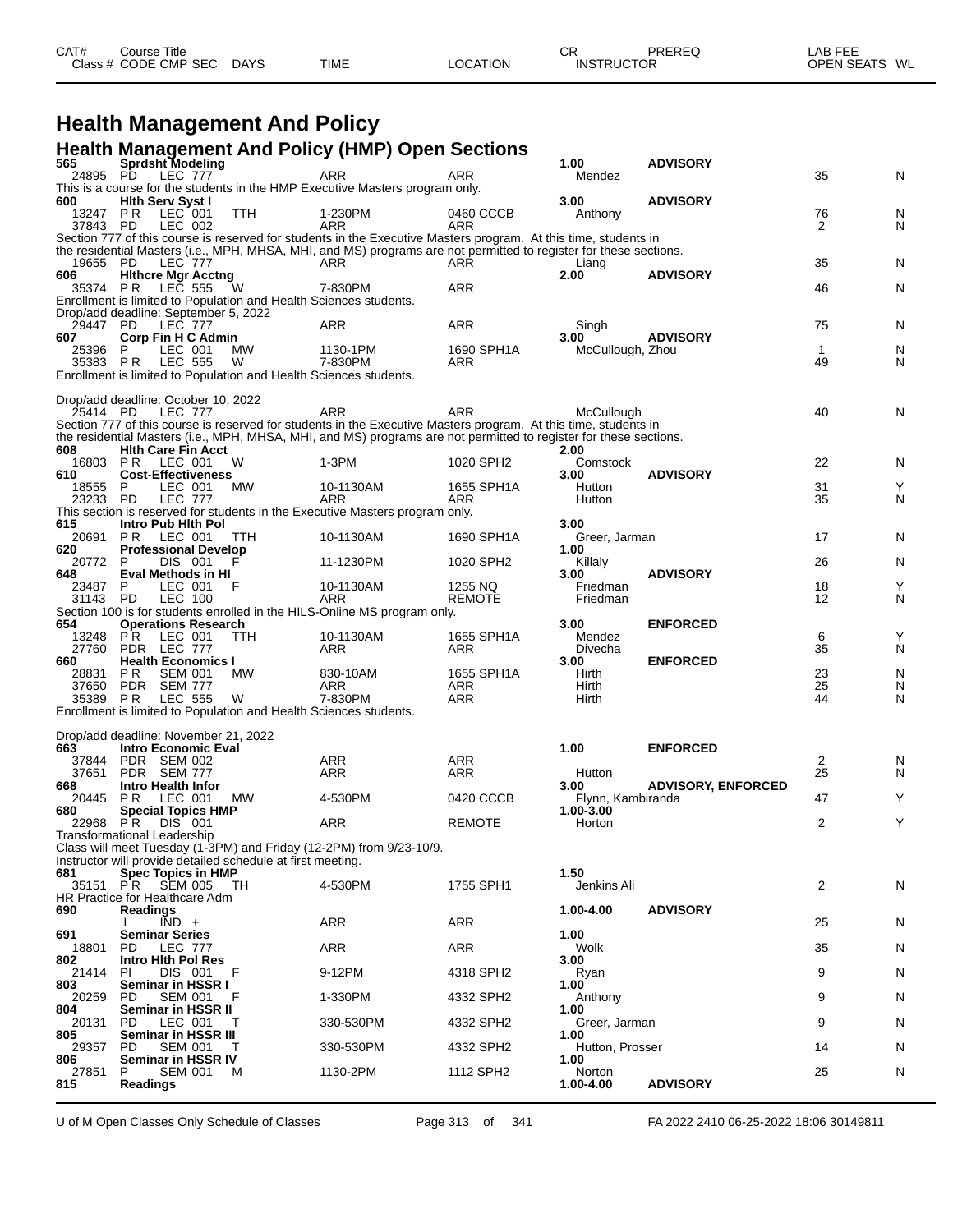| CAT# | Course Title<br>Class # CODE CMP SEC<br>DAYS | TIME       | <b>LOCATION</b>   | СR<br><b>INSTRUCTOR</b> | PREREQ          | LAB FEE<br>OPEN SEATS WL |        |
|------|----------------------------------------------|------------|-------------------|-------------------------|-----------------|--------------------------|--------|
| 833  | $IND +$<br><b>Research Topics</b>            | <b>ARR</b> | ARR               | 3.00                    | <b>ADVISORY</b> | 24                       | N      |
| 835  | $IND +$<br><b>Research Practicum</b>         | <b>ARR</b> | <b>ARR</b>        | $3.00 - 6.00$           | <b>ADVISORY</b> | 24                       | N      |
| 995  | $IND +$<br>Diss-Cand<br>$IND +$<br>R         | ARR<br>ARR | <b>ARR</b><br>ARR | 8.00                    | <b>ENFORCED</b> | 25<br>22                 | N<br>N |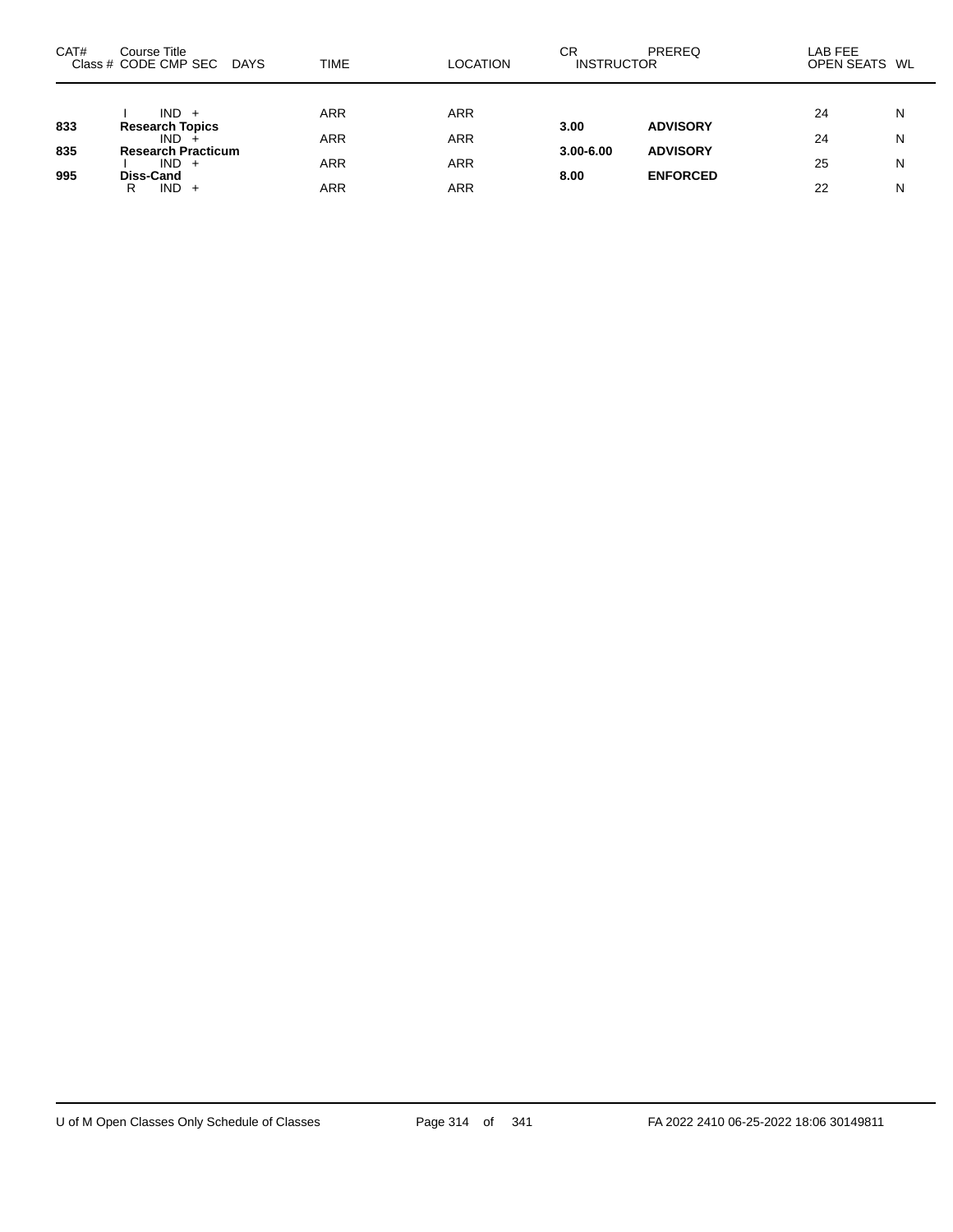| CAT# | Course Title         |      |             |          | СR                | PREREQ | LAB FEE                 |
|------|----------------------|------|-------------|----------|-------------------|--------|-------------------------|
|      | Class # CODE CMP SEC | DAYS | <b>TIME</b> | LOCATION | <b>INSTRUCTOR</b> |        | <b>OPEN SEATS</b><br>WL |
|      |                      |      |             |          |                   |        |                         |

# **Health Behavior & Health Education Department**

## **Health Behavior And Health Education (HBEHED) Open Sections 578 Practical Projects 1.00-3.00**

| JIO                      | <b>FIQUIUDI FIUJEUIS</b><br>$IND +$                                  | <b>ARR</b>  | <b>ARR</b> | 1.00-3.00              |                 | 24             | N |
|--------------------------|----------------------------------------------------------------------|-------------|------------|------------------------|-----------------|----------------|---|
| 592                      | <b>Hith Prg Eval</b>                                                 |             |            | 3.00                   | <b>ENFORCED</b> |                |   |
| 35375                    | P <sub>R</sub><br>LEC 555<br>$\top$                                  | 7-830PM     | <b>ARR</b> | Reddock                |                 | 37             | N |
|                          | Enrollment is limited to Population and Health Sciences students.    |             |            |                        |                 |                |   |
| 593                      | Drop/add deadline: September 5, 2022<br><b>Psychosocial Factors</b>  |             |            | 2.00                   | <b>ENFORCED</b> |                |   |
|                          | 35384 PR LEC 555<br>$\top$                                           | 7-9PM       | <b>ARR</b> | Roehler                |                 | 40             | N |
|                          | Enrollment is limited to Population and Health Sciences students.    |             |            |                        |                 |                |   |
|                          |                                                                      |             |            |                        |                 |                |   |
|                          | Drop/add deadline: October 17, 2022                                  |             |            |                        |                 |                |   |
| 600<br>13241             | <b>Psychosocial Factors</b><br><b>PR LEC 001</b><br>MW               | 1-230PM     | 1655 SPH1A | 3.00<br>Patel          | <b>ADVISORY</b> | 20             | N |
| 610                      | <b>Pub Hith Ethics</b>                                               |             |            | 3.00                   | <b>ADVISORY</b> |                |   |
| 33219                    | LEC 001<br>MW<br>P                                                   | 1-230PM     | 1123 SPH2  | Roberts                |                 | 4              | Υ |
| 620                      | <b>Behav Res Method Ph</b>                                           |             |            | 3.00                   | <b>ADVISORY</b> |                |   |
|                          | 29158 PR LEC 555<br>T                                                | 7-9PM       | <b>ARR</b> | Roehler                |                 | 40             | N |
|                          | Enrollment is limited to Population and Health Sciences students.    |             |            |                        |                 |                |   |
|                          | Drop/Add Deadline: November 14, 2022                                 |             |            |                        |                 |                |   |
| 622                      | <b>Prog Eval Hith Ed</b>                                             |             |            | 3.00                   | <b>ADVISORY</b> |                |   |
| 16992                    | PR LEC 001 TTH                                                       | 10-1130AM   | 1020 SPH2  | Reddock                |                 | 5              | N |
| 644                      | <b>Readings H Beh-Educ</b>                                           |             |            | 1.00-6.00              | <b>ADVISORY</b> |                |   |
|                          | $IND +$                                                              | <b>ARR</b>  | <b>ARR</b> |                        |                 | 25             | N |
| 662<br>19270             | <b>Risk Communication</b><br><b>SEM 001</b><br>P <sub>R</sub><br>TTH | 830-10AM    | 3755 SPH1  | 3.00<br>Zikmund-Fisher |                 | $\overline{7}$ | Υ |
| 675                      | <b>Culminat Sem HBHE</b>                                             |             |            | 1.00                   |                 |                |   |
| 27075                    | <b>PR</b><br><b>SEM 001</b><br>W                                     | 1130-1230PM | 1655 SPH1A | <b>Szekeres</b>        |                 | 22             | N |
| 684                      | <b>Design ConsHith Tech</b>                                          |             |            | 3.00                   | <b>ENFORCED</b> |                |   |
| 33795                    | <b>SEM 001</b><br>P <sub>R</sub><br>т                                | 830-1130AM  | 2255 NQ    | Klasnja                |                 | 15             | Υ |
| 700                      | <b>Quant Methods HBHE</b>                                            |             |            | 3.00                   | <b>ADVISORY</b> |                |   |
| 33276                    | <b>PR</b><br><b>SEM 001</b><br>TTH                                   | 830-10AM    | 2615 SPH1A | Heinze                 |                 | 10             | Υ |
| 710<br>26608             | <b>Spec Top HBHE Educ</b><br><b>SEM 001</b><br>PR.<br>TН             | 1130-230PM  | 1122 SPH2  | 3.00<br>Heinze         |                 | 9              | Υ |
| <b>Injury Prevention</b> |                                                                      |             |            |                        |                 |                |   |
| 800                      | Seminar                                                              |             |            | 3.00                   | <b>ADVISORY</b> |                |   |
| 15767                    | P <sub>R</sub><br><b>SEM 001</b><br>W                                | 9-12PM      | 2750 SPH1  | Miller                 |                 | 9              | N |
| 823                      | <b>Structure and Health</b>                                          |             |            | 3.00                   |                 |                |   |
| 33279                    | P <sub>R</sub><br><b>SEM 001</b><br>F                                | 9-12PM      | 2750 SPH1  | Geronimus              |                 | 6              | N |
| 990                      | <b>Diss-Precand</b>                                                  |             |            | 1.00-8.00              | <b>ADVISORY</b> |                |   |
| 995                      | $IND +$<br><b>Diss-Cand</b>                                          | <b>ARR</b>  | <b>ARR</b> |                        | <b>ENFORCED</b> | 24             | N |
|                          | R.<br>$IND +$                                                        | <b>ARR</b>  | <b>ARR</b> | 8.00                   |                 | 24             | N |
|                          |                                                                      |             |            |                        |                 |                |   |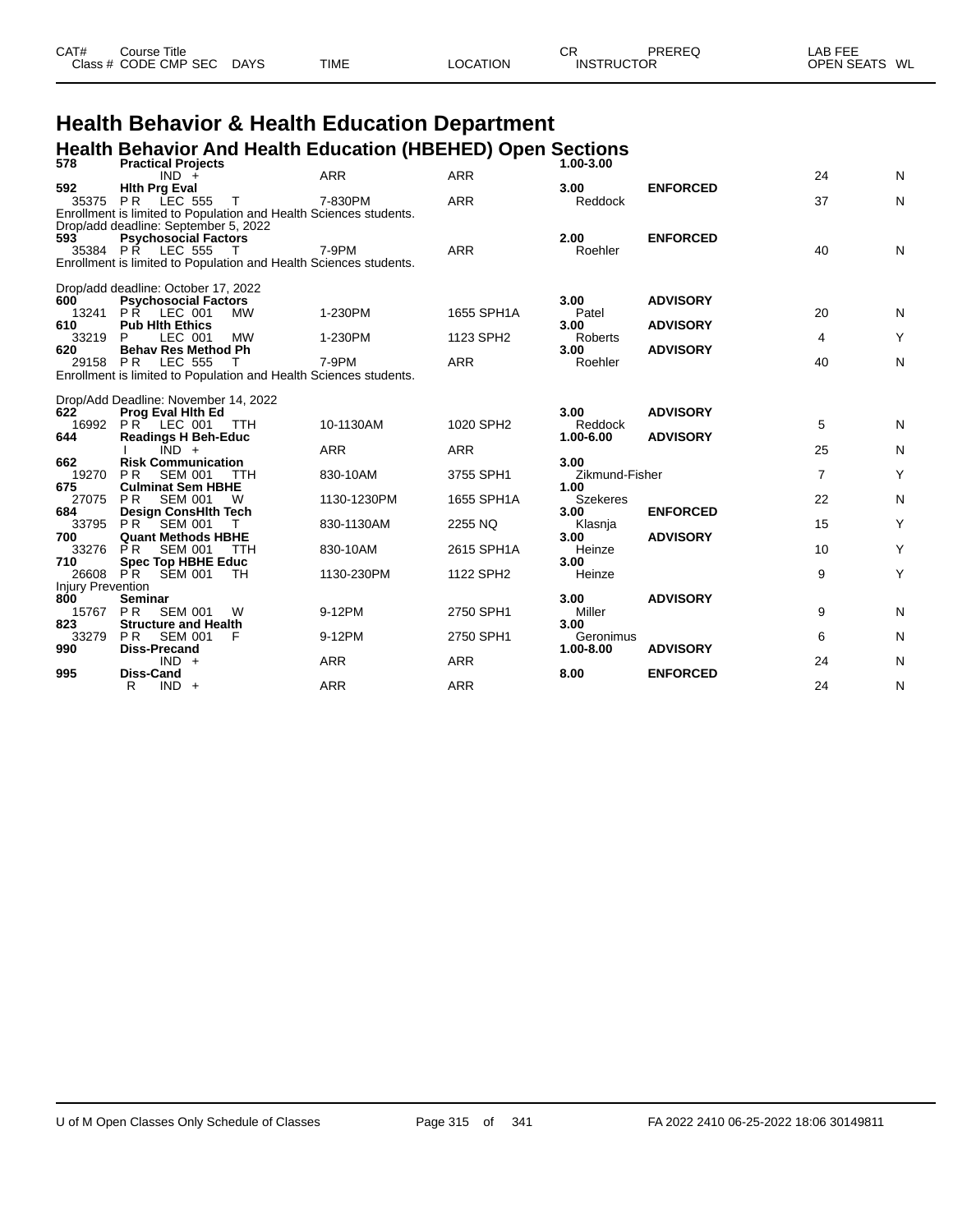| CAT# | Course Title<br>Class # CODE CMP SEC | <b>DAYS</b> | <b>TIME</b> | <b>LOCATION</b> | ⌒冖<br>◡┍<br><b>INSTRUCTOR</b> | PREREQ | LAB FEE<br>OPEN SEATS WL |  |
|------|--------------------------------------|-------------|-------------|-----------------|-------------------------------|--------|--------------------------|--|
|      |                                      |             |             |                 |                               |        |                          |  |

### **Nutritional Sciences**

| 563                | <b>Nutritional Sciences (NUTR) Open Sections</b><br><b>Transform Food Sys</b>                                                               |            |            | 1.50                   |                           |                |   |
|--------------------|---------------------------------------------------------------------------------------------------------------------------------------------|------------|------------|------------------------|---------------------------|----------------|---|
| 35526 PI           | DIS 001<br>-F<br>Requests to enroll must be submitted (to Lesli Hoey at Ihoey@umich.edu) by August 10th and decisions communicated          | 230-4PM    | <b>ARR</b> | Hoey, Perfecto         |                           | $\mathbf{1}$   | Υ |
| August 20th<br>592 | <b>FNDS MCN II</b><br>31124 PR LEC 555<br>TH<br>Enrollment is limited to Population and Health Sciences students.                           | 7-830PM    | ARR        | 3.00<br>Cole           | <b>ADVISORY, ENFORCED</b> | 46             | N |
|                    | Drop/add deadline: September 5, 2022                                                                                                        |            |            |                        |                           |                |   |
|                    | Class meetings will alternate weekly with the NUTR 593 schedule. Students may enroll in both classes despite the<br>apparent time conflict. |            |            |                        |                           |                |   |
| 593<br>31125 PR    | <b>Food Security</b><br>LEC 555<br>TH<br>Enrollment is limited to Population and Health Sciences students.                                  | 7-830PM    | <b>ARR</b> | 3.00<br>Leung          | <b>ENFORCED</b>           | 47             | N |
|                    | Drop/add deadline: September 5, 2022                                                                                                        |            |            |                        |                           |                |   |
|                    | Class meetings will alternate weekly with the NUTR 592 schedule. Students may enroll in both classes despite the                            |            |            |                        |                           |                |   |
| 594<br>35388       | apparent time conflict.<br><b>Molecular Nutrition</b><br>P <sub>R</sub><br>LEC 555<br>TH                                                    | 7-830PM    | <b>ARR</b> | 3.00<br><b>Bridges</b> | <b>ADVISORY</b>           | 47             | N |
|                    | Enrollment is limited to Population and Health Sciences students.                                                                           |            |            |                        |                           |                |   |
| 600                | Drop/add deadline: November 14, 2022<br><b>Prof Devl in NS</b>                                                                              |            |            | 2.00                   | <b>ADVISORY</b>           |                |   |
| 22897<br>610       | $\sf P$<br>LEC 001<br>F<br><b>Evolutionary Nutr</b>                                                                                         | 10-12PM    | 1755 SPH1  | Anderson<br>2.00       | <b>ADVISORY</b>           | 13             | N |
| 34547<br>621       | P<br>DIS 001<br>м<br><b>Eat Disor Prev Treat</b>                                                                                            | 10-12PM    | 1122 SPH2  | Ruiz-Narvaez<br>3.00   | <b>ADVISORY</b>           | 10             | N |
| 23232<br>625       | <b>PR</b><br>LEC 001<br>ттн<br><b>Nutrition/Immune</b>                                                                                      | 3-430PM    | 1655 SPH1A | Sonneville<br>3.00     | <b>ADVISORY, ENFORCED</b> | 17             | Υ |
| 25413              | <b>PR</b><br>LEC 001<br><b>TTH</b>                                                                                                          | 1130-1PM   | 4332 SPH2  | Mancuso                |                           | 14             | N |
| 630<br>13228       | <b>Prin Nutritionl Sci</b><br>LEC 001<br>MW<br>P R                                                                                          | 1-230PM    | 1690 SPH1A | 3.00<br><b>Bridges</b> | <b>ADVISORY</b>           | 29             | N |
| 636<br>13229       | <b>Medical Nutrition Th</b><br>P <sub>R</sub><br>LEC 001<br>TTH                                                                             | 8-930AM    | 1152 SPH2  | 3.00<br>Hudson         | <b>ADVISORY</b>           | 6              | N |
| 639<br>28564       | <b>Pathophys of Obesity</b><br>LEC 001<br><b>MW</b><br>P <sub>R</sub>                                                                       | 830-10AM   | 3755 SPH1  | 3.00<br>Mancuso        | <b>ENFORCED</b>           | $\overline{7}$ | N |
| 642<br>13230       | <b>Community Nutrition</b><br>P <sub>R</sub><br>LEC 001<br><b>MW</b>                                                                        | 10-1130AM  | 1690 SPH1A | 3.00<br>Cole           | <b>ADVISORY</b>           | 23             | Ν |
| 677<br>28565       | <b>Growth Maturation</b><br>P R<br>LEC 001<br>т                                                                                             | $1-3PM$    | G020 SPH2  | 2.00<br>Peterson       | <b>ENFORCED</b>           | $\overline{7}$ | N |
| 688<br>22866       | <b>Nutrition Seminar</b><br>P<br><b>SEM 001</b><br>W                                                                                        | 3-430PM    | 1690 SPH1A | 0.50<br>Seo            |                           | 30             | N |
| 697                | <b>Readings in NUTR</b><br>$IND +$<br>D                                                                                                     | ARR        | <b>ARR</b> | 1.00-3.00              |                           | 25             |   |
| 698                | <b>Research in NUTR</b>                                                                                                                     |            |            | 1.00-6.00              |                           |                | N |
| 699                | $IND +$<br>Ð<br><b>NUTR MS</b>                                                                                                              | ARR        | <b>ARR</b> | 1.00                   |                           | 25             | N |
| 796                | D<br>$IND +$<br><b>Special Topics in NS</b>                                                                                                 | <b>ARR</b> | <b>ARR</b> | 1.00-4.00              |                           | 25             | N |
| 803                | $IND +$<br>D<br><b>Effective Teaching</b>                                                                                                   | ARR        | <b>ARR</b> | 2.00                   |                           | 25             | N |
| 24283<br>869       | P<br><b>SEM 001</b><br><b>Innovations Nutr Res</b>                                                                                          | 10-12PM    | 1170 SPH2  | Anderson<br>1.00       | <b>ENFORCED</b>           | 4              | N |
| 23021              | <b>PR</b><br>LEC 001<br>м                                                                                                                   | 4-5PM      | 1123 SPH2  | Ruiz-Narvaez           |                           | 19             | N |
| 899                | <b>Advanced Research NS</b><br>DR.<br>$IND +$                                                                                               | ARR        | <b>ARR</b> | 1.00-4.00              | <b>ENFORCED</b>           | 25             | N |
| 990                | <b>PreCand Dis Research</b><br>$IND +$<br>DR.                                                                                               | ARR        | <b>ARR</b> | 1.00-8.00              | <b>ENFORCED</b>           | 25             | N |
| 995                | <b>DissertationResearch</b><br>DR.<br>$IND +$                                                                                               | ARR        | <b>ARR</b> | 8.00                   | <b>ENFORCED</b>           | 24             | N |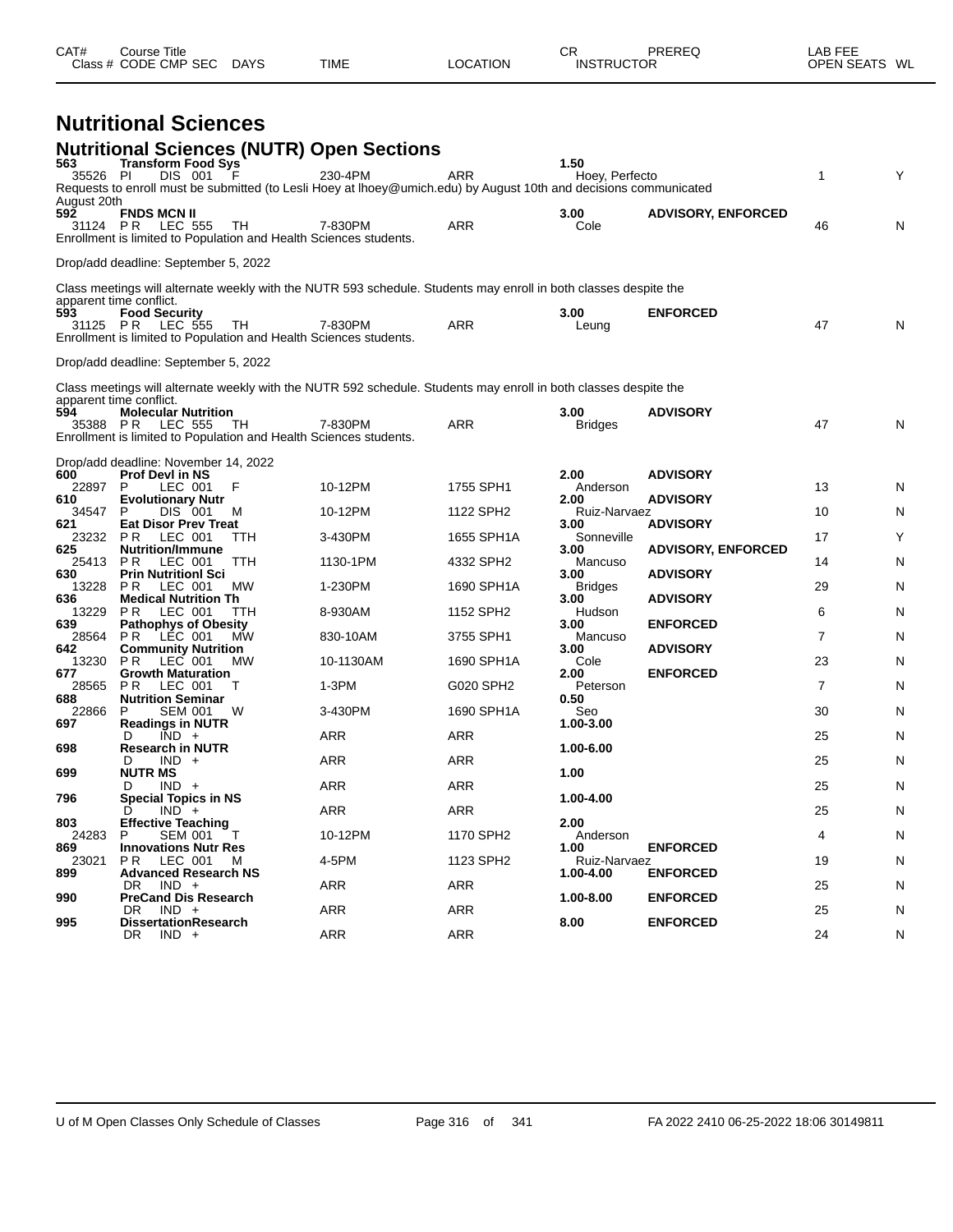| CAT# | ourse Titleٽ         |             |             |          | СR                | <b>PREREQ</b> | _AB FEE       |  |
|------|----------------------|-------------|-------------|----------|-------------------|---------------|---------------|--|
|      | Class # CODE CMP SEC | <b>DAYS</b> | <b>TIME</b> | LOCATION | <b>INSTRUCTOR</b> |               | OPEN SEATS WL |  |

#### **School Of Public Health Public Health (PUBHLTH) Open Sections**

| 200<br><b>Health &amp; Society</b><br>19387 P<br>DIS 011<br>For more information about the course and registration, see here: https://tinyurl.com/PH200-Fall22                                                                                                                                                                                                                                                              | , - г<br>TH      | 9-10AM                             | 4318 SPH2                                         | 4.00                               | 9              | Υ      |
|-----------------------------------------------------------------------------------------------------------------------------------------------------------------------------------------------------------------------------------------------------------------------------------------------------------------------------------------------------------------------------------------------------------------------------|------------------|------------------------------------|---------------------------------------------------|------------------------------------|----------------|--------|
| For registration questions, contact Jillian McConville:<br>imcconv@umich.edu<br>19915 P<br>DIS 012<br>For more information about the course and registration, see here: https://tinyurl.com/PH200-Fall22                                                                                                                                                                                                                    | TH               | 11-12PM                            | 4318 SPH2                                         |                                    | $\overline{2}$ | Y      |
| For registration questions, contact Jillian McConville:<br>jmcconv@umich.edu<br>19916 P<br>DIS 013<br>For more information about the course and registration, see here: https://tinyurl.com/PH200-Fall22                                                                                                                                                                                                                    | TH               | 12-1PM                             | 4318 SPH2                                         |                                    | 4              | Y      |
| For registration questions, contact Jillian McConville:<br>jmcconv@umich.edu<br>19917 P<br>DIS 014<br>For more information about the course and registration, see here: https://tinyurl.com/PH200-Fall22                                                                                                                                                                                                                    | TH.              | 1-2PM                              | 4318 SPH2                                         |                                    | 1              | Y      |
| For registration questions, contact Jillian McConville:<br>imcconv@umich.edu<br>19918 P<br>DIS 015<br>For more information about the course and registration, see here: https://tinyurl.com/PH200-Fall22                                                                                                                                                                                                                    | TH               | 1-2PM                              | 4332 SPH2                                         |                                    | 7              | Y      |
| For registration questions, contact Jillian McConville:<br>jmcconv@umich.edu<br>23239 P<br>DIS 016<br>For more information about the course and registration, see here: https://tinyurl.com/PH200-Fall22                                                                                                                                                                                                                    | TH               | 4-5PM                              | 1123 SPH2                                         |                                    | 8              | Y      |
| For registration questions, contact Jillian McConville:<br>jmcconv@umich.edu<br>DIS 017 TH<br>21186 P<br>For more information about the course and registration, see here: https://tinyurl.com/PH200-Fall22                                                                                                                                                                                                                 |                  | 4-5PM                              | 4332 SPH2                                         |                                    | 17             | Y      |
| For registration questions, contact Jillian McConville:<br>imcconv@umich.edu<br>21187 P<br>DIS 018<br>For more information about the course and registration, see here: https://tinyurl.com/PH200-Fall22                                                                                                                                                                                                                    | - F              | 10-11AM                            | 4332 SPH2                                         |                                    | 8              | Y      |
| For registration questions, contact Jillian McConville:<br>jmcconv@umich.edu<br>21188 P<br>DIS 019<br>For more information about the course and registration, see here: https://tinyurl.com/PH200-Fall22                                                                                                                                                                                                                    | - F              | 12-1PM                             | 4318 SPH2                                         |                                    | 7              | Y      |
| For registration questions, contact Jillian McConville:<br>jmcconv@umich.edu<br>LEC 001<br>19370 A<br>For more information about the course and registration, see here: https://tinyurl.com/PH200-Fall22                                                                                                                                                                                                                    | TTH              | 230-4PM                            | <b>REMOTE</b>                                     | Youatt                             |                |        |
| For registration questions, contact Jillian McConville:<br>imcconv@umich.edu<br>OnPurpose-DesLiveBig<br>250<br>DIS 003<br>31286 P<br>31287 P<br>DIS 004<br>31288<br>P.<br>DIS 005<br>31263 A<br>LEC 001<br>For registration questions, contact Jillian McConville:<br>imcconv@umich.edu.                                                                                                                                    | W<br>W<br>W<br>М | 1-2PM<br>12-1PM<br>1-2PM<br>12-2PM | 1112 SPH2<br>G020 SPH2<br>1680 SPH1A<br>2460 CCCB | 3.00<br>Strecher                   | 7<br>20<br>15  | Υ<br>Υ |
| This course does not count towards the 45 required public health credits for undergraduate public health majors.<br><b>Behav Soc Sci Ph</b><br>300<br>30293 PR<br>DIS 003<br>LEC 001<br>30291 A<br>Public health undergraduates are given priority access to enroll in this course, enrollment is restricted to these<br>students until 04/11/22. Permissions will be issued to non-public health students after that date. | TН<br>м          | 10-11AM<br>3-5PM                   | 1123 SPH2<br>1755 SPH1                            | 3.00<br>Strecher                   | 12             | Y      |
| Non-public health students may indicate interest in this course here: https://tinyurl.com/SPHwaitlist-F22.                                                                                                                                                                                                                                                                                                                  |                  |                                    |                                                   |                                    |                |        |
| For registration questions, contact Jillian McConville at jmcconv@umich.edu.<br><b>PH Research Methods</b><br>306<br>LEC 001<br>25738 PR<br>Public health undergraduates are given priority access to enroll in this course, enrollment is restricted to these<br>students until 04/11/22. Permissions will be issued to non-public health students after that date.                                                        |                  | 230-530PM                          | 4318 SPH2                                         | 3.00<br><b>ADVISORY</b><br>Gamarel | 5              | Y      |
| Non-public health students may indicate interest in this course here: https://tinyurl.com/SPHwaitlist-F22.                                                                                                                                                                                                                                                                                                                  |                  |                                    |                                                   |                                    |                |        |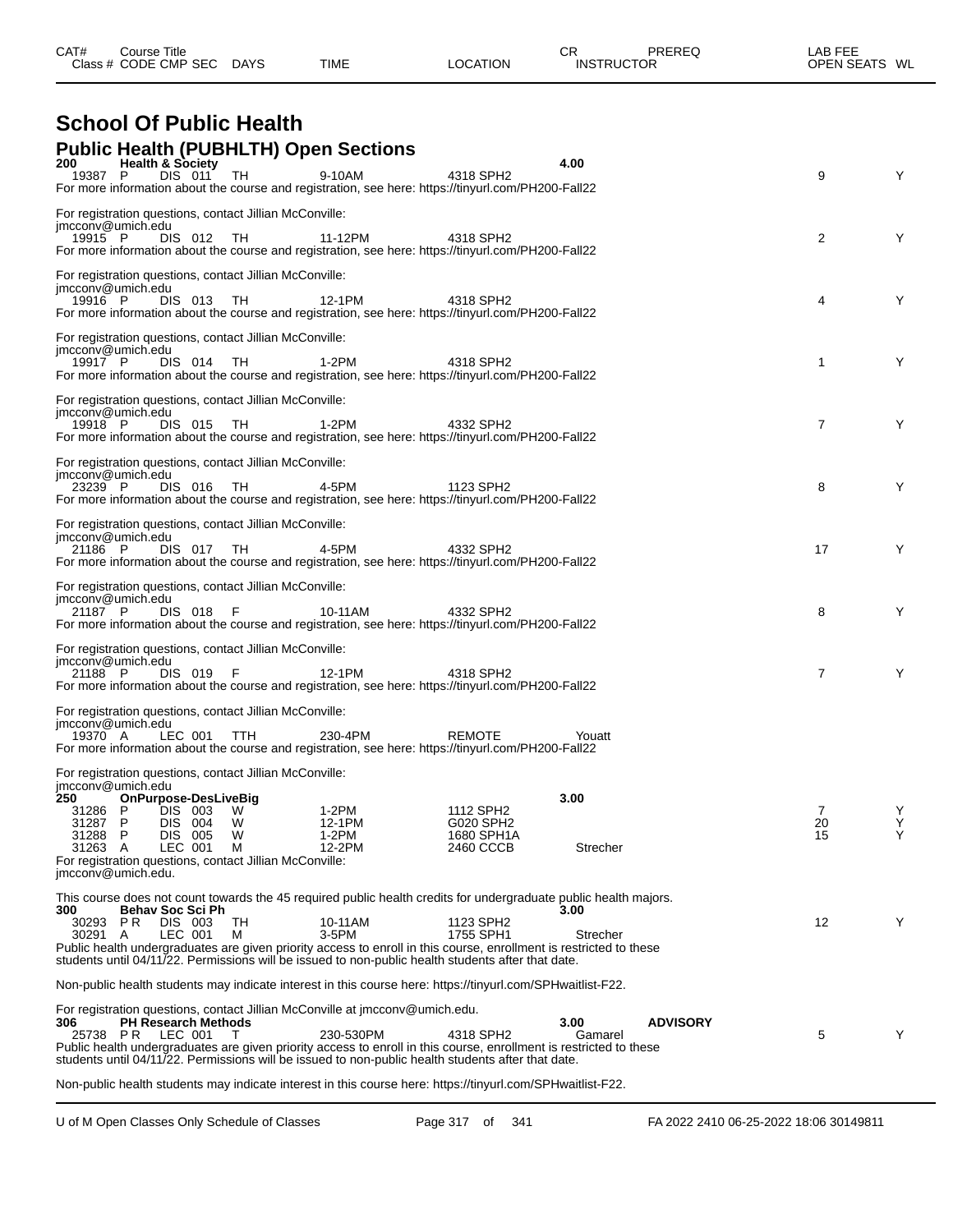| CAT#                                                   | Course Title<br>Class # CODE CMP SEC DAYS  |                                                                      |                                                                       | <b>TIME</b>                                                                                                                                                                                                                                                                                                        | LOCATION                | CR<br><b>INSTRUCTOR</b>     | PREREQ                    | LAB FEE<br>OPEN SEATS WL |        |
|--------------------------------------------------------|--------------------------------------------|----------------------------------------------------------------------|-----------------------------------------------------------------------|--------------------------------------------------------------------------------------------------------------------------------------------------------------------------------------------------------------------------------------------------------------------------------------------------------------------|-------------------------|-----------------------------|---------------------------|--------------------------|--------|
| 357<br>34043 PD                                        | <b>Research in HIV</b>                     | <b>SEM 001</b>                                                       | TTH.                                                                  | For registration questions, contact Jillian McConville at jmcconv@umich.edu.<br>4-530PM                                                                                                                                                                                                                            | 2401 MH                 | 3.00<br><b>Bolivar</b>      |                           | 4                        | N      |
| 360                                                    | 24367 PR LEC 001                           | Com, Cult, SJ in PH                                                  | TTH<br>This course is reserved for public health students only.       | This class is reserved for juniors admitted to the SOAR Program.<br>1130-1PM                                                                                                                                                                                                                                       | 1655 SPH1A              | 3.00<br>Harper              | <b>ADVISORY</b>           | 1                        | Y      |
| 370<br>27047 PR<br>24369 A                             |                                            | <b>Pub Hith Bio Pathphy</b><br>DIS 003<br>LEC 001                    | <b>MW</b><br>This course is reserved for public health students only. | For registration questions, contact Jillian McConville at jmcconv@umich.edu.<br>4-5PM<br>1130-1PM                                                                                                                                                                                                                  | 1112 SPH2<br>2548 NUB   | 4.00                        | <b>ADVISORY</b>           | 3                        | Y      |
| 381                                                    | 24313 PR LEC 001                           | <b>Pub Hith Systems</b>                                              | TTH<br>This course is reserved for public health students only.       | For registration questions, contact Jillian McConville at jmcconv@umich.edu.<br>1-230PM                                                                                                                                                                                                                            | 1020 SPH2               | 3.00<br>Creary              | <b>ENFORCED</b>           | $\overline{7}$           | Y      |
| 384<br>jmcconv@umich.edu.                              | 26083 PR LEC 001                           | <b>Creating Change</b>                                               | MW<br>For registration questions, contact Jillian McConville:         | For registration questions, contact Jillian McConville at jmcconv@umich.edu.<br>10-1130AM                                                                                                                                                                                                                          | 1020 SPH2               | 3.00<br>Greer, Jarman       | <b>ENFORCED</b>           | $\overline{7}$           | Y      |
| 413                                                    | 33637 PR LEC 001                           | <b>Vaccines in Pub Hith</b>                                          | F                                                                     | This course is for seniors in the undergraduate public health program only.<br>$1-4PM$<br>Public health undergraduates are given priority access to enroll in this course, enrollment is restricted to these<br>students until 04/11/22. Permissions will be issued to non-public health students after that date. | 1152 SPH2               | 3.00<br>Yang                | <b>ENFORCED</b>           | 5                        | Y      |
|                                                        |                                            |                                                                      |                                                                       | Non-public health students may indicate interest in this course here: https://tinyurl.com/SPHwaitlist-F22.                                                                                                                                                                                                         |                         |                             |                           |                          |        |
| 457<br>36138 PD<br>478                                 |                                            | <b>Translate HIV Rsrch</b><br>DIS 001<br><b>PracticalProjects PH</b> | - W<br>This class is for senior enrolled in the SOAR program.         | For registration questions, contact Jillian McConville at jmcconv@umich.edu.<br>4-6PM                                                                                                                                                                                                                              | 1152 SPH2               | 2.00<br>Harper<br>1.00-3.00 |                           | 9                        | N      |
| 479                                                    |                                            | $IND +$                                                              |                                                                       | ARR                                                                                                                                                                                                                                                                                                                | ARR                     | 1.00-3.00                   |                           | 1                        | N      |
|                                                        | D                                          | Indepen Research PH<br>$IND +$                                       |                                                                       | ARR                                                                                                                                                                                                                                                                                                                | ARR                     |                             |                           | 1                        | N      |
| 481<br>34603<br>25825 AR<br>imcconv@umich.edu.         | P R                                        | <b>ProfessionalPractice</b><br>DIS 003<br>LEC 001                    | TН<br>Т<br>For registration questions, contact Jillian McConville:    | 5-6PM<br>4-6PM                                                                                                                                                                                                                                                                                                     | 1690 SPH1A<br>1020 SPH2 | 3.00<br>London              | <b>ADVISORY, ENFORCED</b> | 19                       | Y      |
|                                                        |                                            |                                                                      |                                                                       | This course is open to seniors in the undergraduate public health program only.                                                                                                                                                                                                                                    |                         |                             |                           |                          |        |
| 507<br>29119<br>508                                    | <b>SDOH Comm</b><br><b>PR LEC 001</b>      | <b>Social Determinants</b>                                           | Т                                                                     | 1230-230PM                                                                                                                                                                                                                                                                                                         | <b>REMOTE</b>           | 2.00<br>Lopez<br>1.00       |                           | 158                      | N      |
| 35393 PR                                               |                                            | LEC 554                                                              | TH                                                                    | 7-830PM<br>Enrollment is limited to Population and Health Sciences students.                                                                                                                                                                                                                                       | ARR                     |                             |                           | 49                       | N      |
| Drop/add deadline: September 12, 2022                  | 35392 PR LEC 555                           |                                                                      | TH.                                                                   | 7-830PM<br>Enrollment is limited to Population and Health Sciences students.                                                                                                                                                                                                                                       | ARR                     |                             |                           | 39                       | N      |
| Drop/add deadline: September 12, 2022<br>511           | <b>Nutr Pub Health</b><br>35394 PR LEC 555 |                                                                      | W                                                                     | 7-9PM<br>Enrollment is limited to Population and Health Sciences students.                                                                                                                                                                                                                                         | ARR                     | 2.00<br>Leung               |                           | 38                       | N      |
| Drop/add deadline: November 7, 2022<br>512<br>27003 PR |                                            | Prin Epid Pub Hith<br>DIS 004                                        | $\top$                                                                | 1130-1PM<br>Undergraduates who would like to enroll may request permission by emailing kathyja@umich.edu. Permissions will be                                                                                                                                                                                      | 3755 SPH1               | 3.00                        | <b>ADVISORY</b>           | 6                        | Y      |
| issued after April 15th.<br>29534 PR<br>35391 PR       |                                            | DIS 005<br><b>LEC 554</b>                                            | т<br>W                                                                | 1130-1PM<br>7-830PM<br>Enrollment is limited to Population and Health Sciences students.                                                                                                                                                                                                                           | G020 SPH2<br>ARR        |                             |                           | 30<br>49                 | N<br>N |
| Drop/add deadline: September 12, 2022                  | 35390 PR LEC 555                           |                                                                      | W                                                                     | 7-830PM<br>Enrollment is limited to Population and Health Sciences students.                                                                                                                                                                                                                                       | ARR                     | Buxton                      |                           | 38                       | N      |
| Drop/add deadline: September 12, 2022<br>26969 A       |                                            | LEC 001                                                              | W                                                                     | 830-10AM<br>Undergraduates who would like to enroll may request permission by emailing kathyja@umich.edu. Permissions will be                                                                                                                                                                                      | <b>REMOTE</b>           | <b>Buxton</b>               |                           |                          |        |

U of M Open Classes Only Schedule of Classes Page 318 of 341 FA 2022 2410 06-25-2022 18:06 30149811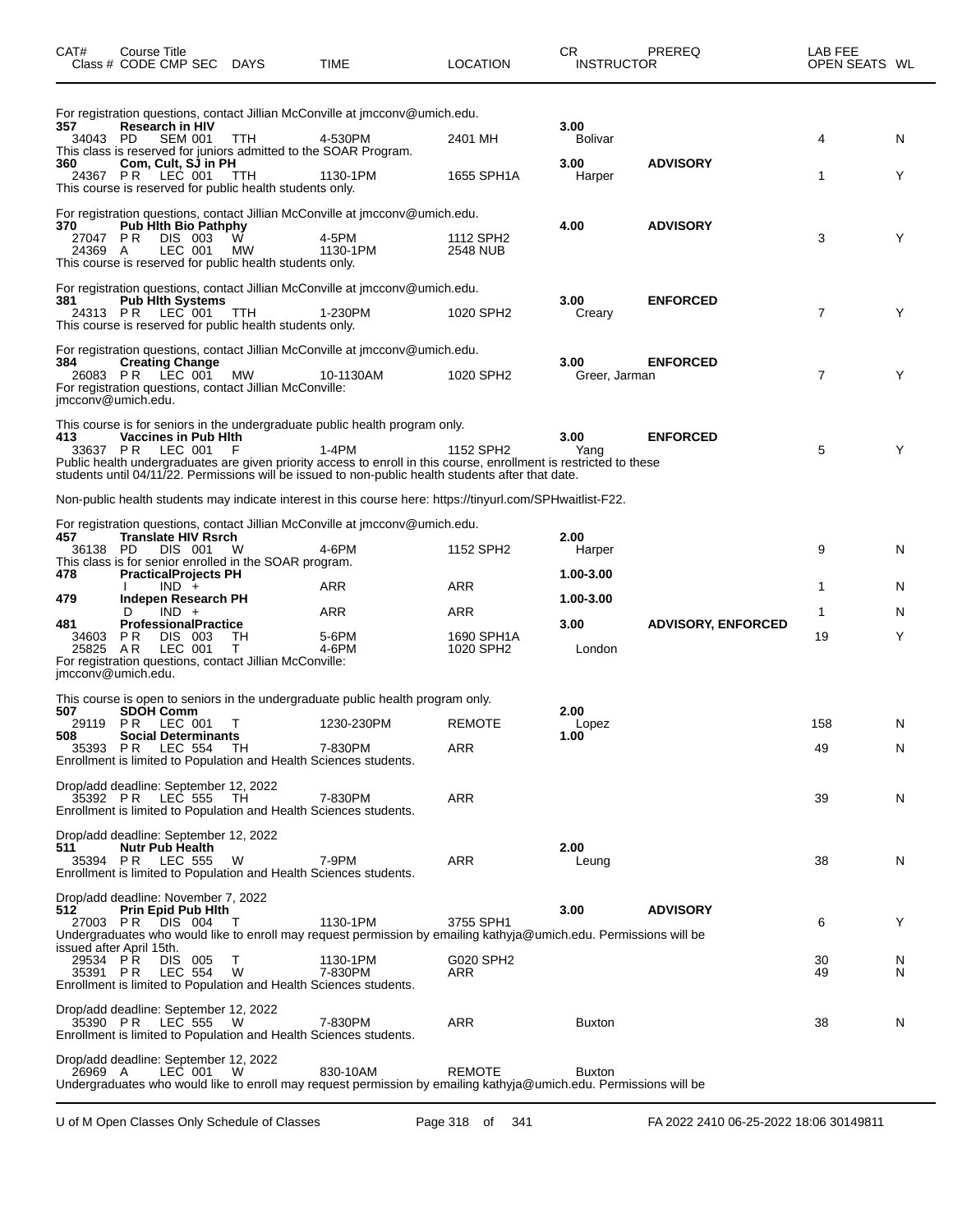| CAT#            | Course Title<br>Class # CODE CMP SEC DAYS                                                                                                                                                                                                                                                                                                               |   | <b>TIME</b>                                                                                                                                                                                                                                                                                                                                                                                                                                                                                                                                                                                                                                                                                                                       | <b>LOCATION</b>   | CR<br><b>INSTRUCTOR</b>      | PREREQ          | LAB FEE<br>OPEN SEATS WL |         |
|-----------------|---------------------------------------------------------------------------------------------------------------------------------------------------------------------------------------------------------------------------------------------------------------------------------------------------------------------------------------------------------|---|-----------------------------------------------------------------------------------------------------------------------------------------------------------------------------------------------------------------------------------------------------------------------------------------------------------------------------------------------------------------------------------------------------------------------------------------------------------------------------------------------------------------------------------------------------------------------------------------------------------------------------------------------------------------------------------------------------------------------------------|-------------------|------------------------------|-----------------|--------------------------|---------|
| 626             | issued after April 15th.<br>Und Imp US Hith Sys                                                                                                                                                                                                                                                                                                         |   | This 5-week course will take place from October 9 - November 13, and uses a mix of video-based lectures, online<br>moderated discussion forums, and virtual interprofessional small group activities to introduce learners to the main<br>topics related to the historically complex U.S. healthcare system, including:                                                                                                                                                                                                                                                                                                                                                                                                           |                   | 1.00                         |                 |                          |         |
| 24806 P<br>680  | The Main Players in Healthcare<br>U.S. Presidents and the History of U.S. Healthcare Reform<br>Private and Public Payers in the U.S. Healthcare System<br>Designing Benefits in a Health Plan - CHAT Simulation<br><b>SEM 001</b><br><b>Applied Practice I</b><br>35379 PR LEC 553<br>Enrollment is limited to Population and Health Sciences students. | M | Healthy Michigan Plan Evaluation: An Example of Medicaid Expansion<br>ARR<br>7-8PM                                                                                                                                                                                                                                                                                                                                                                                                                                                                                                                                                                                                                                                | ARR<br><b>ARR</b> | Wolfe, Goold, Farris<br>2.00 | <b>ENFORCED</b> | 152<br>15                | N.<br>N |
|                 | Drop/add deadline: September 19, 2022                                                                                                                                                                                                                                                                                                                   |   |                                                                                                                                                                                                                                                                                                                                                                                                                                                                                                                                                                                                                                                                                                                                   |                   |                              |                 |                          |         |
|                 | Students may register for any section.<br>35378 PR LEC 554<br>Enrollment is limited to Population and Health Sciences students.                                                                                                                                                                                                                         | M | 7-8PM                                                                                                                                                                                                                                                                                                                                                                                                                                                                                                                                                                                                                                                                                                                             | <b>ARR</b>        |                              |                 | 24                       | N       |
|                 | Drop/add deadline: September 19, 2022                                                                                                                                                                                                                                                                                                                   |   |                                                                                                                                                                                                                                                                                                                                                                                                                                                                                                                                                                                                                                                                                                                                   |                   |                              |                 |                          |         |
| 682             | Students may register for any section.<br><b>Master Resch Proj I</b><br>$IND +$<br>R<br>Enrollment is limited to Population and Health Sciences students.                                                                                                                                                                                               | м | 7-8PM                                                                                                                                                                                                                                                                                                                                                                                                                                                                                                                                                                                                                                                                                                                             | <b>ARR</b>        | 2.00                         |                 | 48                       | N       |
| 741<br>34867 PD | Drop/add deadline: September 19, 2022<br><b>Interdisc Prob Solv</b><br>LAB 003<br>ethics, and mechanics of construction holistically.                                                                                                                                                                                                                   | W | 315-630PM<br>This class is an interdisciplinary problem solving class offered at the Law School through the Problem Solving<br>Initiative (PSI). The built environment bears the stamp of slavery supported by new forms of forced labor. Starting<br>with an understanding that architecture isn't value-neutral and that racism intersects with urban planning, land<br>use, and environmental problems, this class will confront such issues through a U-M/Yale partnership. Students will<br>create a framework for the National Slavery Memorial in Washington, D.C., as multidisciplinary teams from law,<br>planning, history, and other fields learn problem-solving skills, conduct research, and approach the politics, | 0225 JEFFRIES     | 3.00<br>CdeBaca              | <b>ADVISORY</b> | 4                        | N       |
|                 | graduation or other departmental requirements.                                                                                                                                                                                                                                                                                                          |   | This class is open to all University of Michigan graduate and professional students. Please note: Non-Law students<br>are responsible for checking with their own schools, colleges, or units to learn if a PSI class will count toward                                                                                                                                                                                                                                                                                                                                                                                                                                                                                           |                   |                              |                 |                          |         |
| 803<br>24285 P  | to apply can contact problemsolving@umich.edu.<br><b>Effective Teaching</b><br><b>SEM 001</b>                                                                                                                                                                                                                                                           | т | Non-law graduate/professional students may apply for the course using the PSI application system<br>(https://problemsolving.law.umich.edu/) March 14-28, 2022. After the initial application period, students seeking<br>10-12PM                                                                                                                                                                                                                                                                                                                                                                                                                                                                                                  | 1170 SPH2         | 2.00<br>Anderson             |                 | 4                        | N       |
|                 |                                                                                                                                                                                                                                                                                                                                                         |   |                                                                                                                                                                                                                                                                                                                                                                                                                                                                                                                                                                                                                                                                                                                                   |                   |                              |                 |                          |         |

 $\overline{\phantom{0}}$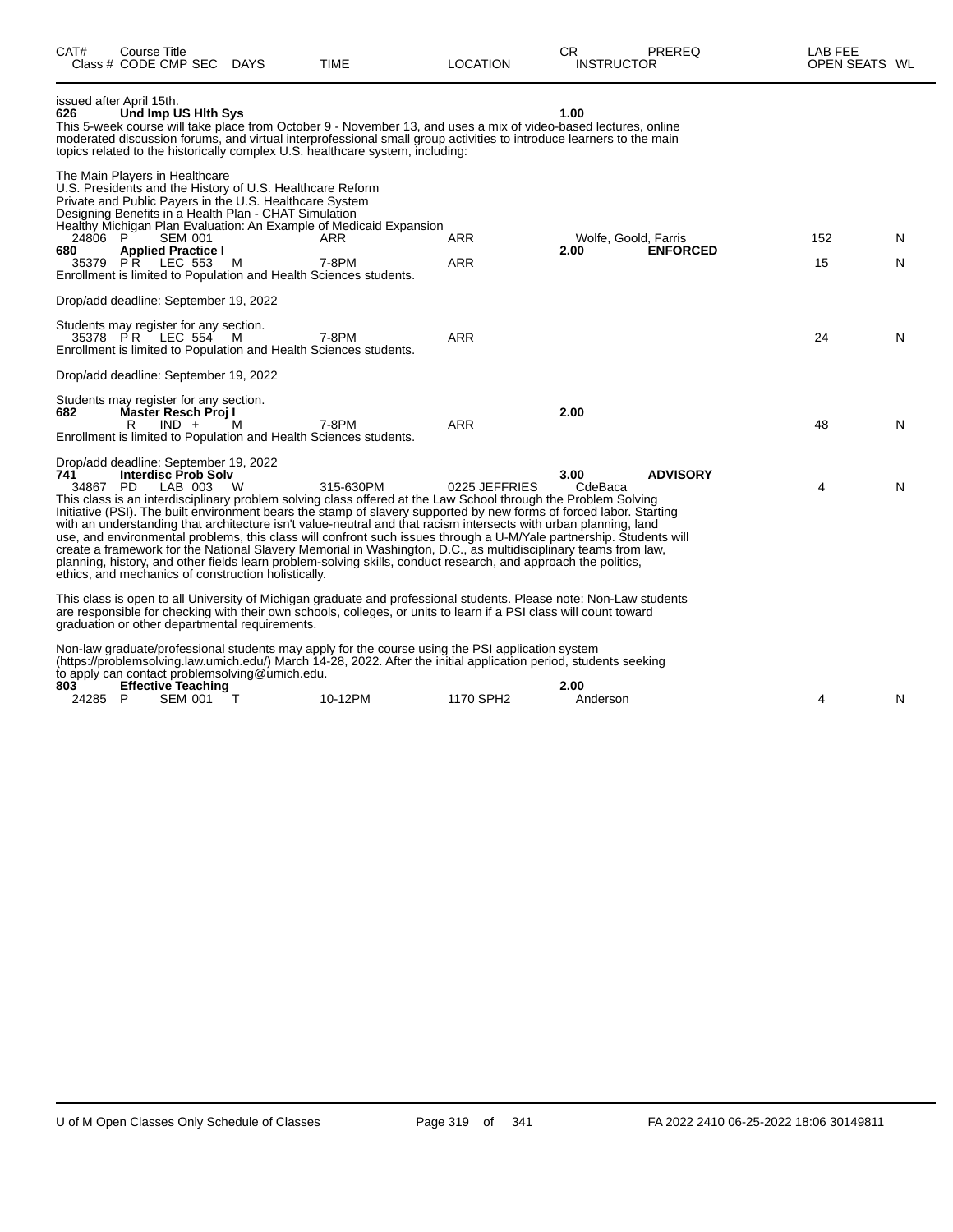# **Public Policy School Of Public Policy**

**Public Policy (PUBPOL) Open Sections 201 Systematic Thinking 4.00 ADVISORY** 17411 A LEC 001 MW 4-520PM 1120 WEILL Lantz This course provides an introduction to public policy design and analysis using "systematic thinking" from the social sciences and humanities, with the application of scientific methods and knowledge more generally. Systematic thinking about how social problems are defined/understood and how policy both creates and can address societal problems is essential to the design and evaluation of public policies. This 4-credit course consists of three hours of lecture and one section meeting each week. The course will cover policy definitions/frameworks, the policymaking process, and how to evaluate and justify public policy through the lenses of science, ethics and social equity. In addition, the course will include a number of short modules, this year focusing on key policy issues that are being discussed in the context of an election year, such as public policies regarding the environment/climate change, public health and health care, education, social welfare, immigration, international trade, and science/technology. A number of guest faculty experts will assist with the short modules. There are no pre-reqs for this course. PubPol 201 provides an introduction to the field of public policy. Course requirements include two exams, 3 short papers and active class participation (including debates). Students who like 201 might want to look into the Ford School's major and minor in public policy.<br>330 **Microeconomics 330 Microeconomics 4.00 ADVISORY** 31332 PD DIS 002 F 1-150PM 1120 WEILL 3 Y In-depth This course develops students' abilities to use microeconomic analysis to further our understanding of public policy. Major topics include models of consumer and firm behavior, operation of market systems, public goods and externalities, market failure, benefit-cost analysis, and the impacts of government regulation on economic policy. This is a core course restricted to Ford School BA major students only.<br>31331 A LEC 004 TTH 10-1120AM 10-1120AM 1120 WEILL Leiser In-depth This course develops students' abilities to use microeconomic analysis to further our understanding of public policy. Major topics include models of consumer and firm behavior, operation of market systems, public goods and externalities, market failure, benefit-cost analysis, and the impacts of government regulation on economic policy. This is a core course restricted to Ford School BA major students only.<br>422 Cong&State Legis **422 Cong&State Legis 3.00** 18508 P R LEC 001 TTH 1130-1250PM 1110 WEILL Schwarz Y Is Congress too partisan? Can Congress fulfill its legislative and oversight functions? Do the executive and judicial branches effectively control public policy formulation? Have the State Legislatures become the true "laboratories of democracy"<br>428 **Contemporary 428 Contemporary China 3.00 ADVISORY** 28560 P LEC 001 MW 4-530PM 1436 MH Xu 14 Y **457 Data Visual PubPol 3.00** 26929 P R LAB 001 TTH 230-350PM 3117 WEILL Worthington Y Communicating through visual presentation of data is a critical skill in a variety of industries. This course will introduce students to data visualization, from principles to practice. Topics in the course will include: principles of data communication, understanding types of data, grouping and summarization, static presentation of data, dynamic presentation of data, interactive presentation of data, presentation of model results and estimates, and matters of accessibility and style. You will be asked to examine and critique existing work and practice creating visualizations of your own. You will also be introduced to a variety of commonly-used software for data visualization. Combined w/ PubPol 557. **466 Hist&Future Detroit 1.00** 37466 P R REC 001 TTH 1130-1250PM ARR Farley 17 Y No large American city grew more rapidly than Detroit from 1900 to the 1930s. Thanks to Henry Ford and the automobile manufacturing, Detroit became the prosperous axis mundi of the world vehicle industry. After World War II, Detroit seemed poised to continue growing. In 1947, there were 325 manufacturing plants in the city. Many of those factories were old so firms built modern ones in the suburbs. The federal government subsidized home building in this era so, at very low cost, whites but not African American could easily buy an attractive suburban home. The city's population began to fall in 1950. Retail trade followed the migration to the suburbs. By 1990, racial attitudes had changed and African Americans moved in great numbers from the city to the suburbs. By 2010, the city's population was only 38% of what it was in 1950. Detroit lost its tax base and, in 2012, entered bankruptcy. Coming out of bankruptcy, the city had some funds to improve its very deficient city services. Major philanthropies began investing in improving the quality of life in Detroit. Then major employers including Quicken Loans, Little Caesars, General Motors, Ford and Fiat-Chrysler started making major investments that are bringing more jobs to the city. Downtown, Midtown and the east waterfront are prospering. The city's government began to address long standing problems including neighborhood deterioration.

The course focuses upon the history of Detroit emphasizing both the long history of labor-management and black-white conflicts and recent efforts to make Detroit a diverse, welcoming city with a higher quality of life and numerous job opportunities.

U of M Open Classes Only Schedule of Classes **Page 320** of 341 FA 2022 2410 06-25-2022 18:06 30149811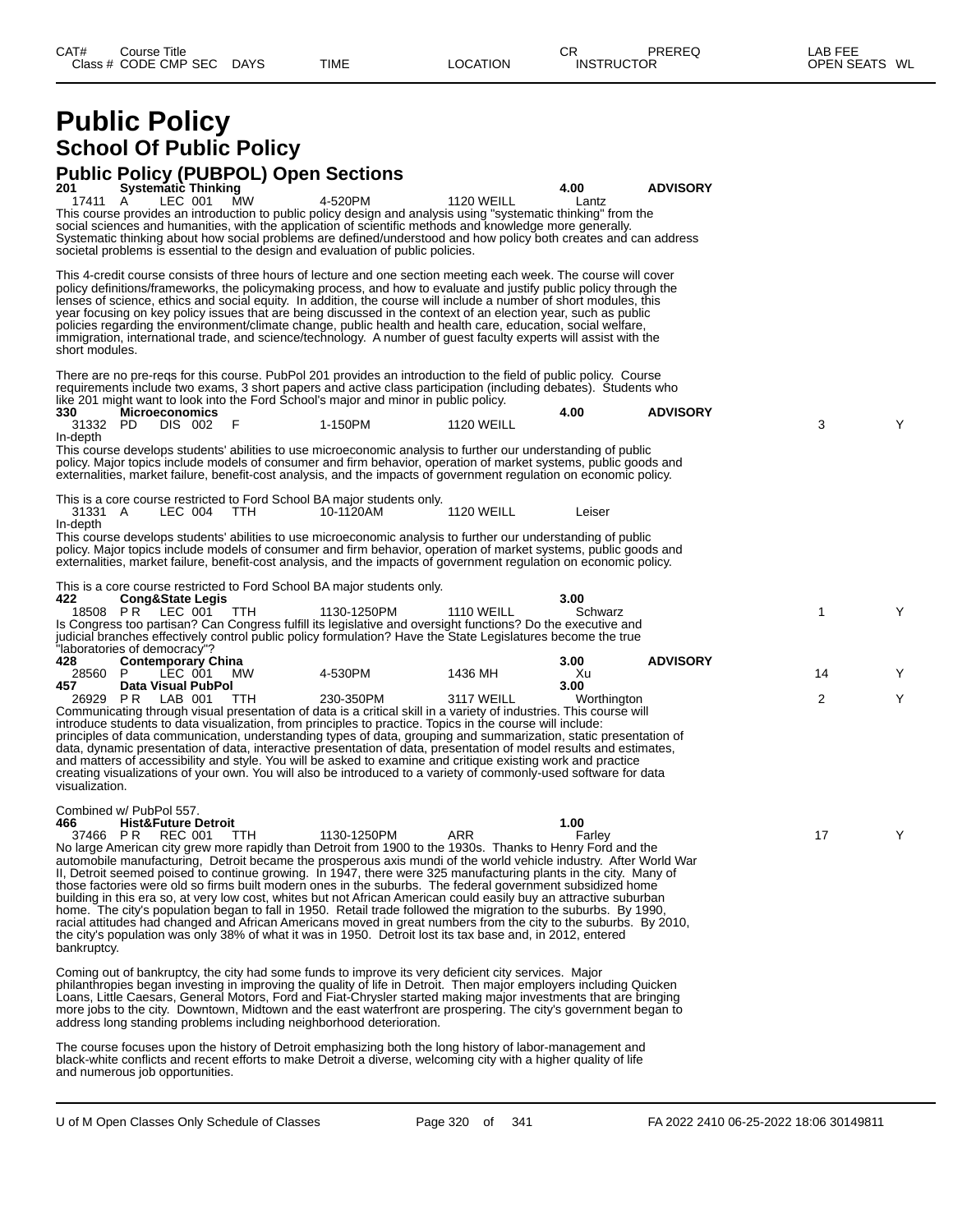| CAT#                             | Course Title<br>Class # CODE CMP SEC DAYS                                                                                                         |          | TIME                                                                                                                                                                                                                                                                                                                                                                                                                                                                                                                                                                                                                                                                                                                                                                                                                                                                                                                                                                                 | <b>LOCATION</b>                        | CR<br><b>INSTRUCTOR</b> | <b>PREREQ</b> | LAB FEE<br>OPEN SEATS WL |   |
|----------------------------------|---------------------------------------------------------------------------------------------------------------------------------------------------|----------|--------------------------------------------------------------------------------------------------------------------------------------------------------------------------------------------------------------------------------------------------------------------------------------------------------------------------------------------------------------------------------------------------------------------------------------------------------------------------------------------------------------------------------------------------------------------------------------------------------------------------------------------------------------------------------------------------------------------------------------------------------------------------------------------------------------------------------------------------------------------------------------------------------------------------------------------------------------------------------------|----------------------------------------|-------------------------|---------------|--------------------------|---|
| 474                              | information: renf@umich.edu<br><b>Values &amp; Ethics</b><br>35075 PR LEC 002<br>Violence and Social Inequality<br>Violence and Social Inequality | МW       | There are readings for each class meeting and you will be asked to write a short op-ed essay. For additional<br>230-350PM                                                                                                                                                                                                                                                                                                                                                                                                                                                                                                                                                                                                                                                                                                                                                                                                                                                            | <b>1230 WEILL</b>                      | 3.00<br>Stewart         |               | 15                       | Y |
| policy debates.<br>476           | <b>Applied Learning</b><br>24742 PR SEM 001 M<br>Applied Learning Seminar                                                                         |          | What is the relationship between social inequality and violence? For instance, how is violence used to create and<br>preserve structural inequalities? How and under what conditions have people wielded violence to combat and erode<br>these inequalities? This course will rely upon a multidisciplinary body of literature from political science,<br>history, sociology, psychology, economics, and empirical cases from both the U.S. and around the world to explore<br>these questions. Students will consider the ethical and practical implications of the works reviewed for real-world<br>10-1120AM<br>This is a required course open only to current Ford School BA students.                                                                                                                                                                                                                                                                                           | <b>1110 WEILL</b>                      | 1.00<br>Sanders         |               | 5                        | Y |
| Course Objectives:               |                                                                                                                                                   |          |                                                                                                                                                                                                                                                                                                                                                                                                                                                                                                                                                                                                                                                                                                                                                                                                                                                                                                                                                                                      |                                        |                         |               |                          |   |
| shared values.<br>477            | factors that have contributed to their beliefs.<br><b>R</b> for PubPol<br>26931 PIR LAB 001<br>*Note: Instructor consent required*                | TTH      | 1. Students will explore their social identities, values and emotions about a public policy issue and examine the<br>2. Students will gain an understanding of the ways their beliefs and emotions are embedded in social networks and<br>3. Students will learn to consciously employ effective communication (i.e. reflection, empathy, asking, and<br>listening), as a tool for understanding public policy debates and advancing public policy solutions.<br>4. Students will practice using narratives, reframing, and dialogue to work across differences.<br>1130-1250PM                                                                                                                                                                                                                                                                                                                                                                                                      | 3117 WEILL                             | 1.50<br>Worthington     |               | 3                        | Y |
|                                  | familiarity with basic concepts in statistics is recommended.                                                                                     |          | This course is an introduction to programming in the R statistical language. R is a flexible, open-source<br>statistics platform which has gained broad adoption in a variety of fields. Through interacting with R, RStudio,<br>and elements of the ?Tidyverse? (a collection of R packages for data manipulation, analysis, and visualization),<br>students will learn the fundamentals of working in R. By completing this class, students should have the baseline<br>skills necessary to continue their self-study in R on topics suited to their own interests.<br>This course covers fundamentals of programming in R, object types and structure, import and use of packages for<br>expanding R?s capabilities, data management, and basic analysis. The course is graded credit/no credit (pass/fail),<br>with weekly review ?tasks? in R. Students are not expected to have prior experience in R or other programming, but                                                |                                        |                         |               |                          |   |
| 479<br>24549 A                   | Combined w/ PubPol 577.<br><b>Eval Public Policies</b><br>25899 PR DIS 002<br>LEC 001                                                             | F.<br>МW | 9-950AM<br>1-220PM<br>This 4-credit course will provide an introduction to the fundamentals of evaluation research design and methods as<br>applied to public policies and programs. The course will cover the role of evaluation in the public policy process,<br>and both process and summative evaluation research, including research designs for establishing causal inference<br>between exposure to public policies/programs and outcomes. Students will gain skills in understanding and crafting<br>research designs common in public policy evaluation, including randomized controlled trials, quasi-experimental<br>designs and time series designs. Students will also gain skills in understanding/critiquing published public policy<br>evaluation literature, measurement/data collection methods, and basic statistical methods for analyzing evaluation<br>data. Class format will include lecture, discussion of case studies, and small group applied exercises. | <b>1230 WEILL</b><br><b>1120 WEILL</b> | 4.00<br>Lantz           |               | 5                        | Y |
|                                  | This course will help build your research/analysis skills                                                                                         |          |                                                                                                                                                                                                                                                                                                                                                                                                                                                                                                                                                                                                                                                                                                                                                                                                                                                                                                                                                                                      |                                        |                         |               |                          |   |
| 491<br>20117                     | <b>MIW Res Sem</b><br>PDR SEM 001                                                                                                                 |          | ARR                                                                                                                                                                                                                                                                                                                                                                                                                                                                                                                                                                                                                                                                                                                                                                                                                                                                                                                                                                                  | ARR                                    | 4.00                    |               | 5                        | N |
| 500<br>34132 PR                  | <b>MPP ILE</b><br><b>SEM 001</b>                                                                                                                  |          | <b>ARR</b><br>This is a requirement only for MPP students completing the required internship in Summer 2022.                                                                                                                                                                                                                                                                                                                                                                                                                                                                                                                                                                                                                                                                                                                                                                                                                                                                         | <b>ARR</b>                             | 1.00<br>Hanson          |               | 14                       | Y |
| 510<br>37711 PD                  | <b>Politics of Pub Pol</b><br><b>REC 008</b>                                                                                                      | MW       | 1-220PM                                                                                                                                                                                                                                                                                                                                                                                                                                                                                                                                                                                                                                                                                                                                                                                                                                                                                                                                                                              | <b>1220 WEILL</b>                      | 3.00<br><b>Stewart</b>  |               | 4                        | Y |
| International<br>state-building. |                                                                                                                                                   |          | In this section of 510, students will analyze the politics of foreign policy processes, especially concerning<br>international security. We will examine central foreign policy debates related to international security?grand<br>strategy, alliances and cooperation, hierarchy and anarchy, interstate war, civil war, economics and trade,<br>migration, technology, and climate?from the perspective of the U.S., other countries, and international<br>institutions. We will apply our understanding of these ideas to complex crises such as intervention in the Russian<br>invasion of Ukraine, the global climate crisis, tools of economic coercion, and post-civil war reconstruction and                                                                                                                                                                                                                                                                                 |                                        |                         |               |                          |   |
| 515                              | <b>Non-Mkt Strat</b><br>P                                                                                                                         |          |                                                                                                                                                                                                                                                                                                                                                                                                                                                                                                                                                                                                                                                                                                                                                                                                                                                                                                                                                                                      |                                        | 1.50                    |               | Δ                        |   |
| 25463<br>522                     | REC 001<br><b>MPA Writing Seminar</b>                                                                                                             | $\top$   | 630-930PM                                                                                                                                                                                                                                                                                                                                                                                                                                                                                                                                                                                                                                                                                                                                                                                                                                                                                                                                                                            | <b>R2210 BUS</b>                       | Lyon<br>1.00            |               |                          | Y |
| 26742 PR                         | <b>SEM 001</b><br>The class meets once a week and is open only to MPA students.                                                                   |          | 1130-1250PM                                                                                                                                                                                                                                                                                                                                                                                                                                                                                                                                                                                                                                                                                                                                                                                                                                                                                                                                                                          | <b>2120 WEILL</b>                      | Ralph                   |               | 6                        | Y |

In this ten-week course, students will learn to write for a public policy audience. Students will research a policy topic and will write about it in three separate documents (an op-ed and two memos), each of which will undergo extensive revision. Through workshops, class discussion, and instructor feedback, students will finish the course with a strong writing sample and greater confidence in policy writing norms and style.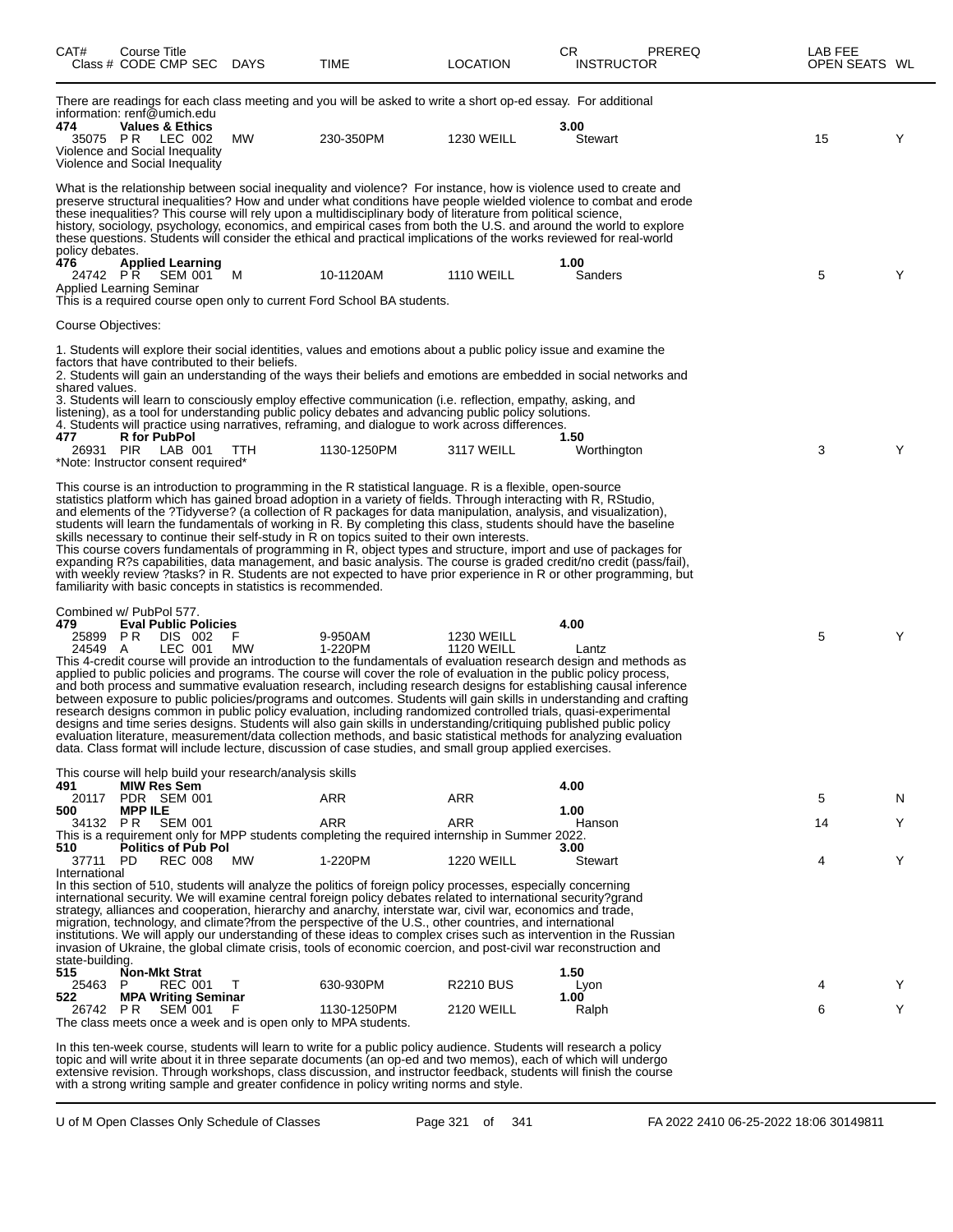| CAT#                                                                                                                                                                                                                                                                                                                                                                                                                                                                                                                                                                                                                                                                                                                                                                                                                                                                                         | Course Title<br>Class # CODE CMP SEC DAYS                                                  |                           |                                                                                   | TIME                                                                                                                                                                                                                                                                                                                                                                                                                                                                                                                                                                                                                                                                                                                                                                                                                                                                                                                                                                                                                              | <b>LOCATION</b>                        |                 | СR<br><b>INSTRUCTOR</b>                | PREREQ          | LAB FEE<br>OPEN SEATS WL               |        |
|----------------------------------------------------------------------------------------------------------------------------------------------------------------------------------------------------------------------------------------------------------------------------------------------------------------------------------------------------------------------------------------------------------------------------------------------------------------------------------------------------------------------------------------------------------------------------------------------------------------------------------------------------------------------------------------------------------------------------------------------------------------------------------------------------------------------------------------------------------------------------------------------|--------------------------------------------------------------------------------------------|---------------------------|-----------------------------------------------------------------------------------|-----------------------------------------------------------------------------------------------------------------------------------------------------------------------------------------------------------------------------------------------------------------------------------------------------------------------------------------------------------------------------------------------------------------------------------------------------------------------------------------------------------------------------------------------------------------------------------------------------------------------------------------------------------------------------------------------------------------------------------------------------------------------------------------------------------------------------------------------------------------------------------------------------------------------------------------------------------------------------------------------------------------------------------|----------------------------------------|-----------------|----------------------------------------|-----------------|----------------------------------------|--------|
| 529<br>31465<br>31464 PR                                                                                                                                                                                                                                                                                                                                                                                                                                                                                                                                                                                                                                                                                                                                                                                                                                                                     | <b>Statistics</b><br>P R                                                                   | DIS 002<br>DIS 003        | F<br>F                                                                            | 230-350PM<br>230-350PM                                                                                                                                                                                                                                                                                                                                                                                                                                                                                                                                                                                                                                                                                                                                                                                                                                                                                                                                                                                                            | <b>1120 WEILL</b><br><b>1110 WEILL</b> |                 | 3.00                                   | ADVISORY        | 5<br>10                                | Y<br>Υ |
| Augmented<br>31335 A<br>31359 A                                                                                                                                                                                                                                                                                                                                                                                                                                                                                                                                                                                                                                                                                                                                                                                                                                                              |                                                                                            | LEC 001<br><b>LEC 004</b> | MW<br>MW                                                                          | 230-350PM<br>230-350PM                                                                                                                                                                                                                                                                                                                                                                                                                                                                                                                                                                                                                                                                                                                                                                                                                                                                                                                                                                                                            | <b>1120 WEILL</b><br><b>1110 WEILL</b> |                 | Hausman<br>Hanson                      |                 |                                        |        |
| Augmented<br>554<br>35183 P<br>555<br>11338                                                                                                                                                                                                                                                                                                                                                                                                                                                                                                                                                                                                                                                                                                                                                                                                                                                  | <b>Econ for Pub Affairs</b><br><b>Micro for PubPol</b><br>- A                              | LEC 001<br>LEC 001        | <b>MW</b><br>MW<br>This is a core course restricted to Ford School students only. | 830-950AM<br>10-1120AM                                                                                                                                                                                                                                                                                                                                                                                                                                                                                                                                                                                                                                                                                                                                                                                                                                                                                                                                                                                                            | <b>1120 WEILL</b><br><b>1120 WEILL</b> |                 | 3.00<br>Stevenson<br>3.00<br>Stevenson | <b>ADVISORY</b> | 11                                     | Υ      |
|                                                                                                                                                                                                                                                                                                                                                                                                                                                                                                                                                                                                                                                                                                                                                                                                                                                                                              |                                                                                            |                           |                                                                                   | This course begins a two-term sequence designed to provide students with an understanding of the economic<br>implications of public policies and with analytic tools useful in system design and policy planning. Major topics<br>include production, costs, prices, resource allocation, governmental involvement in economic activity, and the                                                                                                                                                                                                                                                                                                                                                                                                                                                                                                                                                                                                                                                                                  |                                        |                 |                                        |                 |                                        |        |
| 582<br>34096 PR                                                                                                                                                                                                                                                                                                                                                                                                                                                                                                                                                                                                                                                                                                                                                                                                                                                                              | operation of market systems.<br><b>Leading Organizations</b><br>and meaningful difference. | SEM 001                   | <b>MW</b>                                                                         | 10-1120AM<br>This course will introduce you to the fundamental leadership concepts and skills you need to successfully navigate<br>and shape dynamic policy environments. You will have opportunities to develop a deeper understanding of yourself<br>and build your ability to effectively lead teams. You will learn how to set a tone, a focus, and a direction for an<br>organization, its members, and other stakeholders. You will practice leadership behaviors that will help you better<br>connect across differences and enact change in complex, multi-layered contexts. Designed to provide you with<br>opportunities for reflection, study, debate, and practice, this course will enhance your ability to make a positive                                                                                                                                                                                                                                                                                          | <b>1230 WEILL</b>                      |                 | 3.00<br>Hernandez                      |                 | 1                                      | Υ      |
| 626<br>bankruptcy.                                                                                                                                                                                                                                                                                                                                                                                                                                                                                                                                                                                                                                                                                                                                                                                                                                                                           | <b>Hist &amp; Futr Detroit</b><br>37465 PR REC 001                                         |                           | <b>TTH</b>                                                                        | **This course satisfies the MPP requirement of PubPol 586 & 587.**<br>1130-1250PM<br>No large American city grew more rapidly than Detroit from 1900 to the 1930s. Thanks to Henry Ford and the<br>automobile manufacturing, Detroit became the prosperous axis mundi of the world vehicle industry. After World War<br>II, Detroit seemed poised to continue growing. In 1947, there were 325 manufacturing plants in the city. Many of<br>those factories were old so firms built modern ones in the suburbs. The federal government subsidized home<br>building in this era so, at very low cost, whites but not African American could easily buy an attractive suburban<br>home. The city's population began to fall in 1950. Retail trade followed the migration to the suburbs. By 1990,<br>racial attitudes had changed and African Americans moved in great numbers from the city to the suburbs. By 2010,<br>the city's population was only 38% of what it was in 1950. Detroit lost its tax base and, in 2012, entered | <b>1120 WEILL</b>                      |                 | 1.00<br>Farley                         |                 | 8                                      | Υ      |
|                                                                                                                                                                                                                                                                                                                                                                                                                                                                                                                                                                                                                                                                                                                                                                                                                                                                                              |                                                                                            |                           |                                                                                   | Coming out of bankruptcy, the city had some funds to improve its very deficient city services. Major<br>philanthropies began investing in improving the quality of life in Detroit. Then major employers including Quicken<br>Loans, Little Caesars, General Motors, Ford and Fiat-Chrysler started making major investments that are bringing<br>more jobs to the city. Downtown, Midtown and the east waterfront are prospering. The city's government began to<br>address long standing problems including neighborhood deterioration.                                                                                                                                                                                                                                                                                                                                                                                                                                                                                         |                                        |                 |                                        |                 |                                        |        |
|                                                                                                                                                                                                                                                                                                                                                                                                                                                                                                                                                                                                                                                                                                                                                                                                                                                                                              | and numerous job opportunities.                                                            |                           |                                                                                   | The course focuses upon the history of Detroit emphasizing both the long history of labor-management and<br>black-white conflicts and recent efforts to make Detroit a diverse, welcoming city with a higher quality of life                                                                                                                                                                                                                                                                                                                                                                                                                                                                                                                                                                                                                                                                                                                                                                                                      |                                        |                 |                                        |                 |                                        |        |
| 683                                                                                                                                                                                                                                                                                                                                                                                                                                                                                                                                                                                                                                                                                                                                                                                                                                                                                          | information: renf@umich.edu<br>Elect&Camp<br>18934 PR LEC 001                              |                           | T                                                                                 | There are readings for each class meeting and you will be asked to write a short op-ed essay. For additional<br>530-820PM<br>There is no policy without victory. More precisely, well-planned and well-executed political campaigns win<br>elections and make governing possible. Therefore, an understanding of government must first be grounded in an<br>understanding of campaigns and elections. This course will introduce you to the art and science of political<br>campaigning. Topics to be covered will include crafting a message, scheduling and time management, research,<br>issues, polling, speeches, debates, working with the press, identifying, differentiating and targeting voters,<br>coalitions and interest groups, budgeting and fundraising, field organization, crisis management, the political                                                                                                                                                                                                     | <b>1230 WEILL</b>                      |                 | 3.00<br>Hills II                       | <b>ADVISORY</b> | 1                                      | Y      |
| environment, and Get Out The Vote efforts.<br>710<br><b>Interdisc Prob Solv</b><br>34866 PD<br>LAB 003<br>- W<br>This class is an interdisciplinary problem solving class offered at the Law School through the Problem Solving<br>Initiative (PSI). The built environment bears the stamp of slavery supported by new forms of forced labor. Starting<br>with an understanding that architecture isn't value-neutral and that racism intersects with urban planning, land<br>use, and environmental problems, this class will confront such issues through a U-M/Yale partnership. Students will<br>create a framework for the National Slavery Memorial in Washington, D.C., as multidisciplinary teams from law,<br>planning, history, and other fields learn problem-solving skills, conduct research, and approach the politics,<br>ethics, and mechanics of construction holistically. |                                                                                            |                           | 315-630PM                                                                         | 0225 JEFFRIES                                                                                                                                                                                                                                                                                                                                                                                                                                                                                                                                                                                                                                                                                                                                                                                                                                                                                                                                                                                                                     |                                        | 3.00<br>CdeBaca | <b>ADVISORY</b>                        | 4               | N                                      |        |
|                                                                                                                                                                                                                                                                                                                                                                                                                                                                                                                                                                                                                                                                                                                                                                                                                                                                                              |                                                                                            |                           | graduation or other departmental requirements.                                    | This class is open to all University of Michigan graduate and professional students. Please note: Non-Law students<br>are responsible for checking with their own schools, colleges, or units to learn if a PSI class will count toward                                                                                                                                                                                                                                                                                                                                                                                                                                                                                                                                                                                                                                                                                                                                                                                           |                                        |                 |                                        |                 |                                        |        |
| 712.                                                                                                                                                                                                                                                                                                                                                                                                                                                                                                                                                                                                                                                                                                                                                                                                                                                                                         | <b>Causal Infer Ed K-12</b>                                                                |                           | to apply can contact problemsolving@umich.edu.                                    | Non-law graduate/professional students may apply for the course using the PSI application system<br>(https://problemsolving.law.umich.edu/) March 14-28, 2022. After the initial application period, students seeking                                                                                                                                                                                                                                                                                                                                                                                                                                                                                                                                                                                                                                                                                                                                                                                                             |                                        |                 | 3.00                                   | <b>ADVISORY</b> |                                        |        |
|                                                                                                                                                                                                                                                                                                                                                                                                                                                                                                                                                                                                                                                                                                                                                                                                                                                                                              |                                                                                            |                           | U of M Open Classes Only Schedule of Classes                                      |                                                                                                                                                                                                                                                                                                                                                                                                                                                                                                                                                                                                                                                                                                                                                                                                                                                                                                                                                                                                                                   | Page 322 of                            | 341             |                                        |                 | FA 2022 2410 06-25-2022 18:06 30149811 |        |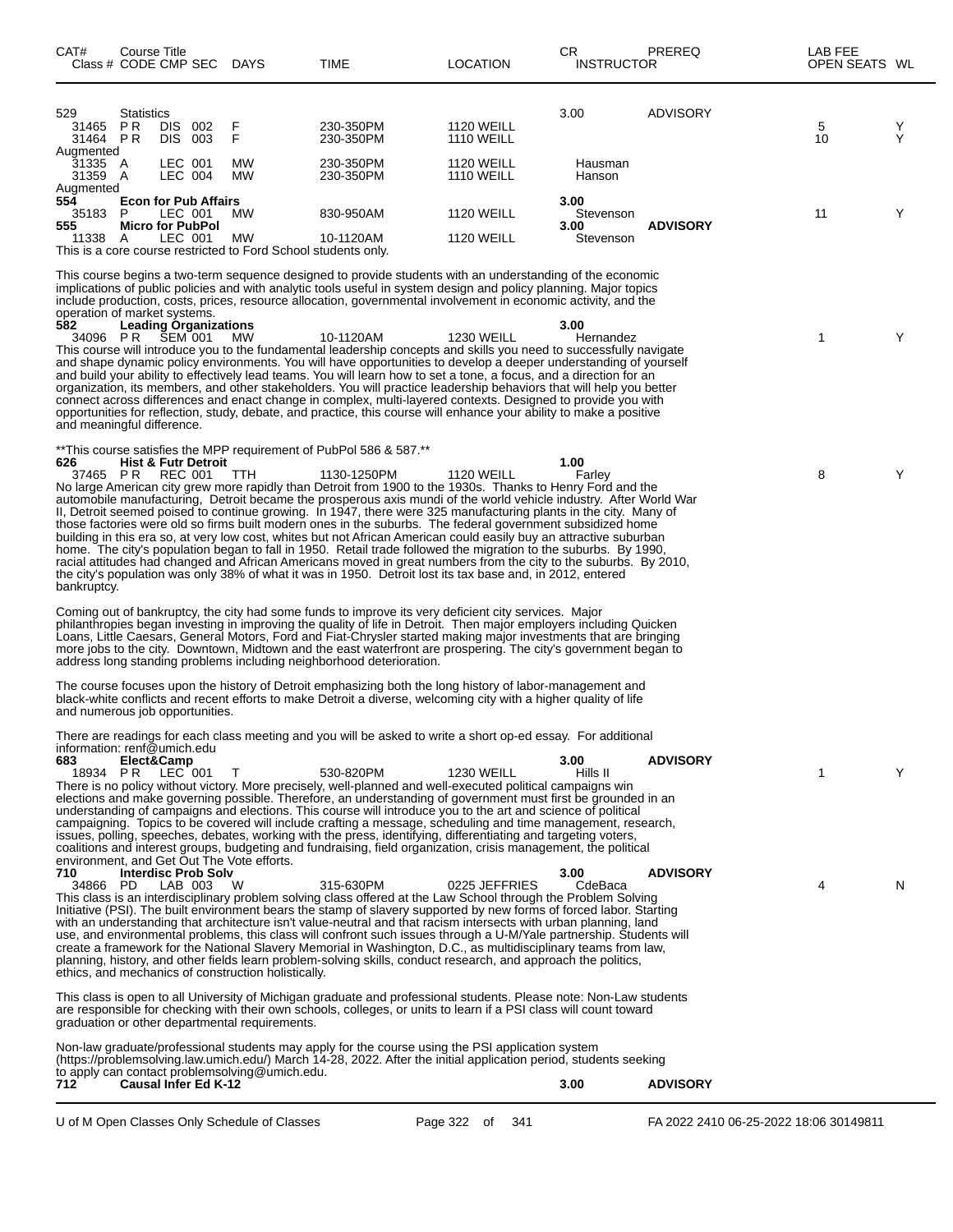| Υ<br>31248 PR SEM 001<br>MW<br>10-1120AM<br><b>1220 WEILL</b><br>11<br>Weiland<br>This course focuses on rigorous evaluation of policies and interventions intended to support children's early<br>learning and success in K-12. Evaluations will be discussed in the context of the current and historical landscape.<br>Specific topics will include theories across developmental psychology and economics, school accountability,<br>teacher-focused policies, and digital learning.<br>750<br><b>Special Topics</b><br>1.50-4.00<br><b>ADVISORY</b><br>Υ<br>LEC 013<br>ARR<br>38398 P<br>TH<br>10-1250PM<br>Harris<br>24<br>Engaging the Public in Policy<br>Topics: Engaging the Public in Policy Making<br>When designing new policies or programs, or adapting existing policies at the local level, engaging the public can<br>enable governments to be more targeted to local needs, more effective within a local context, and more sustainable<br>by developing local ownership and buy-in, among other benefits. The practice of public participation seeks to<br>engage the public in decision-making about policies and programs that affect them, or about which they have a<br>special interest. This course will explore the strategies commonly used to engage the intended targets of a policy<br>in policy-making and programmatic design both at the domestic and international levels. Topics include the 'why'<br>and 'when' of participation within the policy process, design of participation activities, tools for engagement of<br>participants, analyzing and using public insight, as well as key challenges of public participation such as<br>ensuring representativeness, equity, and inclusion within participation activities. Students will delve into<br>ethical issues inherent in balancing 'how much', 'when', and 'whose' participation is sought within a given<br>context.<br>2<br>Υ<br>34824 PR LEC 002<br>TTH<br>230-350PM<br><b>1220 WEILL</b><br><b>Shields</b><br>Diplomacy in Indo-Pacific<br>Topics: U.S. Diplomacy in the Indo-Pacific<br>The course will examine the past, present, and future of diplomatic interactions between the United States and the<br>other nations of the Indo-Pacific region, starting with the 1951 signing of the Treaty of San Francisco that ended<br>the state of war in the Pacific after World War II. We will evaluate 1) how current diplomatic problems in the<br>region developed historically, 2) how governments are seeking to use diplomacy, amid constraints, to address such<br>problems today, and 3) what conditions might make it possible for future diplomats to address effectively at least<br>some of the unfinished business from the Treaty of San Francisco in 1951. The course will focus on matters<br>involving Mainland Southeast Asia, Maritime Southeast Asia, and the Korean Peninsula.<br>First, we will analyze diplomatic efforts to integrate Mainland Southeast Asia into a broader regional order. We<br>will assess how problems involving Burma/Myanmar, including the Rohingya issue, hinder the integration of the<br>Association of Southeast Asian Nations (ASEAN) today and consider what might be done in the future to address such<br>problems.<br>Second, we will analyze efforts to manage tensions in Maritime Southeast Asia, centering on the South China Sea. We<br>will examine current attempts to conclude an ASEAN-China South China Sea Code of Conduct and evaluate how claims<br>and conduct issues might be settled in the future.<br>Third, we will discuss efforts to bring stability to the Korean Peninsula. We will examine the challenges the<br>United States currently faces in resuming diplomacy with the Democratic People's Republic of Korea (DPRK) and<br>consider what it might take in the future to resolve the DPRK nuclear issue diplomatically. Assignments will<br>include policy papers, presentations, and participation in three in-class simulation exercises focusing on future<br>diplomacy.<br>Meets 08/29/22-10/14/22 (Drop/Add Deadline: 09/12/22)<br>Y<br>34111 PR LEC 007 MW<br>1-220PM<br><b>1210 WEILL</b><br>Harris<br>5<br>Int'l Development Management<br>Topics: International Development Management<br>Υ<br>34112 PR<br>LEC 008<br>TTH<br>230-350PM<br><b>1210 WEILL</b><br>8<br>Page<br>Africa in Context<br>Topics: Africa in Context: Diplomacy, Democracy and Development<br>The African continent is often presented by the media (and many others) as a land of war, famine, disease,<br>corruption, and underdevelopment. This course will present Africa's contemporary reality - the positive as well as<br>the negative - by examining major current issues after briefly surveying Africa's history, geography, societies,<br>culture, and development beginning from the pre-colonial era up to today. Themes covered will include: political<br>development; civil war and foreign intervention; democracy and governance (including corruption, fundamental<br>freedoms and gender issues); economic development and poverty reduction (including the role played by humanitarian<br>intervention and bilateral/multilateral aid agencies); terrorism; the environment; and public health. The course<br>will also examine Africa's role in setting global policy priorities.<br>Types of Assignments:<br>Country Briefings: Desk Officers are the U.S. State Department's experts on specific countries and are available to<br>respond to U.S. officials on issues concerning "their" country. Each of you will become a "desk officer" for a<br>specific African country you wish to cover. You will stay up to date on events in your country, present recent<br>developments in your country using various communication tools (oral, social media, written diplomatic cables).<br>Final Research Paper: You will write a final paper on the country you select and expand on a specific issue or<br>sector (e.g., petroleum in Nigeria; education in Rwanda, etc.); or (2) discuss a thematic issue (e.g., conflict<br>minerals, hunger, terrorism, refugees) either continent wide or specific to a country or sub-region (e.g., the<br>problem of narco states in West Africa). As part of the grade, you will also make a five (5) minute oral<br>presentation of your paper near the end of the term. After each presentation, the other students will be encouraged<br>to ask questions.<br>Y<br>34820 PR<br>LEC 009<br><b>MW</b><br>10-1120AM<br><b>1210 WEILL</b><br>4<br>Kabo | CAT#<br>Class # CODE CMP SEC DAYS | Course Title |  | TIME | <b>LOCATION</b> | CR<br><b>INSTRUCTOR</b> | <b>PREREQ</b> | LAB FEE<br>OPEN SEATS WL |  |
|----------------------------------------------------------------------------------------------------------------------------------------------------------------------------------------------------------------------------------------------------------------------------------------------------------------------------------------------------------------------------------------------------------------------------------------------------------------------------------------------------------------------------------------------------------------------------------------------------------------------------------------------------------------------------------------------------------------------------------------------------------------------------------------------------------------------------------------------------------------------------------------------------------------------------------------------------------------------------------------------------------------------------------------------------------------------------------------------------------------------------------------------------------------------------------------------------------------------------------------------------------------------------------------------------------------------------------------------------------------------------------------------------------------------------------------------------------------------------------------------------------------------------------------------------------------------------------------------------------------------------------------------------------------------------------------------------------------------------------------------------------------------------------------------------------------------------------------------------------------------------------------------------------------------------------------------------------------------------------------------------------------------------------------------------------------------------------------------------------------------------------------------------------------------------------------------------------------------------------------------------------------------------------------------------------------------------------------------------------------------------------------------------------------------------------------------------------------------------------------------------------------------------------------------------------------------------------------------------------------------------------------------------------------------------------------------------------------------------------------------------------------------------------------------------------------------------------------------------------------------------------------------------------------------------------------------------------------------------------------------------------------------------------------------------------------------------------------------------------------------------------------------------------------------------------------------------------------------------------------------------------------------------------------------------------------------------------------------------------------------------------------------------------------------------------------------------------------------------------------------------------------------------------------------------------------------------------------------------------------------------------------------------------------------------------------------------------------------------------------------------------------------------------------------------------------------------------------------------------------------------------------------------------------------------------------------------------------------------------------------------------------------------------------------------------------------------------------------------------------------------------------------------------------------------------------------------------------------------------------------------------------------------------------------------------------------------------------------------------------------------------------------------------------------------------------------------------------------------------------------------------------------------------------------------------------------------------------------------------------------------------------------------------------------------------------------------------------------------------------------------------------------------------------------------------------------------------------------------------------------------------------------------------------------------------------------------------------------------------------------------------------------------------------------------------------------------------------------------------------------------------------------------------------------------------------------------------------------------------------------------------------------------------------------------------------------------------------------------------------------------------------------------------------------------------------------------------------------------------------------------------------------------------------------------------------------------------------------------------------------------------------------------------------------------------------------------------------------------------------------------------------------------------------------------------------------------------------------------------------------------------------------------------------------------------------------------------------------------------------------------------------------------------------------------------------------------------------------------------------------------------------------------------------------------------------------------------------------------------------------------------------------------------------------------------------------------------------------------------------------------------------------------------------------------------------------------------------------------------------------------------------------------------------------------------------------------------------------------|-----------------------------------|--------------|--|------|-----------------|-------------------------|---------------|--------------------------|--|
|                                                                                                                                                                                                                                                                                                                                                                                                                                                                                                                                                                                                                                                                                                                                                                                                                                                                                                                                                                                                                                                                                                                                                                                                                                                                                                                                                                                                                                                                                                                                                                                                                                                                                                                                                                                                                                                                                                                                                                                                                                                                                                                                                                                                                                                                                                                                                                                                                                                                                                                                                                                                                                                                                                                                                                                                                                                                                                                                                                                                                                                                                                                                                                                                                                                                                                                                                                                                                                                                                                                                                                                                                                                                                                                                                                                                                                                                                                                                                                                                                                                                                                                                                                                                                                                                                                                                                                                                                                                                                                                                                                                                                                                                                                                                                                                                                                                                                                                                                                                                                                                                                                                                                                                                                                                                                                                                                                                                                                                                                                                                                                                                                                                                                                                                                                                                                                                                                                                                                                                                                                                                                                                                                                                                                                                                                                                                                                                                                                                                                                                                                                                                    |                                   |              |  |      |                 |                         |               |                          |  |
|                                                                                                                                                                                                                                                                                                                                                                                                                                                                                                                                                                                                                                                                                                                                                                                                                                                                                                                                                                                                                                                                                                                                                                                                                                                                                                                                                                                                                                                                                                                                                                                                                                                                                                                                                                                                                                                                                                                                                                                                                                                                                                                                                                                                                                                                                                                                                                                                                                                                                                                                                                                                                                                                                                                                                                                                                                                                                                                                                                                                                                                                                                                                                                                                                                                                                                                                                                                                                                                                                                                                                                                                                                                                                                                                                                                                                                                                                                                                                                                                                                                                                                                                                                                                                                                                                                                                                                                                                                                                                                                                                                                                                                                                                                                                                                                                                                                                                                                                                                                                                                                                                                                                                                                                                                                                                                                                                                                                                                                                                                                                                                                                                                                                                                                                                                                                                                                                                                                                                                                                                                                                                                                                                                                                                                                                                                                                                                                                                                                                                                                                                                                                    |                                   |              |  |      |                 |                         |               |                          |  |
|                                                                                                                                                                                                                                                                                                                                                                                                                                                                                                                                                                                                                                                                                                                                                                                                                                                                                                                                                                                                                                                                                                                                                                                                                                                                                                                                                                                                                                                                                                                                                                                                                                                                                                                                                                                                                                                                                                                                                                                                                                                                                                                                                                                                                                                                                                                                                                                                                                                                                                                                                                                                                                                                                                                                                                                                                                                                                                                                                                                                                                                                                                                                                                                                                                                                                                                                                                                                                                                                                                                                                                                                                                                                                                                                                                                                                                                                                                                                                                                                                                                                                                                                                                                                                                                                                                                                                                                                                                                                                                                                                                                                                                                                                                                                                                                                                                                                                                                                                                                                                                                                                                                                                                                                                                                                                                                                                                                                                                                                                                                                                                                                                                                                                                                                                                                                                                                                                                                                                                                                                                                                                                                                                                                                                                                                                                                                                                                                                                                                                                                                                                                                    |                                   |              |  |      |                 |                         |               |                          |  |
|                                                                                                                                                                                                                                                                                                                                                                                                                                                                                                                                                                                                                                                                                                                                                                                                                                                                                                                                                                                                                                                                                                                                                                                                                                                                                                                                                                                                                                                                                                                                                                                                                                                                                                                                                                                                                                                                                                                                                                                                                                                                                                                                                                                                                                                                                                                                                                                                                                                                                                                                                                                                                                                                                                                                                                                                                                                                                                                                                                                                                                                                                                                                                                                                                                                                                                                                                                                                                                                                                                                                                                                                                                                                                                                                                                                                                                                                                                                                                                                                                                                                                                                                                                                                                                                                                                                                                                                                                                                                                                                                                                                                                                                                                                                                                                                                                                                                                                                                                                                                                                                                                                                                                                                                                                                                                                                                                                                                                                                                                                                                                                                                                                                                                                                                                                                                                                                                                                                                                                                                                                                                                                                                                                                                                                                                                                                                                                                                                                                                                                                                                                                                    |                                   |              |  |      |                 |                         |               |                          |  |
|                                                                                                                                                                                                                                                                                                                                                                                                                                                                                                                                                                                                                                                                                                                                                                                                                                                                                                                                                                                                                                                                                                                                                                                                                                                                                                                                                                                                                                                                                                                                                                                                                                                                                                                                                                                                                                                                                                                                                                                                                                                                                                                                                                                                                                                                                                                                                                                                                                                                                                                                                                                                                                                                                                                                                                                                                                                                                                                                                                                                                                                                                                                                                                                                                                                                                                                                                                                                                                                                                                                                                                                                                                                                                                                                                                                                                                                                                                                                                                                                                                                                                                                                                                                                                                                                                                                                                                                                                                                                                                                                                                                                                                                                                                                                                                                                                                                                                                                                                                                                                                                                                                                                                                                                                                                                                                                                                                                                                                                                                                                                                                                                                                                                                                                                                                                                                                                                                                                                                                                                                                                                                                                                                                                                                                                                                                                                                                                                                                                                                                                                                                                                    |                                   |              |  |      |                 |                         |               |                          |  |
|                                                                                                                                                                                                                                                                                                                                                                                                                                                                                                                                                                                                                                                                                                                                                                                                                                                                                                                                                                                                                                                                                                                                                                                                                                                                                                                                                                                                                                                                                                                                                                                                                                                                                                                                                                                                                                                                                                                                                                                                                                                                                                                                                                                                                                                                                                                                                                                                                                                                                                                                                                                                                                                                                                                                                                                                                                                                                                                                                                                                                                                                                                                                                                                                                                                                                                                                                                                                                                                                                                                                                                                                                                                                                                                                                                                                                                                                                                                                                                                                                                                                                                                                                                                                                                                                                                                                                                                                                                                                                                                                                                                                                                                                                                                                                                                                                                                                                                                                                                                                                                                                                                                                                                                                                                                                                                                                                                                                                                                                                                                                                                                                                                                                                                                                                                                                                                                                                                                                                                                                                                                                                                                                                                                                                                                                                                                                                                                                                                                                                                                                                                                                    |                                   |              |  |      |                 |                         |               |                          |  |
|                                                                                                                                                                                                                                                                                                                                                                                                                                                                                                                                                                                                                                                                                                                                                                                                                                                                                                                                                                                                                                                                                                                                                                                                                                                                                                                                                                                                                                                                                                                                                                                                                                                                                                                                                                                                                                                                                                                                                                                                                                                                                                                                                                                                                                                                                                                                                                                                                                                                                                                                                                                                                                                                                                                                                                                                                                                                                                                                                                                                                                                                                                                                                                                                                                                                                                                                                                                                                                                                                                                                                                                                                                                                                                                                                                                                                                                                                                                                                                                                                                                                                                                                                                                                                                                                                                                                                                                                                                                                                                                                                                                                                                                                                                                                                                                                                                                                                                                                                                                                                                                                                                                                                                                                                                                                                                                                                                                                                                                                                                                                                                                                                                                                                                                                                                                                                                                                                                                                                                                                                                                                                                                                                                                                                                                                                                                                                                                                                                                                                                                                                                                                    |                                   |              |  |      |                 |                         |               |                          |  |
|                                                                                                                                                                                                                                                                                                                                                                                                                                                                                                                                                                                                                                                                                                                                                                                                                                                                                                                                                                                                                                                                                                                                                                                                                                                                                                                                                                                                                                                                                                                                                                                                                                                                                                                                                                                                                                                                                                                                                                                                                                                                                                                                                                                                                                                                                                                                                                                                                                                                                                                                                                                                                                                                                                                                                                                                                                                                                                                                                                                                                                                                                                                                                                                                                                                                                                                                                                                                                                                                                                                                                                                                                                                                                                                                                                                                                                                                                                                                                                                                                                                                                                                                                                                                                                                                                                                                                                                                                                                                                                                                                                                                                                                                                                                                                                                                                                                                                                                                                                                                                                                                                                                                                                                                                                                                                                                                                                                                                                                                                                                                                                                                                                                                                                                                                                                                                                                                                                                                                                                                                                                                                                                                                                                                                                                                                                                                                                                                                                                                                                                                                                                                    |                                   |              |  |      |                 |                         |               |                          |  |
|                                                                                                                                                                                                                                                                                                                                                                                                                                                                                                                                                                                                                                                                                                                                                                                                                                                                                                                                                                                                                                                                                                                                                                                                                                                                                                                                                                                                                                                                                                                                                                                                                                                                                                                                                                                                                                                                                                                                                                                                                                                                                                                                                                                                                                                                                                                                                                                                                                                                                                                                                                                                                                                                                                                                                                                                                                                                                                                                                                                                                                                                                                                                                                                                                                                                                                                                                                                                                                                                                                                                                                                                                                                                                                                                                                                                                                                                                                                                                                                                                                                                                                                                                                                                                                                                                                                                                                                                                                                                                                                                                                                                                                                                                                                                                                                                                                                                                                                                                                                                                                                                                                                                                                                                                                                                                                                                                                                                                                                                                                                                                                                                                                                                                                                                                                                                                                                                                                                                                                                                                                                                                                                                                                                                                                                                                                                                                                                                                                                                                                                                                                                                    |                                   |              |  |      |                 |                         |               |                          |  |
|                                                                                                                                                                                                                                                                                                                                                                                                                                                                                                                                                                                                                                                                                                                                                                                                                                                                                                                                                                                                                                                                                                                                                                                                                                                                                                                                                                                                                                                                                                                                                                                                                                                                                                                                                                                                                                                                                                                                                                                                                                                                                                                                                                                                                                                                                                                                                                                                                                                                                                                                                                                                                                                                                                                                                                                                                                                                                                                                                                                                                                                                                                                                                                                                                                                                                                                                                                                                                                                                                                                                                                                                                                                                                                                                                                                                                                                                                                                                                                                                                                                                                                                                                                                                                                                                                                                                                                                                                                                                                                                                                                                                                                                                                                                                                                                                                                                                                                                                                                                                                                                                                                                                                                                                                                                                                                                                                                                                                                                                                                                                                                                                                                                                                                                                                                                                                                                                                                                                                                                                                                                                                                                                                                                                                                                                                                                                                                                                                                                                                                                                                                                                    |                                   |              |  |      |                 |                         |               |                          |  |
|                                                                                                                                                                                                                                                                                                                                                                                                                                                                                                                                                                                                                                                                                                                                                                                                                                                                                                                                                                                                                                                                                                                                                                                                                                                                                                                                                                                                                                                                                                                                                                                                                                                                                                                                                                                                                                                                                                                                                                                                                                                                                                                                                                                                                                                                                                                                                                                                                                                                                                                                                                                                                                                                                                                                                                                                                                                                                                                                                                                                                                                                                                                                                                                                                                                                                                                                                                                                                                                                                                                                                                                                                                                                                                                                                                                                                                                                                                                                                                                                                                                                                                                                                                                                                                                                                                                                                                                                                                                                                                                                                                                                                                                                                                                                                                                                                                                                                                                                                                                                                                                                                                                                                                                                                                                                                                                                                                                                                                                                                                                                                                                                                                                                                                                                                                                                                                                                                                                                                                                                                                                                                                                                                                                                                                                                                                                                                                                                                                                                                                                                                                                                    |                                   |              |  |      |                 |                         |               |                          |  |
|                                                                                                                                                                                                                                                                                                                                                                                                                                                                                                                                                                                                                                                                                                                                                                                                                                                                                                                                                                                                                                                                                                                                                                                                                                                                                                                                                                                                                                                                                                                                                                                                                                                                                                                                                                                                                                                                                                                                                                                                                                                                                                                                                                                                                                                                                                                                                                                                                                                                                                                                                                                                                                                                                                                                                                                                                                                                                                                                                                                                                                                                                                                                                                                                                                                                                                                                                                                                                                                                                                                                                                                                                                                                                                                                                                                                                                                                                                                                                                                                                                                                                                                                                                                                                                                                                                                                                                                                                                                                                                                                                                                                                                                                                                                                                                                                                                                                                                                                                                                                                                                                                                                                                                                                                                                                                                                                                                                                                                                                                                                                                                                                                                                                                                                                                                                                                                                                                                                                                                                                                                                                                                                                                                                                                                                                                                                                                                                                                                                                                                                                                                                                    |                                   |              |  |      |                 |                         |               |                          |  |
|                                                                                                                                                                                                                                                                                                                                                                                                                                                                                                                                                                                                                                                                                                                                                                                                                                                                                                                                                                                                                                                                                                                                                                                                                                                                                                                                                                                                                                                                                                                                                                                                                                                                                                                                                                                                                                                                                                                                                                                                                                                                                                                                                                                                                                                                                                                                                                                                                                                                                                                                                                                                                                                                                                                                                                                                                                                                                                                                                                                                                                                                                                                                                                                                                                                                                                                                                                                                                                                                                                                                                                                                                                                                                                                                                                                                                                                                                                                                                                                                                                                                                                                                                                                                                                                                                                                                                                                                                                                                                                                                                                                                                                                                                                                                                                                                                                                                                                                                                                                                                                                                                                                                                                                                                                                                                                                                                                                                                                                                                                                                                                                                                                                                                                                                                                                                                                                                                                                                                                                                                                                                                                                                                                                                                                                                                                                                                                                                                                                                                                                                                                                                    |                                   |              |  |      |                 |                         |               |                          |  |
|                                                                                                                                                                                                                                                                                                                                                                                                                                                                                                                                                                                                                                                                                                                                                                                                                                                                                                                                                                                                                                                                                                                                                                                                                                                                                                                                                                                                                                                                                                                                                                                                                                                                                                                                                                                                                                                                                                                                                                                                                                                                                                                                                                                                                                                                                                                                                                                                                                                                                                                                                                                                                                                                                                                                                                                                                                                                                                                                                                                                                                                                                                                                                                                                                                                                                                                                                                                                                                                                                                                                                                                                                                                                                                                                                                                                                                                                                                                                                                                                                                                                                                                                                                                                                                                                                                                                                                                                                                                                                                                                                                                                                                                                                                                                                                                                                                                                                                                                                                                                                                                                                                                                                                                                                                                                                                                                                                                                                                                                                                                                                                                                                                                                                                                                                                                                                                                                                                                                                                                                                                                                                                                                                                                                                                                                                                                                                                                                                                                                                                                                                                                                    |                                   |              |  |      |                 |                         |               |                          |  |
|                                                                                                                                                                                                                                                                                                                                                                                                                                                                                                                                                                                                                                                                                                                                                                                                                                                                                                                                                                                                                                                                                                                                                                                                                                                                                                                                                                                                                                                                                                                                                                                                                                                                                                                                                                                                                                                                                                                                                                                                                                                                                                                                                                                                                                                                                                                                                                                                                                                                                                                                                                                                                                                                                                                                                                                                                                                                                                                                                                                                                                                                                                                                                                                                                                                                                                                                                                                                                                                                                                                                                                                                                                                                                                                                                                                                                                                                                                                                                                                                                                                                                                                                                                                                                                                                                                                                                                                                                                                                                                                                                                                                                                                                                                                                                                                                                                                                                                                                                                                                                                                                                                                                                                                                                                                                                                                                                                                                                                                                                                                                                                                                                                                                                                                                                                                                                                                                                                                                                                                                                                                                                                                                                                                                                                                                                                                                                                                                                                                                                                                                                                                                    |                                   |              |  |      |                 |                         |               |                          |  |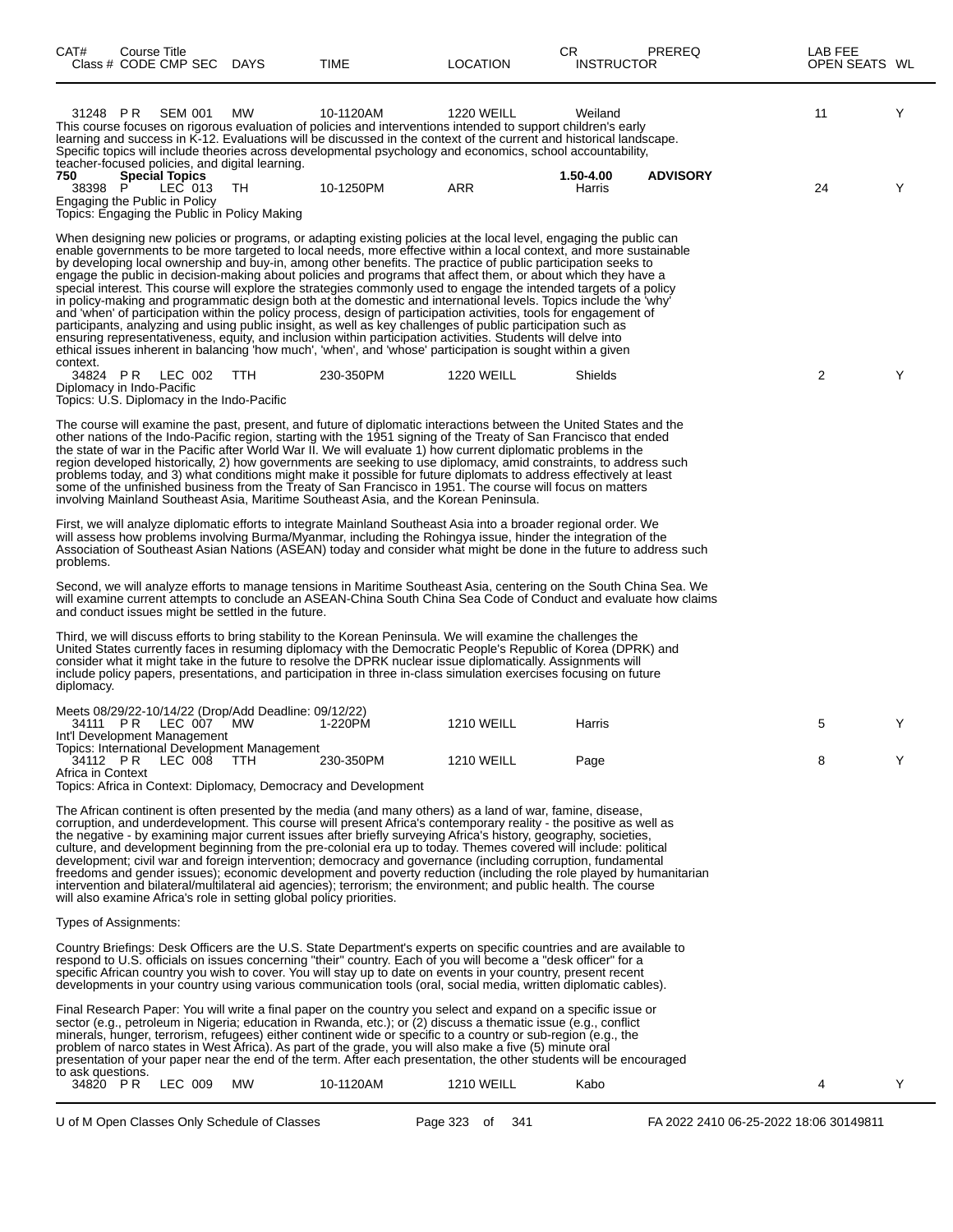Supreme Court Topics: Supreme Court

How do the judges on the Supreme Court make their decisions? What were the real issues in cases such as Roe v. Wade, and is it possible that the Court would overturn this decision? How do judges in different eras decide cases differently? The Supreme Court is a unique contributor to public policy in the United States, and as such is a frequent topic of academic and media discussion and analysis. You may be well acquainted with how some previous decisions are interpreted from a political perspective. Yet you may have been left wondering, why certain cases were decided the way that they were.

In this course, we will explore some of the most influential and significant cases, and how they came to be decided. Beginning with Marbury v. Madison, every week or two, we will analyze a new case. For each case, in addition to understanding the reasoning of the Court, we will understand the background, the political or social context of the case, the legal arguments involved, how select subsequent cases have interpreted it, and how the case influenced public policy.

| 35511                       | אי | _EC.<br>012<br>EC.<br>012 | TTH<br>м | 120-235PM<br>1-215PM | 1225 JEFFRIES<br>1225 JEFFRIES | Deacon | 54<br>54 |  |
|-----------------------------|----|---------------------------|----------|----------------------|--------------------------------|--------|----------|--|
| Legislation and Regulation. |    |                           |          |                      | ___                            | .      |          |  |

In the modern regulatory state, the rules that most profoundly shape private conduct come not from the common law but, instead, from legislatures and agencies. This class will explore the lawmaking function of these institutions and the virtues and vices of administrative governance. Among other things, the class will cover: the nature of the legislative process; statutory interpretation; the justifications for regulatory intervention; regulatory tools and strategies; the allocation of authority between legislatures and agencies; the varied forms of agency decision-making; and judicial review of agency decisions. In offering a survey of public law, the course will introduce students to the essentials of both statutory interpretation and administrative law.<br>763 **Drgs, Crime& Terrorism** 

**763 Drgs,Crime&Terrorism 3.00** 35184 P R LEC 001 MW 4-520PM 1220 WEILL Levitsky Y Students will explore the global issues of illegal drugs, and international drug trafficking, crime and terrorism. Course content emphasizes the study of organizations and networks, policy formulation and implementation, national and international approaches and programs, and the international legal and organizational framework to deal with these issues. The instructor will devote attention to the similarities and links between illegal drugs, crime and terrorism. Students will analyze the conflict between vigorous pursuit of solutions to these issues and other foreign and public policy objectives and how this affects the national interests and foreign policies of the nations and organizations involved. Students will assess lines of action that national and international policy makers might initiate to find solutions to these problems. The instructor will place emphasis on the tools and skills needed for policy analysis and the formulation of effective recommendations for decision making. Case studies, group exercises and simulations will be used throughout the course and there will be a number of policy writing assignments.

#### Assignments may include:

[1] Case Policy Memoranda. Students should read all seven cases for class discussion. Students will write a one-page policy paper on four of the seven cases listed above. All students will write a paper on the first case and then choose to write on either the Peru/Arciniega or the Human Trafficking case. You will then choose two of the next four cases on terrorism on which to write a paper.

[2] Group memorandum and oral presentation on the drug policies of the US, other countries and NGOs. Students will be divided into groups. Each group will be assigned a topic. Each group will research the issues involved and use the information to write a policy memorandum of up to five pages along with a one-page Principal Points summary sheet. Each group will make an oral presentation accompanied by visual displays as appropriate, followed by discussion with a designated critique group.

(3] Students will participate in a classroom bioterrorism simulation, taking the roles of U.S. government officials grouped into agencies or organizations.

[4] Each student will select a topic for a policy memorandum (or a policy paper) after consultation with and approval by the instructor. The paper should cover one or more of the three transnational issues studied ? drugs, crime, and terrorism. The paper should be up to 10 pages in length.

| 810   |           | <b>Policy Research Sem</b> |                                                              |                                                                                   |            | 1.00      | <b>ADVISORY</b> |    |              |
|-------|-----------|----------------------------|--------------------------------------------------------------|-----------------------------------------------------------------------------------|------------|-----------|-----------------|----|--------------|
| 16202 |           | SEM 001                    |                                                              | 1130-1250PM                                                                       | 3240 WEILL | Hausman   |                 |    | $\checkmark$ |
|       |           |                            |                                                              | This course is open to PhD students in the joint program with Public Policy only. |            |           |                 |    |              |
| 830   |           | Immersion Research         |                                                              |                                                                                   |            | 1.00      |                 |    |              |
| 20287 |           | SEM 001                    |                                                              | 1130-1250PM                                                                       | ARR        | Dominguez |                 | 22 | v            |
|       |           |                            | This course is for third-year Ford School PhD students only. |                                                                                   |            |           |                 |    |              |
| 995   | Diss-Cand |                            |                                                              |                                                                                   |            | 8.00      | <b>ENFORCED</b> |    |              |
|       |           | $IND +$                    |                                                              | ARR                                                                               | ARR        |           |                 | 24 | N            |
|       |           |                            |                                                              |                                                                                   |            |           |                 |    |              |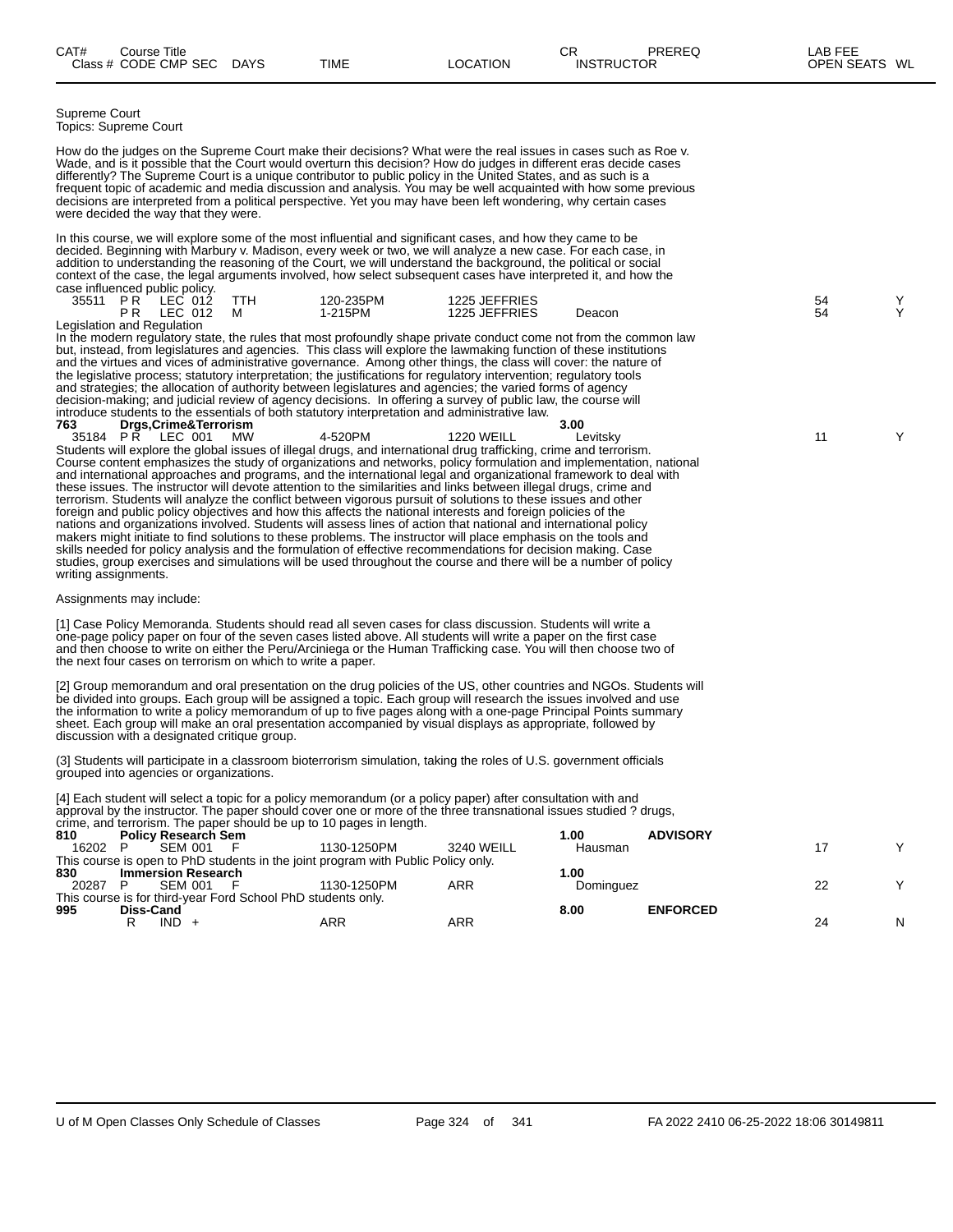| CAT# | Course Title         |             |             |          | СR                | PREREQ | _AB FEE       |  |
|------|----------------------|-------------|-------------|----------|-------------------|--------|---------------|--|
|      | Class # CODE CMP SEC | <b>DAYS</b> | <b>TIME</b> | LOCATION | <b>INSTRUCTOR</b> |        | OPEN SEATS WL |  |

### **Rackham Graduate School**

## **Chemical Biology (CHEMBIO) Open Sections 550 CCB Prof Develop 1.00**

| 550      | <b>CCB Prot Develop</b>                                           |           |                                                                           |            | 1.00          |                            |    |   |
|----------|-------------------------------------------------------------------|-----------|---------------------------------------------------------------------------|------------|---------------|----------------------------|----|---|
| 29518    | <b>SEM 001</b><br>PR.                                             |           | <b>ARR</b>                                                                | ARR        | lliff         |                            | 21 | N |
| 599      | <b>Research Rotation</b>                                          |           |                                                                           |            | 1.00-6.00     |                            |    |   |
| 17052    | LAB 001<br>PR.                                                    |           | ARR                                                                       | <b>ARR</b> |               |                            | 34 | N |
|          | Register for section 001 for a full semester rotation.            |           |                                                                           |            |               |                            |    |   |
|          | 18166 PDR LAB 002                                                 |           | ARR                                                                       | <b>ARR</b> |               |                            | 15 | N |
|          |                                                                   |           | Register for section 002 for a September- October half semester rotation. |            |               |                            |    |   |
|          | 18167 PDR LAB 003                                                 |           | ARR                                                                       | ARR        |               |                            | 15 | N |
|          |                                                                   |           | Register for section 003 for a November- December half semester rotation. |            |               |                            |    |   |
| 601      | <b>Critical Analysis I</b>                                        |           |                                                                           |            | 1.00          |                            |    |   |
| 25929 PR | SEM 001                                                           | M         | 11-12PM                                                                   | 2135 NQ    | lliff         |                            | 16 | N |
|          | This course is available to Chemical Biology PhD students only.   |           |                                                                           |            |               |                            |    |   |
|          | 29140 PR SEM 002                                                  | - F       | 11-12PM                                                                   | 1155 NQ    | lliff         |                            | 16 | N |
|          | This course is available to Chemical Biology MS students only.    |           |                                                                           |            |               |                            |    |   |
| 667      | <b>ChemBio in Research</b>                                        |           |                                                                           |            | 3.00          |                            |    |   |
|          | 29139 PR REC 001                                                  | MWF       | 8-9AM                                                                     | 1250 USB   |               | Palfey, Koutmos, Hakansson | 31 | N |
|          | This course is for Program in Chemical Biology PhD students only. |           |                                                                           |            |               |                            |    |   |
| 800      | <b>Seminar in Chem Bio</b>                                        |           |                                                                           |            | 1.00          |                            |    |   |
| 27545    | <b>SEM 001</b><br>PD.                                             |           | ARR                                                                       | ARR        | Xu, lliff     |                            | 10 | N |
| 990      | <b>Diss-Precand</b>                                               |           |                                                                           |            | 1.00-8.00     |                            |    |   |
|          | $IND +$                                                           |           | ARR                                                                       | ARR        |               |                            | 23 | N |
| 995      | Diss-Cand                                                         |           |                                                                           |            | 8.00          | <b>ENFORCED</b>            |    |   |
|          | $IND +$<br>R                                                      |           | ARR                                                                       | <b>ARR</b> |               |                            | 24 | N |
|          |                                                                   |           |                                                                           |            |               |                            |    |   |
|          | <b>Museum Studies (MSP) Open Sections</b>                         |           |                                                                           |            |               |                            |    |   |
| 601      | <b>Museum Proseminar I</b>                                        |           |                                                                           |            | 3.00          | <b>ADVISORY</b>            |    |   |
| 16547    | <b>SEM 001</b><br>-PI                                             | <b>MW</b> | 6-730PM                                                                   | 3427 MH    | <b>Barndt</b> |                            | 5  | N |
|          |                                                                   |           |                                                                           |            |               |                            |    |   |
|          |                                                                   |           | Rackham Graduate School (RACKHAM) Open Sections                           |            |               |                            |    |   |
| 570      | <b>Interdisciplin Sem</b>                                         |           |                                                                           |            | 2.00-3.00     |                            |    |   |
| 16306    | <b>SEM 005</b><br>-PI                                             |           | 6-9PM                                                                     | 1807 EQ    | Jackson       |                            | 8  | N |
|          | World Performance Studies                                         |           |                                                                           |            |               |                            |    |   |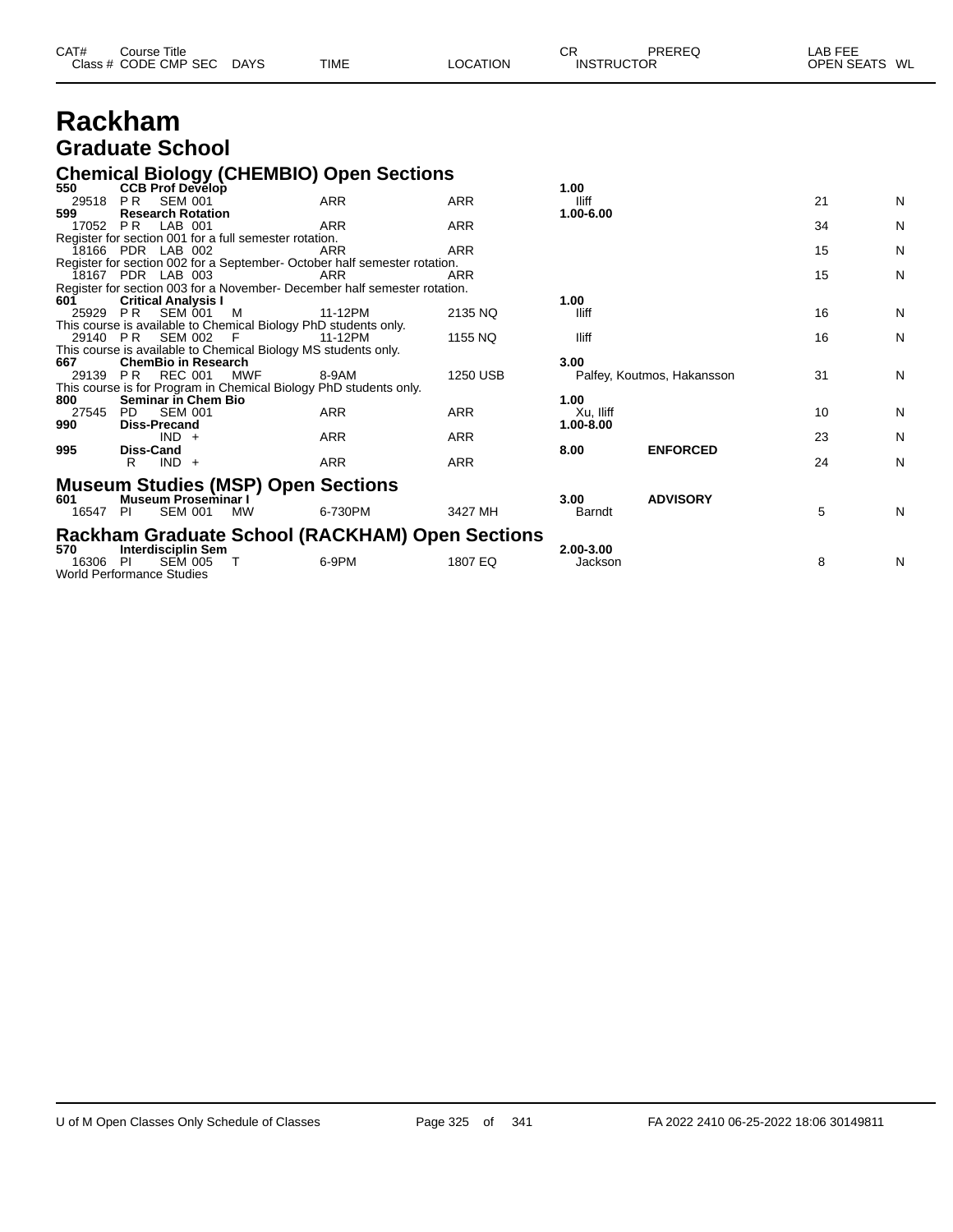# **Ross School of Business**

FRESHMEN MAY NOT ELECT ANY BUSINESS COURSES. 500 LEVEL COURSES OR ABOVE REQUIRE GRADUATE STANDING.

#### **School of Business Administration**

|  |  | <b>Accounting (ACC) Open Sections</b> |  |
|--|--|---------------------------------------|--|
|  |  |                                       |  |

| 302               |            | <b>Financial Acctg</b>                        |             |                                                                                                                    |                                      | 3.00             | <b>ADVISORY, ENFORCED</b> | 63.00          |        |
|-------------------|------------|-----------------------------------------------|-------------|--------------------------------------------------------------------------------------------------------------------|--------------------------------------|------------------|---------------------------|----------------|--------|
| 32973             | P R        | <b>REC 311</b>                                | <b>MW</b>   | 1-230PM                                                                                                            | <b>B1580 BUS</b>                     | Krolick          |                           | 10             | Y      |
|                   |            |                                               |             | This section is reserved for Business Minor students and meets with section 001.<br>230-4PM                        |                                      |                  |                           |                | Y      |
| 32974 PR          |            | <b>REC 312</b>                                | MW          | This section is reserved for Business Minor students and meets with section 002.                                   | <b>R2240 BUS</b>                     | Krolick          |                           | 13             |        |
| 32929             | P R        | <b>REC 003</b>                                | МW          | 4-530PM                                                                                                            | <b>R2240 BUS</b>                     | Krolick          |                           | 15             | Υ      |
| 32975 PR          |            | <b>REC 313</b>                                | <b>MW</b>   | 4-530PM                                                                                                            | <b>R2240 BUS</b>                     | Krolick          |                           | 15             | Y      |
|                   |            |                                               |             | This section is reserved for Business Minor students and meets with section 003.                                   |                                      |                  |                           |                |        |
| 312               |            | <b>Inter Financ Acctg</b>                     |             |                                                                                                                    |                                      | 3.00             | <b>ENFORCED</b>           | 63.00          |        |
| 10085             | P R        | <b>REC 001</b>                                | МW          | 10-1130AM                                                                                                          | <b>R0220 BUS</b>                     | Kama             |                           | 27             | Y      |
| 315<br>10086      | P R        | <b>Cost Accounting</b><br><b>REC 001</b>      | MW          | 1-230PM                                                                                                            | <b>R0220 BUS</b>                     | 3.00<br>Drogt    | <b>ADVISORY, ENFORCED</b> | 78.00<br>39    | Y      |
| 471               |            | <b>Accounting Principle</b>                   |             |                                                                                                                    |                                      | 3.00             | <b>ADVISORY, ENFORCED</b> | 63.00          |        |
| 10088             | P R        | <b>REC 001</b>                                | МW          | 830-10AM                                                                                                           | <b>R2240 BUS</b>                     | Williams         |                           | 27             | Y      |
|                   |            |                                               |             | This section of ACC 471 is reserved for non-Business students with junior (55+ CTP), senior (85+ CTP), or graduate |                                      |                  |                           |                |        |
| standing.         |            |                                               |             |                                                                                                                    |                                      |                  |                           |                |        |
| 18857             | PR         | REC 003                                       | W           | 6-9PM                                                                                                              | <b>R0240 BUS</b>                     | Pae              |                           | 33             | Y      |
|                   |            |                                               |             | This section of ACC 471 is reserved for non-Business students with junior (55+ CTP), senior (85+ CTP), or graduate |                                      |                  |                           |                |        |
| standing.<br>533  |            | <b>Financial Accounting</b>                   |             |                                                                                                                    |                                      | 2.25             | <b>ENFORCED</b>           | 25.00          |        |
| 27570             | P R        | <b>REC 801</b>                                | м           | 6-730PM                                                                                                            | <b>REMOTE</b>                        | Miller           |                           | 49             | Y      |
| 533               |            | <b>Financial Accounting</b>                   |             |                                                                                                                    |                                      | 2.25             | <b>ENFORCED</b>           | 25.00          |        |
|                   | P R        | <b>REC 801</b>                                | М           | 6-730PM                                                                                                            | <b>REMOTE</b>                        |                  |                           | 49             | Υ      |
|                   | P R        | <b>REC 801</b>                                | м           | 6-730PM                                                                                                            | <b>REMOTE</b>                        |                  |                           | 49             | Υ      |
|                   | P R        | <b>REC 801</b>                                | м           | 6-730PM                                                                                                            | <b>REMOTE</b>                        |                  |                           | 49             | Υ      |
| 533<br>27581      | P R        | <b>Financial Accounting</b><br><b>REC 802</b> | м           | 8-930PM                                                                                                            | <b>REMOTE</b>                        | 2.25             | <b>ENFORCED</b>           | 25.00<br>49    | Υ      |
| 533               |            | <b>Financial Accounting</b>                   |             |                                                                                                                    |                                      | 2.25             | <b>ENFORCED</b>           | 25.00          |        |
|                   | P R        | <b>REC 802</b>                                | М           | 8-930PM                                                                                                            | <b>REMOTE</b>                        | Miller           |                           | 49             | Υ      |
|                   | P R        | <b>REC 802</b>                                | м           | 8-930PM                                                                                                            | <b>REMOTE</b>                        |                  |                           | 49             | Υ      |
|                   | P R        | <b>REC 802</b>                                | М           | 8-930PM                                                                                                            | <b>REMOTE</b>                        |                  |                           | 49             | Υ      |
| 534               |            | <b>Management Acctg</b>                       |             |                                                                                                                    |                                      | 2.25             | <b>ENFORCED</b>           | 46.00          |        |
| 31498             | P R        | <b>REC 801</b>                                | м           | 6-730PM                                                                                                            | <b>REMOTE</b>                        | Nagar            |                           | 31             | Υ      |
| 534               | P R        | <b>Management Acctg</b><br><b>REC 801</b>     | м           | 6-730PM                                                                                                            | <b>REMOTE</b>                        | 2.25             | <b>ENFORCED</b>           | 46.00<br>31    | Υ      |
|                   | P R        | <b>REC 801</b>                                | м           | 6-730PM                                                                                                            | <b>REMOTE</b>                        |                  |                           | 31             | Υ      |
|                   | P R        | <b>REC 801</b>                                | м           | 6-730PM                                                                                                            | <b>REMOTE</b>                        |                  |                           | 31             | Y      |
| 534               |            | <b>Management Acctg</b>                       |             |                                                                                                                    |                                      | 2.25             | <b>ENFORCED</b>           | 46.00          |        |
| 31499             | P R        | <b>REC 802</b>                                | м           | 8-930PM                                                                                                            | <b>REMOTE</b>                        | Nagar            |                           | 20             | Υ      |
| 534               |            | <b>Management Acctg</b>                       |             |                                                                                                                    |                                      | 2.25             | <b>ENFORCED</b>           | 46.00          |        |
|                   | P R<br>P R | <b>REC 802</b><br><b>REC 802</b>              | м<br>м      | 8-930PM<br>8-930PM                                                                                                 | <b>REMOTE</b><br><b>REMOTE</b>       |                  |                           | 20<br>20       | Υ<br>Υ |
|                   | P R        | <b>REC 802</b>                                | М           | 8-930PM                                                                                                            | <b>REMOTE</b>                        |                  |                           | 20             | Y      |
| 560               |            | Tax&Managerial Dec                            |             |                                                                                                                    |                                      | 3.00             | <b>ADVISORY, ENFORCED</b> |                |        |
| 16935             | P R        | <b>REC 001</b>                                |             | 7-10PM                                                                                                             | R <sub>1220</sub> BUS                | Desimpelare      |                           | 26             | Y      |
|                   |            | ACC 560.001 meets with ACC 560.451.           |             |                                                                                                                    |                                      |                  |                           |                |        |
| 561               |            | <b>Federal Taxation I</b>                     |             |                                                                                                                    |                                      | 3.00             | <b>ADVISORY, ENFORCED</b> | 41.00          | Y      |
| 22399<br>564      | P R        | <b>REC 001</b><br><b>Corp Fin Reporting</b>   | МW          | 210-340PM                                                                                                          | R <sub>1210</sub> BUS                | Williams<br>2.25 | <b>ADVISORY, ENFORCED</b> | 2              |        |
| 16573             | P R        | <b>REC 001</b>                                | ттн         | 210-430PM                                                                                                          | <b>B1560 BUS</b>                     | Gallo            |                           | 34             | Υ      |
| 10090             | P R        | <b>REC 002</b>                                | TTH         | 1020-1240PM                                                                                                        | R <sub>1210</sub> BUS                | Gallo            |                           | $\overline{7}$ | Υ      |
| 10091             | PR.        | <b>REC 003</b>                                | TTH         | 1020-1240PM                                                                                                        | <b>R2240 BUS</b>                     | Gallo            |                           | 36             | Y      |
| 618               |            | <b>Fin Comm&amp;Invst Relat</b>               |             |                                                                                                                    |                                      | 2.25             | <b>ADVISORY, ENFORCED</b> |                |        |
| 21081             | P R        | <b>REC 001</b>                                | TTH         | 8-1020AM                                                                                                           | R <sub>1210</sub> BUS                | Miller           |                           | 41             | Y      |
| 711<br>23449      | P R        | <b>Fin Stmt Analysis I</b><br><b>REC 010</b>  | MW          | 8-1020AM                                                                                                           | <b>R0230 BUS</b>                     | 2.25<br>Yu       | <b>ADVISORY, ENFORCED</b> | 14             | Y      |
|                   |            |                                               |             | Seats in this section are reserved exclusively for MAcc students.                                                  |                                      |                  |                           |                |        |
| 764               |            | <b>Corp Fin Reporting</b>                     |             |                                                                                                                    |                                      | 2.25             | <b>ADVISORY, ENFORCED</b> |                |        |
| 31512 PR          |            | <b>REC 802</b>                                |             | 8-930PM                                                                                                            | <b>REMOTE</b>                        | Ball             |                           | 24             | Y      |
| 764               |            | <b>Corp Fin Reporting</b>                     |             |                                                                                                                    |                                      | 2.25             | <b>ADVISORY, ENFORCED</b> |                |        |
|                   | P R        | <b>REC 802</b>                                | Т           | 8-930PM                                                                                                            | <b>REMOTE</b>                        |                  |                           | 24             | Υ      |
|                   | P R<br>P R | <b>REC 802</b><br><b>REC 802</b>              | т<br>Τ      | 8-930PM<br>8-930PM                                                                                                 | <b>REMOTE</b><br><b>REMOTE</b>       |                  |                           | 24<br>24       | Υ<br>Υ |
| 899               |            | <b>Sem Acctg Issues</b>                       |             |                                                                                                                    |                                      | 1.50             | <b>ADVISORY</b>           |                |        |
| 26380             | PR.        | <b>SEM 001</b>                                |             | <b>ARR</b>                                                                                                         | ARR                                  | Indiejikian      |                           | 14             | Υ      |
|                   |            |                                               |             |                                                                                                                    |                                      |                  |                           |                |        |
|                   |            |                                               |             | <b>Business Administration (BA) Open Sections</b>                                                                  |                                      |                  |                           |                |        |
| 100               |            | Intro to Ross                                 |             |                                                                                                                    |                                      | 1.00             | <b>ENFORCED</b>           | 47.00          |        |
| 23699<br>23700 PR | PR         | <b>REC 001</b><br><b>REC 002</b>              | $\top$<br>T | 830-10AM<br>10-1130AM                                                                                              | <b>B1570 BUS</b><br><b>B1570 BUS</b> |                  |                           | 23<br>24       | N<br>N |
|                   |            |                                               |             |                                                                                                                    |                                      |                  |                           |                |        |

U of M Open Classes Only Schedule of Classes **Page 326** of 341 FA 2022 2410 06-25-2022 18:06 30149811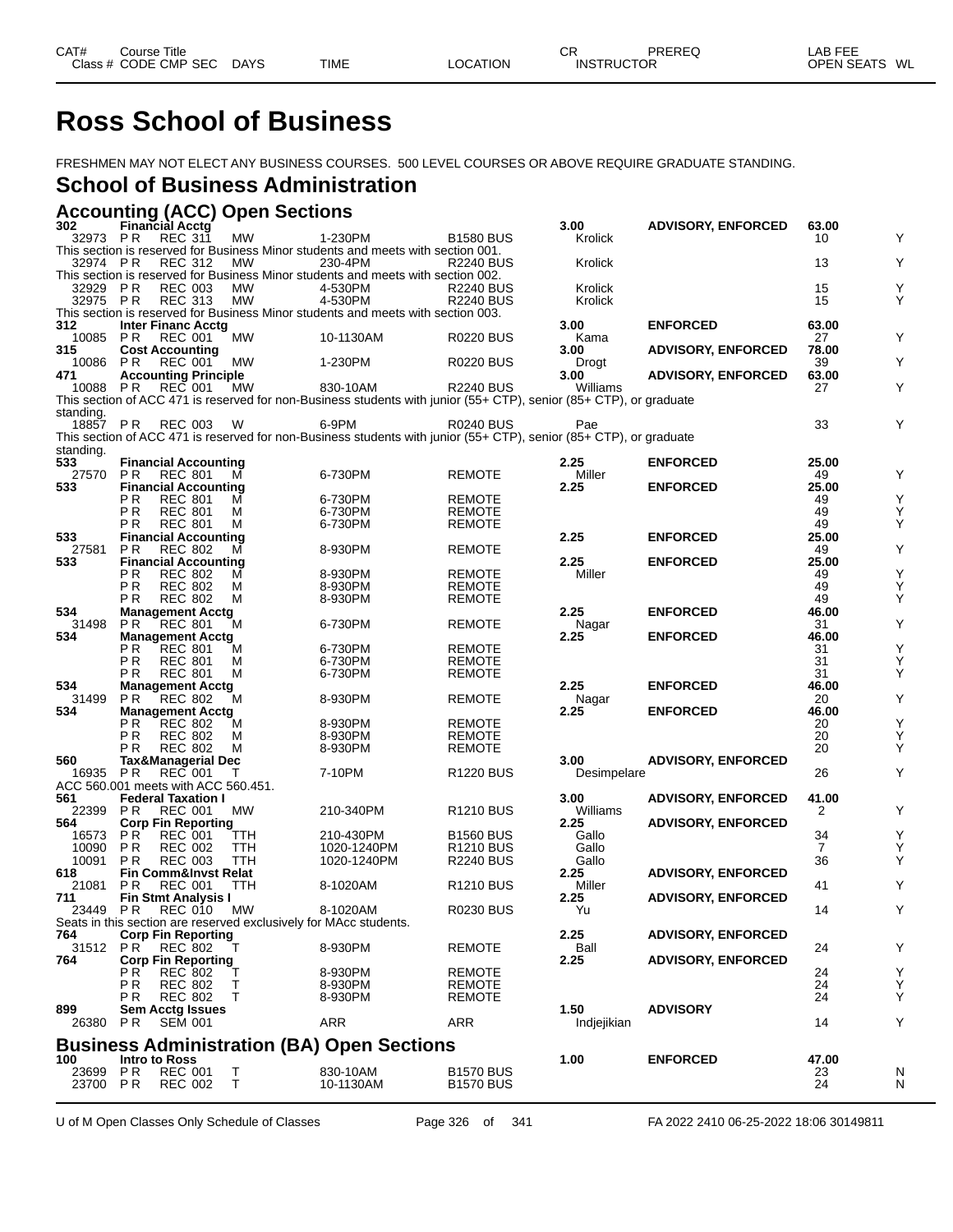| CAT#                                               | <b>Course Title</b><br>Class # CODE CMP SEC                                                                                                                                   | <b>DAYS</b>                    | <b>TIME</b>                                                                                                                                                                                                                                                                                                                                   | <b>LOCATION</b>                                                                                                      | <b>CR</b><br><b>INSTRUCTOR</b>         | PREREQ                                                 | LAB FEE<br>OPEN SEATS WL          |                            |
|----------------------------------------------------|-------------------------------------------------------------------------------------------------------------------------------------------------------------------------------|--------------------------------|-----------------------------------------------------------------------------------------------------------------------------------------------------------------------------------------------------------------------------------------------------------------------------------------------------------------------------------------------|----------------------------------------------------------------------------------------------------------------------|----------------------------------------|--------------------------------------------------------|-----------------------------------|----------------------------|
| 24132<br>24133<br>25633<br>25634<br>25635<br>25636 | P <sub>R</sub><br><b>REC 003</b><br>P R<br><b>REC 004</b><br>P <sub>R</sub><br><b>REC 005</b><br><b>PR</b><br><b>REC 006</b><br>P R<br><b>REC 007</b><br>PR<br><b>REC 008</b> | W<br>W<br>TН<br>TН<br>TН<br>TН | 830-10AM<br>10-1130AM<br>830-10AM<br>10-1130AM<br>4-530PM<br>530-7PM                                                                                                                                                                                                                                                                          | <b>B0570 BUS</b><br><b>B0570 BUS</b><br><b>B1570 BUS</b><br><b>B1570 BUS</b><br><b>B1570 BUS</b><br><b>B1570 BUS</b> | Wooten<br>Wooten                       |                                                        | 24<br>23<br>26<br>26<br>23<br>48  | N<br>N<br>N<br>N<br>Ν<br>N |
| 33532<br>33533 PR<br>319<br>22740                  | PR<br><b>REC 009</b><br><b>REC 010</b><br><b>Dev Global Competenc</b><br>PDR REC 001                                                                                          | F<br>F                         | 10-1130AM<br>1130-1PM<br>9-12PM                                                                                                                                                                                                                                                                                                               | <b>B0570 BUS</b><br><b>B0570 BUS</b><br>R0320 BUS                                                                    | $0.50 - 1.50$                          | <b>ADVISORY, ENFORCED</b>                              | 23<br>24<br>35.00<br>72           | N<br>N<br>N                |
| 319                                                | <b>Dev Global Competenc</b><br>P <sub>R</sub><br><b>REC 001</b>                                                                                                               | F                              | $9-3PM$<br>Seats in this class are reserved exclusively for students participating in the Semester Abroad exchange program                                                                                                                                                                                                                    | <b>R0320 BUS</b>                                                                                                     | $0.50 - 1.50$<br>Lee Cunningham        | <b>ADVISORY, ENFORCED</b>                              | 35.00<br>72                       | N                          |
| 319<br>27495<br>319                                | through Ross Global Initiatives.<br>Dev Global Competenc<br>PDR REC 002<br>Dev Global Competenc                                                                               | SA                             | 9-12PM                                                                                                                                                                                                                                                                                                                                        | R0320 BUS                                                                                                            | $0.50 - 1.50$<br>$0.50 - 1.50$         | <b>ADVISORY, ENFORCED</b><br><b>ADVISORY, ENFORCED</b> | 35.00<br>72<br>35.00              | N                          |
| 319                                                | P <sub>R</sub><br><b>REC 002</b><br>through Ross Global Initiatives.<br>Dev Global Competenc                                                                                  | SA                             | $9-3PM$<br>Seats in this class are reserved exclusively for students participating in the Semester Abroad exchange program                                                                                                                                                                                                                    | <b>R0320 BUS</b>                                                                                                     | Lee Cunningham<br>$0.50 - 1.50$        | <b>ADVISORY, ENFORCED</b>                              | 72<br>35.00                       | N                          |
| 27496<br>319                                       | PDR REC 003<br><b>Dev Global Competenc</b><br>P <sub>R</sub><br><b>REC 003</b>                                                                                                | SU<br>SU                       | 9-3PM<br>$9-3PM$                                                                                                                                                                                                                                                                                                                              | R0320 BUS<br><b>R0320 BUS</b>                                                                                        | Lee Cunningham<br>$0.50 - 1.50$        | <b>ADVISORY, ENFORCED</b>                              | 72<br>35.00<br>72                 | N<br>N                     |
|                                                    | through Ross Global Initiatives.                                                                                                                                              |                                | Seats in this class are reserved exclusively for students participating in the Semester Abroad exchange program                                                                                                                                                                                                                               |                                                                                                                      |                                        |                                                        |                                   |                            |
| 445<br>24339<br>445                                | <b>Base of Pyramid</b><br>PR.<br><b>REC 001</b><br><b>Base of Pyramid</b><br>P R<br><b>REC 001</b>                                                                            | TН<br>TН                       | 530-830PM<br>530-830PM                                                                                                                                                                                                                                                                                                                        | <b>B1560 BUS</b><br><b>B1560 BUS</b>                                                                                 | 3.00<br>3.00                           | <b>ENFORCED</b><br><b>ENFORCED</b>                     | 41.00<br>6<br>41.00<br>6          | Y<br>Y                     |
|                                                    | <b>REC 001</b><br>P R<br>P R<br><b>REC 001</b>                                                                                                                                | TН<br>М                        | 530-830PM<br>530-830PM<br>2019: BA 445.001/.321 will meet in B3580 on the following Thursdays in addition to Monday evenings in Fall B: 11/14                                                                                                                                                                                                 | <b>B1560 BUS</b><br><b>B1560 BUS</b>                                                                                 | London                                 |                                                        | 6<br>6                            | Υ<br>Y                     |
| and 11/21.<br>445                                  | <b>Base of Pyramid</b>                                                                                                                                                        |                                |                                                                                                                                                                                                                                                                                                                                               |                                                                                                                      | 3.00                                   | <b>ENFORCED</b>                                        | 41.00                             |                            |
| 33543<br>445                                       | <b>REC 002</b><br>P <sub>R</sub><br><b>Base of Pyramid</b><br>РR<br><b>REC 002</b>                                                                                            | F<br>F                         | 9-12PM<br>9-12PM                                                                                                                                                                                                                                                                                                                              | <b>R0230 BUS</b><br>R0230 BUS                                                                                        | 3.00                                   | <b>ENFORCED</b>                                        | 43<br>41.00<br>43                 | Y<br>Υ                     |
| 480<br>21990                                       | <b>REC 002</b><br>P R<br><b>Senior Thesis</b><br><b>PIR</b><br>SEM 001                                                                                                        | W<br>TН                        | 430-730PM<br>230-4PM                                                                                                                                                                                                                                                                                                                          | <b>R0230 BUS</b><br><b>B1570 BUS</b>                                                                                 | London<br>3.00<br>Buchmueller, Tasoluk | <b>ADVISORY, ENFORCED</b>                              | 43<br>33                          | Υ<br>N                     |
|                                                    | enrolling in this course and writing a senior thesis.                                                                                                                         |                                | BA 480 is reserved for BBA Seniors. If you are eligible and interested in enrolling, please send the following<br>documents to Prof. Burcu Tasoluk (btasoluk@umich.edu): 1) Your current resume, 2) A ?Statement of Interest?<br>outlining your broad research area and explaining why you would like to fulfill your Capstone requirement by |                                                                                                                      |                                        |                                                        |                                   |                            |
| 535<br>35616                                       | <b>Innovation Residency</b><br>P R<br><b>REC 802</b>                                                                                                                          | TH                             | 8-930PM                                                                                                                                                                                                                                                                                                                                       | ARR                                                                                                                  | 3.00                                   | <b>ENFORCED</b>                                        | 36.00<br>1                        | Y                          |
| 535                                                | <b>Innovation Residency</b><br><b>REC 802</b><br>P R                                                                                                                          | TН                             | 8-930PM                                                                                                                                                                                                                                                                                                                                       | <b>ARR</b>                                                                                                           | 3.00<br>Menon. Thornhill               | <b>ENFORCED</b>                                        | 36.00<br>1                        | Y                          |
| 536<br>29171                                       | <b>Transform Residency</b><br>P R<br><b>REC 401</b>                                                                                                                           | TН                             | 1240-230PM                                                                                                                                                                                                                                                                                                                                    | <b>B3560 BUS</b>                                                                                                     | 1.50                                   | <b>ENFORCED</b>                                        | 73.00<br>3                        | Y                          |
| 536                                                | <b>Transform Residency</b><br>P R<br><b>REC 401</b><br>PR<br><b>REC 401</b><br><b>REC 401</b><br>ΡR                                                                           | TH<br><b>THFSA</b><br>Т        | 430-630PM<br>1-1AM<br>$1-1AM$                                                                                                                                                                                                                                                                                                                 | <b>B3560 BUS</b><br>ARR<br><b>REMOTE</b>                                                                             | 1.50<br>Beil                           | <b>ENFORCED</b>                                        | 73.00<br>3<br>$\overline{3}$<br>3 | Y<br>Ý<br>Υ                |
| 612<br>17119                                       | P R<br><b>REC 401</b><br><b>Bus Strat Base Pyrmd</b><br>P <sub>R</sub><br><b>REC 001</b>                                                                                      | T<br>F                         | 1-1AM<br>9-12PM                                                                                                                                                                                                                                                                                                                               | <b>REMOTE</b><br>R0210 BUS                                                                                           | 2.25                                   | <b>ENFORCED</b>                                        | 3<br>51.00<br>23                  | Υ<br>Y                     |
| 612                                                | <b>Bus Strat Base Pyrmd</b><br>P R<br><b>REC 001</b><br>P R<br><b>REC 001</b><br>P R<br><b>REC 001</b>                                                                        | F<br>TTH                       | 9-12PM<br>9-12PM<br>1240-210PM                                                                                                                                                                                                                                                                                                                | R0210 BUS<br><b>R0210 BUS</b><br><b>R2240 BUS</b>                                                                    | 2.25<br>London                         | <b>ENFORCED</b>                                        | 51.00<br>23<br>23<br>23           | Υ<br>Υ<br>Y                |
|                                                    | Fall B: 11/15, 11/22, 12/6.                                                                                                                                                   |                                | 2019: BA 612.001 meets on the following Fridays (9 am - 12 pm) in addition to Tuesday and Thursday afternoons in                                                                                                                                                                                                                              |                                                                                                                      |                                        |                                                        |                                   |                            |
| 430                                                | <b>Positive Communicatn</b><br>24719 PR REC 001                                                                                                                               | <b>TTH</b>                     | <b>Business Communication (BCOM) Open Sections</b><br>230-4PM                                                                                                                                                                                                                                                                                 | <b>R2310 BUS</b>                                                                                                     | 3.00<br>Young                          | <b>ENFORCED</b>                                        | 87.00<br>10                       | Y                          |
| 521<br>34766<br>522                                | <b>Writing for Entrepr</b><br><b>REC 001</b><br>P<br><b>Managerial Writing</b>                                                                                                | TTH                            | 1240-210PM                                                                                                                                                                                                                                                                                                                                    | <b>B3580 BUS</b>                                                                                                     | 1.50<br>Kotzian<br>1.50                | <b>ENFORCED</b>                                        | 28<br>26.00                       | Y                          |
| 29977<br>16079 PR                                  | <b>REC 002</b><br>P R<br><b>REC 001</b><br>Section 002 meets with Section 451.                                                                                                | TН<br>MW                       | 6-9PM<br>1240-210PM                                                                                                                                                                                                                                                                                                                           | <b>R0420 BUS</b><br><b>B3580 BUS</b>                                                                                 | Galifianakis<br>Crawford               |                                                        | 19<br>$\overline{7}$              | Υ<br>Y                     |
| 524<br>18436 PR<br>710                             | <b>Persuasive Mgt Comm</b><br><b>REC 002</b><br><b>Comm Viritual World</b>                                                                                                    | <b>MW</b>                      | 1240-210PM                                                                                                                                                                                                                                                                                                                                    | <b>B3580 BUS</b>                                                                                                     | 1.50<br>Broucek<br>2.25                | <b>ENFORCED</b><br><b>ENFORCED</b>                     | 16                                | Y                          |
| 33646<br>710                                       | <b>REC 802</b><br>P R<br><b>Comm Viritual World</b>                                                                                                                           | м                              | 8-930PM                                                                                                                                                                                                                                                                                                                                       | <b>REMOTE</b>                                                                                                        | 2.25                                   | <b>ENFORCED</b>                                        | 5                                 | Y                          |

U of M Open Classes Only Schedule of Classes Page 327 of 341 FA 2022 2410 06-25-2022 18:06 30149811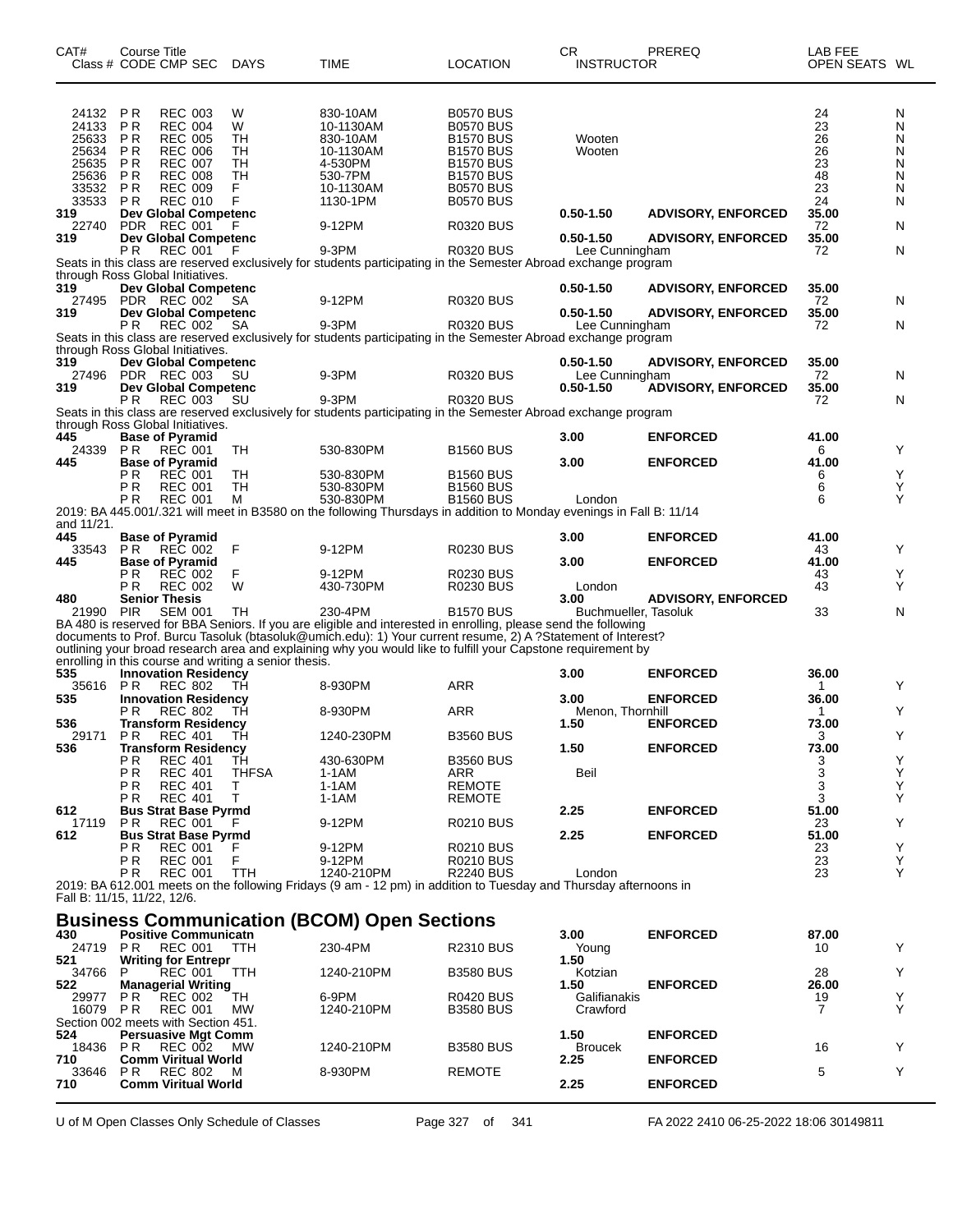| CAT#                   | Course Title               | Class # CODE CMP SEC DAYS                                                   |                                        | <b>TIME</b>                                                                             | <b>LOCATION</b>                          | CR<br><b>INSTRUCTOR</b> | PREREQ                    | LAB FEE<br>OPEN SEATS WL |             |
|------------------------|----------------------------|-----------------------------------------------------------------------------|----------------------------------------|-----------------------------------------------------------------------------------------|------------------------------------------|-------------------------|---------------------------|--------------------------|-------------|
|                        | ΡR<br>ΡR<br>P <sub>R</sub> | <b>REC 802</b><br><b>REC 802</b><br><b>REC 802</b>                          | M<br>M<br>м                            | 8-930PM<br>8-930PM<br>8-930PM                                                           | REMOTE<br><b>REMOTE</b><br><b>REMOTE</b> | Kotzian, Hinesly        |                           | $\frac{5}{5}$<br>5       | Υ<br>Υ<br>Y |
|                        |                            |                                                                             |                                        | <b>Business Economics And Public Policy (BE) Open Sections</b>                          |                                          |                         |                           |                          |             |
| 300<br>22410 PR        |                            | <b>Applied Economics</b><br>REC 001                                         | <b>TTH</b>                             | 10-1130AM<br>Seats in this course are reserved exclusively for BBA Juniors and Seniors. | R1230 BUS                                | 3.00<br>Masten          | <b>ADVISORY, ENFORCED</b> | 48.00<br>18              | Y           |
| 28599 PR               |                            | <b>REC 005</b>                                                              | <b>TTH</b>                             | 4-530PM                                                                                 | <b>R1220 BUS</b>                         | Wang                    |                           | 34                       | Y           |
| 533<br>31297           | P R                        | <b>Applied Microecon</b><br><b>REC 802</b>                                  | т                                      | 8-930PM                                                                                 | <b>REMOTE</b>                            | 2.25<br>Shwayder        | <b>ENFORCED</b>           | 35                       | Y           |
| 533                    |                            | <b>Applied Microecon</b>                                                    |                                        |                                                                                         |                                          | 2.25                    | <b>ENFORCED</b>           |                          |             |
|                        | РR<br>РR                   | <b>REC 802</b><br><b>REC 802</b>                                            | т<br>Т                                 | 8-930PM<br>8-930PM                                                                      | <b>REMOTE</b><br>REMOTE                  |                         |                           | 35<br>35                 | Υ<br>Y      |
|                        | P R                        | <b>REC 802</b>                                                              | T                                      | 8-930PM                                                                                 | <b>REMOTE</b>                            |                         |                           | 35                       | Y           |
| 555<br>25455           | P <sub>R</sub>             | <b>Non-Mkt Strat</b><br><b>REC 001</b>                                      |                                        | 630-930PM                                                                               | <b>R2210 BUS</b>                         | 1.50<br>Lyon            | <b>ENFORCED</b>           | 4                        | Y           |
| 608                    |                            | <b>Health Care Markets</b>                                                  |                                        |                                                                                         |                                          | 1.50                    | <b>ADVISORY, ENFORCED</b> |                          | Y           |
| 23207 PR               |                            | <b>REC 001</b><br>Section 001 meets with Section 451.                       | W                                      | 630-930PM                                                                               | <b>B0560 BUS</b>                         | Miller                  |                           | 12                       |             |
| 780<br>34298           | <b>PR</b>                  | <b>Compet Tact&amp;Policy</b>                                               |                                        | 6-730PM                                                                                 |                                          | 2.25                    | <b>ENFORCED</b>           | 22                       | Y           |
| 780                    |                            | REC 801<br><b>Compet Tact&amp;Policy</b>                                    | W                                      |                                                                                         | <b>REMOTE</b>                            | Shwayder<br>2.25        | <b>ENFORCED</b>           |                          |             |
|                        | P R                        | <b>REC 801</b>                                                              | W                                      | 6-730PM                                                                                 | <b>REMOTE</b>                            |                         |                           | 22                       | Y           |
|                        | РR<br>P R                  | <b>REC 801</b><br><b>REC 801</b>                                            | W<br>W                                 | 6-730PM<br>6-730PM                                                                      | REMOTE<br><b>REMOTE</b>                  |                         |                           | 22<br>22                 | Υ<br>Y      |
| 780<br>35617           | P R                        | <b>Compet Tact&amp;Policy</b>                                               | w                                      | 8-930PM                                                                                 | <b>REMOTE</b>                            | 2.25                    | <b>ENFORCED</b>           | 36                       | Y           |
| 886                    | <b>BE Seminar</b>          | REC 802                                                                     |                                        |                                                                                         |                                          | Shwayder<br>1.50        | <b>ADVISORY</b>           |                          |             |
| 17743<br>887           | P R                        | <b>SEM 001</b>                                                              |                                        | ARR                                                                                     | <b>ARR</b>                               | Miller<br>1.50          |                           | 13                       | Y           |
| 17322 PR               |                            | Topics in BE I<br><b>SEM 001</b><br>This class will be meeting in BLAU1584. | W                                      | 4-7PM                                                                                   | <b>B3560 BUS</b>                         | Miller                  | <b>ADVISORY</b>           | 9                        | Y           |
| 888<br>24829           | PŘ                         | Topics in BE II<br><b>SEM 001</b><br>This class meets with BE 875.          | W                                      | 5-8PM                                                                                   | <b>B3560 BUS</b>                         | 1.50<br>Nyshadham       | <b>ADVISORY</b>           | 13                       | Y           |
| 995                    | Diss-Cand<br>R.            | $IND +$                                                                     |                                        | ARR                                                                                     | ARR                                      | 8.00                    | <b>ENFORCED</b>           | 24                       | N           |
|                        |                            |                                                                             | <b>Business Law (BL) Open Sections</b> |                                                                                         |                                          |                         |                           |                          |             |
| 415                    |                            | <b>Legal Aspects of DEI</b>                                                 |                                        |                                                                                         |                                          | 3.00                    | <b>ENFORCED</b>           | 41.00                    |             |
| 34492 PR<br>512        |                            | RÉC 001<br><b>Foundations Bus Law</b>                                       | <b>MW</b>                              | 10-1130AM                                                                               | <b>B3570 BUS</b>                         | Muir<br>1.50            | <b>ADVISORY, ENFORCED</b> | 25                       | Y           |
| 16078 PR               |                            | <b>REC 001</b>                                                              | TTH                                    | 1130-1PM                                                                                | <b>B0570 BUS</b>                         | Hargrove                |                           | 19                       | Y           |
| No JD students.<br>514 |                            | <b>Emplymt Law for Mgrs</b>                                                 |                                        |                                                                                         |                                          | 2.25                    | <b>ADVISORY, ENFORCED</b> |                          |             |
| 34493                  | P R                        | <b>REC 001</b>                                                              | <b>MW</b>                              | 210-430PM                                                                               | <b>B1570 BUS</b>                         | Muir                    |                           | 33                       | Y           |
| 533<br>29222           | P R                        | <b>Bus Law &amp; Ethics</b><br><b>REC 801</b>                               | м                                      | 6-730PM                                                                                 | <b>REMOTE</b>                            | 2.25<br>Hess            | <b>ENFORCED</b>           | 66.00<br>18              | Υ           |
| 533                    |                            | <b>Bus Law &amp; Ethics</b>                                                 |                                        |                                                                                         |                                          | 2.25                    | <b>ENFORCED</b>           | 66.00                    |             |
|                        | PR<br>P R                  | <b>REC 801</b><br><b>REC 801</b>                                            | M<br>м                                 | 6-730PM<br>6-730PM                                                                      | <b>REMOTE</b><br>REMOTE                  |                         |                           | 18<br>18                 | Υ<br>Υ      |
|                        | РR                         | <b>REC 801</b>                                                              | м                                      | 6-730PM                                                                                 | REMOTE                                   |                         |                           | 18                       | Y           |
| 533<br>29223           | <b>PR</b>                  | <b>Bus Law &amp; Ethics</b>                                                 | м                                      |                                                                                         | <b>REMOTE</b>                            | 2.25<br>Hess            | <b>ENFORCED</b>           | 66.00                    | Y           |
| 533                    |                            | <b>REC 802</b><br><b>Bus Law &amp; Ethics</b>                               |                                        | 8-930PM                                                                                 |                                          | 2.25                    | <b>ENFORCED</b>           | 21<br>66.00              |             |
|                        | P R                        | REC 802                                                                     | M                                      | 8-930PM                                                                                 | REMOTE                                   |                         |                           | 21                       | Y           |
|                        | РR<br>РR                   | <b>REC 802</b><br><b>REC 802</b>                                            | м<br>м                                 | 8-930PM<br>8-930PM                                                                      | REMOTE<br>REMOTE                         |                         |                           | 21<br>21                 | Y<br>Y      |
| 688<br>36184 PR        |                            | <b>Washington Campus</b>                                                    |                                        | ARR                                                                                     | ARR                                      | 3.00                    | <b>ENFORCED</b>           |                          |             |
|                        |                            | <b>SEM 003</b>                                                              |                                        |                                                                                         |                                          |                         |                           | 23                       | N           |
|                        |                            |                                                                             |                                        | <b>Business Abroad (BUSABRD) Open Sections</b>                                          |                                          |                         |                           |                          |             |
|                        |                            |                                                                             |                                        | <b>Executive Master of Business Administration (EMBA) Open Sections</b>                 |                                          |                         |                           |                          |             |
| 515                    |                            | Intro to Entrepren                                                          |                                        | <b>Entrepreneurial Studies (ES) Open Sections</b>                                       |                                          | 1.50                    | <b>ENFORCED</b>           | 57.00                    |             |
|                        |                            | 33555 PR REC 001                                                            | МW                                     | 1020-1150AM                                                                             | <b>B3560 BUS</b>                         |                         |                           | 16                       | Y           |
| 516<br>16075 PR        |                            | <b>Entrpshp Via Acqsts</b><br>REC 001<br>$ECE4COM$ mooto with $ECE4C$       | M                                      | 7-10PM                                                                                  | R2220 BUS                                | 1.50<br>Hiemstra        | <b>ENFORCED</b>           | 17                       | Y           |

| $100/5$ $\mu$ K |                                     | REU UUT                     | <b>IVI</b> | 7-TUPNI     | RZZZU BUS        | <b>Hiemstra</b> |                           |       |  |
|-----------------|-------------------------------------|-----------------------------|------------|-------------|------------------|-----------------|---------------------------|-------|--|
|                 | ES 516.001 meets with ES 516.451.   |                             |            |             |                  |                 |                           |       |  |
| 605             | <b>New Prod Innov</b>               |                             |            |             |                  | 2.25            | <b>ADVISORY, ENFORCED</b> |       |  |
| 27024           | P R                                 | REC 002                     | TTH        | 210-430PM   | <b>B0560 BUS</b> | Sriram          |                           |       |  |
| 615             |                                     | <b>New Venture Creation</b> |            |             |                  | 3.00            | <b>ENFORCED</b>           | 31.00 |  |
| 16581           | P R                                 | REC 001                     | MW         | 1240-210PM  | <b>B0560 BUS</b> | Price           |                           | 23    |  |
|                 | Section 001 meets with Section 451. |                             |            |             |                  |                 |                           |       |  |
| 620             |                                     | <b>Healthcare Startups</b>  |            |             |                  | 2.25            | <b>ENFORCED</b>           |       |  |
| 26972           | P R                                 | REC 001                     | МW         | 1020-1240PM | ARR              | Johnson         |                           | 39    |  |
|                 |                                     |                             |            |             |                  |                 |                           |       |  |

U of M Open Classes Only Schedule of Classes Page 328 of 341 FA 2022 2410 06-25-2022 18:06 30149811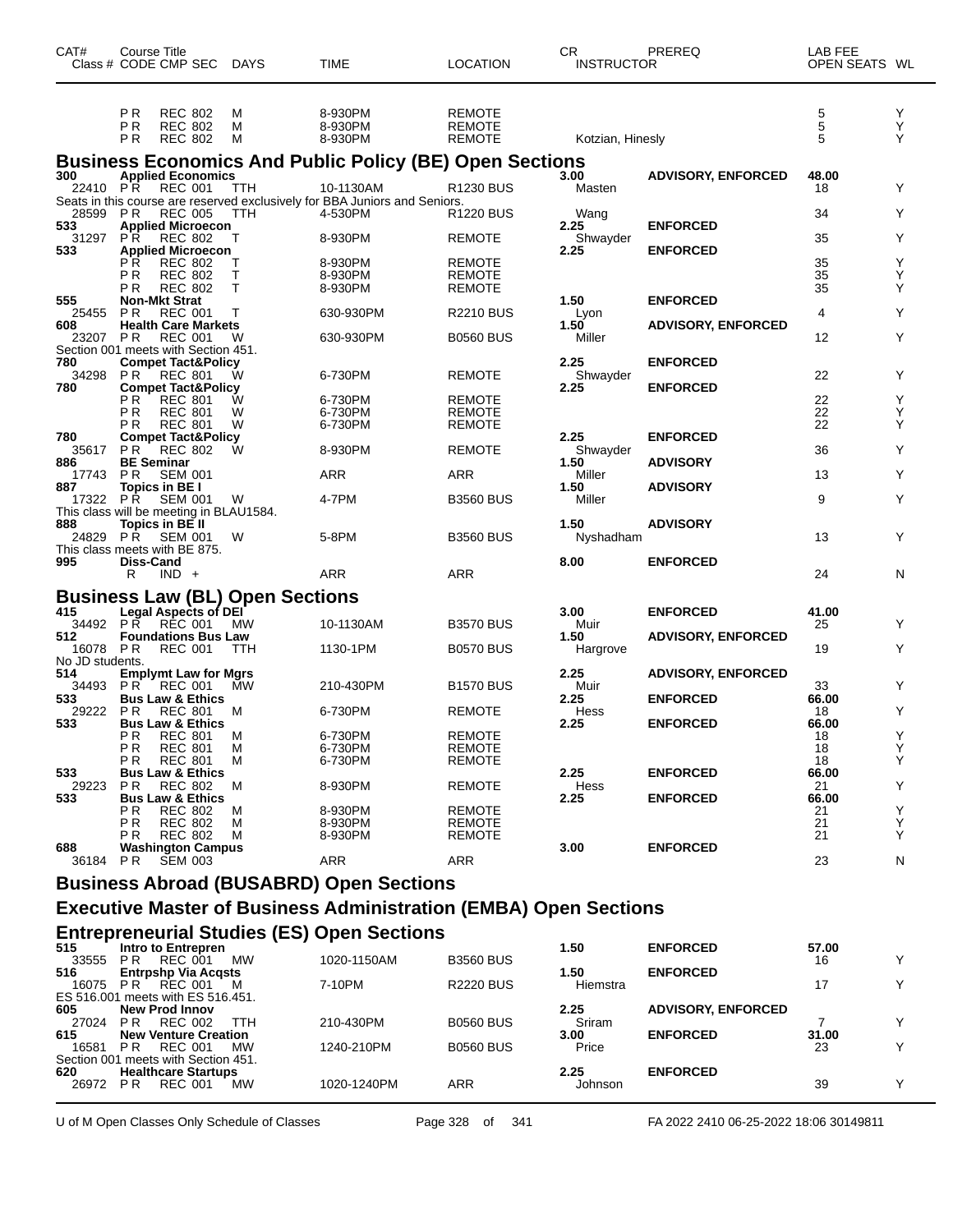| CAT# | Course Title         |             |             |          | СR                | PREREQ | _AB FEE       |
|------|----------------------|-------------|-------------|----------|-------------------|--------|---------------|
|      | Class # CODE CMP SEC | <b>DAYS</b> | <b>TIME</b> | LOCATION | <b>INSTRUCTOR</b> |        | OPEN SEATS WL |

Fall 2022: This course will meet in the Blau Colloquium.

| 300             | <b>Finance (FIN) Open Sections</b><br>Financial Mgt                       |            |                                                                                                                                                                                                                                  |                       | 3.00                 | <b>ADVISORY, ENFORCED</b> | 63.00       |   |
|-----------------|---------------------------------------------------------------------------|------------|----------------------------------------------------------------------------------------------------------------------------------------------------------------------------------------------------------------------------------|-----------------------|----------------------|---------------------------|-------------|---|
| 23209 PR        | <b>REC 001</b>                                                            | <b>TTH</b> | 830-10AM                                                                                                                                                                                                                         | R <sub>1220</sub> BUS | Carmel               |                           | 54          | Υ |
|                 | FIN 300 is reserved for BBA juniors and seniors only.                     |            |                                                                                                                                                                                                                                  |                       |                      |                           |             |   |
| 302             | <b>Making Fin Decisions</b>                                               |            |                                                                                                                                                                                                                                  |                       | 3.00                 | <b>ENFORCED</b>           | 63.00       |   |
| 20578 PR        | <b>REC 002</b>                                                            |            | 9-10AM<br>This section of FIN 302 is reserved for Business Minor students. Any remaining Business Minor seats will be                                                                                                            | <b>B3570 BUS</b>      | Lei                  |                           | 27          | N |
|                 |                                                                           |            | released on August 14 (2018) to non-Business students of sophomore standing (25+ CTP) and above. In the meantime,                                                                                                                |                       |                      |                           |             |   |
|                 |                                                                           |            | please add yourself to the wait list of Section 003 if one has generated.                                                                                                                                                        |                       |                      |                           |             |   |
| 20580 PR        | <b>REC 004</b>                                                            | -F         | 10-11AM                                                                                                                                                                                                                          | <b>B3570 BUS</b>      | Lei                  |                           | 17          | N |
|                 |                                                                           |            | This section of FIN 302 is reserved for Business Minor students. Any remaining Business Minor seats will be<br>released on August 14 (2018) to non-Business students of sophomore standing (25+ CTP) and above. In the meantime, |                       |                      |                           |             |   |
|                 |                                                                           |            | please add yourself to the wait list of Section 005 if one has generated.                                                                                                                                                        |                       |                      |                           |             |   |
| 20582 PR        | REC 006                                                                   | - F        | 11-12PM                                                                                                                                                                                                                          | <b>B3570 BUS</b>      | Lei                  |                           | 19          | N |
|                 |                                                                           |            | This section of FIN 302 is reserved for Business Minor students. Any remaining Business Minor seats will be                                                                                                                      |                       |                      |                           |             |   |
|                 |                                                                           |            | released on August 14 (2018) to non-Business students of sophomore standing (25+ CTP) and above. In the meantime,                                                                                                                |                       |                      |                           |             |   |
|                 | 20577 AR LEC 001                                                          | MW         | please add yourself to the wait list of Section 007 if one has generated.<br>2-3PM                                                                                                                                               | R <sub>1100</sub> BUS | Lei                  |                           |             |   |
|                 |                                                                           |            | STUDENTS ARE AUTO-ENROLLED IN LECTURE WHEN THEY ELECT A DISCUSSION.                                                                                                                                                              |                       |                      |                           |             |   |
|                 |                                                                           |            |                                                                                                                                                                                                                                  |                       |                      |                           |             |   |
|                 | https://leiq.bus.umich.edu/docs/Fin302_Enrollment_FAQ.pdf.                |            | For faculty answers to common questions on enrollment, please read                                                                                                                                                               |                       |                      |                           |             |   |
| 317             | <b>Investment Banking</b>                                                 |            |                                                                                                                                                                                                                                  |                       | 3.00                 | <b>ENFORCED</b>           | 92.00       |   |
| 10105 PR        | <b>REC 001</b>                                                            | TTH        | 830-10AM                                                                                                                                                                                                                         | R <sub>1230</sub> BUS | Malenko              |                           | 11          | Y |
|                 |                                                                           |            | FIN 317 is reserved for BBA Juniors and Seniors with some seats reserved exclusively for Business Minor students.                                                                                                                |                       |                      |                           |             |   |
| 28999 PR        | REC 002                                                                   | <b>TTH</b> | 1-230PM                                                                                                                                                                                                                          | R <sub>1230</sub> BUS | Malenko              |                           | 1           | Υ |
| 408<br>29978 PR | <b>Capital Markets Inve</b><br>REC 001                                    | <b>TTH</b> | 10-1130AM                                                                                                                                                                                                                        | <b>B3570 BUS</b>      | 1.50<br>Nezafat      | <b>ADVISORY, ENFORCED</b> | 4           | Υ |
| 412             | Intl Fin Mngmnt I                                                         |            |                                                                                                                                                                                                                                  |                       | 1.50                 | <b>ADVISORY, ENFORCED</b> |             |   |
| 20040           | REC 001<br>PR                                                             | МW         | 230-4PM                                                                                                                                                                                                                          | <b>R1230 BUS</b>      | Pasquariello         |                           | 4           | Y |
|                 |                                                                           |            | This class runs parallel with FIN 612, and as such, will meet on October 15th.                                                                                                                                                   |                       |                      |                           |             |   |
| 414<br>20041    | Intl Fin Mngmnt II<br><b>PR REC 001</b>                                   | МW         | 230-4PM                                                                                                                                                                                                                          | R <sub>1230</sub> BUS | 1.50<br>Pasquariello | <b>ADVISORY, ENFORCED</b> | 16          | Υ |
| 438             | <b>Fundament PrivEquity</b>                                               |            |                                                                                                                                                                                                                                  |                       | 3.00                 | <b>ENFORCED</b>           |             |   |
| 35934 PR        | <b>REC 001</b>                                                            | м          | 230-530PM                                                                                                                                                                                                                        | <b>B3570 BUS</b>      |                      |                           | 65          | Υ |
| 580             | <b>Corp Fin Derivatives</b>                                               |            |                                                                                                                                                                                                                                  |                       | 2.25                 | <b>ADVISORY, ENFORCED</b> |             |   |
| 16582 PR        | REC 001                                                                   | <b>TTH</b> | 8-1020AM                                                                                                                                                                                                                         | <b>R0230 BUS</b>      | Seyhun               |                           | 40          | Υ |
| 608<br>16064 PR | <b>Captl Mkt&amp;Inv Strat</b><br><b>REC 001</b>                          | MW         | 630-850PM                                                                                                                                                                                                                        | <b>R2220 BUS</b>      | 2.25<br>Seyhun       | <b>ENFORCED</b>           | 16          | Y |
|                 | FIN 608.001 meets with FIN 608.451.                                       |            |                                                                                                                                                                                                                                  |                       |                      |                           |             |   |
| 614             | <b>GlobalCapitalMarkets</b>                                               |            |                                                                                                                                                                                                                                  |                       | 2.25                 | <b>ENFORCED</b>           |             |   |
| 16087 PR        | REC 001                                                                   | MW         | 1020-1240PM                                                                                                                                                                                                                      | <b>B2560 BUS</b>      | Pasquariello         |                           | 21          | Υ |
| 615             | Section 001 meets with Section 451.<br><b>Valuation</b>                   |            |                                                                                                                                                                                                                                  |                       | 2.25                 | <b>ADVISORY, ENFORCED</b> | 25.00       |   |
| 16066           | PR.<br><b>REC 001</b>                                                     | ттн        | 1020-1240PM                                                                                                                                                                                                                      | <b>B0560 BUS</b>      |                      |                           | 31          | Υ |
| 16067           | PR<br><b>REC 004</b>                                                      | <b>MW</b>  | 210-430PM                                                                                                                                                                                                                        | <b>R0240 BUS</b>      | Bhattacharyya        |                           | 52          | Υ |
| 16088           | <b>REC 003</b><br>PR.                                                     | <b>MW</b>  | 1020-1240PM                                                                                                                                                                                                                      | <b>B1570 BUS</b>      | Bhattacharyya        |                           | 41          | Υ |
| 621<br>16068    | <b>Corp Finan Policy</b><br>PR<br><b>REC 001</b>                          | <b>MW</b>  | 1020-1240PM                                                                                                                                                                                                                      | <b>R2220 BUS</b>      | 2.25<br>Malenko      | <b>ADVISORY, ENFORCED</b> | 26.00<br>40 | Υ |
| 705             | <b>OMBA Fund A</b>                                                        |            |                                                                                                                                                                                                                                  |                       | 0.75                 | <b>ENFORCED</b>           |             |   |
| 33994           | <b>PR</b> SEM 802                                                         | TH         | 8-930PM                                                                                                                                                                                                                          | <b>REMOTE</b>         | Dittmar              |                           | 22          | Υ |
| 705             | <b>OMBA Fund A</b>                                                        |            |                                                                                                                                                                                                                                  |                       | 0.75                 | <b>ENFORCED</b>           |             |   |
| 721             | P R<br><b>SEM 802</b><br><b>Corporate Finance</b>                         | TH         | 8-930PM                                                                                                                                                                                                                          | <b>REMOTE</b>         | 2.25                 | <b>ENFORCED</b>           | 22          | Υ |
| 35735 PR        | <b>REC 801</b>                                                            |            | ARR                                                                                                                                                                                                                              | <b>ARR</b>            | Purnanandam          |                           | 35          | Υ |
|                 | 35736 PR REC 802                                                          |            | <b>ARR</b>                                                                                                                                                                                                                       | ARR                   | Purnanandam          |                           | 35          | Y |
| 855             | Inv Dec Symmetr Inf                                                       |            |                                                                                                                                                                                                                                  |                       | 3.00                 | <b>ADVISORY</b>           |             |   |
| 18856 PR        | <b>SEM 001</b>                                                            | TH.        | $1-4PM$                                                                                                                                                                                                                          | <b>R4020 BUS</b>      | Rajan, Miller        |                           | 12          | Y |
| 871             | The exact meeting pattern for FIN 855 is TBD.<br><b>Corporate Finance</b> |            |                                                                                                                                                                                                                                  |                       | 1.50                 | <b>ADVISORY</b>           |             |   |
|                 | 18367 PR SEM 002                                                          | - F        | 130-430PM                                                                                                                                                                                                                        | <b>R4020 BUS</b>      | Purnanandam          |                           | 16          | Y |
| 872             | <b>Theor Models Fin II</b>                                                |            |                                                                                                                                                                                                                                  |                       | 1.50                 | <b>ADVISORY</b>           |             |   |
| 27466           | PR SEM 001                                                                | - W        | 630-930PM                                                                                                                                                                                                                        | ARR                   | Pasquariello         |                           | 12          | Υ |
| 995             | This class will be meeting in B2585.<br>Diss-Cand                         |            |                                                                                                                                                                                                                                  |                       | 8.00                 | <b>ENFORCED</b>           |             |   |
|                 | $IND +$<br>R                                                              |            | <b>ARR</b>                                                                                                                                                                                                                       | ARR                   |                      |                           | 24          | N |
|                 |                                                                           |            |                                                                                                                                                                                                                                  |                       |                      |                           |             |   |
|                 |                                                                           |            | <b>Business Analytics (MBAN) Open Sections</b>                                                                                                                                                                                   |                       |                      |                           |             |   |
| 502             | Managerial & Fin Acc<br>34135 PR REC 001                                  | <b>MW</b>  | 210-430PM                                                                                                                                                                                                                        | <b>R0240 BUS</b>      | 2.25<br>Williams     | <b>ENFORCED</b>           | 8           | N |
| 503             | <b>Decision Strategies</b>                                                |            |                                                                                                                                                                                                                                  |                       | 2.25                 | <b>ENFORCED</b>           |             |   |
| 34136           | <b>PR REC 001</b>                                                         | TTH        | 8-1020AM                                                                                                                                                                                                                         | <b>B0570 BUS</b>      | Rajan, Adhvaryu      |                           | 8           | N |
| 552             | <b>Prob &amp; Stats</b>                                                   |            |                                                                                                                                                                                                                                  |                       | 1.50                 | <b>ENFORCED</b>           |             |   |
| 553.            | 34137 PR REC 001<br><b>Predictive Analytics</b>                           | TTH        | 850-1020AM                                                                                                                                                                                                                       | R <sub>1210</sub> BUS | Jasin<br>2.25        | <b>ENFORCED</b>           | 8           | N |
| 34138           | PR.<br><b>REC 001</b>                                                     | <b>TTH</b> | 210-430PM                                                                                                                                                                                                                        | <b>R0320 BUS</b>      | Aribarg, Schwartz    |                           | 8           | N |
| 554             | Data Expl & Vis                                                           |            |                                                                                                                                                                                                                                  |                       | 2.25                 | <b>ENFORCED</b>           |             |   |

U of M Open Classes Only Schedule of Classes Page 329 of 341 FA 2022 2410 06-25-2022 18:06 30149811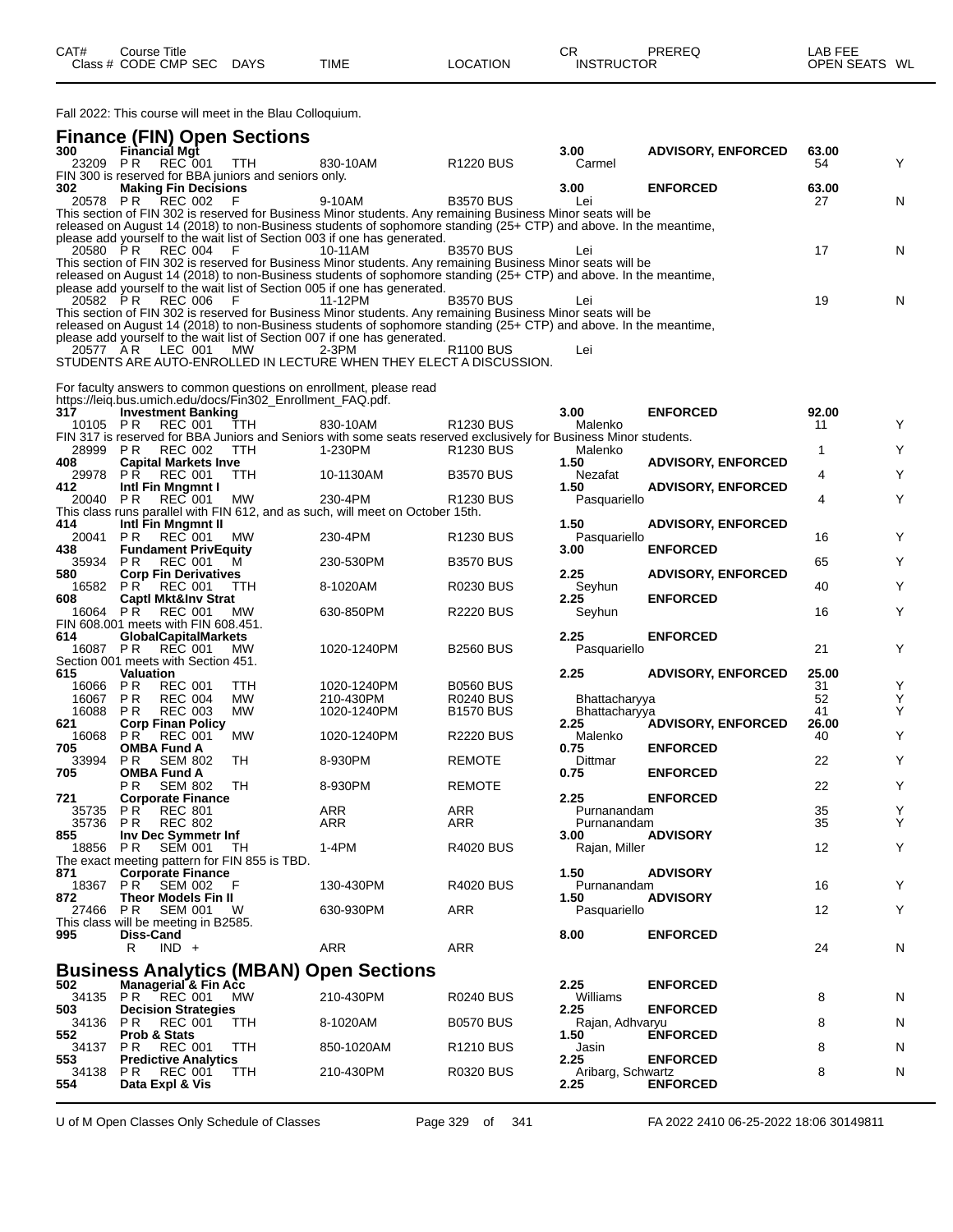| CAT#            | Course Title<br>Class # CODE CMP SEC DAYS                 |                 | TIME                                                                                                                         | <b>LOCATION</b>                      | CR<br><b>INSTRUCTOR</b>        | PREREQ                    | LAB FEE<br>OPEN SEATS WL |        |
|-----------------|-----------------------------------------------------------|-----------------|------------------------------------------------------------------------------------------------------------------------------|--------------------------------------|--------------------------------|---------------------------|--------------------------|--------|
| 34139 PR        | <b>REC 001</b>                                            | MW              | 8-1020AM                                                                                                                     | R0320 BUS                            | Baardman                       |                           | 8                        | N      |
| 555<br>34140    | Data Arch & Acqst<br><b>REC 001</b><br>PR.                | TTH             | 230-4PM                                                                                                                      | R <sub>1230</sub> BUS                | 1.50<br>Kumar                  | <b>ENFORCED</b>           | 8                        | N      |
| 556             | <b>Unsupervisd Learning</b>                               |                 |                                                                                                                              |                                      | 1.50                           | <b>ENFORCED</b>           |                          |        |
| 34141<br>557    | PR.<br><b>REC 001</b><br><b>Causal Inf thru Exp</b>       | MW              | 5-630PM                                                                                                                      | R2230 BUS                            | Kumar<br>1.50                  | <b>ENFORCED</b>           | 8                        | N      |
| 34142 PR        | <b>REC 001</b>                                            | ттн             | 1240-210PM                                                                                                                   | R <sub>1210</sub> BUS                | Orhun                          |                           | 8                        | N      |
| 300             | <b>Marketing (MKT) Open Sections</b>                      |                 |                                                                                                                              |                                      | 3.00                           | <b>ENFORCED</b>           | 80.00                    |        |
| 10119 PR        | <b>Marketing Mgmt I</b><br>REC 003                        | <b>MW</b>       | 1-230PM                                                                                                                      | B1560 BUS                            | Fong                           |                           | 10                       | Y      |
| 10120 PR        | <b>REC 001</b>                                            | <b>MW</b>       | This section of MKT 300 is reserved exclusively for BBA juniors and seniors.<br>10-1130AM                                    | B1560 BUS                            | Fong                           |                           | 18                       | Y      |
| 10121 PR        | <b>REC 002</b>                                            | <b>MW</b>       | This section of MKT 300 is reserved exclusively for BBA juniors and seniors.<br>1130-1PM                                     | <b>B1560 BUS</b>                     | Fong                           |                           | 18                       | Y      |
| 302             |                                                           |                 | This section of MKT 300 is reserved exclusively for BBA juniors and seniors.                                                 |                                      | 3.00                           | <b>ENFORCED</b>           | 130.00                   |        |
| 24703 PR        | <b>Marketing Management</b><br><b>REC 311</b>             | TTH             | 1130-1PM                                                                                                                     | <b>B1570 BUS</b>                     | Tasoluk                        |                           | 24                       | Y      |
| 24704 PR        | <b>REC 312</b>                                            | МW              | Section 001 meets with Section 311. Seats in Section 311 are reserved exclusively for Minor in Business students.<br>1-230PM | <b>R2220 BUS</b>                     |                                |                           | 29                       | Y      |
| 24705 PR        | <b>REC 313</b>                                            | MW              | Section 002 meets with Section 312. Seats in Section 312 are reserved exclusively for Minor in Business students.<br>4-530PM | <b>B1560 BUS</b>                     | Metzger                        |                           | 30                       | Y      |
|                 |                                                           |                 | Section 003 meets with Section 313. Seats in Section 313 are reserved exclusively for Minor in Business students.            |                                      |                                |                           |                          |        |
| 29370 PR<br>310 | <b>REC 314</b><br><b>Fundmntls Sales Mgt</b>              | <b>TTH</b>      | 1-230PM                                                                                                                      | <b>B1570 BUS</b>                     | Tasoluk<br>3.00                | <b>ENFORCED</b>           | 25                       | Y      |
| 17323 PR        | <b>REC 001</b>                                            |                 | 7-10PM<br>Instructor monitors waitlist, add yourself to the waitlist to be considered.                                       | R0240 BUS                            | Carter                         |                           | 8                        | Y      |
| 312<br>23210 PR | <b>Retail Market Mgt</b><br><b>REC 001</b>                | TH              | 630-930PM                                                                                                                    | <b>R1230 BUS</b>                     | 3.00<br>Speigl                 | <b>ADVISORY, ENFORCED</b> | 82.00<br>45              | Y      |
| 313             | <b>Consumer Behavior</b>                                  |                 |                                                                                                                              |                                      | 3.00                           | <b>ADVISORY, ENFORCED</b> | 69.00                    |        |
| 22104<br>314    | <b>PR</b><br><b>REC 001</b><br><b>Bus to Bus Mktg</b>     | MW              | 1130-1PM                                                                                                                     | <b>R0240 BUS</b>                     | Angell<br>3.00                 | <b>ENFORCED</b>           | 4<br>41.00               | Y      |
| 34643<br>403    | <b>REC 001</b><br>P R<br><b>Brand Management</b>          | MW              | 1-230PM                                                                                                                      | <b>R2240 BUS</b>                     | Metzger<br>1.50                | <b>ADVISORY, ENFORCED</b> | 41                       | Y      |
| 28709<br>28710  | P R<br><b>REC 001</b><br><b>REC 002</b><br>P R            | МW<br><b>MW</b> | 1130-1PM<br>1-230PM                                                                                                          | <b>B0570 BUS</b><br><b>B0570 BUS</b> | Burson<br><b>Burson</b>        |                           | 19<br>18                 | Υ<br>Y |
| 407             | <b>Des Persuasive Comm</b>                                |                 |                                                                                                                              |                                      | 3.00                           | <b>ADVISORY, ENFORCED</b> |                          |        |
| 17409           | PR<br><b>SEM 001</b>                                      | т               | 4-7PM<br>MKT 407 meets with COMM 462. Students cannot receive credit for both MKT 407 and MKT 311, COMM 468 or 462.          | R0240 BUS                            | O'Day                          |                           | 1                        | Y      |
| 408<br>28185 PR | <b>Pricing Analytics</b><br><b>REC 001</b>                | TTH             | 230-4PM                                                                                                                      | <b>R0230 BUS</b>                     | 3.00<br>Krishna                | <b>ENFORCED</b>           | 36                       | Y      |
| 411<br>22418    | <b>Advertis Managemt</b><br>P R<br>LEC 001                | TTH             | 1130-1PM                                                                                                                     | <b>B2560 BUS</b>                     | 1.50<br>Angell                 | <b>ADVISORY, ENFORCED</b> | 33.00<br>20              | Y      |
| 418<br>21087    | <b>Marketing Analytics</b>                                |                 |                                                                                                                              |                                      | 3.00                           | <b>ADVISORY, ENFORCED</b> | 81.00                    | Y      |
| 533             | P R<br><b>REC 001</b><br><b>Marketing Management</b>      | МW              | 230-4PM                                                                                                                      | <b>R0320 BUS</b>                     | Aribarg<br>2.25                | <b>ENFORCED</b>           | 3<br>62.00               |        |
| 29168<br>533    | P R<br><b>REC 801</b><br><b>Marketing Management</b>      | м               | 6-730PM                                                                                                                      | <b>REMOTE</b>                        | 2.25                           | <b>ENFORCED</b>           | 20<br>62.00              | Y      |
|                 | ΡR<br><b>REC 801</b><br>ΡR<br><b>REC 801</b>              | м<br>м          | 6-730PM<br>6-730PM                                                                                                           | REMOTE<br><b>REMOTE</b>              | Sriram                         |                           | 20<br>20                 | Y<br>Y |
|                 | PR.<br>REC 801 M                                          |                 | 6-730PM                                                                                                                      | <b>REMOTE</b>                        |                                | <b>ENFORCED</b>           | 20                       | Y      |
| 533<br>29170    | <b>Marketing Management</b><br>P R<br>REC 802             | M               | 8-930PM                                                                                                                      | REMOTE                               | 2.25                           |                           | 62.00<br>22              | Y      |
| 533             | <b>Marketing Management</b><br>P R<br>REC 802             | м               | 8-930PM                                                                                                                      | REMOTE                               | 2.25                           | <b>ENFORCED</b>           | 62.00<br>22              | Y      |
|                 | P R<br><b>REC 802</b><br>P R<br><b>REC 802</b>            | м<br>м          | 1-1AM<br>8-930PM                                                                                                             | REMOTE<br>REMOTE                     | Sriram                         |                           | 22<br>22                 | Y<br>Y |
| 557             | <b>Marketing Management</b>                               |                 |                                                                                                                              |                                      | 2.25                           | <b>ENFORCED</b>           |                          |        |
| 33345<br>33344  | P R<br><b>REC 001</b><br>P R<br><b>REC 002</b>            | ттн<br>TTH      | 1020-1240PM<br>8-1020AM                                                                                                      | B0570 BUS<br><b>B0570 BUS</b>        | <b>Branch</b><br><b>Branch</b> |                           | 17<br>20                 | N<br>N |
| 603<br>16592 PR | <b>Strategic Brand Mgt</b><br><b>REC 001</b>              | MW              | 8-1020AM                                                                                                                     | R2220 BUS                            | 2.25<br>Burson                 | <b>ADVISORY, ENFORCED</b> | 53.00<br>56              | Y      |
| 608             | <b>Pricing Analy&amp;Strat</b>                            |                 | MKT 603.001 meets with MKT 603.010. Please note that some seats in MKT 603 are reserved for incoming MBA1s.                  |                                      | 3.00                           | <b>ENFORCED</b>           |                          |        |
| 28569           | PR.<br>REC 002                                            | TTH             | 1240-210PM                                                                                                                   | <b>R0210 BUS</b>                     | Krishna                        |                           | 11                       | Y      |
| 618<br>33570    | <b>Marketing Analytics</b><br>P R<br><b>REC 002</b>       | TTH             | 210-430PM                                                                                                                    | R0320 BUS                            | 2.25<br>Aribarg                | <b>ADVISORY, ENFORCED</b> | 81.00<br>26              | Y      |
| 625<br>27018    | <b>New Prod Innov</b><br>REC 002<br>PR.                   | TTH             | 210-430PM                                                                                                                    | <b>B0560 BUS</b>                     | 2.25<br>Sriram                 | <b>ADVISORY, ENFORCED</b> | $\overline{7}$           | Y      |
| 640<br>18122 PR | Global Sup Chain Mgt<br><b>REC 001</b>                    | MW              | 210-430PM                                                                                                                    | R0230 BUS                            | 2.25<br>Anupindi               | <b>ADVISORY, ENFORCED</b> | 73.00<br>22              | Y      |
|                 | MKT 640 is cross-listed with TO 620.                      |                 |                                                                                                                              |                                      |                                |                           |                          |        |
| 711<br>31320    | <b>Advertis Managemt</b><br>P R<br><b>REC 802</b>         | Τ               | 8-930PM                                                                                                                      | REMOTE                               | 2.25                           | <b>ADVISORY, ENFORCED</b> | 39.00<br>18              | Y      |
| 711             | <b>Advertis Managemt</b><br>ΡR<br><b>REC 802</b>          | т               | 8-930PM                                                                                                                      | REMOTE                               | 2.25<br>Burson                 | <b>ADVISORY, ENFORCED</b> | 39.00<br>18              | Υ      |
|                 | P <sub>R</sub><br><b>REC 802</b><br>P R<br><b>REC 802</b> | Т<br>т          | 8-930PM<br>8-930PM                                                                                                           | REMOTE<br>REMOTE                     |                                |                           | 18<br>18                 | Y<br>Y |
| 896             | <b>Behav Res Mkt</b>                                      |                 |                                                                                                                              |                                      | 1.50                           | <b>ADVISORY</b>           |                          |        |
|                 |                                                           |                 |                                                                                                                              |                                      |                                |                           |                          |        |

U of M Open Classes Only Schedule of Classes Page 330 of 341 FA 2022 2410 06-25-2022 18:06 30149811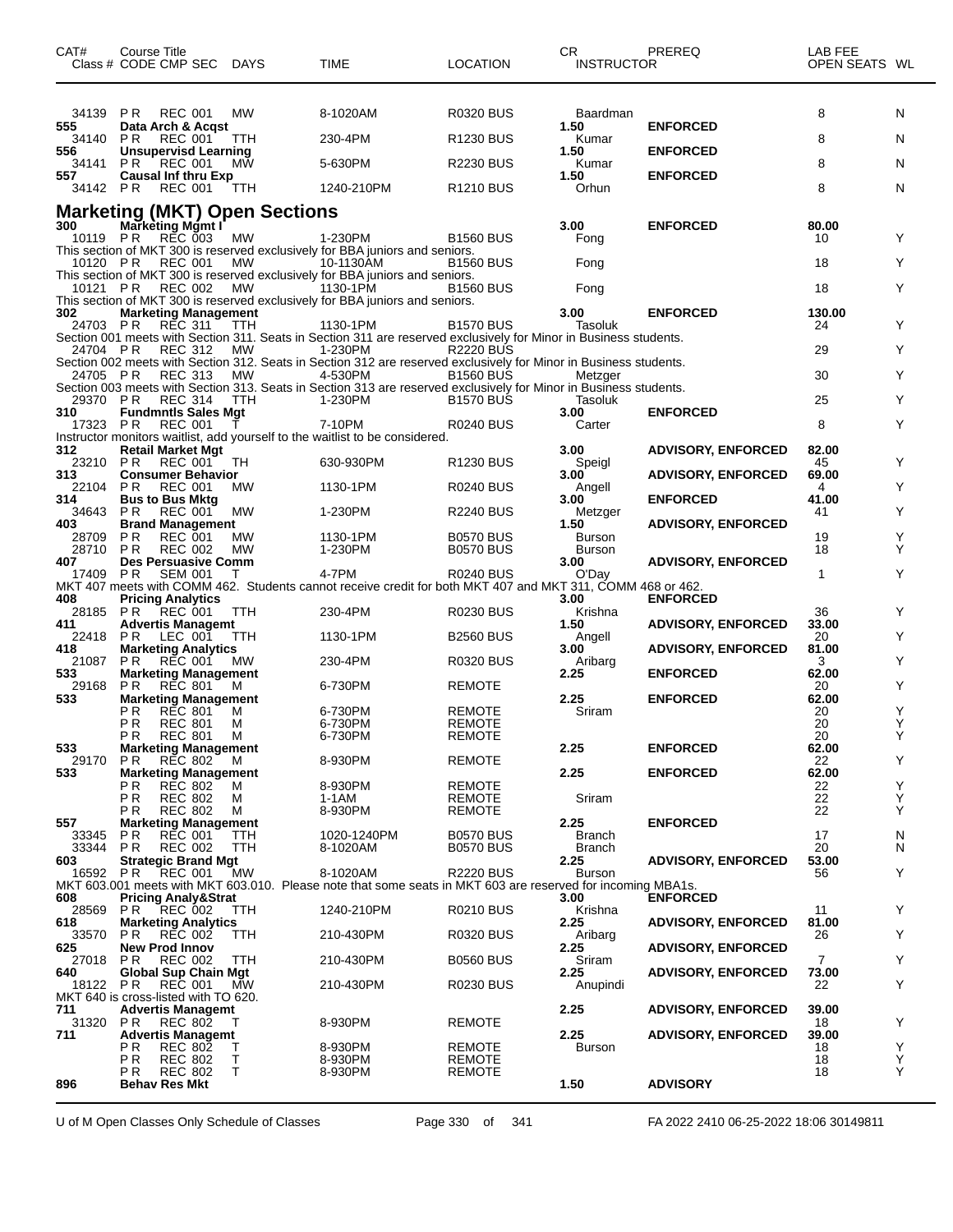| CAT#            | Course Title<br>Class # CODE CMP SEC DAYS                                        |         | <b>TIME</b>                                                                                                         | <b>LOCATION</b>                      | CR.<br><b>INSTRUCTOR</b> | PREREQ                    | LAB FEE<br>OPEN SEATS WL |        |
|-----------------|----------------------------------------------------------------------------------|---------|---------------------------------------------------------------------------------------------------------------------|--------------------------------------|--------------------------|---------------------------|--------------------------|--------|
| 19275<br>897    | P <sub>R</sub><br><b>SEM 001</b><br><b>Quant Res Mkt</b>                         | F       | 12-3PM                                                                                                              | ARR                                  | Rick<br>1.50             | <b>ADVISORY</b>           | 9                        | Y      |
| 19276 PR        | <b>SEM 001</b>                                                                   | F       | 3-6PM                                                                                                               | ARR                                  | Feinberg                 |                           | 9                        | Y      |
|                 |                                                                                  |         | <b>Management and Organizations (MO) Open Sections</b>                                                              |                                      |                          |                           |                          |        |
| 302<br>24475 PR | Pos Lead People&Org<br><b>REC 001</b>                                            | TTH     | 830-10AM                                                                                                            | <b>B1580 BUS</b>                     | 3.00<br>Sandelands       | <b>ENFORCED</b>           | 122.00<br>31             | Y      |
| 24597           | <b>PR</b><br><b>REC 311</b>                                                      | ттн     | 830-10AM                                                                                                            | <b>B1580 BUS</b>                     | Sandelands               |                           | 31                       | Υ      |
| 24598<br>320    | P R<br><b>REC 312</b><br><b>Leading a Good Life</b>                              | TTH     | 10-1130AM                                                                                                           | <b>B1580 BUS</b>                     | Sandelands<br>3.00       | <b>ENFORCED</b>           | 23                       | Υ      |
| 33506           | <b>PR</b><br><b>REC 002</b>                                                      | ттн     | 830-10AM                                                                                                            | <b>B2560 BUS</b>                     | Mayer                    |                           | 5                        | Y      |
| 414<br>18861 PR | <b>Managing Change</b><br><b>REC 001</b>                                         | M       | 4-7PM                                                                                                               | <b>R1230 BUS</b>                     | 3.00<br>Degraff          | <b>ENFORCED</b>           | 122.00<br>27             | Y      |
| 557             | Section 001 meets with Section 321.<br>Pos Leadership & Org                      |         |                                                                                                                     |                                      | 2.25                     | <b>ENFORCED</b>           | 102.00                   |        |
| 21885 PR        | <b>REC 001</b>                                                                   | TTH     | 8-1020AM                                                                                                            | <b>B0560 BUS</b>                     | Caproni                  |                           | 17                       | N      |
| 28662 PR        | REC 002                                                                          | TTH     | This course is reserved for students in the Master of Management program.<br>1020-1240PM                            | <b>B0560 BUS</b>                     | Caproni                  |                           | 20                       | N      |
| 617             | <b>Creat&amp;Dev Perf Team</b>                                                   |         |                                                                                                                     |                                      | 1.50                     | <b>ENFORCED</b>           | 157.00                   |        |
| 18867<br>617    | <b>PR</b><br><b>REC 001</b><br><b>Creat&amp;Dev Perf Team</b>                    | F       | 830-1PM                                                                                                             | R0320 BUS                            | 1.50                     | <b>ENFORCED</b>           | 47<br>157.00             | Y      |
|                 | P <sub>R</sub><br><b>REC 001</b><br>P R<br><b>REC 001</b>                        | F       | 830-6PM<br>830-6PM                                                                                                  | <b>R0320 BUS</b><br>ARR              | Caproni                  |                           | 47<br>47                 | Y<br>Υ |
|                 | MO 617.001 meets with MO 617.451.                                                |         |                                                                                                                     |                                      |                          |                           |                          |        |
| 620             | 2018 Dates: 11/2, 11/9, 8:30am-6pm; 12/7, 8:30am-1pm<br>Leading a Good Life      |         |                                                                                                                     |                                      | 1.50                     | <b>ENFORCED</b>           |                          |        |
| 29407 PR        | REC 002                                                                          | TTH     | 1240-210PM                                                                                                          | <b>B0560 BUS</b>                     | Mayer                    |                           | 26                       | Y      |
| 637<br>29992 PR | <b>Social Intrapreneurs</b><br>REC 001                                           | MW      | 8-1020AM                                                                                                            | <b>B1580 BUS</b>                     | 2.25<br>White            | <b>ENFORCED</b>           | 30.00<br>35              | Y      |
| 700<br>31513    | <b>Science of Success</b><br><b>PR</b><br><b>REC 802</b>                         | W       | 8-930PM                                                                                                             | <b>REMOTE</b>                        | 2.25<br>Caproni          | <b>ENFORCED</b>           | 11                       | Y      |
| 700             | <b>Science of Success</b>                                                        |         |                                                                                                                     |                                      | 2.25                     | <b>ENFORCED</b>           |                          |        |
|                 | P R<br><b>REC 802</b><br>ΡR<br><b>REC 802</b>                                    | W<br>W  | 8-930PM<br>8-930PM                                                                                                  | REMOTE<br><b>REMOTE</b>              |                          |                           | 11<br>11                 | Υ<br>Y |
| 840             | <b>REC 802</b><br>P R<br>Sem Orgnztl St                                          | W       | 8-930PM                                                                                                             | <b>REMOTE</b>                        | 1.00-3.00                | <b>ADVISORY</b>           | 11                       | Y      |
| 10097           | <b>SEM 001</b><br>P R                                                            | F       | 130-3PM                                                                                                             | <b>R0240 BUS</b>                     | Westphal                 |                           | 33                       | Y      |
| 899<br>30001    | <b>Doctoral Seminar</b><br>P<br><b>SEM 001</b>                                   | W       | 9-12PM                                                                                                              | ARR                                  | 3.00                     | <b>ADVISORY</b>           | 17                       | N      |
| 899             | <b>Doctoral Seminar</b><br>P                                                     |         |                                                                                                                     |                                      | 3.00                     | <b>ADVISORY</b>           |                          |        |
|                 | <b>SEM 001</b>                                                                   | M       | 10-1PM                                                                                                              | ARR                                  |                          |                           | 17                       | N      |
| 302             | <b>Strategy (STRATEGY) Open Sections</b><br><b>Business Strategy</b>             |         |                                                                                                                     |                                      | 3.00                     | <b>ADVISORY, ENFORCED</b> | 85.00                    |        |
| 24325 PR        | REC 311                                                                          | TTH     | 1130-1PM                                                                                                            | <b>B1580 BUS</b>                     | Afuah                    |                           | 10                       | Y      |
| 34444           | <b>PR</b><br><b>REC 312</b>                                                      | TTH     | Section 311 meets with Section 001. This section is reserved exclusively for Minor in Business students.<br>1-230PM | <b>B1580 BUS</b>                     | Afuah                    |                           | 27                       | Y      |
| 415<br>34034    | <b>Equity Analytics</b><br><b>REC</b> 001<br>P R                                 | TTH     | 1-230PM                                                                                                             | <b>B1560 BUS</b>                     | 1.50<br>Rider            | <b>ADVISORY, ENFORCED</b> | 49                       | Y      |
| 445             | <b>Base of Pyramid</b>                                                           |         |                                                                                                                     |                                      | 3.00                     | <b>ENFORCED</b>           | 41.00                    |        |
| 24351 PR<br>445 | REC 001<br><b>Base of Pyramid</b>                                                | TH      | 530-830PM                                                                                                           | <b>B1560 BUS</b>                     | 3.00                     | <b>ENFORCED</b>           | 6<br>41.00               | Y      |
|                 | P R<br><b>REC 001</b>                                                            | TH      | 530-830PM                                                                                                           | <b>B1560 BUS</b>                     |                          |                           | 6                        | Y      |
|                 | PR<br><b>REC 001</b><br>P R<br><b>REC 001</b>                                    | TH<br>м | 530-830PM<br>530-830PM                                                                                              | <b>B1560 BUS</b><br><b>B1560 BUS</b> | London                   |                           | 6<br>6                   | Υ<br>Y |
| and 11/21.      |                                                                                  |         | 2019: STRATEGY 445.001/.321 will meet on the following Thursdays in addition to Monday evenings in Fall B: 11/14    |                                      |                          |                           |                          |        |
| 445             | <b>Base of Pyramid</b>                                                           |         |                                                                                                                     |                                      | 3.00                     | <b>ENFORCED</b>           | 41.00                    |        |
| 33603<br>445    | PR.<br>REC 002<br><b>Base of Pyramid</b>                                         | F       | 9-12PM                                                                                                              | R0230 BUS                            | 3.00                     | <b>ENFORCED</b>           | 43<br>41.00              | Y      |
|                 | <b>REC 002</b><br>P R                                                            |         | 9-12PM                                                                                                              | <b>R0230 BUS</b>                     |                          |                           | 43                       | Y      |
| 503             | <b>REC 002</b><br>P R<br><b>Compet Glob Bus Env</b>                              | W       | 430-730PM                                                                                                           | R0230 BUS                            | London<br>1.50           | <b>ENFORCED</b>           | 43                       | Y      |
| 18862 PR        | <b>REC 003</b>                                                                   | TH      | 210-510PM<br>STRATEGY 503.003 meets with STRATEGY 503.030. This course will take place in the Blau Colloquium.      | <b>B0570 BUS</b>                     | Siegel                   |                           | 9                        | Y      |
| 21276 PR        | <b>REC 004</b>                                                                   | TH      | 630-930PM                                                                                                           | R1210 BUS                            | Siegel                   |                           | 36                       | Y      |
| 534             | STRATEGY 503.006 meets with STRATEGY 503.060/.452.<br><b>Compet Glob Bus Env</b> |         |                                                                                                                     |                                      | 2.25                     | <b>ENFORCED</b>           | 25.00                    |        |
| 31518           | PR<br>REC 801                                                                    | T.      | 6-730PM                                                                                                             | <b>REMOTE</b>                        | Zhou                     |                           | 24                       | Y      |
| 534             | <b>Compet Glob Bus Env</b><br>РR<br><b>REC 801</b>                               | Τ       | 6-730PM                                                                                                             | <b>REMOTE</b>                        | 2.25                     | <b>ENFORCED</b>           | 25.00<br>24              | Y      |
|                 | PR<br><b>REC 801</b>                                                             | т<br>T  | 6-730PM                                                                                                             | REMOTE                               |                          |                           | 24                       | Υ<br>Y |
| 534             | P R<br><b>REC 801</b><br><b>Compet Glob Bus Env</b>                              |         | 6-730PM                                                                                                             | <b>REMOTE</b>                        | 2.25                     | <b>ENFORCED</b>           | 24<br>25.00              |        |
| 31520<br>534    | <b>REC 802</b><br>PR.<br><b>Compet Glob Bus Env</b>                              | T       | 8-930PM                                                                                                             | REMOTE                               | 2.25                     | <b>ENFORCED</b>           | 6<br>25.00               | Υ      |
|                 | P R<br><b>REC 802</b>                                                            | T       | 8-930PM                                                                                                             | <b>REMOTE</b>                        | Zhou                     |                           | 6                        | Y      |
|                 | PR<br><b>REC 802</b><br>PR<br><b>REC 802</b>                                     | Т<br>T  | 8-930PM<br>8-930PM                                                                                                  | REMOTE<br><b>REMOTE</b>              |                          |                           | 6<br>6                   | Υ<br>Y |
|                 |                                                                                  |         |                                                                                                                     |                                      |                          |                           |                          |        |

U of M Open Classes Only Schedule of Classes Page 331 of 341 FA 2022 2410 06-25-2022 18:06 30149811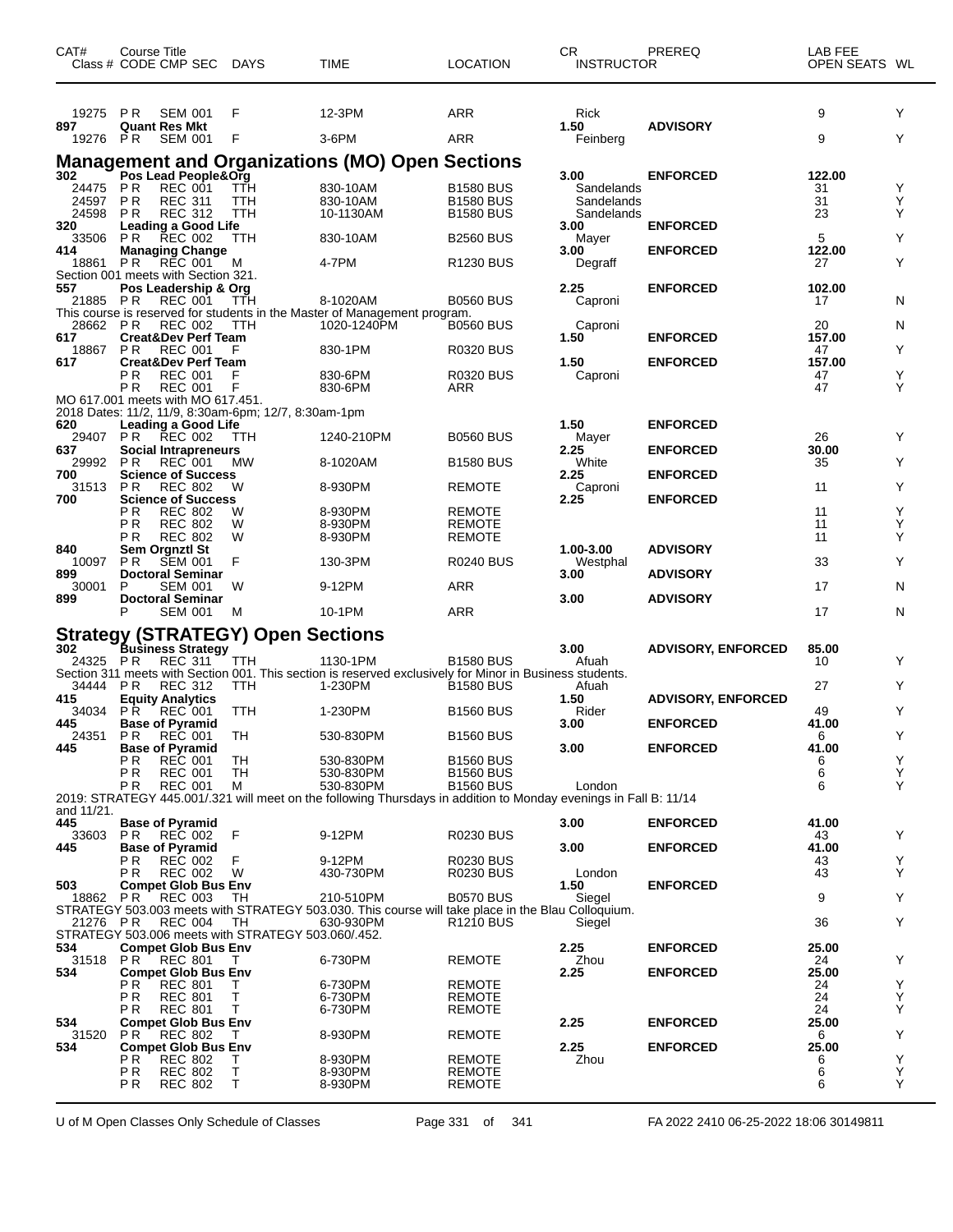| CAT#                 | Course Title<br>Class # CODE CMP SEC                              | DAYS       | <b>TIME</b>                                                                           | <b>LOCATION</b>                      | CR<br><b>INSTRUCTOR</b> | PREREQ                    | LAB FEE<br>OPEN SEATS WL |        |
|----------------------|-------------------------------------------------------------------|------------|---------------------------------------------------------------------------------------|--------------------------------------|-------------------------|---------------------------|--------------------------|--------|
| 557<br>21927 PR      | Strategy<br><b>REC 001</b>                                        | TTH        | 8-1020AM<br>This course is reserved for students in the Master of Management program. | <b>B1560 BUS</b>                     | 2.25<br>Kryscynski      | <b>ENFORCED</b>           | 46.00<br>17              | N      |
| 28658 PR             | <b>REC 002</b>                                                    | TTH        | 1020-1240PM                                                                           | <b>B1560 BUS</b>                     | Kryscynski              |                           | 20                       | N      |
| 562<br>24479         | <b>Global Health Innov</b><br>PR.<br><b>REC 001</b>               | W          | 7-10PM                                                                                | <b>R2220 BUS</b>                     | 1.50<br>Anupindi        | <b>ADVISORY, ENFORCED</b> | 40                       | Υ      |
| 615                  | <b>Equity Analytics</b>                                           |            |                                                                                       |                                      | 2.25                    | <b>ENFORCED</b>           |                          |        |
| 34051<br>630         | <b>PR</b><br>REC 001<br>New Age of Innovtn                        | <b>TTH</b> | 1020-1240PM                                                                           | <b>B3580 BUS</b>                     | Rider<br>2.25           | <b>ENFORCED</b>           | 27                       | Υ      |
| 21088 PR             | REC 001<br>STRATEGY 630.001 meets with TO 630.001.                | TTH        | 4-620PM                                                                               | <b>R0230 BUS</b>                     | Krishnan                |                           | 53                       | Y      |
| 672                  | <b>Strategies-Growth</b>                                          |            |                                                                                       |                                      | 3.00                    | <b>ENFORCED</b>           | 96.00                    |        |
| 19921<br>672         | P R<br>REC 002<br><b>Strategies-Growth</b>                        | F          | 130-5PM                                                                               | <b>R2220 BUS</b>                     | 3.00                    | <b>ENFORCED</b>           | 38<br>96.00              | Υ      |
|                      | ΡR<br><b>REC 002</b>                                              | F          | 130-5PM                                                                               | <b>R2220 BUS</b>                     |                         |                           | 38                       | Υ      |
|                      | ΡR<br><b>REC 002</b><br>P <sub>R</sub><br><b>REC 002</b>          | F<br>F     | 130-5PM<br>130-5PM                                                                    | <b>R2220 BUS</b><br><b>R2220 BUS</b> |                         |                           | 38<br>38                 | Υ      |
|                      | ΡR<br><b>REC 002</b>                                              | F          | 130-5PM                                                                               | <b>R2220 BUS</b>                     |                         |                           | 38                       |        |
|                      | РR<br><b>REC 002</b><br>P <sub>R</sub><br><b>REC 002</b>          | F<br>F     | 130-5PM<br>130-5PM                                                                    | <b>R2220 BUS</b><br><b>R2220 BUS</b> |                         |                           | 38<br>38                 | メメス人人  |
|                      | ΡR<br><b>REC 002</b>                                              | F          | 130-5PM                                                                               | <b>R2220 BUS</b>                     |                         |                           | 38                       |        |
|                      | ΡR<br><b>REC 002</b>                                              | F          | 130-5PM                                                                               | <b>R2220 BUS</b>                     |                         |                           | 38                       | Υ      |
|                      | ΡR<br><b>REC 002</b><br>Section 002 meets with Section 452.       | F          | 130-5PM                                                                               | <b>R2220 BUS</b>                     | Karnani                 |                           | 38                       | Υ      |
|                      |                                                                   |            | 2018 Meeting Dates: September 7, 14, 21, 22, 28, and 29, and October 5 and 12.        |                                      |                         |                           |                          |        |
| 675<br>25487 PR      | <b>Bus Model Innovation</b><br><b>REC 001</b>                     | TTH        | 3-520PM                                                                               | <b>R2240 BUS</b>                     | 2.25<br>Afuah           | <b>ADVISORY, ENFORCED</b> | 32                       | Y      |
| 680                  | <b>Business in Society</b>                                        |            |                                                                                       |                                      | 1.50                    | <b>ENFORCED</b>           | 87.00                    |        |
| 22013 PR<br>22014 PR | <b>REC 001</b><br><b>REC 002</b>                                  | т<br>Τ     | 230-530PM<br>7-10PM                                                                   | <b>B1580 BUS</b><br><b>B1580 BUS</b> | Karnani<br>Karnani      |                           | 11<br>50                 | Υ<br>Υ |
| 711                  | <b>Global Strategy</b>                                            |            |                                                                                       |                                      | 1.50                    | <b>ENFORCED</b>           |                          |        |
| 37010 PR<br>711      | <b>REC 801</b><br><b>Global Strategy</b>                          | М          | 6-730PM                                                                               | <b>REMOTE</b>                        | 1.50                    | <b>ENFORCED</b>           | 38                       | Υ      |
|                      | РR<br><b>REC 801</b>                                              | М          | 6-730PM                                                                               | <b>REMOTE</b>                        |                         |                           | 38                       | Υ      |
| 711                  | ΡR<br><b>REC 801</b><br><b>Global Strategy</b>                    | М          | 6-730PM                                                                               | <b>REMOTE</b>                        | Rider<br>1.50           | <b>ENFORCED</b>           | 38                       | Υ      |
| 37011                | P R<br><b>REC 802</b>                                             | М          | 8-930PM                                                                               | <b>REMOTE</b>                        | Rider                   |                           | 33                       | Υ      |
| 711                  | <b>Global Strategy</b><br>РR<br><b>REC 802</b>                    | М          | 8-930PM                                                                               | <b>REMOTE</b>                        | 1.50                    | <b>ENFORCED</b>           | 33                       | Υ      |
|                      | ΡR<br><b>REC 802</b>                                              | M          | 8-930PM                                                                               | <b>REMOTE</b>                        |                         |                           | 33                       | Y      |
| 897<br>18708         | Doc Sem Corp Strat<br>SEM 001<br>P R                              |            | ARR                                                                                   | ARR                                  | 1.50<br>Csaszar         | <b>ADVISORY</b>           | 15                       | Υ      |
| 898                  | Doc Sem Corp Strat                                                |            |                                                                                       |                                      | 1.50                    | <b>ADVISORY</b>           |                          |        |
| 16100 PR             | <b>SEM 001</b>                                                    |            | <b>ARR</b>                                                                            | ARR                                  | Harmon                  |                           | 9                        | Υ      |
|                      |                                                                   |            | Technology and Operations (TO) Open Sections<br>300 Bus Info Systems                  |                                      |                         |                           |                          |        |
|                      | 22457 PR REC 001                                                  | TTH        | 10-1130AM                                                                             | <b>B1560 BUS</b>                     | 1.50<br>Pandiarajan     | <b>ENFORCED</b>           | 17                       | Y      |
|                      | TO 300 is reserved exclusively for BBA juniors.                   |            |                                                                                       |                                      |                         |                           |                          |        |
| 22458 PR             | <b>REC 002</b><br>TO 300 is reserved exclusively for BBA juniors. | - ттн      | 1130-1PM                                                                              | <b>B1560 BUS</b>                     | Pandiarajan             |                           | 17                       | Υ      |
| 24503                | PR REC 004                                                        | TTH        | 4-530PM                                                                               | <b>B1560 BUS</b>                     | Pandiarajan             |                           | 37                       | Y      |
| 302<br>22515         | <b>Managing Bus Ops</b>                                           | MW         | 830-10AM                                                                              | <b>R0220 BUS</b>                     | 3.00<br>Cho             | <b>ENFORCED</b>           | 95.00                    | Υ      |
| 421                  | RĒC 311<br>PR.<br>Logistics                                       |            |                                                                                       |                                      | 1.50                    | <b>ENFORCED</b>           | 17                       |        |
| 34075                | <b>REC 001</b><br>P R                                             | TTH        | 4-530PM                                                                               | <b>R0230 BUS</b>                     | Roy                     |                           | 43                       | Υ      |
| 512<br>16063         | <b>Decsn Supprt Sprdsh</b><br>P R<br>REC 002                      | Τ          | 7-10PM                                                                                | R0210 BUS                            | 1.50<br><b>Baldwin</b>  | <b>ENFORCED</b>           | 88.00<br>6               | Υ      |
|                      | TO 512.002 meets with TO 512.451.                                 |            |                                                                                       |                                      |                         |                           |                          |        |
| 515<br>25497 PR      | <b>VBA for Excel</b><br><b>REC 001</b>                            | MW         | 1020-1240PM                                                                           | R0320 BUS                            | 2.25<br>Etzion          | <b>ADVISORY, ENFORCED</b> | 79.00<br>5               | Υ      |
| 533                  | <b>Appl Bus Stats</b>                                             |            |                                                                                       |                                      | 2.25                    | <b>ADVISORY, ENFORCED</b> |                          |        |
| 27571<br>533         | P R<br><b>REC 801</b><br><b>Appl Bus Stats</b>                    | TH         | 6-730PM                                                                               | <b>REMOTE</b>                        | <b>Baldwin</b><br>2.25  | <b>ADVISORY, ENFORCED</b> | 46                       | Υ      |
|                      | ΡR<br><b>REC 801</b>                                              | TH         | 6-730PM                                                                               | <b>REMOTE</b>                        |                         |                           | 46                       | Υ      |
|                      | ΡR<br><b>REC 801</b><br>РR<br><b>REC 801</b>                      | TH<br>TH   | 6-730PM<br>6-730PM                                                                    | <b>REMOTE</b><br><b>REMOTE</b>       |                         |                           | 46<br>46                 | Υ<br>Υ |
| 533                  | <b>Appl Bus Stats</b>                                             |            |                                                                                       |                                      | 2.25                    | <b>ADVISORY, ENFORCED</b> |                          |        |
| 27582<br>533         | P R<br><b>REC 802</b><br><b>Appl Bus Stats</b>                    | TH         | 8-930PM                                                                               | <b>REMOTE</b>                        | Baldwin<br>2.25         |                           | 48                       | Υ      |
|                      | ΡR<br><b>REC 802</b>                                              | TН         | 8-930PM                                                                               | <b>REMOTE</b>                        |                         | <b>ADVISORY, ENFORCED</b> | 48                       | Υ      |
|                      | РR<br><b>REC 802</b>                                              | TН         | 8-930PM                                                                               | <b>REMOTE</b>                        |                         |                           | 48                       | Υ      |
| 563                  | РR<br><b>REC 802</b><br>Global Health Innov                       | TH         | 1-1AM                                                                                 | ARR                                  | 1.50                    | <b>ADVISORY, ENFORCED</b> | 48                       | Υ      |
| 24478                | P R<br><b>REC 001</b>                                             | W          | 7-10PM                                                                                | <b>R2220 BUS</b>                     | Anupindi                |                           | 40                       | Υ      |
| 567<br>27049         | Data Mining<br><b>REC 001</b><br>P R                              | <b>MW</b>  | 4-530PM                                                                               | <b>B0570 BUS</b>                     | 1.50<br>Kumar           | <b>ADVISORY, ENFORCED</b> | 35                       | Υ      |
| 572                  | <b>Appl Bus Forecst I</b>                                         |            |                                                                                       |                                      | 1.50                    | <b>ADVISORY, ENFORCED</b> |                          |        |
| 34078                | P R<br><b>REC 001</b>                                             | TH         | 630-930PM                                                                             | <b>R2210 BUS</b>                     | Jasin                   |                           | 4                        | N      |

U of M Open Classes Only Schedule of Classes Page 332 of 341 FA 2022 2410 06-25-2022 18:06 30149811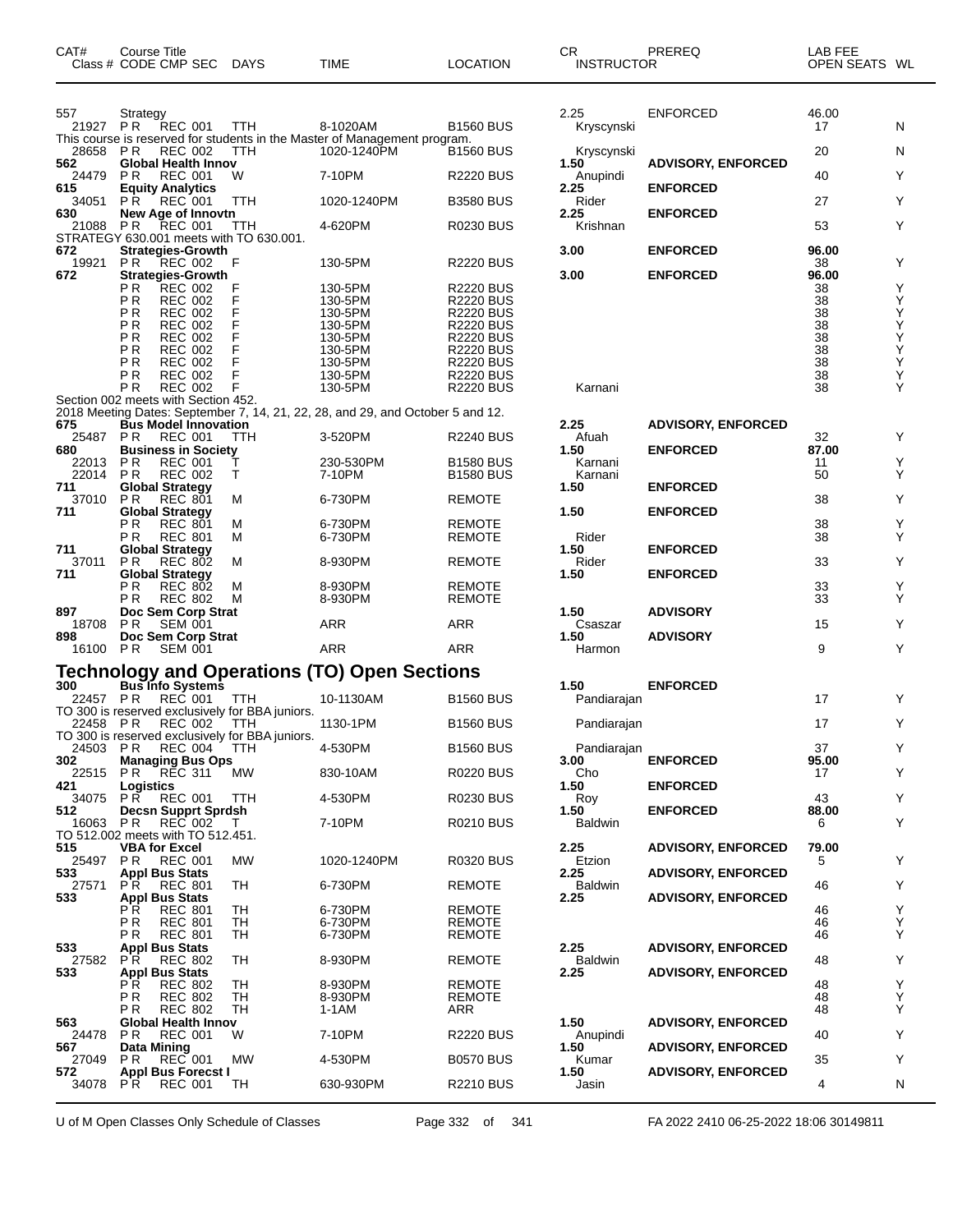| CAT#  | Course Title<br>Class # CODE CMP SEC DAYS                    |            | <b>TIME</b> | <b>LOCATION</b>       | CR<br><b>INSTRUCTOR</b> | <b>PREREQ</b>             | LAB FEE<br>OPEN SEATS WL |   |
|-------|--------------------------------------------------------------|------------|-------------|-----------------------|-------------------------|---------------------------|--------------------------|---|
| 620   | Global Sup Chain Mgt                                         |            |             |                       | 2.25                    | ADVISORY, ENFORCED        | 73.00                    |   |
| 16605 | REC 001<br>PR.                                               | <b>MW</b>  | 210-430PM   | <b>R0230 BUS</b>      | Anupindi                |                           | 22                       | Υ |
|       | TO 620 is cross-listed with MKT 640.                         |            |             |                       |                         |                           |                          |   |
| 624   | <b>Strategic Sourcing</b>                                    |            |             |                       | 2.25                    | <b>ENFORCED</b>           | 78.00                    |   |
| 34520 | <b>PR REC 002</b>                                            | МW         | 8-1020AM    | <b>B1570 BUS</b>      | Beil                    |                           | 4                        |   |
| 630   | New Age of Innovtn                                           |            |             |                       | 2.25                    | <b>ENFORCED</b>           |                          |   |
| 21083 | <b>PR REC 001</b><br>TO 630,001 meets with STRATEGY 630,001. | <b>TTH</b> | 4-620PM     | <b>R0230 BUS</b>      | Krishnan                |                           | 53                       |   |
| 640   | <b>Big Data Mgmt Tools</b>                                   |            |             |                       | 2.25                    | <b>ENFORCED</b>           |                          |   |
| 28747 | <b>REC 002</b><br>P <sub>R</sub>                             | <b>MW</b>  | 430-650PM   | <b>B3580 BUS</b>      | Baardman                |                           | 2                        | Y |
| 28951 | <b>LEC 111</b><br>A R                                        | <b>MW</b>  | 1240-210PM  | R <sub>1210</sub> BUS | Baardman                |                           |                          |   |
| 701   | <b>Topc Glob Operations</b>                                  |            |             |                       | 1.50                    | <b>ADVISORY, ENFORCED</b> |                          |   |
| 18440 | PR -<br>SEM 001                                              | TW         | 630-930PM   | <b>ARR</b>            | Ahn                     |                           | 31                       | v |
|       | TO 701 meets with MFG 501.                                   |            |             |                       |                         |                           |                          |   |
| 899   | <b>Doctoral Seminar-TO</b>                                   |            |             |                       | 3.00                    |                           |                          |   |
| 21124 | SEM 001<br>PR                                                |            | 2-5PM       | <b>ARR</b>            | Kapuscinski             |                           | 21                       | N |
|       | 2019: This class will meet in the following rooms:           |            |             |                       |                         |                           |                          |   |
|       | K2506 - 9/6, 9/13, 9/20, 10/11, 11/1, 11/22, 12/6            |            |             |                       |                         |                           |                          |   |
|       | B5596 - 9/27, 10/25, 11/08                                   |            |             |                       |                         |                           |                          |   |
|       | B1560 - 10/4, 10/18, 11/15                                   |            |             |                       |                         |                           |                          |   |

**Weekend Master of Business Administration (WMBA) Open Sections**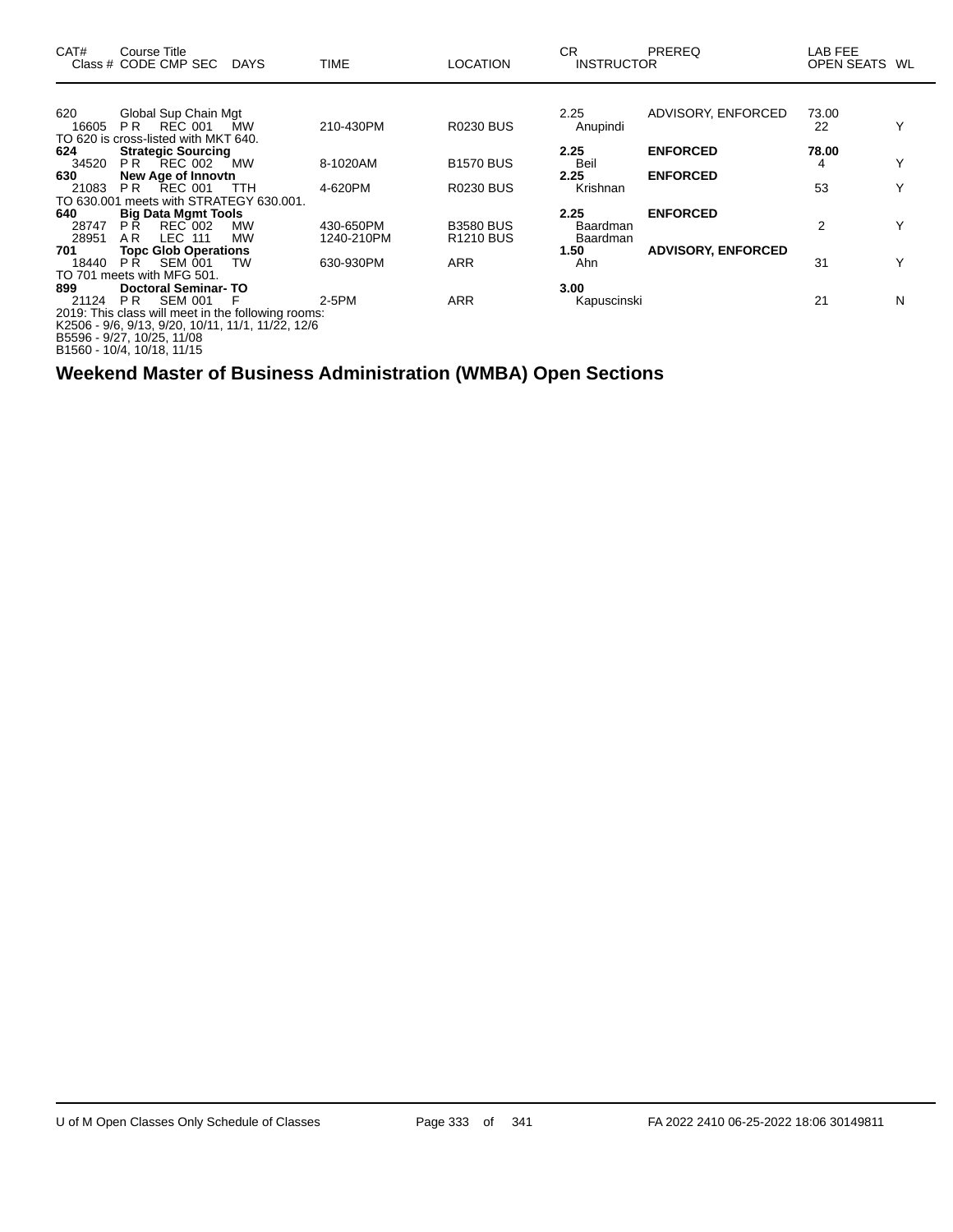| CAT#<br>ourse Titleٽ |             |             |          | СR | PREREQ            | ∟AB FEE       |  |
|----------------------|-------------|-------------|----------|----|-------------------|---------------|--|
| Class # CODE CMP SEC | <b>DAYS</b> | <b>TIME</b> | LOCATION |    | <b>INSTRUCTOR</b> | OPEN SEATS WL |  |

### **Social Work School Of Social Work**

|                |              |                                           | <b>Social Work (SW) Open Sections</b> |                    |                            |                        |                 |          |        |
|----------------|--------------|-------------------------------------------|---------------------------------------|--------------------|----------------------------|------------------------|-----------------|----------|--------|
| 200<br>25819   | <b>PR</b>    | Soc Issu of Our Time<br><b>SEM 001</b>    | TTH                                   | 10-1130AM          | B798 SSWB                  | 3.00<br>Galura         |                 | 13       | N      |
| 400            |              | Soc Prob&S W Today                        |                                       |                    |                            | 3.00                   | <b>ENFORCED</b> |          |        |
| 19203          | <b>PR</b>    | LEC 001                                   | TTH                                   | 1130-1PM           | B798 SSWB                  | Hawkins                |                 | 12       | N      |
| 401            | PD           | <b>CASC Capstone Exp</b><br>LEC 001       |                                       | 5-7PM              | 2752 SSWB                  | 1.00<br>Galura         |                 | 14       | N      |
| 21898<br>22795 | PD           | LEC 002                                   | W                                     | 5-7PM              | 2752 SSWB                  | Galura                 |                 | 9        | N      |
| 415            |              | Ind Studies: SW                           |                                       |                    |                            | 1.00-3.00              | <b>ADVISORY</b> |          |        |
|                |              | $IND +$                                   |                                       | ARR                | ARR                        |                        |                 | 24       | N      |
| 503<br>31092   | P            | <b>Foundation Topics SW</b>               |                                       |                    |                            | 1.00                   |                 |          |        |
|                |              | LEC 001<br>Real Wrld Perspc Poverty Solut | F                                     | 12-2PM             | B780 SSWB                  | <b>Bechtel</b>         |                 | 28       | N      |
| 505            |              | <b>Eng Soc Jus Diversty</b>               |                                       |                    |                            | 3.00                   |                 |          |        |
| 30947          | P            | LEC 001                                   | М                                     | 9-12PM             | 2752 SSWB                  | Friedline              |                 | 16       | N      |
| 30948          | P            | LEC 002                                   | М                                     | 9-12PM             | 3752 SSWB                  | Cureton                |                 | 19       | N      |
| 30949<br>30950 | P<br>P       | LEC 003<br>LEC 004                        | М<br>М                                | 9-12PM<br>9-12PM   | 3816 SSWB<br>1636 SSWB     | Cushman<br>Gonzalez    |                 | 20<br>16 | N<br>N |
| 30951          | P            | LEC 005                                   | M                                     | 9-12PM             | <b>REMOTE</b>              |                        |                 | 19       | N      |
| 30952          | P            | <b>LEC 006</b>                            | М                                     | 9-12PM             | B760 SSWB                  | Sherwood               |                 | 19       | N      |
| 30953          | P            | LEC 007                                   | М                                     | 9-12PM             | B770 SSWB                  | Helms Kotre            |                 | 20       | N      |
| 30954<br>30955 | P<br>P       | LEC 008<br>LEC 009                        | M<br>M                                | 9-12PM<br>9-12PM   | B798 SSWB<br>B780 SSWB     | Khang<br>Edwards-Brown |                 | 18<br>20 | N<br>N |
| 30956          | P            | LEC 010                                   | т                                     | $2-5PM$            | 3816 SSWB                  | Friedline              |                 | 14       | N      |
| 30957          | P            | LEC 011                                   | т                                     | 2-5PM              | B798 SSWB                  | <b>Helms Kotre</b>     |                 | 20       | N      |
| 30958          | P            | LEC 012                                   | Τ                                     | 2-5PM              | 2340 SEB                   | Cushman                |                 | 18       | N      |
| 30959          | P            | LEC 013                                   | Τ                                     | $2-5PM$            | 2629 SSWB                  | Rivera                 |                 | 17       | N      |
| 30960<br>30961 | P<br>P       | LEC 014<br>LEC 015                        | т<br>W                                | 2-5PM<br>9-12PM    | 3629 SSWB<br>2752 SSWB     | Mora                   |                 | 20<br>20 | N<br>N |
| 31002          | P            | LEC 016                                   | W                                     | 9-12PM             | 3752 SSWB                  |                        |                 | 20       | N      |
| 31003          | P            | LEC 017                                   | М                                     | 6-9PM              | <b>REMOTE</b>              | Price she-her          |                 | 17       | N      |
| 31004          | P            | LEC 018                                   | М                                     | 6-9PM              | B770 SSWB                  | <b>Helms Kotre</b>     |                 | 18       | N      |
| 31005          | P            | LEC 019                                   | т<br>T                                | 6-9PM              | 3816 SSWB                  | Smith                  |                 | 19       | N      |
| 31006<br>506   | <b>PR</b>    | LEC 801<br><b>Essent Interp Pract</b>     |                                       | 6-8PM              | <b>REMOTE</b>              | Yakas she-her<br>4.00  |                 | 14       | N      |
| 30875          | P            | LEC 001                                   | М                                     | 1-5PM              | <b>REMOTE</b>              | Ribaudo she-her        |                 | 11       | N      |
| 30876          | P            | LEC 002                                   | M                                     | 1-5PM              | <b>REMOTE</b>              | Tolman                 |                 | 19       | N      |
| 30877          | P            | LEC 003                                   | M                                     | 1-5PM              | 3816 SSWB                  | Price she-her          |                 | 19       | N      |
| 30878<br>30879 | P<br>P       | <b>LEC 004</b><br><b>LEC 005</b>          | M<br>M                                | 1-5PM<br>1-5PM     | B684 SSWB<br>3752 SSWB     | Ziglor<br>Gumbis       |                 | 19<br>20 | N<br>N |
| 30880          | P            | <b>LEC 006</b>                            | M                                     | 1-5PM              | B760 SSWB                  | Ambrogio               |                 | 20       | N      |
| 30881          | P            | <b>LEC 007</b>                            | М                                     | 1-5PM              | B770 SSWB                  | Moe he-him             |                 | 20       | N      |
| 30882          | P            | LEC 008                                   | M                                     | 1-5PM              | B798 SSWB                  | Heckendorn             |                 | 20       | N      |
| 30883<br>30884 | P<br>P       | LEC 009<br>LEC 010                        | M<br>т                                | 6-10PM<br>9-1PM    | B760 SSWB<br>B684 SSWB     | Yoshihama<br>Eiler     |                 | 16<br>19 | N<br>N |
| 30885          | P            | LEC 011                                   | т                                     | 9-1PM              | 2629 SSWB                  | <b>Burke</b>           |                 | 19       | N      |
| 30886          | P            | LEC 012                                   | T                                     | 9-1PM              | 3629 SSWB                  | Ambrogio               |                 | 20       | N      |
| 30887          | P            | LEC 013                                   | T                                     | 9-1PM              | 3752 SSWB                  | McEvilly               |                 | 20       | N      |
| 507            |              | <b>Research Bascs SW Pr</b>               |                                       |                    |                            | 1.00                   |                 |          |        |
| 30912<br>30913 | P<br>P       | LEC 001<br>LEC 002                        | TН<br>TН                              | $2-3PM$<br>$2-3PM$ | 2752 SSWB<br><b>ARR</b>    | Ellis<br>Cross         |                 | 17<br>19 | N<br>N |
| 30914          | P            | LEC 003                                   | TH                                    | $2-3PM$            | 3816 SSWB                  | Zullo                  |                 | 19       | N      |
| 30915          | P            | LEC 004                                   | TH                                    | $2-3PM$            | <b>ARR</b>                 | Zullo                  |                 | 20       | N      |
| 30916          | P            | LEC 005                                   | TН                                    | 4-5PM              | 3816 SSWB                  | Ellis                  |                 | 20       | N      |
| 30917<br>30918 | P<br>P       | LEC 006<br>LEC 007                        | TН<br>W                               | 4-5PM<br>6-7PM     | ARR<br>B684 SSWB           | Ellis                  |                 | 20<br>16 | N<br>N |
| 30919          | $\mathsf{P}$ | <b>LEC 008</b>                            | W                                     | 6-7PM              | ARR                        |                        |                 | 20       | N      |
| 30920          | P            | LEC 009                                   | TH                                    | 6-7PM              | B798 SSWB                  |                        |                 | 20       | N      |
| 508            |              | <b>Essent Soc Wel Polic</b>               |                                       |                    |                            | 3.00                   |                 |          |        |
| 30889<br>30890 | P<br>P       | LEC 001<br>LEC 002                        | Т<br>т                                | 9-12PM<br>9-12PM   | 2752 SSWB                  | Hoffman                |                 | 19       | N      |
| 30891          | P            | LEC 003                                   | Т                                     | 9-12PM             | <b>REMOTE</b><br>3816 SSWB | Staller<br>Li she-her  |                 | 16<br>19 | N<br>N |
| 30892          | P            | LEC 004                                   | Τ                                     | 9-12PM             | 1636 SSWB                  | Seefeldt               |                 | 18       | N      |
| 30893          | P            | <b>LEC 005</b>                            | Τ                                     | 9-12PM             | <b>1804 SSWB</b>           | Routte                 |                 | 20       | N      |
| 30894          | P            | <b>LEC 006</b>                            | Т                                     | 9-12PM             | B760 SSWB                  | Crane                  |                 | 20       | N      |
| 30895<br>30896 | P<br>P       | LEC 007<br>LEC 008                        | Τ<br>M                                | 9-12PM<br>2-5PM    | B770 SSWB<br>2629 SSWB     | De Four<br>Levin       |                 | 19<br>17 | N<br>N |
| 30897          | P            | <b>LEC 009</b>                            | М                                     | 2-5PM              | <b>REMOTE</b>              | Li she-her             |                 | 18       | N      |
| 30899          | P            | LEC 010                                   | М                                     | 2-5PM              | 2752 SSWB                  | Seefeldt               |                 | 10       | N      |
| 31007          | P            | LEC 011                                   | W                                     | 6-9PM              | 3629 SSWB                  | Meehan                 |                 | 15       | N      |
| 30898          | P            | LEC 012                                   | TН                                    | 6-9PM              | 3629 SSWB                  | Crane                  |                 | 19       | N      |
| 509<br>30900   | P            | <b>Essent Comm Org Prac</b><br>LEC 001    | Т                                     | 2-5PM              | 2752 SSWB                  | 3.00<br>Park           |                 | 13       | N      |
| 30901          | P            | LEC 002                                   | Τ                                     | 2-5PM              | 3752 SSWB                  | Shanks                 |                 | 18       | N      |
|                |              |                                           |                                       |                    |                            |                        |                 |          |        |

U of M Open Classes Only Schedule of Classes Page 334 of 341 FA 2022 2410 06-25-2022 18:06 30149811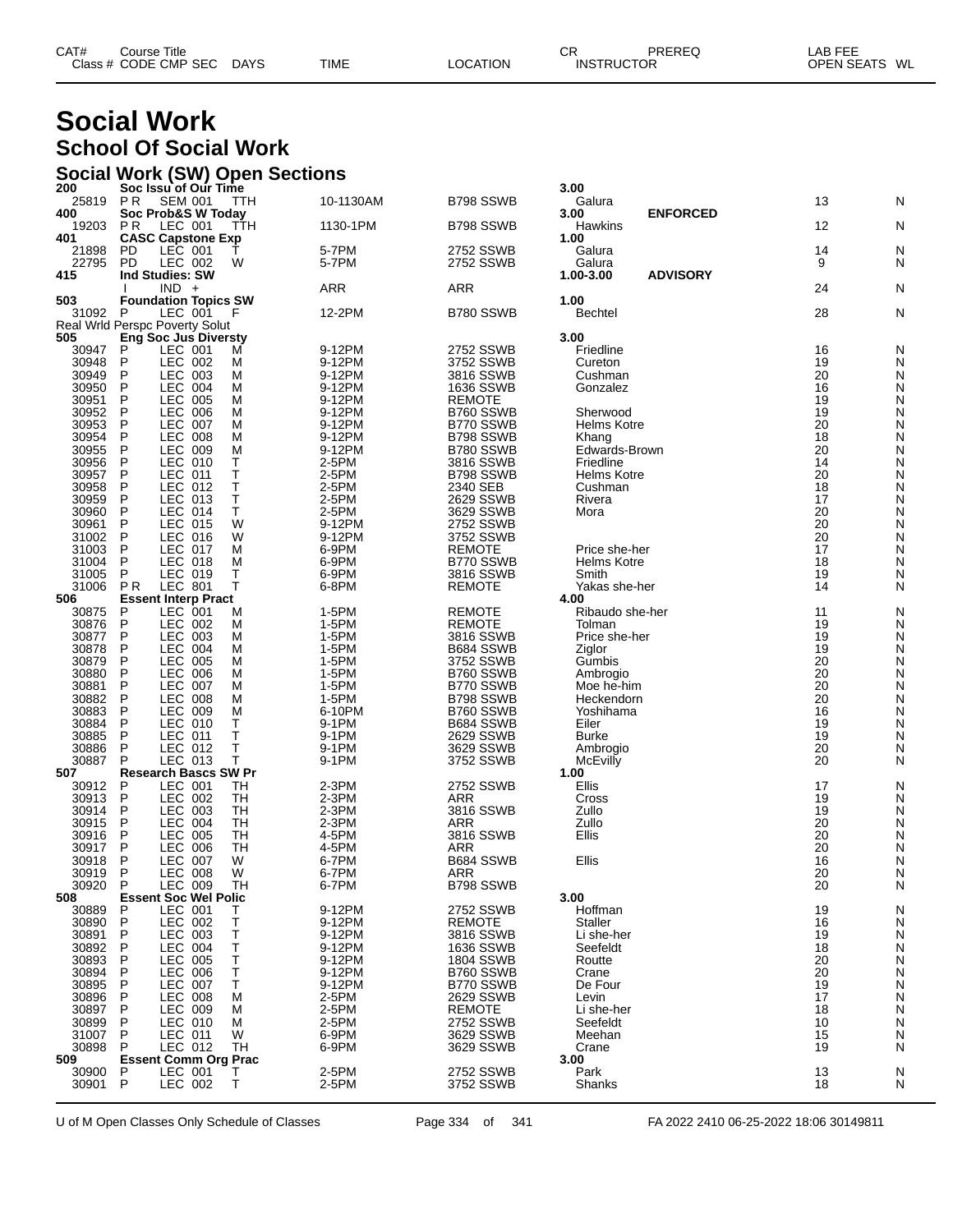| CAT#                                                                                                                                          | <b>Course Title</b><br>Class # CODE CMP SEC<br>DAYS                                                                                                                                                                                                                                                                                                                                                                                                                                                                                                                                                                                 | <b>TIME</b>                                                                                                                                                    | <b>LOCATION</b>                                                                                                                                                                                                   | PREREQ<br>СR<br><b>INSTRUCTOR</b>                                                                                                                                              | LAB FEE<br>OPEN SEATS WL                                                                                        |                                                                              |
|-----------------------------------------------------------------------------------------------------------------------------------------------|-------------------------------------------------------------------------------------------------------------------------------------------------------------------------------------------------------------------------------------------------------------------------------------------------------------------------------------------------------------------------------------------------------------------------------------------------------------------------------------------------------------------------------------------------------------------------------------------------------------------------------------|----------------------------------------------------------------------------------------------------------------------------------------------------------------|-------------------------------------------------------------------------------------------------------------------------------------------------------------------------------------------------------------------|--------------------------------------------------------------------------------------------------------------------------------------------------------------------------------|-----------------------------------------------------------------------------------------------------------------|------------------------------------------------------------------------------|
| 30902<br>30903<br>30904<br>30905<br>30906<br>30907<br>30908<br>30909<br>30910<br>30911<br>31496<br>31497<br>514<br>515<br>529<br>540<br>27201 | P<br>LEC 003<br>Т<br>т<br>P<br>LEC 004<br>Т<br>P<br>LEC 005<br>P<br>т<br>LEC 006<br>Τ<br>P<br><b>LEC 007</b><br>P<br><b>LEC 008</b><br>М<br>P<br>М<br>LEC 009<br>P<br>LEC 010<br>М<br>P<br>LEC 011<br>м<br>P<br>М<br>LEC 012<br>P<br>LEC 013<br>TН<br>P<br>LEC 014<br>TH<br>Ind Stds Intrp Pract<br>$IND +$<br><b>Found Field Educatn</b><br>$IND +$<br>Ind Stds Welf Chid&F<br>$IND +$<br><b>Trauma Basics</b><br>P<br><b>SEM 001</b><br>This course is available only to Social Work, Nursing, and Education students. SW students must enroll under SW<br>540. Nursing students under HS 540; Education students under EDUC 540. | 2-5PM<br>2-5PM<br>2-5PM<br>2-5PM<br>2-5PM<br>9-12PM<br>9-12PM<br>9-12PM<br>9-12PM<br>9-12PM<br>6-9PM<br>6-9PM<br><b>ARR</b><br><b>ARR</b><br>ARR<br><b>ARR</b> | B684 SSWB<br>1636 SSWB<br><b>REMOTE</b><br>B760 SSWB<br>B770 SSWB<br>B684 SSWB<br><b>REMOTE</b><br>3629 SSWB<br>1804 SSWB<br>2629 SSWB<br><b>REMOTE</b><br>B780 SSWB<br>ARR<br><b>ARR</b><br>ARR<br><b>REMOTE</b> | Kynn<br>Okasinski<br>Sampson<br>Hoffman<br>Landeros She-Her-Hers<br>Savas<br>Okasinski<br>Gant<br>Hoffman<br><b>Brown</b><br>1.00-3.00<br>2.00<br>1.00-3.00<br>1.00<br>Sherman | 19<br>19<br>20<br>20<br>19<br>19<br>18<br>15<br>19<br>20<br>14<br>20<br>$\mathbf{1}$<br>80<br>$\mathbf 1$<br>42 | N<br>N<br>N<br>N<br>Ν<br>N<br>N<br>N<br>N<br>N<br>N<br>N<br>N<br>N<br>N<br>N |
|                                                                                                                                               | Outside of Class Pre-learning work begins: September 6<br>All Day Workshop: October 15<br>Final Assignment: October 22                                                                                                                                                                                                                                                                                                                                                                                                                                                                                                              |                                                                                                                                                                |                                                                                                                                                                                                                   |                                                                                                                                                                                |                                                                                                                 |                                                                              |
| 541<br>26967 PR                                                                                                                               | Please refer to Canvas or contact the course instructor for the additional required class assignments that must be<br>completed outside of the all day workshop.<br><b>Trauma Practice</b><br><b>SEM 001</b><br>Workshop day 12/3/2022                                                                                                                                                                                                                                                                                                                                                                                              | ARR                                                                                                                                                            | <b>ARR</b>                                                                                                                                                                                                        | <b>ENFORCED</b><br>1.00<br>Do                                                                                                                                                  | 18                                                                                                              | N                                                                            |
| 548<br>551                                                                                                                                    | Ind Stds Polic & Pol<br>$IND +$<br>Ind Stds Comm Change<br>$IND +$                                                                                                                                                                                                                                                                                                                                                                                                                                                                                                                                                                  | <b>ARR</b><br>ARR                                                                                                                                              | <b>ARR</b><br><b>ARR</b>                                                                                                                                                                                          | 1.00-3.00<br>1.00-3.00                                                                                                                                                         | 1<br>1                                                                                                          | N<br>N                                                                       |
| 561                                                                                                                                           | Ind Stds Mgmt & Lead<br>$IND +$                                                                                                                                                                                                                                                                                                                                                                                                                                                                                                                                                                                                     | <b>ARR</b>                                                                                                                                                     | ARR                                                                                                                                                                                                               | 1.00-3.00                                                                                                                                                                      | 1                                                                                                               | N                                                                            |
| 571<br>589                                                                                                                                    | Ind Stds P Eval & Res<br>$IND +$<br>Ind Stds Globl SW Pr                                                                                                                                                                                                                                                                                                                                                                                                                                                                                                                                                                            | <b>ARR</b>                                                                                                                                                     | <b>ARR</b>                                                                                                                                                                                                        | 1.00-3.00<br>1.00-3.00                                                                                                                                                         | 1                                                                                                               | N                                                                            |
| 590<br>29025                                                                                                                                  | $IND +$<br>Intro to SW Practice<br><b>PD</b><br>LEC 001<br>м<br>Meeting dates include Orientation week and the following:                                                                                                                                                                                                                                                                                                                                                                                                                                                                                                           | ARR<br>6-8PM                                                                                                                                                   | ARR<br>3752 SSWB                                                                                                                                                                                                  | 1.00<br><b>Boussi</b>                                                                                                                                                          | 1<br>15                                                                                                         | N<br>N                                                                       |
| 31008 PD                                                                                                                                      | 8/29, 9/12, 9/26, 10/10, 10/24, 11/7<br>LEC 019<br>$\top$<br>Child Welfare scholars are encouraged to select this section. This section is also open to others.<br>Meeting dates include Orientation week and the following:                                                                                                                                                                                                                                                                                                                                                                                                        | 6-8PM                                                                                                                                                          | 3752 SSWB                                                                                                                                                                                                         | <b>Boussi</b>                                                                                                                                                                  | 15                                                                                                              | N                                                                            |
| 31113 PR                                                                                                                                      | 8/30, 9/13, 9/27, 10/11, 10/25, 11/8<br>LEC 801<br><b>FSASU</b><br>Dates are Orientation weekend.                                                                                                                                                                                                                                                                                                                                                                                                                                                                                                                                   | 9-5PM                                                                                                                                                          | <b>REMOTE</b>                                                                                                                                                                                                     | Asante-Appiah                                                                                                                                                                  | 35                                                                                                              | N                                                                            |
| 29026 PD                                                                                                                                      | LEC 002<br>- M<br>Geriatric scholars are encouraged to select this section. This section is also open to others.<br>Meeting dates include Orientation week and the following:<br>9/19, 10/3, 10/31 11/14, 11/28, 12/5                                                                                                                                                                                                                                                                                                                                                                                                               | 6-8PM                                                                                                                                                          | ARR                                                                                                                                                                                                               | <b>Burandt</b>                                                                                                                                                                 | 15                                                                                                              | N                                                                            |
| 29027 PD<br>29028 PD                                                                                                                          | LEC 003<br>T.<br>Meeting dates include Orientation week and the following:<br>8/30, 9/13, 9/27, 10/11, 10/25, 11/8<br>LEC 004<br>$\top$                                                                                                                                                                                                                                                                                                                                                                                                                                                                                             | 6-8PM<br>6-8PM                                                                                                                                                 | B798 SSWB<br>ARR                                                                                                                                                                                                  | Towns<br><b>Battles</b>                                                                                                                                                        | 15<br>14                                                                                                        | N<br>N                                                                       |
| 29029 PD                                                                                                                                      | Meeting dates include Orientation week and the following:<br>9/6, 9/20, 10/4, 11/1, 11/15, 11/29<br>LEC 005<br>- W                                                                                                                                                                                                                                                                                                                                                                                                                                                                                                                  | 9-11AM                                                                                                                                                         | 3816 SSWB                                                                                                                                                                                                         | Luttrell                                                                                                                                                                       | 14                                                                                                              | N                                                                            |
| 29030 PD                                                                                                                                      | Meeting dates include Orientation week and the following:<br>8/31, 9/14, 9/28, 10/12, 10/26, 11/9<br>LEC 006<br><b>W</b><br>Meeting dates include Orientation week and the following:                                                                                                                                                                                                                                                                                                                                                                                                                                               | 9-11AM                                                                                                                                                         | ARR                                                                                                                                                                                                               | Peterson                                                                                                                                                                       | 15                                                                                                              | N                                                                            |
| 29031 PD                                                                                                                                      | 9/7, 9/21, 10/5, 10/19, 11/2, 11/16<br>LEC 007<br>- W<br>Meeting dates include Orientation week and the following:<br>8/31, 9/14, 9/28, 10/12, 10/26, 11/9                                                                                                                                                                                                                                                                                                                                                                                                                                                                          | 9-11AM                                                                                                                                                         | 3629 SSWB                                                                                                                                                                                                         | Naasko                                                                                                                                                                         | 15                                                                                                              | N                                                                            |
| 29032 PD                                                                                                                                      | LEC 008<br>W<br>Community-Based Initiative and National Community scholars are encouraged to select this section and will receive a<br>permission to do so in advance of registration. Others must petition.<br>Meeting dates include Orientation week and the following:                                                                                                                                                                                                                                                                                                                                                           | 9-11AM                                                                                                                                                         | <b>ARR</b>                                                                                                                                                                                                        | Robinson PhD                                                                                                                                                                   | 15                                                                                                              | N                                                                            |
| 29033 PD                                                                                                                                      | 9/7, 9/21, 10/5, 10/19, 11/2, 11/16<br>LEC 009<br>- W<br>Integrated Health with Medically Underserved Populations scholars are encouraged to select this section and will<br>receive a permission to do so in advance of registration. Others must petition.                                                                                                                                                                                                                                                                                                                                                                        | 5-7PM                                                                                                                                                          | B760 SSWB                                                                                                                                                                                                         | Osorio                                                                                                                                                                         | 14                                                                                                              | N                                                                            |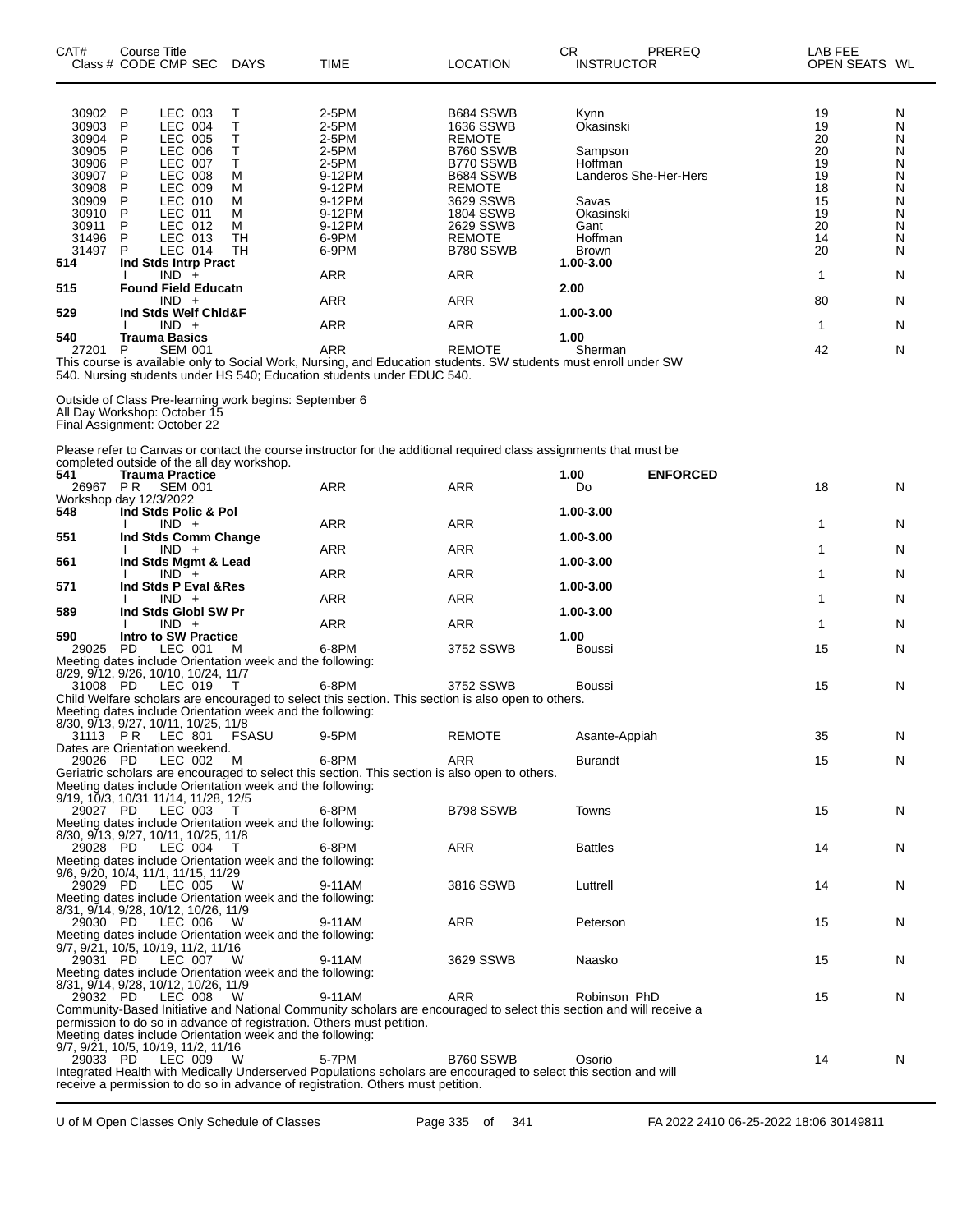| CAT#                                             | Course Title |                                            | Class # CODE CMP SEC DAYS                                         | TIME                                                                                                                                                                                      | <b>LOCATION</b>        | CR<br><b>INSTRUCTOR</b> | <b>PREREQ</b>          | LAB FEE<br>OPEN SEATS WL |        |
|--------------------------------------------------|--------------|--------------------------------------------|-------------------------------------------------------------------|-------------------------------------------------------------------------------------------------------------------------------------------------------------------------------------------|------------------------|-------------------------|------------------------|--------------------------|--------|
| 8/31, 9/14, 9/28, 10/12, 10/26, 11/9             |              |                                            | Meeting dates include Orientation week and the following:         |                                                                                                                                                                                           |                        |                         |                        |                          |        |
| 29034 PD                                         |              | LEC 010                                    | W                                                                 | 5-7PM<br>New Leaders in African-Centered SW scholars are encouraged to select this section. This section is also open to                                                                  | <b>ARR</b>             |                         |                        | 15                       | N      |
| others.<br>9/7, 9/21, 10/5, 10/19, 11/2, 11/16   |              |                                            | Meeting dates include Orientation week and the following:         |                                                                                                                                                                                           |                        |                         |                        |                          |        |
| 29035 PD<br>9/1, 9/15, 9/29, 10/13, 10/27, 11/10 |              | LEC 011                                    | - TH<br>Meeting dates include Orientation week and the following: | 9-11AM                                                                                                                                                                                    | 2752 SSWB              |                         |                        | 15                       | N      |
| 29036 PD                                         |              | LEC 012                                    | — ТН<br>Meeting dates include Orientation week and the following: | 9-11AM                                                                                                                                                                                    | B684 SSWB              | Peterson                |                        | 15                       | N      |
| 9/8, 9/22, 10/6, 10/20, 11/3, 11/17<br>29037 PD  |              | LEC 013                                    | TH<br>Meeting dates include Orientation week and the following:   | 6-8PM                                                                                                                                                                                     | 2629 SSWB              | Osorio                  |                        | 14                       | N      |
| 9/1, 9/15, 9/29, 10/13, 10/27, 11/10<br>29038 PD |              | LEC 014                                    | - тн<br>Meeting dates include Orientation week and the following: | 6-8PM                                                                                                                                                                                     | <b>ARR</b>             | Ziglor                  |                        | 15                       | N      |
| 9/8, 9/22, 10/6, 10/20, 11/3, 11/17<br>29039 PD  |              | LEC 015                                    | SASU                                                              | 9-5PM                                                                                                                                                                                     | <b>REMOTE</b>          | Lopez she-her           |                        | 15                       | N      |
|                                                  |              |                                            | Meeting dates include Orientation week and the following:         | GASP scholars and Master's Int'l students (Peace Coprs) are encouraged to select this section and will receive a<br>permission to do so in advance of registration. Others must petition. |                        |                         |                        |                          |        |
| 9/10 & 9/11.<br>29040 PD                         |              | LEC 016 F                                  |                                                                   | 9-11AM                                                                                                                                                                                    | 2752 SSWB              | Hodge he-him            |                        | 15                       | N      |
| 9/9, 9/23, 10/7, 10/21, 11/4, 11/18<br>29041 PD  |              | LEC 017                                    | Meeting dates include Orientation week and the following:<br>F    | $2-4PM$                                                                                                                                                                                   | <b>REMOTE</b>          | Yakas she-her           |                        | 15                       | N      |
| 9/2, 9/16, 9/30, 10/14, 10/28, 11/11             |              |                                            | Meeting dates include Orientation week and the following:         |                                                                                                                                                                                           |                        |                         |                        |                          |        |
| 29042 PD<br>9/9, 9/23, 10/7, 10/21, 11/4, 11/18  |              | LEC 018                                    | -F<br>Meeting dates include Orientation week and the following:   | $2-4PM$                                                                                                                                                                                   | 2752 SSWB              | LaLonde                 |                        | 15                       | N      |
| 596                                              |              | Ind Stds Social Work<br>$IND +$            |                                                                   | ARR                                                                                                                                                                                       | <b>ARR</b>             | 1.00-3.00               |                        | 1                        | N      |
| 600                                              |              | Hith, BehvHith & Dis                       |                                                                   |                                                                                                                                                                                           |                        | 3.00                    | <b>ADVISORY</b>        |                          |        |
| 29065<br>29074                                   | P<br>P       | LEC 001<br>LEC 002                         | TН<br>TН                                                          | 9-12PM<br>2-5PM                                                                                                                                                                           | 3816 SSWB              | Zebrack<br>Ellis        |                        | 14<br>18                 | N<br>N |
| 29075                                            | P            | LEC 003                                    | F.                                                                | 2-5PM                                                                                                                                                                                     | 3752 SSWB<br>3752 SSWB | Cho                     |                        | 17                       | N      |
| 31114                                            | PR           | LEC 801                                    | TН                                                                | 6-8PM                                                                                                                                                                                     | <b>REMOTE</b>          |                         | Lacombe-Duncan she-her | 12                       | N      |
| 31115                                            | P R          | LEC 802                                    | <b>TH</b>                                                         | 6-8PM                                                                                                                                                                                     | <b>REMOTE</b>          | Glover                  |                        | 15                       | Ν      |
| 33443                                            | P R          | LEC 803                                    | TН                                                                | 8-10PM                                                                                                                                                                                    | <b>REMOTE</b>          | Glover                  |                        | 15                       | N      |
| 37722                                            | P R          | <b>LEC 804</b>                             | TH                                                                | 8-10PM                                                                                                                                                                                    | <b>REMOTE</b>          | Yakas she-her           |                        | 15                       | N      |
| 601<br>29078                                     | P            | <b>Assesmt Hith MntHith</b><br>LEC 001     | F                                                                 | 9-12PM                                                                                                                                                                                    | 2629 SSWB              | 3.00<br>Glenn           | <b>ADVISORY</b>        | 11                       | N      |
| 29079                                            | P            | LEC 002                                    | F                                                                 | 9-12PM                                                                                                                                                                                    | 3629 SSWB              | Cortez                  |                        | 19                       | N      |
| 29081                                            | P            | LEC 003                                    | F                                                                 | 2-5PM                                                                                                                                                                                     | 2629 SSWB              | Glenn                   |                        | 20                       | N      |
| 31116                                            | P            | LEC 004                                    | W                                                                 | 6-9PM                                                                                                                                                                                     | 3752 SSWB              | Glenn                   |                        | 10                       | N      |
| 605                                              |              | Adv IP w Groups                            |                                                                   |                                                                                                                                                                                           |                        | 3.00                    | <b>ADVISORY</b>        |                          |        |
| 31025                                            | P            | LEC 002                                    | F                                                                 | 2-5PM                                                                                                                                                                                     | B780 SSWB              | Sampson                 |                        | 8                        | N      |
| 31026                                            | P            | LEC 003                                    | F                                                                 | 6-9PM                                                                                                                                                                                     | 1636 SSWB              | Pitcher                 |                        | 8                        | N      |
| 612                                              |              | Mnt Hith Disord Ch&Y                       |                                                                   |                                                                                                                                                                                           |                        | 3.00                    |                        |                          |        |
| 29061<br>617                                     | P.           | LEC 001 W<br>Death, Loss& Grief            |                                                                   | 5-8PM                                                                                                                                                                                     | B798 SSWB              | Bares<br>3.00           | <b>ENFORCED</b>        | 1                        | N      |
| 37035                                            |              | <b>PR REC 003</b>                          | TH                                                                | 2-5PM                                                                                                                                                                                     | B780 SSWB              | Vantine                 |                        | 4                        | N      |
| 618                                              |              | Prv Sub Abs MinrAdol                       |                                                                   |                                                                                                                                                                                           |                        | 3.00                    |                        |                          |        |
| 31163<br>620                                     | P            | LEC 001<br><b>Contempor Culture US</b>     | F.                                                                | 2-5PM                                                                                                                                                                                     | B798 SSWB              | Quinn<br>3.00           |                        | 12                       | N      |
| 31162                                            | P            | LEC 001                                    | TН                                                                | 2-5PM                                                                                                                                                                                     | 1804 SSWB              | Taylor                  |                        | 10                       | N      |
| 621                                              |              | <b>Assmt Chid, Yth&amp;Fam</b>             |                                                                   |                                                                                                                                                                                           |                        | 3.00                    | <b>ADVISORY</b>        |                          |        |
| 29076                                            | P            | LEC 001                                    | - W                                                               | 9-12PM                                                                                                                                                                                    | 2629 SSWB              | Sanders                 |                        | 9                        | N      |
| 622<br>31030                                     | P            | <b>Micro Pract Chid&amp;Fam</b><br>LEC 001 | - тн                                                              | 9-12PM                                                                                                                                                                                    | <b>1804 SSWB</b>       | 3.00<br>Sanders         | <b>ADVISORY</b>        | 4                        | N      |
| 623                                              |              | <b>Macro Pract Chid&amp;Fam</b>            |                                                                   |                                                                                                                                                                                           |                        | 3.00                    | <b>ADVISORY</b>        |                          |        |
| 31032<br>630                                     | P            | LEC 001<br><b>Develop: Chid&amp;Adoles</b> | TH                                                                | 9-12PM                                                                                                                                                                                    | B760 SSWB              | 3.00                    | Maguire-Jack she-her   | 14                       | N      |
| 29069<br>632                                     | P.           | LEC 001 W<br>Integ Hith Sch Sem 2          |                                                                   | 5-8PM                                                                                                                                                                                     | B780 SSWB              | Cross<br>1.00           |                        | 1                        | N      |
| 31164                                            | PD.          | SEM 001                                    |                                                                   | 12-2PM<br>This is the capstone course for Integrated Health Scholars. Scholars will receive an electronic permission to                                                                   | B760 SSWB              | Mattison                |                        | 12                       | N      |
| enroll.<br>Meeting dates:                        |              |                                            |                                                                   |                                                                                                                                                                                           |                        |                         |                        |                          |        |
| Sept 9                                           |              |                                            |                                                                   |                                                                                                                                                                                           |                        |                         |                        |                          |        |
| Sept. 23                                         |              |                                            |                                                                   |                                                                                                                                                                                           |                        |                         |                        |                          |        |
| Oct. 7<br>Oct. 21                                |              |                                            |                                                                   |                                                                                                                                                                                           |                        |                         |                        |                          |        |
| Nov. 4                                           |              |                                            |                                                                   |                                                                                                                                                                                           |                        |                         |                        |                          |        |
| Nov. 18                                          |              |                                            |                                                                   |                                                                                                                                                                                           |                        |                         |                        |                          |        |
| Dec. 9<br>639                                    |              | <b>Soc Just Polic Analy</b>                |                                                                   |                                                                                                                                                                                           |                        | 3.00                    | <b>ADVISORY</b>        |                          |        |
|                                                  |              |                                            |                                                                   |                                                                                                                                                                                           |                        |                         |                        |                          |        |

U of M Open Classes Only Schedule of Classes Page 336 of 341 FA 2022 2410 06-25-2022 18:06 30149811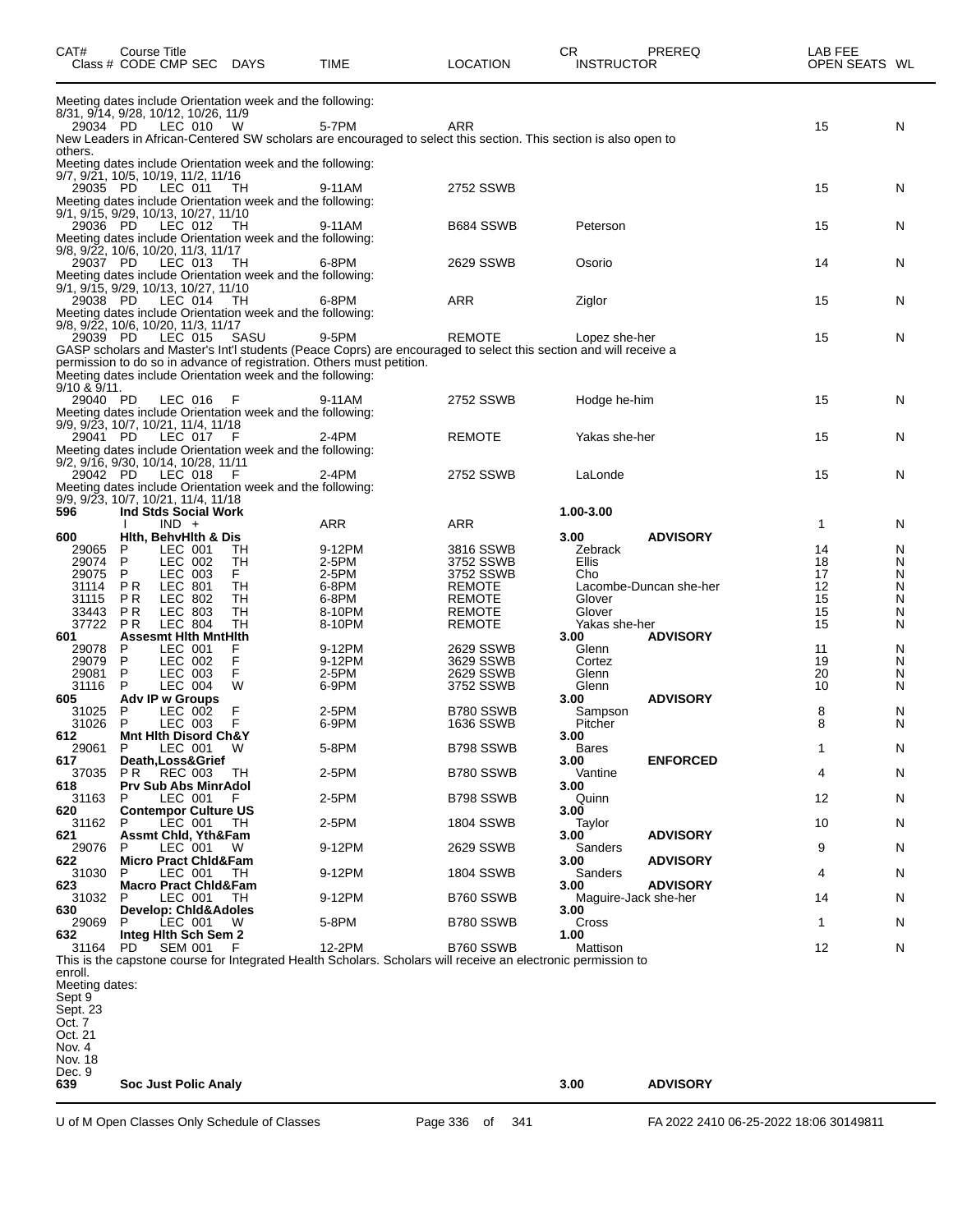| CAT#             | Course Title<br>Class # CODE CMP SEC                                             | <b>DAYS</b> | <b>TIME</b>                                                                                                                                                                                                                                                                                                                                                                                                                                                                      | <b>LOCATION</b>         | CR<br><b>INSTRUCTOR</b> | PREREQ          | LAB FEE<br>OPEN SEATS WL |        |
|------------------|----------------------------------------------------------------------------------|-------------|----------------------------------------------------------------------------------------------------------------------------------------------------------------------------------------------------------------------------------------------------------------------------------------------------------------------------------------------------------------------------------------------------------------------------------------------------------------------------------|-------------------------|-------------------------|-----------------|--------------------------|--------|
| 29070            | P<br>LEC 001                                                                     | TН          | 9-12PM                                                                                                                                                                                                                                                                                                                                                                                                                                                                           | <b>1636 SSWB</b>        | Hodge he-him            |                 | 3                        | N      |
| 640<br>31170     | <b>Political Soc Work</b><br>P<br>LEC 001                                        | W           | 9-12PM                                                                                                                                                                                                                                                                                                                                                                                                                                                                           | 1636 SSWB               | 3.00<br>Hodge he-him    | <b>ADVISORY</b> | 1                        | N      |
| 650<br>29080     | <b>Theo&amp;Prac Comm Chang</b><br>LEC 001<br>P                                  |             | 9-12PM                                                                                                                                                                                                                                                                                                                                                                                                                                                                           | B798 SSWB               | 3.00<br>White           | <b>ADVISORY</b> | 8                        | N      |
| 653              | <b>Skil&amp;Strat Comm Chan</b>                                                  |             |                                                                                                                                                                                                                                                                                                                                                                                                                                                                                  |                         | 3.00                    | <b>ADVISORY</b> |                          |        |
| 29082<br>659     | LEC 001<br>P<br><b>Preven Rac Microaggr</b>                                      | F           | 2-5PM                                                                                                                                                                                                                                                                                                                                                                                                                                                                            | B760 SSWB               | Kattari<br>1.00         |                 | 3                        | N      |
| 29437 P          | LEC 001                                                                          | TН          | 6-9PM<br>New Leaders in African-Centered Social Work Scholars are required to take this course in their first term. Scholars                                                                                                                                                                                                                                                                                                                                                     | 1804 SSWB               | Price she-her           |                 | 8                        | N      |
|                  |                                                                                  |             | will receive an electronic permission to enroll in this course prior to their registration over the summer. Other<br>students may petition for possible entry into the class. This class is scheduled to meet: TBA                                                                                                                                                                                                                                                               |                         |                         |                 |                          |        |
| 660              | 33717 PR LEC 801<br>Proj & Progr Design                                          | т           | 6-8PM                                                                                                                                                                                                                                                                                                                                                                                                                                                                            | <b>REMOTE</b>           | Robinson PhD<br>3.00    |                 | 8                        | N      |
| 31037<br>662     | $LEC$ 001<br>P<br><b>Frmwk Soc Impact Org</b>                                    | ТH          | 9-12PM                                                                                                                                                                                                                                                                                                                                                                                                                                                                           | B780 SSWB               | Hoffman<br>3.00         | <b>ADVISORY</b> | 5                        | N      |
| 35621<br>663     | LEC 001<br>P<br><b>Fundr &amp; Grant Writng</b>                                  |             | 9-12PM                                                                                                                                                                                                                                                                                                                                                                                                                                                                           | B780 SSWB               | Park<br>3.00            |                 | 9                        | N      |
| 29068            | LEC 001<br>P                                                                     | W           | 5-8PM                                                                                                                                                                                                                                                                                                                                                                                                                                                                            | 1804 SSWB               | Manigault               |                 | 11                       | N      |
| 672<br>29083     | Data Visualiz Applic<br>P<br>LEC 001                                             | F           | 2-5PM                                                                                                                                                                                                                                                                                                                                                                                                                                                                            | B770 SSWB               | 3.00<br>Perron          |                 | $\overline{7}$           | N      |
| 678              | <b>ProgEval &amp; AppResear</b>                                                  |             |                                                                                                                                                                                                                                                                                                                                                                                                                                                                                  |                         | 3.00                    |                 |                          |        |
| 31166<br>31167   | LEC 001<br>P<br>P<br>LEC 002                                                     | TН<br>TH    | 9-12PM<br>2-5PM                                                                                                                                                                                                                                                                                                                                                                                                                                                                  | 3629 SSWB<br>B798 SSWB  | Lee<br>Savas            |                 | $\overline{7}$<br>13     | N<br>N |
| 31168            | P<br>LEC 003                                                                     | TH          | 6-9PM                                                                                                                                                                                                                                                                                                                                                                                                                                                                            | 3816 SSWB               | Zullo                   |                 | 18                       | N      |
| 33728            | <b>PR</b><br>LEC 801                                                             | <b>TH</b>   | 8-10PM                                                                                                                                                                                                                                                                                                                                                                                                                                                                           | <b>REMOTE</b>           | Rauf                    |                 | 6                        | N      |
| 680<br>30209     | <b>Powr in Globa Contxt</b><br>LEC 001<br>P                                      | W           | 9-12PM                                                                                                                                                                                                                                                                                                                                                                                                                                                                           | B760 SSWB               | 3.00<br>Gonzalez Benson | <b>ADVISORY</b> | 5                        | N      |
| 682<br>29111     | Immig, Forc Migr & SW<br>LEC 001<br>P                                            | w           | 5-8PM                                                                                                                                                                                                                                                                                                                                                                                                                                                                            | <b>REMOTE</b>           | 3.00<br>Alexander       |                 | 1                        | N      |
| 689              | <b>SW Capstone Macro</b>                                                         |             |                                                                                                                                                                                                                                                                                                                                                                                                                                                                                  |                         | 1.00                    |                 |                          |        |
| 31048            | LEC 001<br>P                                                                     | W           | 9-12PM<br>The following scholars are encouraged to enroll in this section but it is open to other students also: New Leader,                                                                                                                                                                                                                                                                                                                                                     | B798 SSWB               | Shanks                  |                 | 7                        | N      |
|                  | Global, CBI, and NCS scholars in the 16 month track.                             |             |                                                                                                                                                                                                                                                                                                                                                                                                                                                                                  |                         |                         |                 |                          |        |
| 31049<br>31050   | - P<br>LEC 002<br>$\mathsf{P}$<br>LEC 003                                        | TH<br>TH    | 6-9PM<br>6-9PM                                                                                                                                                                                                                                                                                                                                                                                                                                                                   | REMOTE<br>B760 SSWB     | Towns                   |                 | 2<br>5                   | N<br>N |
| 690              | <b>Adulthood &amp; Aging</b>                                                     |             |                                                                                                                                                                                                                                                                                                                                                                                                                                                                                  |                         | 3.00                    | <b>ADVISORY</b> |                          |        |
| 31039            | LEC 001<br>P                                                                     | W           | 9-12PM                                                                                                                                                                                                                                                                                                                                                                                                                                                                           | B770 SSWB               | Xiang                   |                 | 4                        | N      |
| 691              | <b>Adv Field Educatn</b><br>$IND +$                                              |             | ARR                                                                                                                                                                                                                                                                                                                                                                                                                                                                              | ARR                     | 1.00-12.00              | <b>ADVISORY</b> | 75                       | N      |
| 699              | <b>SW Capstone Micro</b>                                                         |             |                                                                                                                                                                                                                                                                                                                                                                                                                                                                                  |                         | 1.00                    |                 |                          |        |
| 31053 P          | LEC 002                                                                          | W           | 9-12PM<br>The following scholars are encouraged to enroll in this section but it is open to other students also: Detroit                                                                                                                                                                                                                                                                                                                                                         | <b>1804 SSWB</b>        | Levin                   |                 | 1                        | N      |
|                  |                                                                                  |             | Integrated Health and Integrated Health scholars in the 16 month track.                                                                                                                                                                                                                                                                                                                                                                                                          |                         |                         |                 |                          |        |
| 31054 P<br>31059 | LEC 003<br>$\mathsf{P}$<br><b>LEC 004</b>                                        | W<br>W      | 5-8PM<br>5-8PM                                                                                                                                                                                                                                                                                                                                                                                                                                                                   | 3816 SSWB<br><b>ARR</b> | Sherman                 |                 | 4<br>4                   | N<br>N |
| 31055 P          | LEC 005                                                                          | TH          | 2-5PM                                                                                                                                                                                                                                                                                                                                                                                                                                                                            | 2629 SSWB               |                         |                 | $\overline{2}$           | N      |
|                  |                                                                                  |             | The following scholars are encouraged to enroll in this section but it is open to other students also: Child                                                                                                                                                                                                                                                                                                                                                                     |                         |                         |                 |                          |        |
| 31056            | Welfare and Geriatric scholars in the 16 month track.<br>$\mathsf{P}$<br>LEC 006 | TН          | 2-5PM                                                                                                                                                                                                                                                                                                                                                                                                                                                                            | B684 SSWB               | Crane                   |                 | 1                        | N      |
| 31058 P          | LEC 008                                                                          | TH          | 6-9PM                                                                                                                                                                                                                                                                                                                                                                                                                                                                            | ARR                     |                         |                 | 8                        | N      |
| 705<br>31485     | <b>Ethical Dil Hith SW</b><br>LEC 001<br>P.                                      | W           | 3-6PM                                                                                                                                                                                                                                                                                                                                                                                                                                                                            | 3752 SSWB               | 3.00<br>Kynn            |                 | 11                       | N      |
| 710              | Behavior&Environmt                                                               |             |                                                                                                                                                                                                                                                                                                                                                                                                                                                                                  |                         | 3.00                    |                 |                          |        |
| 22620<br>718     | LEC 001<br>A                                                                     | <b>MW</b>   | 1-230PM                                                                                                                                                                                                                                                                                                                                                                                                                                                                          | 1040 DANA               | De Young                |                 |                          |        |
| 30969            | MasterTrack Skil Lab<br>PDR LAB 001                                              | w           | 5-8PM                                                                                                                                                                                                                                                                                                                                                                                                                                                                            | 1636 SSWB               | 3.00<br>Towns           |                 | 20                       | N      |
|                  |                                                                                  |             | Only incoming students in the Residential Program MicroMasters curriculum track will enroll in this class and<br>section. If other students enroll they will be dropped. Students in the Online Program will enroll in section 801                                                                                                                                                                                                                                               |                         |                         |                 |                          |        |
| or 802.          | 31090 PR LAB 801                                                                 | Т           | 6-8PM                                                                                                                                                                                                                                                                                                                                                                                                                                                                            | <b>REMOTE</b>           | Masudi                  |                 | 15                       | N      |
|                  | Only Online Program students enroll in this section.<br>37723 PR LAB 802         | T           | 8-10PM                                                                                                                                                                                                                                                                                                                                                                                                                                                                           | <b>REMOTE</b>           | Masudi                  |                 | 15                       | N      |
|                  | Only Online Program students enroll in this section.                             |             |                                                                                                                                                                                                                                                                                                                                                                                                                                                                                  |                         |                         |                 |                          |        |
| 741<br>34869 PD  | <b>Interdisc Prob Solv</b><br>LAB 003                                            | - W         | 315-630PM                                                                                                                                                                                                                                                                                                                                                                                                                                                                        | 0225 JEFFRIES           | 3.00<br>CdeBaca         | <b>ADVISORY</b> | 4                        | N      |
|                  |                                                                                  |             | This class is an interdisciplinary problem solving class offered at the Law School through the Problem Solving<br>Initiative (PSI). The built environment bears the stamp of slavery supported by new forms of forced labor. Starting<br>with an understanding that architecture isn't value-neutral and that racism intersects with urban planning, land<br>use, and environmental problems, this class will confront such issues through a U-M/Yale partnership. Students will |                         |                         |                 |                          |        |
|                  | ethics, and mechanics of construction holistically.                              |             | create a framework for the National Slavery Memorial in Washington, D.C., as multidisciplinary teams from law,<br>planning, history, and other fields learn problem-solving skills, conduct research, and approach the politics,                                                                                                                                                                                                                                                 |                         |                         |                 |                          |        |

This class is open to all University of Michigan graduate and professional students. Please note: Non-Law students are responsible for checking with their own schools, colleges, or units to learn if a PSI class will count toward graduation or other departmental requirements.

Non-law graduate/professional students may apply for the course using the PSI application system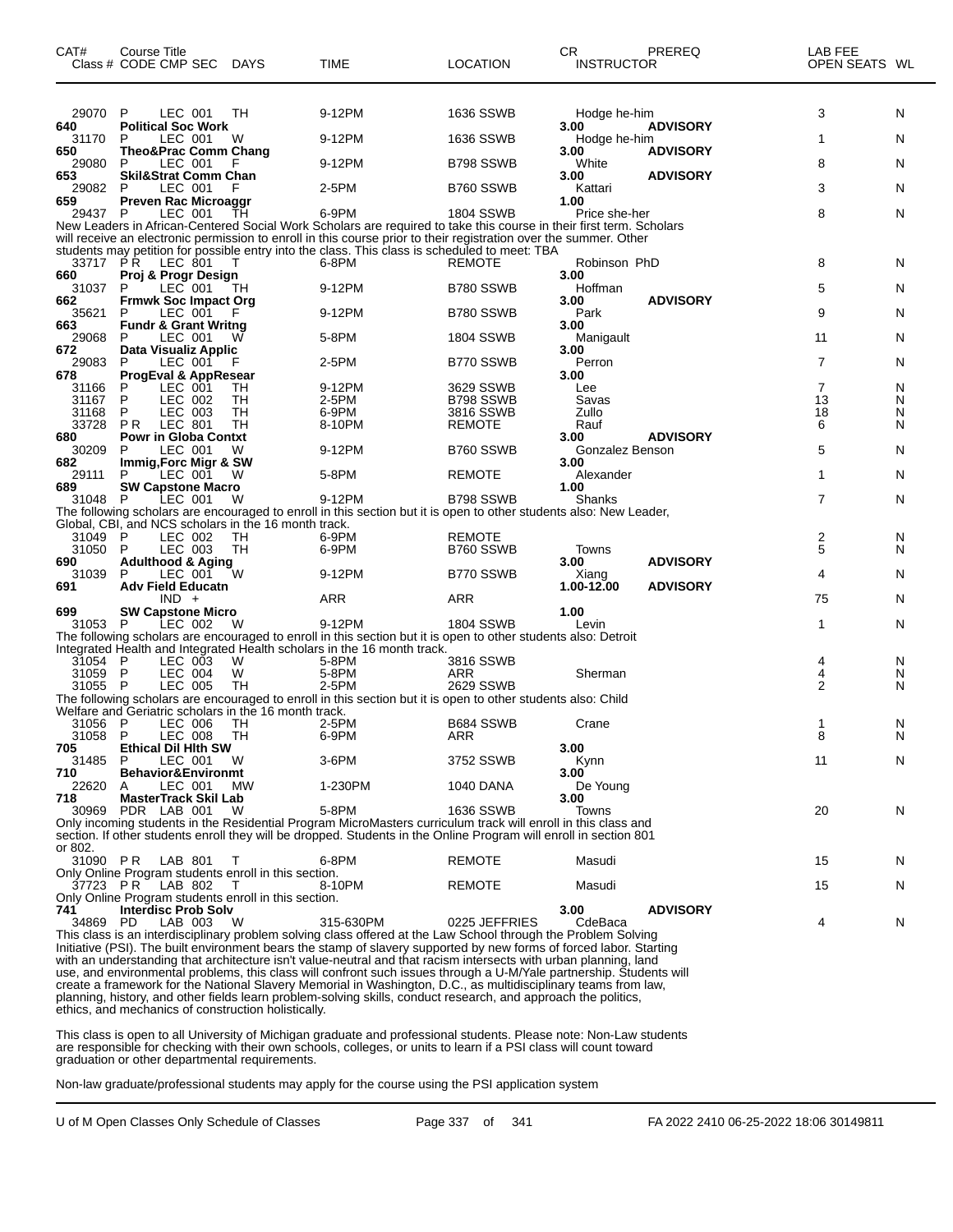| CAT#           | Course Title<br>Class # CODE CMP SEC DAYS                                     |     | <b>TIME</b>                                                                                                                                                                                                                             | <b>LOCATION</b>  | CR.<br><b>INSTRUCTOR</b> | <b>PREREQ</b>   | LAB FEE<br>OPEN SEATS WL |   |
|----------------|-------------------------------------------------------------------------------|-----|-----------------------------------------------------------------------------------------------------------------------------------------------------------------------------------------------------------------------------------------|------------------|--------------------------|-----------------|--------------------------|---|
|                |                                                                               |     | (https://problemsolving.law.umich.edu/) March 14-28, 2022. After the initial application period, students seeking                                                                                                                       |                  |                          |                 |                          |   |
| 746            | to apply can contact problemsolving@umich.edu.<br><b>Attchmnt Thry ClinPr</b> |     |                                                                                                                                                                                                                                         |                  | 1.00                     |                 |                          |   |
|                | 38417 PDR LEC 002                                                             | -SA | 9-5PM                                                                                                                                                                                                                                   | B780 SSWB        | Maple                    |                 | $\overline{7}$           | N |
|                |                                                                               |     | This class section is currently available only to continuing students who previously submitted a Course Enrollment                                                                                                                      |                  |                          |                 |                          |   |
|                | email with a decision on their petition.                                      |     | Petition to the School of Social Work for the initial section 001. As space allows those students will receive an                                                                                                                       |                  |                          |                 |                          |   |
| 750            | <b>Photovoice</b>                                                             |     |                                                                                                                                                                                                                                         |                  | 1.00                     |                 |                          |   |
| 750            | 33235 PR LEC 001<br><b>Photovoice</b>                                         | SA  | 9-5PM                                                                                                                                                                                                                                   | B798 SSWB        | 1.00                     |                 | $\overline{2}$           | N |
|                | <b>PR LEC 001</b>                                                             | SA  | 9-5PM                                                                                                                                                                                                                                   | B798 SSWB        | Yoshihama                |                 | $\overline{2}$           | N |
| 753<br>33236   | <b>Participat Facilitat</b><br>P R<br>LEC 001                                 | SU  | 9-5PM                                                                                                                                                                                                                                   | B798 SSWB        | 1.00                     |                 | 1                        | N |
| 753            | <b>Participat Facilitat</b>                                                   |     |                                                                                                                                                                                                                                         |                  | 1.00                     |                 |                          |   |
| 759            | <b>PR LEC 001</b><br><b>Adv Top Comm Change</b>                               | SA  | 9-5PM                                                                                                                                                                                                                                   | B798 SSWB        | Yoshihama<br>1.00        |                 | $\mathbf{1}$             | N |
|                | 33550 PR SEM 001                                                              | TH  | 12-2PM                                                                                                                                                                                                                                  | ARR              | Ghazi Edwin              |                 | 14                       | N |
|                | <b>ENGAGE: Community</b>                                                      |     |                                                                                                                                                                                                                                         |                  |                          |                 |                          |   |
|                | Virtual meeting times:<br>September 1st, 12-1 pm                              |     |                                                                                                                                                                                                                                         |                  |                          |                 |                          |   |
|                | September 22nd, 12-2 pm                                                       |     |                                                                                                                                                                                                                                         |                  |                          |                 |                          |   |
|                | October 20th, 12-2 pm<br>November 10th, 12-2 pm                               |     |                                                                                                                                                                                                                                         |                  |                          |                 |                          |   |
|                | December 1st, 12-2 pm                                                         |     |                                                                                                                                                                                                                                         |                  |                          |                 |                          |   |
| 787            | Class in-person meet-up TBD<br>Interprof Ed Exp Sem                           |     |                                                                                                                                                                                                                                         |                  | 1.00                     | <b>ADVISORY</b> |                          |   |
|                | 29599 PR SEM 001                                                              | - F | 12-1PM                                                                                                                                                                                                                                  | B770 SSWB        | Barinbaum he-him         |                 | 4                        | N |
|                |                                                                               |     | Students will participate at the student-run health clinic in Pinckney, MI a minimum of 3 times during the term,<br>with individual on-site supervision and group supervision meetings with the course instructor throughout the term.  |                  |                          |                 |                          |   |
|                |                                                                               |     | The Friday 12-1pm sessions will be in person on 9/9, 9/16, 10/14, 11/18, 12/9                                                                                                                                                           |                  |                          |                 |                          |   |
|                |                                                                               |     | Pre-requisite: SW 515, advanced standing, or an exemption from SW 515.                                                                                                                                                                  |                  |                          |                 |                          |   |
| 800<br>33150 P | Posem in SW&Soc Sci<br>SEM 001 TH                                             |     | 130-330PM                                                                                                                                                                                                                               | 1794 SSWB        | 1.00-2.00<br>Elliott     | <b>ADVISORY</b> | 13                       | N |
| 825            | <b>Hist/Contem SW&amp;SWELF</b>                                               |     |                                                                                                                                                                                                                                         |                  | 3.00                     | <b>ADVISORY</b> |                          |   |
| 29064 P        | SEM 001                                                                       | T   | 2-5PM<br>Students must be at the doctoral level to enroll in this class. Those with less than doctoral standing must seek                                                                                                               | 1794 SSWB        | <b>Staller</b>           |                 | 12                       | N |
|                |                                                                               |     | permission of the course instructor. Master's level students should submit a Course Enrollment Petition (on the SSW                                                                                                                     |                  |                          |                 |                          |   |
|                | dropped from the course.                                                      |     | web site) and consult with the course instructor. Students at less than doctoral standing that enroll may be                                                                                                                            |                  |                          |                 |                          |   |
| 834            | <b>Behy Int Contr Trial</b>                                                   |     |                                                                                                                                                                                                                                         |                  | 3.00                     | <b>ADVISORY</b> |                          |   |
| 33901<br>840   | P<br><b>SEM 001</b><br>Nav Joint Doc Prog                                     | W   | 9-12PM                                                                                                                                                                                                                                  | 1794 SSWB        | Smith<br>1.00            | <b>ADVISORY</b> | 13                       | N |
| 33148 P        | SEM 001                                                                       |     | 10-1130AM                                                                                                                                                                                                                               | 1794 SSWB        | Gutierrez                |                 | 14                       | N |
|                |                                                                               |     | Students must be at the doctoral level to enroll in this class. Those with less than doctoral standing must seek<br>permission of the course instructor. Master's level students should submit a Course Enrollment Petition (on the SSW |                  |                          |                 |                          |   |
|                |                                                                               |     | web site) and consult with the course instructor. Students at less than doctoral standing that enroll may be                                                                                                                            |                  |                          |                 |                          |   |
| 841            | dropped from the course.<br><b>SW Graduate Workshop</b>                       |     |                                                                                                                                                                                                                                         |                  |                          | <b>ADVISORY</b> |                          |   |
| 33149 P        | SEM 001                                                                       | M   | 1-230PM                                                                                                                                                                                                                                 | 1794 SSWB        | 1.00<br>Friedline        |                 | 13                       | N |
|                |                                                                               |     | Students must be at the doctoral level to enroll in this class. Those with less than doctoral standing must seek                                                                                                                        |                  |                          |                 |                          |   |
|                |                                                                               |     | permission of the course instructor. Master's level students should submit a Course Enrollment Petition (on the SSW<br>web site) and consult with the course instructor. Students at less than doctoral standing that enroll may be     |                  |                          |                 |                          |   |
|                | dropped from the course.                                                      |     |                                                                                                                                                                                                                                         |                  |                          |                 |                          |   |
| 863<br>29097 P | <b>Appl Struct Eq Model</b><br>SEM 001                                        | TH  | 9-12PM                                                                                                                                                                                                                                  | 2629 SSWB        | 3.00<br>Zhang            | <b>ADVISORY</b> | 6                        | N |
|                |                                                                               |     | Students must be at the doctoral level to enroll in this class. Those with less than doctoral standing must seek                                                                                                                        |                  |                          |                 |                          |   |
|                | approval was not sought.                                                      |     | permission of the course instructor. Students with less than doctoral standing may be dropped if appropriate                                                                                                                            |                  |                          |                 |                          |   |
| 868            | <b>Soc Work Pedagogy</b>                                                      |     |                                                                                                                                                                                                                                         |                  | 3.00                     |                 |                          |   |
| 29237 P        | <b>SEM 001</b>                                                                |     | 2-5PM<br>Students must be at the doctoral level to enroll in this class. Those with less than doctoral standing must seek                                                                                                               | <b>1794 SSWB</b> | Kattari they-them        |                 | $\overline{7}$           | N |
|                |                                                                               |     | permission of the course instructor. Master's level students should submit a Course Enrollment Petition (on the SSW                                                                                                                     |                  |                          |                 |                          |   |
|                |                                                                               |     | web site) and consult with the course instructor. Students at less than doctoral standing that enroll may be                                                                                                                            |                  |                          |                 |                          |   |
| 990            | dropped from the course.<br><b>Diss-Precand</b>                               |     |                                                                                                                                                                                                                                         |                  | 1.00-8.00                | <b>ADVISORY</b> |                          |   |
|                | $IND +$                                                                       |     | ARR                                                                                                                                                                                                                                     | <b>ARR</b>       |                          |                 | 24                       | N |
| 995            | Diss-Cand<br>$IND +$<br>R                                                     |     | <b>ARR</b>                                                                                                                                                                                                                              | <b>ARR</b>       | 8.00                     | <b>ENFORCED</b> | 24                       | N |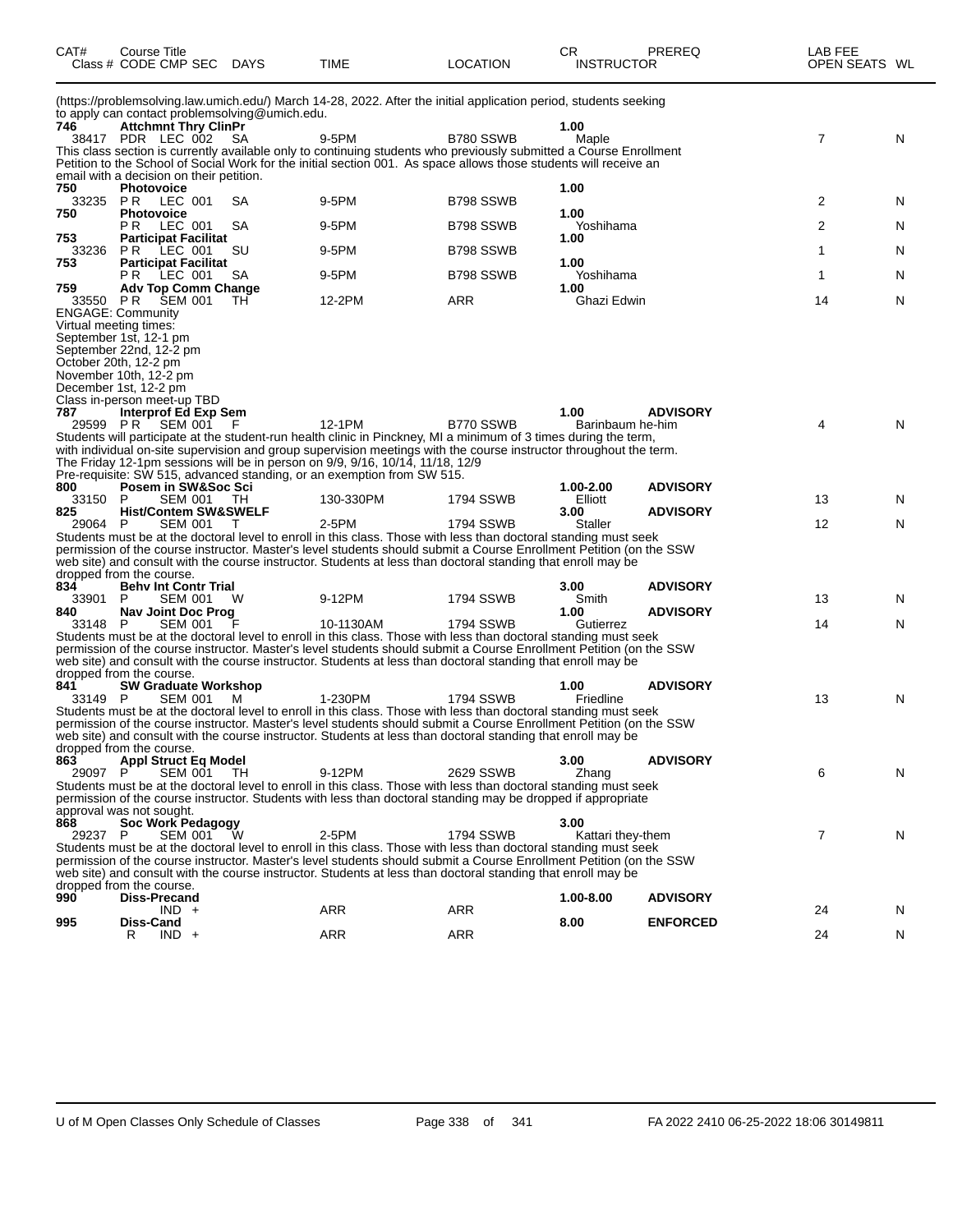| CAT#<br>Title<br>Jourse !<br><b>CMP</b><br><b>Class</b><br>CODE | <b>SEC</b><br><b>DAYS</b><br>$\sim$<br>- - | <b>TIME</b> | <b>ATION</b><br>റല | СR<br>IN.S | DDEDEC<br>TOR<br>__ | ----<br>ΔR<br>---<br>$\sim$ $ \sim$ $\sim$<br><b>DENI</b><br><b>WL</b><br>-- |
|-----------------------------------------------------------------|--------------------------------------------|-------------|--------------------|------------|---------------------|------------------------------------------------------------------------------|
|                                                                 |                                            |             |                    |            |                     |                                                                              |

## **Stamps School of Art & Design School Of Art And Design**

## **Art and Design Study Abroad (ADABRD) Open Sections 320 Burren 1.00-18.00**

| 320   | <b>Burren</b>         |     |            | 1.00-18.00  |    |   |
|-------|-----------------------|-----|------------|-------------|----|---|
| 25935 | LAB 001<br>PD         | ARR | <b>ARR</b> |             | 25 | N |
| 321   | <b>DIS Copenhagen</b> |     |            | 1.00-18.00  |    |   |
| 22029 | LAB 601<br><b>PD</b>  | ARR | <b>ARR</b> |             | 25 | N |
| 330   | U Arts London         |     |            | 3.00-18.00  |    |   |
| 27077 | LEC 001<br>PD.        | ARR | <b>ARR</b> |             | 23 | N |
| 335   | <b>Srishti</b>        |     |            | 12.00-18.00 |    |   |
| 27079 | LEC 001<br><b>PD</b>  | ARR | <b>ARR</b> |             | 25 | N |
| 349   | San Jose              |     |            | 12.00-18.00 |    |   |
| 27081 | LEC 001<br><b>PD</b>  | ARR | <b>ARR</b> |             | 25 | N |
| 354   | Ravensburg            |     |            | 1.00-18.00  |    |   |
| 27083 | PD<br>$LAB$ 001       | ARR | ARR        |             | 25 | N |

#### **Art and Design (ARTDES) Open Sections**

| 100                                 |                         |            | Drawing: Observation          |           |                                                                                                                    |                  | 3.00           |                 | 60.00                   |   |
|-------------------------------------|-------------------------|------------|-------------------------------|-----------|--------------------------------------------------------------------------------------------------------------------|------------------|----------------|-----------------|-------------------------|---|
| 19323                               | <b>PDR</b>              | LAB 001    |                               | <b>MW</b> | 830-1045AM                                                                                                         | 2062 A&AB        | Tobier         |                 | 2                       | Y |
| 19324                               | <b>PDR</b>              | LAB        | 002                           | <b>MW</b> | 11-115PM                                                                                                           | 2043 A&AB        | VanVoorhis     |                 | $\bar{3}$               | Υ |
| 26746                               | <b>PDR</b>              | LAB        | 003                           | <b>MW</b> | 11-115PM                                                                                                           | 2063 A&AB        | Frelinghuysen  |                 | 7                       | Υ |
| 19325                               | <b>PDR</b>              | LAB        | 004                           | <b>MW</b> | 2-415PM                                                                                                            | 2063 A&AB        | Frelinghuysen  |                 | 6                       | Υ |
| 19326                               | <b>PDR</b>              | LAB        | 005                           | <b>MW</b> | 2-415PM                                                                                                            | 2044 A&AB        | Flaugher       |                 | $\bar{6}$               | Υ |
| 21843                               | <b>PDR</b>              | LAB        | 006                           | <b>MW</b> | 530-745PM                                                                                                          | 2063 A&AB        | Venturelli     |                 | 5                       | Υ |
| 21181                               | <b>PDR</b>              | LAB        | 007                           | ттн       | 830-1045AM                                                                                                         | 2062 A&AB        | <b>Burgard</b> |                 | $\frac{5}{5}$           | Υ |
| 21938                               | <b>PDR</b>              | LAB        | 008                           | TTH       | 830-1045AM                                                                                                         | 2063 A&AB        | Barry          |                 |                         | Υ |
| 21939                               | <b>PDR</b>              | LAB        | 009                           | TTH       | 2-415PM                                                                                                            | 2063 A&AB        | Barry          |                 | $\overline{3}$          | Υ |
| 21940                               | <b>PDR</b>              | LAB        | 010                           | TTH       | 2-415PM                                                                                                            | 2044 A&AB        | <b>Burgard</b> |                 | 6                       | Υ |
| 27549                               | <b>PDR</b>              | LAB        | 011                           | <b>MW</b> | 11-115PM                                                                                                           | 2062 A&AB        | Flaugher       |                 | 5                       | Y |
| 34517                               | PDR.                    | LAB        | 012                           | <b>MW</b> | 530-745PM                                                                                                          | 2044 A&AB        | Flaugher       |                 | 7                       | Υ |
| 115                                 | Studio: 2D              |            |                               |           |                                                                                                                    |                  | 3.00           |                 | 250.00                  |   |
| 21157                               | <b>PDR</b>              | LAB        | 001                           | <b>MW</b> | 830-1045AM                                                                                                         | 2030 A&AB        | <b>Beals</b>   |                 | 8                       | Υ |
| 21160                               | <b>PDR</b>              | LAB        | 002                           | <b>MW</b> | 830-1045AM                                                                                                         | 2040 A&AB        | Downie         |                 | $\bar{8}$               | Υ |
| 21161                               | <b>PDR</b>              | LAB        | 003                           | <b>MW</b> | 11-115PM                                                                                                           | 2040 A&AB        | Downie         |                 | $\frac{2}{2}$           | Υ |
| 21162                               | <b>PDR</b>              | LAB        | 004                           | <b>MW</b> | 11-115PM                                                                                                           | 2030 A&AB        | Guilmet        |                 |                         | Υ |
| 21163                               | <b>PDR</b>              | LAB        | 005                           | <b>MW</b> | 2-415PM                                                                                                            | 2040 A&AB        | Downie         |                 |                         | Υ |
| 21164                               | <b>PDR</b>              | LAB        | 006                           | <b>MW</b> | 2-415PM                                                                                                            | 2030 A&AB        | Guilmet        |                 | 5                       | Υ |
| 21165                               | <b>PDR</b>              | LAB        | 007                           | <b>MW</b> | 530-745PM                                                                                                          | 2030 A&AB        |                |                 | 6                       | Υ |
| 22624                               | <b>PDR</b>              | LAB        | 008                           | TTH       | 830-1045AM                                                                                                         | 2040 A&AB        | Holoweski      |                 | 1                       | Υ |
| 26751                               | <b>PDR</b>              | <b>LAB</b> | 009                           | TTH       | 11-115PM                                                                                                           | 2030 A&AB        | Edin           |                 | 2                       | Υ |
| 22774                               | <b>PDR</b>              | LAB        | 010                           | ттн       | 11-115PM                                                                                                           | 2040 A&AB        |                |                 | 4                       | Υ |
| 27550                               | <b>PDR</b>              | LAB        | 011                           | TTH       | 2-415PM                                                                                                            | 2040 A&AB        |                |                 | 1                       | Y |
| 34541                               | <b>PDR</b>              | LAB        | 012                           | TTH       | 2-415PM                                                                                                            | 2030 A&AB        | Rubenstein     |                 | 6                       | Y |
| 120                                 | Studio: 3D              |            |                               |           |                                                                                                                    |                  | 3.00           |                 | 250.00                  |   |
| 15807                               | <b>PDR</b>              | LAB        | 001                           | <b>MW</b> | 830-1045AM                                                                                                         | 2058 A&AB        | McKenna        |                 | 3                       | Y |
| 15808                               | <b>PDR</b>              | LAB        | 002                           | <b>MW</b> | 830-1045AM                                                                                                         | 2057 A&AB        |                |                 | 5                       | Υ |
| 26754                               | <b>PDR</b>              | LAB        | 003                           | <b>MW</b> | 11-115PM                                                                                                           | 2057 A&AB        | Little         |                 | $\overline{3}$          | Υ |
| 17863                               | <b>PDR</b>              | <b>LAB</b> | 004                           | <b>MW</b> | 11-115PM                                                                                                           | 2058 A&AB        | McKenna        |                 | 5                       | Υ |
| 17864                               | <b>PDR</b>              | LAB        | 005                           | <b>MW</b> | 2-415PM                                                                                                            | 2058 A&AB        | Mondro         |                 |                         | Υ |
| 18028                               | <b>PDR</b>              | LAB        | 006                           | <b>MW</b> | 2-415PM                                                                                                            | 2057 A&AB        | Little         |                 | 4                       | Υ |
| 20136                               | <b>PDR</b>              | LAB        | 007                           | <b>MW</b> | 530-745PM                                                                                                          | 2057 A&AB        | Little         |                 | 4                       | Υ |
| 22622                               | <b>PDR</b>              | LAB        | 008                           | TTH       | 830-1045AM                                                                                                         | 2057 A&AB        |                |                 | $\overline{\mathbf{c}}$ | Υ |
| 22623                               | <b>PDR</b>              | LAB        | 009                           | ттн       | 830-1045AM                                                                                                         | 2058 A&AB        | Hiraga         |                 | $\overline{c}$          | Υ |
| 27522                               | <b>PDR</b>              | LAB        | 010                           | TTH       | 2-415PM                                                                                                            | 2057 A&AB        | Graf           |                 | 4                       | Υ |
| 30981                               | <b>PDR</b>              | LAB        | 011                           | TTH       | 2-415PM                                                                                                            | 2058 A&AB        | Clegg          |                 | 4                       | Υ |
| 34543                               | <b>PDR</b>              | LAB 012    |                               | <b>MW</b> | 530-745PM                                                                                                          | 2058 A&AB        |                |                 | 4                       | Y |
| 130                                 |                         |            | <b>Methods of Inquiry</b>     |           |                                                                                                                    |                  | 3.00           |                 | 100.00                  |   |
| 30986                               | P <sub>R</sub>          | LAB 002    |                               | TTH       | 830-1045AM                                                                                                         | 2216 A&AB        |                |                 | 6                       | Υ |
| 150                                 |                         |            | <b>Art&amp;Des in Context</b> |           |                                                                                                                    |                  | 3.00           |                 | 50.00                   |   |
| 34544                               | P <sub>R</sub>          | DIS.       | 012                           | TН        | 1230-130PM                                                                                                         | 2043 A&AB        | Clarke         |                 |                         | Υ |
| 34545                               | P <sub>R</sub>          | DIS        | 013                           | TН        | 1230-130PM                                                                                                         | 2147 A&AB        | Funkenstein    |                 | 9                       | Υ |
| 34546                               | P <sub>R</sub>          | <b>DIS</b> | 014                           | TН        | 730-830PM                                                                                                          | 2147 A&AB        |                |                 | 15                      | Y |
| 26760                               | SR                      | LEC 001    |                               | TTH       | 1130-1230PM                                                                                                        | <b>REMOTE</b>    | Funkenstein    |                 |                         |   |
| 160                                 | <b>Lecture Series I</b> |            |                               |           |                                                                                                                    |                  | 1.00           |                 |                         |   |
| 15811                               | <b>PR</b>               | LEC 001    |                               | TН        | 530-7PM                                                                                                            | <b>MICH THTR</b> | <b>Burgard</b> |                 | 231                     | Y |
| Penny Stamps Visiting Artist Series |                         |            |                               |           |                                                                                                                    |                  |                |                 |                         |   |
| 203                                 | <b>Social Spaces</b>    |            |                               |           |                                                                                                                    |                  | 3.00           | <b>ENFORCED</b> | 200.00                  |   |
| 26974 PR                            |                         | LAB 001    |                               | <b>MW</b> | 11-115PM                                                                                                           | 2410 A&AB        | White          |                 | 2                       | Y |
|                                     |                         |            |                               |           | UART or UJND students who don't meet the enforced prerequisites for this class section may request permission from |                  |                |                 |                         |   |
| the instructor to enroll.           |                         |            |                               |           |                                                                                                                    |                  |                |                 |                         |   |
| 30987 PR                            |                         | LAB 002    |                               | TTH       | 730-945PM                                                                                                          | 2114 A&AB        | Andrews        |                 | 11                      | Y |
|                                     |                         |            |                               |           | UART or UJND students who don't meet the enforced prerequisites for this class section may request permission from |                  |                |                 |                         |   |
| the instructor to enroll.           |                         |            |                               |           |                                                                                                                    |                  |                |                 |                         |   |
| 204                                 | <b>Design Drawing</b>   |            |                               |           |                                                                                                                    |                  | 3.00           | <b>ENFORCED</b> |                         |   |
| 26975                               | PR.                     | LAB 001    |                               | <b>MW</b> | 830-1045AM                                                                                                         | 1410 A&AB        | Hiraga         |                 |                         | Υ |
| 210                                 | Typography              |            |                               |           |                                                                                                                    |                  | 3.00           | <b>ENFORCED</b> | 240.00                  |   |
|                                     |                         |            |                               |           |                                                                                                                    |                  |                |                 |                         |   |

U of M Open Classes Only Schedule of Classes Page 339 of 341 FA 2022 2410 06-25-2022 18:06 30149811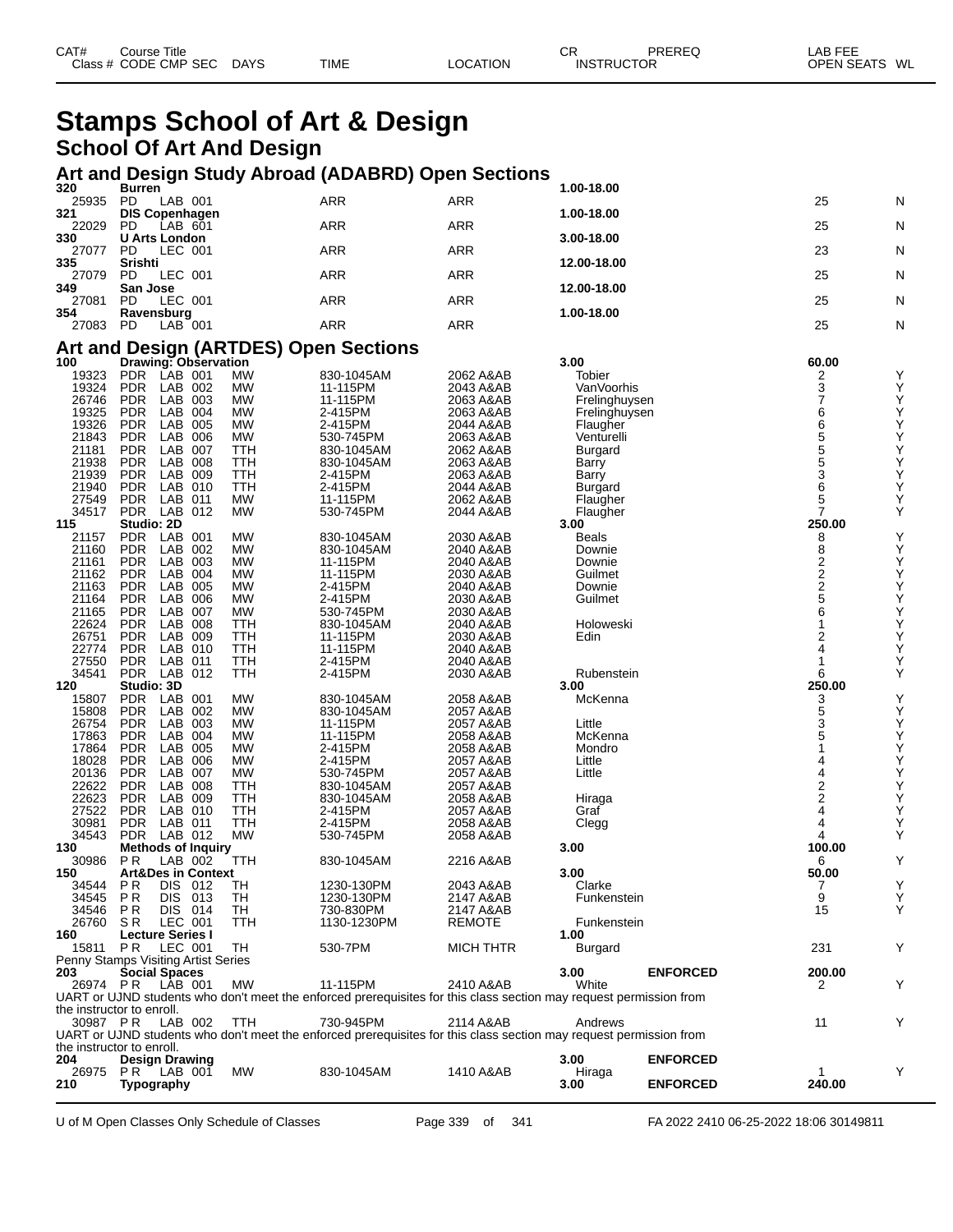| CAT#                  | Course Title<br>Class # CODE CMP SEC                                     | <b>DAYS</b> | TIME                                                                                                                          | LOCATION               | СR<br>INSTRUCTOR                 | PREREQ                    | LAB FEE<br>OPEN SEATS WL |        |
|-----------------------|--------------------------------------------------------------------------|-------------|-------------------------------------------------------------------------------------------------------------------------------|------------------------|----------------------------------|---------------------------|--------------------------|--------|
| 21191<br>25947<br>211 | P R<br>LAB 001<br>P R<br>LAB 003<br><b>Sign and Symbol</b>               | TTH<br>TTH  | 830-1045AM<br>830-1045AM                                                                                                      | 2420 A&AB<br>2440 A&AB | Smotrich<br>Murdoch-Kitt<br>3.00 | <b>ENFORCED</b>           | 1<br>9<br>150.00         | Y<br>Y |
| 28723<br>215          | LAB 003<br>P <sub>R</sub><br>Fab: Wood & Metal                           | TTH         | 830-1045AM                                                                                                                    | 2030 A&AB              | Greene<br>3.00                   | <b>ENFORCED</b>           | 6<br>250.00              | Υ      |
| 25750<br>216          | P R<br>LAB 001<br><b>Fab: Mold and Multi</b>                             | MW          | 11-115PM                                                                                                                      | 1258 A&AB              | Rubin<br>3.00                    | <b>ENFORCED</b>           | 3<br>250.00              | Υ      |
| 34597<br>217          | P <sub>R</sub><br>LAB 001<br><b>Fab: Bits and Atoms</b>                  | TTH         | 2-415PM                                                                                                                       | 1269 A&AB              | Thompson<br>3.00                 | <b>ENFORCED</b>           | 6<br>250.00              | Υ      |
| 22630                 | P <sub>R</sub><br>LAB 001                                                | ттн         | 2-415PM                                                                                                                       | 1420 A&AB              | <b>Brueckner</b>                 |                           | 1                        | Υ      |
| 235<br>27468          | <b>Intro Printmaking</b><br>P R<br>LAB 002                               | TTH         | 830-1045AM                                                                                                                    | 2143 A&AB              | 3.00<br>Marchalonis              | <b>ENFORCED</b>           | 275.00<br>2              | Υ      |
| 235                   | Intro Printmaking<br>РR<br>LAB 002                                       | <b>TTH</b>  | 830-1045AM                                                                                                                    | 2135 A&AB              | 3.00                             | <b>ENFORCED</b>           | 275.00<br>2              | Υ      |
| 243<br>22744<br>28725 | <b>Intro to Animation</b><br>P <sub>R</sub><br>LAB 001<br>P R<br>LAB 002 | MW<br>TTH   | 530-745PM<br>11-115PM                                                                                                         | 2114 A&AB<br>2114 A&AB | 3.00<br>Kumao<br>White           | <b>ADVISORY, ENFORCED</b> | 150.00<br>1<br>1         | Υ<br>Y |
| 245                   | <b>Build Web Interfaces</b>                                              |             |                                                                                                                               |                        | 3.00                             | <b>ENFORCED</b>           |                          |        |
| 34600<br>252          | P <sub>R</sub><br>LAB 001<br>Intr to Metals/Jewel                        | TTH         | 830-1045AM                                                                                                                    | 2126 A&AB              | Yang<br>3.00                     | <b>ENFORCED</b>           | 4<br>250.00              | Υ      |
| 22639<br>309          | P <sub>R</sub><br>LAB 001<br><b>Figure Painting</b>                      | MW          | 11-115PM                                                                                                                      | 1069 A&AB              | Hoge<br>3.00                     | <b>ADVISORY, ENFORCED</b> | 2<br>125.00              | Υ      |
| 26976 PR              | LAB 001<br>the instructor to enroll.                                     | MW          | 2-415PM<br>UART or UJND students who don't meet the enforced prerequisites for this class section may request permission from | 2094 A&AB              | Venturelli                       |                           | 9                        | Y      |
| 311                   | <b>Detroit Connections</b>                                               |             |                                                                                                                               |                        | 3.00                             | <b>ENFORCED</b>           | 150.00                   |        |
| 28712 PR<br>322       | LAB 001<br><b>Beautiful Objects</b>                                      | TTH         | 130-415PM                                                                                                                     | 2062 A&AB              | Manos<br>3.00                    | <b>ENFORCED</b>           | 1                        | Y      |
| 34604<br>328          | P R<br>LAB 001<br><b>Experimental Animatn</b>                            | MW          | 530-745PM                                                                                                                     | 1410 A&AB              | Hoge<br>3.00                     | <b>ADVISORY, ENFORCED</b> | 2<br>125.00              | Y      |
| 26977 PR              | LAB 001                                                                  | MW          | 2-415PM<br>UART or UJND students who don't meet the enforced prerequisites for this class section may request permission from | 2114 A&AB              | Kumao                            |                           | 3                        | Y      |
| 330                   | the instructor to enroll.<br>Doc Photography                             |             |                                                                                                                               |                        | 3.00                             | <b>ENFORCED</b>           | 50.00                    |        |
| 23517                 | P R<br>LAB 001                                                           | TTH         | 730-945PM                                                                                                                     | 2126 A&AB              |                                  |                           | 9                        | Υ      |
| 332<br>34608          | <b>Dressing Up and Down</b><br>$LAB$ 001<br>P R                          | TTH         | 830-1045AM                                                                                                                    | 1076 A&AB              | 3.00<br>Modrak                   | <b>ENFORCED</b>           | 150.00<br>7              | Υ      |
| 332                   | Dressing Up and Down<br>РR<br>LAB 001                                    | ттн         | 830-1045AM                                                                                                                    | 1068 A&AB              | 3.00                             | <b>ENFORCED</b>           | 150.00<br>7              | Y      |
| 337<br>34611          | <b>Live Action Film</b><br>P R<br>LAB 001                                | TTH         | 2-415PM                                                                                                                       | 2216 A&AB              | 3.00<br>White                    | <b>ENFORCED</b>           | 9                        | Υ      |
| 342                   | <b>Discursive Design</b>                                                 |             |                                                                                                                               |                        | 3.00                             | <b>ENFORCED</b>           | 125.00                   |        |
| 26978 PR              | LAB 001                                                                  | TTH         | 2-415PM<br>UART or UJND students who don't meet the enforced prerequisites for this class section may request permission from | 2440 A&AB              | Tharp                            |                           | 2                        | Y      |
| 345                   | the instructor to enroll.<br><b>Interaction Design</b>                   |             |                                                                                                                               |                        | 3.00                             | <b>ADVISORY, ENFORCED</b> | 75.00                    |        |
| 22642<br>31081        | P R<br>LAB 001<br>P <sub>R</sub><br>LAB 002                              | TTH<br>TTH  | 2-415PM<br>730-945PM                                                                                                          | 1410 A&AB<br>1410 A&AB | Yang<br>Yang                     |                           | 3<br>7                   | Y<br>Y |
| 352                   | <b>Florilegium: Plants</b>                                               | F           |                                                                                                                               |                        | 3.00                             | <b>ENFORCED</b>           | 150.00                   | Υ      |
| 26979<br>352          | <b>PIR</b><br>LAB 001<br><b>Florilegium: Plants</b>                      |             | 830-1045AM                                                                                                                    | 2043 A&AB              | Barry<br>3.00                    | <b>ENFORCED</b>           | 2<br>150.00              |        |
|                       | PR LAB 001 F                                                             |             | 11-115PM<br>To be considered for instructor consent to enroll in this class, please email Eric Gieske (eqieske@umich.edu).    | 2043 A&AB              |                                  |                           | 2                        | Υ      |
| 353<br>34800 PIR      | <b>Florilegium (UMBS)</b><br>LAB 001                                     |             | <b>ARR</b>                                                                                                                    | <b>ARR</b>             | 2.00<br>Barry                    | <b>ÉNFORCED</b>           | 150.00<br>8              | Υ      |
|                       | the instructor to enroll.                                                |             | UART or UJND students who don't meet the enforced prerequisites for this class section may request permission from            |                        |                                  |                           |                          |        |
|                       |                                                                          |             | To be considered for instructor consent to enroll in this class, please email Eric Gieske (eqieske@umich.edu).                |                        |                                  |                           |                          |        |
| 357<br>34613          | <b>Painting, Artifi Eye</b><br><b>PR</b> LAB 001                         | MW.         | 830-1045AM                                                                                                                    | 2094 A&AB              | 3.00<br>Deva                     | <b>ÉNFORCED</b>           | 125.00<br>7              | Y      |
| 358<br>27471          | <b>Publication Design</b><br>P R<br>LAB 002                              | MW.         | 11-115PM                                                                                                                      | 2440 A&AB              | 3.00<br>Greene                   | <b>ENFORCED</b>           | 200.00<br>1              | Υ      |
| 359                   | <b>Marking Memory</b><br>LAB 001                                         | <b>TTH</b>  | 730-945PM                                                                                                                     | 1420 A&AB              | 3.00<br>Yang                     | <b>ENFORCED</b>           | 8                        | Υ      |
| 34616<br>374          | PR.<br>Sound & Story                                                     |             |                                                                                                                               |                        | 3.00                             | <b>ENFORCED</b>           | 250.00                   |        |
| 31038<br>376          | LAB 001<br>PR.<br><b>Color Printmaking</b>                               | MW          | 830-1045AM                                                                                                                    | 2440 A&AB              | Frelinghuysen<br>3.00            | <b>ENFORCED</b>           | 10<br>300.00             | Υ      |
| 31040<br>376          | PR<br>LAB 001<br><b>Color Printmaking</b>                                | TTH         | 730-945PM                                                                                                                     | 2142 A&AB              | 3.00                             | <b>ENFORCED</b>           | 11<br>300.00             | Υ      |
|                       | P R<br>LAB 001<br>P R<br>LAB 001                                         | TTH<br>TTH  | 730-945PM<br>730-945PM                                                                                                        | 2143 A&AB<br>2135 A&AB | Marchalonis                      |                           | 11<br>11                 | Υ<br>Υ |
| 377<br>34621          | <b>GenRaceSxualityPhoto</b><br>PR.<br>LAB 001                            | MW.         | 11-115PM                                                                                                                      | 1420 A&AB              | 3.00<br>Clarke                   | <b>ENFORCED</b>           | 150.00<br>6              | Υ      |
| 401<br>27023          | <b>BA Senior Studio</b><br>LAB 001<br>PR.                                | <b>MW</b>   | 2-415PM                                                                                                                       | ARR                    | 3.00<br>Rajewski                 | <b>ENFORCED</b>           | 50.00<br>7               | Υ      |
| 402                   | Sr IndependentStudio                                                     |             |                                                                                                                               |                        | 3.00                             | <b>ENFORCED</b>           | 100.00<br>9              | Υ      |
| 31085<br>414          | P R<br>LAB 001<br><b>Paintings Come From?</b>                            | MW.         | 830-1045AM                                                                                                                    | 2216 A&AB              | Hughes<br>3.00                   | <b>ENFORCED</b>           | 125.00                   |        |

U of M Open Classes Only Schedule of Classes Page 340 of 341 FA 2022 2410 06-25-2022 18:06 30149811